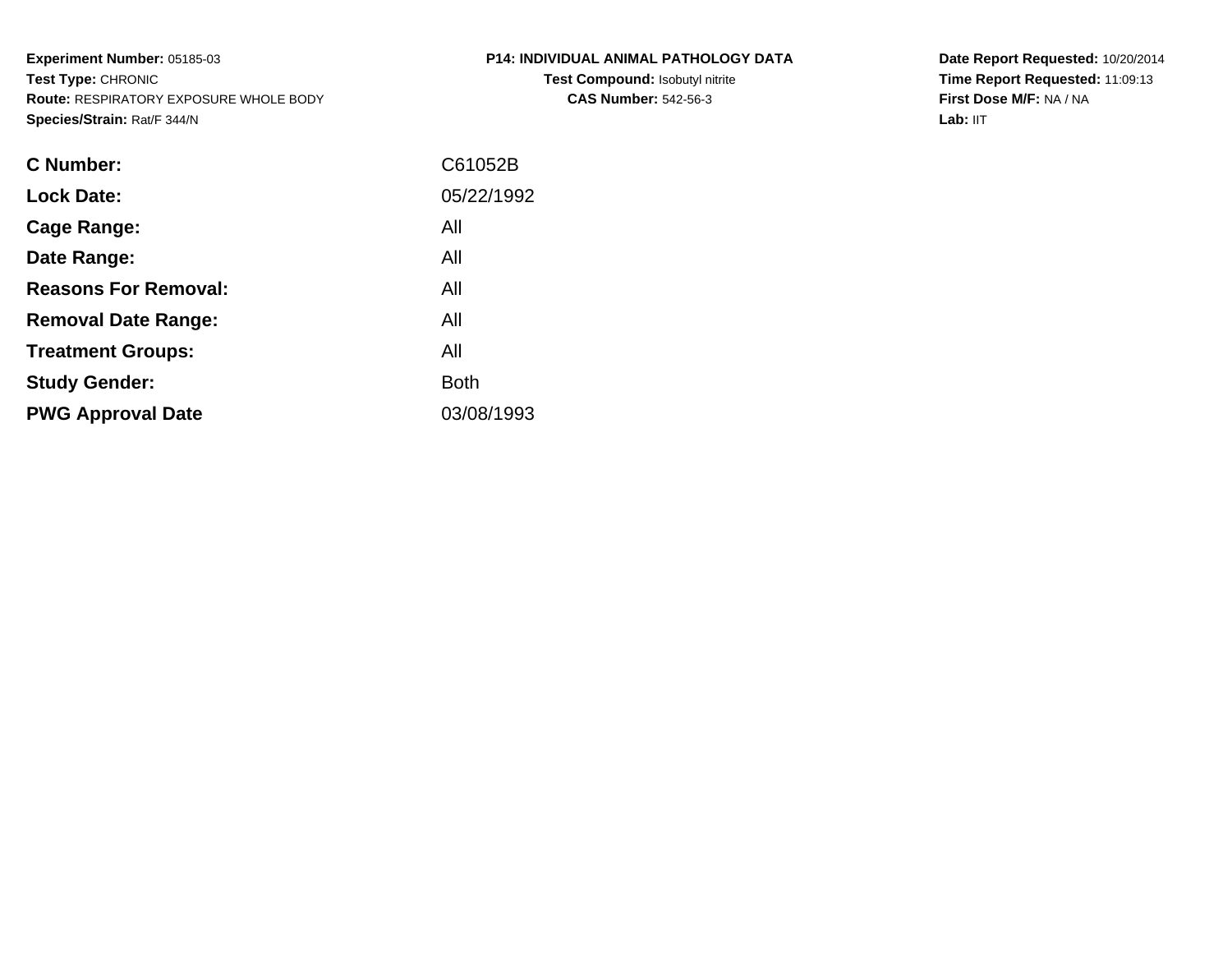| Experiment Number: 05185-03            |                             | P14: INDIVIDUAL ANIMAL PATHOLOGY DATA | Date Report Requested: 10/20/2014                          |  |
|----------------------------------------|-----------------------------|---------------------------------------|------------------------------------------------------------|--|
| Test Type: CHRONIC                     |                             | Test Compound: Isobutyl nitrite       | Time Report Requested: 11:09:13<br>First Dose M/F: NA / NA |  |
| Route: RESPIRATORY EXPOSURE WHOLE BODY |                             | <b>CAS Number: 542-56-3</b>           |                                                            |  |
| <b>Species/Strain: Rat/F 344/N</b>     |                             |                                       | Lab: IIT                                                   |  |
| <b>ANIMAL ID: 1</b>                    | <b>TRT#: 1</b>              | <b>SEX: Male</b>                      | DAY ON TEST: 641                                           |  |
|                                        | <b>DOSE: CONTROL</b>        | <b>DISP:</b> Moribund Sacrifice       | HISTO: 88-02210                                            |  |
|                                        |                             | ORGAN AND ACCOUNTABLE SITE STATUS     |                                                            |  |
| <b>NORMAL</b>                          |                             |                                       |                                                            |  |
| * Bone                                 | * Esophagus                 | * Intestine Large, Cecum              | * Intestine Large, Colon                                   |  |
| * Intestine Large, Rectum              | * Intestine Small, Duodenum | * Intestine Small, Ileum              | * Intestine Small, Jejunum                                 |  |
| * Mammary Gland                        | * Parathyroid Gland         | * Prostate                            | * Salivary Glands                                          |  |
| * Skin                                 | * Stomach, Forestomach      | * Stomach, Glandular                  | * Thyroid Gland                                            |  |
| * Trachea                              | * Urinary Bladder           |                                       |                                                            |  |
| <b>OBSERVATIONS</b>                    |                             |                                       |                                                            |  |
| * Adrenal Cortex                       |                             | Leukemia Mononuclear                  |                                                            |  |
| * Adrenal Medulla                      |                             | Leukemia Mononuclear                  |                                                            |  |
| * Bone Marrow                          |                             | Leukemia Mononuclear                  |                                                            |  |
| * Brain                                |                             | Leukemia Mononuclear                  |                                                            |  |
| * Epididymis                           |                             | Hypospermia                           | Moderate                                                   |  |
| * Heart                                |                             | Leukemia Mononuclear                  |                                                            |  |
| * Kidney                               |                             | Leukemia Mononuclear                  |                                                            |  |
|                                        |                             | Nephropathy                           | Chronic, Mild                                              |  |
| * Larynx                               |                             | Foreign Body                          | Moderate                                                   |  |
|                                        |                             | Inflammation                          | Mild                                                       |  |
|                                        |                             | Leukemia Mononuclear                  |                                                            |  |
| * Liver                                |                             | Leukemia Mononuclear                  |                                                            |  |
| * Lung                                 |                             | Leukemia Mononuclear                  |                                                            |  |
| * Lymph Node, Bronchial                |                             | Leukemia Mononuclear                  |                                                            |  |
| * Lymph Node, Mandibular               |                             | Leukemia Mononuclear                  |                                                            |  |
| * Lymph Node, Mediastinal              |                             | Leukemia Mononuclear                  |                                                            |  |
| * Lymph Node, Mesenteric               |                             | Leukemia Mononuclear                  |                                                            |  |
| * Nose                                 |                             | Hemorrhage                            | Mild                                                       |  |
| * Pancreas                             | <b>Acinar Cell</b>          | Atrophy                               | Moderate                                                   |  |
|                                        |                             | Leukemia Mononuclear                  |                                                            |  |
| * Pituitary Gland                      |                             | Leukemia Mononuclear                  |                                                            |  |
| * Preputial Gland                      |                             | Ectasia                               | Moderate                                                   |  |
| * Seminal Vesicle                      |                             | <b>Depletion Cellular</b>             | Moderate                                                   |  |
| * Spleen                               |                             | Leukemia Mononuclear                  |                                                            |  |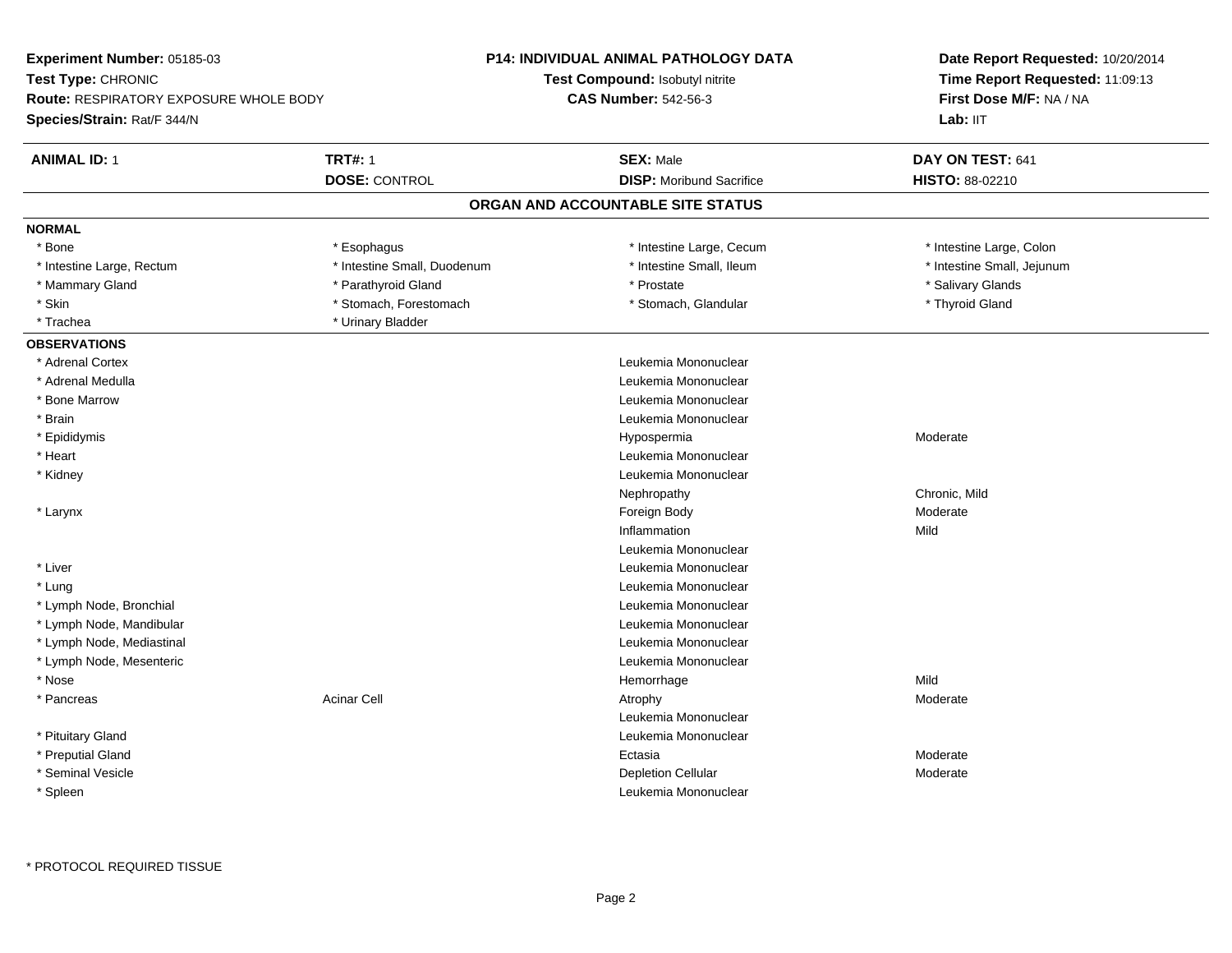| Experiment Number: 05185-03<br>Test Type: CHRONIC<br><b>Route: RESPIRATORY EXPOSURE WHOLE BODY</b><br>Species/Strain: Rat/F 344/N |                                        | <b>P14: INDIVIDUAL ANIMAL PATHOLOGY DATA</b><br>Test Compound: Isobutyl nitrite<br><b>CAS Number: 542-56-3</b> | Date Report Requested: 10/20/2014<br>Time Report Requested: 11:09:13<br>First Dose M/F: NA / NA<br>Lab: II <sub>T</sub> |
|-----------------------------------------------------------------------------------------------------------------------------------|----------------------------------------|----------------------------------------------------------------------------------------------------------------|-------------------------------------------------------------------------------------------------------------------------|
| <b>ANIMAL ID: 1</b>                                                                                                               | <b>TRT#: 1</b><br><b>DOSE: CONTROL</b> | <b>SEX: Male</b><br><b>DISP:</b> Moribund Sacrifice                                                            | DAY ON TEST: 641<br><b>HISTO: 88-02210</b>                                                                              |
|                                                                                                                                   |                                        | ORGAN AND ACCOUNTABLE SITE STATUS                                                                              |                                                                                                                         |
| [Leukemia Mononuclear TGLS = 2-5 ]                                                                                                |                                        |                                                                                                                |                                                                                                                         |
| * Testes                                                                                                                          | Bilateral, Interstit Cell              | Adenoma<br>Leukemia Mononuclear                                                                                |                                                                                                                         |
| [Adenoma TGLS = $1,3-9$ ]<br>[Leukemia Mononuclear TGLS = 1,3-9]                                                                  |                                        |                                                                                                                |                                                                                                                         |
| * Thymus                                                                                                                          |                                        | Atrophy<br>Leukemia Mononuclear                                                                                | Moderate                                                                                                                |
| PRIMARY CAUSE OF DEATH                                                                                                            |                                        |                                                                                                                |                                                                                                                         |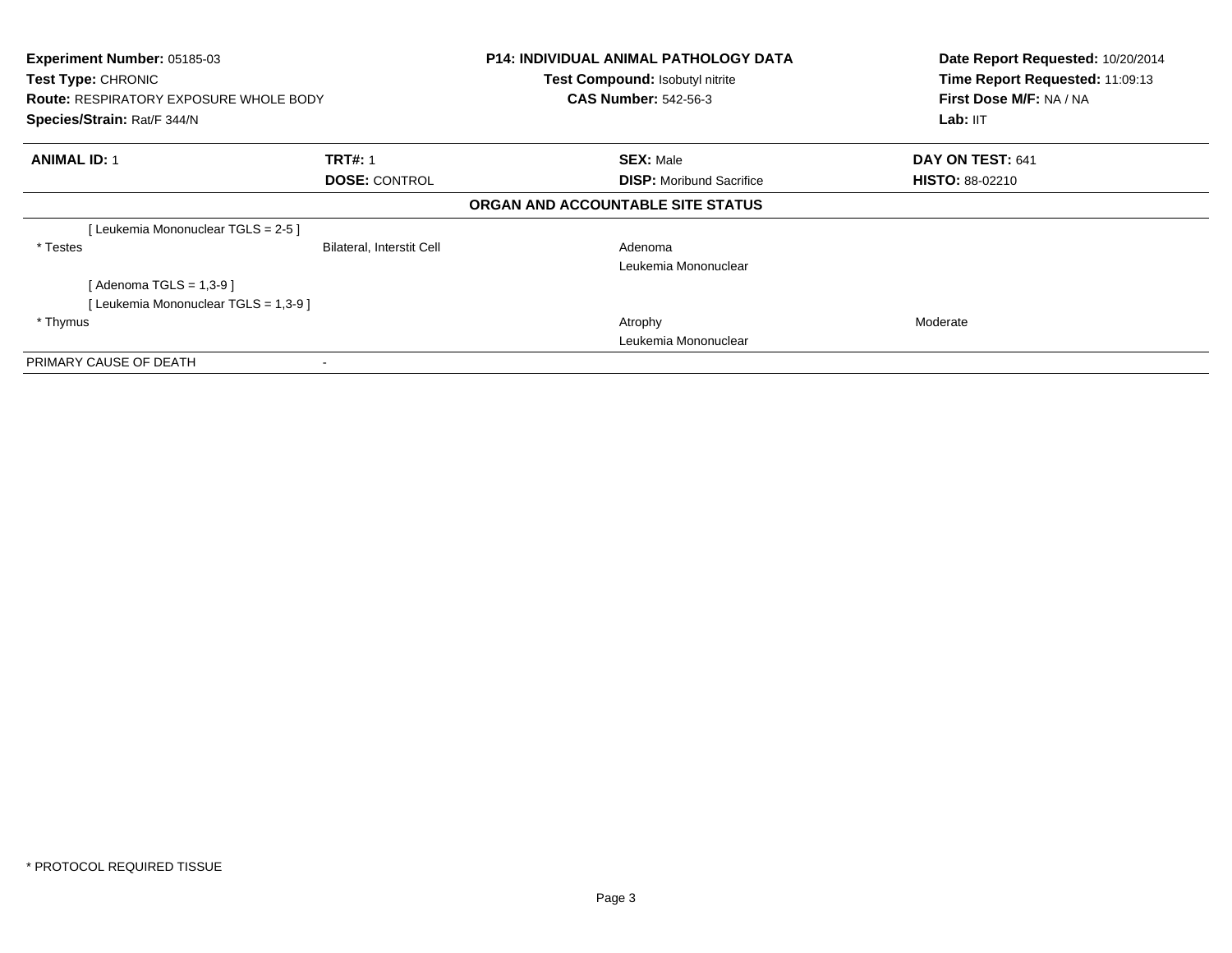| Test Type: CHRONIC<br>Test Compound: Isobutyl nitrite<br>Time Report Requested: 11:09:13<br><b>CAS Number: 542-56-3</b><br><b>Route: RESPIRATORY EXPOSURE WHOLE BODY</b><br>First Dose M/F: NA / NA<br>Lab: IIT<br>Species/Strain: Rat/F 344/N<br><b>TRT#: 1</b><br><b>ANIMAL ID: 2</b><br><b>SEX: Male</b><br>DAY ON TEST: 666<br><b>DOSE: CONTROL</b><br><b>DISP:</b> Moribund Sacrifice<br>HISTO: 88-02211<br>ORGAN AND ACCOUNTABLE SITE STATUS<br><b>NORMAL</b><br>* Bone<br>* Esophagus<br>* Intestine Large, Cecum<br>* Epididymis<br>* Intestine Small, Duodenum<br>* Intestine Small, Ileum<br>* Intestine Large, Colon<br>* Intestine Large, Rectum<br>* Intestine Small, Jejunum<br>* Nose<br>* Salivary Glands<br>* Larynx<br>* Stomach, Glandular<br>* Skin<br>* Stomach, Forestomach<br>* Trachea<br>* Urinary Bladder<br><b>OBSERVATIONS</b><br>* Adrenal Cortex<br>Leukemia Mononuclear<br>* Adrenal Medulla<br>Leukemia Mononuclear<br>Leukemia Mononuclear<br>* Bone Marrow<br>Compression<br>* Brain<br>Moderate<br>Leukemia Mononuclear<br>[Compression TGLS = 5-1]<br>[ Leukemia Mononuclear TGLS = 5-1 ]<br>* Heart<br>Leukemia Mononuclear<br>[ Leukemia Mononuclear TGLS = 5-1 ]<br>* Kidney<br>Leukemia Mononuclear<br>Chronic, Mild<br>Nephropathy<br>[ Leukemia Mononuclear TGLS = 2-7 ]<br>[Nephropathy TGLS = 2-7]<br>* Liver<br>Leukemia Mononuclear<br>[ Leukemia Mononuclear TGLS = 3-5 ]<br>* Lung<br>Alveolar Epith<br>Hyperplasia<br>Minimal<br>Leukemia Mononuclear<br>[ Leukemia Mononuclear TGLS = 3-5 ]<br>* Lymph Node, Bronchial<br>Leukemia Mononuclear<br>* Lymph Node, Mandibular<br>Leukemia Mononuclear<br>* Lymph Node, Mediastinal<br>Leukemia Mononuclear<br>* Lymph Node, Mesenteric<br>Leukemia Mononuclear<br>* Mammary Gland<br>Minimal<br>Lactation<br><b>Acinar Cell</b><br>Mild<br>* Pancreas<br>Atrophy | Experiment Number: 05185-03 | <b>P14: INDIVIDUAL ANIMAL PATHOLOGY DATA</b> | Date Report Requested: 10/20/2014 |  |
|-----------------------------------------------------------------------------------------------------------------------------------------------------------------------------------------------------------------------------------------------------------------------------------------------------------------------------------------------------------------------------------------------------------------------------------------------------------------------------------------------------------------------------------------------------------------------------------------------------------------------------------------------------------------------------------------------------------------------------------------------------------------------------------------------------------------------------------------------------------------------------------------------------------------------------------------------------------------------------------------------------------------------------------------------------------------------------------------------------------------------------------------------------------------------------------------------------------------------------------------------------------------------------------------------------------------------------------------------------------------------------------------------------------------------------------------------------------------------------------------------------------------------------------------------------------------------------------------------------------------------------------------------------------------------------------------------------------------------------------------------------------------------------------------------------------------------------------------------------------------|-----------------------------|----------------------------------------------|-----------------------------------|--|
|                                                                                                                                                                                                                                                                                                                                                                                                                                                                                                                                                                                                                                                                                                                                                                                                                                                                                                                                                                                                                                                                                                                                                                                                                                                                                                                                                                                                                                                                                                                                                                                                                                                                                                                                                                                                                                                                 |                             |                                              |                                   |  |
|                                                                                                                                                                                                                                                                                                                                                                                                                                                                                                                                                                                                                                                                                                                                                                                                                                                                                                                                                                                                                                                                                                                                                                                                                                                                                                                                                                                                                                                                                                                                                                                                                                                                                                                                                                                                                                                                 |                             |                                              |                                   |  |
|                                                                                                                                                                                                                                                                                                                                                                                                                                                                                                                                                                                                                                                                                                                                                                                                                                                                                                                                                                                                                                                                                                                                                                                                                                                                                                                                                                                                                                                                                                                                                                                                                                                                                                                                                                                                                                                                 |                             |                                              |                                   |  |
|                                                                                                                                                                                                                                                                                                                                                                                                                                                                                                                                                                                                                                                                                                                                                                                                                                                                                                                                                                                                                                                                                                                                                                                                                                                                                                                                                                                                                                                                                                                                                                                                                                                                                                                                                                                                                                                                 |                             |                                              |                                   |  |
|                                                                                                                                                                                                                                                                                                                                                                                                                                                                                                                                                                                                                                                                                                                                                                                                                                                                                                                                                                                                                                                                                                                                                                                                                                                                                                                                                                                                                                                                                                                                                                                                                                                                                                                                                                                                                                                                 |                             |                                              |                                   |  |
|                                                                                                                                                                                                                                                                                                                                                                                                                                                                                                                                                                                                                                                                                                                                                                                                                                                                                                                                                                                                                                                                                                                                                                                                                                                                                                                                                                                                                                                                                                                                                                                                                                                                                                                                                                                                                                                                 |                             |                                              |                                   |  |
|                                                                                                                                                                                                                                                                                                                                                                                                                                                                                                                                                                                                                                                                                                                                                                                                                                                                                                                                                                                                                                                                                                                                                                                                                                                                                                                                                                                                                                                                                                                                                                                                                                                                                                                                                                                                                                                                 |                             |                                              |                                   |  |
|                                                                                                                                                                                                                                                                                                                                                                                                                                                                                                                                                                                                                                                                                                                                                                                                                                                                                                                                                                                                                                                                                                                                                                                                                                                                                                                                                                                                                                                                                                                                                                                                                                                                                                                                                                                                                                                                 |                             |                                              |                                   |  |
|                                                                                                                                                                                                                                                                                                                                                                                                                                                                                                                                                                                                                                                                                                                                                                                                                                                                                                                                                                                                                                                                                                                                                                                                                                                                                                                                                                                                                                                                                                                                                                                                                                                                                                                                                                                                                                                                 |                             |                                              |                                   |  |
|                                                                                                                                                                                                                                                                                                                                                                                                                                                                                                                                                                                                                                                                                                                                                                                                                                                                                                                                                                                                                                                                                                                                                                                                                                                                                                                                                                                                                                                                                                                                                                                                                                                                                                                                                                                                                                                                 |                             |                                              |                                   |  |
|                                                                                                                                                                                                                                                                                                                                                                                                                                                                                                                                                                                                                                                                                                                                                                                                                                                                                                                                                                                                                                                                                                                                                                                                                                                                                                                                                                                                                                                                                                                                                                                                                                                                                                                                                                                                                                                                 |                             |                                              |                                   |  |
|                                                                                                                                                                                                                                                                                                                                                                                                                                                                                                                                                                                                                                                                                                                                                                                                                                                                                                                                                                                                                                                                                                                                                                                                                                                                                                                                                                                                                                                                                                                                                                                                                                                                                                                                                                                                                                                                 |                             |                                              |                                   |  |
|                                                                                                                                                                                                                                                                                                                                                                                                                                                                                                                                                                                                                                                                                                                                                                                                                                                                                                                                                                                                                                                                                                                                                                                                                                                                                                                                                                                                                                                                                                                                                                                                                                                                                                                                                                                                                                                                 |                             |                                              |                                   |  |
|                                                                                                                                                                                                                                                                                                                                                                                                                                                                                                                                                                                                                                                                                                                                                                                                                                                                                                                                                                                                                                                                                                                                                                                                                                                                                                                                                                                                                                                                                                                                                                                                                                                                                                                                                                                                                                                                 |                             |                                              |                                   |  |
|                                                                                                                                                                                                                                                                                                                                                                                                                                                                                                                                                                                                                                                                                                                                                                                                                                                                                                                                                                                                                                                                                                                                                                                                                                                                                                                                                                                                                                                                                                                                                                                                                                                                                                                                                                                                                                                                 |                             |                                              |                                   |  |
|                                                                                                                                                                                                                                                                                                                                                                                                                                                                                                                                                                                                                                                                                                                                                                                                                                                                                                                                                                                                                                                                                                                                                                                                                                                                                                                                                                                                                                                                                                                                                                                                                                                                                                                                                                                                                                                                 |                             |                                              |                                   |  |
|                                                                                                                                                                                                                                                                                                                                                                                                                                                                                                                                                                                                                                                                                                                                                                                                                                                                                                                                                                                                                                                                                                                                                                                                                                                                                                                                                                                                                                                                                                                                                                                                                                                                                                                                                                                                                                                                 |                             |                                              |                                   |  |
|                                                                                                                                                                                                                                                                                                                                                                                                                                                                                                                                                                                                                                                                                                                                                                                                                                                                                                                                                                                                                                                                                                                                                                                                                                                                                                                                                                                                                                                                                                                                                                                                                                                                                                                                                                                                                                                                 |                             |                                              |                                   |  |
|                                                                                                                                                                                                                                                                                                                                                                                                                                                                                                                                                                                                                                                                                                                                                                                                                                                                                                                                                                                                                                                                                                                                                                                                                                                                                                                                                                                                                                                                                                                                                                                                                                                                                                                                                                                                                                                                 |                             |                                              |                                   |  |
|                                                                                                                                                                                                                                                                                                                                                                                                                                                                                                                                                                                                                                                                                                                                                                                                                                                                                                                                                                                                                                                                                                                                                                                                                                                                                                                                                                                                                                                                                                                                                                                                                                                                                                                                                                                                                                                                 |                             |                                              |                                   |  |
|                                                                                                                                                                                                                                                                                                                                                                                                                                                                                                                                                                                                                                                                                                                                                                                                                                                                                                                                                                                                                                                                                                                                                                                                                                                                                                                                                                                                                                                                                                                                                                                                                                                                                                                                                                                                                                                                 |                             |                                              |                                   |  |
|                                                                                                                                                                                                                                                                                                                                                                                                                                                                                                                                                                                                                                                                                                                                                                                                                                                                                                                                                                                                                                                                                                                                                                                                                                                                                                                                                                                                                                                                                                                                                                                                                                                                                                                                                                                                                                                                 |                             |                                              |                                   |  |
|                                                                                                                                                                                                                                                                                                                                                                                                                                                                                                                                                                                                                                                                                                                                                                                                                                                                                                                                                                                                                                                                                                                                                                                                                                                                                                                                                                                                                                                                                                                                                                                                                                                                                                                                                                                                                                                                 |                             |                                              |                                   |  |
|                                                                                                                                                                                                                                                                                                                                                                                                                                                                                                                                                                                                                                                                                                                                                                                                                                                                                                                                                                                                                                                                                                                                                                                                                                                                                                                                                                                                                                                                                                                                                                                                                                                                                                                                                                                                                                                                 |                             |                                              |                                   |  |
|                                                                                                                                                                                                                                                                                                                                                                                                                                                                                                                                                                                                                                                                                                                                                                                                                                                                                                                                                                                                                                                                                                                                                                                                                                                                                                                                                                                                                                                                                                                                                                                                                                                                                                                                                                                                                                                                 |                             |                                              |                                   |  |
|                                                                                                                                                                                                                                                                                                                                                                                                                                                                                                                                                                                                                                                                                                                                                                                                                                                                                                                                                                                                                                                                                                                                                                                                                                                                                                                                                                                                                                                                                                                                                                                                                                                                                                                                                                                                                                                                 |                             |                                              |                                   |  |
|                                                                                                                                                                                                                                                                                                                                                                                                                                                                                                                                                                                                                                                                                                                                                                                                                                                                                                                                                                                                                                                                                                                                                                                                                                                                                                                                                                                                                                                                                                                                                                                                                                                                                                                                                                                                                                                                 |                             |                                              |                                   |  |
|                                                                                                                                                                                                                                                                                                                                                                                                                                                                                                                                                                                                                                                                                                                                                                                                                                                                                                                                                                                                                                                                                                                                                                                                                                                                                                                                                                                                                                                                                                                                                                                                                                                                                                                                                                                                                                                                 |                             |                                              |                                   |  |
|                                                                                                                                                                                                                                                                                                                                                                                                                                                                                                                                                                                                                                                                                                                                                                                                                                                                                                                                                                                                                                                                                                                                                                                                                                                                                                                                                                                                                                                                                                                                                                                                                                                                                                                                                                                                                                                                 |                             |                                              |                                   |  |
|                                                                                                                                                                                                                                                                                                                                                                                                                                                                                                                                                                                                                                                                                                                                                                                                                                                                                                                                                                                                                                                                                                                                                                                                                                                                                                                                                                                                                                                                                                                                                                                                                                                                                                                                                                                                                                                                 |                             |                                              |                                   |  |
|                                                                                                                                                                                                                                                                                                                                                                                                                                                                                                                                                                                                                                                                                                                                                                                                                                                                                                                                                                                                                                                                                                                                                                                                                                                                                                                                                                                                                                                                                                                                                                                                                                                                                                                                                                                                                                                                 |                             |                                              |                                   |  |
|                                                                                                                                                                                                                                                                                                                                                                                                                                                                                                                                                                                                                                                                                                                                                                                                                                                                                                                                                                                                                                                                                                                                                                                                                                                                                                                                                                                                                                                                                                                                                                                                                                                                                                                                                                                                                                                                 |                             |                                              |                                   |  |
|                                                                                                                                                                                                                                                                                                                                                                                                                                                                                                                                                                                                                                                                                                                                                                                                                                                                                                                                                                                                                                                                                                                                                                                                                                                                                                                                                                                                                                                                                                                                                                                                                                                                                                                                                                                                                                                                 |                             |                                              |                                   |  |
|                                                                                                                                                                                                                                                                                                                                                                                                                                                                                                                                                                                                                                                                                                                                                                                                                                                                                                                                                                                                                                                                                                                                                                                                                                                                                                                                                                                                                                                                                                                                                                                                                                                                                                                                                                                                                                                                 |                             |                                              |                                   |  |
|                                                                                                                                                                                                                                                                                                                                                                                                                                                                                                                                                                                                                                                                                                                                                                                                                                                                                                                                                                                                                                                                                                                                                                                                                                                                                                                                                                                                                                                                                                                                                                                                                                                                                                                                                                                                                                                                 |                             |                                              |                                   |  |
|                                                                                                                                                                                                                                                                                                                                                                                                                                                                                                                                                                                                                                                                                                                                                                                                                                                                                                                                                                                                                                                                                                                                                                                                                                                                                                                                                                                                                                                                                                                                                                                                                                                                                                                                                                                                                                                                 |                             |                                              |                                   |  |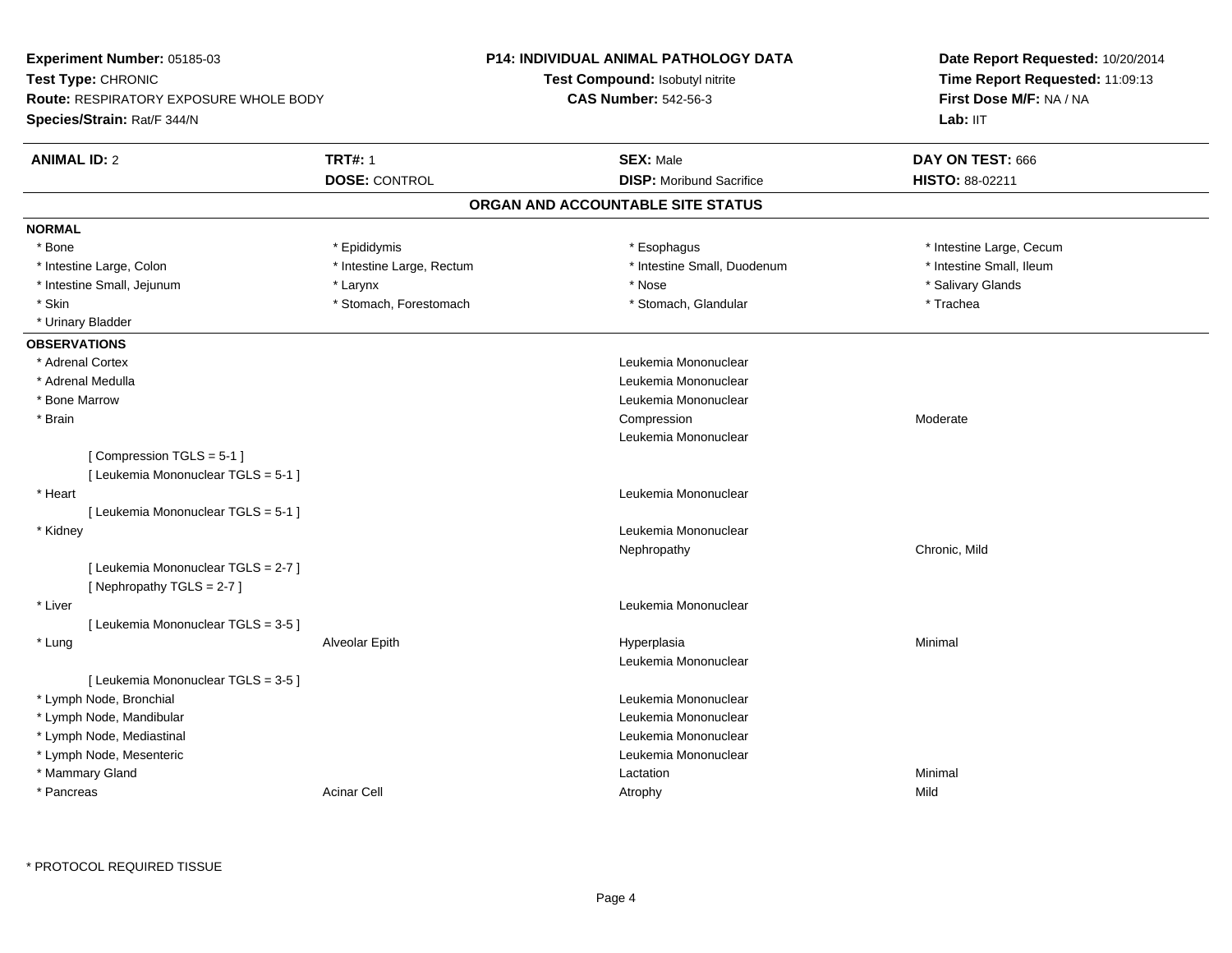| <b>Experiment Number: 05185-03</b><br>Test Type: CHRONIC<br><b>Route: RESPIRATORY EXPOSURE WHOLE BODY</b><br>Species/Strain: Rat/F 344/N |                           | <b>P14: INDIVIDUAL ANIMAL PATHOLOGY DATA</b><br>Test Compound: Isobutyl nitrite<br><b>CAS Number: 542-56-3</b> | Date Report Requested: 10/20/2014<br>Time Report Requested: 11:09:13<br>First Dose M/F: NA / NA<br>Lab: $III$ |
|------------------------------------------------------------------------------------------------------------------------------------------|---------------------------|----------------------------------------------------------------------------------------------------------------|---------------------------------------------------------------------------------------------------------------|
| <b>ANIMAL ID: 2</b>                                                                                                                      | <b>TRT#: 1</b>            | <b>SEX: Male</b>                                                                                               | DAY ON TEST: 666                                                                                              |
|                                                                                                                                          | <b>DOSE: CONTROL</b>      | <b>DISP:</b> Moribund Sacrifice                                                                                | <b>HISTO: 88-02211</b>                                                                                        |
|                                                                                                                                          |                           | ORGAN AND ACCOUNTABLE SITE STATUS                                                                              |                                                                                                               |
|                                                                                                                                          |                           | Leukemia Mononuclear                                                                                           |                                                                                                               |
| * Parathyroid Gland                                                                                                                      |                           | Hyperplasia                                                                                                    | Mild                                                                                                          |
| * Pituitary Gland                                                                                                                        | Pars Distalis             | Adenoma                                                                                                        |                                                                                                               |
|                                                                                                                                          |                           | Leukemia Mononuclear                                                                                           |                                                                                                               |
| [Adenoma TGLS = $4-1$ ]                                                                                                                  |                           |                                                                                                                |                                                                                                               |
| [ Leukemia Mononuclear TGLS = 4-1 ]                                                                                                      |                           |                                                                                                                |                                                                                                               |
| * Preputial Gland                                                                                                                        |                           | Ectasia                                                                                                        | Minimal                                                                                                       |
| * Prostate                                                                                                                               |                           | Inflammation                                                                                                   | Moderate                                                                                                      |
| * Seminal Vesicle                                                                                                                        |                           | <b>Depletion Cellular</b>                                                                                      | Marked                                                                                                        |
| * Spleen                                                                                                                                 |                           | Leukemia Mononuclear                                                                                           |                                                                                                               |
| [ Leukemia Mononuclear TGLS = 1-5 ]                                                                                                      |                           |                                                                                                                |                                                                                                               |
| * Testes                                                                                                                                 | Bilateral, Interstit Cell | Adenoma                                                                                                        |                                                                                                               |
| * Thymus                                                                                                                                 |                           | Atrophy                                                                                                        | Moderate                                                                                                      |
|                                                                                                                                          |                           | Leukemia Mononuclear                                                                                           |                                                                                                               |
| * Thyroid Gland                                                                                                                          | C Cell                    | Hyperplasia                                                                                                    | Mild                                                                                                          |
| PRIMARY CAUSE OF DEATH                                                                                                                   | $\blacksquare$            |                                                                                                                |                                                                                                               |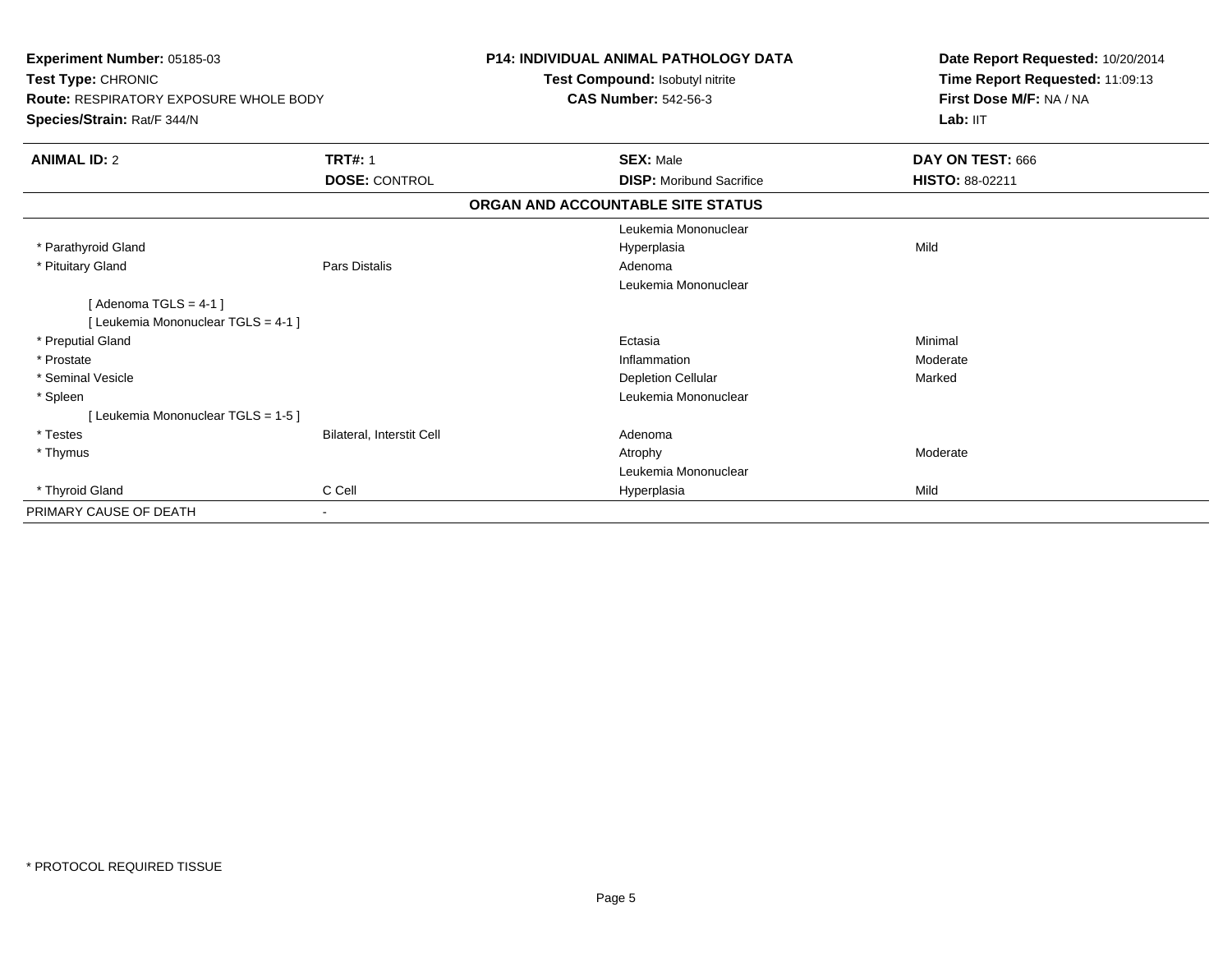| Experiment Number: 05185-03                   |                           | P14: INDIVIDUAL ANIMAL PATHOLOGY DATA | Date Report Requested: 10/20/2014 |  |
|-----------------------------------------------|---------------------------|---------------------------------------|-----------------------------------|--|
| Test Type: CHRONIC                            |                           | Test Compound: Isobutyl nitrite       | Time Report Requested: 11:09:13   |  |
| <b>Route: RESPIRATORY EXPOSURE WHOLE BODY</b> |                           | <b>CAS Number: 542-56-3</b>           | First Dose M/F: NA / NA           |  |
| Species/Strain: Rat/F 344/N                   |                           |                                       | Lab: IIT                          |  |
| <b>ANIMAL ID: 3</b>                           | <b>TRT#: 1</b>            | <b>SEX: Male</b>                      | DAY ON TEST: 639                  |  |
|                                               | <b>DOSE: CONTROL</b>      | <b>DISP:</b> Moribund Sacrifice       | <b>HISTO: 88-02212</b>            |  |
|                                               |                           | ORGAN AND ACCOUNTABLE SITE STATUS     |                                   |  |
| <b>NORMAL</b>                                 |                           |                                       |                                   |  |
| * Bone                                        | * Brain                   | <b>Coagulating Gland</b>              | * Esophagus                       |  |
| * Intestine Large, Colon                      | * Intestine Large, Rectum | * Intestine Small, Duodenum           | * Intestine Small, Ileum          |  |
| * Intestine Small, Jejunum                    | * Larynx                  | * Lymph Node, Mandibular              | * Mammary Gland                   |  |
| * Parathyroid Gland                           | * Salivary Glands         | * Skin                                | * Thyroid Gland                   |  |
| * Trachea                                     | * Urinary Bladder         |                                       |                                   |  |
| <b>MISSING</b>                                |                           |                                       |                                   |  |
| * Thymus                                      |                           |                                       |                                   |  |
| <b>OBSERVATIONS</b>                           |                           |                                       |                                   |  |
| * Adrenal Cortex                              |                           | Leukemia Mononuclear                  |                                   |  |
| [ Leukemia Mononuclear TGLS = 6,7-9 ]         |                           |                                       |                                   |  |
| * Adrenal Medulla                             |                           | Hyperplasia                           | Mild                              |  |
|                                               |                           | Leukemia Mononuclear                  |                                   |  |
| * Bone Marrow                                 |                           | Leukemia Mononuclear                  |                                   |  |
| * Epididymis                                  |                           | Inflammation                          | Chronic, Mild                     |  |
|                                               |                           | Spermatocele                          | Marked                            |  |
| [Spermatocele TGLS = 9-9]                     |                           |                                       |                                   |  |
| * Heart                                       |                           | Leukemia Mononuclear                  |                                   |  |
| * Intestine Large, Cecum                      |                           | Leukemia Mononuclear                  |                                   |  |
| [ Leukemia Mononuclear TGLS = 6,7-9 ]         |                           |                                       |                                   |  |
| * Kidney                                      |                           | Nephropathy                           | Chronic, Mild                     |  |
| * Liver                                       |                           | Leukemia Mononuclear                  |                                   |  |
| [ Leukemia Mononuclear TGLS = 3-5 ]           |                           |                                       |                                   |  |
| * Lung                                        |                           | Leukemia Mononuclear                  |                                   |  |
| [ Leukemia Mononuclear TGLS = 3-5 ]           |                           |                                       |                                   |  |
| * Lymph Node, Bronchial                       |                           | Leukemia Mononuclear                  |                                   |  |
| [ Leukemia Mononuclear TGLS = 6,7-9 ]         |                           |                                       |                                   |  |
| * Lymph Node, Mediastinal                     |                           | Leukemia Mononuclear                  |                                   |  |
| * Lymph Node, Mesenteric                      |                           | Leukemia Mononuclear                  |                                   |  |
| [ Leukemia Mononuclear TGLS = 6,7-9 ]         |                           |                                       |                                   |  |
|                                               |                           |                                       |                                   |  |
| Mesentery                                     | Fat                       | Necrosis                              | Moderate                          |  |
|                                               |                           |                                       |                                   |  |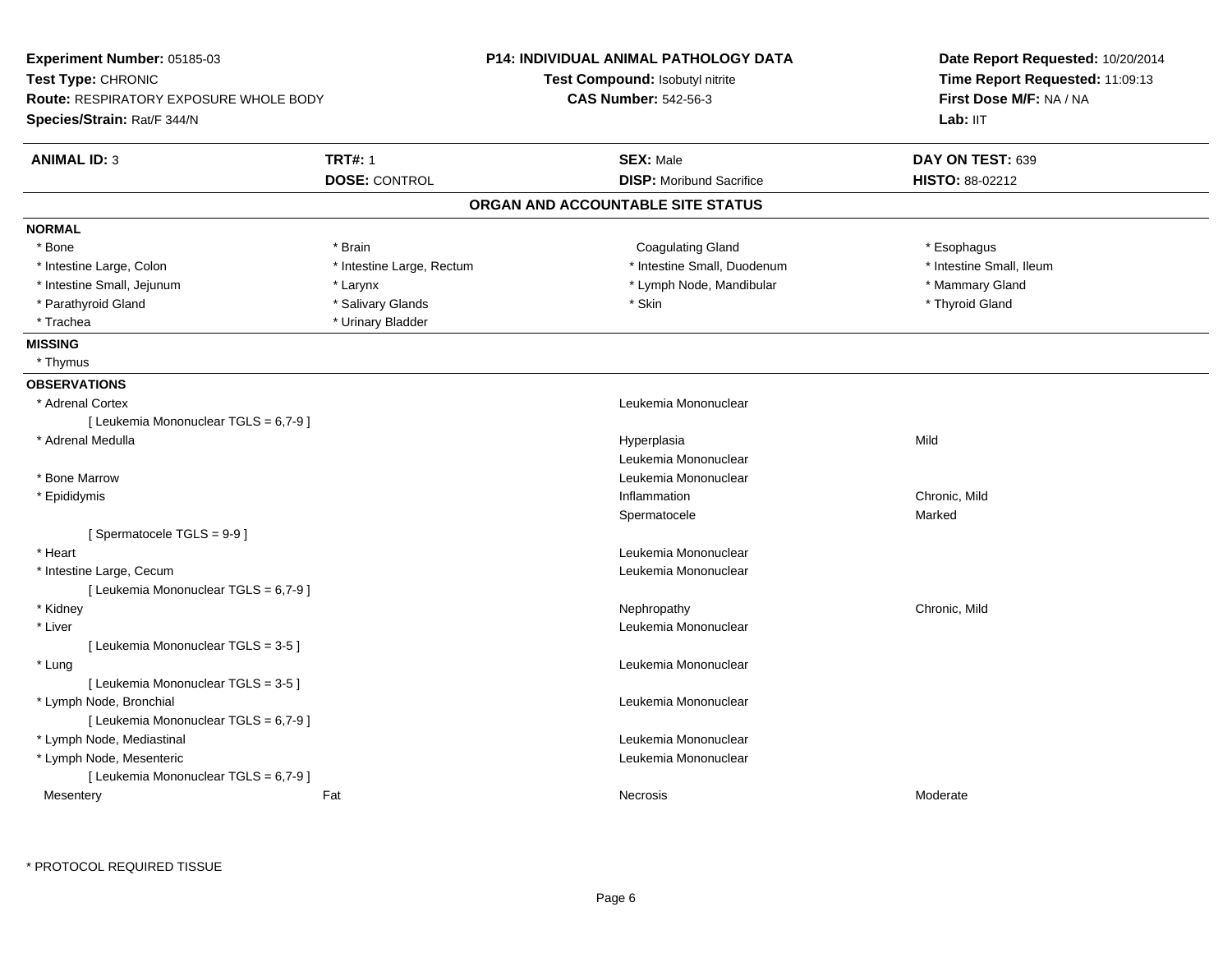| <b>Experiment Number: 05185-03</b><br>Test Type: CHRONIC<br>Route: RESPIRATORY EXPOSURE WHOLE BODY<br>Species/Strain: Rat/F 344/N |                      | <b>P14: INDIVIDUAL ANIMAL PATHOLOGY DATA</b><br>Test Compound: Isobutyl nitrite<br><b>CAS Number: 542-56-3</b> | Date Report Requested: 10/20/2014<br>Time Report Requested: 11:09:13<br>First Dose M/F: NA / NA<br>Lab: IIT |
|-----------------------------------------------------------------------------------------------------------------------------------|----------------------|----------------------------------------------------------------------------------------------------------------|-------------------------------------------------------------------------------------------------------------|
| <b>ANIMAL ID: 3</b>                                                                                                               | <b>TRT#: 1</b>       | <b>SEX: Male</b>                                                                                               | DAY ON TEST: 639                                                                                            |
|                                                                                                                                   | <b>DOSE: CONTROL</b> | <b>DISP:</b> Moribund Sacrifice                                                                                | <b>HISTO: 88-02212</b>                                                                                      |
|                                                                                                                                   |                      | ORGAN AND ACCOUNTABLE SITE STATUS                                                                              |                                                                                                             |
| [ Necrosis TGLS = $8-13$ ]                                                                                                        |                      |                                                                                                                |                                                                                                             |
| * Nose                                                                                                                            |                      | Leukemia Mononuclear                                                                                           |                                                                                                             |
| [ Leukemia Mononuclear TGLS = 6,7-9 ]                                                                                             |                      |                                                                                                                |                                                                                                             |
| * Pancreas                                                                                                                        | <b>Acinar Cell</b>   | Atrophy                                                                                                        | Mild                                                                                                        |
| * Pituitary Gland                                                                                                                 |                      | Leukemia Mononuclear                                                                                           |                                                                                                             |
| * Preputial Gland                                                                                                                 |                      | Ectasia                                                                                                        | Mild                                                                                                        |
| * Prostate                                                                                                                        |                      | Inflammation                                                                                                   | Moderate                                                                                                    |
| [Inflammation TGLS = $5-10$ ]                                                                                                     |                      |                                                                                                                |                                                                                                             |
| * Seminal Vesicle                                                                                                                 |                      | <b>Depletion Cellular</b>                                                                                      | Mild                                                                                                        |
| * Spleen                                                                                                                          |                      | Leukemia Mononuclear                                                                                           |                                                                                                             |
| [Leukemia Mononuclear TGLS = 1-5]                                                                                                 |                      |                                                                                                                |                                                                                                             |
| * Stomach, Glandular                                                                                                              |                      | Ulcer                                                                                                          | Multiple, Moderate                                                                                          |
| * Testes                                                                                                                          | Bilateral            | Atrophy                                                                                                        | Moderate                                                                                                    |
|                                                                                                                                   |                      | Leukemia Mononuclear                                                                                           |                                                                                                             |
| [Atrophy TGLS = $6,7-9$ ]                                                                                                         |                      |                                                                                                                |                                                                                                             |
| [ Leukemia Mononuclear TGLS = 6,7-9 ]                                                                                             |                      |                                                                                                                |                                                                                                             |
| PRIMARY CAUSE OF DEATH                                                                                                            |                      |                                                                                                                |                                                                                                             |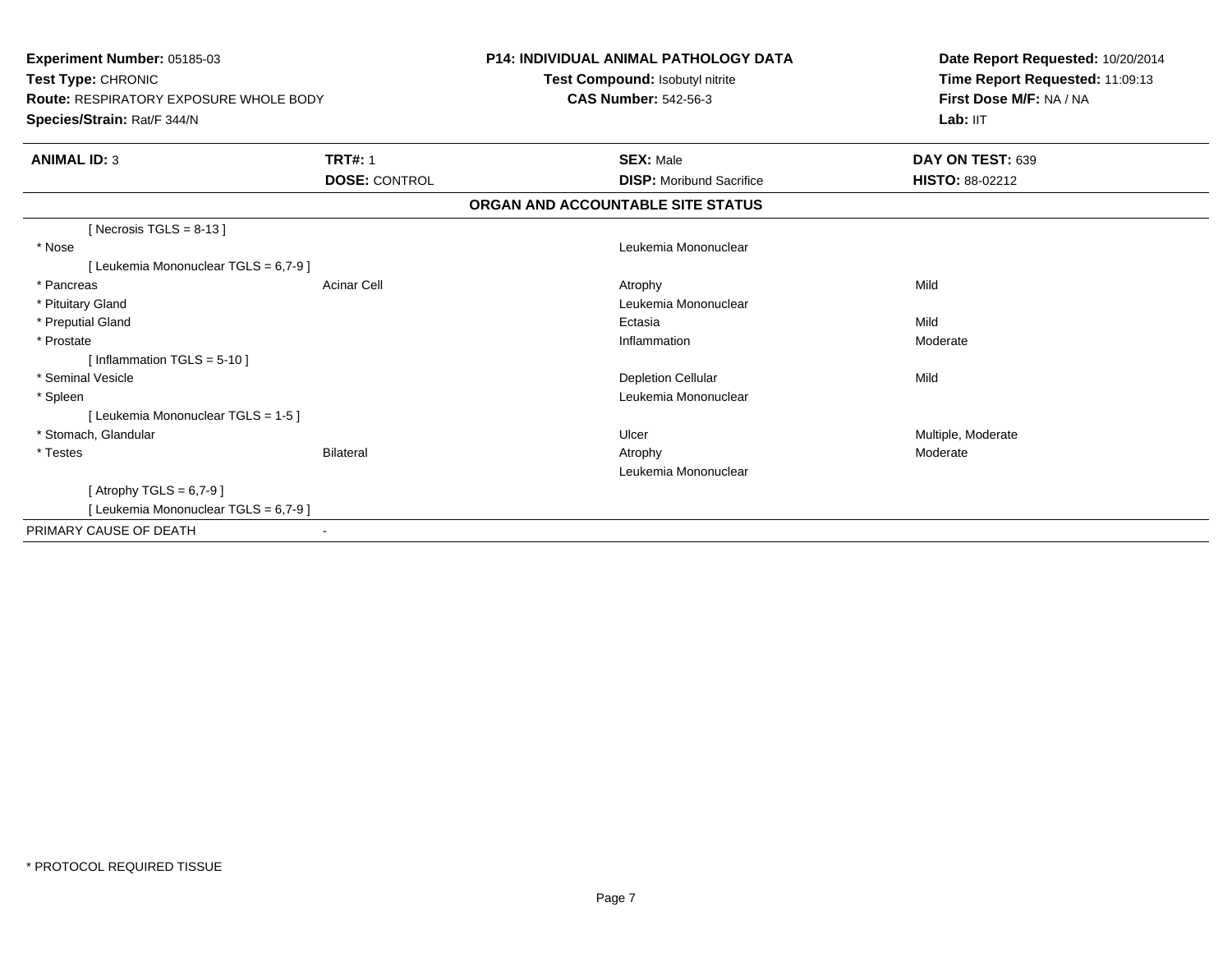| <b>Experiment Number: 05185-03</b>                     |                            | <b>P14: INDIVIDUAL ANIMAL PATHOLOGY DATA</b> | Date Report Requested: 10/20/2014 |
|--------------------------------------------------------|----------------------------|----------------------------------------------|-----------------------------------|
| <b>Test Type: CHRONIC</b>                              |                            | <b>Test Compound: Isobutyl nitrite</b>       | Time Report Requested: 11:09:13   |
| <b>Route: RESPIRATORY EXPOSURE WHOLE BODY</b>          |                            | <b>CAS Number: 542-56-3</b>                  | First Dose M/F: NA / NA           |
| Species/Strain: Rat/F 344/N                            |                            |                                              | Lab: IIT                          |
| <b>ANIMAL ID: 4</b>                                    | <b>TRT#: 1</b>             | <b>SEX: Male</b>                             | DAY ON TEST: 692                  |
|                                                        | <b>DOSE: CONTROL</b>       | <b>DISP:</b> Moribund Sacrifice              | HISTO: 88-02213                   |
|                                                        |                            | ORGAN AND ACCOUNTABLE SITE STATUS            |                                   |
| <b>NORMAL</b>                                          |                            |                                              |                                   |
| * Bone                                                 | * Brain                    | * Intestine Large, Rectum                    | * Intestine Small, Duodenum       |
| * Intestine Small, Ileum                               | * Intestine Small, Jejunum | * Larynx                                     | * Parathyroid Gland               |
| * Stomach, Glandular                                   | * Thyroid Gland            | * Trachea                                    |                                   |
| <b>MISSING</b>                                         |                            |                                              |                                   |
| * Esophagus                                            | * Lymph Node, Bronchial    |                                              |                                   |
| <b>OBSERVATIONS</b>                                    |                            |                                              |                                   |
| * Adrenal Cortex                                       |                            | Leukemia Mononuclear                         |                                   |
| [ Leukemia Mononuclear TGLS = 12,13-13,1,2-2,4,5,6-5 ] |                            |                                              |                                   |
| * Adrenal Medulla                                      |                            | Leukemia Mononuclear                         |                                   |
| [ Leukemia Mononuclear TGLS = 12,13-13,1,2-2,4,5,6-5 ] |                            |                                              |                                   |
| * Bone Marrow                                          |                            | Leukemia Mononuclear                         |                                   |
| * Epididymis                                           |                            | Hypospermia                                  | Marked                            |
| * Heart                                                |                            | Cardiomyopathy                               | Mild                              |
|                                                        |                            | Leukemia Mononuclear                         |                                   |
|                                                        | Atrium                     | Thrombosis                                   | Moderate                          |
| [ Leukemia Mononuclear TGLS = 7-4 ]                    |                            |                                              |                                   |
| [Thrombosis TGLS = 7-4]                                |                            |                                              |                                   |
| * Intestine Large, Cecum                               |                            | Leukemia Mononuclear                         |                                   |
| [ Leukemia Mononuclear TGLS = 12,13-13,1,2-2,4,5,6-5 ] |                            |                                              |                                   |
| * Intestine Large, Colon                               |                            | Leukemia Mononuclear                         |                                   |
| [ Leukemia Mononuclear TGLS = 12,13-13,1,2-2,4,5,6-5 ] |                            |                                              |                                   |
| * Kidney                                               |                            | Leukemia Mononuclear                         |                                   |
|                                                        |                            | Nephropathy                                  | Chronic, Mild                     |
|                                                        |                            | Pigmentation                                 | Moderate                          |
| [ Leukemia Mononuclear TGLS = 10-7 ]                   |                            |                                              |                                   |
| [Nephropathy TGLS = 10-7]                              |                            |                                              |                                   |
| [ Pigmentation TGLS = 10-7 ]                           |                            |                                              |                                   |
| * Liver                                                |                            | Leukemia Mononuclear                         |                                   |
| [ Leukemia Mononuclear TGLS = 11-5 ]                   |                            |                                              |                                   |
| * Lung                                                 |                            | Leukemia Mononuclear                         |                                   |
|                                                        |                            |                                              |                                   |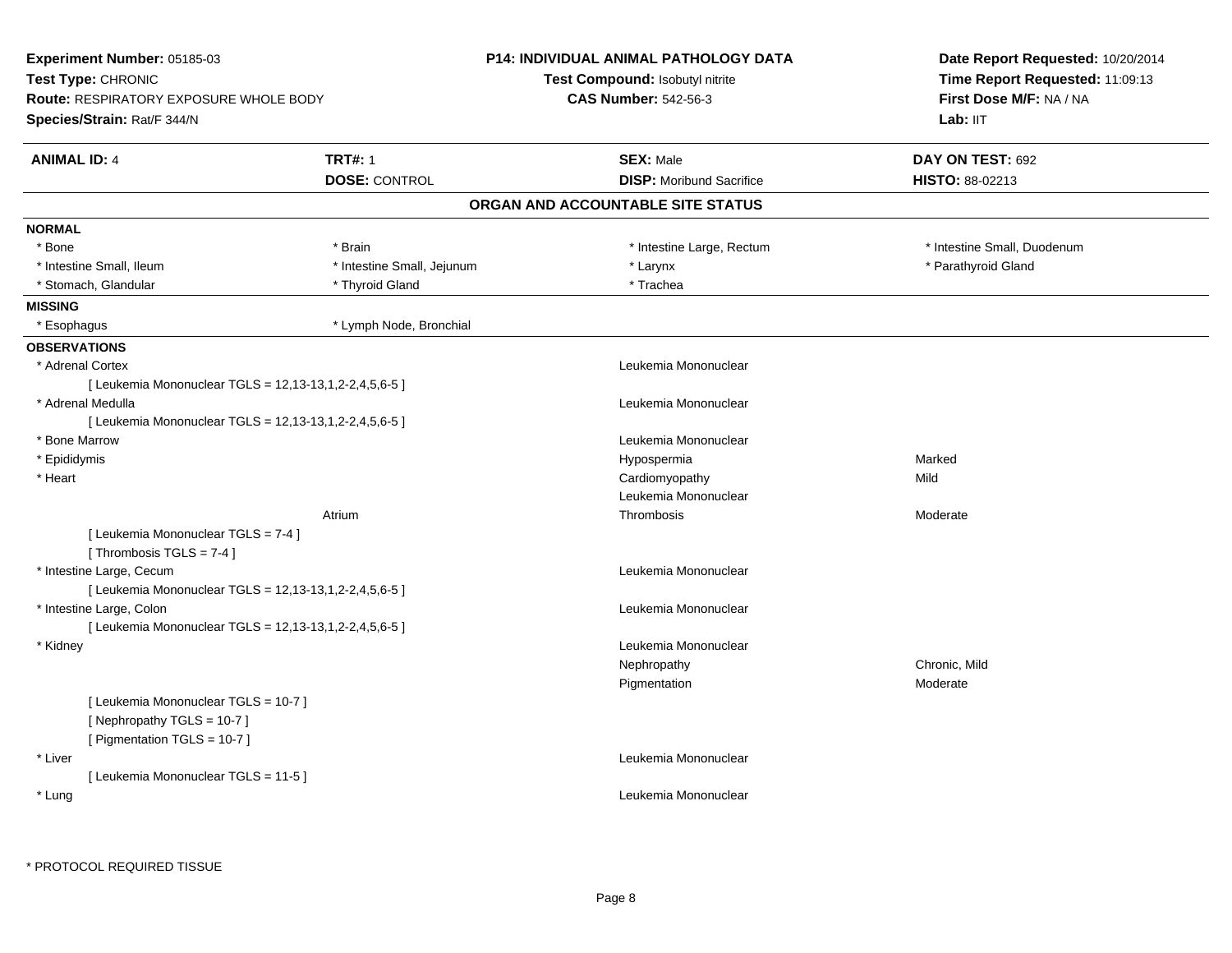**Experiment Number:** 05185-03**Test Type:** CHRONIC **Route:** RESPIRATORY EXPOSURE WHOLE BODY**Species/Strain:** Rat/F 344/N

## **P14: INDIVIDUAL ANIMAL PATHOLOGY DATA**

**Test Compound:** Isobutyl nitrite**CAS Number:** 542-56-3

**Date Report Requested:** 10/20/2014**Time Report Requested:** 11:09:13**First Dose M/F:** NA / NA**Lab:** IIT

| <b>ANIMAL ID: 4</b>                  | <b>TRT#: 1</b>                                         | <b>SEX: Male</b>                  | DAY ON TEST: 692 |  |
|--------------------------------------|--------------------------------------------------------|-----------------------------------|------------------|--|
|                                      | <b>DOSE: CONTROL</b>                                   | <b>DISP: Moribund Sacrifice</b>   | HISTO: 88-02213  |  |
|                                      |                                                        | ORGAN AND ACCOUNTABLE SITE STATUS |                  |  |
| [ Leukemia Mononuclear TGLS = 11-5 ] |                                                        |                                   |                  |  |
| Lymph Node                           | Lumbar                                                 | Leukemia Mononuclear              |                  |  |
|                                      | [ Leukemia Mononuclear TGLS = 12,13-13,1,2-2,4,5,6-5 ] |                                   |                  |  |
| * Lymph Node, Mandibular             |                                                        | Leukemia Mononuclear              |                  |  |
|                                      | [ Leukemia Mononuclear TGLS = 12,13-13,1,2-2,4,5,6-5 ] |                                   |                  |  |
| * Lymph Node, Mediastinal            |                                                        | Leukemia Mononuclear              |                  |  |
|                                      | [ Leukemia Mononuclear TGLS = 12,13-13,1,2-2,4,5,6-5 ] |                                   |                  |  |
| * Lymph Node, Mesenteric             |                                                        | Leukemia Mononuclear              |                  |  |
|                                      | [ Leukemia Mononuclear TGLS = 12,13-13,1,2-2,4,5,6-5 ] |                                   |                  |  |
| * Mammary Gland                      |                                                        | Leukemia Mononuclear              |                  |  |
|                                      | [ Leukemia Mononuclear TGLS = 12,13-13,1,2-2,4,5,6-5 ] |                                   |                  |  |
| * Nose                               | <b>Respirat Epith</b>                                  | Hyperplasia                       | Mild             |  |
| * Pancreas                           | <b>Acinar Cell</b>                                     | Atrophy                           | Minimal          |  |
| * Pituitary Gland                    | Pars Distalis                                          | Adenoma                           |                  |  |
|                                      |                                                        | Leukemia Mononuclear              |                  |  |
| [Adenoma TGLS = $14-1$ ]             |                                                        |                                   |                  |  |
| [ Leukemia Mononuclear TGLS = 14-1 ] |                                                        |                                   |                  |  |
| * Preputial Gland                    |                                                        | Ectasia                           | Moderate         |  |
|                                      |                                                        | Leukemia Mononuclear              |                  |  |
| * Prostate                           |                                                        | Abscess                           | Marked           |  |
|                                      |                                                        | Leukemia Mononuclear              |                  |  |
| * Salivary Glands                    |                                                        | Leukemia Mononuclear              |                  |  |
| * Seminal Vesicle                    |                                                        | <b>Depletion Cellular</b>         | Marked           |  |
|                                      |                                                        | Leukemia Mononuclear              |                  |  |
| * Skin                               |                                                        | Leukemia Mononuclear              |                  |  |
| * Spleen                             |                                                        | Leukemia Mononuclear              |                  |  |
| [ Leukemia Mononuclear TGLS = 9-5 ]  |                                                        |                                   |                  |  |
| * Stomach, Forestomach               |                                                        | Leukemia Mononuclear              |                  |  |
|                                      |                                                        | Ulcer                             | Moderate         |  |
| * Testes                             | <b>Interstit Cell</b>                                  | Adenoma                           |                  |  |
|                                      | <b>Bilateral</b>                                       | Atrophy                           | Moderate         |  |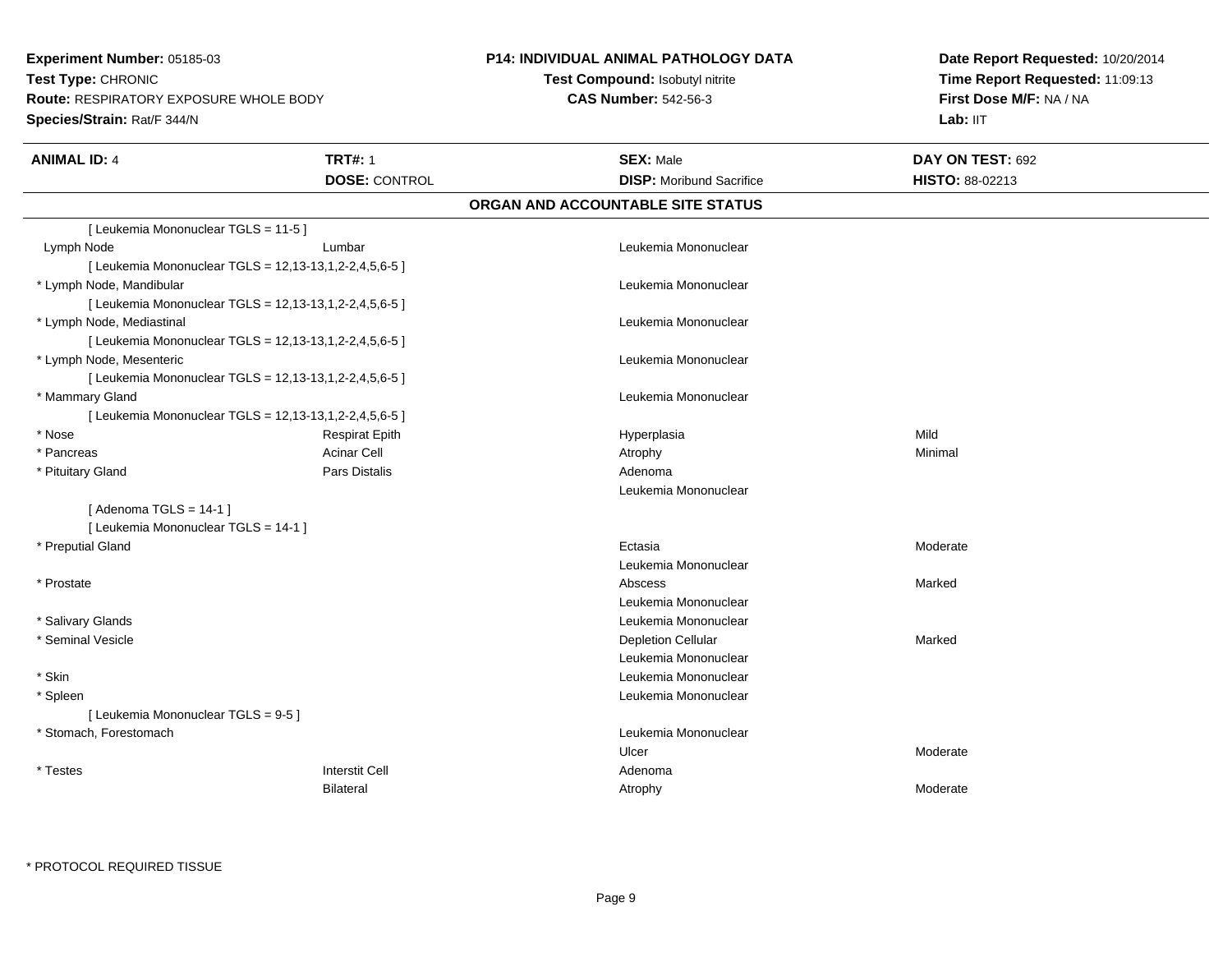| Experiment Number: 05185-03<br><b>Test Type: CHRONIC</b><br><b>Route: RESPIRATORY EXPOSURE WHOLE BODY</b><br>Species/Strain: Rat/F 344/N |                      | <b>P14: INDIVIDUAL ANIMAL PATHOLOGY DATA</b><br>Test Compound: Isobutyl nitrite<br><b>CAS Number: 542-56-3</b> | Date Report Requested: 10/20/2014<br>Time Report Requested: 11:09:13<br>First Dose M/F: NA / NA<br>Lab: IIT |
|------------------------------------------------------------------------------------------------------------------------------------------|----------------------|----------------------------------------------------------------------------------------------------------------|-------------------------------------------------------------------------------------------------------------|
| <b>ANIMAL ID: 4</b>                                                                                                                      | <b>TRT#: 1</b>       | <b>SEX: Male</b>                                                                                               | DAY ON TEST: 692                                                                                            |
|                                                                                                                                          | <b>DOSE: CONTROL</b> | <b>DISP:</b> Moribund Sacrifice                                                                                | <b>HISTO: 88-02213</b>                                                                                      |
|                                                                                                                                          |                      | ORGAN AND ACCOUNTABLE SITE STATUS                                                                              |                                                                                                             |
|                                                                                                                                          | Interstit Cell       | Hyperplasia                                                                                                    | Mild                                                                                                        |
|                                                                                                                                          |                      | Leukemia Mononuclear                                                                                           |                                                                                                             |
| [Adenoma TGLS = $16-9$ ]                                                                                                                 |                      |                                                                                                                |                                                                                                             |
| [Atrophy TGLS = $15-9$ ]                                                                                                                 |                      |                                                                                                                |                                                                                                             |
| * Thymus                                                                                                                                 |                      | Leukemia Mononuclear                                                                                           |                                                                                                             |
| * Urinary Bladder                                                                                                                        |                      | Leukemia Mononuclear                                                                                           |                                                                                                             |
| PRIMARY CAUSE OF DEATH                                                                                                                   |                      |                                                                                                                |                                                                                                             |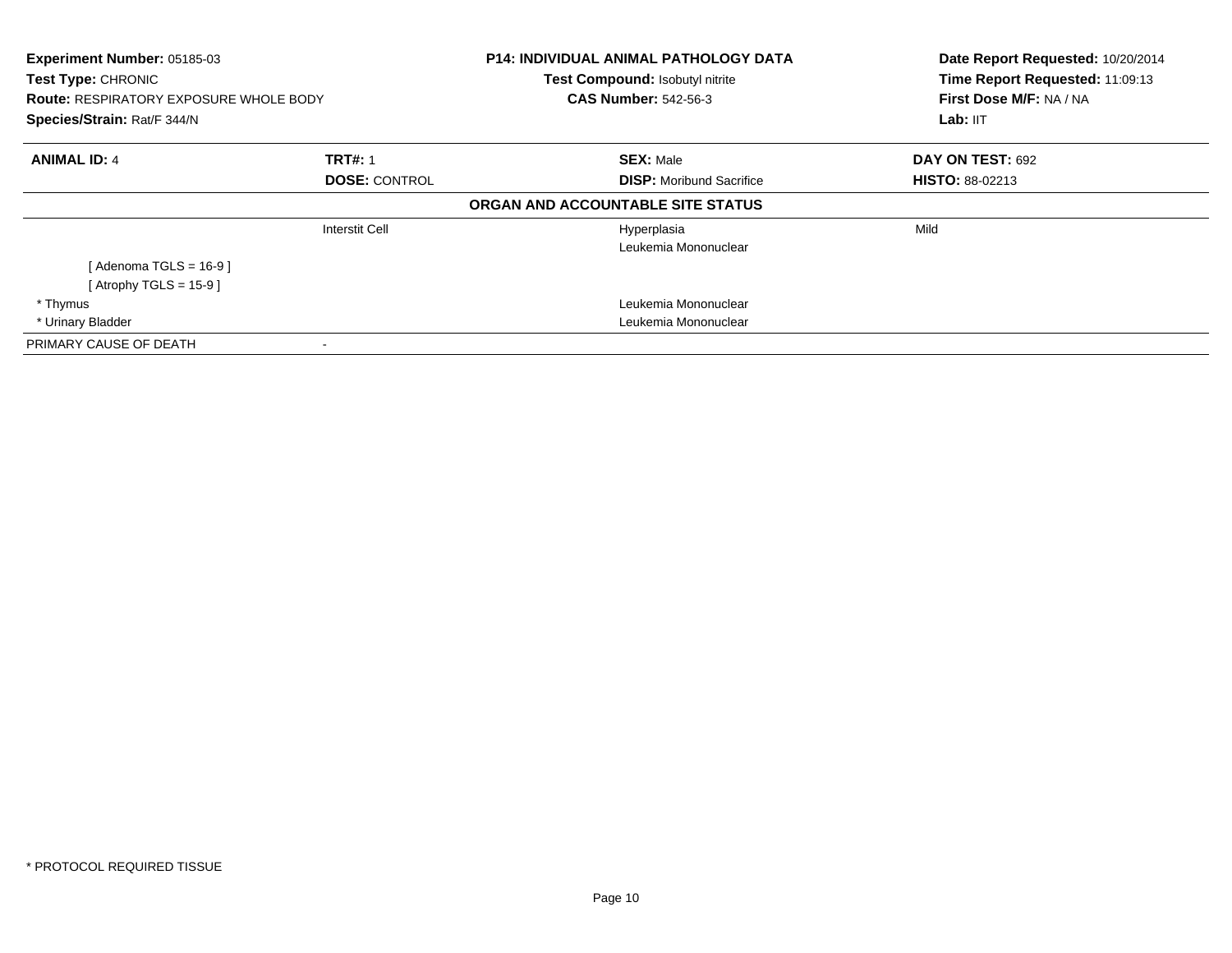|                                               |                                 | Date Report Requested: 10/20/2014                                                                                                                                                                                                                           |  |
|-----------------------------------------------|---------------------------------|-------------------------------------------------------------------------------------------------------------------------------------------------------------------------------------------------------------------------------------------------------------|--|
|                                               |                                 | Time Report Requested: 11:09:13                                                                                                                                                                                                                             |  |
| <b>Route: RESPIRATORY EXPOSURE WHOLE BODY</b> | <b>CAS Number: 542-56-3</b>     | First Dose M/F: NA / NA<br>Lab: II <sub>T</sub>                                                                                                                                                                                                             |  |
|                                               |                                 |                                                                                                                                                                                                                                                             |  |
| <b>TRT#: 1</b>                                | <b>SEX: Male</b>                | DAY ON TEST: 729                                                                                                                                                                                                                                            |  |
| <b>DOSE: CONTROL</b>                          | <b>DISP: Terminal Sacrifice</b> | HISTO: 88-02214                                                                                                                                                                                                                                             |  |
|                                               |                                 |                                                                                                                                                                                                                                                             |  |
|                                               |                                 |                                                                                                                                                                                                                                                             |  |
| $*$ Bone                                      | * Bone Marrow                   | * Brain                                                                                                                                                                                                                                                     |  |
| * Intestine Large, Cecum                      | * Intestine Large, Colon        | * Intestine Large, Rectum                                                                                                                                                                                                                                   |  |
| * Intestine Small, Ileum                      | * Intestine Small, Jejunum      | * Larynx                                                                                                                                                                                                                                                    |  |
| * Lymph Node, Mandibular                      | * Lymph Node, Mesenteric        | $*$ Nose                                                                                                                                                                                                                                                    |  |
| * Salivary Glands                             | * Skin                          | * Spleen                                                                                                                                                                                                                                                    |  |
| * Stomach, Glandular                          | * Thyroid Gland                 | * Trachea                                                                                                                                                                                                                                                   |  |
|                                               |                                 |                                                                                                                                                                                                                                                             |  |
|                                               |                                 |                                                                                                                                                                                                                                                             |  |
|                                               |                                 |                                                                                                                                                                                                                                                             |  |
|                                               |                                 |                                                                                                                                                                                                                                                             |  |
|                                               |                                 | Minimal                                                                                                                                                                                                                                                     |  |
|                                               |                                 | Moderate                                                                                                                                                                                                                                                    |  |
|                                               |                                 | Mild                                                                                                                                                                                                                                                        |  |
|                                               |                                 | Chronic, Mild                                                                                                                                                                                                                                               |  |
|                                               |                                 | Minimal                                                                                                                                                                                                                                                     |  |
|                                               | Hemorrhage                      | Moderate                                                                                                                                                                                                                                                    |  |
|                                               | Pigmentation                    | Mild                                                                                                                                                                                                                                                        |  |
|                                               | Hemorrhage                      | Marked                                                                                                                                                                                                                                                      |  |
|                                               |                                 | Mild                                                                                                                                                                                                                                                        |  |
|                                               | Inflammation                    | Mild                                                                                                                                                                                                                                                        |  |
| Pars Distalis                                 | Adenoma                         |                                                                                                                                                                                                                                                             |  |
|                                               |                                 |                                                                                                                                                                                                                                                             |  |
|                                               | Ectasia                         | Mild                                                                                                                                                                                                                                                        |  |
|                                               |                                 |                                                                                                                                                                                                                                                             |  |
|                                               |                                 | Minimal                                                                                                                                                                                                                                                     |  |
|                                               | Inflammation                    | Minimal                                                                                                                                                                                                                                                     |  |
| <b>Interstit Cell</b>                         | Adenoma                         |                                                                                                                                                                                                                                                             |  |
|                                               | Atrophy                         | Marked                                                                                                                                                                                                                                                      |  |
|                                               |                                 |                                                                                                                                                                                                                                                             |  |
|                                               |                                 |                                                                                                                                                                                                                                                             |  |
|                                               |                                 | <b>P14: INDIVIDUAL ANIMAL PATHOLOGY DATA</b><br>Test Compound: Isobutyl nitrite<br>ORGAN AND ACCOUNTABLE SITE STATUS<br>Vacuolization Cytoplasmic<br>Hypospermia<br>Cardiomyopathy<br>Nephropathy<br><b>Basophilic Focus</b><br>Pigmentation<br>Hyperplasia |  |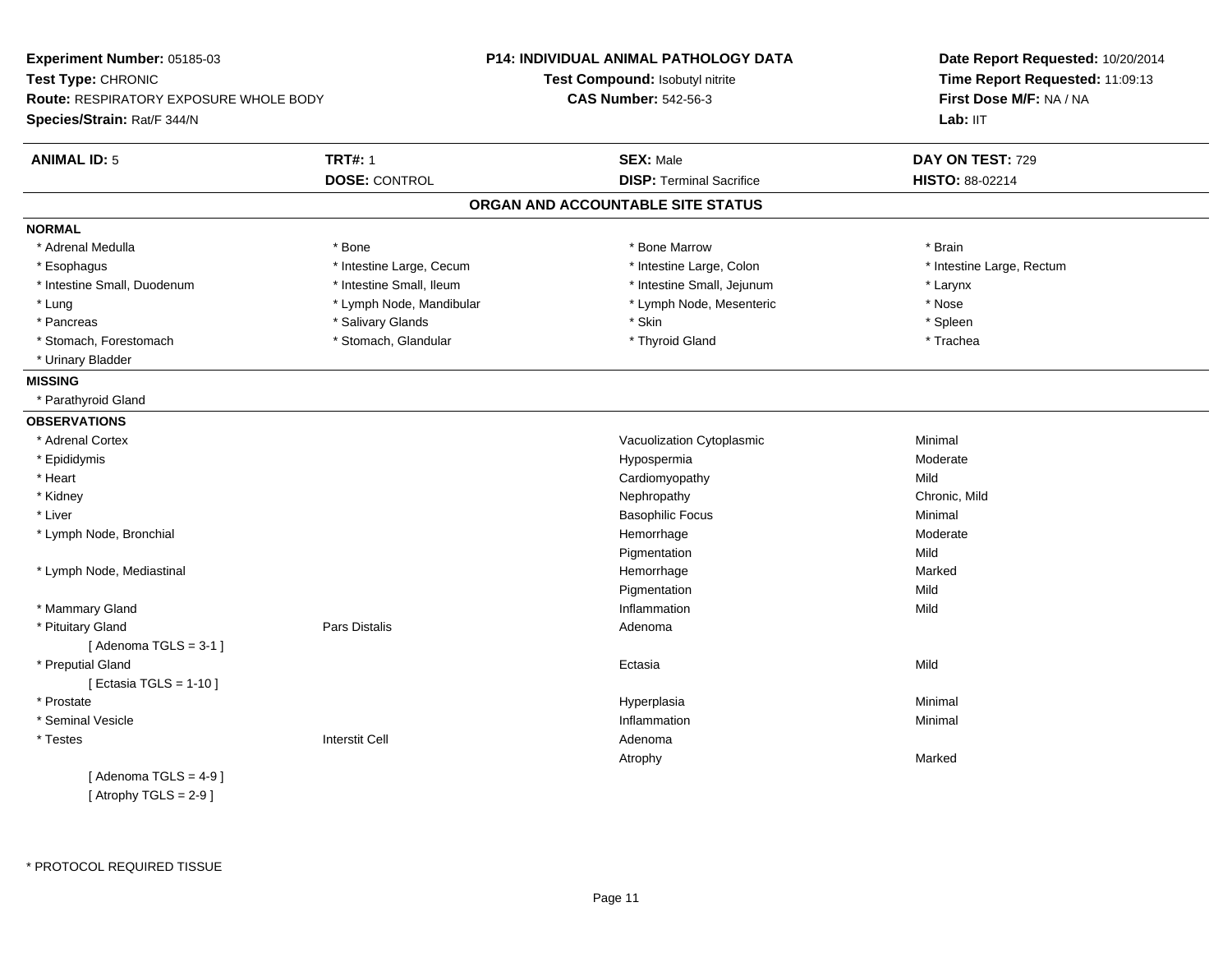| Experiment Number: 05185-03<br>Test Type: CHRONIC<br><b>Route: RESPIRATORY EXPOSURE WHOLE BODY</b><br>Species/Strain: Rat/F 344/N |                      | <b>P14: INDIVIDUAL ANIMAL PATHOLOGY DATA</b> | Date Report Requested: 10/20/2014 |
|-----------------------------------------------------------------------------------------------------------------------------------|----------------------|----------------------------------------------|-----------------------------------|
|                                                                                                                                   |                      | Test Compound: Isobutyl nitrite              | Time Report Requested: 11:09:13   |
|                                                                                                                                   |                      | <b>CAS Number: 542-56-3</b>                  | First Dose M/F: NA / NA           |
|                                                                                                                                   |                      |                                              | Lab: IIT                          |
| <b>ANIMAL ID: 5</b>                                                                                                               | <b>TRT#: 1</b>       | <b>SEX: Male</b>                             | DAY ON TEST: 729                  |
|                                                                                                                                   | <b>DOSE: CONTROL</b> | <b>DISP: Terminal Sacrifice</b>              | <b>HISTO: 88-02214</b>            |
|                                                                                                                                   |                      | ORGAN AND ACCOUNTABLE SITE STATUS            |                                   |
| * Thymus                                                                                                                          |                      | Atrophy                                      | Minimal                           |
| PRIMARY CAUSE OF DEATH                                                                                                            |                      |                                              |                                   |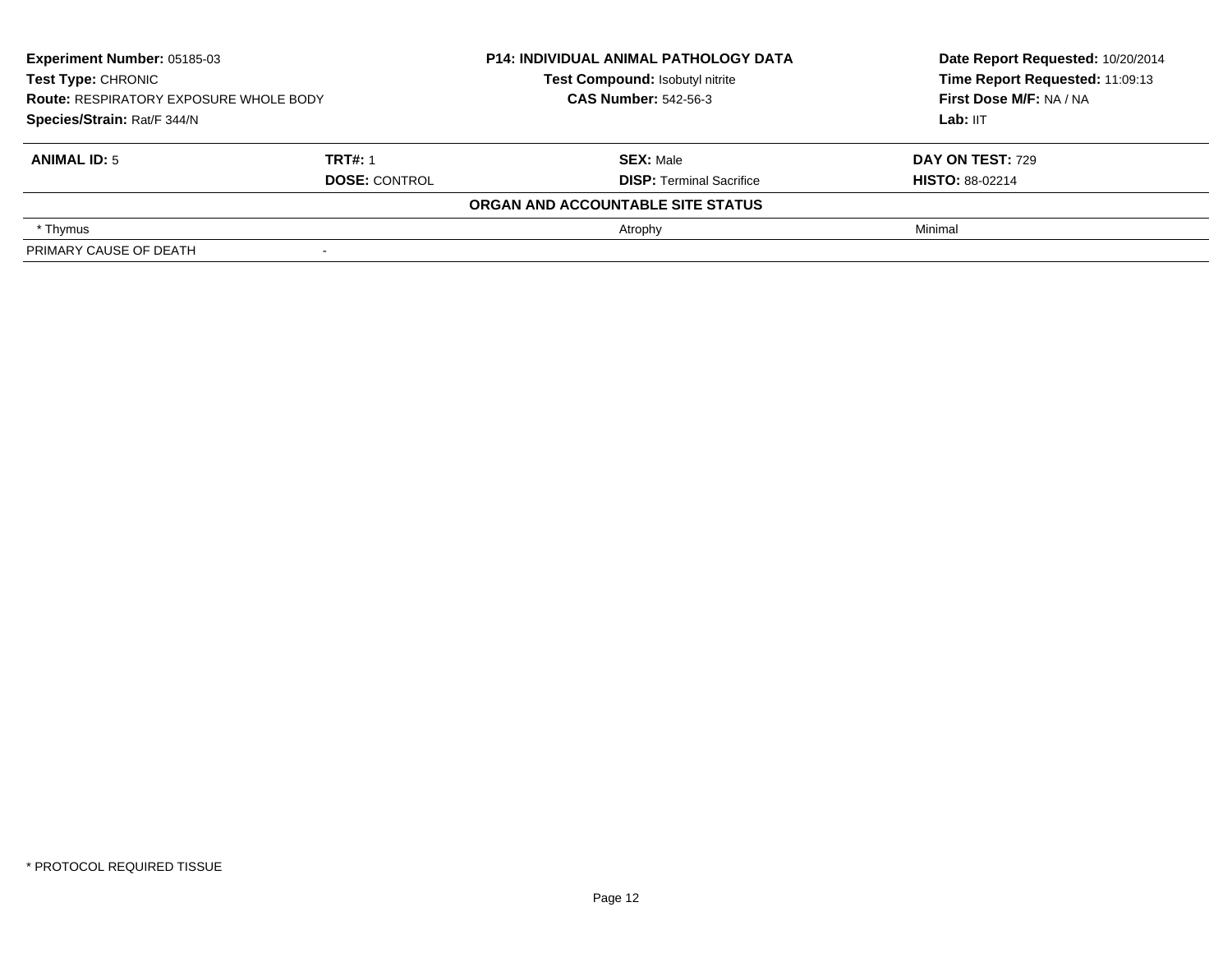| Experiment Number: 05185-03<br>Test Type: CHRONIC<br><b>Route: RESPIRATORY EXPOSURE WHOLE BODY</b><br>Species/Strain: Rat/F 344/N |                          | P14: INDIVIDUAL ANIMAL PATHOLOGY DATA<br>Test Compound: Isobutyl nitrite<br><b>CAS Number: 542-56-3</b> | Date Report Requested: 10/20/2014<br>Time Report Requested: 11:09:13<br>First Dose M/F: NA / NA<br>Lab: II <sub>T</sub> |
|-----------------------------------------------------------------------------------------------------------------------------------|--------------------------|---------------------------------------------------------------------------------------------------------|-------------------------------------------------------------------------------------------------------------------------|
| <b>ANIMAL ID: 6</b>                                                                                                               | <b>TRT#: 1</b>           | <b>SEX: Male</b>                                                                                        | DAY ON TEST: 729                                                                                                        |
|                                                                                                                                   | <b>DOSE: CONTROL</b>     | <b>DISP: Terminal Sacrifice</b>                                                                         | HISTO: 88-02215                                                                                                         |
|                                                                                                                                   |                          | ORGAN AND ACCOUNTABLE SITE STATUS                                                                       |                                                                                                                         |
| <b>NORMAL</b>                                                                                                                     |                          |                                                                                                         |                                                                                                                         |
| * Adrenal Cortex                                                                                                                  | * Bone                   | * Brain                                                                                                 | * Epididymis                                                                                                            |
| * Esophagus                                                                                                                       | * Intestine Large, Cecum | * Intestine Large, Colon                                                                                | * Intestine Large, Rectum                                                                                               |
| * Intestine Small, Duodenum                                                                                                       | * Intestine Small, Ileum | * Intestine Small, Jejunum                                                                              | * Larynx                                                                                                                |
| * Lung                                                                                                                            | * Lymph Node, Bronchial  | * Lymph Node, Mandibular                                                                                | * Lymph Node, Mesenteric                                                                                                |
| * Nose                                                                                                                            | * Prostate               | * Salivary Glands                                                                                       | * Seminal Vesicle                                                                                                       |
| * Skin                                                                                                                            | * Stomach, Forestomach   | * Stomach, Glandular                                                                                    | * Thyroid Gland                                                                                                         |
| * Trachea                                                                                                                         | * Urinary Bladder        |                                                                                                         |                                                                                                                         |
| <b>MISSING</b>                                                                                                                    |                          |                                                                                                         |                                                                                                                         |
| * Parathyroid Gland                                                                                                               |                          |                                                                                                         |                                                                                                                         |
| <b>OBSERVATIONS</b>                                                                                                               |                          |                                                                                                         |                                                                                                                         |
| * Adrenal Medulla                                                                                                                 |                          | Hyperplasia                                                                                             | Minimal                                                                                                                 |
| * Bone Marrow                                                                                                                     |                          | Hyperplasia                                                                                             | Marked                                                                                                                  |
| * Heart                                                                                                                           |                          | Cardiomyopathy                                                                                          | Mild                                                                                                                    |
| * Kidney                                                                                                                          |                          | Leukemia Mononuclear                                                                                    |                                                                                                                         |
|                                                                                                                                   |                          | Nephropathy                                                                                             | Chronic, Mild                                                                                                           |
| * Liver                                                                                                                           |                          | Leukemia Mononuclear                                                                                    |                                                                                                                         |
| [ Leukemia Mononuclear TGLS = 2-5 ]                                                                                               |                          |                                                                                                         |                                                                                                                         |
| * Lymph Node, Mediastinal                                                                                                         |                          | Hyperplasia                                                                                             | Plasma Cell, Mild                                                                                                       |
| * Mammary Gland                                                                                                                   |                          | Hyperplasia                                                                                             | Mild                                                                                                                    |
|                                                                                                                                   |                          | Lactation                                                                                               | Mild                                                                                                                    |
| * Pancreas                                                                                                                        | <b>Acinar Cell</b>       | Atrophy                                                                                                 | Mild                                                                                                                    |
| * Pituitary Gland                                                                                                                 | <b>Pars Distalis</b>     | Adenoma                                                                                                 |                                                                                                                         |
| [Adenoma TGLS = $7-1$ ]                                                                                                           |                          |                                                                                                         |                                                                                                                         |
| * Preputial Gland                                                                                                                 |                          | Ectasia                                                                                                 | Moderate                                                                                                                |
|                                                                                                                                   |                          | Inflammation                                                                                            | Minimal                                                                                                                 |
| [ Ectasia TGLS = $1-10$ ]                                                                                                         |                          |                                                                                                         |                                                                                                                         |
| * Spleen                                                                                                                          |                          | Leukemia Mononuclear                                                                                    |                                                                                                                         |
| [ Leukemia Mononuclear TGLS = 3,4-13 ]                                                                                            |                          |                                                                                                         |                                                                                                                         |
| * Testes                                                                                                                          | <b>Interstit Cell</b>    | Adenoma                                                                                                 |                                                                                                                         |
|                                                                                                                                   |                          | Atrophy                                                                                                 | Mild                                                                                                                    |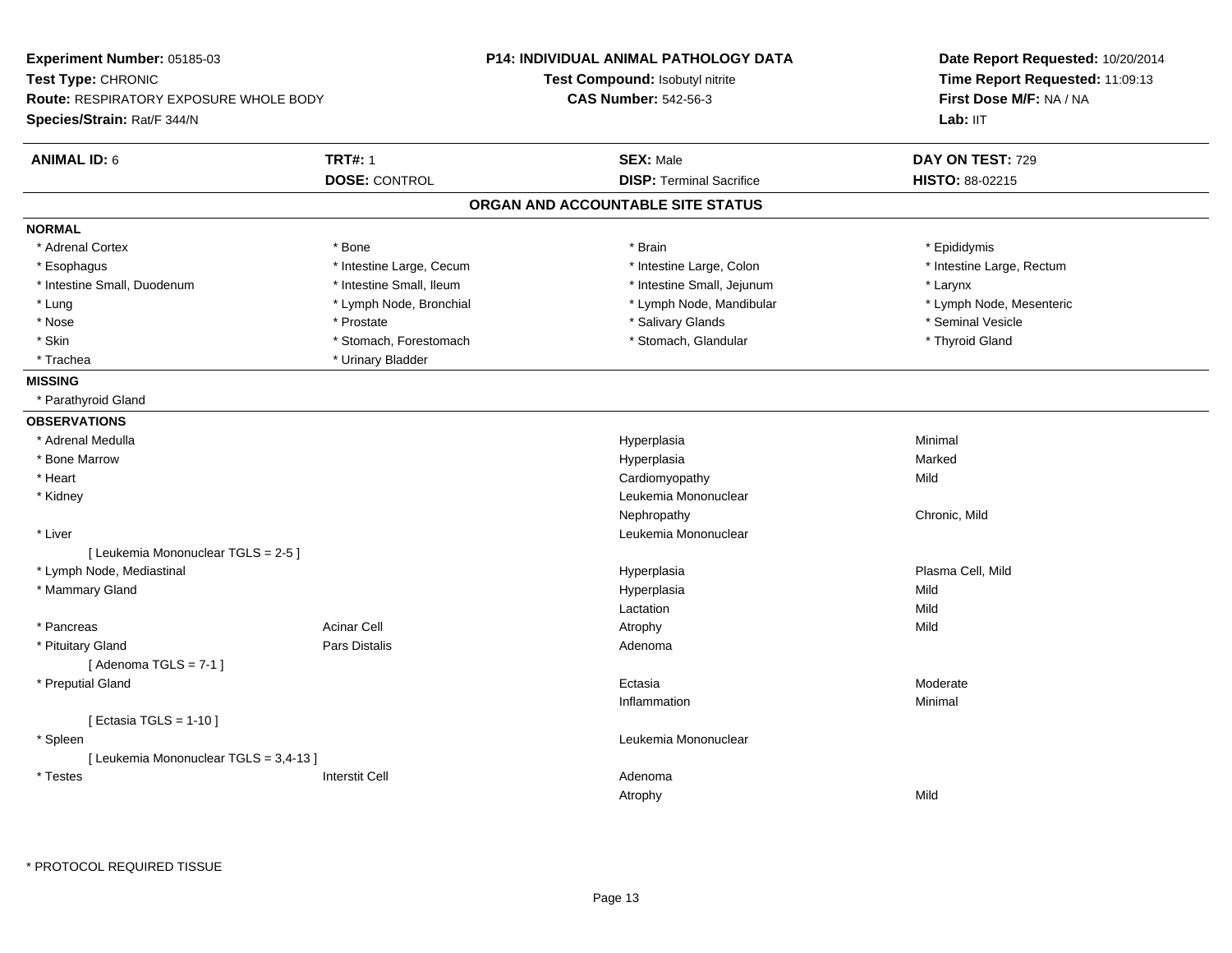| Experiment Number: 05185-03<br><b>Test Type: CHRONIC</b><br><b>Route: RESPIRATORY EXPOSURE WHOLE BODY</b><br>Species/Strain: Rat/F 344/N |                       | <b>P14: INDIVIDUAL ANIMAL PATHOLOGY DATA</b>                   | Date Report Requested: 10/20/2014<br>Time Report Requested: 11:09:13<br>First Dose M/F: NA / NA<br>Lab: IIT |
|------------------------------------------------------------------------------------------------------------------------------------------|-----------------------|----------------------------------------------------------------|-------------------------------------------------------------------------------------------------------------|
|                                                                                                                                          |                       | Test Compound: Isobutyl nitrite<br><b>CAS Number: 542-56-3</b> |                                                                                                             |
|                                                                                                                                          |                       |                                                                |                                                                                                             |
| <b>ANIMAL ID: 6</b>                                                                                                                      | <b>TRT#: 1</b>        | <b>SEX: Male</b>                                               | DAY ON TEST: 729                                                                                            |
|                                                                                                                                          | <b>DOSE: CONTROL</b>  | <b>DISP:</b> Terminal Sacrifice                                | <b>HISTO: 88-02215</b>                                                                                      |
|                                                                                                                                          |                       | ORGAN AND ACCOUNTABLE SITE STATUS                              |                                                                                                             |
|                                                                                                                                          | <b>Interstit Cell</b> | Hyperplasia                                                    | Mild                                                                                                        |
| [ Adenoma TGLS = 5-9 ]                                                                                                                   |                       |                                                                |                                                                                                             |
| [Atrophy TGLS = $6-9$ ]                                                                                                                  |                       |                                                                |                                                                                                             |
| * Thymus                                                                                                                                 |                       | Atrophy                                                        | Mild                                                                                                        |
| PRIMARY CAUSE OF DEATH                                                                                                                   |                       |                                                                |                                                                                                             |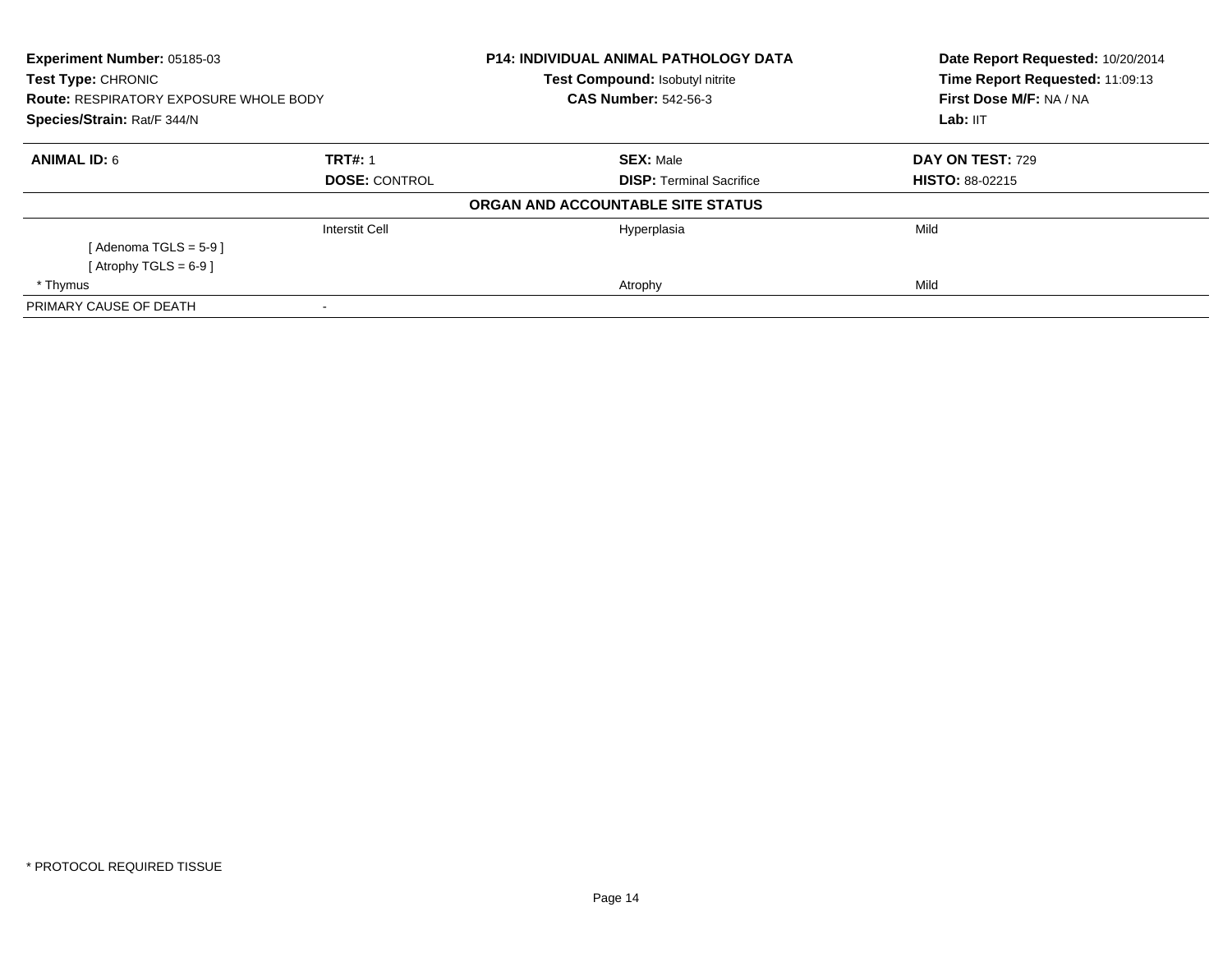| Experiment Number: 05185-03                   |                            | <b>P14: INDIVIDUAL ANIMAL PATHOLOGY DATA</b> | Date Report Requested: 10/20/2014 |
|-----------------------------------------------|----------------------------|----------------------------------------------|-----------------------------------|
| Test Type: CHRONIC                            |                            | Test Compound: Isobutyl nitrite              | Time Report Requested: 11:09:13   |
| <b>Route: RESPIRATORY EXPOSURE WHOLE BODY</b> |                            | <b>CAS Number: 542-56-3</b>                  | First Dose M/F: NA / NA           |
| Species/Strain: Rat/F 344/N                   |                            |                                              | Lab: IIT                          |
| <b>ANIMAL ID: 7</b>                           | <b>TRT#: 1</b>             | <b>SEX: Male</b>                             | DAY ON TEST: 730                  |
|                                               | <b>DOSE: CONTROL</b>       | <b>DISP: Terminal Sacrifice</b>              | <b>HISTO: 88-02216</b>            |
|                                               |                            | ORGAN AND ACCOUNTABLE SITE STATUS            |                                   |
| <b>NORMAL</b>                                 |                            |                                              |                                   |
| * Adrenal Medulla                             | * Bone                     | * Bone Marrow                                | * Esophagus                       |
| * Intestine Large, Cecum                      | * Intestine Large, Colon   | * Intestine Large, Rectum                    | * Intestine Small, Duodenum       |
| * Intestine Small, Ileum                      | * Intestine Small, Jejunum | * Larynx                                     | * Lung                            |
| * Lymph Node, Bronchial                       | * Lymph Node, Mandibular   | * Lymph Node, Mesenteric                     | * Nose                            |
| * Parathyroid Gland                           | * Prostate                 | * Salivary Glands                            | * Seminal Vesicle                 |
| * Skin                                        | * Spleen                   | * Stomach, Forestomach                       | * Stomach, Glandular              |
| * Thyroid Gland                               | * Trachea                  | * Urinary Bladder                            |                                   |
| <b>OBSERVATIONS</b>                           |                            |                                              |                                   |
| * Adrenal Cortex                              |                            | Vacuolization Cytoplasmic                    | Mild                              |
| * Brain                                       |                            | Compression                                  | Mild                              |
| * Epididymis                                  |                            | Hypospermia                                  | Mild                              |
| * Heart                                       |                            | Cardiomyopathy                               | Mild                              |
| * Kidney                                      |                            | Nephropathy                                  | Chronic, Moderate                 |
| * Liver                                       |                            | <b>Basophilic Focus</b>                      | Minimal                           |
| * Lymph Node, Mediastinal                     |                            | Hemorrhage                                   | Minimal                           |
| * Mammary Gland                               |                            | Lactation                                    | Moderate                          |
| * Pancreas                                    | <b>Acinar Cell</b>         | Atrophy                                      | Mild                              |
| * Pituitary Gland                             | Pars Distalis              | Adenoma                                      |                                   |
| [Adenoma TGLS = $1-13$ ]                      |                            |                                              |                                   |
| * Preputial Gland                             |                            | Ectasia                                      | Moderate                          |
| * Testes                                      | <b>Interstit Cell</b>      | Adenoma                                      |                                   |
|                                               | Arteriole                  | Inflammation                                 | Mild                              |
| * Thymus                                      |                            | Atrophy                                      | Mild                              |
| PRIMARY CAUSE OF DEATH                        | $\blacksquare$             |                                              |                                   |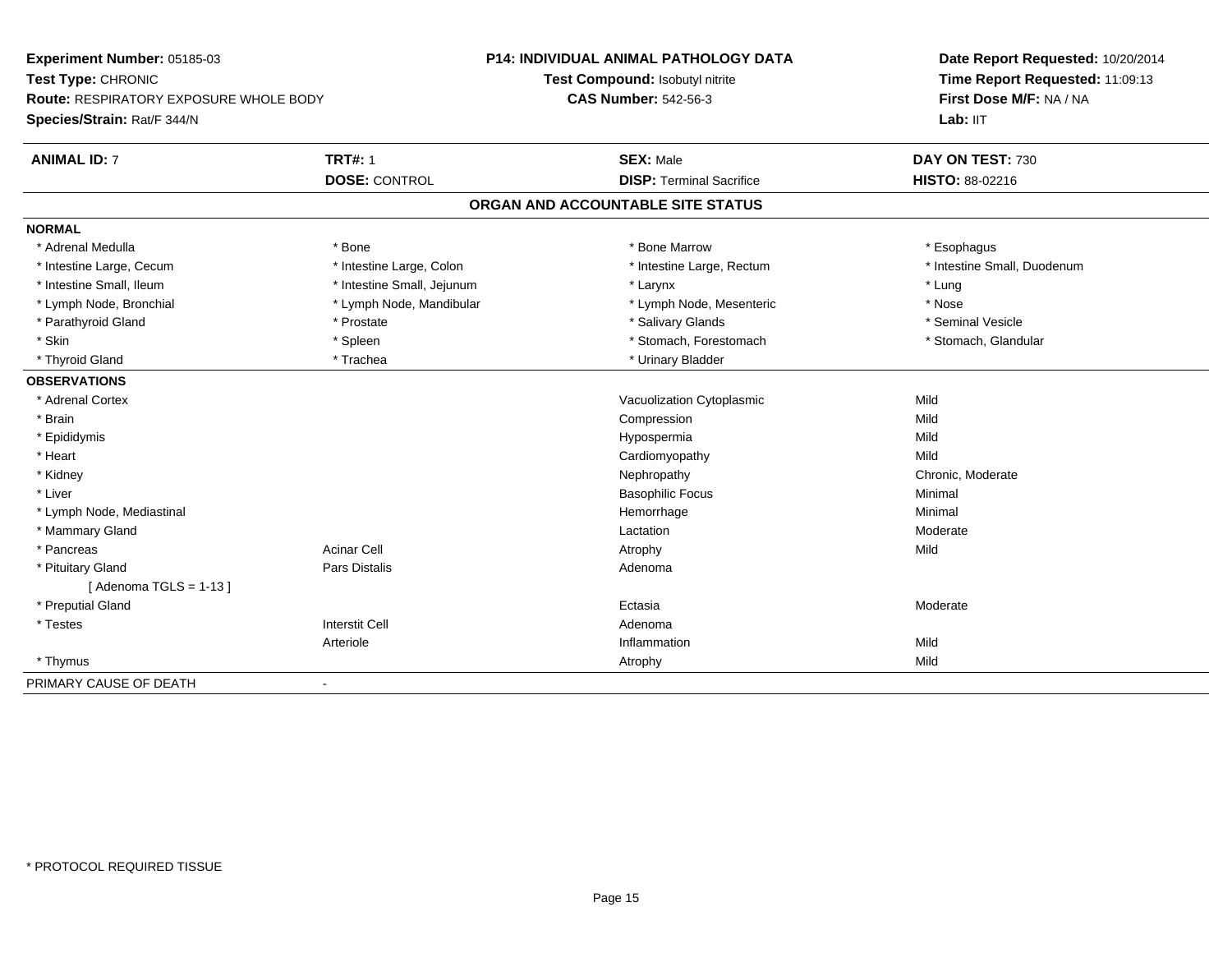| Experiment Number: 05185-03                   |                            | P14: INDIVIDUAL ANIMAL PATHOLOGY DATA | Date Report Requested: 10/20/2014 |  |
|-----------------------------------------------|----------------------------|---------------------------------------|-----------------------------------|--|
| Test Type: CHRONIC                            |                            | Test Compound: Isobutyl nitrite       | Time Report Requested: 11:09:13   |  |
| <b>Route: RESPIRATORY EXPOSURE WHOLE BODY</b> |                            | <b>CAS Number: 542-56-3</b>           | First Dose M/F: NA / NA           |  |
| Species/Strain: Rat/F 344/N                   |                            |                                       | Lab: IIT                          |  |
| <b>ANIMAL ID: 8</b>                           | <b>TRT#: 1</b>             | <b>SEX: Male</b>                      | DAY ON TEST: 640                  |  |
|                                               | <b>DOSE: CONTROL</b>       | <b>DISP:</b> Moribund Sacrifice       | <b>HISTO: 88-02217</b>            |  |
|                                               |                            | ORGAN AND ACCOUNTABLE SITE STATUS     |                                   |  |
| <b>NORMAL</b>                                 |                            |                                       |                                   |  |
| * Adrenal Cortex                              | * Adrenal Medulla          | * Bone                                | * Esophagus                       |  |
| * Intestine Large, Cecum                      | * Intestine Large, Colon   | * Intestine Large, Rectum             | * Intestine Small, Duodenum       |  |
| * Intestine Small, Ileum                      | * Intestine Small, Jejunum | * Larynx                              | * Lung                            |  |
| * Lymph Node, Mandibular                      | * Lymph Node, Mesenteric   | * Salivary Glands                     | * Seminal Vesicle                 |  |
| * Skin                                        | * Stomach, Forestomach     | * Stomach, Glandular                  | * Trachea                         |  |
| * Urinary Bladder                             |                            |                                       |                                   |  |
| <b>MISSING</b>                                |                            |                                       |                                   |  |
| * Lymph Node, Bronchial                       | * Parathyroid Gland        |                                       |                                   |  |
| <b>OBSERVATIONS</b>                           |                            |                                       |                                   |  |
| * Bone Marrow                                 |                            | Hyperplasia                           | Moderate                          |  |
| * Brain                                       |                            | Compression                           | Minimal                           |  |
| [Compression TGLS = 5-1]                      |                            |                                       |                                   |  |
| * Epididymis                                  |                            | Inflammation                          | Mild                              |  |
| * Heart                                       |                            | Cardiomyopathy                        | Mild                              |  |
| * Kidney                                      |                            | Nephropathy                           | Chronic, Mild                     |  |
| * Liver                                       |                            | <b>Cytoplasmic Alteration</b>         | Moderate                          |  |
|                                               |                            | Necrosis                              | Mild                              |  |
| [ Cytoplasmic Alteration TGLS = 1-5 ]         |                            |                                       |                                   |  |
| [Necrosis TGLS = $1-5$ ]                      |                            |                                       |                                   |  |
| * Lymph Node, Mediastinal                     |                            | Hyperplasia                           | Plasma Cell, Minimal              |  |
| * Mammary Gland                               |                            | Lactation                             | Mild                              |  |
| * Nose                                        |                            | Angiectasis                           | Moderate                          |  |
| * Pancreas                                    | <b>Acinar Cell</b>         | Atrophy                               | Mild                              |  |
| * Pituitary Gland                             | Pars Distalis              | Adenoma                               |                                   |  |
| [Adenoma TGLS = $3-1$ ]                       |                            |                                       |                                   |  |
| * Preputial Gland                             |                            | Adenoma                               |                                   |  |
| [Adenoma TGLS = $2-14$ ]                      |                            |                                       |                                   |  |
| * Prostate                                    |                            | Inflammation                          | Moderate                          |  |
| * Spleen                                      |                            | Hematopoietic Cell Proliferation      | Moderate                          |  |
| * Testes                                      |                            | Atrophy                               | Moderate                          |  |
|                                               |                            |                                       |                                   |  |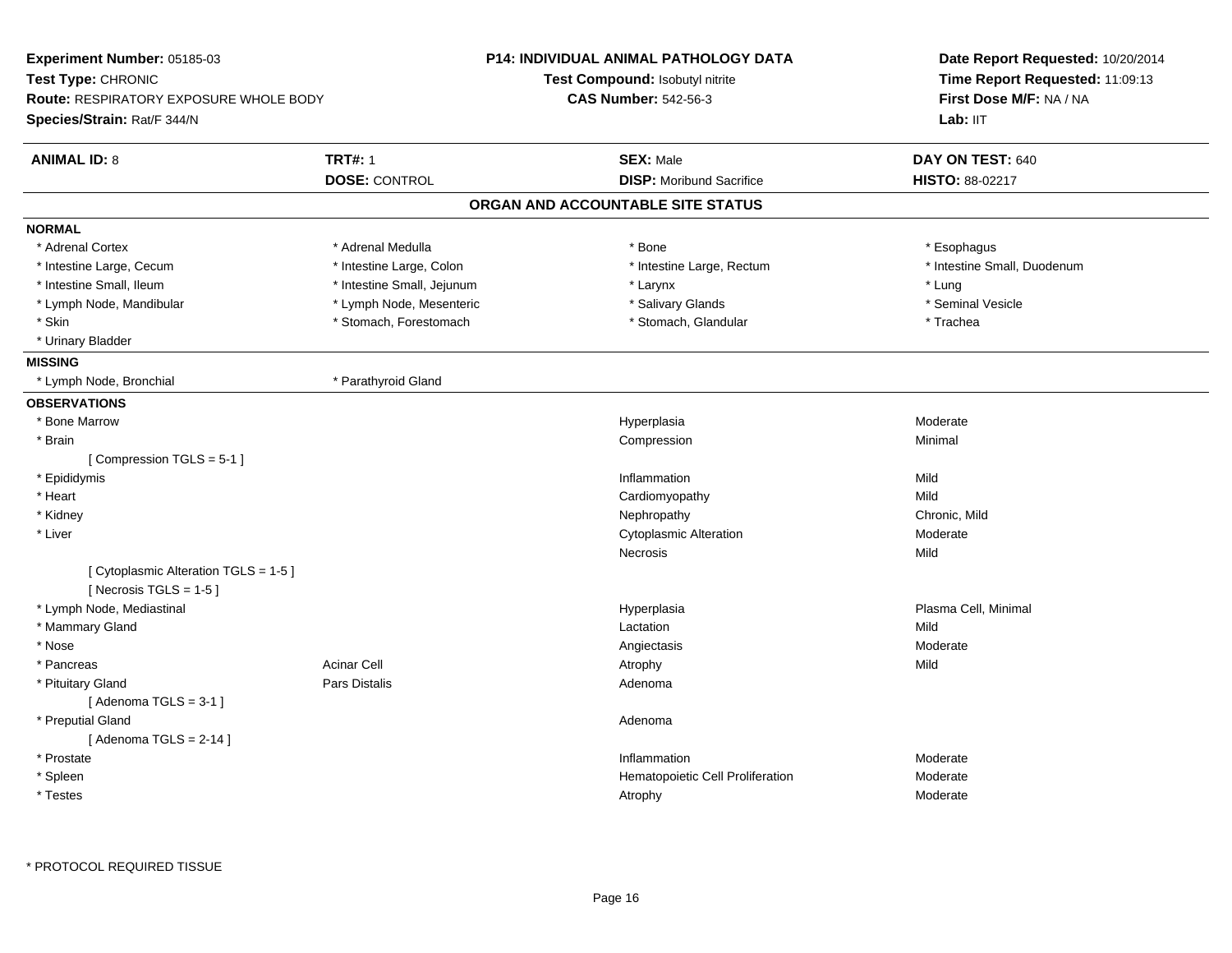| Experiment Number: 05185-03<br><b>Test Type: CHRONIC</b><br><b>Route: RESPIRATORY EXPOSURE WHOLE BODY</b><br>Species/Strain: Rat/F 344/N |                      | <b>P14: INDIVIDUAL ANIMAL PATHOLOGY DATA</b><br>Test Compound: Isobutyl nitrite | Date Report Requested: 10/20/2014<br>Time Report Requested: 11:09:13 |
|------------------------------------------------------------------------------------------------------------------------------------------|----------------------|---------------------------------------------------------------------------------|----------------------------------------------------------------------|
|                                                                                                                                          |                      | <b>CAS Number: 542-56-3</b>                                                     | First Dose M/F: NA / NA                                              |
|                                                                                                                                          |                      |                                                                                 | Lab: IIT                                                             |
| <b>ANIMAL ID: 8</b>                                                                                                                      | <b>TRT#: 1</b>       | <b>SEX: Male</b>                                                                | DAY ON TEST: 640                                                     |
|                                                                                                                                          | <b>DOSE: CONTROL</b> | <b>DISP:</b> Moribund Sacrifice                                                 | <b>HISTO: 88-02217</b>                                               |
|                                                                                                                                          |                      | ORGAN AND ACCOUNTABLE SITE STATUS                                               |                                                                      |
| [Atrophy TGLS = 4-9]                                                                                                                     |                      |                                                                                 |                                                                      |
| * Thymus                                                                                                                                 |                      | Atrophy                                                                         | Marked                                                               |
| * Thyroid Gland                                                                                                                          | C Cell               | Adenoma                                                                         |                                                                      |
|                                                                                                                                          | Follicle             | <b>Dilatation</b>                                                               | Mild                                                                 |
| PRIMARY CAUSE OF DEATH                                                                                                                   |                      |                                                                                 |                                                                      |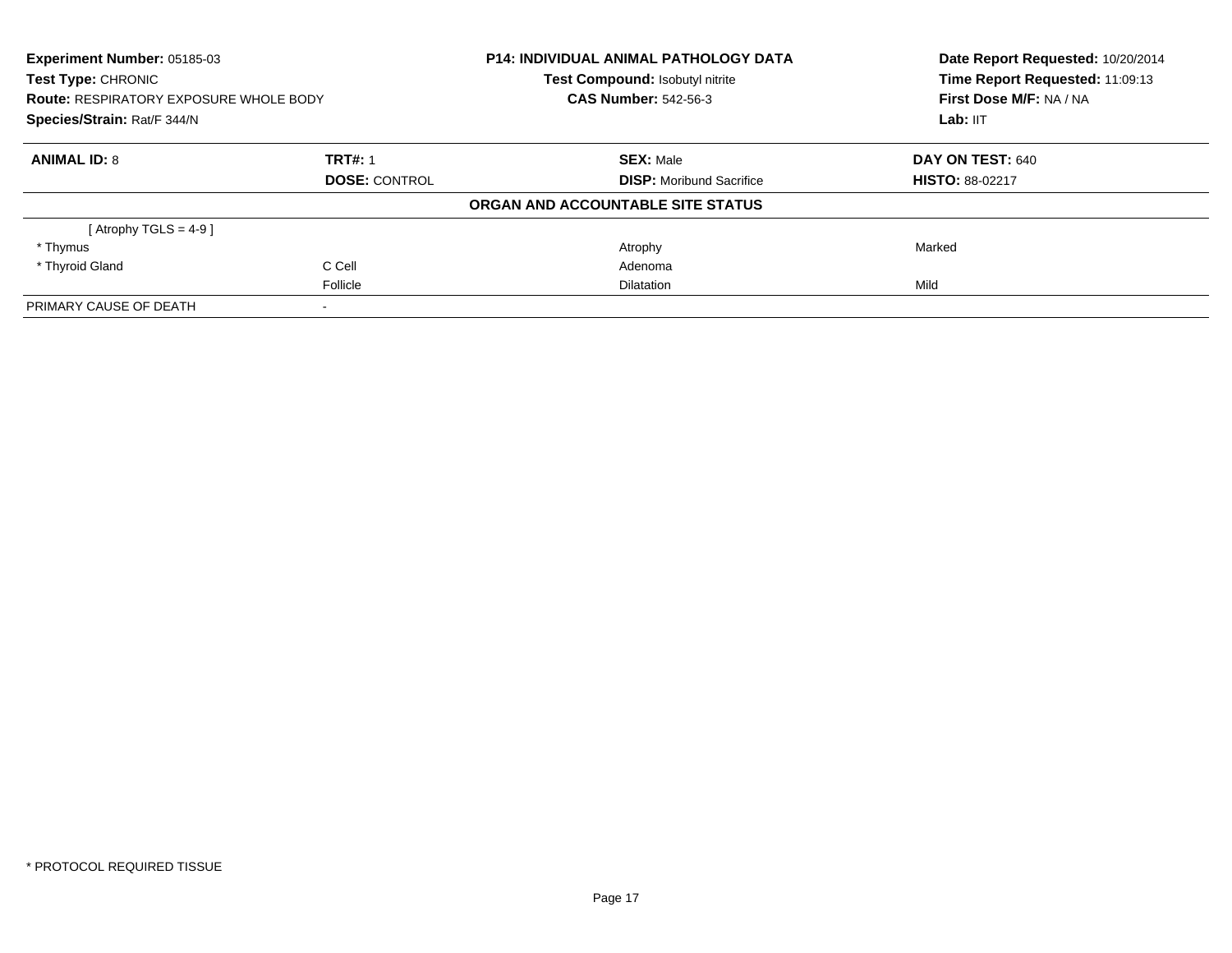**Experiment Number:** 05185-03**Test Type:** CHRONIC **Route:** RESPIRATORY EXPOSURE WHOLE BODY**Species/Strain:** Rat/F 344/N**P14: INDIVIDUAL ANIMAL PATHOLOGY DATATest Compound:** Isobutyl nitrite**CAS Number:** 542-56-3**Date Report Requested:** 10/20/2014**Time Report Requested:** 11:09:13**First Dose M/F:** NA / NALab: IIT **ANIMAL ID:** 9 **TRT#:** <sup>1</sup> **SEX:** Male **DAY ON TEST:** <sup>533</sup> **DOSE:** CONTROL **DISP:** Moribund Sacrifice **HISTO:** 88-02218 **ORGAN AND ACCOUNTABLE SITE STATUSNORMAL**\* Adrenal Medulla \* Adrenal Medulla \* \* The matter of the state of the state of the Marrow \* Bone Marrow \* Adrenal Medulla \* Epididymis \* Epididymis \* Bone Marrow \* Adrenal Medulla \* Epididymis \* Epididymis \* Epididymis \* Epididymis \* Epidi \* Intestine Large, Colon \* Esophagus \* **Heart \* Intestine Large, Cecum \* Intestine Large, Cecum \*** Intestine Large, Cecum \* Intestine Large, Rectum \* Thestine Small, Duodenum \* Number of the small, Ileum \* Intestine Small, Jejunum \* Intestine Small, Jejunum \* Larynx \* Lung \* Lymph Node, Bronchial \* Lymph Node, Mandibular \* Lymph Node, Mesenteric \* \* Mammary Gland \* Mammary Gland \* Parathyroid Gland \* Parathyroid Gland \* \* Salivary Glands \* Seminal Vesicle \* The state of the set of the set of the set of the set of the set of the set of the set of the set of the set of the set of the set of the set of the set of the set of the set of the set of the set of th \* Stomach, Glandular \* \* Trachea \* Testes \* Thyroid Gland \* Thyroid Gland \* Trachea \* Trachea \* Trachea \* Trachea \* Urinary Bladder**OBSERVATIONS** \* Adrenal CortexVacuolization Cytoplasmic **Mild** Moderate \* Brainn and the state of the state of the state of the Hydrocephalus and the Moderate of the Moderate of the Moderate of the Moderate of the Moderate of the Moderate of the Moderate of the Moderate of the Moderate of the Moderat  $[$  Hydrocephalus TGLS = 3-1,13  $]$  \* Kidneyy the controller of the controller of the controller of the controller of the controller of the chronic, Mild \* Liverr and the control of the control of the control of the control of the control of the control of the control of e Minimal \* Lymph Node, Mediastinal Hemorrhagee Moderate PigmentationModerate<br>Mild \* Nosee and the state of the state of the state of the state of the Middle Mild and the State of the Middle State of the Middle State of the State of the State of the State of the State of the State of the State of the State of \* Pancreass infiltration Cellular Lymphocyte, Mild (University of the University of the University of the University of the U \* Pituitary Glandd and the contract of Pars Distalis and the contract of Adenoma and Adenoma and the Adenoma and the Adenoma and  $\lambda$  $[$  Adenoma TGLS = 2-1  $]$  \* Preputial Glandd and the control of the control of the control of the control of the control of the control of the control of the control of the control of the control of the control of the control of the control of the control of the co \* Prostatee and the state of the state of the state of the Hyperplasia Mild and the Mild and the Mild and the Mild and M<br>In the state of the state of the state of the state of the state of the state of the state of the state of the Inflammationn Mild \* Thymuss and the control of the control of the control of the control of the control of the control of the control of the control of the control of the control of the control of the control of the control of the control of the co PRIMARY CAUSE OF DEATH-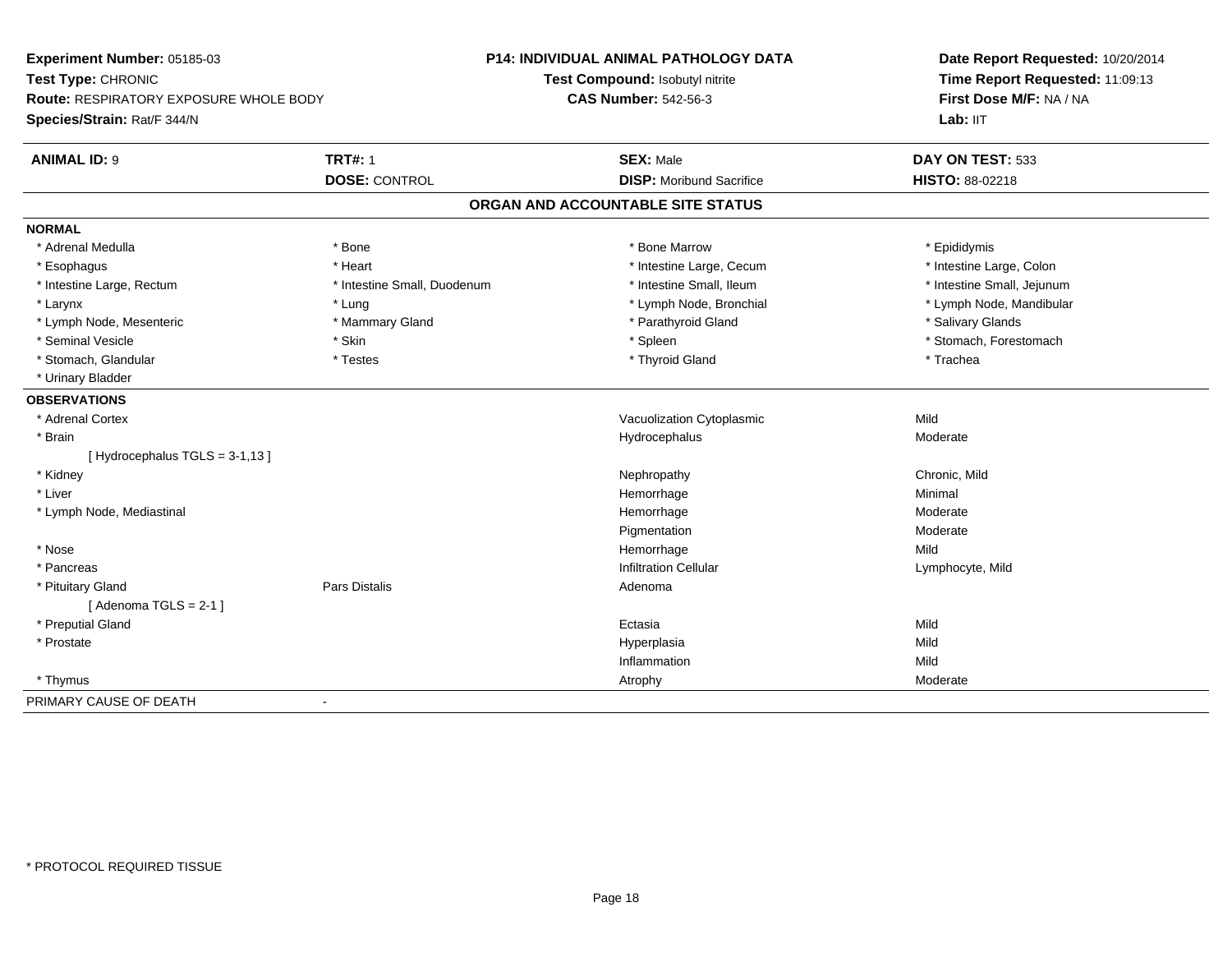| <b>Experiment Number: 05185-03</b>                                  |                          | <b>P14: INDIVIDUAL ANIMAL PATHOLOGY DATA</b> | Date Report Requested: 10/20/2014                          |  |
|---------------------------------------------------------------------|--------------------------|----------------------------------------------|------------------------------------------------------------|--|
| Test Type: CHRONIC<br><b>Route: RESPIRATORY EXPOSURE WHOLE BODY</b> |                          | <b>Test Compound: Isobutyl nitrite</b>       | Time Report Requested: 11:09:13<br>First Dose M/F: NA / NA |  |
|                                                                     |                          | <b>CAS Number: 542-56-3</b>                  |                                                            |  |
| Species/Strain: Rat/F 344/N                                         |                          |                                              | Lab: IIT                                                   |  |
| <b>ANIMAL ID: 10</b>                                                | <b>TRT#: 1</b>           | <b>SEX: Male</b>                             | DAY ON TEST: 498                                           |  |
|                                                                     | <b>DOSE: CONTROL</b>     | <b>DISP:</b> Moribund Sacrifice              | HISTO: 88-02219                                            |  |
|                                                                     |                          | ORGAN AND ACCOUNTABLE SITE STATUS            |                                                            |  |
| <b>NORMAL</b>                                                       |                          |                                              |                                                            |  |
| * Bone                                                              | * Intestine Large, Cecum | * Intestine Large, Colon                     | * Intestine Large, Rectum                                  |  |
| * Mammary Gland                                                     | * Parathyroid Gland      | * Trachea                                    |                                                            |  |
| <b>MISSING</b>                                                      |                          |                                              |                                                            |  |
| * Thymus                                                            |                          |                                              |                                                            |  |
| <b>OBSERVATIONS</b>                                                 |                          |                                              |                                                            |  |
| * Adrenal Cortex                                                    |                          | Leukemia Mononuclear                         |                                                            |  |
| [ Leukemia Mononuclear TGLS = 5-13 ]                                |                          |                                              |                                                            |  |
| * Adrenal Medulla                                                   |                          | Leukemia Mononuclear                         |                                                            |  |
| [ Leukemia Mononuclear TGLS = 5-13 ]                                |                          |                                              |                                                            |  |
| * Bone Marrow                                                       |                          | Leukemia Mononuclear                         |                                                            |  |
| * Brain                                                             |                          | Leukemia Mononuclear                         |                                                            |  |
| * Epididymis                                                        |                          | Leukemia Mononuclear                         |                                                            |  |
| * Esophagus                                                         |                          | Leukemia Mononuclear                         |                                                            |  |
| * Heart                                                             |                          | Leukemia Mononuclear                         |                                                            |  |
| * Intestine Small, Duodenum                                         |                          | Leukemia Mononuclear                         |                                                            |  |
| * Intestine Small, Ileum                                            |                          | Leukemia Mononuclear                         |                                                            |  |
| [ Leukemia Mononuclear TGLS = 5-13 ]                                |                          |                                              |                                                            |  |
| * Intestine Small, Jejunum                                          |                          | Adenocarcinoma                               |                                                            |  |
| [Adenocarcinoma TGLS = 5-13]                                        |                          |                                              |                                                            |  |
| * Kidney                                                            |                          | Leukemia Mononuclear                         |                                                            |  |
|                                                                     |                          | Nephropathy                                  | Chronic, Mild                                              |  |
| * Larynx                                                            |                          | Leukemia Mononuclear                         |                                                            |  |
| * Liver                                                             |                          | Leukemia Mononuclear                         |                                                            |  |
| [ Leukemia Mononuclear TGLS = 3-5 ]                                 |                          |                                              |                                                            |  |
| * Lung                                                              |                          | Leukemia Mononuclear                         |                                                            |  |
| [ Leukemia Mononuclear TGLS = 1-6 ]                                 |                          |                                              |                                                            |  |
| * Lymph Node, Bronchial                                             |                          | Leukemia Mononuclear                         |                                                            |  |
| * Lymph Node, Mandibular                                            |                          | Leukemia Mononuclear                         |                                                            |  |
| * Lymph Node, Mediastinal                                           |                          | Leukemia Mononuclear                         |                                                            |  |
| * Lymph Node, Mesenteric                                            |                          | Leukemia Mononuclear                         |                                                            |  |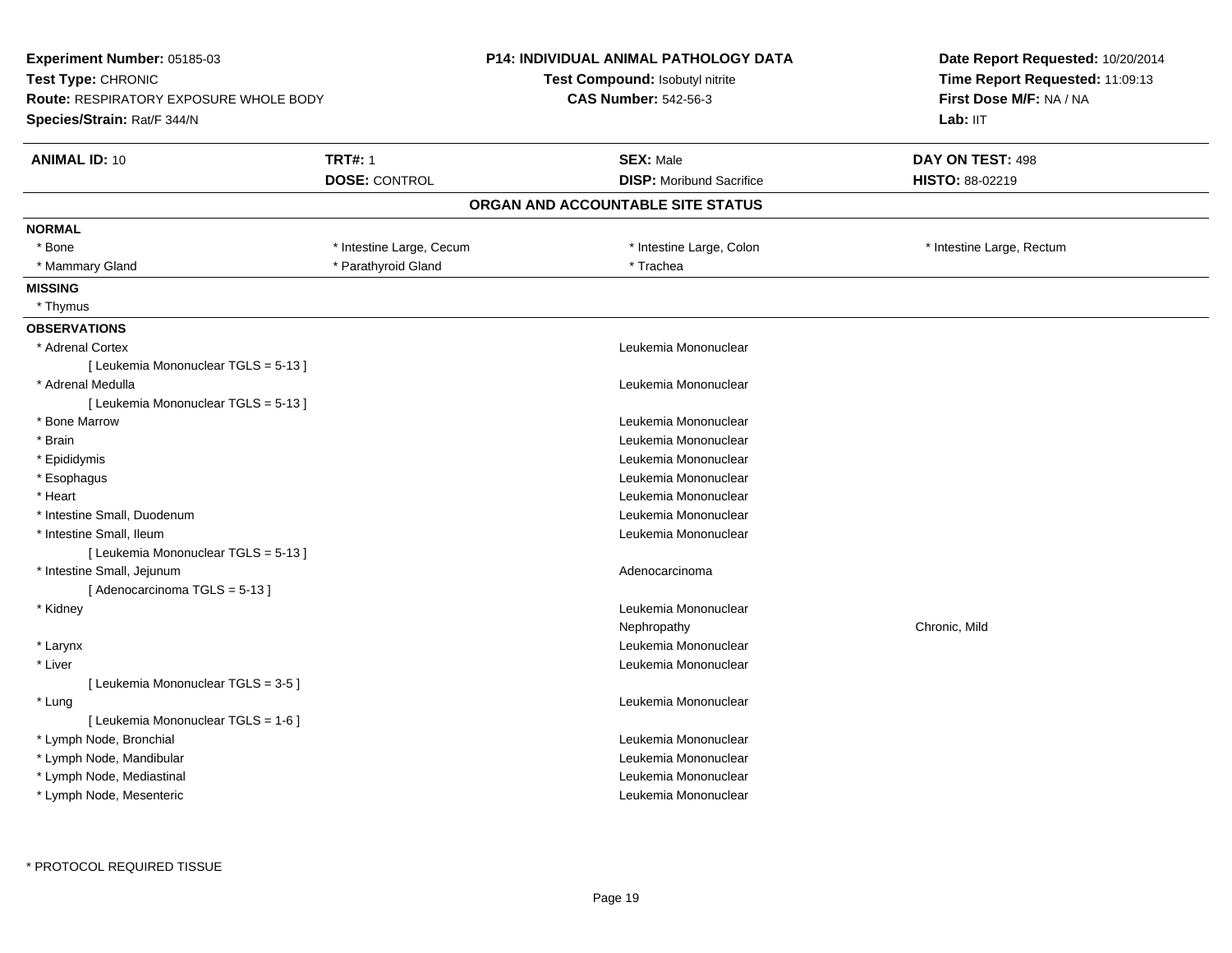**Experiment Number:** 05185-03**Test Type:** CHRONIC **Route:** RESPIRATORY EXPOSURE WHOLE BODY**Species/Strain:** Rat/F 344/N**P14: INDIVIDUAL ANIMAL PATHOLOGY DATATest Compound:** Isobutyl nitrite**CAS Number:** 542-56-3**Date Report Requested:** 10/20/2014**Time Report Requested:** 11:09:13**First Dose M/F:** NA / NA**Lab:** IIT**ANIMAL ID:** 10**TRT#:** 1 **SEX:** Male **DAY ON TEST:** 498 **DOSE:** CONTROL **DISP:** Moribund Sacrifice **HISTO:** 88-02219 **ORGAN AND ACCOUNTABLE SITE STATUS** \* Nosee and the control of the control of the control of the control of the control of the control of the control of the control of the control of the control of the control of the control of the control of the control of the co Leukemia Mononuclear \* Pancreass and the contract of the Acinar Cell and the Cell and the Atrophy and Atrophy and the Mild and Mild and Mild and Mild and Mild and Mild and Mild and Mild and Mild and Mild and Mild and Mild and Mild and Mild and Mild and Leukemia Mononuclear \* Pituitary Gland Leukemia Mononuclear \* Preputial Glandd and the control of the control of the control of the control of the control of the control of the control of the control of the control of the control of the control of the control of the control of the control of the co \* Prostatee discussion of the control of the control of the control of the control of the control of the control of the control of the control of the control of the control of the control of the control of the control of the control Leukemia Mononuclear \* Salivary Glands Leukemia Mononuclear \* Seminal Vesicle Leukemia Mononuclear \* Skin Leukemia Mononuclear \* Spleen Leukemia Mononuclear [ Leukemia Mononuclear TGLS = 2-5 ] \* Stomach, Forestomach Leukemia Mononuclear Ulcerr **Mild**  \* Stomach, Glandular Leukemia Mononuclear Necrosis Minimal \* Testess and the contract of the contract of the contract of the contract of the contract of the contract of the contract of  $\mathbb{R}^n$ I Contract to the Contract of the Hyperplasia Interstit Cella **Minimal** Leukemia Mononuclear $[$  Adenoma TGLS =  $7-9$   $]$  \* Thyroid GlandLeukemia Mononuclear<br>Dilatation \* Urinary Bladderr and the control of the control of the control of the control of the control of the control of the control of Moderate Leukemia Mononuclear[ Dilatation TGLS = 4-7 ][ Leukemia Mononuclear TGLS = 4-7 ]PRIMARY CAUSE OF DEATH-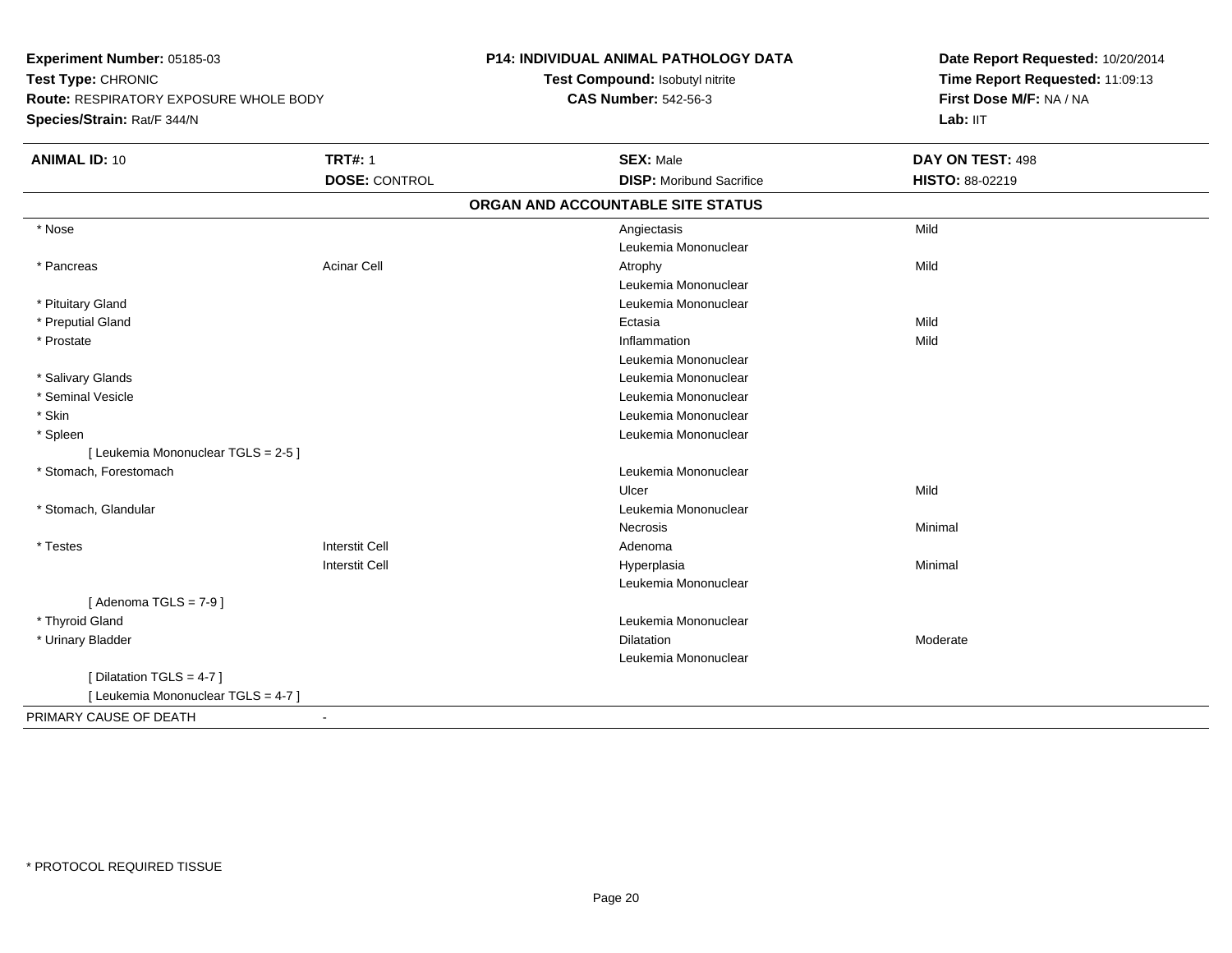| Experiment Number: 05185-03<br>Test Type: CHRONIC<br><b>Route: RESPIRATORY EXPOSURE WHOLE BODY</b> |                           | <b>P14: INDIVIDUAL ANIMAL PATHOLOGY DATA</b> | Date Report Requested: 10/20/2014<br>Time Report Requested: 11:09:13<br>First Dose M/F: NA / NA |
|----------------------------------------------------------------------------------------------------|---------------------------|----------------------------------------------|-------------------------------------------------------------------------------------------------|
|                                                                                                    |                           | Test Compound: Isobutyl nitrite              |                                                                                                 |
|                                                                                                    |                           | <b>CAS Number: 542-56-3</b>                  |                                                                                                 |
| Species/Strain: Rat/F 344/N                                                                        |                           |                                              | Lab: IIT                                                                                        |
| <b>ANIMAL ID: 11</b>                                                                               | <b>TRT#: 1</b>            | <b>SEX: Male</b>                             | DAY ON TEST: 730                                                                                |
|                                                                                                    | <b>DOSE: CONTROL</b>      | <b>DISP: Terminal Sacrifice</b>              | <b>HISTO: 88-02220</b>                                                                          |
|                                                                                                    |                           | ORGAN AND ACCOUNTABLE SITE STATUS            |                                                                                                 |
| <b>NORMAL</b>                                                                                      |                           |                                              |                                                                                                 |
| * Bone                                                                                             | * Brain                   | * Esophagus                                  | * Intestine Large, Cecum                                                                        |
| * Intestine Large, Colon                                                                           | * Intestine Large, Rectum | * Intestine Small, Duodenum                  | * Intestine Small, Ileum                                                                        |
| * Intestine Small, Jejunum                                                                         | * Larynx                  | * Mammary Gland                              | * Nose                                                                                          |
| * Pancreas                                                                                         | * Parathyroid Gland       | * Prostate                                   | * Salivary Glands                                                                               |
| * Skin                                                                                             | * Stomach, Forestomach    | * Stomach, Glandular                         | * Thyroid Gland                                                                                 |
| * Trachea                                                                                          | * Urinary Bladder         |                                              |                                                                                                 |
| <b>OBSERVATIONS</b>                                                                                |                           |                                              |                                                                                                 |
| * Adrenal Cortex                                                                                   |                           | Leukemia Mononuclear                         |                                                                                                 |
| [ Leukemia Mononuclear TGLS = 11-16 ]                                                              |                           |                                              |                                                                                                 |
| * Adrenal Medulla                                                                                  |                           | Leukemia Mononuclear                         |                                                                                                 |
|                                                                                                    |                           | Pheochromocytoma Benign                      |                                                                                                 |
|                                                                                                    |                           | Pheochromocytoma Malignant                   |                                                                                                 |
| [ Leukemia Mononuclear TGLS = 9-3 ]                                                                |                           |                                              |                                                                                                 |
| [Pheochromocytoma Benign TGLS = 9-3]                                                               |                           |                                              |                                                                                                 |
| [ Pheochromocytoma Malignant TGLS = 8-13 ]                                                         |                           |                                              |                                                                                                 |
| * Bone Marrow                                                                                      |                           | Hyperplasia                                  | Moderate                                                                                        |
| * Epididymis                                                                                       |                           | Hypospermia                                  | Marked                                                                                          |
| * Heart                                                                                            |                           | Cardiomyopathy                               | Mild                                                                                            |
|                                                                                                    |                           | Leukemia Mononuclear                         |                                                                                                 |
| * Kidney                                                                                           |                           | Leukemia Mononuclear                         |                                                                                                 |
|                                                                                                    |                           | Nephropathy                                  | Chronic, Mild                                                                                   |
| * Liver                                                                                            |                           | <b>Eosinophilic Focus</b>                    | Moderate                                                                                        |
|                                                                                                    |                           | Leukemia Mononuclear                         |                                                                                                 |
| [ Eosinophilic Focus TGLS = 4-5 ]                                                                  |                           |                                              |                                                                                                 |
| [ Leukemia Mononuclear TGLS = 4,5,7-5 ]                                                            |                           |                                              |                                                                                                 |
| * Lung                                                                                             |                           | Leukemia Mononuclear                         |                                                                                                 |
| [ Leukemia Mononuclear TGLS = 4-5 ]                                                                |                           |                                              |                                                                                                 |
| * Lymph Node, Bronchial                                                                            |                           | Leukemia Mononuclear                         |                                                                                                 |
| [ Leukemia Mononuclear TGLS = 11-16 ]                                                              |                           |                                              |                                                                                                 |
| * Lymph Node, Mandibular                                                                           |                           | Leukemia Mononuclear                         |                                                                                                 |
|                                                                                                    |                           |                                              |                                                                                                 |
|                                                                                                    |                           |                                              |                                                                                                 |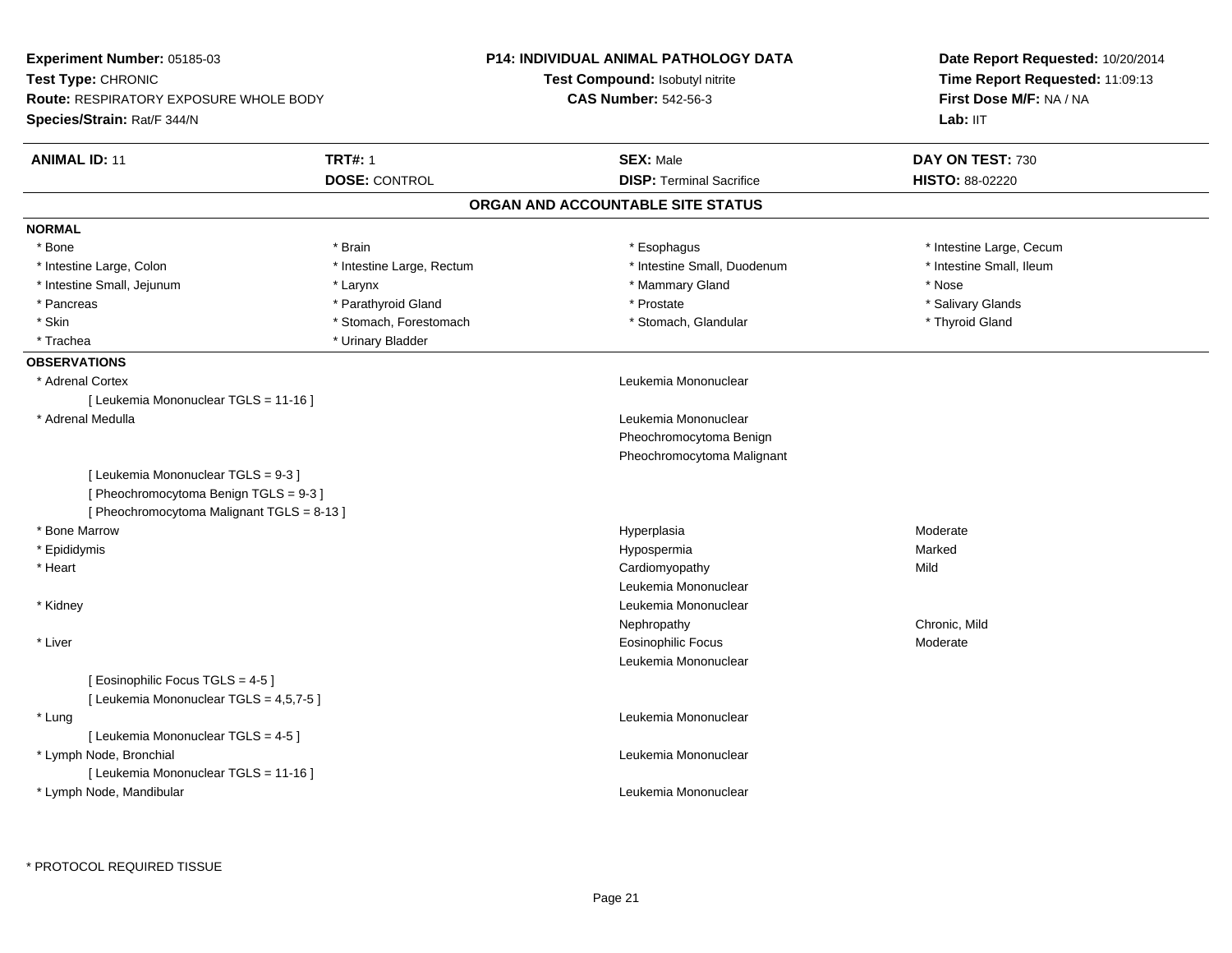| Experiment Number: 05185-03<br>Test Type: CHRONIC<br><b>Route: RESPIRATORY EXPOSURE WHOLE BODY</b><br>Species/Strain: Rat/F 344/N<br><b>TRT#: 1</b><br><b>ANIMAL ID: 11</b> |                                              | <b>P14: INDIVIDUAL ANIMAL PATHOLOGY DATA</b><br>Test Compound: Isobutyl nitrite<br><b>CAS Number: 542-56-3</b><br><b>SEX: Male</b> |                                                   | Date Report Requested: 10/20/2014<br>Time Report Requested: 11:09:13<br>First Dose M/F: NA / NA<br>Lab: IIT<br>DAY ON TEST: 730 |
|-----------------------------------------------------------------------------------------------------------------------------------------------------------------------------|----------------------------------------------|------------------------------------------------------------------------------------------------------------------------------------|---------------------------------------------------|---------------------------------------------------------------------------------------------------------------------------------|
|                                                                                                                                                                             | <b>DOSE: CONTROL</b>                         |                                                                                                                                    | <b>DISP: Terminal Sacrifice</b>                   | <b>HISTO: 88-02220</b>                                                                                                          |
|                                                                                                                                                                             |                                              |                                                                                                                                    | ORGAN AND ACCOUNTABLE SITE STATUS                 |                                                                                                                                 |
| [ Leukemia Mononuclear TGLS = 11-16 ]<br>* Lymph Node, Mediastinal<br>[ Leukemia Mononuclear TGLS = 11-16 ]                                                                 |                                              |                                                                                                                                    | Leukemia Mononuclear                              |                                                                                                                                 |
| * Lymph Node, Mesenteric<br>[ Leukemia Mononuclear TGLS = 11-16 ]                                                                                                           |                                              |                                                                                                                                    | Leukemia Mononuclear                              |                                                                                                                                 |
| * Pituitary Gland                                                                                                                                                           | <b>Pars Distalis</b><br><b>Pars Distalis</b> |                                                                                                                                    | Adenoma<br>Hyperplasia<br>Leukemia Mononuclear    | Moderate                                                                                                                        |
| [Adenoma TGLS = $12-1$ ]<br>* Preputial Gland                                                                                                                               |                                              |                                                                                                                                    | Ectasia<br>Inflammation<br>Leukemia Mononuclear   | Mild<br>Mild                                                                                                                    |
| * Seminal Vesicle<br>* Spleen<br>[ Leukemia Mononuclear TGLS = 6-15 ]                                                                                                       |                                              |                                                                                                                                    | <b>Depletion Cellular</b><br>Leukemia Mononuclear | Marked                                                                                                                          |
| * Testes<br>[ Adenoma TGLS = 2,3-9 ]                                                                                                                                        | <b>Bilateral, Interstit Cell</b>             |                                                                                                                                    | Adenoma                                           |                                                                                                                                 |
| * Thymus<br>[ Leukemia Mononuclear TGLS = 2,3-9 ]                                                                                                                           |                                              |                                                                                                                                    | Leukemia Mononuclear                              |                                                                                                                                 |
| PRIMARY CAUSE OF DEATH                                                                                                                                                      |                                              |                                                                                                                                    |                                                   |                                                                                                                                 |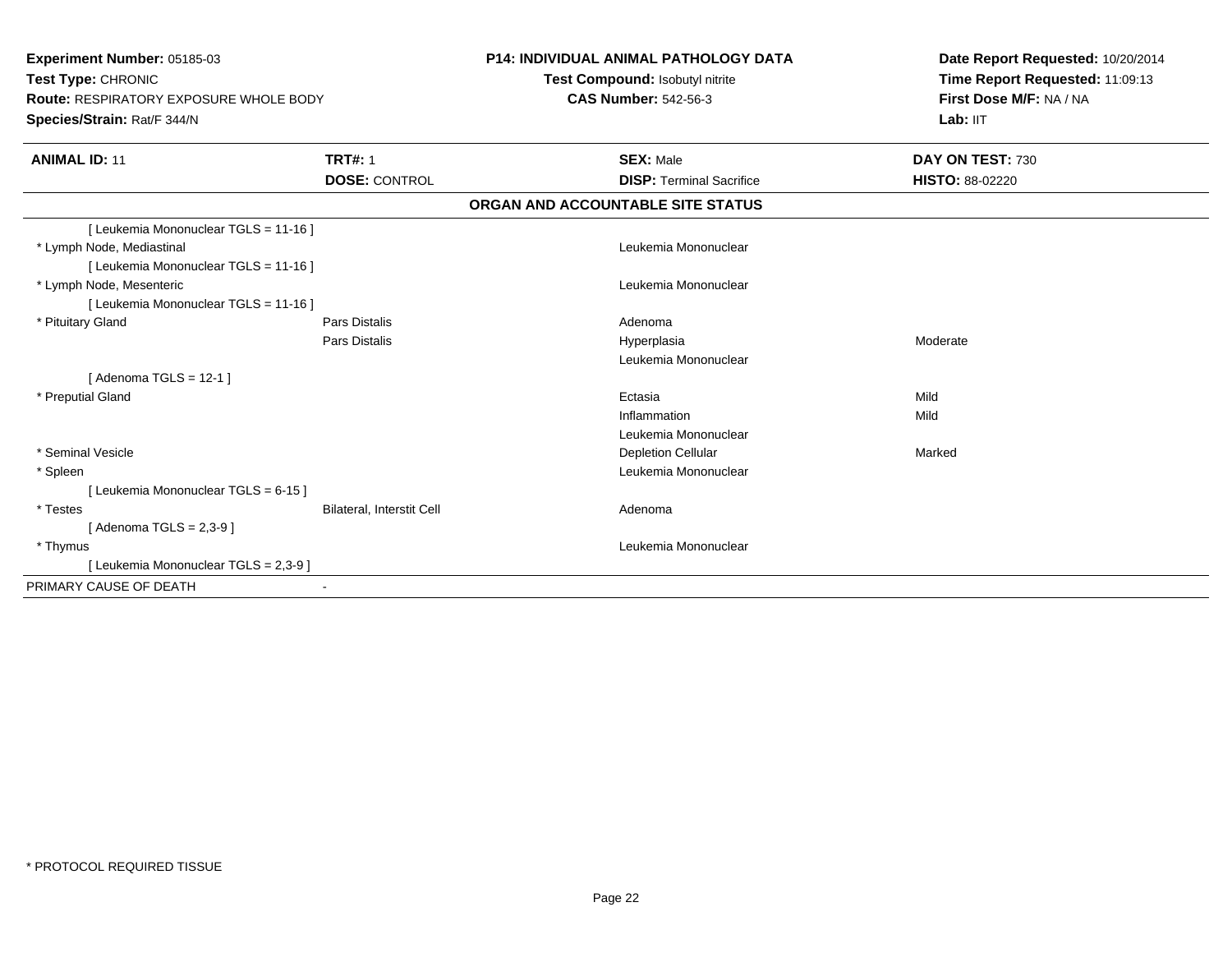| Experiment Number: 05185-03                                  |                           | <b>P14: INDIVIDUAL ANIMAL PATHOLOGY DATA</b> | Date Report Requested: 10/20/2014                          |  |
|--------------------------------------------------------------|---------------------------|----------------------------------------------|------------------------------------------------------------|--|
| Test Type: CHRONIC<br>Route: RESPIRATORY EXPOSURE WHOLE BODY |                           | Test Compound: Isobutyl nitrite              | Time Report Requested: 11:09:13<br>First Dose M/F: NA / NA |  |
|                                                              |                           | <b>CAS Number: 542-56-3</b>                  |                                                            |  |
| Species/Strain: Rat/F 344/N                                  |                           |                                              | Lab: IIT                                                   |  |
|                                                              |                           |                                              |                                                            |  |
| <b>ANIMAL ID: 12</b>                                         | <b>TRT#: 1</b>            | <b>SEX: Male</b>                             | DAY ON TEST: 729                                           |  |
|                                                              | <b>DOSE: CONTROL</b>      | <b>DISP: Terminal Sacrifice</b>              | HISTO: 88-02221                                            |  |
|                                                              |                           | ORGAN AND ACCOUNTABLE SITE STATUS            |                                                            |  |
| <b>NORMAL</b>                                                |                           |                                              |                                                            |  |
| * Adrenal Cortex                                             | * Adrenal Medulla         | * Bone                                       | * Brain                                                    |  |
| * Esophagus                                                  | * Intestine Large, Cecum  | * Intestine Large, Colon                     | * Intestine Large, Rectum                                  |  |
| * Intestine Small, Duodenum                                  | * Intestine Small, Ileum  | * Intestine Small, Jejunum                   | * Larynx                                                   |  |
| * Lung                                                       | * Lymph Node, Bronchial   | * Lymph Node, Mandibular                     | * Lymph Node, Mediastinal                                  |  |
| * Lymph Node, Mesenteric                                     | * Pancreas                | * Parathyroid Gland                          | * Preputial Gland                                          |  |
| * Prostate                                                   | * Salivary Glands         | * Skin                                       | * Stomach, Forestomach                                     |  |
| * Stomach, Glandular                                         | * Thyroid Gland           | * Trachea                                    | * Urinary Bladder                                          |  |
| <b>MISSING</b>                                               |                           |                                              |                                                            |  |
| * Mammary Gland                                              | * Thymus                  |                                              |                                                            |  |
| <b>OBSERVATIONS</b>                                          |                           |                                              |                                                            |  |
| * Bone Marrow                                                |                           | Hyperplasia                                  | Mild                                                       |  |
| * Epididymis                                                 |                           | Hypospermia                                  | Marked                                                     |  |
| * Heart                                                      |                           | Cardiomyopathy                               | Mild                                                       |  |
| * Kidney                                                     |                           | Nephropathy                                  | Chronic, Mild                                              |  |
| * Liver                                                      |                           | Leukemia Mononuclear                         |                                                            |  |
| [ Leukemia Mononuclear TGLS = 5-5 ]                          |                           |                                              |                                                            |  |
| * Nose                                                       |                           | Foreign Body                                 | Moderate                                                   |  |
|                                                              |                           | Inflammation                                 | Mild                                                       |  |
| * Pituitary Gland                                            | <b>Pars Distalis</b>      | Adenoma                                      |                                                            |  |
| [Adenoma TGLS = $6-1$ ]                                      |                           |                                              |                                                            |  |
| * Seminal Vesicle                                            |                           | <b>Depletion Cellular</b>                    | Marked                                                     |  |
| [ Depletion Cellular TGLS = 1-10 ]                           |                           |                                              |                                                            |  |
| * Spleen                                                     |                           | Hemangiosarcoma                              |                                                            |  |
|                                                              |                           | Leukemia Mononuclear                         |                                                            |  |
| [Hemangiosarcoma TGLS = 3-13]                                |                           |                                              |                                                            |  |
| [ Leukemia Mononuclear TGLS = 4-15 ]                         |                           |                                              |                                                            |  |
| * Testes                                                     | Bilateral, Interstit Cell | Adenoma                                      |                                                            |  |
| [Adenoma TGLS = $2-9$ ]                                      |                           |                                              |                                                            |  |
| PRIMARY CAUSE OF DEATH                                       | $\blacksquare$            |                                              |                                                            |  |
|                                                              |                           |                                              |                                                            |  |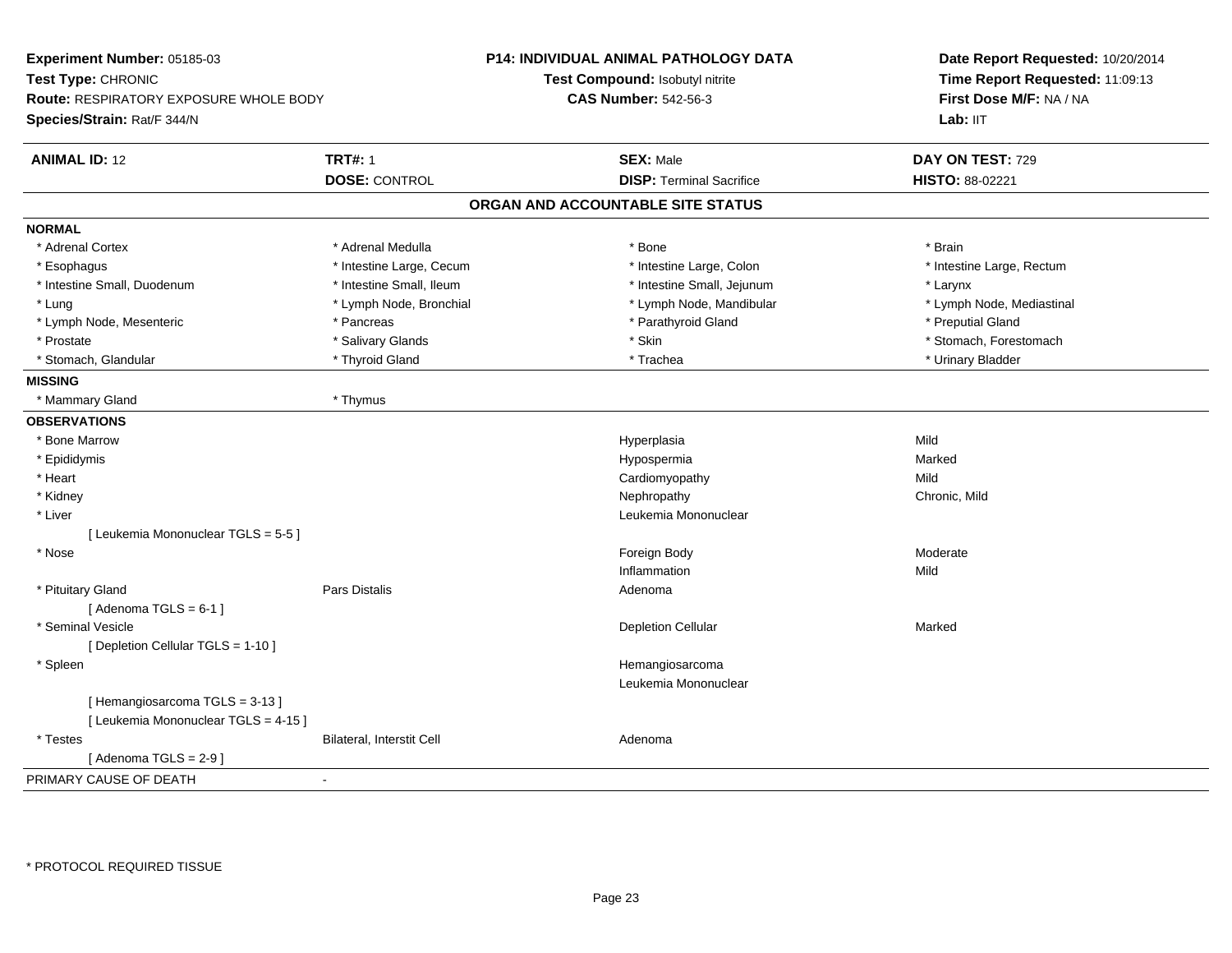| Experiment Number: 05185-03                        |                          | P14: INDIVIDUAL ANIMAL PATHOLOGY DATA | Date Report Requested: 10/20/2014                          |  |
|----------------------------------------------------|--------------------------|---------------------------------------|------------------------------------------------------------|--|
| Test Type: CHRONIC                                 |                          | Test Compound: Isobutyl nitrite       | Time Report Requested: 11:09:13<br>First Dose M/F: NA / NA |  |
| Route: RESPIRATORY EXPOSURE WHOLE BODY             |                          | <b>CAS Number: 542-56-3</b>           |                                                            |  |
| Species/Strain: Rat/F 344/N                        |                          |                                       | Lab: IIT                                                   |  |
| <b>ANIMAL ID: 13</b>                               | <b>TRT#: 1</b>           | <b>SEX: Male</b>                      | DAY ON TEST: 427                                           |  |
|                                                    | <b>DOSE: CONTROL</b>     | <b>DISP: Natural Death</b>            | HISTO: 88-02222                                            |  |
|                                                    |                          | ORGAN AND ACCOUNTABLE SITE STATUS     |                                                            |  |
| <b>NORMAL</b>                                      |                          |                                       |                                                            |  |
| * Adrenal Cortex                                   | * Adrenal Medulla        | * Bone Marrow                         | * Epididymis                                               |  |
| * Esophagus                                        | * Intestine Large, Cecum | * Intestine Large, Colon              | * Intestine Large, Rectum                                  |  |
| * Intestine Small, Duodenum                        | * Intestine Small, Ileum | * Intestine Small, Jejunum            | * Larynx                                                   |  |
| * Lymph Node, Bronchial                            | * Lymph Node, Mesenteric | * Mammary Gland                       | * Pancreas                                                 |  |
| * Parathyroid Gland                                | * Prostate               | * Salivary Glands                     | * Seminal Vesicle                                          |  |
| * Skin                                             | * Spleen                 | * Stomach, Forestomach                | * Stomach, Glandular                                       |  |
| * Thyroid Gland                                    | * Trachea                | * Urinary Bladder                     |                                                            |  |
| <b>OBSERVATIONS</b>                                |                          |                                       |                                                            |  |
| $*$ Bone                                           | Cranium                  | Hemorrhage                            | Mild                                                       |  |
| [Hemorrhage TGLS = $4-13$ ]                        |                          |                                       |                                                            |  |
| * Brain                                            |                          | Hemorrhage                            | Minimal                                                    |  |
| * Heart                                            |                          | Cardiomyopathy                        | Mild                                                       |  |
| * Kidney                                           |                          | Congestion                            | Mild                                                       |  |
|                                                    |                          | Nephropathy                           | Chronic, Minimal                                           |  |
| * Liver                                            |                          | Congestion                            | Mild                                                       |  |
| * Lung                                             |                          | Congestion                            | Moderate                                                   |  |
|                                                    |                          | Hemorrhage                            | Minimal                                                    |  |
| [Congestion TGLS = 2-6]<br>[Hemorrhage TGLS = 2-6] |                          |                                       |                                                            |  |
| * Lymph Node, Mandibular                           |                          | Hemorrhage                            | Moderate                                                   |  |
| * Lymph Node, Mediastinal                          |                          | Hemorrhage                            | Moderate                                                   |  |
| * Nose                                             |                          | Hemorrhage                            | Mild                                                       |  |
| * Pituitary Gland                                  | Pars Distalis            | Adenoma                               |                                                            |  |
| [Adenoma TGLS = $3-1$ ]                            |                          |                                       |                                                            |  |
| * Preputial Gland                                  |                          | Ectasia                               | Moderate                                                   |  |
| * Testes                                           | <b>Interstit Cell</b>    | Adenoma                               |                                                            |  |
|                                                    | <b>Interstit Cell</b>    | Hyperplasia                           | Minimal                                                    |  |
| * Thymus                                           |                          | Hemorrhage                            | Moderate                                                   |  |
| PRIMARY CAUSE OF DEATH                             | ä,                       |                                       |                                                            |  |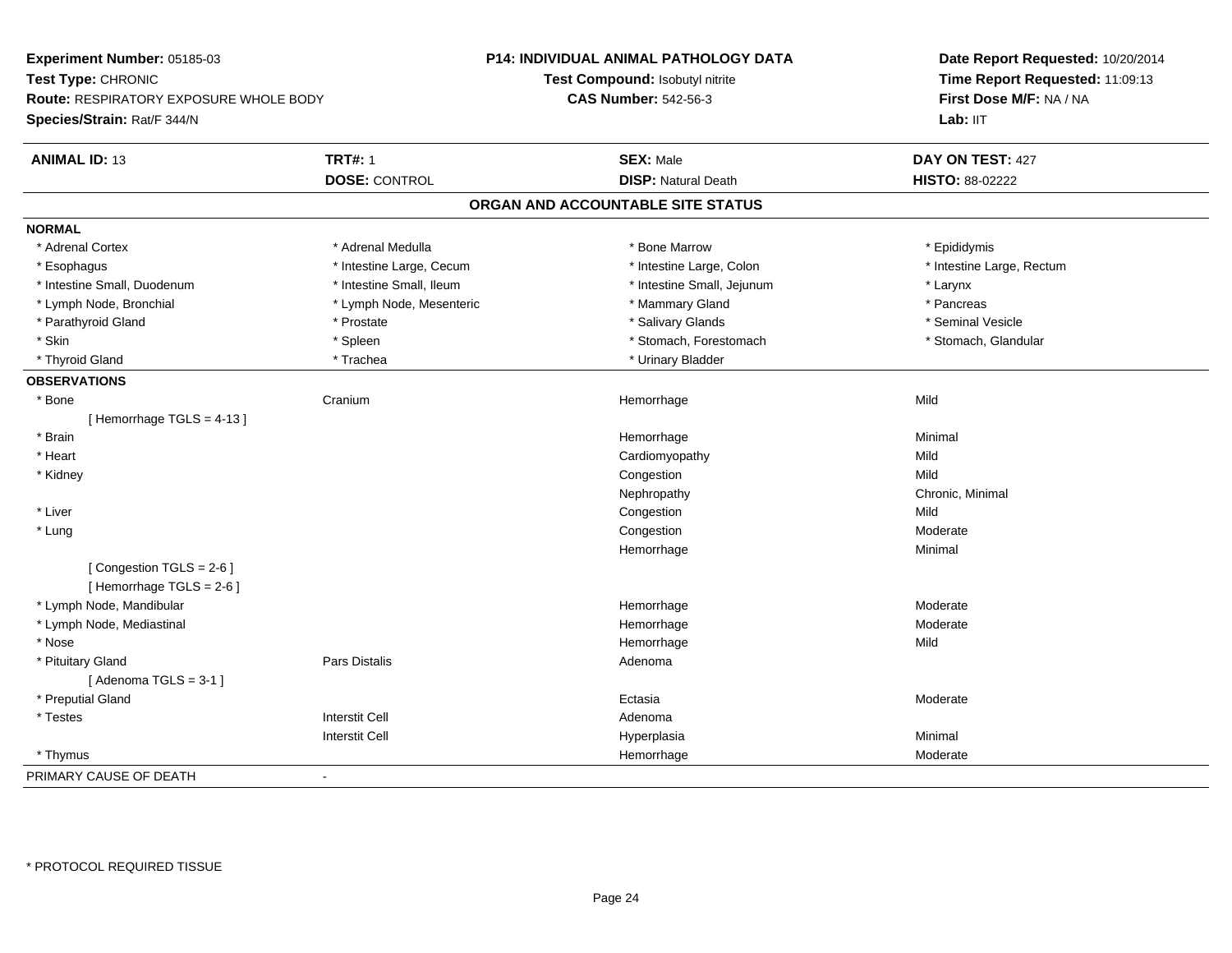| Experiment Number: 05185-03                                         |                           | P14: INDIVIDUAL ANIMAL PATHOLOGY DATA  | Date Report Requested: 10/20/2014 |
|---------------------------------------------------------------------|---------------------------|----------------------------------------|-----------------------------------|
| Test Type: CHRONIC<br><b>Route: RESPIRATORY EXPOSURE WHOLE BODY</b> |                           | <b>Test Compound: Isobutyl nitrite</b> | Time Report Requested: 11:09:13   |
|                                                                     |                           | <b>CAS Number: 542-56-3</b>            | First Dose M/F: NA / NA           |
| Species/Strain: Rat/F 344/N                                         |                           |                                        | Lab: IIT                          |
| <b>ANIMAL ID: 14</b>                                                | <b>TRT#: 1</b>            | <b>SEX: Male</b>                       | DAY ON TEST: 730                  |
|                                                                     | <b>DOSE: CONTROL</b>      | <b>DISP: Terminal Sacrifice</b>        | HISTO: 88-02223                   |
|                                                                     |                           | ORGAN AND ACCOUNTABLE SITE STATUS      |                                   |
| <b>NORMAL</b>                                                       |                           |                                        |                                   |
| * Bone                                                              | * Brain                   | * Esophagus                            | * Intestine Large, Cecum          |
| * Intestine Large, Colon                                            | * Intestine Large, Rectum | * Intestine Small, Duodenum            | * Intestine Small, Ileum          |
| * Larynx                                                            | * Lymph Node, Bronchial   | * Lymph Node, Mesenteric               | * Mammary Gland                   |
| * Parathyroid Gland                                                 | * Salivary Glands         | * Seminal Vesicle                      | * Skin                            |
| * Stomach, Forestomach                                              | * Trachea                 |                                        |                                   |
| <b>OBSERVATIONS</b>                                                 |                           |                                        |                                   |
| * Adrenal Cortex                                                    |                           | Hyperplasia                            | Minimal                           |
| * Adrenal Medulla                                                   |                           | Hyperplasia                            | Minimal                           |
| * Bone Marrow                                                       |                           | Hyperplasia                            | Moderate                          |
|                                                                     |                           | Leukemia Mononuclear                   |                                   |
| * Epididymis                                                        |                           | Hypospermia                            | Marked                            |
| * Heart                                                             |                           | Cardiomyopathy                         | Mild                              |
|                                                                     |                           | Leukemia Mononuclear                   |                                   |
| * Intestine Small, Jejunum                                          |                           | Leukemia Mononuclear                   |                                   |
| Islets, Pancreatic                                                  |                           | Hyperplasia                            | Mild                              |
| * Kidney                                                            |                           | Leukemia Mononuclear                   |                                   |
|                                                                     |                           | Nephropathy                            | Chronic, Mild                     |
| * Liver                                                             |                           | Degeneration                           | Cystic, Mild                      |
|                                                                     |                           | <b>Eosinophilic Focus</b>              | Mild                              |
|                                                                     | <b>Bile Duct</b>          | Hyperplasia                            | Mild                              |
|                                                                     |                           | Leukemia Mononuclear                   |                                   |
| [ Leukemia Mononuclear TGLS = 5-5 ]                                 |                           |                                        |                                   |
| * Lung                                                              |                           | Leukemia Mononuclear                   |                                   |
| [ Leukemia Mononuclear TGLS = 5-5 ]                                 |                           |                                        |                                   |
| * Lymph Node, Mandibular                                            |                           | Hyperplasia                            | Plasma Cell, Mild                 |
| * Lymph Node, Mediastinal                                           |                           | Leukemia Mononuclear                   |                                   |
| Mesentery                                                           | Fat                       | Necrosis                               | Mild                              |
| [Necrosis TGLS = $2-15$ ]                                           |                           |                                        |                                   |
| * Nose                                                              |                           | Inflammation                           | Minimal                           |
| * Pancreas                                                          | <b>Acinar Cell</b>        | Atrophy                                | Mild                              |
|                                                                     |                           |                                        |                                   |

\* PROTOCOL REQUIRED TISSUE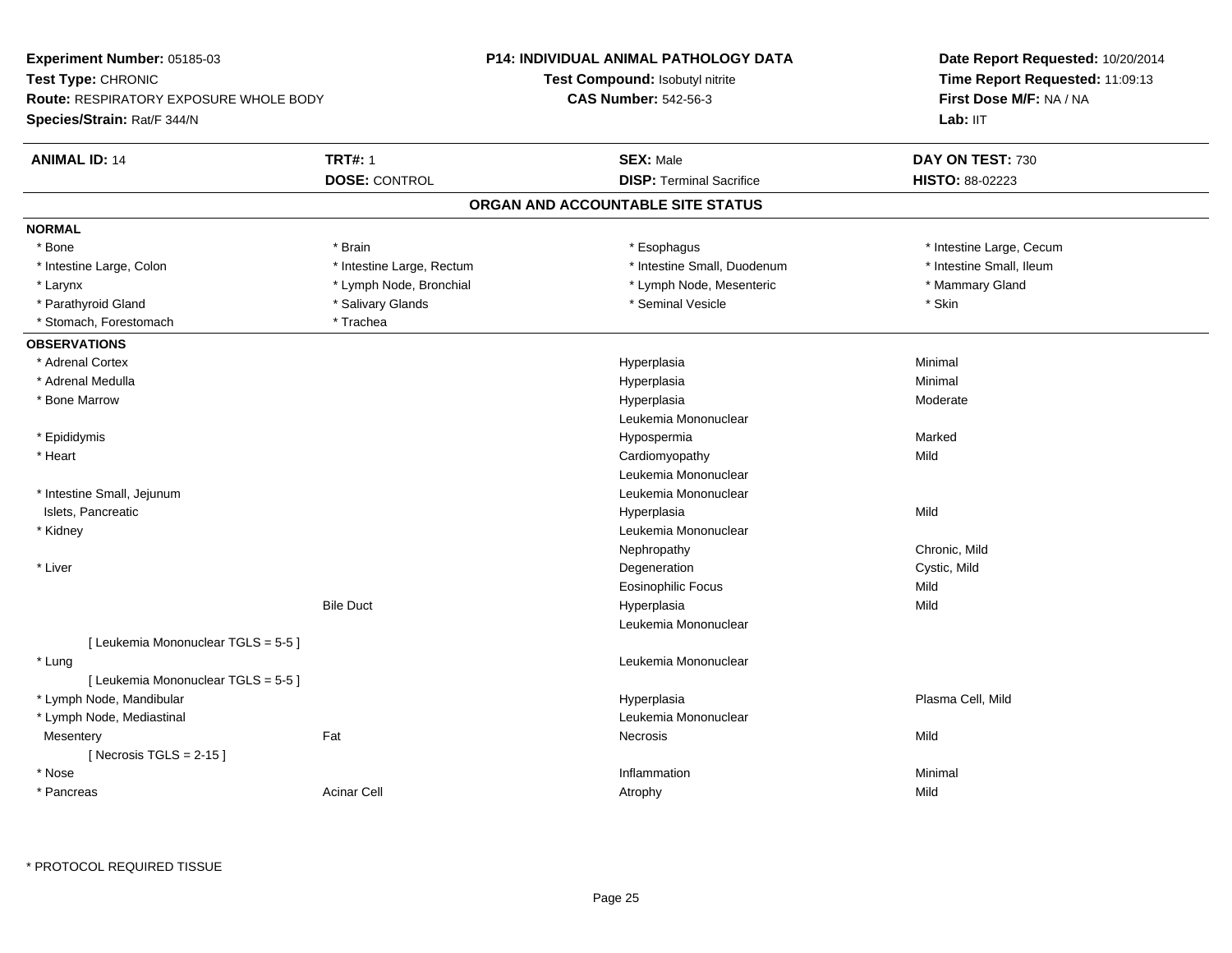| Experiment Number: 05185-03<br>Test Type: CHRONIC<br><b>Route: RESPIRATORY EXPOSURE WHOLE BODY</b> |                      | P14: INDIVIDUAL ANIMAL PATHOLOGY DATA<br>Test Compound: Isobutyl nitrite<br><b>CAS Number: 542-56-3</b> | Date Report Requested: 10/20/2014<br>Time Report Requested: 11:09:13<br>First Dose M/F: NA / NA |
|----------------------------------------------------------------------------------------------------|----------------------|---------------------------------------------------------------------------------------------------------|-------------------------------------------------------------------------------------------------|
| Species/Strain: Rat/F 344/N                                                                        |                      |                                                                                                         | Lab: IIT                                                                                        |
| <b>ANIMAL ID: 14</b>                                                                               | <b>TRT#: 1</b>       | <b>SEX: Male</b>                                                                                        | DAY ON TEST: 730                                                                                |
|                                                                                                    | <b>DOSE: CONTROL</b> | <b>DISP: Terminal Sacrifice</b>                                                                         | HISTO: 88-02223                                                                                 |
|                                                                                                    |                      | ORGAN AND ACCOUNTABLE SITE STATUS                                                                       |                                                                                                 |
| * Pituitary Gland                                                                                  | Pars Distalis        | Angiectasis                                                                                             | Mild                                                                                            |
|                                                                                                    | Pars Distalis        | Hyperplasia<br>Leukemia Mononuclear                                                                     | Mild                                                                                            |
| [ Angiectasis TGLS = 6-1 ]<br>[ Hyperplasia TGLS = 6-1 ]<br>[ Leukemia Mononuclear TGLS = 6-1 ]    |                      |                                                                                                         |                                                                                                 |
| * Preputial Gland                                                                                  |                      | Ectasia                                                                                                 | Minimal                                                                                         |
| * Prostate                                                                                         | Epithelium           | <b>Cytoplasmic Alteration</b>                                                                           | Moderate                                                                                        |
| * Spleen                                                                                           |                      | Leukemia Mononuclear                                                                                    |                                                                                                 |
| [ Leukemia Mononuclear TGLS = 4-13,14 ]                                                            |                      |                                                                                                         |                                                                                                 |
| * Stomach, Glandular                                                                               |                      | Leukemia Mononuclear                                                                                    |                                                                                                 |
| * Testes                                                                                           | Bilateral            | Atrophy                                                                                                 | Marked                                                                                          |
| [Atrophy TGLS = $3-9$ ]                                                                            |                      |                                                                                                         |                                                                                                 |
| * Thymus                                                                                           |                      | Leukemia Mononuclear                                                                                    |                                                                                                 |
| [ Leukemia Mononuclear TGLS = 3-9 ]                                                                |                      |                                                                                                         |                                                                                                 |
| * Thyroid Gland                                                                                    | C Cell               | Hyperplasia                                                                                             | Minimal                                                                                         |
| * Urinary Bladder                                                                                  |                      | Leukemia Mononuclear                                                                                    |                                                                                                 |
| PRIMARY CAUSE OF DEATH                                                                             |                      |                                                                                                         |                                                                                                 |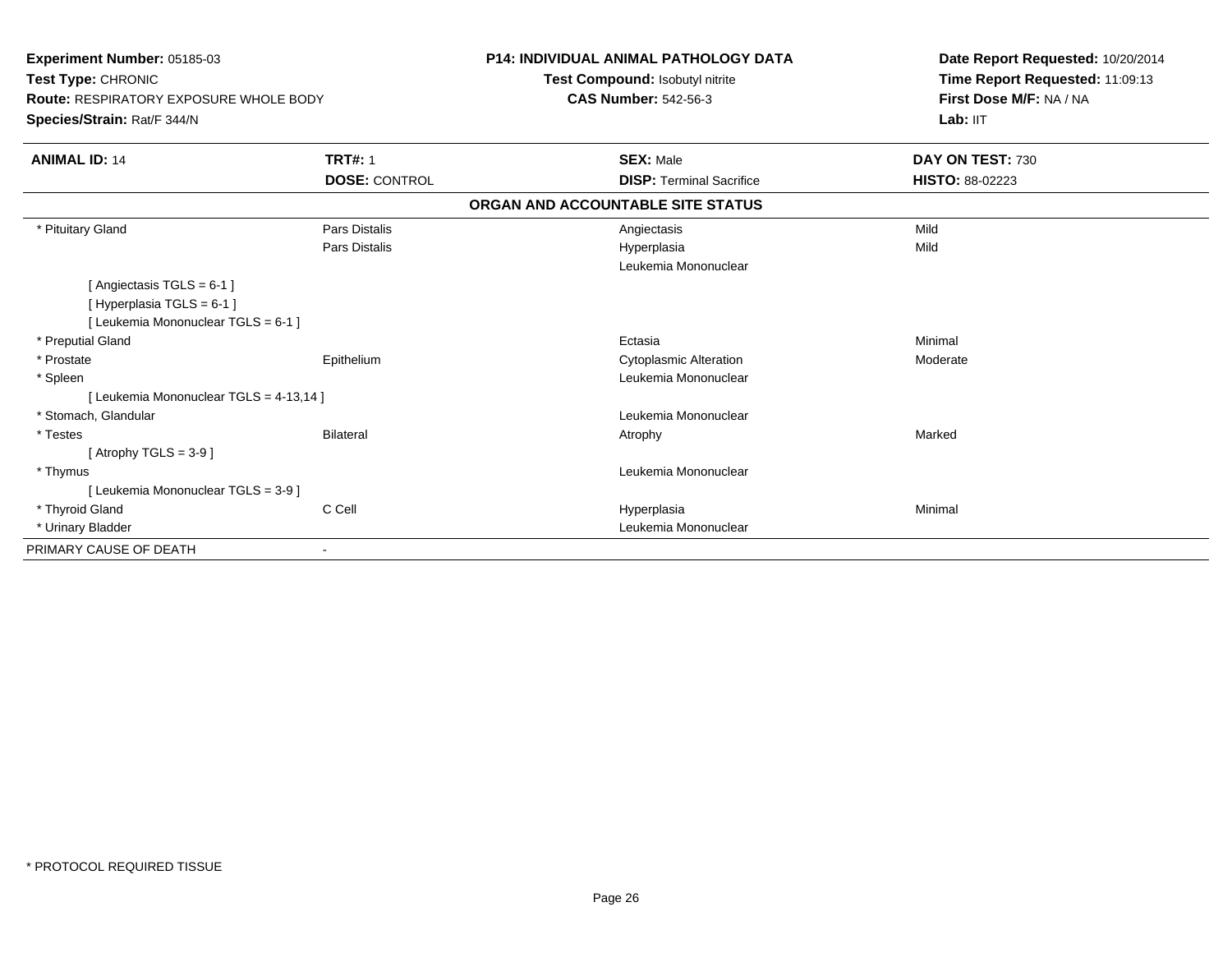| Test Type: CHRONIC<br>Test Compound: Isobutyl nitrite<br>Time Report Requested: 11:09:13<br><b>CAS Number: 542-56-3</b><br>First Dose M/F: NA / NA<br><b>Route: RESPIRATORY EXPOSURE WHOLE BODY</b><br>Lab: IIT<br>Species/Strain: Rat/F 344/N<br><b>TRT#: 1</b><br><b>ANIMAL ID: 15</b><br><b>SEX: Male</b><br>DAY ON TEST: 583<br><b>DOSE: CONTROL</b><br><b>DISP:</b> Moribund Sacrifice<br><b>HISTO: 88-02224</b><br>ORGAN AND ACCOUNTABLE SITE STATUS<br><b>NORMAL</b><br>* Bone<br>* Intestine Large, Cecum<br>* Intestine Large, Colon<br>* Esophagus<br>* Intestine Small, Duodenum<br>* Intestine Small, Ileum<br>* Intestine Small, Jejunum<br>* Intestine Large, Rectum<br>* Lymph Node, Mandibular<br>* Lymph Node, Mesenteric<br>* Nose<br>* Pancreas<br>* Skin<br>* Stomach, Forestomach<br>* Parathyroid Gland<br>* Salivary Glands<br>* Stomach, Glandular<br>* Thyroid Gland<br>* Trachea<br><b>OBSERVATIONS</b><br>Mild<br>* Adrenal Cortex<br>Congestion<br>* Adrenal Medulla<br>Hyperplasia<br>Moderate<br>Hyperplasia<br>Marked<br>* Bone Marrow<br>* Brain<br>Compression<br>Moderate<br>[Compression TGLS = 7-1]<br>* Epididymis<br>Hypospermia<br>Marked<br>* Heart<br>Cardiomyopathy<br>Mild<br>Islets, Pancreatic<br>Adenoma<br>* Kidney<br>Chronic, Mild<br>Nephropathy<br>[Nephropathy TGLS = $2-7$ ]<br><b>Infiltration Cellular</b><br>* Larynx<br>Lymphocyte, Mild<br>* Liver<br><b>Basophilic Focus</b><br>Multiple, Minimal<br>Mild<br>* Lung<br>Leukocytosis<br>[Leukocytosis $TGLS = 3-6$ ]<br>Plasma Cell, Marked<br>Lymph Node<br>Lumbar<br>Hyperplasia<br>[Hyperplasia TGLS = 5-13]<br>* Lymph Node, Bronchial<br>Plasma Cell, Moderate<br>Hyperplasia<br>[Hyperplasia TGLS = 5-13]<br>* Lymph Node, Mediastinal<br>Plasma Cell, Moderate<br>Hyperplasia<br>[Hyperplasia TGLS = 5-13]<br>* Mammary Gland<br>Lactation<br>Moderate<br>* Pituitary Gland<br>Pars Distalis<br>Adenoma<br>[Adenoma TGLS = $6-1$ ]<br>* Preputial Gland<br>Adenoma | Experiment Number: 05185-03 | P14: INDIVIDUAL ANIMAL PATHOLOGY DATA | Date Report Requested: 10/20/2014 |  |
|-------------------------------------------------------------------------------------------------------------------------------------------------------------------------------------------------------------------------------------------------------------------------------------------------------------------------------------------------------------------------------------------------------------------------------------------------------------------------------------------------------------------------------------------------------------------------------------------------------------------------------------------------------------------------------------------------------------------------------------------------------------------------------------------------------------------------------------------------------------------------------------------------------------------------------------------------------------------------------------------------------------------------------------------------------------------------------------------------------------------------------------------------------------------------------------------------------------------------------------------------------------------------------------------------------------------------------------------------------------------------------------------------------------------------------------------------------------------------------------------------------------------------------------------------------------------------------------------------------------------------------------------------------------------------------------------------------------------------------------------------------------------------------------------------------------------------------------------------------------------------------------------------------------------------------------------------------------------------------------|-----------------------------|---------------------------------------|-----------------------------------|--|
|                                                                                                                                                                                                                                                                                                                                                                                                                                                                                                                                                                                                                                                                                                                                                                                                                                                                                                                                                                                                                                                                                                                                                                                                                                                                                                                                                                                                                                                                                                                                                                                                                                                                                                                                                                                                                                                                                                                                                                                     |                             |                                       |                                   |  |
|                                                                                                                                                                                                                                                                                                                                                                                                                                                                                                                                                                                                                                                                                                                                                                                                                                                                                                                                                                                                                                                                                                                                                                                                                                                                                                                                                                                                                                                                                                                                                                                                                                                                                                                                                                                                                                                                                                                                                                                     |                             |                                       |                                   |  |
|                                                                                                                                                                                                                                                                                                                                                                                                                                                                                                                                                                                                                                                                                                                                                                                                                                                                                                                                                                                                                                                                                                                                                                                                                                                                                                                                                                                                                                                                                                                                                                                                                                                                                                                                                                                                                                                                                                                                                                                     |                             |                                       |                                   |  |
|                                                                                                                                                                                                                                                                                                                                                                                                                                                                                                                                                                                                                                                                                                                                                                                                                                                                                                                                                                                                                                                                                                                                                                                                                                                                                                                                                                                                                                                                                                                                                                                                                                                                                                                                                                                                                                                                                                                                                                                     |                             |                                       |                                   |  |
|                                                                                                                                                                                                                                                                                                                                                                                                                                                                                                                                                                                                                                                                                                                                                                                                                                                                                                                                                                                                                                                                                                                                                                                                                                                                                                                                                                                                                                                                                                                                                                                                                                                                                                                                                                                                                                                                                                                                                                                     |                             |                                       |                                   |  |
|                                                                                                                                                                                                                                                                                                                                                                                                                                                                                                                                                                                                                                                                                                                                                                                                                                                                                                                                                                                                                                                                                                                                                                                                                                                                                                                                                                                                                                                                                                                                                                                                                                                                                                                                                                                                                                                                                                                                                                                     |                             |                                       |                                   |  |
|                                                                                                                                                                                                                                                                                                                                                                                                                                                                                                                                                                                                                                                                                                                                                                                                                                                                                                                                                                                                                                                                                                                                                                                                                                                                                                                                                                                                                                                                                                                                                                                                                                                                                                                                                                                                                                                                                                                                                                                     |                             |                                       |                                   |  |
|                                                                                                                                                                                                                                                                                                                                                                                                                                                                                                                                                                                                                                                                                                                                                                                                                                                                                                                                                                                                                                                                                                                                                                                                                                                                                                                                                                                                                                                                                                                                                                                                                                                                                                                                                                                                                                                                                                                                                                                     |                             |                                       |                                   |  |
|                                                                                                                                                                                                                                                                                                                                                                                                                                                                                                                                                                                                                                                                                                                                                                                                                                                                                                                                                                                                                                                                                                                                                                                                                                                                                                                                                                                                                                                                                                                                                                                                                                                                                                                                                                                                                                                                                                                                                                                     |                             |                                       |                                   |  |
|                                                                                                                                                                                                                                                                                                                                                                                                                                                                                                                                                                                                                                                                                                                                                                                                                                                                                                                                                                                                                                                                                                                                                                                                                                                                                                                                                                                                                                                                                                                                                                                                                                                                                                                                                                                                                                                                                                                                                                                     |                             |                                       |                                   |  |
|                                                                                                                                                                                                                                                                                                                                                                                                                                                                                                                                                                                                                                                                                                                                                                                                                                                                                                                                                                                                                                                                                                                                                                                                                                                                                                                                                                                                                                                                                                                                                                                                                                                                                                                                                                                                                                                                                                                                                                                     |                             |                                       |                                   |  |
|                                                                                                                                                                                                                                                                                                                                                                                                                                                                                                                                                                                                                                                                                                                                                                                                                                                                                                                                                                                                                                                                                                                                                                                                                                                                                                                                                                                                                                                                                                                                                                                                                                                                                                                                                                                                                                                                                                                                                                                     |                             |                                       |                                   |  |
|                                                                                                                                                                                                                                                                                                                                                                                                                                                                                                                                                                                                                                                                                                                                                                                                                                                                                                                                                                                                                                                                                                                                                                                                                                                                                                                                                                                                                                                                                                                                                                                                                                                                                                                                                                                                                                                                                                                                                                                     |                             |                                       |                                   |  |
|                                                                                                                                                                                                                                                                                                                                                                                                                                                                                                                                                                                                                                                                                                                                                                                                                                                                                                                                                                                                                                                                                                                                                                                                                                                                                                                                                                                                                                                                                                                                                                                                                                                                                                                                                                                                                                                                                                                                                                                     |                             |                                       |                                   |  |
|                                                                                                                                                                                                                                                                                                                                                                                                                                                                                                                                                                                                                                                                                                                                                                                                                                                                                                                                                                                                                                                                                                                                                                                                                                                                                                                                                                                                                                                                                                                                                                                                                                                                                                                                                                                                                                                                                                                                                                                     |                             |                                       |                                   |  |
|                                                                                                                                                                                                                                                                                                                                                                                                                                                                                                                                                                                                                                                                                                                                                                                                                                                                                                                                                                                                                                                                                                                                                                                                                                                                                                                                                                                                                                                                                                                                                                                                                                                                                                                                                                                                                                                                                                                                                                                     |                             |                                       |                                   |  |
|                                                                                                                                                                                                                                                                                                                                                                                                                                                                                                                                                                                                                                                                                                                                                                                                                                                                                                                                                                                                                                                                                                                                                                                                                                                                                                                                                                                                                                                                                                                                                                                                                                                                                                                                                                                                                                                                                                                                                                                     |                             |                                       |                                   |  |
|                                                                                                                                                                                                                                                                                                                                                                                                                                                                                                                                                                                                                                                                                                                                                                                                                                                                                                                                                                                                                                                                                                                                                                                                                                                                                                                                                                                                                                                                                                                                                                                                                                                                                                                                                                                                                                                                                                                                                                                     |                             |                                       |                                   |  |
|                                                                                                                                                                                                                                                                                                                                                                                                                                                                                                                                                                                                                                                                                                                                                                                                                                                                                                                                                                                                                                                                                                                                                                                                                                                                                                                                                                                                                                                                                                                                                                                                                                                                                                                                                                                                                                                                                                                                                                                     |                             |                                       |                                   |  |
|                                                                                                                                                                                                                                                                                                                                                                                                                                                                                                                                                                                                                                                                                                                                                                                                                                                                                                                                                                                                                                                                                                                                                                                                                                                                                                                                                                                                                                                                                                                                                                                                                                                                                                                                                                                                                                                                                                                                                                                     |                             |                                       |                                   |  |
|                                                                                                                                                                                                                                                                                                                                                                                                                                                                                                                                                                                                                                                                                                                                                                                                                                                                                                                                                                                                                                                                                                                                                                                                                                                                                                                                                                                                                                                                                                                                                                                                                                                                                                                                                                                                                                                                                                                                                                                     |                             |                                       |                                   |  |
|                                                                                                                                                                                                                                                                                                                                                                                                                                                                                                                                                                                                                                                                                                                                                                                                                                                                                                                                                                                                                                                                                                                                                                                                                                                                                                                                                                                                                                                                                                                                                                                                                                                                                                                                                                                                                                                                                                                                                                                     |                             |                                       |                                   |  |
|                                                                                                                                                                                                                                                                                                                                                                                                                                                                                                                                                                                                                                                                                                                                                                                                                                                                                                                                                                                                                                                                                                                                                                                                                                                                                                                                                                                                                                                                                                                                                                                                                                                                                                                                                                                                                                                                                                                                                                                     |                             |                                       |                                   |  |
|                                                                                                                                                                                                                                                                                                                                                                                                                                                                                                                                                                                                                                                                                                                                                                                                                                                                                                                                                                                                                                                                                                                                                                                                                                                                                                                                                                                                                                                                                                                                                                                                                                                                                                                                                                                                                                                                                                                                                                                     |                             |                                       |                                   |  |
|                                                                                                                                                                                                                                                                                                                                                                                                                                                                                                                                                                                                                                                                                                                                                                                                                                                                                                                                                                                                                                                                                                                                                                                                                                                                                                                                                                                                                                                                                                                                                                                                                                                                                                                                                                                                                                                                                                                                                                                     |                             |                                       |                                   |  |
|                                                                                                                                                                                                                                                                                                                                                                                                                                                                                                                                                                                                                                                                                                                                                                                                                                                                                                                                                                                                                                                                                                                                                                                                                                                                                                                                                                                                                                                                                                                                                                                                                                                                                                                                                                                                                                                                                                                                                                                     |                             |                                       |                                   |  |
|                                                                                                                                                                                                                                                                                                                                                                                                                                                                                                                                                                                                                                                                                                                                                                                                                                                                                                                                                                                                                                                                                                                                                                                                                                                                                                                                                                                                                                                                                                                                                                                                                                                                                                                                                                                                                                                                                                                                                                                     |                             |                                       |                                   |  |
|                                                                                                                                                                                                                                                                                                                                                                                                                                                                                                                                                                                                                                                                                                                                                                                                                                                                                                                                                                                                                                                                                                                                                                                                                                                                                                                                                                                                                                                                                                                                                                                                                                                                                                                                                                                                                                                                                                                                                                                     |                             |                                       |                                   |  |
|                                                                                                                                                                                                                                                                                                                                                                                                                                                                                                                                                                                                                                                                                                                                                                                                                                                                                                                                                                                                                                                                                                                                                                                                                                                                                                                                                                                                                                                                                                                                                                                                                                                                                                                                                                                                                                                                                                                                                                                     |                             |                                       |                                   |  |
|                                                                                                                                                                                                                                                                                                                                                                                                                                                                                                                                                                                                                                                                                                                                                                                                                                                                                                                                                                                                                                                                                                                                                                                                                                                                                                                                                                                                                                                                                                                                                                                                                                                                                                                                                                                                                                                                                                                                                                                     |                             |                                       |                                   |  |
|                                                                                                                                                                                                                                                                                                                                                                                                                                                                                                                                                                                                                                                                                                                                                                                                                                                                                                                                                                                                                                                                                                                                                                                                                                                                                                                                                                                                                                                                                                                                                                                                                                                                                                                                                                                                                                                                                                                                                                                     |                             |                                       |                                   |  |
|                                                                                                                                                                                                                                                                                                                                                                                                                                                                                                                                                                                                                                                                                                                                                                                                                                                                                                                                                                                                                                                                                                                                                                                                                                                                                                                                                                                                                                                                                                                                                                                                                                                                                                                                                                                                                                                                                                                                                                                     |                             |                                       |                                   |  |
|                                                                                                                                                                                                                                                                                                                                                                                                                                                                                                                                                                                                                                                                                                                                                                                                                                                                                                                                                                                                                                                                                                                                                                                                                                                                                                                                                                                                                                                                                                                                                                                                                                                                                                                                                                                                                                                                                                                                                                                     |                             |                                       |                                   |  |
|                                                                                                                                                                                                                                                                                                                                                                                                                                                                                                                                                                                                                                                                                                                                                                                                                                                                                                                                                                                                                                                                                                                                                                                                                                                                                                                                                                                                                                                                                                                                                                                                                                                                                                                                                                                                                                                                                                                                                                                     |                             |                                       |                                   |  |
|                                                                                                                                                                                                                                                                                                                                                                                                                                                                                                                                                                                                                                                                                                                                                                                                                                                                                                                                                                                                                                                                                                                                                                                                                                                                                                                                                                                                                                                                                                                                                                                                                                                                                                                                                                                                                                                                                                                                                                                     |                             |                                       |                                   |  |
|                                                                                                                                                                                                                                                                                                                                                                                                                                                                                                                                                                                                                                                                                                                                                                                                                                                                                                                                                                                                                                                                                                                                                                                                                                                                                                                                                                                                                                                                                                                                                                                                                                                                                                                                                                                                                                                                                                                                                                                     |                             |                                       |                                   |  |
|                                                                                                                                                                                                                                                                                                                                                                                                                                                                                                                                                                                                                                                                                                                                                                                                                                                                                                                                                                                                                                                                                                                                                                                                                                                                                                                                                                                                                                                                                                                                                                                                                                                                                                                                                                                                                                                                                                                                                                                     |                             |                                       |                                   |  |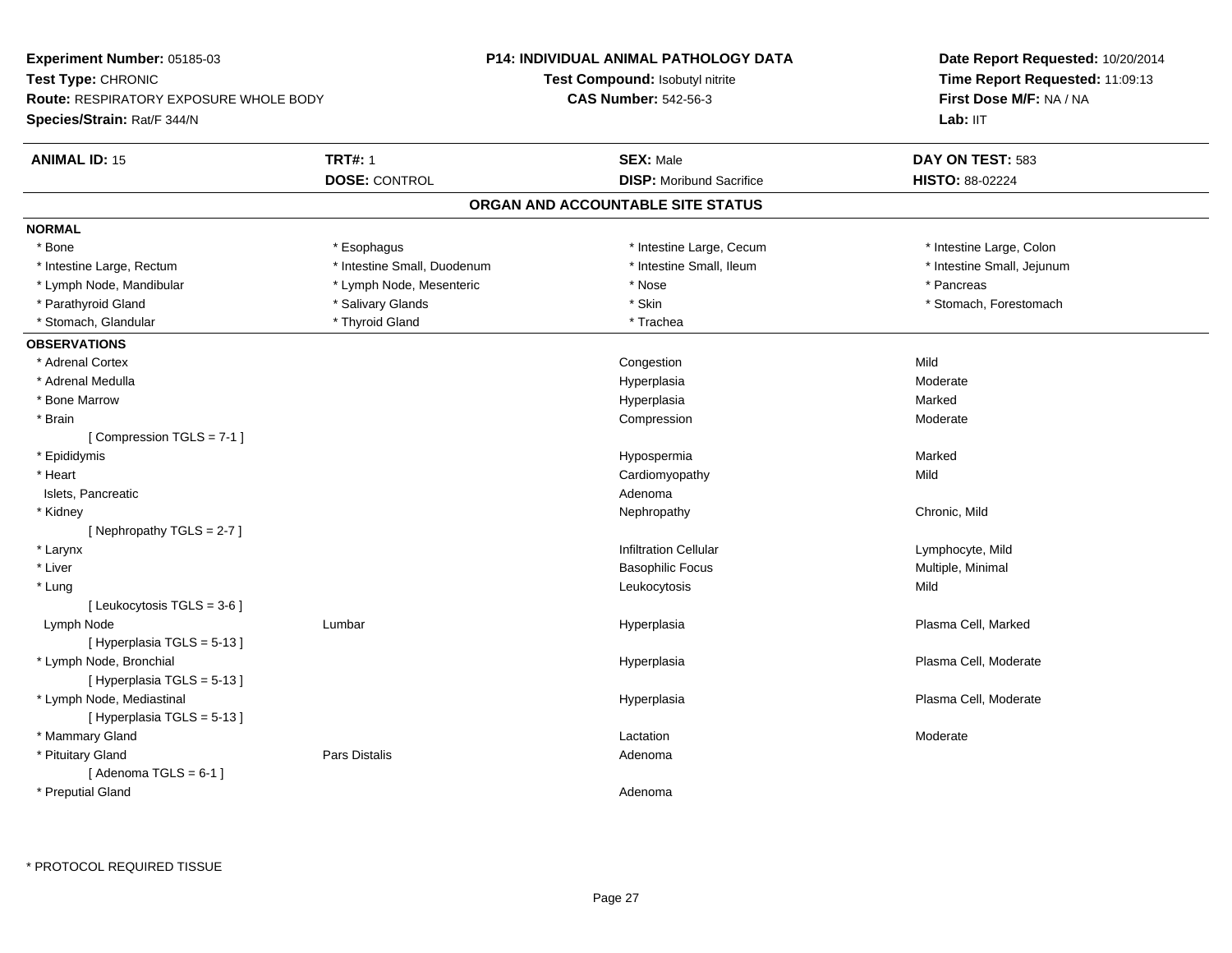| <b>Experiment Number: 05185-03</b><br>Test Type: CHRONIC<br><b>Route: RESPIRATORY EXPOSURE WHOLE BODY</b> |                       | <b>P14: INDIVIDUAL ANIMAL PATHOLOGY DATA</b><br>Test Compound: Isobutyl nitrite<br><b>CAS Number: 542-56-3</b> | Date Report Requested: 10/20/2014<br>Time Report Requested: 11:09:13<br>First Dose M/F: NA / NA<br>Lab: II <sub>T</sub> |
|-----------------------------------------------------------------------------------------------------------|-----------------------|----------------------------------------------------------------------------------------------------------------|-------------------------------------------------------------------------------------------------------------------------|
| Species/Strain: Rat/F 344/N                                                                               |                       |                                                                                                                |                                                                                                                         |
| <b>ANIMAL ID: 15</b>                                                                                      | <b>TRT#: 1</b>        | <b>SEX: Male</b>                                                                                               | DAY ON TEST: 583                                                                                                        |
|                                                                                                           | <b>DOSE: CONTROL</b>  | <b>DISP:</b> Moribund Sacrifice                                                                                | <b>HISTO: 88-02224</b>                                                                                                  |
|                                                                                                           |                       | ORGAN AND ACCOUNTABLE SITE STATUS                                                                              |                                                                                                                         |
| [ Adenoma TGLS = 1-13 ]                                                                                   |                       |                                                                                                                |                                                                                                                         |
| * Prostate                                                                                                |                       | Inflammation                                                                                                   | Moderate                                                                                                                |
| * Seminal Vesicle                                                                                         |                       | <b>Depletion Cellular</b>                                                                                      | Moderate                                                                                                                |
| * Spleen                                                                                                  |                       | Hematopoietic Cell Proliferation                                                                               | Moderate                                                                                                                |
| * Testes                                                                                                  | Interstit Cell        | Adenoma                                                                                                        |                                                                                                                         |
|                                                                                                           | <b>Bilateral</b>      | Atrophy                                                                                                        | Marked                                                                                                                  |
|                                                                                                           | <b>Interstit Cell</b> | Hyperplasia                                                                                                    | Mild                                                                                                                    |
| [ Atrophy TGLS = $4-9$ ]                                                                                  |                       |                                                                                                                |                                                                                                                         |
| * Thymus                                                                                                  |                       | Atrophy                                                                                                        | Moderate                                                                                                                |
| * Urinary Bladder                                                                                         |                       | Dilatation                                                                                                     | Moderate                                                                                                                |
| PRIMARY CAUSE OF DEATH                                                                                    |                       |                                                                                                                |                                                                                                                         |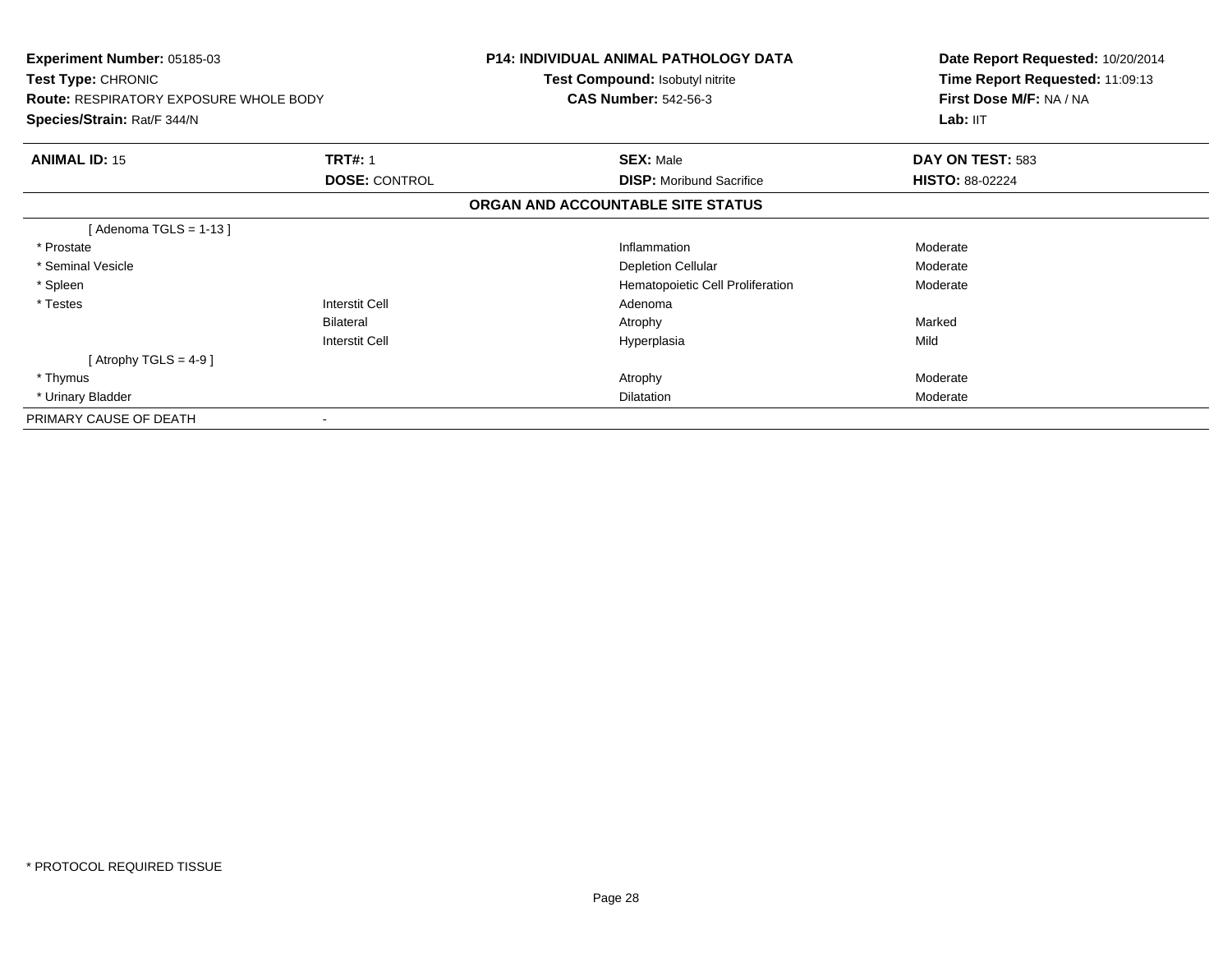| Experiment Number: 05185-03            |                             | P14: INDIVIDUAL ANIMAL PATHOLOGY DATA | Date Report Requested: 10/20/2014<br>Time Report Requested: 11:09:13<br>First Dose M/F: NA / NA |  |
|----------------------------------------|-----------------------------|---------------------------------------|-------------------------------------------------------------------------------------------------|--|
| Test Type: CHRONIC                     |                             | Test Compound: Isobutyl nitrite       |                                                                                                 |  |
| Route: RESPIRATORY EXPOSURE WHOLE BODY |                             | <b>CAS Number: 542-56-3</b>           |                                                                                                 |  |
| Species/Strain: Rat/F 344/N            |                             |                                       | Lab: IIT                                                                                        |  |
| <b>ANIMAL ID: 16</b>                   | <b>TRT#: 1</b>              | <b>SEX: Male</b>                      | DAY ON TEST: 729                                                                                |  |
|                                        | <b>DOSE: CONTROL</b>        | <b>DISP: Terminal Sacrifice</b>       | HISTO: 88-02225                                                                                 |  |
|                                        |                             | ORGAN AND ACCOUNTABLE SITE STATUS     |                                                                                                 |  |
| <b>NORMAL</b>                          |                             |                                       |                                                                                                 |  |
| * Bone                                 | * Esophagus                 | * Intestine Large, Cecum              | * Intestine Large, Colon                                                                        |  |
| * Intestine Large, Rectum              | * Intestine Small, Duodenum | * Intestine Small, Ileum              | * Intestine Small, Jejunum                                                                      |  |
| * Larynx                               | * Lymph Node, Mandibular    | * Lymph Node, Mediastinal             | * Lymph Node, Mesenteric                                                                        |  |
| * Parathyroid Gland                    | * Prostate                  | * Salivary Glands                     | * Skin                                                                                          |  |
| * Stomach, Forestomach                 | * Thyroid Gland             | * Trachea                             | * Urinary Bladder                                                                               |  |
| <b>MISSING</b>                         |                             |                                       |                                                                                                 |  |
| * Lymph Node, Bronchial                | * Thymus                    |                                       |                                                                                                 |  |
| <b>OBSERVATIONS</b>                    |                             |                                       |                                                                                                 |  |
| * Adrenal Cortex                       |                             | Degeneration                          | Mild                                                                                            |  |
| * Adrenal Medulla                      |                             | Hyperplasia                           | Mild                                                                                            |  |
|                                        |                             | Leukemia Mononuclear                  |                                                                                                 |  |
| * Bone Marrow                          |                             | Leukemia Mononuclear                  |                                                                                                 |  |
| [Leukemia Mononuclear TGLS = 5-13]     |                             |                                       |                                                                                                 |  |
| * Brain                                |                             | Compression                           | Mild                                                                                            |  |
| * Epididymis                           |                             | Hypospermia                           | Marked                                                                                          |  |
| * Heart                                |                             | Cardiomyopathy                        | Minimal                                                                                         |  |
|                                        | Atrium                      | Thrombosis                            | Moderate                                                                                        |  |
| [Thrombosis TGLS = $7-4$ ]             |                             |                                       |                                                                                                 |  |
| * Kidney                               |                             | Nephropathy                           | Chronic, Mild                                                                                   |  |
| * Liver                                |                             | Leukemia Mononuclear                  |                                                                                                 |  |
| [ Leukemia Mononuclear TGLS = 4-5 ]    |                             |                                       |                                                                                                 |  |
| * Lung                                 |                             | Inflammation                          | Mild                                                                                            |  |
| * Mammary Gland                        |                             | Lactation                             | Mild                                                                                            |  |
| Mesentery                              | Fat                         | Necrosis                              | Mild                                                                                            |  |
| [ Necrosis TGLS = $1-13$ ]             |                             |                                       |                                                                                                 |  |
| * Nose                                 |                             | Angiectasis                           | Mild                                                                                            |  |
| * Pancreas                             | Acinar Cell                 | Atrophy                               | Moderate                                                                                        |  |
| * Pituitary Gland                      | Pars Distalis               | Adenoma                               |                                                                                                 |  |
| [Adenoma TGLS = $6-1$ ]                |                             |                                       |                                                                                                 |  |
| * Preputial Gland                      |                             | Ectasia                               | Moderate                                                                                        |  |

\* PROTOCOL REQUIRED TISSUE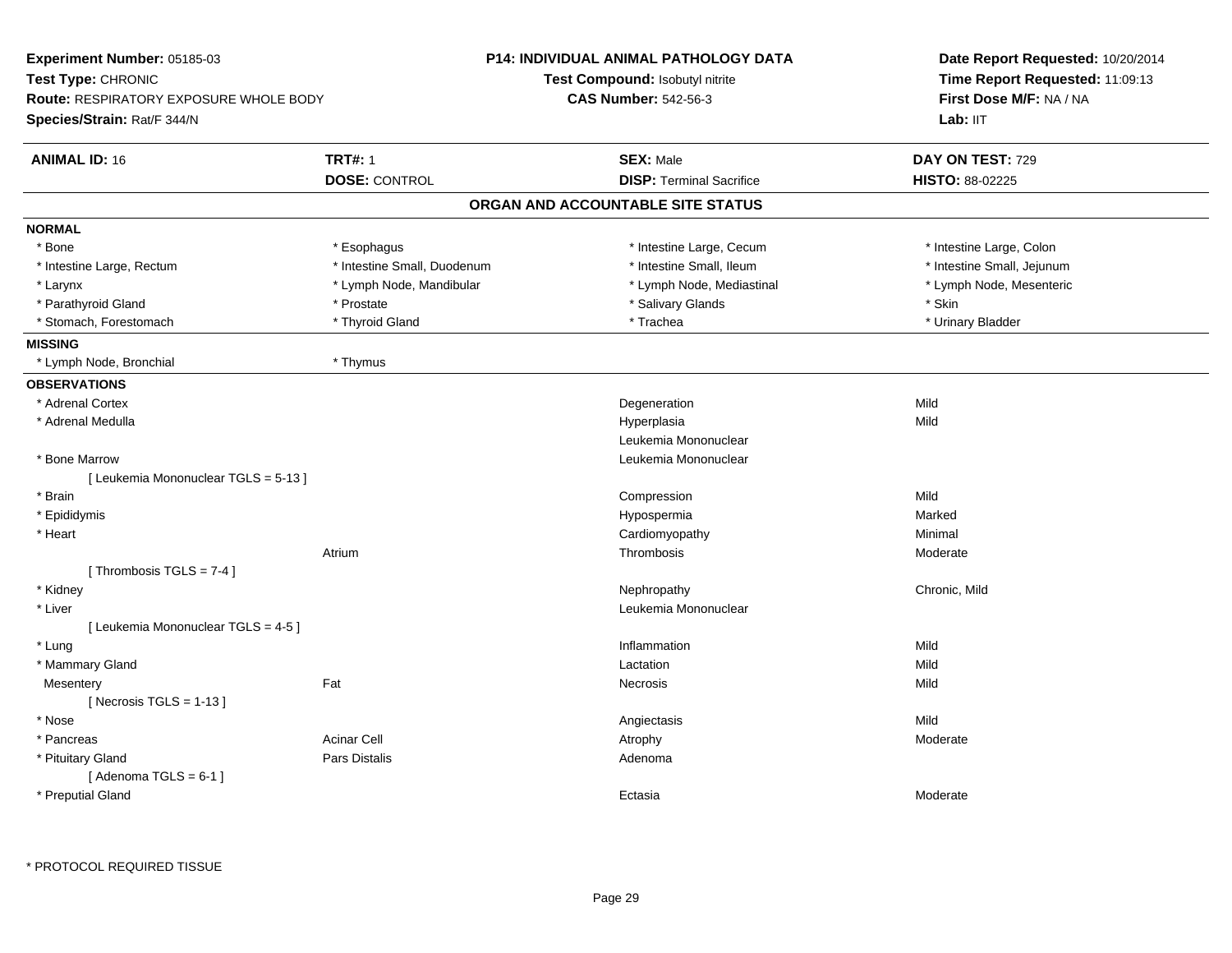| Experiment Number: 05185-03<br><b>Test Type: CHRONIC</b><br><b>Route: RESPIRATORY EXPOSURE WHOLE BODY</b><br>Species/Strain: Rat/F 344/N |                                        | <b>P14: INDIVIDUAL ANIMAL PATHOLOGY DATA</b><br>Test Compound: Isobutyl nitrite<br><b>CAS Number: 542-56-3</b> | Date Report Requested: 10/20/2014<br>Time Report Requested: 11:09:13<br>First Dose M/F: NA / NA<br>Lab: IIT |
|------------------------------------------------------------------------------------------------------------------------------------------|----------------------------------------|----------------------------------------------------------------------------------------------------------------|-------------------------------------------------------------------------------------------------------------|
| <b>ANIMAL ID: 16</b>                                                                                                                     | <b>TRT#: 1</b><br><b>DOSE: CONTROL</b> | <b>SEX: Male</b><br><b>DISP: Terminal Sacrifice</b>                                                            | DAY ON TEST: 729<br><b>HISTO: 88-02225</b>                                                                  |
|                                                                                                                                          |                                        | ORGAN AND ACCOUNTABLE SITE STATUS                                                                              |                                                                                                             |
| [ Ectasia TGLS = 8-10 ]                                                                                                                  |                                        |                                                                                                                |                                                                                                             |
| * Seminal Vesicle                                                                                                                        |                                        | <b>Depletion Cellular</b>                                                                                      | Moderate                                                                                                    |
| * Spleen                                                                                                                                 |                                        | Leukemia Mononuclear                                                                                           |                                                                                                             |
| * Stomach, Glandular<br>[ Ulcer TGLS = $5-4$ ]                                                                                           |                                        | Ulcer                                                                                                          | Multiple, Mild                                                                                              |
| * Testes<br>[ Adenoma TGLS = 2,3-9 ]                                                                                                     | <b>Bilateral, Interstit Cell</b>       | Adenoma                                                                                                        |                                                                                                             |
| PRIMARY CAUSE OF DEATH                                                                                                                   |                                        |                                                                                                                |                                                                                                             |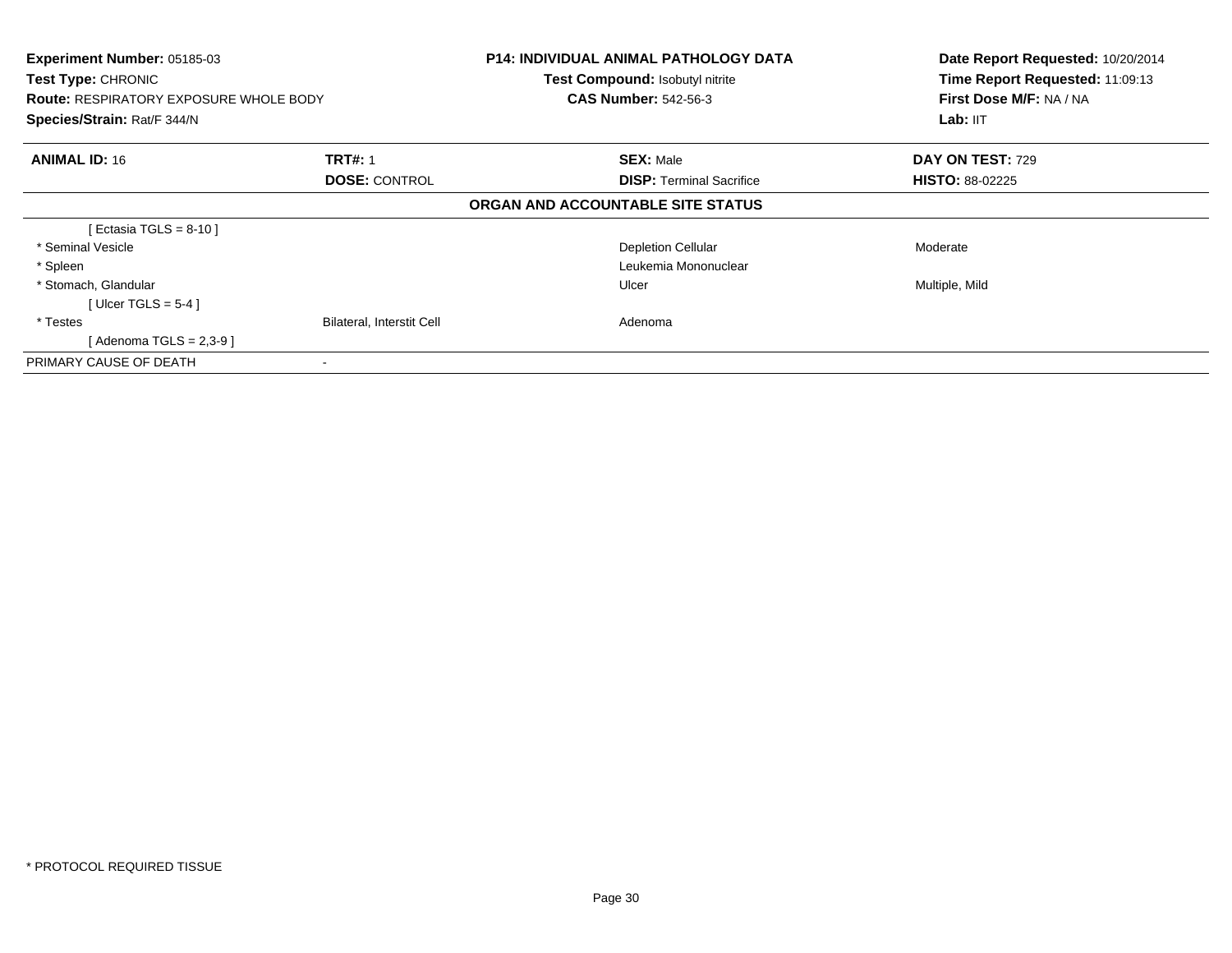| Experiment Number: 05185-03                                         |                            | <b>P14: INDIVIDUAL ANIMAL PATHOLOGY DATA</b> | Date Report Requested: 10/20/2014                          |  |
|---------------------------------------------------------------------|----------------------------|----------------------------------------------|------------------------------------------------------------|--|
| Test Type: CHRONIC<br><b>Route: RESPIRATORY EXPOSURE WHOLE BODY</b> |                            | Test Compound: Isobutyl nitrite              | Time Report Requested: 11:09:13<br>First Dose M/F: NA / NA |  |
|                                                                     |                            | <b>CAS Number: 542-56-3</b>                  |                                                            |  |
| Species/Strain: Rat/F 344/N                                         |                            |                                              | Lab: II <sub>T</sub>                                       |  |
| <b>ANIMAL ID: 17</b>                                                | <b>TRT#: 1</b>             | <b>SEX: Male</b>                             | DAY ON TEST: 695                                           |  |
|                                                                     | <b>DOSE: CONTROL</b>       | <b>DISP: Moribund Sacrifice</b>              | HISTO: 88-02226                                            |  |
|                                                                     |                            | ORGAN AND ACCOUNTABLE SITE STATUS            |                                                            |  |
| <b>NORMAL</b>                                                       |                            |                                              |                                                            |  |
| * Adrenal Cortex                                                    | * Bone                     | * Brain                                      | * Esophagus                                                |  |
| * Intestine Large, Cecum                                            | * Intestine Large, Colon   | * Intestine Large, Rectum                    | * Intestine Small, Duodenum                                |  |
| * Intestine Small, Ileum                                            | * Intestine Small, Jejunum | * Larynx                                     | * Lung                                                     |  |
| * Lymph Node, Mesenteric                                            | * Mammary Gland            | * Parathyroid Gland                          | * Salivary Glands                                          |  |
| * Spleen                                                            | * Stomach, Forestomach     | * Stomach, Glandular                         | * Trachea                                                  |  |
| <b>MISSING</b>                                                      |                            |                                              |                                                            |  |
| * Lymph Node, Bronchial                                             |                            |                                              |                                                            |  |
| <b>OBSERVATIONS</b>                                                 |                            |                                              |                                                            |  |
| * Adrenal Medulla                                                   |                            | Hyperplasia                                  | Mild                                                       |  |
| * Bone Marrow                                                       |                            | Hyperplasia                                  | Moderate                                                   |  |
| * Epididymis                                                        |                            | Atrophy                                      | Moderate                                                   |  |
| * Heart                                                             |                            | Cardiomyopathy                               | Moderate                                                   |  |
| * Kidney                                                            |                            | Nephropathy                                  | Chronic, Moderate                                          |  |
| * Liver                                                             |                            | <b>Basophilic Focus</b>                      | Minimal                                                    |  |
|                                                                     |                            | Hepatodiaphragmatic Nodule                   | Moderate                                                   |  |
| [ Hepatodiaphragmatic Nodule TGLS = 8-5 ]                           |                            |                                              |                                                            |  |
| * Lymph Node, Mandibular                                            |                            | Hemorrhage                                   | Mild                                                       |  |
| * Lymph Node, Mediastinal                                           |                            | Hemorrhage                                   | Minimal                                                    |  |
|                                                                     |                            | Pigmentation                                 | Mild                                                       |  |
| * Nose                                                              | <b>Respirat Epith</b>      | Hyperplasia                                  | Mild                                                       |  |
|                                                                     |                            | Inflammation                                 | Mild                                                       |  |
| * Pancreas                                                          | <b>Acinar Cell</b>         | Atrophy                                      | Mild                                                       |  |
|                                                                     | <b>Acinar Cell</b>         | Hyperplasia                                  | Moderate                                                   |  |
| * Pituitary Gland                                                   | <b>Pars Distalis</b>       | Hyperplasia                                  | Moderate                                                   |  |
| * Preputial Gland                                                   |                            | Ectasia                                      | Moderate                                                   |  |
| * Prostate                                                          |                            | Inflammation                                 | Minimal                                                    |  |
| * Seminal Vesicle                                                   |                            | <b>Depletion Cellular</b>                    | Marked                                                     |  |
| [ Depletion Cellular TGLS = 6-10 ]                                  |                            |                                              |                                                            |  |
| * Skin                                                              |                            | Keratoacanthoma                              |                                                            |  |
| [Keratoacanthoma TGLS = 1-13]                                       |                            |                                              |                                                            |  |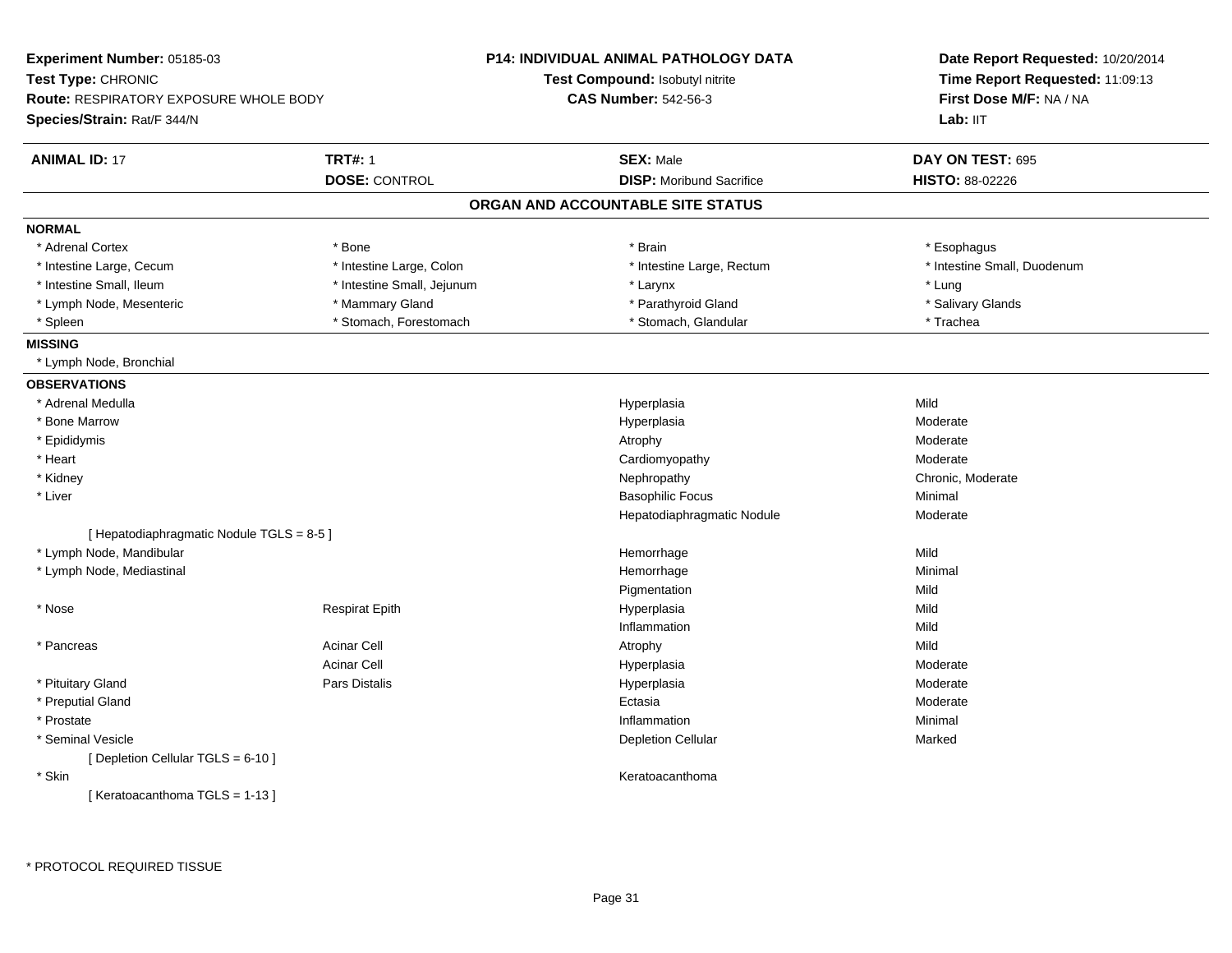| Experiment Number: 05185-03<br>Test Type: CHRONIC<br><b>Route: RESPIRATORY EXPOSURE WHOLE BODY</b><br>Species/Strain: Rat/F 344/N |                           | <b>P14: INDIVIDUAL ANIMAL PATHOLOGY DATA</b><br>Test Compound: Isobutyl nitrite<br><b>CAS Number: 542-56-3</b> | Date Report Requested: 10/20/2014<br>Time Report Requested: 11:09:13<br>First Dose M/F: NA / NA<br>Lab: IIT |  |
|-----------------------------------------------------------------------------------------------------------------------------------|---------------------------|----------------------------------------------------------------------------------------------------------------|-------------------------------------------------------------------------------------------------------------|--|
| <b>ANIMAL ID: 17</b>                                                                                                              | <b>TRT#: 1</b>            | <b>SEX: Male</b>                                                                                               | DAY ON TEST: 695                                                                                            |  |
|                                                                                                                                   | <b>DOSE: CONTROL</b>      | <b>DISP:</b> Moribund Sacrifice                                                                                | <b>HISTO: 88-02226</b>                                                                                      |  |
|                                                                                                                                   |                           | ORGAN AND ACCOUNTABLE SITE STATUS                                                                              |                                                                                                             |  |
| * Testes                                                                                                                          | Bilateral, Interstit Cell | Adenoma                                                                                                        |                                                                                                             |  |
| [Adenoma TGLS = $4,5-9$ ]                                                                                                         |                           |                                                                                                                |                                                                                                             |  |
| * Thymus                                                                                                                          |                           | Atrophy                                                                                                        | Moderate                                                                                                    |  |
| * Thyroid Gland                                                                                                                   | C Cell                    | Hyperplasia                                                                                                    | Moderate                                                                                                    |  |
| * Urinary Bladder                                                                                                                 | <b>Transit Epithe</b>     | Carcinoma                                                                                                      |                                                                                                             |  |
| [Carcinoma TGLS = $2-14$ ]                                                                                                        |                           |                                                                                                                |                                                                                                             |  |
| PRIMARY CAUSE OF DEATH                                                                                                            |                           |                                                                                                                |                                                                                                             |  |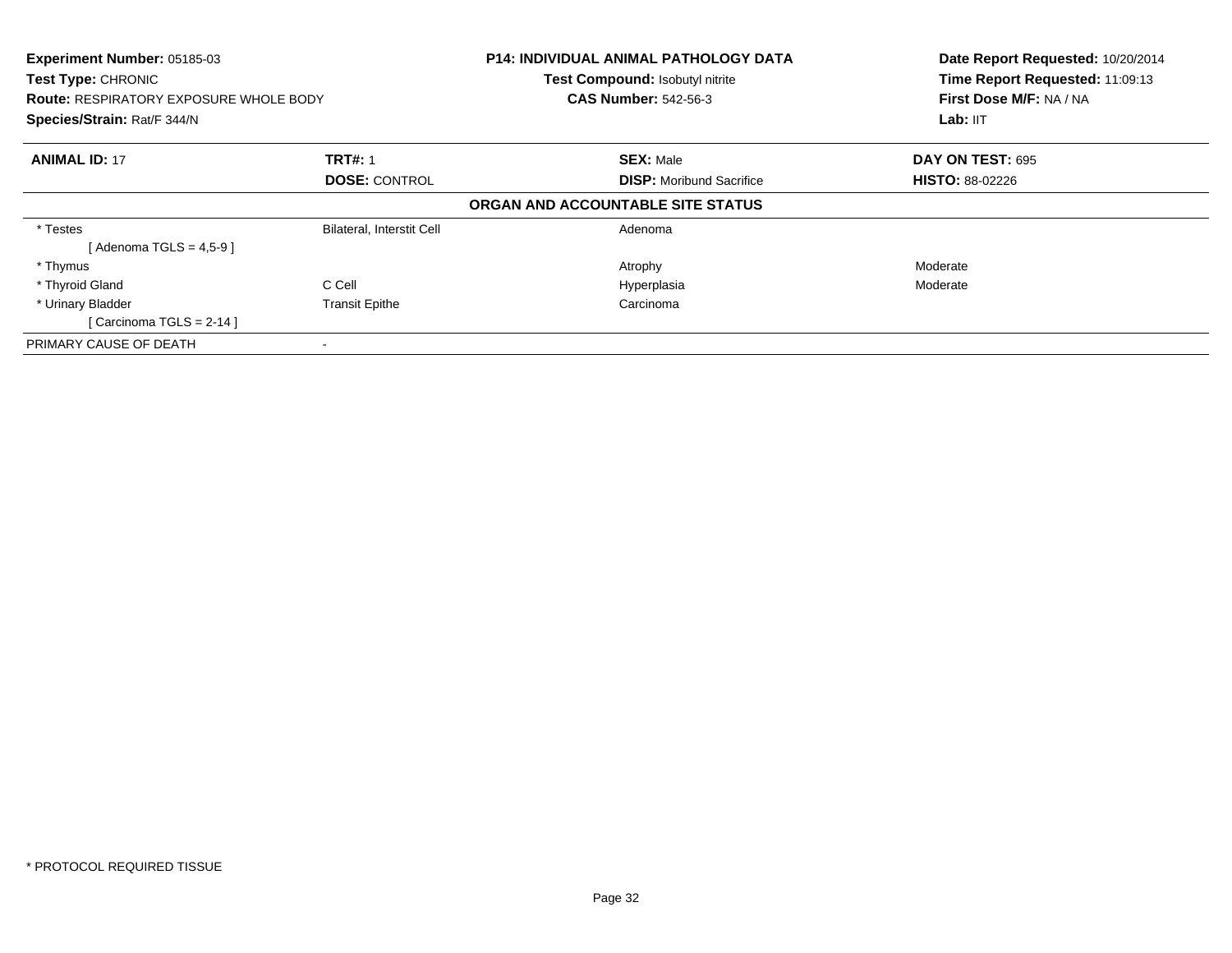| Experiment Number: 05185-03                                  |                          | P14: INDIVIDUAL ANIMAL PATHOLOGY DATA | Date Report Requested: 10/20/2014 |  |
|--------------------------------------------------------------|--------------------------|---------------------------------------|-----------------------------------|--|
| Test Type: CHRONIC<br>Route: RESPIRATORY EXPOSURE WHOLE BODY |                          | Test Compound: Isobutyl nitrite       | Time Report Requested: 11:09:13   |  |
|                                                              |                          | <b>CAS Number: 542-56-3</b>           | First Dose M/F: NA / NA           |  |
| Species/Strain: Rat/F 344/N                                  |                          |                                       | Lab: IIT                          |  |
| <b>ANIMAL ID: 18</b>                                         | <b>TRT#: 1</b>           | <b>SEX: Male</b>                      | DAY ON TEST: 730                  |  |
|                                                              | <b>DOSE: CONTROL</b>     | <b>DISP: Terminal Sacrifice</b>       | <b>HISTO: 88-02227</b>            |  |
|                                                              |                          | ORGAN AND ACCOUNTABLE SITE STATUS     |                                   |  |
| <b>NORMAL</b>                                                |                          |                                       |                                   |  |
| * Bone                                                       | * Esophagus              | * Intestine Large, Cecum              | * Intestine Large, Rectum         |  |
| * Intestine Small, Duodenum                                  | * Intestine Small, Ileum | * Intestine Small, Jejunum            | * Larynx                          |  |
| * Lymph Node, Mesenteric                                     | * Salivary Glands        | * Skin                                | * Stomach, Forestomach            |  |
| * Stomach, Glandular                                         | * Trachea                |                                       |                                   |  |
| <b>MISSING</b>                                               |                          |                                       |                                   |  |
| * Mammary Gland                                              |                          |                                       |                                   |  |
| <b>OBSERVATIONS</b>                                          |                          |                                       |                                   |  |
| * Adrenal Cortex                                             |                          | Leukemia Mononuclear                  |                                   |  |
| * Adrenal Medulla                                            |                          | Hyperplasia                           | Mild                              |  |
|                                                              |                          | Leukemia Mononuclear                  |                                   |  |
|                                                              | <b>Bilateral</b>         | Pheochromocytoma Benign               |                                   |  |
| * Bone Marrow                                                |                          | Leukemia Mononuclear                  |                                   |  |
| * Brain                                                      |                          | Leukemia Mononuclear                  |                                   |  |
| * Epididymis                                                 |                          | Hypospermia                           | Moderate                          |  |
| * Heart                                                      |                          | Cardiomyopathy                        | Mild                              |  |
|                                                              |                          | Leukemia Mononuclear                  |                                   |  |
| * Intestine Large, Colon                                     |                          | Leukemia Mononuclear                  |                                   |  |
| Islets, Pancreatic                                           |                          | Adenoma                               |                                   |  |
| [Adenoma TGLS = $4-14$ ]                                     |                          |                                       |                                   |  |
| * Kidney                                                     |                          | Leukemia Mononuclear                  |                                   |  |
| [ Leukemia Mononuclear TGLS = 4-14 ]                         |                          |                                       |                                   |  |
| * Liver                                                      |                          | Leukemia Mononuclear                  |                                   |  |
| [ Leukemia Mononuclear TGLS = 2,3-5 ]                        |                          |                                       |                                   |  |
| * Lung                                                       |                          | Leukemia Mononuclear                  |                                   |  |
| [ Leukemia Mononuclear TGLS = 2,3-5 ]                        |                          |                                       |                                   |  |
| * Lymph Node, Bronchial                                      |                          | Leukemia Mononuclear                  |                                   |  |
| * Lymph Node, Mandibular                                     |                          | Leukemia Mononuclear                  |                                   |  |
| * Lymph Node, Mediastinal                                    |                          | Leukemia Mononuclear                  |                                   |  |
| * Nose                                                       |                          | Foreign Body                          | Mild                              |  |
|                                                              |                          | Inflammation                          | Mild                              |  |
|                                                              |                          |                                       |                                   |  |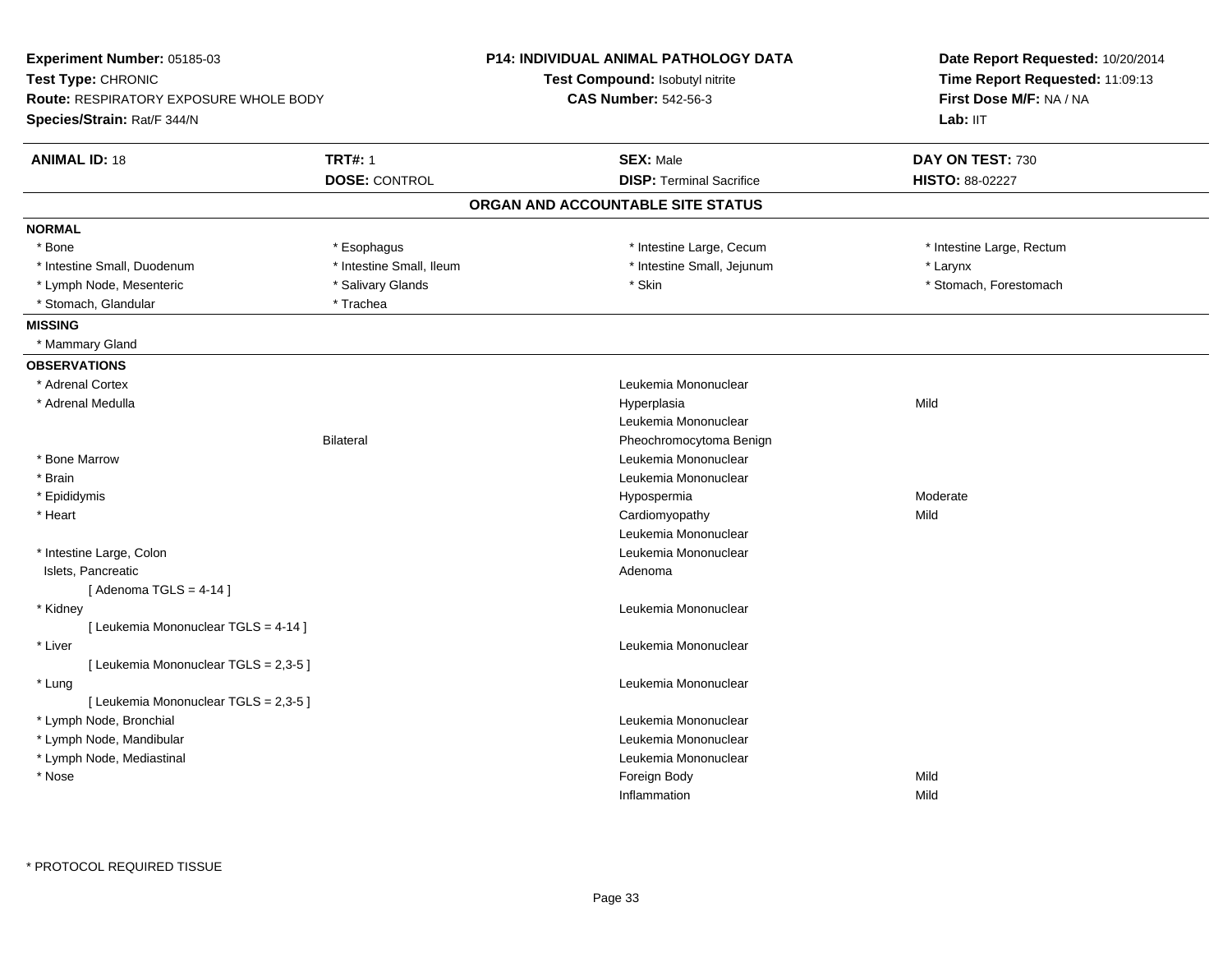| Experiment Number: 05185-03<br>Test Type: CHRONIC<br><b>Route: RESPIRATORY EXPOSURE WHOLE BODY</b><br>Species/Strain: Rat/F 344/N |                           | P14: INDIVIDUAL ANIMAL PATHOLOGY DATA<br>Test Compound: Isobutyl nitrite<br><b>CAS Number: 542-56-3</b> |                                     | Date Report Requested: 10/20/2014<br>Time Report Requested: 11:09:13<br>First Dose M/F: NA / NA<br>Lab: IIT |
|-----------------------------------------------------------------------------------------------------------------------------------|---------------------------|---------------------------------------------------------------------------------------------------------|-------------------------------------|-------------------------------------------------------------------------------------------------------------|
| <b>ANIMAL ID: 18</b>                                                                                                              | <b>TRT#: 1</b>            |                                                                                                         | <b>SEX: Male</b>                    | DAY ON TEST: 730                                                                                            |
|                                                                                                                                   | <b>DOSE: CONTROL</b>      |                                                                                                         | <b>DISP: Terminal Sacrifice</b>     | HISTO: 88-02227                                                                                             |
|                                                                                                                                   |                           |                                                                                                         | ORGAN AND ACCOUNTABLE SITE STATUS   |                                                                                                             |
| * Pancreas                                                                                                                        | <b>Acinar Cell</b>        |                                                                                                         | Atrophy<br>Leukemia Mononuclear     | Minimal                                                                                                     |
| * Parathyroid Gland                                                                                                               |                           |                                                                                                         | Hyperplasia<br>Leukemia Mononuclear | Mild                                                                                                        |
| * Pituitary Gland                                                                                                                 | <b>Pars Distalis</b>      |                                                                                                         | Hyperplasia<br>Leukemia Mononuclear | Mild                                                                                                        |
| [Hyperplasia TGLS = 8-1]<br>[ Leukemia Mononuclear TGLS = 8-1 ]                                                                   |                           |                                                                                                         |                                     |                                                                                                             |
| * Preputial Gland<br>[Adenoma TGLS = $1-10$ ]                                                                                     |                           |                                                                                                         | Adenoma                             |                                                                                                             |
| * Prostate                                                                                                                        |                           |                                                                                                         | Hyperplasia                         | Minimal                                                                                                     |
| * Seminal Vesicle                                                                                                                 |                           |                                                                                                         | <b>Depletion Cellular</b>           | Moderate                                                                                                    |
|                                                                                                                                   |                           |                                                                                                         | Leukemia Mononuclear                |                                                                                                             |
| * Spleen                                                                                                                          |                           |                                                                                                         | Leukemia Mononuclear                |                                                                                                             |
| [ Leukemia Mononuclear TGLS = 5-5 ]                                                                                               |                           |                                                                                                         |                                     |                                                                                                             |
| * Testes                                                                                                                          | Bilateral, Interstit Cell |                                                                                                         | Adenoma                             |                                                                                                             |
|                                                                                                                                   |                           |                                                                                                         | Leukemia Mononuclear                |                                                                                                             |
| [Adenoma TGLS = $6,7-9$ ]<br>[ Leukemia Mononuclear TGLS = 6,7-9 ]                                                                |                           |                                                                                                         |                                     |                                                                                                             |
| * Thymus                                                                                                                          |                           |                                                                                                         | Leukemia Mononuclear                |                                                                                                             |
| [ Leukemia Mononuclear TGLS = 6,7-9 ]                                                                                             |                           |                                                                                                         |                                     |                                                                                                             |
| * Thyroid Gland                                                                                                                   | C Cell                    |                                                                                                         | Hyperplasia                         | Mild                                                                                                        |
| * Urinary Bladder                                                                                                                 |                           |                                                                                                         | Leukemia Mononuclear                |                                                                                                             |
| PRIMARY CAUSE OF DEATH                                                                                                            | $\blacksquare$            |                                                                                                         |                                     |                                                                                                             |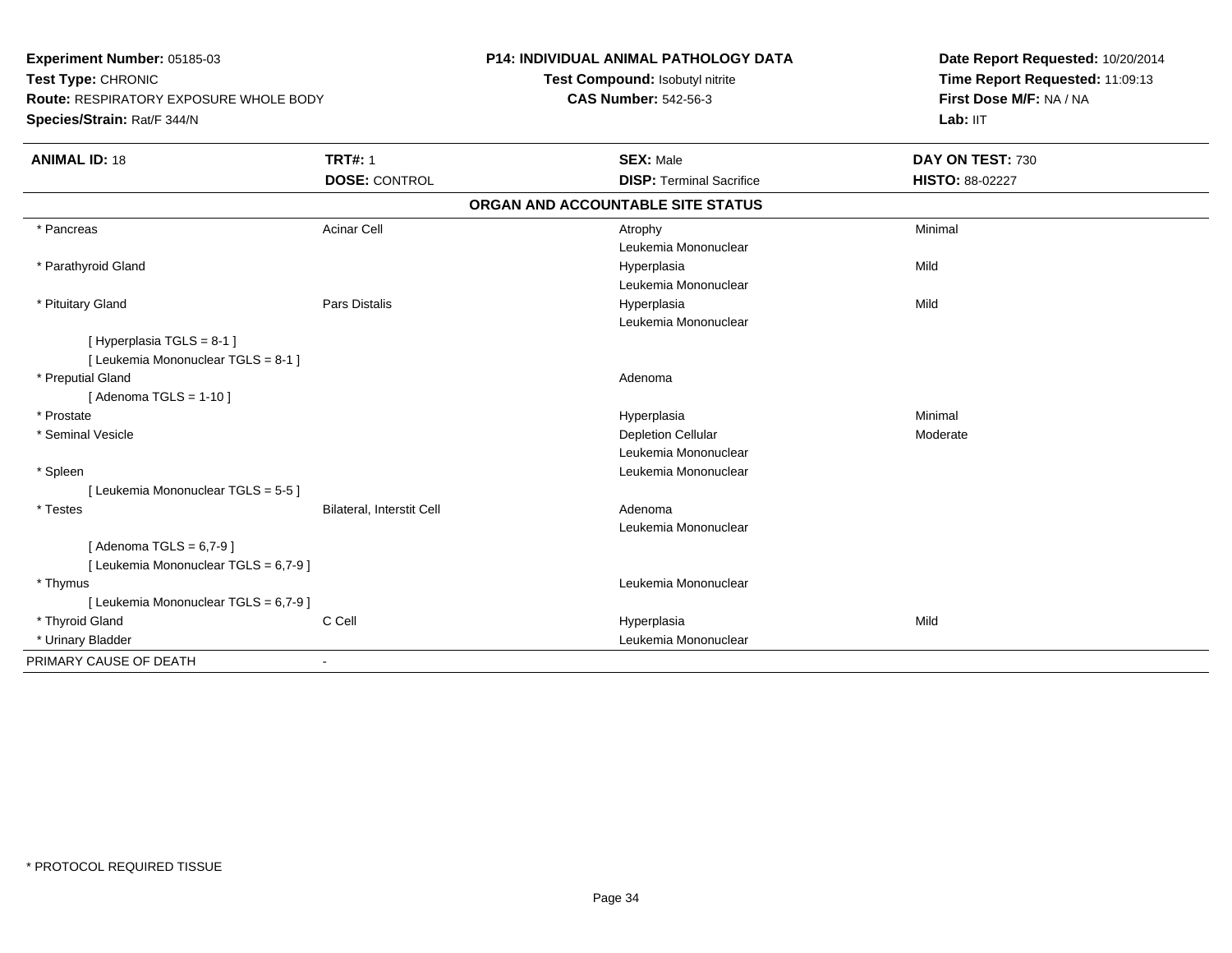**Experiment Number:** 05185-03**Test Type:** CHRONIC **Route:** RESPIRATORY EXPOSURE WHOLE BODY**Species/Strain:** Rat/F 344/N**P14: INDIVIDUAL ANIMAL PATHOLOGY DATATest Compound:** Isobutyl nitrite**CAS Number:** 542-56-3**Date Report Requested:** 10/20/2014**Time Report Requested:** 11:09:13**First Dose M/F:** NA / NALab: IIT **ANIMAL ID:** 19**TRT#:** 1 **SEX:** Male **DAY ON TEST:** 631 **DOSE:** CONTROL**DISP:** Moribund Sacrifice **HISTO:** 88-02228 **ORGAN AND ACCOUNTABLE SITE STATUSNORMAL**\* Bone \* Brain \* Esophagus \* Esophagus \* Esophagus \* 11testine Large, Cecum \* Intestine Large, Rectum \* The state of the state of the state of the state of the state of the state of the state of the state of the state of the state of the state of the state of the state of the state of the state of \* Urinary Bladder \* Skin \* New York \* Stomach, Forestomach \* New York \* Trachea **OBSERVATIONS** \* Adrenal Cortex Leukemia Mononuclear [ Leukemia Mononuclear TGLS = 5-13 ] \* Adrenal Medulla Leukemia Mononuclear [ Leukemia Mononuclear TGLS = 5-13 ] \* Bone MarrowLeukemia Mononuclear<br>Hypospermia \* Epididymis Hypospermiaa and a more contained to the Marked \* Heart Cardiomyopathy Minimal Leukemia Mononuclear \* Intestine Large, Colon Leukemia Mononuclear [ Leukemia Mononuclear TGLS = 5-13 ] \* Intestine Small, Duodenum Leukemia Mononuclear [ Leukemia Mononuclear TGLS = 5-13 ] \* Intestine Small, Ileum Leukemia Mononuclear [ Leukemia Mononuclear TGLS = 5-13 ] \* Intestine Small, Jejunum Leukemia Mononuclear [ Leukemia Mononuclear TGLS = 5-13 ] Islets, Pancreaticc description of the control of the control of the control of the control of the control of the control of the control of the control of the control of the control of the control of the control of the control of the contro Hyperplasia Moderate \* Kidney Leukemia Mononuclear Nephropathy Chronic, Mild[ Leukemia Mononuclear TGLS = 3-7 ][ Nephropathy TGLS = 3-7 ] \* Liver Leukemia Mononuclear [ Leukemia Mononuclear TGLS = 9-5 ] \* Lung Leukemia Mononuclear [ Leukemia Mononuclear TGLS = 9-5 ] \* Lymph Node, BronchialLeukemia Mononuclear

\* PROTOCOL REQUIRED TISSUE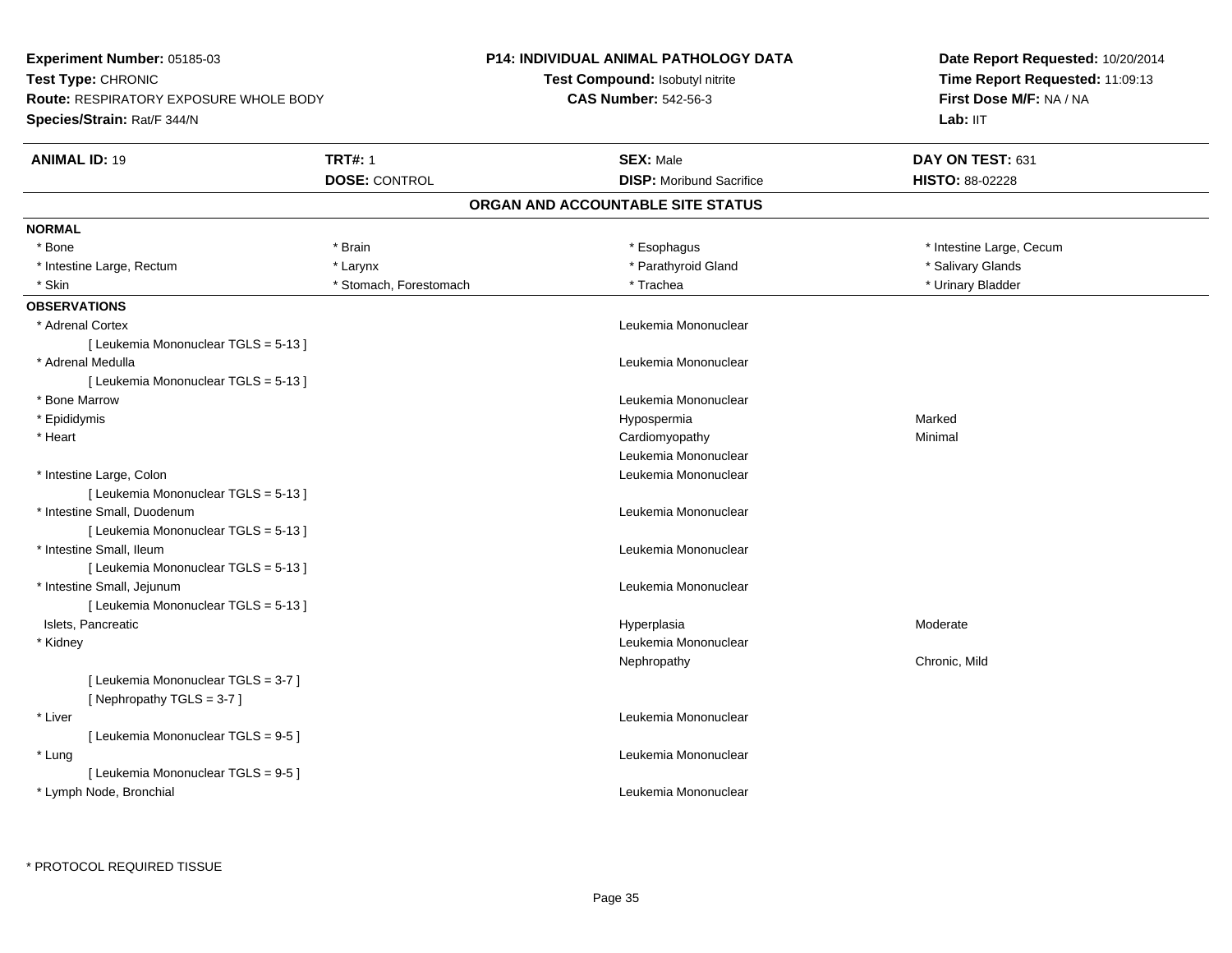**Experiment Number:** 05185-03**Test Type:** CHRONIC **Route:** RESPIRATORY EXPOSURE WHOLE BODY**Species/Strain:** Rat/F 344/N**P14: INDIVIDUAL ANIMAL PATHOLOGY DATATest Compound:** Isobutyl nitrite**CAS Number:** 542-56-3**Date Report Requested:** 10/20/2014**Time Report Requested:** 11:09:13**First Dose M/F:** NA / NALab: IIT **ANIMAL ID:** 19**TRT#:** 1 **SEX:** Male **DAY ON TEST:** 631 **DOSE:** CONTROL **DISP:** Moribund Sacrifice **HISTO:** 88-02228 **ORGAN AND ACCOUNTABLE SITE STATUS**[ Leukemia Mononuclear TGLS = 2-5,11-8 ] \* Lymph Node, Mandibular Leukemia Mononuclear [ Leukemia Mononuclear TGLS = 2-5,11-8 ] \* Lymph Node, Mediastinal Leukemia Mononuclear[ Leukemia Mononuclear TGLS = 2-5,11-8 ] \* Lymph Node, Mesenteric Leukemia Mononuclear [ Leukemia Mononuclear TGLS = 2-5,11-8 ] \* Mammary Glandd and the control of the control of the control of the control of the control of the control of the control of the control of the control of the control of the control of the control of the control of the control of the co Leukemia Mononuclear[ Leukemia Mononuclear TGLS = 9-5 ]**Mesentery** y the control of the set of the control of the Moderate of the Moderate of the Moderate of the Moderate of the Moderate of the Moderate of the Moderate of the Moderate of the Moderate of the Moderate of the Moderate of the  $[$  Necrosis TGLS = 10-13  $]$  \* Nosee and the state of the state of the state of the state of the state of the state of the state of the state of the state of the state of the state of the state of the state of the state of the state of the state of the stat Inflammation Moderate Leukemia Mononuclear \* Pancreass and the contract of the Acinar Cell and the Cell and the Atrophy and Atrophy and the Mild and Mild and Mild and Mild and Mild and Mild and Mild and Mild and Mild and Mild and Mild and Mild and Mild and Mild and Mild and Leukemia Mononuclear \* Pituitary Glandd and the set of Pars Distalis and the Second Adenomal Adenomal Second Second Pars Distallis Leukemia Mononuclear \* Preputial Glandd and the control of the control of the control of the control of the control of the control of the control of the control of the control of the control of the control of the control of the control of the control of the co Leukemia Mononuclear \* Prostatee discussion of the control of the control of the control of the control of the control of the control of the control of the control of the control of the control of the control of the control of the control of the control Leukemia Mononuclear \* Seminal Vesiclee and the contract of the contract of the contract of the Depletion Cellular contract of the Marked Marked of the Marked of the contract of the contract of the contract of the contract of the contract of the contract of th Leukemia Mononuclear \* Spleenn and the control of the control of the control of the control of the control of the control of the control of the control of the control of the control of the control of the control of the control of the control of the co [ Leukemia Mononuclear TGLS = 1-5 ] \* Stomach, Glandularr **Necrosis** Necrosis Moderate Moderate \* Testess Bilateral Atrophy Moderate Interstit Cell Hyperplasiaa Mild  $[$  Atrophy TGLS = 4-9  $]$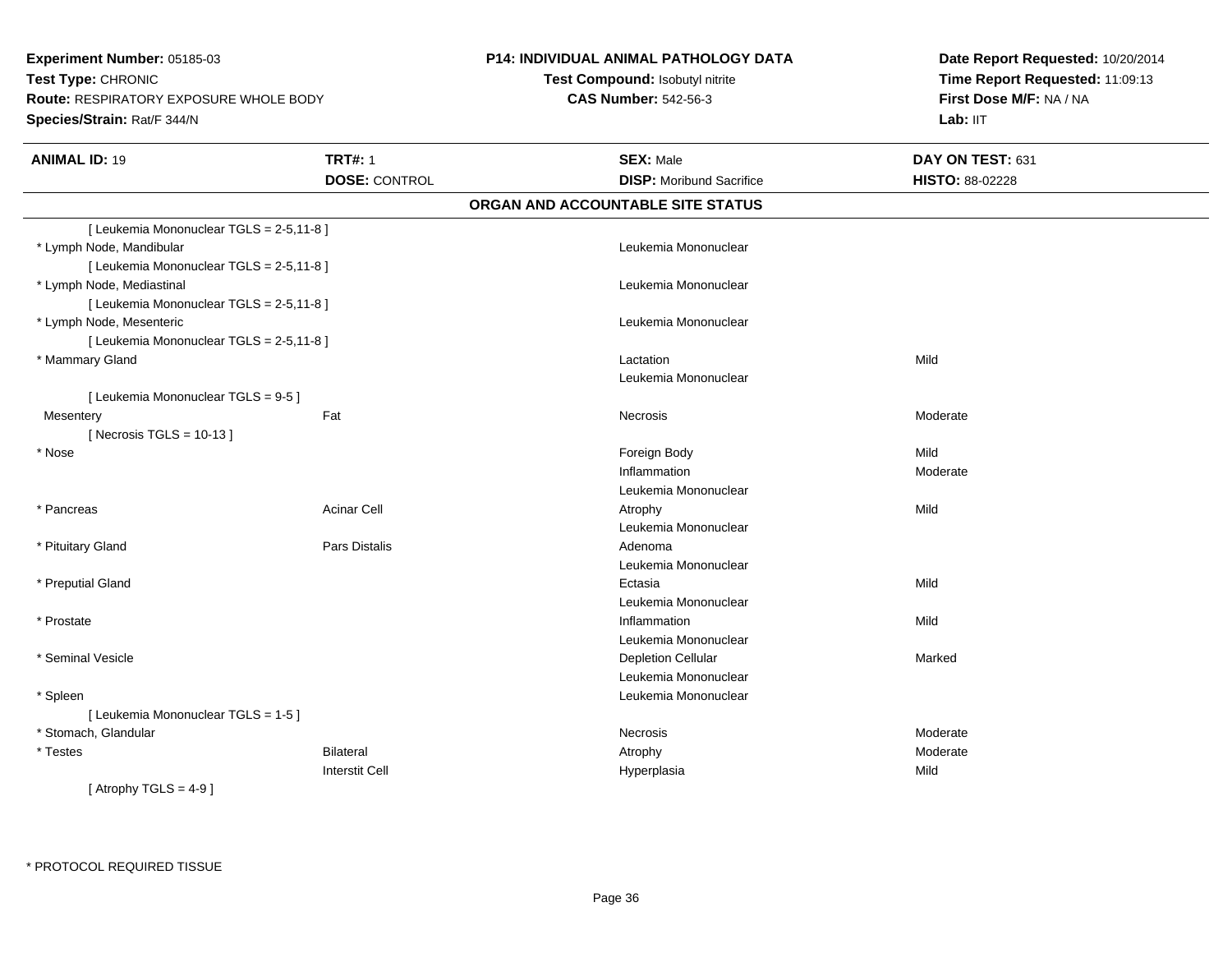| Experiment Number: 05185-03<br><b>Test Type: CHRONIC</b><br><b>Route: RESPIRATORY EXPOSURE WHOLE BODY</b><br>Species/Strain: Rat/F 344/N |                      | <b>P14: INDIVIDUAL ANIMAL PATHOLOGY DATA</b> | Date Report Requested: 10/20/2014<br>Time Report Requested: 11:09:13 |
|------------------------------------------------------------------------------------------------------------------------------------------|----------------------|----------------------------------------------|----------------------------------------------------------------------|
|                                                                                                                                          |                      | <b>Test Compound: Isobutyl nitrite</b>       |                                                                      |
|                                                                                                                                          |                      | <b>CAS Number: 542-56-3</b>                  | First Dose M/F: NA / NA                                              |
|                                                                                                                                          |                      |                                              | Lab: IIT                                                             |
| <b>ANIMAL ID: 19</b>                                                                                                                     | <b>TRT#: 1</b>       | <b>SEX: Male</b>                             | DAY ON TEST: 631                                                     |
|                                                                                                                                          | <b>DOSE: CONTROL</b> | <b>DISP:</b> Moribund Sacrifice              | <b>HISTO: 88-02228</b>                                               |
|                                                                                                                                          |                      | ORGAN AND ACCOUNTABLE SITE STATUS            |                                                                      |
| * Thymus                                                                                                                                 |                      | Leukemia Mononuclear                         |                                                                      |
| * Thyroid Gland                                                                                                                          | C Cell               | Hyperplasia                                  | Minimal                                                              |
| PRIMARY CAUSE OF DEATH                                                                                                                   |                      |                                              |                                                                      |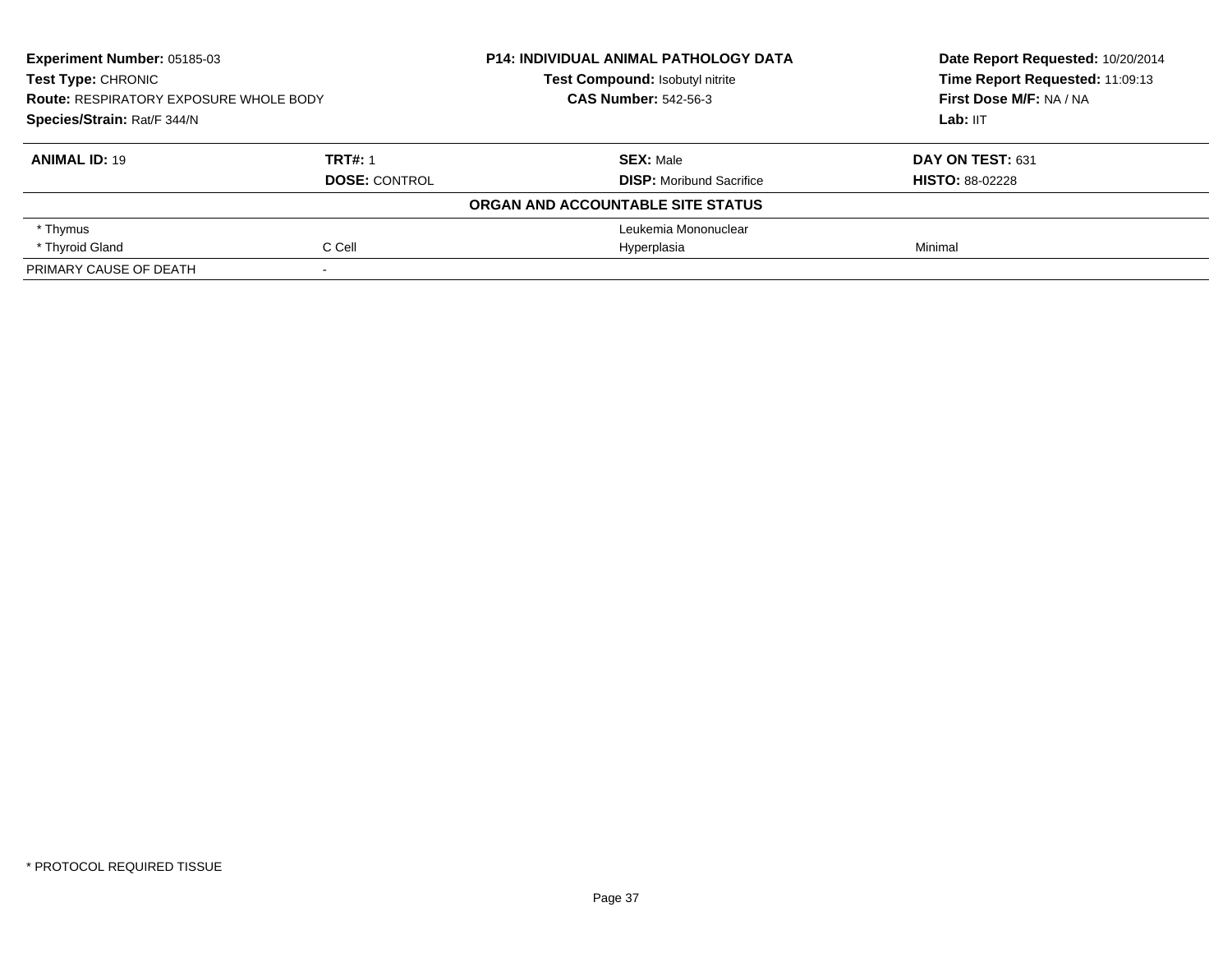| Experiment Number: 05185-03                                        |                           | <b>P14: INDIVIDUAL ANIMAL PATHOLOGY DATA</b> | Date Report Requested: 10/20/2014 |  |
|--------------------------------------------------------------------|---------------------------|----------------------------------------------|-----------------------------------|--|
| Test Type: CHRONIC                                                 |                           | Test Compound: Isobutyl nitrite              | Time Report Requested: 11:09:13   |  |
| <b>Route: RESPIRATORY EXPOSURE WHOLE BODY</b>                      |                           | <b>CAS Number: 542-56-3</b>                  | First Dose M/F: NA / NA           |  |
| Species/Strain: Rat/F 344/N                                        |                           |                                              | Lab: IIT                          |  |
| <b>ANIMAL ID: 20</b>                                               | <b>TRT#: 1</b>            | <b>SEX: Male</b>                             | DAY ON TEST: 532                  |  |
|                                                                    | <b>DOSE: CONTROL</b>      | <b>DISP: Natural Death</b>                   | HISTO: 88-02229                   |  |
|                                                                    |                           | ORGAN AND ACCOUNTABLE SITE STATUS            |                                   |  |
| <b>NORMAL</b>                                                      |                           |                                              |                                   |  |
| * Adrenal Cortex                                                   | * Bone                    | * Brain                                      | <b>Coagulating Gland</b>          |  |
| * Epididymis                                                       | * Esophagus               | Eye                                          | * Intestine Large, Cecum          |  |
| * Intestine Large, Colon                                           | * Intestine Large, Rectum | * Intestine Small, Duodenum                  | * Intestine Small, Jejunum        |  |
| * Larynx                                                           | * Lymph Node, Bronchial   | * Lymph Node, Mandibular                     | * Lymph Node, Mesenteric          |  |
| * Nose                                                             | * Parathyroid Gland       | * Pituitary Gland                            | * Salivary Glands                 |  |
| * Stomach, Forestomach                                             | * Stomach, Glandular      | * Thyroid Gland                              | * Trachea                         |  |
| <b>AUTO PRECLUDES DIAG.</b>                                        |                           |                                              |                                   |  |
| * Intestine Small, Ileum                                           |                           |                                              |                                   |  |
| <b>OBSERVATIONS</b>                                                |                           |                                              |                                   |  |
| * Adrenal Medulla                                                  |                           | Leukemia Mononuclear                         |                                   |  |
| [ Leukemia Mononuclear TGLS = 5-7 ]                                |                           |                                              |                                   |  |
| * Bone Marrow                                                      |                           | Leukemia Mononuclear                         |                                   |  |
| [ Leukemia Mononuclear TGLS = 2-5,11-8 ]                           |                           |                                              |                                   |  |
| * Heart                                                            |                           | Cardiomyopathy                               | Minimal                           |  |
|                                                                    |                           | Leukemia Mononuclear                         |                                   |  |
| * Kidney                                                           |                           | Leukemia Mononuclear                         |                                   |  |
|                                                                    |                           | Pigmentation                                 | Mild                              |  |
| [ Leukemia Mononuclear TGLS = 4-7 ]<br>[ Pigmentation TGLS = 4-7 ] |                           |                                              |                                   |  |
| * Liver                                                            |                           | Leukemia Mononuclear                         |                                   |  |
| [ Leukemia Mononuclear TGLS = 7-5 ]                                |                           |                                              |                                   |  |
| * Lung                                                             |                           | Leukemia Mononuclear                         |                                   |  |
| [ Leukemia Mononuclear TGLS = 2-6 ]                                |                           |                                              |                                   |  |
| * Lymph Node, Mediastinal                                          |                           | Leukemia Mononuclear                         |                                   |  |
| [ Leukemia Mononuclear TGLS = 5-7 ]                                |                           |                                              |                                   |  |
| * Mammary Gland                                                    |                           | Pigmentation                                 | Mild                              |  |
| [ Pigmentation TGLS = 1-8 ]                                        |                           |                                              |                                   |  |
| Mesentery                                                          | Fat                       | <b>Necrosis</b>                              | Minimal                           |  |
| * Pancreas                                                         | <b>Acinar Cell</b>        | Atrophy                                      | Mild                              |  |
| * Preputial Gland                                                  |                           | Ectasia                                      | Mild                              |  |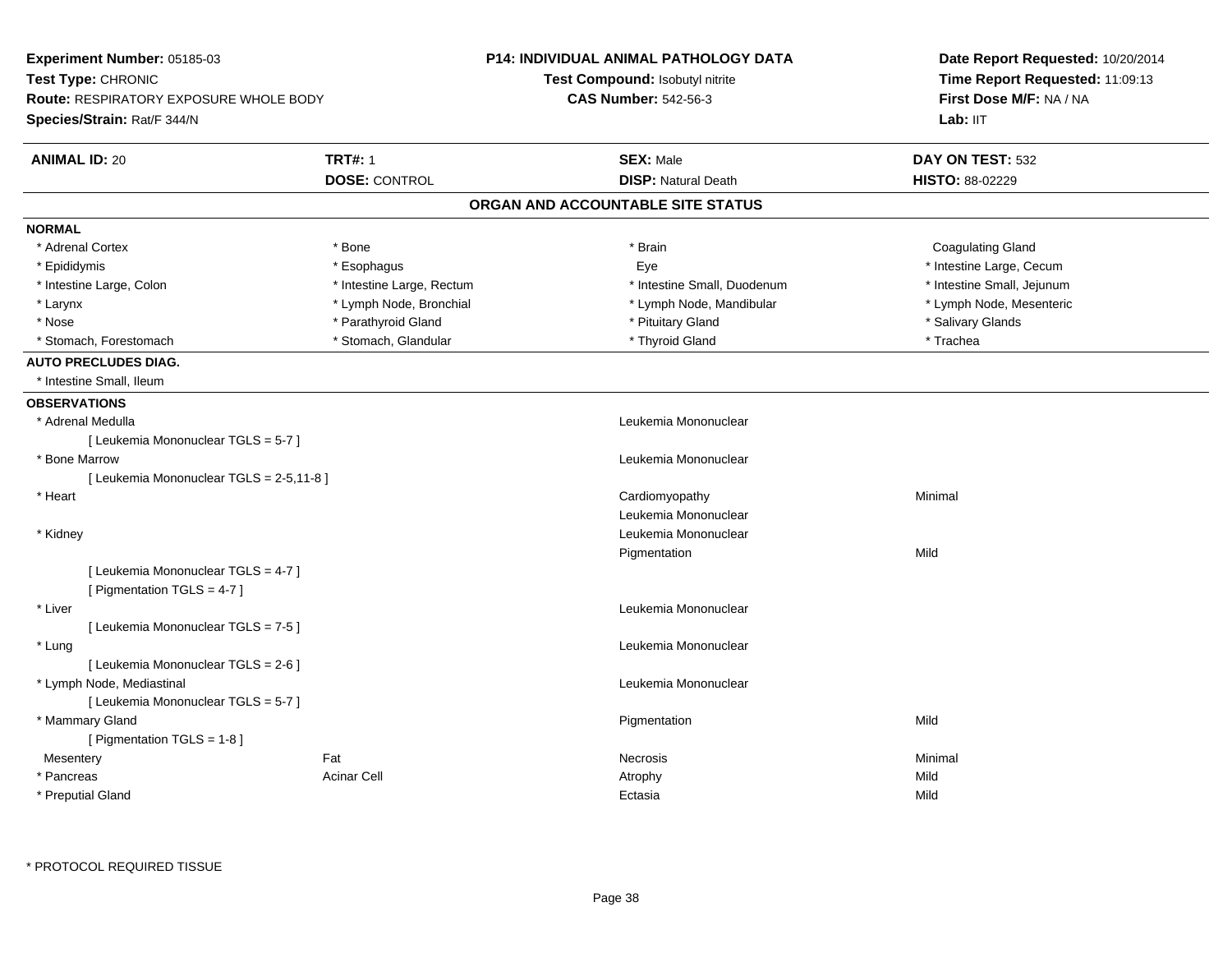| Experiment Number: 05185-03<br>Test Type: CHRONIC<br><b>Route: RESPIRATORY EXPOSURE WHOLE BODY</b><br>Species/Strain: Rat/F 344/N |                      | <b>P14: INDIVIDUAL ANIMAL PATHOLOGY DATA</b><br>Test Compound: Isobutyl nitrite<br><b>CAS Number: 542-56-3</b> | Date Report Requested: 10/20/2014<br>Time Report Requested: 11:09:13<br>First Dose M/F: NA / NA<br>Lab: IIT |
|-----------------------------------------------------------------------------------------------------------------------------------|----------------------|----------------------------------------------------------------------------------------------------------------|-------------------------------------------------------------------------------------------------------------|
| <b>ANIMAL ID: 20</b>                                                                                                              | <b>TRT#: 1</b>       | <b>SEX: Male</b>                                                                                               | DAY ON TEST: 532                                                                                            |
|                                                                                                                                   | <b>DOSE: CONTROL</b> | <b>DISP: Natural Death</b>                                                                                     | <b>HISTO: 88-02229</b>                                                                                      |
|                                                                                                                                   |                      | ORGAN AND ACCOUNTABLE SITE STATUS                                                                              |                                                                                                             |
| * Prostate                                                                                                                        |                      | Concretion                                                                                                     | Mild                                                                                                        |
|                                                                                                                                   |                      | Inflammation                                                                                                   | Minimal                                                                                                     |
| * Seminal Vesicle                                                                                                                 |                      | <b>Depletion Cellular</b>                                                                                      | Moderate                                                                                                    |
| * Skin                                                                                                                            |                      | Inflammation                                                                                                   | Minimal                                                                                                     |
| * Spleen                                                                                                                          |                      | Leukemia Mononuclear                                                                                           |                                                                                                             |
| [Leukemia Mononuclear TGLS = 3-5]                                                                                                 |                      |                                                                                                                |                                                                                                             |
| * Testes                                                                                                                          | Interstit Cell       | Adenoma                                                                                                        |                                                                                                             |
|                                                                                                                                   | <b>Bilateral</b>     | Atrophy                                                                                                        | Moderate                                                                                                    |
| [Atrophy TGLS = $6-9$ ]                                                                                                           |                      |                                                                                                                |                                                                                                             |
| * Thymus                                                                                                                          |                      | Atrophy                                                                                                        | Marked                                                                                                      |
| * Urinary Bladder                                                                                                                 |                      | <b>Dilatation</b>                                                                                              | Moderate                                                                                                    |
| [ Dilatation TGLS = $5-7$ ]                                                                                                       |                      |                                                                                                                |                                                                                                             |
| PRIMARY CAUSE OF DEATH                                                                                                            |                      |                                                                                                                |                                                                                                             |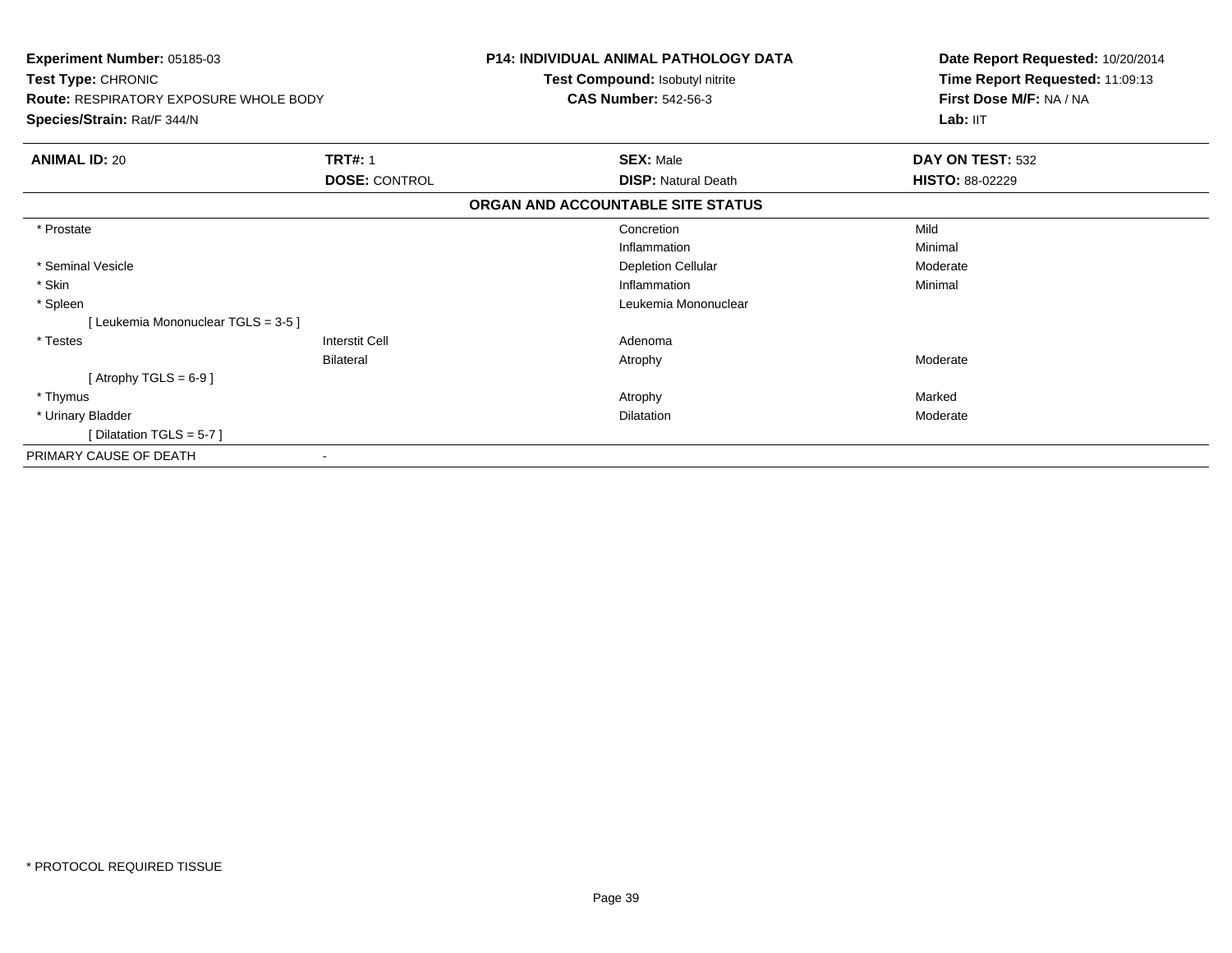| Experiment Number: 05185-03                   |                           | P14: INDIVIDUAL ANIMAL PATHOLOGY DATA | Date Report Requested: 10/20/2014                          |  |
|-----------------------------------------------|---------------------------|---------------------------------------|------------------------------------------------------------|--|
| Test Type: CHRONIC                            |                           | Test Compound: Isobutyl nitrite       | Time Report Requested: 11:09:13<br>First Dose M/F: NA / NA |  |
| <b>Route: RESPIRATORY EXPOSURE WHOLE BODY</b> |                           | <b>CAS Number: 542-56-3</b>           |                                                            |  |
| Species/Strain: Rat/F 344/N                   |                           |                                       | Lab: IIT                                                   |  |
| <b>ANIMAL ID: 21</b>                          | <b>TRT#: 1</b>            | <b>SEX: Male</b>                      | DAY ON TEST: 726                                           |  |
|                                               | <b>DOSE: CONTROL</b>      | <b>DISP:</b> Moribund Sacrifice       | HISTO: 88-02230                                            |  |
|                                               |                           | ORGAN AND ACCOUNTABLE SITE STATUS     |                                                            |  |
| <b>NORMAL</b>                                 |                           |                                       |                                                            |  |
| $*$ Bone                                      | * Bone Marrow             | * Esophagus                           | * Intestine Large, Cecum                                   |  |
| * Intestine Large, Colon                      | * Intestine Large, Rectum | * Intestine Small, Duodenum           | * Intestine Small, Ileum                                   |  |
| * Intestine Small, Jejunum                    | * Larynx                  | * Lung                                | * Lymph Node, Mandibular                                   |  |
| * Nose                                        | * Parathyroid Gland       | * Salivary Glands                     | * Skin                                                     |  |
| * Spleen                                      | * Stomach, Forestomach    | * Stomach, Glandular                  | * Thyroid Gland                                            |  |
| * Trachea                                     | * Urinary Bladder         |                                       |                                                            |  |
| <b>OBSERVATIONS</b>                           |                           |                                       |                                                            |  |
| * Adrenal Cortex                              |                           | Degeneration                          | Mild                                                       |  |
|                                               |                           | Hypertrophy                           | Mild                                                       |  |
| * Adrenal Medulla                             |                           | Hyperplasia                           | Mild                                                       |  |
| * Brain                                       |                           | Compression                           | Moderate                                                   |  |
| [Compression TGLS = 7-1]                      |                           |                                       |                                                            |  |
| * Epididymis                                  |                           | Hypospermia                           | Mild                                                       |  |
| * Heart                                       |                           | Cardiomyopathy                        | Mild                                                       |  |
| * Kidney                                      |                           | Nephropathy                           | Chronic, Moderate                                          |  |
| [Nephropathy TGLS = 5-7]                      |                           |                                       |                                                            |  |
| * Liver                                       |                           | <b>Basophilic Focus</b>               | Minimal                                                    |  |
|                                               |                           | Degeneration                          | Cystic, Mild                                               |  |
|                                               |                           | <b>Eosinophilic Focus</b>             | Multiple, Mild                                             |  |
| * Lymph Node, Bronchial                       |                           | Hemorrhage                            | Mild                                                       |  |
| * Lymph Node, Mediastinal                     |                           | Hemorrhage                            | Moderate                                                   |  |
|                                               |                           | Pigmentation                          | Mild                                                       |  |
| * Lymph Node, Mesenteric                      |                           | Hemorrhage                            | Mild                                                       |  |
| * Mammary Gland                               |                           | Lactation                             | Moderate                                                   |  |
| * Pancreas                                    | <b>Acinar Cell</b>        | Atrophy                               | Minimal                                                    |  |
| * Pituitary Gland                             | Pars Distalis             | Adenoma                               |                                                            |  |
| [Adenoma TGLS = $6-1$ ]                       |                           |                                       |                                                            |  |
| * Preputial Gland                             |                           | Ectasia                               | Moderate                                                   |  |
| [ Ectasia TGLS = $1-10$ ]                     |                           |                                       |                                                            |  |
| * Prostate                                    |                           | Hyperplasia                           | Minimal                                                    |  |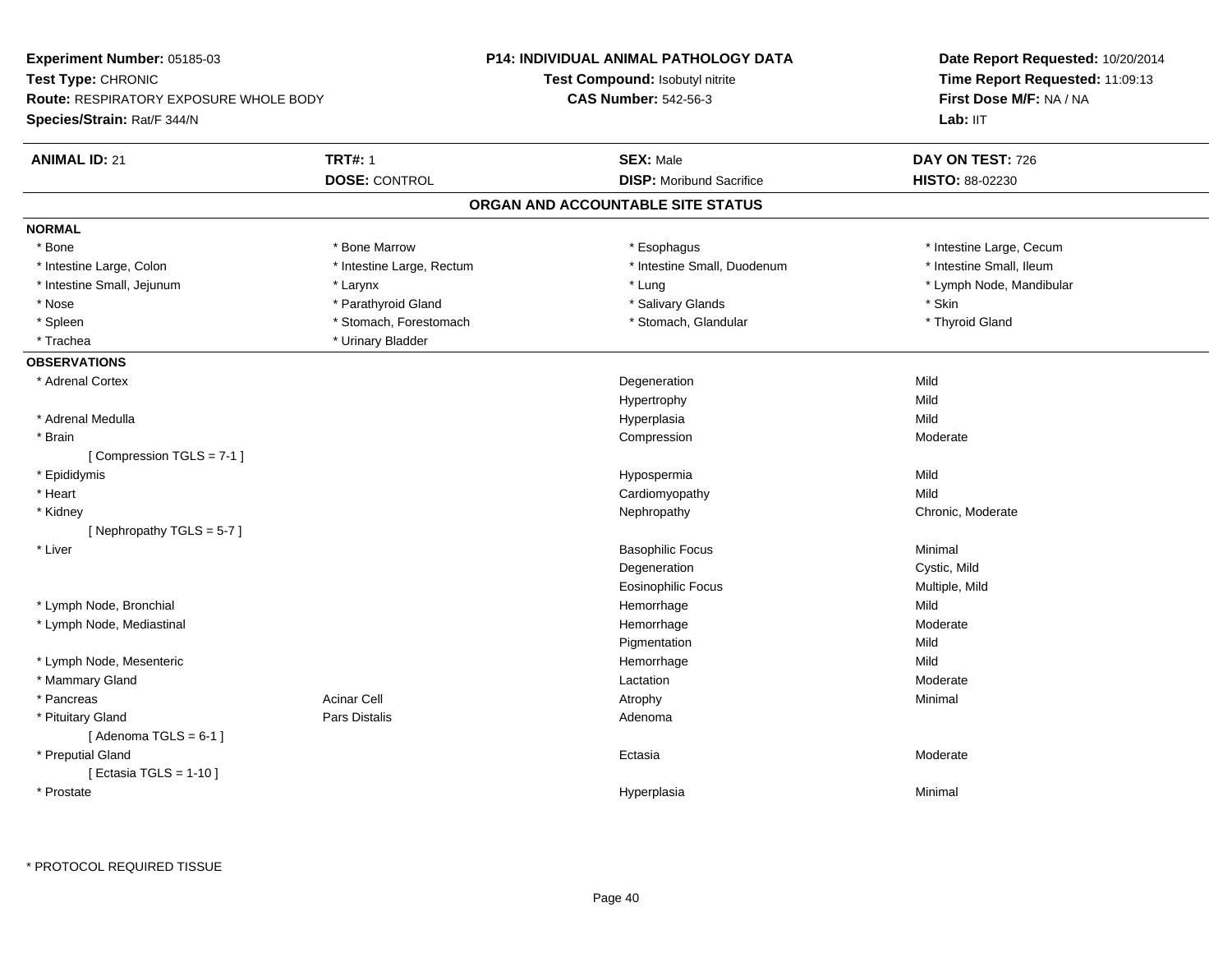| <b>Experiment Number: 05185-03</b><br>Test Type: CHRONIC<br><b>Route: RESPIRATORY EXPOSURE WHOLE BODY</b><br>Species/Strain: Rat/F 344/N |                      | <b>P14: INDIVIDUAL ANIMAL PATHOLOGY DATA</b><br><b>Test Compound: Isobutyl nitrite</b><br><b>CAS Number: 542-56-3</b> | Date Report Requested: 10/20/2014<br>Time Report Requested: 11:09:13<br>First Dose M/F: NA / NA<br>Lab: IIT |
|------------------------------------------------------------------------------------------------------------------------------------------|----------------------|-----------------------------------------------------------------------------------------------------------------------|-------------------------------------------------------------------------------------------------------------|
|                                                                                                                                          |                      |                                                                                                                       |                                                                                                             |
| <b>ANIMAL ID: 21</b>                                                                                                                     | <b>TRT#: 1</b>       | <b>SEX: Male</b>                                                                                                      | DAY ON TEST: 726                                                                                            |
|                                                                                                                                          | <b>DOSE: CONTROL</b> | <b>DISP:</b> Moribund Sacrifice                                                                                       | <b>HISTO: 88-02230</b>                                                                                      |
|                                                                                                                                          |                      | ORGAN AND ACCOUNTABLE SITE STATUS                                                                                     |                                                                                                             |
|                                                                                                                                          |                      | Inflammation                                                                                                          | Mild                                                                                                        |
| * Seminal Vesicle                                                                                                                        |                      | <b>Depletion Cellular</b>                                                                                             | Moderate                                                                                                    |
| [ Depletion Cellular TGLS = 4-10 ]                                                                                                       |                      |                                                                                                                       |                                                                                                             |
| * Testes                                                                                                                                 | Interstit Cell       | Adenoma                                                                                                               |                                                                                                             |
|                                                                                                                                          |                      | Atrophy                                                                                                               | Minimal                                                                                                     |
| [ Adenoma TGLS = 3-9 ]                                                                                                                   |                      |                                                                                                                       |                                                                                                             |
| $[$ Atrophy TGLS = 2-9 $]$                                                                                                               |                      |                                                                                                                       |                                                                                                             |
| * Thymus                                                                                                                                 |                      | Atrophy                                                                                                               | Mild                                                                                                        |
| PRIMARY CAUSE OF DEATH                                                                                                                   | $\,$                 |                                                                                                                       |                                                                                                             |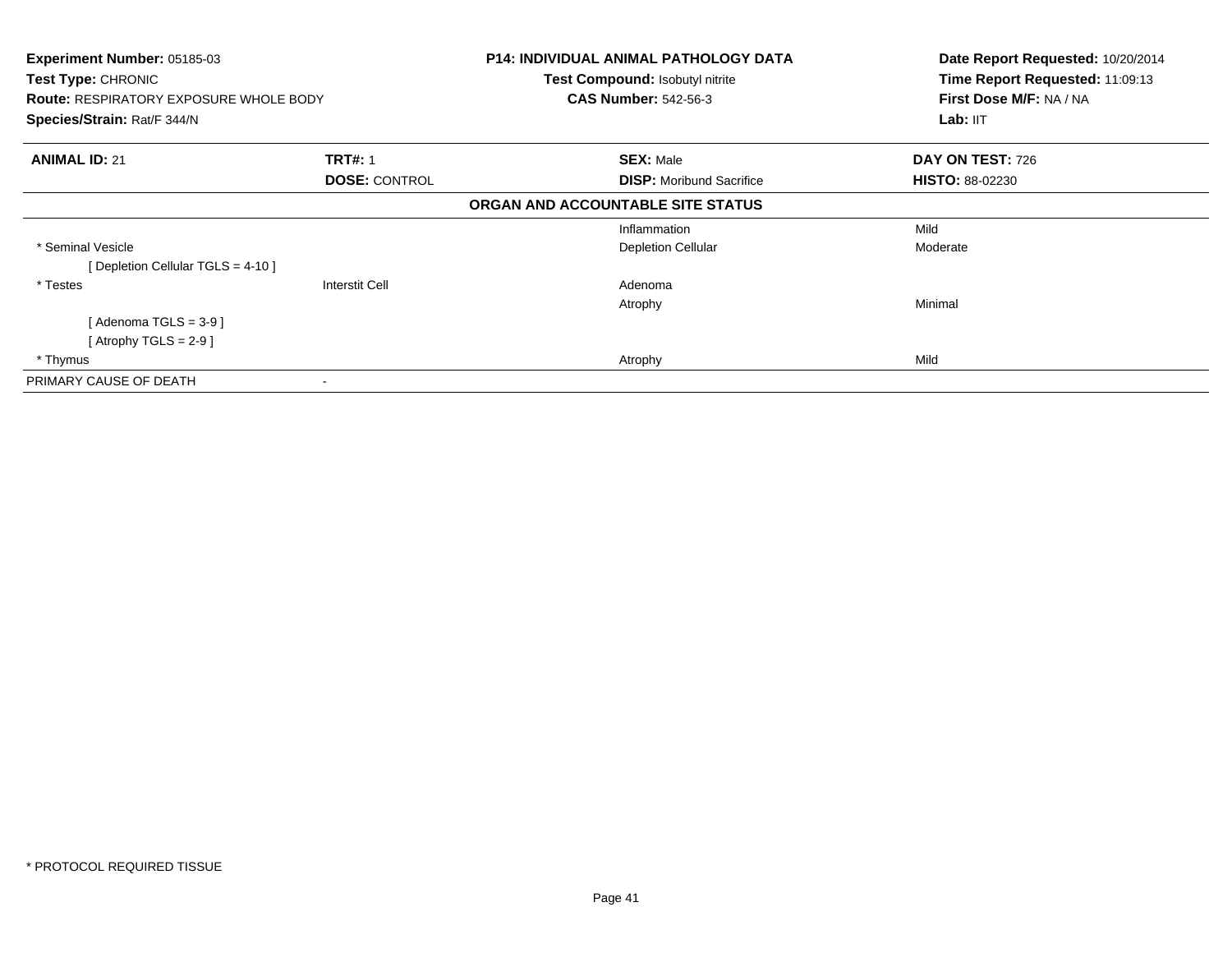| Experiment Number: 05185-03                   |                           | <b>P14: INDIVIDUAL ANIMAL PATHOLOGY DATA</b> | Date Report Requested: 10/20/2014<br>Time Report Requested: 11:09:13<br>First Dose M/F: NA / NA |  |
|-----------------------------------------------|---------------------------|----------------------------------------------|-------------------------------------------------------------------------------------------------|--|
| Test Type: CHRONIC                            |                           | Test Compound: Isobutyl nitrite              |                                                                                                 |  |
| <b>Route: RESPIRATORY EXPOSURE WHOLE BODY</b> |                           | <b>CAS Number: 542-56-3</b>                  |                                                                                                 |  |
| Species/Strain: Rat/F 344/N                   |                           |                                              | Lab: IIT                                                                                        |  |
| <b>ANIMAL ID: 22</b>                          | <b>TRT#: 1</b>            | <b>SEX: Male</b>                             | DAY ON TEST: 730                                                                                |  |
|                                               | <b>DOSE: CONTROL</b>      | <b>DISP: Terminal Sacrifice</b>              | HISTO: 88-02231                                                                                 |  |
|                                               |                           | ORGAN AND ACCOUNTABLE SITE STATUS            |                                                                                                 |  |
| <b>NORMAL</b>                                 |                           |                                              |                                                                                                 |  |
| * Bone                                        | * Brain                   | * Esophagus                                  | * Intestine Large, Cecum                                                                        |  |
| * Intestine Large, Colon                      | * Intestine Large, Rectum | * Intestine Small, Duodenum                  | * Intestine Small, Ileum                                                                        |  |
| * Intestine Small, Jejunum                    | * Parathyroid Gland       | * Prostate                                   | * Salivary Glands                                                                               |  |
| * Skin                                        | * Stomach, Glandular      | * Thyroid Gland                              | * Trachea                                                                                       |  |
| * Urinary Bladder                             |                           |                                              |                                                                                                 |  |
| <b>MISSING</b>                                |                           |                                              |                                                                                                 |  |
| * Preputial Gland                             |                           |                                              |                                                                                                 |  |
| <b>OBSERVATIONS</b>                           |                           |                                              |                                                                                                 |  |
| * Adrenal Cortex                              |                           | Leukemia Mononuclear                         |                                                                                                 |  |
| * Adrenal Medulla                             |                           | Leukemia Mononuclear                         |                                                                                                 |  |
|                                               | <b>Bilateral</b>          | Pheochromocytoma Benign                      |                                                                                                 |  |
| * Bone Marrow                                 |                           | Leukemia Mononuclear                         |                                                                                                 |  |
| * Epididymis                                  |                           | Hypospermia                                  | Moderate                                                                                        |  |
| * Heart                                       |                           | Cardiomyopathy                               | Minimal                                                                                         |  |
|                                               |                           | Leukemia Mononuclear                         |                                                                                                 |  |
| * Kidney                                      |                           | Leukemia Mononuclear                         |                                                                                                 |  |
| * Larynx                                      |                           | Leukemia Mononuclear                         |                                                                                                 |  |
| * Liver                                       |                           | Leukemia Mononuclear                         |                                                                                                 |  |
| [ Leukemia Mononuclear TGLS = 3-5 ]           |                           |                                              |                                                                                                 |  |
| * Lung                                        |                           | Leukemia Mononuclear                         |                                                                                                 |  |
| [ Leukemia Mononuclear TGLS = 3-5 ]           |                           |                                              |                                                                                                 |  |
| * Lymph Node, Bronchial                       |                           | Leukemia Mononuclear                         |                                                                                                 |  |
| * Lymph Node, Mandibular                      |                           | Leukemia Mononuclear                         |                                                                                                 |  |
| * Lymph Node, Mediastinal                     |                           | Leukemia Mononuclear                         |                                                                                                 |  |
| * Lymph Node, Mesenteric                      |                           | Leukemia Mononuclear                         |                                                                                                 |  |
| * Mammary Gland                               |                           | Pigmentation                                 | Moderate                                                                                        |  |
| * Nose                                        |                           | Foreign Body                                 | Minimal                                                                                         |  |
|                                               |                           | Inflammation                                 | Minimal                                                                                         |  |
|                                               |                           | Leukemia Mononuclear                         |                                                                                                 |  |
| [Leukemia Mononuclear TGLS = 2-2]             |                           |                                              |                                                                                                 |  |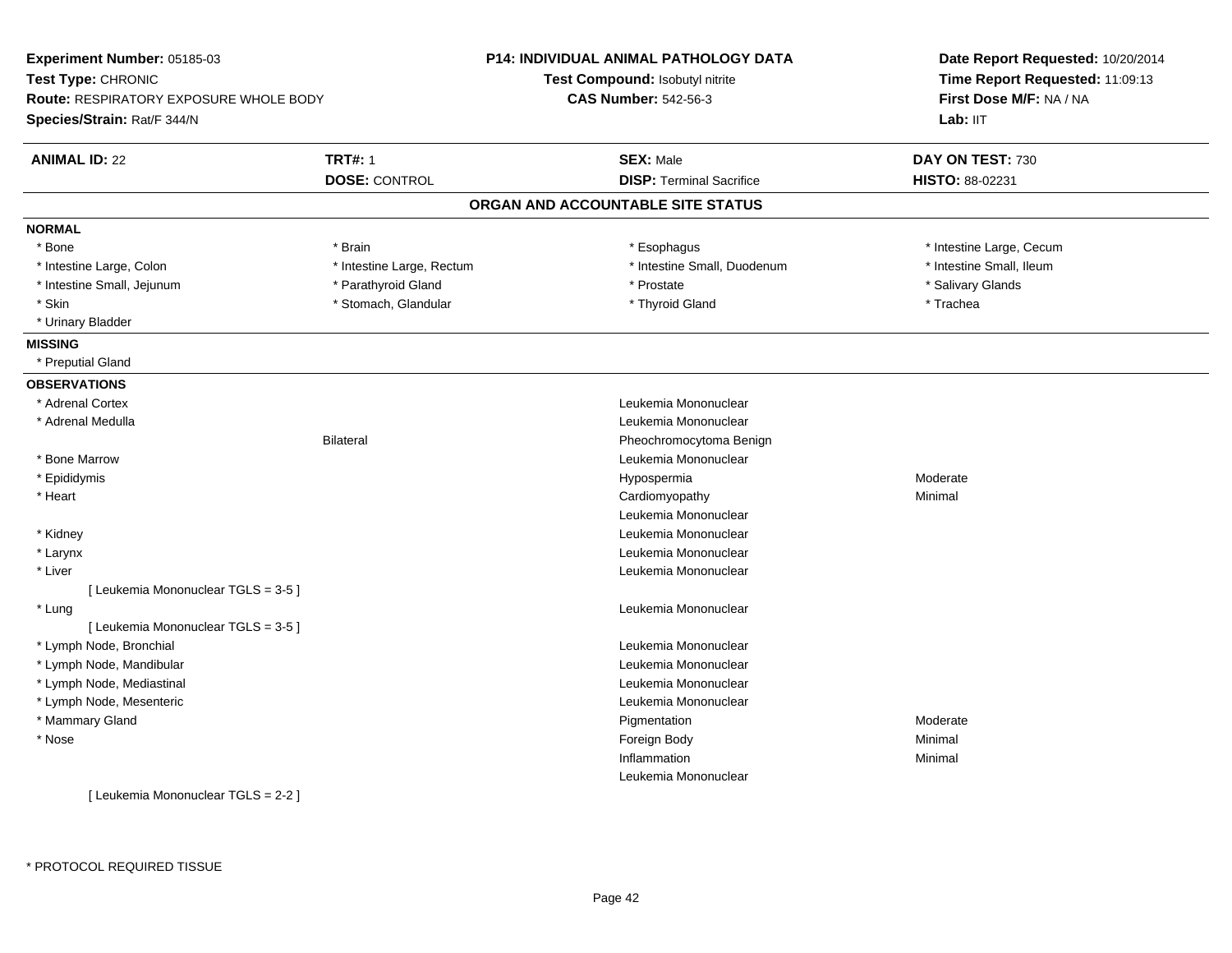| <b>Experiment Number: 05185-03</b><br>Test Type: CHRONIC<br>Route: RESPIRATORY EXPOSURE WHOLE BODY<br>Species/Strain: Rat/F 344/N |                       | <b>P14: INDIVIDUAL ANIMAL PATHOLOGY DATA</b><br>Test Compound: Isobutyl nitrite<br><b>CAS Number: 542-56-3</b> | Date Report Requested: 10/20/2014<br>Time Report Requested: 11:09:13<br>First Dose M/F: NA / NA<br>Lab: IIT |
|-----------------------------------------------------------------------------------------------------------------------------------|-----------------------|----------------------------------------------------------------------------------------------------------------|-------------------------------------------------------------------------------------------------------------|
| <b>ANIMAL ID: 22</b>                                                                                                              | <b>TRT#: 1</b>        | <b>SEX: Male</b>                                                                                               | DAY ON TEST: 730                                                                                            |
|                                                                                                                                   | <b>DOSE: CONTROL</b>  | <b>DISP: Terminal Sacrifice</b>                                                                                | HISTO: 88-02231                                                                                             |
|                                                                                                                                   |                       | ORGAN AND ACCOUNTABLE SITE STATUS                                                                              |                                                                                                             |
| * Pancreas                                                                                                                        |                       | Leukemia Mononuclear                                                                                           |                                                                                                             |
| * Pituitary Gland                                                                                                                 |                       | Leukemia Mononuclear                                                                                           |                                                                                                             |
| * Seminal Vesicle                                                                                                                 |                       | <b>Depletion Cellular</b>                                                                                      | Moderate                                                                                                    |
|                                                                                                                                   |                       | Leukemia Mononuclear                                                                                           |                                                                                                             |
| [Depletion Cellular TGLS = 5-10]                                                                                                  |                       |                                                                                                                |                                                                                                             |
| [ Leukemia Mononuclear TGLS = 5-10 ]                                                                                              |                       |                                                                                                                |                                                                                                             |
| * Spleen                                                                                                                          |                       | Leukemia Mononuclear                                                                                           |                                                                                                             |
| [ Leukemia Mononuclear TGLS = 1-13,14,15 ]                                                                                        |                       |                                                                                                                |                                                                                                             |
| * Stomach. Forestomach                                                                                                            |                       | Leukemia Mononuclear                                                                                           |                                                                                                             |
| * Testes                                                                                                                          | <b>Interstit Cell</b> | Adenoma                                                                                                        |                                                                                                             |
|                                                                                                                                   |                       | Atrophy                                                                                                        | Moderate                                                                                                    |
| [Adenoma TGLS = $4-9$ ]                                                                                                           |                       |                                                                                                                |                                                                                                             |
| * Thymus                                                                                                                          |                       | Leukemia Mononuclear                                                                                           |                                                                                                             |
| [Leukemia Mononuclear TGLS = 2-2 ]                                                                                                |                       |                                                                                                                |                                                                                                             |
| PRIMARY CAUSE OF DEATH                                                                                                            |                       |                                                                                                                |                                                                                                             |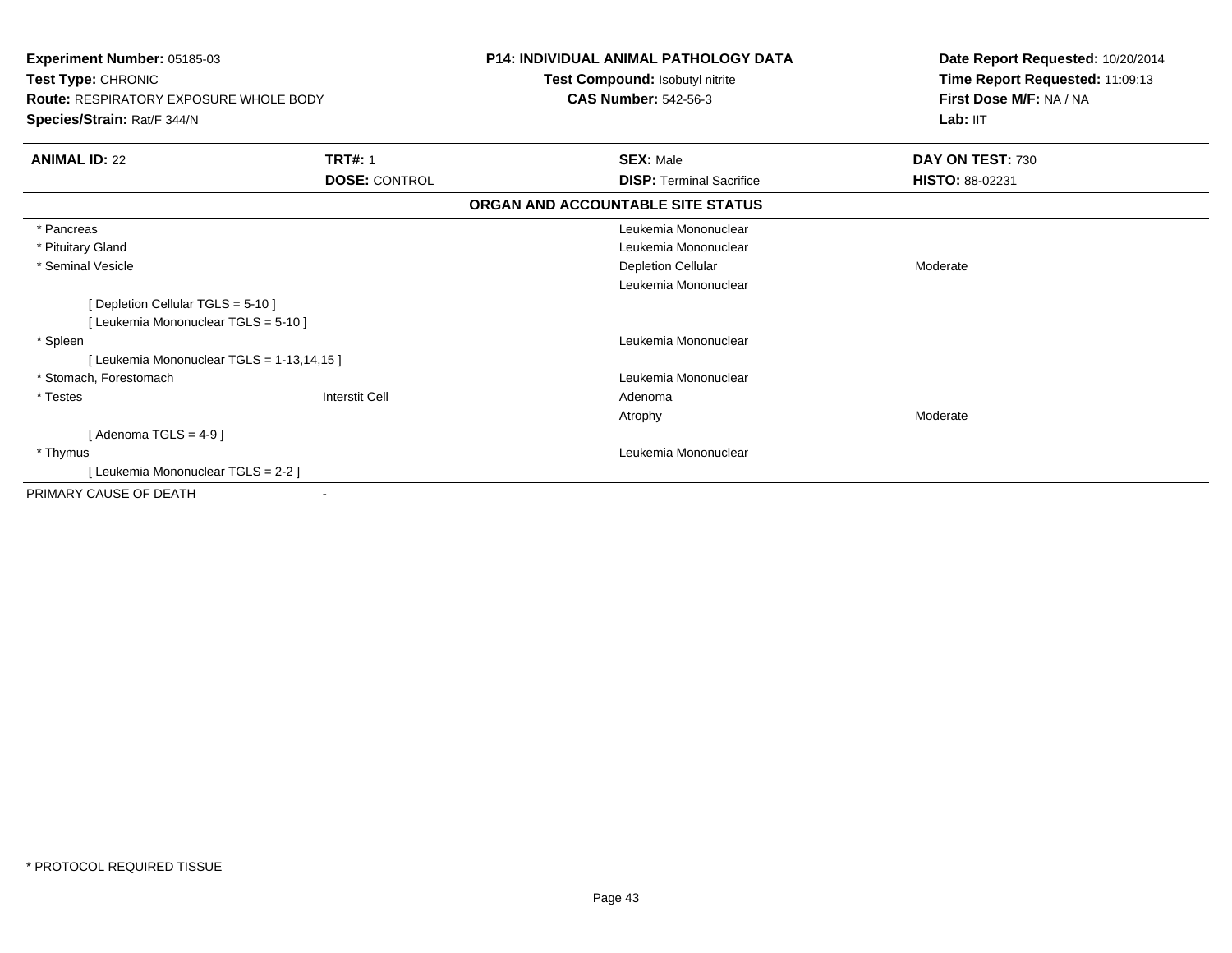| Experiment Number: 05185-03            |                            | <b>P14: INDIVIDUAL ANIMAL PATHOLOGY DATA</b> | Date Report Requested: 10/20/2014<br>Time Report Requested: 11:09:13<br>First Dose M/F: NA / NA |  |
|----------------------------------------|----------------------------|----------------------------------------------|-------------------------------------------------------------------------------------------------|--|
| Test Type: CHRONIC                     |                            | Test Compound: Isobutyl nitrite              |                                                                                                 |  |
| Route: RESPIRATORY EXPOSURE WHOLE BODY |                            | <b>CAS Number: 542-56-3</b>                  |                                                                                                 |  |
| Species/Strain: Rat/F 344/N            |                            |                                              | Lab: IIT                                                                                        |  |
| <b>ANIMAL ID: 23</b>                   | <b>TRT#: 1</b>             | <b>SEX: Male</b>                             | DAY ON TEST: 667                                                                                |  |
|                                        | <b>DOSE: CONTROL</b>       | <b>DISP: Moribund Sacrifice</b>              | HISTO: 88-02232                                                                                 |  |
|                                        |                            | ORGAN AND ACCOUNTABLE SITE STATUS            |                                                                                                 |  |
| <b>NORMAL</b>                          |                            |                                              |                                                                                                 |  |
| * Bone                                 | * Brain                    | * Epididymis                                 | * Esophagus                                                                                     |  |
| * Intestine Large, Cecum               | * Intestine Large, Colon   | * Intestine Large, Rectum                    | * Intestine Small, Duodenum                                                                     |  |
| * Intestine Small, Ileum               | * Intestine Small, Jejunum | * Larynx                                     | * Lymph Node, Mandibular                                                                        |  |
| * Nose                                 | * Parathyroid Gland        | * Salivary Glands                            | * Seminal Vesicle                                                                               |  |
| * Skin                                 | * Stomach, Forestomach     | * Stomach, Glandular                         | * Trachea                                                                                       |  |
| * Urinary Bladder                      |                            |                                              |                                                                                                 |  |
| <b>MISSING</b>                         |                            |                                              |                                                                                                 |  |
| * Thymus                               |                            |                                              |                                                                                                 |  |
| <b>OBSERVATIONS</b>                    |                            |                                              |                                                                                                 |  |
| * Adrenal Cortex                       |                            | Leukemia Mononuclear                         |                                                                                                 |  |
| [ Leukemia Mononuclear TGLS = 3-2 ]    |                            |                                              |                                                                                                 |  |
| * Adrenal Medulla                      |                            | Leukemia Mononuclear                         |                                                                                                 |  |
|                                        | <b>Bilateral</b>           | Pheochromocytoma Benign                      |                                                                                                 |  |
| * Bone Marrow                          |                            | Leukemia Mononuclear                         |                                                                                                 |  |
| * Heart                                |                            | Leukemia Mononuclear                         |                                                                                                 |  |
| * Kidney                               |                            | Leukemia Mononuclear                         |                                                                                                 |  |
|                                        |                            | Nephropathy                                  | Chronic, Mild                                                                                   |  |
| * Liver                                |                            | Leukemia Mononuclear                         |                                                                                                 |  |
| * Lung                                 |                            | Leukemia Mononuclear                         |                                                                                                 |  |
| * Lymph Node, Bronchial                |                            | Leukemia Mononuclear                         |                                                                                                 |  |
| [ Leukemia Mononuclear TGLS = 3-2 ]    |                            |                                              |                                                                                                 |  |
| * Lymph Node, Mediastinal              |                            | Leukemia Mononuclear                         |                                                                                                 |  |
| * Lymph Node, Mesenteric               |                            | Leukemia Mononuclear                         |                                                                                                 |  |
| [ Leukemia Mononuclear TGLS = 3-2 ]    |                            |                                              |                                                                                                 |  |
| * Mammary Gland                        |                            | Lactation                                    | Mild                                                                                            |  |
| Mesentery                              | Fat                        | Necrosis                                     | Moderate                                                                                        |  |
| [Necrosis TGLS = $1-13$ ]              |                            |                                              |                                                                                                 |  |
| * Pancreas                             | <b>Acinar Cell</b>         | Atrophy                                      | Mild                                                                                            |  |
| * Pituitary Gland                      | <b>Pars Distalis</b>       | Adenoma                                      |                                                                                                 |  |
|                                        |                            | Leukemia Mononuclear                         |                                                                                                 |  |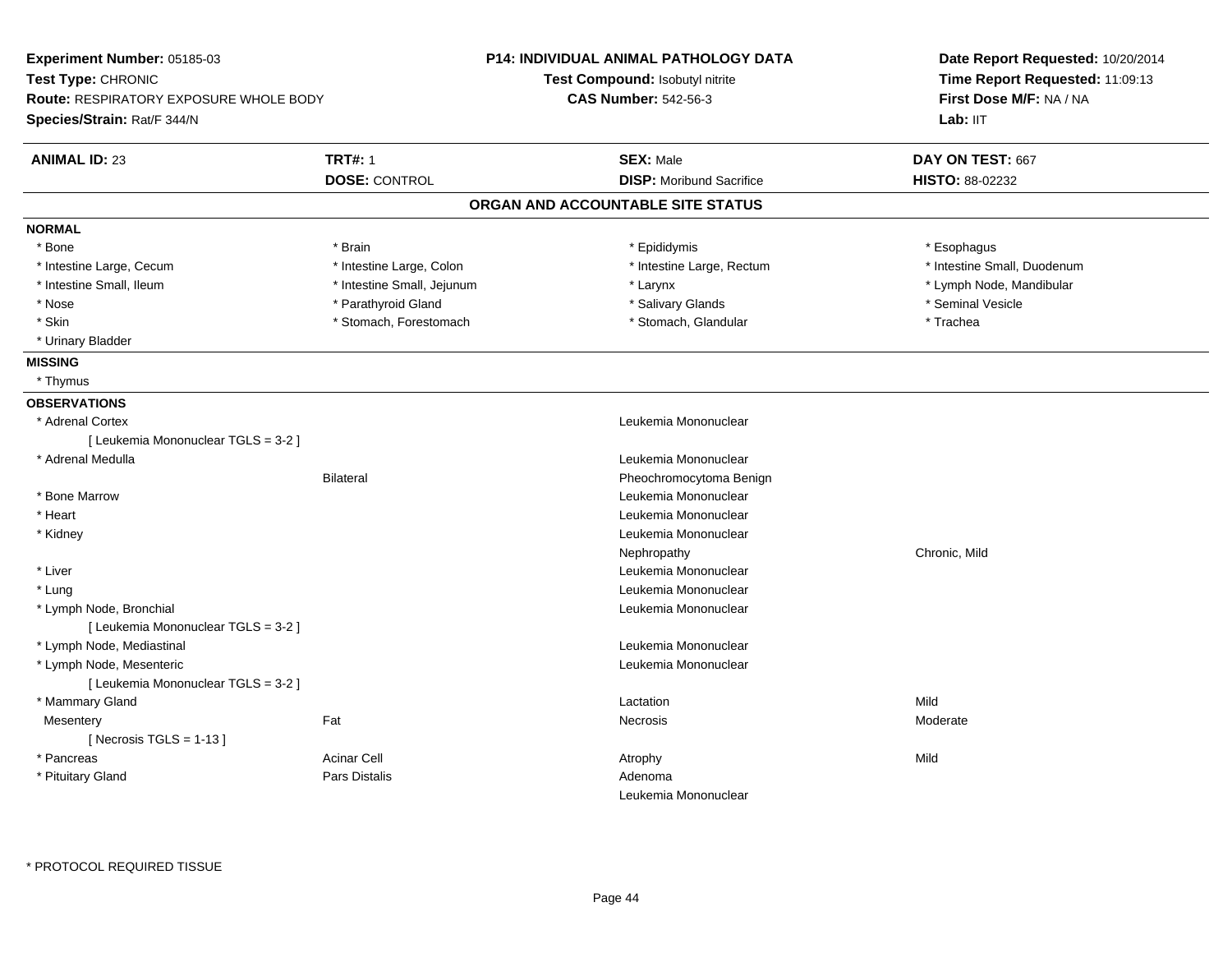| Experiment Number: 05185-03<br>Test Type: CHRONIC<br><b>Route: RESPIRATORY EXPOSURE WHOLE BODY</b><br>Species/Strain: Rat/F 344/N |                                        | <b>P14: INDIVIDUAL ANIMAL PATHOLOGY DATA</b><br>Test Compound: Isobutyl nitrite<br><b>CAS Number: 542-56-3</b> | Date Report Requested: 10/20/2014<br>Time Report Requested: 11:09:13<br>First Dose M/F: NA / NA<br>Lab: $III$ |
|-----------------------------------------------------------------------------------------------------------------------------------|----------------------------------------|----------------------------------------------------------------------------------------------------------------|---------------------------------------------------------------------------------------------------------------|
|                                                                                                                                   |                                        |                                                                                                                |                                                                                                               |
| <b>ANIMAL ID: 23</b>                                                                                                              | <b>TRT#: 1</b><br><b>DOSE: CONTROL</b> | <b>SEX: Male</b><br><b>DISP:</b> Moribund Sacrifice                                                            | DAY ON TEST: 667<br><b>HISTO: 88-02232</b>                                                                    |
|                                                                                                                                   |                                        | ORGAN AND ACCOUNTABLE SITE STATUS                                                                              |                                                                                                               |
| [Adenoma TGLS = 4-1 ]<br>[Leukemia Mononuclear TGLS = 4-1]                                                                        |                                        |                                                                                                                |                                                                                                               |
| * Preputial Gland                                                                                                                 |                                        | Ectasia                                                                                                        | Mild                                                                                                          |
| * Prostate                                                                                                                        |                                        | Inflammation                                                                                                   | Moderate                                                                                                      |
| * Spleen                                                                                                                          |                                        | Leukemia Mononuclear                                                                                           |                                                                                                               |
| [Leukemia Mononuclear TGLS = 2-5 ]                                                                                                |                                        |                                                                                                                |                                                                                                               |
| * Testes                                                                                                                          | Interstit Cell                         | Hyperplasia                                                                                                    | Minimal                                                                                                       |
| * Thyroid Gland                                                                                                                   | C Cell                                 | Carcinoma                                                                                                      |                                                                                                               |
| [Carcinoma TGLS = $5-3$ ]                                                                                                         |                                        |                                                                                                                |                                                                                                               |
| <b>Tissue NOS</b>                                                                                                                 | Mediastinum                            | Carcinoma                                                                                                      | Metastatic (Thyroid Gland)                                                                                    |
| [Carcinoma TGLS = $3-2$ ]                                                                                                         |                                        |                                                                                                                |                                                                                                               |
| PRIMARY CAUSE OF DEATH                                                                                                            |                                        |                                                                                                                |                                                                                                               |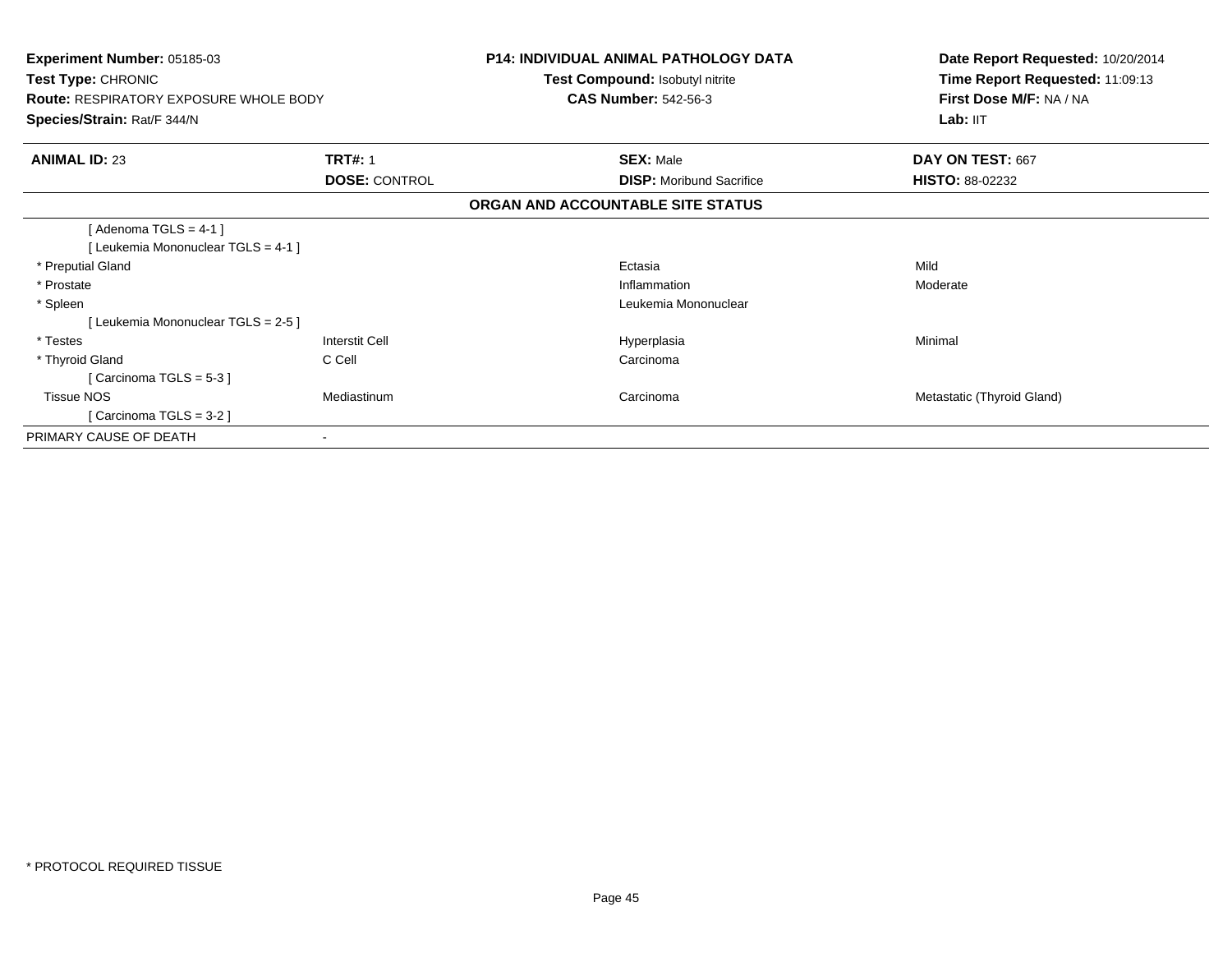**Experiment Number:** 05185-03**Test Type:** CHRONIC **Route:** RESPIRATORY EXPOSURE WHOLE BODY**Species/Strain:** Rat/F 344/N**P14: INDIVIDUAL ANIMAL PATHOLOGY DATATest Compound:** Isobutyl nitrite**CAS Number:** 542-56-3**Date Report Requested:** 10/20/2014**Time Report Requested:** 11:09:13**First Dose M/F:** NA / NALab: IIT **ANIMAL ID:** 24**TRT#:** 1 **SEX:** Male **DAY ON TEST:** 644 **DOSE:** CONTROL **DISP:** Moribund Sacrifice **HISTO:** 88-02233 **ORGAN AND ACCOUNTABLE SITE STATUSNORMAL**\* Bone \* Esophagus \* Intestine Large, Rectum \* 100 metal \* 100 metal intestine Small, Jejunum \* Parathyroid Gland \* The state of the state of the state of the state of the state of the state of the state of the state of the state of the state of the state of the state of the state of the state of the state of the s **OBSERVATIONS** \* Adrenal Cortex Leukemia Mononuclear [ Leukemia Mononuclear TGLS = 11-13,5-8 ] \* Adrenal Medulla Leukemia Mononuclear [ Leukemia Mononuclear TGLS = 11-13,5-8 ] \* Bone Marrow Leukemia Mononuclear \* Brain Leukemia Mononuclear \* Epididymis Hypospermiaa and a more contained to the Marked Leukemia Mononuclear \* Heart Leukemia Mononuclear \* Intestine Large, Cecum Leukemia Mononuclear [ Leukemia Mononuclear TGLS = 11-13,5-8 ] \* Intestine Large, Colon Leukemia Mononuclear [ Leukemia Mononuclear TGLS = 11-13,5-8 ] \* Intestine Small, Duodenum Leukemia Mononuclear [ Leukemia Mononuclear TGLS = 11-13,5-8 ] \* Intestine Small, Ileum Leukemia Mononuclear [ Leukemia Mononuclear TGLS = 11-13,5-8 ] \* Kidney Leukemia Mononuclear Nephropathy Chronic, Mild \* Larynx Leukemia Mononuclear [ Leukemia Mononuclear TGLS = 2-2 ] \* Liver Leukemia Mononuclear [ Leukemia Mononuclear TGLS = 7-5 ] \* Lung Leukemia Mononuclear [ Leukemia Mononuclear TGLS = 7-5 ] Lymph NodeRenal **Renal Leukemia Mononuclear Contract Leukemia Mononuclear** [ Leukemia Mononuclear TGLS = 11-13,5-8 ]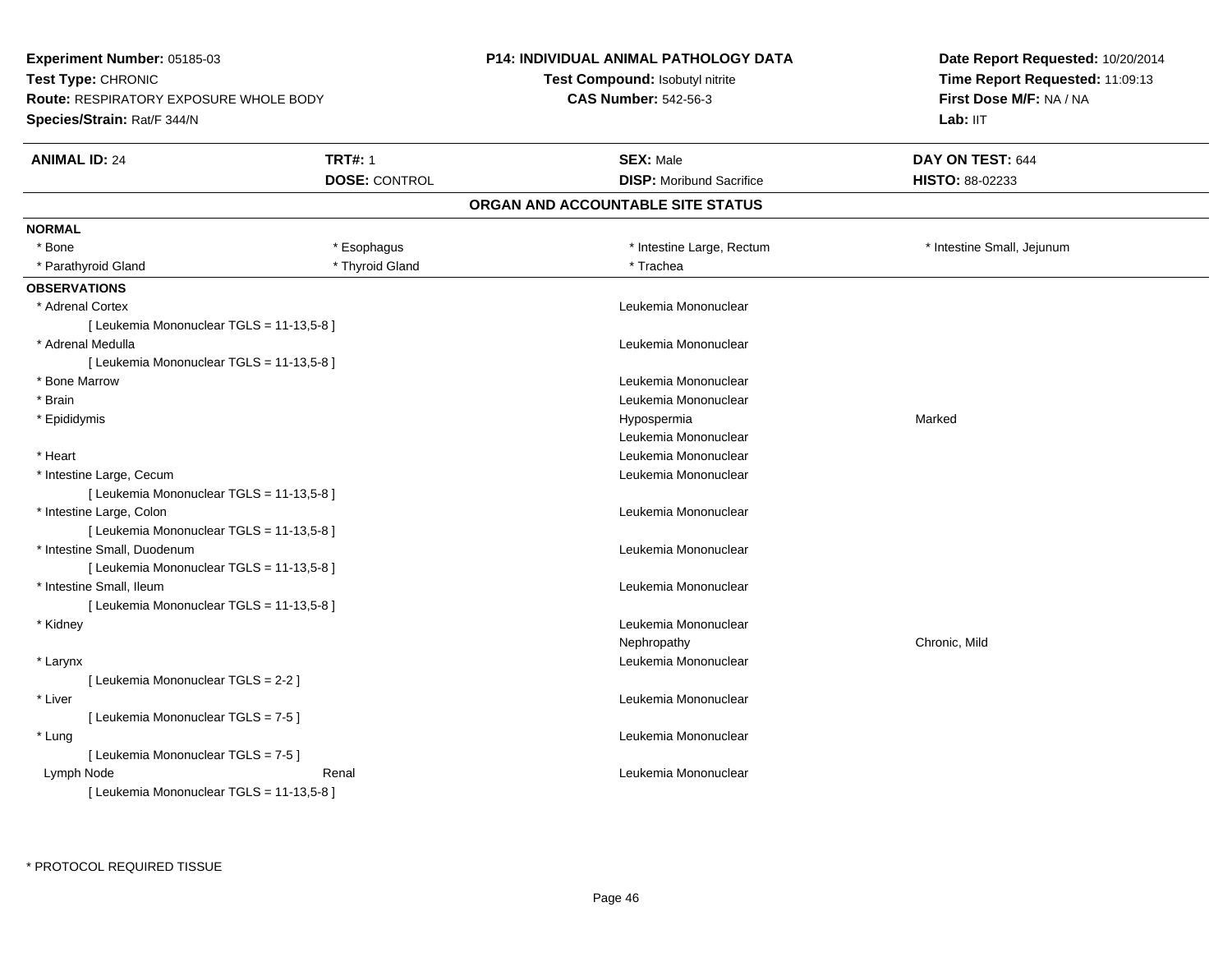**Experiment Number:** 05185-03**Test Type:** CHRONIC **Route:** RESPIRATORY EXPOSURE WHOLE BODY**Species/Strain:** Rat/F 344/N

## **P14: INDIVIDUAL ANIMAL PATHOLOGY DATA**

**Test Compound:** Isobutyl nitrite**CAS Number:** 542-56-3

**Date Report Requested:** 10/20/2014 **Time Report Requested:** 11:09:13**First Dose M/F:** NA / NA**Lab:** IIT

| <b>ANIMAL ID: 24</b>                      | <b>TRT#: 1</b>       | <b>SEX: Male</b>                  | DAY ON TEST: 644 |  |
|-------------------------------------------|----------------------|-----------------------------------|------------------|--|
|                                           | <b>DOSE: CONTROL</b> | <b>DISP: Moribund Sacrifice</b>   | HISTO: 88-02233  |  |
|                                           |                      | ORGAN AND ACCOUNTABLE SITE STATUS |                  |  |
| * Lymph Node, Bronchial                   |                      | Leukemia Mononuclear              |                  |  |
| [ Leukemia Mononuclear TGLS = 11-13,5-8 ] |                      |                                   |                  |  |
| * Lymph Node, Mandibular                  |                      | Leukemia Mononuclear              |                  |  |
| [ Leukemia Mononuclear TGLS = 11-13,5-8 ] |                      |                                   |                  |  |
| * Lymph Node, Mediastinal                 |                      | Leukemia Mononuclear              |                  |  |
| [ Leukemia Mononuclear TGLS = 11-13,5-8 ] |                      |                                   |                  |  |
| * Lymph Node, Mesenteric                  |                      | Leukemia Mononuclear              |                  |  |
| [ Leukemia Mononuclear TGLS = 11-13,5-8 ] |                      |                                   |                  |  |
| * Mammary Gland                           |                      | Leukemia Mononuclear              |                  |  |
| [ Leukemia Mononuclear TGLS = 11-13,5-8 ] |                      |                                   |                  |  |
| * Nose                                    |                      | Leukemia Mononuclear              |                  |  |
| [ Leukemia Mononuclear TGLS = 2-2 ]       |                      |                                   |                  |  |
| * Pancreas                                |                      | Leukemia Mononuclear              |                  |  |
| [ Leukemia Mononuclear TGLS = 11-13,5-8 ] |                      |                                   |                  |  |
| * Pituitary Gland                         |                      | Leukemia Mononuclear              |                  |  |
| [ Leukemia Mononuclear TGLS = 11-13,5-8 ] |                      |                                   |                  |  |
| * Preputial Gland                         |                      | Leukemia Mononuclear              |                  |  |
| [ Leukemia Mononuclear TGLS = 1,9-10 ]    |                      |                                   |                  |  |
| * Prostate                                |                      | Inflammation                      | Mild             |  |
|                                           |                      | Leukemia Mononuclear              |                  |  |
| [ Leukemia Mononuclear TGLS = 1,9-10 ]    |                      |                                   |                  |  |
| * Salivary Glands                         |                      | Leukemia Mononuclear              |                  |  |
| [ Leukemia Mononuclear TGLS = 10-2 ]      |                      |                                   |                  |  |
| * Seminal Vesicle                         |                      | Leukemia Mononuclear              |                  |  |
| [ Leukemia Mononuclear TGLS = 10-2 ]      |                      |                                   |                  |  |
| * Skin                                    |                      | Leukemia Mononuclear              |                  |  |
| [ Leukemia Mononuclear TGLS = 10-2 ]      |                      |                                   |                  |  |
| * Spleen                                  |                      | Leukemia Mononuclear              |                  |  |
| [ Leukemia Mononuclear TGLS = 10-2 ]      |                      |                                   |                  |  |
| * Stomach, Forestomach                    |                      | Leukemia Mononuclear              |                  |  |
|                                           |                      | Ulcer                             | Mild             |  |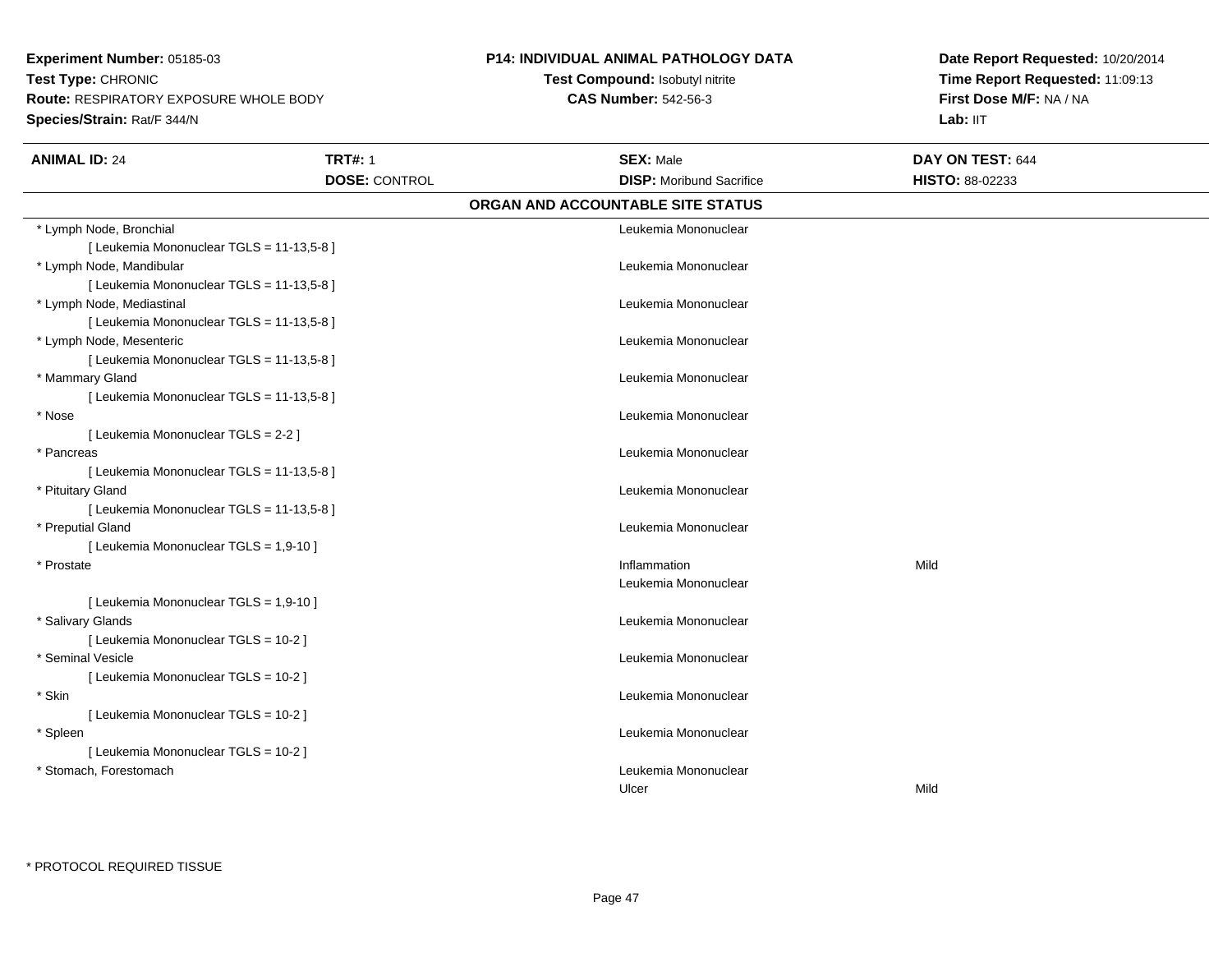| <b>Experiment Number: 05185-03</b><br><b>Test Type: CHRONIC</b><br><b>Route: RESPIRATORY EXPOSURE WHOLE BODY</b><br>Species/Strain: Rat/F 344/N |                           | <b>P14: INDIVIDUAL ANIMAL PATHOLOGY DATA</b><br><b>Test Compound: Isobutyl nitrite</b><br><b>CAS Number: 542-56-3</b> | Date Report Requested: 10/20/2014<br>Time Report Requested: 11:09:13<br>First Dose M/F: NA / NA<br>Lab: IIT |
|-------------------------------------------------------------------------------------------------------------------------------------------------|---------------------------|-----------------------------------------------------------------------------------------------------------------------|-------------------------------------------------------------------------------------------------------------|
| <b>ANIMAL ID: 24</b>                                                                                                                            | <b>TRT#: 1</b>            | <b>SEX: Male</b>                                                                                                      | DAY ON TEST: 644                                                                                            |
|                                                                                                                                                 | <b>DOSE: CONTROL</b>      | <b>DISP:</b> Moribund Sacrifice                                                                                       | <b>HISTO: 88-02233</b>                                                                                      |
|                                                                                                                                                 |                           | ORGAN AND ACCOUNTABLE SITE STATUS                                                                                     |                                                                                                             |
| * Stomach, Glandular                                                                                                                            |                           | Leukemia Mononuclear                                                                                                  |                                                                                                             |
| * Testes                                                                                                                                        | Bilateral, Interstit Cell | Adenoma                                                                                                               |                                                                                                             |
|                                                                                                                                                 |                           | Leukemia Mononuclear                                                                                                  |                                                                                                             |
| [ Adenoma TGLS = 12-9 ]                                                                                                                         |                           |                                                                                                                       |                                                                                                             |
| [ Leukemia Mononuclear TGLS = 12-9 ]                                                                                                            |                           |                                                                                                                       |                                                                                                             |
| * Thymus                                                                                                                                        |                           | Leukemia Mononuclear                                                                                                  |                                                                                                             |
| [ Leukemia Mononuclear TGLS = 2-2 ]                                                                                                             |                           |                                                                                                                       |                                                                                                             |
| * Urinary Bladder                                                                                                                               |                           | Leukemia Mononuclear                                                                                                  |                                                                                                             |
| [Leukemia Mononuclear TGLS = 2-2 ]                                                                                                              |                           |                                                                                                                       |                                                                                                             |
| PRIMARY CAUSE OF DEATH                                                                                                                          |                           |                                                                                                                       |                                                                                                             |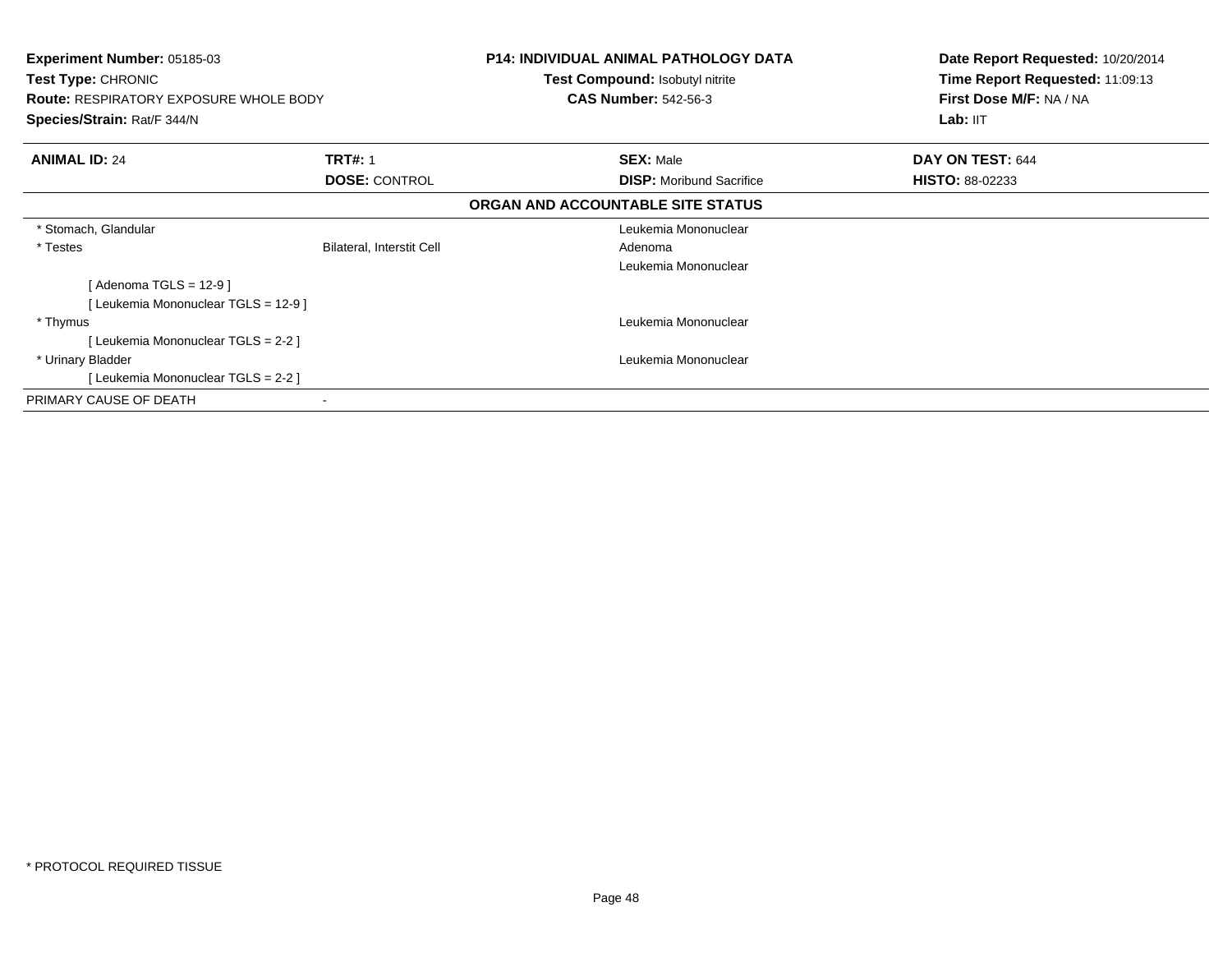| Experiment Number: 05185-03                   |                          | <b>P14: INDIVIDUAL ANIMAL PATHOLOGY DATA</b> | Date Report Requested: 10/20/2014<br>Time Report Requested: 11:09:13 |  |
|-----------------------------------------------|--------------------------|----------------------------------------------|----------------------------------------------------------------------|--|
| Test Type: CHRONIC                            |                          | Test Compound: Isobutyl nitrite              |                                                                      |  |
| <b>Route: RESPIRATORY EXPOSURE WHOLE BODY</b> |                          | <b>CAS Number: 542-56-3</b>                  | First Dose M/F: NA / NA                                              |  |
| Species/Strain: Rat/F 344/N                   |                          |                                              | Lab: IIT                                                             |  |
| <b>ANIMAL ID: 25</b>                          | <b>TRT#: 1</b>           | <b>SEX: Male</b>                             | DAY ON TEST: 684                                                     |  |
|                                               | <b>DOSE: CONTROL</b>     | <b>DISP: Natural Death</b>                   | HISTO: 88-02234                                                      |  |
|                                               |                          | ORGAN AND ACCOUNTABLE SITE STATUS            |                                                                      |  |
| <b>NORMAL</b>                                 |                          |                                              |                                                                      |  |
| * Adrenal Medulla                             | * Bone                   | * Bone Marrow                                | * Brain                                                              |  |
| * Epididymis                                  | * Esophagus              | * Intestine Large, Colon                     | * Intestine Large, Rectum                                            |  |
| * Intestine Small, Duodenum                   | * Intestine Small, Ileum | * Intestine Small, Jejunum                   | * Larynx                                                             |  |
| * Lymph Node, Mandibular                      | * Lymph Node, Mesenteric | * Nose                                       | * Salivary Glands                                                    |  |
| * Seminal Vesicle                             | * Skin                   | * Spleen                                     | * Thyroid Gland                                                      |  |
| * Trachea                                     | * Urinary Bladder        |                                              |                                                                      |  |
| <b>MISSING</b>                                |                          |                                              |                                                                      |  |
| * Lymph Node, Bronchial                       | * Mammary Gland          |                                              |                                                                      |  |
| <b>AUTO PRECLUDES DIAG.</b>                   |                          |                                              |                                                                      |  |
| * Intestine Large, Cecum                      |                          |                                              |                                                                      |  |
| <b>OBSERVATIONS</b>                           |                          |                                              |                                                                      |  |
| * Adrenal Cortex                              |                          | <b>Cytoplasmic Alteration</b>                | Mild                                                                 |  |
|                                               |                          | Hyperplasia                                  | Mild                                                                 |  |
| * Heart                                       |                          | Cardiomyopathy                               | Moderate                                                             |  |
| * Kidney                                      |                          | Cyst                                         | Moderate                                                             |  |
|                                               |                          | Nephropathy                                  | Chronic, Marked                                                      |  |
| [Cyst TGLS = $3-7$ ]                          |                          |                                              |                                                                      |  |
| [Nephropathy TGLS = 1,2-7]                    |                          |                                              |                                                                      |  |
| * Liver                                       |                          | Degeneration                                 | Cystic, Minimal                                                      |  |
| $*$ Lung                                      |                          | Congestion                                   | Moderate                                                             |  |
|                                               |                          | Inflammation                                 | Minimal                                                              |  |
| * Lymph Node, Mediastinal                     |                          | Pigmentation                                 | Minimal                                                              |  |
| * Pancreas                                    | <b>Acinar Cell</b>       | Atrophy                                      | Mild                                                                 |  |
| * Parathyroid Gland                           |                          | Hyperplasia                                  | Moderate                                                             |  |
| * Pituitary Gland                             | Pars Distalis            | Adenoma                                      |                                                                      |  |
| [Adenoma TGLS = $4-1$ ]                       |                          |                                              |                                                                      |  |
| * Preputial Gland                             |                          | Ectasia                                      | Moderate                                                             |  |
| * Prostate                                    |                          | Atrophy                                      | Mild                                                                 |  |
|                                               |                          | Inflammation                                 | Mild                                                                 |  |
| * Stomach, Forestomach                        |                          | Hyperplasia                                  | Mild                                                                 |  |
|                                               |                          |                                              |                                                                      |  |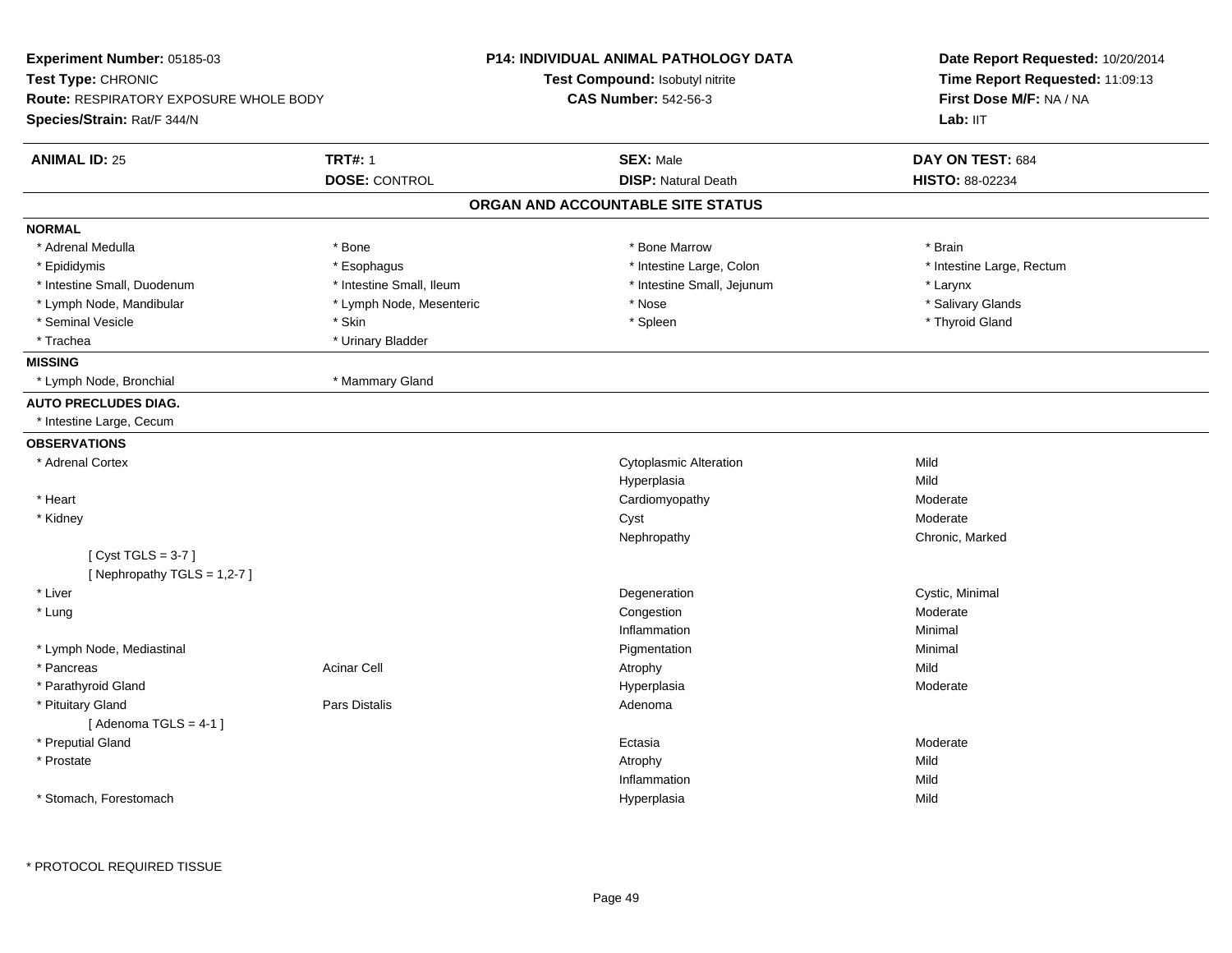| <b>Experiment Number: 05185-03</b><br>Test Type: CHRONIC<br><b>Route: RESPIRATORY EXPOSURE WHOLE BODY</b> |                       | <b>P14: INDIVIDUAL ANIMAL PATHOLOGY DATA</b><br><b>Test Compound: Isobutyl nitrite</b><br><b>CAS Number: 542-56-3</b> | Date Report Requested: 10/20/2014<br>Time Report Requested: 11:09:13<br>First Dose M/F: NA / NA |
|-----------------------------------------------------------------------------------------------------------|-----------------------|-----------------------------------------------------------------------------------------------------------------------|-------------------------------------------------------------------------------------------------|
| Species/Strain: Rat/F 344/N                                                                               |                       |                                                                                                                       | Lab: IIT                                                                                        |
| <b>ANIMAL ID: 25</b>                                                                                      | <b>TRT#: 1</b>        | <b>SEX: Male</b>                                                                                                      | DAY ON TEST: 684                                                                                |
|                                                                                                           | <b>DOSE: CONTROL</b>  | <b>DISP:</b> Natural Death                                                                                            | <b>HISTO: 88-02234</b>                                                                          |
|                                                                                                           |                       | ORGAN AND ACCOUNTABLE SITE STATUS                                                                                     |                                                                                                 |
|                                                                                                           |                       | Ulcer                                                                                                                 | Moderate                                                                                        |
| * Stomach, Glandular                                                                                      |                       | <b>Necrosis</b>                                                                                                       | Mild                                                                                            |
| * Testes                                                                                                  | Bilateral             | Atrophy                                                                                                               | Mild                                                                                            |
|                                                                                                           | <b>Interstit Cell</b> | Hyperplasia                                                                                                           | Minimal                                                                                         |
| [Atrophy TGLS = $7-9$ ]                                                                                   |                       |                                                                                                                       |                                                                                                 |
| * Thymus                                                                                                  |                       | Atrophy                                                                                                               | Marked                                                                                          |
| * Urin Bladder                                                                                            |                       |                                                                                                                       |                                                                                                 |
| Note: SEMINAL REFLUX.                                                                                     |                       |                                                                                                                       |                                                                                                 |
| PRIMARY CAUSE OF DEATH                                                                                    |                       |                                                                                                                       |                                                                                                 |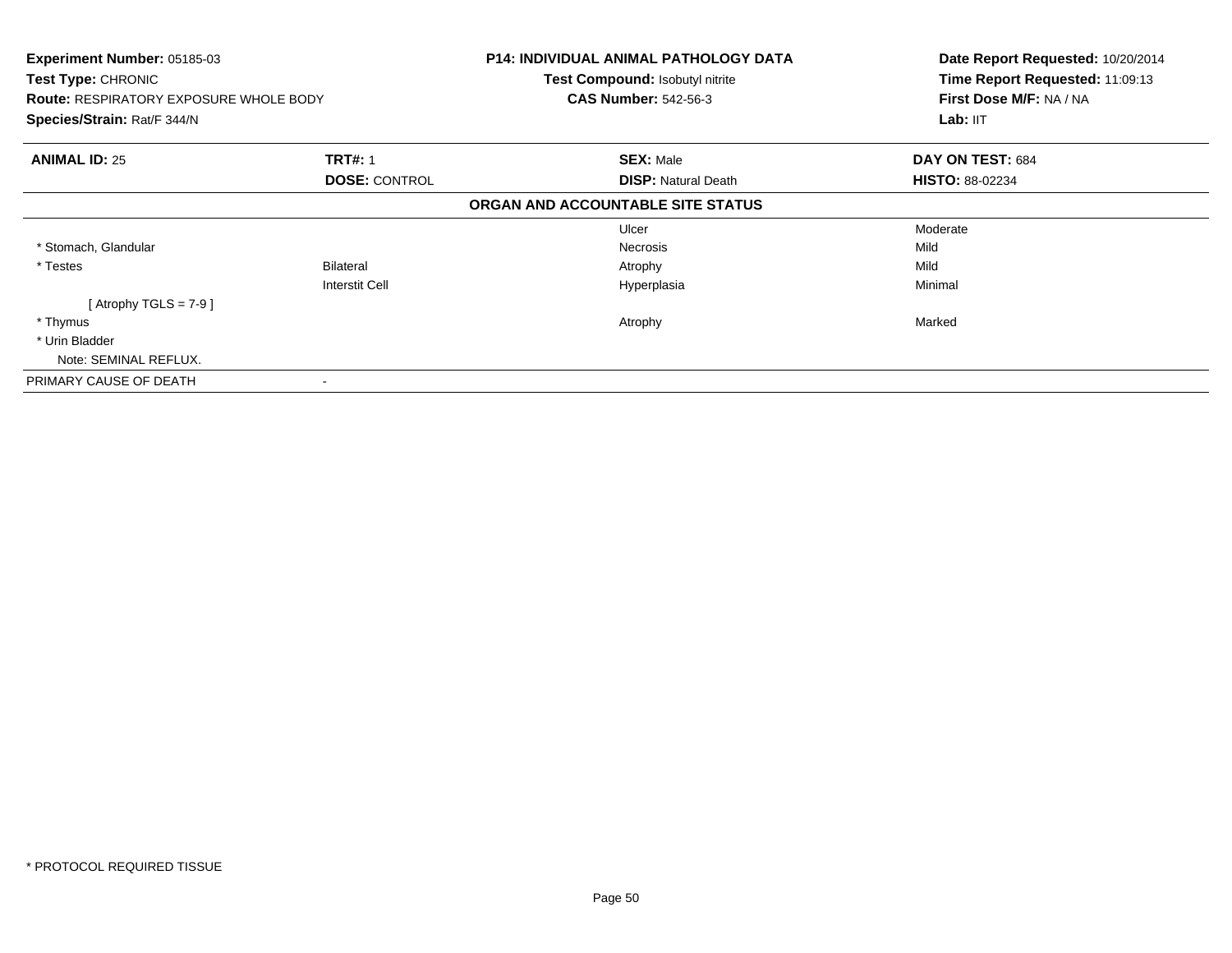| Experiment Number: 05185-03<br>Test Type: CHRONIC<br>Route: RESPIRATORY EXPOSURE WHOLE BODY<br>Species/Strain: Rat/F 344/N |                                        | P14: INDIVIDUAL ANIMAL PATHOLOGY DATA<br>Test Compound: Isobutyl nitrite | Date Report Requested: 10/20/2014<br>Time Report Requested: 11:09:13<br>First Dose M/F: NA / NA<br>Lab: IIT |
|----------------------------------------------------------------------------------------------------------------------------|----------------------------------------|--------------------------------------------------------------------------|-------------------------------------------------------------------------------------------------------------|
|                                                                                                                            |                                        | <b>CAS Number: 542-56-3</b>                                              |                                                                                                             |
|                                                                                                                            |                                        |                                                                          |                                                                                                             |
| <b>ANIMAL ID: 26</b>                                                                                                       | <b>TRT#: 1</b><br><b>DOSE: CONTROL</b> | <b>SEX: Male</b><br><b>DISP: Terminal Sacrifice</b>                      | DAY ON TEST: 730<br>HISTO: 88-02235                                                                         |
|                                                                                                                            |                                        | ORGAN AND ACCOUNTABLE SITE STATUS                                        |                                                                                                             |
| <b>NORMAL</b>                                                                                                              |                                        |                                                                          |                                                                                                             |
| * Adrenal Cortex                                                                                                           | * Bone                                 | * Bone Marrow                                                            | * Brain                                                                                                     |
| * Esophagus                                                                                                                | * Intestine Large, Cecum               | * Intestine Large, Colon                                                 | * Intestine Large, Rectum                                                                                   |
| * Intestine Small, Duodenum                                                                                                | * Intestine Small, Ileum               | * Intestine Small, Jejunum                                               | * Larynx                                                                                                    |
| * Lung                                                                                                                     | * Lymph Node, Mandibular               | * Lymph Node, Mesenteric                                                 | * Pancreas                                                                                                  |
| * Preputial Gland                                                                                                          | * Prostate                             | * Salivary Glands                                                        | * Spleen                                                                                                    |
| * Stomach, Forestomach                                                                                                     | * Stomach, Glandular                   | * Thymus                                                                 | * Trachea                                                                                                   |
| * Urinary Bladder                                                                                                          |                                        |                                                                          |                                                                                                             |
| <b>MISSING</b>                                                                                                             |                                        |                                                                          |                                                                                                             |
| Lymph Node, Bronchial                                                                                                      | * Mammary Gland                        | * Parathyroid Gland                                                      | * Pituitary Gland                                                                                           |
| <b>OBSERVATIONS</b>                                                                                                        |                                        |                                                                          |                                                                                                             |
| * Adrenal Medulla                                                                                                          |                                        | Pheochromocytoma Benign                                                  |                                                                                                             |
| * Epididymis                                                                                                               |                                        | Hypospermia                                                              | Marked                                                                                                      |
| * Heart                                                                                                                    |                                        | Cardiomyopathy                                                           | Mild                                                                                                        |
| * Kidney                                                                                                                   |                                        | Nephropathy                                                              | Chronic, Mild                                                                                               |
| * Liver                                                                                                                    |                                        | Clear Cell Focus                                                         | Multiple, Mild                                                                                              |
| * Lymph Node, Mediastinal                                                                                                  |                                        | Hemorrhage                                                               | Minimal                                                                                                     |
| * Nose                                                                                                                     |                                        | Foreign Body                                                             | Minimal                                                                                                     |
|                                                                                                                            |                                        | Inflammation                                                             | Minimal                                                                                                     |
| * Seminal Vesicle                                                                                                          |                                        | <b>Depletion Cellular</b>                                                | Moderate                                                                                                    |
| [ Depletion Cellular TGLS = 2-10 ]                                                                                         |                                        |                                                                          |                                                                                                             |
| * Skin                                                                                                                     |                                        | Keratoacanthoma                                                          |                                                                                                             |
| [Keratoacanthoma TGLS = 1-13]                                                                                              |                                        |                                                                          |                                                                                                             |
| * Testes                                                                                                                   | Bilateral, Interstit Cell              | Adenoma                                                                  |                                                                                                             |
| [Adenoma TGLS = $3-9$ ]                                                                                                    |                                        |                                                                          |                                                                                                             |
| * Thyroid Gland                                                                                                            | <b>Follicular Cel</b>                  | Carcinoma                                                                |                                                                                                             |
|                                                                                                                            | <b>Follicular Cel</b>                  | Hyperplasia                                                              | Mild                                                                                                        |
| [Carcinoma TGLS = 5-3]                                                                                                     |                                        |                                                                          |                                                                                                             |
| PRIMARY CAUSE OF DEATH                                                                                                     | $\blacksquare$                         |                                                                          |                                                                                                             |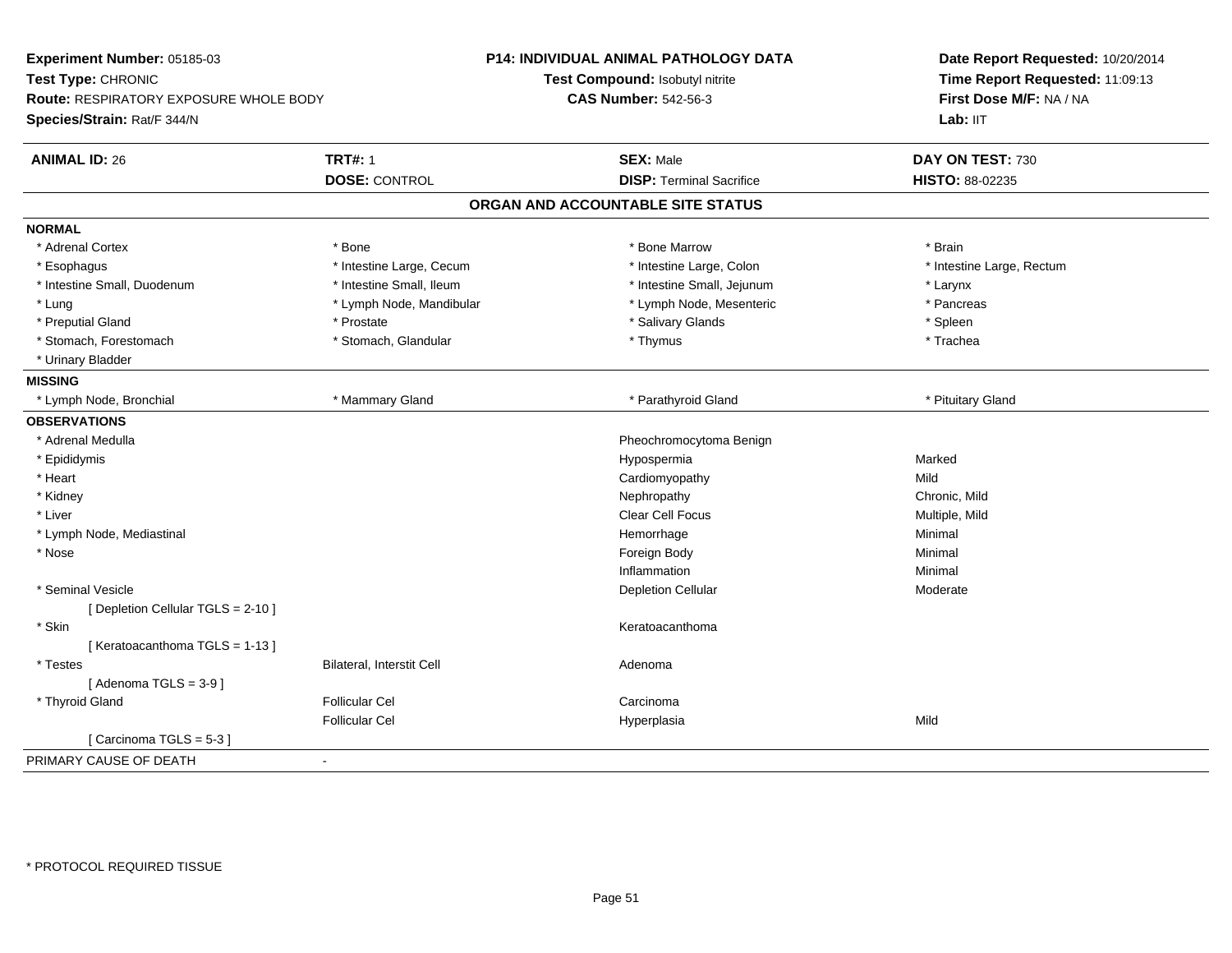| Experiment Number: 05185-03                   |                           | P14: INDIVIDUAL ANIMAL PATHOLOGY DATA | Date Report Requested: 10/20/2014 |  |
|-----------------------------------------------|---------------------------|---------------------------------------|-----------------------------------|--|
| Test Type: CHRONIC                            |                           | Test Compound: Isobutyl nitrite       | Time Report Requested: 11:09:13   |  |
| <b>Route: RESPIRATORY EXPOSURE WHOLE BODY</b> |                           | <b>CAS Number: 542-56-3</b>           | First Dose M/F: NA / NA           |  |
| Species/Strain: Rat/F 344/N                   |                           |                                       | Lab: IIT                          |  |
| <b>ANIMAL ID: 27</b>                          | <b>TRT#: 1</b>            | <b>SEX: Male</b>                      | DAY ON TEST: 495                  |  |
|                                               | <b>DOSE: CONTROL</b>      | <b>DISP: Natural Death</b>            | <b>HISTO: 88-02236</b>            |  |
|                                               |                           | ORGAN AND ACCOUNTABLE SITE STATUS     |                                   |  |
| <b>NORMAL</b>                                 |                           |                                       |                                   |  |
| * Bone                                        | * Brain                   | * Epididymis                          | * Esophagus                       |  |
| * Larynx                                      | * Lymph Node, Bronchial   | * Lymph Node, Mediastinal             | * Mammary Gland                   |  |
| * Parathyroid Gland                           | * Pituitary Gland         | * Salivary Glands                     | * Seminal Vesicle                 |  |
| * Skin                                        | * Stomach, Forestomach    | * Trachea                             | * Urinary Bladder                 |  |
| <b>AUTO PRECLUDES DIAG.</b>                   |                           |                                       |                                   |  |
| * Adrenal Cortex                              | * Adrenal Medulla         | * Bone Marrow                         | * Intestine Large, Cecum          |  |
| * Intestine Large, Colon                      | * Intestine Large, Rectum | * Intestine Small, Duodenum           | * Intestine Small, Ileum          |  |
| * Intestine Small, Jejunum                    | * Kidney                  | * Liver                               | * Lymph Node, Mandibular          |  |
| * Lymph Node, Mesenteric                      | * Nose                    | * Pancreas                            | * Stomach, Glandular              |  |
| * Thyroid Gland                               |                           |                                       |                                   |  |
| <b>OBSERVATIONS</b>                           |                           |                                       |                                   |  |
| * Heart                                       |                           | Cardiomyopathy                        | Mild                              |  |
| * Lung                                        |                           | Leukemia Mononuclear                  |                                   |  |
| * Preputial Gland                             |                           | Ectasia                               | Moderate                          |  |
| * Prostate                                    |                           | Concretion                            | Minimal                           |  |
|                                               |                           | Inflammation                          | Mild                              |  |
| * Spleen                                      |                           | Leukemia Mononuclear                  |                                   |  |
| Leukemia Mononuclear TGLS = 1-5 ]             |                           |                                       |                                   |  |
| * Testes                                      | <b>Interstit Cell</b>     | Adenoma                               |                                   |  |
| * Thymus                                      |                           | Atrophy                               | Marked                            |  |
| PRIMARY CAUSE OF DEATH                        | ٠                         |                                       |                                   |  |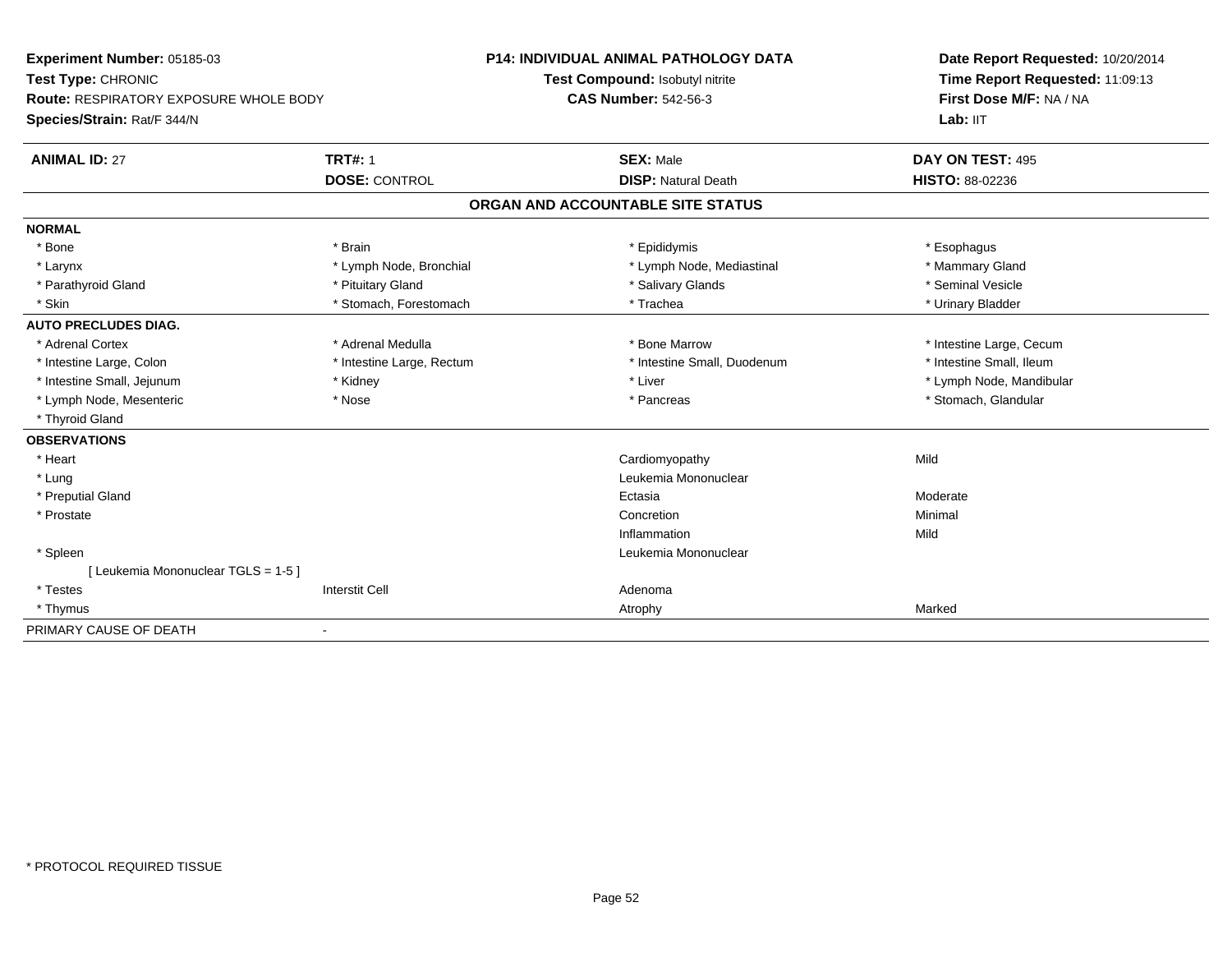| Experiment Number: 05185-03                   |                           | <b>P14: INDIVIDUAL ANIMAL PATHOLOGY DATA</b> | Date Report Requested: 10/20/2014<br>Time Report Requested: 11:09:13<br>First Dose M/F: NA / NA |  |
|-----------------------------------------------|---------------------------|----------------------------------------------|-------------------------------------------------------------------------------------------------|--|
| Test Type: CHRONIC                            |                           | Test Compound: Isobutyl nitrite              |                                                                                                 |  |
| <b>Route: RESPIRATORY EXPOSURE WHOLE BODY</b> |                           | <b>CAS Number: 542-56-3</b>                  |                                                                                                 |  |
| Species/Strain: Rat/F 344/N                   |                           |                                              | Lab: IIT                                                                                        |  |
| <b>ANIMAL ID: 28</b>                          | <b>TRT#: 1</b>            | <b>SEX: Male</b>                             | DAY ON TEST: 730                                                                                |  |
|                                               | <b>DOSE: CONTROL</b>      | <b>DISP: Terminal Sacrifice</b>              | HISTO: 88-02237                                                                                 |  |
|                                               |                           | ORGAN AND ACCOUNTABLE SITE STATUS            |                                                                                                 |  |
| <b>NORMAL</b>                                 |                           |                                              |                                                                                                 |  |
| * Bone                                        | * Brain                   | * Esophagus                                  | * Intestine Large, Cecum                                                                        |  |
| * Intestine Large, Colon                      | * Intestine Large, Rectum | * Intestine Small, Duodenum                  | * Intestine Small, Ileum                                                                        |  |
| * Intestine Small, Jejunum                    | * Larynx                  | * Lymph Node, Mandibular                     | * Mammary Gland                                                                                 |  |
| * Nose                                        | * Parathyroid Gland       | * Prostate                                   | * Salivary Glands                                                                               |  |
| * Skin                                        | * Stomach, Forestomach    | * Stomach, Glandular                         | * Thyroid Gland                                                                                 |  |
| * Trachea                                     | * Urinary Bladder         |                                              |                                                                                                 |  |
| <b>OBSERVATIONS</b>                           |                           |                                              |                                                                                                 |  |
| * Adrenal Cortex                              |                           | Leukemia Mononuclear                         |                                                                                                 |  |
| * Adrenal Medulla                             |                           | Hyperplasia                                  | Minimal                                                                                         |  |
|                                               |                           | Leukemia Mononuclear                         |                                                                                                 |  |
| * Bone Marrow                                 |                           | Leukemia Mononuclear                         |                                                                                                 |  |
| * Epididymis                                  |                           | Leukemia Mononuclear                         |                                                                                                 |  |
| * Heart                                       |                           | Cardiomyopathy                               | Mild                                                                                            |  |
|                                               | Atrium                    | Dilatation                                   | Mild                                                                                            |  |
|                                               |                           | Leukemia Mononuclear                         |                                                                                                 |  |
| [ Dilatation TGLS = $6-4$ ]                   |                           |                                              |                                                                                                 |  |
| [ Leukemia Mononuclear TGLS = 6-4 ]           |                           |                                              |                                                                                                 |  |
| Islets, Pancreatic                            |                           | Hyperplasia                                  | Mild                                                                                            |  |
| * Kidney                                      |                           | Leukemia Mononuclear                         |                                                                                                 |  |
|                                               |                           | Nephropathy                                  | Chronic, Mild                                                                                   |  |
| * Liver                                       |                           | Leukemia Mononuclear                         |                                                                                                 |  |
| [ Leukemia Mononuclear TGLS = 2-5 ]           |                           |                                              |                                                                                                 |  |
| * Lung                                        |                           | Leukemia Mononuclear                         |                                                                                                 |  |
| [ Leukemia Mononuclear TGLS = 3-6 ]           |                           |                                              |                                                                                                 |  |
| * Lymph Node, Bronchial                       |                           | Leukemia Mononuclear                         |                                                                                                 |  |
| * Lymph Node, Mediastinal                     |                           | Leukemia Mononuclear                         |                                                                                                 |  |
|                                               |                           | Leukemia Mononuclear                         |                                                                                                 |  |
| * Pancreas                                    | <b>Acinar Cell</b>        |                                              | Moderate                                                                                        |  |
|                                               |                           | Leukemia Mononuclear                         |                                                                                                 |  |
|                                               | <b>Pars Distalis</b>      | Adenoma                                      |                                                                                                 |  |
| * Lymph Node, Mesenteric<br>* Pituitary Gland |                           | Atrophy                                      |                                                                                                 |  |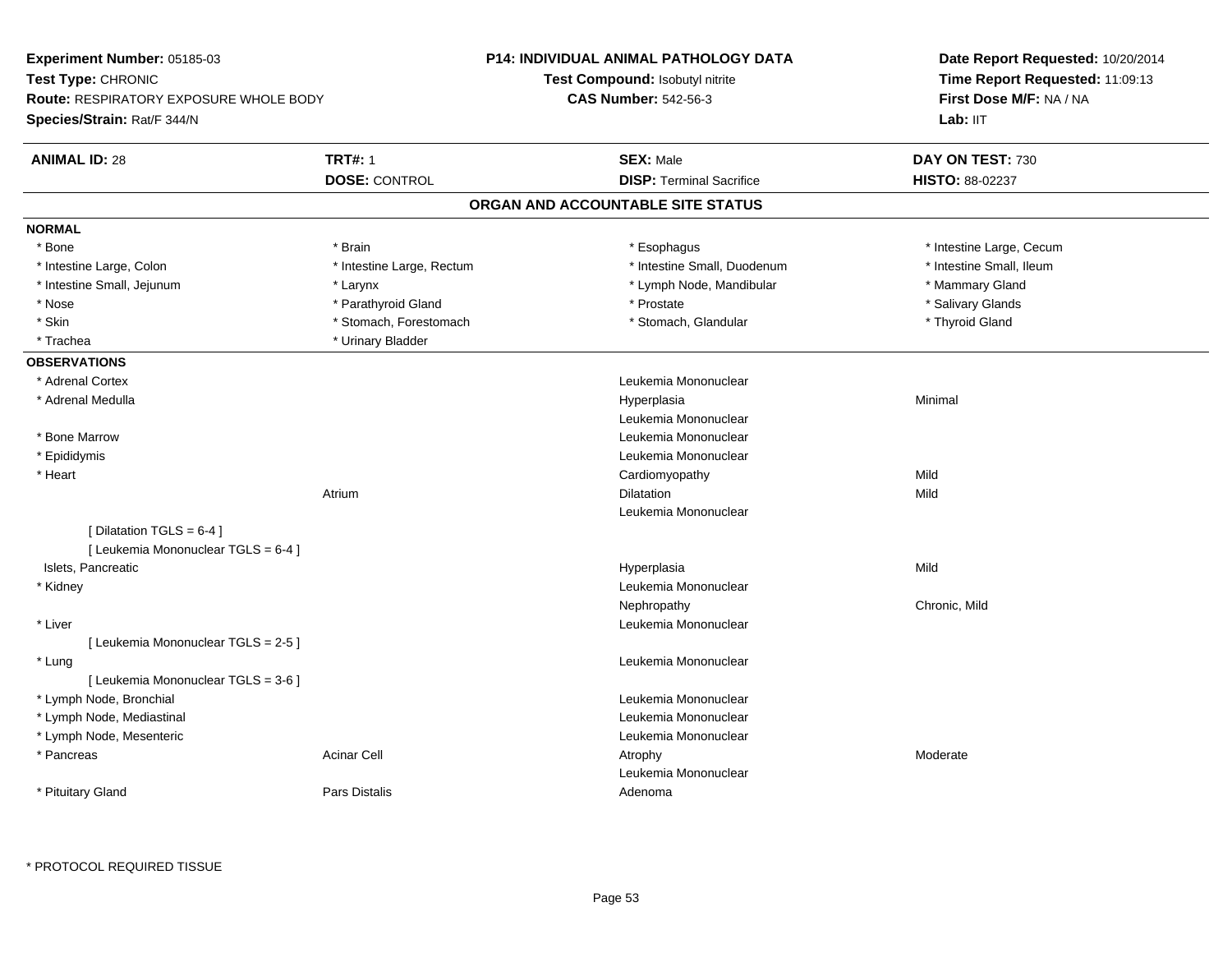| Experiment Number: 05185-03<br>Test Type: CHRONIC<br><b>Route: RESPIRATORY EXPOSURE WHOLE BODY</b><br>Species/Strain: Rat/F 344/N |                                  | <b>P14: INDIVIDUAL ANIMAL PATHOLOGY DATA</b><br>Test Compound: Isobutyl nitrite<br><b>CAS Number: 542-56-3</b> | Date Report Requested: 10/20/2014<br>Time Report Requested: 11:09:13<br>First Dose M/F: NA / NA<br>Lab: IIT |
|-----------------------------------------------------------------------------------------------------------------------------------|----------------------------------|----------------------------------------------------------------------------------------------------------------|-------------------------------------------------------------------------------------------------------------|
|                                                                                                                                   |                                  |                                                                                                                |                                                                                                             |
| <b>ANIMAL ID: 28</b><br><b>TRT#: 1</b><br><b>DOSE: CONTROL</b>                                                                    |                                  | <b>SEX: Male</b><br><b>DISP: Terminal Sacrifice</b>                                                            | DAY ON TEST: 730<br><b>HISTO: 88-02237</b>                                                                  |
|                                                                                                                                   |                                  | ORGAN AND ACCOUNTABLE SITE STATUS                                                                              |                                                                                                             |
| [Adenoma TGLS = $4-1$ ]                                                                                                           |                                  |                                                                                                                |                                                                                                             |
| * Preputial Gland                                                                                                                 |                                  | Inflammation                                                                                                   | Mild                                                                                                        |
| * Seminal Vesicle                                                                                                                 |                                  | <b>Depletion Cellular</b>                                                                                      | Marked                                                                                                      |
| * Spleen                                                                                                                          |                                  | Leukemia Mononuclear                                                                                           |                                                                                                             |
| [Leukemia Mononuclear TGLS = 1-5]                                                                                                 |                                  |                                                                                                                |                                                                                                             |
| * Testes                                                                                                                          | <b>Bilateral, Interstit Cell</b> | Adenoma                                                                                                        |                                                                                                             |
|                                                                                                                                   |                                  | Leukemia Mononuclear                                                                                           |                                                                                                             |
| [Adenoma TGLS = $5-9$ ]                                                                                                           |                                  |                                                                                                                |                                                                                                             |
| [Leukemia Mononuclear TGLS = 5-9]                                                                                                 |                                  |                                                                                                                |                                                                                                             |
| * Thymus                                                                                                                          |                                  | Atrophy                                                                                                        | Mild                                                                                                        |
|                                                                                                                                   |                                  | Leukemia Mononuclear                                                                                           |                                                                                                             |
| PRIMARY CAUSE OF DEATH                                                                                                            |                                  |                                                                                                                |                                                                                                             |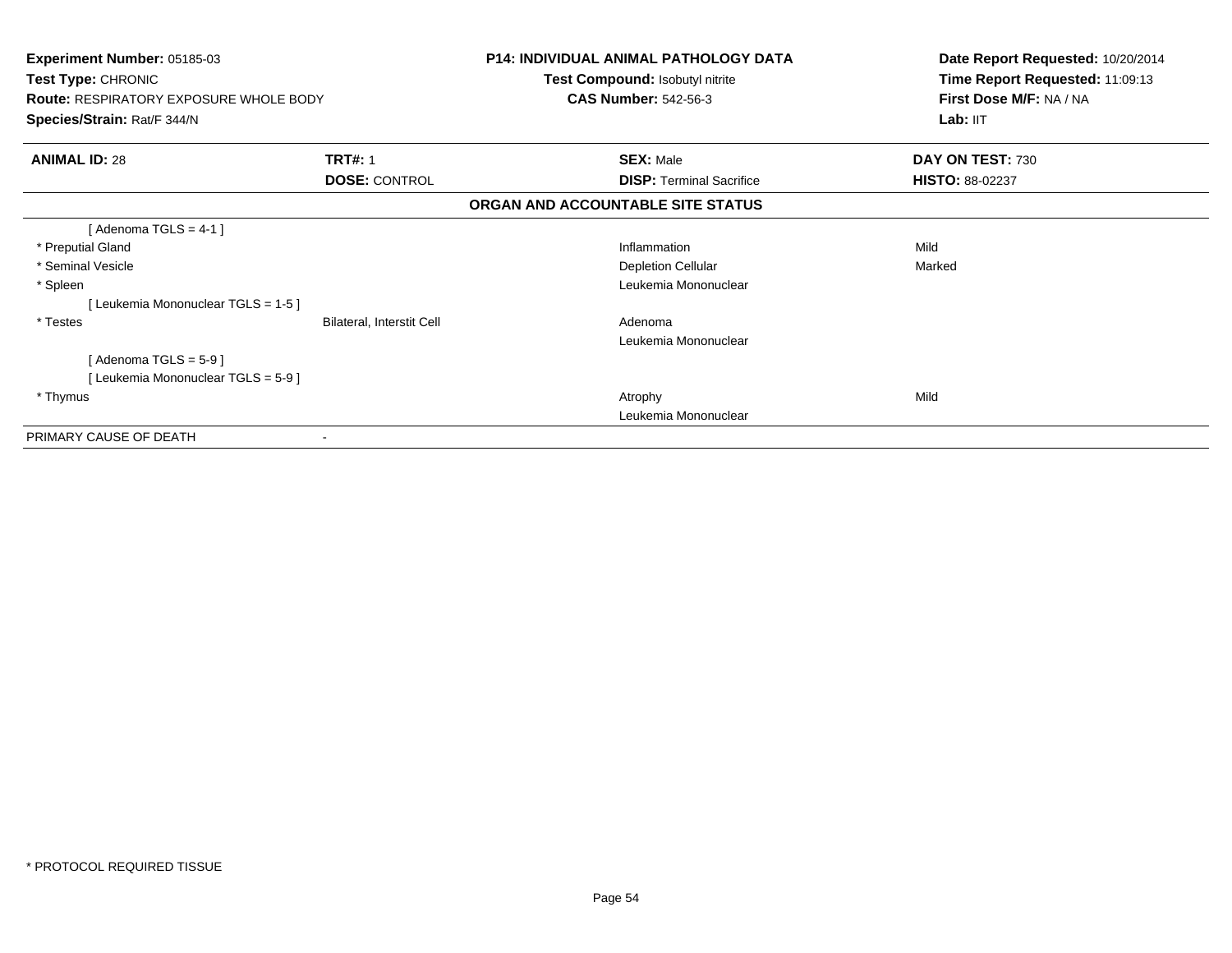| <b>Experiment Number: 05185-03</b>      |                             | <b>P14: INDIVIDUAL ANIMAL PATHOLOGY DATA</b> | Date Report Requested: 10/20/2014<br>Time Report Requested: 11:09:13<br>First Dose M/F: NA / NA |  |
|-----------------------------------------|-----------------------------|----------------------------------------------|-------------------------------------------------------------------------------------------------|--|
| Test Type: CHRONIC                      |                             | Test Compound: Isobutyl nitrite              |                                                                                                 |  |
| Route: RESPIRATORY EXPOSURE WHOLE BODY  |                             | <b>CAS Number: 542-56-3</b>                  |                                                                                                 |  |
| Species/Strain: Rat/F 344/N             |                             |                                              | Lab: IIT                                                                                        |  |
| <b>ANIMAL ID: 29</b>                    | <b>TRT#: 1</b>              | <b>SEX: Male</b>                             | DAY ON TEST: 665                                                                                |  |
|                                         | <b>DOSE: CONTROL</b>        | <b>DISP: Natural Death</b>                   | <b>HISTO: 88-02238</b>                                                                          |  |
|                                         |                             | ORGAN AND ACCOUNTABLE SITE STATUS            |                                                                                                 |  |
| <b>NORMAL</b>                           |                             |                                              |                                                                                                 |  |
| * Bone                                  | * Brain                     | * Esophagus                                  | * Intestine Large, Colon                                                                        |  |
| * Intestine Large, Rectum               | * Intestine Small, Duodenum | * Intestine Small, Ileum                     | * Intestine Small, Jejunum                                                                      |  |
| * Larynx                                | * Mammary Gland             | * Nose                                       | * Parathyroid Gland                                                                             |  |
| * Salivary Glands                       | * Skin                      | * Thyroid Gland                              | * Trachea                                                                                       |  |
| * Urinary Bladder                       |                             |                                              |                                                                                                 |  |
| <b>OBSERVATIONS</b>                     |                             |                                              |                                                                                                 |  |
| * Adrenal Cortex                        |                             | Leukemia Mononuclear                         |                                                                                                 |  |
| [ Leukemia Mononuclear TGLS = 2-5,1-2 ] |                             |                                              |                                                                                                 |  |
| * Adrenal Medulla                       |                             | Hyperplasia                                  | Mild                                                                                            |  |
|                                         |                             | Leukemia Mononuclear                         |                                                                                                 |  |
|                                         | <b>Bilateral</b>            | Pheochromocytoma Benign                      |                                                                                                 |  |
| * Bone Marrow                           |                             | Leukemia Mononuclear                         |                                                                                                 |  |
| * Epididymis                            |                             | Hypospermia                                  | Marked                                                                                          |  |
| * Heart                                 |                             | Leukemia Mononuclear                         |                                                                                                 |  |
| * Intestine Large, Cecum                |                             | Leukemia Mononuclear                         |                                                                                                 |  |
| [ Leukemia Mononuclear TGLS = 2-5,1-2 ] |                             |                                              |                                                                                                 |  |
| * Kidney                                |                             | Leukemia Mononuclear                         |                                                                                                 |  |
|                                         |                             | Nephropathy                                  | Chronic, Minimal                                                                                |  |
|                                         |                             | Pigmentation                                 | Mild                                                                                            |  |
| [ Pigmentation TGLS = 5-7 ]             |                             |                                              |                                                                                                 |  |
| * Liver                                 |                             | Leukemia Mononuclear                         |                                                                                                 |  |
|                                         |                             | Necrosis                                     | Mild                                                                                            |  |
| [ Leukemia Mononuclear TGLS = 6-5 ]     |                             |                                              |                                                                                                 |  |
| * Lung                                  |                             | Leukemia Mononuclear                         |                                                                                                 |  |
| [ Leukemia Mononuclear TGLS = 3-6 ]     |                             |                                              |                                                                                                 |  |
| * Lymph Node, Bronchial                 |                             | Leukemia Mononuclear                         |                                                                                                 |  |
| [ Leukemia Mononuclear TGLS = 2-5,1-2 ] |                             |                                              |                                                                                                 |  |
| * Lymph Node, Mandibular                |                             | Leukemia Mononuclear                         |                                                                                                 |  |
| [ Leukemia Mononuclear TGLS = 2-5,1-2 ] |                             |                                              |                                                                                                 |  |
| * Lymph Node, Mediastinal               |                             | Leukemia Mononuclear                         |                                                                                                 |  |
|                                         |                             |                                              |                                                                                                 |  |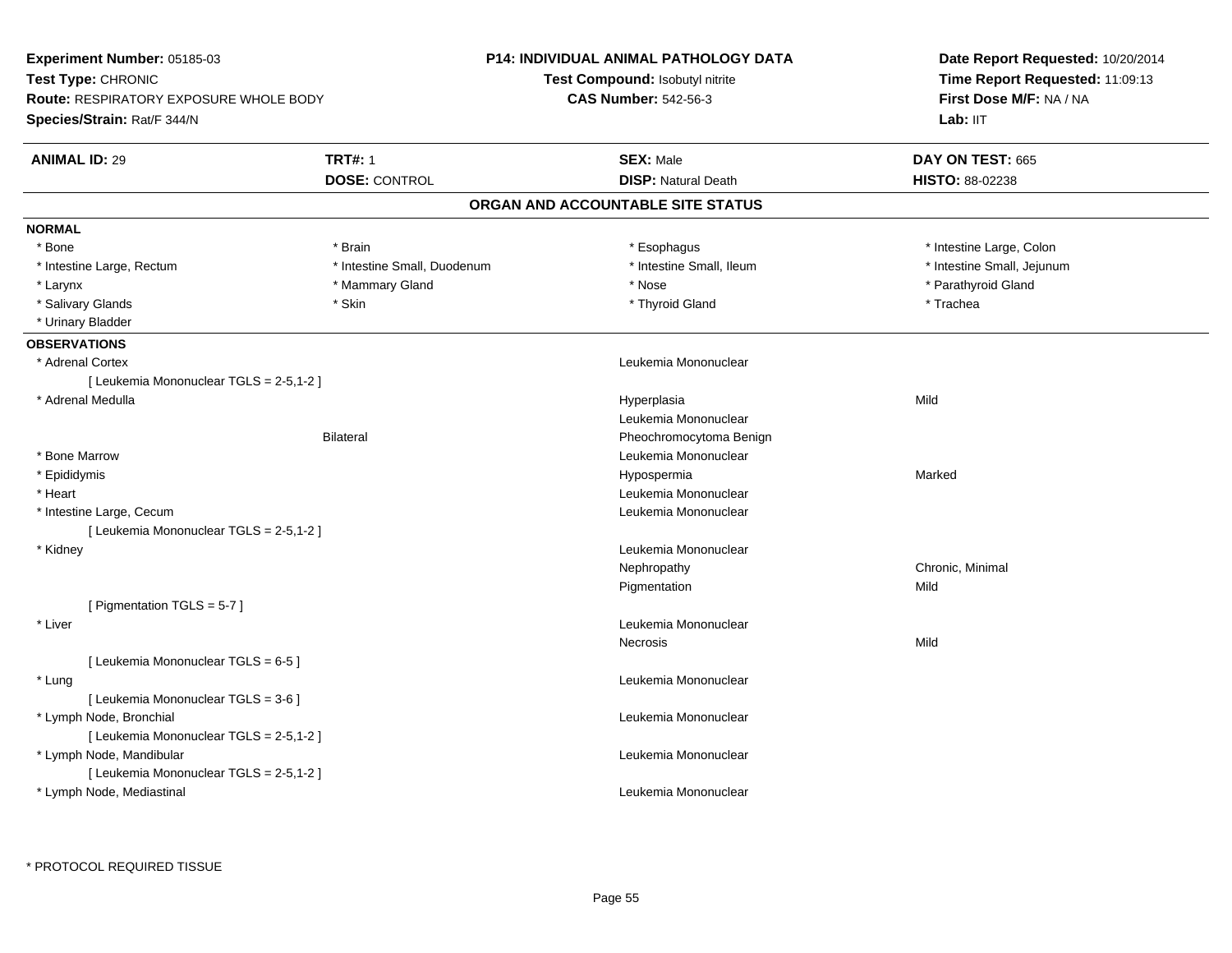**Experiment Number:** 05185-03**Test Type:** CHRONIC **Route:** RESPIRATORY EXPOSURE WHOLE BODY**Species/Strain:** Rat/F 344/N**P14: INDIVIDUAL ANIMAL PATHOLOGY DATATest Compound:** Isobutyl nitrite**CAS Number:** 542-56-3**Date Report Requested:** 10/20/2014**Time Report Requested:** 11:09:13**First Dose M/F:** NA / NALab: IIT **ANIMAL ID:** 29 **TRT#:** <sup>1</sup> **SEX:** Male **DAY ON TEST:** <sup>665</sup> **DOSE:** CONTROL **DISP:** Natural Death **HISTO:** 88-02238 **ORGAN AND ACCOUNTABLE SITE STATUS**[ Leukemia Mononuclear TGLS = 2-5,1-2 ] \* Lymph Node, Mesenteric Leukemia Mononuclear [ Leukemia Mononuclear TGLS = 2-5,1-2 ] \* Pancreas Leukemia Mononuclear [ Leukemia Mononuclear TGLS = 3-6 ] \* Pituitary Gland Leukemia Mononuclear [ Leukemia Mononuclear TGLS = 3-6 ] \* Preputial Glandd and the control of the control of the control of the control of the control of the control of the control of the control of the control of the control of the control of the control of the control of the control of the co \* Prostatee discussion of the control of the control of the control of the control of the control of the control of the control of the control of the control of the control of the control of the control of the control of the control \* Seminal Vesiclee and the contract of the contract of the contract of the Depletion Cellular contract of the Moderate of the Moderate of the contract of the contract of the contract of the contract of  $\sim$  Depletion Cellular contract of t \* Spleen Leukemia Mononuclear [ Leukemia Mononuclear TGLS = 4-5 ] \* Stomach, Forestomachh anns an t-aisimeil anns an t-aisimeil anns an t-aisimeil anns an t-aisimeil an t-aisimeil anns an t-aisimeil \* Stomach, Glandularr and the control of the control of the control of the Ulcer Control of the control of the Moderate \* Testes Bilateral Atrophy Marked $[$  Atrophy TGLS = 7-9  $]$  \* Thymuss and the control of the control of the control of the control of the control of the control of the control of the control of the control of the control of the control of the control of the control of the control of the co PRIMARY CAUSE OF DEATH-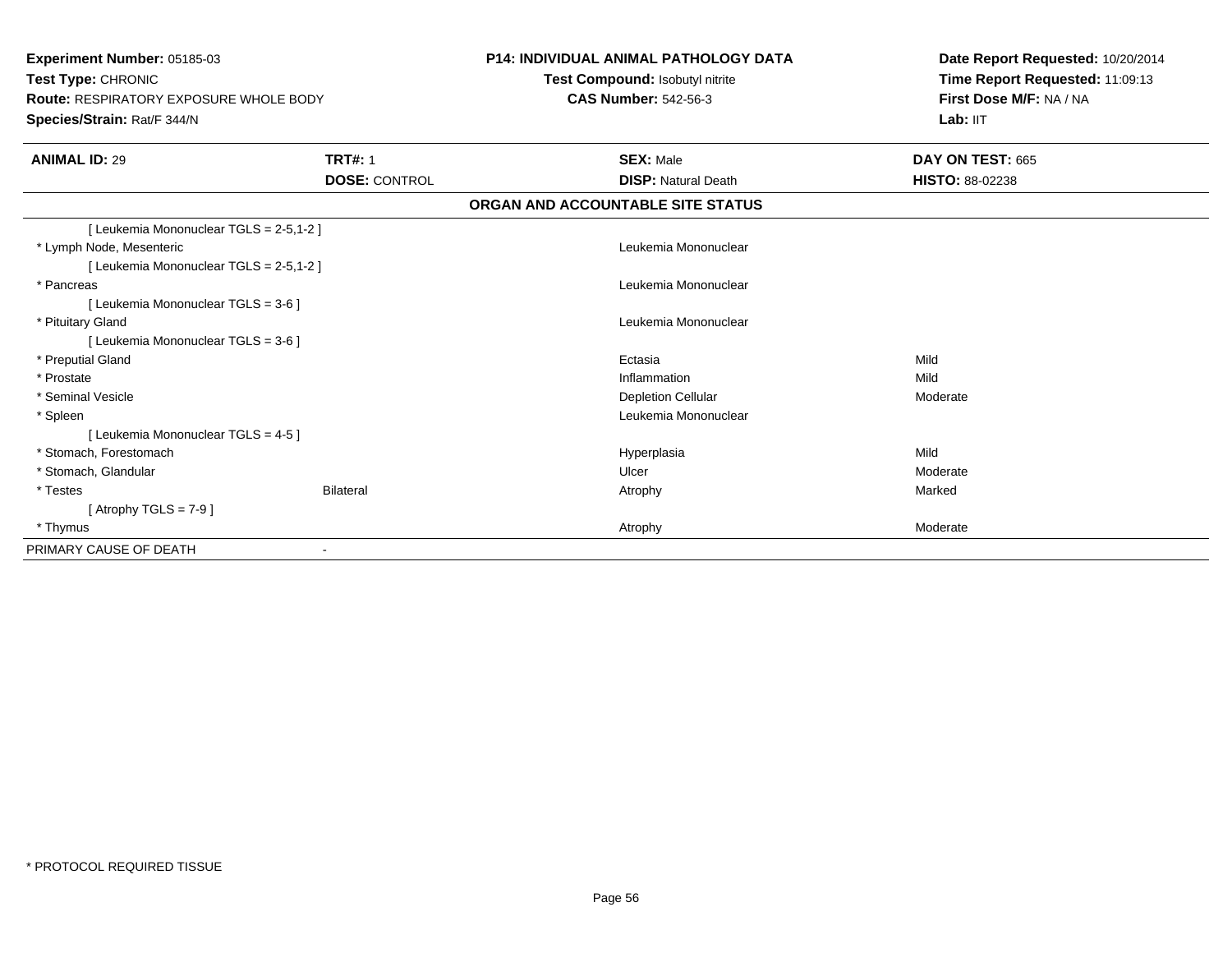| Experiment Number: 05185-03<br>Test Type: CHRONIC<br>Route: RESPIRATORY EXPOSURE WHOLE BODY<br>Species/Strain: Rat/F 344/N |                          | <b>P14: INDIVIDUAL ANIMAL PATHOLOGY DATA</b><br>Test Compound: Isobutyl nitrite<br><b>CAS Number: 542-56-3</b> | Date Report Requested: 10/20/2014<br>Time Report Requested: 11:09:13<br>First Dose M/F: NA / NA<br>Lab: IIT |
|----------------------------------------------------------------------------------------------------------------------------|--------------------------|----------------------------------------------------------------------------------------------------------------|-------------------------------------------------------------------------------------------------------------|
| <b>ANIMAL ID: 30</b>                                                                                                       | <b>TRT#: 1</b>           | <b>SEX: Male</b>                                                                                               | DAY ON TEST: 681                                                                                            |
|                                                                                                                            | <b>DOSE: CONTROL</b>     | <b>DISP: Natural Death</b>                                                                                     | HISTO: 88-02239                                                                                             |
|                                                                                                                            |                          | ORGAN AND ACCOUNTABLE SITE STATUS                                                                              |                                                                                                             |
| <b>NORMAL</b>                                                                                                              |                          |                                                                                                                |                                                                                                             |
| * Adrenal Cortex                                                                                                           | * Bone                   | * Bone Marrow                                                                                                  | * Epididymis                                                                                                |
| * Esophagus                                                                                                                | * Intestine Large, Cecum | * Intestine Large, Colon                                                                                       | * Intestine Large, Rectum                                                                                   |
| * Intestine Small, Duodenum                                                                                                | * Intestine Small, Ileum | * Larynx                                                                                                       | * Lymph Node, Mesenteric                                                                                    |
| * Parathyroid Gland                                                                                                        | * Prostate               | * Salivary Glands                                                                                              | * Seminal Vesicle                                                                                           |
| * Skin                                                                                                                     | * Spleen                 | * Stomach, Forestomach                                                                                         | * Stomach, Glandular                                                                                        |
| * Testes                                                                                                                   | * Thyroid Gland          | * Trachea                                                                                                      | * Urinary Bladder                                                                                           |
| <b>AUTO PRECLUDES DIAG.</b>                                                                                                |                          |                                                                                                                |                                                                                                             |
| * Intestine Small, Jejunum                                                                                                 |                          |                                                                                                                |                                                                                                             |
| <b>OBSERVATIONS</b>                                                                                                        |                          |                                                                                                                |                                                                                                             |
| * Adrenal Medulla                                                                                                          |                          | Hyperplasia                                                                                                    | Mild                                                                                                        |
| * Brain                                                                                                                    |                          | Hemorrhage                                                                                                     | Minimal                                                                                                     |
| * Heart                                                                                                                    |                          | Cardiomyopathy                                                                                                 | Mild                                                                                                        |
| * Kidney                                                                                                                   |                          | Nephropathy                                                                                                    | Chronic, Mild                                                                                               |
| * Liver                                                                                                                    |                          | Congestion                                                                                                     | Moderate                                                                                                    |
| * Lung                                                                                                                     |                          | Congestion                                                                                                     | Moderate                                                                                                    |
|                                                                                                                            |                          | Hemorrhage                                                                                                     | Mild                                                                                                        |
| * Lymph Node, Bronchial                                                                                                    |                          | Hemorrhage                                                                                                     | Mild                                                                                                        |
| * Lymph Node, Mandibular                                                                                                   |                          | Hemorrhage                                                                                                     | Mild                                                                                                        |
| * Lymph Node, Mediastinal                                                                                                  |                          | Hemorrhage                                                                                                     | Mild                                                                                                        |
| * Mammary Gland                                                                                                            |                          | Galactocele                                                                                                    | Moderate                                                                                                    |
| * Nose                                                                                                                     |                          | Osteoma                                                                                                        |                                                                                                             |
|                                                                                                                            |                          | Polyp, Inflammatory                                                                                            | Minimal                                                                                                     |
| * Pancreas                                                                                                                 | <b>Acinar Cell</b>       | Atrophy                                                                                                        | Mild                                                                                                        |
| * Pituitary Gland                                                                                                          | Pars Distalis            | Adenoma                                                                                                        |                                                                                                             |
| [Adenoma TGLS = $1-1$ ]                                                                                                    |                          |                                                                                                                |                                                                                                             |
| * Preputial Gland                                                                                                          |                          | Ectasia                                                                                                        | Mild                                                                                                        |
| * Thymus                                                                                                                   |                          | Atrophy                                                                                                        | Moderate                                                                                                    |
|                                                                                                                            |                          | Hemorrhage                                                                                                     | Moderate                                                                                                    |
| PRIMARY CAUSE OF DEATH                                                                                                     | $\blacksquare$           |                                                                                                                |                                                                                                             |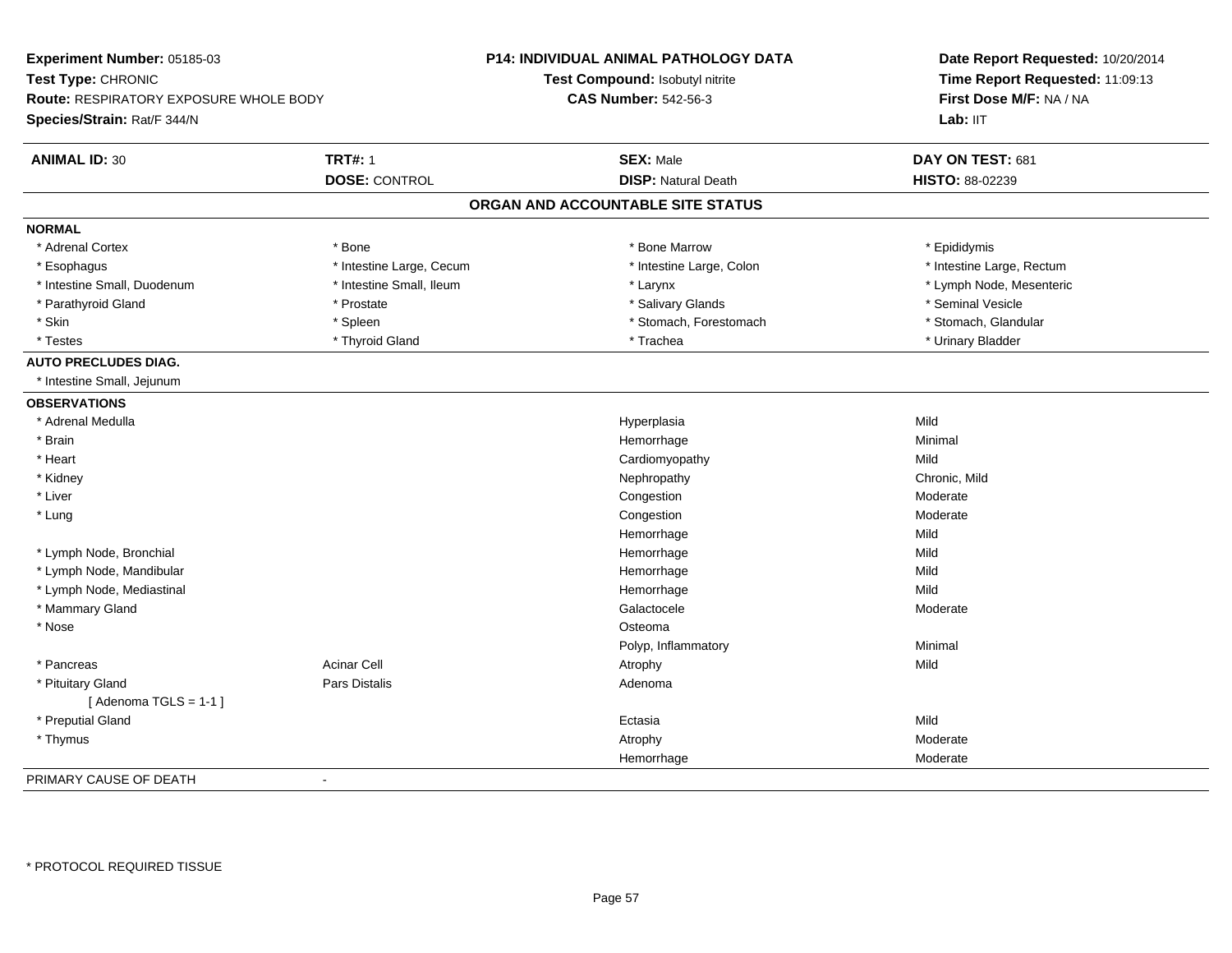| Experiment Number: 05185-03<br>Test Type: CHRONIC<br><b>Route: RESPIRATORY EXPOSURE WHOLE BODY</b><br>Species/Strain: Rat/F 344/N |                          | P14: INDIVIDUAL ANIMAL PATHOLOGY DATA<br>Test Compound: Isobutyl nitrite<br><b>CAS Number: 542-56-3</b> | Date Report Requested: 10/20/2014<br>Time Report Requested: 11:09:13<br>First Dose M/F: NA / NA<br>Lab: IIT |
|-----------------------------------------------------------------------------------------------------------------------------------|--------------------------|---------------------------------------------------------------------------------------------------------|-------------------------------------------------------------------------------------------------------------|
| <b>ANIMAL ID: 31</b>                                                                                                              | <b>TRT#: 1</b>           | <b>SEX: Male</b>                                                                                        | DAY ON TEST: 730                                                                                            |
|                                                                                                                                   | <b>DOSE: CONTROL</b>     | <b>DISP: Terminal Sacrifice</b>                                                                         | HISTO: 88-02240                                                                                             |
|                                                                                                                                   |                          | ORGAN AND ACCOUNTABLE SITE STATUS                                                                       |                                                                                                             |
| <b>NORMAL</b>                                                                                                                     |                          |                                                                                                         |                                                                                                             |
| $*$ Bone                                                                                                                          | * Bone Marrow            | * Brain                                                                                                 | * Epididymis                                                                                                |
| * Esophagus                                                                                                                       | * Intestine Large, Cecum | * Intestine Large, Colon                                                                                | * Intestine Large, Rectum                                                                                   |
| * Intestine Small, Duodenum                                                                                                       | * Intestine Small, Ileum | * Intestine Small, Jejunum                                                                              | * Larynx                                                                                                    |
| * Lung                                                                                                                            | * Lymph Node, Mandibular | * Parathyroid Gland                                                                                     | * Prostate                                                                                                  |
| * Salivary Glands                                                                                                                 | * Seminal Vesicle        | * Skin                                                                                                  | * Spleen                                                                                                    |
| * Stomach, Forestomach                                                                                                            | * Stomach, Glandular     | * Thymus                                                                                                | * Thyroid Gland                                                                                             |
| * Trachea                                                                                                                         | * Urinary Bladder        |                                                                                                         |                                                                                                             |
| <b>MISSING</b>                                                                                                                    |                          |                                                                                                         |                                                                                                             |
| * Lymph Node, Bronchial                                                                                                           |                          |                                                                                                         |                                                                                                             |
| <b>OBSERVATIONS</b>                                                                                                               |                          |                                                                                                         |                                                                                                             |
| * Adrenal Cortex                                                                                                                  |                          | Hyperplasia                                                                                             | Minimal                                                                                                     |
| * Adrenal Medulla                                                                                                                 |                          | Hyperplasia                                                                                             | Minimal                                                                                                     |
| * Heart                                                                                                                           |                          | Cardiomyopathy                                                                                          | Mild                                                                                                        |
| Islets, Pancreatic                                                                                                                |                          | Adenoma                                                                                                 |                                                                                                             |
| * Kidney                                                                                                                          |                          | Nephropathy                                                                                             | Chronic, Mild                                                                                               |
| [Nephropathy TGLS = $2-7$ ]                                                                                                       |                          |                                                                                                         |                                                                                                             |
| * Liver                                                                                                                           |                          | <b>Basophilic Focus</b>                                                                                 | Multiple, Mild                                                                                              |
| * Lymph Node, Mediastinal                                                                                                         |                          | Hemorrhage                                                                                              | Minimal                                                                                                     |
| [Hemorrhage TGLS = 5-8]                                                                                                           |                          |                                                                                                         |                                                                                                             |
| * Lymph Node, Mesenteric                                                                                                          |                          | Hemorrhage                                                                                              | Moderate                                                                                                    |
| [Hemorrhage TGLS = 5-8]                                                                                                           |                          |                                                                                                         |                                                                                                             |
| * Mammary Gland                                                                                                                   |                          | Lactation                                                                                               | Moderate                                                                                                    |
| * Nose                                                                                                                            |                          | Angiectasis                                                                                             | Mild                                                                                                        |
| * Pancreas                                                                                                                        | <b>Acinar Cell</b>       | Atrophy                                                                                                 | Moderate                                                                                                    |
| * Pituitary Gland                                                                                                                 | Pars Distalis            | Adenoma                                                                                                 |                                                                                                             |
| [Adenoma TGLS = $4-1$ ]                                                                                                           |                          |                                                                                                         |                                                                                                             |
| * Preputial Gland                                                                                                                 |                          | Ectasia                                                                                                 | Mild                                                                                                        |
| * Testes                                                                                                                          |                          | Atrophy                                                                                                 | Marked                                                                                                      |
|                                                                                                                                   | <b>Interstit Cell</b>    | Hyperplasia                                                                                             | Mild                                                                                                        |
| [Hyperplasia TGLS = 1-9]                                                                                                          |                          |                                                                                                         |                                                                                                             |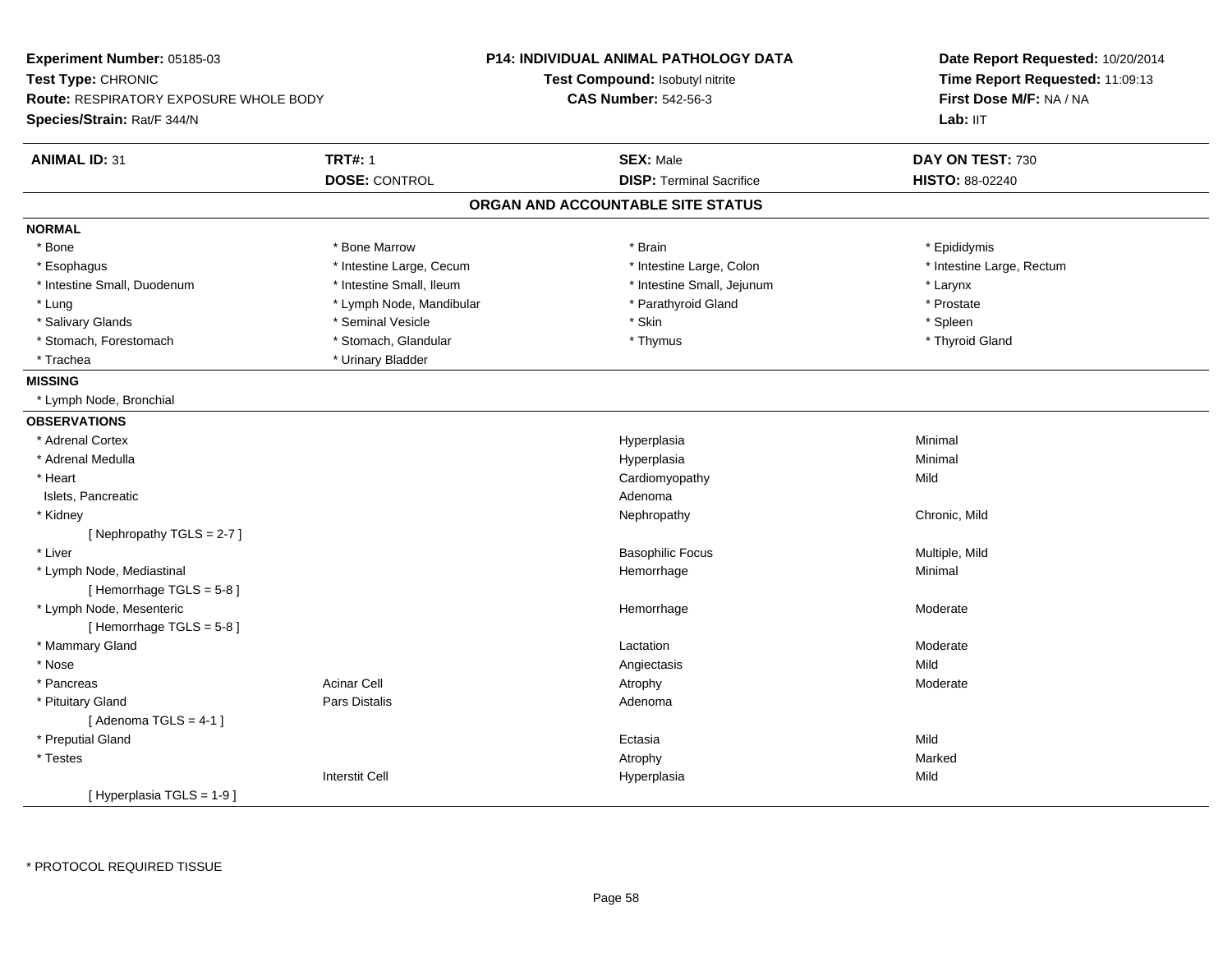| <b>Experiment Number: 05185-03</b><br><b>Test Type: CHRONIC</b><br><b>Route: RESPIRATORY EXPOSURE WHOLE BODY</b><br>Species/Strain: Rat/F 344/N |         | <b>P14: INDIVIDUAL ANIMAL PATHOLOGY DATA</b><br>Test Compound: Isobutyl nitrite<br><b>CAS Number: 542-56-3</b> | Date Report Requested: 10/20/2014<br>Time Report Requested: 11:09:13<br>First Dose M/F: NA / NA<br>Lab: $III$ |
|-------------------------------------------------------------------------------------------------------------------------------------------------|---------|----------------------------------------------------------------------------------------------------------------|---------------------------------------------------------------------------------------------------------------|
|                                                                                                                                                 |         |                                                                                                                |                                                                                                               |
| <b>ANIMAL ID: 31</b>                                                                                                                            | TRT#: 1 | <b>SEX: Male</b>                                                                                               | DAY ON TEST: 730                                                                                              |
| <b>DOSE: CONTROL</b>                                                                                                                            |         | <b>DISP: Terminal Sacrifice</b>                                                                                | <b>HISTO: 88-02240</b>                                                                                        |
|                                                                                                                                                 |         | <b>ORGAN AND ACCOUNTABLE SITE STATUS</b>                                                                       |                                                                                                               |
| PRIMARY CAUSE OF DEATH                                                                                                                          |         |                                                                                                                |                                                                                                               |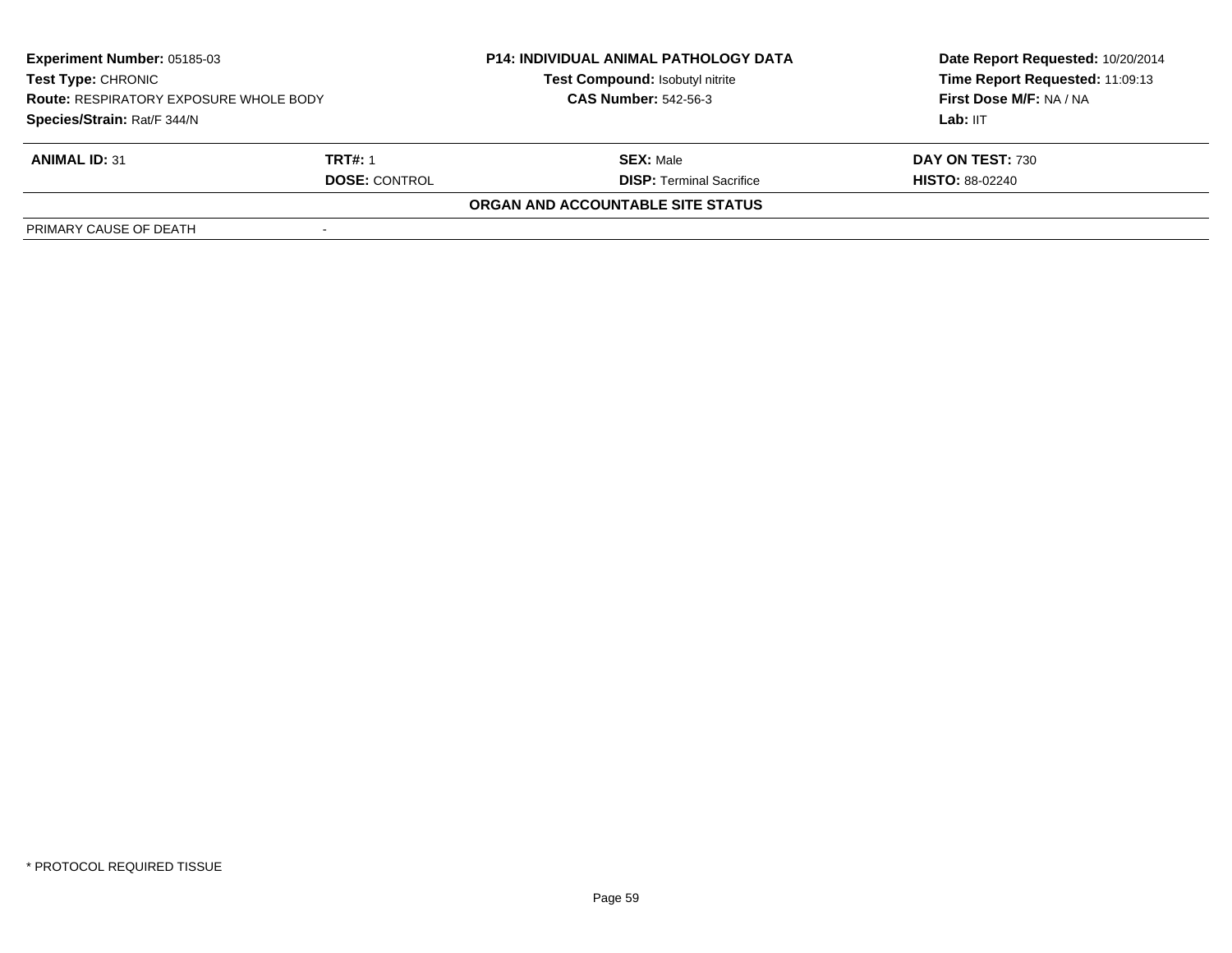| Experiment Number: 05185-03                   |                             | P14: INDIVIDUAL ANIMAL PATHOLOGY DATA | Date Report Requested: 10/20/2014<br>Time Report Requested: 11:09:13<br>First Dose M/F: NA / NA |  |
|-----------------------------------------------|-----------------------------|---------------------------------------|-------------------------------------------------------------------------------------------------|--|
| Test Type: CHRONIC                            |                             | Test Compound: Isobutyl nitrite       |                                                                                                 |  |
| <b>Route: RESPIRATORY EXPOSURE WHOLE BODY</b> |                             | <b>CAS Number: 542-56-3</b>           |                                                                                                 |  |
| Species/Strain: Rat/F 344/N                   |                             |                                       | Lab: IIT                                                                                        |  |
| <b>ANIMAL ID: 32</b>                          | <b>TRT#: 1</b>              | <b>SEX: Male</b>                      | DAY ON TEST: 654                                                                                |  |
|                                               | <b>DOSE: CONTROL</b>        | <b>DISP: Natural Death</b>            | HISTO: 88-02241                                                                                 |  |
|                                               |                             | ORGAN AND ACCOUNTABLE SITE STATUS     |                                                                                                 |  |
| <b>NORMAL</b>                                 |                             |                                       |                                                                                                 |  |
| * Adrenal Cortex                              | * Adrenal Medulla           | * Bone                                | * Bone Marrow                                                                                   |  |
| * Esophagus                                   | * Intestine Large, Cecum    | * Intestine Large, Colon              | * Intestine Small, Jejunum                                                                      |  |
| * Larynx                                      | * Lymph Node, Bronchial     | * Lymph Node, Mandibular              | * Mammary Gland                                                                                 |  |
| * Nose                                        | * Parathyroid Gland         | * Prostate                            | * Salivary Glands                                                                               |  |
| * Skin                                        | * Stomach, Forestomach      | * Stomach, Glandular                  | * Thyroid Gland                                                                                 |  |
| * Trachea                                     |                             |                                       |                                                                                                 |  |
| <b>AUTO PRECLUDES DIAG.</b>                   |                             |                                       |                                                                                                 |  |
| * Intestine Large, Rectum                     | * Intestine Small, Duodenum | * Intestine Small, Ileum              | * Seminal Vesicle                                                                               |  |
| <b>OBSERVATIONS</b>                           |                             |                                       |                                                                                                 |  |
| * Brain                                       |                             | Compression                           | Mild                                                                                            |  |
| [Compression TGLS = 5-1]                      |                             |                                       |                                                                                                 |  |
| * Epididymis                                  |                             | Spermatocele                          | Moderate                                                                                        |  |
| * Heart                                       |                             | Cardiomyopathy                        | Minimal                                                                                         |  |
| * Kidney                                      |                             | Nephropathy                           | Chronic, Mild                                                                                   |  |
| * Liver                                       |                             | Congestion                            | Mild                                                                                            |  |
| [Congestion TGLS = 3-5]                       |                             |                                       |                                                                                                 |  |
| * Lung                                        |                             | Congestion                            | Mild                                                                                            |  |
|                                               |                             | Hemorrhage                            | Moderate                                                                                        |  |
| [Congestion TGLS = 1-6]                       |                             |                                       |                                                                                                 |  |
| [Hemorrhage TGLS = 1-6]                       |                             |                                       |                                                                                                 |  |
| * Lymph Node, Mediastinal                     |                             | Hemorrhage                            | Marked                                                                                          |  |
| * Lymph Node, Mesenteric                      |                             | Hemorrhage                            | Mild                                                                                            |  |
| * Pancreas                                    | <b>Acinar Cell</b>          | Atrophy                               | Mild                                                                                            |  |
| * Pituitary Gland                             | Pars Distalis               | Adenoma                               |                                                                                                 |  |
| [Adenoma TGLS = $4-1$ ]                       |                             |                                       |                                                                                                 |  |
| * Preputial Gland                             |                             | Ectasia                               | Moderate                                                                                        |  |
| * Spleen                                      |                             | Hematopoietic Cell Proliferation      | Minimal                                                                                         |  |
| * Testes                                      | Bilateral, Interstit Cell   | Adenoma                               |                                                                                                 |  |
|                                               | <b>Bilateral</b>            | Atrophy                               | Marked                                                                                          |  |
| [Atrophy TGLS = $6-9$ ]                       |                             |                                       |                                                                                                 |  |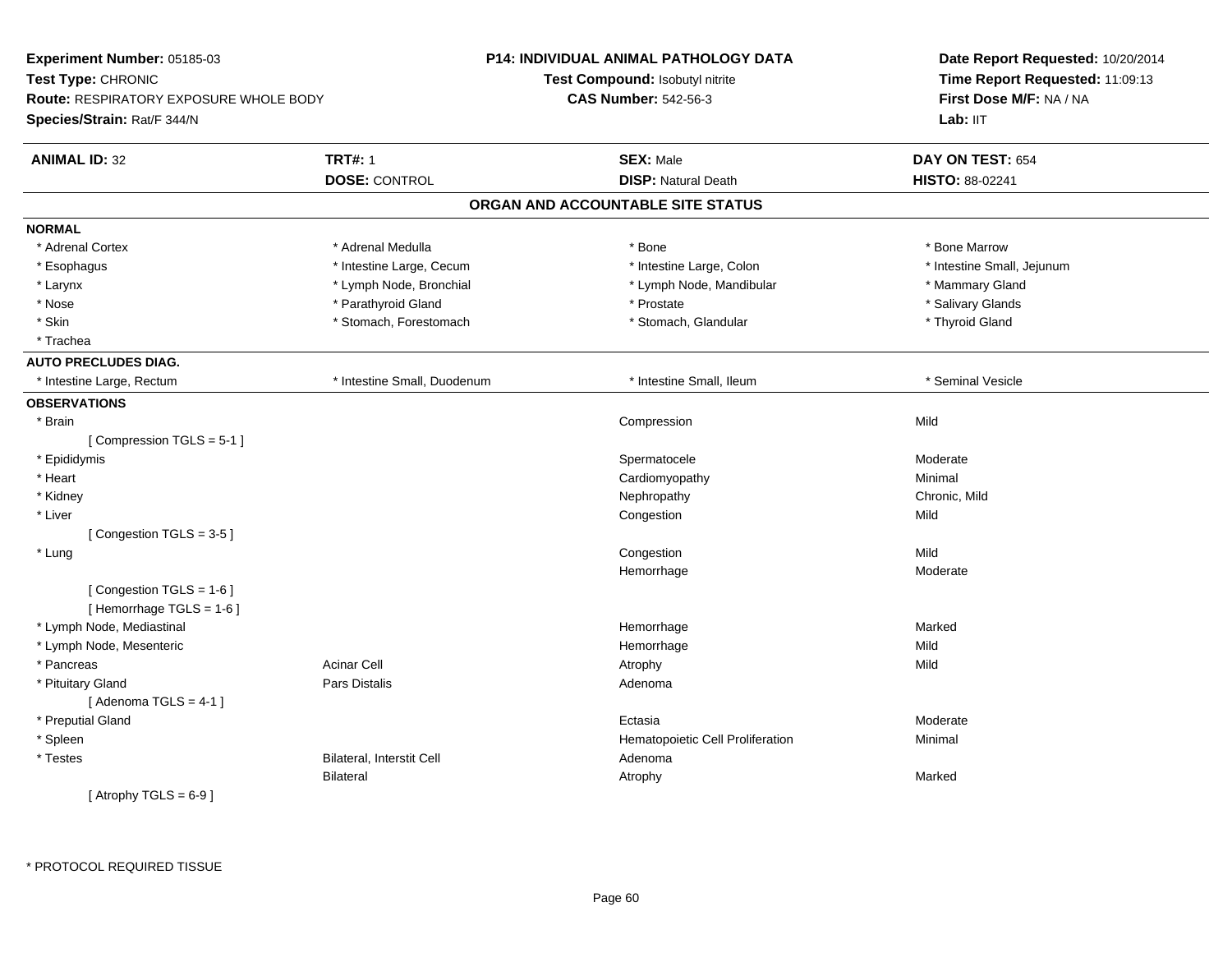| <b>Experiment Number: 05185-03</b><br>Test Type: CHRONIC |                | <b>P14: INDIVIDUAL ANIMAL PATHOLOGY DATA</b><br>Test Compound: Isobutyl nitrite | Date Report Requested: 10/20/2014<br>Time Report Requested: 11:09:13 |
|----------------------------------------------------------|----------------|---------------------------------------------------------------------------------|----------------------------------------------------------------------|
| <b>Route: RESPIRATORY EXPOSURE WHOLE BODY</b>            |                | <b>CAS Number: 542-56-3</b>                                                     | First Dose M/F: NA / NA                                              |
| Species/Strain: Rat/F 344/N                              |                |                                                                                 | Lab: IIT                                                             |
| <b>ANIMAL ID: 32</b>                                     | <b>TRT#: 1</b> | <b>SEX: Male</b>                                                                | <b>DAY ON TEST: 654</b>                                              |
| <b>DOSE: CONTROL</b>                                     |                | <b>DISP: Natural Death</b>                                                      | <b>HISTO: 88-02241</b>                                               |
|                                                          |                | ORGAN AND ACCOUNTABLE SITE STATUS                                               |                                                                      |
| * Thymus                                                 |                | Atrophy                                                                         | Moderate                                                             |
|                                                          |                | Hemorrhage                                                                      | Minimal                                                              |
| * Urinary Bladder                                        |                | <b>Dilatation</b>                                                               | Moderate                                                             |
| [Dilatation TGLS = $2-7$ ]                               |                |                                                                                 |                                                                      |
| PRIMARY CAUSE OF DEATH                                   |                |                                                                                 |                                                                      |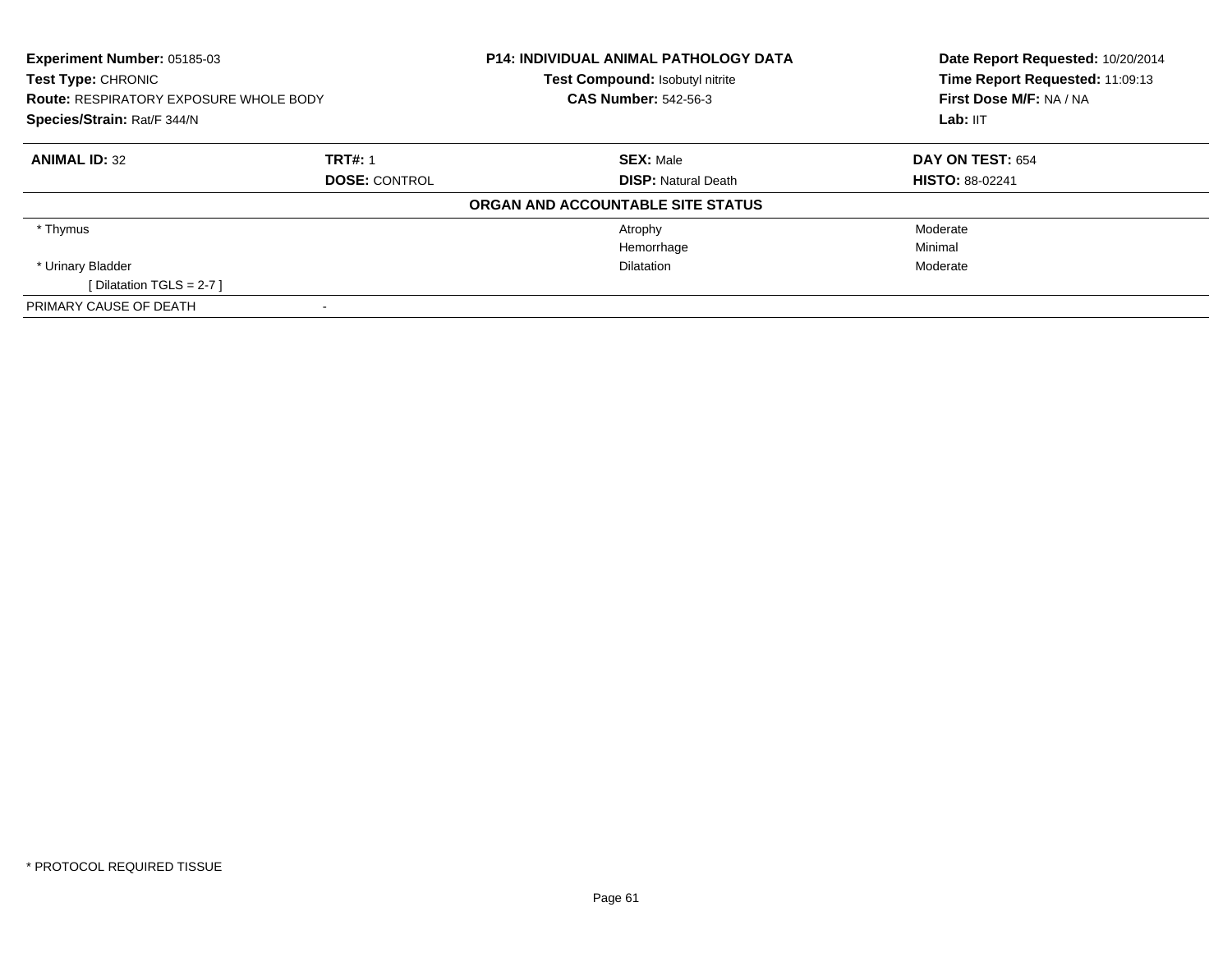| <b>Experiment Number: 05185-03</b>            |                           | <b>P14: INDIVIDUAL ANIMAL PATHOLOGY DATA</b> | Date Report Requested: 10/20/2014<br>Time Report Requested: 11:09:13 |
|-----------------------------------------------|---------------------------|----------------------------------------------|----------------------------------------------------------------------|
| Test Type: CHRONIC                            |                           | Test Compound: Isobutyl nitrite              |                                                                      |
| <b>Route: RESPIRATORY EXPOSURE WHOLE BODY</b> |                           | <b>CAS Number: 542-56-3</b>                  | First Dose M/F: NA / NA                                              |
| <b>Species/Strain: Rat/F 344/N</b>            |                           |                                              | Lab: IIT                                                             |
| <b>ANIMAL ID: 33</b>                          | <b>TRT#: 1</b>            | <b>SEX: Male</b>                             | DAY ON TEST: 611                                                     |
|                                               | <b>DOSE: CONTROL</b>      | <b>DISP:</b> Moribund Sacrifice              | HISTO: 88-02242                                                      |
|                                               |                           | ORGAN AND ACCOUNTABLE SITE STATUS            |                                                                      |
| <b>NORMAL</b>                                 |                           |                                              |                                                                      |
| * Adrenal Medulla                             | * Bone                    | * Brain                                      | * Epididymis                                                         |
| * Esophagus                                   | * Intestine Large, Cecum  | * Intestine Large, Colon                     | * Intestine Large, Rectum                                            |
| * Intestine Small, Duodenum                   | * Intestine Small, Ileum  | * Intestine Small, Jejunum                   | * Larynx                                                             |
| * Lymph Node, Bronchial                       | * Lymph Node, Mandibular  | * Lymph Node, Mesenteric                     | * Mammary Gland                                                      |
| * Pancreas                                    | * Parathyroid Gland       | * Pituitary Gland                            | * Salivary Glands                                                    |
| * Stomach, Forestomach                        | * Stomach, Glandular      | * Trachea                                    | * Urinary Bladder                                                    |
| <b>OBSERVATIONS</b>                           |                           |                                              |                                                                      |
| * Adrenal Cortex                              |                           | Leukemia Mononuclear                         |                                                                      |
| * Bone Marrow                                 |                           | Leukemia Mononuclear                         |                                                                      |
| * Heart                                       |                           | Cardiomyopathy                               | Minimal                                                              |
|                                               |                           | Leukemia Mononuclear                         |                                                                      |
| Islets, Pancreatic                            |                           | Carcinoma                                    |                                                                      |
| [Carcinoma TGLS = $4,10-2$ ]                  |                           |                                              |                                                                      |
| * Kidney                                      |                           | Nephropathy                                  | Chronic, Minimal                                                     |
| * Liver                                       |                           | Leukemia Mononuclear                         |                                                                      |
|                                               |                           | Sarcoma                                      | Metastatic (Skin)                                                    |
| [ Leukemia Mononuclear TGLS = 5-5 ]           |                           |                                              |                                                                      |
| [Sarcoma TGLS = $5-5$ ]                       |                           |                                              |                                                                      |
| * Lung                                        |                           | Sarcoma                                      | Metastatic (Skin)                                                    |
| [Sarcoma TGLS = $2-6$ ]                       |                           |                                              |                                                                      |
| * Lymph Node, Mediastinal                     |                           | Sarcoma                                      | Metastatic (Skin)                                                    |
| * Nose                                        |                           | Angiectasis                                  | Mild                                                                 |
| * Preputial Gland                             |                           | Ectasia                                      | Moderate                                                             |
| * Prostate                                    |                           | Inflammation                                 | Moderate                                                             |
| * Seminal Vesicle                             |                           | <b>Depletion Cellular</b>                    | Moderate                                                             |
| * Skin                                        | <b>Subcut Tiss</b>        | Sarcoma                                      |                                                                      |
| [Sarcoma TGLS = $1-13$ ]                      |                           |                                              |                                                                      |
| * Spleen                                      |                           | Leukemia Mononuclear                         |                                                                      |
| [ Leukemia Mononuclear TGLS = 3-5 ]           |                           |                                              |                                                                      |
| * Testes                                      | Bilateral, Interstit Cell | Adenoma                                      |                                                                      |
|                                               |                           |                                              |                                                                      |

\* PROTOCOL REQUIRED TISSUE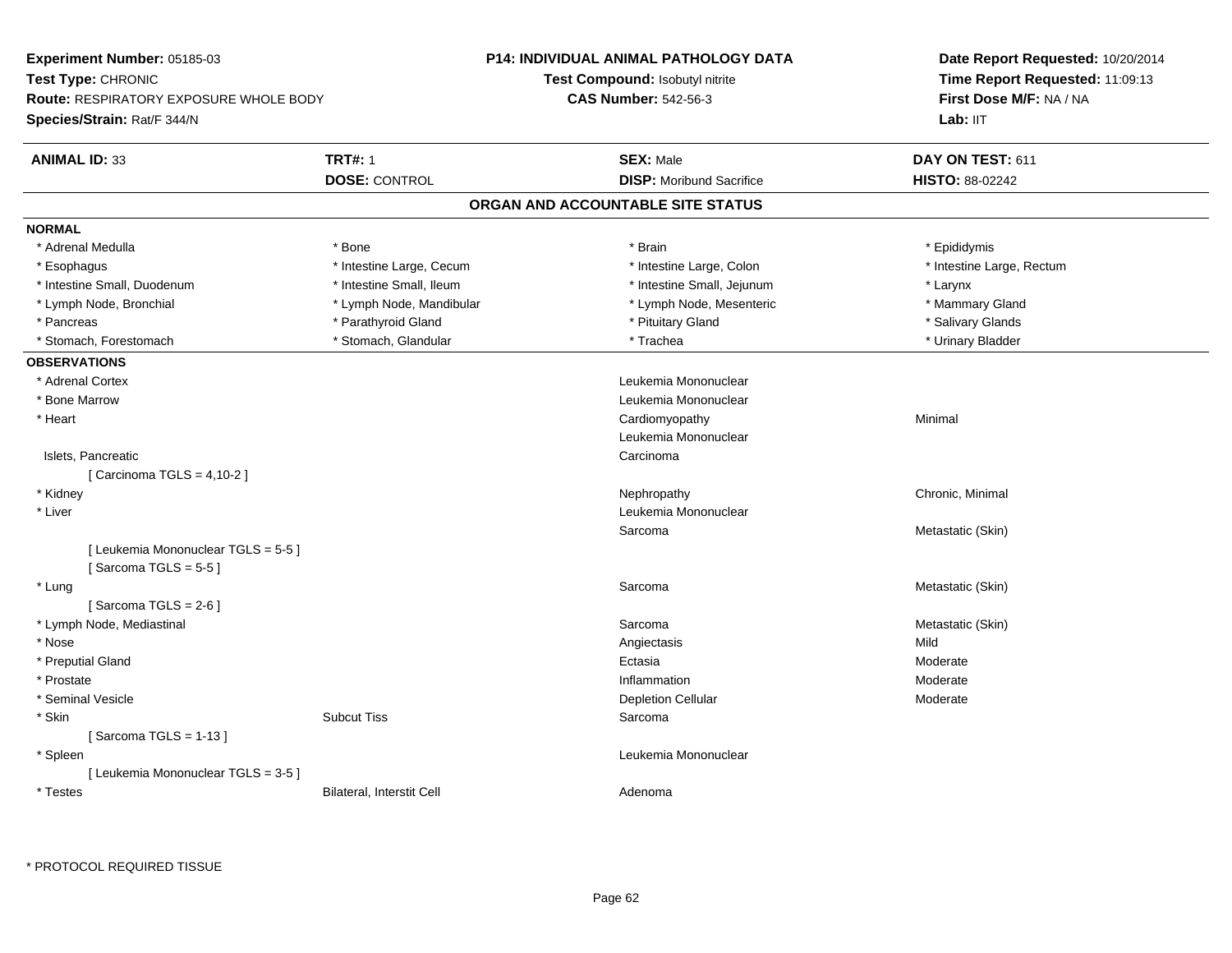| Experiment Number: 05185-03                                                |                      | <b>P14: INDIVIDUAL ANIMAL PATHOLOGY DATA</b> | Date Report Requested: 10/20/2014 |
|----------------------------------------------------------------------------|----------------------|----------------------------------------------|-----------------------------------|
| <b>Test Type: CHRONIC</b><br><b>Route: RESPIRATORY EXPOSURE WHOLE BODY</b> |                      | Test Compound: Isobutyl nitrite              | Time Report Requested: 11:09:13   |
|                                                                            |                      | <b>CAS Number: 542-56-3</b>                  | First Dose M/F: NA / NA           |
| Species/Strain: Rat/F 344/N                                                |                      |                                              | Lab: IIT                          |
| <b>ANIMAL ID: 33</b>                                                       | <b>TRT#: 1</b>       | <b>SEX: Male</b>                             | DAY ON TEST: 611                  |
|                                                                            | <b>DOSE: CONTROL</b> | <b>DISP:</b> Moribund Sacrifice              | <b>HISTO: 88-02242</b>            |
|                                                                            |                      | ORGAN AND ACCOUNTABLE SITE STATUS            |                                   |
|                                                                            |                      | Atrophy                                      | Mild                              |
| [Adenoma TGLS = $6,7-9$ ]                                                  |                      |                                              |                                   |
| [Atrophy TGLS = 11-9]                                                      |                      |                                              |                                   |
| * Thymus                                                                   |                      | Atrophy                                      | Moderate                          |
| * Thyroid Gland                                                            | Follicle             | <b>Dilatation</b>                            | Mild                              |
| PRIMARY CAUSE OF DEATH                                                     |                      |                                              |                                   |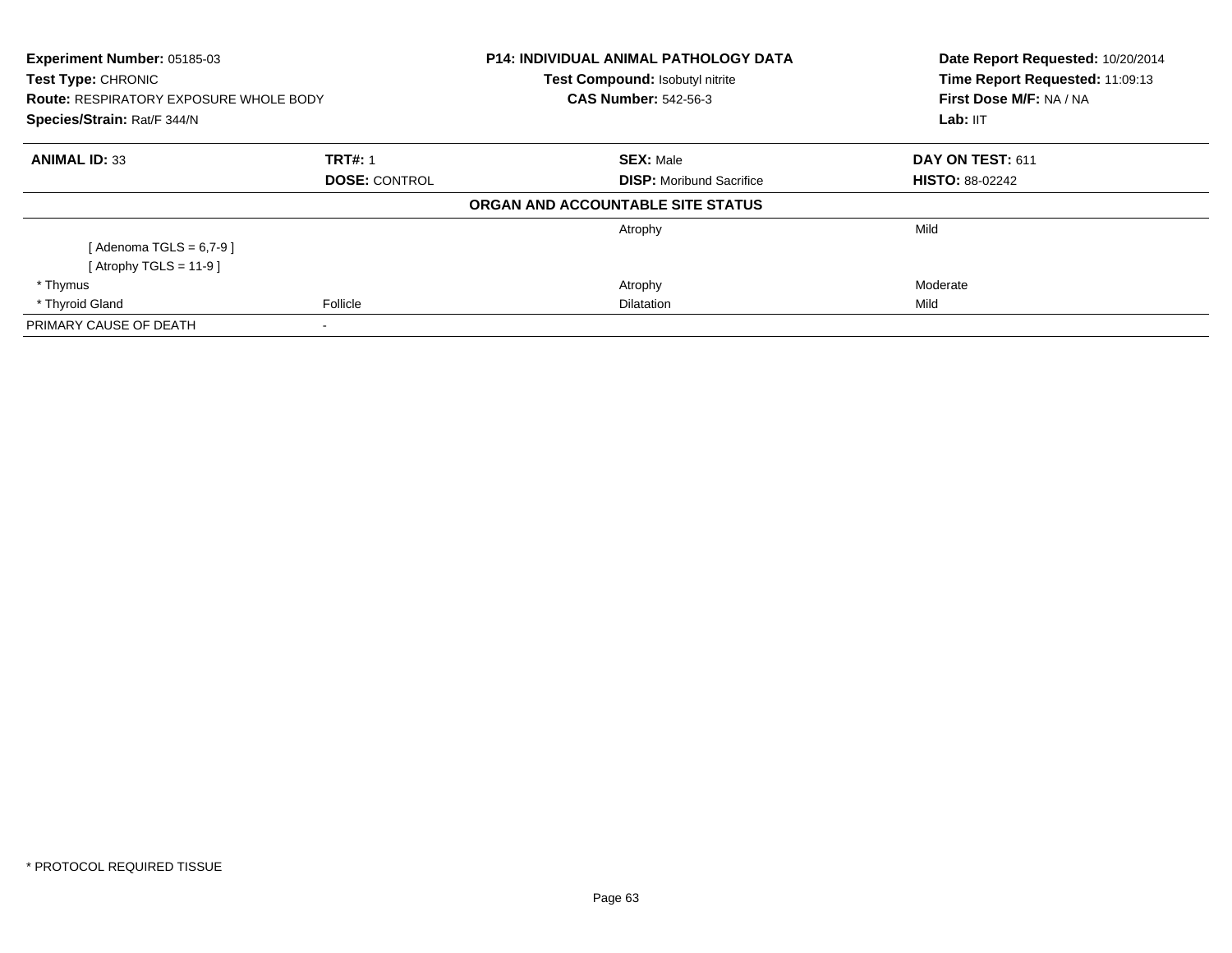| Experiment Number: 05185-03                   |                                                         | <b>P14: INDIVIDUAL ANIMAL PATHOLOGY DATA</b> | Date Report Requested: 10/20/2014 |
|-----------------------------------------------|---------------------------------------------------------|----------------------------------------------|-----------------------------------|
| Test Type: CHRONIC                            |                                                         | Test Compound: Isobutyl nitrite              | Time Report Requested: 11:09:13   |
| <b>Route: RESPIRATORY EXPOSURE WHOLE BODY</b> |                                                         | <b>CAS Number: 542-56-3</b>                  | First Dose M/F: NA / NA           |
| Species/Strain: Rat/F 344/N                   |                                                         |                                              | Lab: II <sub>T</sub>              |
| <b>ANIMAL ID: 34</b>                          | <b>TRT#: 1</b>                                          | <b>SEX: Male</b>                             | DAY ON TEST: 729                  |
|                                               | <b>DOSE: CONTROL</b>                                    | <b>DISP: Terminal Sacrifice</b>              | HISTO: 88-02243                   |
|                                               |                                                         | ORGAN AND ACCOUNTABLE SITE STATUS            |                                   |
| <b>NORMAL</b>                                 |                                                         |                                              |                                   |
| * Bone                                        | * Intestine Small, Ileum                                | * Intestine Small, Jejunum                   | * Skin                            |
| <b>MISSING</b>                                |                                                         |                                              |                                   |
| * Parathyroid Gland                           |                                                         |                                              |                                   |
| <b>OBSERVATIONS</b>                           |                                                         |                                              |                                   |
| * Adrenal Cortex                              |                                                         | Leukemia Mononuclear                         |                                   |
|                                               | [Leukemia Mononuclear TGLS = 11-18,4-19,5-20,6-8,7-5]   |                                              |                                   |
| * Adrenal Medulla                             |                                                         | Leukemia Mononuclear                         |                                   |
|                                               | [ Leukemia Mononuclear TGLS = 11-18,4-19,5-20,6-8,7-5 ] |                                              |                                   |
| * Bone Marrow                                 |                                                         | Leukemia Mononuclear                         |                                   |
| * Brain                                       |                                                         | Leukemia Mononuclear                         |                                   |
| * Epididymis                                  |                                                         | Hypospermia                                  | Marked                            |
|                                               |                                                         | Leukemia Mononuclear                         |                                   |
| * Esophagus                                   |                                                         | Leukemia Mononuclear                         |                                   |
| * Heart                                       |                                                         | Leukemia Mononuclear                         |                                   |
| * Intestine Large, Cecum                      |                                                         | Leukemia Mononuclear                         |                                   |
|                                               | [ Leukemia Mononuclear TGLS = 11-18,4-19,5-20,6-8,7-5 ] |                                              |                                   |
| * Intestine Large, Colon                      |                                                         | Leukemia Mononuclear                         |                                   |
|                                               | [ Leukemia Mononuclear TGLS = 11-18,4-19,5-20,6-8,7-5 ] |                                              |                                   |
| * Intestine Large, Rectum                     |                                                         | Leukemia Mononuclear                         |                                   |
|                                               | [ Leukemia Mononuclear TGLS = 11-18,4-19,5-20,6-8,7-5 ] |                                              |                                   |
| * Intestine Small, Duodenum                   |                                                         | Leukemia Mononuclear                         |                                   |
|                                               | [ Leukemia Mononuclear TGLS = 11-18,4-19,5-20,6-8,7-5 ] |                                              |                                   |
| * Kidney                                      |                                                         | Leukemia Mononuclear                         |                                   |
| [ Leukemia Mononuclear TGLS = 9-7 ]           |                                                         |                                              |                                   |
| * Larynx                                      |                                                         | Leukemia Mononuclear                         |                                   |
| * Liver                                       | <b>Bile Duct</b>                                        | Hyperplasia                                  | Mild                              |
|                                               |                                                         | Leukemia Mononuclear                         |                                   |
| [ Leukemia Mononuclear TGLS = 8-5 ]           |                                                         |                                              |                                   |
| * Lung                                        |                                                         | Leukemia Mononuclear                         |                                   |
| [ Leukemia Mononuclear TGLS = 8-5 ]           |                                                         |                                              |                                   |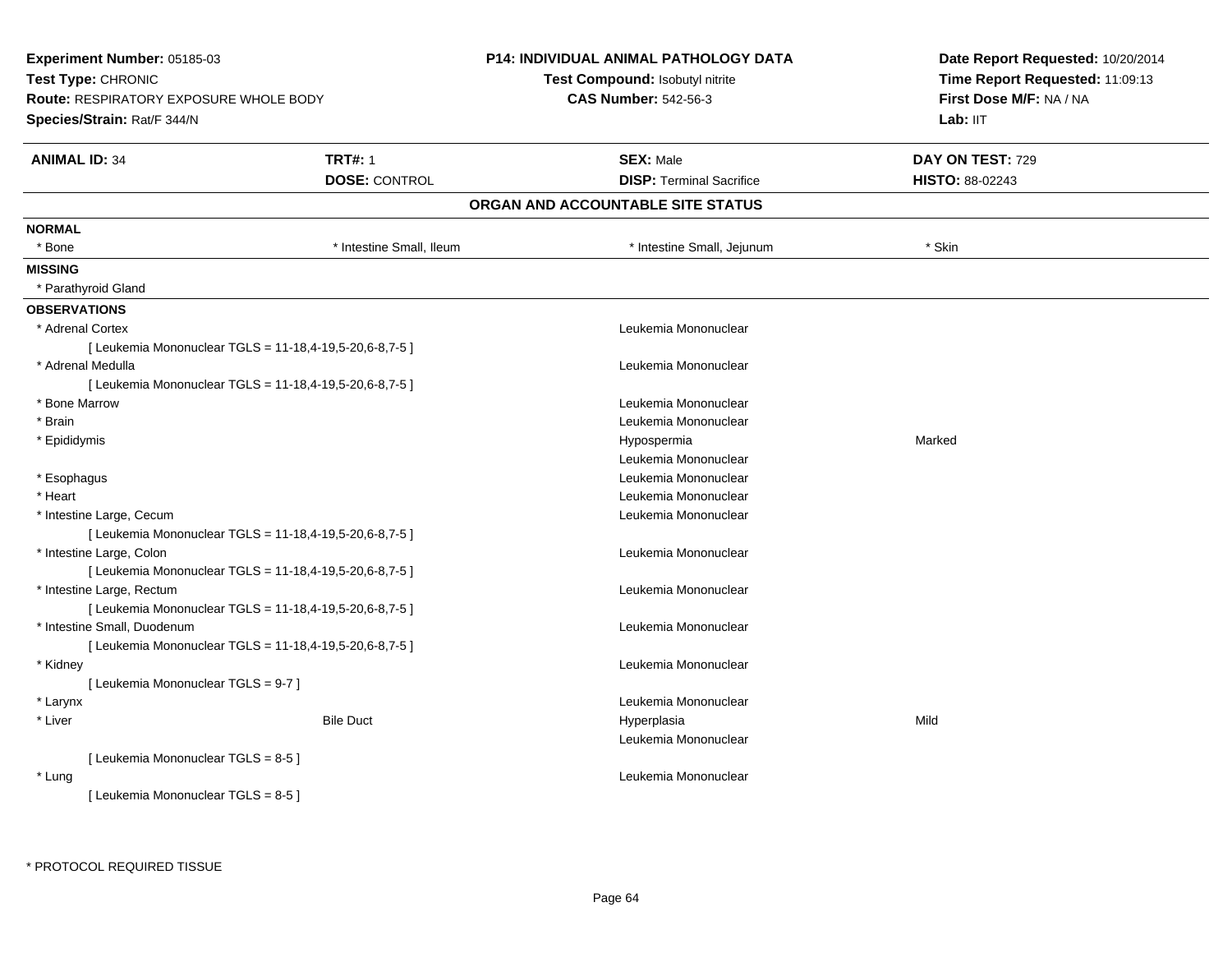**Experiment Number:** 05185-03**Test Type:** CHRONIC **Route:** RESPIRATORY EXPOSURE WHOLE BODY**Species/Strain:** Rat/F 344/N

## **P14: INDIVIDUAL ANIMAL PATHOLOGY DATA**

## **Test Compound:** Isobutyl nitrite**CAS Number:** 542-56-3

**Date Report Requested:** 10/20/2014 **Time Report Requested:** 11:09:13**First Dose M/F:** NA / NA**Lab:** IIT

| <b>ANIMAL ID: 34</b>                                    | <b>TRT#: 1</b>       | <b>SEX: Male</b>                  | DAY ON TEST: 729 |  |
|---------------------------------------------------------|----------------------|-----------------------------------|------------------|--|
|                                                         | <b>DOSE: CONTROL</b> | <b>DISP: Terminal Sacrifice</b>   | HISTO: 88-02243  |  |
|                                                         |                      | ORGAN AND ACCOUNTABLE SITE STATUS |                  |  |
| Lymph Node                                              | Inguinal             | Leukemia Mononuclear              |                  |  |
|                                                         | Pancreatic           | Leukemia Mononuclear              |                  |  |
|                                                         | Renal                | Leukemia Mononuclear              |                  |  |
| [ Leukemia Mononuclear TGLS = 11-18,4-19,5-20,6-8,7-5 ] |                      |                                   |                  |  |
| [ Leukemia Mononuclear TGLS = 11-18,4-19,5-20,6-8,7-5 ] |                      |                                   |                  |  |
| [ Leukemia Mononuclear TGLS = 11-18,4-19,5-20,6-8,7-5 ] |                      |                                   |                  |  |
| * Lymph Node, Bronchial                                 |                      | Leukemia Mononuclear              |                  |  |
| [ Leukemia Mononuclear TGLS = 11-18,4-19,5-20,6-8,7-5 ] |                      |                                   |                  |  |
| * Lymph Node, Mandibular                                |                      | Leukemia Mononuclear              |                  |  |
| [ Leukemia Mononuclear TGLS = 11-18,4-19,5-20,6-8,7-5 ] |                      |                                   |                  |  |
| * Lymph Node, Mediastinal                               |                      | Leukemia Mononuclear              |                  |  |
| [ Leukemia Mononuclear TGLS = 11-18,4-19,5-20,6-8,7-5 ] |                      |                                   |                  |  |
| * Lymph Node, Mesenteric                                |                      | Leukemia Mononuclear              |                  |  |
| [ Leukemia Mononuclear TGLS = 11-18,4-19,5-20,6-8,7-5 ] |                      |                                   |                  |  |
| * Mammary Gland                                         |                      | Leukemia Mononuclear              |                  |  |
| [ Leukemia Mononuclear TGLS = 11-18,4-19,5-20,6-8,7-5 ] |                      |                                   |                  |  |
| * Nose                                                  |                      | Leukemia Mononuclear              |                  |  |
| * Pancreas                                              |                      | Leukemia Mononuclear              |                  |  |
| [Leukemia Mononuclear TGLS = 11-18,4-19,5-20,6-8,7-5]   |                      |                                   |                  |  |
| * Pituitary Gland                                       | Pars Distalis        | Cyst                              | Mild             |  |
|                                                         |                      | Leukemia Mononuclear              |                  |  |
| [ Leukemia Mononuclear TGLS = 10-1 ]                    |                      |                                   |                  |  |
| * Preputial Gland                                       |                      | Abscess                           | Marked           |  |
| [Abscess TGLS = $1-17$ ]                                |                      |                                   |                  |  |
| * Prostate                                              |                      | Leukemia Mononuclear              |                  |  |
| [ Leukemia Mononuclear TGLS = 1-17 ]                    |                      |                                   |                  |  |
| * Salivary Glands                                       |                      | Leukemia Mononuclear              |                  |  |
| [ Leukemia Mononuclear TGLS = 1-17 ]                    |                      |                                   |                  |  |
| * Seminal Vesicle                                       |                      | <b>Depletion Cellular</b>         | Marked           |  |
|                                                         |                      | Leukemia Mononuclear              |                  |  |
| * Spleen                                                |                      | Leukemia Mononuclear              |                  |  |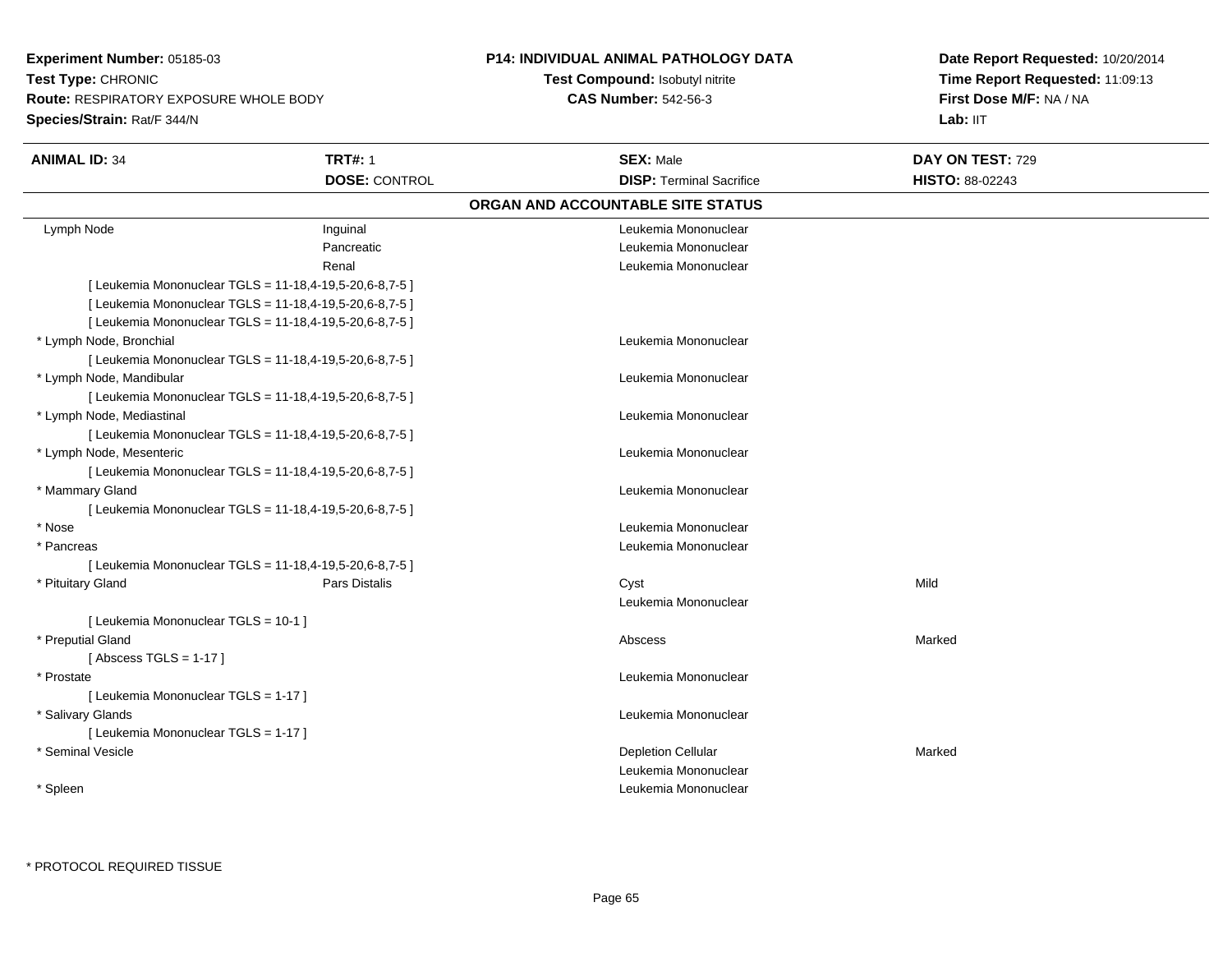| Experiment Number: 05185-03<br>Test Type: CHRONIC<br><b>Route: RESPIRATORY EXPOSURE WHOLE BODY</b><br>Species/Strain: Rat/F 344/N |                      | <b>P14: INDIVIDUAL ANIMAL PATHOLOGY DATA</b><br>Test Compound: Isobutyl nitrite<br><b>CAS Number: 542-56-3</b> | Date Report Requested: 10/20/2014<br>Time Report Requested: 11:09:13<br>First Dose M/F: NA / NA<br>Lab: IIT |
|-----------------------------------------------------------------------------------------------------------------------------------|----------------------|----------------------------------------------------------------------------------------------------------------|-------------------------------------------------------------------------------------------------------------|
|                                                                                                                                   |                      |                                                                                                                |                                                                                                             |
| <b>ANIMAL ID: 34</b>                                                                                                              | <b>TRT#: 1</b>       | <b>SEX: Male</b>                                                                                               | DAY ON TEST: 729                                                                                            |
|                                                                                                                                   | <b>DOSE: CONTROL</b> | <b>DISP:</b> Terminal Sacrifice                                                                                | <b>HISTO: 88-02243</b>                                                                                      |
|                                                                                                                                   |                      | ORGAN AND ACCOUNTABLE SITE STATUS                                                                              |                                                                                                             |
| [Leukemia Mononuclear TGLS = 2,3-5,13,14 ]                                                                                        |                      |                                                                                                                |                                                                                                             |
| * Stomach, Forestomach                                                                                                            |                      | Hyperplasia                                                                                                    | Moderate                                                                                                    |
|                                                                                                                                   |                      | Leukemia Mononuclear                                                                                           |                                                                                                             |
|                                                                                                                                   |                      | Ulcer                                                                                                          | Moderate                                                                                                    |
| * Stomach, Glandular                                                                                                              |                      | Leukemia Mononuclear                                                                                           |                                                                                                             |
| * Testes                                                                                                                          | <b>Bilateral</b>     | Atrophy                                                                                                        | Moderate                                                                                                    |
|                                                                                                                                   |                      | Leukemia Mononuclear                                                                                           |                                                                                                             |
| * Thymus                                                                                                                          |                      | Leukemia Mononuclear                                                                                           |                                                                                                             |
| * Thyroid Gland                                                                                                                   |                      | Leukemia Mononuclear                                                                                           |                                                                                                             |
| * Trachea                                                                                                                         |                      | Leukemia Mononuclear                                                                                           |                                                                                                             |
| * Urinary Bladder                                                                                                                 |                      | Leukemia Mononuclear                                                                                           |                                                                                                             |
| PRIMARY CAUSE OF DEATH                                                                                                            |                      |                                                                                                                |                                                                                                             |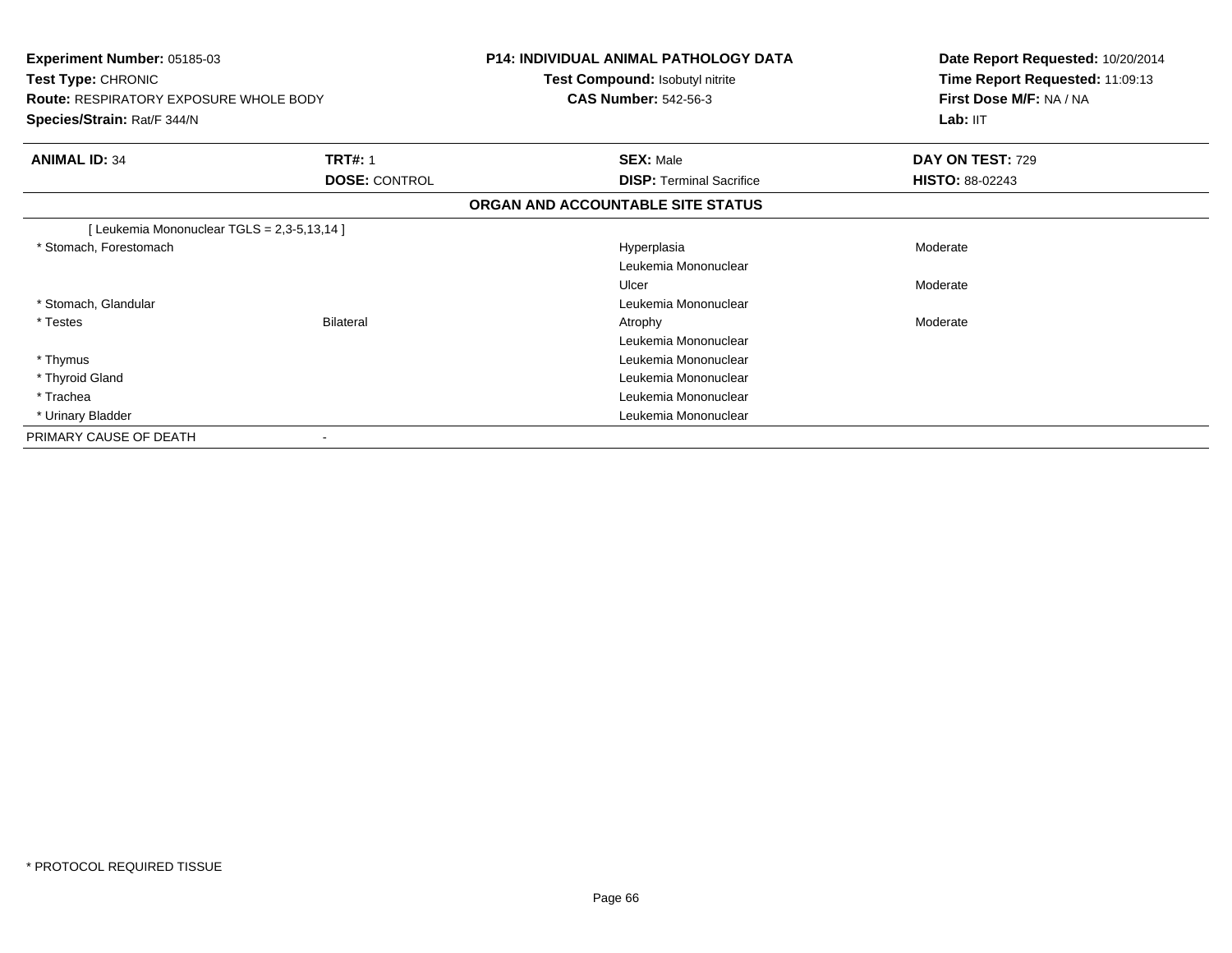| Experiment Number: 05185-03<br>Test Type: CHRONIC<br><b>Route: RESPIRATORY EXPOSURE WHOLE BODY</b><br>Species/Strain: Rat/F 344/N |                           | <b>P14: INDIVIDUAL ANIMAL PATHOLOGY DATA</b><br>Test Compound: Isobutyl nitrite<br><b>CAS Number: 542-56-3</b> | Date Report Requested: 10/20/2014<br>Time Report Requested: 11:09:13<br>First Dose M/F: NA / NA<br>Lab: IIT |
|-----------------------------------------------------------------------------------------------------------------------------------|---------------------------|----------------------------------------------------------------------------------------------------------------|-------------------------------------------------------------------------------------------------------------|
| <b>ANIMAL ID: 35</b>                                                                                                              | <b>TRT#: 1</b>            | <b>SEX: Male</b>                                                                                               | DAY ON TEST: 415                                                                                            |
|                                                                                                                                   | <b>DOSE: CONTROL</b>      | <b>DISP: Moribund Sacrifice</b>                                                                                | HISTO: 88-02244                                                                                             |
|                                                                                                                                   |                           | ORGAN AND ACCOUNTABLE SITE STATUS                                                                              |                                                                                                             |
| <b>NORMAL</b>                                                                                                                     |                           |                                                                                                                |                                                                                                             |
| * Adrenal Cortex                                                                                                                  | * Adrenal Medulla         | * Bone                                                                                                         | * Bone Marrow                                                                                               |
| * Brain                                                                                                                           | * Epididymis              | * Esophagus                                                                                                    | * Intestine Large, Cecum                                                                                    |
| * Intestine Large, Colon                                                                                                          | * Intestine Large, Rectum | * Intestine Small, Duodenum                                                                                    | * Intestine Small, Ileum                                                                                    |
| * Intestine Small, Jejunum                                                                                                        | * Larynx                  | * Liver                                                                                                        | * Lymph Node, Mandibular                                                                                    |
| * Lymph Node, Mesenteric                                                                                                          | * Mammary Gland           | * Parathyroid Gland                                                                                            | * Pituitary Gland                                                                                           |
| * Salivary Glands                                                                                                                 | * Seminal Vesicle         | * Skin                                                                                                         | $*$ Spleen                                                                                                  |
| * Stomach, Forestomach                                                                                                            | * Stomach, Glandular      | * Testes                                                                                                       | * Thyroid Gland                                                                                             |
| * Trachea                                                                                                                         | * Urinary Bladder         |                                                                                                                |                                                                                                             |
| <b>MISSING</b>                                                                                                                    |                           |                                                                                                                |                                                                                                             |
| * Preputial Gland                                                                                                                 |                           |                                                                                                                |                                                                                                             |
| <b>OBSERVATIONS</b>                                                                                                               |                           |                                                                                                                |                                                                                                             |
| * Heart                                                                                                                           |                           | Alveolar/Bronchiolar Carcinoma                                                                                 | Metastatic (Lung)                                                                                           |
| * Kidney                                                                                                                          | <b>Renal Tubule</b>       | <b>Cytoplasmic Alteration</b>                                                                                  | Moderate                                                                                                    |
| [ Cytoplasmic Alteration TGLS = 1-7 ]                                                                                             |                           |                                                                                                                |                                                                                                             |
| * Lung                                                                                                                            | Mediastinum               | Alveolar/Bronchiolar Carcinoma                                                                                 | Metastatic (Lung)                                                                                           |
|                                                                                                                                   |                           | Alveolar/Bronchiolar Carcinoma                                                                                 |                                                                                                             |
|                                                                                                                                   | Alveolar Epith            | Hyperplasia                                                                                                    | Minimal                                                                                                     |
|                                                                                                                                   | <b>Bronchus</b>           | Hyperplasia                                                                                                    | Moderate                                                                                                    |
| [ Alveolar/Bronchiolar Carcinoma TGLS = 4-6,13,3-15 ]                                                                             |                           |                                                                                                                |                                                                                                             |
| [ Alveolar/Bronchiolar Carcinoma TGLS = 4-6,13,3-15 ]                                                                             |                           |                                                                                                                |                                                                                                             |
| * Lymph Node, Bronchial                                                                                                           |                           | Alveolar/Bronchiolar Carcinoma                                                                                 | Metastatic (Lung)                                                                                           |
| * Lymph Node, Mediastinal                                                                                                         |                           | Hemorrhage                                                                                                     | Mild                                                                                                        |
| * Nose                                                                                                                            |                           | Hemorrhage                                                                                                     | Minimal                                                                                                     |
| * Pancreas                                                                                                                        | <b>Acinar Cell</b>        | Atrophy                                                                                                        | Mild                                                                                                        |
| * Prostate                                                                                                                        |                           | Concretion                                                                                                     | Minimal                                                                                                     |
|                                                                                                                                   |                           | Inflammation                                                                                                   | Mild                                                                                                        |
| * Thymus                                                                                                                          |                           | Alveolar/Bronchiolar Carcinoma                                                                                 | Metastatic (Lung)                                                                                           |
| <b>Tissue NOS</b>                                                                                                                 | Thoracic                  | Alveolar/Bronchiolar Carcinoma                                                                                 | Metastatic (Lung)                                                                                           |
| [ Alveolar/Bronchiolar Carcinoma TGLS = 2-14 ]                                                                                    |                           |                                                                                                                |                                                                                                             |

PRIMARY CAUSE OF DEATH-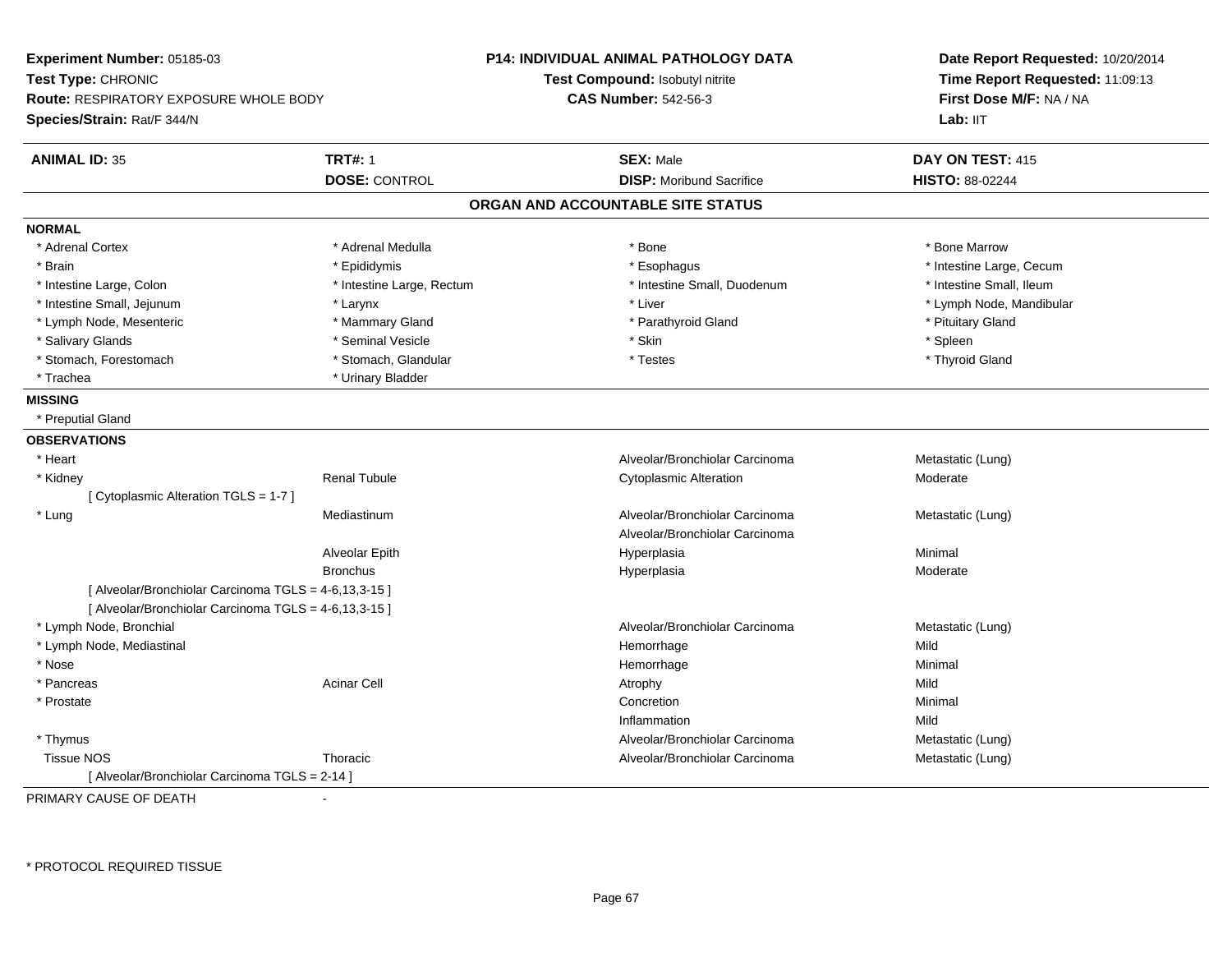| <b>Experiment Number: 05185-03</b><br><b>Test Type: CHRONIC</b><br><b>Route: RESPIRATORY EXPOSURE WHOLE BODY</b><br>Species/Strain: Rat/F 344/N |                                        | <b>P14: INDIVIDUAL ANIMAL PATHOLOGY DATA</b><br>Test Compound: Isobutyl nitrite<br><b>CAS Number: 542-56-3</b> | Date Report Requested: 10/20/2014<br>Time Report Requested: 11:09:13<br>First Dose M/F: NA / NA<br>Lab: IIT |
|-------------------------------------------------------------------------------------------------------------------------------------------------|----------------------------------------|----------------------------------------------------------------------------------------------------------------|-------------------------------------------------------------------------------------------------------------|
| <b>ANIMAL ID: 35</b>                                                                                                                            | <b>TRT#: 1</b><br><b>DOSE: CONTROL</b> | <b>SEX:</b> Male<br><b>DISP:</b> Moribund Sacrifice                                                            | DAY ON TEST: 415<br><b>HISTO: 88-02244</b>                                                                  |
|                                                                                                                                                 |                                        | ORGAN AND ACCOUNTABLE SITE STATUS                                                                              |                                                                                                             |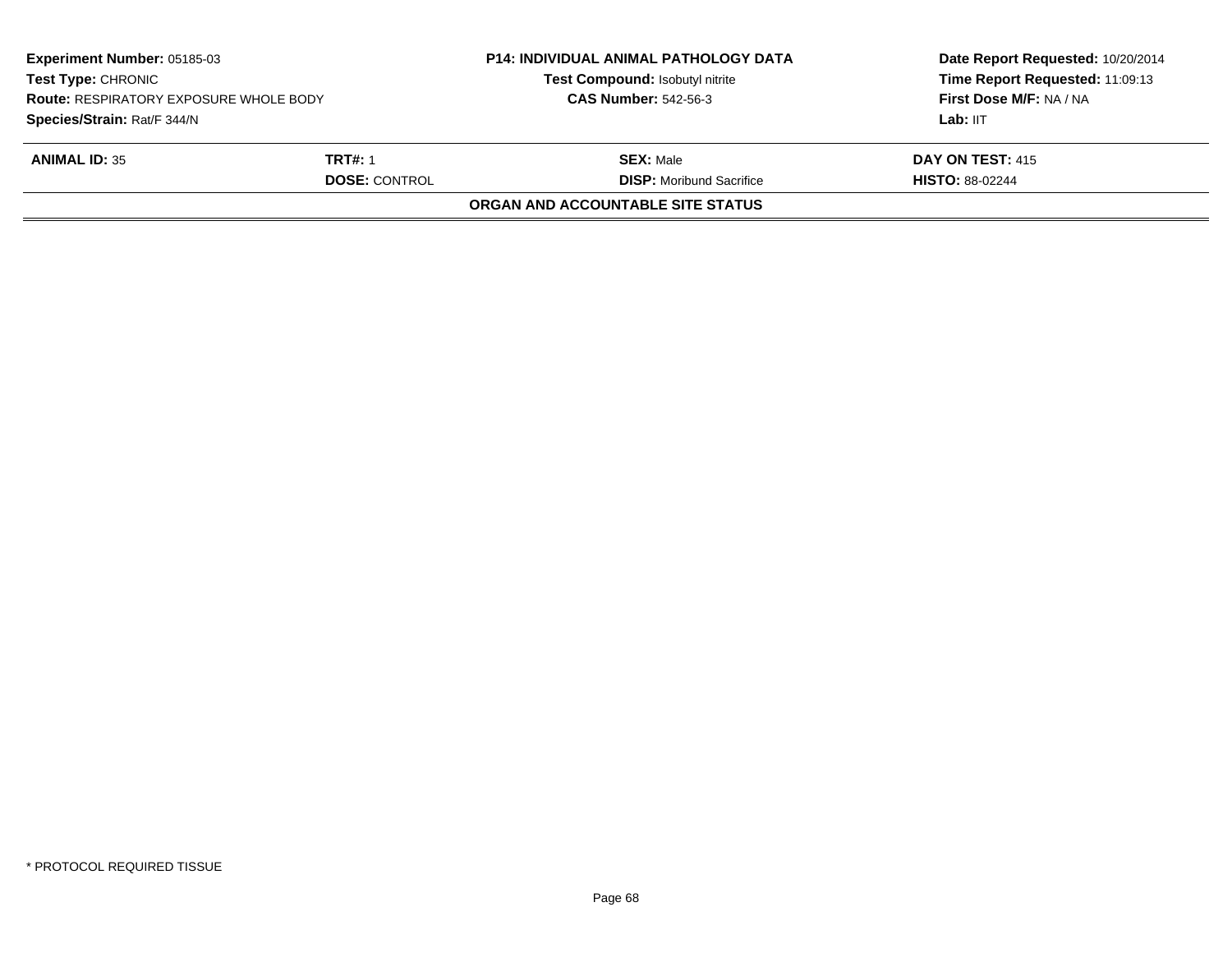| Experiment Number: 05185-03               |                            | <b>P14: INDIVIDUAL ANIMAL PATHOLOGY DATA</b> | Date Report Requested: 10/20/2014 |
|-------------------------------------------|----------------------------|----------------------------------------------|-----------------------------------|
| Test Type: CHRONIC                        |                            | Test Compound: Isobutyl nitrite              | Time Report Requested: 11:09:13   |
| Route: RESPIRATORY EXPOSURE WHOLE BODY    |                            | <b>CAS Number: 542-56-3</b>                  | First Dose M/F: NA / NA           |
| Species/Strain: Rat/F 344/N               |                            |                                              | Lab: IIT                          |
| <b>ANIMAL ID: 36</b>                      | <b>TRT#: 1</b>             | <b>SEX: Male</b>                             | DAY ON TEST: 617                  |
|                                           | <b>DOSE: CONTROL</b>       | <b>DISP:</b> Moribund Sacrifice              | HISTO: 88-02245                   |
|                                           |                            | ORGAN AND ACCOUNTABLE SITE STATUS            |                                   |
| <b>NORMAL</b>                             |                            |                                              |                                   |
| * Adrenal Medulla                         | * Bone                     | * Brain                                      | * Esophagus                       |
| * Intestine Large, Cecum                  | * Intestine Large, Colon   | * Intestine Large, Rectum                    | * Intestine Small, Duodenum       |
| * Intestine Small, Ileum                  | * Intestine Small, Jejunum | * Larynx                                     | * Lymph Node, Bronchial           |
| * Lymph Node, Mandibular                  | * Lymph Node, Mediastinal  | * Lymph Node, Mesenteric                     | * Mammary Gland                   |
| * Nose                                    | * Parathyroid Gland        | * Salivary Glands                            | * Seminal Vesicle                 |
| * Skin                                    | * Spleen                   | * Stomach, Glandular                         | * Thyroid Gland                   |
| * Trachea                                 |                            |                                              |                                   |
| <b>OBSERVATIONS</b>                       |                            |                                              |                                   |
| * Adrenal Cortex                          |                            | Hyperplasia                                  | Minimal                           |
| * Bone Marrow                             |                            | Hyperplasia                                  | Moderate                          |
| * Epididymis                              |                            | Granuloma Sperm                              | Moderate                          |
| * Heart                                   |                            | Cardiomyopathy                               | Minimal                           |
| * Kidney                                  |                            | Hydronephrosis                               | Mild                              |
|                                           | Pelvis                     | Hyperplasia                                  | Moderate                          |
|                                           |                            | Nephropathy                                  | Chronic, Mild                     |
| * Liver                                   |                            | <b>Basophilic Focus</b>                      | Minimal                           |
|                                           |                            | Developmental Malformation                   | Mild                              |
|                                           |                            | Fatty Change                                 | Mild                              |
| [ Developmental Malformation TGLS = 3-5 ] |                            |                                              |                                   |
| * Lung                                    | Alveolar Epith             | Hyperplasia                                  | Minimal                           |
| * Pancreas                                | <b>Acinar Cell</b>         | Atrophy                                      | Mild                              |
| * Pituitary Gland                         | <b>Pars Distalis</b>       | Adenoma                                      |                                   |
| * Preputial Gland                         |                            | Ectasia                                      | Moderate                          |
| * Prostate                                |                            | Inflammation                                 | Marked                            |
| * Stomach, Forestomach                    |                            | Hyperplasia                                  | Mild                              |
|                                           |                            | Inflammation                                 | Mild                              |
| $^\star$ Testes                           | Bilateral, Interstit Cell  | Adenoma                                      |                                   |
| [Adenoma TGLS = $2-9$ ]                   |                            |                                              |                                   |
| * Thymus                                  |                            | Atrophy                                      | Moderate                          |
| * Urinary Bladder                         | <b>Transit Epithe</b>      | Hyperplasia                                  | Moderate                          |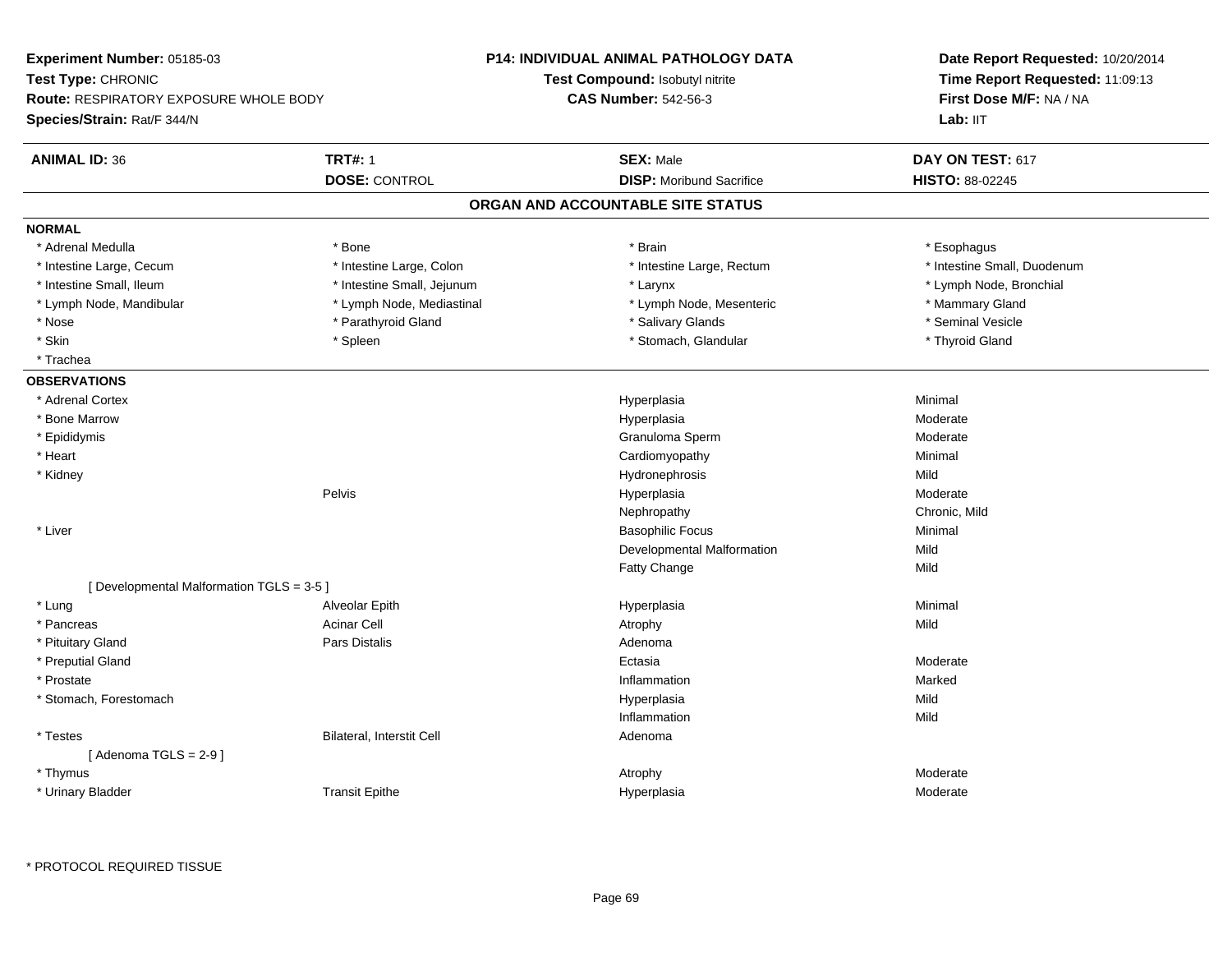| <b>Experiment Number: 05185-03</b><br>Test Type: CHRONIC<br><b>Route: RESPIRATORY EXPOSURE WHOLE BODY</b> |                      | <b>P14: INDIVIDUAL ANIMAL PATHOLOGY DATA</b><br>Test Compound: Isobutyl nitrite<br><b>CAS Number: 542-56-3</b> | Date Report Requested: 10/20/2014<br>Time Report Requested: 11:09:13<br>First Dose M/F: NA / NA |  |
|-----------------------------------------------------------------------------------------------------------|----------------------|----------------------------------------------------------------------------------------------------------------|-------------------------------------------------------------------------------------------------|--|
| Species/Strain: Rat/F 344/N                                                                               |                      |                                                                                                                | Lab: IIT                                                                                        |  |
| <b>ANIMAL ID: 36</b>                                                                                      | <b>TRT#: 1</b>       | <b>SEX: Male</b>                                                                                               | <b>DAY ON TEST: 617</b>                                                                         |  |
|                                                                                                           | <b>DOSE: CONTROL</b> | <b>DISP:</b> Moribund Sacrifice                                                                                | <b>HISTO: 88-02245</b>                                                                          |  |
|                                                                                                           |                      | ORGAN AND ACCOUNTABLE SITE STATUS                                                                              |                                                                                                 |  |
|                                                                                                           |                      | Inflammation                                                                                                   | Mild                                                                                            |  |
| [Hyperplasia TGLS = $1-7$ ]                                                                               |                      |                                                                                                                |                                                                                                 |  |
| [Inflammation TGLS = $1-7$ ]                                                                              |                      |                                                                                                                |                                                                                                 |  |
| PRIMARY CAUSE OF DEATH                                                                                    |                      |                                                                                                                |                                                                                                 |  |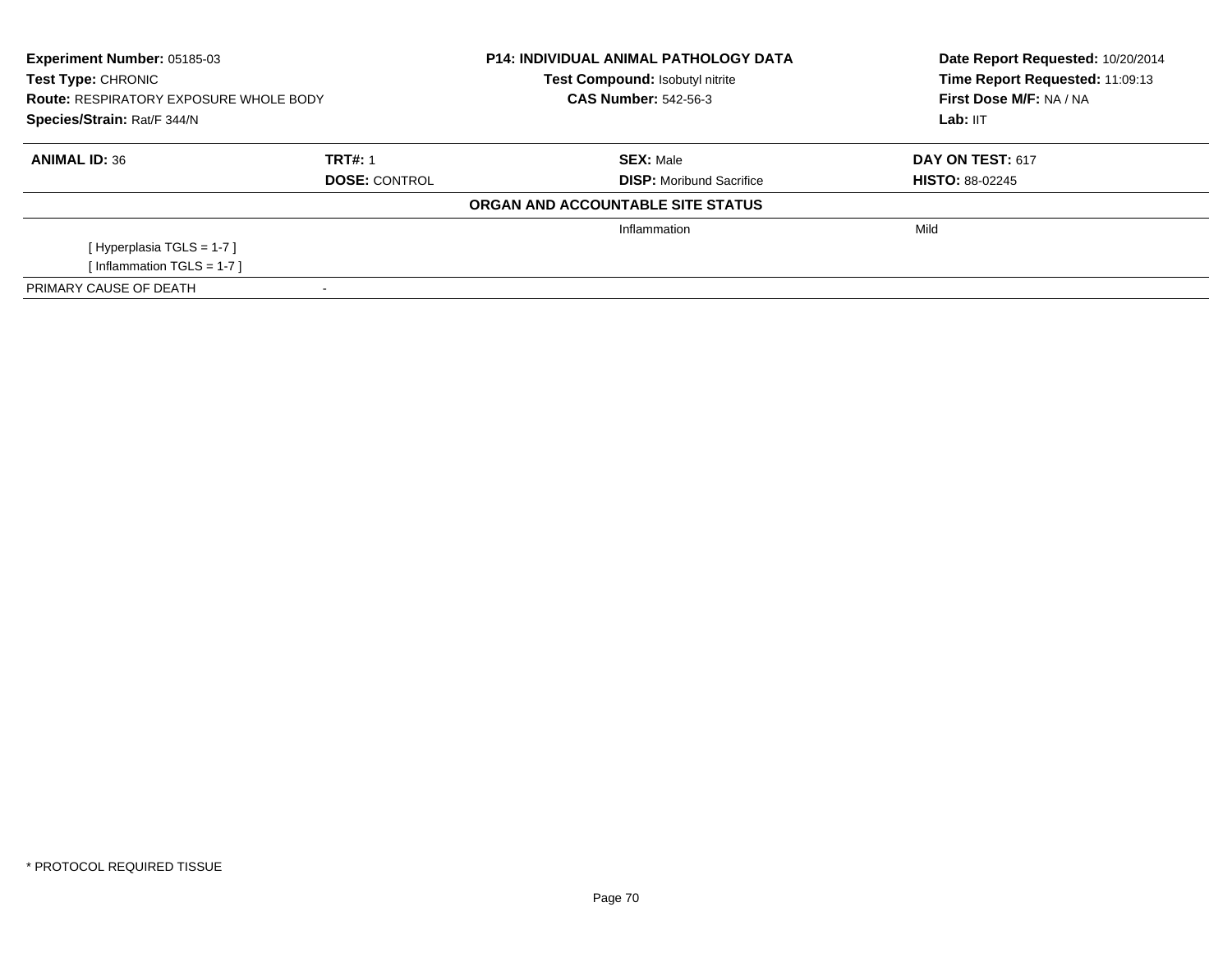| Experiment Number: 05185-03                   |                                                    | <b>P14: INDIVIDUAL ANIMAL PATHOLOGY DATA</b> | Date Report Requested: 10/20/2014 |
|-----------------------------------------------|----------------------------------------------------|----------------------------------------------|-----------------------------------|
| Test Type: CHRONIC                            |                                                    | <b>Test Compound: Isobutyl nitrite</b>       | Time Report Requested: 11:09:13   |
| <b>Route: RESPIRATORY EXPOSURE WHOLE BODY</b> |                                                    | <b>CAS Number: 542-56-3</b>                  | First Dose M/F: NA / NA           |
| Species/Strain: Rat/F 344/N                   |                                                    |                                              | Lab: IIT                          |
| <b>ANIMAL ID: 37</b>                          | <b>TRT#: 1</b>                                     | <b>SEX: Male</b>                             | DAY ON TEST: 666                  |
|                                               | <b>DOSE: CONTROL</b>                               | <b>DISP:</b> Moribund Sacrifice              | <b>HISTO: 88-02246</b>            |
|                                               |                                                    | ORGAN AND ACCOUNTABLE SITE STATUS            |                                   |
| <b>NORMAL</b>                                 |                                                    |                                              |                                   |
| $*$ Bone                                      | * Esophagus                                        | * Parathyroid Gland                          | * Trachea                         |
| * Urinary Bladder                             |                                                    |                                              |                                   |
| <b>OBSERVATIONS</b>                           |                                                    |                                              |                                   |
| * Adrenal Cortex                              |                                                    | Leukemia Mononuclear                         |                                   |
|                                               | [ Leukemia Mononuclear TGLS = 1,2-13,7-8,9-2,3-5 ] |                                              |                                   |
| * Adrenal Medulla                             |                                                    | Leukemia Mononuclear                         |                                   |
|                                               | [ Leukemia Mononuclear TGLS = 1,2-13,7-8,9-2,3-5 ] |                                              |                                   |
| * Bone Marrow                                 |                                                    | Leukemia Mononuclear                         |                                   |
| * Brain                                       |                                                    | Leukemia Mononuclear                         |                                   |
| [ Leukemia Mononuclear TGLS = 8,10-1 ]        |                                                    |                                              |                                   |
| * Epididymis                                  |                                                    | Leukemia Mononuclear                         |                                   |
| [ Leukemia Mononuclear TGLS = 8,10-1 ]        |                                                    |                                              |                                   |
| * Heart                                       |                                                    | Leukemia Mononuclear                         |                                   |
| [ Leukemia Mononuclear TGLS = 8,10-1 ]        |                                                    |                                              |                                   |
| * Intestine Large, Cecum                      |                                                    | Leukemia Mononuclear                         |                                   |
|                                               | [ Leukemia Mononuclear TGLS = 1,2-13,7-8,9-2,3-5 ] |                                              |                                   |
| * Intestine Large, Colon                      |                                                    | Leukemia Mononuclear                         |                                   |
|                                               | [ Leukemia Mononuclear TGLS = 1,2-13,7-8,9-2,3-5 ] |                                              |                                   |
| * Intestine Large, Rectum                     |                                                    | Leukemia Mononuclear                         |                                   |
|                                               | [ Leukemia Mononuclear TGLS = 1,2-13,7-8,9-2,3-5 ] |                                              |                                   |
| * Intestine Small, Duodenum                   |                                                    | Leukemia Mononuclear                         |                                   |
|                                               | [ Leukemia Mononuclear TGLS = 1,2-13,7-8,9-2,3-5 ] |                                              |                                   |
| * Intestine Small, Ileum                      |                                                    | Leukemia Mononuclear                         |                                   |
|                                               | [ Leukemia Mononuclear TGLS = 1,2-13,7-8,9-2,3-5 ] |                                              |                                   |
| * Intestine Small, Jejunum                    |                                                    | Leukemia Mononuclear                         |                                   |
|                                               | [ Leukemia Mononuclear TGLS = 1,2-13,7-8,9-2,3-5 ] |                                              |                                   |
| * Kidney                                      |                                                    | Leukemia Mononuclear                         |                                   |
| [ Leukemia Mononuclear TGLS = 8,10-1 ]        |                                                    |                                              |                                   |
| * Larynx                                      |                                                    | Leukemia Mononuclear                         |                                   |
| * Liver                                       |                                                    | Leukemia Mononuclear                         |                                   |
|                                               |                                                    |                                              |                                   |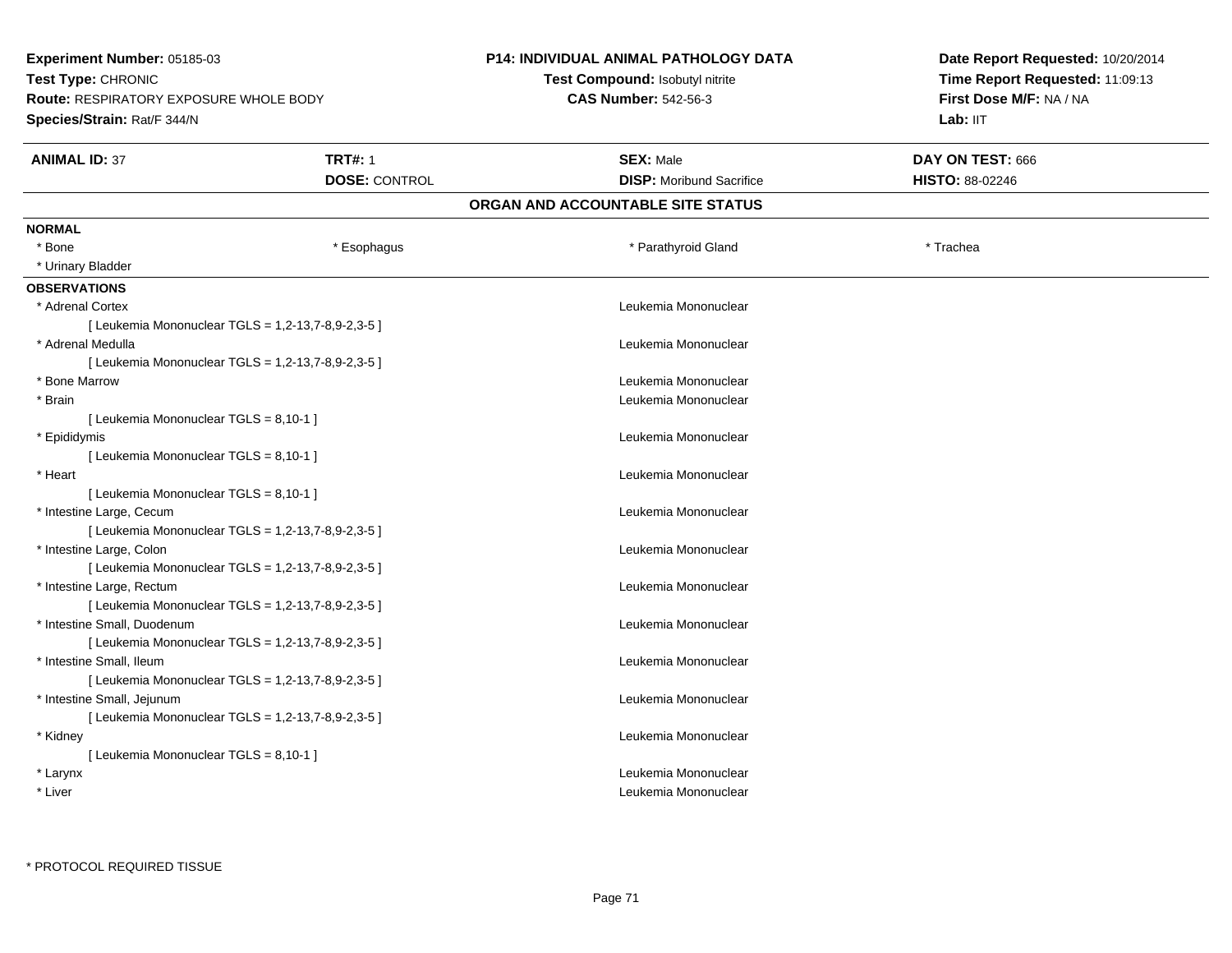**Experiment Number:** 05185-03**Test Type:** CHRONIC **Route:** RESPIRATORY EXPOSURE WHOLE BODY**Species/Strain:** Rat/F 344/N

## **P14: INDIVIDUAL ANIMAL PATHOLOGY DATA**

**Test Compound:** Isobutyl nitrite**CAS Number:** 542-56-3

**Date Report Requested:** 10/20/2014**Time Report Requested:** 11:09:13**First Dose M/F:** NA / NA**Lab:** IIT

| <b>ANIMAL ID: 37</b>                | <b>TRT#: 1</b>                                     | <b>SEX: Male</b>                  | DAY ON TEST: 666       |  |
|-------------------------------------|----------------------------------------------------|-----------------------------------|------------------------|--|
|                                     | <b>DOSE: CONTROL</b>                               | <b>DISP:</b> Moribund Sacrifice   | <b>HISTO: 88-02246</b> |  |
|                                     |                                                    | ORGAN AND ACCOUNTABLE SITE STATUS |                        |  |
| [ Leukemia Mononuclear TGLS = 5-5 ] |                                                    |                                   |                        |  |
| * Lung                              |                                                    | Leukemia Mononuclear              |                        |  |
| [Leukemia Mononuclear TGLS = 5-5]   |                                                    |                                   |                        |  |
| Lymph Node                          | Inguinal                                           | Leukemia Mononuclear              |                        |  |
|                                     | [ Leukemia Mononuclear TGLS = 1,2-13,7-8,9-2,3-5 ] |                                   |                        |  |
| * Lymph Node, Bronchial             |                                                    | Leukemia Mononuclear              |                        |  |
|                                     | [ Leukemia Mononuclear TGLS = 1,2-13,7-8,9-2,3-5 ] |                                   |                        |  |
| * Lymph Node, Mandibular            |                                                    | Leukemia Mononuclear              |                        |  |
|                                     | [ Leukemia Mononuclear TGLS = 1,2-13,7-8,9-2,3-5 ] |                                   |                        |  |
| * Lymph Node, Mediastinal           |                                                    | Leukemia Mononuclear              |                        |  |
|                                     | [ Leukemia Mononuclear TGLS = 1,2-13,7-8,9-2,3-5 ] |                                   |                        |  |
| * Lymph Node, Mesenteric            |                                                    | Leukemia Mononuclear              |                        |  |
|                                     | [ Leukemia Mononuclear TGLS = 1,2-13,7-8,9-2,3-5 ] |                                   |                        |  |
| * Mammary Gland                     |                                                    | Leukemia Mononuclear              |                        |  |
|                                     | [ Leukemia Mononuclear TGLS = 1,2-13,7-8,9-2,3-5 ] |                                   |                        |  |
| * Nose                              |                                                    | Leukemia Mononuclear              |                        |  |
| * Pancreas                          | <b>Acinar Cell</b>                                 | Atrophy                           | Moderate               |  |
|                                     |                                                    | Leukemia Mononuclear              |                        |  |
| * Pituitary Gland                   |                                                    | Leukemia Mononuclear              |                        |  |
| * Preputial Gland                   |                                                    | Leukemia Mononuclear              |                        |  |
| * Prostate                          |                                                    | Leukemia Mononuclear              |                        |  |
| * Salivary Glands                   |                                                    | Leukemia Mononuclear              |                        |  |
| * Seminal Vesicle                   |                                                    | <b>Depletion Cellular</b>         | Moderate               |  |
| * Skin                              |                                                    | Leukemia Mononuclear              |                        |  |
| * Spleen                            |                                                    | Leukemia Mononuclear              |                        |  |
| [ Leukemia Mononuclear TGLS = 4-5 ] |                                                    |                                   |                        |  |
| * Stomach, Forestomach              |                                                    | Leukemia Mononuclear              |                        |  |
|                                     | [ Leukemia Mononuclear TGLS = 1,2-13,7-8,9-2,3-5 ] |                                   |                        |  |
| * Stomach, Glandular                |                                                    | Leukemia Mononuclear              |                        |  |
|                                     | [ Leukemia Mononuclear TGLS = 1,2-13,7-8,9-2,3-5 ] |                                   |                        |  |
| * Testes                            | <b>Interstit Cell</b>                              | Adenoma                           |                        |  |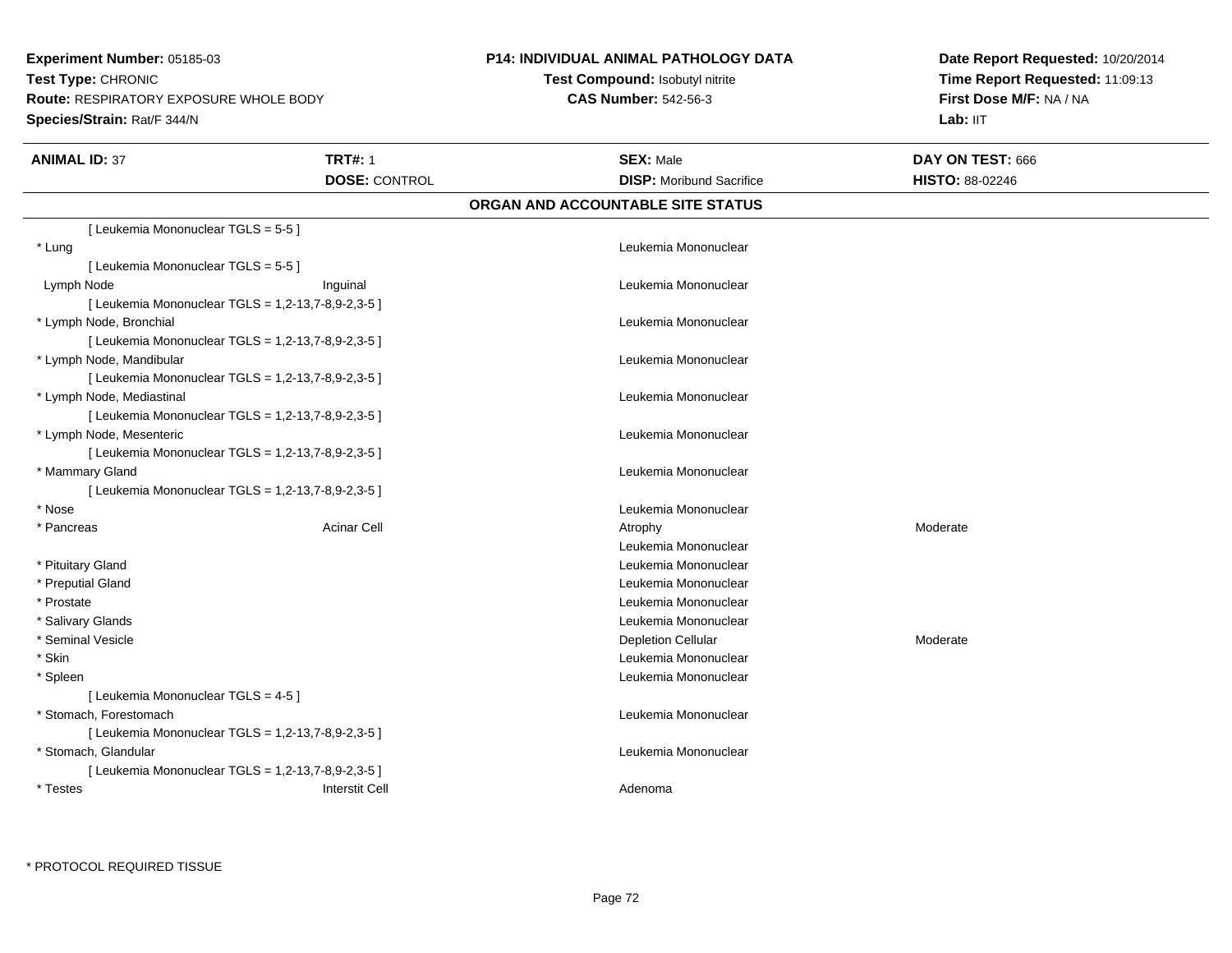| Experiment Number: 05185-03<br><b>Test Type: CHRONIC</b><br><b>Route: RESPIRATORY EXPOSURE WHOLE BODY</b><br>Species/Strain: Rat/F 344/N |                      | <b>P14: INDIVIDUAL ANIMAL PATHOLOGY DATA</b><br>Test Compound: Isobutyl nitrite<br><b>CAS Number: 542-56-3</b> | Date Report Requested: 10/20/2014<br>Time Report Requested: 11:09:13<br>First Dose M/F: NA / NA<br>Lab: IIT |
|------------------------------------------------------------------------------------------------------------------------------------------|----------------------|----------------------------------------------------------------------------------------------------------------|-------------------------------------------------------------------------------------------------------------|
| <b>ANIMAL ID: 37</b>                                                                                                                     | <b>TRT#: 1</b>       | <b>SEX: Male</b>                                                                                               | DAY ON TEST: 666                                                                                            |
|                                                                                                                                          | <b>DOSE: CONTROL</b> | <b>DISP:</b> Moribund Sacrifice                                                                                | <b>HISTO: 88-02246</b>                                                                                      |
|                                                                                                                                          |                      | ORGAN AND ACCOUNTABLE SITE STATUS                                                                              |                                                                                                             |
|                                                                                                                                          | Interstit Cell       | Hyperplasia                                                                                                    | Minimal                                                                                                     |
|                                                                                                                                          |                      | Leukemia Mononuclear                                                                                           |                                                                                                             |
| [Adenoma TGLS = $6-9$ ]                                                                                                                  |                      |                                                                                                                |                                                                                                             |
| * Thymus                                                                                                                                 |                      | Leukemia Mononuclear                                                                                           |                                                                                                             |
| * Thyroid Gland                                                                                                                          |                      | Leukemia Mononuclear                                                                                           |                                                                                                             |
| PRIMARY CAUSE OF DEATH                                                                                                                   |                      |                                                                                                                |                                                                                                             |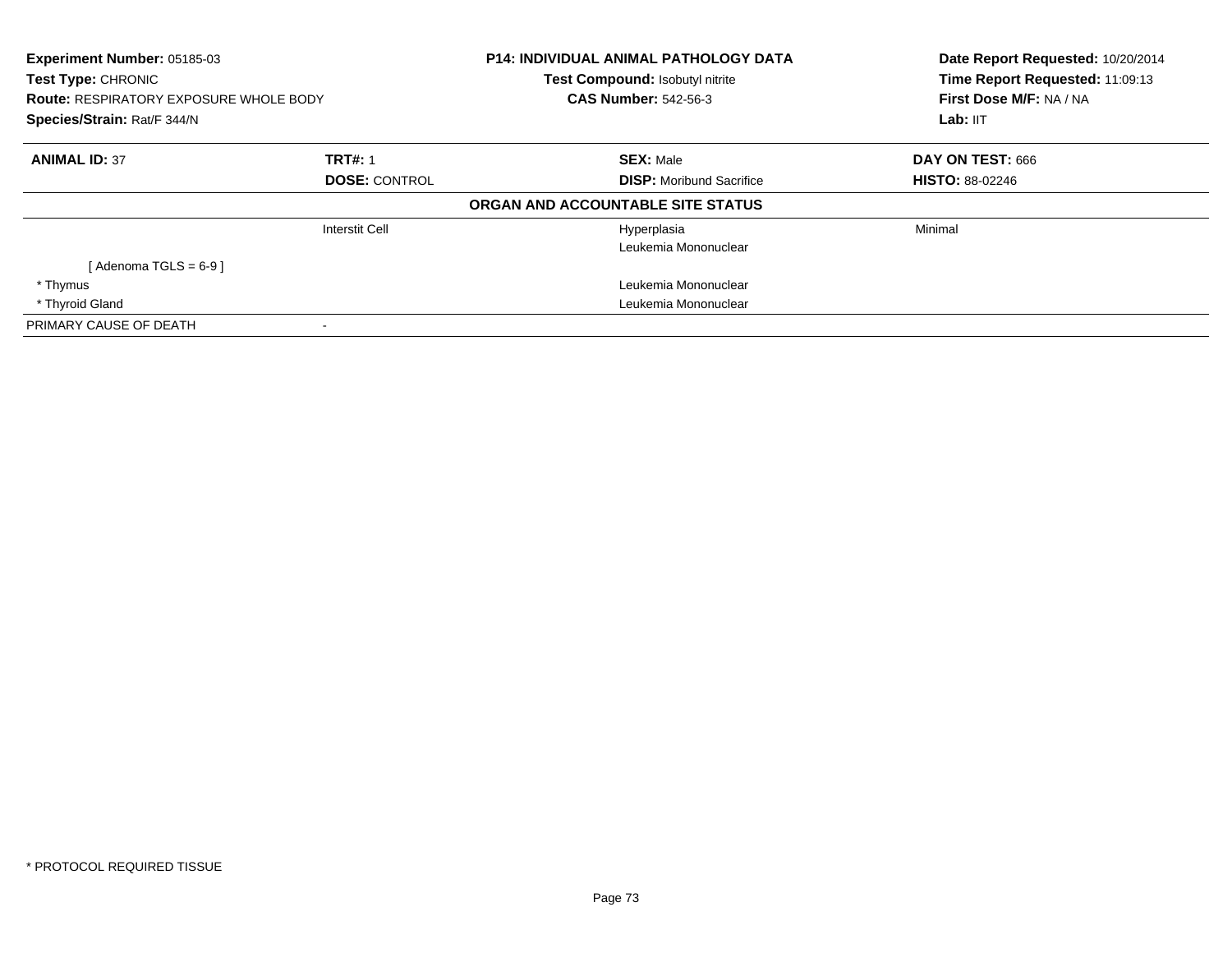| <b>TRT#: 1</b><br><b>SEX: Male</b><br><b>ANIMAL ID: 38</b><br>DAY ON TEST: 730<br><b>DOSE: CONTROL</b><br><b>DISP: Terminal Sacrifice</b><br>HISTO: 88-02247<br>ORGAN AND ACCOUNTABLE SITE STATUS<br><b>NORMAL</b><br>* Adrenal Medulla<br>* Brain<br>* Epididymis<br>* Bone<br>* Intestine Large, Cecum<br>* Intestine Large, Rectum<br>* Esophagus<br>* Intestine Large, Colon<br>* Intestine Small, Ileum<br>* Intestine Small, Duodenum<br>* Intestine Small, Jejunum<br>* Larynx<br>* Lymph Node, Mesenteric<br>* Nose<br>* Lung<br>* Mammary Gland<br>* Salivary Glands<br>* Pancreas<br>* Pituitary Gland<br>* Prostate<br>* Skin<br>* Stomach, Forestomach<br>* Seminal Vesicle<br>* Stomach, Glandular<br>* Urinary Bladder<br>* Thyroid Gland<br>* Trachea<br><b>MISSING</b><br>* Lymph Node, Bronchial<br>* Parathyroid Gland<br><b>OBSERVATIONS</b><br>* Adrenal Cortex<br>Mild<br>Vacuolization Cytoplasmic<br>* Bone Marrow<br>Hyperplasia<br>Mild<br>* Heart<br>Cardiomyopathy<br>Mild<br>* Kidney<br>Chronic, Mild<br>Nephropathy<br>* Liver<br><b>Basophilic Focus</b><br>Multiple, Mild<br><b>Fatty Change</b><br>Mild<br>Mixed Cell Focus<br>Multiple, Mild<br>[Basophilic Focus TGLS = 5-5]<br>Plasma Cell, Mild<br>* Lymph Node, Mandibular<br>Hyperplasia<br>Hemorrhage<br>Minimal<br>* Lymph Node, Mediastinal<br>* Preputial Gland<br>Mild<br>Ectasia<br>[ Ectasia TGLS = $1-10$ ]<br>Leukemia Mononuclear<br>* Spleen<br>[ Leukemia Mononuclear TGLS = 4-5 ]<br>Bilateral, Interstit Cell<br>* Testes<br>Adenoma<br>[Adenoma TGLS = $2,3-9$ ]<br>Minimal<br>* Thymus<br>Atrophy<br>PRIMARY CAUSE OF DEATH<br>$\blacksquare$ | Experiment Number: 05185-03<br>Test Type: CHRONIC<br>Route: RESPIRATORY EXPOSURE WHOLE BODY<br>Species/Strain: Rat/F 344/N | P14: INDIVIDUAL ANIMAL PATHOLOGY DATA<br>Test Compound: Isobutyl nitrite<br><b>CAS Number: 542-56-3</b> | Date Report Requested: 10/20/2014<br>Time Report Requested: 11:09:13<br>First Dose M/F: NA / NA<br>Lab: IIT |
|------------------------------------------------------------------------------------------------------------------------------------------------------------------------------------------------------------------------------------------------------------------------------------------------------------------------------------------------------------------------------------------------------------------------------------------------------------------------------------------------------------------------------------------------------------------------------------------------------------------------------------------------------------------------------------------------------------------------------------------------------------------------------------------------------------------------------------------------------------------------------------------------------------------------------------------------------------------------------------------------------------------------------------------------------------------------------------------------------------------------------------------------------------------------------------------------------------------------------------------------------------------------------------------------------------------------------------------------------------------------------------------------------------------------------------------------------------------------------------------------------------------------------------------------------------------------------------------------------------------------------------------------------|----------------------------------------------------------------------------------------------------------------------------|---------------------------------------------------------------------------------------------------------|-------------------------------------------------------------------------------------------------------------|
|                                                                                                                                                                                                                                                                                                                                                                                                                                                                                                                                                                                                                                                                                                                                                                                                                                                                                                                                                                                                                                                                                                                                                                                                                                                                                                                                                                                                                                                                                                                                                                                                                                                      |                                                                                                                            |                                                                                                         |                                                                                                             |
|                                                                                                                                                                                                                                                                                                                                                                                                                                                                                                                                                                                                                                                                                                                                                                                                                                                                                                                                                                                                                                                                                                                                                                                                                                                                                                                                                                                                                                                                                                                                                                                                                                                      |                                                                                                                            |                                                                                                         |                                                                                                             |
|                                                                                                                                                                                                                                                                                                                                                                                                                                                                                                                                                                                                                                                                                                                                                                                                                                                                                                                                                                                                                                                                                                                                                                                                                                                                                                                                                                                                                                                                                                                                                                                                                                                      |                                                                                                                            |                                                                                                         |                                                                                                             |
|                                                                                                                                                                                                                                                                                                                                                                                                                                                                                                                                                                                                                                                                                                                                                                                                                                                                                                                                                                                                                                                                                                                                                                                                                                                                                                                                                                                                                                                                                                                                                                                                                                                      |                                                                                                                            |                                                                                                         |                                                                                                             |
|                                                                                                                                                                                                                                                                                                                                                                                                                                                                                                                                                                                                                                                                                                                                                                                                                                                                                                                                                                                                                                                                                                                                                                                                                                                                                                                                                                                                                                                                                                                                                                                                                                                      |                                                                                                                            |                                                                                                         |                                                                                                             |
|                                                                                                                                                                                                                                                                                                                                                                                                                                                                                                                                                                                                                                                                                                                                                                                                                                                                                                                                                                                                                                                                                                                                                                                                                                                                                                                                                                                                                                                                                                                                                                                                                                                      |                                                                                                                            |                                                                                                         |                                                                                                             |
|                                                                                                                                                                                                                                                                                                                                                                                                                                                                                                                                                                                                                                                                                                                                                                                                                                                                                                                                                                                                                                                                                                                                                                                                                                                                                                                                                                                                                                                                                                                                                                                                                                                      |                                                                                                                            |                                                                                                         |                                                                                                             |
|                                                                                                                                                                                                                                                                                                                                                                                                                                                                                                                                                                                                                                                                                                                                                                                                                                                                                                                                                                                                                                                                                                                                                                                                                                                                                                                                                                                                                                                                                                                                                                                                                                                      |                                                                                                                            |                                                                                                         |                                                                                                             |
|                                                                                                                                                                                                                                                                                                                                                                                                                                                                                                                                                                                                                                                                                                                                                                                                                                                                                                                                                                                                                                                                                                                                                                                                                                                                                                                                                                                                                                                                                                                                                                                                                                                      |                                                                                                                            |                                                                                                         |                                                                                                             |
|                                                                                                                                                                                                                                                                                                                                                                                                                                                                                                                                                                                                                                                                                                                                                                                                                                                                                                                                                                                                                                                                                                                                                                                                                                                                                                                                                                                                                                                                                                                                                                                                                                                      |                                                                                                                            |                                                                                                         |                                                                                                             |
|                                                                                                                                                                                                                                                                                                                                                                                                                                                                                                                                                                                                                                                                                                                                                                                                                                                                                                                                                                                                                                                                                                                                                                                                                                                                                                                                                                                                                                                                                                                                                                                                                                                      |                                                                                                                            |                                                                                                         |                                                                                                             |
|                                                                                                                                                                                                                                                                                                                                                                                                                                                                                                                                                                                                                                                                                                                                                                                                                                                                                                                                                                                                                                                                                                                                                                                                                                                                                                                                                                                                                                                                                                                                                                                                                                                      |                                                                                                                            |                                                                                                         |                                                                                                             |
|                                                                                                                                                                                                                                                                                                                                                                                                                                                                                                                                                                                                                                                                                                                                                                                                                                                                                                                                                                                                                                                                                                                                                                                                                                                                                                                                                                                                                                                                                                                                                                                                                                                      |                                                                                                                            |                                                                                                         |                                                                                                             |
|                                                                                                                                                                                                                                                                                                                                                                                                                                                                                                                                                                                                                                                                                                                                                                                                                                                                                                                                                                                                                                                                                                                                                                                                                                                                                                                                                                                                                                                                                                                                                                                                                                                      |                                                                                                                            |                                                                                                         |                                                                                                             |
|                                                                                                                                                                                                                                                                                                                                                                                                                                                                                                                                                                                                                                                                                                                                                                                                                                                                                                                                                                                                                                                                                                                                                                                                                                                                                                                                                                                                                                                                                                                                                                                                                                                      |                                                                                                                            |                                                                                                         |                                                                                                             |
|                                                                                                                                                                                                                                                                                                                                                                                                                                                                                                                                                                                                                                                                                                                                                                                                                                                                                                                                                                                                                                                                                                                                                                                                                                                                                                                                                                                                                                                                                                                                                                                                                                                      |                                                                                                                            |                                                                                                         |                                                                                                             |
|                                                                                                                                                                                                                                                                                                                                                                                                                                                                                                                                                                                                                                                                                                                                                                                                                                                                                                                                                                                                                                                                                                                                                                                                                                                                                                                                                                                                                                                                                                                                                                                                                                                      |                                                                                                                            |                                                                                                         |                                                                                                             |
|                                                                                                                                                                                                                                                                                                                                                                                                                                                                                                                                                                                                                                                                                                                                                                                                                                                                                                                                                                                                                                                                                                                                                                                                                                                                                                                                                                                                                                                                                                                                                                                                                                                      |                                                                                                                            |                                                                                                         |                                                                                                             |
|                                                                                                                                                                                                                                                                                                                                                                                                                                                                                                                                                                                                                                                                                                                                                                                                                                                                                                                                                                                                                                                                                                                                                                                                                                                                                                                                                                                                                                                                                                                                                                                                                                                      |                                                                                                                            |                                                                                                         |                                                                                                             |
|                                                                                                                                                                                                                                                                                                                                                                                                                                                                                                                                                                                                                                                                                                                                                                                                                                                                                                                                                                                                                                                                                                                                                                                                                                                                                                                                                                                                                                                                                                                                                                                                                                                      |                                                                                                                            |                                                                                                         |                                                                                                             |
|                                                                                                                                                                                                                                                                                                                                                                                                                                                                                                                                                                                                                                                                                                                                                                                                                                                                                                                                                                                                                                                                                                                                                                                                                                                                                                                                                                                                                                                                                                                                                                                                                                                      |                                                                                                                            |                                                                                                         |                                                                                                             |
|                                                                                                                                                                                                                                                                                                                                                                                                                                                                                                                                                                                                                                                                                                                                                                                                                                                                                                                                                                                                                                                                                                                                                                                                                                                                                                                                                                                                                                                                                                                                                                                                                                                      |                                                                                                                            |                                                                                                         |                                                                                                             |
|                                                                                                                                                                                                                                                                                                                                                                                                                                                                                                                                                                                                                                                                                                                                                                                                                                                                                                                                                                                                                                                                                                                                                                                                                                                                                                                                                                                                                                                                                                                                                                                                                                                      |                                                                                                                            |                                                                                                         |                                                                                                             |
|                                                                                                                                                                                                                                                                                                                                                                                                                                                                                                                                                                                                                                                                                                                                                                                                                                                                                                                                                                                                                                                                                                                                                                                                                                                                                                                                                                                                                                                                                                                                                                                                                                                      |                                                                                                                            |                                                                                                         |                                                                                                             |
|                                                                                                                                                                                                                                                                                                                                                                                                                                                                                                                                                                                                                                                                                                                                                                                                                                                                                                                                                                                                                                                                                                                                                                                                                                                                                                                                                                                                                                                                                                                                                                                                                                                      |                                                                                                                            |                                                                                                         |                                                                                                             |
|                                                                                                                                                                                                                                                                                                                                                                                                                                                                                                                                                                                                                                                                                                                                                                                                                                                                                                                                                                                                                                                                                                                                                                                                                                                                                                                                                                                                                                                                                                                                                                                                                                                      |                                                                                                                            |                                                                                                         |                                                                                                             |
|                                                                                                                                                                                                                                                                                                                                                                                                                                                                                                                                                                                                                                                                                                                                                                                                                                                                                                                                                                                                                                                                                                                                                                                                                                                                                                                                                                                                                                                                                                                                                                                                                                                      |                                                                                                                            |                                                                                                         |                                                                                                             |
|                                                                                                                                                                                                                                                                                                                                                                                                                                                                                                                                                                                                                                                                                                                                                                                                                                                                                                                                                                                                                                                                                                                                                                                                                                                                                                                                                                                                                                                                                                                                                                                                                                                      |                                                                                                                            |                                                                                                         |                                                                                                             |
|                                                                                                                                                                                                                                                                                                                                                                                                                                                                                                                                                                                                                                                                                                                                                                                                                                                                                                                                                                                                                                                                                                                                                                                                                                                                                                                                                                                                                                                                                                                                                                                                                                                      |                                                                                                                            |                                                                                                         |                                                                                                             |
|                                                                                                                                                                                                                                                                                                                                                                                                                                                                                                                                                                                                                                                                                                                                                                                                                                                                                                                                                                                                                                                                                                                                                                                                                                                                                                                                                                                                                                                                                                                                                                                                                                                      |                                                                                                                            |                                                                                                         |                                                                                                             |
|                                                                                                                                                                                                                                                                                                                                                                                                                                                                                                                                                                                                                                                                                                                                                                                                                                                                                                                                                                                                                                                                                                                                                                                                                                                                                                                                                                                                                                                                                                                                                                                                                                                      |                                                                                                                            |                                                                                                         |                                                                                                             |
|                                                                                                                                                                                                                                                                                                                                                                                                                                                                                                                                                                                                                                                                                                                                                                                                                                                                                                                                                                                                                                                                                                                                                                                                                                                                                                                                                                                                                                                                                                                                                                                                                                                      |                                                                                                                            |                                                                                                         |                                                                                                             |
|                                                                                                                                                                                                                                                                                                                                                                                                                                                                                                                                                                                                                                                                                                                                                                                                                                                                                                                                                                                                                                                                                                                                                                                                                                                                                                                                                                                                                                                                                                                                                                                                                                                      |                                                                                                                            |                                                                                                         |                                                                                                             |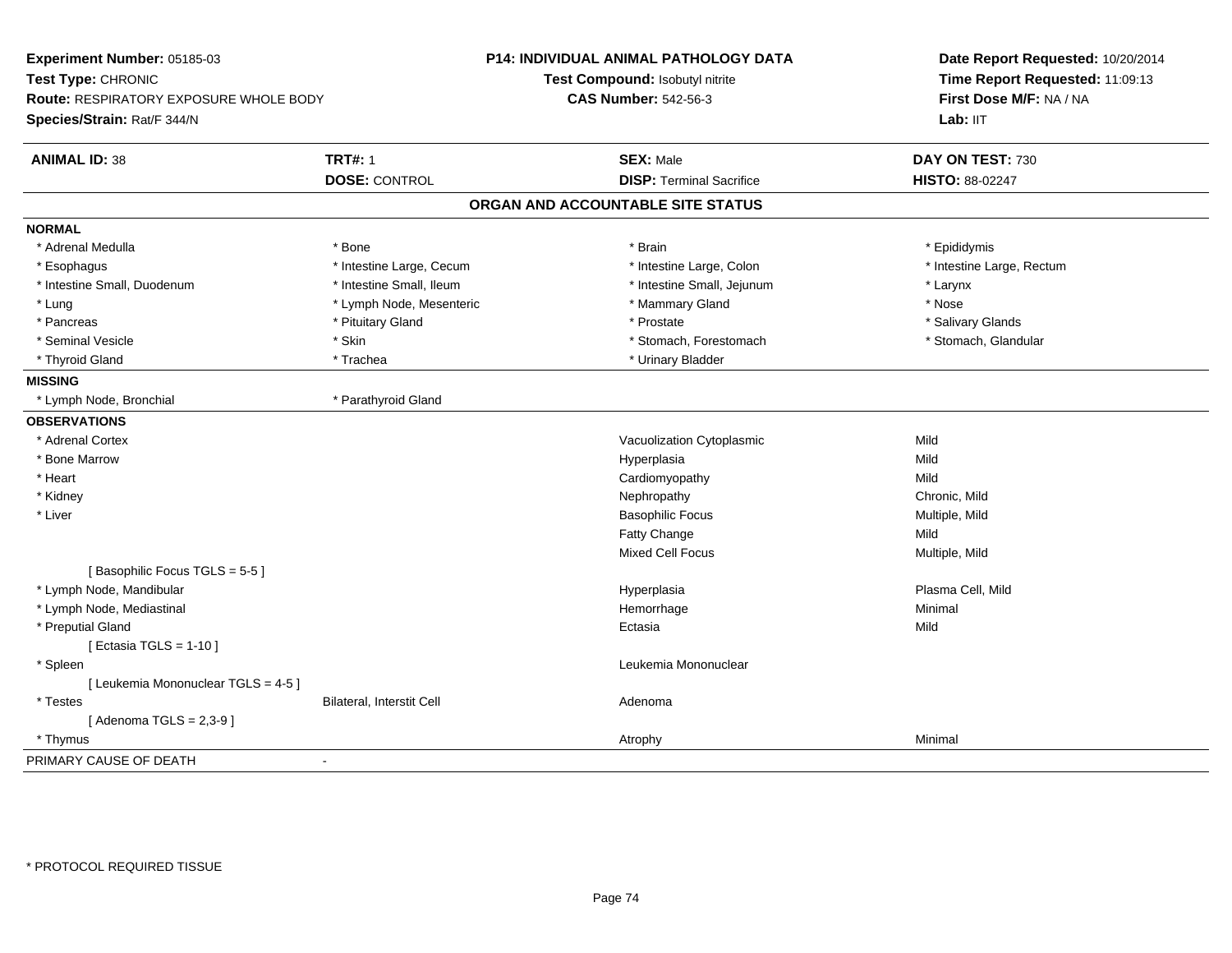| Experiment Number: 05185-03                  |                             | <b>P14: INDIVIDUAL ANIMAL PATHOLOGY DATA</b> | Date Report Requested: 10/20/2014<br>Time Report Requested: 11:09:13<br>First Dose M/F: NA / NA |  |
|----------------------------------------------|-----------------------------|----------------------------------------------|-------------------------------------------------------------------------------------------------|--|
| Test Type: CHRONIC                           |                             | Test Compound: Isobutyl nitrite              |                                                                                                 |  |
| Route: RESPIRATORY EXPOSURE WHOLE BODY       |                             | <b>CAS Number: 542-56-3</b>                  |                                                                                                 |  |
| Species/Strain: Rat/F 344/N                  |                             |                                              | Lab: IIT                                                                                        |  |
| <b>ANIMAL ID: 39</b>                         | <b>TRT#: 1</b>              | <b>SEX: Male</b>                             | DAY ON TEST: 525                                                                                |  |
|                                              | <b>DOSE: CONTROL</b>        | <b>DISP:</b> Moribund Sacrifice              | HISTO: 88-02248                                                                                 |  |
|                                              |                             | ORGAN AND ACCOUNTABLE SITE STATUS            |                                                                                                 |  |
| <b>NORMAL</b>                                |                             |                                              |                                                                                                 |  |
| * Adrenal Cortex                             | * Adrenal Medulla           | * Bone                                       | * Bone Marrow                                                                                   |  |
| * Epididymis                                 | * Esophagus                 | * Intestine Large, Cecum                     | * Intestine Large, Colon                                                                        |  |
| * Intestine Large, Rectum                    | * Intestine Small, Duodenum | * Intestine Small, Ileum                     | * Intestine Small, Jejunum                                                                      |  |
| * Lung                                       | * Lymph Node, Bronchial     | * Lymph Node, Mandibular                     | * Lymph Node, Mesenteric                                                                        |  |
| * Mammary Gland                              | * Pancreas                  | * Salivary Glands                            | * Skin                                                                                          |  |
| * Spleen                                     | * Stomach, Forestomach      | * Stomach, Glandular                         | * Testes                                                                                        |  |
| * Trachea                                    | * Urinary Bladder           |                                              |                                                                                                 |  |
| <b>MISSING</b>                               |                             |                                              |                                                                                                 |  |
| * Lymph Node, Mediastinal                    | * Parathyroid Gland         |                                              |                                                                                                 |  |
| <b>OBSERVATIONS</b>                          |                             |                                              |                                                                                                 |  |
| * Brain                                      |                             | Compression                                  | Moderate                                                                                        |  |
|                                              |                             | Hydrocephalus                                | Moderate                                                                                        |  |
| [Compression TGLS = 2-13]                    |                             |                                              |                                                                                                 |  |
| * Heart                                      |                             | Cardiomyopathy                               | Minimal                                                                                         |  |
| * Kidney                                     |                             | Nephropathy                                  | Chronic, Mild                                                                                   |  |
| * Larynx                                     | Epithelium                  | Hyperplasia                                  | Mild                                                                                            |  |
|                                              |                             | Inflammation                                 | Mild                                                                                            |  |
| * Liver                                      |                             | <b>Basophilic Focus</b>                      | Minimal                                                                                         |  |
|                                              |                             | Fatty Change                                 | Minimal                                                                                         |  |
| * Nose                                       |                             | Angiectasis                                  | Moderate                                                                                        |  |
| * Pituitary Gland<br>[Adenoma TGLS = $1-1$ ] | Pars Distalis               | Adenoma                                      |                                                                                                 |  |
| * Preputial Gland                            |                             | Ectasia                                      | Mild                                                                                            |  |
| * Prostate                                   |                             | Concretion                                   | Mild                                                                                            |  |
|                                              |                             | Inflammation                                 | Mild                                                                                            |  |
| * Seminal Vesicle                            |                             | <b>Depletion Cellular</b>                    | Moderate                                                                                        |  |
| * Thymus                                     |                             | Atrophy                                      | Moderate                                                                                        |  |
| * Thyroid Gland                              | C Cell                      | Hyperplasia                                  | Moderate                                                                                        |  |
| PRIMARY CAUSE OF DEATH                       | $\blacksquare$              |                                              |                                                                                                 |  |
|                                              |                             |                                              |                                                                                                 |  |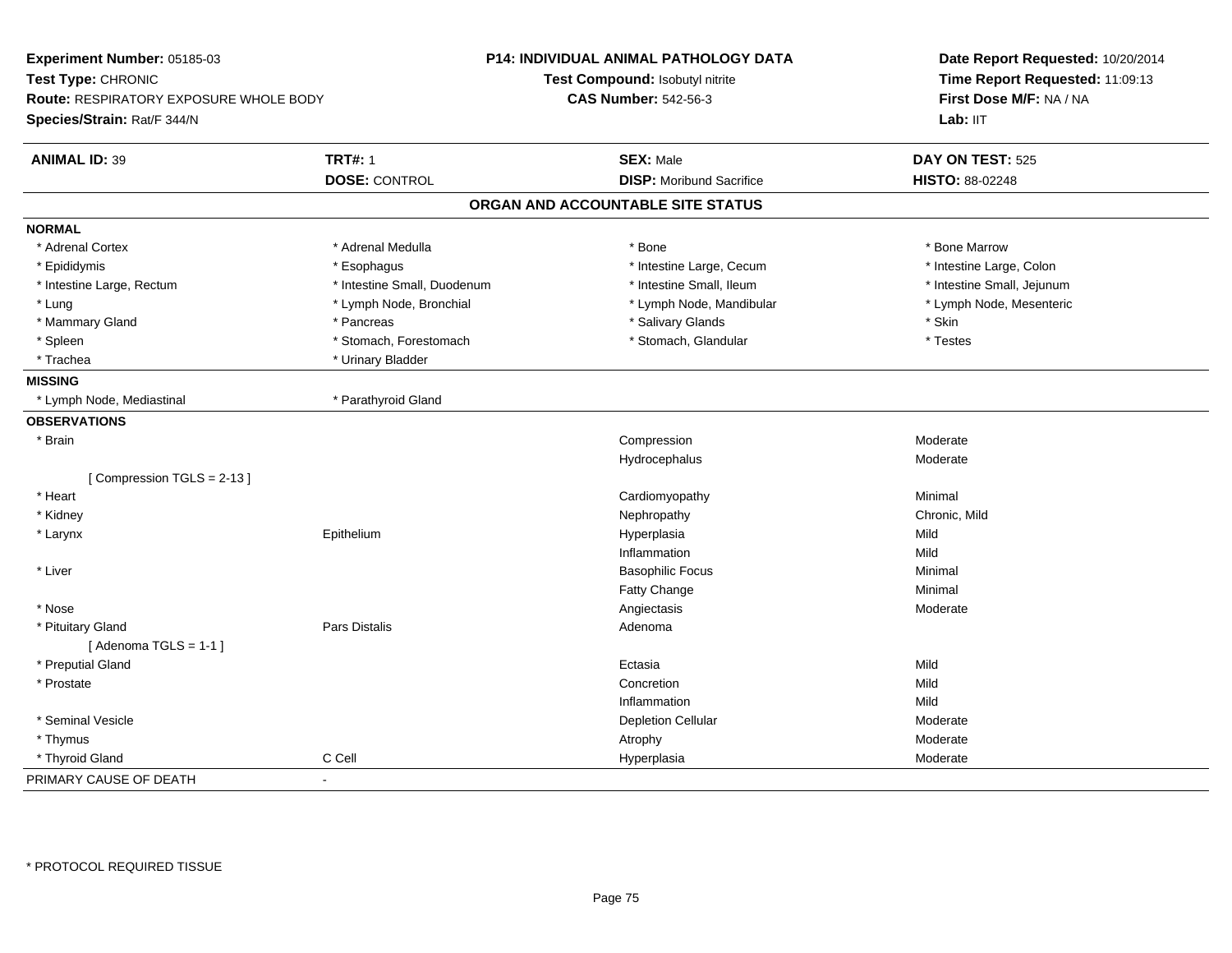| Experiment Number: 05185-03            |                          | <b>P14: INDIVIDUAL ANIMAL PATHOLOGY DATA</b> | Date Report Requested: 10/20/2014 |
|----------------------------------------|--------------------------|----------------------------------------------|-----------------------------------|
| Test Type: CHRONIC                     |                          | Test Compound: Isobutyl nitrite              | Time Report Requested: 11:09:13   |
| Route: RESPIRATORY EXPOSURE WHOLE BODY |                          | <b>CAS Number: 542-56-3</b>                  | First Dose M/F: NA / NA           |
| Species/Strain: Rat/F 344/N            |                          |                                              | Lab: IIT                          |
| <b>ANIMAL ID: 40</b>                   | <b>TRT#: 1</b>           | <b>SEX: Male</b>                             | DAY ON TEST: 666                  |
|                                        | <b>DOSE: CONTROL</b>     | <b>DISP:</b> Moribund Sacrifice              | HISTO: 88-02249                   |
|                                        |                          | ORGAN AND ACCOUNTABLE SITE STATUS            |                                   |
| <b>NORMAL</b>                          |                          |                                              |                                   |
| * Adrenal Cortex                       | * Adrenal Medulla        | * Bone                                       | * Bone Marrow                     |
| * Esophagus                            | * Intestine Large, Cecum | * Intestine Large, Colon                     | * Intestine Large, Rectum         |
| * Intestine Small, Duodenum            | * Intestine Small, Ileum | * Intestine Small, Jejunum                   | * Larynx                          |
| * Lung                                 | * Lymph Node, Bronchial  | * Lymph Node, Mandibular                     | * Lymph Node, Mesenteric          |
| * Nose                                 | * Parathyroid Gland      | * Salivary Glands                            | * Seminal Vesicle                 |
| * Skin                                 | * Spleen                 | * Stomach, Forestomach                       | * Stomach, Glandular              |
| * Trachea                              | * Urinary Bladder        |                                              |                                   |
| <b>OBSERVATIONS</b>                    |                          |                                              |                                   |
| * Brain                                |                          | Compression                                  | Moderate                          |
|                                        |                          | Hydrocephalus                                | Mild                              |
| [Compression TGLS = 3-1]               |                          |                                              |                                   |
| * Epididymis                           |                          | Inflammation                                 | Moderate                          |
| * Heart                                |                          | Cardiomyopathy                               | Moderate                          |
| * Kidney                               |                          | Nephropathy                                  | Chronic, Mild                     |
| [Nephropathy TGLS = 1-7]               |                          |                                              |                                   |
| * Liver                                |                          | <b>Basophilic Focus</b>                      | Multiple, Minimal                 |
| * Lymph Node, Mediastinal              |                          | Hemorrhage                                   | Minimal                           |
| * Mammary Gland                        |                          | Lactation                                    | Moderate                          |
| * Pancreas                             | <b>Acinar Cell</b>       | Atrophy                                      | Mild                              |
| * Pituitary Gland                      | Pars Distalis            | Adenoma                                      |                                   |
| [Adenoma TGLS = $2-1$ ]                |                          |                                              |                                   |
| * Preputial Gland                      |                          | Ectasia                                      | Moderate                          |
| * Prostate                             |                          | Inflammation                                 | Mild                              |
| * Testes                               |                          | Atrophy                                      | Moderate                          |
| * Thymus                               |                          | Atrophy                                      | Mild                              |
| * Thyroid Gland                        | Follicle                 | Dilatation                                   | Mild                              |
| PRIMARY CAUSE OF DEATH                 | $\blacksquare$           |                                              |                                   |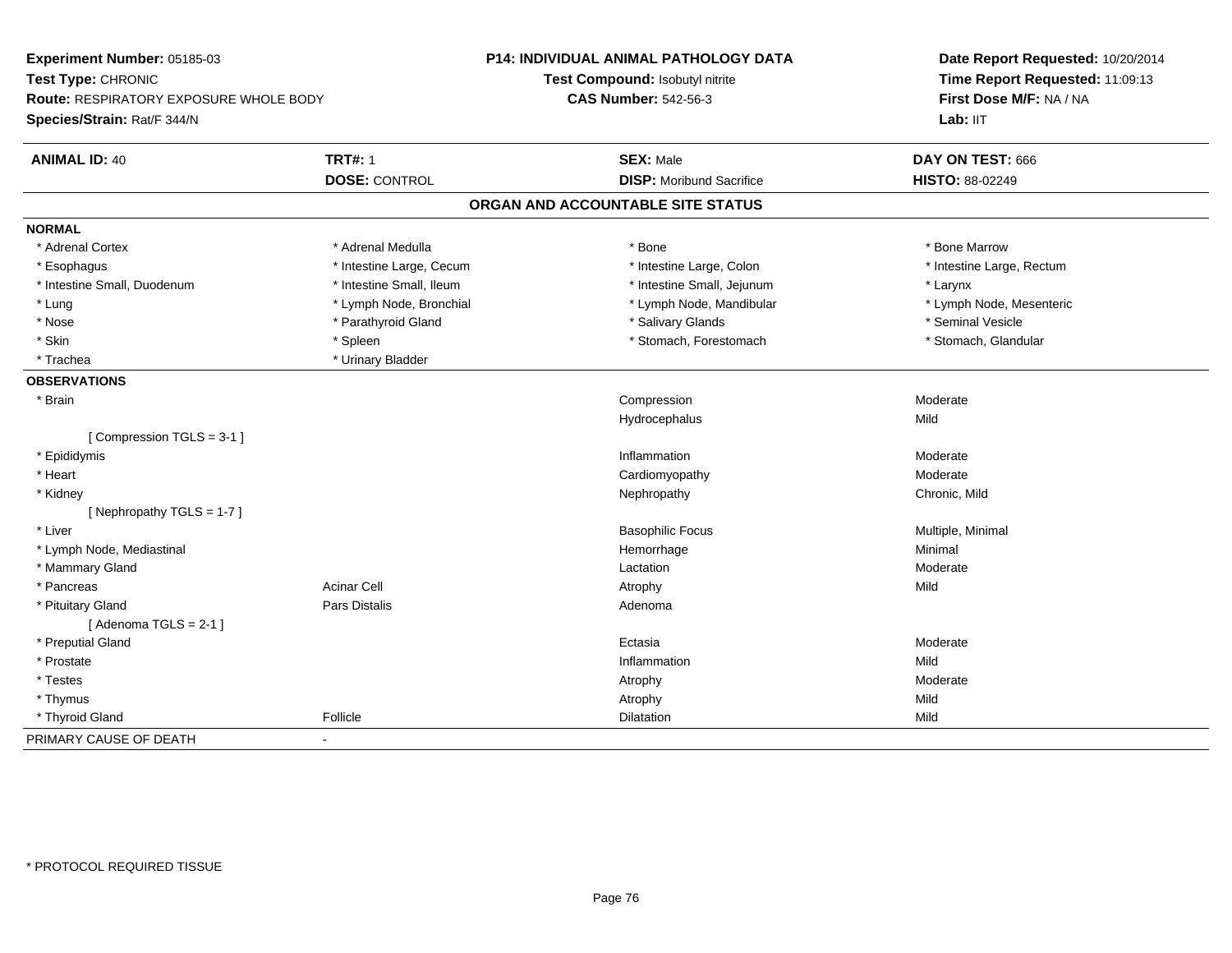| Experiment Number: 05185-03                                        |                            | <b>P14: INDIVIDUAL ANIMAL PATHOLOGY DATA</b> | Date Report Requested: 10/20/2014<br>Time Report Requested: 11:09:13<br>First Dose M/F: NA / NA |  |
|--------------------------------------------------------------------|----------------------------|----------------------------------------------|-------------------------------------------------------------------------------------------------|--|
| Test Type: CHRONIC                                                 |                            | Test Compound: Isobutyl nitrite              |                                                                                                 |  |
| <b>Route: RESPIRATORY EXPOSURE WHOLE BODY</b>                      |                            | <b>CAS Number: 542-56-3</b>                  |                                                                                                 |  |
| Species/Strain: Rat/F 344/N                                        |                            |                                              | Lab: IIT                                                                                        |  |
| <b>ANIMAL ID: 41</b>                                               | <b>TRT#: 1</b>             | <b>SEX: Male</b>                             | DAY ON TEST: 624                                                                                |  |
|                                                                    | <b>DOSE: CONTROL</b>       | <b>DISP: Natural Death</b>                   | HISTO: 88-02250                                                                                 |  |
|                                                                    |                            | ORGAN AND ACCOUNTABLE SITE STATUS            |                                                                                                 |  |
| <b>NORMAL</b>                                                      |                            |                                              |                                                                                                 |  |
| * Adrenal Medulla                                                  | * Bone                     | * Brain                                      | * Esophagus                                                                                     |  |
| * Intestine Large, Cecum                                           | * Intestine Large, Colon   | * Intestine Large, Rectum                    | * Intestine Small, Duodenum                                                                     |  |
| * Intestine Small, Ileum                                           | * Intestine Small, Jejunum | * Larynx                                     | * Lymph Node, Mandibular                                                                        |  |
| * Mammary Gland                                                    | * Nose                     | * Parathyroid Gland                          | * Pituitary Gland                                                                               |  |
| * Salivary Glands                                                  | * Seminal Vesicle          | * Skin                                       | * Stomach, Forestomach                                                                          |  |
| * Stomach, Glandular                                               | * Thyroid Gland            | * Trachea                                    | * Urinary Bladder                                                                               |  |
| <b>OBSERVATIONS</b>                                                |                            |                                              |                                                                                                 |  |
| * Adrenal Cortex                                                   |                            | Leukemia Mononuclear                         |                                                                                                 |  |
| * Bone Marrow                                                      |                            | Leukemia Mononuclear                         |                                                                                                 |  |
| * Epididymis                                                       |                            | Hypospermia                                  | Moderate                                                                                        |  |
| * Heart                                                            |                            | Cardiomyopathy                               | Mild                                                                                            |  |
|                                                                    |                            | Leukemia Mononuclear                         |                                                                                                 |  |
| * Kidney                                                           |                            | Leukemia Mononuclear                         |                                                                                                 |  |
|                                                                    |                            | Nephropathy                                  | Chronic, Mild                                                                                   |  |
| [ Leukemia Mononuclear TGLS = 2-7 ]<br>[Nephropathy TGLS = $2-7$ ] |                            |                                              |                                                                                                 |  |
| * Liver                                                            |                            | Leukemia Mononuclear                         |                                                                                                 |  |
| [ Leukemia Mononuclear TGLS = 3-5 ]                                |                            |                                              |                                                                                                 |  |
| * Lung                                                             |                            | Leukemia Mononuclear                         |                                                                                                 |  |
| [Leukemia Mononuclear TGLS = 3-5]                                  |                            |                                              |                                                                                                 |  |
| * Lymph Node, Bronchial                                            |                            | Leukemia Mononuclear                         |                                                                                                 |  |
| * Lymph Node, Mediastinal                                          |                            | Leukemia Mononuclear                         |                                                                                                 |  |
| * Lymph Node, Mesenteric                                           |                            | Leukemia Mononuclear                         |                                                                                                 |  |
| * Pancreas                                                         | <b>Acinar Cell</b>         | Atrophy                                      | Mild                                                                                            |  |
| * Preputial Gland                                                  |                            | Ectasia                                      | Mild                                                                                            |  |
| * Prostate                                                         |                            | Inflammation                                 | Mild                                                                                            |  |
| * Spleen                                                           |                            | Leukemia Mononuclear                         |                                                                                                 |  |
| [Leukemia Mononuclear TGLS = 1-5]                                  |                            |                                              |                                                                                                 |  |
| * Testes                                                           | Bilateral, Interstit Cell  | Adenoma                                      |                                                                                                 |  |
|                                                                    |                            | Leukemia Mononuclear                         |                                                                                                 |  |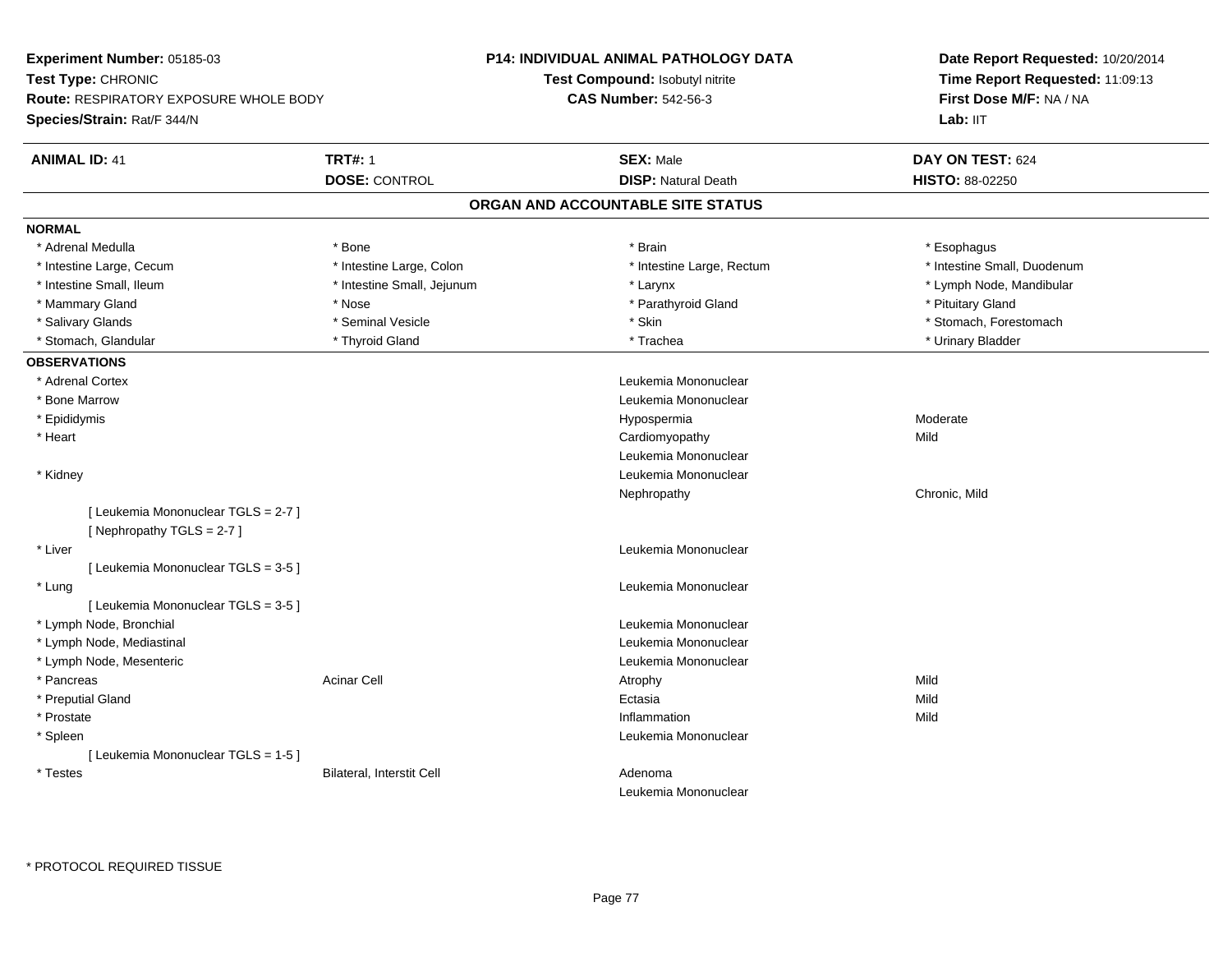| Experiment Number: 05185-03<br>Test Type: CHRONIC<br><b>Route: RESPIRATORY EXPOSURE WHOLE BODY</b><br>Species/Strain: Rat/F 344/N |                      | <b>P14: INDIVIDUAL ANIMAL PATHOLOGY DATA</b><br><b>Test Compound: Isobutyl nitrite</b><br><b>CAS Number: 542-56-3</b> | Date Report Requested: 10/20/2014<br>Time Report Requested: 11:09:13<br>First Dose M/F: NA / NA<br>Lab: IIT |
|-----------------------------------------------------------------------------------------------------------------------------------|----------------------|-----------------------------------------------------------------------------------------------------------------------|-------------------------------------------------------------------------------------------------------------|
| <b>ANIMAL ID: 41</b>                                                                                                              | TRT#: 1              | <b>SEX: Male</b>                                                                                                      | DAY ON TEST: 624                                                                                            |
|                                                                                                                                   | <b>DOSE: CONTROL</b> | <b>DISP:</b> Natural Death                                                                                            | <b>HISTO: 88-02250</b>                                                                                      |
|                                                                                                                                   |                      | ORGAN AND ACCOUNTABLE SITE STATUS                                                                                     |                                                                                                             |
| [ Adenoma TGLS = 4-9 ]                                                                                                            |                      |                                                                                                                       |                                                                                                             |
| [Leukemia Mononuclear TGLS = 4-9]                                                                                                 |                      |                                                                                                                       |                                                                                                             |
| * Thymus                                                                                                                          |                      | Atrophy                                                                                                               | Moderate                                                                                                    |
| PRIMARY CAUSE OF DEATH                                                                                                            |                      |                                                                                                                       |                                                                                                             |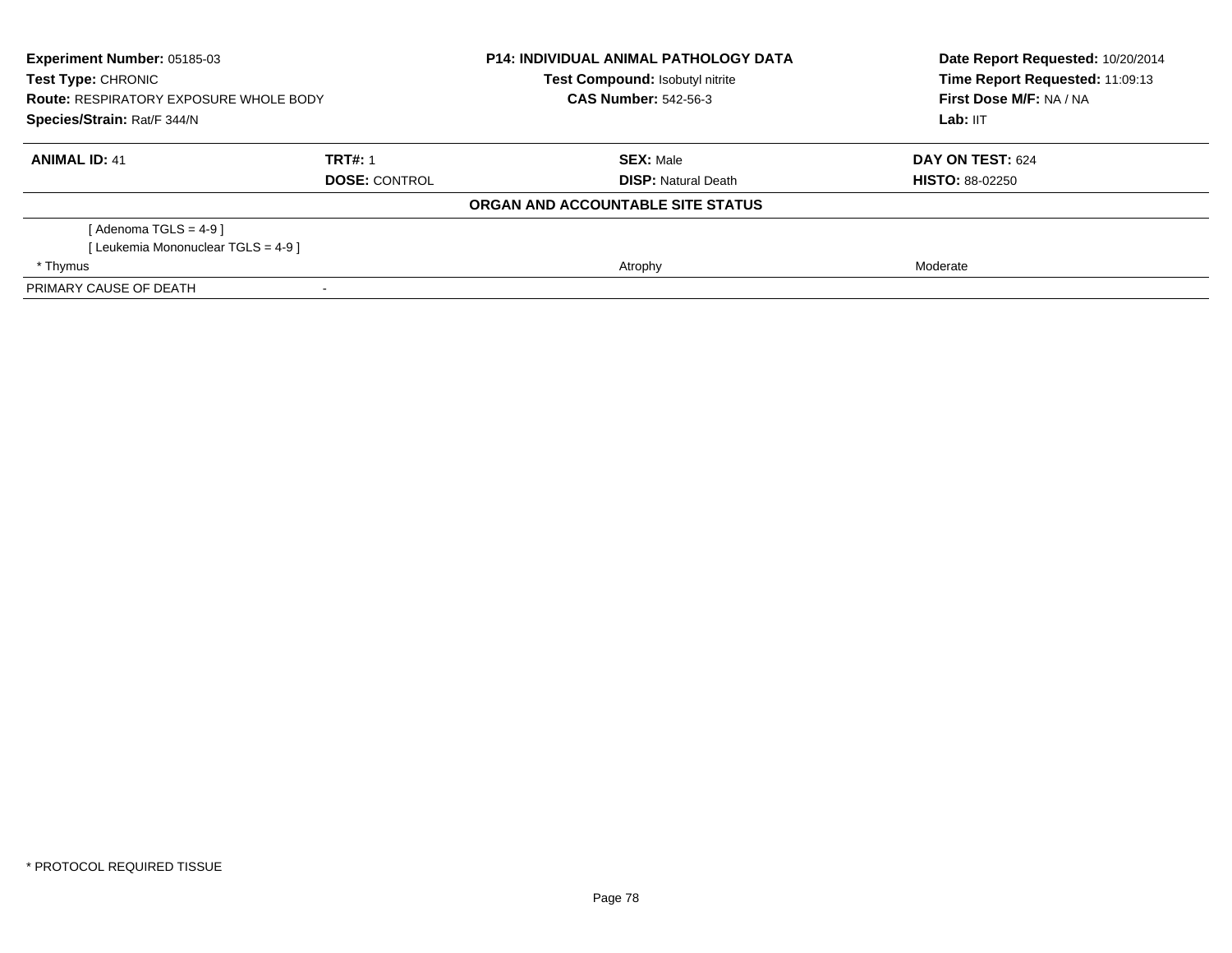| Experiment Number: 05185-03                                         |                             | P14: INDIVIDUAL ANIMAL PATHOLOGY DATA | Date Report Requested: 10/20/2014<br>Time Report Requested: 11:09:13<br>First Dose M/F: NA / NA |  |
|---------------------------------------------------------------------|-----------------------------|---------------------------------------|-------------------------------------------------------------------------------------------------|--|
| Test Type: CHRONIC                                                  |                             | Test Compound: Isobutyl nitrite       |                                                                                                 |  |
| Route: RESPIRATORY EXPOSURE WHOLE BODY                              |                             | <b>CAS Number: 542-56-3</b>           |                                                                                                 |  |
| Species/Strain: Rat/F 344/N                                         |                             |                                       | Lab: IIT                                                                                        |  |
| <b>ANIMAL ID: 42</b>                                                | <b>TRT#: 1</b>              | <b>SEX: Male</b>                      | DAY ON TEST: 563                                                                                |  |
|                                                                     | <b>DOSE: CONTROL</b>        | <b>DISP:</b> Moribund Sacrifice       | HISTO: 88-02251                                                                                 |  |
|                                                                     |                             | ORGAN AND ACCOUNTABLE SITE STATUS     |                                                                                                 |  |
| <b>NORMAL</b>                                                       |                             |                                       |                                                                                                 |  |
| * Bone                                                              | * Epididymis                | * Esophagus                           | * Intestine Large, Colon                                                                        |  |
| * Intestine Large, Rectum                                           | * Intestine Small, Duodenum | * Intestine Small, Ileum              | * Intestine Small, Jejunum                                                                      |  |
| * Larynx                                                            | * Lymph Node, Bronchial     | * Lymph Node, Mesenteric              | * Nose                                                                                          |  |
| * Pancreas                                                          | * Parathyroid Gland         | * Salivary Glands                     | * Seminal Vesicle                                                                               |  |
| * Skin                                                              | * Stomach, Forestomach      | * Stomach, Glandular                  | * Thyroid Gland                                                                                 |  |
| * Trachea                                                           | * Urinary Bladder           |                                       |                                                                                                 |  |
| <b>OBSERVATIONS</b>                                                 |                             |                                       |                                                                                                 |  |
| * Adrenal Cortex                                                    |                             | Degeneration                          | Mild                                                                                            |  |
|                                                                     |                             | Leukemia Mononuclear                  |                                                                                                 |  |
| * Adrenal Medulla                                                   |                             | Leukemia Mononuclear                  |                                                                                                 |  |
| * Bone Marrow                                                       |                             | Hyperplasia                           | Moderate                                                                                        |  |
| * Brain                                                             |                             | Hydrocephalus                         | Mild                                                                                            |  |
|                                                                     |                             | Leukemia Mononuclear                  |                                                                                                 |  |
| * Heart                                                             |                             | Leukemia Mononuclear                  |                                                                                                 |  |
| * Intestine Large, Cecum                                            |                             | Leukemia Mononuclear                  |                                                                                                 |  |
| * Kidney                                                            |                             | Leukemia Mononuclear                  |                                                                                                 |  |
|                                                                     |                             | Nephropathy                           | Chronic, Mild                                                                                   |  |
| * Liver                                                             |                             | Hepatocellular Adenoma                |                                                                                                 |  |
|                                                                     |                             | Leukemia Mononuclear                  |                                                                                                 |  |
| [ Hepatocellular Adenoma TGLS = 4-13 ]                              |                             |                                       |                                                                                                 |  |
| [ Leukemia Mononuclear TGLS = 3-5 ]                                 |                             |                                       |                                                                                                 |  |
| * Lung                                                              |                             | Leukemia Mononuclear                  |                                                                                                 |  |
| [ Leukemia Mononuclear TGLS = 3-5 ]                                 |                             |                                       |                                                                                                 |  |
| * Lymph Node, Mandibular                                            |                             | Hyperplasia                           | Plasma Cell, Mild                                                                               |  |
| * Lymph Node, Mediastinal                                           |                             | Leukemia Mononuclear                  |                                                                                                 |  |
| * Mammary Gland                                                     |                             | Lactation                             | Moderate                                                                                        |  |
| * Pituitary Gland                                                   | Pars Distalis               | Adenoma                               |                                                                                                 |  |
|                                                                     |                             | Leukemia Mononuclear                  |                                                                                                 |  |
| [Adenoma TGLS = $2-1$ ]                                             |                             |                                       |                                                                                                 |  |
| $F1$ and $F2$ and $F3$ and $F4$ and $F5$ and $F6$ and $F6$ and $F8$ |                             |                                       |                                                                                                 |  |

[ Leukemia Mononuclear TGLS = 2-1 ]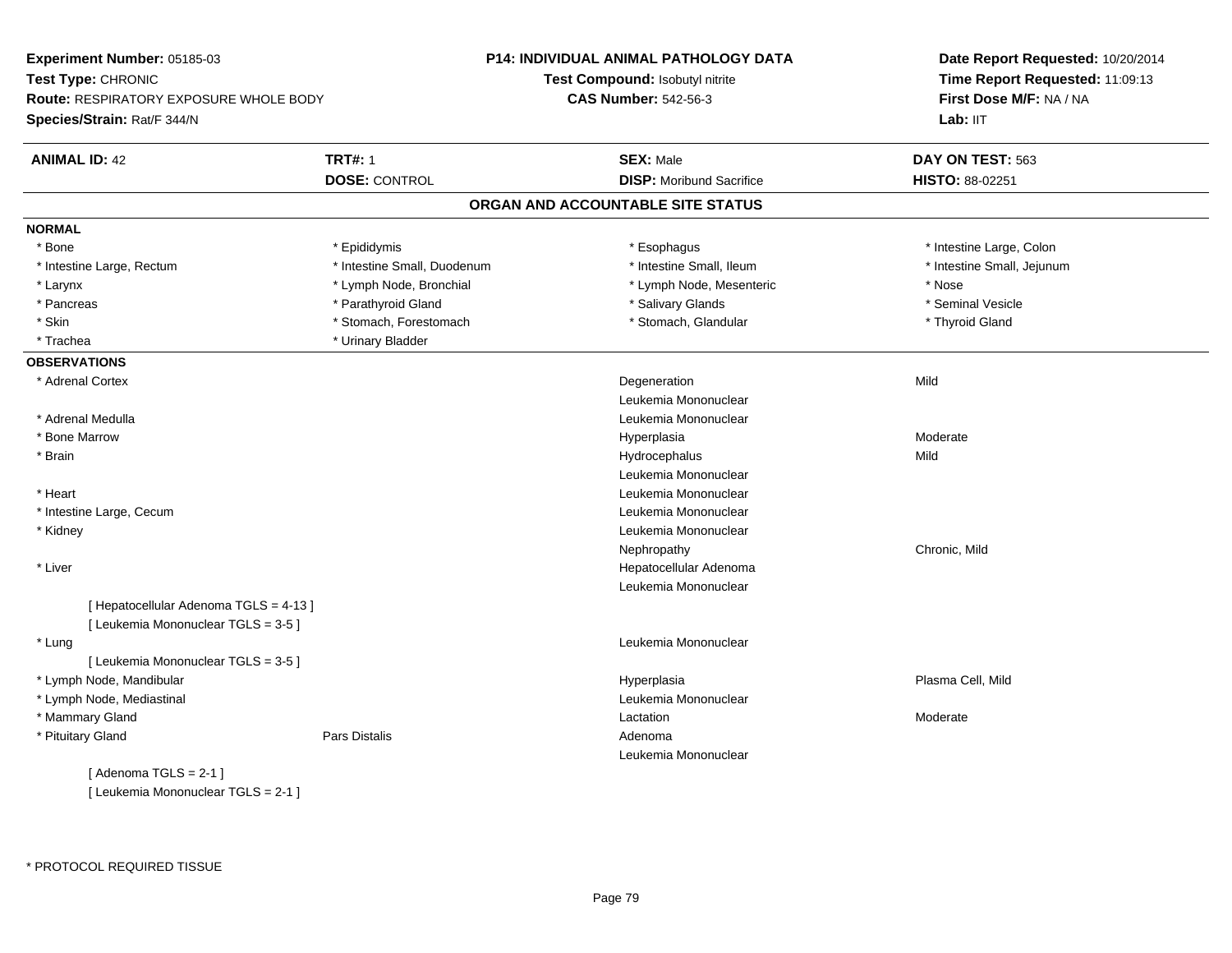| Experiment Number: 05185-03<br><b>Test Type: CHRONIC</b><br><b>Route: RESPIRATORY EXPOSURE WHOLE BODY</b><br>Species/Strain: Rat/F 344/N |                       | P14: INDIVIDUAL ANIMAL PATHOLOGY DATA<br>Test Compound: Isobutyl nitrite<br><b>CAS Number: 542-56-3</b> | Date Report Requested: 10/20/2014<br>Time Report Requested: 11:09:13<br>First Dose M/F: NA / NA<br>Lab: IIT |
|------------------------------------------------------------------------------------------------------------------------------------------|-----------------------|---------------------------------------------------------------------------------------------------------|-------------------------------------------------------------------------------------------------------------|
| <b>ANIMAL ID: 42</b>                                                                                                                     | <b>TRT#: 1</b>        | <b>SEX: Male</b>                                                                                        | DAY ON TEST: 563                                                                                            |
|                                                                                                                                          | <b>DOSE: CONTROL</b>  | <b>DISP:</b> Moribund Sacrifice                                                                         | <b>HISTO: 88-02251</b>                                                                                      |
|                                                                                                                                          |                       | ORGAN AND ACCOUNTABLE SITE STATUS                                                                       |                                                                                                             |
| * Preputial Gland                                                                                                                        |                       | Ectasia                                                                                                 | Mild                                                                                                        |
|                                                                                                                                          |                       | Inflammation                                                                                            | Minimal                                                                                                     |
| * Prostate                                                                                                                               |                       | Inflammation                                                                                            | Mild                                                                                                        |
| * Spleen                                                                                                                                 |                       | Leukemia Mononuclear                                                                                    |                                                                                                             |
| [Leukemia Mononuclear TGLS = 1-5]                                                                                                        |                       |                                                                                                         |                                                                                                             |
| * Testes                                                                                                                                 | <b>Interstit Cell</b> | Hyperplasia                                                                                             | Minimal                                                                                                     |
| * Thymus                                                                                                                                 |                       | Atrophy                                                                                                 | Mild                                                                                                        |
| PRIMARY CAUSE OF DEATH                                                                                                                   |                       |                                                                                                         |                                                                                                             |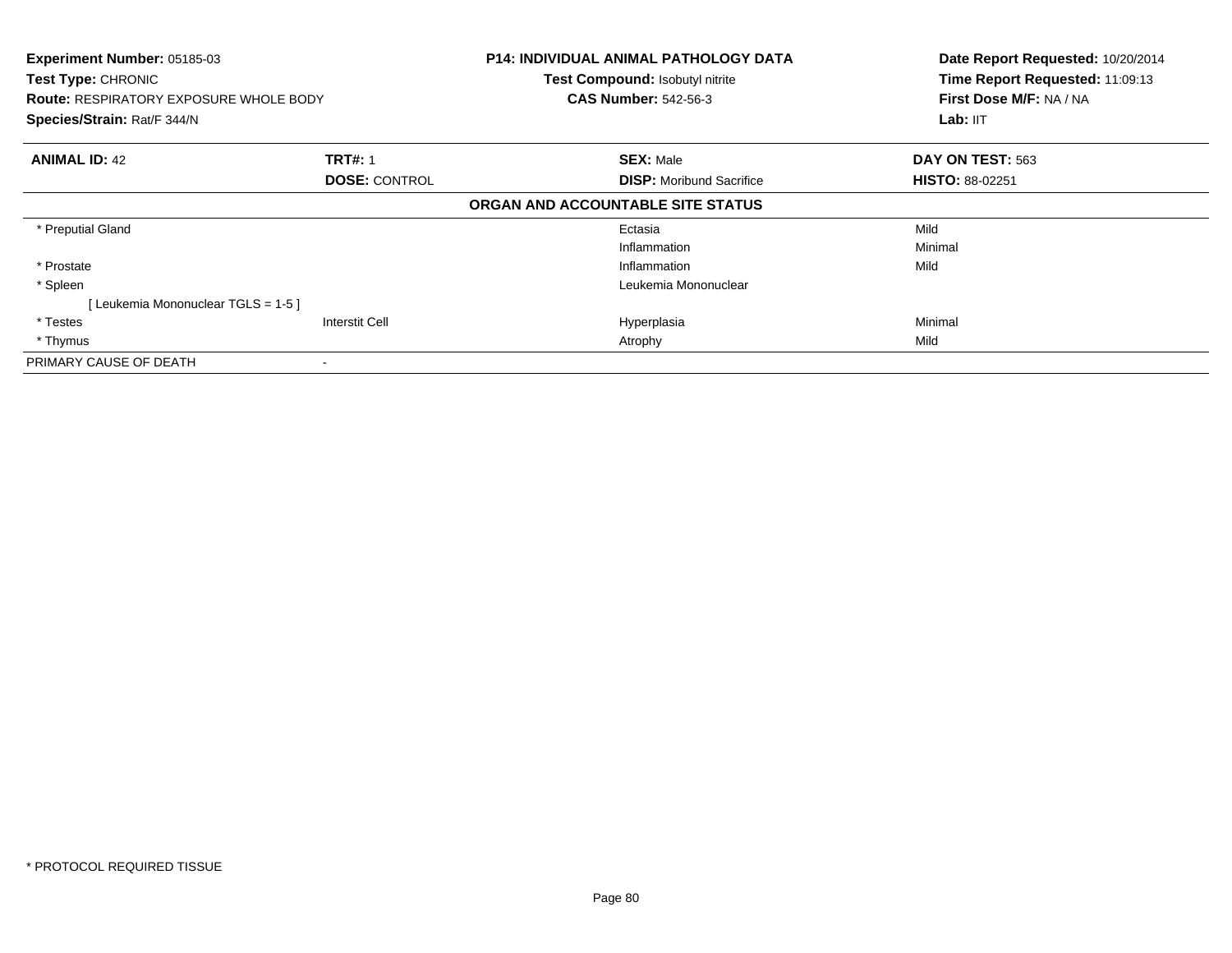| Experiment Number: 05185-03                   |                           | P14: INDIVIDUAL ANIMAL PATHOLOGY DATA | Date Report Requested: 10/20/2014<br>Time Report Requested: 11:09:13 |  |
|-----------------------------------------------|---------------------------|---------------------------------------|----------------------------------------------------------------------|--|
| Test Type: CHRONIC                            |                           | Test Compound: Isobutyl nitrite       |                                                                      |  |
| <b>Route: RESPIRATORY EXPOSURE WHOLE BODY</b> |                           | <b>CAS Number: 542-56-3</b>           | First Dose M/F: NA / NA                                              |  |
| Species/Strain: Rat/F 344/N                   |                           |                                       | Lab: IIT                                                             |  |
| <b>ANIMAL ID: 43</b>                          | <b>TRT#: 1</b>            | <b>SEX: Male</b>                      | DAY ON TEST: 729                                                     |  |
|                                               | <b>DOSE: CONTROL</b>      | <b>DISP: Terminal Sacrifice</b>       | HISTO: 88-02252                                                      |  |
|                                               |                           | ORGAN AND ACCOUNTABLE SITE STATUS     |                                                                      |  |
| <b>NORMAL</b>                                 |                           |                                       |                                                                      |  |
| * Bone                                        | * Epididymis              | * Esophagus                           | * Intestine Large, Cecum                                             |  |
| * Intestine Large, Colon                      | * Intestine Large, Rectum | * Intestine Small, Duodenum           | * Intestine Small, Ileum                                             |  |
| * Intestine Small, Jejunum                    | * Larynx                  | * Nose                                | * Parathyroid Gland                                                  |  |
| * Skin                                        | * Thyroid Gland           | * Trachea                             |                                                                      |  |
| <b>OBSERVATIONS</b>                           |                           |                                       |                                                                      |  |
| * Adrenal Cortex                              |                           | Hyperplasia                           | Mild                                                                 |  |
|                                               |                           | Leukemia Mononuclear                  |                                                                      |  |
| * Adrenal Medulla                             |                           | Hyperplasia                           | Moderate                                                             |  |
|                                               |                           | Leukemia Mononuclear                  |                                                                      |  |
| * Bone Marrow                                 |                           | Hyperplasia                           | Mild                                                                 |  |
|                                               |                           | Leukemia Mononuclear                  |                                                                      |  |
| * Brain                                       |                           | Leukemia Mononuclear                  |                                                                      |  |
| * Heart                                       |                           | Leukemia Mononuclear                  |                                                                      |  |
| * Kidney                                      |                           | Leukemia Mononuclear                  |                                                                      |  |
|                                               |                           | Nephropathy                           | Chronic, Minimal                                                     |  |
| * Liver                                       | <b>Bile Duct</b>          | Hyperplasia                           | Moderate                                                             |  |
|                                               |                           | Leukemia Mononuclear                  |                                                                      |  |
| [ Leukemia Mononuclear TGLS = 7-5 ]           |                           |                                       |                                                                      |  |
| * Lung                                        |                           | Leukemia Mononuclear                  |                                                                      |  |
| [ Leukemia Mononuclear TGLS = 7-5 ]           |                           |                                       |                                                                      |  |
| * Lymph Node, Bronchial                       |                           | Leukemia Mononuclear                  |                                                                      |  |
| [ Leukemia Mononuclear TGLS = 3-8,5-16 ]      |                           |                                       |                                                                      |  |
| * Lymph Node, Mandibular                      |                           | Leukemia Mononuclear                  |                                                                      |  |
| [ Leukemia Mononuclear TGLS = 3-8,5-16 ]      |                           |                                       |                                                                      |  |
| * Lymph Node, Mediastinal                     |                           | Leukemia Mononuclear                  |                                                                      |  |
| [ Leukemia Mononuclear TGLS = 3-8,5-16 ]      |                           |                                       |                                                                      |  |
| * Lymph Node, Mesenteric                      |                           | Leukemia Mononuclear                  |                                                                      |  |
| [ Leukemia Mononuclear TGLS = 3-8,5-16 ]      |                           |                                       |                                                                      |  |
| * Mammary Gland                               |                           | Lactation                             | Mild                                                                 |  |
|                                               |                           | Leukemia Mononuclear                  |                                                                      |  |
|                                               |                           |                                       |                                                                      |  |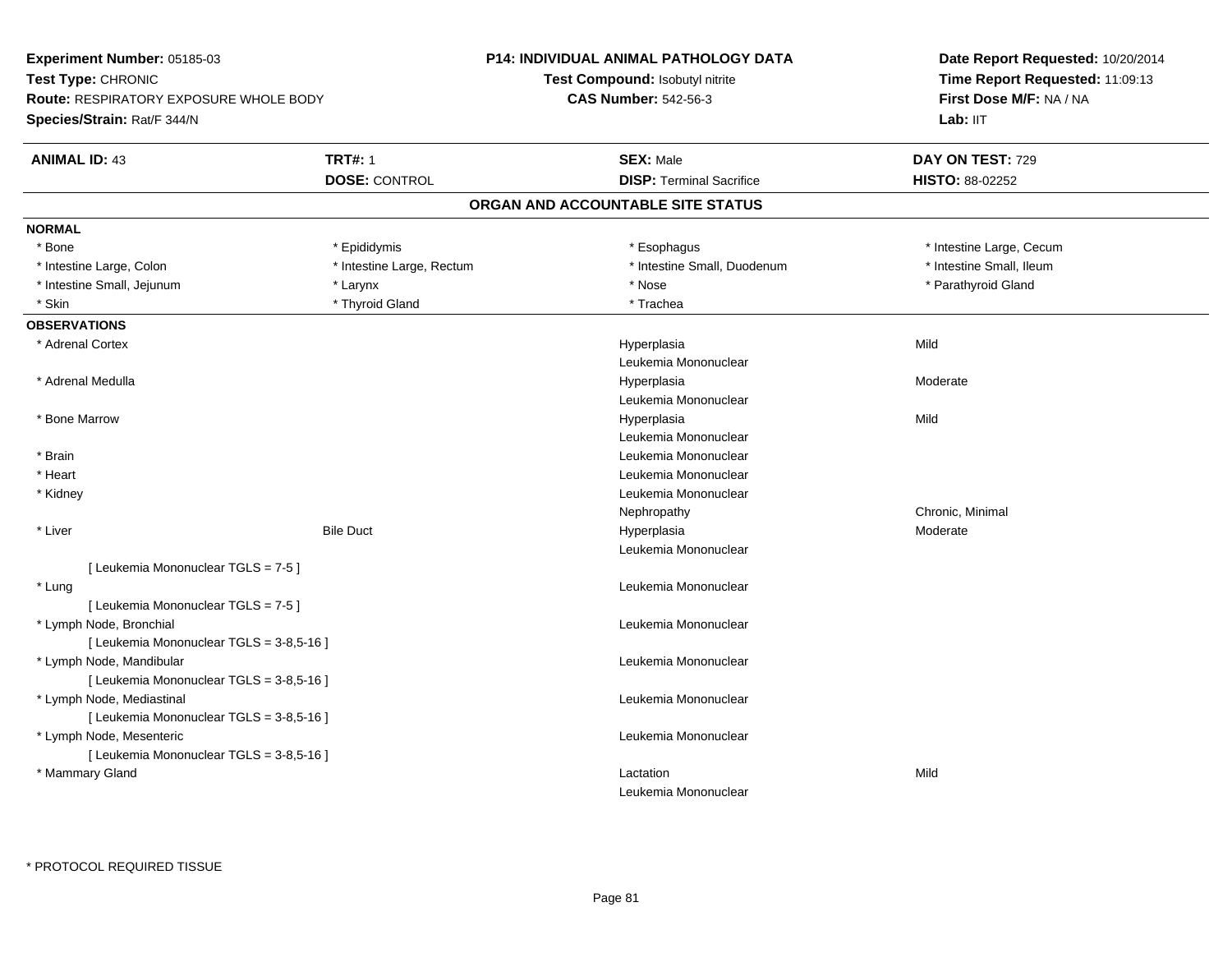**Experiment Number:** 05185-03**Test Type:** CHRONIC **Route:** RESPIRATORY EXPOSURE WHOLE BODY**Species/Strain:** Rat/F 344/N**P14: INDIVIDUAL ANIMAL PATHOLOGY DATATest Compound:** Isobutyl nitrite**CAS Number:** 542-56-3**Date Report Requested:** 10/20/2014**Time Report Requested:** 11:09:13**First Dose M/F:** NA / NA**Lab:** IIT**ANIMAL ID:** 43**TRT#:** 1 **SEX:** Male **DAY ON TEST:** 729 **DOSE:** CONTROL **DISP:** Terminal Sacrifice **HISTO:** 88-02252 **ORGAN AND ACCOUNTABLE SITE STATUS**[ Leukemia Mononuclear TGLS = 7-5 ] \* Pancreas Leukemia Mononuclear \* Pituitary Gland Leukemia Mononuclear [ Leukemia Mononuclear TGLS = 8-1 ] \* Preputial Glandd and the control of the control of the control of the control of the control of the control of the control of the control of the control of the control of the control of the control of the control of the control of the co Leukemia Mononuclear $[$  Ectasia TGLS = 1-10  $]$ [ Leukemia Mononuclear TGLS = 1-10 ] \* Prostatee de la controlle de la controlle de la controlle de la controlle de la controlle de la controlle de la controlle de la controlle de la controlle de la controlle de la controlle de la controlle de la controlle de la contro [ Leukemia Mononuclear TGLS = 1-10 ] \* Salivary Glands Leukemia Mononuclear [ Leukemia Mononuclear TGLS = 1-10 ] \* Seminal Vesicle Leukemia Mononuclear [ Leukemia Mononuclear TGLS = 4-15 ] \* Spleen Leukemia Mononuclear [ Leukemia Mononuclear TGLS = 2-5,14 ] \* Stomach, Forestomach Leukemia Mononuclear \* Stomach, Glandular Leukemia Mononuclear \* Testess and the contract of the contract of the contract of the contract of the contract of the contract of the contract of  $\mathbb{R}^n$  Leukemia Mononuclear $[$  Adenoma TGLS = 6-9  $]$ [ Leukemia Mononuclear TGLS = 6-9 ] \* Thymus Leukemia Mononuclear [ Leukemia Mononuclear TGLS = 6-9 ] \* Urinary Bladder Leukemia Mononuclear [ Leukemia Mononuclear TGLS = 6-9 ]PRIMARY CAUSE OF DEATH-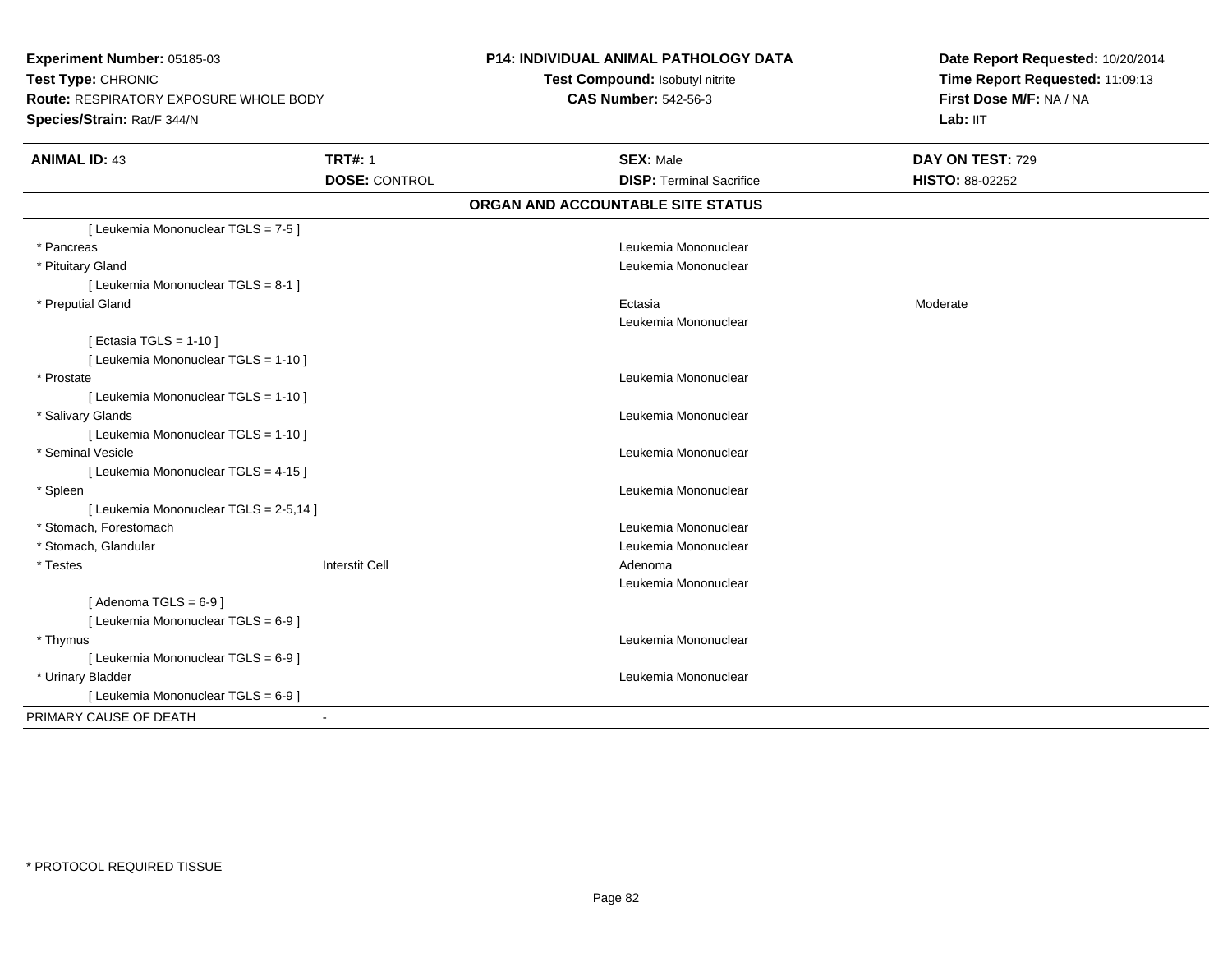| Experiment Number: 05185-03                   |                            | <b>P14: INDIVIDUAL ANIMAL PATHOLOGY DATA</b> | Date Report Requested: 10/20/2014<br>Time Report Requested: 11:09:13<br>First Dose M/F: NA / NA |
|-----------------------------------------------|----------------------------|----------------------------------------------|-------------------------------------------------------------------------------------------------|
| Test Type: CHRONIC                            |                            | <b>Test Compound: Isobutyl nitrite</b>       |                                                                                                 |
| <b>Route: RESPIRATORY EXPOSURE WHOLE BODY</b> |                            | <b>CAS Number: 542-56-3</b>                  |                                                                                                 |
| Species/Strain: Rat/F 344/N                   |                            |                                              | Lab: IIT                                                                                        |
| <b>ANIMAL ID: 44</b>                          | <b>TRT#: 1</b>             | <b>SEX: Male</b>                             | DAY ON TEST: 639                                                                                |
|                                               | <b>DOSE: CONTROL</b>       | <b>DISP: Moribund Sacrifice</b>              | HISTO: 88-02253                                                                                 |
|                                               |                            | ORGAN AND ACCOUNTABLE SITE STATUS            |                                                                                                 |
| <b>NORMAL</b>                                 |                            |                                              |                                                                                                 |
| * Bone                                        | * Brain                    | * Epididymis                                 | * Esophagus                                                                                     |
| * Intestine Large, Cecum                      | * Intestine Large, Colon   | * Intestine Large, Rectum                    | * Intestine Small, Duodenum                                                                     |
| * Intestine Small, Ileum                      | * Intestine Small, Jejunum | * Larynx                                     | * Lymph Node, Bronchial                                                                         |
| * Lymph Node, Mandibular                      | * Lymph Node, Mediastinal  | * Lymph Node, Mesenteric                     | * Mammary Gland                                                                                 |
| * Nose                                        | * Parathyroid Gland        | * Preputial Gland                            | * Salivary Glands                                                                               |
| * Seminal Vesicle                             | * Stomach, Forestomach     | * Stomach, Glandular                         | * Thymus                                                                                        |
| * Thyroid Gland                               | * Trachea                  | * Urinary Bladder                            |                                                                                                 |
| <b>OBSERVATIONS</b>                           |                            |                                              |                                                                                                 |
| * Adrenal Cortex                              |                            | Hyperplasia                                  | Mild                                                                                            |
|                                               |                            | Vacuolization Cytoplasmic                    | Minimal                                                                                         |
| * Adrenal Medulla                             |                            | Hyperplasia                                  | Minimal                                                                                         |
|                                               |                            | Pheochromocytoma Benign                      |                                                                                                 |
| * Bone Marrow                                 |                            | Hyperplasia                                  | Moderate                                                                                        |
| * Heart                                       |                            | Cardiomyopathy                               | Mild                                                                                            |
|                                               |                            | Leukemia Mononuclear                         |                                                                                                 |
| * Kidney                                      |                            | Nephropathy                                  | Chronic, Minimal                                                                                |
| * Liver                                       |                            | Leukemia Mononuclear                         |                                                                                                 |
|                                               |                            | <b>Mixed Cell Focus</b>                      | Mild                                                                                            |
| [ Leukemia Mononuclear TGLS = 4-5 ]           |                            |                                              |                                                                                                 |
| * Lung                                        |                            | Hemorrhage                                   | Mild                                                                                            |
| * Pancreas                                    | <b>Acinar Cell</b>         | Atrophy                                      | Mild                                                                                            |
| * Pituitary Gland                             | Pars Distalis              | Adenoma                                      |                                                                                                 |
| * Prostate                                    |                            | Inflammation                                 | Mild                                                                                            |
| * Skin                                        | Inguinal                   | Squamous Cell Carcinoma                      |                                                                                                 |
| [Squamous Cell Carcinoma TGLS = 3-13]         |                            |                                              |                                                                                                 |
| * Spleen                                      |                            | Leukemia Mononuclear                         |                                                                                                 |
| [ Leukemia Mononuclear TGLS = 1-5 ]           |                            |                                              |                                                                                                 |
| * Testes                                      | <b>Interstit Cell</b>      | Adenoma                                      |                                                                                                 |
|                                               | <b>Interstit Cell</b>      | Hyperplasia                                  | Minimal                                                                                         |
| PRIMARY CAUSE OF DEATH                        |                            |                                              |                                                                                                 |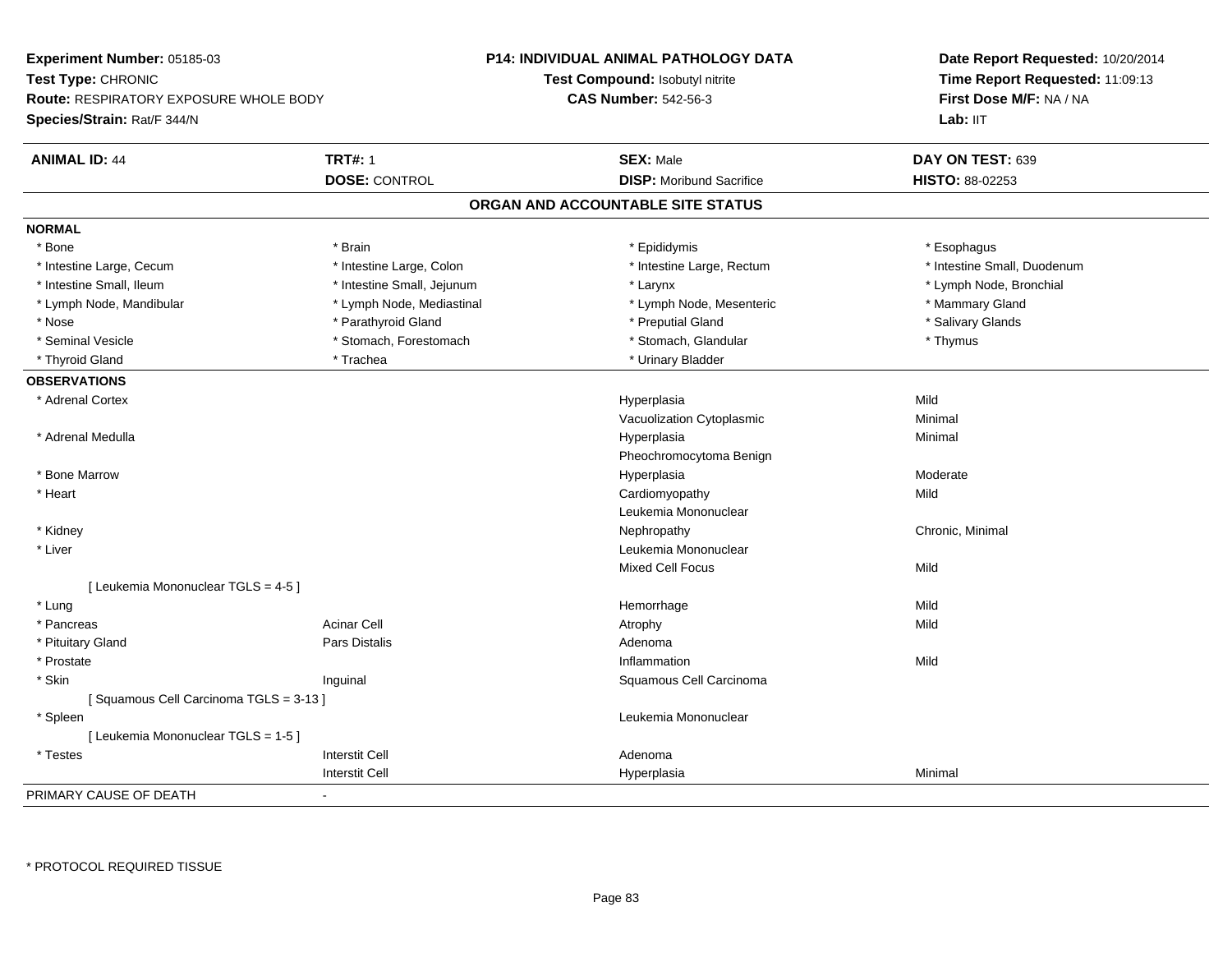| Experiment Number: 05185-03            |                           | <b>P14: INDIVIDUAL ANIMAL PATHOLOGY DATA</b> | Date Report Requested: 10/20/2014<br>Time Report Requested: 11:09:13<br>First Dose M/F: NA / NA |  |
|----------------------------------------|---------------------------|----------------------------------------------|-------------------------------------------------------------------------------------------------|--|
| Test Type: CHRONIC                     |                           | Test Compound: Isobutyl nitrite              |                                                                                                 |  |
| Route: RESPIRATORY EXPOSURE WHOLE BODY |                           | <b>CAS Number: 542-56-3</b>                  |                                                                                                 |  |
| Species/Strain: Rat/F 344/N            |                           |                                              | Lab: II <sub>T</sub>                                                                            |  |
| <b>ANIMAL ID: 45</b>                   | <b>TRT#: 1</b>            | <b>SEX: Male</b>                             | DAY ON TEST: 730                                                                                |  |
|                                        | <b>DOSE: CONTROL</b>      | <b>DISP: Terminal Sacrifice</b>              | HISTO: 88-02254                                                                                 |  |
|                                        |                           | ORGAN AND ACCOUNTABLE SITE STATUS            |                                                                                                 |  |
| <b>NORMAL</b>                          |                           |                                              |                                                                                                 |  |
| * Bone                                 | * Brain                   | * Esophagus                                  | * Intestine Large, Cecum                                                                        |  |
| * Intestine Large, Colon               | * Intestine Large, Rectum | * Intestine Small, Duodenum                  | * Intestine Small, Ileum                                                                        |  |
| * Intestine Small, Jejunum             | * Larynx                  | * Lymph Node, Mandibular                     | * Lymph Node, Mediastinal                                                                       |  |
| * Lymph Node, Mesenteric               | * Mammary Gland           | * Parathyroid Gland                          | * Salivary Glands                                                                               |  |
| * Seminal Vesicle                      | * Skin                    | * Spleen                                     | * Stomach, Forestomach                                                                          |  |
| * Stomach, Glandular                   | * Thyroid Gland           | * Trachea                                    | * Urinary Bladder                                                                               |  |
| <b>MISSING</b>                         |                           |                                              |                                                                                                 |  |
| * Lymph Node, Bronchial                |                           |                                              |                                                                                                 |  |
| <b>OBSERVATIONS</b>                    |                           |                                              |                                                                                                 |  |
| * Adrenal Cortex                       |                           | Hyperplasia                                  | Minimal                                                                                         |  |
|                                        |                           | Vacuolization Cytoplasmic                    | Mild                                                                                            |  |
| * Adrenal Medulla                      |                           | Hyperplasia                                  | Minimal                                                                                         |  |
| * Bone Marrow                          |                           | Hyperplasia                                  | Mild                                                                                            |  |
| * Epididymis                           |                           | Hypospermia                                  | Mild                                                                                            |  |
| * Heart                                |                           | Cardiomyopathy                               | Mild                                                                                            |  |
| * Kidney                               |                           | Nephropathy                                  | Chronic, Mild                                                                                   |  |
| * Liver                                |                           | <b>Clear Cell Focus</b>                      | Multiple, Minimal                                                                               |  |
|                                        |                           | Degeneration                                 | Cystic, Mild                                                                                    |  |
|                                        |                           | <b>Eosinophilic Focus</b>                    | Mild                                                                                            |  |
| * Lung                                 | Alveolar Epith            | Hyperplasia                                  | Mild                                                                                            |  |
| * Nose                                 |                           | Angiectasis                                  | Moderate                                                                                        |  |
|                                        |                           | Inflammation                                 | Mild                                                                                            |  |
| * Pancreas                             | <b>Acinar Cell</b>        | Atrophy                                      | Mild                                                                                            |  |
| * Pituitary Gland                      | <b>Pars Distalis</b>      | Hyperplasia                                  | Minimal                                                                                         |  |
| * Preputial Gland                      |                           | Ectasia                                      | Moderate                                                                                        |  |
|                                        |                           | Inflammation                                 | Mild                                                                                            |  |
| [ Ectasia TGLS = $1-10$ ]              |                           |                                              |                                                                                                 |  |
| [ Inflammation TGLS = 1-10 ]           |                           |                                              |                                                                                                 |  |
| * Prostate                             |                           | Hyperplasia                                  | Minimal                                                                                         |  |
|                                        |                           | Inflammation                                 | Minimal                                                                                         |  |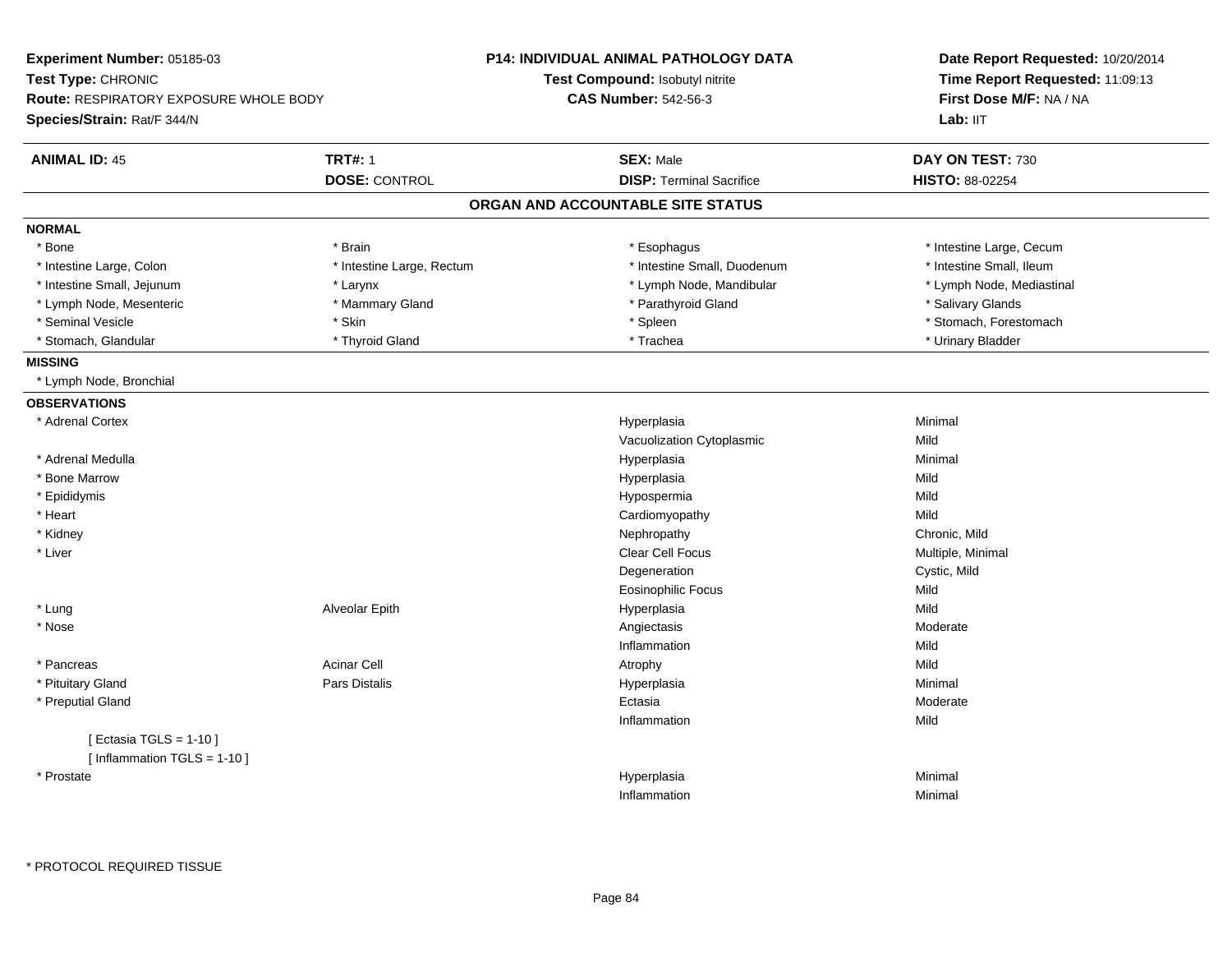| <b>Experiment Number: 05185-03</b><br>Test Type: CHRONIC<br><b>Route: RESPIRATORY EXPOSURE WHOLE BODY</b><br>Species/Strain: Rat/F 344/N |                           | <b>P14: INDIVIDUAL ANIMAL PATHOLOGY DATA</b> | Date Report Requested: 10/20/2014<br>Time Report Requested: 11:09:14 |
|------------------------------------------------------------------------------------------------------------------------------------------|---------------------------|----------------------------------------------|----------------------------------------------------------------------|
|                                                                                                                                          |                           | Test Compound: Isobutyl nitrite              |                                                                      |
|                                                                                                                                          |                           | <b>CAS Number: 542-56-3</b>                  | First Dose M/F: NA / NA                                              |
|                                                                                                                                          |                           |                                              | Lab: IIT                                                             |
| <b>ANIMAL ID: 45</b>                                                                                                                     | <b>TRT#: 1</b>            | <b>SEX: Male</b>                             | DAY ON TEST: 730                                                     |
|                                                                                                                                          | <b>DOSE: CONTROL</b>      | <b>DISP:</b> Terminal Sacrifice              | <b>HISTO: 88-02254</b>                                               |
|                                                                                                                                          |                           | ORGAN AND ACCOUNTABLE SITE STATUS            |                                                                      |
| * Testes                                                                                                                                 | Bilateral, Interstit Cell | Adenoma                                      |                                                                      |
| $Adenoma TGLS = 2-91$                                                                                                                    |                           |                                              |                                                                      |
| * Thymus                                                                                                                                 |                           | Atrophy                                      | Mild                                                                 |
| PRIMARY CAUSE OF DEATH                                                                                                                   |                           |                                              |                                                                      |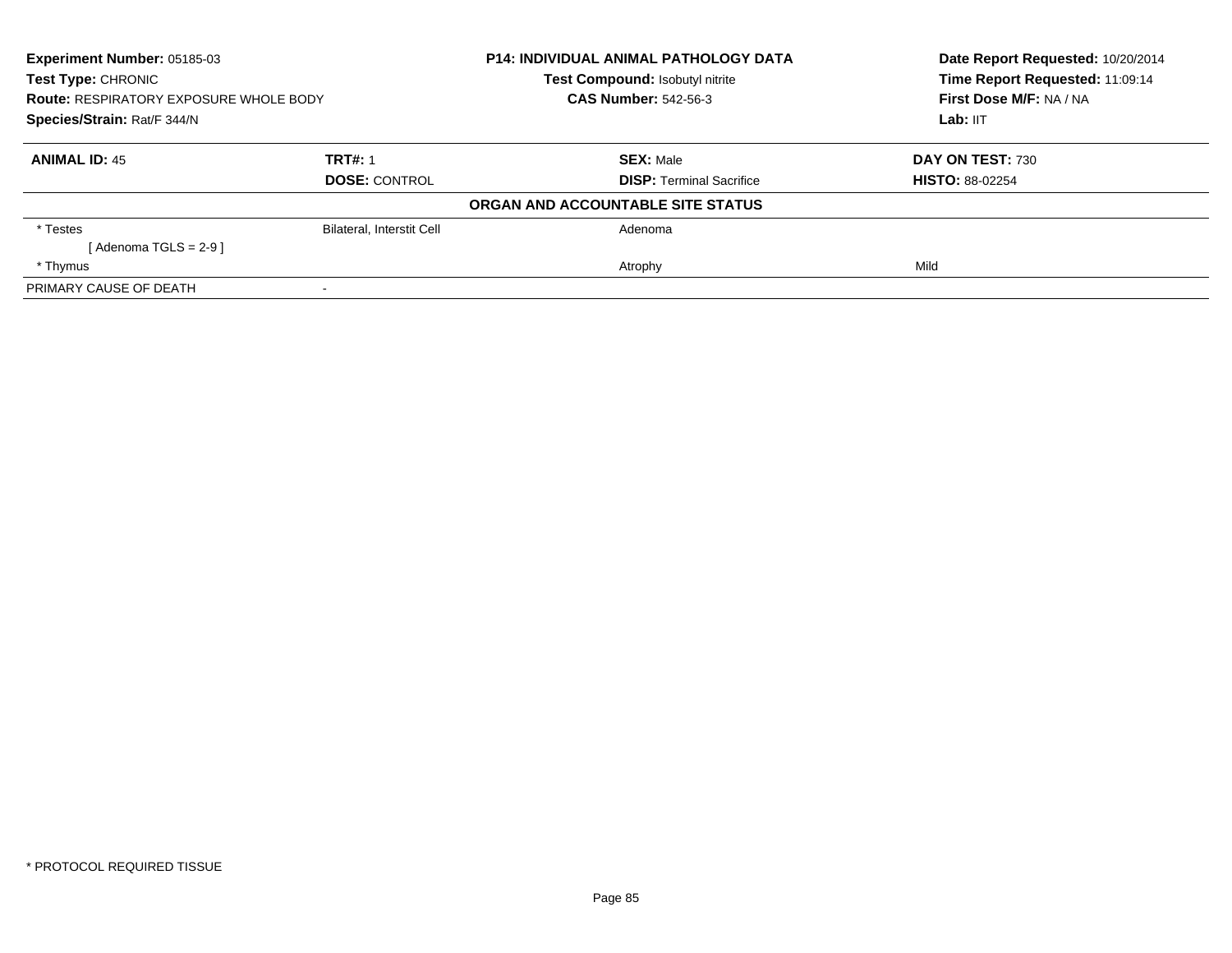| Time Report Requested: 11:09:14<br>Test Compound: Isobutyl nitrite<br>First Dose M/F: NA / NA<br><b>CAS Number: 542-56-3</b><br><b>Route: RESPIRATORY EXPOSURE WHOLE BODY</b><br>Lab: IIT<br><b>TRT#: 1</b><br><b>SEX: Male</b><br>DAY ON TEST: 730<br><b>DISP: Terminal Sacrifice</b><br><b>DOSE: CONTROL</b><br>HISTO: 88-02255<br>ORGAN AND ACCOUNTABLE SITE STATUS<br>* Brain<br>* Adrenal Cortex<br>* Bone<br>* Bone Marrow<br>* Intestine Large, Cecum<br>* Intestine Large, Colon<br>* Esophagus<br>* Intestine Large, Rectum<br>* Intestine Small, Ileum<br>* Intestine Small, Duodenum<br>* Intestine Small, Jejunum<br>* Larynx<br>* Lymph Node, Bronchial<br>* Lymph Node, Mandibular<br>* Lymph Node, Mediastinal<br>* Lymph Node, Mesenteric<br>* Mammary Gland<br>* Pancreas<br>* Prostate<br>* Nose<br>* Salivary Glands<br>* Skin<br>* Stomach, Forestomach<br>* Stomach, Glandular<br>* Thyroid Gland<br>* Trachea<br>* Urinary Bladder<br>* Adrenal Medulla<br>Pheochromocytoma Benign<br>* Epididymis<br>Hypospermia<br>Marked<br>* Heart<br>Cardiomyopathy<br>Mild<br>Islets, Pancreatic<br>Mild<br>Hyperplasia<br>* Kidney<br>Chronic, Mild<br>Nephropathy<br>* Liver<br><b>Basophilic Focus</b><br>Multiple, Minimal<br><b>Mixed Cell Focus</b><br>Multiple, Moderate<br>Mild<br>* Lung<br>Alveolar Epith<br>Hyperplasia<br>* Parathyroid Gland<br>Mild<br>Hyperplasia<br>Pars Distalis<br>Mild<br>* Pituitary Gland<br>Cyst<br>Pars Distalis<br>Hyperplasia<br>Moderate<br>Ectasia<br>* Preputial Gland<br>Mild<br>Mild<br>Inflammation<br>* Seminal Vesicle<br><b>Depletion Cellular</b><br>Moderate<br>Congestion<br>Mild<br>* Spleen | Experiment Number: 05185-03 | <b>P14: INDIVIDUAL ANIMAL PATHOLOGY DATA</b> | Date Report Requested: 10/20/2014 |  |
|----------------------------------------------------------------------------------------------------------------------------------------------------------------------------------------------------------------------------------------------------------------------------------------------------------------------------------------------------------------------------------------------------------------------------------------------------------------------------------------------------------------------------------------------------------------------------------------------------------------------------------------------------------------------------------------------------------------------------------------------------------------------------------------------------------------------------------------------------------------------------------------------------------------------------------------------------------------------------------------------------------------------------------------------------------------------------------------------------------------------------------------------------------------------------------------------------------------------------------------------------------------------------------------------------------------------------------------------------------------------------------------------------------------------------------------------------------------------------------------------------------------------------------------------------------------------------------------------------------------------------------------------------------------|-----------------------------|----------------------------------------------|-----------------------------------|--|
|                                                                                                                                                                                                                                                                                                                                                                                                                                                                                                                                                                                                                                                                                                                                                                                                                                                                                                                                                                                                                                                                                                                                                                                                                                                                                                                                                                                                                                                                                                                                                                                                                                                                | Test Type: CHRONIC          |                                              |                                   |  |
|                                                                                                                                                                                                                                                                                                                                                                                                                                                                                                                                                                                                                                                                                                                                                                                                                                                                                                                                                                                                                                                                                                                                                                                                                                                                                                                                                                                                                                                                                                                                                                                                                                                                |                             |                                              |                                   |  |
|                                                                                                                                                                                                                                                                                                                                                                                                                                                                                                                                                                                                                                                                                                                                                                                                                                                                                                                                                                                                                                                                                                                                                                                                                                                                                                                                                                                                                                                                                                                                                                                                                                                                | Species/Strain: Rat/F 344/N |                                              |                                   |  |
|                                                                                                                                                                                                                                                                                                                                                                                                                                                                                                                                                                                                                                                                                                                                                                                                                                                                                                                                                                                                                                                                                                                                                                                                                                                                                                                                                                                                                                                                                                                                                                                                                                                                | <b>ANIMAL ID: 46</b>        |                                              |                                   |  |
|                                                                                                                                                                                                                                                                                                                                                                                                                                                                                                                                                                                                                                                                                                                                                                                                                                                                                                                                                                                                                                                                                                                                                                                                                                                                                                                                                                                                                                                                                                                                                                                                                                                                |                             |                                              |                                   |  |
|                                                                                                                                                                                                                                                                                                                                                                                                                                                                                                                                                                                                                                                                                                                                                                                                                                                                                                                                                                                                                                                                                                                                                                                                                                                                                                                                                                                                                                                                                                                                                                                                                                                                |                             |                                              |                                   |  |
|                                                                                                                                                                                                                                                                                                                                                                                                                                                                                                                                                                                                                                                                                                                                                                                                                                                                                                                                                                                                                                                                                                                                                                                                                                                                                                                                                                                                                                                                                                                                                                                                                                                                | <b>NORMAL</b>               |                                              |                                   |  |
|                                                                                                                                                                                                                                                                                                                                                                                                                                                                                                                                                                                                                                                                                                                                                                                                                                                                                                                                                                                                                                                                                                                                                                                                                                                                                                                                                                                                                                                                                                                                                                                                                                                                |                             |                                              |                                   |  |
|                                                                                                                                                                                                                                                                                                                                                                                                                                                                                                                                                                                                                                                                                                                                                                                                                                                                                                                                                                                                                                                                                                                                                                                                                                                                                                                                                                                                                                                                                                                                                                                                                                                                |                             |                                              |                                   |  |
|                                                                                                                                                                                                                                                                                                                                                                                                                                                                                                                                                                                                                                                                                                                                                                                                                                                                                                                                                                                                                                                                                                                                                                                                                                                                                                                                                                                                                                                                                                                                                                                                                                                                |                             |                                              |                                   |  |
|                                                                                                                                                                                                                                                                                                                                                                                                                                                                                                                                                                                                                                                                                                                                                                                                                                                                                                                                                                                                                                                                                                                                                                                                                                                                                                                                                                                                                                                                                                                                                                                                                                                                |                             |                                              |                                   |  |
|                                                                                                                                                                                                                                                                                                                                                                                                                                                                                                                                                                                                                                                                                                                                                                                                                                                                                                                                                                                                                                                                                                                                                                                                                                                                                                                                                                                                                                                                                                                                                                                                                                                                |                             |                                              |                                   |  |
|                                                                                                                                                                                                                                                                                                                                                                                                                                                                                                                                                                                                                                                                                                                                                                                                                                                                                                                                                                                                                                                                                                                                                                                                                                                                                                                                                                                                                                                                                                                                                                                                                                                                |                             |                                              |                                   |  |
|                                                                                                                                                                                                                                                                                                                                                                                                                                                                                                                                                                                                                                                                                                                                                                                                                                                                                                                                                                                                                                                                                                                                                                                                                                                                                                                                                                                                                                                                                                                                                                                                                                                                |                             |                                              |                                   |  |
|                                                                                                                                                                                                                                                                                                                                                                                                                                                                                                                                                                                                                                                                                                                                                                                                                                                                                                                                                                                                                                                                                                                                                                                                                                                                                                                                                                                                                                                                                                                                                                                                                                                                | <b>OBSERVATIONS</b>         |                                              |                                   |  |
|                                                                                                                                                                                                                                                                                                                                                                                                                                                                                                                                                                                                                                                                                                                                                                                                                                                                                                                                                                                                                                                                                                                                                                                                                                                                                                                                                                                                                                                                                                                                                                                                                                                                |                             |                                              |                                   |  |
|                                                                                                                                                                                                                                                                                                                                                                                                                                                                                                                                                                                                                                                                                                                                                                                                                                                                                                                                                                                                                                                                                                                                                                                                                                                                                                                                                                                                                                                                                                                                                                                                                                                                |                             |                                              |                                   |  |
|                                                                                                                                                                                                                                                                                                                                                                                                                                                                                                                                                                                                                                                                                                                                                                                                                                                                                                                                                                                                                                                                                                                                                                                                                                                                                                                                                                                                                                                                                                                                                                                                                                                                |                             |                                              |                                   |  |
|                                                                                                                                                                                                                                                                                                                                                                                                                                                                                                                                                                                                                                                                                                                                                                                                                                                                                                                                                                                                                                                                                                                                                                                                                                                                                                                                                                                                                                                                                                                                                                                                                                                                |                             |                                              |                                   |  |
|                                                                                                                                                                                                                                                                                                                                                                                                                                                                                                                                                                                                                                                                                                                                                                                                                                                                                                                                                                                                                                                                                                                                                                                                                                                                                                                                                                                                                                                                                                                                                                                                                                                                |                             |                                              |                                   |  |
|                                                                                                                                                                                                                                                                                                                                                                                                                                                                                                                                                                                                                                                                                                                                                                                                                                                                                                                                                                                                                                                                                                                                                                                                                                                                                                                                                                                                                                                                                                                                                                                                                                                                |                             |                                              |                                   |  |
|                                                                                                                                                                                                                                                                                                                                                                                                                                                                                                                                                                                                                                                                                                                                                                                                                                                                                                                                                                                                                                                                                                                                                                                                                                                                                                                                                                                                                                                                                                                                                                                                                                                                |                             |                                              |                                   |  |
|                                                                                                                                                                                                                                                                                                                                                                                                                                                                                                                                                                                                                                                                                                                                                                                                                                                                                                                                                                                                                                                                                                                                                                                                                                                                                                                                                                                                                                                                                                                                                                                                                                                                |                             |                                              |                                   |  |
|                                                                                                                                                                                                                                                                                                                                                                                                                                                                                                                                                                                                                                                                                                                                                                                                                                                                                                                                                                                                                                                                                                                                                                                                                                                                                                                                                                                                                                                                                                                                                                                                                                                                |                             |                                              |                                   |  |
|                                                                                                                                                                                                                                                                                                                                                                                                                                                                                                                                                                                                                                                                                                                                                                                                                                                                                                                                                                                                                                                                                                                                                                                                                                                                                                                                                                                                                                                                                                                                                                                                                                                                |                             |                                              |                                   |  |
|                                                                                                                                                                                                                                                                                                                                                                                                                                                                                                                                                                                                                                                                                                                                                                                                                                                                                                                                                                                                                                                                                                                                                                                                                                                                                                                                                                                                                                                                                                                                                                                                                                                                |                             |                                              |                                   |  |
|                                                                                                                                                                                                                                                                                                                                                                                                                                                                                                                                                                                                                                                                                                                                                                                                                                                                                                                                                                                                                                                                                                                                                                                                                                                                                                                                                                                                                                                                                                                                                                                                                                                                |                             |                                              |                                   |  |
|                                                                                                                                                                                                                                                                                                                                                                                                                                                                                                                                                                                                                                                                                                                                                                                                                                                                                                                                                                                                                                                                                                                                                                                                                                                                                                                                                                                                                                                                                                                                                                                                                                                                |                             |                                              |                                   |  |
|                                                                                                                                                                                                                                                                                                                                                                                                                                                                                                                                                                                                                                                                                                                                                                                                                                                                                                                                                                                                                                                                                                                                                                                                                                                                                                                                                                                                                                                                                                                                                                                                                                                                |                             |                                              |                                   |  |
|                                                                                                                                                                                                                                                                                                                                                                                                                                                                                                                                                                                                                                                                                                                                                                                                                                                                                                                                                                                                                                                                                                                                                                                                                                                                                                                                                                                                                                                                                                                                                                                                                                                                |                             |                                              |                                   |  |
|                                                                                                                                                                                                                                                                                                                                                                                                                                                                                                                                                                                                                                                                                                                                                                                                                                                                                                                                                                                                                                                                                                                                                                                                                                                                                                                                                                                                                                                                                                                                                                                                                                                                | [Congestion TGLS = 1-5]     |                                              |                                   |  |
| * Testes<br>Bilateral, Interstit Cell<br>Adenoma                                                                                                                                                                                                                                                                                                                                                                                                                                                                                                                                                                                                                                                                                                                                                                                                                                                                                                                                                                                                                                                                                                                                                                                                                                                                                                                                                                                                                                                                                                                                                                                                               |                             |                                              |                                   |  |
| [Adenoma TGLS = $2,3-9$ ]                                                                                                                                                                                                                                                                                                                                                                                                                                                                                                                                                                                                                                                                                                                                                                                                                                                                                                                                                                                                                                                                                                                                                                                                                                                                                                                                                                                                                                                                                                                                                                                                                                      |                             |                                              |                                   |  |
| Mild<br>* Thymus<br>Atrophy                                                                                                                                                                                                                                                                                                                                                                                                                                                                                                                                                                                                                                                                                                                                                                                                                                                                                                                                                                                                                                                                                                                                                                                                                                                                                                                                                                                                                                                                                                                                                                                                                                    |                             |                                              |                                   |  |
| $\blacksquare$                                                                                                                                                                                                                                                                                                                                                                                                                                                                                                                                                                                                                                                                                                                                                                                                                                                                                                                                                                                                                                                                                                                                                                                                                                                                                                                                                                                                                                                                                                                                                                                                                                                 | PRIMARY CAUSE OF DEATH      |                                              |                                   |  |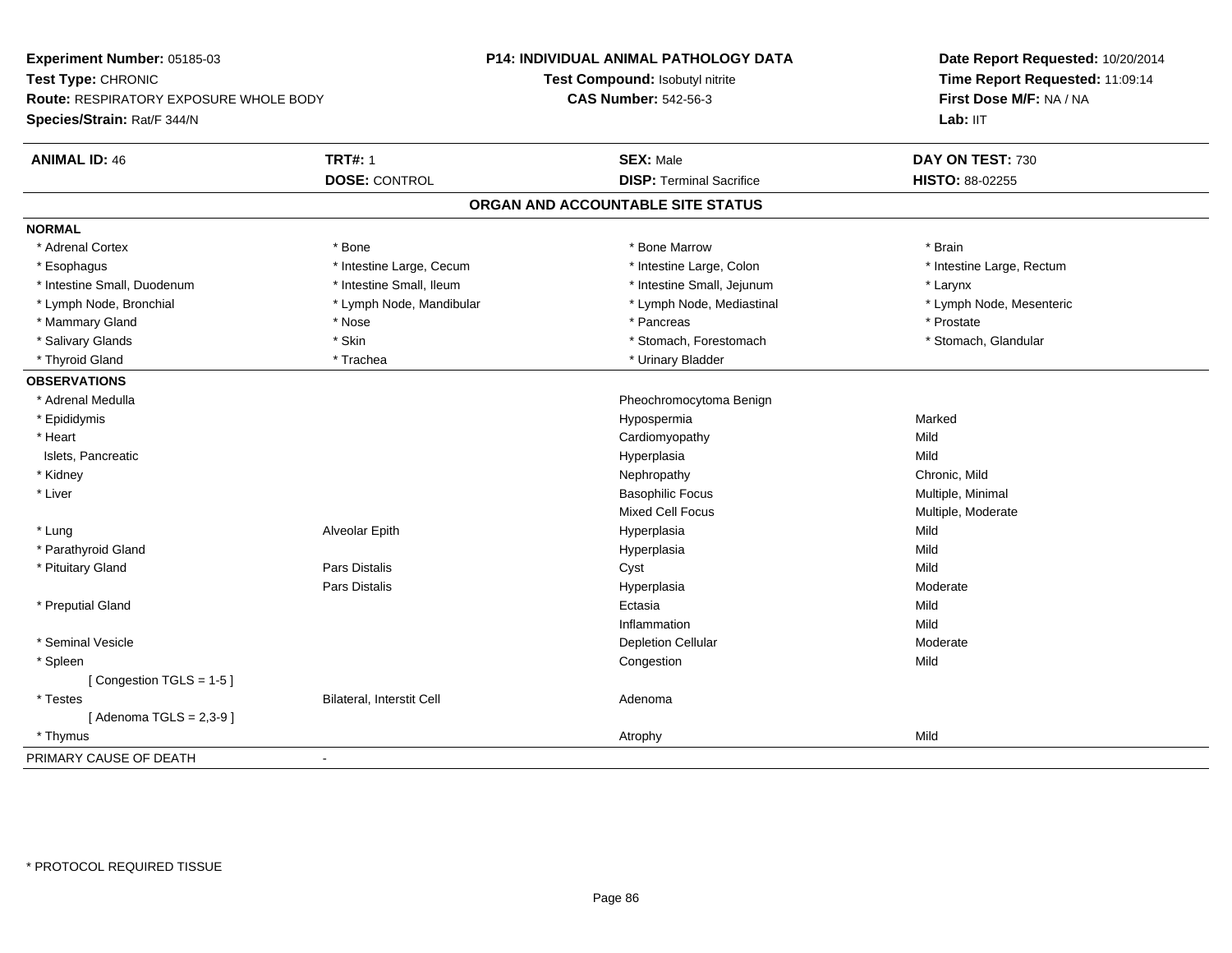| Experiment Number: 05185-03<br>Test Type: CHRONIC<br>Route: RESPIRATORY EXPOSURE WHOLE BODY |                          | <b>P14: INDIVIDUAL ANIMAL PATHOLOGY DATA</b> | Date Report Requested: 10/20/2014<br>Time Report Requested: 11:09:14<br>First Dose M/F: NA / NA |
|---------------------------------------------------------------------------------------------|--------------------------|----------------------------------------------|-------------------------------------------------------------------------------------------------|
|                                                                                             |                          | Test Compound: Isobutyl nitrite              |                                                                                                 |
|                                                                                             |                          | <b>CAS Number: 542-56-3</b>                  |                                                                                                 |
| Species/Strain: Rat/F 344/N                                                                 |                          |                                              | Lab: IIT                                                                                        |
| <b>ANIMAL ID: 47</b>                                                                        | <b>TRT#: 1</b>           | <b>SEX: Male</b>                             | DAY ON TEST: 456                                                                                |
|                                                                                             | <b>DOSE: CONTROL</b>     | <b>DISP:</b> Scheduled Sacrifice             | HISTO: 88-02256                                                                                 |
|                                                                                             |                          | ORGAN AND ACCOUNTABLE SITE STATUS            |                                                                                                 |
| <b>NORMAL</b>                                                                               |                          |                                              |                                                                                                 |
| * Bone                                                                                      | * Bone Marrow            | * Brain                                      | * Epididymis                                                                                    |
| * Esophagus                                                                                 | * Intestine Large, Cecum | * Intestine Large, Colon                     | * Intestine Large, Rectum                                                                       |
| * Intestine Small, Duodenum                                                                 | * Intestine Small. Ileum | * Intestine Small, Jejunum                   | * Lymph Node, Mandibular                                                                        |
| * Lymph Node, Mesenteric                                                                    | * Mammary Gland          | * Nose                                       | * Pancreas                                                                                      |
| * Parathyroid Gland                                                                         | * Preputial Gland        | * Salivary Glands                            | * Seminal Vesicle                                                                               |
| * Skin                                                                                      | * Spleen                 | * Stomach, Forestomach                       | * Stomach, Glandular                                                                            |
| * Testes                                                                                    | * Thyroid Gland          | * Trachea                                    | * Urinary Bladder                                                                               |
| <b>MISSING</b>                                                                              |                          |                                              |                                                                                                 |
| * Adrenal Medulla                                                                           |                          |                                              |                                                                                                 |
| <b>OBSERVATIONS</b>                                                                         |                          |                                              |                                                                                                 |
| * Adrenal Cortex                                                                            |                          | Vacuolization Cytoplasmic                    | Mild                                                                                            |
| * Heart                                                                                     |                          | Cardiomyopathy                               | Minimal                                                                                         |
| * Kidney                                                                                    |                          | Nephropathy                                  | Chronic, Minimal                                                                                |
| * Larynx                                                                                    |                          | <b>Infiltration Cellular</b>                 | Lymphocyte, Minimal                                                                             |
| * Liver                                                                                     |                          | <b>Basophilic Focus</b>                      | Minimal                                                                                         |
|                                                                                             |                          | Fatty Change                                 | Minimal                                                                                         |
| * Lung                                                                                      |                          | Hemorrhage                                   | Minimal                                                                                         |
| * Lymph Node, Bronchial                                                                     |                          | Hemorrhage                                   | Minimal                                                                                         |
| * Lymph Node, Mediastinal                                                                   |                          | Hemorrhage                                   | Minimal                                                                                         |
| * Pituitary Gland                                                                           | <b>Pars Distalis</b>     | Adenoma                                      |                                                                                                 |
| * Prostate                                                                                  |                          | Inflammation                                 | Mild                                                                                            |
| * Thymus                                                                                    |                          | Atrophy                                      | Mild                                                                                            |
| PRIMARY CAUSE OF DEATH                                                                      |                          |                                              |                                                                                                 |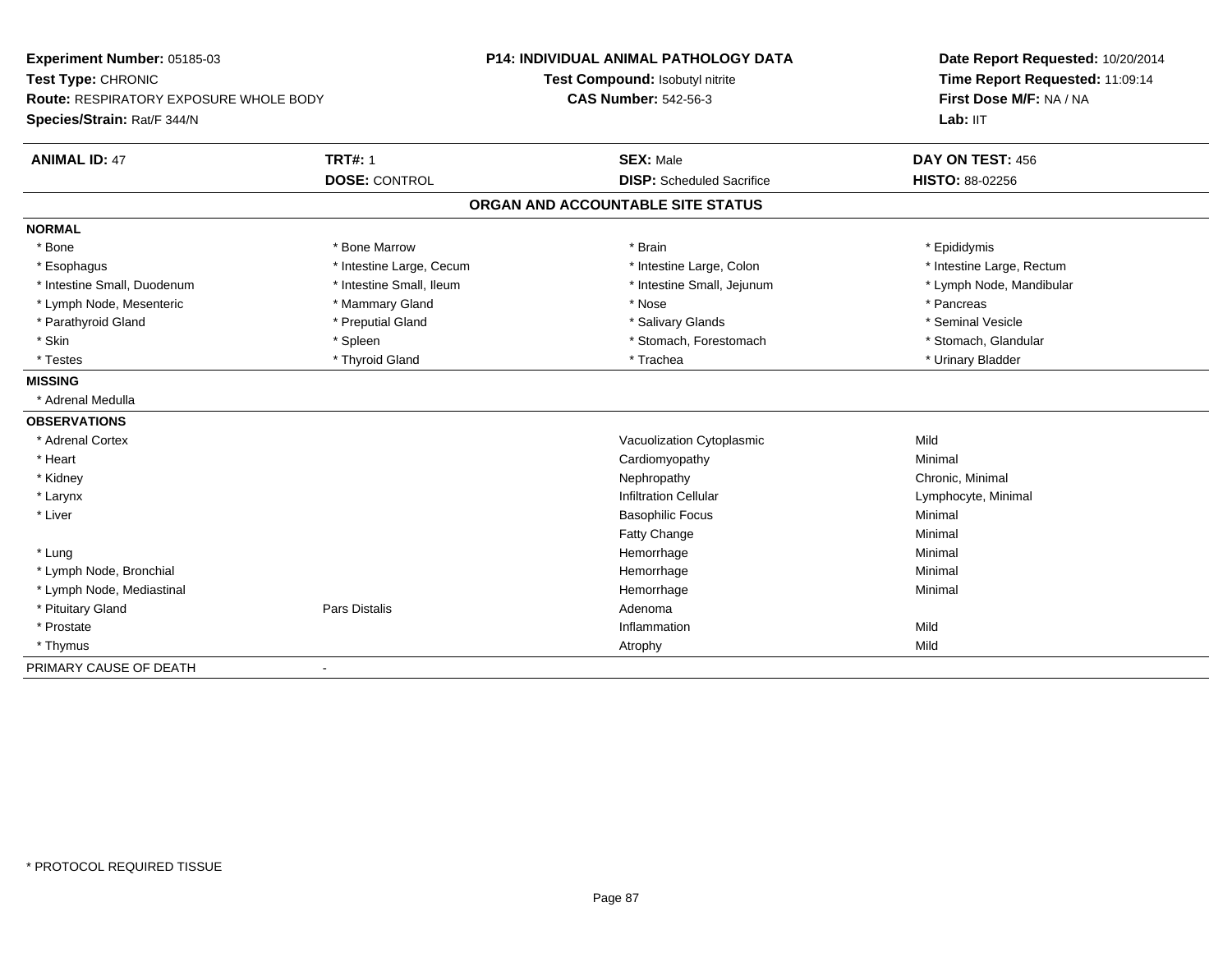| Experiment Number: 05185-03<br>Test Type: CHRONIC<br><b>Route: RESPIRATORY EXPOSURE WHOLE BODY</b><br>Species/Strain: Rat/F 344/N |                           | <b>P14: INDIVIDUAL ANIMAL PATHOLOGY DATA</b> | Date Report Requested: 10/20/2014<br>Time Report Requested: 11:09:14<br>First Dose M/F: NA / NA |
|-----------------------------------------------------------------------------------------------------------------------------------|---------------------------|----------------------------------------------|-------------------------------------------------------------------------------------------------|
|                                                                                                                                   |                           | Test Compound: Isobutyl nitrite              |                                                                                                 |
|                                                                                                                                   |                           | <b>CAS Number: 542-56-3</b>                  |                                                                                                 |
|                                                                                                                                   |                           |                                              | Lab: IIT                                                                                        |
| <b>ANIMAL ID: 48</b>                                                                                                              | <b>TRT#: 1</b>            | <b>SEX: Male</b>                             | DAY ON TEST: 456                                                                                |
|                                                                                                                                   | <b>DOSE: CONTROL</b>      | <b>DISP:</b> Scheduled Sacrifice             | <b>HISTO: 88-02257</b>                                                                          |
|                                                                                                                                   |                           | ORGAN AND ACCOUNTABLE SITE STATUS            |                                                                                                 |
| <b>NORMAL</b>                                                                                                                     |                           |                                              |                                                                                                 |
| * Adrenal Cortex                                                                                                                  | * Adrenal Medulla         | * Bone                                       | * Bone Marrow                                                                                   |
| * Brain                                                                                                                           | * Epididymis              | * Esophagus                                  | * Intestine Large, Cecum                                                                        |
| * Intestine Large, Colon                                                                                                          | * Intestine Large, Rectum | * Intestine Small, Duodenum                  | * Intestine Small, Ileum                                                                        |
| * Intestine Small, Jejunum                                                                                                        | * Larynx                  | * Lung                                       | * Lymph Node, Bronchial                                                                         |
| * Lymph Node, Mandibular                                                                                                          | * Lymph Node, Mesenteric  | * Mammary Gland                              | * Nose                                                                                          |
| * Pancreas                                                                                                                        | * Parathyroid Gland       | * Prostate                                   | * Salivary Glands                                                                               |
| * Seminal Vesicle                                                                                                                 | * Skin                    | * Spleen                                     | * Stomach, Forestomach                                                                          |
| * Stomach, Glandular                                                                                                              | * Thyroid Gland           | * Trachea                                    | * Urinary Bladder                                                                               |
| <b>OBSERVATIONS</b>                                                                                                               |                           |                                              |                                                                                                 |
| * Heart                                                                                                                           |                           | Cardiomyopathy                               | Mild                                                                                            |
| * Kidney                                                                                                                          |                           | Nephropathy                                  | Chronic, Mild                                                                                   |
| * Liver                                                                                                                           |                           | <b>Eosinophilic Focus</b>                    | Mild                                                                                            |
|                                                                                                                                   |                           | Inflammation                                 | Minimal                                                                                         |
| * Lymph Node, Mediastinal                                                                                                         |                           | Hemorrhage                                   | Minimal                                                                                         |
| * Pituitary Gland                                                                                                                 | <b>Pars Distalis</b>      | Hyperplasia                                  | Minimal                                                                                         |
| * Preputial Gland                                                                                                                 |                           | Ectasia                                      | Moderate                                                                                        |
| * Testes                                                                                                                          | Bilateral, Interstit Cell | Adenoma                                      |                                                                                                 |
| * Thymus                                                                                                                          |                           | Atrophy                                      | Mild                                                                                            |
| PRIMARY CAUSE OF DEATH                                                                                                            |                           |                                              |                                                                                                 |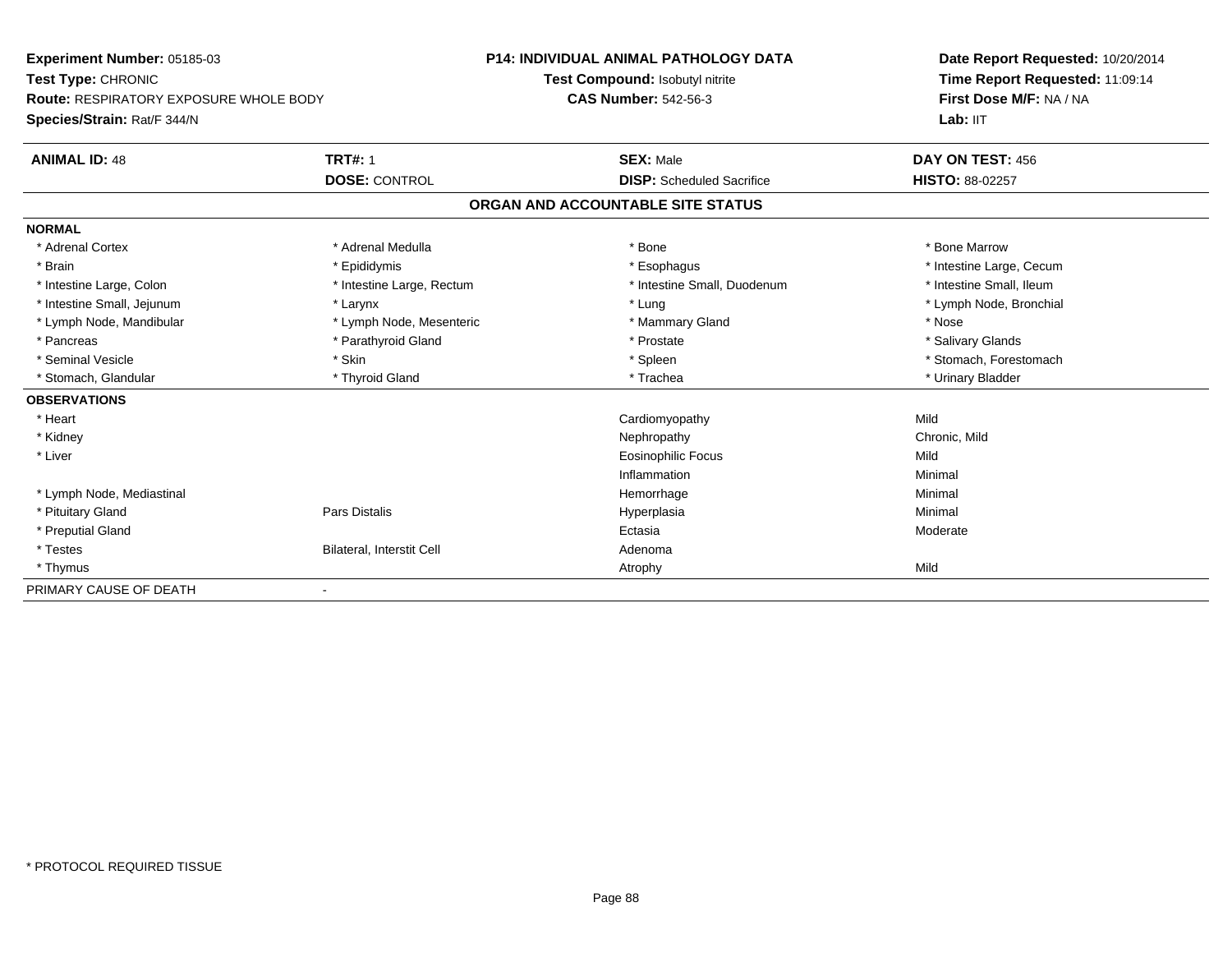| Experiment Number: 05185-03            |                            | <b>P14: INDIVIDUAL ANIMAL PATHOLOGY DATA</b> | Date Report Requested: 10/20/2014                          |
|----------------------------------------|----------------------------|----------------------------------------------|------------------------------------------------------------|
| Test Type: CHRONIC                     |                            | Test Compound: Isobutyl nitrite              | Time Report Requested: 11:09:14<br>First Dose M/F: NA / NA |
| Route: RESPIRATORY EXPOSURE WHOLE BODY |                            | <b>CAS Number: 542-56-3</b>                  |                                                            |
| Species/Strain: Rat/F 344/N            |                            |                                              | Lab: IIT                                                   |
| <b>ANIMAL ID: 49</b>                   | <b>TRT#: 1</b>             | <b>SEX: Male</b>                             | DAY ON TEST: 456                                           |
|                                        | <b>DOSE: CONTROL</b>       | <b>DISP:</b> Scheduled Sacrifice             | <b>HISTO: 88-02258</b>                                     |
|                                        |                            | ORGAN AND ACCOUNTABLE SITE STATUS            |                                                            |
| <b>NORMAL</b>                          |                            |                                              |                                                            |
| * Adrenal Cortex                       | * Adrenal Medulla          | * Bone                                       | * Bone Marrow                                              |
| * Brain                                | * Epididymis               | * Esophagus                                  | * Heart                                                    |
| * Intestine Large, Cecum               | * Intestine Large, Colon   | * Intestine Large, Rectum                    | * Intestine Small, Duodenum                                |
| * Intestine Small, Ileum               | * Intestine Small, Jejunum | * Larynx                                     | * Lung                                                     |
| * Lymph Node, Mandibular               | * Lymph Node, Mesenteric   | * Mammary Gland                              | * Nose                                                     |
| * Parathyroid Gland                    | * Salivary Glands          | * Seminal Vesicle                            | * Skin                                                     |
| * Spleen                               | * Stomach, Forestomach     | * Stomach, Glandular                         | * Thyroid Gland                                            |
| * Trachea                              | * Urinary Bladder          |                                              |                                                            |
| <b>OBSERVATIONS</b>                    |                            |                                              |                                                            |
| * Kidney                               |                            | Nephropathy                                  | Chronic, Minimal                                           |
| * Liver                                |                            | Eosinophilic Focus                           | Minimal                                                    |
|                                        |                            | Fatty Change                                 | Minimal                                                    |
| * Lymph Node, Bronchial                |                            | Hemorrhage                                   | Mild                                                       |
| * Lymph Node, Mediastinal              |                            | Hemorrhage                                   | Mild                                                       |
| * Pancreas                             | <b>Acinar Cell</b>         | Atrophy                                      | Minimal                                                    |
| * Pituitary Gland                      | Pars Distalis              | Hyperplasia                                  | Mild                                                       |
| * Preputial Gland                      |                            | Ectasia                                      | Mild                                                       |
|                                        |                            | Inflammation                                 | Mild                                                       |
| [ Ectasia TGLS = 1-10 ]                |                            |                                              |                                                            |
| [Inflammation TGLS = $1-10$ ]          |                            |                                              |                                                            |
| * Prostate                             |                            | Inflammation                                 | Moderate                                                   |
| * Testes                               | <b>Interstit Cell</b>      | Hyperplasia                                  | Minimal                                                    |
| * Thymus                               |                            | Atrophy                                      | Moderate                                                   |
| PRIMARY CAUSE OF DEATH                 |                            |                                              |                                                            |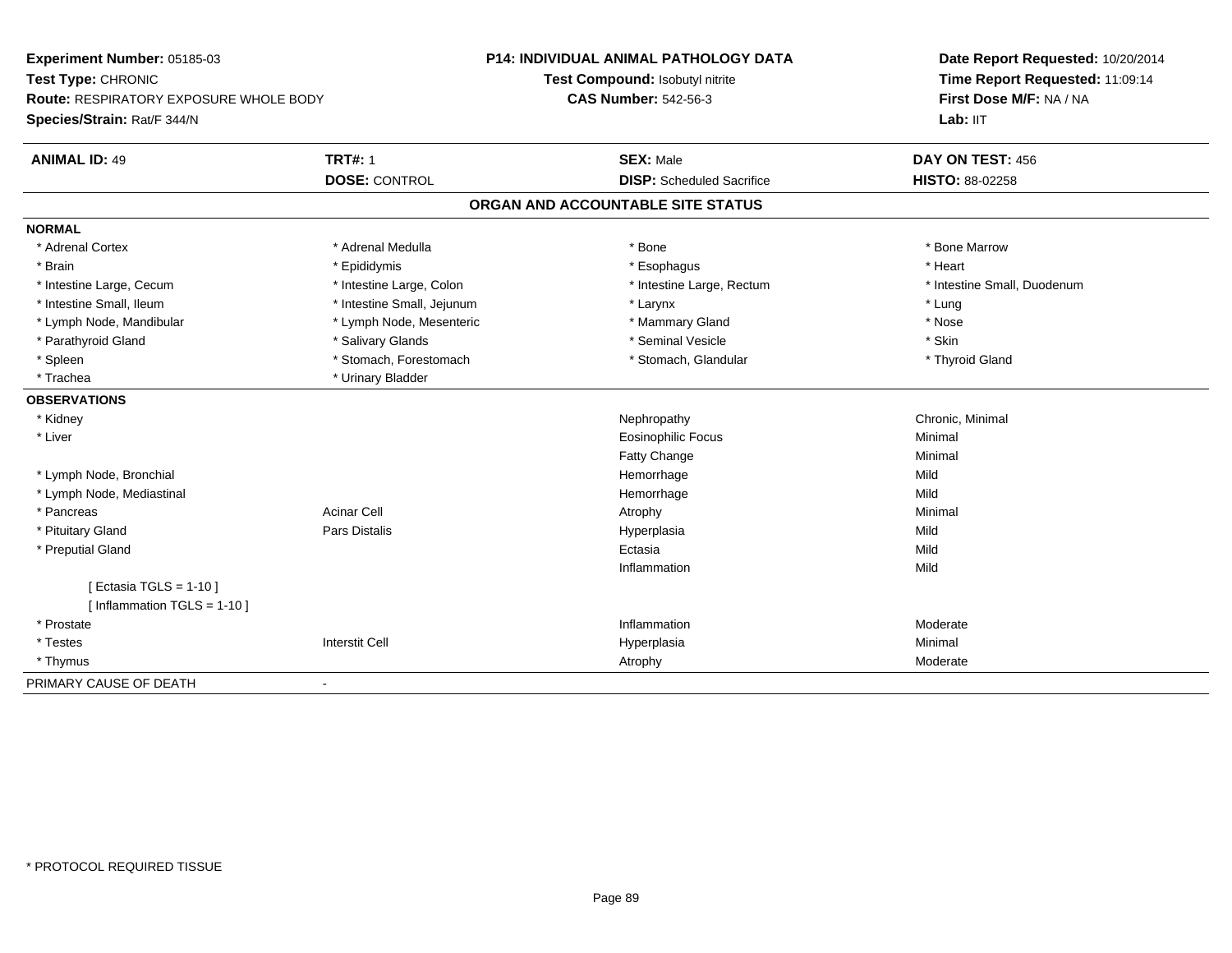**Experiment Number:** 05185-03**Test Type:** CHRONIC **Route:** RESPIRATORY EXPOSURE WHOLE BODY**Species/Strain:** Rat/F 344/N**P14: INDIVIDUAL ANIMAL PATHOLOGY DATATest Compound:** Isobutyl nitrite**CAS Number:** 542-56-3**Date Report Requested:** 10/20/2014**Time Report Requested:** 11:09:14**First Dose M/F:** NA / NALab: IIT **ANIMAL ID:** 50**TRT#:** 1 **SEX:** Male **DAY ON TEST:** 456 **DOSE:** CONTROL **DISP:** Scheduled Sacrifice **HISTO:** 88-02259 **ORGAN AND ACCOUNTABLE SITE STATUSNORMAL**\* Adrenal Cortex \* Adrenal Cortex \* \* Annual Cortex \* Epididymis \* Bone \* \* Bone \* \* Brain \* \* Brain \* \* Epididymis \* Epididymis \* Esophagus \* Thestine Large, Cecum \* Intestine Large, Cecum \* Intestine Large, Colon \* Intestine Large, Rectum \* Intestine Small, Duodenum \* Intestine Small, Ileum \* Intestine Small, Jejunum \* Lymph Node, Mesenteric\* Mammary Gland \* \* And \* \* Nose \* \* Parathyroid Gland \* \* Parathyroid Gland \* \* Salivary Glands \* Salivary Glands \* Salivary Glands \* Salivary Glands \* Salivary Glands \* Salivary Glands \* Salivary Glands \* Salivary Glands \* Seminal Vesicle \* The state of the set of the set of the set of the set of the set of the set of the set of the set of the set of the set of the set of the set of the set of the set of the set of the set of the set of th \* Stomach, Glandular \* \* \* Thymus \* \* Thymus \* \* The \* \* Trachea \* \* Trachea \* \* Urinary Bladder \* \* Urinary Bladder \* **OBSERVATIONS** \* Adrenal Medullaa and the control of the control of the control of the control of the control of the control of the control of the control of the control of the control of the control of the control of the control of the control of the co \* Bone Marroww the contract of the Hyperplasia through the Hyperplasia contract of the Minimal Minimal Section 1, 1986, 198<br>In the contract of the Minimal Section 1, 1986, 1997, 1998, 1998, 1998, 1999, 1999, 1999, 1999, 1999, 1999, 19 \* Heart Cardiomyopathy Minimal \* Kidneyy the controller of the controller of the controller of the controller of the controller of the chronic, Mild \* Larynx**x** and the contract of the contract of the contract of the contract of the contract of the contract of the contract of the contract of the contract of the contract of the contract of the contract of the contract of the co n Mild \* Liver Basophilic Focus Minimal Hemorrhagee Minimal \* Lungg and the state of the state of the state of the state of the Minimal Section 1, the state of the state of the Minimal Section 1, the state of the state of the state of the state of the state of the state of the state of t \* Lymph Node, Bronchial Hemorrhagee Minimal \* Lymph Node, Mandibular Hemorrhagee Minimal \* Lymph Node, Mediastinal Hemorrhagee Mild \* Pancreass the contract of the contract of the contract of the contract of the contract of the contract of the contract of  $\mathsf{A}$  and  $\mathsf{A}$  and  $\mathsf{A}$  and  $\mathsf{A}$  and  $\mathsf{A}$  and  $\mathsf{A}$  and  $\mathsf{A}$  and  $\mathsf{A}$  and  $\mathsf$ Mild \* Pituitary Gland Pars Intermed Angiectasis Mild Pars Distalis Hyperplasiaa Mild [ Angiectasis TGLS = 1-1 ] \* Preputial Glandd and the control of the control of the control of the control of the control of the control of the control of the control of the control of the control of the control of the control of the control of the control of the co Inflammationn Mild \* Prostatee discussion of the control of the control of the control of the control of the control of the control of the control of the control of the control of the control of the control of the control of the control of the control \* Testes Interstit Cell Hyperplasiaa and a studies of the studies of the Minimal \* Thyroid Gland C Cell Hyperplasia Minimal PRIMARY CAUSE OF DEATH-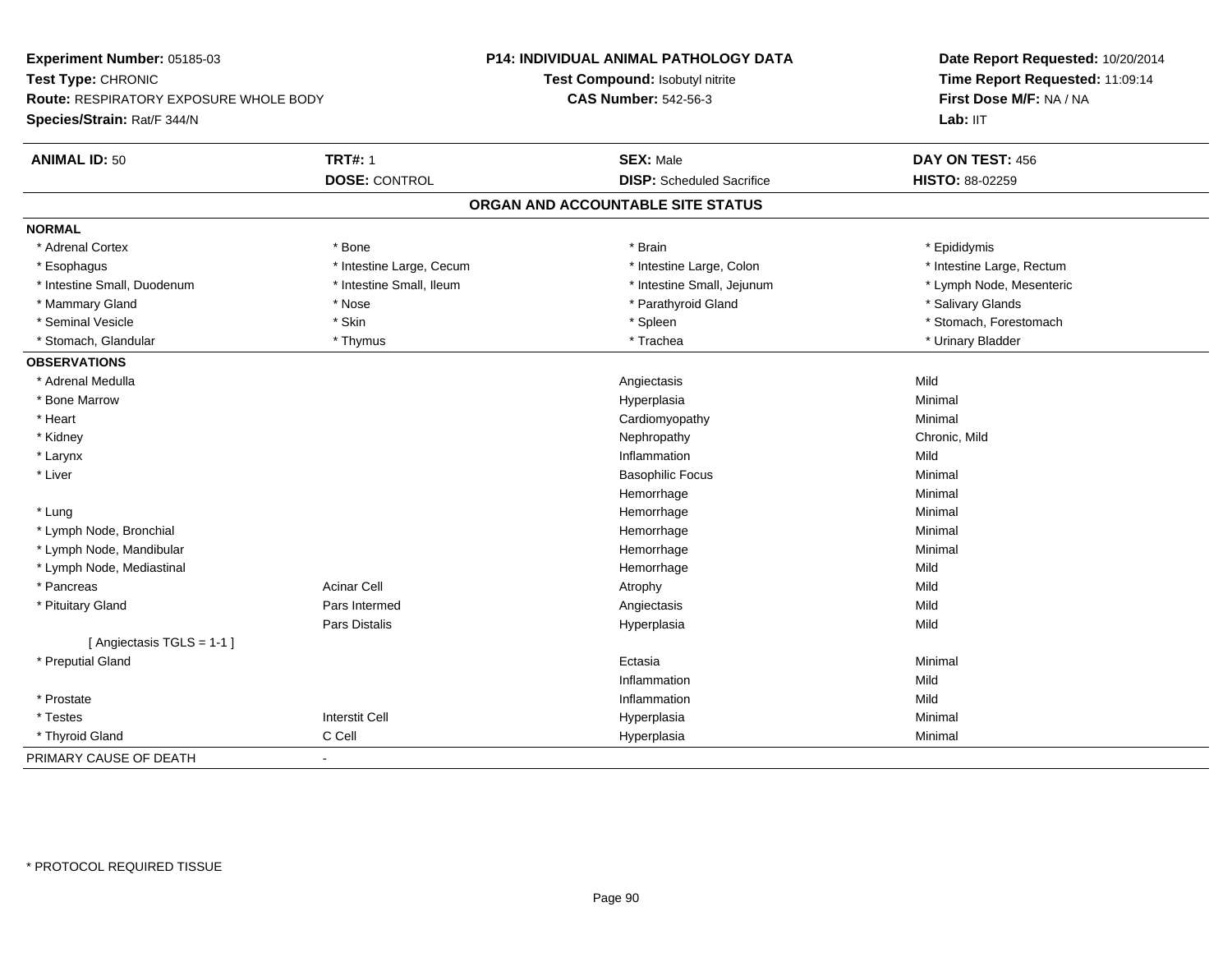| Experiment Number: 05185-03                   |                             | P14: INDIVIDUAL ANIMAL PATHOLOGY DATA | Date Report Requested: 10/20/2014<br>Time Report Requested: 11:09:14<br>First Dose M/F: NA / NA |  |
|-----------------------------------------------|-----------------------------|---------------------------------------|-------------------------------------------------------------------------------------------------|--|
| Test Type: CHRONIC                            |                             | Test Compound: Isobutyl nitrite       |                                                                                                 |  |
| <b>Route: RESPIRATORY EXPOSURE WHOLE BODY</b> |                             | <b>CAS Number: 542-56-3</b>           |                                                                                                 |  |
| Species/Strain: Rat/F 344/N                   |                             |                                       | Lab: IIT                                                                                        |  |
| <b>ANIMAL ID: 51</b>                          | <b>TRT#: 1</b>              | <b>SEX: Male</b>                      | DAY ON TEST: 456                                                                                |  |
|                                               | <b>DOSE: CONTROL</b>        | <b>DISP:</b> Scheduled Sacrifice      | HISTO: 88-02260                                                                                 |  |
|                                               |                             | ORGAN AND ACCOUNTABLE SITE STATUS     |                                                                                                 |  |
| <b>NORMAL</b>                                 |                             |                                       |                                                                                                 |  |
| * Adrenal Cortex                              | * Adrenal Medulla           | * Bone                                | * Bone Marrow                                                                                   |  |
| * Brain                                       | * Esophagus                 | * Intestine Large, Cecum              | * Intestine Large, Colon                                                                        |  |
| * Intestine Large, Rectum                     | * Intestine Small, Duodenum | * Intestine Small, Ileum              | * Intestine Small, Jejunum                                                                      |  |
| * Larynx                                      | * Lung                      | * Lymph Node, Bronchial               | * Lymph Node, Mandibular                                                                        |  |
| * Lymph Node, Mesenteric                      | * Mammary Gland             | * Parathyroid Gland                   | * Salivary Glands                                                                               |  |
| * Seminal Vesicle                             | * Skin                      | * Spleen                              | * Stomach, Forestomach                                                                          |  |
| * Stomach, Glandular                          | * Trachea                   | * Urinary Bladder                     |                                                                                                 |  |
| <b>OBSERVATIONS</b>                           |                             |                                       |                                                                                                 |  |
| * Epididymis                                  |                             | Mesothelioma Nos                      | Metastatic (Testes)                                                                             |  |
| * Heart                                       |                             | Cardiomyopathy                        | Mild                                                                                            |  |
| * Kidney                                      |                             | Nephropathy                           | Chronic, Mild                                                                                   |  |
| * Liver                                       |                             | <b>Basophilic Focus</b>               | Multiple, Minimal                                                                               |  |
|                                               |                             | <b>Clear Cell Focus</b>               | Minimal                                                                                         |  |
| * Lymph Node, Mediastinal                     |                             | Hemorrhage                            | Mild                                                                                            |  |
| * Nose                                        |                             | Hemorrhage                            | Mild                                                                                            |  |
| * Pancreas                                    | <b>Acinar Cell</b>          | Atrophy                               | Minimal                                                                                         |  |
| * Pituitary Gland                             | Pars Distalis               | Adenoma                               |                                                                                                 |  |
| [Adenoma TGLS = $3-1$ ]                       |                             |                                       |                                                                                                 |  |
| * Preputial Gland                             |                             | Ectasia                               | Minimal                                                                                         |  |
|                                               |                             | Inflammation                          | Minimal                                                                                         |  |
| * Prostate                                    |                             | Concretion                            | Minimal                                                                                         |  |
|                                               |                             | Inflammation                          | Minimal                                                                                         |  |
| * Testes                                      | <b>Interstit Cell</b>       | Hyperplasia                           | Mild                                                                                            |  |
|                                               |                             | Mesothelioma Malignant                |                                                                                                 |  |
| [Mesothelioma Malignant TGLS = 1-9,13]        |                             |                                       |                                                                                                 |  |
| * Thymus                                      |                             | Atrophy                               | Mild                                                                                            |  |
| * Thyroid Gland                               | C Cell                      | Hyperplasia                           | Minimal                                                                                         |  |
| <b>Tissue NOS</b>                             |                             | Mesothelioma Malignant                | Metastatic (Testes)                                                                             |  |
| [Mesothelioma Malignant TGLS = 2-9,13]        |                             |                                       |                                                                                                 |  |
| PRIMARY CAUSE OF DEATH                        |                             |                                       |                                                                                                 |  |

\* PROTOCOL REQUIRED TISSUE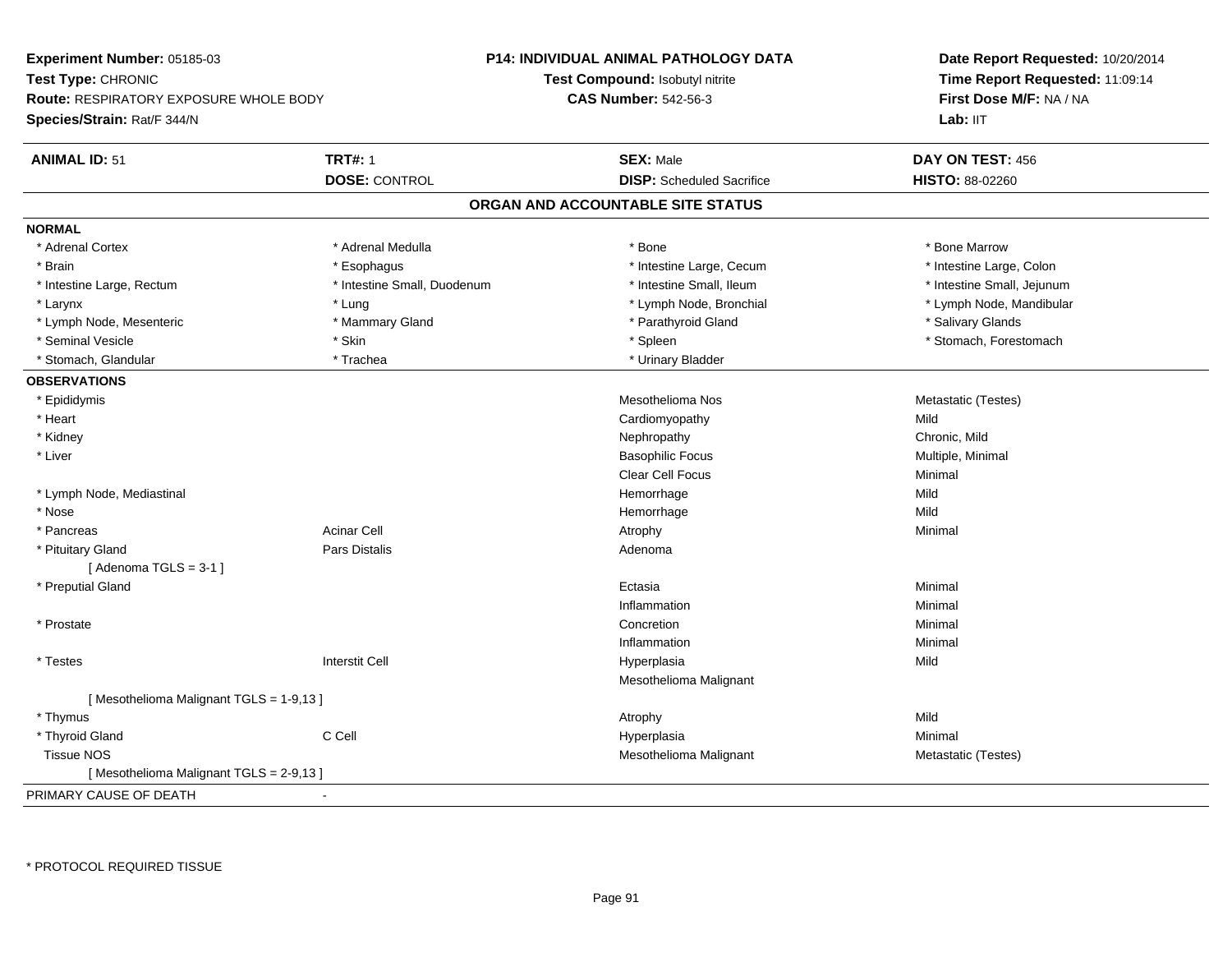| Experiment Number: 05185-03            |                             | P14: INDIVIDUAL ANIMAL PATHOLOGY DATA | Date Report Requested: 10/20/2014<br>Time Report Requested: 11:09:14<br>First Dose M/F: NA / NA |  |
|----------------------------------------|-----------------------------|---------------------------------------|-------------------------------------------------------------------------------------------------|--|
| Test Type: CHRONIC                     |                             | Test Compound: Isobutyl nitrite       |                                                                                                 |  |
| Route: RESPIRATORY EXPOSURE WHOLE BODY |                             | <b>CAS Number: 542-56-3</b>           |                                                                                                 |  |
| Species/Strain: Rat/F 344/N            |                             |                                       | Lab: IIT                                                                                        |  |
| <b>ANIMAL ID: 52</b>                   | <b>TRT#: 1</b>              | <b>SEX: Male</b>                      | DAY ON TEST: 456                                                                                |  |
|                                        | <b>DOSE: CONTROL</b>        | <b>DISP:</b> Scheduled Sacrifice      | HISTO: 88-02261                                                                                 |  |
|                                        |                             | ORGAN AND ACCOUNTABLE SITE STATUS     |                                                                                                 |  |
| <b>NORMAL</b>                          |                             |                                       |                                                                                                 |  |
| * Adrenal Cortex                       | * Adrenal Medulla           | $*$ Bone                              | * Brain                                                                                         |  |
| * Epididymis                           | * Esophagus                 | * Intestine Large, Cecum              | * Intestine Large, Colon                                                                        |  |
| * Intestine Large, Rectum              | * Intestine Small, Duodenum | * Intestine Small, Jejunum            | * Larynx                                                                                        |  |
| * Liver                                | * Mammary Gland             | * Nose                                | * Parathyroid Gland                                                                             |  |
| Penis                                  | * Salivary Glands           | * Seminal Vesicle                     | * Skin                                                                                          |  |
| * Stomach, Forestomach                 | * Stomach, Glandular        | * Thyroid Gland                       | * Trachea                                                                                       |  |
| * Urinary Bladder                      |                             |                                       |                                                                                                 |  |
| <b>OBSERVATIONS</b>                    |                             |                                       |                                                                                                 |  |
| * Bone Marrow                          |                             | Hyperplasia                           | Minimal                                                                                         |  |
| * Heart                                |                             | Cardiomyopathy                        | Minimal                                                                                         |  |
| * Intestine Small, Ileum               |                             | Hemorrhage                            | Mild                                                                                            |  |
| [Hemorrhage TGLS = $7-8$ ]             |                             |                                       |                                                                                                 |  |
| * Kidney                               | <b>Bilateral</b>            | Carcinoma                             |                                                                                                 |  |
|                                        |                             | Nephropathy                           | Chronic, Mild                                                                                   |  |
| [ Carcinoma TGLS = 5-7,13,6-7 ]        |                             |                                       |                                                                                                 |  |
| * Lung                                 | Mediastinum                 | Carcinoma                             | Metastatic (Kidney)                                                                             |  |
|                                        |                             | Carcinoma                             | Metastatic (Kidney)                                                                             |  |
| [Carcinoma TGLS = $2-13$ ]             |                             |                                       |                                                                                                 |  |
| [Carcinoma TGLS = 2-13]                |                             |                                       |                                                                                                 |  |
| * Lymph Node, Bronchial                |                             | Carcinoma                             | Metastatic (Kidney)                                                                             |  |
|                                        |                             | Hemorrhage                            | Mild                                                                                            |  |
| [ Carcinoma TGLS = 3-5,2-5 ]           |                             |                                       |                                                                                                 |  |
| [Hemorrhage TGLS = $8-8,3-5$ ]         |                             |                                       |                                                                                                 |  |
| * Lymph Node, Mandibular               |                             | Hemorrhage                            | Mild                                                                                            |  |
| [Hemorrhage TGLS = $8-8,3-5$ ]         |                             |                                       |                                                                                                 |  |
| * Lymph Node, Mediastinal              |                             | Carcinoma                             | Metastatic (Kidney)                                                                             |  |
|                                        |                             | Hemorrhage                            | Moderate                                                                                        |  |
| [ Carcinoma TGLS = 3-5,2-5 ]           |                             |                                       |                                                                                                 |  |
| [Hemorrhage TGLS = $8-8,3-5$ ]         |                             |                                       |                                                                                                 |  |
| * Lymph Node, Mesenteric               |                             | Hemorrhage                            | Moderate                                                                                        |  |
|                                        |                             |                                       |                                                                                                 |  |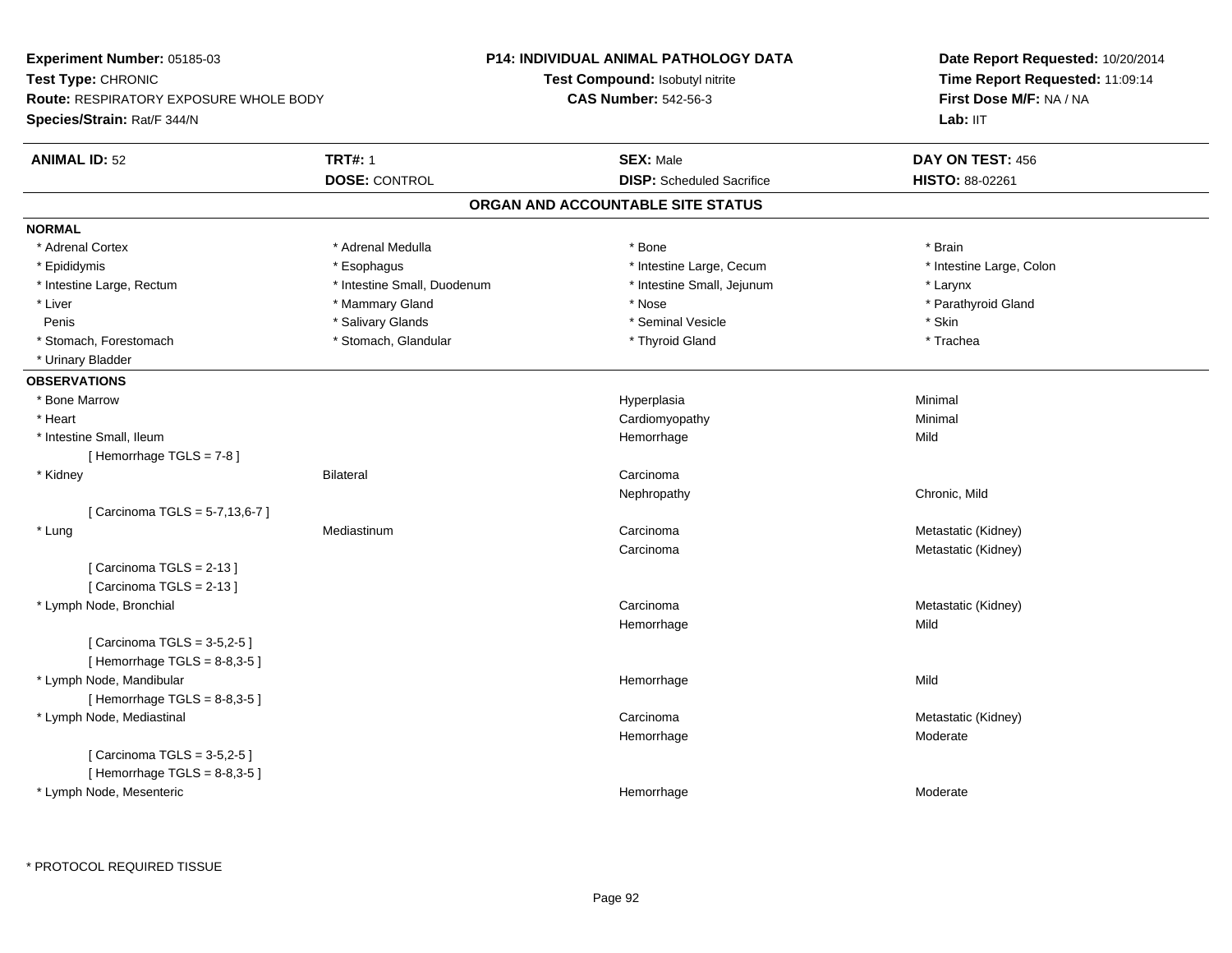| Experiment Number: 05185-03<br><b>Test Type: CHRONIC</b><br><b>Route: RESPIRATORY EXPOSURE WHOLE BODY</b><br>Species/Strain: Rat/F 344/N |                      | <b>P14: INDIVIDUAL ANIMAL PATHOLOGY DATA</b><br><b>Test Compound: Isobutyl nitrite</b><br><b>CAS Number: 542-56-3</b> | Date Report Requested: 10/20/2014<br>Time Report Requested: 11:09:14<br>First Dose M/F: NA / NA<br>Lab: II <sub>T</sub> |
|------------------------------------------------------------------------------------------------------------------------------------------|----------------------|-----------------------------------------------------------------------------------------------------------------------|-------------------------------------------------------------------------------------------------------------------------|
| <b>ANIMAL ID: 52</b>                                                                                                                     | <b>TRT#: 1</b>       | <b>SEX: Male</b>                                                                                                      | DAY ON TEST: 456                                                                                                        |
|                                                                                                                                          | <b>DOSE: CONTROL</b> | <b>DISP:</b> Scheduled Sacrifice                                                                                      | <b>HISTO: 88-02261</b>                                                                                                  |
|                                                                                                                                          |                      | ORGAN AND ACCOUNTABLE SITE STATUS                                                                                     |                                                                                                                         |
| [Hemorrhage TGLS = $8-8,3-5$ ]                                                                                                           |                      |                                                                                                                       |                                                                                                                         |
| * Pancreas                                                                                                                               |                      | Carcinoma                                                                                                             | Metastatic (Kidney)                                                                                                     |
| * Pituitary Gland                                                                                                                        | Pars Distalis        | Adenoma                                                                                                               |                                                                                                                         |
| * Preputial Gland                                                                                                                        |                      | Ectasia                                                                                                               | Moderate                                                                                                                |
| * Prostate                                                                                                                               |                      | Inflammation                                                                                                          | Mild                                                                                                                    |
| * Spleen                                                                                                                                 |                      | Hematopoietic Cell Proliferation                                                                                      | Minimal                                                                                                                 |
| * Testes                                                                                                                                 | Interstit Cell       | Hyperplasia                                                                                                           | Mild                                                                                                                    |
| * Thymus                                                                                                                                 |                      | Atrophy                                                                                                               | Moderate                                                                                                                |
| PRIMARY CAUSE OF DEATH                                                                                                                   |                      |                                                                                                                       |                                                                                                                         |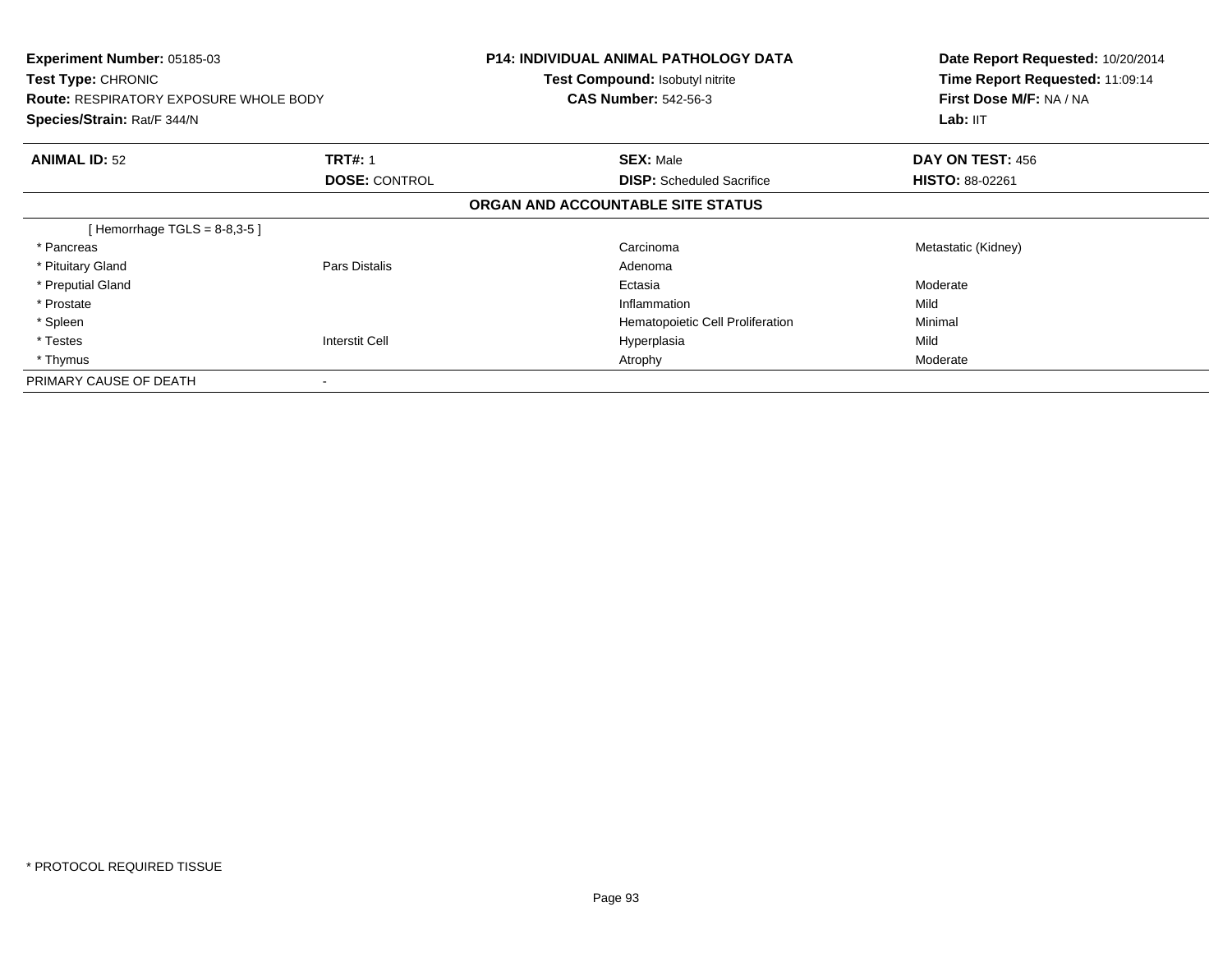| Experiment Number: 05185-03<br>Test Type: CHRONIC<br>Route: RESPIRATORY EXPOSURE WHOLE BODY<br>Species/Strain: Rat/F 344/N |                           | <b>P14: INDIVIDUAL ANIMAL PATHOLOGY DATA</b> | Date Report Requested: 10/20/2014<br>Time Report Requested: 11:09:14 |
|----------------------------------------------------------------------------------------------------------------------------|---------------------------|----------------------------------------------|----------------------------------------------------------------------|
|                                                                                                                            |                           | Test Compound: Isobutyl nitrite              |                                                                      |
|                                                                                                                            |                           | <b>CAS Number: 542-56-3</b>                  | First Dose M/F: NA / NA                                              |
|                                                                                                                            |                           |                                              | Lab: IIT                                                             |
| <b>ANIMAL ID: 53</b>                                                                                                       | <b>TRT#: 1</b>            | <b>SEX: Male</b>                             | DAY ON TEST: 456                                                     |
|                                                                                                                            | <b>DOSE: CONTROL</b>      | <b>DISP:</b> Scheduled Sacrifice             | HISTO: 88-02262                                                      |
|                                                                                                                            |                           | ORGAN AND ACCOUNTABLE SITE STATUS            |                                                                      |
| <b>NORMAL</b>                                                                                                              |                           |                                              |                                                                      |
| * Adrenal Cortex                                                                                                           | * Adrenal Medulla         | * Bone                                       | * Bone Marrow                                                        |
| * Brain                                                                                                                    | * Epididymis              | * Esophagus                                  | * Intestine Large, Cecum                                             |
| * Intestine Large, Colon                                                                                                   | * Intestine Large, Rectum | * Intestine Small, Duodenum                  | * Intestine Small, Ileum                                             |
| * Intestine Small, Jejunum                                                                                                 | * Larynx                  | * Lymph Node, Bronchial                      | * Lymph Node, Mesenteric                                             |
| * Mammary Gland                                                                                                            | * Nose                    | * Parathyroid Gland                          | * Salivary Glands                                                    |
| * Seminal Vesicle                                                                                                          | * Skin                    | * Spleen                                     | * Stomach, Forestomach                                               |
| * Stomach, Glandular                                                                                                       | $^\star$ Testes           | * Thyroid Gland                              | * Trachea                                                            |
| * Urinary Bladder                                                                                                          |                           |                                              |                                                                      |
| <b>OBSERVATIONS</b>                                                                                                        |                           |                                              |                                                                      |
| * Heart                                                                                                                    |                           | Cardiomyopathy                               | Minimal                                                              |
| * Kidney                                                                                                                   |                           | Nephropathy                                  | Chronic, Minimal                                                     |
| * Liver                                                                                                                    |                           | Clear Cell Focus                             | Minimal                                                              |
| * Lung                                                                                                                     |                           | Hemorrhage                                   | Minimal                                                              |
| [Hemorrhage TGLS = $2-6,13$ ]                                                                                              |                           |                                              |                                                                      |
| * Lymph Node, Mandibular                                                                                                   |                           | Hemorrhage                                   | Mild                                                                 |
| [Hemorrhage TGLS = 1-2]                                                                                                    |                           |                                              |                                                                      |
| * Lymph Node, Mediastinal                                                                                                  |                           | Hemorrhage                                   | Minimal                                                              |
| [Hemorrhage TGLS = 1-2]                                                                                                    |                           |                                              |                                                                      |
| * Pancreas                                                                                                                 | <b>Acinar Cell</b>        | Atrophy                                      | Mild                                                                 |
|                                                                                                                            |                           | <b>Infiltration Cellular</b>                 | Lymphocyte, Minimal                                                  |
| * Pituitary Gland                                                                                                          | Pars Distalis             | Adenoma                                      |                                                                      |
|                                                                                                                            | Pars Distalis             | Hyperplasia                                  | Mild                                                                 |
| [Adenoma TGLS = $3-1$ ]                                                                                                    |                           |                                              |                                                                      |
| * Preputial Gland                                                                                                          |                           | Ectasia                                      | Moderate                                                             |
|                                                                                                                            |                           | Inflammation                                 | Minimal                                                              |
| * Prostate                                                                                                                 |                           | Inflammation                                 | Mild                                                                 |
| * Thymus                                                                                                                   |                           | Atrophy                                      | Mild                                                                 |
| PRIMARY CAUSE OF DEATH                                                                                                     | $\blacksquare$            |                                              |                                                                      |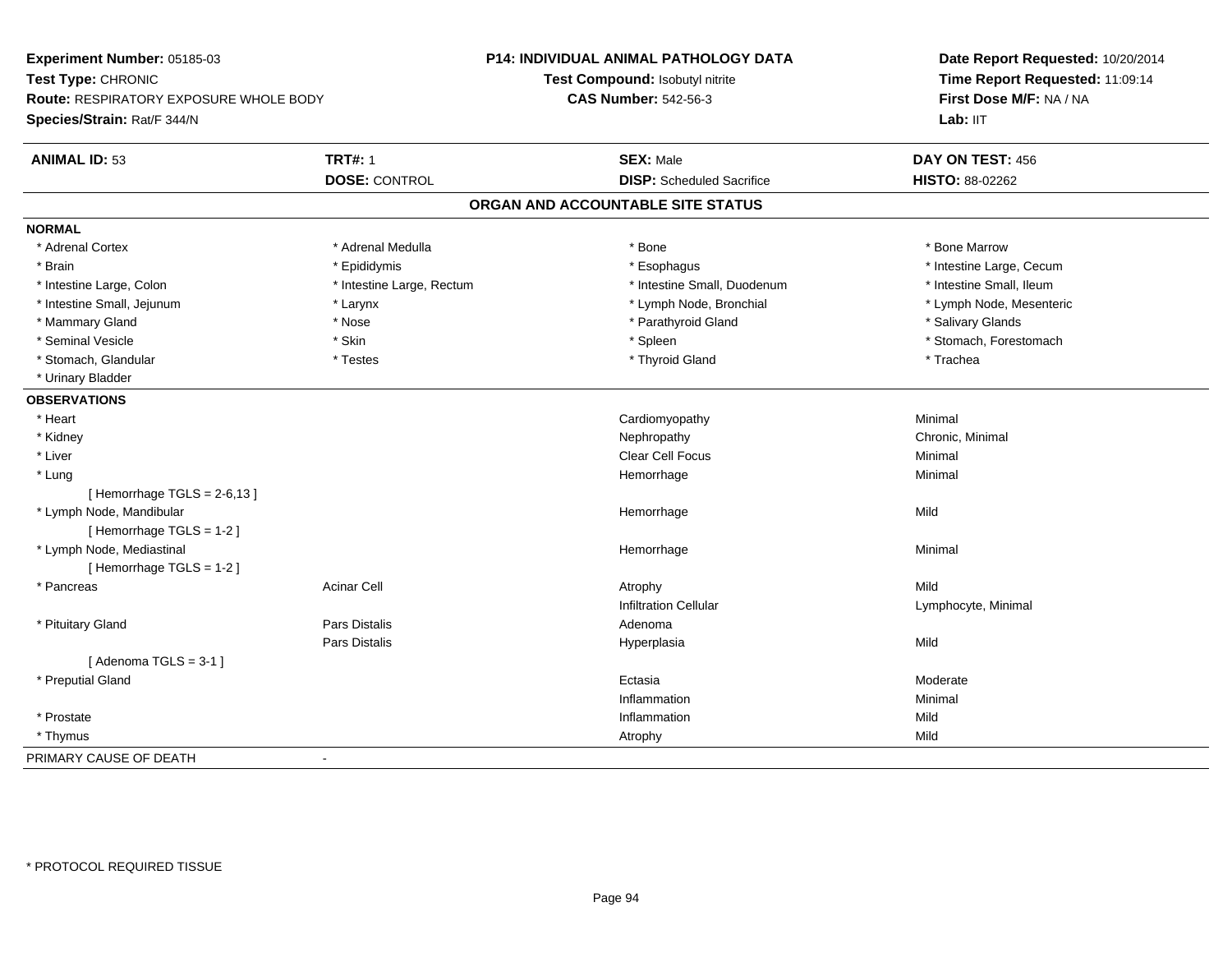| Experiment Number: 05185-03                              | P14: INDIVIDUAL ANIMAL PATHOLOGY DATA  | Date Report Requested: 10/20/2014 |
|----------------------------------------------------------|----------------------------------------|-----------------------------------|
| Test Type: CHRONIC                                       | Test Compound: Isobutyl nitrite        | Time Report Requested: 11:09:14   |
| Route: RESPIRATORY EXPOSURE WHOLE BODY                   | <b>CAS Number: 542-56-3</b>            | First Dose M/F: NA / NA           |
| Species/Strain: Rat/F 344/N                              |                                        | Lab: IIT                          |
| <b>TRT#: 1</b><br><b>ANIMAL ID: 54</b>                   | <b>SEX: Male</b>                       | DAY ON TEST: 456                  |
| <b>DOSE: CONTROL</b>                                     | <b>DISP:</b> Scheduled Sacrifice       | HISTO: 88-02263                   |
|                                                          | ORGAN AND ACCOUNTABLE SITE STATUS      |                                   |
| <b>NORMAL</b>                                            |                                        |                                   |
| * Adrenal Cortex<br>* Adrenal Medulla                    | * Bone                                 | * Brain                           |
| * Esophagus<br>* Epididymis                              | * Intestine Large, Cecum               | * Intestine Large, Colon          |
| * Intestine Large, Rectum<br>* Intestine Small, Duodenum | * Intestine Small, Ileum               | * Intestine Small, Jejunum        |
| * Lung<br>* Larynx                                       | * Lymph Node, Mandibular               | * Lymph Node, Mesenteric          |
| * Mammary Gland<br>* Pancreas                            | * Parathyroid Gland                    | * Salivary Glands                 |
| * Seminal Vesicle<br>* Skin                              | * Spleen                               | * Stomach, Forestomach            |
| * Testes<br>* Stomach, Glandular                         | * Thyroid Gland                        | * Trachea                         |
| <b>OBSERVATIONS</b>                                      |                                        |                                   |
| * Bone Marrow                                            | Hyperplasia                            | Minimal                           |
| * Heart                                                  | Cardiomyopathy                         | Minimal                           |
| * Kidney                                                 | Nephropathy                            | Chronic, Minimal                  |
| * Liver                                                  | <b>Basophilic Focus</b>                | Minimal                           |
| * Lymph Node, Bronchial                                  | Hemorrhage                             | Mild                              |
| * Lymph Node, Mediastinal                                | Hemorrhage                             | Moderate                          |
| * Nose                                                   | Foreign Body                           | Minimal                           |
|                                                          | Inflammation                           | Minimal                           |
| * Pituitary Gland<br><b>Pars Distalis</b>                | Adenoma                                |                                   |
| [Adenoma TGLS = $2-1$ ]                                  |                                        |                                   |
| * Preputial Gland                                        | Ectasia                                | Moderate                          |
|                                                          | Inflammation                           | Minimal                           |
| [ Ectasia TGLS = $1-10$ ]                                |                                        |                                   |
| * Prostate                                               | Inflammation                           | Mild                              |
| * Thymus                                                 | Atrophy                                | Minimal                           |
| * Urinary Bladder                                        | <b>Calculus Micro Observation Only</b> | Moderate                          |
| [ Calculus Micro Observation Only TGLS = 3-7 ]           |                                        |                                   |
| PRIMARY CAUSE OF DEATH<br>$\blacksquare$                 |                                        |                                   |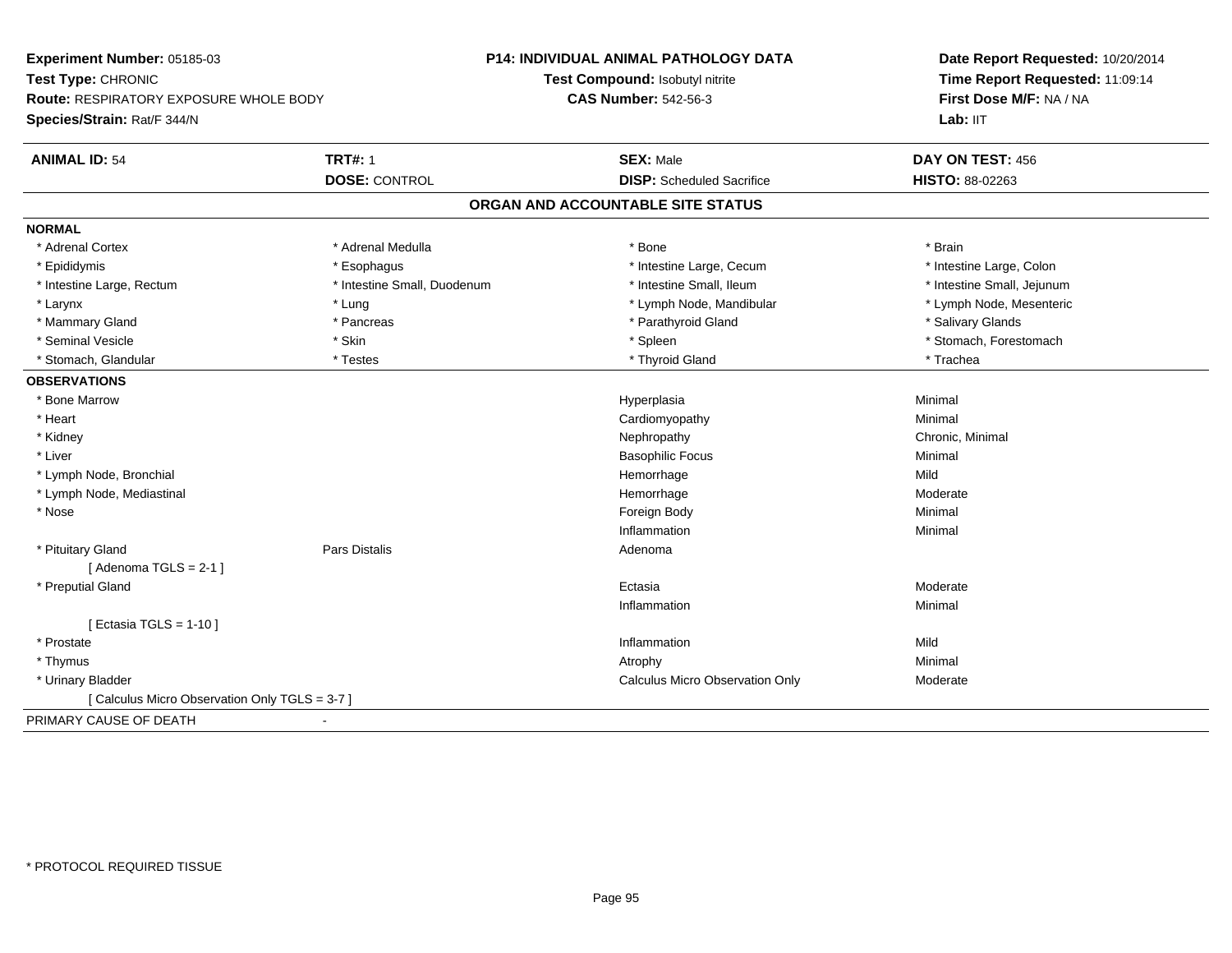| Experiment Number: 05185-03                   |                           | <b>P14: INDIVIDUAL ANIMAL PATHOLOGY DATA</b> |                                  | Date Report Requested: 10/20/2014 |
|-----------------------------------------------|---------------------------|----------------------------------------------|----------------------------------|-----------------------------------|
| Test Type: CHRONIC                            |                           | Test Compound: Isobutyl nitrite              |                                  | Time Report Requested: 11:09:14   |
| <b>Route: RESPIRATORY EXPOSURE WHOLE BODY</b> |                           | <b>CAS Number: 542-56-3</b>                  |                                  | First Dose M/F: NA / NA           |
| Species/Strain: Rat/F 344/N                   |                           |                                              |                                  | Lab: IIT                          |
| <b>ANIMAL ID: 55</b>                          | <b>TRT#: 1</b>            | <b>SEX: Male</b>                             |                                  | DAY ON TEST: 456                  |
|                                               | <b>DOSE: CONTROL</b>      |                                              | <b>DISP:</b> Scheduled Sacrifice | HISTO: 88-02264                   |
|                                               |                           | ORGAN AND ACCOUNTABLE SITE STATUS            |                                  |                                   |
| <b>NORMAL</b>                                 |                           |                                              |                                  |                                   |
| * Adrenal Cortex                              | * Adrenal Medulla         | * Bone                                       |                                  | * Bone Marrow                     |
| * Brain                                       | * Epididymis              | * Esophagus                                  |                                  | * Intestine Large, Cecum          |
| * Intestine Large, Colon                      | * Intestine Large, Rectum |                                              | * Intestine Small, Duodenum      | * Intestine Small, Ileum          |
| * Intestine Small, Jejunum                    | * Larynx                  | * Liver                                      |                                  | * Lymph Node, Mandibular          |
| * Lymph Node, Mediastinal                     | * Lymph Node, Mesenteric  |                                              | * Mammary Gland                  | * Nose                            |
| * Pancreas                                    | * Parathyroid Gland       | * Prostate                                   |                                  | * Salivary Glands                 |
| * Seminal Vesicle                             | * Skin                    | * Spleen                                     |                                  | * Stomach, Forestomach            |
| * Stomach, Glandular                          | * Trachea                 |                                              | * Urinary Bladder                |                                   |
| <b>OBSERVATIONS</b>                           |                           |                                              |                                  |                                   |
| * Heart                                       |                           | Cardiomyopathy                               |                                  | Minimal                           |
| * Kidney                                      |                           | Nephropathy                                  |                                  | Chronic, Mild                     |
| * Lung                                        |                           | Hemorrhage                                   |                                  | Minimal                           |
|                                               |                           | Inflammation                                 |                                  | Minimal                           |
| * Lymph Node, Bronchial                       |                           | Hemorrhage                                   |                                  | Minimal                           |
| * Pituitary Gland                             | Pars Distalis             | Hyperplasia                                  |                                  | Mild                              |
| * Preputial Gland                             |                           | Ectasia                                      |                                  | Moderate                          |
| * Testes                                      | Bilateral, Interstit Cell | Adenoma                                      |                                  |                                   |
| * Thymus                                      |                           | Atrophy                                      |                                  | Mild                              |
| * Thyroid Gland                               | Follicle                  | Dilatation                                   |                                  | Mild                              |
| PRIMARY CAUSE OF DEATH                        | $\blacksquare$            |                                              |                                  |                                   |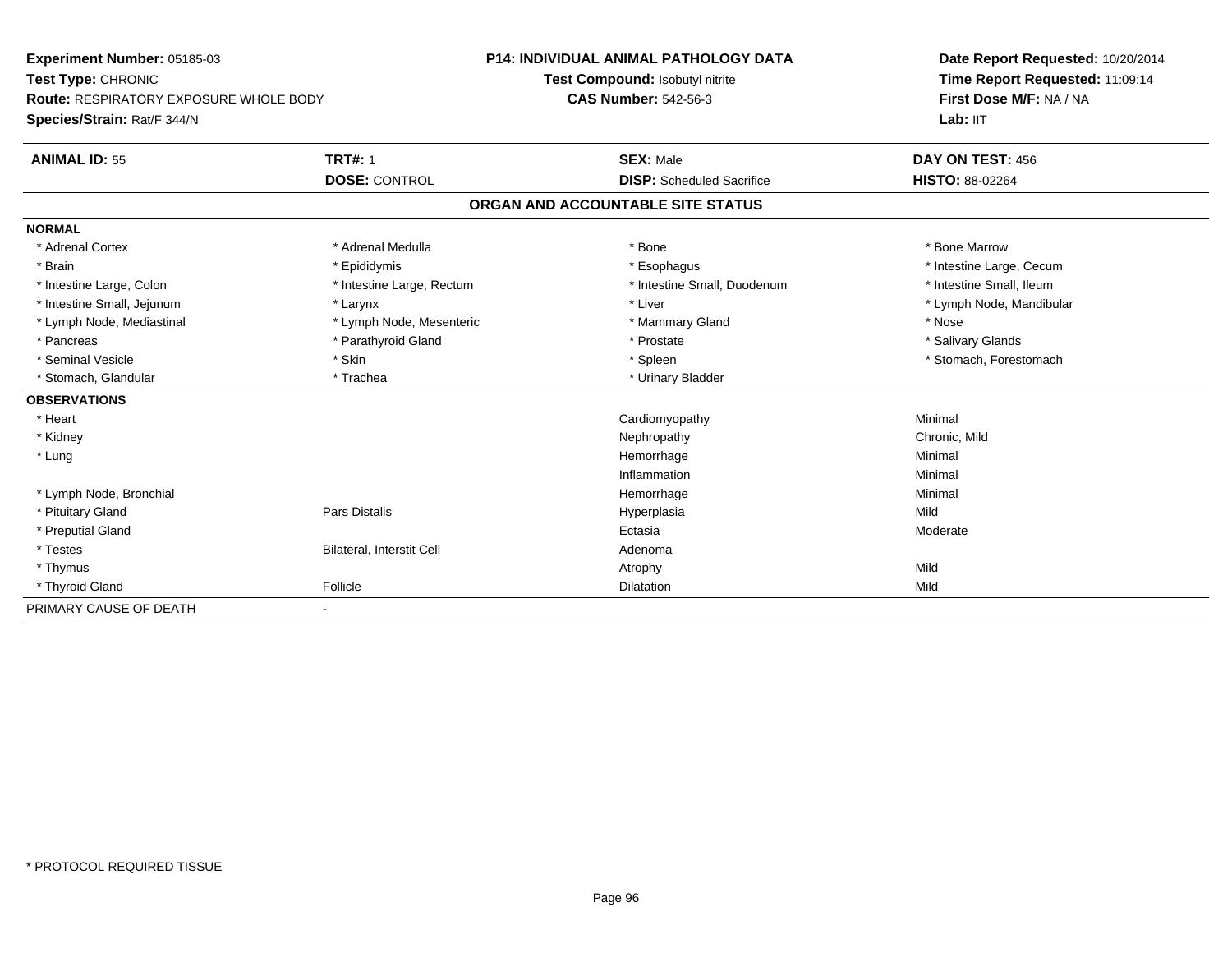| Experiment Number: 05185-03<br>Test Type: CHRONIC<br>Route: RESPIRATORY EXPOSURE WHOLE BODY |                           | <b>P14: INDIVIDUAL ANIMAL PATHOLOGY DATA</b> | Date Report Requested: 10/20/2014<br>Time Report Requested: 11:09:14 |
|---------------------------------------------------------------------------------------------|---------------------------|----------------------------------------------|----------------------------------------------------------------------|
|                                                                                             |                           | Test Compound: Isobutyl nitrite              |                                                                      |
|                                                                                             |                           | <b>CAS Number: 542-56-3</b>                  | First Dose M/F: NA / NA                                              |
| Species/Strain: Rat/F 344/N                                                                 |                           |                                              | Lab: IIT                                                             |
| <b>ANIMAL ID: 56</b>                                                                        | <b>TRT#: 1</b>            | <b>SEX: Male</b>                             | DAY ON TEST: 456                                                     |
|                                                                                             | <b>DOSE: CONTROL</b>      | <b>DISP:</b> Scheduled Sacrifice             | HISTO: 88-02265                                                      |
|                                                                                             |                           | ORGAN AND ACCOUNTABLE SITE STATUS            |                                                                      |
| <b>NORMAL</b>                                                                               |                           |                                              |                                                                      |
| * Adrenal Cortex                                                                            | * Adrenal Medulla         | * Bone                                       | * Bone Marrow                                                        |
| * Brain                                                                                     | * Epididymis              | * Esophagus                                  | * Intestine Large, Cecum                                             |
| * Intestine Large, Colon                                                                    | * Intestine Large, Rectum | * Intestine Small, Duodenum                  | * Intestine Small, Ileum                                             |
| * Intestine Small, Jejunum                                                                  | * Lymph Node, Mandibular  | * Lymph Node, Mesenteric                     | * Mammary Gland                                                      |
| * Nose                                                                                      | * Parathyroid Gland       | * Pituitary Gland                            | * Salivary Glands                                                    |
| * Seminal Vesicle                                                                           | * Skin                    | * Spleen                                     | * Stomach, Forestomach                                               |
| * Stomach, Glandular                                                                        | * Thyroid Gland           | * Trachea                                    | * Urinary Bladder                                                    |
| <b>OBSERVATIONS</b>                                                                         |                           |                                              |                                                                      |
| * Heart                                                                                     |                           | Cardiomyopathy                               | Minimal                                                              |
| * Kidney                                                                                    |                           | Nephropathy                                  | Chronic, Mild                                                        |
| * Larynx                                                                                    |                           | <b>Infiltration Cellular</b>                 | Lymphocyte, Mild                                                     |
| * Liver                                                                                     |                           | Clear Cell Focus                             | Minimal                                                              |
| * Lung                                                                                      |                           | Hemorrhage                                   | Minimal                                                              |
| [Hemorrhage TGLS = 2,3-6,13]                                                                |                           |                                              |                                                                      |
| * Lymph Node, Bronchial                                                                     |                           | Hemorrhage                                   | Minimal                                                              |
| * Lymph Node, Mediastinal                                                                   |                           | Hemorrhage                                   | Mild                                                                 |
| * Pancreas                                                                                  | <b>Acinar Cell</b>        | Atrophy                                      | Mild                                                                 |
| * Preputial Gland                                                                           |                           | Ectasia                                      | Mild                                                                 |
| * Prostate                                                                                  |                           | Concretion                                   | Mild                                                                 |
|                                                                                             |                           | Inflammation                                 | Mild                                                                 |
| * Testes                                                                                    | Bilateral, Interstit Cell | Adenoma                                      |                                                                      |
| [Adenoma TGLS = $1-9$ ]                                                                     |                           |                                              |                                                                      |
| * Thymus                                                                                    |                           | Atrophy                                      | Mild                                                                 |
| PRIMARY CAUSE OF DEATH                                                                      | $\blacksquare$            |                                              |                                                                      |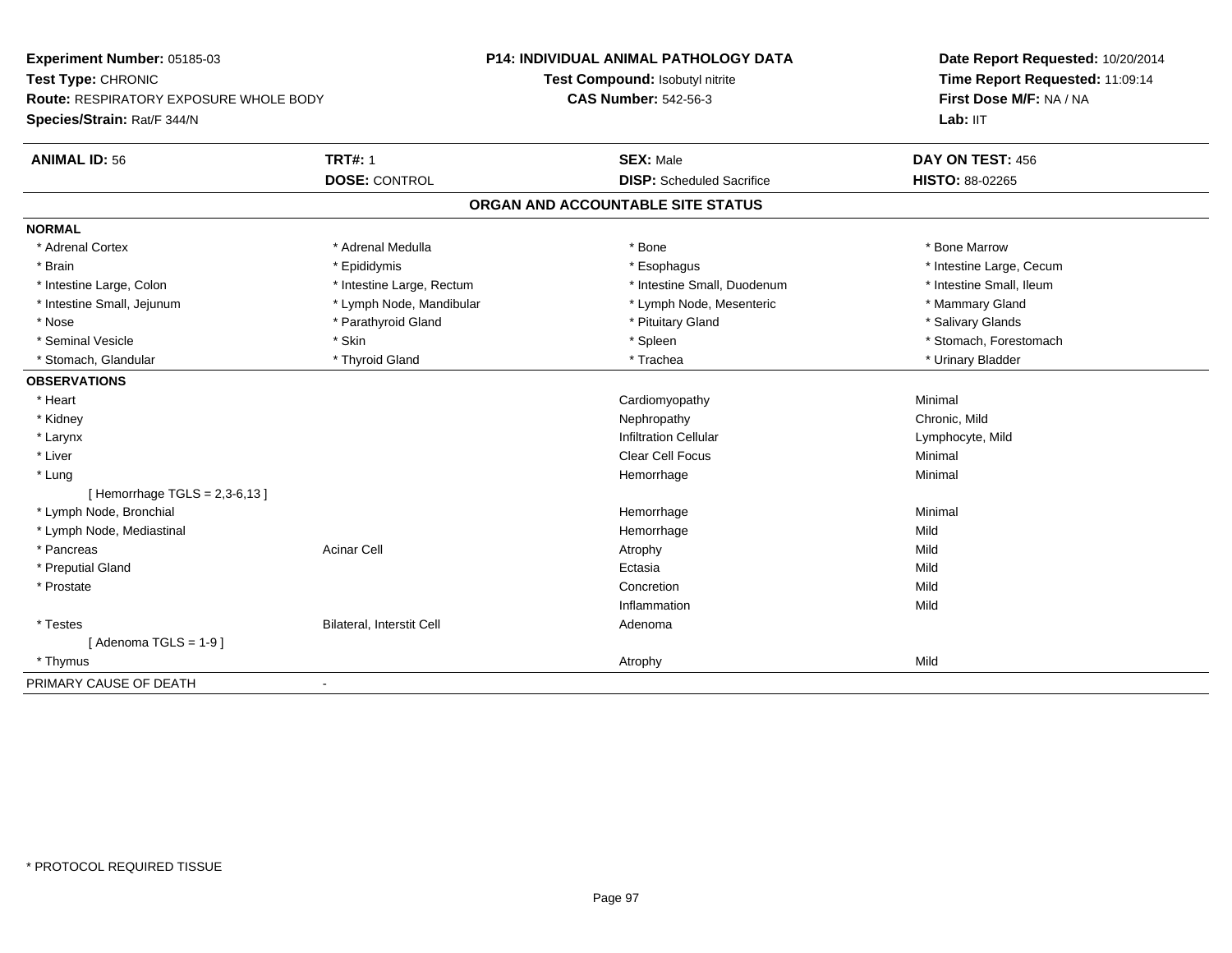| Experiment Number: 05185-03<br>Test Type: CHRONIC<br><b>Route: RESPIRATORY EXPOSURE WHOLE BODY</b><br>Species/Strain: Rat/F 344/N |                          | <b>P14: INDIVIDUAL ANIMAL PATHOLOGY DATA</b> | Date Report Requested: 10/20/2014<br>Time Report Requested: 11:09:14 |
|-----------------------------------------------------------------------------------------------------------------------------------|--------------------------|----------------------------------------------|----------------------------------------------------------------------|
|                                                                                                                                   |                          | Test Compound: Isobutyl nitrite              |                                                                      |
|                                                                                                                                   |                          | <b>CAS Number: 542-56-3</b>                  | First Dose M/F: NA / NA                                              |
|                                                                                                                                   |                          |                                              | Lab: IIT                                                             |
| <b>ANIMAL ID: 113</b>                                                                                                             | <b>TRT#: 2</b>           | <b>SEX: Male</b>                             | DAY ON TEST: 672                                                     |
|                                                                                                                                   | <b>DOSE: 37.5 PPM</b>    | <b>DISP:</b> Moribund Sacrifice              | HISTO: 88-02322                                                      |
|                                                                                                                                   |                          | ORGAN AND ACCOUNTABLE SITE STATUS            |                                                                      |
| <b>NORMAL</b>                                                                                                                     |                          |                                              |                                                                      |
| * Adrenal Medulla                                                                                                                 | * Bone                   | * Bone Marrow                                | * Epididymis                                                         |
| * Esophagus                                                                                                                       | * Intestine Large, Cecum | * Intestine Large, Colon                     | * Intestine Large, Rectum                                            |
| * Intestine Small, Duodenum                                                                                                       | * Intestine Small, Ileum | * Intestine Small, Jejunum                   | * Larynx                                                             |
| * Lung                                                                                                                            | * Lymph Node, Bronchial  | * Lymph Node, Mandibular                     | * Nose                                                               |
| * Pancreas                                                                                                                        | * Parathyroid Gland      | * Salivary Glands                            | * Seminal Vesicle                                                    |
| * Skin                                                                                                                            | * Spleen                 | * Stomach, Forestomach                       | * Stomach, Glandular                                                 |
| * Thyroid Gland                                                                                                                   | * Trachea                | * Urinary Bladder                            |                                                                      |
| <b>OBSERVATIONS</b>                                                                                                               |                          |                                              |                                                                      |
| * Adrenal Cortex                                                                                                                  |                          | Vacuolization Cytoplasmic                    | Moderate                                                             |
| * Brain                                                                                                                           |                          | Compression                                  | Moderate                                                             |
| [Compression TGLS = 3-1]                                                                                                          |                          |                                              |                                                                      |
| * Heart                                                                                                                           |                          | Cardiomyopathy                               | Minimal                                                              |
| * Kidney                                                                                                                          |                          | Nephropathy                                  | Chronic, Marked                                                      |
| [Nephropathy TGLS = $2-7$ ]                                                                                                       |                          |                                              |                                                                      |
| * Liver                                                                                                                           |                          | <b>Basophilic Focus</b>                      | Moderate                                                             |
|                                                                                                                                   |                          | <b>Fatty Change</b>                          | Moderate                                                             |
| * Lymph Node, Mesenteric                                                                                                          |                          | Hemorrhage                                   | Moderate                                                             |
| * Mammary Gland                                                                                                                   |                          | Galactocele                                  | Moderate                                                             |
| * Pituitary Gland                                                                                                                 | <b>Pars Distalis</b>     | Adenoma                                      |                                                                      |
| [Adenoma TGLS = $1-1$ ]                                                                                                           |                          |                                              |                                                                      |
| * Preputial Gland                                                                                                                 |                          | Ectasia                                      | Mild                                                                 |
| * Prostate                                                                                                                        |                          | Inflammation                                 | Moderate                                                             |
| * Testes                                                                                                                          |                          | Atrophy                                      | Mild                                                                 |
| * Thymus                                                                                                                          |                          | Atrophy                                      | Moderate                                                             |
| PRIMARY CAUSE OF DEATH<br>$\blacksquare$                                                                                          |                          |                                              |                                                                      |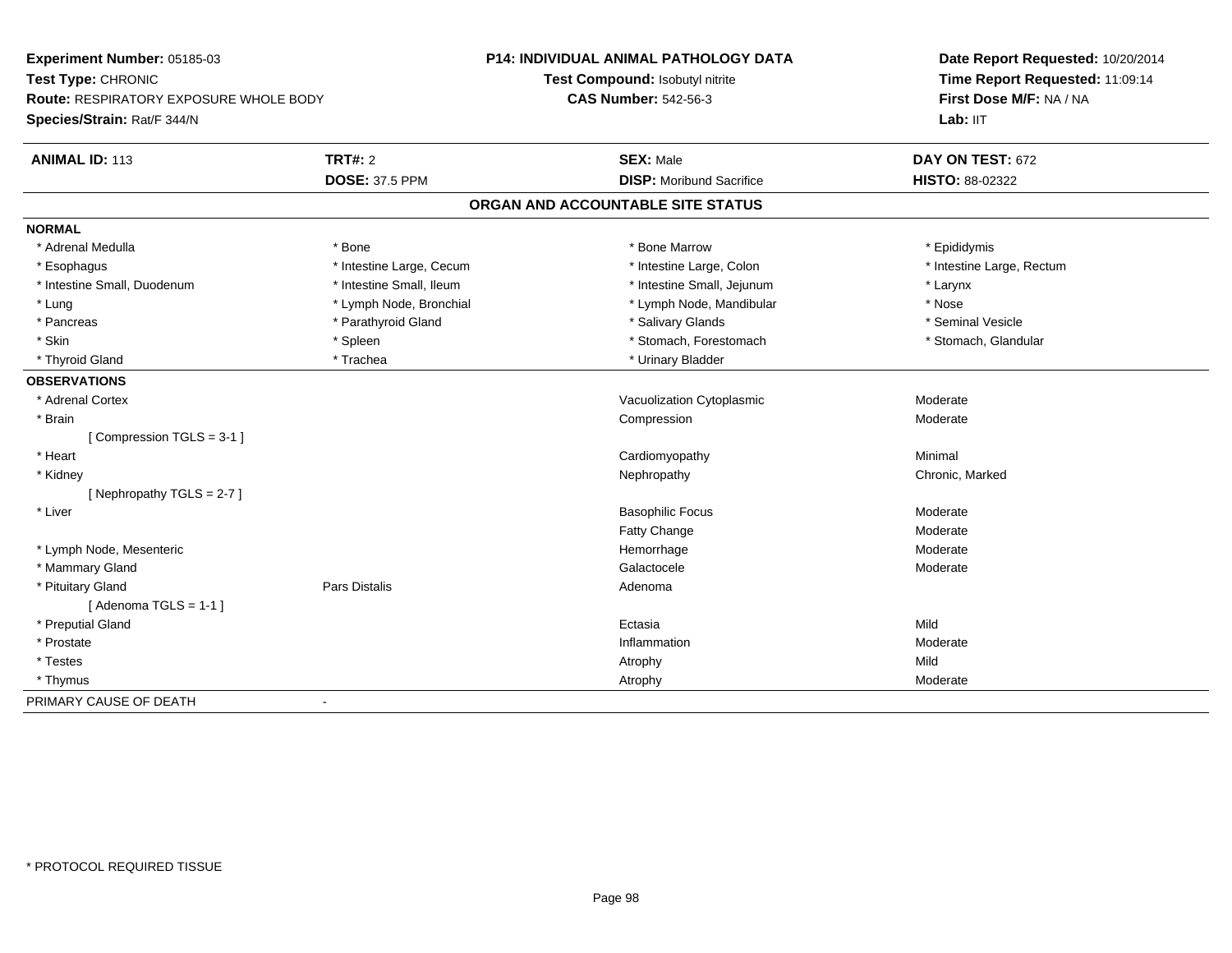|                          |                                                                                                        | Date Report Requested: 10/20/2014<br>Time Report Requested: 11:09:14<br>First Dose M/F: NA / NA                                                                                                                                                   |  |
|--------------------------|--------------------------------------------------------------------------------------------------------|---------------------------------------------------------------------------------------------------------------------------------------------------------------------------------------------------------------------------------------------------|--|
|                          |                                                                                                        |                                                                                                                                                                                                                                                   |  |
|                          |                                                                                                        |                                                                                                                                                                                                                                                   |  |
|                          |                                                                                                        | Lab: IIT                                                                                                                                                                                                                                          |  |
| <b>TRT#: 2</b>           | <b>SEX: Male</b>                                                                                       | DAY ON TEST: 730                                                                                                                                                                                                                                  |  |
| <b>DOSE: 37.5 PPM</b>    | <b>DISP: Terminal Sacrifice</b>                                                                        | HISTO: 88-02323                                                                                                                                                                                                                                   |  |
|                          |                                                                                                        |                                                                                                                                                                                                                                                   |  |
|                          |                                                                                                        |                                                                                                                                                                                                                                                   |  |
| * Adrenal Medulla        | * Bone                                                                                                 | * Brain                                                                                                                                                                                                                                           |  |
|                          | * Intestine Large, Colon                                                                               | * Intestine Large, Rectum                                                                                                                                                                                                                         |  |
| * Intestine Small, Ileum | * Intestine Small, Jejunum                                                                             | * Larynx                                                                                                                                                                                                                                          |  |
| * Lymph Node, Mesenteric | * Mammary Gland                                                                                        | * Nose                                                                                                                                                                                                                                            |  |
| * Prostate               | * Salivary Glands                                                                                      | * Skin                                                                                                                                                                                                                                            |  |
| * Stomach, Glandular     | * Thyroid Gland                                                                                        | * Trachea                                                                                                                                                                                                                                         |  |
|                          |                                                                                                        |                                                                                                                                                                                                                                                   |  |
|                          |                                                                                                        |                                                                                                                                                                                                                                                   |  |
|                          |                                                                                                        |                                                                                                                                                                                                                                                   |  |
|                          |                                                                                                        |                                                                                                                                                                                                                                                   |  |
|                          | Hyperplasia                                                                                            | Mild                                                                                                                                                                                                                                              |  |
|                          | Hypospermia                                                                                            | Marked                                                                                                                                                                                                                                            |  |
|                          | Cardiomyopathy                                                                                         | Mild                                                                                                                                                                                                                                              |  |
|                          | Nephropathy                                                                                            | Chronic, Moderate                                                                                                                                                                                                                                 |  |
|                          | <b>Basophilic Focus</b>                                                                                | Minimal                                                                                                                                                                                                                                           |  |
|                          | Clear Cell Focus                                                                                       | Multiple, Minimal                                                                                                                                                                                                                                 |  |
|                          | <b>Eosinophilic Focus</b>                                                                              | Mild                                                                                                                                                                                                                                              |  |
|                          |                                                                                                        | Minimal                                                                                                                                                                                                                                           |  |
|                          |                                                                                                        | Moderate                                                                                                                                                                                                                                          |  |
|                          |                                                                                                        | Mild                                                                                                                                                                                                                                              |  |
| <b>Acinar Cell</b>       |                                                                                                        | Minimal                                                                                                                                                                                                                                           |  |
| Pars Distalis            | Adenoma                                                                                                |                                                                                                                                                                                                                                                   |  |
|                          | Ectasia                                                                                                | Mild                                                                                                                                                                                                                                              |  |
|                          |                                                                                                        | Mild                                                                                                                                                                                                                                              |  |
|                          | <b>Depletion Cellular</b>                                                                              | Moderate                                                                                                                                                                                                                                          |  |
|                          |                                                                                                        | Mild                                                                                                                                                                                                                                              |  |
|                          |                                                                                                        |                                                                                                                                                                                                                                                   |  |
|                          |                                                                                                        |                                                                                                                                                                                                                                                   |  |
|                          |                                                                                                        |                                                                                                                                                                                                                                                   |  |
|                          | <b>Route: RESPIRATORY EXPOSURE WHOLE BODY</b><br>* Intestine Large, Cecum<br>Bilateral, Interstit Cell | <b>P14: INDIVIDUAL ANIMAL PATHOLOGY DATA</b><br>Test Compound: Isobutyl nitrite<br><b>CAS Number: 542-56-3</b><br>ORGAN AND ACCOUNTABLE SITE STATUS<br>Hemorrhage<br>Hemorrhage<br>Pigmentation<br>Atrophy<br>Inflammation<br>Fibrosis<br>Adenoma |  |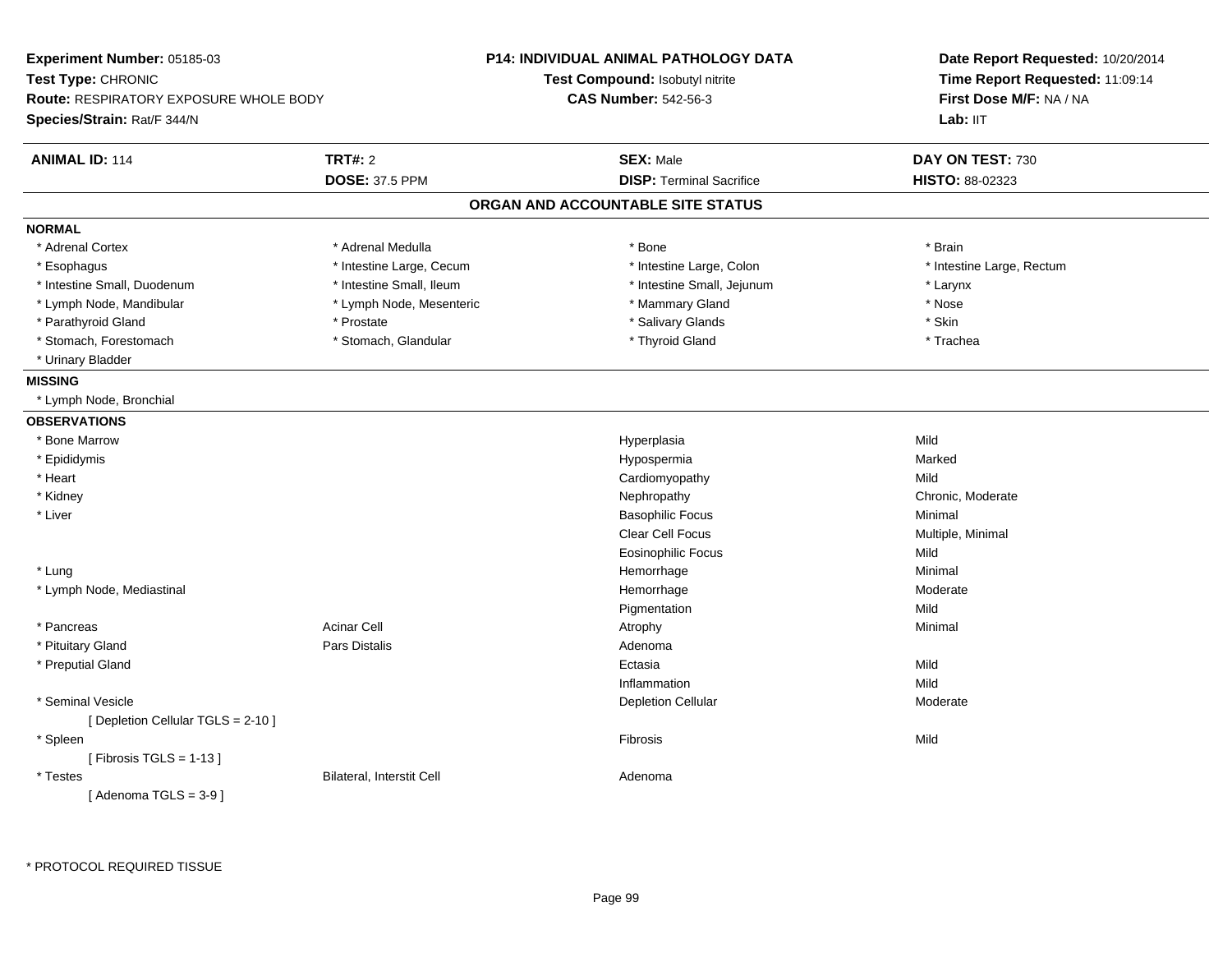| <b>Experiment Number: 05185-03</b><br>Test Type: CHRONIC<br><b>Route: RESPIRATORY EXPOSURE WHOLE BODY</b><br>Species/Strain: Rat/F 344/N |                       | <b>P14: INDIVIDUAL ANIMAL PATHOLOGY DATA</b> | Date Report Requested: 10/20/2014<br>Time Report Requested: 11:09:14<br>First Dose M/F: NA / NA |
|------------------------------------------------------------------------------------------------------------------------------------------|-----------------------|----------------------------------------------|-------------------------------------------------------------------------------------------------|
|                                                                                                                                          |                       | Test Compound: Isobutyl nitrite              |                                                                                                 |
|                                                                                                                                          |                       | <b>CAS Number: 542-56-3</b>                  |                                                                                                 |
|                                                                                                                                          |                       |                                              | Lab: $III$                                                                                      |
| <b>ANIMAL ID: 114</b>                                                                                                                    | TRT#: 2               | <b>SEX: Male</b>                             | DAY ON TEST: 730                                                                                |
|                                                                                                                                          | <b>DOSE: 37.5 PPM</b> | <b>DISP: Terminal Sacrifice</b>              | <b>HISTO: 88-02323</b>                                                                          |
|                                                                                                                                          |                       | ORGAN AND ACCOUNTABLE SITE STATUS            |                                                                                                 |
| * Thymus                                                                                                                                 |                       | Atrophy                                      | Mild                                                                                            |
| PRIMARY CAUSE OF DEATH                                                                                                                   |                       |                                              |                                                                                                 |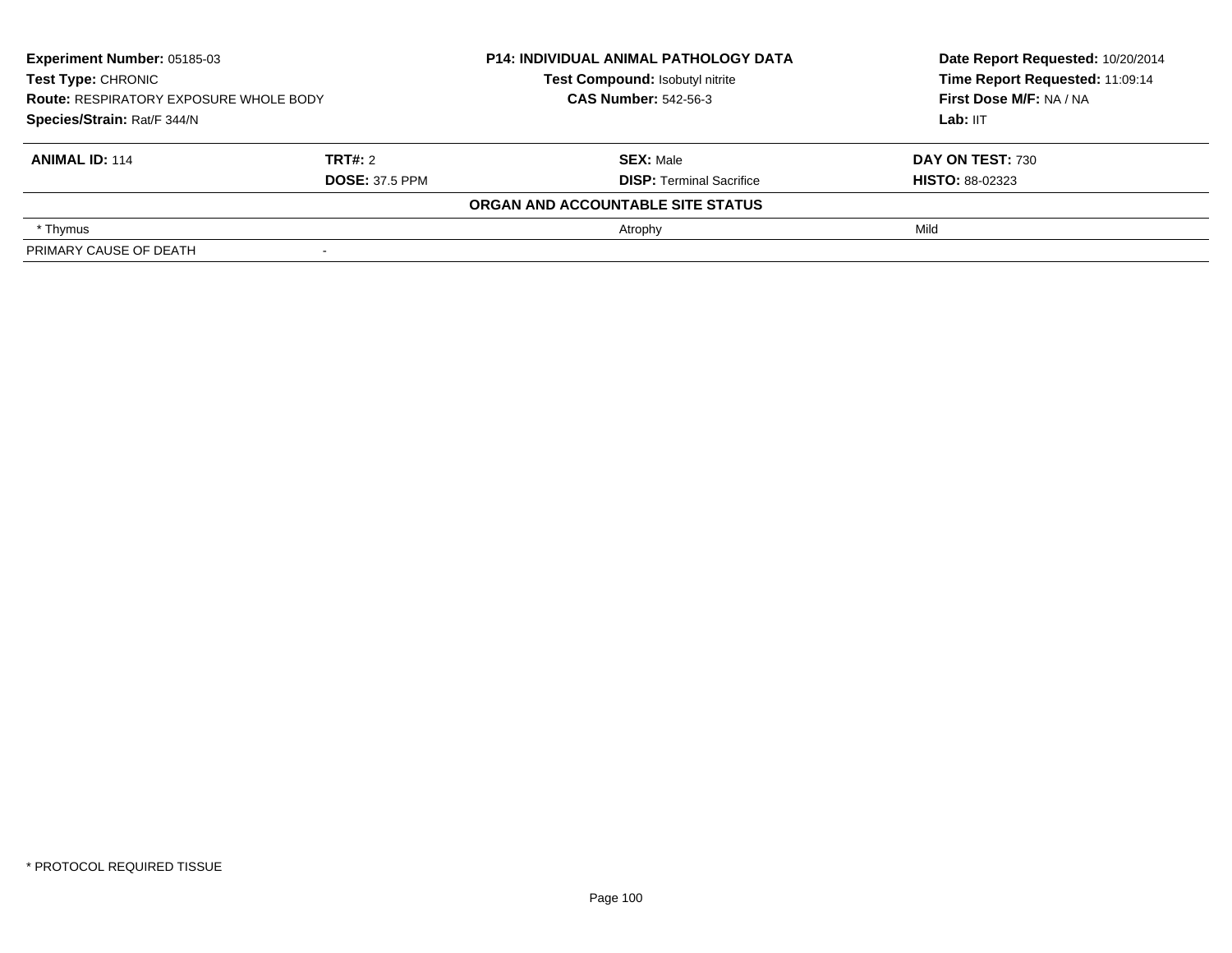| Experiment Number: 05185-03<br>Test Type: CHRONIC<br><b>Route: RESPIRATORY EXPOSURE WHOLE BODY</b> |                            | <b>P14: INDIVIDUAL ANIMAL PATHOLOGY DATA</b> | Date Report Requested: 10/20/2014 |
|----------------------------------------------------------------------------------------------------|----------------------------|----------------------------------------------|-----------------------------------|
|                                                                                                    |                            | Test Compound: Isobutyl nitrite              | Time Report Requested: 11:09:14   |
|                                                                                                    |                            | <b>CAS Number: 542-56-3</b>                  | First Dose M/F: NA / NA           |
| Species/Strain: Rat/F 344/N                                                                        |                            |                                              | Lab: IIT                          |
| <b>ANIMAL ID: 115</b>                                                                              | <b>TRT#: 2</b>             | <b>SEX: Male</b>                             | DAY ON TEST: 730                  |
|                                                                                                    | <b>DOSE: 37.5 PPM</b>      | <b>DISP: Terminal Sacrifice</b>              | <b>HISTO: 88-02324</b>            |
|                                                                                                    |                            | ORGAN AND ACCOUNTABLE SITE STATUS            |                                   |
| <b>NORMAL</b>                                                                                      |                            |                                              |                                   |
| * Bone                                                                                             | * Bone Marrow              | * Brain                                      | * Esophagus                       |
| * Intestine Large, Cecum                                                                           | * Intestine Large, Colon   | * Intestine Large, Rectum                    | * Intestine Small, Duodenum       |
| * Intestine Small, Ileum                                                                           | * Intestine Small, Jejunum | * Larynx                                     | * Lymph Node, Bronchial           |
| * Lymph Node, Mandibular                                                                           | * Lymph Node, Mesenteric   | * Mammary Gland                              | * Parathyroid Gland               |
| * Salivary Glands                                                                                  | * Seminal Vesicle          | * Skin                                       | * Stomach, Forestomach            |
| * Stomach, Glandular                                                                               | * Thymus                   | * Thyroid Gland                              | * Trachea                         |
| * Urinary Bladder                                                                                  |                            |                                              |                                   |
| <b>OBSERVATIONS</b>                                                                                |                            |                                              |                                   |
| * Adrenal Cortex                                                                                   |                            | Degeneration                                 | Mild                              |
|                                                                                                    |                            | Vacuolization Cytoplasmic                    | Mild                              |
| * Adrenal Medulla                                                                                  |                            | Pheochromocytoma Benign                      |                                   |
| * Epididymis                                                                                       |                            | Hypospermia                                  | Marked                            |
| * Heart                                                                                            |                            | Cardiomyopathy                               | Mild                              |
| * Kidney                                                                                           |                            | Nephropathy                                  | Chronic, Mild                     |
| * Liver                                                                                            |                            | Clear Cell Focus                             | Multiple, Mild                    |
|                                                                                                    |                            | <b>Mixed Cell Focus</b>                      | Mild                              |
| [Mixed Cell Focus TGLS = $2-5$ ]                                                                   |                            |                                              |                                   |
| * Lung                                                                                             |                            | Hemorrhage                                   | Minimal                           |
| * Lymph Node, Mediastinal                                                                          |                            | Hemorrhage                                   | Mild                              |
|                                                                                                    |                            | Pigmentation                                 | Mild                              |
| * Nose                                                                                             | <b>Respirat Epith</b>      | Hyperplasia                                  | Mild                              |
|                                                                                                    |                            | Inflammation                                 | Mild                              |
| * Pancreas                                                                                         | <b>Acinar Cell</b>         | Atrophy                                      | Moderate                          |
| * Pituitary Gland                                                                                  | Pars Distalis              | Cyst                                         | Minimal                           |
| * Preputial Gland                                                                                  |                            | Ectasia                                      | Minimal                           |
| * Prostate                                                                                         |                            | Hyperplasia                                  | Mild                              |
| * Spleen                                                                                           | Capsule                    | Fibrosis                                     | Minimal                           |
| [Fibrosis TGLS = $1-5$ ]                                                                           |                            |                                              |                                   |
| * Testes                                                                                           | Bilateral, Interstit Cell  | Adenoma                                      |                                   |
| [Adenoma TGLS = $3-9$ ]                                                                            |                            |                                              |                                   |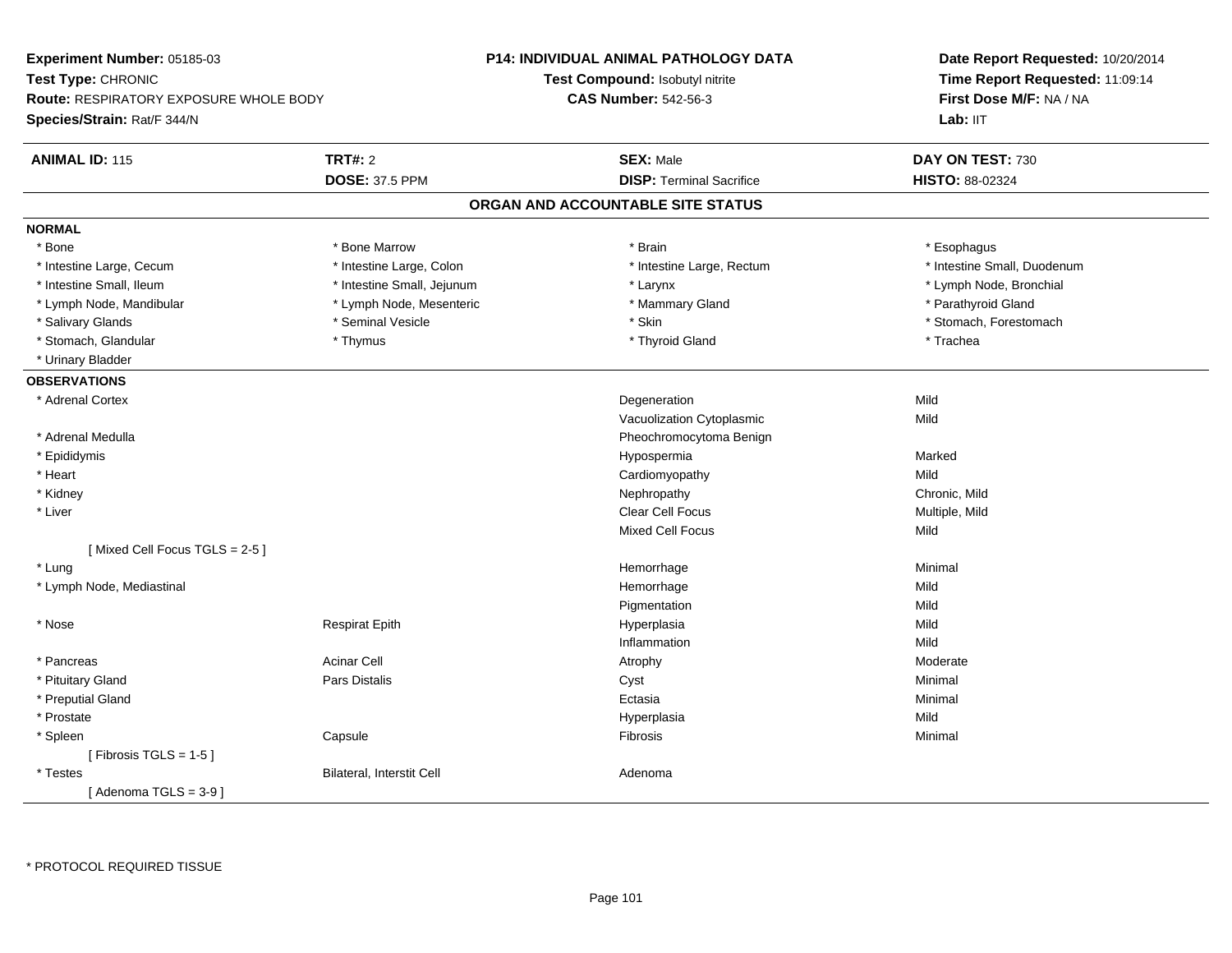| <b>Experiment Number: 05185-03</b><br><b>Test Type: CHRONIC</b><br><b>Route: RESPIRATORY EXPOSURE WHOLE BODY</b><br>Species/Strain: Rat/F 344/N |                       | <b>P14: INDIVIDUAL ANIMAL PATHOLOGY DATA</b><br>Test Compound: Isobutyl nitrite | Date Report Requested: 10/20/2014<br>Time Report Requested: 11:09:14 |
|-------------------------------------------------------------------------------------------------------------------------------------------------|-----------------------|---------------------------------------------------------------------------------|----------------------------------------------------------------------|
|                                                                                                                                                 |                       | <b>CAS Number: 542-56-3</b>                                                     | First Dose M/F: NA / NA                                              |
|                                                                                                                                                 |                       |                                                                                 | Lab: IIT                                                             |
| <b>ANIMAL ID: 115</b>                                                                                                                           | TRT#: 2               | <b>SEX: Male</b>                                                                | DAY ON TEST: 730                                                     |
|                                                                                                                                                 | <b>DOSE: 37.5 PPM</b> | <b>DISP: Terminal Sacrifice</b>                                                 | <b>HISTO: 88-02324</b>                                               |
|                                                                                                                                                 |                       | ORGAN AND ACCOUNTABLE SITE STATUS                                               |                                                                      |
| PRIMARY CAUSE OF DEATH                                                                                                                          |                       |                                                                                 |                                                                      |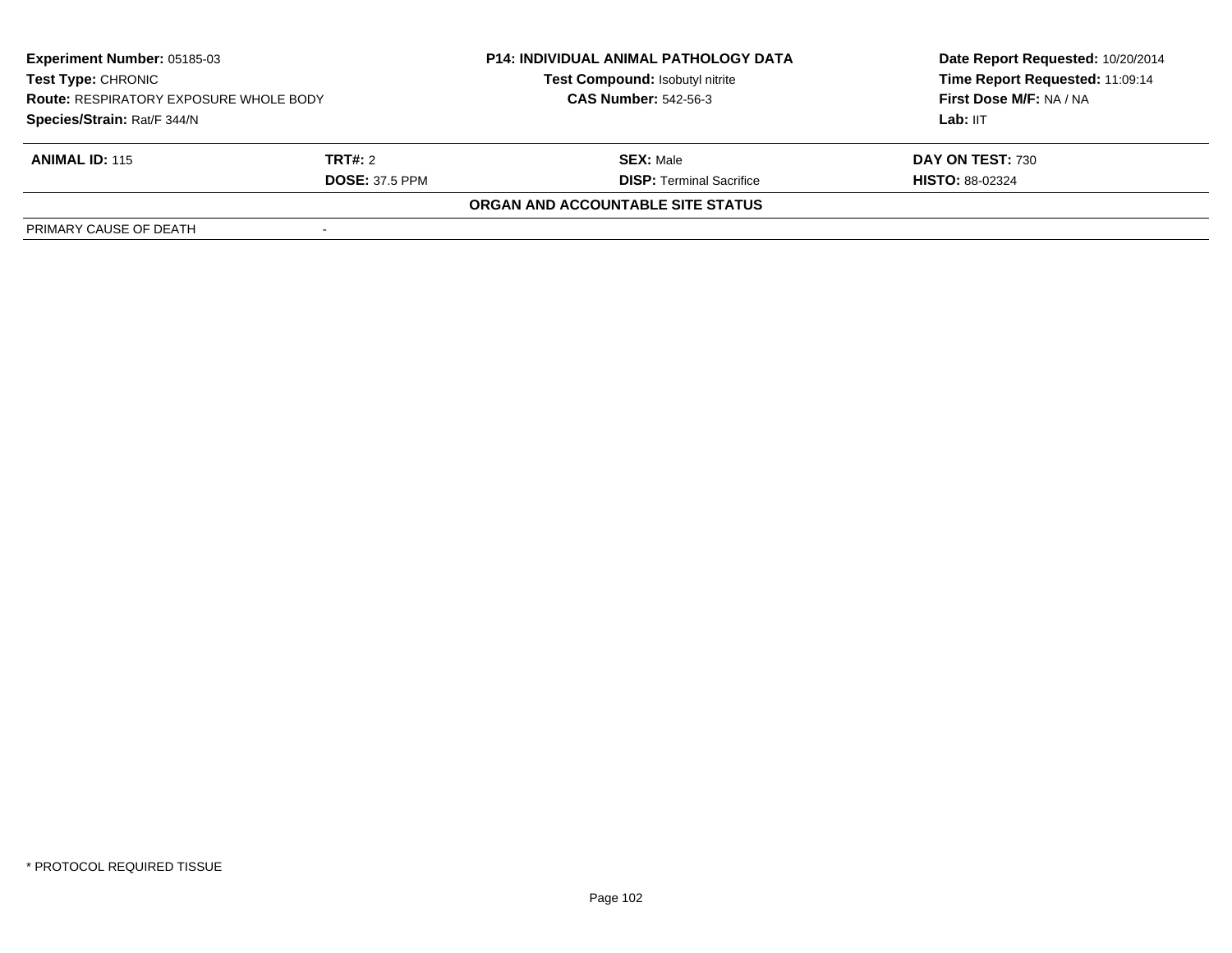| Experiment Number: 05185-03            |                             | <b>P14: INDIVIDUAL ANIMAL PATHOLOGY DATA</b> | Date Report Requested: 10/20/2014<br>Time Report Requested: 11:09:14 |
|----------------------------------------|-----------------------------|----------------------------------------------|----------------------------------------------------------------------|
| Test Type: CHRONIC                     |                             | Test Compound: Isobutyl nitrite              |                                                                      |
| Route: RESPIRATORY EXPOSURE WHOLE BODY |                             | <b>CAS Number: 542-56-3</b>                  | First Dose M/F: NA / NA                                              |
| Species/Strain: Rat/F 344/N            |                             |                                              | Lab: IIT                                                             |
| <b>ANIMAL ID: 116</b>                  | TRT#: 2                     | <b>SEX: Male</b>                             | DAY ON TEST: 576                                                     |
|                                        | <b>DOSE: 37.5 PPM</b>       | <b>DISP:</b> Moribund Sacrifice              | HISTO: 88-02325                                                      |
|                                        |                             | ORGAN AND ACCOUNTABLE SITE STATUS            |                                                                      |
| <b>NORMAL</b>                          |                             |                                              |                                                                      |
| * Adrenal Cortex                       | * Bone                      | * Bone Marrow                                | * Epididymis                                                         |
| * Esophagus                            | * Heart                     | * Intestine Large, Cecum                     | * Intestine Large, Colon                                             |
| * Intestine Large, Rectum              | * Intestine Small, Duodenum | * Intestine Small, Ileum                     | * Intestine Small, Jejunum                                           |
| * Larynx                               | * Lung                      | * Lymph Node, Mandibular                     | * Lymph Node, Mediastinal                                            |
| * Lymph Node, Mesenteric               | * Nose                      | * Parathyroid Gland                          | * Prostate                                                           |
| * Salivary Glands                      | * Skin                      | * Spleen                                     | * Stomach, Forestomach                                               |
| * Stomach, Glandular                   | * Testes                    | * Thyroid Gland                              | * Trachea                                                            |
| * Urinary Bladder                      |                             |                                              |                                                                      |
| <b>MISSING</b>                         |                             |                                              |                                                                      |
| * Lymph Node, Bronchial                |                             |                                              |                                                                      |
| <b>OBSERVATIONS</b>                    |                             |                                              |                                                                      |
| * Adrenal Medulla                      |                             | Hyperplasia                                  | Minimal                                                              |
|                                        |                             | Pheochromocytoma Benign                      |                                                                      |
| * Brain                                |                             | Compression                                  | Moderate                                                             |
| [Compression TGLS = 3-13]              |                             |                                              |                                                                      |
| * Kidney                               |                             | Nephropathy                                  | Chronic, Moderate                                                    |
| * Liver                                |                             | Fatty Change                                 | Minimal                                                              |
| * Mammary Gland                        |                             | Lactation                                    | Moderate                                                             |
| [ Lactation TGLS = $1-14$ ]            |                             |                                              |                                                                      |
| * Pancreas                             | <b>Acinar Cell</b>          | Atrophy                                      | Mild                                                                 |
| * Pituitary Gland                      | Pars Distalis               | Adenoma                                      |                                                                      |
| [Adenoma TGLS = $2-1$ ]                |                             |                                              |                                                                      |
| * Preputial Gland                      |                             | Ectasia                                      | Mild                                                                 |
| * Seminal Vesicle                      |                             | <b>Depletion Cellular</b>                    | Moderate                                                             |
| * Thymus                               |                             | Atrophy                                      | Moderate                                                             |
| PRIMARY CAUSE OF DEATH                 |                             |                                              |                                                                      |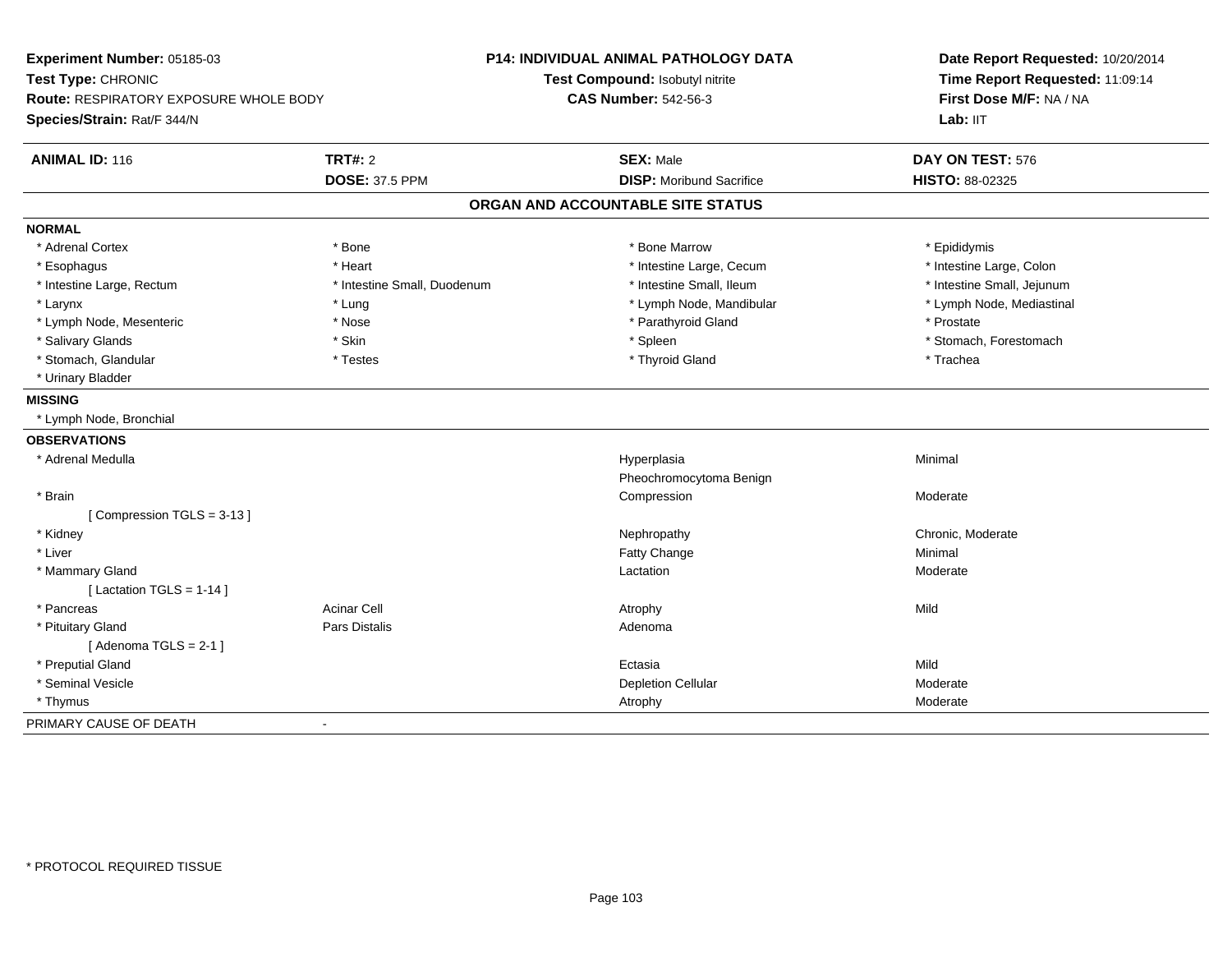| Experiment Number: 05185-03                   | <b>P14: INDIVIDUAL ANIMAL PATHOLOGY DATA</b>            | Date Report Requested: 10/20/2014 |
|-----------------------------------------------|---------------------------------------------------------|-----------------------------------|
| Test Type: CHRONIC                            | Test Compound: Isobutyl nitrite                         | Time Report Requested: 11:09:14   |
| <b>Route: RESPIRATORY EXPOSURE WHOLE BODY</b> | <b>CAS Number: 542-56-3</b>                             | First Dose M/F: NA / NA           |
| Species/Strain: Rat/F 344/N                   |                                                         | Lab: IIT                          |
| <b>TRT#: 2</b><br><b>ANIMAL ID: 117</b>       | <b>SEX: Male</b>                                        | DAY ON TEST: 471                  |
| <b>DOSE: 37.5 PPM</b>                         | <b>DISP:</b> Moribund Sacrifice                         | <b>HISTO: 88-02326</b>            |
|                                               | ORGAN AND ACCOUNTABLE SITE STATUS                       |                                   |
| <b>NORMAL</b>                                 |                                                         |                                   |
| * Adrenal Cortex<br>* Adrenal Medulla         | * Bone                                                  | * Bone Marrow                     |
| * Epididymis<br>* Esophagus                   | * Intestine Large, Cecum                                | * Intestine Large, Colon          |
| * Intestine Large, Rectum                     | * Intestine Small, Duodenum<br>* Intestine Small, Ileum | * Intestine Small, Jejunum        |
| * Larynx<br>* Liver                           | * Lung                                                  | * Lymph Node, Bronchial           |
| * Lymph Node, Mandibular                      | * Lymph Node, Mesenteric<br>* Nose                      | * Parathyroid Gland               |
| * Salivary Glands<br>* Skin                   | * Stomach, Glandular                                    | * Testes                          |
| * Thyroid Gland<br>* Trachea                  | * Urinary Bladder                                       |                                   |
| <b>OBSERVATIONS</b>                           |                                                         |                                   |
| * Brain                                       | Compression                                             | Mild                              |
|                                               | Hydrocephalus                                           | Moderate                          |
|                                               | <b>Infiltration Cellular</b>                            | Lymphocyte, Mild                  |
| [Compression TGLS = 3-1]                      |                                                         |                                   |
| * Heart                                       | Cardiomyopathy                                          | Mild                              |
| * Kidney                                      | Nephropathy                                             | Chronic, Mild                     |
| * Lymph Node, Mediastinal                     | Hemorrhage                                              | Minimal                           |
| * Mammary Gland                               | Lactation                                               | Moderate                          |
| <b>Acinar Cell</b><br>* Pancreas              | Atrophy                                                 | Mild                              |
| Pars Distalis<br>* Pituitary Gland            | Adenoma                                                 |                                   |
| [Adenoma TGLS = $4-1$ ]                       |                                                         |                                   |
| * Preputial Gland                             | Ectasia                                                 | Moderate                          |
| [ Ectasia TGLS = $1-10$ ]                     |                                                         |                                   |
| * Prostate                                    | Inflammation                                            | Mild                              |
| * Seminal Vesicle                             | <b>Depletion Cellular</b>                               | Moderate                          |
| * Spleen                                      | Hematopoietic Cell Proliferation                        | Mild                              |
| * Stomach, Forestomach                        | Inflammation                                            | Minimal                           |
| * Thymus                                      | Atrophy                                                 | Moderate                          |
| PRIMARY CAUSE OF DEATH<br>$\blacksquare$      |                                                         |                                   |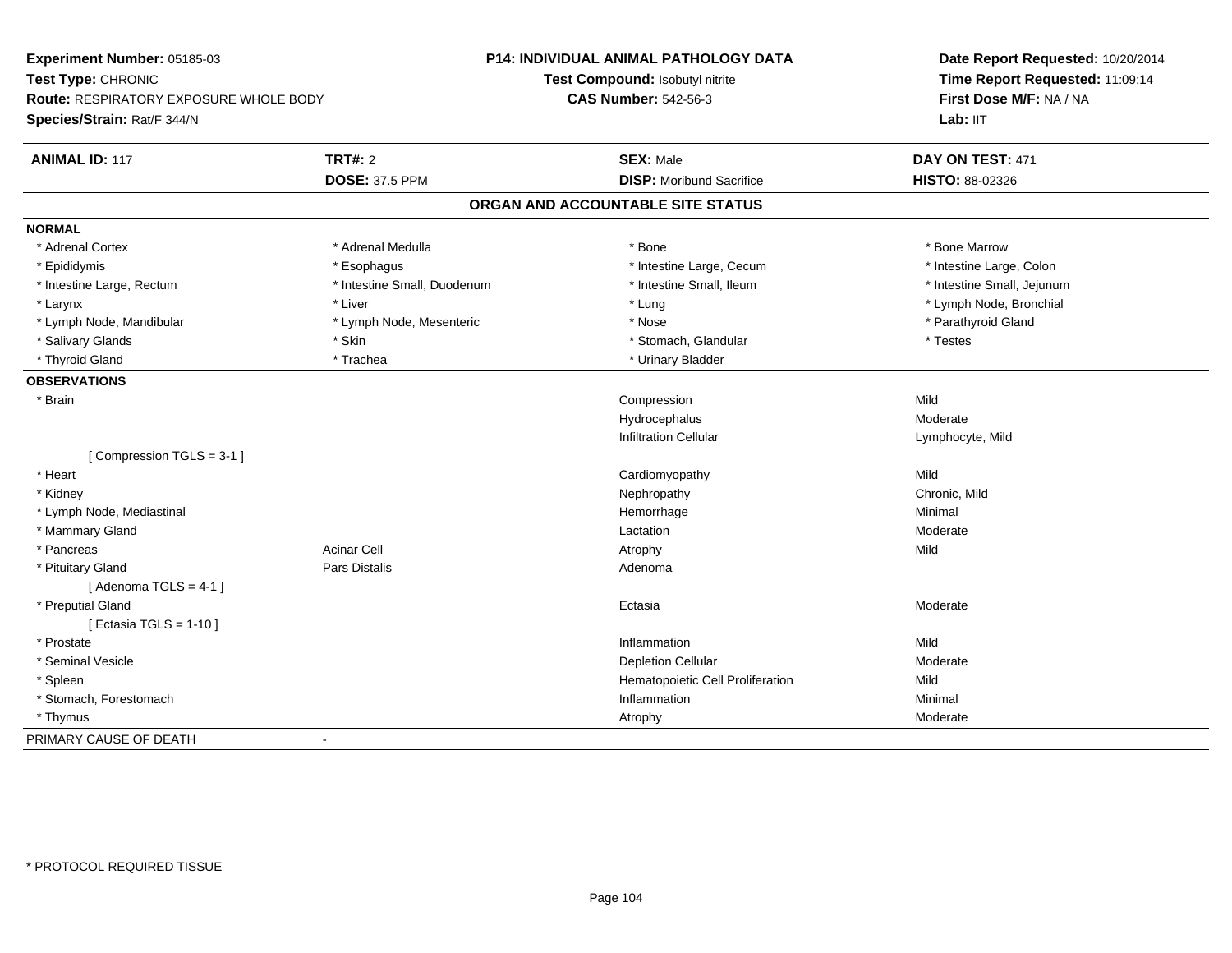| Experiment Number: 05185-03                   |                            | P14: INDIVIDUAL ANIMAL PATHOLOGY DATA | Date Report Requested: 10/20/2014<br>Time Report Requested: 11:09:14 |
|-----------------------------------------------|----------------------------|---------------------------------------|----------------------------------------------------------------------|
| Test Type: CHRONIC                            |                            | Test Compound: Isobutyl nitrite       |                                                                      |
| <b>Route: RESPIRATORY EXPOSURE WHOLE BODY</b> |                            | <b>CAS Number: 542-56-3</b>           | First Dose M/F: NA / NA                                              |
| Species/Strain: Rat/F 344/N                   |                            |                                       | Lab: II <sub>T</sub>                                                 |
| <b>ANIMAL ID: 118</b>                         | <b>TRT#: 2</b>             | <b>SEX: Male</b>                      | DAY ON TEST: 729                                                     |
|                                               | <b>DOSE: 37.5 PPM</b>      | <b>DISP: Terminal Sacrifice</b>       | HISTO: 88-02327                                                      |
|                                               |                            | ORGAN AND ACCOUNTABLE SITE STATUS     |                                                                      |
| <b>NORMAL</b>                                 |                            |                                       |                                                                      |
| * Bone                                        | * Bone Marrow              | * Epididymis                          | * Esophagus                                                          |
| * Intestine Large, Cecum                      | * Intestine Large, Colon   | * Intestine Large, Rectum             | * Intestine Small, Duodenum                                          |
| * Intestine Small, Ileum                      | * Intestine Small, Jejunum | * Larynx                              | * Lung                                                               |
| * Lymph Node, Bronchial                       | * Lymph Node, Mandibular   | * Nose                                | * Prostate                                                           |
| * Salivary Glands                             | * Seminal Vesicle          | * Skin                                | * Spleen                                                             |
| * Stomach, Forestomach                        | * Stomach, Glandular       | * Thyroid Gland                       | * Trachea                                                            |
| * Urinary Bladder                             |                            |                                       |                                                                      |
| <b>OBSERVATIONS</b>                           |                            |                                       |                                                                      |
| * Adrenal Cortex                              |                            | Vacuolization Cytoplasmic             | Moderate                                                             |
| * Adrenal Medulla                             |                            | Hyperplasia                           | Minimal                                                              |
| * Brain                                       |                            | Compression                           | Moderate                                                             |
| [Compression TGLS = 5-1]                      |                            |                                       |                                                                      |
| * Heart                                       |                            | Cardiomyopathy                        | Minimal                                                              |
| * Kidney                                      |                            | Nephropathy                           | Chronic, Mild                                                        |
| [Nephropathy TGLS = $3-7$ ]                   |                            |                                       |                                                                      |
| * Liver                                       |                            | Degeneration                          | Cystic, Minimal                                                      |
|                                               |                            | Fatty Change                          | Minimal                                                              |
| * Lymph Node, Mediastinal                     |                            | Pigmentation                          | Minimal                                                              |
| * Lymph Node, Mesenteric                      |                            | Hemorrhage                            | Minimal                                                              |
| * Mammary Gland                               |                            | Lactation                             | Mild                                                                 |
| * Pancreas                                    | <b>Acinar Cell</b>         | Atrophy                               | Mild                                                                 |
| * Parathyroid Gland                           |                            | Hyperplasia                           | Mild                                                                 |
| * Pituitary Gland                             | Pars Distalis              | Adenoma                               |                                                                      |
| [Adenoma TGLS = $4-1$ ]                       |                            |                                       |                                                                      |
| * Preputial Gland                             |                            | Ectasia                               | Moderate                                                             |
| [Ectasia TGLS = $1-10$ ]                      |                            |                                       |                                                                      |
| * Testes                                      | Arteriole                  | Inflammation                          | Mild                                                                 |
| [Inflammation TGLS = $2-9$ ]                  |                            |                                       |                                                                      |
| * Thymus                                      |                            | Atrophy                               | Moderate                                                             |
| PRIMARY CAUSE OF DEATH                        | ÷,                         |                                       |                                                                      |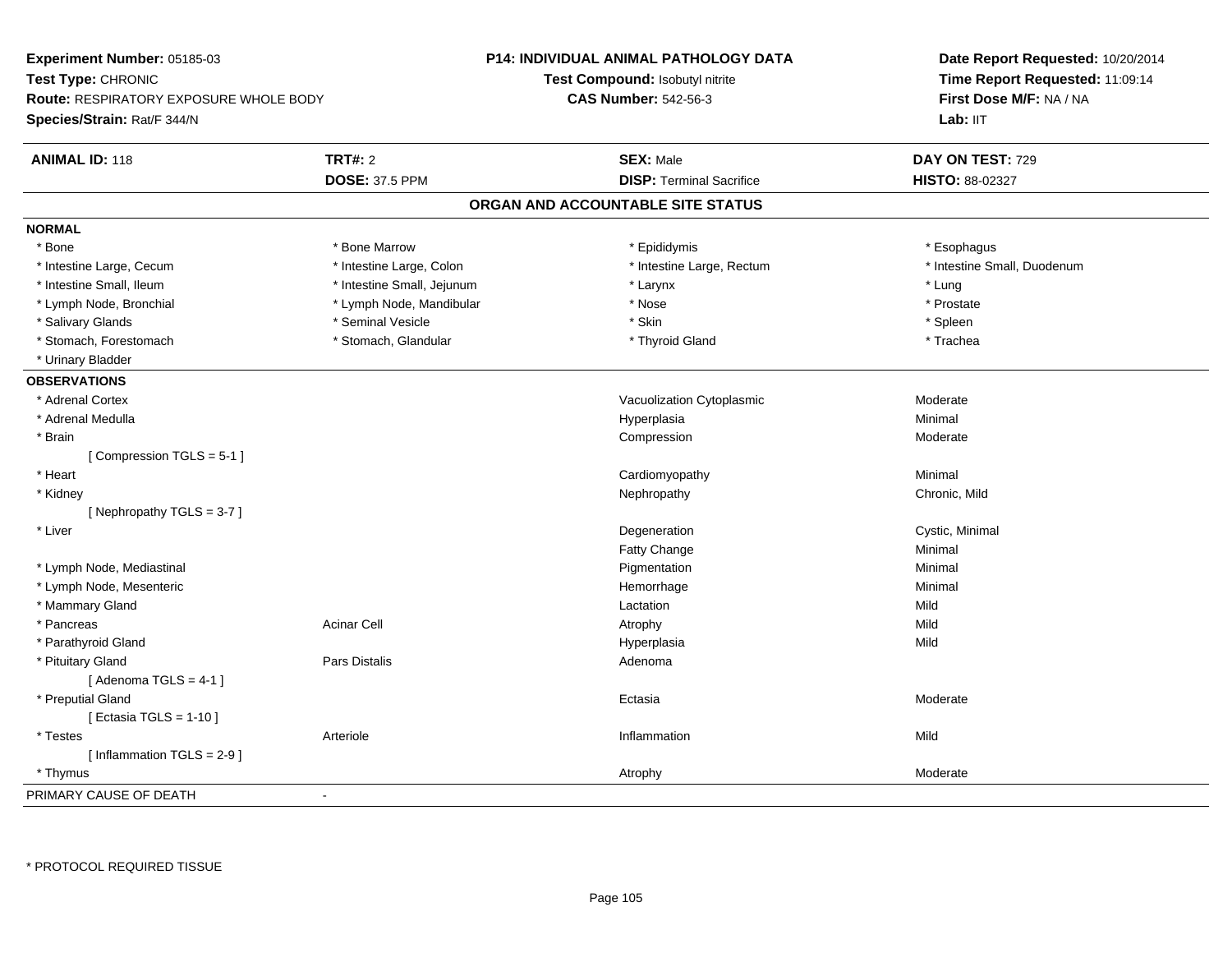| Experiment Number: 05185-03<br>Test Type: CHRONIC<br><b>Route: RESPIRATORY EXPOSURE WHOLE BODY</b> |                          | <b>P14: INDIVIDUAL ANIMAL PATHOLOGY DATA</b> | Date Report Requested: 10/20/2014<br>Time Report Requested: 11:09:14 |  |
|----------------------------------------------------------------------------------------------------|--------------------------|----------------------------------------------|----------------------------------------------------------------------|--|
|                                                                                                    |                          | Test Compound: Isobutyl nitrite              |                                                                      |  |
|                                                                                                    |                          | <b>CAS Number: 542-56-3</b>                  | First Dose M/F: NA / NA                                              |  |
| Species/Strain: Rat/F 344/N                                                                        |                          |                                              | Lab: IIT                                                             |  |
| <b>ANIMAL ID: 119</b>                                                                              | <b>TRT#: 2</b>           | <b>SEX: Male</b>                             | DAY ON TEST: 551                                                     |  |
|                                                                                                    | <b>DOSE: 37.5 PPM</b>    | <b>DISP: Natural Death</b>                   | HISTO: 88-02328                                                      |  |
|                                                                                                    |                          | ORGAN AND ACCOUNTABLE SITE STATUS            |                                                                      |  |
| <b>NORMAL</b>                                                                                      |                          |                                              |                                                                      |  |
| * Adrenal Cortex                                                                                   | * Adrenal Medulla        | * Bone                                       | * Brain                                                              |  |
| * Epididymis                                                                                       | * Esophagus              | * Intestine Large, Cecum                     | * Intestine Large, Colon                                             |  |
| * Intestine Large, Rectum                                                                          | * Kidney                 | * Larynx                                     | * Lymph Node, Mandibular                                             |  |
| * Lymph Node, Mesenteric                                                                           | * Nose                   | * Pituitary Gland                            | * Salivary Glands                                                    |  |
| * Skin                                                                                             | * Stomach, Forestomach   | * Stomach, Glandular                         | * Thyroid Gland                                                      |  |
| * Trachea                                                                                          | * Urinary Bladder        |                                              |                                                                      |  |
| <b>MISSING</b>                                                                                     |                          |                                              |                                                                      |  |
| * Mammary Gland                                                                                    | * Parathyroid Gland      |                                              |                                                                      |  |
| <b>AUTO PRECLUDES DIAG.</b>                                                                        |                          |                                              |                                                                      |  |
| * Intestine Small, Duodenum                                                                        | * Intestine Small, Ileum | * Intestine Small, Jejunum                   |                                                                      |  |
| <b>OBSERVATIONS</b>                                                                                |                          |                                              |                                                                      |  |
| * Bone Marrow                                                                                      |                          | Hyperplasia                                  | Marked                                                               |  |
| * Heart                                                                                            |                          | Cardiomyopathy                               | Mild                                                                 |  |
| [Cardiomyopathy TGLS = 2-4]                                                                        |                          |                                              |                                                                      |  |
| Islets, Pancreatic                                                                                 |                          | Adenoma                                      |                                                                      |  |
| [Adenoma TGLS = $2-4$ ]                                                                            |                          |                                              |                                                                      |  |
| * Liver                                                                                            |                          | <b>Basophilic Focus</b>                      | Minimal                                                              |  |
| Note: TAN COLOR DUE TO AUTOLYTIC CHANGE.                                                           |                          |                                              |                                                                      |  |
| * Lung                                                                                             |                          | Leukocytosis                                 | Moderate                                                             |  |
| [Leukocytosis TGLS = 3-6]                                                                          |                          |                                              |                                                                      |  |
| * Lymph Node, Bronchial                                                                            |                          | Hemorrhage                                   | Moderate                                                             |  |
| * Lymph Node, Mediastinal                                                                          |                          | Hyperplasia                                  | Plasma Cell, Mild                                                    |  |
| * Pancreas                                                                                         | <b>Acinar Cell</b>       | Atrophy                                      | Minimal                                                              |  |
| * Preputial Gland                                                                                  |                          | Adenoma                                      |                                                                      |  |
| [Adenoma TGLS = $1-13$ ]                                                                           |                          |                                              |                                                                      |  |
| * Prostate                                                                                         |                          | Concretion                                   | Minimal                                                              |  |
| * Seminal Vesicle                                                                                  |                          | <b>Depletion Cellular</b>                    | Mild                                                                 |  |
| * Spleen                                                                                           |                          | Hematopoietic Cell Proliferation             | Moderate                                                             |  |
| * Testes                                                                                           | <b>Interstit Cell</b>    | Hyperplasia                                  | Mild                                                                 |  |
| * Thymus                                                                                           |                          | Atrophy                                      | Moderate                                                             |  |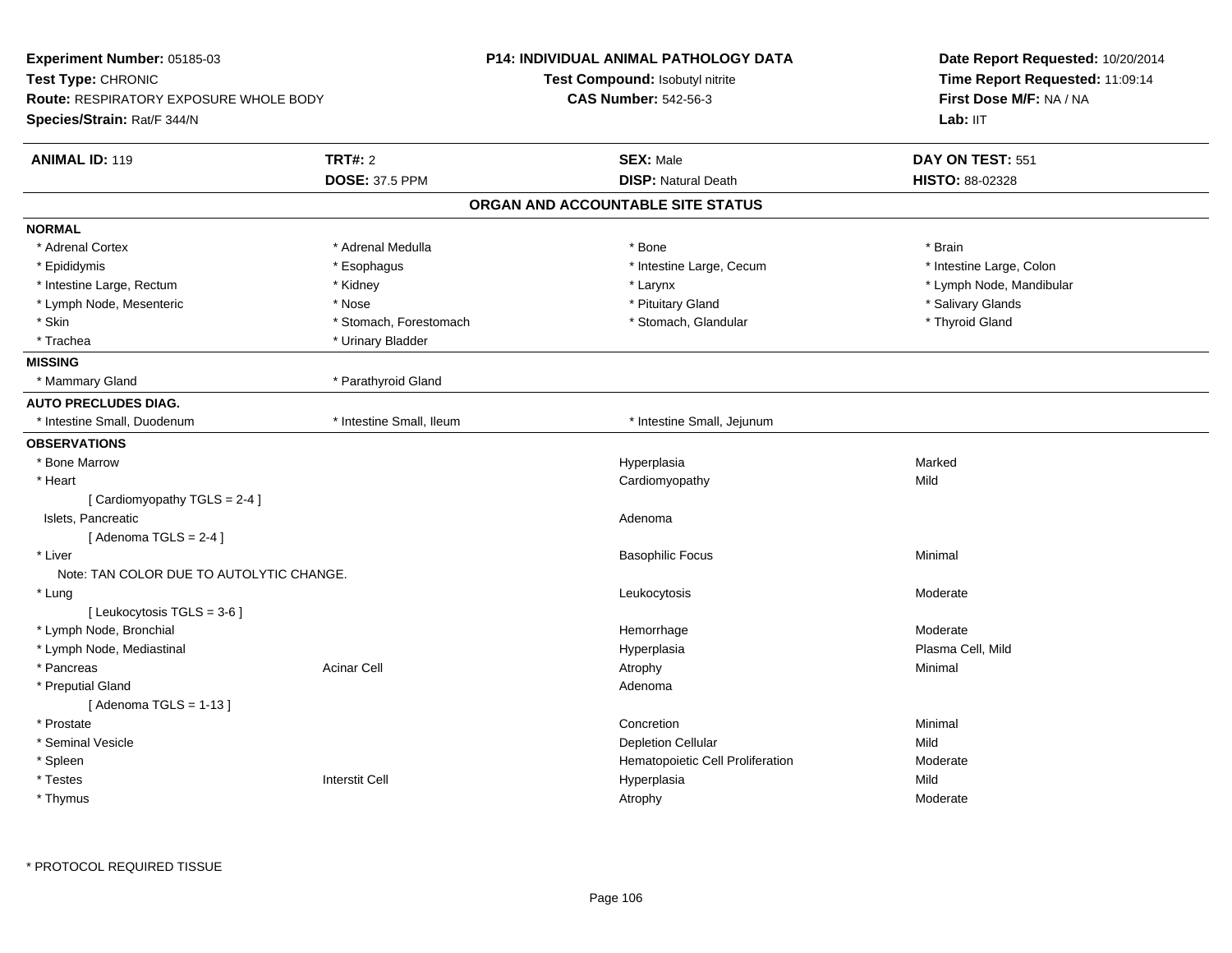| Experiment Number: 05185-03<br><b>Test Type: CHRONIC</b><br><b>Route: RESPIRATORY EXPOSURE WHOLE BODY</b><br>Species/Strain: Rat/F 344/N |                       | <b>P14: INDIVIDUAL ANIMAL PATHOLOGY DATA</b><br>Test Compound: Isobutyl nitrite<br><b>CAS Number: 542-56-3</b> | Date Report Requested: 10/20/2014<br>Time Report Requested: 11:09:14<br>First Dose M/F: NA / NA |
|------------------------------------------------------------------------------------------------------------------------------------------|-----------------------|----------------------------------------------------------------------------------------------------------------|-------------------------------------------------------------------------------------------------|
|                                                                                                                                          |                       |                                                                                                                | Lab: IIT                                                                                        |
| <b>ANIMAL ID: 119</b>                                                                                                                    | TRT#: 2               | <b>SEX: Male</b>                                                                                               | DAY ON TEST: 551                                                                                |
|                                                                                                                                          | <b>DOSE: 37.5 PPM</b> | <b>DISP: Natural Death</b>                                                                                     | <b>HISTO: 88-02328</b>                                                                          |
|                                                                                                                                          |                       | ORGAN AND ACCOUNTABLE SITE STATUS                                                                              |                                                                                                 |
|                                                                                                                                          |                       | Hemorrhage                                                                                                     | Moderate                                                                                        |
| PRIMARY CAUSE OF DEATH                                                                                                                   |                       |                                                                                                                |                                                                                                 |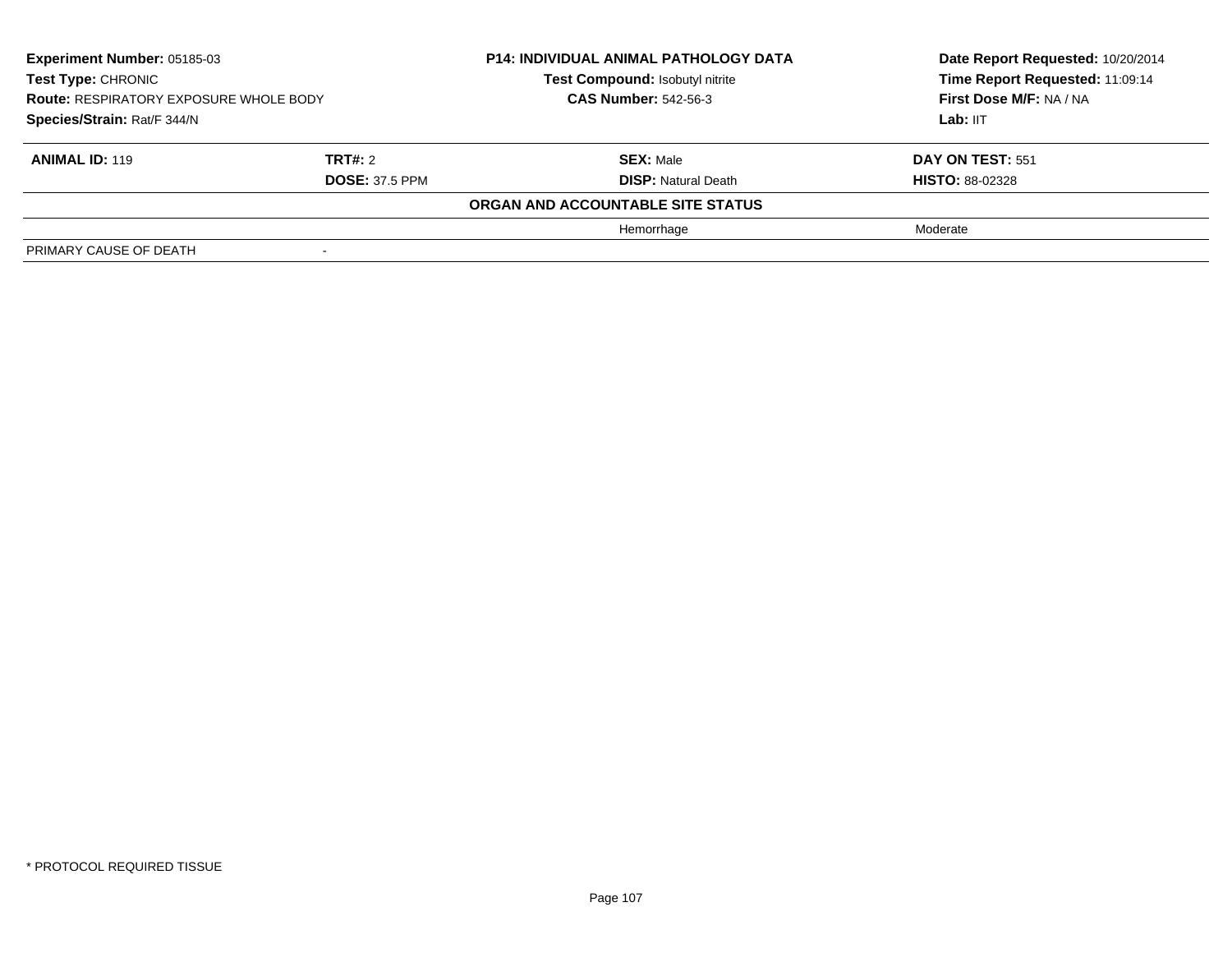| Experiment Number: 05185-03                   |                             | <b>P14: INDIVIDUAL ANIMAL PATHOLOGY DATA</b> | Date Report Requested: 10/20/2014<br>Time Report Requested: 11:09:14 |  |
|-----------------------------------------------|-----------------------------|----------------------------------------------|----------------------------------------------------------------------|--|
| Test Type: CHRONIC                            |                             | Test Compound: Isobutyl nitrite              |                                                                      |  |
| <b>Route: RESPIRATORY EXPOSURE WHOLE BODY</b> |                             | <b>CAS Number: 542-56-3</b>                  | First Dose M/F: NA / NA                                              |  |
| Species/Strain: Rat/F 344/N                   |                             |                                              | Lab: IIT                                                             |  |
| <b>ANIMAL ID: 120</b>                         | <b>TRT#: 2</b>              | <b>SEX: Male</b>                             | DAY ON TEST: 695                                                     |  |
|                                               | <b>DOSE: 37.5 PPM</b>       | <b>DISP:</b> Moribund Sacrifice              | HISTO: 88-02329                                                      |  |
|                                               |                             | ORGAN AND ACCOUNTABLE SITE STATUS            |                                                                      |  |
| <b>NORMAL</b>                                 |                             |                                              |                                                                      |  |
| * Adrenal Cortex                              | * Bone                      | * Bone Marrow                                | * Brain                                                              |  |
| * Epididymis                                  | * Esophagus                 | * Intestine Large, Cecum                     | * Intestine Large, Colon                                             |  |
| * Intestine Large, Rectum                     | * Intestine Small, Duodenum | * Intestine Small, Ileum                     | * Intestine Small, Jejunum                                           |  |
| * Larynx                                      | * Lung                      | * Lymph Node, Mandibular                     | * Mammary Gland                                                      |  |
| * Nose                                        | * Prostate                  | * Salivary Glands                            | * Seminal Vesicle                                                    |  |
| * Spleen                                      | * Stomach, Glandular        | * Thyroid Gland                              | * Trachea                                                            |  |
| * Urinary Bladder                             |                             |                                              |                                                                      |  |
| <b>MISSING</b>                                |                             |                                              |                                                                      |  |
| * Lymph Node, Bronchial                       |                             |                                              |                                                                      |  |
| <b>OBSERVATIONS</b>                           |                             |                                              |                                                                      |  |
| * Adrenal Medulla                             |                             | Hyperplasia                                  | Minimal                                                              |  |
| * Heart                                       |                             | Cardiomyopathy                               | Mild                                                                 |  |
| * Kidney                                      |                             | Nephropathy                                  | Chronic, Marked                                                      |  |
| [Nephropathy TGLS = 1-7]                      |                             |                                              |                                                                      |  |
| * Liver                                       |                             | Degeneration                                 | Cystic, Minimal                                                      |  |
|                                               |                             | Fatty Change                                 | Minimal                                                              |  |
| * Lymph Node, Mediastinal                     |                             | Hemorrhage                                   | Mild                                                                 |  |
|                                               |                             | Pigmentation                                 | Mild                                                                 |  |
| * Lymph Node, Mesenteric                      |                             | Hemorrhage                                   | Minimal                                                              |  |
| * Pancreas                                    | Acinar Cell                 | Atrophy                                      | Mild                                                                 |  |
| * Parathyroid Gland                           |                             | Hyperplasia                                  | Moderate                                                             |  |
| [Hyperplasia TGLS = 3-3]                      |                             |                                              |                                                                      |  |
| * Pituitary Gland                             | <b>Pars Distalis</b>        | Angiectasis                                  | Moderate                                                             |  |
|                                               | <b>Pars Distalis</b>        | Hyperplasia                                  | Moderate                                                             |  |
| [Angiectasis TGLS = 6-1]                      |                             |                                              |                                                                      |  |
| [Hyperplasia TGLS = 6-1]                      |                             |                                              |                                                                      |  |
| * Preputial Gland                             |                             | Ectasia                                      | Mild                                                                 |  |
|                                               |                             | Inflammation                                 | Mild                                                                 |  |
| * Skin                                        | Pinna                       | Parakeratosis                                | Moderate                                                             |  |
| [Parakeratosis TGLS = 4-13]                   |                             |                                              |                                                                      |  |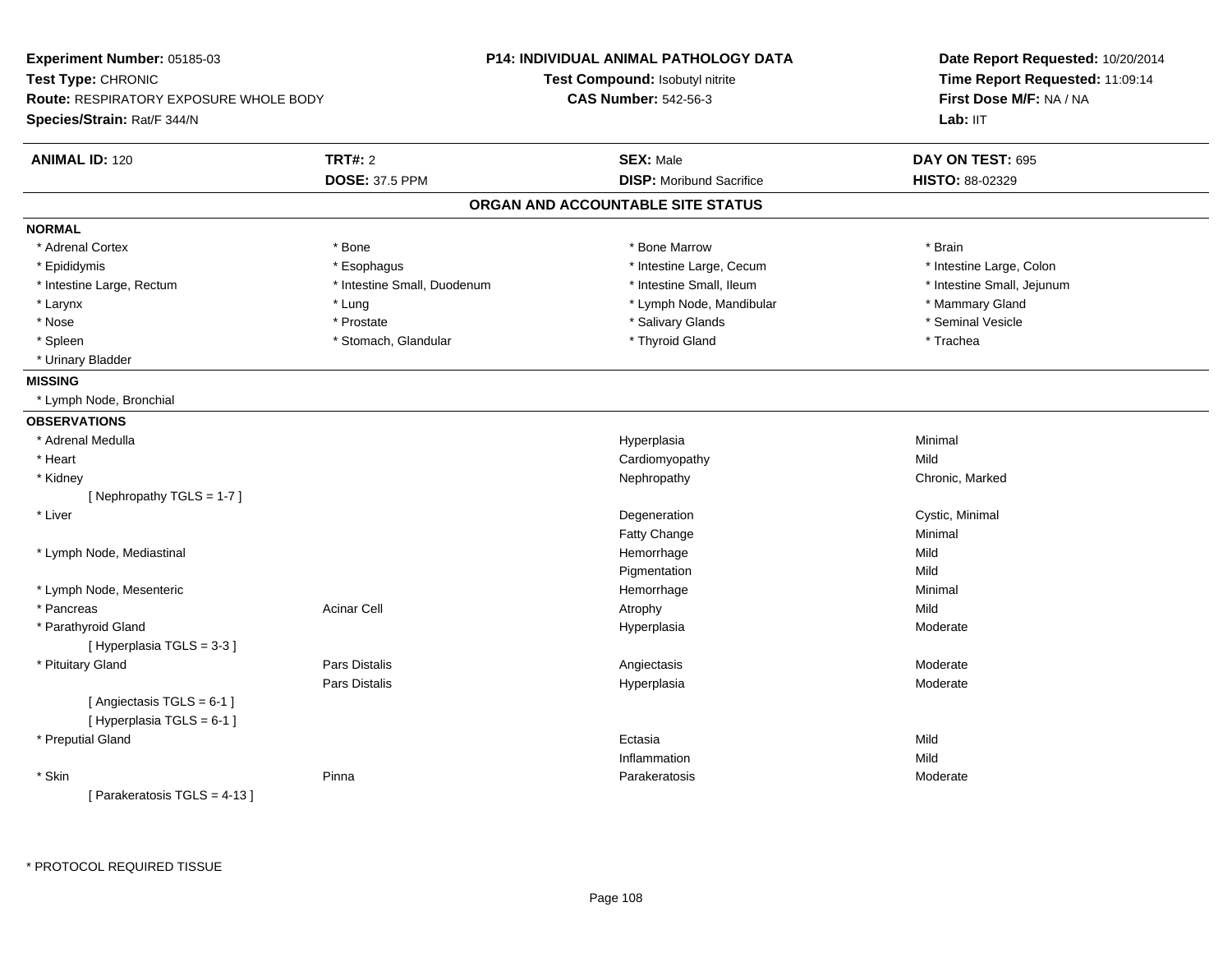| <b>Experiment Number: 05185-03</b><br>Test Type: CHRONIC<br><b>Route: RESPIRATORY EXPOSURE WHOLE BODY</b> |                       | <b>P14: INDIVIDUAL ANIMAL PATHOLOGY DATA</b><br>Test Compound: Isobutyl nitrite<br><b>CAS Number: 542-56-3</b> | Date Report Requested: 10/20/2014<br>Time Report Requested: 11:09:14<br>First Dose M/F: NA / NA |
|-----------------------------------------------------------------------------------------------------------|-----------------------|----------------------------------------------------------------------------------------------------------------|-------------------------------------------------------------------------------------------------|
| Species/Strain: Rat/F 344/N                                                                               |                       |                                                                                                                | Lab: IIT                                                                                        |
| <b>ANIMAL ID: 120</b>                                                                                     | <b>TRT#: 2</b>        | <b>SEX: Male</b>                                                                                               | DAY ON TEST: 695                                                                                |
|                                                                                                           | <b>DOSE: 37.5 PPM</b> | <b>DISP:</b> Moribund Sacrifice                                                                                | <b>HISTO: 88-02329</b>                                                                          |
|                                                                                                           |                       | ORGAN AND ACCOUNTABLE SITE STATUS                                                                              |                                                                                                 |
| * Stomach, Forestomach                                                                                    |                       | Hyperplasia                                                                                                    | Mild                                                                                            |
|                                                                                                           |                       | Inflammation                                                                                                   | Mild                                                                                            |
| [Hyperplasia TGLS = $7-4$ ]                                                                               |                       |                                                                                                                |                                                                                                 |
| [Inflammation TGLS = 7-4]                                                                                 |                       |                                                                                                                |                                                                                                 |
| * Testes                                                                                                  | Interstit Cell        | Adenoma                                                                                                        |                                                                                                 |
|                                                                                                           |                       | Degeneration                                                                                                   | Mild                                                                                            |
| [Adenoma TGLS = $5-9$ ]                                                                                   |                       |                                                                                                                |                                                                                                 |
| [Degeneration TGLS = $5-9$ ]                                                                              |                       |                                                                                                                |                                                                                                 |
| * Thymus                                                                                                  |                       | Atrophy                                                                                                        | Mild                                                                                            |
| PRIMARY CAUSE OF DEATH                                                                                    |                       |                                                                                                                |                                                                                                 |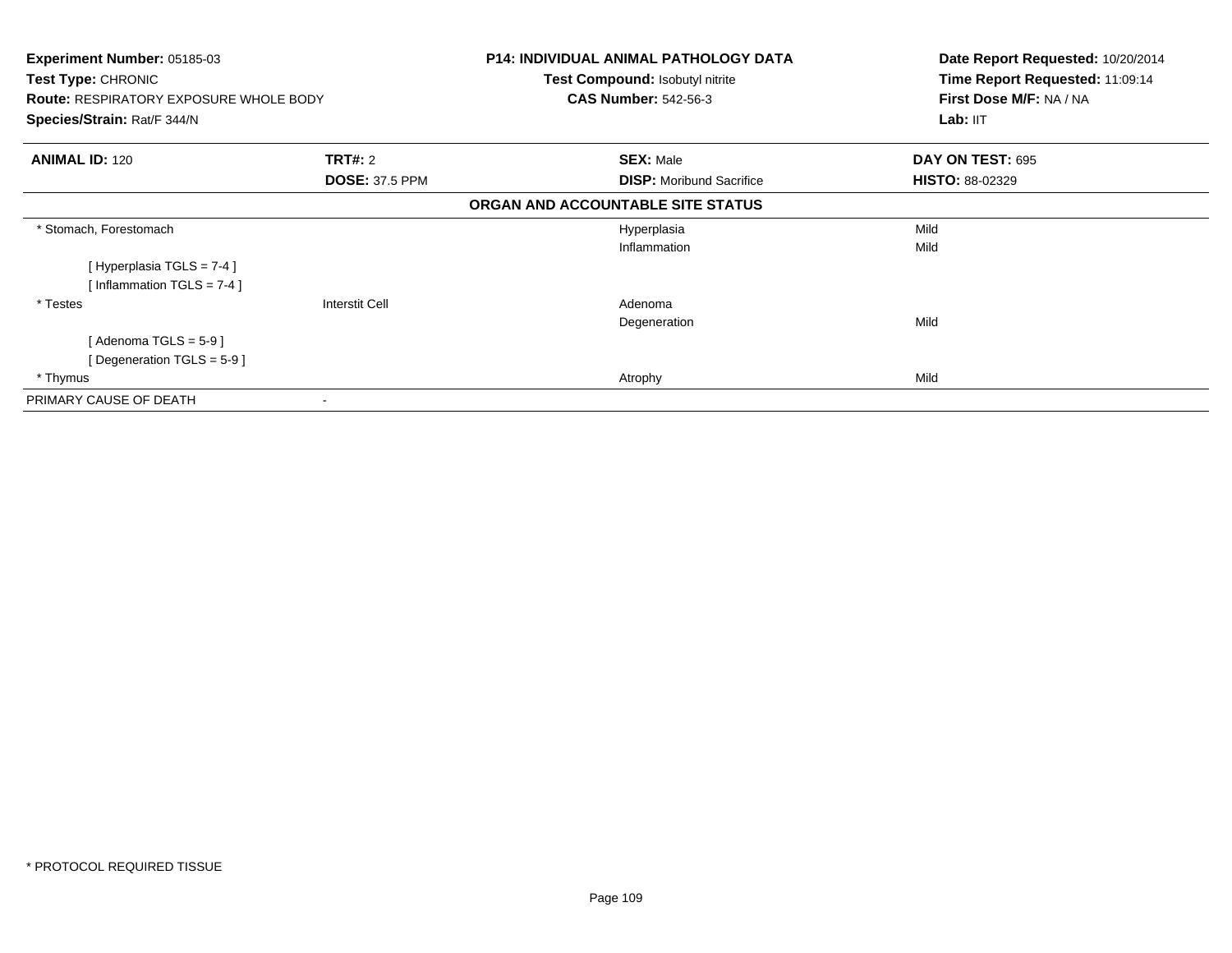| Experiment Number: 05185-03                                     |                             | P14: INDIVIDUAL ANIMAL PATHOLOGY DATA | Date Report Requested: 10/20/2014<br>Time Report Requested: 11:09:14 |
|-----------------------------------------------------------------|-----------------------------|---------------------------------------|----------------------------------------------------------------------|
| Test Type: CHRONIC                                              |                             | Test Compound: Isobutyl nitrite       |                                                                      |
| Route: RESPIRATORY EXPOSURE WHOLE BODY                          |                             | <b>CAS Number: 542-56-3</b>           | First Dose M/F: NA / NA                                              |
| Species/Strain: Rat/F 344/N                                     |                             |                                       | Lab: IIT                                                             |
| <b>ANIMAL ID: 121</b>                                           | <b>TRT#: 2</b>              | <b>SEX: Male</b>                      | DAY ON TEST: 730                                                     |
|                                                                 | <b>DOSE: 37.5 PPM</b>       | <b>DISP: Terminal Sacrifice</b>       | HISTO: 88-02330                                                      |
|                                                                 |                             | ORGAN AND ACCOUNTABLE SITE STATUS     |                                                                      |
| <b>NORMAL</b>                                                   |                             |                                       |                                                                      |
| * Bone                                                          | * Esophagus                 | * Intestine Large, Cecum              | * Intestine Large, Colon                                             |
| * Intestine Large, Rectum                                       | * Intestine Small, Duodenum | * Intestine Small, Ileum              | * Intestine Small, Jejunum                                           |
| * Larynx                                                        | * Nose                      | * Pancreas                            | * Salivary Glands                                                    |
| * Seminal Vesicle                                               | * Skin                      | * Stomach, Forestomach                | * Stomach, Glandular                                                 |
| * Thyroid Gland                                                 | * Trachea                   | * Urinary Bladder                     |                                                                      |
| <b>OBSERVATIONS</b>                                             |                             |                                       |                                                                      |
| * Adrenal Cortex                                                |                             | Hyperplasia                           | Mild                                                                 |
|                                                                 |                             | Hypertrophy                           | Mild                                                                 |
|                                                                 |                             | Vacuolization Cytoplasmic             | Mild                                                                 |
| * Adrenal Medulla                                               |                             | Hyperplasia                           | Mild                                                                 |
| * Bone Marrow                                                   |                             | Hyperplasia                           | Moderate                                                             |
| * Brain                                                         |                             | Compression                           | Mild                                                                 |
| * Epididymis                                                    |                             | Hypospermia                           | Moderate                                                             |
| * Heart                                                         |                             | Cardiomyopathy                        | Mild                                                                 |
| Islets, Pancreatic                                              |                             | Adenoma                               |                                                                      |
| * Kidney                                                        |                             | Leukemia Mononuclear                  |                                                                      |
|                                                                 |                             | Nephropathy                           | Chronic, Moderate                                                    |
| [ Leukemia Mononuclear TGLS = 5-7 ]<br>[Nephropathy TGLS = 5-7] |                             |                                       |                                                                      |
| * Liver                                                         |                             | <b>Basophilic Focus</b>               | Multiple, Minimal                                                    |
|                                                                 |                             | Degeneration                          | Cystic, Moderate                                                     |
|                                                                 |                             | Hepatocellular Adenoma                |                                                                      |
|                                                                 |                             | Leukemia Mononuclear                  |                                                                      |
| [Degeneration TGLS = 4-5]                                       |                             |                                       |                                                                      |
| [Hepatocellular Adenoma TGLS = 3-13]                            |                             |                                       |                                                                      |
| [ Leukemia Mononuclear TGLS = 2-5 ]                             |                             |                                       |                                                                      |
| * Lung                                                          |                             | Leukemia Mononuclear                  |                                                                      |
| [ Leukemia Mononuclear TGLS = 2-5 ]                             |                             |                                       |                                                                      |
| * Lymph Node, Bronchial                                         |                             | Hemorrhage                            | Mild                                                                 |
|                                                                 |                             | Leukemia Mononuclear                  |                                                                      |
|                                                                 |                             |                                       |                                                                      |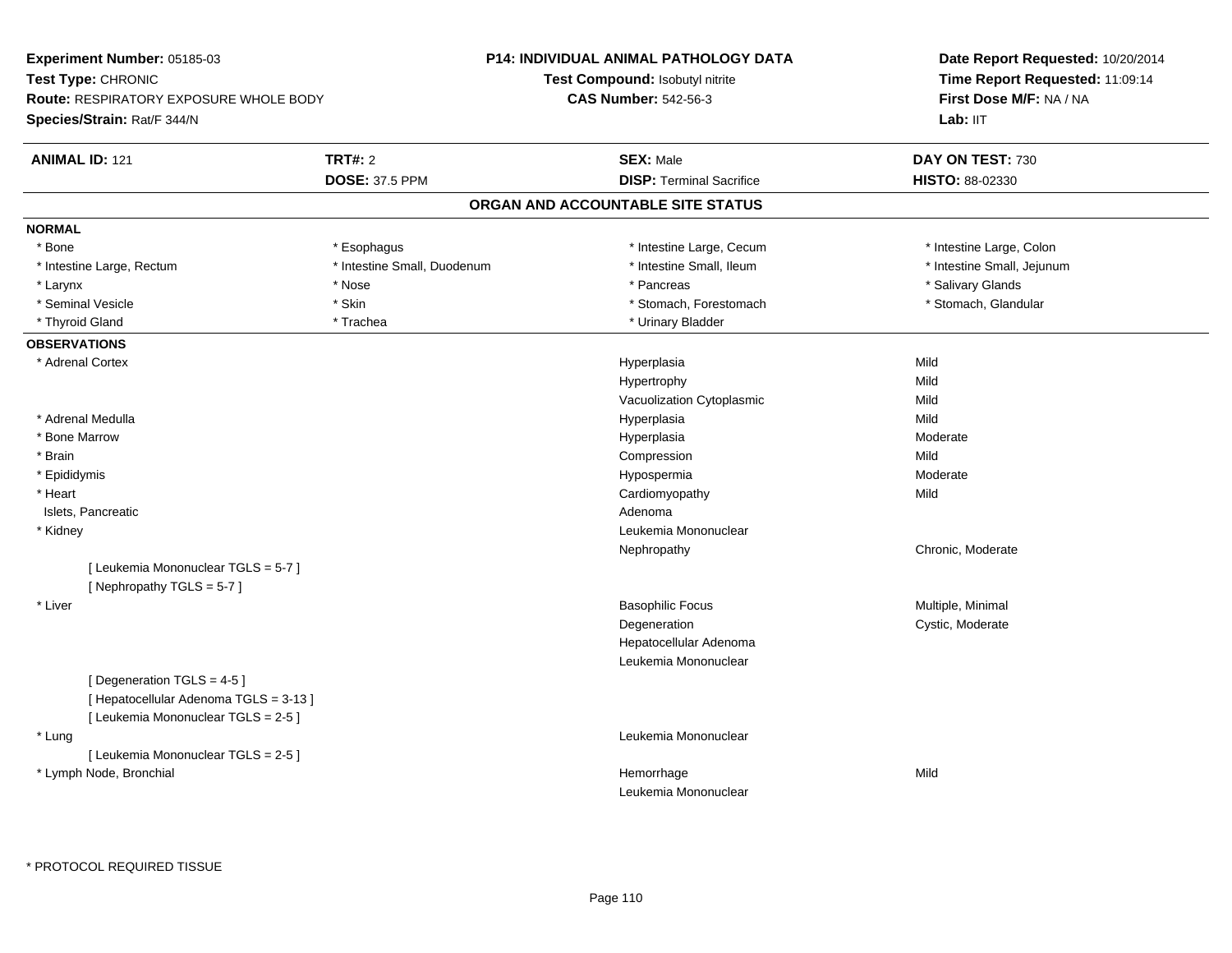| <b>Experiment Number: 05185-03</b><br>Test Type: CHRONIC |                       | <b>P14: INDIVIDUAL ANIMAL PATHOLOGY DATA</b> | Date Report Requested: 10/20/2014<br>Time Report Requested: 11:09:14 |
|----------------------------------------------------------|-----------------------|----------------------------------------------|----------------------------------------------------------------------|
|                                                          |                       | Test Compound: Isobutyl nitrite              |                                                                      |
| <b>Route: RESPIRATORY EXPOSURE WHOLE BODY</b>            |                       | <b>CAS Number: 542-56-3</b>                  | First Dose M/F: NA / NA                                              |
| Species/Strain: Rat/F 344/N                              |                       |                                              | Lab: IIT                                                             |
| <b>ANIMAL ID: 121</b>                                    | <b>TRT#: 2</b>        | <b>SEX: Male</b>                             | DAY ON TEST: 730                                                     |
|                                                          | <b>DOSE: 37.5 PPM</b> | <b>DISP: Terminal Sacrifice</b>              | HISTO: 88-02330                                                      |
|                                                          |                       | ORGAN AND ACCOUNTABLE SITE STATUS            |                                                                      |
| * Lymph Node, Mandibular                                 |                       | Leukemia Mononuclear                         |                                                                      |
| * Lymph Node, Mediastinal                                |                       | Leukemia Mononuclear                         |                                                                      |
| * Lymph Node, Mesenteric                                 |                       | Leukemia Mononuclear                         |                                                                      |
| * Mammary Gland                                          |                       | Lactation                                    | Moderate                                                             |
| * Parathyroid Gland                                      |                       | Hyperplasia                                  | Mild                                                                 |
| * Pituitary Gland                                        | <b>Pars Distalis</b>  | Adenoma                                      |                                                                      |
| [Adenoma TGLS = $6-1$ ]                                  |                       |                                              |                                                                      |
| * Preputial Gland                                        |                       | Ectasia                                      | Mild                                                                 |
| * Prostate                                               | Epithelium            | <b>Cytoplasmic Alteration</b>                | Mild                                                                 |
| * Spleen                                                 |                       | Leukemia Mononuclear                         |                                                                      |
| [Leukemia Mononuclear TGLS = 1-5,15]                     |                       |                                              |                                                                      |
| * Testes                                                 | <b>Bilateral</b>      | Degeneration                                 | Mild                                                                 |
|                                                          | <b>Interstit Cell</b> | Hyperplasia                                  | Mild                                                                 |
|                                                          | Arteriole             | Inflammation                                 | Moderate                                                             |
| * Thymus                                                 |                       | Atrophy                                      | Mild                                                                 |
| PRIMARY CAUSE OF DEATH                                   |                       |                                              |                                                                      |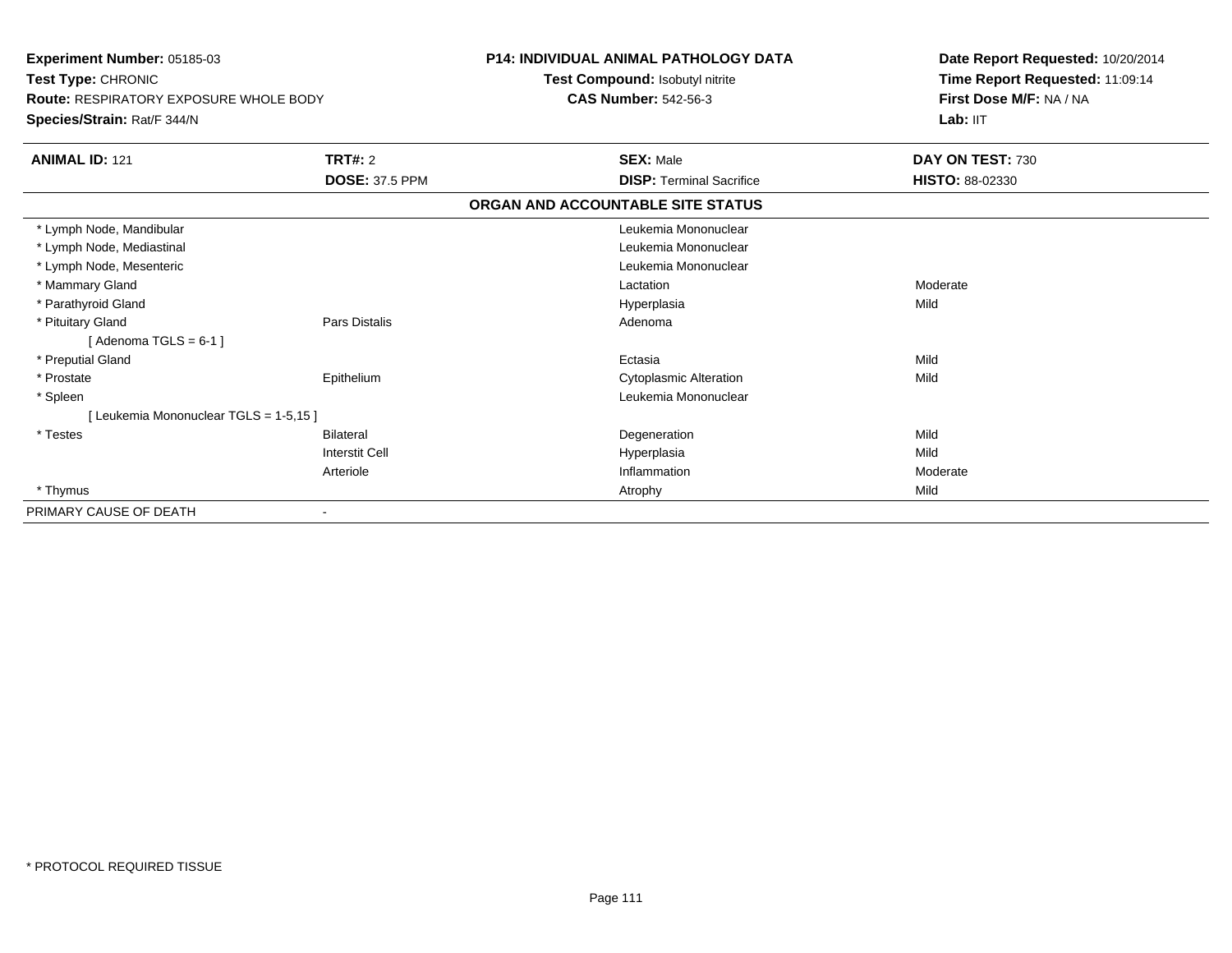| Experiment Number: 05185-03                                  |                            | <b>P14: INDIVIDUAL ANIMAL PATHOLOGY DATA</b> | Date Report Requested: 10/20/2014 |
|--------------------------------------------------------------|----------------------------|----------------------------------------------|-----------------------------------|
| Test Type: CHRONIC<br>Route: RESPIRATORY EXPOSURE WHOLE BODY |                            | <b>Test Compound: Isobutyl nitrite</b>       | Time Report Requested: 11:09:14   |
|                                                              |                            | <b>CAS Number: 542-56-3</b>                  | First Dose M/F: NA / NA           |
| Species/Strain: Rat/F 344/N                                  |                            |                                              | Lab: IIT                          |
| <b>ANIMAL ID: 122</b>                                        | <b>TRT#: 2</b>             | <b>SEX: Male</b>                             | DAY ON TEST: 729                  |
|                                                              | <b>DOSE: 37.5 PPM</b>      | <b>DISP: Terminal Sacrifice</b>              | HISTO: 88-02331                   |
|                                                              |                            | ORGAN AND ACCOUNTABLE SITE STATUS            |                                   |
| <b>NORMAL</b>                                                |                            |                                              |                                   |
| * Bone                                                       | * Bone Marrow              | * Brain                                      | * Esophagus                       |
| * Intestine Large, Cecum                                     | * Intestine Large, Colon   | * Intestine Large, Rectum                    | * Intestine Small, Duodenum       |
| * Intestine Small, Ileum                                     | * Intestine Small, Jejunum | * Larynx                                     | * Lymph Node, Mandibular          |
| * Lymph Node, Mesenteric                                     | * Mammary Gland            | * Nose                                       | * Prostate                        |
| * Salivary Glands                                            | * Skin                     | * Stomach, Forestomach                       | * Stomach, Glandular              |
| * Thyroid Gland                                              | * Trachea                  | * Urinary Bladder                            |                                   |
| <b>MISSING</b>                                               |                            |                                              |                                   |
| * Parathyroid Gland                                          |                            |                                              |                                   |
| <b>OBSERVATIONS</b>                                          |                            |                                              |                                   |
| * Adrenal Cortex                                             |                            | Hyperplasia                                  | Mild                              |
|                                                              |                            | Vacuolization Cytoplasmic                    | Mild                              |
| * Adrenal Medulla                                            |                            | Hyperplasia                                  | Minimal                           |
| * Epididymis                                                 |                            | Hypospermia                                  | Moderate                          |
|                                                              |                            | Mesothelioma Malignant                       | Metastatic (Testes)               |
| * Heart                                                      |                            | Cardiomyopathy                               | Mild                              |
| * Kidney                                                     |                            | Nephropathy                                  | Chronic, Mild                     |
| * Liver                                                      |                            | Clear Cell Focus                             | Multiple, Minimal                 |
|                                                              |                            | Degeneration                                 | Cystic, Mild                      |
|                                                              |                            | Fatty Change                                 | Minimal                           |
| * Lung                                                       |                            | Hemorrhage                                   | Minimal                           |
| * Lymph Node, Bronchial                                      |                            | Hemorrhage                                   | Mild                              |
|                                                              |                            | Pigmentation                                 | Mild                              |
| * Lymph Node, Mediastinal                                    |                            | Hemorrhage                                   | Moderate                          |
|                                                              |                            | Pigmentation                                 | Mild                              |
| * Pancreas                                                   | Acinar Cell                | Atrophy                                      | Minimal                           |
| * Pituitary Gland                                            | <b>Pars Distalis</b>       | Hyperplasia                                  | Mild                              |
| * Preputial Gland                                            |                            | Ectasia                                      | Mild                              |
| * Seminal Vesicle                                            |                            | <b>Depletion Cellular</b>                    | Marked                            |
| [ Depletion Cellular TGLS = 3-10 ]                           |                            |                                              |                                   |
| * Spleen                                                     |                            | Mesothelioma Malignant                       | Metastatic (Testes)               |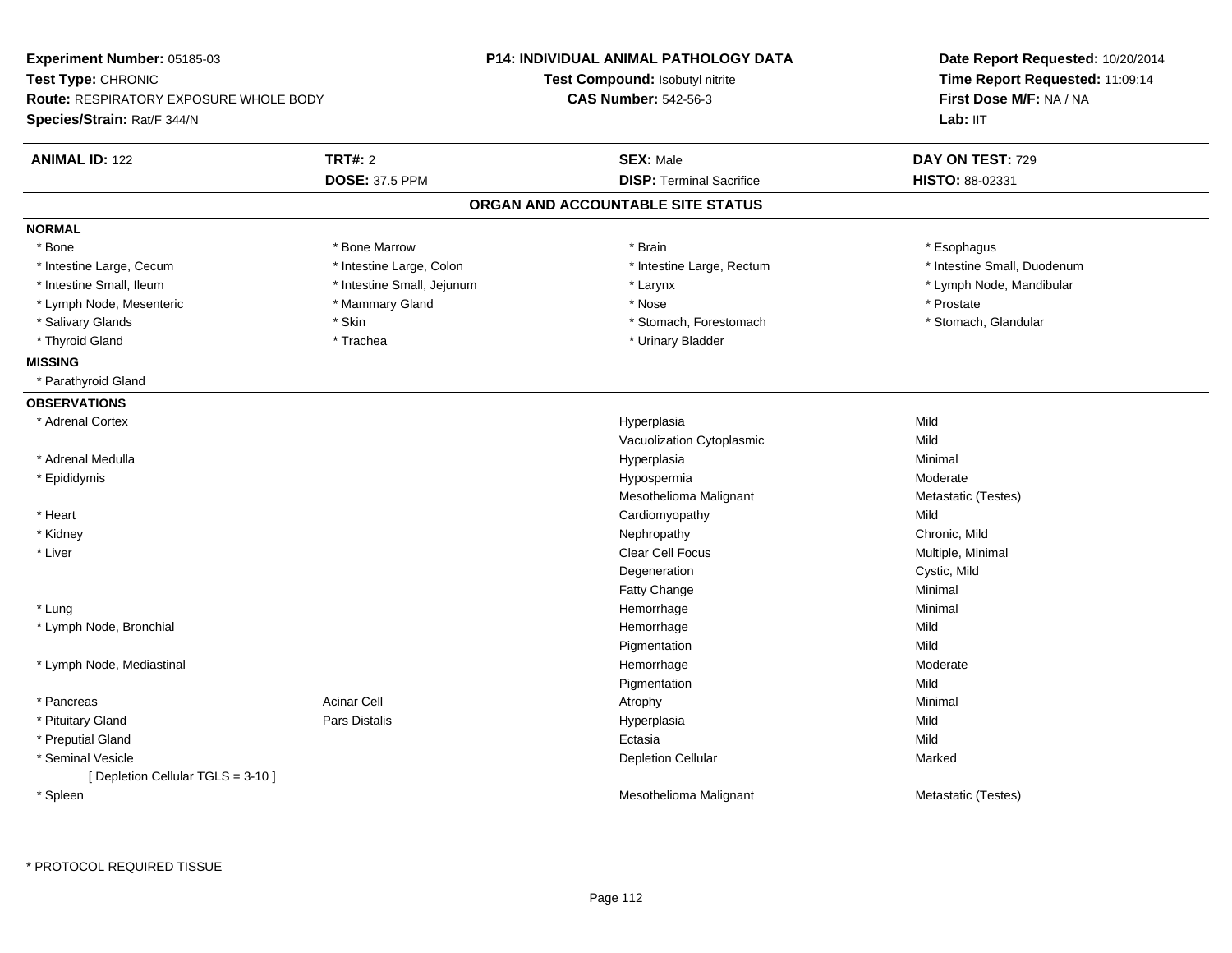| <b>Experiment Number: 05185-03</b><br>Test Type: CHRONIC<br><b>Route: RESPIRATORY EXPOSURE WHOLE BODY</b><br>Species/Strain: Rat/F 344/N |                                  | <b>P14: INDIVIDUAL ANIMAL PATHOLOGY DATA</b> | Date Report Requested: 10/20/2014 |
|------------------------------------------------------------------------------------------------------------------------------------------|----------------------------------|----------------------------------------------|-----------------------------------|
|                                                                                                                                          |                                  | Test Compound: Isobutyl nitrite              | Time Report Requested: 11:09:14   |
|                                                                                                                                          |                                  | <b>CAS Number: 542-56-3</b>                  | First Dose M/F: NA / NA           |
|                                                                                                                                          |                                  |                                              | Lab: IIT                          |
| <b>ANIMAL ID: 122</b>                                                                                                                    | <b>TRT#: 2</b>                   | <b>SEX: Male</b>                             | DAY ON TEST: 729                  |
|                                                                                                                                          | <b>DOSE: 37.5 PPM</b>            | <b>DISP:</b> Terminal Sacrifice              | <b>HISTO: 88-02331</b>            |
|                                                                                                                                          |                                  | ORGAN AND ACCOUNTABLE SITE STATUS            |                                   |
| * Testes                                                                                                                                 | <b>Bilateral, Interstit Cell</b> | Adenoma                                      |                                   |
|                                                                                                                                          |                                  | Mesothelioma Malignant                       |                                   |
| [Adenoma TGLS = 1,2-9]                                                                                                                   |                                  |                                              |                                   |
| [Mesothelioma Malignant TGLS = 1,2-9]                                                                                                    |                                  |                                              |                                   |
| * Thymus                                                                                                                                 |                                  | Atrophy                                      | Minimal                           |
| PRIMARY CAUSE OF DEATH                                                                                                                   |                                  |                                              |                                   |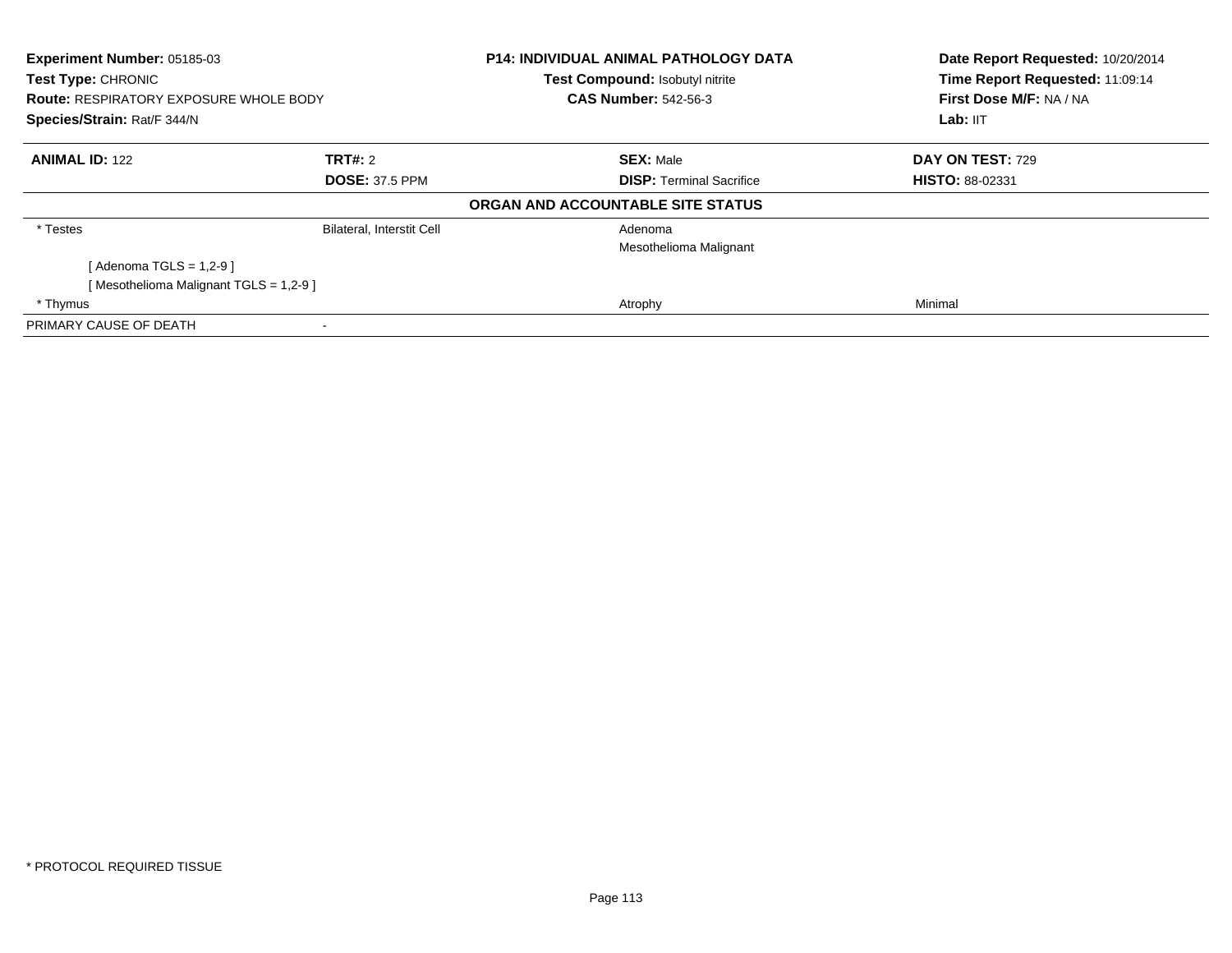| Experiment Number: 05185-03            |                            | P14: INDIVIDUAL ANIMAL PATHOLOGY DATA | Date Report Requested: 10/20/2014 |
|----------------------------------------|----------------------------|---------------------------------------|-----------------------------------|
| Test Type: CHRONIC                     |                            | Test Compound: Isobutyl nitrite       | Time Report Requested: 11:09:14   |
| Route: RESPIRATORY EXPOSURE WHOLE BODY |                            | <b>CAS Number: 542-56-3</b>           | First Dose M/F: NA / NA           |
| Species/Strain: Rat/F 344/N            |                            |                                       | Lab: IIT                          |
| <b>ANIMAL ID: 123</b>                  | <b>TRT#: 2</b>             | <b>SEX: Male</b>                      | DAY ON TEST: 645                  |
|                                        | <b>DOSE: 37.5 PPM</b>      | <b>DISP:</b> Moribund Sacrifice       | HISTO: 88-02332                   |
|                                        |                            | ORGAN AND ACCOUNTABLE SITE STATUS     |                                   |
| <b>NORMAL</b>                          |                            |                                       |                                   |
| * Adrenal Cortex                       | * Bone                     | * Brain                               | * Esophagus                       |
| * Intestine Large, Cecum               | * Intestine Large, Colon   | * Intestine Large, Rectum             | * Intestine Small, Duodenum       |
| * Intestine Small, Ileum               | * Intestine Small, Jejunum | * Larynx                              | * Lung                            |
| * Lymph Node, Bronchial                | * Lymph Node, Mandibular   | * Lymph Node, Mediastinal             | * Lymph Node, Mesenteric          |
| * Nose                                 | * Pancreas                 | * Parathyroid Gland                   | * Prostate                        |
| * Salivary Glands                      | * Skin                     | * Stomach, Forestomach                | * Stomach, Glandular              |
| * Thyroid Gland                        | * Trachea                  | * Urinary Bladder                     |                                   |
| <b>MISSING</b>                         |                            |                                       |                                   |
| * Mammary Gland                        |                            |                                       |                                   |
| <b>OBSERVATIONS</b>                    |                            |                                       |                                   |
| * Adrenal Medulla                      |                            | Hyperplasia                           | Mild                              |
| * Bone Marrow                          |                            | Hyperplasia                           | Marked                            |
| * Epididymis                           |                            | Hypospermia                           | Marked                            |
| * Heart                                |                            | Cardiomyopathy                        | Mild                              |
| * Kidney                               |                            | Nephropathy                           | Chronic, Minimal                  |
| * Liver                                |                            | <b>Basophilic Focus</b>               | Multiple, Mild                    |
|                                        |                            | Degeneration                          | Cystic, Minimal                   |
| * Pituitary Gland                      | Pars Distalis              | Hyperplasia                           | Moderate                          |
| * Preputial Gland                      |                            | Adenoma                               |                                   |
| [Adenoma TGLS = $1-13$ ]               |                            |                                       |                                   |
| * Seminal Vesicle                      |                            | <b>Depletion Cellular</b>             | Mild                              |
| * Spleen                               |                            | Hematopoietic Cell Proliferation      | Moderate                          |
| * Testes                               | Bilateral, Interstit Cell  | Adenoma                               |                                   |
| [Adenoma TGLS = $3,4-9$ ]              |                            |                                       |                                   |
| * Thymus                               |                            | Atrophy                               | Minimal                           |
| PRIMARY CAUSE OF DEATH                 |                            |                                       |                                   |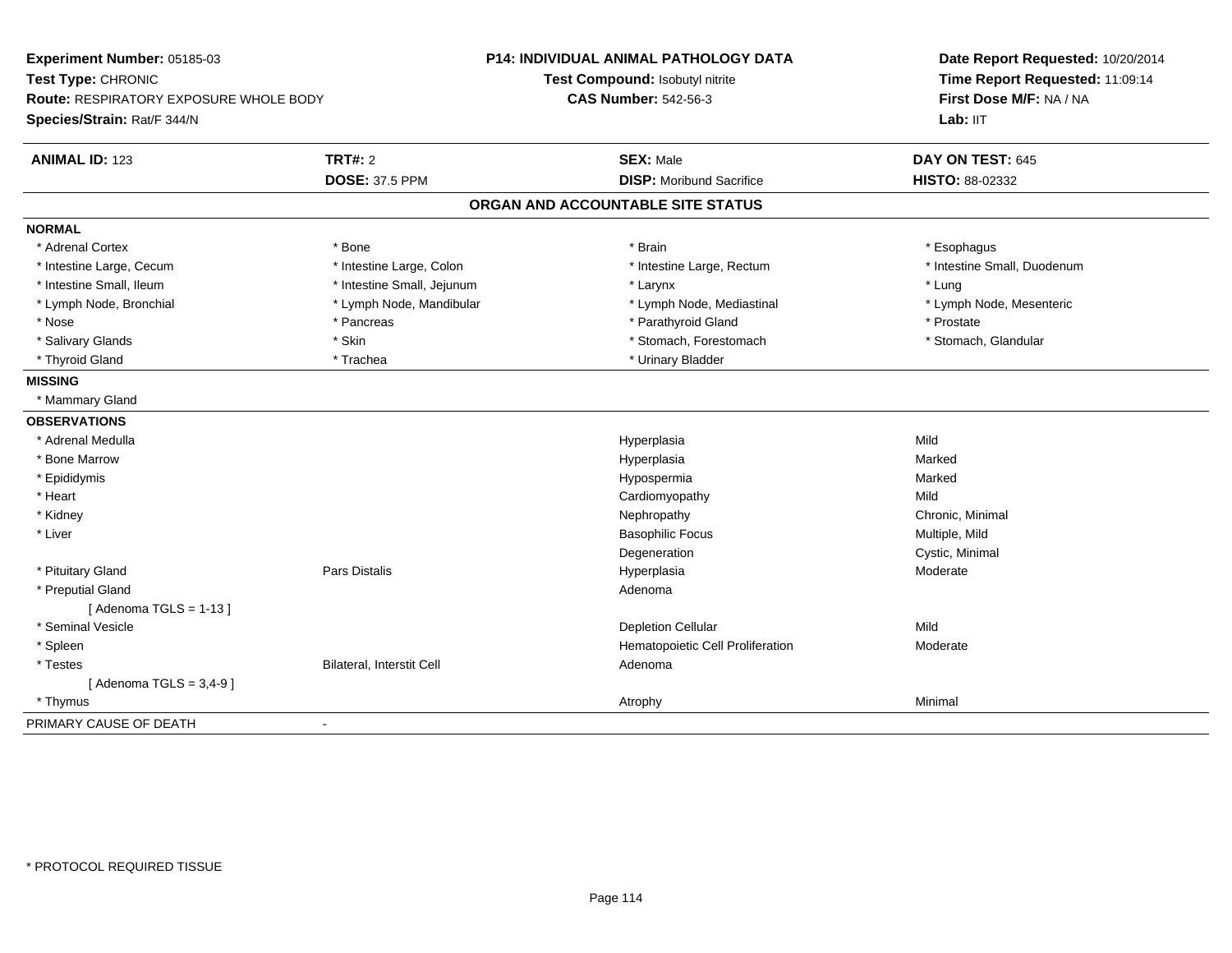| Experiment Number: 05185-03                   |                           | <b>P14: INDIVIDUAL ANIMAL PATHOLOGY DATA</b> | Date Report Requested: 10/20/2014<br>Time Report Requested: 11:09:14 |
|-----------------------------------------------|---------------------------|----------------------------------------------|----------------------------------------------------------------------|
| Test Type: CHRONIC                            |                           | Test Compound: Isobutyl nitrite              |                                                                      |
| <b>Route: RESPIRATORY EXPOSURE WHOLE BODY</b> |                           | <b>CAS Number: 542-56-3</b>                  | First Dose M/F: NA / NA                                              |
| Species/Strain: Rat/F 344/N                   |                           |                                              | Lab: IIT                                                             |
| <b>ANIMAL ID: 124</b>                         | TRT#: 2                   | <b>SEX: Male</b>                             | DAY ON TEST: 729                                                     |
|                                               | <b>DOSE: 37.5 PPM</b>     | <b>DISP: Terminal Sacrifice</b>              | <b>HISTO: 88-02333</b>                                               |
|                                               |                           | ORGAN AND ACCOUNTABLE SITE STATUS            |                                                                      |
| <b>NORMAL</b>                                 |                           |                                              |                                                                      |
| * Adrenal Cortex                              | * Bone                    | * Bone Marrow                                | * Brain                                                              |
| * Esophagus                                   | * Intestine Large, Cecum  | * Intestine Large, Colon                     | * Intestine Large, Rectum                                            |
| * Intestine Small, Duodenum                   | * Intestine Small. Ileum  | * Intestine Small, Jejunum                   | * Larynx                                                             |
| * Lymph Node, Bronchial                       | * Lymph Node, Mandibular  | * Lymph Node, Mesenteric                     | * Mammary Gland                                                      |
| * Pancreas                                    | * Parathyroid Gland       | * Prostate                                   | * Salivary Glands                                                    |
| * Skin                                        | * Spleen                  | * Stomach, Forestomach                       | * Stomach, Glandular                                                 |
| * Thymus                                      | * Thyroid Gland           | * Trachea                                    | * Urinary Bladder                                                    |
| <b>OBSERVATIONS</b>                           |                           |                                              |                                                                      |
| * Adrenal Medulla                             |                           | Pheochromocytoma Benign                      |                                                                      |
| * Epididymis                                  |                           | Hypospermia                                  | Marked                                                               |
| * Heart                                       |                           | Cardiomyopathy                               | Minimal                                                              |
| * Kidney                                      |                           | Nephropathy                                  | Chronic, Minimal                                                     |
| * Liver                                       |                           | <b>Basophilic Focus</b>                      | Minimal                                                              |
| * Lung                                        |                           | Hemorrhage                                   | Minimal                                                              |
|                                               | Alveolar Epith            | Hyperplasia                                  | Mild                                                                 |
| * Lymph Node, Mediastinal                     |                           | Hemorrhage                                   | Minimal                                                              |
| * Nose                                        |                           | Inflammation                                 | Mild                                                                 |
| * Pituitary Gland                             | <b>Pars Distalis</b>      | Adenoma                                      |                                                                      |
|                                               | <b>Pars Distalis</b>      | Hyperplasia                                  | Moderate                                                             |
| [Adenoma TGLS = $2-1$ ]                       |                           |                                              |                                                                      |
| * Preputial Gland                             |                           | Ectasia                                      | Moderate                                                             |
| * Seminal Vesicle                             |                           | <b>Depletion Cellular</b>                    | Marked                                                               |
| * Testes                                      | Bilateral, Interstit Cell | Adenoma                                      |                                                                      |
| [Adenoma TGLS = $1-9$ ]                       |                           |                                              |                                                                      |
| PRIMARY CAUSE OF DEATH                        | $\blacksquare$            |                                              |                                                                      |
|                                               |                           |                                              |                                                                      |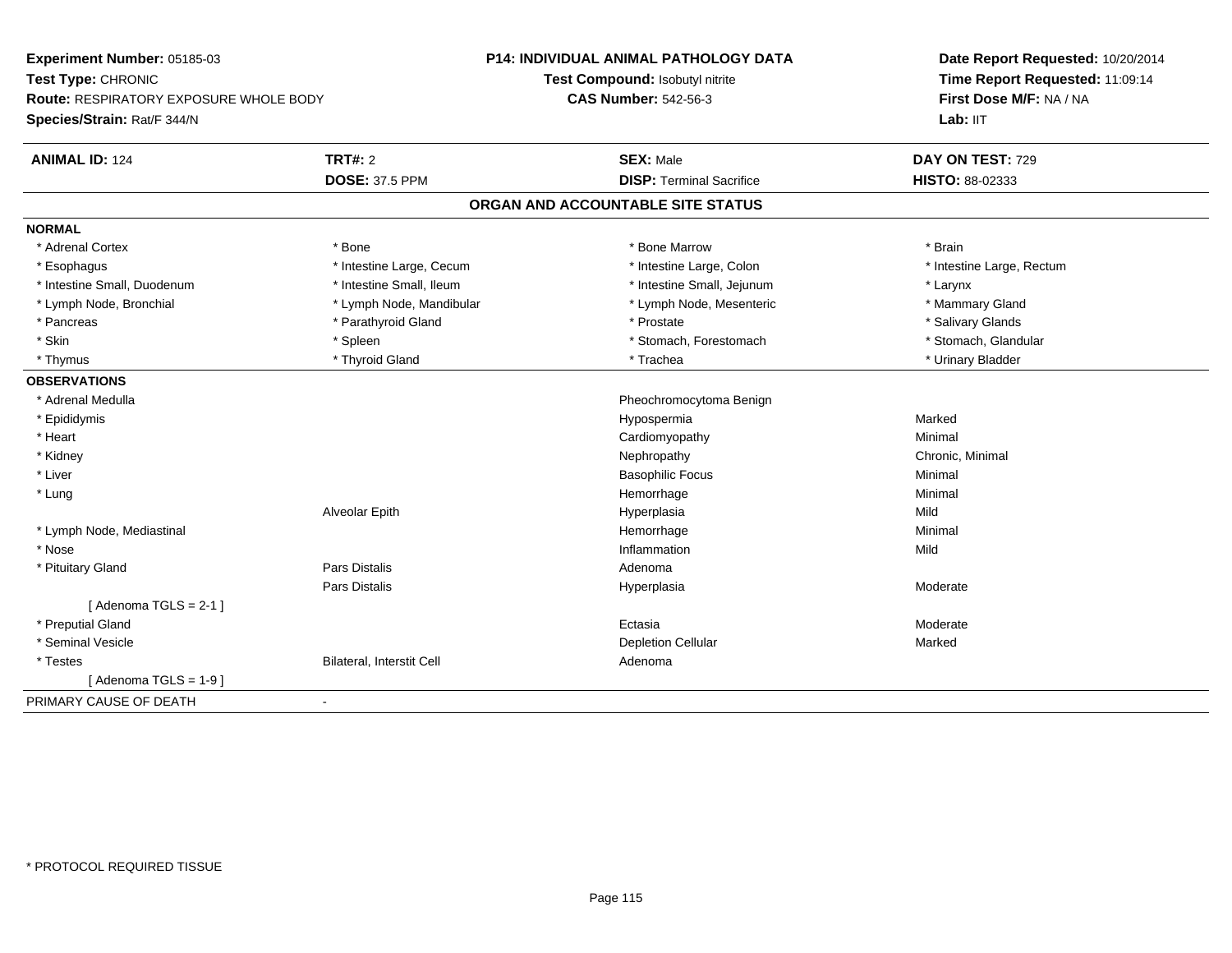**Experiment Number:** 05185-03**Test Type:** CHRONIC **Route:** RESPIRATORY EXPOSURE WHOLE BODY**Species/Strain:** Rat/F 344/N**P14: INDIVIDUAL ANIMAL PATHOLOGY DATATest Compound:** Isobutyl nitrite**CAS Number:** 542-56-3**Date Report Requested:** 10/20/2014**Time Report Requested:** 11:09:14**First Dose M/F:** NA / NA**Lab:** IIT**ANIMAL ID:** 125**TRT#:** 2 **SEX:** Male **DAY ON TEST:** 729 **DOSE:** 37.5 PPM **DISP:** Terminal Sacrifice **HISTO:** 88-02334 **ORGAN AND ACCOUNTABLE SITE STATUSNORMAL**\* Adrenal Cortex \* Adrenal Cortex \* \* Adrenal Cortex \* Brain \* Bone \* \* Bone Marrow \* Bone Marrow \* \* Brain \* Brain \* Brain \* Brain \* Brain \* Brain \* Brain \* Brain \* Brain \* Brain \* Brain \* Brain \* Brain \* Brain \* Brain \* Brain \* Brain \* B \* Intestine Large, Colon \* Epididymis \* Intestine Large, Cecum \* Esophagus \* Intestine Large, Cecum \* Intestine Large, Cecum \* Intestine Large, Rectum \* Thestine Small, Duodenum \* Number of the small, Ileum \* Intestine Small, Jejunum \* Intestine Small, Jejunum \* Larynx \* Lung \* Lymph Node, Bronchial \* Lymph Node, Mandibular \* Lymph Node, Mesenteric \* \* The matter of the Mammary Gland \* The matter \* Nose \* The matter of the matter \* Pancreas \* Pancreas \* Salivary Glands \* Pituitary Gland \* \* Then the state \* Preputial Gland \* Prosection \* Prostate \* \* Salivary Glands \* Salivary Glands \* Salivary Glands \* Salivary Glands \* Salivary Glands \* Salivary Glands \* Salivary Glands \* Salivary Glan \* Seminal Vesicle \* The state of the set of the set of the set of the set of the set of the set of the set of the set of the set of the set of the set of the set of the set of the set of the set of the set of the set of th \* Stomach, Glandular \* \* Thyroid Gland \* \* Thyroid Gland \* \* Trachea \* \* Trachea \* \* Urinary Bladder \* \* Urinary Bladder \* \* Urinary Bladder \* \* Urinary Bladder \* \* Urinary Bladder \* \* Urinary Bladder \* \* Urinary Bladder \* **OBSERVATIONS** \* Adrenal Medulla Hyperplasia Mild \* Heart Cardiomyopathyy Mild Islets, Pancreaticc and the contract of the contract of the contract of the contract of the contract of the contract of the contract of the contract of the contract of the contract of the contract of the contract of the contract of the cont Nephropathy \* Kidneyy the chronic, Moderate and September 2012 of the Chronic Moderate and September 2013 of the Chronic, Moderate \* Liver Clear Cell Focus Multiple, Minimal Degeneration Cystic, Minimal Eosinophilic Focus Minimal \* Lymph Node, Mediastinal Pigmentationn Minimal \* Parathyroid Glandd and the control of the control of the control of the Hyperplasia and the control of the Minimal of the control of the control of the control of the control of the control of the control of the control of the control of t Pharynxx Palate Palate **Source According to the Source According Hyperplasia** Squamous, Marked Squamous, Marked [ Hyperplasia TGLS = 1-11 ] \* TestesBilateral, Interstit Cell **Adenoma** Adenoma \* Thymuss and the control of the control of the control of the control of the control of the control of the control of the control of the control of the control of the control of the control of the control of the control of the co PRIMARY CAUSE OF DEATH-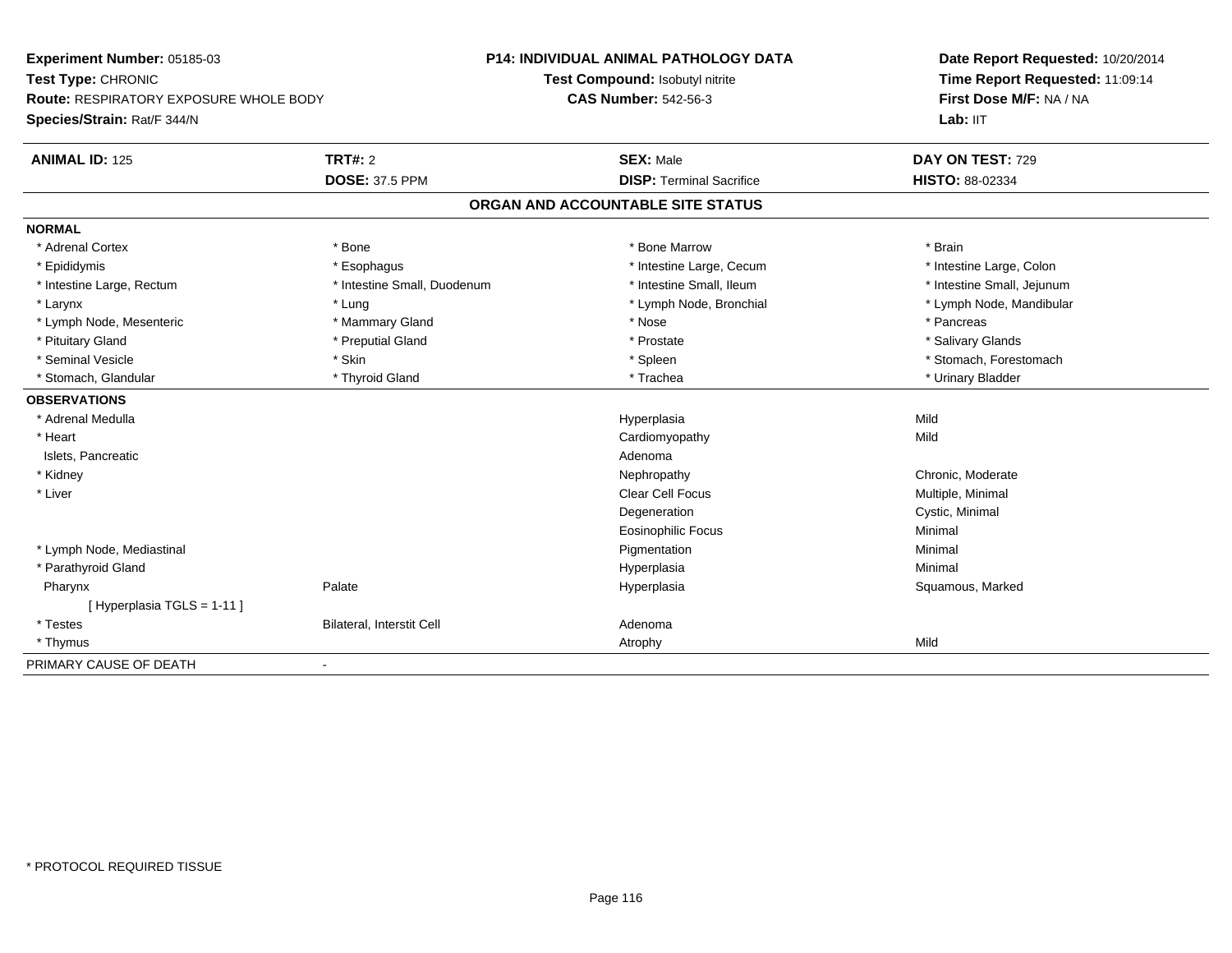| Experiment Number: 05185-03<br>Test Type: CHRONIC<br>Route: RESPIRATORY EXPOSURE WHOLE BODY<br>Species/Strain: Rat/F 344/N |                          | <b>P14: INDIVIDUAL ANIMAL PATHOLOGY DATA</b><br>Test Compound: Isobutyl nitrite<br><b>CAS Number: 542-56-3</b> | Date Report Requested: 10/20/2014<br>Time Report Requested: 11:09:14<br>First Dose M/F: NA / NA<br>Lab: IIT |
|----------------------------------------------------------------------------------------------------------------------------|--------------------------|----------------------------------------------------------------------------------------------------------------|-------------------------------------------------------------------------------------------------------------|
| <b>ANIMAL ID: 126</b>                                                                                                      | <b>TRT#: 2</b>           | <b>SEX: Male</b>                                                                                               | DAY ON TEST: 729                                                                                            |
|                                                                                                                            | <b>DOSE: 37.5 PPM</b>    | <b>DISP: Terminal Sacrifice</b>                                                                                | HISTO: 88-02335                                                                                             |
|                                                                                                                            |                          | ORGAN AND ACCOUNTABLE SITE STATUS                                                                              |                                                                                                             |
| <b>NORMAL</b>                                                                                                              |                          |                                                                                                                |                                                                                                             |
| * Adrenal Cortex                                                                                                           | * Adrenal Medulla        | * Bone                                                                                                         | * Bone Marrow                                                                                               |
| * Esophagus                                                                                                                | * Intestine Large, Cecum | * Intestine Large, Colon                                                                                       | * Intestine Large, Rectum                                                                                   |
| * Intestine Small, Duodenum                                                                                                | * Intestine Small, Ileum | * Intestine Small, Jejunum                                                                                     | * Larynx                                                                                                    |
| * Lung                                                                                                                     | * Lymph Node, Mesenteric | * Nose                                                                                                         | * Parathyroid Gland                                                                                         |
| * Prostate                                                                                                                 | * Salivary Glands        | * Skin                                                                                                         | * Spleen                                                                                                    |
| * Stomach, Forestomach                                                                                                     | * Stomach, Glandular     | * Thyroid Gland                                                                                                | * Trachea                                                                                                   |
| * Urinary Bladder                                                                                                          |                          |                                                                                                                |                                                                                                             |
| <b>MISSING</b>                                                                                                             |                          |                                                                                                                |                                                                                                             |
| * Lymph Node, Bronchial                                                                                                    |                          |                                                                                                                |                                                                                                             |
| <b>OBSERVATIONS</b>                                                                                                        |                          |                                                                                                                |                                                                                                             |
| * Brain                                                                                                                    |                          | Compression                                                                                                    | Mild                                                                                                        |
| * Epididymis                                                                                                               |                          | Hypospermia                                                                                                    | Mild                                                                                                        |
| * Heart                                                                                                                    |                          | Cardiomyopathy                                                                                                 | Mild                                                                                                        |
| * Kidney                                                                                                                   |                          | Nephropathy                                                                                                    | Chronic, Moderate                                                                                           |
| * Liver                                                                                                                    |                          | Hepatodiaphragmatic Nodule                                                                                     | Mild                                                                                                        |
| [Hepatodiaphragmatic Nodule TGLS = 2-13 ]                                                                                  |                          |                                                                                                                |                                                                                                             |
| * Lymph Node, Mandibular                                                                                                   |                          | Pigmentation                                                                                                   | Minimal                                                                                                     |
| * Lymph Node, Mediastinal                                                                                                  |                          | Pigmentation                                                                                                   | Mild                                                                                                        |
| * Mammary Gland                                                                                                            |                          | Lactation                                                                                                      | Mild                                                                                                        |
| * Pancreas                                                                                                                 | <b>Acinar Cell</b>       | Atrophy                                                                                                        | Minimal                                                                                                     |
| * Pituitary Gland                                                                                                          | Pars Distalis            | Angiectasis                                                                                                    | Marked                                                                                                      |
| [ Angiectasis $TGLS = 5-1$ ]                                                                                               |                          |                                                                                                                |                                                                                                             |
| * Preputial Gland                                                                                                          |                          | Ectasia                                                                                                        | Mild                                                                                                        |
| * Seminal Vesicle                                                                                                          |                          | <b>Depletion Cellular</b>                                                                                      | Mild                                                                                                        |
| [ Depletion Cellular TGLS = 3-10 ]                                                                                         |                          |                                                                                                                |                                                                                                             |
| $^\star$ Testes                                                                                                            | <b>Interstit Cell</b>    | Adenoma                                                                                                        |                                                                                                             |
|                                                                                                                            | <b>Interstit Cell</b>    | Hyperplasia                                                                                                    | Minimal                                                                                                     |
| [Adenoma TGLS = $4-9$ ]                                                                                                    |                          |                                                                                                                |                                                                                                             |
| * Thymus                                                                                                                   |                          | Atrophy                                                                                                        | Mild                                                                                                        |

PRIMARY CAUSE OF DEATH-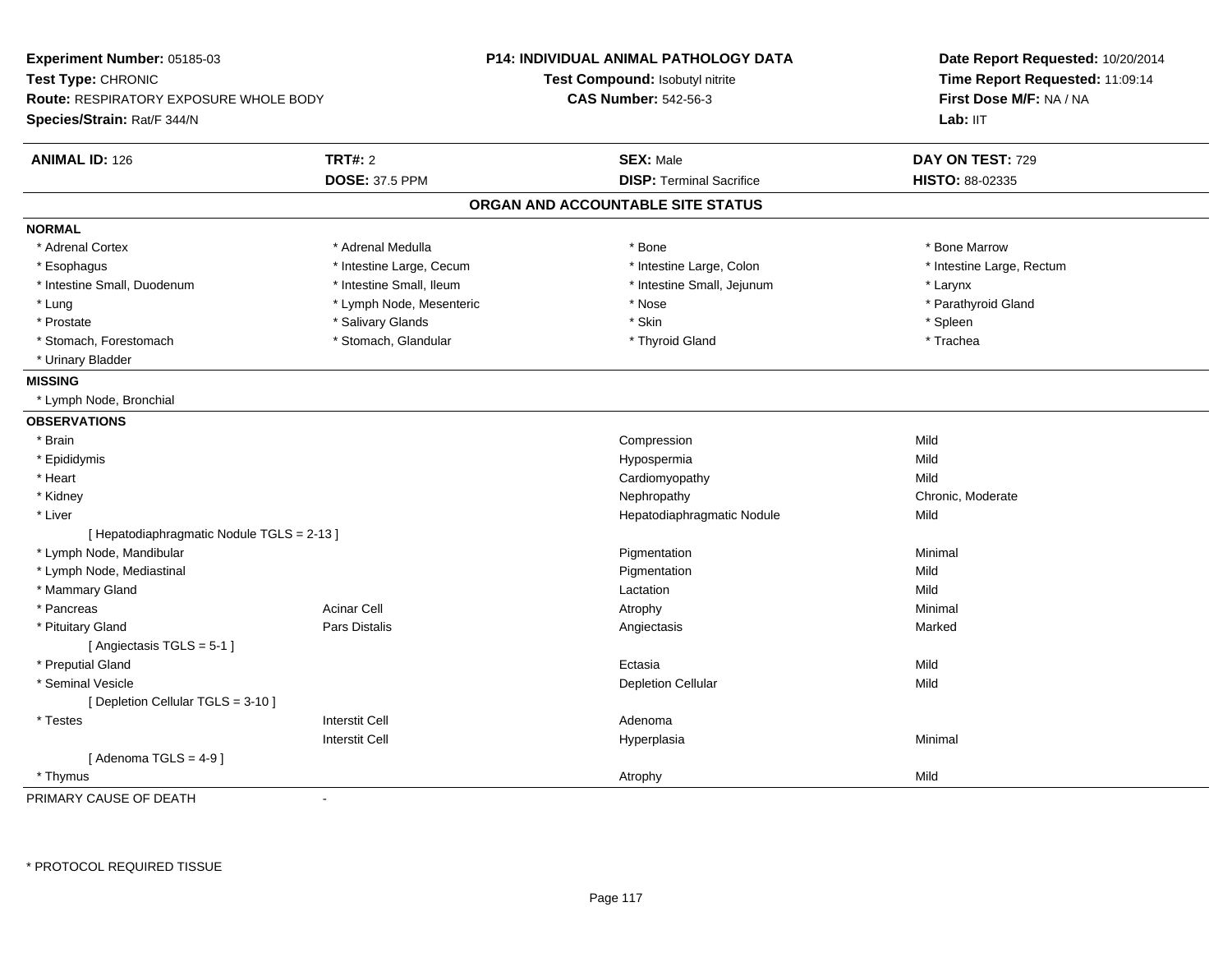| Experiment Number: 05185-03<br><b>Test Type: CHRONIC</b><br><b>Route: RESPIRATORY EXPOSURE WHOLE BODY</b> |                       | <b>P14: INDIVIDUAL ANIMAL PATHOLOGY DATA</b><br>Test Compound: Isobutyl nitrite<br><b>CAS Number: 542-56-3</b> | Date Report Requested: 10/20/2014<br>Time Report Requested: 11:09:14<br>First Dose M/F: NA / NA |
|-----------------------------------------------------------------------------------------------------------|-----------------------|----------------------------------------------------------------------------------------------------------------|-------------------------------------------------------------------------------------------------|
| Species/Strain: Rat/F 344/N                                                                               |                       |                                                                                                                | Lab: IIT                                                                                        |
| <b>ANIMAL ID: 126</b>                                                                                     | <b>TRT#:</b> 2        | <b>SEX: Male</b>                                                                                               | <b>DAY ON TEST: 729</b>                                                                         |
|                                                                                                           | <b>DOSE: 37.5 PPM</b> | <b>DISP: Terminal Sacrifice</b>                                                                                | <b>HISTO: 88-02335</b>                                                                          |
|                                                                                                           |                       | ORGAN AND ACCOUNTABLE SITE STATUS                                                                              |                                                                                                 |
|                                                                                                           |                       |                                                                                                                |                                                                                                 |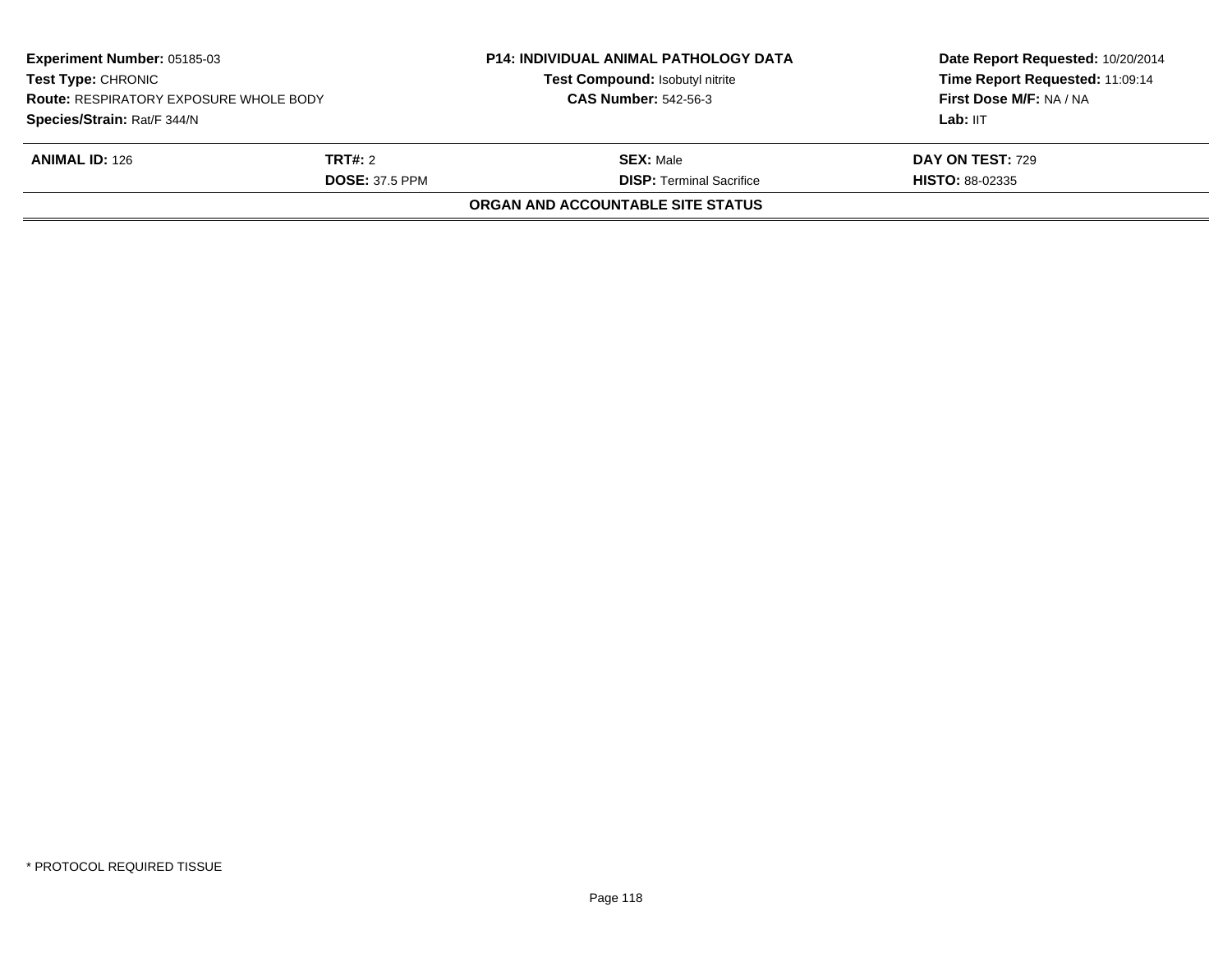| Experiment Number: 05185-03            |                           | P14: INDIVIDUAL ANIMAL PATHOLOGY DATA | Date Report Requested: 10/20/2014<br>Time Report Requested: 11:09:14<br>First Dose M/F: NA / NA |  |
|----------------------------------------|---------------------------|---------------------------------------|-------------------------------------------------------------------------------------------------|--|
| Test Type: CHRONIC                     |                           | Test Compound: Isobutyl nitrite       |                                                                                                 |  |
| Route: RESPIRATORY EXPOSURE WHOLE BODY |                           | <b>CAS Number: 542-56-3</b>           |                                                                                                 |  |
| Species/Strain: Rat/F 344/N            |                           |                                       | Lab: IIT                                                                                        |  |
| <b>ANIMAL ID: 127</b>                  | <b>TRT#: 2</b>            | <b>SEX: Male</b>                      | DAY ON TEST: 730                                                                                |  |
|                                        | <b>DOSE: 37.5 PPM</b>     | <b>DISP: Terminal Sacrifice</b>       | HISTO: 88-02336                                                                                 |  |
|                                        |                           | ORGAN AND ACCOUNTABLE SITE STATUS     |                                                                                                 |  |
| <b>NORMAL</b>                          |                           |                                       |                                                                                                 |  |
| * Bone                                 | * Epididymis              | * Esophagus                           | * Intestine Large, Cecum                                                                        |  |
| * Intestine Large, Colon               | * Intestine Large, Rectum | * Intestine Small, Duodenum           | * Intestine Small, Ileum                                                                        |  |
| * Intestine Small, Jejunum             | * Larynx                  | * Lymph Node, Bronchial               | * Lymph Node, Mediastinal                                                                       |  |
| * Lymph Node, Mesenteric               | * Nose                    | * Parathyroid Gland                   | * Salivary Glands                                                                               |  |
| * Seminal Vesicle                      | * Skin                    | * Spleen                              | * Stomach, Forestomach                                                                          |  |
| * Stomach, Glandular                   | * Thyroid Gland           | * Trachea                             | * Urinary Bladder                                                                               |  |
| <b>OBSERVATIONS</b>                    |                           |                                       |                                                                                                 |  |
| * Adrenal Cortex                       |                           | Hypertrophy                           | Minimal                                                                                         |  |
|                                        |                           | Vacuolization Cytoplasmic             | Mild                                                                                            |  |
| * Adrenal Medulla                      |                           | Hyperplasia                           | Minimal                                                                                         |  |
| * Bone Marrow                          |                           | Hyperplasia                           | Mild                                                                                            |  |
| * Brain                                |                           | Compression                           | Moderate                                                                                        |  |
| * Heart                                |                           | Cardiomyopathy                        | Mild                                                                                            |  |
| Islets, Pancreatic                     |                           | Adenoma                               |                                                                                                 |  |
| * Kidney                               |                           | Nephropathy                           | Chronic, Mild                                                                                   |  |
| * Liver                                |                           | <b>Basophilic Focus</b>               | Multiple, Moderate                                                                              |  |
|                                        |                           | Eosinophilic Focus                    | Minimal                                                                                         |  |
| * Lung                                 | Alveolar Epith            | Hyperplasia                           | Minimal                                                                                         |  |
| * Lymph Node, Mandibular               |                           | Cyst                                  | Moderate                                                                                        |  |
|                                        |                           | Hyperplasia                           | Plasma Cell, Moderate                                                                           |  |
| [Cyst TGLS = $7-2$ ]                   |                           |                                       |                                                                                                 |  |
| [ Hyperplasia TGLS = 7-2 ]             |                           |                                       |                                                                                                 |  |
| * Mammary Gland                        |                           | Lactation                             | Mild                                                                                            |  |
| * Pancreas                             | <b>Acinar Cell</b>        | Atrophy                               | Mild                                                                                            |  |
| * Pituitary Gland                      | Pars Distalis             | Adenoma                               |                                                                                                 |  |
| [Adenoma TGLS = $5-1$ ]                |                           |                                       |                                                                                                 |  |
| * Preputial Gland                      |                           | Ectasia                               | Mild                                                                                            |  |
| * Prostate                             |                           | Hyperplasia                           | Mild                                                                                            |  |
|                                        |                           | Inflammation                          | Mild                                                                                            |  |
| [ Hyperplasia TGLS = 3-10 ]            |                           |                                       |                                                                                                 |  |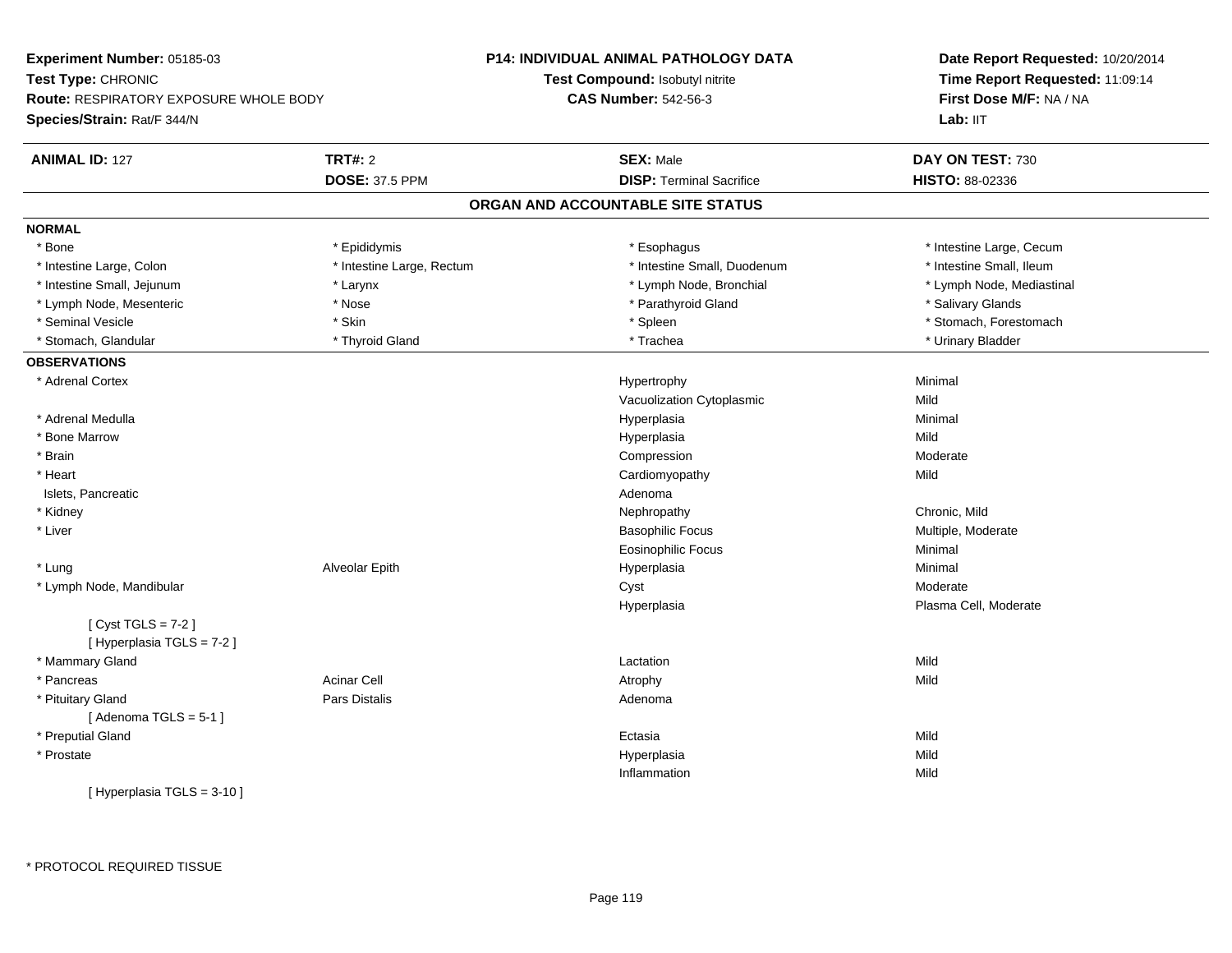| Experiment Number: 05185-03                   |                       | <b>P14: INDIVIDUAL ANIMAL PATHOLOGY DATA</b> | Date Report Requested: 10/20/2014 |  |
|-----------------------------------------------|-----------------------|----------------------------------------------|-----------------------------------|--|
| Test Type: CHRONIC                            |                       | Test Compound: Isobutyl nitrite              | Time Report Requested: 11:09:14   |  |
| <b>Route: RESPIRATORY EXPOSURE WHOLE BODY</b> |                       | <b>CAS Number: 542-56-3</b>                  | First Dose M/F: NA / NA           |  |
| Species/Strain: Rat/F 344/N                   |                       |                                              | Lab: IIT                          |  |
| <b>ANIMAL ID: 127</b>                         | <b>TRT#: 2</b>        | <b>SEX: Male</b>                             | DAY ON TEST: 730                  |  |
|                                               | <b>DOSE: 37.5 PPM</b> | <b>DISP: Terminal Sacrifice</b>              | <b>HISTO: 88-02336</b>            |  |
|                                               |                       | ORGAN AND ACCOUNTABLE SITE STATUS            |                                   |  |
| * Testes                                      | Arteriole             | Inflammation                                 | Mild                              |  |
| * Thymus                                      |                       | Atrophy                                      | Mild                              |  |
| Zymbal's Gland                                |                       | Carcinoma                                    |                                   |  |
| [Carcinoma TGLS = $2,6-13$ ]                  |                       |                                              |                                   |  |
| PRIMARY CAUSE OF DEATH                        |                       |                                              |                                   |  |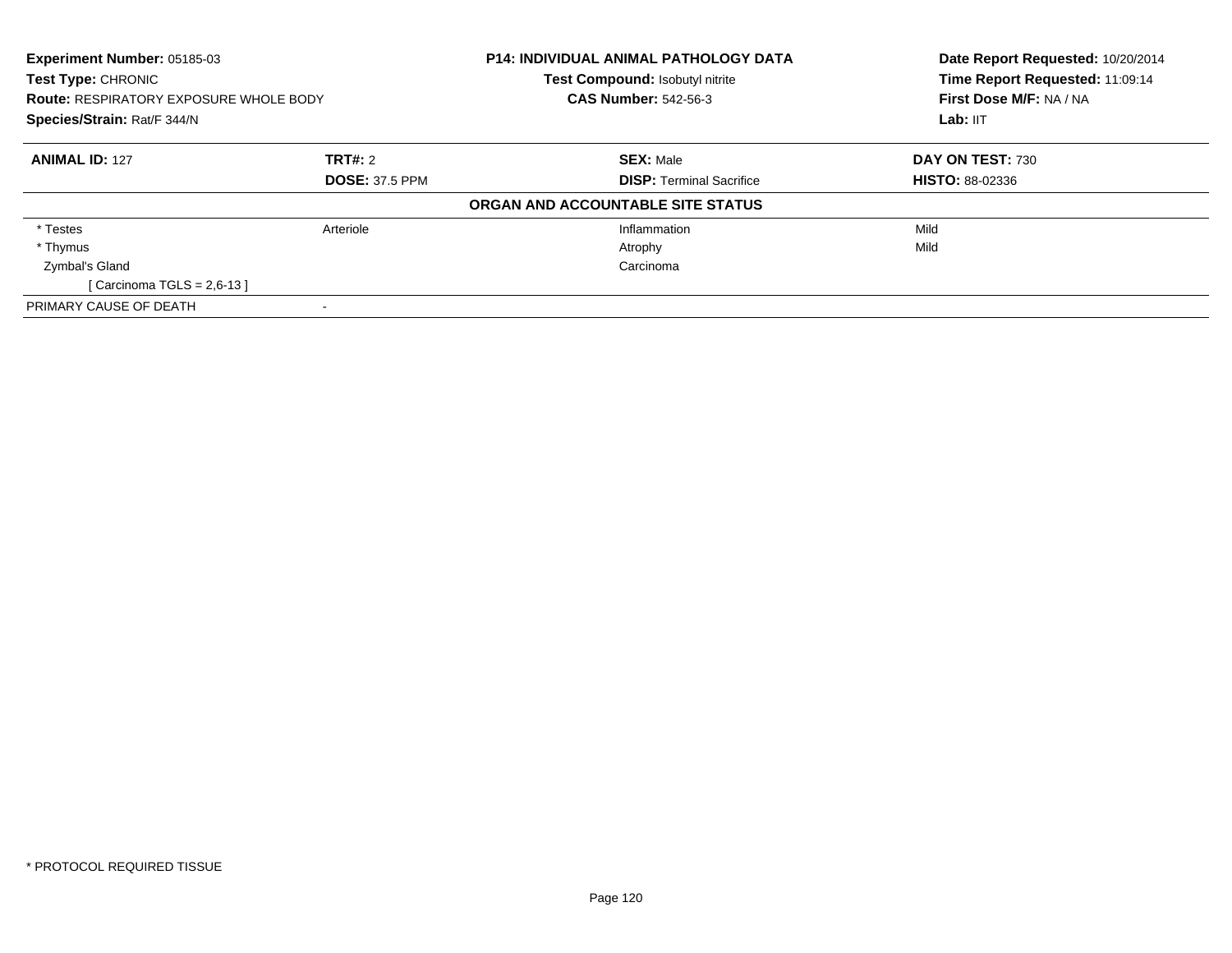| Experiment Number: 05185-03                   |                            | P14: INDIVIDUAL ANIMAL PATHOLOGY DATA | Date Report Requested: 10/20/2014<br>Time Report Requested: 11:09:14<br>First Dose M/F: NA / NA |
|-----------------------------------------------|----------------------------|---------------------------------------|-------------------------------------------------------------------------------------------------|
| Test Type: CHRONIC                            |                            | Test Compound: Isobutyl nitrite       |                                                                                                 |
| <b>Route: RESPIRATORY EXPOSURE WHOLE BODY</b> |                            | <b>CAS Number: 542-56-3</b>           |                                                                                                 |
| Species/Strain: Rat/F 344/N                   |                            |                                       | Lab: IIT                                                                                        |
|                                               |                            |                                       |                                                                                                 |
| <b>ANIMAL ID: 128</b>                         | <b>TRT#: 2</b>             | <b>SEX: Male</b>                      | DAY ON TEST: 730                                                                                |
|                                               | <b>DOSE: 37.5 PPM</b>      | <b>DISP: Terminal Sacrifice</b>       | HISTO: 88-02337                                                                                 |
|                                               |                            | ORGAN AND ACCOUNTABLE SITE STATUS     |                                                                                                 |
| <b>NORMAL</b>                                 |                            |                                       |                                                                                                 |
| * Adrenal Cortex                              | * Bone Marrow              | * Brain                               | * Esophagus                                                                                     |
| * Intestine Large, Cecum                      | * Intestine Large, Colon   | * Intestine Large, Rectum             | * Intestine Small, Duodenum                                                                     |
| * Intestine Small, Ileum                      | * Intestine Small, Jejunum | * Larynx                              | * Lung                                                                                          |
| * Lymph Node, Bronchial                       | * Lymph Node, Mandibular   | * Lymph Node, Mediastinal             | * Lymph Node, Mesenteric                                                                        |
| * Mammary Gland                               | * Parathyroid Gland        | * Preputial Gland                     | * Prostate                                                                                      |
| * Salivary Glands                             | * Seminal Vesicle          | * Skin                                | * Spleen                                                                                        |
| * Stomach, Forestomach                        | * Stomach, Glandular       | * Thyroid Gland                       | * Trachea                                                                                       |
| * Urinary Bladder                             |                            |                                       |                                                                                                 |
| <b>OBSERVATIONS</b>                           |                            |                                       |                                                                                                 |
| * Adrenal Medulla                             |                            | Hyperplasia                           | Mild                                                                                            |
| * Bone                                        | Coccygeal                  | Fracture                              | Moderate                                                                                        |
| [Fracture TGLS = $2-13$ ]                     |                            |                                       |                                                                                                 |
| * Epididymis                                  |                            | Hypospermia                           | Mild                                                                                            |
| * Heart                                       |                            | Cardiomyopathy                        | Mild                                                                                            |
| Islets, Pancreatic                            |                            | Adenoma                               |                                                                                                 |
| * Kidney                                      |                            | Nephropathy                           | Chronic, Mild                                                                                   |
| * Liver                                       |                            | Clear Cell Focus                      | Multiple, Minimal                                                                               |
|                                               |                            | <b>Eosinophilic Focus</b>             | Minimal                                                                                         |
| * Nose                                        | Olfactory Epi              | <b>Cytoplasmic Alteration</b>         | Mild                                                                                            |
|                                               | <b>Respirat Epith</b>      | Hyperplasia                           | Mild                                                                                            |
|                                               |                            | Inflammation                          | Mild                                                                                            |
| * Pancreas                                    | <b>Acinar Cell</b>         | Atrophy                               | Moderate                                                                                        |
| * Pituitary Gland                             | Pars Distalis              | Adenoma                               |                                                                                                 |
| [Adenoma TGLS = $3-1$ ]                       |                            |                                       |                                                                                                 |
| * Testes                                      | Bilateral, Interstit Cell  | Adenoma                               |                                                                                                 |
| [Adenoma TGLS = $1-9$ ]                       |                            |                                       |                                                                                                 |
| * Thymus                                      |                            | Atrophy                               | Minimal                                                                                         |
| PRIMARY CAUSE OF DEATH                        | $\overline{\phantom{a}}$   |                                       |                                                                                                 |
|                                               |                            |                                       |                                                                                                 |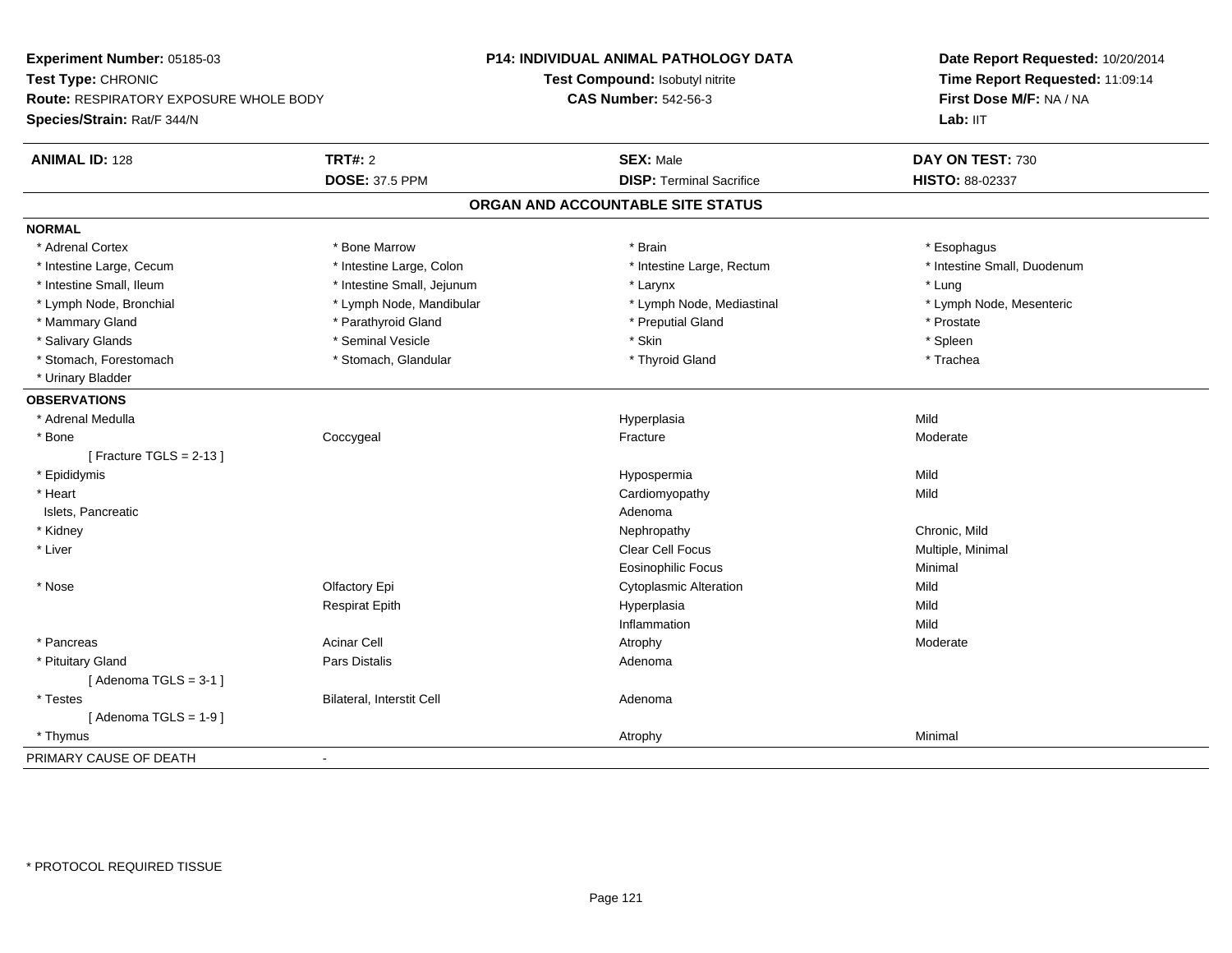| <b>Experiment Number: 05185-03</b><br>Test Type: CHRONIC<br><b>Route: RESPIRATORY EXPOSURE WHOLE BODY</b><br>Species/Strain: Rat/F 344/N |                           | <b>P14: INDIVIDUAL ANIMAL PATHOLOGY DATA</b><br>Test Compound: Isobutyl nitrite<br><b>CAS Number: 542-56-3</b> | Date Report Requested: 10/20/2014<br>Time Report Requested: 11:09:14<br>First Dose M/F: NA / NA<br>Lab: IIT |
|------------------------------------------------------------------------------------------------------------------------------------------|---------------------------|----------------------------------------------------------------------------------------------------------------|-------------------------------------------------------------------------------------------------------------|
| <b>ANIMAL ID: 129</b>                                                                                                                    | <b>TRT#: 2</b>            | <b>SEX: Male</b>                                                                                               | DAY ON TEST: 636                                                                                            |
|                                                                                                                                          | <b>DOSE: 37.5 PPM</b>     | <b>DISP: Natural Death</b>                                                                                     | HISTO: 88-02338                                                                                             |
|                                                                                                                                          |                           | ORGAN AND ACCOUNTABLE SITE STATUS                                                                              |                                                                                                             |
| <b>NORMAL</b>                                                                                                                            |                           |                                                                                                                |                                                                                                             |
| * Adrenal Cortex                                                                                                                         | * Adrenal Medulla         | * Bone                                                                                                         | * Brain                                                                                                     |
| * Esophagus                                                                                                                              | * Intestine Large, Colon  | * Intestine Small, Duodenum                                                                                    | * Larynx                                                                                                    |
| * Lymph Node, Bronchial                                                                                                                  | * Lymph Node, Mandibular  | * Lymph Node, Mesenteric                                                                                       | * Mammary Gland                                                                                             |
| * Nose                                                                                                                                   | * Salivary Glands         | * Seminal Vesicle                                                                                              | * Skin                                                                                                      |
| * Stomach, Forestomach                                                                                                                   | * Stomach, Glandular      | * Thyroid Gland                                                                                                | * Trachea                                                                                                   |
| * Urinary Bladder                                                                                                                        |                           |                                                                                                                |                                                                                                             |
| <b>AUTO PRECLUDES DIAG.</b>                                                                                                              |                           |                                                                                                                |                                                                                                             |
| * Intestine Large, Cecum                                                                                                                 | * Intestine Large, Rectum | * Intestine Small, Ileum                                                                                       | * Intestine Small, Jejunum                                                                                  |
| <b>OBSERVATIONS</b>                                                                                                                      |                           |                                                                                                                |                                                                                                             |
| * Bone Marrow                                                                                                                            |                           | Hyperplasia                                                                                                    | Mild                                                                                                        |
| * Epididymis                                                                                                                             |                           | Hypospermia                                                                                                    | Marked                                                                                                      |
| * Heart                                                                                                                                  |                           | Cardiomyopathy                                                                                                 | Moderate                                                                                                    |
| * Kidney                                                                                                                                 |                           | Cyst                                                                                                           | Moderate                                                                                                    |
|                                                                                                                                          |                           | Nephropathy                                                                                                    | Chronic, Moderate                                                                                           |
| [Cyst TGLS = $6-7$ ]                                                                                                                     |                           |                                                                                                                |                                                                                                             |
| [Nephropathy TGLS = 2-7]                                                                                                                 |                           |                                                                                                                |                                                                                                             |
| * Liver                                                                                                                                  |                           | <b>Eosinophilic Focus</b>                                                                                      | Mild                                                                                                        |
|                                                                                                                                          |                           | <b>Necrosis</b>                                                                                                | Minimal                                                                                                     |
| * Lung                                                                                                                                   |                           | Inflammation                                                                                                   | Minimal                                                                                                     |
| * Lymph Node, Mediastinal                                                                                                                |                           | Hemorrhage                                                                                                     | Minimal                                                                                                     |
| * Pancreas                                                                                                                               |                           | Inflammation                                                                                                   | Mild                                                                                                        |
| * Parathyroid Gland                                                                                                                      |                           | Hyperplasia                                                                                                    | Moderate                                                                                                    |
| * Pituitary Gland                                                                                                                        | Pars Distalis             | Cyst                                                                                                           | Marked                                                                                                      |
| * Preputial Gland                                                                                                                        |                           | Ectasia                                                                                                        | Mild                                                                                                        |
| * Prostate                                                                                                                               |                           | Inflammation                                                                                                   | Mild                                                                                                        |
| * Spleen                                                                                                                                 |                           | Congestion                                                                                                     | Mild                                                                                                        |
| [Congestion TGLS = 1-5]                                                                                                                  |                           | Adenoma                                                                                                        |                                                                                                             |
| * Testes<br>[Adenoma TGLS = $3,4-9$ ]                                                                                                    | Bilateral, Interstit Cell |                                                                                                                |                                                                                                             |
| * Thymus                                                                                                                                 |                           | Atrophy                                                                                                        | Marked                                                                                                      |
|                                                                                                                                          |                           |                                                                                                                |                                                                                                             |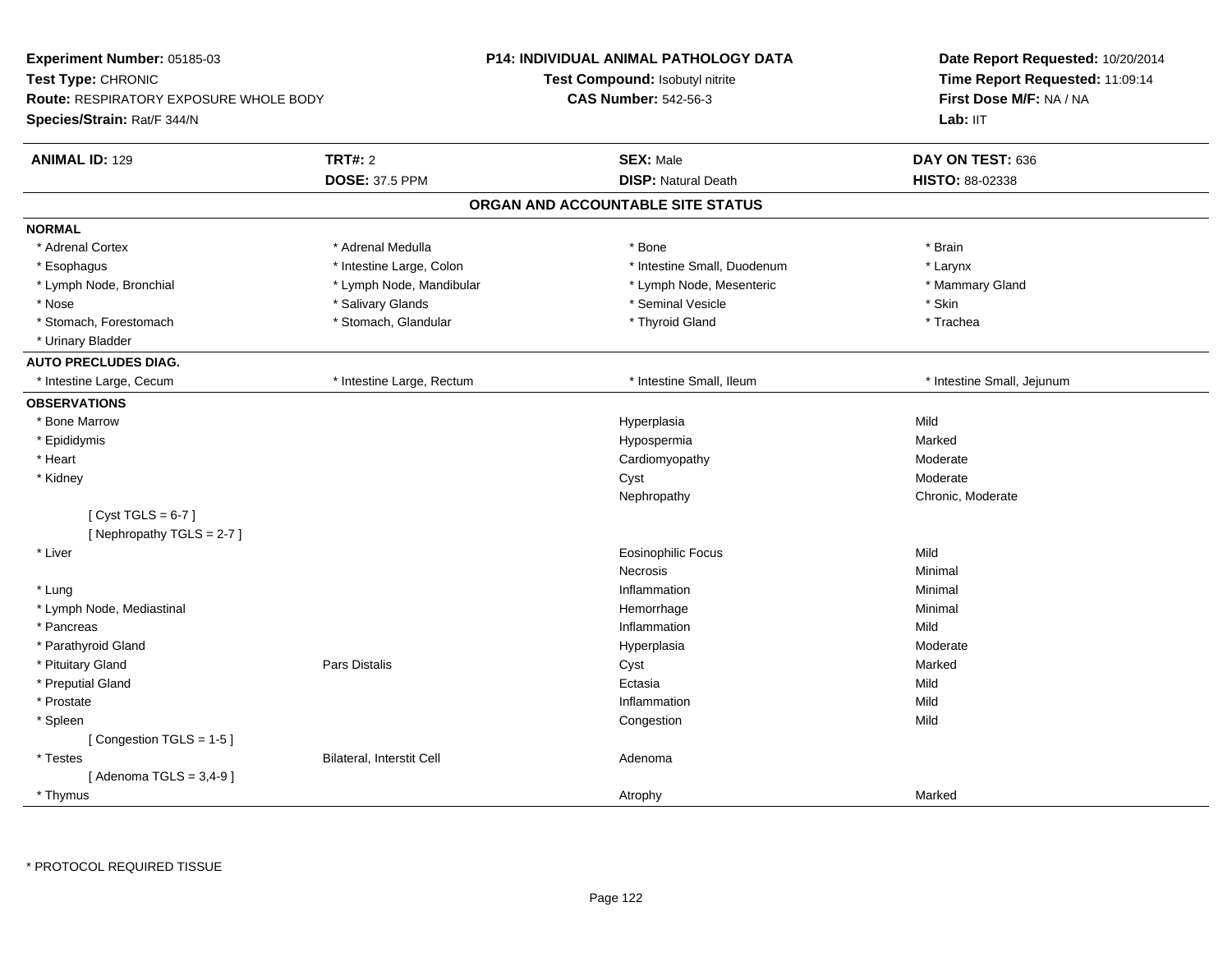| <b>Experiment Number: 05185-03</b><br><b>Test Type: CHRONIC</b><br><b>Route: RESPIRATORY EXPOSURE WHOLE BODY</b> |                       | <b>P14: INDIVIDUAL ANIMAL PATHOLOGY DATA</b><br>Test Compound: Isobutyl nitrite | Date Report Requested: 10/20/2014<br>Time Report Requested: 11:09:14 |
|------------------------------------------------------------------------------------------------------------------|-----------------------|---------------------------------------------------------------------------------|----------------------------------------------------------------------|
|                                                                                                                  |                       | <b>CAS Number: 542-56-3</b>                                                     | First Dose M/F: NA / NA                                              |
| Species/Strain: Rat/F 344/N                                                                                      |                       |                                                                                 | Lab: IIT                                                             |
| <b>ANIMAL ID: 129</b>                                                                                            | TRT#: 2               | <b>SEX: Male</b>                                                                | DAY ON TEST: 636                                                     |
|                                                                                                                  | <b>DOSE: 37.5 PPM</b> | <b>DISP:</b> Natural Death                                                      | <b>HISTO: 88-02338</b>                                               |
|                                                                                                                  |                       | ORGAN AND ACCOUNTABLE SITE STATUS                                               |                                                                      |
| PRIMARY CAUSE OF DEATH                                                                                           |                       |                                                                                 |                                                                      |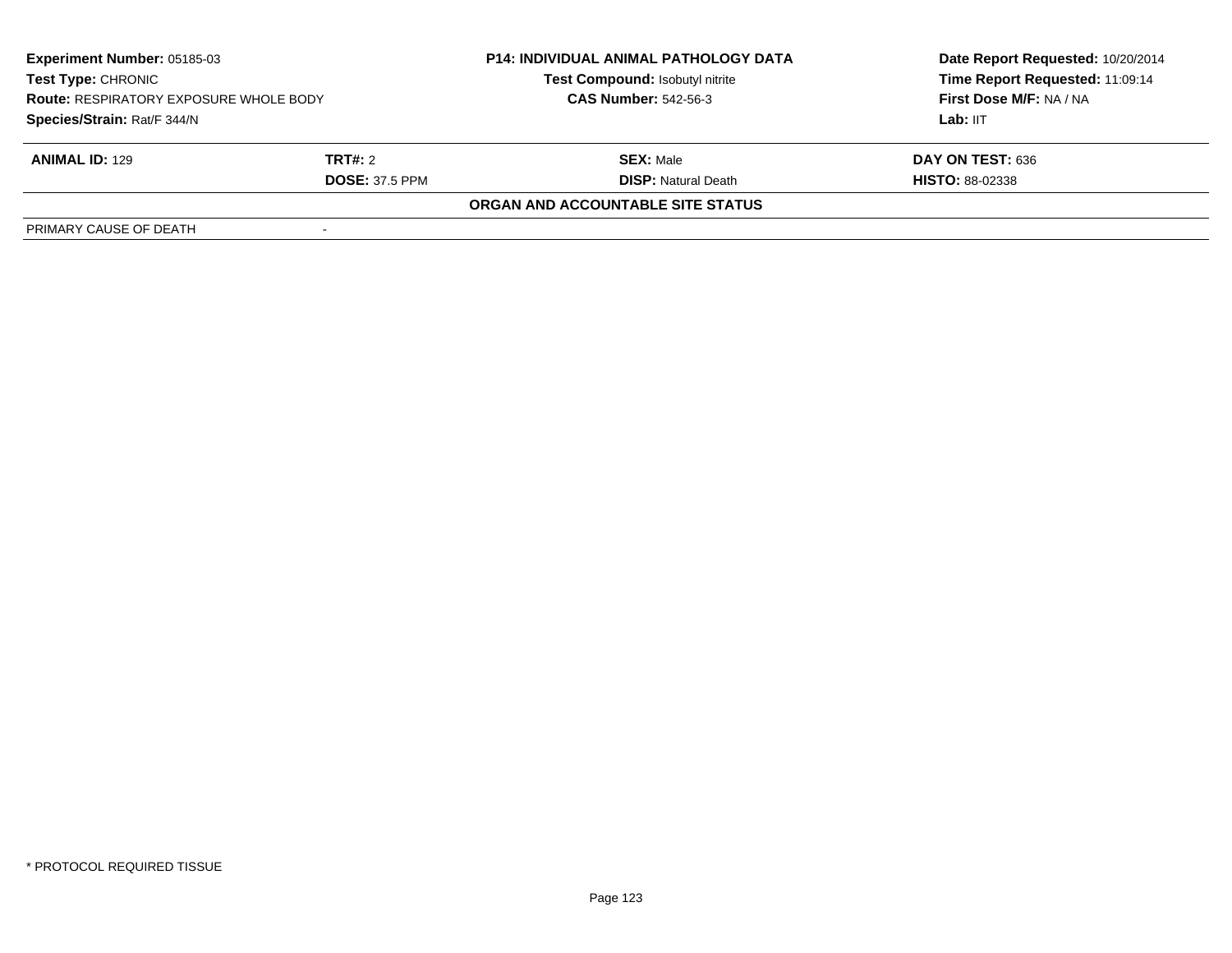| Experiment Number: 05185-03<br>Test Type: CHRONIC<br><b>Route: RESPIRATORY EXPOSURE WHOLE BODY</b><br>Species/Strain: Rat/F 344/N |                            | <b>P14: INDIVIDUAL ANIMAL PATHOLOGY DATA</b><br>Test Compound: Isobutyl nitrite<br><b>CAS Number: 542-56-3</b> | Date Report Requested: 10/20/2014<br>Time Report Requested: 11:09:14<br>First Dose M/F: NA / NA<br>Lab: II <sub>T</sub> |
|-----------------------------------------------------------------------------------------------------------------------------------|----------------------------|----------------------------------------------------------------------------------------------------------------|-------------------------------------------------------------------------------------------------------------------------|
| <b>ANIMAL ID: 130</b>                                                                                                             | <b>TRT#: 2</b>             | <b>SEX: Male</b>                                                                                               | DAY ON TEST: 718                                                                                                        |
|                                                                                                                                   | <b>DOSE: 37.5 PPM</b>      | <b>DISP: Natural Death</b>                                                                                     | <b>HISTO: 88-02339</b>                                                                                                  |
|                                                                                                                                   |                            | ORGAN AND ACCOUNTABLE SITE STATUS                                                                              |                                                                                                                         |
| <b>NORMAL</b>                                                                                                                     |                            |                                                                                                                |                                                                                                                         |
| * Adrenal Cortex                                                                                                                  | * Bone                     | * Bone Marrow                                                                                                  | * Esophagus                                                                                                             |
| * Intestine Large, Cecum                                                                                                          | * Intestine Large, Colon   | * Intestine Large, Rectum                                                                                      | * Intestine Small, Duodenum                                                                                             |
| * Intestine Small, Ileum                                                                                                          | * Intestine Small, Jejunum | * Larynx                                                                                                       | * Lymph Node, Bronchial                                                                                                 |
| * Lymph Node, Mesenteric                                                                                                          | * Salivary Glands          | * Seminal Vesicle                                                                                              | * Skin                                                                                                                  |
| * Spleen                                                                                                                          | * Stomach, Forestomach     | * Stomach, Glandular                                                                                           | * Thyroid Gland                                                                                                         |
| * Trachea                                                                                                                         | * Urinary Bladder          |                                                                                                                |                                                                                                                         |
| <b>MISSING</b>                                                                                                                    |                            |                                                                                                                |                                                                                                                         |
| * Lymph Node, Mandibular                                                                                                          |                            |                                                                                                                |                                                                                                                         |
| <b>OBSERVATIONS</b>                                                                                                               |                            |                                                                                                                |                                                                                                                         |
| * Adrenal Medulla                                                                                                                 |                            | Pheochromocytoma Malignant                                                                                     |                                                                                                                         |
| [ Pheochromocytoma Malignant TGLS = 1-3 ]                                                                                         |                            |                                                                                                                |                                                                                                                         |
| * Brain                                                                                                                           |                            | Compression                                                                                                    | Mild                                                                                                                    |
| [Compression TGLS = 2-1]                                                                                                          |                            |                                                                                                                |                                                                                                                         |
| * Epididymis                                                                                                                      |                            | Hypospermia                                                                                                    | Moderate                                                                                                                |
| * Heart                                                                                                                           |                            | Cardiomyopathy                                                                                                 | Mild                                                                                                                    |
| * Kidney                                                                                                                          |                            | Nephropathy                                                                                                    | Chronic, Marked                                                                                                         |
| [Nephropathy TGLS = 10-7]                                                                                                         |                            |                                                                                                                |                                                                                                                         |
| * Liver                                                                                                                           |                            | <b>Basophilic Focus</b>                                                                                        | Minimal                                                                                                                 |
|                                                                                                                                   |                            | Degeneration                                                                                                   | Cystic, Minimal                                                                                                         |
|                                                                                                                                   |                            | Fatty Change                                                                                                   | Mild                                                                                                                    |
| * Lung                                                                                                                            |                            | Congestion                                                                                                     | Mild                                                                                                                    |
| * Lymph Node, Mediastinal                                                                                                         |                            | Hemorrhage                                                                                                     | Mild                                                                                                                    |
| * Mammary Gland                                                                                                                   |                            | Lactation                                                                                                      | Mild                                                                                                                    |
| * Nose                                                                                                                            |                            | Angiectasis                                                                                                    | Mild                                                                                                                    |
| * Pancreas                                                                                                                        | Acinar Cell                | Atrophy                                                                                                        | Mild                                                                                                                    |
| * Parathyroid Gland<br>[Hyperplasia TGLS = 6,7-3]                                                                                 |                            | Hyperplasia                                                                                                    | Moderate                                                                                                                |
| * Pituitary Gland<br>[Angiectasis TGLS = 3-1]                                                                                     | Pars Distalis              | Angiectasis                                                                                                    | Moderate                                                                                                                |
| * Preputial Gland                                                                                                                 |                            | Ectasia                                                                                                        | Moderate                                                                                                                |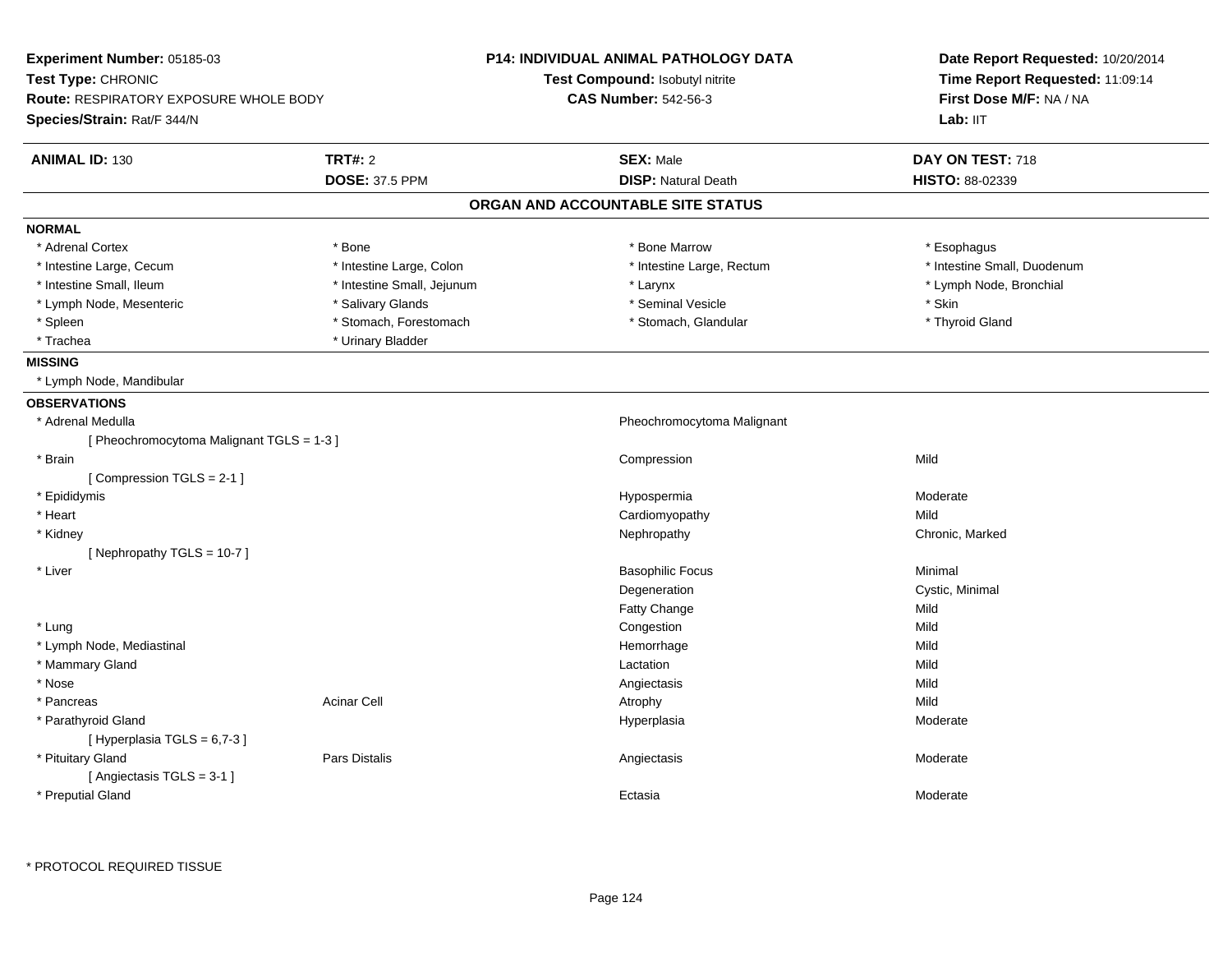| <b>Experiment Number: 05185-03</b>            |                                  | <b>P14: INDIVIDUAL ANIMAL PATHOLOGY DATA</b> | Date Report Requested: 10/20/2014<br>Time Report Requested: 11:09:14<br>First Dose M/F: NA / NA |
|-----------------------------------------------|----------------------------------|----------------------------------------------|-------------------------------------------------------------------------------------------------|
| <b>Test Type: CHRONIC</b>                     |                                  | Test Compound: Isobutyl nitrite              |                                                                                                 |
| <b>Route: RESPIRATORY EXPOSURE WHOLE BODY</b> |                                  | <b>CAS Number: 542-56-3</b>                  |                                                                                                 |
| Species/Strain: Rat/F 344/N                   |                                  |                                              | Lab: $III$                                                                                      |
| <b>ANIMAL ID: 130</b>                         | TRT#: 2                          | <b>SEX: Male</b>                             | DAY ON TEST: 718                                                                                |
|                                               | <b>DOSE: 37.5 PPM</b>            | <b>DISP:</b> Natural Death                   | <b>HISTO: 88-02339</b>                                                                          |
|                                               |                                  | ORGAN AND ACCOUNTABLE SITE STATUS            |                                                                                                 |
| [ Ectasia TGLS = 4,5-10 ]                     |                                  |                                              |                                                                                                 |
| * Prostate                                    |                                  | Inflammation                                 | Mild                                                                                            |
| * Testes                                      | <b>Bilateral, Interstit Cell</b> | Adenoma                                      |                                                                                                 |
| [Adenoma TGLS = $8.9 - 9$ ]                   |                                  |                                              |                                                                                                 |
| * Thymus                                      |                                  | Atrophy                                      | Mild                                                                                            |
| PRIMARY CAUSE OF DEATH                        |                                  |                                              |                                                                                                 |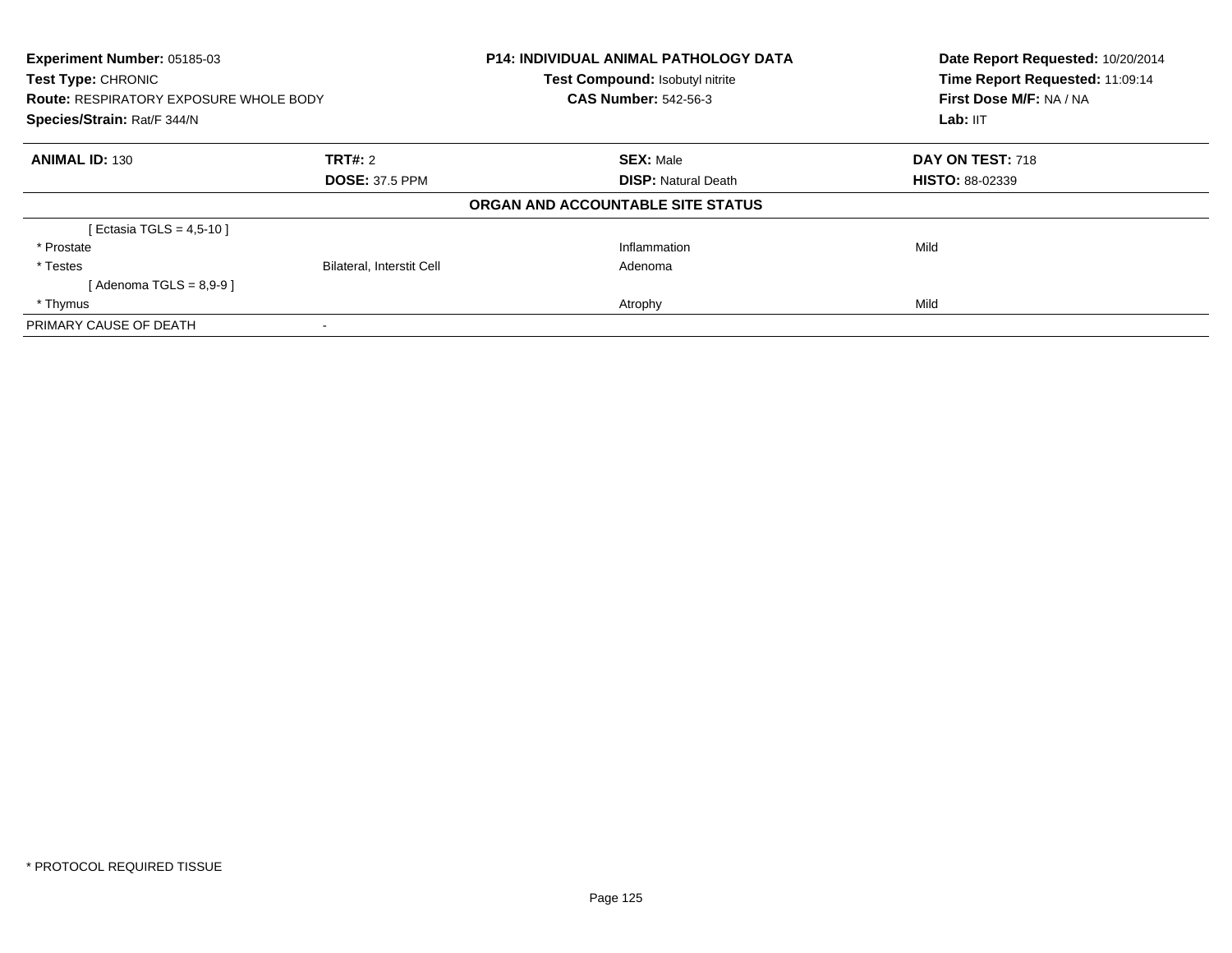| Experiment Number: 05185-03                                         |                          | <b>P14: INDIVIDUAL ANIMAL PATHOLOGY DATA</b> | Date Report Requested: 10/20/2014 |  |
|---------------------------------------------------------------------|--------------------------|----------------------------------------------|-----------------------------------|--|
| Test Type: CHRONIC<br><b>Route: RESPIRATORY EXPOSURE WHOLE BODY</b> |                          | Test Compound: Isobutyl nitrite              | Time Report Requested: 11:09:14   |  |
|                                                                     |                          | <b>CAS Number: 542-56-3</b>                  | First Dose M/F: NA / NA           |  |
| Species/Strain: Rat/F 344/N                                         |                          |                                              | Lab: IIT                          |  |
| <b>ANIMAL ID: 131</b>                                               | <b>TRT#: 2</b>           | <b>SEX: Male</b>                             | DAY ON TEST: 645                  |  |
|                                                                     | <b>DOSE: 37.5 PPM</b>    | <b>DISP: Natural Death</b>                   | HISTO: 88-02340                   |  |
|                                                                     |                          | ORGAN AND ACCOUNTABLE SITE STATUS            |                                   |  |
| <b>NORMAL</b>                                                       |                          |                                              |                                   |  |
| * Adrenal Cortex                                                    | * Adrenal Medulla        | * Bone                                       | * Brain                           |  |
| * Esophagus                                                         | * Intestine Large, Colon | * Intestine Large, Rectum                    | * Intestine Small, Duodenum       |  |
| * Kidney                                                            | * Larynx                 | * Lymph Node, Mandibular                     | * Lymph Node, Mesenteric          |  |
| * Mammary Gland                                                     | * Nose                   | * Pancreas                                   | * Salivary Glands                 |  |
| * Seminal Vesicle                                                   | * Thyroid Gland          | * Trachea                                    | * Urinary Bladder                 |  |
| <b>MISSING</b>                                                      |                          |                                              |                                   |  |
| * Parathyroid Gland                                                 |                          |                                              |                                   |  |
| <b>AUTO PRECLUDES DIAG.</b>                                         |                          |                                              |                                   |  |
| * Intestine Large, Cecum                                            | * Intestine Small, Ileum | * Intestine Small, Jejunum                   |                                   |  |
| <b>OBSERVATIONS</b>                                                 |                          |                                              |                                   |  |
| * Bone Marrow                                                       |                          | Hyperplasia                                  | Moderate                          |  |
| * Epididymis                                                        |                          | Hypospermia                                  | Moderate                          |  |
| * Heart                                                             |                          | Cardiomyopathy                               | Mild                              |  |
| * Liver                                                             |                          | <b>Fatty Change</b>                          | Marked                            |  |
|                                                                     |                          | Necrosis                                     | Mild                              |  |
| [Fatty Change TGLS = 3-5]<br>[Necrosis $TGLS = 3-5$ ]               |                          |                                              |                                   |  |
| * Lung                                                              | <b>Goblet Cell</b>       | Hyperplasia                                  | Mild                              |  |
|                                                                     |                          | Inflammation                                 | Moderate                          |  |
|                                                                     | Artery                   | Thrombosis                                   | Mild                              |  |
| [Hyperplasia TGLS = 2-6,13]                                         |                          |                                              |                                   |  |
| [Inflammation TGLS = $2-6,13$ ]                                     |                          |                                              |                                   |  |
| * Lymph Node, Bronchial                                             |                          | Hemorrhage                                   | Moderate                          |  |
| * Lymph Node, Mediastinal                                           |                          | Hemorrhage                                   | Minimal                           |  |
| * Pituitary Gland                                                   | <b>Pars Distalis</b>     | Hyperplasia                                  | Mild                              |  |
| * Preputial Gland                                                   |                          | Ectasia                                      | Moderate                          |  |
| * Prostate                                                          |                          | Inflammation                                 | Mild                              |  |
| * Skin                                                              |                          | Trichoepithelioma                            |                                   |  |
| [Trichoepithelioma TGLS = 1-14]                                     |                          |                                              |                                   |  |
| * Spleen                                                            |                          | Hematopoietic Cell Proliferation             | Mild                              |  |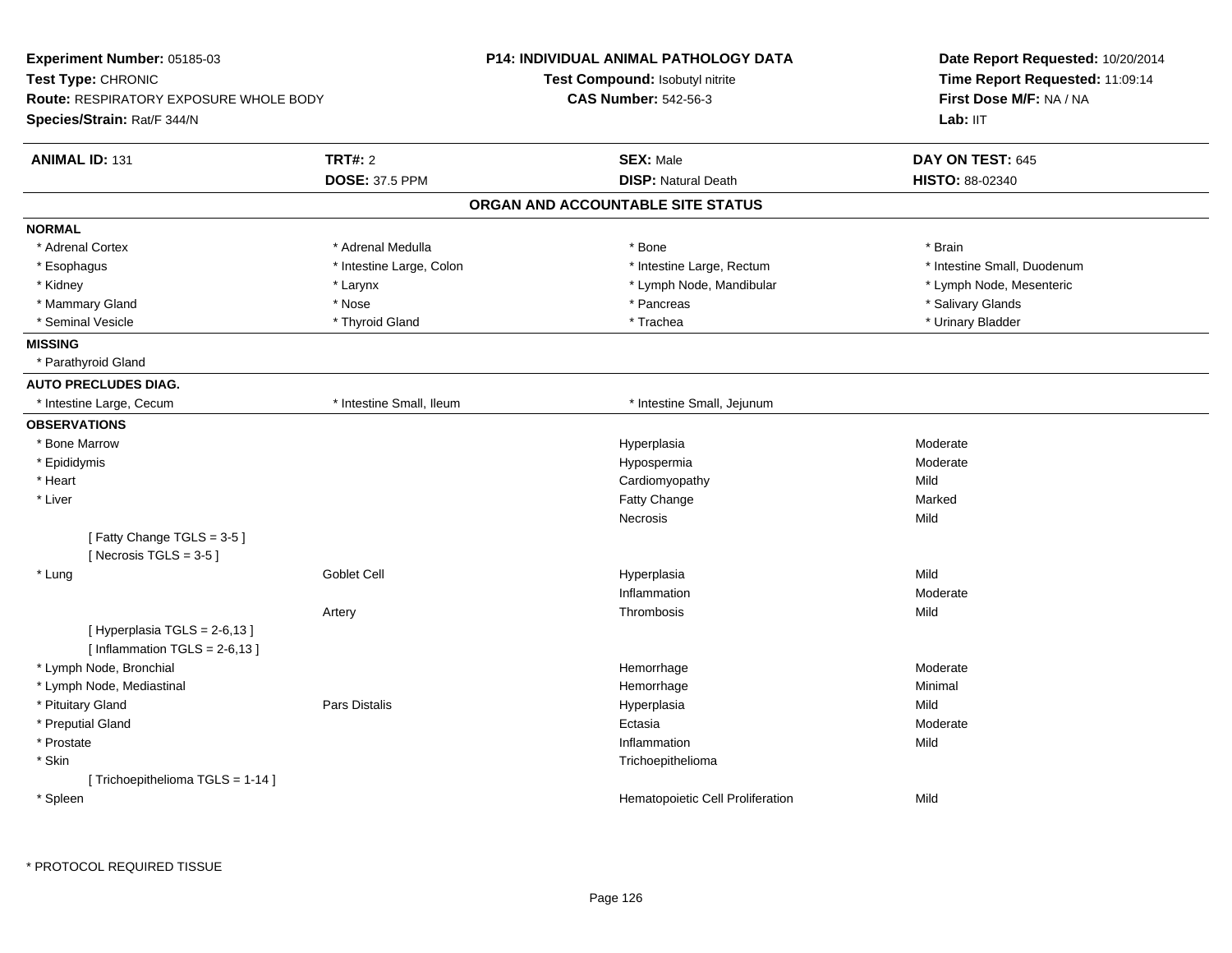| Experiment Number: 05185-03<br><b>Test Type: CHRONIC</b><br><b>Route: RESPIRATORY EXPOSURE WHOLE BODY</b><br>Species/Strain: Rat/F 344/N |                                         | <b>P14: INDIVIDUAL ANIMAL PATHOLOGY DATA</b><br>Test Compound: Isobutyl nitrite<br><b>CAS Number: 542-56-3</b> | Date Report Requested: 10/20/2014<br>Time Report Requested: 11:09:14<br>First Dose M/F: NA / NA<br>Lab: IIT |
|------------------------------------------------------------------------------------------------------------------------------------------|-----------------------------------------|----------------------------------------------------------------------------------------------------------------|-------------------------------------------------------------------------------------------------------------|
| <b>ANIMAL ID: 131</b>                                                                                                                    | <b>TRT#:</b> 2<br><b>DOSE: 37.5 PPM</b> | <b>SEX: Male</b><br><b>DISP:</b> Natural Death                                                                 | DAY ON TEST: 645<br><b>HISTO: 88-02340</b>                                                                  |
|                                                                                                                                          |                                         | ORGAN AND ACCOUNTABLE SITE STATUS                                                                              |                                                                                                             |
| * Stomach, Forestomach<br>[Ulcer TGLS = $5-4$ ]                                                                                          |                                         | Ulcer                                                                                                          | Moderate                                                                                                    |
| * Stomach, Glandular                                                                                                                     |                                         | Necrosis                                                                                                       | Mild                                                                                                        |
| * Testes<br>[Adenoma TGLS = $4-9$ ]                                                                                                      | <b>Bilateral, Interstit Cell</b>        | Adenoma                                                                                                        |                                                                                                             |
| * Thymus                                                                                                                                 |                                         | Atrophy                                                                                                        | Moderate                                                                                                    |
|                                                                                                                                          |                                         | Hemorrhage                                                                                                     | Moderate                                                                                                    |
| PRIMARY CAUSE OF DEATH                                                                                                                   |                                         |                                                                                                                |                                                                                                             |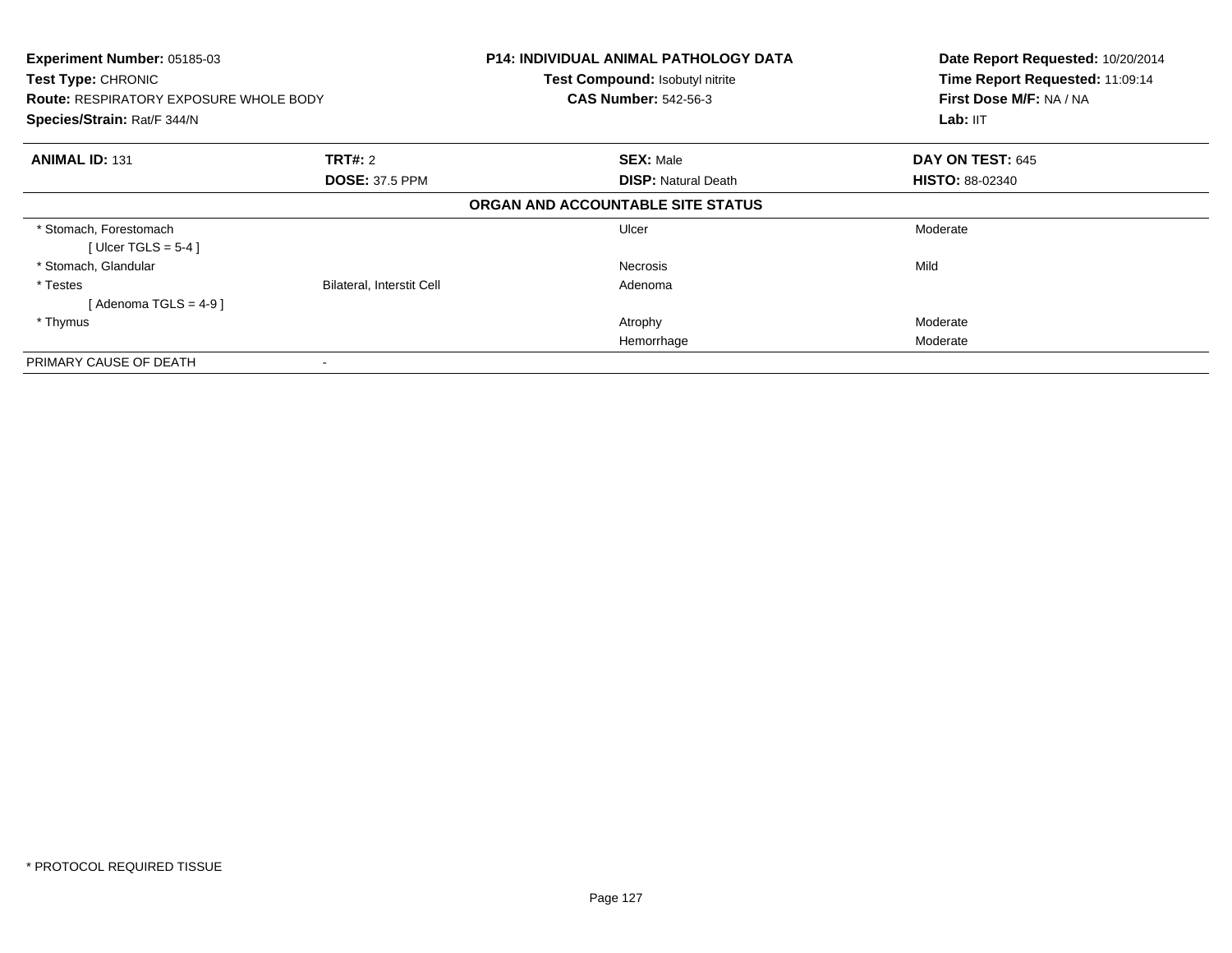| Experiment Number: 05185-03                   |                           | <b>P14: INDIVIDUAL ANIMAL PATHOLOGY DATA</b> | Date Report Requested: 10/20/2014<br>Time Report Requested: 11:09:14<br>First Dose M/F: NA / NA |  |
|-----------------------------------------------|---------------------------|----------------------------------------------|-------------------------------------------------------------------------------------------------|--|
| Test Type: CHRONIC                            |                           | Test Compound: Isobutyl nitrite              |                                                                                                 |  |
| <b>Route: RESPIRATORY EXPOSURE WHOLE BODY</b> |                           | <b>CAS Number: 542-56-3</b>                  |                                                                                                 |  |
| Species/Strain: Rat/F 344/N                   |                           |                                              | Lab: IIT                                                                                        |  |
| <b>ANIMAL ID: 132</b>                         | <b>TRT#: 2</b>            | <b>SEX: Male</b>                             | DAY ON TEST: 729                                                                                |  |
|                                               | <b>DOSE: 37.5 PPM</b>     | <b>DISP: Terminal Sacrifice</b>              | HISTO: 88-02341                                                                                 |  |
|                                               |                           | ORGAN AND ACCOUNTABLE SITE STATUS            |                                                                                                 |  |
| <b>NORMAL</b>                                 |                           |                                              |                                                                                                 |  |
| * Bone                                        | * Bone Marrow             | * Esophagus                                  | * Intestine Large, Cecum                                                                        |  |
| * Intestine Large, Colon                      | * Intestine Large, Rectum | * Intestine Small, Duodenum                  | * Intestine Small, Ileum                                                                        |  |
| * Intestine Small, Jejunum                    | * Larynx                  | * Lymph Node, Mesenteric                     | * Pancreas                                                                                      |  |
| * Preputial Gland                             | * Prostate                | * Salivary Glands                            | * Skin                                                                                          |  |
| * Spleen                                      | * Stomach, Glandular      | * Thyroid Gland                              | * Trachea                                                                                       |  |
| * Urinary Bladder                             |                           |                                              |                                                                                                 |  |
| <b>MISSING</b>                                |                           |                                              |                                                                                                 |  |
| * Lymph Node, Bronchial                       | * Parathyroid Gland       |                                              |                                                                                                 |  |
| <b>OBSERVATIONS</b>                           |                           |                                              |                                                                                                 |  |
| * Adrenal Cortex                              |                           | Vacuolization Cytoplasmic                    | Moderate                                                                                        |  |
| * Adrenal Medulla                             |                           | Hyperplasia                                  | Minimal                                                                                         |  |
| * Brain                                       |                           | Compression                                  | Mild                                                                                            |  |
|                                               |                           | Hydrocephalus                                | Mild                                                                                            |  |
| * Epididymis                                  |                           | Hypospermia                                  | Marked                                                                                          |  |
| * Heart                                       |                           | Cardiomyopathy                               | Mild                                                                                            |  |
| * Kidney                                      |                           | Nephropathy                                  | Chronic, Marked                                                                                 |  |
| [Nephropathy TGLS = $2-7$ ]                   |                           |                                              |                                                                                                 |  |
| * Liver                                       |                           | <b>Fatty Change</b>                          | Minimal                                                                                         |  |
| * Lung                                        |                           | Alveolar/Bronchiolar Adenoma                 |                                                                                                 |  |
|                                               | Alveolar Epith            | Hyperplasia                                  | Mild                                                                                            |  |
| [ Alveolar/Bronchiolar Adenoma TGLS = 6-13 ]  |                           |                                              |                                                                                                 |  |
| * Lymph Node, Mandibular                      |                           | Hemorrhage                                   | Mild                                                                                            |  |
| * Lymph Node, Mediastinal                     |                           | Hemorrhage                                   | Mild                                                                                            |  |
|                                               |                           | Pigmentation                                 | Mild                                                                                            |  |
| * Mammary Gland                               |                           | Fibroadenoma                                 |                                                                                                 |  |
|                                               |                           | Lactation                                    | Mild                                                                                            |  |
| [Fibroadenoma TGLS = 1-14]                    |                           |                                              |                                                                                                 |  |
| * Nose                                        | Nasolacrim Dct            | Inflammation                                 | Mild                                                                                            |  |
| * Pituitary Gland                             | Pars Distalis             | Adenoma                                      |                                                                                                 |  |
| [Adenoma TGLS = $5-1$ ]                       |                           |                                              |                                                                                                 |  |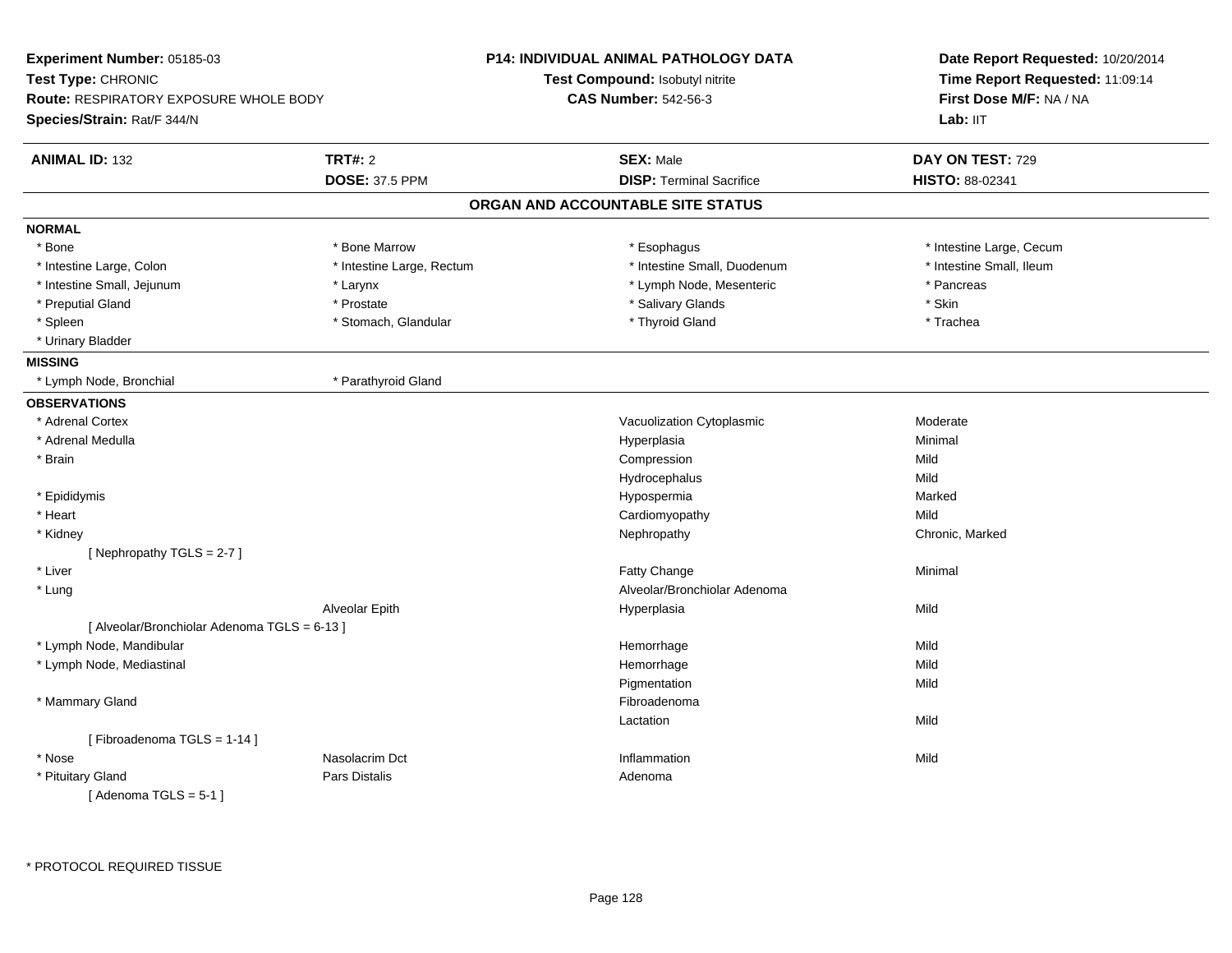| <b>Experiment Number: 05185-03</b><br><b>Test Type: CHRONIC</b>              |                                  | <b>P14: INDIVIDUAL ANIMAL PATHOLOGY DATA</b><br>Test Compound: Isobutyl nitrite | Date Report Requested: 10/20/2014<br>Time Report Requested: 11:09:14 |
|------------------------------------------------------------------------------|----------------------------------|---------------------------------------------------------------------------------|----------------------------------------------------------------------|
| <b>Route: RESPIRATORY EXPOSURE WHOLE BODY</b><br>Species/Strain: Rat/F 344/N |                                  | <b>CAS Number: 542-56-3</b>                                                     | First Dose M/F: NA / NA<br>Lab: IIT                                  |
|                                                                              |                                  |                                                                                 |                                                                      |
| <b>ANIMAL ID: 132</b>                                                        | TRT#: 2                          | <b>SEX: Male</b>                                                                | <b>DAY ON TEST: 729</b>                                              |
|                                                                              | <b>DOSE: 37.5 PPM</b>            | <b>DISP:</b> Terminal Sacrifice                                                 | <b>HISTO: 88-02341</b>                                               |
|                                                                              |                                  | ORGAN AND ACCOUNTABLE SITE STATUS                                               |                                                                      |
| * Seminal Vesicle                                                            |                                  | <b>Depletion Cellular</b>                                                       | Moderate                                                             |
| * Stomach, Forestomach                                                       |                                  | Ulcer                                                                           | Multiple, Moderate                                                   |
| * Testes                                                                     | <b>Bilateral, Interstit Cell</b> | Adenoma                                                                         |                                                                      |
| [Adenoma TGLS = $3,4-9$ ]                                                    |                                  |                                                                                 |                                                                      |
| * Thymus                                                                     |                                  | Atrophy                                                                         | Mild                                                                 |
| PRIMARY CAUSE OF DEATH                                                       |                                  |                                                                                 |                                                                      |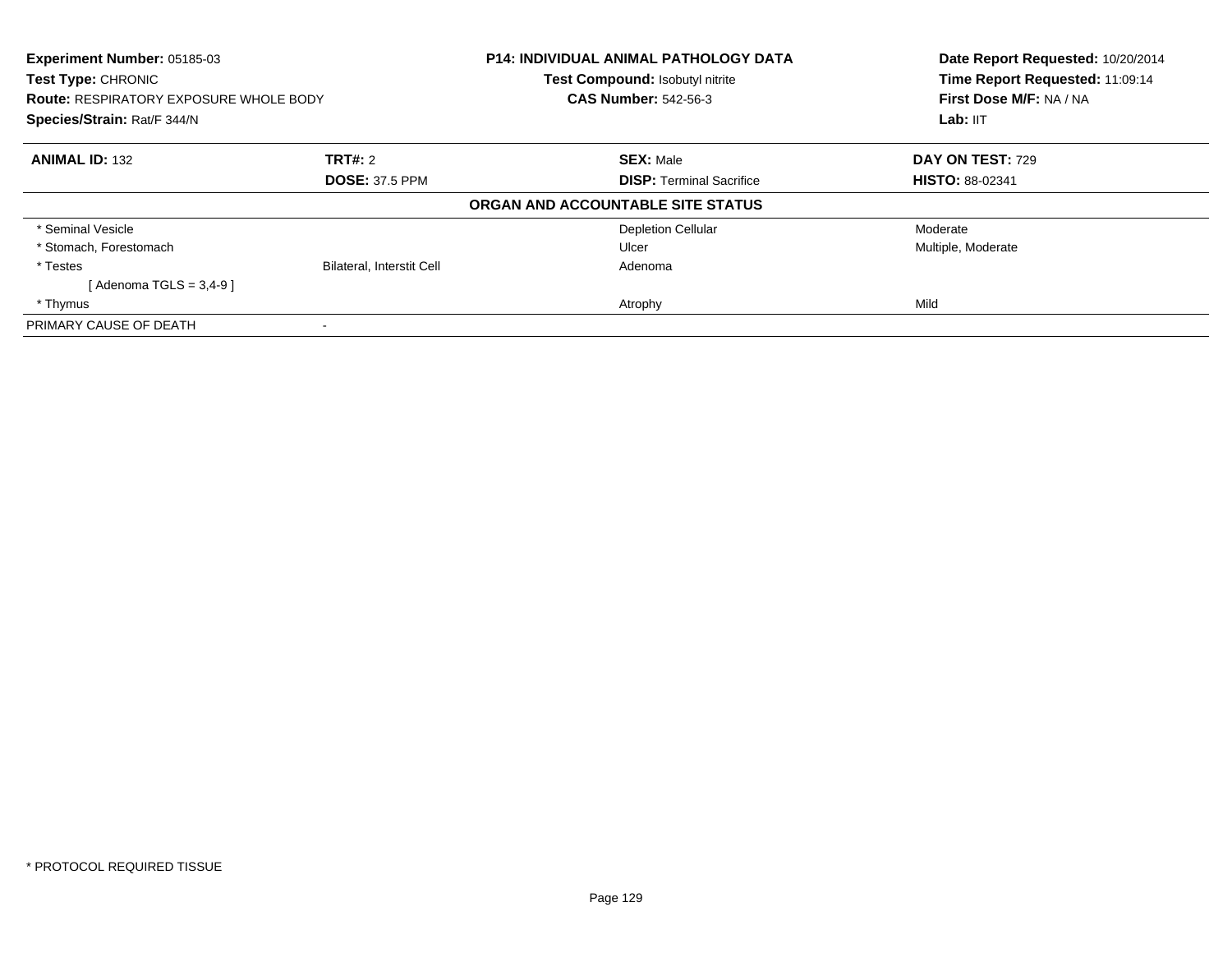| Experiment Number: 05185-03                                         |                           | <b>P14: INDIVIDUAL ANIMAL PATHOLOGY DATA</b> | Date Report Requested: 10/20/2014 |
|---------------------------------------------------------------------|---------------------------|----------------------------------------------|-----------------------------------|
| Test Type: CHRONIC<br><b>Route: RESPIRATORY EXPOSURE WHOLE BODY</b> |                           | Test Compound: Isobutyl nitrite              | Time Report Requested: 11:09:14   |
|                                                                     |                           | <b>CAS Number: 542-56-3</b>                  | First Dose M/F: NA / NA           |
| Species/Strain: Rat/F 344/N                                         |                           |                                              | Lab: IIT                          |
| <b>ANIMAL ID: 133</b>                                               | <b>TRT#: 2</b>            | <b>SEX: Male</b>                             | DAY ON TEST: 730                  |
|                                                                     | <b>DOSE: 37.5 PPM</b>     | <b>DISP: Terminal Sacrifice</b>              | HISTO: 88-02342                   |
|                                                                     |                           | ORGAN AND ACCOUNTABLE SITE STATUS            |                                   |
| <b>NORMAL</b>                                                       |                           |                                              |                                   |
| * Adrenal Medulla                                                   | * Bone                    | * Bone Marrow                                | * Brain                           |
| * Esophagus                                                         | * Intestine Large, Cecum  | * Intestine Large, Colon                     | * Intestine Large, Rectum         |
| * Intestine Small, Duodenum                                         | * Intestine Small, Ileum  | * Intestine Small, Jejunum                   | <b>Lacrimal Gland</b>             |
| * Larynx                                                            | * Lymph Node, Bronchial   | * Lymph Node, Mandibular                     | * Lymph Node, Mesenteric          |
| * Mammary Gland                                                     | * Parathyroid Gland       | * Preputial Gland                            | * Salivary Glands                 |
| * Skin                                                              | * Spleen                  | * Stomach, Forestomach                       | * Stomach, Glandular              |
| * Thymus                                                            | * Trachea                 | * Urinary Bladder                            |                                   |
| <b>OBSERVATIONS</b>                                                 |                           |                                              |                                   |
| * Adrenal Cortex                                                    |                           | Vacuolization Cytoplasmic                    | Minimal                           |
| * Epididymis                                                        |                           | Hypospermia                                  | Marked                            |
| * Heart                                                             |                           | Cardiomyopathy                               | Mild                              |
| * Kidney                                                            |                           | Nephropathy                                  | Chronic, Mild                     |
| * Liver                                                             |                           | Clear Cell Focus                             | Multiple, Minimal                 |
| [Clear Cell Focus TGLS = 4-5]                                       |                           |                                              |                                   |
| * Lung                                                              |                           | Inflammation                                 | Minimal                           |
| * Lymph Node, Mediastinal                                           |                           | Hemorrhage                                   | Mild                              |
|                                                                     |                           | Pigmentation                                 | Minimal                           |
| * Nose                                                              |                           | Inflammation                                 | Mild                              |
| * Pancreas                                                          | <b>Acinar Cell</b>        | Atrophy                                      | Minimal                           |
|                                                                     | Duct                      | Ectasia                                      | Mild                              |
| * Pituitary Gland                                                   | <b>Pars Distalis</b>      | Hyperplasia                                  | Mild                              |
| * Prostate                                                          | Epithelium                | <b>Cytoplasmic Alteration</b>                | Mild                              |
| * Seminal Vesicle                                                   |                           | <b>Depletion Cellular</b>                    | Moderate                          |
| [ Depletion Cellular TGLS = 3-10 ]                                  |                           |                                              |                                   |
| * Testes                                                            | Bilateral, Interstit Cell | Adenoma                                      |                                   |
| [Adenoma TGLS = $1,2-9$ ]                                           |                           |                                              |                                   |
| * Thyroid Gland                                                     | C Cell                    | Hyperplasia                                  | Mild                              |
| PRIMARY CAUSE OF DEATH                                              | $\blacksquare$            |                                              |                                   |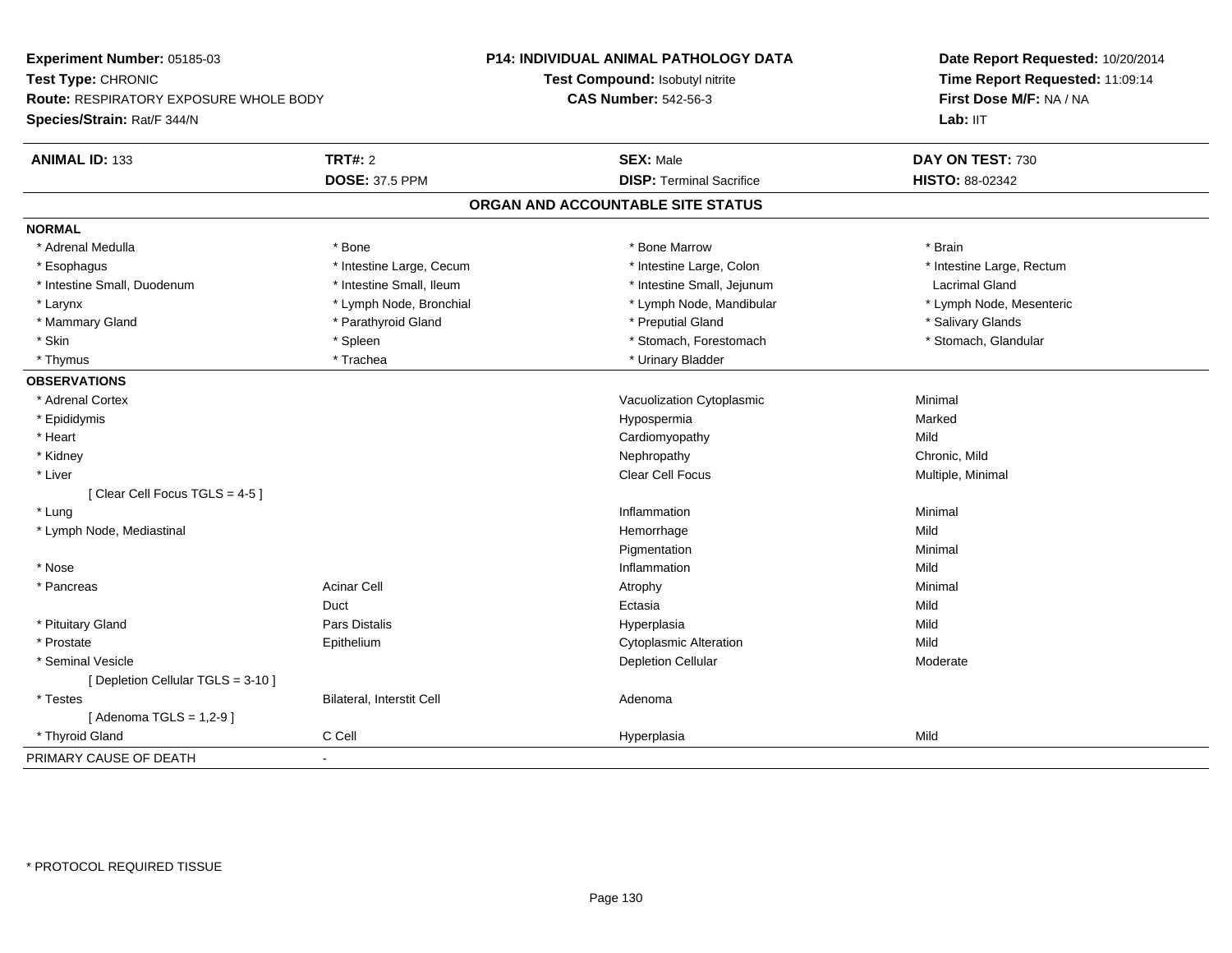| Time Report Requested: 11:09:14<br>Test Type: CHRONIC<br>Test Compound: Isobutyl nitrite<br>First Dose M/F: NA / NA<br>Route: RESPIRATORY EXPOSURE WHOLE BODY<br><b>CAS Number: 542-56-3</b><br>Lab: IIT<br>Species/Strain: Rat/F 344/N<br><b>TRT#: 2</b><br><b>SEX: Male</b><br>DAY ON TEST: 729<br><b>ANIMAL ID: 134</b><br><b>DOSE: 37.5 PPM</b><br><b>DISP: Terminal Sacrifice</b><br>HISTO: 88-02343<br>ORGAN AND ACCOUNTABLE SITE STATUS<br>* Adrenal Medulla<br>* Adrenal Cortex<br>* Bone<br>* Bone Marrow<br>* Brain<br>* Epididymis<br>* Esophagus<br>* Intestine Large, Cecum<br>* Intestine Large, Rectum<br>* Intestine Small, Duodenum<br>* Intestine Small, Ileum<br>* Intestine Large, Colon<br>* Intestine Small, Jejunum<br>* Lymph Node, Mandibular<br>* Mammary Gland<br>* Larynx<br>* Seminal Vesicle<br>* Skin<br>* Parathyroid Gland<br>* Salivary Glands<br>* Stomach, Forestomach<br>* Spleen<br>* Stomach, Glandular<br>* Thyroid Gland<br>* Trachea<br>* Urinary Bladder<br>* Heart<br>Cardiomyopathy<br>Mild<br>Valve<br>Inflammation<br>Moderate<br>* Kidney<br>Nephropathy<br>Chronic, Mild<br>* Liver<br>Clear Cell Focus<br>Multiple, Minimal<br>Hemorrhage<br>Minimal<br>* Lung<br>* Lymph Node, Bronchial<br>Minimal<br>Pigmentation<br>* Lymph Node, Mediastinal<br>Hemorrhage<br>Minimal<br>* Lymph Node, Mesenteric<br>Hemorrhage<br>Minimal<br>Nasolacrim Dct<br>* Nose<br>Inflammation<br>Mild<br>* Pancreas<br>Acinar Cell<br>Minimal<br>Atrophy<br>Pars Distalis<br>* Pituitary Gland<br>Adenoma<br>Pars Distalis<br>Mild<br>Cyst<br>[Adenoma TGLS = $1-1$ ]<br>* Preputial Gland<br>Mild<br>Ectasia<br>Inflammation<br>Minimal<br>* Prostate<br>Inflammation<br>Mild<br><b>Interstit Cell</b><br>* Testes<br>Adenoma<br><b>Interstit Cell</b><br>Moderate<br>Hyperplasia<br>Mild<br>* Thymus<br>Atrophy<br>$\blacksquare$ | Experiment Number: 05185-03 | P14: INDIVIDUAL ANIMAL PATHOLOGY DATA | Date Report Requested: 10/20/2014 |
|---------------------------------------------------------------------------------------------------------------------------------------------------------------------------------------------------------------------------------------------------------------------------------------------------------------------------------------------------------------------------------------------------------------------------------------------------------------------------------------------------------------------------------------------------------------------------------------------------------------------------------------------------------------------------------------------------------------------------------------------------------------------------------------------------------------------------------------------------------------------------------------------------------------------------------------------------------------------------------------------------------------------------------------------------------------------------------------------------------------------------------------------------------------------------------------------------------------------------------------------------------------------------------------------------------------------------------------------------------------------------------------------------------------------------------------------------------------------------------------------------------------------------------------------------------------------------------------------------------------------------------------------------------------------------------------------------------------------------------------------------------------------------------------------------------------------------------------------------------------------|-----------------------------|---------------------------------------|-----------------------------------|
|                                                                                                                                                                                                                                                                                                                                                                                                                                                                                                                                                                                                                                                                                                                                                                                                                                                                                                                                                                                                                                                                                                                                                                                                                                                                                                                                                                                                                                                                                                                                                                                                                                                                                                                                                                                                                                                                     |                             |                                       |                                   |
|                                                                                                                                                                                                                                                                                                                                                                                                                                                                                                                                                                                                                                                                                                                                                                                                                                                                                                                                                                                                                                                                                                                                                                                                                                                                                                                                                                                                                                                                                                                                                                                                                                                                                                                                                                                                                                                                     |                             |                                       |                                   |
|                                                                                                                                                                                                                                                                                                                                                                                                                                                                                                                                                                                                                                                                                                                                                                                                                                                                                                                                                                                                                                                                                                                                                                                                                                                                                                                                                                                                                                                                                                                                                                                                                                                                                                                                                                                                                                                                     |                             |                                       |                                   |
|                                                                                                                                                                                                                                                                                                                                                                                                                                                                                                                                                                                                                                                                                                                                                                                                                                                                                                                                                                                                                                                                                                                                                                                                                                                                                                                                                                                                                                                                                                                                                                                                                                                                                                                                                                                                                                                                     |                             |                                       |                                   |
|                                                                                                                                                                                                                                                                                                                                                                                                                                                                                                                                                                                                                                                                                                                                                                                                                                                                                                                                                                                                                                                                                                                                                                                                                                                                                                                                                                                                                                                                                                                                                                                                                                                                                                                                                                                                                                                                     |                             |                                       |                                   |
|                                                                                                                                                                                                                                                                                                                                                                                                                                                                                                                                                                                                                                                                                                                                                                                                                                                                                                                                                                                                                                                                                                                                                                                                                                                                                                                                                                                                                                                                                                                                                                                                                                                                                                                                                                                                                                                                     |                             |                                       |                                   |
|                                                                                                                                                                                                                                                                                                                                                                                                                                                                                                                                                                                                                                                                                                                                                                                                                                                                                                                                                                                                                                                                                                                                                                                                                                                                                                                                                                                                                                                                                                                                                                                                                                                                                                                                                                                                                                                                     |                             |                                       |                                   |
|                                                                                                                                                                                                                                                                                                                                                                                                                                                                                                                                                                                                                                                                                                                                                                                                                                                                                                                                                                                                                                                                                                                                                                                                                                                                                                                                                                                                                                                                                                                                                                                                                                                                                                                                                                                                                                                                     | <b>NORMAL</b>               |                                       |                                   |
|                                                                                                                                                                                                                                                                                                                                                                                                                                                                                                                                                                                                                                                                                                                                                                                                                                                                                                                                                                                                                                                                                                                                                                                                                                                                                                                                                                                                                                                                                                                                                                                                                                                                                                                                                                                                                                                                     |                             |                                       |                                   |
|                                                                                                                                                                                                                                                                                                                                                                                                                                                                                                                                                                                                                                                                                                                                                                                                                                                                                                                                                                                                                                                                                                                                                                                                                                                                                                                                                                                                                                                                                                                                                                                                                                                                                                                                                                                                                                                                     |                             |                                       |                                   |
|                                                                                                                                                                                                                                                                                                                                                                                                                                                                                                                                                                                                                                                                                                                                                                                                                                                                                                                                                                                                                                                                                                                                                                                                                                                                                                                                                                                                                                                                                                                                                                                                                                                                                                                                                                                                                                                                     |                             |                                       |                                   |
|                                                                                                                                                                                                                                                                                                                                                                                                                                                                                                                                                                                                                                                                                                                                                                                                                                                                                                                                                                                                                                                                                                                                                                                                                                                                                                                                                                                                                                                                                                                                                                                                                                                                                                                                                                                                                                                                     |                             |                                       |                                   |
|                                                                                                                                                                                                                                                                                                                                                                                                                                                                                                                                                                                                                                                                                                                                                                                                                                                                                                                                                                                                                                                                                                                                                                                                                                                                                                                                                                                                                                                                                                                                                                                                                                                                                                                                                                                                                                                                     |                             |                                       |                                   |
|                                                                                                                                                                                                                                                                                                                                                                                                                                                                                                                                                                                                                                                                                                                                                                                                                                                                                                                                                                                                                                                                                                                                                                                                                                                                                                                                                                                                                                                                                                                                                                                                                                                                                                                                                                                                                                                                     |                             |                                       |                                   |
|                                                                                                                                                                                                                                                                                                                                                                                                                                                                                                                                                                                                                                                                                                                                                                                                                                                                                                                                                                                                                                                                                                                                                                                                                                                                                                                                                                                                                                                                                                                                                                                                                                                                                                                                                                                                                                                                     |                             |                                       |                                   |
|                                                                                                                                                                                                                                                                                                                                                                                                                                                                                                                                                                                                                                                                                                                                                                                                                                                                                                                                                                                                                                                                                                                                                                                                                                                                                                                                                                                                                                                                                                                                                                                                                                                                                                                                                                                                                                                                     | <b>OBSERVATIONS</b>         |                                       |                                   |
|                                                                                                                                                                                                                                                                                                                                                                                                                                                                                                                                                                                                                                                                                                                                                                                                                                                                                                                                                                                                                                                                                                                                                                                                                                                                                                                                                                                                                                                                                                                                                                                                                                                                                                                                                                                                                                                                     |                             |                                       |                                   |
|                                                                                                                                                                                                                                                                                                                                                                                                                                                                                                                                                                                                                                                                                                                                                                                                                                                                                                                                                                                                                                                                                                                                                                                                                                                                                                                                                                                                                                                                                                                                                                                                                                                                                                                                                                                                                                                                     |                             |                                       |                                   |
|                                                                                                                                                                                                                                                                                                                                                                                                                                                                                                                                                                                                                                                                                                                                                                                                                                                                                                                                                                                                                                                                                                                                                                                                                                                                                                                                                                                                                                                                                                                                                                                                                                                                                                                                                                                                                                                                     |                             |                                       |                                   |
|                                                                                                                                                                                                                                                                                                                                                                                                                                                                                                                                                                                                                                                                                                                                                                                                                                                                                                                                                                                                                                                                                                                                                                                                                                                                                                                                                                                                                                                                                                                                                                                                                                                                                                                                                                                                                                                                     |                             |                                       |                                   |
|                                                                                                                                                                                                                                                                                                                                                                                                                                                                                                                                                                                                                                                                                                                                                                                                                                                                                                                                                                                                                                                                                                                                                                                                                                                                                                                                                                                                                                                                                                                                                                                                                                                                                                                                                                                                                                                                     |                             |                                       |                                   |
|                                                                                                                                                                                                                                                                                                                                                                                                                                                                                                                                                                                                                                                                                                                                                                                                                                                                                                                                                                                                                                                                                                                                                                                                                                                                                                                                                                                                                                                                                                                                                                                                                                                                                                                                                                                                                                                                     |                             |                                       |                                   |
|                                                                                                                                                                                                                                                                                                                                                                                                                                                                                                                                                                                                                                                                                                                                                                                                                                                                                                                                                                                                                                                                                                                                                                                                                                                                                                                                                                                                                                                                                                                                                                                                                                                                                                                                                                                                                                                                     |                             |                                       |                                   |
|                                                                                                                                                                                                                                                                                                                                                                                                                                                                                                                                                                                                                                                                                                                                                                                                                                                                                                                                                                                                                                                                                                                                                                                                                                                                                                                                                                                                                                                                                                                                                                                                                                                                                                                                                                                                                                                                     |                             |                                       |                                   |
|                                                                                                                                                                                                                                                                                                                                                                                                                                                                                                                                                                                                                                                                                                                                                                                                                                                                                                                                                                                                                                                                                                                                                                                                                                                                                                                                                                                                                                                                                                                                                                                                                                                                                                                                                                                                                                                                     |                             |                                       |                                   |
|                                                                                                                                                                                                                                                                                                                                                                                                                                                                                                                                                                                                                                                                                                                                                                                                                                                                                                                                                                                                                                                                                                                                                                                                                                                                                                                                                                                                                                                                                                                                                                                                                                                                                                                                                                                                                                                                     |                             |                                       |                                   |
|                                                                                                                                                                                                                                                                                                                                                                                                                                                                                                                                                                                                                                                                                                                                                                                                                                                                                                                                                                                                                                                                                                                                                                                                                                                                                                                                                                                                                                                                                                                                                                                                                                                                                                                                                                                                                                                                     |                             |                                       |                                   |
|                                                                                                                                                                                                                                                                                                                                                                                                                                                                                                                                                                                                                                                                                                                                                                                                                                                                                                                                                                                                                                                                                                                                                                                                                                                                                                                                                                                                                                                                                                                                                                                                                                                                                                                                                                                                                                                                     |                             |                                       |                                   |
|                                                                                                                                                                                                                                                                                                                                                                                                                                                                                                                                                                                                                                                                                                                                                                                                                                                                                                                                                                                                                                                                                                                                                                                                                                                                                                                                                                                                                                                                                                                                                                                                                                                                                                                                                                                                                                                                     |                             |                                       |                                   |
|                                                                                                                                                                                                                                                                                                                                                                                                                                                                                                                                                                                                                                                                                                                                                                                                                                                                                                                                                                                                                                                                                                                                                                                                                                                                                                                                                                                                                                                                                                                                                                                                                                                                                                                                                                                                                                                                     |                             |                                       |                                   |
|                                                                                                                                                                                                                                                                                                                                                                                                                                                                                                                                                                                                                                                                                                                                                                                                                                                                                                                                                                                                                                                                                                                                                                                                                                                                                                                                                                                                                                                                                                                                                                                                                                                                                                                                                                                                                                                                     |                             |                                       |                                   |
|                                                                                                                                                                                                                                                                                                                                                                                                                                                                                                                                                                                                                                                                                                                                                                                                                                                                                                                                                                                                                                                                                                                                                                                                                                                                                                                                                                                                                                                                                                                                                                                                                                                                                                                                                                                                                                                                     |                             |                                       |                                   |
|                                                                                                                                                                                                                                                                                                                                                                                                                                                                                                                                                                                                                                                                                                                                                                                                                                                                                                                                                                                                                                                                                                                                                                                                                                                                                                                                                                                                                                                                                                                                                                                                                                                                                                                                                                                                                                                                     |                             |                                       |                                   |
|                                                                                                                                                                                                                                                                                                                                                                                                                                                                                                                                                                                                                                                                                                                                                                                                                                                                                                                                                                                                                                                                                                                                                                                                                                                                                                                                                                                                                                                                                                                                                                                                                                                                                                                                                                                                                                                                     |                             |                                       |                                   |
|                                                                                                                                                                                                                                                                                                                                                                                                                                                                                                                                                                                                                                                                                                                                                                                                                                                                                                                                                                                                                                                                                                                                                                                                                                                                                                                                                                                                                                                                                                                                                                                                                                                                                                                                                                                                                                                                     |                             |                                       |                                   |
|                                                                                                                                                                                                                                                                                                                                                                                                                                                                                                                                                                                                                                                                                                                                                                                                                                                                                                                                                                                                                                                                                                                                                                                                                                                                                                                                                                                                                                                                                                                                                                                                                                                                                                                                                                                                                                                                     | PRIMARY CAUSE OF DEATH      |                                       |                                   |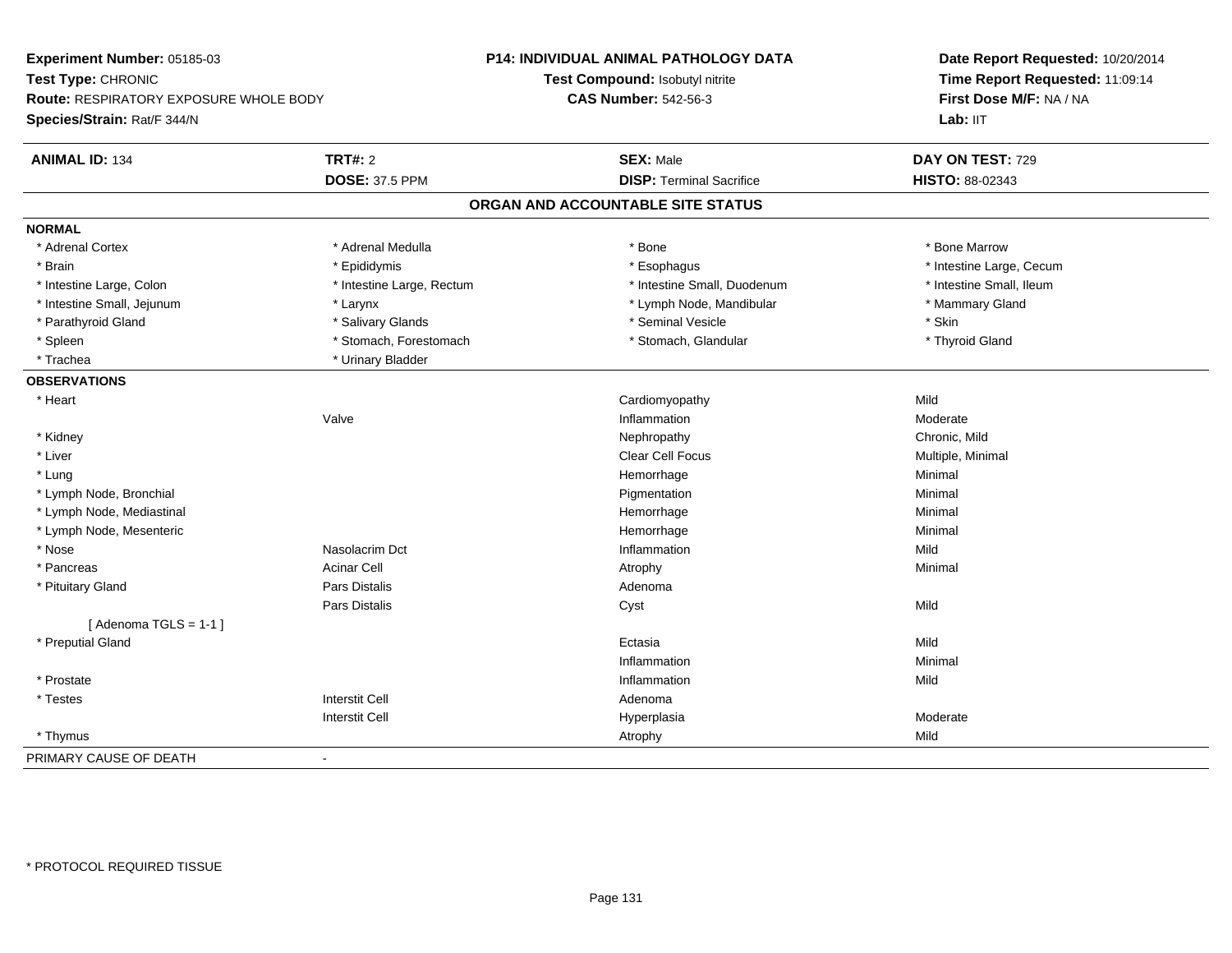| Time Report Requested: 11:09:14<br>Test Compound: Isobutyl nitrite<br><b>CAS Number: 542-56-3</b><br>First Dose M/F: NA / NA<br>Route: RESPIRATORY EXPOSURE WHOLE BODY<br>Lab: II <sub>T</sub><br><b>TRT#: 2</b><br><b>SEX: Male</b><br>DAY ON TEST: 730<br><b>DOSE: 37.5 PPM</b><br><b>DISP: Terminal Sacrifice</b><br>HISTO: 88-02344<br>ORGAN AND ACCOUNTABLE SITE STATUS<br>* Bone Marrow<br>* Bone<br>* Brain<br>* Esophagus<br>* Intestine Large, Colon<br>* Intestine Small, Duodenum<br>* Intestine Large, Cecum<br>* Intestine Large, Rectum<br>* Intestine Small, Ileum<br>* Intestine Small, Jejunum<br>* Lymph Node, Mediastinal<br>* Larynx<br>* Lymph Node, Mesenteric<br>* Mammary Gland<br>* Pancreas<br>* Nose<br>* Parathyroid Gland<br>* Prostate<br>* Salivary Glands<br>* Spleen<br>* Stomach, Glandular<br>* Thyroid Gland<br>* Trachea<br>* Stomach, Forestomach<br>* Urinary Bladder<br>* Lymph Node, Bronchial<br>* Adrenal Cortex<br>Vacuolization Cytoplasmic<br>Mild<br>Pheochromocytoma Benign<br>* Adrenal Medulla<br>Pheochromocytoma Malignant<br>[ Pheochromocytoma Benign TGLS = 4-3 ]<br>[ Pheochromocytoma Malignant TGLS = 4-3 ]<br>* Epididymis<br>Hypospermia<br>Marked<br>Cardiomyopathy<br>* Heart<br>Mild<br>Chronic, Moderate<br>* Kidney<br>Nephropathy<br>[Nephropathy TGLS = 5-7]<br>* Liver<br><b>Basophilic Focus</b><br>Multiple, Minimal<br>Inflammation<br>Minimal<br>Alveolar Epith<br>Hyperplasia<br>Moderate<br>* Lung<br>* Lymph Node, Mandibular<br>Hyperplasia<br>Plasma Cell, Moderate<br>* Pituitary Gland<br><b>Pars Distalis</b><br>Adenoma<br>[Adenoma TGLS = $7-1$ ]<br>* Preputial Gland<br>Ectasia<br>Minimal<br>* Seminal Vesicle<br><b>Depletion Cellular</b><br>Marked<br>[ Depletion Cellular TGLS = 3-10 ]<br>* Skin<br>Squamous Cell Carcinoma<br>Lip<br>[Squamous Cell Carcinoma TGLS = 6-13] | Experiment Number: 05185-03 | <b>P14: INDIVIDUAL ANIMAL PATHOLOGY DATA</b> | Date Report Requested: 10/20/2014 |  |
|-----------------------------------------------------------------------------------------------------------------------------------------------------------------------------------------------------------------------------------------------------------------------------------------------------------------------------------------------------------------------------------------------------------------------------------------------------------------------------------------------------------------------------------------------------------------------------------------------------------------------------------------------------------------------------------------------------------------------------------------------------------------------------------------------------------------------------------------------------------------------------------------------------------------------------------------------------------------------------------------------------------------------------------------------------------------------------------------------------------------------------------------------------------------------------------------------------------------------------------------------------------------------------------------------------------------------------------------------------------------------------------------------------------------------------------------------------------------------------------------------------------------------------------------------------------------------------------------------------------------------------------------------------------------------------------------------------------------------------------------------------------------------------------------------------------------------------------------------------------------------|-----------------------------|----------------------------------------------|-----------------------------------|--|
|                                                                                                                                                                                                                                                                                                                                                                                                                                                                                                                                                                                                                                                                                                                                                                                                                                                                                                                                                                                                                                                                                                                                                                                                                                                                                                                                                                                                                                                                                                                                                                                                                                                                                                                                                                                                                                                                       | Test Type: CHRONIC          |                                              |                                   |  |
|                                                                                                                                                                                                                                                                                                                                                                                                                                                                                                                                                                                                                                                                                                                                                                                                                                                                                                                                                                                                                                                                                                                                                                                                                                                                                                                                                                                                                                                                                                                                                                                                                                                                                                                                                                                                                                                                       |                             |                                              |                                   |  |
|                                                                                                                                                                                                                                                                                                                                                                                                                                                                                                                                                                                                                                                                                                                                                                                                                                                                                                                                                                                                                                                                                                                                                                                                                                                                                                                                                                                                                                                                                                                                                                                                                                                                                                                                                                                                                                                                       | Species/Strain: Rat/F 344/N |                                              |                                   |  |
|                                                                                                                                                                                                                                                                                                                                                                                                                                                                                                                                                                                                                                                                                                                                                                                                                                                                                                                                                                                                                                                                                                                                                                                                                                                                                                                                                                                                                                                                                                                                                                                                                                                                                                                                                                                                                                                                       | <b>ANIMAL ID: 135</b>       |                                              |                                   |  |
|                                                                                                                                                                                                                                                                                                                                                                                                                                                                                                                                                                                                                                                                                                                                                                                                                                                                                                                                                                                                                                                                                                                                                                                                                                                                                                                                                                                                                                                                                                                                                                                                                                                                                                                                                                                                                                                                       |                             |                                              |                                   |  |
|                                                                                                                                                                                                                                                                                                                                                                                                                                                                                                                                                                                                                                                                                                                                                                                                                                                                                                                                                                                                                                                                                                                                                                                                                                                                                                                                                                                                                                                                                                                                                                                                                                                                                                                                                                                                                                                                       |                             |                                              |                                   |  |
|                                                                                                                                                                                                                                                                                                                                                                                                                                                                                                                                                                                                                                                                                                                                                                                                                                                                                                                                                                                                                                                                                                                                                                                                                                                                                                                                                                                                                                                                                                                                                                                                                                                                                                                                                                                                                                                                       | <b>NORMAL</b>               |                                              |                                   |  |
|                                                                                                                                                                                                                                                                                                                                                                                                                                                                                                                                                                                                                                                                                                                                                                                                                                                                                                                                                                                                                                                                                                                                                                                                                                                                                                                                                                                                                                                                                                                                                                                                                                                                                                                                                                                                                                                                       |                             |                                              |                                   |  |
|                                                                                                                                                                                                                                                                                                                                                                                                                                                                                                                                                                                                                                                                                                                                                                                                                                                                                                                                                                                                                                                                                                                                                                                                                                                                                                                                                                                                                                                                                                                                                                                                                                                                                                                                                                                                                                                                       |                             |                                              |                                   |  |
|                                                                                                                                                                                                                                                                                                                                                                                                                                                                                                                                                                                                                                                                                                                                                                                                                                                                                                                                                                                                                                                                                                                                                                                                                                                                                                                                                                                                                                                                                                                                                                                                                                                                                                                                                                                                                                                                       |                             |                                              |                                   |  |
|                                                                                                                                                                                                                                                                                                                                                                                                                                                                                                                                                                                                                                                                                                                                                                                                                                                                                                                                                                                                                                                                                                                                                                                                                                                                                                                                                                                                                                                                                                                                                                                                                                                                                                                                                                                                                                                                       |                             |                                              |                                   |  |
|                                                                                                                                                                                                                                                                                                                                                                                                                                                                                                                                                                                                                                                                                                                                                                                                                                                                                                                                                                                                                                                                                                                                                                                                                                                                                                                                                                                                                                                                                                                                                                                                                                                                                                                                                                                                                                                                       |                             |                                              |                                   |  |
|                                                                                                                                                                                                                                                                                                                                                                                                                                                                                                                                                                                                                                                                                                                                                                                                                                                                                                                                                                                                                                                                                                                                                                                                                                                                                                                                                                                                                                                                                                                                                                                                                                                                                                                                                                                                                                                                       |                             |                                              |                                   |  |
|                                                                                                                                                                                                                                                                                                                                                                                                                                                                                                                                                                                                                                                                                                                                                                                                                                                                                                                                                                                                                                                                                                                                                                                                                                                                                                                                                                                                                                                                                                                                                                                                                                                                                                                                                                                                                                                                       |                             |                                              |                                   |  |
|                                                                                                                                                                                                                                                                                                                                                                                                                                                                                                                                                                                                                                                                                                                                                                                                                                                                                                                                                                                                                                                                                                                                                                                                                                                                                                                                                                                                                                                                                                                                                                                                                                                                                                                                                                                                                                                                       | <b>MISSING</b>              |                                              |                                   |  |
|                                                                                                                                                                                                                                                                                                                                                                                                                                                                                                                                                                                                                                                                                                                                                                                                                                                                                                                                                                                                                                                                                                                                                                                                                                                                                                                                                                                                                                                                                                                                                                                                                                                                                                                                                                                                                                                                       |                             |                                              |                                   |  |
|                                                                                                                                                                                                                                                                                                                                                                                                                                                                                                                                                                                                                                                                                                                                                                                                                                                                                                                                                                                                                                                                                                                                                                                                                                                                                                                                                                                                                                                                                                                                                                                                                                                                                                                                                                                                                                                                       | <b>OBSERVATIONS</b>         |                                              |                                   |  |
|                                                                                                                                                                                                                                                                                                                                                                                                                                                                                                                                                                                                                                                                                                                                                                                                                                                                                                                                                                                                                                                                                                                                                                                                                                                                                                                                                                                                                                                                                                                                                                                                                                                                                                                                                                                                                                                                       |                             |                                              |                                   |  |
|                                                                                                                                                                                                                                                                                                                                                                                                                                                                                                                                                                                                                                                                                                                                                                                                                                                                                                                                                                                                                                                                                                                                                                                                                                                                                                                                                                                                                                                                                                                                                                                                                                                                                                                                                                                                                                                                       |                             |                                              |                                   |  |
|                                                                                                                                                                                                                                                                                                                                                                                                                                                                                                                                                                                                                                                                                                                                                                                                                                                                                                                                                                                                                                                                                                                                                                                                                                                                                                                                                                                                                                                                                                                                                                                                                                                                                                                                                                                                                                                                       |                             |                                              |                                   |  |
|                                                                                                                                                                                                                                                                                                                                                                                                                                                                                                                                                                                                                                                                                                                                                                                                                                                                                                                                                                                                                                                                                                                                                                                                                                                                                                                                                                                                                                                                                                                                                                                                                                                                                                                                                                                                                                                                       |                             |                                              |                                   |  |
|                                                                                                                                                                                                                                                                                                                                                                                                                                                                                                                                                                                                                                                                                                                                                                                                                                                                                                                                                                                                                                                                                                                                                                                                                                                                                                                                                                                                                                                                                                                                                                                                                                                                                                                                                                                                                                                                       |                             |                                              |                                   |  |
|                                                                                                                                                                                                                                                                                                                                                                                                                                                                                                                                                                                                                                                                                                                                                                                                                                                                                                                                                                                                                                                                                                                                                                                                                                                                                                                                                                                                                                                                                                                                                                                                                                                                                                                                                                                                                                                                       |                             |                                              |                                   |  |
|                                                                                                                                                                                                                                                                                                                                                                                                                                                                                                                                                                                                                                                                                                                                                                                                                                                                                                                                                                                                                                                                                                                                                                                                                                                                                                                                                                                                                                                                                                                                                                                                                                                                                                                                                                                                                                                                       |                             |                                              |                                   |  |
|                                                                                                                                                                                                                                                                                                                                                                                                                                                                                                                                                                                                                                                                                                                                                                                                                                                                                                                                                                                                                                                                                                                                                                                                                                                                                                                                                                                                                                                                                                                                                                                                                                                                                                                                                                                                                                                                       |                             |                                              |                                   |  |
|                                                                                                                                                                                                                                                                                                                                                                                                                                                                                                                                                                                                                                                                                                                                                                                                                                                                                                                                                                                                                                                                                                                                                                                                                                                                                                                                                                                                                                                                                                                                                                                                                                                                                                                                                                                                                                                                       |                             |                                              |                                   |  |
|                                                                                                                                                                                                                                                                                                                                                                                                                                                                                                                                                                                                                                                                                                                                                                                                                                                                                                                                                                                                                                                                                                                                                                                                                                                                                                                                                                                                                                                                                                                                                                                                                                                                                                                                                                                                                                                                       |                             |                                              |                                   |  |
|                                                                                                                                                                                                                                                                                                                                                                                                                                                                                                                                                                                                                                                                                                                                                                                                                                                                                                                                                                                                                                                                                                                                                                                                                                                                                                                                                                                                                                                                                                                                                                                                                                                                                                                                                                                                                                                                       |                             |                                              |                                   |  |
|                                                                                                                                                                                                                                                                                                                                                                                                                                                                                                                                                                                                                                                                                                                                                                                                                                                                                                                                                                                                                                                                                                                                                                                                                                                                                                                                                                                                                                                                                                                                                                                                                                                                                                                                                                                                                                                                       |                             |                                              |                                   |  |
|                                                                                                                                                                                                                                                                                                                                                                                                                                                                                                                                                                                                                                                                                                                                                                                                                                                                                                                                                                                                                                                                                                                                                                                                                                                                                                                                                                                                                                                                                                                                                                                                                                                                                                                                                                                                                                                                       |                             |                                              |                                   |  |
|                                                                                                                                                                                                                                                                                                                                                                                                                                                                                                                                                                                                                                                                                                                                                                                                                                                                                                                                                                                                                                                                                                                                                                                                                                                                                                                                                                                                                                                                                                                                                                                                                                                                                                                                                                                                                                                                       |                             |                                              |                                   |  |
|                                                                                                                                                                                                                                                                                                                                                                                                                                                                                                                                                                                                                                                                                                                                                                                                                                                                                                                                                                                                                                                                                                                                                                                                                                                                                                                                                                                                                                                                                                                                                                                                                                                                                                                                                                                                                                                                       |                             |                                              |                                   |  |
|                                                                                                                                                                                                                                                                                                                                                                                                                                                                                                                                                                                                                                                                                                                                                                                                                                                                                                                                                                                                                                                                                                                                                                                                                                                                                                                                                                                                                                                                                                                                                                                                                                                                                                                                                                                                                                                                       |                             |                                              |                                   |  |
|                                                                                                                                                                                                                                                                                                                                                                                                                                                                                                                                                                                                                                                                                                                                                                                                                                                                                                                                                                                                                                                                                                                                                                                                                                                                                                                                                                                                                                                                                                                                                                                                                                                                                                                                                                                                                                                                       |                             |                                              |                                   |  |
|                                                                                                                                                                                                                                                                                                                                                                                                                                                                                                                                                                                                                                                                                                                                                                                                                                                                                                                                                                                                                                                                                                                                                                                                                                                                                                                                                                                                                                                                                                                                                                                                                                                                                                                                                                                                                                                                       |                             |                                              |                                   |  |
|                                                                                                                                                                                                                                                                                                                                                                                                                                                                                                                                                                                                                                                                                                                                                                                                                                                                                                                                                                                                                                                                                                                                                                                                                                                                                                                                                                                                                                                                                                                                                                                                                                                                                                                                                                                                                                                                       |                             |                                              |                                   |  |
|                                                                                                                                                                                                                                                                                                                                                                                                                                                                                                                                                                                                                                                                                                                                                                                                                                                                                                                                                                                                                                                                                                                                                                                                                                                                                                                                                                                                                                                                                                                                                                                                                                                                                                                                                                                                                                                                       |                             |                                              |                                   |  |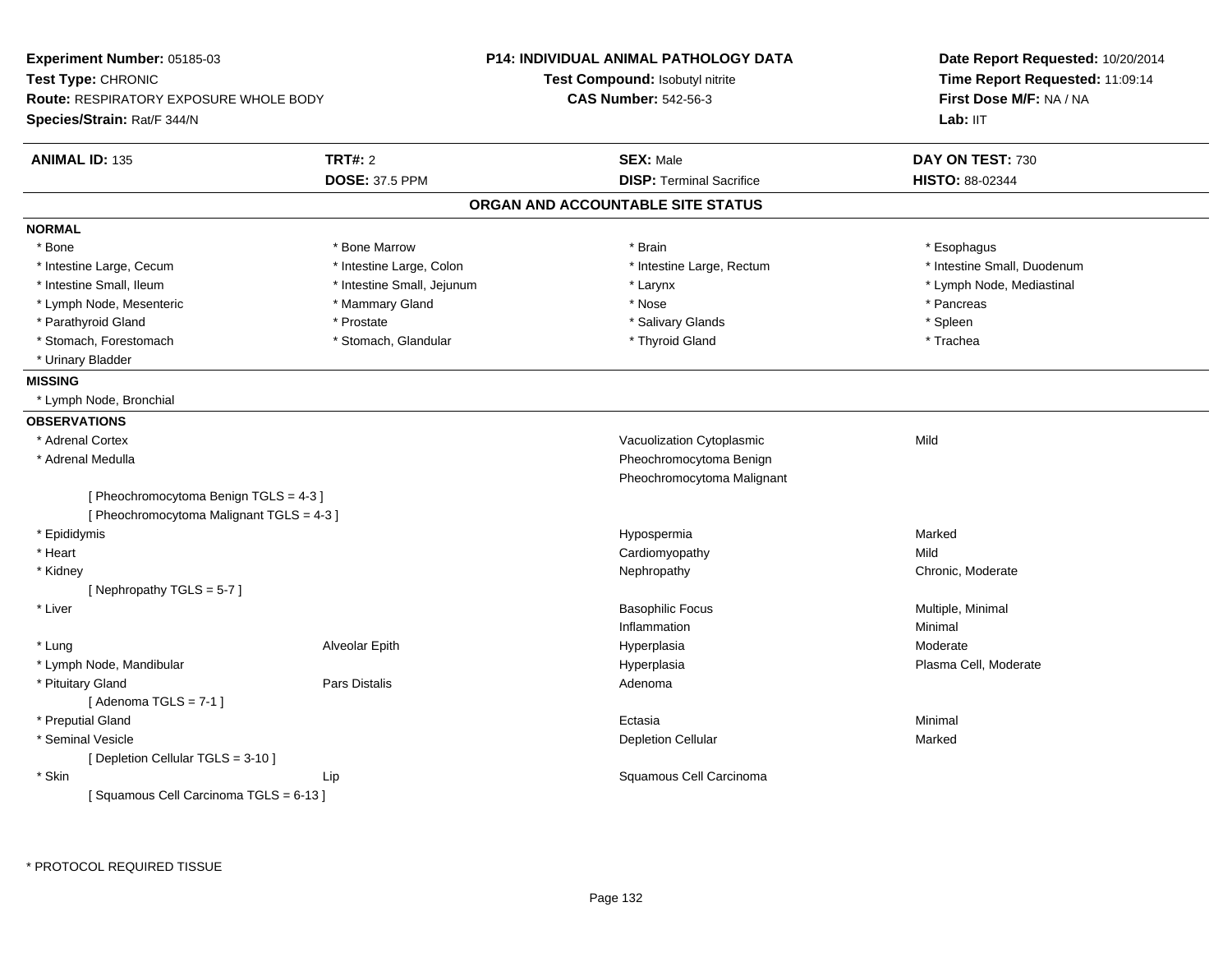| Experiment Number: 05185-03<br><b>Test Type: CHRONIC</b><br><b>Route: RESPIRATORY EXPOSURE WHOLE BODY</b><br>Species/Strain: Rat/F 344/N |                                                | <b>P14: INDIVIDUAL ANIMAL PATHOLOGY DATA</b><br>Test Compound: Isobutyl nitrite<br><b>CAS Number: 542-56-3</b> | Date Report Requested: 10/20/2014<br>Time Report Requested: 11:09:14<br>First Dose M/F: NA / NA<br>Lab: IIT |
|------------------------------------------------------------------------------------------------------------------------------------------|------------------------------------------------|----------------------------------------------------------------------------------------------------------------|-------------------------------------------------------------------------------------------------------------|
| <b>ANIMAL ID: 135</b>                                                                                                                    | <b>TRT#:</b> 2<br><b>DOSE: 37.5 PPM</b>        | <b>SEX: Male</b><br><b>DISP: Terminal Sacrifice</b>                                                            | DAY ON TEST: 730<br><b>HISTO: 88-02344</b>                                                                  |
|                                                                                                                                          |                                                | ORGAN AND ACCOUNTABLE SITE STATUS                                                                              |                                                                                                             |
| * Testes                                                                                                                                 | <b>Interstit Cell</b><br><b>Interstit Cell</b> | Adenoma<br>Atrophy<br>Hyperplasia                                                                              | Moderate<br>Mild                                                                                            |
| [Adenoma TGLS = $2-9$ ]<br>[Atrophy TGLS = $1-9$ ]<br>* Thymus                                                                           | Arteriole                                      | Inflammation<br>Atrophy                                                                                        | Mild<br>Minimal                                                                                             |
| PRIMARY CAUSE OF DEATH                                                                                                                   |                                                |                                                                                                                |                                                                                                             |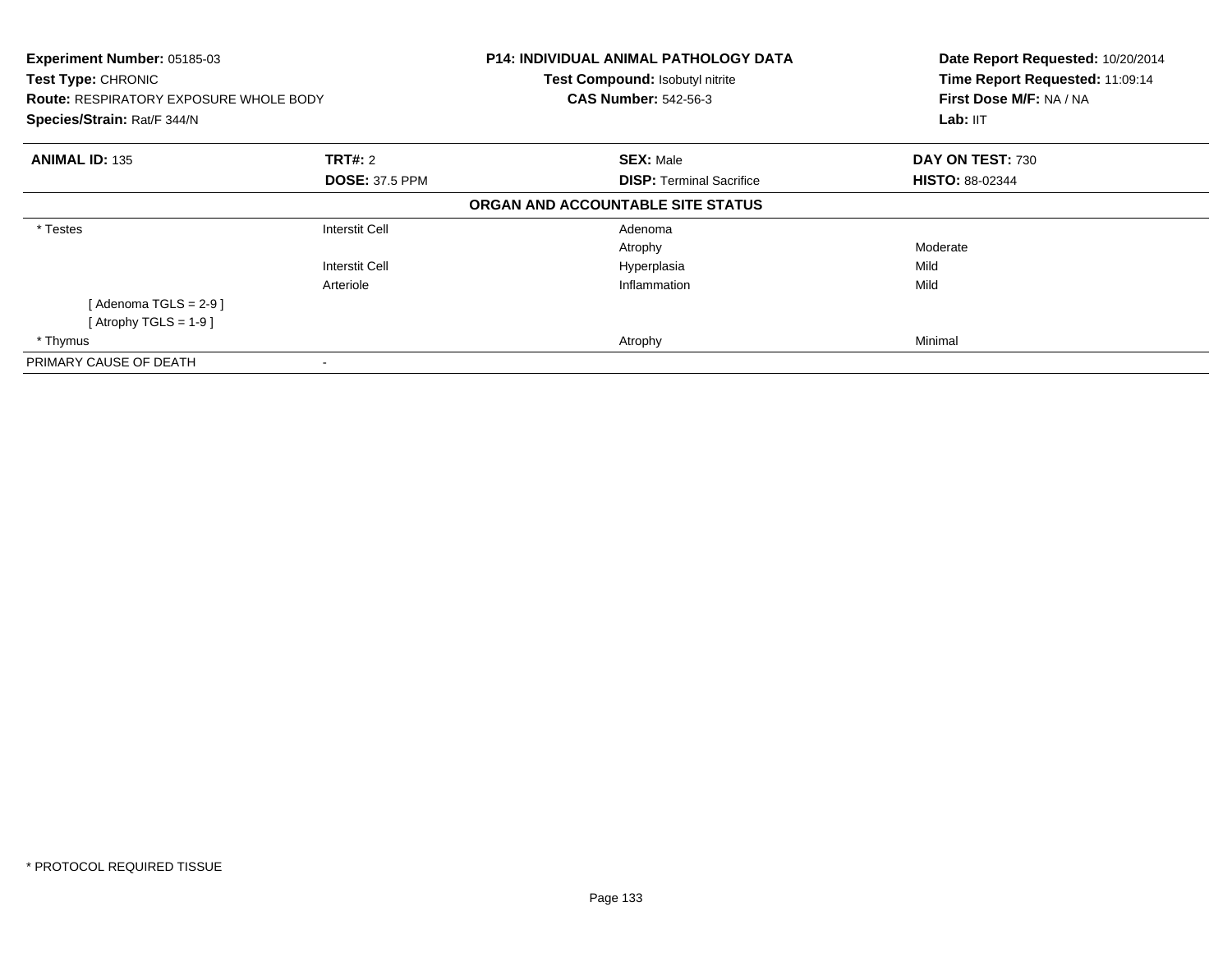| Experiment Number: 05185-03                    |                             | P14: INDIVIDUAL ANIMAL PATHOLOGY DATA | Date Report Requested: 10/20/2014<br>Time Report Requested: 11:09:14<br>First Dose M/F: NA / NA<br>Lab: IIT |
|------------------------------------------------|-----------------------------|---------------------------------------|-------------------------------------------------------------------------------------------------------------|
| Test Type: CHRONIC                             |                             | Test Compound: Isobutyl nitrite       |                                                                                                             |
| Route: RESPIRATORY EXPOSURE WHOLE BODY         |                             | <b>CAS Number: 542-56-3</b>           |                                                                                                             |
| Species/Strain: Rat/F 344/N                    |                             |                                       |                                                                                                             |
| <b>ANIMAL ID: 136</b>                          | TRT#: 2                     | <b>SEX: Male</b>                      | DAY ON TEST: 730                                                                                            |
|                                                | <b>DOSE: 37.5 PPM</b>       | <b>DISP: Terminal Sacrifice</b>       | <b>HISTO: 88-02345</b>                                                                                      |
|                                                |                             | ORGAN AND ACCOUNTABLE SITE STATUS     |                                                                                                             |
| <b>NORMAL</b>                                  |                             |                                       |                                                                                                             |
| * Adrenal Cortex                               | * Adrenal Medulla           | * Bone                                | * Bone Marrow                                                                                               |
| * Esophagus                                    | * Heart                     | * Intestine Large, Cecum              | * Intestine Large, Colon                                                                                    |
| * Intestine Large, Rectum                      | * Intestine Small, Duodenum | * Intestine Small, Ileum              | * Intestine Small, Jejunum                                                                                  |
| * Larynx                                       | * Lymph Node, Mandibular    | * Lymph Node, Mesenteric              | * Mammary Gland                                                                                             |
| * Pancreas                                     | * Parathyroid Gland         | * Salivary Glands                     | * Skin                                                                                                      |
| * Spleen                                       | * Stomach, Forestomach      | * Stomach, Glandular                  | * Thymus                                                                                                    |
| * Thyroid Gland                                | * Trachea                   | * Urinary Bladder                     |                                                                                                             |
| <b>MISSING</b>                                 |                             |                                       |                                                                                                             |
| * Lymph Node, Bronchial                        |                             |                                       |                                                                                                             |
| <b>OBSERVATIONS</b>                            |                             |                                       |                                                                                                             |
| * Brain                                        |                             | Compression                           | Moderate                                                                                                    |
| * Epididymis                                   |                             | Hypospermia                           | Marked                                                                                                      |
| Islets, Pancreatic                             |                             | Hyperplasia                           | Mild                                                                                                        |
| * Kidney                                       |                             | Nephropathy                           | Chronic, Mild                                                                                               |
| * Liver                                        |                             | <b>Basophilic Focus</b>               | Multiple, Minimal                                                                                           |
|                                                |                             | <b>Eosinophilic Focus</b>             | Multiple, Mild                                                                                              |
|                                                |                             | <b>Mixed Cell Focus</b>               | Minimal                                                                                                     |
| * Lung                                         |                             | Alveolar/Bronchiolar Adenoma          | Multiple                                                                                                    |
|                                                | Alveolar Epith              | Hyperplasia                           | Mild                                                                                                        |
| [ Alveolar/Bronchiolar Adenoma TGLS = 4,5-13 ] |                             |                                       |                                                                                                             |
| * Lymph Node, Mediastinal                      |                             | Hemorrhage                            | Minimal                                                                                                     |
|                                                |                             | Pigmentation                          | Mild                                                                                                        |
| $*$ Nose                                       |                             | Foreign Body                          | Minimal                                                                                                     |
|                                                |                             | Inflammation                          | Minimal                                                                                                     |
| * Pituitary Gland                              | <b>Pars Distalis</b>        | Angiectasis                           | Marked                                                                                                      |
| [ Angiectasis $TGLS = 2-1$ ]                   |                             |                                       |                                                                                                             |
| * Preputial Gland                              |                             | Ectasia                               | Mild                                                                                                        |
| * Prostate                                     |                             | Inflammation                          | Mild                                                                                                        |
| * Seminal Vesicle                              |                             | <b>Depletion Cellular</b>             | Moderate                                                                                                    |
| [ Depletion Cellular TGLS = 3-10 ]             |                             |                                       |                                                                                                             |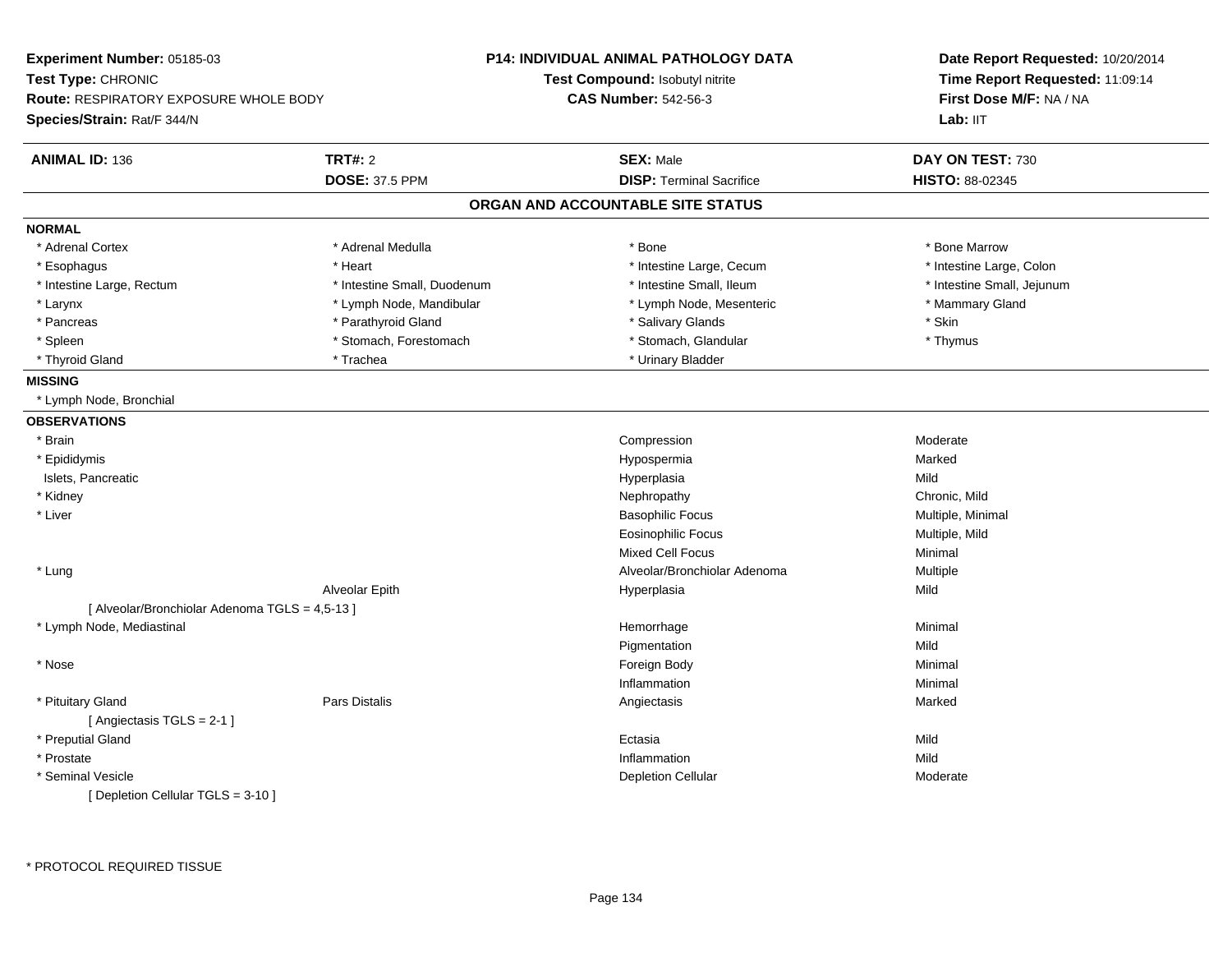| <b>Experiment Number: 05185-03</b>                                           |                                  | <b>P14: INDIVIDUAL ANIMAL PATHOLOGY DATA</b> | Date Report Requested: 10/20/2014 |
|------------------------------------------------------------------------------|----------------------------------|----------------------------------------------|-----------------------------------|
| Test Type: CHRONIC                                                           |                                  | Test Compound: Isobutyl nitrite              | Time Report Requested: 11:09:14   |
| <b>Route: RESPIRATORY EXPOSURE WHOLE BODY</b><br>Species/Strain: Rat/F 344/N |                                  | <b>CAS Number: 542-56-3</b>                  | First Dose M/F: NA / NA           |
|                                                                              |                                  |                                              | Lab: IIT                          |
| <b>ANIMAL ID: 136</b>                                                        | TRT#: 2                          | <b>SEX: Male</b>                             | DAY ON TEST: 730                  |
|                                                                              | <b>DOSE: 37.5 PPM</b>            | <b>DISP: Terminal Sacrifice</b>              | <b>HISTO: 88-02345</b>            |
|                                                                              |                                  | ORGAN AND ACCOUNTABLE SITE STATUS            |                                   |
| * Testes                                                                     | <b>Bilateral, Interstit Cell</b> | Adenoma                                      |                                   |
| [Adenoma TGLS = $1-9$ ]                                                      |                                  |                                              |                                   |
| PRIMARY CAUSE OF DEATH                                                       |                                  |                                              |                                   |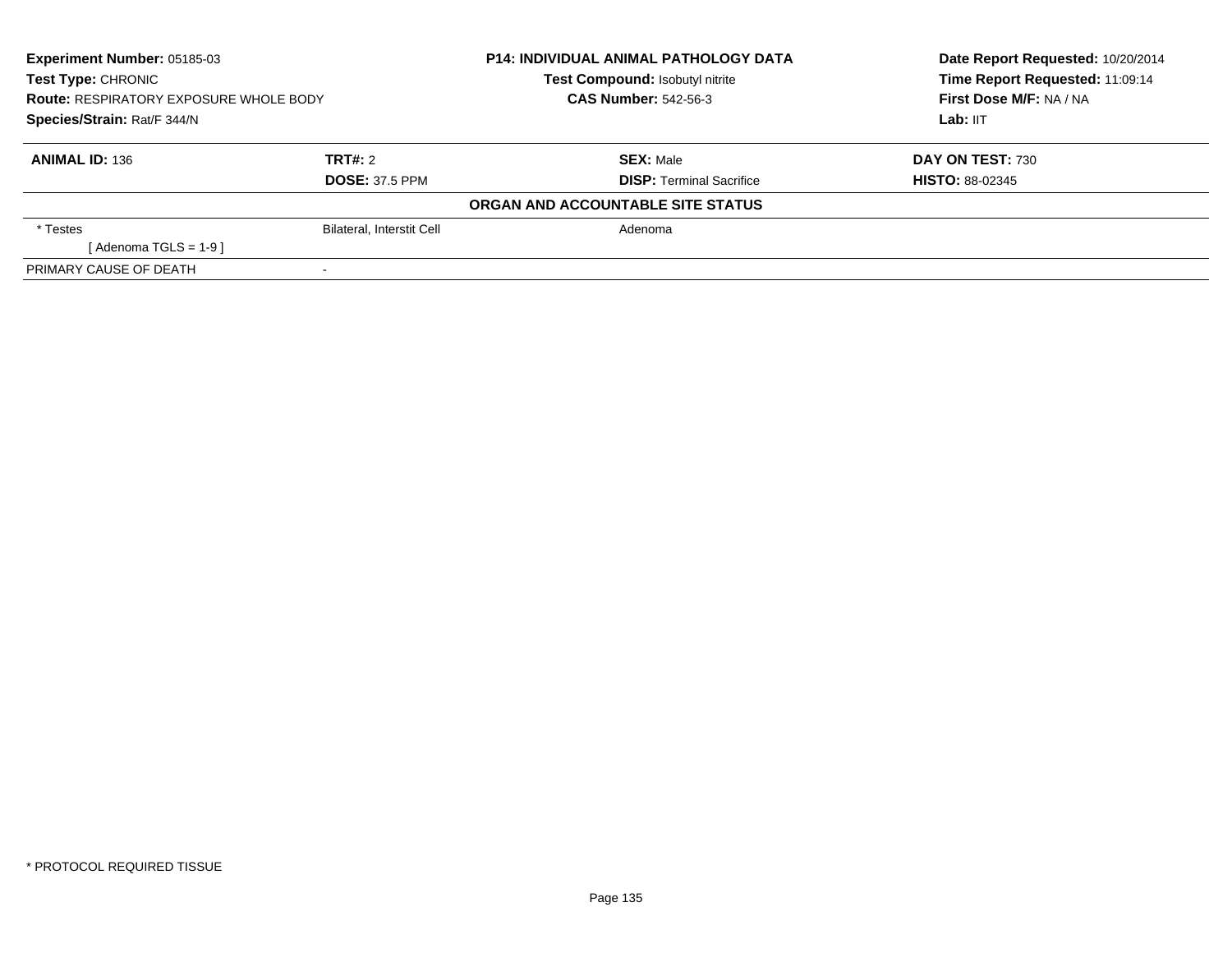| Experiment Number: 05185-03            |                           | <b>P14: INDIVIDUAL ANIMAL PATHOLOGY DATA</b> | Date Report Requested: 10/20/2014<br>Time Report Requested: 11:09:14 |  |
|----------------------------------------|---------------------------|----------------------------------------------|----------------------------------------------------------------------|--|
| Test Type: CHRONIC                     |                           | Test Compound: Isobutyl nitrite              |                                                                      |  |
| Route: RESPIRATORY EXPOSURE WHOLE BODY |                           | <b>CAS Number: 542-56-3</b>                  | First Dose M/F: NA / NA                                              |  |
| Species/Strain: Rat/F 344/N            |                           |                                              | Lab: IIT                                                             |  |
| <b>ANIMAL ID: 137</b>                  | <b>TRT#: 2</b>            | <b>SEX: Male</b>                             | DAY ON TEST: 695                                                     |  |
|                                        | <b>DOSE: 37.5 PPM</b>     | <b>DISP:</b> Moribund Sacrifice              | HISTO: 88-02346                                                      |  |
|                                        |                           | ORGAN AND ACCOUNTABLE SITE STATUS            |                                                                      |  |
| <b>NORMAL</b>                          |                           |                                              |                                                                      |  |
| * Adrenal Medulla                      | * Bone                    | * Esophagus                                  | * Intestine Large, Cecum                                             |  |
| * Intestine Large, Colon               | * Intestine Large, Rectum | * Intestine Small, Duodenum                  | * Intestine Small, Jejunum                                           |  |
| * Larynx                               | * Lymph Node, Mandibular  | * Lymph Node, Mediastinal                    | * Lymph Node, Mesenteric                                             |  |
| * Mammary Gland                        | * Nose                    | * Parathyroid Gland                          | * Salivary Glands                                                    |  |
| * Skin                                 | Spinal Cord               | * Spleen                                     | * Stomach, Forestomach                                               |  |
| * Stomach, Glandular                   | * Trachea                 |                                              |                                                                      |  |
| <b>MISSING</b>                         |                           |                                              |                                                                      |  |
| * Lymph Node, Bronchial                |                           |                                              |                                                                      |  |
| <b>AUTO PRECLUDES DIAG.</b>            |                           |                                              |                                                                      |  |
| * Intestine Small, Ileum               |                           |                                              |                                                                      |  |
| <b>OBSERVATIONS</b>                    |                           |                                              |                                                                      |  |
| * Adrenal Cortex                       |                           | Hyperplasia                                  | Mild                                                                 |  |
| * Bone Marrow                          |                           | Hyperplasia                                  | Mild                                                                 |  |
| * Brain                                |                           | Hemorrhage                                   | Minimal                                                              |  |
| * Epididymis                           |                           | Granuloma Sperm                              | Moderate                                                             |  |
| [Granuloma Sperm TGLS = 6-9]           |                           |                                              |                                                                      |  |
| * Heart                                |                           | Cardiomyopathy                               | Moderate                                                             |  |
| * Kidney                               |                           | Nephropathy                                  | Chronic, Mild                                                        |  |
| * Liver                                |                           | Fatty Change                                 | Minimal                                                              |  |
| * Lung                                 |                           | Inflammation                                 | Minimal                                                              |  |
| * Pancreas                             | Acinar Cell               | Atrophy                                      | Mild                                                                 |  |
| * Pituitary Gland                      | <b>Pars Distalis</b>      | Adenoma                                      |                                                                      |  |
| * Preputial Gland                      |                           | Ectasia                                      | Moderate                                                             |  |
| [ Ectasia TGLS = 1-10 ]                |                           |                                              |                                                                      |  |
| * Prostate                             |                           | Inflammation                                 | Marked                                                               |  |
| [Inflammation $TGLS = 2-13$ ]          |                           |                                              |                                                                      |  |
| * Seminal Vesicle                      |                           | Ectasia                                      | Marked                                                               |  |
| [ Ectasia TGLS = $4-14$ ]              |                           |                                              |                                                                      |  |
| * Testes                               | Bilateral, Interstit Cell | Adenoma                                      |                                                                      |  |
| [Adenoma TGLS = $5-9$ ]                |                           |                                              |                                                                      |  |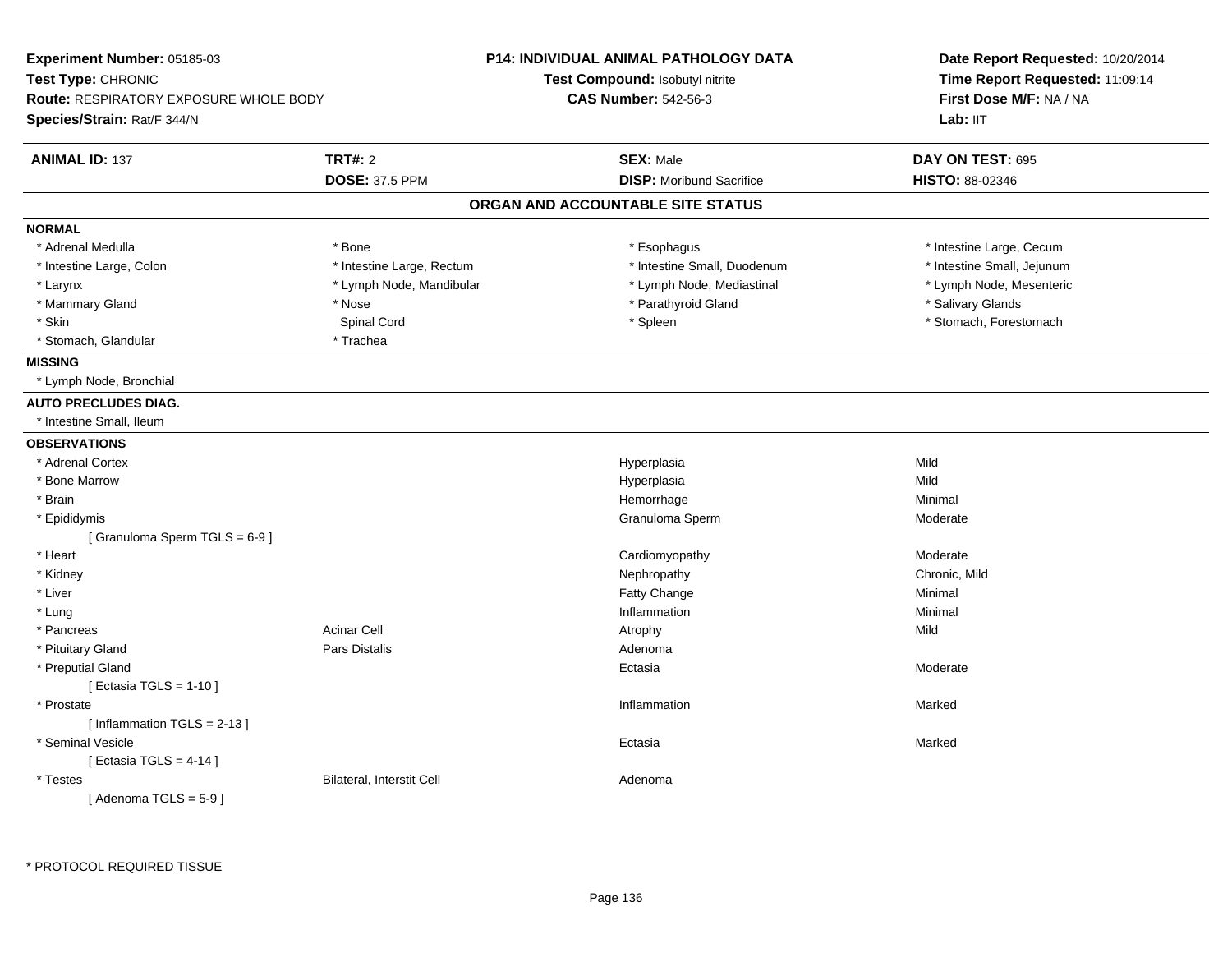| Experiment Number: 05185-03<br><b>Test Type: CHRONIC</b><br><b>Route: RESPIRATORY EXPOSURE WHOLE BODY</b><br>Species/Strain: Rat/F 344/N |                       | <b>P14: INDIVIDUAL ANIMAL PATHOLOGY DATA</b><br><b>Test Compound: Isobutyl nitrite</b> | Date Report Requested: 10/20/2014<br>Time Report Requested: 11:09:14<br>First Dose M/F: NA / NA<br>Lab: IIT |
|------------------------------------------------------------------------------------------------------------------------------------------|-----------------------|----------------------------------------------------------------------------------------|-------------------------------------------------------------------------------------------------------------|
|                                                                                                                                          |                       | <b>CAS Number: 542-56-3</b>                                                            |                                                                                                             |
|                                                                                                                                          |                       |                                                                                        |                                                                                                             |
| <b>ANIMAL ID: 137</b>                                                                                                                    | TRT#: 2               | <b>SEX: Male</b>                                                                       | DAY ON TEST: 695                                                                                            |
|                                                                                                                                          | <b>DOSE: 37.5 PPM</b> | <b>DISP:</b> Moribund Sacrifice                                                        | <b>HISTO: 88-02346</b>                                                                                      |
|                                                                                                                                          |                       | ORGAN AND ACCOUNTABLE SITE STATUS                                                      |                                                                                                             |
| * Thymus                                                                                                                                 |                       | Atrophy                                                                                | Moderate                                                                                                    |
| * Thyroid Gland                                                                                                                          | C Cell                | Hyperplasia                                                                            | Mild                                                                                                        |
| * Urinary Bladder                                                                                                                        |                       | Inflammation                                                                           | Moderate                                                                                                    |
| [Inflammation TGLS = $3-13$ ]                                                                                                            |                       |                                                                                        |                                                                                                             |
| PRIMARY CAUSE OF DEATH                                                                                                                   |                       |                                                                                        |                                                                                                             |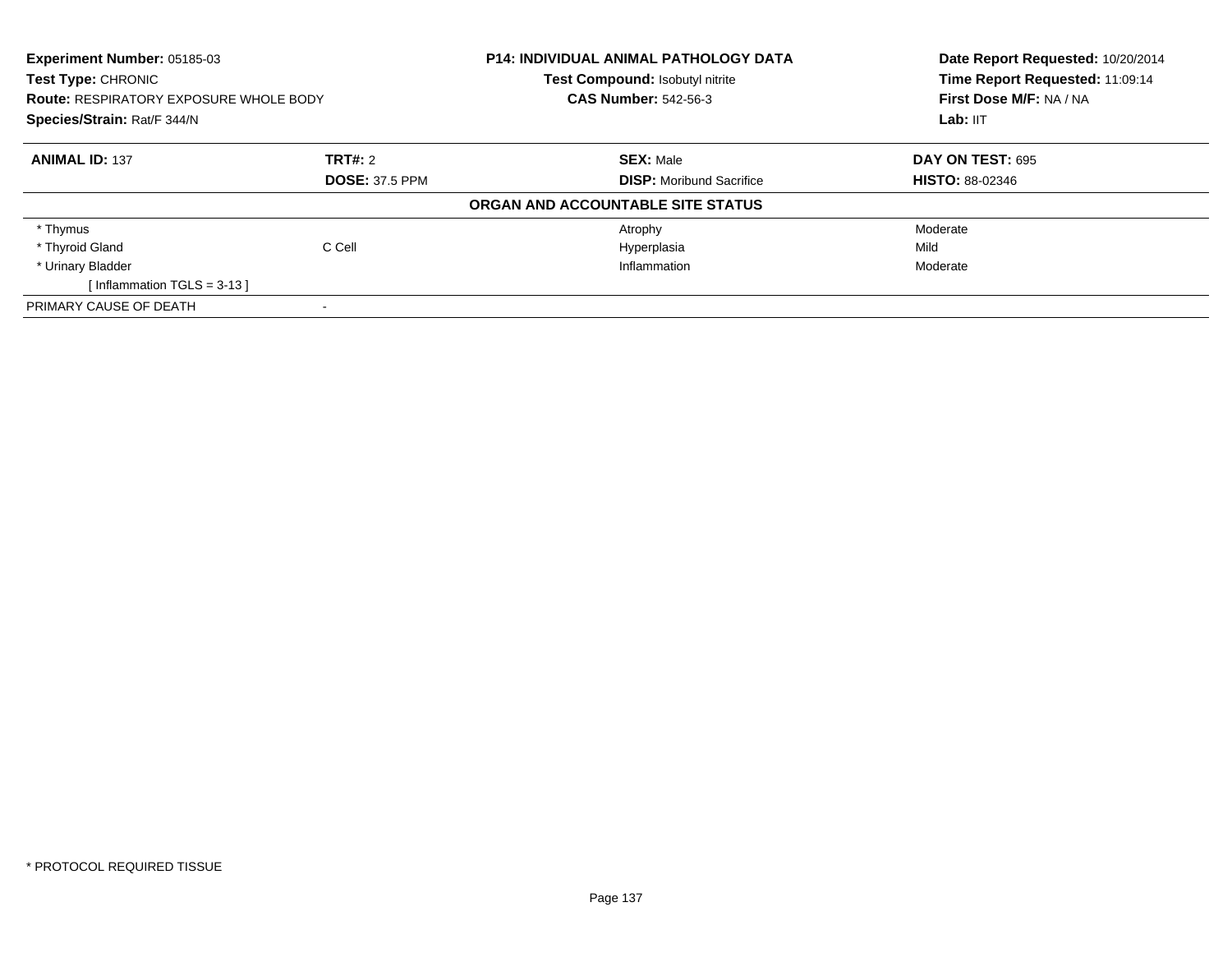| Experiment Number: 05185-03                           |                           | <b>P14: INDIVIDUAL ANIMAL PATHOLOGY DATA</b> | Date Report Requested: 10/20/2014<br>Time Report Requested: 11:09:14<br>First Dose M/F: NA / NA<br>Lab: IIT |
|-------------------------------------------------------|---------------------------|----------------------------------------------|-------------------------------------------------------------------------------------------------------------|
| Test Type: CHRONIC                                    |                           | Test Compound: Isobutyl nitrite              |                                                                                                             |
| <b>Route: RESPIRATORY EXPOSURE WHOLE BODY</b>         |                           | <b>CAS Number: 542-56-3</b>                  |                                                                                                             |
| Species/Strain: Rat/F 344/N                           |                           |                                              |                                                                                                             |
| <b>ANIMAL ID: 138</b>                                 | <b>TRT#: 2</b>            | <b>SEX: Male</b>                             | DAY ON TEST: 701                                                                                            |
|                                                       | <b>DOSE: 37.5 PPM</b>     | <b>DISP: Natural Death</b>                   | HISTO: 88-02347                                                                                             |
|                                                       |                           | ORGAN AND ACCOUNTABLE SITE STATUS            |                                                                                                             |
| <b>NORMAL</b>                                         |                           |                                              |                                                                                                             |
| * Adrenal Medulla                                     | * Bone                    | * Bone Marrow                                | * Brain                                                                                                     |
| * Esophagus                                           | * Intestine Large, Colon  | * Intestine Large, Rectum                    | * Intestine Small, Duodenum                                                                                 |
| * Intestine Small, Jejunum                            | * Larynx                  | * Lymph Node, Mandibular                     | * Lymph Node, Mesenteric                                                                                    |
| * Mammary Gland                                       | * Salivary Glands         | * Skin                                       | * Spleen                                                                                                    |
| * Stomach, Forestomach                                | * Stomach, Glandular      | * Thymus                                     | * Thyroid Gland                                                                                             |
| * Trachea                                             | * Urinary Bladder         |                                              |                                                                                                             |
| <b>MISSING</b>                                        |                           |                                              |                                                                                                             |
| * Lymph Node, Bronchial                               | * Lymph Node, Mediastinal | * Parathyroid Gland                          |                                                                                                             |
| <b>AUTO PRECLUDES DIAG.</b>                           |                           |                                              |                                                                                                             |
| * Intestine Large, Cecum                              | * Intestine Small, Ileum  |                                              |                                                                                                             |
| <b>OBSERVATIONS</b>                                   |                           |                                              |                                                                                                             |
| * Adrenal Cortex                                      |                           | Vacuolization Cytoplasmic                    | Mild                                                                                                        |
| * Epididymis                                          |                           | Hypospermia                                  | Marked                                                                                                      |
| * Heart                                               |                           | Cardiomyopathy                               | Mild                                                                                                        |
| * Kidney                                              |                           | Nephropathy                                  | Chronic, Marked                                                                                             |
| [Nephropathy TGLS = $2,3-7$ ]                         |                           |                                              |                                                                                                             |
| * Liver                                               |                           | Degeneration                                 | Cystic, Mild                                                                                                |
| * Lung                                                |                           | Congestion                                   | Mild                                                                                                        |
|                                                       |                           | Hemorrhage                                   | Minimal                                                                                                     |
| [Congestion TGLS = 1-6]<br>[Hemorrhage TGLS = $1-6$ ] |                           |                                              |                                                                                                             |
| * Nose                                                |                           | Angiectasis                                  | Mild                                                                                                        |
| * Pancreas                                            | <b>Acinar Cell</b>        | Atrophy                                      | Mild                                                                                                        |
| * Pituitary Gland                                     | <b>Pars Distalis</b>      | Adenoma                                      |                                                                                                             |
| [Adenoma TGLS = $6-1$ ]                               |                           |                                              |                                                                                                             |
| * Preputial Gland                                     |                           | Ectasia                                      | Moderate                                                                                                    |
| * Prostate                                            |                           | Inflammation                                 | Moderate                                                                                                    |
| * Seminal Vesicle                                     |                           | <b>Depletion Cellular</b>                    | Marked                                                                                                      |
| * Testes                                              | <b>Interstit Cell</b>     | Adenoma                                      |                                                                                                             |
|                                                       |                           | Atrophy                                      | Marked                                                                                                      |
|                                                       |                           |                                              |                                                                                                             |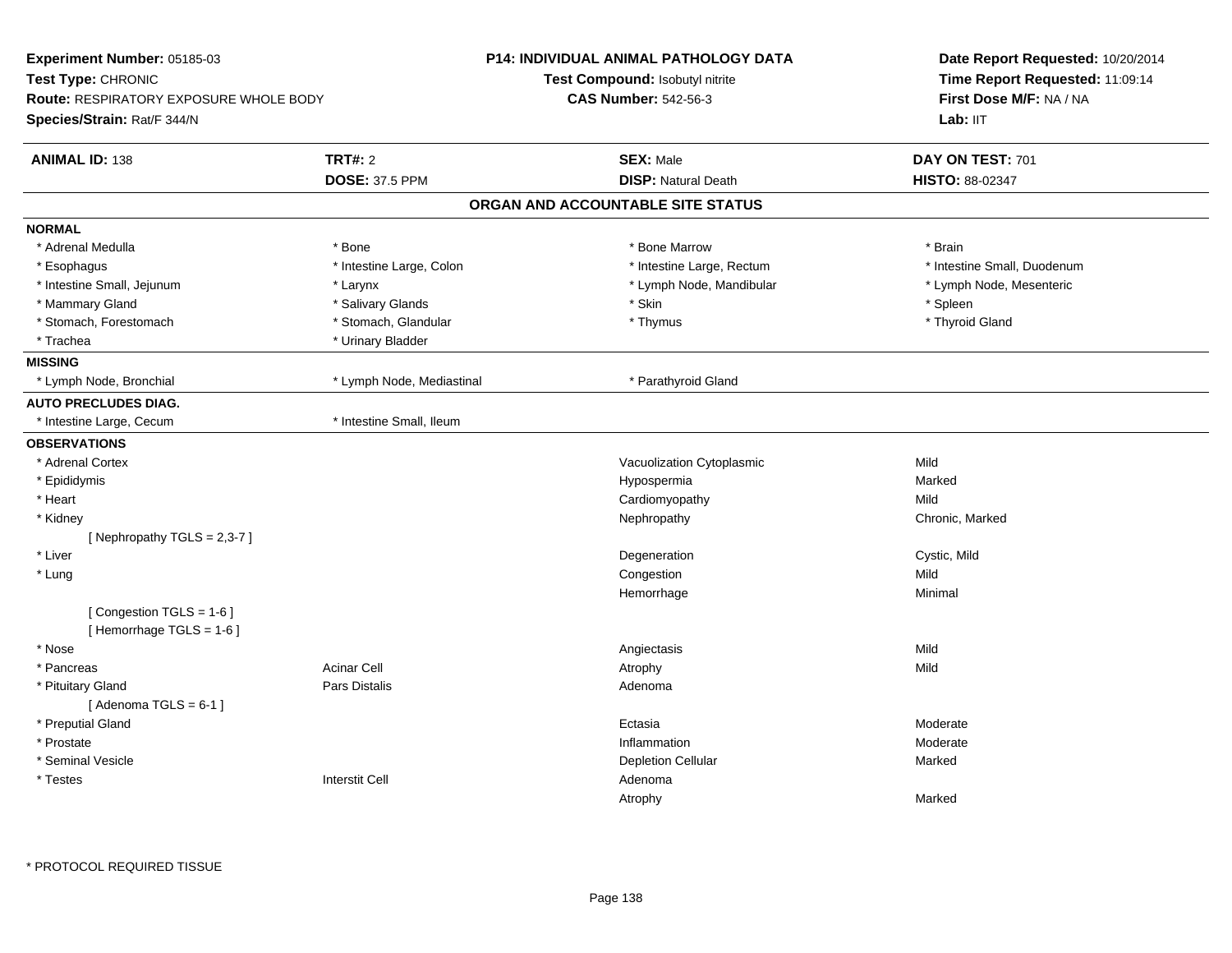| Experiment Number: 05185-03<br>Test Type: CHRONIC<br><b>Route: RESPIRATORY EXPOSURE WHOLE BODY</b><br>Species/Strain: Rat/F 344/N |                       | <b>P14: INDIVIDUAL ANIMAL PATHOLOGY DATA</b><br><b>Test Compound: Isobutyl nitrite</b><br><b>CAS Number: 542-56-3</b> | Date Report Requested: 10/20/2014<br>Time Report Requested: 11:09:14<br>First Dose M/F: NA / NA<br>Lab: IIT |
|-----------------------------------------------------------------------------------------------------------------------------------|-----------------------|-----------------------------------------------------------------------------------------------------------------------|-------------------------------------------------------------------------------------------------------------|
|                                                                                                                                   |                       |                                                                                                                       |                                                                                                             |
| <b>ANIMAL ID: 138</b>                                                                                                             | TRT#: 2               | <b>SEX: Male</b>                                                                                                      | DAY ON TEST: 701                                                                                            |
|                                                                                                                                   | <b>DOSE: 37.5 PPM</b> | <b>DISP:</b> Natural Death                                                                                            | <b>HISTO: 88-02347</b>                                                                                      |
|                                                                                                                                   |                       | ORGAN AND ACCOUNTABLE SITE STATUS                                                                                     |                                                                                                             |
|                                                                                                                                   | Interstit Cell        | Hyperplasia                                                                                                           | Mild                                                                                                        |
| [Adenoma TGLS = $5-9$ ]                                                                                                           |                       |                                                                                                                       |                                                                                                             |
| [ Atrophy TGLS = $4-9$ ]                                                                                                          |                       |                                                                                                                       |                                                                                                             |
| PRIMARY CAUSE OF DEATH                                                                                                            |                       |                                                                                                                       |                                                                                                             |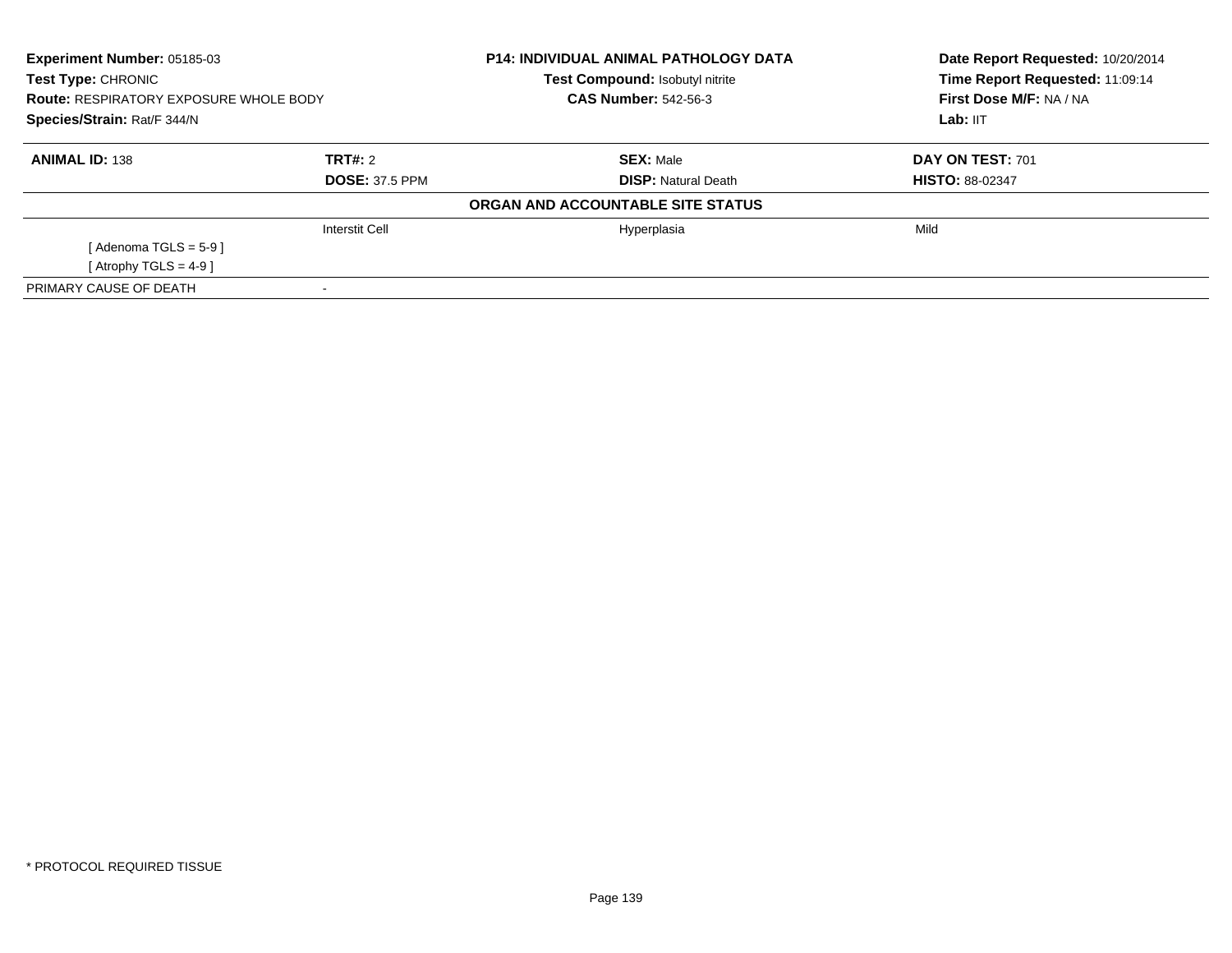**Experiment Number:** 05185-03**Test Type:** CHRONIC **Route:** RESPIRATORY EXPOSURE WHOLE BODY**Species/Strain:** Rat/F 344/N**P14: INDIVIDUAL ANIMAL PATHOLOGY DATATest Compound:** Isobutyl nitrite**CAS Number:** 542-56-3**Date Report Requested:** 10/20/2014**Time Report Requested:** 11:09:14**First Dose M/F:** NA / NALab: IIT **ANIMAL ID:** 139**TRT#:** 2 **SEX:** Male **DAY ON TEST:** 555 **DOSE:** 37.5 PPM**DISP:** Moribund Sacrifice **HISTO:** 88-02348 **ORGAN AND ACCOUNTABLE SITE STATUSNORMAL**\* Adrenal Cortex \* Adrenal Medulla \* Adrenal Medulla \* Bone \* Brain \* Brain \* Brain \* Brain \* Brain \* Brain \* Brain \* Brain \* Brain \* Brain \* Brain \* Brain \* Brain \* Brain \* Brain \* Brain \* Brain \* Brain \* Brain \* Brain \* Brain \* Brain \* B \* Intestine Large, Colon \* Epididymis \* Esophagus \* Esophagus \* Esophagus \* 11testine Large, Cecum \* Intestine Large, Rectum \* Thestine Small, Duodenum \* Number of the small, Ileum \* Intestine Small, Jejunum \* Intestine Small, Jejunum \* Liver \* Lymph Node, Bronchial \* Lymph Node, Alexander \* Lymph Node, Mesenteric \* \* Mammary Gland \* Parathyroid Gland \* \* Salivary Glands \* Salivary Glands \* Skin \* Skin \* Streen \* Spleen \* Spleen \* Spleen \* Spleen \* Trachea \* Stomach, Forestomach \* Thyroid Gland \* Stomach, Glandular \* Thyroid Gland \* Thyroid Gland \* Urinary Bladder**OBSERVATIONS** \* Bone Marroww which is a controller to the Hyperplasia controller to the Moderate Moderate of the Moderate of the Moderate  $\sim$  \* Heart Cardiomyopathyy Mild Chronic, Minimal \* Kidneyy the controller of the controller of the controller of the controller of the controller of the controller of the controller of the controller of the controller of the controller of the controller of the controller of the \* Larynx Epithelium Hyperplasia Mild Inflammationn Minimal \* LungCarcinoma **Metastatic (Zymbal'S Gland)** Metastatic (Zymbal'S Gland)  $[$  Carcinoma TGLS = 3-6,14  $]$  \* Lymph Node, Mandibular Hemorrhagee Minimal \* Lymph Node, Mediastinal Hemorrhagee Minimal \* Nosee the contract of the Clear Chemister's Controller Controller Cytoplasmic Alteration Mild Inflammationn Mild Respirat Epith Metaplasia Squamous, Mild \* Pancreass the contract of the contract of the contract of the contract of the contract of the contract of the contract of  $\mathsf{A}$  and  $\mathsf{A}$  and  $\mathsf{A}$  and  $\mathsf{A}$  and  $\mathsf{A}$  and  $\mathsf{A}$  and  $\mathsf{A}$  and  $\mathsf{A}$  and  $\mathsf$ Minimal \* Pituitary Gland Pars Distalis Cyst Minimal Pars Distalis Hyperplasiaa and a studies of the studies of the Minimal \* Preputial Glandd and the control of the control of the control of the control of the control of the control of the control of the control of the control of the control of the control of the control of the control of the control of the co \* Prostatee de la concertion de la concertion de la concertion de la concertion de la concertion de la concertion de la concertion de la concertion de la concertion de la concertion de la concertion de la concertion de la concertion Inflammationn Mild \* Seminal Vesiclee and the contract of the contract of the contract of the Depletion Cellular contract of the Moderate of the Moderate of the contract of the contract of the contract of the contract of  $\mathbb{R}^n$  and  $\mathbb{R}^n$  and  $\mathbb{R}$  \* TestesBilateral, Interstit Cell **Adenoma** Adenoma  $[$  Adenoma TGLS = 2-9  $]$  \* Thymuss the contract of the contract of the contract of the contract of the contract of the contract of the contract of the contract of the contract of the contract of the contract of the contract of the contract of the contract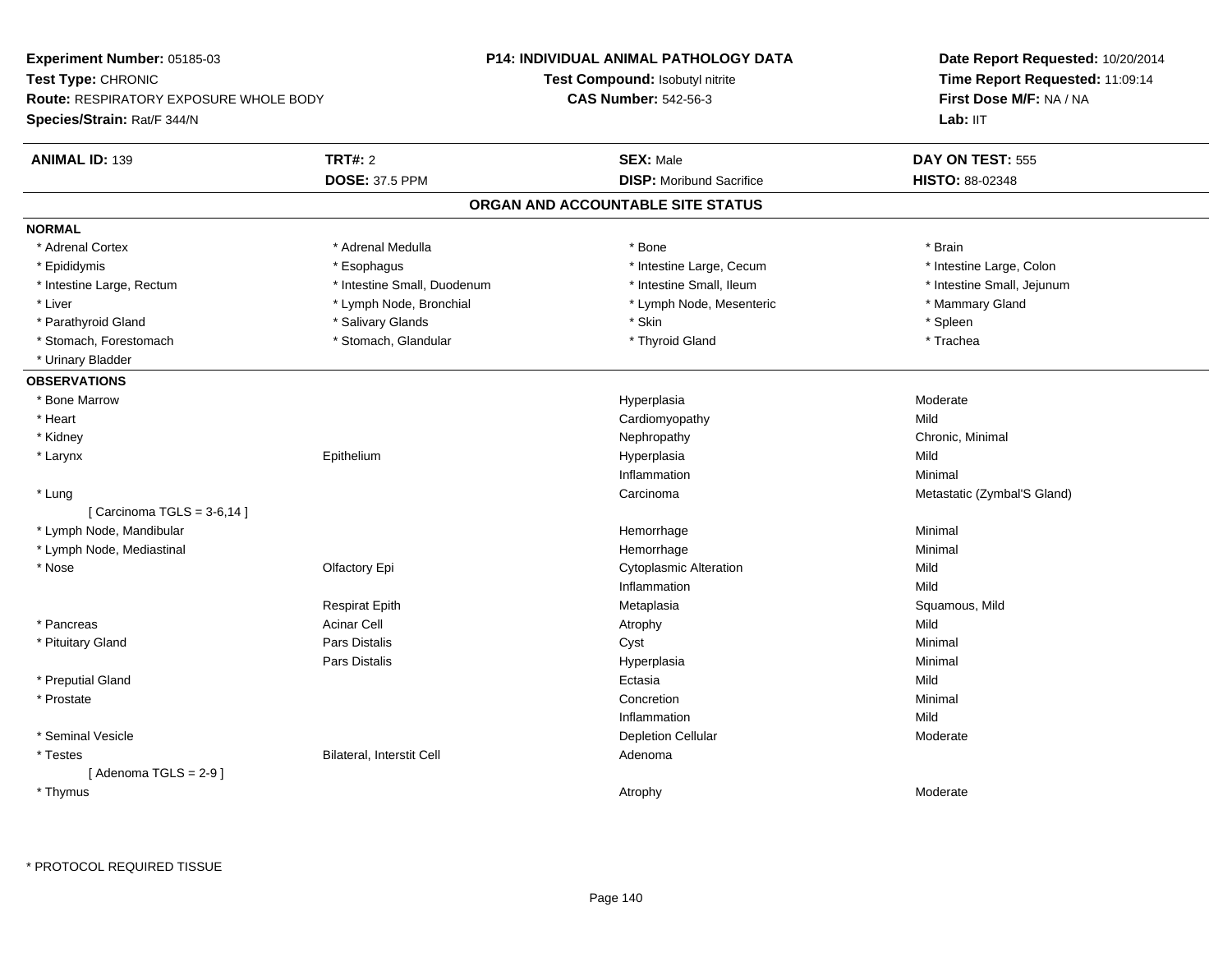| <b>Experiment Number: 05185-03</b><br>Test Type: CHRONIC<br><b>Route: RESPIRATORY EXPOSURE WHOLE BODY</b><br>Species/Strain: Rat/F 344/N |                                  | <b>P14: INDIVIDUAL ANIMAL PATHOLOGY DATA</b><br>Test Compound: Isobutyl nitrite | Date Report Requested: 10/20/2014<br>Time Report Requested: 11:09:14<br>First Dose M/F: NA / NA<br>Lab: IIT |
|------------------------------------------------------------------------------------------------------------------------------------------|----------------------------------|---------------------------------------------------------------------------------|-------------------------------------------------------------------------------------------------------------|
|                                                                                                                                          |                                  | <b>CAS Number: 542-56-3</b>                                                     |                                                                                                             |
| <b>ANIMAL ID: 139</b>                                                                                                                    | TRT#: 2<br><b>DOSE: 37.5 PPM</b> | <b>SEX: Male</b><br><b>DISP:</b> Moribund Sacrifice                             | <b>DAY ON TEST: 555</b><br><b>HISTO: 88-02348</b>                                                           |
|                                                                                                                                          |                                  | ORGAN AND ACCOUNTABLE SITE STATUS                                               |                                                                                                             |
| Zymbal's Gland<br>[ Carcinoma TGLS = 1-13 ]                                                                                              |                                  | Carcinoma                                                                       |                                                                                                             |
| PRIMARY CAUSE OF DEATH                                                                                                                   |                                  |                                                                                 |                                                                                                             |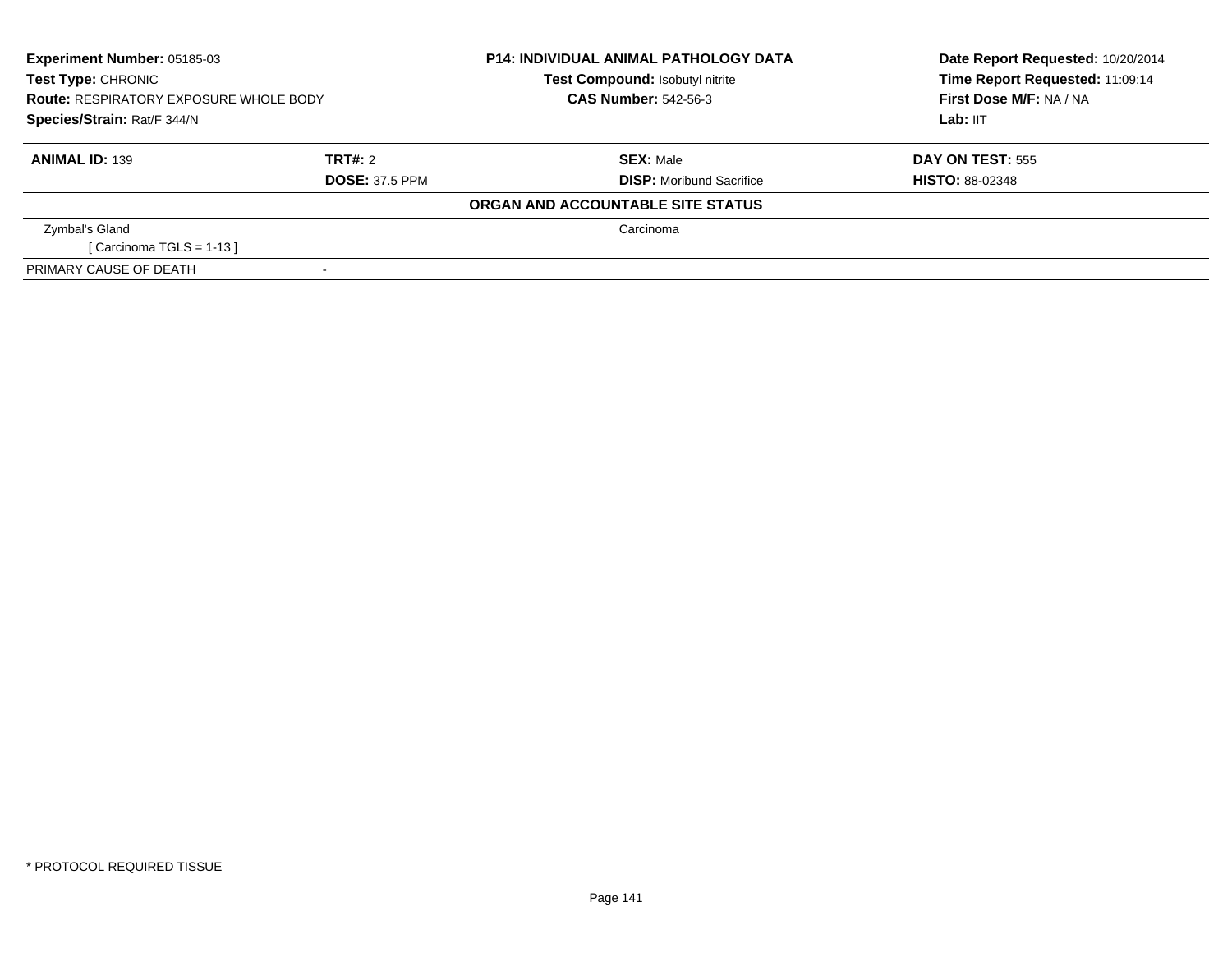| Test Type: CHRONIC<br>Test Compound: Isobutyl nitrite<br>Time Report Requested: 11:09:14<br><b>CAS Number: 542-56-3</b><br>First Dose M/F: NA / NA<br>Route: RESPIRATORY EXPOSURE WHOLE BODY<br>Species/Strain: Rat/F 344/N<br>Lab: IIT<br><b>TRT#: 2</b><br><b>SEX: Male</b><br><b>ANIMAL ID: 140</b><br>DAY ON TEST: 702<br><b>DISP: Natural Death</b><br><b>DOSE: 37.5 PPM</b><br>HISTO: 88-02349<br>ORGAN AND ACCOUNTABLE SITE STATUS<br><b>NORMAL</b><br>* Intestine Large, Colon<br>* Bone<br>* Brain<br>* Esophagus<br>* Intestine Small, Ileum<br>* Intestine Small, Duodenum<br>* Intestine Small, Jejunum<br>* Intestine Large, Rectum<br>* Parathyroid Gland<br>* Larynx<br>* Nose<br>* Pancreas<br>* Skin<br>* Prostate<br>* Salivary Glands<br>* Thyroid Gland<br>* Trachea<br>* Urinary Bladder<br><b>AUTO PRECLUDES DIAG.</b><br>* Intestine Large, Cecum<br><b>OBSERVATIONS</b><br>* Adrenal Cortex<br>Leukemia Mononuclear<br>Vacuolization Cytoplasmic<br>Moderate<br>Mild<br>* Adrenal Medulla<br>Hyperplasia<br>Leukemia Mononuclear<br>* Bone Marrow<br>Leukemia Mononuclear<br>Marked<br>* Epididymis<br>Hypospermia<br>* Heart<br>Cardiomyopathy<br>Mild<br>Leukemia Mononuclear<br>Chronic, Mild<br>* Kidney<br>Nephropathy<br>Pigmentation<br>Moderate<br>Leukemia Mononuclear<br>* Liver<br>[ Leukemia Mononuclear TGLS = 1-5 ]<br>* Lung<br>Leukemia Mononuclear<br>[ Leukemia Mononuclear TGLS = 1-5 ]<br>Mild<br>* Lymph Node, Bronchial<br>Hemorrhage<br>* Lymph Node, Mandibular<br>Moderate<br>Hemorrhage<br>* Lymph Node, Mediastinal<br>Hemorrhage<br>Moderate<br>* Lymph Node, Mesenteric<br>Mild<br>Hemorrhage<br>* Mammary Gland<br>Mild<br>Lactation<br><b>Pars Distalis</b><br>* Pituitary Gland<br>Angiectasis<br>Moderate<br>* Preputial Gland<br>Ectasia<br>Moderate<br>* Seminal Vesicle | Experiment Number: 05185-03 | P14: INDIVIDUAL ANIMAL PATHOLOGY DATA | Date Report Requested: 10/20/2014 |  |
|-------------------------------------------------------------------------------------------------------------------------------------------------------------------------------------------------------------------------------------------------------------------------------------------------------------------------------------------------------------------------------------------------------------------------------------------------------------------------------------------------------------------------------------------------------------------------------------------------------------------------------------------------------------------------------------------------------------------------------------------------------------------------------------------------------------------------------------------------------------------------------------------------------------------------------------------------------------------------------------------------------------------------------------------------------------------------------------------------------------------------------------------------------------------------------------------------------------------------------------------------------------------------------------------------------------------------------------------------------------------------------------------------------------------------------------------------------------------------------------------------------------------------------------------------------------------------------------------------------------------------------------------------------------------------------------------------------------------------------------------------------------------------------------------------------------------------------------|-----------------------------|---------------------------------------|-----------------------------------|--|
|                                                                                                                                                                                                                                                                                                                                                                                                                                                                                                                                                                                                                                                                                                                                                                                                                                                                                                                                                                                                                                                                                                                                                                                                                                                                                                                                                                                                                                                                                                                                                                                                                                                                                                                                                                                                                                     |                             |                                       |                                   |  |
|                                                                                                                                                                                                                                                                                                                                                                                                                                                                                                                                                                                                                                                                                                                                                                                                                                                                                                                                                                                                                                                                                                                                                                                                                                                                                                                                                                                                                                                                                                                                                                                                                                                                                                                                                                                                                                     |                             |                                       |                                   |  |
|                                                                                                                                                                                                                                                                                                                                                                                                                                                                                                                                                                                                                                                                                                                                                                                                                                                                                                                                                                                                                                                                                                                                                                                                                                                                                                                                                                                                                                                                                                                                                                                                                                                                                                                                                                                                                                     |                             |                                       |                                   |  |
|                                                                                                                                                                                                                                                                                                                                                                                                                                                                                                                                                                                                                                                                                                                                                                                                                                                                                                                                                                                                                                                                                                                                                                                                                                                                                                                                                                                                                                                                                                                                                                                                                                                                                                                                                                                                                                     |                             |                                       |                                   |  |
|                                                                                                                                                                                                                                                                                                                                                                                                                                                                                                                                                                                                                                                                                                                                                                                                                                                                                                                                                                                                                                                                                                                                                                                                                                                                                                                                                                                                                                                                                                                                                                                                                                                                                                                                                                                                                                     |                             |                                       |                                   |  |
|                                                                                                                                                                                                                                                                                                                                                                                                                                                                                                                                                                                                                                                                                                                                                                                                                                                                                                                                                                                                                                                                                                                                                                                                                                                                                                                                                                                                                                                                                                                                                                                                                                                                                                                                                                                                                                     |                             |                                       |                                   |  |
|                                                                                                                                                                                                                                                                                                                                                                                                                                                                                                                                                                                                                                                                                                                                                                                                                                                                                                                                                                                                                                                                                                                                                                                                                                                                                                                                                                                                                                                                                                                                                                                                                                                                                                                                                                                                                                     |                             |                                       |                                   |  |
|                                                                                                                                                                                                                                                                                                                                                                                                                                                                                                                                                                                                                                                                                                                                                                                                                                                                                                                                                                                                                                                                                                                                                                                                                                                                                                                                                                                                                                                                                                                                                                                                                                                                                                                                                                                                                                     |                             |                                       |                                   |  |
|                                                                                                                                                                                                                                                                                                                                                                                                                                                                                                                                                                                                                                                                                                                                                                                                                                                                                                                                                                                                                                                                                                                                                                                                                                                                                                                                                                                                                                                                                                                                                                                                                                                                                                                                                                                                                                     |                             |                                       |                                   |  |
|                                                                                                                                                                                                                                                                                                                                                                                                                                                                                                                                                                                                                                                                                                                                                                                                                                                                                                                                                                                                                                                                                                                                                                                                                                                                                                                                                                                                                                                                                                                                                                                                                                                                                                                                                                                                                                     |                             |                                       |                                   |  |
|                                                                                                                                                                                                                                                                                                                                                                                                                                                                                                                                                                                                                                                                                                                                                                                                                                                                                                                                                                                                                                                                                                                                                                                                                                                                                                                                                                                                                                                                                                                                                                                                                                                                                                                                                                                                                                     |                             |                                       |                                   |  |
|                                                                                                                                                                                                                                                                                                                                                                                                                                                                                                                                                                                                                                                                                                                                                                                                                                                                                                                                                                                                                                                                                                                                                                                                                                                                                                                                                                                                                                                                                                                                                                                                                                                                                                                                                                                                                                     |                             |                                       |                                   |  |
|                                                                                                                                                                                                                                                                                                                                                                                                                                                                                                                                                                                                                                                                                                                                                                                                                                                                                                                                                                                                                                                                                                                                                                                                                                                                                                                                                                                                                                                                                                                                                                                                                                                                                                                                                                                                                                     |                             |                                       |                                   |  |
|                                                                                                                                                                                                                                                                                                                                                                                                                                                                                                                                                                                                                                                                                                                                                                                                                                                                                                                                                                                                                                                                                                                                                                                                                                                                                                                                                                                                                                                                                                                                                                                                                                                                                                                                                                                                                                     |                             |                                       |                                   |  |
|                                                                                                                                                                                                                                                                                                                                                                                                                                                                                                                                                                                                                                                                                                                                                                                                                                                                                                                                                                                                                                                                                                                                                                                                                                                                                                                                                                                                                                                                                                                                                                                                                                                                                                                                                                                                                                     |                             |                                       |                                   |  |
|                                                                                                                                                                                                                                                                                                                                                                                                                                                                                                                                                                                                                                                                                                                                                                                                                                                                                                                                                                                                                                                                                                                                                                                                                                                                                                                                                                                                                                                                                                                                                                                                                                                                                                                                                                                                                                     |                             |                                       |                                   |  |
|                                                                                                                                                                                                                                                                                                                                                                                                                                                                                                                                                                                                                                                                                                                                                                                                                                                                                                                                                                                                                                                                                                                                                                                                                                                                                                                                                                                                                                                                                                                                                                                                                                                                                                                                                                                                                                     |                             |                                       |                                   |  |
|                                                                                                                                                                                                                                                                                                                                                                                                                                                                                                                                                                                                                                                                                                                                                                                                                                                                                                                                                                                                                                                                                                                                                                                                                                                                                                                                                                                                                                                                                                                                                                                                                                                                                                                                                                                                                                     |                             |                                       |                                   |  |
|                                                                                                                                                                                                                                                                                                                                                                                                                                                                                                                                                                                                                                                                                                                                                                                                                                                                                                                                                                                                                                                                                                                                                                                                                                                                                                                                                                                                                                                                                                                                                                                                                                                                                                                                                                                                                                     |                             |                                       |                                   |  |
|                                                                                                                                                                                                                                                                                                                                                                                                                                                                                                                                                                                                                                                                                                                                                                                                                                                                                                                                                                                                                                                                                                                                                                                                                                                                                                                                                                                                                                                                                                                                                                                                                                                                                                                                                                                                                                     |                             |                                       |                                   |  |
|                                                                                                                                                                                                                                                                                                                                                                                                                                                                                                                                                                                                                                                                                                                                                                                                                                                                                                                                                                                                                                                                                                                                                                                                                                                                                                                                                                                                                                                                                                                                                                                                                                                                                                                                                                                                                                     |                             |                                       |                                   |  |
|                                                                                                                                                                                                                                                                                                                                                                                                                                                                                                                                                                                                                                                                                                                                                                                                                                                                                                                                                                                                                                                                                                                                                                                                                                                                                                                                                                                                                                                                                                                                                                                                                                                                                                                                                                                                                                     |                             |                                       |                                   |  |
|                                                                                                                                                                                                                                                                                                                                                                                                                                                                                                                                                                                                                                                                                                                                                                                                                                                                                                                                                                                                                                                                                                                                                                                                                                                                                                                                                                                                                                                                                                                                                                                                                                                                                                                                                                                                                                     |                             |                                       |                                   |  |
|                                                                                                                                                                                                                                                                                                                                                                                                                                                                                                                                                                                                                                                                                                                                                                                                                                                                                                                                                                                                                                                                                                                                                                                                                                                                                                                                                                                                                                                                                                                                                                                                                                                                                                                                                                                                                                     |                             |                                       |                                   |  |
|                                                                                                                                                                                                                                                                                                                                                                                                                                                                                                                                                                                                                                                                                                                                                                                                                                                                                                                                                                                                                                                                                                                                                                                                                                                                                                                                                                                                                                                                                                                                                                                                                                                                                                                                                                                                                                     |                             |                                       |                                   |  |
|                                                                                                                                                                                                                                                                                                                                                                                                                                                                                                                                                                                                                                                                                                                                                                                                                                                                                                                                                                                                                                                                                                                                                                                                                                                                                                                                                                                                                                                                                                                                                                                                                                                                                                                                                                                                                                     |                             |                                       |                                   |  |
|                                                                                                                                                                                                                                                                                                                                                                                                                                                                                                                                                                                                                                                                                                                                                                                                                                                                                                                                                                                                                                                                                                                                                                                                                                                                                                                                                                                                                                                                                                                                                                                                                                                                                                                                                                                                                                     |                             |                                       |                                   |  |
|                                                                                                                                                                                                                                                                                                                                                                                                                                                                                                                                                                                                                                                                                                                                                                                                                                                                                                                                                                                                                                                                                                                                                                                                                                                                                                                                                                                                                                                                                                                                                                                                                                                                                                                                                                                                                                     |                             |                                       |                                   |  |
|                                                                                                                                                                                                                                                                                                                                                                                                                                                                                                                                                                                                                                                                                                                                                                                                                                                                                                                                                                                                                                                                                                                                                                                                                                                                                                                                                                                                                                                                                                                                                                                                                                                                                                                                                                                                                                     |                             |                                       |                                   |  |
|                                                                                                                                                                                                                                                                                                                                                                                                                                                                                                                                                                                                                                                                                                                                                                                                                                                                                                                                                                                                                                                                                                                                                                                                                                                                                                                                                                                                                                                                                                                                                                                                                                                                                                                                                                                                                                     |                             |                                       |                                   |  |
|                                                                                                                                                                                                                                                                                                                                                                                                                                                                                                                                                                                                                                                                                                                                                                                                                                                                                                                                                                                                                                                                                                                                                                                                                                                                                                                                                                                                                                                                                                                                                                                                                                                                                                                                                                                                                                     |                             |                                       |                                   |  |
|                                                                                                                                                                                                                                                                                                                                                                                                                                                                                                                                                                                                                                                                                                                                                                                                                                                                                                                                                                                                                                                                                                                                                                                                                                                                                                                                                                                                                                                                                                                                                                                                                                                                                                                                                                                                                                     |                             |                                       |                                   |  |
|                                                                                                                                                                                                                                                                                                                                                                                                                                                                                                                                                                                                                                                                                                                                                                                                                                                                                                                                                                                                                                                                                                                                                                                                                                                                                                                                                                                                                                                                                                                                                                                                                                                                                                                                                                                                                                     |                             |                                       |                                   |  |
|                                                                                                                                                                                                                                                                                                                                                                                                                                                                                                                                                                                                                                                                                                                                                                                                                                                                                                                                                                                                                                                                                                                                                                                                                                                                                                                                                                                                                                                                                                                                                                                                                                                                                                                                                                                                                                     |                             |                                       |                                   |  |
|                                                                                                                                                                                                                                                                                                                                                                                                                                                                                                                                                                                                                                                                                                                                                                                                                                                                                                                                                                                                                                                                                                                                                                                                                                                                                                                                                                                                                                                                                                                                                                                                                                                                                                                                                                                                                                     |                             |                                       |                                   |  |
|                                                                                                                                                                                                                                                                                                                                                                                                                                                                                                                                                                                                                                                                                                                                                                                                                                                                                                                                                                                                                                                                                                                                                                                                                                                                                                                                                                                                                                                                                                                                                                                                                                                                                                                                                                                                                                     |                             |                                       |                                   |  |
|                                                                                                                                                                                                                                                                                                                                                                                                                                                                                                                                                                                                                                                                                                                                                                                                                                                                                                                                                                                                                                                                                                                                                                                                                                                                                                                                                                                                                                                                                                                                                                                                                                                                                                                                                                                                                                     |                             | <b>Depletion Cellular</b>             | Moderate                          |  |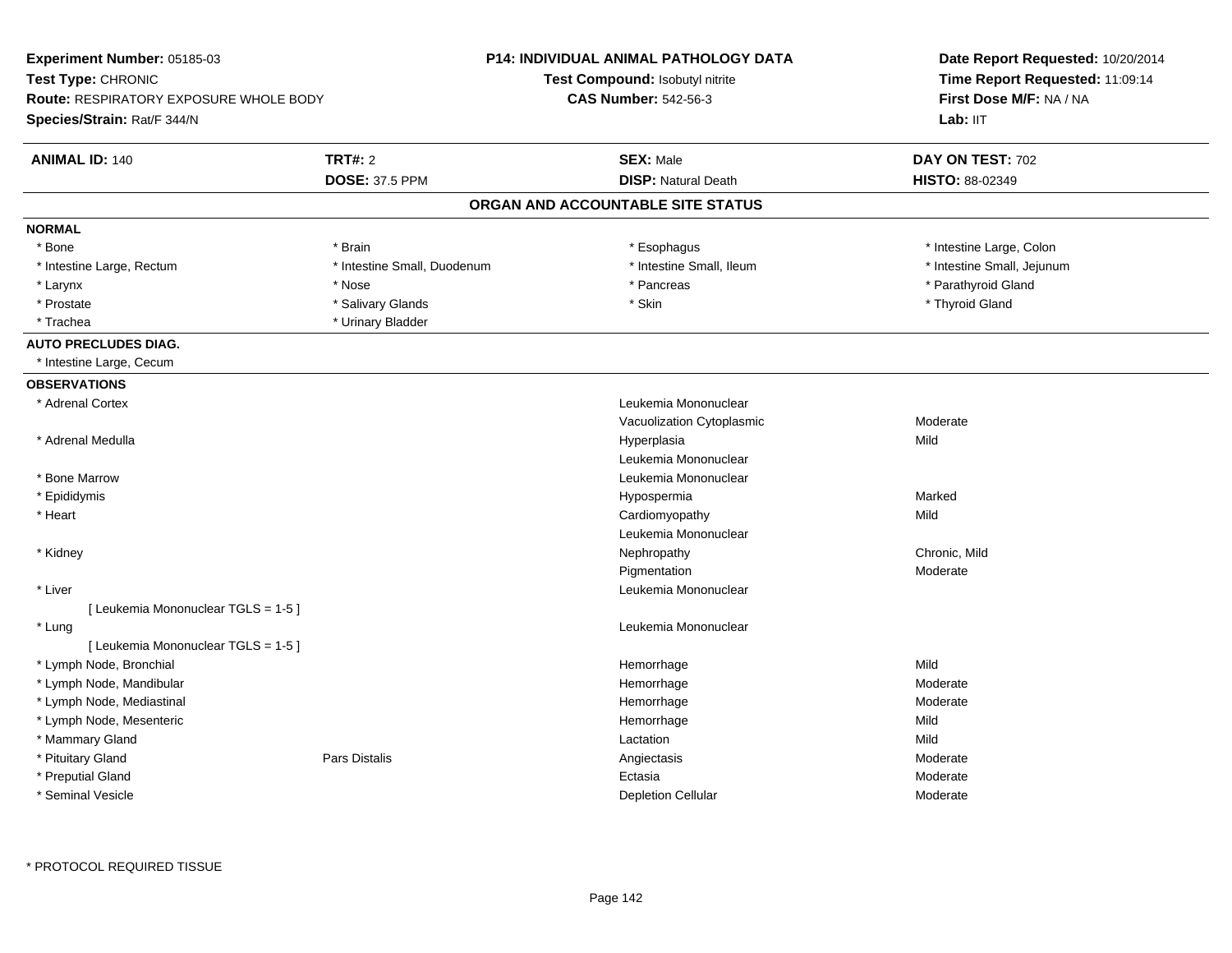| Experiment Number: 05185-03<br>Test Type: CHRONIC |                           | <b>P14: INDIVIDUAL ANIMAL PATHOLOGY DATA</b><br><b>Test Compound: Isobutyl nitrite</b> | Date Report Requested: 10/20/2014<br>Time Report Requested: 11:09:14 |
|---------------------------------------------------|---------------------------|----------------------------------------------------------------------------------------|----------------------------------------------------------------------|
| <b>Route: RESPIRATORY EXPOSURE WHOLE BODY</b>     |                           | <b>CAS Number: 542-56-3</b>                                                            | First Dose M/F: NA / NA                                              |
| Species/Strain: Rat/F 344/N                       |                           |                                                                                        | Lab: IIT                                                             |
| <b>ANIMAL ID: 140</b>                             | <b>TRT#:</b> 2            | <b>SEX: Male</b>                                                                       | DAY ON TEST: 702                                                     |
|                                                   | <b>DOSE: 37.5 PPM</b>     | <b>DISP:</b> Natural Death                                                             | <b>HISTO: 88-02349</b>                                               |
|                                                   |                           | ORGAN AND ACCOUNTABLE SITE STATUS                                                      |                                                                      |
| * Spleen                                          |                           | Leukemia Mononuclear                                                                   |                                                                      |
| [Leukemia Mononuclear TGLS = 2-5 ]                |                           |                                                                                        |                                                                      |
| * Stomach, Forestomach                            |                           | Ulcer                                                                                  | Moderate                                                             |
| * Stomach, Glandular                              |                           | Inflammation                                                                           | Mild                                                                 |
|                                                   |                           | <b>Necrosis</b>                                                                        | Mild                                                                 |
| * Testes                                          | Bilateral, Interstit Cell | Adenoma                                                                                |                                                                      |
| [ Adenoma TGLS = 3,4,5-9 ]                        |                           |                                                                                        |                                                                      |
| * Thymus                                          |                           | Atrophy                                                                                | Marked                                                               |
| PRIMARY CAUSE OF DEATH                            |                           |                                                                                        |                                                                      |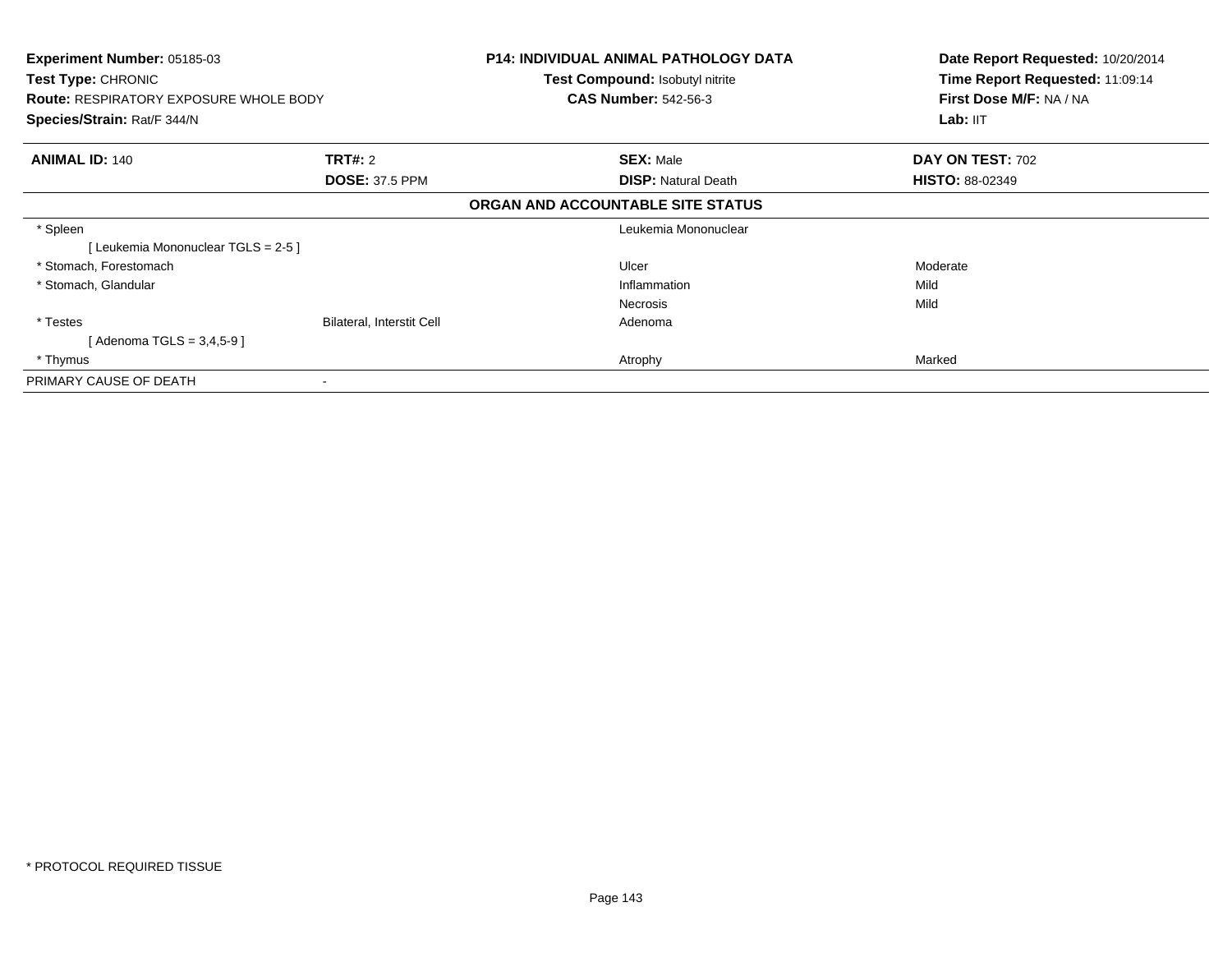| Experiment Number: 05185-03                   |                           | <b>P14: INDIVIDUAL ANIMAL PATHOLOGY DATA</b> | Date Report Requested: 10/20/2014 |
|-----------------------------------------------|---------------------------|----------------------------------------------|-----------------------------------|
| Test Type: CHRONIC                            |                           | Test Compound: Isobutyl nitrite              | Time Report Requested: 11:09:14   |
| <b>Route: RESPIRATORY EXPOSURE WHOLE BODY</b> |                           | <b>CAS Number: 542-56-3</b>                  | First Dose M/F: NA / NA           |
| Species/Strain: Rat/F 344/N                   |                           |                                              | Lab: IIT                          |
| <b>ANIMAL ID: 141</b>                         | <b>TRT#: 2</b>            | <b>SEX: Male</b>                             | DAY ON TEST: 730                  |
|                                               | <b>DOSE: 37.5 PPM</b>     | <b>DISP: Terminal Sacrifice</b>              | HISTO: 88-02350                   |
|                                               |                           | ORGAN AND ACCOUNTABLE SITE STATUS            |                                   |
| <b>NORMAL</b>                                 |                           |                                              |                                   |
| * Adrenal Cortex                              | * Bone                    | * Bone Marrow                                | * Brain                           |
| * Esophagus                                   | * Intestine Large, Cecum  | * Intestine Large, Colon                     | * Intestine Large, Rectum         |
| * Intestine Small, Duodenum                   | * Intestine Small, Ileum  | * Intestine Small, Jejunum                   | * Larynx                          |
| * Lymph Node, Mandibular                      | * Lymph Node, Mesenteric  | * Mammary Gland                              | * Nose                            |
| * Pancreas                                    | * Parathyroid Gland       | * Salivary Glands                            | * Seminal Vesicle                 |
| * Skin                                        | * Spleen                  | * Stomach, Forestomach                       | * Stomach, Glandular              |
| * Thyroid Gland                               | * Trachea                 | * Urinary Bladder                            |                                   |
| <b>OBSERVATIONS</b>                           |                           |                                              |                                   |
| * Adrenal Medulla                             |                           | Pheochromocytoma Malignant                   |                                   |
| * Epididymis                                  |                           | Hypospermia                                  | Mild                              |
| * Heart                                       |                           | Cardiomyopathy                               | Minimal                           |
| Islets, Pancreatic                            |                           | Hyperplasia                                  | Moderate                          |
| * Kidney                                      |                           | Nephropathy                                  | Chronic, Mild                     |
| * Liver                                       |                           | <b>Basophilic Focus</b>                      | Multiple, Minimal                 |
|                                               |                           | <b>Eosinophilic Focus</b>                    | Minimal                           |
| * Lung                                        | Alveolar Epith            | Hyperplasia                                  | Mild                              |
| * Lymph Node, Bronchial                       |                           | Hemorrhage                                   | Minimal                           |
|                                               |                           | Pigmentation                                 | Mild                              |
| * Lymph Node, Mediastinal                     |                           | Hemorrhage                                   | Minimal                           |
| * Pituitary Gland                             | Pars Intermed             | Cyst                                         | Mild                              |
|                                               | Pars Distalis             | Hyperplasia                                  | Mild                              |
| * Preputial Gland                             |                           | Ectasia                                      | Mild                              |
|                                               |                           | Hyperplasia                                  | Mild                              |
| * Prostate                                    |                           | Hyperplasia                                  | Minimal                           |
| * Testes                                      | Bilateral, Interstit Cell | Adenoma                                      |                                   |
| [Adenoma TGLS = $1-9$ ]                       |                           |                                              |                                   |
| * Thymus                                      |                           | Atrophy                                      | Mild                              |
| PRIMARY CAUSE OF DEATH                        | $\overline{a}$            |                                              |                                   |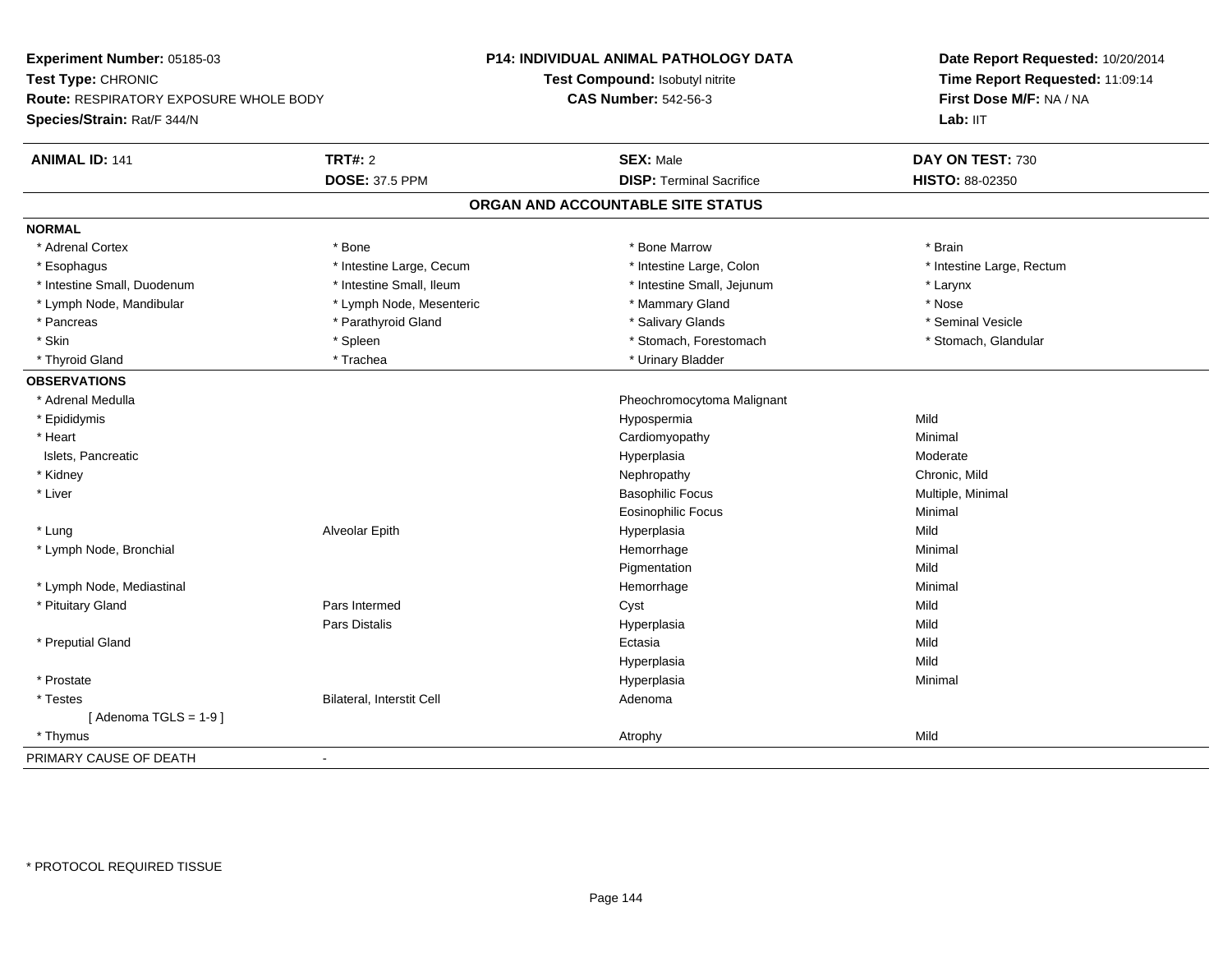| Experiment Number: 05185-03                   |                            | <b>P14: INDIVIDUAL ANIMAL PATHOLOGY DATA</b> | Date Report Requested: 10/20/2014 |  |
|-----------------------------------------------|----------------------------|----------------------------------------------|-----------------------------------|--|
| Test Type: CHRONIC                            |                            | Test Compound: Isobutyl nitrite              | Time Report Requested: 11:09:14   |  |
| <b>Route: RESPIRATORY EXPOSURE WHOLE BODY</b> |                            | <b>CAS Number: 542-56-3</b>                  | First Dose M/F: NA / NA           |  |
| Species/Strain: Rat/F 344/N                   |                            |                                              | Lab: II <sub>T</sub>              |  |
| <b>ANIMAL ID: 142</b>                         | <b>TRT#: 2</b>             | <b>SEX: Male</b>                             | DAY ON TEST: 682                  |  |
|                                               | <b>DOSE: 37.5 PPM</b>      | <b>DISP:</b> Moribund Sacrifice              | HISTO: 88-02351                   |  |
|                                               |                            | ORGAN AND ACCOUNTABLE SITE STATUS            |                                   |  |
| <b>NORMAL</b>                                 |                            |                                              |                                   |  |
| * Adrenal Medulla                             | * Bone                     | * Bone Marrow                                | * Esophagus                       |  |
| * Intestine Large, Cecum                      | * Intestine Large, Colon   | * Intestine Large, Rectum                    | * Intestine Small, Duodenum       |  |
| * Intestine Small, Ileum                      | * Intestine Small, Jejunum | * Larynx                                     | * Liver                           |  |
| * Lung                                        | * Lymph Node, Bronchial    | * Lymph Node, Mandibular                     | * Lymph Node, Mesenteric          |  |
| * Nose                                        | * Parathyroid Gland        | * Prostate                                   | * Salivary Glands                 |  |
| * Skin                                        | * Spleen                   | * Stomach, Glandular                         | * Thyroid Gland                   |  |
| * Trachea                                     | * Urinary Bladder          |                                              |                                   |  |
| <b>MISSING</b>                                |                            |                                              |                                   |  |
| * Lymph Node, Mediastinal                     |                            |                                              |                                   |  |
| <b>OBSERVATIONS</b>                           |                            |                                              |                                   |  |
| * Adrenal Cortex                              |                            | Vacuolization Cytoplasmic                    | Mild                              |  |
| * Brain                                       |                            | Compression                                  | Minimal                           |  |
| [Compression TGLS = 4-1]                      |                            |                                              |                                   |  |
| * Epididymis                                  |                            | Granuloma Sperm                              | Moderate                          |  |
| [Granuloma Sperm TGLS = 8-9]                  |                            |                                              |                                   |  |
| * Heart                                       |                            | Cardiomyopathy                               | Minimal                           |  |
| * Kidney                                      |                            | Nephropathy                                  | Chronic, Mild                     |  |
| * Mammary Gland                               |                            | Lactation                                    | Mild                              |  |
| * Pancreas                                    | Acinar Cell                | Atrophy                                      | Minimal                           |  |
| * Pituitary Gland                             | Pars Distalis              | Adenoma                                      |                                   |  |
| [Adenoma TGLS = $3-1$ ]                       |                            |                                              |                                   |  |
| * Preputial Gland                             |                            | Ectasia                                      | Mild                              |  |
| * Seminal Vesicle                             |                            | <b>Depletion Cellular</b>                    | Minimal                           |  |
| * Stomach, Forestomach                        |                            | Hyperplasia                                  | Mild                              |  |
|                                               |                            | Ulcer                                        | Multiple, Mild                    |  |
| [ Hyperplasia TGLS = 7-4 ]                    |                            |                                              |                                   |  |
| [ $Ulec$ TGLS = 7-4 ]                         |                            |                                              |                                   |  |
| * Testes                                      |                            | Atrophy                                      | Moderate                          |  |
| [Atrophy TGLS = $5,6-9$ ]                     |                            |                                              |                                   |  |
| * Thymus                                      |                            | Thymoma Malignant                            |                                   |  |
|                                               |                            |                                              |                                   |  |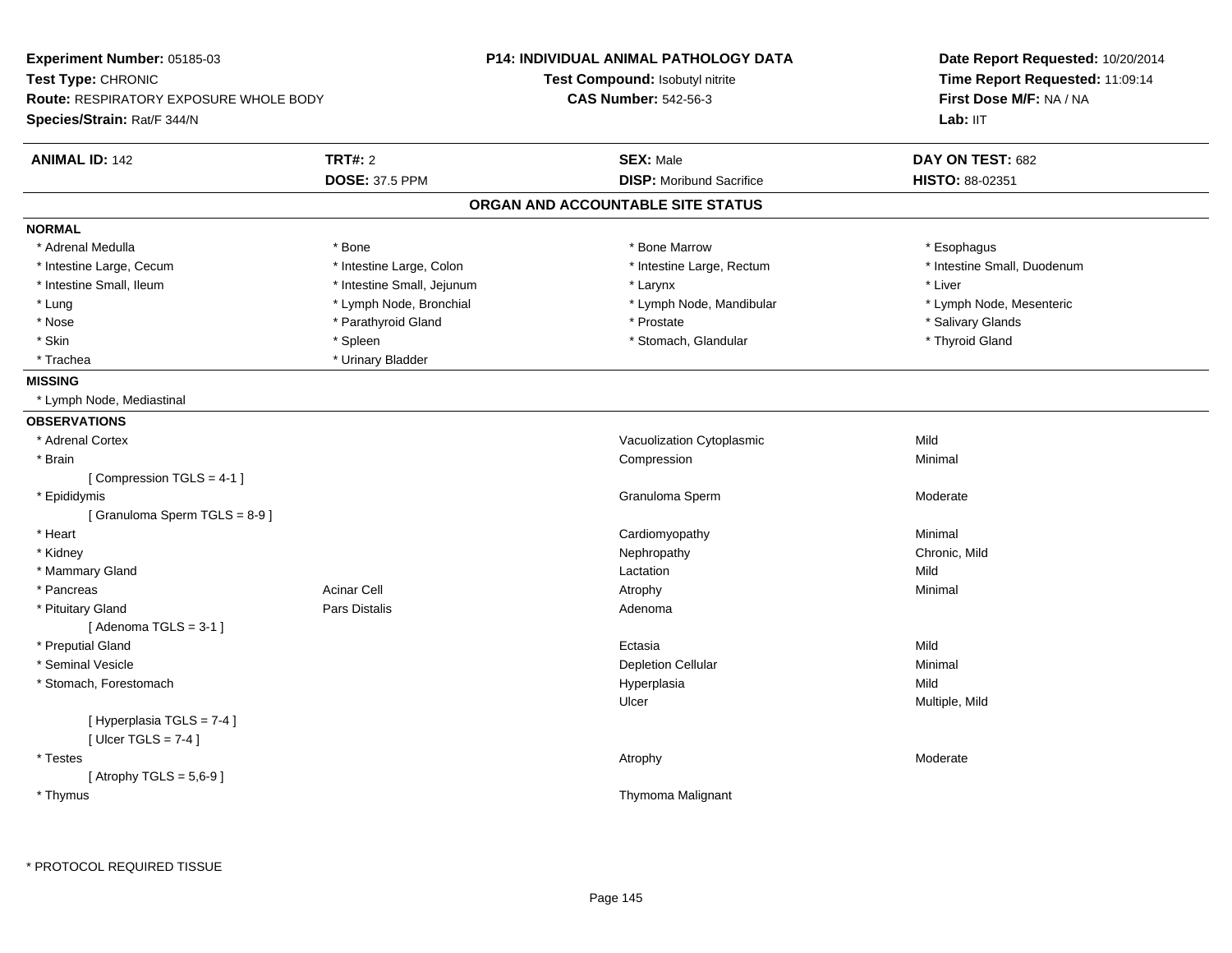| <b>Experiment Number: 05185-03</b><br>Test Type: CHRONIC<br><b>Route: RESPIRATORY EXPOSURE WHOLE BODY</b><br>Species/Strain: Rat/F 344/N |                       | <b>P14: INDIVIDUAL ANIMAL PATHOLOGY DATA</b> | Date Report Requested: 10/20/2014 |  |
|------------------------------------------------------------------------------------------------------------------------------------------|-----------------------|----------------------------------------------|-----------------------------------|--|
|                                                                                                                                          |                       | Test Compound: Isobutyl nitrite              | Time Report Requested: 11:09:14   |  |
|                                                                                                                                          |                       | <b>CAS Number: 542-56-3</b>                  | First Dose M/F: NA / NA           |  |
|                                                                                                                                          |                       |                                              | Lab: IIT                          |  |
| <b>ANIMAL ID: 142</b>                                                                                                                    | TRT#: 2               | <b>SEX: Male</b>                             | <b>DAY ON TEST: 682</b>           |  |
|                                                                                                                                          | <b>DOSE: 37.5 PPM</b> | <b>DISP:</b> Moribund Sacrifice              | <b>HISTO: 88-02351</b>            |  |
|                                                                                                                                          |                       | ORGAN AND ACCOUNTABLE SITE STATUS            |                                   |  |
| [Thymoma Malignant TGLS = 1-5]                                                                                                           |                       |                                              |                                   |  |
| PRIMARY CAUSE OF DEATH                                                                                                                   |                       |                                              |                                   |  |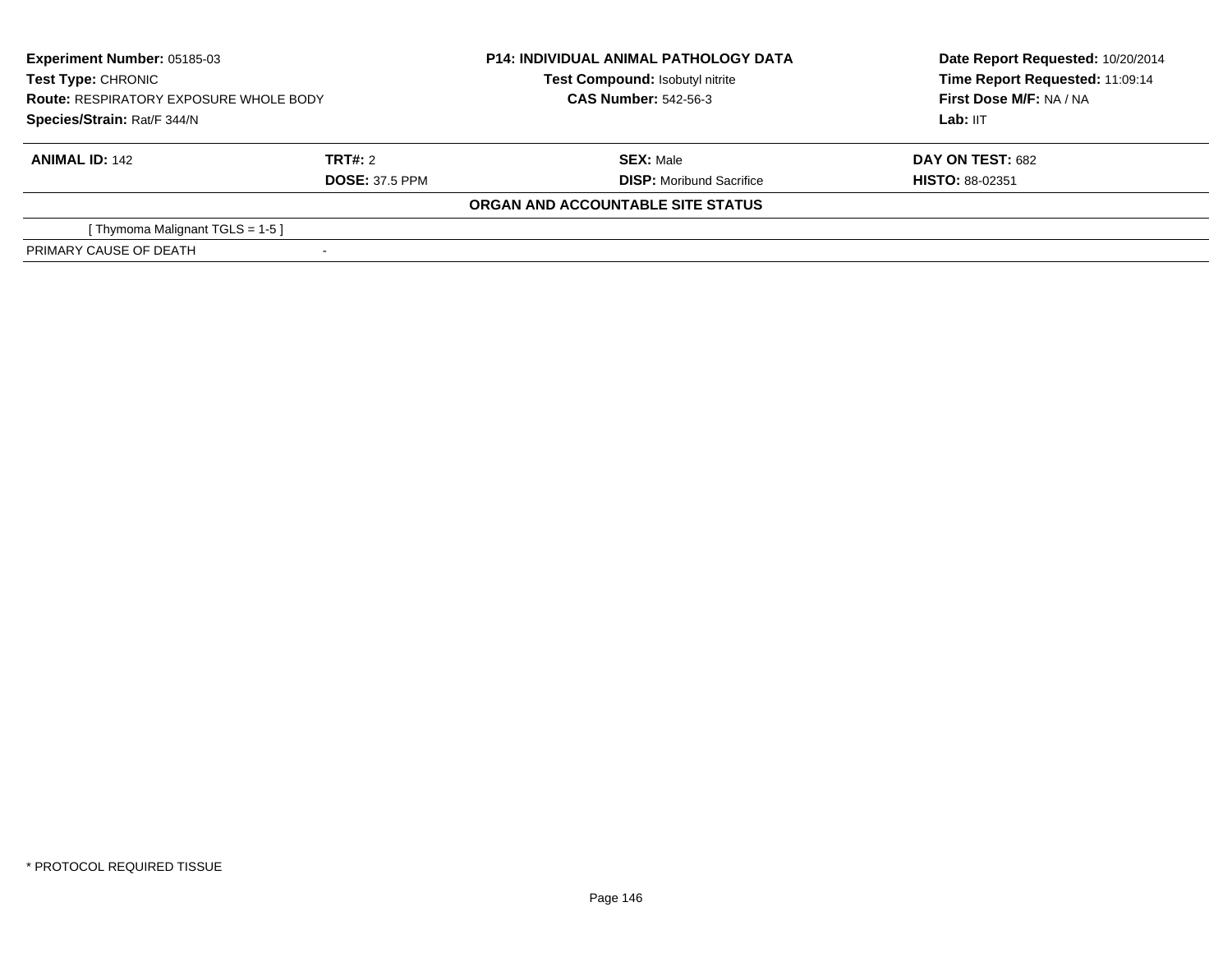| Experiment Number: 05185-03                    |                             | <b>P14: INDIVIDUAL ANIMAL PATHOLOGY DATA</b> | Date Report Requested: 10/20/2014                          |  |
|------------------------------------------------|-----------------------------|----------------------------------------------|------------------------------------------------------------|--|
| Test Type: CHRONIC                             |                             | <b>Test Compound: Isobutyl nitrite</b>       | Time Report Requested: 11:09:14<br>First Dose M/F: NA / NA |  |
| <b>Route: RESPIRATORY EXPOSURE WHOLE BODY</b>  |                             | <b>CAS Number: 542-56-3</b>                  |                                                            |  |
| Species/Strain: Rat/F 344/N                    |                             |                                              | Lab: IIT                                                   |  |
| <b>ANIMAL ID: 143</b>                          | <b>TRT#: 2</b>              | <b>SEX: Male</b>                             | DAY ON TEST: 730                                           |  |
|                                                | <b>DOSE: 37.5 PPM</b>       | <b>DISP: Terminal Sacrifice</b>              | HISTO: 88-02352                                            |  |
|                                                |                             | ORGAN AND ACCOUNTABLE SITE STATUS            |                                                            |  |
| <b>NORMAL</b>                                  |                             |                                              |                                                            |  |
| * Adrenal Cortex                               | * Adrenal Medulla           | * Bone                                       | * Bone Marrow                                              |  |
| * Brain                                        | * Esophagus                 | * Intestine Large, Cecum                     | * Intestine Large, Colon                                   |  |
| * Intestine Large, Rectum                      | * Intestine Small, Duodenum | * Intestine Small, Ileum                     | * Intestine Small, Jejunum                                 |  |
| * Larynx                                       | * Lymph Node, Bronchial     | * Lymph Node, Mesenteric                     | * Mammary Gland                                            |  |
| * Pancreas                                     | * Parathyroid Gland         | * Salivary Glands                            | * Skin                                                     |  |
| * Stomach, Forestomach                         | * Stomach, Glandular        | * Thyroid Gland                              | * Trachea                                                  |  |
| * Urinary Bladder                              |                             |                                              |                                                            |  |
| <b>OBSERVATIONS</b>                            |                             |                                              |                                                            |  |
| * Epididymis                                   |                             | Hypospermia                                  | Marked                                                     |  |
| * Heart                                        |                             | Cardiomyopathy                               | Minimal                                                    |  |
| * Kidney                                       |                             | Nephropathy                                  | Chronic, Mild                                              |  |
| * Liver                                        |                             | <b>Basophilic Focus</b>                      | Multiple, Minimal                                          |  |
|                                                |                             | <b>Clear Cell Focus</b>                      | Multiple, Minimal                                          |  |
|                                                |                             | <b>Eosinophilic Focus</b>                    | Mild                                                       |  |
| [ Eosinophilic Focus TGLS = 5-5 ]              |                             |                                              |                                                            |  |
| * Lung                                         |                             | Inflammation                                 | Minimal                                                    |  |
| * Lymph Node, Mandibular                       |                             | Hyperplasia                                  | Plasma Cell, Mild                                          |  |
| * Lymph Node, Mediastinal                      |                             | Hemorrhage                                   | Mild                                                       |  |
|                                                |                             | Pigmentation                                 | Minimal                                                    |  |
| $^{\star}$ Nose                                |                             | Inflammation                                 | Mild                                                       |  |
|                                                | <b>Respirat Epith</b>       | Metaplasia                                   | Squamous, Mild                                             |  |
| * Pituitary Gland                              | Pars Distalis               | Hyperplasia                                  | Mild                                                       |  |
| * Preputial Gland<br>[ Ectasia TGLS = $1-10$ ] |                             | Ectasia                                      | Mild                                                       |  |
| * Prostate                                     |                             | Inflammation                                 | Mild                                                       |  |
| * Seminal Vesicle                              |                             | <b>Depletion Cellular</b>                    | Marked                                                     |  |
| * Spleen                                       |                             | Hemangiosarcoma                              |                                                            |  |
|                                                |                             |                                              |                                                            |  |
| [Hemangiosarcoma TGLS = 4-13]<br>* Testes      | Bilateral, Interstit Cell   | Adenoma                                      |                                                            |  |
|                                                |                             |                                              |                                                            |  |
| [Adenoma TGLS = $2,3-9$ ]                      |                             |                                              |                                                            |  |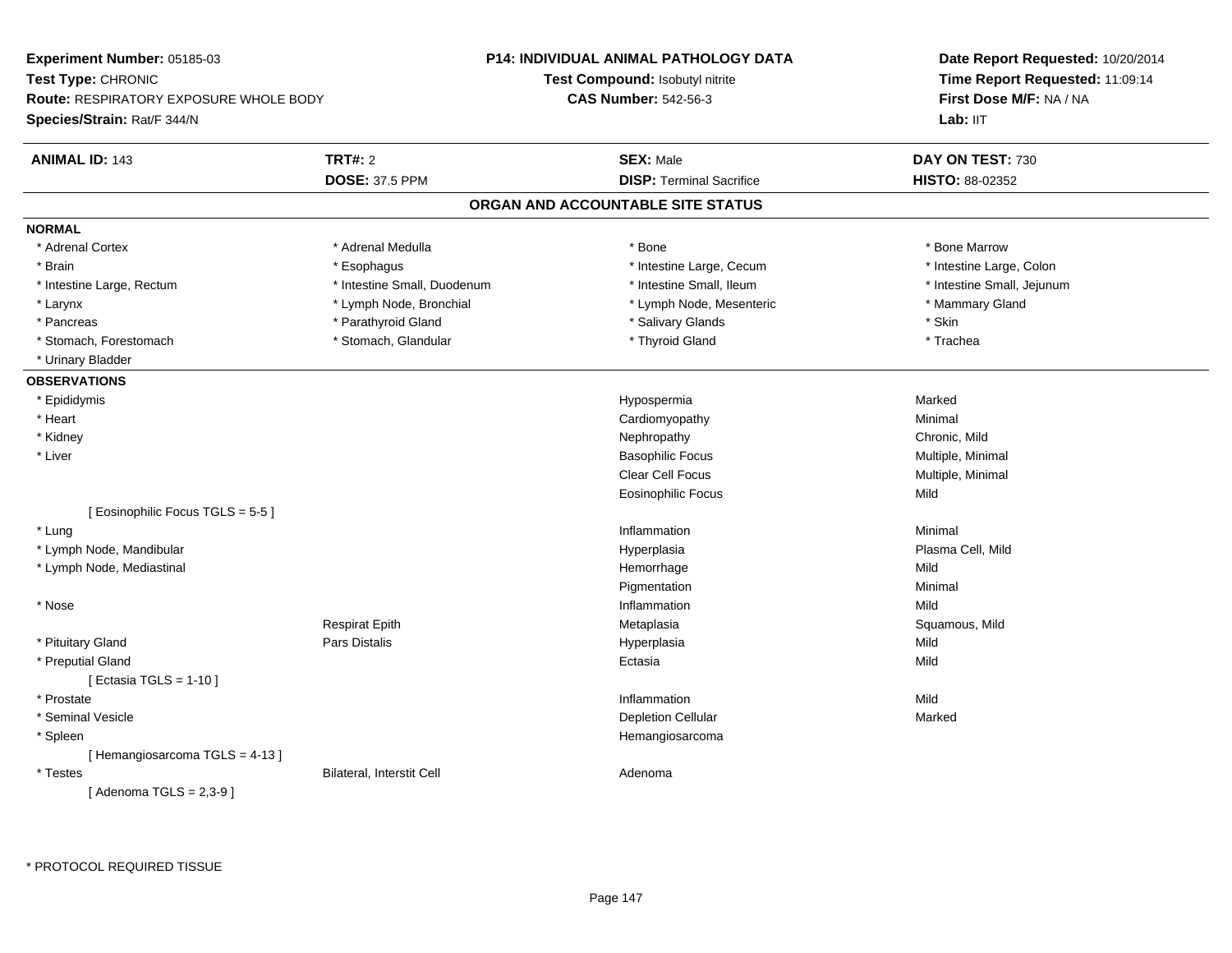| Experiment Number: 05185-03<br><b>Test Type: CHRONIC</b><br><b>Route: RESPIRATORY EXPOSURE WHOLE BODY</b><br>Species/Strain: Rat/F 344/N |                       | <b>P14: INDIVIDUAL ANIMAL PATHOLOGY DATA</b> | Date Report Requested: 10/20/2014<br>Time Report Requested: 11:09:14 |
|------------------------------------------------------------------------------------------------------------------------------------------|-----------------------|----------------------------------------------|----------------------------------------------------------------------|
|                                                                                                                                          |                       | Test Compound: Isobutyl nitrite              |                                                                      |
|                                                                                                                                          |                       | <b>CAS Number: 542-56-3</b>                  | First Dose M/F: NA / NA                                              |
|                                                                                                                                          |                       |                                              | Lab: IIT                                                             |
| <b>ANIMAL ID: 143</b>                                                                                                                    | TRT#: 2               | <b>SEX: Male</b>                             | DAY ON TEST: 730                                                     |
|                                                                                                                                          | <b>DOSE: 37.5 PPM</b> | <b>DISP: Terminal Sacrifice</b>              | <b>HISTO: 88-02352</b>                                               |
|                                                                                                                                          |                       | ORGAN AND ACCOUNTABLE SITE STATUS            |                                                                      |
| * Thymus                                                                                                                                 |                       | Atrophy                                      | Minimal                                                              |
|                                                                                                                                          |                       | Hemorrhage                                   | Minimal                                                              |
| PRIMARY CAUSE OF DEATH                                                                                                                   |                       |                                              |                                                                      |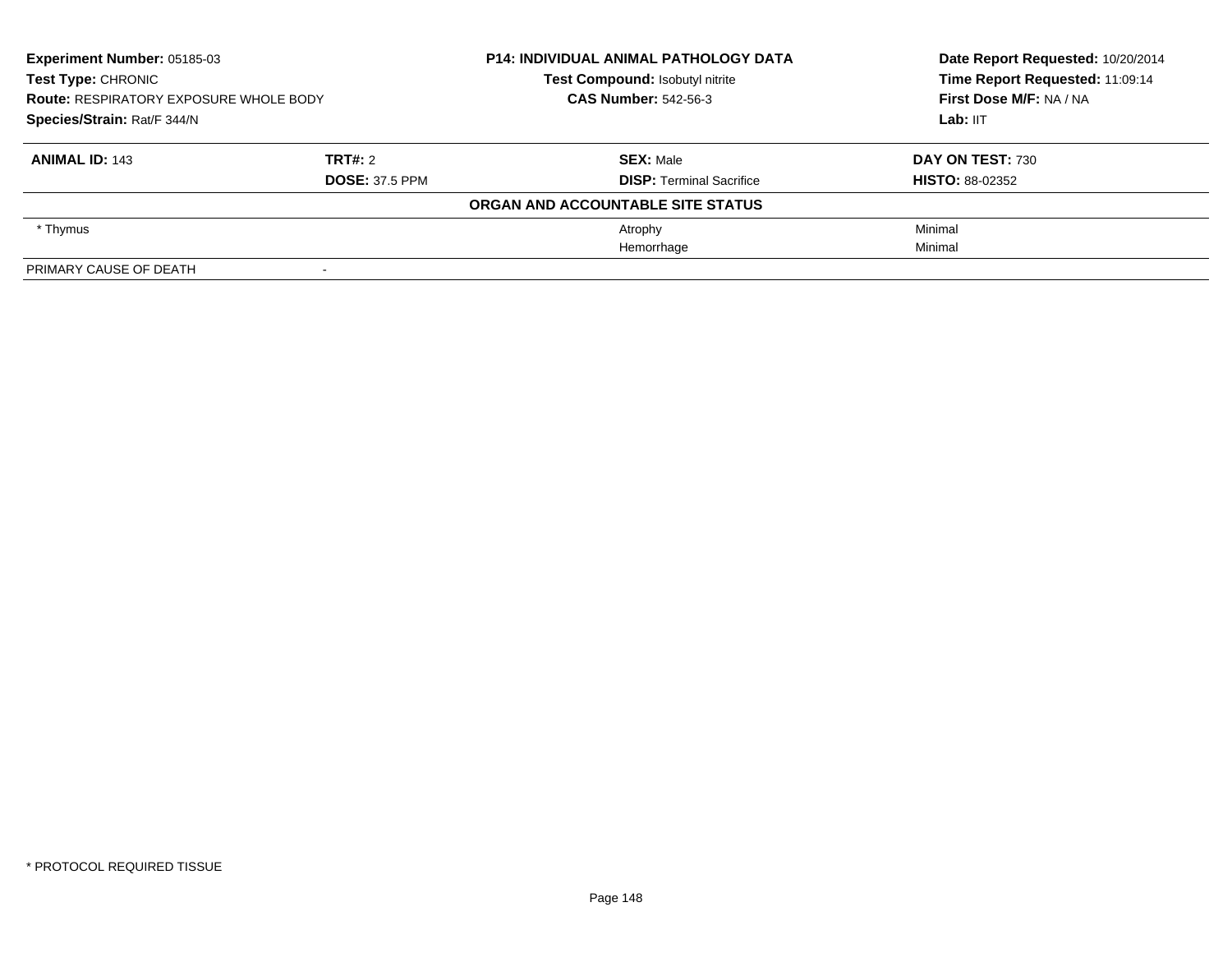| Experiment Number: 05185-03            |                          | P14: INDIVIDUAL ANIMAL PATHOLOGY DATA | Date Report Requested: 10/20/2014                          |  |
|----------------------------------------|--------------------------|---------------------------------------|------------------------------------------------------------|--|
| Test Type: CHRONIC                     |                          | Test Compound: Isobutyl nitrite       | Time Report Requested: 11:09:14<br>First Dose M/F: NA / NA |  |
| Route: RESPIRATORY EXPOSURE WHOLE BODY |                          | <b>CAS Number: 542-56-3</b>           |                                                            |  |
| Species/Strain: Rat/F 344/N            |                          |                                       | Lab: IIT                                                   |  |
| <b>ANIMAL ID: 144</b>                  | <b>TRT#: 2</b>           | <b>SEX: Male</b>                      | DAY ON TEST: 353                                           |  |
|                                        | <b>DOSE: 37.5 PPM</b>    | <b>DISP: Natural Death</b>            | HISTO: 88-02353                                            |  |
|                                        |                          | ORGAN AND ACCOUNTABLE SITE STATUS     |                                                            |  |
| <b>NORMAL</b>                          |                          |                                       |                                                            |  |
| * Adrenal Cortex                       | * Adrenal Medulla        | * Epididymis                          | * Esophagus                                                |  |
| * Heart                                | * Larynx                 | * Liver                               | * Lymph Node, Bronchial                                    |  |
| * Lymph Node, Mandibular               | * Lymph Node, Mesenteric | * Pancreas                            | * Parathyroid Gland                                        |  |
| * Prostate                             | * Seminal Vesicle        | * Skin                                | * Stomach, Forestomach                                     |  |
| * Stomach, Glandular                   | * Testes                 | * Thyroid Gland                       | * Trachea                                                  |  |
| <b>MISSING</b>                         |                          |                                       |                                                            |  |
| * Mammary Gland                        |                          |                                       |                                                            |  |
| <b>AUTO PRECLUDES DIAG.</b>            |                          |                                       |                                                            |  |
| * Bone Marrow                          | * Intestine Large, Cecum | * Intestine Large, Colon              | * Intestine Large, Rectum                                  |  |
| * Intestine Small, Duodenum            | * Intestine Small, Ileum | * Intestine Small, Jejunum            | * Kidney                                                   |  |
| Mesentery                              | * Nose                   | * Salivary Glands                     | * Spleen                                                   |  |
| * Urinary Bladder                      |                          |                                       |                                                            |  |
| <b>OBSERVATIONS</b>                    |                          |                                       |                                                            |  |
| * Bone                                 | Calvarium                | Hemorrhage                            | Mild                                                       |  |
| [Hemorrhage TGLS = 8-14]               |                          |                                       |                                                            |  |
| * Brain                                |                          | Hemorrhage                            | Moderate                                                   |  |
| [Hemorrhage TGLS = $5,7-1$ ]           |                          |                                       |                                                            |  |
| * Lung                                 |                          | Congestion                            | Moderate                                                   |  |
| [Congestion TGLS = $2-6$ ]             |                          |                                       |                                                            |  |
| * Lymph Node, Mediastinal              |                          | Hemorrhage                            | Minimal                                                    |  |
| * Pituitary Gland                      |                          | Hemorrhage                            | Marked                                                     |  |
| [Hemorrhage TGLS = 6-1]                |                          |                                       |                                                            |  |
| * Preputial Gland                      |                          | Ectasia                               | Moderate                                                   |  |
| [ Ectasia TGLS = $1-10$ ]              |                          |                                       |                                                            |  |
| * Thymus                               |                          | Hemorrhage                            | Mild                                                       |  |
| PRIMARY CAUSE OF DEATH                 | $\blacksquare$           |                                       |                                                            |  |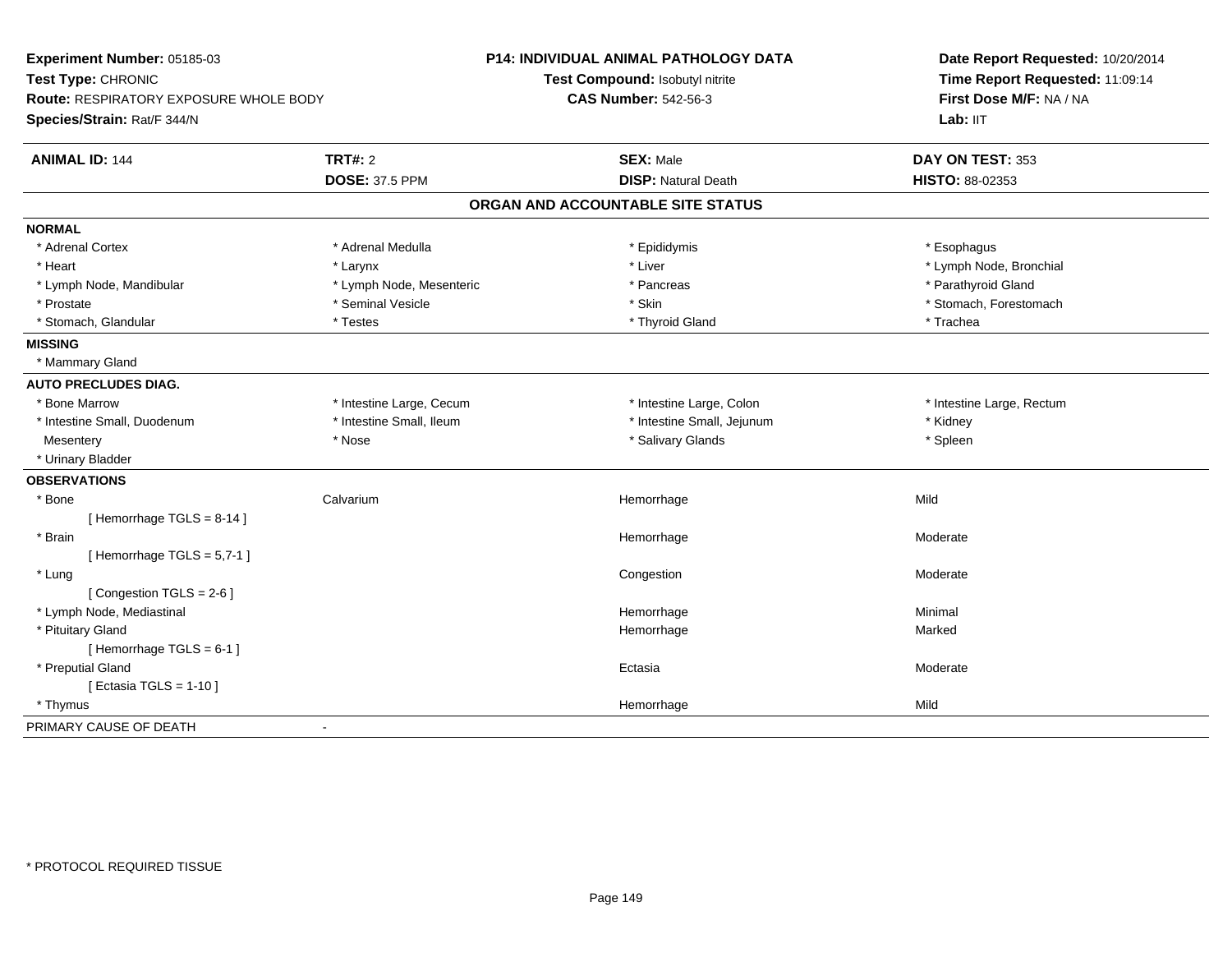| Test Compound: Isobutyl nitrite<br><b>CAS Number: 542-56-3</b><br><b>SEX: Male</b> | Time Report Requested: 11:09:14<br>First Dose M/F: NA / NA<br>Lab: IIT                                                                                                                                       |
|------------------------------------------------------------------------------------|--------------------------------------------------------------------------------------------------------------------------------------------------------------------------------------------------------------|
|                                                                                    |                                                                                                                                                                                                              |
|                                                                                    |                                                                                                                                                                                                              |
|                                                                                    |                                                                                                                                                                                                              |
|                                                                                    | DAY ON TEST: 646                                                                                                                                                                                             |
| <b>DISP:</b> Moribund Sacrifice                                                    | HISTO: 88-02354                                                                                                                                                                                              |
|                                                                                    |                                                                                                                                                                                                              |
|                                                                                    |                                                                                                                                                                                                              |
| * Brain                                                                            | * Epididymis                                                                                                                                                                                                 |
| * Intestine Large, Colon                                                           | * Intestine Large, Rectum                                                                                                                                                                                    |
| * Intestine Small, Jejunum                                                         | * Larynx                                                                                                                                                                                                     |
| * Nose                                                                             | * Pancreas                                                                                                                                                                                                   |
| * Salivary Glands                                                                  | * Seminal Vesicle                                                                                                                                                                                            |
| * Trachea                                                                          | * Urinary Bladder                                                                                                                                                                                            |
|                                                                                    |                                                                                                                                                                                                              |
|                                                                                    |                                                                                                                                                                                                              |
|                                                                                    |                                                                                                                                                                                                              |
|                                                                                    | Mild                                                                                                                                                                                                         |
|                                                                                    | Mild                                                                                                                                                                                                         |
| Inflammation                                                                       | Mild                                                                                                                                                                                                         |
| Thrombosis                                                                         | Moderate                                                                                                                                                                                                     |
|                                                                                    |                                                                                                                                                                                                              |
| Nephropathy                                                                        | Chronic, Mild                                                                                                                                                                                                |
|                                                                                    |                                                                                                                                                                                                              |
| Fatty Change                                                                       | Moderate                                                                                                                                                                                                     |
| Necrosis                                                                           | Minimal                                                                                                                                                                                                      |
|                                                                                    |                                                                                                                                                                                                              |
|                                                                                    | Minimal                                                                                                                                                                                                      |
|                                                                                    | Minimal                                                                                                                                                                                                      |
|                                                                                    | Mild                                                                                                                                                                                                         |
|                                                                                    | Mild                                                                                                                                                                                                         |
|                                                                                    | Marked                                                                                                                                                                                                       |
|                                                                                    | Mild                                                                                                                                                                                                         |
|                                                                                    | Mild                                                                                                                                                                                                         |
|                                                                                    | Minimal                                                                                                                                                                                                      |
|                                                                                    | Mild                                                                                                                                                                                                         |
|                                                                                    | Multiple, Moderate                                                                                                                                                                                           |
|                                                                                    | ORGAN AND ACCOUNTABLE SITE STATUS<br>Hyperplasia<br>Cardiomyopathy<br>Inflammation<br>Hemorrhage<br>Pigmentation<br>Lactation<br>Ectasia<br>Hyperplasia<br>Inflammation<br>Inflammation<br>Necrosis<br>Ulcer |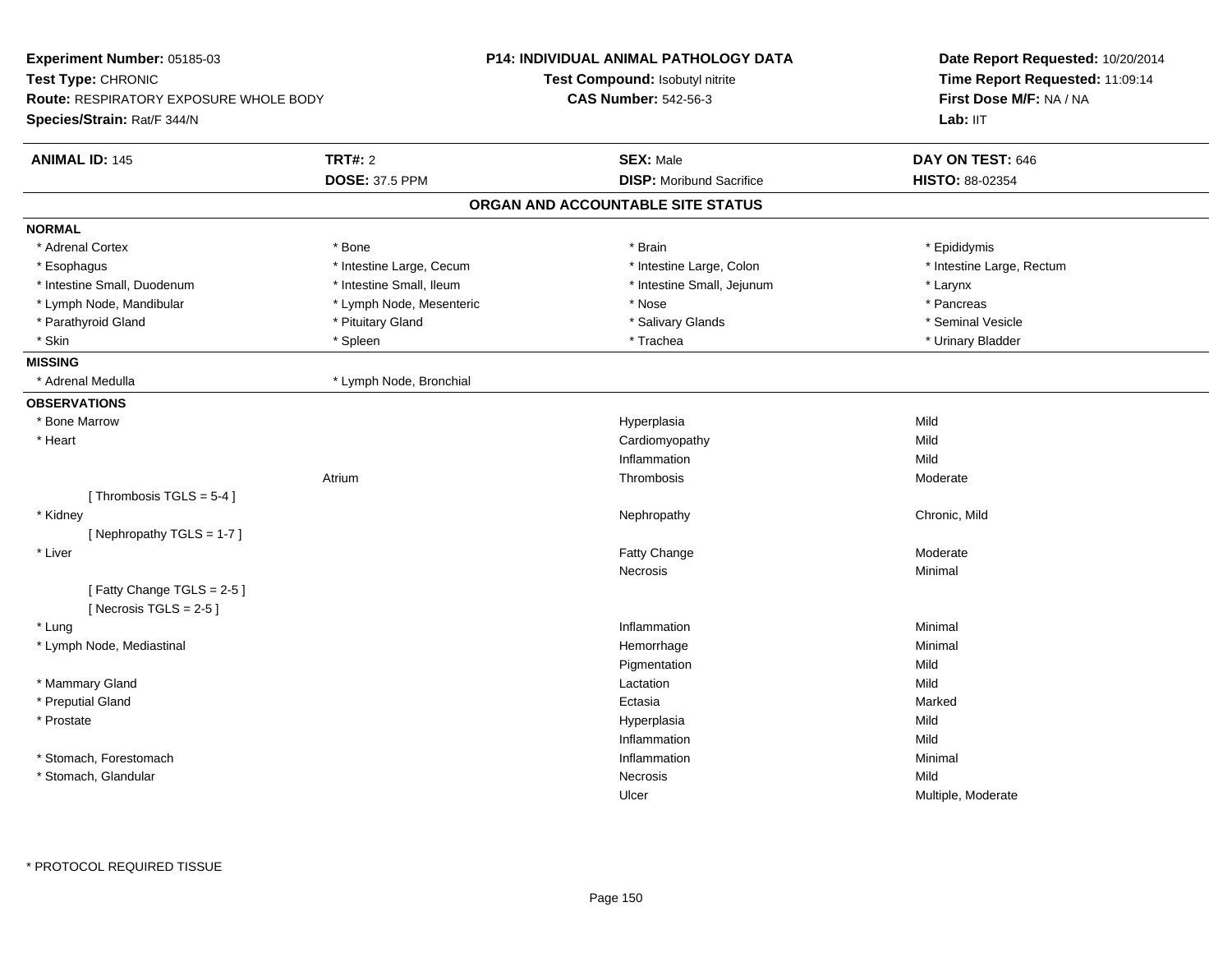| Experiment Number: 05185-03<br>Test Type: CHRONIC<br><b>Route: RESPIRATORY EXPOSURE WHOLE BODY</b> |                          | <b>P14: INDIVIDUAL ANIMAL PATHOLOGY DATA</b><br>Test Compound: Isobutyl nitrite<br><b>CAS Number: 542-56-3</b> | Date Report Requested: 10/20/2014<br>Time Report Requested: 11:09:14<br>First Dose M/F: NA / NA |
|----------------------------------------------------------------------------------------------------|--------------------------|----------------------------------------------------------------------------------------------------------------|-------------------------------------------------------------------------------------------------|
| Species/Strain: Rat/F 344/N                                                                        |                          |                                                                                                                | Lab: IIT                                                                                        |
| <b>ANIMAL ID: 145</b>                                                                              | <b>TRT#:</b> 2           | <b>SEX: Male</b>                                                                                               | DAY ON TEST: 646                                                                                |
|                                                                                                    | <b>DOSE: 37.5 PPM</b>    | <b>DISP:</b> Moribund Sacrifice                                                                                | <b>HISTO: 88-02354</b>                                                                          |
|                                                                                                    |                          | ORGAN AND ACCOUNTABLE SITE STATUS                                                                              |                                                                                                 |
| * Testes                                                                                           | <b>Interstit Cell</b>    | Adenoma                                                                                                        |                                                                                                 |
|                                                                                                    |                          | Atrophy                                                                                                        | Marked                                                                                          |
| [Adenoma TGLS = $3-9$ ]                                                                            |                          |                                                                                                                |                                                                                                 |
| [Atrophy TGLS = 4-9 ]                                                                              |                          |                                                                                                                |                                                                                                 |
| * Thymus                                                                                           |                          | Atrophy                                                                                                        | Marked                                                                                          |
| * Thyroid Gland                                                                                    | C Cell                   | Hyperplasia                                                                                                    | Mild                                                                                            |
| PRIMARY CAUSE OF DEATH                                                                             | $\overline{\phantom{a}}$ |                                                                                                                |                                                                                                 |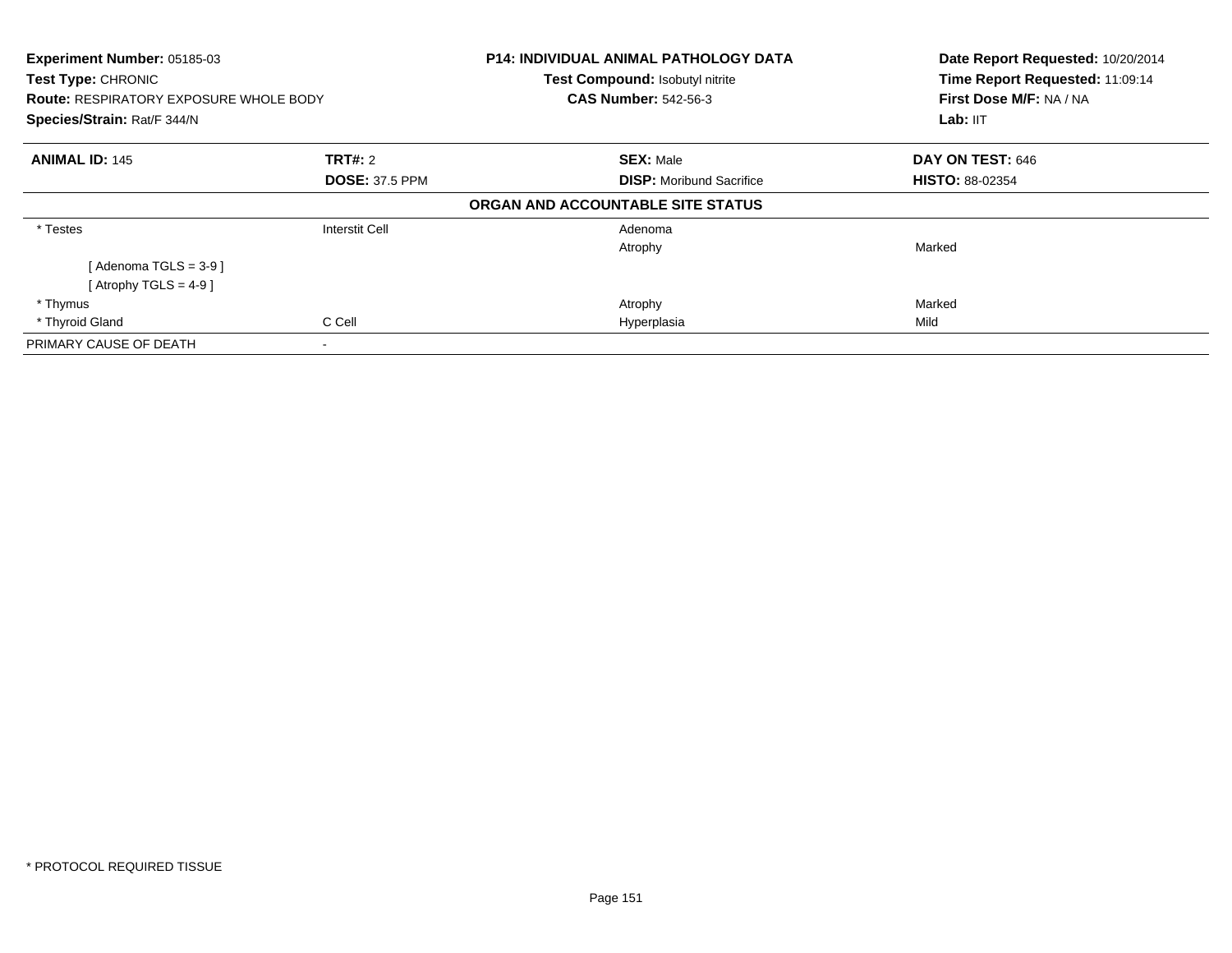| Experiment Number: 05185-03                        |                             | <b>P14: INDIVIDUAL ANIMAL PATHOLOGY DATA</b> | Date Report Requested: 10/20/2014<br>Time Report Requested: 11:09:14<br>First Dose M/F: NA / NA |  |
|----------------------------------------------------|-----------------------------|----------------------------------------------|-------------------------------------------------------------------------------------------------|--|
| Test Type: CHRONIC                                 |                             | Test Compound: Isobutyl nitrite              |                                                                                                 |  |
| Route: RESPIRATORY EXPOSURE WHOLE BODY             |                             | <b>CAS Number: 542-56-3</b>                  |                                                                                                 |  |
| Species/Strain: Rat/F 344/N                        |                             |                                              | Lab: IIT                                                                                        |  |
| <b>ANIMAL ID: 146</b><br><b>TRT#: 2</b>            |                             | <b>SEX: Male</b>                             | DAY ON TEST: 436                                                                                |  |
|                                                    | <b>DOSE: 37.5 PPM</b>       | <b>DISP:</b> Moribund Sacrifice              | HISTO: 88-02355                                                                                 |  |
|                                                    |                             | ORGAN AND ACCOUNTABLE SITE STATUS            |                                                                                                 |  |
| <b>NORMAL</b>                                      |                             |                                              |                                                                                                 |  |
| * Adrenal Cortex                                   | * Adrenal Medulla           | * Bone                                       | * Brain                                                                                         |  |
| * Epididymis<br>* Esophagus                        |                             | * Intestine Large, Cecum                     | * Intestine Large, Colon                                                                        |  |
| * Intestine Large, Rectum                          | * Intestine Small, Duodenum | * Intestine Small, Ileum                     | * Intestine Small, Jejunum                                                                      |  |
| * Kidney<br>* Larynx                               |                             | * Lung                                       | * Lymph Node, Bronchial                                                                         |  |
| * Lymph Node, Mediastinal                          | * Lymph Node, Mesenteric    | * Mammary Gland                              | * Nose                                                                                          |  |
| * Parathyroid Gland<br>* Prostate                  |                             | * Salivary Glands                            | * Seminal Vesicle                                                                               |  |
| * Skin<br>* Spleen                                 |                             | * Stomach, Forestomach                       | * Stomach, Glandular                                                                            |  |
| * Thyroid Gland<br>* Trachea                       |                             | * Urinary Bladder                            |                                                                                                 |  |
| <b>OBSERVATIONS</b>                                |                             |                                              |                                                                                                 |  |
| * Bone Marrow                                      |                             | Hyperplasia                                  | Mild                                                                                            |  |
| * Heart                                            |                             | Cardiomyopathy                               | Minimal                                                                                         |  |
| * Liver                                            |                             | Congestion                                   | Mild                                                                                            |  |
|                                                    |                             | Hemorrhage                                   | Minimal                                                                                         |  |
| * Lymph Node, Mandibular                           |                             | Hyperplasia                                  | Lymphoid, Moderate                                                                              |  |
| [ Hyperplasia TGLS = 2-2 ]                         |                             |                                              |                                                                                                 |  |
| Acinar Cell<br>* Pancreas                          |                             | Atrophy                                      | Mild                                                                                            |  |
| * Pituitary Gland<br>Pars Distalis                 |                             | Hyperplasia                                  | Mild                                                                                            |  |
| * Preputial Gland                                  |                             | Ectasia                                      | Moderate                                                                                        |  |
|                                                    |                             | Inflammation                                 | Mild                                                                                            |  |
| <b>Interstit Cell</b><br>* Testes                  |                             | Hyperplasia                                  | Mild                                                                                            |  |
| * Thymus                                           |                             | Atrophy                                      | Mild                                                                                            |  |
| Zymbal's Gland                                     |                             | Carcinoma                                    |                                                                                                 |  |
| [Carcinoma TGLS = $1-14$ ]                         |                             |                                              |                                                                                                 |  |
| PRIMARY CAUSE OF DEATH<br>$\overline{\phantom{a}}$ |                             |                                              |                                                                                                 |  |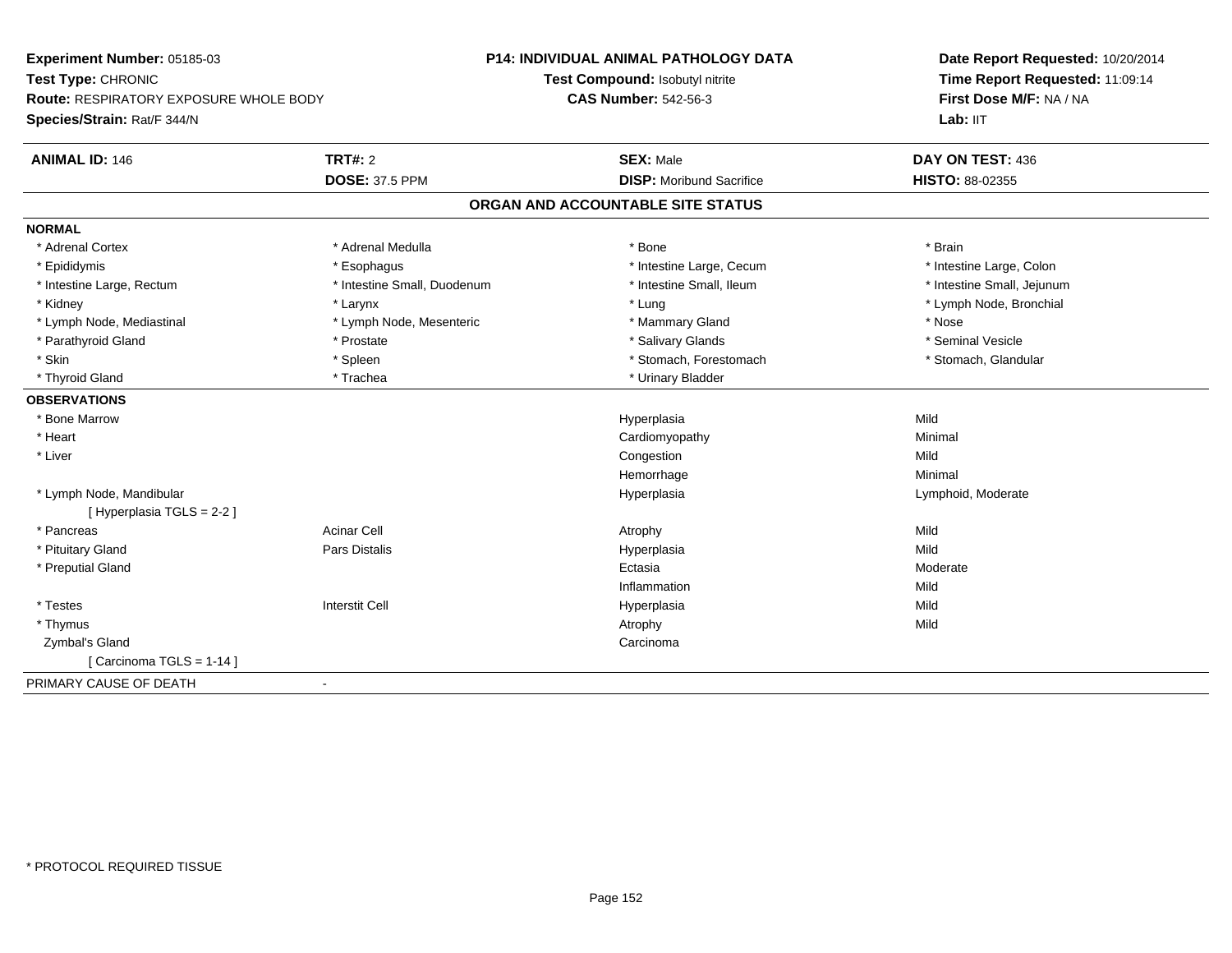| Experiment Number: 05185-03                   |                          | <b>P14: INDIVIDUAL ANIMAL PATHOLOGY DATA</b> | Date Report Requested: 10/20/2014                          |  |
|-----------------------------------------------|--------------------------|----------------------------------------------|------------------------------------------------------------|--|
| Test Type: CHRONIC                            |                          | <b>Test Compound: Isobutyl nitrite</b>       | Time Report Requested: 11:09:14<br>First Dose M/F: NA / NA |  |
| <b>Route: RESPIRATORY EXPOSURE WHOLE BODY</b> |                          | <b>CAS Number: 542-56-3</b>                  |                                                            |  |
| Species/Strain: Rat/F 344/N                   |                          |                                              | Lab: IIT                                                   |  |
| <b>ANIMAL ID: 147</b>                         | <b>TRT#: 2</b>           | <b>SEX: Male</b>                             | DAY ON TEST: 729                                           |  |
|                                               | <b>DOSE: 37.5 PPM</b>    | <b>DISP: Terminal Sacrifice</b>              | HISTO: 88-02356                                            |  |
|                                               |                          | ORGAN AND ACCOUNTABLE SITE STATUS            |                                                            |  |
| <b>NORMAL</b>                                 |                          |                                              |                                                            |  |
| * Adrenal Cortex                              | * Bone                   | * Bone Marrow                                | * Brain                                                    |  |
| * Esophagus                                   | * Intestine Large, Cecum | * Intestine Large, Colon                     | * Intestine Large, Rectum                                  |  |
| * Intestine Small, Duodenum                   | * Intestine Small, Ileum | * Intestine Small, Jejunum                   | * Larynx                                                   |  |
| * Lung                                        | * Lymph Node, Mandibular | * Lymph Node, Mesenteric                     | * Pancreas                                                 |  |
| * Parathyroid Gland                           | * Prostate               | * Salivary Glands                            | * Seminal Vesicle                                          |  |
| * Skin                                        | * Spleen                 | * Stomach, Forestomach                       | * Stomach, Glandular                                       |  |
| * Thyroid Gland                               | * Trachea                | * Urinary Bladder                            |                                                            |  |
| <b>MISSING</b>                                |                          |                                              |                                                            |  |
| * Lymph Node, Bronchial                       |                          |                                              |                                                            |  |
| <b>OBSERVATIONS</b>                           |                          |                                              |                                                            |  |
| * Adrenal Medulla                             |                          | Hyperplasia                                  | Mild                                                       |  |
| * Epididymis                                  |                          | Hypospermia                                  | Moderate                                                   |  |
| * Heart                                       |                          | Cardiomyopathy                               | Mild                                                       |  |
| * Kidney                                      |                          | Nephropathy                                  | Chronic, Moderate                                          |  |
| * Liver                                       |                          | <b>Eosinophilic Focus</b>                    | Multiple, Mild                                             |  |
| * Lymph Node, Mediastinal                     |                          | Hemorrhage                                   | Moderate                                                   |  |
| [Hemorrhage TGLS = 2-5]                       |                          |                                              |                                                            |  |
| * Mammary Gland                               |                          | Lactation                                    | Moderate                                                   |  |
| [ Lactation TGLS = $1-14$ ]                   |                          |                                              |                                                            |  |
| * Nose                                        | Nasolacrim Dct           | Inflammation                                 | Mild                                                       |  |
| * Pituitary Gland                             | Pars Distalis            | Adenoma                                      |                                                            |  |
|                                               | <b>Pars Distalis</b>     | Hemorrhage                                   | Mild                                                       |  |
|                                               | <b>Pars Distalis</b>     | Hyperplasia                                  | Mild                                                       |  |
| [Adenoma TGLS = $3-15$ ]                      |                          |                                              |                                                            |  |
| [Hemorrhage TGLS = 3-15]                      |                          |                                              |                                                            |  |
| [Hyperplasia TGLS = 3-15]                     |                          |                                              |                                                            |  |
| * Preputial Gland                             |                          | Ectasia                                      | Moderate                                                   |  |
| * Testes                                      |                          | Atrophy                                      | Moderate                                                   |  |
|                                               | <b>Interstit Cell</b>    | Hyperplasia                                  | Mild                                                       |  |
|                                               | Arteriole                | Inflammation                                 | Moderate                                                   |  |
|                                               |                          |                                              |                                                            |  |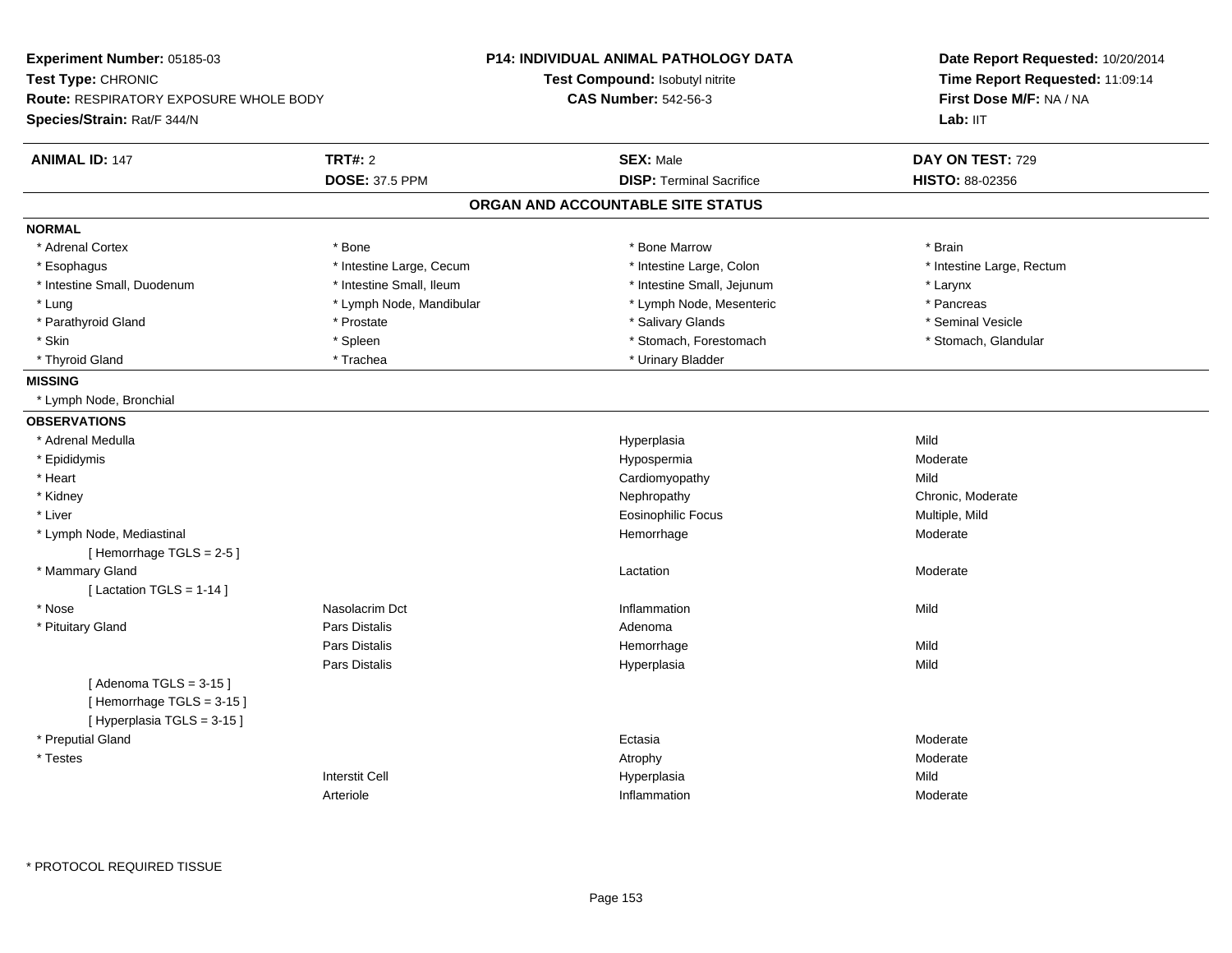| Experiment Number: 05185-03<br>Test Type: CHRONIC<br><b>Route: RESPIRATORY EXPOSURE WHOLE BODY</b><br>Species/Strain: Rat/F 344/N |                       | <b>P14: INDIVIDUAL ANIMAL PATHOLOGY DATA</b> | Date Report Requested: 10/20/2014<br>Time Report Requested: 11:09:14 |
|-----------------------------------------------------------------------------------------------------------------------------------|-----------------------|----------------------------------------------|----------------------------------------------------------------------|
|                                                                                                                                   |                       | Test Compound: Isobutyl nitrite              |                                                                      |
|                                                                                                                                   |                       | <b>CAS Number: 542-56-3</b>                  | First Dose M/F: NA / NA                                              |
|                                                                                                                                   |                       |                                              | Lab: IIT                                                             |
| <b>ANIMAL ID: 147</b>                                                                                                             | TRT#: 2               | <b>SEX: Male</b>                             | DAY ON TEST: 729                                                     |
|                                                                                                                                   | <b>DOSE: 37.5 PPM</b> | <b>DISP:</b> Terminal Sacrifice              | <b>HISTO: 88-02356</b>                                               |
|                                                                                                                                   |                       | ORGAN AND ACCOUNTABLE SITE STATUS            |                                                                      |
| * Thymus                                                                                                                          |                       | Atrophy                                      | Mild                                                                 |
| Tongue                                                                                                                            |                       | Squamous Cell Papilloma                      |                                                                      |
| [Squamous Cell Papilloma TGLS = 4-13]                                                                                             |                       |                                              |                                                                      |
| PRIMARY CAUSE OF DEATH                                                                                                            |                       |                                              |                                                                      |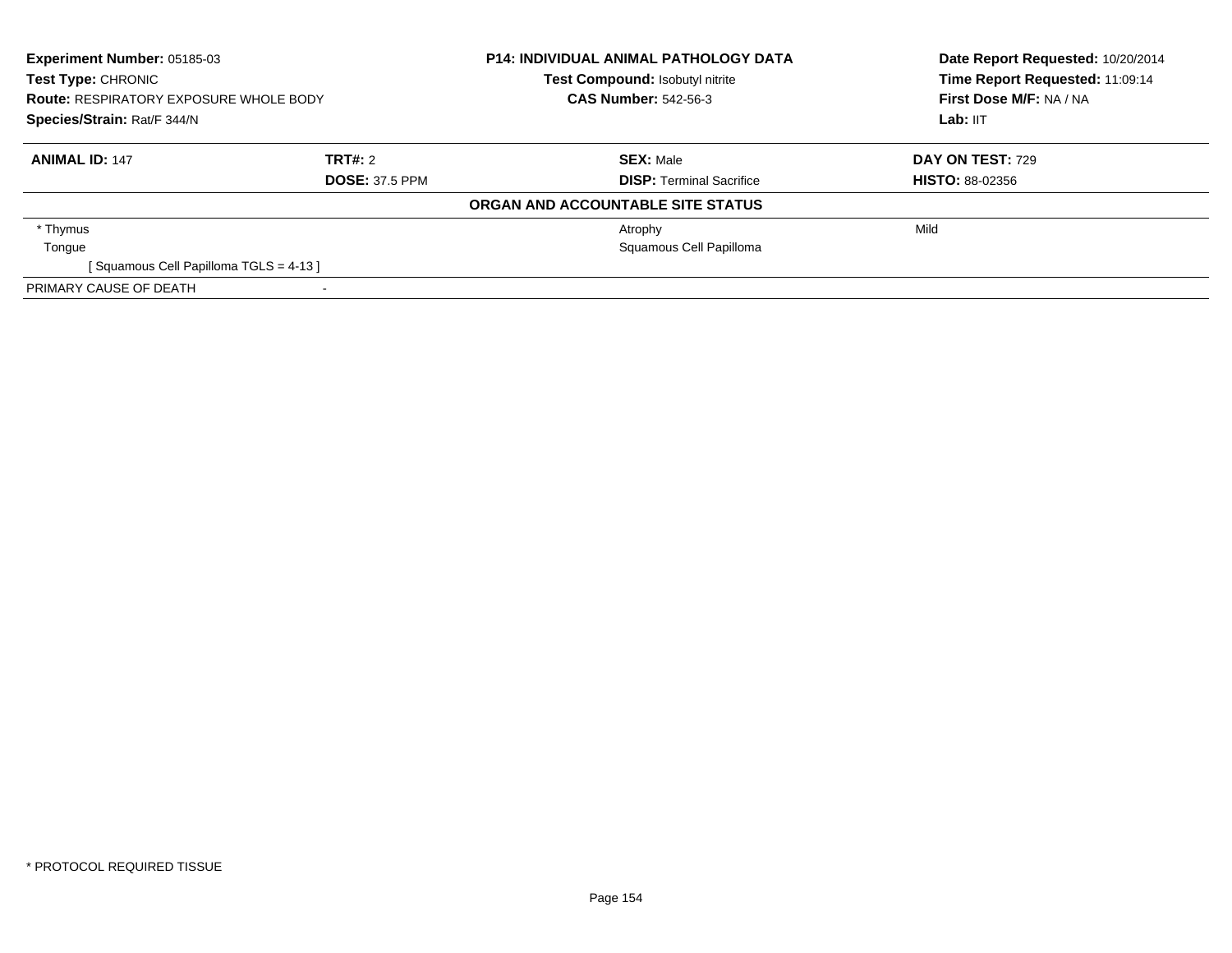| Experiment Number: 05185-03                   |                            | <b>P14: INDIVIDUAL ANIMAL PATHOLOGY DATA</b> | Date Report Requested: 10/20/2014 |  |
|-----------------------------------------------|----------------------------|----------------------------------------------|-----------------------------------|--|
| Test Type: CHRONIC                            |                            | <b>Test Compound: Isobutyl nitrite</b>       | Time Report Requested: 11:09:14   |  |
| <b>Route: RESPIRATORY EXPOSURE WHOLE BODY</b> |                            | <b>CAS Number: 542-56-3</b>                  | First Dose M/F: NA / NA           |  |
| Species/Strain: Rat/F 344/N                   |                            |                                              | Lab: IIT                          |  |
| <b>ANIMAL ID: 148</b>                         | <b>TRT#: 2</b>             | <b>SEX: Male</b>                             | DAY ON TEST: 729                  |  |
|                                               | <b>DOSE: 37.5 PPM</b>      | <b>DISP: Terminal Sacrifice</b>              | HISTO: 88-02357                   |  |
|                                               |                            | ORGAN AND ACCOUNTABLE SITE STATUS            |                                   |  |
| <b>NORMAL</b>                                 |                            |                                              |                                   |  |
| * Bone                                        | * Brain                    | * Epididymis                                 | * Esophagus                       |  |
| * Intestine Large, Cecum                      | * Intestine Large, Colon   | * Intestine Large, Rectum                    | * Intestine Small, Duodenum       |  |
| * Intestine Small, Ileum                      | * Intestine Small, Jejunum | * Larynx                                     | * Lymph Node, Bronchial           |  |
| * Lymph Node, Mesenteric                      | * Nose                     | * Parathyroid Gland                          | * Prostate                        |  |
| * Salivary Glands                             | * Seminal Vesicle          | * Stomach, Forestomach                       | * Stomach, Glandular              |  |
| * Thyroid Gland                               | * Trachea                  | * Urinary Bladder                            |                                   |  |
| <b>OBSERVATIONS</b>                           |                            |                                              |                                   |  |
| * Adrenal Cortex                              |                            | Vacuolization Cytoplasmic                    | Mild                              |  |
| * Adrenal Medulla                             |                            | Pheochromocytoma Benign                      |                                   |  |
| * Bone Marrow                                 |                            | Hyperplasia                                  | Moderate                          |  |
| * Heart                                       |                            | Cardiomyopathy                               | Minimal                           |  |
| * Kidney                                      |                            | Nephropathy                                  | Chronic, Mild                     |  |
| * Liver                                       |                            | <b>Basophilic Focus</b>                      | Minimal                           |  |
|                                               |                            | <b>Clear Cell Focus</b>                      | Multiple, Minimal                 |  |
| * Lung                                        |                            | Alveolar/Bronchiolar Adenoma                 |                                   |  |
| * Lymph Node, Mandibular                      |                            | Hyperplasia                                  | Plasma Cell, Minimal              |  |
| * Lymph Node, Mediastinal                     |                            | Hemorrhage                                   | Mild                              |  |
|                                               |                            | Hyperplasia                                  | Plasma Cell, Mild                 |  |
|                                               |                            | Pigmentation                                 | Minimal                           |  |
| * Mammary Gland                               |                            | Lactation                                    | Mild                              |  |
| * Pancreas                                    | <b>Acinar Cell</b>         | Atrophy                                      | Minimal                           |  |
| * Pituitary Gland                             | <b>Pars Distalis</b>       | Adenoma                                      | Multiple                          |  |
|                                               | <b>Pars Distalis</b>       | Cyst                                         | Minimal                           |  |
|                                               | <b>Pars Distalis</b>       | Hyperplasia                                  | Mild                              |  |
| * Preputial Gland                             |                            | Ectasia                                      | Mild                              |  |
| * Skin                                        | <b>Subcut Tiss</b>         | Abscess                                      | Marked                            |  |
| [Abscess TGLS = $1-13$ ]                      |                            |                                              |                                   |  |
| * Spleen                                      |                            | Congestion                                   | Mild                              |  |
| [Congestion TGLS = 2-5]                       |                            |                                              |                                   |  |
| * Testes                                      | <b>Interstit Cell</b>      | Hyperplasia                                  | Minimal                           |  |
|                                               |                            |                                              |                                   |  |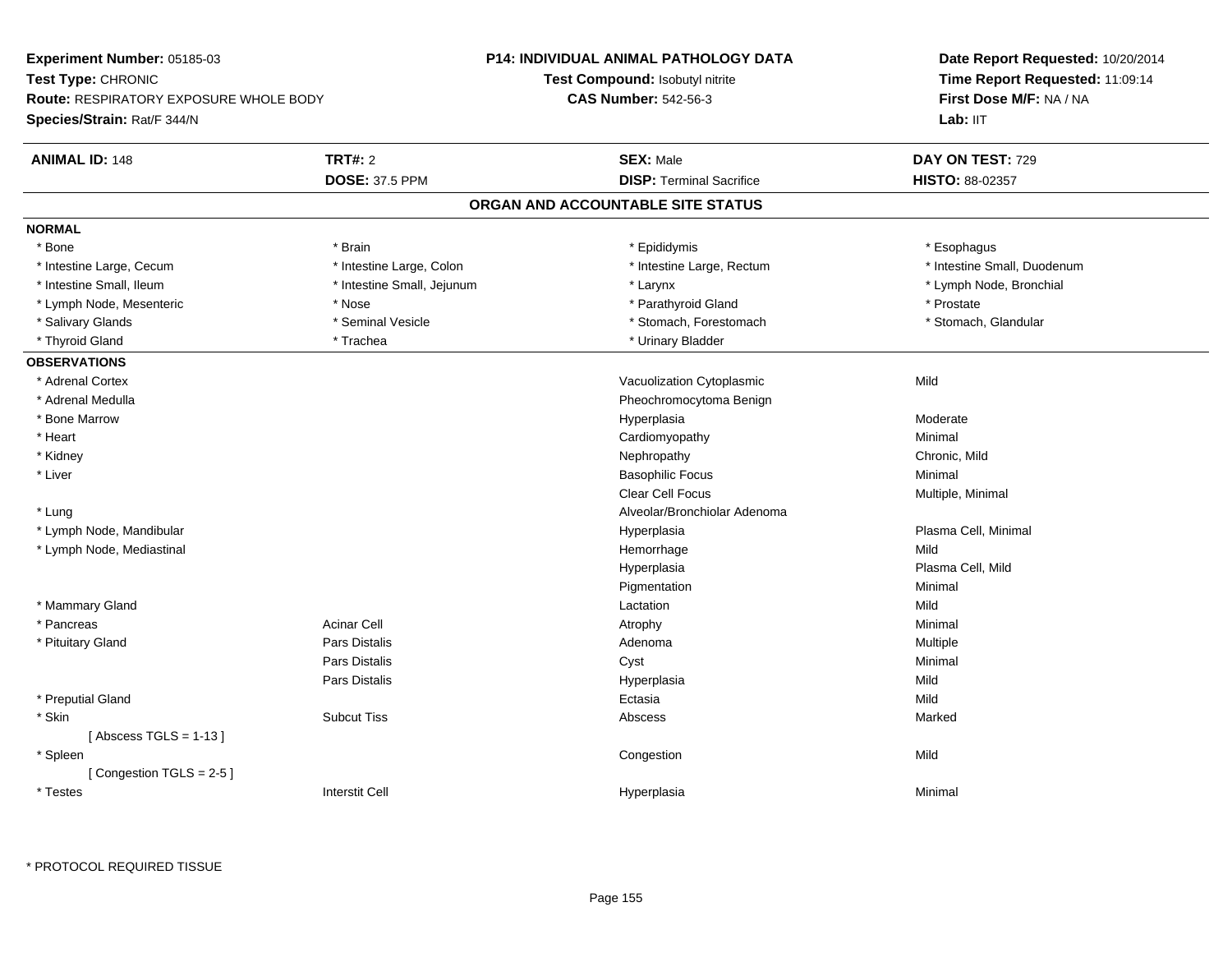| Experiment Number: 05185-03<br>Test Type: CHRONIC<br><b>Route: RESPIRATORY EXPOSURE WHOLE BODY</b><br>Species/Strain: Rat/F 344/N |                       | <b>P14: INDIVIDUAL ANIMAL PATHOLOGY DATA</b> | Date Report Requested: 10/20/2014 |
|-----------------------------------------------------------------------------------------------------------------------------------|-----------------------|----------------------------------------------|-----------------------------------|
|                                                                                                                                   |                       | Test Compound: Isobutyl nitrite              | Time Report Requested: 11:09:14   |
|                                                                                                                                   |                       | <b>CAS Number: 542-56-3</b>                  | First Dose M/F: NA / NA           |
|                                                                                                                                   |                       |                                              | Lab: IIT                          |
| <b>ANIMAL ID: 148</b>                                                                                                             | TRT#: 2               | <b>SEX: Male</b>                             | <b>DAY ON TEST: 729</b>           |
|                                                                                                                                   | <b>DOSE: 37.5 PPM</b> | <b>DISP: Terminal Sacrifice</b>              | <b>HISTO: 88-02357</b>            |
|                                                                                                                                   |                       | ORGAN AND ACCOUNTABLE SITE STATUS            |                                   |
| * Thymus                                                                                                                          |                       | Atrophy                                      | Minimal                           |
| PRIMARY CAUSE OF DEATH                                                                                                            |                       |                                              |                                   |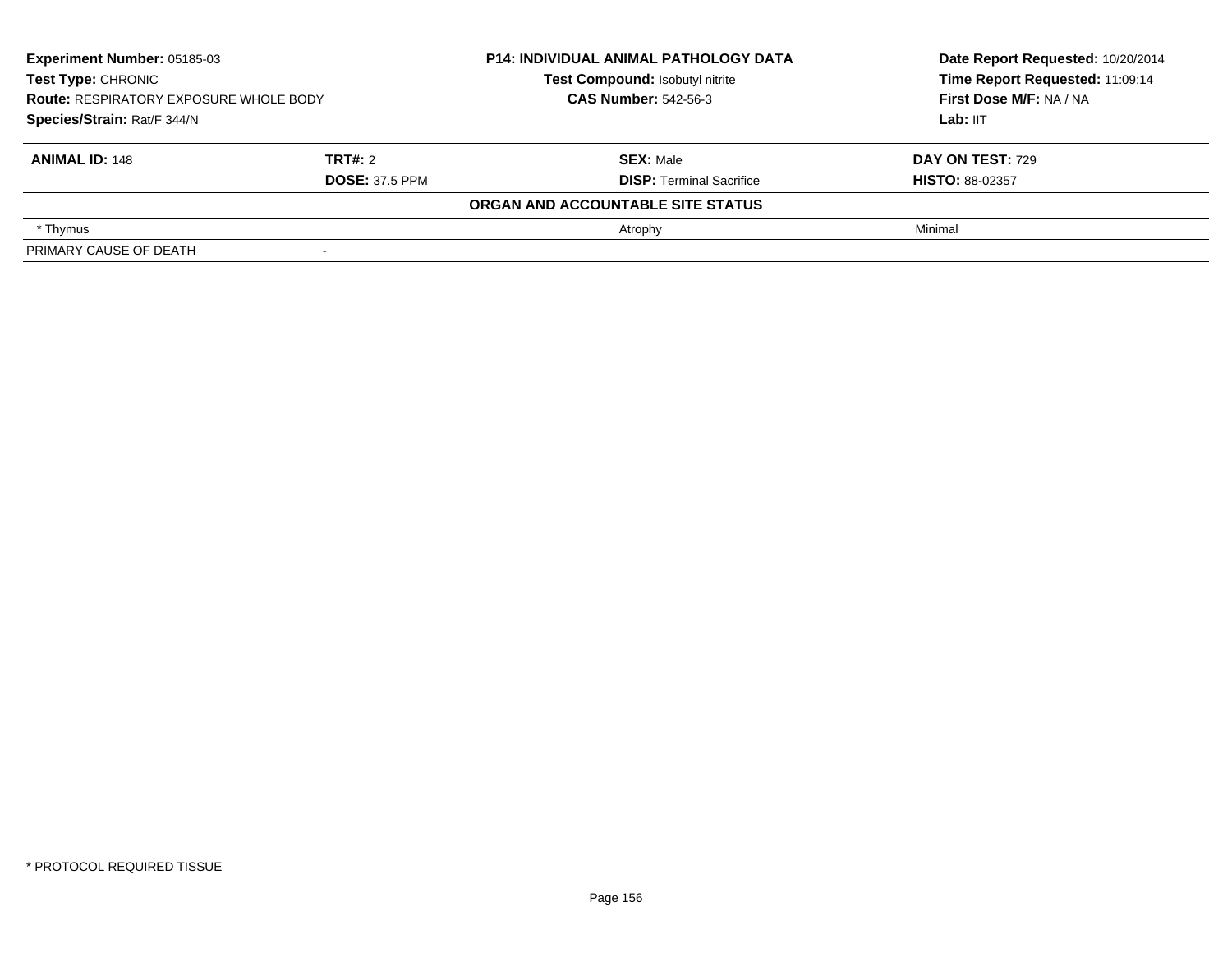| Experiment Number: 05185-03                                          |                           | <b>P14: INDIVIDUAL ANIMAL PATHOLOGY DATA</b> | Date Report Requested: 10/20/2014<br>Time Report Requested: 11:09:14 |  |
|----------------------------------------------------------------------|---------------------------|----------------------------------------------|----------------------------------------------------------------------|--|
| Test Type: CHRONIC                                                   |                           | Test Compound: Isobutyl nitrite              |                                                                      |  |
| <b>Route: RESPIRATORY EXPOSURE WHOLE BODY</b>                        |                           | <b>CAS Number: 542-56-3</b>                  | First Dose M/F: NA / NA                                              |  |
| Species/Strain: Rat/F 344/N                                          |                           |                                              | Lab: IIT                                                             |  |
| <b>ANIMAL ID: 149</b>                                                | <b>TRT#: 2</b>            | <b>SEX: Male</b>                             | DAY ON TEST: 720                                                     |  |
|                                                                      | <b>DOSE: 37.5 PPM</b>     | <b>DISP: Natural Death</b>                   | <b>HISTO: 88-02358</b>                                               |  |
|                                                                      |                           | ORGAN AND ACCOUNTABLE SITE STATUS            |                                                                      |  |
| <b>NORMAL</b>                                                        |                           |                                              |                                                                      |  |
| * Bone                                                               | * Brain                   | * Esophagus                                  | * Intestine Large, Cecum                                             |  |
| * Intestine Large, Colon                                             | * Intestine Large, Rectum | * Intestine Small, Duodenum                  | * Intestine Small, Ileum                                             |  |
| * Larynx                                                             | * Lung                    | * Lymph Node, Mediastinal                    | * Mammary Gland                                                      |  |
| * Parathyroid Gland                                                  | * Salivary Glands         | * Skin                                       | * Spleen                                                             |  |
| * Stomach, Forestomach                                               | * Stomach, Glandular      | * Thyroid Gland                              | * Trachea                                                            |  |
| * Urinary Bladder                                                    |                           |                                              |                                                                      |  |
| <b>AUTO PRECLUDES DIAG.</b>                                          |                           |                                              |                                                                      |  |
| * Intestine Small, Jejunum                                           |                           |                                              |                                                                      |  |
| <b>OBSERVATIONS</b>                                                  |                           |                                              |                                                                      |  |
| * Adrenal Cortex                                                     |                           | Vacuolization Cytoplasmic                    | Minimal                                                              |  |
| * Adrenal Medulla                                                    |                           | Pheochromocytoma Malignant                   |                                                                      |  |
| [ Pheochromocytoma Malignant TGLS = 4-14 ]                           |                           |                                              |                                                                      |  |
| * Bone Marrow                                                        |                           | Hyperplasia                                  | Mild                                                                 |  |
| * Epididymis                                                         |                           | Hypospermia                                  | Marked                                                               |  |
| * Heart                                                              |                           | Cardiomyopathy                               | Mild                                                                 |  |
|                                                                      |                           | Inflammation                                 | Mild                                                                 |  |
| * Kidney                                                             |                           | Nephropathy                                  | Chronic, Mild                                                        |  |
| * Liver                                                              |                           | <b>Basophilic Focus</b>                      | Moderate                                                             |  |
|                                                                      |                           | <b>Eosinophilic Focus</b>                    | Multiple, Mild                                                       |  |
|                                                                      |                           | <b>Mixed Cell Focus</b>                      | Mild                                                                 |  |
| [Basophilic Focus TGLS = 5-15]<br>[ Eosinophilic Focus TGLS = 5-15 ] |                           |                                              |                                                                      |  |
| [Mixed Cell Focus TGLS = 5-15]                                       |                           |                                              |                                                                      |  |
| * Lymph Node, Bronchial                                              |                           | Hemorrhage                                   | Moderate                                                             |  |
| * Lymph Node, Mandibular                                             |                           | Hyperplasia                                  | Plasma Cell, Mild                                                    |  |
| * Lymph Node, Mesenteric                                             |                           | Hemorrhage                                   | Minimal                                                              |  |
| * Nose                                                               |                           | Angiectasis                                  | Mild                                                                 |  |
| * Pancreas                                                           | <b>Acinar Cell</b>        | Atrophy                                      | Minimal                                                              |  |
| * Pituitary Gland                                                    | Pars Distalis             | Hyperplasia                                  | Moderate                                                             |  |
| * Preputial Gland                                                    |                           | Adenoma                                      |                                                                      |  |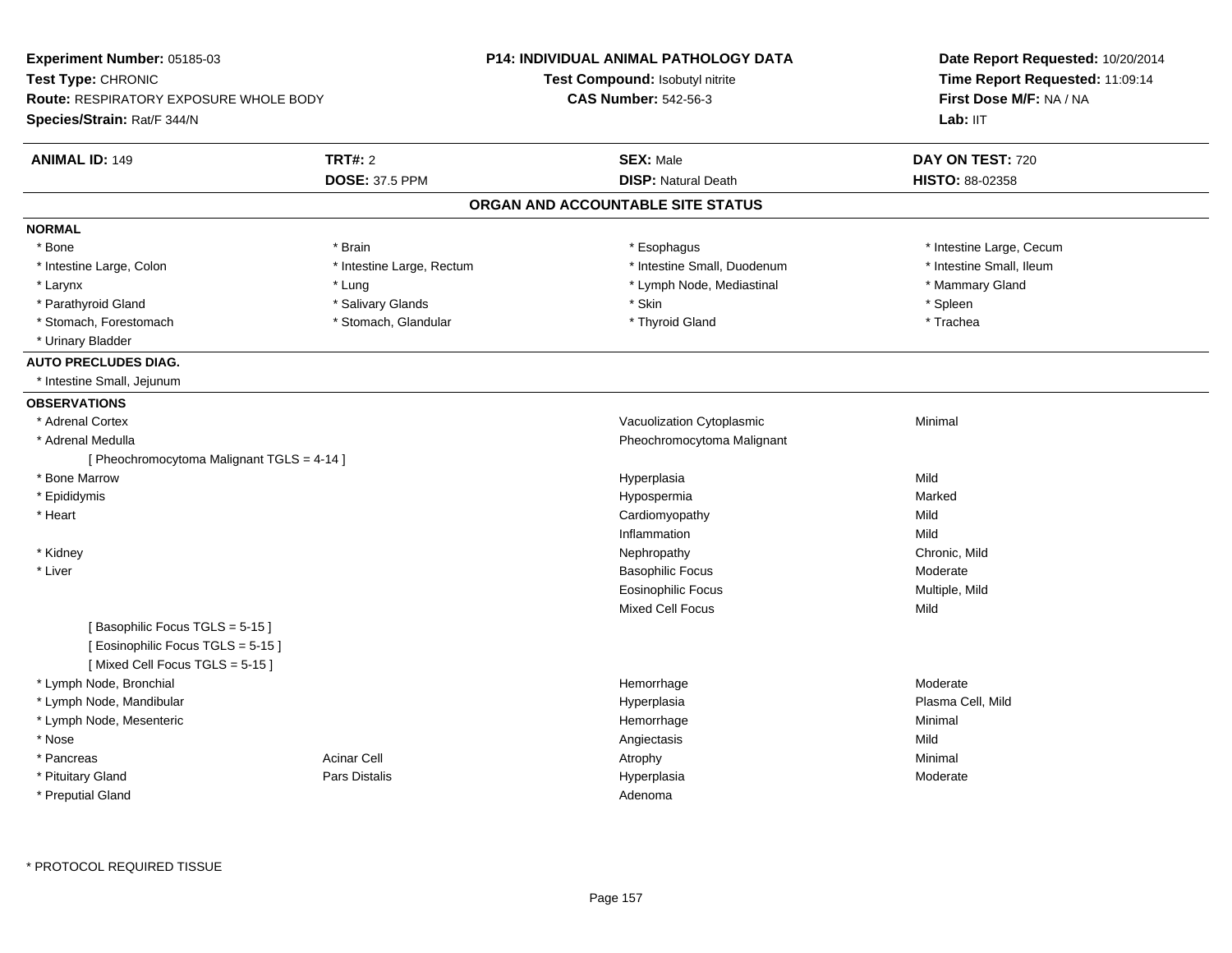| Experiment Number: 05185-03<br>Test Type: CHRONIC<br><b>Route: RESPIRATORY EXPOSURE WHOLE BODY</b><br>Species/Strain: Rat/F 344/N |                           | <b>P14: INDIVIDUAL ANIMAL PATHOLOGY DATA</b><br>Test Compound: Isobutyl nitrite<br><b>CAS Number: 542-56-3</b> | Date Report Requested: 10/20/2014<br>Time Report Requested: 11:09:14<br>First Dose M/F: NA / NA<br>Lab: IIT |
|-----------------------------------------------------------------------------------------------------------------------------------|---------------------------|----------------------------------------------------------------------------------------------------------------|-------------------------------------------------------------------------------------------------------------|
| <b>ANIMAL ID: 149</b>                                                                                                             | <b>TRT#: 2</b>            | <b>SEX: Male</b>                                                                                               | DAY ON TEST: 720                                                                                            |
|                                                                                                                                   | <b>DOSE: 37.5 PPM</b>     | <b>DISP: Natural Death</b>                                                                                     | <b>HISTO: 88-02358</b>                                                                                      |
|                                                                                                                                   |                           | ORGAN AND ACCOUNTABLE SITE STATUS                                                                              |                                                                                                             |
|                                                                                                                                   |                           | Ectasia                                                                                                        | Moderate                                                                                                    |
| [Adenoma TGLS = 1-13 ]                                                                                                            |                           |                                                                                                                |                                                                                                             |
| * Prostate                                                                                                                        |                           | Concretion                                                                                                     | Minimal                                                                                                     |
| * Seminal Vesicle                                                                                                                 |                           | <b>Depletion Cellular</b>                                                                                      | Marked                                                                                                      |
| * Testes                                                                                                                          | Bilateral, Interstit Cell | Adenoma                                                                                                        |                                                                                                             |
| [ Adenoma TGLS = 2,3-9 ]                                                                                                          |                           |                                                                                                                |                                                                                                             |
| * Thymus                                                                                                                          |                           | Hemorrhage                                                                                                     | Minimal                                                                                                     |
| PRIMARY CAUSE OF DEATH                                                                                                            |                           |                                                                                                                |                                                                                                             |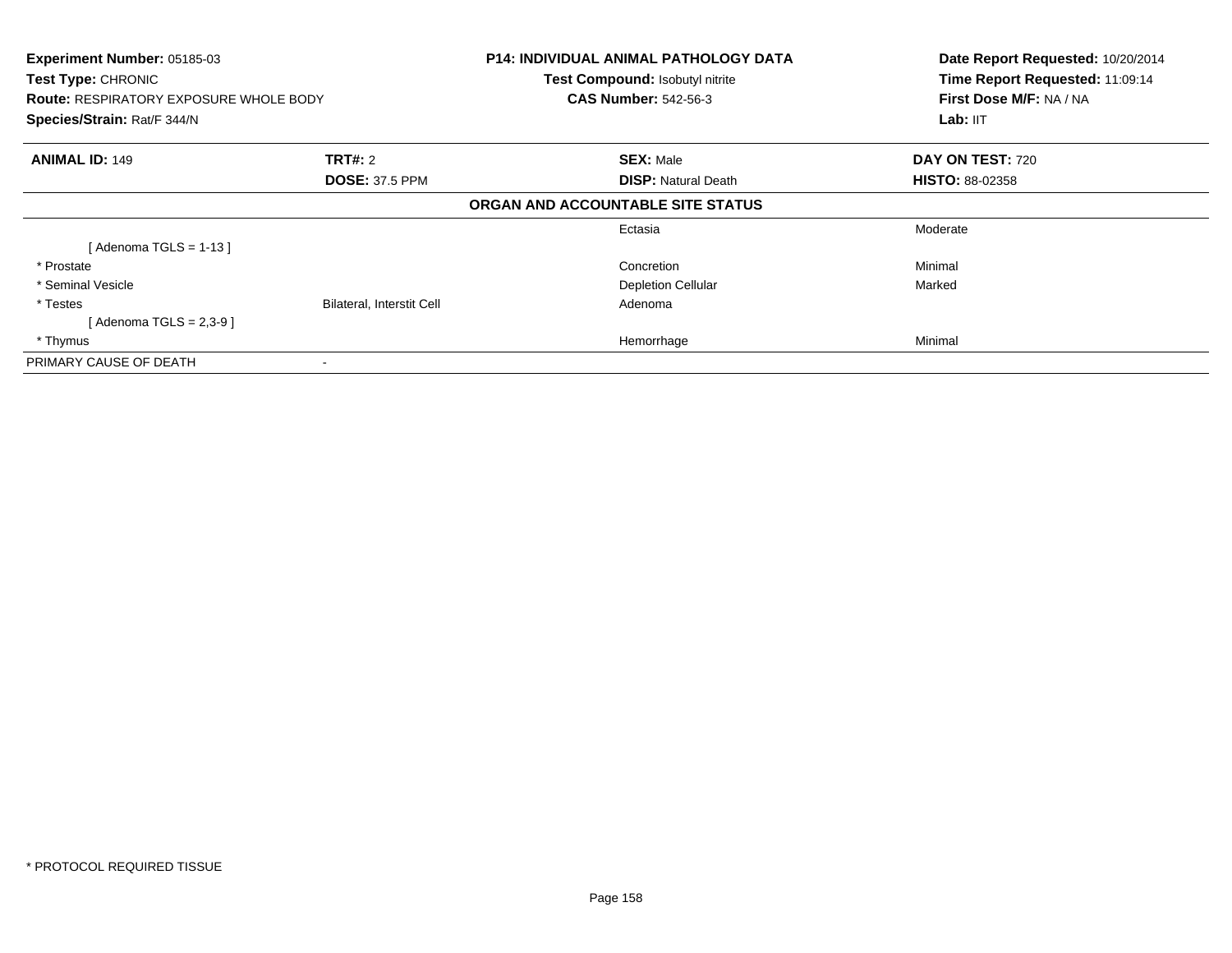| Experiment Number: 05185-03                   |                            | <b>P14: INDIVIDUAL ANIMAL PATHOLOGY DATA</b> | Date Report Requested: 10/20/2014<br>Time Report Requested: 11:09:14<br>First Dose M/F: NA / NA |  |
|-----------------------------------------------|----------------------------|----------------------------------------------|-------------------------------------------------------------------------------------------------|--|
| Test Type: CHRONIC                            |                            | Test Compound: Isobutyl nitrite              |                                                                                                 |  |
| <b>Route: RESPIRATORY EXPOSURE WHOLE BODY</b> |                            | <b>CAS Number: 542-56-3</b>                  |                                                                                                 |  |
| Species/Strain: Rat/F 344/N                   |                            |                                              | Lab: IIT                                                                                        |  |
| <b>ANIMAL ID: 150</b>                         | <b>TRT#: 2</b>             | <b>SEX: Male</b>                             | DAY ON TEST: 651                                                                                |  |
|                                               | <b>DOSE: 37.5 PPM</b>      | <b>DISP: Natural Death</b>                   | HISTO: 88-02359                                                                                 |  |
|                                               |                            | ORGAN AND ACCOUNTABLE SITE STATUS            |                                                                                                 |  |
| <b>NORMAL</b>                                 |                            |                                              |                                                                                                 |  |
| * Bone                                        | * Bone Marrow              | * Epididymis                                 | * Esophagus                                                                                     |  |
| * Intestine Large, Cecum                      | * Intestine Large, Colon   | * Intestine Large, Rectum                    | * Intestine Small, Duodenum                                                                     |  |
| * Larynx                                      | * Lymph Node, Mandibular   | * Lymph Node, Mesenteric                     | * Parathyroid Gland                                                                             |  |
| * Salivary Glands                             | * Seminal Vesicle          | * Stomach, Forestomach                       | * Stomach, Glandular                                                                            |  |
| * Testes                                      | * Trachea                  | * Urinary Bladder                            |                                                                                                 |  |
| <b>MISSING</b>                                |                            |                                              |                                                                                                 |  |
| * Lymph Node, Mediastinal                     |                            |                                              |                                                                                                 |  |
| <b>AUTO PRECLUDES DIAG.</b>                   |                            |                                              |                                                                                                 |  |
| * Intestine Small, Ileum                      | * Intestine Small, Jejunum |                                              |                                                                                                 |  |
| <b>OBSERVATIONS</b>                           |                            |                                              |                                                                                                 |  |
| * Adrenal Cortex                              |                            | Vacuolization Cytoplasmic                    | Minimal                                                                                         |  |
| * Adrenal Medulla                             |                            | Hyperplasia                                  | Minimal                                                                                         |  |
|                                               |                            | Pheochromocytoma Benign                      |                                                                                                 |  |
| * Brain                                       |                            | Compression                                  | Mild                                                                                            |  |
| * Heart                                       |                            | Cardiomyopathy                               | Mild                                                                                            |  |
| * Kidney                                      |                            | Nephropathy                                  | Chronic, Mild                                                                                   |  |
| * Liver                                       |                            | <b>Necrosis</b>                              | Marked                                                                                          |  |
| [Necrosis TGLS = 6-13,4-5,13]                 |                            |                                              |                                                                                                 |  |
| * Lung                                        |                            | Inflammation                                 | Marked                                                                                          |  |
| [Inflammation TGLS = $2-6$ ]                  |                            |                                              |                                                                                                 |  |
| * Lymph Node, Bronchial                       |                            | Hemorrhage                                   | Moderate                                                                                        |  |
| * Mammary Gland                               |                            | Lactation                                    | Moderate                                                                                        |  |
| * Nose                                        |                            | Angiectasis                                  | Moderate                                                                                        |  |
|                                               |                            | Foreign Body                                 | Mild                                                                                            |  |
|                                               |                            | Inflammation                                 | Moderate                                                                                        |  |
| * Pancreas                                    | <b>Acinar Cell</b>         | Atrophy                                      | Minimal                                                                                         |  |
| * Pituitary Gland                             | Pars Distalis              | Adenoma                                      |                                                                                                 |  |
|                                               | Pars Distalis              | Angiectasis                                  | Marked                                                                                          |  |
| [Adenoma TGLS = $5-1$ ]                       |                            |                                              |                                                                                                 |  |
| [ Angiectasis $TGLS = 5-1$ ]                  |                            |                                              |                                                                                                 |  |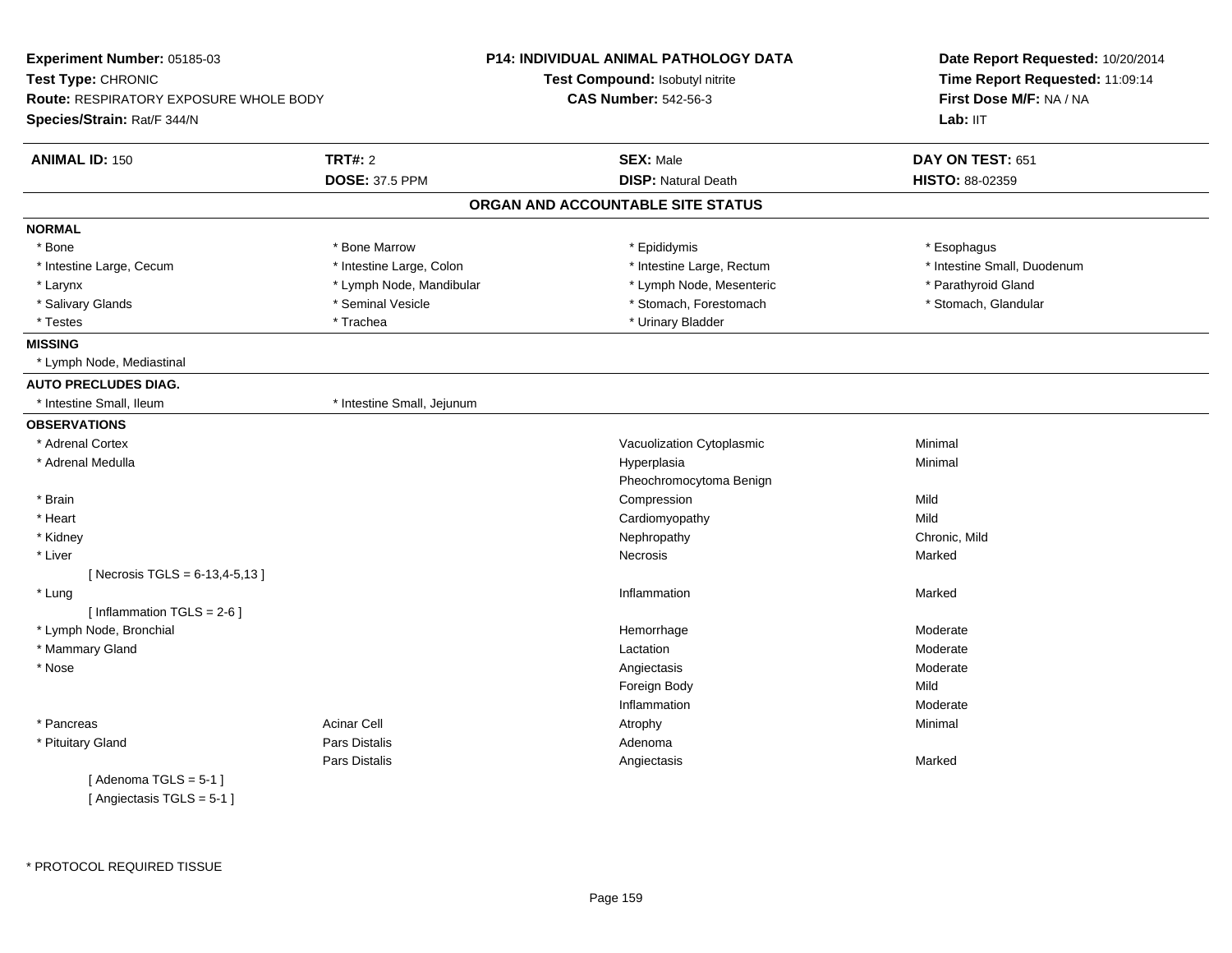| Experiment Number: 05185-03<br>Test Type: CHRONIC<br><b>Route: RESPIRATORY EXPOSURE WHOLE BODY</b><br><b>Species/Strain: Rat/F 344/N</b> |                       | <b>P14: INDIVIDUAL ANIMAL PATHOLOGY DATA</b><br><b>Test Compound: Isobutyl nitrite</b><br><b>CAS Number: 542-56-3</b> | Date Report Requested: 10/20/2014<br>Time Report Requested: 11:09:14<br>First Dose M/F: NA / NA<br>Lab: IIT |
|------------------------------------------------------------------------------------------------------------------------------------------|-----------------------|-----------------------------------------------------------------------------------------------------------------------|-------------------------------------------------------------------------------------------------------------|
| <b>ANIMAL ID: 150</b>                                                                                                                    | <b>TRT#: 2</b>        | <b>SEX: Male</b>                                                                                                      | DAY ON TEST: 651                                                                                            |
|                                                                                                                                          | <b>DOSE: 37.5 PPM</b> | <b>DISP: Natural Death</b>                                                                                            | <b>HISTO: 88-02359</b>                                                                                      |
|                                                                                                                                          |                       | ORGAN AND ACCOUNTABLE SITE STATUS                                                                                     |                                                                                                             |
| * Preputial Gland                                                                                                                        |                       | Ectasia                                                                                                               | Mild                                                                                                        |
| * Prostate                                                                                                                               |                       | Inflammation                                                                                                          | Moderate                                                                                                    |
| * Skin                                                                                                                                   |                       | Keratoacanthoma                                                                                                       |                                                                                                             |
| [Keratoacanthoma TGLS = 1-14]                                                                                                            |                       |                                                                                                                       |                                                                                                             |
| * Spleen                                                                                                                                 |                       | Hematopoietic Cell Proliferation                                                                                      | Mild                                                                                                        |
| * Thymus                                                                                                                                 |                       | Atrophy                                                                                                               | Mild                                                                                                        |
|                                                                                                                                          |                       | Hemorrhage                                                                                                            | Mild                                                                                                        |
| * Thyroid Gland                                                                                                                          | <b>Follicular Cel</b> | Carcinoma                                                                                                             |                                                                                                             |
| [ Carcinoma TGLS = 3-3 ]                                                                                                                 |                       |                                                                                                                       |                                                                                                             |
| PRIMARY CAUSE OF DEATH                                                                                                                   |                       |                                                                                                                       |                                                                                                             |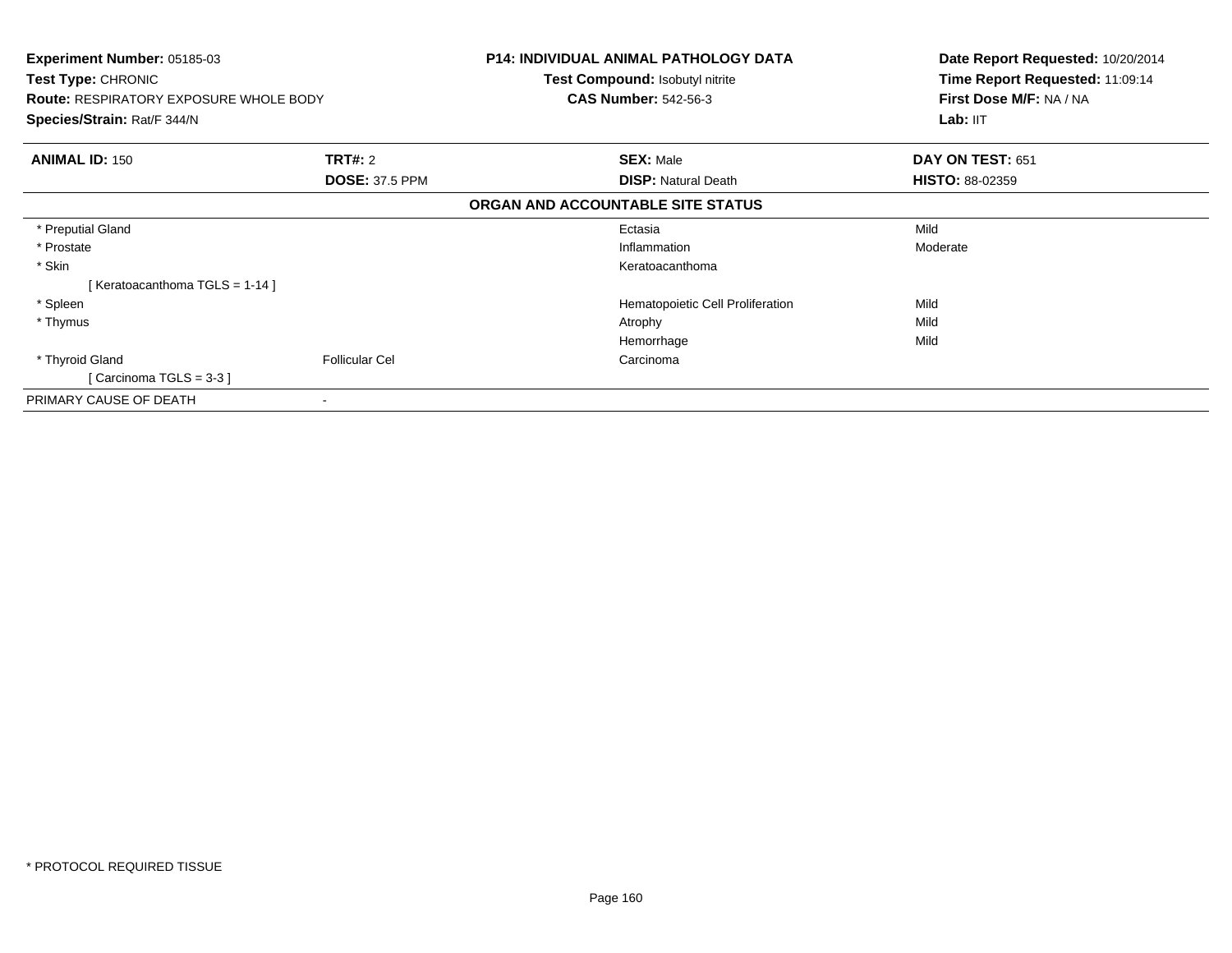| Experiment Number: 05185-03<br>Test Type: CHRONIC<br><b>Route: RESPIRATORY EXPOSURE WHOLE BODY</b><br>Species/Strain: Rat/F 344/N |                                         | <b>P14: INDIVIDUAL ANIMAL PATHOLOGY DATA</b><br>Test Compound: Isobutyl nitrite<br><b>CAS Number: 542-56-3</b> | Date Report Requested: 10/20/2014<br>Time Report Requested: 11:09:14<br>First Dose M/F: NA / NA<br>Lab: IIT |
|-----------------------------------------------------------------------------------------------------------------------------------|-----------------------------------------|----------------------------------------------------------------------------------------------------------------|-------------------------------------------------------------------------------------------------------------|
| <b>ANIMAL ID: 151</b>                                                                                                             | <b>TRT#: 2</b><br><b>DOSE: 37.5 PPM</b> | <b>SEX: Male</b><br><b>DISP: Natural Death</b>                                                                 | DAY ON TEST: 700<br>HISTO: 88-02360                                                                         |
|                                                                                                                                   |                                         |                                                                                                                |                                                                                                             |
|                                                                                                                                   |                                         | ORGAN AND ACCOUNTABLE SITE STATUS                                                                              |                                                                                                             |
| <b>NORMAL</b>                                                                                                                     |                                         |                                                                                                                |                                                                                                             |
| * Adrenal Medulla                                                                                                                 | * Bone                                  | * Bone Marrow                                                                                                  | * Epididymis                                                                                                |
| * Esophagus                                                                                                                       | * Intestine Large, Cecum                | * Intestine Large, Colon                                                                                       | * Intestine Large, Rectum                                                                                   |
| * Intestine Small, Duodenum                                                                                                       | * Intestine Small, Jejunum              | * Larynx                                                                                                       | * Lymph Node, Bronchial                                                                                     |
| * Lymph Node, Mandibular                                                                                                          | * Lymph Node, Mesenteric                | * Nose                                                                                                         | * Prostate                                                                                                  |
| * Salivary Glands                                                                                                                 | * Skin                                  | * Spleen                                                                                                       | * Stomach, Forestomach                                                                                      |
| * Stomach, Glandular                                                                                                              | * Thyroid Gland                         | * Trachea                                                                                                      |                                                                                                             |
| <b>MISSING</b>                                                                                                                    |                                         |                                                                                                                |                                                                                                             |
| * Parathyroid Gland                                                                                                               |                                         |                                                                                                                |                                                                                                             |
| <b>AUTO PRECLUDES DIAG.</b>                                                                                                       |                                         |                                                                                                                |                                                                                                             |
| * Intestine Small, Ileum                                                                                                          |                                         |                                                                                                                |                                                                                                             |
| <b>OBSERVATIONS</b>                                                                                                               |                                         |                                                                                                                |                                                                                                             |
| * Adrenal Cortex                                                                                                                  |                                         | Vacuolization Cytoplasmic                                                                                      | Moderate                                                                                                    |
| * Brain                                                                                                                           |                                         | Compression                                                                                                    | Moderate                                                                                                    |
| [Compression TGLS = 3-1]                                                                                                          |                                         |                                                                                                                |                                                                                                             |
| * Heart                                                                                                                           |                                         | Cardiomyopathy                                                                                                 | Mild                                                                                                        |
| * Kidney                                                                                                                          |                                         | Nephropathy                                                                                                    | Chronic, Moderate                                                                                           |
| * Liver                                                                                                                           |                                         | Degeneration                                                                                                   | Cystic, Mild                                                                                                |
|                                                                                                                                   |                                         | Fatty Change                                                                                                   | Mild                                                                                                        |
| * Lung                                                                                                                            |                                         | Congestion                                                                                                     | Mild                                                                                                        |
| [Congestion TGLS = 1-6]                                                                                                           |                                         |                                                                                                                |                                                                                                             |
| * Lymph Node, Mediastinal                                                                                                         |                                         | Hemorrhage                                                                                                     | Mild                                                                                                        |
| * Mammary Gland                                                                                                                   |                                         | Lactation                                                                                                      | Moderate                                                                                                    |
| * Pancreas                                                                                                                        | <b>Acinar Cell</b>                      | Atrophy                                                                                                        | Mild                                                                                                        |
| * Pituitary Gland                                                                                                                 | Pars Distalis                           | Adenoma                                                                                                        |                                                                                                             |
| [Adenoma TGLS = $2-1$ ]                                                                                                           |                                         |                                                                                                                |                                                                                                             |
| * Preputial Gland                                                                                                                 |                                         | Ectasia                                                                                                        | Mild                                                                                                        |
| * Seminal Vesicle                                                                                                                 |                                         | <b>Depletion Cellular</b>                                                                                      | Mild                                                                                                        |
| * Testes                                                                                                                          | <b>Bilateral</b>                        | Atrophy                                                                                                        | Moderate                                                                                                    |
| [Atrophy TGLS = $4-9$ ]                                                                                                           |                                         |                                                                                                                |                                                                                                             |
| * Thymus                                                                                                                          |                                         | Atrophy                                                                                                        | Moderate                                                                                                    |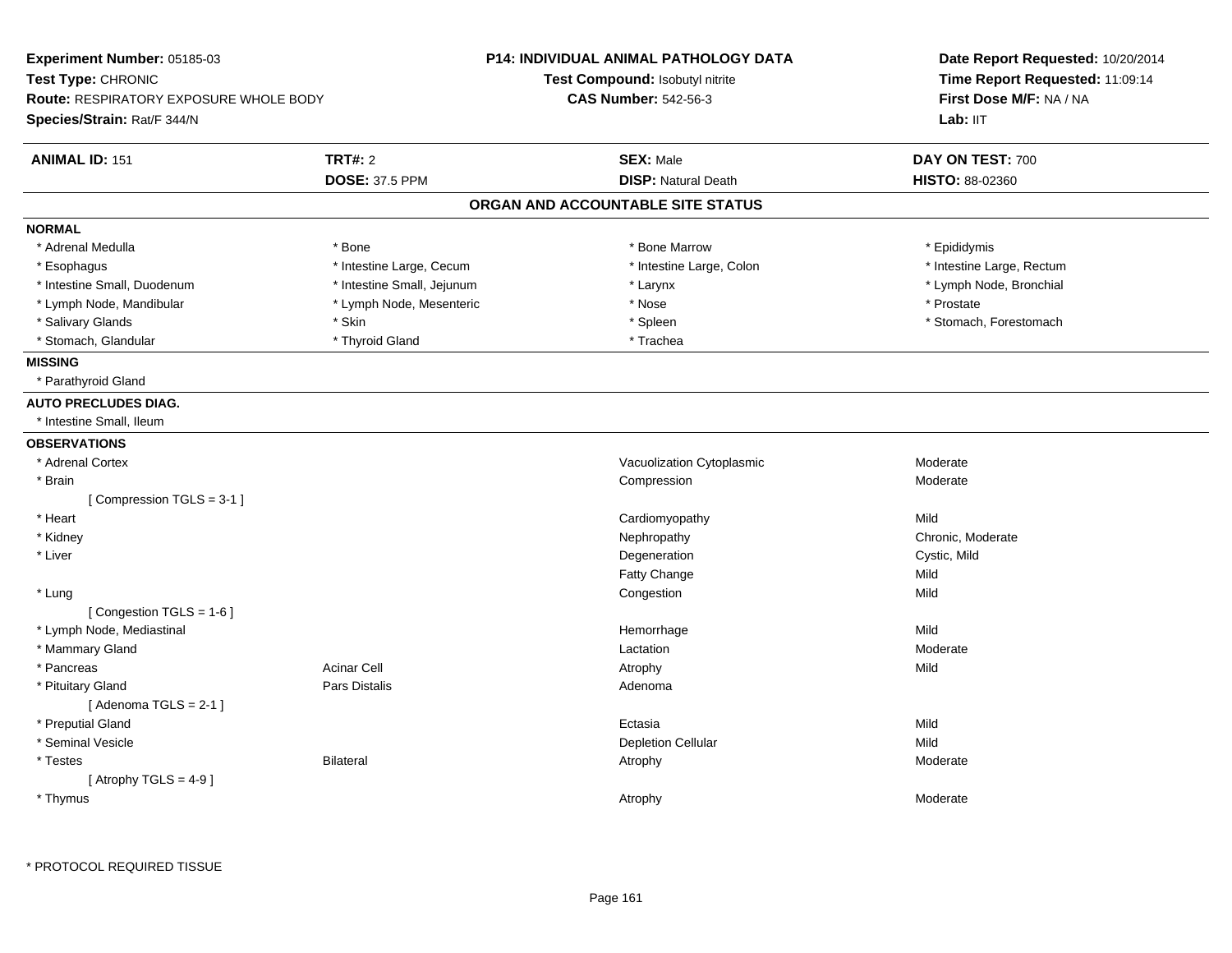| <b>Experiment Number: 05185-03</b><br><b>Test Type: CHRONIC</b><br><b>Route: RESPIRATORY EXPOSURE WHOLE BODY</b><br>Species/Strain: Rat/F 344/N |  | <b>P14: INDIVIDUAL ANIMAL PATHOLOGY DATA</b><br>Test Compound: Isobutyl nitrite<br><b>CAS Number: 542-56-3</b> | Date Report Requested: 10/20/2014<br>Time Report Requested: 11:09:14<br>First Dose M/F: NA / NA<br>Lab: IIT |
|-------------------------------------------------------------------------------------------------------------------------------------------------|--|----------------------------------------------------------------------------------------------------------------|-------------------------------------------------------------------------------------------------------------|
| TRT#: 2<br><b>ANIMAL ID: 151</b><br><b>DOSE: 37.5 PPM</b>                                                                                       |  | <b>SEX: Male</b><br><b>DISP:</b> Natural Death                                                                 | DAY ON TEST: 700<br><b>HISTO: 88-02360</b>                                                                  |
|                                                                                                                                                 |  | ORGAN AND ACCOUNTABLE SITE STATUS                                                                              |                                                                                                             |
| * Urinary Bladder<br>[Dilatation TGLS = $5-7$ ]                                                                                                 |  | <b>Dilatation</b>                                                                                              | Moderate                                                                                                    |
| PRIMARY CAUSE OF DEATH                                                                                                                          |  |                                                                                                                |                                                                                                             |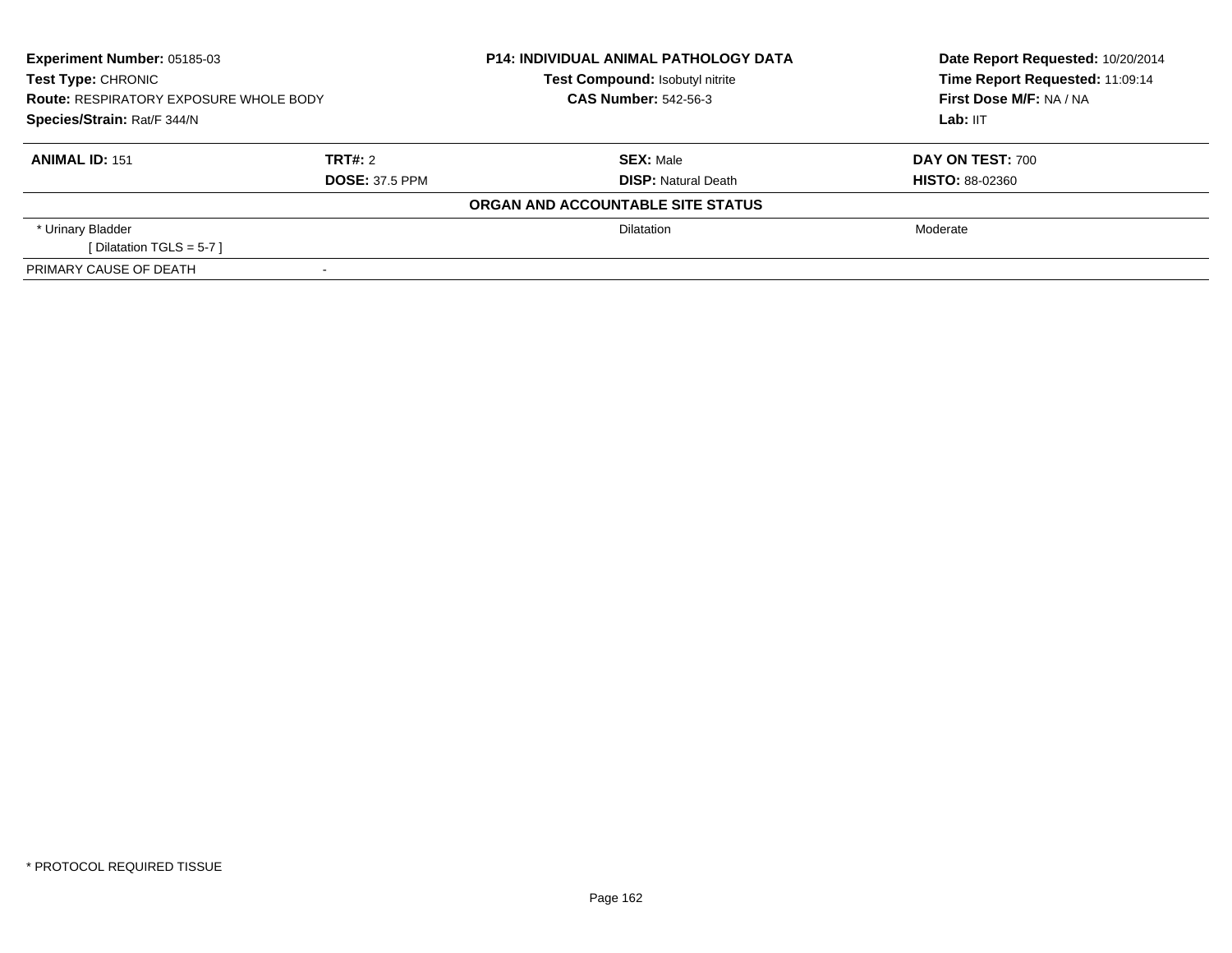| Experiment Number: 05185-03                                  |                          | <b>P14: INDIVIDUAL ANIMAL PATHOLOGY DATA</b> | Date Report Requested: 10/20/2014                          |  |
|--------------------------------------------------------------|--------------------------|----------------------------------------------|------------------------------------------------------------|--|
| Test Type: CHRONIC<br>Route: RESPIRATORY EXPOSURE WHOLE BODY |                          | Test Compound: Isobutyl nitrite              | Time Report Requested: 11:09:14<br>First Dose M/F: NA / NA |  |
|                                                              |                          | <b>CAS Number: 542-56-3</b>                  |                                                            |  |
| Species/Strain: Rat/F 344/N                                  |                          |                                              | Lab: II <sub>T</sub>                                       |  |
| <b>ANIMAL ID: 152</b>                                        | <b>TRT#: 2</b>           | <b>SEX: Male</b>                             | DAY ON TEST: 675                                           |  |
|                                                              | <b>DOSE: 37.5 PPM</b>    | <b>DISP: Natural Death</b>                   | HISTO: 88-02361                                            |  |
|                                                              |                          | ORGAN AND ACCOUNTABLE SITE STATUS            |                                                            |  |
| <b>NORMAL</b>                                                |                          |                                              |                                                            |  |
| * Adrenal Cortex                                             | * Adrenal Medulla        | * Bone                                       | * Bone Marrow                                              |  |
| * Intestine Large, Cecum                                     | * Intestine Large, Colon | * Intestine Large, Rectum                    | * Intestine Small, Duodenum                                |  |
| * Intestine Small, Jejunum                                   | * Larynx                 | * Lymph Node, Bronchial                      | * Lymph Node, Mediastinal                                  |  |
| * Nose                                                       | * Pancreas               | * Parathyroid Gland                          | * Salivary Glands                                          |  |
| * Seminal Vesicle                                            | * Skin                   | * Spleen                                     | * Stomach, Forestomach                                     |  |
| * Stomach, Glandular                                         | * Thyroid Gland          | * Trachea                                    | * Urinary Bladder                                          |  |
| <b>AUTO PRECLUDES DIAG.</b>                                  |                          |                                              |                                                            |  |
| * Intestine Small, Ileum                                     |                          |                                              |                                                            |  |
| <b>OBSERVATIONS</b>                                          |                          |                                              |                                                            |  |
| * Brain                                                      |                          | Compression                                  | Mild                                                       |  |
| [Compression TGLS = 3-1]                                     |                          |                                              |                                                            |  |
| * Epididymis                                                 |                          | Hypospermia                                  | Marked                                                     |  |
| * Esophagus                                                  |                          | Ectasia                                      | Moderate                                                   |  |
| * Heart                                                      |                          | Cardiomyopathy                               | Mild                                                       |  |
| * Kidney                                                     |                          | Nephropathy                                  | Chronic, Mild                                              |  |
| [Nephropathy TGLS = $1-7$ ]                                  |                          |                                              |                                                            |  |
| * Liver                                                      |                          | <b>Basophilic Focus</b>                      | Minimal                                                    |  |
| * Lung                                                       |                          | Congestion                                   | Moderate                                                   |  |
|                                                              |                          | Hemorrhage                                   | Mild                                                       |  |
| * Lymph Node, Mandibular                                     |                          | Hyperplasia                                  | Plasma Cell, Moderate                                      |  |
| * Lymph Node, Mesenteric                                     |                          | Hemorrhage                                   | Mild                                                       |  |
| * Mammary Gland                                              |                          | Lactation                                    | Moderate                                                   |  |
| * Pituitary Gland                                            | Pars Distalis            | Adenoma                                      |                                                            |  |
| [Adenoma TGLS = $2-1$ ]                                      |                          |                                              |                                                            |  |
| * Preputial Gland                                            |                          | Ectasia                                      | Moderate                                                   |  |
| * Prostate                                                   |                          | Concretion                                   | Mild                                                       |  |
|                                                              |                          | Inflammation                                 | Mild                                                       |  |
| * Skin                                                       |                          |                                              |                                                            |  |
| Note: GROSS LESION #4 NOT PRESENT AT TRIM.                   |                          |                                              |                                                            |  |
| * Testes                                                     | <b>Bilateral</b>         | Atrophy                                      | Marked                                                     |  |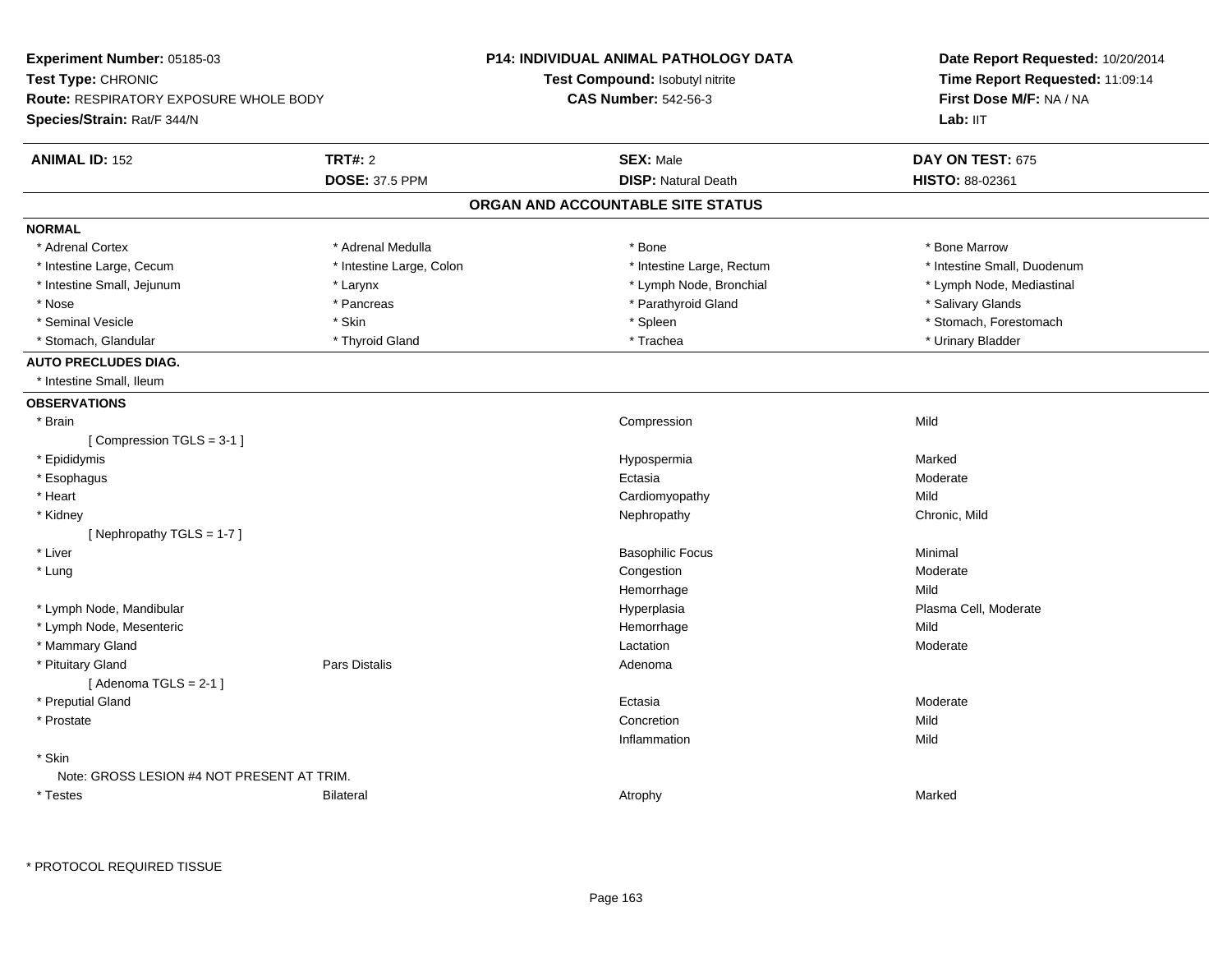| Experiment Number: 05185-03<br>Test Type: CHRONIC<br><b>Route: RESPIRATORY EXPOSURE WHOLE BODY</b><br>Species/Strain: Rat/F 344/N |                       | <b>P14: INDIVIDUAL ANIMAL PATHOLOGY DATA</b> | Date Report Requested: 10/20/2014 |
|-----------------------------------------------------------------------------------------------------------------------------------|-----------------------|----------------------------------------------|-----------------------------------|
|                                                                                                                                   |                       | Test Compound: Isobutyl nitrite              | Time Report Requested: 11:09:14   |
|                                                                                                                                   |                       | <b>CAS Number: 542-56-3</b>                  | First Dose M/F: NA / NA           |
|                                                                                                                                   |                       |                                              | Lab: IIT                          |
| <b>ANIMAL ID: 152</b>                                                                                                             | TRT#: 2               | <b>SEX: Male</b>                             | <b>DAY ON TEST: 675</b>           |
|                                                                                                                                   | <b>DOSE: 37.5 PPM</b> | <b>DISP: Natural Death</b>                   | <b>HISTO: 88-02361</b>            |
|                                                                                                                                   |                       | ORGAN AND ACCOUNTABLE SITE STATUS            |                                   |
| * Thymus                                                                                                                          |                       | Atrophy                                      | Mild                              |
| PRIMARY CAUSE OF DEATH                                                                                                            |                       |                                              |                                   |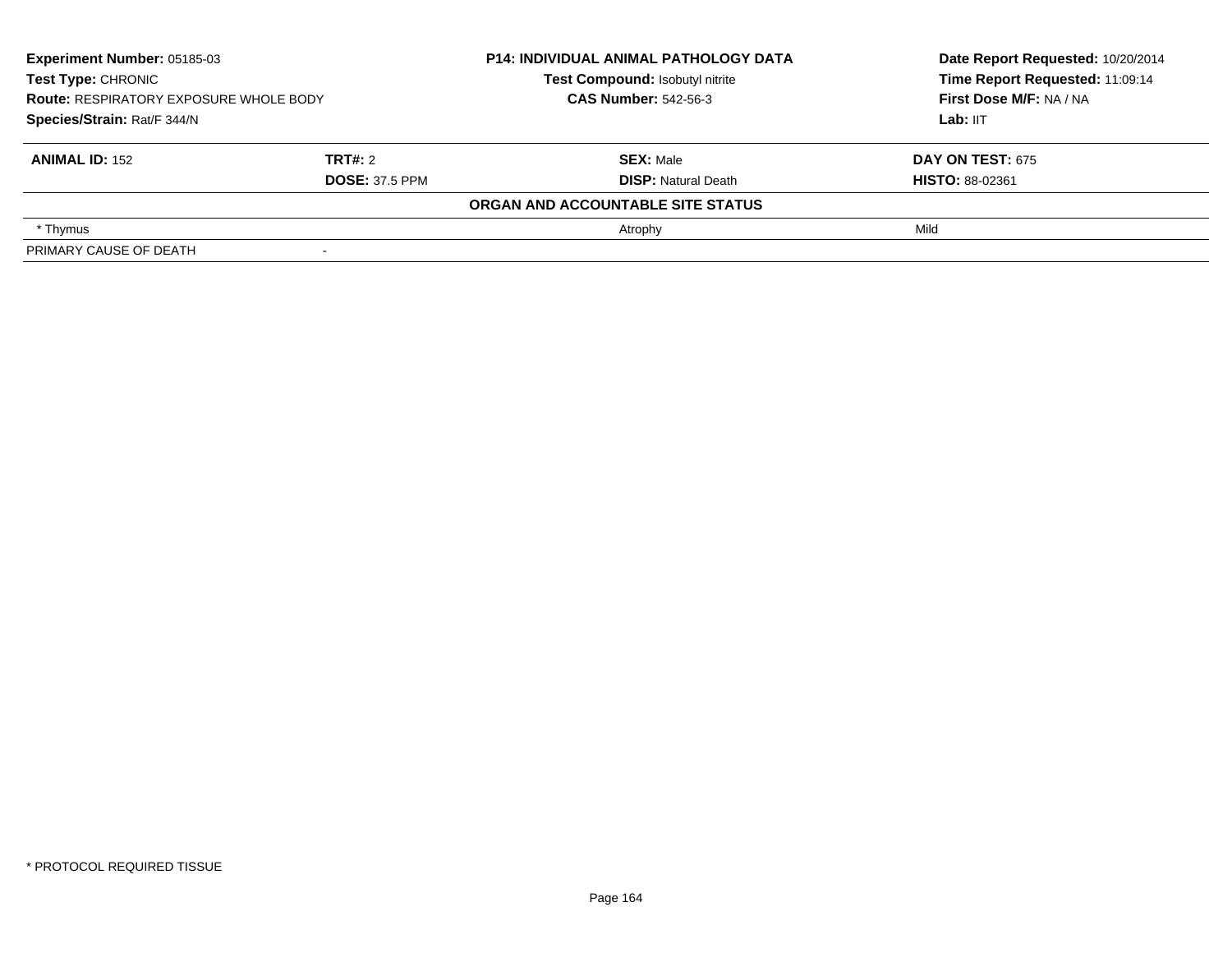| Experiment Number: 05185-03                       |                            | P14: INDIVIDUAL ANIMAL PATHOLOGY DATA  | Date Report Requested: 10/20/2014<br>Time Report Requested: 11:09:14<br>First Dose M/F: NA / NA |  |
|---------------------------------------------------|----------------------------|----------------------------------------|-------------------------------------------------------------------------------------------------|--|
| Test Type: CHRONIC                                |                            | <b>Test Compound: Isobutyl nitrite</b> |                                                                                                 |  |
| <b>Route: RESPIRATORY EXPOSURE WHOLE BODY</b>     |                            | <b>CAS Number: 542-56-3</b>            |                                                                                                 |  |
| Species/Strain: Rat/F 344/N                       |                            |                                        | Lab: IIT                                                                                        |  |
| <b>ANIMAL ID: 153</b>                             | <b>TRT#: 2</b>             | <b>SEX: Male</b>                       | DAY ON TEST: 729                                                                                |  |
|                                                   | <b>DOSE: 37.5 PPM</b>      | <b>DISP: Terminal Sacrifice</b>        | HISTO: 88-02362                                                                                 |  |
|                                                   |                            | ORGAN AND ACCOUNTABLE SITE STATUS      |                                                                                                 |  |
| <b>NORMAL</b>                                     |                            |                                        |                                                                                                 |  |
| * Bone                                            | * Bone Marrow              | * Epididymis                           | * Esophagus                                                                                     |  |
| * Intestine Large, Cecum                          | * Intestine Large, Colon   | * Intestine Large, Rectum              | * Intestine Small, Duodenum                                                                     |  |
| * Intestine Small, Ileum                          | * Intestine Small, Jejunum | * Larynx                               | * Lymph Node, Mesenteric                                                                        |  |
| * Nose                                            | * Parathyroid Gland        | * Prostate                             | * Salivary Glands                                                                               |  |
| * Seminal Vesicle                                 | * Skin                     | * Spleen                               | * Stomach, Forestomach                                                                          |  |
| * Stomach, Glandular                              | $^\star$ Testes            | * Thyroid Gland                        | * Trachea                                                                                       |  |
| * Urinary Bladder                                 |                            |                                        |                                                                                                 |  |
| <b>OBSERVATIONS</b>                               |                            |                                        |                                                                                                 |  |
| * Adrenal Cortex                                  |                            | Hypertrophy                            | Mild                                                                                            |  |
|                                                   |                            | Vacuolization Cytoplasmic              | Minimal                                                                                         |  |
| * Adrenal Medulla                                 |                            | Pheochromocytoma Benign                |                                                                                                 |  |
| * Brain                                           |                            | Compression                            | Minimal                                                                                         |  |
| * Heart                                           |                            | Cardiomyopathy                         | Mild                                                                                            |  |
| Islets, Pancreatic                                |                            | Hyperplasia                            | Mild                                                                                            |  |
| * Kidney                                          |                            | Nephropathy                            | Chronic, Mild                                                                                   |  |
| * Liver                                           |                            | <b>Basophilic Focus</b>                | Multiple, Minimal                                                                               |  |
|                                                   |                            | Degeneration                           | Cystic, Minimal                                                                                 |  |
| * Lung                                            |                            | Alveolar/Bronchiolar Carcinoma         |                                                                                                 |  |
|                                                   | Alveolar Epith             | Hyperplasia                            | Minimal                                                                                         |  |
|                                                   |                            | Infiltration Cellular                  | Histiocyte, Mild                                                                                |  |
| [ Alveolar/Bronchiolar Carcinoma TGLS = 1-13,14 ] |                            |                                        |                                                                                                 |  |
| * Lymph Node, Bronchial                           |                            | Hemorrhage                             | Minimal                                                                                         |  |
| * Lymph Node, Mandibular                          |                            | Hyperplasia                            | Plasma Cell, Mild                                                                               |  |
| * Lymph Node, Mediastinal                         |                            | Hemorrhage                             | Moderate                                                                                        |  |
| * Mammary Gland                                   |                            | Lactation                              | Mild                                                                                            |  |
| * Pancreas                                        | <b>Acinar Cell</b>         | Atrophy                                | Mild                                                                                            |  |
| * Pituitary Gland                                 | <b>Pars Distalis</b>       | Adenoma                                |                                                                                                 |  |
| [Adenoma TGLS = $2-1$ ]                           |                            |                                        |                                                                                                 |  |
| * Preputial Gland                                 |                            | Ectasia                                | Mild                                                                                            |  |
| * Thymus                                          |                            | Atrophy                                | Minimal                                                                                         |  |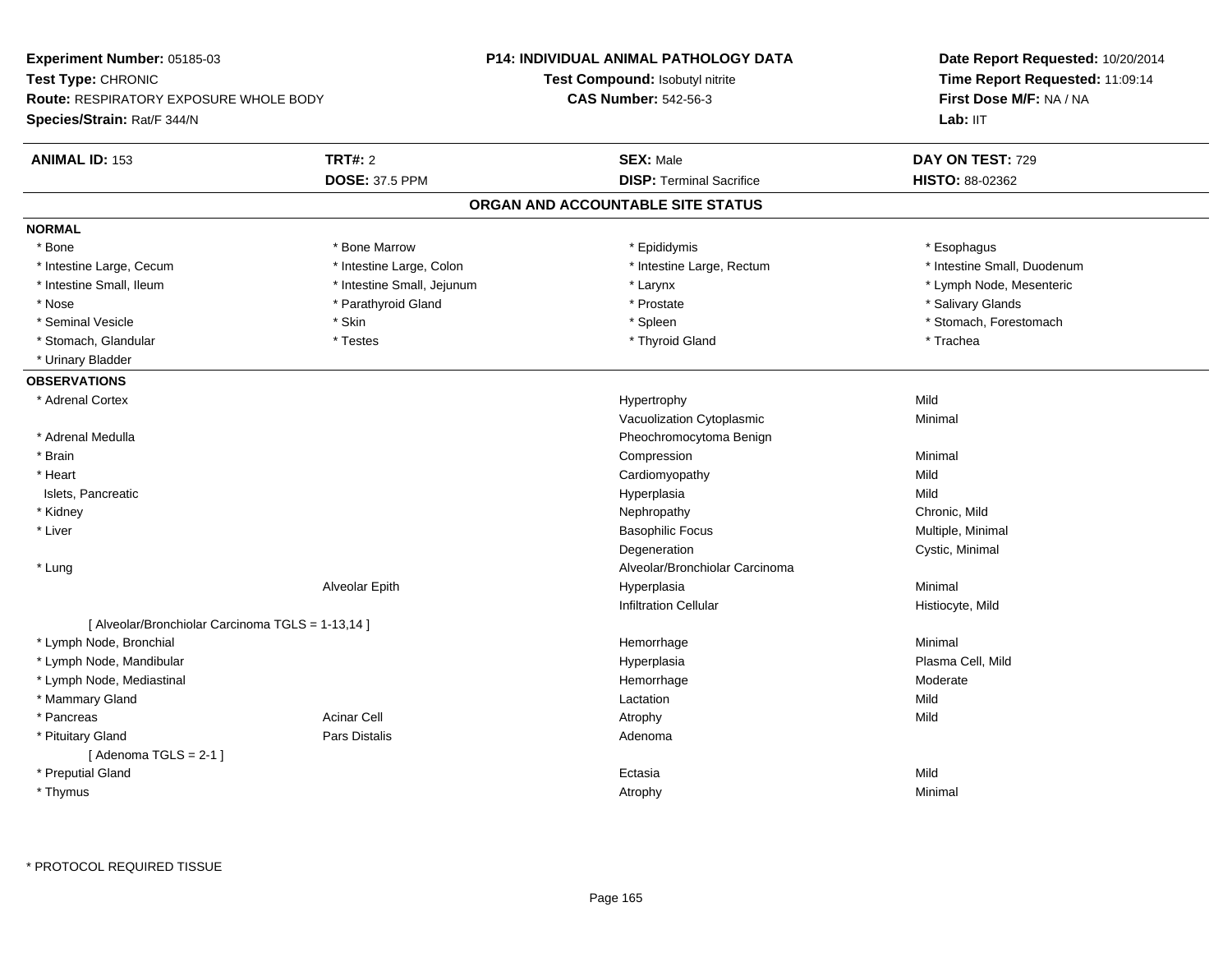| Experiment Number: 05185-03<br><b>Test Type: CHRONIC</b><br><b>Route: RESPIRATORY EXPOSURE WHOLE BODY</b><br>Species/Strain: Rat/F 344/N |                       | <b>P14: INDIVIDUAL ANIMAL PATHOLOGY DATA</b> | Date Report Requested: 10/20/2014 |
|------------------------------------------------------------------------------------------------------------------------------------------|-----------------------|----------------------------------------------|-----------------------------------|
|                                                                                                                                          |                       | Test Compound: Isobutyl nitrite              | Time Report Requested: 11:09:14   |
|                                                                                                                                          |                       | <b>CAS Number: 542-56-3</b>                  | First Dose M/F: NA / NA           |
|                                                                                                                                          |                       |                                              | Lab: IIT                          |
| <b>ANIMAL ID: 153</b>                                                                                                                    | TRT#: 2               | <b>SEX: Male</b>                             | <b>DAY ON TEST: 729</b>           |
|                                                                                                                                          | <b>DOSE: 37.5 PPM</b> | <b>DISP: Terminal Sacrifice</b>              | <b>HISTO: 88-02362</b>            |
|                                                                                                                                          |                       | ORGAN AND ACCOUNTABLE SITE STATUS            |                                   |
|                                                                                                                                          |                       | Hemorrhage                                   | Minimal                           |
| PRIMARY CAUSE OF DEATH                                                                                                                   |                       |                                              |                                   |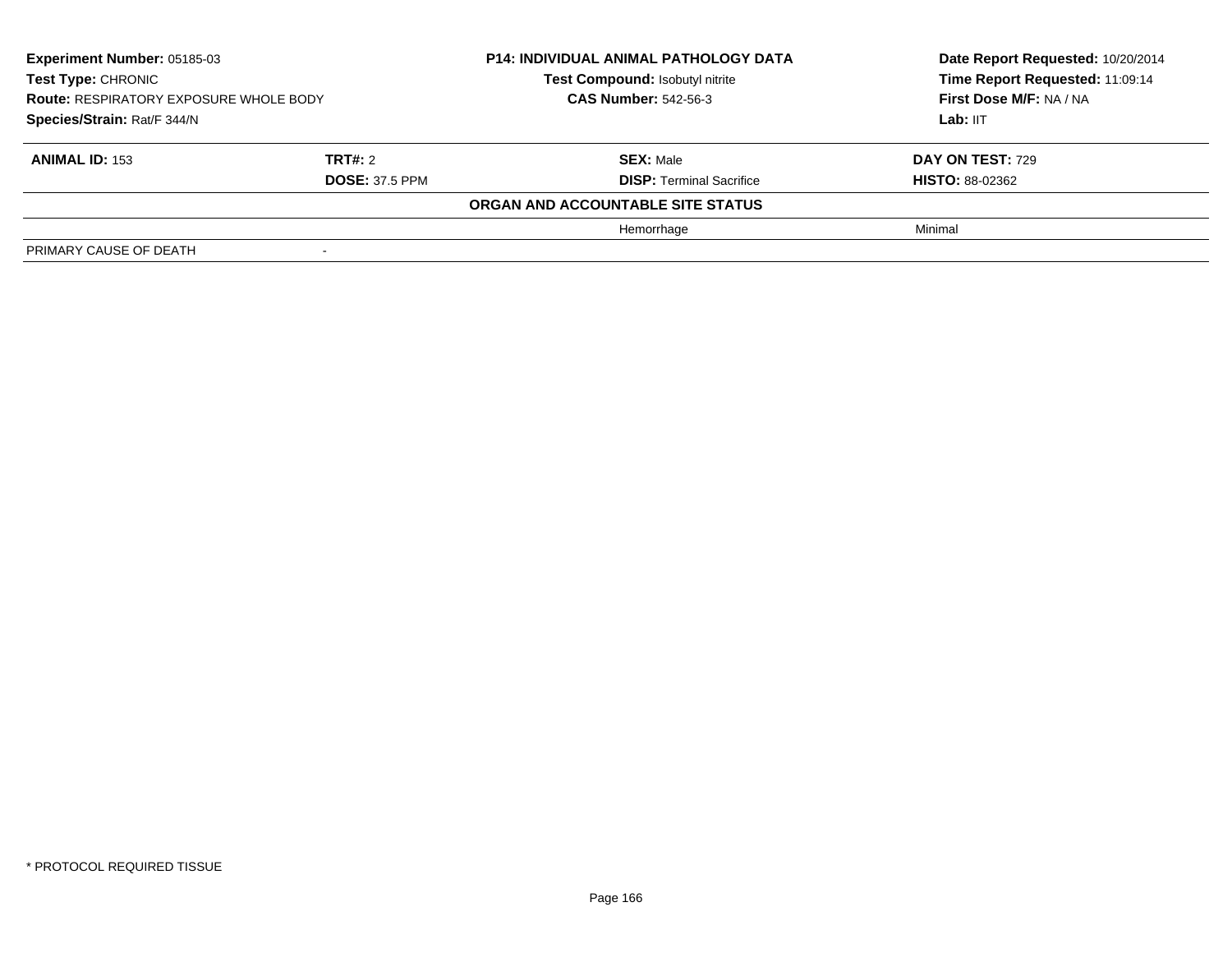| Experiment Number: 05185-03                   |                             | <b>P14: INDIVIDUAL ANIMAL PATHOLOGY DATA</b> | Date Report Requested: 10/20/2014<br>Time Report Requested: 11:09:14<br>First Dose M/F: NA / NA |  |
|-----------------------------------------------|-----------------------------|----------------------------------------------|-------------------------------------------------------------------------------------------------|--|
| Test Type: CHRONIC                            |                             | Test Compound: Isobutyl nitrite              |                                                                                                 |  |
| <b>Route: RESPIRATORY EXPOSURE WHOLE BODY</b> |                             | <b>CAS Number: 542-56-3</b>                  |                                                                                                 |  |
| Species/Strain: Rat/F 344/N                   |                             |                                              | Lab: IIT                                                                                        |  |
| <b>ANIMAL ID: 154</b>                         | <b>TRT#: 2</b>              | <b>SEX: Male</b>                             | DAY ON TEST: 730                                                                                |  |
|                                               | <b>DOSE: 37.5 PPM</b>       | <b>DISP: Terminal Sacrifice</b>              | HISTO: 88-02363                                                                                 |  |
|                                               |                             | ORGAN AND ACCOUNTABLE SITE STATUS            |                                                                                                 |  |
| <b>NORMAL</b>                                 |                             |                                              |                                                                                                 |  |
| * Adrenal Cortex                              | * Adrenal Medulla           | * Bone                                       | * Bone Marrow                                                                                   |  |
| * Brain                                       | * Esophagus                 | * Intestine Large, Cecum                     | * Intestine Large, Colon                                                                        |  |
| * Intestine Large, Rectum                     | * Intestine Small, Duodenum | * Intestine Small, Ileum                     | * Intestine Small, Jejunum                                                                      |  |
| * Larynx                                      | * Lung                      | * Lymph Node, Bronchial                      | * Lymph Node, Mandibular                                                                        |  |
| * Parathyroid Gland                           | * Prostate                  | * Salivary Glands                            | * Skin                                                                                          |  |
| * Stomach, Forestomach                        | * Stomach, Glandular        | * Thyroid Gland                              | * Trachea                                                                                       |  |
| * Urinary Bladder                             |                             |                                              |                                                                                                 |  |
| <b>OBSERVATIONS</b>                           |                             |                                              |                                                                                                 |  |
| * Epididymis                                  |                             | Hypospermia                                  | Marked                                                                                          |  |
| * Heart                                       |                             | Cardiomyopathy                               | Mild                                                                                            |  |
| * Kidney                                      |                             | Inflammation                                 | Mild                                                                                            |  |
|                                               |                             | Nephropathy                                  | Chronic, Mild                                                                                   |  |
| * Liver                                       |                             | <b>Basophilic Focus</b>                      | Multiple, Mild                                                                                  |  |
|                                               |                             | Eosinophilic Focus                           | Multiple, Mild                                                                                  |  |
| * Lymph Node, Mediastinal                     |                             | Hemorrhage                                   | Mild                                                                                            |  |
|                                               |                             | Pigmentation                                 | Mild                                                                                            |  |
| * Lymph Node, Mesenteric                      |                             | Hemorrhage                                   | Mild                                                                                            |  |
| * Mammary Gland                               |                             | Fibroadenoma                                 |                                                                                                 |  |
| [Fibroadenoma TGLS = 1-13]                    |                             |                                              |                                                                                                 |  |
| * Nose                                        |                             | Inflammation                                 | Mild                                                                                            |  |
| * Pancreas                                    | <b>Acinar Cell</b>          | Atrophy                                      | Minimal                                                                                         |  |
| * Pituitary Gland                             | Pars Distalis               | Hyperplasia                                  | Mild                                                                                            |  |
| * Preputial Gland                             |                             | Ectasia                                      | Moderate                                                                                        |  |
| * Seminal Vesicle                             |                             | <b>Depletion Cellular</b>                    | Moderate                                                                                        |  |
| [ Depletion Cellular TGLS = 4-10 ]            |                             |                                              |                                                                                                 |  |
| * Spleen                                      |                             | Fibroma                                      |                                                                                                 |  |
| [Fibroma TGLS = $3-14$ ]                      |                             |                                              |                                                                                                 |  |
| * Testes                                      | Bilateral, Interstit Cell   | Adenoma                                      |                                                                                                 |  |
| [Adenoma TGLS = $2-9$ ]                       |                             |                                              |                                                                                                 |  |
| * Thymus                                      |                             | Atrophy                                      | Minimal                                                                                         |  |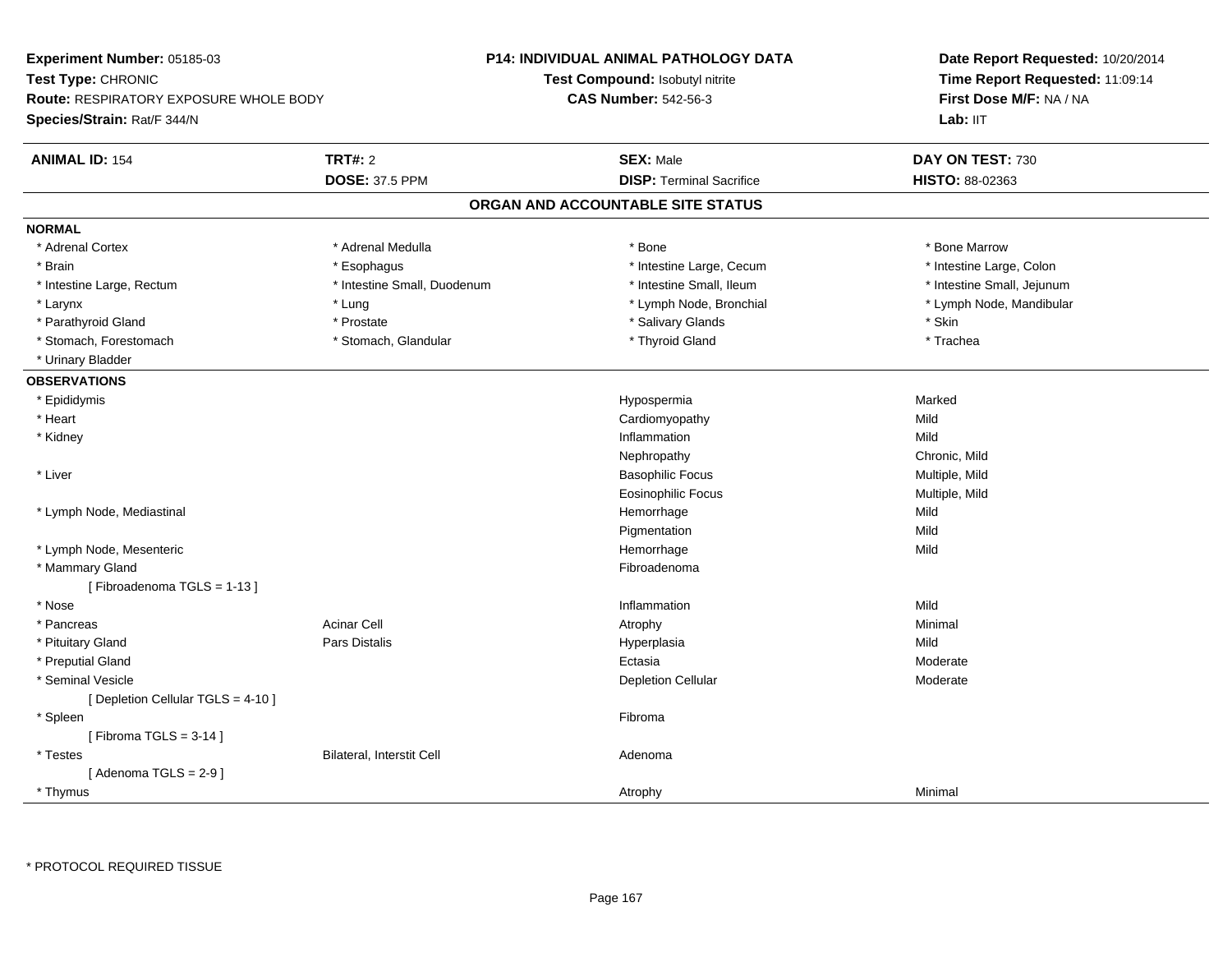| <b>Experiment Number: 05185-03</b><br><b>Test Type: CHRONIC</b><br><b>Route: RESPIRATORY EXPOSURE WHOLE BODY</b><br>Species/Strain: Rat/F 344/N |                       | <b>P14: INDIVIDUAL ANIMAL PATHOLOGY DATA</b><br>Test Compound: Isobutyl nitrite | Date Report Requested: 10/20/2014<br>Time Report Requested: 11:09:14 |
|-------------------------------------------------------------------------------------------------------------------------------------------------|-----------------------|---------------------------------------------------------------------------------|----------------------------------------------------------------------|
|                                                                                                                                                 |                       | <b>CAS Number: 542-56-3</b>                                                     | First Dose M/F: NA / NA                                              |
|                                                                                                                                                 |                       |                                                                                 | Lab: IIT                                                             |
| <b>ANIMAL ID: 154</b>                                                                                                                           | TRT#: 2               | <b>SEX: Male</b>                                                                | DAY ON TEST: 730                                                     |
|                                                                                                                                                 | <b>DOSE: 37.5 PPM</b> | <b>DISP: Terminal Sacrifice</b>                                                 | <b>HISTO: 88-02363</b>                                               |
|                                                                                                                                                 |                       | <b>ORGAN AND ACCOUNTABLE SITE STATUS</b>                                        |                                                                      |
| PRIMARY CAUSE OF DEATH                                                                                                                          |                       |                                                                                 |                                                                      |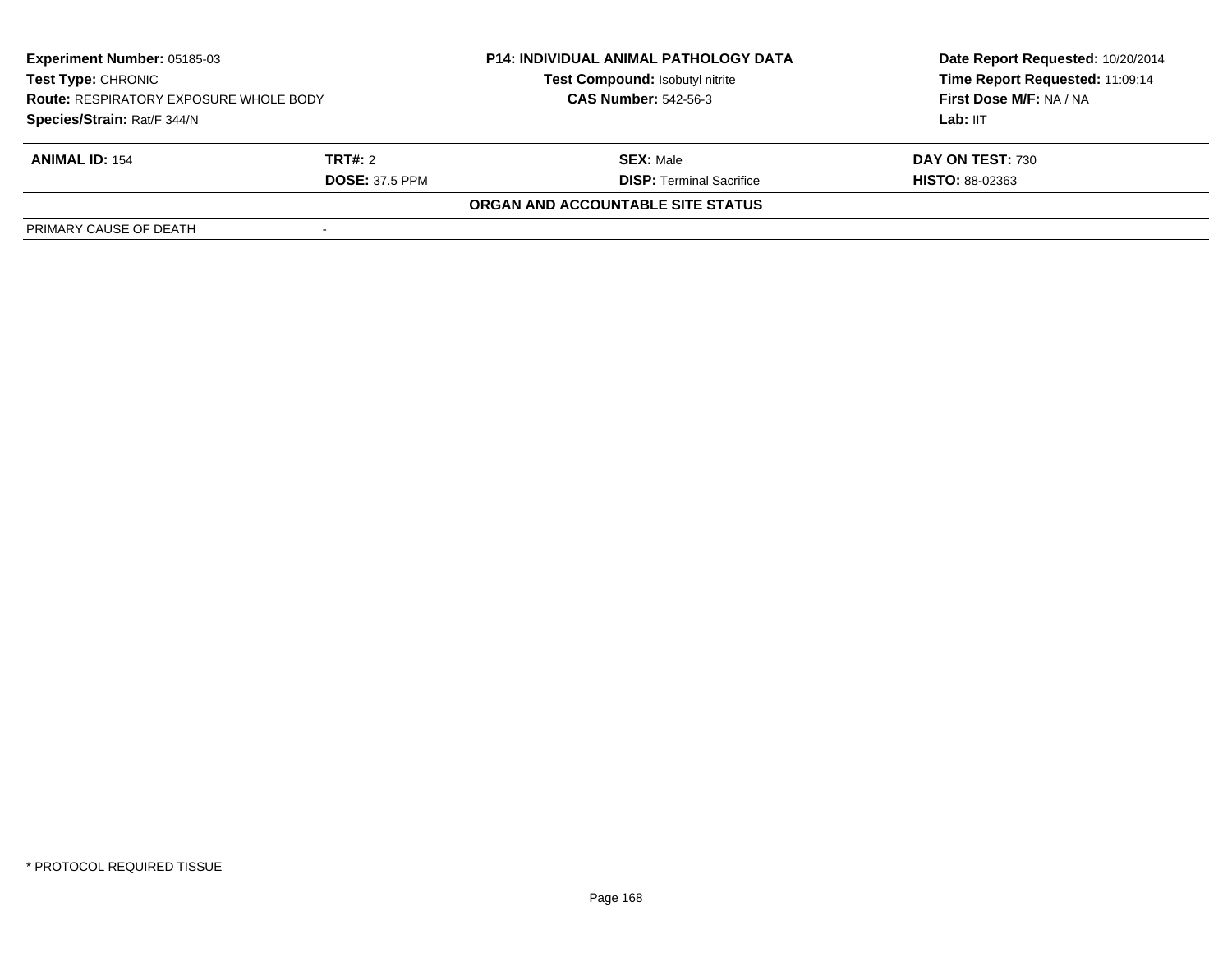| Experiment Number: 05185-03                   |                            | <b>P14: INDIVIDUAL ANIMAL PATHOLOGY DATA</b> | Date Report Requested: 10/20/2014<br>Time Report Requested: 11:09:14<br>First Dose M/F: NA / NA |  |
|-----------------------------------------------|----------------------------|----------------------------------------------|-------------------------------------------------------------------------------------------------|--|
| Test Type: CHRONIC                            |                            | Test Compound: Isobutyl nitrite              |                                                                                                 |  |
| <b>Route: RESPIRATORY EXPOSURE WHOLE BODY</b> |                            | <b>CAS Number: 542-56-3</b>                  |                                                                                                 |  |
| Species/Strain: Rat/F 344/N                   |                            |                                              | Lab: IIT                                                                                        |  |
| <b>ANIMAL ID: 155</b>                         | <b>TRT#: 2</b>             | <b>SEX: Male</b>                             | DAY ON TEST: 663                                                                                |  |
|                                               | <b>DOSE: 37.5 PPM</b>      | <b>DISP:</b> Moribund Sacrifice              | HISTO: 88-02364                                                                                 |  |
|                                               |                            | ORGAN AND ACCOUNTABLE SITE STATUS            |                                                                                                 |  |
| <b>NORMAL</b>                                 |                            |                                              |                                                                                                 |  |
| * Adrenal Medulla                             | * Bone                     | * Brain                                      | * Esophagus                                                                                     |  |
| * Intestine Large, Cecum                      | * Intestine Large, Colon   | * Intestine Large, Rectum                    | * Intestine Small, Duodenum                                                                     |  |
| * Intestine Small, Ileum                      | * Intestine Small, Jejunum | * Pancreas                                   | * Parathyroid Gland                                                                             |  |
| * Prostate                                    | * Salivary Glands          | * Skin                                       | * Thyroid Gland                                                                                 |  |
| * Trachea                                     | * Urinary Bladder          |                                              |                                                                                                 |  |
| <b>OBSERVATIONS</b>                           |                            |                                              |                                                                                                 |  |
| * Adrenal Cortex                              |                            | Vacuolization Cytoplasmic                    | Mild                                                                                            |  |
| * Bone Marrow                                 |                            | Hyperplasia                                  | Moderate                                                                                        |  |
| * Epididymis                                  |                            | Hypospermia                                  | Marked                                                                                          |  |
| * Heart                                       |                            | Cardiomyopathy                               | Minimal                                                                                         |  |
| Islets, Pancreatic                            |                            | Adenoma                                      |                                                                                                 |  |
| * Kidney                                      |                            | Nephropathy                                  | Chronic, Mild                                                                                   |  |
|                                               |                            | Pigmentation                                 | Mild                                                                                            |  |
| * Larynx                                      |                            | Inflammation                                 | Minimal                                                                                         |  |
| * Liver                                       |                            | Degeneration                                 | Cystic, Mild                                                                                    |  |
| * Lung                                        |                            | Alveolar/Bronchiolar Carcinoma               |                                                                                                 |  |
|                                               |                            | Inflammation                                 | Moderate                                                                                        |  |
|                                               |                            | <b>Necrosis</b>                              | Mild                                                                                            |  |
| * Lymph Node, Bronchial                       |                            | Hemorrhage                                   | Moderate                                                                                        |  |
|                                               |                            | Inflammation                                 | Mild                                                                                            |  |
| * Lymph Node, Mandibular                      |                            | Hemorrhage                                   | Mild                                                                                            |  |
| * Lymph Node, Mediastinal                     |                            | Hemorrhage                                   | Moderate                                                                                        |  |
| * Lymph Node, Mesenteric                      |                            | Hemorrhage                                   | Minimal                                                                                         |  |
| * Mammary Gland                               |                            | Pigmentation                                 | Mild                                                                                            |  |
| * Nose                                        |                            | Foreign Body                                 | Mild                                                                                            |  |
|                                               | Goblet Cell                | Hyperplasia                                  | Mild                                                                                            |  |
|                                               |                            | Inflammation                                 | Mild                                                                                            |  |
| * Pituitary Gland                             | Pars Distalis              | Hyperplasia                                  | Mild                                                                                            |  |
| * Preputial Gland                             |                            | Adenoma                                      |                                                                                                 |  |
|                                               |                            | Ectasia                                      | Mild                                                                                            |  |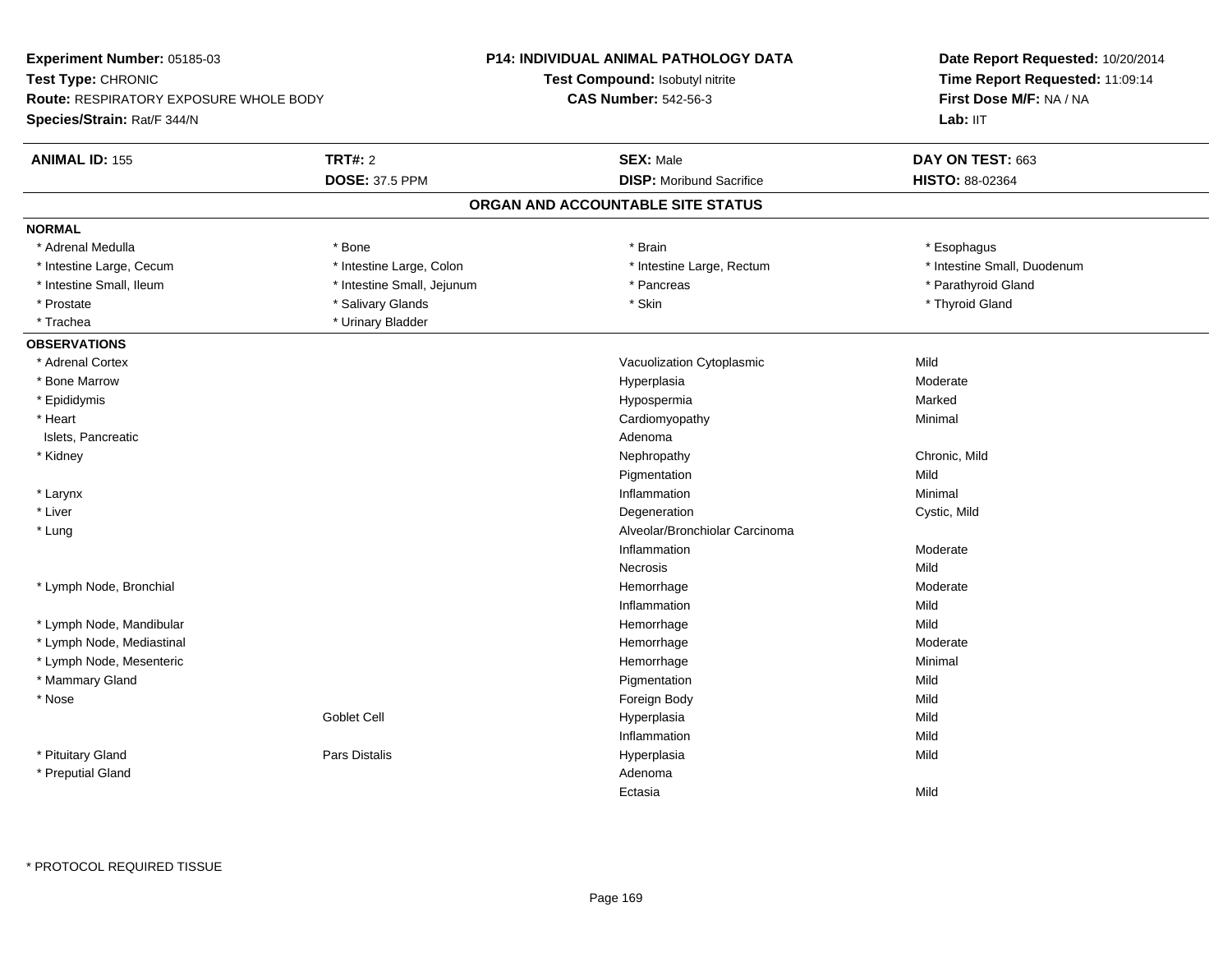| <b>Experiment Number: 05185-03</b><br><b>Test Type: CHRONIC</b><br><b>Route: RESPIRATORY EXPOSURE WHOLE BODY</b><br>Species/Strain: Rat/F 344/N |                           | <b>P14: INDIVIDUAL ANIMAL PATHOLOGY DATA</b><br><b>Test Compound: Isobutyl nitrite</b><br><b>CAS Number: 542-56-3</b> | Date Report Requested: 10/20/2014<br>Time Report Requested: 11:09:14<br>First Dose M/F: NA / NA<br>Lab: IIT |
|-------------------------------------------------------------------------------------------------------------------------------------------------|---------------------------|-----------------------------------------------------------------------------------------------------------------------|-------------------------------------------------------------------------------------------------------------|
| <b>ANIMAL ID: 155</b>                                                                                                                           | <b>TRT#: 2</b>            | <b>SEX: Male</b>                                                                                                      | DAY ON TEST: 663                                                                                            |
|                                                                                                                                                 | <b>DOSE: 37.5 PPM</b>     | <b>DISP:</b> Moribund Sacrifice                                                                                       | <b>HISTO: 88-02364</b>                                                                                      |
|                                                                                                                                                 |                           | ORGAN AND ACCOUNTABLE SITE STATUS                                                                                     |                                                                                                             |
| [Adenoma TGLS = 1-13 ]                                                                                                                          |                           |                                                                                                                       |                                                                                                             |
| * Seminal Vesicle                                                                                                                               |                           | <b>Depletion Cellular</b>                                                                                             | Moderate                                                                                                    |
| * Spleen                                                                                                                                        |                           | Hematopoietic Cell Proliferation                                                                                      | Mild                                                                                                        |
| * Stomach, Forestomach                                                                                                                          |                           | Hyperplasia                                                                                                           | Moderate                                                                                                    |
|                                                                                                                                                 |                           | Inflammation                                                                                                          | Mild                                                                                                        |
| * Stomach, Glandular                                                                                                                            |                           | Hyperplasia                                                                                                           | Mild                                                                                                        |
| * Testes                                                                                                                                        | Bilateral, Interstit Cell | Adenoma                                                                                                               |                                                                                                             |
| [ Adenoma TGLS = 2,3-9 ]                                                                                                                        |                           |                                                                                                                       |                                                                                                             |
| * Thymus                                                                                                                                        |                           | Atrophy                                                                                                               | Moderate                                                                                                    |
| PRIMARY CAUSE OF DEATH                                                                                                                          |                           |                                                                                                                       |                                                                                                             |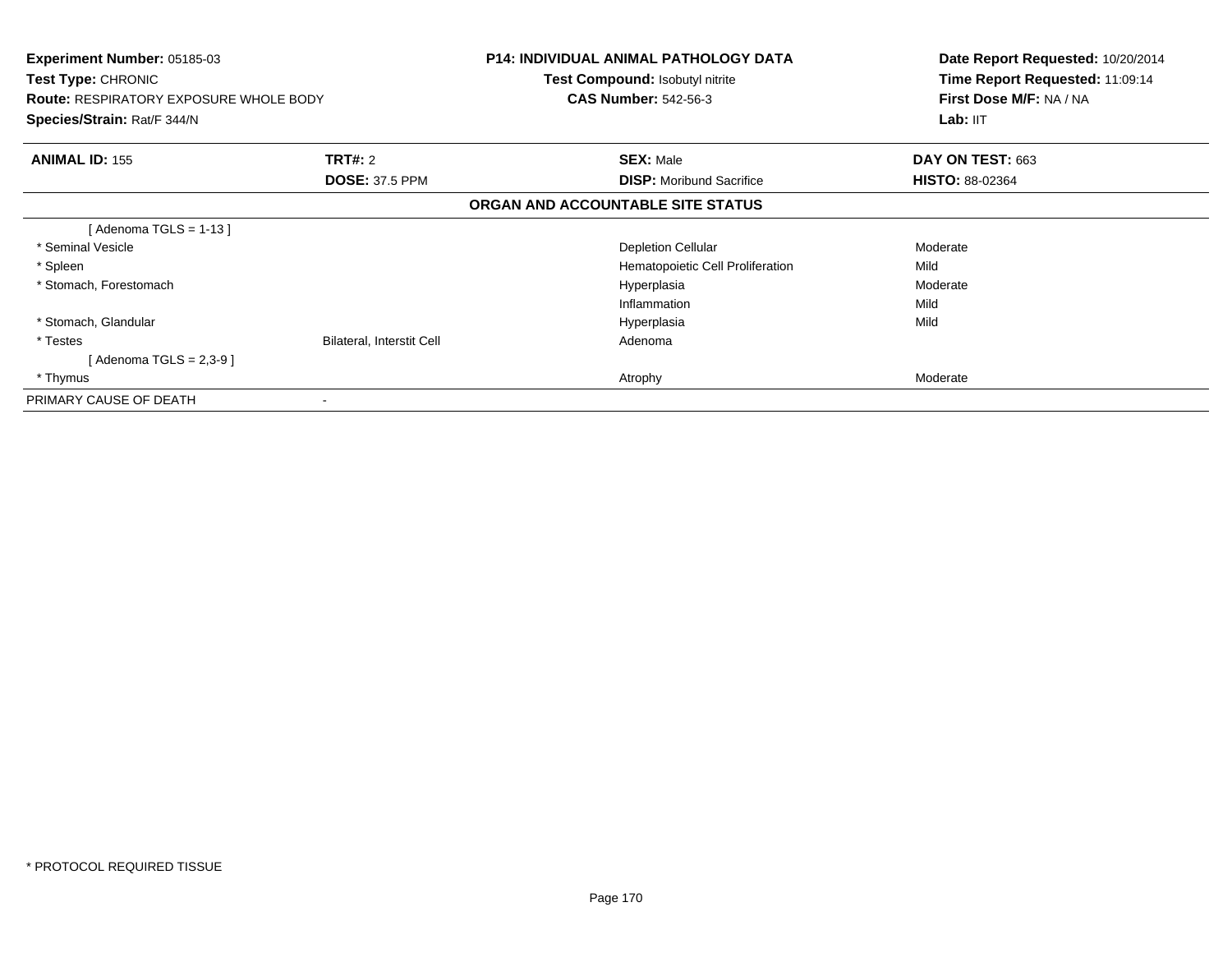| Experiment Number: 05185-03<br>Test Type: CHRONIC<br><b>Route: RESPIRATORY EXPOSURE WHOLE BODY</b><br>Species/Strain: Rat/F 344/N |                           | P14: INDIVIDUAL ANIMAL PATHOLOGY DATA<br>Test Compound: Isobutyl nitrite<br><b>CAS Number: 542-56-3</b> | Date Report Requested: 10/20/2014<br>Time Report Requested: 11:09:14<br>First Dose M/F: NA / NA<br>Lab: II <sub>T</sub> |
|-----------------------------------------------------------------------------------------------------------------------------------|---------------------------|---------------------------------------------------------------------------------------------------------|-------------------------------------------------------------------------------------------------------------------------|
| <b>ANIMAL ID: 156</b>                                                                                                             | <b>TRT#: 2</b>            | <b>SEX: Male</b>                                                                                        | DAY ON TEST: 729                                                                                                        |
|                                                                                                                                   | <b>DOSE: 37.5 PPM</b>     | <b>DISP: Terminal Sacrifice</b>                                                                         | <b>HISTO: 88-02365</b>                                                                                                  |
|                                                                                                                                   |                           | ORGAN AND ACCOUNTABLE SITE STATUS                                                                       |                                                                                                                         |
| <b>NORMAL</b>                                                                                                                     |                           |                                                                                                         |                                                                                                                         |
| * Adrenal Cortex                                                                                                                  | * Bone                    | * Bone Marrow                                                                                           | * Brain                                                                                                                 |
| * Esophagus                                                                                                                       | * Intestine Large, Cecum  | * Intestine Large, Colon                                                                                | * Intestine Large, Rectum                                                                                               |
| * Intestine Small, Duodenum                                                                                                       | * Intestine Small, Ileum  | * Intestine Small, Jejunum                                                                              | * Larynx                                                                                                                |
| * Lymph Node, Mandibular                                                                                                          | * Lymph Node, Mesenteric  | * Mammary Gland                                                                                         | * Nose                                                                                                                  |
| * Parathyroid Gland                                                                                                               | * Prostate                | * Salivary Glands                                                                                       | * Skin                                                                                                                  |
| * Spleen                                                                                                                          | * Stomach, Forestomach    | * Stomach, Glandular                                                                                    | * Thymus                                                                                                                |
| * Thyroid Gland                                                                                                                   | * Trachea                 | * Urinary Bladder                                                                                       |                                                                                                                         |
| <b>MISSING</b>                                                                                                                    |                           |                                                                                                         |                                                                                                                         |
| * Lymph Node, Bronchial                                                                                                           |                           |                                                                                                         |                                                                                                                         |
| <b>OBSERVATIONS</b>                                                                                                               |                           |                                                                                                         |                                                                                                                         |
| * Adrenal Medulla                                                                                                                 |                           | Hyperplasia                                                                                             | Minimal                                                                                                                 |
| * Epididymis                                                                                                                      |                           | Hypospermia                                                                                             | Marked                                                                                                                  |
| * Heart                                                                                                                           |                           | Cardiomyopathy                                                                                          | Minimal                                                                                                                 |
| * Kidney                                                                                                                          |                           | Nephropathy                                                                                             | Chronic, Mild                                                                                                           |
| * Liver                                                                                                                           |                           | <b>Basophilic Focus</b>                                                                                 | Multiple, Minimal                                                                                                       |
|                                                                                                                                   |                           | Mixed Cell Focus                                                                                        | Moderate                                                                                                                |
| [Mixed Cell Focus TGLS = 1-5]                                                                                                     |                           |                                                                                                         |                                                                                                                         |
| * Lung                                                                                                                            |                           | Hemorrhage                                                                                              | Mild                                                                                                                    |
|                                                                                                                                   | Alveolar Epith            | Hyperplasia                                                                                             | Minimal                                                                                                                 |
| * Lymph Node, Mediastinal                                                                                                         |                           | Hemorrhage                                                                                              | Mild                                                                                                                    |
| * Pancreas                                                                                                                        | <b>Acinar Cell</b>        | Atrophy                                                                                                 | Mild                                                                                                                    |
| * Pituitary Gland                                                                                                                 | <b>Pars Distalis</b>      | Adenoma                                                                                                 |                                                                                                                         |
| [Adenoma TGLS = $4-1$ ]                                                                                                           |                           |                                                                                                         |                                                                                                                         |
| * Preputial Gland                                                                                                                 |                           | Ectasia                                                                                                 | Mild                                                                                                                    |
|                                                                                                                                   |                           | Inflammation                                                                                            | Minimal                                                                                                                 |
| * Seminal Vesicle                                                                                                                 |                           | <b>Depletion Cellular</b>                                                                               | Moderate                                                                                                                |
| * Testes                                                                                                                          | Bilateral, Interstit Cell | Adenoma                                                                                                 |                                                                                                                         |
| [ Adenoma TGLS = 2,3-9 ]                                                                                                          |                           |                                                                                                         |                                                                                                                         |
| PRIMARY CAUSE OF DEATH                                                                                                            | $\blacksquare$            |                                                                                                         |                                                                                                                         |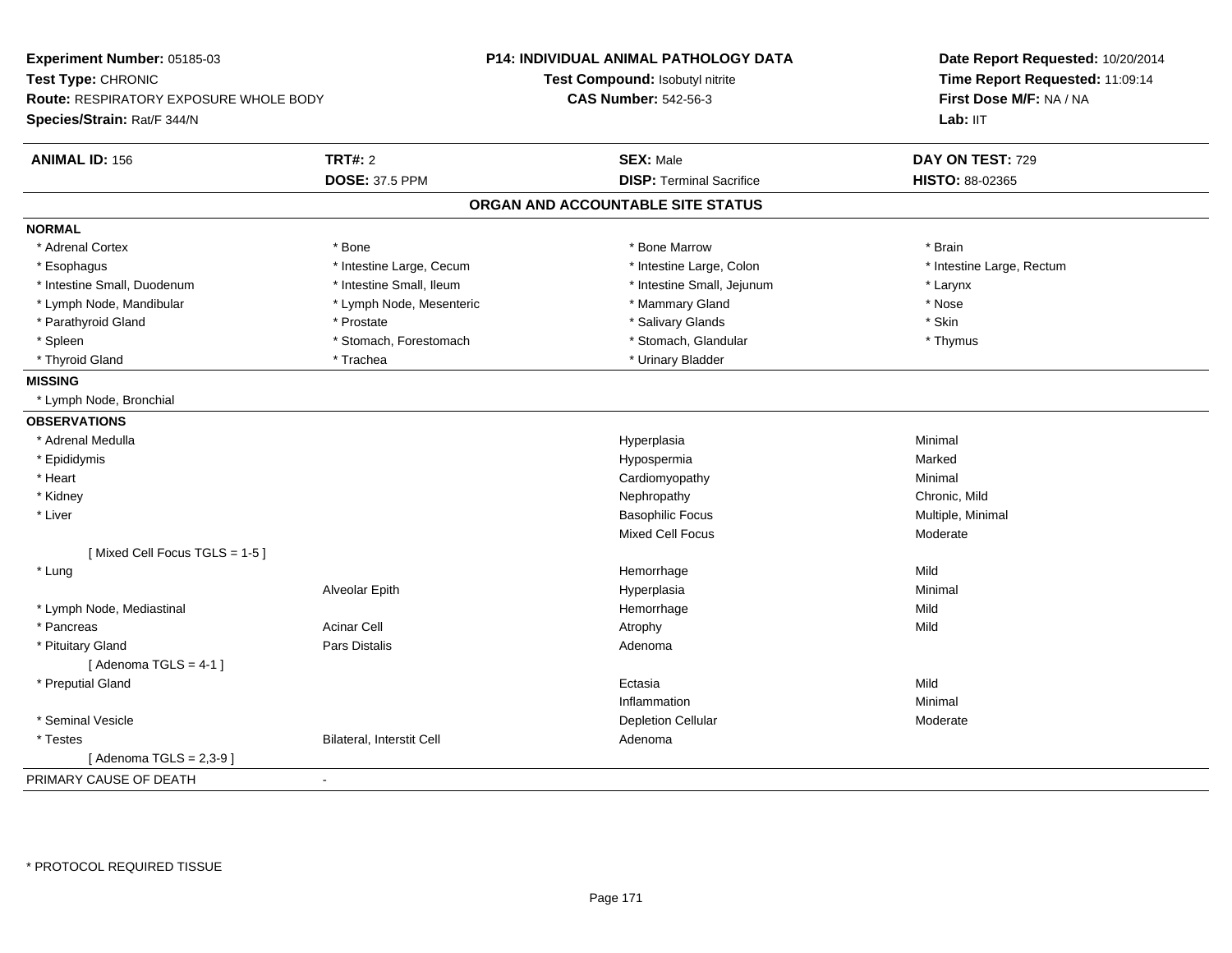| Experiment Number: 05185-03            |                            | P14: INDIVIDUAL ANIMAL PATHOLOGY DATA | Date Report Requested: 10/20/2014 |  |
|----------------------------------------|----------------------------|---------------------------------------|-----------------------------------|--|
| Test Type: CHRONIC                     |                            | Test Compound: Isobutyl nitrite       | Time Report Requested: 11:09:14   |  |
| Route: RESPIRATORY EXPOSURE WHOLE BODY |                            | <b>CAS Number: 542-56-3</b>           | First Dose M/F: NA / NA           |  |
| Species/Strain: Rat/F 344/N            |                            |                                       | Lab: IIT                          |  |
| <b>ANIMAL ID: 157</b>                  | <b>TRT#: 2</b>             | <b>SEX: Male</b>                      | DAY ON TEST: 729                  |  |
|                                        | <b>DOSE: 37.5 PPM</b>      | <b>DISP: Terminal Sacrifice</b>       | HISTO: 88-02366                   |  |
|                                        |                            | ORGAN AND ACCOUNTABLE SITE STATUS     |                                   |  |
| <b>NORMAL</b>                          |                            |                                       |                                   |  |
| * Bone                                 | * Bone Marrow              | * Epididymis                          | * Esophagus                       |  |
| * Intestine Large, Cecum               | * Intestine Large, Colon   | * Intestine Large, Rectum             | * Intestine Small, Duodenum       |  |
| * Intestine Small, Ileum               | * Intestine Small, Jejunum | * Larynx                              | * Liver                           |  |
| * Lung                                 | * Lymph Node, Mandibular   | * Lymph Node, Mediastinal             | * Lymph Node, Mesenteric          |  |
| * Nose                                 | * Pancreas                 | * Parathyroid Gland                   | * Prostate                        |  |
| * Salivary Glands                      | * Seminal Vesicle          | * Spleen                              | * Stomach, Forestomach            |  |
| * Stomach, Glandular                   | * Thyroid Gland            | * Trachea                             | * Urinary Bladder                 |  |
| <b>MISSING</b>                         |                            |                                       |                                   |  |
| * Lymph Node, Bronchial                |                            |                                       |                                   |  |
| <b>OBSERVATIONS</b>                    |                            |                                       |                                   |  |
| * Adrenal Cortex                       |                            | Vacuolization Cytoplasmic             | Minimal                           |  |
| * Adrenal Medulla                      |                            | Pheochromocytoma Benign               |                                   |  |
| * Brain                                |                            | Compression                           | Moderate                          |  |
| * Heart                                |                            | Cardiomyopathy                        | Mild                              |  |
| * Kidney                               |                            | Nephropathy                           | Chronic, Moderate                 |  |
| * Mammary Gland                        |                            | Lactation                             | Moderate                          |  |
| * Pituitary Gland                      | <b>Pars Distalis</b>       | Adenoma                               |                                   |  |
| [Adenoma TGLS = $3-13$ ]               |                            |                                       |                                   |  |
| * Preputial Gland                      |                            | Adenoma                               |                                   |  |
|                                        |                            | Ectasia                               | Mild                              |  |
| [Adenoma TGLS = $1-14$ ]               |                            |                                       |                                   |  |
| * Skin                                 |                            | Keratoacanthoma                       |                                   |  |
| [Keratoacanthoma TGLS = 2-15]          |                            |                                       |                                   |  |
| * Testes                               | Arteriole                  | Inflammation                          | Mild                              |  |
| * Thymus                               |                            | Atrophy                               | Minimal                           |  |
| PRIMARY CAUSE OF DEATH                 | $\blacksquare$             |                                       |                                   |  |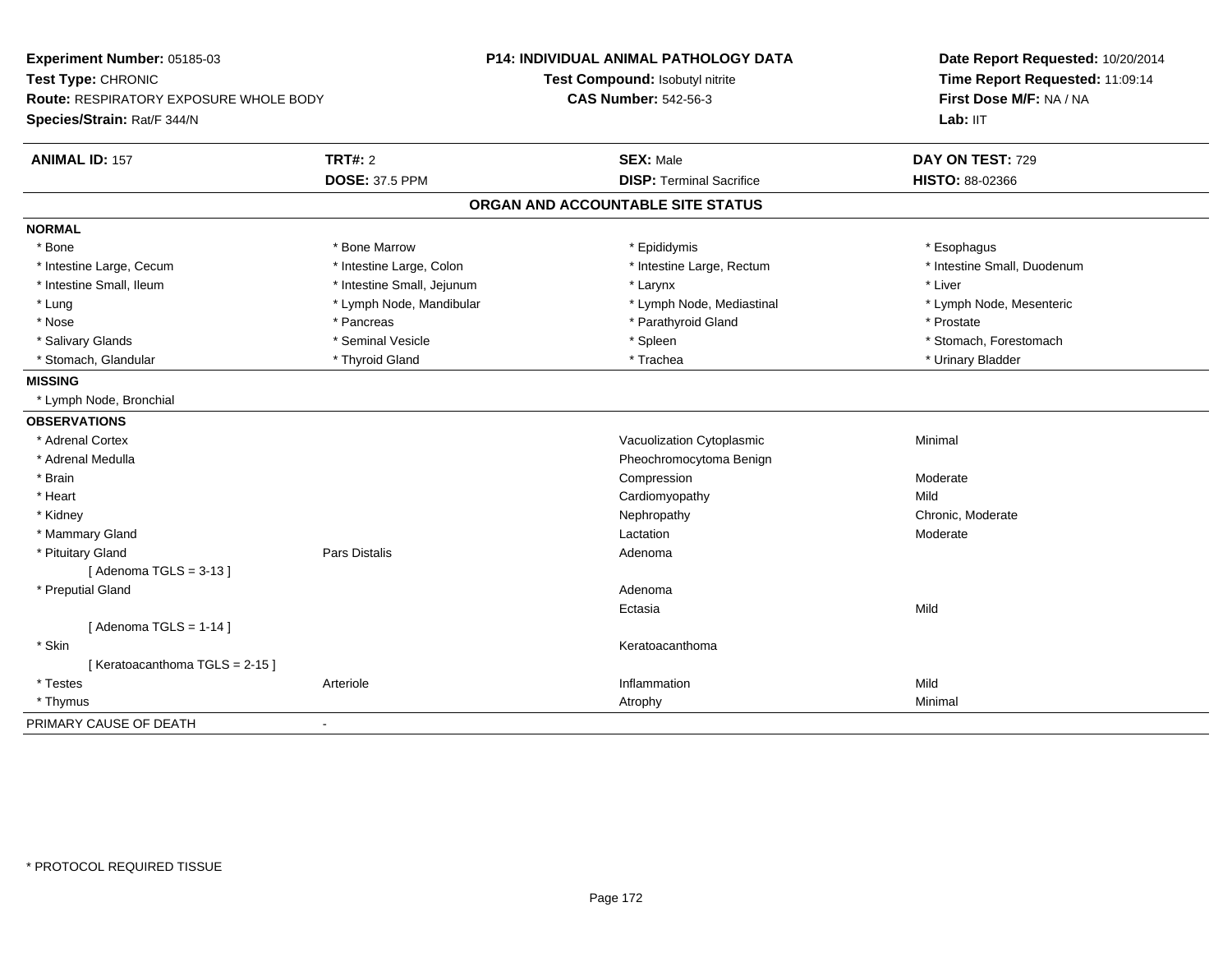| Experiment Number: 05185-03<br>Test Type: CHRONIC<br>Route: RESPIRATORY EXPOSURE WHOLE BODY<br>Species/Strain: Rat/F 344/N |                            | P14: INDIVIDUAL ANIMAL PATHOLOGY DATA<br>Test Compound: Isobutyl nitrite<br><b>CAS Number: 542-56-3</b> | Date Report Requested: 10/20/2014<br>Time Report Requested: 11:09:14<br>First Dose M/F: NA / NA<br>Lab: IIT |
|----------------------------------------------------------------------------------------------------------------------------|----------------------------|---------------------------------------------------------------------------------------------------------|-------------------------------------------------------------------------------------------------------------|
| <b>ANIMAL ID: 158</b>                                                                                                      | <b>TRT#: 2</b>             | <b>SEX: Male</b>                                                                                        | DAY ON TEST: 568                                                                                            |
|                                                                                                                            | <b>DOSE: 37.5 PPM</b>      | <b>DISP:</b> Moribund Sacrifice                                                                         | HISTO: 88-02367                                                                                             |
|                                                                                                                            |                            | ORGAN AND ACCOUNTABLE SITE STATUS                                                                       |                                                                                                             |
| <b>NORMAL</b>                                                                                                              |                            |                                                                                                         |                                                                                                             |
| * Adrenal Cortex                                                                                                           | * Adrenal Medulla          | * Bone                                                                                                  | * Bone Marrow                                                                                               |
| * Esophagus                                                                                                                | * Intestine Large, Cecum   | * Intestine Large, Colon                                                                                | * Intestine Large, Rectum                                                                                   |
| * Intestine Small, Duodenum                                                                                                | * Intestine Small, Jejunum | * Larynx                                                                                                | $*$ Lung                                                                                                    |
| * Lymph Node, Bronchial                                                                                                    | * Lymph Node, Mandibular   | * Lymph Node, Mesenteric                                                                                | * Nose                                                                                                      |
| * Pancreas                                                                                                                 | * Parathyroid Gland        | * Salivary Glands                                                                                       | * Skin                                                                                                      |
| * Spleen                                                                                                                   | * Stomach, Glandular       | * Thyroid Gland                                                                                         | * Trachea                                                                                                   |
| * Urinary Bladder                                                                                                          |                            |                                                                                                         |                                                                                                             |
| <b>AUTO PRECLUDES DIAG.</b>                                                                                                |                            |                                                                                                         |                                                                                                             |
| * Intestine Small, Ileum                                                                                                   |                            |                                                                                                         |                                                                                                             |
| <b>OBSERVATIONS</b>                                                                                                        |                            |                                                                                                         |                                                                                                             |
| * Brain                                                                                                                    |                            | Compression                                                                                             | Mild                                                                                                        |
|                                                                                                                            |                            | Hydrocephalus                                                                                           | Mild                                                                                                        |
| [Compression TGLS = 7-1]                                                                                                   |                            |                                                                                                         |                                                                                                             |
| * Epididymis                                                                                                               |                            | Hypospermia                                                                                             | Mild                                                                                                        |
| * Heart                                                                                                                    |                            | Cardiomyopathy                                                                                          | Minimal                                                                                                     |
| * Kidney                                                                                                                   |                            | Nephropathy                                                                                             | Chronic, Mild                                                                                               |
| * Liver                                                                                                                    |                            | Congestion                                                                                              | Mild                                                                                                        |
|                                                                                                                            |                            | Fatty Change                                                                                            | Mild                                                                                                        |
| * Lymph Node, Mediastinal                                                                                                  |                            | Hemorrhage                                                                                              | Minimal                                                                                                     |
| * Mammary Gland                                                                                                            |                            | Galactocele                                                                                             | Moderate                                                                                                    |
| * Pituitary Gland                                                                                                          | Pars Distalis              | Adenoma                                                                                                 |                                                                                                             |
| [Adenoma TGLS = $6-1$ ]                                                                                                    |                            |                                                                                                         |                                                                                                             |
| * Preputial Gland                                                                                                          |                            | Ectasia                                                                                                 | Moderate                                                                                                    |
| * Prostate                                                                                                                 |                            | Inflammation                                                                                            | Minimal                                                                                                     |
| * Seminal Vesicle                                                                                                          |                            | <b>Depletion Cellular</b>                                                                               | Moderate                                                                                                    |
| * Stomach, Forestomach                                                                                                     |                            | Ulcer                                                                                                   | Mild                                                                                                        |
| * Testes                                                                                                                   |                            | Hypospermia                                                                                             | Mild                                                                                                        |
| * Thymus                                                                                                                   |                            | Atrophy                                                                                                 | Moderate                                                                                                    |
| PRIMARY CAUSE OF DEATH                                                                                                     | $\blacksquare$             |                                                                                                         |                                                                                                             |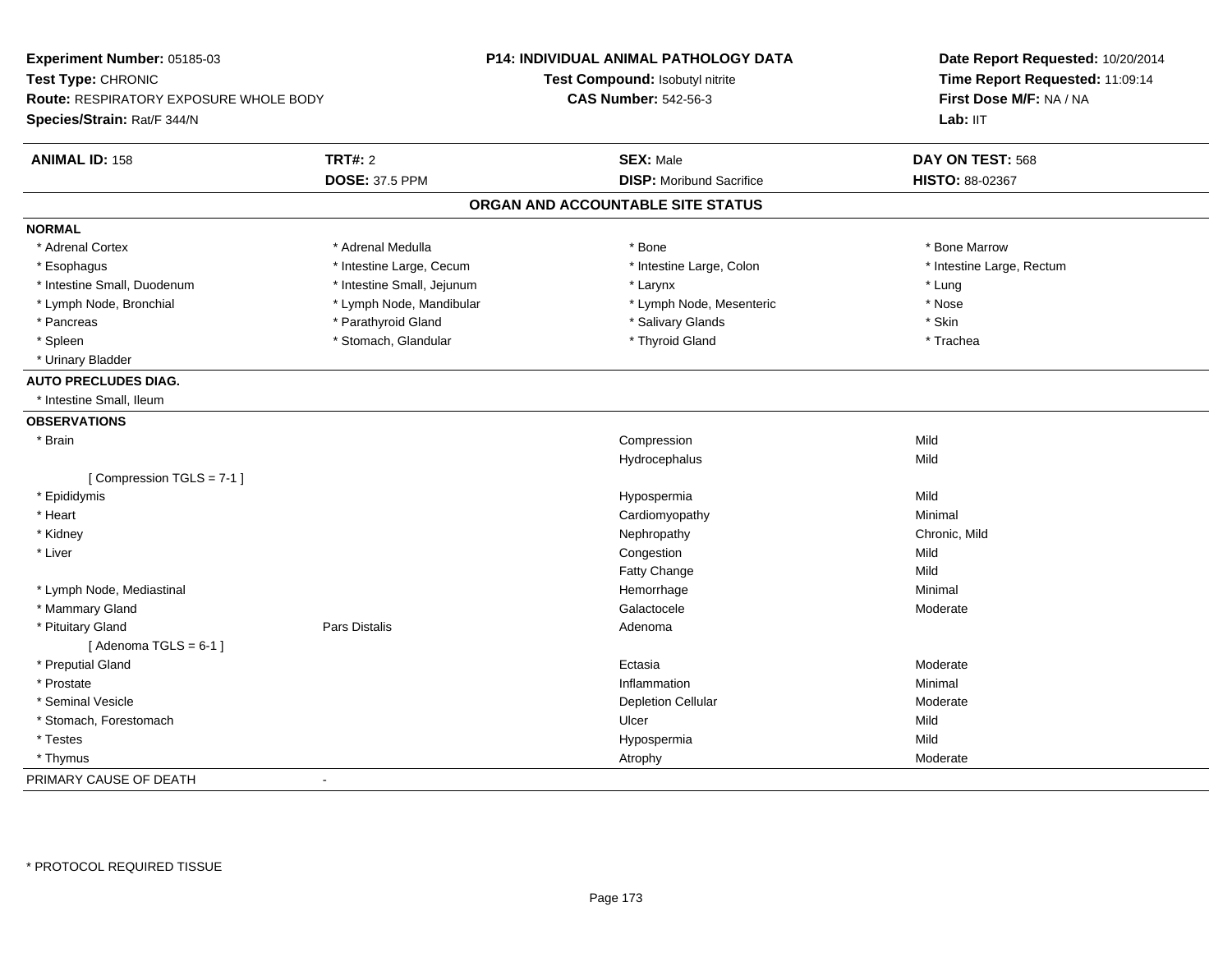| Experiment Number: 05185-03            |                           | <b>P14: INDIVIDUAL ANIMAL PATHOLOGY DATA</b> | Date Report Requested: 10/20/2014<br>Time Report Requested: 11:09:14<br>First Dose M/F: NA / NA<br>Lab: IIT |
|----------------------------------------|---------------------------|----------------------------------------------|-------------------------------------------------------------------------------------------------------------|
| Test Type: CHRONIC                     |                           | Test Compound: Isobutyl nitrite              |                                                                                                             |
| Route: RESPIRATORY EXPOSURE WHOLE BODY |                           | <b>CAS Number: 542-56-3</b>                  |                                                                                                             |
| Species/Strain: Rat/F 344/N            |                           |                                              |                                                                                                             |
| <b>ANIMAL ID: 159</b>                  | <b>TRT#: 2</b>            | <b>SEX: Male</b>                             | DAY ON TEST: 456                                                                                            |
|                                        | <b>DOSE: 37.5 PPM</b>     | <b>DISP:</b> Scheduled Sacrifice             | HISTO: 88-02368                                                                                             |
|                                        |                           | ORGAN AND ACCOUNTABLE SITE STATUS            |                                                                                                             |
| <b>NORMAL</b>                          |                           |                                              |                                                                                                             |
| * Adrenal Cortex                       | * Adrenal Medulla         | * Bone                                       | * Bone Marrow                                                                                               |
| * Brain                                | * Epididymis              | * Esophagus                                  | * Intestine Large, Cecum                                                                                    |
| * Intestine Large, Colon               | * Intestine Large, Rectum | * Intestine Small, Duodenum                  | * Intestine Small, Ileum                                                                                    |
| * Intestine Small, Jejunum             | * Larynx                  | * Lymph Node, Mandibular                     | * Lymph Node, Mesenteric                                                                                    |
| * Mammary Gland                        | * Nose                    | * Pancreas                                   | * Parathyroid Gland                                                                                         |
| * Salivary Glands                      | * Seminal Vesicle         | * Skin                                       | * Spleen                                                                                                    |
| * Stomach, Forestomach                 | * Stomach, Glandular      | * Trachea                                    | * Urinary Bladder                                                                                           |
| <b>OBSERVATIONS</b>                    |                           |                                              |                                                                                                             |
| * Heart                                |                           | Cardiomyopathy                               | Minimal                                                                                                     |
| * Kidney                               |                           | Nephropathy                                  | Chronic, Minimal                                                                                            |
| * Liver                                |                           | <b>Basophilic Focus</b>                      | Mild                                                                                                        |
|                                        |                           | Hemorrhage                                   | Minimal                                                                                                     |
| * Lung                                 |                           | Hemorrhage                                   | Minimal                                                                                                     |
| [Hemorrhage TGLS = $2-6,14$ ]          |                           |                                              |                                                                                                             |
| * Lymph Node, Bronchial                |                           | Hemorrhage                                   | Minimal                                                                                                     |
| * Lymph Node, Mediastinal              |                           | Hemorrhage                                   | Mild                                                                                                        |
| Mesentery                              | Fat                       | Necrosis                                     | Moderate                                                                                                    |
| [Necrosis TGLS = $1-13$ ]              |                           |                                              |                                                                                                             |
| * Pituitary Gland                      | <b>Pars Distalis</b>      | Adenoma                                      |                                                                                                             |
|                                        | Pars Distalis             | Hyperplasia                                  | Mild                                                                                                        |
| * Preputial Gland                      |                           | Ectasia                                      | Mild                                                                                                        |
| * Prostate                             |                           | Inflammation                                 | Moderate                                                                                                    |
| * Testes                               | <b>Interstit Cell</b>     | Hyperplasia                                  | Mild                                                                                                        |
| * Thymus                               |                           | Atrophy                                      | Mild                                                                                                        |
|                                        |                           | Hemorrhage                                   | Minimal                                                                                                     |
| * Thyroid Gland                        | C Cell                    | Hyperplasia                                  | Minimal                                                                                                     |
| PRIMARY CAUSE OF DEATH                 | $\sim$                    |                                              |                                                                                                             |
|                                        |                           |                                              |                                                                                                             |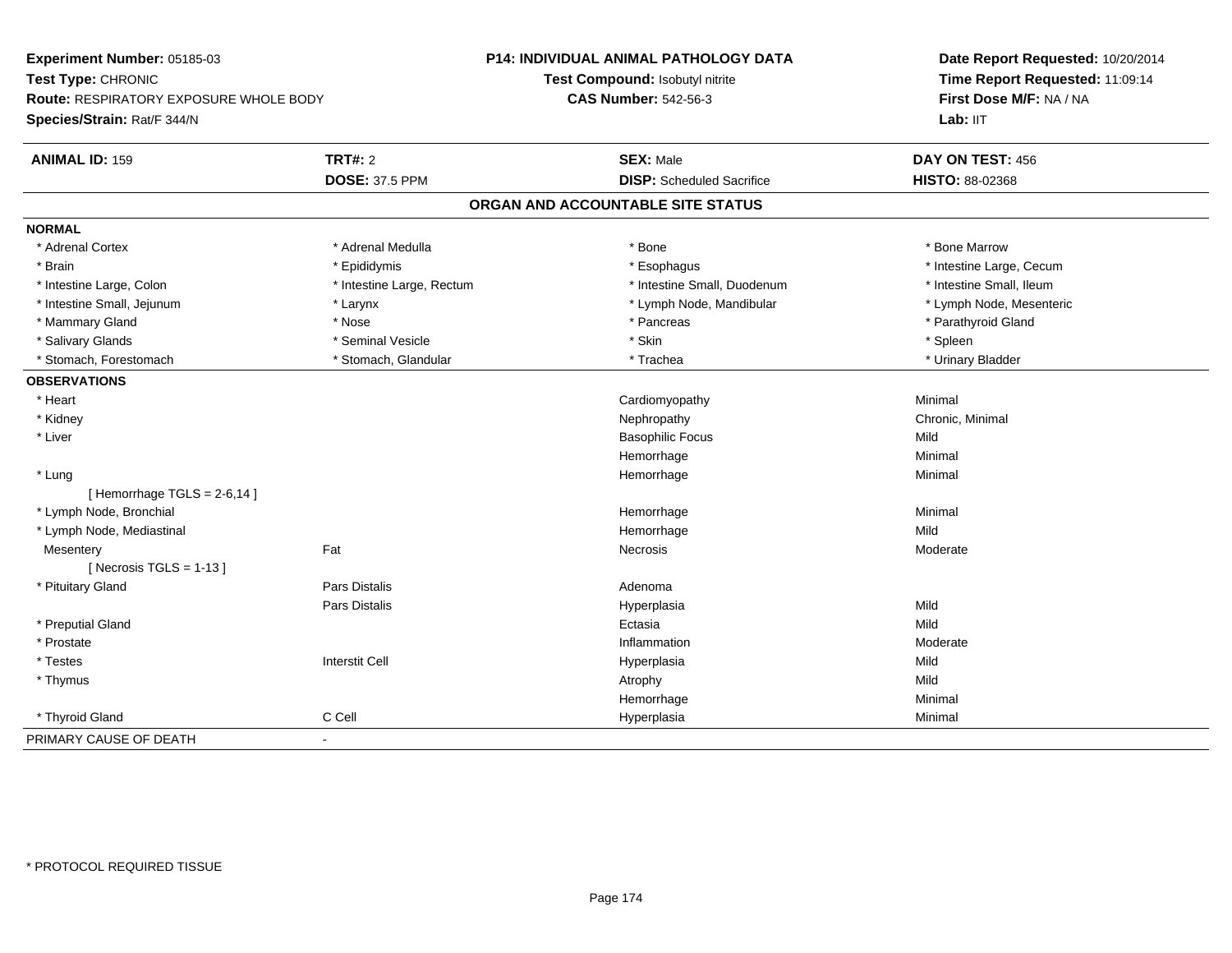**Experiment Number:** 05185-03**Test Type:** CHRONIC **Route:** RESPIRATORY EXPOSURE WHOLE BODY**Species/Strain:** Rat/F 344/N**P14: INDIVIDUAL ANIMAL PATHOLOGY DATATest Compound:** Isobutyl nitrite**CAS Number:** 542-56-3**Date Report Requested:** 10/20/2014**Time Report Requested:** 11:09:14**First Dose M/F:** NA / NA**Lab:** IIT**ANIMAL ID:** 160**TRT#:** 2 **SEX:** Male **DAY ON TEST:** 456 **DOSE:** 37.5 PPM **DISP:** Scheduled Sacrifice **HISTO:** 88-02369 **ORGAN AND ACCOUNTABLE SITE STATUSNORMAL**\* Adrenal Cortex \* Adrenal Medulla \* Adrenal Medulla \* Bone \* Brain \* Brain \* Brain \* Brain \* Brain \* Brain \* Brain \* Brain \* Brain \* Brain \* Brain \* Brain \* Brain \* Brain \* Brain \* Brain \* Brain \* Brain \* Brain \* Brain \* Brain \* Brain \* B \* Intestine Large, Colon \* Epididymis \* Esophagus \* Esophagus \* Esophagus \* 11testine Large, Cecum \* Intestine Small, Jejunum \* Intestine Large, Rectum \* Intestine Small, Duodenum \* Intestine Small, Duodenum \* \* Intestine Small, Ileum \* Larynx \* Liver \* Liver \* Liver \* Liver \* Lymph Node, Mandibular \* \* Mammary Gland \* Mammary Gland \* Nose \* Pancreas \* Pancreas \* Pancreas \* Parathyroid Gland \* Parathyroid Gland \* Pituitary Gland \* Pituitary Gland \* Seminal Vesicle \* Preputial Gland \* \* Annual vesicle \* \* Prostate \* \* Salivary Glands \* \* Salivary Glands \* \* Seminal Vesicle \* \* Stomach. Glandular \* Skin \* Spleen \* Spleen \* Spleen \* Stomach, Forestomach \* Stomach, Forestomach \* Testes \* \* Thyroid Gland \* \* Thyroid Gland \* \* Trachea \* \* Trachea \* \* \* Trachea \* Urinary Bladder \* \* Urinary Bladder \* \* Urinary Bladder \* \* Urinary Bladder \* \* Urinary Bladder \* \* Urinary Bladder \* \* Urinary Bladder \* **OBSERVATIONS** \* Bone Marroww the contract of the Hyperplasia through the Hyperplasia contract of the Minimal Minimal Section 1, 1986, 198<br>In the contract of the Minimal Section 1, 1986, 1997, 1998, 1998, 1998, 1999, 1999, 1999, 1999, 1999, 1999, 19 \* Heart Cardiomyopathy Minimal \* Kidneyy the controller of the controller of the controller of the controller of the controller of the controller of the controller of the controller of the controller of the controller of the controller of the controller of the \* Lungg and the state of the state of the state of the state of the Minimal Section 1, the state of the state of the Minimal Section 1, the state of the state of the state of the state of the state of the state of the state of t Alveolar Epithh anns an t-Imperplasia anns an t-Imperplasia anns an t-Imperplasia anns an t-Imperplasia anns an t-Imperplasi<br>Iomraidhean \* Lymph Node, Bronchial Hemorrhage Moderate \* Lymph Node, Mediastinal Hemorrhagee Minimal \* Lymph Node, Mesenteric Hemorrhagee Minimal \* Thymuss and the control of the control of the control of the control of the control of the control of the control of the control of the control of the control of the control of the control of the control of the control of the co PRIMARY CAUSE OF DEATH-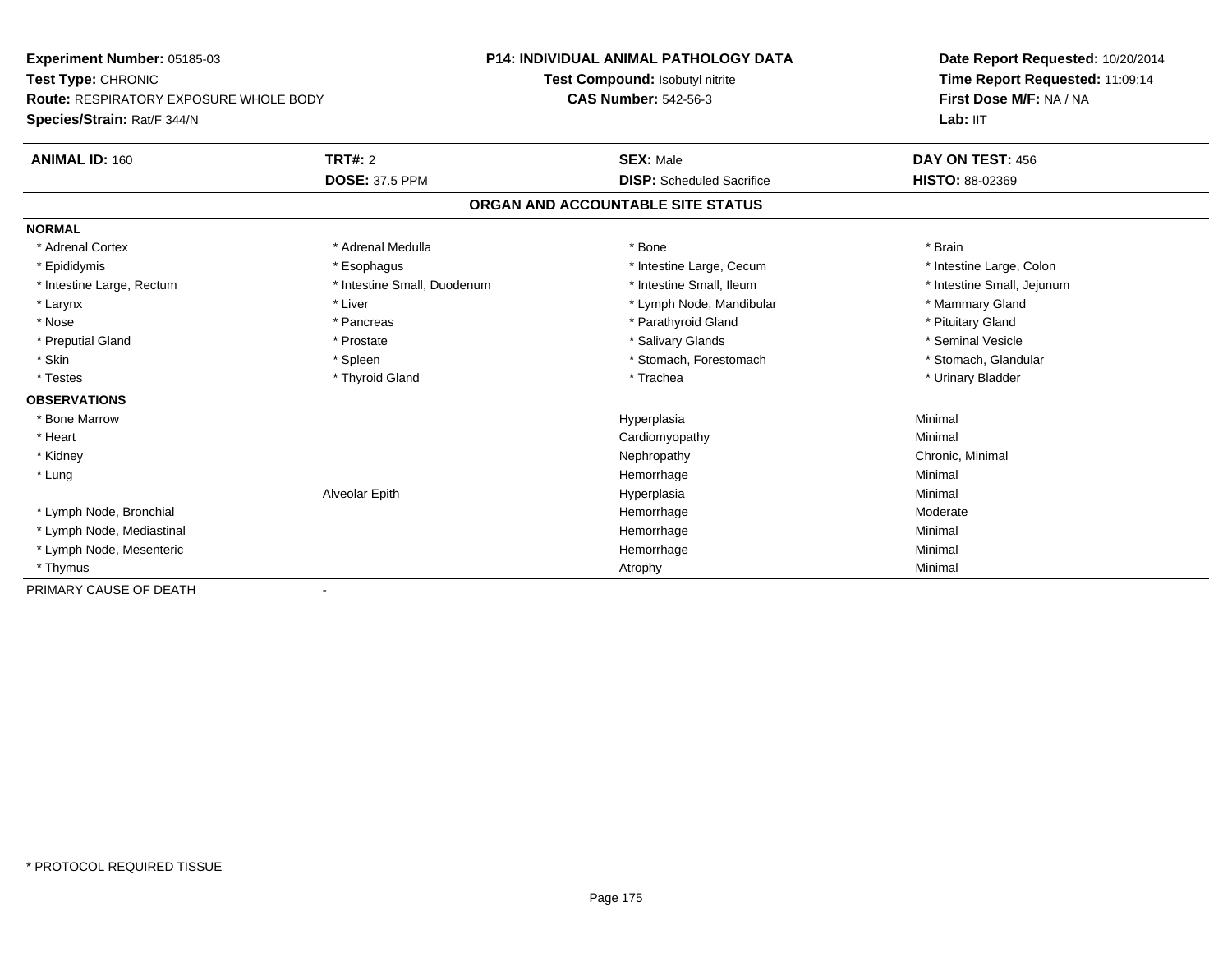| Experiment Number: 05185-03<br>Test Type: CHRONIC<br><b>Route: RESPIRATORY EXPOSURE WHOLE BODY</b><br>Species/Strain: Rat/F 344/N |                           | <b>P14: INDIVIDUAL ANIMAL PATHOLOGY DATA</b> | Date Report Requested: 10/20/2014<br>Time Report Requested: 11:09:14<br>First Dose M/F: NA / NA |
|-----------------------------------------------------------------------------------------------------------------------------------|---------------------------|----------------------------------------------|-------------------------------------------------------------------------------------------------|
|                                                                                                                                   |                           | Test Compound: Isobutyl nitrite              |                                                                                                 |
|                                                                                                                                   |                           | <b>CAS Number: 542-56-3</b>                  |                                                                                                 |
|                                                                                                                                   |                           |                                              | Lab: IIT                                                                                        |
| <b>ANIMAL ID: 161</b>                                                                                                             | <b>TRT#: 2</b>            | <b>SEX: Male</b>                             | DAY ON TEST: 456                                                                                |
|                                                                                                                                   | <b>DOSE: 37.5 PPM</b>     | <b>DISP:</b> Scheduled Sacrifice             | <b>HISTO: 88-02370</b>                                                                          |
|                                                                                                                                   |                           | ORGAN AND ACCOUNTABLE SITE STATUS            |                                                                                                 |
| <b>NORMAL</b>                                                                                                                     |                           |                                              |                                                                                                 |
| * Adrenal Cortex                                                                                                                  | * Adrenal Medulla         | * Bone                                       | * Bone Marrow                                                                                   |
| * Brain                                                                                                                           | * Epididymis              | * Esophagus                                  | * Intestine Large, Cecum                                                                        |
| * Intestine Large, Colon                                                                                                          | * Intestine Large, Rectum | * Intestine Small, Duodenum                  | * Intestine Small, Ileum                                                                        |
| * Intestine Small, Jejunum                                                                                                        | * Larynx                  | * Lymph Node, Mandibular                     | * Lymph Node, Mesenteric                                                                        |
| * Mammary Gland                                                                                                                   | * Nose                    | * Parathyroid Gland                          | * Prostate                                                                                      |
| * Salivary Glands                                                                                                                 | * Seminal Vesicle         | * Skin                                       | * Spleen                                                                                        |
| * Stomach, Forestomach                                                                                                            | * Stomach, Glandular      | * Thymus                                     | * Thyroid Gland                                                                                 |
| * Trachea                                                                                                                         | * Urinary Bladder         |                                              |                                                                                                 |
| <b>OBSERVATIONS</b>                                                                                                               |                           |                                              |                                                                                                 |
| * Heart                                                                                                                           |                           | Cardiomyopathy                               | Minimal                                                                                         |
| * Kidney                                                                                                                          |                           | Nephropathy                                  | Chronic, Mild                                                                                   |
| * Liver                                                                                                                           |                           | <b>Clear Cell Focus</b>                      | Minimal                                                                                         |
|                                                                                                                                   |                           | Pigmentation                                 | Mild                                                                                            |
| * Lung                                                                                                                            |                           | Alveolar/Bronchiolar Adenoma                 |                                                                                                 |
|                                                                                                                                   |                           | Hemorrhage                                   | Mild                                                                                            |
| * Lymph Node, Bronchial                                                                                                           |                           | Hemorrhage                                   | Minimal                                                                                         |
| * Lymph Node, Mediastinal                                                                                                         |                           | Hemorrhage                                   | Mild                                                                                            |
| * Pancreas                                                                                                                        | <b>Acinar Cell</b>        | Atrophy                                      | Minimal                                                                                         |
| * Pituitary Gland                                                                                                                 | <b>Pars Distalis</b>      | Hyperplasia                                  | Minimal                                                                                         |
| * Preputial Gland                                                                                                                 |                           | Ectasia                                      | Mild                                                                                            |
|                                                                                                                                   |                           | Inflammation                                 | Minimal                                                                                         |
| * Testes                                                                                                                          | <b>Interstit Cell</b>     | Hyperplasia                                  | Mild                                                                                            |
| PRIMARY CAUSE OF DEATH                                                                                                            |                           |                                              |                                                                                                 |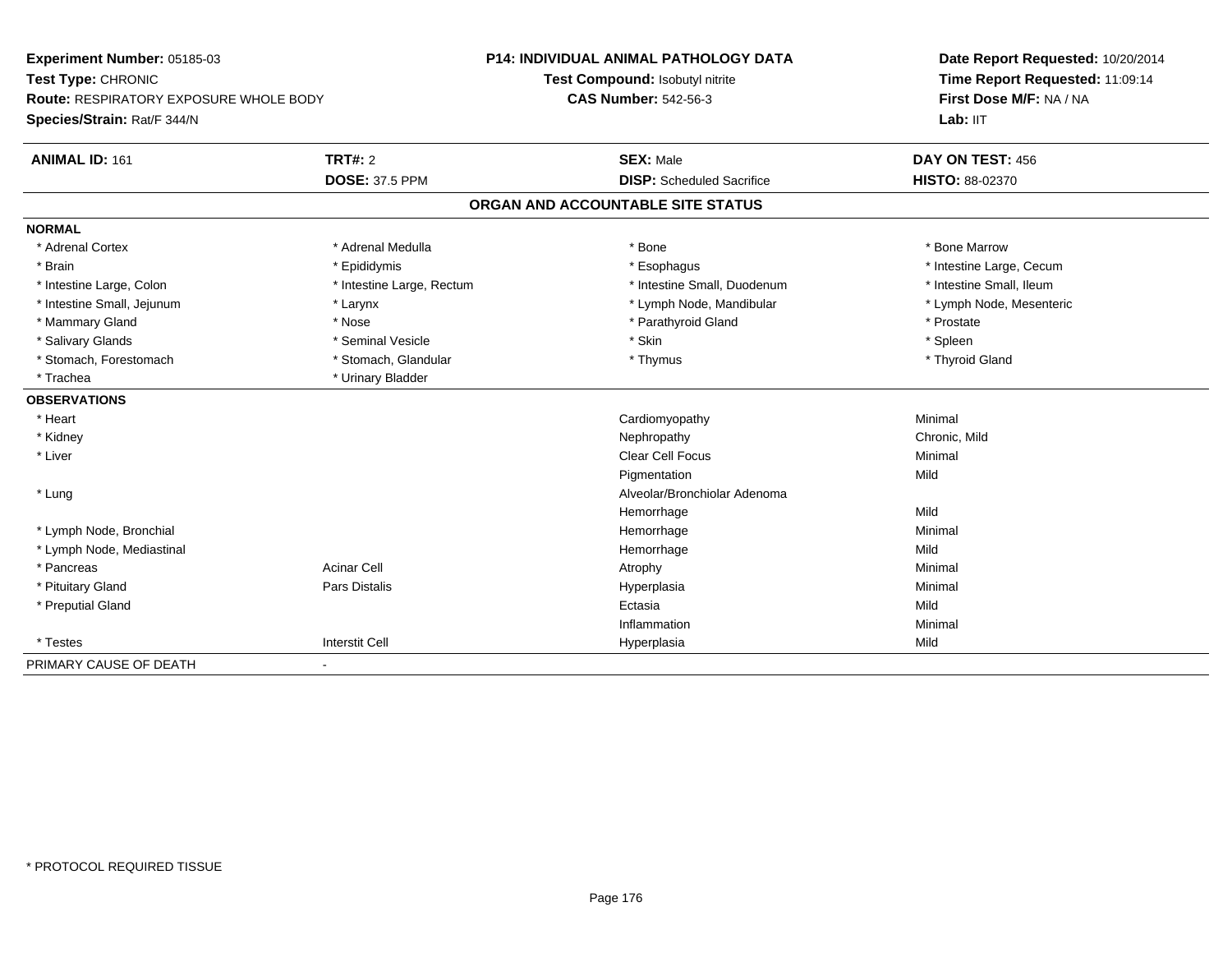| Experiment Number: 05185-03            |                           | P14: INDIVIDUAL ANIMAL PATHOLOGY DATA | Date Report Requested: 10/20/2014<br>Time Report Requested: 11:09:14<br>First Dose M/F: NA / NA |  |
|----------------------------------------|---------------------------|---------------------------------------|-------------------------------------------------------------------------------------------------|--|
| Test Type: CHRONIC                     |                           | Test Compound: Isobutyl nitrite       |                                                                                                 |  |
| Route: RESPIRATORY EXPOSURE WHOLE BODY |                           | <b>CAS Number: 542-56-3</b>           |                                                                                                 |  |
| Species/Strain: Rat/F 344/N            |                           |                                       | Lab: IIT                                                                                        |  |
| <b>ANIMAL ID: 162</b>                  | <b>TRT#: 2</b>            | <b>SEX: Male</b>                      | DAY ON TEST: 456                                                                                |  |
|                                        | <b>DOSE: 37.5 PPM</b>     | <b>DISP:</b> Scheduled Sacrifice      | HISTO: 88-02371                                                                                 |  |
|                                        |                           | ORGAN AND ACCOUNTABLE SITE STATUS     |                                                                                                 |  |
| <b>NORMAL</b>                          |                           |                                       |                                                                                                 |  |
| * Adrenal Cortex                       | * Adrenal Medulla         | * Bone                                | * Bone Marrow                                                                                   |  |
| * Brain                                | * Epididymis              | * Esophagus                           | * Intestine Large, Cecum                                                                        |  |
| * Intestine Large, Colon               | * Intestine Large, Rectum | * Intestine Small, Duodenum           | * Intestine Small, Ileum                                                                        |  |
| * Intestine Small, Jejunum             | * Larynx                  | * Lymph Node, Bronchial               | * Lymph Node, Mandibular                                                                        |  |
| * Lymph Node, Mesenteric               | * Mammary Gland           | * Parathyroid Gland                   | * Salivary Glands                                                                               |  |
| * Seminal Vesicle                      | * Skin                    | * Spleen                              | * Stomach, Forestomach                                                                          |  |
| * Stomach, Glandular                   | * Trachea                 | * Urinary Bladder                     |                                                                                                 |  |
| <b>OBSERVATIONS</b>                    |                           |                                       |                                                                                                 |  |
| * Heart                                |                           | Cardiomyopathy                        | Minimal                                                                                         |  |
| * Kidney                               |                           | Nephropathy                           | Chronic, Mild                                                                                   |  |
| * Liver                                |                           | Degeneration                          | Cystic, Minimal                                                                                 |  |
| * Lung                                 |                           | Hemorrhage                            | Mild                                                                                            |  |
|                                        | Alveolar Epith            | Hyperplasia                           | Mild                                                                                            |  |
| * Lymph Node, Mediastinal              |                           | Hemorrhage                            | Minimal                                                                                         |  |
| * Nose                                 | <b>Goblet Cell</b>        | Hyperplasia                           | Mild                                                                                            |  |
|                                        | <b>Respirat Epith</b>     | Hyperplasia                           | Minimal                                                                                         |  |
| * Pancreas                             | <b>Acinar Cell</b>        | Atrophy                               | Mild                                                                                            |  |
| * Pituitary Gland                      | Pars Distalis             | Angiectasis                           | Minimal                                                                                         |  |
|                                        | Pars Distalis             | Hyperplasia                           | Mild                                                                                            |  |
| * Preputial Gland                      |                           | Ectasia                               | Mild                                                                                            |  |
| * Prostate                             |                           | Concretion                            | Minimal                                                                                         |  |
|                                        |                           | Inflammation                          | Mild                                                                                            |  |
| * Testes                               | Interstit Cell            | Adenoma                               |                                                                                                 |  |
| * Thymus                               |                           | Atrophy                               | Mild                                                                                            |  |
| * Thyroid Gland                        | C Cell                    | Adenoma                               |                                                                                                 |  |
| PRIMARY CAUSE OF DEATH                 | $\blacksquare$            |                                       |                                                                                                 |  |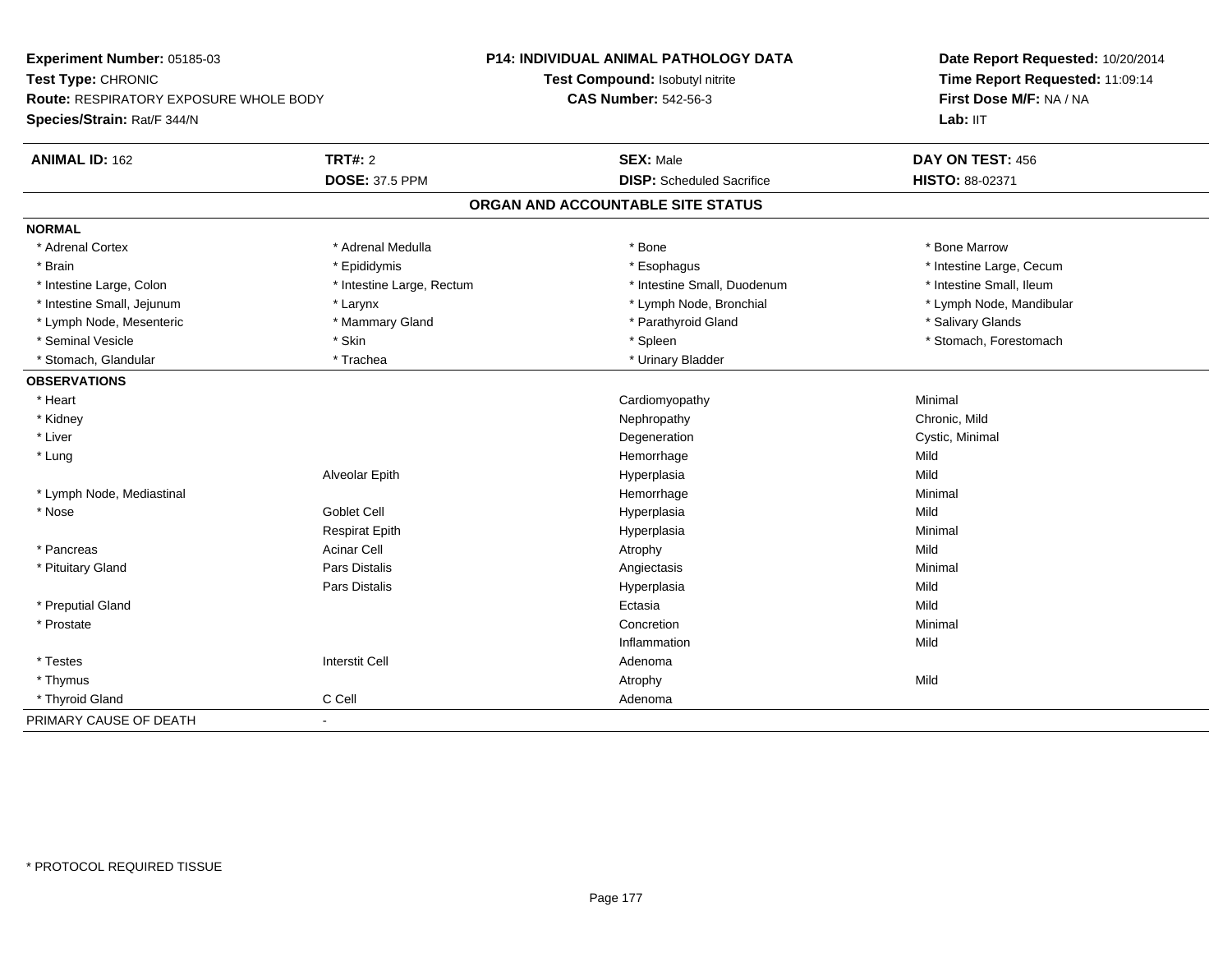| <b>Experiment Number: 05185-03</b><br>Test Type: CHRONIC<br><b>Route: RESPIRATORY EXPOSURE WHOLE BODY</b><br>Species/Strain: Rat/F 344/N |                           | <b>P14: INDIVIDUAL ANIMAL PATHOLOGY DATA</b> | Date Report Requested: 10/20/2014<br>Time Report Requested: 11:09:14<br>First Dose M/F: NA / NA<br>Lab: IIT |
|------------------------------------------------------------------------------------------------------------------------------------------|---------------------------|----------------------------------------------|-------------------------------------------------------------------------------------------------------------|
|                                                                                                                                          |                           | Test Compound: Isobutyl nitrite              |                                                                                                             |
|                                                                                                                                          |                           | <b>CAS Number: 542-56-3</b>                  |                                                                                                             |
|                                                                                                                                          |                           |                                              |                                                                                                             |
| ANIMAL ID: 163                                                                                                                           | TRT#: 2                   | <b>SEX: Male</b>                             | DAY ON TEST: 456                                                                                            |
|                                                                                                                                          | <b>DOSE: 37.5 PPM</b>     | <b>DISP:</b> Scheduled Sacrifice             | <b>HISTO: 88-02372</b>                                                                                      |
|                                                                                                                                          |                           | ORGAN AND ACCOUNTABLE SITE STATUS            |                                                                                                             |
| <b>NORMAL</b>                                                                                                                            |                           |                                              |                                                                                                             |
| * Adrenal Cortex                                                                                                                         | * Adrenal Medulla         | * Bone                                       | * Bone Marrow                                                                                               |
| * Brain                                                                                                                                  | * Epididymis              | * Esophagus                                  | * Intestine Large, Cecum                                                                                    |
| * Intestine Large, Colon                                                                                                                 | * Intestine Large, Rectum | * Intestine Small, Duodenum                  | * Intestine Small, Ileum                                                                                    |
| * Intestine Small, Jejunum                                                                                                               | * Larynx                  | * Lung                                       | * Lymph Node, Bronchial                                                                                     |
| * Lymph Node, Mandibular                                                                                                                 | * Lymph Node, Mesenteric  | * Mammary Gland                              | * Nose                                                                                                      |
| * Pancreas                                                                                                                               | * Parathyroid Gland       | * Salivary Glands                            | * Seminal Vesicle                                                                                           |
| * Skin                                                                                                                                   | * Spleen                  | * Stomach, Forestomach                       | * Stomach, Glandular                                                                                        |
| * Thymus                                                                                                                                 | * Thyroid Gland           | * Trachea                                    | * Urinary Bladder                                                                                           |
| <b>OBSERVATIONS</b>                                                                                                                      |                           |                                              |                                                                                                             |
| * Heart                                                                                                                                  |                           | Cardiomyopathy                               | Minimal                                                                                                     |
| * Kidney                                                                                                                                 |                           | Nephropathy                                  | Chronic, Mild                                                                                               |
| * Liver                                                                                                                                  |                           | <b>Basophilic Focus</b>                      | Minimal                                                                                                     |
| * Lymph Node, Mediastinal                                                                                                                |                           | Hemorrhage                                   | Minimal                                                                                                     |
| * Pituitary Gland                                                                                                                        | Pars Distalis             | Hyperplasia                                  | Mild                                                                                                        |
| * Preputial Gland                                                                                                                        |                           | Ectasia                                      | Mild                                                                                                        |
|                                                                                                                                          |                           | Inflammation                                 | Minimal                                                                                                     |
| * Prostate                                                                                                                               |                           | Inflammation                                 | Mild                                                                                                        |
| * Testes                                                                                                                                 | Bilateral, Interstit Cell | Adenoma                                      |                                                                                                             |
| $[Adenoma TGLS = 1-9]$                                                                                                                   |                           |                                              |                                                                                                             |
| PRIMARY CAUSE OF DEATH                                                                                                                   | $\blacksquare$            |                                              |                                                                                                             |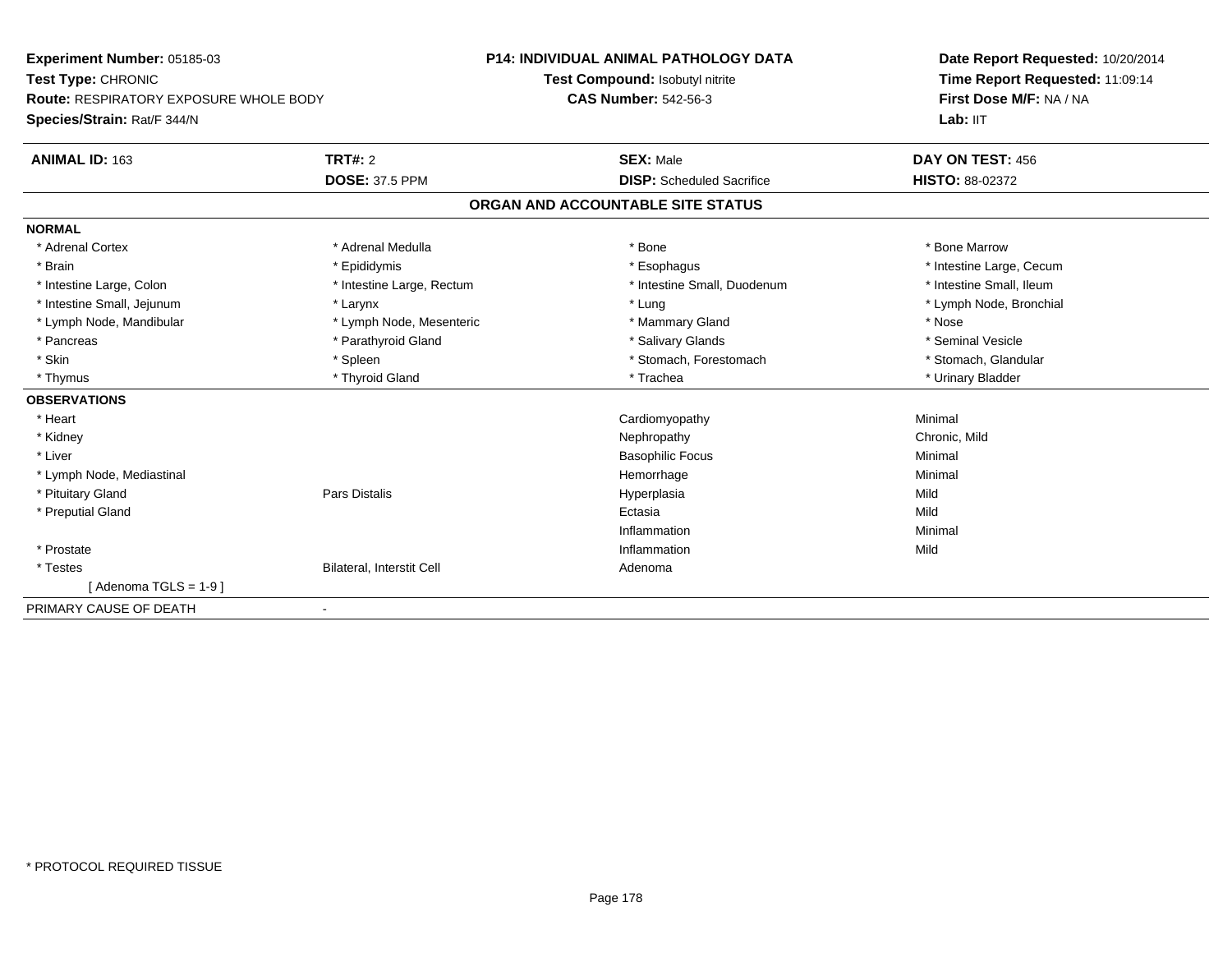| Experiment Number: 05185-03<br>Test Type: CHRONIC<br><b>Route: RESPIRATORY EXPOSURE WHOLE BODY</b><br>Species/Strain: Rat/F 344/N |                           | P14: INDIVIDUAL ANIMAL PATHOLOGY DATA | Date Report Requested: 10/20/2014<br>Time Report Requested: 11:09:14<br>First Dose M/F: NA / NA |
|-----------------------------------------------------------------------------------------------------------------------------------|---------------------------|---------------------------------------|-------------------------------------------------------------------------------------------------|
|                                                                                                                                   |                           | Test Compound: Isobutyl nitrite       |                                                                                                 |
|                                                                                                                                   |                           | <b>CAS Number: 542-56-3</b>           |                                                                                                 |
|                                                                                                                                   |                           |                                       | Lab: IIT                                                                                        |
| <b>ANIMAL ID: 164</b>                                                                                                             | <b>TRT#: 2</b>            | <b>SEX: Male</b>                      | DAY ON TEST: 456                                                                                |
|                                                                                                                                   | <b>DOSE: 37.5 PPM</b>     | <b>DISP:</b> Scheduled Sacrifice      | HISTO: 88-02373                                                                                 |
|                                                                                                                                   |                           | ORGAN AND ACCOUNTABLE SITE STATUS     |                                                                                                 |
| <b>NORMAL</b>                                                                                                                     |                           |                                       |                                                                                                 |
| * Adrenal Cortex                                                                                                                  | * Adrenal Medulla         | * Bone                                | * Bone Marrow                                                                                   |
| * Brain                                                                                                                           | * Epididymis              | * Esophagus                           | * Intestine Large, Cecum                                                                        |
| * Intestine Large, Colon                                                                                                          | * Intestine Large, Rectum | * Intestine Small, Duodenum           | * Intestine Small, Ileum                                                                        |
| * Intestine Small, Jejunum                                                                                                        | * Larynx                  | * Lymph Node, Mandibular              | * Lymph Node, Mesenteric                                                                        |
| * Mammary Gland                                                                                                                   | * Nose                    | * Pancreas                            | * Parathyroid Gland                                                                             |
| * Salivary Glands                                                                                                                 | * Seminal Vesicle         | * Skin                                | * Spleen                                                                                        |
| * Stomach, Forestomach                                                                                                            | * Stomach, Glandular      | * Thymus                              | * Thyroid Gland                                                                                 |
| * Trachea                                                                                                                         | * Urinary Bladder         |                                       |                                                                                                 |
| <b>OBSERVATIONS</b>                                                                                                               |                           |                                       |                                                                                                 |
| * Heart                                                                                                                           |                           | Cardiomyopathy                        | Minimal                                                                                         |
| * Kidney                                                                                                                          |                           | Nephropathy                           | Chronic, Minimal                                                                                |
| * Liver                                                                                                                           |                           | Hepatodiaphragmatic Nodule            |                                                                                                 |
| [Hepatodiaphragmatic Nodule TGLS = 2,3-13]                                                                                        |                           |                                       |                                                                                                 |
| * Lung                                                                                                                            | Alveolar Epith            | Hyperplasia                           | Minimal                                                                                         |
| * Lymph Node, Bronchial                                                                                                           |                           | Hemorrhage                            | Minimal                                                                                         |
| * Lymph Node, Mediastinal                                                                                                         |                           | Hemorrhage                            | Moderate                                                                                        |
| * Pituitary Gland                                                                                                                 | <b>Pars Distalis</b>      | Hyperplasia                           | Minimal                                                                                         |
| * Preputial Gland                                                                                                                 |                           | Ectasia                               | Mild                                                                                            |
|                                                                                                                                   |                           | Inflammation                          | Moderate                                                                                        |
| [Inflammation TGLS = $1-10$ ]                                                                                                     |                           |                                       |                                                                                                 |
| * Prostate                                                                                                                        |                           | Concretion                            | Minimal                                                                                         |
|                                                                                                                                   |                           | Inflammation                          | Mild                                                                                            |
| * Testes                                                                                                                          | <b>Interstit Cell</b>     | Adenoma                               |                                                                                                 |
|                                                                                                                                   | <b>Interstit Cell</b>     | Hyperplasia                           | Mild                                                                                            |
| PRIMARY CAUSE OF DEATH                                                                                                            |                           |                                       |                                                                                                 |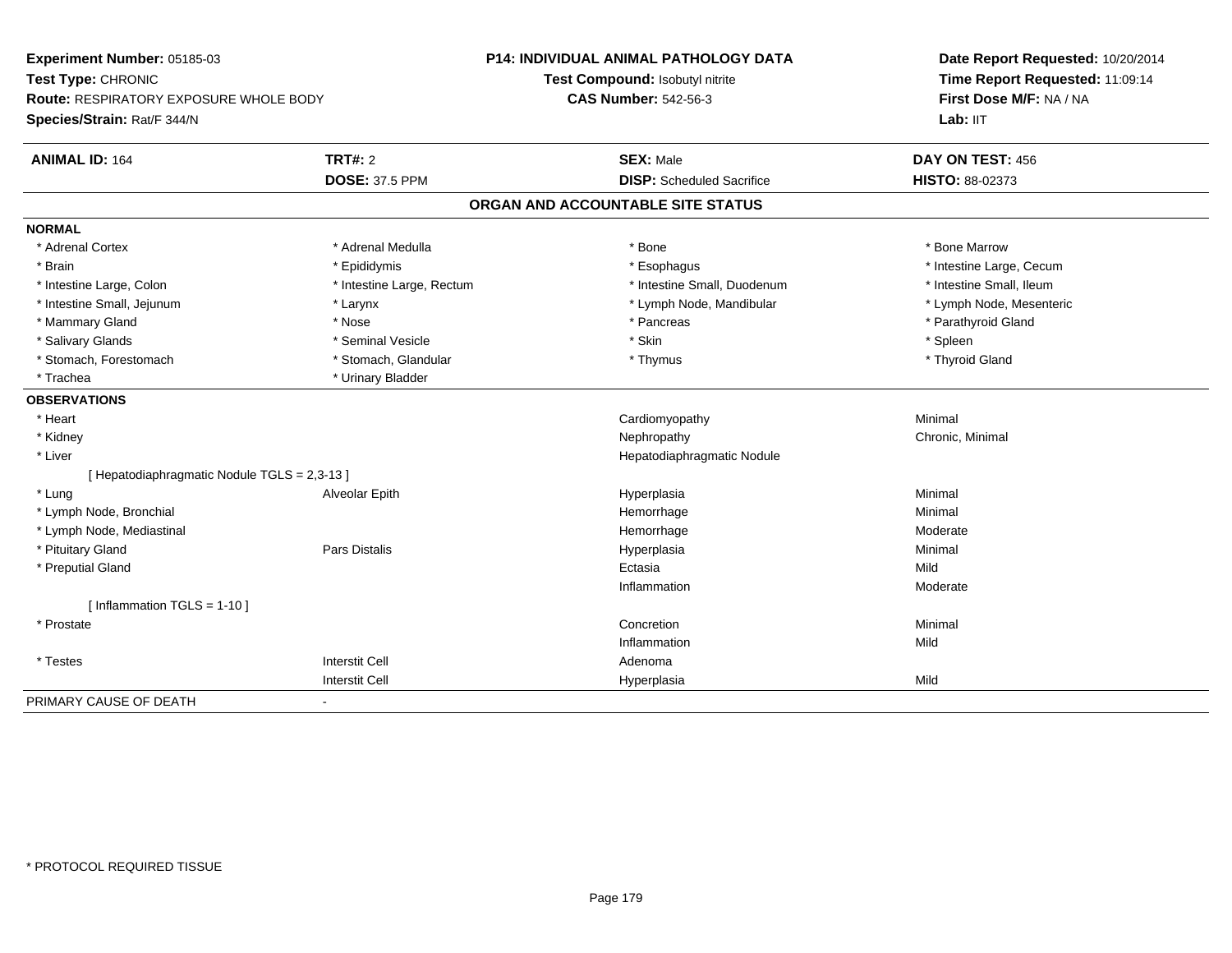| Experiment Number: 05185-03<br>Test Type: CHRONIC<br>Route: RESPIRATORY EXPOSURE WHOLE BODY<br>Species/Strain: Rat/F 344/N |                           | <b>P14: INDIVIDUAL ANIMAL PATHOLOGY DATA</b> | Date Report Requested: 10/20/2014<br>Time Report Requested: 11:09:14<br>First Dose M/F: NA / NA |
|----------------------------------------------------------------------------------------------------------------------------|---------------------------|----------------------------------------------|-------------------------------------------------------------------------------------------------|
|                                                                                                                            |                           | Test Compound: Isobutyl nitrite              |                                                                                                 |
|                                                                                                                            |                           | <b>CAS Number: 542-56-3</b>                  |                                                                                                 |
|                                                                                                                            |                           |                                              | Lab: IIT                                                                                        |
| <b>ANIMAL ID: 165</b>                                                                                                      | <b>TRT#: 2</b>            | <b>SEX: Male</b>                             | DAY ON TEST: 456                                                                                |
|                                                                                                                            | <b>DOSE: 37.5 PPM</b>     | <b>DISP:</b> Scheduled Sacrifice             | HISTO: 88-02374                                                                                 |
|                                                                                                                            |                           | ORGAN AND ACCOUNTABLE SITE STATUS            |                                                                                                 |
| <b>NORMAL</b>                                                                                                              |                           |                                              |                                                                                                 |
| * Adrenal Cortex                                                                                                           | * Adrenal Medulla         | * Bone                                       | * Bone Marrow                                                                                   |
| * Brain                                                                                                                    | * Epididymis              | * Esophagus                                  | * Intestine Large, Cecum                                                                        |
| * Intestine Large, Colon                                                                                                   | * Intestine Large, Rectum | * Intestine Small, Duodenum                  | * Intestine Small, Ileum                                                                        |
| * Intestine Small, Jejunum                                                                                                 | * Larynx                  | * Liver                                      | * Lymph Node, Mandibular                                                                        |
| * Mammary Gland                                                                                                            | * Parathyroid Gland       | * Pituitary Gland                            | * Salivary Glands                                                                               |
| * Seminal Vesicle                                                                                                          | * Skin                    | * Spleen                                     | * Stomach, Forestomach                                                                          |
| * Stomach, Glandular                                                                                                       | * Testes                  | * Thyroid Gland                              | * Trachea                                                                                       |
| * Urinary Bladder                                                                                                          |                           |                                              |                                                                                                 |
| <b>OBSERVATIONS</b>                                                                                                        |                           |                                              |                                                                                                 |
| * Heart                                                                                                                    |                           | Cardiomyopathy                               | Minimal                                                                                         |
| * Kidney                                                                                                                   |                           | Nephropathy                                  | Chronic, Minimal                                                                                |
| * Lung                                                                                                                     |                           | Hemorrhage                                   | Minimal                                                                                         |
| * Lymph Node, Bronchial                                                                                                    |                           | Hemorrhage                                   | Minimal                                                                                         |
| * Lymph Node, Mediastinal                                                                                                  |                           | Hemorrhage                                   | Mild                                                                                            |
| * Lymph Node, Mesenteric                                                                                                   |                           | Hemorrhage                                   | Minimal                                                                                         |
| * Nose                                                                                                                     | Olfactory Epi             | <b>Cytoplasmic Alteration</b>                | Minimal                                                                                         |
| * Pancreas                                                                                                                 | <b>Acinar Cell</b>        | Atrophy                                      | Mild                                                                                            |
| * Preputial Gland                                                                                                          |                           | Ectasia                                      | Minimal                                                                                         |
|                                                                                                                            |                           | Inflammation                                 | Minimal                                                                                         |
| * Prostate                                                                                                                 |                           | Inflammation                                 | Minimal                                                                                         |
| * Thymus                                                                                                                   |                           | Atrophy                                      | Minimal                                                                                         |
| PRIMARY CAUSE OF DEATH                                                                                                     | $\blacksquare$            |                                              |                                                                                                 |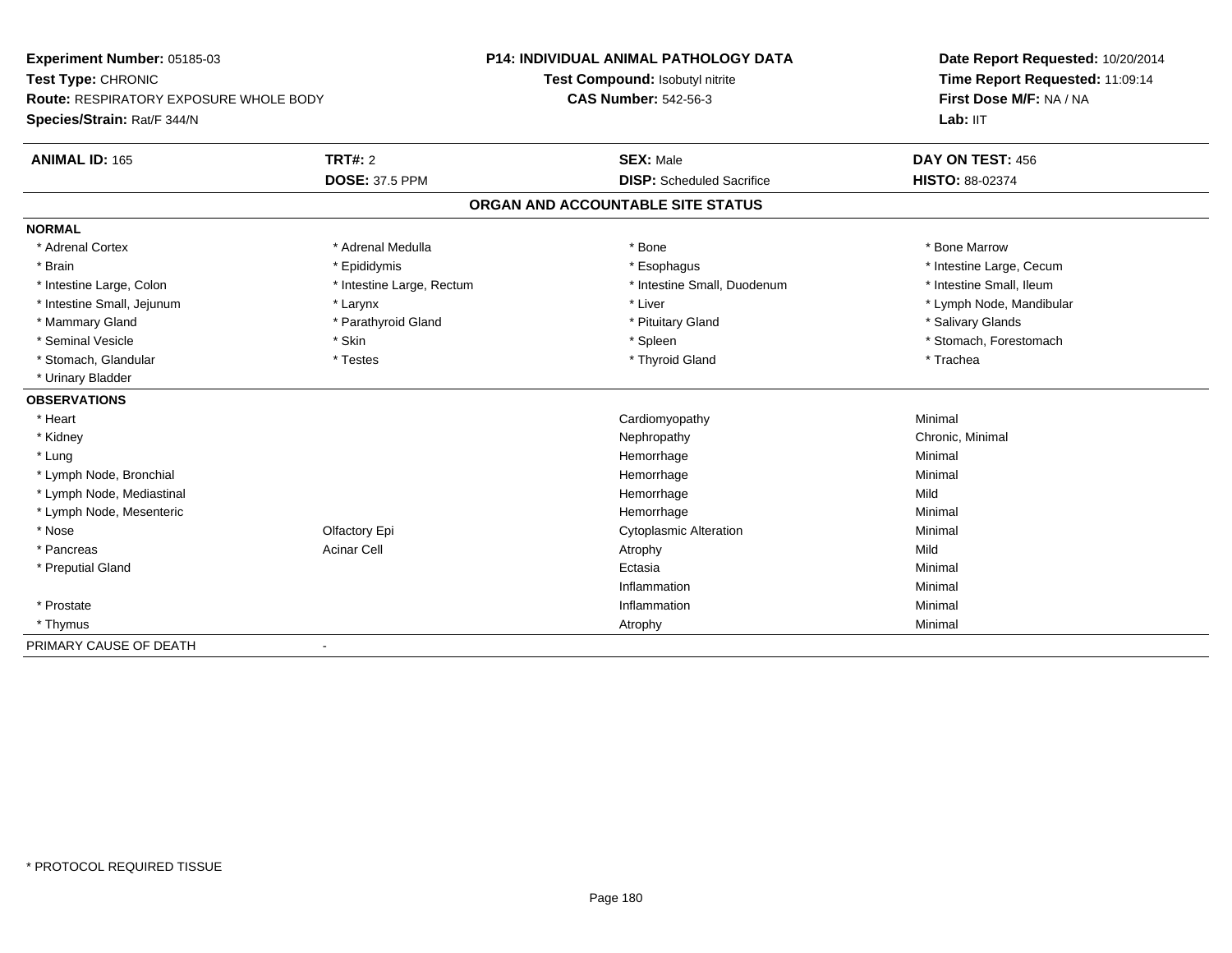| Experiment Number: 05185-03<br>Test Type: CHRONIC<br>Route: RESPIRATORY EXPOSURE WHOLE BODY |                                  | <b>P14: INDIVIDUAL ANIMAL PATHOLOGY DATA</b> | Date Report Requested: 10/20/2014<br>Time Report Requested: 11:09:14<br>First Dose M/F: NA / NA |
|---------------------------------------------------------------------------------------------|----------------------------------|----------------------------------------------|-------------------------------------------------------------------------------------------------|
|                                                                                             |                                  | Test Compound: Isobutyl nitrite              |                                                                                                 |
|                                                                                             |                                  | <b>CAS Number: 542-56-3</b>                  |                                                                                                 |
| Species/Strain: Rat/F 344/N                                                                 |                                  |                                              | Lab: IIT                                                                                        |
| <b>ANIMAL ID: 166</b>                                                                       | <b>TRT#: 2</b>                   | <b>SEX: Male</b>                             | DAY ON TEST: 456                                                                                |
|                                                                                             | <b>DOSE: 37.5 PPM</b>            | <b>DISP:</b> Scheduled Sacrifice             | HISTO: 88-02375                                                                                 |
|                                                                                             |                                  | ORGAN AND ACCOUNTABLE SITE STATUS            |                                                                                                 |
| <b>NORMAL</b>                                                                               |                                  |                                              |                                                                                                 |
| * Adrenal Cortex                                                                            | * Adrenal Medulla                | * Bone                                       | * Bone Marrow                                                                                   |
| * Brain                                                                                     | * Epididymis                     | * Esophagus                                  | * Intestine Large, Cecum                                                                        |
| * Intestine Large, Colon                                                                    | * Intestine Large, Rectum        | * Intestine Small, Duodenum                  | * Intestine Small, Ileum                                                                        |
| * Intestine Small, Jejunum                                                                  | * Larynx                         | * Lung                                       | * Lymph Node, Mandibular                                                                        |
| * Lymph Node, Mediastinal                                                                   | * Mammary Gland                  | * Nose                                       | * Parathyroid Gland                                                                             |
| * Pituitary Gland                                                                           | * Salivary Glands                | * Seminal Vesicle                            | * Skin                                                                                          |
| * Spleen                                                                                    | * Stomach, Forestomach           | * Stomach, Glandular                         | * Trachea                                                                                       |
| * Urinary Bladder                                                                           |                                  |                                              |                                                                                                 |
| <b>OBSERVATIONS</b>                                                                         |                                  |                                              |                                                                                                 |
| * Heart                                                                                     |                                  | Cardiomyopathy                               | Minimal                                                                                         |
| * Kidney                                                                                    |                                  | Nephropathy                                  | Chronic, Mild                                                                                   |
| * Liver                                                                                     |                                  | <b>Basophilic Focus</b>                      | Multiple, Minimal                                                                               |
| * Lymph Node, Bronchial                                                                     |                                  | Hemorrhage                                   | Minimal                                                                                         |
| * Lymph Node, Mesenteric                                                                    |                                  | Hemorrhage                                   | Minimal                                                                                         |
| * Pancreas                                                                                  | <b>Acinar Cell</b>               | Atrophy                                      | Mild                                                                                            |
| * Preputial Gland                                                                           |                                  | Ectasia                                      | Mild                                                                                            |
| * Prostate                                                                                  |                                  | Inflammation                                 | Minimal                                                                                         |
| * Testes                                                                                    | <b>Bilateral, Interstit Cell</b> | Adenoma                                      |                                                                                                 |
| [ Adenoma TGLS = 1,2-9,13 ]                                                                 |                                  |                                              |                                                                                                 |
| * Thymus                                                                                    |                                  | Atrophy                                      | Mild                                                                                            |
| * Thyroid Gland                                                                             | C Cell                           | Hyperplasia                                  | Minimal                                                                                         |
| PRIMARY CAUSE OF DEATH                                                                      | $\blacksquare$                   |                                              |                                                                                                 |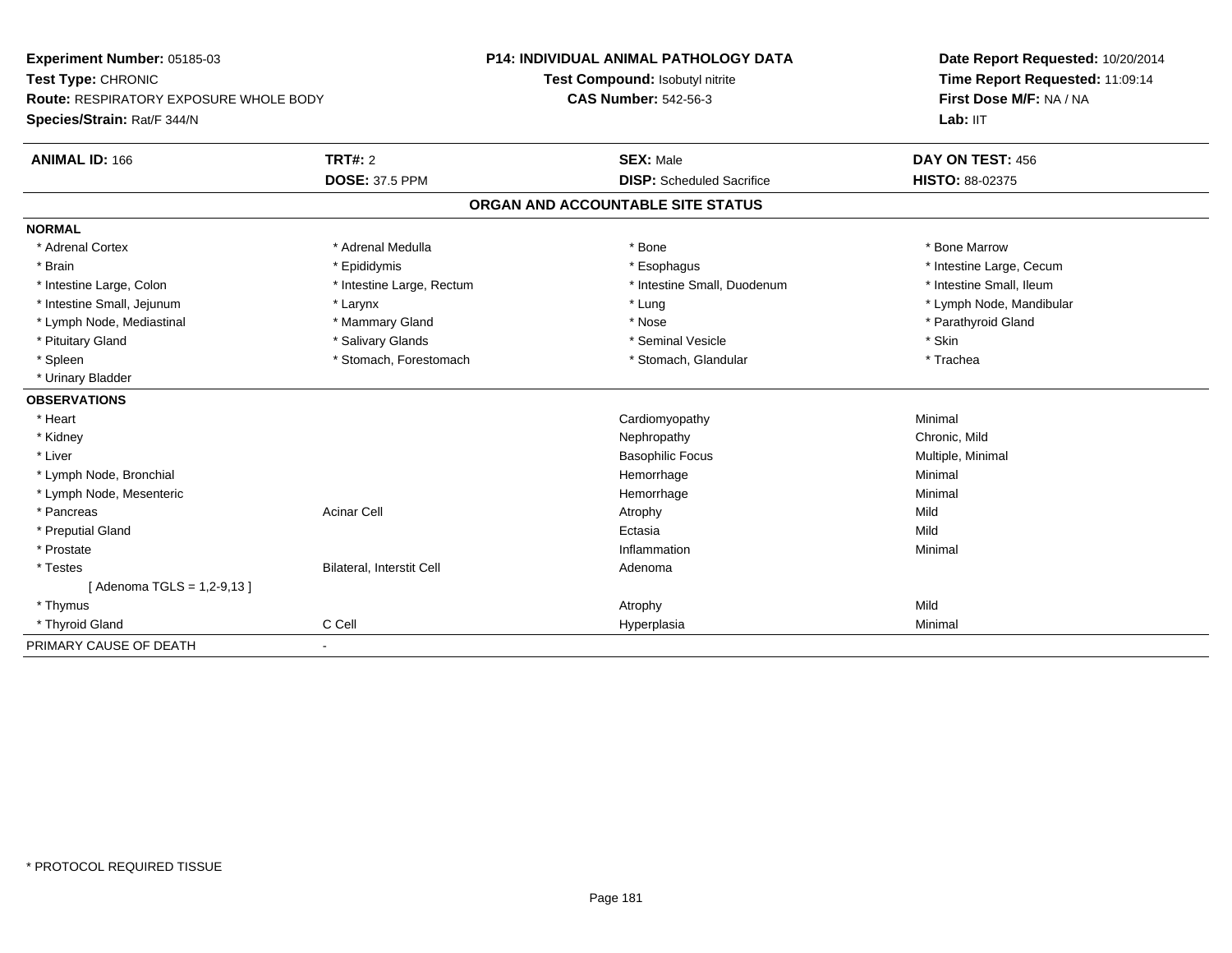| Experiment Number: 05185-03<br>Test Type: CHRONIC<br>Route: RESPIRATORY EXPOSURE WHOLE BODY<br>Species/Strain: Rat/F 344/N |                           | <b>P14: INDIVIDUAL ANIMAL PATHOLOGY DATA</b> | Date Report Requested: 10/20/2014<br>Time Report Requested: 11:09:14<br>First Dose M/F: NA / NA |
|----------------------------------------------------------------------------------------------------------------------------|---------------------------|----------------------------------------------|-------------------------------------------------------------------------------------------------|
|                                                                                                                            |                           | Test Compound: Isobutyl nitrite              |                                                                                                 |
|                                                                                                                            |                           | <b>CAS Number: 542-56-3</b>                  |                                                                                                 |
|                                                                                                                            |                           |                                              | Lab: IIT                                                                                        |
| <b>ANIMAL ID: 167</b>                                                                                                      | <b>TRT#: 2</b>            | <b>SEX: Male</b>                             | DAY ON TEST: 456                                                                                |
|                                                                                                                            | <b>DOSE: 37.5 PPM</b>     | <b>DISP:</b> Scheduled Sacrifice             | HISTO: 88-02376                                                                                 |
|                                                                                                                            |                           | ORGAN AND ACCOUNTABLE SITE STATUS            |                                                                                                 |
| <b>NORMAL</b>                                                                                                              |                           |                                              |                                                                                                 |
| * Adrenal Cortex                                                                                                           | * Adrenal Medulla         | * Bone                                       | * Bone Marrow                                                                                   |
| * Brain                                                                                                                    | * Epididymis              | * Esophagus                                  | * Intestine Large, Cecum                                                                        |
| * Intestine Large, Colon                                                                                                   | * Intestine Large, Rectum | * Intestine Small, Duodenum                  | * Intestine Small, Ileum                                                                        |
| * Intestine Small, Jejunum                                                                                                 | * Larynx                  | * Lymph Node, Mandibular                     | * Lymph Node, Mesenteric                                                                        |
| * Mammary Gland                                                                                                            | * Nose                    | * Parathyroid Gland                          | * Salivary Glands                                                                               |
| * Seminal Vesicle                                                                                                          | * Skin                    | * Spleen                                     | * Stomach, Forestomach                                                                          |
| * Stomach, Glandular                                                                                                       | * Thymus                  | * Thyroid Gland                              | * Trachea                                                                                       |
| * Urinary Bladder                                                                                                          |                           |                                              |                                                                                                 |
| <b>OBSERVATIONS</b>                                                                                                        |                           |                                              |                                                                                                 |
| * Heart                                                                                                                    |                           | Cardiomyopathy                               | Minimal                                                                                         |
| * Kidney                                                                                                                   |                           | Nephropathy                                  | Chronic, Mild                                                                                   |
| * Liver                                                                                                                    |                           | Hemorrhage                                   | Minimal                                                                                         |
| * Lung                                                                                                                     |                           | Hemorrhage                                   | Minimal                                                                                         |
| * Lymph Node, Bronchial                                                                                                    |                           | Hemorrhage                                   | Minimal                                                                                         |
| * Lymph Node, Mediastinal                                                                                                  |                           | Hemorrhage                                   | Mild                                                                                            |
| * Pancreas                                                                                                                 | <b>Acinar Cell</b>        | Atrophy                                      | Minimal                                                                                         |
| * Pituitary Gland                                                                                                          | Pars Distalis             | Hyperplasia                                  | Minimal                                                                                         |
| * Preputial Gland                                                                                                          |                           | Ectasia                                      | Moderate                                                                                        |
| * Prostate                                                                                                                 |                           | Concretion                                   | Minimal                                                                                         |
|                                                                                                                            |                           | Inflammation                                 | Mild                                                                                            |
| * Testes                                                                                                                   | Bilateral, Interstit Cell | Adenoma                                      |                                                                                                 |
| PRIMARY CAUSE OF DEATH                                                                                                     | $\blacksquare$            |                                              |                                                                                                 |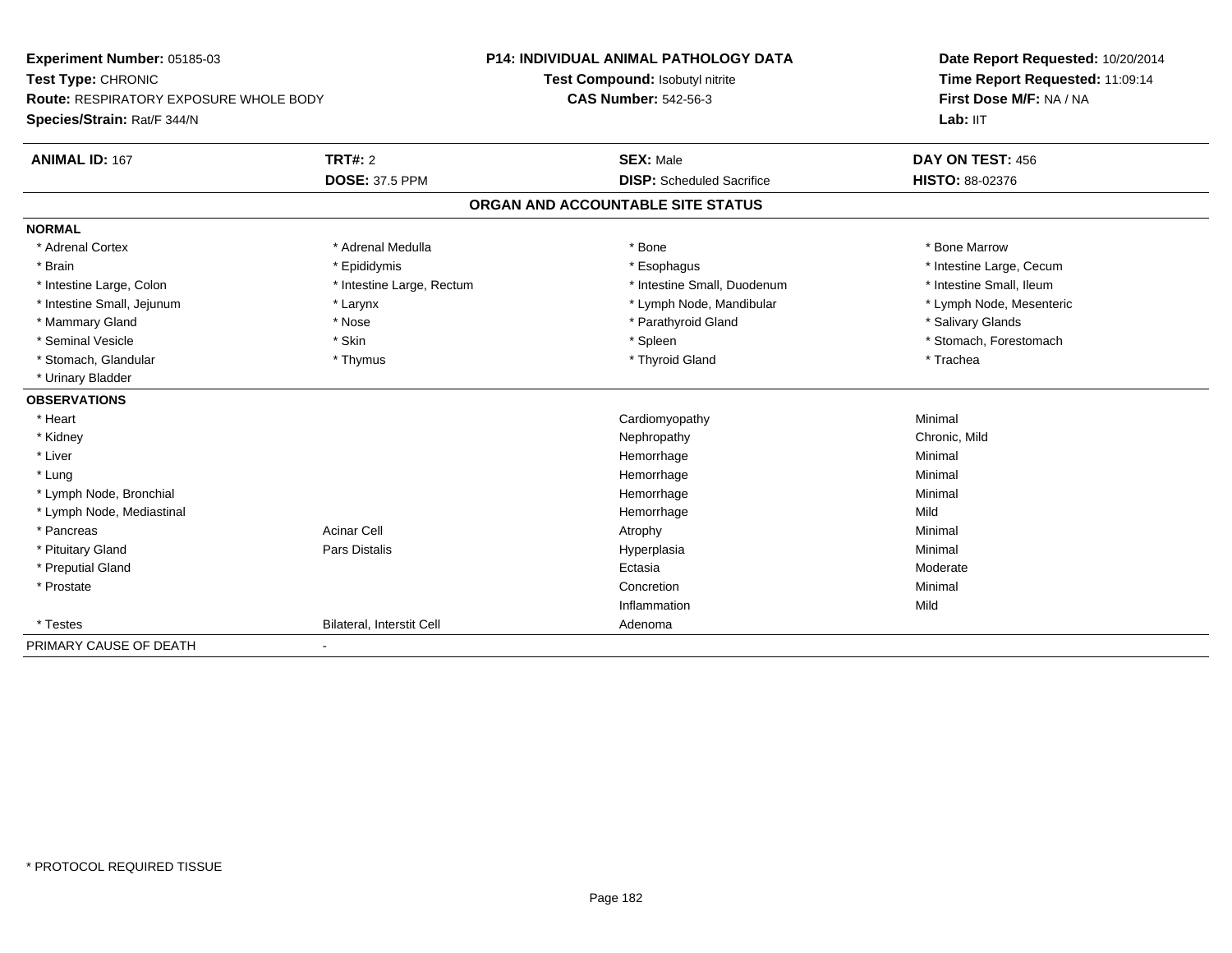| <b>Experiment Number: 05185-03</b>            |                             | <b>P14: INDIVIDUAL ANIMAL PATHOLOGY DATA</b> | Date Report Requested: 10/20/2014<br>Time Report Requested: 11:09:14<br>First Dose M/F: NA / NA |  |
|-----------------------------------------------|-----------------------------|----------------------------------------------|-------------------------------------------------------------------------------------------------|--|
| Test Type: CHRONIC                            |                             | Test Compound: Isobutyl nitrite              |                                                                                                 |  |
| <b>Route: RESPIRATORY EXPOSURE WHOLE BODY</b> |                             | <b>CAS Number: 542-56-3</b>                  |                                                                                                 |  |
| Species/Strain: Rat/F 344/N                   |                             |                                              | Lab: IIT                                                                                        |  |
| <b>ANIMAL ID: 168</b>                         | <b>TRT#: 2</b>              | <b>SEX: Male</b>                             | DAY ON TEST: 456                                                                                |  |
|                                               | <b>DOSE: 37.5 PPM</b>       | <b>DISP:</b> Scheduled Sacrifice             | HISTO: 88-02377                                                                                 |  |
|                                               |                             | ORGAN AND ACCOUNTABLE SITE STATUS            |                                                                                                 |  |
| <b>NORMAL</b>                                 |                             |                                              |                                                                                                 |  |
| * Adrenal Medulla                             | * Bone                      | * Bone Marrow                                | * Brain                                                                                         |  |
| * Epididymis                                  | * Esophagus                 | * Intestine Large, Cecum                     | * Intestine Large, Colon                                                                        |  |
| * Intestine Large, Rectum                     | * Intestine Small, Duodenum | * Intestine Small, Ileum                     | * Intestine Small, Jejunum                                                                      |  |
| * Larynx                                      | * Lymph Node, Mandibular    | * Lymph Node, Mesenteric                     | * Mammary Gland                                                                                 |  |
| * Parathyroid Gland                           | * Salivary Glands           | * Seminal Vesicle                            | * Skin                                                                                          |  |
| * Spleen                                      | * Stomach, Forestomach      | * Stomach, Glandular                         | * Thyroid Gland                                                                                 |  |
| * Trachea                                     | * Urinary Bladder           |                                              |                                                                                                 |  |
| <b>OBSERVATIONS</b>                           |                             |                                              |                                                                                                 |  |
| * Adrenal Cortex                              |                             | Hyperplasia                                  | Minimal                                                                                         |  |
| * Heart                                       |                             | Cardiomyopathy                               | Mild                                                                                            |  |
| * Kidney                                      |                             | Nephropathy                                  | Chronic, Mild                                                                                   |  |
| * Liver                                       |                             | <b>Basophilic Focus</b>                      | Minimal                                                                                         |  |
| * Lung                                        |                             | Hemorrhage                                   | Minimal                                                                                         |  |
| * Lymph Node, Bronchial                       |                             | Hemorrhage                                   | Minimal                                                                                         |  |
| * Lymph Node, Mediastinal                     |                             | Hemorrhage                                   | Minimal                                                                                         |  |
| * Nose                                        | <b>Goblet Cell</b>          | Hyperplasia                                  | Moderate                                                                                        |  |
| * Pancreas                                    | <b>Acinar Cell</b>          | Atrophy                                      | Mild                                                                                            |  |
| * Pituitary Gland                             | <b>Pars Distalis</b>        | Hyperplasia                                  | Moderate                                                                                        |  |
| * Preputial Gland                             |                             | Ectasia                                      | Mild                                                                                            |  |
| * Prostate                                    |                             | Inflammation                                 | Minimal                                                                                         |  |
| * Testes                                      | Bilateral, Interstit Cell   | Adenoma                                      |                                                                                                 |  |
| [ Adenoma TGLS = 1,2-9,13 ]                   |                             |                                              |                                                                                                 |  |
| * Thymus                                      |                             | Atrophy                                      | Mild                                                                                            |  |
| PRIMARY CAUSE OF DEATH                        |                             |                                              |                                                                                                 |  |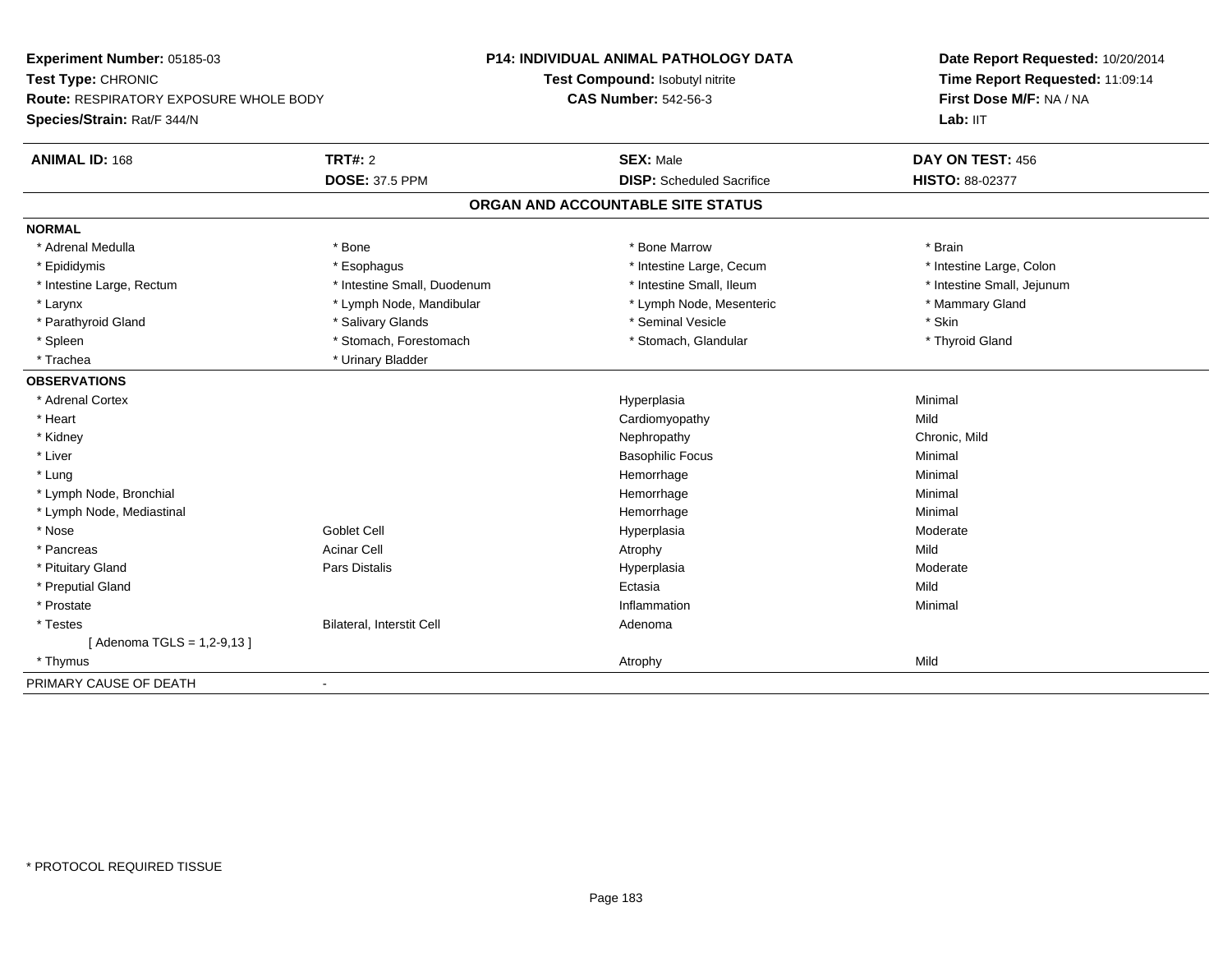| Experiment Number: 05185-03<br>Test Type: CHRONIC<br>Route: RESPIRATORY EXPOSURE WHOLE BODY<br>Species/Strain: Rat/F 344/N |                             | <b>P14: INDIVIDUAL ANIMAL PATHOLOGY DATA</b><br>Test Compound: Isobutyl nitrite<br><b>CAS Number: 542-56-3</b> | Date Report Requested: 10/20/2014<br>Time Report Requested: 11:09:14<br>First Dose M/F: NA / NA<br>Lab: IIT |
|----------------------------------------------------------------------------------------------------------------------------|-----------------------------|----------------------------------------------------------------------------------------------------------------|-------------------------------------------------------------------------------------------------------------|
| <b>ANIMAL ID: 225</b>                                                                                                      | <b>TRT#: 3</b>              | <b>SEX: Male</b>                                                                                               | DAY ON TEST: 606                                                                                            |
|                                                                                                                            | DOSE: 75 PPM                | <b>DISP:</b> Moribund Sacrifice                                                                                | HISTO: 88-02434                                                                                             |
|                                                                                                                            |                             | ORGAN AND ACCOUNTABLE SITE STATUS                                                                              |                                                                                                             |
| <b>NORMAL</b>                                                                                                              |                             |                                                                                                                |                                                                                                             |
| * Adrenal Cortex                                                                                                           | * Adrenal Medulla           | * Bone                                                                                                         | * Bone Marrow                                                                                               |
| * Epididymis                                                                                                               | * Esophagus                 | * Intestine Large, Cecum                                                                                       | * Intestine Large, Colon                                                                                    |
| * Intestine Large, Rectum                                                                                                  | * Intestine Small, Duodenum | * Intestine Small, Ileum                                                                                       | * Intestine Small, Jejunum                                                                                  |
| * Lymph Node, Mandibular                                                                                                   | * Lymph Node, Mesenteric    | * Nose                                                                                                         | * Pancreas                                                                                                  |
| * Parathyroid Gland                                                                                                        | * Salivary Glands           | * Skin                                                                                                         | Spinal Cord                                                                                                 |
| * Spleen                                                                                                                   | * Stomach, Glandular        | * Testes                                                                                                       | * Thyroid Gland                                                                                             |
| * Trachea                                                                                                                  | * Urinary Bladder           |                                                                                                                |                                                                                                             |
| <b>MISSING</b>                                                                                                             |                             |                                                                                                                |                                                                                                             |
| * Lymph Node, Mediastinal                                                                                                  |                             |                                                                                                                |                                                                                                             |
| <b>OBSERVATIONS</b>                                                                                                        |                             |                                                                                                                |                                                                                                             |
| * Brain                                                                                                                    |                             | Compression                                                                                                    | Moderate                                                                                                    |
| [Compression TGLS = 2-1]                                                                                                   |                             |                                                                                                                |                                                                                                             |
| * Heart                                                                                                                    |                             | Cardiomyopathy                                                                                                 | Mild                                                                                                        |
| * Kidney                                                                                                                   |                             | Nephropathy                                                                                                    | Chronic, Mild                                                                                               |
| * Larynx                                                                                                                   |                             | Inflammation                                                                                                   | Minimal                                                                                                     |
| * Liver                                                                                                                    |                             | Fatty Change                                                                                                   | Mild                                                                                                        |
| * Lung                                                                                                                     | Alveolar Epith              | Hyperplasia                                                                                                    | Mild                                                                                                        |
| * Lymph Node, Bronchial                                                                                                    |                             | Hemorrhage                                                                                                     | Moderate                                                                                                    |
| * Mammary Gland                                                                                                            |                             | Lactation                                                                                                      | Mild                                                                                                        |
| * Pituitary Gland                                                                                                          | Pars Distalis               | Adenoma                                                                                                        |                                                                                                             |
| [Adenoma TGLS = $1-1$ ]                                                                                                    |                             |                                                                                                                |                                                                                                             |
| * Preputial Gland                                                                                                          |                             | Degeneration                                                                                                   | Mild                                                                                                        |
|                                                                                                                            |                             | Hyperplasia                                                                                                    | Moderate                                                                                                    |
| * Prostate                                                                                                                 |                             | Inflammation                                                                                                   | Minimal                                                                                                     |
| * Seminal Vesicle                                                                                                          |                             | <b>Depletion Cellular</b>                                                                                      | Mild                                                                                                        |
| * Stomach, Forestomach                                                                                                     |                             | Hyperplasia                                                                                                    | Mild                                                                                                        |
|                                                                                                                            |                             | Ulcer                                                                                                          | Mild                                                                                                        |
| * Thymus                                                                                                                   |                             | Atrophy                                                                                                        | Moderate                                                                                                    |
| PRIMARY CAUSE OF DEATH                                                                                                     | $\blacksquare$              |                                                                                                                |                                                                                                             |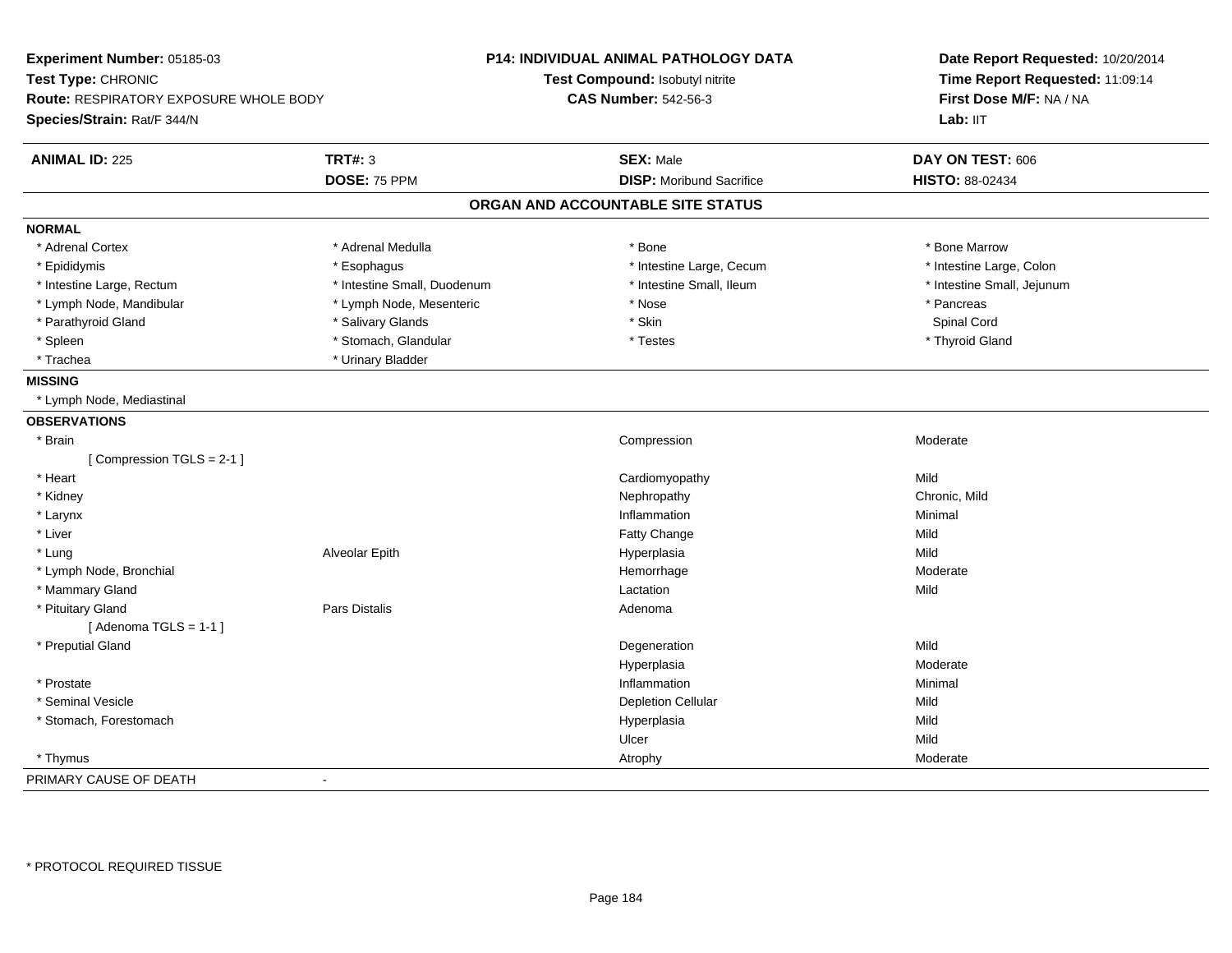| Experiment Number: 05185-03            |                           | <b>P14: INDIVIDUAL ANIMAL PATHOLOGY DATA</b> | Date Report Requested: 10/20/2014<br>Time Report Requested: 11:09:14 |
|----------------------------------------|---------------------------|----------------------------------------------|----------------------------------------------------------------------|
| Test Type: CHRONIC                     |                           | Test Compound: Isobutyl nitrite              |                                                                      |
| Route: RESPIRATORY EXPOSURE WHOLE BODY |                           | <b>CAS Number: 542-56-3</b>                  | First Dose M/F: NA / NA                                              |
| Species/Strain: Rat/F 344/N            |                           |                                              | Lab: IIT                                                             |
| <b>ANIMAL ID: 226</b>                  | <b>TRT#: 3</b>            | <b>SEX: Male</b>                             | DAY ON TEST: 730                                                     |
|                                        | DOSE: 75 PPM              | <b>DISP: Terminal Sacrifice</b>              | HISTO: 88-02435                                                      |
|                                        |                           | ORGAN AND ACCOUNTABLE SITE STATUS            |                                                                      |
| <b>NORMAL</b>                          |                           |                                              |                                                                      |
| * Bone                                 | * Bone Marrow             | * Esophagus                                  | * Intestine Large, Cecum                                             |
| * Intestine Large, Colon               | * Intestine Large, Rectum | * Intestine Small, Duodenum                  | * Intestine Small, Ileum                                             |
| * Intestine Small, Jejunum             | * Larynx                  | * Lung                                       | * Lymph Node, Bronchial                                              |
| * Lymph Node, Mesenteric               | * Mammary Gland           | * Nose                                       | * Pancreas                                                           |
| * Parathyroid Gland                    | * Prostate                | * Salivary Glands                            | * Seminal Vesicle                                                    |
| * Skin                                 | * Stomach, Forestomach    | * Stomach, Glandular                         | * Thymus                                                             |
| * Thyroid Gland                        | * Trachea                 | * Urinary Bladder                            |                                                                      |
| <b>OBSERVATIONS</b>                    |                           |                                              |                                                                      |
| * Adrenal Cortex                       |                           | Vacuolization Cytoplasmic                    | Mild                                                                 |
| * Adrenal Medulla                      |                           | Hyperplasia                                  | Mild                                                                 |
| * Brain                                |                           | Compression                                  | Moderate                                                             |
| * Epididymis                           |                           | Mesothelioma Malignant                       | Metastatic (Testes)                                                  |
| * Heart                                |                           | Cardiomyopathy                               | Mild                                                                 |
| * Kidney                               |                           | Nephropathy                                  | Chronic, Mild                                                        |
| * Liver                                |                           | <b>Basophilic Focus</b>                      | Multiple, Mild                                                       |
|                                        |                           | Degeneration                                 | Cystic, Minimal                                                      |
|                                        |                           | Eosinophilic Focus                           | Mild                                                                 |
| * Lymph Node, Mandibular               |                           | Cyst                                         | Moderate                                                             |
| * Lymph Node, Mediastinal              |                           | Pigmentation                                 | Mild                                                                 |
| * Pituitary Gland                      | Pars Distalis             | Adenoma                                      |                                                                      |
| [Adenoma TGLS = $1-1$ ]                |                           |                                              |                                                                      |
| * Preputial Gland                      |                           | Inflammation                                 | Mild                                                                 |
| * Spleen                               |                           | Hemorrhage                                   | Mild                                                                 |
| * Testes                               |                           | Atrophy                                      | Mild                                                                 |
|                                        | Arteriole                 | Inflammation                                 | Mild                                                                 |
|                                        |                           | Mesothelioma Malignant                       |                                                                      |
| PRIMARY CAUSE OF DEATH                 | $\sim$                    |                                              |                                                                      |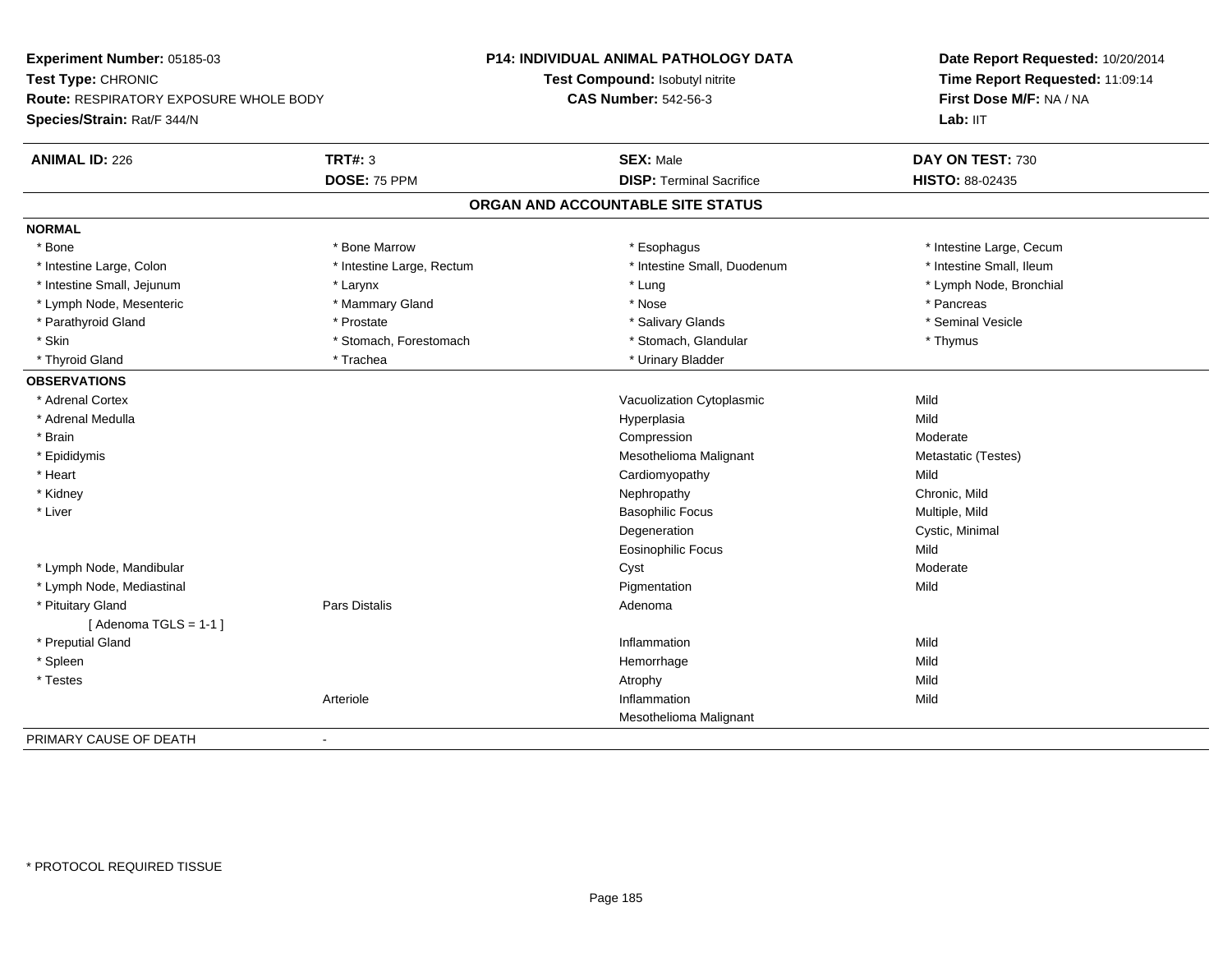| Experiment Number: 05185-03<br>Test Type: CHRONIC<br><b>Route: RESPIRATORY EXPOSURE WHOLE BODY</b><br>Species/Strain: Rat/F 344/N |                            | <b>P14: INDIVIDUAL ANIMAL PATHOLOGY DATA</b><br>Test Compound: Isobutyl nitrite<br><b>CAS Number: 542-56-3</b> | Date Report Requested: 10/20/2014<br>Time Report Requested: 11:09:14<br>First Dose M/F: NA / NA<br>Lab: IIT |
|-----------------------------------------------------------------------------------------------------------------------------------|----------------------------|----------------------------------------------------------------------------------------------------------------|-------------------------------------------------------------------------------------------------------------|
| <b>ANIMAL ID: 227</b>                                                                                                             | <b>TRT#: 3</b>             | <b>SEX: Male</b>                                                                                               | DAY ON TEST: 730                                                                                            |
|                                                                                                                                   | DOSE: 75 PPM               | <b>DISP: Terminal Sacrifice</b>                                                                                | <b>HISTO: 88-02436</b>                                                                                      |
|                                                                                                                                   |                            | ORGAN AND ACCOUNTABLE SITE STATUS                                                                              |                                                                                                             |
| <b>NORMAL</b>                                                                                                                     |                            |                                                                                                                |                                                                                                             |
| * Bone                                                                                                                            | * Bone Marrow              | * Brain                                                                                                        | * Esophagus                                                                                                 |
| * Intestine Large, Cecum                                                                                                          | * Intestine Large, Colon   | * Intestine Large, Rectum                                                                                      | * Intestine Small, Duodenum                                                                                 |
| * Intestine Small, Ileum                                                                                                          | * Intestine Small, Jejunum | * Larynx                                                                                                       | * Lymph Node, Mandibular                                                                                    |
| * Lymph Node, Mesenteric                                                                                                          | * Mammary Gland            | * Nose                                                                                                         | * Pancreas                                                                                                  |
| * Parathyroid Gland                                                                                                               | * Prostate                 | * Salivary Glands                                                                                              | * Skin                                                                                                      |
| * Stomach, Forestomach                                                                                                            | * Stomach, Glandular       | * Thyroid Gland                                                                                                | * Trachea                                                                                                   |
| * Urinary Bladder                                                                                                                 |                            |                                                                                                                |                                                                                                             |
| <b>MISSING</b>                                                                                                                    |                            |                                                                                                                |                                                                                                             |
| * Lymph Node, Bronchial                                                                                                           |                            |                                                                                                                |                                                                                                             |
| <b>OBSERVATIONS</b>                                                                                                               |                            |                                                                                                                |                                                                                                             |
| * Adrenal Cortex                                                                                                                  |                            | Hyperplasia                                                                                                    | Mild                                                                                                        |
| * Adrenal Medulla                                                                                                                 |                            | Pheochromocytoma Benign                                                                                        |                                                                                                             |
| * Epididymis                                                                                                                      |                            | Hypospermia                                                                                                    | Marked                                                                                                      |
| * Heart                                                                                                                           |                            | Cardiomyopathy                                                                                                 | Mild                                                                                                        |
| * Kidney                                                                                                                          |                            | Nephropathy                                                                                                    | Chronic, Mild                                                                                               |
| * Liver                                                                                                                           |                            | <b>Basophilic Focus</b>                                                                                        | Multiple, Minimal                                                                                           |
|                                                                                                                                   |                            | <b>Clear Cell Focus</b>                                                                                        | Minimal                                                                                                     |
| * Lung                                                                                                                            |                            | Alveolar/Bronchiolar Adenoma                                                                                   |                                                                                                             |
| * Lymph Node, Mediastinal                                                                                                         |                            | Hemorrhage                                                                                                     | Mild                                                                                                        |
|                                                                                                                                   |                            | Pigmentation                                                                                                   | Minimal                                                                                                     |
| * Pituitary Gland                                                                                                                 | <b>Pars Distalis</b>       | Hyperplasia                                                                                                    | Mild                                                                                                        |
| * Preputial Gland                                                                                                                 |                            | Ectasia                                                                                                        | Moderate                                                                                                    |
| [ Ectasia TGLS = $1-10$ ]                                                                                                         |                            |                                                                                                                |                                                                                                             |
| * Seminal Vesicle                                                                                                                 |                            | <b>Depletion Cellular</b>                                                                                      | Marked                                                                                                      |
| [ Depletion Cellular TGLS = 5-10 ]                                                                                                |                            |                                                                                                                |                                                                                                             |
| * Spleen                                                                                                                          |                            | Fibrosis                                                                                                       | Mild                                                                                                        |
| [Fibrosis TGLS = $3-13$ ]                                                                                                         |                            |                                                                                                                |                                                                                                             |
| * Testes                                                                                                                          | Bilateral, Interstit Cell  | Adenoma                                                                                                        |                                                                                                             |
| [Adenoma TGLS = $4-9$ ]                                                                                                           |                            |                                                                                                                |                                                                                                             |
| * Thymus                                                                                                                          |                            | Atrophy                                                                                                        | Minimal                                                                                                     |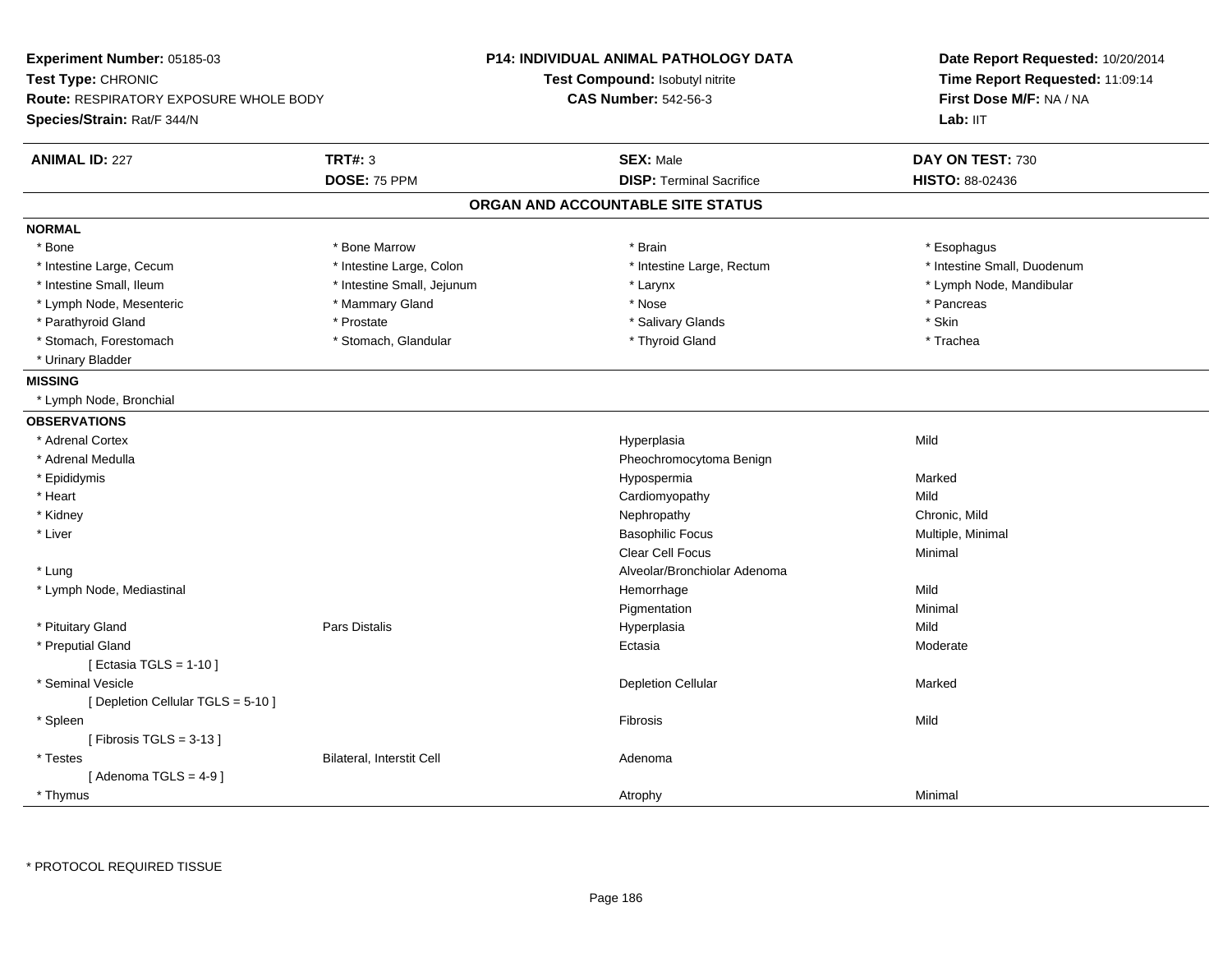| Experiment Number: 05185-03<br><b>Test Type: CHRONIC</b><br><b>Route: RESPIRATORY EXPOSURE WHOLE BODY</b><br>Species/Strain: Rat/F 344/N |                     | <b>P14: INDIVIDUAL ANIMAL PATHOLOGY DATA</b> | Date Report Requested: 10/20/2014 |  |
|------------------------------------------------------------------------------------------------------------------------------------------|---------------------|----------------------------------------------|-----------------------------------|--|
|                                                                                                                                          |                     | <b>Test Compound: Isobutyl nitrite</b>       | Time Report Requested: 11:09:14   |  |
|                                                                                                                                          |                     | <b>CAS Number: 542-56-3</b>                  | First Dose M/F: NA / NA           |  |
|                                                                                                                                          |                     |                                              | Lab: $III$                        |  |
| <b>ANIMAL ID: 227</b>                                                                                                                    | TRT#: 3             | <b>SEX: Male</b>                             | DAY ON TEST: 730                  |  |
|                                                                                                                                          | <b>DOSE: 75 PPM</b> | <b>DISP:</b> Terminal Sacrifice              | <b>HISTO: 88-02436</b>            |  |
|                                                                                                                                          |                     | ORGAN AND ACCOUNTABLE SITE STATUS            |                                   |  |
| PRIMARY CAUSE OF DEATH                                                                                                                   |                     |                                              |                                   |  |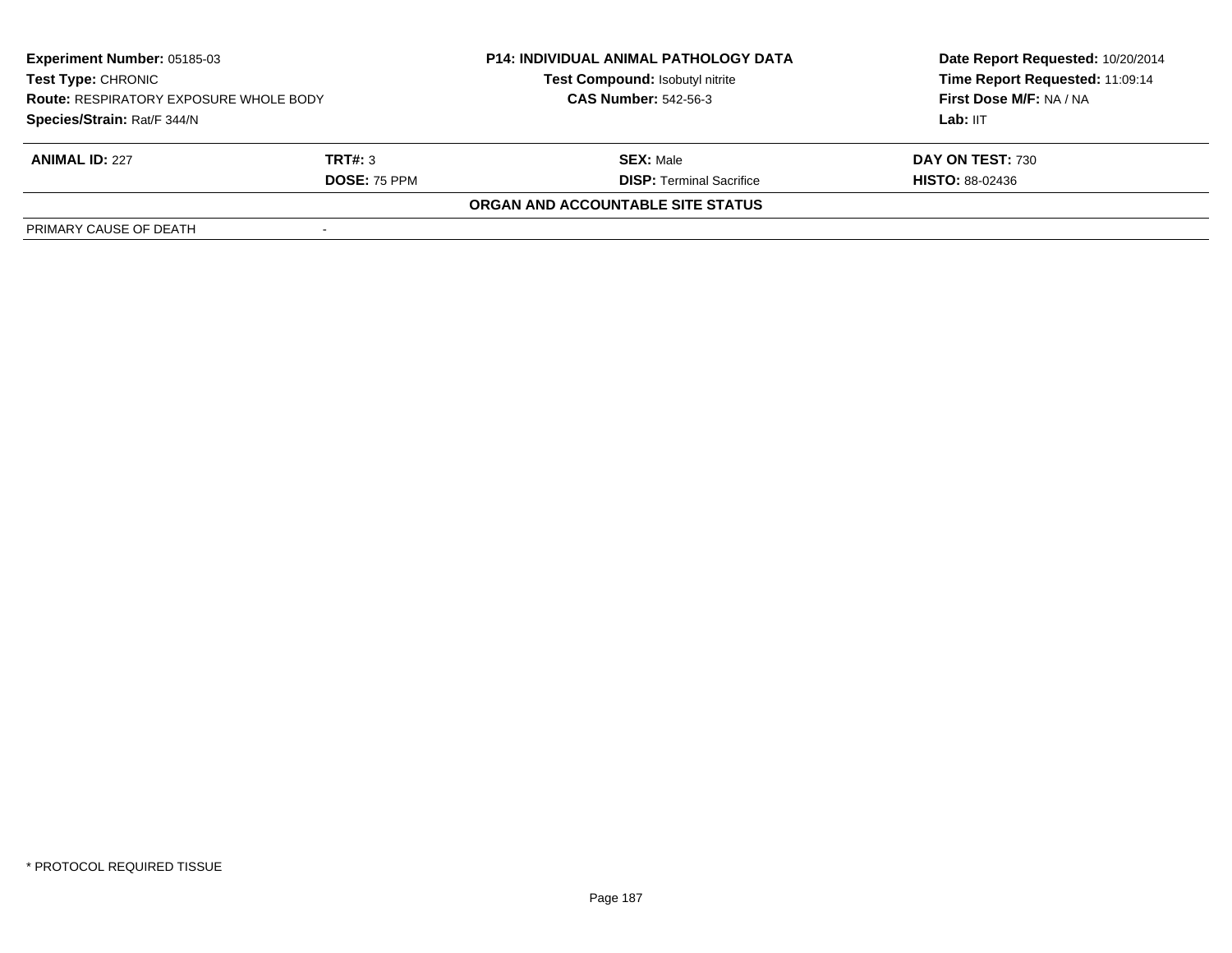| Experiment Number: 05185-03                                    |                                  | <b>P14: INDIVIDUAL ANIMAL PATHOLOGY DATA</b> | Date Report Requested: 10/20/2014<br>Time Report Requested: 11:09:14 |
|----------------------------------------------------------------|----------------------------------|----------------------------------------------|----------------------------------------------------------------------|
| Test Type: CHRONIC                                             |                                  | Test Compound: Isobutyl nitrite              |                                                                      |
| Route: RESPIRATORY EXPOSURE WHOLE BODY                         |                                  | <b>CAS Number: 542-56-3</b>                  | First Dose M/F: NA / NA                                              |
| Species/Strain: Rat/F 344/N                                    |                                  |                                              | Lab: IIT                                                             |
| <b>ANIMAL ID: 228</b>                                          | <b>TRT#: 3</b>                   | <b>SEX: Male</b>                             | DAY ON TEST: 730                                                     |
|                                                                | DOSE: 75 PPM                     | <b>DISP: Terminal Sacrifice</b>              | HISTO: 88-02437                                                      |
|                                                                |                                  | ORGAN AND ACCOUNTABLE SITE STATUS            |                                                                      |
| <b>NORMAL</b>                                                  |                                  |                                              |                                                                      |
| * Adrenal Cortex                                               | * Bone                           | * Bone Marrow                                | * Brain                                                              |
| * Esophagus                                                    | * Intestine Large, Cecum         | * Intestine Large, Colon                     | * Intestine Large, Rectum                                            |
| * Intestine Small, Duodenum                                    | * Intestine Small, Ileum         | * Intestine Small, Jejunum                   | * Larynx                                                             |
| * Lymph Node, Mandibular                                       | * Lymph Node, Mesenteric         | * Mammary Gland                              | * Nose                                                               |
| * Pancreas                                                     | * Parathyroid Gland              | * Prostate                                   | * Salivary Glands                                                    |
| * Skin                                                         | * Spleen                         | * Stomach, Forestomach                       | * Stomach, Glandular                                                 |
| * Trachea                                                      | * Urinary Bladder                |                                              |                                                                      |
| <b>MISSING</b>                                                 |                                  |                                              |                                                                      |
| * Lymph Node, Bronchial                                        | * Lymph Node, Mediastinal        |                                              |                                                                      |
| <b>OBSERVATIONS</b>                                            |                                  |                                              |                                                                      |
| * Adrenal Medulla                                              |                                  | Hyperplasia                                  | Mild                                                                 |
| * Epididymis                                                   |                                  | Hypospermia                                  | Marked                                                               |
| * Heart                                                        |                                  | Cardiomyopathy                               | Minimal                                                              |
| * Kidney                                                       |                                  | Nephropathy                                  | Chronic, Moderate                                                    |
| * Liver                                                        |                                  | <b>Basophilic Focus</b>                      | Multiple, Mild                                                       |
|                                                                |                                  | <b>Clear Cell Focus</b>                      | Multiple, Mild                                                       |
|                                                                |                                  | Degeneration                                 | Cystic, Mild                                                         |
| [Basophilic Focus TGLS = 3-5]<br>[Clear Cell Focus TGLS = 3-5] |                                  |                                              |                                                                      |
| * Lung                                                         |                                  | Alveolar/Bronchiolar Adenoma                 |                                                                      |
|                                                                | Alveolar Epith                   | Hyperplasia                                  | Minimal                                                              |
| [ Alveolar/Bronchiolar Adenoma TGLS = 3-5 ]                    |                                  |                                              |                                                                      |
| * Pituitary Gland                                              | <b>Pars Distalis</b>             | Adenoma                                      |                                                                      |
|                                                                | Pars Distalis                    | Hyperplasia                                  | Mild                                                                 |
| * Preputial Gland                                              |                                  | Ectasia                                      | Mild                                                                 |
| * Seminal Vesicle                                              |                                  | <b>Depletion Cellular</b>                    | Moderate                                                             |
| [ Depletion Cellular TGLS = 2-10 ]                             |                                  |                                              |                                                                      |
| * Testes                                                       | <b>Bilateral, Interstit Cell</b> | Adenoma                                      |                                                                      |
| [Adenoma TGLS = $1-9$ ]                                        |                                  |                                              |                                                                      |
| * Thymus                                                       |                                  | Atrophy                                      | Minimal                                                              |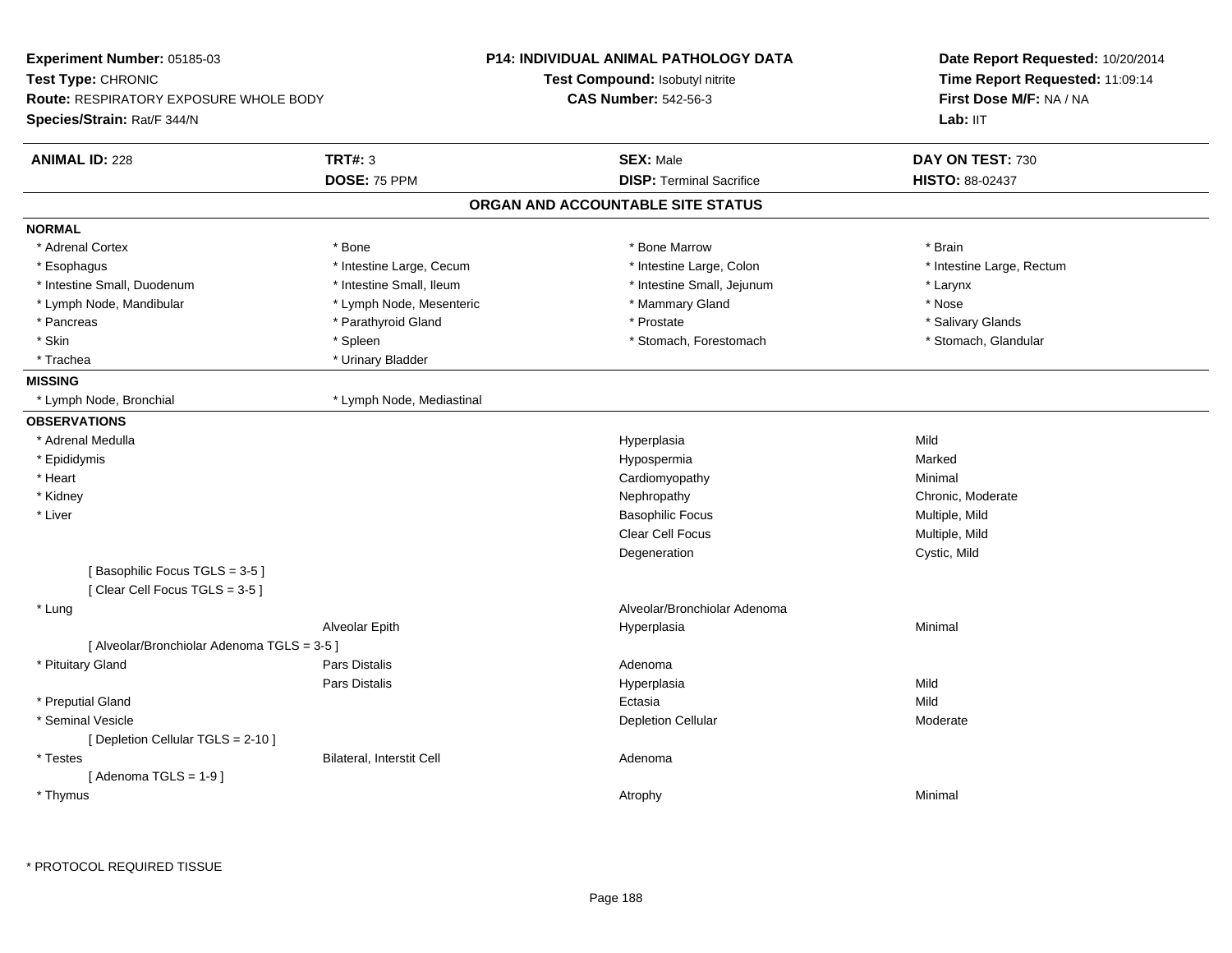| Experiment Number: 05185-03<br>Test Type: CHRONIC<br><b>Route: RESPIRATORY EXPOSURE WHOLE BODY</b> |                     | <b>P14: INDIVIDUAL ANIMAL PATHOLOGY DATA</b> | Date Report Requested: 10/20/2014<br>Time Report Requested: 11:09:14<br>First Dose M/F: NA / NA |
|----------------------------------------------------------------------------------------------------|---------------------|----------------------------------------------|-------------------------------------------------------------------------------------------------|
|                                                                                                    |                     | Test Compound: Isobutyl nitrite              |                                                                                                 |
|                                                                                                    |                     | <b>CAS Number: 542-56-3</b>                  |                                                                                                 |
| Species/Strain: Rat/F 344/N                                                                        |                     |                                              | Lab: IIT                                                                                        |
| <b>ANIMAL ID: 228</b>                                                                              | TRT#: 3             | <b>SEX: Male</b>                             | DAY ON TEST: 730                                                                                |
|                                                                                                    | <b>DOSE: 75 PPM</b> | <b>DISP: Terminal Sacrifice</b>              | <b>HISTO: 88-02437</b>                                                                          |
|                                                                                                    |                     | ORGAN AND ACCOUNTABLE SITE STATUS            |                                                                                                 |
| * Thyroid Gland                                                                                    | C Cell              | Hyperplasia                                  | Minimal                                                                                         |
| PRIMARY CAUSE OF DEATH                                                                             |                     |                                              |                                                                                                 |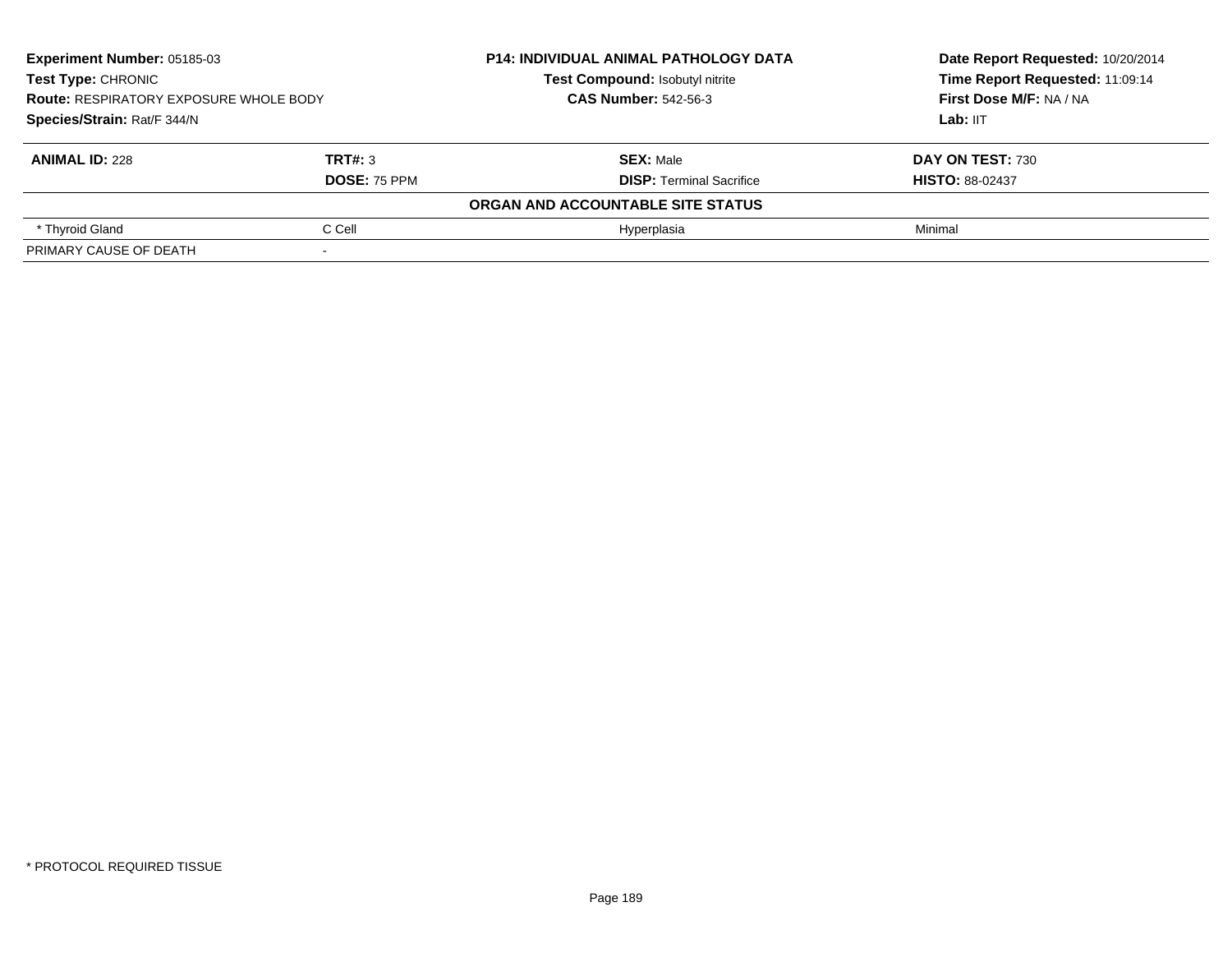| Experiment Number: 05185-03<br>Test Type: CHRONIC |                          | P14: INDIVIDUAL ANIMAL PATHOLOGY DATA<br>Test Compound: Isobutyl nitrite | Date Report Requested: 10/20/2014<br>Time Report Requested: 11:09:14 |  |
|---------------------------------------------------|--------------------------|--------------------------------------------------------------------------|----------------------------------------------------------------------|--|
| Route: RESPIRATORY EXPOSURE WHOLE BODY            |                          | <b>CAS Number: 542-56-3</b>                                              | First Dose M/F: NA / NA                                              |  |
| Species/Strain: Rat/F 344/N                       |                          |                                                                          | Lab: IIT                                                             |  |
| <b>ANIMAL ID: 229</b>                             | <b>TRT#: 3</b>           | <b>SEX: Male</b>                                                         | DAY ON TEST: 729                                                     |  |
|                                                   | DOSE: 75 PPM             | <b>DISP: Terminal Sacrifice</b>                                          | HISTO: 88-02438                                                      |  |
|                                                   |                          | ORGAN AND ACCOUNTABLE SITE STATUS                                        |                                                                      |  |
| <b>NORMAL</b>                                     |                          |                                                                          |                                                                      |  |
| * Bone                                            | * Bone Marrow            | * Brain                                                                  | * Epididymis                                                         |  |
| * Esophagus                                       | * Intestine Large, Cecum | * Intestine Large, Colon                                                 | * Intestine Large, Rectum                                            |  |
| * Intestine Small, Duodenum                       | * Intestine Small, Ileum | * Intestine Small, Jejunum                                               | * Larynx                                                             |  |
| * Lymph Node, Bronchial                           | * Lymph Node, Mandibular | * Lymph Node, Mediastinal                                                | * Lymph Node, Mesenteric                                             |  |
| * Mammary Gland                                   | * Nose                   | * Salivary Glands                                                        | * Seminal Vesicle                                                    |  |
| * Skin                                            | * Spleen                 | * Stomach, Forestomach                                                   | * Stomach, Glandular                                                 |  |
| * Thyroid Gland                                   | * Trachea                | * Urinary Bladder                                                        |                                                                      |  |
| <b>MISSING</b>                                    |                          |                                                                          |                                                                      |  |
| * Parathyroid Gland                               |                          |                                                                          |                                                                      |  |
| <b>OBSERVATIONS</b>                               |                          |                                                                          |                                                                      |  |
| * Adrenal Cortex                                  |                          | Hypertrophy                                                              | Moderate                                                             |  |
|                                                   |                          | Vacuolization Cytoplasmic                                                | Mild                                                                 |  |
| * Adrenal Medulla                                 |                          | Hyperplasia                                                              | Mild                                                                 |  |
| * Heart                                           |                          | Cardiomyopathy                                                           | Minimal                                                              |  |
| * Kidney                                          |                          | Nephropathy                                                              | Chronic, Moderate                                                    |  |
| * Liver                                           |                          | <b>Clear Cell Focus</b>                                                  | Multiple, Minimal                                                    |  |
| * Lung                                            | Alveolar Epith           | Hyperplasia                                                              | Mild                                                                 |  |
| Mesentery                                         | Fat                      | Necrosis                                                                 | Moderate                                                             |  |
| [Necrosis $TGLS = 1-13$ ]                         |                          |                                                                          |                                                                      |  |
| * Pancreas                                        | <b>Acinar Cell</b>       | Atrophy                                                                  | Minimal                                                              |  |
| * Pituitary Gland                                 | Pars Distalis            | Adenoma                                                                  |                                                                      |  |
| [Adenoma TGLS = $2-1$ ]                           |                          |                                                                          |                                                                      |  |
| * Preputial Gland                                 |                          | Ectasia                                                                  | Moderate                                                             |  |
| * Prostate                                        |                          | Inflammation                                                             | Mild                                                                 |  |
| * Testes                                          | <b>Interstit Cell</b>    | Adenoma                                                                  |                                                                      |  |
|                                                   | <b>Interstit Cell</b>    | Hyperplasia                                                              | Minimal                                                              |  |
| * Thymus                                          |                          | Atrophy                                                                  | Moderate                                                             |  |
| PRIMARY CAUSE OF DEATH                            | $\overline{a}$           |                                                                          |                                                                      |  |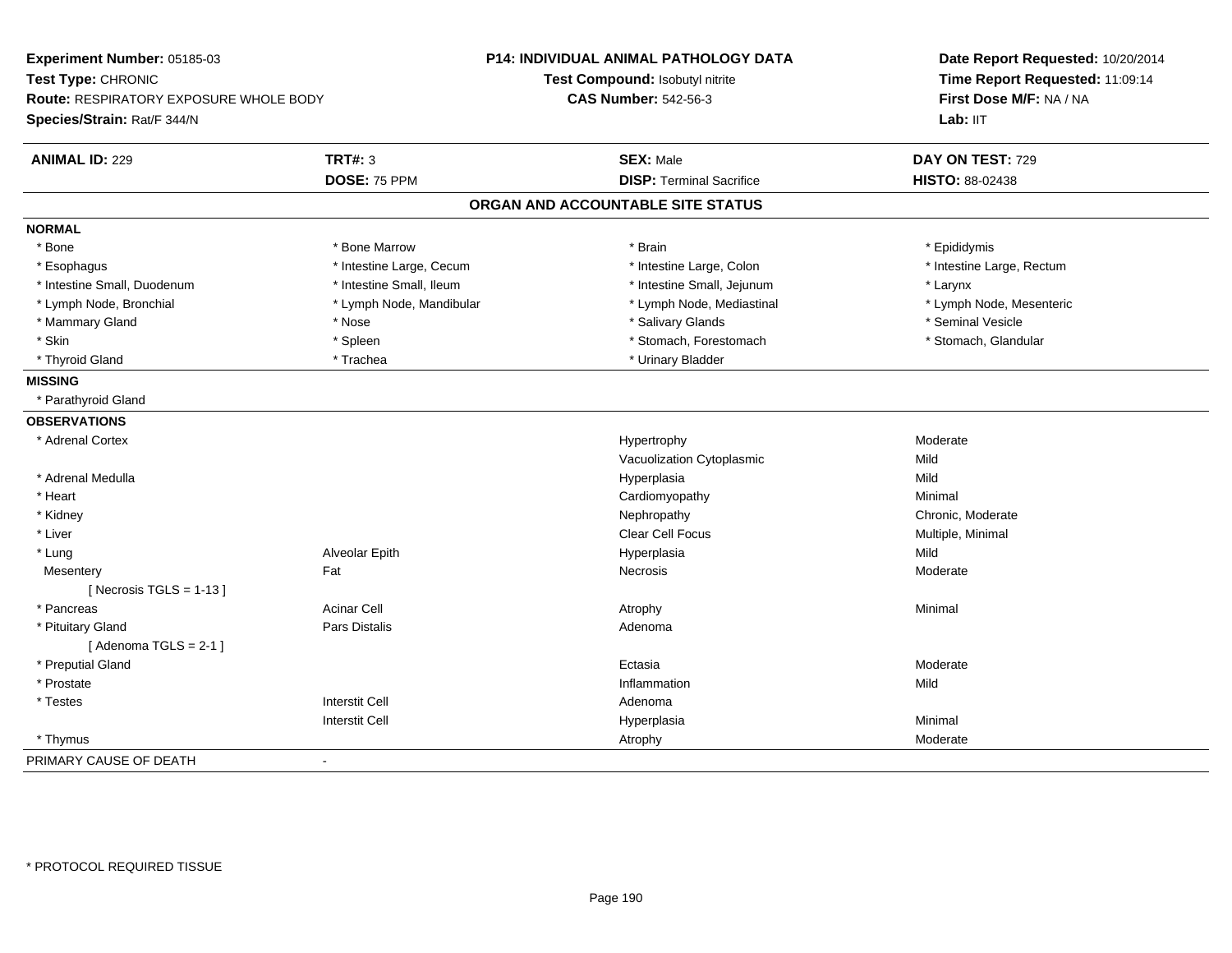| Date Report Requested: 10/20/2014<br>Time Report Requested: 11:09:14<br>First Dose M/F: NA / NA<br>Lab: IIT<br>DAY ON TEST: 631<br>HISTO: 88-02439<br>* Esophagus<br>* Intestine Small, Duodenum<br>* Lymph Node, Bronchial |
|-----------------------------------------------------------------------------------------------------------------------------------------------------------------------------------------------------------------------------|
|                                                                                                                                                                                                                             |
|                                                                                                                                                                                                                             |
|                                                                                                                                                                                                                             |
|                                                                                                                                                                                                                             |
|                                                                                                                                                                                                                             |
|                                                                                                                                                                                                                             |
|                                                                                                                                                                                                                             |
|                                                                                                                                                                                                                             |
|                                                                                                                                                                                                                             |
|                                                                                                                                                                                                                             |
| * Mammary Gland                                                                                                                                                                                                             |
| * Stomach, Glandular                                                                                                                                                                                                        |
|                                                                                                                                                                                                                             |
|                                                                                                                                                                                                                             |
| Minimal                                                                                                                                                                                                                     |
| Moderate                                                                                                                                                                                                                    |
| Mild                                                                                                                                                                                                                        |
| Moderate                                                                                                                                                                                                                    |
| Chronic, Marked                                                                                                                                                                                                             |
|                                                                                                                                                                                                                             |
| Cystic, Mild                                                                                                                                                                                                                |
|                                                                                                                                                                                                                             |
|                                                                                                                                                                                                                             |
| Mild                                                                                                                                                                                                                        |
| Mild                                                                                                                                                                                                                        |
| Mild                                                                                                                                                                                                                        |
| Moderate                                                                                                                                                                                                                    |
| Mild                                                                                                                                                                                                                        |
| Moderate                                                                                                                                                                                                                    |
| Moderate                                                                                                                                                                                                                    |
|                                                                                                                                                                                                                             |
| Mild                                                                                                                                                                                                                        |
| Moderate                                                                                                                                                                                                                    |
|                                                                                                                                                                                                                             |
|                                                                                                                                                                                                                             |
| Moderate                                                                                                                                                                                                                    |
|                                                                                                                                                                                                                             |
|                                                                                                                                                                                                                             |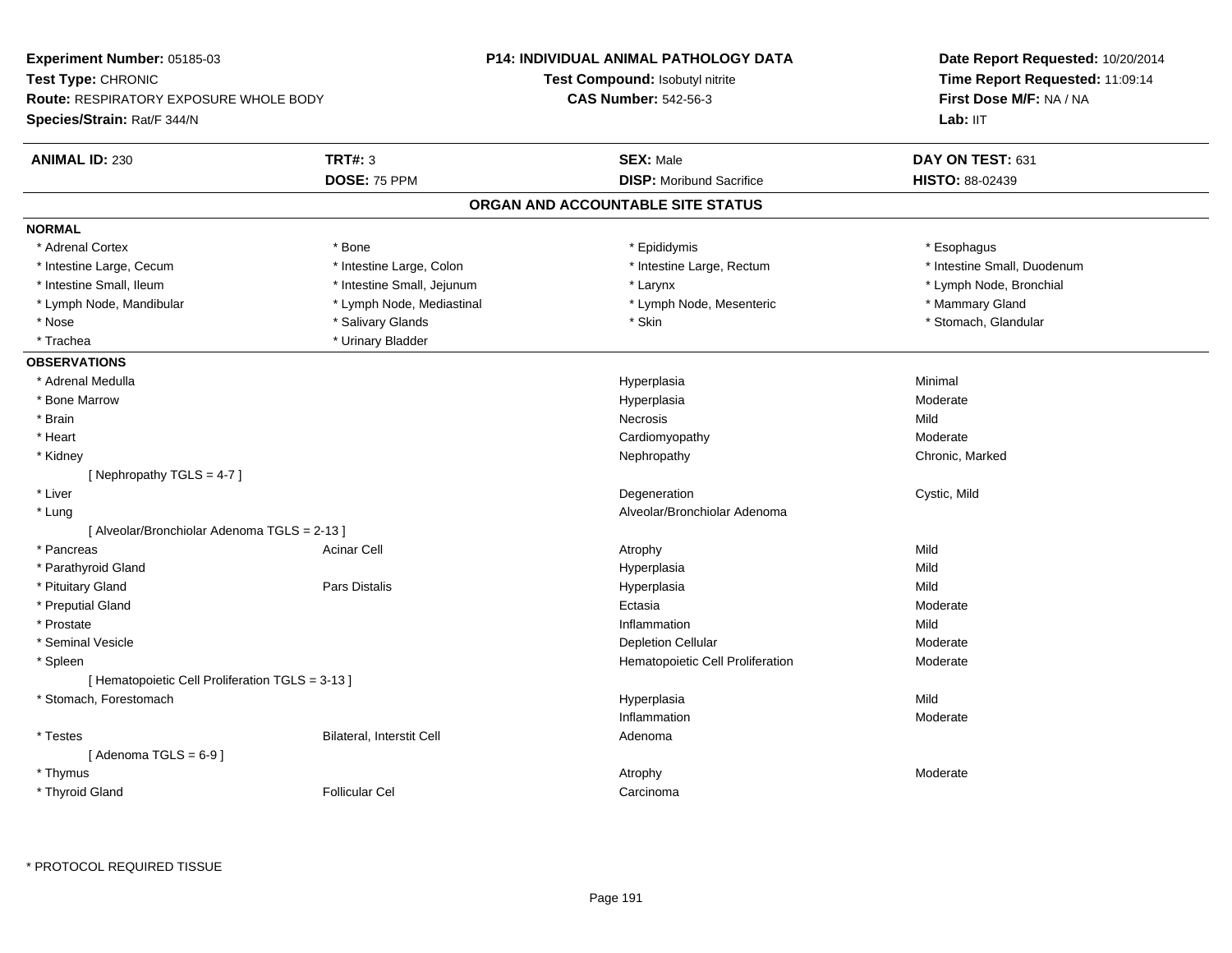| <b>Experiment Number: 05185-03</b><br>Test Type: CHRONIC<br><b>Route: RESPIRATORY EXPOSURE WHOLE BODY</b><br>Species/Strain: Rat/F 344/N |              | <b>P14: INDIVIDUAL ANIMAL PATHOLOGY DATA</b> | Date Report Requested: 10/20/2014 |
|------------------------------------------------------------------------------------------------------------------------------------------|--------------|----------------------------------------------|-----------------------------------|
|                                                                                                                                          |              | Test Compound: Isobutyl nitrite              | Time Report Requested: 11:09:14   |
|                                                                                                                                          |              | <b>CAS Number: 542-56-3</b>                  | First Dose M/F: NA / NA           |
|                                                                                                                                          |              |                                              | Lab: IIT                          |
| <b>ANIMAL ID: 230</b>                                                                                                                    | TRT#: 3      | <b>SEX: Male</b>                             | DAY ON TEST: 631                  |
|                                                                                                                                          | DOSE: 75 PPM | <b>DISP:</b> Moribund Sacrifice              | <b>HISTO: 88-02439</b>            |
|                                                                                                                                          |              | ORGAN AND ACCOUNTABLE SITE STATUS            |                                   |
| [ Carcinoma TGLS = $1-3$ ]                                                                                                               |              |                                              |                                   |
| PRIMARY CAUSE OF DEATH                                                                                                                   |              |                                              |                                   |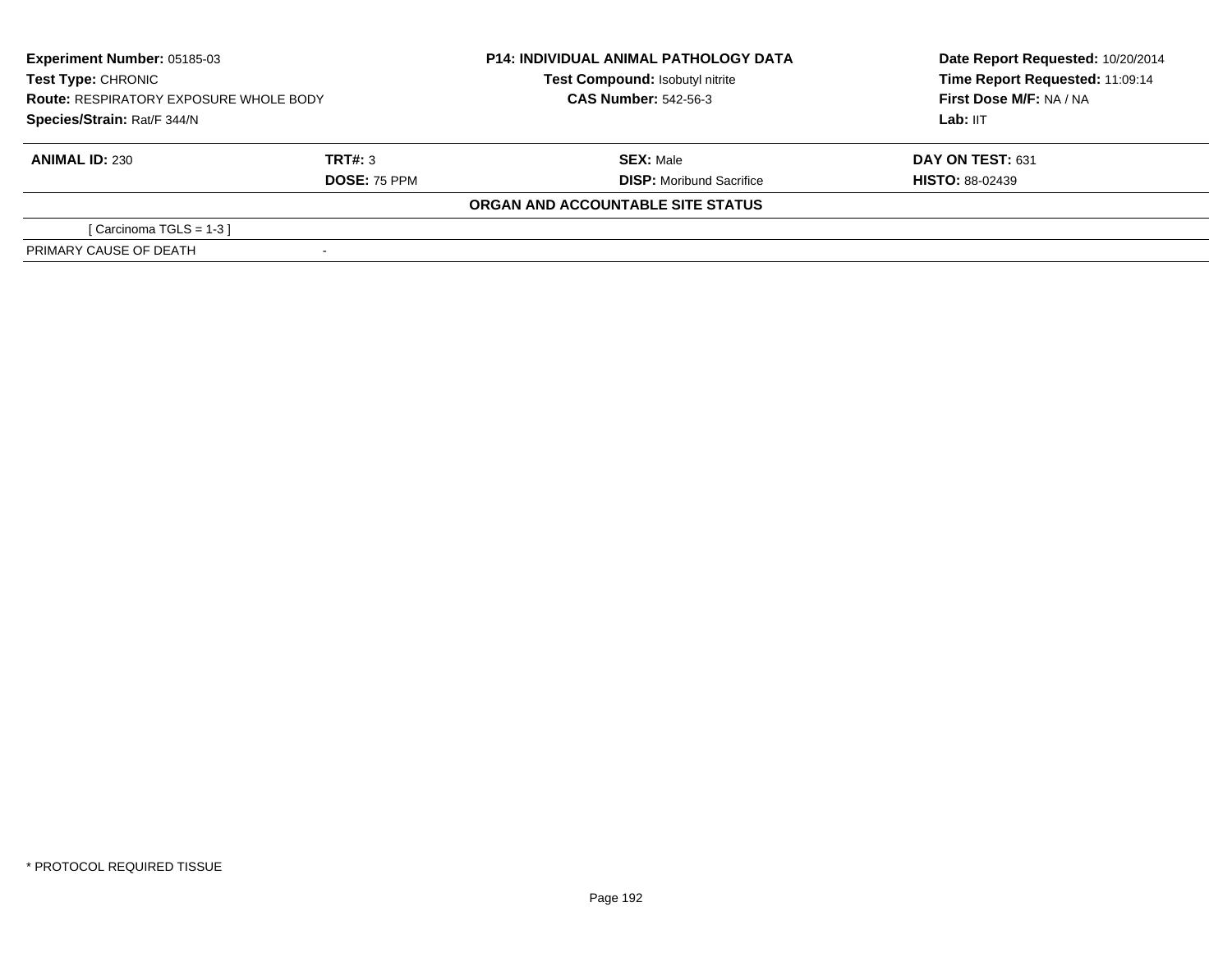| Experiment Number: 05185-03                   |                             | <b>P14: INDIVIDUAL ANIMAL PATHOLOGY DATA</b> | Date Report Requested: 10/20/2014<br>Time Report Requested: 11:09:14<br>First Dose M/F: NA / NA |
|-----------------------------------------------|-----------------------------|----------------------------------------------|-------------------------------------------------------------------------------------------------|
| Test Type: CHRONIC                            |                             | Test Compound: Isobutyl nitrite              |                                                                                                 |
| <b>Route: RESPIRATORY EXPOSURE WHOLE BODY</b> |                             | <b>CAS Number: 542-56-3</b>                  |                                                                                                 |
| Species/Strain: Rat/F 344/N                   |                             |                                              | Lab: IIT                                                                                        |
| <b>ANIMAL ID: 231</b>                         | <b>TRT#: 3</b>              | <b>SEX: Male</b>                             | DAY ON TEST: 730                                                                                |
|                                               | DOSE: 75 PPM                | <b>DISP: Terminal Sacrifice</b>              | HISTO: 88-02440                                                                                 |
|                                               |                             | ORGAN AND ACCOUNTABLE SITE STATUS            |                                                                                                 |
| <b>NORMAL</b>                                 |                             |                                              |                                                                                                 |
| * Adrenal Cortex                              | * Adrenal Medulla           | * Bone                                       | * Bone Marrow                                                                                   |
| * Brain                                       | * Esophagus                 | * Intestine Large, Cecum                     | * Intestine Large, Colon                                                                        |
| * Intestine Large, Rectum                     | * Intestine Small, Duodenum | * Intestine Small, Ileum                     | * Intestine Small, Jejunum                                                                      |
| * Larynx                                      | * Lymph Node, Mandibular    | * Lymph Node, Mesenteric                     | * Mammary Gland                                                                                 |
| * Nose                                        | * Parathyroid Gland         | * Salivary Glands                            | * Skin                                                                                          |
| * Spleen                                      | * Stomach, Forestomach      | * Stomach, Glandular                         | * Thyroid Gland                                                                                 |
| * Trachea                                     | * Urinary Bladder           |                                              |                                                                                                 |
| <b>OBSERVATIONS</b>                           |                             |                                              |                                                                                                 |
| * Epididymis                                  |                             | Hypospermia                                  | Mild                                                                                            |
| * Heart                                       |                             | Cardiomyopathy                               | Mild                                                                                            |
| * Kidney                                      |                             | Nephropathy                                  | Chronic, Mild                                                                                   |
| * Liver                                       |                             | Eosinophilic Focus                           | Minimal                                                                                         |
| * Lung                                        | Alveolar Epith              | Hyperplasia                                  | Minimal                                                                                         |
| * Lymph Node, Bronchial                       |                             | Hemorrhage                                   | Minimal                                                                                         |
|                                               |                             | Pigmentation                                 | Minimal                                                                                         |
| * Lymph Node, Mediastinal                     |                             | Hemorrhage                                   | Mild                                                                                            |
|                                               |                             | Pigmentation                                 | Mild                                                                                            |
| * Pancreas                                    | <b>Acinar Cell</b>          | Atrophy                                      | Mild                                                                                            |
| * Pituitary Gland                             | Pars Distalis               | Hyperplasia                                  | Minimal                                                                                         |
| * Preputial Gland                             |                             | Ectasia                                      | Mild                                                                                            |
| * Prostate                                    |                             | Inflammation                                 | Mild                                                                                            |
| * Seminal Vesicle                             |                             | <b>Depletion Cellular</b>                    | Mild                                                                                            |
| [ Depletion Cellular TGLS = 2-10 ]            |                             |                                              |                                                                                                 |
| * Testes                                      | Bilateral, Interstit Cell   | Adenoma                                      |                                                                                                 |
| [Adenoma TGLS = $1-9$ ]                       |                             |                                              |                                                                                                 |
| * Thymus                                      |                             | Atrophy                                      | Minimal                                                                                         |
| PRIMARY CAUSE OF DEATH<br>$\blacksquare$      |                             |                                              |                                                                                                 |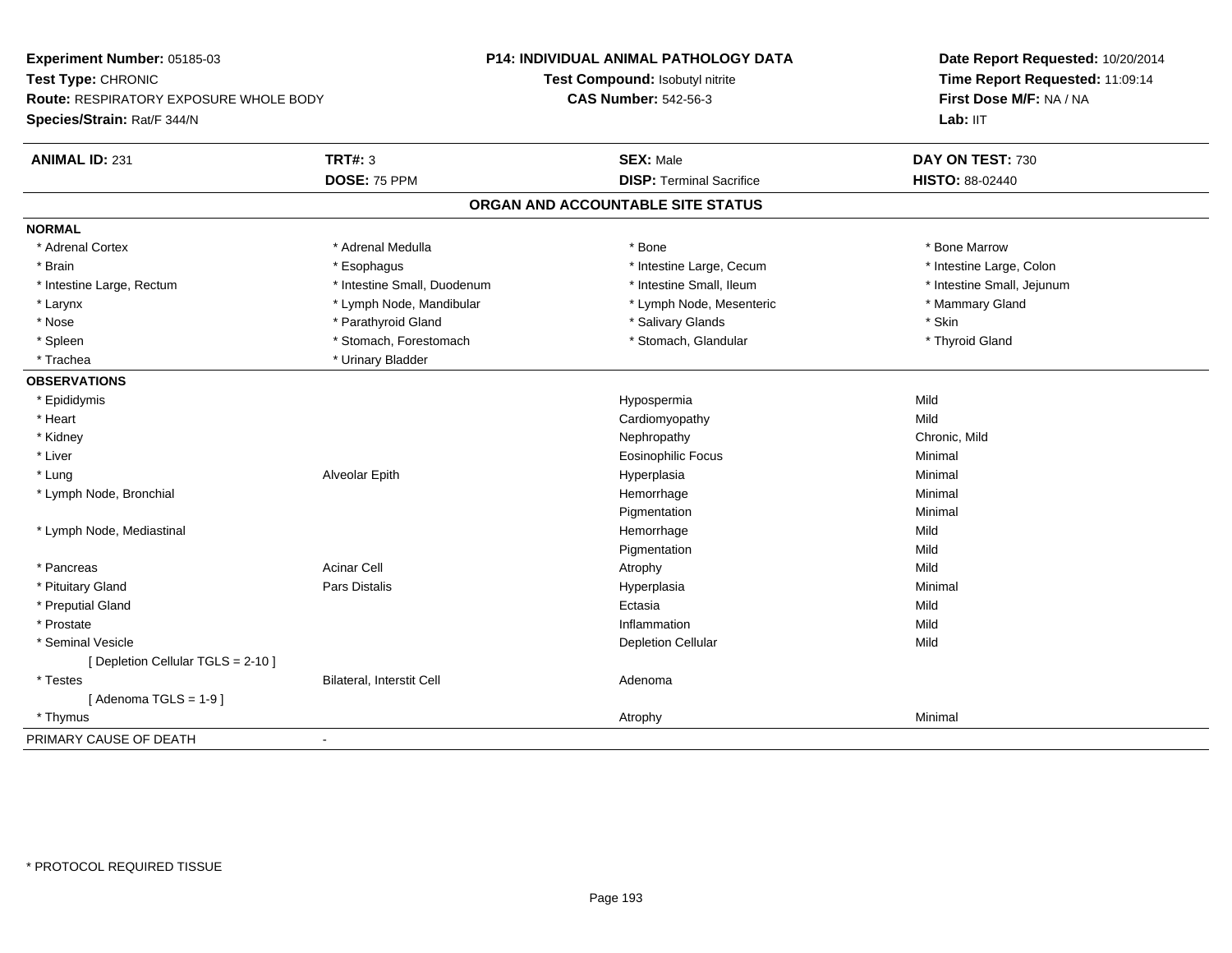**Experiment Number:** 05185-03**Test Type:** CHRONIC **Route:** RESPIRATORY EXPOSURE WHOLE BODY**Species/Strain:** Rat/F 344/N**P14: INDIVIDUAL ANIMAL PATHOLOGY DATATest Compound:** Isobutyl nitrite**CAS Number:** 542-56-3**Date Report Requested:** 10/20/2014**Time Report Requested:** 11:09:14**First Dose M/F:** NA / NALab: IIT **ANIMAL ID:** 232**TRT#:** 3 **SEX:** Male **DAY ON TEST:** 729 **DOSE:** 75 PPM**DISP:** Terminal Sacrifice **HISTO:** 88-02441 **ORGAN AND ACCOUNTABLE SITE STATUSNORMAL**\* Adrenal Cortex \* Adrenal Cortex \* \* Adrenal Cortex \* Brain \* Bone \* \* Bone Marrow \* Bone Marrow \* \* Brain \* Brain \* Brain \* Brain \* Brain \* Brain \* Brain \* Brain \* Brain \* Brain \* Brain \* Brain \* Brain \* Brain \* Brain \* Brain \* Brain \* B \* Intestine Large, Colon \* Epididymis \* Intestine Large, Cecum \* Esophagus \* Intestine Large, Cecum \* Intestine Large, Cecum \* Intestine Large, Rectum \* Thestine Small, Duodenum \* Number of the small, Ileum \* Intestine Small, Jejunum \* Intestine Small, Jejunum \* Larynx **\* Lung \* Lung \* Lung \* Allah and the set of the set of the set of the set of the set of the set of the set of the set of the set of the set of the set of the set of the set of the set of the set of the set of the** \* Nose \* Parathyroid Gland \* Parathyroid Gland \* Preputial Gland \* Preputial Gland \* Prostate \* Spleen \* Salivary Glands \* \* \* Sheen \* Seminal Vesicle \* \* \* Stan \* \* Skin \* \* Skin \* \* Spleen \* \* Spleen \* \* Spleen \* \* Trachea \* Stomach, Forestomach \* The stormach \* Stomach, Glandular \* Thyroid Gland \* Thyroid Gland \* Thyroid Gland \* \* Urinary Bladder**OBSERVATIONS** \* Adrenal Medullaa and the state of the state of the state of the Hyperplasia and the Moderate of the Moderate of the Shane and T \* Heart Cardiomyopathy Minimal \* Kidneyy the chronic, Moderate and September 2012 of the Chronic Moderate and September 2013 of the Chronic, Moderate \* Liver Basophilic Focus Multiple, MildDegeneration Cystic, Mild Eosinophilic Focus Multiple, Mild[ Eosinophilic Focus TGLS = 1-13 ] \* Lymph Node, Bronchial Pigmentationn Minimal \* Lymph Node, Mandibular Hemorrhagee Moderate \* Lymph Node, Mediastinal Hemorrhagee Mild Pigmentationn Minimal \* Pancreass Acinar Cell Atrophy Minimal \* Pituitary Gland Pars Distalis Cyst Moderate Pars Distalis Hyperplasiaa Moderate [ Cyst TGLS = 2-1 ] \* Testess the control of the control of the control of the control of the control of the control of the control of the control of the control of the control of the control of the control of the control of the control of the contro Interstit Cell Hyperplasiaa and a studies of the studies of the Minimal Arteriolee and the settlement of the inflammation of the settlement of the settlement of the settlement of the settleme<br>Inflammation \* Thymuss and the control of the control of the control of the control of the control of the control of the control of the control of the control of the control of the control of the control of the control of the control of the co PRIMARY CAUSE OF DEATH-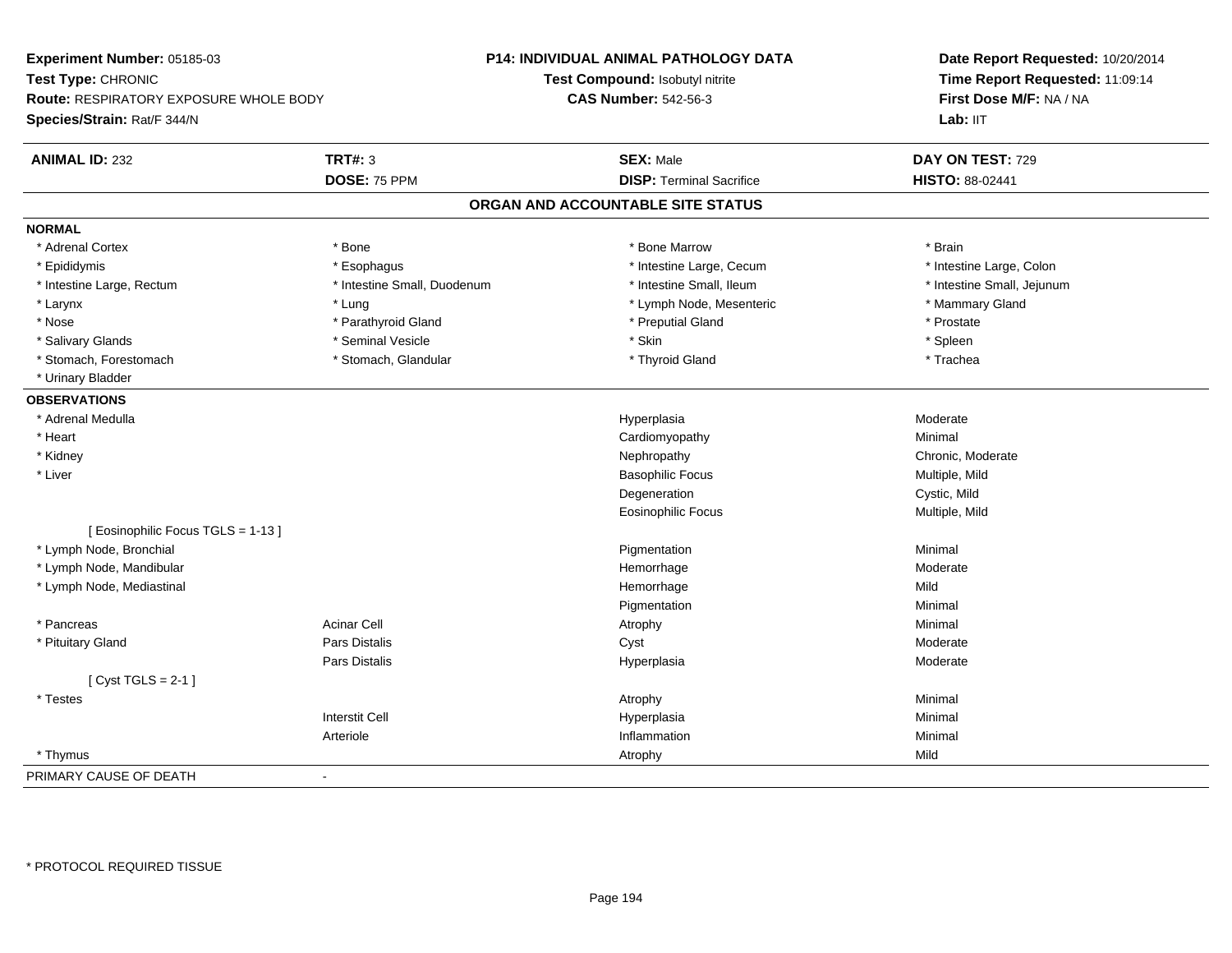| Experiment Number: 05185-03<br>Test Type: CHRONIC<br>Route: RESPIRATORY EXPOSURE WHOLE BODY<br>Species/Strain: Rat/F 344/N |                          | P14: INDIVIDUAL ANIMAL PATHOLOGY DATA<br>Test Compound: Isobutyl nitrite<br><b>CAS Number: 542-56-3</b> | Date Report Requested: 10/20/2014<br>Time Report Requested: 11:09:14<br>First Dose M/F: NA / NA<br>Lab: IIT |
|----------------------------------------------------------------------------------------------------------------------------|--------------------------|---------------------------------------------------------------------------------------------------------|-------------------------------------------------------------------------------------------------------------|
| <b>ANIMAL ID: 233</b>                                                                                                      | <b>TRT#: 3</b>           | <b>SEX: Male</b>                                                                                        | DAY ON TEST: 730                                                                                            |
|                                                                                                                            | DOSE: 75 PPM             | <b>DISP: Terminal Sacrifice</b>                                                                         | HISTO: 88-02442                                                                                             |
|                                                                                                                            |                          | ORGAN AND ACCOUNTABLE SITE STATUS                                                                       |                                                                                                             |
| <b>NORMAL</b>                                                                                                              |                          |                                                                                                         |                                                                                                             |
| * Adrenal Medulla                                                                                                          | * Bone                   | * Bone Marrow                                                                                           | * Brain                                                                                                     |
| * Esophagus                                                                                                                | * Intestine Large, Cecum | * Intestine Large, Colon                                                                                | * Intestine Large, Rectum                                                                                   |
| * Intestine Small, Duodenum                                                                                                | * Intestine Small, Ileum | * Intestine Small, Jejunum                                                                              | * Larynx                                                                                                    |
| * Lung                                                                                                                     | * Lymph Node, Mandibular | * Lymph Node, Mediastinal                                                                               | * Lymph Node, Mesenteric                                                                                    |
| * Mammary Gland                                                                                                            | * Pancreas               | * Parathyroid Gland                                                                                     | * Prostate                                                                                                  |
| * Salivary Glands                                                                                                          | * Seminal Vesicle        | * Spleen                                                                                                | * Stomach, Forestomach                                                                                      |
| * Stomach, Glandular                                                                                                       | * Thyroid Gland          | * Trachea                                                                                               | * Urinary Bladder                                                                                           |
| <b>MISSING</b>                                                                                                             |                          |                                                                                                         |                                                                                                             |
| * Lymph Node, Bronchial                                                                                                    |                          |                                                                                                         |                                                                                                             |
| <b>OBSERVATIONS</b>                                                                                                        |                          |                                                                                                         |                                                                                                             |
| * Adrenal Cortex                                                                                                           |                          | Hyperplasia                                                                                             | Minimal                                                                                                     |
|                                                                                                                            |                          | Hypertrophy                                                                                             | Mild                                                                                                        |
|                                                                                                                            |                          | Vacuolization Cytoplasmic                                                                               | Mild                                                                                                        |
| * Epididymis                                                                                                               |                          | Inflammation                                                                                            | Mild                                                                                                        |
|                                                                                                                            |                          | Mesothelioma Malignant                                                                                  | Metastatic (Testes)                                                                                         |
| * Heart                                                                                                                    |                          | Cardiomyopathy                                                                                          | Mild                                                                                                        |
| * Kidney                                                                                                                   |                          | Nephropathy                                                                                             | Chronic, Moderate                                                                                           |
| * Liver                                                                                                                    |                          | <b>Basophilic Focus</b>                                                                                 | Multiple, Minimal                                                                                           |
| * Nose                                                                                                                     |                          | Foreign Body                                                                                            | Mild                                                                                                        |
|                                                                                                                            | <b>Respirat Epith</b>    | Hyperplasia                                                                                             | Mild                                                                                                        |
|                                                                                                                            |                          | Inflammation                                                                                            | Mild                                                                                                        |
| * Pituitary Gland                                                                                                          | <b>Pars Distalis</b>     | Adenoma                                                                                                 |                                                                                                             |
| [Adenoma TGLS = $3-1$ ]                                                                                                    |                          |                                                                                                         |                                                                                                             |
| * Preputial Gland                                                                                                          |                          | Adenoma                                                                                                 |                                                                                                             |
|                                                                                                                            |                          | Ectasia                                                                                                 | Minimal                                                                                                     |
| [Adenoma TGLS = $1-13$ ]                                                                                                   |                          |                                                                                                         |                                                                                                             |
| * Skin                                                                                                                     |                          | Keratoacanthoma                                                                                         |                                                                                                             |
| [Keratoacanthoma TGLS = 2-14]                                                                                              |                          |                                                                                                         |                                                                                                             |
| $^\star$ Testes                                                                                                            | <b>Interstit Cell</b>    | Hyperplasia                                                                                             | Mild                                                                                                        |
|                                                                                                                            |                          | Mesothelioma Malignant                                                                                  |                                                                                                             |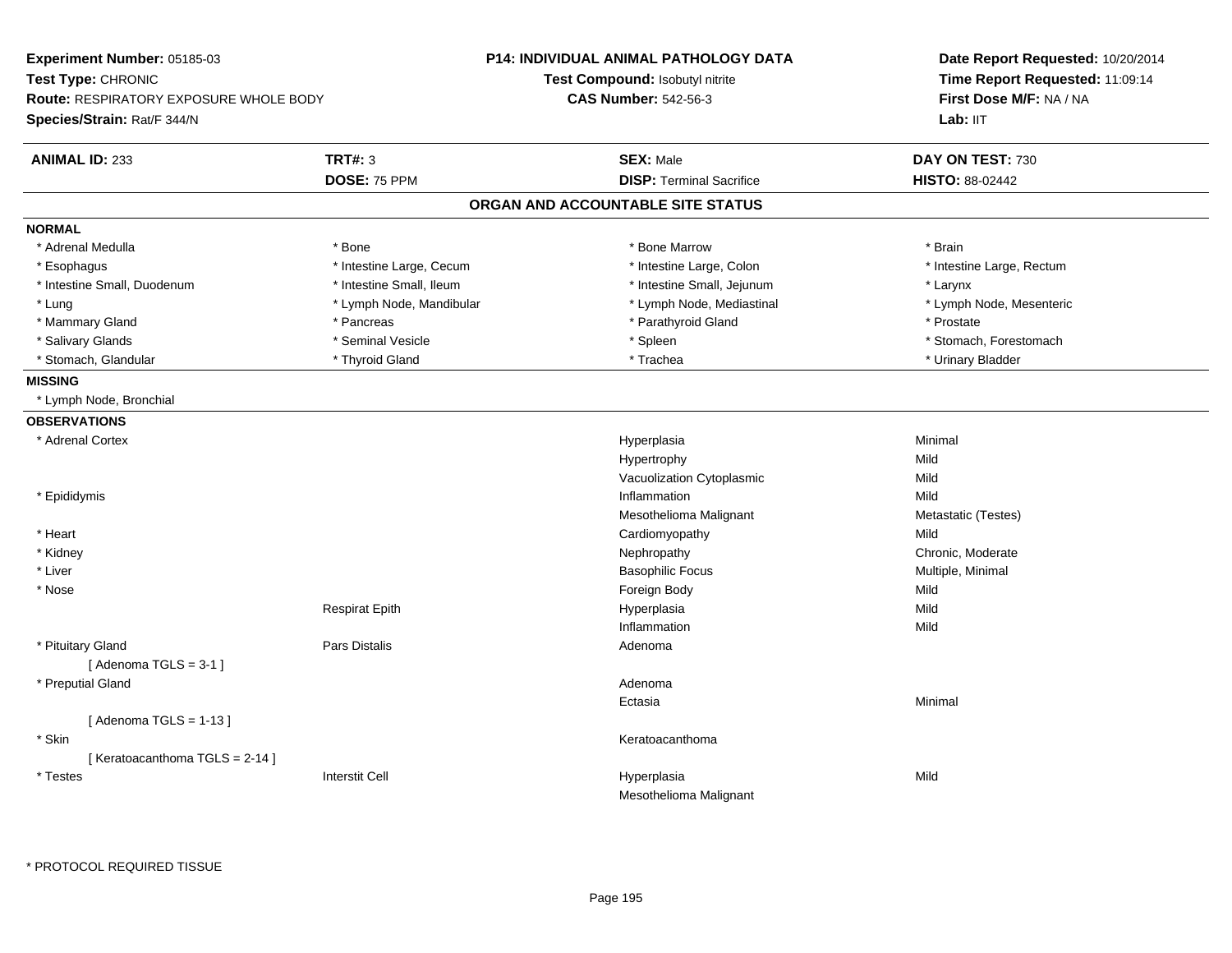| Experiment Number: 05185-03<br><b>Test Type: CHRONIC</b><br><b>Route: RESPIRATORY EXPOSURE WHOLE BODY</b><br>Species/Strain: Rat/F 344/N |                     | <b>P14: INDIVIDUAL ANIMAL PATHOLOGY DATA</b> | Date Report Requested: 10/20/2014 |
|------------------------------------------------------------------------------------------------------------------------------------------|---------------------|----------------------------------------------|-----------------------------------|
|                                                                                                                                          |                     | Test Compound: Isobutyl nitrite              | Time Report Requested: 11:09:14   |
|                                                                                                                                          |                     | <b>CAS Number: 542-56-3</b>                  | First Dose M/F: NA / NA           |
|                                                                                                                                          |                     |                                              | Lab: IIT                          |
| <b>ANIMAL ID: 233</b>                                                                                                                    | TRT#: 3             | <b>SEX: Male</b>                             | DAY ON TEST: 730                  |
|                                                                                                                                          | <b>DOSE: 75 PPM</b> | <b>DISP: Terminal Sacrifice</b>              | <b>HISTO: 88-02442</b>            |
|                                                                                                                                          |                     | ORGAN AND ACCOUNTABLE SITE STATUS            |                                   |
| * Thymus                                                                                                                                 |                     | Atrophy                                      | Minimal                           |
| PRIMARY CAUSE OF DEATH                                                                                                                   |                     |                                              |                                   |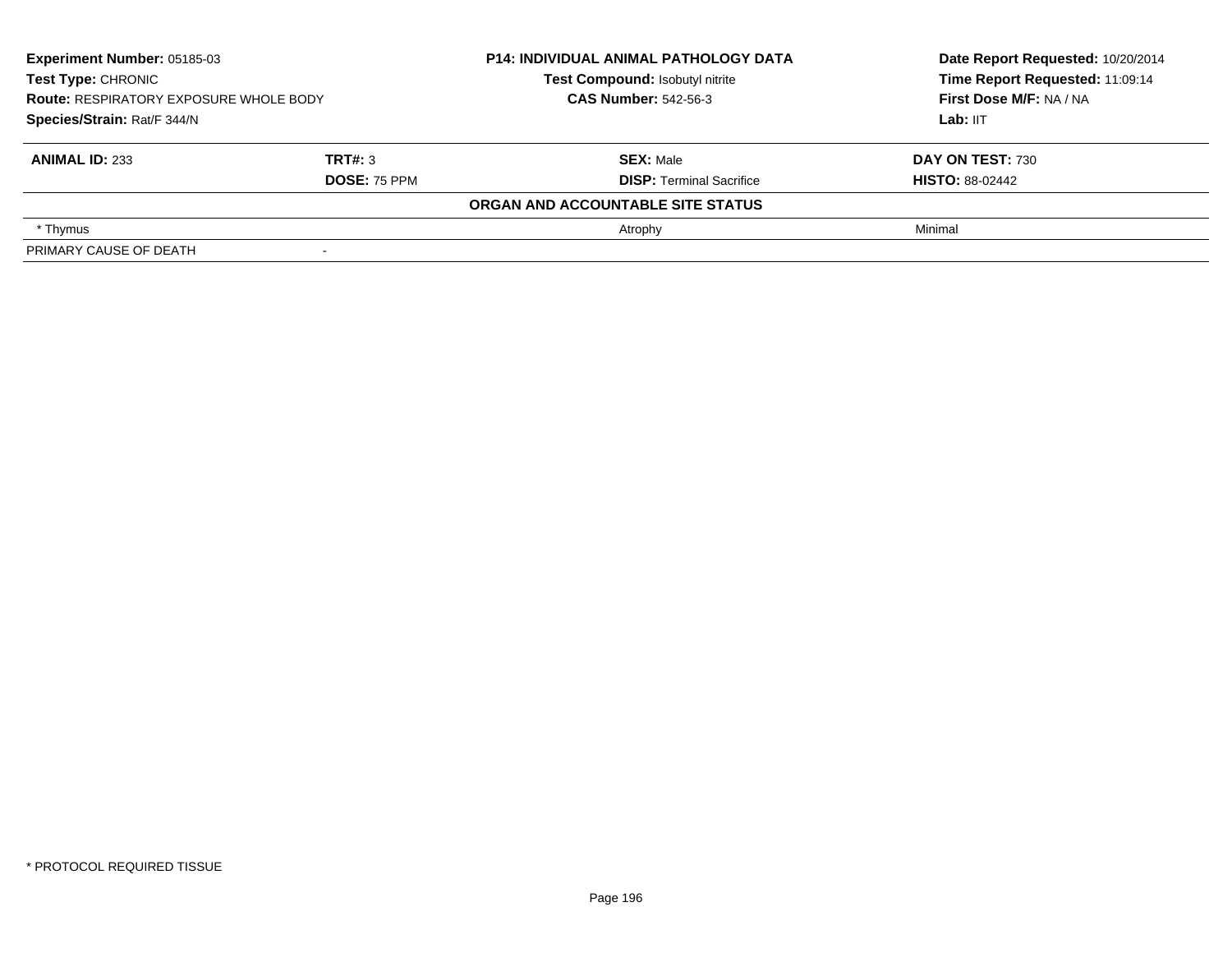| Test Type: CHRONIC<br>Test Compound: Isobutyl nitrite<br><b>CAS Number: 542-56-3</b><br>First Dose M/F: NA / NA<br><b>Route: RESPIRATORY EXPOSURE WHOLE BODY</b><br>Lab: IIT<br>Species/Strain: Rat/F 344/N<br><b>TRT#: 3</b><br><b>ANIMAL ID: 234</b><br><b>SEX: Male</b><br>DAY ON TEST: 730<br>DOSE: 75 PPM<br><b>DISP: Terminal Sacrifice</b><br>HISTO: 88-02443<br>ORGAN AND ACCOUNTABLE SITE STATUS<br><b>NORMAL</b><br>* Bone<br>* Bone Marrow<br>* Brain<br>* Esophagus<br>* Intestine Large, Colon<br>* Intestine Small, Duodenum<br>* Intestine Large, Cecum<br>* Intestine Large, Rectum<br>* Intestine Small, Ileum<br>* Intestine Small, Jejunum<br>* Lymph Node, Bronchial<br>* Larynx<br>* Lymph Node, Mesenteric<br>* Parathyroid Gland<br>* Lymph Node, Mandibular<br>* Mammary Gland<br>* Skin<br>* Prostate<br>* Salivary Glands<br>* Spleen<br>* Stomach, Glandular<br>* Thyroid Gland<br>* Stomach, Forestomach<br>* Thymus<br>* Trachea<br>* Urinary Bladder<br><b>OBSERVATIONS</b><br>* Adrenal Cortex<br>Mild<br>Vacuolization Cytoplasmic<br>* Adrenal Medulla<br>Hyperplasia<br>Minimal<br>* Epididymis<br>Hypospermia<br>Marked<br>* Heart<br>Cardiomyopathy<br>Minimal<br>* Kidney<br>Chronic, Moderate<br>Nephropathy<br>* Liver<br><b>Basophilic Focus</b><br>Multiple, Minimal<br>Clear Cell Focus<br>Multiple, Minimal<br><b>Eosinophilic Focus</b><br>Multiple, Moderate<br>Alveolar Epith<br>Hyperplasia<br>Mild<br>* Lung<br>Hemorrhage<br>Mild<br>* Lymph Node, Mediastinal<br>Pigmentation<br>Mild<br>* Nose<br>Foreign Body<br>Mild<br>Inflammation<br>Mild<br>* Pancreas<br><b>Acinar Cell</b><br>Mild<br>Atrophy<br><b>Pars Distalis</b><br>* Pituitary Gland<br>Adenoma<br>Multiple<br>[Adenoma TGLS = $3-1$ ]<br>* Preputial Gland<br>Ectasia<br>Mild | Experiment Number: 05185-03 | P14: INDIVIDUAL ANIMAL PATHOLOGY DATA | Date Report Requested: 10/20/2014<br>Time Report Requested: 11:09:14 |  |
|-------------------------------------------------------------------------------------------------------------------------------------------------------------------------------------------------------------------------------------------------------------------------------------------------------------------------------------------------------------------------------------------------------------------------------------------------------------------------------------------------------------------------------------------------------------------------------------------------------------------------------------------------------------------------------------------------------------------------------------------------------------------------------------------------------------------------------------------------------------------------------------------------------------------------------------------------------------------------------------------------------------------------------------------------------------------------------------------------------------------------------------------------------------------------------------------------------------------------------------------------------------------------------------------------------------------------------------------------------------------------------------------------------------------------------------------------------------------------------------------------------------------------------------------------------------------------------------------------------------------------------------------------------------------------------------------------------------------------------------------------------------------------------------------------|-----------------------------|---------------------------------------|----------------------------------------------------------------------|--|
|                                                                                                                                                                                                                                                                                                                                                                                                                                                                                                                                                                                                                                                                                                                                                                                                                                                                                                                                                                                                                                                                                                                                                                                                                                                                                                                                                                                                                                                                                                                                                                                                                                                                                                                                                                                                 |                             |                                       |                                                                      |  |
|                                                                                                                                                                                                                                                                                                                                                                                                                                                                                                                                                                                                                                                                                                                                                                                                                                                                                                                                                                                                                                                                                                                                                                                                                                                                                                                                                                                                                                                                                                                                                                                                                                                                                                                                                                                                 |                             |                                       |                                                                      |  |
|                                                                                                                                                                                                                                                                                                                                                                                                                                                                                                                                                                                                                                                                                                                                                                                                                                                                                                                                                                                                                                                                                                                                                                                                                                                                                                                                                                                                                                                                                                                                                                                                                                                                                                                                                                                                 |                             |                                       |                                                                      |  |
|                                                                                                                                                                                                                                                                                                                                                                                                                                                                                                                                                                                                                                                                                                                                                                                                                                                                                                                                                                                                                                                                                                                                                                                                                                                                                                                                                                                                                                                                                                                                                                                                                                                                                                                                                                                                 |                             |                                       |                                                                      |  |
|                                                                                                                                                                                                                                                                                                                                                                                                                                                                                                                                                                                                                                                                                                                                                                                                                                                                                                                                                                                                                                                                                                                                                                                                                                                                                                                                                                                                                                                                                                                                                                                                                                                                                                                                                                                                 |                             |                                       |                                                                      |  |
|                                                                                                                                                                                                                                                                                                                                                                                                                                                                                                                                                                                                                                                                                                                                                                                                                                                                                                                                                                                                                                                                                                                                                                                                                                                                                                                                                                                                                                                                                                                                                                                                                                                                                                                                                                                                 |                             |                                       |                                                                      |  |
|                                                                                                                                                                                                                                                                                                                                                                                                                                                                                                                                                                                                                                                                                                                                                                                                                                                                                                                                                                                                                                                                                                                                                                                                                                                                                                                                                                                                                                                                                                                                                                                                                                                                                                                                                                                                 |                             |                                       |                                                                      |  |
|                                                                                                                                                                                                                                                                                                                                                                                                                                                                                                                                                                                                                                                                                                                                                                                                                                                                                                                                                                                                                                                                                                                                                                                                                                                                                                                                                                                                                                                                                                                                                                                                                                                                                                                                                                                                 |                             |                                       |                                                                      |  |
|                                                                                                                                                                                                                                                                                                                                                                                                                                                                                                                                                                                                                                                                                                                                                                                                                                                                                                                                                                                                                                                                                                                                                                                                                                                                                                                                                                                                                                                                                                                                                                                                                                                                                                                                                                                                 |                             |                                       |                                                                      |  |
|                                                                                                                                                                                                                                                                                                                                                                                                                                                                                                                                                                                                                                                                                                                                                                                                                                                                                                                                                                                                                                                                                                                                                                                                                                                                                                                                                                                                                                                                                                                                                                                                                                                                                                                                                                                                 |                             |                                       |                                                                      |  |
|                                                                                                                                                                                                                                                                                                                                                                                                                                                                                                                                                                                                                                                                                                                                                                                                                                                                                                                                                                                                                                                                                                                                                                                                                                                                                                                                                                                                                                                                                                                                                                                                                                                                                                                                                                                                 |                             |                                       |                                                                      |  |
|                                                                                                                                                                                                                                                                                                                                                                                                                                                                                                                                                                                                                                                                                                                                                                                                                                                                                                                                                                                                                                                                                                                                                                                                                                                                                                                                                                                                                                                                                                                                                                                                                                                                                                                                                                                                 |                             |                                       |                                                                      |  |
|                                                                                                                                                                                                                                                                                                                                                                                                                                                                                                                                                                                                                                                                                                                                                                                                                                                                                                                                                                                                                                                                                                                                                                                                                                                                                                                                                                                                                                                                                                                                                                                                                                                                                                                                                                                                 |                             |                                       |                                                                      |  |
|                                                                                                                                                                                                                                                                                                                                                                                                                                                                                                                                                                                                                                                                                                                                                                                                                                                                                                                                                                                                                                                                                                                                                                                                                                                                                                                                                                                                                                                                                                                                                                                                                                                                                                                                                                                                 |                             |                                       |                                                                      |  |
|                                                                                                                                                                                                                                                                                                                                                                                                                                                                                                                                                                                                                                                                                                                                                                                                                                                                                                                                                                                                                                                                                                                                                                                                                                                                                                                                                                                                                                                                                                                                                                                                                                                                                                                                                                                                 |                             |                                       |                                                                      |  |
|                                                                                                                                                                                                                                                                                                                                                                                                                                                                                                                                                                                                                                                                                                                                                                                                                                                                                                                                                                                                                                                                                                                                                                                                                                                                                                                                                                                                                                                                                                                                                                                                                                                                                                                                                                                                 |                             |                                       |                                                                      |  |
|                                                                                                                                                                                                                                                                                                                                                                                                                                                                                                                                                                                                                                                                                                                                                                                                                                                                                                                                                                                                                                                                                                                                                                                                                                                                                                                                                                                                                                                                                                                                                                                                                                                                                                                                                                                                 |                             |                                       |                                                                      |  |
|                                                                                                                                                                                                                                                                                                                                                                                                                                                                                                                                                                                                                                                                                                                                                                                                                                                                                                                                                                                                                                                                                                                                                                                                                                                                                                                                                                                                                                                                                                                                                                                                                                                                                                                                                                                                 |                             |                                       |                                                                      |  |
|                                                                                                                                                                                                                                                                                                                                                                                                                                                                                                                                                                                                                                                                                                                                                                                                                                                                                                                                                                                                                                                                                                                                                                                                                                                                                                                                                                                                                                                                                                                                                                                                                                                                                                                                                                                                 |                             |                                       |                                                                      |  |
|                                                                                                                                                                                                                                                                                                                                                                                                                                                                                                                                                                                                                                                                                                                                                                                                                                                                                                                                                                                                                                                                                                                                                                                                                                                                                                                                                                                                                                                                                                                                                                                                                                                                                                                                                                                                 |                             |                                       |                                                                      |  |
|                                                                                                                                                                                                                                                                                                                                                                                                                                                                                                                                                                                                                                                                                                                                                                                                                                                                                                                                                                                                                                                                                                                                                                                                                                                                                                                                                                                                                                                                                                                                                                                                                                                                                                                                                                                                 |                             |                                       |                                                                      |  |
|                                                                                                                                                                                                                                                                                                                                                                                                                                                                                                                                                                                                                                                                                                                                                                                                                                                                                                                                                                                                                                                                                                                                                                                                                                                                                                                                                                                                                                                                                                                                                                                                                                                                                                                                                                                                 |                             |                                       |                                                                      |  |
|                                                                                                                                                                                                                                                                                                                                                                                                                                                                                                                                                                                                                                                                                                                                                                                                                                                                                                                                                                                                                                                                                                                                                                                                                                                                                                                                                                                                                                                                                                                                                                                                                                                                                                                                                                                                 |                             |                                       |                                                                      |  |
|                                                                                                                                                                                                                                                                                                                                                                                                                                                                                                                                                                                                                                                                                                                                                                                                                                                                                                                                                                                                                                                                                                                                                                                                                                                                                                                                                                                                                                                                                                                                                                                                                                                                                                                                                                                                 |                             |                                       |                                                                      |  |
|                                                                                                                                                                                                                                                                                                                                                                                                                                                                                                                                                                                                                                                                                                                                                                                                                                                                                                                                                                                                                                                                                                                                                                                                                                                                                                                                                                                                                                                                                                                                                                                                                                                                                                                                                                                                 |                             |                                       |                                                                      |  |
|                                                                                                                                                                                                                                                                                                                                                                                                                                                                                                                                                                                                                                                                                                                                                                                                                                                                                                                                                                                                                                                                                                                                                                                                                                                                                                                                                                                                                                                                                                                                                                                                                                                                                                                                                                                                 |                             |                                       |                                                                      |  |
|                                                                                                                                                                                                                                                                                                                                                                                                                                                                                                                                                                                                                                                                                                                                                                                                                                                                                                                                                                                                                                                                                                                                                                                                                                                                                                                                                                                                                                                                                                                                                                                                                                                                                                                                                                                                 |                             |                                       |                                                                      |  |
|                                                                                                                                                                                                                                                                                                                                                                                                                                                                                                                                                                                                                                                                                                                                                                                                                                                                                                                                                                                                                                                                                                                                                                                                                                                                                                                                                                                                                                                                                                                                                                                                                                                                                                                                                                                                 |                             |                                       |                                                                      |  |
|                                                                                                                                                                                                                                                                                                                                                                                                                                                                                                                                                                                                                                                                                                                                                                                                                                                                                                                                                                                                                                                                                                                                                                                                                                                                                                                                                                                                                                                                                                                                                                                                                                                                                                                                                                                                 |                             |                                       |                                                                      |  |
|                                                                                                                                                                                                                                                                                                                                                                                                                                                                                                                                                                                                                                                                                                                                                                                                                                                                                                                                                                                                                                                                                                                                                                                                                                                                                                                                                                                                                                                                                                                                                                                                                                                                                                                                                                                                 |                             |                                       |                                                                      |  |
|                                                                                                                                                                                                                                                                                                                                                                                                                                                                                                                                                                                                                                                                                                                                                                                                                                                                                                                                                                                                                                                                                                                                                                                                                                                                                                                                                                                                                                                                                                                                                                                                                                                                                                                                                                                                 |                             |                                       |                                                                      |  |
| * Seminal Vesicle<br><b>Depletion Cellular</b><br>Marked                                                                                                                                                                                                                                                                                                                                                                                                                                                                                                                                                                                                                                                                                                                                                                                                                                                                                                                                                                                                                                                                                                                                                                                                                                                                                                                                                                                                                                                                                                                                                                                                                                                                                                                                        |                             |                                       |                                                                      |  |
| [ Depletion Cellular TGLS = 4-10 ]                                                                                                                                                                                                                                                                                                                                                                                                                                                                                                                                                                                                                                                                                                                                                                                                                                                                                                                                                                                                                                                                                                                                                                                                                                                                                                                                                                                                                                                                                                                                                                                                                                                                                                                                                              |                             |                                       |                                                                      |  |
| $^\star$ Testes<br><b>Interstit Cell</b><br>Adenoma                                                                                                                                                                                                                                                                                                                                                                                                                                                                                                                                                                                                                                                                                                                                                                                                                                                                                                                                                                                                                                                                                                                                                                                                                                                                                                                                                                                                                                                                                                                                                                                                                                                                                                                                             |                             |                                       |                                                                      |  |
| Atrophy<br>Moderate                                                                                                                                                                                                                                                                                                                                                                                                                                                                                                                                                                                                                                                                                                                                                                                                                                                                                                                                                                                                                                                                                                                                                                                                                                                                                                                                                                                                                                                                                                                                                                                                                                                                                                                                                                             |                             |                                       |                                                                      |  |
| <b>Interstit Cell</b><br>Minimal<br>Hyperplasia                                                                                                                                                                                                                                                                                                                                                                                                                                                                                                                                                                                                                                                                                                                                                                                                                                                                                                                                                                                                                                                                                                                                                                                                                                                                                                                                                                                                                                                                                                                                                                                                                                                                                                                                                 |                             |                                       |                                                                      |  |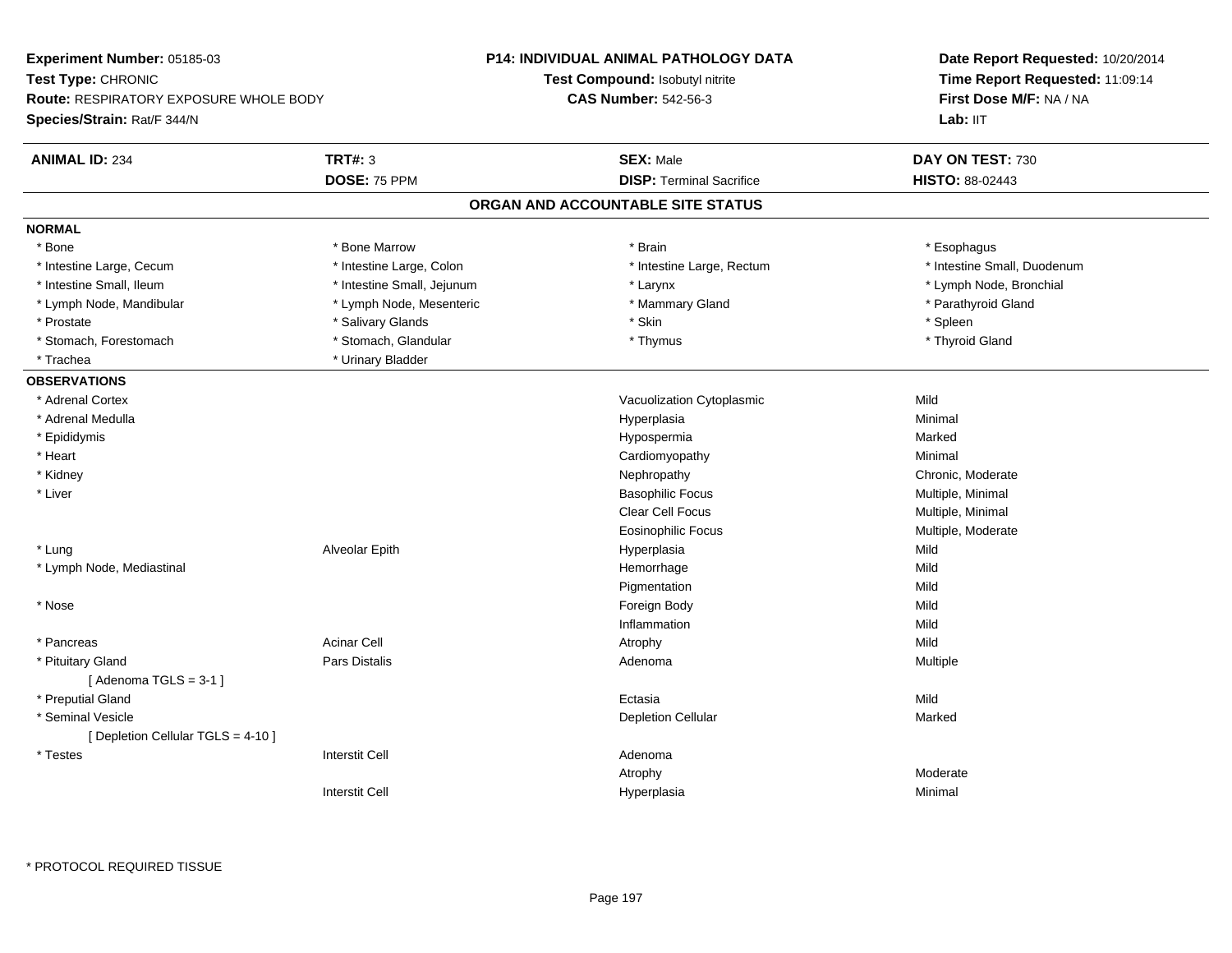| <b>Experiment Number: 05185-03</b><br><b>Test Type: CHRONIC</b><br><b>Route: RESPIRATORY EXPOSURE WHOLE BODY</b><br>Species/Strain: Rat/F 344/N |                     | <b>P14: INDIVIDUAL ANIMAL PATHOLOGY DATA</b><br><b>Test Compound: Isobutyl nitrite</b> | Date Report Requested: 10/20/2014<br>Time Report Requested: 11:09:14 |
|-------------------------------------------------------------------------------------------------------------------------------------------------|---------------------|----------------------------------------------------------------------------------------|----------------------------------------------------------------------|
|                                                                                                                                                 |                     | <b>CAS Number: 542-56-3</b>                                                            | First Dose M/F: NA / NA                                              |
|                                                                                                                                                 |                     |                                                                                        | Lab: IIT                                                             |
| <b>ANIMAL ID: 234</b>                                                                                                                           | TRT#: 3             | <b>SEX: Male</b>                                                                       | DAY ON TEST: 730                                                     |
|                                                                                                                                                 | <b>DOSE: 75 PPM</b> | <b>DISP:</b> Terminal Sacrifice                                                        | <b>HISTO: 88-02443</b>                                               |
|                                                                                                                                                 |                     | ORGAN AND ACCOUNTABLE SITE STATUS                                                      |                                                                      |
|                                                                                                                                                 | Arteriole           | Inflammation                                                                           | Mild                                                                 |
| [Adenoma TGLS = $1-9$ ]                                                                                                                         |                     |                                                                                        |                                                                      |
| [ Atrophy TGLS = $2-9$ ]                                                                                                                        |                     |                                                                                        |                                                                      |
| PRIMARY CAUSE OF DEATH                                                                                                                          |                     |                                                                                        |                                                                      |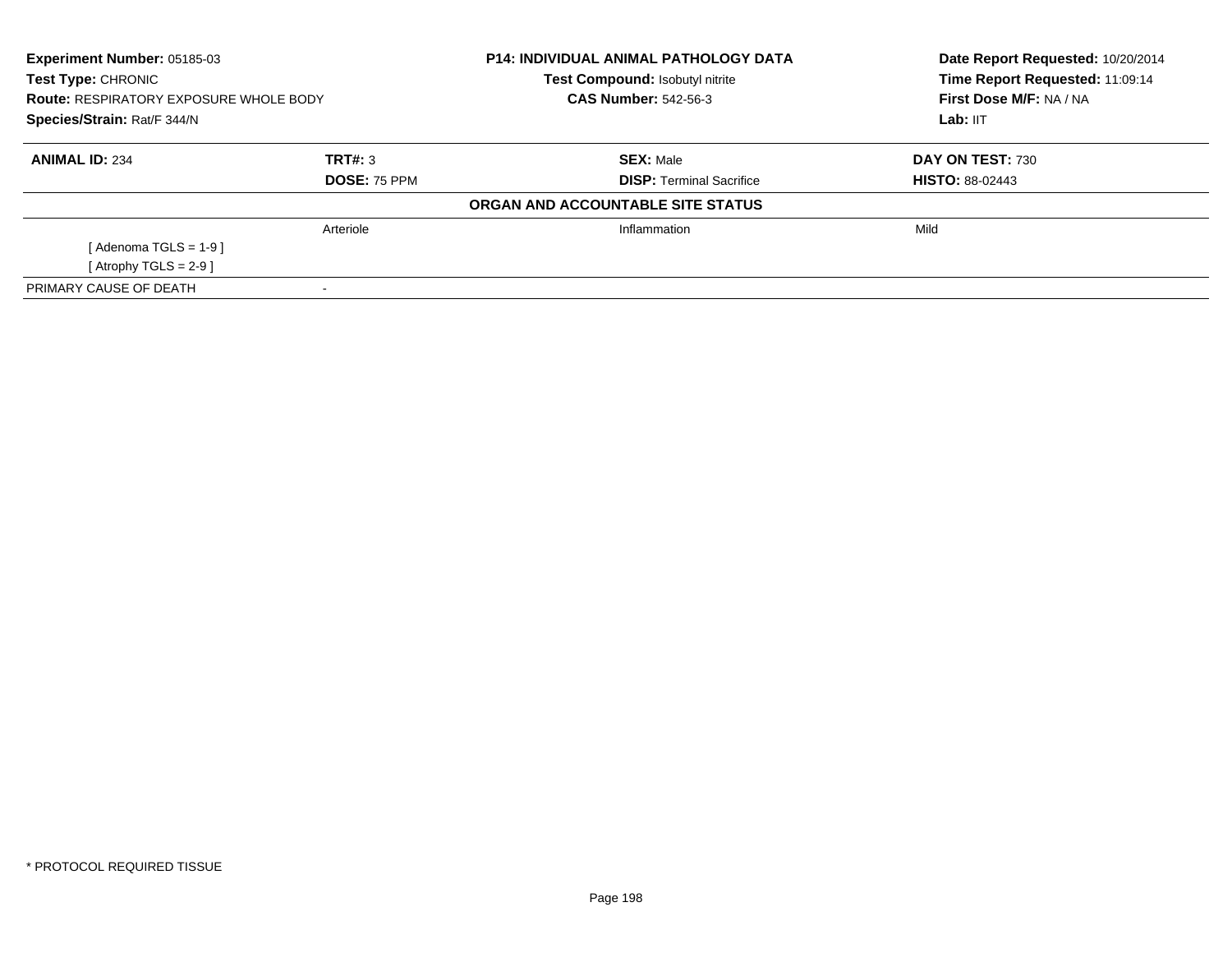| Experiment Number: 05185-03<br>Test Type: CHRONIC<br><b>Route: RESPIRATORY EXPOSURE WHOLE BODY</b> |                           | <b>P14: INDIVIDUAL ANIMAL PATHOLOGY DATA</b> | Date Report Requested: 10/20/2014<br>Time Report Requested: 11:09:14 |  |
|----------------------------------------------------------------------------------------------------|---------------------------|----------------------------------------------|----------------------------------------------------------------------|--|
|                                                                                                    |                           | <b>Test Compound: Isobutyl nitrite</b>       |                                                                      |  |
|                                                                                                    |                           | <b>CAS Number: 542-56-3</b>                  | First Dose M/F: NA / NA                                              |  |
| Species/Strain: Rat/F 344/N                                                                        |                           |                                              | Lab: IIT                                                             |  |
| <b>ANIMAL ID: 235</b>                                                                              | <b>TRT#: 3</b>            | <b>SEX: Male</b>                             | DAY ON TEST: 730                                                     |  |
|                                                                                                    | DOSE: 75 PPM              | <b>DISP: Terminal Sacrifice</b>              | <b>HISTO: 88-02444</b>                                               |  |
|                                                                                                    |                           | ORGAN AND ACCOUNTABLE SITE STATUS            |                                                                      |  |
| <b>NORMAL</b>                                                                                      |                           |                                              |                                                                      |  |
| * Adrenal Cortex                                                                                   | * Bone                    | * Bone Marrow                                | * Brain                                                              |  |
| * Esophagus                                                                                        | * Intestine Large, Cecum  | * Intestine Large, Colon                     | * Intestine Large, Rectum                                            |  |
| * Intestine Small, Duodenum                                                                        | * Intestine Small, Ileum  | * Intestine Small, Jejunum                   | * Lung                                                               |  |
| * Lymph Node, Bronchial                                                                            | * Lymph Node, Mandibular  | * Lymph Node, Mediastinal                    | * Nose                                                               |  |
| * Salivary Glands                                                                                  | * Skin                    | * Spleen                                     | * Stomach, Forestomach                                               |  |
| * Stomach, Glandular                                                                               | * Trachea                 | * Urinary Bladder                            |                                                                      |  |
| <b>MISSING</b>                                                                                     |                           |                                              |                                                                      |  |
| * Parathyroid Gland                                                                                |                           |                                              |                                                                      |  |
| <b>OBSERVATIONS</b>                                                                                |                           |                                              |                                                                      |  |
| * Adrenal Medulla                                                                                  |                           | Hyperplasia                                  | Mild                                                                 |  |
|                                                                                                    |                           | Pheochromocytoma Benign                      |                                                                      |  |
| * Epididymis                                                                                       |                           | Hypospermia                                  | Marked                                                               |  |
| * Heart                                                                                            |                           | Cardiomyopathy                               | Mild                                                                 |  |
| * Kidney                                                                                           |                           | Nephropathy                                  | Chronic, Moderate                                                    |  |
| * Larynx                                                                                           |                           | <b>Infiltration Cellular</b>                 | Lymphocyte, Mild                                                     |  |
| * Liver                                                                                            |                           | Degeneration                                 | Cystic, Mild                                                         |  |
|                                                                                                    |                           | <b>Eosinophilic Focus</b>                    | Multiple, Moderate                                                   |  |
|                                                                                                    | <b>Bile Duct</b>          | Hyperplasia                                  | Mild                                                                 |  |
| [Eosinophilic Focus TGLS = 5-5,13]                                                                 |                           |                                              |                                                                      |  |
| * Lymph Node, Mesenteric                                                                           |                           | Hemorrhage                                   | Mild                                                                 |  |
| * Mammary Gland                                                                                    |                           | Lactation                                    | Mild                                                                 |  |
| [ Lactation TGLS = $2-14$ ]                                                                        |                           |                                              |                                                                      |  |
| * Pancreas                                                                                         | <b>Acinar Cell</b>        | Atrophy                                      | Mild                                                                 |  |
|                                                                                                    | Artery                    | Inflammation                                 | Marked                                                               |  |
| * Pituitary Gland                                                                                  | <b>Pars Distalis</b>      | Adenoma                                      |                                                                      |  |
| * Preputial Gland                                                                                  |                           | Hyperplasia                                  | Moderate                                                             |  |
| [ Hyperplasia TGLS = 1,3-10 ]                                                                      |                           |                                              |                                                                      |  |
| * Prostate                                                                                         |                           | Hyperplasia                                  | Minimal                                                              |  |
| * Seminal Vesicle                                                                                  |                           | <b>Depletion Cellular</b>                    | Marked                                                               |  |
|                                                                                                    | Bilateral, Interstit Cell | Adenoma                                      |                                                                      |  |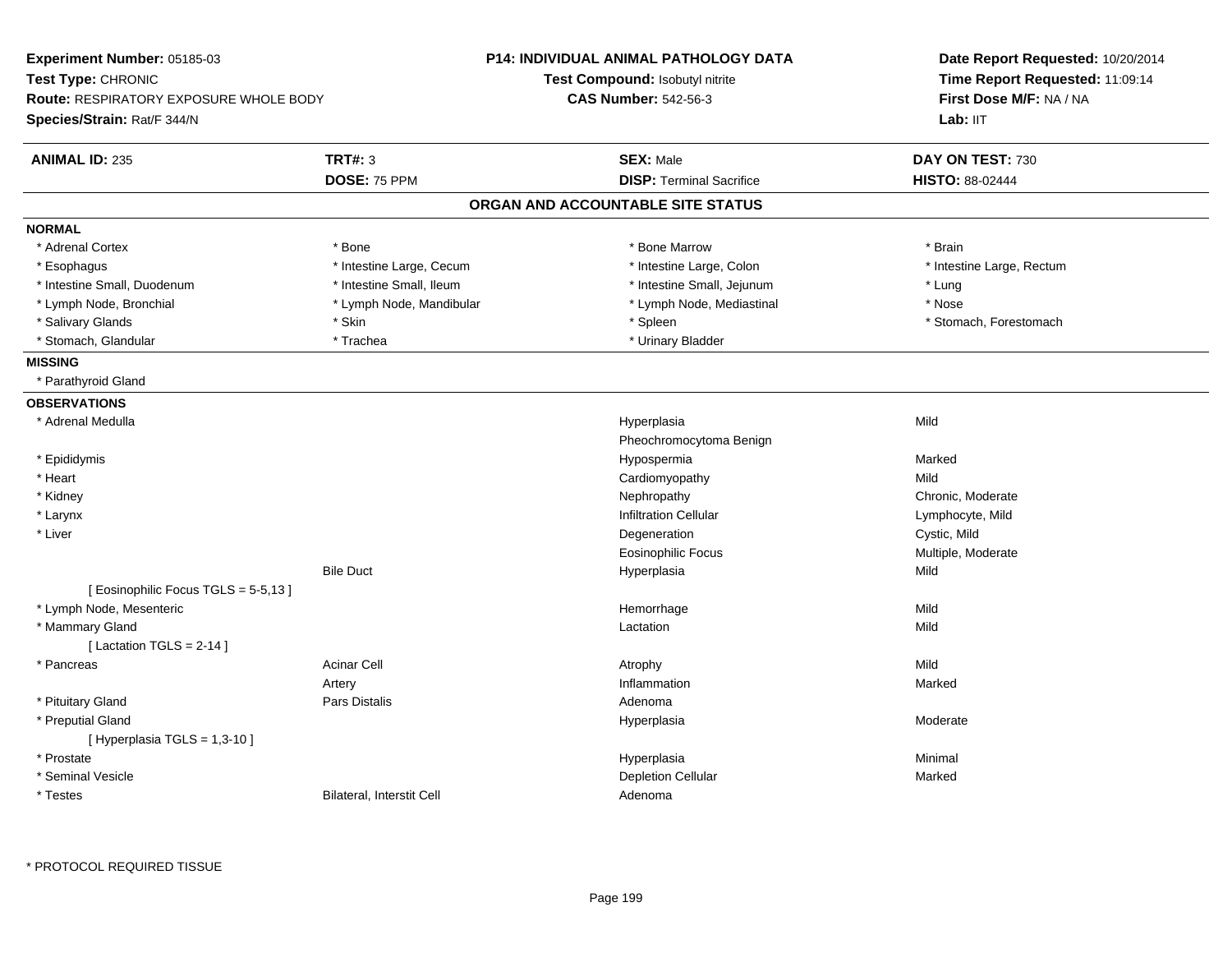| Experiment Number: 05185-03<br><b>Test Type: CHRONIC</b><br><b>Route: RESPIRATORY EXPOSURE WHOLE BODY</b><br>Species/Strain: Rat/F 344/N |                     | <b>P14: INDIVIDUAL ANIMAL PATHOLOGY DATA</b> | Date Report Requested: 10/20/2014<br>Time Report Requested: 11:09:14<br>First Dose M/F: NA / NA<br>Lab: IIT |
|------------------------------------------------------------------------------------------------------------------------------------------|---------------------|----------------------------------------------|-------------------------------------------------------------------------------------------------------------|
|                                                                                                                                          |                     | <b>Test Compound: Isobutyl nitrite</b>       |                                                                                                             |
|                                                                                                                                          |                     | <b>CAS Number: 542-56-3</b>                  |                                                                                                             |
|                                                                                                                                          |                     |                                              |                                                                                                             |
| <b>ANIMAL ID: 235</b>                                                                                                                    | TRT#: 3             | <b>SEX: Male</b>                             | DAY ON TEST: 730                                                                                            |
|                                                                                                                                          | <b>DOSE: 75 PPM</b> | <b>DISP:</b> Terminal Sacrifice              | <b>HISTO: 88-02444</b>                                                                                      |
|                                                                                                                                          |                     | ORGAN AND ACCOUNTABLE SITE STATUS            |                                                                                                             |
| [Adenoma TGLS = $4-9$ ]                                                                                                                  |                     |                                              |                                                                                                             |
| * Thymus                                                                                                                                 |                     | Atrophy                                      | Minimal                                                                                                     |
| * Thyroid Gland                                                                                                                          | C Cell              | Hyperplasia                                  | Mild                                                                                                        |
| PRIMARY CAUSE OF DEATH                                                                                                                   |                     |                                              |                                                                                                             |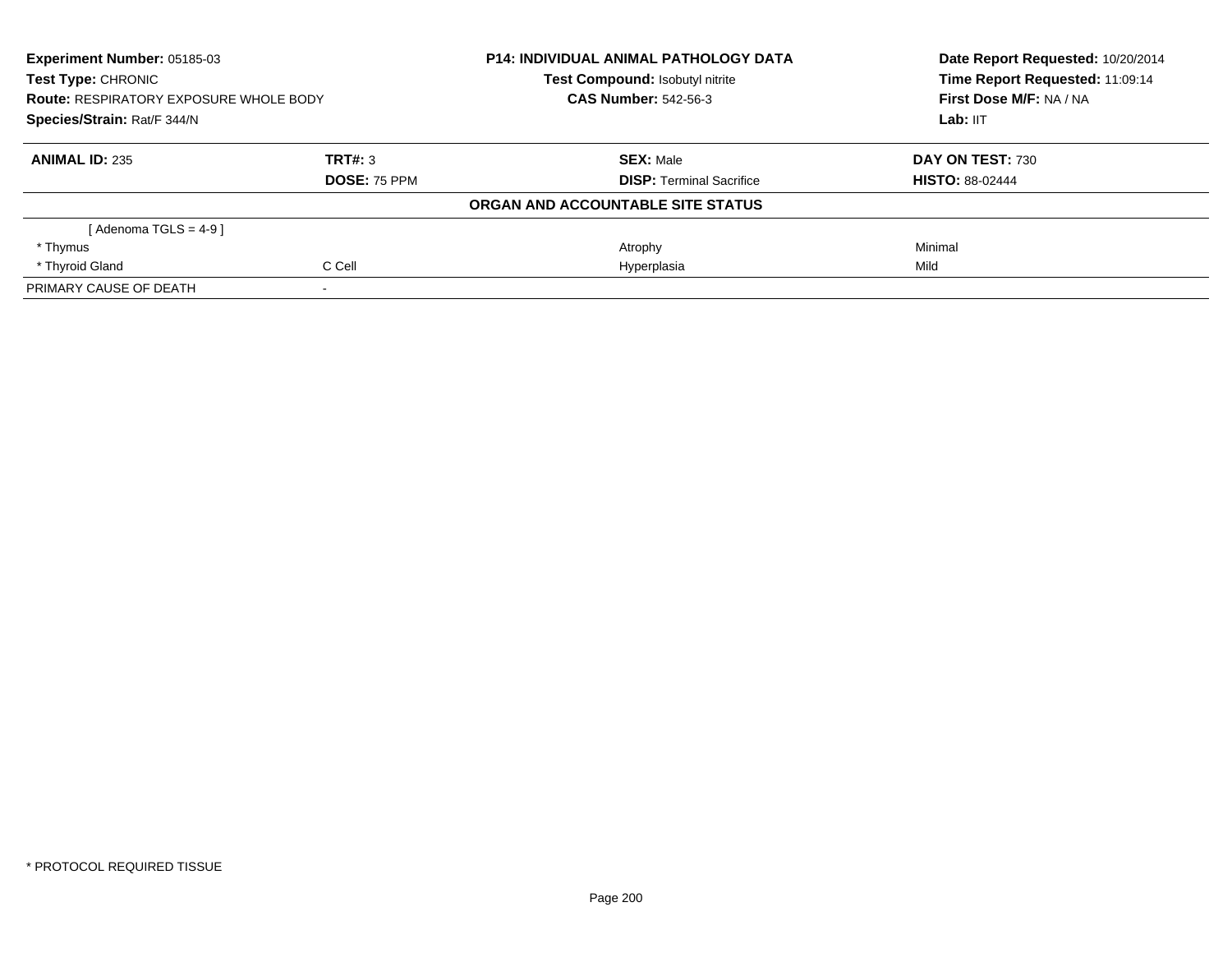| Experiment Number: 05185-03            |                           | <b>P14: INDIVIDUAL ANIMAL PATHOLOGY DATA</b> | Date Report Requested: 10/20/2014 |
|----------------------------------------|---------------------------|----------------------------------------------|-----------------------------------|
| Test Type: CHRONIC                     |                           | Test Compound: Isobutyl nitrite              | Time Report Requested: 11:09:14   |
| Route: RESPIRATORY EXPOSURE WHOLE BODY |                           | <b>CAS Number: 542-56-3</b>                  | First Dose M/F: NA / NA           |
| Species/Strain: Rat/F 344/N            |                           |                                              | Lab: IIT                          |
| <b>ANIMAL ID: 236</b>                  | <b>TRT#: 3</b>            | <b>SEX: Male</b>                             | DAY ON TEST: 730                  |
|                                        | <b>DOSE: 75 PPM</b>       | <b>DISP: Terminal Sacrifice</b>              | HISTO: 88-02445                   |
|                                        |                           | ORGAN AND ACCOUNTABLE SITE STATUS            |                                   |
| <b>NORMAL</b>                          |                           |                                              |                                   |
| * Adrenal Cortex                       | * Bone                    | * Bone Marrow                                | * Brain                           |
| * Esophagus                            | * Intestine Large, Cecum  | * Intestine Large, Colon                     | * Intestine Large, Rectum         |
| * Intestine Small, Duodenum            | * Intestine Small, Ileum  | * Intestine Small, Jejunum                   | * Larynx                          |
| * Lymph Node, Bronchial                | * Lymph Node, Mandibular  | * Lymph Node, Mesenteric                     | * Mammary Gland                   |
| * Nose                                 | * Parathyroid Gland       | * Prostate                                   | * Seminal Vesicle                 |
| * Skin                                 | * Spleen                  | * Stomach, Forestomach                       | * Stomach, Glandular              |
| * Thymus                               | * Thyroid Gland           | * Trachea                                    | * Urinary Bladder                 |
| <b>OBSERVATIONS</b>                    |                           |                                              |                                   |
| * Adrenal Medulla                      |                           | Hyperplasia                                  | Mild                              |
| * Epididymis                           |                           | Hypospermia                                  | Mild                              |
| * Heart                                |                           | Cardiomyopathy                               | Minimal                           |
| * Kidney                               |                           | Nephropathy                                  | Chronic, Mild                     |
| * Liver                                |                           | <b>Basophilic Focus</b>                      | Multiple, Minimal                 |
|                                        |                           | Clear Cell Focus                             | Multiple, Minimal                 |
|                                        |                           | <b>Mixed Cell Focus</b>                      | Multiple, Mild                    |
| * Lung                                 |                           | Alveolar/Bronchiolar Adenoma                 |                                   |
| * Lymph Node, Mediastinal              |                           | Hemorrhage                                   | Minimal                           |
| * Pancreas                             | <b>Acinar Cell</b>        | Atrophy                                      | Minimal                           |
| * Pituitary Gland                      | Pars Distalis             | Adenoma                                      |                                   |
| [Adenoma TGLS = $2-1$ ]                |                           |                                              |                                   |
| * Preputial Gland                      |                           | Ectasia                                      | Mild                              |
| * Salivary Glands                      |                           | <b>Infiltration Cellular</b>                 | Lymphocyte, Minimal               |
| * Testes                               | Bilateral, Interstit Cell | Adenoma                                      |                                   |
| [Adenoma TGLS = $1-9$ ]                |                           |                                              |                                   |
| PRIMARY CAUSE OF DEATH                 | $\overline{\phantom{a}}$  |                                              |                                   |
|                                        |                           |                                              |                                   |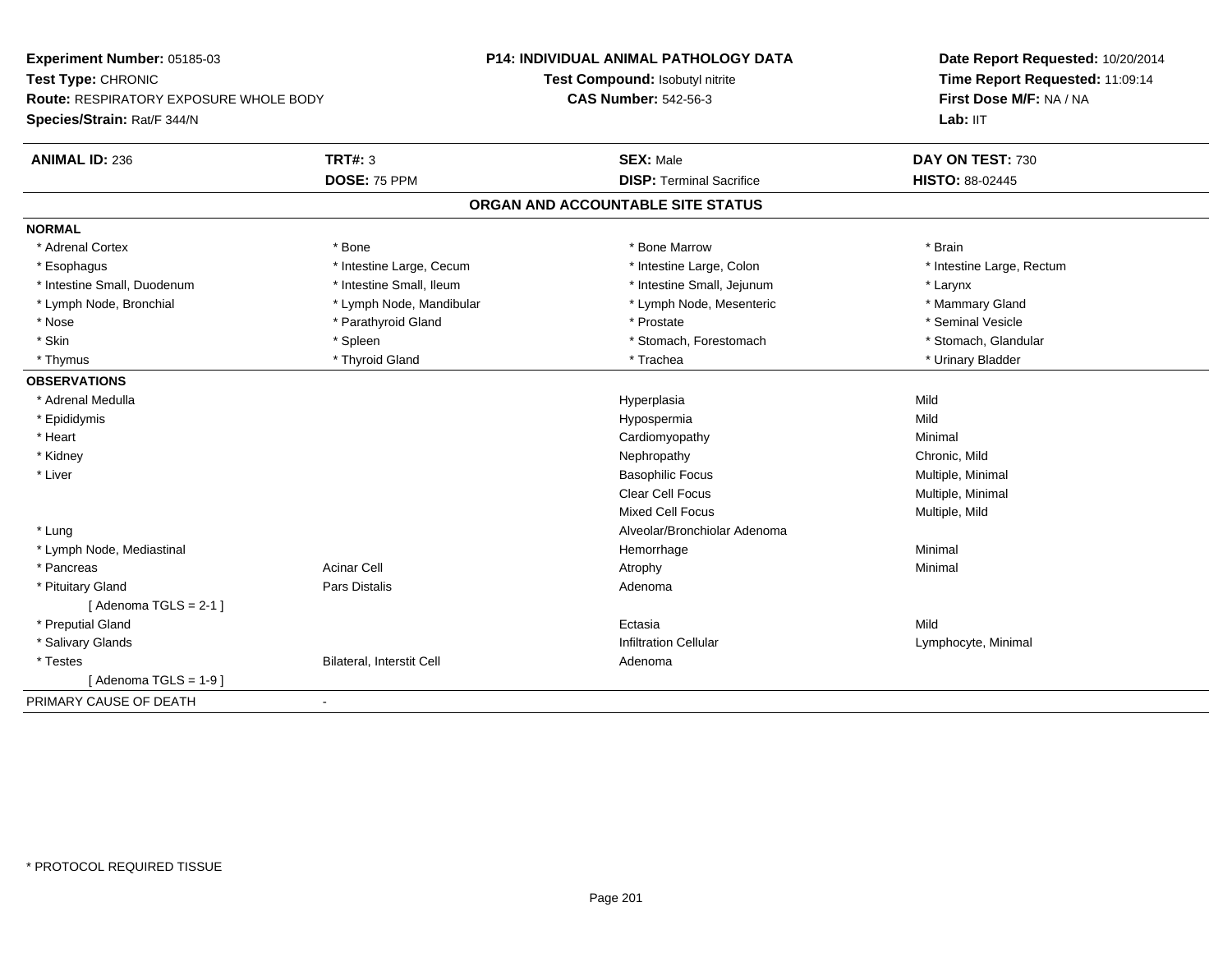| <b>Experiment Number: 05185-03</b><br>Test Type: CHRONIC<br><b>Route: RESPIRATORY EXPOSURE WHOLE BODY</b><br>Species/Strain: Rat/F 344/N |                                  | P14: INDIVIDUAL ANIMAL PATHOLOGY DATA<br>Test Compound: Isobutyl nitrite<br><b>CAS Number: 542-56-3</b> | Date Report Requested: 10/20/2014<br>Time Report Requested: 11:09:14<br>First Dose M/F: NA / NA<br>Lab: IIT |
|------------------------------------------------------------------------------------------------------------------------------------------|----------------------------------|---------------------------------------------------------------------------------------------------------|-------------------------------------------------------------------------------------------------------------|
| <b>ANIMAL ID: 237</b>                                                                                                                    | <b>TRT#: 3</b>                   | <b>SEX: Male</b>                                                                                        | DAY ON TEST: 729                                                                                            |
|                                                                                                                                          | DOSE: 75 PPM                     | <b>DISP: Terminal Sacrifice</b>                                                                         | <b>HISTO: 88-02446</b>                                                                                      |
|                                                                                                                                          |                                  | ORGAN AND ACCOUNTABLE SITE STATUS                                                                       |                                                                                                             |
| <b>NORMAL</b>                                                                                                                            |                                  |                                                                                                         |                                                                                                             |
| * Bone                                                                                                                                   | * Bone Marrow                    | * Brain                                                                                                 | * Epididymis                                                                                                |
| * Esophagus                                                                                                                              | * Intestine Large, Cecum         | * Intestine Large, Colon                                                                                | * Intestine Large, Rectum                                                                                   |
| * Intestine Small, Duodenum                                                                                                              | * Intestine Small, Ileum         | * Intestine Small, Jejunum                                                                              | * Larynx                                                                                                    |
| * Lymph Node, Mandibular                                                                                                                 | * Lymph Node, Mesenteric         | * Mammary Gland                                                                                         | * Pancreas                                                                                                  |
| * Salivary Glands                                                                                                                        | * Seminal Vesicle                | * Spleen                                                                                                | * Stomach, Forestomach                                                                                      |
| * Stomach, Glandular                                                                                                                     | * Trachea                        | * Urinary Bladder                                                                                       |                                                                                                             |
| <b>MISSING</b>                                                                                                                           |                                  |                                                                                                         |                                                                                                             |
| * Lymph Node, Bronchial                                                                                                                  | * Parathyroid Gland              |                                                                                                         |                                                                                                             |
| <b>OBSERVATIONS</b>                                                                                                                      |                                  |                                                                                                         |                                                                                                             |
| * Adrenal Cortex                                                                                                                         |                                  | Hyperplasia                                                                                             | Minimal                                                                                                     |
|                                                                                                                                          |                                  | Vacuolization Cytoplasmic                                                                               | Mild                                                                                                        |
| * Adrenal Medulla                                                                                                                        |                                  | Pheochromocytoma Benign                                                                                 |                                                                                                             |
| * Heart                                                                                                                                  |                                  | Cardiomyopathy                                                                                          | Minimal                                                                                                     |
| * Kidney                                                                                                                                 |                                  | Nephropathy                                                                                             | Chronic, Minimal                                                                                            |
| $*$ Liver                                                                                                                                |                                  | <b>Basophilic Focus</b>                                                                                 | Minimal                                                                                                     |
| * Lung                                                                                                                                   |                                  | Alveolar/Bronchiolar Adenoma                                                                            |                                                                                                             |
| [ Alveolar/Bronchiolar Adenoma TGLS = 3-13 ]                                                                                             |                                  |                                                                                                         |                                                                                                             |
| * Lymph Node, Mediastinal                                                                                                                |                                  | Hemorrhage                                                                                              | Minimal                                                                                                     |
|                                                                                                                                          |                                  | Pigmentation                                                                                            | Minimal                                                                                                     |
| * Nose                                                                                                                                   | <b>Respirat Epith</b>            | Hyperplasia                                                                                             | Minimal                                                                                                     |
| * Pituitary Gland                                                                                                                        | Pars Distalis                    | Adenoma                                                                                                 |                                                                                                             |
| * Preputial Gland                                                                                                                        |                                  | Ectasia                                                                                                 | Minimal                                                                                                     |
| * Prostate                                                                                                                               |                                  | Inflammation                                                                                            | Minimal                                                                                                     |
| * Skin                                                                                                                                   |                                  | Keratoacanthoma                                                                                         |                                                                                                             |
| [Keratoacanthoma TGLS = 2-8]                                                                                                             |                                  |                                                                                                         |                                                                                                             |
| * Testes                                                                                                                                 | <b>Bilateral, Interstit Cell</b> | Adenoma                                                                                                 |                                                                                                             |
| [Adenoma TGLS = $1-9$ ]                                                                                                                  |                                  |                                                                                                         |                                                                                                             |
| * Thymus                                                                                                                                 |                                  | Atrophy                                                                                                 | Mild                                                                                                        |
| * Thyroid Gland                                                                                                                          | C Cell                           | Adenoma                                                                                                 |                                                                                                             |
| PRIMARY CAUSE OF DEATH                                                                                                                   |                                  |                                                                                                         |                                                                                                             |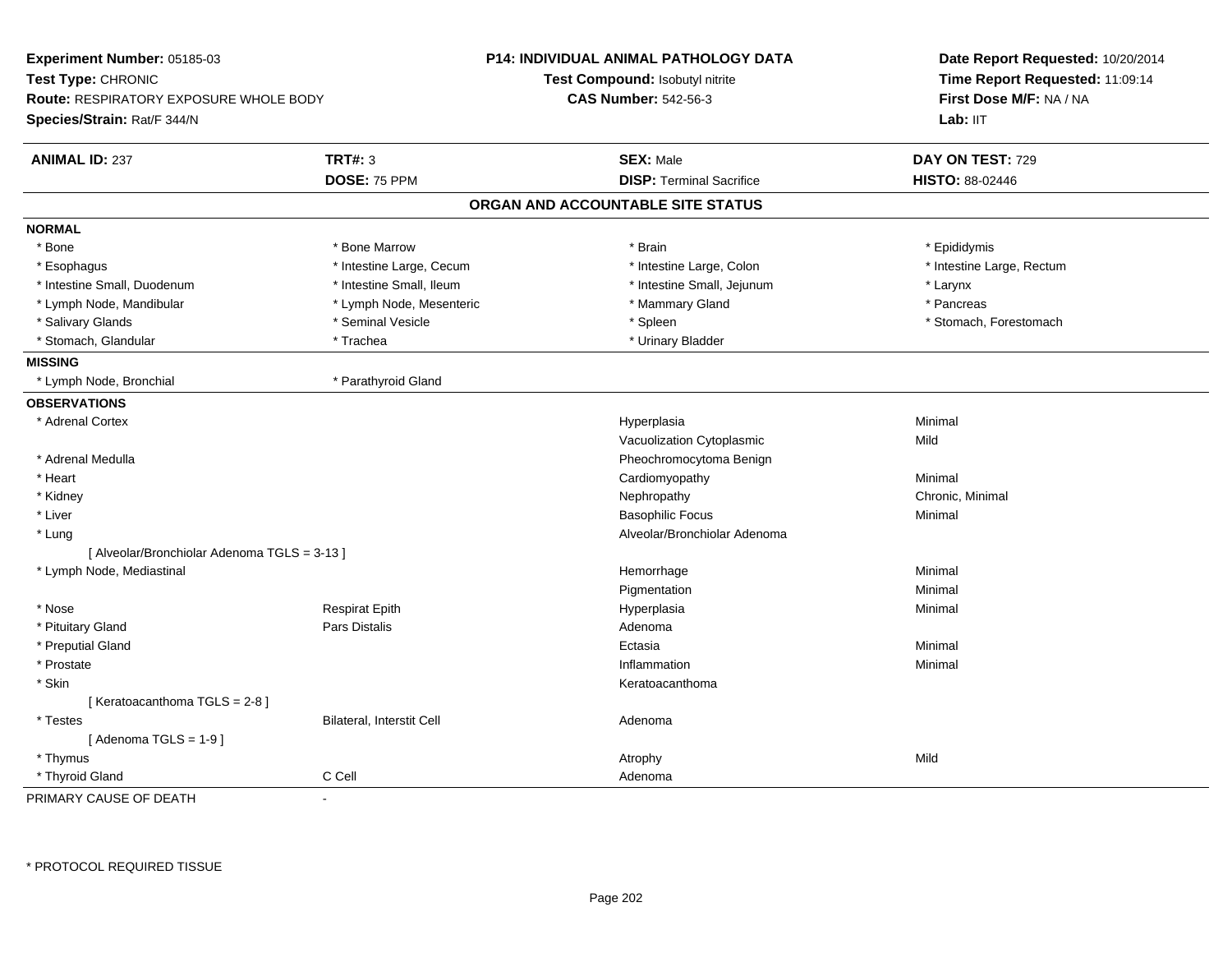| Experiment Number: 05185-03<br><b>Test Type: CHRONIC</b><br><b>Route: RESPIRATORY EXPOSURE WHOLE BODY</b> |                     | <b>P14: INDIVIDUAL ANIMAL PATHOLOGY DATA</b><br>Test Compound: Isobutyl nitrite | Date Report Requested: 10/20/2014<br>Time Report Requested: 11:09:14 |
|-----------------------------------------------------------------------------------------------------------|---------------------|---------------------------------------------------------------------------------|----------------------------------------------------------------------|
|                                                                                                           |                     | <b>CAS Number: 542-56-3</b>                                                     | First Dose M/F: NA / NA                                              |
| Species/Strain: Rat/F 344/N                                                                               |                     |                                                                                 | Lab: IIT                                                             |
| <b>ANIMAL ID: 237</b>                                                                                     | TRT#: 3             | <b>SEX:</b> Male                                                                | <b>DAY ON TEST: 729</b>                                              |
|                                                                                                           | <b>DOSE: 75 PPM</b> | <b>DISP: Terminal Sacrifice</b>                                                 | <b>HISTO: 88-02446</b>                                               |
|                                                                                                           |                     | ORGAN AND ACCOUNTABLE SITE STATUS                                               |                                                                      |
|                                                                                                           |                     |                                                                                 |                                                                      |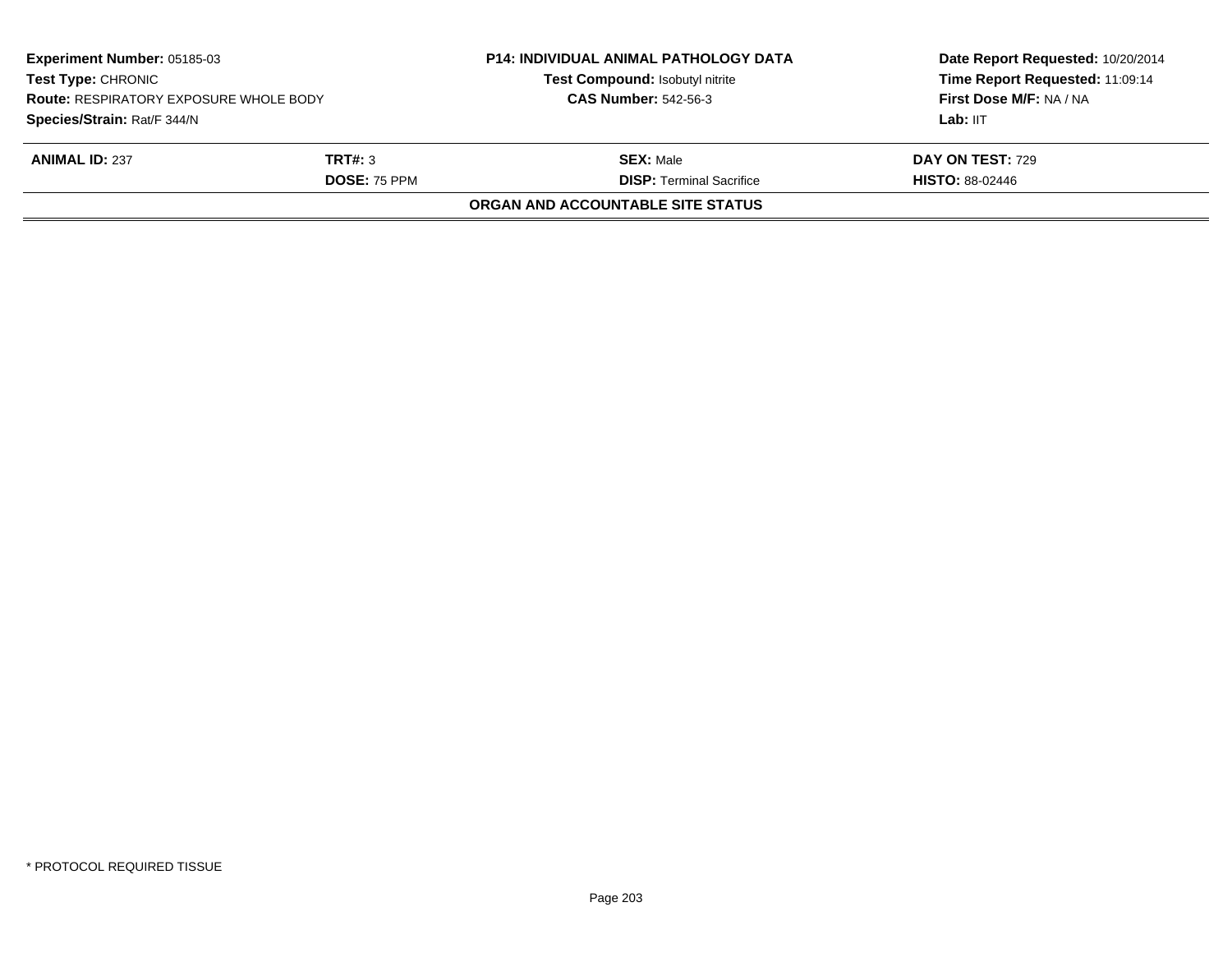| Experiment Number: 05185-03                   |                          | <b>P14: INDIVIDUAL ANIMAL PATHOLOGY DATA</b> | Date Report Requested: 10/20/2014<br>Time Report Requested: 11:09:14 |  |
|-----------------------------------------------|--------------------------|----------------------------------------------|----------------------------------------------------------------------|--|
| Test Type: CHRONIC                            |                          | Test Compound: Isobutyl nitrite              |                                                                      |  |
| <b>Route: RESPIRATORY EXPOSURE WHOLE BODY</b> |                          | <b>CAS Number: 542-56-3</b>                  | First Dose M/F: NA / NA                                              |  |
| Species/Strain: Rat/F 344/N                   |                          |                                              | Lab: IIT                                                             |  |
| <b>ANIMAL ID: 238</b>                         | <b>TRT#: 3</b>           | <b>SEX: Male</b>                             | DAY ON TEST: 730                                                     |  |
|                                               | DOSE: 75 PPM             | <b>DISP: Terminal Sacrifice</b>              | HISTO: 88-02447                                                      |  |
|                                               |                          | ORGAN AND ACCOUNTABLE SITE STATUS            |                                                                      |  |
| <b>NORMAL</b>                                 |                          |                                              |                                                                      |  |
| * Adrenal Cortex                              | * Bone                   | * Bone Marrow                                | * Brain                                                              |  |
| * Esophagus                                   | * Intestine Large, Cecum | * Intestine Large, Colon                     | * Intestine Large, Rectum                                            |  |
| * Intestine Small, Duodenum                   | * Intestine Small, Ileum | * Intestine Small, Jejunum                   | * Larynx                                                             |  |
| * Lymph Node, Bronchial                       | * Lymph Node, Mandibular | * Lymph Node, Mesenteric                     | * Mammary Gland                                                      |  |
| * Nose                                        | * Parathyroid Gland      | * Salivary Glands                            | * Skin                                                               |  |
| * Spleen                                      | * Stomach, Forestomach   | * Stomach, Glandular                         | * Trachea                                                            |  |
| * Urinary Bladder                             |                          |                                              |                                                                      |  |
| <b>OBSERVATIONS</b>                           |                          |                                              |                                                                      |  |
| * Adrenal Medulla                             |                          | Hyperplasia                                  | Minimal                                                              |  |
| * Epididymis                                  |                          | Hypospermia                                  | Marked                                                               |  |
| * Heart                                       |                          | Cardiomyopathy                               | Minimal                                                              |  |
|                                               |                          | Schwannoma Malignant                         |                                                                      |  |
|                                               | Atrium                   | Thrombosis                                   | Moderate                                                             |  |
| [Schwannoma Malignant TGLS = 8-13]            |                          |                                              |                                                                      |  |
| [Thrombosis $TGLS = 8-13$ ]                   |                          |                                              |                                                                      |  |
| * Kidney                                      |                          | Nephropathy                                  | Chronic, Moderate                                                    |  |
| [Nephropathy TGLS = $3,4-7$ ]                 |                          |                                              |                                                                      |  |
| * Liver                                       |                          | <b>Basophilic Focus</b>                      | Multiple, Minimal                                                    |  |
|                                               |                          | Degeneration                                 | Cystic, Mild                                                         |  |
|                                               |                          | Eosinophilic Focus                           | Multiple, Mild                                                       |  |
| * Lung                                        | Arteriole                | Inflammation                                 | Mild                                                                 |  |
|                                               |                          | Inflammation                                 | Mild                                                                 |  |
| * Lymph Node, Mediastinal                     |                          | Hemorrhage                                   | Minimal                                                              |  |
| * Pancreas                                    | <b>Acinar Cell</b>       | Atrophy                                      | Mild                                                                 |  |
| * Pituitary Gland                             | Pars Distalis            | Adenoma                                      |                                                                      |  |
|                                               | Pars Distalis            | Hyperplasia                                  | Moderate                                                             |  |
| [Adenoma TGLS = $9-1$ ]                       |                          |                                              |                                                                      |  |
| [Hyperplasia TGLS = 9-1]                      |                          |                                              |                                                                      |  |
| * Preputial Gland                             |                          | Ectasia                                      | Moderate                                                             |  |
|                                               |                          | Hyperplasia                                  | Marked                                                               |  |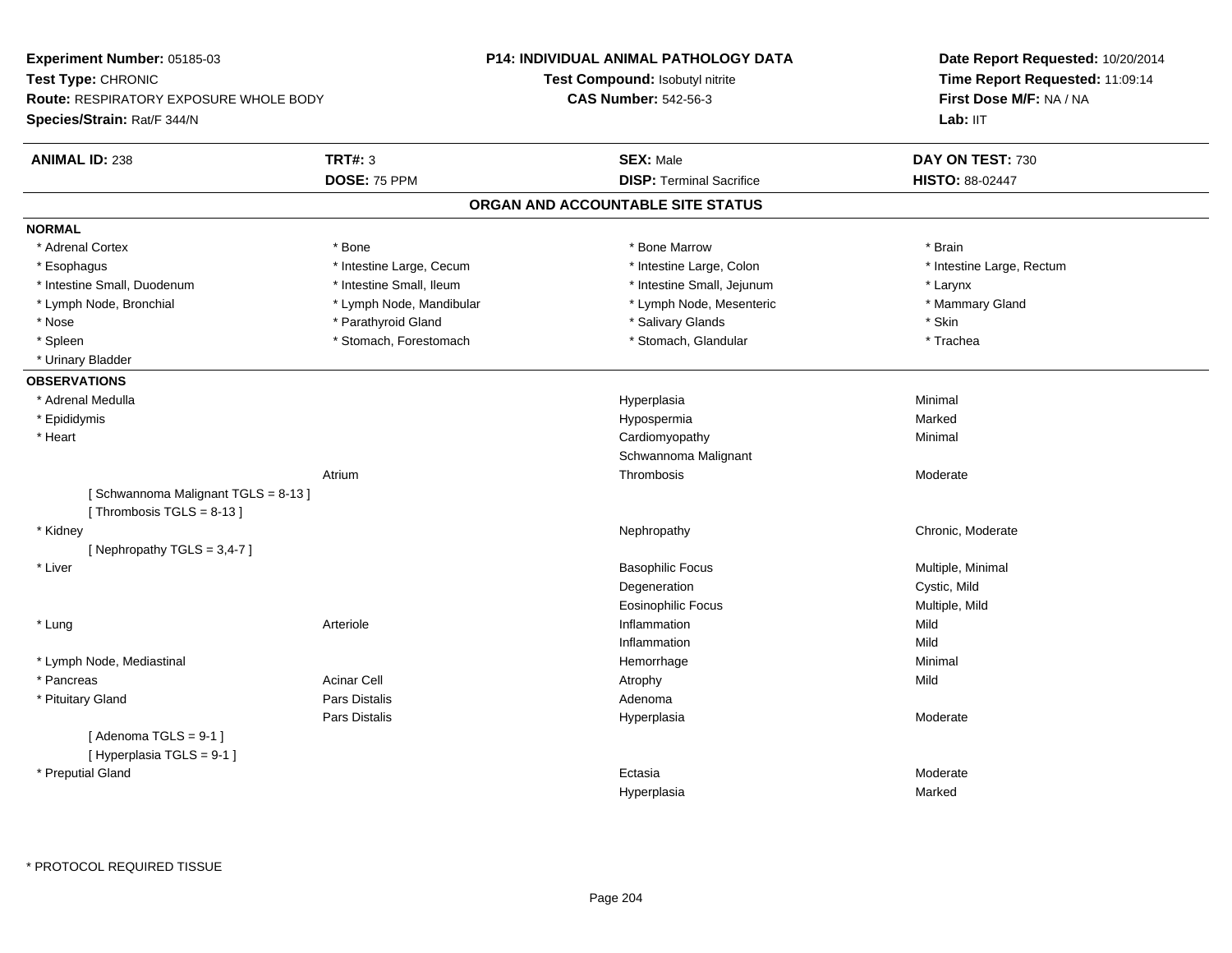| Experiment Number: 05185-03<br>Test Type: CHRONIC<br><b>Route: RESPIRATORY EXPOSURE WHOLE BODY</b><br>Species/Strain: Rat/F 344/N |                                | <b>P14: INDIVIDUAL ANIMAL PATHOLOGY DATA</b><br>Test Compound: Isobutyl nitrite<br><b>CAS Number: 542-56-3</b> | Date Report Requested: 10/20/2014<br>Time Report Requested: 11:09:14<br>First Dose M/F: NA / NA<br>Lab: IIT |  |
|-----------------------------------------------------------------------------------------------------------------------------------|--------------------------------|----------------------------------------------------------------------------------------------------------------|-------------------------------------------------------------------------------------------------------------|--|
| <b>ANIMAL ID: 238</b>                                                                                                             | <b>TRT#: 3</b><br>DOSE: 75 PPM | <b>SEX: Male</b><br><b>DISP: Terminal Sacrifice</b>                                                            | DAY ON TEST: 730<br><b>HISTO: 88-02447</b>                                                                  |  |
|                                                                                                                                   |                                | ORGAN AND ACCOUNTABLE SITE STATUS                                                                              |                                                                                                             |  |
| [Ectasia TGLS = $2-10$ ]<br>[ Hyperplasia TGLS = 1-10 ]<br>* Prostate<br>* Seminal Vesicle                                        |                                | Hyperplasia<br><b>Depletion Cellular</b>                                                                       | Minimal<br>Marked                                                                                           |  |
| [ Depletion Cellular TGLS = 7-10 ]<br>* Testes                                                                                    | <b>Interstit Cell</b>          | Adenoma                                                                                                        |                                                                                                             |  |
|                                                                                                                                   | Arteriole                      | Atrophy<br>Inflammation                                                                                        | Moderate<br>Moderate                                                                                        |  |
| [Adenoma TGLS = $5-9$ ]<br>[Atrophy TGLS = $6-9$ ]                                                                                |                                |                                                                                                                |                                                                                                             |  |
| * Thymus                                                                                                                          |                                | Atrophy                                                                                                        | Mild                                                                                                        |  |
| * Thyroid Gland<br>[Adenoma TGLS = $10-3$ ]                                                                                       | C Cell                         | Adenoma                                                                                                        |                                                                                                             |  |
| PRIMARY CAUSE OF DEATH                                                                                                            |                                |                                                                                                                |                                                                                                             |  |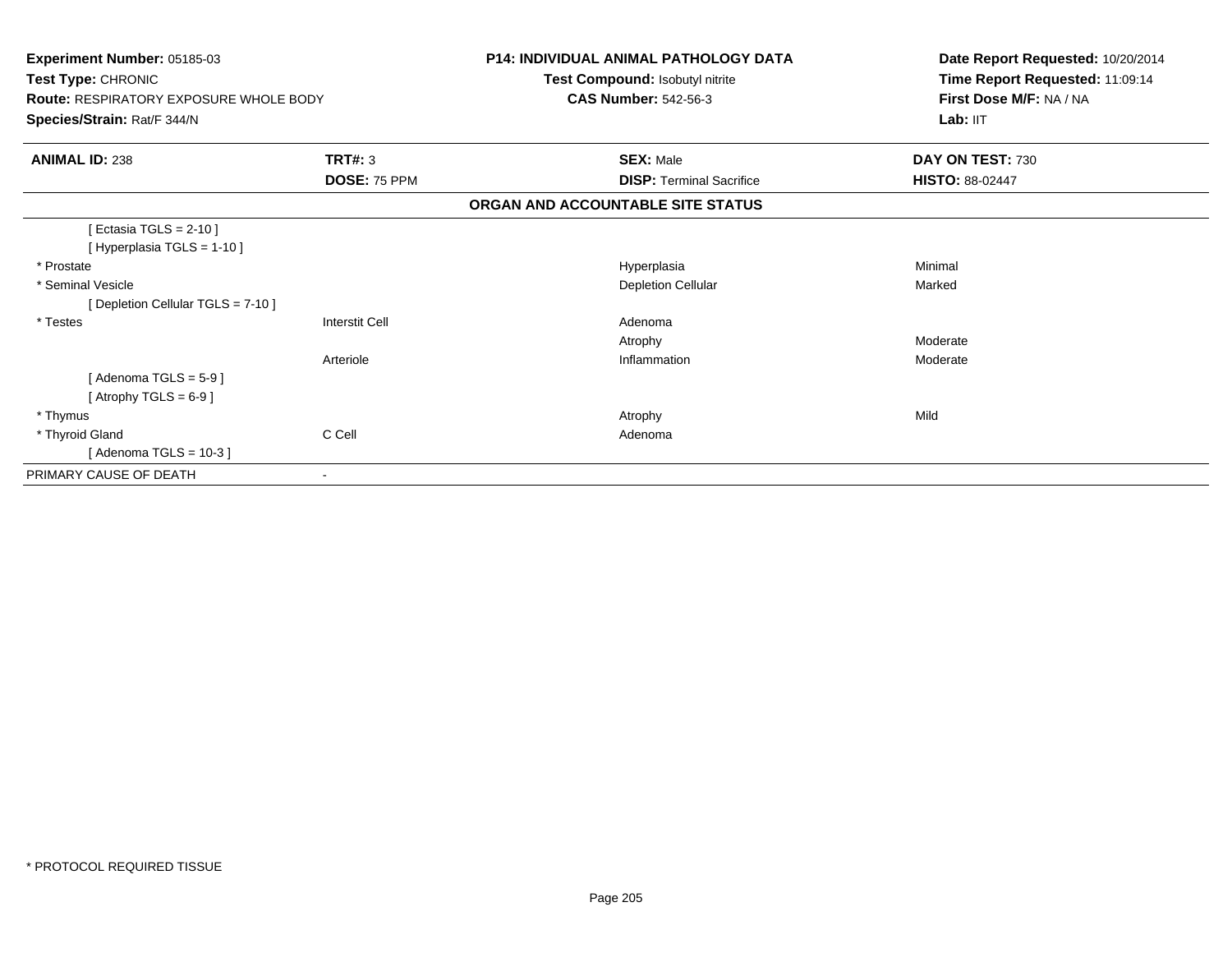| Experiment Number: 05185-03<br>Test Type: CHRONIC<br><b>Route: RESPIRATORY EXPOSURE WHOLE BODY</b> |                           | <b>P14: INDIVIDUAL ANIMAL PATHOLOGY DATA</b> | Date Report Requested: 10/20/2014<br>Time Report Requested: 11:09:14<br>First Dose M/F: NA / NA |
|----------------------------------------------------------------------------------------------------|---------------------------|----------------------------------------------|-------------------------------------------------------------------------------------------------|
|                                                                                                    |                           | Test Compound: Isobutyl nitrite              |                                                                                                 |
|                                                                                                    |                           | <b>CAS Number: 542-56-3</b>                  |                                                                                                 |
| Species/Strain: Rat/F 344/N                                                                        |                           |                                              | Lab: IIT                                                                                        |
| <b>ANIMAL ID: 239</b>                                                                              | <b>TRT#: 3</b>            | <b>SEX: Male</b>                             | DAY ON TEST: 729                                                                                |
|                                                                                                    | DOSE: 75 PPM              | <b>DISP: Terminal Sacrifice</b>              | <b>HISTO: 88-02448</b>                                                                          |
|                                                                                                    |                           | ORGAN AND ACCOUNTABLE SITE STATUS            |                                                                                                 |
| <b>NORMAL</b>                                                                                      |                           |                                              |                                                                                                 |
| * Adrenal Cortex                                                                                   | * Bone                    | * Bone Marrow                                | * Brain                                                                                         |
| * Esophagus                                                                                        | * Intestine Large, Cecum  | * Intestine Large, Colon                     | * Intestine Large, Rectum                                                                       |
| * Intestine Small, Duodenum                                                                        | * Intestine Small, Ileum  | * Intestine Small, Jejunum                   | * Larynx                                                                                        |
| * Lymph Node, Mesenteric                                                                           | * Mammary Gland           | * Nose                                       | * Parathyroid Gland                                                                             |
| * Pituitary Gland                                                                                  | * Prostate                | * Salivary Glands                            | * Seminal Vesicle                                                                               |
| * Skin                                                                                             | * Spleen                  | * Stomach, Forestomach                       | * Stomach, Glandular                                                                            |
| * Thyroid Gland                                                                                    | * Trachea                 | * Urinary Bladder                            |                                                                                                 |
| <b>OBSERVATIONS</b>                                                                                |                           |                                              |                                                                                                 |
| * Adrenal Medulla                                                                                  |                           | Hyperplasia                                  | Minimal                                                                                         |
| * Epididymis                                                                                       |                           | Hypospermia                                  | Marked                                                                                          |
| [Hypospermia TGLS = 1-9]                                                                           |                           |                                              |                                                                                                 |
| * Heart                                                                                            |                           | Cardiomyopathy                               | Mild                                                                                            |
| * Kidney                                                                                           |                           | Nephropathy                                  | Chronic, Mild                                                                                   |
| * Liver                                                                                            |                           | <b>Basophilic Focus</b>                      | Multiple, Mild                                                                                  |
|                                                                                                    |                           | <b>Clear Cell Focus</b>                      | Multiple, Minimal                                                                               |
|                                                                                                    |                           | <b>Mixed Cell Focus</b>                      | Multiple, Mild                                                                                  |
| [Mixed Cell Focus TGLS = $3,4-5,13$ ]                                                              |                           |                                              |                                                                                                 |
| * Lung                                                                                             | Alveolar Epith            | Hyperplasia                                  | Minimal                                                                                         |
| * Lymph Node, Bronchial                                                                            |                           | Hemorrhage                                   | Minimal                                                                                         |
| * Lymph Node, Mandibular                                                                           |                           | Cyst                                         | Mild                                                                                            |
|                                                                                                    |                           | Hyperplasia                                  | Plasma Cell, Moderate                                                                           |
| * Lymph Node, Mediastinal                                                                          |                           | Hemorrhage                                   | Mild                                                                                            |
|                                                                                                    |                           | Pigmentation                                 | Minimal                                                                                         |
| * Pancreas                                                                                         | <b>Acinar Cell</b>        | Atrophy                                      | Minimal                                                                                         |
| * Preputial Gland                                                                                  |                           | Ectasia                                      | Mild                                                                                            |
| * Testes                                                                                           | Bilateral, Interstit Cell | Adenoma                                      |                                                                                                 |
| [Adenoma TGLS = $1-9$ ]                                                                            |                           |                                              |                                                                                                 |
| * Thymus                                                                                           |                           | Atrophy                                      | Mild                                                                                            |
| PRIMARY CAUSE OF DEATH                                                                             | $\sim$                    |                                              |                                                                                                 |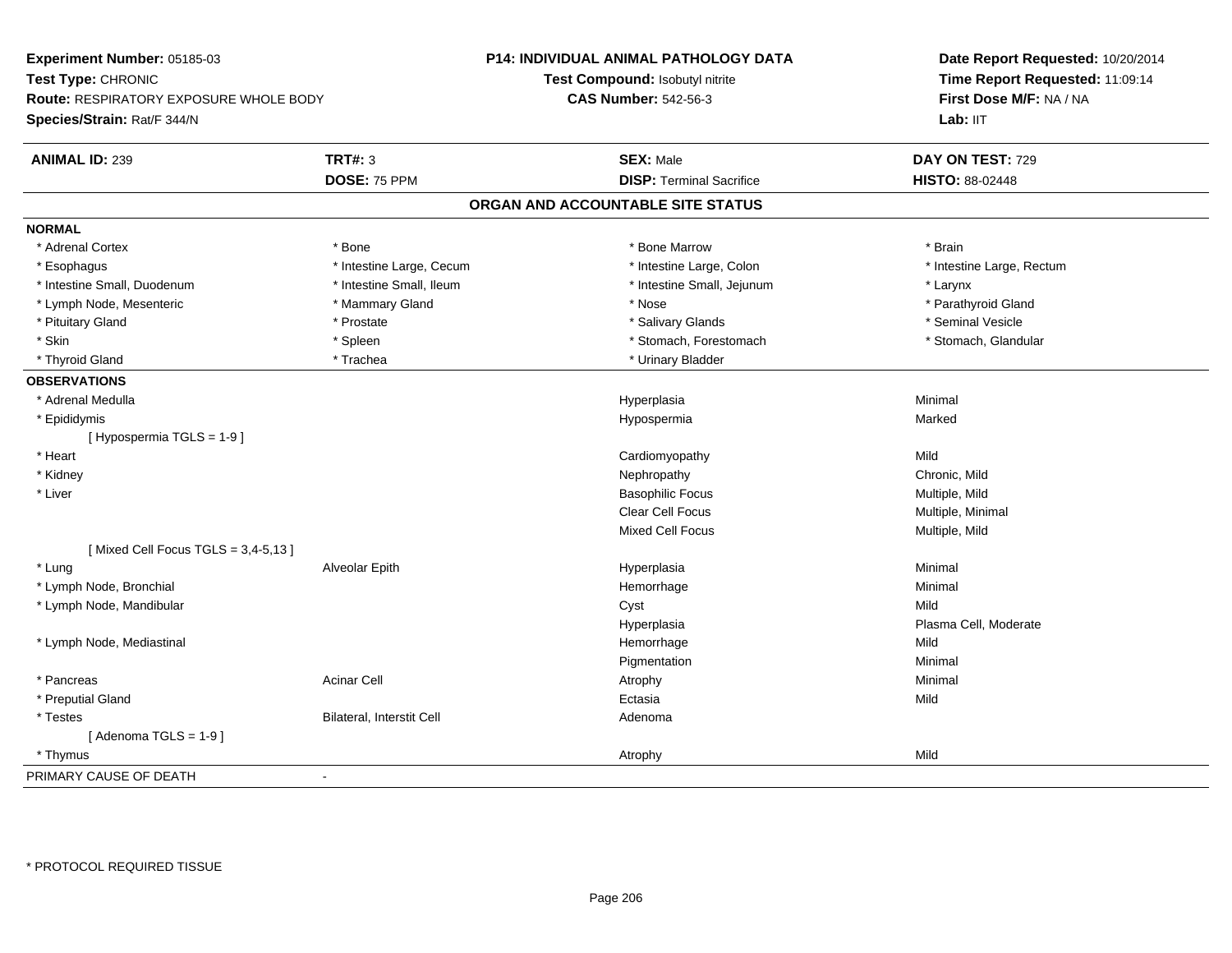| Experiment Number: 05185-03<br>Test Type: CHRONIC<br><b>Route: RESPIRATORY EXPOSURE WHOLE BODY</b><br>Species/Strain: Rat/F 344/N |                             | P14: INDIVIDUAL ANIMAL PATHOLOGY DATA<br>Test Compound: Isobutyl nitrite<br><b>CAS Number: 542-56-3</b> | Date Report Requested: 10/20/2014<br>Time Report Requested: 11:09:14<br>First Dose M/F: NA / NA<br>Lab: IIT |
|-----------------------------------------------------------------------------------------------------------------------------------|-----------------------------|---------------------------------------------------------------------------------------------------------|-------------------------------------------------------------------------------------------------------------|
| <b>ANIMAL ID: 240</b>                                                                                                             | <b>TRT#: 3</b>              | <b>SEX: Male</b>                                                                                        | DAY ON TEST: 729                                                                                            |
|                                                                                                                                   | DOSE: 75 PPM                | <b>DISP: Terminal Sacrifice</b>                                                                         | HISTO: 88-02449                                                                                             |
|                                                                                                                                   |                             | ORGAN AND ACCOUNTABLE SITE STATUS                                                                       |                                                                                                             |
| <b>NORMAL</b>                                                                                                                     |                             |                                                                                                         |                                                                                                             |
| * Adrenal Cortex                                                                                                                  | * Adrenal Medulla           | * Bone                                                                                                  | * Bone Marrow                                                                                               |
| * Brain                                                                                                                           | * Esophagus                 | * Intestine Large, Cecum                                                                                | * Intestine Large, Colon                                                                                    |
| * Intestine Large, Rectum                                                                                                         | * Intestine Small, Duodenum | * Intestine Small, Ileum                                                                                | * Intestine Small, Jejunum                                                                                  |
| * Larynx                                                                                                                          | * Lymph Node, Mesenteric    | * Mammary Gland                                                                                         | * Nose                                                                                                      |
| * Pancreas                                                                                                                        | * Parathyroid Gland         | * Pituitary Gland                                                                                       | * Salivary Glands                                                                                           |
| * Seminal Vesicle                                                                                                                 | * Skin                      | * Stomach, Forestomach                                                                                  | * Stomach, Glandular                                                                                        |
| * Thyroid Gland                                                                                                                   | * Trachea                   | * Urinary Bladder                                                                                       |                                                                                                             |
| <b>MISSING</b>                                                                                                                    |                             |                                                                                                         |                                                                                                             |
| * Lymph Node, Bronchial                                                                                                           |                             |                                                                                                         |                                                                                                             |
| <b>OBSERVATIONS</b>                                                                                                               |                             |                                                                                                         |                                                                                                             |
| * Epididymis                                                                                                                      |                             | Hypospermia                                                                                             | Marked                                                                                                      |
| * Heart                                                                                                                           |                             | Cardiomyopathy                                                                                          | Mild                                                                                                        |
| * Kidney                                                                                                                          |                             | Nephropathy                                                                                             | Chronic, Mild                                                                                               |
| * Liver                                                                                                                           |                             | <b>Basophilic Focus</b>                                                                                 | Multiple, Minimal                                                                                           |
|                                                                                                                                   |                             | <b>Eosinophilic Focus</b>                                                                               | Multiple, Mild                                                                                              |
|                                                                                                                                   |                             | Fatty Change                                                                                            | Minimal                                                                                                     |
| * Lung                                                                                                                            |                             | Alveolar/Bronchiolar Adenoma                                                                            |                                                                                                             |
|                                                                                                                                   | Alveolar Epith              | Hyperplasia                                                                                             | Mild                                                                                                        |
| [ Alveolar/Bronchiolar Adenoma TGLS = 3-13 ]                                                                                      |                             |                                                                                                         |                                                                                                             |
| * Lymph Node, Mandibular                                                                                                          |                             | Hemorrhage                                                                                              | Mild                                                                                                        |
| * Lymph Node, Mediastinal                                                                                                         |                             | Hemorrhage                                                                                              | Mild                                                                                                        |
|                                                                                                                                   |                             | Pigmentation                                                                                            | Mild                                                                                                        |
| * Preputial Gland                                                                                                                 |                             | Ectasia                                                                                                 | Moderate                                                                                                    |
| * Prostate                                                                                                                        |                             | Hyperplasia                                                                                             | Minimal                                                                                                     |
|                                                                                                                                   |                             | Inflammation                                                                                            | Mild                                                                                                        |
| * Spleen                                                                                                                          |                             | Fibrosis                                                                                                | Minimal                                                                                                     |
| * Testes                                                                                                                          | Bilateral, Interstit Cell   | Adenoma                                                                                                 |                                                                                                             |
| [Adenoma TGLS = $1,2-9$ ]                                                                                                         |                             |                                                                                                         |                                                                                                             |
| * Thymus                                                                                                                          |                             | Atrophy                                                                                                 | Mild                                                                                                        |

PRIMARY CAUSE OF DEATH-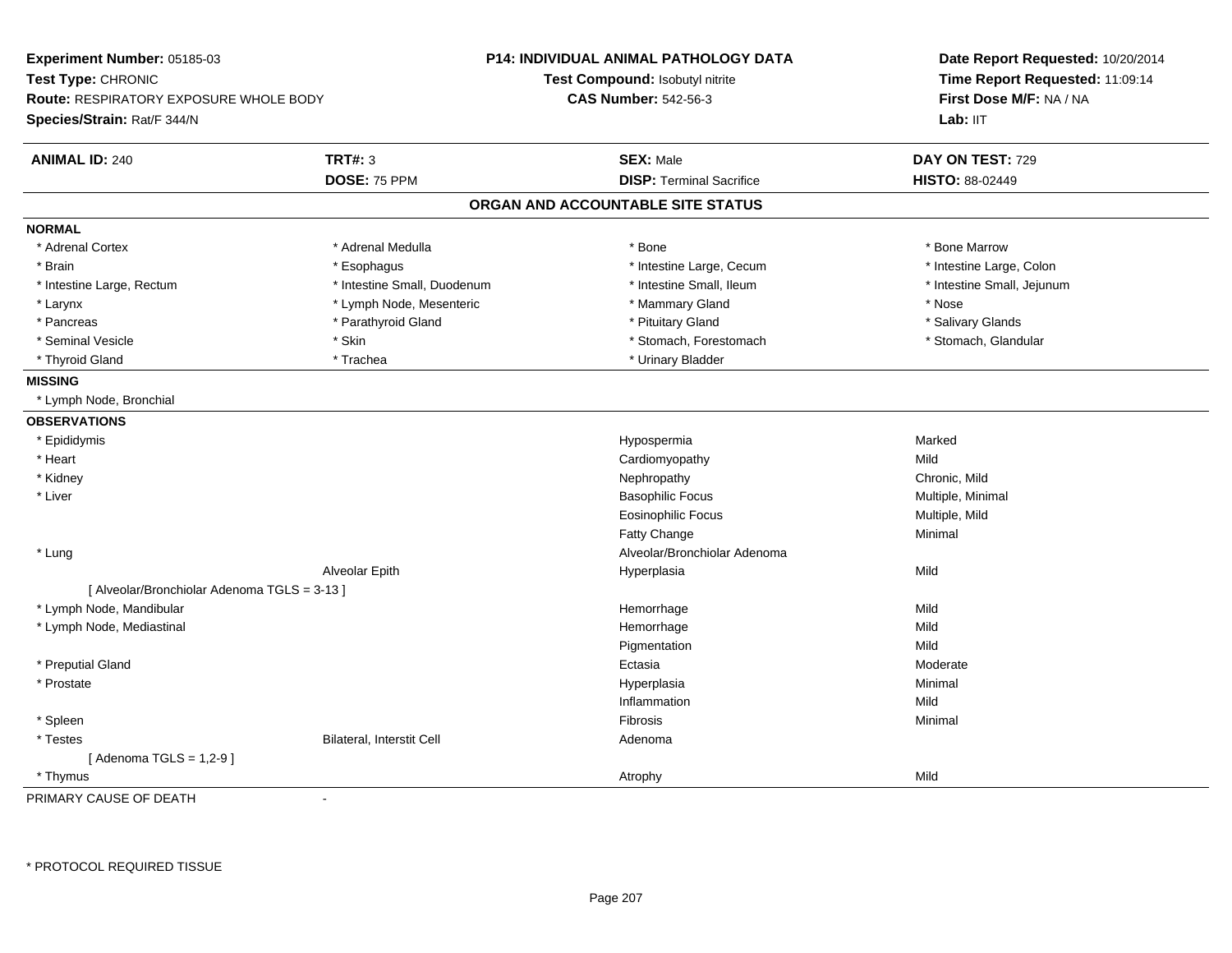|                     | Test Compound: Isobutyl nitrite               | Date Report Requested: 10/20/2014<br>Time Report Requested: 11:09:14<br>First Dose M/F: NA / NA<br>Lab: IIT |
|---------------------|-----------------------------------------------|-------------------------------------------------------------------------------------------------------------|
|                     |                                               |                                                                                                             |
| TRT#: 3             | <b>SEX: Male</b>                              | <b>DAY ON TEST: 729</b>                                                                                     |
| <b>DOSE: 75 PPM</b> | <b>DISP: Terminal Sacrifice</b>               | <b>HISTO: 88-02449</b>                                                                                      |
|                     | ORGAN AND ACCOUNTABLE SITE STATUS             |                                                                                                             |
|                     | <b>Route: RESPIRATORY EXPOSURE WHOLE BODY</b> | <b>CAS Number: 542-56-3</b>                                                                                 |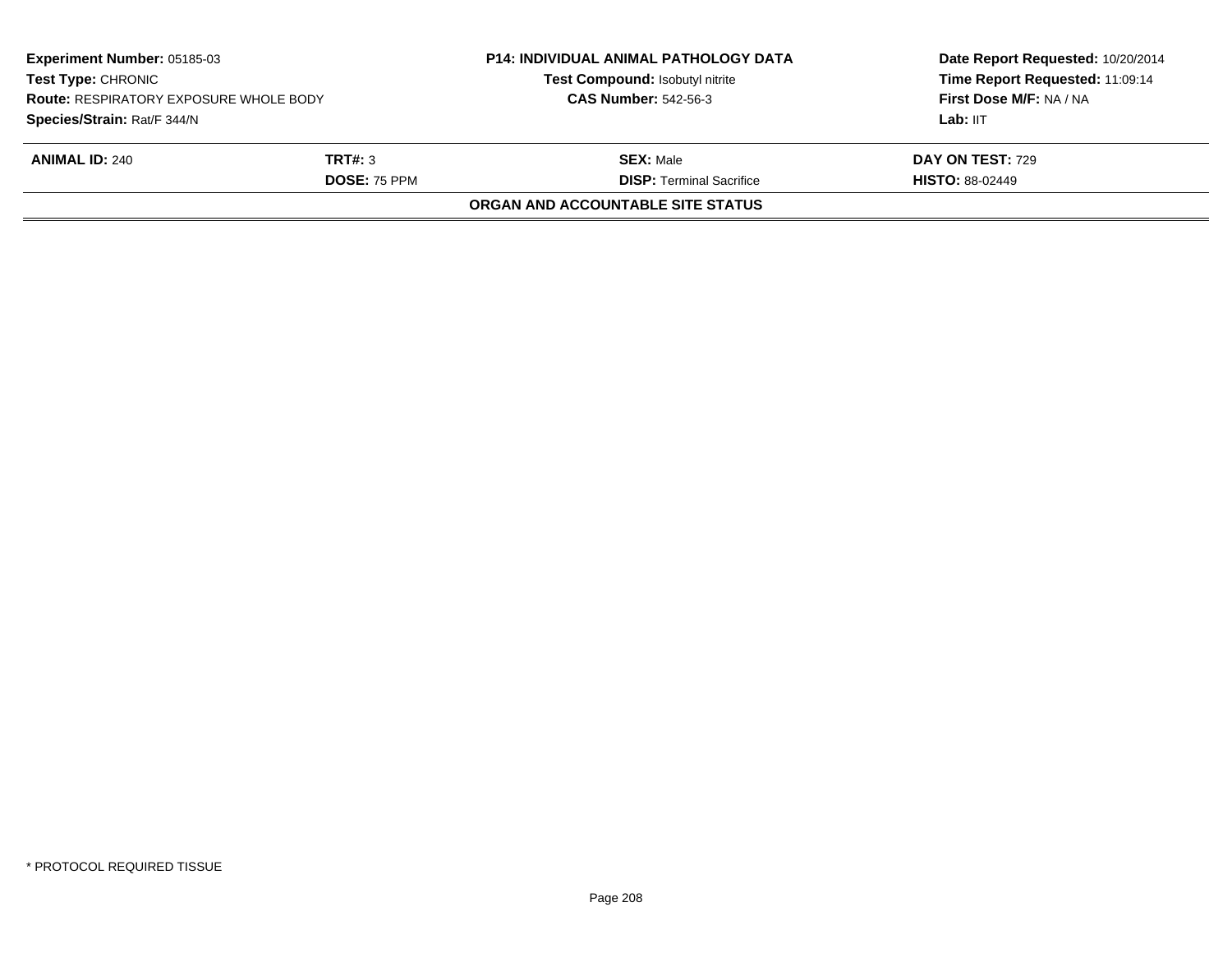| Experiment Number: 05185-03                           | <b>P14: INDIVIDUAL ANIMAL PATHOLOGY DATA</b> | Date Report Requested: 10/20/2014<br>Time Report Requested: 11:09:14<br>First Dose M/F: NA / NA |  |
|-------------------------------------------------------|----------------------------------------------|-------------------------------------------------------------------------------------------------|--|
| Test Type: CHRONIC                                    | Test Compound: Isobutyl nitrite              |                                                                                                 |  |
| Route: RESPIRATORY EXPOSURE WHOLE BODY                | <b>CAS Number: 542-56-3</b>                  |                                                                                                 |  |
| Species/Strain: Rat/F 344/N                           |                                              | Lab: IIT                                                                                        |  |
| <b>ANIMAL ID: 241</b><br><b>TRT#: 3</b>               | <b>SEX: Male</b>                             | DAY ON TEST: 729                                                                                |  |
| DOSE: 75 PPM                                          | <b>DISP: Terminal Sacrifice</b>              | HISTO: 88-02450                                                                                 |  |
|                                                       | ORGAN AND ACCOUNTABLE SITE STATUS            |                                                                                                 |  |
| <b>NORMAL</b>                                         |                                              |                                                                                                 |  |
| * Adrenal Cortex<br>* Adrenal Medulla                 | * Bone                                       | * Bone Marrow                                                                                   |  |
| * Brain<br>* Epididymis                               | * Esophagus                                  | * Heart                                                                                         |  |
| * Intestine Large, Colon<br>* Intestine Large, Cecum  | * Intestine Large, Rectum                    | * Intestine Small, Duodenum                                                                     |  |
| * Intestine Small, Jejunum<br>* Larynx                | * Liver                                      | * Lymph Node, Mandibular                                                                        |  |
| * Lymph Node, Mediastinal<br>* Lymph Node, Mesenteric | * Mammary Gland                              | * Nose                                                                                          |  |
| * Parathyroid Gland<br>* Prostate                     | * Salivary Glands                            | * Seminal Vesicle                                                                               |  |
| * Skin<br>* Spleen                                    | * Stomach, Forestomach                       | * Stomach, Glandular                                                                            |  |
| * Thyroid Gland<br>* Thymus                           | * Trachea                                    | * Urinary Bladder                                                                               |  |
| <b>MISSING</b>                                        |                                              |                                                                                                 |  |
| * Lymph Node, Bronchial                               |                                              |                                                                                                 |  |
| <b>OBSERVATIONS</b>                                   |                                              |                                                                                                 |  |
| * Intestine Small, Ileum                              | Hyperplasia                                  | Lymphoid, Mild                                                                                  |  |
| * Kidney                                              | Nephropathy                                  | Chronic, Mild                                                                                   |  |
| * Lung                                                | Alveolar/Bronchiolar Adenoma                 |                                                                                                 |  |
| Alveolar Epith                                        | Hyperplasia                                  | Marked                                                                                          |  |
| [ Alveolar/Bronchiolar Adenoma TGLS = 1-13 ]          |                                              |                                                                                                 |  |
| [ Hyperplasia TGLS = 2-13 ]                           |                                              |                                                                                                 |  |
| <b>Acinar Cell</b><br>* Pancreas                      | Atrophy                                      | Moderate                                                                                        |  |
| <b>Pars Distalis</b><br>* Pituitary Gland             | Adenoma                                      |                                                                                                 |  |
| <b>Pars Distalis</b>                                  | Hyperplasia                                  | Mild                                                                                            |  |
| [Adenoma TGLS = $3-1$ ]                               |                                              |                                                                                                 |  |
| * Preputial Gland                                     | Ectasia                                      | Minimal                                                                                         |  |
| <b>Interstit Cell</b><br>* Testes                     | Adenoma                                      |                                                                                                 |  |
| <b>Interstit Cell</b>                                 | Hyperplasia                                  | Minimal                                                                                         |  |
| PRIMARY CAUSE OF DEATH                                |                                              |                                                                                                 |  |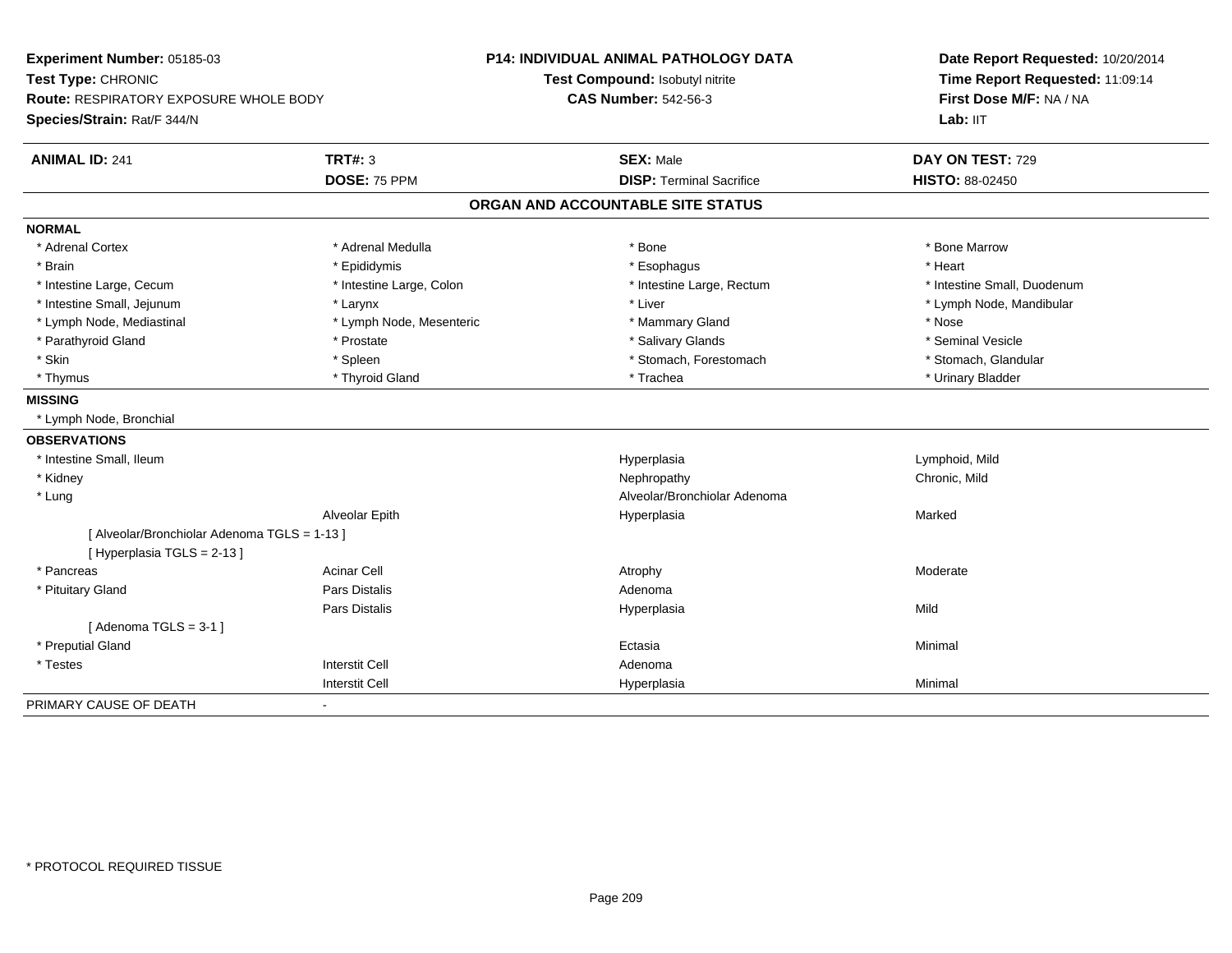| Experiment Number: 05185-03              |                           | P14: INDIVIDUAL ANIMAL PATHOLOGY DATA | Date Report Requested: 10/20/2014 |  |
|------------------------------------------|---------------------------|---------------------------------------|-----------------------------------|--|
| Test Type: CHRONIC                       |                           | Test Compound: Isobutyl nitrite       | Time Report Requested: 11:09:14   |  |
| Route: RESPIRATORY EXPOSURE WHOLE BODY   |                           | <b>CAS Number: 542-56-3</b>           | First Dose M/F: NA / NA           |  |
| Species/Strain: Rat/F 344/N              |                           |                                       | Lab: II <sub>T</sub>              |  |
| <b>ANIMAL ID: 242</b>                    | <b>TRT#: 3</b>            | <b>SEX: Male</b>                      | DAY ON TEST: 729                  |  |
|                                          | DOSE: 75 PPM              | <b>DISP: Terminal Sacrifice</b>       | HISTO: 88-02451                   |  |
|                                          |                           | ORGAN AND ACCOUNTABLE SITE STATUS     |                                   |  |
| <b>NORMAL</b>                            |                           |                                       |                                   |  |
| * Adrenal Cortex                         | * Bone                    | * Bone Marrow                         | * Brain                           |  |
| * Esophagus                              | * Intestine Large, Cecum  | * Intestine Large, Colon              | * Intestine Large, Rectum         |  |
| * Intestine Small, Duodenum              | * Intestine Small, Ileum  | * Intestine Small, Jejunum            | * Larynx                          |  |
| * Lymph Node, Bronchial                  | * Lymph Node, Mandibular  | * Lymph Node, Mediastinal             | * Lymph Node, Mesenteric          |  |
| * Mammary Gland                          | * Nose                    | * Pancreas                            | * Prostate                        |  |
| * Salivary Glands                        | * Skin                    | * Spleen                              | * Stomach, Forestomach            |  |
| * Stomach, Glandular                     | * Trachea                 | * Urinary Bladder                     |                                   |  |
| <b>OBSERVATIONS</b>                      |                           |                                       |                                   |  |
| * Adrenal Medulla                        |                           | Hyperplasia                           | Mild                              |  |
| * Epididymis                             |                           | Hypospermia                           | Marked                            |  |
| * Heart                                  |                           | Cardiomyopathy                        | Moderate                          |  |
| Islets, Pancreatic                       |                           | Carcinoma                             |                                   |  |
| * Kidney                                 |                           | Nephropathy                           | Chronic, Marked                   |  |
| [Nephropathy TGLS = 3,4-7]               |                           |                                       |                                   |  |
| * Liver                                  |                           | Degeneration                          | Cystic, Mild                      |  |
|                                          |                           | <b>Eosinophilic Focus</b>             | Mild                              |  |
| [Degeneration TGLS = 5-5]                |                           |                                       |                                   |  |
| * Lung                                   | Alveolar Epith            | Hyperplasia                           | Mild                              |  |
|                                          |                           | Inflammation                          | Mild                              |  |
| * Parathyroid Gland                      |                           | Hyperplasia                           | Mild                              |  |
| * Pituitary Gland                        | Pars Distalis             | Hemorrhage                            | Mild                              |  |
|                                          | Pars Distalis             | Hyperplasia                           | Minimal                           |  |
| * Preputial Gland                        |                           | Ectasia                               | Mild                              |  |
| * Seminal Vesicle                        |                           | <b>Depletion Cellular</b>             | Mild                              |  |
| * Testes                                 | Bilateral, Interstit Cell | Adenoma                               |                                   |  |
| [Adenoma TGLS = $1,2-9$ ]                |                           |                                       |                                   |  |
| * Thymus                                 |                           | Atrophy                               | Mild                              |  |
| * Thyroid Gland                          | C Cell                    | Adenoma                               |                                   |  |
| PRIMARY CAUSE OF DEATH<br>$\overline{a}$ |                           |                                       |                                   |  |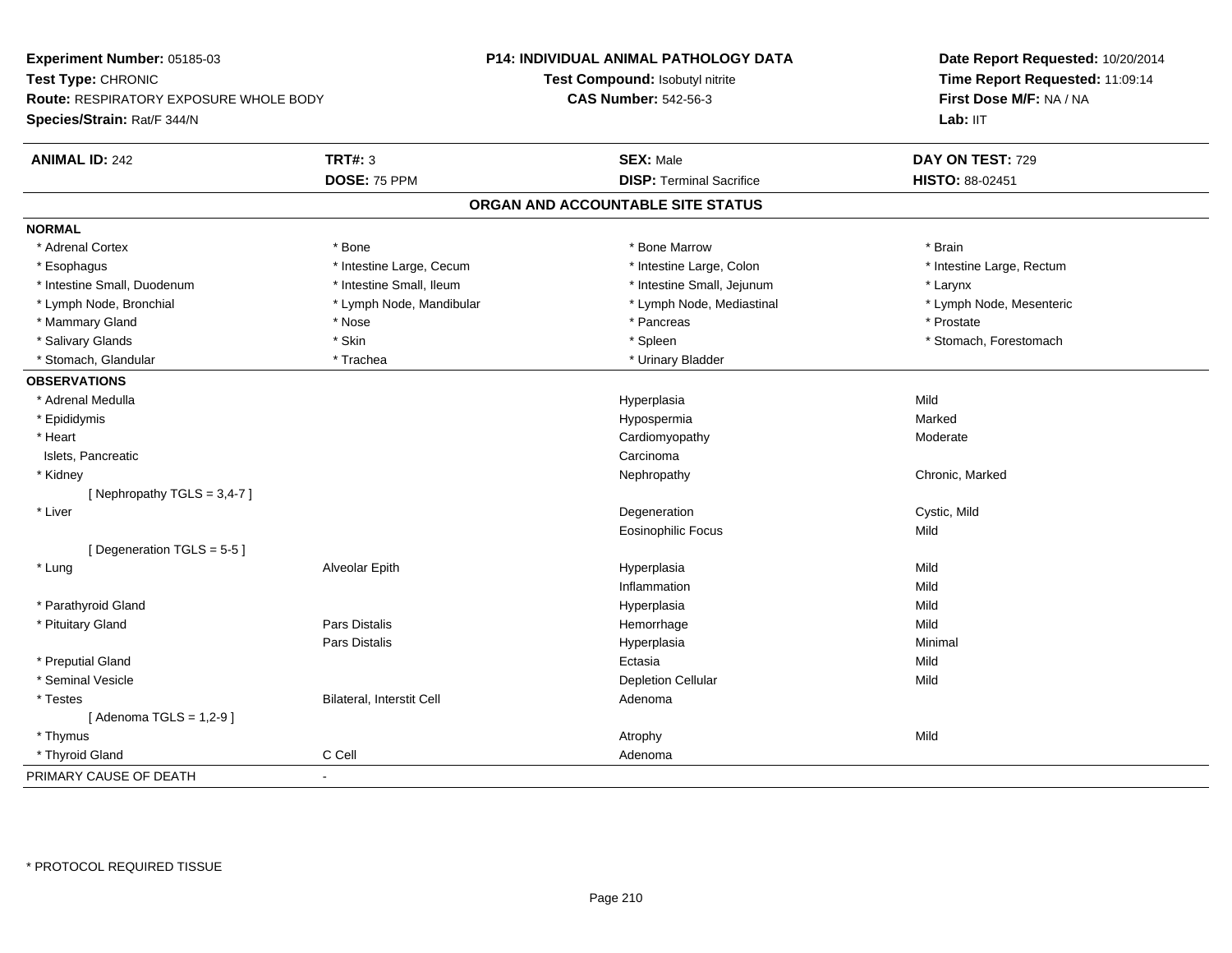| Experiment Number: 05185-03                   |                           | <b>P14: INDIVIDUAL ANIMAL PATHOLOGY DATA</b> | Date Report Requested: 10/20/2014 |
|-----------------------------------------------|---------------------------|----------------------------------------------|-----------------------------------|
| Test Type: CHRONIC                            |                           | Test Compound: Isobutyl nitrite              | Time Report Requested: 11:09:14   |
| <b>Route: RESPIRATORY EXPOSURE WHOLE BODY</b> |                           | <b>CAS Number: 542-56-3</b>                  | First Dose M/F: NA / NA           |
| Species/Strain: Rat/F 344/N                   |                           |                                              | Lab: IIT                          |
| <b>ANIMAL ID: 243</b>                         | <b>TRT#: 3</b>            | <b>SEX: Male</b>                             | DAY ON TEST: 730                  |
|                                               | DOSE: 75 PPM              | <b>DISP: Terminal Sacrifice</b>              | HISTO: 88-02452                   |
|                                               |                           | ORGAN AND ACCOUNTABLE SITE STATUS            |                                   |
| <b>NORMAL</b>                                 |                           |                                              |                                   |
| * Adrenal Cortex                              | * Bone                    | * Bone Marrow                                | * Brain                           |
| * Esophagus                                   | * Intestine Large, Cecum  | * Intestine Large, Colon                     | * Intestine Large, Rectum         |
| * Intestine Small, Duodenum                   | * Intestine Small, Ileum  | * Intestine Small, Jejunum                   | * Larynx                          |
| * Lymph Node, Mandibular                      | * Lymph Node, Mesenteric  | * Nose                                       | * Pancreas                        |
| * Parathyroid Gland                           | * Salivary Glands         | * Skin                                       | * Spleen                          |
| * Stomach, Glandular                          | * Trachea                 | * Urinary Bladder                            |                                   |
| <b>MISSING</b>                                |                           |                                              |                                   |
| * Lymph Node, Bronchial                       | * Lymph Node, Mediastinal |                                              |                                   |
| <b>OBSERVATIONS</b>                           |                           |                                              |                                   |
| * Adrenal Medulla                             |                           | Hyperplasia                                  | Mild                              |
| * Epididymis                                  |                           | Hypospermia                                  | Mild                              |
| * Heart                                       |                           | Cardiomyopathy                               | Minimal                           |
| * Kidney                                      |                           | Nephropathy                                  | Chronic, Mild                     |
| * Liver                                       |                           | <b>Basophilic Focus</b>                      | Multiple, Moderate                |
|                                               |                           | Hepatocellular Carcinoma                     |                                   |
| [ Hepatocellular Carcinoma TGLS = 2-13,14 ]   |                           |                                              |                                   |
| * Lung                                        |                           | Alveolar/Bronchiolar Adenoma                 |                                   |
| [ Alveolar/Bronchiolar Adenoma TGLS = 5-16 ]  |                           |                                              |                                   |
| * Mammary Gland                               |                           | Lactation                                    | Moderate                          |
| [Lactation TGLS = 1-8]                        |                           |                                              |                                   |
| * Pituitary Gland                             | Pars Distalis             | Cyst                                         | Mild                              |
|                                               | Pars Distalis             | Hyperplasia                                  | Moderate                          |
| * Preputial Gland                             |                           | Ectasia                                      | Moderate                          |
| * Prostate                                    |                           | Inflammation                                 | Mild                              |
| * Seminal Vesicle                             |                           | <b>Depletion Cellular</b>                    | Mild                              |
| * Stomach, Forestomach                        |                           | Hyperplasia                                  | Mild                              |
|                                               |                           | Ulcer                                        | Mild                              |
| * Testes                                      | <b>Interstit Cell</b>     | Adenoma                                      |                                   |
| [Adenoma TGLS = $4-9$ ]                       |                           |                                              |                                   |
| * Thymus                                      |                           | Atrophy                                      | Mild                              |
|                                               |                           |                                              |                                   |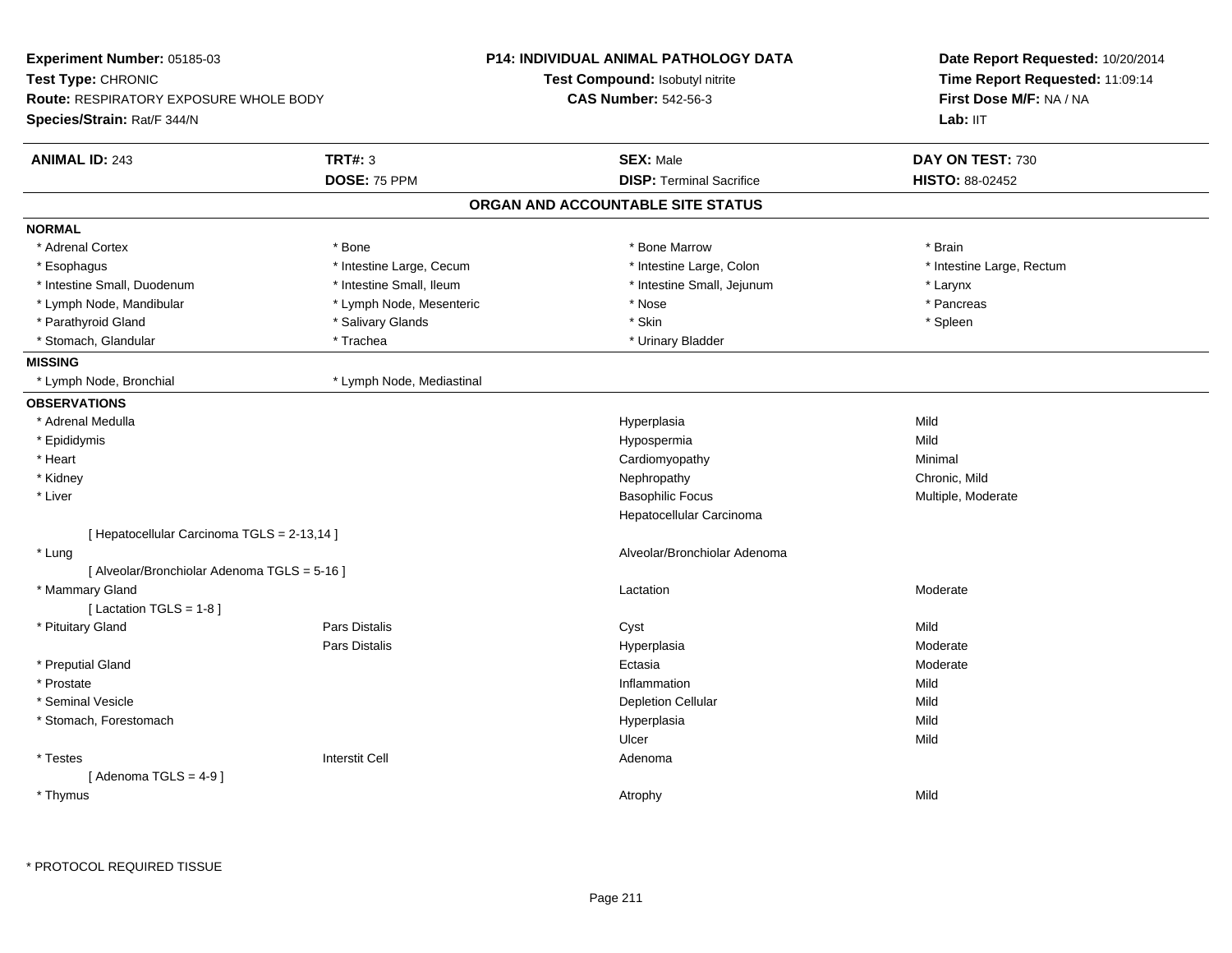| <b>Experiment Number: 05185-03</b><br><b>Test Type: CHRONIC</b><br><b>Route: RESPIRATORY EXPOSURE WHOLE BODY</b><br>Species/Strain: Rat/F 344/N |                     | <b>P14: INDIVIDUAL ANIMAL PATHOLOGY DATA</b><br><b>Test Compound: Isobutyl nitrite</b> | Date Report Requested: 10/20/2014                          |
|-------------------------------------------------------------------------------------------------------------------------------------------------|---------------------|----------------------------------------------------------------------------------------|------------------------------------------------------------|
|                                                                                                                                                 |                     | <b>CAS Number: 542-56-3</b>                                                            | Time Report Requested: 11:09:14<br>First Dose M/F: NA / NA |
|                                                                                                                                                 |                     |                                                                                        | Lab: IIT                                                   |
| <b>ANIMAL ID: 243</b>                                                                                                                           | TRT#: 3             | <b>SEX: Male</b>                                                                       | <b>DAY ON TEST: 730</b>                                    |
|                                                                                                                                                 | <b>DOSE: 75 PPM</b> | <b>DISP:</b> Terminal Sacrifice                                                        | <b>HISTO: 88-02452</b>                                     |
|                                                                                                                                                 |                     | ORGAN AND ACCOUNTABLE SITE STATUS                                                      |                                                            |
| * Thyroid Gland                                                                                                                                 | Follicular Cel      | Carcinoma                                                                              |                                                            |
| [ Carcinoma TGLS = $3-3$ ]                                                                                                                      |                     |                                                                                        |                                                            |
| PRIMARY CAUSE OF DEATH                                                                                                                          |                     |                                                                                        |                                                            |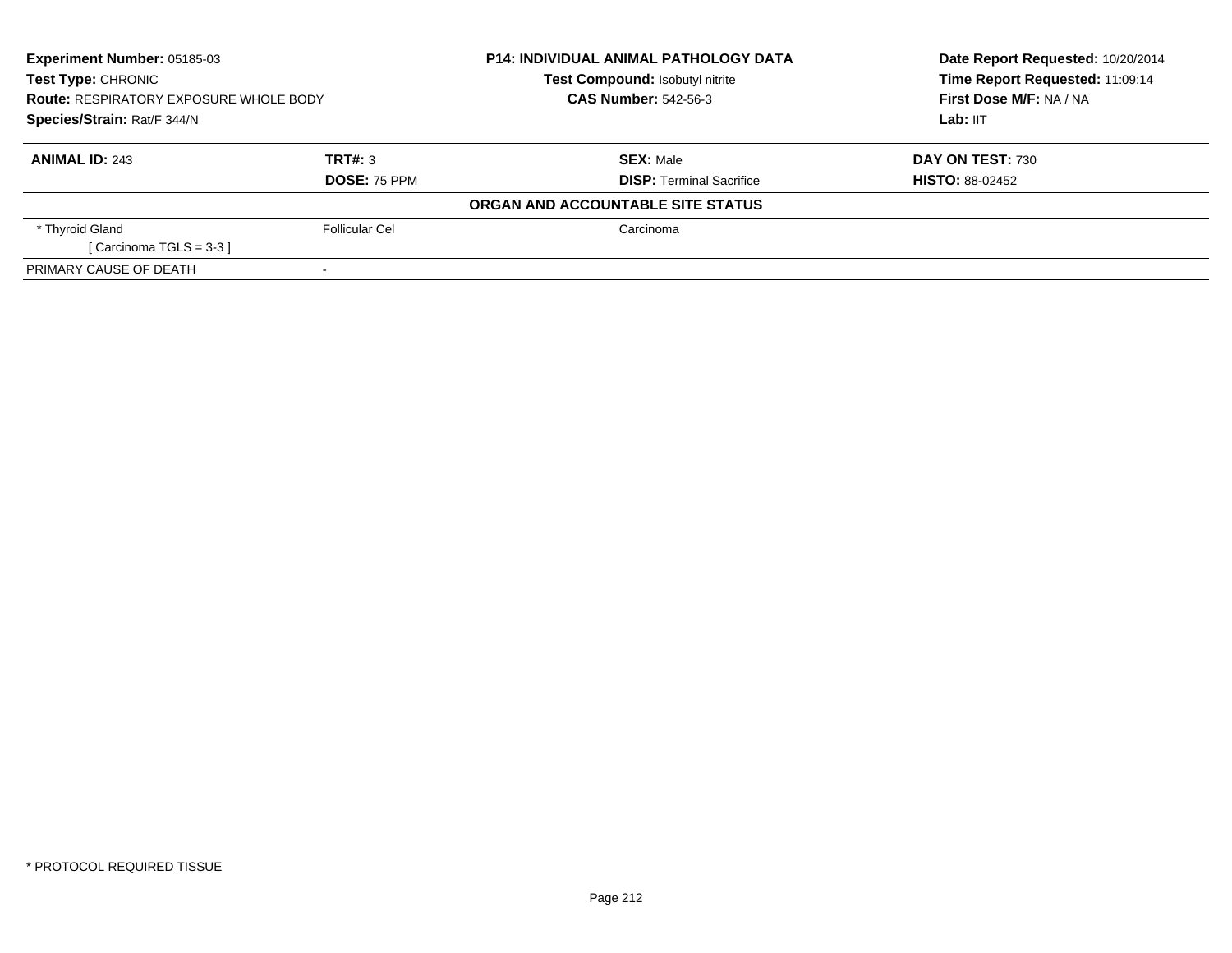| Experiment Number: 05185-03<br>Test Type: CHRONIC<br>Route: RESPIRATORY EXPOSURE WHOLE BODY<br>Species/Strain: Rat/F 344/N | <b>P14: INDIVIDUAL ANIMAL PATHOLOGY DATA</b><br>Test Compound: Isobutyl nitrite<br><b>CAS Number: 542-56-3</b> | Date Report Requested: 10/20/2014<br>Time Report Requested: 11:09:14<br>First Dose M/F: NA / NA<br>Lab: IIT |
|----------------------------------------------------------------------------------------------------------------------------|----------------------------------------------------------------------------------------------------------------|-------------------------------------------------------------------------------------------------------------|
| <b>TRT#: 3</b><br><b>ANIMAL ID: 244</b><br>DOSE: 75 PPM                                                                    | <b>SEX: Male</b><br><b>DISP: Terminal Sacrifice</b>                                                            | DAY ON TEST: 729<br>HISTO: 88-02453                                                                         |
|                                                                                                                            | ORGAN AND ACCOUNTABLE SITE STATUS                                                                              |                                                                                                             |
| <b>NORMAL</b>                                                                                                              |                                                                                                                |                                                                                                             |
| * Adrenal Cortex<br>* Bone                                                                                                 | * Brain                                                                                                        | * Esophagus                                                                                                 |
| * Intestine Large, Cecum<br>* Intestine Large, Colon                                                                       | * Intestine Large, Rectum                                                                                      | * Intestine Small, Duodenum                                                                                 |
| * Intestine Small, Ileum<br>* Intestine Small, Jejunum                                                                     | * Larynx                                                                                                       | * Lymph Node, Mandibular                                                                                    |
| * Lymph Node, Mesenteric<br>* Nose                                                                                         | * Parathyroid Gland                                                                                            | * Prostate                                                                                                  |
| * Skin<br>* Salivary Glands                                                                                                | * Spleen                                                                                                       | * Stomach, Forestomach                                                                                      |
| * Stomach, Glandular<br>* Thymus                                                                                           | * Thyroid Gland                                                                                                | * Trachea                                                                                                   |
| * Urinary Bladder                                                                                                          |                                                                                                                |                                                                                                             |
| <b>OBSERVATIONS</b>                                                                                                        |                                                                                                                |                                                                                                             |
| * Adrenal Medulla                                                                                                          | Hyperplasia                                                                                                    | Minimal                                                                                                     |
| * Bone Marrow                                                                                                              | Hyperplasia                                                                                                    | Mild                                                                                                        |
| * Epididymis                                                                                                               | Hypospermia                                                                                                    | Moderate                                                                                                    |
| * Heart                                                                                                                    | Cardiomyopathy                                                                                                 | Minimal                                                                                                     |
| * Kidney                                                                                                                   | Nephropathy                                                                                                    | Chronic, Mild                                                                                               |
| * Liver                                                                                                                    | <b>Basophilic Focus</b>                                                                                        | Multiple, Mild                                                                                              |
|                                                                                                                            | Degeneration                                                                                                   | Cystic, Mild                                                                                                |
| Alveolar Epith<br>* Lung                                                                                                   | Hyperplasia                                                                                                    | Minimal                                                                                                     |
| * Lymph Node, Bronchial                                                                                                    | Hemorrhage                                                                                                     | Minimal                                                                                                     |
| * Lymph Node, Mediastinal                                                                                                  | Hemorrhage                                                                                                     | Mild                                                                                                        |
| * Mammary Gland                                                                                                            | Fibroadenoma                                                                                                   |                                                                                                             |
| [Fibroadenoma TGLS = 1-13]                                                                                                 |                                                                                                                |                                                                                                             |
| * Pancreas<br><b>Acinar Cell</b>                                                                                           | Atrophy                                                                                                        | Mild                                                                                                        |
| * Pituitary Gland<br>Pars Distalis                                                                                         | Hyperplasia                                                                                                    | Mild                                                                                                        |
| * Preputial Gland                                                                                                          | Ectasia                                                                                                        | Mild                                                                                                        |
| * Seminal Vesicle                                                                                                          | <b>Depletion Cellular</b>                                                                                      | Moderate                                                                                                    |
| Bilateral, Interstit Cell<br>* Testes                                                                                      | Adenoma                                                                                                        |                                                                                                             |
| [Adenoma TGLS = $2,3-9$ ]                                                                                                  |                                                                                                                |                                                                                                             |
| PRIMARY CAUSE OF DEATH<br>$\blacksquare$                                                                                   |                                                                                                                |                                                                                                             |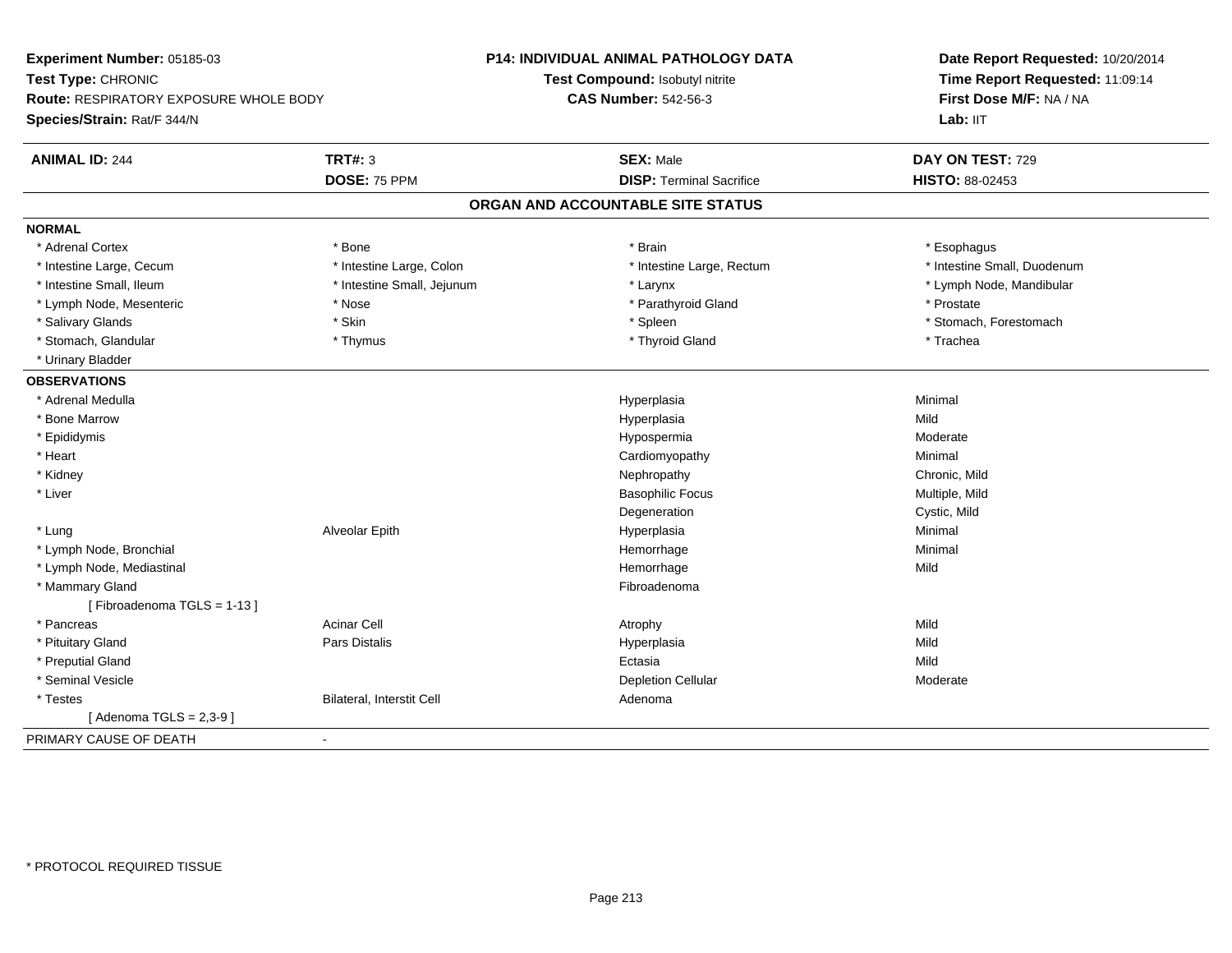| Experiment Number: 05185-03<br>Test Type: CHRONIC<br>Route: RESPIRATORY EXPOSURE WHOLE BODY<br>Species/Strain: Rat/F 344/N |                          | P14: INDIVIDUAL ANIMAL PATHOLOGY DATA<br>Test Compound: Isobutyl nitrite<br><b>CAS Number: 542-56-3</b> | Date Report Requested: 10/20/2014<br>Time Report Requested: 11:09:14<br>First Dose M/F: NA / NA<br>Lab: IIT |
|----------------------------------------------------------------------------------------------------------------------------|--------------------------|---------------------------------------------------------------------------------------------------------|-------------------------------------------------------------------------------------------------------------|
| <b>ANIMAL ID: 245</b>                                                                                                      | <b>TRT#: 3</b>           | <b>SEX: Male</b>                                                                                        | DAY ON TEST: 729                                                                                            |
|                                                                                                                            | DOSE: 75 PPM             | <b>DISP: Terminal Sacrifice</b>                                                                         | HISTO: 88-02454                                                                                             |
|                                                                                                                            |                          | ORGAN AND ACCOUNTABLE SITE STATUS                                                                       |                                                                                                             |
| <b>NORMAL</b>                                                                                                              |                          |                                                                                                         |                                                                                                             |
| * Bone                                                                                                                     | * Bone Marrow            | * Brain                                                                                                 | * Epididymis                                                                                                |
| * Esophagus                                                                                                                | * Intestine Large, Cecum | * Intestine Large, Colon                                                                                | * Intestine Large, Rectum                                                                                   |
| * Intestine Small, Duodenum                                                                                                | * Intestine Small, Ileum | * Intestine Small, Jejunum                                                                              | * Larynx                                                                                                    |
| * Lymph Node, Bronchial                                                                                                    | * Lymph Node, Mandibular | * Lymph Node, Mediastinal                                                                               | * Mammary Gland                                                                                             |
| * Nose                                                                                                                     | * Prostate               | * Salivary Glands                                                                                       | * Seminal Vesicle                                                                                           |
| * Spleen                                                                                                                   | * Stomach, Forestomach   | * Stomach, Glandular                                                                                    | * Testes                                                                                                    |
| * Trachea                                                                                                                  | * Urinary Bladder        |                                                                                                         |                                                                                                             |
| <b>MISSING</b>                                                                                                             |                          |                                                                                                         |                                                                                                             |
| * Parathyroid Gland                                                                                                        |                          |                                                                                                         |                                                                                                             |
| <b>OBSERVATIONS</b>                                                                                                        |                          |                                                                                                         |                                                                                                             |
| * Adrenal Cortex                                                                                                           |                          | Hyperplasia                                                                                             | Mild                                                                                                        |
|                                                                                                                            |                          | Vacuolization Cytoplasmic                                                                               | Minimal                                                                                                     |
| * Adrenal Medulla                                                                                                          |                          | Hyperplasia                                                                                             | Minimal                                                                                                     |
| * Heart                                                                                                                    |                          | Cardiomyopathy                                                                                          | Mild                                                                                                        |
| * Kidney                                                                                                                   |                          | Nephropathy                                                                                             | Chronic, Mild                                                                                               |
| * Liver                                                                                                                    |                          | <b>Eosinophilic Focus</b>                                                                               | Minimal                                                                                                     |
| * Lung                                                                                                                     | Alveolar Epith           | Hyperplasia                                                                                             | Mild                                                                                                        |
| [ Hyperplasia TGLS = 1-14 ]                                                                                                |                          |                                                                                                         |                                                                                                             |
| * Lymph Node, Mesenteric                                                                                                   |                          | Hemorrhage                                                                                              | Minimal                                                                                                     |
| * Pancreas                                                                                                                 | <b>Acinar Cell</b>       | Atrophy                                                                                                 | Moderate                                                                                                    |
|                                                                                                                            | Artery                   | Inflammation                                                                                            | Moderate                                                                                                    |
| * Pituitary Gland                                                                                                          | <b>Pars Distalis</b>     | Hyperplasia                                                                                             | Moderate                                                                                                    |
| * Preputial Gland                                                                                                          |                          | Ectasia                                                                                                 | Mild                                                                                                        |
| * Skin                                                                                                                     | Pinna                    | Fibrosarcoma                                                                                            |                                                                                                             |
| [Fibrosarcoma TGLS = 2-13]                                                                                                 |                          |                                                                                                         |                                                                                                             |
| * Thymus                                                                                                                   |                          | Atrophy                                                                                                 | Mild                                                                                                        |
| * Thyroid Gland                                                                                                            | C Cell                   | Hyperplasia                                                                                             | Minimal                                                                                                     |
| PRIMARY CAUSE OF DEATH                                                                                                     | $\blacksquare$           |                                                                                                         |                                                                                                             |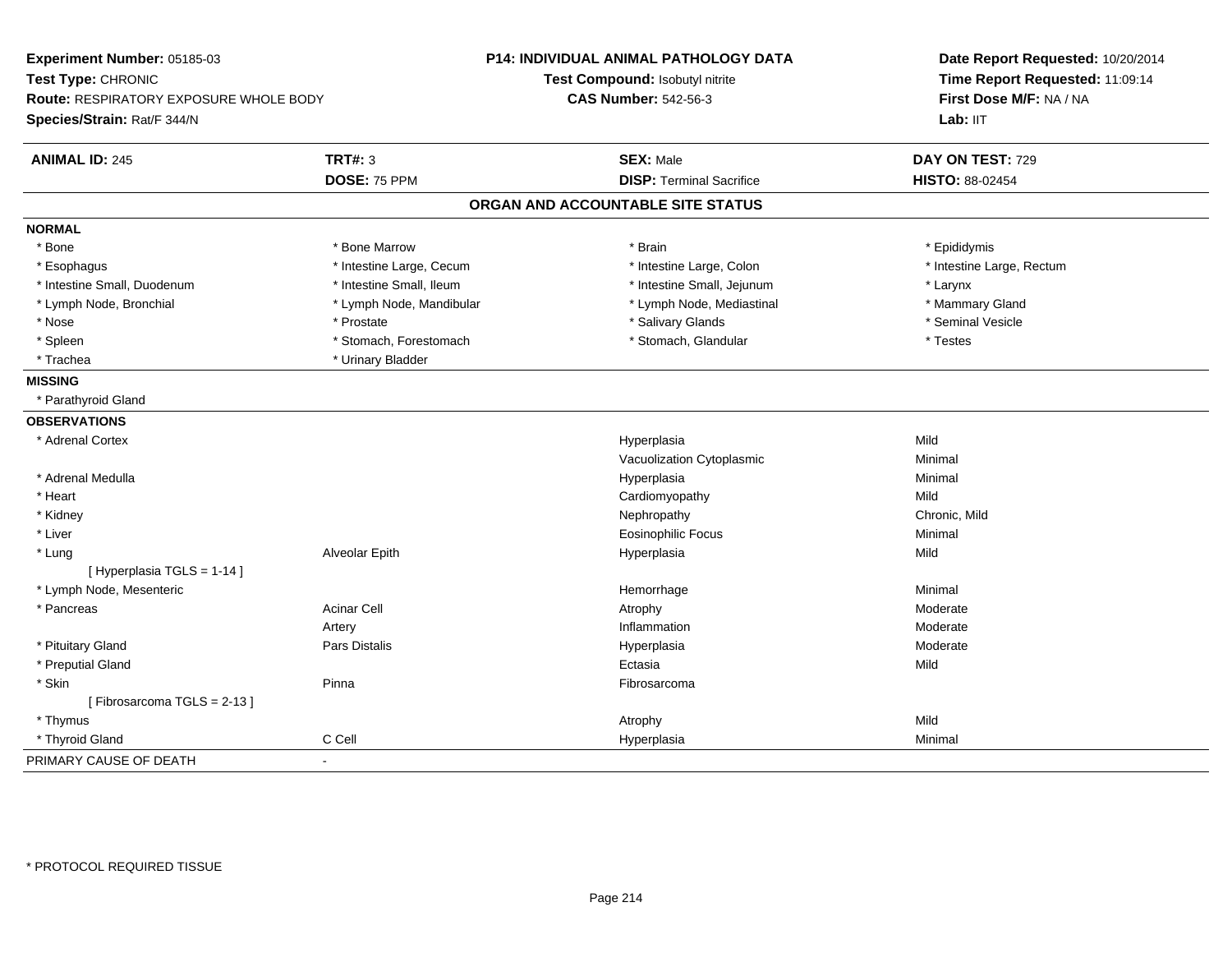| Experiment Number: 05185-03                   |                          | P14: INDIVIDUAL ANIMAL PATHOLOGY DATA | Date Report Requested: 10/20/2014                          |  |
|-----------------------------------------------|--------------------------|---------------------------------------|------------------------------------------------------------|--|
| Test Type: CHRONIC                            |                          | Test Compound: Isobutyl nitrite       | Time Report Requested: 11:09:14<br>First Dose M/F: NA / NA |  |
| <b>Route: RESPIRATORY EXPOSURE WHOLE BODY</b> |                          | <b>CAS Number: 542-56-3</b>           |                                                            |  |
| Species/Strain: Rat/F 344/N                   |                          |                                       | Lab: IIT                                                   |  |
| <b>ANIMAL ID: 246</b>                         | <b>TRT#: 3</b>           | <b>SEX: Male</b>                      | DAY ON TEST: 730                                           |  |
|                                               | DOSE: 75 PPM             | <b>DISP: Terminal Sacrifice</b>       | HISTO: 88-02455                                            |  |
|                                               |                          | ORGAN AND ACCOUNTABLE SITE STATUS     |                                                            |  |
| <b>NORMAL</b>                                 |                          |                                       |                                                            |  |
| * Adrenal Medulla                             | * Bone                   | * Bone Marrow                         | * Brain                                                    |  |
| * Esophagus                                   | * Intestine Large, Cecum | * Intestine Large, Colon              | * Intestine Large, Rectum                                  |  |
| * Intestine Small, Duodenum                   | * Intestine Small, Ileum | * Intestine Small, Jejunum            | * Larynx                                                   |  |
| * Lymph Node, Mandibular                      | * Lymph Node, Mesenteric | * Nose                                | * Parathyroid Gland                                        |  |
| * Salivary Glands                             | * Seminal Vesicle        | * Skin                                | * Stomach, Glandular                                       |  |
| * Thyroid Gland                               | * Trachea                | * Urinary Bladder                     |                                                            |  |
| <b>OBSERVATIONS</b>                           |                          |                                       |                                                            |  |
| * Adrenal Cortex                              |                          | Vacuolization Cytoplasmic             | Mild                                                       |  |
| * Epididymis                                  |                          | Hypospermia                           | Mild                                                       |  |
| * Heart                                       |                          | Cardiomyopathy                        | Mild                                                       |  |
| Islets, Pancreatic                            |                          | Adenoma                               |                                                            |  |
| * Kidney                                      |                          | Nephropathy                           | Chronic, Marked                                            |  |
| [Nephropathy TGLS = $4,6-7$ ]                 |                          |                                       |                                                            |  |
| * Liver                                       |                          | <b>Basophilic Focus</b>               | Multiple, Minimal                                          |  |
|                                               |                          | Degeneration                          | Cystic, Mild                                               |  |
|                                               |                          | <b>Eosinophilic Focus</b>             | Multiple, Minimal                                          |  |
| * Lung                                        |                          | Alveolar/Bronchiolar Adenoma          |                                                            |  |
|                                               | Alveolar Epith           | Hyperplasia                           | Mild                                                       |  |
| * Lymph Node, Bronchial                       |                          | Hemorrhage                            | Moderate                                                   |  |
| * Lymph Node, Mediastinal                     |                          | Hemorrhage                            | Moderate                                                   |  |
| * Mammary Gland                               |                          | Lactation                             | Mild                                                       |  |
| * Pancreas                                    | <b>Acinar Cell</b>       | Atrophy                               | Mild                                                       |  |
| * Pituitary Gland                             | <b>Pars Distalis</b>     | Adenoma                               | Multiple                                                   |  |
| [Adenoma TGLS = $8-1$ ]                       |                          |                                       |                                                            |  |
| * Preputial Gland                             |                          | Ectasia                               | Moderate                                                   |  |
| [ Ectasia TGLS = 1,2-10 ]                     |                          |                                       |                                                            |  |
| * Prostate                                    |                          | Inflammation                          | Moderate                                                   |  |
| * Spleen                                      |                          | Degeneration                          | Cystic, Moderate                                           |  |
| [ Degeneration TGLS = $3-5$ ]                 |                          |                                       |                                                            |  |
| * Stomach, Forestomach                        |                          | Inflammation                          | Mild                                                       |  |
|                                               |                          |                                       |                                                            |  |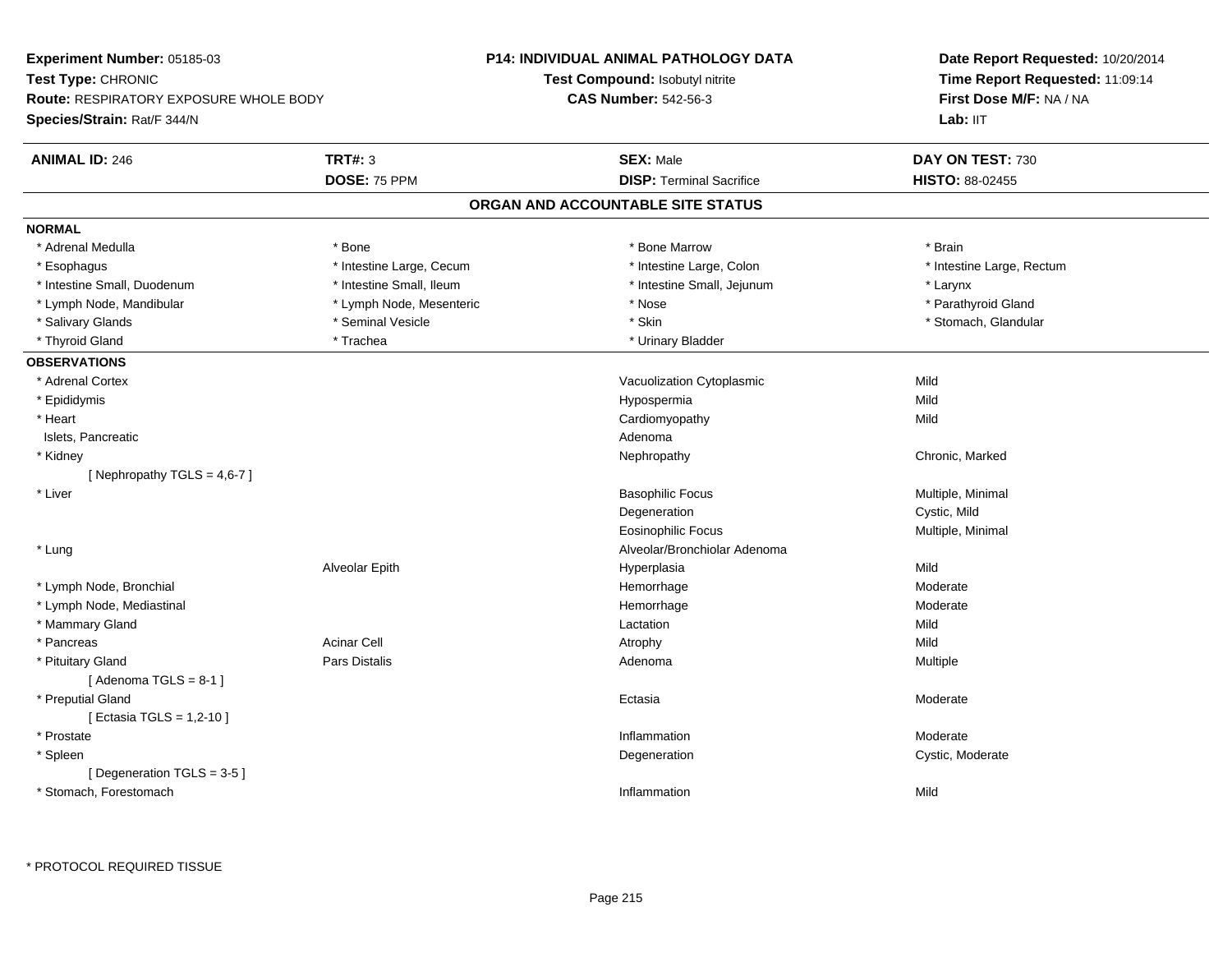| <b>Experiment Number: 05185-03</b><br><b>Test Type: CHRONIC</b><br><b>Route: RESPIRATORY EXPOSURE WHOLE BODY</b><br>Species/Strain: Rat/F 344/N |                           | P14: INDIVIDUAL ANIMAL PATHOLOGY DATA | Date Report Requested: 10/20/2014<br>Time Report Requested: 11:09:14<br>First Dose M/F: NA / NA<br>Lab: IIT |
|-------------------------------------------------------------------------------------------------------------------------------------------------|---------------------------|---------------------------------------|-------------------------------------------------------------------------------------------------------------|
|                                                                                                                                                 |                           | Test Compound: Isobutyl nitrite       |                                                                                                             |
|                                                                                                                                                 |                           | <b>CAS Number: 542-56-3</b>           |                                                                                                             |
|                                                                                                                                                 |                           |                                       |                                                                                                             |
| <b>ANIMAL ID: 246</b>                                                                                                                           | TRT#: 3                   | <b>SEX: Male</b>                      | DAY ON TEST: 730                                                                                            |
|                                                                                                                                                 | <b>DOSE: 75 PPM</b>       | <b>DISP: Terminal Sacrifice</b>       | <b>HISTO: 88-02455</b>                                                                                      |
|                                                                                                                                                 |                           | ORGAN AND ACCOUNTABLE SITE STATUS     |                                                                                                             |
| * Testes                                                                                                                                        | Bilateral, Interstit Cell | Adenoma                               |                                                                                                             |
| [ Adenoma TGLS = 5,7-9 ]                                                                                                                        |                           |                                       |                                                                                                             |
| * Thymus                                                                                                                                        |                           | Atrophy                               | Mild                                                                                                        |
| PRIMARY CAUSE OF DEATH                                                                                                                          |                           |                                       |                                                                                                             |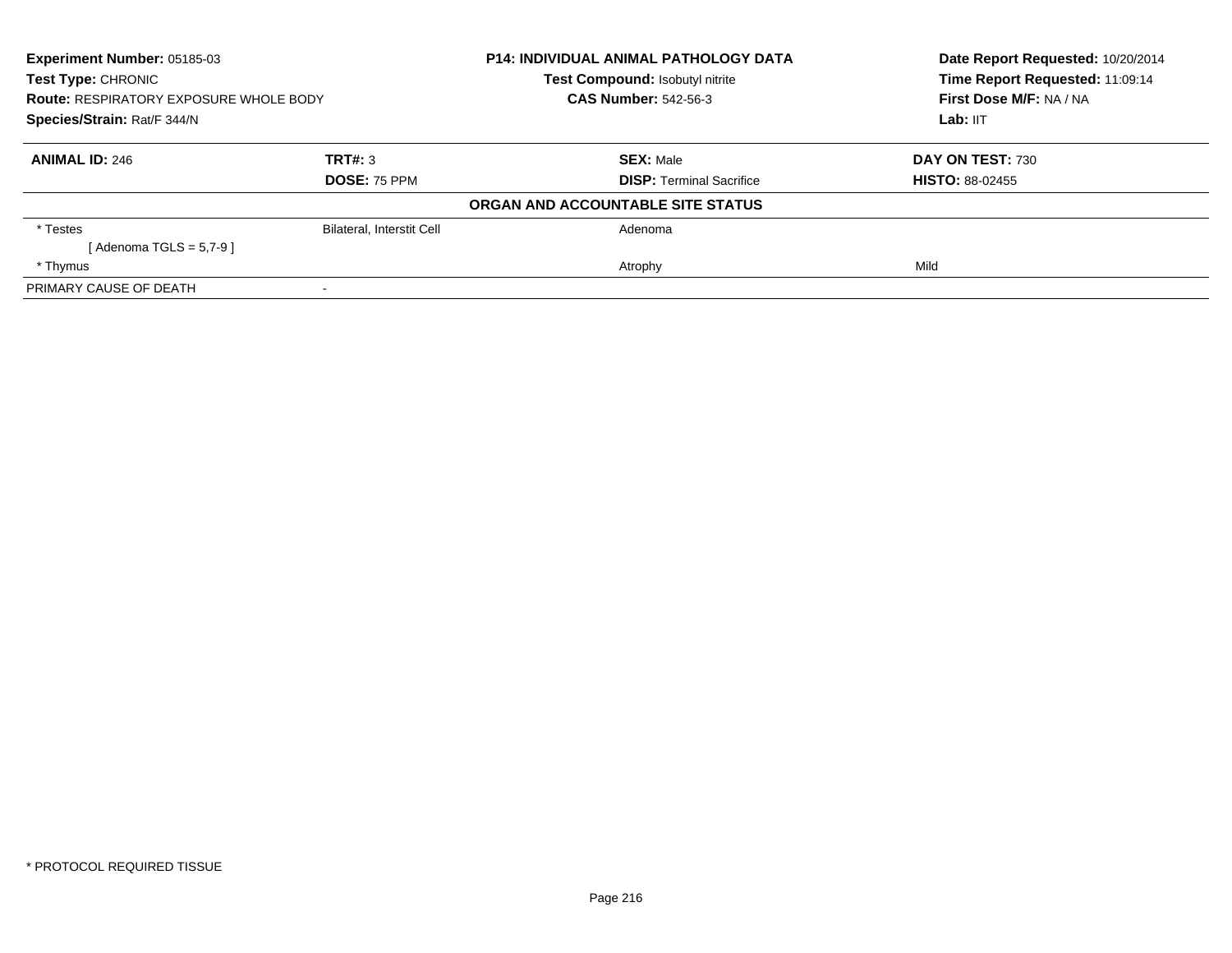**Experiment Number:** 05185-03**Test Type:** CHRONIC **Route:** RESPIRATORY EXPOSURE WHOLE BODY**Species/Strain:** Rat/F 344/N**P14: INDIVIDUAL ANIMAL PATHOLOGY DATATest Compound:** Isobutyl nitrite**CAS Number:** 542-56-3**Date Report Requested:** 10/20/2014**Time Report Requested:** 11:09:14**First Dose M/F:** NA / NALab: IIT **ANIMAL ID:** 247**TRT#:** 3 **SEX:** Male **DAY ON TEST:** 730 **DOSE:** 75 PPM **DISP:** Terminal Sacrifice **HISTO:** 88-02456 **ORGAN AND ACCOUNTABLE SITE STATUSNORMAL**\* Adrenal Cortex \* Adrenal Medulla \* Adrenal Medulla \* Bone \* Bone \* Bone \* Bone \* Bone Marrow \* Intestine Large, Colon \* Brain \* Esophagus \* Esophagus \* Esophagus \* 11testine Large, Cecum \* \* Intestine Large, Rectum \* Thestine Small, Duodenum \* Number of the small, Ileum \* Intestine Small, Jejunum \* Intestine Small, Jejunum \* Lymph Node, Mesenteric \* Larynx **\* Lymph Node, Mandibular \*** Lymph Node, Mediastinal \* Lymph Node, Mediastinal \* \* Mammary Gland \* \* And \* \* Nose \* \* Parathyroid Gland \* \* Parathyroid Gland \* \* Salivary Glands \* Salivary Glands \* Salivary Glands \* Salivary Glands \* Salivary Glands \* Salivary Glands \* Salivary Glands \* Salivary Glands \* Spleen \* Stomach, Forestomach \* Stomach \* Stomach, Glandular \* Stomach, Glandular \* Thymus \* Thyroid Gland \* The manufacture \* Trachea \* Trachea \* Thyroid Gland \* Urinary Bladder **OBSERVATIONS** \* Epididymis Hypospermiaa and a moderate the Moderate \* Heart Cardiomyopathyy Mild Chronic, Mild \* Kidneyy the controller of the controller of the controller of the controller of the controller of the chronic, Mild \* Liver Eosinophilic Focuss Mild Mild Mixed Cell Focuss Mild Minimal \* Lung Alveolar Epith Hyperplasia Minimal \* Lymph Node, Bronchial Hemorrhagee Minimal **Mesentery** y the contract of the contract of the contract of the contract of the contract of the contract of the contract of the contract of the contract of the contract of the contract of the contract of the contract of the contract  $[$  Necrosis TGLS = 3-14  $]$  \* Pancreass the contract of the contract of the contract of the contract of the contract of the contract of the contract of  $\mathsf{A}$  and  $\mathsf{A}$  and  $\mathsf{A}$  and  $\mathsf{A}$  and  $\mathsf{A}$  and  $\mathsf{A}$  and  $\mathsf{A}$  and  $\mathsf{A}$  and  $\mathsf$  \* Pituitary Glandd and the contract of Pars Distalis and the contract of Adenoma and Adenoma and the Adenoma and the Adenoma and  $\lambda$  $[$  Adenoma TGLS = 7-1  $]$  \* Preputial Glandd and the control of the control of the control of the control of the control of the control of the control of the control of the control of the control of the control of the control of the control of the control of the co [ Ectasia TGLS = 2-10 ] \* Prostatee discussion of the control of the control of the control of the control of the control of the control of the control of the control of the control of the control of the control of the control of the control of the control \* Seminal Vesiclee and the contract of the contract of the contract of the Depletion Cellular contract of the Marked Marked of the Marked of the contract of the contract of the contract of the contract of the contract of the contract of th [ Depletion Cellular TGLS = 6-10 ] \* SkinHead **Basosquamous Tumor Benign** Benign [ Basosquamous Tumor Benign TGLS = 1-13 ] \* Testes Interstit Cell AdenomaAtrophy Moderatea Moderate Interstit CellHyperplasia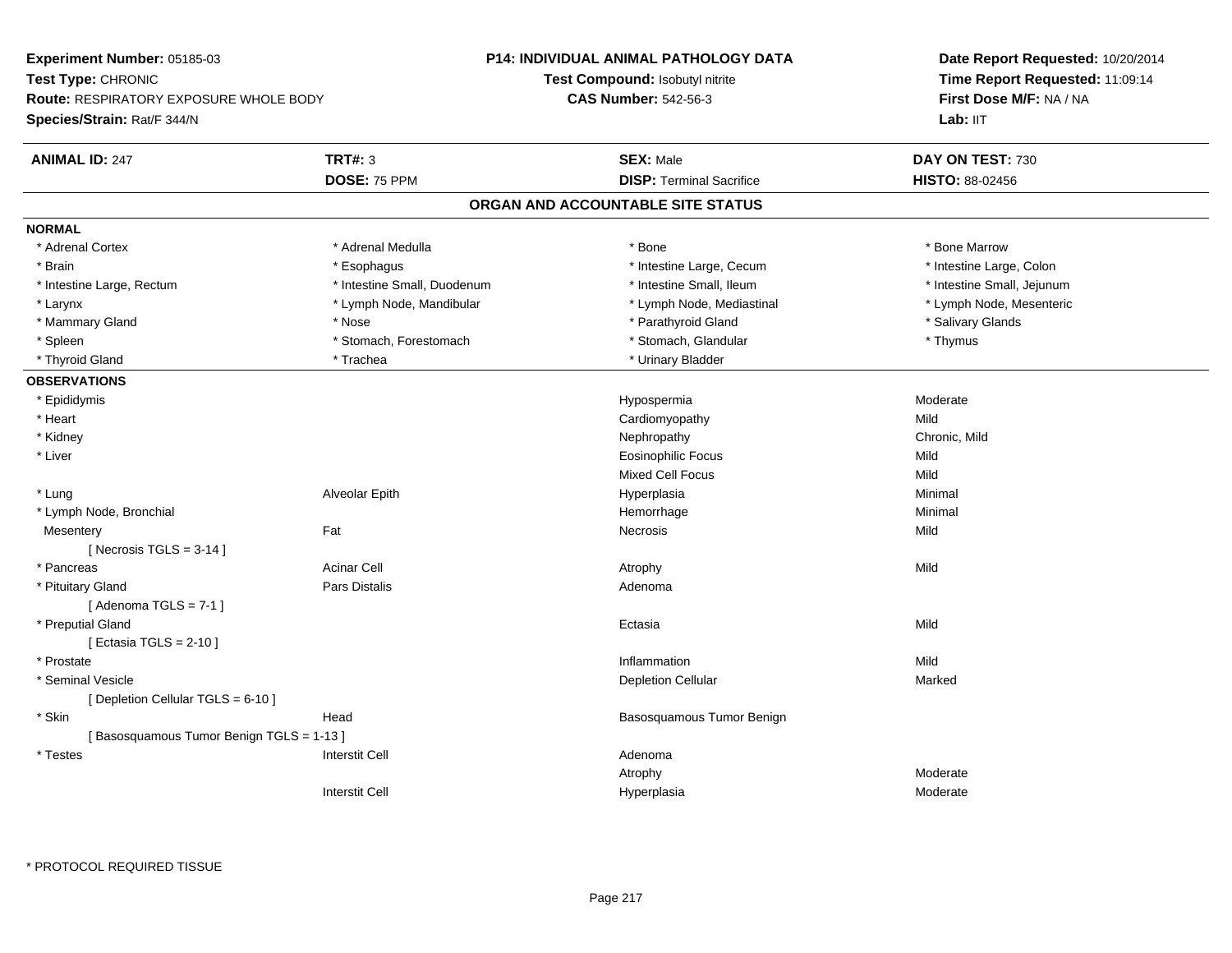| <b>Experiment Number: 05185-03</b><br><b>Test Type: CHRONIC</b><br><b>Route: RESPIRATORY EXPOSURE WHOLE BODY</b><br>Species/Strain: Rat/F 344/N |                     | <b>P14: INDIVIDUAL ANIMAL PATHOLOGY DATA</b><br><b>Test Compound: Isobutyl nitrite</b> | Date Report Requested: 10/20/2014<br>Time Report Requested: 11:09:14 |
|-------------------------------------------------------------------------------------------------------------------------------------------------|---------------------|----------------------------------------------------------------------------------------|----------------------------------------------------------------------|
|                                                                                                                                                 |                     | <b>CAS Number: 542-56-3</b>                                                            | First Dose M/F: NA / NA                                              |
|                                                                                                                                                 |                     |                                                                                        | Lab: IIT                                                             |
| <b>ANIMAL ID: 247</b>                                                                                                                           | TRT#: 3             | <b>SEX: Male</b>                                                                       | DAY ON TEST: 730                                                     |
|                                                                                                                                                 | <b>DOSE: 75 PPM</b> | <b>DISP:</b> Terminal Sacrifice                                                        | <b>HISTO: 88-02456</b>                                               |
|                                                                                                                                                 |                     | ORGAN AND ACCOUNTABLE SITE STATUS                                                      |                                                                      |
|                                                                                                                                                 | Arteriole           | Inflammation                                                                           | Mild                                                                 |
| [Adenoma TGLS = $5-9$ ]                                                                                                                         |                     |                                                                                        |                                                                      |
| [ Atrophy TGLS = $4-9$ ]                                                                                                                        |                     |                                                                                        |                                                                      |
| PRIMARY CAUSE OF DEATH                                                                                                                          |                     |                                                                                        |                                                                      |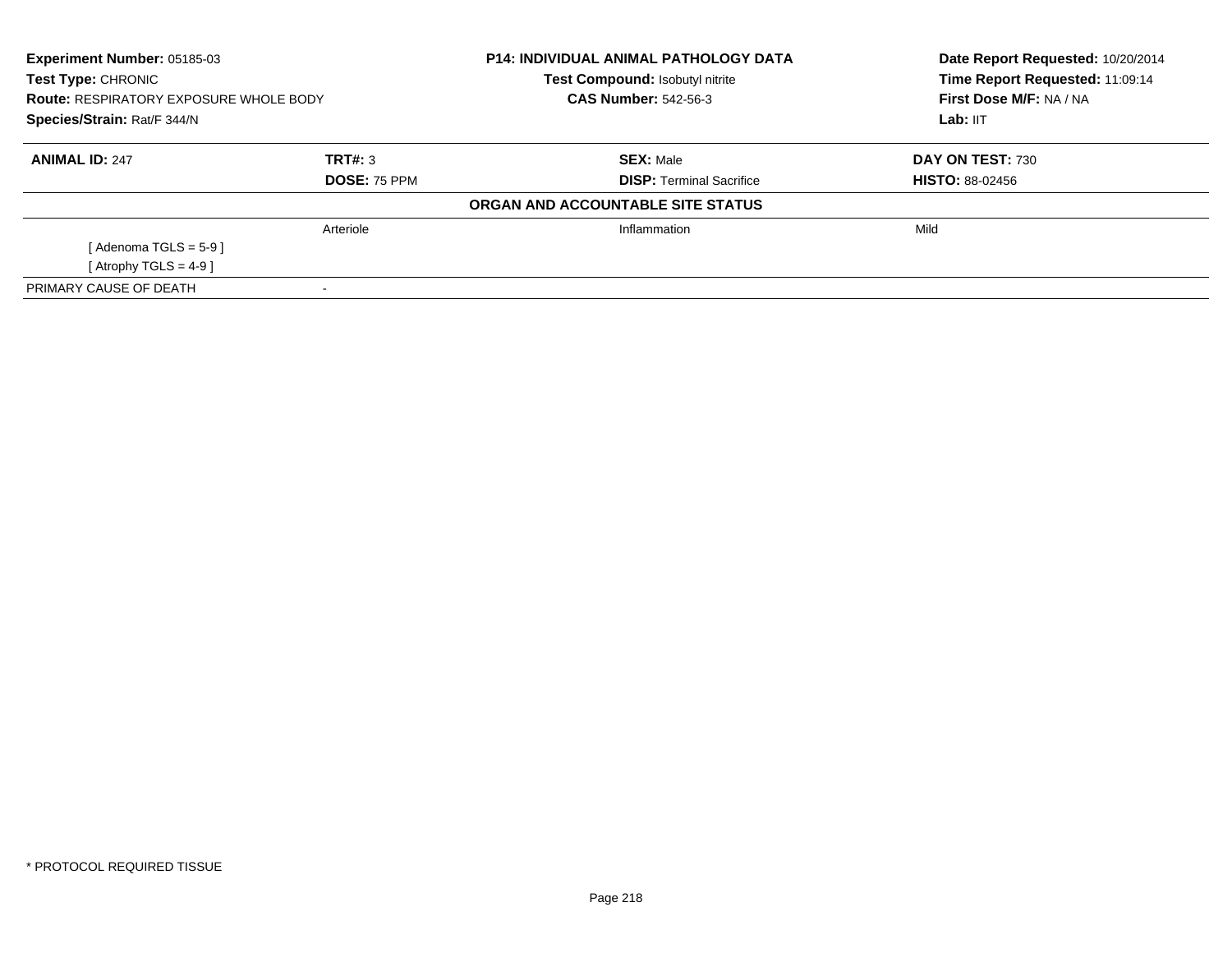| Experiment Number: 05185-03                                    |                            | <b>P14: INDIVIDUAL ANIMAL PATHOLOGY DATA</b> | Date Report Requested: 10/20/2014                                      |
|----------------------------------------------------------------|----------------------------|----------------------------------------------|------------------------------------------------------------------------|
| <b>Test Type: CHRONIC</b>                                      |                            | Test Compound: Isobutyl nitrite              | Time Report Requested: 11:09:14<br>First Dose M/F: NA / NA<br>Lab: IIT |
| <b>Route: RESPIRATORY EXPOSURE WHOLE BODY</b>                  |                            | <b>CAS Number: 542-56-3</b>                  |                                                                        |
| Species/Strain: Rat/F 344/N                                    |                            |                                              |                                                                        |
| <b>ANIMAL ID: 248</b>                                          | <b>TRT#: 3</b>             | <b>SEX: Male</b>                             | DAY ON TEST: 540                                                       |
|                                                                | DOSE: 75 PPM               | <b>DISP:</b> Moribund Sacrifice              | <b>HISTO: 88-02457</b>                                                 |
|                                                                |                            | ORGAN AND ACCOUNTABLE SITE STATUS            |                                                                        |
| <b>NORMAL</b>                                                  |                            |                                              |                                                                        |
| * Bone                                                         | * Bone Marrow              | * Epididymis                                 | * Esophagus                                                            |
| * Intestine Large, Cecum                                       | * Intestine Large, Colon   | * Intestine Large, Rectum                    | * Intestine Small, Duodenum                                            |
| * Intestine Small, Ileum                                       | * Intestine Small, Jejunum | * Lymph Node, Mandibular                     | * Pancreas                                                             |
| * Parathyroid Gland                                            | * Salivary Glands          | * Seminal Vesicle                            | * Skin                                                                 |
| * Testes                                                       | * Trachea                  | * Urinary Bladder                            |                                                                        |
| <b>MISSING</b>                                                 |                            |                                              |                                                                        |
| * Lymph Node, Bronchial                                        |                            |                                              |                                                                        |
| <b>OBSERVATIONS</b>                                            |                            |                                              |                                                                        |
| * Adrenal Cortex                                               |                            | Vacuolization Cytoplasmic                    | Mild                                                                   |
| * Adrenal Medulla                                              |                            | Hyperplasia                                  | Minimal                                                                |
| * Brain                                                        |                            | Compression                                  | Mild                                                                   |
| [Compression TGLS = 6-14]                                      |                            |                                              |                                                                        |
| * Heart                                                        |                            | Cardiomyopathy                               | Minimal                                                                |
| * Kidney                                                       |                            | Nephropathy                                  | Chronic, Moderate                                                      |
| [Nephropathy TGLS = 1-7]                                       |                            |                                              |                                                                        |
| * Larynx                                                       |                            | Inflammation                                 | Mild                                                                   |
| * Liver                                                        |                            | Fatty Change                                 | Marked                                                                 |
|                                                                |                            | Inflammation                                 | Mild                                                                   |
|                                                                |                            | Necrosis                                     | Mild                                                                   |
| [Inflammation TGLS = $3-5,13$ ]<br>[Necrosis TGLS = $3-5,13$ ] |                            |                                              |                                                                        |
| * Lung                                                         |                            | Hemorrhage                                   | Minimal                                                                |
| * Lymph Node, Mediastinal                                      |                            | Hemorrhage                                   | Minimal                                                                |
| * Lymph Node, Mesenteric                                       |                            | Hemorrhage                                   | Mild                                                                   |
| * Mammary Gland                                                |                            | Lactation                                    | Mild                                                                   |
| * Nose                                                         | Olfactory Epi              | <b>Cytoplasmic Alteration</b>                | Minimal                                                                |
| * Pituitary Gland<br>[Adenoma TGLS = $5-1$ ]                   | Pars Distalis              | Adenoma                                      |                                                                        |
| * Preputial Gland                                              |                            | Ectasia                                      | Mild                                                                   |
| * Prostate                                                     |                            | Concretion                                   | Minimal                                                                |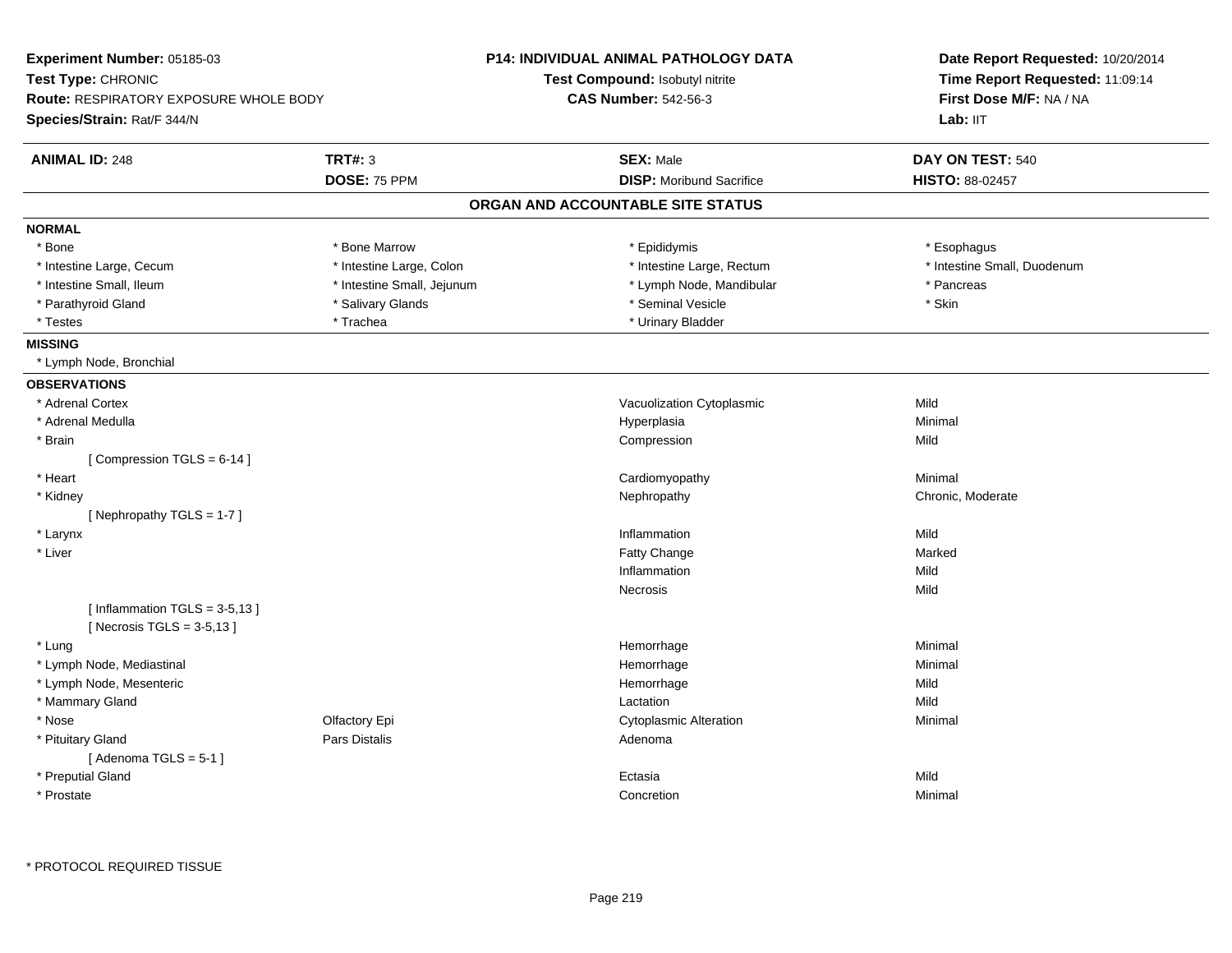| <b>Experiment Number: 05185-03</b><br><b>Test Type: CHRONIC</b> |                | <b>P14: INDIVIDUAL ANIMAL PATHOLOGY DATA</b> | Date Report Requested: 10/20/2014<br>Time Report Requested: 11:09:14 |
|-----------------------------------------------------------------|----------------|----------------------------------------------|----------------------------------------------------------------------|
|                                                                 |                | Test Compound: Isobutyl nitrite              |                                                                      |
| <b>Route: RESPIRATORY EXPOSURE WHOLE BODY</b>                   |                | <b>CAS Number: 542-56-3</b>                  | First Dose M/F: NA / NA                                              |
| Species/Strain: Rat/F 344/N                                     |                |                                              | Lab: IIT                                                             |
| <b>ANIMAL ID: 248</b>                                           | <b>TRT#: 3</b> | <b>SEX: Male</b>                             | DAY ON TEST: 540                                                     |
|                                                                 | DOSE: 75 PPM   | <b>DISP:</b> Moribund Sacrifice              | <b>HISTO: 88-02457</b>                                               |
|                                                                 |                | ORGAN AND ACCOUNTABLE SITE STATUS            |                                                                      |
|                                                                 |                | Inflammation                                 | Moderate                                                             |
| * Spleen                                                        |                | Hematopoietic Cell Proliferation             | Mild                                                                 |
| * Stomach, Forestomach                                          |                | Hyperplasia                                  | Moderate                                                             |
|                                                                 |                | Ulcer                                        | Multiple, Marked                                                     |
| Note: FORESTOMACH-THE ULCER HAS PERFORATED.                     |                |                                              |                                                                      |
| [ Ulcer TGLS = $4-4,2-4$ ]                                      |                |                                              |                                                                      |
| * Stomach, Glandular                                            |                | Ulcer                                        | Multiple, Moderate                                                   |
| [ Ulcer TGLS = $4-4,2-4$ ]                                      |                |                                              |                                                                      |
| * Thymus                                                        |                | Atrophy                                      | Marked                                                               |
| * Thyroid Gland                                                 | C Cell         | Hyperplasia                                  | Moderate                                                             |
| PRIMARY CAUSE OF DEATH                                          | $\sim$         |                                              |                                                                      |
| Animal Note: RESULTING IN PERITONITIS AND ADHESION TO LIVER.    |                |                                              |                                                                      |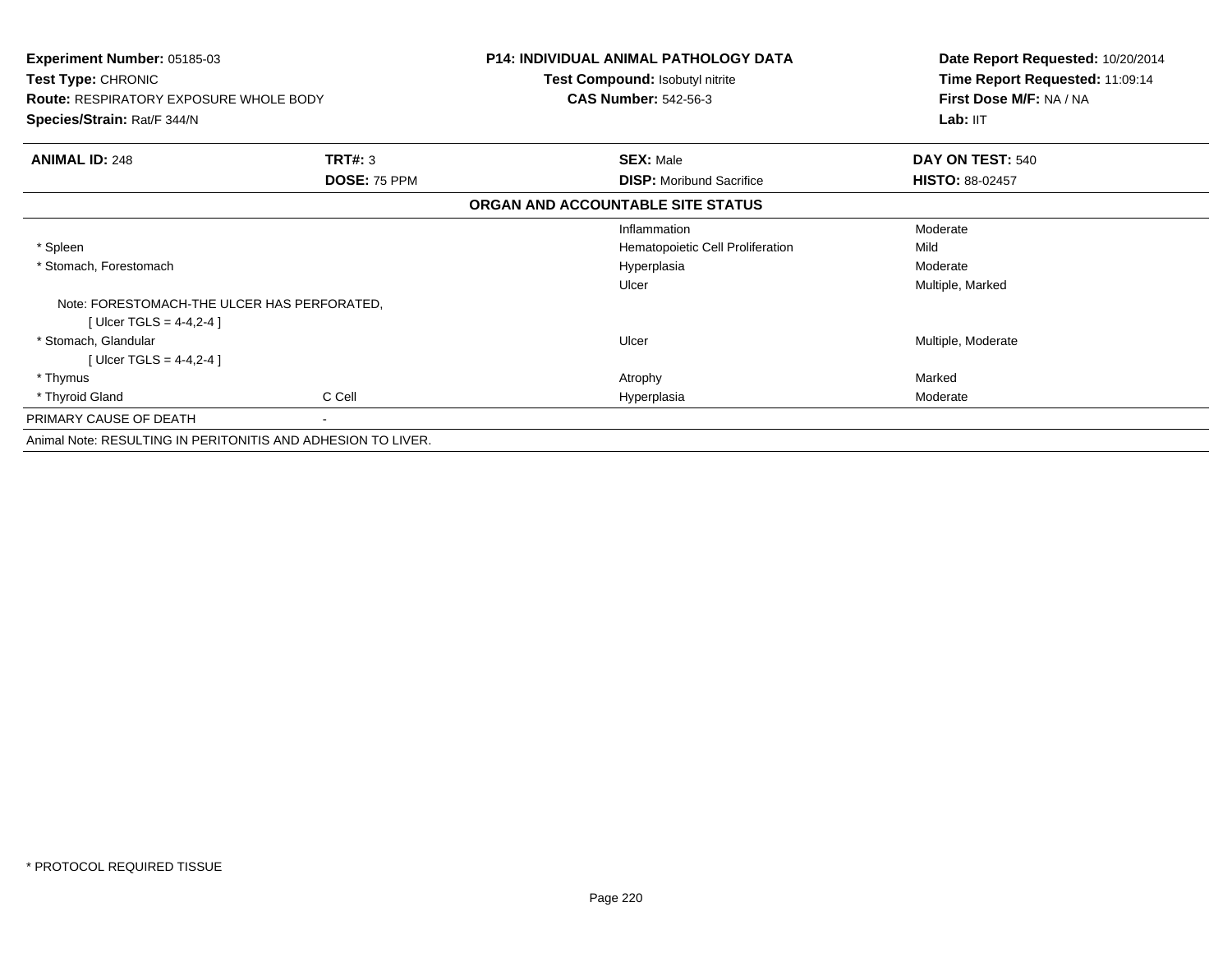| <b>Experiment Number: 05185-03</b><br>Test Type: CHRONIC<br>Route: RESPIRATORY EXPOSURE WHOLE BODY<br>Species/Strain: Rat/F 344/N |                          | P14: INDIVIDUAL ANIMAL PATHOLOGY DATA<br>Test Compound: Isobutyl nitrite<br><b>CAS Number: 542-56-3</b> | Date Report Requested: 10/20/2014<br>Time Report Requested: 11:09:14<br>First Dose M/F: NA / NA<br>Lab: IIT |
|-----------------------------------------------------------------------------------------------------------------------------------|--------------------------|---------------------------------------------------------------------------------------------------------|-------------------------------------------------------------------------------------------------------------|
| <b>ANIMAL ID: 249</b>                                                                                                             | TRT#: 3                  | <b>SEX: Male</b>                                                                                        | DAY ON TEST: 730                                                                                            |
|                                                                                                                                   | DOSE: 75 PPM             | <b>DISP: Terminal Sacrifice</b>                                                                         | <b>HISTO: 88-02458</b>                                                                                      |
|                                                                                                                                   |                          | ORGAN AND ACCOUNTABLE SITE STATUS                                                                       |                                                                                                             |
| <b>NORMAL</b>                                                                                                                     |                          |                                                                                                         |                                                                                                             |
| * Adrenal Medulla                                                                                                                 | * Bone                   | * Bone Marrow                                                                                           | * Brain                                                                                                     |
| * Esophagus                                                                                                                       | * Intestine Large, Cecum | * Intestine Large, Colon                                                                                | * Intestine Large, Rectum                                                                                   |
| * Intestine Small, Duodenum                                                                                                       | * Intestine Small, Ileum | * Intestine Small, Jejunum                                                                              | * Larynx                                                                                                    |
| * Lymph Node, Bronchial                                                                                                           | * Lymph Node, Mesenteric | * Mammary Gland                                                                                         | * Nose                                                                                                      |
| * Parathyroid Gland                                                                                                               | * Salivary Glands        | * Seminal Vesicle                                                                                       | * Skin                                                                                                      |
| * Spleen                                                                                                                          | * Stomach, Forestomach   | * Stomach, Glandular                                                                                    | * Thyroid Gland                                                                                             |
| * Trachea                                                                                                                         | * Urinary Bladder        |                                                                                                         |                                                                                                             |
| <b>OBSERVATIONS</b>                                                                                                               |                          |                                                                                                         |                                                                                                             |
| * Adrenal Cortex                                                                                                                  |                          | Vacuolization Cytoplasmic                                                                               | Minimal                                                                                                     |
| * Epididymis                                                                                                                      |                          | Granuloma Sperm                                                                                         | Moderate                                                                                                    |
|                                                                                                                                   |                          | Hypospermia                                                                                             | Marked                                                                                                      |
|                                                                                                                                   |                          | Inflammation                                                                                            | Mild                                                                                                        |
| [Granuloma Sperm TGLS = 4-9]                                                                                                      |                          |                                                                                                         |                                                                                                             |
| * Heart                                                                                                                           |                          | Cardiomyopathy                                                                                          | Mild                                                                                                        |
| * Kidney                                                                                                                          |                          | Nephropathy                                                                                             | Chronic, Moderate                                                                                           |
| [Nephropathy TGLS = 9-7]                                                                                                          |                          |                                                                                                         |                                                                                                             |
| * Liver                                                                                                                           |                          | <b>Basophilic Focus</b>                                                                                 | Multiple, Mild                                                                                              |
|                                                                                                                                   |                          | Degeneration                                                                                            | Cystic, Mild                                                                                                |
|                                                                                                                                   |                          | Eosinophilic Focus                                                                                      | Multiple, Moderate                                                                                          |
| [Eosinophilic Focus TGLS = 5-15]                                                                                                  |                          |                                                                                                         |                                                                                                             |
| * Lung                                                                                                                            |                          | Alveolar/Bronchiolar Carcinoma                                                                          |                                                                                                             |
|                                                                                                                                   | Alveolar Epith           | Hyperplasia                                                                                             | Mild                                                                                                        |
| [ Alveolar/Bronchiolar Carcinoma TGLS = 6-13 ]                                                                                    |                          |                                                                                                         |                                                                                                             |
| * Lymph Node, Mandibular                                                                                                          |                          | Hyperplasia                                                                                             | Plasma Cell, Mild                                                                                           |
| [Hyperplasia TGLS = 7-5]                                                                                                          |                          |                                                                                                         |                                                                                                             |
| * Lymph Node, Mediastinal                                                                                                         |                          | Hyperplasia                                                                                             | Lymphoid, Moderate                                                                                          |
| [Hyperplasia TGLS = 7-5]                                                                                                          |                          |                                                                                                         |                                                                                                             |
| * Pancreas                                                                                                                        | <b>Acinar Cell</b>       | Atrophy                                                                                                 | Mild                                                                                                        |
|                                                                                                                                   |                          | <b>Ectopic Liver</b>                                                                                    | Mild                                                                                                        |
| * Pituitary Gland                                                                                                                 | <b>Pars Distalis</b>     | Adenoma                                                                                                 |                                                                                                             |
|                                                                                                                                   |                          |                                                                                                         |                                                                                                             |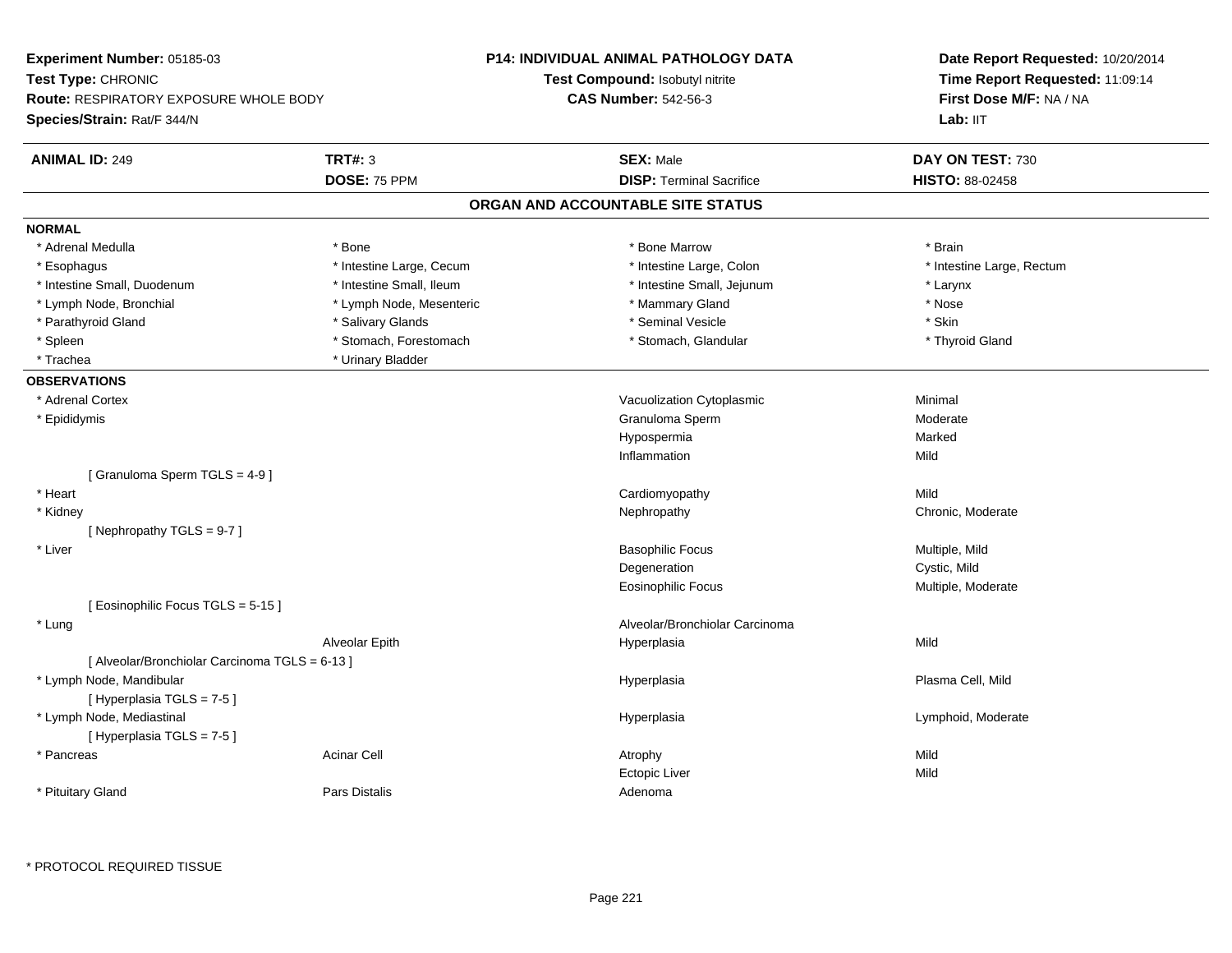| Experiment Number: 05185-03<br>Test Type: CHRONIC<br><b>Route: RESPIRATORY EXPOSURE WHOLE BODY</b><br>Species/Strain: Rat/F 344/N |                | <b>P14: INDIVIDUAL ANIMAL PATHOLOGY DATA</b><br>Test Compound: Isobutyl nitrite<br><b>CAS Number: 542-56-3</b> | Date Report Requested: 10/20/2014<br>Time Report Requested: 11:09:14<br>First Dose M/F: NA / NA<br>Lab: IIT |
|-----------------------------------------------------------------------------------------------------------------------------------|----------------|----------------------------------------------------------------------------------------------------------------|-------------------------------------------------------------------------------------------------------------|
|                                                                                                                                   |                |                                                                                                                |                                                                                                             |
| <b>ANIMAL ID: 249</b>                                                                                                             | TRT#: 3        | <b>SEX: Male</b>                                                                                               | DAY ON TEST: 730                                                                                            |
|                                                                                                                                   | DOSE: 75 PPM   | <b>DISP:</b> Terminal Sacrifice                                                                                | <b>HISTO: 88-02458</b>                                                                                      |
|                                                                                                                                   |                | ORGAN AND ACCOUNTABLE SITE STATUS                                                                              |                                                                                                             |
| [Adenoma TGLS = $8-1$ ]<br>[Hyperplasia TGLS = $8-1$ ]                                                                            | Pars Distalis  | Hyperplasia                                                                                                    | Moderate                                                                                                    |
| * Preputial Gland<br>[ Adenoma TGLS = 1,2-10 ]                                                                                    |                | Adenoma                                                                                                        |                                                                                                             |
| * Prostate                                                                                                                        |                | Inflammation                                                                                                   | Minimal                                                                                                     |
| * Testes                                                                                                                          | Interstit Cell | Adenoma                                                                                                        |                                                                                                             |
|                                                                                                                                   | Bilateral      | Atrophy                                                                                                        | Marked                                                                                                      |
|                                                                                                                                   | Arteriole      | Inflammation                                                                                                   | Mild                                                                                                        |
| [Atrophy TGLS = $3-9$ ]                                                                                                           |                |                                                                                                                |                                                                                                             |
| * Thymus                                                                                                                          |                | Atrophy                                                                                                        | Minimal                                                                                                     |
| PRIMARY CAUSE OF DEATH                                                                                                            |                |                                                                                                                |                                                                                                             |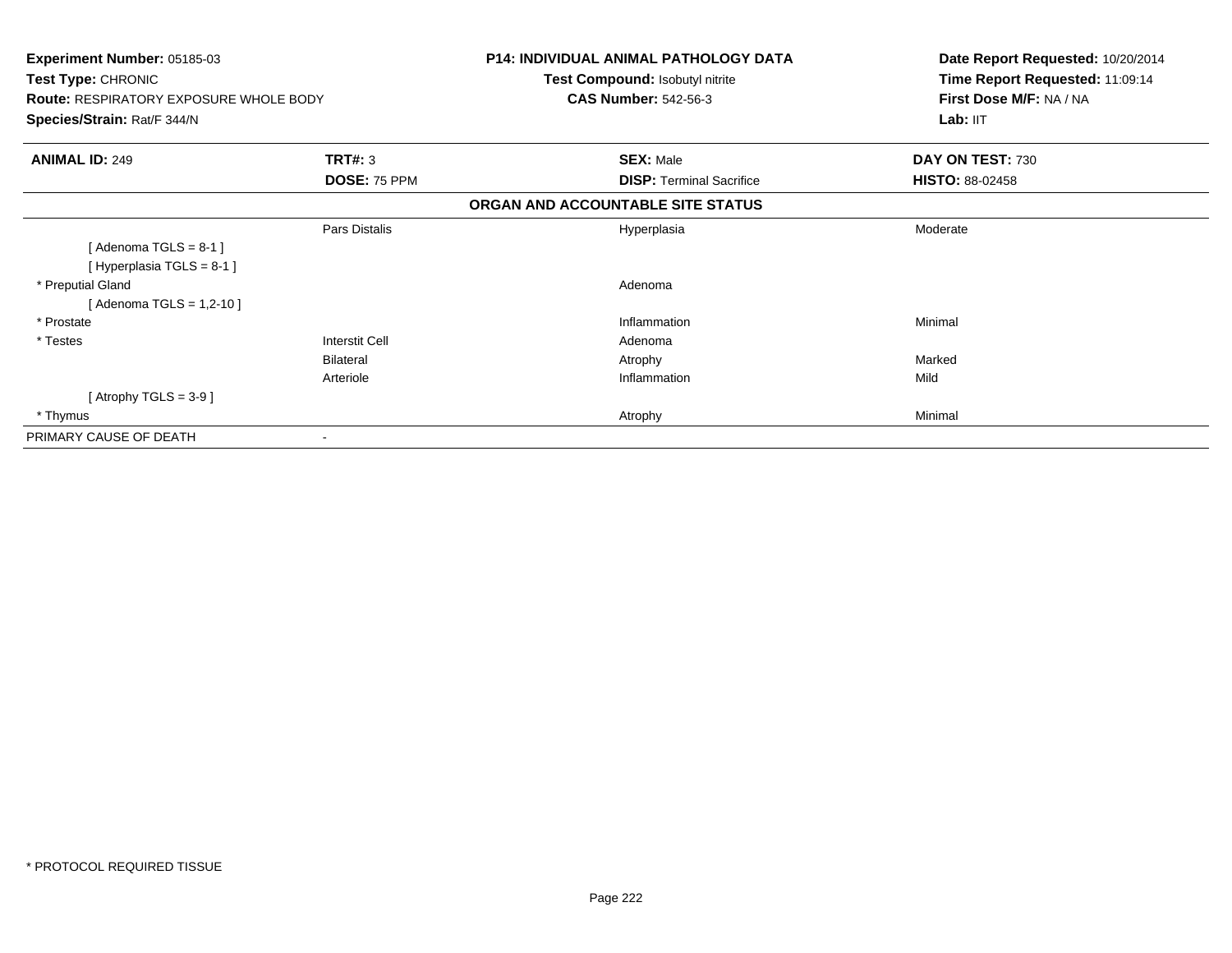| Experiment Number: 05185-03                 |                          | <b>P14: INDIVIDUAL ANIMAL PATHOLOGY DATA</b> | Date Report Requested: 10/20/2014<br>Time Report Requested: 11:09:14<br>First Dose M/F: NA / NA |  |
|---------------------------------------------|--------------------------|----------------------------------------------|-------------------------------------------------------------------------------------------------|--|
| Test Type: CHRONIC                          |                          | Test Compound: Isobutyl nitrite              |                                                                                                 |  |
| Route: RESPIRATORY EXPOSURE WHOLE BODY      |                          | <b>CAS Number: 542-56-3</b>                  |                                                                                                 |  |
| Species/Strain: Rat/F 344/N                 |                          |                                              | Lab: IIT                                                                                        |  |
| <b>ANIMAL ID: 250</b>                       | <b>TRT#: 3</b>           | <b>SEX: Male</b>                             | DAY ON TEST: 729                                                                                |  |
|                                             | DOSE: 75 PPM             | <b>DISP: Terminal Sacrifice</b>              | <b>HISTO: 88-02459</b>                                                                          |  |
|                                             |                          | ORGAN AND ACCOUNTABLE SITE STATUS            |                                                                                                 |  |
| <b>NORMAL</b>                               |                          |                                              |                                                                                                 |  |
| * Bone                                      | * Bone Marrow            | * Brain                                      | * Epididymis                                                                                    |  |
| * Esophagus                                 | * Intestine Large, Cecum | * Intestine Large, Colon                     | * Intestine Large, Rectum                                                                       |  |
| * Intestine Small, Duodenum                 | * Intestine Small, Ileum | * Intestine Small, Jejunum                   | * Larynx                                                                                        |  |
| * Lymph Node, Bronchial                     | * Lymph Node, Mesenteric | * Mammary Gland                              | * Parathyroid Gland                                                                             |  |
| * Salivary Glands                           | * Seminal Vesicle        | * Skin                                       | * Spleen                                                                                        |  |
| * Stomach, Forestomach                      | * Stomach, Glandular     | * Thymus                                     | * Thyroid Gland                                                                                 |  |
| * Trachea                                   | * Urinary Bladder        |                                              |                                                                                                 |  |
| <b>OBSERVATIONS</b>                         |                          |                                              |                                                                                                 |  |
| * Adrenal Cortex                            |                          | Vacuolization Cytoplasmic                    | Minimal                                                                                         |  |
| * Adrenal Medulla                           |                          | Hyperplasia                                  | Mild                                                                                            |  |
| * Heart                                     |                          | Cardiomyopathy                               | Mild                                                                                            |  |
| * Kidney                                    |                          | Nephropathy                                  | Chronic, Moderate                                                                               |  |
| * Liver                                     |                          | <b>Basophilic Focus</b>                      | Multiple, Minimal                                                                               |  |
|                                             |                          | Degeneration                                 | Cystic, Minimal                                                                                 |  |
|                                             | <b>Bile Duct</b>         | Hyperplasia                                  | Mild                                                                                            |  |
| [ Hyperplasia TGLS = 1-5 ]                  |                          |                                              |                                                                                                 |  |
| * Lung                                      |                          | Alveolar/Bronchiolar Adenoma                 |                                                                                                 |  |
| [ Alveolar/Bronchiolar Adenoma TGLS = 2-6 ] |                          |                                              |                                                                                                 |  |
| * Lymph Node, Mandibular                    |                          | Hyperplasia                                  | Plasma Cell, Mild                                                                               |  |
| * Lymph Node, Mediastinal                   |                          | Hemorrhage                                   | Mild                                                                                            |  |
| * Nose                                      |                          | Inflammation                                 | Minimal                                                                                         |  |
| * Pancreas                                  | <b>Acinar Cell</b>       | Atrophy                                      | Minimal                                                                                         |  |
| * Pituitary Gland                           | <b>Pars Distalis</b>     | Adenoma                                      |                                                                                                 |  |
| [Adenoma TGLS = $3-1$ ]                     |                          |                                              |                                                                                                 |  |
| * Preputial Gland                           |                          | Ectasia                                      | Minimal                                                                                         |  |
| * Prostate                                  |                          | Inflammation                                 | Mild                                                                                            |  |
| * Testes                                    | Arteriole                | Inflammation                                 | Minimal                                                                                         |  |
| PRIMARY CAUSE OF DEATH                      | $\blacksquare$           |                                              |                                                                                                 |  |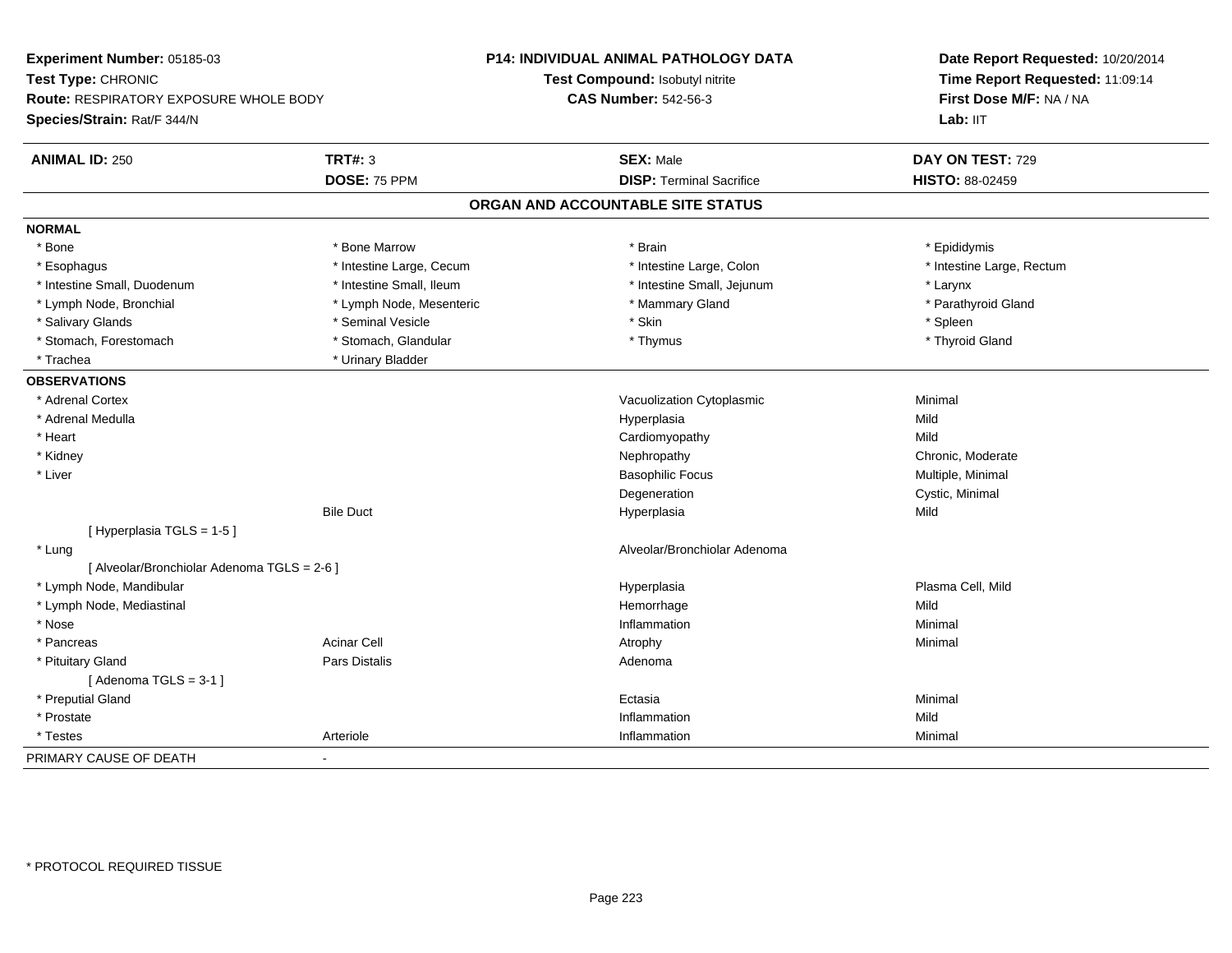| Experiment Number: 05185-03<br>Test Type: CHRONIC<br>Route: RESPIRATORY EXPOSURE WHOLE BODY<br>Species/Strain: Rat/F 344/N |                             | P14: INDIVIDUAL ANIMAL PATHOLOGY DATA<br>Test Compound: Isobutyl nitrite<br><b>CAS Number: 542-56-3</b> | Date Report Requested: 10/20/2014<br>Time Report Requested: 11:09:14<br>First Dose M/F: NA / NA<br>Lab: IIT |
|----------------------------------------------------------------------------------------------------------------------------|-----------------------------|---------------------------------------------------------------------------------------------------------|-------------------------------------------------------------------------------------------------------------|
| <b>ANIMAL ID: 251</b>                                                                                                      | <b>TRT#: 3</b>              | <b>SEX: Male</b>                                                                                        | DAY ON TEST: 729                                                                                            |
|                                                                                                                            | DOSE: 75 PPM                | <b>DISP: Terminal Sacrifice</b>                                                                         | HISTO: 88-02460                                                                                             |
|                                                                                                                            |                             | ORGAN AND ACCOUNTABLE SITE STATUS                                                                       |                                                                                                             |
| <b>NORMAL</b>                                                                                                              |                             |                                                                                                         |                                                                                                             |
| * Adrenal Medulla                                                                                                          | * Bone                      | * Bone Marrow                                                                                           | * Brain                                                                                                     |
| * Epididymis                                                                                                               | * Esophagus                 | * Intestine Large, Cecum                                                                                | * Intestine Large, Colon                                                                                    |
| * Intestine Large, Rectum                                                                                                  | * Intestine Small, Duodenum | * Intestine Small, Ileum                                                                                | * Intestine Small, Jejunum                                                                                  |
| * Larynx                                                                                                                   | * Lymph Node, Bronchial     | * Lymph Node, Mandibular                                                                                | * Lymph Node, Mesenteric                                                                                    |
| * Nose                                                                                                                     | * Prostate                  | * Salivary Glands                                                                                       | * Skin                                                                                                      |
| * Spleen                                                                                                                   | * Stomach, Forestomach      | * Stomach, Glandular                                                                                    | * Thyroid Gland                                                                                             |
| * Trachea                                                                                                                  | * Urinary Bladder           |                                                                                                         |                                                                                                             |
| <b>MISSING</b>                                                                                                             |                             |                                                                                                         |                                                                                                             |
| * Parathyroid Gland                                                                                                        |                             |                                                                                                         |                                                                                                             |
| <b>OBSERVATIONS</b>                                                                                                        |                             |                                                                                                         |                                                                                                             |
| * Adrenal Cortex                                                                                                           |                             | Hyperplasia                                                                                             | Mild                                                                                                        |
| * Heart                                                                                                                    |                             | Cardiomyopathy                                                                                          | Minimal                                                                                                     |
| * Kidney                                                                                                                   |                             | Nephropathy                                                                                             | Chronic, Mild                                                                                               |
| [Nephropathy TGLS = $2-7$ ]                                                                                                |                             |                                                                                                         |                                                                                                             |
| * Liver                                                                                                                    |                             | <b>Basophilic Focus</b>                                                                                 | Multiple, Mild                                                                                              |
|                                                                                                                            |                             | Fatty Change                                                                                            | Mild                                                                                                        |
| * Lung                                                                                                                     | Alveolar Epith              | Hyperplasia                                                                                             | Mild                                                                                                        |
| * Lymph Node, Mediastinal                                                                                                  |                             | Hemorrhage                                                                                              | Mild                                                                                                        |
| * Mammary Gland                                                                                                            |                             | Lactation                                                                                               | Mild                                                                                                        |
| * Pancreas                                                                                                                 | <b>Acinar Cell</b>          | Atrophy                                                                                                 | Mild                                                                                                        |
| * Pituitary Gland                                                                                                          | <b>Pars Distalis</b>        | Adenoma                                                                                                 |                                                                                                             |
| * Preputial Gland                                                                                                          |                             | Inflammation                                                                                            | Mild                                                                                                        |
| * Seminal Vesicle                                                                                                          |                             | <b>Depletion Cellular</b>                                                                               | Moderate                                                                                                    |
| [ Depletion Cellular TGLS = 3-10 ]                                                                                         |                             |                                                                                                         |                                                                                                             |
| * Testes                                                                                                                   | <b>Interstit Cell</b>       | Adenoma                                                                                                 |                                                                                                             |
| [Adenoma TGLS = $1-9$ ]                                                                                                    |                             |                                                                                                         |                                                                                                             |
| * Thymus                                                                                                                   |                             | Atrophy                                                                                                 | Moderate                                                                                                    |
| PRIMARY CAUSE OF DEATH                                                                                                     | $\blacksquare$              |                                                                                                         |                                                                                                             |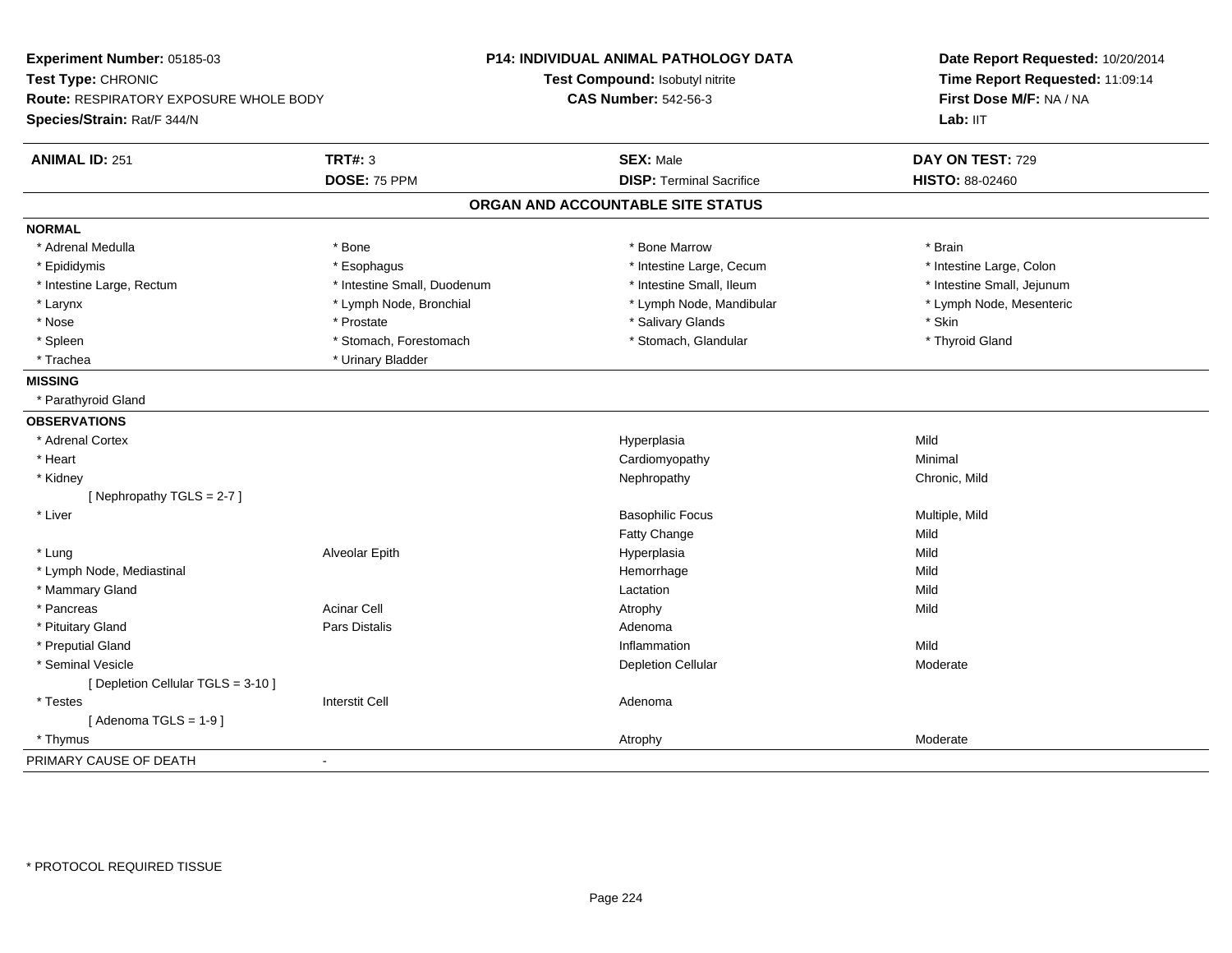| Experiment Number: 05185-03              |                             | <b>P14: INDIVIDUAL ANIMAL PATHOLOGY DATA</b> | Date Report Requested: 10/20/2014<br>Time Report Requested: 11:09:14<br>First Dose M/F: NA / NA |
|------------------------------------------|-----------------------------|----------------------------------------------|-------------------------------------------------------------------------------------------------|
| Test Type: CHRONIC                       |                             | Test Compound: Isobutyl nitrite              |                                                                                                 |
| Route: RESPIRATORY EXPOSURE WHOLE BODY   |                             | <b>CAS Number: 542-56-3</b>                  |                                                                                                 |
| Species/Strain: Rat/F 344/N              |                             |                                              | Lab: IIT                                                                                        |
| <b>ANIMAL ID: 252</b>                    | <b>TRT#: 3</b>              | <b>SEX: Male</b>                             | DAY ON TEST: 729                                                                                |
|                                          | <b>DOSE: 75 PPM</b>         | <b>DISP: Terminal Sacrifice</b>              | HISTO: 88-02461                                                                                 |
|                                          |                             | ORGAN AND ACCOUNTABLE SITE STATUS            |                                                                                                 |
| <b>NORMAL</b>                            |                             |                                              |                                                                                                 |
| * Adrenal Cortex                         | * Adrenal Medulla           | * Bone                                       | * Bone Marrow                                                                                   |
| * Brain                                  | * Esophagus                 | * Intestine Large, Cecum                     | * Intestine Large, Colon                                                                        |
| * Intestine Large, Rectum                | * Intestine Small, Duodenum | * Intestine Small, Ileum                     | * Intestine Small, Jejunum                                                                      |
| * Larynx                                 | * Lymph Node, Bronchial     | * Lymph Node, Mesenteric                     | * Mammary Gland                                                                                 |
| * Nose                                   | * Parathyroid Gland         | * Prostate                                   | * Salivary Glands                                                                               |
| * Seminal Vesicle                        | * Skin                      | * Spleen                                     | * Stomach, Forestomach                                                                          |
| * Stomach, Glandular                     | * Thymus                    | * Thyroid Gland                              | * Trachea                                                                                       |
| * Urinary Bladder                        |                             |                                              |                                                                                                 |
| <b>OBSERVATIONS</b>                      |                             |                                              |                                                                                                 |
| * Epididymis                             |                             | Hypospermia                                  | Moderate                                                                                        |
| * Heart                                  |                             | Cardiomyopathy                               | Mild                                                                                            |
| * Kidney                                 |                             | Nephropathy                                  | Chronic, Mild                                                                                   |
| * Liver                                  |                             | <b>Basophilic Focus</b>                      | Multiple, Mild                                                                                  |
|                                          |                             | <b>Eosinophilic Focus</b>                    | Mild                                                                                            |
| * Lung                                   | Alveolar Epith              | Hyperplasia                                  | Mild                                                                                            |
| * Lymph Node, Mandibular                 |                             | Hemorrhage                                   | Minimal                                                                                         |
|                                          |                             | Hyperplasia                                  | Plasma Cell, Mild                                                                               |
| * Lymph Node, Mediastinal                |                             | Hemorrhage                                   | Mild                                                                                            |
| * Pancreas                               | <b>Acinar Cell</b>          | Atrophy                                      | Minimal                                                                                         |
| * Pituitary Gland                        | Pars Distalis               | Hyperplasia                                  | Mild                                                                                            |
| * Preputial Gland                        |                             | Ectasia                                      | Mild                                                                                            |
| * Testes                                 | Bilateral, Interstit Cell   | Adenoma                                      |                                                                                                 |
| [ Adenoma TGLS = 1,2-9 ]                 |                             |                                              |                                                                                                 |
| PRIMARY CAUSE OF DEATH<br>$\blacksquare$ |                             |                                              |                                                                                                 |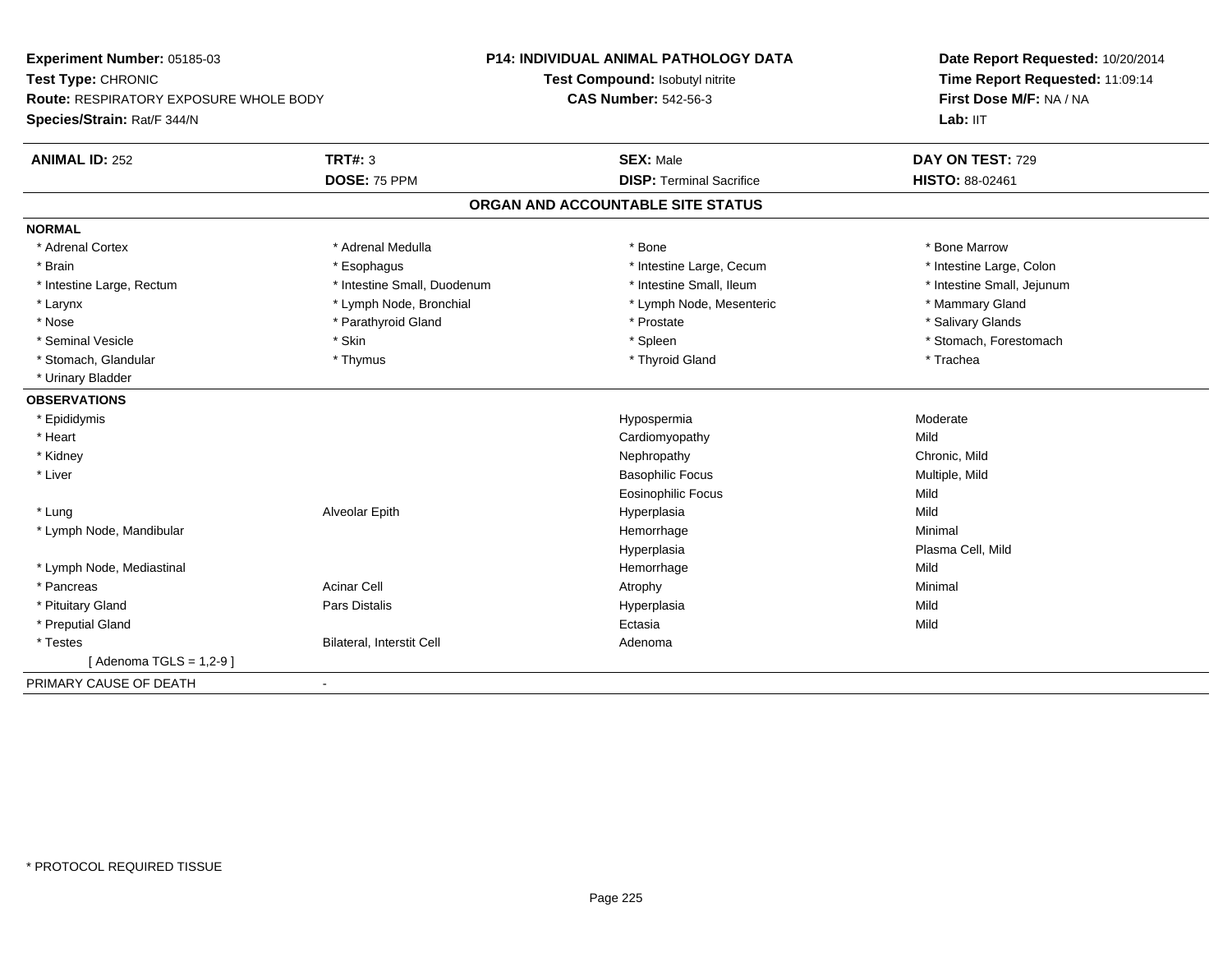| Experiment Number: 05185-03<br>Test Type: CHRONIC<br>Route: RESPIRATORY EXPOSURE WHOLE BODY<br>Species/Strain: Rat/F 344/N |                             | <b>P14: INDIVIDUAL ANIMAL PATHOLOGY DATA</b><br>Test Compound: Isobutyl nitrite<br><b>CAS Number: 542-56-3</b> | Date Report Requested: 10/20/2014<br>Time Report Requested: 11:09:14<br>First Dose M/F: NA / NA<br>Lab: IIT |
|----------------------------------------------------------------------------------------------------------------------------|-----------------------------|----------------------------------------------------------------------------------------------------------------|-------------------------------------------------------------------------------------------------------------|
| <b>ANIMAL ID: 253</b>                                                                                                      | <b>TRT#: 3</b>              | <b>SEX: Male</b>                                                                                               | DAY ON TEST: 730                                                                                            |
|                                                                                                                            | DOSE: 75 PPM                | <b>DISP: Terminal Sacrifice</b>                                                                                | HISTO: 88-02462                                                                                             |
|                                                                                                                            |                             | ORGAN AND ACCOUNTABLE SITE STATUS                                                                              |                                                                                                             |
| <b>NORMAL</b>                                                                                                              |                             |                                                                                                                |                                                                                                             |
| * Adrenal Cortex                                                                                                           | * Bone                      | * Bone Marrow                                                                                                  | * Brain                                                                                                     |
| * Epididymis                                                                                                               | * Esophagus                 | * Intestine Large, Cecum                                                                                       | * Intestine Large, Colon                                                                                    |
| * Intestine Large, Rectum                                                                                                  | * Intestine Small, Duodenum | * Intestine Small, Ileum                                                                                       | * Intestine Small, Jejunum                                                                                  |
| * Larynx                                                                                                                   | * Lymph Node, Mandibular    | * Lymph Node, Mediastinal                                                                                      | * Lymph Node, Mesenteric                                                                                    |
| * Mammary Gland                                                                                                            | * Prostate                  | * Salivary Glands                                                                                              | * Seminal Vesicle                                                                                           |
| * Skin                                                                                                                     | * Stomach, Forestomach      | * Stomach, Glandular                                                                                           | * Thyroid Gland                                                                                             |
| * Trachea                                                                                                                  | * Urinary Bladder           |                                                                                                                |                                                                                                             |
| <b>MISSING</b>                                                                                                             |                             |                                                                                                                |                                                                                                             |
| * Parathyroid Gland                                                                                                        |                             |                                                                                                                |                                                                                                             |
| <b>OBSERVATIONS</b>                                                                                                        |                             |                                                                                                                |                                                                                                             |
| * Adrenal Medulla                                                                                                          |                             | Pheochromocytoma Benign                                                                                        |                                                                                                             |
| * Heart                                                                                                                    |                             | Cardiomyopathy                                                                                                 | Minimal                                                                                                     |
| * Kidney                                                                                                                   |                             | Nephropathy                                                                                                    | Chronic, Mild                                                                                               |
| * Liver                                                                                                                    |                             | <b>Basophilic Focus</b>                                                                                        | Multiple, Minimal                                                                                           |
|                                                                                                                            |                             | Clear Cell Focus                                                                                               | Multiple, Minimal                                                                                           |
| * Lung                                                                                                                     |                             | Alveolar/Bronchiolar Adenoma                                                                                   |                                                                                                             |
| [ Alveolar/Bronchiolar Adenoma TGLS = 4-13 ]                                                                               |                             |                                                                                                                |                                                                                                             |
| * Lymph Node, Bronchial                                                                                                    |                             | Hemorrhage                                                                                                     | Minimal                                                                                                     |
| * Nose                                                                                                                     |                             | Inflammation                                                                                                   | Mild                                                                                                        |
| * Pancreas                                                                                                                 | <b>Acinar Cell</b>          | Atrophy                                                                                                        | Minimal                                                                                                     |
| * Pituitary Gland                                                                                                          | Pars Distalis               | Hyperplasia                                                                                                    | Moderate                                                                                                    |
| [Hyperplasia TGLS = $5-1$ ]                                                                                                |                             |                                                                                                                |                                                                                                             |
| * Preputial Gland                                                                                                          |                             | Ectasia                                                                                                        | Mild                                                                                                        |
| * Spleen                                                                                                                   |                             | Degeneration                                                                                                   | Cystic, Minimal                                                                                             |
| [Degeneration TGLS = 1-5]                                                                                                  |                             |                                                                                                                |                                                                                                             |
| * Testes                                                                                                                   | Bilateral, Interstit Cell   | Adenoma                                                                                                        |                                                                                                             |
| [Adenoma TGLS = $2,3-9$ ]                                                                                                  |                             |                                                                                                                |                                                                                                             |
| * Thymus                                                                                                                   |                             | Atrophy                                                                                                        | Minimal                                                                                                     |
| PRIMARY CAUSE OF DEATH                                                                                                     | $\blacksquare$              |                                                                                                                |                                                                                                             |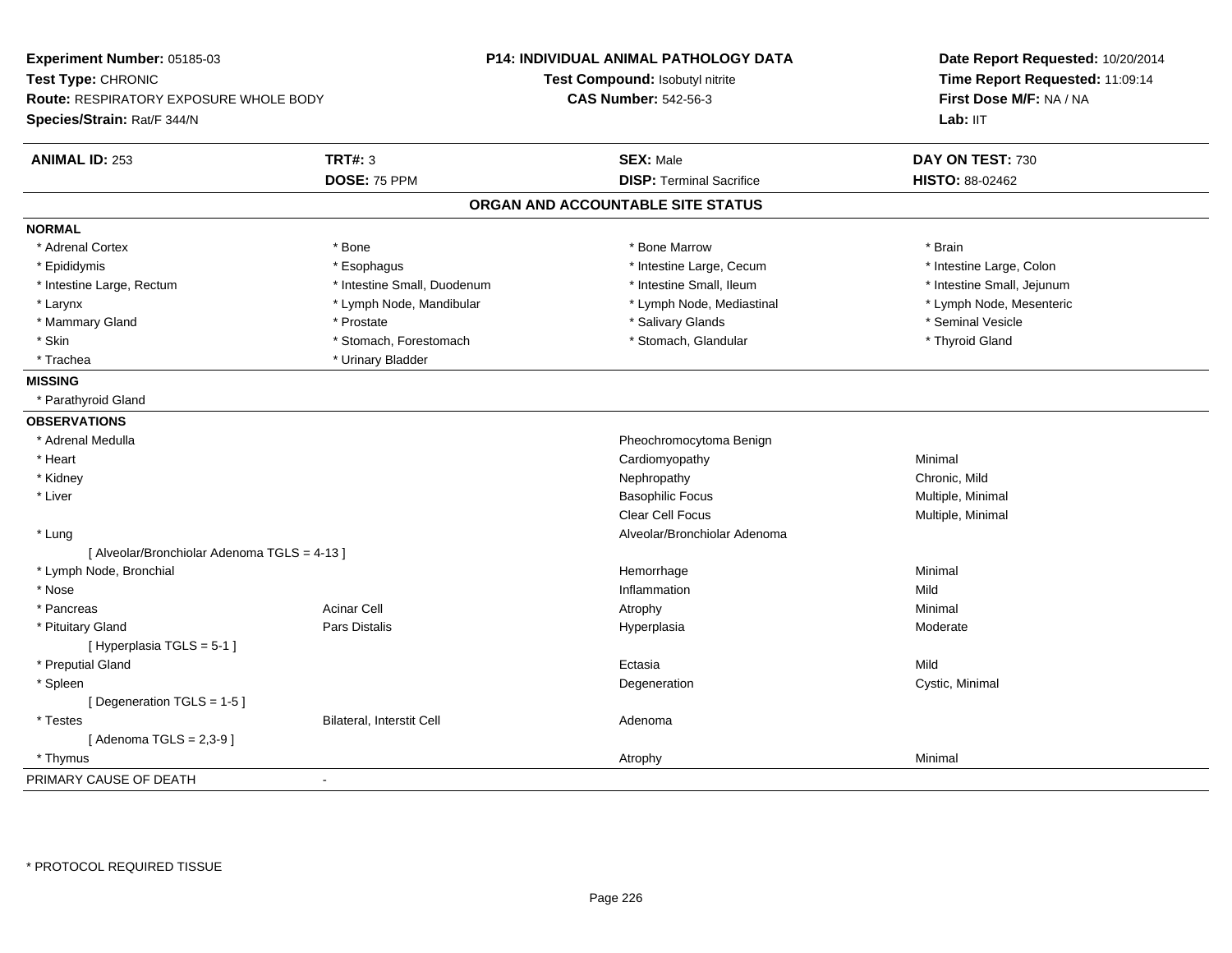| Experiment Number: 05185-03<br>Test Type: CHRONIC<br><b>Route: RESPIRATORY EXPOSURE WHOLE BODY</b><br>Species/Strain: Rat/F 344/N |                           | <b>P14: INDIVIDUAL ANIMAL PATHOLOGY DATA</b><br>Test Compound: Isobutyl nitrite<br><b>CAS Number: 542-56-3</b> | Date Report Requested: 10/20/2014<br>Time Report Requested: 11:09:15<br>First Dose M/F: NA / NA<br>Lab: IIT |
|-----------------------------------------------------------------------------------------------------------------------------------|---------------------------|----------------------------------------------------------------------------------------------------------------|-------------------------------------------------------------------------------------------------------------|
| <b>ANIMAL ID: 254</b>                                                                                                             | <b>TRT#: 3</b>            | <b>SEX: Male</b>                                                                                               | DAY ON TEST: 729                                                                                            |
|                                                                                                                                   | DOSE: 75 PPM              | <b>DISP: Terminal Sacrifice</b>                                                                                | HISTO: 88-02463                                                                                             |
|                                                                                                                                   |                           | ORGAN AND ACCOUNTABLE SITE STATUS                                                                              |                                                                                                             |
| <b>NORMAL</b>                                                                                                                     |                           |                                                                                                                |                                                                                                             |
| * Adrenal Cortex                                                                                                                  | * Bone                    | * Bone Marrow                                                                                                  | * Brain                                                                                                     |
| * Esophagus                                                                                                                       | * Intestine Large, Cecum  | * Intestine Large, Colon                                                                                       | * Intestine Large, Rectum                                                                                   |
| * Intestine Small, Duodenum                                                                                                       | * Intestine Small, Ileum  | * Intestine Small, Jejunum                                                                                     | * Larynx                                                                                                    |
| * Lymph Node, Mandibular                                                                                                          | * Lymph Node, Mesenteric  | * Nose                                                                                                         | * Parathyroid Gland                                                                                         |
| * Prostate                                                                                                                        | * Salivary Glands         | * Seminal Vesicle                                                                                              | * Spleen                                                                                                    |
| * Stomach, Forestomach                                                                                                            | * Stomach, Glandular      | * Thyroid Gland                                                                                                | * Trachea                                                                                                   |
| * Urinary Bladder                                                                                                                 |                           |                                                                                                                |                                                                                                             |
| <b>MISSING</b>                                                                                                                    |                           |                                                                                                                |                                                                                                             |
| * Lymph Node, Bronchial                                                                                                           |                           |                                                                                                                |                                                                                                             |
| <b>OBSERVATIONS</b>                                                                                                               |                           |                                                                                                                |                                                                                                             |
| * Adrenal Medulla                                                                                                                 |                           | Pheochromocytoma Benign                                                                                        |                                                                                                             |
| * Epididymis                                                                                                                      |                           | Hypospermia                                                                                                    | Moderate                                                                                                    |
| * Heart                                                                                                                           |                           | Cardiomyopathy                                                                                                 | Minimal                                                                                                     |
| * Kidney                                                                                                                          |                           | Nephropathy                                                                                                    | Chronic, Mild                                                                                               |
| * Liver                                                                                                                           |                           | <b>Basophilic Focus</b>                                                                                        | Multiple, Minimal                                                                                           |
|                                                                                                                                   |                           | Degeneration                                                                                                   | Cystic, Minimal                                                                                             |
|                                                                                                                                   |                           | <b>Eosinophilic Focus</b>                                                                                      | Multiple, Mild                                                                                              |
| * Lung                                                                                                                            | Alveolar Epith            | Hyperplasia                                                                                                    | Moderate                                                                                                    |
| * Lymph Node, Mediastinal                                                                                                         |                           | Hemorrhage                                                                                                     | Mild                                                                                                        |
| * Mammary Gland                                                                                                                   |                           | Lactation                                                                                                      | Mild                                                                                                        |
| * Pancreas                                                                                                                        | <b>Acinar Cell</b>        | Atrophy                                                                                                        | Mild                                                                                                        |
| * Pituitary Gland                                                                                                                 | <b>Pars Distalis</b>      | Adenoma                                                                                                        |                                                                                                             |
| [Adenoma TGLS = $4-1$ ]                                                                                                           |                           |                                                                                                                |                                                                                                             |
| * Preputial Gland                                                                                                                 |                           | Ectasia                                                                                                        | Moderate                                                                                                    |
| * Skin                                                                                                                            | <b>Subcut Tiss</b>        | Fibroma                                                                                                        |                                                                                                             |
| [Fibroma TGLS = $1-13$ ]                                                                                                          |                           |                                                                                                                |                                                                                                             |
| * Testes                                                                                                                          | Bilateral, Interstit Cell | Adenoma                                                                                                        |                                                                                                             |
| [Adenoma TGLS = $2,3-9$ ]                                                                                                         |                           |                                                                                                                |                                                                                                             |
| * Thymus                                                                                                                          |                           | Atrophy                                                                                                        | Minimal                                                                                                     |

PRIMARY CAUSE OF DEATH-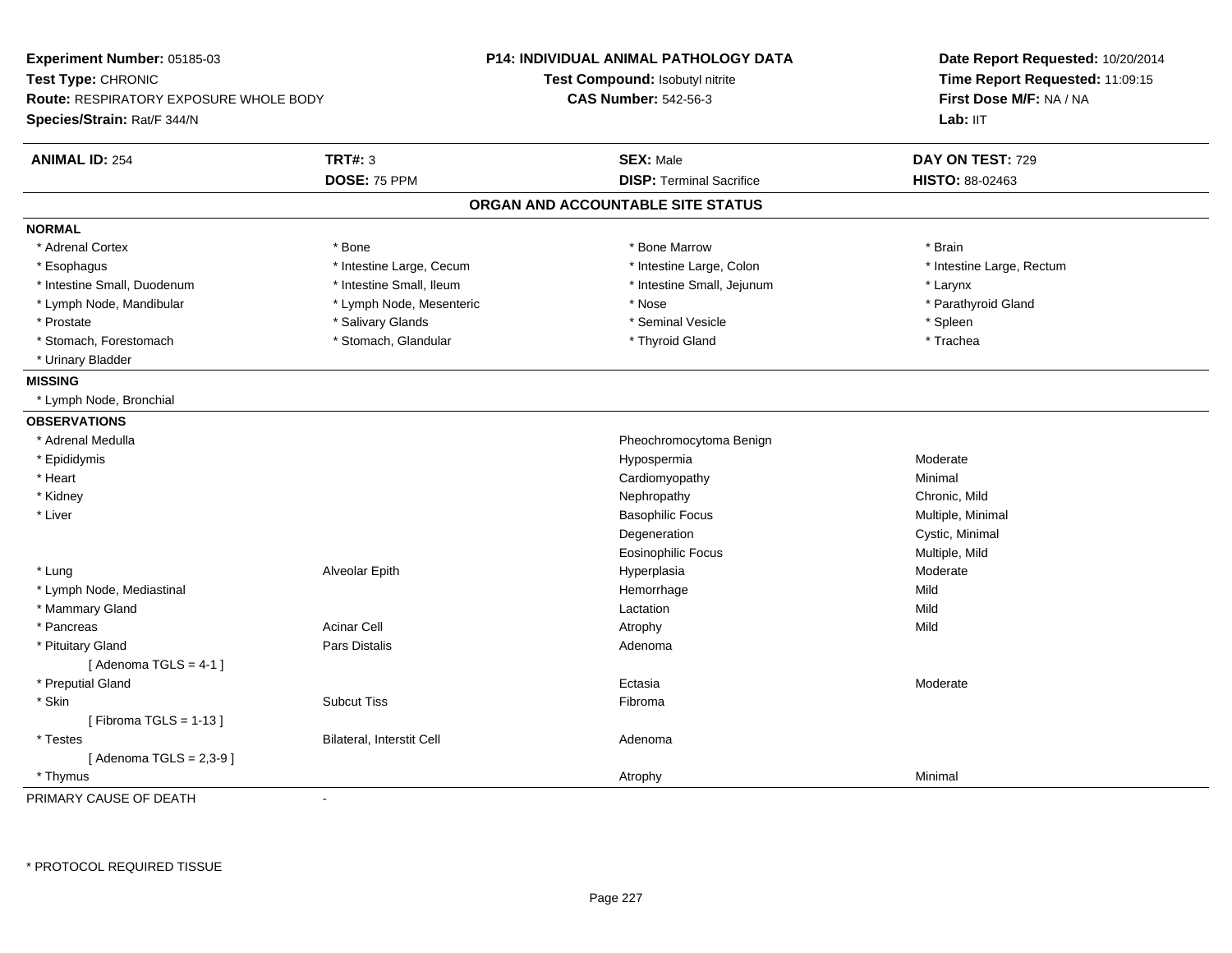| Experiment Number: 05185-03<br><b>Test Type: CHRONIC</b><br><b>Route: RESPIRATORY EXPOSURE WHOLE BODY</b> |                     | <b>P14: INDIVIDUAL ANIMAL PATHOLOGY DATA</b><br>Test Compound: Isobutyl nitrite | Date Report Requested: 10/20/2014<br>Time Report Requested: 11:09:15<br>First Dose M/F: NA / NA |
|-----------------------------------------------------------------------------------------------------------|---------------------|---------------------------------------------------------------------------------|-------------------------------------------------------------------------------------------------|
|                                                                                                           |                     | <b>CAS Number: 542-56-3</b>                                                     |                                                                                                 |
| Species/Strain: Rat/F 344/N                                                                               |                     |                                                                                 | Lab: IIT                                                                                        |
| <b>ANIMAL ID: 254</b>                                                                                     | TRT#: 3             | <b>SEX: Male</b>                                                                | <b>DAY ON TEST: 729</b>                                                                         |
|                                                                                                           | <b>DOSE: 75 PPM</b> | <b>DISP: Terminal Sacrifice</b>                                                 | <b>HISTO: 88-02463</b>                                                                          |
|                                                                                                           |                     | ORGAN AND ACCOUNTABLE SITE STATUS                                               |                                                                                                 |
|                                                                                                           |                     |                                                                                 |                                                                                                 |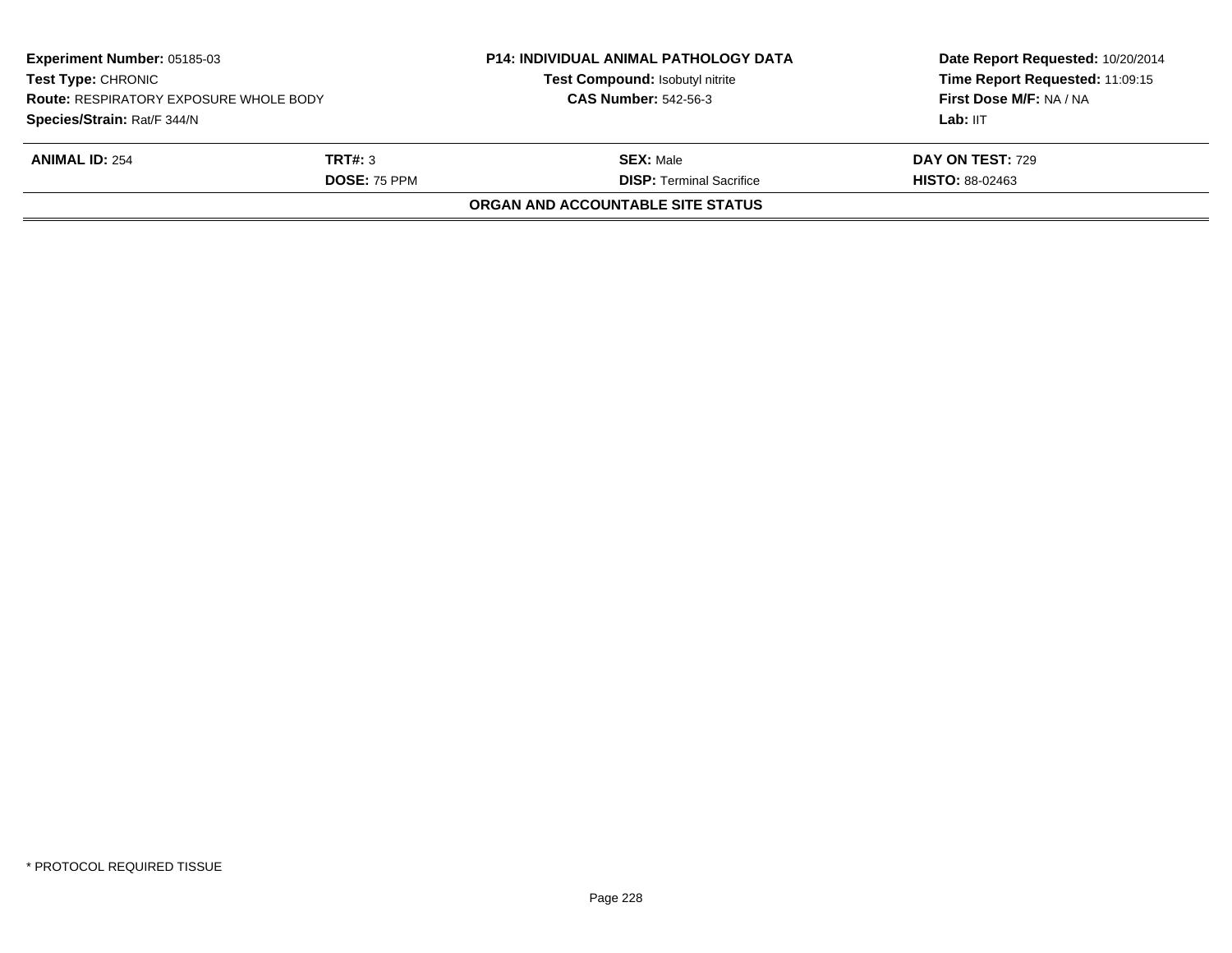| Experiment Number: 05185-03<br>Test Type: CHRONIC<br>Route: RESPIRATORY EXPOSURE WHOLE BODY |                          | <b>P14: INDIVIDUAL ANIMAL PATHOLOGY DATA</b> | Date Report Requested: 10/20/2014<br>Time Report Requested: 11:09:15<br>First Dose M/F: NA / NA |
|---------------------------------------------------------------------------------------------|--------------------------|----------------------------------------------|-------------------------------------------------------------------------------------------------|
|                                                                                             |                          | Test Compound: Isobutyl nitrite              |                                                                                                 |
|                                                                                             |                          | <b>CAS Number: 542-56-3</b>                  |                                                                                                 |
| Species/Strain: Rat/F 344/N                                                                 |                          |                                              | Lab: IIT                                                                                        |
| <b>ANIMAL ID: 255</b>                                                                       | <b>TRT#: 3</b>           | <b>SEX: Male</b>                             | DAY ON TEST: 200                                                                                |
|                                                                                             | DOSE: 75 PPM             | <b>DISP:</b> Accidentally Killed             | HISTO: 88-02464                                                                                 |
|                                                                                             |                          | ORGAN AND ACCOUNTABLE SITE STATUS            |                                                                                                 |
| <b>NORMAL</b>                                                                               |                          |                                              |                                                                                                 |
| * Adrenal Cortex                                                                            | * Adrenal Medulla        | * Bone                                       | * Brain                                                                                         |
| * Esophagus                                                                                 | * Intestine Large, Colon | * Intestine Large, Rectum                    | * Intestine Small, Duodenum                                                                     |
| * Kidney                                                                                    | * Larynx                 | * Liver                                      | * Lymph Node, Mesenteric                                                                        |
| * Mammary Gland                                                                             | * Pancreas               | * Parathyroid Gland                          | * Pituitary Gland                                                                               |
| * Prostate                                                                                  | * Salivary Glands        | * Seminal Vesicle                            | * Skin                                                                                          |
| * Spleen                                                                                    | * Stomach, Forestomach   | * Stomach, Glandular                         | * Thyroid Gland                                                                                 |
| Tongue                                                                                      | * Trachea                | * Urinary Bladder                            |                                                                                                 |
| <b>AUTO PRECLUDES DIAG.</b>                                                                 |                          |                                              |                                                                                                 |
| * Intestine Large, Cecum                                                                    | * Intestine Small, Ileum | * Intestine Small, Jejunum                   |                                                                                                 |
| <b>OBSERVATIONS</b>                                                                         |                          |                                              |                                                                                                 |
| * Bone Marrow                                                                               |                          | Hyperplasia                                  | Minimal                                                                                         |
| * Epididymis                                                                                |                          | Mesothelioma Malignant                       | Metastatic (Testes)                                                                             |
| * Heart                                                                                     |                          | Cardiomyopathy                               | Minimal                                                                                         |
| * Lung                                                                                      |                          | Congestion                                   | Moderate                                                                                        |
| * Lymph Node, Bronchial                                                                     |                          | Hemorrhage                                   | Mild                                                                                            |
| * Lymph Node, Mandibular                                                                    |                          | Hemorrhage                                   | Mild                                                                                            |
| * Lymph Node, Mediastinal                                                                   |                          | Hemorrhage                                   | Mild                                                                                            |
| * Nose                                                                                      |                          | Hemorrhage                                   | Moderate                                                                                        |
| [Hemorrhage $TGLS = 5-11,14$ ]                                                              |                          |                                              |                                                                                                 |
| * Preputial Gland                                                                           |                          | Ectasia                                      | Mild                                                                                            |
| * Testes                                                                                    |                          | Mesothelioma Malignant                       |                                                                                                 |
| * Thymus                                                                                    |                          | Hemorrhage                                   | Mild                                                                                            |
| [Hemorrhage TGLS = $4-2$ ]                                                                  |                          |                                              |                                                                                                 |
| PRIMARY CAUSE OF DEATH                                                                      | $\blacksquare$           |                                              |                                                                                                 |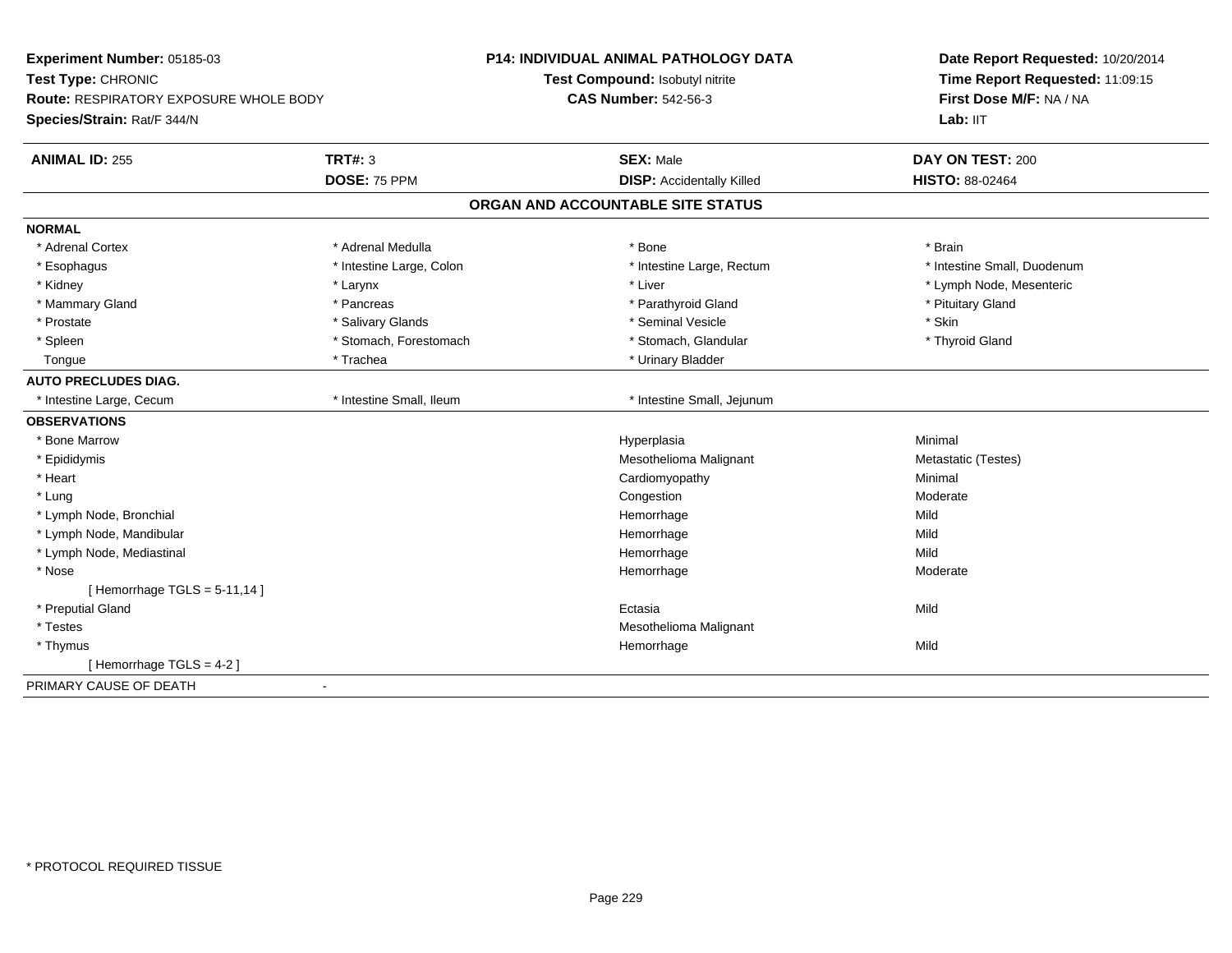| Experiment Number: 05185-03                                         |                     | <b>P14: INDIVIDUAL ANIMAL PATHOLOGY DATA</b> | Date Report Requested: 10/20/2014                          |
|---------------------------------------------------------------------|---------------------|----------------------------------------------|------------------------------------------------------------|
| Test Type: CHRONIC<br><b>Route: RESPIRATORY EXPOSURE WHOLE BODY</b> |                     | <b>Test Compound: Isobutyl nitrite</b>       | Time Report Requested: 11:09:15<br>First Dose M/F: NA / NA |
|                                                                     |                     | <b>CAS Number: 542-56-3</b>                  |                                                            |
| Species/Strain: Rat/F 344/N                                         |                     |                                              | Lab: IIT                                                   |
| <b>ANIMAL ID: 256</b>                                               | <b>TRT#: 3</b>      | <b>SEX: Male</b>                             | DAY ON TEST: 552                                           |
|                                                                     | DOSE: 75 PPM        | <b>DISP: Natural Death</b>                   | HISTO: 88-02465                                            |
|                                                                     |                     | ORGAN AND ACCOUNTABLE SITE STATUS            |                                                            |
| <b>NORMAL</b>                                                       |                     |                                              |                                                            |
| * Bone                                                              | * Epididymis        | * Esophagus                                  | * Intestine Large, Rectum                                  |
| * Intestine Small, Jejunum                                          | * Larynx            | * Lymph Node, Mandibular                     | * Lymph Node, Mesenteric                                   |
| * Mammary Gland                                                     | * Parathyroid Gland | * Skin                                       | * Stomach, Forestomach                                     |
| * Stomach, Glandular                                                | * Thyroid Gland     | * Trachea                                    | * Urinary Bladder                                          |
| <b>AUTO PRECLUDES DIAG.</b>                                         |                     |                                              |                                                            |
| * Intestine Small, Ileum                                            |                     |                                              |                                                            |
| <b>OBSERVATIONS</b>                                                 |                     |                                              |                                                            |
| * Adrenal Cortex                                                    |                     | Leukemia Mononuclear                         |                                                            |
| [ Leukemia Mononuclear TGLS = 5-5 ]                                 |                     |                                              |                                                            |
| * Adrenal Medulla                                                   |                     | Leukemia Mononuclear                         |                                                            |
| [ Leukemia Mononuclear TGLS = 5-5 ]                                 |                     |                                              |                                                            |
| * Bone Marrow                                                       |                     | Leukemia Mononuclear                         |                                                            |
| * Brain                                                             |                     | Leukemia Mononuclear                         |                                                            |
| [ Leukemia Mononuclear TGLS = 4-1 ]                                 |                     |                                              |                                                            |
| * Heart                                                             |                     | Cardiomyopathy                               | Mild                                                       |
|                                                                     |                     | Leukemia Mononuclear                         |                                                            |
| * Intestine Large, Cecum                                            |                     | Leukemia Mononuclear                         |                                                            |
| [ Leukemia Mononuclear TGLS = 5-5 ]                                 |                     |                                              |                                                            |
| * Intestine Large, Colon                                            |                     | Leukemia Mononuclear                         |                                                            |
| [ Leukemia Mononuclear TGLS = 5-5 ]                                 |                     |                                              |                                                            |
| * Intestine Small, Duodenum                                         |                     | Leukemia Mononuclear                         |                                                            |
| [ Leukemia Mononuclear TGLS = 5-5 ]                                 |                     |                                              |                                                            |
| * Kidney                                                            |                     | Leukemia Mononuclear                         |                                                            |
|                                                                     |                     | Nephropathy                                  | Chronic, Mild                                              |
| * Liver                                                             |                     | Leukemia Mononuclear                         |                                                            |
| [ Leukemia Mononuclear TGLS = 2-5 ]                                 |                     |                                              |                                                            |
| * Lung                                                              |                     | Leukemia Mononuclear                         |                                                            |
| [ Leukemia Mononuclear TGLS = 6-6,13 ]                              |                     |                                              |                                                            |
| * Lymph Node, Bronchial                                             |                     | Leukemia Mononuclear                         |                                                            |
| [Leukemia Mononuclear TGLS = 5-5]                                   |                     |                                              |                                                            |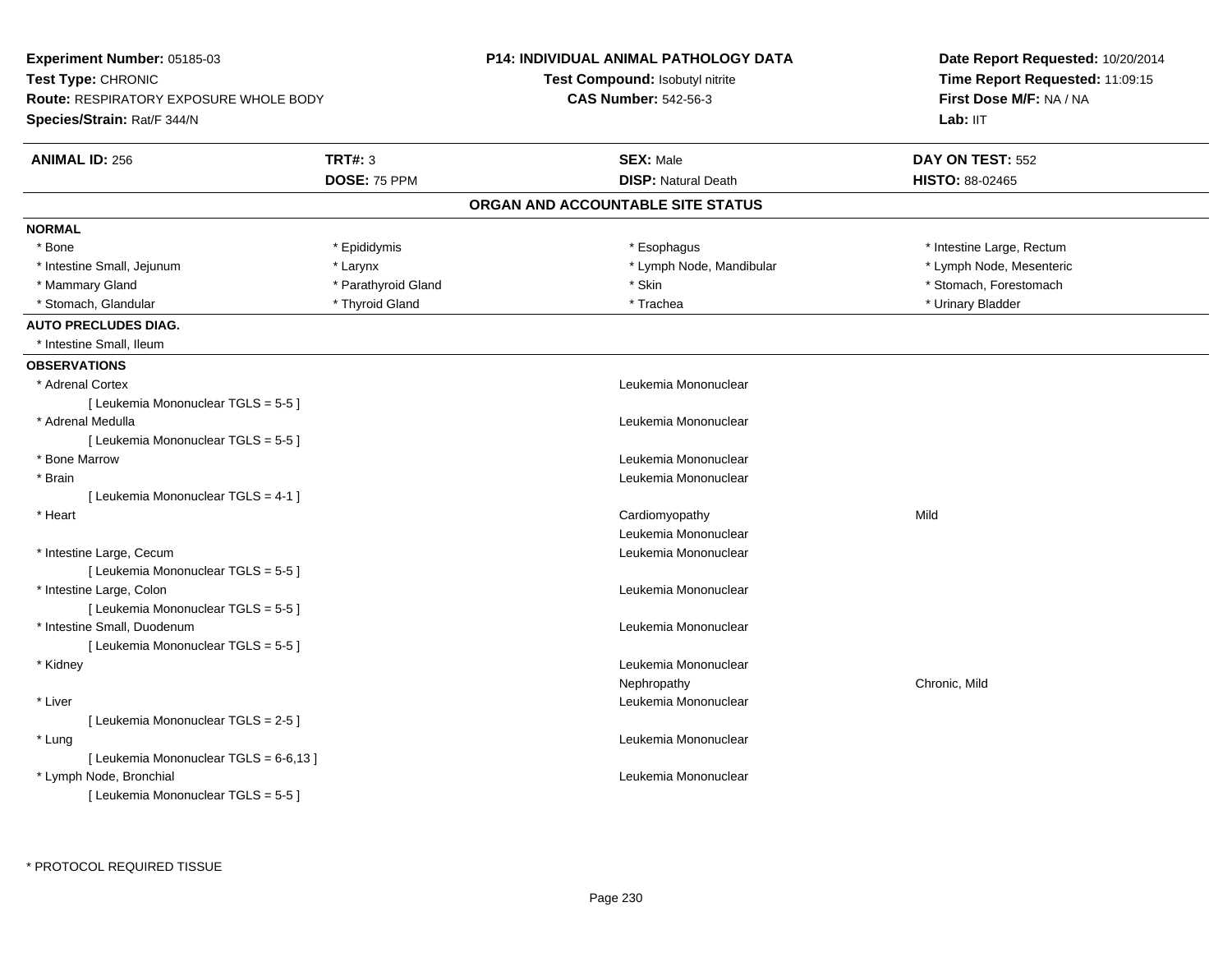**Experiment Number:** 05185-03**Test Type:** CHRONIC **Route:** RESPIRATORY EXPOSURE WHOLE BODY**Species/Strain:** Rat/F 344/N**P14: INDIVIDUAL ANIMAL PATHOLOGY DATATest Compound:** Isobutyl nitrite**CAS Number:** 542-56-3**Date Report Requested:** 10/20/2014**Time Report Requested:** 11:09:15**First Dose M/F:** NA / NA**Lab:** IIT**ANIMAL ID:** 256**6 DAY ON TEST:** 552 **DOSE:** 75 PPM **DISP:** Natural Death **HISTO:** 88-02465 **ORGAN AND ACCOUNTABLE SITE STATUS** \* Lymph Node, Mediastinal Leukemia Mononuclear[ Leukemia Mononuclear TGLS = 5-5 ] \* NoseLeukemia Mononuclear<br>Acinar Cell **Acidemia Mononuclear**<br>Atrophy \* Pancreass and the contract of the Acinar Cell and the Cell and the Atrophy and Atrophy and the Mild and Mild and Mild and Mild and Mild and Mild and Mild and Mild and Mild and Mild and Mild and Mild and Mild and Mild and Mild and Leukemia Mononuclear \* Pituitary Glandd and the set of Pars Distalis and the Second Adenomal Adenomal Second Second Pars Distallis \* Preputial Glandd and the control of the control of the control of the control of the control of the control of the control of the control of the control of the control of the control of the control of the control of the control of the co \* Prostatee de la concertion de la concertion de la concertion de la concertion de la concertion de la concertion de la concertion de la concertion de la concertion de la concertion de la concertion de la concertion de la concertion Inflammation Moderate Leukemia Mononuclear \* Salivary Glands Leukemia Mononuclear \* Seminal Vesiclee and the control of the control of the control of the Depletion Cellular and the control of the Mild of the C \* Spleen Leukemia Mononuclear [ Leukemia Mononuclear TGLS = 1-5 ] \* Testess and the contract of the contract of the contract of the contract of the contract of the contract of the contract of  $\mathbb{R}^n$  Leukemia Mononuclear $[$  Adenoma TGLS = 3-9  $]$ [ Leukemia Mononuclear TGLS = 3-9 ] \* Thymuss and the control of the control of the control of the control of the control of the control of the control of the control of the control of the control of the control of the control of the control of the control of the co Leukemia MononuclearPRIMARY CAUSE OF DEATH-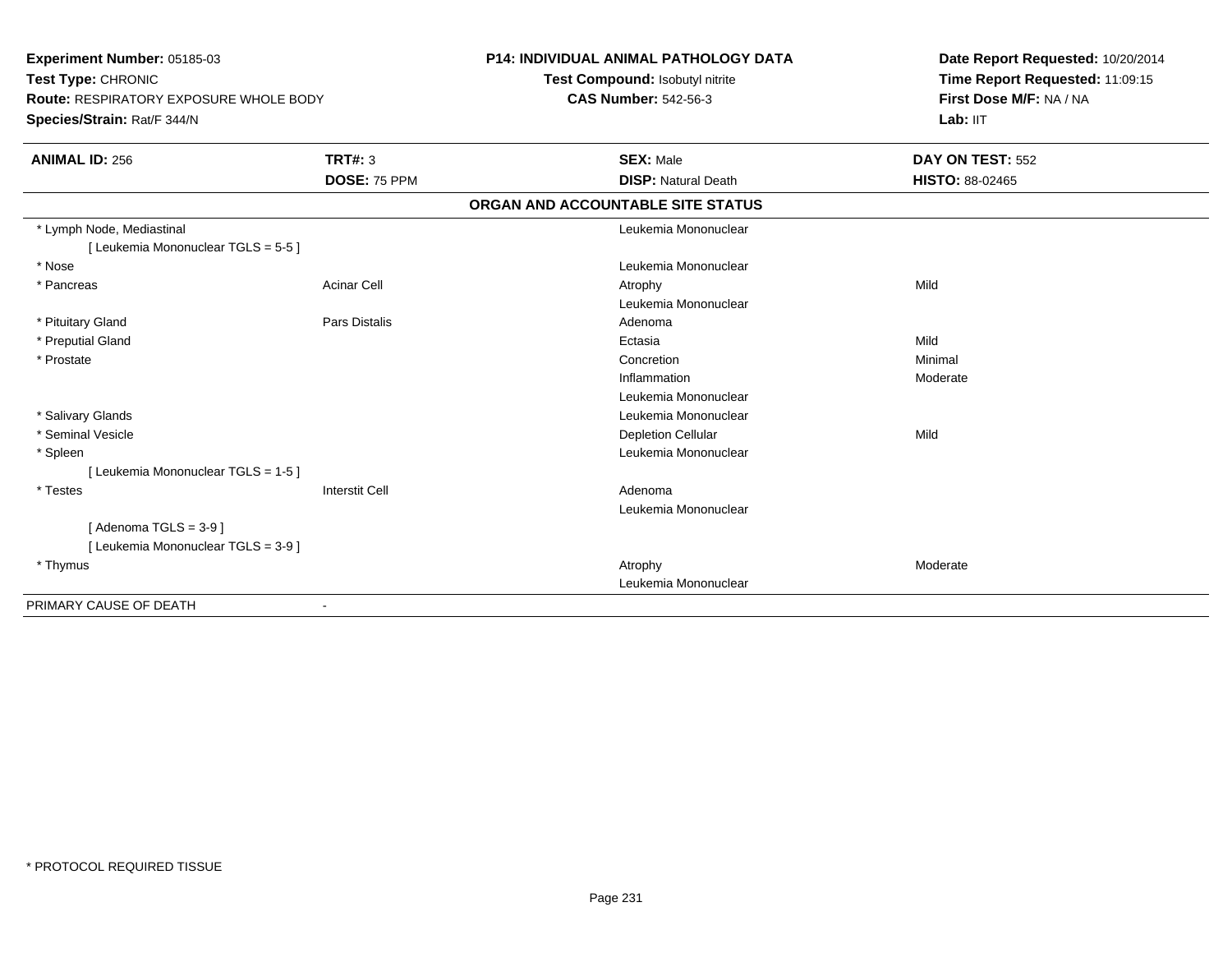| <b>Route: RESPIRATORY EXPOSURE WHOLE BODY</b><br>Species/Strain: Rat/F 344/N |                           | Test Compound: Isobutyl nitrite<br><b>CAS Number: 542-56-3</b> | Time Report Requested: 11:09:15<br>First Dose M/F: NA / NA<br>Lab: IIT |
|------------------------------------------------------------------------------|---------------------------|----------------------------------------------------------------|------------------------------------------------------------------------|
| <b>ANIMAL ID: 257</b>                                                        | <b>TRT#: 3</b>            | <b>SEX: Male</b>                                               | DAY ON TEST: 684                                                       |
|                                                                              | DOSE: 75 PPM              | <b>DISP: Natural Death</b>                                     | HISTO: 88-02466                                                        |
|                                                                              |                           | ORGAN AND ACCOUNTABLE SITE STATUS                              |                                                                        |
| <b>NORMAL</b>                                                                |                           |                                                                |                                                                        |
| * Adrenal Medulla                                                            | * Bone                    | * Bone Marrow                                                  | * Brain                                                                |
| * Esophagus                                                                  | * Intestine Large, Colon  | * Intestine Small, Duodenum                                    | * Larynx                                                               |
| * Liver                                                                      | * Lung                    | * Lymph Node, Bronchial                                        | * Lymph Node, Mesenteric                                               |
| * Nose                                                                       | * Parathyroid Gland       | * Prostate                                                     | * Salivary Glands                                                      |
| * Seminal Vesicle                                                            | * Stomach, Forestomach    | * Stomach, Glandular                                           | * Thyroid Gland                                                        |
| * Trachea                                                                    | * Urinary Bladder         |                                                                |                                                                        |
| <b>AUTO PRECLUDES DIAG.</b>                                                  |                           |                                                                |                                                                        |
| * Intestine Large, Cecum                                                     | * Intestine Large, Rectum | * Intestine Small, Ileum                                       | * Intestine Small, Jejunum                                             |
| <b>OBSERVATIONS</b>                                                          |                           |                                                                |                                                                        |
| * Adrenal Cortex                                                             |                           | Degeneration                                                   | Mild                                                                   |
| * Epididymis                                                                 |                           | Hypospermia                                                    | Marked                                                                 |
| * Heart                                                                      |                           | Cardiomyopathy                                                 | Mild                                                                   |
|                                                                              | Atrium                    | Thrombosis                                                     | Mild                                                                   |
| [Thrombosis TGLS = $6-4$ ]                                                   |                           |                                                                |                                                                        |
| * Kidney                                                                     |                           | Nephropathy                                                    | Chronic, Mild                                                          |
| * Lymph Node, Mandibular                                                     |                           | <b>Infiltration Cellular</b>                                   | Histiocyte, Moderate                                                   |
| * Lymph Node, Mediastinal                                                    |                           | <b>Infiltration Cellular</b>                                   | Histiocyte, Moderate                                                   |
| * Mammary Gland                                                              |                           | Lactation                                                      | Mild                                                                   |
| * Pancreas                                                                   | <b>Acinar Cell</b>        | Atrophy                                                        | Mild                                                                   |
| * Pituitary Gland                                                            | Pars Distalis             | Adenoma                                                        |                                                                        |
| [Adenoma TGLS = $5-1$ ]                                                      |                           |                                                                |                                                                        |
| * Preputial Gland                                                            |                           | Carcinoma                                                      |                                                                        |
| [Carcinoma TGLS = $1-13$ ]                                                   |                           |                                                                |                                                                        |
| * Skin                                                                       | <b>Subcut Tiss</b>        | Lipoma                                                         |                                                                        |
| [ Lipoma TGLS = $2-14$ ]                                                     |                           |                                                                |                                                                        |
| * Spleen                                                                     |                           | Hematopoietic Cell Proliferation                               | Moderate                                                               |
| $^\star$ Testes                                                              | <b>Bilateral</b>          | Atrophy                                                        | Marked                                                                 |
| [Atrophy TGLS = $4-9$ ]                                                      |                           |                                                                |                                                                        |
| * Thymus                                                                     |                           | Atrophy                                                        | Marked                                                                 |

PRIMARY CAUSE OF DEATH-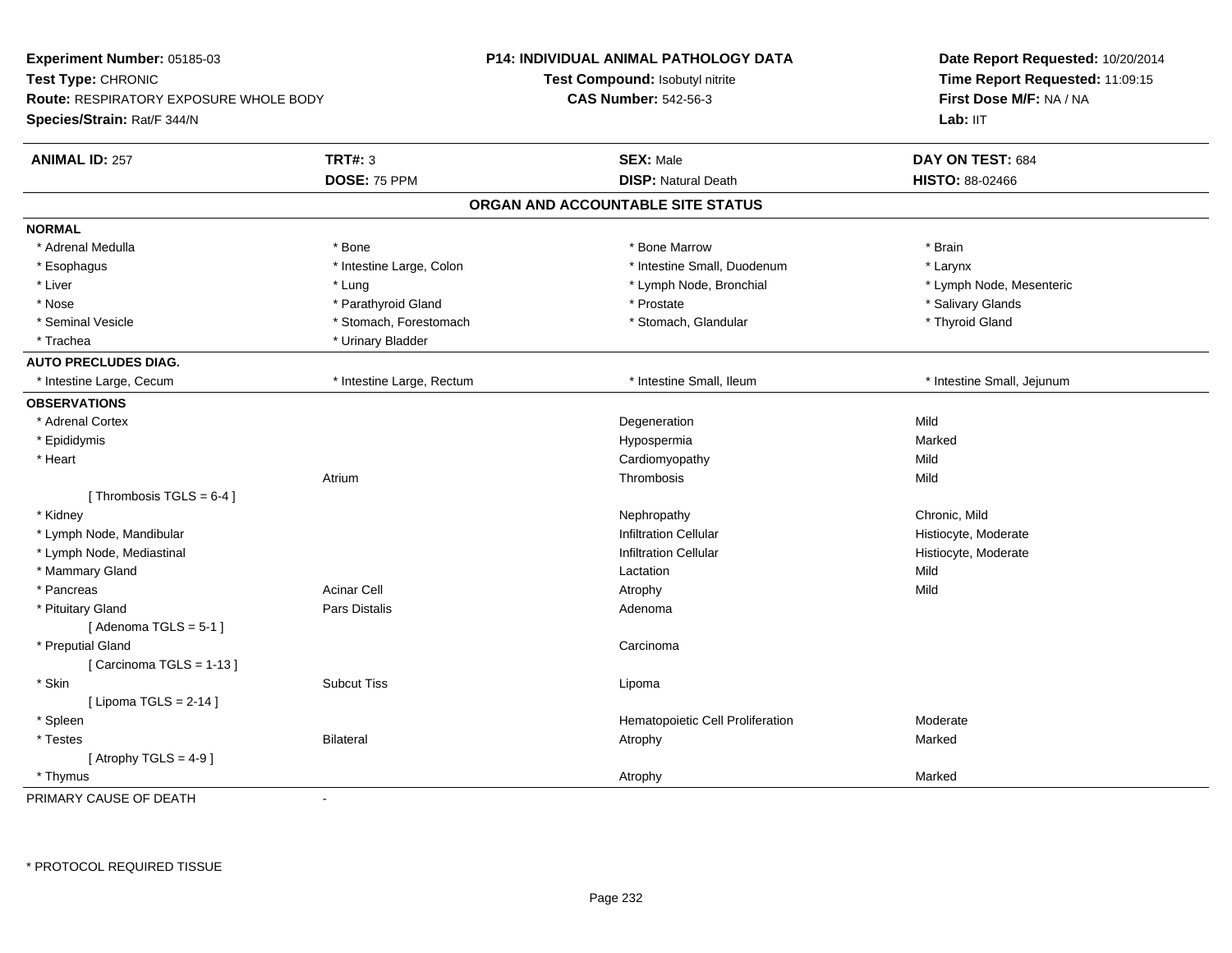| Experiment Number: 05185-03<br><b>Test Type: CHRONIC</b><br><b>Route: RESPIRATORY EXPOSURE WHOLE BODY</b> |                     | <b>P14: INDIVIDUAL ANIMAL PATHOLOGY DATA</b> | Date Report Requested: 10/20/2014<br>Time Report Requested: 11:09:15<br>First Dose M/F: NA / NA |
|-----------------------------------------------------------------------------------------------------------|---------------------|----------------------------------------------|-------------------------------------------------------------------------------------------------|
|                                                                                                           |                     | Test Compound: Isobutyl nitrite              |                                                                                                 |
|                                                                                                           |                     | <b>CAS Number: 542-56-3</b>                  |                                                                                                 |
| Species/Strain: Rat/F 344/N                                                                               |                     |                                              | Lab: IIT                                                                                        |
| <b>ANIMAL ID: 257</b>                                                                                     | TRT#: 3             | <b>SEX: Male</b>                             | DAY ON TEST: 684                                                                                |
|                                                                                                           | <b>DOSE: 75 PPM</b> | <b>DISP: Natural Death</b>                   | <b>HISTO: 88-02466</b>                                                                          |
|                                                                                                           |                     | ORGAN AND ACCOUNTABLE SITE STATUS            |                                                                                                 |
|                                                                                                           |                     |                                              |                                                                                                 |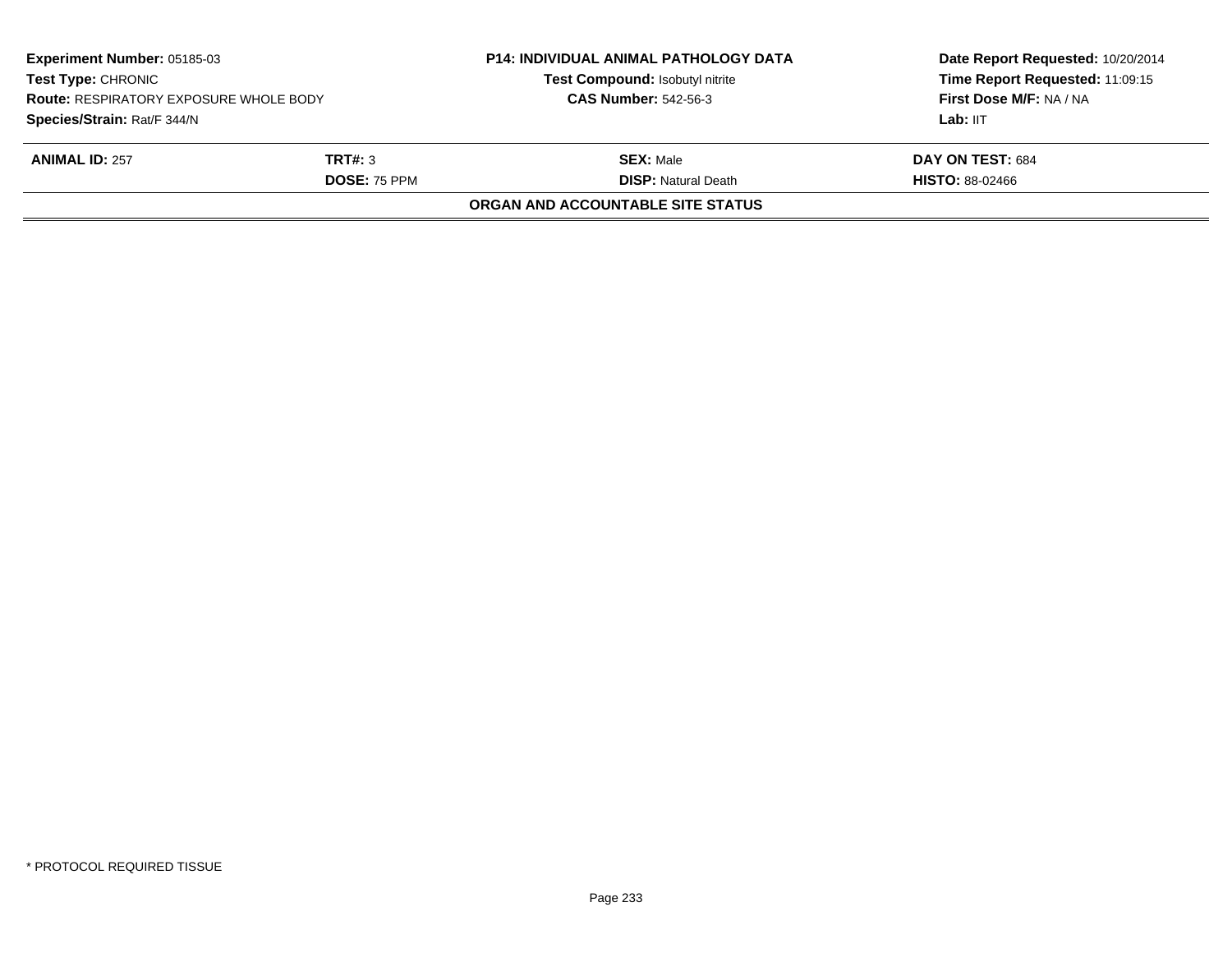| Experiment Number: 05185-03                                         |                                  | P14: INDIVIDUAL ANIMAL PATHOLOGY DATA | Date Report Requested: 10/20/2014                          |  |
|---------------------------------------------------------------------|----------------------------------|---------------------------------------|------------------------------------------------------------|--|
| Test Type: CHRONIC<br><b>Route: RESPIRATORY EXPOSURE WHOLE BODY</b> |                                  | Test Compound: Isobutyl nitrite       | Time Report Requested: 11:09:15<br>First Dose M/F: NA / NA |  |
|                                                                     |                                  | <b>CAS Number: 542-56-3</b>           |                                                            |  |
| Species/Strain: Rat/F 344/N                                         |                                  |                                       | Lab: IIT                                                   |  |
| <b>ANIMAL ID: 258</b>                                               | <b>TRT#: 3</b>                   | <b>SEX: Male</b>                      | DAY ON TEST: 730                                           |  |
|                                                                     | DOSE: 75 PPM                     | <b>DISP: Terminal Sacrifice</b>       | HISTO: 88-02467                                            |  |
|                                                                     |                                  | ORGAN AND ACCOUNTABLE SITE STATUS     |                                                            |  |
| <b>NORMAL</b>                                                       |                                  |                                       |                                                            |  |
| * Adrenal Medulla                                                   | * Bone                           | * Brain                               | * Esophagus                                                |  |
| * Intestine Large, Cecum                                            | * Intestine Large, Colon         | * Intestine Large, Rectum             | * Intestine Small, Duodenum                                |  |
| * Intestine Small, Ileum                                            | * Intestine Small, Jejunum       | * Larynx                              | * Lymph Node, Mesenteric                                   |  |
| * Mammary Gland                                                     | * Nose                           | * Parathyroid Gland                   | * Prostate                                                 |  |
| * Salivary Glands                                                   | * Seminal Vesicle                | * Skin                                | * Stomach, Forestomach                                     |  |
| * Stomach, Glandular                                                | * Trachea                        | * Urinary Bladder                     |                                                            |  |
| <b>MISSING</b>                                                      |                                  |                                       |                                                            |  |
| * Lymph Node, Bronchial                                             |                                  |                                       |                                                            |  |
| <b>OBSERVATIONS</b>                                                 |                                  |                                       |                                                            |  |
| * Adrenal Cortex                                                    |                                  | Hyperplasia                           | Mild                                                       |  |
| * Bone Marrow                                                       |                                  | Hyperplasia                           | Moderate                                                   |  |
| * Epididymis                                                        |                                  | Hypospermia                           | Marked                                                     |  |
| * Heart                                                             |                                  | Cardiomyopathy                        | Mild                                                       |  |
| * Kidney                                                            |                                  | Nephropathy                           | Chronic, Moderate                                          |  |
| [ Nephropathy TGLS = 4-7 ]                                          |                                  |                                       |                                                            |  |
| * Liver                                                             |                                  | <b>Basophilic Focus</b>               | Multiple, Minimal                                          |  |
|                                                                     |                                  | Clear Cell Focus                      | Minimal                                                    |  |
|                                                                     |                                  | Eosinophilic Focus                    | Multiple, Mild                                             |  |
| * Lung                                                              | Alveolar Epith                   | Hyperplasia                           | Mild                                                       |  |
| * Lymph Node, Mandibular                                            |                                  | Hyperplasia                           | Plasma Cell, Mild                                          |  |
| * Lymph Node, Mediastinal                                           |                                  | Hemorrhage                            | Moderate                                                   |  |
| Mesentery                                                           | Fat                              | Necrosis                              | Moderate                                                   |  |
| [Necrosis TGLS = $6-14$ ]                                           |                                  |                                       |                                                            |  |
| * Pancreas                                                          | <b>Acinar Cell</b>               | Atrophy                               | Minimal                                                    |  |
| * Pituitary Gland                                                   | <b>Pars Distalis</b>             | Hyperplasia                           | Mild                                                       |  |
| * Preputial Gland                                                   |                                  | Adenoma                               |                                                            |  |
|                                                                     |                                  | Ectasia                               | Minimal                                                    |  |
| [Adenoma TGLS = $1-13$ ]                                            |                                  |                                       |                                                            |  |
| * Spleen                                                            |                                  | Hematopoietic Cell Proliferation      | Minimal                                                    |  |
| * Testes                                                            | <b>Bilateral, Interstit Cell</b> | Adenoma                               |                                                            |  |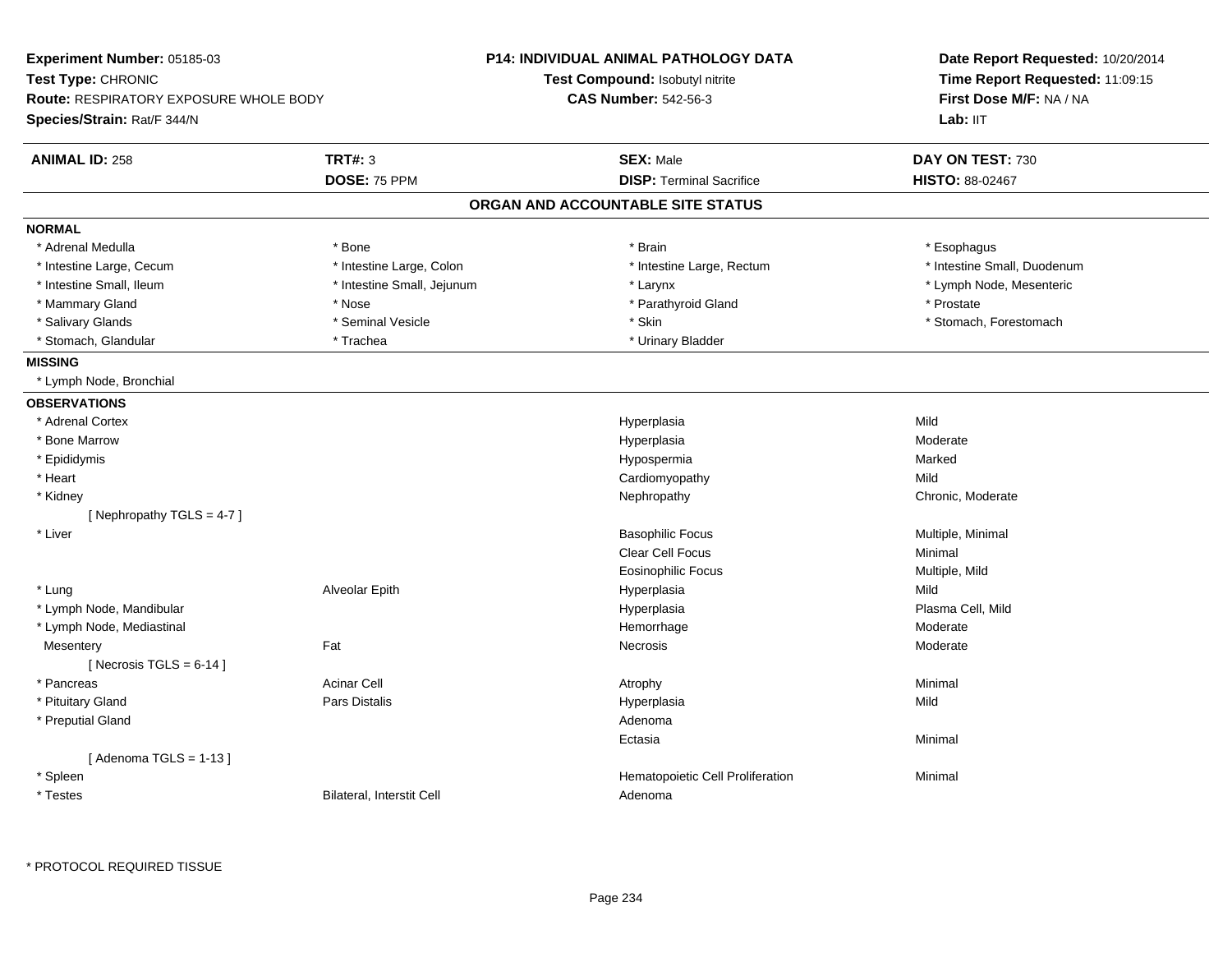| Experiment Number: 05185-03<br><b>Test Type: CHRONIC</b> |                     | <b>P14: INDIVIDUAL ANIMAL PATHOLOGY DATA</b><br>Test Compound: Isobutyl nitrite | Date Report Requested: 10/20/2014<br>Time Report Requested: 11:09:15 |
|----------------------------------------------------------|---------------------|---------------------------------------------------------------------------------|----------------------------------------------------------------------|
| <b>Route: RESPIRATORY EXPOSURE WHOLE BODY</b>            |                     | <b>CAS Number: 542-56-3</b>                                                     | First Dose M/F: NA / NA                                              |
| Species/Strain: Rat/F 344/N                              |                     |                                                                                 | Lab: IIT                                                             |
| <b>ANIMAL ID: 258</b>                                    | TRT#: 3             | <b>SEX: Male</b>                                                                | DAY ON TEST: 730                                                     |
|                                                          | <b>DOSE: 75 PPM</b> | <b>DISP:</b> Terminal Sacrifice                                                 | <b>HISTO: 88-02467</b>                                               |
|                                                          |                     | ORGAN AND ACCOUNTABLE SITE STATUS                                               |                                                                      |
| [Adenoma TGLS = $2-9$ ]                                  |                     |                                                                                 |                                                                      |
| * Thymus                                                 |                     | Atrophy                                                                         | Minimal                                                              |
| * Thyroid Gland                                          | C Cell              | Adenoma                                                                         |                                                                      |
| [Adenoma TGLS = $5-3$ ]                                  |                     |                                                                                 |                                                                      |
| PRIMARY CAUSE OF DEATH                                   |                     |                                                                                 |                                                                      |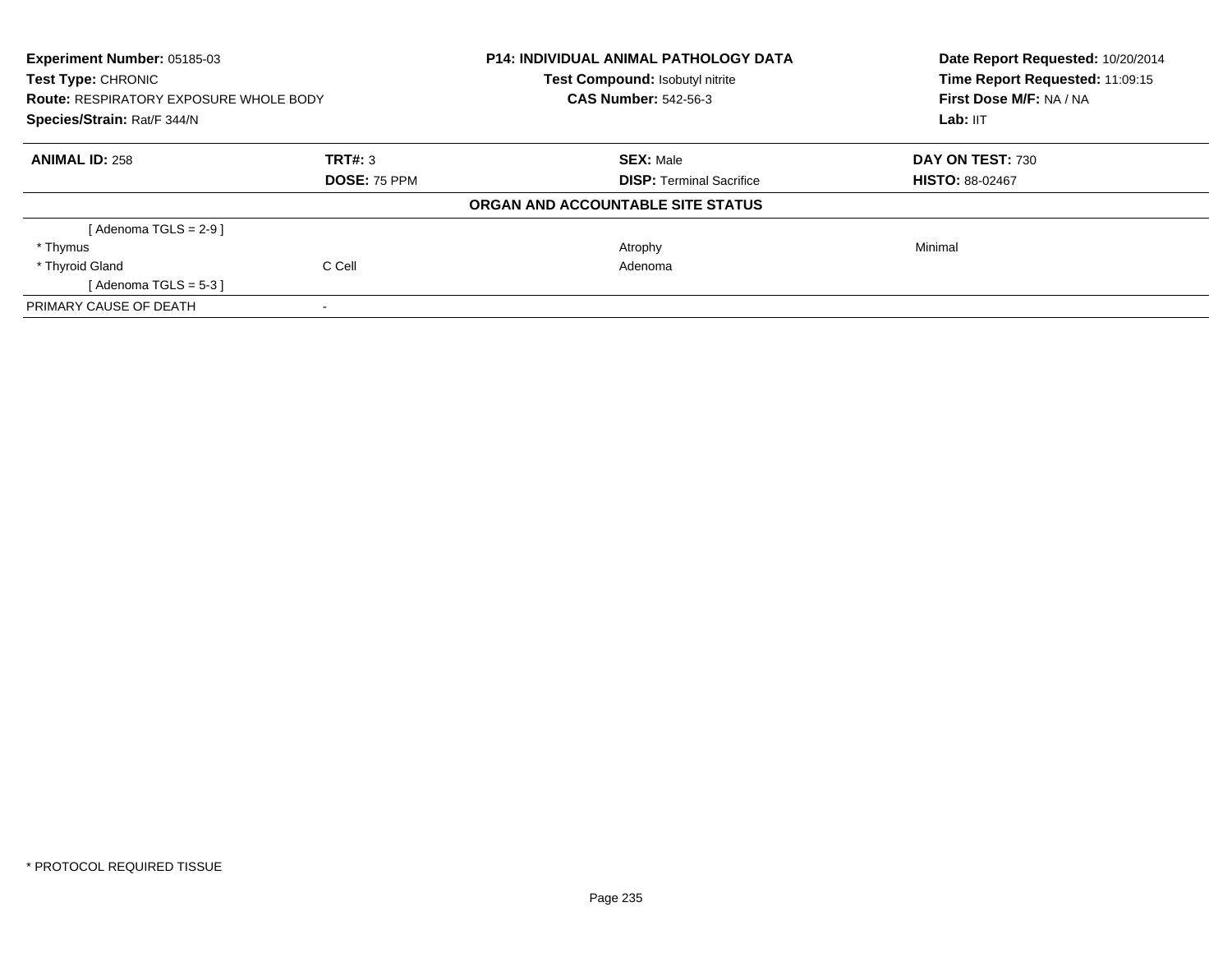| Experiment Number: 05185-03<br>Test Type: CHRONIC<br>Route: RESPIRATORY EXPOSURE WHOLE BODY<br>Species/Strain: Rat/F 344/N |                            | P14: INDIVIDUAL ANIMAL PATHOLOGY DATA<br>Test Compound: Isobutyl nitrite<br><b>CAS Number: 542-56-3</b> | Date Report Requested: 10/20/2014<br>Time Report Requested: 11:09:15<br>First Dose M/F: NA / NA<br>Lab: II <sub>T</sub> |
|----------------------------------------------------------------------------------------------------------------------------|----------------------------|---------------------------------------------------------------------------------------------------------|-------------------------------------------------------------------------------------------------------------------------|
| <b>ANIMAL ID: 259</b>                                                                                                      | <b>TRT#: 3</b>             | <b>SEX: Male</b>                                                                                        | DAY ON TEST: 729                                                                                                        |
|                                                                                                                            | DOSE: 75 PPM               | <b>DISP: Terminal Sacrifice</b>                                                                         | HISTO: 88-02468                                                                                                         |
|                                                                                                                            |                            | ORGAN AND ACCOUNTABLE SITE STATUS                                                                       |                                                                                                                         |
| <b>NORMAL</b>                                                                                                              |                            |                                                                                                         |                                                                                                                         |
| * Bone                                                                                                                     | * Bone Marrow              | * Brain                                                                                                 | * Esophagus                                                                                                             |
| * Intestine Large, Cecum                                                                                                   | * Intestine Large, Colon   | * Intestine Large, Rectum                                                                               | * Intestine Small, Duodenum                                                                                             |
| * Intestine Small, Ileum                                                                                                   | * Intestine Small, Jejunum | * Larynx                                                                                                | * Liver                                                                                                                 |
| * Lung                                                                                                                     | * Lymph Node, Mandibular   | * Lymph Node, Mesenteric                                                                                | * Mammary Gland                                                                                                         |
| * Prostate                                                                                                                 | * Salivary Glands          | * Skin                                                                                                  | * Spleen                                                                                                                |
| * Stomach, Forestomach                                                                                                     | * Stomach, Glandular       | * Thyroid Gland                                                                                         | * Trachea                                                                                                               |
| * Urinary Bladder                                                                                                          |                            |                                                                                                         |                                                                                                                         |
| <b>MISSING</b>                                                                                                             |                            |                                                                                                         |                                                                                                                         |
| * Lymph Node, Bronchial                                                                                                    | * Parathyroid Gland        |                                                                                                         |                                                                                                                         |
| <b>OBSERVATIONS</b>                                                                                                        |                            |                                                                                                         |                                                                                                                         |
| * Adrenal Cortex                                                                                                           |                            | Vacuolization Cytoplasmic                                                                               | Minimal                                                                                                                 |
| * Adrenal Medulla                                                                                                          |                            | Hyperplasia                                                                                             | Mild                                                                                                                    |
| * Epididymis                                                                                                               |                            | Hypospermia                                                                                             | Mild                                                                                                                    |
| * Heart                                                                                                                    |                            | Cardiomyopathy                                                                                          | Mild                                                                                                                    |
| * Kidney                                                                                                                   |                            | Nephropathy                                                                                             | Chronic, Mild                                                                                                           |
| * Lymph Node, Mediastinal                                                                                                  |                            | Hemorrhage                                                                                              | Minimal                                                                                                                 |
| * Nose                                                                                                                     | Olfactory Epi              | <b>Cytoplasmic Alteration</b>                                                                           | Mild                                                                                                                    |
|                                                                                                                            |                            | Inflammation                                                                                            | Minimal                                                                                                                 |
| * Pancreas                                                                                                                 | <b>Acinar Cell</b>         | Atrophy                                                                                                 | Minimal                                                                                                                 |
| * Pituitary Gland                                                                                                          | Pars Distalis              | Adenoma                                                                                                 |                                                                                                                         |
| [Adenoma TGLS = $2-1$ ]                                                                                                    |                            |                                                                                                         |                                                                                                                         |
| * Preputial Gland                                                                                                          |                            | Ectasia                                                                                                 | Mild                                                                                                                    |
| * Seminal Vesicle                                                                                                          |                            | <b>Depletion Cellular</b>                                                                               | Mild                                                                                                                    |
| * Testes                                                                                                                   | Bilateral, Interstit Cell  | Adenoma                                                                                                 |                                                                                                                         |
| [Adenoma TGLS = $1-9$ ]                                                                                                    |                            |                                                                                                         |                                                                                                                         |
| * Thymus                                                                                                                   |                            | Atrophy                                                                                                 | Mild                                                                                                                    |
| PRIMARY CAUSE OF DEATH                                                                                                     | $\overline{\phantom{a}}$   |                                                                                                         |                                                                                                                         |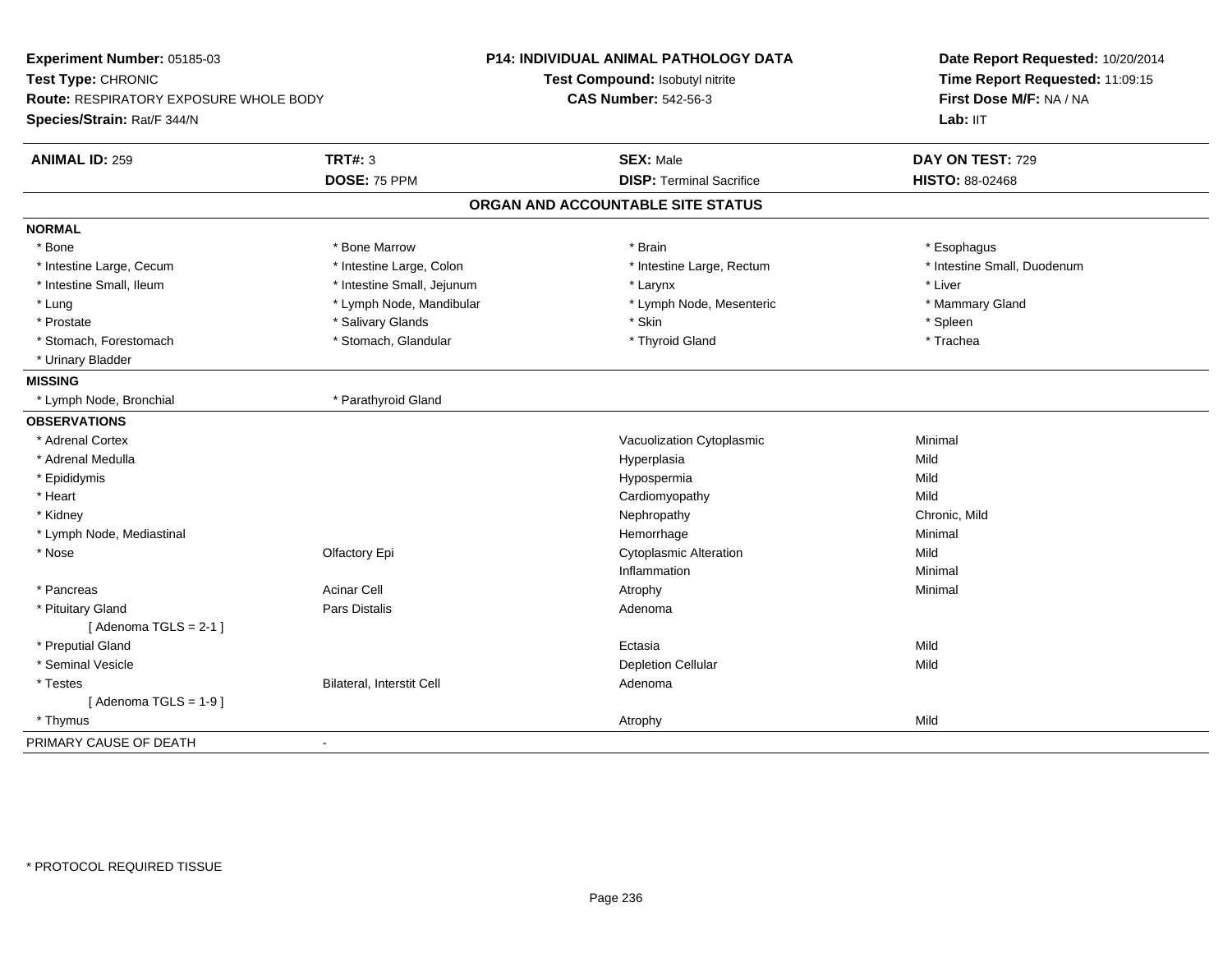| Experiment Number: 05185-03            |                            | P14: INDIVIDUAL ANIMAL PATHOLOGY DATA | Date Report Requested: 10/20/2014<br>Time Report Requested: 11:09:15 |  |
|----------------------------------------|----------------------------|---------------------------------------|----------------------------------------------------------------------|--|
| Test Type: CHRONIC                     |                            | Test Compound: Isobutyl nitrite       |                                                                      |  |
| Route: RESPIRATORY EXPOSURE WHOLE BODY |                            | <b>CAS Number: 542-56-3</b>           | First Dose M/F: NA / NA                                              |  |
| Species/Strain: Rat/F 344/N            |                            |                                       | Lab: IIT                                                             |  |
| <b>ANIMAL ID: 260</b>                  | <b>TRT#: 3</b>             | <b>SEX: Male</b>                      | DAY ON TEST: 712                                                     |  |
|                                        | DOSE: 75 PPM               | <b>DISP:</b> Moribund Sacrifice       | <b>HISTO: 88-02469</b>                                               |  |
|                                        |                            | ORGAN AND ACCOUNTABLE SITE STATUS     |                                                                      |  |
| <b>NORMAL</b>                          |                            |                                       |                                                                      |  |
| * Adrenal Medulla                      | * Bone                     | * Bone Marrow                         | * Esophagus                                                          |  |
| * Intestine Large, Cecum               | * Intestine Large, Colon   | * Intestine Large, Rectum             | * Intestine Small, Duodenum                                          |  |
| * Intestine Small, Ileum               | * Intestine Small, Jejunum | * Larynx                              | * Lymph Node, Mesenteric                                             |  |
| * Mammary Gland                        | * Nose                     | * Pancreas                            | * Parathyroid Gland                                                  |  |
| * Salivary Glands                      | * Skin                     | * Spleen                              | * Stomach, Forestomach                                               |  |
| * Stomach, Glandular                   | * Thyroid Gland            | * Trachea                             | * Urinary Bladder                                                    |  |
| <b>OBSERVATIONS</b>                    |                            |                                       |                                                                      |  |
| * Adrenal Cortex                       |                            | Vacuolization Cytoplasmic             | Mild                                                                 |  |
| * Brain                                |                            | Hemorrhage                            | Mild                                                                 |  |
| [Hemorrhage TGLS = 7-1]                |                            |                                       |                                                                      |  |
| * Epididymis                           |                            | Hypospermia                           | Marked                                                               |  |
| Eye                                    |                            | Hemorrhage                            | Moderate                                                             |  |
|                                        |                            | Inflammation                          | Moderate                                                             |  |
| [Hemorrhage TGLS = 3-11]               |                            |                                       |                                                                      |  |
| [Inflammation TGLS = $3-11$ ]          |                            |                                       |                                                                      |  |
| * Heart                                |                            | Cardiomyopathy                        | Mild                                                                 |  |
| * Kidney                               |                            | Nephropathy                           | Chronic, Mild                                                        |  |
| * Liver                                |                            | <b>Fatty Change</b>                   | Moderate                                                             |  |
| * Lung                                 |                            | Carcinoma                             | Metastatic (Zymbal'S Gland)                                          |  |
|                                        | Artery                     | Inflammation                          | Mild                                                                 |  |
|                                        |                            | Inflammation                          | Minimal                                                              |  |
|                                        | Artery                     | Thrombosis                            | Mild                                                                 |  |
| * Lymph Node, Bronchial                |                            | Hemorrhage                            | Minimal                                                              |  |
| * Lymph Node, Mandibular               |                            | Hyperplasia                           | Plasma Cell, Moderate                                                |  |
| * Lymph Node, Mediastinal              |                            | Pigmentation                          | Minimal                                                              |  |
| * Pituitary Gland                      | <b>Pars Distalis</b>       | Cyst                                  | Moderate                                                             |  |
|                                        | Pars Distalis              | Hyperplasia                           | Moderate                                                             |  |
| [Cyst TGLS = $8-1$ ]                   |                            |                                       |                                                                      |  |
| [Hyperplasia TGLS = 8-1]               |                            |                                       |                                                                      |  |
| * Preputial Gland                      |                            | Ectasia                               | Mild                                                                 |  |
|                                        |                            |                                       |                                                                      |  |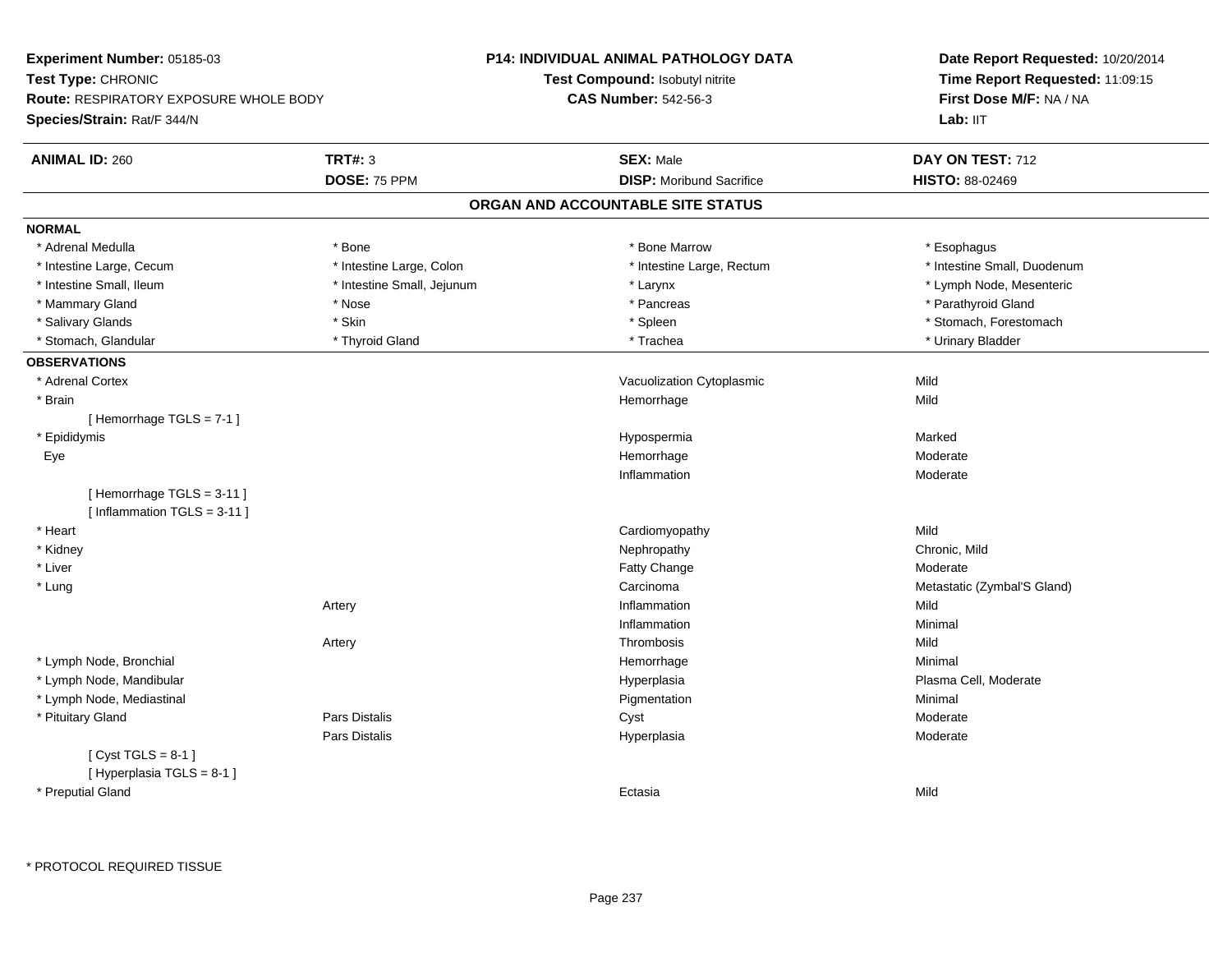| Experiment Number: 05185-03<br><b>Test Type: CHRONIC</b><br><b>Route: RESPIRATORY EXPOSURE WHOLE BODY</b><br>Species/Strain: Rat/F 344/N |                                  | <b>P14: INDIVIDUAL ANIMAL PATHOLOGY DATA</b><br>Test Compound: Isobutyl nitrite<br><b>CAS Number: 542-56-3</b> | Date Report Requested: 10/20/2014<br>Time Report Requested: 11:09:15<br>First Dose M/F: NA / NA<br>Lab: IIT |
|------------------------------------------------------------------------------------------------------------------------------------------|----------------------------------|----------------------------------------------------------------------------------------------------------------|-------------------------------------------------------------------------------------------------------------|
| <b>ANIMAL ID: 260</b>                                                                                                                    | <b>TRT#: 3</b><br>DOSE: 75 PPM   | <b>SEX: Male</b><br><b>DISP:</b> Moribund Sacrifice                                                            | DAY ON TEST: 712<br><b>HISTO: 88-02469</b>                                                                  |
|                                                                                                                                          |                                  | ORGAN AND ACCOUNTABLE SITE STATUS                                                                              |                                                                                                             |
| * Prostate                                                                                                                               |                                  | Inflammation                                                                                                   | Mild                                                                                                        |
| * Seminal Vesicle                                                                                                                        |                                  | <b>Depletion Cellular</b>                                                                                      | Marked                                                                                                      |
| * Testes                                                                                                                                 | <b>Bilateral, Interstit Cell</b> | Adenoma                                                                                                        |                                                                                                             |
| [Adenoma TGLS = $1,5-9$ ]                                                                                                                |                                  |                                                                                                                |                                                                                                             |
| * Thymus                                                                                                                                 |                                  | Atrophy                                                                                                        | Moderate                                                                                                    |
| Zymbal's Gland                                                                                                                           |                                  | Carcinoma                                                                                                      |                                                                                                             |
| [ Carcinoma TGLS = $2,4-13,14$ ]                                                                                                         |                                  |                                                                                                                |                                                                                                             |
| PRIMARY CAUSE OF DEATH                                                                                                                   |                                  |                                                                                                                |                                                                                                             |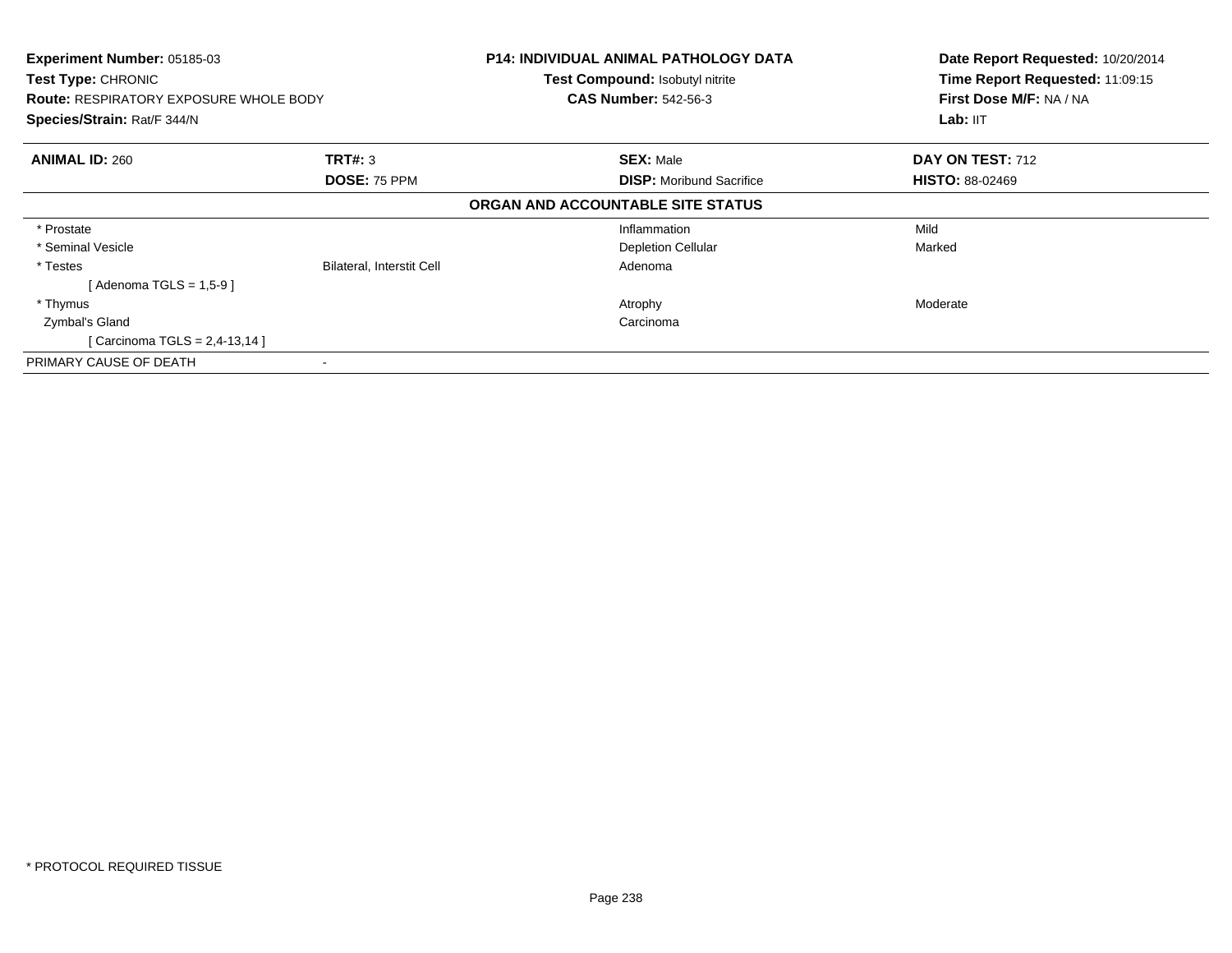| Experiment Number: 05185-03            |                             | <b>P14: INDIVIDUAL ANIMAL PATHOLOGY DATA</b> | Date Report Requested: 10/20/2014<br>Time Report Requested: 11:09:15<br>First Dose M/F: NA / NA |
|----------------------------------------|-----------------------------|----------------------------------------------|-------------------------------------------------------------------------------------------------|
| Test Type: CHRONIC                     |                             | Test Compound: Isobutyl nitrite              |                                                                                                 |
| Route: RESPIRATORY EXPOSURE WHOLE BODY |                             | <b>CAS Number: 542-56-3</b>                  |                                                                                                 |
| Species/Strain: Rat/F 344/N            |                             |                                              | Lab: IIT                                                                                        |
| <b>ANIMAL ID: 261</b>                  | <b>TRT#: 3</b>              | <b>SEX: Male</b>                             | DAY ON TEST: 729                                                                                |
|                                        | DOSE: 75 PPM                | <b>DISP: Terminal Sacrifice</b>              | HISTO: 88-02470                                                                                 |
|                                        |                             | ORGAN AND ACCOUNTABLE SITE STATUS            |                                                                                                 |
| <b>NORMAL</b>                          |                             |                                              |                                                                                                 |
| * Adrenal Cortex                       | * Adrenal Medulla           | * Bone                                       | * Bone Marrow                                                                                   |
| * Brain                                | * Esophagus                 | * Intestine Large, Cecum                     | * Intestine Large, Colon                                                                        |
| * Intestine Large, Rectum              | * Intestine Small, Duodenum | * Intestine Small. Ileum                     | * Intestine Small, Jejunum                                                                      |
| * Larynx                               | * Lymph Node, Bronchial     | * Lymph Node, Mandibular                     | * Lymph Node, Mediastinal                                                                       |
| * Lymph Node, Mesenteric               | * Mammary Gland             | * Nose                                       | * Parathyroid Gland                                                                             |
| * Salivary Glands                      | * Skin                      | * Spleen                                     | * Stomach, Forestomach                                                                          |
| * Stomach, Glandular                   | * Thymus                    | * Thyroid Gland                              | * Trachea                                                                                       |
| * Urinary Bladder                      |                             |                                              |                                                                                                 |
| <b>OBSERVATIONS</b>                    |                             |                                              |                                                                                                 |
| * Epididymis                           |                             | Hypospermia                                  | Moderate                                                                                        |
| * Heart                                |                             | Cardiomyopathy                               | Minimal                                                                                         |
| Islets, Pancreatic                     |                             | Hyperplasia                                  | Mild                                                                                            |
| * Kidney                               |                             | Nephropathy                                  | Chronic, Mild                                                                                   |
| * Liver                                |                             | <b>Basophilic Focus</b>                      | Minimal                                                                                         |
|                                        |                             | <b>Clear Cell Focus</b>                      | Mild                                                                                            |
|                                        |                             | Degeneration                                 | Cystic, Mild                                                                                    |
| * Lung                                 | Alveolar Epith              | Hyperplasia                                  | Mild                                                                                            |
| * Pancreas                             | <b>Acinar Cell</b>          | Atrophy                                      | Mild                                                                                            |
| * Pituitary Gland                      | Pars Distalis               | Hyperplasia                                  | Minimal                                                                                         |
| * Preputial Gland                      |                             | Ectasia                                      | Mild                                                                                            |
| * Prostate                             |                             | Hyperplasia                                  | Minimal                                                                                         |
| * Seminal Vesicle                      |                             | <b>Depletion Cellular</b>                    | Moderate                                                                                        |
| * Testes                               | Bilateral, Interstit Cell   | Adenoma                                      |                                                                                                 |
| [Adenoma TGLS = $1-9$ ]                |                             |                                              |                                                                                                 |
| PRIMARY CAUSE OF DEATH                 | $\blacksquare$              |                                              |                                                                                                 |
|                                        |                             |                                              |                                                                                                 |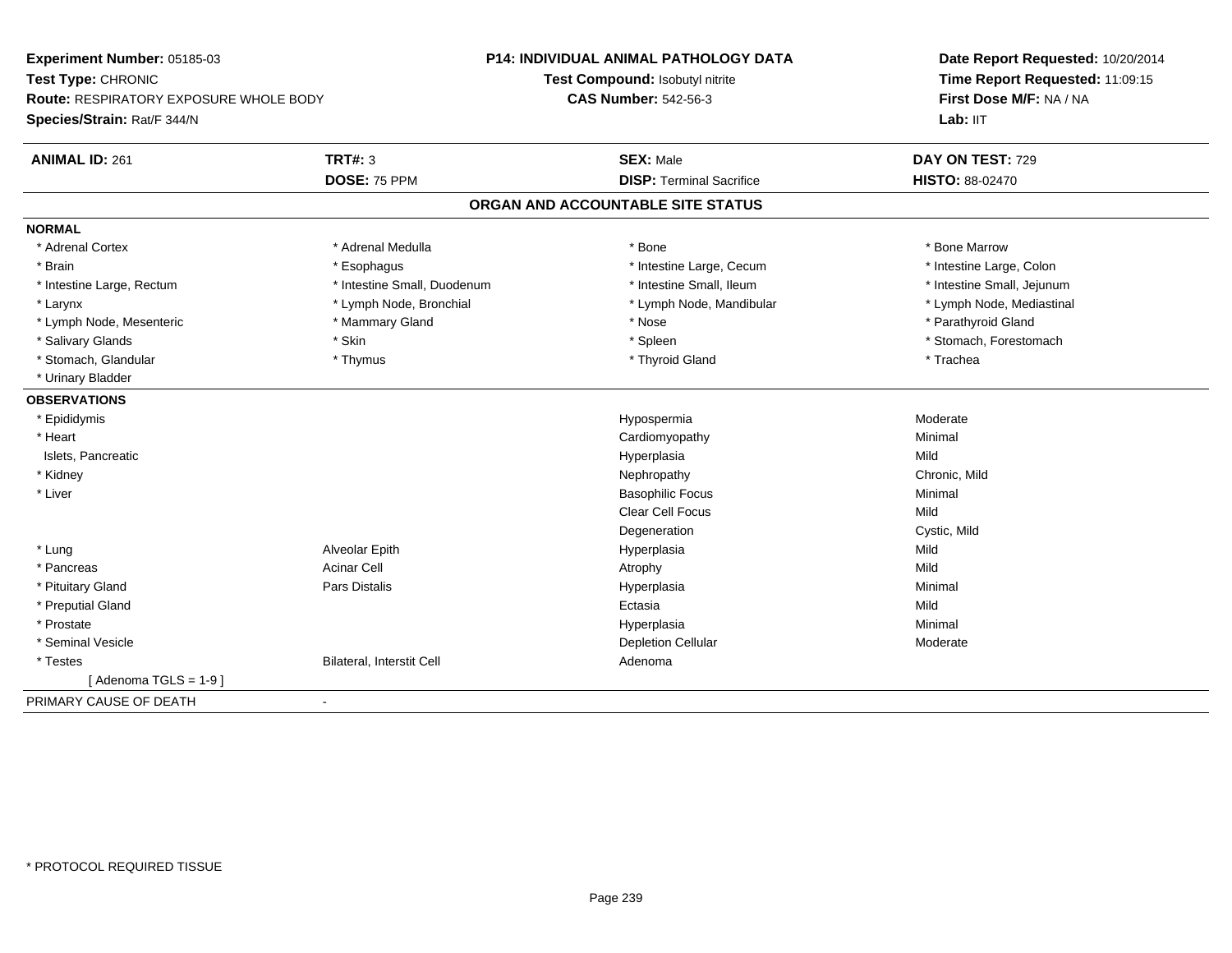| Experiment Number: 05185-03                             | <b>P14: INDIVIDUAL ANIMAL PATHOLOGY DATA</b> | Date Report Requested: 10/20/2014<br>Time Report Requested: 11:09:15 |  |
|---------------------------------------------------------|----------------------------------------------|----------------------------------------------------------------------|--|
| Test Type: CHRONIC                                      | Test Compound: Isobutyl nitrite              |                                                                      |  |
| <b>Route: RESPIRATORY EXPOSURE WHOLE BODY</b>           | <b>CAS Number: 542-56-3</b>                  | First Dose M/F: NA / NA                                              |  |
| Species/Strain: Rat/F 344/N                             |                                              | Lab: IIT                                                             |  |
| <b>TRT#: 3</b><br><b>ANIMAL ID: 262</b>                 | <b>SEX: Male</b>                             | DAY ON TEST: 730                                                     |  |
| DOSE: 75 PPM                                            | <b>DISP: Terminal Sacrifice</b>              | <b>HISTO: 88-02471</b>                                               |  |
|                                                         | ORGAN AND ACCOUNTABLE SITE STATUS            |                                                                      |  |
| <b>NORMAL</b>                                           |                                              |                                                                      |  |
| * Adrenal Cortex<br>* Bone                              | * Bone Marrow                                | * Brain                                                              |  |
| * Intestine Large, Cecum<br>* Esophagus                 | * Intestine Large, Colon                     | * Intestine Large, Rectum                                            |  |
| * Intestine Small, Ileum<br>* Intestine Small, Duodenum | * Intestine Small, Jejunum                   | * Larynx                                                             |  |
| * Lymph Node, Mandibular<br>* Lymph Node, Bronchial     | * Lymph Node, Mesenteric                     | * Mammary Gland                                                      |  |
| * Parathyroid Gland<br>* Salivary Glands                | * Seminal Vesicle                            | * Skin                                                               |  |
| * Stomach, Forestomach<br>* Stomach, Glandular          | * Thyroid Gland                              | * Trachea                                                            |  |
| * Urinary Bladder                                       |                                              |                                                                      |  |
| <b>MISSING</b>                                          |                                              |                                                                      |  |
| * Lymph Node, Mediastinal<br>* Thymus                   |                                              |                                                                      |  |
| <b>OBSERVATIONS</b>                                     |                                              |                                                                      |  |
| * Adrenal Medulla                                       | Hyperplasia                                  | Moderate                                                             |  |
|                                                         | Pheochromocytoma Benign                      |                                                                      |  |
| * Epididymis                                            | Mesothelioma Malignant                       | Metastatic (Testes)                                                  |  |
| * Heart                                                 | Cardiomyopathy                               | Minimal                                                              |  |
| * Kidney                                                | Nephropathy                                  | Chronic, Moderate                                                    |  |
| * Liver                                                 | <b>Basophilic Focus</b>                      | Multiple, Minimal                                                    |  |
|                                                         | Degeneration                                 | Cystic, Mild                                                         |  |
| Alveolar Epith<br>* Lung                                | Hyperplasia                                  | Mild                                                                 |  |
| * Nose                                                  | Angiectasis                                  | Moderate                                                             |  |
|                                                         | Inflammation                                 | Mild                                                                 |  |
| <b>Acinar Cell</b><br>* Pancreas                        | Atrophy                                      | Minimal                                                              |  |
| * Pituitary Gland<br>Pars Distalis                      | Hyperplasia                                  | Moderate                                                             |  |
| * Preputial Gland                                       | Ectasia                                      | Minimal                                                              |  |
| * Prostate                                              | Inflammation                                 | Mild                                                                 |  |
| * Spleen                                                | Hematopoietic Cell Proliferation             | Minimal                                                              |  |
| * Testes                                                | Atrophy                                      | Mild                                                                 |  |
| Arteriole                                               | Inflammation                                 | Moderate                                                             |  |
|                                                         | Mesothelioma Malignant                       |                                                                      |  |
| PRIMARY CAUSE OF DEATH<br>$\sim$                        |                                              |                                                                      |  |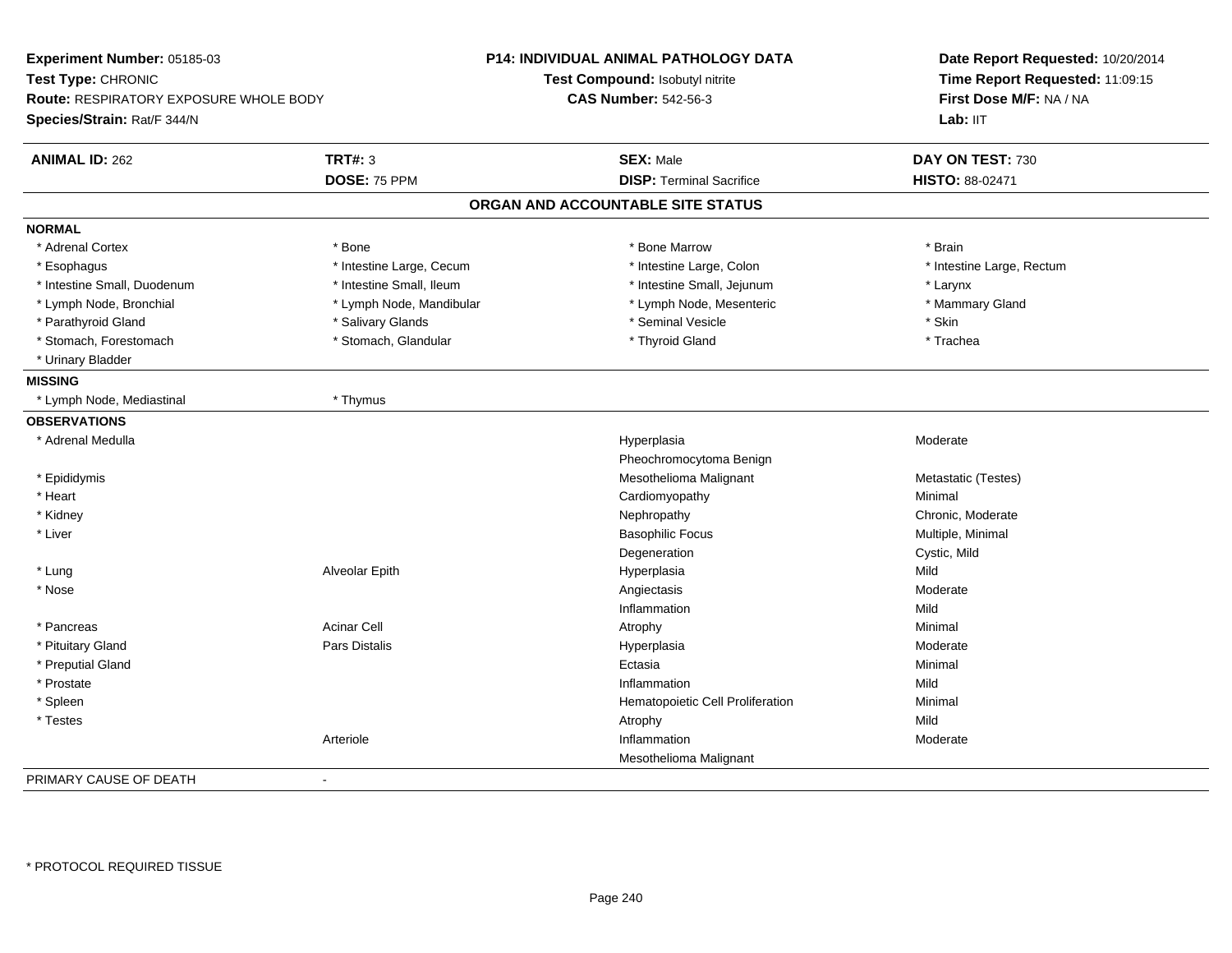| Experiment Number: 05185-03<br>Test Type: CHRONIC<br>Route: RESPIRATORY EXPOSURE WHOLE BODY<br>Species/Strain: Rat/F 344/N |                             | <b>P14: INDIVIDUAL ANIMAL PATHOLOGY DATA</b><br>Test Compound: Isobutyl nitrite<br><b>CAS Number: 542-56-3</b> | Date Report Requested: 10/20/2014<br>Time Report Requested: 11:09:15<br>First Dose M/F: NA / NA<br>Lab: IIT |
|----------------------------------------------------------------------------------------------------------------------------|-----------------------------|----------------------------------------------------------------------------------------------------------------|-------------------------------------------------------------------------------------------------------------|
| <b>ANIMAL ID: 263</b>                                                                                                      | <b>TRT#: 3</b>              | <b>SEX: Male</b>                                                                                               | DAY ON TEST: 730                                                                                            |
|                                                                                                                            | DOSE: 75 PPM                | <b>DISP: Terminal Sacrifice</b>                                                                                | HISTO: 88-02472                                                                                             |
|                                                                                                                            |                             | ORGAN AND ACCOUNTABLE SITE STATUS                                                                              |                                                                                                             |
| <b>NORMAL</b>                                                                                                              |                             |                                                                                                                |                                                                                                             |
| * Adrenal Medulla                                                                                                          | * Bone                      | * Bone Marrow                                                                                                  | * Brain                                                                                                     |
| * Epididymis                                                                                                               | * Esophagus                 | * Intestine Large, Cecum                                                                                       | * Intestine Large, Colon                                                                                    |
| * Intestine Large, Rectum                                                                                                  | * Intestine Small, Duodenum | * Intestine Small, Ileum                                                                                       | * Intestine Small, Jejunum                                                                                  |
| * Larynx                                                                                                                   | * Lymph Node, Mandibular    | * Lymph Node, Mediastinal                                                                                      | * Lymph Node, Mesenteric                                                                                    |
| * Mammary Gland                                                                                                            | $*$ Nose                    | * Parathyroid Gland                                                                                            | * Prostate                                                                                                  |
| * Salivary Glands                                                                                                          | * Seminal Vesicle           | * Skin                                                                                                         | * Spleen                                                                                                    |
| * Stomach, Forestomach                                                                                                     | * Stomach, Glandular        | * Thyroid Gland                                                                                                | * Trachea                                                                                                   |
| * Urinary Bladder                                                                                                          |                             |                                                                                                                |                                                                                                             |
| <b>MISSING</b>                                                                                                             |                             |                                                                                                                |                                                                                                             |
| * Lymph Node, Bronchial                                                                                                    |                             |                                                                                                                |                                                                                                             |
| <b>OBSERVATIONS</b>                                                                                                        |                             |                                                                                                                |                                                                                                             |
| * Adrenal Cortex                                                                                                           |                             | Vacuolization Cytoplasmic                                                                                      | Moderate                                                                                                    |
| * Heart                                                                                                                    |                             | Cardiomyopathy                                                                                                 | Minimal                                                                                                     |
| Islets, Pancreatic                                                                                                         |                             | Hyperplasia                                                                                                    | Mild                                                                                                        |
| * Kidney                                                                                                                   |                             | Nephropathy                                                                                                    | Chronic, Minimal                                                                                            |
| * Liver                                                                                                                    |                             | <b>Basophilic Focus</b>                                                                                        | Multiple, Minimal                                                                                           |
|                                                                                                                            |                             | Clear Cell Focus                                                                                               | Multiple, Minimal                                                                                           |
|                                                                                                                            |                             | <b>Eosinophilic Focus</b>                                                                                      | Multiple, Mild                                                                                              |
| * Lung                                                                                                                     | Alveolar Epith              | Hyperplasia                                                                                                    | Minimal                                                                                                     |
| * Pancreas                                                                                                                 | <b>Acinar Cell</b>          | Atrophy                                                                                                        | Minimal                                                                                                     |
| * Pituitary Gland                                                                                                          | <b>Pars Distalis</b>        | Adenoma                                                                                                        |                                                                                                             |
|                                                                                                                            | <b>Pars Distalis</b>        | Angiectasis                                                                                                    | Moderate                                                                                                    |
| [Adenoma TGLS = $2-1$ ]                                                                                                    |                             |                                                                                                                |                                                                                                             |
| [Angiectasis TGLS = 2-1]                                                                                                   |                             |                                                                                                                |                                                                                                             |
| * Preputial Gland                                                                                                          |                             | Ectasia                                                                                                        | Mild                                                                                                        |
|                                                                                                                            |                             | Inflammation                                                                                                   | Mild                                                                                                        |
| * Testes                                                                                                                   | Bilateral, Interstit Cell   | Adenoma                                                                                                        |                                                                                                             |
| [Adenoma TGLS = $1-9$ ]                                                                                                    |                             |                                                                                                                |                                                                                                             |
| * Thymus                                                                                                                   |                             | Atrophy                                                                                                        | Mild                                                                                                        |

PRIMARY CAUSE OF DEATH-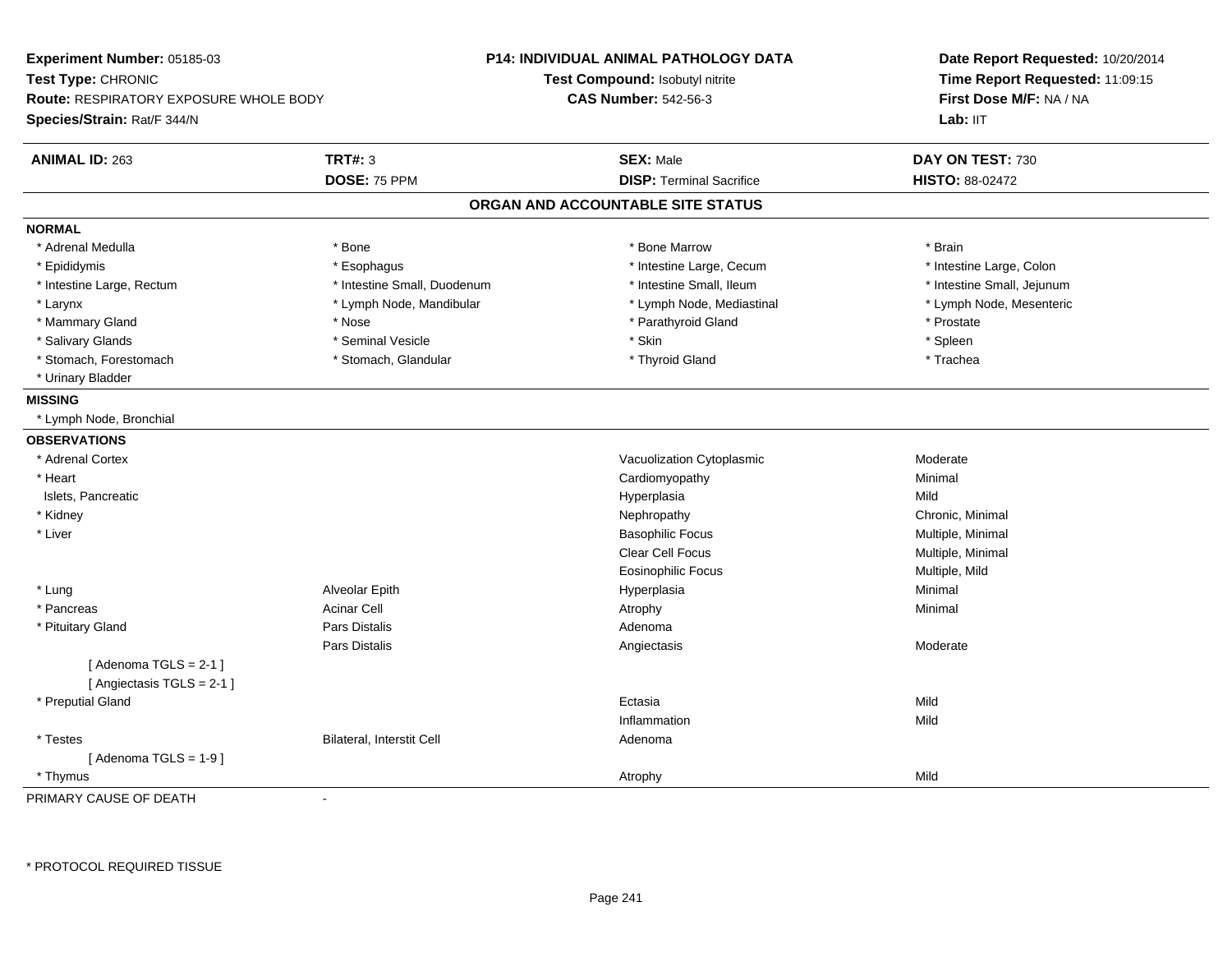| Experiment Number: 05185-03<br><b>Test Type: CHRONIC</b><br><b>Route: RESPIRATORY EXPOSURE WHOLE BODY</b> |                     | <b>P14: INDIVIDUAL ANIMAL PATHOLOGY DATA</b><br>Test Compound: Isobutyl nitrite<br><b>CAS Number: 542-56-3</b> | Date Report Requested: 10/20/2014<br>Time Report Requested: 11:09:15<br>First Dose M/F: NA / NA |
|-----------------------------------------------------------------------------------------------------------|---------------------|----------------------------------------------------------------------------------------------------------------|-------------------------------------------------------------------------------------------------|
|                                                                                                           |                     |                                                                                                                |                                                                                                 |
| Species/Strain: Rat/F 344/N                                                                               |                     |                                                                                                                | Lab: IIT                                                                                        |
| <b>ANIMAL ID: 263</b>                                                                                     | TRT#: 3             | <b>SEX: Male</b>                                                                                               | DAY ON TEST: 730                                                                                |
|                                                                                                           | <b>DOSE: 75 PPM</b> | <b>DISP: Terminal Sacrifice</b>                                                                                | <b>HISTO: 88-02472</b>                                                                          |
|                                                                                                           |                     | ORGAN AND ACCOUNTABLE SITE STATUS                                                                              |                                                                                                 |
|                                                                                                           |                     |                                                                                                                |                                                                                                 |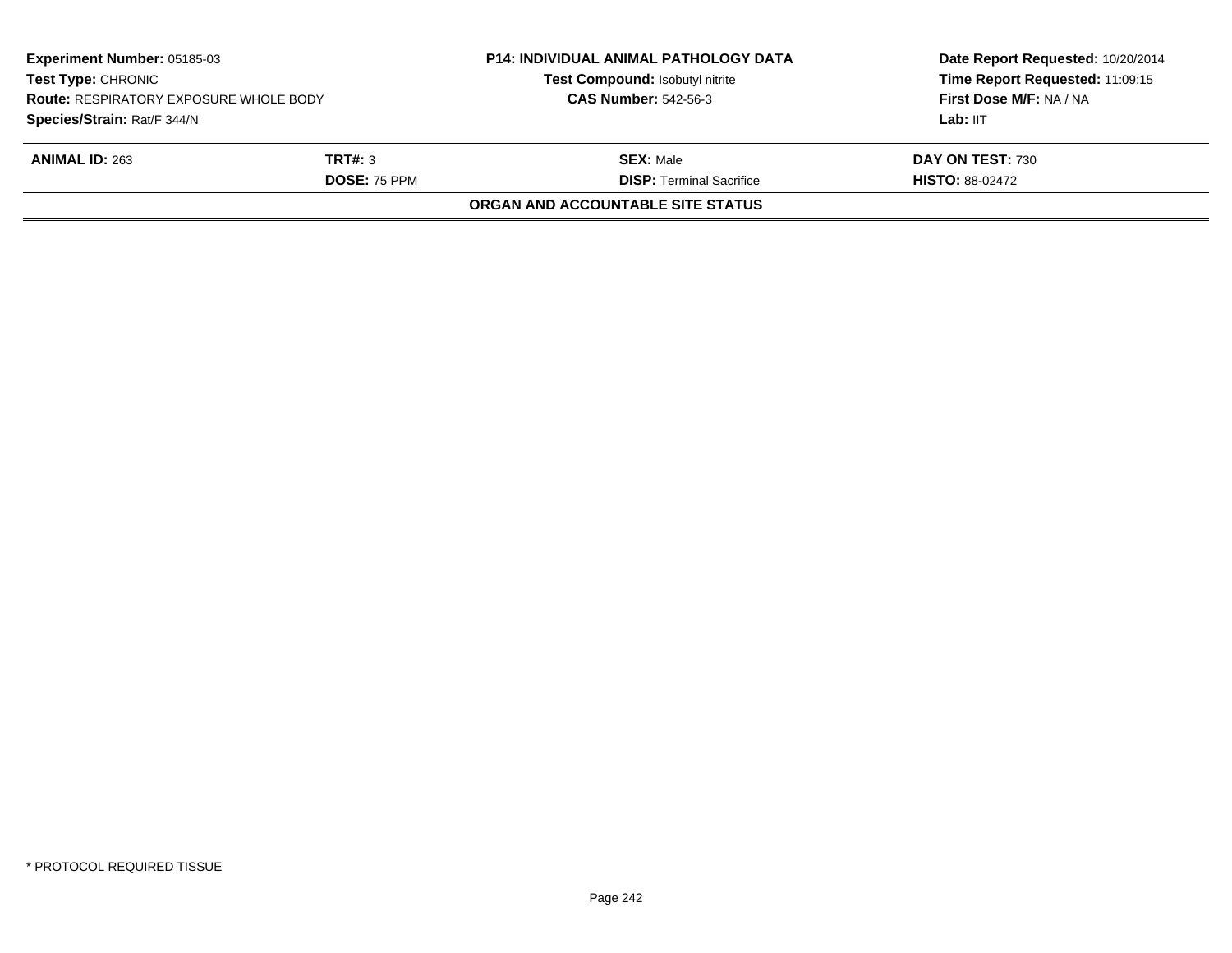| Experiment Number: 05185-03<br>Test Type: CHRONIC<br><b>Route: RESPIRATORY EXPOSURE WHOLE BODY</b><br>Species/Strain: Rat/F 344/N |                             | P14: INDIVIDUAL ANIMAL PATHOLOGY DATA<br>Test Compound: Isobutyl nitrite<br><b>CAS Number: 542-56-3</b> | Date Report Requested: 10/20/2014<br>Time Report Requested: 11:09:15<br>First Dose M/F: NA / NA<br>Lab: IIT |
|-----------------------------------------------------------------------------------------------------------------------------------|-----------------------------|---------------------------------------------------------------------------------------------------------|-------------------------------------------------------------------------------------------------------------|
| <b>ANIMAL ID: 264</b>                                                                                                             | <b>TRT#: 3</b>              | <b>SEX: Male</b>                                                                                        | DAY ON TEST: 730                                                                                            |
|                                                                                                                                   | DOSE: 75 PPM                | <b>DISP: Terminal Sacrifice</b>                                                                         | HISTO: 88-02473                                                                                             |
|                                                                                                                                   |                             | ORGAN AND ACCOUNTABLE SITE STATUS                                                                       |                                                                                                             |
| <b>NORMAL</b>                                                                                                                     |                             |                                                                                                         |                                                                                                             |
| * Adrenal Cortex                                                                                                                  | * Adrenal Medulla           | * Bone                                                                                                  | * Bone Marrow                                                                                               |
| * Brain                                                                                                                           | * Esophagus                 | * Intestine Large, Cecum                                                                                | * Intestine Large, Colon                                                                                    |
| * Intestine Large, Rectum                                                                                                         | * Intestine Small, Duodenum | * Intestine Small, Ileum                                                                                | * Intestine Small, Jejunum                                                                                  |
| * Larynx                                                                                                                          | * Lung                      | * Lymph Node, Mandibular                                                                                | * Lymph Node, Mediastinal                                                                                   |
| * Lymph Node, Mesenteric                                                                                                          | * Mammary Gland             | * Pancreas                                                                                              | * Salivary Glands                                                                                           |
| * Skin                                                                                                                            | * Spleen                    | * Stomach, Forestomach                                                                                  | * Stomach, Glandular                                                                                        |
| * Trachea                                                                                                                         | * Urinary Bladder           |                                                                                                         |                                                                                                             |
| <b>MISSING</b>                                                                                                                    |                             |                                                                                                         |                                                                                                             |
| * Lymph Node, Bronchial                                                                                                           | * Parathyroid Gland         |                                                                                                         |                                                                                                             |
| <b>OBSERVATIONS</b>                                                                                                               |                             |                                                                                                         |                                                                                                             |
| * Epididymis                                                                                                                      |                             | Hypospermia                                                                                             | Marked                                                                                                      |
| * Heart                                                                                                                           |                             | Cardiomyopathy                                                                                          | Minimal                                                                                                     |
| * Kidney                                                                                                                          |                             | Nephropathy                                                                                             | Chronic, Mild                                                                                               |
| * Liver                                                                                                                           |                             | <b>Basophilic Focus</b>                                                                                 | Multiple, Mild                                                                                              |
|                                                                                                                                   |                             | Eosinophilic Focus                                                                                      | Mild                                                                                                        |
| * Nose                                                                                                                            | <b>Respirat Epith</b>       | Hyperplasia                                                                                             | Minimal                                                                                                     |
| * Pituitary Gland                                                                                                                 | Pars Distalis               | Hyperplasia                                                                                             | Mild                                                                                                        |
| * Preputial Gland                                                                                                                 |                             | Ectasia                                                                                                 | Mild                                                                                                        |
| * Prostate                                                                                                                        |                             | Hyperplasia                                                                                             | Minimal                                                                                                     |
| * Seminal Vesicle                                                                                                                 |                             | <b>Depletion Cellular</b>                                                                               | Mild                                                                                                        |
| [ Depletion Cellular TGLS = 4-10 ]                                                                                                |                             |                                                                                                         |                                                                                                             |
| * Testes                                                                                                                          | Bilateral, Interstit Cell   | Adenoma                                                                                                 |                                                                                                             |
| [Adenoma TGLS = $1,2-9$ ]                                                                                                         |                             |                                                                                                         |                                                                                                             |
| * Thymus                                                                                                                          |                             | Atrophy                                                                                                 | Minimal                                                                                                     |
| * Thyroid Gland                                                                                                                   | C Cell                      | Hyperplasia                                                                                             | Minimal                                                                                                     |
| PRIMARY CAUSE OF DEATH                                                                                                            | $\blacksquare$              |                                                                                                         |                                                                                                             |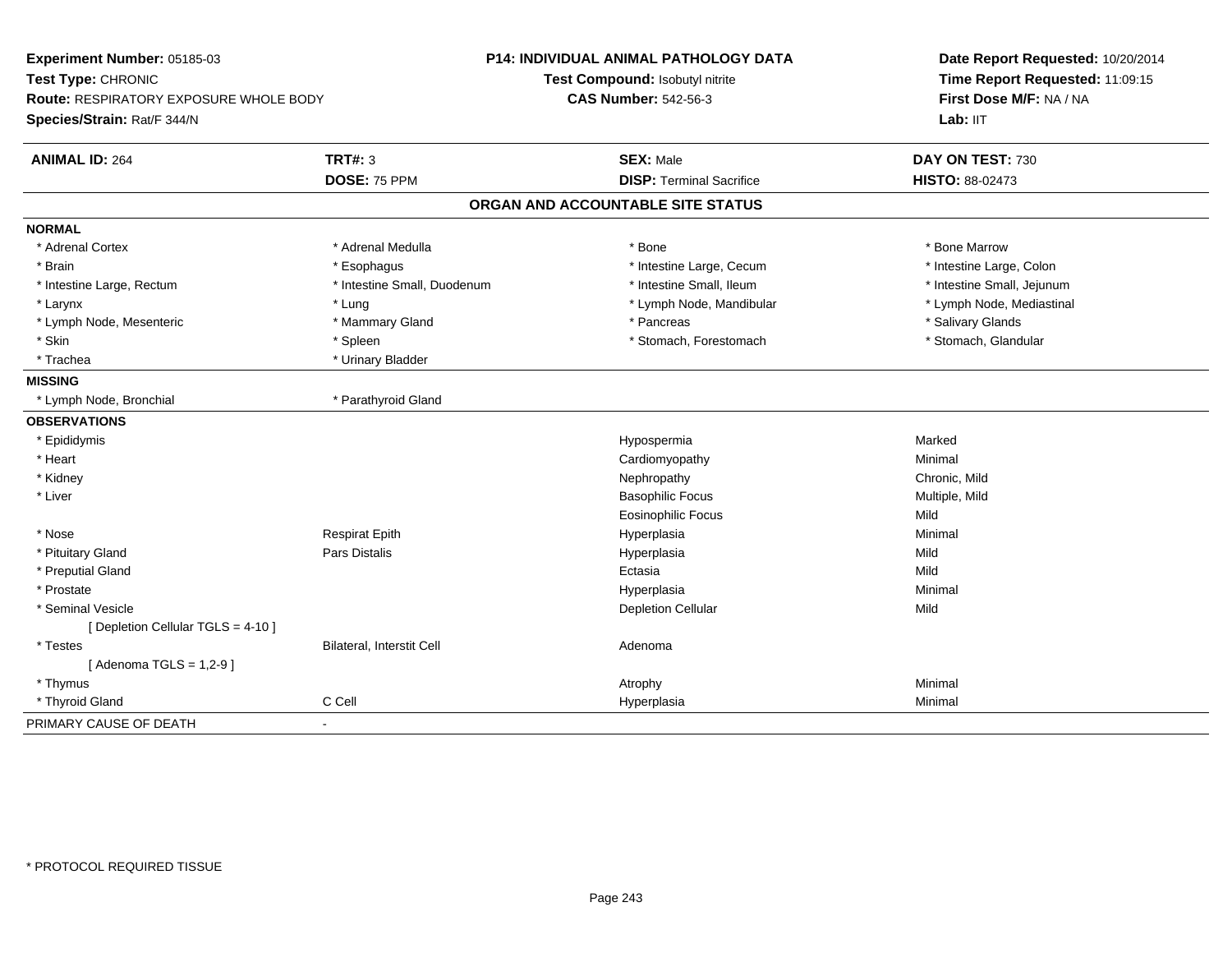| Experiment Number: 05185-03                                |                          | P14: INDIVIDUAL ANIMAL PATHOLOGY DATA | Date Report Requested: 10/20/2014<br>Time Report Requested: 11:09:15<br>First Dose M/F: NA / NA |  |
|------------------------------------------------------------|--------------------------|---------------------------------------|-------------------------------------------------------------------------------------------------|--|
| Test Type: CHRONIC                                         |                          | Test Compound: Isobutyl nitrite       |                                                                                                 |  |
| <b>Route: RESPIRATORY EXPOSURE WHOLE BODY</b>              |                          | <b>CAS Number: 542-56-3</b>           |                                                                                                 |  |
| Species/Strain: Rat/F 344/N                                |                          |                                       | Lab: IIT                                                                                        |  |
| <b>ANIMAL ID: 265</b>                                      | <b>TRT#: 3</b>           | <b>SEX: Male</b>                      | DAY ON TEST: 667                                                                                |  |
|                                                            | DOSE: 75 PPM             | <b>DISP:</b> Moribund Sacrifice       | HISTO: 88-02474                                                                                 |  |
|                                                            |                          | ORGAN AND ACCOUNTABLE SITE STATUS     |                                                                                                 |  |
| <b>NORMAL</b>                                              |                          |                                       |                                                                                                 |  |
| * Adrenal Medulla                                          | * Bone                   | * Bone Marrow                         | * Epididymis                                                                                    |  |
| * Esophagus                                                | * Intestine Large, Cecum | * Intestine Large, Colon              | * Intestine Large, Rectum                                                                       |  |
| * Intestine Small, Duodenum                                | * Intestine Small, Ileum | * Intestine Small, Jejunum            | * Larynx                                                                                        |  |
| * Lymph Node, Mandibular                                   | * Lymph Node, Mesenteric | * Nose                                | * Parathyroid Gland                                                                             |  |
| * Prostate                                                 | * Salivary Glands        | * Skin                                | * Spleen                                                                                        |  |
| * Thyroid Gland                                            | * Trachea                | * Urinary Bladder                     |                                                                                                 |  |
| <b>MISSING</b>                                             |                          |                                       |                                                                                                 |  |
| * Lymph Node, Bronchial                                    |                          |                                       |                                                                                                 |  |
| <b>OBSERVATIONS</b>                                        |                          |                                       |                                                                                                 |  |
| * Adrenal Cortex                                           |                          | Vacuolization Cytoplasmic             | Mild                                                                                            |  |
| * Brain                                                    |                          | Compression                           | Moderate                                                                                        |  |
| [ Compression $TGLS = 3-1$ ]                               |                          |                                       |                                                                                                 |  |
| * Heart                                                    |                          | Cardiomyopathy                        | Mild                                                                                            |  |
| Islets, Pancreatic                                         |                          | Adenoma                               |                                                                                                 |  |
| * Kidney                                                   |                          | Nephropathy                           | Chronic, Moderate                                                                               |  |
| [Nephropathy TGLS = 1-7]                                   |                          |                                       |                                                                                                 |  |
| * Liver                                                    |                          | Fatty Change                          | Moderate                                                                                        |  |
| * Lung                                                     | Alveolar Epith           | Hyperplasia                           | Minimal                                                                                         |  |
| * Lymph Node, Mediastinal                                  |                          | Pigmentation                          | Minimal                                                                                         |  |
| * Mammary Gland                                            |                          | Lactation                             | Moderate                                                                                        |  |
| * Pancreas                                                 | <b>Acinar Cell</b>       | Atrophy                               | Moderate                                                                                        |  |
| * Pituitary Gland                                          | <b>Pars Distalis</b>     | Adenoma                               |                                                                                                 |  |
| [Adenoma TGLS = $2-1$ ]                                    |                          |                                       |                                                                                                 |  |
| * Preputial Gland                                          |                          | Ectasia                               | Moderate                                                                                        |  |
| * Seminal Vesicle                                          |                          | <b>Depletion Cellular</b>             | Moderate                                                                                        |  |
| * Stomach, Forestomach                                     |                          | Hyperplasia                           | Moderate                                                                                        |  |
|                                                            |                          | Inflammation                          | Marked                                                                                          |  |
| [ Hyperplasia TGLS = 4-4 ]<br>[Inflammation TGLS = $4-4$ ] |                          |                                       |                                                                                                 |  |
| * Stomach, Glandular                                       |                          | Inflammation                          | Moderate                                                                                        |  |
|                                                            |                          |                                       |                                                                                                 |  |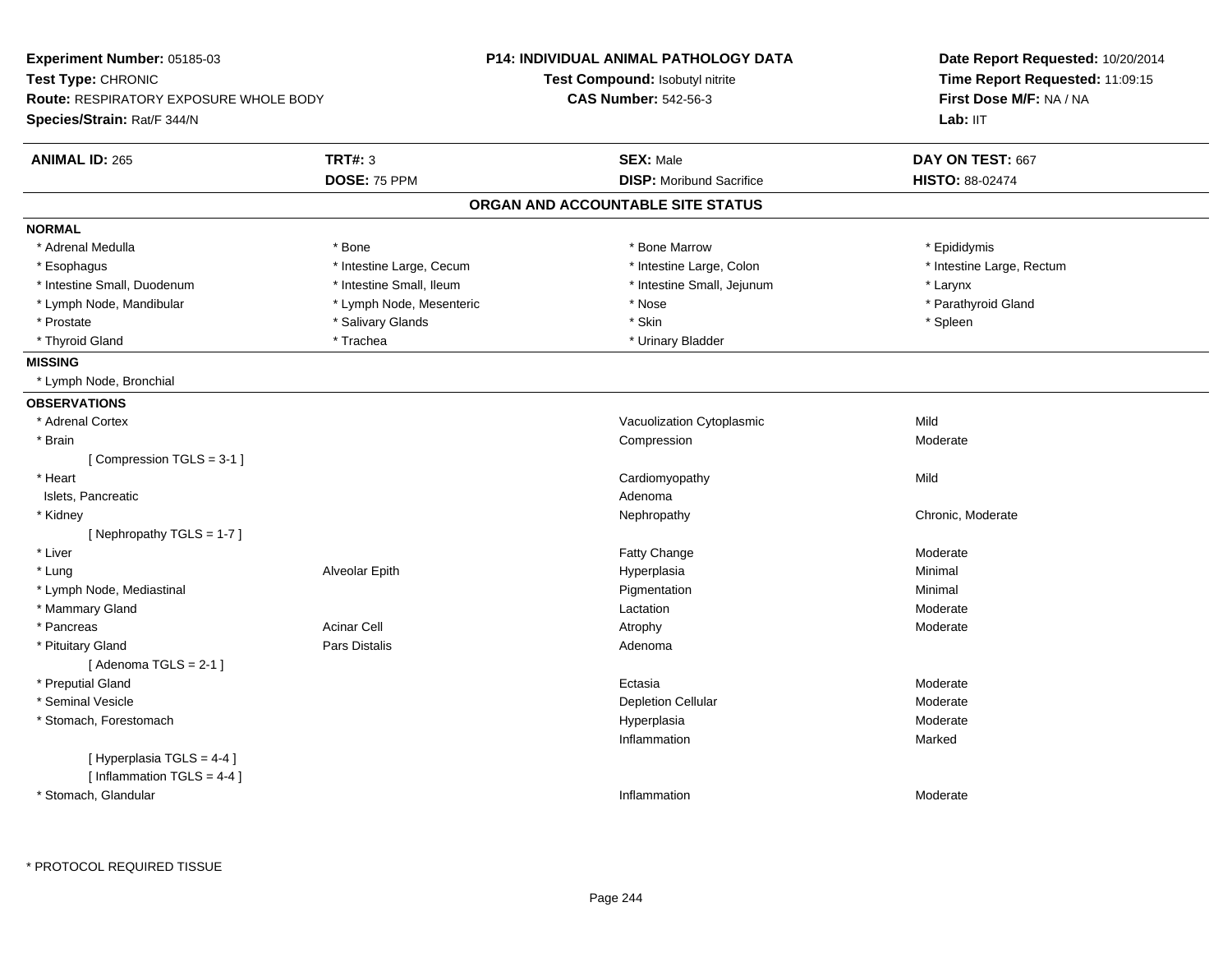| Experiment Number: 05185-03<br><b>Test Type: CHRONIC</b><br><b>Route: RESPIRATORY EXPOSURE WHOLE BODY</b><br>Species/Strain: Rat/F 344/N |                     | <b>P14: INDIVIDUAL ANIMAL PATHOLOGY DATA</b> | Date Report Requested: 10/20/2014<br>Time Report Requested: 11:09:15<br>First Dose M/F: NA / NA |
|------------------------------------------------------------------------------------------------------------------------------------------|---------------------|----------------------------------------------|-------------------------------------------------------------------------------------------------|
|                                                                                                                                          |                     | <b>Test Compound: Isobutyl nitrite</b>       |                                                                                                 |
|                                                                                                                                          |                     | <b>CAS Number: 542-56-3</b>                  |                                                                                                 |
|                                                                                                                                          |                     |                                              | Lab: IIT                                                                                        |
| <b>ANIMAL ID: 265</b>                                                                                                                    | <b>TRT#: 3</b>      | <b>SEX: Male</b>                             | DAY ON TEST: 667                                                                                |
|                                                                                                                                          | <b>DOSE: 75 PPM</b> | <b>DISP:</b> Moribund Sacrifice              | <b>HISTO: 88-02474</b>                                                                          |
|                                                                                                                                          |                     | ORGAN AND ACCOUNTABLE SITE STATUS            |                                                                                                 |
| [Inflammation TGLS = 4-4]                                                                                                                |                     |                                              |                                                                                                 |
| * Testes                                                                                                                                 | Bilateral           | Atrophy                                      | Mild                                                                                            |
| * Thymus                                                                                                                                 |                     | Atrophy                                      | Marked                                                                                          |
| PRIMARY CAUSE OF DEATH                                                                                                                   |                     |                                              |                                                                                                 |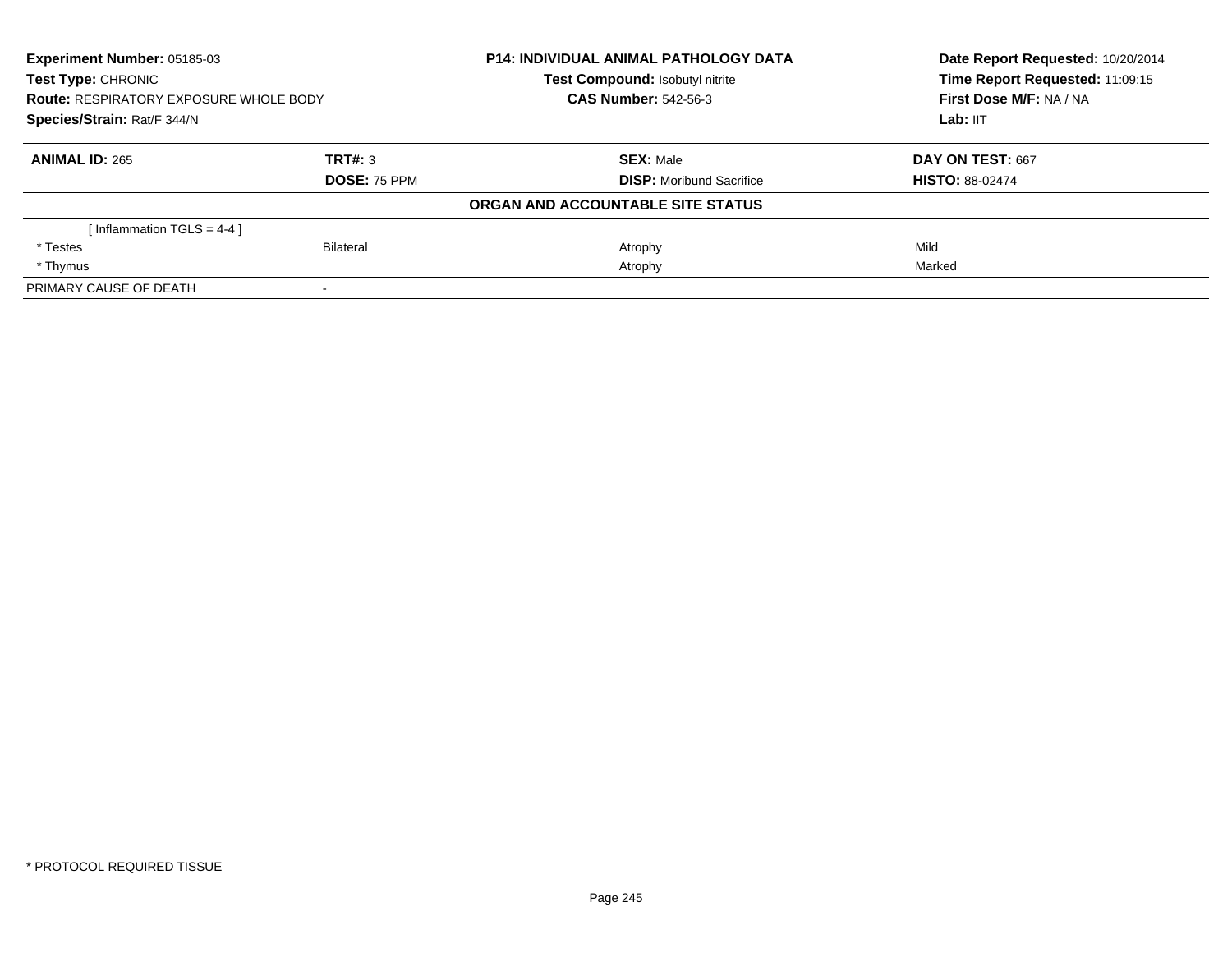| Experiment Number: 05185-03                   |                           | P14: INDIVIDUAL ANIMAL PATHOLOGY DATA | Date Report Requested: 10/20/2014<br>Time Report Requested: 11:09:15 |  |
|-----------------------------------------------|---------------------------|---------------------------------------|----------------------------------------------------------------------|--|
| Test Type: CHRONIC                            |                           | Test Compound: Isobutyl nitrite       |                                                                      |  |
| <b>Route: RESPIRATORY EXPOSURE WHOLE BODY</b> |                           | <b>CAS Number: 542-56-3</b>           | First Dose M/F: NA / NA                                              |  |
| Species/Strain: Rat/F 344/N                   |                           |                                       | Lab: IIT                                                             |  |
| <b>ANIMAL ID: 266</b>                         | <b>TRT#: 3</b>            | <b>SEX: Male</b>                      | DAY ON TEST: 719                                                     |  |
|                                               | DOSE: 75 PPM              | <b>DISP: Natural Death</b>            | HISTO: 88-02475                                                      |  |
|                                               |                           | ORGAN AND ACCOUNTABLE SITE STATUS     |                                                                      |  |
| <b>NORMAL</b>                                 |                           |                                       |                                                                      |  |
| * Adrenal Medulla                             | * Bone                    | * Esophagus                           | * Intestine Large, Cecum                                             |  |
| * Intestine Large, Colon                      | * Intestine Large, Rectum | * Intestine Small, Duodenum           | * Intestine Small, Ileum                                             |  |
| * Intestine Small, Jejunum                    | * Larynx                  | * Lymph Node, Bronchial               | * Lymph Node, Mandibular                                             |  |
| * Lymph Node, Mediastinal                     | * Nose                    | * Parathyroid Gland                   | * Prostate                                                           |  |
| * Salivary Glands                             | * Spleen                  | * Stomach, Glandular                  | * Thyroid Gland                                                      |  |
| * Trachea                                     | * Urinary Bladder         |                                       |                                                                      |  |
| <b>OBSERVATIONS</b>                           |                           |                                       |                                                                      |  |
| * Adrenal Cortex                              |                           | Vacuolization Cytoplasmic             | Mild                                                                 |  |
| * Bone Marrow                                 |                           | Hemorrhage                            | Moderate                                                             |  |
| * Brain                                       |                           | Compression                           | Mild                                                                 |  |
| [Compression TGLS = 8-1]                      |                           |                                       |                                                                      |  |
| * Epididymis                                  |                           | Atrophy                               | Mild                                                                 |  |
| * Heart                                       |                           | Cardiomyopathy                        | Mild                                                                 |  |
| * Kidney                                      |                           | Nephropathy                           | Chronic, Marked                                                      |  |
| [Nephropathy TGLS = 2-7]                      |                           |                                       |                                                                      |  |
| * Liver                                       | <b>Bile Duct</b>          | Hyperplasia                           | Mild                                                                 |  |
|                                               |                           | <b>Mixed Cell Focus</b>               | Mild                                                                 |  |
| * Lung                                        |                           | Congestion                            | Mild                                                                 |  |
|                                               | Alveolar Epith            | Hyperplasia                           | Mild                                                                 |  |
| [Hyperplasia TGLS = 9-14]                     |                           |                                       |                                                                      |  |
| * Lymph Node, Mesenteric                      |                           | Hemorrhage                            | Mild                                                                 |  |
| * Mammary Gland                               |                           | Lactation                             | Mild                                                                 |  |
| * Pancreas                                    | <b>Acinar Cell</b>        | Atrophy                               | Minimal                                                              |  |
| * Pituitary Gland                             | Pars Distalis             | Angiectasis                           | Marked                                                               |  |
| [ Angiectasis TGLS = 3-1 ]                    |                           |                                       |                                                                      |  |
| * Preputial Gland                             |                           | Ectasia                               | Mild                                                                 |  |
| * Seminal Vesicle                             |                           | <b>Depletion Cellular</b>             | Marked                                                               |  |
| * Skin                                        | <b>Back</b>               | Squamous Cell Carcinoma               |                                                                      |  |
| [Squamous Cell Carcinoma TGLS = 1-13]         |                           |                                       |                                                                      |  |
| * Stomach, Forestomach                        |                           | Ulcer                                 | Multiple, Mild                                                       |  |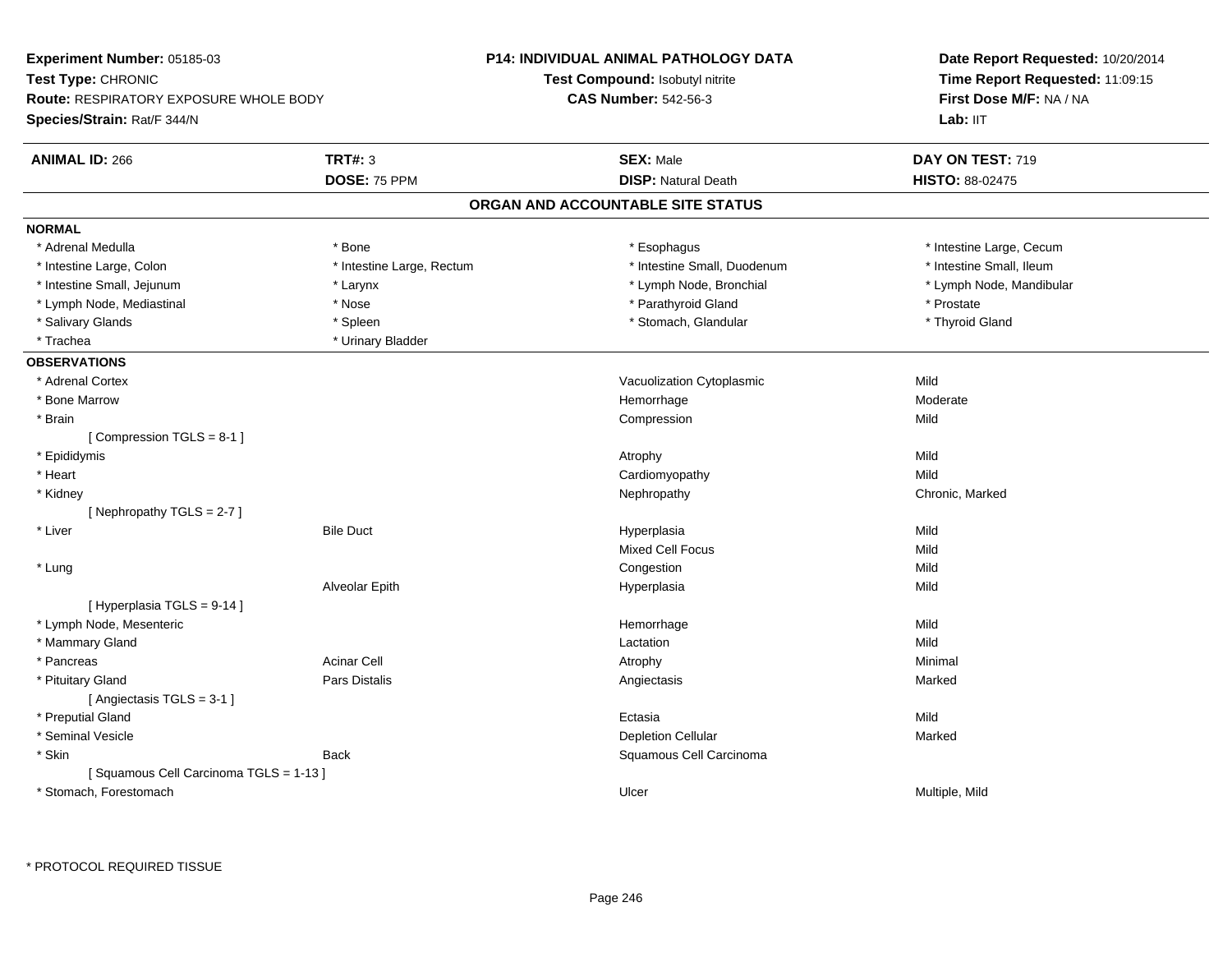| Experiment Number: 05185-03<br>Test Type: CHRONIC<br><b>Route: RESPIRATORY EXPOSURE WHOLE BODY</b><br>Species/Strain: Rat/F 344/N |                     | <b>P14: INDIVIDUAL ANIMAL PATHOLOGY DATA</b><br><b>Test Compound: Isobutyl nitrite</b> | Date Report Requested: 10/20/2014<br>Time Report Requested: 11:09:15<br>First Dose M/F: NA / NA<br>Lab: IIT |
|-----------------------------------------------------------------------------------------------------------------------------------|---------------------|----------------------------------------------------------------------------------------|-------------------------------------------------------------------------------------------------------------|
|                                                                                                                                   |                     | <b>CAS Number: 542-56-3</b>                                                            |                                                                                                             |
|                                                                                                                                   |                     |                                                                                        |                                                                                                             |
| <b>ANIMAL ID: 266</b>                                                                                                             | TRT#: 3             | <b>SEX: Male</b>                                                                       | DAY ON TEST: 719                                                                                            |
|                                                                                                                                   | <b>DOSE: 75 PPM</b> | <b>DISP: Natural Death</b>                                                             | <b>HISTO: 88-02475</b>                                                                                      |
|                                                                                                                                   |                     | ORGAN AND ACCOUNTABLE SITE STATUS                                                      |                                                                                                             |
| * Testes                                                                                                                          | Bilateral           | Atrophy                                                                                | Mild                                                                                                        |
|                                                                                                                                   | Arteriole           | Inflammation                                                                           | Mild                                                                                                        |
| [Atrophy TGLS = $6,7-9$ ]                                                                                                         |                     |                                                                                        |                                                                                                             |
| * Thymus                                                                                                                          |                     | Atrophy                                                                                | Moderate                                                                                                    |
| PRIMARY CAUSE OF DEATH                                                                                                            |                     |                                                                                        |                                                                                                             |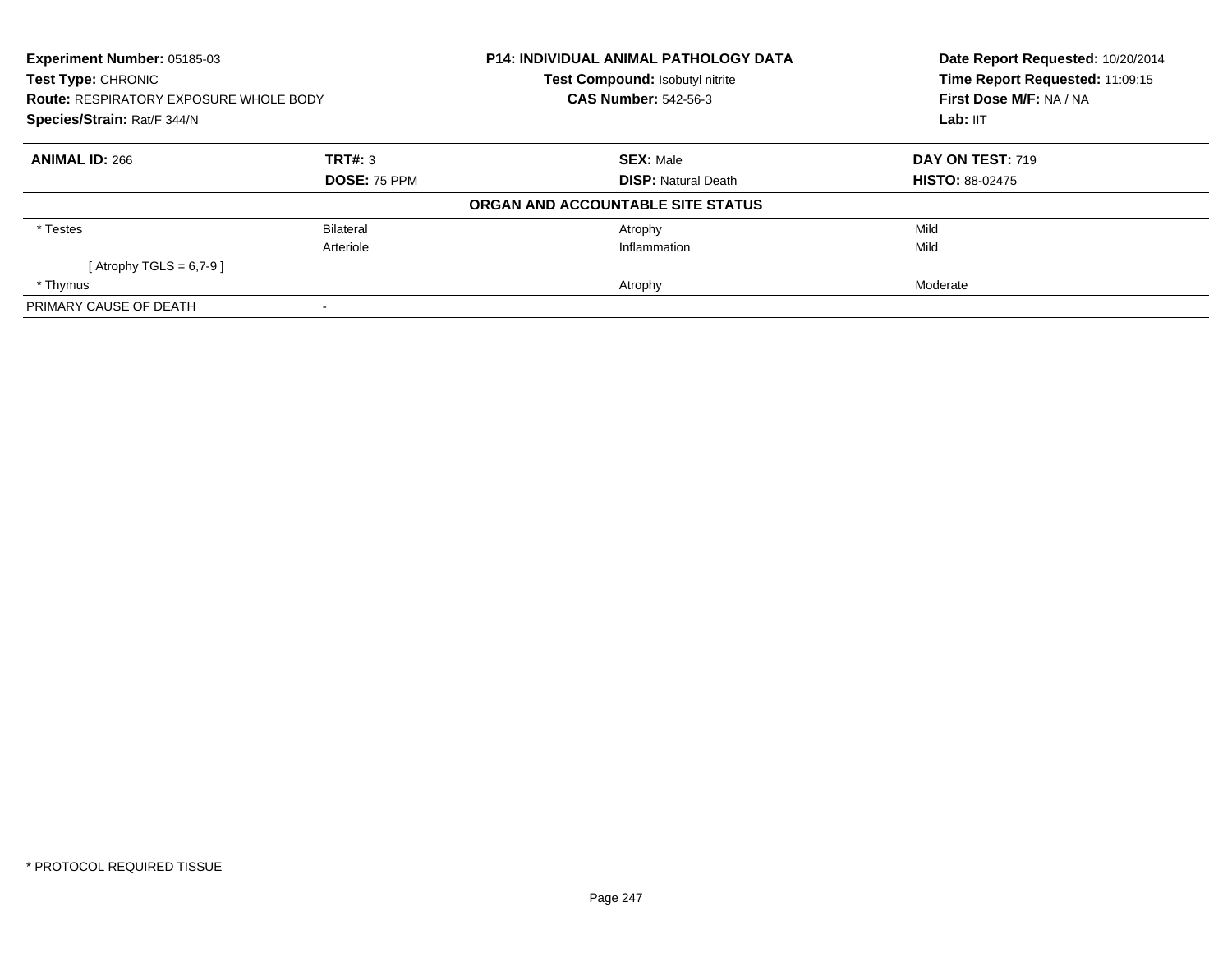| Experiment Number: 05185-03<br>Test Type: CHRONIC<br>Route: RESPIRATORY EXPOSURE WHOLE BODY<br>Species/Strain: Rat/F 344/N |                             | P14: INDIVIDUAL ANIMAL PATHOLOGY DATA<br>Test Compound: Isobutyl nitrite<br><b>CAS Number: 542-56-3</b> | Date Report Requested: 10/20/2014<br>Time Report Requested: 11:09:15<br>First Dose M/F: NA / NA<br>Lab: IIT |
|----------------------------------------------------------------------------------------------------------------------------|-----------------------------|---------------------------------------------------------------------------------------------------------|-------------------------------------------------------------------------------------------------------------|
| <b>ANIMAL ID: 267</b>                                                                                                      | <b>TRT#: 3</b>              | <b>SEX: Male</b>                                                                                        | DAY ON TEST: 703                                                                                            |
|                                                                                                                            | DOSE: 75 PPM                | <b>DISP: Natural Death</b>                                                                              | HISTO: 88-02476                                                                                             |
|                                                                                                                            |                             | ORGAN AND ACCOUNTABLE SITE STATUS                                                                       |                                                                                                             |
| <b>NORMAL</b>                                                                                                              |                             |                                                                                                         |                                                                                                             |
| * Adrenal Cortex                                                                                                           | * Adrenal Medulla           | * Bone                                                                                                  | * Bone Marrow                                                                                               |
| * Epididymis                                                                                                               | * Esophagus                 | * Intestine Large, Cecum                                                                                | * Intestine Large, Colon                                                                                    |
| * Intestine Large, Rectum                                                                                                  | * Intestine Small, Duodenum | * Intestine Small, Ileum                                                                                | * Intestine Small, Jejunum                                                                                  |
| * Larynx                                                                                                                   | * Lymph Node, Mandibular    | * Lymph Node, Mesenteric                                                                                | * Mammary Gland                                                                                             |
| * Pancreas                                                                                                                 | * Parathyroid Gland         | * Salivary Glands                                                                                       | * Seminal Vesicle                                                                                           |
| * Skin                                                                                                                     | * Spleen                    | * Stomach, Forestomach                                                                                  | * Stomach, Glandular                                                                                        |
| * Thyroid Gland                                                                                                            | * Trachea                   | * Urinary Bladder                                                                                       |                                                                                                             |
| <b>MISSING</b>                                                                                                             |                             |                                                                                                         |                                                                                                             |
| * Lymph Node, Bronchial                                                                                                    |                             |                                                                                                         |                                                                                                             |
| <b>OBSERVATIONS</b>                                                                                                        |                             |                                                                                                         |                                                                                                             |
| * Brain                                                                                                                    |                             | Compression                                                                                             | Moderate                                                                                                    |
|                                                                                                                            |                             | Hydrocephalus                                                                                           | Mild                                                                                                        |
| [Compression TGLS = 2-1]                                                                                                   |                             |                                                                                                         |                                                                                                             |
| * Heart                                                                                                                    |                             | Cardiomyopathy                                                                                          | Mild                                                                                                        |
| * Kidney                                                                                                                   |                             | Nephropathy                                                                                             | Chronic, Mild                                                                                               |
| * Liver                                                                                                                    |                             | <b>Basophilic Focus</b>                                                                                 | Minimal                                                                                                     |
| * Lung                                                                                                                     |                             | Congestion                                                                                              | Mild                                                                                                        |
|                                                                                                                            | Alveolar Epith              | Hyperplasia                                                                                             | Minimal                                                                                                     |
| * Lymph Node, Mediastinal                                                                                                  |                             | Hemorrhage                                                                                              | Mild                                                                                                        |
| * Nose                                                                                                                     | <b>Respirat Epith</b>       | Hyperplasia                                                                                             | Mild                                                                                                        |
| * Pituitary Gland                                                                                                          | <b>Pars Distalis</b>        | Adenoma                                                                                                 |                                                                                                             |
| [Adenoma TGLS = $1-1$ ]                                                                                                    |                             |                                                                                                         |                                                                                                             |
| * Preputial Gland                                                                                                          |                             | Ectasia                                                                                                 | Moderate                                                                                                    |
| * Prostate                                                                                                                 |                             | Inflammation                                                                                            | Moderate                                                                                                    |
| * Testes                                                                                                                   | <b>Interstit Cell</b>       | Adenoma                                                                                                 |                                                                                                             |
|                                                                                                                            | Arteriole                   | Inflammation                                                                                            | Mild                                                                                                        |
| * Thymus                                                                                                                   |                             | Atrophy                                                                                                 | Mild                                                                                                        |
| PRIMARY CAUSE OF DEATH                                                                                                     |                             |                                                                                                         |                                                                                                             |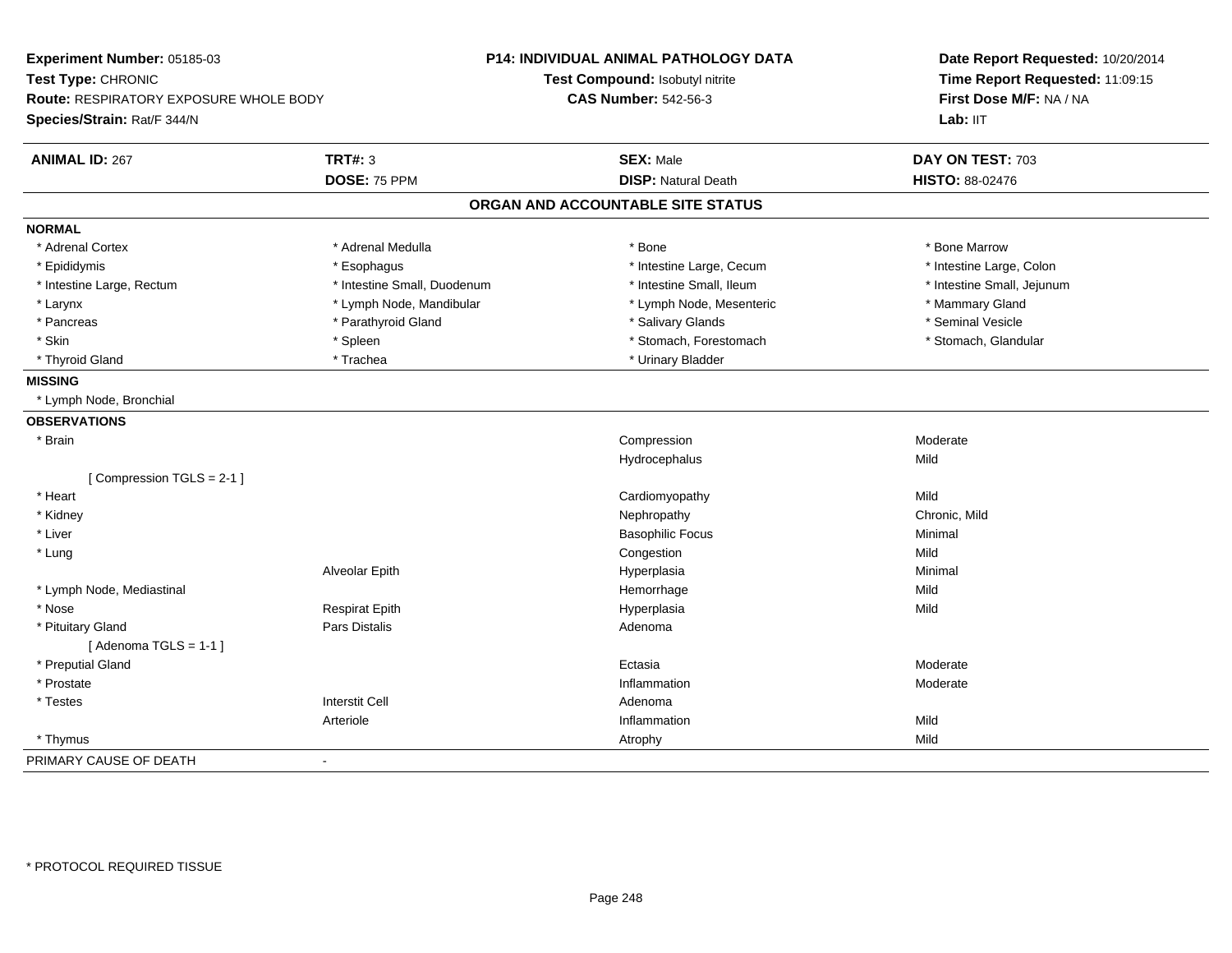| Experiment Number: 05185-03                             | <b>P14: INDIVIDUAL ANIMAL PATHOLOGY DATA</b> | Date Report Requested: 10/20/2014 |  |
|---------------------------------------------------------|----------------------------------------------|-----------------------------------|--|
| Test Type: CHRONIC                                      | Test Compound: Isobutyl nitrite              | Time Report Requested: 11:09:15   |  |
| Route: RESPIRATORY EXPOSURE WHOLE BODY                  | <b>CAS Number: 542-56-3</b>                  | First Dose M/F: NA / NA           |  |
| Species/Strain: Rat/F 344/N                             |                                              | Lab: IIT                          |  |
| <b>TRT#: 3</b><br><b>ANIMAL ID: 268</b>                 | <b>SEX: Male</b>                             | DAY ON TEST: 729                  |  |
| DOSE: 75 PPM                                            | <b>DISP: Terminal Sacrifice</b>              | <b>HISTO: 88-02477</b>            |  |
|                                                         | ORGAN AND ACCOUNTABLE SITE STATUS            |                                   |  |
| <b>NORMAL</b>                                           |                                              |                                   |  |
| * Adrenal Cortex<br>* Bone                              | * Bone Marrow                                | * Brain                           |  |
| * Intestine Large, Cecum<br>* Esophagus                 | * Intestine Large, Colon                     | * Intestine Large, Rectum         |  |
| * Intestine Small, Duodenum<br>* Intestine Small, Ileum | * Intestine Small, Jejunum                   | * Larynx                          |  |
| * Liver<br>* Lung                                       | * Lymph Node, Mandibular                     | * Lymph Node, Mesenteric          |  |
| * Mammary Gland<br>* Nose                               | * Pancreas                                   | * Parathyroid Gland               |  |
| * Prostate<br>* Salivary Glands                         | * Skin                                       | * Spleen                          |  |
| * Stomach, Glandular<br>* Stomach, Forestomach          | * Thyroid Gland                              | * Trachea                         |  |
| * Urinary Bladder                                       |                                              |                                   |  |
| <b>OBSERVATIONS</b>                                     |                                              |                                   |  |
| * Adrenal Medulla                                       | Pheochromocytoma Benign                      |                                   |  |
| * Epididymis                                            | Hypospermia                                  | Mild                              |  |
| * Heart                                                 | Cardiomyopathy                               | Mild                              |  |
| * Kidney                                                | Nephropathy                                  | Chronic, Moderate                 |  |
| [Nephropathy TGLS = 3-7]                                |                                              |                                   |  |
| * Lymph Node, Bronchial                                 | Hemorrhage                                   | Mild                              |  |
| * Lymph Node, Mediastinal                               | Hemorrhage                                   | Mild                              |  |
|                                                         | Pigmentation                                 | Mild                              |  |
| <b>Pars Distalis</b><br>* Pituitary Gland               | Angiectasis                                  | Mild                              |  |
| Pars Distalis                                           | Hyperplasia                                  | Moderate                          |  |
| [Angiectasis TGLS = 5-1]                                |                                              |                                   |  |
| [Hyperplasia TGLS = 5-1]                                |                                              |                                   |  |
| * Preputial Gland                                       | Ectasia                                      | Mild                              |  |
| * Seminal Vesicle                                       | <b>Depletion Cellular</b>                    | Mild                              |  |
| Bilateral, Interstit Cell<br>* Testes                   | Adenoma                                      |                                   |  |
| [Adenoma TGLS = $1,2-9$ ]                               |                                              |                                   |  |
| * Thymus                                                | Atrophy                                      | Mild                              |  |
| PRIMARY CAUSE OF DEATH<br>$\blacksquare$                |                                              |                                   |  |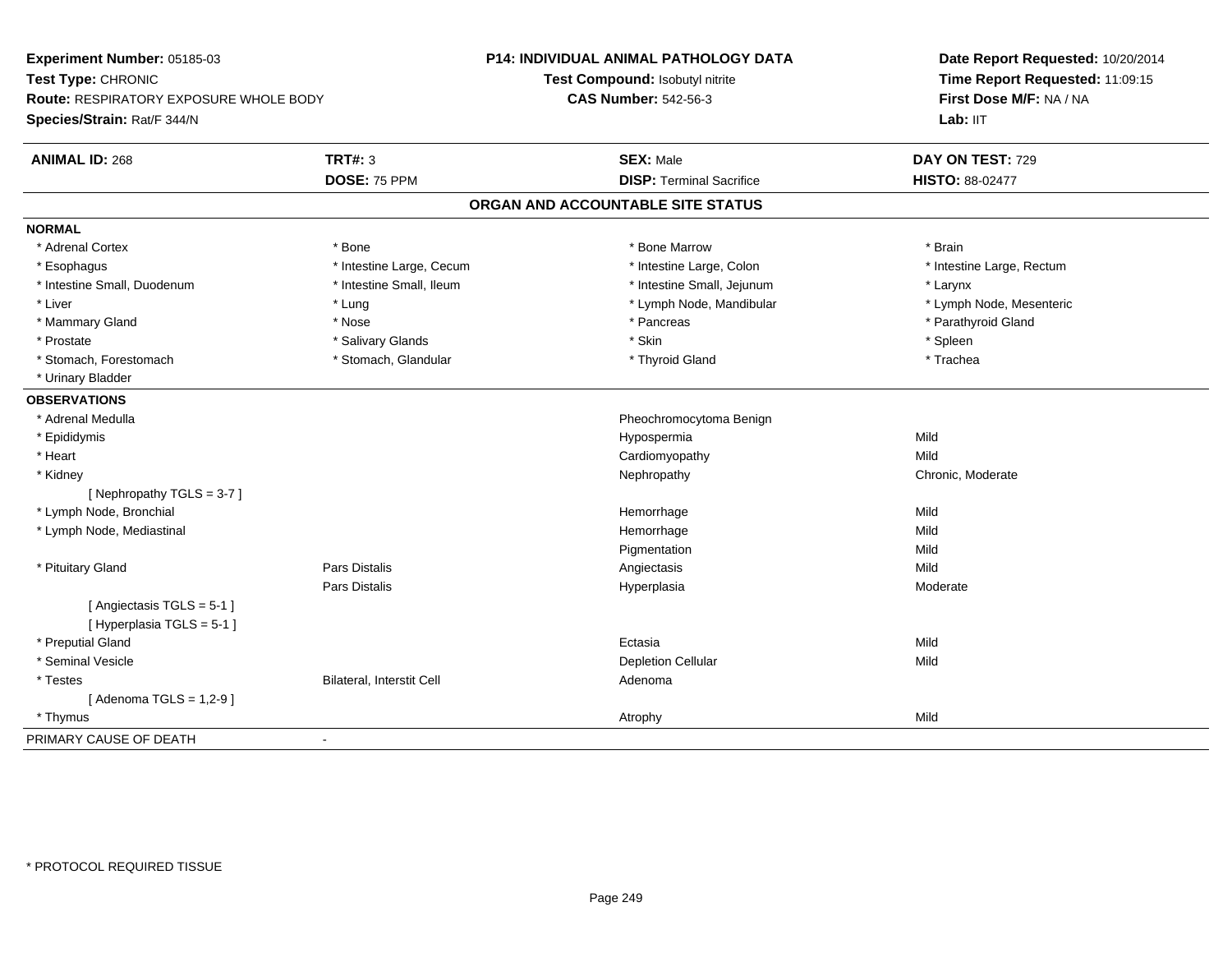| Experiment Number: 05185-03                                         |                            | <b>P14: INDIVIDUAL ANIMAL PATHOLOGY DATA</b> | Date Report Requested: 10/20/2014 |  |
|---------------------------------------------------------------------|----------------------------|----------------------------------------------|-----------------------------------|--|
| Test Type: CHRONIC<br><b>Route: RESPIRATORY EXPOSURE WHOLE BODY</b> |                            | Test Compound: Isobutyl nitrite              | Time Report Requested: 11:09:15   |  |
|                                                                     |                            | <b>CAS Number: 542-56-3</b>                  | First Dose M/F: NA / NA           |  |
| Species/Strain: Rat/F 344/N                                         |                            |                                              | Lab: IIT                          |  |
| <b>ANIMAL ID: 269</b>                                               | <b>TRT#: 3</b>             | <b>SEX: Male</b>                             | DAY ON TEST: 729                  |  |
|                                                                     | DOSE: 75 PPM               | <b>DISP: Terminal Sacrifice</b>              | <b>HISTO: 88-02478</b>            |  |
|                                                                     |                            | ORGAN AND ACCOUNTABLE SITE STATUS            |                                   |  |
| <b>NORMAL</b>                                                       |                            |                                              |                                   |  |
| * Bone                                                              | * Bone Marrow              | * Brain                                      | * Esophagus                       |  |
| * Intestine Large, Cecum                                            | * Intestine Large, Colon   | * Intestine Large, Rectum                    | * Intestine Small, Duodenum       |  |
| * Intestine Small, Ileum                                            | * Intestine Small, Jejunum | * Larynx                                     | * Lymph Node, Mandibular          |  |
| * Lymph Node, Mesenteric                                            | * Mammary Gland            | * Nose                                       | * Salivary Glands                 |  |
| * Skin                                                              | * Spleen                   | * Stomach, Forestomach                       | * Stomach, Glandular              |  |
| * Thyroid Gland                                                     | * Trachea                  | * Urinary Bladder                            |                                   |  |
| <b>OBSERVATIONS</b>                                                 |                            |                                              |                                   |  |
| * Adrenal Cortex                                                    |                            | Angiectasis                                  | Mild                              |  |
| * Adrenal Medulla                                                   |                            | Hyperplasia                                  | Mild                              |  |
| * Epididymis                                                        |                            | Hypospermia                                  | Moderate                          |  |
| * Heart                                                             |                            | Cardiomyopathy                               | Minimal                           |  |
| * Kidney                                                            |                            | Nephropathy                                  | Chronic, Mild                     |  |
| * Liver                                                             |                            | <b>Basophilic Focus</b>                      | Multiple, Mild                    |  |
|                                                                     |                            | Clear Cell Focus                             | Multiple, Minimal                 |  |
| * Lung                                                              |                            | Alveolar/Bronchiolar Adenoma                 |                                   |  |
|                                                                     | Alveolar Epith             | Hyperplasia                                  | Mild                              |  |
| [ Alveolar/Bronchiolar Adenoma TGLS = 2-13 ]                        |                            |                                              |                                   |  |
| * Lymph Node, Bronchial                                             |                            | Hemorrhage                                   | Mild                              |  |
| * Lymph Node, Mediastinal                                           |                            | Hemorrhage                                   | Mild                              |  |
|                                                                     |                            | Pigmentation                                 | Minimal                           |  |
| * Pancreas                                                          |                            | <b>Infiltration Cellular</b>                 | Lymphocyte, Mild                  |  |
| * Parathyroid Gland                                                 |                            | Hyperplasia                                  | Mild                              |  |
| * Pituitary Gland                                                   | Pars Distalis              | Adenoma                                      | Multiple                          |  |
| [Adenoma TGLS = $3-1$ ]                                             |                            |                                              |                                   |  |
| * Preputial Gland                                                   |                            | Ectasia                                      | Mild                              |  |
| * Prostate                                                          |                            | Hyperplasia                                  | Mild                              |  |
| * Seminal Vesicle                                                   |                            | <b>Depletion Cellular</b>                    | Mild                              |  |
| * Testes                                                            | <b>Interstit Cell</b>      | Adenoma                                      |                                   |  |
| [Adenoma TGLS = $1-9$ ]                                             |                            |                                              |                                   |  |
| * Thymus                                                            |                            | Atrophy                                      | Minimal                           |  |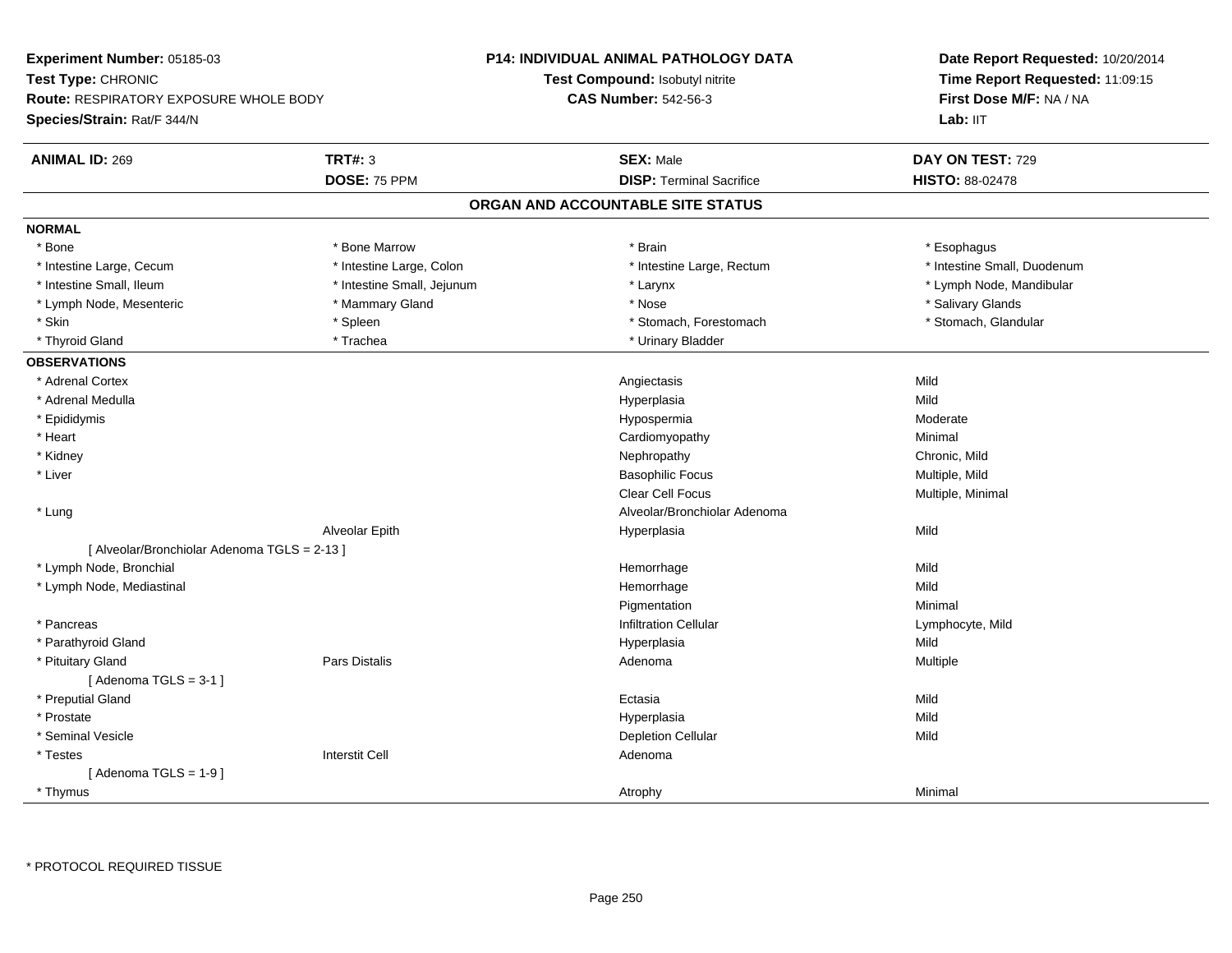| <b>Experiment Number: 05185-03</b><br><b>Test Type: CHRONIC</b><br><b>Route: RESPIRATORY EXPOSURE WHOLE BODY</b> |                          | <b>P14: INDIVIDUAL ANIMAL PATHOLOGY DATA</b><br>Test Compound: Isobutyl nitrite | Date Report Requested: 10/20/2014<br>Time Report Requested: 11:09:15<br>First Dose M/F: NA / NA |
|------------------------------------------------------------------------------------------------------------------|--------------------------|---------------------------------------------------------------------------------|-------------------------------------------------------------------------------------------------|
|                                                                                                                  |                          | <b>CAS Number: 542-56-3</b>                                                     |                                                                                                 |
| Species/Strain: Rat/F 344/N                                                                                      |                          |                                                                                 | Lab: IIT                                                                                        |
| <b>ANIMAL ID: 269</b>                                                                                            | TRT#: 3                  | <b>SEX: Male</b>                                                                | <b>DAY ON TEST: 729</b>                                                                         |
|                                                                                                                  | <b>DOSE: 75 PPM</b>      | <b>DISP: Terminal Sacrifice</b>                                                 | <b>HISTO: 88-02478</b>                                                                          |
|                                                                                                                  |                          | ORGAN AND ACCOUNTABLE SITE STATUS                                               |                                                                                                 |
| PRIMARY CAUSE OF DEATH                                                                                           | $\overline{\phantom{a}}$ |                                                                                 |                                                                                                 |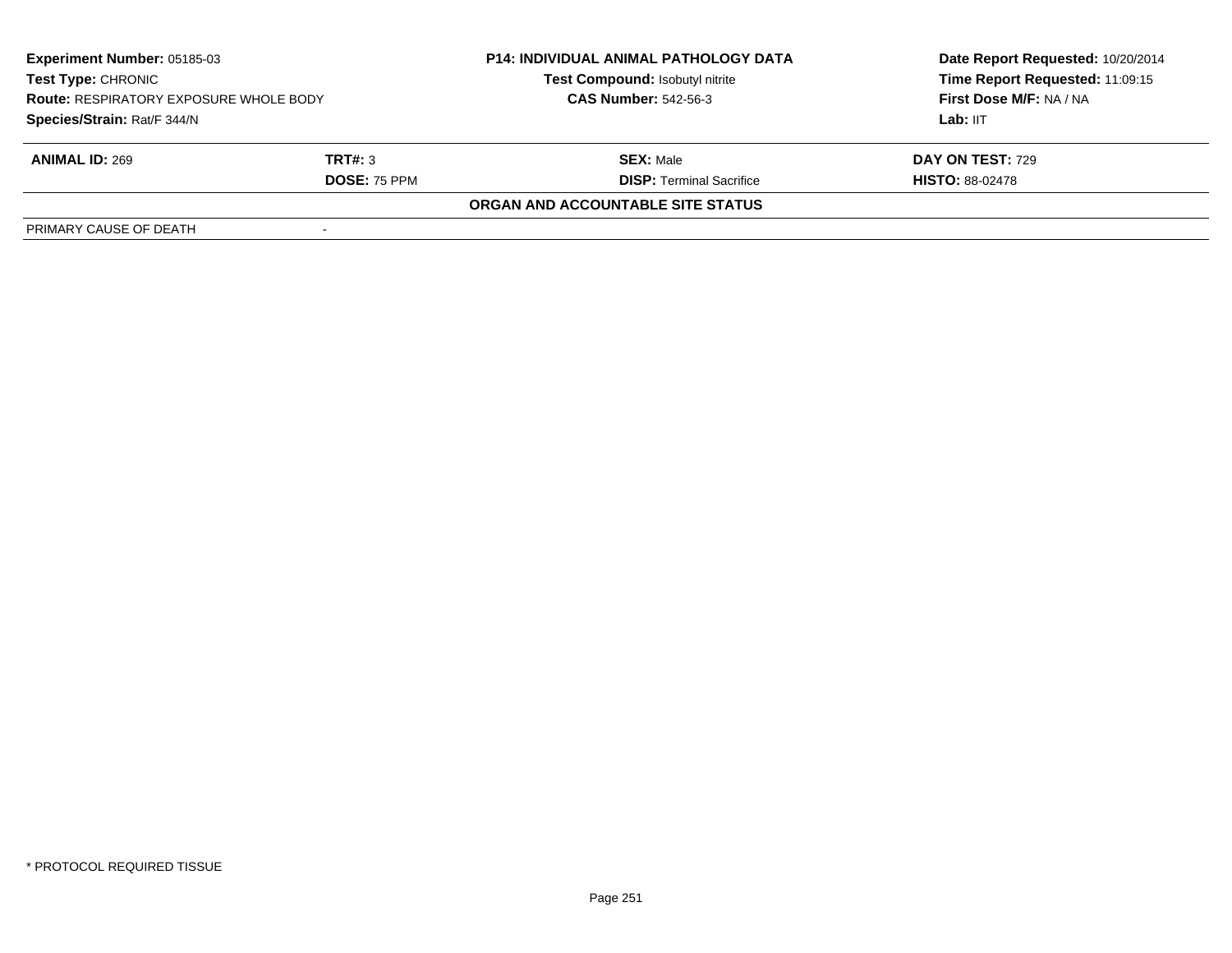| Test Compound: Isobutyl nitrite<br>Time Report Requested: 11:09:15<br><b>Route: RESPIRATORY EXPOSURE WHOLE BODY</b><br><b>CAS Number: 542-56-3</b><br>First Dose M/F: NA / NA<br>Lab: II <sub>T</sub><br><b>TRT#: 3</b><br><b>ANIMAL ID: 270</b><br><b>SEX: Male</b><br>DAY ON TEST: 730<br>DOSE: 75 PPM<br><b>DISP: Terminal Sacrifice</b><br>HISTO: 88-02479<br>ORGAN AND ACCOUNTABLE SITE STATUS<br>* Adrenal Cortex<br>* Adrenal Medulla<br>* Bone<br>* Bone Marrow<br>* Brain<br>* Epididymis<br>* Esophagus<br>* Intestine Large, Cecum<br>* Intestine Large, Colon<br>* Intestine Large, Rectum<br>* Intestine Small, Duodenum<br>* Intestine Small, Ileum<br>* Intestine Small, Jejunum<br>* Lymph Node, Bronchial<br>* Lymph Node, Mesenteric<br>* Larynx<br>* Mammary Gland<br>* Nose<br>* Parathyroid Gland<br>* Prostate<br>* Skin<br>* Stomach, Forestomach<br>* Salivary Glands<br>* Spleen<br>* Urinary Bladder<br>* Stomach, Glandular<br>* Trachea<br>Mild<br>* Heart<br>Cardiomyopathy<br>* Kidney<br>Nephropathy<br>Chronic, Minimal<br>Clear Cell Focus<br>* Liver<br>Minimal<br>Mild<br>Eosinophilic Focus<br>[Eosinophilic Focus TGLS = 2-5]<br>Alveolar Epith<br>Minimal<br>* Lung<br>Hyperplasia<br>* Lymph Node, Mandibular<br>Hemorrhage<br>Minimal<br>Hemorrhage<br>Minimal<br>* Lymph Node, Mediastinal<br>Pigmentation<br>Minimal<br><b>Acinar Cell</b><br>Mild<br>* Pancreas<br>Atrophy<br>* Pituitary Gland<br>Pars Distalis<br>Mild<br>Angiectasis<br>Pars Distalis<br>Mild<br>Hyperplasia<br>[Angiectasis TGLS = 4-1]<br>[Hyperplasia TGLS = 4-1]<br>* Preputial Gland<br>Mild<br>Ectasia<br>Mild<br>Inflammation<br>* Seminal Vesicle<br><b>Depletion Cellular</b><br>Mild<br>[ Depletion Cellular TGLS = 3-10 ]<br><b>Interstit Cell</b><br>* Testes<br>Adenoma<br><b>Interstit Cell</b><br>Minimal<br>Hyperplasia<br>[Adenoma TGLS = $1-9$ ]<br>* Thymus<br>Minimal<br>Atrophy | Experiment Number: 05185-03 | <b>P14: INDIVIDUAL ANIMAL PATHOLOGY DATA</b> | Date Report Requested: 10/20/2014 |
|--------------------------------------------------------------------------------------------------------------------------------------------------------------------------------------------------------------------------------------------------------------------------------------------------------------------------------------------------------------------------------------------------------------------------------------------------------------------------------------------------------------------------------------------------------------------------------------------------------------------------------------------------------------------------------------------------------------------------------------------------------------------------------------------------------------------------------------------------------------------------------------------------------------------------------------------------------------------------------------------------------------------------------------------------------------------------------------------------------------------------------------------------------------------------------------------------------------------------------------------------------------------------------------------------------------------------------------------------------------------------------------------------------------------------------------------------------------------------------------------------------------------------------------------------------------------------------------------------------------------------------------------------------------------------------------------------------------------------------------------------------------------------------------------------------------------------------------------------------------------------------------------------------------------|-----------------------------|----------------------------------------------|-----------------------------------|
|                                                                                                                                                                                                                                                                                                                                                                                                                                                                                                                                                                                                                                                                                                                                                                                                                                                                                                                                                                                                                                                                                                                                                                                                                                                                                                                                                                                                                                                                                                                                                                                                                                                                                                                                                                                                                                                                                                                    | Test Type: CHRONIC          |                                              |                                   |
|                                                                                                                                                                                                                                                                                                                                                                                                                                                                                                                                                                                                                                                                                                                                                                                                                                                                                                                                                                                                                                                                                                                                                                                                                                                                                                                                                                                                                                                                                                                                                                                                                                                                                                                                                                                                                                                                                                                    |                             |                                              |                                   |
|                                                                                                                                                                                                                                                                                                                                                                                                                                                                                                                                                                                                                                                                                                                                                                                                                                                                                                                                                                                                                                                                                                                                                                                                                                                                                                                                                                                                                                                                                                                                                                                                                                                                                                                                                                                                                                                                                                                    | Species/Strain: Rat/F 344/N |                                              |                                   |
|                                                                                                                                                                                                                                                                                                                                                                                                                                                                                                                                                                                                                                                                                                                                                                                                                                                                                                                                                                                                                                                                                                                                                                                                                                                                                                                                                                                                                                                                                                                                                                                                                                                                                                                                                                                                                                                                                                                    |                             |                                              |                                   |
|                                                                                                                                                                                                                                                                                                                                                                                                                                                                                                                                                                                                                                                                                                                                                                                                                                                                                                                                                                                                                                                                                                                                                                                                                                                                                                                                                                                                                                                                                                                                                                                                                                                                                                                                                                                                                                                                                                                    |                             |                                              |                                   |
|                                                                                                                                                                                                                                                                                                                                                                                                                                                                                                                                                                                                                                                                                                                                                                                                                                                                                                                                                                                                                                                                                                                                                                                                                                                                                                                                                                                                                                                                                                                                                                                                                                                                                                                                                                                                                                                                                                                    |                             |                                              |                                   |
|                                                                                                                                                                                                                                                                                                                                                                                                                                                                                                                                                                                                                                                                                                                                                                                                                                                                                                                                                                                                                                                                                                                                                                                                                                                                                                                                                                                                                                                                                                                                                                                                                                                                                                                                                                                                                                                                                                                    | <b>NORMAL</b>               |                                              |                                   |
|                                                                                                                                                                                                                                                                                                                                                                                                                                                                                                                                                                                                                                                                                                                                                                                                                                                                                                                                                                                                                                                                                                                                                                                                                                                                                                                                                                                                                                                                                                                                                                                                                                                                                                                                                                                                                                                                                                                    |                             |                                              |                                   |
|                                                                                                                                                                                                                                                                                                                                                                                                                                                                                                                                                                                                                                                                                                                                                                                                                                                                                                                                                                                                                                                                                                                                                                                                                                                                                                                                                                                                                                                                                                                                                                                                                                                                                                                                                                                                                                                                                                                    |                             |                                              |                                   |
|                                                                                                                                                                                                                                                                                                                                                                                                                                                                                                                                                                                                                                                                                                                                                                                                                                                                                                                                                                                                                                                                                                                                                                                                                                                                                                                                                                                                                                                                                                                                                                                                                                                                                                                                                                                                                                                                                                                    |                             |                                              |                                   |
|                                                                                                                                                                                                                                                                                                                                                                                                                                                                                                                                                                                                                                                                                                                                                                                                                                                                                                                                                                                                                                                                                                                                                                                                                                                                                                                                                                                                                                                                                                                                                                                                                                                                                                                                                                                                                                                                                                                    |                             |                                              |                                   |
|                                                                                                                                                                                                                                                                                                                                                                                                                                                                                                                                                                                                                                                                                                                                                                                                                                                                                                                                                                                                                                                                                                                                                                                                                                                                                                                                                                                                                                                                                                                                                                                                                                                                                                                                                                                                                                                                                                                    |                             |                                              |                                   |
|                                                                                                                                                                                                                                                                                                                                                                                                                                                                                                                                                                                                                                                                                                                                                                                                                                                                                                                                                                                                                                                                                                                                                                                                                                                                                                                                                                                                                                                                                                                                                                                                                                                                                                                                                                                                                                                                                                                    |                             |                                              |                                   |
|                                                                                                                                                                                                                                                                                                                                                                                                                                                                                                                                                                                                                                                                                                                                                                                                                                                                                                                                                                                                                                                                                                                                                                                                                                                                                                                                                                                                                                                                                                                                                                                                                                                                                                                                                                                                                                                                                                                    |                             |                                              |                                   |
|                                                                                                                                                                                                                                                                                                                                                                                                                                                                                                                                                                                                                                                                                                                                                                                                                                                                                                                                                                                                                                                                                                                                                                                                                                                                                                                                                                                                                                                                                                                                                                                                                                                                                                                                                                                                                                                                                                                    | <b>OBSERVATIONS</b>         |                                              |                                   |
|                                                                                                                                                                                                                                                                                                                                                                                                                                                                                                                                                                                                                                                                                                                                                                                                                                                                                                                                                                                                                                                                                                                                                                                                                                                                                                                                                                                                                                                                                                                                                                                                                                                                                                                                                                                                                                                                                                                    |                             |                                              |                                   |
|                                                                                                                                                                                                                                                                                                                                                                                                                                                                                                                                                                                                                                                                                                                                                                                                                                                                                                                                                                                                                                                                                                                                                                                                                                                                                                                                                                                                                                                                                                                                                                                                                                                                                                                                                                                                                                                                                                                    |                             |                                              |                                   |
|                                                                                                                                                                                                                                                                                                                                                                                                                                                                                                                                                                                                                                                                                                                                                                                                                                                                                                                                                                                                                                                                                                                                                                                                                                                                                                                                                                                                                                                                                                                                                                                                                                                                                                                                                                                                                                                                                                                    |                             |                                              |                                   |
|                                                                                                                                                                                                                                                                                                                                                                                                                                                                                                                                                                                                                                                                                                                                                                                                                                                                                                                                                                                                                                                                                                                                                                                                                                                                                                                                                                                                                                                                                                                                                                                                                                                                                                                                                                                                                                                                                                                    |                             |                                              |                                   |
|                                                                                                                                                                                                                                                                                                                                                                                                                                                                                                                                                                                                                                                                                                                                                                                                                                                                                                                                                                                                                                                                                                                                                                                                                                                                                                                                                                                                                                                                                                                                                                                                                                                                                                                                                                                                                                                                                                                    |                             |                                              |                                   |
|                                                                                                                                                                                                                                                                                                                                                                                                                                                                                                                                                                                                                                                                                                                                                                                                                                                                                                                                                                                                                                                                                                                                                                                                                                                                                                                                                                                                                                                                                                                                                                                                                                                                                                                                                                                                                                                                                                                    |                             |                                              |                                   |
|                                                                                                                                                                                                                                                                                                                                                                                                                                                                                                                                                                                                                                                                                                                                                                                                                                                                                                                                                                                                                                                                                                                                                                                                                                                                                                                                                                                                                                                                                                                                                                                                                                                                                                                                                                                                                                                                                                                    |                             |                                              |                                   |
|                                                                                                                                                                                                                                                                                                                                                                                                                                                                                                                                                                                                                                                                                                                                                                                                                                                                                                                                                                                                                                                                                                                                                                                                                                                                                                                                                                                                                                                                                                                                                                                                                                                                                                                                                                                                                                                                                                                    |                             |                                              |                                   |
|                                                                                                                                                                                                                                                                                                                                                                                                                                                                                                                                                                                                                                                                                                                                                                                                                                                                                                                                                                                                                                                                                                                                                                                                                                                                                                                                                                                                                                                                                                                                                                                                                                                                                                                                                                                                                                                                                                                    |                             |                                              |                                   |
|                                                                                                                                                                                                                                                                                                                                                                                                                                                                                                                                                                                                                                                                                                                                                                                                                                                                                                                                                                                                                                                                                                                                                                                                                                                                                                                                                                                                                                                                                                                                                                                                                                                                                                                                                                                                                                                                                                                    |                             |                                              |                                   |
|                                                                                                                                                                                                                                                                                                                                                                                                                                                                                                                                                                                                                                                                                                                                                                                                                                                                                                                                                                                                                                                                                                                                                                                                                                                                                                                                                                                                                                                                                                                                                                                                                                                                                                                                                                                                                                                                                                                    |                             |                                              |                                   |
|                                                                                                                                                                                                                                                                                                                                                                                                                                                                                                                                                                                                                                                                                                                                                                                                                                                                                                                                                                                                                                                                                                                                                                                                                                                                                                                                                                                                                                                                                                                                                                                                                                                                                                                                                                                                                                                                                                                    |                             |                                              |                                   |
|                                                                                                                                                                                                                                                                                                                                                                                                                                                                                                                                                                                                                                                                                                                                                                                                                                                                                                                                                                                                                                                                                                                                                                                                                                                                                                                                                                                                                                                                                                                                                                                                                                                                                                                                                                                                                                                                                                                    |                             |                                              |                                   |
|                                                                                                                                                                                                                                                                                                                                                                                                                                                                                                                                                                                                                                                                                                                                                                                                                                                                                                                                                                                                                                                                                                                                                                                                                                                                                                                                                                                                                                                                                                                                                                                                                                                                                                                                                                                                                                                                                                                    |                             |                                              |                                   |
|                                                                                                                                                                                                                                                                                                                                                                                                                                                                                                                                                                                                                                                                                                                                                                                                                                                                                                                                                                                                                                                                                                                                                                                                                                                                                                                                                                                                                                                                                                                                                                                                                                                                                                                                                                                                                                                                                                                    |                             |                                              |                                   |
|                                                                                                                                                                                                                                                                                                                                                                                                                                                                                                                                                                                                                                                                                                                                                                                                                                                                                                                                                                                                                                                                                                                                                                                                                                                                                                                                                                                                                                                                                                                                                                                                                                                                                                                                                                                                                                                                                                                    |                             |                                              |                                   |
|                                                                                                                                                                                                                                                                                                                                                                                                                                                                                                                                                                                                                                                                                                                                                                                                                                                                                                                                                                                                                                                                                                                                                                                                                                                                                                                                                                                                                                                                                                                                                                                                                                                                                                                                                                                                                                                                                                                    |                             |                                              |                                   |
|                                                                                                                                                                                                                                                                                                                                                                                                                                                                                                                                                                                                                                                                                                                                                                                                                                                                                                                                                                                                                                                                                                                                                                                                                                                                                                                                                                                                                                                                                                                                                                                                                                                                                                                                                                                                                                                                                                                    |                             |                                              |                                   |
|                                                                                                                                                                                                                                                                                                                                                                                                                                                                                                                                                                                                                                                                                                                                                                                                                                                                                                                                                                                                                                                                                                                                                                                                                                                                                                                                                                                                                                                                                                                                                                                                                                                                                                                                                                                                                                                                                                                    |                             |                                              |                                   |
|                                                                                                                                                                                                                                                                                                                                                                                                                                                                                                                                                                                                                                                                                                                                                                                                                                                                                                                                                                                                                                                                                                                                                                                                                                                                                                                                                                                                                                                                                                                                                                                                                                                                                                                                                                                                                                                                                                                    |                             |                                              |                                   |
|                                                                                                                                                                                                                                                                                                                                                                                                                                                                                                                                                                                                                                                                                                                                                                                                                                                                                                                                                                                                                                                                                                                                                                                                                                                                                                                                                                                                                                                                                                                                                                                                                                                                                                                                                                                                                                                                                                                    |                             |                                              |                                   |
|                                                                                                                                                                                                                                                                                                                                                                                                                                                                                                                                                                                                                                                                                                                                                                                                                                                                                                                                                                                                                                                                                                                                                                                                                                                                                                                                                                                                                                                                                                                                                                                                                                                                                                                                                                                                                                                                                                                    |                             |                                              |                                   |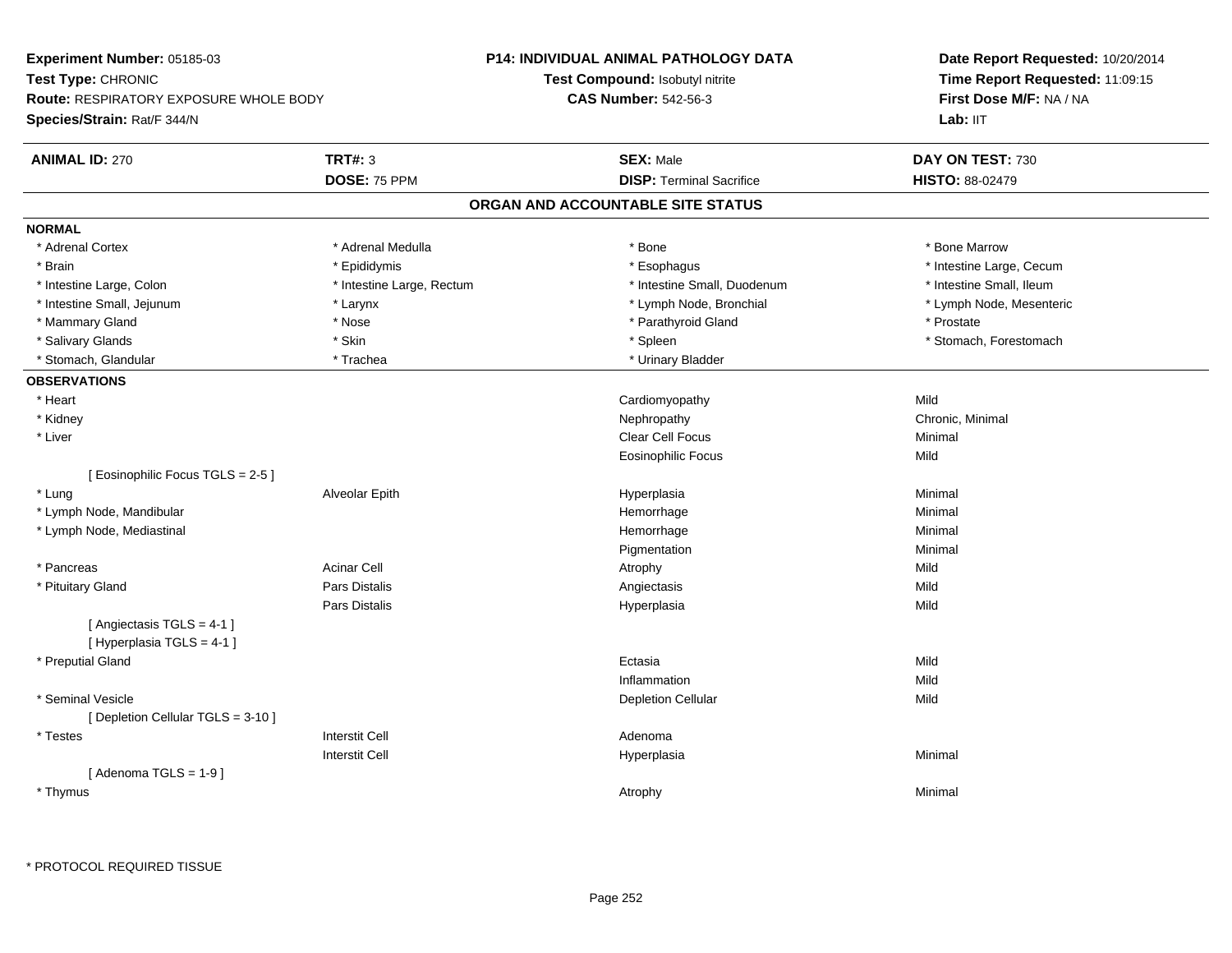| <b>Experiment Number: 05185-03</b><br>Test Type: CHRONIC<br><b>Route: RESPIRATORY EXPOSURE WHOLE BODY</b><br>Species/Strain: Rat/F 344/N |                     | <b>P14: INDIVIDUAL ANIMAL PATHOLOGY DATA</b> | Date Report Requested: 10/20/2014<br>Time Report Requested: 11:09:15<br>First Dose M/F: NA / NA |
|------------------------------------------------------------------------------------------------------------------------------------------|---------------------|----------------------------------------------|-------------------------------------------------------------------------------------------------|
|                                                                                                                                          |                     | Test Compound: Isobutyl nitrite              |                                                                                                 |
|                                                                                                                                          |                     | <b>CAS Number: 542-56-3</b>                  |                                                                                                 |
|                                                                                                                                          |                     |                                              | Lab: IIT                                                                                        |
| <b>ANIMAL ID: 270</b>                                                                                                                    | TRT#: 3             | <b>SEX: Male</b>                             | <b>DAY ON TEST: 730</b>                                                                         |
|                                                                                                                                          | <b>DOSE: 75 PPM</b> | <b>DISP: Terminal Sacrifice</b>              | <b>HISTO: 88-02479</b>                                                                          |
|                                                                                                                                          |                     | ORGAN AND ACCOUNTABLE SITE STATUS            |                                                                                                 |
| * Thyroid Gland                                                                                                                          | C Cell              | Adenoma                                      |                                                                                                 |
| PRIMARY CAUSE OF DEATH                                                                                                                   |                     |                                              |                                                                                                 |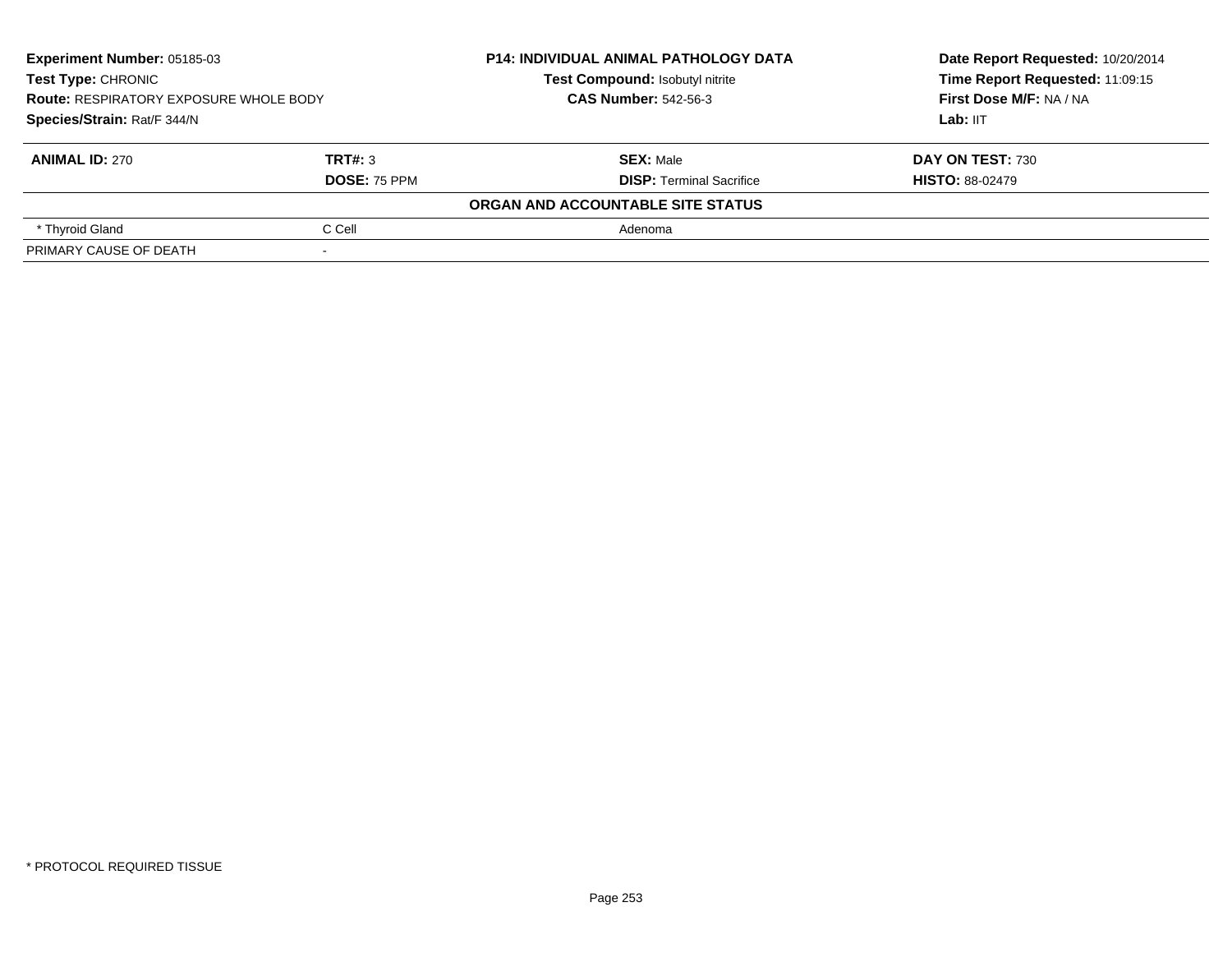| Experiment Number: 05185-03                   |                             | <b>P14: INDIVIDUAL ANIMAL PATHOLOGY DATA</b> | Date Report Requested: 10/20/2014<br>Time Report Requested: 11:09:15 |
|-----------------------------------------------|-----------------------------|----------------------------------------------|----------------------------------------------------------------------|
| Test Type: CHRONIC                            |                             | Test Compound: Isobutyl nitrite              |                                                                      |
| <b>Route: RESPIRATORY EXPOSURE WHOLE BODY</b> |                             | <b>CAS Number: 542-56-3</b>                  | First Dose M/F: NA / NA                                              |
| Species/Strain: Rat/F 344/N                   |                             |                                              | Lab: IIT                                                             |
| <b>ANIMAL ID: 271</b>                         | <b>TRT#: 3</b>              | <b>SEX: Male</b>                             | DAY ON TEST: 456                                                     |
|                                               | DOSE: 75 PPM                | <b>DISP:</b> Scheduled Sacrifice             | <b>HISTO: 88-02480</b>                                               |
|                                               |                             | ORGAN AND ACCOUNTABLE SITE STATUS            |                                                                      |
| <b>NORMAL</b>                                 |                             |                                              |                                                                      |
| * Adrenal Cortex                              | * Adrenal Medulla           | * Bone                                       | * Brain                                                              |
| * Epididymis                                  | * Esophagus                 | * Intestine Large, Cecum                     | * Intestine Large, Colon                                             |
| * Intestine Large, Rectum                     | * Intestine Small, Duodenum | * Intestine Small, Ileum                     | * Intestine Small, Jejunum                                           |
| * Larynx                                      | * Lung                      | * Lymph Node, Bronchial                      | * Lymph Node, Mandibular                                             |
| * Lymph Node, Mesenteric                      | * Mammary Gland             | * Pancreas                                   | * Parathyroid Gland                                                  |
| * Salivary Glands                             | * Seminal Vesicle           | * Skin                                       | * Spleen                                                             |
| * Stomach, Forestomach                        | * Stomach, Glandular        | * Testes                                     | * Thyroid Gland                                                      |
| * Trachea                                     | * Urinary Bladder           |                                              |                                                                      |
| <b>OBSERVATIONS</b>                           |                             |                                              |                                                                      |
| * Bone Marrow                                 |                             | Hyperplasia                                  | Minimal                                                              |
| * Heart                                       |                             | Cardiomyopathy                               | Minimal                                                              |
| * Kidney                                      |                             | Nephropathy                                  | Chronic, Minimal                                                     |
| * Liver                                       |                             | <b>Clear Cell Focus</b>                      | Minimal                                                              |
|                                               |                             | Degeneration                                 | Cystic, Minimal                                                      |
| * Lymph Node, Mediastinal                     |                             | Hemorrhage                                   | Mild                                                                 |
| * Nose                                        |                             | Hemorrhage                                   | Mild                                                                 |
| * Pituitary Gland                             | <b>Pars Distalis</b>        | Adenoma                                      |                                                                      |
| * Preputial Gland                             |                             | Ectasia                                      | Moderate                                                             |
|                                               |                             | Inflammation                                 | Mild                                                                 |
| [Ectasia TGLS = $1-10$ ]                      |                             |                                              |                                                                      |
| [Inflammation TGLS = $1-10$ ]                 |                             |                                              |                                                                      |
| * Prostate                                    |                             | Inflammation                                 | Mild                                                                 |
| * Thymus                                      |                             | Atrophy                                      | Mild                                                                 |
| PRIMARY CAUSE OF DEATH                        | $\blacksquare$              |                                              |                                                                      |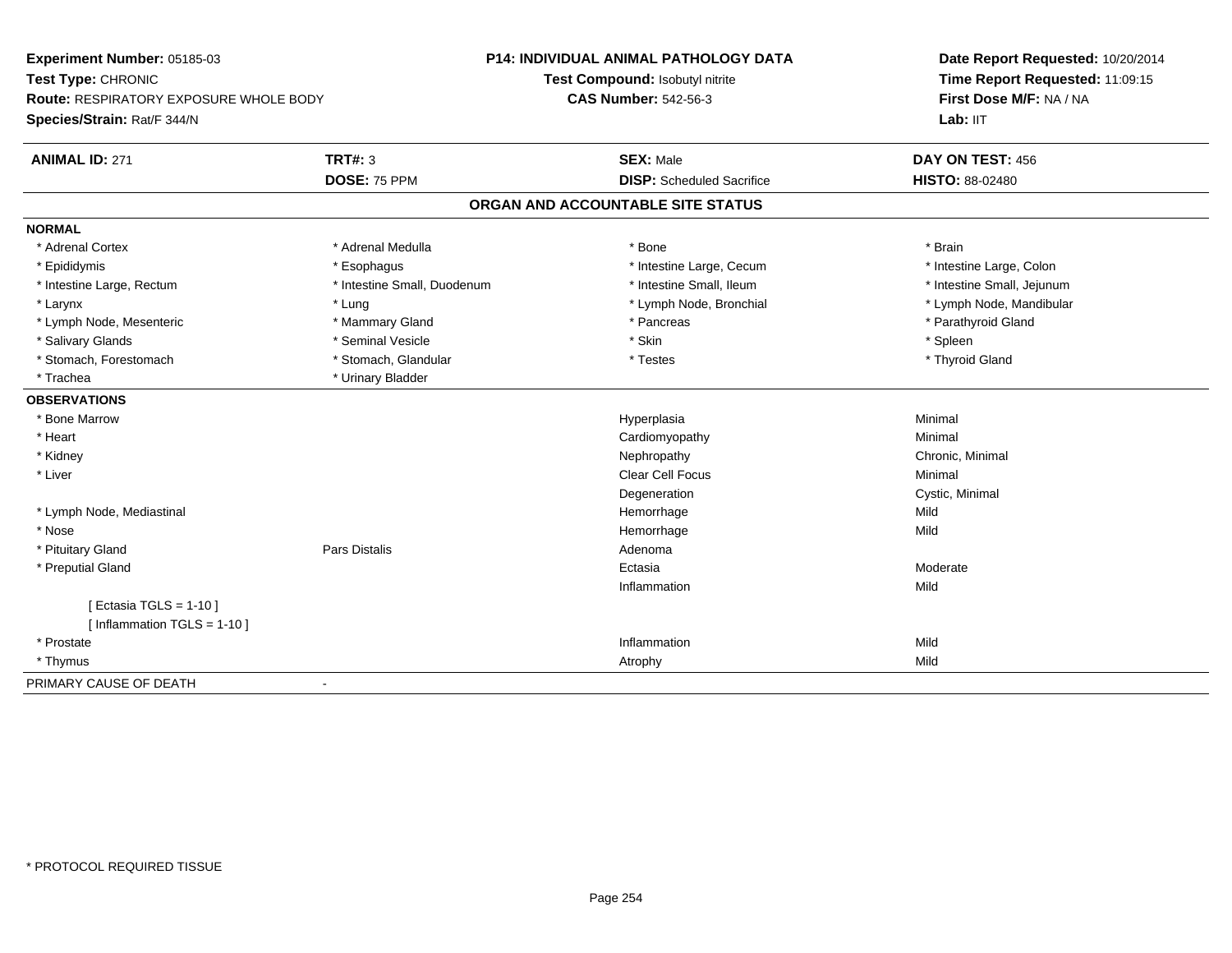| Experiment Number: 05185-03                           |                             | <b>P14: INDIVIDUAL ANIMAL PATHOLOGY DATA</b> | Date Report Requested: 10/20/2014<br>Time Report Requested: 11:09:15<br>First Dose M/F: NA / NA |  |
|-------------------------------------------------------|-----------------------------|----------------------------------------------|-------------------------------------------------------------------------------------------------|--|
| Test Type: CHRONIC                                    |                             | Test Compound: Isobutyl nitrite              |                                                                                                 |  |
| Route: RESPIRATORY EXPOSURE WHOLE BODY                |                             | <b>CAS Number: 542-56-3</b>                  |                                                                                                 |  |
| Species/Strain: Rat/F 344/N                           |                             |                                              | Lab: IIT                                                                                        |  |
| <b>ANIMAL ID: 272</b>                                 | <b>TRT#: 3</b>              | <b>SEX: Male</b>                             | DAY ON TEST: 456                                                                                |  |
|                                                       | DOSE: 75 PPM                | <b>DISP:</b> Scheduled Sacrifice             | HISTO: 88-02481                                                                                 |  |
|                                                       |                             | ORGAN AND ACCOUNTABLE SITE STATUS            |                                                                                                 |  |
| <b>NORMAL</b>                                         |                             |                                              |                                                                                                 |  |
| * Adrenal Cortex                                      | * Adrenal Medulla           | * Bone                                       | * Brain                                                                                         |  |
| * Epididymis                                          | * Esophagus                 | * Intestine Large, Cecum                     | * Intestine Large, Colon                                                                        |  |
| * Intestine Large, Rectum                             | * Intestine Small, Duodenum | * Intestine Small, Ileum                     | * Intestine Small, Jejunum                                                                      |  |
| * Lymph Node, Mandibular                              | * Lymph Node, Mesenteric    | * Mammary Gland                              | * Pancreas                                                                                      |  |
| * Parathyroid Gland                                   | * Salivary Glands           | * Seminal Vesicle                            | * Skin                                                                                          |  |
| * Spleen                                              | * Stomach, Forestomach      | * Stomach, Glandular                         | * Thyroid Gland                                                                                 |  |
| * Trachea                                             | * Urinary Bladder           |                                              |                                                                                                 |  |
| <b>OBSERVATIONS</b>                                   |                             |                                              |                                                                                                 |  |
| * Bone Marrow                                         |                             | Hyperplasia                                  | Minimal                                                                                         |  |
| * Heart                                               |                             | Cardiomyopathy                               | Minimal                                                                                         |  |
| * Kidney                                              |                             | Nephropathy                                  | Chronic, Minimal                                                                                |  |
| * Larynx                                              | Epithelium                  | Hyperplasia                                  | Minimal                                                                                         |  |
| * Liver                                               |                             | Clear Cell Focus                             | Mild                                                                                            |  |
|                                                       |                             | Necrosis                                     | Minimal                                                                                         |  |
| * Lung                                                |                             | Hemorrhage                                   | Mild                                                                                            |  |
|                                                       | Alveolar Epith              | Hyperplasia                                  | Mild                                                                                            |  |
| [Hemorrhage TGLS = 1-13]<br>[Hyperplasia TGLS = 1-13] |                             |                                              |                                                                                                 |  |
| * Lymph Node, Bronchial                               |                             | Hemorrhage                                   | Minimal                                                                                         |  |
| * Lymph Node, Mediastinal                             |                             | Hemorrhage                                   | Minimal                                                                                         |  |
| * Nose                                                | Goblet Cell                 | Hyperplasia                                  | Mild                                                                                            |  |
| * Pituitary Gland                                     | Pars Distalis               | Hyperplasia                                  | Mild                                                                                            |  |
| * Preputial Gland                                     |                             | Ectasia                                      | Mild                                                                                            |  |
|                                                       |                             | Inflammation                                 | Minimal                                                                                         |  |
| * Prostate                                            |                             | Inflammation                                 | Minimal                                                                                         |  |
| * Testes                                              | <b>Interstit Cell</b>       | Hyperplasia                                  | Mild                                                                                            |  |
| * Thymus                                              |                             | Hemorrhage                                   | Minimal                                                                                         |  |
| PRIMARY CAUSE OF DEATH                                | $\blacksquare$              |                                              |                                                                                                 |  |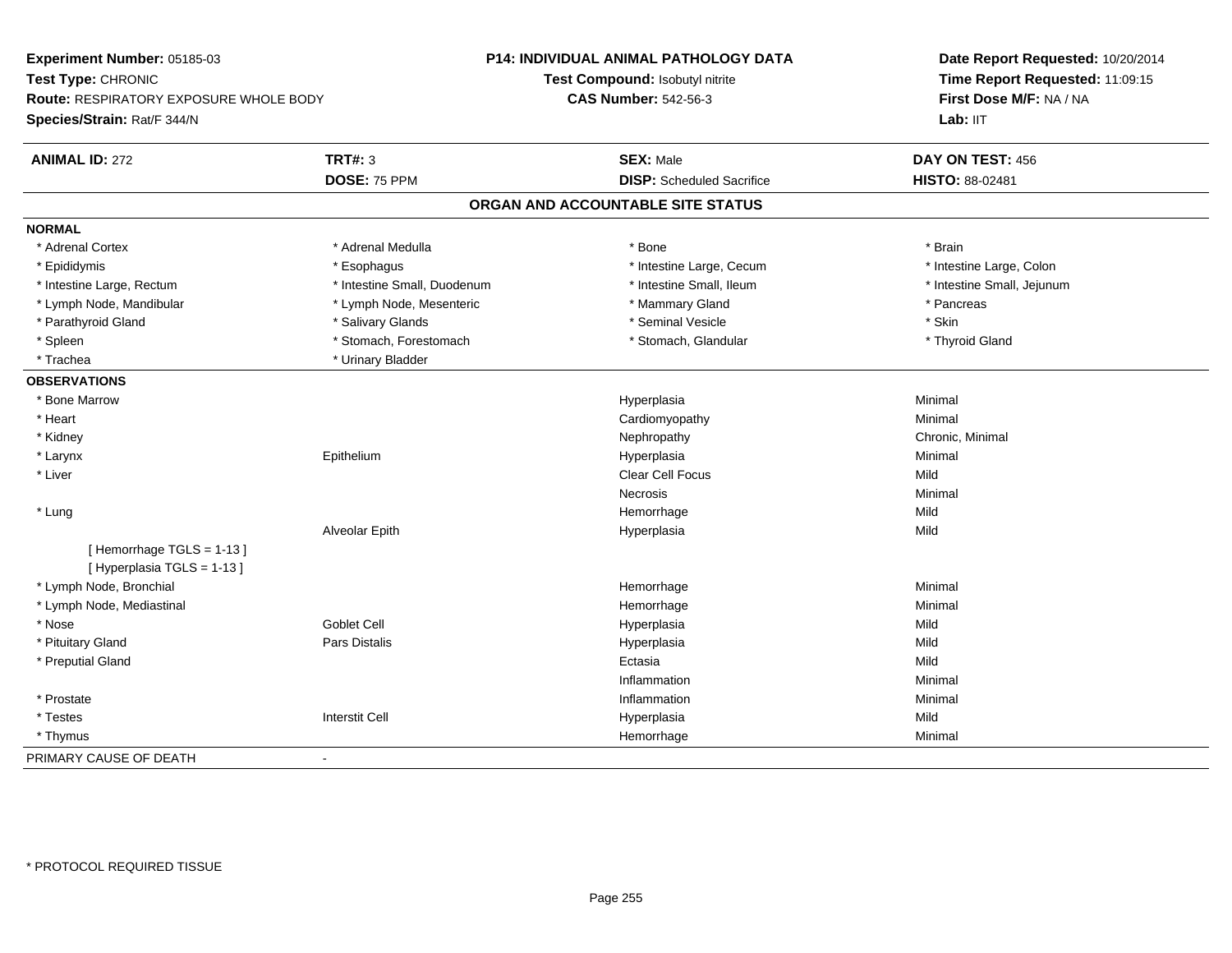| Experiment Number: 05185-03                   |                             | <b>P14: INDIVIDUAL ANIMAL PATHOLOGY DATA</b> | Date Report Requested: 10/20/2014<br>Time Report Requested: 11:09:15<br>First Dose M/F: NA / NA<br>Lab: IIT |
|-----------------------------------------------|-----------------------------|----------------------------------------------|-------------------------------------------------------------------------------------------------------------|
| Test Type: CHRONIC                            |                             | Test Compound: Isobutyl nitrite              |                                                                                                             |
| <b>Route: RESPIRATORY EXPOSURE WHOLE BODY</b> |                             | <b>CAS Number: 542-56-3</b>                  |                                                                                                             |
| Species/Strain: Rat/F 344/N                   |                             |                                              |                                                                                                             |
| <b>ANIMAL ID: 273</b>                         | <b>TRT#: 3</b>              | <b>SEX: Male</b>                             | DAY ON TEST: 456                                                                                            |
|                                               | DOSE: 75 PPM                | <b>DISP:</b> Scheduled Sacrifice             | <b>HISTO: 88-02482</b>                                                                                      |
|                                               |                             | ORGAN AND ACCOUNTABLE SITE STATUS            |                                                                                                             |
| <b>NORMAL</b>                                 |                             |                                              |                                                                                                             |
| * Adrenal Cortex                              | * Adrenal Medulla           | * Bone                                       | * Brain                                                                                                     |
| * Epididymis                                  | * Esophagus                 | * Intestine Large, Cecum                     | * Intestine Large, Colon                                                                                    |
| * Intestine Large, Rectum                     | * Intestine Small, Duodenum | * Intestine Small, Ileum                     | * Intestine Small, Jejunum                                                                                  |
| * Larynx                                      | * Liver                     | * Lymph Node, Bronchial                      | * Lymph Node, Mesenteric                                                                                    |
| * Mammary Gland                               | * Pancreas                  | * Parathyroid Gland                          | * Salivary Glands                                                                                           |
| * Seminal Vesicle                             | * Skin                      | * Spleen                                     | * Stomach, Forestomach                                                                                      |
| * Stomach, Glandular                          | * Thyroid Gland             | * Trachea                                    | * Urinary Bladder                                                                                           |
| <b>OBSERVATIONS</b>                           |                             |                                              |                                                                                                             |
| * Bone Marrow                                 |                             | Hyperplasia                                  | Minimal                                                                                                     |
| * Heart                                       |                             | Cardiomyopathy                               | Mild                                                                                                        |
| * Kidney                                      |                             | Nephropathy                                  | Chronic, Minimal                                                                                            |
| * Lung                                        |                             | Alveolar/Bronchiolar Adenoma                 |                                                                                                             |
| * Lymph Node, Mandibular                      |                             | Hemorrhage                                   | Minimal                                                                                                     |
| * Lymph Node, Mediastinal                     |                             | Hemorrhage                                   | Minimal                                                                                                     |
| * Nose                                        | <b>Goblet Cell</b>          | Hyperplasia                                  | Minimal                                                                                                     |
| * Pituitary Gland                             | Pars Distalis               | Adenoma                                      |                                                                                                             |
| [Adenoma TGLS = $1-1$ ]                       |                             |                                              |                                                                                                             |
| * Preputial Gland                             |                             | Ectasia                                      | Minimal                                                                                                     |
| * Prostate                                    |                             | Concretion                                   | Minimal                                                                                                     |
|                                               |                             | Inflammation                                 | Mild                                                                                                        |
| * Testes                                      | <b>Interstit Cell</b>       | Hyperplasia                                  | Minimal                                                                                                     |
| * Thymus                                      |                             | Atrophy                                      | Minimal                                                                                                     |
| PRIMARY CAUSE OF DEATH                        |                             |                                              |                                                                                                             |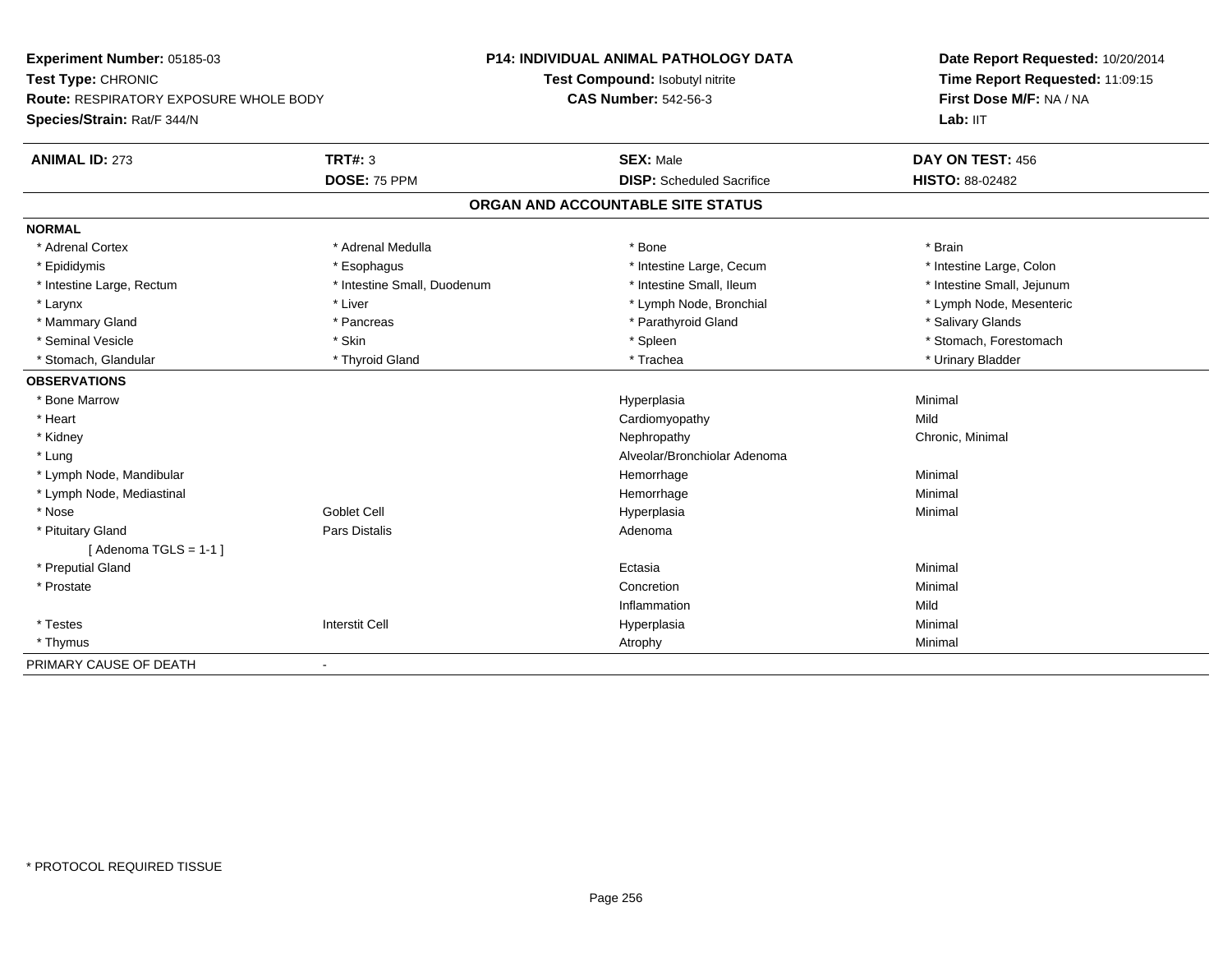| Experiment Number: 05185-03                   |                           | P14: INDIVIDUAL ANIMAL PATHOLOGY DATA | Date Report Requested: 10/20/2014<br>Time Report Requested: 11:09:15<br>First Dose M/F: NA / NA |  |
|-----------------------------------------------|---------------------------|---------------------------------------|-------------------------------------------------------------------------------------------------|--|
| Test Type: CHRONIC                            |                           | Test Compound: Isobutyl nitrite       |                                                                                                 |  |
| <b>Route: RESPIRATORY EXPOSURE WHOLE BODY</b> |                           | <b>CAS Number: 542-56-3</b>           |                                                                                                 |  |
| Species/Strain: Rat/F 344/N                   |                           |                                       | Lab: IIT                                                                                        |  |
| <b>ANIMAL ID: 274</b>                         | <b>TRT#: 3</b>            | <b>SEX: Male</b>                      | DAY ON TEST: 456                                                                                |  |
|                                               | DOSE: 75 PPM              | <b>DISP:</b> Scheduled Sacrifice      | HISTO: 88-02483                                                                                 |  |
|                                               |                           | ORGAN AND ACCOUNTABLE SITE STATUS     |                                                                                                 |  |
| <b>NORMAL</b>                                 |                           |                                       |                                                                                                 |  |
| * Adrenal Cortex                              | * Adrenal Medulla         | * Bone                                | * Bone Marrow                                                                                   |  |
| * Brain                                       | * Epididymis              | * Esophagus                           | * Intestine Large, Cecum                                                                        |  |
| * Intestine Large, Colon                      | * Intestine Large, Rectum | * Intestine Small, Duodenum           | * Intestine Small, Ileum                                                                        |  |
| * Intestine Small, Jejunum                    | * Larynx                  | * Lymph Node, Mandibular              | * Lymph Node, Mesenteric                                                                        |  |
| * Mammary Gland                               | * Nose                    | * Parathyroid Gland                   | * Salivary Glands                                                                               |  |
| * Seminal Vesicle                             | * Skin                    | * Spleen                              | * Stomach, Forestomach                                                                          |  |
| * Stomach, Glandular                          | * Thyroid Gland           | * Trachea                             | * Urinary Bladder                                                                               |  |
| <b>OBSERVATIONS</b>                           |                           |                                       |                                                                                                 |  |
| * Heart                                       |                           | Cardiomyopathy                        | Mild                                                                                            |  |
| * Kidney                                      |                           | Nephropathy                           | Chronic, Minimal                                                                                |  |
| * Liver                                       |                           | <b>Basophilic Focus</b>               | Minimal                                                                                         |  |
|                                               |                           | Clear Cell Focus                      | Minimal                                                                                         |  |
| * Lung                                        |                           | Hemorrhage                            | Minimal                                                                                         |  |
|                                               | Alveolar Epith            | Hyperplasia                           | Moderate                                                                                        |  |
| * Lymph Node, Bronchial                       |                           | Hemorrhage                            | Minimal                                                                                         |  |
| * Lymph Node, Mediastinal                     |                           | Hemorrhage                            | Mild                                                                                            |  |
| * Pancreas                                    | <b>Acinar Cell</b>        | Atrophy                               | Minimal                                                                                         |  |
| * Pituitary Gland                             | Pars Distalis             | Adenoma                               |                                                                                                 |  |
| * Preputial Gland                             |                           | Ectasia                               | Mild                                                                                            |  |
|                                               |                           | Inflammation                          | Mild                                                                                            |  |
| * Prostate                                    |                           | Concretion                            | Mild                                                                                            |  |
|                                               |                           | Inflammation                          | Mild                                                                                            |  |
| * Testes                                      | <b>Interstit Cell</b>     | Adenoma                               |                                                                                                 |  |
|                                               | <b>Interstit Cell</b>     | Hyperplasia                           | Minimal                                                                                         |  |
| [Adenoma TGLS = $1-13$ ]                      |                           |                                       |                                                                                                 |  |
| * Thymus                                      |                           | Atrophy                               | Mild                                                                                            |  |
| PRIMARY CAUSE OF DEATH                        | $\blacksquare$            |                                       |                                                                                                 |  |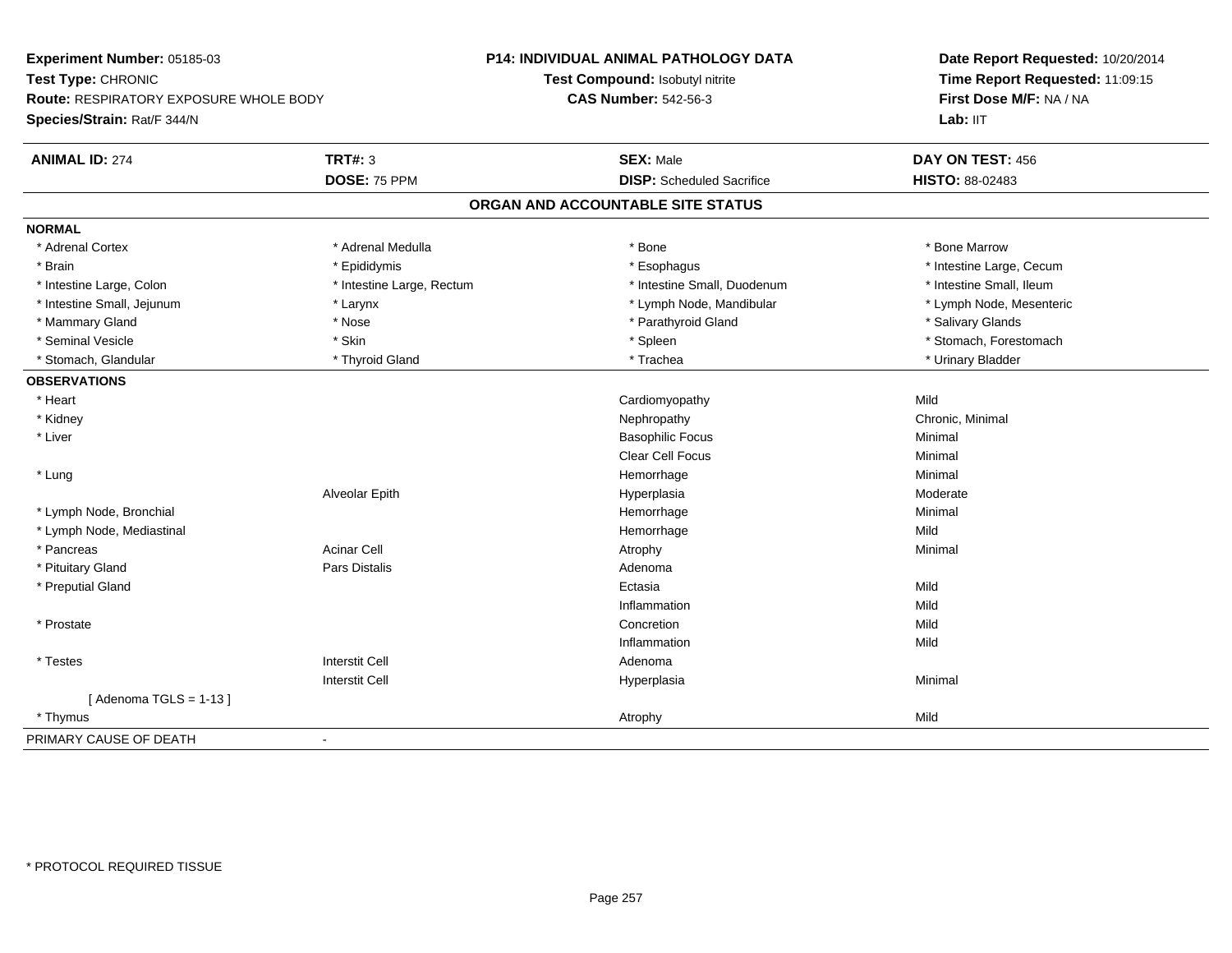| Experiment Number: 05185-03                                  |                           | P14: INDIVIDUAL ANIMAL PATHOLOGY DATA | Date Report Requested: 10/20/2014                          |  |
|--------------------------------------------------------------|---------------------------|---------------------------------------|------------------------------------------------------------|--|
| Test Type: CHRONIC<br>Route: RESPIRATORY EXPOSURE WHOLE BODY |                           | Test Compound: Isobutyl nitrite       | Time Report Requested: 11:09:15<br>First Dose M/F: NA / NA |  |
|                                                              |                           | <b>CAS Number: 542-56-3</b>           |                                                            |  |
| Species/Strain: Rat/F 344/N                                  |                           |                                       | Lab: IIT                                                   |  |
| <b>ANIMAL ID: 275</b>                                        | <b>TRT#: 3</b>            | <b>SEX: Male</b>                      | DAY ON TEST: 456                                           |  |
|                                                              | DOSE: 75 PPM              | <b>DISP:</b> Scheduled Sacrifice      | HISTO: 88-02484                                            |  |
|                                                              |                           | ORGAN AND ACCOUNTABLE SITE STATUS     |                                                            |  |
| <b>NORMAL</b>                                                |                           |                                       |                                                            |  |
| * Adrenal Cortex                                             | * Adrenal Medulla         | * Bone                                | * Bone Marrow                                              |  |
| * Brain                                                      | * Epididymis              | * Esophagus                           | * Intestine Large, Cecum                                   |  |
| * Intestine Large, Colon                                     | * Intestine Large, Rectum | * Intestine Small, Duodenum           | * Intestine Small, Ileum                                   |  |
| * Intestine Small, Jejunum                                   | * Liver                   | * Lymph Node, Mandibular              | * Lymph Node, Mesenteric                                   |  |
| * Mammary Gland                                              | * Parathyroid Gland       | * Salivary Glands                     | * Seminal Vesicle                                          |  |
| * Skin                                                       | * Spleen                  | * Stomach, Forestomach                | * Stomach, Glandular                                       |  |
| * Thyroid Gland                                              | * Trachea                 | * Urinary Bladder                     |                                                            |  |
| <b>OBSERVATIONS</b>                                          |                           |                                       |                                                            |  |
| * Heart                                                      |                           | Cardiomyopathy                        | Mild                                                       |  |
| * Kidney                                                     |                           | Nephropathy                           | Chronic, Minimal                                           |  |
| * Larynx                                                     |                           | Inflammation                          | Minimal                                                    |  |
| * Lung                                                       |                           | Hemorrhage                            | Minimal                                                    |  |
| * Lymph Node, Bronchial                                      |                           | Hemorrhage                            | Minimal                                                    |  |
| * Lymph Node, Mediastinal                                    |                           | Hemorrhage                            | Mild                                                       |  |
| * Nose                                                       | <b>Goblet Cell</b>        | Hyperplasia                           | Minimal                                                    |  |
| * Pancreas                                                   | <b>Acinar Cell</b>        | Atrophy                               | Minimal                                                    |  |
| * Pituitary Gland                                            | Pars Distalis             | Cyst                                  | Minimal                                                    |  |
|                                                              | Pars Distalis             | Hyperplasia                           | Minimal                                                    |  |
| * Preputial Gland                                            |                           | Ectasia                               | Mild                                                       |  |
|                                                              |                           | Inflammation                          | Minimal                                                    |  |
| * Prostate                                                   |                           | Congestion                            | Minimal                                                    |  |
|                                                              |                           | Inflammation                          | Minimal                                                    |  |
| * Testes                                                     | Bilateral, Interstit Cell | Adenoma                               |                                                            |  |
| [Adenoma TGLS = $1,2-9$ ]                                    |                           |                                       |                                                            |  |
| * Thymus                                                     |                           | Atrophy                               | Mild                                                       |  |
| PRIMARY CAUSE OF DEATH                                       | $\blacksquare$            |                                       |                                                            |  |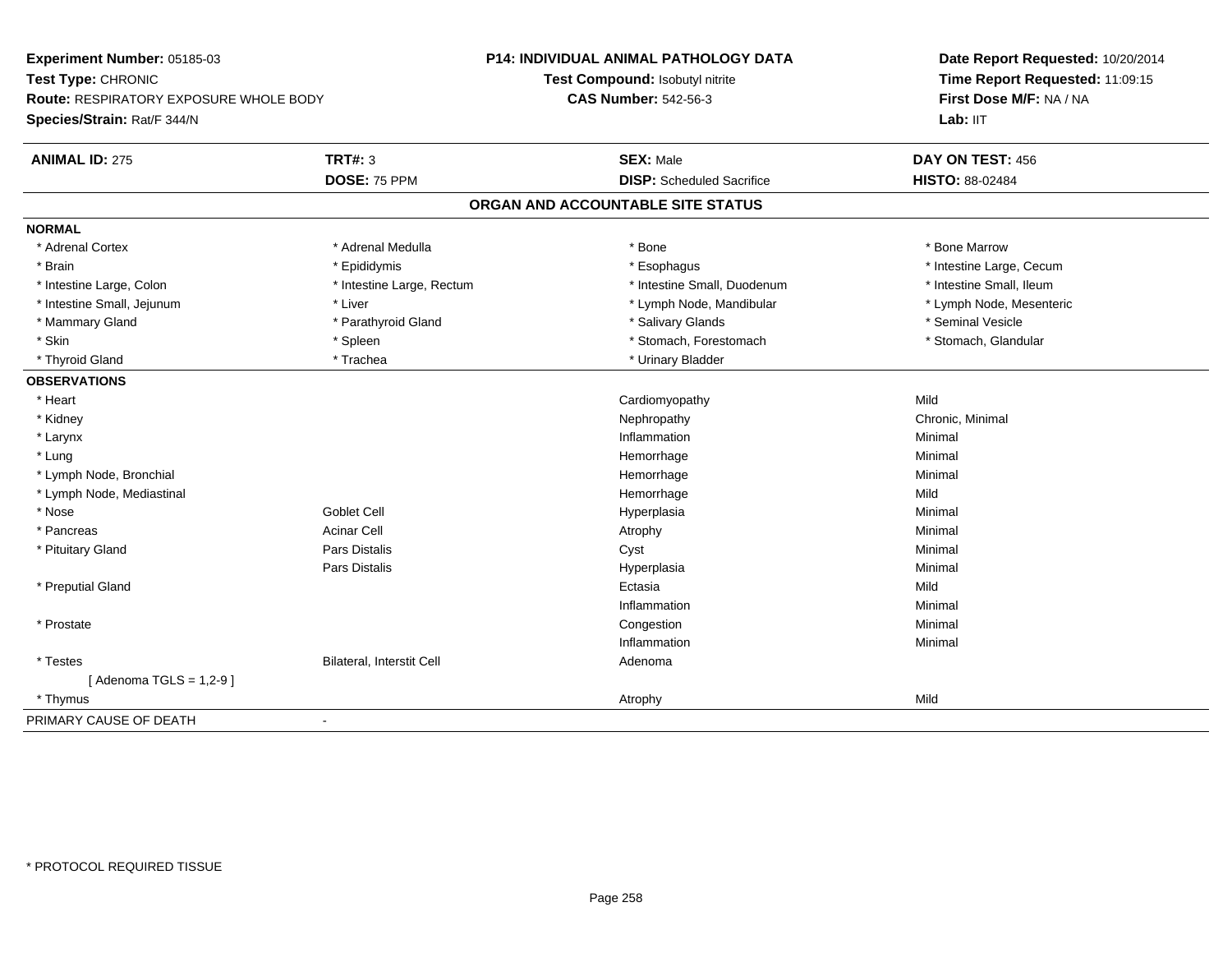| Experiment Number: 05185-03                                         |                           | <b>P14: INDIVIDUAL ANIMAL PATHOLOGY DATA</b> | Date Report Requested: 10/20/2014 |
|---------------------------------------------------------------------|---------------------------|----------------------------------------------|-----------------------------------|
| Test Type: CHRONIC<br><b>Route: RESPIRATORY EXPOSURE WHOLE BODY</b> |                           | Test Compound: Isobutyl nitrite              | Time Report Requested: 11:09:15   |
|                                                                     |                           | <b>CAS Number: 542-56-3</b>                  | First Dose M/F: NA / NA           |
| Species/Strain: Rat/F 344/N                                         |                           |                                              | Lab: IIT                          |
| <b>ANIMAL ID: 276</b>                                               | <b>TRT#: 3</b>            | <b>SEX: Male</b>                             | DAY ON TEST: 456                  |
|                                                                     | DOSE: 75 PPM              | <b>DISP:</b> Scheduled Sacrifice             | HISTO: 88-02485                   |
|                                                                     |                           | ORGAN AND ACCOUNTABLE SITE STATUS            |                                   |
| <b>NORMAL</b>                                                       |                           |                                              |                                   |
| * Adrenal Cortex                                                    | * Adrenal Medulla         | * Bone                                       | * Bone Marrow                     |
| * Brain                                                             | * Epididymis              | * Esophagus                                  | * Intestine Large, Cecum          |
| * Intestine Large, Colon                                            | * Intestine Large, Rectum | * Intestine Small, Duodenum                  | * Intestine Small, Ileum          |
| * Intestine Small, Jejunum                                          | * Larynx                  | * Lung                                       | * Lymph Node, Mesenteric          |
| * Mammary Gland                                                     | * Nose                    | * Parathyroid Gland                          | * Salivary Glands                 |
| * Seminal Vesicle                                                   | * Skin                    | * Spleen                                     | * Stomach, Forestomach            |
| * Stomach, Glandular                                                | * Testes                  | * Thymus                                     | * Thyroid Gland                   |
| * Trachea                                                           | * Urinary Bladder         |                                              |                                   |
| <b>OBSERVATIONS</b>                                                 |                           |                                              |                                   |
| * Heart                                                             |                           | Cardiomyopathy                               | Minimal                           |
| * Kidney                                                            |                           | Nephropathy                                  | Chronic, Minimal                  |
| * Liver                                                             |                           | <b>Basophilic Focus</b>                      | Minimal                           |
|                                                                     |                           | Fatty Change                                 | Minimal                           |
| * Lymph Node, Bronchial                                             |                           | Hemorrhage                                   | Minimal                           |
| * Lymph Node, Mandibular                                            |                           | Hemorrhage                                   | Minimal                           |
| * Lymph Node, Mediastinal                                           |                           | Hemorrhage                                   | Minimal                           |
| * Pancreas                                                          | <b>Acinar Cell</b>        | Atrophy                                      | Minimal                           |
| * Pituitary Gland                                                   | <b>Pars Distalis</b>      | Hyperplasia                                  | Minimal                           |
| * Preputial Gland                                                   |                           | Ectasia                                      | Mild                              |
|                                                                     |                           | Inflammation                                 | Mild                              |
| [ Ectasia TGLS = $1-10$ ]                                           |                           |                                              |                                   |
| [Inflammation TGLS = $1-10$ ]                                       |                           |                                              |                                   |
| * Prostate                                                          |                           | Concretion                                   | Minimal                           |
|                                                                     |                           | Inflammation                                 | Minimal                           |
| PRIMARY CAUSE OF DEATH                                              | $\blacksquare$            |                                              |                                   |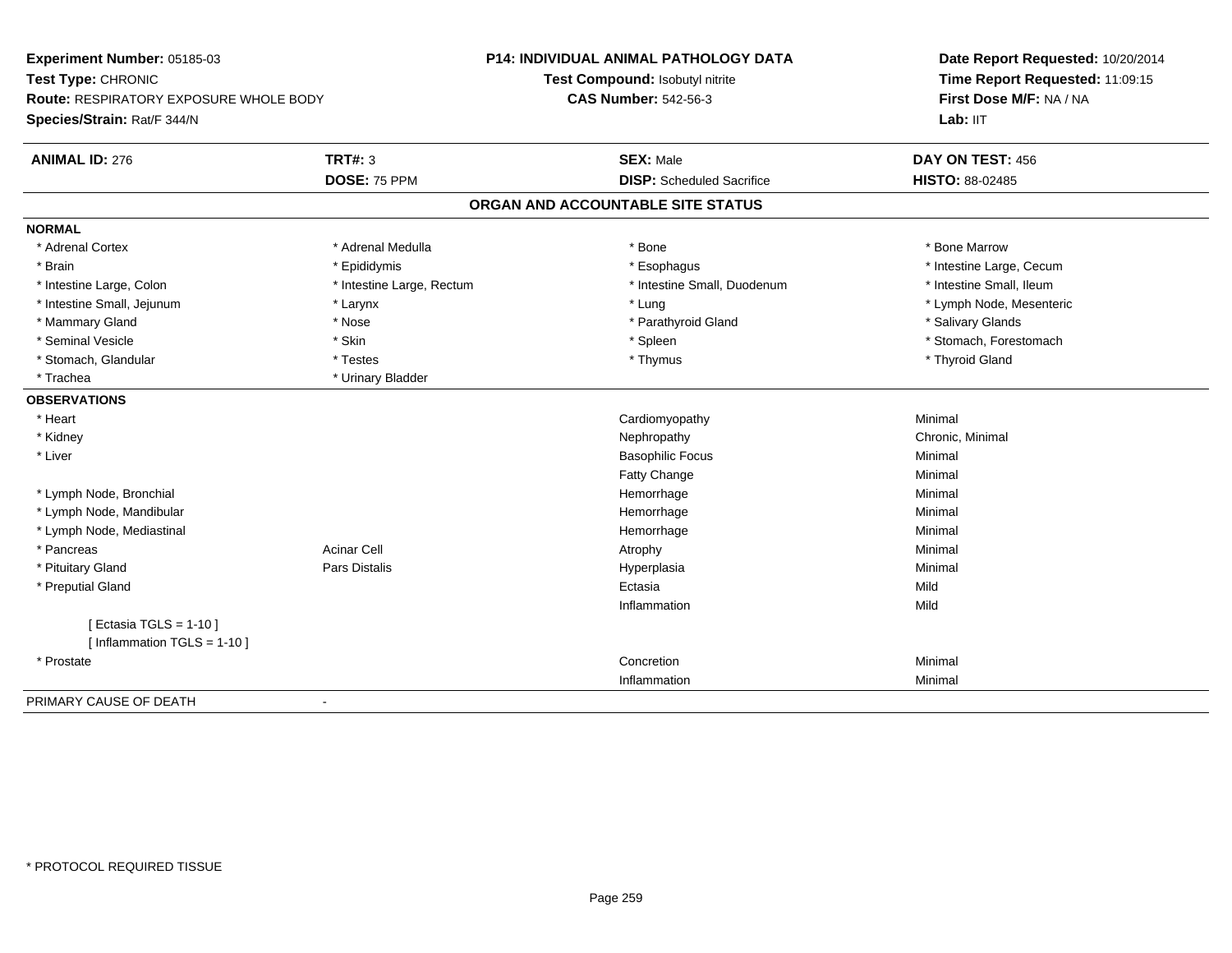| Experiment Number: 05185-03                   |                           | <b>P14: INDIVIDUAL ANIMAL PATHOLOGY DATA</b> | Date Report Requested: 10/20/2014 |
|-----------------------------------------------|---------------------------|----------------------------------------------|-----------------------------------|
| Test Type: CHRONIC                            |                           | Test Compound: Isobutyl nitrite              | Time Report Requested: 11:09:15   |
| <b>Route: RESPIRATORY EXPOSURE WHOLE BODY</b> |                           | <b>CAS Number: 542-56-3</b>                  | First Dose M/F: NA / NA           |
| Species/Strain: Rat/F 344/N                   |                           |                                              | Lab: IIT                          |
| <b>ANIMAL ID: 277</b>                         | <b>TRT#: 3</b>            | <b>SEX: Male</b>                             | DAY ON TEST: 456                  |
|                                               | DOSE: 75 PPM              | <b>DISP:</b> Scheduled Sacrifice             | HISTO: 88-02486                   |
|                                               |                           | ORGAN AND ACCOUNTABLE SITE STATUS            |                                   |
| <b>NORMAL</b>                                 |                           |                                              |                                   |
| * Adrenal Cortex                              | * Adrenal Medulla         | * Bone                                       | * Bone Marrow                     |
| * Brain                                       | * Epididymis              | * Esophagus                                  | * Intestine Large, Cecum          |
| * Intestine Large, Colon                      | * Intestine Large, Rectum | * Intestine Small, Duodenum                  | * Intestine Small, Ileum          |
| * Intestine Small, Jejunum                    | * Lung                    | * Lymph Node, Mandibular                     | * Lymph Node, Mesenteric          |
| * Mammary Gland                               | * Nose                    | * Parathyroid Gland                          | * Salivary Glands                 |
| * Seminal Vesicle                             | * Skin                    | * Spleen                                     | * Stomach, Forestomach            |
| * Stomach, Glandular                          | * Thyroid Gland           | * Trachea                                    | * Urinary Bladder                 |
| <b>OBSERVATIONS</b>                           |                           |                                              |                                   |
| * Heart                                       |                           | Cardiomyopathy                               | Minimal                           |
| * Kidney                                      |                           | Nephropathy                                  | Chronic, Mild                     |
| * Larynx                                      |                           | Inflammation                                 | Mild                              |
| * Liver                                       |                           | <b>Basophilic Focus</b>                      | Multiple, Minimal                 |
| * Lymph Node, Bronchial                       |                           | Hemorrhage                                   | Mild                              |
| * Lymph Node, Mediastinal                     |                           | Hemorrhage                                   | Minimal                           |
| * Pancreas                                    | <b>Acinar Cell</b>        | Atrophy                                      | Mild                              |
| * Pituitary Gland                             | <b>Pars Distalis</b>      | Hyperplasia                                  | Mild                              |
| * Preputial Gland                             |                           | Ectasia                                      | Moderate                          |
|                                               |                           | Inflammation                                 | Mild                              |
| * Prostate                                    |                           | Concretion                                   | Minimal                           |
| * Testes                                      | <b>Interstit Cell</b>     | Hyperplasia                                  | Minimal                           |
| * Thymus                                      |                           | Atrophy                                      | Minimal                           |
| PRIMARY CAUSE OF DEATH                        |                           |                                              |                                   |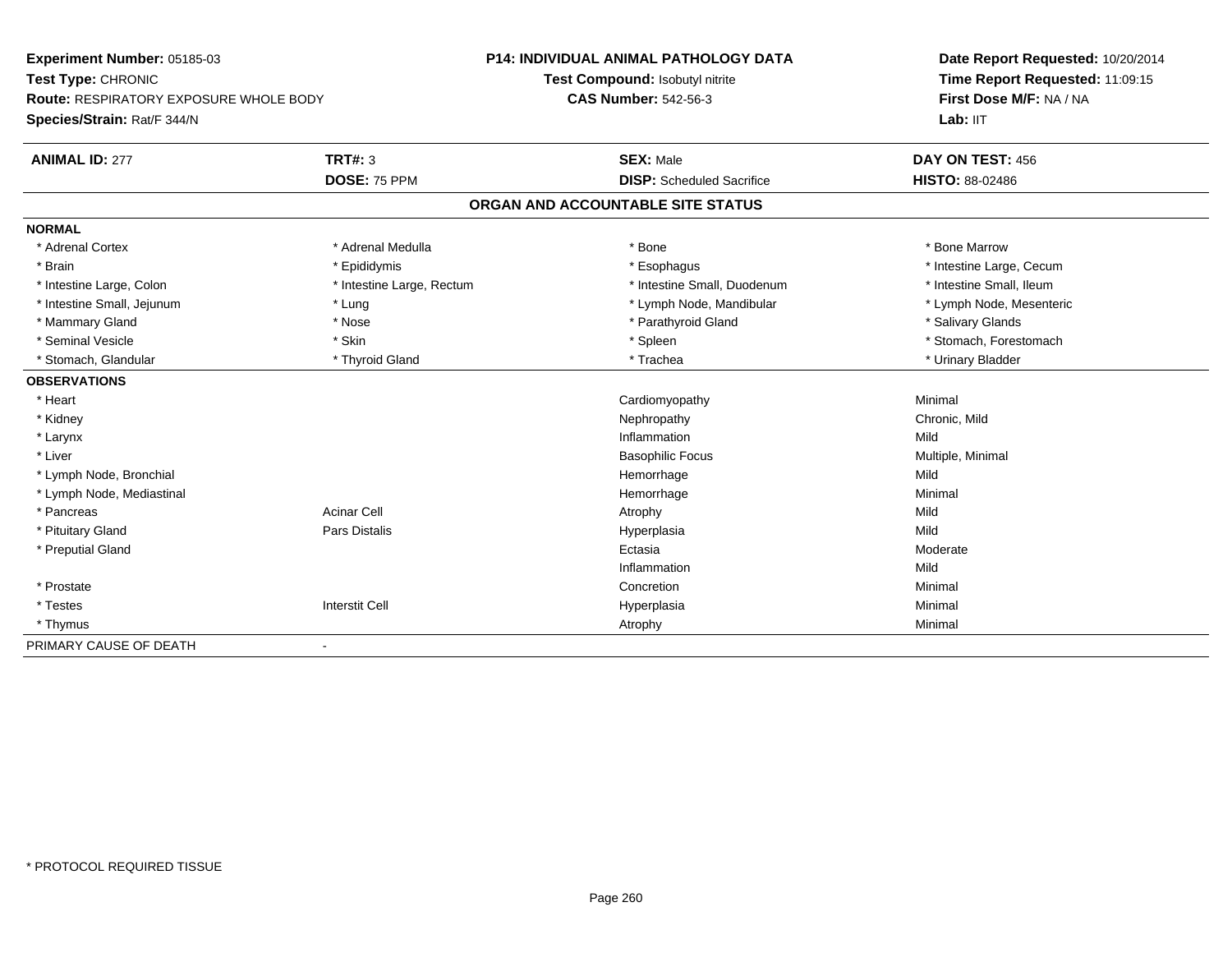| Experiment Number: 05185-03                   |                           | <b>P14: INDIVIDUAL ANIMAL PATHOLOGY DATA</b> | Date Report Requested: 10/20/2014 |
|-----------------------------------------------|---------------------------|----------------------------------------------|-----------------------------------|
| Test Type: CHRONIC                            |                           | Test Compound: Isobutyl nitrite              | Time Report Requested: 11:09:15   |
| <b>Route: RESPIRATORY EXPOSURE WHOLE BODY</b> |                           | <b>CAS Number: 542-56-3</b>                  | First Dose M/F: NA / NA           |
| Species/Strain: Rat/F 344/N                   |                           |                                              | Lab: IIT                          |
| <b>ANIMAL ID: 278</b>                         | <b>TRT#: 3</b>            | <b>SEX: Male</b>                             | DAY ON TEST: 456                  |
|                                               | DOSE: 75 PPM              | <b>DISP:</b> Scheduled Sacrifice             | <b>HISTO: 88-02487</b>            |
|                                               |                           | ORGAN AND ACCOUNTABLE SITE STATUS            |                                   |
| <b>NORMAL</b>                                 |                           |                                              |                                   |
| * Adrenal Cortex                              | * Adrenal Medulla         | * Bone                                       | * Bone Marrow                     |
| * Brain                                       | * Epididymis              | * Esophagus                                  | * Intestine Large, Cecum          |
| * Intestine Large, Colon                      | * Intestine Large, Rectum | * Intestine Small, Duodenum                  | * Intestine Small, Ileum          |
| * Intestine Small, Jejunum                    | * Larynx                  | * Lung                                       | * Lymph Node, Mandibular          |
| * Mammary Gland                               | * Nose                    | * Parathyroid Gland                          | * Prostate                        |
| * Salivary Glands                             | * Seminal Vesicle         | * Skin                                       | * Spleen                          |
| * Stomach, Forestomach                        | * Stomach, Glandular      | * Thyroid Gland                              | * Trachea                         |
| * Urinary Bladder                             |                           |                                              |                                   |
| <b>OBSERVATIONS</b>                           |                           |                                              |                                   |
| * Heart                                       |                           | Cardiomyopathy                               | Minimal                           |
| * Kidney                                      |                           | Nephropathy                                  | Chronic, Minimal                  |
| * Liver                                       |                           | <b>Basophilic Focus</b>                      | Minimal                           |
| * Lymph Node, Bronchial                       |                           | Hemorrhage                                   | Minimal                           |
| * Lymph Node, Mediastinal                     |                           | Hemorrhage                                   | Mild                              |
| * Lymph Node, Mesenteric                      |                           | Hemorrhage                                   | Minimal                           |
| Mesentery                                     | Fat                       | Necrosis                                     | Mild                              |
| [Necrosis TGLS = $1-13$ ]                     |                           |                                              |                                   |
| * Pancreas                                    | <b>Acinar Cell</b>        | Atrophy                                      | Minimal                           |
| * Pituitary Gland                             | <b>Pars Distalis</b>      | Adenoma                                      |                                   |
| * Preputial Gland                             |                           | Ectasia                                      | Mild                              |
| * Testes                                      | Bilateral, Interstit Cell | Adenoma                                      |                                   |
| * Thymus                                      |                           | Atrophy                                      | Minimal                           |
| PRIMARY CAUSE OF DEATH                        | $\blacksquare$            |                                              |                                   |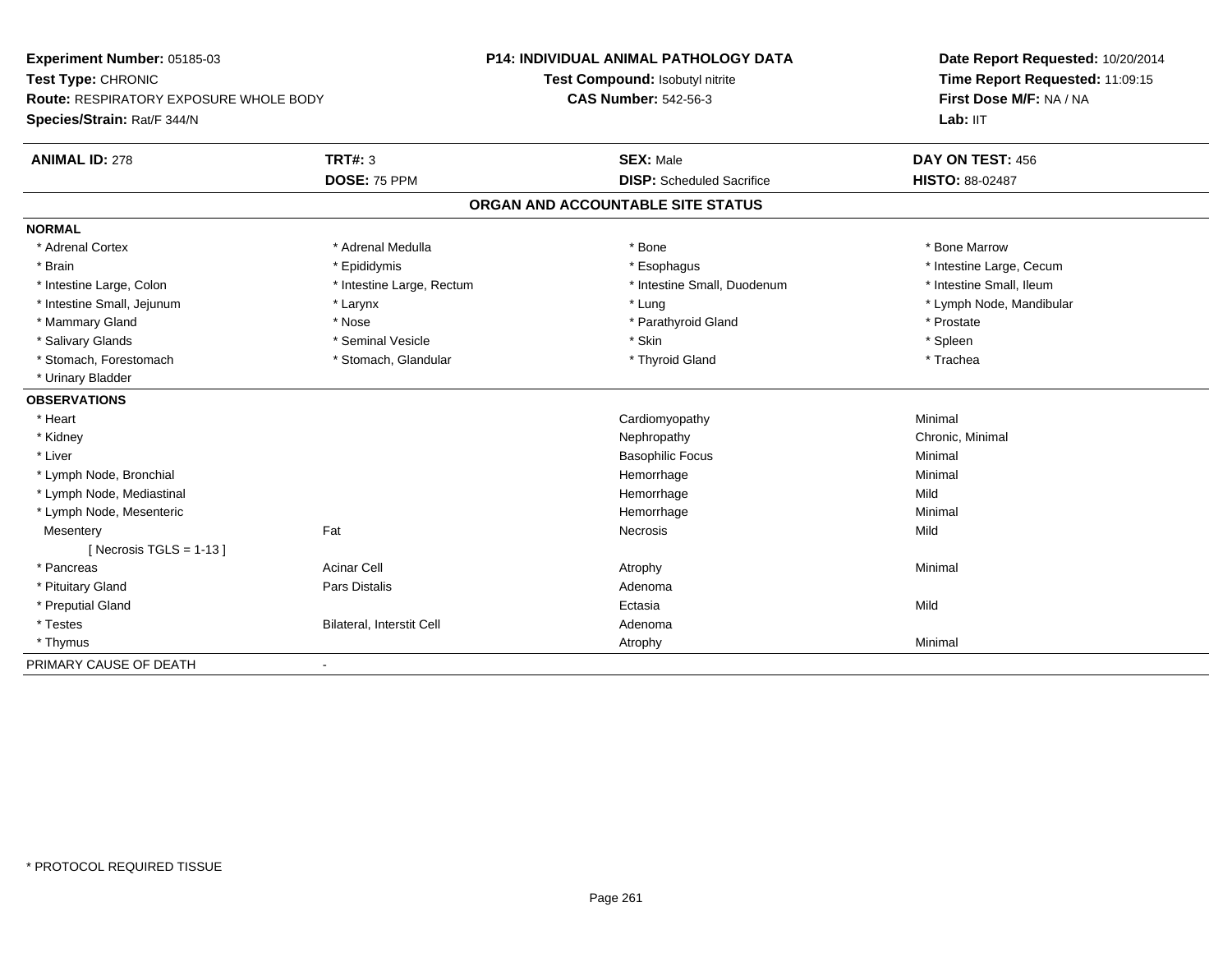| Experiment Number: 05185-03                   |                             | <b>P14: INDIVIDUAL ANIMAL PATHOLOGY DATA</b> | Date Report Requested: 10/20/2014<br>Time Report Requested: 11:09:15<br>First Dose M/F: NA / NA |
|-----------------------------------------------|-----------------------------|----------------------------------------------|-------------------------------------------------------------------------------------------------|
| Test Type: CHRONIC                            |                             | Test Compound: Isobutyl nitrite              |                                                                                                 |
| <b>Route: RESPIRATORY EXPOSURE WHOLE BODY</b> |                             | <b>CAS Number: 542-56-3</b>                  |                                                                                                 |
| Species/Strain: Rat/F 344/N                   |                             |                                              | Lab: IIT                                                                                        |
| <b>ANIMAL ID: 279</b>                         | <b>TRT#: 3</b>              | <b>SEX: Male</b>                             | DAY ON TEST: 456                                                                                |
|                                               | DOSE: 75 PPM                | <b>DISP:</b> Scheduled Sacrifice             | HISTO: 88-02488                                                                                 |
|                                               |                             | ORGAN AND ACCOUNTABLE SITE STATUS            |                                                                                                 |
| <b>NORMAL</b>                                 |                             |                                              |                                                                                                 |
| * Adrenal Cortex                              | * Adrenal Medulla           | * Bone                                       | * Brain                                                                                         |
| * Epididymis                                  | * Esophagus                 | * Intestine Large, Cecum                     | * Intestine Large, Colon                                                                        |
| * Intestine Large, Rectum                     | * Intestine Small, Duodenum | * Intestine Small, Ileum                     | * Intestine Small, Jejunum                                                                      |
| * Larynx                                      | * Lung                      | * Lymph Node, Mandibular                     | * Lymph Node, Mesenteric                                                                        |
| * Mammary Gland                               | * Parathyroid Gland         | * Prostate                                   | * Salivary Glands                                                                               |
| * Seminal Vesicle                             | * Skin                      | * Spleen                                     | * Stomach, Forestomach                                                                          |
| * Stomach, Glandular                          | * Thyroid Gland             | * Trachea                                    | * Urinary Bladder                                                                               |
| <b>MISSING</b>                                |                             |                                              |                                                                                                 |
| * Lymph Node, Bronchial                       |                             |                                              |                                                                                                 |
| <b>OBSERVATIONS</b>                           |                             |                                              |                                                                                                 |
| * Bone Marrow                                 |                             | Hyperplasia                                  | Minimal                                                                                         |
| * Heart                                       |                             | Cardiomyopathy                               | Minimal                                                                                         |
| * Kidney                                      |                             | Nephropathy                                  | Chronic, Minimal                                                                                |
| * Liver                                       |                             | <b>Basophilic Focus</b>                      | Multiple, Minimal                                                                               |
| * Lymph Node, Mediastinal                     |                             | Hemorrhage                                   | Mild                                                                                            |
| * Nose                                        |                             | Foreign Body                                 | Minimal                                                                                         |
|                                               |                             | Inflammation                                 | Minimal                                                                                         |
| * Pancreas                                    | <b>Acinar Cell</b>          | Atrophy                                      | Minimal                                                                                         |
| * Pituitary Gland                             | Pars Distalis               | Adenoma                                      |                                                                                                 |
| * Preputial Gland                             |                             | Ectasia                                      | Mild                                                                                            |
|                                               |                             | Inflammation                                 | Mild                                                                                            |
| * Testes                                      | <b>Interstit Cell</b>       | Hyperplasia                                  | Minimal                                                                                         |
| * Thymus                                      |                             | Atrophy                                      | Minimal                                                                                         |
| PRIMARY CAUSE OF DEATH                        | $\blacksquare$              |                                              |                                                                                                 |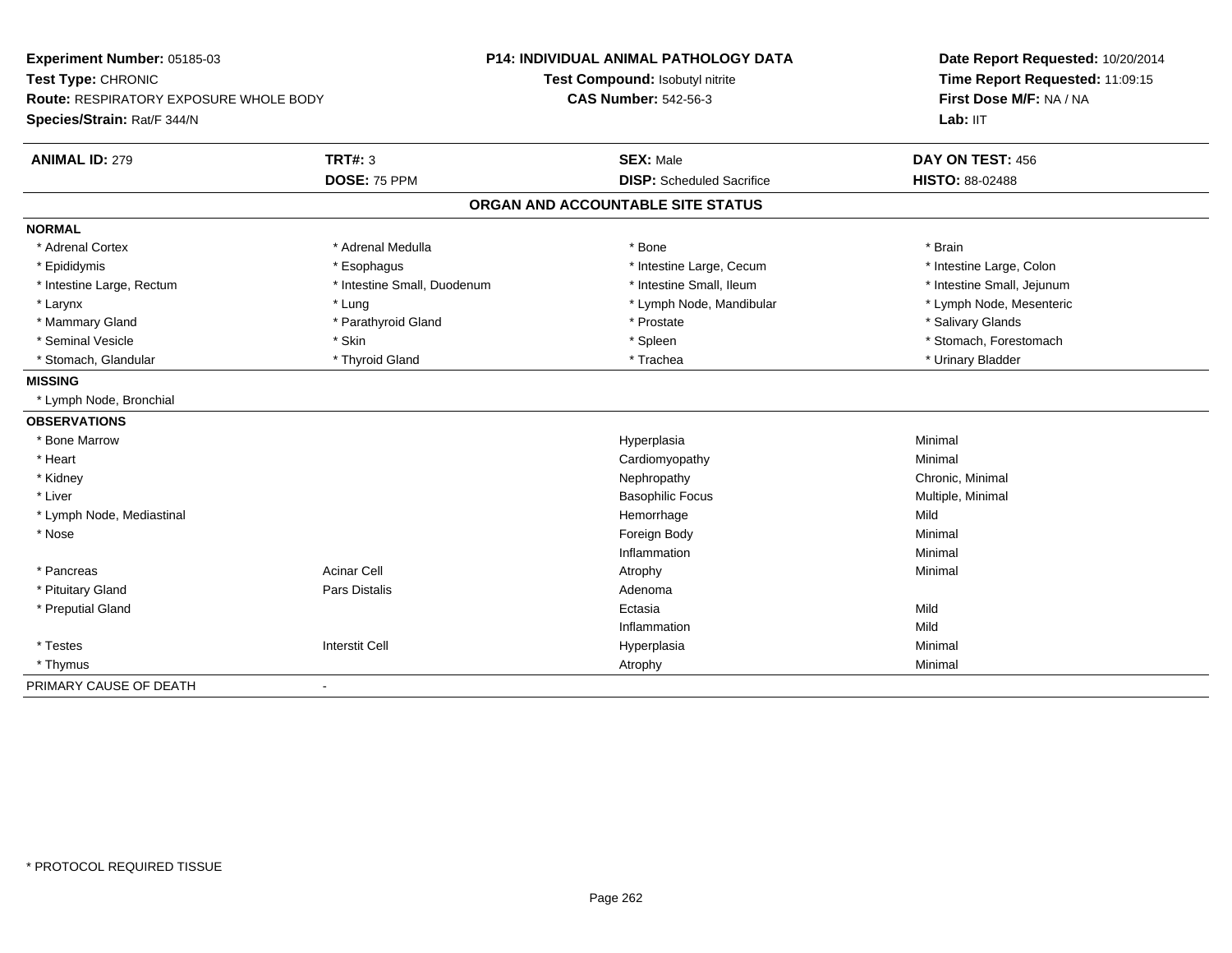**Experiment Number:** 05185-03**Test Type:** CHRONIC **Route:** RESPIRATORY EXPOSURE WHOLE BODY**Species/Strain:** Rat/F 344/N**P14: INDIVIDUAL ANIMAL PATHOLOGY DATATest Compound:** Isobutyl nitrite**CAS Number:** 542-56-3**Date Report Requested:** 10/20/2014**Time Report Requested:** 11:09:15**First Dose M/F:** NA / NA**Lab:** IIT**ANIMAL ID:** 280**C TRT#:** 3 **SEX:** Male **DAY ON TEST:** 456 **DOSE:** 75 PPM **DISP:** Scheduled Sacrifice **HISTO:** 88-02489 **ORGAN AND ACCOUNTABLE SITE STATUSNORMAL**\* Adrenal Cortex \* Adrenal Cortex \* \* Adrenal Cortex \* Brain \* Bone \* \* Bone Marrow \* Bone Marrow \* \* Brain \* Brain \* Brain \* Brain \* Brain \* Brain \* Brain \* Brain \* Brain \* Brain \* Brain \* Brain \* Brain \* Brain \* Brain \* Brain \* Brain \* B \* Intestine Large, Colon \* Epididymis \* Intestine Large, Cecum \* Esophagus \* Intestine Large, Cecum \* Intestine Large, Cecum \* Intestine Small, Jejunum \* Intestine Large, Rectum \* Intestine Small, Duodenum \* Intestine Small, Duodenum \* \* Intestine Small, Ileum \* Lymph Node, Mesenteric \* Larynx \* Lung \* Lung \* Lung \* Lung \* Larynx \* Lymph Node, Mandibular \* Lymph Node, Mandibular \* Mammary Gland \* The state of the state of the state of the state of the state of the state of the state of the state of the state of the state of the state of the state of the state of the state of the state of the state \* Salivary Glands \* \* \* Sheen \* Seminal Vesicle \* \* \* Stan \* \* Skin \* \* Skin \* \* Spleen \* \* Spleen \* \* Spleen \* \* Thyroid Gland \* Stomach, Forestomach \* Thymus \* Stomach, Glandular \* Thymus \* Thymus \* Thymus \* Thymus \* Thymus \* Thymus \* Thymus \* Thymus \* Thymus \* Thymus \* Thymus \* Thymus \* Thymus \* Thymus \* Thymus \* Thymus \* Thymus \* Thymus \* Thymu \* Trachea \* Urinary Bladder**OBSERVATIONS** \* Adrenal Medulla Pheochromocytoma Benign \* Heart Cardiomyopathy Minimal \* Kidneyy the controller of the controller of the controller of the controller of the controller of the chronic, Mild \* Liver Clear Cell Focus Minimal \* Lymph Node, Bronchial Hemorrhagee Minimal \* Lymph Node, Mediastinal Hemorrhagee Minimal \* Pancreass and the contract of the Duct of the contract of the contract of the Ectasia a and a study of the study of the Minimal \* Preputial Glandd and the control of the control of the control of the control of the control of the control of the control of the control of the control of the control of the control of the control of the control of the control of the co Inflammationn Mild \* Prostatee de la concertion de la concertion de la concertion de la concertion de la concertion de la concertion de la concertion de la concertion de la concertion de la concertion de la concertion de la concertion de la concertion Inflammationn and a basic control of the Minimal \* TestesBilateral, Interstit Cell **Adenoma** Adenoma  $[$  Adenoma TGLS = 1-9  $]$ PRIMARY CAUSE OF DEATH-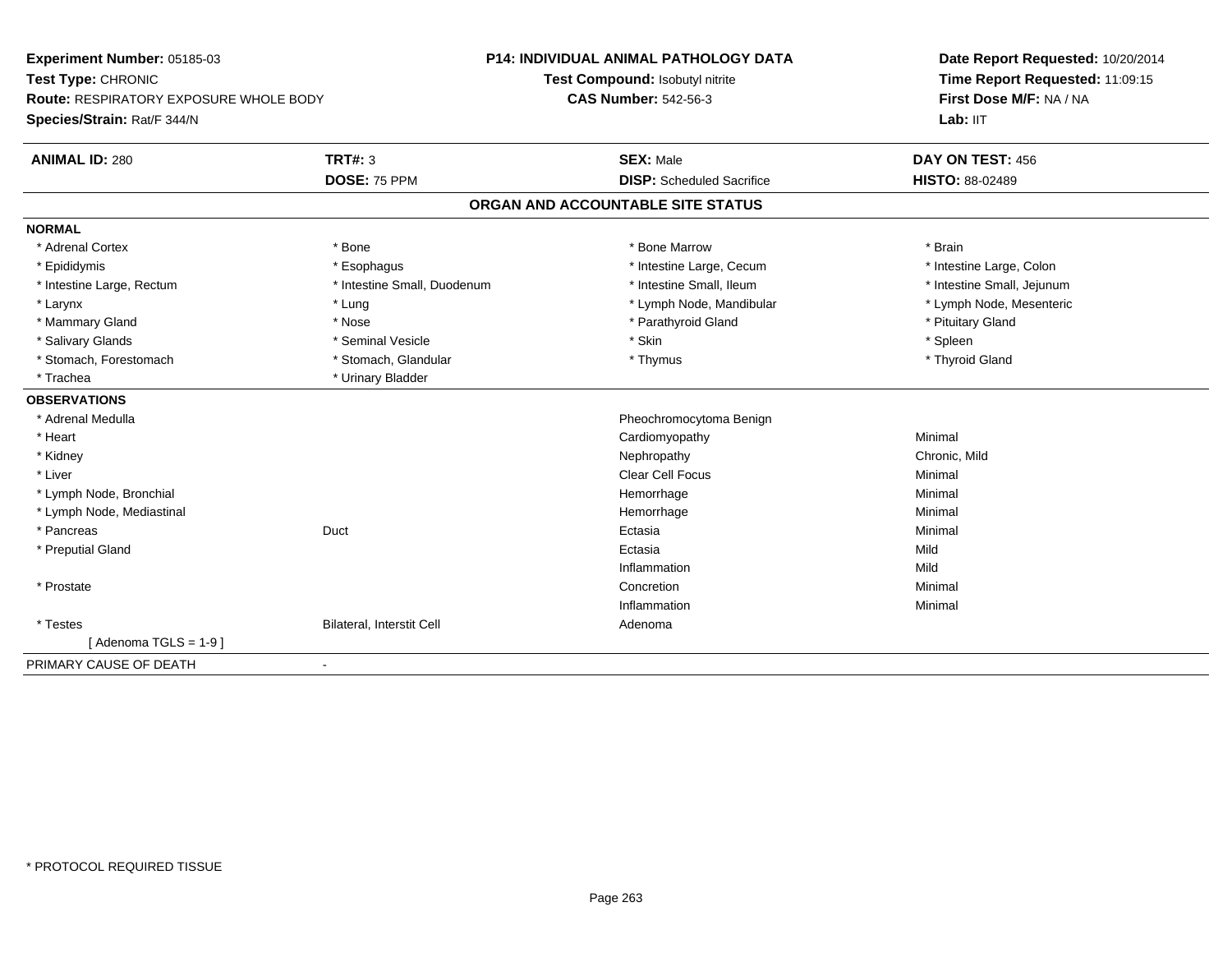| Experiment Number: 05185-03                   |                          | P14: INDIVIDUAL ANIMAL PATHOLOGY DATA | Date Report Requested: 10/20/2014<br>Time Report Requested: 11:09:15<br>First Dose M/F: NA / NA |  |
|-----------------------------------------------|--------------------------|---------------------------------------|-------------------------------------------------------------------------------------------------|--|
| Test Type: CHRONIC                            |                          | Test Compound: Isobutyl nitrite       |                                                                                                 |  |
| <b>Route: RESPIRATORY EXPOSURE WHOLE BODY</b> |                          | <b>CAS Number: 542-56-3</b>           |                                                                                                 |  |
| Species/Strain: Rat/F 344/N                   |                          |                                       | Lab: IIT                                                                                        |  |
| <b>ANIMAL ID: 337</b>                         | <b>TRT#: 4</b>           | <b>SEX: Male</b>                      | DAY ON TEST: 730                                                                                |  |
|                                               | <b>DOSE: 150 PPM</b>     | <b>DISP: Terminal Sacrifice</b>       | HISTO: 88-02546                                                                                 |  |
|                                               |                          | ORGAN AND ACCOUNTABLE SITE STATUS     |                                                                                                 |  |
| <b>NORMAL</b>                                 |                          |                                       |                                                                                                 |  |
| * Bone                                        | * Bone Marrow            | * Esophagus                           | * Intestine Large, Colon                                                                        |  |
| * Intestine Small, Duodenum                   | * Intestine Small, Ileum | * Intestine Small, Jejunum            | * Larynx                                                                                        |  |
| * Lymph Node, Bronchial                       | * Lymph Node, Mandibular | * Nose                                | * Parathyroid Gland                                                                             |  |
| * Salivary Glands                             | * Skin                   | * Thyroid Gland                       | * Trachea                                                                                       |  |
| * Urinary Bladder                             |                          |                                       |                                                                                                 |  |
| <b>OBSERVATIONS</b>                           |                          |                                       |                                                                                                 |  |
| * Adrenal Cortex                              |                          | Vacuolization Cytoplasmic             | Mild                                                                                            |  |
| * Adrenal Medulla                             |                          | Hyperplasia                           | Mild                                                                                            |  |
| * Brain                                       |                          | Compression                           | Moderate                                                                                        |  |
| [Compression TGLS = 1-1]                      |                          |                                       |                                                                                                 |  |
| * Epididymis                                  |                          | Hypospermia                           | Moderate                                                                                        |  |
| * Heart                                       |                          | Cardiomyopathy                        | Minimal                                                                                         |  |
| * Intestine Large, Cecum                      |                          | Inflammation                          | Minimal                                                                                         |  |
| * Intestine Large, Rectum                     |                          | Inflammation                          | Minimal                                                                                         |  |
| * Kidney                                      |                          | Nephropathy                           | Chronic, Moderate                                                                               |  |
| * Liver                                       |                          | Fatty Change                          | Moderate                                                                                        |  |
| * Lung                                        | Alveolar Epith           | Hyperplasia                           | Minimal                                                                                         |  |
| * Lymph Node, Mediastinal                     |                          | Hemorrhage                            | Minimal                                                                                         |  |
| * Lymph Node, Mesenteric                      |                          | Hemorrhage                            | Minimal                                                                                         |  |
| * Mammary Gland                               |                          | Lactation                             | Moderate                                                                                        |  |
| * Pancreas                                    | <b>Acinar Cell</b>       | Atrophy                               | Mild                                                                                            |  |
| * Pituitary Gland                             | Pars Distalis            | Adenoma                               |                                                                                                 |  |
| [Adenoma TGLS = $2-1$ ]                       |                          |                                       |                                                                                                 |  |
| * Preputial Gland                             |                          | Ectasia                               | Mild                                                                                            |  |
| * Prostate                                    |                          | Inflammation                          | Mild                                                                                            |  |
| * Seminal Vesicle                             |                          | <b>Depletion Cellular</b>             | Mild                                                                                            |  |
| * Spleen                                      |                          | Hematopoietic Cell Proliferation      | Mild                                                                                            |  |
| * Stomach, Forestomach                        |                          | Hyperplasia                           | Mild                                                                                            |  |
|                                               |                          | Ulcer                                 | Moderate                                                                                        |  |
| * Stomach, Glandular                          |                          | Ulcer                                 | Mild                                                                                            |  |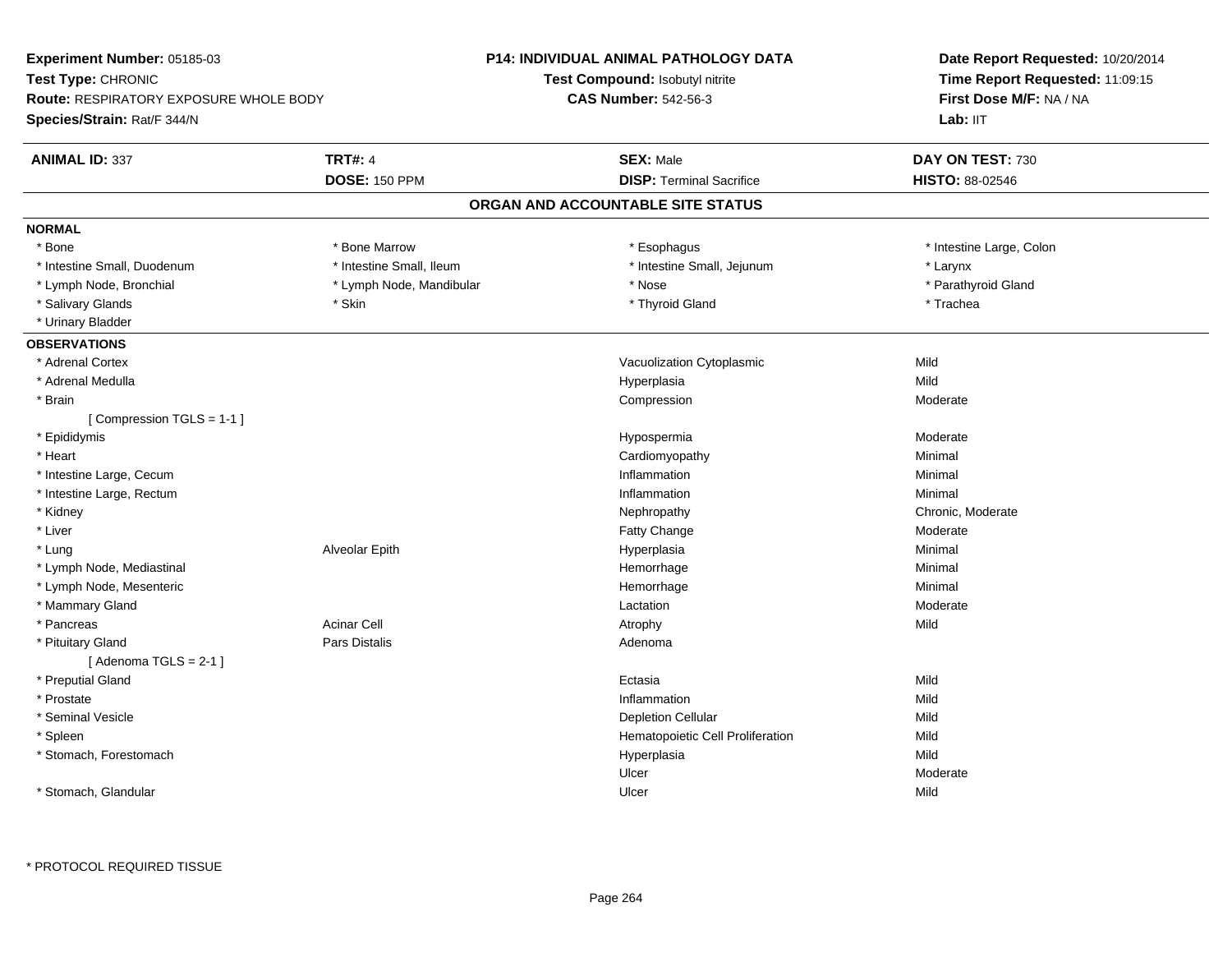| <b>Experiment Number: 05185-03</b><br>Test Type: CHRONIC<br><b>Route: RESPIRATORY EXPOSURE WHOLE BODY</b><br>Species/Strain: Rat/F 344/N |                       | <b>P14: INDIVIDUAL ANIMAL PATHOLOGY DATA</b><br>Test Compound: Isobutyl nitrite | Date Report Requested: 10/20/2014<br>Time Report Requested: 11:09:15<br>First Dose M/F: NA / NA<br>Lab: IIT |
|------------------------------------------------------------------------------------------------------------------------------------------|-----------------------|---------------------------------------------------------------------------------|-------------------------------------------------------------------------------------------------------------|
|                                                                                                                                          |                       | <b>CAS Number: 542-56-3</b>                                                     |                                                                                                             |
|                                                                                                                                          |                       |                                                                                 |                                                                                                             |
| <b>ANIMAL ID: 337</b>                                                                                                                    | <b>TRT#: 4</b>        | <b>SEX: Male</b>                                                                | DAY ON TEST: 730                                                                                            |
|                                                                                                                                          | <b>DOSE: 150 PPM</b>  | <b>DISP:</b> Terminal Sacrifice                                                 | <b>HISTO: 88-02546</b>                                                                                      |
|                                                                                                                                          |                       | ORGAN AND ACCOUNTABLE SITE STATUS                                               |                                                                                                             |
| * Testes                                                                                                                                 |                       | Atrophy                                                                         | Mild                                                                                                        |
|                                                                                                                                          | <b>Interstit Cell</b> | Hyperplasia                                                                     | Minimal                                                                                                     |
| * Thymus                                                                                                                                 |                       | Atrophy                                                                         | Moderate                                                                                                    |
|                                                                                                                                          |                       | Cyst                                                                            | Mild                                                                                                        |
| PRIMARY CAUSE OF DEATH                                                                                                                   |                       |                                                                                 |                                                                                                             |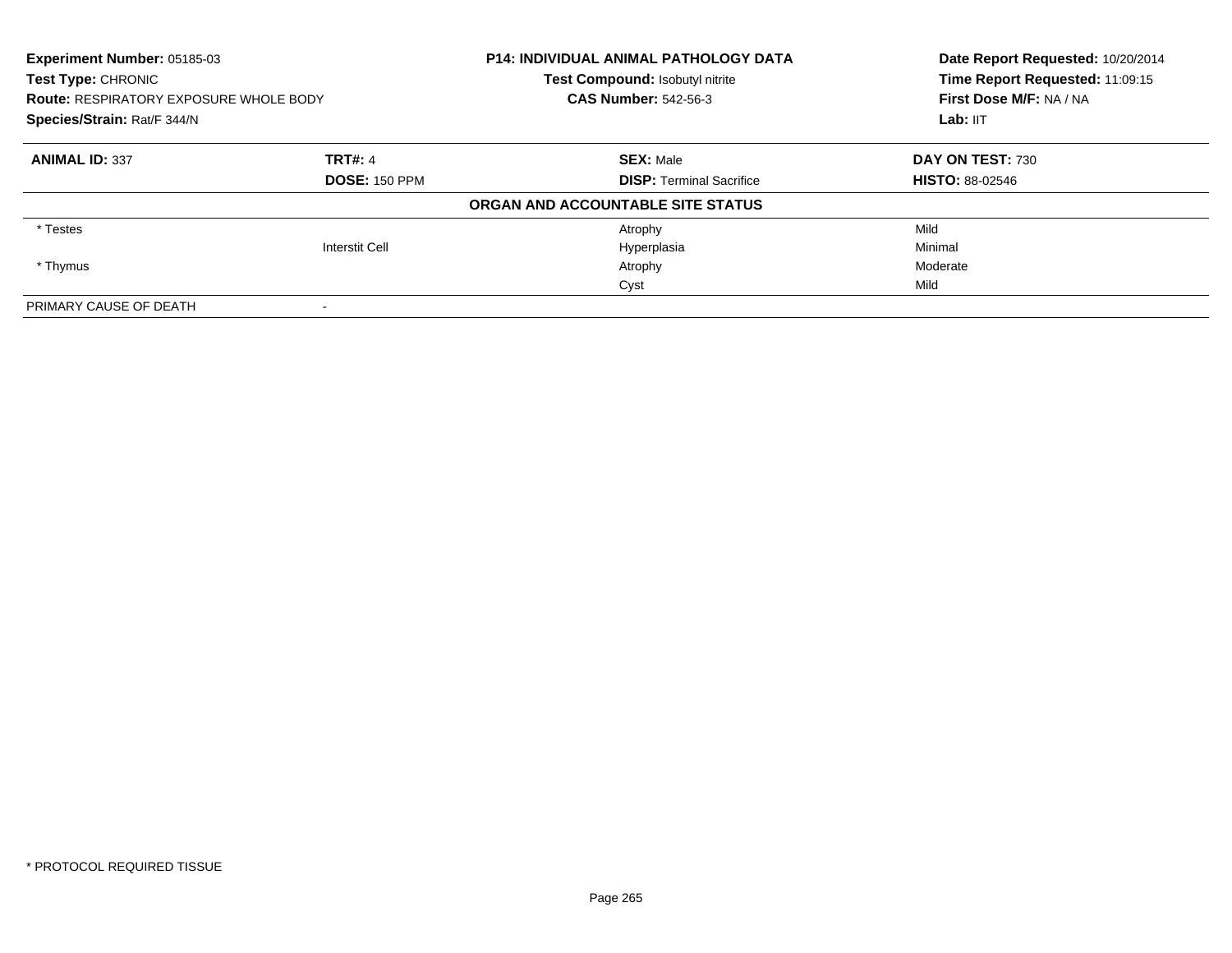| Experiment Number: 05185-03            |                           | P14: INDIVIDUAL ANIMAL PATHOLOGY DATA | Date Report Requested: 10/20/2014<br>Time Report Requested: 11:09:15 |  |
|----------------------------------------|---------------------------|---------------------------------------|----------------------------------------------------------------------|--|
| Test Type: CHRONIC                     |                           | Test Compound: Isobutyl nitrite       |                                                                      |  |
| Route: RESPIRATORY EXPOSURE WHOLE BODY |                           | <b>CAS Number: 542-56-3</b>           | First Dose M/F: NA / NA                                              |  |
| Species/Strain: Rat/F 344/N            |                           |                                       | Lab: IIT                                                             |  |
| <b>ANIMAL ID: 338</b>                  | <b>TRT#: 4</b>            | <b>SEX: Male</b>                      | DAY ON TEST: 604                                                     |  |
|                                        | <b>DOSE: 150 PPM</b>      | <b>DISP:</b> Moribund Sacrifice       | HISTO: 88-02547                                                      |  |
|                                        |                           | ORGAN AND ACCOUNTABLE SITE STATUS     |                                                                      |  |
| <b>NORMAL</b>                          |                           |                                       |                                                                      |  |
| * Adrenal Medulla                      | * Bone                    | * Bone Marrow                         | * Epididymis                                                         |  |
| * Esophagus                            | * Intestine Large, Cecum  | * Intestine Large, Colon              | * Intestine Large, Rectum                                            |  |
| * Intestine Small, Duodenum            | * Intestine Small, Ileum  | * Intestine Small, Jejunum            | * Larynx                                                             |  |
| * Liver                                | * Lymph Node, Mediastinal | * Lymph Node, Mesenteric              | * Nose                                                               |  |
| * Parathyroid Gland                    | * Prostate                | * Salivary Glands                     | * Skin                                                               |  |
| * Spleen                               | * Stomach, Forestomach    | * Stomach, Glandular                  | * Thyroid Gland                                                      |  |
| * Trachea                              | * Urinary Bladder         |                                       |                                                                      |  |
| <b>OBSERVATIONS</b>                    |                           |                                       |                                                                      |  |
| * Adrenal Cortex                       |                           | Degeneration                          | Moderate                                                             |  |
| * Brain                                |                           | Compression                           | Minimal                                                              |  |
| [Compression TGLS = 2-1]               |                           |                                       |                                                                      |  |
| * Heart                                |                           | Cardiomyopathy                        | Mild                                                                 |  |
| * Kidney                               |                           | Nephropathy                           | Chronic, Mild                                                        |  |
| * Lung                                 | Alveolar Epith            | Hyperplasia                           | Mild                                                                 |  |
| * Lymph Node, Bronchial                |                           | Hemorrhage                            | Minimal                                                              |  |
|                                        |                           | Pigmentation                          | Minimal                                                              |  |
| * Lymph Node, Mandibular               |                           | Pigmentation                          | Mild                                                                 |  |
| * Mammary Gland                        |                           | Lactation                             | Moderate                                                             |  |
| * Pancreas                             | <b>Acinar Cell</b>        | Atrophy                               | Mild                                                                 |  |
| * Pituitary Gland                      | Pars Distalis             | Adenoma                               |                                                                      |  |
| [Adenoma TGLS = $1-1$ ]                |                           |                                       |                                                                      |  |
| * Preputial Gland                      |                           | Inflammation                          | Mild                                                                 |  |
| * Seminal Vesicle                      |                           | <b>Depletion Cellular</b>             | Moderate                                                             |  |
| * Testes                               | <b>Interstit Cell</b>     | Hyperplasia                           | Minimal                                                              |  |
| * Thymus                               |                           | Atrophy                               | Moderate                                                             |  |
| PRIMARY CAUSE OF DEATH                 | $\overline{\phantom{a}}$  |                                       |                                                                      |  |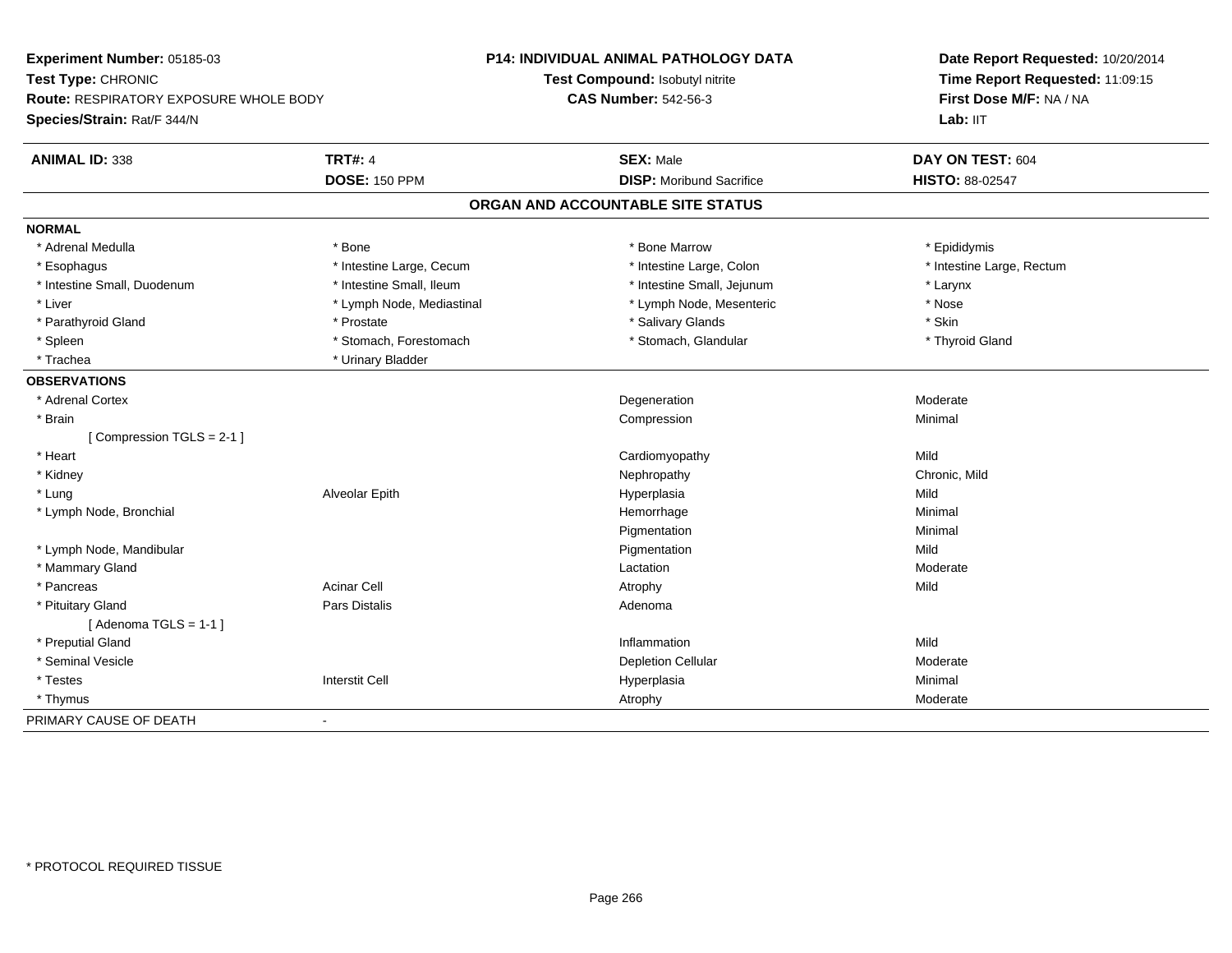| Experiment Number: 05185-03<br>Test Type: CHRONIC<br><b>Route: RESPIRATORY EXPOSURE WHOLE BODY</b><br>Species/Strain: Rat/F 344/N |                          | <b>P14: INDIVIDUAL ANIMAL PATHOLOGY DATA</b><br>Test Compound: Isobutyl nitrite<br><b>CAS Number: 542-56-3</b> | Date Report Requested: 10/20/2014<br>Time Report Requested: 11:09:15<br>First Dose M/F: NA / NA<br>Lab: IIT |
|-----------------------------------------------------------------------------------------------------------------------------------|--------------------------|----------------------------------------------------------------------------------------------------------------|-------------------------------------------------------------------------------------------------------------|
| <b>ANIMAL ID: 339</b>                                                                                                             | <b>TRT#: 4</b>           | <b>SEX: Male</b>                                                                                               | DAY ON TEST: 636                                                                                            |
|                                                                                                                                   | <b>DOSE: 150 PPM</b>     | <b>DISP: Natural Death</b>                                                                                     | <b>HISTO: 88-02548</b>                                                                                      |
|                                                                                                                                   |                          | ORGAN AND ACCOUNTABLE SITE STATUS                                                                              |                                                                                                             |
| <b>NORMAL</b>                                                                                                                     |                          |                                                                                                                |                                                                                                             |
| * Adrenal Cortex                                                                                                                  | * Adrenal Medulla        | * Bone                                                                                                         | * Brain                                                                                                     |
| * Esophagus                                                                                                                       | * Intestine Large, Cecum | * Intestine Large, Colon                                                                                       | * Intestine Large, Rectum                                                                                   |
| * Intestine Small, Duodenum                                                                                                       | * Intestine Small, Ileum | * Larynx                                                                                                       | * Lymph Node, Mandibular                                                                                    |
| * Lymph Node, Mesenteric                                                                                                          | * Mammary Gland          | * Parathyroid Gland                                                                                            | * Pituitary Gland                                                                                           |
| * Prostate                                                                                                                        | * Salivary Glands        | * Skin                                                                                                         | * Stomach, Forestomach                                                                                      |
| * Stomach, Glandular                                                                                                              | * Thyroid Gland          | * Trachea                                                                                                      | * Urinary Bladder                                                                                           |
| <b>MISSING</b>                                                                                                                    |                          |                                                                                                                |                                                                                                             |
| * Lymph Node, Mediastinal                                                                                                         |                          |                                                                                                                |                                                                                                             |
| <b>AUTO PRECLUDES DIAG.</b>                                                                                                       |                          |                                                                                                                |                                                                                                             |
| * Intestine Small, Jejunum                                                                                                        |                          |                                                                                                                |                                                                                                             |
| <b>OBSERVATIONS</b>                                                                                                               |                          |                                                                                                                |                                                                                                             |
| * Bone Marrow                                                                                                                     |                          | Hyperplasia                                                                                                    | Marked                                                                                                      |
| * Epididymis                                                                                                                      |                          | Mesothelioma Malignant                                                                                         | Metastatic (Testes)                                                                                         |
| * Heart                                                                                                                           |                          | Cardiomyopathy                                                                                                 | Moderate                                                                                                    |
| * Kidney                                                                                                                          |                          | Nephropathy                                                                                                    | Chronic, Minimal                                                                                            |
|                                                                                                                                   |                          | Pigmentation                                                                                                   | Mild                                                                                                        |
| * Liver                                                                                                                           |                          | <b>Basophilic Focus</b>                                                                                        | Multiple, Mild                                                                                              |
| * Lung                                                                                                                            | Alveolar Epith           | Hyperplasia                                                                                                    | Mild                                                                                                        |
|                                                                                                                                   |                          | Mesothelioma Malignant                                                                                         | Metastatic (Testes)                                                                                         |
| * Lymph Node, Bronchial                                                                                                           |                          | Mesothelioma Malignant                                                                                         | Metastatic (Testes)                                                                                         |
| * Nose                                                                                                                            |                          | Inflammation                                                                                                   | Mild                                                                                                        |
| * Pancreas                                                                                                                        |                          | Mesothelioma Malignant                                                                                         | Metastatic (Testes)                                                                                         |
| [Mesothelioma Malignant TGLS = 1-2]                                                                                               |                          |                                                                                                                |                                                                                                             |
| * Preputial Gland                                                                                                                 |                          | Ectasia                                                                                                        | Moderate                                                                                                    |
|                                                                                                                                   |                          | Inflammation                                                                                                   | Moderate                                                                                                    |
| * Seminal Vesicle                                                                                                                 |                          | <b>Depletion Cellular</b>                                                                                      | Moderate                                                                                                    |
| * Spleen                                                                                                                          |                          | Hematopoietic Cell Proliferation                                                                               | Moderate                                                                                                    |
|                                                                                                                                   |                          | Mesothelioma Malignant                                                                                         | Metastatic (Testes)                                                                                         |
| * Testes                                                                                                                          | <b>Interstit Cell</b>    | Adenoma                                                                                                        |                                                                                                             |
|                                                                                                                                   |                          | Atrophy                                                                                                        | Marked                                                                                                      |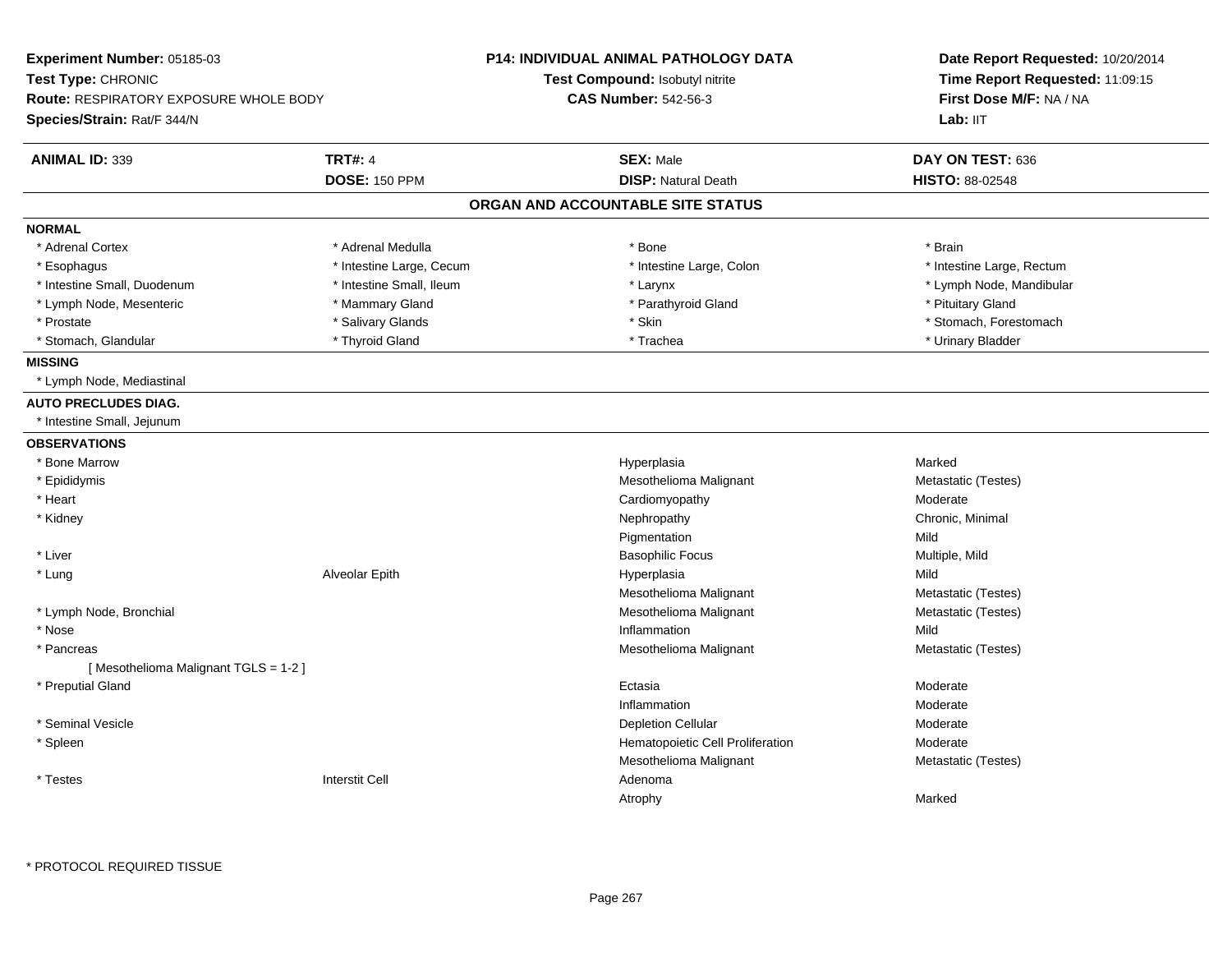| Experiment Number: 05185-03<br><b>Test Type: CHRONIC</b><br><b>Route: RESPIRATORY EXPOSURE WHOLE BODY</b><br>Species/Strain: Rat/F 344/N |                      | <b>P14: INDIVIDUAL ANIMAL PATHOLOGY DATA</b><br>Test Compound: Isobutyl nitrite<br><b>CAS Number: 542-56-3</b> | Date Report Requested: 10/20/2014<br>Time Report Requested: 11:09:15<br>First Dose M/F: NA / NA<br>Lab: IIT |
|------------------------------------------------------------------------------------------------------------------------------------------|----------------------|----------------------------------------------------------------------------------------------------------------|-------------------------------------------------------------------------------------------------------------|
| <b>ANIMAL ID: 339</b>                                                                                                                    | <b>TRT#: 4</b>       | <b>SEX: Male</b>                                                                                               | DAY ON TEST: 636                                                                                            |
|                                                                                                                                          | <b>DOSE: 150 PPM</b> | <b>DISP:</b> Natural Death                                                                                     | <b>HISTO: 88-02548</b>                                                                                      |
|                                                                                                                                          |                      | ORGAN AND ACCOUNTABLE SITE STATUS                                                                              |                                                                                                             |
|                                                                                                                                          |                      | Mesothelioma Malignant                                                                                         |                                                                                                             |
| [ Adenoma TGLS = 4-9 ]                                                                                                                   |                      |                                                                                                                |                                                                                                             |
| [Atrophy TGLS = $3-9$ ]                                                                                                                  |                      |                                                                                                                |                                                                                                             |
| [Mesothelioma Malignant TGLS = 5-9]                                                                                                      |                      |                                                                                                                |                                                                                                             |
| * Thymus                                                                                                                                 |                      | Atrophy                                                                                                        | Moderate                                                                                                    |
| <b>Tissue NOS</b>                                                                                                                        |                      | Mesothelioma Malignant                                                                                         | Metastatic (Testes)                                                                                         |
| PRIMARY CAUSE OF DEATH                                                                                                                   | $\blacksquare$       |                                                                                                                |                                                                                                             |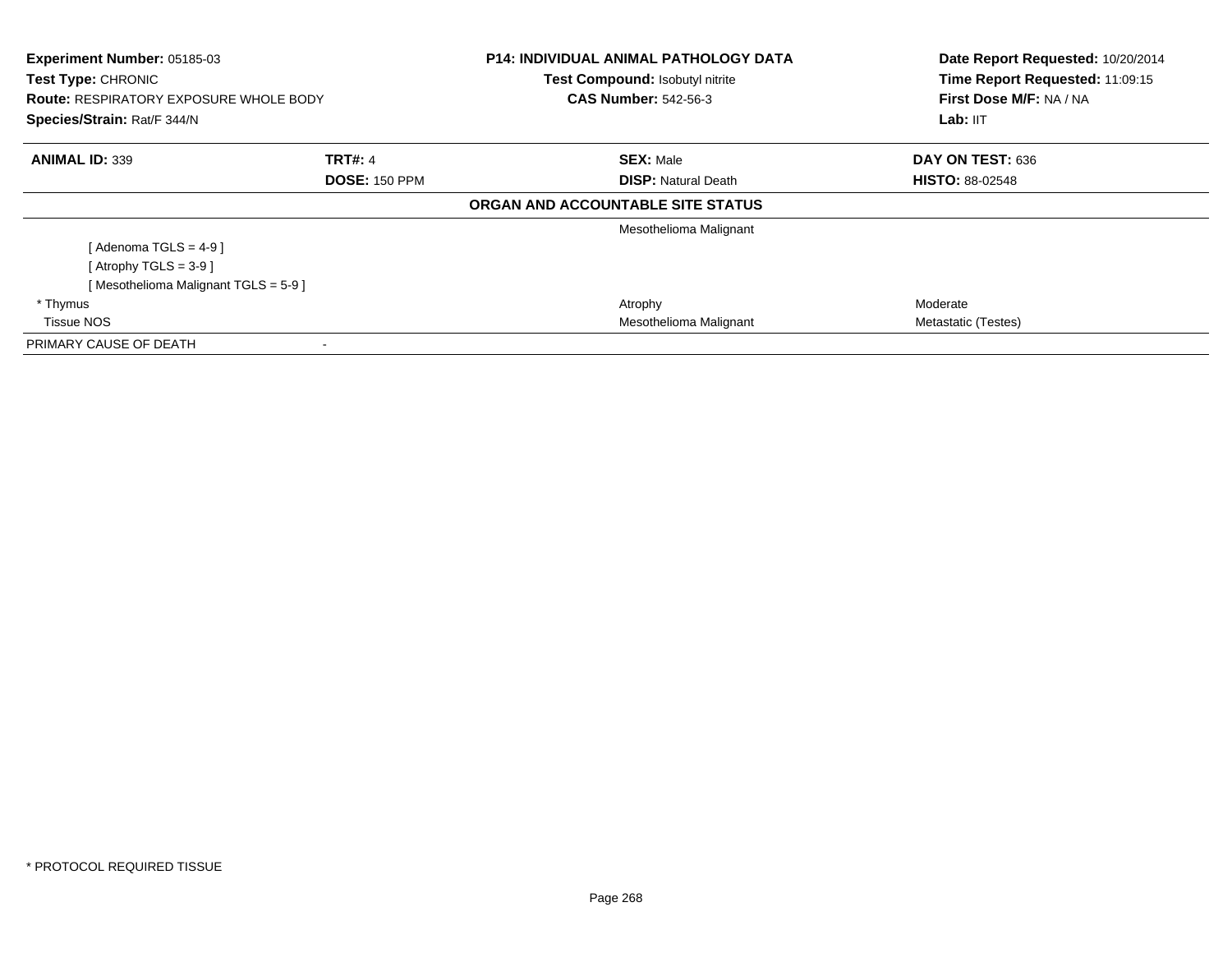| Experiment Number: 05185-03                   |                            | <b>P14: INDIVIDUAL ANIMAL PATHOLOGY DATA</b> | Date Report Requested: 10/20/2014<br>Time Report Requested: 11:09:15 |
|-----------------------------------------------|----------------------------|----------------------------------------------|----------------------------------------------------------------------|
| Test Type: CHRONIC                            |                            | <b>Test Compound: Isobutyl nitrite</b>       |                                                                      |
| <b>Route: RESPIRATORY EXPOSURE WHOLE BODY</b> |                            | <b>CAS Number: 542-56-3</b>                  | First Dose M/F: NA / NA                                              |
| Species/Strain: Rat/F 344/N                   |                            |                                              | Lab: IIT                                                             |
| <b>ANIMAL ID: 340</b>                         | <b>TRT#: 4</b>             | <b>SEX: Male</b>                             | DAY ON TEST: 730                                                     |
|                                               | <b>DOSE: 150 PPM</b>       | <b>DISP: Terminal Sacrifice</b>              | HISTO: 88-02549                                                      |
|                                               |                            | ORGAN AND ACCOUNTABLE SITE STATUS            |                                                                      |
| <b>NORMAL</b>                                 |                            |                                              |                                                                      |
| * Adrenal Cortex                              | * Bone                     | * Brain                                      | * Esophagus                                                          |
| * Intestine Large, Cecum                      | * Intestine Large, Colon   | * Intestine Large, Rectum                    | * Intestine Small, Duodenum                                          |
| * Intestine Small, Ileum                      | * Intestine Small, Jejunum | * Larynx                                     | * Lymph Node, Mandibular                                             |
| * Lymph Node, Mesenteric                      | * Mammary Gland            | * Nose                                       | * Parathyroid Gland                                                  |
| * Salivary Glands                             | * Spleen                   | * Stomach, Forestomach                       | * Stomach, Glandular                                                 |
| * Thymus                                      | * Thyroid Gland            | * Trachea                                    | * Urinary Bladder                                                    |
| <b>OBSERVATIONS</b>                           |                            |                                              |                                                                      |
| * Adrenal Medulla                             |                            | Pheochromocytoma Malignant                   |                                                                      |
| [ Pheochromocytoma Malignant TGLS = 2-14 ]    |                            |                                              |                                                                      |
| * Bone Marrow                                 |                            | Hyperplasia                                  | Mild                                                                 |
| * Epididymis                                  |                            | Hypospermia                                  | Marked                                                               |
| * Heart                                       |                            | Cardiomyopathy                               | Mild                                                                 |
| * Kidney                                      |                            | Nephropathy                                  | Chronic, Mild                                                        |
| * Liver                                       |                            | <b>Basophilic Focus</b>                      | Multiple, Mild                                                       |
|                                               |                            | Clear Cell Focus                             | Mild                                                                 |
| * Lung                                        |                            | Alveolar/Bronchiolar Adenoma                 |                                                                      |
|                                               | Alveolar Epith             | Hyperplasia                                  | Moderate                                                             |
| * Lymph Node, Bronchial                       |                            | Hemorrhage                                   | Mild                                                                 |
|                                               |                            | Pigmentation                                 | Mild                                                                 |
| * Lymph Node, Mediastinal                     |                            | Hemorrhage                                   | Mild                                                                 |
| * Pancreas                                    | <b>Acinar Cell</b>         | Atrophy                                      | Mild                                                                 |
| * Pituitary Gland                             | Pars Distalis              | Hyperplasia                                  | Moderate                                                             |
| * Preputial Gland                             |                            | Inflammation                                 | Mild                                                                 |
| * Prostate                                    |                            | Concretion                                   | Minimal                                                              |
| * Seminal Vesicle                             |                            | <b>Depletion Cellular</b>                    | Moderate                                                             |
| * Skin                                        | <b>Subcut Tiss</b>         | Fibroma                                      |                                                                      |
| [Fibroma TGLS = $1-13$ ]                      |                            |                                              |                                                                      |
| * Testes                                      | Bilateral, Interstit Cell  | Adenoma                                      |                                                                      |
| [Adenoma TGLS = $3,4-9$ ]                     |                            |                                              |                                                                      |
| PRIMARY CAUSE OF DEATH                        | $\blacksquare$             |                                              |                                                                      |
|                                               |                            |                                              |                                                                      |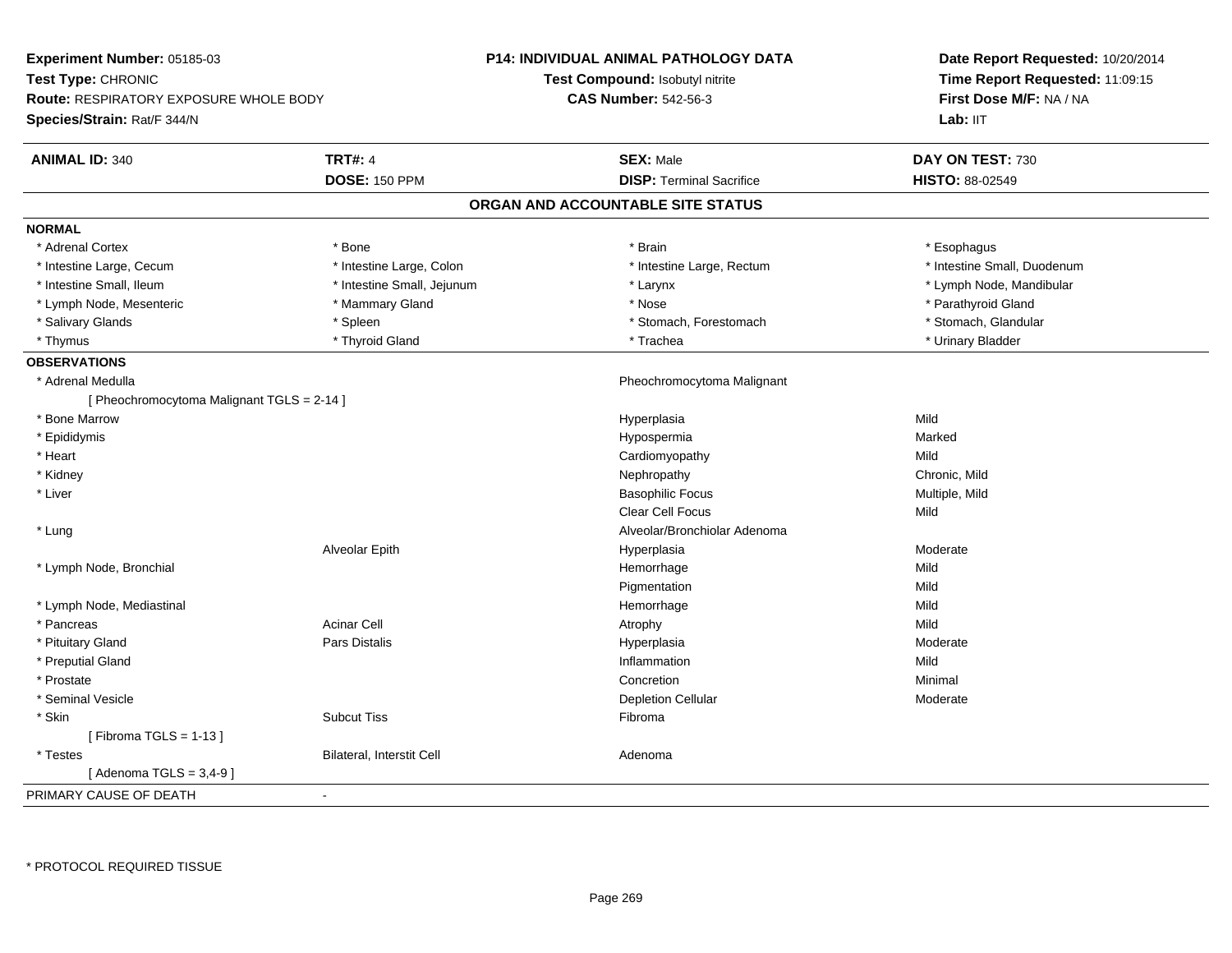| Experiment Number: 05185-03<br>Test Type: CHRONIC<br><b>Route: RESPIRATORY EXPOSURE WHOLE BODY</b><br>Species/Strain: Rat/F 344/N |                          | <b>P14: INDIVIDUAL ANIMAL PATHOLOGY DATA</b><br>Test Compound: Isobutyl nitrite<br><b>CAS Number: 542-56-3</b> | Date Report Requested: 10/20/2014<br>Time Report Requested: 11:09:15<br>First Dose M/F: NA / NA<br>Lab: $III$ |
|-----------------------------------------------------------------------------------------------------------------------------------|--------------------------|----------------------------------------------------------------------------------------------------------------|---------------------------------------------------------------------------------------------------------------|
| <b>ANIMAL ID: 341</b>                                                                                                             | <b>TRT#: 4</b>           | <b>SEX: Male</b>                                                                                               | DAY ON TEST: 564                                                                                              |
|                                                                                                                                   | <b>DOSE: 150 PPM</b>     | <b>DISP: Natural Death</b>                                                                                     | HISTO: 88-02550                                                                                               |
|                                                                                                                                   |                          | ORGAN AND ACCOUNTABLE SITE STATUS                                                                              |                                                                                                               |
| <b>NORMAL</b>                                                                                                                     |                          |                                                                                                                |                                                                                                               |
| * Adrenal Cortex                                                                                                                  | * Bone                   | * Bone Marrow                                                                                                  | * Brain                                                                                                       |
| * Epididymis                                                                                                                      | * Esophagus              | * Intestine Large, Cecum                                                                                       | * Intestine Large, Rectum                                                                                     |
| * Intestine Small, Duodenum                                                                                                       | * Intestine Small, Ileum | * Larynx                                                                                                       | * Lymph Node, Mandibular                                                                                      |
| * Mammary Gland                                                                                                                   | * Nose                   | * Parathyroid Gland                                                                                            | * Prostate                                                                                                    |
| * Salivary Glands                                                                                                                 | * Skin                   | * Spleen                                                                                                       | * Stomach, Forestomach                                                                                        |
| * Stomach, Glandular                                                                                                              | * Thyroid Gland          | * Trachea                                                                                                      | * Urinary Bladder                                                                                             |
| <b>AUTO PRECLUDES DIAG.</b>                                                                                                       |                          |                                                                                                                |                                                                                                               |
| * Intestine Small, Jejunum                                                                                                        |                          |                                                                                                                |                                                                                                               |
| <b>OBSERVATIONS</b>                                                                                                               |                          |                                                                                                                |                                                                                                               |
| * Adrenal Medulla                                                                                                                 |                          | Pheochromocytoma Benign                                                                                        |                                                                                                               |
| * Heart                                                                                                                           |                          | Cardiomyopathy                                                                                                 | Mild                                                                                                          |
|                                                                                                                                   | Atrium                   | Thrombosis                                                                                                     | Marked                                                                                                        |
| [Thrombosis TGLS = 2-4]                                                                                                           |                          |                                                                                                                |                                                                                                               |
| * Intestine Large, Colon                                                                                                          |                          | <b>Infiltration Cellular</b>                                                                                   | Lipocyte, Moderate                                                                                            |
| * Kidney                                                                                                                          |                          | Nephropathy                                                                                                    | Chronic, Mild                                                                                                 |
| * Liver                                                                                                                           |                          | Congestion                                                                                                     | Moderate                                                                                                      |
| * Lung                                                                                                                            |                          | Congestion                                                                                                     | Mild                                                                                                          |
| * Lymph Node, Bronchial                                                                                                           |                          | Hemorrhage                                                                                                     | Mild                                                                                                          |
| * Lymph Node, Mediastinal                                                                                                         |                          | Hemorrhage                                                                                                     | Minimal                                                                                                       |
| * Lymph Node, Mesenteric                                                                                                          |                          | Hemorrhage                                                                                                     | Moderate                                                                                                      |
| * Pancreas                                                                                                                        | <b>Acinar Cell</b>       | Atrophy                                                                                                        | Mild                                                                                                          |
| * Pituitary Gland                                                                                                                 | Pars Distalis            | Adenoma                                                                                                        |                                                                                                               |
| * Preputial Gland                                                                                                                 |                          | Ectasia                                                                                                        | Mild                                                                                                          |
|                                                                                                                                   |                          | Inflammation                                                                                                   | Minimal                                                                                                       |
| * Seminal Vesicle                                                                                                                 |                          | <b>Depletion Cellular</b>                                                                                      | Moderate                                                                                                      |
| * Testes                                                                                                                          | <b>Interstit Cell</b>    | Adenoma                                                                                                        |                                                                                                               |
|                                                                                                                                   | <b>Interstit Cell</b>    | Hyperplasia                                                                                                    | Mild                                                                                                          |
| * Thymus                                                                                                                          |                          | Atrophy                                                                                                        | Mild                                                                                                          |
| PRIMARY CAUSE OF DEATH                                                                                                            | $\blacksquare$           |                                                                                                                |                                                                                                               |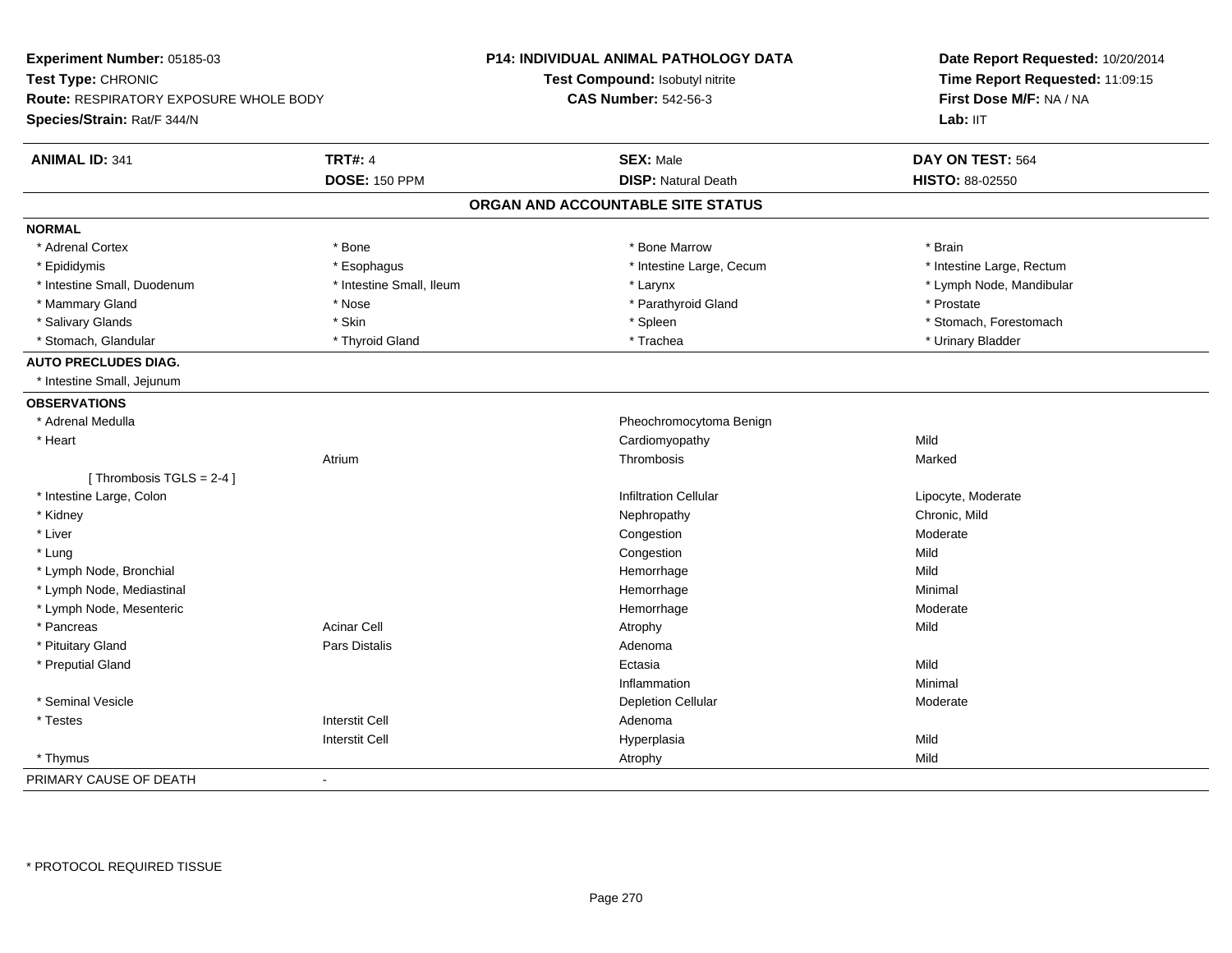| Experiment Number: 05185-03<br>Test Type: CHRONIC<br>Route: RESPIRATORY EXPOSURE WHOLE BODY<br>Species/Strain: Rat/F 344/N |                            | P14: INDIVIDUAL ANIMAL PATHOLOGY DATA<br>Test Compound: Isobutyl nitrite<br><b>CAS Number: 542-56-3</b> | Date Report Requested: 10/20/2014<br>Time Report Requested: 11:09:15<br>First Dose M/F: NA / NA<br>Lab: IIT |
|----------------------------------------------------------------------------------------------------------------------------|----------------------------|---------------------------------------------------------------------------------------------------------|-------------------------------------------------------------------------------------------------------------|
| <b>ANIMAL ID: 342</b>                                                                                                      | <b>TRT#: 4</b>             | <b>SEX: Male</b>                                                                                        | DAY ON TEST: 730                                                                                            |
|                                                                                                                            | <b>DOSE: 150 PPM</b>       | <b>DISP: Terminal Sacrifice</b>                                                                         | HISTO: 88-02551                                                                                             |
|                                                                                                                            |                            | ORGAN AND ACCOUNTABLE SITE STATUS                                                                       |                                                                                                             |
| <b>NORMAL</b>                                                                                                              |                            |                                                                                                         |                                                                                                             |
| * Bone                                                                                                                     | * Bone Marrow              | * Epididymis                                                                                            | * Esophagus                                                                                                 |
| * Intestine Large, Cecum                                                                                                   | * Intestine Large, Colon   | * Intestine Large, Rectum                                                                               | * Intestine Small, Duodenum                                                                                 |
| * Intestine Small, Ileum                                                                                                   | * Intestine Small, Jejunum | * Larynx                                                                                                | * Lymph Node, Mediastinal                                                                                   |
| * Lymph Node, Mesenteric                                                                                                   | * Nose                     | * Pancreas                                                                                              | * Parathyroid Gland                                                                                         |
| * Salivary Glands                                                                                                          | * Seminal Vesicle          | * Skin                                                                                                  | * Spleen                                                                                                    |
| * Stomach, Forestomach                                                                                                     | * Stomach, Glandular       | * Thyroid Gland                                                                                         | * Trachea                                                                                                   |
| * Urinary Bladder                                                                                                          |                            |                                                                                                         |                                                                                                             |
| <b>MISSING</b>                                                                                                             |                            |                                                                                                         |                                                                                                             |
| * Lymph Node, Bronchial                                                                                                    |                            |                                                                                                         |                                                                                                             |
| <b>OBSERVATIONS</b>                                                                                                        |                            |                                                                                                         |                                                                                                             |
| * Adrenal Cortex                                                                                                           |                            | Hyperplasia                                                                                             | Mild                                                                                                        |
|                                                                                                                            |                            | Vacuolization Cytoplasmic                                                                               | Minimal                                                                                                     |
| * Adrenal Medulla                                                                                                          |                            | Hyperplasia                                                                                             | Mild                                                                                                        |
|                                                                                                                            |                            | Pheochromocytoma Benign                                                                                 |                                                                                                             |
| * Brain                                                                                                                    |                            | Compression                                                                                             | Moderate                                                                                                    |
| * Heart                                                                                                                    |                            | Cardiomyopathy                                                                                          | Mild                                                                                                        |
| * Kidney                                                                                                                   |                            | Nephropathy                                                                                             | Chronic, Mild                                                                                               |
| * Liver                                                                                                                    |                            | <b>Basophilic Focus</b>                                                                                 | Multiple, Mild                                                                                              |
| * Lung                                                                                                                     | Alveolar Epith             | Hyperplasia                                                                                             | Mild                                                                                                        |
| * Lymph Node, Mandibular                                                                                                   |                            | Hyperplasia                                                                                             | Plasma Cell, Moderate                                                                                       |
| * Mammary Gland                                                                                                            |                            | Lactation                                                                                               | Mild                                                                                                        |
| * Pituitary Gland                                                                                                          | Pars Distalis              | Adenoma                                                                                                 |                                                                                                             |
| [Adenoma TGLS = $1-1$ ]                                                                                                    |                            |                                                                                                         |                                                                                                             |
| * Preputial Gland                                                                                                          |                            | Inflammation                                                                                            | Minimal                                                                                                     |
| * Prostate                                                                                                                 |                            | Hyperplasia                                                                                             | Mild                                                                                                        |
|                                                                                                                            |                            | Inflammation                                                                                            | Mild                                                                                                        |
| * Testes                                                                                                                   | <b>Interstit Cell</b>      | Hyperplasia                                                                                             | Minimal                                                                                                     |
| * Thymus                                                                                                                   |                            | Atrophy                                                                                                 | Mild                                                                                                        |
| PRIMARY CAUSE OF DEATH                                                                                                     | $\sim$                     |                                                                                                         |                                                                                                             |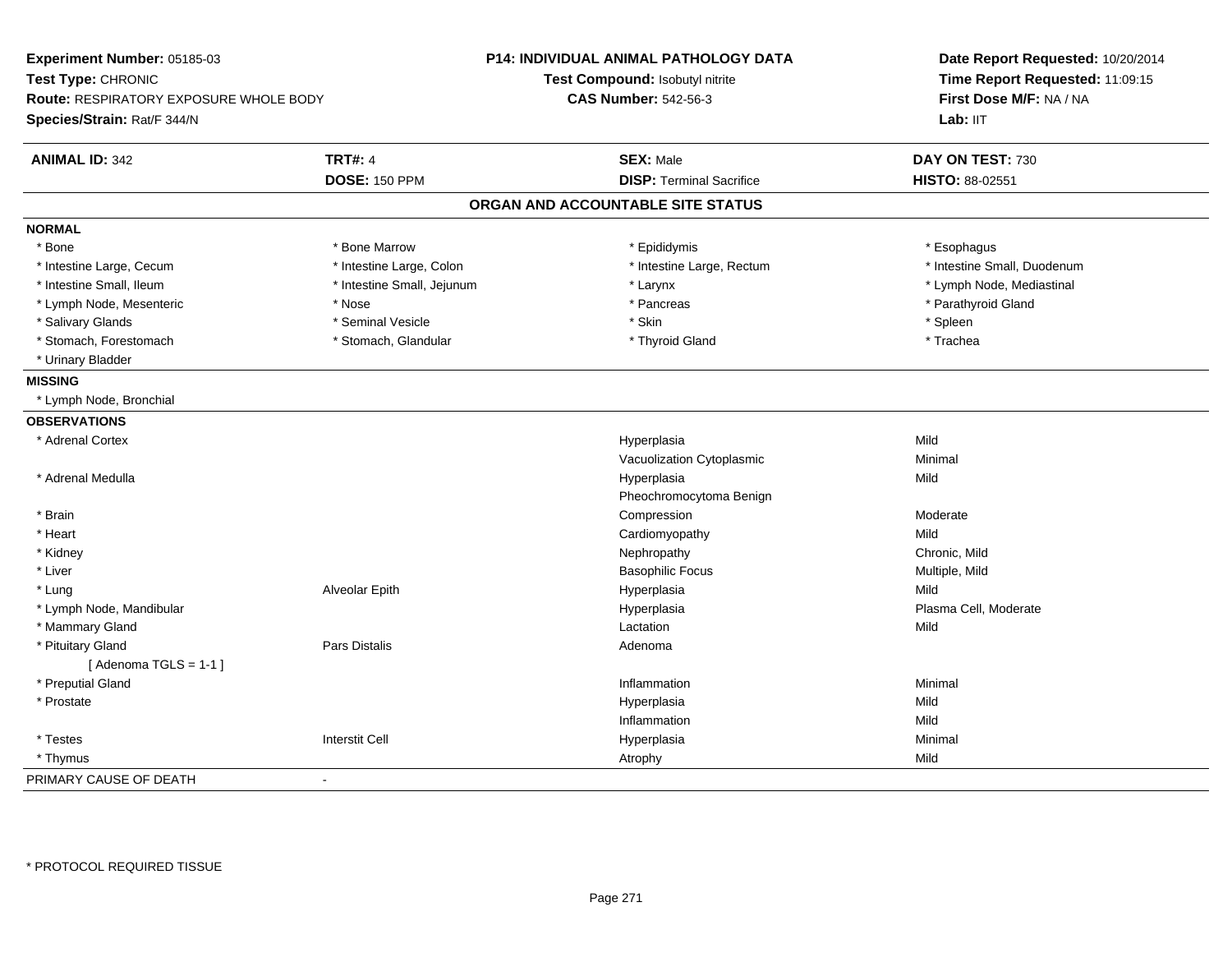| Experiment Number: 05185-03            |                             | <b>P14: INDIVIDUAL ANIMAL PATHOLOGY DATA</b> | Date Report Requested: 10/20/2014<br>Time Report Requested: 11:09:15<br>First Dose M/F: NA / NA |
|----------------------------------------|-----------------------------|----------------------------------------------|-------------------------------------------------------------------------------------------------|
| Test Type: CHRONIC                     |                             | Test Compound: Isobutyl nitrite              |                                                                                                 |
| Route: RESPIRATORY EXPOSURE WHOLE BODY |                             | <b>CAS Number: 542-56-3</b>                  |                                                                                                 |
| Species/Strain: Rat/F 344/N            |                             |                                              | Lab: IIT                                                                                        |
| <b>ANIMAL ID: 343</b>                  | <b>TRT#: 4</b>              | <b>SEX: Male</b>                             | DAY ON TEST: 730                                                                                |
|                                        | <b>DOSE: 150 PPM</b>        | <b>DISP: Terminal Sacrifice</b>              | <b>HISTO: 88-02552</b>                                                                          |
|                                        |                             | ORGAN AND ACCOUNTABLE SITE STATUS            |                                                                                                 |
| <b>NORMAL</b>                          |                             |                                              |                                                                                                 |
| * Adrenal Cortex                       | * Bone                      | * Bone Marrow                                | * Brain                                                                                         |
| * Epididymis                           | * Esophagus                 | * Intestine Large, Cecum                     | * Intestine Large, Colon                                                                        |
| * Intestine Large, Rectum              | * Intestine Small, Duodenum | * Intestine Small, Ileum                     | * Intestine Small, Jejunum                                                                      |
| * Larynx                               | * Lymph Node, Bronchial     | * Lymph Node, Mediastinal                    | * Lymph Node, Mesenteric                                                                        |
| * Mammary Gland                        | * Parathyroid Gland         | * Preputial Gland                            | * Prostate                                                                                      |
| * Salivary Glands                      | * Skin                      | * Spleen                                     | * Stomach, Forestomach                                                                          |
| * Stomach, Glandular                   | * Trachea                   | * Urinary Bladder                            |                                                                                                 |
| <b>OBSERVATIONS</b>                    |                             |                                              |                                                                                                 |
| * Adrenal Medulla                      |                             | Pheochromocytoma Benign                      |                                                                                                 |
| * Heart                                |                             | Cardiomyopathy                               | Mild                                                                                            |
| Islets, Pancreatic                     |                             | Adenoma                                      |                                                                                                 |
| * Kidney                               |                             | Nephropathy                                  | Chronic, Mild                                                                                   |
| * Liver                                |                             | <b>Mixed Cell Focus</b>                      | Moderate                                                                                        |
| * Lung                                 | Alveolar Epith              | Hyperplasia                                  | Minimal                                                                                         |
| * Lymph Node, Mandibular               |                             | Hyperplasia                                  | Plasma Cell, Mild                                                                               |
| * Nose                                 | <b>Respirat Epith</b>       | Adenoma                                      |                                                                                                 |
| * Pancreas                             | <b>Acinar Cell</b>          | Atrophy                                      | Moderate                                                                                        |
| * Pituitary Gland                      | Pars Distalis               | Adenoma                                      | Multiple                                                                                        |
|                                        | <b>Pars Distalis</b>        | Hyperplasia                                  | Mild                                                                                            |
| [Adenoma TGLS = $3-1$ ]                |                             |                                              |                                                                                                 |
| [Hyperplasia TGLS = 3-1]               |                             |                                              |                                                                                                 |
| * Seminal Vesicle                      |                             | <b>Depletion Cellular</b>                    | Marked                                                                                          |
| * Testes                               | Bilateral, Interstit Cell   | Adenoma                                      |                                                                                                 |
| [Adenoma TGLS = $1,2-9$ ]              |                             |                                              |                                                                                                 |
| * Thymus                               |                             | Atrophy                                      | Minimal                                                                                         |
| * Thyroid Gland                        | C Cell                      | Adenoma                                      |                                                                                                 |
| PRIMARY CAUSE OF DEATH                 | $\blacksquare$              |                                              |                                                                                                 |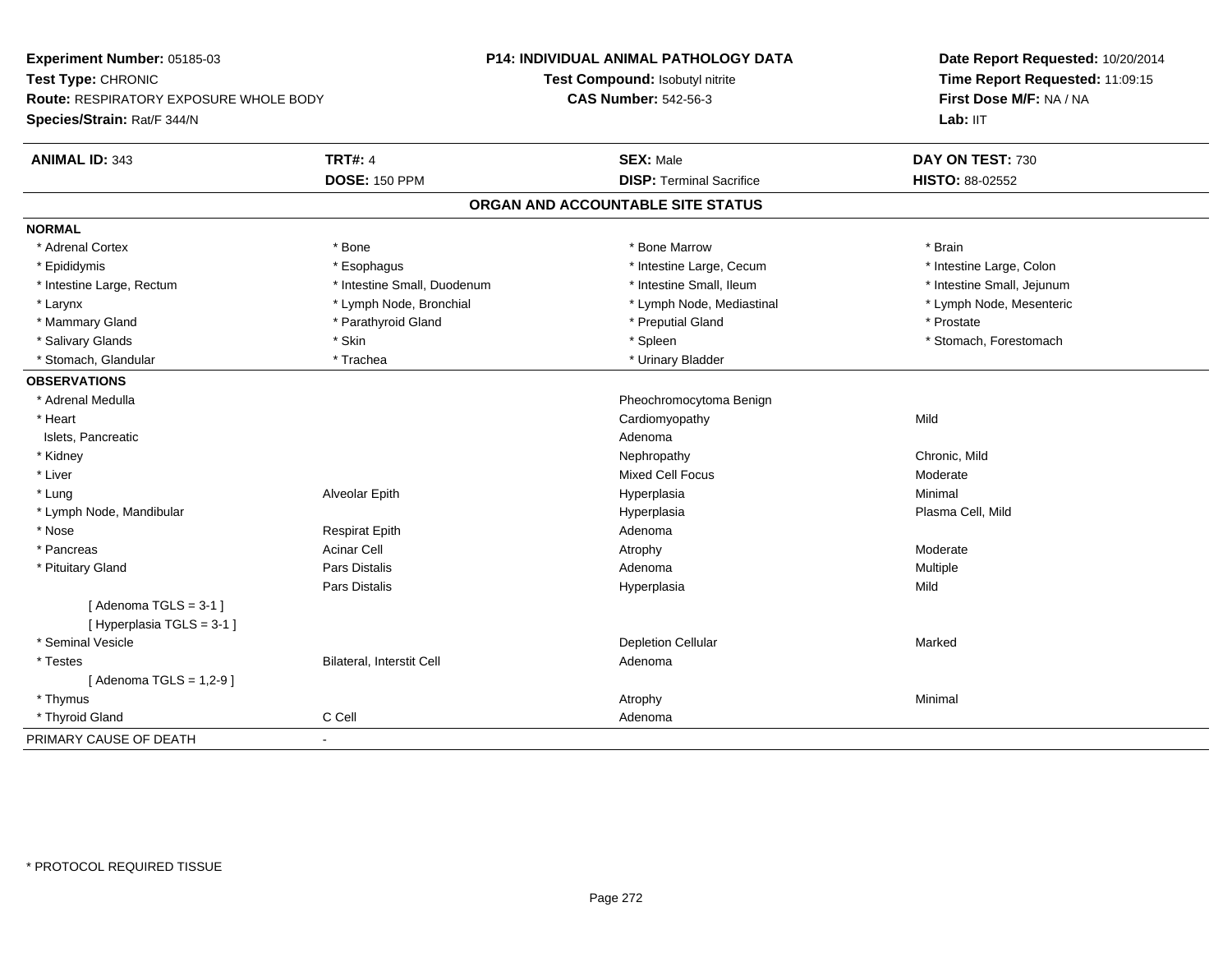| Experiment Number: 05185-03                         |                            | <b>P14: INDIVIDUAL ANIMAL PATHOLOGY DATA</b> | Date Report Requested: 10/20/2014<br>Time Report Requested: 11:09:15<br>First Dose M/F: NA / NA |  |
|-----------------------------------------------------|----------------------------|----------------------------------------------|-------------------------------------------------------------------------------------------------|--|
| Test Type: CHRONIC                                  |                            | Test Compound: Isobutyl nitrite              |                                                                                                 |  |
| <b>Route: RESPIRATORY EXPOSURE WHOLE BODY</b>       |                            | <b>CAS Number: 542-56-3</b>                  |                                                                                                 |  |
| Species/Strain: Rat/F 344/N                         |                            |                                              | Lab: IIT                                                                                        |  |
| <b>ANIMAL ID: 344</b>                               | <b>TRT#: 4</b>             | <b>SEX: Male</b>                             | DAY ON TEST: 730                                                                                |  |
|                                                     | <b>DOSE: 150 PPM</b>       | <b>DISP: Terminal Sacrifice</b>              | <b>HISTO: 88-02553</b>                                                                          |  |
|                                                     |                            | ORGAN AND ACCOUNTABLE SITE STATUS            |                                                                                                 |  |
| <b>NORMAL</b>                                       |                            |                                              |                                                                                                 |  |
| * Bone                                              | * Brain                    | * Epididymis                                 | * Esophagus                                                                                     |  |
| * Intestine Large, Cecum                            | * Intestine Large, Colon   | * Intestine Large, Rectum                    | * Intestine Small, Duodenum                                                                     |  |
| * Intestine Small, Ileum                            | * Intestine Small, Jejunum | * Lymph Node, Bronchial                      | * Lymph Node, Mandibular                                                                        |  |
| * Lymph Node, Mediastinal                           | * Lymph Node, Mesenteric   | * Nose                                       | * Salivary Glands                                                                               |  |
| * Seminal Vesicle                                   | * Skin                     | * Stomach, Forestomach                       | * Stomach, Glandular                                                                            |  |
| * Trachea                                           | * Urinary Bladder          |                                              |                                                                                                 |  |
| <b>MISSING</b>                                      |                            |                                              |                                                                                                 |  |
| * Parathyroid Gland                                 |                            |                                              |                                                                                                 |  |
| <b>OBSERVATIONS</b>                                 |                            |                                              |                                                                                                 |  |
| * Adrenal Cortex                                    |                            | Vacuolization Cytoplasmic                    | Mild                                                                                            |  |
| * Adrenal Medulla                                   | <b>Bilateral</b>           | Pheochromocytoma Benign                      |                                                                                                 |  |
| * Bone Marrow                                       |                            | Hyperplasia                                  | Minimal                                                                                         |  |
| * Heart                                             |                            | Cardiomyopathy                               | Mild                                                                                            |  |
| * Kidney                                            |                            | Nephropathy                                  | Chronic, Mild                                                                                   |  |
| * Larynx                                            |                            | <b>Infiltration Cellular</b>                 | Lymphocyte, Mild                                                                                |  |
| $^\star$ Liver                                      |                            | Hepatocellular Adenoma                       |                                                                                                 |  |
| * Lung                                              |                            | Alveolar/Bronchiolar Adenoma                 |                                                                                                 |  |
|                                                     |                            | Alveolar/Bronchiolar Carcinoma               |                                                                                                 |  |
|                                                     | Alveolar Epith             | Hyperplasia                                  | Minimal                                                                                         |  |
| [ Alveolar/Bronchiolar Adenoma TGLS = 4,5-14,15 ]   |                            |                                              |                                                                                                 |  |
| [ Alveolar/Bronchiolar Carcinoma TGLS = 4,5-14,15 ] |                            |                                              |                                                                                                 |  |
| * Mammary Gland                                     |                            | Lactation                                    | Mild                                                                                            |  |
| * Pancreas                                          | <b>Acinar Cell</b>         | Atrophy                                      | Mild                                                                                            |  |
| * Pituitary Gland                                   | <b>Pars Distalis</b>       | Adenoma                                      |                                                                                                 |  |
| [Adenoma TGLS = $6-1$ ]                             |                            |                                              |                                                                                                 |  |
| * Preputial Gland                                   |                            | Adenoma                                      |                                                                                                 |  |
|                                                     |                            | Inflammation                                 | Mild                                                                                            |  |
| [Adenoma TGLS = $1-10$ ]                            |                            |                                              |                                                                                                 |  |
| * Prostate                                          |                            | Inflammation                                 | Mild                                                                                            |  |
| * Spleen                                            |                            | Hematopoietic Cell Proliferation             | Mild                                                                                            |  |
|                                                     |                            |                                              |                                                                                                 |  |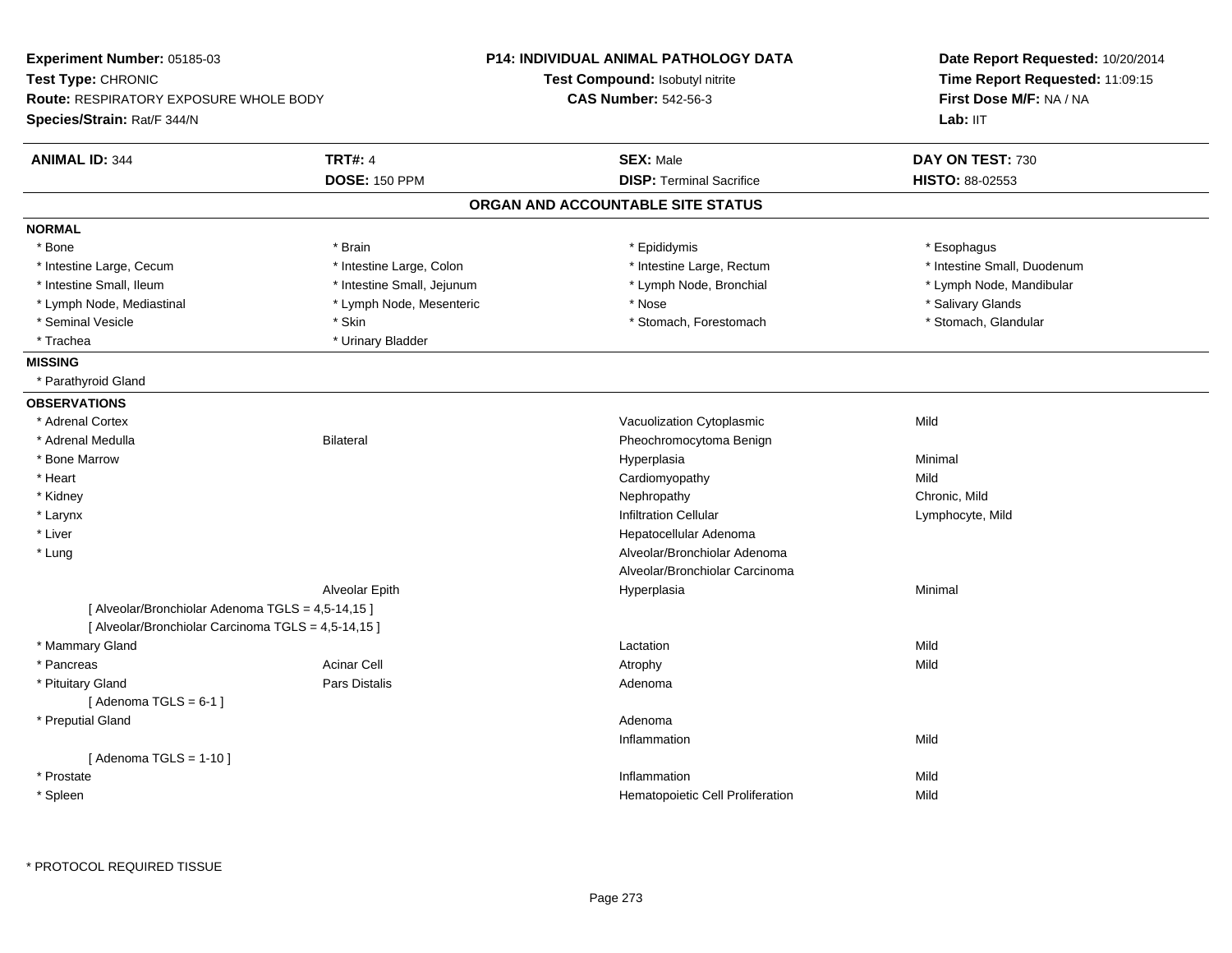| Experiment Number: 05185-03<br>Test Type: CHRONIC<br><b>Route: RESPIRATORY EXPOSURE WHOLE BODY</b><br>Species/Strain: Rat/F 344/N |                                  | <b>P14: INDIVIDUAL ANIMAL PATHOLOGY DATA</b><br>Test Compound: Isobutyl nitrite<br><b>CAS Number: 542-56-3</b> | Date Report Requested: 10/20/2014<br>Time Report Requested: 11:09:15<br>First Dose M/F: NA / NA |
|-----------------------------------------------------------------------------------------------------------------------------------|----------------------------------|----------------------------------------------------------------------------------------------------------------|-------------------------------------------------------------------------------------------------|
|                                                                                                                                   |                                  |                                                                                                                | Lab: $III$                                                                                      |
| <b>ANIMAL ID: 344</b>                                                                                                             | <b>TRT#: 4</b>                   | <b>SEX: Male</b>                                                                                               | DAY ON TEST: 730                                                                                |
|                                                                                                                                   | <b>DOSE: 150 PPM</b>             | <b>DISP: Terminal Sacrifice</b>                                                                                | <b>HISTO: 88-02553</b>                                                                          |
|                                                                                                                                   |                                  | ORGAN AND ACCOUNTABLE SITE STATUS                                                                              |                                                                                                 |
| * Testes                                                                                                                          | <b>Bilateral, Interstit Cell</b> | Adenoma                                                                                                        |                                                                                                 |
| $Adenoma TGLS = 2-91$                                                                                                             |                                  |                                                                                                                |                                                                                                 |
| * Thymus                                                                                                                          |                                  | Atrophy                                                                                                        | Mild                                                                                            |
| * Thyroid Gland                                                                                                                   | C Cell                           | Carcinoma                                                                                                      |                                                                                                 |
| [Carcinoma TGLS = $3-13$ ]                                                                                                        |                                  |                                                                                                                |                                                                                                 |
| PRIMARY CAUSE OF DEATH                                                                                                            |                                  |                                                                                                                |                                                                                                 |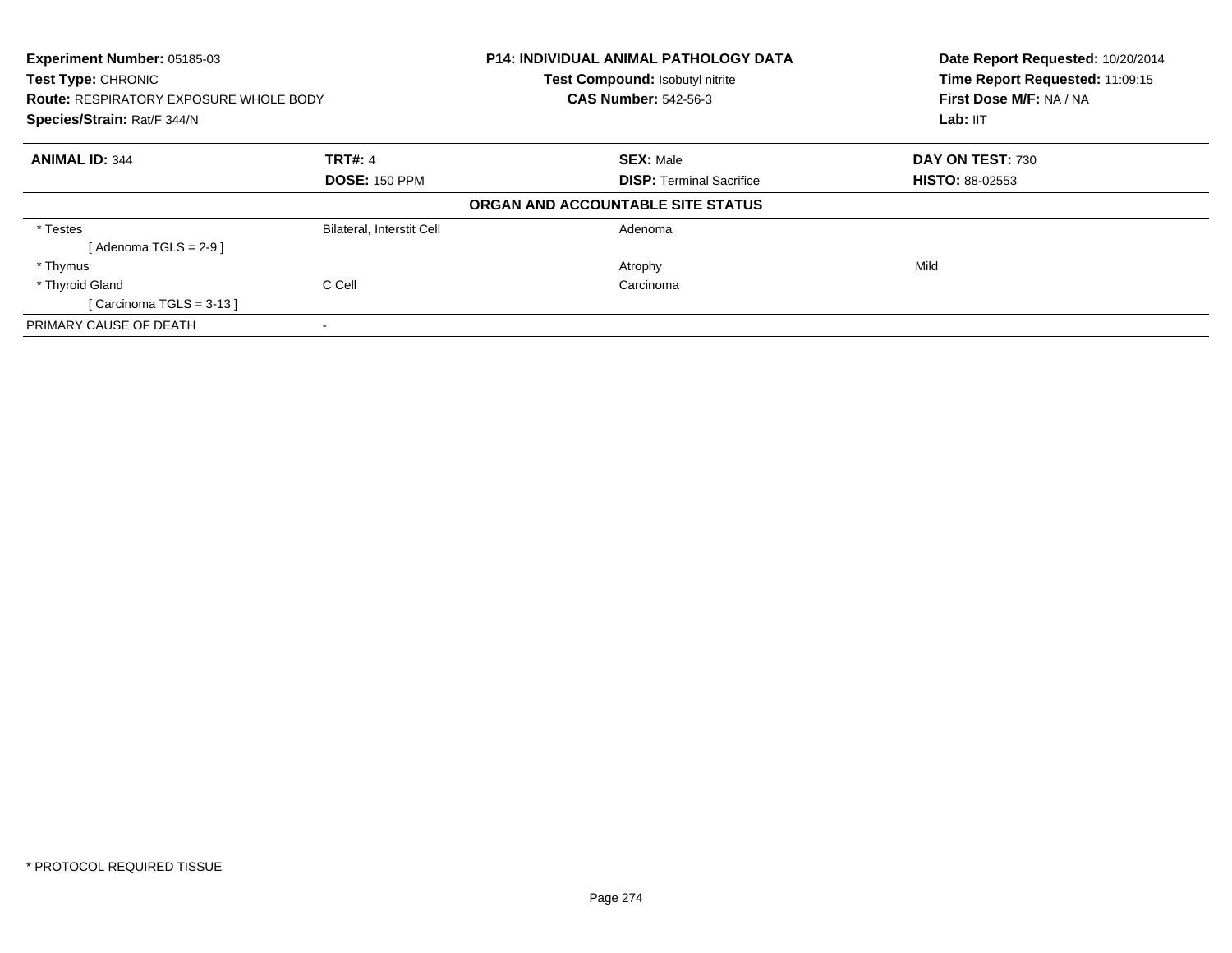| Experiment Number: 05185-03                   |                             | <b>P14: INDIVIDUAL ANIMAL PATHOLOGY DATA</b> | Date Report Requested: 10/20/2014<br>Time Report Requested: 11:09:15<br>First Dose M/F: NA / NA |  |
|-----------------------------------------------|-----------------------------|----------------------------------------------|-------------------------------------------------------------------------------------------------|--|
| Test Type: CHRONIC                            |                             | <b>Test Compound: Isobutyl nitrite</b>       |                                                                                                 |  |
| <b>Route: RESPIRATORY EXPOSURE WHOLE BODY</b> |                             | <b>CAS Number: 542-56-3</b>                  |                                                                                                 |  |
| Species/Strain: Rat/F 344/N                   |                             |                                              | Lab: IIT                                                                                        |  |
| <b>ANIMAL ID: 345</b>                         | <b>TRT#: 4</b>              | <b>SEX: Male</b>                             | DAY ON TEST: 722                                                                                |  |
|                                               | <b>DOSE: 150 PPM</b>        | <b>DISP: Natural Death</b>                   | HISTO: 88-02554                                                                                 |  |
|                                               |                             | ORGAN AND ACCOUNTABLE SITE STATUS            |                                                                                                 |  |
| <b>NORMAL</b>                                 |                             |                                              |                                                                                                 |  |
| * Bone                                        | * Esophagus                 | * Intestine Large, Cecum                     | * Intestine Large, Colon                                                                        |  |
| * Intestine Large, Rectum                     | * Intestine Small, Duodenum | * Intestine Small, Ileum                     | * Intestine Small, Jejunum                                                                      |  |
| * Lymph Node, Mandibular                      | * Lymph Node, Mesenteric    | * Parathyroid Gland                          | * Salivary Glands                                                                               |  |
| * Seminal Vesicle                             | * Spleen                    | * Stomach, Forestomach                       | * Stomach, Glandular                                                                            |  |
| * Trachea                                     | * Urinary Bladder           |                                              |                                                                                                 |  |
| <b>MISSING</b>                                |                             |                                              |                                                                                                 |  |
| * Mammary Gland                               |                             |                                              |                                                                                                 |  |
| <b>OBSERVATIONS</b>                           |                             |                                              |                                                                                                 |  |
| * Adrenal Cortex                              |                             | Congestion                                   | Mild                                                                                            |  |
| * Adrenal Medulla                             |                             | Hyperplasia                                  | Mild                                                                                            |  |
|                                               |                             | Pheochromocytoma Benign                      |                                                                                                 |  |
| [Pheochromocytoma Benign TGLS = 5-3]          |                             |                                              |                                                                                                 |  |
| * Bone Marrow                                 |                             | Congestion                                   | Mild                                                                                            |  |
| * Brain                                       |                             | Compression                                  | Mild                                                                                            |  |
| * Epididymis                                  |                             | Hypospermia                                  | Mild                                                                                            |  |
| * Heart                                       |                             | Cardiomyopathy                               | Mild                                                                                            |  |
|                                               | Atrium                      | Dilatation                                   | Mild                                                                                            |  |
| Islets, Pancreatic                            |                             | Adenoma                                      |                                                                                                 |  |
| * Kidney                                      |                             | Nephropathy                                  | Chronic, Mild                                                                                   |  |
| * Larynx                                      |                             | Inflammation                                 | Mild                                                                                            |  |
| * Liver                                       |                             | Fatty Change                                 | Minimal                                                                                         |  |
|                                               |                             | <b>Mixed Cell Focus</b>                      | Mild                                                                                            |  |
| * Lung                                        |                             | Alveolar/Bronchiolar Adenoma                 |                                                                                                 |  |
|                                               |                             | Alveolar/Bronchiolar Carcinoma               |                                                                                                 |  |
|                                               | Alveolar Epith              | Hyperplasia                                  | Mild                                                                                            |  |
| [ Alveolar/Bronchiolar Adenoma TGLS = 6-6 ]   |                             |                                              |                                                                                                 |  |
| [ Alveolar/Bronchiolar Carcinoma TGLS = 6-6 ] |                             |                                              |                                                                                                 |  |
| * Lymph Node, Bronchial                       |                             | Hemorrhage                                   | Mild                                                                                            |  |
| * Lymph Node, Mediastinal                     |                             | Hemorrhage                                   | Moderate                                                                                        |  |
|                                               |                             | Pigmentation                                 | Mild                                                                                            |  |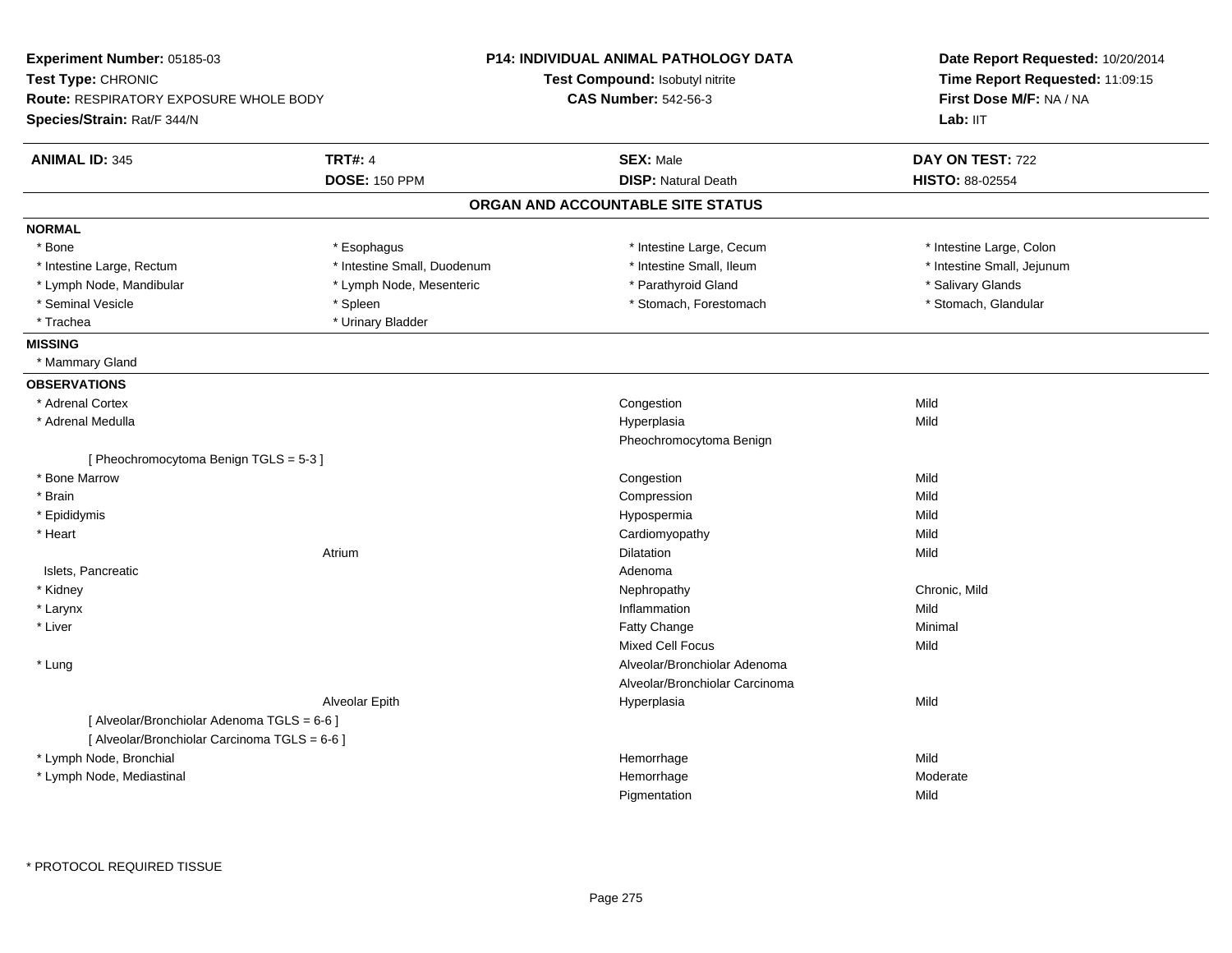| Experiment Number: 05185-03<br>Test Type: CHRONIC<br><b>Route: RESPIRATORY EXPOSURE WHOLE BODY</b><br>Species/Strain: Rat/F 344/N |                           | P14: INDIVIDUAL ANIMAL PATHOLOGY DATA<br>Test Compound: Isobutyl nitrite<br><b>CAS Number: 542-56-3</b> | Date Report Requested: 10/20/2014<br>Time Report Requested: 11:09:15<br>First Dose M/F: NA / NA<br>Lab: IIT |
|-----------------------------------------------------------------------------------------------------------------------------------|---------------------------|---------------------------------------------------------------------------------------------------------|-------------------------------------------------------------------------------------------------------------|
| <b>ANIMAL ID: 345</b>                                                                                                             | <b>TRT#: 4</b>            | <b>SEX: Male</b>                                                                                        | DAY ON TEST: 722                                                                                            |
|                                                                                                                                   | <b>DOSE: 150 PPM</b>      | <b>DISP: Natural Death</b>                                                                              | <b>HISTO: 88-02554</b>                                                                                      |
|                                                                                                                                   |                           | ORGAN AND ACCOUNTABLE SITE STATUS                                                                       |                                                                                                             |
| Mesentery<br>[Necrosis TGLS = $4-14$ ]                                                                                            | Fat                       | Necrosis                                                                                                | Mild                                                                                                        |
| * Nose                                                                                                                            |                           | Angiectasis                                                                                             | Moderate                                                                                                    |
| * Pancreas                                                                                                                        | <b>Acinar Cell</b>        | Atrophy                                                                                                 | Marked                                                                                                      |
| * Pituitary Gland                                                                                                                 | Pars Distalis             | Adenoma                                                                                                 | Multiple                                                                                                    |
| * Preputial Gland                                                                                                                 |                           | Ectasia                                                                                                 | Minimal                                                                                                     |
|                                                                                                                                   |                           | Inflammation                                                                                            | Mild                                                                                                        |
| * Prostate                                                                                                                        |                           | Inflammation                                                                                            | Moderate                                                                                                    |
| * Skin                                                                                                                            | Tail                      | Keratoacanthoma                                                                                         |                                                                                                             |
| [Keratoacanthoma TGLS = 1-13]                                                                                                     |                           |                                                                                                         |                                                                                                             |
| * Testes                                                                                                                          | Bilateral, Interstit Cell | Adenoma                                                                                                 |                                                                                                             |
| [Adenoma TGLS = $2,3-9$ ]                                                                                                         |                           |                                                                                                         |                                                                                                             |
| * Thymus                                                                                                                          |                           | Congestion                                                                                              | Moderate                                                                                                    |
| * Thyroid Gland                                                                                                                   | C Cell                    | Adenoma                                                                                                 |                                                                                                             |
| PRIMARY CAUSE OF DEATH                                                                                                            | $\sim$                    |                                                                                                         |                                                                                                             |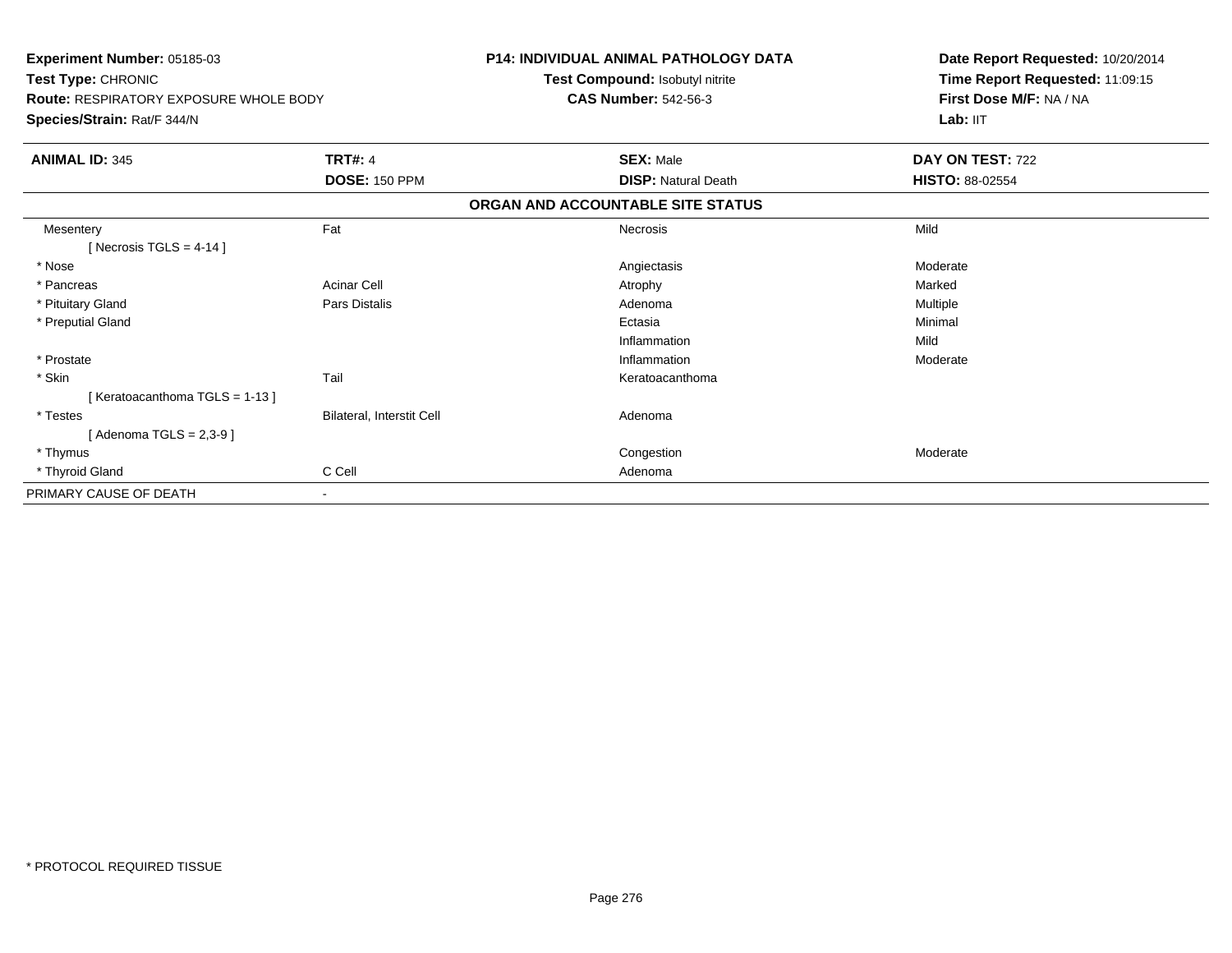| <b>TRT#: 4</b><br><b>SEX: Male</b><br>DAY ON TEST: 611<br><b>ANIMAL ID: 346</b><br><b>DISP:</b> Moribund Sacrifice<br><b>DOSE: 150 PPM</b><br>HISTO: 88-02555<br>ORGAN AND ACCOUNTABLE SITE STATUS<br><b>NORMAL</b><br>* Adrenal Cortex<br>* Adrenal Medulla<br>* Bone Marrow<br>* Bone<br>* Intestine Large, Colon<br>* Heart<br>* Intestine Large, Cecum<br>* Esophagus<br>* Intestine Small, Duodenum<br>* Intestine Small, Ileum<br>* Intestine Small, Jejunum<br>* Intestine Large, Rectum<br>* Lymph Node, Mesenteric<br>* Mammary Gland<br>* Larynx<br>* Lymph Node, Mandibular<br>* Prostate<br>* Nose<br>* Parathyroid Gland<br>* Salivary Glands<br>* Skin<br>* Stomach, Forestomach<br>* Stomach, Glandular<br>* Thyroid Gland<br>* Urinary Bladder<br>* Trachea<br><b>MISSING</b><br>* Lymph Node, Bronchial<br><b>OBSERVATIONS</b><br>* Brain<br>Mild<br>Compression<br>Hemorrhage<br>Minimal<br>[Compression TGLS = 4-1]<br>* Epididymis<br>Marked<br>Hypospermia<br>Nephropathy<br>Chronic, Mild<br>* Kidney<br>Pigmentation<br>Mild<br>[Nephropathy TGLS = 1-7]<br>[ Pigmentation TGLS = 1-7 ]<br>* Liver<br><b>Basophilic Focus</b><br>Minimal<br>Fatty Change<br>Mild<br>* Lung<br>Alveolar Epith<br>Hyperplasia<br>Mild<br>* Lymph Node, Mediastinal<br>Mild<br>Pigmentation<br>* Pancreas<br><b>Acinar Cell</b><br>Atrophy<br>Minimal<br>* Pituitary Gland<br><b>Pars Distalis</b><br>Adenoma<br>[Adenoma TGLS = $3-1$ ]<br>* Preputial Gland<br>Mild<br>Ectasia<br>* Seminal Vesicle<br>Moderate<br><b>Depletion Cellular</b><br>Cystic, Minimal<br>* Spleen<br>Degeneration<br>Hematopoietic Cell Proliferation<br>Moderate<br>[Degeneration TGLS = 5-13] | Experiment Number: 05185-03<br>Test Type: CHRONIC<br><b>Route: RESPIRATORY EXPOSURE WHOLE BODY</b><br>Species/Strain: Rat/F 344/N | P14: INDIVIDUAL ANIMAL PATHOLOGY DATA<br>Test Compound: Isobutyl nitrite<br><b>CAS Number: 542-56-3</b> | Date Report Requested: 10/20/2014<br>Time Report Requested: 11:09:15<br>First Dose M/F: NA / NA<br>Lab: IIT |
|---------------------------------------------------------------------------------------------------------------------------------------------------------------------------------------------------------------------------------------------------------------------------------------------------------------------------------------------------------------------------------------------------------------------------------------------------------------------------------------------------------------------------------------------------------------------------------------------------------------------------------------------------------------------------------------------------------------------------------------------------------------------------------------------------------------------------------------------------------------------------------------------------------------------------------------------------------------------------------------------------------------------------------------------------------------------------------------------------------------------------------------------------------------------------------------------------------------------------------------------------------------------------------------------------------------------------------------------------------------------------------------------------------------------------------------------------------------------------------------------------------------------------------------------------------------------------------------------------------------------------------------------------------------------------------|-----------------------------------------------------------------------------------------------------------------------------------|---------------------------------------------------------------------------------------------------------|-------------------------------------------------------------------------------------------------------------|
|                                                                                                                                                                                                                                                                                                                                                                                                                                                                                                                                                                                                                                                                                                                                                                                                                                                                                                                                                                                                                                                                                                                                                                                                                                                                                                                                                                                                                                                                                                                                                                                                                                                                                 |                                                                                                                                   |                                                                                                         |                                                                                                             |
|                                                                                                                                                                                                                                                                                                                                                                                                                                                                                                                                                                                                                                                                                                                                                                                                                                                                                                                                                                                                                                                                                                                                                                                                                                                                                                                                                                                                                                                                                                                                                                                                                                                                                 |                                                                                                                                   |                                                                                                         |                                                                                                             |
|                                                                                                                                                                                                                                                                                                                                                                                                                                                                                                                                                                                                                                                                                                                                                                                                                                                                                                                                                                                                                                                                                                                                                                                                                                                                                                                                                                                                                                                                                                                                                                                                                                                                                 |                                                                                                                                   |                                                                                                         |                                                                                                             |
|                                                                                                                                                                                                                                                                                                                                                                                                                                                                                                                                                                                                                                                                                                                                                                                                                                                                                                                                                                                                                                                                                                                                                                                                                                                                                                                                                                                                                                                                                                                                                                                                                                                                                 |                                                                                                                                   |                                                                                                         |                                                                                                             |
|                                                                                                                                                                                                                                                                                                                                                                                                                                                                                                                                                                                                                                                                                                                                                                                                                                                                                                                                                                                                                                                                                                                                                                                                                                                                                                                                                                                                                                                                                                                                                                                                                                                                                 |                                                                                                                                   |                                                                                                         |                                                                                                             |
|                                                                                                                                                                                                                                                                                                                                                                                                                                                                                                                                                                                                                                                                                                                                                                                                                                                                                                                                                                                                                                                                                                                                                                                                                                                                                                                                                                                                                                                                                                                                                                                                                                                                                 |                                                                                                                                   |                                                                                                         |                                                                                                             |
|                                                                                                                                                                                                                                                                                                                                                                                                                                                                                                                                                                                                                                                                                                                                                                                                                                                                                                                                                                                                                                                                                                                                                                                                                                                                                                                                                                                                                                                                                                                                                                                                                                                                                 |                                                                                                                                   |                                                                                                         |                                                                                                             |
|                                                                                                                                                                                                                                                                                                                                                                                                                                                                                                                                                                                                                                                                                                                                                                                                                                                                                                                                                                                                                                                                                                                                                                                                                                                                                                                                                                                                                                                                                                                                                                                                                                                                                 |                                                                                                                                   |                                                                                                         |                                                                                                             |
|                                                                                                                                                                                                                                                                                                                                                                                                                                                                                                                                                                                                                                                                                                                                                                                                                                                                                                                                                                                                                                                                                                                                                                                                                                                                                                                                                                                                                                                                                                                                                                                                                                                                                 |                                                                                                                                   |                                                                                                         |                                                                                                             |
|                                                                                                                                                                                                                                                                                                                                                                                                                                                                                                                                                                                                                                                                                                                                                                                                                                                                                                                                                                                                                                                                                                                                                                                                                                                                                                                                                                                                                                                                                                                                                                                                                                                                                 |                                                                                                                                   |                                                                                                         |                                                                                                             |
|                                                                                                                                                                                                                                                                                                                                                                                                                                                                                                                                                                                                                                                                                                                                                                                                                                                                                                                                                                                                                                                                                                                                                                                                                                                                                                                                                                                                                                                                                                                                                                                                                                                                                 |                                                                                                                                   |                                                                                                         |                                                                                                             |
|                                                                                                                                                                                                                                                                                                                                                                                                                                                                                                                                                                                                                                                                                                                                                                                                                                                                                                                                                                                                                                                                                                                                                                                                                                                                                                                                                                                                                                                                                                                                                                                                                                                                                 |                                                                                                                                   |                                                                                                         |                                                                                                             |
|                                                                                                                                                                                                                                                                                                                                                                                                                                                                                                                                                                                                                                                                                                                                                                                                                                                                                                                                                                                                                                                                                                                                                                                                                                                                                                                                                                                                                                                                                                                                                                                                                                                                                 |                                                                                                                                   |                                                                                                         |                                                                                                             |
|                                                                                                                                                                                                                                                                                                                                                                                                                                                                                                                                                                                                                                                                                                                                                                                                                                                                                                                                                                                                                                                                                                                                                                                                                                                                                                                                                                                                                                                                                                                                                                                                                                                                                 |                                                                                                                                   |                                                                                                         |                                                                                                             |
|                                                                                                                                                                                                                                                                                                                                                                                                                                                                                                                                                                                                                                                                                                                                                                                                                                                                                                                                                                                                                                                                                                                                                                                                                                                                                                                                                                                                                                                                                                                                                                                                                                                                                 |                                                                                                                                   |                                                                                                         |                                                                                                             |
|                                                                                                                                                                                                                                                                                                                                                                                                                                                                                                                                                                                                                                                                                                                                                                                                                                                                                                                                                                                                                                                                                                                                                                                                                                                                                                                                                                                                                                                                                                                                                                                                                                                                                 |                                                                                                                                   |                                                                                                         |                                                                                                             |
|                                                                                                                                                                                                                                                                                                                                                                                                                                                                                                                                                                                                                                                                                                                                                                                                                                                                                                                                                                                                                                                                                                                                                                                                                                                                                                                                                                                                                                                                                                                                                                                                                                                                                 |                                                                                                                                   |                                                                                                         |                                                                                                             |
|                                                                                                                                                                                                                                                                                                                                                                                                                                                                                                                                                                                                                                                                                                                                                                                                                                                                                                                                                                                                                                                                                                                                                                                                                                                                                                                                                                                                                                                                                                                                                                                                                                                                                 |                                                                                                                                   |                                                                                                         |                                                                                                             |
|                                                                                                                                                                                                                                                                                                                                                                                                                                                                                                                                                                                                                                                                                                                                                                                                                                                                                                                                                                                                                                                                                                                                                                                                                                                                                                                                                                                                                                                                                                                                                                                                                                                                                 |                                                                                                                                   |                                                                                                         |                                                                                                             |
|                                                                                                                                                                                                                                                                                                                                                                                                                                                                                                                                                                                                                                                                                                                                                                                                                                                                                                                                                                                                                                                                                                                                                                                                                                                                                                                                                                                                                                                                                                                                                                                                                                                                                 |                                                                                                                                   |                                                                                                         |                                                                                                             |
|                                                                                                                                                                                                                                                                                                                                                                                                                                                                                                                                                                                                                                                                                                                                                                                                                                                                                                                                                                                                                                                                                                                                                                                                                                                                                                                                                                                                                                                                                                                                                                                                                                                                                 |                                                                                                                                   |                                                                                                         |                                                                                                             |
|                                                                                                                                                                                                                                                                                                                                                                                                                                                                                                                                                                                                                                                                                                                                                                                                                                                                                                                                                                                                                                                                                                                                                                                                                                                                                                                                                                                                                                                                                                                                                                                                                                                                                 |                                                                                                                                   |                                                                                                         |                                                                                                             |
|                                                                                                                                                                                                                                                                                                                                                                                                                                                                                                                                                                                                                                                                                                                                                                                                                                                                                                                                                                                                                                                                                                                                                                                                                                                                                                                                                                                                                                                                                                                                                                                                                                                                                 |                                                                                                                                   |                                                                                                         |                                                                                                             |
|                                                                                                                                                                                                                                                                                                                                                                                                                                                                                                                                                                                                                                                                                                                                                                                                                                                                                                                                                                                                                                                                                                                                                                                                                                                                                                                                                                                                                                                                                                                                                                                                                                                                                 |                                                                                                                                   |                                                                                                         |                                                                                                             |
|                                                                                                                                                                                                                                                                                                                                                                                                                                                                                                                                                                                                                                                                                                                                                                                                                                                                                                                                                                                                                                                                                                                                                                                                                                                                                                                                                                                                                                                                                                                                                                                                                                                                                 |                                                                                                                                   |                                                                                                         |                                                                                                             |
|                                                                                                                                                                                                                                                                                                                                                                                                                                                                                                                                                                                                                                                                                                                                                                                                                                                                                                                                                                                                                                                                                                                                                                                                                                                                                                                                                                                                                                                                                                                                                                                                                                                                                 |                                                                                                                                   |                                                                                                         |                                                                                                             |
|                                                                                                                                                                                                                                                                                                                                                                                                                                                                                                                                                                                                                                                                                                                                                                                                                                                                                                                                                                                                                                                                                                                                                                                                                                                                                                                                                                                                                                                                                                                                                                                                                                                                                 |                                                                                                                                   |                                                                                                         |                                                                                                             |
|                                                                                                                                                                                                                                                                                                                                                                                                                                                                                                                                                                                                                                                                                                                                                                                                                                                                                                                                                                                                                                                                                                                                                                                                                                                                                                                                                                                                                                                                                                                                                                                                                                                                                 |                                                                                                                                   |                                                                                                         |                                                                                                             |
|                                                                                                                                                                                                                                                                                                                                                                                                                                                                                                                                                                                                                                                                                                                                                                                                                                                                                                                                                                                                                                                                                                                                                                                                                                                                                                                                                                                                                                                                                                                                                                                                                                                                                 |                                                                                                                                   |                                                                                                         |                                                                                                             |
|                                                                                                                                                                                                                                                                                                                                                                                                                                                                                                                                                                                                                                                                                                                                                                                                                                                                                                                                                                                                                                                                                                                                                                                                                                                                                                                                                                                                                                                                                                                                                                                                                                                                                 |                                                                                                                                   |                                                                                                         |                                                                                                             |
|                                                                                                                                                                                                                                                                                                                                                                                                                                                                                                                                                                                                                                                                                                                                                                                                                                                                                                                                                                                                                                                                                                                                                                                                                                                                                                                                                                                                                                                                                                                                                                                                                                                                                 |                                                                                                                                   |                                                                                                         |                                                                                                             |
|                                                                                                                                                                                                                                                                                                                                                                                                                                                                                                                                                                                                                                                                                                                                                                                                                                                                                                                                                                                                                                                                                                                                                                                                                                                                                                                                                                                                                                                                                                                                                                                                                                                                                 |                                                                                                                                   |                                                                                                         |                                                                                                             |
|                                                                                                                                                                                                                                                                                                                                                                                                                                                                                                                                                                                                                                                                                                                                                                                                                                                                                                                                                                                                                                                                                                                                                                                                                                                                                                                                                                                                                                                                                                                                                                                                                                                                                 |                                                                                                                                   |                                                                                                         |                                                                                                             |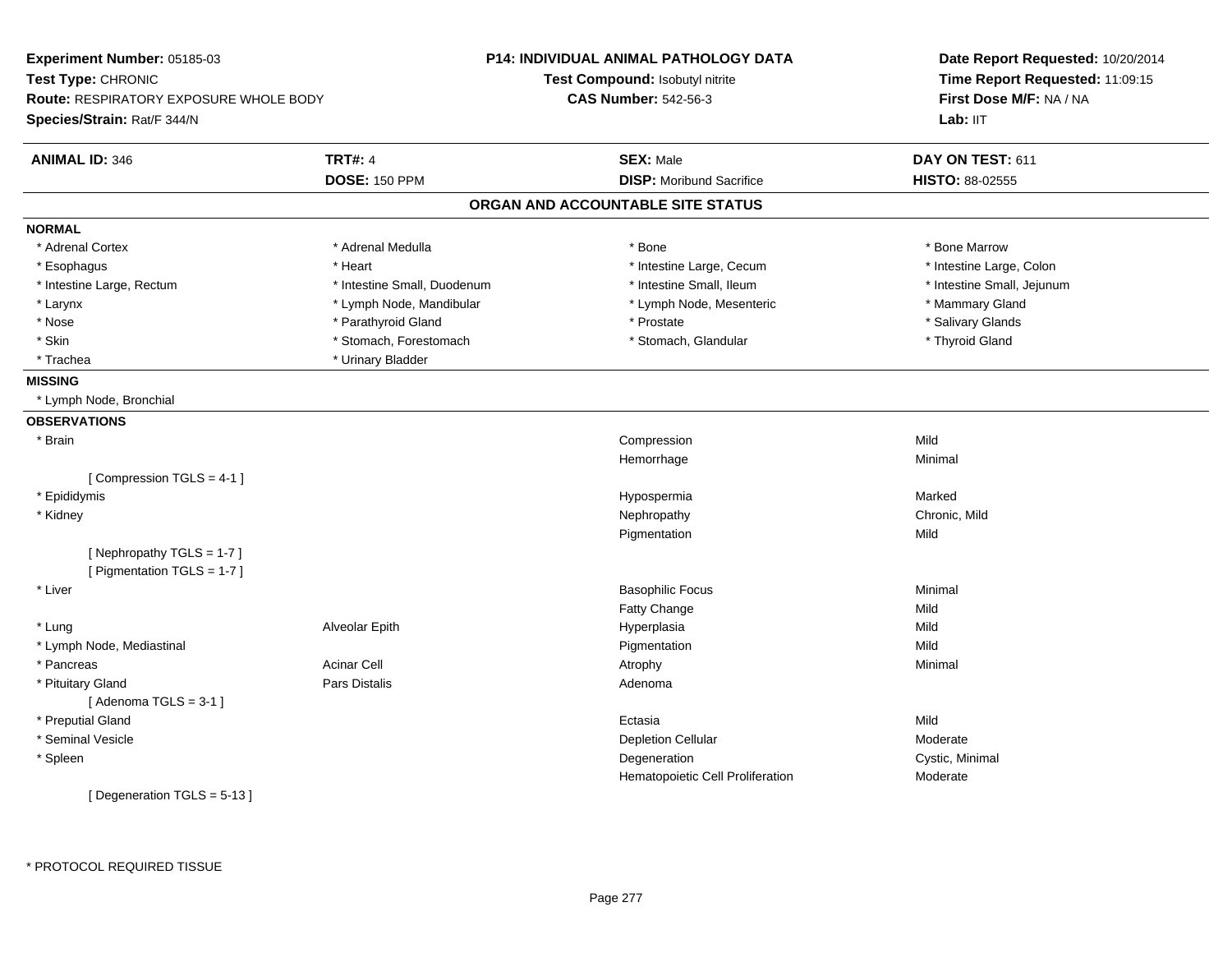| <b>Experiment Number: 05185-03</b><br>Test Type: CHRONIC<br><b>Route: RESPIRATORY EXPOSURE WHOLE BODY</b><br>Species/Strain: Rat/F 344/N |                      | <b>P14: INDIVIDUAL ANIMAL PATHOLOGY DATA</b><br>Test Compound: Isobutyl nitrite | Date Report Requested: 10/20/2014<br>Time Report Requested: 11:09:15<br>First Dose M/F: NA / NA<br>Lab: IIT |
|------------------------------------------------------------------------------------------------------------------------------------------|----------------------|---------------------------------------------------------------------------------|-------------------------------------------------------------------------------------------------------------|
|                                                                                                                                          |                      | <b>CAS Number: 542-56-3</b>                                                     |                                                                                                             |
|                                                                                                                                          |                      |                                                                                 |                                                                                                             |
| <b>ANIMAL ID: 346</b>                                                                                                                    | <b>TRT#: 4</b>       | <b>SEX: Male</b>                                                                | DAY ON TEST: 611                                                                                            |
|                                                                                                                                          | <b>DOSE: 150 PPM</b> | <b>DISP:</b> Moribund Sacrifice                                                 | <b>HISTO: 88-02555</b>                                                                                      |
|                                                                                                                                          |                      | ORGAN AND ACCOUNTABLE SITE STATUS                                               |                                                                                                             |
| * Testes                                                                                                                                 | Bilateral            | Atrophy                                                                         | Marked                                                                                                      |
|                                                                                                                                          | Interstit Cell       | Hyperplasia                                                                     | Minimal                                                                                                     |
| [Atrophy TGLS = $2-9$ ]                                                                                                                  |                      |                                                                                 |                                                                                                             |
| * Thymus                                                                                                                                 |                      | Atrophy                                                                         | Mild                                                                                                        |
| PRIMARY CAUSE OF DEATH                                                                                                                   |                      |                                                                                 |                                                                                                             |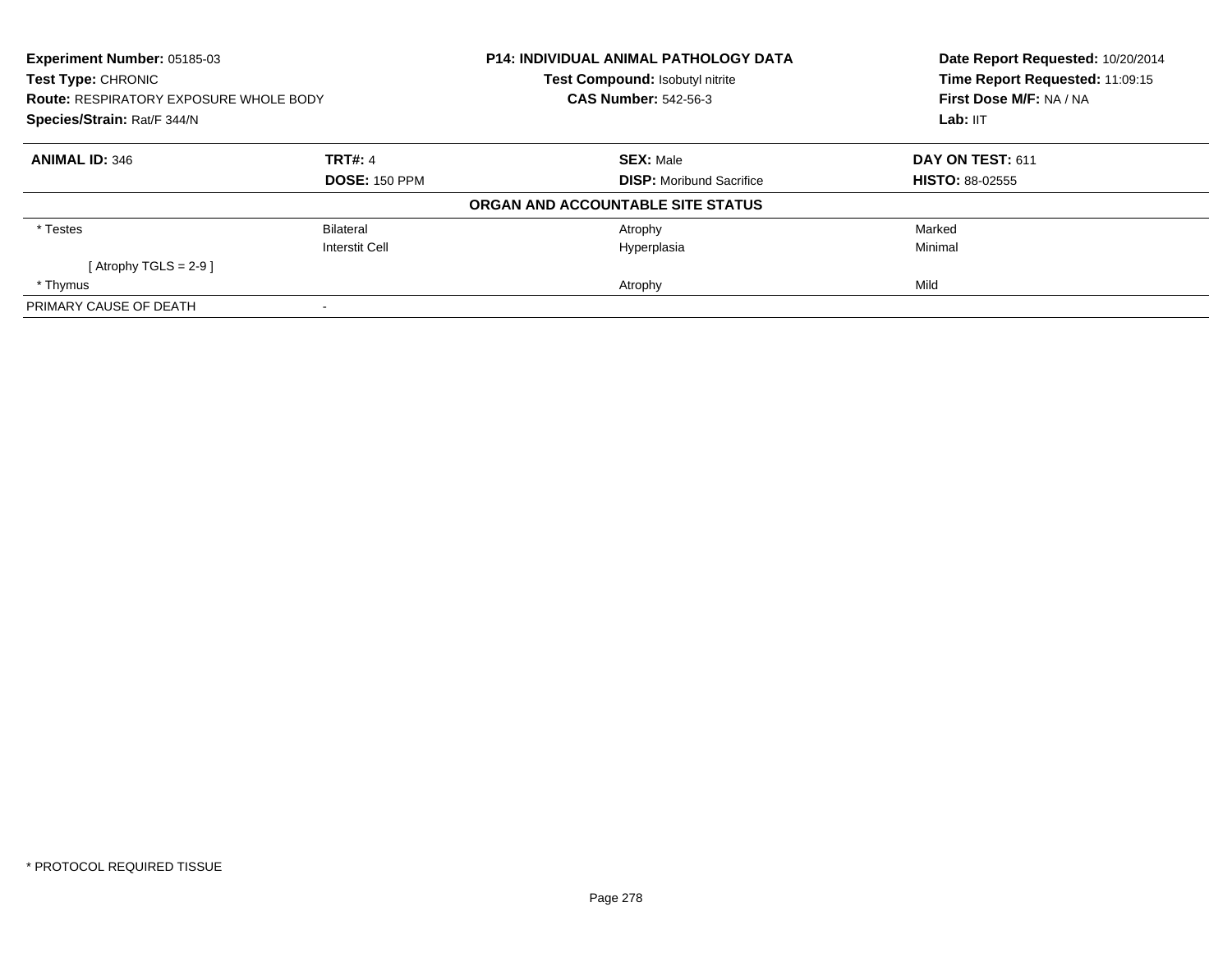| Experiment Number: 05185-03<br>Date Report Requested: 10/20/2014<br>Test Type: CHRONIC<br>Test Compound: Isobutyl nitrite<br>Time Report Requested: 11:09:15<br>Route: RESPIRATORY EXPOSURE WHOLE BODY<br><b>CAS Number: 542-56-3</b><br>First Dose M/F: NA / NA<br>Lab: IIT<br>Species/Strain: Rat/F 344/N |
|-------------------------------------------------------------------------------------------------------------------------------------------------------------------------------------------------------------------------------------------------------------------------------------------------------------|
|                                                                                                                                                                                                                                                                                                             |
|                                                                                                                                                                                                                                                                                                             |
|                                                                                                                                                                                                                                                                                                             |
| <b>TRT#: 4</b><br><b>SEX: Male</b><br><b>ANIMAL ID: 347</b><br>DAY ON TEST: 729                                                                                                                                                                                                                             |
| <b>DOSE: 150 PPM</b><br><b>DISP: Terminal Sacrifice</b><br><b>HISTO: 88-02556</b>                                                                                                                                                                                                                           |
| ORGAN AND ACCOUNTABLE SITE STATUS                                                                                                                                                                                                                                                                           |
| <b>NORMAL</b>                                                                                                                                                                                                                                                                                               |
| * Bone Marrow<br>* Bone<br>* Brain<br>* Epididymis                                                                                                                                                                                                                                                          |
| * Intestine Large, Cecum<br>* Intestine Large, Colon<br>* Intestine Large, Rectum<br>* Esophagus                                                                                                                                                                                                            |
| * Intestine Small, Jejunum<br>* Intestine Small, Duodenum<br>* Intestine Small, Ileum<br>* Larynx                                                                                                                                                                                                           |
| * Pancreas<br>* Lymph Node, Mandibular<br>* Lymph Node, Mediastinal<br>* Lymph Node, Mesenteric                                                                                                                                                                                                             |
| * Salivary Glands<br>* Seminal Vesicle<br>* Skin<br>* Parathyroid Gland                                                                                                                                                                                                                                     |
| * Stomach, Forestomach<br>* Thyroid Gland<br>* Spleen<br>* Stomach, Glandular                                                                                                                                                                                                                               |
| * Trachea<br>* Urinary Bladder                                                                                                                                                                                                                                                                              |
| <b>MISSING</b>                                                                                                                                                                                                                                                                                              |
| * Mammary Gland<br>* Lymph Node, Bronchial<br>* Pituitary Gland<br>* Thymus                                                                                                                                                                                                                                 |
| <b>OBSERVATIONS</b>                                                                                                                                                                                                                                                                                         |
| * Adrenal Cortex<br>Mild<br>Hypertrophy                                                                                                                                                                                                                                                                     |
| Vacuolization Cytoplasmic<br>Mild                                                                                                                                                                                                                                                                           |
| * Adrenal Medulla<br>Pheochromocytoma Benign                                                                                                                                                                                                                                                                |
| * Heart<br>Cardiomyopathy<br>Minimal                                                                                                                                                                                                                                                                        |
| * Kidney<br>Nephropathy<br>Chronic, Mild                                                                                                                                                                                                                                                                    |
| * Liver<br><b>Basophilic Focus</b><br>Minimal                                                                                                                                                                                                                                                               |
| Cystic, Minimal<br>Degeneration                                                                                                                                                                                                                                                                             |
| <b>Eosinophilic Focus</b><br>Multiple, Mild                                                                                                                                                                                                                                                                 |
| <b>Infiltration Cellular</b><br>Lymphocyte, Minimal                                                                                                                                                                                                                                                         |
| Alveolar/Bronchiolar Adenoma<br>* Lung                                                                                                                                                                                                                                                                      |
| Alveolar Epith<br>Mild<br>Hyperplasia                                                                                                                                                                                                                                                                       |
| [ Alveolar/Bronchiolar Adenoma TGLS = 1-6 ]                                                                                                                                                                                                                                                                 |
| * Nose<br>Hyperplasia<br>Mild<br><b>Respirat Epith</b>                                                                                                                                                                                                                                                      |
| Inflammation<br>Mild                                                                                                                                                                                                                                                                                        |
| * Preputial Gland<br>Mild<br>Ectasia                                                                                                                                                                                                                                                                        |
| * Prostate<br>Inflammation<br>Moderate                                                                                                                                                                                                                                                                      |
| * Testes<br>Bilateral, Interstit Cell<br>Adenoma                                                                                                                                                                                                                                                            |
| [ Adenoma TGLS = 2,3-9 ]                                                                                                                                                                                                                                                                                    |
| PRIMARY CAUSE OF DEATH<br>$\blacksquare$                                                                                                                                                                                                                                                                    |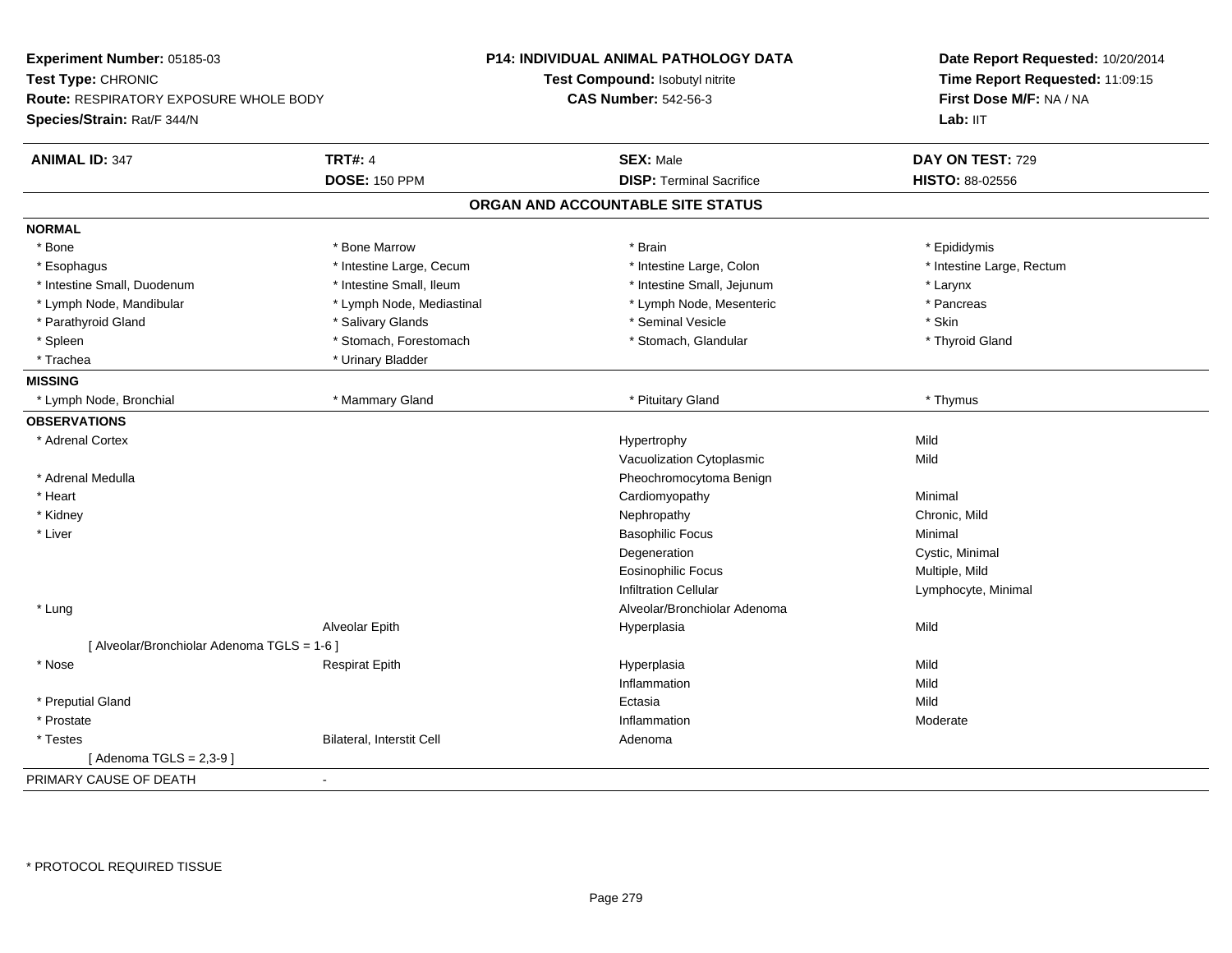| Experiment Number: 05185-03<br>Test Type: CHRONIC<br><b>Route: RESPIRATORY EXPOSURE WHOLE BODY</b><br>Species/Strain: Rat/F 344/N |                           | P14: INDIVIDUAL ANIMAL PATHOLOGY DATA<br>Test Compound: Isobutyl nitrite<br><b>CAS Number: 542-56-3</b> | Date Report Requested: 10/20/2014<br>Time Report Requested: 11:09:15<br>First Dose M/F: NA / NA<br>Lab: IIT |
|-----------------------------------------------------------------------------------------------------------------------------------|---------------------------|---------------------------------------------------------------------------------------------------------|-------------------------------------------------------------------------------------------------------------|
| <b>ANIMAL ID: 348</b>                                                                                                             | <b>TRT#: 4</b>            | <b>SEX: Male</b>                                                                                        | DAY ON TEST: 729                                                                                            |
|                                                                                                                                   | <b>DOSE: 150 PPM</b>      | <b>DISP: Terminal Sacrifice</b>                                                                         | HISTO: 88-02557                                                                                             |
|                                                                                                                                   |                           | ORGAN AND ACCOUNTABLE SITE STATUS                                                                       |                                                                                                             |
| <b>NORMAL</b>                                                                                                                     |                           |                                                                                                         |                                                                                                             |
| * Adrenal Cortex                                                                                                                  | * Bone                    | * Bone Marrow                                                                                           | * Brain                                                                                                     |
| * Esophagus                                                                                                                       | * Intestine Large, Cecum  | * Intestine Large, Colon                                                                                | * Intestine Large, Rectum                                                                                   |
| * Intestine Small, Duodenum                                                                                                       | * Intestine Small, Ileum  | * Intestine Small, Jejunum                                                                              | * Larynx                                                                                                    |
| * Liver                                                                                                                           | * Lymph Node, Mandibular  | * Lymph Node, Mesenteric                                                                                | * Nose                                                                                                      |
| * Parathyroid Gland                                                                                                               | * Pituitary Gland         | * Preputial Gland                                                                                       | * Salivary Glands                                                                                           |
| * Spleen                                                                                                                          | * Stomach, Forestomach    | * Stomach, Glandular                                                                                    | * Thymus                                                                                                    |
| * Thyroid Gland                                                                                                                   | * Trachea                 | * Urinary Bladder                                                                                       |                                                                                                             |
| <b>MISSING</b>                                                                                                                    |                           |                                                                                                         |                                                                                                             |
| * Lymph Node, Bronchial                                                                                                           |                           |                                                                                                         |                                                                                                             |
| <b>OBSERVATIONS</b>                                                                                                               |                           |                                                                                                         |                                                                                                             |
| * Adrenal Medulla                                                                                                                 |                           | Hyperplasia                                                                                             | Minimal                                                                                                     |
|                                                                                                                                   |                           | Pheochromocytoma Benign                                                                                 |                                                                                                             |
| * Epididymis                                                                                                                      |                           | Hypospermia                                                                                             | Marked                                                                                                      |
| * Heart                                                                                                                           |                           | Cardiomyopathy                                                                                          | Mild                                                                                                        |
| * Kidney                                                                                                                          |                           | Nephropathy                                                                                             | Chronic, Moderate                                                                                           |
| * Lung                                                                                                                            | Alveolar Epith            | Hyperplasia                                                                                             | Mild                                                                                                        |
| * Lymph Node, Mediastinal                                                                                                         |                           | Hemorrhage                                                                                              | Mild                                                                                                        |
| [Hemorrhage TGLS = 6-5]                                                                                                           |                           |                                                                                                         |                                                                                                             |
| * Mammary Gland                                                                                                                   |                           | Galactocele                                                                                             | Moderate                                                                                                    |
|                                                                                                                                   |                           | Hyperplasia                                                                                             | Mild                                                                                                        |
| [Galactocele TGLS = 1-14]                                                                                                         |                           |                                                                                                         |                                                                                                             |
| [ Hyperplasia TGLS = 1-14 ]                                                                                                       |                           |                                                                                                         |                                                                                                             |
| * Pancreas                                                                                                                        |                           | Inflammation                                                                                            | Minimal                                                                                                     |
| * Prostate                                                                                                                        |                           | Hyperplasia                                                                                             | Mild                                                                                                        |
| * Seminal Vesicle                                                                                                                 |                           | <b>Depletion Cellular</b>                                                                               | Marked                                                                                                      |
| [ Depletion Cellular TGLS = 5-10 ]                                                                                                |                           |                                                                                                         |                                                                                                             |
| * Skin                                                                                                                            | <b>Subcut Tiss</b>        | Fibroma                                                                                                 |                                                                                                             |
| [Fibroma TGLS = $2-15$ ]                                                                                                          |                           |                                                                                                         |                                                                                                             |
| * Testes                                                                                                                          | Bilateral, Interstit Cell | Adenoma                                                                                                 |                                                                                                             |
| [Adenoma TGLS = $3-13,4-9$ ]                                                                                                      |                           |                                                                                                         |                                                                                                             |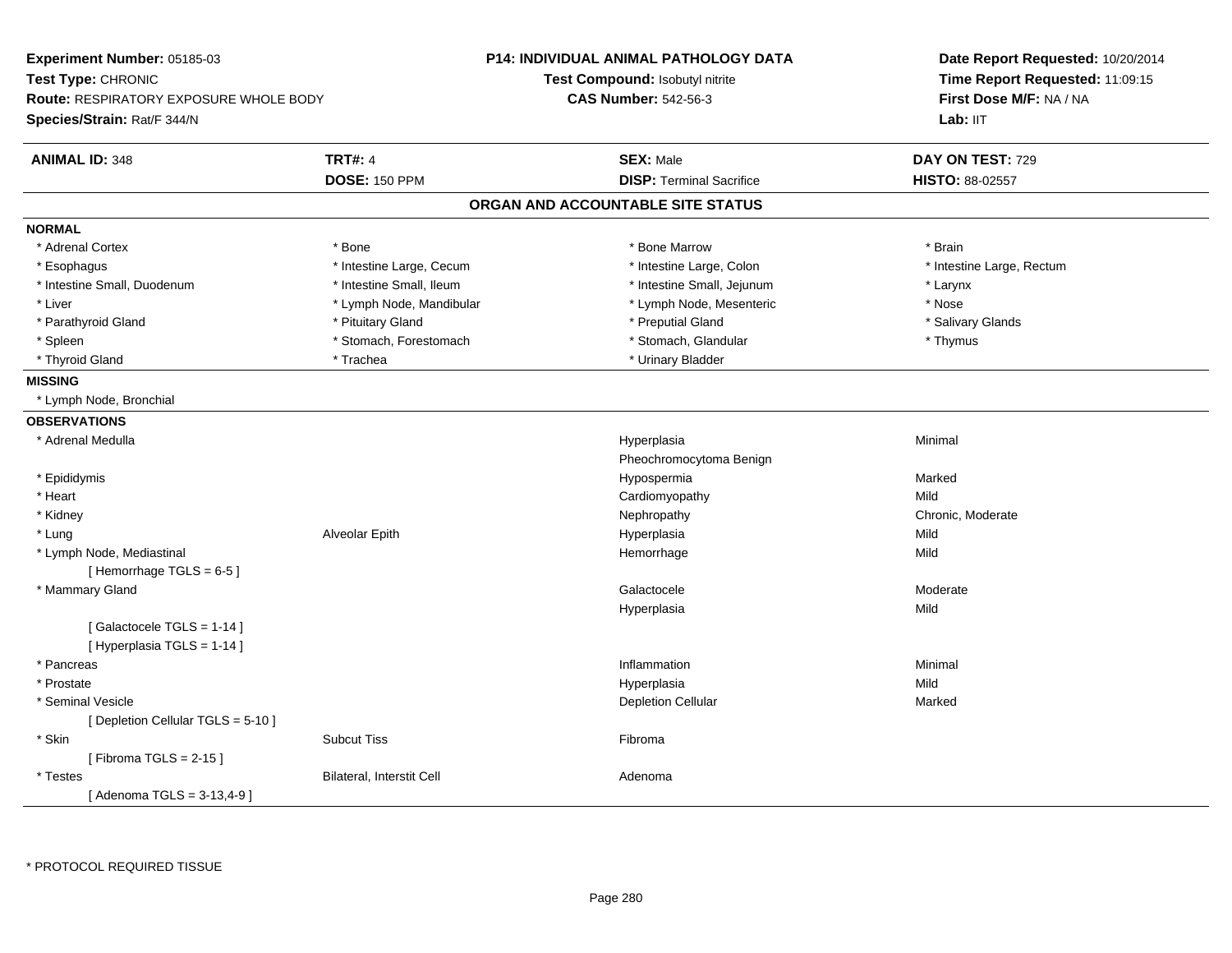| <b>Experiment Number: 05185-03</b><br><b>Test Type: CHRONIC</b><br><b>Route: RESPIRATORY EXPOSURE WHOLE BODY</b><br>Species/Strain: Rat/F 344/N |                      | <b>P14: INDIVIDUAL ANIMAL PATHOLOGY DATA</b><br>Test Compound: Isobutyl nitrite | Date Report Requested: 10/20/2014<br>Time Report Requested: 11:09:15<br>First Dose M/F: NA / NA |
|-------------------------------------------------------------------------------------------------------------------------------------------------|----------------------|---------------------------------------------------------------------------------|-------------------------------------------------------------------------------------------------|
|                                                                                                                                                 |                      | <b>CAS Number: 542-56-3</b>                                                     |                                                                                                 |
|                                                                                                                                                 |                      |                                                                                 | Lab: IIT                                                                                        |
| <b>ANIMAL ID: 348</b>                                                                                                                           | <b>TRT#: 4</b>       | <b>SEX: Male</b>                                                                | DAY ON TEST: 729                                                                                |
|                                                                                                                                                 | <b>DOSE: 150 PPM</b> | <b>DISP: Terminal Sacrifice</b>                                                 | <b>HISTO: 88-02557</b>                                                                          |
|                                                                                                                                                 |                      | <b>ORGAN AND ACCOUNTABLE SITE STATUS</b>                                        |                                                                                                 |
| PRIMARY CAUSE OF DEATH                                                                                                                          |                      |                                                                                 |                                                                                                 |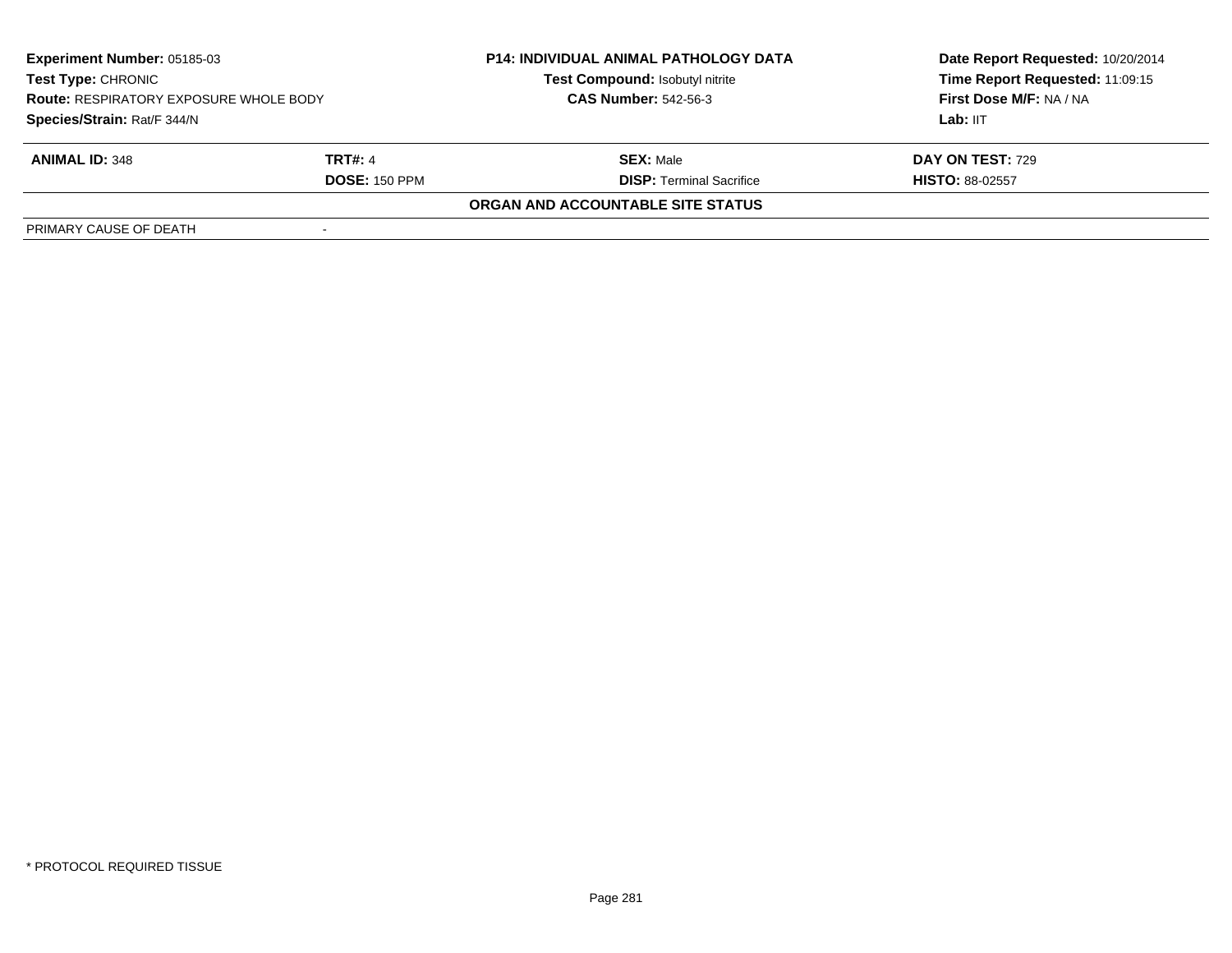| Experiment Number: 05185-03                                         |                            | P14: INDIVIDUAL ANIMAL PATHOLOGY DATA | Date Report Requested: 10/20/2014                          |  |
|---------------------------------------------------------------------|----------------------------|---------------------------------------|------------------------------------------------------------|--|
| Test Type: CHRONIC<br><b>Route: RESPIRATORY EXPOSURE WHOLE BODY</b> |                            | Test Compound: Isobutyl nitrite       | Time Report Requested: 11:09:15<br>First Dose M/F: NA / NA |  |
|                                                                     |                            | <b>CAS Number: 542-56-3</b>           |                                                            |  |
| Species/Strain: Rat/F 344/N                                         |                            |                                       | Lab: IIT                                                   |  |
| <b>ANIMAL ID: 349</b>                                               | <b>TRT#: 4</b>             | <b>SEX: Male</b>                      | DAY ON TEST: 730                                           |  |
|                                                                     | <b>DOSE: 150 PPM</b>       | <b>DISP: Terminal Sacrifice</b>       | HISTO: 88-02558                                            |  |
|                                                                     |                            | ORGAN AND ACCOUNTABLE SITE STATUS     |                                                            |  |
| <b>NORMAL</b>                                                       |                            |                                       |                                                            |  |
| * Adrenal Medulla                                                   | * Bone                     | * Bone Marrow                         | * Esophagus                                                |  |
| * Intestine Large, Cecum                                            | * Intestine Large, Colon   | * Intestine Large, Rectum             | * Intestine Small, Duodenum                                |  |
| * Intestine Small, Ileum                                            | * Intestine Small, Jejunum | * Larynx                              | * Lymph Node, Mandibular                                   |  |
| * Lymph Node, Mediastinal                                           | * Lymph Node, Mesenteric   | * Nose                                | * Parathyroid Gland                                        |  |
| * Salivary Glands                                                   | * Skin                     | * Spleen                              | * Stomach, Forestomach                                     |  |
| * Stomach, Glandular                                                | * Thyroid Gland            | * Trachea                             | * Urinary Bladder                                          |  |
| <b>MISSING</b>                                                      |                            |                                       |                                                            |  |
| * Lymph Node, Bronchial                                             |                            |                                       |                                                            |  |
| <b>OBSERVATIONS</b>                                                 |                            |                                       |                                                            |  |
| * Adrenal Cortex                                                    |                            | Hyperplasia                           | Mild                                                       |  |
| * Brain                                                             |                            | Compression                           | Minimal                                                    |  |
| * Epididymis                                                        |                            | Hypospermia                           | Marked                                                     |  |
| * Heart                                                             |                            | Cardiomyopathy                        | Moderate                                                   |  |
| * Kidney                                                            |                            | Nephropathy                           | Chronic, Moderate                                          |  |
| * Liver                                                             |                            | <b>Basophilic Focus</b>               | Multiple, Mild                                             |  |
|                                                                     |                            | Congestion                            | Mild                                                       |  |
|                                                                     |                            | Degeneration                          | Cystic, Minimal                                            |  |
|                                                                     |                            | <b>Eosinophilic Focus</b>             | Mild                                                       |  |
| [Congestion TGLS = 3-5]                                             |                            |                                       |                                                            |  |
| * Lung                                                              | Alveolar Epith             | Hyperplasia                           | Mild                                                       |  |
| [Hyperplasia TGLS = $5-6,13$ ]                                      |                            |                                       |                                                            |  |
| * Mammary Gland                                                     |                            | Lactation                             | Mild                                                       |  |
| * Pancreas                                                          | <b>Acinar Cell</b>         | Atrophy                               | Moderate                                                   |  |
| * Pituitary Gland                                                   | Pars Distalis              | Adenoma                               |                                                            |  |
|                                                                     | Pars Distalis              | Hyperplasia                           | Moderate                                                   |  |
| [Adenoma TGLS = $4-1$ ]                                             |                            |                                       |                                                            |  |
| [Hyperplasia TGLS = 4-1]                                            |                            |                                       |                                                            |  |
| * Preputial Gland                                                   |                            | Abscess                               | Moderate                                                   |  |
| * Prostate                                                          |                            | Concretion                            | Mild                                                       |  |
|                                                                     |                            | Inflammation                          | Mild                                                       |  |
|                                                                     |                            |                                       |                                                            |  |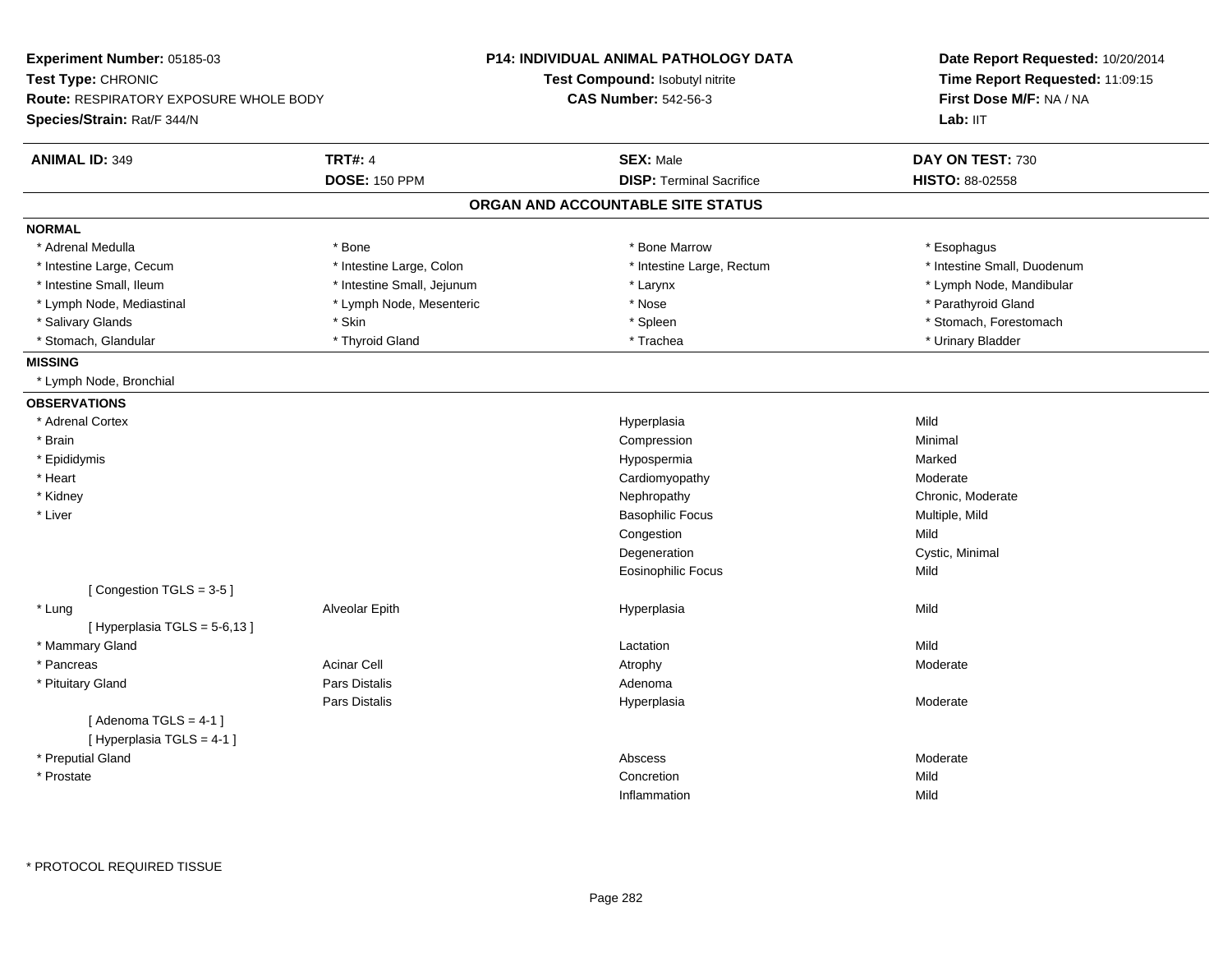| Experiment Number: 05185-03<br><b>Test Type: CHRONIC</b><br><b>Route: RESPIRATORY EXPOSURE WHOLE BODY</b><br>Species/Strain: Rat/F 344/N |                                        | <b>P14: INDIVIDUAL ANIMAL PATHOLOGY DATA</b><br>Test Compound: Isobutyl nitrite<br><b>CAS Number: 542-56-3</b> | Date Report Requested: 10/20/2014<br>Time Report Requested: 11:09:15<br>First Dose M/F: NA / NA<br>Lab: IIT |
|------------------------------------------------------------------------------------------------------------------------------------------|----------------------------------------|----------------------------------------------------------------------------------------------------------------|-------------------------------------------------------------------------------------------------------------|
| <b>ANIMAL ID: 349</b>                                                                                                                    | <b>TRT#: 4</b><br><b>DOSE: 150 PPM</b> | <b>SEX: Male</b><br><b>DISP: Terminal Sacrifice</b>                                                            | DAY ON TEST: 730<br><b>HISTO: 88-02558</b>                                                                  |
|                                                                                                                                          |                                        | ORGAN AND ACCOUNTABLE SITE STATUS                                                                              |                                                                                                             |
| * Seminal Vesicle                                                                                                                        |                                        | <b>Depletion Cellular</b>                                                                                      | Moderate                                                                                                    |
| * Testes                                                                                                                                 | <b>Interstit Cell</b>                  | Adenoma                                                                                                        |                                                                                                             |
|                                                                                                                                          |                                        | Atrophy                                                                                                        | Moderate                                                                                                    |
|                                                                                                                                          | Arteriole                              | Inflammation                                                                                                   | Mild                                                                                                        |
| [Adenoma TGLS = $1-9$ ]                                                                                                                  |                                        |                                                                                                                |                                                                                                             |
| [Atrophy TGLS = 2-9 ]                                                                                                                    |                                        |                                                                                                                |                                                                                                             |
| * Thymus                                                                                                                                 |                                        | Atrophy                                                                                                        | Mild                                                                                                        |
| PRIMARY CAUSE OF DEATH                                                                                                                   |                                        |                                                                                                                |                                                                                                             |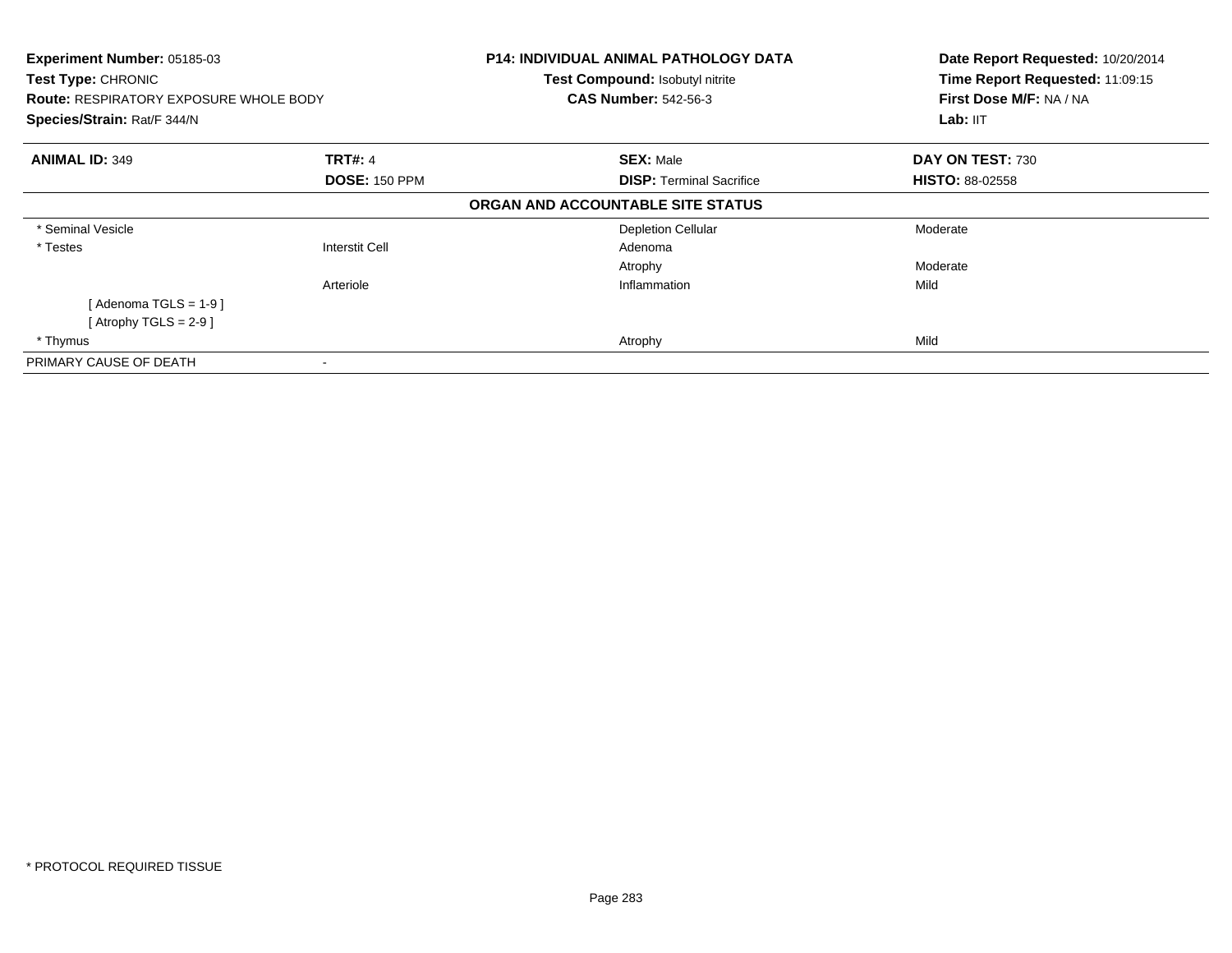| Experiment Number: 05185-03<br>Test Type: CHRONIC<br>Route: RESPIRATORY EXPOSURE WHOLE BODY<br>Species/Strain: Rat/F 344/N |                           | <b>P14: INDIVIDUAL ANIMAL PATHOLOGY DATA</b><br>Test Compound: Isobutyl nitrite<br><b>CAS Number: 542-56-3</b> | Date Report Requested: 10/20/2014<br>Time Report Requested: 11:09:15<br>First Dose M/F: NA / NA<br>Lab: IIT |
|----------------------------------------------------------------------------------------------------------------------------|---------------------------|----------------------------------------------------------------------------------------------------------------|-------------------------------------------------------------------------------------------------------------|
| <b>ANIMAL ID: 350</b>                                                                                                      | <b>TRT#: 4</b>            | <b>SEX: Male</b>                                                                                               | DAY ON TEST: 729                                                                                            |
|                                                                                                                            | <b>DOSE: 150 PPM</b>      | <b>DISP: Terminal Sacrifice</b>                                                                                | HISTO: 88-02559                                                                                             |
|                                                                                                                            |                           | ORGAN AND ACCOUNTABLE SITE STATUS                                                                              |                                                                                                             |
| <b>NORMAL</b>                                                                                                              |                           |                                                                                                                |                                                                                                             |
| * Adrenal Medulla                                                                                                          | * Bone                    | * Bone Marrow                                                                                                  | * Brain                                                                                                     |
| * Esophagus                                                                                                                | * Intestine Large, Cecum  | * Intestine Large, Colon                                                                                       | * Intestine Large, Rectum                                                                                   |
| * Intestine Small, Duodenum                                                                                                | * Intestine Small, Ileum  | * Intestine Small, Jejunum                                                                                     | * Larynx                                                                                                    |
| * Lung                                                                                                                     | * Lymph Node, Mandibular  | * Lymph Node, Mesenteric                                                                                       | * Nose                                                                                                      |
| * Salivary Glands                                                                                                          | * Skin                    | * Spleen                                                                                                       | * Stomach, Forestomach                                                                                      |
| * Stomach, Glandular                                                                                                       | * Thyroid Gland           | * Trachea                                                                                                      | * Urinary Bladder                                                                                           |
| <b>MISSING</b>                                                                                                             |                           |                                                                                                                |                                                                                                             |
| * Lymph Node, Bronchial                                                                                                    | * Parathyroid Gland       |                                                                                                                |                                                                                                             |
| <b>OBSERVATIONS</b>                                                                                                        |                           |                                                                                                                |                                                                                                             |
| * Adrenal Cortex                                                                                                           |                           | Hyperplasia                                                                                                    | Mild                                                                                                        |
|                                                                                                                            |                           | Vacuolization Cytoplasmic                                                                                      | Mild                                                                                                        |
| * Epididymis                                                                                                               |                           | Hypospermia                                                                                                    | Mild                                                                                                        |
| * Heart                                                                                                                    |                           | Cardiomyopathy                                                                                                 | Mild                                                                                                        |
| * Kidney                                                                                                                   |                           | Nephropathy                                                                                                    | Chronic, Mild                                                                                               |
| * Liver                                                                                                                    |                           | <b>Basophilic Focus</b>                                                                                        | Multiple, Mild                                                                                              |
|                                                                                                                            |                           | Clear Cell Focus                                                                                               | Multiple, Minimal                                                                                           |
| * Lymph Node, Mediastinal                                                                                                  |                           | Hemorrhage                                                                                                     | Moderate                                                                                                    |
|                                                                                                                            |                           | Pigmentation                                                                                                   | Mild                                                                                                        |
| * Mammary Gland                                                                                                            |                           | Galactocele                                                                                                    | Moderate                                                                                                    |
| [Galactocele TGLS = 1-13]                                                                                                  |                           |                                                                                                                |                                                                                                             |
| * Pancreas                                                                                                                 | <b>Acinar Cell</b>        | Atrophy                                                                                                        | Moderate                                                                                                    |
| * Pituitary Gland                                                                                                          | Pars Distalis             | Hyperplasia                                                                                                    | Mild                                                                                                        |
| * Preputial Gland                                                                                                          |                           | Ectasia                                                                                                        | Mild                                                                                                        |
|                                                                                                                            |                           | Inflammation                                                                                                   | Mild                                                                                                        |
| * Prostate                                                                                                                 |                           | Inflammation                                                                                                   | Mild                                                                                                        |
| * Seminal Vesicle                                                                                                          |                           | <b>Depletion Cellular</b>                                                                                      | Moderate                                                                                                    |
| * Testes                                                                                                                   | Bilateral, Interstit Cell | Adenoma                                                                                                        |                                                                                                             |
| [Adenoma TGLS = $2-9$ ]                                                                                                    |                           |                                                                                                                |                                                                                                             |
| * Thymus                                                                                                                   |                           | Atrophy                                                                                                        | Mild                                                                                                        |
| PRIMARY CAUSE OF DEATH                                                                                                     | $\mathbf{r}$              |                                                                                                                |                                                                                                             |

-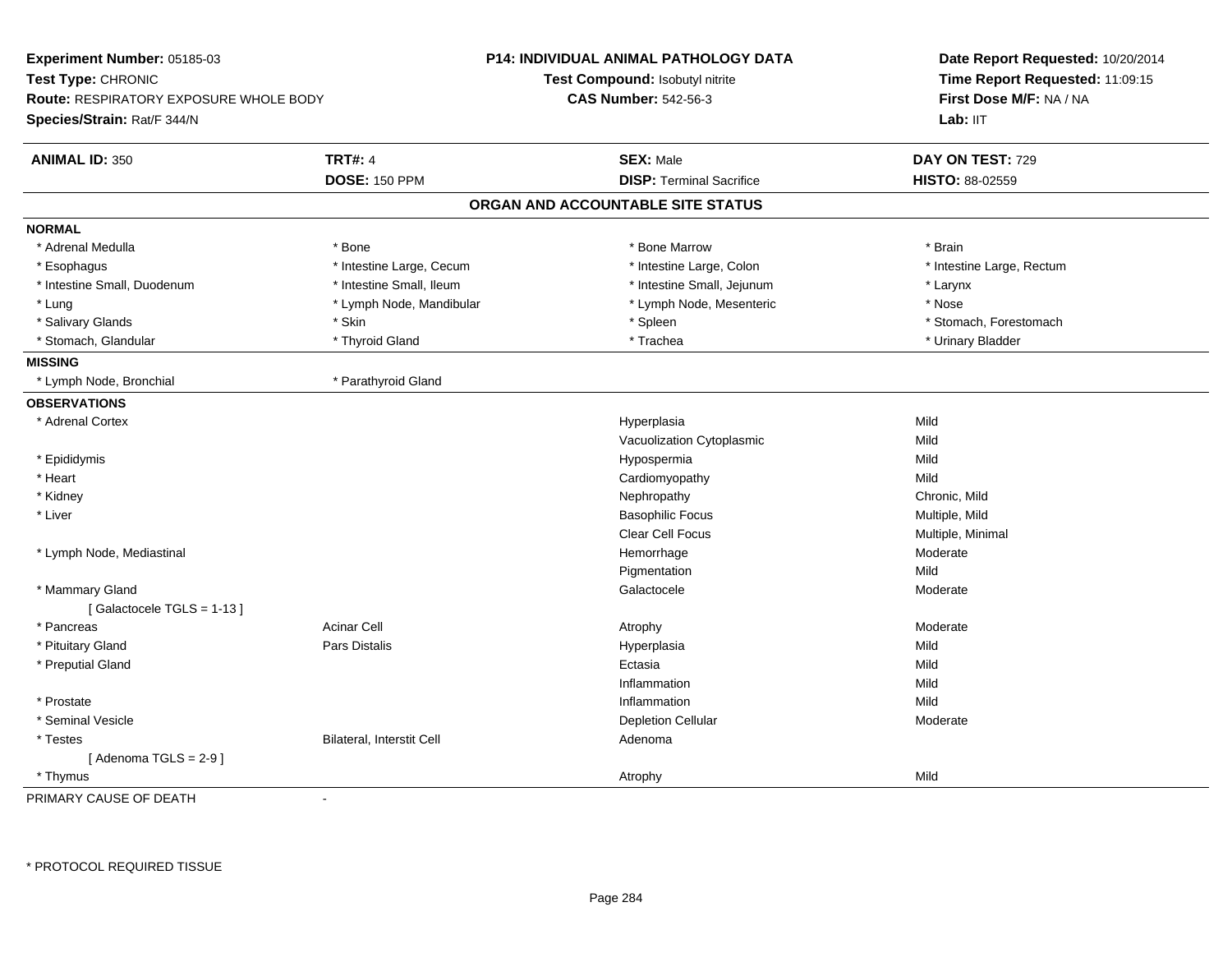| Experiment Number: 05185-03<br><b>Test Type: CHRONIC</b><br><b>Route: RESPIRATORY EXPOSURE WHOLE BODY</b><br>Species/Strain: Rat/F 344/N |                      | <b>P14: INDIVIDUAL ANIMAL PATHOLOGY DATA</b> | Date Report Requested: 10/20/2014<br>Time Report Requested: 11:09:15<br>First Dose M/F: NA / NA |
|------------------------------------------------------------------------------------------------------------------------------------------|----------------------|----------------------------------------------|-------------------------------------------------------------------------------------------------|
|                                                                                                                                          |                      | Test Compound: Isobutyl nitrite              |                                                                                                 |
|                                                                                                                                          |                      | <b>CAS Number: 542-56-3</b>                  |                                                                                                 |
|                                                                                                                                          |                      |                                              | Lab: IIT                                                                                        |
| <b>ANIMAL ID: 350</b>                                                                                                                    | <b>TRT#: 4</b>       | <b>SEX:</b> Male                             | <b>DAY ON TEST: 729</b>                                                                         |
|                                                                                                                                          | <b>DOSE: 150 PPM</b> | <b>DISP: Terminal Sacrifice</b>              | <b>HISTO: 88-02559</b>                                                                          |
|                                                                                                                                          |                      | ORGAN AND ACCOUNTABLE SITE STATUS            |                                                                                                 |
|                                                                                                                                          |                      |                                              |                                                                                                 |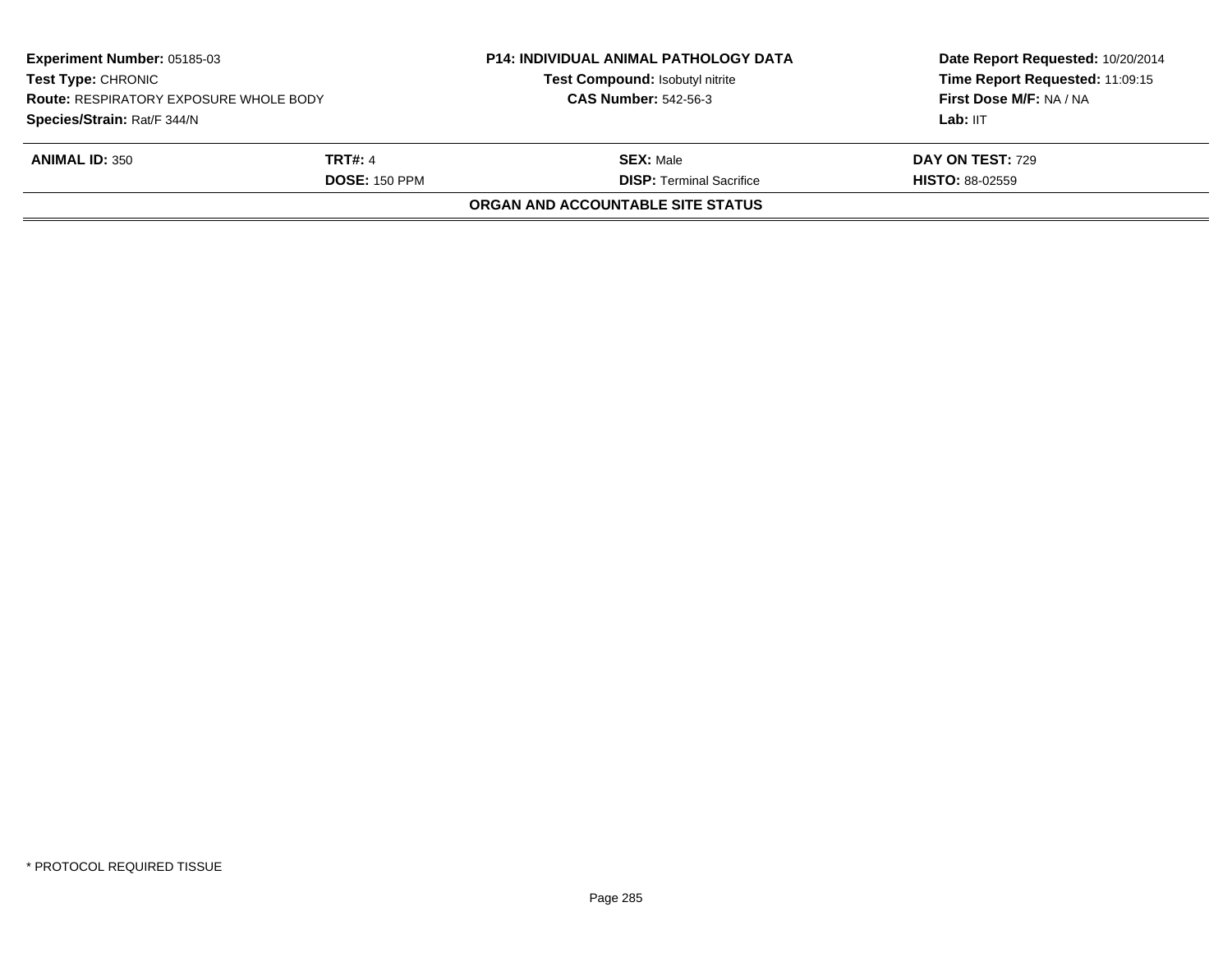| Experiment Number: 05185-03                   |                           | <b>P14: INDIVIDUAL ANIMAL PATHOLOGY DATA</b> | Date Report Requested: 10/20/2014 |  |
|-----------------------------------------------|---------------------------|----------------------------------------------|-----------------------------------|--|
| Test Type: CHRONIC                            |                           | Test Compound: Isobutyl nitrite              | Time Report Requested: 11:09:15   |  |
| <b>Route: RESPIRATORY EXPOSURE WHOLE BODY</b> |                           | <b>CAS Number: 542-56-3</b>                  | First Dose M/F: NA / NA           |  |
| Species/Strain: Rat/F 344/N                   |                           |                                              | Lab: IIT                          |  |
| <b>ANIMAL ID: 351</b>                         | <b>TRT#: 4</b>            | <b>SEX: Male</b>                             | DAY ON TEST: 729                  |  |
|                                               | <b>DOSE: 150 PPM</b>      | <b>DISP: Terminal Sacrifice</b>              | HISTO: 88-02560                   |  |
|                                               |                           | ORGAN AND ACCOUNTABLE SITE STATUS            |                                   |  |
| <b>NORMAL</b>                                 |                           |                                              |                                   |  |
| * Adrenal Cortex                              | * Adrenal Medulla         | * Bone                                       | * Brain                           |  |
| * Esophagus                                   | * Intestine Large, Cecum  | * Intestine Large, Colon                     | * Intestine Large, Rectum         |  |
| * Intestine Small, Duodenum                   | * Intestine Small, Ileum  | * Intestine Small, Jejunum                   | * Larynx                          |  |
| * Lymph Node, Mandibular                      | * Lymph Node, Mesenteric  | * Mammary Gland                              | * Parathyroid Gland               |  |
| * Salivary Glands                             | * Skin                    | * Spleen                                     | * Stomach, Forestomach            |  |
| * Stomach, Glandular                          | * Thyroid Gland           | * Trachea                                    | * Urinary Bladder                 |  |
| <b>MISSING</b>                                |                           |                                              |                                   |  |
| * Lymph Node, Bronchial                       |                           |                                              |                                   |  |
| <b>OBSERVATIONS</b>                           |                           |                                              |                                   |  |
| * Bone Marrow                                 |                           | Hyperplasia                                  | Moderate                          |  |
| * Epididymis                                  |                           | Hypospermia                                  | Marked                            |  |
|                                               |                           | Mesothelioma Malignant                       | Metastatic (Testes)               |  |
| * Heart                                       |                           | Cardiomyopathy                               | Mild                              |  |
| * Kidney                                      |                           | Nephropathy                                  | Chronic, Mild                     |  |
|                                               |                           | Pigmentation                                 | Mild                              |  |
| * Liver                                       |                           | Eosinophilic Focus                           | Minimal                           |  |
| * Lung                                        | Alveolar Epith            | Hyperplasia                                  | Moderate                          |  |
| [Hyperplasia TGLS = $5-6$ ]                   |                           |                                              |                                   |  |
| * Lymph Node, Mediastinal                     |                           | Hemorrhage                                   | Minimal                           |  |
|                                               |                           | Pigmentation                                 | Mild                              |  |
| Mesentery                                     |                           | Mesothelioma Malignant                       | Metastatic (Testes)               |  |
| [Mesothelioma Malignant TGLS = 1-13]          |                           |                                              |                                   |  |
| * Nose                                        |                           | Inflammation                                 | Minimal                           |  |
| * Pancreas                                    | Acinar Cell               | Atrophy                                      | Moderate                          |  |
| * Pituitary Gland                             | <b>Pars Distalis</b>      | Hyperplasia                                  | Mild                              |  |
| [Hyperplasia TGLS = 4-1]                      |                           |                                              |                                   |  |
| * Preputial Gland                             |                           | Ectasia                                      | Mild                              |  |
| * Prostate                                    |                           | Inflammation                                 | Minimal                           |  |
| * Seminal Vesicle                             |                           | <b>Depletion Cellular</b>                    | Marked                            |  |
| * Testes                                      | Bilateral, Interstit Cell | Adenoma                                      |                                   |  |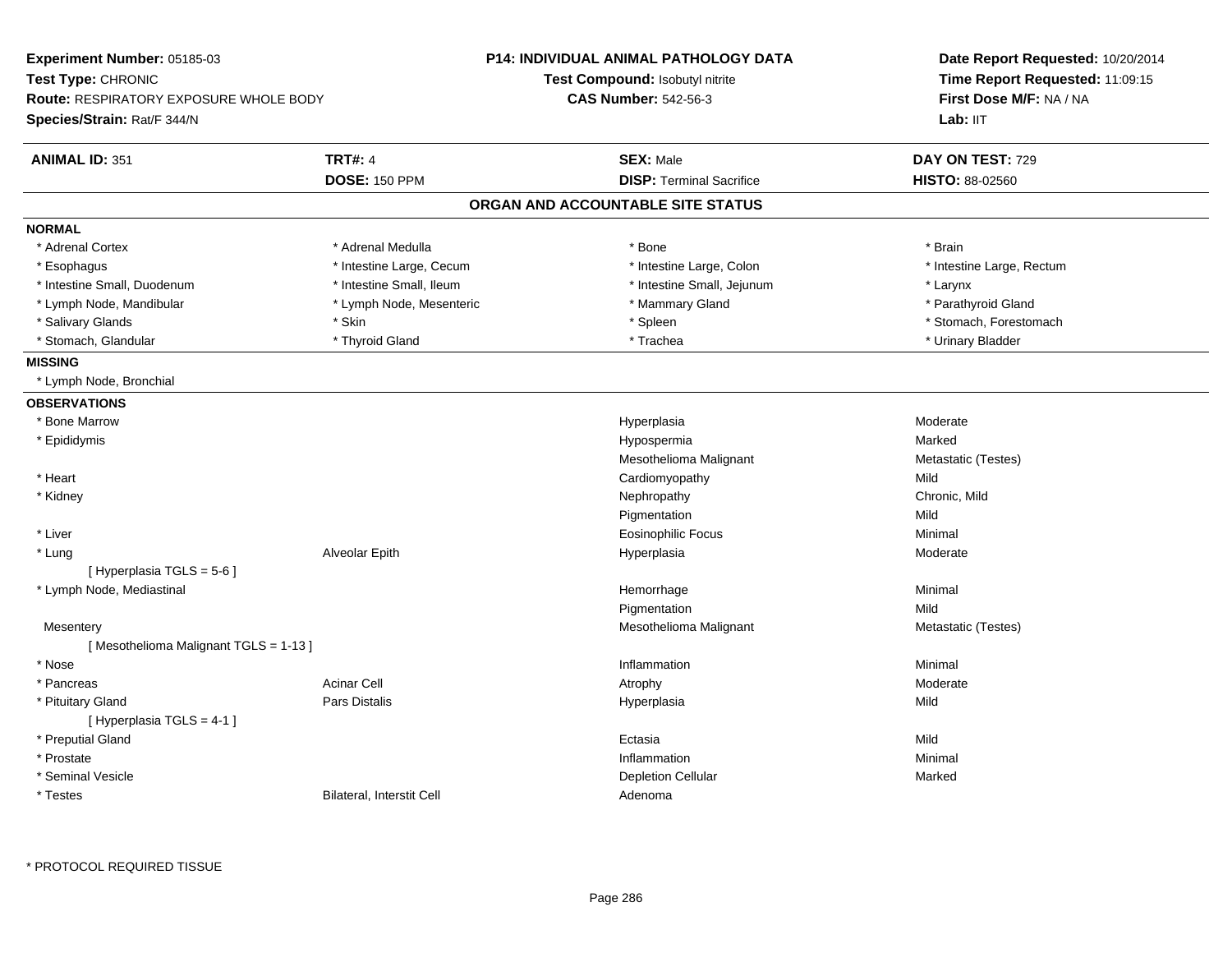| Experiment Number: 05185-03<br><b>Test Type: CHRONIC</b><br><b>Route: RESPIRATORY EXPOSURE WHOLE BODY</b><br>Species/Strain: Rat/F 344/N |                      | <b>P14: INDIVIDUAL ANIMAL PATHOLOGY DATA</b><br><b>Test Compound: Isobutyl nitrite</b> | Date Report Requested: 10/20/2014<br>Time Report Requested: 11:09:15 |
|------------------------------------------------------------------------------------------------------------------------------------------|----------------------|----------------------------------------------------------------------------------------|----------------------------------------------------------------------|
|                                                                                                                                          |                      | <b>CAS Number: 542-56-3</b>                                                            | First Dose M/F: NA / NA                                              |
|                                                                                                                                          |                      |                                                                                        | Lab: IIT                                                             |
| <b>ANIMAL ID: 351</b>                                                                                                                    | <b>TRT#: 4</b>       | <b>SEX: Male</b>                                                                       | DAY ON TEST: 729                                                     |
|                                                                                                                                          | <b>DOSE: 150 PPM</b> | <b>DISP:</b> Terminal Sacrifice                                                        | <b>HISTO: 88-02560</b>                                               |
|                                                                                                                                          |                      | ORGAN AND ACCOUNTABLE SITE STATUS                                                      |                                                                      |
|                                                                                                                                          |                      | Mesothelioma Malignant                                                                 |                                                                      |
| [Adenoma TGLS = $3-9$ ]                                                                                                                  |                      |                                                                                        |                                                                      |
| [Mesothelioma Malignant TGLS = 3-9 ]                                                                                                     |                      |                                                                                        |                                                                      |
| * Thymus                                                                                                                                 |                      | Atrophy                                                                                | Minimal                                                              |
| PRIMARY CAUSE OF DEATH                                                                                                                   |                      |                                                                                        |                                                                      |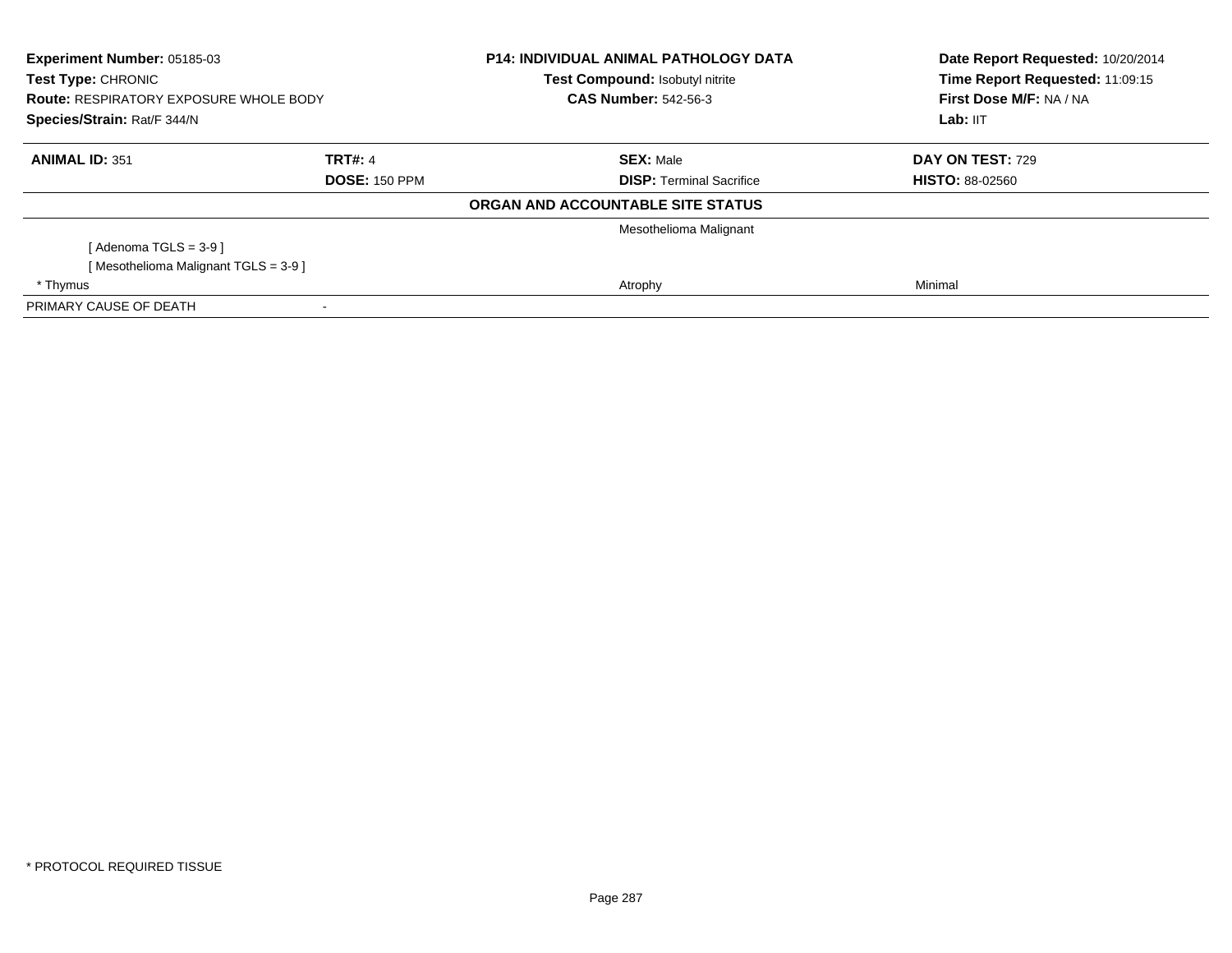| Experiment Number: 05185-03<br>Test Type: CHRONIC<br>Route: RESPIRATORY EXPOSURE WHOLE BODY<br>Species/Strain: Rat/F 344/N |                            | <b>P14: INDIVIDUAL ANIMAL PATHOLOGY DATA</b><br>Test Compound: Isobutyl nitrite<br><b>CAS Number: 542-56-3</b> | Date Report Requested: 10/20/2014<br>Time Report Requested: 11:09:15<br>First Dose M/F: NA / NA<br>Lab: IIT |
|----------------------------------------------------------------------------------------------------------------------------|----------------------------|----------------------------------------------------------------------------------------------------------------|-------------------------------------------------------------------------------------------------------------|
| <b>ANIMAL ID: 352</b>                                                                                                      | <b>TRT#: 4</b>             | <b>SEX: Male</b>                                                                                               | DAY ON TEST: 589                                                                                            |
|                                                                                                                            | <b>DOSE: 150 PPM</b>       | <b>DISP:</b> Moribund Sacrifice                                                                                | HISTO: 88-02561                                                                                             |
|                                                                                                                            |                            | ORGAN AND ACCOUNTABLE SITE STATUS                                                                              |                                                                                                             |
| <b>NORMAL</b>                                                                                                              |                            |                                                                                                                |                                                                                                             |
| * Adrenal Medulla                                                                                                          | * Bone                     | * Epididymis                                                                                                   | * Esophagus                                                                                                 |
| * Intestine Large, Cecum                                                                                                   | * Intestine Large, Colon   | * Intestine Large, Rectum                                                                                      | * Intestine Small, Duodenum                                                                                 |
| * Intestine Small, Ileum                                                                                                   | * Intestine Small, Jejunum | * Larynx                                                                                                       | * Liver                                                                                                     |
| * Lung                                                                                                                     | * Lymph Node, Mandibular   | * Lymph Node, Mesenteric                                                                                       | * Nose                                                                                                      |
| * Parathyroid Gland                                                                                                        | * Prostate                 | * Salivary Glands                                                                                              | * Seminal Vesicle                                                                                           |
| * Skin                                                                                                                     | * Spleen                   | * Stomach, Glandular                                                                                           | * Testes                                                                                                    |
| * Thyroid Gland                                                                                                            | * Trachea                  | * Urinary Bladder                                                                                              |                                                                                                             |
| <b>MISSING</b>                                                                                                             |                            |                                                                                                                |                                                                                                             |
| * Lymph Node, Bronchial                                                                                                    |                            |                                                                                                                |                                                                                                             |
| <b>OBSERVATIONS</b>                                                                                                        |                            |                                                                                                                |                                                                                                             |
| * Adrenal Cortex                                                                                                           |                            | Degeneration                                                                                                   | Mild                                                                                                        |
|                                                                                                                            |                            | Vacuolization Cytoplasmic                                                                                      | Minimal                                                                                                     |
| * Bone Marrow                                                                                                              |                            | Pigmentation                                                                                                   | Mild                                                                                                        |
| * Brain                                                                                                                    |                            | Compression                                                                                                    | Mild                                                                                                        |
|                                                                                                                            |                            | Hydrocephalus                                                                                                  | Mild                                                                                                        |
| [Compression TGLS = 2-1]                                                                                                   |                            |                                                                                                                |                                                                                                             |
| * Heart                                                                                                                    |                            | Cardiomyopathy                                                                                                 | Mild                                                                                                        |
| * Kidney                                                                                                                   |                            | Nephropathy                                                                                                    | Chronic, Minimal                                                                                            |
| * Lymph Node, Mediastinal                                                                                                  |                            | Hemorrhage                                                                                                     | Mild                                                                                                        |
| * Mammary Gland                                                                                                            |                            | Lactation                                                                                                      | Mild                                                                                                        |
| * Pancreas                                                                                                                 | <b>Acinar Cell</b>         | Atrophy                                                                                                        | Minimal                                                                                                     |
| * Pituitary Gland                                                                                                          | Pars Distalis              | Adenoma                                                                                                        |                                                                                                             |
| [Adenoma TGLS = $1-1$ ]                                                                                                    |                            |                                                                                                                |                                                                                                             |
| * Preputial Gland                                                                                                          |                            | Ectasia                                                                                                        | Mild                                                                                                        |
|                                                                                                                            |                            | Inflammation                                                                                                   | Mild                                                                                                        |
| * Stomach, Forestomach                                                                                                     |                            | Ulcer                                                                                                          | Mild                                                                                                        |
| [Ulcer TGLS = $3-4$ ]                                                                                                      |                            |                                                                                                                |                                                                                                             |
| * Thymus                                                                                                                   |                            | Atrophy                                                                                                        | Moderate                                                                                                    |
| PRIMARY CAUSE OF DEATH                                                                                                     | $\blacksquare$             |                                                                                                                |                                                                                                             |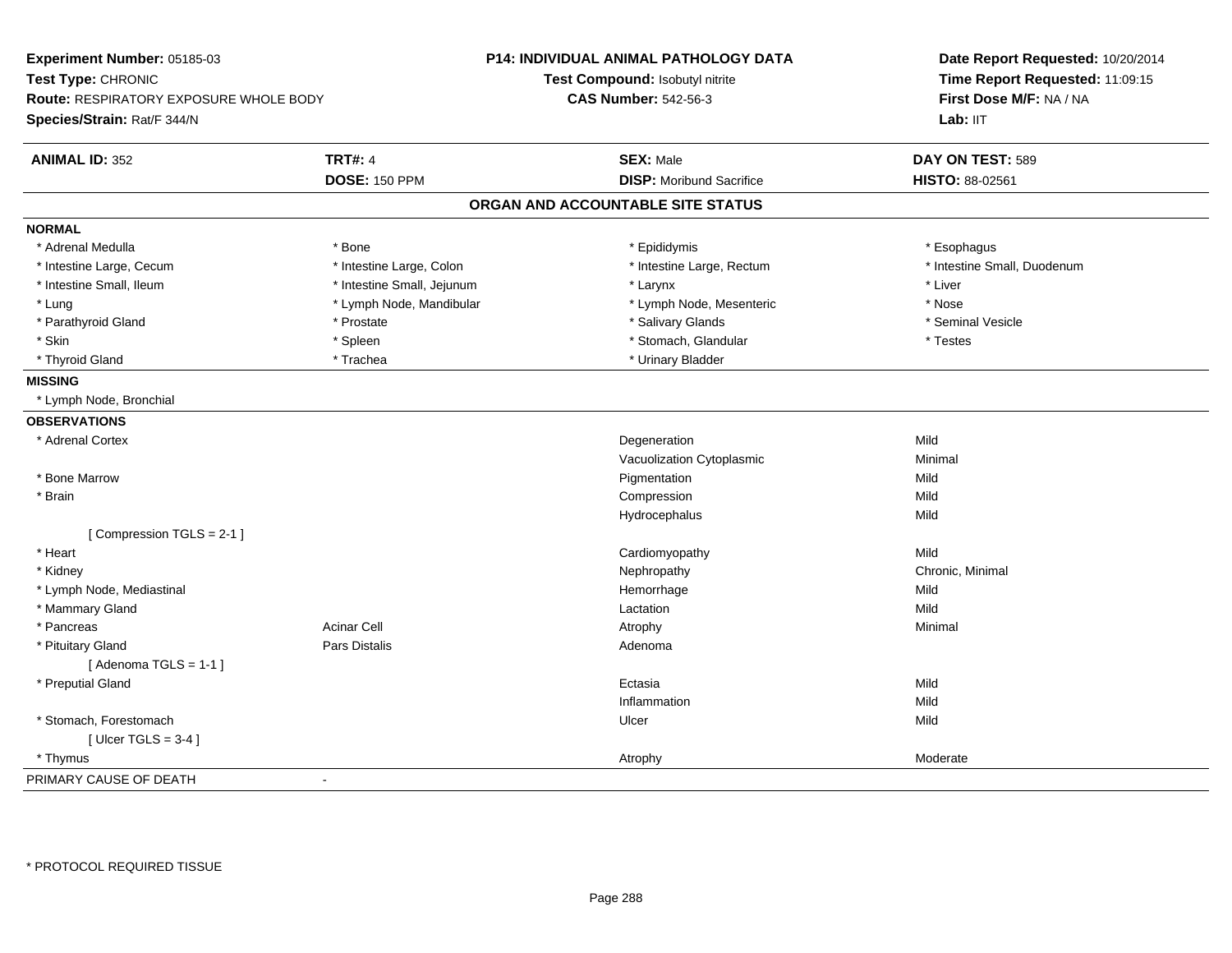| Experiment Number: 05185-03            |                            | <b>P14: INDIVIDUAL ANIMAL PATHOLOGY DATA</b> | Date Report Requested: 10/20/2014                          |  |
|----------------------------------------|----------------------------|----------------------------------------------|------------------------------------------------------------|--|
| Test Type: CHRONIC                     |                            | Test Compound: Isobutyl nitrite              | Time Report Requested: 11:09:15<br>First Dose M/F: NA / NA |  |
| Route: RESPIRATORY EXPOSURE WHOLE BODY |                            | <b>CAS Number: 542-56-3</b>                  |                                                            |  |
| Species/Strain: Rat/F 344/N            |                            |                                              | Lab: IIT                                                   |  |
| <b>ANIMAL ID: 353</b>                  | <b>TRT#: 4</b>             | <b>SEX: Male</b>                             | DAY ON TEST: 610                                           |  |
|                                        | <b>DOSE: 150 PPM</b>       | <b>DISP: Natural Death</b>                   | <b>HISTO: 88-02562</b>                                     |  |
|                                        |                            | ORGAN AND ACCOUNTABLE SITE STATUS            |                                                            |  |
| <b>NORMAL</b>                          |                            |                                              |                                                            |  |
| * Adrenal Cortex                       | * Bone                     | * Bone Marrow                                | * Brain                                                    |  |
| * Esophagus                            | * Intestine Large, Cecum   | * Intestine Large, Colon                     | * Intestine Large, Rectum                                  |  |
| * Intestine Small, Duodenum            | * Larynx                   | * Mammary Gland                              | * Nose                                                     |  |
| * Pancreas                             | * Parathyroid Gland        | * Pituitary Gland                            | * Prostate                                                 |  |
| * Salivary Glands                      | * Skin                     | * Spleen                                     | * Stomach, Forestomach                                     |  |
| * Stomach, Glandular                   | * Thyroid Gland            | * Trachea                                    | * Urinary Bladder                                          |  |
| <b>AUTO PRECLUDES DIAG.</b>            |                            |                                              |                                                            |  |
| * Intestine Small, Ileum               | * Intestine Small, Jejunum |                                              |                                                            |  |
| <b>OBSERVATIONS</b>                    |                            |                                              |                                                            |  |
| * Adrenal Medulla                      |                            | Hyperplasia                                  | Minimal                                                    |  |
| * Epididymis                           |                            | Hypospermia                                  | Marked                                                     |  |
| * Heart                                |                            | Cardiomyopathy                               | Mild                                                       |  |
| * Kidney                               |                            | Congestion                                   | Mild                                                       |  |
|                                        |                            | Nephropathy                                  | Chronic, Mild                                              |  |
| * Liver                                |                            | Congestion                                   | Moderate                                                   |  |
| [Congestion TGLS = 3-5]                |                            |                                              |                                                            |  |
| * Lung                                 | Alveolar Epith             | Hyperplasia                                  | Mild                                                       |  |
| * Lymph Node, Bronchial                |                            | Hemorrhage                                   | Mild                                                       |  |
| * Lymph Node, Mandibular               |                            | Hemorrhage                                   | Moderate                                                   |  |
| * Lymph Node, Mediastinal              |                            | Hemorrhage                                   | Moderate                                                   |  |
| * Lymph Node, Mesenteric               |                            | Hemorrhage                                   | Moderate                                                   |  |
| * Preputial Gland                      |                            | Ectasia                                      | Moderate                                                   |  |
| * Seminal Vesicle                      |                            | <b>Depletion Cellular</b>                    | Moderate                                                   |  |
| * Testes                               | Bilateral, Interstit Cell  | Adenoma                                      |                                                            |  |
| [Adenoma TGLS = $4-9$ ]                |                            |                                              |                                                            |  |
| * Thymus                               |                            | Atrophy                                      | Minimal                                                    |  |
| PRIMARY CAUSE OF DEATH                 | $\blacksquare$             |                                              |                                                            |  |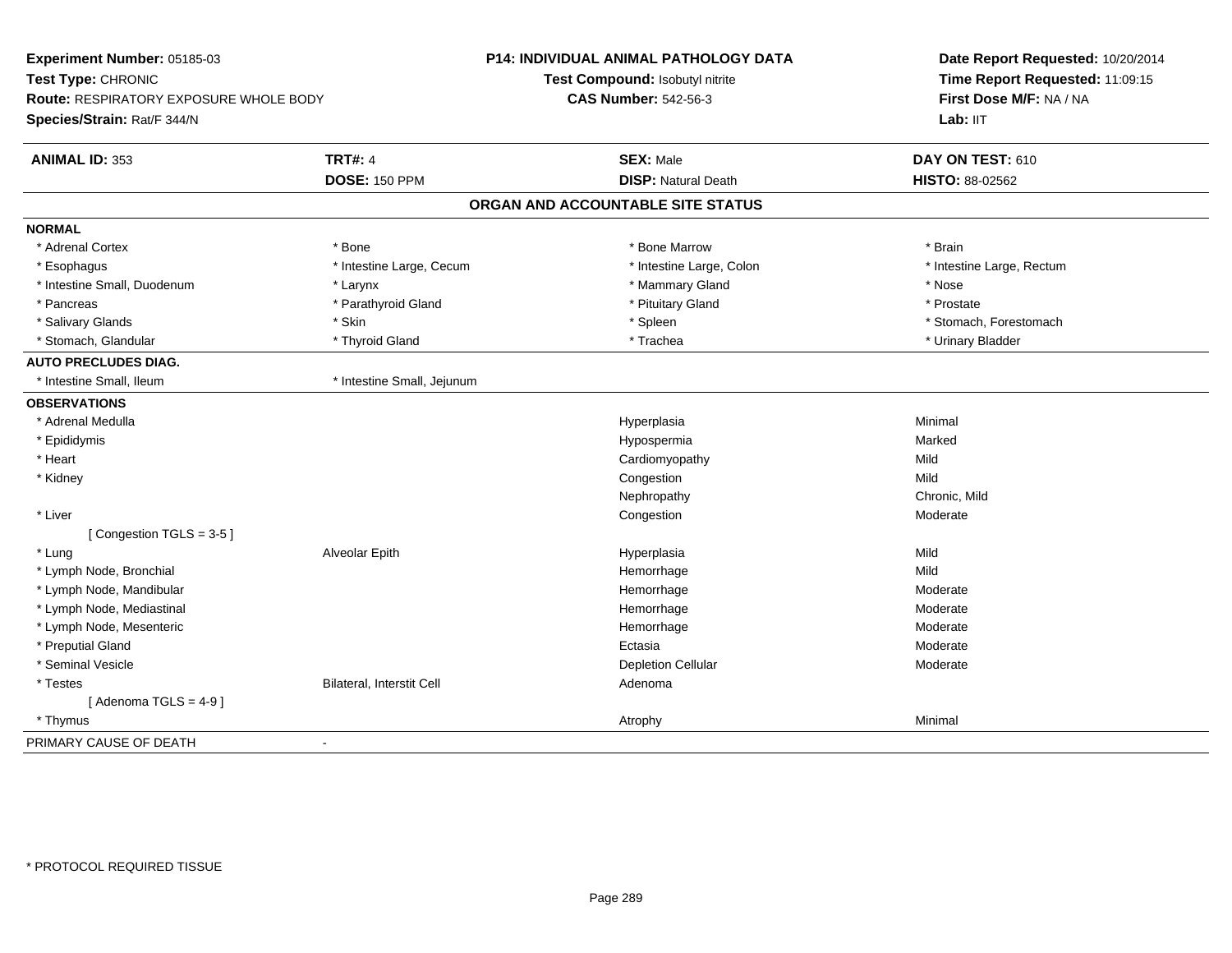| Experiment Number: 05185-03                                         |                          | <b>P14: INDIVIDUAL ANIMAL PATHOLOGY DATA</b> | Date Report Requested: 10/20/2014 |  |
|---------------------------------------------------------------------|--------------------------|----------------------------------------------|-----------------------------------|--|
| Test Type: CHRONIC<br><b>Route: RESPIRATORY EXPOSURE WHOLE BODY</b> |                          | Test Compound: Isobutyl nitrite              | Time Report Requested: 11:09:15   |  |
|                                                                     |                          | <b>CAS Number: 542-56-3</b>                  | First Dose M/F: NA / NA           |  |
| Species/Strain: Rat/F 344/N                                         |                          |                                              | Lab: IIT                          |  |
| <b>ANIMAL ID: 354</b>                                               | <b>TRT#: 4</b>           | <b>SEX: Male</b>                             | DAY ON TEST: 729                  |  |
|                                                                     | <b>DOSE: 150 PPM</b>     | <b>DISP: Terminal Sacrifice</b>              | HISTO: 88-02563                   |  |
|                                                                     |                          | ORGAN AND ACCOUNTABLE SITE STATUS            |                                   |  |
| <b>NORMAL</b>                                                       |                          |                                              |                                   |  |
| * Adrenal Cortex                                                    | * Adrenal Medulla        | * Bone                                       | * Bone Marrow                     |  |
| * Esophagus                                                         | * Intestine Large, Cecum | * Intestine Large, Colon                     | * Intestine Large, Rectum         |  |
| * Intestine Small, Duodenum                                         | * Intestine Small, Ileum | * Intestine Small, Jejunum                   | * Larynx                          |  |
| * Lung                                                              | * Lymph Node, Bronchial  | * Lymph Node, Mandibular                     | * Lymph Node, Mesenteric          |  |
| * Mammary Gland                                                     | * Nose                   | * Pancreas                                   | * Parathyroid Gland               |  |
| * Salivary Glands                                                   | * Skin                   | * Spleen                                     | * Stomach, Forestomach            |  |
| * Stomach, Glandular                                                | * Thyroid Gland          | * Trachea                                    | * Urinary Bladder                 |  |
| <b>OBSERVATIONS</b>                                                 |                          |                                              |                                   |  |
| * Brain                                                             |                          | Compression                                  | Mild                              |  |
| [Compression TGLS = 7-13]                                           |                          |                                              |                                   |  |
| * Epididymis                                                        |                          | Hypospermia                                  | Marked                            |  |
| * Heart                                                             |                          | Cardiomyopathy                               | Mild                              |  |
| * Kidney                                                            |                          | Nephropathy                                  | Chronic, Mild                     |  |
| * Liver                                                             |                          | <b>Eosinophilic Focus</b>                    | Multiple, Mild                    |  |
| [ Eosinophilic Focus TGLS = 5-5 ]                                   |                          |                                              |                                   |  |
| * Lymph Node, Mediastinal                                           |                          | Hemorrhage                                   | Minimal                           |  |
| * Pituitary Gland                                                   | Pars Distalis            | Adenoma                                      |                                   |  |
| [Adenoma TGLS = $6-1$ ]                                             |                          |                                              |                                   |  |
| * Preputial Gland                                                   |                          | Ectasia                                      | Moderate                          |  |
| [ Ectasia TGLS = 1-10 ]                                             |                          |                                              |                                   |  |
| * Prostate                                                          |                          | Inflammation                                 | Mild                              |  |
| * Seminal Vesicle                                                   |                          | <b>Depletion Cellular</b>                    | Moderate                          |  |
| [ Depletion Cellular TGLS = 4-10 ]                                  |                          |                                              |                                   |  |
| * Testes                                                            | <b>Interstit Cell</b>    | Adenoma                                      |                                   |  |
|                                                                     |                          | Atrophy                                      | Marked                            |  |
|                                                                     | <b>Interstit Cell</b>    | Hyperplasia                                  | Minimal                           |  |
| [Adenoma TGLS = $2-9$ ]                                             |                          |                                              |                                   |  |
| [Atrophy TGLS = $3-9$ ]                                             |                          |                                              |                                   |  |
| * Thymus                                                            |                          | Atrophy                                      | Minimal                           |  |
| PRIMARY CAUSE OF DEATH                                              | ÷,                       |                                              |                                   |  |
|                                                                     |                          |                                              |                                   |  |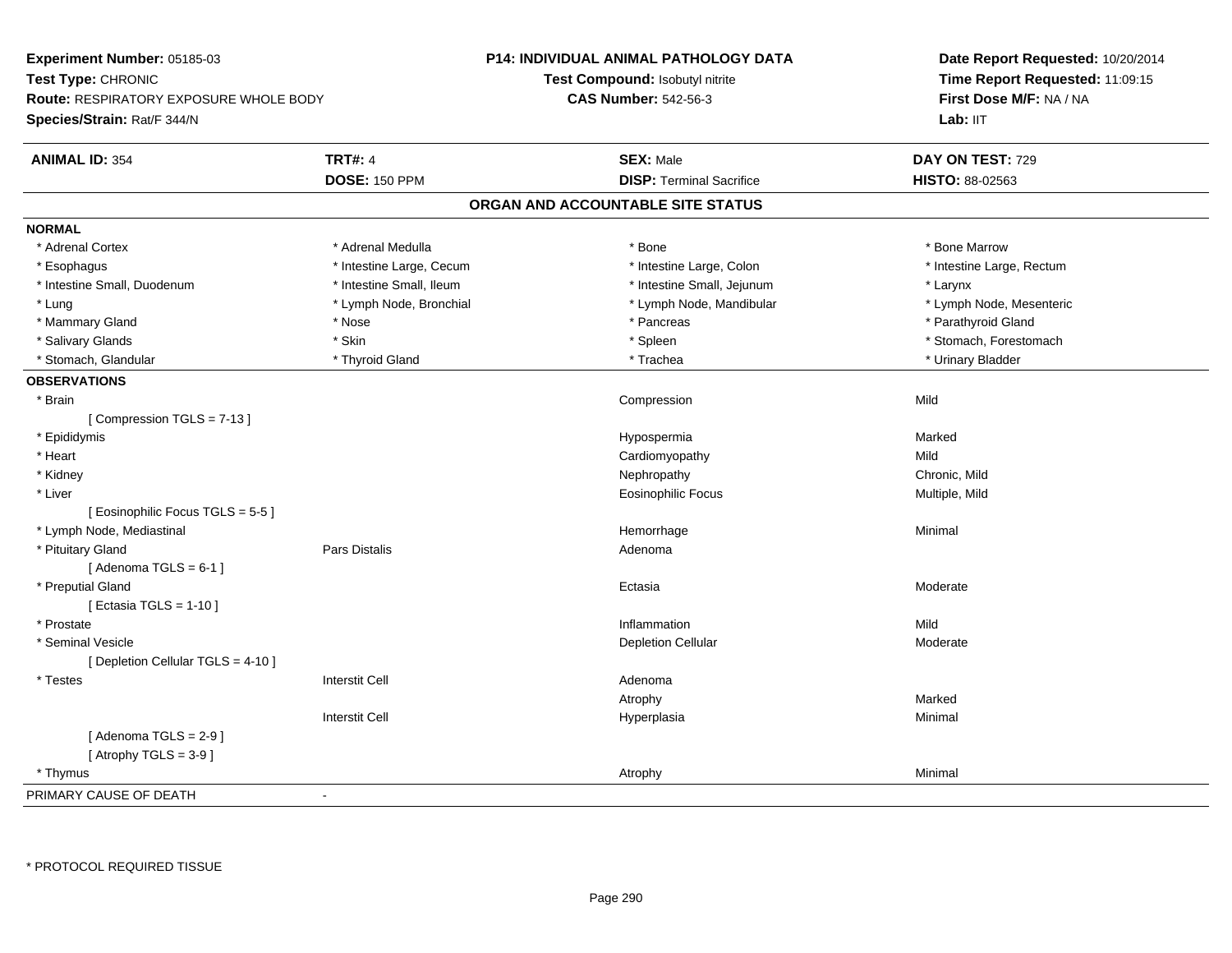| Experiment Number: 05185-03                          |                           | <b>P14: INDIVIDUAL ANIMAL PATHOLOGY DATA</b>                  | Date Report Requested: 10/20/2014<br>Time Report Requested: 11:09:15<br>First Dose M/F: NA / NA |  |
|------------------------------------------------------|---------------------------|---------------------------------------------------------------|-------------------------------------------------------------------------------------------------|--|
| Test Type: CHRONIC                                   |                           | Test Compound: Isobutyl nitrite                               |                                                                                                 |  |
| <b>Route: RESPIRATORY EXPOSURE WHOLE BODY</b>        |                           | <b>CAS Number: 542-56-3</b>                                   |                                                                                                 |  |
| Species/Strain: Rat/F 344/N                          |                           |                                                               | Lab: II <sub>T</sub>                                                                            |  |
| <b>ANIMAL ID: 355</b>                                | <b>TRT#: 4</b>            | <b>SEX: Male</b>                                              | DAY ON TEST: 721                                                                                |  |
|                                                      | <b>DOSE: 150 PPM</b>      | <b>DISP: Natural Death</b>                                    | HISTO: 88-02564                                                                                 |  |
|                                                      |                           | ORGAN AND ACCOUNTABLE SITE STATUS                             |                                                                                                 |  |
| <b>NORMAL</b>                                        |                           |                                                               |                                                                                                 |  |
| * Bone                                               | * Epididymis              | * Esophagus                                                   | * Intestine Large, Cecum                                                                        |  |
| * Intestine Large, Colon                             | * Intestine Large, Rectum | * Intestine Small, Duodenum                                   | * Intestine Small, Ileum                                                                        |  |
| * Intestine Small, Jejunum                           | * Larynx                  | * Lymph Node, Mandibular                                      | * Mammary Gland                                                                                 |  |
| * Nose                                               | * Pancreas                | * Parathyroid Gland                                           | * Prostate                                                                                      |  |
| * Salivary Glands                                    | * Skin                    | * Stomach, Forestomach                                        | * Stomach, Glandular                                                                            |  |
| * Thyroid Gland                                      | * Trachea                 | * Urinary Bladder                                             |                                                                                                 |  |
| <b>MISSING</b>                                       |                           |                                                               |                                                                                                 |  |
| * Lymph Node, Bronchial                              |                           |                                                               |                                                                                                 |  |
| <b>OBSERVATIONS</b>                                  |                           |                                                               |                                                                                                 |  |
| * Adrenal Cortex                                     |                           | Vacuolization Cytoplasmic                                     | Moderate                                                                                        |  |
| * Adrenal Medulla                                    |                           | Pheochromocytoma Benign                                       |                                                                                                 |  |
| * Bone Marrow                                        |                           | Hyperplasia                                                   | Mild                                                                                            |  |
| * Brain                                              |                           | Compression                                                   | Mild                                                                                            |  |
| * Heart                                              | Atrium                    | Thrombosis                                                    | Moderate                                                                                        |  |
| * Kidney                                             |                           | Nephropathy                                                   | Chronic, Mild                                                                                   |  |
| [Nephropathy TGLS = $2-7$ ]                          |                           |                                                               |                                                                                                 |  |
| * Liver                                              |                           | Congestion                                                    | Mild                                                                                            |  |
|                                                      |                           | Fatty Change                                                  | Minimal                                                                                         |  |
| [Congestion TGLS = 8-5]<br>[Fatty Change TGLS = 8-5] |                           |                                                               |                                                                                                 |  |
| * Lung                                               | Alveolar Epith            | Hyperplasia                                                   | Moderate                                                                                        |  |
| * Lymph Node, Mediastinal                            |                           | Depletion Lymphoid                                            | Moderate                                                                                        |  |
|                                                      |                           | Hemorrhage                                                    | Mild                                                                                            |  |
| * Lymph Node, Mesenteric                             |                           | Hemorrhage                                                    | Moderate                                                                                        |  |
| * Pituitary Gland<br>[Adenoma TGLS = $5-1$ ]         | <b>Pars Distalis</b>      | Adenoma                                                       |                                                                                                 |  |
| * Preputial Gland                                    |                           | Ectasia                                                       | Mild                                                                                            |  |
|                                                      |                           | Inflammation                                                  | Mild                                                                                            |  |
| * Seminal Vesicle                                    |                           |                                                               | Mild                                                                                            |  |
|                                                      |                           |                                                               | Mild                                                                                            |  |
| * Spleen                                             |                           | <b>Depletion Cellular</b><br>Hematopoietic Cell Proliferation |                                                                                                 |  |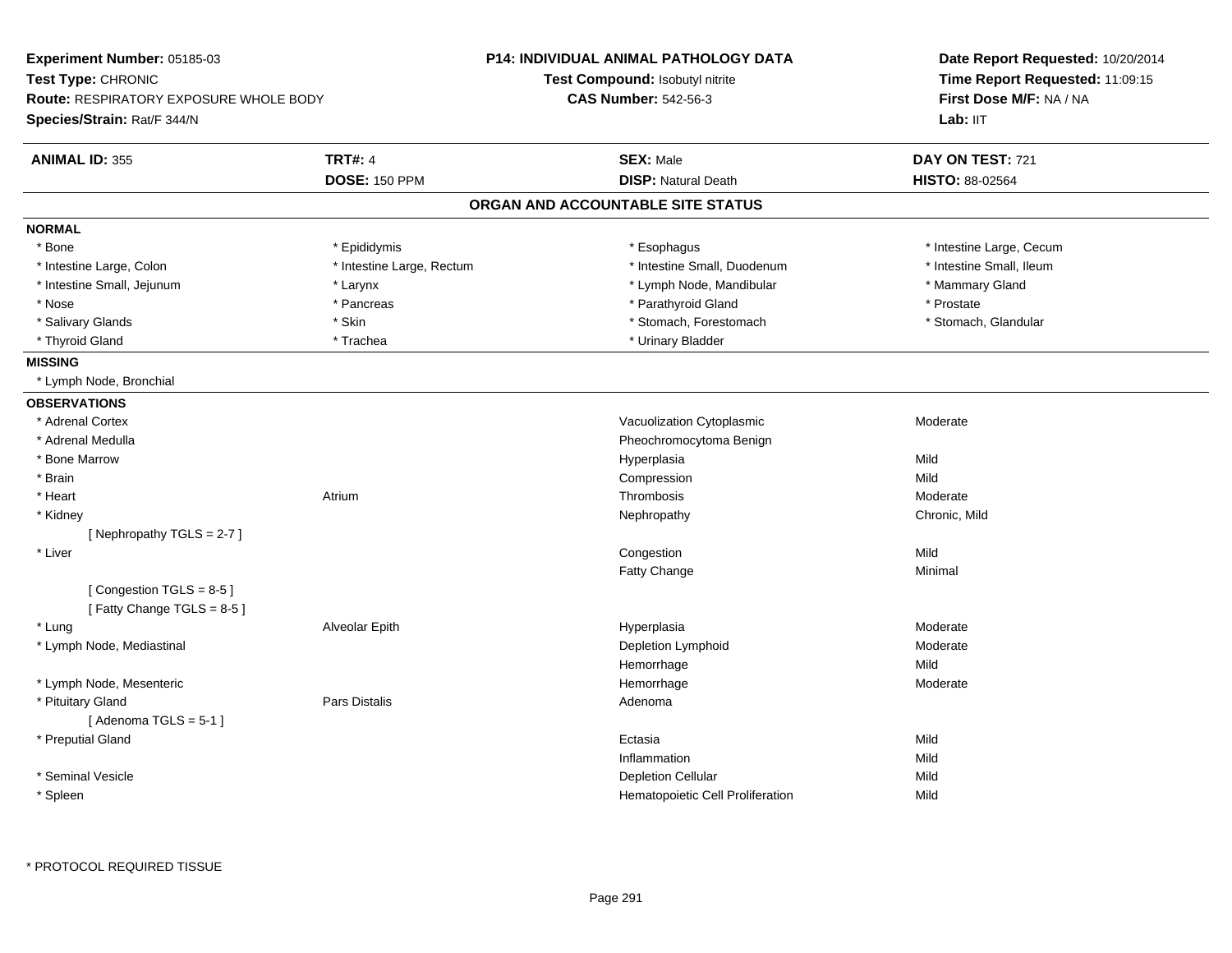| Experiment Number: 05185-03<br>Test Type: CHRONIC<br><b>Route: RESPIRATORY EXPOSURE WHOLE BODY</b><br>Species/Strain: Rat/F 344/N |                                                | <b>P14: INDIVIDUAL ANIMAL PATHOLOGY DATA</b><br>Test Compound: Isobutyl nitrite<br><b>CAS Number: 542-56-3</b> | Date Report Requested: 10/20/2014<br>Time Report Requested: 11:09:15<br>First Dose M/F: NA / NA<br>Lab: IIT |
|-----------------------------------------------------------------------------------------------------------------------------------|------------------------------------------------|----------------------------------------------------------------------------------------------------------------|-------------------------------------------------------------------------------------------------------------|
| <b>ANIMAL ID: 355</b>                                                                                                             | <b>TRT#: 4</b><br><b>DOSE: 150 PPM</b>         | <b>SEX: Male</b><br><b>DISP:</b> Natural Death                                                                 | DAY ON TEST: 721<br><b>HISTO: 88-02564</b>                                                                  |
|                                                                                                                                   |                                                | ORGAN AND ACCOUNTABLE SITE STATUS                                                                              |                                                                                                             |
| * Testes                                                                                                                          | <b>Interstit Cell</b><br><b>Interstit Cell</b> | Adenoma<br>Atrophy<br>Hyperplasia                                                                              | Mild<br>Minimal                                                                                             |
| [Adenoma TGLS = $3-9$ ]<br>[Atrophy TGLS = 4-9]<br>* Thymus                                                                       |                                                | Atrophy                                                                                                        | Mild                                                                                                        |
| PRIMARY CAUSE OF DEATH                                                                                                            | $\overline{\phantom{a}}$                       |                                                                                                                |                                                                                                             |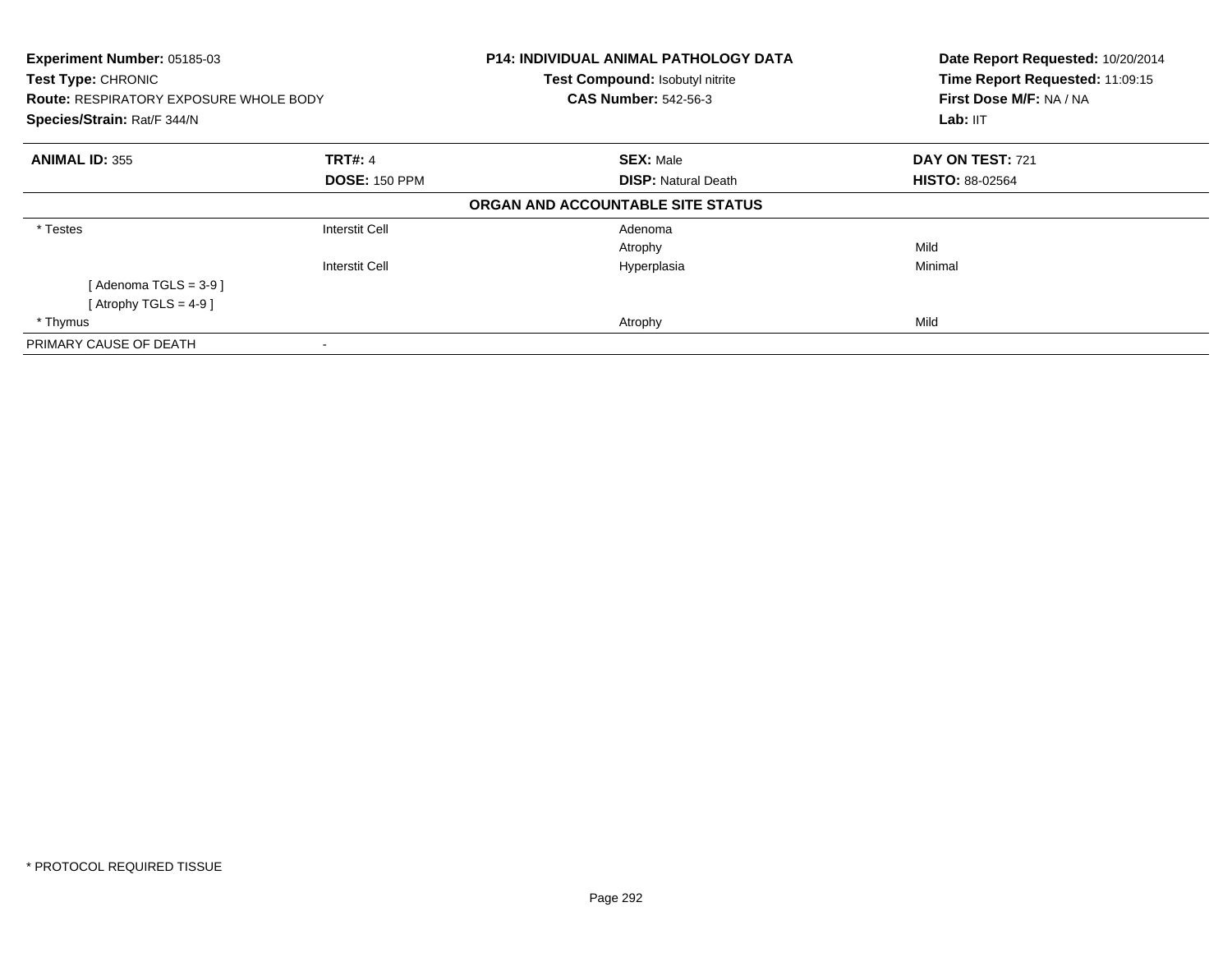| Experiment Number: 05185-03                                     |                          | <b>P14: INDIVIDUAL ANIMAL PATHOLOGY DATA</b> | Date Report Requested: 10/20/2014<br>Time Report Requested: 11:09:15<br>First Dose M/F: NA / NA |  |
|-----------------------------------------------------------------|--------------------------|----------------------------------------------|-------------------------------------------------------------------------------------------------|--|
| Test Type: CHRONIC                                              |                          | Test Compound: Isobutyl nitrite              |                                                                                                 |  |
| <b>Route: RESPIRATORY EXPOSURE WHOLE BODY</b>                   |                          | <b>CAS Number: 542-56-3</b>                  |                                                                                                 |  |
| Species/Strain: Rat/F 344/N                                     |                          |                                              | Lab: IIT                                                                                        |  |
| <b>ANIMAL ID: 356</b>                                           | <b>TRT#: 4</b>           | <b>SEX: Male</b>                             | DAY ON TEST: 330                                                                                |  |
|                                                                 | <b>DOSE: 150 PPM</b>     | <b>DISP: Moribund Sacrifice</b>              | HISTO: 88-02565                                                                                 |  |
|                                                                 |                          | ORGAN AND ACCOUNTABLE SITE STATUS            |                                                                                                 |  |
| <b>NORMAL</b>                                                   |                          |                                              |                                                                                                 |  |
| * Adrenal Medulla                                               | * Bone                   | * Epididymis                                 | * Esophagus                                                                                     |  |
| * Heart                                                         | * Intestine Large, Cecum | * Intestine Large, Colon                     | * Intestine Large, Rectum                                                                       |  |
| * Intestine Small, Duodenum                                     | * Intestine Small, Ileum | * Intestine Small, Jejunum                   | * Kidney                                                                                        |  |
| * Larynx                                                        | * Lymph Node, Mandibular | * Mammary Gland                              | * Pancreas                                                                                      |  |
| * Parathyroid Gland                                             | * Pituitary Gland        | * Thyroid Gland                              | * Trachea                                                                                       |  |
| * Urinary Bladder                                               |                          |                                              |                                                                                                 |  |
| <b>OBSERVATIONS</b>                                             |                          |                                              |                                                                                                 |  |
| * Adrenal Cortex                                                |                          | Vacuolization Cytoplasmic                    | Moderate                                                                                        |  |
| * Bone Marrow                                                   |                          | Hyperplasia                                  | Moderate                                                                                        |  |
| * Brain                                                         |                          | Compression                                  | Mild                                                                                            |  |
| [Compression TGLS = 14-17]                                      |                          |                                              |                                                                                                 |  |
| * Liver                                                         |                          | Fatty Change                                 | Minimal                                                                                         |  |
| * Lung                                                          |                          | Carcinoma                                    | Metastatic (Zymbal'S Gland)                                                                     |  |
| [Carcinoma TGLS = 9-6]                                          |                          |                                              |                                                                                                 |  |
| Lymph Node                                                      | Renal                    | Hemorrhage                                   | Mild                                                                                            |  |
|                                                                 | Deep Cervical            | Inflammation                                 | Mild                                                                                            |  |
| [Hemorrhage TGLS = 10-14,11-8]<br>[Inflammation $TGLS = 2-13$ ] |                          |                                              |                                                                                                 |  |
| * Lymph Node, Bronchial<br>[Hemorrhage TGLS = 10-14,11-8]       |                          | Hemorrhage                                   | Mild                                                                                            |  |
| * Lymph Node, Mediastinal<br>[Carcinoma TGLS = 8-5]             |                          | Carcinoma                                    | Metastatic (Zymbal'S Gland)                                                                     |  |
| * Lymph Node, Mesenteric<br>[Hemorrhage TGLS = 10-14,11-8]      |                          | Hemorrhage                                   | Mild                                                                                            |  |
| Mesentery                                                       | Fat                      | Necrosis                                     | Moderate                                                                                        |  |
| [Necrosis TGLS = $4-15$ ]                                       |                          |                                              |                                                                                                 |  |
| * Nose                                                          | Nasolacrim Dct           | Inflammation                                 | Moderate                                                                                        |  |
| * Preputial Gland                                               |                          | Ectasia                                      | Moderate                                                                                        |  |
| * Prostate                                                      |                          | Concretion                                   | Mild                                                                                            |  |
|                                                                 |                          |                                              |                                                                                                 |  |
| * Salivary Glands                                               |                          | Abscess                                      | Marked                                                                                          |  |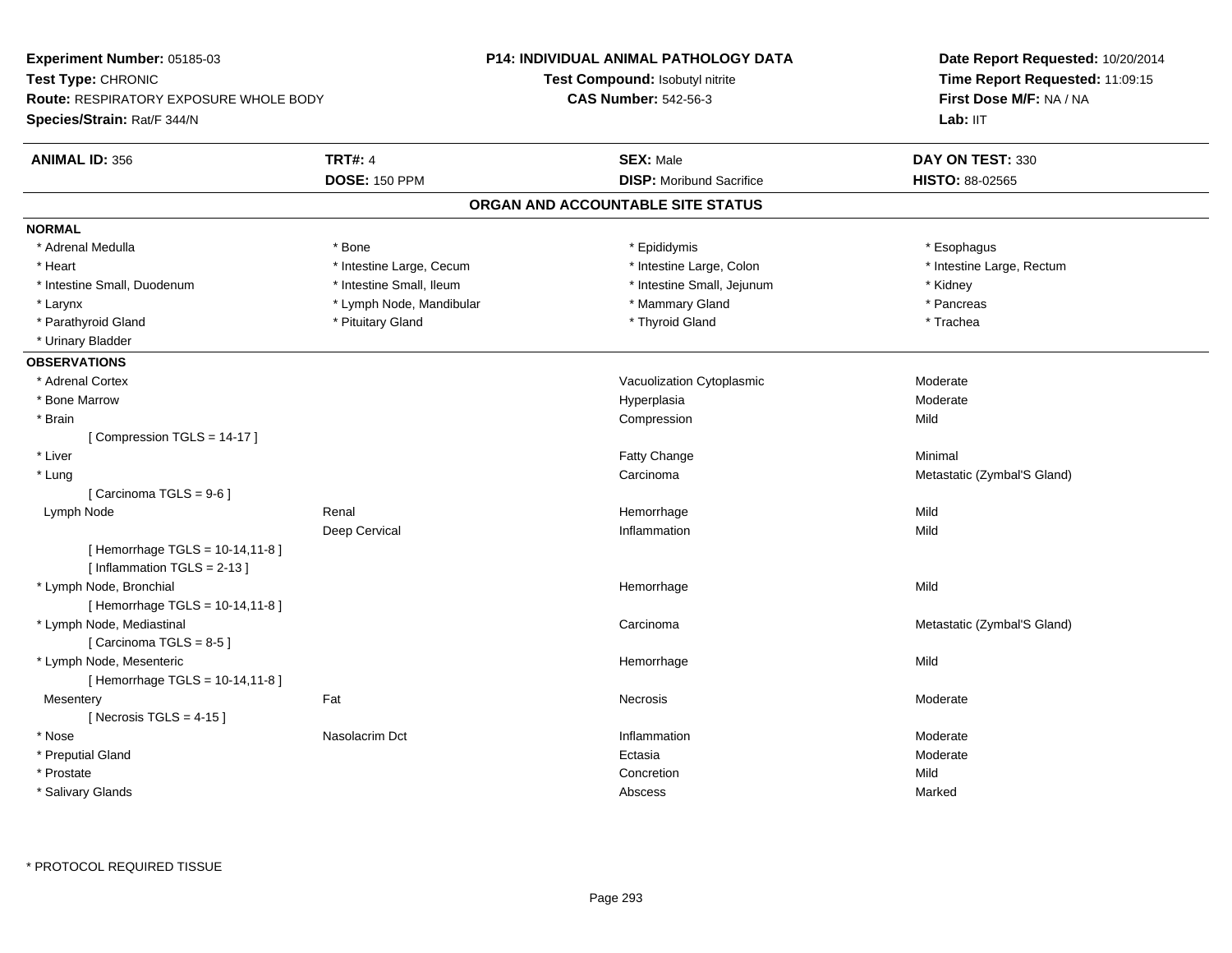| Experiment Number: 05185-03<br>Test Type: CHRONIC<br><b>Route: RESPIRATORY EXPOSURE WHOLE BODY</b><br>Species/Strain: Rat/F 344/N |                      | <b>P14: INDIVIDUAL ANIMAL PATHOLOGY DATA</b><br>Test Compound: Isobutyl nitrite<br><b>CAS Number: 542-56-3</b> | Date Report Requested: 10/20/2014<br>Time Report Requested: 11:09:15<br>First Dose M/F: NA / NA<br>Lab: IIT |
|-----------------------------------------------------------------------------------------------------------------------------------|----------------------|----------------------------------------------------------------------------------------------------------------|-------------------------------------------------------------------------------------------------------------|
| <b>ANIMAL ID: 356</b>                                                                                                             | <b>TRT#: 4</b>       | <b>SEX: Male</b>                                                                                               | DAY ON TEST: 330                                                                                            |
|                                                                                                                                   | <b>DOSE: 150 PPM</b> | <b>DISP:</b> Moribund Sacrifice                                                                                | <b>HISTO: 88-02565</b>                                                                                      |
|                                                                                                                                   |                      | ORGAN AND ACCOUNTABLE SITE STATUS                                                                              |                                                                                                             |
| [Abscess TGLS = $3-13$ ]                                                                                                          |                      |                                                                                                                |                                                                                                             |
| * Seminal Vesicle                                                                                                                 |                      | <b>Depletion Cellular</b>                                                                                      | Moderate                                                                                                    |
| [Depletion Cellular TGLS = 5-10]                                                                                                  |                      |                                                                                                                |                                                                                                             |
| * Skin                                                                                                                            | <b>Subcut Tiss</b>   | Abscess                                                                                                        | Moderate                                                                                                    |
| * Spleen                                                                                                                          |                      | Hematopoietic Cell Proliferation                                                                               | Mild                                                                                                        |
| * Stomach, Forestomach                                                                                                            |                      | Hyperplasia                                                                                                    | Mild                                                                                                        |
| * Stomach, Glandular                                                                                                              |                      | Ulcer                                                                                                          | Mild                                                                                                        |
| * Testes                                                                                                                          |                      | Hypospermia                                                                                                    | Moderate                                                                                                    |
| * Thymus                                                                                                                          |                      | Atrophy                                                                                                        | Marked                                                                                                      |
| [Atrophy TGLS = $7-2$ ]                                                                                                           |                      |                                                                                                                |                                                                                                             |
| Zymbal's Gland                                                                                                                    |                      | Carcinoma                                                                                                      |                                                                                                             |
| [Carcinoma TGLS = $1-16,19$ ]                                                                                                     |                      |                                                                                                                |                                                                                                             |
| PRIMARY CAUSE OF DEATH                                                                                                            |                      |                                                                                                                |                                                                                                             |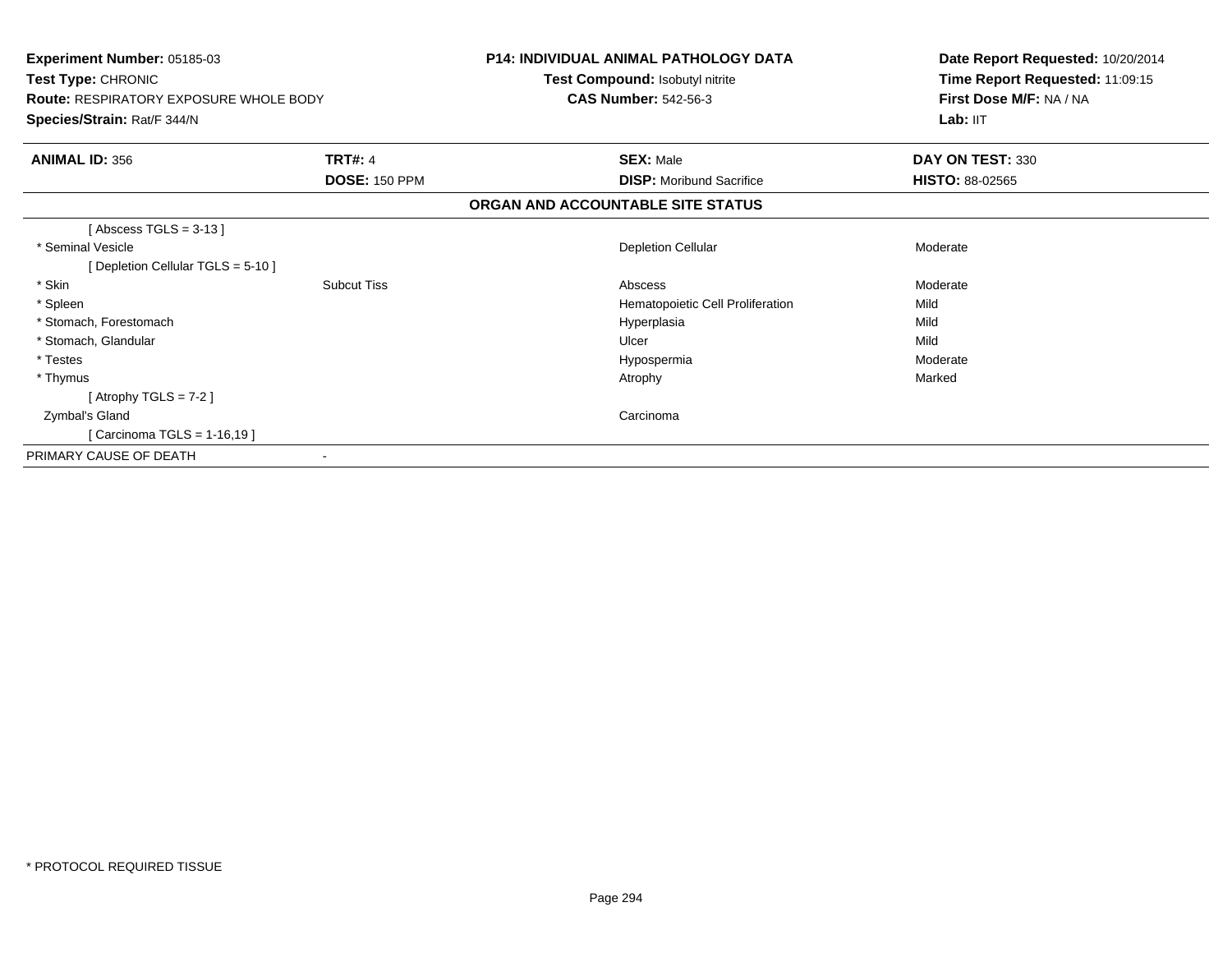| Time Report Requested: 11:09:15<br>Test Compound: Isobutyl nitrite<br><b>CAS Number: 542-56-3</b><br>First Dose M/F: NA / NA<br>Route: RESPIRATORY EXPOSURE WHOLE BODY<br>Lab: IIT<br><b>TRT#: 4</b><br><b>SEX: Male</b><br>DAY ON TEST: 729<br><b>DOSE: 150 PPM</b><br><b>DISP: Terminal Sacrifice</b><br><b>HISTO: 88-02566</b><br>ORGAN AND ACCOUNTABLE SITE STATUS<br>* Brain<br>* Bone<br>* Bone Marrow<br>* Esophagus<br>* Intestine Large, Cecum<br>* Intestine Large, Colon<br>* Intestine Large, Rectum<br>* Intestine Small, Duodenum<br>* Intestine Small, Ileum<br>* Intestine Small, Jejunum<br>* Lymph Node, Bronchial<br>* Larynx<br>* Parathyroid Gland<br>* Lymph Node, Mandibular<br>* Lymph Node, Mesenteric<br>* Mammary Gland<br>* Salivary Glands<br>* Seminal Vesicle<br>* Preputial Gland<br>* Prostate<br>* Skin<br>* Stomach, Forestomach<br>* Stomach, Glandular<br>* Thymus<br>* Urinary Bladder<br>* Thyroid Gland<br>* Trachea<br>* Adrenal Cortex<br>Vacuolization Cytoplasmic<br>Minimal<br>* Adrenal Medulla<br>Hyperplasia<br>Mild<br>* Epididymis<br>Hypospermia<br>Moderate<br>* Heart<br>Mild<br>Cardiomyopathy<br>* Kidney<br>Nephropathy<br>Chronic, Mild<br>* Liver<br><b>Basophilic Focus</b><br>Multiple, Moderate<br>[Basophilic Focus TGLS = 4-5]<br>* Lung<br>Alveolar Epith<br>Hyperplasia<br>Moderate<br>Minimal<br>* Lymph Node, Mediastinal<br>Hemorrhage<br>Minimal<br>Pigmentation<br><b>Infiltration Cellular</b><br>* Nose<br>Lymphocyte, Mild<br><b>Acinar Cell</b><br>* Pancreas<br>Minimal<br>Atrophy<br><b>Pars Distalis</b><br>* Pituitary Gland<br>Adenoma<br><b>Pars Distalis</b><br>Mild<br>Cyst<br>Mild<br><b>Pars Distalis</b><br>Hyperplasia<br>* Spleen<br>Degeneration<br>Cystic, Mild<br>* Testes<br>Bilateral, Interstit Cell<br>Adenoma<br>[Adenoma TGLS = $1,2-9$ ] | Experiment Number: 05185-03 | <b>P14: INDIVIDUAL ANIMAL PATHOLOGY DATA</b> | Date Report Requested: 10/20/2014 |
|-------------------------------------------------------------------------------------------------------------------------------------------------------------------------------------------------------------------------------------------------------------------------------------------------------------------------------------------------------------------------------------------------------------------------------------------------------------------------------------------------------------------------------------------------------------------------------------------------------------------------------------------------------------------------------------------------------------------------------------------------------------------------------------------------------------------------------------------------------------------------------------------------------------------------------------------------------------------------------------------------------------------------------------------------------------------------------------------------------------------------------------------------------------------------------------------------------------------------------------------------------------------------------------------------------------------------------------------------------------------------------------------------------------------------------------------------------------------------------------------------------------------------------------------------------------------------------------------------------------------------------------------------------------------------------------------------------------------------------------------------------------------------------------------------------------------------------------------|-----------------------------|----------------------------------------------|-----------------------------------|
|                                                                                                                                                                                                                                                                                                                                                                                                                                                                                                                                                                                                                                                                                                                                                                                                                                                                                                                                                                                                                                                                                                                                                                                                                                                                                                                                                                                                                                                                                                                                                                                                                                                                                                                                                                                                                                           | Test Type: CHRONIC          |                                              |                                   |
|                                                                                                                                                                                                                                                                                                                                                                                                                                                                                                                                                                                                                                                                                                                                                                                                                                                                                                                                                                                                                                                                                                                                                                                                                                                                                                                                                                                                                                                                                                                                                                                                                                                                                                                                                                                                                                           |                             |                                              |                                   |
|                                                                                                                                                                                                                                                                                                                                                                                                                                                                                                                                                                                                                                                                                                                                                                                                                                                                                                                                                                                                                                                                                                                                                                                                                                                                                                                                                                                                                                                                                                                                                                                                                                                                                                                                                                                                                                           | Species/Strain: Rat/F 344/N |                                              |                                   |
|                                                                                                                                                                                                                                                                                                                                                                                                                                                                                                                                                                                                                                                                                                                                                                                                                                                                                                                                                                                                                                                                                                                                                                                                                                                                                                                                                                                                                                                                                                                                                                                                                                                                                                                                                                                                                                           | <b>ANIMAL ID: 357</b>       |                                              |                                   |
|                                                                                                                                                                                                                                                                                                                                                                                                                                                                                                                                                                                                                                                                                                                                                                                                                                                                                                                                                                                                                                                                                                                                                                                                                                                                                                                                                                                                                                                                                                                                                                                                                                                                                                                                                                                                                                           |                             |                                              |                                   |
|                                                                                                                                                                                                                                                                                                                                                                                                                                                                                                                                                                                                                                                                                                                                                                                                                                                                                                                                                                                                                                                                                                                                                                                                                                                                                                                                                                                                                                                                                                                                                                                                                                                                                                                                                                                                                                           |                             |                                              |                                   |
|                                                                                                                                                                                                                                                                                                                                                                                                                                                                                                                                                                                                                                                                                                                                                                                                                                                                                                                                                                                                                                                                                                                                                                                                                                                                                                                                                                                                                                                                                                                                                                                                                                                                                                                                                                                                                                           | <b>NORMAL</b>               |                                              |                                   |
|                                                                                                                                                                                                                                                                                                                                                                                                                                                                                                                                                                                                                                                                                                                                                                                                                                                                                                                                                                                                                                                                                                                                                                                                                                                                                                                                                                                                                                                                                                                                                                                                                                                                                                                                                                                                                                           |                             |                                              |                                   |
|                                                                                                                                                                                                                                                                                                                                                                                                                                                                                                                                                                                                                                                                                                                                                                                                                                                                                                                                                                                                                                                                                                                                                                                                                                                                                                                                                                                                                                                                                                                                                                                                                                                                                                                                                                                                                                           |                             |                                              |                                   |
|                                                                                                                                                                                                                                                                                                                                                                                                                                                                                                                                                                                                                                                                                                                                                                                                                                                                                                                                                                                                                                                                                                                                                                                                                                                                                                                                                                                                                                                                                                                                                                                                                                                                                                                                                                                                                                           |                             |                                              |                                   |
|                                                                                                                                                                                                                                                                                                                                                                                                                                                                                                                                                                                                                                                                                                                                                                                                                                                                                                                                                                                                                                                                                                                                                                                                                                                                                                                                                                                                                                                                                                                                                                                                                                                                                                                                                                                                                                           |                             |                                              |                                   |
|                                                                                                                                                                                                                                                                                                                                                                                                                                                                                                                                                                                                                                                                                                                                                                                                                                                                                                                                                                                                                                                                                                                                                                                                                                                                                                                                                                                                                                                                                                                                                                                                                                                                                                                                                                                                                                           |                             |                                              |                                   |
|                                                                                                                                                                                                                                                                                                                                                                                                                                                                                                                                                                                                                                                                                                                                                                                                                                                                                                                                                                                                                                                                                                                                                                                                                                                                                                                                                                                                                                                                                                                                                                                                                                                                                                                                                                                                                                           |                             |                                              |                                   |
|                                                                                                                                                                                                                                                                                                                                                                                                                                                                                                                                                                                                                                                                                                                                                                                                                                                                                                                                                                                                                                                                                                                                                                                                                                                                                                                                                                                                                                                                                                                                                                                                                                                                                                                                                                                                                                           |                             |                                              |                                   |
|                                                                                                                                                                                                                                                                                                                                                                                                                                                                                                                                                                                                                                                                                                                                                                                                                                                                                                                                                                                                                                                                                                                                                                                                                                                                                                                                                                                                                                                                                                                                                                                                                                                                                                                                                                                                                                           | <b>OBSERVATIONS</b>         |                                              |                                   |
|                                                                                                                                                                                                                                                                                                                                                                                                                                                                                                                                                                                                                                                                                                                                                                                                                                                                                                                                                                                                                                                                                                                                                                                                                                                                                                                                                                                                                                                                                                                                                                                                                                                                                                                                                                                                                                           |                             |                                              |                                   |
|                                                                                                                                                                                                                                                                                                                                                                                                                                                                                                                                                                                                                                                                                                                                                                                                                                                                                                                                                                                                                                                                                                                                                                                                                                                                                                                                                                                                                                                                                                                                                                                                                                                                                                                                                                                                                                           |                             |                                              |                                   |
|                                                                                                                                                                                                                                                                                                                                                                                                                                                                                                                                                                                                                                                                                                                                                                                                                                                                                                                                                                                                                                                                                                                                                                                                                                                                                                                                                                                                                                                                                                                                                                                                                                                                                                                                                                                                                                           |                             |                                              |                                   |
|                                                                                                                                                                                                                                                                                                                                                                                                                                                                                                                                                                                                                                                                                                                                                                                                                                                                                                                                                                                                                                                                                                                                                                                                                                                                                                                                                                                                                                                                                                                                                                                                                                                                                                                                                                                                                                           |                             |                                              |                                   |
|                                                                                                                                                                                                                                                                                                                                                                                                                                                                                                                                                                                                                                                                                                                                                                                                                                                                                                                                                                                                                                                                                                                                                                                                                                                                                                                                                                                                                                                                                                                                                                                                                                                                                                                                                                                                                                           |                             |                                              |                                   |
|                                                                                                                                                                                                                                                                                                                                                                                                                                                                                                                                                                                                                                                                                                                                                                                                                                                                                                                                                                                                                                                                                                                                                                                                                                                                                                                                                                                                                                                                                                                                                                                                                                                                                                                                                                                                                                           |                             |                                              |                                   |
|                                                                                                                                                                                                                                                                                                                                                                                                                                                                                                                                                                                                                                                                                                                                                                                                                                                                                                                                                                                                                                                                                                                                                                                                                                                                                                                                                                                                                                                                                                                                                                                                                                                                                                                                                                                                                                           |                             |                                              |                                   |
|                                                                                                                                                                                                                                                                                                                                                                                                                                                                                                                                                                                                                                                                                                                                                                                                                                                                                                                                                                                                                                                                                                                                                                                                                                                                                                                                                                                                                                                                                                                                                                                                                                                                                                                                                                                                                                           |                             |                                              |                                   |
|                                                                                                                                                                                                                                                                                                                                                                                                                                                                                                                                                                                                                                                                                                                                                                                                                                                                                                                                                                                                                                                                                                                                                                                                                                                                                                                                                                                                                                                                                                                                                                                                                                                                                                                                                                                                                                           |                             |                                              |                                   |
|                                                                                                                                                                                                                                                                                                                                                                                                                                                                                                                                                                                                                                                                                                                                                                                                                                                                                                                                                                                                                                                                                                                                                                                                                                                                                                                                                                                                                                                                                                                                                                                                                                                                                                                                                                                                                                           |                             |                                              |                                   |
|                                                                                                                                                                                                                                                                                                                                                                                                                                                                                                                                                                                                                                                                                                                                                                                                                                                                                                                                                                                                                                                                                                                                                                                                                                                                                                                                                                                                                                                                                                                                                                                                                                                                                                                                                                                                                                           |                             |                                              |                                   |
|                                                                                                                                                                                                                                                                                                                                                                                                                                                                                                                                                                                                                                                                                                                                                                                                                                                                                                                                                                                                                                                                                                                                                                                                                                                                                                                                                                                                                                                                                                                                                                                                                                                                                                                                                                                                                                           |                             |                                              |                                   |
|                                                                                                                                                                                                                                                                                                                                                                                                                                                                                                                                                                                                                                                                                                                                                                                                                                                                                                                                                                                                                                                                                                                                                                                                                                                                                                                                                                                                                                                                                                                                                                                                                                                                                                                                                                                                                                           |                             |                                              |                                   |
|                                                                                                                                                                                                                                                                                                                                                                                                                                                                                                                                                                                                                                                                                                                                                                                                                                                                                                                                                                                                                                                                                                                                                                                                                                                                                                                                                                                                                                                                                                                                                                                                                                                                                                                                                                                                                                           |                             |                                              |                                   |
|                                                                                                                                                                                                                                                                                                                                                                                                                                                                                                                                                                                                                                                                                                                                                                                                                                                                                                                                                                                                                                                                                                                                                                                                                                                                                                                                                                                                                                                                                                                                                                                                                                                                                                                                                                                                                                           |                             |                                              |                                   |
|                                                                                                                                                                                                                                                                                                                                                                                                                                                                                                                                                                                                                                                                                                                                                                                                                                                                                                                                                                                                                                                                                                                                                                                                                                                                                                                                                                                                                                                                                                                                                                                                                                                                                                                                                                                                                                           |                             |                                              |                                   |
|                                                                                                                                                                                                                                                                                                                                                                                                                                                                                                                                                                                                                                                                                                                                                                                                                                                                                                                                                                                                                                                                                                                                                                                                                                                                                                                                                                                                                                                                                                                                                                                                                                                                                                                                                                                                                                           |                             |                                              |                                   |
|                                                                                                                                                                                                                                                                                                                                                                                                                                                                                                                                                                                                                                                                                                                                                                                                                                                                                                                                                                                                                                                                                                                                                                                                                                                                                                                                                                                                                                                                                                                                                                                                                                                                                                                                                                                                                                           |                             |                                              |                                   |
|                                                                                                                                                                                                                                                                                                                                                                                                                                                                                                                                                                                                                                                                                                                                                                                                                                                                                                                                                                                                                                                                                                                                                                                                                                                                                                                                                                                                                                                                                                                                                                                                                                                                                                                                                                                                                                           | PRIMARY CAUSE OF DEATH      |                                              |                                   |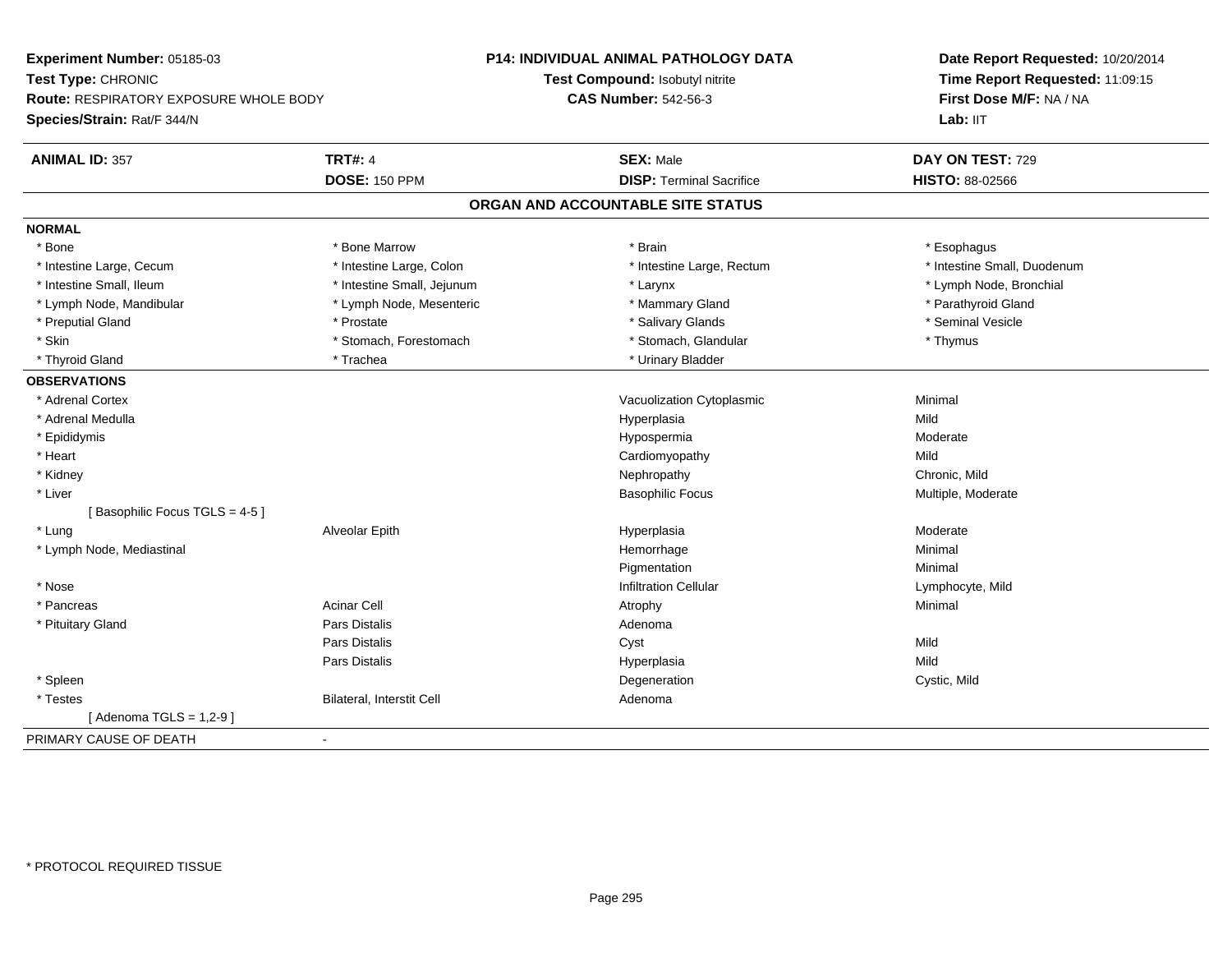| Experiment Number: 05185-03<br>Test Type: CHRONIC |                          | P14: INDIVIDUAL ANIMAL PATHOLOGY DATA<br>Test Compound: Isobutyl nitrite | Date Report Requested: 10/20/2014<br>Time Report Requested: 11:09:15 |
|---------------------------------------------------|--------------------------|--------------------------------------------------------------------------|----------------------------------------------------------------------|
| Route: RESPIRATORY EXPOSURE WHOLE BODY            |                          | <b>CAS Number: 542-56-3</b>                                              | First Dose M/F: NA / NA                                              |
| Species/Strain: Rat/F 344/N                       |                          |                                                                          | Lab: IIT                                                             |
| <b>ANIMAL ID: 358</b>                             | <b>TRT#: 4</b>           | <b>SEX: Male</b>                                                         | DAY ON TEST: 729                                                     |
|                                                   | <b>DOSE: 150 PPM</b>     | <b>DISP: Terminal Sacrifice</b>                                          | HISTO: 88-02567                                                      |
|                                                   |                          | ORGAN AND ACCOUNTABLE SITE STATUS                                        |                                                                      |
| <b>NORMAL</b>                                     |                          |                                                                          |                                                                      |
| * Adrenal Cortex                                  | * Bone                   | * Bone Marrow                                                            | * Brain                                                              |
| * Esophagus                                       | * Intestine Large, Cecum | * Intestine Large, Colon                                                 | * Intestine Large, Rectum                                            |
| * Intestine Small, Duodenum                       | * Intestine Small, Ileum | * Intestine Small, Jejunum                                               | * Larynx                                                             |
| * Liver                                           | * Lymph Node, Bronchial  | * Lymph Node, Mandibular                                                 | * Lymph Node, Mesenteric                                             |
| * Parathyroid Gland                               | * Salivary Glands        | * Seminal Vesicle                                                        | * Skin                                                               |
| * Spleen                                          | * Stomach, Forestomach   | * Stomach, Glandular                                                     | * Testes                                                             |
| * Trachea                                         |                          |                                                                          |                                                                      |
| <b>OBSERVATIONS</b>                               |                          |                                                                          |                                                                      |
| * Adrenal Medulla                                 |                          | Pheochromocytoma Benign                                                  |                                                                      |
| * Epididymis                                      |                          | Granuloma Sperm                                                          | Moderate                                                             |
| * Heart                                           |                          | Cardiomyopathy                                                           | Mild                                                                 |
| * Kidney                                          |                          | Nephropathy                                                              | Chronic, Mild                                                        |
| * Lung                                            |                          | Inflammation                                                             | Mild                                                                 |
| * Lymph Node, Mediastinal                         |                          | Hemorrhage                                                               | Minimal                                                              |
|                                                   |                          | Pigmentation                                                             | Minimal                                                              |
| * Mammary Gland                                   |                          | Galactocele                                                              | Moderate                                                             |
|                                                   |                          | Lactation                                                                | Moderate                                                             |
| [Galactocele TGLS = 1-13]                         |                          |                                                                          |                                                                      |
| * Nose                                            | Nasolacrim Dct           | Inflammation                                                             | Mild                                                                 |
| * Pancreas                                        | <b>Acinar Cell</b>       | Atrophy                                                                  | Mild                                                                 |
| * Pituitary Gland                                 | Pars Distalis            | Adenoma                                                                  |                                                                      |
| [Adenoma TGLS = $3-1$ ]                           |                          |                                                                          |                                                                      |
| * Preputial Gland                                 |                          | Ectasia                                                                  | Minimal                                                              |
| * Prostate                                        |                          | Inflammation                                                             | Moderate                                                             |
| * Thymus                                          |                          | Atrophy                                                                  | Minimal                                                              |
| * Thyroid Gland                                   | C Cell                   | Adenoma                                                                  |                                                                      |
| * Urinary Bladder                                 |                          | Dilatation                                                               | Moderate                                                             |
| PRIMARY CAUSE OF DEATH                            | $\blacksquare$           |                                                                          |                                                                      |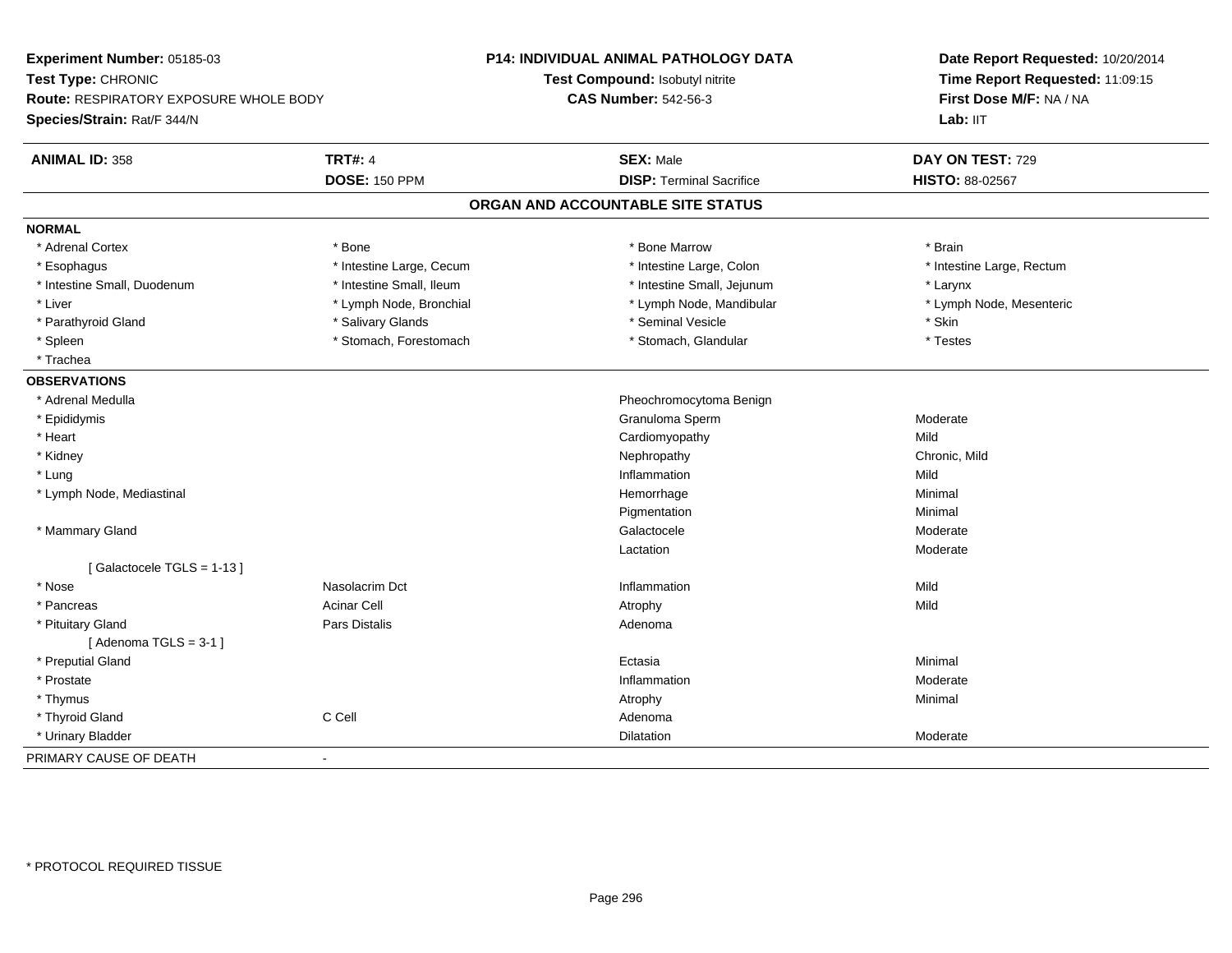| Experiment Number: 05185-03                             | <b>P14: INDIVIDUAL ANIMAL PATHOLOGY DATA</b> | Date Report Requested: 10/20/2014<br>Time Report Requested: 11:09:15 |
|---------------------------------------------------------|----------------------------------------------|----------------------------------------------------------------------|
| Test Type: CHRONIC                                      | Test Compound: Isobutyl nitrite              |                                                                      |
| <b>Route: RESPIRATORY EXPOSURE WHOLE BODY</b>           | <b>CAS Number: 542-56-3</b>                  | First Dose M/F: NA / NA                                              |
| Species/Strain: Rat/F 344/N                             |                                              | Lab: IIT                                                             |
| <b>TRT#: 4</b><br><b>ANIMAL ID: 359</b>                 | <b>SEX: Male</b>                             | DAY ON TEST: 729                                                     |
| <b>DOSE: 150 PPM</b>                                    | <b>DISP: Terminal Sacrifice</b>              | HISTO: 88-02568                                                      |
|                                                         | ORGAN AND ACCOUNTABLE SITE STATUS            |                                                                      |
| <b>NORMAL</b>                                           |                                              |                                                                      |
| * Adrenal Medulla<br>* Bone                             | * Bone Marrow                                | * Brain                                                              |
| * Intestine Large, Cecum<br>* Esophagus                 | * Intestine Large, Colon                     | * Intestine Large, Rectum                                            |
| * Intestine Small, Duodenum<br>* Intestine Small, Ileum | * Intestine Small, Jejunum                   | * Larynx                                                             |
| * Lymph Node, Mandibular<br>* Lymph Node, Mediastinal   | * Lymph Node, Mesenteric                     | * Mammary Gland                                                      |
| * Pancreas<br>* Parathyroid Gland                       | * Salivary Glands                            | * Skin                                                               |
| * Spleen<br>* Stomach, Forestomach                      | * Stomach, Glandular                         | * Thymus                                                             |
| * Trachea<br>* Thyroid Gland                            | * Urinary Bladder                            |                                                                      |
| <b>MISSING</b>                                          |                                              |                                                                      |
| * Lymph Node, Bronchial                                 |                                              |                                                                      |
| <b>OBSERVATIONS</b>                                     |                                              |                                                                      |
| * Adrenal Cortex                                        | <b>Cytoplasmic Alteration</b>                | Mild                                                                 |
| * Epididymis                                            | Hypospermia                                  | Marked                                                               |
| * Heart                                                 | Cardiomyopathy                               | Mild                                                                 |
| Islets, Pancreatic                                      | Adenoma                                      |                                                                      |
| * Kidney                                                | Nephropathy                                  | Chronic, Mild                                                        |
| * Liver                                                 | <b>Basophilic Focus</b>                      | Multiple, Mild                                                       |
| [Basophilic Focus TGLS = 3-5]                           |                                              |                                                                      |
| * Lung<br>Alveolar Epith                                | Hyperplasia                                  | Minimal                                                              |
| * Nose                                                  | Inflammation                                 | Mild                                                                 |
| * Pituitary Gland<br>Pars Distalis                      | Hyperplasia                                  | Mild                                                                 |
| * Preputial Gland                                       | Ectasia                                      | Mild                                                                 |
| * Prostate                                              | Concretion                                   | Mild                                                                 |
|                                                         | Inflammation                                 | Moderate                                                             |
| * Seminal Vesicle                                       | <b>Depletion Cellular</b>                    | Marked                                                               |
| [ Depletion Cellular TGLS = 2-10 ]                      |                                              |                                                                      |
| Bilateral, Interstit Cell<br>* Testes                   | Adenoma                                      |                                                                      |
| [Adenoma TGLS = $1-9$ ]                                 |                                              |                                                                      |
| PRIMARY CAUSE OF DEATH<br>$\blacksquare$                |                                              |                                                                      |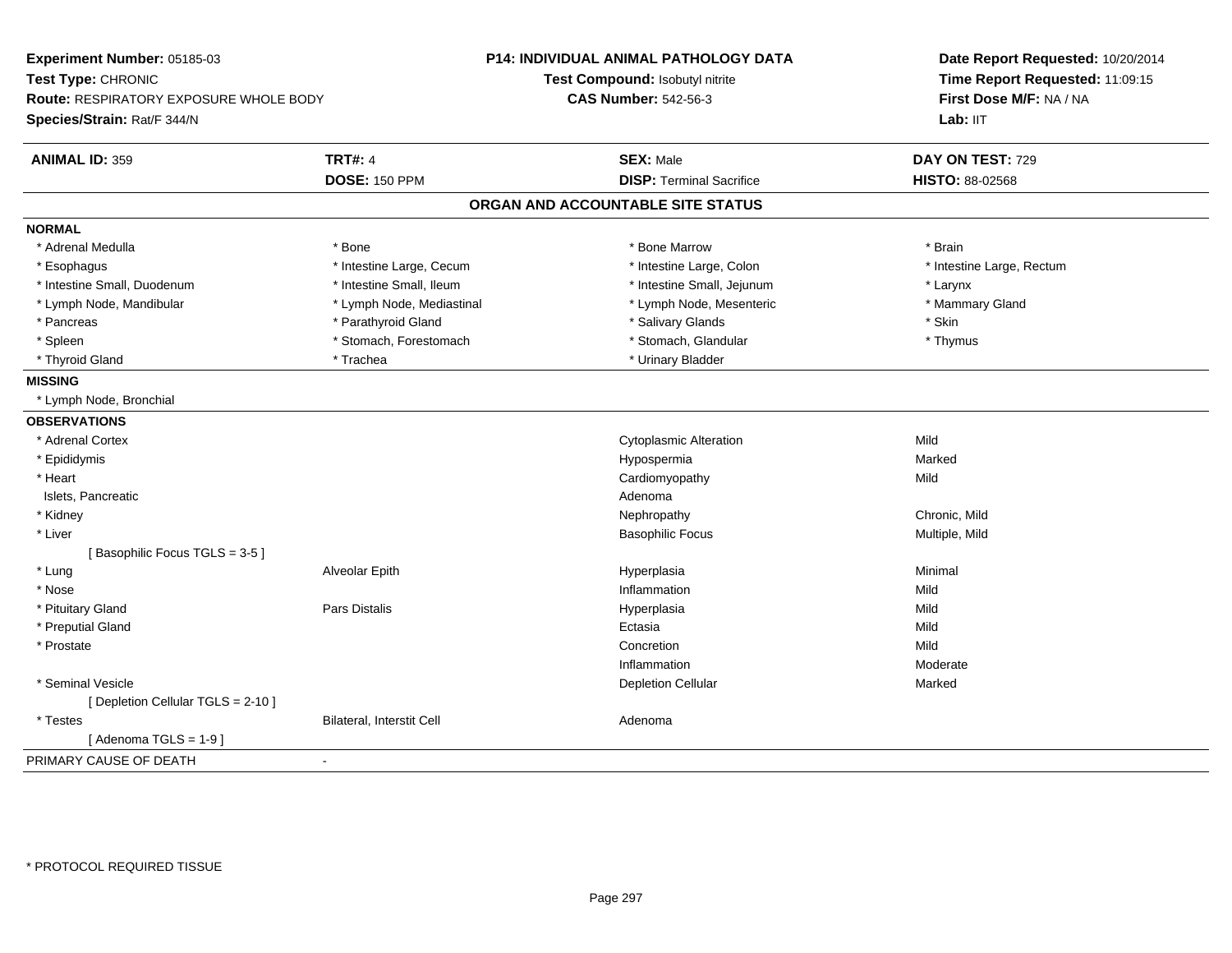**Experiment Number:** 05185-03**Test Type:** CHRONIC **Route:** RESPIRATORY EXPOSURE WHOLE BODY**Species/Strain:** Rat/F 344/N**P14: INDIVIDUAL ANIMAL PATHOLOGY DATATest Compound:** Isobutyl nitrite**CAS Number:** 542-56-3**Date Report Requested:** 10/20/2014**Time Report Requested:** 11:09:15**First Dose M/F:** NA / NALab: IIT **ANIMAL ID:** 360**TRT#:** 4 **SEX:** Male **DAY ON TEST:** 729 **DOSE:** 150 PPM **DISP:** Terminal Sacrifice **HISTO:** 88-02569 **ORGAN AND ACCOUNTABLE SITE STATUSNORMAL**\* Adrenal Medulla \* Adrenal Medulla \* \* The matter of the state of the state of the state of the state of the state of the state of the state of the state of the state of the state of the state of the state of the state of the state of the \* Intestine Large, Cecum \* \* Intestine Large, Colon \* Mestine Large, Rectum \* Intestine Large, Rectum \* Intestine Small, Duodenum \* Intestine Small, Ileum \* \* Thestine Small, Jejunum \* Larynx \* Larynx \* Thestine Small, Nejwum \* Lymph Node, Mandibular \* Lymph Node, Mesenteric \* The state of the state of the state of the state of the state of the state of the state of the state of the state of the state of the state of the state of the state of the state of the state of \* Prostate \* The structure \* Salivary Glands \* Skin \* Skin \* Stomach, Forestomach \* Stomach, Forestomach \* Stomach, Forestomach \* Stomach, Glandular \* \* Thyroid Gland \* \* Thyroid Gland \* \* Trachea \* \* Trachea \* \* Urinary Bladder \* \* Urinary Bladder \* \* Urinary Bladder \* \* Urinary Bladder \* \* Urinary Bladder \* \* Urinary Bladder \* \* Urinary Bladder \* **OBSERVATIONS** \* Adrenal CortexVacuolization Cytoplasmic **Marked** Marked \* Brainn and the compression of the compression of the compression of the compression of the compression of the compression \* Epididymis HypospermiaHypospermia and a mate of the Moderate Moderate Cardiomyopathy and a mate of the Moderate Mild \* Heart Cardiomyopathyy Mild a Moderate Islets, Pancreaticc description of the control of the control of the control of the control of the control of the control of the control of the control of the control of the control of the control of the control of the control of the contro \* Kidneyy the chronic, Moderate and September 2012 of the Chronic Moderate and September 2013 of the Chronic, Moderate \* Liver Fatty Changee Marked [ Fatty Change TGLS = 7-5 ] \* Lung Alveolar Epith Hyperplasia Mild \* Lymph Node, Bronchial Hemorrhagee Minimal \* Lymph Node, Mediastinal Hemorrhagee Moderate Pigmentationn Minimal \* Mammary Glandd and the control of the control of the control of the control of the control of the control of the control of the control of the control of the control of the control of the control of the control of the control of the co  $[$  Lactation TGLS = 1-8  $]$  \* Pituitary Glandd and the contract of Pars Distalis and the contract of Adenoma and Adenoma and the Adenoma and the Adenoma and  $\lambda$  $[$  Adenoma TGLS = 5-1  $]$  \* Preputial Glandd and the control of the control of the control of the control of the control of the control of the control of the control of the control of the control of the control of the control of the control of the control of the co \* Seminal Vesiclee and the contract of the contract of the contract of the Depletion Cellular contract of the Moderate of the Moderate of the contract of the contract of the contract of the contract of  $\mathbb{R}^n$  and  $\mathbb{R}^n$  and  $\mathbb{R}$ [ Depletion Cellular TGLS = 2-10 ] \* Spleenn and the contract of the contract of the contract of the contract of the contract of the contract of the contract of the contract of the contract of the contract of the contract of the contract of the contract of the cont Hematopoietic Cell Proliferationn Mild [ Degeneration TGLS = 6-5 ][ Hematopoietic Cell Proliferation TGLS = 6-5 ]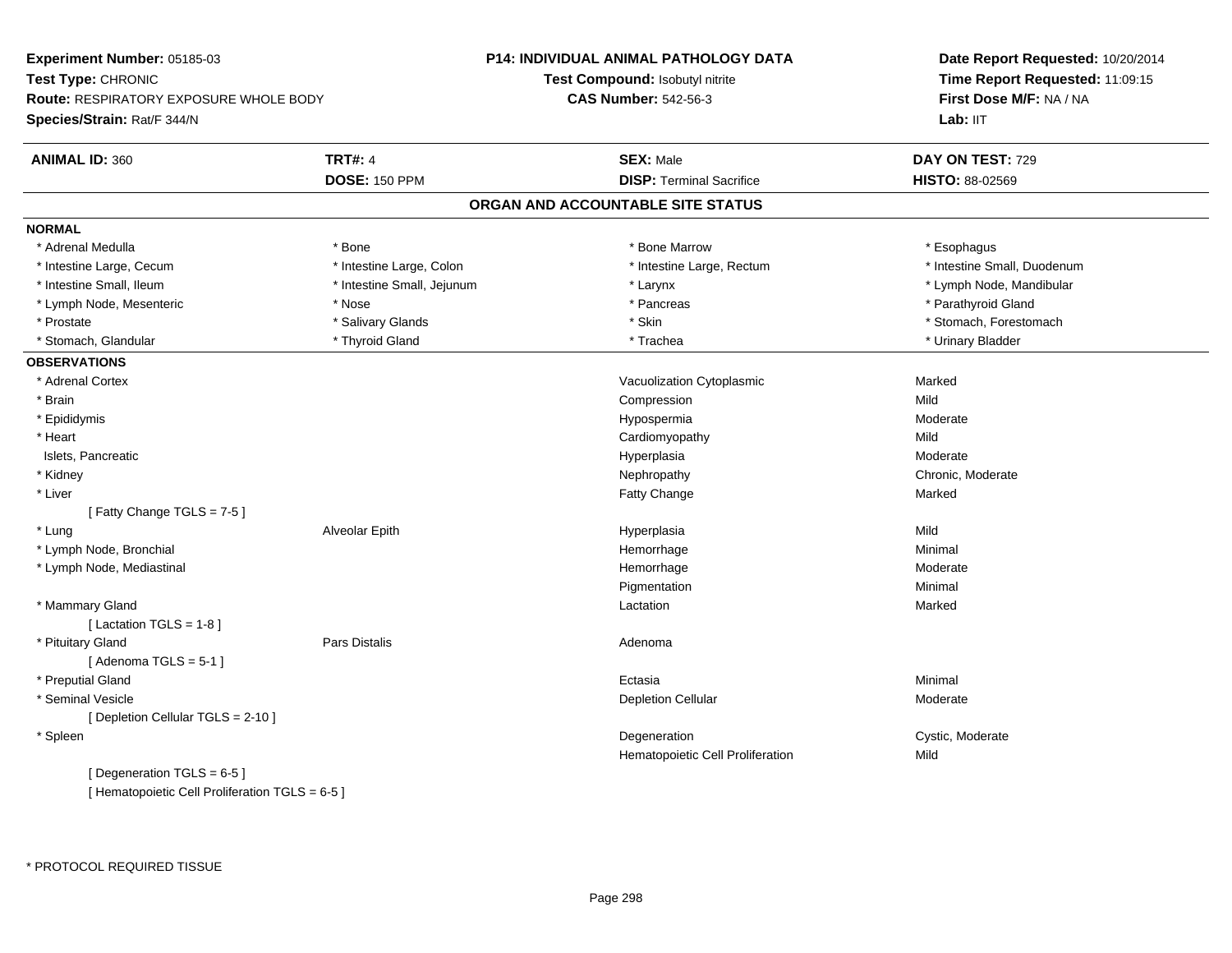| Experiment Number: 05185-03<br><b>Test Type: CHRONIC</b><br><b>Route: RESPIRATORY EXPOSURE WHOLE BODY</b><br>Species/Strain: Rat/F 344/N |                           | <b>P14: INDIVIDUAL ANIMAL PATHOLOGY DATA</b> | Date Report Requested: 10/20/2014<br>Time Report Requested: 11:09:15 |
|------------------------------------------------------------------------------------------------------------------------------------------|---------------------------|----------------------------------------------|----------------------------------------------------------------------|
|                                                                                                                                          |                           | Test Compound: Isobutyl nitrite              |                                                                      |
|                                                                                                                                          |                           | <b>CAS Number: 542-56-3</b>                  | First Dose M/F: NA / NA                                              |
|                                                                                                                                          |                           |                                              | Lab: IIT                                                             |
| <b>ANIMAL ID: 360</b>                                                                                                                    | <b>TRT#: 4</b>            | <b>SEX: Male</b>                             | <b>DAY ON TEST: 729</b>                                              |
|                                                                                                                                          | <b>DOSE: 150 PPM</b>      | <b>DISP:</b> Terminal Sacrifice              | <b>HISTO: 88-02569</b>                                               |
|                                                                                                                                          |                           | ORGAN AND ACCOUNTABLE SITE STATUS            |                                                                      |
| * Testes                                                                                                                                 | Bilateral, Interstit Cell | Adenoma                                      |                                                                      |
| [Adenoma TGLS = $3,4-9$ ]                                                                                                                |                           |                                              |                                                                      |
| * Thymus                                                                                                                                 |                           | Atrophy                                      | Moderate                                                             |
| PRIMARY CAUSE OF DEATH                                                                                                                   |                           |                                              |                                                                      |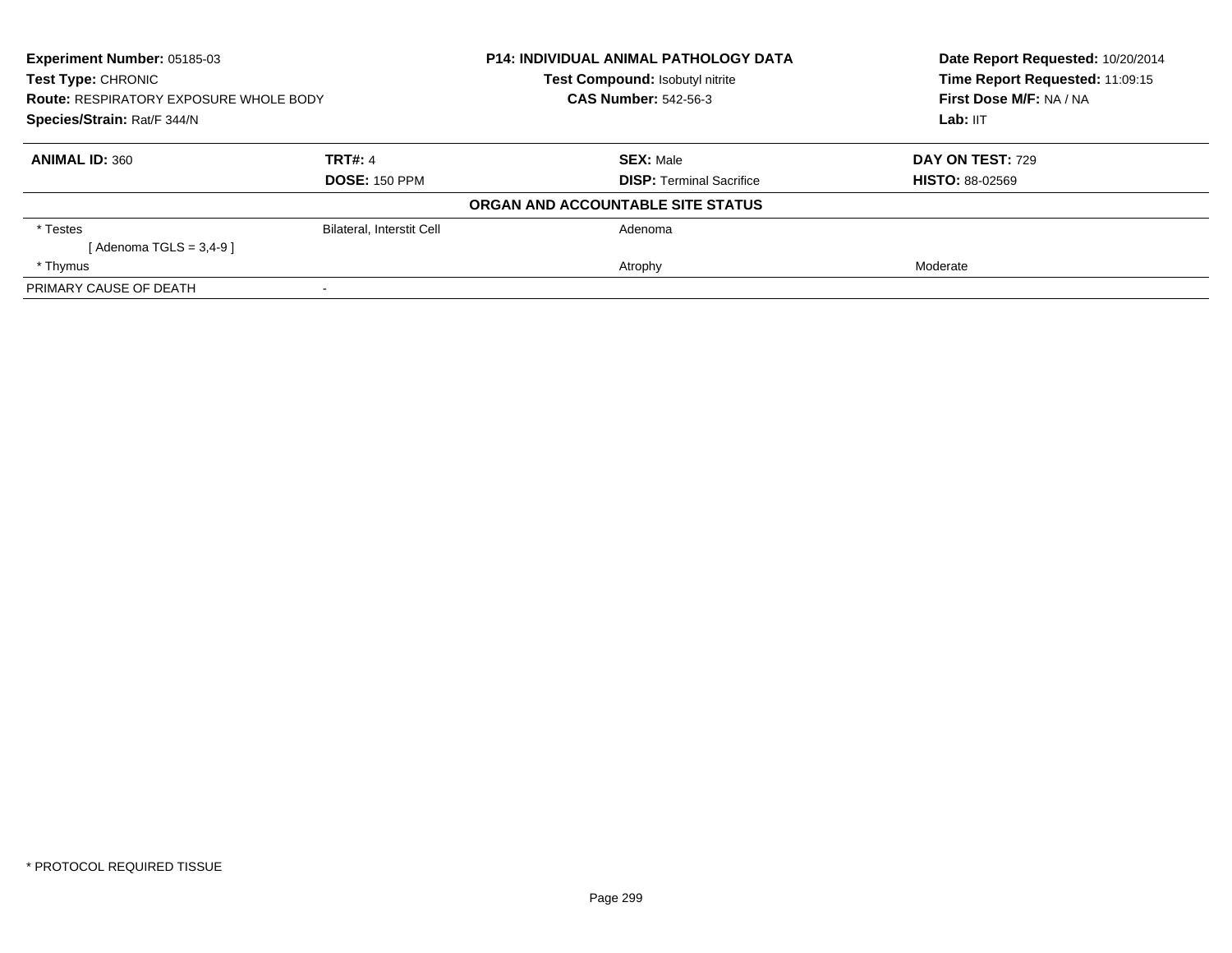| Experiment Number: 05185-03            |                            | P14: INDIVIDUAL ANIMAL PATHOLOGY DATA | Date Report Requested: 10/20/2014 |  |
|----------------------------------------|----------------------------|---------------------------------------|-----------------------------------|--|
| Test Type: CHRONIC                     |                            | Test Compound: Isobutyl nitrite       | Time Report Requested: 11:09:15   |  |
| Route: RESPIRATORY EXPOSURE WHOLE BODY |                            | <b>CAS Number: 542-56-3</b>           | First Dose M/F: NA / NA           |  |
| Species/Strain: Rat/F 344/N            |                            |                                       | Lab: IIT                          |  |
| <b>ANIMAL ID: 361</b>                  | <b>TRT#: 4</b>             | <b>SEX: Male</b>                      | DAY ON TEST: 730                  |  |
|                                        | <b>DOSE: 150 PPM</b>       | <b>DISP: Terminal Sacrifice</b>       | HISTO: 88-02570                   |  |
|                                        |                            | ORGAN AND ACCOUNTABLE SITE STATUS     |                                   |  |
| <b>NORMAL</b>                          |                            |                                       |                                   |  |
| * Adrenal Cortex                       | * Bone                     | * Bone Marrow                         | * Esophagus                       |  |
| * Intestine Large, Cecum               | * Intestine Large, Colon   | * Intestine Large, Rectum             | * Intestine Small, Duodenum       |  |
| * Intestine Small, Ileum               | * Intestine Small, Jejunum | * Larynx                              | * Lymph Node, Bronchial           |  |
| * Lymph Node, Mandibular               | * Mammary Gland            | * Parathyroid Gland                   | * Preputial Gland                 |  |
| * Salivary Glands                      | * Seminal Vesicle          | * Skin                                | * Spleen                          |  |
| * Stomach, Forestomach                 | * Stomach, Glandular       | * Thymus                              | * Thyroid Gland                   |  |
| * Trachea                              | * Urinary Bladder          |                                       |                                   |  |
| <b>OBSERVATIONS</b>                    |                            |                                       |                                   |  |
| * Adrenal Medulla                      |                            | Hyperplasia                           | Minimal                           |  |
| * Brain                                |                            | Compression                           | Mild                              |  |
| * Epididymis                           |                            | Hypospermia                           | Marked                            |  |
| * Heart                                |                            | Cardiomyopathy                        | Mild                              |  |
| * Kidney                               |                            | Nephropathy                           | Chronic, Moderate                 |  |
| [Nephropathy TGLS = $3-7$ ]            |                            |                                       |                                   |  |
| * Liver                                |                            | <b>Basophilic Focus</b>               | Multiple, Minimal                 |  |
|                                        |                            | Fatty Change                          | Mild                              |  |
| * Lung                                 | Alveolar Epith             | Hyperplasia                           | Minimal                           |  |
| * Lymph Node, Mediastinal              |                            | Hemorrhage                            | Mild                              |  |
|                                        |                            | Pigmentation                          | Mild                              |  |
| * Lymph Node, Mesenteric               |                            | Hemorrhage                            | Minimal                           |  |
| * Nose                                 | Respirat Epith             | Hyperplasia                           | Minimal                           |  |
|                                        |                            | Inflammation                          | Minimal                           |  |
| * Pancreas                             | <b>Acinar Cell</b>         | Atrophy                               | Mild                              |  |
| * Pituitary Gland                      | Pars Distalis              | Adenoma                               |                                   |  |
| [Adenoma TGLS = $4-1$ ]                |                            |                                       |                                   |  |
| * Prostate                             |                            | Hyperplasia                           | Minimal                           |  |
| * Testes                               | Bilateral, Interstit Cell  | Adenoma                               |                                   |  |
| [Adenoma TGLS = $1,2-9$ ]              |                            |                                       |                                   |  |
| PRIMARY CAUSE OF DEATH                 | $\sim$                     |                                       |                                   |  |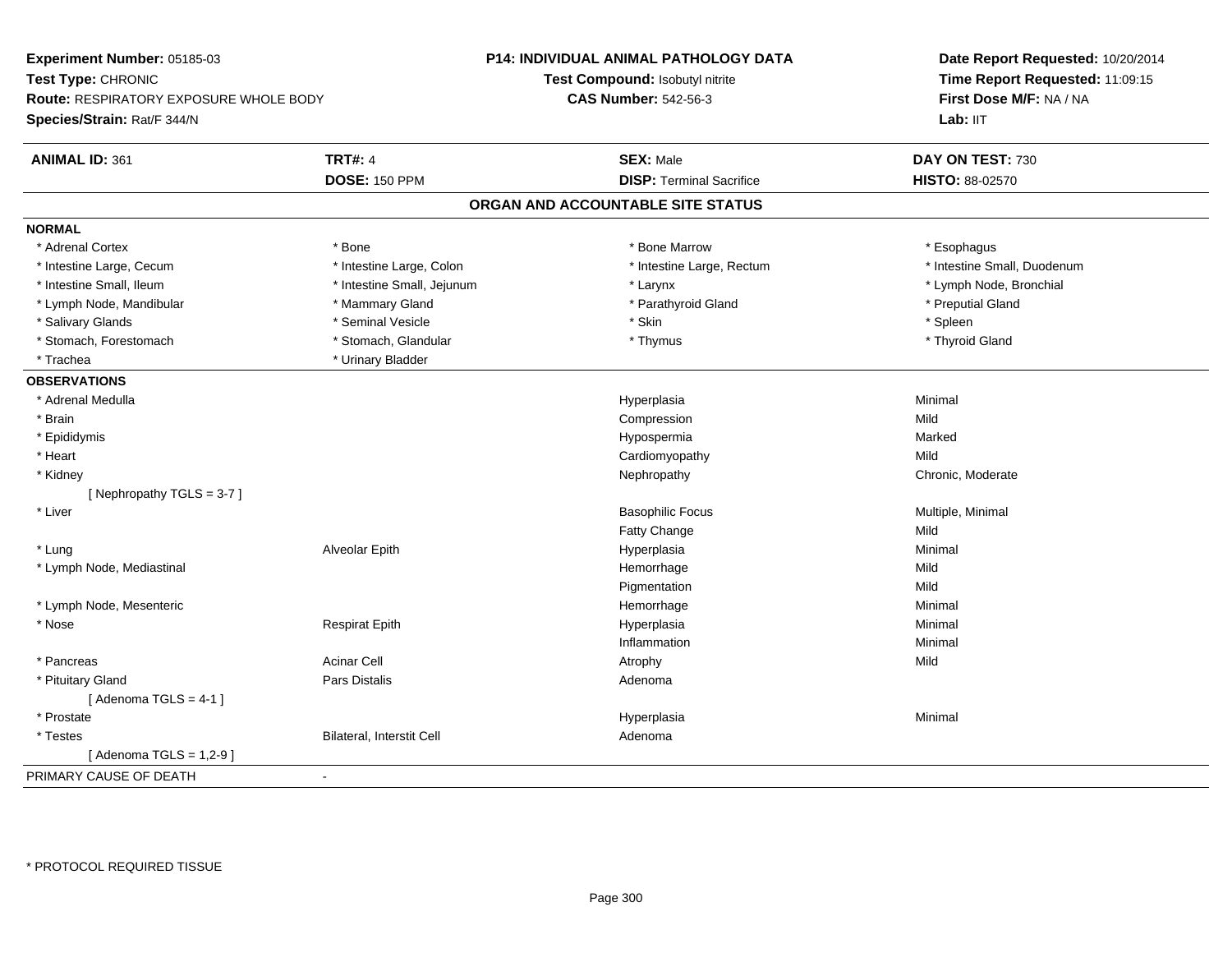| Experiment Number: 05185-03                   |                           | P14: INDIVIDUAL ANIMAL PATHOLOGY DATA  | Date Report Requested: 10/20/2014<br>Time Report Requested: 11:09:15<br>First Dose M/F: NA / NA<br>Lab: II <sub>T</sub> |
|-----------------------------------------------|---------------------------|----------------------------------------|-------------------------------------------------------------------------------------------------------------------------|
| Test Type: CHRONIC                            |                           | Test Compound: Isobutyl nitrite        |                                                                                                                         |
| <b>Route: RESPIRATORY EXPOSURE WHOLE BODY</b> |                           | <b>CAS Number: 542-56-3</b>            |                                                                                                                         |
| Species/Strain: Rat/F 344/N                   |                           |                                        |                                                                                                                         |
| <b>ANIMAL ID: 362</b>                         | <b>TRT#: 4</b>            | <b>SEX: Male</b>                       | DAY ON TEST: 717                                                                                                        |
|                                               | <b>DOSE: 150 PPM</b>      | <b>DISP: Natural Death</b>             | HISTO: 88-02571                                                                                                         |
|                                               |                           | ORGAN AND ACCOUNTABLE SITE STATUS      |                                                                                                                         |
| <b>NORMAL</b>                                 |                           |                                        |                                                                                                                         |
| * Adrenal Cortex                              | * Bone                    | * Esophagus                            | * Intestine Large, Cecum                                                                                                |
| * Intestine Large, Colon                      | * Intestine Large, Rectum | * Intestine Small, Duodenum            | * Intestine Small, Ileum                                                                                                |
| * Larynx                                      | * Mammary Gland           | * Parathyroid Gland                    | * Pituitary Gland                                                                                                       |
| * Prostate                                    | * Salivary Glands         | * Skin                                 | * Stomach, Forestomach                                                                                                  |
| * Stomach, Glandular                          | * Thyroid Gland           | * Trachea                              | * Urinary Bladder                                                                                                       |
| <b>AUTO PRECLUDES DIAG.</b>                   |                           |                                        |                                                                                                                         |
| * Intestine Small, Jejunum                    |                           |                                        |                                                                                                                         |
| <b>OBSERVATIONS</b>                           |                           |                                        |                                                                                                                         |
| * Adrenal Medulla                             |                           | Hyperplasia<br>Pheochromocytoma Benign | Mild                                                                                                                    |
| [ Pheochromocytoma Benign TGLS = 1-3 ]        |                           |                                        |                                                                                                                         |
| * Bone Marrow                                 |                           | Hyperplasia                            | Mild                                                                                                                    |
| * Brain                                       |                           | Astrocytoma Malignant                  |                                                                                                                         |
| [Astrocytoma Malignant TGLS = 8-1]            |                           |                                        |                                                                                                                         |
| * Epididymis                                  |                           | Hypospermia                            | Moderate                                                                                                                |
| * Heart                                       |                           | Cardiomyopathy                         | Mild                                                                                                                    |
| * Kidney                                      |                           | Nephropathy                            | Chronic, Mild                                                                                                           |
| * Liver                                       |                           | <b>Necrosis</b>                        | Moderate                                                                                                                |
| [Necrosis TGLS = $5-5$ ]                      |                           |                                        |                                                                                                                         |
| * Lung                                        | Alveolar Epith            | Hyperplasia                            | Mild                                                                                                                    |
|                                               |                           | <b>Infiltration Cellular</b>           | Histiocyte, Mild                                                                                                        |
| * Lymph Node, Bronchial                       |                           | Hemorrhage                             | Moderate                                                                                                                |
|                                               |                           | Infiltration Cellular                  | Histiocyte, Moderate                                                                                                    |
| * Lymph Node, Mandibular                      |                           | Hemorrhage                             | Moderate                                                                                                                |
| * Lymph Node, Mediastinal                     |                           | <b>Infiltration Cellular</b>           | Histiocyte, Mild                                                                                                        |
|                                               |                           | Pigmentation                           | Mild                                                                                                                    |
| * Lymph Node, Mesenteric                      |                           | Hemorrhage                             | Moderate                                                                                                                |
| * Nose                                        |                           | Angiectasis                            | Mild                                                                                                                    |
| * Pancreas                                    | <b>Acinar Cell</b>        | Atrophy                                | Minimal                                                                                                                 |
| * Preputial Gland                             |                           | Ectasia                                | Moderate                                                                                                                |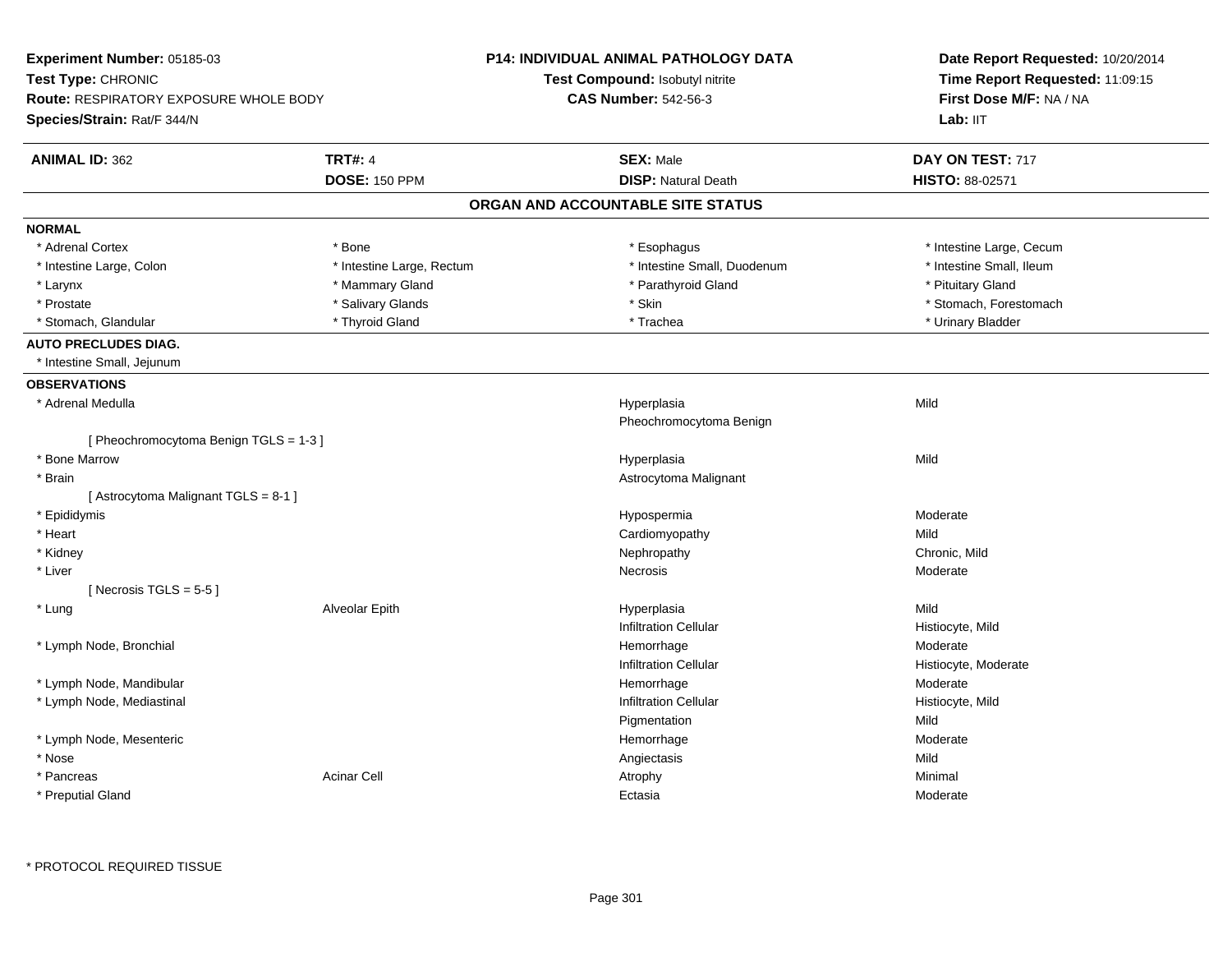| Experiment Number: 05185-03<br>Test Type: CHRONIC<br><b>Route: RESPIRATORY EXPOSURE WHOLE BODY</b><br>Species/Strain: Rat/F 344/N |                                  | <b>P14: INDIVIDUAL ANIMAL PATHOLOGY DATA</b><br>Test Compound: Isobutyl nitrite<br><b>CAS Number: 542-56-3</b> | Date Report Requested: 10/20/2014<br>Time Report Requested: 11:09:15<br>First Dose M/F: NA / NA<br>Lab: IIT |
|-----------------------------------------------------------------------------------------------------------------------------------|----------------------------------|----------------------------------------------------------------------------------------------------------------|-------------------------------------------------------------------------------------------------------------|
| <b>ANIMAL ID: 362</b>                                                                                                             | <b>TRT#: 4</b>                   | <b>SEX: Male</b>                                                                                               | DAY ON TEST: 717                                                                                            |
|                                                                                                                                   | <b>DOSE: 150 PPM</b>             | <b>DISP:</b> Natural Death                                                                                     | <b>HISTO: 88-02571</b>                                                                                      |
|                                                                                                                                   |                                  | ORGAN AND ACCOUNTABLE SITE STATUS                                                                              |                                                                                                             |
| [ Ectasia TGLS = $4-10$ ]                                                                                                         |                                  |                                                                                                                |                                                                                                             |
| * Seminal Vesicle                                                                                                                 |                                  | <b>Depletion Cellular</b>                                                                                      | Marked                                                                                                      |
| * Spleen                                                                                                                          |                                  | Hematopoietic Cell Proliferation                                                                               | Mild                                                                                                        |
| * Testes                                                                                                                          | <b>Bilateral, Interstit Cell</b> | Adenoma                                                                                                        |                                                                                                             |
| [ Adenoma TGLS = 6,7-9 ]                                                                                                          |                                  |                                                                                                                |                                                                                                             |
| * Thymus                                                                                                                          |                                  | Atrophy                                                                                                        | Mild                                                                                                        |
| PRIMARY CAUSE OF DEATH                                                                                                            |                                  |                                                                                                                |                                                                                                             |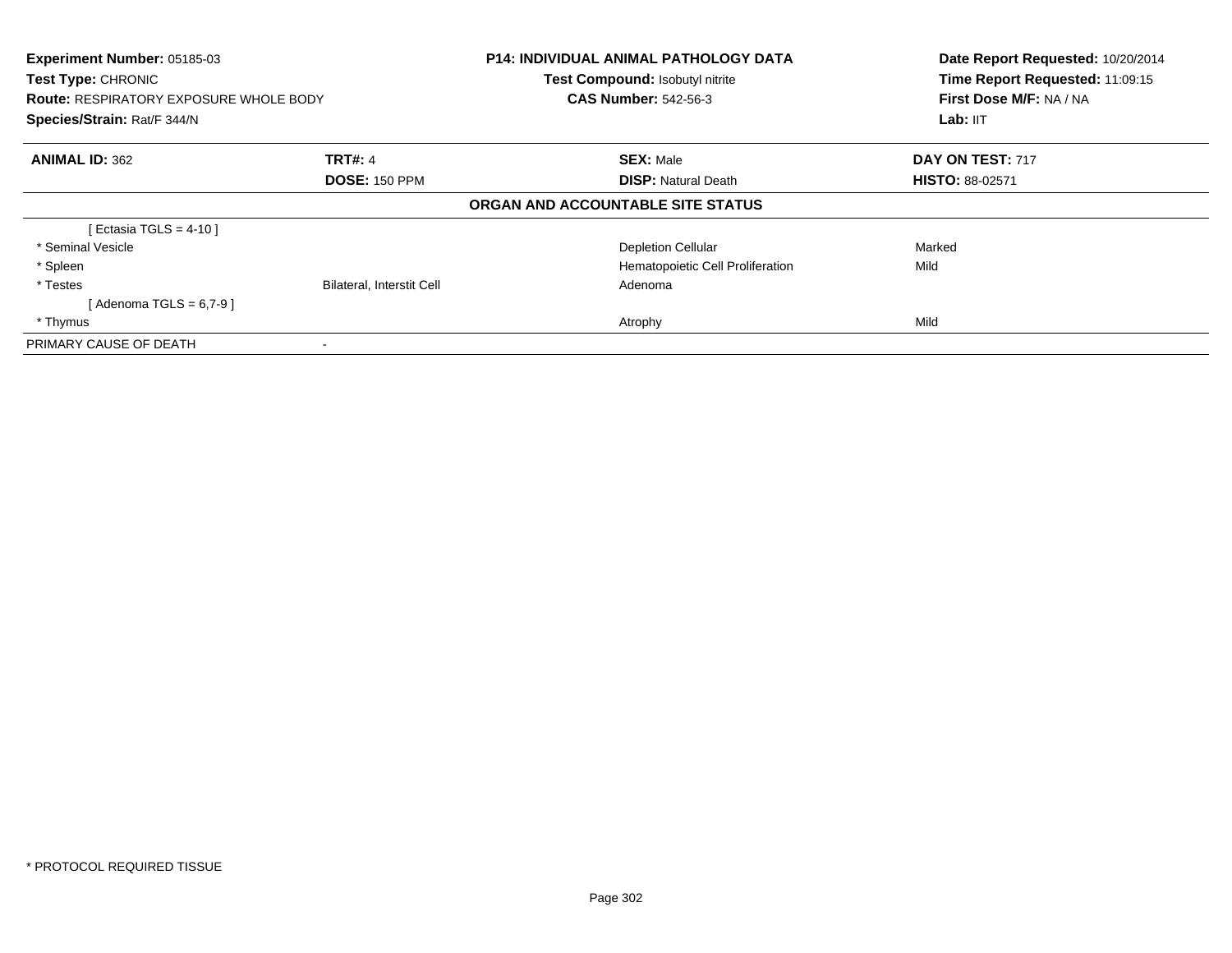| Experiment Number: 05185-03                   |                           | P14: INDIVIDUAL ANIMAL PATHOLOGY DATA | Date Report Requested: 10/20/2014                          |  |
|-----------------------------------------------|---------------------------|---------------------------------------|------------------------------------------------------------|--|
| Test Type: CHRONIC                            |                           | Test Compound: Isobutyl nitrite       | Time Report Requested: 11:09:15<br>First Dose M/F: NA / NA |  |
| <b>Route: RESPIRATORY EXPOSURE WHOLE BODY</b> |                           | <b>CAS Number: 542-56-3</b>           |                                                            |  |
| Species/Strain: Rat/F 344/N                   |                           |                                       | Lab: IIT                                                   |  |
| <b>ANIMAL ID: 363</b>                         | <b>TRT#: 4</b>            | <b>SEX: Male</b>                      | DAY ON TEST: 729                                           |  |
|                                               | <b>DOSE: 150 PPM</b>      | <b>DISP: Terminal Sacrifice</b>       | HISTO: 88-02572                                            |  |
|                                               |                           | ORGAN AND ACCOUNTABLE SITE STATUS     |                                                            |  |
| <b>NORMAL</b>                                 |                           |                                       |                                                            |  |
| * Bone                                        | * Brain                   | * Esophagus                           | * Intestine Large, Cecum                                   |  |
| * Intestine Large, Colon                      | * Intestine Large, Rectum | * Intestine Small, Duodenum           | * Intestine Small, Ileum                                   |  |
| * Intestine Small, Jejunum                    | * Larynx                  | * Lymph Node, Mandibular              | * Lymph Node, Mediastinal                                  |  |
| * Lymph Node, Mesenteric                      | * Parathyroid Gland       | * Salivary Glands                     | * Skin                                                     |  |
| * Stomach, Forestomach                        | * Stomach, Glandular      | * Thyroid Gland                       | * Trachea                                                  |  |
| * Urinary Bladder                             |                           |                                       |                                                            |  |
| <b>OBSERVATIONS</b>                           |                           |                                       |                                                            |  |
| * Adrenal Cortex                              |                           | Vacuolization Cytoplasmic             | Minimal                                                    |  |
| * Adrenal Medulla                             |                           | Hyperplasia                           | Marked                                                     |  |
| * Bone Marrow                                 |                           | Hyperplasia                           | Mild                                                       |  |
| * Epididymis                                  |                           | Hypospermia                           | Marked                                                     |  |
| * Heart                                       |                           | Cardiomyopathy                        | Moderate                                                   |  |
| * Kidney                                      |                           | Nephropathy                           | Chronic, Moderate                                          |  |
| [Nephropathy TGLS = 5-7]                      |                           |                                       |                                                            |  |
| * Liver                                       |                           | <b>Basophilic Focus</b>               | Multiple, Mild                                             |  |
|                                               |                           | Degeneration                          | Cystic, Mild                                               |  |
|                                               |                           | <b>Eosinophilic Focus</b>             | Multiple, Mild                                             |  |
| * Lung                                        |                           | Alveolar/Bronchiolar Adenoma          |                                                            |  |
| * Lymph Node, Bronchial                       |                           | Hemorrhage                            | Marked                                                     |  |
| * Mammary Gland                               |                           | Lactation                             | Minimal                                                    |  |
| * Nose                                        | Olfactory Epi             | <b>Cytoplasmic Alteration</b>         | Mild                                                       |  |
|                                               |                           | <b>Infiltration Cellular</b>          | Lymphocyte, Mild                                           |  |
| * Pancreas                                    | Acinar Cell               | Atrophy                               | Mild                                                       |  |
| * Pituitary Gland                             | Pars Distalis             | Adenoma                               |                                                            |  |
|                                               | Pars Distalis             | Hyperplasia                           | Mild                                                       |  |
| [Adenoma TGLS = $6-1$ ]                       |                           |                                       |                                                            |  |
| * Preputial Gland                             |                           | Ectasia                               | Mild                                                       |  |
| * Prostate                                    |                           | Inflammation                          | Mild                                                       |  |
| [Inflammation TGLS = $3-10$ ]                 |                           |                                       |                                                            |  |
| * Seminal Vesicle                             |                           | <b>Depletion Cellular</b>             | Mild                                                       |  |
|                                               |                           |                                       |                                                            |  |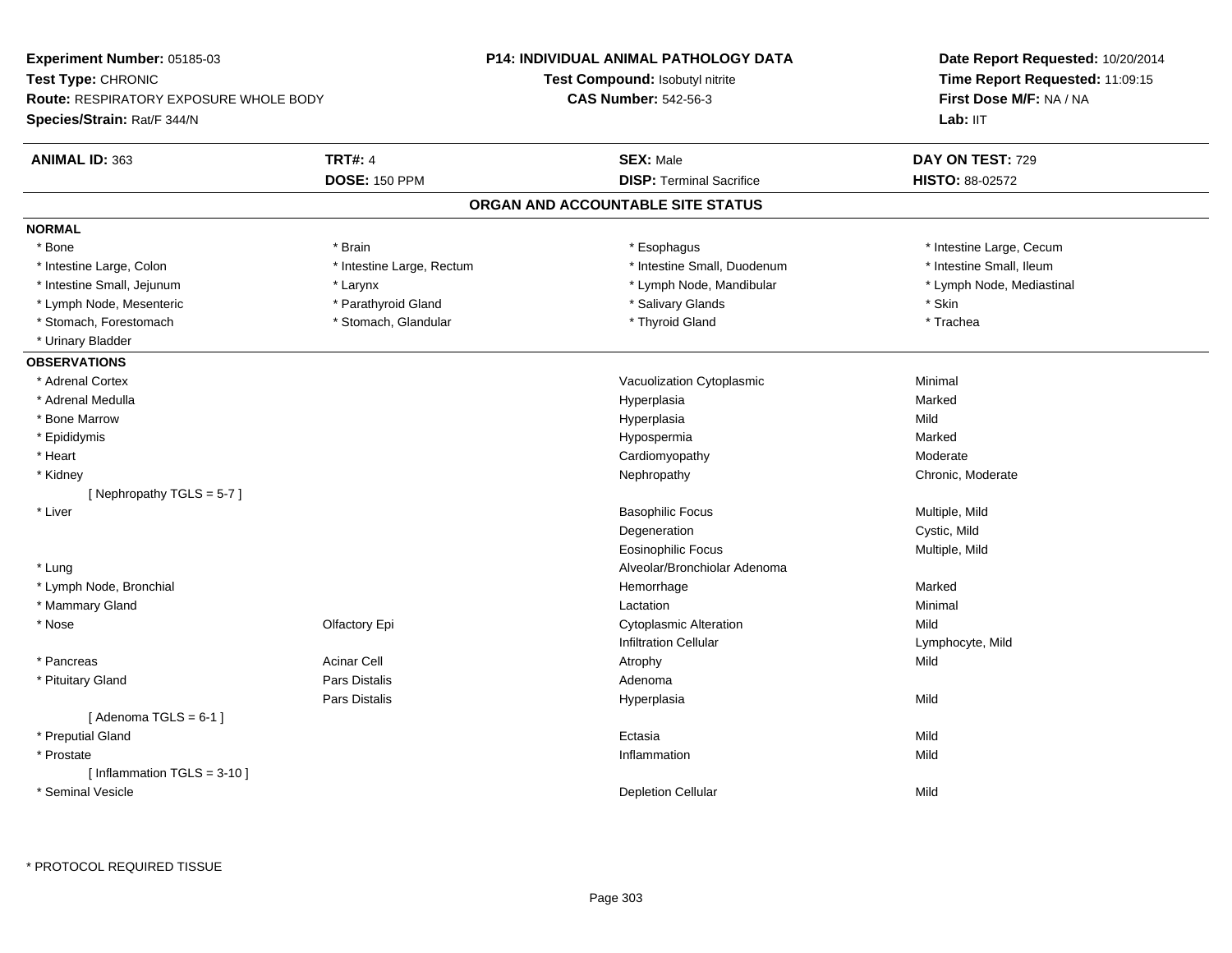| <b>Experiment Number: 05185-03</b><br><b>Test Type: CHRONIC</b><br><b>Route: RESPIRATORY EXPOSURE WHOLE BODY</b><br>Species/Strain: Rat/F 344/N |                                  | <b>P14: INDIVIDUAL ANIMAL PATHOLOGY DATA</b><br>Test Compound: Isobutyl nitrite | Date Report Requested: 10/20/2014<br>Time Report Requested: 11:09:15<br>First Dose M/F: NA / NA |
|-------------------------------------------------------------------------------------------------------------------------------------------------|----------------------------------|---------------------------------------------------------------------------------|-------------------------------------------------------------------------------------------------|
|                                                                                                                                                 |                                  | <b>CAS Number: 542-56-3</b>                                                     |                                                                                                 |
|                                                                                                                                                 |                                  |                                                                                 | Lab: IIT                                                                                        |
| <b>ANIMAL ID: 363</b>                                                                                                                           | TRT#: 4                          | <b>SEX: Male</b>                                                                | DAY ON TEST: 729                                                                                |
|                                                                                                                                                 | <b>DOSE: 150 PPM</b>             | <b>DISP: Terminal Sacrifice</b>                                                 | <b>HISTO: 88-02572</b>                                                                          |
|                                                                                                                                                 |                                  | ORGAN AND ACCOUNTABLE SITE STATUS                                               |                                                                                                 |
| * Spleen                                                                                                                                        |                                  | Degeneration                                                                    | Cystic, Moderate                                                                                |
| [Degeneration TGLS = $7-13$ ]                                                                                                                   |                                  |                                                                                 |                                                                                                 |
| * Testes                                                                                                                                        | <b>Bilateral, Interstit Cell</b> | Adenoma                                                                         |                                                                                                 |
| [Adenoma TGLS = $1,2-9$ ]                                                                                                                       |                                  |                                                                                 |                                                                                                 |
| * Thymus                                                                                                                                        |                                  | Atrophy                                                                         | Mild                                                                                            |
| PRIMARY CAUSE OF DEATH                                                                                                                          |                                  |                                                                                 |                                                                                                 |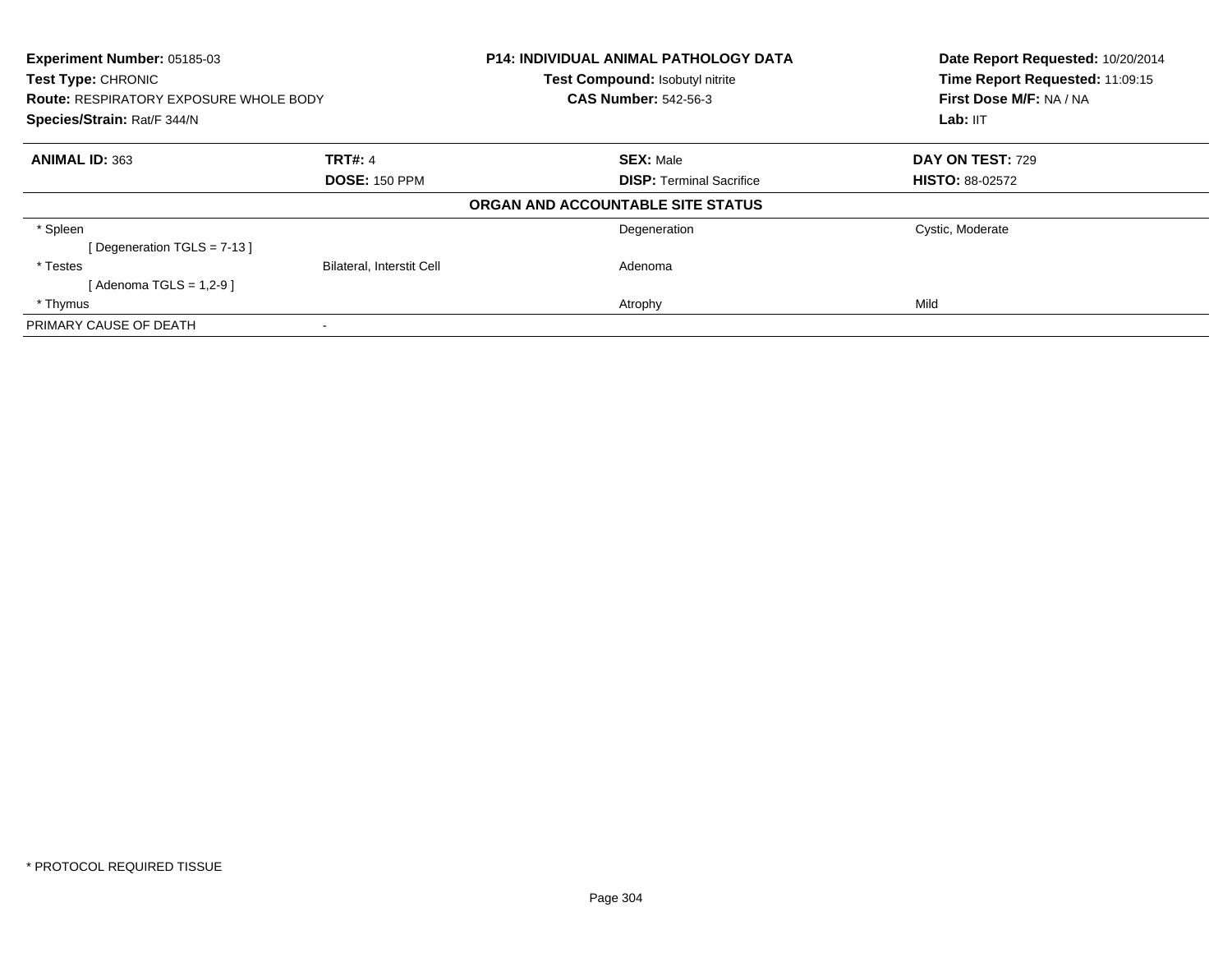| Experiment Number: 05185-03                                                                              |                             | <b>P14: INDIVIDUAL ANIMAL PATHOLOGY DATA</b>                     | Date Report Requested: 10/20/2014<br>Time Report Requested: 11:09:15<br>First Dose M/F: NA / NA |
|----------------------------------------------------------------------------------------------------------|-----------------------------|------------------------------------------------------------------|-------------------------------------------------------------------------------------------------|
| Test Type: CHRONIC                                                                                       |                             | Test Compound: Isobutyl nitrite                                  |                                                                                                 |
| Route: RESPIRATORY EXPOSURE WHOLE BODY                                                                   |                             | <b>CAS Number: 542-56-3</b>                                      |                                                                                                 |
| Species/Strain: Rat/F 344/N                                                                              |                             |                                                                  | Lab: IIT                                                                                        |
| <b>ANIMAL ID: 364</b>                                                                                    | <b>TRT#: 4</b>              | <b>SEX: Male</b>                                                 | DAY ON TEST: 523                                                                                |
|                                                                                                          | <b>DOSE: 150 PPM</b>        | <b>DISP: Natural Death</b>                                       | HISTO: 88-02573                                                                                 |
|                                                                                                          |                             | ORGAN AND ACCOUNTABLE SITE STATUS                                |                                                                                                 |
| <b>NORMAL</b>                                                                                            |                             |                                                                  |                                                                                                 |
| * Adrenal Cortex                                                                                         | * Adrenal Medulla           | * Bone                                                           | * Bone Marrow                                                                                   |
| * Brain                                                                                                  | * Epididymis                | * Esophagus                                                      | * Intestine Large, Colon                                                                        |
| * Intestine Large, Rectum                                                                                | * Intestine Small, Duodenum | * Larynx                                                         | * Lymph Node, Mandibular                                                                        |
| * Mammary Gland                                                                                          | * Nose                      | * Pancreas                                                       | * Parathyroid Gland                                                                             |
| * Pituitary Gland                                                                                        | * Salivary Glands           | * Seminal Vesicle                                                | * Skin                                                                                          |
| * Spleen                                                                                                 | * Stomach, Forestomach      | * Stomach, Glandular                                             | * Thyroid Gland                                                                                 |
| * Trachea                                                                                                | * Urinary Bladder           |                                                                  |                                                                                                 |
| <b>MISSING</b>                                                                                           |                             |                                                                  |                                                                                                 |
| * Thymus                                                                                                 |                             |                                                                  |                                                                                                 |
| <b>AUTO PRECLUDES DIAG.</b>                                                                              |                             |                                                                  |                                                                                                 |
| * Intestine Large, Cecum                                                                                 | * Intestine Small, Ileum    | * Intestine Small, Jejunum                                       | * Lymph Node, Mesenteric                                                                        |
| <b>OBSERVATIONS</b>                                                                                      |                             |                                                                  |                                                                                                 |
| * Heart                                                                                                  |                             | Cardiomyopathy                                                   | Minimal                                                                                         |
| * Kidney                                                                                                 |                             | Nephropathy                                                      | Chronic, Mild                                                                                   |
| Note: TAN COLOR DUE TO AUTOLYSIS.                                                                        |                             |                                                                  |                                                                                                 |
| * Liver                                                                                                  |                             | Congestion                                                       | Minimal                                                                                         |
|                                                                                                          |                             | Fatty Change                                                     | Minimal                                                                                         |
| [Congestion TGLS = 3-5]                                                                                  |                             |                                                                  |                                                                                                 |
| * Lung                                                                                                   | Mediastinum                 | Alveolar/Bronchiolar Carcinoma<br>Alveolar/Bronchiolar Carcinoma | Metastatic (Lung)                                                                               |
|                                                                                                          |                             | Inflammation                                                     | Mild                                                                                            |
| [ Alveolar/Bronchiolar Carcinoma TGLS = 5-6,4-13 ]<br>[ Alveolar/Bronchiolar Carcinoma TGLS = 5-6,4-13 ] |                             |                                                                  |                                                                                                 |
| * Lymph Node, Bronchial                                                                                  |                             | Pigmentation                                                     | Mild                                                                                            |
| * Lymph Node, Mediastinal                                                                                |                             | Hemorrhage                                                       | Marked                                                                                          |
|                                                                                                          |                             | Pigmentation                                                     | Moderate                                                                                        |
| * Preputial Gland                                                                                        |                             | Ectasia                                                          | Mild                                                                                            |
|                                                                                                          |                             | Inflammation                                                     | Minimal                                                                                         |
| * Prostate                                                                                               |                             | Concretion                                                       | Mild                                                                                            |
| * Testes                                                                                                 | <b>Interstit Cell</b>       | Adenoma                                                          |                                                                                                 |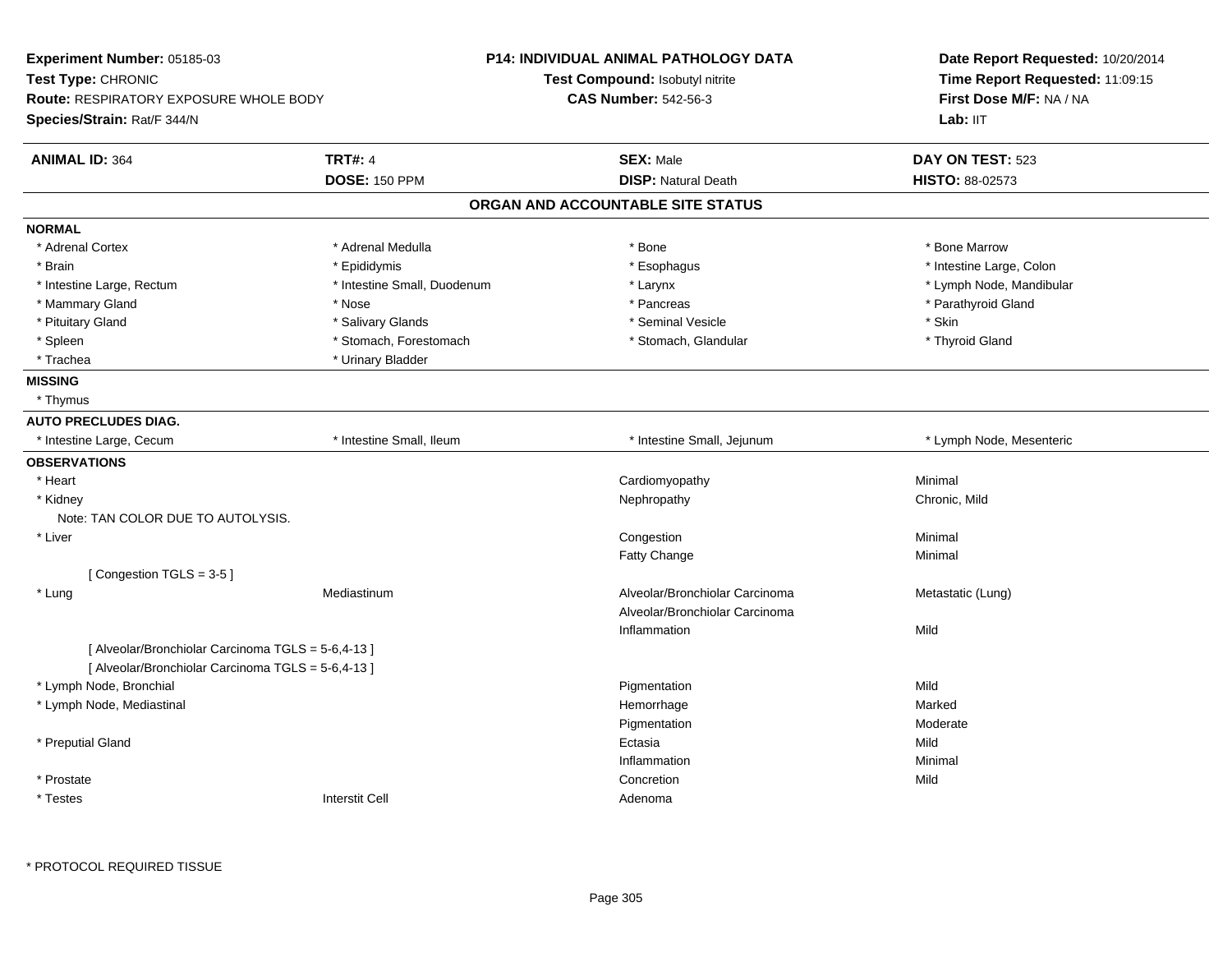| <b>Experiment Number: 05185-03</b><br>Test Type: CHRONIC<br><b>Route: RESPIRATORY EXPOSURE WHOLE BODY</b> |                       | <b>P14: INDIVIDUAL ANIMAL PATHOLOGY DATA</b> | Date Report Requested: 10/20/2014 |
|-----------------------------------------------------------------------------------------------------------|-----------------------|----------------------------------------------|-----------------------------------|
|                                                                                                           |                       | Test Compound: Isobutyl nitrite              | Time Report Requested: 11:09:15   |
|                                                                                                           |                       | <b>CAS Number: 542-56-3</b>                  | First Dose M/F: NA / NA           |
| Species/Strain: Rat/F 344/N                                                                               |                       |                                              | Lab: IIT                          |
| <b>ANIMAL ID: 364</b>                                                                                     | TRT#: 4               | <b>SEX: Male</b>                             | <b>DAY ON TEST: 523</b>           |
|                                                                                                           | <b>DOSE: 150 PPM</b>  | <b>DISP: Natural Death</b>                   | <b>HISTO: 88-02573</b>            |
|                                                                                                           |                       | ORGAN AND ACCOUNTABLE SITE STATUS            |                                   |
|                                                                                                           | <b>Interstit Cell</b> | Hyperplasia                                  | Minimal                           |
| [Adenoma TGLS = $6-9$ ]                                                                                   |                       |                                              |                                   |
| PRIMARY CAUSE OF DEATH                                                                                    |                       |                                              |                                   |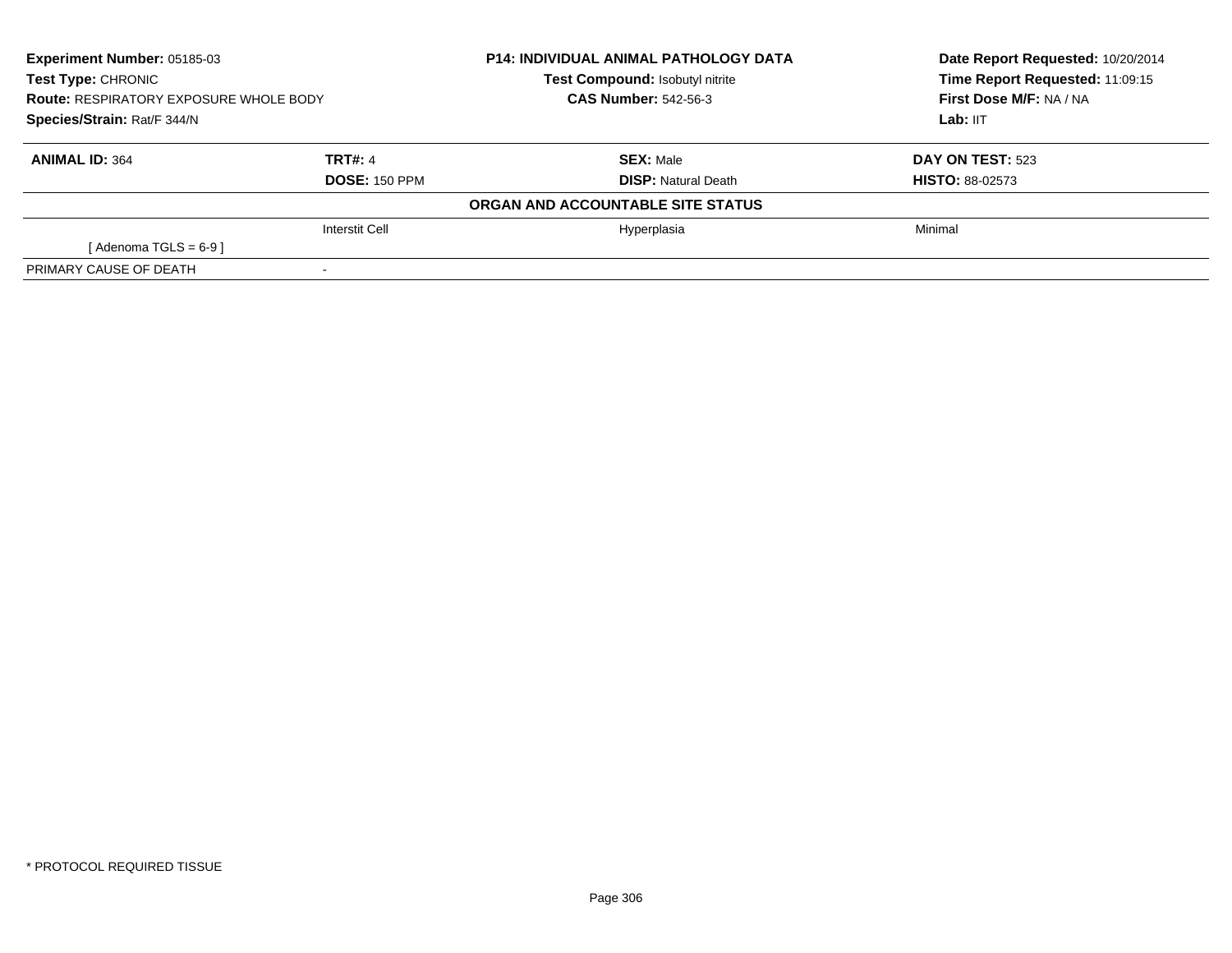| Experiment Number: 05185-03<br>Test Type: CHRONIC |                          | <b>P14: INDIVIDUAL ANIMAL PATHOLOGY DATA</b><br>Test Compound: Isobutyl nitrite | Date Report Requested: 10/20/2014<br>Time Report Requested: 11:09:15 |
|---------------------------------------------------|--------------------------|---------------------------------------------------------------------------------|----------------------------------------------------------------------|
| <b>Route: RESPIRATORY EXPOSURE WHOLE BODY</b>     |                          | <b>CAS Number: 542-56-3</b>                                                     | First Dose M/F: NA / NA                                              |
| Species/Strain: Rat/F 344/N                       |                          |                                                                                 | Lab: IIT                                                             |
| <b>ANIMAL ID: 365</b>                             | <b>TRT#: 4</b>           | <b>SEX: Male</b>                                                                | DAY ON TEST: 667                                                     |
|                                                   | <b>DOSE: 150 PPM</b>     | <b>DISP:</b> Moribund Sacrifice                                                 | HISTO: 88-02574                                                      |
|                                                   |                          | ORGAN AND ACCOUNTABLE SITE STATUS                                               |                                                                      |
| <b>NORMAL</b>                                     |                          |                                                                                 |                                                                      |
| * Adrenal Medulla                                 | * Bone                   | * Bone Marrow                                                                   | * Brain                                                              |
| * Esophagus                                       | * Intestine Large, Cecum | * Intestine Large, Colon                                                        | * Intestine Large, Rectum                                            |
| * Intestine Small, Duodenum                       | * Intestine Small, Ileum | * Intestine Small, Jejunum                                                      | * Larynx                                                             |
| * Mammary Gland                                   | * Nose                   | * Prostate                                                                      | * Salivary Glands                                                    |
| * Skin                                            | * Spleen                 | * Stomach, Forestomach                                                          | * Stomach, Glandular                                                 |
| * Thyroid Gland                                   | * Trachea                | * Urinary Bladder                                                               |                                                                      |
| <b>MISSING</b>                                    |                          |                                                                                 |                                                                      |
| * Parathyroid Gland                               |                          |                                                                                 |                                                                      |
| <b>OBSERVATIONS</b>                               |                          |                                                                                 |                                                                      |
| * Adrenal Cortex                                  |                          | Vacuolization Cytoplasmic                                                       | Mild                                                                 |
| * Epididymis                                      |                          | Hypospermia                                                                     | Moderate                                                             |
| * Heart                                           |                          | Alveolar/Bronchiolar Carcinoma                                                  | Metastatic (Lung)                                                    |
|                                                   |                          | Cardiomyopathy                                                                  | Minimal                                                              |
| * Kidney                                          |                          | Cyst                                                                            | Marked                                                               |
|                                                   |                          | Nephropathy                                                                     | Chronic, Mild                                                        |
|                                                   |                          | Pigmentation                                                                    | Mild                                                                 |
| [Cyst TGLS = $8-14$ ]                             |                          |                                                                                 |                                                                      |
| [Nephropathy TGLS = $7-7,14$ ]                    |                          |                                                                                 |                                                                      |
| [ Pigmentation TGLS = 7-7,14 ]                    |                          |                                                                                 |                                                                      |
| * Liver                                           |                          | <b>Basophilic Focus</b>                                                         | Minimal                                                              |
| * Lung                                            |                          | Alveolar/Bronchiolar Carcinoma                                                  |                                                                      |
| [ Alveolar/Bronchiolar Carcinoma TGLS = 5-6 ]     |                          |                                                                                 |                                                                      |
| * Lymph Node, Bronchial                           |                          | Alveolar/Bronchiolar Carcinoma                                                  | Metastatic (Lung)                                                    |
| [ Alveolar/Bronchiolar Carcinoma TGLS = 2,3,4-2 ] |                          |                                                                                 |                                                                      |
| * Lymph Node, Mandibular                          |                          | Alveolar/Bronchiolar Carcinoma                                                  | Metastatic (Lung)                                                    |
| [ Alveolar/Bronchiolar Carcinoma TGLS = 2,3,4-2 ] |                          |                                                                                 |                                                                      |
| * Lymph Node, Mediastinal                         |                          | Alveolar/Bronchiolar Carcinoma                                                  | Metastatic (Lung)                                                    |
| [ Alveolar/Bronchiolar Carcinoma TGLS = 2,3,4-2 ] |                          |                                                                                 |                                                                      |
| * Pancreas                                        | <b>Acinar Cell</b>       | Atrophy                                                                         | Minimal                                                              |
| * Pituitary Gland                                 | Pars Distalis            | Angiectasis                                                                     | Mild                                                                 |
|                                                   |                          |                                                                                 |                                                                      |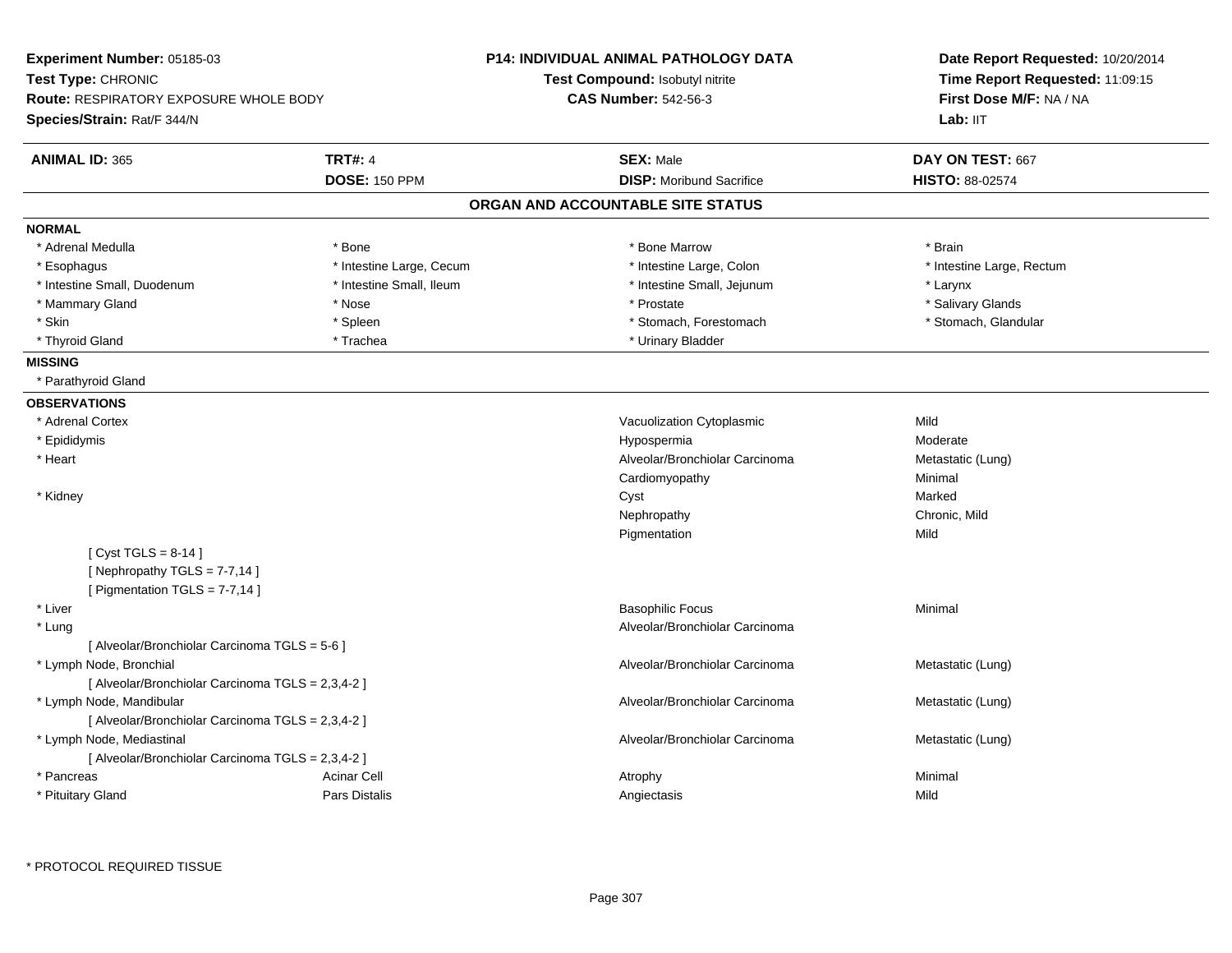| Experiment Number: 05185-03<br>Test Type: CHRONIC<br><b>Route: RESPIRATORY EXPOSURE WHOLE BODY</b><br>Species/Strain: Rat/F 344/N |                       | P14: INDIVIDUAL ANIMAL PATHOLOGY DATA<br><b>Test Compound: Isobutyl nitrite</b><br><b>CAS Number: 542-56-3</b> | Date Report Requested: 10/20/2014<br>Time Report Requested: 11:09:15<br>First Dose M/F: NA / NA<br>Lab: IIT |
|-----------------------------------------------------------------------------------------------------------------------------------|-----------------------|----------------------------------------------------------------------------------------------------------------|-------------------------------------------------------------------------------------------------------------|
| <b>ANIMAL ID: 365</b>                                                                                                             | <b>TRT#: 4</b>        | <b>SEX: Male</b>                                                                                               | DAY ON TEST: 667                                                                                            |
|                                                                                                                                   | <b>DOSE: 150 PPM</b>  | <b>DISP:</b> Moribund Sacrifice                                                                                | <b>HISTO: 88-02574</b>                                                                                      |
|                                                                                                                                   |                       | ORGAN AND ACCOUNTABLE SITE STATUS                                                                              |                                                                                                             |
|                                                                                                                                   | Pars Distalis         | Hyperplasia                                                                                                    | Minimal                                                                                                     |
| [Angiectasis TGLS = 9-1 ]                                                                                                         |                       |                                                                                                                |                                                                                                             |
| * Preputial Gland                                                                                                                 |                       | Ectasia                                                                                                        | Mild                                                                                                        |
| * Seminal Vesicle                                                                                                                 |                       | <b>Depletion Cellular</b>                                                                                      | Moderate                                                                                                    |
| * Testes                                                                                                                          | <b>Interstit Cell</b> | Adenoma                                                                                                        |                                                                                                             |
|                                                                                                                                   |                       | Atrophy                                                                                                        | Moderate                                                                                                    |
|                                                                                                                                   | <b>Interstit Cell</b> | Hyperplasia                                                                                                    | Minimal                                                                                                     |
| [Atrophy TGLS = 10-9 ]                                                                                                            |                       |                                                                                                                |                                                                                                             |
| * Thymus                                                                                                                          |                       | Atrophy                                                                                                        | Mild                                                                                                        |
| PRIMARY CAUSE OF DEATH                                                                                                            |                       |                                                                                                                |                                                                                                             |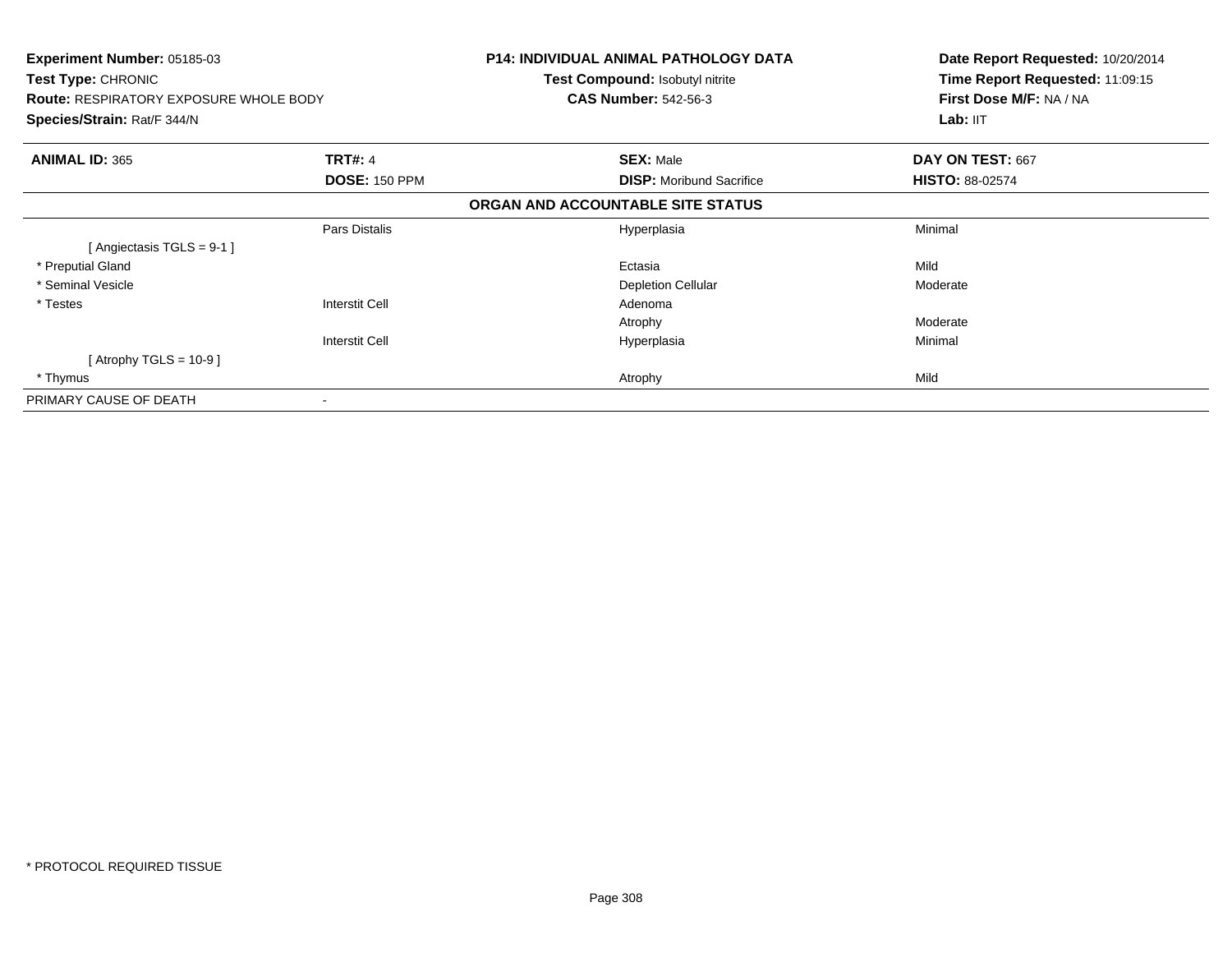| Experiment Number: 05185-03                                  |                            | P14: INDIVIDUAL ANIMAL PATHOLOGY DATA | Date Report Requested: 10/20/2014 |  |
|--------------------------------------------------------------|----------------------------|---------------------------------------|-----------------------------------|--|
| Test Type: CHRONIC<br>Route: RESPIRATORY EXPOSURE WHOLE BODY |                            | Test Compound: Isobutyl nitrite       | Time Report Requested: 11:09:15   |  |
|                                                              |                            | <b>CAS Number: 542-56-3</b>           | First Dose M/F: NA / NA           |  |
| Species/Strain: Rat/F 344/N                                  |                            |                                       | Lab: IIT                          |  |
| <b>ANIMAL ID: 366</b>                                        | <b>TRT#: 4</b>             | <b>SEX: Male</b>                      | DAY ON TEST: 699                  |  |
|                                                              | <b>DOSE: 150 PPM</b>       | <b>DISP: Natural Death</b>            | HISTO: 88-02575                   |  |
|                                                              |                            | ORGAN AND ACCOUNTABLE SITE STATUS     |                                   |  |
| <b>NORMAL</b>                                                |                            |                                       |                                   |  |
| * Adrenal Cortex                                             | * Bone                     | * Brain                               | * Esophagus                       |  |
| * Liver                                                      | * Lymph Node, Bronchial    | * Lymph Node, Mandibular              | * Lymph Node, Mediastinal         |  |
| * Lymph Node, Mesenteric                                     | * Mammary Gland            | * Nose                                | * Pancreas                        |  |
| * Parathyroid Gland                                          | * Preputial Gland          | * Prostate                            | * Salivary Glands                 |  |
| * Skin                                                       | * Stomach, Forestomach     | * Thyroid Gland                       | * Trachea                         |  |
| <b>AUTO PRECLUDES DIAG.</b>                                  |                            |                                       |                                   |  |
| * Intestine Large, Cecum                                     | * Intestine Large, Colon   | * Intestine Large, Rectum             | * Intestine Small, Duodenum       |  |
| * Intestine Small, Ileum                                     | * Intestine Small, Jejunum | * Spleen                              | * Stomach, Glandular              |  |
| * Urinary Bladder                                            |                            |                                       |                                   |  |
| <b>OBSERVATIONS</b>                                          |                            |                                       |                                   |  |
| * Adrenal Medulla                                            |                            | Hyperplasia                           | Minimal                           |  |
| * Bone Marrow                                                |                            | Hyperplasia                           | Moderate                          |  |
| * Epididymis                                                 |                            | Hypospermia                           | Moderate                          |  |
| * Heart                                                      |                            | Cardiomyopathy                        | Mild                              |  |
| * Kidney                                                     |                            | Nephropathy                           | Chronic, Minimal                  |  |
| * Larynx                                                     |                            | Infiltration Cellular                 | Lymphocyte, Minimal               |  |
| * Lung                                                       |                            | Congestion                            | Mild                              |  |
|                                                              | Alveolar Epith             | Hyperplasia                           | Mild                              |  |
| [Congestion TGLS = $2-6$ ]                                   |                            |                                       |                                   |  |
| [ Hyperplasia TGLS = 2-6 ]                                   |                            |                                       |                                   |  |
| * Pituitary Gland                                            | Pars Distalis              | Angiectasis                           | Moderate                          |  |
| * Seminal Vesicle                                            |                            | Ectasia                               | Moderate                          |  |
| * Testes                                                     | Bilateral, Interstit Cell  | Adenoma                               |                                   |  |
| [Adenoma TGLS = $1-9$ ]                                      |                            |                                       |                                   |  |
| * Thymus                                                     |                            | Atrophy                               | Mild                              |  |
| PRIMARY CAUSE OF DEATH                                       | $\blacksquare$             |                                       |                                   |  |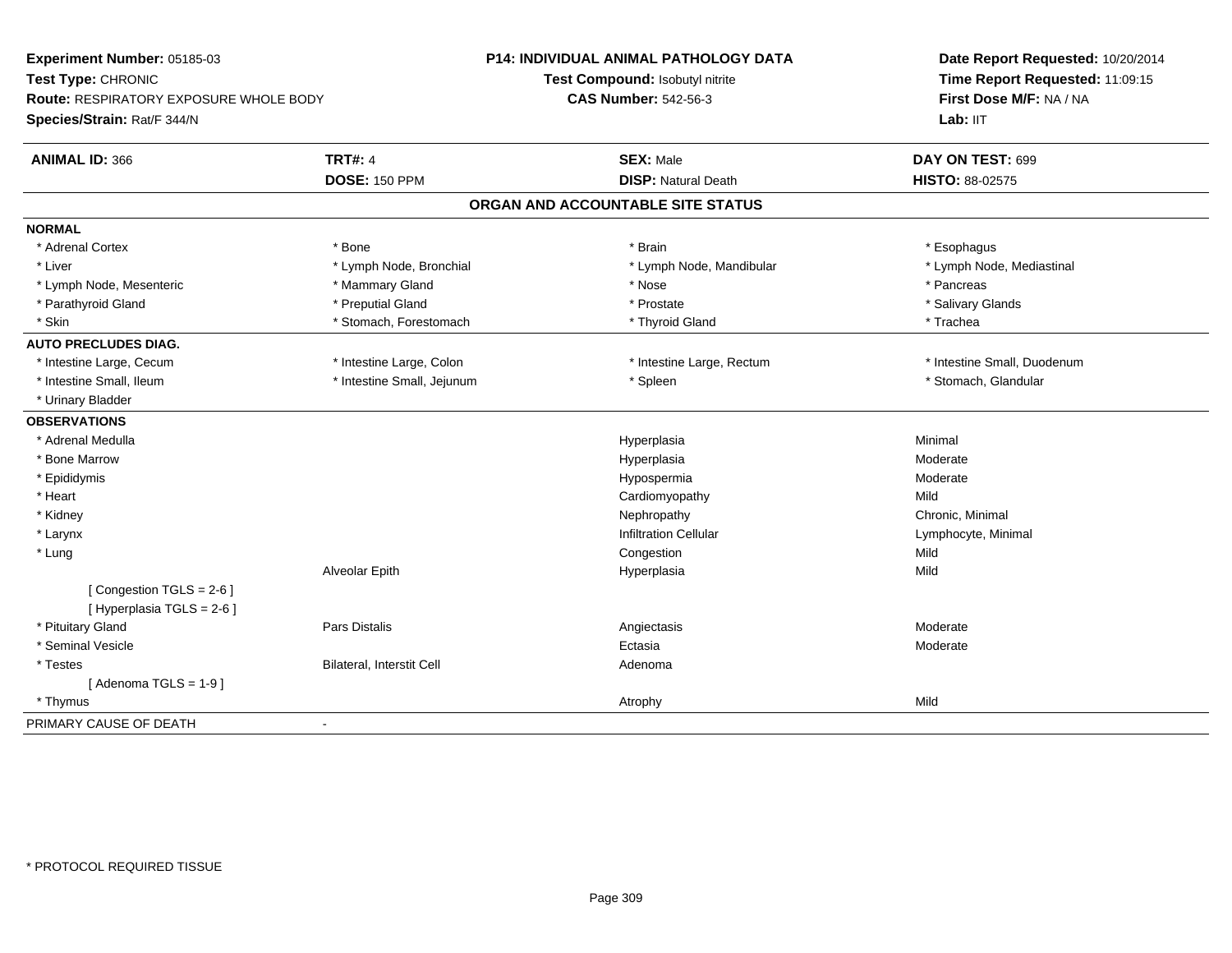| Experiment Number: 05185-03                   |                           | <b>P14: INDIVIDUAL ANIMAL PATHOLOGY DATA</b> | Date Report Requested: 10/20/2014<br>Time Report Requested: 11:09:15 |  |
|-----------------------------------------------|---------------------------|----------------------------------------------|----------------------------------------------------------------------|--|
| Test Type: CHRONIC                            |                           | <b>Test Compound: Isobutyl nitrite</b>       |                                                                      |  |
| <b>Route: RESPIRATORY EXPOSURE WHOLE BODY</b> |                           | <b>CAS Number: 542-56-3</b>                  | First Dose M/F: NA / NA                                              |  |
| <b>Species/Strain: Rat/F 344/N</b>            |                           |                                              | Lab: IIT                                                             |  |
| <b>ANIMAL ID: 367</b>                         | <b>TRT#: 4</b>            | <b>SEX: Male</b>                             | DAY ON TEST: 611                                                     |  |
|                                               | <b>DOSE: 150 PPM</b>      | <b>DISP:</b> Moribund Sacrifice              | HISTO: 88-02576                                                      |  |
|                                               |                           | ORGAN AND ACCOUNTABLE SITE STATUS            |                                                                      |  |
| <b>NORMAL</b>                                 |                           |                                              |                                                                      |  |
| * Bone                                        | * Epididymis              | * Esophagus                                  | * Intestine Large, Cecum                                             |  |
| * Intestine Large, Colon                      | * Intestine Large, Rectum | * Intestine Small, Duodenum                  | * Intestine Small, Ileum                                             |  |
| * Intestine Small, Jejunum                    | * Larynx                  | * Lymph Node, Bronchial                      | * Lymph Node, Mandibular                                             |  |
| * Lymph Node, Mediastinal                     | * Lymph Node, Mesenteric  | * Parathyroid Gland                          | * Prostate                                                           |  |
| * Salivary Glands                             | * Seminal Vesicle         | * Skin                                       | * Stomach, Forestomach                                               |  |
| * Thyroid Gland                               | * Trachea                 | * Urinary Bladder                            |                                                                      |  |
| <b>OBSERVATIONS</b>                           |                           |                                              |                                                                      |  |
| * Adrenal Cortex                              |                           | Leukemia Mononuclear                         |                                                                      |  |
| * Adrenal Medulla                             |                           | Leukemia Mononuclear                         |                                                                      |  |
| * Bone Marrow                                 |                           | Leukemia Mononuclear                         |                                                                      |  |
| * Brain                                       |                           | Compression                                  | Moderate                                                             |  |
| [Compression TGLS = 3-1]                      |                           |                                              |                                                                      |  |
| * Heart                                       |                           | Leukemia Mononuclear                         |                                                                      |  |
| [ Leukemia Mononuclear TGLS = 3-1 ]           |                           |                                              |                                                                      |  |
| * Kidney                                      |                           | Leukemia Mononuclear                         |                                                                      |  |
|                                               |                           | Nephropathy                                  | Chronic, Minimal                                                     |  |
| * Liver                                       |                           | Leukemia Mononuclear                         |                                                                      |  |
| * Lung                                        |                           | Leukemia Mononuclear                         |                                                                      |  |
| * Mammary Gland                               |                           | Lactation                                    | Minimal                                                              |  |
| * Nose                                        |                           | Leukemia Mononuclear                         |                                                                      |  |
| * Pancreas                                    | <b>Acinar Cell</b>        | Atrophy                                      | Moderate                                                             |  |
| * Pituitary Gland                             | <b>Pars Distalis</b>      | Angiectasis                                  | Marked                                                               |  |
| [Angiectasis TGLS = 2-1]                      |                           |                                              |                                                                      |  |
| * Preputial Gland                             |                           | Ectasia                                      | Mild                                                                 |  |
|                                               |                           | Inflammation                                 | Mild                                                                 |  |
| * Spleen                                      |                           | Leukemia Mononuclear                         |                                                                      |  |
| [ Leukemia Mononuclear TGLS = 1-5 ]           |                           |                                              |                                                                      |  |
| * Stomach, Glandular                          |                           | Ulcer                                        | Moderate                                                             |  |
| [ Ulcer TGLS = $4-4$ ]                        |                           |                                              |                                                                      |  |
| * Testes                                      | <b>Bilateral</b>          | Atrophy                                      | Moderate                                                             |  |
|                                               |                           |                                              |                                                                      |  |

\* PROTOCOL REQUIRED TISSUE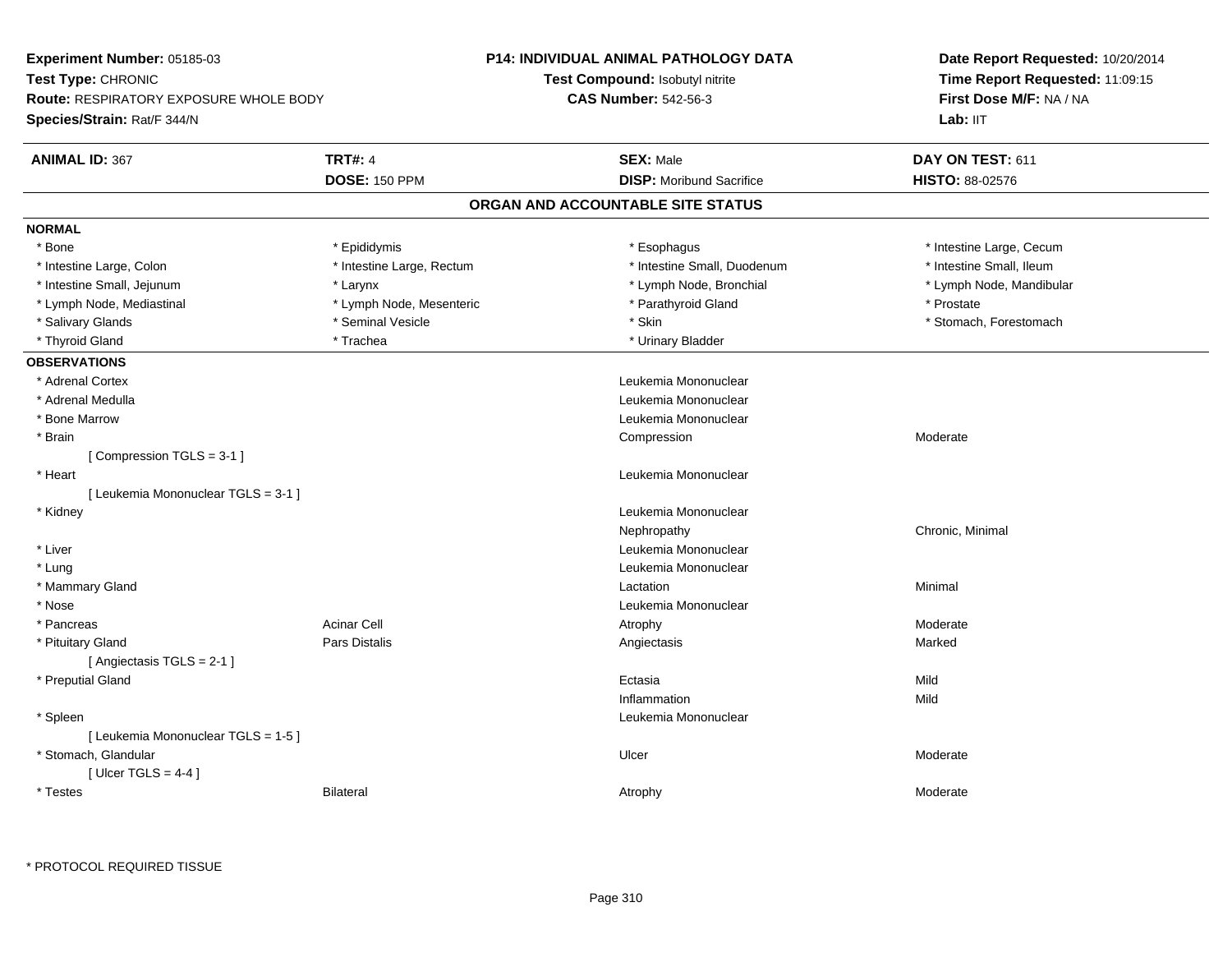| Experiment Number: 05185-03<br><b>Test Type: CHRONIC</b><br>Test Compound: Isobutyl nitrite<br><b>CAS Number: 542-56-3</b><br><b>Route: RESPIRATORY EXPOSURE WHOLE BODY</b><br>Species/Strain: Rat/F 344/N |                      | <b>P14: INDIVIDUAL ANIMAL PATHOLOGY DATA</b> | Date Report Requested: 10/20/2014 |
|------------------------------------------------------------------------------------------------------------------------------------------------------------------------------------------------------------|----------------------|----------------------------------------------|-----------------------------------|
|                                                                                                                                                                                                            |                      |                                              | Time Report Requested: 11:09:15   |
|                                                                                                                                                                                                            |                      |                                              | First Dose M/F: NA / NA           |
|                                                                                                                                                                                                            |                      |                                              | Lab: IIT                          |
| <b>ANIMAL ID: 367</b>                                                                                                                                                                                      | <b>TRT#: 4</b>       | <b>SEX: Male</b>                             | DAY ON TEST: 611                  |
|                                                                                                                                                                                                            | <b>DOSE: 150 PPM</b> | <b>DISP:</b> Moribund Sacrifice              | <b>HISTO: 88-02576</b>            |
|                                                                                                                                                                                                            |                      | ORGAN AND ACCOUNTABLE SITE STATUS            |                                   |
| * Thymus                                                                                                                                                                                                   |                      | Atrophy                                      | Moderate                          |
| PRIMARY CAUSE OF DEATH                                                                                                                                                                                     |                      |                                              |                                   |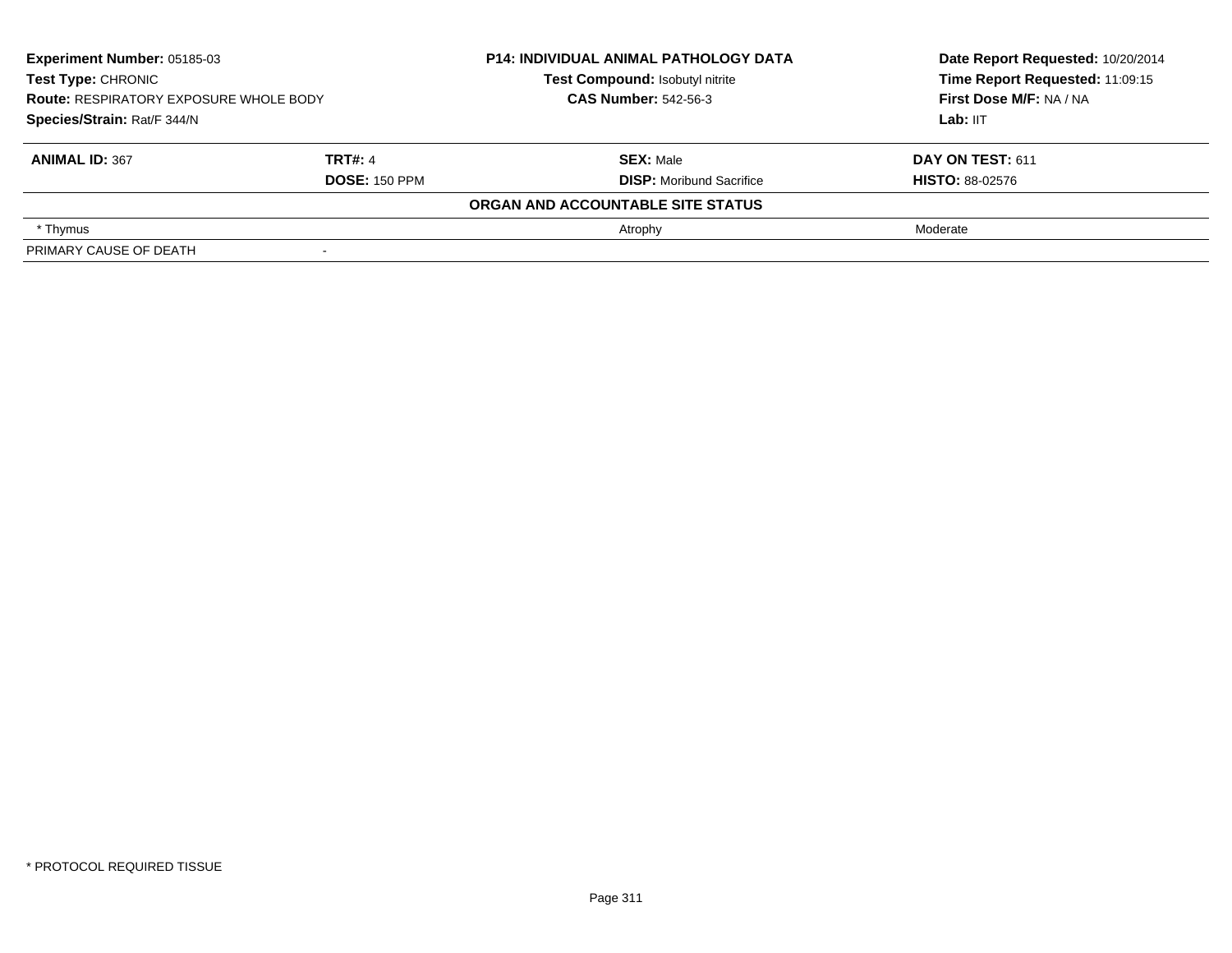| Experiment Number: 05185-03                       |                            | <b>P14: INDIVIDUAL ANIMAL PATHOLOGY DATA</b> | Date Report Requested: 10/20/2014<br>Time Report Requested: 11:09:15<br>First Dose M/F: NA / NA |  |
|---------------------------------------------------|----------------------------|----------------------------------------------|-------------------------------------------------------------------------------------------------|--|
| Test Type: CHRONIC                                |                            | Test Compound: Isobutyl nitrite              |                                                                                                 |  |
| <b>Route: RESPIRATORY EXPOSURE WHOLE BODY</b>     |                            | <b>CAS Number: 542-56-3</b>                  |                                                                                                 |  |
| Species/Strain: Rat/F 344/N                       |                            |                                              | Lab: IIT                                                                                        |  |
| <b>ANIMAL ID: 368</b>                             | <b>TRT#: 4</b>             | <b>SEX: Male</b>                             | DAY ON TEST: 730                                                                                |  |
|                                                   | <b>DOSE: 150 PPM</b>       | <b>DISP: Terminal Sacrifice</b>              | HISTO: 88-02577                                                                                 |  |
|                                                   |                            | ORGAN AND ACCOUNTABLE SITE STATUS            |                                                                                                 |  |
| <b>NORMAL</b>                                     |                            |                                              |                                                                                                 |  |
| * Adrenal Cortex                                  | * Bone                     | * Bone Marrow                                | * Esophagus                                                                                     |  |
| * Intestine Large, Cecum                          | * Intestine Large, Colon   | * Intestine Large, Rectum                    | * Intestine Small, Duodenum                                                                     |  |
| * Intestine Small, Ileum                          | * Intestine Small, Jejunum | * Larynx                                     | * Lymph Node, Mandibular                                                                        |  |
| * Lymph Node, Mediastinal                         | * Lymph Node, Mesenteric   | * Mammary Gland                              | Mesentery                                                                                       |  |
| * Nose                                            | * Parathyroid Gland        | * Prostate                                   | * Salivary Glands                                                                               |  |
| * Seminal Vesicle                                 | * Skin                     | * Stomach, Forestomach                       | * Stomach, Glandular                                                                            |  |
| * Thymus                                          | * Trachea                  | * Urinary Bladder                            |                                                                                                 |  |
| <b>MISSING</b>                                    |                            |                                              |                                                                                                 |  |
| * Lymph Node, Bronchial                           |                            |                                              |                                                                                                 |  |
| <b>OBSERVATIONS</b>                               |                            |                                              |                                                                                                 |  |
| * Adrenal Medulla                                 |                            | Hyperplasia                                  | Mild                                                                                            |  |
|                                                   |                            | Pheochromocytoma Benign                      |                                                                                                 |  |
| * Brain                                           |                            | Compression                                  | Moderate                                                                                        |  |
| * Epididymis                                      |                            | Hypospermia                                  | Moderate                                                                                        |  |
| * Heart                                           |                            | Cardiomyopathy                               | Moderate                                                                                        |  |
| * Kidney                                          |                            | Nephropathy                                  | Chronic, Mild                                                                                   |  |
| * Liver                                           |                            | <b>Basophilic Focus</b>                      | Multiple, Mild                                                                                  |  |
| * Lung                                            |                            | Alveolar/Bronchiolar Adenoma                 | Multiple                                                                                        |  |
|                                                   |                            | Alveolar/Bronchiolar Carcinoma               |                                                                                                 |  |
|                                                   | Alveolar Epith             | Hyperplasia                                  | Minimal                                                                                         |  |
| [ Alveolar/Bronchiolar Adenoma TGLS = 3-15,4-16 ] |                            |                                              |                                                                                                 |  |
| [ Alveolar/Bronchiolar Carcinoma TGLS = 2-13 ]    |                            |                                              |                                                                                                 |  |
| * Pancreas                                        | <b>Acinar Cell</b>         | Atrophy                                      | Moderate                                                                                        |  |
| * Pituitary Gland                                 | Pars Distalis              | Adenoma                                      |                                                                                                 |  |
| [Adenoma TGLS = $5-1$ ]                           |                            |                                              |                                                                                                 |  |
| * Preputial Gland                                 |                            | Ectasia                                      | Mild                                                                                            |  |
|                                                   |                            | Inflammation                                 | Minimal                                                                                         |  |
| * Spleen                                          |                            | Hematopoietic Cell Proliferation             | Minimal                                                                                         |  |
| * Testes                                          | <b>Interstit Cell</b>      | Adenoma                                      |                                                                                                 |  |
| [Adenoma TGLS = $6-9$ ]                           |                            |                                              |                                                                                                 |  |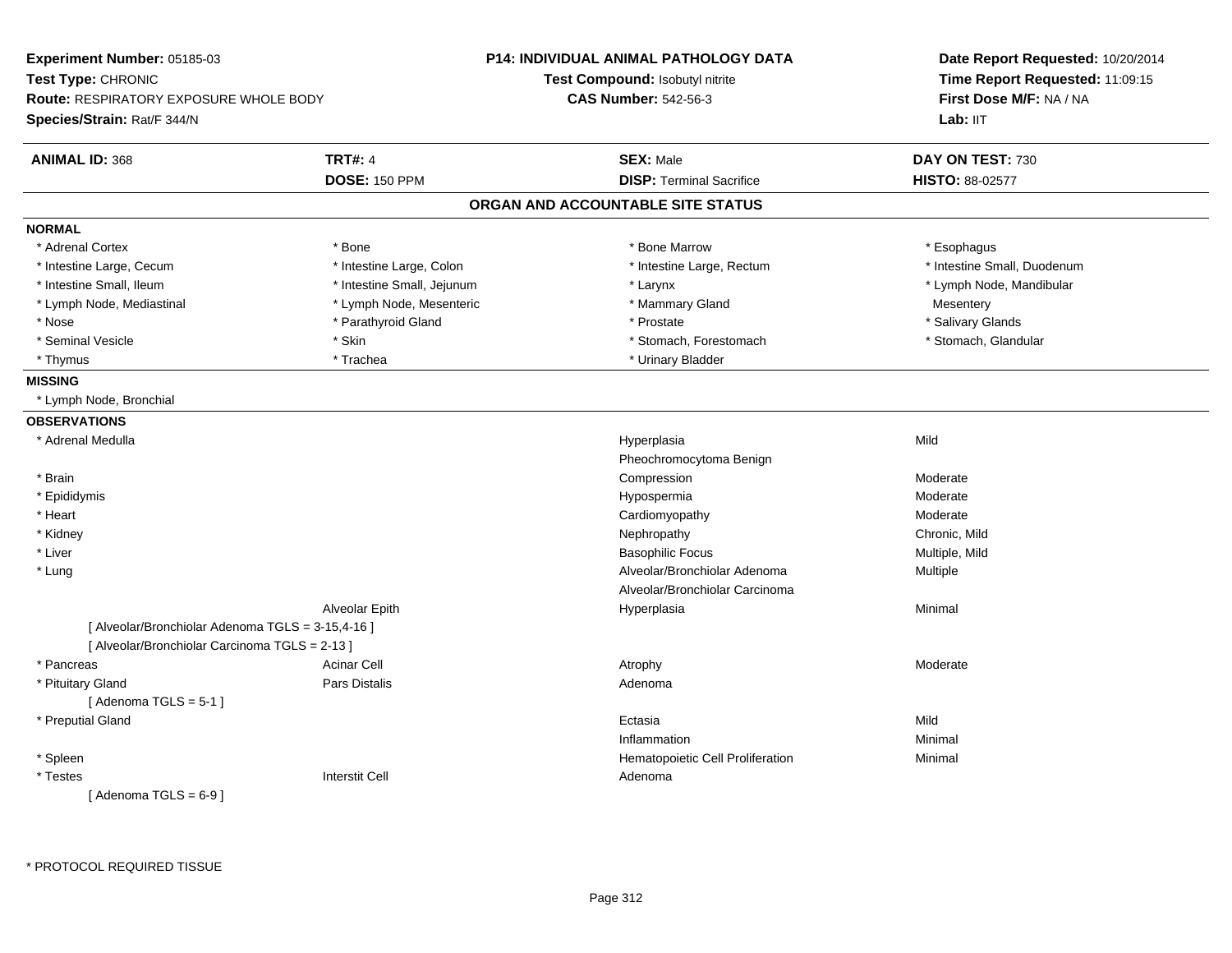| Experiment Number: 05185-03<br><b>P14: INDIVIDUAL ANIMAL PATHOLOGY DATA</b><br><b>Test Type: CHRONIC</b><br>Test Compound: Isobutyl nitrite<br><b>CAS Number: 542-56-3</b><br><b>Route: RESPIRATORY EXPOSURE WHOLE BODY</b><br>Species/Strain: Rat/F 344/N |                      |                                   | Date Report Requested: 10/20/2014<br>Time Report Requested: 11:09:15<br>First Dose M/F: NA / NA |
|------------------------------------------------------------------------------------------------------------------------------------------------------------------------------------------------------------------------------------------------------------|----------------------|-----------------------------------|-------------------------------------------------------------------------------------------------|
|                                                                                                                                                                                                                                                            |                      |                                   |                                                                                                 |
|                                                                                                                                                                                                                                                            |                      |                                   |                                                                                                 |
|                                                                                                                                                                                                                                                            |                      |                                   | Lab: IIT                                                                                        |
| <b>ANIMAL ID: 368</b>                                                                                                                                                                                                                                      | <b>TRT#: 4</b>       | <b>SEX: Male</b>                  | DAY ON TEST: 730                                                                                |
|                                                                                                                                                                                                                                                            | <b>DOSE: 150 PPM</b> | <b>DISP:</b> Terminal Sacrifice   | <b>HISTO: 88-02577</b>                                                                          |
|                                                                                                                                                                                                                                                            |                      | ORGAN AND ACCOUNTABLE SITE STATUS |                                                                                                 |
| * Thyroid Gland                                                                                                                                                                                                                                            | C Cell               | Hyperplasia                       | Minimal                                                                                         |
| PRIMARY CAUSE OF DEATH                                                                                                                                                                                                                                     |                      |                                   |                                                                                                 |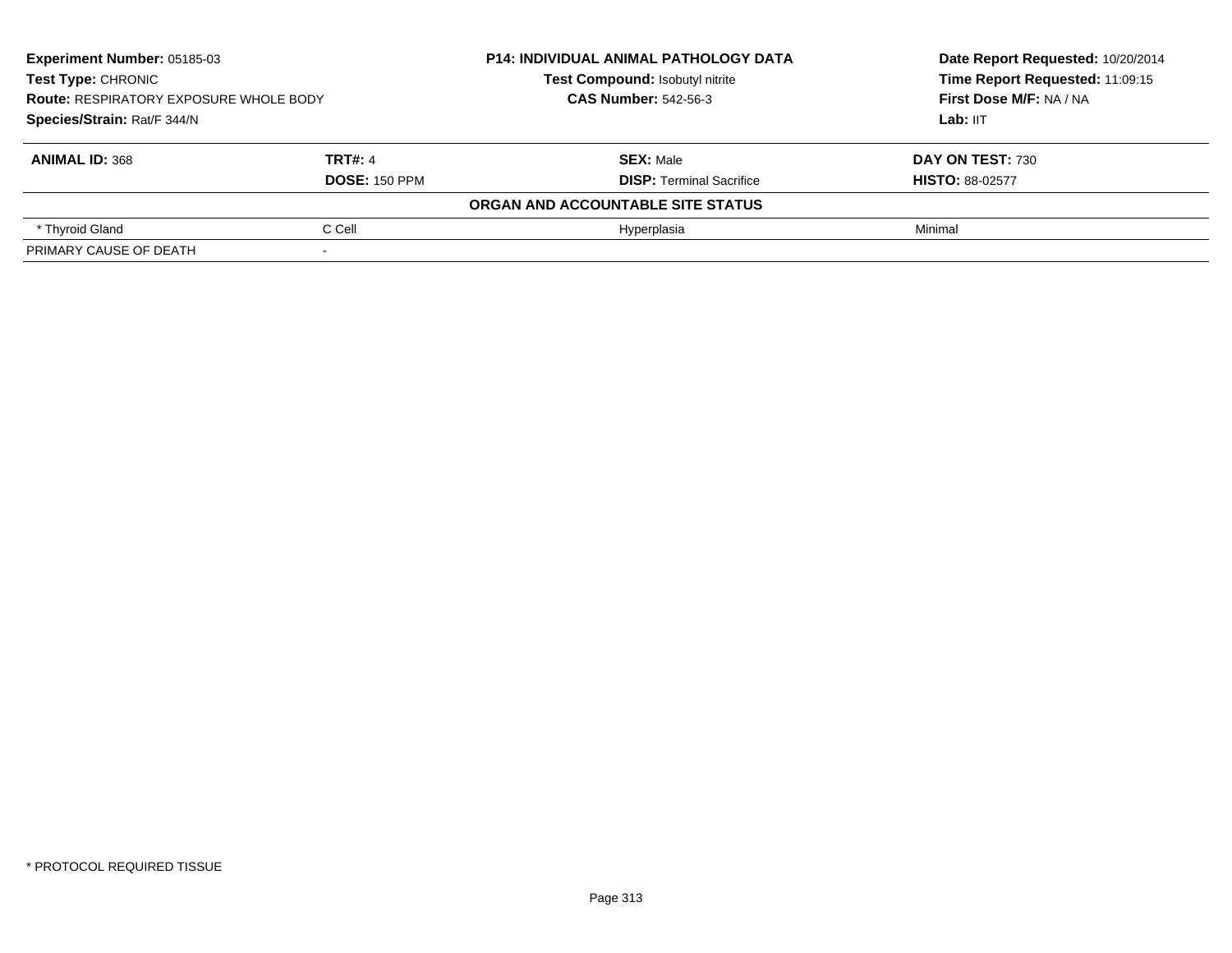**Experiment Number:** 05185-03**Test Type:** CHRONIC **Route:** RESPIRATORY EXPOSURE WHOLE BODY**Species/Strain:** Rat/F 344/N**P14: INDIVIDUAL ANIMAL PATHOLOGY DATATest Compound:** Isobutyl nitrite**CAS Number:** 542-56-3**Date Report Requested:** 10/20/2014**Time Report Requested:** 11:09:15**First Dose M/F:** NA / NALab: IIT **ANIMAL ID:** 369**TRT#:** 4 **SEX:** Male **SEX:** Male **DAY ON TEST:** 730 **DOSE:** 150 PPM**DISP:** Terminal Sacrifice **HISTO:** 88-02578 **ORGAN AND ACCOUNTABLE SITE STATUSNORMAL**\* Bone \* Brain \* Esophagus \* Esophagus \* Esophagus \* 11testine Large, Cecum \* Intestine Small, Ileum \* Intestine Large, Colon \* Intestine Large, Rectum \* Intestine Small, Duodenum \* 1 \* Intestine Small, Jejunum \* The mannery Gland \* Larynx \* The mannery Cland \* Lymph Node, Mesenteric \* \* Mammary Gland \* Nose \* Parathyroid Gland \* Parathyroid Gland \* Prostate \* Prostate \* Prostate \* Prostate \* Prostate \* Prostate \* Salivary Glands \* The stomach \* Skin \* Spleen \* Spleen \* Stomach, Forestomach \* Stomach, Forestomach \* Stomach, Forestomach \* Stomach, Glandular \* Thyroid Gland \* Thyroid Gland \* Trachea \* Trachea \* Trachea \* Urinary Bladder **OBSERVATIONS** \* Adrenal Cortexx and the state of the state of the state of the Hypertrophy Middle State of the Middle State of the Middle St Minimal \* Adrenal Medullaa and the control of the control of the control of the Hyperplasia and the control of the Minimal of the control of the control of the control of the control of the control of the control of the control of the control of t Pheochromocytoma Benign \* Bone Marroww which is a controller to the Hyperplasia controller that  $\mathsf{Mild}$  \* Epididymis Hypospermiaa and a more contained to the Marked \* Heart Cardiomyopathyy Mild Chronic, Moderate \* Kidneyy the chronic, Moderate and September 2012 of the Chronic Moderate and September 2013 of the Chronic, Moderate \* Liver Basophilic Focus Multiple, MildMixed Cell Focuss Mild \* Lung Alveolar/Bronchiolar Adenoma \* Lymph Node, Bronchial Hemorrhagee Mild \* Lymph Node, Mandibular Hemorrhagee Mild \* Lymph Node, Mediastinal Hemorrhagee Moderate Pigmentationn Mild \* Pancreass the contract of the contract of the contract of the contract of the contract of the contract of the contract of  $\mathsf{A}$  and  $\mathsf{A}$  and  $\mathsf{A}$  and  $\mathsf{A}$  and  $\mathsf{A}$  and  $\mathsf{A}$  and  $\mathsf{A}$  and  $\mathsf{A}$  and  $\mathsf$ Moderate \* Preputial Glandd and the control of the control of the control of the control of the control of the control of the control of the control of the control of the control of the control of the control of the control of the control of the co \* Seminal Vesiclee and the contract of the contract of the contract of the Depletion Cellular contract of the Moderate of the Moderate of the contract of the contract of the contract of the contract of  $\mathbb{R}^n$  and  $\mathbb{R}^n$  and  $\mathbb{R}$ [ Depletion Cellular TGLS = 3-10 ] \* TestesBilateral, Interstit Cell **Adenoma** Adenoma [ Adenoma TGLS = 1,2-9 ] \* Thymus Thymoma Benign[ Thymoma Benign TGLS = 1,2-9 ]PRIMARY CAUSE OF DEATH-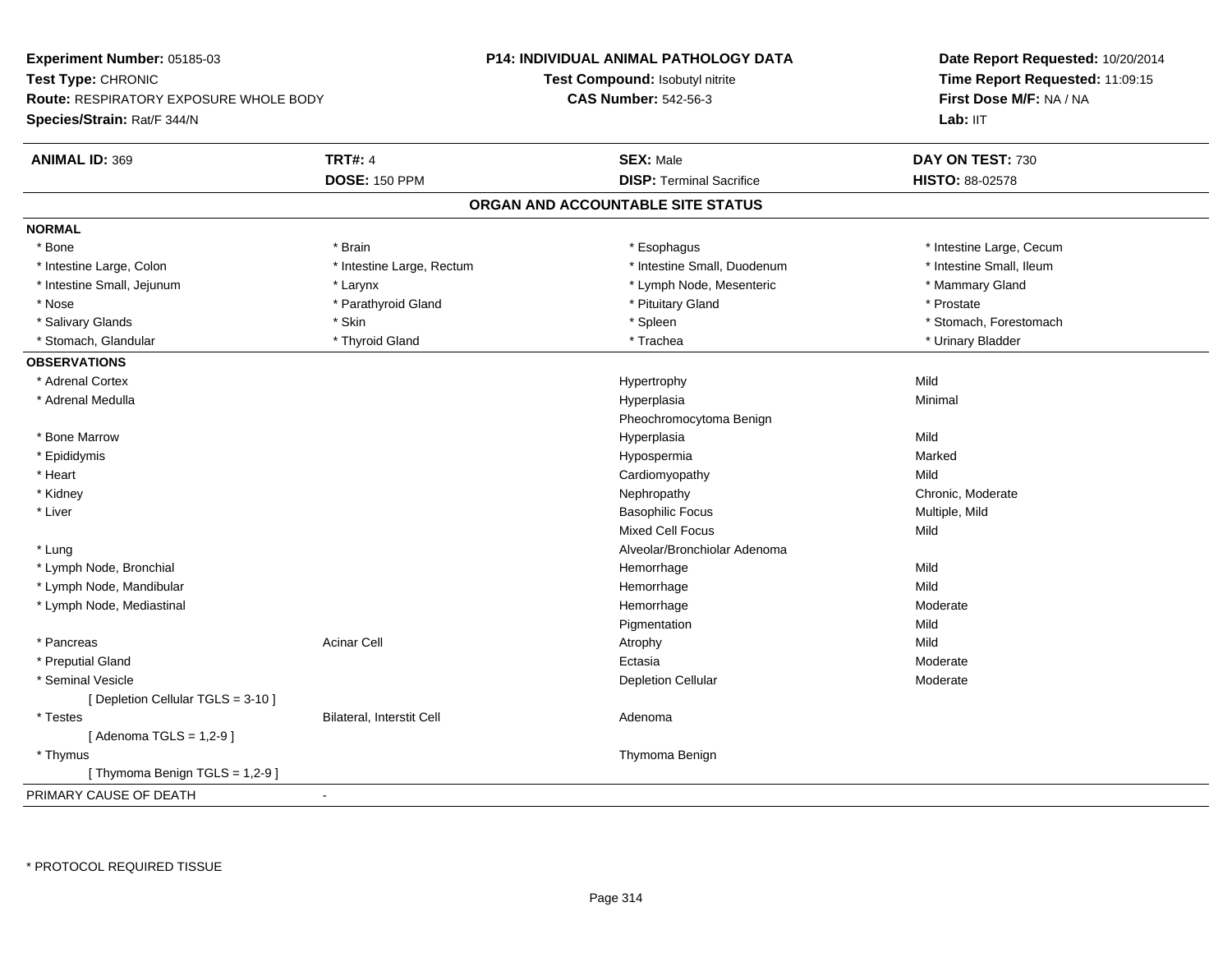**Experiment Number:** 05185-03**Test Type:** CHRONIC **Route:** RESPIRATORY EXPOSURE WHOLE BODY**Species/Strain:** Rat/F 344/N**P14: INDIVIDUAL ANIMAL PATHOLOGY DATATest Compound:** Isobutyl nitrite**CAS Number:** 542-56-3**Date Report Requested:** 10/20/2014**Time Report Requested:** 11:09:15**First Dose M/F:** NA / NALab: IIT **ANIMAL ID:** 370**TRT#:** 4 **SEX:** Male **SEX:** Male **DAY ON TEST:** 728 **DOSE:** 150 PPM **DISP:** Natural Death **HISTO:** 88-02579 **ORGAN AND ACCOUNTABLE SITE STATUSNORMAL**\* Adrenal Cortex \* Bone \* Esophagus \* Esophagus \* Esophagus \* 100 minutestine Large, Cecum \* Intestine Small, Ileum \* Intestine Large, Colon \* Intestine Large, Rectum \* Intestine Small, Duodenum \* Intestine Small, Duodenum \* Intestine Small, Jejunum \* The same that the strength of the Small, Jejunum \* Lymph Node, Bronchial \* Parathyroid Gland \* Preputial Gland \* \* \* Prostate \* \* Prostate \* \* Salivary Glands \* \* Stringer \* Stringer \* Skin \* Skin \* Skin \* Urinary Bladder \* Stomach, Forestomach \* North and \* Stomach, Glandular \* Trachea \* Trachea \* Trachea **OBSERVATIONS** \* Adrenal Medulla Pheochromocytoma Benign \* Bone Marroww which is a controller to the Hyperplasia controller that  $\mathsf{Mild}$  \* Brainn and the compression of the compression of the compression of the compression of the compression of the compression \* Epididymis Hypospermiaa and a more contained to the Marked \* Heart Cardiomyopathy Minimal \* Kidneyy the controller of the controller of the controller of the controller of the controller of the chronic, Mild \* Larynxx and the state of the state of the state of the state of the state of the state of the state of the state of the state of the state of the state of the state of the state of the state of the state of the state of the stat Mild Epithelium Hyperplasia Mild Inflammationn and a basic control of the Minimal \* Liver Basophilic Focus Multiple, Minimal Degeneration Cystic, Mild \* Lungg is a state of the state of the state of the state of the state of the Moderate of the Moderate of the Shankov<br>Inflammation  $[$  Inflammation TGLS = 4-6,5-14  $]$  \* Lymph Node, Mandibular Hyperplasia Plasma Cell, Mild \* Lymph Node, Mediastinal Hemorrhagee Mild Hyperplasia Plasma Cell, Moderate \* Mammary Glandd and the control of the control of the control of the control of the control of the control of the control of the control of the control of the control of the control of the control of the control of the control of the co \* Nosee and the state of the state of the state of the state of the state of the Society of Theorem and Theorem and Theorem and Theorem and Theorem and Theorem and Theorem and Theorem and Theorem and Theorem and Theorem and Theo Inflammationn Marked \* Pancreass the contract of the contract of the contract of the contract of the contract of the contract of the contract of  $\mathsf{A}$  and  $\mathsf{A}$  and  $\mathsf{A}$  and  $\mathsf{A}$  and  $\mathsf{A}$  and  $\mathsf{A}$  and  $\mathsf{A}$  and  $\mathsf{A}$  and  $\mathsf$  \* Pituitary Glandd and the contract of Pars Distalis and the contract of Adenoma and Adenoma and the Adenoma and the Adenoma and  $\lambda$  $[$  Adenoma TGLS = 3-1  $]$  \* Seminal Vesiclee and the contract of the contract of the contract of the Depletion Cellular contract of the Marked Marked of the Marked of the contract of the contract of the contract of the contract of the contract of the contract of th Inflammationn Mild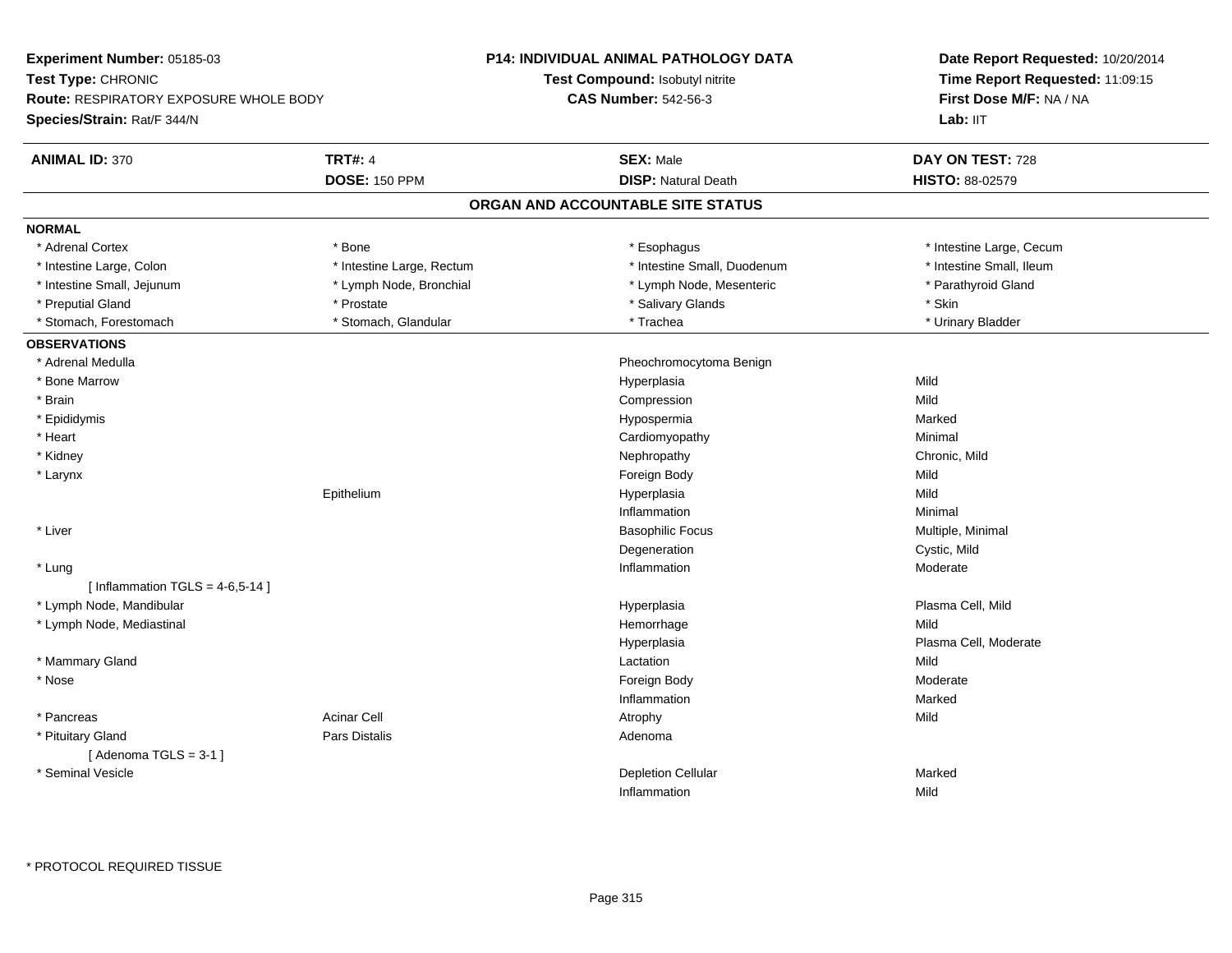| <b>Experiment Number: 05185-03</b><br><b>Test Type: CHRONIC</b><br><b>Route: RESPIRATORY EXPOSURE WHOLE BODY</b><br>Species/Strain: Rat/F 344/N |                       | <b>P14: INDIVIDUAL ANIMAL PATHOLOGY DATA</b><br><b>Test Compound: Isobutyl nitrite</b><br><b>CAS Number: 542-56-3</b> | Date Report Requested: 10/20/2014<br>Time Report Requested: 11:09:15<br>First Dose M/F: NA / NA<br>Lab: II <sub>T</sub> |
|-------------------------------------------------------------------------------------------------------------------------------------------------|-----------------------|-----------------------------------------------------------------------------------------------------------------------|-------------------------------------------------------------------------------------------------------------------------|
| <b>ANIMAL ID: 370</b>                                                                                                                           | <b>TRT#: 4</b>        | <b>SEX: Male</b>                                                                                                      | DAY ON TEST: 728                                                                                                        |
|                                                                                                                                                 | <b>DOSE: 150 PPM</b>  | <b>DISP: Natural Death</b>                                                                                            | <b>HISTO: 88-02579</b>                                                                                                  |
|                                                                                                                                                 |                       | ORGAN AND ACCOUNTABLE SITE STATUS                                                                                     |                                                                                                                         |
| * Spleen                                                                                                                                        |                       | Hemangiosarcoma                                                                                                       |                                                                                                                         |
|                                                                                                                                                 |                       | Hematopoietic Cell Proliferation                                                                                      | Minimal                                                                                                                 |
| Hemangiosarcoma TGLS = 2-13 ]                                                                                                                   |                       |                                                                                                                       |                                                                                                                         |
| * Testes                                                                                                                                        | <b>Bilateral</b>      | Atrophy                                                                                                               | Moderate                                                                                                                |
|                                                                                                                                                 | Arteriole             | Inflammation                                                                                                          | Moderate                                                                                                                |
| * Thymus                                                                                                                                        |                       | Atrophy                                                                                                               | Mild                                                                                                                    |
| * Thyroid Gland                                                                                                                                 | <b>Follicular Cel</b> | Carcinoma                                                                                                             |                                                                                                                         |
| [Carcinoma TGLS = $1-3$ ]                                                                                                                       |                       |                                                                                                                       |                                                                                                                         |
| PRIMARY CAUSE OF DEATH                                                                                                                          |                       |                                                                                                                       |                                                                                                                         |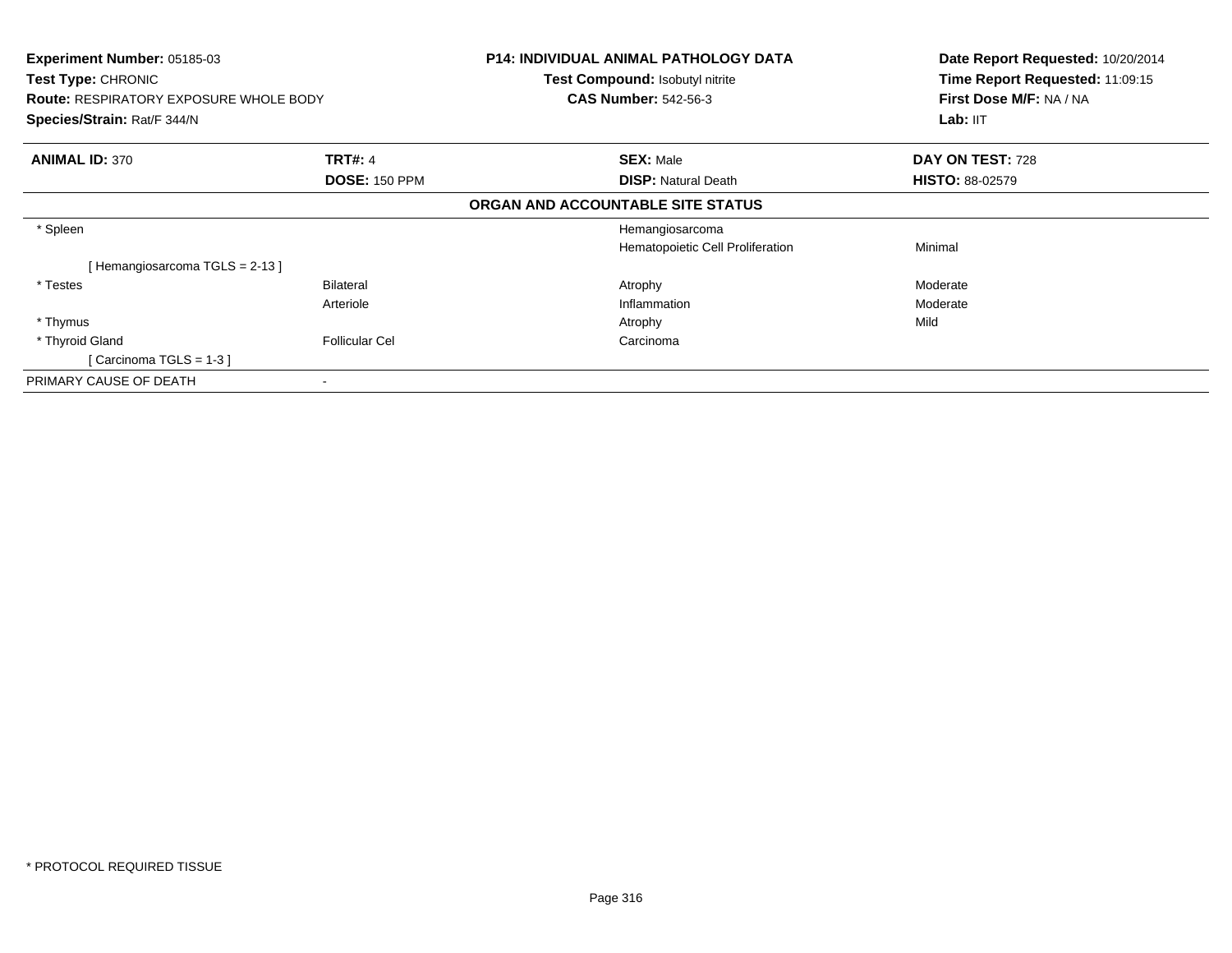| Experiment Number: 05185-03                                                                        |                          | <b>P14: INDIVIDUAL ANIMAL PATHOLOGY DATA</b> | Date Report Requested: 10/20/2014 |
|----------------------------------------------------------------------------------------------------|--------------------------|----------------------------------------------|-----------------------------------|
| Test Type: CHRONIC<br><b>Route: RESPIRATORY EXPOSURE WHOLE BODY</b><br>Species/Strain: Rat/F 344/N |                          | Test Compound: Isobutyl nitrite              | Time Report Requested: 11:09:15   |
|                                                                                                    |                          | <b>CAS Number: 542-56-3</b>                  | First Dose M/F: NA / NA           |
|                                                                                                    |                          |                                              | Lab: IIT                          |
| <b>ANIMAL ID: 371</b>                                                                              | <b>TRT#: 4</b>           | <b>SEX: Male</b>                             | DAY ON TEST: 582                  |
|                                                                                                    | <b>DOSE: 150 PPM</b>     | <b>DISP:</b> Moribund Sacrifice              | HISTO: 88-02580                   |
|                                                                                                    |                          | ORGAN AND ACCOUNTABLE SITE STATUS            |                                   |
| <b>NORMAL</b>                                                                                      |                          |                                              |                                   |
| * Adrenal Medulla                                                                                  | * Bone                   | * Bone Marrow                                | * Esophagus                       |
| * Intestine Large, Cecum                                                                           | * Intestine Large, Colon | * Intestine Large, Rectum                    | * Intestine Small, Ileum          |
| * Intestine Small, Jejunum                                                                         | * Larynx                 | * Lung                                       | * Lymph Node, Mandibular          |
| * Lymph Node, Mesenteric                                                                           | * Parathyroid Gland      | * Prostate                                   | * Salivary Glands                 |
| * Skin                                                                                             | * Thyroid Gland          | * Trachea                                    | * Urinary Bladder                 |
| <b>MISSING</b>                                                                                     |                          |                                              |                                   |
| * Lymph Node, Bronchial                                                                            |                          |                                              |                                   |
| <b>OBSERVATIONS</b>                                                                                |                          |                                              |                                   |
| * Adrenal Cortex                                                                                   |                          | Vacuolization Cytoplasmic                    | Moderate                          |
| * Brain                                                                                            |                          | Compression                                  | Minimal                           |
| [Compression TGLS = 9-1]                                                                           |                          |                                              |                                   |
| * Epididymis                                                                                       |                          | Hypospermia                                  | Marked                            |
| * Heart                                                                                            |                          | Cardiomyopathy                               | Minimal                           |
| * Intestine Small, Duodenum                                                                        |                          | Hyperplasia                                  | Moderate                          |
|                                                                                                    |                          | Inflammation                                 | Mild                              |
| [ Hyperplasia TGLS = 7-4 ]                                                                         |                          |                                              |                                   |
| * Kidney                                                                                           |                          | Nephropathy                                  | Chronic, Moderate                 |
| [Nephropathy TGLS = $2-7$ ]                                                                        |                          |                                              |                                   |
| * Liver                                                                                            |                          | Fatty Change                                 | Moderate                          |
|                                                                                                    |                          | Inflammation                                 | Moderate                          |
|                                                                                                    |                          | Necrosis                                     | Marked                            |
| [ Inflammation TGLS = 4-14 ]                                                                       |                          |                                              |                                   |
| [Necrosis TGLS = $4-14$ ]                                                                          |                          |                                              |                                   |
| * Lymph Node, Mediastinal                                                                          |                          | Hemorrhage                                   | Minimal                           |
|                                                                                                    |                          | Hyperplasia                                  | Plasma Cell, Moderate             |
| [Hyperplasia TGLS = 1-5]                                                                           |                          |                                              |                                   |
| * Mammary Gland                                                                                    |                          | Lactation                                    | Moderate                          |
| Mesentery                                                                                          | Fat                      | Necrosis                                     | Moderate                          |
| [Necrosis $TGLS = 3-13$ ]                                                                          |                          |                                              |                                   |
| * Nose                                                                                             |                          | Inflammation                                 | Mild                              |
|                                                                                                    |                          |                                              |                                   |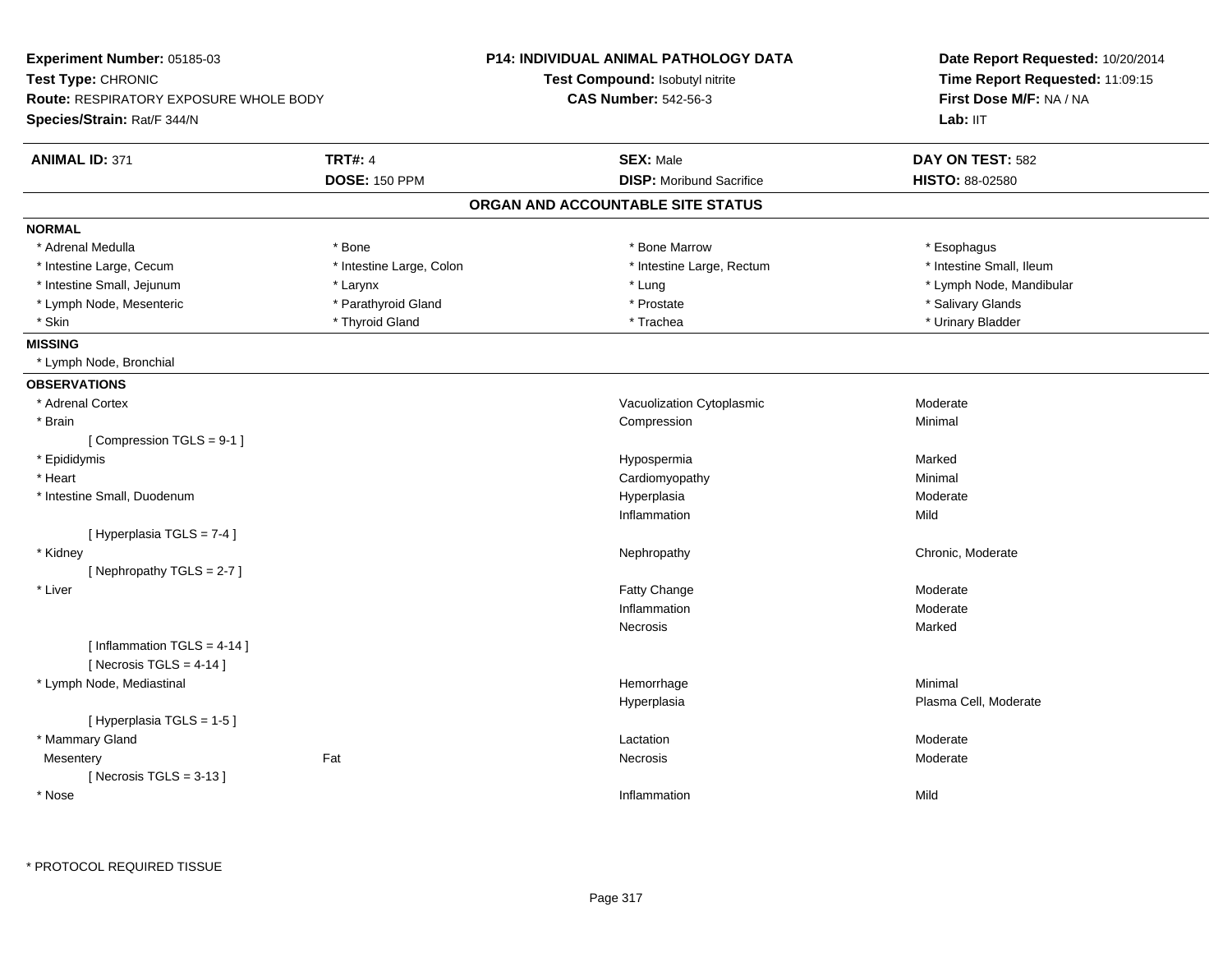| <b>Experiment Number: 05185-03</b><br>Test Type: CHRONIC<br><b>Route: RESPIRATORY EXPOSURE WHOLE BODY</b><br>Species/Strain: Rat/F 344/N |                      | <b>P14: INDIVIDUAL ANIMAL PATHOLOGY DATA</b><br>Test Compound: Isobutyl nitrite<br><b>CAS Number: 542-56-3</b> | Date Report Requested: 10/20/2014<br>Time Report Requested: 11:09:15<br>First Dose M/F: NA / NA<br>Lab: IIT |
|------------------------------------------------------------------------------------------------------------------------------------------|----------------------|----------------------------------------------------------------------------------------------------------------|-------------------------------------------------------------------------------------------------------------|
| <b>ANIMAL ID: 371</b>                                                                                                                    | <b>TRT#: 4</b>       | <b>SEX: Male</b>                                                                                               | DAY ON TEST: 582                                                                                            |
|                                                                                                                                          | <b>DOSE: 150 PPM</b> | <b>DISP:</b> Moribund Sacrifice                                                                                | HISTO: 88-02580                                                                                             |
|                                                                                                                                          |                      | ORGAN AND ACCOUNTABLE SITE STATUS                                                                              |                                                                                                             |
| * Pancreas                                                                                                                               |                      | Inflammation                                                                                                   | Mild                                                                                                        |
| * Pituitary Gland<br>[Adenoma TGLS = $8-1$ ]                                                                                             | Pars Distalis        | Adenoma                                                                                                        |                                                                                                             |
| * Preputial Gland                                                                                                                        |                      | Ectasia                                                                                                        | Moderate                                                                                                    |
|                                                                                                                                          |                      | Inflammation                                                                                                   | Mild                                                                                                        |
| * Seminal Vesicle                                                                                                                        |                      | <b>Depletion Cellular</b>                                                                                      | Moderate                                                                                                    |
| * Spleen                                                                                                                                 |                      | Hematopoietic Cell Proliferation                                                                               | Moderate                                                                                                    |
|                                                                                                                                          |                      | Inflammation                                                                                                   | Marked                                                                                                      |
|                                                                                                                                          |                      | Necrosis                                                                                                       | Moderate                                                                                                    |
| [Inflammation TGLS = $10-15$ ]                                                                                                           |                      |                                                                                                                |                                                                                                             |
| [Necrosis TGLS = $10-15$ ]                                                                                                               |                      |                                                                                                                |                                                                                                             |
| * Stomach. Forestomach                                                                                                                   |                      | Ulcer                                                                                                          | Marked                                                                                                      |
| [ Ulcer TGLS = $5-4$ ]                                                                                                                   |                      |                                                                                                                |                                                                                                             |
| * Stomach, Glandular                                                                                                                     |                      | Inflammation                                                                                                   | Mild                                                                                                        |
| * Testes                                                                                                                                 | <b>Bilateral</b>     | Atrophy                                                                                                        | Marked                                                                                                      |
| [Atrophy TGLS = $6-9$ ]                                                                                                                  |                      |                                                                                                                |                                                                                                             |
| * Thymus                                                                                                                                 |                      | Atrophy                                                                                                        | Marked                                                                                                      |
| PRIMARY CAUSE OF DEATH                                                                                                                   |                      |                                                                                                                |                                                                                                             |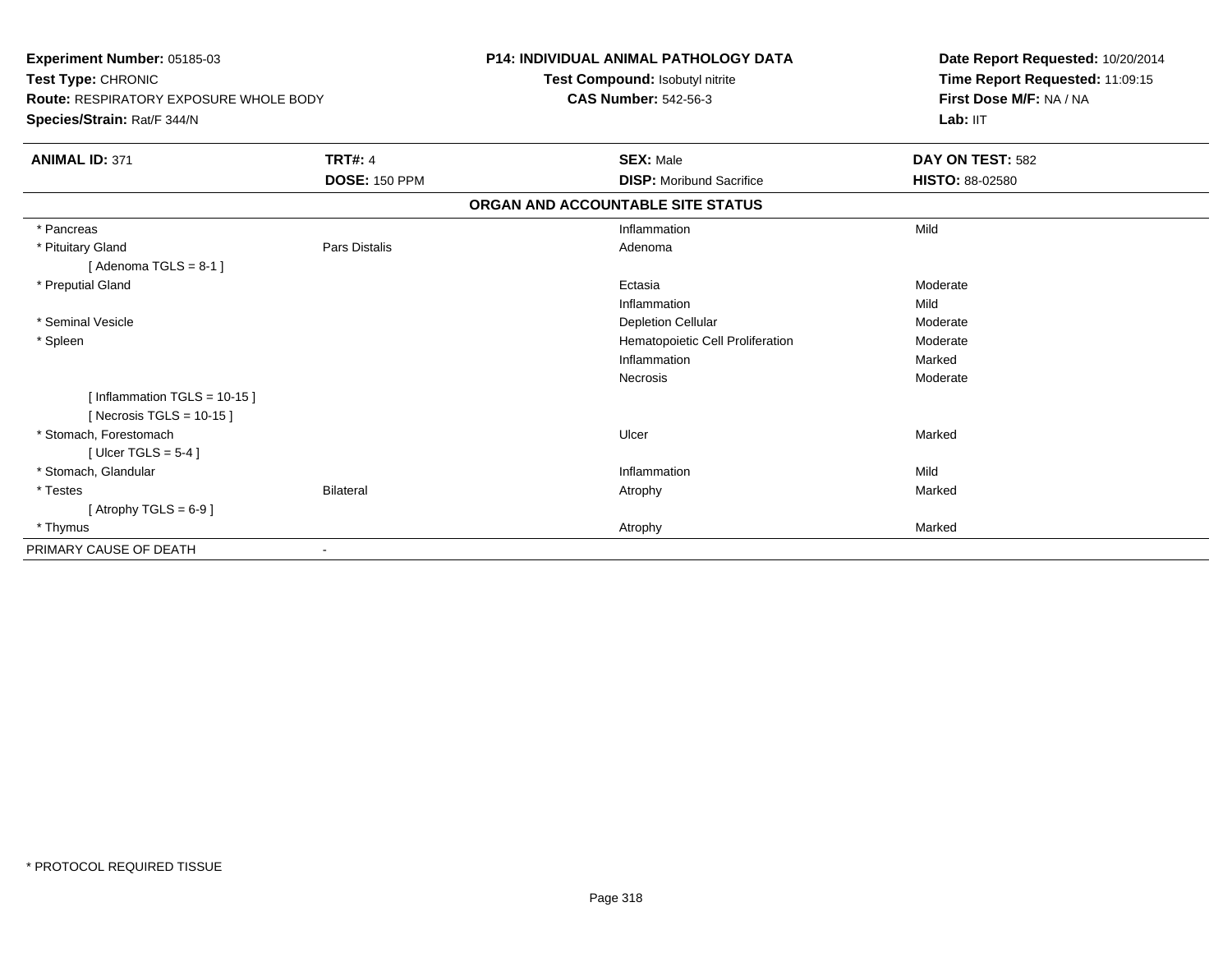| Experiment Number: 05185-03                                                 |                             | <b>P14: INDIVIDUAL ANIMAL PATHOLOGY DATA</b> | Date Report Requested: 10/20/2014<br>Time Report Requested: 11:09:15<br>First Dose M/F: NA / NA |
|-----------------------------------------------------------------------------|-----------------------------|----------------------------------------------|-------------------------------------------------------------------------------------------------|
| Test Type: CHRONIC                                                          |                             | Test Compound: Isobutyl nitrite              |                                                                                                 |
| Route: RESPIRATORY EXPOSURE WHOLE BODY                                      |                             | <b>CAS Number: 542-56-3</b>                  |                                                                                                 |
| Species/Strain: Rat/F 344/N                                                 |                             |                                              | Lab: II <sub>T</sub>                                                                            |
| <b>ANIMAL ID: 372</b>                                                       | <b>TRT#: 4</b>              | <b>SEX: Male</b>                             | DAY ON TEST: 730                                                                                |
|                                                                             | <b>DOSE: 150 PPM</b>        | <b>DISP: Terminal Sacrifice</b>              | HISTO: 88-02581                                                                                 |
|                                                                             |                             | ORGAN AND ACCOUNTABLE SITE STATUS            |                                                                                                 |
| <b>NORMAL</b>                                                               |                             |                                              |                                                                                                 |
| * Adrenal Cortex                                                            | * Adrenal Medulla           | * Bone                                       | * Bone Marrow                                                                                   |
| * Epididymis                                                                | * Esophagus                 | * Intestine Large, Cecum                     | * Intestine Large, Colon                                                                        |
| * Intestine Large, Rectum                                                   | * Intestine Small, Duodenum | * Intestine Small, Ileum                     | * Intestine Small, Jejunum                                                                      |
| * Larynx                                                                    | * Lymph Node, Mesenteric    | * Nose                                       | * Parathyroid Gland                                                                             |
| * Salivary Glands                                                           | * Seminal Vesicle           | * Skin                                       | * Stomach, Forestomach                                                                          |
| * Stomach, Glandular                                                        | * Thyroid Gland             | * Trachea                                    | * Urinary Bladder                                                                               |
| <b>MISSING</b>                                                              |                             |                                              |                                                                                                 |
| * Lymph Node, Bronchial                                                     |                             |                                              |                                                                                                 |
| <b>OBSERVATIONS</b>                                                         |                             |                                              |                                                                                                 |
| * Brain                                                                     |                             | Compression                                  | Mild                                                                                            |
| * Heart                                                                     |                             | Cardiomyopathy                               | Minimal                                                                                         |
| * Kidney                                                                    |                             | Nephropathy                                  | Chronic, Moderate                                                                               |
| [Nephropathy TGLS = 2-7]                                                    |                             |                                              |                                                                                                 |
| * Liver                                                                     |                             | Congestion                                   | Mild                                                                                            |
| * Lung                                                                      |                             | Alveolar/Bronchiolar Adenoma                 |                                                                                                 |
|                                                                             | Alveolar Epith              | Hyperplasia                                  | Mild                                                                                            |
| [ Alveolar/Bronchiolar Adenoma TGLS = 4-14 ]<br>[ Hyperplasia TGLS = 3-14 ] |                             |                                              |                                                                                                 |
| * Lymph Node, Mandibular                                                    |                             | Hyperplasia                                  | Plasma Cell, Mild                                                                               |
|                                                                             |                             | Hyperplasia                                  | Lymphoid, Mild                                                                                  |
| * Lymph Node, Mediastinal                                                   |                             | Hemorrhage                                   | Minimal                                                                                         |
| * Mammary Gland                                                             |                             | Lactation                                    | Moderate                                                                                        |
| * Pancreas                                                                  | <b>Acinar Cell</b>          | Atrophy                                      | Mild                                                                                            |
| * Pituitary Gland                                                           | <b>Pars Distalis</b>        | Adenoma                                      |                                                                                                 |
| [Adenoma TGLS = $5-1$ ]                                                     |                             |                                              |                                                                                                 |
| * Preputial Gland                                                           |                             | Ectasia                                      | Mild                                                                                            |
| * Prostate                                                                  |                             | Hyperplasia                                  | Minimal                                                                                         |
| * Spleen                                                                    |                             | Hemangiosarcoma                              |                                                                                                 |
| [Hemangiosarcoma TGLS = 1-13]                                               |                             |                                              |                                                                                                 |
| * Testes                                                                    | Arteriole                   | Inflammation                                 | Moderate                                                                                        |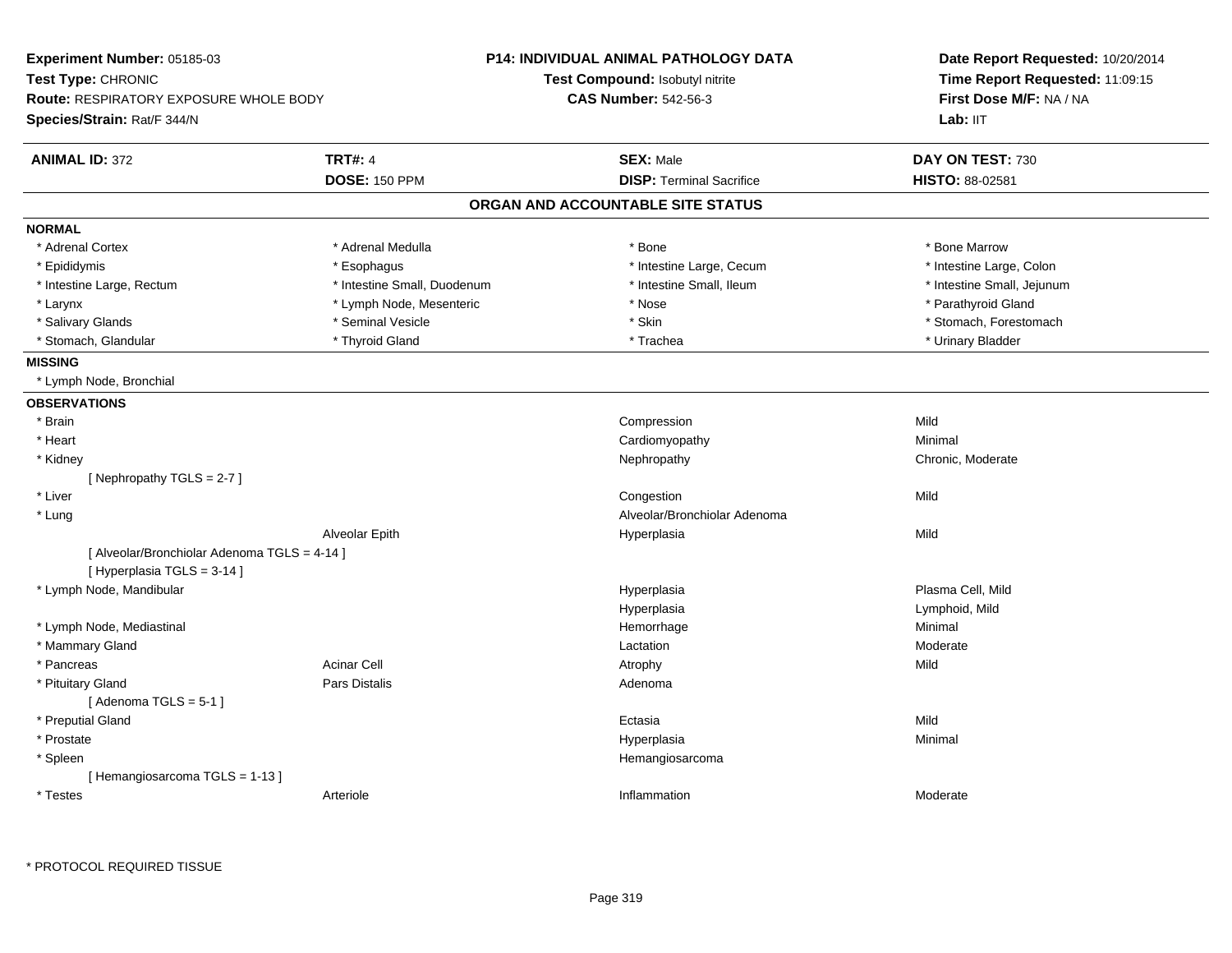| Experiment Number: 05185-03<br><b>Test Type: CHRONIC</b><br><b>Route: RESPIRATORY EXPOSURE WHOLE BODY</b><br>Species/Strain: Rat/F 344/N |                      | <b>P14: INDIVIDUAL ANIMAL PATHOLOGY DATA</b> | Date Report Requested: 10/20/2014<br>Time Report Requested: 11:09:15<br>First Dose M/F: NA / NA<br>Lab: IIT |
|------------------------------------------------------------------------------------------------------------------------------------------|----------------------|----------------------------------------------|-------------------------------------------------------------------------------------------------------------|
|                                                                                                                                          |                      | <b>Test Compound: Isobutyl nitrite</b>       |                                                                                                             |
|                                                                                                                                          |                      | <b>CAS Number: 542-56-3</b>                  |                                                                                                             |
|                                                                                                                                          |                      |                                              |                                                                                                             |
| <b>ANIMAL ID: 372</b>                                                                                                                    | <b>TRT#: 4</b>       | <b>SEX: Male</b>                             | DAY ON TEST: 730                                                                                            |
|                                                                                                                                          | <b>DOSE: 150 PPM</b> | <b>DISP:</b> Terminal Sacrifice              | <b>HISTO: 88-02581</b>                                                                                      |
|                                                                                                                                          |                      | ORGAN AND ACCOUNTABLE SITE STATUS            |                                                                                                             |
| [Inflammation TGLS = $6-9$ ]                                                                                                             |                      |                                              |                                                                                                             |
| * Thymus                                                                                                                                 |                      | Atrophy                                      | Mild                                                                                                        |
| PRIMARY CAUSE OF DEATH                                                                                                                   |                      |                                              |                                                                                                             |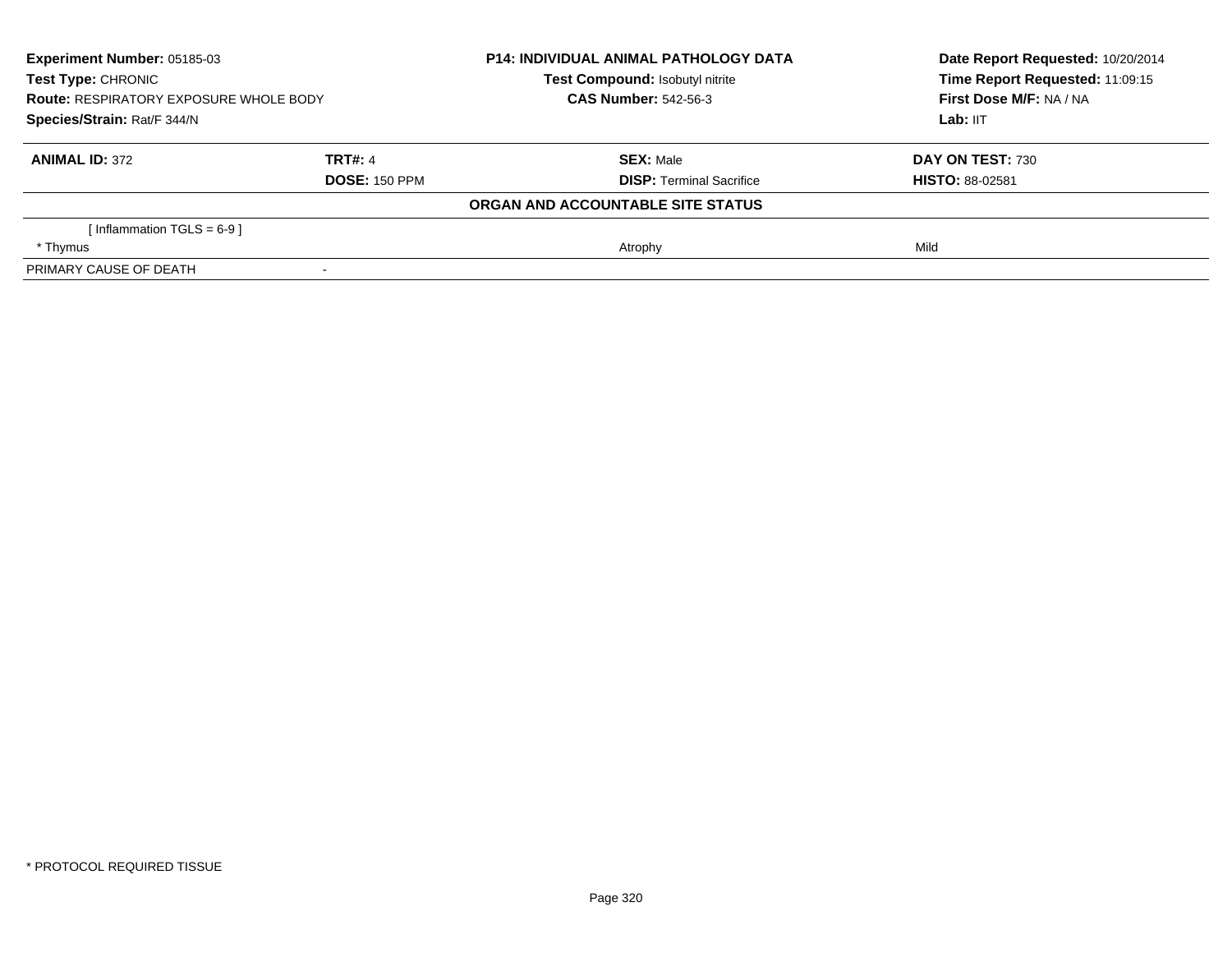| Experiment Number: 05185-03                   |                          | <b>P14: INDIVIDUAL ANIMAL PATHOLOGY DATA</b> | Date Report Requested: 10/20/2014<br>Time Report Requested: 11:09:15<br>First Dose M/F: NA / NA |  |
|-----------------------------------------------|--------------------------|----------------------------------------------|-------------------------------------------------------------------------------------------------|--|
| Test Type: CHRONIC                            |                          | Test Compound: Isobutyl nitrite              |                                                                                                 |  |
| <b>Route: RESPIRATORY EXPOSURE WHOLE BODY</b> |                          | <b>CAS Number: 542-56-3</b>                  |                                                                                                 |  |
| Species/Strain: Rat/F 344/N                   |                          |                                              | Lab: IIT                                                                                        |  |
| <b>ANIMAL ID: 373</b>                         | <b>TRT#: 4</b>           | <b>SEX: Male</b>                             | DAY ON TEST: 729                                                                                |  |
|                                               | <b>DOSE: 150 PPM</b>     | <b>DISP: Terminal Sacrifice</b>              | <b>HISTO: 88-02582</b>                                                                          |  |
|                                               |                          | ORGAN AND ACCOUNTABLE SITE STATUS            |                                                                                                 |  |
| <b>NORMAL</b>                                 |                          |                                              |                                                                                                 |  |
| * Adrenal Medulla                             | * Bone                   | * Bone Marrow                                | * Epididymis                                                                                    |  |
| * Esophagus                                   | * Intestine Large, Cecum | * Intestine Large, Colon                     | * Intestine Large, Rectum                                                                       |  |
| * Intestine Small, Duodenum                   | * Intestine Small, Ileum | * Intestine Small, Jejunum                   | * Larynx                                                                                        |  |
| * Lymph Node, Mandibular                      | * Lymph Node, Mesenteric | * Nose                                       | * Parathyroid Gland                                                                             |  |
| * Salivary Glands                             | * Stomach, Forestomach   | * Stomach, Glandular                         | * Trachea                                                                                       |  |
| * Urinary Bladder                             |                          |                                              |                                                                                                 |  |
| <b>MISSING</b>                                |                          |                                              |                                                                                                 |  |
| * Lymph Node, Bronchial                       |                          |                                              |                                                                                                 |  |
| <b>OBSERVATIONS</b>                           |                          |                                              |                                                                                                 |  |
| * Adrenal Cortex                              |                          | Vacuolization Cytoplasmic                    | Moderate                                                                                        |  |
| * Brain                                       |                          | Compression                                  | Minimal                                                                                         |  |
| [Compression TGLS = 7-1]                      |                          |                                              |                                                                                                 |  |
| * Heart                                       |                          | Cardiomyopathy                               | Moderate                                                                                        |  |
| Islets, Pancreatic                            |                          | Adenoma                                      |                                                                                                 |  |
| * Kidney                                      |                          | Nephropathy                                  | Chronic, Moderate                                                                               |  |
| [ Nephropathy $TGLS = 4-7$ ]                  |                          |                                              |                                                                                                 |  |
| * Liver                                       |                          | <b>Fatty Change</b>                          | Mild                                                                                            |  |
| * Lung                                        | Alveolar Epith           | Hyperplasia                                  | Mild                                                                                            |  |
|                                               |                          | Inflammation                                 | Mild                                                                                            |  |
| * Lymph Node, Mediastinal                     |                          | Pigmentation                                 | Mild                                                                                            |  |
| * Mammary Gland                               |                          | Lactation                                    | Moderate                                                                                        |  |
| [Lactation TGLS = $9-8$ ]                     |                          |                                              |                                                                                                 |  |
| Mesentery                                     | Fat                      | Necrosis                                     | Moderate                                                                                        |  |
| [Necrosis TGLS = $2-14$ ]                     |                          |                                              |                                                                                                 |  |
| * Pancreas                                    | <b>Acinar Cell</b>       | Atrophy                                      | Mild                                                                                            |  |
| * Pituitary Gland                             | <b>Pars Distalis</b>     | Adenoma                                      |                                                                                                 |  |
| [Adenoma TGLS = $6-1$ ]                       |                          |                                              |                                                                                                 |  |
| * Preputial Gland                             |                          | Ectasia                                      | Mild                                                                                            |  |
| [ Ectasia TGLS = $8-10$ ]                     |                          |                                              |                                                                                                 |  |
| * Prostate                                    |                          | Concretion                                   | Mild                                                                                            |  |
|                                               |                          |                                              |                                                                                                 |  |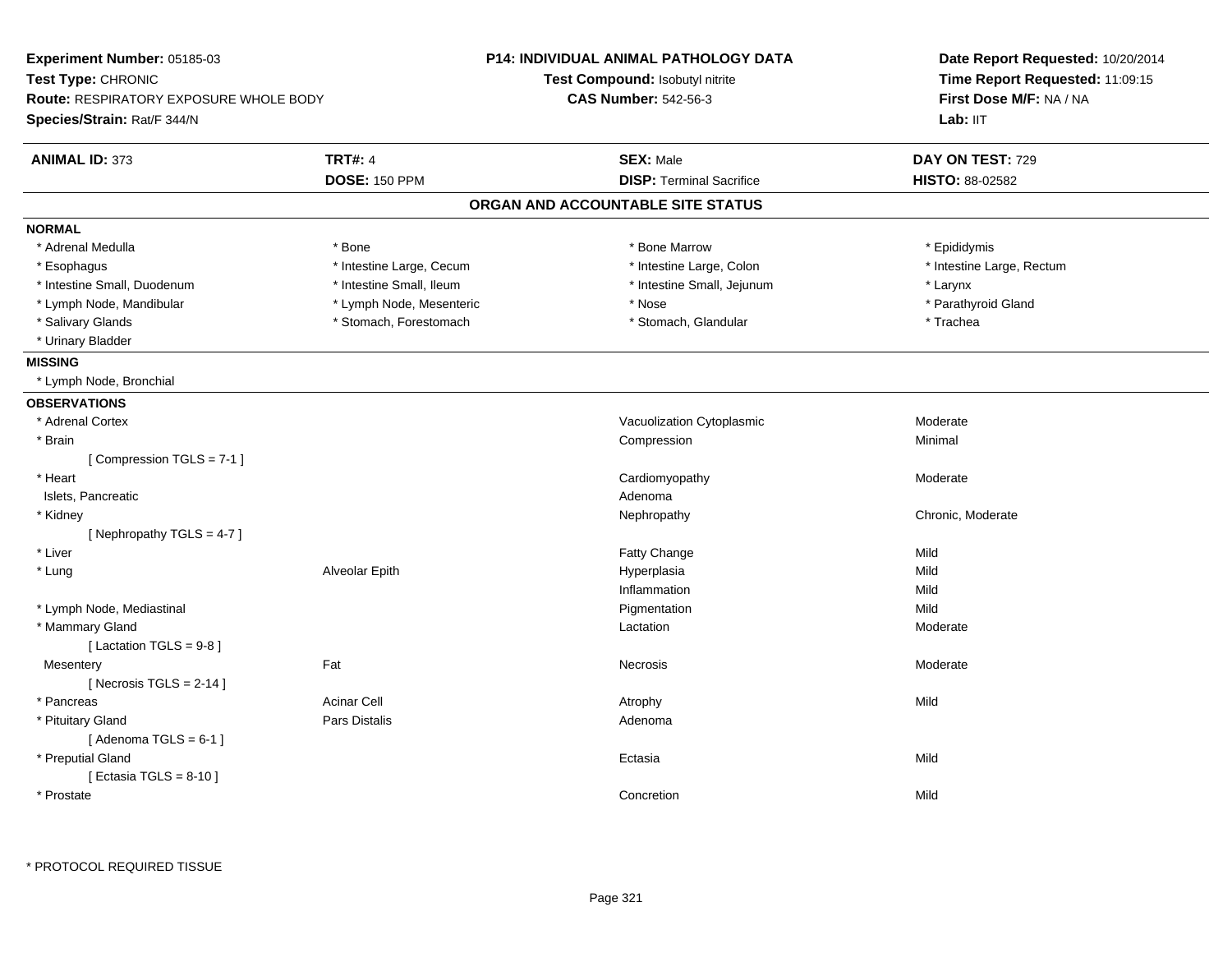| Experiment Number: 05185-03<br>Test Type: CHRONIC<br><b>Route: RESPIRATORY EXPOSURE WHOLE BODY</b><br>Species/Strain: Rat/F 344/N |                       | <b>P14: INDIVIDUAL ANIMAL PATHOLOGY DATA</b> | Date Report Requested: 10/20/2014<br>Time Report Requested: 11:09:15 |
|-----------------------------------------------------------------------------------------------------------------------------------|-----------------------|----------------------------------------------|----------------------------------------------------------------------|
|                                                                                                                                   |                       | Test Compound: Isobutyl nitrite              |                                                                      |
|                                                                                                                                   |                       | <b>CAS Number: 542-56-3</b>                  | First Dose M/F: NA / NA                                              |
|                                                                                                                                   |                       |                                              | Lab: IIT                                                             |
| <b>ANIMAL ID: 373</b>                                                                                                             | <b>TRT#: 4</b>        | <b>SEX: Male</b>                             | DAY ON TEST: 729                                                     |
|                                                                                                                                   | <b>DOSE: 150 PPM</b>  | <b>DISP: Terminal Sacrifice</b>              | HISTO: 88-02582                                                      |
|                                                                                                                                   |                       | ORGAN AND ACCOUNTABLE SITE STATUS            |                                                                      |
|                                                                                                                                   |                       | Inflammation                                 | Moderate                                                             |
| * Seminal Vesicle                                                                                                                 |                       | <b>Depletion Cellular</b>                    | Mild                                                                 |
| * Skin                                                                                                                            | Tail                  | Hyperkeratosis                               | Mild                                                                 |
| [Hyperkeratosis $TGLS = 1-13$ ]                                                                                                   |                       |                                              |                                                                      |
| * Spleen                                                                                                                          |                       | Developmental Malformation                   | Minimal                                                              |
|                                                                                                                                   |                       | Hematopoietic Cell Proliferation             | Minimal                                                              |
| [ Developmental Malformation TGLS = 3-5 ]                                                                                         |                       |                                              |                                                                      |
| * Testes                                                                                                                          | <b>Bilateral</b>      | Atrophy                                      | Mild                                                                 |
|                                                                                                                                   | <b>Interstit Cell</b> | Hyperplasia                                  | Mild                                                                 |
|                                                                                                                                   | Arteriole             | Inflammation                                 | Minimal                                                              |
| [Atrophy TGLS = $10-9$ ]                                                                                                          |                       |                                              |                                                                      |
| * Thymus                                                                                                                          |                       | Atrophy                                      | Mild                                                                 |
| * Thyroid Gland                                                                                                                   | C Cell                | Adenoma                                      |                                                                      |
|                                                                                                                                   | C Cell                | Hyperplasia                                  | Moderate                                                             |
| [Adenoma TGLS = $5-3$ ]                                                                                                           |                       |                                              |                                                                      |
| PRIMARY CAUSE OF DEATH                                                                                                            |                       |                                              |                                                                      |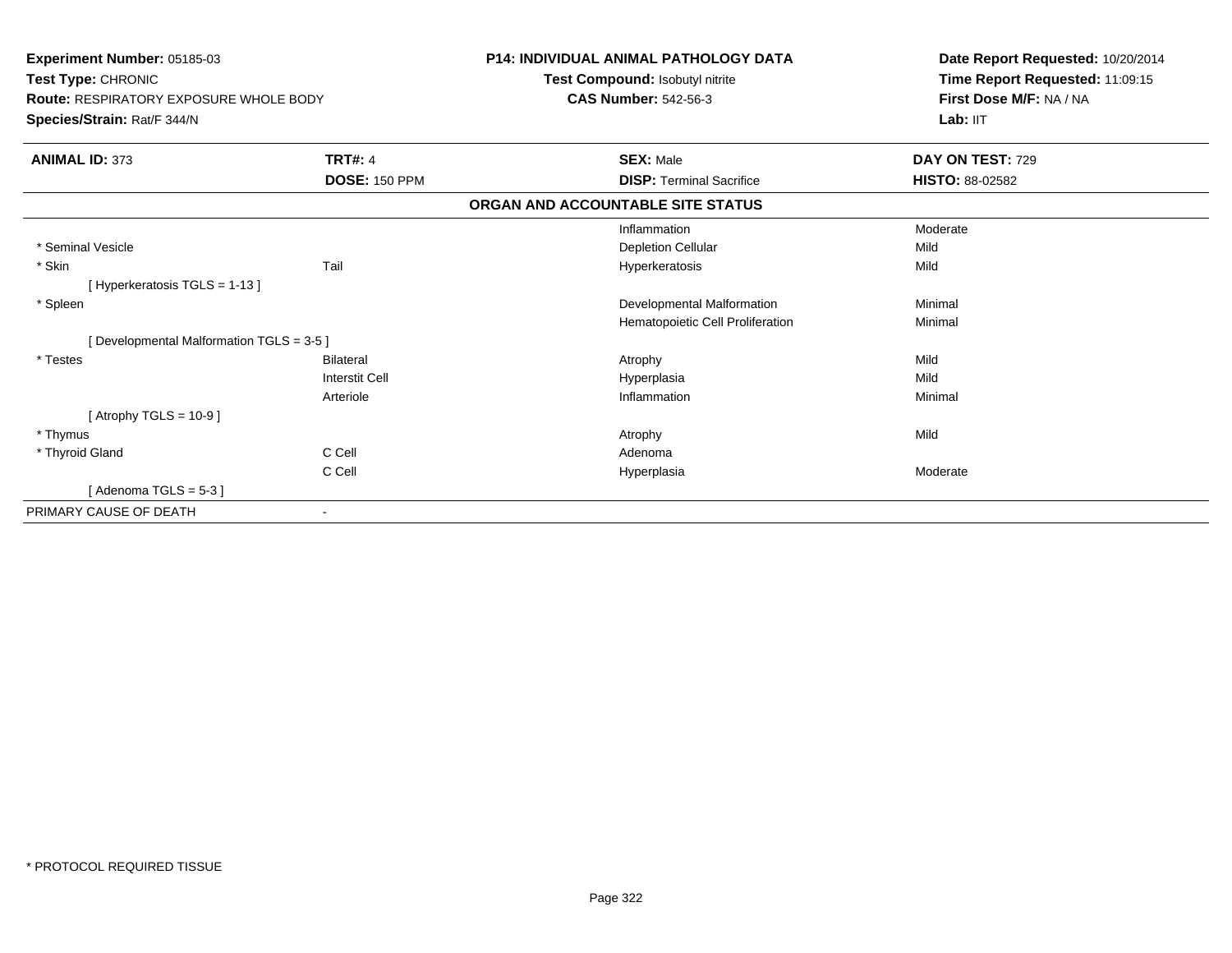**Experiment Number:** 05185-03**Test Type:** CHRONIC **Route:** RESPIRATORY EXPOSURE WHOLE BODY**Species/Strain:** Rat/F 344/N**P14: INDIVIDUAL ANIMAL PATHOLOGY DATATest Compound:** Isobutyl nitrite**CAS Number:** 542-56-3**Date Report Requested:** 10/20/2014**Time Report Requested:** 11:09:15**First Dose M/F:** NA / NALab: IIT **ANIMAL ID:** 374**TRT#:** 4 **SEX:** Male **DAY ON TEST:** 730 **DOSE:** 150 PPM **DISP:** Terminal Sacrifice **HISTO:** 88-02583 **ORGAN AND ACCOUNTABLE SITE STATUSNORMAL**\* Adrenal Cortex \* Adrenal Medulla \* Adrenal Medulla \* Bone \* Bone \* Bone \* Bone \* Bone Marrow \* Intestine Large, Colon \* Brain \* Esophagus \* Esophagus \* Esophagus \* 11testine Large, Cecum \* \* Intestine Large, Rectum \* Thestine Small, Duodenum \* Number of the small, Ileum \* Intestine Small, Jejunum \* Intestine Small, Jejunum \* Lymph Node, Mesenteric \* Larynx **\* Lymph Node, Bronchial \*** Lymph Node, Bronchial \* Lymph Node, Mandibular \* Mammary Gland \* \* Nose \* \* Nose \* \* Pancreas \* Pancreas \* \* Pancreas \* \* Pancreas \* \* Pancreas \* \* Parathyroid Gland \* Salivary Glands \* The stomach \* Skin \* Spleen \* Spleen \* Stomach, Forestomach \* Stomach, Forestomach \* Stomach, Forestomach \* Stomach, Glandular \* Thymus \* Thyroid Gland \* Trachea \* Urinary Bladder**OBSERVATIONS** \* Epididymis HypospermiaHypospermia and a mate of the Moderate Moderate Cardiomyopathy and a mate of the Moderate Mild \* Heart Cardiomyopathyy Mild Mild \* Kidneyy and the control of the control of the control of the control of the control of the control of the control of the control of the control of the control of the control of the control of the control of the control of the co y Chronic, Mild Nephropathy $[$  Cyst TGLS = 6-7  $]$  \* Liver Basophilic Focus Multiple, Minimal Fatty Changee Mild Mixed Cell Focuss Mild Multiple \* Lung Alveolar/Bronchiolar Adenoma Multiple Alveolar Epithh anns an t-Imperplasia anns an t-Imperplasia anns an t-Imperplasia anns an t-Imperplasia anns an t-Imperplasi \* Lymph Node, Mediastinal Hemorrhagee Minimal \* Pituitary Glandd and the contract of Pars Distalis and the contract of Adenoma and Adenoma and the Adenoma and the Adenoma and  $\lambda$ Pars Distalis Hyperplasia Moderate  $[$  Adenoma TGLS = 5-1  $]$  \* Preputial Glandd and the control of the control of the control of the control of the control of the control of the control of the control of the control of the control of the control of the control of the control of the control of the co [ Ectasia TGLS = 1-10 ] \* Prostatee discussion of the control of the control of the control of the control of the control of the control of the control of the control of the control of the control of the control of the control of the control of the control \* Seminal Vesiclee and the contract of the contract of the contract of the Depletion Cellular contract of the Minimal Minimal o [ Depletion Cellular TGLS = 4-10 ] \* Testes Interstit Cell AdenomaAtrophyy the contract of the contract of the Minimal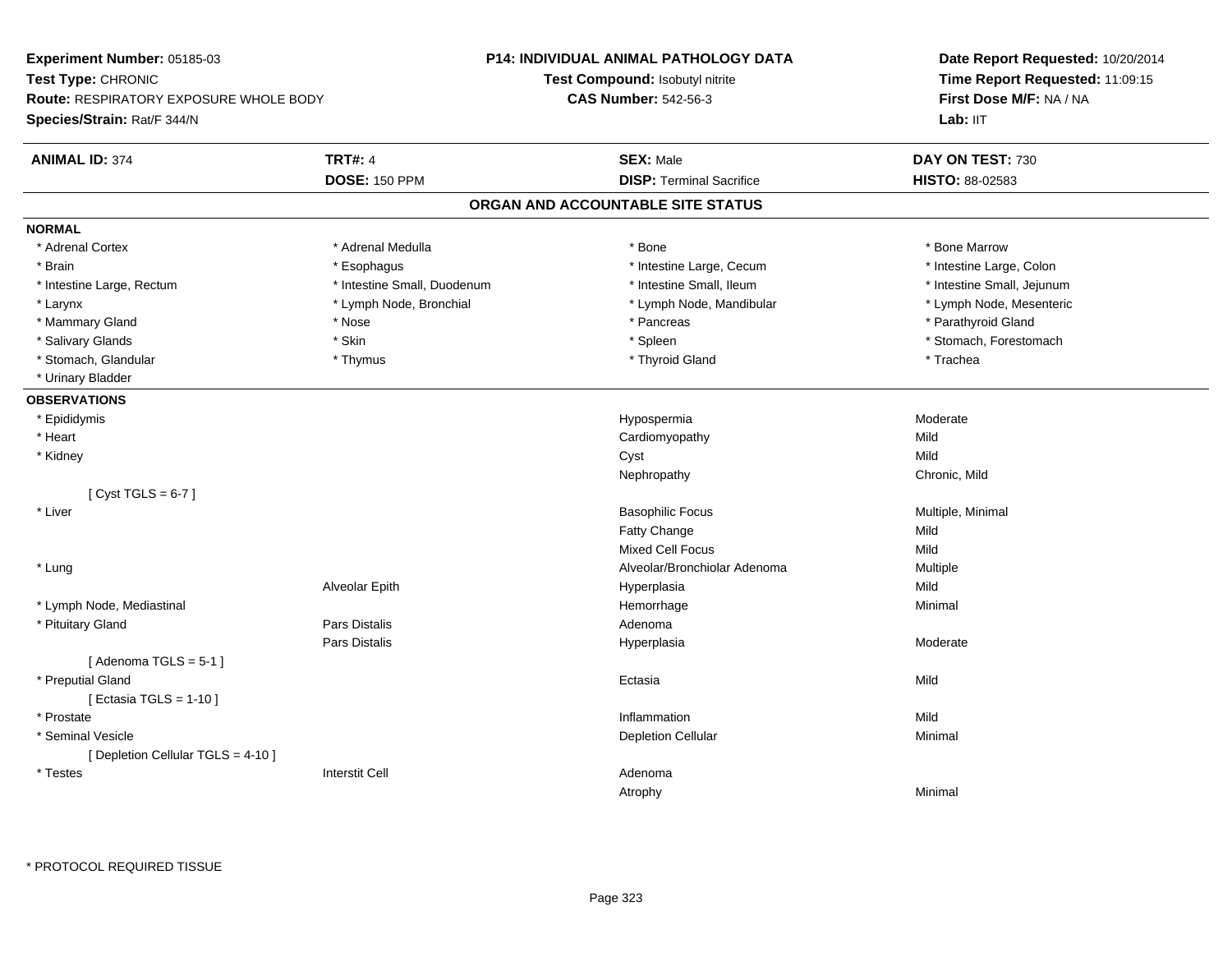| <b>Experiment Number: 05185-03</b><br><b>Test Type: CHRONIC</b><br><b>Route: RESPIRATORY EXPOSURE WHOLE BODY</b><br>Species/Strain: Rat/F 344/N |                       | <b>P14: INDIVIDUAL ANIMAL PATHOLOGY DATA</b><br>Test Compound: Isobutyl nitrite | Date Report Requested: 10/20/2014<br>Time Report Requested: 11:09:15<br>First Dose M/F: NA / NA<br>Lab: IIT |
|-------------------------------------------------------------------------------------------------------------------------------------------------|-----------------------|---------------------------------------------------------------------------------|-------------------------------------------------------------------------------------------------------------|
|                                                                                                                                                 |                       | <b>CAS Number: 542-56-3</b>                                                     |                                                                                                             |
|                                                                                                                                                 |                       |                                                                                 |                                                                                                             |
| <b>ANIMAL ID: 374</b>                                                                                                                           | <b>TRT#: 4</b>        | <b>SEX: Male</b>                                                                | DAY ON TEST: 730                                                                                            |
|                                                                                                                                                 | <b>DOSE: 150 PPM</b>  | <b>DISP:</b> Terminal Sacrifice                                                 | <b>HISTO: 88-02583</b>                                                                                      |
|                                                                                                                                                 |                       | ORGAN AND ACCOUNTABLE SITE STATUS                                               |                                                                                                             |
|                                                                                                                                                 | <b>Interstit Cell</b> | Hyperplasia                                                                     | Mild                                                                                                        |
| [Adenoma TGLS = $2-9$ ]                                                                                                                         |                       |                                                                                 |                                                                                                             |
| [Atrophy TGLS = $3-9$ ]                                                                                                                         |                       |                                                                                 |                                                                                                             |
| PRIMARY CAUSE OF DEATH                                                                                                                          |                       |                                                                                 |                                                                                                             |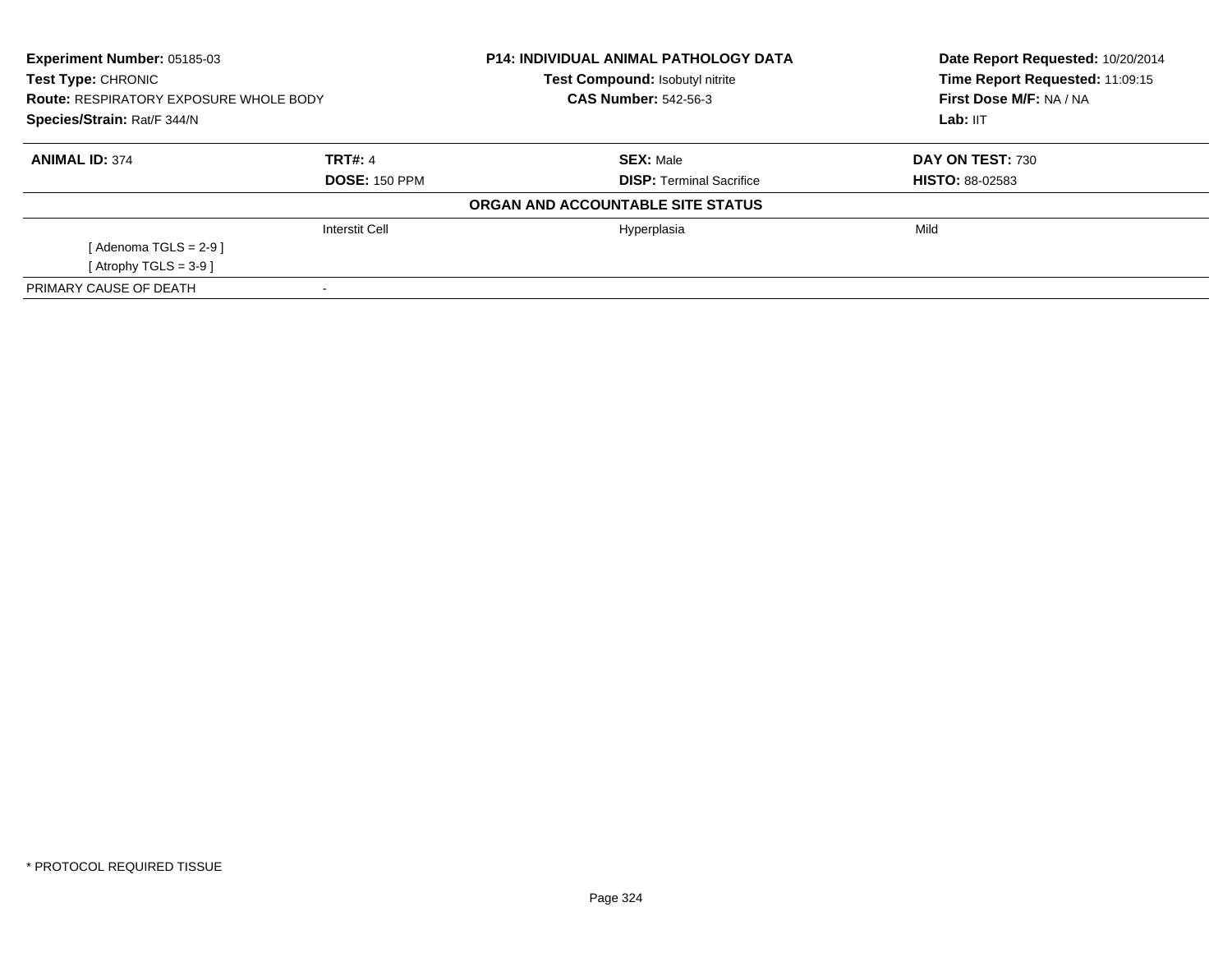| Experiment Number: 05185-03<br>Test Type: CHRONIC<br>Route: RESPIRATORY EXPOSURE WHOLE BODY |                          | P14: INDIVIDUAL ANIMAL PATHOLOGY DATA | Date Report Requested: 10/20/2014<br>Time Report Requested: 11:09:15<br>First Dose M/F: NA / NA |  |
|---------------------------------------------------------------------------------------------|--------------------------|---------------------------------------|-------------------------------------------------------------------------------------------------|--|
|                                                                                             |                          | Test Compound: Isobutyl nitrite       |                                                                                                 |  |
|                                                                                             |                          | <b>CAS Number: 542-56-3</b>           |                                                                                                 |  |
| Species/Strain: Rat/F 344/N                                                                 |                          |                                       | Lab: IIT                                                                                        |  |
| <b>ANIMAL ID: 375</b>                                                                       | <b>TRT#: 4</b>           | <b>SEX: Male</b>                      | DAY ON TEST: 640                                                                                |  |
|                                                                                             | <b>DOSE: 150 PPM</b>     | <b>DISP:</b> Moribund Sacrifice       | HISTO: 88-02584                                                                                 |  |
|                                                                                             |                          | ORGAN AND ACCOUNTABLE SITE STATUS     |                                                                                                 |  |
| <b>NORMAL</b>                                                                               |                          |                                       |                                                                                                 |  |
| * Adrenal Cortex                                                                            | * Adrenal Medulla        | * Bone                                | * Bone Marrow                                                                                   |  |
| * Esophagus                                                                                 | * Intestine Large, Cecum | * Intestine Large, Colon              | * Intestine Large, Rectum                                                                       |  |
| * Intestine Small, Duodenum                                                                 | * Intestine Small, Ileum | * Intestine Small, Jejunum            | * Larynx                                                                                        |  |
| * Lymph Node, Bronchial                                                                     | * Lymph Node, Mandibular | * Lymph Node, Mediastinal             | * Lymph Node, Mesenteric                                                                        |  |
| * Pancreas                                                                                  | * Salivary Glands        | * Skin                                | * Spleen                                                                                        |  |
| * Thyroid Gland                                                                             | * Trachea                | * Urinary Bladder                     |                                                                                                 |  |
| <b>MISSING</b>                                                                              |                          |                                       |                                                                                                 |  |
| * Parathyroid Gland                                                                         |                          |                                       |                                                                                                 |  |
| <b>OBSERVATIONS</b>                                                                         |                          |                                       |                                                                                                 |  |
| * Brain                                                                                     |                          | Compression                           | Moderate                                                                                        |  |
| [Compression TGLS = 3-1]                                                                    |                          |                                       |                                                                                                 |  |
| * Epididymis                                                                                |                          | Hypospermia                           | Marked                                                                                          |  |
| * Heart                                                                                     |                          | Cardiomyopathy                        | Mild                                                                                            |  |
| * Kidney                                                                                    |                          | Nephropathy                           | Chronic, Moderate                                                                               |  |
|                                                                                             |                          | Pigmentation                          | Mild                                                                                            |  |
| [Nephropathy TGLS = 6-7]                                                                    |                          |                                       |                                                                                                 |  |
| [ Pigmentation TGLS = 6-7 ]                                                                 |                          |                                       |                                                                                                 |  |
| * Liver                                                                                     |                          | <b>Basophilic Focus</b>               | Multiple, Mild                                                                                  |  |
|                                                                                             |                          | Fatty Change                          | Moderate                                                                                        |  |
| [Fatty Change TGLS = 7-5]                                                                   |                          |                                       |                                                                                                 |  |
| * Lung                                                                                      | Alveolar Epith           | Hyperplasia                           | Mild                                                                                            |  |
| * Mammary Gland                                                                             |                          | Galactocele                           | Moderate                                                                                        |  |
|                                                                                             |                          | Inflammation                          | Mild                                                                                            |  |
|                                                                                             |                          | Lactation                             | Moderate                                                                                        |  |
| [Galactocele TGLS = 5-13]                                                                   |                          |                                       |                                                                                                 |  |
| * Nose                                                                                      | <b>Respirat Epith</b>    | Hyperplasia                           | Mild                                                                                            |  |
|                                                                                             |                          | Inflammation                          | Minimal                                                                                         |  |
| * Pituitary Gland                                                                           | <b>Pars Distalis</b>     | Adenoma                               |                                                                                                 |  |
| [Adenoma TGLS = $2-1$ ]                                                                     |                          |                                       |                                                                                                 |  |
| * Preputial Gland                                                                           |                          | Ectasia                               | Mild                                                                                            |  |
|                                                                                             |                          |                                       |                                                                                                 |  |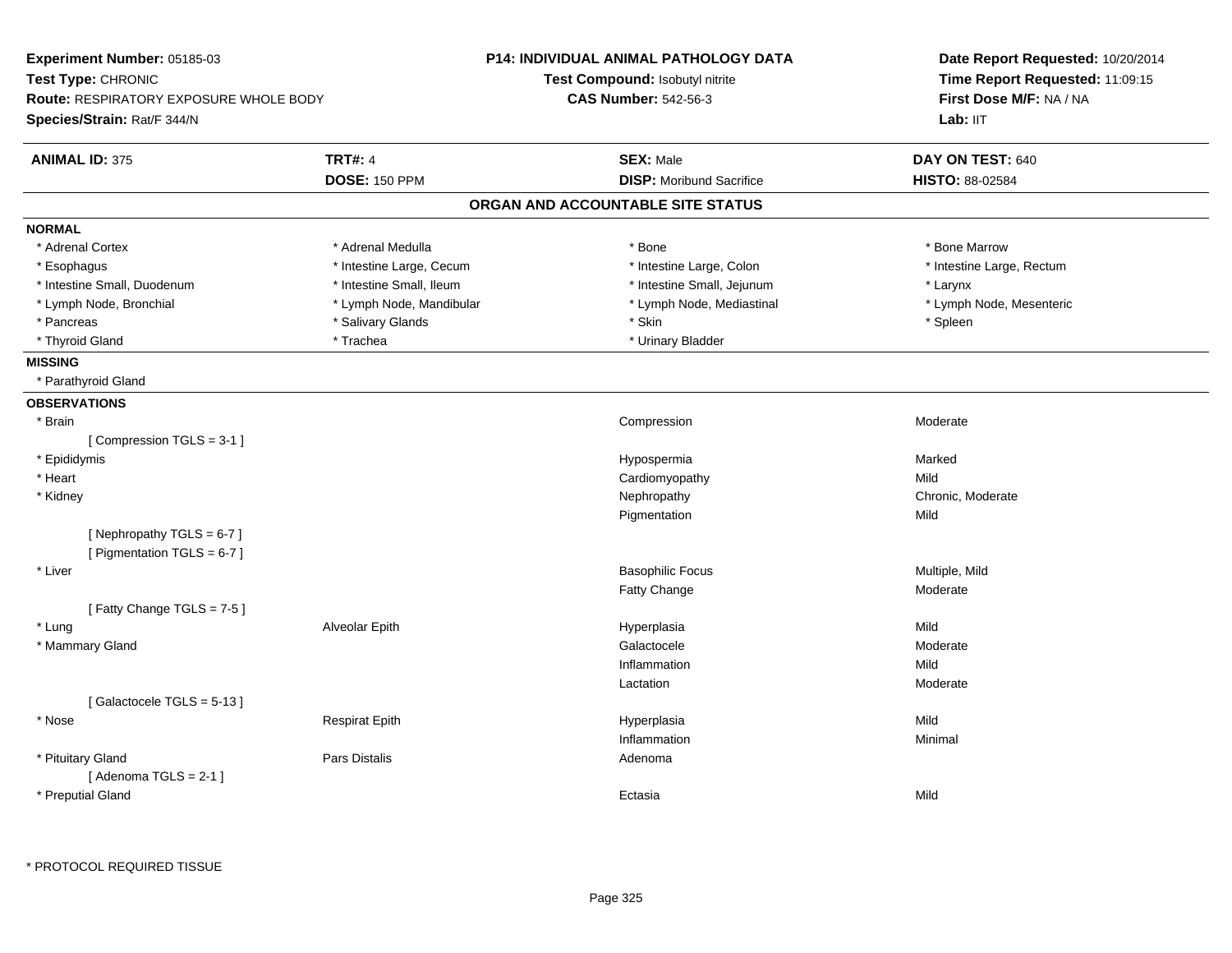| <b>Experiment Number: 05185-03</b><br><b>Test Type: CHRONIC</b><br><b>Route: RESPIRATORY EXPOSURE WHOLE BODY</b><br>Species/Strain: Rat/F 344/N |                                        | <b>P14: INDIVIDUAL ANIMAL PATHOLOGY DATA</b><br><b>Test Compound: Isobutyl nitrite</b><br><b>CAS Number: 542-56-3</b> | Date Report Requested: 10/20/2014<br>Time Report Requested: 11:09:15<br>First Dose M/F: NA / NA<br>Lab: IIT |
|-------------------------------------------------------------------------------------------------------------------------------------------------|----------------------------------------|-----------------------------------------------------------------------------------------------------------------------|-------------------------------------------------------------------------------------------------------------|
| <b>ANIMAL ID: 375</b>                                                                                                                           | <b>TRT#: 4</b><br><b>DOSE: 150 PPM</b> | <b>SEX: Male</b><br><b>DISP:</b> Moribund Sacrifice                                                                   | DAY ON TEST: 640<br><b>HISTO: 88-02584</b>                                                                  |
|                                                                                                                                                 |                                        | ORGAN AND ACCOUNTABLE SITE STATUS                                                                                     |                                                                                                             |
| * Prostate                                                                                                                                      |                                        | Inflammation                                                                                                          | Mild                                                                                                        |
| * Seminal Vesicle                                                                                                                               |                                        | <b>Depletion Cellular</b>                                                                                             | Moderate                                                                                                    |
| * Stomach, Forestomach                                                                                                                          |                                        | Hyperplasia                                                                                                           | Moderate                                                                                                    |
|                                                                                                                                                 |                                        | Inflammation                                                                                                          | Moderate                                                                                                    |
| * Stomach, Glandular                                                                                                                            |                                        | Inflammation                                                                                                          | Minimal                                                                                                     |
| * Testes                                                                                                                                        | <b>Bilateral</b>                       | Atrophy                                                                                                               | Moderate                                                                                                    |
| [Atrophy TGLS = 4-9 ]                                                                                                                           |                                        |                                                                                                                       |                                                                                                             |
| * Thymus                                                                                                                                        |                                        | Atrophy                                                                                                               | Moderate                                                                                                    |
| PRIMARY CAUSE OF DEATH                                                                                                                          |                                        |                                                                                                                       |                                                                                                             |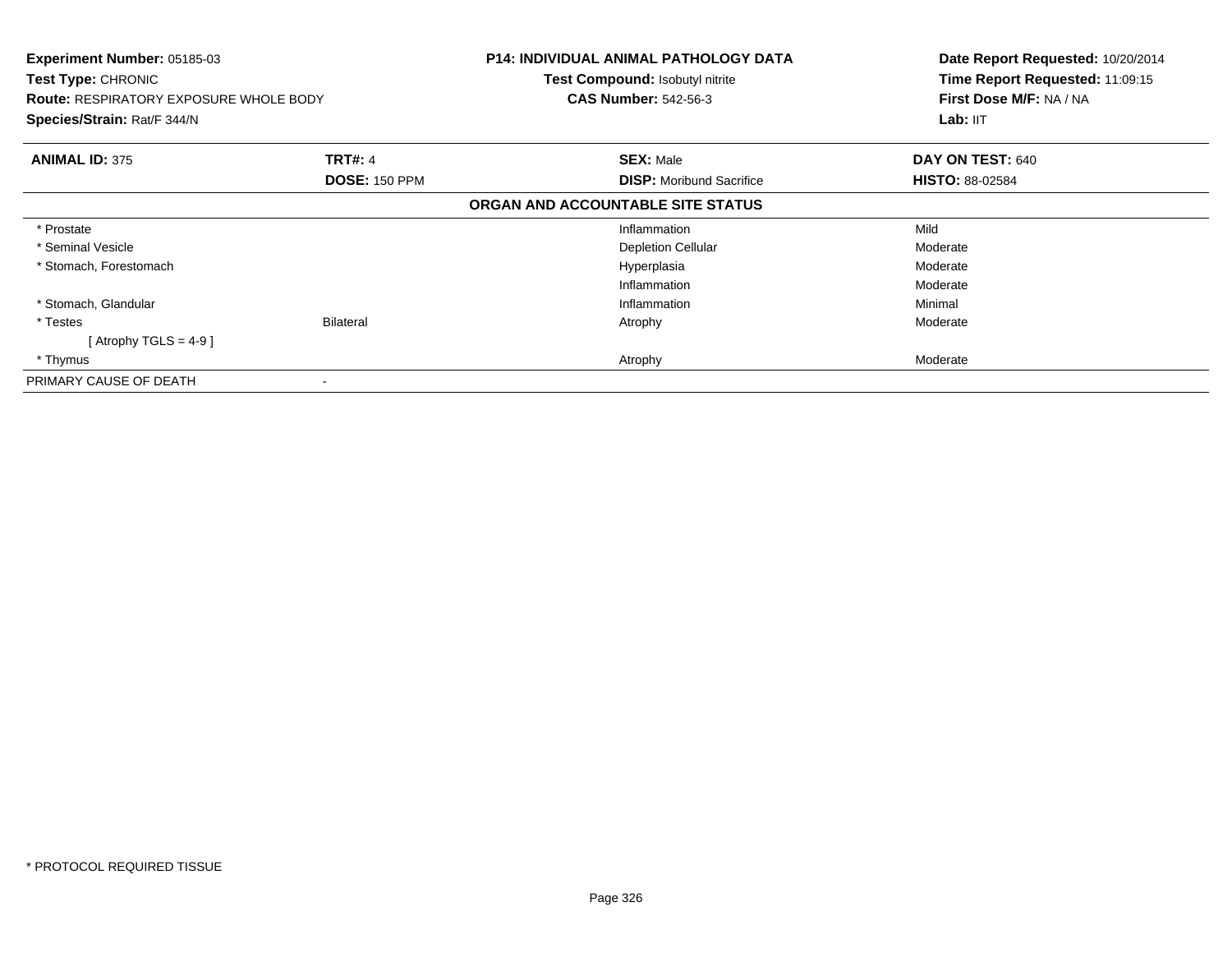| Experiment Number: 05185-03            |                             | <b>P14: INDIVIDUAL ANIMAL PATHOLOGY DATA</b> | Date Report Requested: 10/20/2014<br>Time Report Requested: 11:09:15<br>First Dose M/F: NA / NA |
|----------------------------------------|-----------------------------|----------------------------------------------|-------------------------------------------------------------------------------------------------|
| Test Type: CHRONIC                     |                             | <b>Test Compound: Isobutyl nitrite</b>       |                                                                                                 |
| Route: RESPIRATORY EXPOSURE WHOLE BODY |                             | <b>CAS Number: 542-56-3</b>                  |                                                                                                 |
| Species/Strain: Rat/F 344/N            |                             |                                              | Lab: IIT                                                                                        |
| <b>ANIMAL ID: 376</b>                  | <b>TRT#: 4</b>              | <b>SEX: Male</b>                             | DAY ON TEST: 729                                                                                |
|                                        | <b>DOSE: 150 PPM</b>        | <b>DISP: Terminal Sacrifice</b>              | HISTO: 88-02585                                                                                 |
|                                        |                             | ORGAN AND ACCOUNTABLE SITE STATUS            |                                                                                                 |
| <b>NORMAL</b>                          |                             |                                              |                                                                                                 |
| * Adrenal Cortex                       | * Adrenal Medulla           | * Bone                                       | * Bone Marrow                                                                                   |
| * Brain                                | * Esophagus                 | * Intestine Large, Cecum                     | * Intestine Large, Colon                                                                        |
| * Intestine Large, Rectum              | * Intestine Small, Duodenum | * Intestine Small, Ileum                     | * Intestine Small, Jejunum                                                                      |
| * Larynx                               | * Liver                     | * Lymph Node, Mandibular                     | * Lymph Node, Mesenteric                                                                        |
| * Mammary Gland                        | * Pancreas                  | * Parathyroid Gland                          | * Salivary Glands                                                                               |
| * Skin                                 | * Stomach, Forestomach      | * Stomach, Glandular                         | * Thyroid Gland                                                                                 |
| * Trachea                              | * Urinary Bladder           |                                              |                                                                                                 |
| <b>MISSING</b>                         |                             |                                              |                                                                                                 |
| * Lymph Node, Bronchial                |                             |                                              |                                                                                                 |
| <b>OBSERVATIONS</b>                    |                             |                                              |                                                                                                 |
| * Epididymis                           |                             | Hypospermia                                  | Marked                                                                                          |
| * Heart                                |                             | Cardiomyopathy                               | Mild                                                                                            |
| * Kidney                               |                             | Nephropathy                                  | Chronic, Mild                                                                                   |
| * Lung                                 | Alveolar Epith              | Hyperplasia                                  | Mild                                                                                            |
| * Lymph Node, Mediastinal              |                             | Hemorrhage                                   | Mild                                                                                            |
| * Nose                                 | Olfactory Epi               | <b>Cytoplasmic Alteration</b>                | Minimal                                                                                         |
|                                        |                             | Hemorrhage                                   | Mild                                                                                            |
| * Pituitary Gland                      | Pars Distalis               | Angiectasis                                  | Mild                                                                                            |
|                                        | Pars Distalis               | Hyperplasia                                  | Mild                                                                                            |
| [Angiectasis TGLS = 9-1]               |                             |                                              |                                                                                                 |
| [Hyperplasia TGLS = 8-1]               |                             |                                              |                                                                                                 |
| * Preputial Gland                      |                             | Ectasia                                      | Moderate                                                                                        |
|                                        |                             | Hyperplasia                                  | Moderate                                                                                        |
| [ Ectasia TGLS = $1-10$ ]              |                             |                                              |                                                                                                 |
| [ Hyperplasia TGLS = 1-10 ]            |                             |                                              |                                                                                                 |
| * Prostate                             |                             | Inflammation                                 | Moderate                                                                                        |
| * Seminal Vesicle                      |                             | <b>Depletion Cellular</b>                    | Mild                                                                                            |
| [ Depletion Cellular TGLS = 2-10 ]     |                             |                                              |                                                                                                 |
| * Spleen                               |                             | Degeneration                                 | Cystic, Mild                                                                                    |
| [Degeneration TGLS = 5,6-13]           |                             |                                              |                                                                                                 |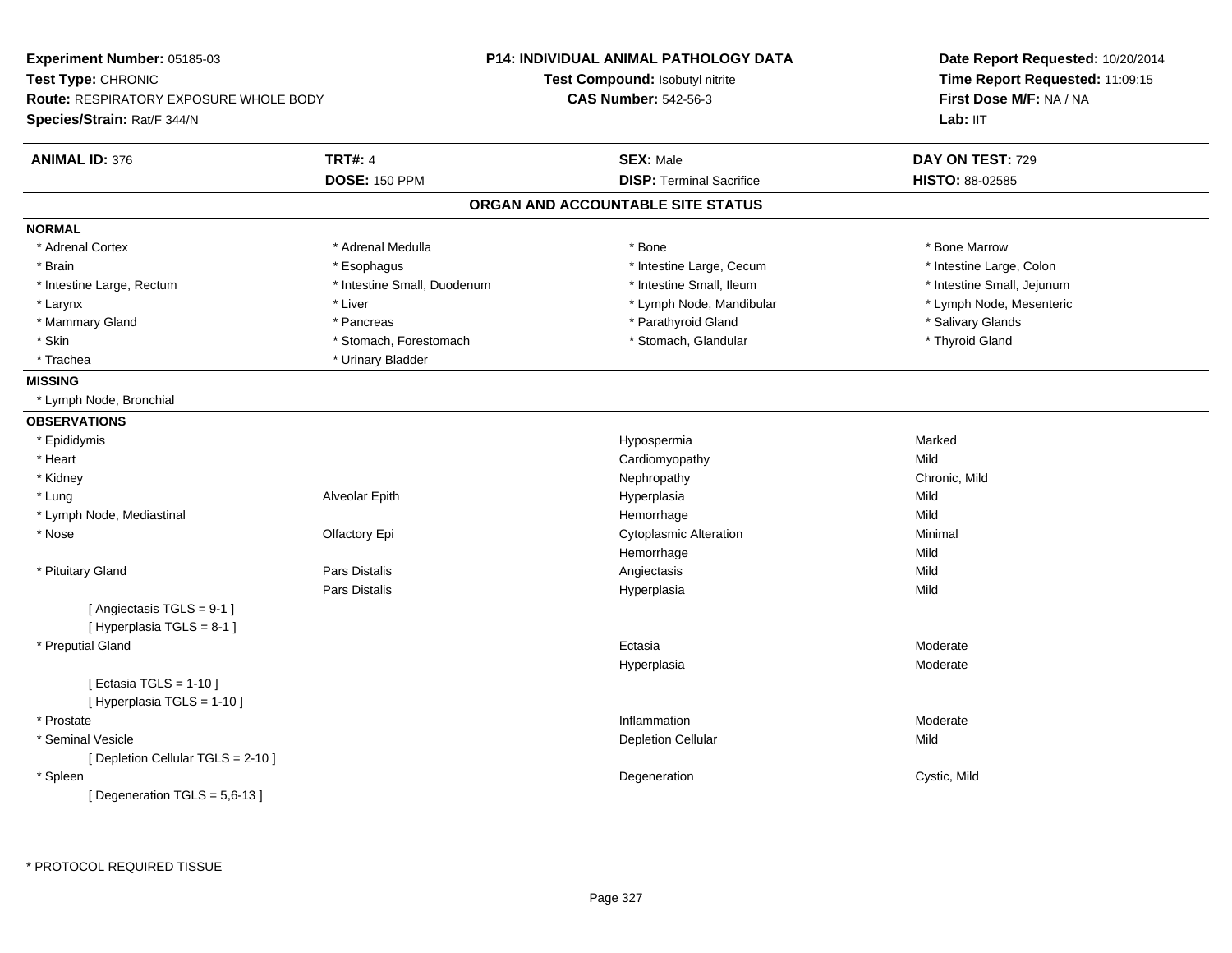| <b>Experiment Number: 05185-03</b><br>Test Type: CHRONIC<br><b>Route: RESPIRATORY EXPOSURE WHOLE BODY</b><br>Species/Strain: Rat/F 344/N |                           | P14: INDIVIDUAL ANIMAL PATHOLOGY DATA | Date Report Requested: 10/20/2014<br>Time Report Requested: 11:09:15 |
|------------------------------------------------------------------------------------------------------------------------------------------|---------------------------|---------------------------------------|----------------------------------------------------------------------|
|                                                                                                                                          |                           | Test Compound: Isobutyl nitrite       |                                                                      |
|                                                                                                                                          |                           | <b>CAS Number: 542-56-3</b>           | First Dose M/F: NA / NA                                              |
|                                                                                                                                          |                           |                                       | Lab: IIT                                                             |
| <b>ANIMAL ID: 376</b>                                                                                                                    | <b>TRT#: 4</b>            | <b>SEX: Male</b>                      | <b>DAY ON TEST: 729</b>                                              |
|                                                                                                                                          | <b>DOSE: 150 PPM</b>      | <b>DISP:</b> Terminal Sacrifice       | <b>HISTO: 88-02585</b>                                               |
|                                                                                                                                          |                           | ORGAN AND ACCOUNTABLE SITE STATUS     |                                                                      |
| * Testes                                                                                                                                 | Bilateral, Interstit Cell | Adenoma                               |                                                                      |
| [Adenoma TGLS = $3,4-9$ ]                                                                                                                |                           |                                       |                                                                      |
| * Thymus                                                                                                                                 |                           | Atrophy                               | Mild                                                                 |
| PRIMARY CAUSE OF DEATH                                                                                                                   |                           |                                       |                                                                      |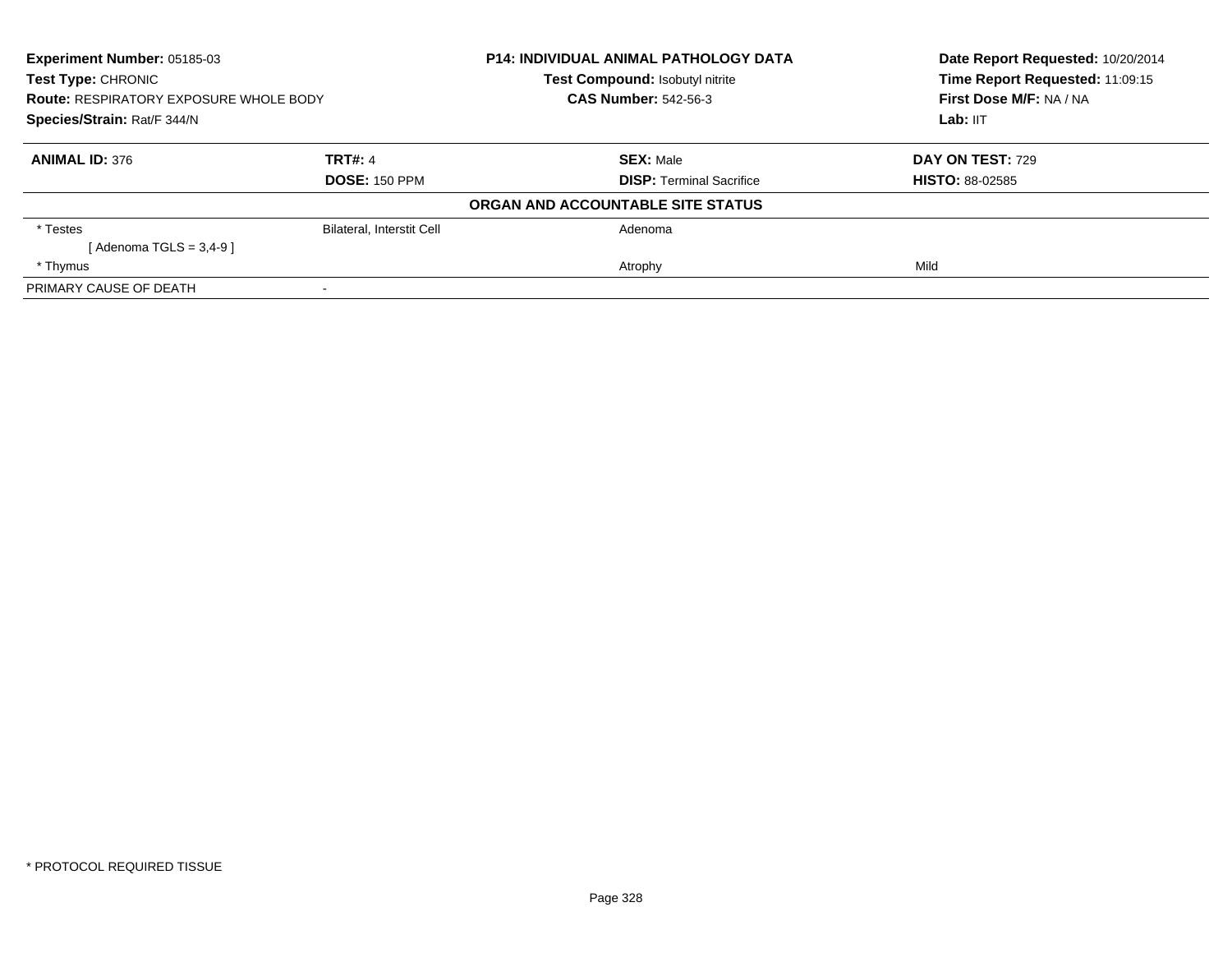| Experiment Number: 05185-03                              |                           | <b>P14: INDIVIDUAL ANIMAL PATHOLOGY DATA</b> | Date Report Requested: 10/20/2014<br>Time Report Requested: 11:09:15<br>First Dose M/F: NA / NA |  |
|----------------------------------------------------------|---------------------------|----------------------------------------------|-------------------------------------------------------------------------------------------------|--|
| Test Type: CHRONIC                                       |                           | <b>Test Compound: Isobutyl nitrite</b>       |                                                                                                 |  |
| <b>Route: RESPIRATORY EXPOSURE WHOLE BODY</b>            |                           | <b>CAS Number: 542-56-3</b>                  |                                                                                                 |  |
| Species/Strain: Rat/F 344/N                              |                           |                                              | Lab: IIT                                                                                        |  |
| <b>TRT#: 4</b><br><b>ANIMAL ID: 377</b>                  |                           | <b>SEX: Male</b>                             | DAY ON TEST: 729                                                                                |  |
|                                                          | <b>DOSE: 150 PPM</b>      | <b>DISP: Terminal Sacrifice</b>              | HISTO: 88-02586                                                                                 |  |
|                                                          |                           | ORGAN AND ACCOUNTABLE SITE STATUS            |                                                                                                 |  |
| <b>NORMAL</b>                                            |                           |                                              |                                                                                                 |  |
| * Adrenal Cortex<br>* Bone                               |                           | * Bone Marrow                                | * Brain                                                                                         |  |
| * Esophagus                                              | * Intestine Large, Cecum  | * Intestine Large, Colon                     | * Intestine Large, Rectum                                                                       |  |
| * Intestine Small, Duodenum                              | * Intestine Small, Ileum  | * Intestine Small, Jejunum                   | * Larynx                                                                                        |  |
| * Lymph Node, Bronchial                                  | * Lymph Node, Mandibular  | * Lymph Node, Mesenteric                     | * Mammary Gland                                                                                 |  |
| * Nose                                                   | * Pancreas                | * Parathyroid Gland                          | * Salivary Glands                                                                               |  |
| * Skin<br>* Spleen                                       |                           | * Stomach, Forestomach                       | * Stomach, Glandular                                                                            |  |
| * Thymus                                                 | * Thyroid Gland           | * Trachea                                    | * Urinary Bladder                                                                               |  |
| <b>OBSERVATIONS</b>                                      |                           |                                              |                                                                                                 |  |
| * Adrenal Medulla                                        |                           | Pheochromocytoma Benign                      |                                                                                                 |  |
| [ Pheochromocytoma Benign TGLS = 1,2-9 ]                 |                           |                                              |                                                                                                 |  |
| * Epididymis                                             |                           | Hypospermia                                  | Moderate                                                                                        |  |
| * Heart                                                  |                           | Cardiomyopathy                               | Moderate                                                                                        |  |
| * Kidney                                                 |                           | Nephropathy                                  | Chronic, Mild                                                                                   |  |
| * Liver                                                  |                           | <b>Basophilic Focus</b>                      | Minimal                                                                                         |  |
|                                                          |                           | <b>Clear Cell Focus</b>                      | Multiple, Mild                                                                                  |  |
| * Lung                                                   |                           | Alveolar/Bronchiolar Adenoma                 |                                                                                                 |  |
| Alveolar Epith                                           |                           | Hyperplasia                                  | Moderate                                                                                        |  |
| [ Alveolar/Bronchiolar Adenoma TGLS = 5-6 ]              |                           |                                              |                                                                                                 |  |
| [ Hyperplasia TGLS = $4,6,7-13$ ]                        |                           |                                              |                                                                                                 |  |
| * Lymph Node, Mediastinal                                |                           | Hemorrhage                                   | Moderate                                                                                        |  |
| * Pituitary Gland<br>Pars Distalis                       |                           | Cyst                                         | Marked                                                                                          |  |
| * Preputial Gland                                        |                           | Ectasia                                      | Mild                                                                                            |  |
| * Prostate                                               |                           | Inflammation                                 | Minimal                                                                                         |  |
| * Seminal Vesicle                                        |                           | <b>Depletion Cellular</b>                    | Moderate                                                                                        |  |
| [ Depletion Cellular TGLS = 3-10 ]                       |                           |                                              |                                                                                                 |  |
| * Testes                                                 | Bilateral, Interstit Cell | Adenoma                                      |                                                                                                 |  |
| Note: THE CELLULAR MORPHOLOGY OF ONE OF THE INTERSTITIAL |                           |                                              |                                                                                                 |  |
| Note: CELL ADENOMAS IS QUITE ABNORMAL.                   |                           |                                              |                                                                                                 |  |
| [Adenoma TGLS = $1,2-9$ ]                                |                           |                                              |                                                                                                 |  |
| PRIMARY CAUSE OF DEATH<br>$\blacksquare$                 |                           |                                              |                                                                                                 |  |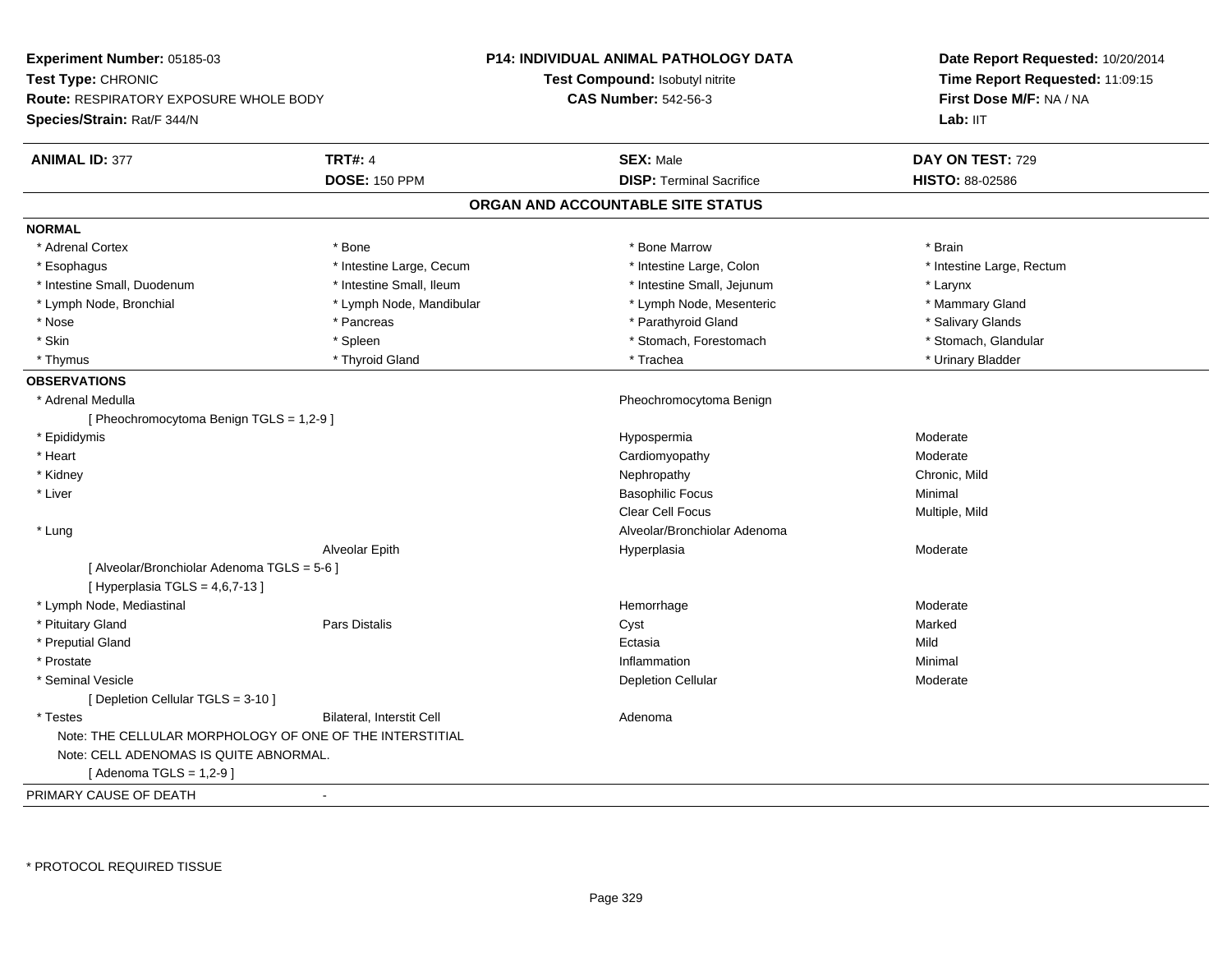| Experiment Number: 05185-03<br>Test Type: CHRONIC<br><b>Route: RESPIRATORY EXPOSURE WHOLE BODY</b> |                                  | <b>P14: INDIVIDUAL ANIMAL PATHOLOGY DATA</b> | Date Report Requested: 10/20/2014<br>Time Report Requested: 11:09:15<br>First Dose M/F: NA / NA |  |
|----------------------------------------------------------------------------------------------------|----------------------------------|----------------------------------------------|-------------------------------------------------------------------------------------------------|--|
|                                                                                                    |                                  | Test Compound: Isobutyl nitrite              |                                                                                                 |  |
|                                                                                                    |                                  | <b>CAS Number: 542-56-3</b>                  |                                                                                                 |  |
| Species/Strain: Rat/F 344/N                                                                        |                                  |                                              | Lab: IIT                                                                                        |  |
| <b>ANIMAL ID: 378</b>                                                                              | <b>TRT#: 4</b>                   | <b>SEX: Male</b>                             | DAY ON TEST: 647                                                                                |  |
|                                                                                                    | <b>DOSE: 150 PPM</b>             | <b>DISP: Natural Death</b>                   | HISTO: 88-02587                                                                                 |  |
|                                                                                                    |                                  | ORGAN AND ACCOUNTABLE SITE STATUS            |                                                                                                 |  |
| <b>NORMAL</b>                                                                                      |                                  |                                              |                                                                                                 |  |
| * Adrenal Cortex                                                                                   | * Adrenal Medulla                | * Bone                                       | * Bone Marrow                                                                                   |  |
| * Epididymis                                                                                       | * Esophagus                      | * Intestine Large, Colon                     | * Intestine Large, Rectum                                                                       |  |
| * Intestine Small, Duodenum                                                                        | * Larynx                         | * Lymph Node, Bronchial                      | * Lymph Node, Mandibular                                                                        |  |
| * Lymph Node, Mesenteric                                                                           | * Nose                           | * Pancreas                                   | * Parathyroid Gland                                                                             |  |
| * Salivary Glands                                                                                  | * Skin                           | * Spleen                                     | * Stomach, Forestomach                                                                          |  |
| * Stomach, Glandular                                                                               | * Thyroid Gland                  | * Trachea                                    | * Urinary Bladder                                                                               |  |
| <b>AUTO PRECLUDES DIAG.</b>                                                                        |                                  |                                              |                                                                                                 |  |
| * Intestine Large, Cecum                                                                           | * Intestine Small, Ileum         | * Intestine Small, Jejunum                   |                                                                                                 |  |
| <b>OBSERVATIONS</b>                                                                                |                                  |                                              |                                                                                                 |  |
| * Brain                                                                                            |                                  | Compression                                  | Moderate                                                                                        |  |
| [Compression TGLS = 1-1]                                                                           |                                  |                                              |                                                                                                 |  |
| * Heart                                                                                            |                                  | Cardiomyopathy                               | Moderate                                                                                        |  |
| * Kidney                                                                                           |                                  | Nephropathy                                  | Chronic, Mild                                                                                   |  |
| * Liver                                                                                            |                                  | <b>Basophilic Focus</b>                      | Mild                                                                                            |  |
| * Lung                                                                                             |                                  | Congestion                                   | Mild                                                                                            |  |
|                                                                                                    |                                  | Inflammation                                 | Minimal                                                                                         |  |
| * Lymph Node, Mediastinal                                                                          |                                  | Hemorrhage                                   | Mild                                                                                            |  |
| * Mammary Gland                                                                                    |                                  | Lactation                                    | Moderate                                                                                        |  |
| * Pituitary Gland                                                                                  | <b>Pars Distalis</b>             | Adenoma                                      |                                                                                                 |  |
| [Adenoma TGLS = $3-1$ ]                                                                            |                                  |                                              |                                                                                                 |  |
| * Preputial Gland                                                                                  |                                  | Ectasia                                      | Moderate                                                                                        |  |
| [ Ectasia TGLS = $4-10$ ]                                                                          |                                  |                                              |                                                                                                 |  |
| * Prostate                                                                                         |                                  | Inflammation                                 | Moderate                                                                                        |  |
| * Seminal Vesicle                                                                                  |                                  | Inflammation                                 | Moderate                                                                                        |  |
| [Inflammation TGLS = $5-10,13$ ]                                                                   |                                  |                                              |                                                                                                 |  |
| * Testes                                                                                           | <b>Bilateral, Interstit Cell</b> | Adenoma                                      |                                                                                                 |  |
| [Adenoma TGLS = $6-9$ ]                                                                            |                                  |                                              |                                                                                                 |  |
| * Thymus                                                                                           |                                  | Atrophy                                      | Moderate                                                                                        |  |
|                                                                                                    |                                  | Congestion                                   | Moderate                                                                                        |  |
|                                                                                                    |                                  | Hemorrhage                                   | Mild                                                                                            |  |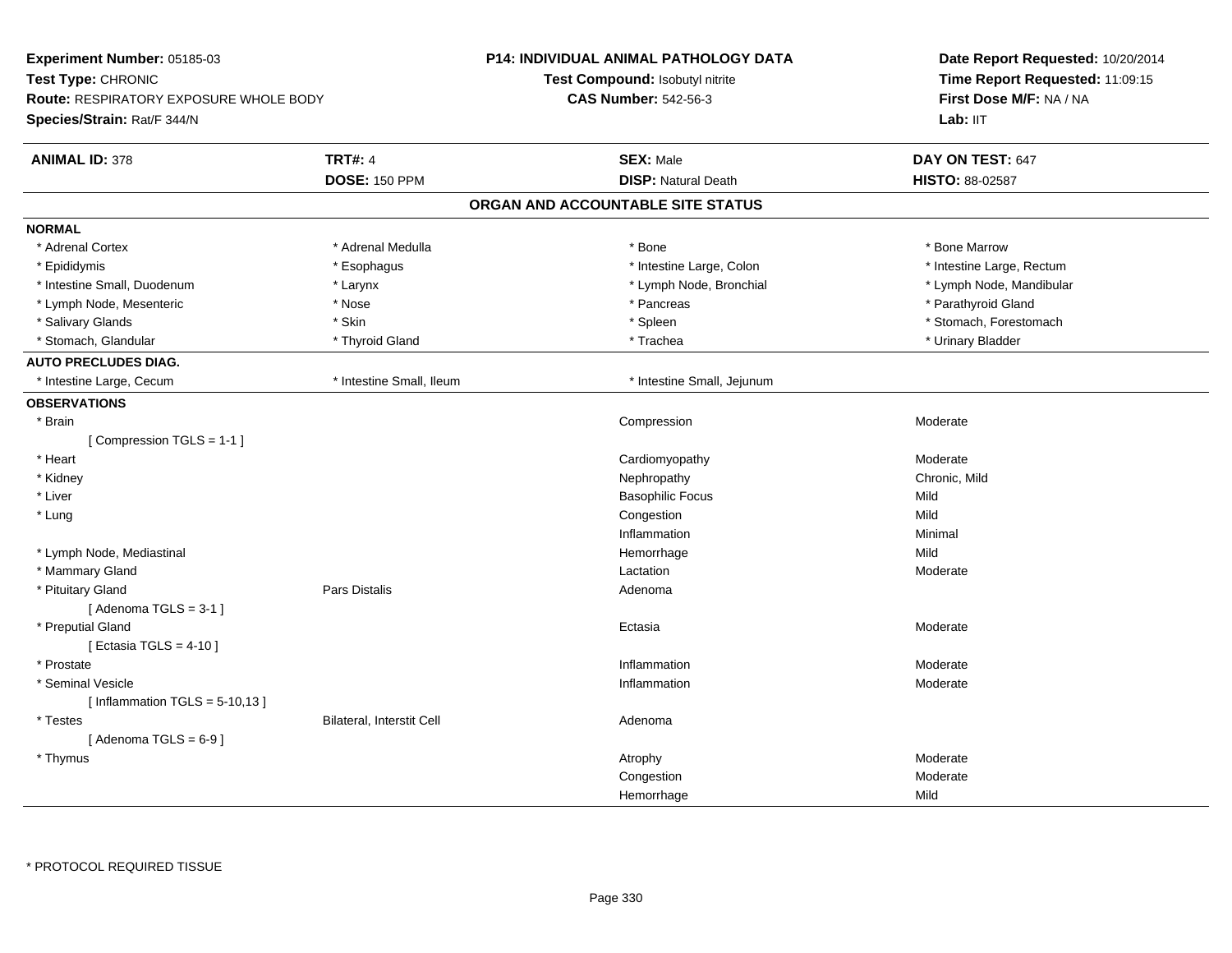| <b>Experiment Number: 05185-03</b><br><b>Test Type: CHRONIC</b><br><b>Route: RESPIRATORY EXPOSURE WHOLE BODY</b><br>Species/Strain: Rat/F 344/N |                      | <b>P14: INDIVIDUAL ANIMAL PATHOLOGY DATA</b> | Date Report Requested: 10/20/2014 |  |
|-------------------------------------------------------------------------------------------------------------------------------------------------|----------------------|----------------------------------------------|-----------------------------------|--|
|                                                                                                                                                 |                      | Test Compound: Isobutyl nitrite              | Time Report Requested: 11:09:15   |  |
|                                                                                                                                                 |                      | <b>CAS Number: 542-56-3</b>                  | <b>First Dose M/F: NA / NA</b>    |  |
|                                                                                                                                                 |                      |                                              | Lab: IIT                          |  |
| <b>ANIMAL ID: 378</b>                                                                                                                           | <b>TRT#: 4</b>       | <b>SEX:</b> Male                             | DAY ON TEST: 647                  |  |
|                                                                                                                                                 | <b>DOSE: 150 PPM</b> | <b>DISP:</b> Natural Death                   | <b>HISTO: 88-02587</b>            |  |
|                                                                                                                                                 |                      | ORGAN AND ACCOUNTABLE SITE STATUS            |                                   |  |
| PRIMARY CAUSE OF DEATH                                                                                                                          |                      |                                              |                                   |  |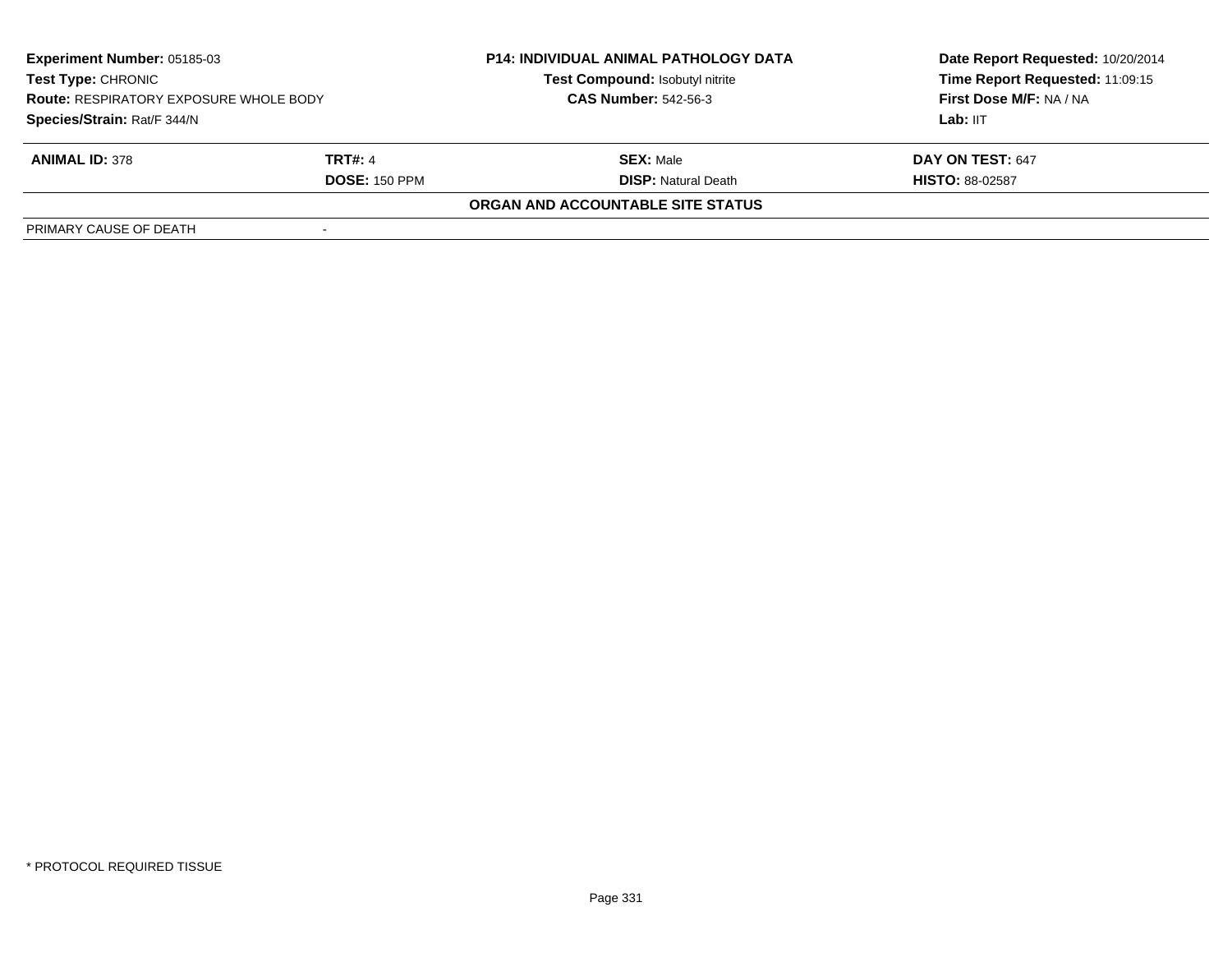| Experiment Number: 05185-03<br>Test Type: CHRONIC<br><b>Route: RESPIRATORY EXPOSURE WHOLE BODY</b><br>Species/Strain: Rat/F 344/N |                            | <b>P14: INDIVIDUAL ANIMAL PATHOLOGY DATA</b><br>Test Compound: Isobutyl nitrite<br><b>CAS Number: 542-56-3</b> | Date Report Requested: 10/20/2014<br>Time Report Requested: 11:09:15<br>First Dose M/F: NA / NA<br>Lab: IIT |
|-----------------------------------------------------------------------------------------------------------------------------------|----------------------------|----------------------------------------------------------------------------------------------------------------|-------------------------------------------------------------------------------------------------------------|
| <b>ANIMAL ID: 379</b>                                                                                                             | <b>TRT#: 4</b>             | <b>SEX: Male</b>                                                                                               | DAY ON TEST: 729                                                                                            |
|                                                                                                                                   | <b>DOSE: 150 PPM</b>       | <b>DISP: Terminal Sacrifice</b>                                                                                | <b>HISTO: 88-02588</b>                                                                                      |
|                                                                                                                                   |                            | ORGAN AND ACCOUNTABLE SITE STATUS                                                                              |                                                                                                             |
| <b>NORMAL</b>                                                                                                                     |                            |                                                                                                                |                                                                                                             |
| * Adrenal Medulla                                                                                                                 | * Bone                     | * Bone Marrow                                                                                                  | * Esophagus                                                                                                 |
| * Intestine Large, Cecum                                                                                                          | * Intestine Large, Colon   | * Intestine Large, Rectum                                                                                      | * Intestine Small, Duodenum                                                                                 |
| * Intestine Small, Ileum                                                                                                          | * Intestine Small, Jejunum | * Larynx                                                                                                       | * Lymph Node, Mandibular                                                                                    |
| * Lymph Node, Mediastinal                                                                                                         | * Lymph Node, Mesenteric   | * Mammary Gland                                                                                                | * Parathyroid Gland                                                                                         |
| * Preputial Gland                                                                                                                 | * Prostate                 | * Salivary Glands                                                                                              | * Skin                                                                                                      |
| * Spleen                                                                                                                          | * Stomach, Forestomach     | * Stomach, Glandular                                                                                           | * Thyroid Gland                                                                                             |
| * Trachea                                                                                                                         | * Urinary Bladder          |                                                                                                                |                                                                                                             |
| <b>MISSING</b>                                                                                                                    |                            |                                                                                                                |                                                                                                             |
| * Lymph Node, Bronchial                                                                                                           |                            |                                                                                                                |                                                                                                             |
| <b>OBSERVATIONS</b>                                                                                                               |                            |                                                                                                                |                                                                                                             |
| * Adrenal Cortex                                                                                                                  |                            | Vacuolization Cytoplasmic                                                                                      | Mild                                                                                                        |
| * Brain                                                                                                                           |                            | Compression                                                                                                    | Mild                                                                                                        |
| * Epididymis                                                                                                                      |                            | Hypospermia                                                                                                    | Marked                                                                                                      |
| * Heart                                                                                                                           |                            | Cardiomyopathy                                                                                                 | Mild                                                                                                        |
| * Kidney                                                                                                                          |                            | Cyst                                                                                                           | Marked                                                                                                      |
|                                                                                                                                   |                            | Nephropathy                                                                                                    | Chronic, Moderate                                                                                           |
| [ Cyst TGLS = 1-17 ]                                                                                                              |                            |                                                                                                                |                                                                                                             |
| * Liver                                                                                                                           |                            | <b>Basophilic Focus</b>                                                                                        | Multiple, Minimal                                                                                           |
| $*$ Lung                                                                                                                          |                            | Alveolar/Bronchiolar Adenoma                                                                                   |                                                                                                             |
|                                                                                                                                   |                            | Alveolar/Bronchiolar Carcinoma                                                                                 |                                                                                                             |
|                                                                                                                                   |                            | Inflammation                                                                                                   | Mild                                                                                                        |
| [ Alveolar/Bronchiolar Adenoma TGLS = 4-6 ]<br>[ Alveolar/Bronchiolar Carcinoma TGLS = 2,3,4-6,13,14,15 ]                         |                            |                                                                                                                |                                                                                                             |
| Mesentery                                                                                                                         | Fat                        | Necrosis                                                                                                       | Mild                                                                                                        |
| [Necrosis TGLS = $6-18$ ]                                                                                                         |                            |                                                                                                                |                                                                                                             |
| * Nose                                                                                                                            |                            | Inflammation                                                                                                   | Minimal                                                                                                     |
| * Pancreas                                                                                                                        | <b>Acinar Cell</b>         | Atrophy                                                                                                        | Mild                                                                                                        |
| * Pituitary Gland                                                                                                                 | <b>Pars Distalis</b>       | Adenoma                                                                                                        |                                                                                                             |
| [Adenoma TGLS = $5-1,16$ ]                                                                                                        |                            |                                                                                                                |                                                                                                             |
| * Seminal Vesicle                                                                                                                 |                            | <b>Depletion Cellular</b>                                                                                      | Mild                                                                                                        |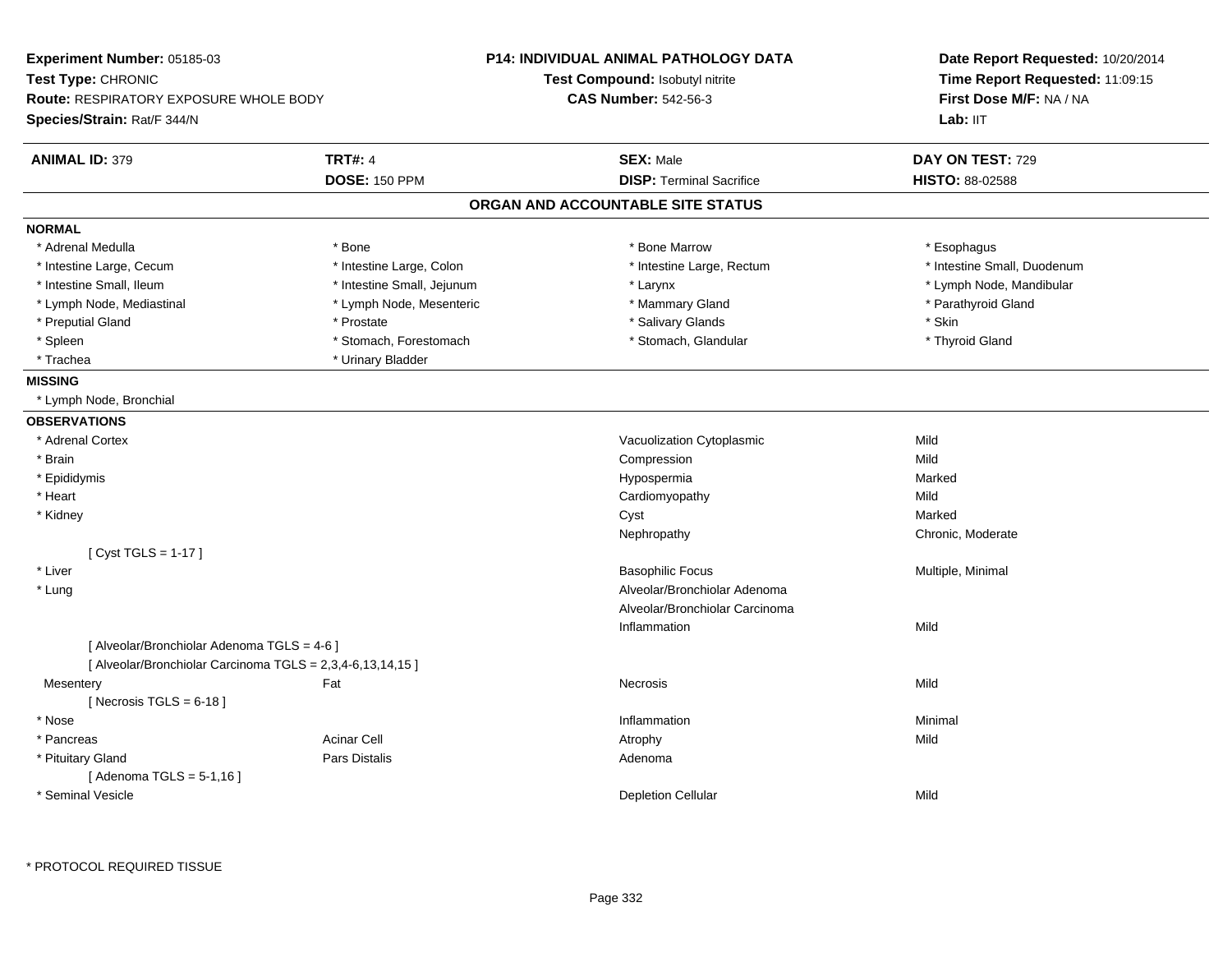| <b>Experiment Number: 05185-03</b><br><b>Test Type: CHRONIC</b><br><b>Route: RESPIRATORY EXPOSURE WHOLE BODY</b><br>Species/Strain: Rat/F 344/N |                      | P14: INDIVIDUAL ANIMAL PATHOLOGY DATA | Date Report Requested: 10/20/2014<br>Time Report Requested: 11:09:15 |
|-------------------------------------------------------------------------------------------------------------------------------------------------|----------------------|---------------------------------------|----------------------------------------------------------------------|
|                                                                                                                                                 |                      | Test Compound: Isobutyl nitrite       |                                                                      |
|                                                                                                                                                 |                      | <b>CAS Number: 542-56-3</b>           | First Dose M/F: NA / NA                                              |
|                                                                                                                                                 |                      |                                       | Lab: IIT                                                             |
| <b>ANIMAL ID: 379</b>                                                                                                                           | <b>TRT#: 4</b>       | <b>SEX: Male</b>                      | DAY ON TEST: 729                                                     |
|                                                                                                                                                 | <b>DOSE: 150 PPM</b> | <b>DISP: Terminal Sacrifice</b>       | <b>HISTO: 88-02588</b>                                               |
|                                                                                                                                                 |                      | ORGAN AND ACCOUNTABLE SITE STATUS     |                                                                      |
| * Testes                                                                                                                                        | <b>Bilateral</b>     | Atrophy                               | Moderate                                                             |
|                                                                                                                                                 | Arteriole            | Inflammation                          | Moderate                                                             |
| * Thymus                                                                                                                                        |                      | Atrophy                               | Mild                                                                 |
| PRIMARY CAUSE OF DEATH                                                                                                                          |                      |                                       |                                                                      |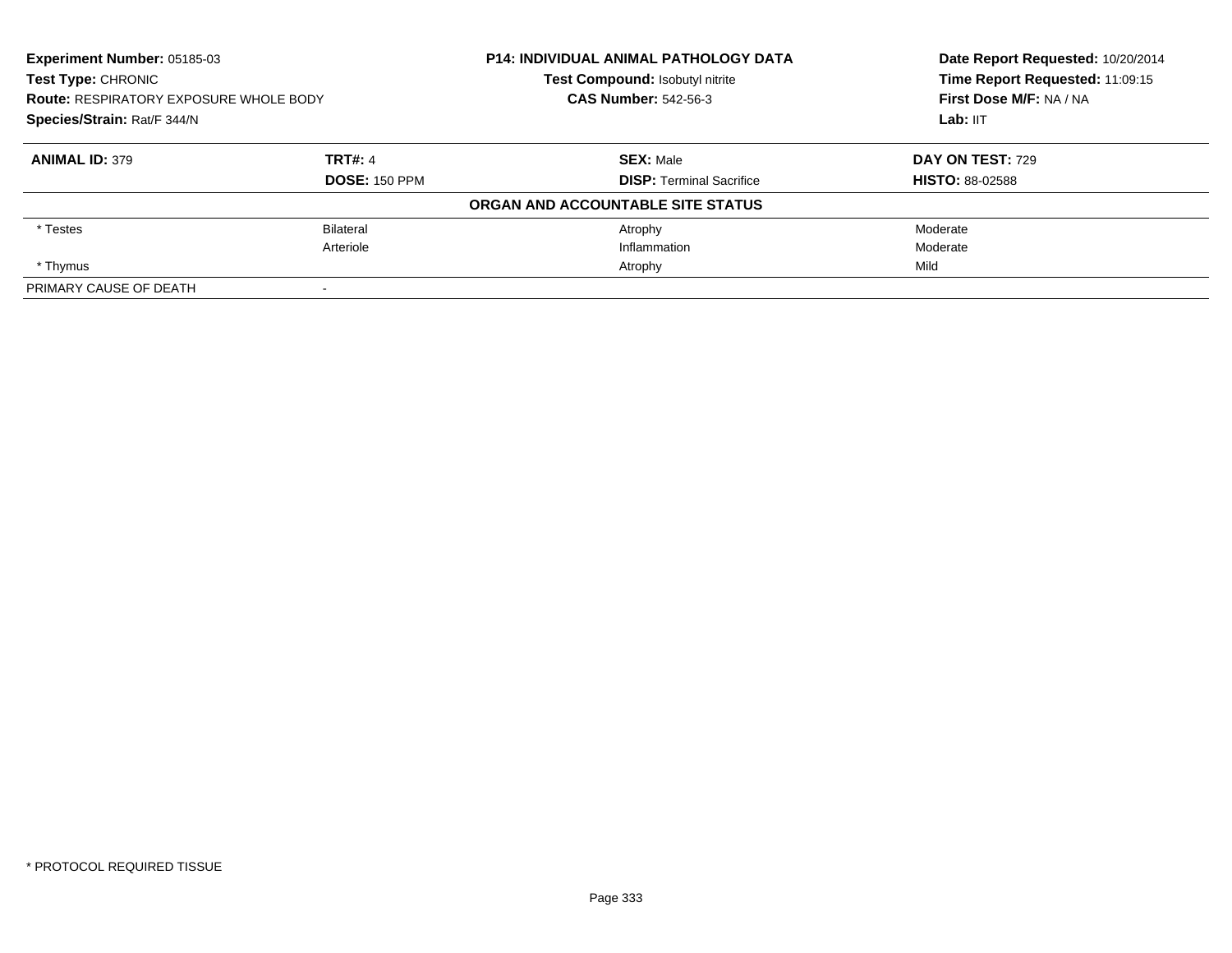| Experiment Number: 05185-03<br>Test Type: CHRONIC<br><b>Route: RESPIRATORY EXPOSURE WHOLE BODY</b><br>Species/Strain: Rat/F 344/N |                             | <b>P14: INDIVIDUAL ANIMAL PATHOLOGY DATA</b><br>Test Compound: Isobutyl nitrite<br><b>CAS Number: 542-56-3</b> | Date Report Requested: 10/20/2014<br>Time Report Requested: 11:09:15<br>First Dose M/F: NA / NA<br>Lab: IIT |
|-----------------------------------------------------------------------------------------------------------------------------------|-----------------------------|----------------------------------------------------------------------------------------------------------------|-------------------------------------------------------------------------------------------------------------|
| <b>ANIMAL ID: 380</b>                                                                                                             | <b>TRT#: 4</b>              | <b>SEX: Male</b>                                                                                               | DAY ON TEST: 730                                                                                            |
|                                                                                                                                   | <b>DOSE: 150 PPM</b>        | <b>DISP: Terminal Sacrifice</b>                                                                                | HISTO: 88-02589                                                                                             |
|                                                                                                                                   |                             | ORGAN AND ACCOUNTABLE SITE STATUS                                                                              |                                                                                                             |
| <b>NORMAL</b>                                                                                                                     |                             |                                                                                                                |                                                                                                             |
| * Adrenal Cortex                                                                                                                  | * Adrenal Medulla           | * Bone                                                                                                         | * Bone Marrow                                                                                               |
| * Epididymis                                                                                                                      | * Esophagus                 | * Intestine Large, Cecum                                                                                       | * Intestine Large, Colon                                                                                    |
| * Intestine Large, Rectum                                                                                                         | * Intestine Small, Duodenum | * Intestine Small, Ileum                                                                                       | * Intestine Small, Jejunum                                                                                  |
| * Larynx                                                                                                                          | * Lymph Node, Bronchial     | * Lymph Node, Mandibular                                                                                       | * Lymph Node, Mesenteric                                                                                    |
| * Nose                                                                                                                            | * Pancreas                  | * Parathyroid Gland                                                                                            | * Prostate                                                                                                  |
| * Salivary Glands                                                                                                                 | * Skin                      | * Spleen                                                                                                       | * Stomach, Forestomach                                                                                      |
| * Stomach, Glandular                                                                                                              | * Thyroid Gland             | * Trachea                                                                                                      | * Urinary Bladder                                                                                           |
| <b>MISSING</b>                                                                                                                    |                             |                                                                                                                |                                                                                                             |
| * Mammary Gland                                                                                                                   |                             |                                                                                                                |                                                                                                             |
| <b>OBSERVATIONS</b>                                                                                                               |                             |                                                                                                                |                                                                                                             |
| * Brain                                                                                                                           |                             | Compression                                                                                                    | Moderate                                                                                                    |
|                                                                                                                                   |                             | Hydrocephalus                                                                                                  | Moderate                                                                                                    |
| * Heart                                                                                                                           |                             | Cardiomyopathy                                                                                                 | Mild                                                                                                        |
| * Kidney                                                                                                                          |                             | Nephropathy                                                                                                    | Chronic, Mild                                                                                               |
| * Liver                                                                                                                           |                             | <b>Basophilic Focus</b>                                                                                        | Multiple, Mild                                                                                              |
|                                                                                                                                   |                             | Fatty Change                                                                                                   | Minimal                                                                                                     |
| * Lung                                                                                                                            | Alveolar Epith              | Hyperplasia                                                                                                    | Mild                                                                                                        |
| [Hyperplasia TGLS = 1-13]                                                                                                         |                             |                                                                                                                |                                                                                                             |
| * Lymph Node, Mediastinal                                                                                                         |                             | Hemorrhage                                                                                                     | Mild                                                                                                        |
| Mesentery                                                                                                                         | Fat                         | Necrosis                                                                                                       | Moderate                                                                                                    |
| [Necrosis TGLS = $3-14$ ]                                                                                                         |                             |                                                                                                                |                                                                                                             |
| * Pituitary Gland                                                                                                                 | <b>Pars Distalis</b>        | Adenoma                                                                                                        |                                                                                                             |
|                                                                                                                                   | Pars Nervosa                | Craniopharyngioma                                                                                              |                                                                                                             |
| [Adenoma TGLS = $2-1$ ]                                                                                                           |                             |                                                                                                                |                                                                                                             |
| * Preputial Gland                                                                                                                 |                             | Ectasia                                                                                                        | Mild                                                                                                        |
| * Seminal Vesicle                                                                                                                 |                             | <b>Depletion Cellular</b>                                                                                      | Moderate                                                                                                    |
| * Testes                                                                                                                          | <b>Interstit Cell</b>       | Hyperplasia                                                                                                    | Mild                                                                                                        |
| * Thymus                                                                                                                          |                             | Atrophy                                                                                                        | Mild                                                                                                        |
| PRIMARY CAUSE OF DEATH                                                                                                            | $\mathbf{r}$                |                                                                                                                |                                                                                                             |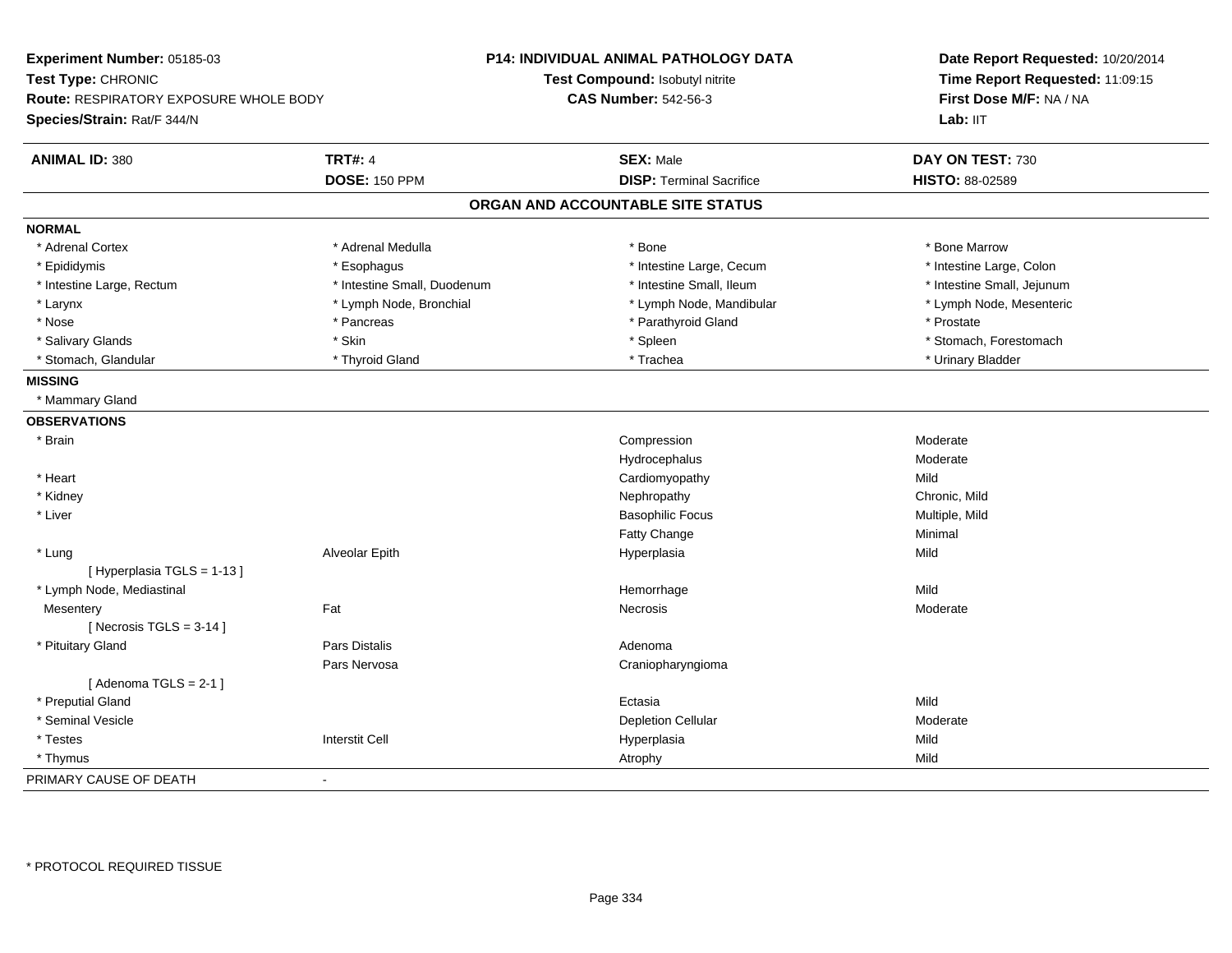| <b>Experiment Number: 05185-03</b><br>Test Type: CHRONIC<br><b>Route: RESPIRATORY EXPOSURE WHOLE BODY</b><br>Species/Strain: Rat/F 344/N |                            | P14: INDIVIDUAL ANIMAL PATHOLOGY DATA<br>Test Compound: Isobutyl nitrite<br><b>CAS Number: 542-56-3</b> |                                   | Date Report Requested: 10/20/2014<br>Time Report Requested: 11:09:15<br>First Dose M/F: NA / NA<br>Lab: IIT |
|------------------------------------------------------------------------------------------------------------------------------------------|----------------------------|---------------------------------------------------------------------------------------------------------|-----------------------------------|-------------------------------------------------------------------------------------------------------------|
| <b>ANIMAL ID: 381</b>                                                                                                                    | <b>TRT#: 4</b>             |                                                                                                         | <b>SEX: Male</b>                  | DAY ON TEST: 729                                                                                            |
|                                                                                                                                          | <b>DOSE: 150 PPM</b>       |                                                                                                         | <b>DISP: Terminal Sacrifice</b>   | <b>HISTO: 88-02590</b>                                                                                      |
|                                                                                                                                          |                            |                                                                                                         | ORGAN AND ACCOUNTABLE SITE STATUS |                                                                                                             |
| <b>NORMAL</b>                                                                                                                            |                            |                                                                                                         |                                   |                                                                                                             |
| * Bone                                                                                                                                   | * Bone Marrow              |                                                                                                         | * Brain                           | * Esophagus                                                                                                 |
| * Intestine Large, Cecum                                                                                                                 | * Intestine Large, Colon   |                                                                                                         | * Intestine Large, Rectum         | * Intestine Small, Duodenum                                                                                 |
| * Intestine Small, Ileum                                                                                                                 | * Intestine Small, Jejunum |                                                                                                         | * Lymph Node, Mandibular          | * Lymph Node, Mesenteric                                                                                    |
| * Mammary Gland                                                                                                                          | * Nose                     |                                                                                                         | * Pancreas                        | * Parathyroid Gland                                                                                         |
| * Preputial Gland                                                                                                                        | * Salivary Glands          |                                                                                                         | * Skin                            | * Spleen                                                                                                    |
| * Stomach, Forestomach                                                                                                                   | * Stomach, Glandular       |                                                                                                         | * Thymus                          | * Thyroid Gland                                                                                             |
| * Trachea                                                                                                                                | * Urinary Bladder          |                                                                                                         |                                   |                                                                                                             |
| <b>OBSERVATIONS</b>                                                                                                                      |                            |                                                                                                         |                                   |                                                                                                             |
| * Adrenal Cortex                                                                                                                         |                            |                                                                                                         | Vacuolization Cytoplasmic         | Mild                                                                                                        |
| * Adrenal Medulla                                                                                                                        |                            |                                                                                                         | Pheochromocytoma Benign           |                                                                                                             |
| [ Pheochromocytoma Benign TGLS = 1-13 ]                                                                                                  |                            |                                                                                                         |                                   |                                                                                                             |
| * Epididymis                                                                                                                             |                            |                                                                                                         | Hypospermia                       | Marked                                                                                                      |
| * Heart                                                                                                                                  |                            |                                                                                                         | Cardiomyopathy                    | Mild                                                                                                        |
| * Kidney                                                                                                                                 |                            |                                                                                                         | Nephropathy                       | Chronic, Mild                                                                                               |
| * Larynx                                                                                                                                 |                            |                                                                                                         | Inflammation                      | Mild                                                                                                        |
| * Liver                                                                                                                                  |                            |                                                                                                         | <b>Clear Cell Focus</b>           | Multiple, Mild                                                                                              |
|                                                                                                                                          |                            |                                                                                                         | <b>Eosinophilic Focus</b>         | Multiple, Minimal                                                                                           |
|                                                                                                                                          |                            |                                                                                                         | Fatty Change                      | Mild                                                                                                        |
| * Lung                                                                                                                                   |                            |                                                                                                         | Alveolar/Bronchiolar Adenoma      |                                                                                                             |
|                                                                                                                                          | Alveolar Epith             |                                                                                                         | Hyperplasia                       | Moderate                                                                                                    |
| [ Alveolar/Bronchiolar Adenoma TGLS = 5-14 ]                                                                                             |                            |                                                                                                         |                                   |                                                                                                             |
| [ Hyperplasia TGLS = 5-14 ]                                                                                                              |                            |                                                                                                         |                                   |                                                                                                             |
| * Lymph Node, Bronchial                                                                                                                  |                            |                                                                                                         | Hemorrhage                        | Moderate                                                                                                    |
| * Lymph Node, Mediastinal                                                                                                                |                            |                                                                                                         | Hemorrhage                        | Moderate                                                                                                    |
| * Pituitary Gland                                                                                                                        | Pars Distalis              |                                                                                                         | Hyperplasia                       | Moderate                                                                                                    |
| * Prostate                                                                                                                               |                            |                                                                                                         | Vacuolization Cytoplasmic         | Mild                                                                                                        |
| * Seminal Vesicle                                                                                                                        |                            |                                                                                                         | <b>Depletion Cellular</b>         | Marked                                                                                                      |
| [ Depletion Cellular TGLS = 4-10 ]                                                                                                       |                            |                                                                                                         |                                   |                                                                                                             |
| * Testes                                                                                                                                 | Bilateral, Interstit Cell  |                                                                                                         | Adenoma                           |                                                                                                             |
| [Adenoma TGLS = $2,3-9$ ]                                                                                                                |                            |                                                                                                         |                                   |                                                                                                             |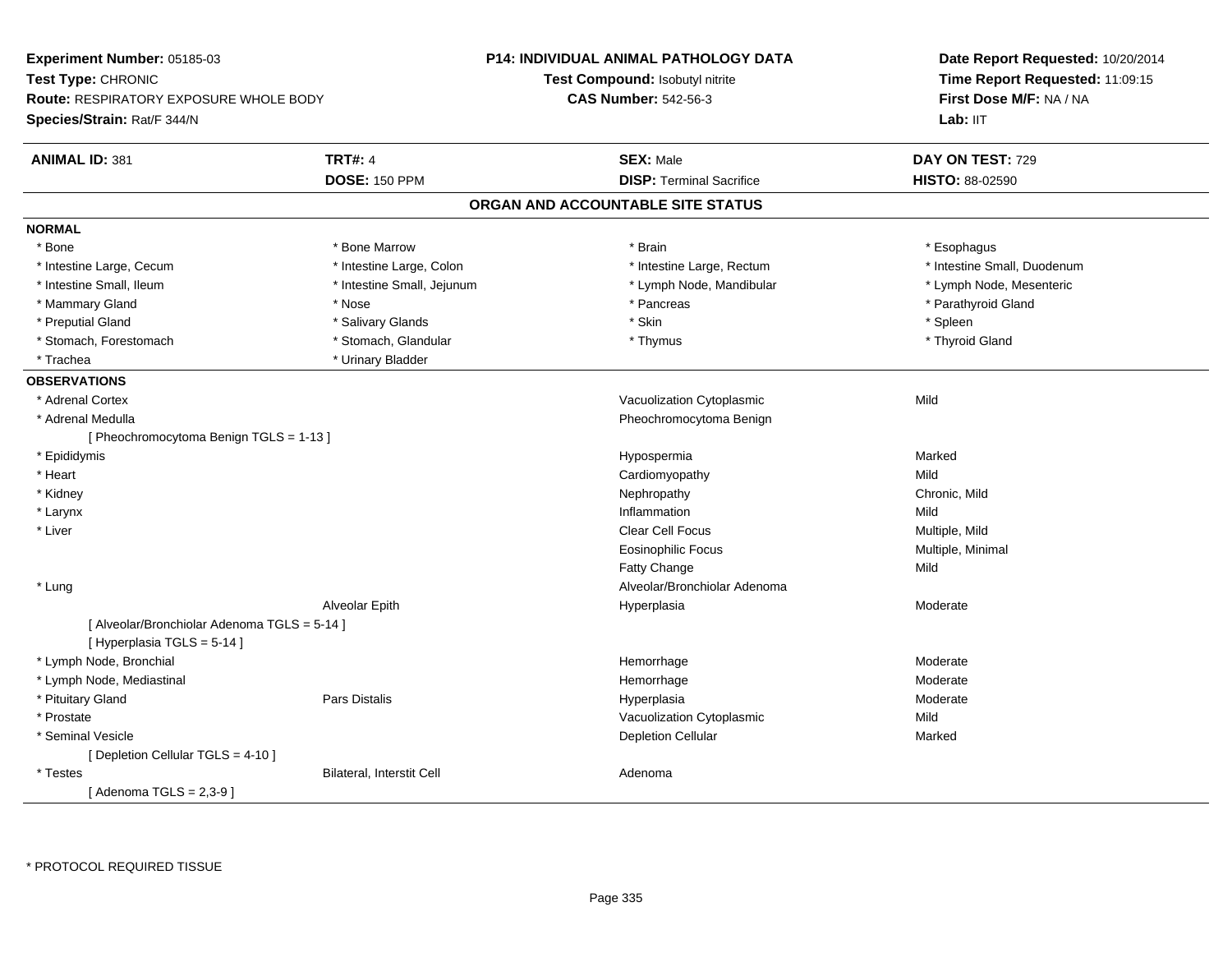| <b>Experiment Number: 05185-03</b><br><b>Test Type: CHRONIC</b><br><b>Route: RESPIRATORY EXPOSURE WHOLE BODY</b><br>Species/Strain: Rat/F 344/N |                      | <b>P14: INDIVIDUAL ANIMAL PATHOLOGY DATA</b><br>Test Compound: Isobutyl nitrite | Date Report Requested: 10/20/2014<br>Time Report Requested: 11:09:15 |
|-------------------------------------------------------------------------------------------------------------------------------------------------|----------------------|---------------------------------------------------------------------------------|----------------------------------------------------------------------|
|                                                                                                                                                 |                      | <b>CAS Number: 542-56-3</b>                                                     | First Dose M/F: NA / NA                                              |
|                                                                                                                                                 |                      |                                                                                 | Lab: IIT                                                             |
| <b>ANIMAL ID: 381</b>                                                                                                                           | TRT#: 4              | <b>SEX: Male</b>                                                                | DAY ON TEST: 729                                                     |
|                                                                                                                                                 | <b>DOSE: 150 PPM</b> | <b>DISP: Terminal Sacrifice</b>                                                 | <b>HISTO: 88-02590</b>                                               |
|                                                                                                                                                 |                      | ORGAN AND ACCOUNTABLE SITE STATUS                                               |                                                                      |
| PRIMARY CAUSE OF DEATH                                                                                                                          |                      |                                                                                 |                                                                      |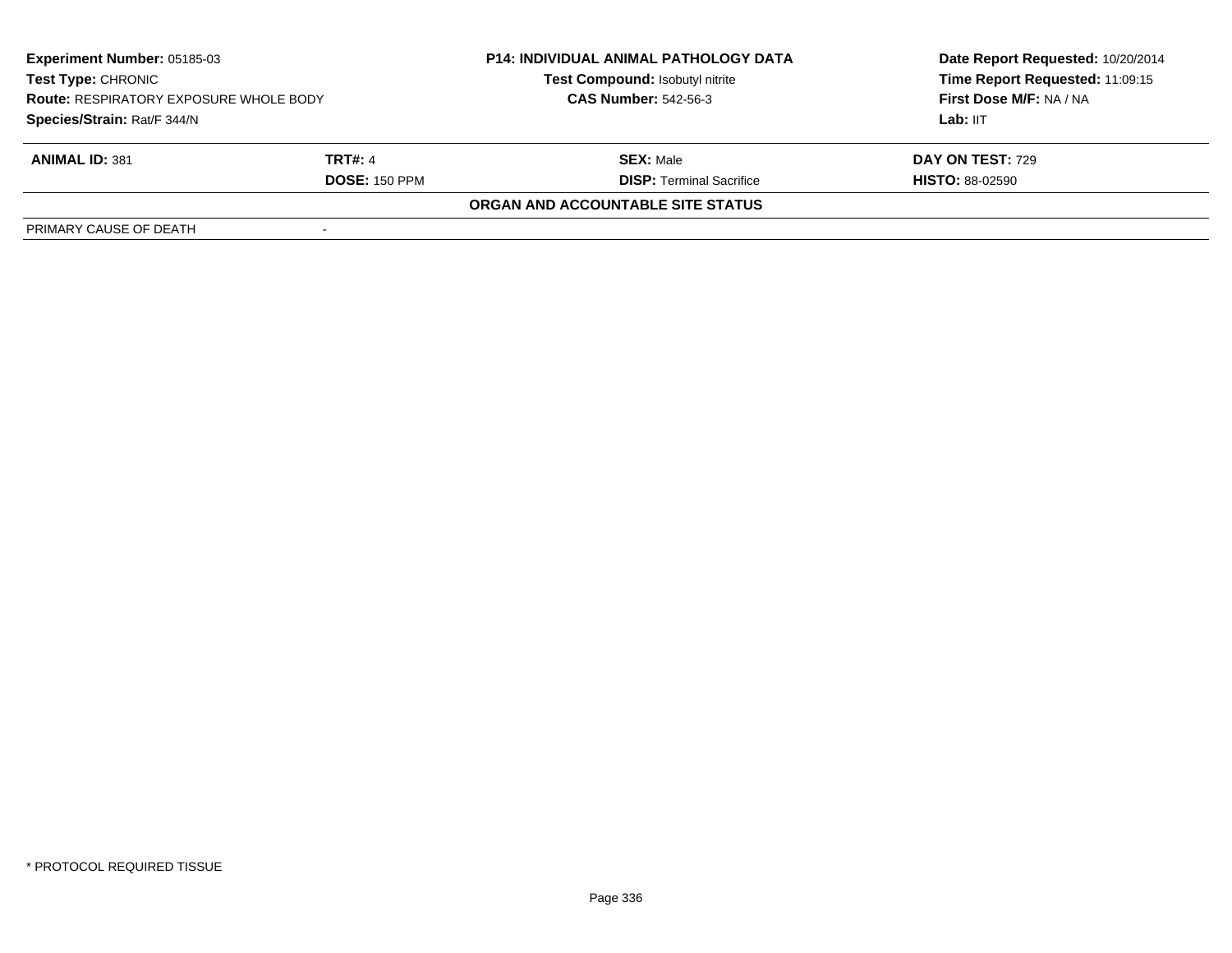| Experiment Number: 05185-03<br>Test Type: CHRONIC<br>Route: RESPIRATORY EXPOSURE WHOLE BODY<br>Species/Strain: Rat/F 344/N |                           | <b>P14: INDIVIDUAL ANIMAL PATHOLOGY DATA</b><br>Test Compound: Isobutyl nitrite<br><b>CAS Number: 542-56-3</b> | Date Report Requested: 10/20/2014<br>Time Report Requested: 11:09:15<br>First Dose M/F: NA / NA<br>Lab: IIT |
|----------------------------------------------------------------------------------------------------------------------------|---------------------------|----------------------------------------------------------------------------------------------------------------|-------------------------------------------------------------------------------------------------------------|
| <b>ANIMAL ID: 382</b>                                                                                                      | <b>TRT#: 4</b>            | <b>SEX: Male</b>                                                                                               | DAY ON TEST: 730                                                                                            |
|                                                                                                                            | <b>DOSE: 150 PPM</b>      | <b>DISP: Terminal Sacrifice</b>                                                                                | HISTO: 88-02591                                                                                             |
|                                                                                                                            |                           | ORGAN AND ACCOUNTABLE SITE STATUS                                                                              |                                                                                                             |
| <b>NORMAL</b>                                                                                                              |                           |                                                                                                                |                                                                                                             |
| * Adrenal Cortex                                                                                                           | * Adrenal Medulla         | * Bone                                                                                                         | * Brain                                                                                                     |
| * Esophagus                                                                                                                | * Intestine Large, Cecum  | * Intestine Large, Colon                                                                                       | * Intestine Large, Rectum                                                                                   |
| * Intestine Small, Duodenum                                                                                                | * Intestine Small, Ileum  | * Intestine Small, Jejunum                                                                                     | * Larynx                                                                                                    |
| * Lymph Node, Mandibular                                                                                                   | * Lymph Node, Mediastinal | * Lymph Node, Mesenteric                                                                                       | * Mammary Gland                                                                                             |
| * Nose                                                                                                                     | * Pancreas                | * Parathyroid Gland                                                                                            | * Pituitary Gland                                                                                           |
| * Prostate                                                                                                                 | * Salivary Glands         | * Seminal Vesicle                                                                                              | * Stomach, Forestomach                                                                                      |
| * Stomach, Glandular                                                                                                       | * Thymus                  | * Trachea                                                                                                      | * Urinary Bladder                                                                                           |
| <b>MISSING</b>                                                                                                             |                           |                                                                                                                |                                                                                                             |
| * Lymph Node, Bronchial                                                                                                    |                           |                                                                                                                |                                                                                                             |
| <b>OBSERVATIONS</b>                                                                                                        |                           |                                                                                                                |                                                                                                             |
| * Bone Marrow                                                                                                              |                           | Hyperplasia                                                                                                    | Mild                                                                                                        |
| * Epididymis                                                                                                               |                           | Hypospermia                                                                                                    | Marked                                                                                                      |
| * Heart                                                                                                                    |                           | Cardiomyopathy                                                                                                 | Mild                                                                                                        |
| * Kidney                                                                                                                   |                           | Nephropathy                                                                                                    | Chronic, Mild                                                                                               |
| * Liver                                                                                                                    |                           | <b>Basophilic Focus</b>                                                                                        | Multiple, Mild                                                                                              |
|                                                                                                                            |                           | Histiocytic Sarcoma                                                                                            | Metastatic (Skin)                                                                                           |
| * Lung                                                                                                                     |                           | Alveolar/Bronchiolar Adenoma                                                                                   | Multiple                                                                                                    |
|                                                                                                                            | Alveolar Epith            | Hyperplasia                                                                                                    | Mild                                                                                                        |
| [ Alveolar/Bronchiolar Adenoma TGLS = 4,5,6-14,16,17 ]                                                                     |                           |                                                                                                                |                                                                                                             |
| * Preputial Gland                                                                                                          |                           | Histiocytic Sarcoma                                                                                            | Metastatic (Skin)                                                                                           |
| * Skin                                                                                                                     | <b>Subcut Tiss</b>        | Histiocytic Sarcoma                                                                                            |                                                                                                             |
| [Histiocytic Sarcoma TGLS = 1-13]                                                                                          |                           |                                                                                                                |                                                                                                             |
| * Spleen                                                                                                                   |                           | Congestion                                                                                                     | Moderate                                                                                                    |
| * Testes                                                                                                                   | Bilateral, Interstit Cell | Adenoma                                                                                                        |                                                                                                             |
| [Adenoma TGLS = $2,3-9$ ]                                                                                                  |                           |                                                                                                                |                                                                                                             |
| * Thyroid Gland                                                                                                            | C Cell                    | Hyperplasia                                                                                                    | Mild                                                                                                        |
| PRIMARY CAUSE OF DEATH                                                                                                     | $\mathbf{r}$              |                                                                                                                |                                                                                                             |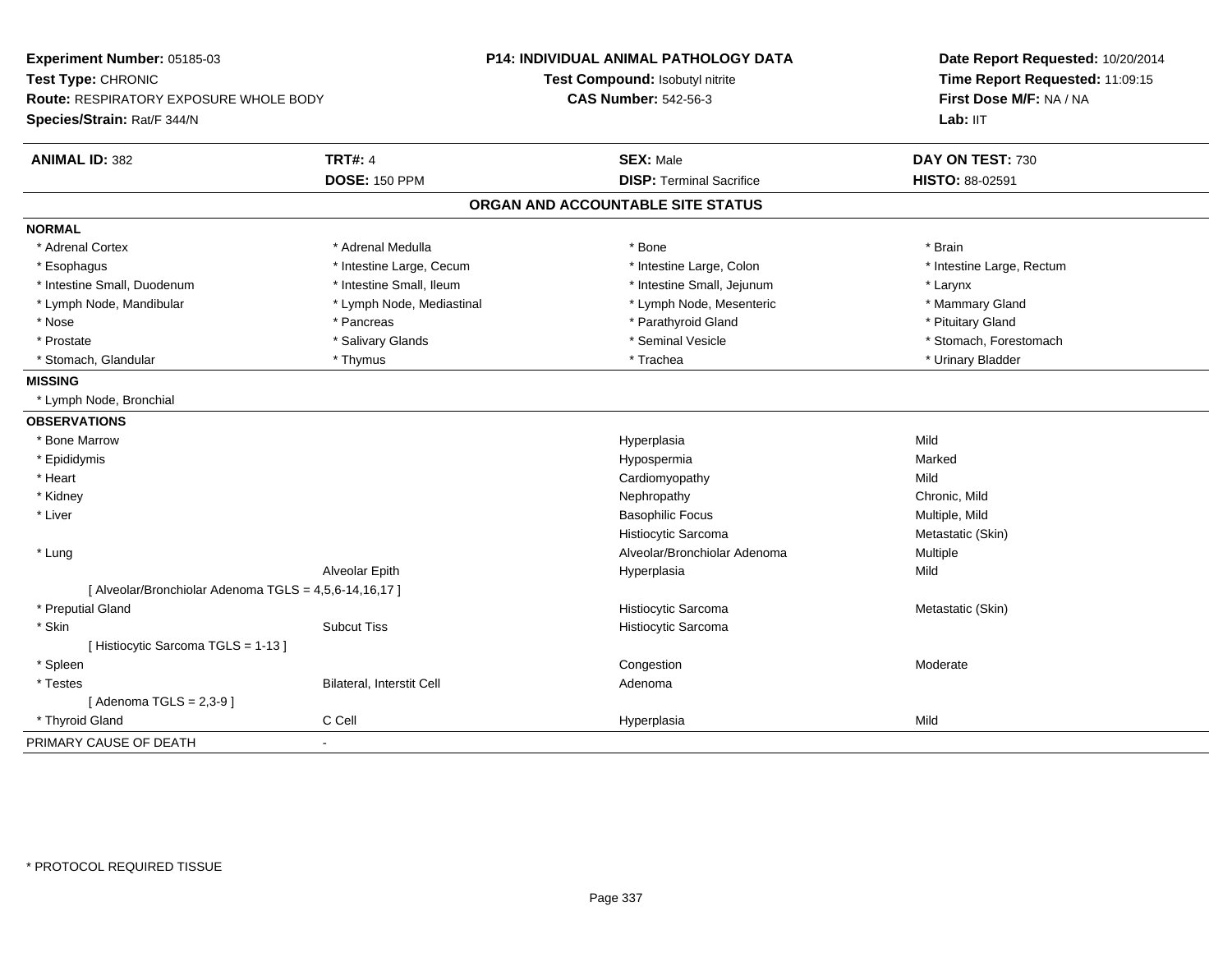| Experiment Number: 05185-03                                         |                             | <b>P14: INDIVIDUAL ANIMAL PATHOLOGY DATA</b> | Date Report Requested: 10/20/2014                          |
|---------------------------------------------------------------------|-----------------------------|----------------------------------------------|------------------------------------------------------------|
| Test Type: CHRONIC<br><b>Route: RESPIRATORY EXPOSURE WHOLE BODY</b> |                             | <b>Test Compound: Isobutyl nitrite</b>       | Time Report Requested: 11:09:15<br>First Dose M/F: NA / NA |
|                                                                     |                             | <b>CAS Number: 542-56-3</b>                  |                                                            |
| Species/Strain: Rat/F 344/N                                         |                             |                                              | Lab: IIT                                                   |
| <b>ANIMAL ID: 383</b>                                               | <b>TRT#: 4</b>              | <b>SEX: Male</b>                             | DAY ON TEST: 456                                           |
|                                                                     | <b>DOSE: 150 PPM</b>        | <b>DISP:</b> Scheduled Sacrifice             | <b>HISTO: 88-02592</b>                                     |
|                                                                     |                             | ORGAN AND ACCOUNTABLE SITE STATUS            |                                                            |
| <b>NORMAL</b>                                                       |                             |                                              |                                                            |
| * Adrenal Cortex                                                    | * Adrenal Medulla           | * Bone                                       | * Brain                                                    |
| * Epididymis                                                        | * Esophagus                 | * Intestine Large, Cecum                     | * Intestine Large, Colon                                   |
| * Intestine Large, Rectum                                           | * Intestine Small, Duodenum | * Intestine Small, Ileum                     | * Intestine Small, Jejunum                                 |
| * Larynx                                                            | * Liver                     | * Lymph Node, Bronchial                      | * Lymph Node, Mandibular                                   |
| * Lymph Node, Mesenteric                                            | * Mammary Gland             | * Parathyroid Gland                          | * Pituitary Gland                                          |
| * Salivary Glands                                                   | * Seminal Vesicle           | * Skin                                       | * Spleen                                                   |
| * Stomach, Forestomach                                              | * Stomach, Glandular        | * Thyroid Gland                              | * Trachea                                                  |
| * Urinary Bladder                                                   |                             |                                              |                                                            |
| <b>OBSERVATIONS</b>                                                 |                             |                                              |                                                            |
| * Bone Marrow                                                       |                             | Hyperplasia                                  | Minimal                                                    |
| * Heart                                                             |                             | Cardiomyopathy                               | Minimal                                                    |
| * Kidney                                                            |                             | Nephropathy                                  | Chronic, Minimal                                           |
| * Lung                                                              | Alveolar Epith              | Hyperplasia                                  | Mild                                                       |
| * Lymph Node, Mediastinal                                           |                             | Hemorrhage                                   | Mild                                                       |
| * Nose                                                              | <b>Respirat Epith</b>       | Hyperplasia                                  | Mild                                                       |
| * Pancreas                                                          | <b>Acinar Cell</b>          | Atrophy                                      | Mild                                                       |
| * Preputial Gland                                                   |                             | Ectasia                                      | Moderate                                                   |
| [ Ectasia TGLS = $1-10$ ]                                           |                             |                                              |                                                            |
| * Prostate                                                          |                             | Inflammation                                 | Mild                                                       |
| * Testes                                                            | Bilateral, Interstit Cell   | Adenoma                                      |                                                            |
| [Adenoma TGLS = $2-9$ ]                                             |                             |                                              |                                                            |
| * Thymus                                                            |                             | Atrophy                                      | Minimal                                                    |
| PRIMARY CAUSE OF DEATH                                              |                             |                                              |                                                            |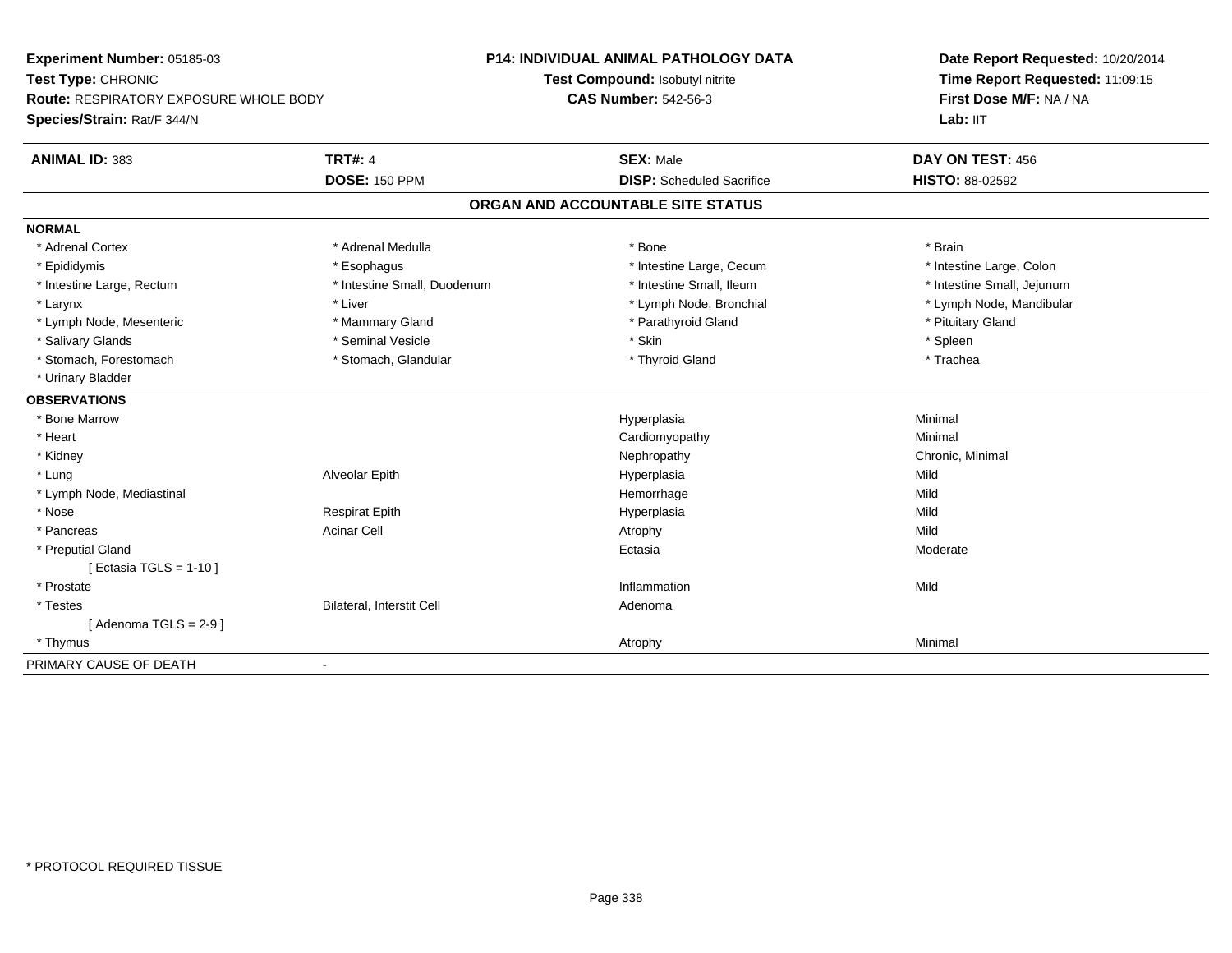**Experiment Number:** 05185-03**Test Type:** CHRONIC **Route:** RESPIRATORY EXPOSURE WHOLE BODY**Species/Strain:** Rat/F 344/N**P14: INDIVIDUAL ANIMAL PATHOLOGY DATATest Compound:** Isobutyl nitrite**CAS Number:** 542-56-3**Date Report Requested:** 10/20/2014**Time Report Requested:** 11:09:15**First Dose M/F:** NA / NALab: IIT **ANIMAL ID:** 384**TRT#:** 4 **SEX:** Male **DAY ON TEST:** 456 **DOSE:** 150 PPM **DISP:** Scheduled Sacrifice **HISTO:** 88-02593 **ORGAN AND ACCOUNTABLE SITE STATUSNORMAL**\* Adrenal Cortex \* Adrenal Medulla \* Adrenal Medulla \* Bone \* Brain \* Brain \* Brain \* Brain \* Brain \* Brain \* Brain \* Brain \* Brain \* Brain \* Brain \* Brain \* Brain \* Brain \* Brain \* Brain \* Brain \* Brain \* Brain \* Brain \* Brain \* Brain \* B \* Intestine Large, Colon \* Epididymis \* Esophagus \* Esophagus \* Esophagus \* 11testine Large, Cecum \* Intestine Large, Rectum \* Thestine Small, Duodenum \* Number of the small, Ileum \* Intestine Small, Jejunum \* Intestine Small, Jejunum \* Lymph Node, Mesenteric \* Larynx \* Lower \* Liver \* Liver \* Liver \* Larynx \* Lymph Node, Mandibular \* Lymph Node, Mandibular \* Mammary Gland \* \* And \* \* Nose \* \* Parathyroid Gland \* \* Parathyroid Gland \* \* Salivary Glands \* Salivary Glands \* Salivary Glands \* Salivary Glands \* Salivary Glands \* Salivary Glands \* Salivary Glands \* Salivary Glands \* Stomach, Glandular \* Seminal Vesicle \* Stomach, Forestomach \* Skin \* Skin \* Stomach, Forestomach \* Stomach, Forestomach \* Thyroid Gland \* Trachea \* Trachea \* Trachea \* Thyroid Gland \* Urinary Bladder **OBSERVATIONS** \* Bone Marroww which is a controller to the Hyperplasia controller that  $\mathsf{Mild}$  Harderian Glandd **discussion of the control of the control of the control of the control of the control of the control of the control of the control of the control of the control of the control of the control of the control of the contro**  \* Heart Cardiomyopathyy Mild Chronic, Minimal \* Kidneyy the controller of the controller of the controller of the controller of the controller of the controller of the controller of the controller of the controller of the controller of the controller of the controller of the \* Lungg and the state of the state of the state of the state of the Minimal Section 1, the state of the state of the Minimal Section 1, the state of the state of the state of the state of the state of the state of the state of t Alveolar Epithh anns an t-Imperial Hyperplasia anns an t-Imperial anns an t-Imperial anns an t-Imperial anns an t-Imperial a<br>Iar-An-Imperial anns an t-Imperial anns an t-Imperial anns an t-Imperial anns an t-Imperial anns an t-Imperial [ Hemorrhage TGLS = 3-13 ][ Hyperplasia TGLS = 3-13 ] \* Lymph Node, Bronchial Hemorrhagee Minimal [ Hemorrhage TGLS = 2-5 ] \* Lymph Node, Mediastinal Hemorrhage Moderate [ Hemorrhage TGLS = 2-5 ] \* Pancreass the contract of the contract of the contract of the contract of the contract of the contract of the contract of  $\mathsf{A}$  and  $\mathsf{A}$  and  $\mathsf{A}$  and  $\mathsf{A}$  and  $\mathsf{A}$  and  $\mathsf{A}$  and  $\mathsf{A}$  and  $\mathsf{A}$  and  $\mathsf$ Moderate \* Pituitary Gland Pars Distalis Hyperplasia Moderate \* Preputial Glandd and a state of the control of the control of the control of the control of the control of the control of the control of the control of the control of the control of the control of the control of the control of the contro Ectasiaa Mild  $[$  Adenoma TGLS = 1-10  $]$  \* Prostatee and the control of the control of the control of the control of the control of the control of the control of the control of the control of the control of the control of the control of the control of the control of the co \* SpleenHematopoietic Cell Proliferation Minimal<br>Interstit Cell Ninimal Adenoma \* Testes Interstit Cell Adenoma \* Thymuss and the control of the control of the control of the control of the control of the control of the control of the control of the control of the control of the control of the control of the control of the control of the co PRIMARY CAUSE OF DEATH-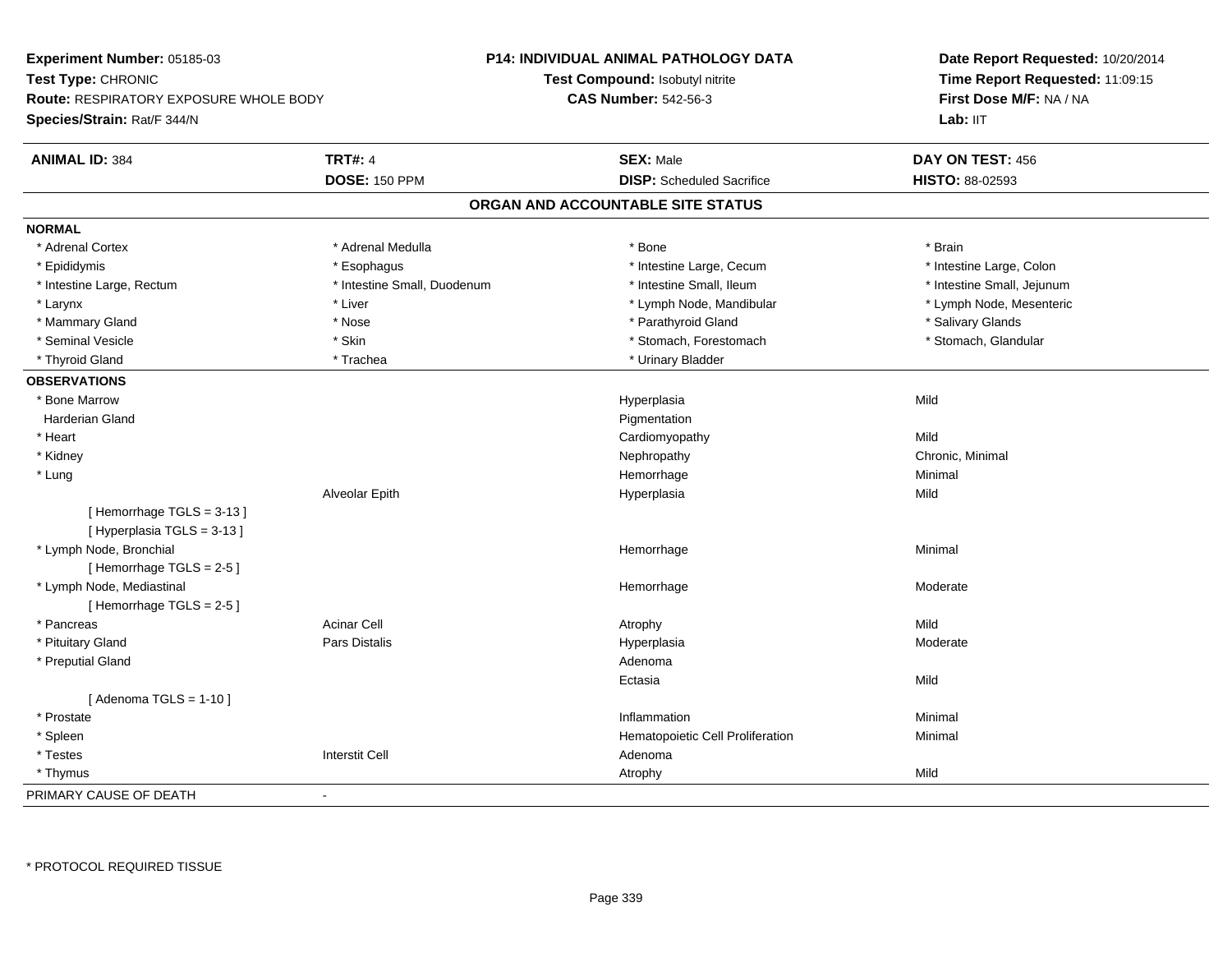**Experiment Number:** 05185-03**Test Type:** CHRONIC **Route:** RESPIRATORY EXPOSURE WHOLE BODY**Species/Strain:** Rat/F 344/N**P14: INDIVIDUAL ANIMAL PATHOLOGY DATATest Compound:** Isobutyl nitrite**CAS Number:** 542-56-3**Date Report Requested:** 10/20/2014**Time Report Requested:** 11:09:15**First Dose M/F:** NA / NA**Lab:** IIT**ANIMAL ID:** 385**TRT#:** 4 **SEX:** Male **SEX:** Male **DAY ON TEST:** 456 **DOSE:** 150 PPM **DISP:** Scheduled Sacrifice **HISTO:** 88-02594 **ORGAN AND ACCOUNTABLE SITE STATUSNORMAL**\* Adrenal Cortex \* Adrenal Medulla \* Adrenal Medulla \* Bone \* Bone \* Bone \* Bone \* Bone Marrow \* Brain \* Explorer \* Epididymis \* \* Epididymis \* \* Esophagus \* Esophagus \* \* Esophagus \* Intestine Large, Cecum \* \* Intestine Large, Cecum \* Intestine Small, Ileum \* Intestine Large, Colon \* Intestine Large, Rectum \* Intestine Small, Duodenum \* Intestine Small, Duodenum \* Intestine Small, Jejunum \* Larynx \* Lung \* Lymph Node, Mandibular\* Lymph Node, Mesenteric \* \* Mammary Gland \* Mammary Gland \* Pancreas \* Pancreas \* \* Pancreas \* \* Parathyroid Gland \* Preputial Gland \* Salivary Glands \* Seminal Vesicle \* Skin\* Thyroid Gland \* Spleen \* Stomach, Forestomach \* Stomach \* Stomach, Glandular \* Stomach, Glandular \* Trachea**OBSERVATIONS** \* Heart Cardiomyopathyy Mild Chronic, Minimal \* Kidneyy the controller of the controller of the controller of the controller of the controller of the controller of the controller of the controller of the controller of the controller of the controller of the controller of the \* Liver Basophilic Focus Multiple, Mild \* Lymph Node, Bronchial Hemorrhage Minimal \* Lymph Node, Mediastinal HemorrhageHemorrhage Moderate<br>
Cytoplasmic Alteration<br>
Minimal \* Nose Olfactory Epi Cytoplasmic Alteration Minimal Goblet Cell Hyperplasiaa and a studies of the studies of the Minimal \* Pituitary Gland Pars Distalis Cyst Mild Pars Distalis Hyperplasiaa Mild \* Prostatee de la concertion de la concertion de la concertion de la concertion de la concertion de la concertion de la concertion de la concertion de la concertion de la concertion de la concertion de la concertion de la concertion \* Testes Interstit Cell AdenomaI **Hyperplasia** Interstit Cella Mild \* Thymuss and the control of the control of the control of the control of the control of the control of the control of the control of the control of the control of the control of the control of the control of the control of the co Minimal Hemorrhagee Minimal \* Urinary BladderInfiltration Cellular **Lymphocyte**, Minimal PRIMARY CAUSE OF DEATH-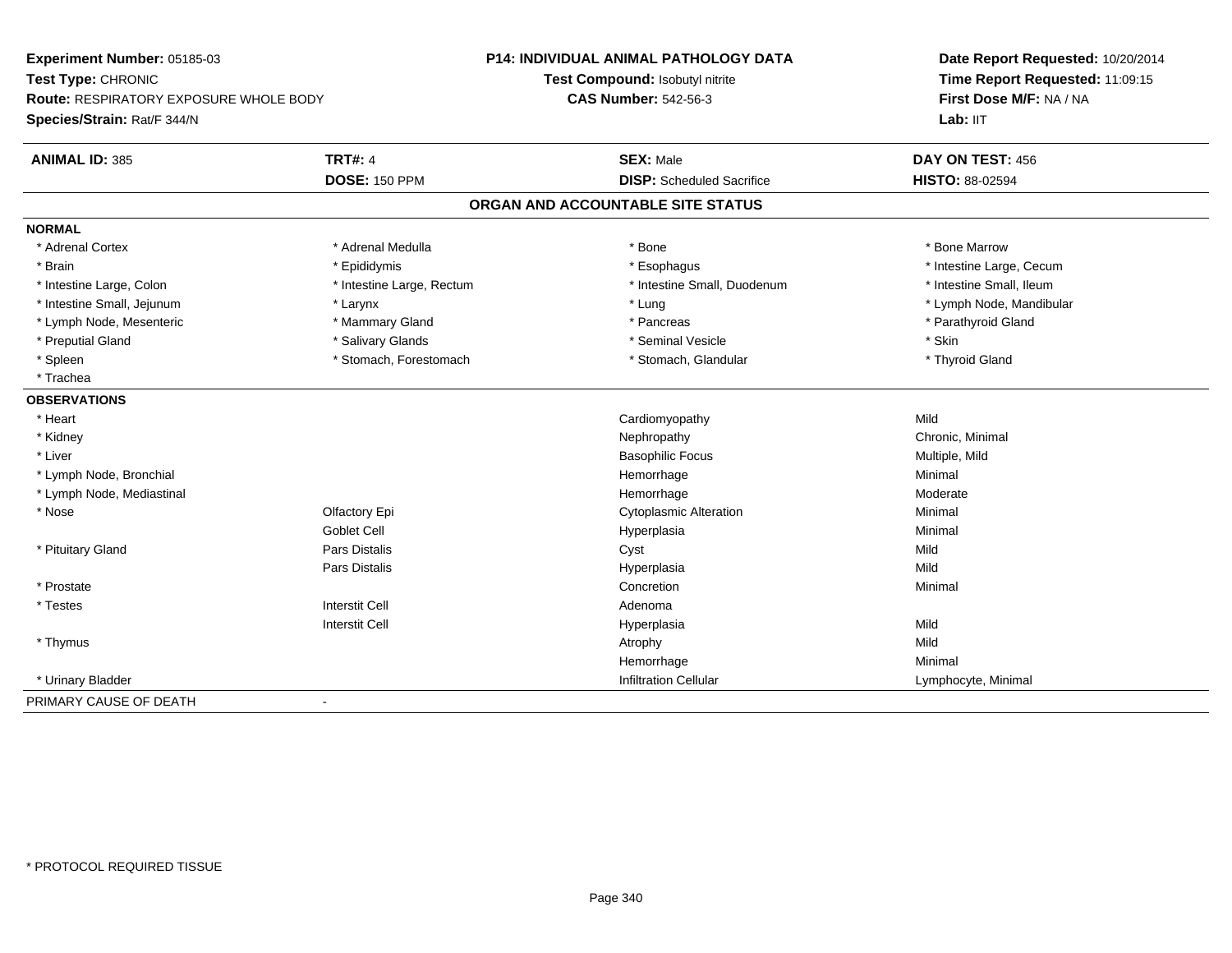**Experiment Number:** 05185-03**Test Type:** CHRONIC **Route:** RESPIRATORY EXPOSURE WHOLE BODY**Species/Strain:** Rat/F 344/N**P14: INDIVIDUAL ANIMAL PATHOLOGY DATATest Compound:** Isobutyl nitrite**CAS Number:** 542-56-3**Date Report Requested:** 10/20/2014**Time Report Requested:** 11:09:15**First Dose M/F:** NA / NA**Lab:** IIT**ANIMAL ID:** 386**TRT#:** 4 **SEX:** Male **DAY ON TEST:** 456 **DOSE:** 150 PPM **DISP:** Scheduled Sacrifice **HISTO:** 88-02595 **ORGAN AND ACCOUNTABLE SITE STATUSNORMAL**\* Adrenal Cortex \* Adrenal Medulla \* Adrenal Medulla \* Bone \* Brain \* Brain \* Brain \* Brain \* Brain \* Brain \* Brain \* Brain \* Brain \* Brain \* Brain \* Brain \* Brain \* Brain \* Brain \* Brain \* Brain \* Brain \* Brain \* Brain \* Brain \* Brain \* B \* Intestine Large, Colon \* Epididymis \* Esophagus \* Esophagus \* Esophagus \* 11testine Large, Cecum \* Intestine Large, Rectum \* Thestine Small, Duodenum \* Number of the small, Ileum \* Intestine Small, Jejunum \* Intestine Small, Jejunum \* Larynx **\* Lymph Node, Mandibular \*** Lymph Node, Mesenteric \* Lymph Node, Mesenteric \* Mammary Gland \* Seminal Vesicle \* Pancreas \* And the section of the state of the state of the state of the state of the state of the state of the state of the state of the state of the state of the state of the state of the state of the state of the stat \* Stomach. Glandular \* Skin \* Stomach, Forestomach \* Spleen \* Spleen \* Stomach, Forestomach \* Stomach, Forestomach \* Testes \* \* Thyroid Gland \* \* Thyroid Gland \* \* Trachea \* \* Trachea \* \* \* Trachea \* Urinary Bladder \* \* Urinary Bladder \* \* Urinary Bladder \* \* Urinary Bladder \* \* Urinary Bladder \* \* Urinary Bladder \* \* Urinary Bladder \* **OBSERVATIONS** \* Bone Marroww the contract of the Hyperplasia through the Hyperplasia contract of the Minimal Minimal Section 1, 1986, 198<br>In the contract of the Minimal Section 1, 1986, 1997, 1998, 1998, 1998, 1999, 1999, 1999, 1999, 1999, 1999, 19 \* Heart Cardiomyopathyy Mild Chronic, Minimal \* Kidneyy the controller of the controller of the controller of the controller of the controller of the controller of the controller of the controller of the controller of the controller of the controller of the controller of the \* Liver Basophilic Focus Multiple, Minimal \* Lungg and the state of the state of the state of the state of the Minimal Section 1, the state of the state of the Minimal Section 1, the state of the state of the state of the state of the state of the state of the state of t [ Hemorrhage TGLS = 1-6 ] \* Lymph Node, Bronchial Hemorrhagee Mild \* Lymph Node, Mediastinal Hemorrhagee Mild \* Nosee and the state of the state of the state of the state of the state of the state of the state of the state of the state of the state of the state of the state of the state of the state of the state of the state of the stat Inflammationn Mild \* Pituitary Glandd and the contract of Pars Distalis and the contract of Adenoma and Adenoma and the Adenoma and the Adenoma and  $\lambda$  $[$  Adenoma TGLS = 2-1  $]$  \* Preputial Glandd and the control of the control of the control of the control of the control of the control of the control of the control of the control of the control of the control of the control of the control of the control of the co Inflammationn and a basic control of the Minimal \* Prostatee de la concertion de la concertion de la concertion de la concertion de la concertion de la concertion de la concertion de la concertion de la concertion de la concertion de la concertion de la concertion de la concertion \* Thymuss and the control of the control of the control of the control of the control of the control of the control of the control of the control of the control of the control of the control of the control of the control of the co PRIMARY CAUSE OF DEATH-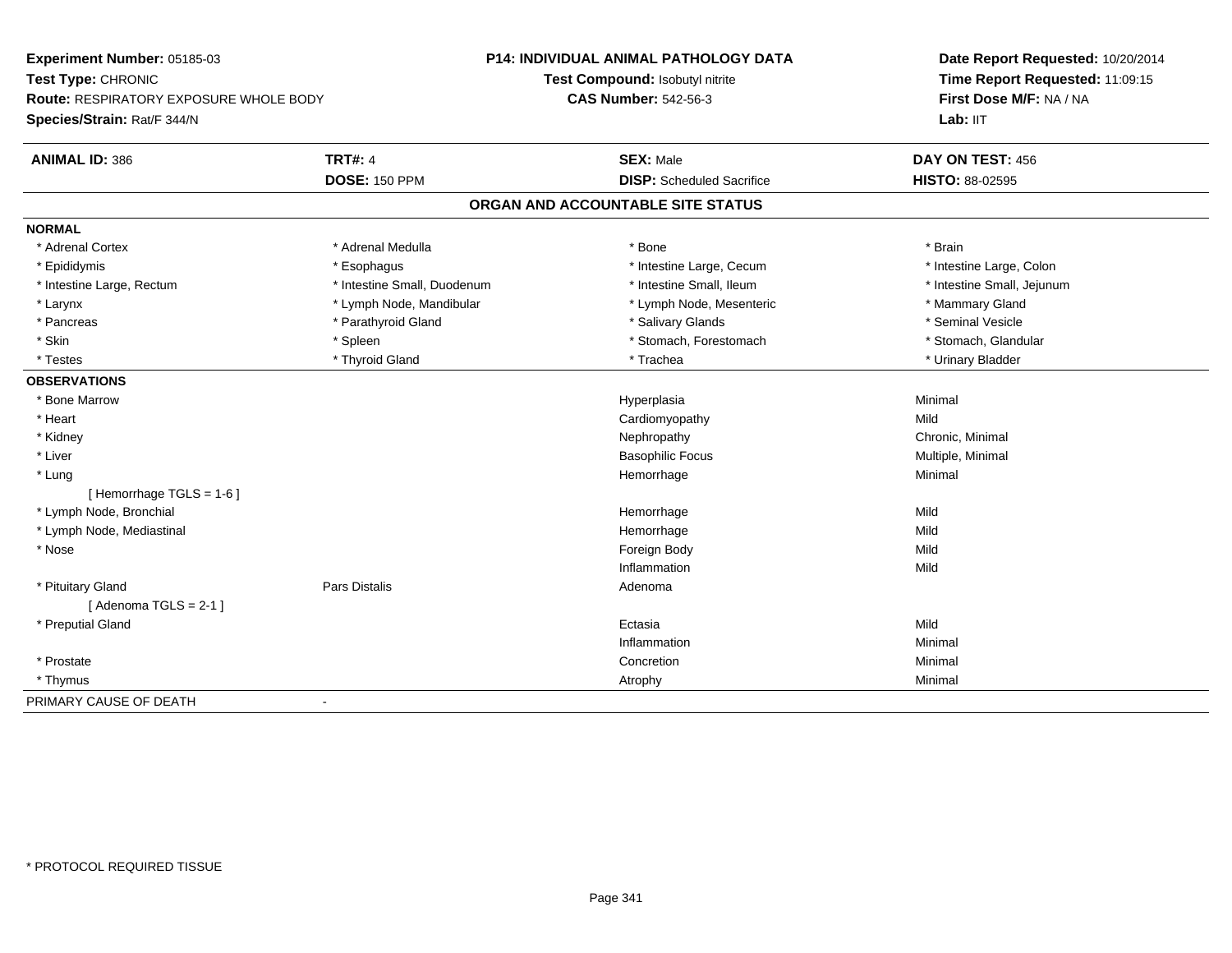| Experiment Number: 05185-03                   |                                  | P14: INDIVIDUAL ANIMAL PATHOLOGY DATA | Date Report Requested: 10/20/2014<br>Time Report Requested: 11:09:15 |
|-----------------------------------------------|----------------------------------|---------------------------------------|----------------------------------------------------------------------|
| Test Type: CHRONIC                            |                                  | Test Compound: Isobutyl nitrite       |                                                                      |
| <b>Route: RESPIRATORY EXPOSURE WHOLE BODY</b> |                                  | <b>CAS Number: 542-56-3</b>           | First Dose M/F: NA / NA                                              |
| Species/Strain: Rat/F 344/N                   |                                  |                                       | Lab: IIT                                                             |
| <b>ANIMAL ID: 387</b>                         | <b>TRT#: 4</b>                   | <b>SEX: Male</b>                      | DAY ON TEST: 456                                                     |
|                                               | <b>DOSE: 150 PPM</b>             | <b>DISP:</b> Scheduled Sacrifice      | <b>HISTO: 88-02596</b>                                               |
|                                               |                                  | ORGAN AND ACCOUNTABLE SITE STATUS     |                                                                      |
| <b>NORMAL</b>                                 |                                  |                                       |                                                                      |
| * Adrenal Cortex                              | * Adrenal Medulla                | * Bone                                | * Bone Marrow                                                        |
| * Brain                                       | * Epididymis                     | * Esophagus                           | * Heart                                                              |
| * Intestine Large, Cecum                      | * Intestine Large, Colon         | * Intestine Large, Rectum             | * Intestine Small, Duodenum                                          |
| * Intestine Small, Ileum                      | * Intestine Small, Jejunum       | * Larynx                              | * Lymph Node, Bronchial                                              |
| * Lymph Node, Mandibular                      | * Lymph Node, Mesenteric         | * Mammary Gland                       | * Parathyroid Gland                                                  |
| * Salivary Glands                             | * Seminal Vesicle                | * Skin                                | * Spleen                                                             |
| * Stomach, Forestomach                        | * Stomach, Glandular             | * Thyroid Gland                       | * Trachea                                                            |
| * Urinary Bladder                             |                                  |                                       |                                                                      |
| <b>OBSERVATIONS</b>                           |                                  |                                       |                                                                      |
| * Kidney                                      |                                  | Nephropathy                           | Chronic, Minimal                                                     |
| * Liver                                       |                                  | <b>Basophilic Focus</b>               | Multiple, Minimal                                                    |
| * Lung                                        |                                  | Hemorrhage                            | Minimal                                                              |
|                                               | Alveolar Epith                   | Hyperplasia                           | Mild                                                                 |
| [Hemorrhage TGLS = 2-6]                       |                                  |                                       |                                                                      |
| [Hyperplasia TGLS = 2-6]                      |                                  |                                       |                                                                      |
| * Lymph Node, Mediastinal                     |                                  | Hemorrhage                            | Mild                                                                 |
| * Nose                                        | Olfactory Epi                    | <b>Cytoplasmic Alteration</b>         | Minimal                                                              |
| * Pancreas                                    | <b>Acinar Cell</b>               | Atrophy                               | Moderate                                                             |
| * Pituitary Gland                             | Pars Distalis                    | Hyperplasia                           | Minimal                                                              |
| * Preputial Gland                             |                                  | Ectasia                               | Mild                                                                 |
| [ Ectasia TGLS = $1-10$ ]                     |                                  |                                       |                                                                      |
| * Prostate                                    |                                  | Inflammation                          | Mild                                                                 |
| * Testes                                      | <b>Bilateral, Interstit Cell</b> | Adenoma                               |                                                                      |
| * Thymus                                      |                                  | Atrophy                               | Minimal                                                              |
| PRIMARY CAUSE OF DEATH                        |                                  |                                       |                                                                      |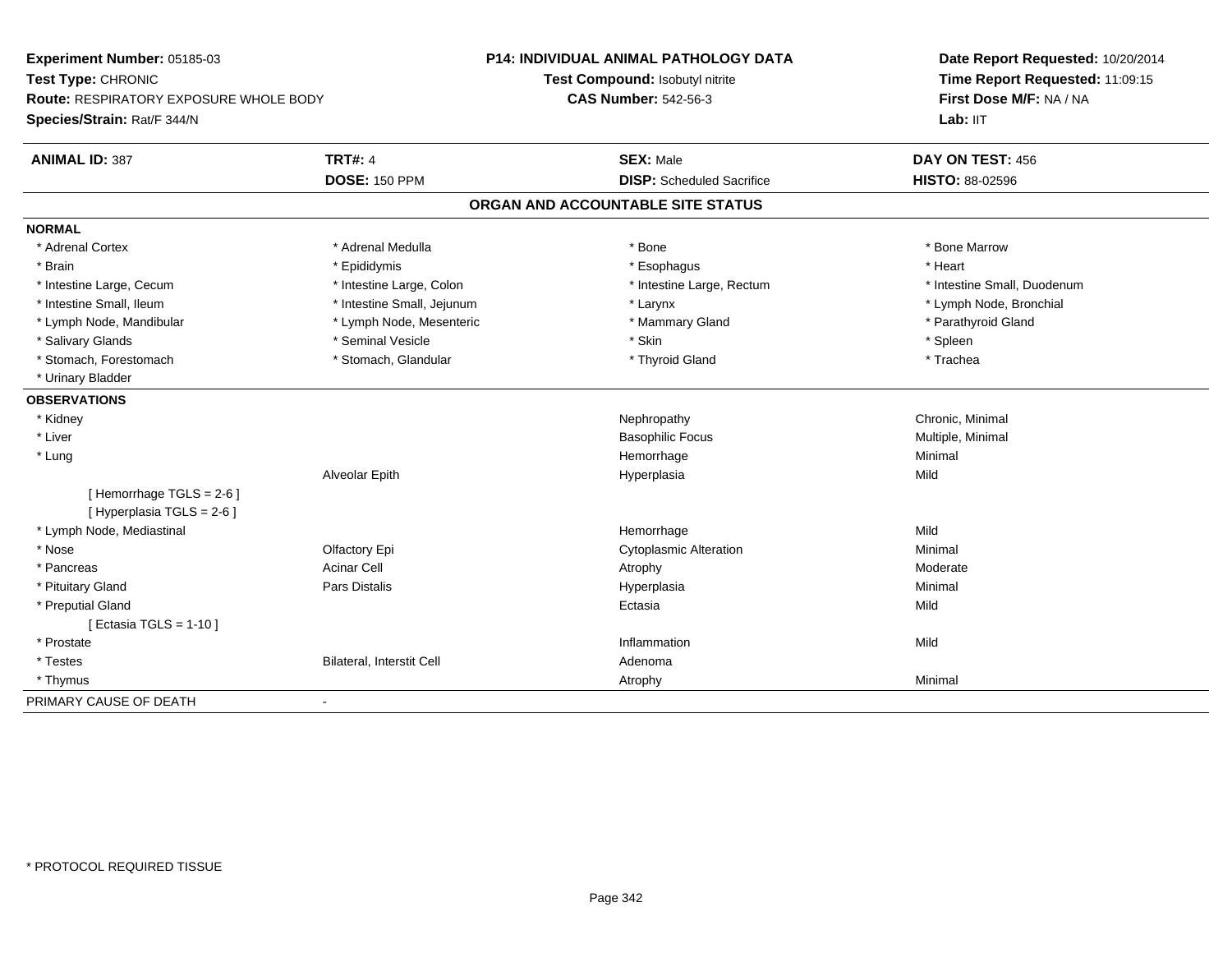**Experiment Number:** 05185-03**Test Type:** CHRONIC **Route:** RESPIRATORY EXPOSURE WHOLE BODY**Species/Strain:** Rat/F 344/N**P14: INDIVIDUAL ANIMAL PATHOLOGY DATATest Compound:** Isobutyl nitrite**CAS Number:** 542-56-3**Date Report Requested:** 10/20/2014**Time Report Requested:** 11:09:15**First Dose M/F:** NA / NA**Lab:** IIT**ANIMAL ID:** 388**TRT#:** 4 **SEX:** Male **DAY ON TEST:** 456 **DOSE:** 150 PPM **DISP:** Scheduled Sacrifice **HISTO:** 88-02597 **ORGAN AND ACCOUNTABLE SITE STATUSNORMAL**\* Adrenal Cortex \* Adrenal Medulla \* Adrenal Medulla \* Bone \* Bone \* Bone \* Bone \* Bone Marrow \* Brain \* Explorer \* Epididymis \* \* Epididymis \* \* Esophagus \* Esophagus \* \* Esophagus \* Intestine Large, Cecum \* \* Intestine Large, Cecum \* Intestine Small, Ileum \* Intestine Large, Colon \* Intestine Large, Rectum \* Intestine Small, Duodenum \* Intestine Small, Duodenum \* Lymph Node, Mesenteric \* Intestine Small, Jejunum \* The matter of the state of the state of the state of the state of the state of the state of the state of the state of the state of the state of the state of the state of the state of the state \* Mammary Gland \* \* Annume \* Parathyroid Gland \* \* Salivary Glands \* \* Salivary Glands \* \* Seminal Vesicle \* \* Seminal Vesicle \* Stomach, Glandular \* Skin \* Spleen \* Spleen \* Spleen \* Stomach, Forestomach \* Stomach, Forestomach \* Thyroid Gland \* Trachea \* Trachea \* Trachea \* Thyroid Gland \* Urinary Bladder **OBSERVATIONS** \* Heart Cardiomyopathyy Mild Chronic, Minimal \* Kidneyy the controller of the controller of the controller of the controller of the controller of the controller of the controller of the controller of the controller of the controller of the controller of the controller of the \* Liver Basophilic Focus Multiple, Minimal \* Lung Alveolar Epith Hyperplasia Minimal \* Lymph Node, Bronchial Hemorrhagee Mild \* Lymph Node, Mediastinal HemorrhageModerate<br>Moderate **Mesentery** y the control of the set of the control of the Moderate of the Moderate of the Moderate of the Moderate of the Moderate of the Moderate of the Moderate of the Moderate of the Moderate of the Moderate of the Moderate of the  $[$  Necrosis TGLS = 2-14  $]$  \* Nose Olfactory Epi Cytoplasmic Alteration Minimal \* Pancreass the contract of the contract of the contract of the contract of the contract of the contract of the contract of  $\mathsf{A}$  and  $\mathsf{A}$  and  $\mathsf{A}$  and  $\mathsf{A}$  and  $\mathsf{A}$  and  $\mathsf{A}$  and  $\mathsf{A}$  and  $\mathsf{A}$  and  $\mathsf$  \* Pituitary Glandd and the contract of Pars Distalis and the contract of Adenoma and Adenoma and the Adenoma and the Adenoma and  $\lambda$  \* Preputial Glandd and the control of the control of the control of the control of the control of the control of the control of the control of the control of the control of the control of the control of the control of the control of the co \* Prostatee discussion of the control of the control of the control of the control of the control of the control of the control of the control of the control of the control of the control of the control of the control of the control \* TestesBilateral, Interstit Cell **Adenoma** Adenoma  $[$  Adenoma TGLS = 1-9  $]$  \* Thymuss and the control of the control of the control of the control of the control of the control of the control of the control of the control of the control of the control of the control of the control of the control of the co PRIMARY CAUSE OF DEATH-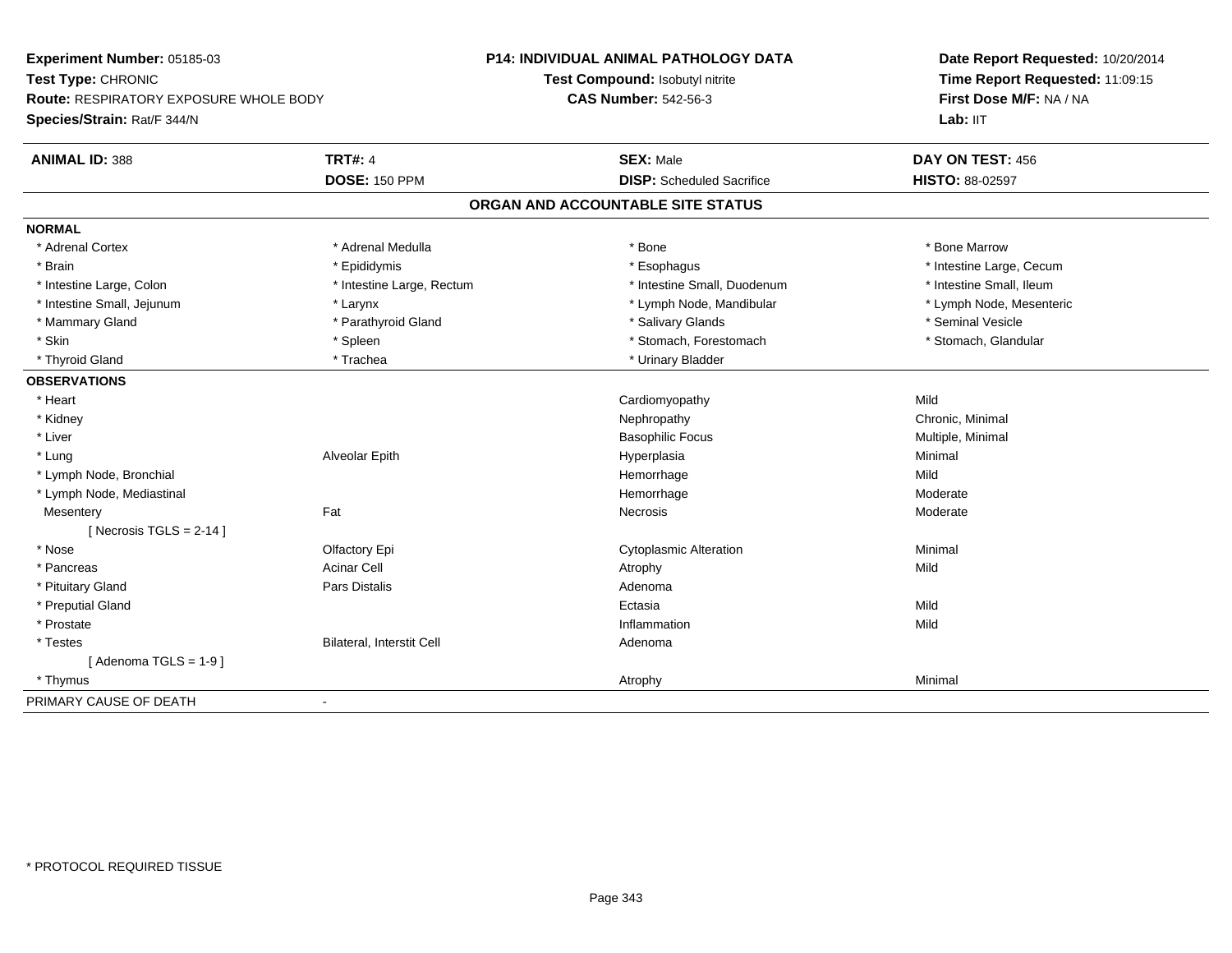**Experiment Number:** 05185-03**Test Type:** CHRONIC **Route:** RESPIRATORY EXPOSURE WHOLE BODY**Species/Strain:** Rat/F 344/N**P14: INDIVIDUAL ANIMAL PATHOLOGY DATATest Compound:** Isobutyl nitrite**CAS Number:** 542-56-3**Date Report Requested:** 10/20/2014**Time Report Requested:** 11:09:15**First Dose M/F:** NA / NA**Lab:** IIT**ANIMAL ID:** 389**TRT#:** 4 **SEX:** Male **SEX:** Male **DAY ON TEST:** 456 **DOSE:** 150 PPM **DISP:** Scheduled Sacrifice **HISTO:** 88-02598 **ORGAN AND ACCOUNTABLE SITE STATUSNORMAL**\* Adrenal Cortex \* Adrenal Medulla \* Adrenal Medulla \* Bone \* Bone \* Bone \* Bone \* Bone Marrow \* Brain \* Explorer \* Epididymis \* \* Epididymis \* \* Esophagus \* Esophagus \* \* Esophagus \* Intestine Large, Cecum \* \* Intestine Large, Cecum \* Intestine Small, Ileum \* Intestine Large, Colon \* Intestine Large, Rectum \* Intestine Small, Duodenum \* Intestine Small, Duodenum \* Intestine Small, Jejunum \* The mannery Gland \* Lymph Node, Mandibular \* The mannery Stand \* Mammary Gland \* Mammary Gland \* Salivary Glands \* Nose \* Pancreas \* Parathyroid Gland \* Salivary Glands \* Seminal Vesicle \* The state of the set of the set of the set of the set of the set of the set of the set of the set of the set of the set of the set of the set of the set of the set of the set of the set of the set of th \* Stomach, Glandular \* \* Thyroid Gland \* \* Thyroid Gland \* \* Trachea \* \* Trachea \* \* Urinary Bladder \* \* Urinary Bladder \* \* Urinary Bladder \* \* Urinary Bladder \* \* Urinary Bladder \* \* Urinary Bladder \* \* Urinary Bladder \* **OBSERVATIONS** \* Heart Cardiomyopathy Minimal \* Kidneyy the controller of the controller of the controller of the controller of the controller of the controller of the controller of the controller of the controller of the controller of the controller of the controller of the \* Larynx**x** and the contract of the contract of the contract of the contract of the contract of the contract of the contract of the contract of the contract of the contract of the contract of the contract of the contract of the co n and a basic control of the Minimal \* Liver Basophilic Focus Minimal Congestionn Mild \* Lung Alveolar Epith Hyperplasia Minimal \* Lymph Node, Bronchial Hemorrhagee Minimal \* Lymph Node, Mediastinal Hemorrhagee Minimal \* Pituitary Gland Pars Distalis Hyperplasia Mild \* Preputial Glandd and the control of the control of the control of the control of the control of the control of the control of the control of the control of the control of the control of the control of the control of the control of the co \* Prostatee de la concertion de la concertion de la concertion de la concertion de la concertion de la concertion de la concertion de la concertion de la concertion de la concertion de la concertion de la concertion de la concertion Inflammationn Mild \* Testes Interstit Cell Adenoma \* Thymuss the control of the control of the control of the control of the control of the control of the control of the control of the control of the control of the control of the control of the control of the control of the contro Hemorrhagee Minimal PRIMARY CAUSE OF DEATH-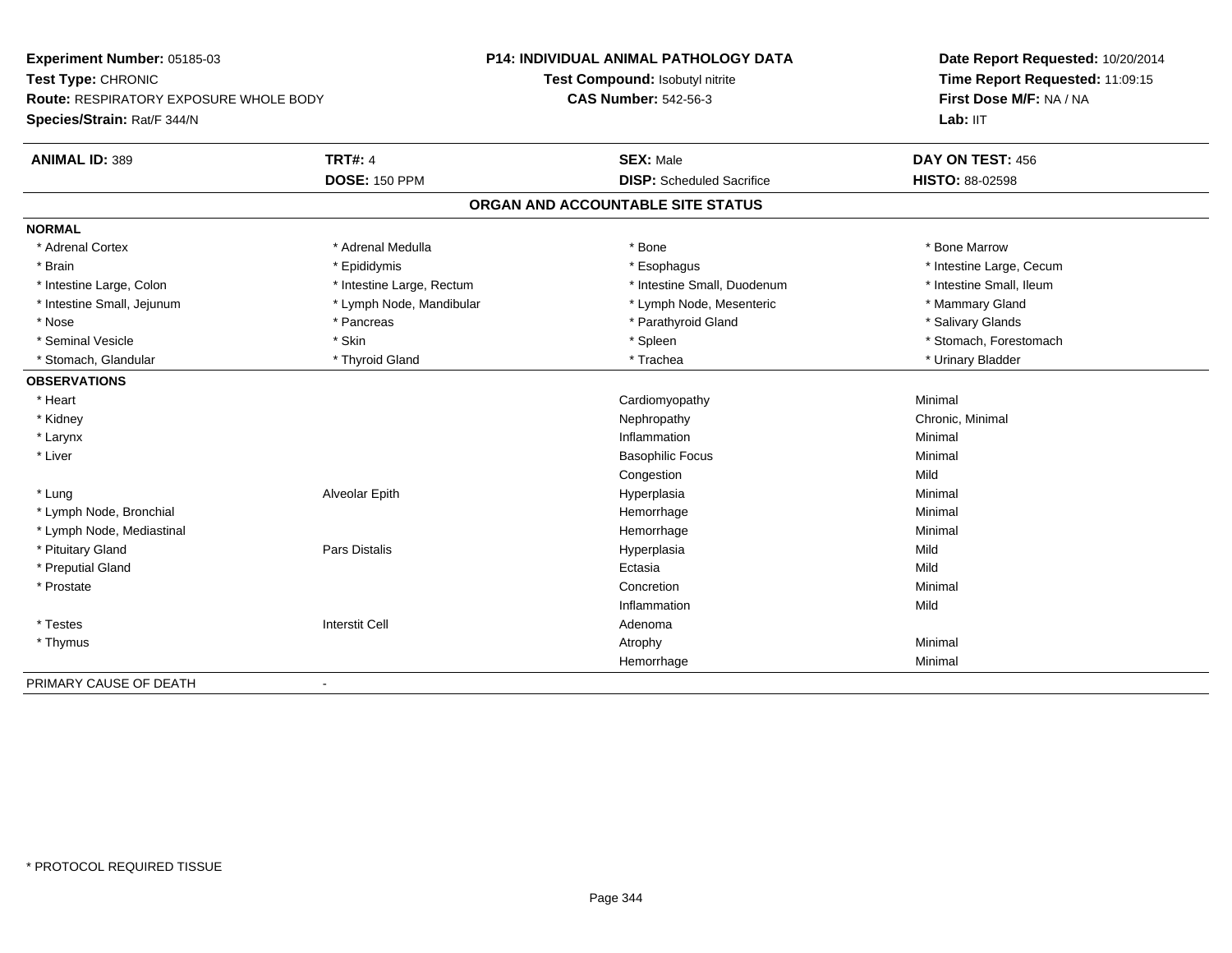**Experiment Number:** 05185-03**Test Type:** CHRONIC **Route:** RESPIRATORY EXPOSURE WHOLE BODY**Species/Strain:** Rat/F 344/N**P14: INDIVIDUAL ANIMAL PATHOLOGY DATATest Compound:** Isobutyl nitrite**CAS Number:** 542-56-3**Date Report Requested:** 10/20/2014**Time Report Requested:** 11:09:15**First Dose M/F:** NA / NA**Lab:** IIT**ANIMAL ID:** 390**TRT#:** 4 **SEX:** Male **SEX:** Male **DAY ON TEST:** 456 **DOSE:** 150 PPM **DISP:** Scheduled Sacrifice **HISTO:** 88-02599 **ORGAN AND ACCOUNTABLE SITE STATUSNORMAL**\* Adrenal Cortex \* Adrenal Medulla \* Adrenal Medulla \* Bone \* Bone \* Bone \* Bone \* Bone Marrow \* Brain \* Explorer \* Epididymis \* \* Epididymis \* \* Esophagus \* Esophagus \* \* Esophagus \* Intestine Large, Cecum \* \* Intestine Large, Cecum \* Intestine Small, Ileum \* Intestine Large, Colon \* Intestine Large, Rectum \* Intestine Small, Duodenum \* Intestine Small, Duodenum \* Intestine Small, Jejunum \* Larynx \* Lung \* Lymph Node, Mandibular\* Lymph Node, Mesenteric \* \* Mammary Gland \* Mammary Gland \* Parathyroid Gland \* Parathyroid Gland \* \* Salivary Glands \* Seminal Vesicle \* The state of the set of the set of the set of the set of the set of the set of the set of the set of the set of the set of the set of the set of the set of the set of the set of the set of the set of th \* Stomach, Glandular \* \* Thyroid Gland \* \* Thyroid Gland \* \* Trachea \* \* Trachea \* \* Urinary Bladder \* \* Urinary Bladder \* \* Urinary Bladder \* \* Urinary Bladder \* \* Urinary Bladder \* \* Urinary Bladder \* \* Urinary Bladder \* **OBSERVATIONS** \* Heart Cardiomyopathy Minimal \* Kidneyy the controller of the controller of the controller of the controller of the controller of the controller of the controller of the controller of the controller of the controller of the controller of the controller of the \* Liver Basophilic Focus Minimal Clear Cell Focus Minimal \* Lymph Node, Bronchial Hemorrhagee Mild \* Lymph Node, Mediastinal Hemorrhagee Minimal **Mesentery** y the contract of the contract of the contract of the contract of the contract of the contract of the contract of the contract of the contract of the contract of the contract of the contract of the contract of the contract  $[$  Necrosis TGLS = 1-13  $]$  \* Nosee and the contract of the contract of the contract of the contract of the contract of the contract of the contract of the contract of the contract of the contract of the contract of the contract of the contract of the cont \* Pancreass the contract of the contract of the contract of the contract of the contract of the contract of the contract of  $\mathsf{A}$  and  $\mathsf{A}$  and  $\mathsf{A}$  and  $\mathsf{A}$  and  $\mathsf{A}$  and  $\mathsf{A}$  and  $\mathsf{A}$  and  $\mathsf{A}$  and  $\mathsf$  \* Pituitary Glandd and the contract of Pars Distalis and the contract of Adenoma and Adenoma and the Adenoma and the Adenoma and  $\lambda$  \* Preputial Glandd and the control of the control of the control of the control of the control of the control of the control of the control of the control of the control of the control of the control of the control of the control of the co \* Prostatee discussion of the control of the control of the control of the control of the control of the control of the control of the control of the control of the control of the control of the control of the control of the control \* Testes Interstit Cell Hyperplasiaa and a studies of the studies of the Minimal \* Thymuss and the control of the control of the control of the control of the control of the control of the control of the control of the control of the control of the control of the control of the control of the control of the co PRIMARY CAUSE OF DEATH-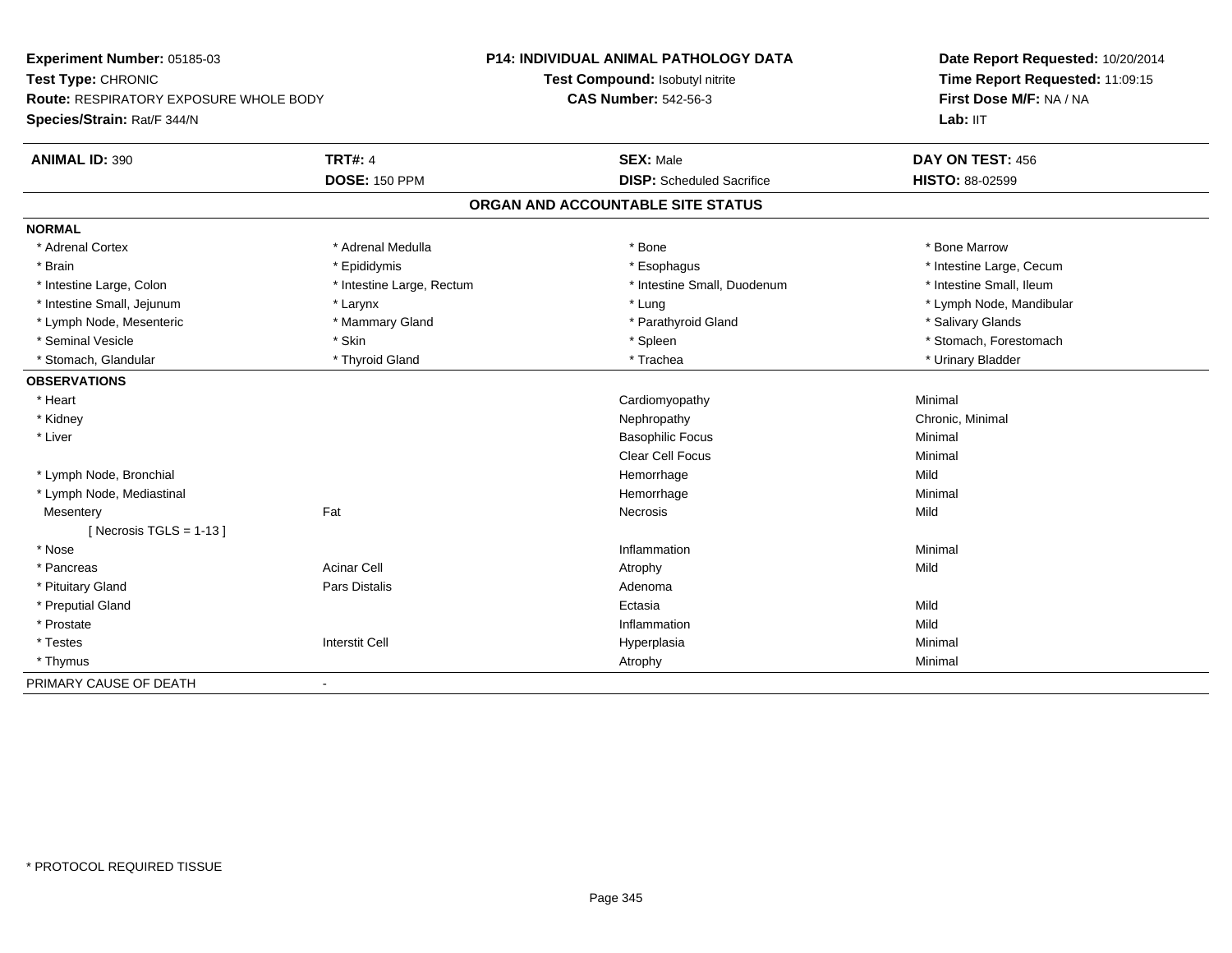**Experiment Number:** 05185-03**Test Type:** CHRONIC **Route:** RESPIRATORY EXPOSURE WHOLE BODY**Species/Strain:** Rat/F 344/N**P14: INDIVIDUAL ANIMAL PATHOLOGY DATATest Compound:** Isobutyl nitrite**CAS Number:** 542-56-3**Date Report Requested:** 10/20/2014**Time Report Requested:** 11:09:15**First Dose M/F:** NA / NA**Lab:** IIT**ANIMAL ID:** 391**TRT#:** 4 **SEX:** Male **DAY ON TEST:** 456 **DOSE:** 150 PPM **DISP:** Scheduled Sacrifice **HISTO:** 88-02600 **ORGAN AND ACCOUNTABLE SITE STATUSNORMAL**\* Adrenal Cortex \* Adrenal Medulla \* Adrenal Medulla \* Bone \* Bone \* Bone \* Bone \* Bone Marrow \* Brain \* Explorer \* Epididymis \* \* Epididymis \* \* Esophagus \* Esophagus \* \* Esophagus \* Intestine Large, Cecum \* \* Intestine Large, Cecum \* Intestine Small, Ileum \* Intestine Large, Colon \* Intestine Large, Rectum \* Intestine Small, Duodenum \* Intestine Small, Duodenum \* Lymph Node, Bronchial \* Intestine Small, Jejunum \* Larynx \* Larynx \* Larynx \* Liver \* Liver \* Lymph Node, Mandibular \* Lymph Node, Mesenteric \* Mammary Gland \* Nose\* Skin \* Parathyroid Gland \* The state of the seminal Vesicle \* Salivary Glands \* Seminal Vesicle \* Seminal Vesicle \* Thymus \* Spleen \* Stomach, Forestomach \* Stomach \* Stomach, Glandular \* Stomach, Glandular \* Thyroid Gland \* Trachea \* Trachea \* Trachea \* Urinary Bladder **OBSERVATIONS** \* Heart Cardiomyopathy Minimal \* Kidneyy the controller of the controller of the controller of the controller of the controller of the controller of the controller of the controller of the controller of the controller of the controller of the controller of the \* Lung Alveolar/Bronchiolar Adenoma Alveolar Epithh anns an t-Imperplasia anns an t-Imperplasia anns an t-Imperplasia anns an t-Imperplasia anns an t-Imperplasi<br>Iomraidhean [ Alveolar/Bronchiolar Adenoma TGLS = 4-14 ] \* Lymph Node, Mediastinal Hemorrhagee Mild \* Pancreass the contract of the contract of the contract of the contract of the contract of the contract of the contract of  $\mathsf{A}$  and  $\mathsf{A}$  and  $\mathsf{A}$  and  $\mathsf{A}$  and  $\mathsf{A}$  and  $\mathsf{A}$  and  $\mathsf{A}$  and  $\mathsf{A}$  and  $\mathsf$ Mild \* Pituitary Gland Pars Distalis Hyperplasia Mild \* Preputial Glandd and the control of the control of the control of the control of the control of the control of the control of the control of the control of the control of the control of the control of the control of the control of the co \* Prostatee de la concertion de la concertion de la concertion de la concertion de la concertion de la concertion de la concertion de la concertion de la concertion de la concertion de la concertion de la concertion de la concertion \* TestesBilateral, Interstit Cell **Adenoma** Adenoma Atrophy Moderate $[$  Adenoma TGLS = 2,3-9,13  $]$ [ Atrophy TGLS = 1-9,13 ]PRIMARY CAUSE OF DEATH-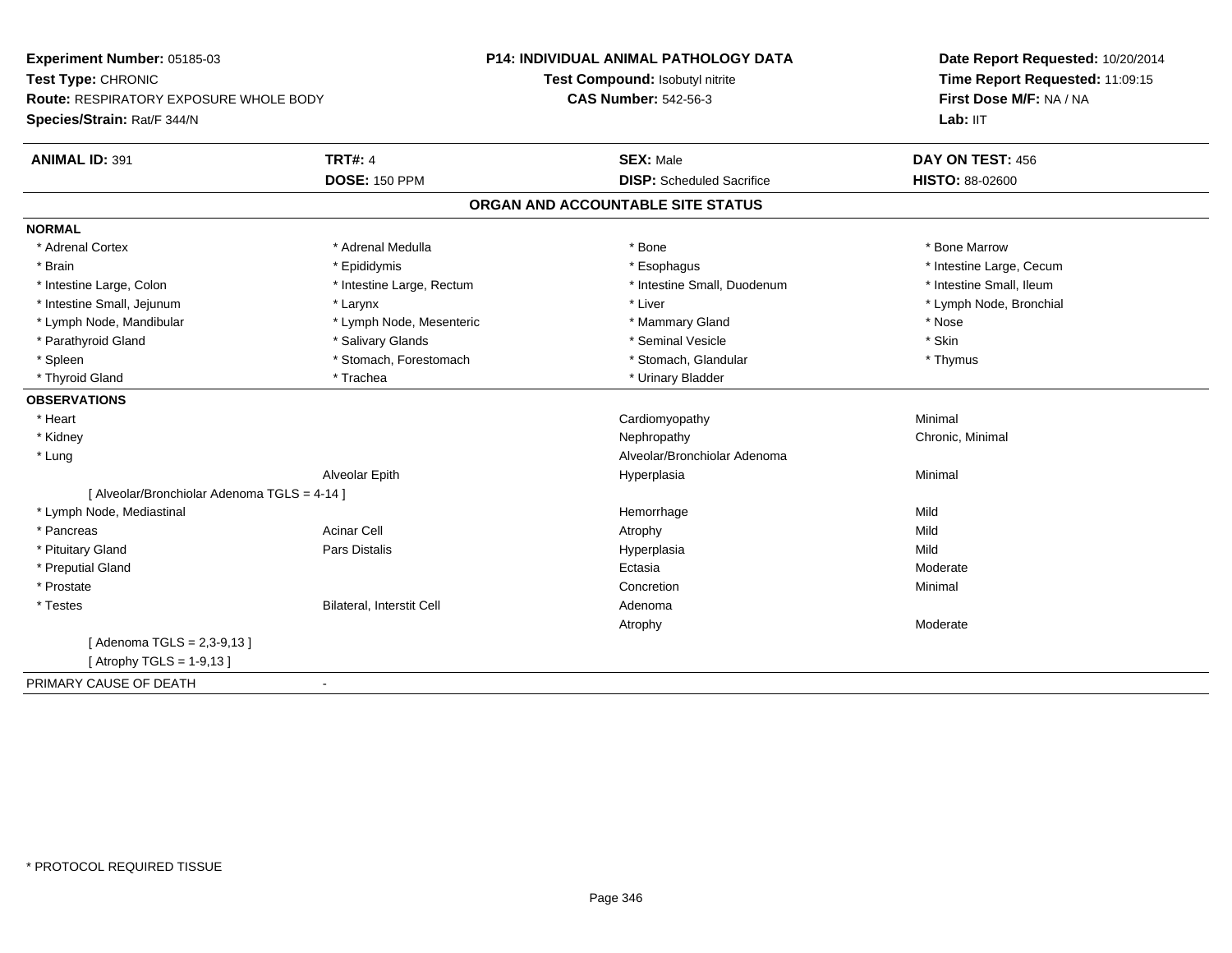| Experiment Number: 05185-03                          |                           | <b>P14: INDIVIDUAL ANIMAL PATHOLOGY DATA</b> | Date Report Requested: 10/20/2014<br>Time Report Requested: 11:09:15 |
|------------------------------------------------------|---------------------------|----------------------------------------------|----------------------------------------------------------------------|
| Test Type: CHRONIC                                   |                           | Test Compound: Isobutyl nitrite              |                                                                      |
| <b>Route: RESPIRATORY EXPOSURE WHOLE BODY</b>        |                           | <b>CAS Number: 542-56-3</b>                  | First Dose M/F: NA / NA                                              |
| Species/Strain: Rat/F 344/N                          |                           |                                              | Lab: IIT                                                             |
| <b>ANIMAL ID: 392</b>                                | <b>TRT#: 4</b>            | <b>SEX: Male</b>                             | DAY ON TEST: 456                                                     |
|                                                      | <b>DOSE: 150 PPM</b>      | <b>DISP:</b> Scheduled Sacrifice             | <b>HISTO: 88-02601</b>                                               |
|                                                      |                           | ORGAN AND ACCOUNTABLE SITE STATUS            |                                                                      |
| <b>NORMAL</b>                                        |                           |                                              |                                                                      |
| * Adrenal Cortex                                     | * Adrenal Medulla         | * Bone                                       | * Bone Marrow                                                        |
| * Brain                                              | * Epididymis              | * Esophagus                                  | * Intestine Large, Cecum                                             |
| * Intestine Large, Colon                             | * Intestine Large, Rectum | * Intestine Small, Ileum                     | * Intestine Small, Jejunum                                           |
| * Larynx                                             | * Lymph Node, Mandibular  | * Lymph Node, Mesenteric                     | * Mammary Gland                                                      |
| * Nose                                               | * Parathyroid Gland       | * Salivary Glands                            | * Seminal Vesicle                                                    |
| * Skin                                               | * Spleen                  | * Stomach, Forestomach                       | * Stomach, Glandular                                                 |
| * Thyroid Gland                                      | * Trachea                 | * Urinary Bladder                            |                                                                      |
| <b>OBSERVATIONS</b>                                  |                           |                                              |                                                                      |
| * Heart                                              |                           | Cardiomyopathy                               | Mild                                                                 |
| * Intestine Small, Duodenum                          |                           | <b>Ectopic Tissue</b>                        | Mild                                                                 |
| Note: DUODENUM-PANCREAS IN T. MUSCULARIS AND MUCOSA. |                           |                                              |                                                                      |
| * Kidney                                             |                           | Nephropathy                                  | Chronic, Minimal                                                     |
| * Liver                                              |                           | <b>Basophilic Focus</b>                      | Multiple, Minimal                                                    |
| * Lung                                               | Alveolar Epith            | Hyperplasia                                  | Mild                                                                 |
| * Lymph Node, Bronchial                              |                           | Hemorrhage                                   | Moderate                                                             |
| * Lymph Node, Mediastinal                            |                           | Hemorrhage                                   | Moderate                                                             |
| * Pancreas                                           | <b>Acinar Cell</b>        | Atrophy                                      | Mild                                                                 |
| * Pituitary Gland                                    | <b>Pars Distalis</b>      | Hyperplasia                                  | Minimal                                                              |
| * Preputial Gland                                    |                           | Ectasia                                      | Mild                                                                 |
|                                                      |                           | Inflammation                                 | Mild                                                                 |
| * Prostate                                           |                           | Inflammation                                 | Mild                                                                 |
| * Testes                                             | Bilateral, Interstit Cell | Adenoma                                      |                                                                      |
| [Adenoma TGLS = $1-9$ ]                              |                           |                                              |                                                                      |
| * Thymus                                             |                           | Atrophy                                      | Minimal                                                              |
| PRIMARY CAUSE OF DEATH                               | $\sim$                    |                                              |                                                                      |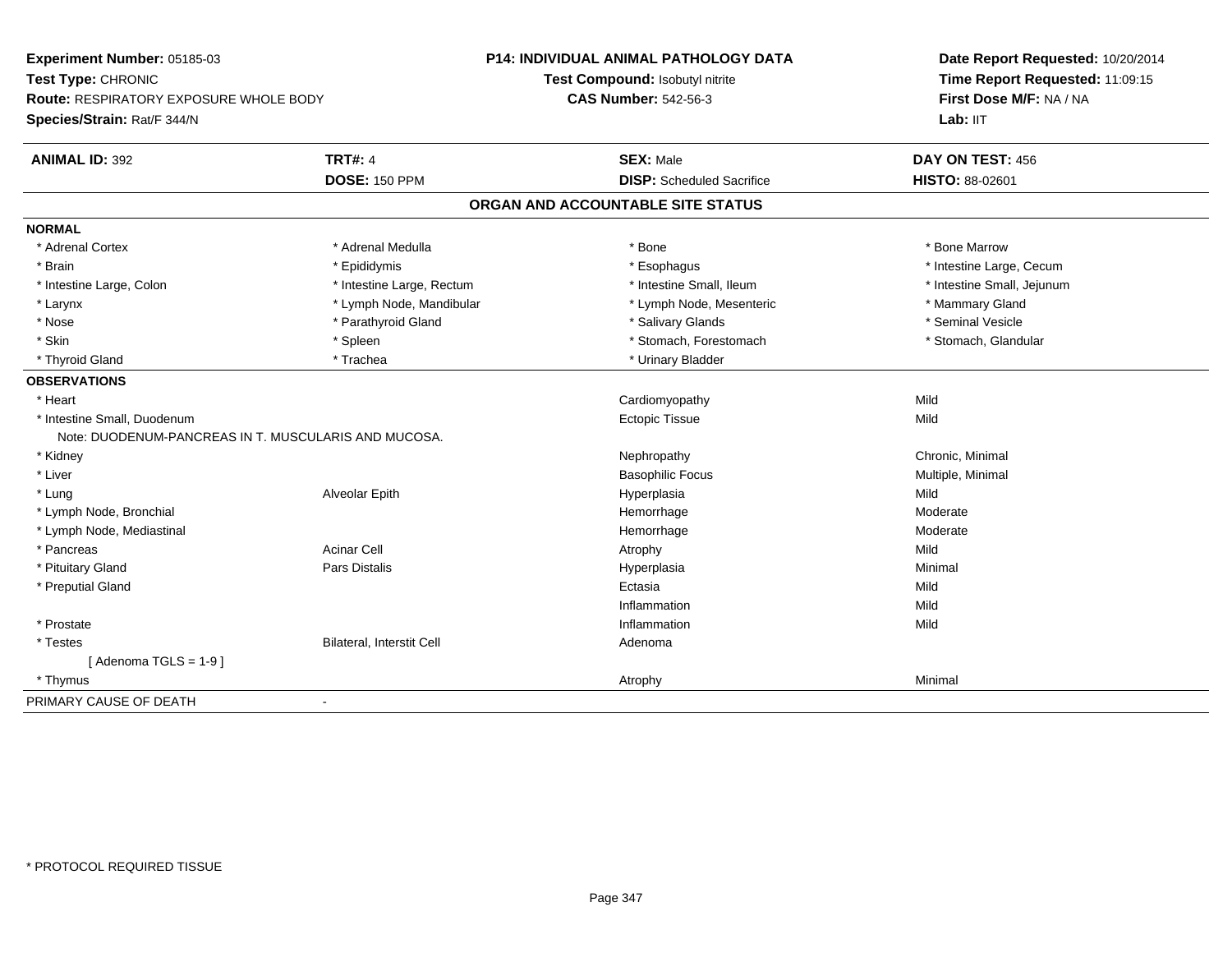| Experiment Number: 05185-03                   |                             | <b>P14: INDIVIDUAL ANIMAL PATHOLOGY DATA</b> | Date Report Requested: 10/20/2014<br>Time Report Requested: 11:09:15 |
|-----------------------------------------------|-----------------------------|----------------------------------------------|----------------------------------------------------------------------|
| <b>Test Type: CHRONIC</b>                     |                             | Test Compound: Isobutyl nitrite              |                                                                      |
| <b>Route: RESPIRATORY EXPOSURE WHOLE BODY</b> |                             | <b>CAS Number: 542-56-3</b>                  | First Dose M/F: NA / NA                                              |
| Species/Strain: Rat/F 344/N                   |                             |                                              | Lab: II <sub>T</sub>                                                 |
| <b>ANIMAL ID: 57</b>                          | <b>TRT#: 5</b>              | <b>SEX: Female</b>                           | DAY ON TEST: 733                                                     |
|                                               | <b>DOSE: CONTROL</b>        | <b>DISP: Terminal Sacrifice</b>              | <b>HISTO: 88-02266</b>                                               |
|                                               |                             | ORGAN AND ACCOUNTABLE SITE STATUS            |                                                                      |
| <b>NORMAL</b>                                 |                             |                                              |                                                                      |
| * Adrenal Medulla                             | * Bone                      | * Bone Marrow                                | * Brain                                                              |
| * Clitoral Gland                              | * Esophagus                 | * Intestine Large, Cecum                     | * Intestine Large, Colon                                             |
| * Intestine Large, Rectum                     | * Intestine Small, Duodenum | * Intestine Small, Ileum                     | * Intestine Small, Jejunum                                           |
| * Larynx                                      | * Lung                      | * Lymph Node, Bronchial                      | * Lymph Node, Mandibular                                             |
| * Lymph Node, Mediastinal                     | * Lymph Node, Mesenteric    | * Mammary Gland                              | * Nose                                                               |
| * Ovary                                       | * Pancreas                  | * Parathyroid Gland                          | * Salivary Glands                                                    |
| * Skin                                        | * Spleen                    | * Stomach, Forestomach                       | * Stomach, Glandular                                                 |
| * Thymus                                      | * Thyroid Gland             | * Trachea                                    | * Urinary Bladder                                                    |
| * Uterus                                      |                             |                                              |                                                                      |
| <b>OBSERVATIONS</b>                           |                             |                                              |                                                                      |
| * Adrenal Cortex                              |                             | Vacuolization Cytoplasmic                    | Minimal                                                              |
| * Heart                                       |                             | Cardiomyopathy                               | Minimal                                                              |
| * Kidney                                      |                             | Nephropathy                                  | Chronic, Mild                                                        |
| * Liver                                       |                             | <b>Basophilic Focus</b>                      | Multiple, Mild                                                       |
| * Pituitary Gland                             | Pars Distalis               | Adenoma                                      |                                                                      |
| PRIMARY CAUSE OF DEATH                        |                             |                                              |                                                                      |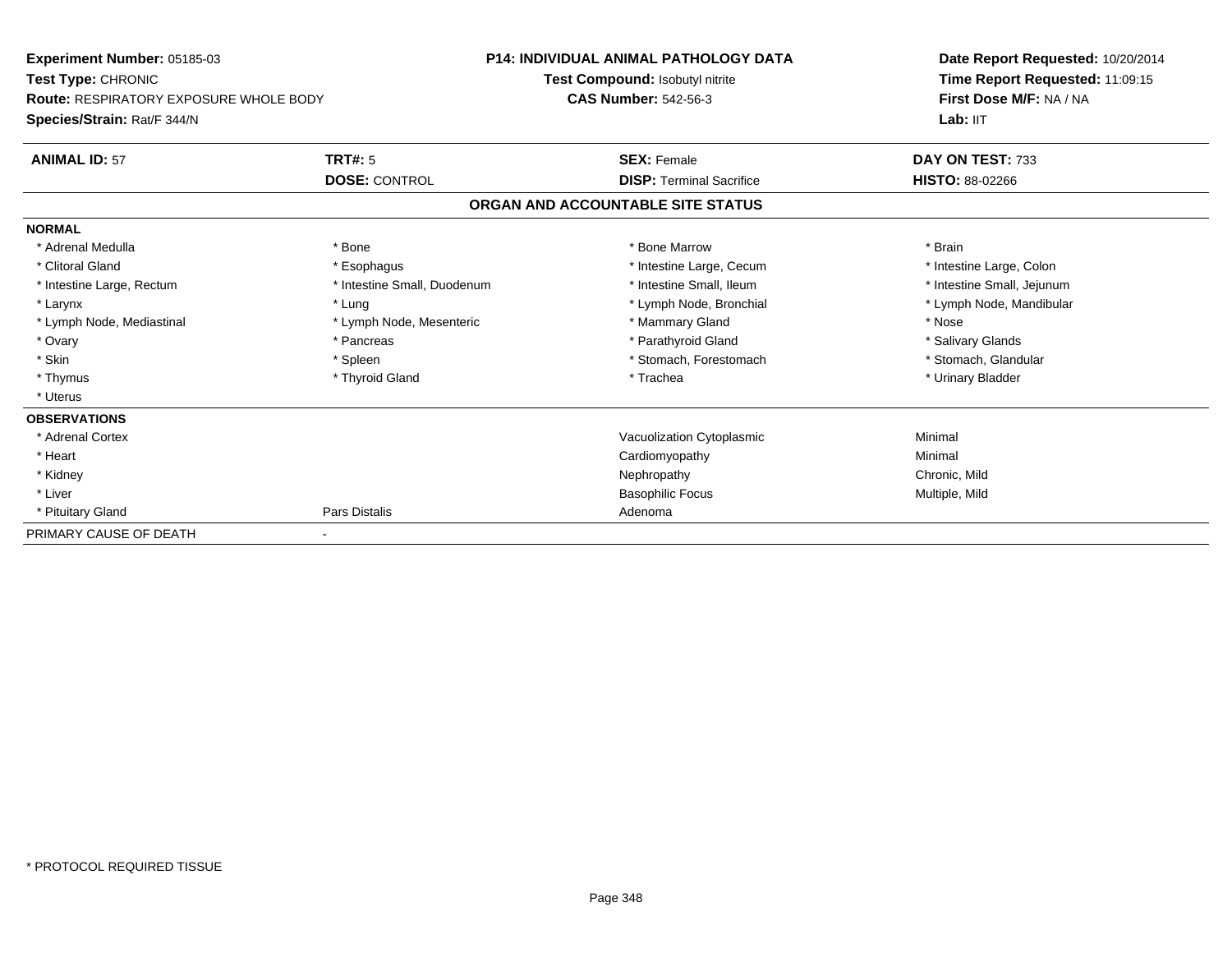| Experiment Number: 05185-03                                       |                          | <b>P14: INDIVIDUAL ANIMAL PATHOLOGY DATA</b> | Date Report Requested: 10/20/2014<br>Time Report Requested: 11:09:15 |  |
|-------------------------------------------------------------------|--------------------------|----------------------------------------------|----------------------------------------------------------------------|--|
| Test Type: CHRONIC                                                |                          | Test Compound: Isobutyl nitrite              |                                                                      |  |
| <b>Route: RESPIRATORY EXPOSURE WHOLE BODY</b>                     |                          | <b>CAS Number: 542-56-3</b>                  | First Dose M/F: NA / NA                                              |  |
| Species/Strain: Rat/F 344/N                                       |                          |                                              | Lab: IIT                                                             |  |
| <b>ANIMAL ID: 58</b>                                              | <b>TRT#: 5</b>           | <b>SEX: Female</b>                           | DAY ON TEST: 734                                                     |  |
|                                                                   | <b>DOSE: CONTROL</b>     | <b>DISP: Terminal Sacrifice</b>              | HISTO: 88-02267                                                      |  |
|                                                                   |                          | ORGAN AND ACCOUNTABLE SITE STATUS            |                                                                      |  |
| <b>NORMAL</b>                                                     |                          |                                              |                                                                      |  |
| * Bone                                                            | * Brain                  | * Intestine Large, Colon                     | * Intestine Large, Rectum                                            |  |
| * Intestine Small, Duodenum                                       | * Intestine Small, Ileum | * Intestine Small, Jejunum                   | * Larynx                                                             |  |
| * Mammary Gland                                                   | * Nose                   | * Parathyroid Gland                          | * Salivary Glands                                                    |  |
| * Skin                                                            | * Stomach, Forestomach   | * Stomach, Glandular                         | * Thyroid Gland                                                      |  |
| * Trachea                                                         | * Urinary Bladder        |                                              |                                                                      |  |
| <b>MISSING</b>                                                    |                          |                                              |                                                                      |  |
| * Esophagus                                                       | * Thymus                 |                                              |                                                                      |  |
| <b>OBSERVATIONS</b>                                               |                          |                                              |                                                                      |  |
| * Adrenal Cortex                                                  |                          | Leukemia Mononuclear                         |                                                                      |  |
| [ Leukemia Mononuclear TGLS = 4-8 ]                               |                          |                                              |                                                                      |  |
| * Adrenal Medulla                                                 |                          | Leukemia Mononuclear                         |                                                                      |  |
| [ Leukemia Mononuclear TGLS = 4-8]                                |                          |                                              |                                                                      |  |
| * Bone Marrow                                                     |                          | Leukemia Mononuclear                         |                                                                      |  |
| * Clitoral Gland                                                  |                          | Ectasia                                      | Mild                                                                 |  |
| * Heart                                                           |                          | Leukemia Mononuclear                         |                                                                      |  |
|                                                                   | Atrium                   | Thrombosis                                   | Moderate                                                             |  |
| [ Leukemia Mononuclear TGLS = 7-4 ]<br>[Thrombosis $TGLS = 7-4$ ] |                          |                                              |                                                                      |  |
| * Intestine Large, Cecum                                          |                          | Leukemia Mononuclear                         |                                                                      |  |
| [ Leukemia Mononuclear TGLS = 4-8 ]                               |                          |                                              |                                                                      |  |
| * Kidney                                                          |                          | Leukemia Mononuclear                         |                                                                      |  |
|                                                                   |                          | Nephropathy                                  | Chronic, Minimal                                                     |  |
| * Liver                                                           |                          | Leukemia Mononuclear                         |                                                                      |  |
| [ Leukemia Mononuclear TGLS = 6-5 ]                               |                          |                                              |                                                                      |  |
| * Lung                                                            |                          | Leukemia Mononuclear                         |                                                                      |  |
| [ Leukemia Mononuclear TGLS = 6-5 ]                               |                          |                                              |                                                                      |  |
| * Lymph Node, Bronchial                                           |                          | Leukemia Mononuclear                         |                                                                      |  |
| [ Leukemia Mononuclear TGLS = 4-8 ]                               |                          |                                              |                                                                      |  |
|                                                                   |                          |                                              |                                                                      |  |
|                                                                   |                          |                                              |                                                                      |  |
| * Lymph Node, Mandibular<br>[ Leukemia Mononuclear TGLS = 4-8 ]   |                          | Leukemia Mononuclear                         |                                                                      |  |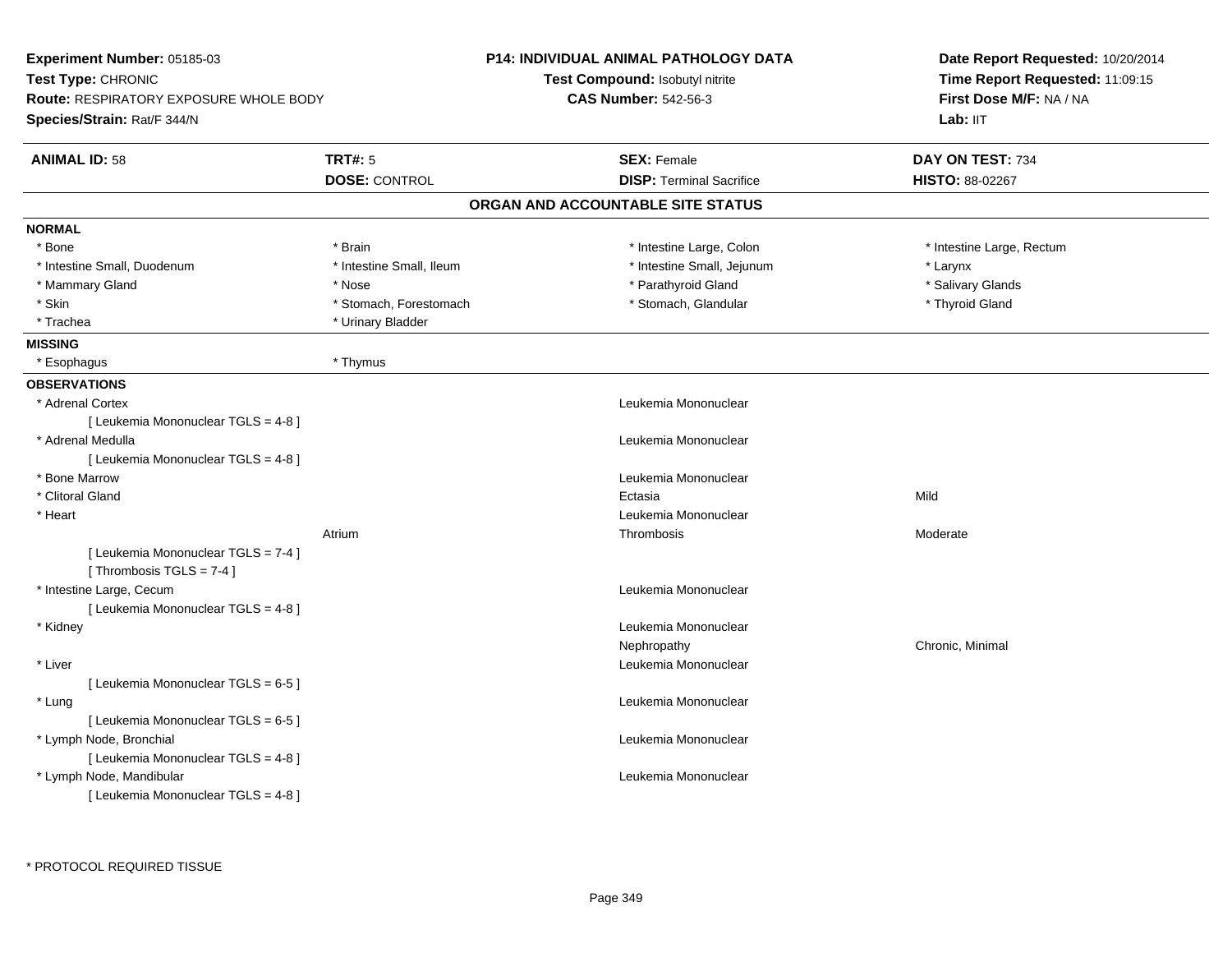| Experiment Number: 05185-03<br>Test Type: CHRONIC<br><b>Route: RESPIRATORY EXPOSURE WHOLE BODY</b><br>Species/Strain: Rat/F 344/N |                      | <b>P14: INDIVIDUAL ANIMAL PATHOLOGY DATA</b><br>Test Compound: Isobutyl nitrite<br><b>CAS Number: 542-56-3</b> | Date Report Requested: 10/20/2014<br>Time Report Requested: 11:09:15<br>First Dose M/F: NA / NA<br>Lab: IIT |
|-----------------------------------------------------------------------------------------------------------------------------------|----------------------|----------------------------------------------------------------------------------------------------------------|-------------------------------------------------------------------------------------------------------------|
|                                                                                                                                   |                      |                                                                                                                |                                                                                                             |
| <b>ANIMAL ID: 58</b>                                                                                                              | <b>TRT#: 5</b>       | <b>SEX: Female</b>                                                                                             | DAY ON TEST: 734                                                                                            |
|                                                                                                                                   | <b>DOSE: CONTROL</b> | <b>DISP: Terminal Sacrifice</b>                                                                                | HISTO: 88-02267                                                                                             |
|                                                                                                                                   |                      | ORGAN AND ACCOUNTABLE SITE STATUS                                                                              |                                                                                                             |
| * Lymph Node, Mediastinal                                                                                                         |                      | Leukemia Mononuclear                                                                                           |                                                                                                             |
| [ Leukemia Mononuclear TGLS = 4-8 ]                                                                                               |                      |                                                                                                                |                                                                                                             |
| * Lymph Node, Mesenteric                                                                                                          |                      | Leukemia Mononuclear                                                                                           |                                                                                                             |
| [ Leukemia Mononuclear TGLS = 4-8 ]                                                                                               |                      |                                                                                                                |                                                                                                             |
| * Ovary                                                                                                                           |                      | Cyst                                                                                                           | Moderate                                                                                                    |
|                                                                                                                                   |                      | Leukemia Mononuclear                                                                                           |                                                                                                             |
| $Cyst TGLS = 1-9$                                                                                                                 |                      |                                                                                                                |                                                                                                             |
| [ Leukemia Mononuclear TGLS = 1-9 ]                                                                                               |                      |                                                                                                                |                                                                                                             |
| * Pancreas                                                                                                                        |                      | Leukemia Mononuclear                                                                                           |                                                                                                             |
| [ Leukemia Mononuclear TGLS = 3-8 ]                                                                                               |                      |                                                                                                                |                                                                                                             |
| * Pituitary Gland                                                                                                                 | <b>Pars Distalis</b> | Adenoma                                                                                                        |                                                                                                             |
|                                                                                                                                   |                      | Leukemia Mononuclear                                                                                           |                                                                                                             |
| [Adenoma TGLS = $5-1$ ]                                                                                                           |                      |                                                                                                                |                                                                                                             |
| [ Leukemia Mononuclear TGLS = 5-1 ]                                                                                               |                      |                                                                                                                |                                                                                                             |
| * Spleen                                                                                                                          |                      | Leukemia Mononuclear                                                                                           |                                                                                                             |
| [ Leukemia Mononuclear TGLS = 2-5,12,13 ]                                                                                         |                      |                                                                                                                |                                                                                                             |
| * Uterus                                                                                                                          |                      | Leukemia Mononuclear                                                                                           |                                                                                                             |
|                                                                                                                                   |                      | Polyp Stromal                                                                                                  |                                                                                                             |
| [ Leukemia Mononuclear TGLS = 8-9 ]                                                                                               |                      |                                                                                                                |                                                                                                             |
| [Polyp Stromal TGLS = 8-9]                                                                                                        |                      |                                                                                                                |                                                                                                             |
| PRIMARY CAUSE OF DEATH                                                                                                            |                      |                                                                                                                |                                                                                                             |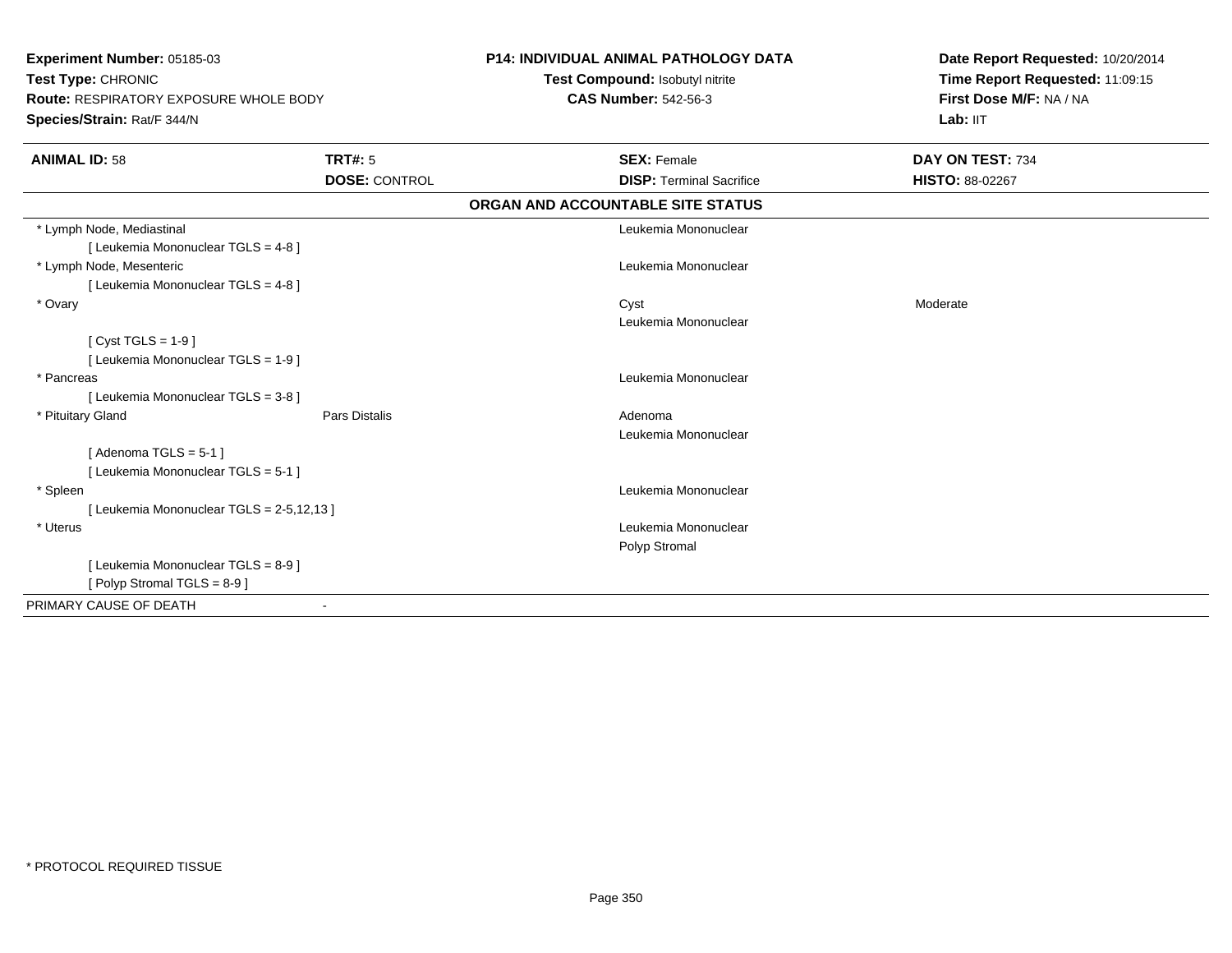| Experiment Number: 05185-03                   |                             | <b>P14: INDIVIDUAL ANIMAL PATHOLOGY DATA</b> | Date Report Requested: 10/20/2014<br>Time Report Requested: 11:09:15<br>First Dose M/F: NA / NA |
|-----------------------------------------------|-----------------------------|----------------------------------------------|-------------------------------------------------------------------------------------------------|
| Test Type: CHRONIC                            |                             | Test Compound: Isobutyl nitrite              |                                                                                                 |
| <b>Route: RESPIRATORY EXPOSURE WHOLE BODY</b> |                             | <b>CAS Number: 542-56-3</b>                  |                                                                                                 |
| Species/Strain: Rat/F 344/N                   |                             |                                              | Lab: IIT                                                                                        |
| <b>ANIMAL ID: 59</b>                          | <b>TRT#: 5</b>              | <b>SEX: Female</b>                           | DAY ON TEST: 733                                                                                |
|                                               | <b>DOSE: CONTROL</b>        | <b>DISP: Terminal Sacrifice</b>              | HISTO: 88-02268                                                                                 |
|                                               |                             | ORGAN AND ACCOUNTABLE SITE STATUS            |                                                                                                 |
| <b>NORMAL</b>                                 |                             |                                              |                                                                                                 |
| * Adrenal Medulla                             | * Bone                      | * Bone Marrow                                | * Brain                                                                                         |
| * Esophagus                                   | * Heart                     | * Intestine Large, Cecum                     | * Intestine Large, Colon                                                                        |
| * Intestine Large, Rectum                     | * Intestine Small, Duodenum | * Intestine Small. Ileum                     | * Intestine Small, Jejunum                                                                      |
| * Larynx                                      | * Lymph Node, Bronchial     | * Lymph Node, Mandibular                     | * Lymph Node, Mesenteric                                                                        |
| * Nose                                        | * Pancreas                  | * Parathyroid Gland                          | * Salivary Glands                                                                               |
| * Skin                                        | * Spleen                    | * Stomach, Forestomach                       | * Stomach, Glandular                                                                            |
| * Thyroid Gland                               | * Trachea                   | * Urinary Bladder                            | * Uterus                                                                                        |
| <b>OBSERVATIONS</b>                           |                             |                                              |                                                                                                 |
| * Adrenal Cortex                              |                             | Hypertrophy                                  | Minimal                                                                                         |
|                                               |                             | Vacuolization Cytoplasmic                    | Minimal                                                                                         |
| * Clitoral Gland                              |                             | Ectasia                                      | Minimal                                                                                         |
| * Kidney                                      |                             | Nephropathy                                  | Chronic, Mild                                                                                   |
| * Liver                                       |                             | <b>Basophilic Focus</b>                      | Multiple, Mild                                                                                  |
| * Lung                                        | Alveolar Epith              | Hyperplasia                                  | Minimal                                                                                         |
| * Lymph Node, Mediastinal                     |                             | Hemorrhage                                   | Mild                                                                                            |
|                                               |                             | Pigmentation                                 | Minimal                                                                                         |
| * Mammary Gland                               |                             | Lactation                                    | Mild                                                                                            |
| * Ovary                                       |                             | Cyst                                         | Moderate                                                                                        |
| [Cyst TGLS = $3-9$ ]                          |                             |                                              |                                                                                                 |
| * Pituitary Gland                             | Pars Distalis               | Adenoma                                      |                                                                                                 |
| [Adenoma TGLS = $1-1$ ]                       |                             |                                              |                                                                                                 |
| * Thymus                                      |                             | Atrophy                                      | Minimal                                                                                         |
| PRIMARY CAUSE OF DEATH                        |                             |                                              |                                                                                                 |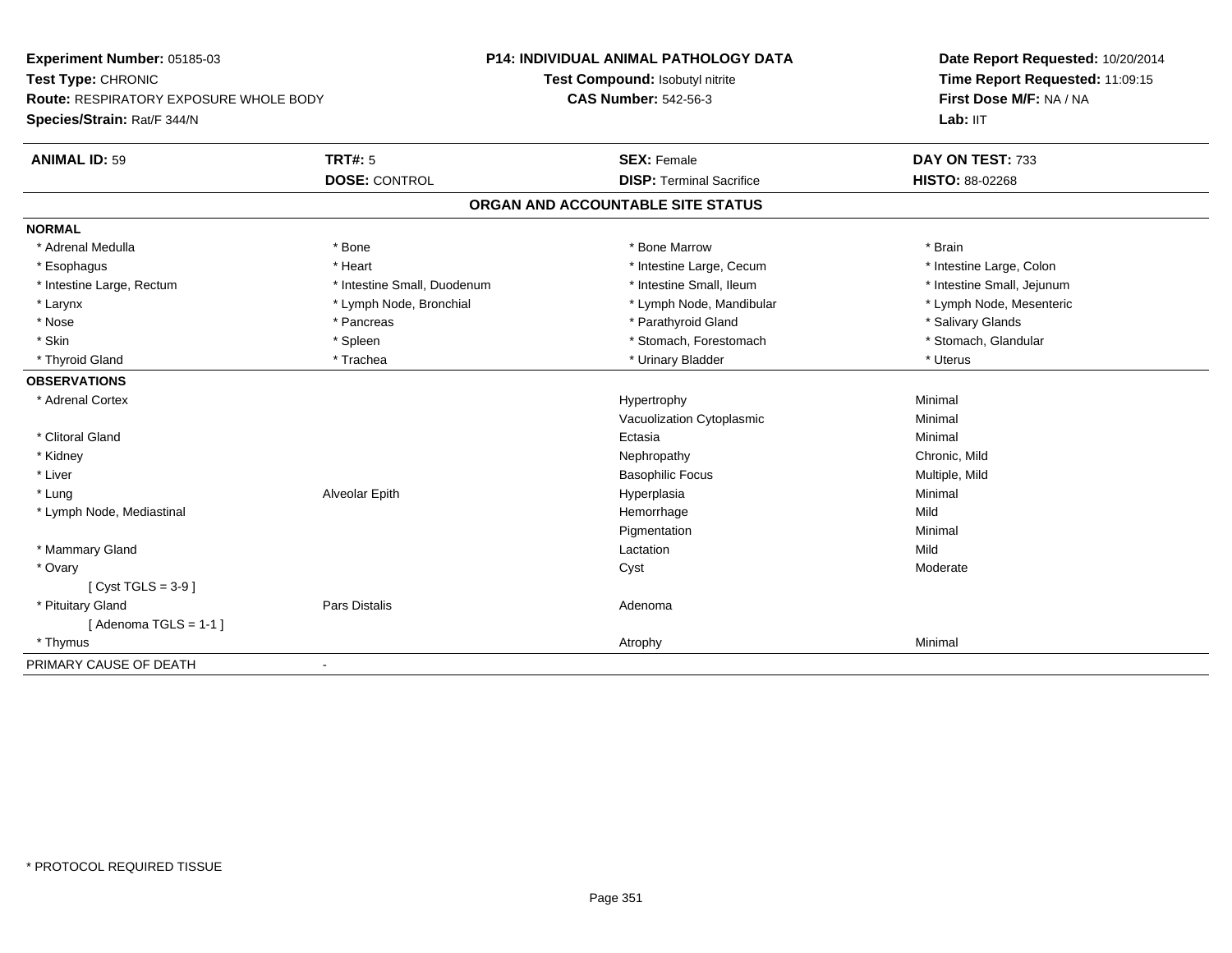| Experiment Number: 05185-03<br>Test Type: CHRONIC<br>Route: RESPIRATORY EXPOSURE WHOLE BODY |                           | <b>P14: INDIVIDUAL ANIMAL PATHOLOGY DATA</b> | Date Report Requested: 10/20/2014<br>Time Report Requested: 11:09:15<br>First Dose M/F: NA / NA |
|---------------------------------------------------------------------------------------------|---------------------------|----------------------------------------------|-------------------------------------------------------------------------------------------------|
|                                                                                             |                           | Test Compound: Isobutyl nitrite              |                                                                                                 |
|                                                                                             |                           | <b>CAS Number: 542-56-3</b>                  |                                                                                                 |
| Species/Strain: Rat/F 344/N                                                                 |                           |                                              | Lab: IIT                                                                                        |
| <b>ANIMAL ID: 60</b>                                                                        | <b>TRT#: 5</b>            | <b>SEX: Female</b>                           | DAY ON TEST: 733                                                                                |
|                                                                                             | <b>DOSE: CONTROL</b>      | <b>DISP: Terminal Sacrifice</b>              | HISTO: 88-02269                                                                                 |
|                                                                                             |                           | ORGAN AND ACCOUNTABLE SITE STATUS            |                                                                                                 |
| <b>NORMAL</b>                                                                               |                           |                                              |                                                                                                 |
| * Adrenal Cortex                                                                            | * Adrenal Medulla         | * Bone                                       | * Bone Marrow                                                                                   |
| * Brain                                                                                     | * Clitoral Gland          | * Esophagus                                  | * Intestine Large, Cecum                                                                        |
| * Intestine Large, Colon                                                                    | * Intestine Large, Rectum | * Intestine Small, Duodenum                  | * Intestine Small, Ileum                                                                        |
| * Intestine Small, Jejunum                                                                  | * Larynx                  | * Lung                                       | * Lymph Node, Mandibular                                                                        |
| * Nose                                                                                      | * Ovary                   | * Parathyroid Gland                          | * Salivary Glands                                                                               |
| * Skin                                                                                      | * Spleen                  | * Stomach, Forestomach                       | * Stomach, Glandular                                                                            |
| * Thyroid Gland                                                                             | * Trachea                 | * Urinary Bladder                            | * Uterus                                                                                        |
| <b>MISSING</b>                                                                              |                           |                                              |                                                                                                 |
| * Lymph Node, Bronchial                                                                     |                           |                                              |                                                                                                 |
| <b>OBSERVATIONS</b>                                                                         |                           |                                              |                                                                                                 |
| * Heart                                                                                     |                           | Cardiomyopathy                               | Minimal                                                                                         |
| * Kidney                                                                                    |                           | Nephropathy                                  | Chronic, Minimal                                                                                |
| * Liver                                                                                     |                           | <b>Basophilic Focus</b>                      | Multiple, Minimal                                                                               |
| * Lymph Node, Mediastinal                                                                   |                           | Hemorrhage                                   | Minimal                                                                                         |
|                                                                                             |                           | Pigmentation                                 | Mild                                                                                            |
| * Lymph Node, Mesenteric                                                                    |                           | Hemorrhage                                   | Minimal                                                                                         |
| * Mammary Gland                                                                             |                           | Fibroadenoma                                 |                                                                                                 |
| [Fibroadenoma TGLS = 1-12]                                                                  |                           |                                              |                                                                                                 |
| * Pancreas                                                                                  | <b>Acinar Cell</b>        | Atrophy                                      | Minimal                                                                                         |
| * Pituitary Gland                                                                           | Pars Distalis             | Adenoma                                      |                                                                                                 |
|                                                                                             | <b>Pars Distalis</b>      | Cyst                                         | Mild                                                                                            |
| * Thymus                                                                                    |                           | Atrophy                                      | Mild                                                                                            |
| PRIMARY CAUSE OF DEATH                                                                      | ä,                        |                                              |                                                                                                 |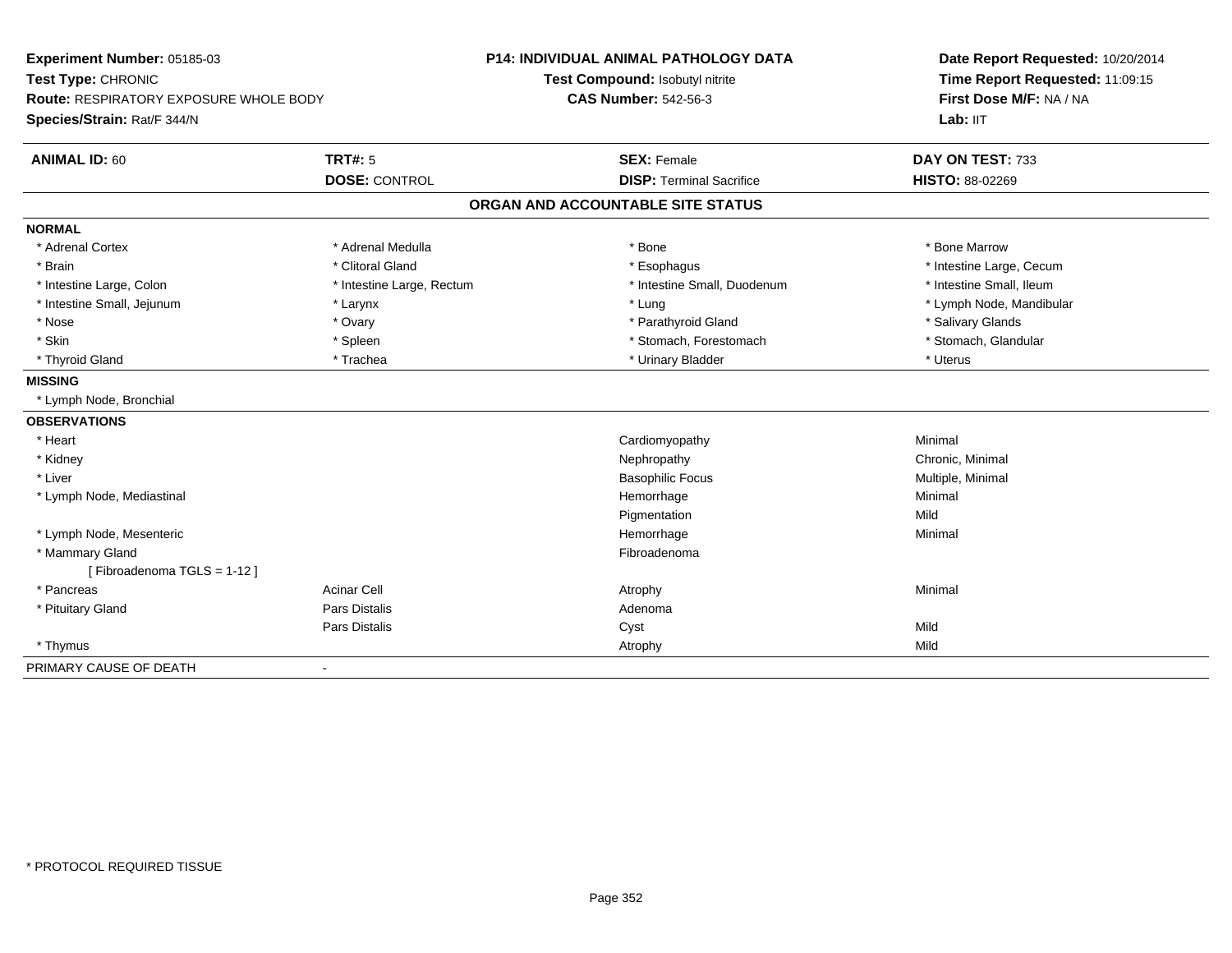| Experiment Number: 05185-03<br>Test Type: CHRONIC<br>Route: RESPIRATORY EXPOSURE WHOLE BODY |                           | P14: INDIVIDUAL ANIMAL PATHOLOGY DATA | Date Report Requested: 10/20/2014<br>Time Report Requested: 11:09:15<br>First Dose M/F: NA / NA |  |
|---------------------------------------------------------------------------------------------|---------------------------|---------------------------------------|-------------------------------------------------------------------------------------------------|--|
|                                                                                             |                           | Test Compound: Isobutyl nitrite       |                                                                                                 |  |
|                                                                                             |                           | <b>CAS Number: 542-56-3</b>           |                                                                                                 |  |
| Species/Strain: Rat/F 344/N                                                                 |                           |                                       | Lab: IIT                                                                                        |  |
| <b>ANIMAL ID: 61</b>                                                                        | <b>TRT#: 5</b>            | <b>SEX: Female</b>                    | DAY ON TEST: 734                                                                                |  |
|                                                                                             | <b>DOSE: CONTROL</b>      | <b>DISP: Terminal Sacrifice</b>       | HISTO: 88-02270                                                                                 |  |
|                                                                                             |                           | ORGAN AND ACCOUNTABLE SITE STATUS     |                                                                                                 |  |
| <b>NORMAL</b>                                                                               |                           |                                       |                                                                                                 |  |
| * Adrenal Cortex                                                                            | * Adrenal Medulla         | * Bone                                | * Bone Marrow                                                                                   |  |
| * Brain                                                                                     | * Clitoral Gland          | * Esophagus                           | * Intestine Large, Cecum                                                                        |  |
| * Intestine Large, Colon                                                                    | * Intestine Large, Rectum | * Intestine Small, Duodenum           | * Intestine Small, Ileum                                                                        |  |
| * Intestine Small, Jejunum                                                                  | * Larynx                  | * Lung                                | * Lymph Node, Mandibular                                                                        |  |
| * Mammary Gland                                                                             | * Nose                    | * Ovary                               | * Pancreas                                                                                      |  |
| * Parathyroid Gland                                                                         | * Salivary Glands         | * Skin                                | * Spleen                                                                                        |  |
| * Stomach, Forestomach                                                                      | * Stomach, Glandular      | * Thymus                              | * Trachea                                                                                       |  |
| * Urinary Bladder                                                                           | * Uterus                  |                                       |                                                                                                 |  |
| <b>MISSING</b>                                                                              |                           |                                       |                                                                                                 |  |
| * Lymph Node, Bronchial                                                                     |                           |                                       |                                                                                                 |  |
| <b>OBSERVATIONS</b>                                                                         |                           |                                       |                                                                                                 |  |
| * Heart                                                                                     |                           | Cardiomyopathy                        | Minimal                                                                                         |  |
| * Kidney                                                                                    |                           | Nephropathy                           | Chronic, Mild                                                                                   |  |
| * Liver                                                                                     |                           | <b>Basophilic Focus</b>               | Multiple, Mild                                                                                  |  |
| * Lymph Node, Mediastinal                                                                   |                           | Hemorrhage                            | Moderate                                                                                        |  |
| * Lymph Node, Mesenteric                                                                    |                           | Hemorrhage                            | Moderate                                                                                        |  |
| * Pituitary Gland                                                                           | Pars Distalis             | Adenoma                               |                                                                                                 |  |
|                                                                                             | Pars Distalis             | Cyst                                  | Mild                                                                                            |  |
| [Adenoma TGLS = $1-1$ ]                                                                     |                           |                                       |                                                                                                 |  |
| * Thyroid Gland                                                                             | C Cell                    | Hyperplasia                           | Mild                                                                                            |  |
| PRIMARY CAUSE OF DEATH                                                                      |                           |                                       |                                                                                                 |  |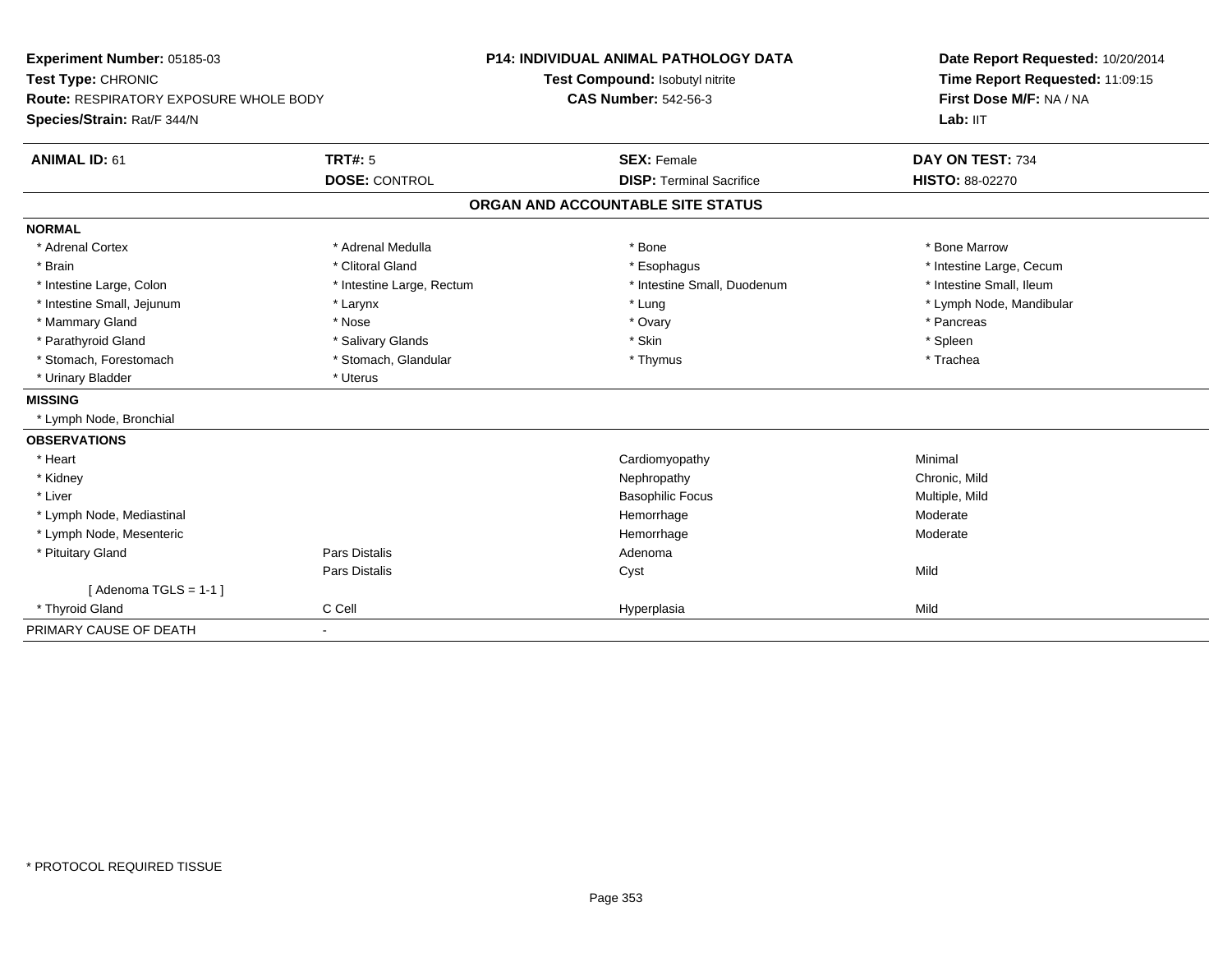| Experiment Number: 05185-03            |                            | P14: INDIVIDUAL ANIMAL PATHOLOGY DATA | Date Report Requested: 10/20/2014<br>Time Report Requested: 11:09:15 |
|----------------------------------------|----------------------------|---------------------------------------|----------------------------------------------------------------------|
| Test Type: CHRONIC                     |                            | Test Compound: Isobutyl nitrite       |                                                                      |
| Route: RESPIRATORY EXPOSURE WHOLE BODY |                            | <b>CAS Number: 542-56-3</b>           | First Dose M/F: NA / NA                                              |
| Species/Strain: Rat/F 344/N            |                            |                                       | Lab: IIT                                                             |
| <b>ANIMAL ID: 62</b>                   | <b>TRT#: 5</b>             | <b>SEX: Female</b>                    | DAY ON TEST: 652                                                     |
|                                        | <b>DOSE: CONTROL</b>       | <b>DISP:</b> Moribund Sacrifice       | HISTO: 88-02271                                                      |
|                                        |                            | ORGAN AND ACCOUNTABLE SITE STATUS     |                                                                      |
| <b>NORMAL</b>                          |                            |                                       |                                                                      |
| * Adrenal Cortex                       | * Adrenal Medulla          | * Bone                                | * Esophagus                                                          |
| * Intestine Large, Cecum               | * Intestine Large, Colon   | * Intestine Large, Rectum             | * Intestine Small, Duodenum                                          |
| * Intestine Small, Ileum               | * Intestine Small, Jejunum | * Larynx                              | * Lymph Node, Mesenteric                                             |
| * Nose                                 | * Ovary                    | * Pancreas                            | * Parathyroid Gland                                                  |
| * Salivary Glands                      | * Skin                     | * Stomach, Glandular                  | * Thyroid Gland                                                      |
| * Trachea                              | * Uterus                   |                                       |                                                                      |
| <b>MISSING</b>                         |                            |                                       |                                                                      |
| * Lymph Node, Bronchial                |                            |                                       |                                                                      |
| <b>OBSERVATIONS</b>                    |                            |                                       |                                                                      |
| * Bone Marrow                          |                            | Leukemia Mononuclear                  |                                                                      |
| * Brain                                |                            | Compression                           | Moderate                                                             |
|                                        |                            | Glioma Malignant                      |                                                                      |
| [Compression TGLS = 15-12]             |                            |                                       |                                                                      |
| [Glioma Malignant TGLS = 15-12]        |                            |                                       |                                                                      |
| * Clitoral Gland                       |                            | Ectasia                               | Mild                                                                 |
| * Heart                                |                            | Cardiomyopathy                        | Minimal                                                              |
|                                        |                            | Leukemia Mononuclear                  |                                                                      |
| * Kidney                               |                            | Nephropathy                           | Chronic, Minimal                                                     |
| * Liver                                |                            | Fatty Change                          | Marked                                                               |
|                                        |                            | Leukemia Mononuclear                  |                                                                      |
| [Fatty Change TGLS = 5-5]              |                            |                                       |                                                                      |
| [ Leukemia Mononuclear TGLS = 5-5 ]    |                            |                                       |                                                                      |
| * Lung                                 |                            | Leukemia Mononuclear                  |                                                                      |
| [ Leukemia Mononuclear TGLS = 5-5 ]    |                            |                                       |                                                                      |
| * Lymph Node, Mandibular               |                            | Hyperplasia                           | Plasma Cell, Moderate                                                |
| * Lymph Node, Mediastinal              |                            | Hemorrhage                            | Minimal                                                              |
|                                        |                            | Pigmentation                          | Mild                                                                 |
| * Mammary Gland                        |                            | Lactation                             | Minimal                                                              |
| * Pituitary Gland                      | <b>Pars Distalis</b>       | Adenoma                               |                                                                      |
| [Adenoma TGLS = $14-1$ ]               |                            |                                       |                                                                      |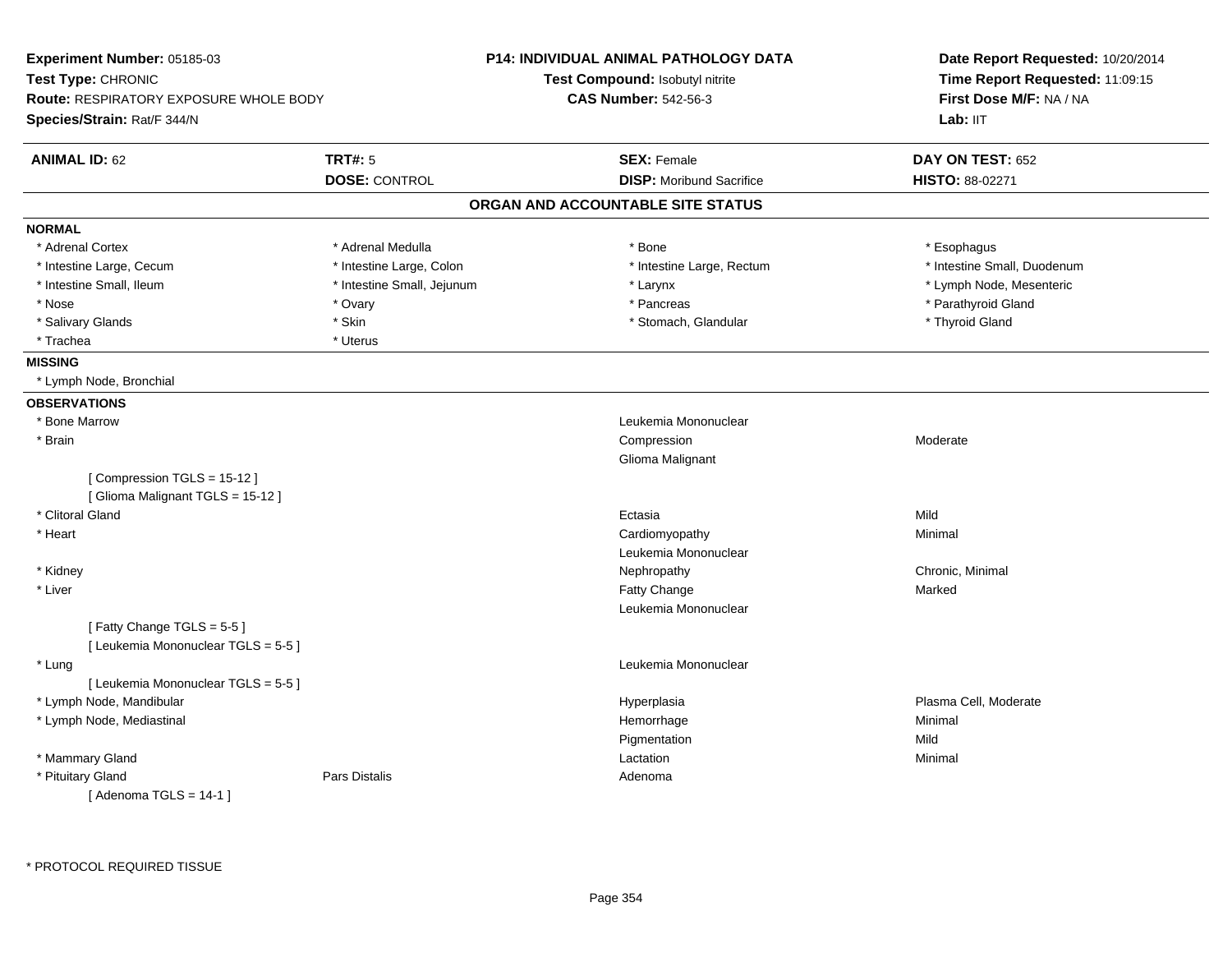| Experiment Number: 05185-03<br><b>Test Type: CHRONIC</b><br><b>Route: RESPIRATORY EXPOSURE WHOLE BODY</b><br>Species/Strain: Rat/F 344/N |                      | <b>P14: INDIVIDUAL ANIMAL PATHOLOGY DATA</b><br>Test Compound: Isobutyl nitrite<br><b>CAS Number: 542-56-3</b> | Date Report Requested: 10/20/2014<br>Time Report Requested: 11:09:15<br>First Dose M/F: NA / NA<br>Lab: IIT |
|------------------------------------------------------------------------------------------------------------------------------------------|----------------------|----------------------------------------------------------------------------------------------------------------|-------------------------------------------------------------------------------------------------------------|
| <b>ANIMAL ID: 62</b>                                                                                                                     | TRT#: 5              | <b>SEX: Female</b>                                                                                             | <b>DAY ON TEST: 652</b>                                                                                     |
|                                                                                                                                          | <b>DOSE: CONTROL</b> | <b>DISP:</b> Moribund Sacrifice                                                                                | <b>HISTO: 88-02271</b>                                                                                      |
|                                                                                                                                          |                      | ORGAN AND ACCOUNTABLE SITE STATUS                                                                              |                                                                                                             |
| * Spleen                                                                                                                                 |                      | Leukemia Mononuclear                                                                                           |                                                                                                             |
| [Leukemia Mononuclear TGLS = 4-5 ]                                                                                                       |                      |                                                                                                                |                                                                                                             |
| * Stomach, Forestomach                                                                                                                   |                      | Hyperplasia                                                                                                    | Mild                                                                                                        |
| * Thymus                                                                                                                                 |                      | Atrophy                                                                                                        | Marked                                                                                                      |
| * Urinary Bladder                                                                                                                        |                      | <b>Dilatation</b>                                                                                              | Moderate                                                                                                    |
| PRIMARY CAUSE OF DEATH                                                                                                                   |                      |                                                                                                                |                                                                                                             |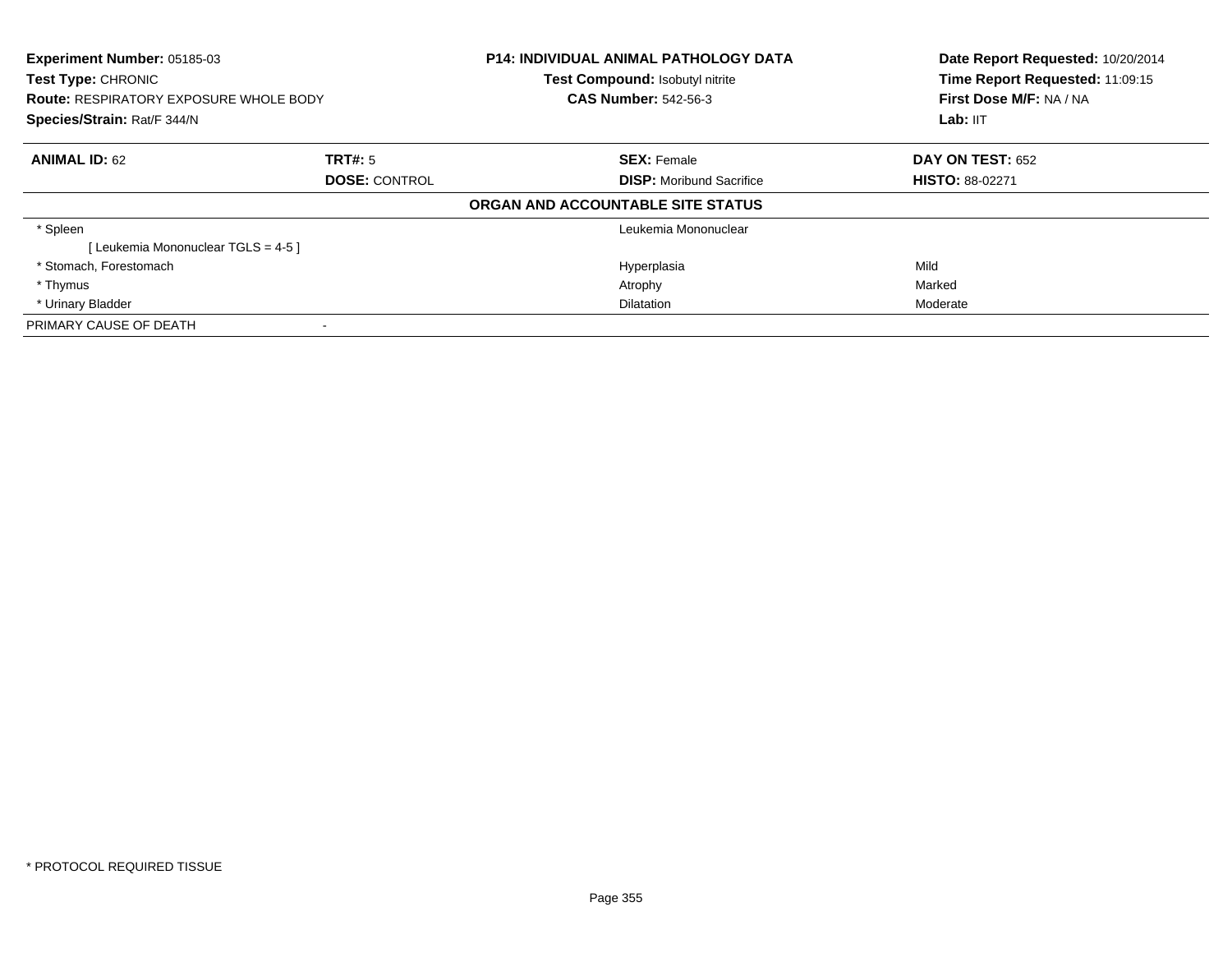| <b>Experiment Number: 05185-03</b>                                  |                           | <b>P14: INDIVIDUAL ANIMAL PATHOLOGY DATA</b> | Date Report Requested: 10/20/2014                          |  |
|---------------------------------------------------------------------|---------------------------|----------------------------------------------|------------------------------------------------------------|--|
| Test Type: CHRONIC<br><b>Route: RESPIRATORY EXPOSURE WHOLE BODY</b> |                           | Test Compound: Isobutyl nitrite              | Time Report Requested: 11:09:15<br>First Dose M/F: NA / NA |  |
|                                                                     |                           | <b>CAS Number: 542-56-3</b>                  |                                                            |  |
| Species/Strain: Rat/F 344/N                                         |                           |                                              | Lab: IIT                                                   |  |
| <b>ANIMAL ID: 63</b>                                                | <b>TRT#: 5</b>            | <b>SEX: Female</b>                           | DAY ON TEST: 668                                           |  |
|                                                                     | <b>DOSE: CONTROL</b>      | <b>DISP:</b> Moribund Sacrifice              | HISTO: 88-02272                                            |  |
|                                                                     |                           | ORGAN AND ACCOUNTABLE SITE STATUS            |                                                            |  |
| <b>NORMAL</b>                                                       |                           |                                              |                                                            |  |
| * Bone                                                              | * Brain                   | * Esophagus                                  | * Intestine Large, Cecum                                   |  |
| * Intestine Large, Colon                                            | * Intestine Large, Rectum | * Intestine Small, Duodenum                  | * Intestine Small, Ileum                                   |  |
| * Intestine Small, Jejunum                                          | Islets, Pancreatic        | * Larynx                                     | * Lymph Node, Bronchial                                    |  |
| * Lymph Node, Mandibular                                            | * Lymph Node, Mesenteric  | * Mammary Gland                              | * Ovary                                                    |  |
| * Parathyroid Gland                                                 | * Salivary Glands         | * Skin                                       | * Thyroid Gland                                            |  |
| * Trachea                                                           | * Urinary Bladder         | * Uterus                                     |                                                            |  |
| <b>OBSERVATIONS</b>                                                 |                           |                                              |                                                            |  |
| * Adrenal Cortex                                                    |                           | Leukemia Mononuclear                         |                                                            |  |
| * Adrenal Medulla                                                   |                           | Leukemia Mononuclear                         |                                                            |  |
| * Bone Marrow                                                       |                           | Leukemia Mononuclear                         |                                                            |  |
| * Clitoral Gland                                                    |                           | Ectasia                                      | Moderate                                                   |  |
| * Heart                                                             |                           | Cardiomyopathy                               | Minimal                                                    |  |
|                                                                     |                           | Leukemia Mononuclear                         |                                                            |  |
| * Kidney                                                            |                           | Leukemia Mononuclear                         |                                                            |  |
|                                                                     |                           | Nephropathy                                  | Chronic, Mild                                              |  |
| * Liver                                                             |                           | Leukemia Mononuclear                         |                                                            |  |
| [ Leukemia Mononuclear TGLS = 3-5 ]                                 |                           |                                              |                                                            |  |
| * Lung                                                              |                           | Leukemia Mononuclear                         |                                                            |  |
| [ Leukemia Mononuclear TGLS = 1-6,12 ]                              |                           |                                              |                                                            |  |
| * Lymph Node, Mediastinal                                           |                           | Hemorrhage                                   | Mild                                                       |  |
|                                                                     |                           | Leukemia Mononuclear                         |                                                            |  |
| * Nose                                                              |                           | Leukemia Mononuclear                         |                                                            |  |
| * Pancreas                                                          |                           | Leukemia Mononuclear                         |                                                            |  |
| [ Leukemia Mononuclear TGLS = 1-6,12 ]                              |                           |                                              |                                                            |  |
| * Pituitary Gland                                                   |                           | Cyst                                         | Mild                                                       |  |
|                                                                     |                           | Leukemia Mononuclear                         |                                                            |  |
| [ Leukemia Mononuclear TGLS = 4-1 ]                                 |                           |                                              |                                                            |  |
| * Spleen                                                            |                           | Leukemia Mononuclear                         |                                                            |  |
| [ Leukemia Mononuclear TGLS = 2-5 ]                                 |                           |                                              |                                                            |  |
| * Stomach, Forestomach                                              |                           | Leukemia Mononuclear                         |                                                            |  |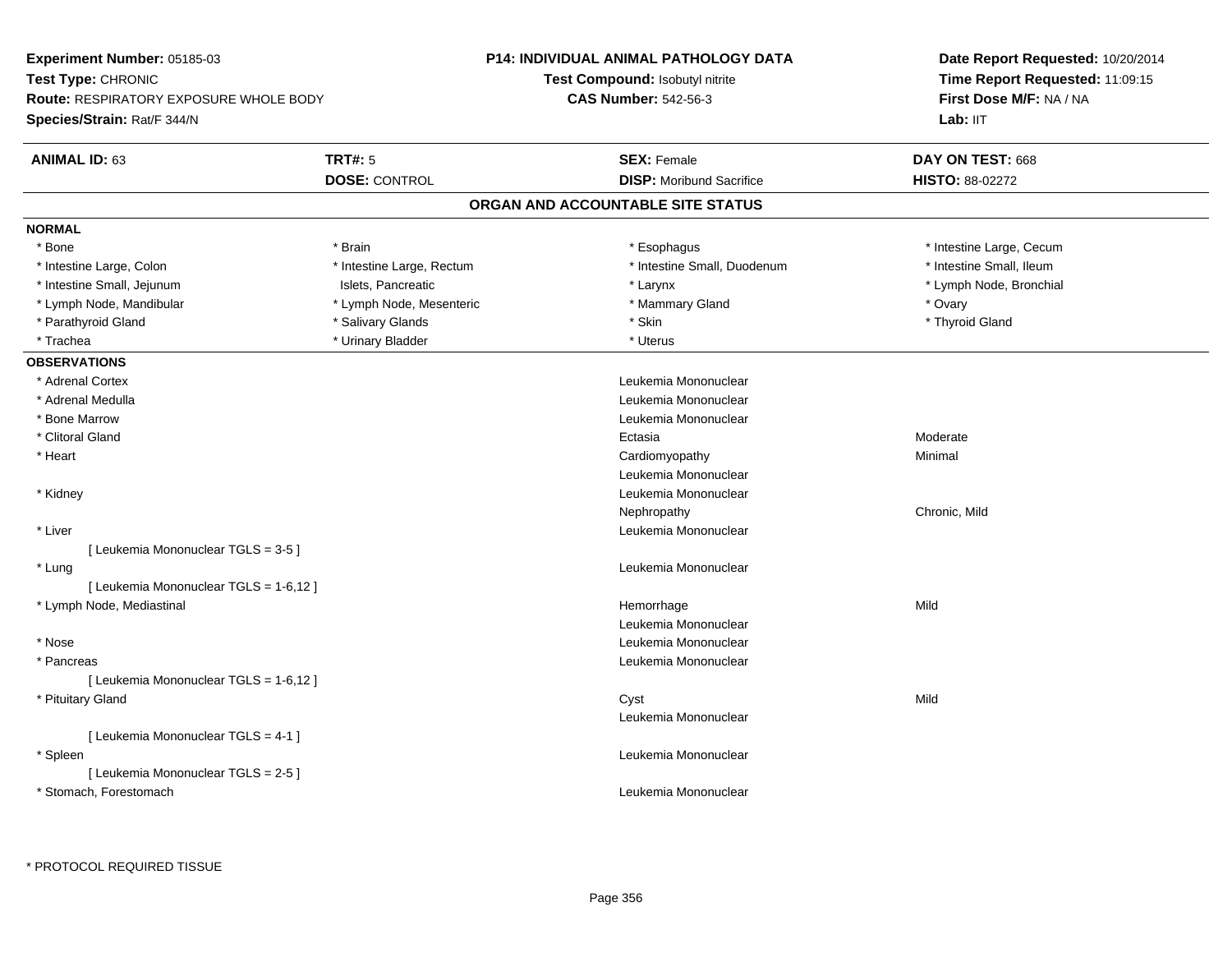| Experiment Number: 05185-03<br><b>Test Type: CHRONIC</b><br><b>Route: RESPIRATORY EXPOSURE WHOLE BODY</b><br>Species/Strain: Rat/F 344/N |                      | <b>P14: INDIVIDUAL ANIMAL PATHOLOGY DATA</b><br><b>Test Compound: Isobutyl nitrite</b><br><b>CAS Number: 542-56-3</b> | Date Report Requested: 10/20/2014<br>Time Report Requested: 11:09:15<br>First Dose M/F: NA / NA<br>Lab: IIT |
|------------------------------------------------------------------------------------------------------------------------------------------|----------------------|-----------------------------------------------------------------------------------------------------------------------|-------------------------------------------------------------------------------------------------------------|
| <b>ANIMAL ID: 63</b>                                                                                                                     | <b>TRT#:</b> 5       | <b>SEX: Female</b>                                                                                                    | DAY ON TEST: 668                                                                                            |
|                                                                                                                                          | <b>DOSE: CONTROL</b> | <b>DISP:</b> Moribund Sacrifice                                                                                       | <b>HISTO: 88-02272</b>                                                                                      |
|                                                                                                                                          |                      | ORGAN AND ACCOUNTABLE SITE STATUS                                                                                     |                                                                                                             |
|                                                                                                                                          |                      | Ulcer                                                                                                                 | Moderate                                                                                                    |
| [Leukemia Mononuclear TGLS = 5-4]                                                                                                        |                      |                                                                                                                       |                                                                                                             |
| [ Ulcer TGLS = $5-4$ ]                                                                                                                   |                      |                                                                                                                       |                                                                                                             |
| * Stomach, Glandular                                                                                                                     |                      | Leukemia Mononuclear                                                                                                  |                                                                                                             |
|                                                                                                                                          |                      | Ulcer                                                                                                                 | Multiple, Moderate                                                                                          |
| [Leukemia Mononuclear TGLS = 5-4]                                                                                                        |                      |                                                                                                                       |                                                                                                             |
| [ Ulcer TGLS = $5-4$ ]                                                                                                                   |                      |                                                                                                                       |                                                                                                             |
| * Thymus                                                                                                                                 |                      | Atrophy                                                                                                               | Marked                                                                                                      |
|                                                                                                                                          |                      | Leukemia Mononuclear                                                                                                  |                                                                                                             |
| PRIMARY CAUSE OF DEATH                                                                                                                   |                      |                                                                                                                       |                                                                                                             |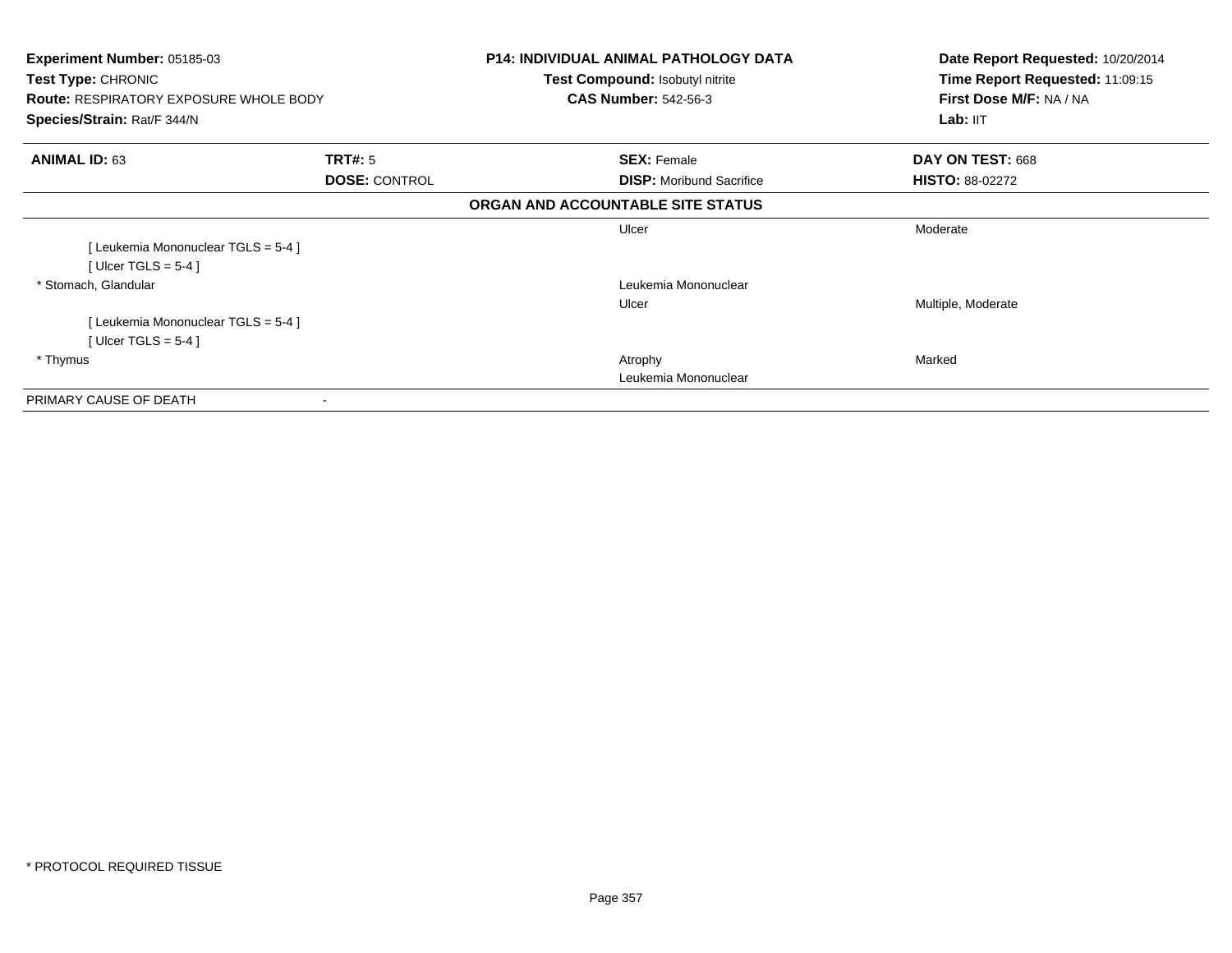| <b>TRT#: 5</b><br><b>SEX: Female</b><br>DAY ON TEST: 734<br><b>DOSE: CONTROL</b><br><b>DISP: Terminal Sacrifice</b><br>HISTO: 88-02273<br>ORGAN AND ACCOUNTABLE SITE STATUS<br>* Adrenal Medulla<br>* Bone<br>* Bone Marrow<br>* Brain<br>* Intestine Large, Cecum<br>* Intestine Large, Colon<br>* Esophagus<br>* Heart<br>* Intestine Large, Rectum<br>* Intestine Small, Duodenum<br>* Intestine Small, Jejunum<br>* Larynx<br>* Ovary<br>* Lymph Node, Mandibular<br>* Lymph Node, Mesenteric<br>* Mammary Gland<br>* Parathyroid Gland<br>* Salivary Glands<br>* Skin<br>* Pancreas<br>* Stomach, Glandular<br>* Stomach, Forestomach<br>* Thymus<br>* Thyroid Gland<br>* Urinary Bladder<br>* Uterus<br>* Trachea<br>* Lymph Node, Bronchial<br>* Adrenal Cortex<br>Minimal<br>Hyperplasia<br>Leukemia Mononuclear<br>* Clitoral Gland<br>Ectasia<br>Moderate<br>Mild<br>Hyperplasia<br>Mild<br>* Intestine Small, Ileum<br>Inflammation<br>* Kidney<br>Nephropathy<br>Chronic, Minimal<br>* Liver<br><b>Basophilic Focus</b><br>Multiple, Mild<br>Leukemia Mononuclear<br>Mild<br>Necrosis<br>[ Leukemia Mononuclear TGLS = 2-5 ]<br>Leukemia Mononuclear<br>* Lung<br>[ Leukemia Mononuclear TGLS = 2-5 ]<br>Mild<br>* Lymph Node, Mediastinal<br>Hemorrhage<br>Pigmentation<br>Mild<br>* Nose<br>Foreign Body<br>Mild<br>Inflammation<br>Mild<br>* Pituitary Gland<br><b>Pars Distalis</b><br>Cyst<br>Moderate<br>Leukemia Mononuclear<br>* Spleen<br>[Leukemia Mononuclear TGLS = 1-5,12] | Experiment Number: 05185-03<br>Test Type: CHRONIC<br>Route: RESPIRATORY EXPOSURE WHOLE BODY<br>Species/Strain: Rat/F 344/N |  | <b>P14: INDIVIDUAL ANIMAL PATHOLOGY DATA</b><br>Test Compound: Isobutyl nitrite<br><b>CAS Number: 542-56-3</b> | Date Report Requested: 10/20/2014<br>Time Report Requested: 11:09:15<br>First Dose M/F: NA / NA<br>Lab: II <sub>T</sub> |
|-----------------------------------------------------------------------------------------------------------------------------------------------------------------------------------------------------------------------------------------------------------------------------------------------------------------------------------------------------------------------------------------------------------------------------------------------------------------------------------------------------------------------------------------------------------------------------------------------------------------------------------------------------------------------------------------------------------------------------------------------------------------------------------------------------------------------------------------------------------------------------------------------------------------------------------------------------------------------------------------------------------------------------------------------------------------------------------------------------------------------------------------------------------------------------------------------------------------------------------------------------------------------------------------------------------------------------------------------------------------------------------------------------------------------------------------------------------------------------------------------------|----------------------------------------------------------------------------------------------------------------------------|--|----------------------------------------------------------------------------------------------------------------|-------------------------------------------------------------------------------------------------------------------------|
|                                                                                                                                                                                                                                                                                                                                                                                                                                                                                                                                                                                                                                                                                                                                                                                                                                                                                                                                                                                                                                                                                                                                                                                                                                                                                                                                                                                                                                                                                                     | <b>ANIMAL ID: 64</b>                                                                                                       |  |                                                                                                                |                                                                                                                         |
|                                                                                                                                                                                                                                                                                                                                                                                                                                                                                                                                                                                                                                                                                                                                                                                                                                                                                                                                                                                                                                                                                                                                                                                                                                                                                                                                                                                                                                                                                                     |                                                                                                                            |  |                                                                                                                |                                                                                                                         |
|                                                                                                                                                                                                                                                                                                                                                                                                                                                                                                                                                                                                                                                                                                                                                                                                                                                                                                                                                                                                                                                                                                                                                                                                                                                                                                                                                                                                                                                                                                     |                                                                                                                            |  |                                                                                                                |                                                                                                                         |
|                                                                                                                                                                                                                                                                                                                                                                                                                                                                                                                                                                                                                                                                                                                                                                                                                                                                                                                                                                                                                                                                                                                                                                                                                                                                                                                                                                                                                                                                                                     | <b>NORMAL</b>                                                                                                              |  |                                                                                                                |                                                                                                                         |
|                                                                                                                                                                                                                                                                                                                                                                                                                                                                                                                                                                                                                                                                                                                                                                                                                                                                                                                                                                                                                                                                                                                                                                                                                                                                                                                                                                                                                                                                                                     |                                                                                                                            |  |                                                                                                                |                                                                                                                         |
|                                                                                                                                                                                                                                                                                                                                                                                                                                                                                                                                                                                                                                                                                                                                                                                                                                                                                                                                                                                                                                                                                                                                                                                                                                                                                                                                                                                                                                                                                                     |                                                                                                                            |  |                                                                                                                |                                                                                                                         |
|                                                                                                                                                                                                                                                                                                                                                                                                                                                                                                                                                                                                                                                                                                                                                                                                                                                                                                                                                                                                                                                                                                                                                                                                                                                                                                                                                                                                                                                                                                     |                                                                                                                            |  |                                                                                                                |                                                                                                                         |
|                                                                                                                                                                                                                                                                                                                                                                                                                                                                                                                                                                                                                                                                                                                                                                                                                                                                                                                                                                                                                                                                                                                                                                                                                                                                                                                                                                                                                                                                                                     |                                                                                                                            |  |                                                                                                                |                                                                                                                         |
|                                                                                                                                                                                                                                                                                                                                                                                                                                                                                                                                                                                                                                                                                                                                                                                                                                                                                                                                                                                                                                                                                                                                                                                                                                                                                                                                                                                                                                                                                                     |                                                                                                                            |  |                                                                                                                |                                                                                                                         |
|                                                                                                                                                                                                                                                                                                                                                                                                                                                                                                                                                                                                                                                                                                                                                                                                                                                                                                                                                                                                                                                                                                                                                                                                                                                                                                                                                                                                                                                                                                     |                                                                                                                            |  |                                                                                                                |                                                                                                                         |
|                                                                                                                                                                                                                                                                                                                                                                                                                                                                                                                                                                                                                                                                                                                                                                                                                                                                                                                                                                                                                                                                                                                                                                                                                                                                                                                                                                                                                                                                                                     |                                                                                                                            |  |                                                                                                                |                                                                                                                         |
|                                                                                                                                                                                                                                                                                                                                                                                                                                                                                                                                                                                                                                                                                                                                                                                                                                                                                                                                                                                                                                                                                                                                                                                                                                                                                                                                                                                                                                                                                                     | <b>MISSING</b>                                                                                                             |  |                                                                                                                |                                                                                                                         |
|                                                                                                                                                                                                                                                                                                                                                                                                                                                                                                                                                                                                                                                                                                                                                                                                                                                                                                                                                                                                                                                                                                                                                                                                                                                                                                                                                                                                                                                                                                     |                                                                                                                            |  |                                                                                                                |                                                                                                                         |
|                                                                                                                                                                                                                                                                                                                                                                                                                                                                                                                                                                                                                                                                                                                                                                                                                                                                                                                                                                                                                                                                                                                                                                                                                                                                                                                                                                                                                                                                                                     | <b>OBSERVATIONS</b>                                                                                                        |  |                                                                                                                |                                                                                                                         |
|                                                                                                                                                                                                                                                                                                                                                                                                                                                                                                                                                                                                                                                                                                                                                                                                                                                                                                                                                                                                                                                                                                                                                                                                                                                                                                                                                                                                                                                                                                     |                                                                                                                            |  |                                                                                                                |                                                                                                                         |
|                                                                                                                                                                                                                                                                                                                                                                                                                                                                                                                                                                                                                                                                                                                                                                                                                                                                                                                                                                                                                                                                                                                                                                                                                                                                                                                                                                                                                                                                                                     |                                                                                                                            |  |                                                                                                                |                                                                                                                         |
|                                                                                                                                                                                                                                                                                                                                                                                                                                                                                                                                                                                                                                                                                                                                                                                                                                                                                                                                                                                                                                                                                                                                                                                                                                                                                                                                                                                                                                                                                                     |                                                                                                                            |  |                                                                                                                |                                                                                                                         |
|                                                                                                                                                                                                                                                                                                                                                                                                                                                                                                                                                                                                                                                                                                                                                                                                                                                                                                                                                                                                                                                                                                                                                                                                                                                                                                                                                                                                                                                                                                     |                                                                                                                            |  |                                                                                                                |                                                                                                                         |
|                                                                                                                                                                                                                                                                                                                                                                                                                                                                                                                                                                                                                                                                                                                                                                                                                                                                                                                                                                                                                                                                                                                                                                                                                                                                                                                                                                                                                                                                                                     |                                                                                                                            |  |                                                                                                                |                                                                                                                         |
|                                                                                                                                                                                                                                                                                                                                                                                                                                                                                                                                                                                                                                                                                                                                                                                                                                                                                                                                                                                                                                                                                                                                                                                                                                                                                                                                                                                                                                                                                                     |                                                                                                                            |  |                                                                                                                |                                                                                                                         |
|                                                                                                                                                                                                                                                                                                                                                                                                                                                                                                                                                                                                                                                                                                                                                                                                                                                                                                                                                                                                                                                                                                                                                                                                                                                                                                                                                                                                                                                                                                     |                                                                                                                            |  |                                                                                                                |                                                                                                                         |
|                                                                                                                                                                                                                                                                                                                                                                                                                                                                                                                                                                                                                                                                                                                                                                                                                                                                                                                                                                                                                                                                                                                                                                                                                                                                                                                                                                                                                                                                                                     |                                                                                                                            |  |                                                                                                                |                                                                                                                         |
|                                                                                                                                                                                                                                                                                                                                                                                                                                                                                                                                                                                                                                                                                                                                                                                                                                                                                                                                                                                                                                                                                                                                                                                                                                                                                                                                                                                                                                                                                                     |                                                                                                                            |  |                                                                                                                |                                                                                                                         |
|                                                                                                                                                                                                                                                                                                                                                                                                                                                                                                                                                                                                                                                                                                                                                                                                                                                                                                                                                                                                                                                                                                                                                                                                                                                                                                                                                                                                                                                                                                     |                                                                                                                            |  |                                                                                                                |                                                                                                                         |
|                                                                                                                                                                                                                                                                                                                                                                                                                                                                                                                                                                                                                                                                                                                                                                                                                                                                                                                                                                                                                                                                                                                                                                                                                                                                                                                                                                                                                                                                                                     |                                                                                                                            |  |                                                                                                                |                                                                                                                         |
|                                                                                                                                                                                                                                                                                                                                                                                                                                                                                                                                                                                                                                                                                                                                                                                                                                                                                                                                                                                                                                                                                                                                                                                                                                                                                                                                                                                                                                                                                                     |                                                                                                                            |  |                                                                                                                |                                                                                                                         |
|                                                                                                                                                                                                                                                                                                                                                                                                                                                                                                                                                                                                                                                                                                                                                                                                                                                                                                                                                                                                                                                                                                                                                                                                                                                                                                                                                                                                                                                                                                     |                                                                                                                            |  |                                                                                                                |                                                                                                                         |
|                                                                                                                                                                                                                                                                                                                                                                                                                                                                                                                                                                                                                                                                                                                                                                                                                                                                                                                                                                                                                                                                                                                                                                                                                                                                                                                                                                                                                                                                                                     |                                                                                                                            |  |                                                                                                                |                                                                                                                         |
|                                                                                                                                                                                                                                                                                                                                                                                                                                                                                                                                                                                                                                                                                                                                                                                                                                                                                                                                                                                                                                                                                                                                                                                                                                                                                                                                                                                                                                                                                                     |                                                                                                                            |  |                                                                                                                |                                                                                                                         |
|                                                                                                                                                                                                                                                                                                                                                                                                                                                                                                                                                                                                                                                                                                                                                                                                                                                                                                                                                                                                                                                                                                                                                                                                                                                                                                                                                                                                                                                                                                     |                                                                                                                            |  |                                                                                                                |                                                                                                                         |
|                                                                                                                                                                                                                                                                                                                                                                                                                                                                                                                                                                                                                                                                                                                                                                                                                                                                                                                                                                                                                                                                                                                                                                                                                                                                                                                                                                                                                                                                                                     |                                                                                                                            |  |                                                                                                                |                                                                                                                         |
|                                                                                                                                                                                                                                                                                                                                                                                                                                                                                                                                                                                                                                                                                                                                                                                                                                                                                                                                                                                                                                                                                                                                                                                                                                                                                                                                                                                                                                                                                                     |                                                                                                                            |  |                                                                                                                |                                                                                                                         |
|                                                                                                                                                                                                                                                                                                                                                                                                                                                                                                                                                                                                                                                                                                                                                                                                                                                                                                                                                                                                                                                                                                                                                                                                                                                                                                                                                                                                                                                                                                     |                                                                                                                            |  |                                                                                                                |                                                                                                                         |

PRIMARY CAUSE OF DEATH-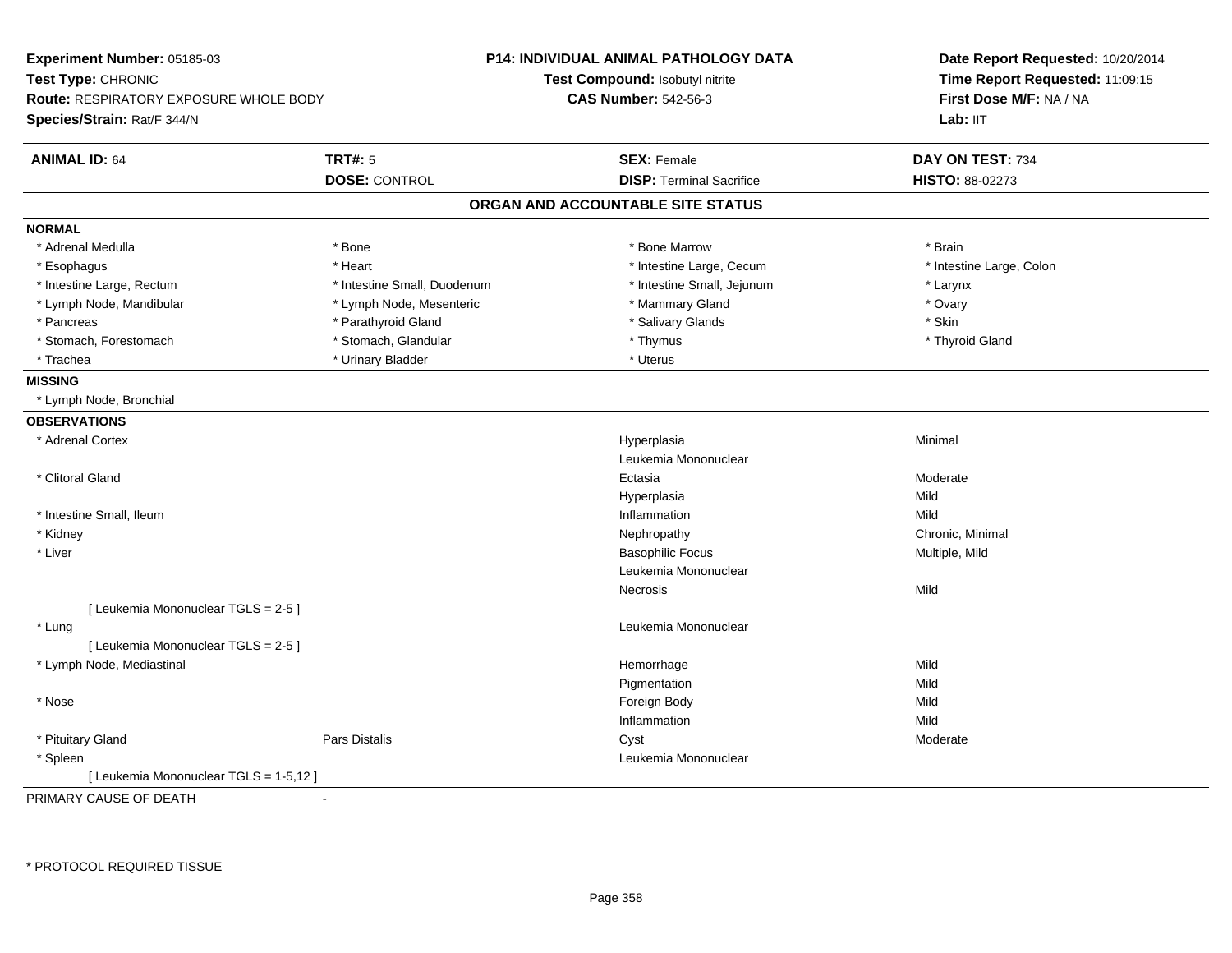| <b>Experiment Number: 05185-03</b><br><b>Test Type: CHRONIC</b><br><b>Route: RESPIRATORY EXPOSURE WHOLE BODY</b><br>Species/Strain: Rat/F 344/N |                                        | <b>P14: INDIVIDUAL ANIMAL PATHOLOGY DATA</b><br>Test Compound: Isobutyl nitrite<br><b>CAS Number: 542-56-3</b> | Date Report Requested: 10/20/2014<br>Time Report Requested: 11:09:15<br>First Dose M/F: NA / NA<br>Lab: IIT |
|-------------------------------------------------------------------------------------------------------------------------------------------------|----------------------------------------|----------------------------------------------------------------------------------------------------------------|-------------------------------------------------------------------------------------------------------------|
| <b>ANIMAL ID: 64</b>                                                                                                                            | <b>TRT#:</b> 5<br><b>DOSE: CONTROL</b> | <b>SEX:</b> Female<br><b>DISP: Terminal Sacrifice</b>                                                          | DAY ON TEST: 734<br><b>HISTO: 88-02273</b>                                                                  |
|                                                                                                                                                 |                                        | ORGAN AND ACCOUNTABLE SITE STATUS                                                                              |                                                                                                             |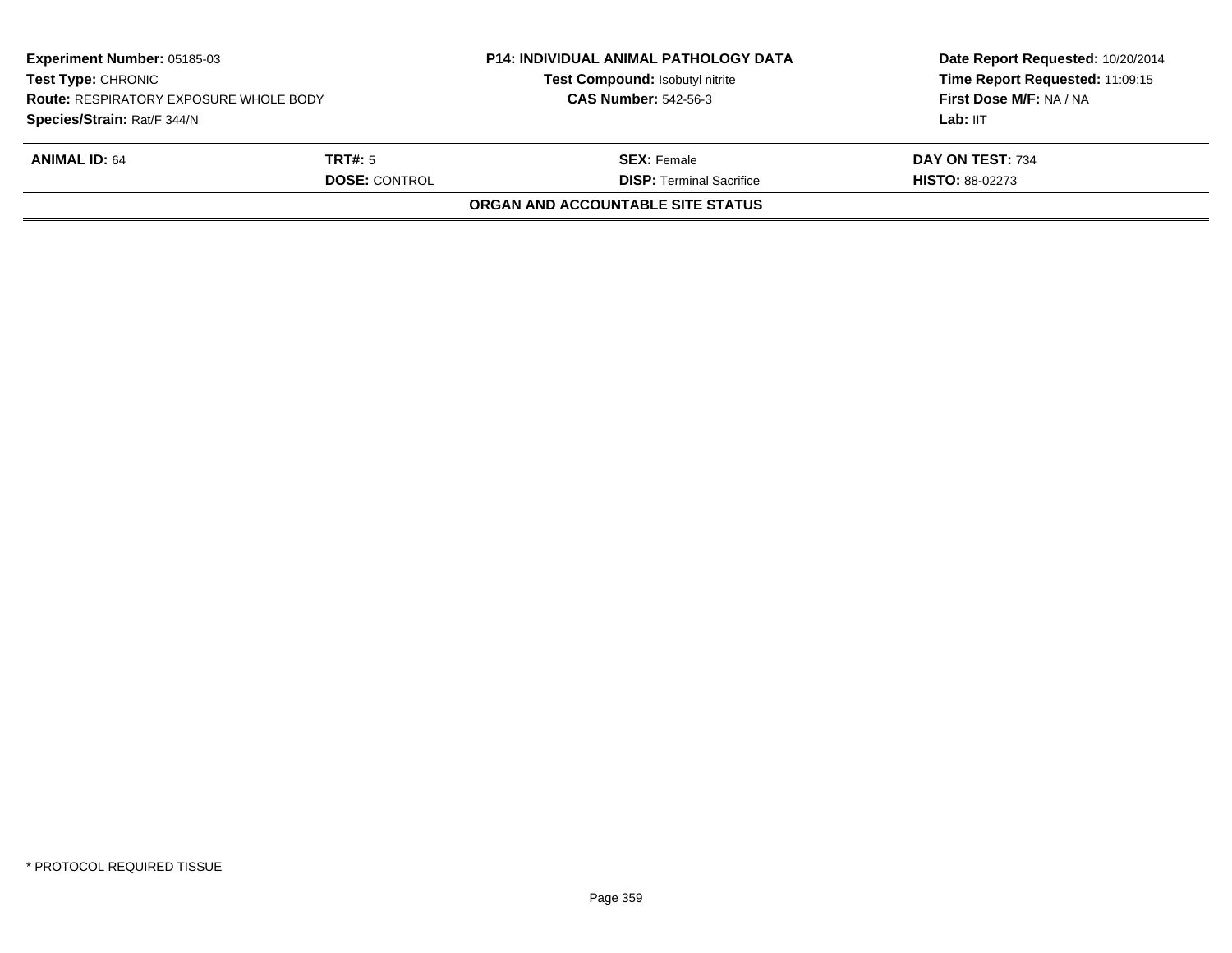| Experiment Number: 05185-03<br>Test Type: CHRONIC<br><b>Route: RESPIRATORY EXPOSURE WHOLE BODY</b><br>Species/Strain: Rat/F 344/N |                             | <b>P14: INDIVIDUAL ANIMAL PATHOLOGY DATA</b><br>Test Compound: Isobutyl nitrite<br><b>CAS Number: 542-56-3</b> | Date Report Requested: 10/20/2014<br>Time Report Requested: 11:09:15<br>First Dose M/F: NA / NA<br>Lab: IIT |
|-----------------------------------------------------------------------------------------------------------------------------------|-----------------------------|----------------------------------------------------------------------------------------------------------------|-------------------------------------------------------------------------------------------------------------|
| <b>ANIMAL ID: 65</b>                                                                                                              | <b>TRT#: 5</b>              | <b>SEX: Female</b>                                                                                             | DAY ON TEST: 735                                                                                            |
|                                                                                                                                   | <b>DOSE: CONTROL</b>        | <b>DISP: Terminal Sacrifice</b>                                                                                | <b>HISTO: 88-02274</b>                                                                                      |
|                                                                                                                                   |                             | ORGAN AND ACCOUNTABLE SITE STATUS                                                                              |                                                                                                             |
| <b>NORMAL</b>                                                                                                                     |                             |                                                                                                                |                                                                                                             |
| * Adrenal Cortex                                                                                                                  | * Adrenal Medulla           | $*$ Bone                                                                                                       | * Bone Marrow                                                                                               |
| * Clitoral Gland                                                                                                                  | * Esophagus                 | * Intestine Large, Cecum                                                                                       | * Intestine Large, Colon                                                                                    |
| * Intestine Large, Rectum                                                                                                         | * Intestine Small, Duodenum | * Intestine Small, Ileum                                                                                       | * Intestine Small, Jejunum                                                                                  |
| * Larynx                                                                                                                          | * Lung                      | * Lymph Node, Mandibular                                                                                       | * Lymph Node, Mesenteric                                                                                    |
| * Ovary                                                                                                                           | * Pancreas                  | * Parathyroid Gland                                                                                            | * Salivary Glands                                                                                           |
| * Skin                                                                                                                            | * Spleen                    | * Stomach, Forestomach                                                                                         | * Stomach, Glandular                                                                                        |
| * Trachea                                                                                                                         | * Urinary Bladder           | * Uterus                                                                                                       |                                                                                                             |
| <b>MISSING</b>                                                                                                                    |                             |                                                                                                                |                                                                                                             |
| * Lymph Node, Bronchial                                                                                                           | * Lymph Node, Mediastinal   |                                                                                                                |                                                                                                             |
| <b>OBSERVATIONS</b>                                                                                                               |                             |                                                                                                                |                                                                                                             |
| * Brain                                                                                                                           |                             | Compression                                                                                                    | Mild                                                                                                        |
|                                                                                                                                   |                             | Hydrocephalus                                                                                                  | Moderate                                                                                                    |
| * Heart                                                                                                                           |                             | Cardiomyopathy                                                                                                 | Minimal                                                                                                     |
| Islets, Pancreatic                                                                                                                |                             | Adenoma                                                                                                        |                                                                                                             |
| * Kidney                                                                                                                          |                             | Nephropathy                                                                                                    | Chronic, Moderate                                                                                           |
| [Nephropathy TGLS = 3-7]                                                                                                          |                             |                                                                                                                |                                                                                                             |
| * Liver                                                                                                                           |                             | <b>Basophilic Focus</b>                                                                                        | Multiple, Mild                                                                                              |
|                                                                                                                                   |                             | Fatty Change                                                                                                   | Mild                                                                                                        |
|                                                                                                                                   |                             | Inflammation                                                                                                   | Minimal                                                                                                     |
| [Basophilic Focus TGLS = 2-5]                                                                                                     |                             |                                                                                                                |                                                                                                             |
| [Fatty Change TGLS = 2-5]                                                                                                         |                             |                                                                                                                |                                                                                                             |
| * Mammary Gland                                                                                                                   |                             | Lactation                                                                                                      | Moderate                                                                                                    |
| [ Lactation TGLS = $1-8$ ]                                                                                                        |                             |                                                                                                                |                                                                                                             |
| $^{\star}$ Nose                                                                                                                   | <b>Respirat Epith</b>       | Hyperplasia                                                                                                    | Mild                                                                                                        |
|                                                                                                                                   | Nasolacrim Dct              | Inflammation                                                                                                   | Moderate                                                                                                    |
| * Pituitary Gland                                                                                                                 | Pars Distalis               | Adenoma                                                                                                        |                                                                                                             |
| [Adenoma TGLS = $4-1$ ]                                                                                                           |                             |                                                                                                                |                                                                                                             |
| * Thymus                                                                                                                          |                             | Atrophy                                                                                                        | Mild                                                                                                        |
| * Thyroid Gland                                                                                                                   | C Cell                      | Adenoma                                                                                                        |                                                                                                             |
| PRIMARY CAUSE OF DEATH                                                                                                            | ä,                          |                                                                                                                |                                                                                                             |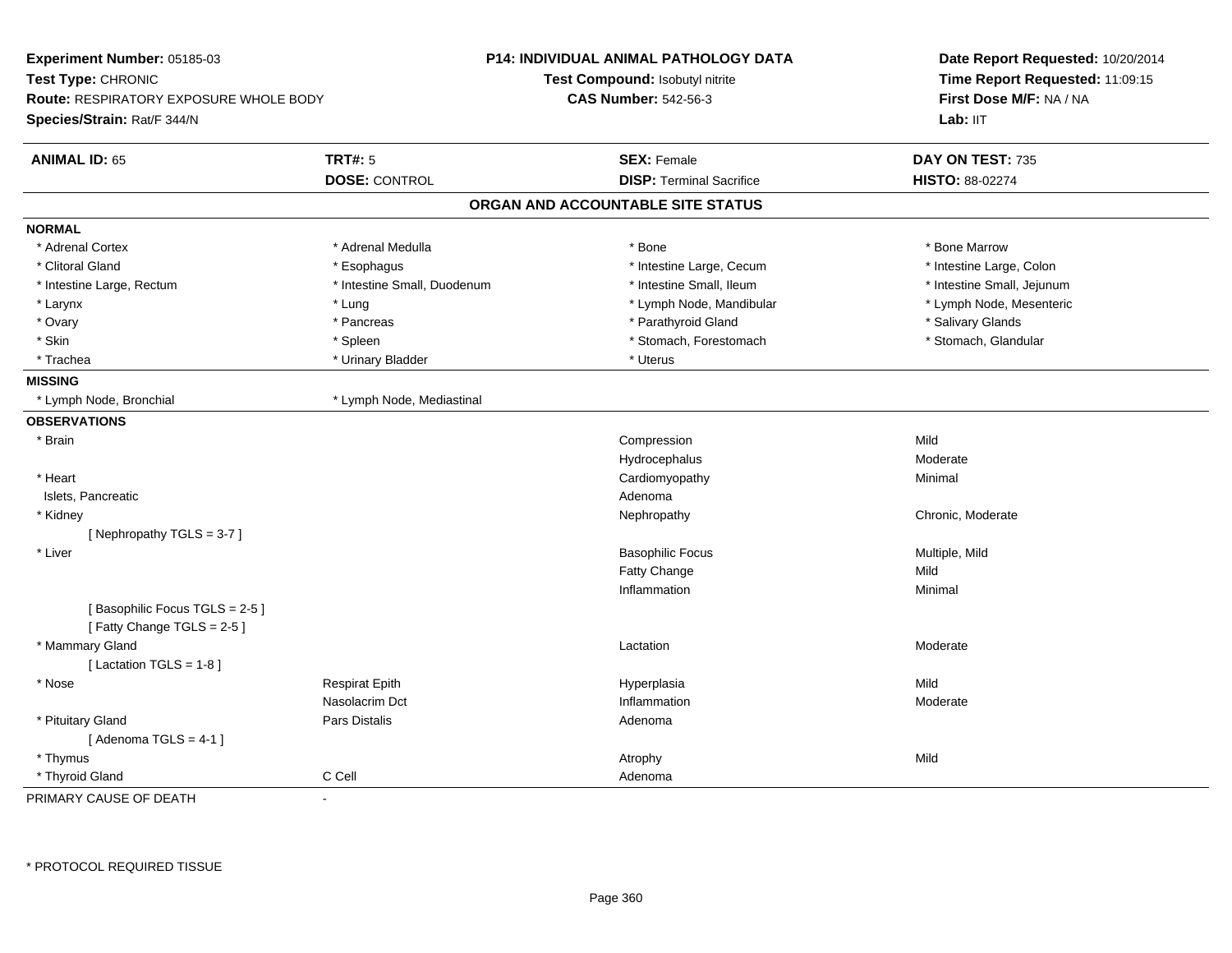|                                                                | <b>CAS Number: 542-56-3</b>                           | First Dose M/F: NA / NA<br>Lab: IIT        |
|----------------------------------------------------------------|-------------------------------------------------------|--------------------------------------------|
| <b>ANIMAL ID: 65</b><br><b>TRT#:</b> 5<br><b>DOSE: CONTROL</b> | <b>SEX: Female</b><br><b>DISP: Terminal Sacrifice</b> | DAY ON TEST: 735<br><b>HISTO: 88-02274</b> |
|                                                                | <b>ORGAN AND ACCOUNTABLE SITE STATUS</b>              |                                            |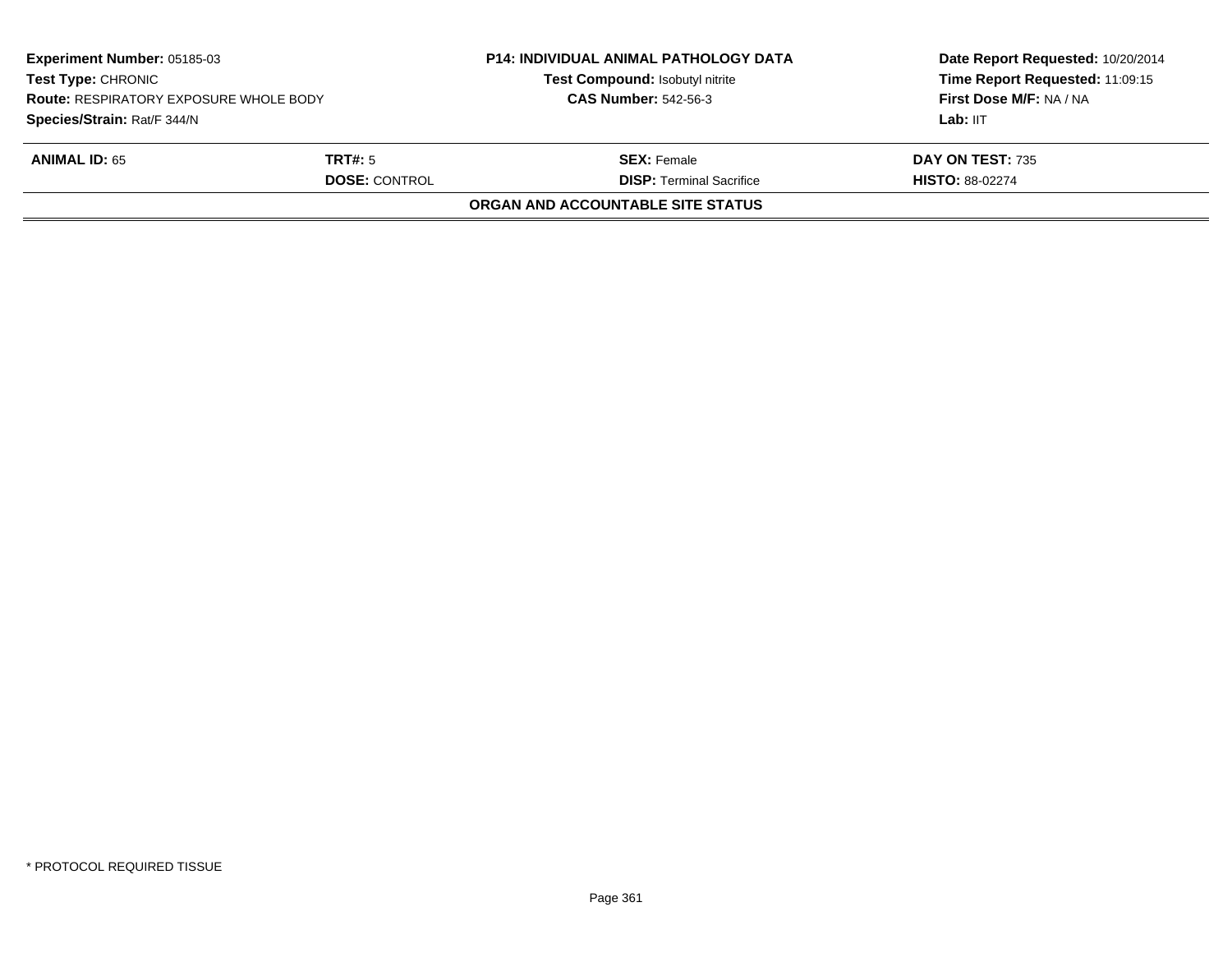| Experiment Number: 05185-03                             | <b>P14: INDIVIDUAL ANIMAL PATHOLOGY DATA</b> | Date Report Requested: 10/20/2014<br>Time Report Requested: 11:09:15 |  |
|---------------------------------------------------------|----------------------------------------------|----------------------------------------------------------------------|--|
| Test Type: CHRONIC                                      | Test Compound: Isobutyl nitrite              |                                                                      |  |
| Route: RESPIRATORY EXPOSURE WHOLE BODY                  | <b>CAS Number: 542-56-3</b>                  | First Dose M/F: NA / NA                                              |  |
| Species/Strain: Rat/F 344/N                             |                                              | Lab: IIT                                                             |  |
| <b>ANIMAL ID: 66</b><br><b>TRT#: 5</b>                  | <b>SEX: Female</b>                           | DAY ON TEST: 733                                                     |  |
| <b>DOSE: CONTROL</b>                                    | <b>DISP: Terminal Sacrifice</b>              | HISTO: 88-02275                                                      |  |
|                                                         | ORGAN AND ACCOUNTABLE SITE STATUS            |                                                                      |  |
| <b>NORMAL</b>                                           |                                              |                                                                      |  |
| * Adrenal Cortex<br>* Bone                              | * Bone Marrow                                | * Clitoral Gland                                                     |  |
| * Intestine Large, Cecum<br>* Esophagus                 | * Intestine Large, Colon                     | * Intestine Large, Rectum                                            |  |
| * Intestine Small, Ileum<br>* Intestine Small, Duodenum | * Intestine Small, Jejunum                   | * Larynx                                                             |  |
| * Lymph Node, Bronchial<br>* Lymph Node, Mandibular     | * Lymph Node, Mesenteric                     | * Mammary Gland                                                      |  |
| * Nose<br>* Ovary                                       | * Pancreas                                   | * Salivary Glands                                                    |  |
| * Skin<br>* Spleen                                      | * Stomach, Forestomach                       | * Stomach, Glandular                                                 |  |
| * Thyroid Gland<br>* Trachea                            | * Urinary Bladder                            | * Uterus                                                             |  |
| <b>MISSING</b>                                          |                                              |                                                                      |  |
| * Parathyroid Gland                                     |                                              |                                                                      |  |
| <b>OBSERVATIONS</b>                                     |                                              |                                                                      |  |
| * Adrenal Medulla                                       | Pheochromocytoma Complex                     |                                                                      |  |
| * Brain                                                 | Compression                                  | Minimal                                                              |  |
| [Compression TGLS = 3-1]                                |                                              |                                                                      |  |
| * Heart                                                 | Cardiomyopathy                               | Minimal                                                              |  |
| * Kidney                                                | Nephropathy                                  | Chronic, Mild                                                        |  |
| * Liver                                                 | <b>Basophilic Focus</b>                      | Multiple, Mild                                                       |  |
|                                                         | Fatty Change                                 | Mild                                                                 |  |
| [Basophilic Focus TGLS = 1-5]                           |                                              |                                                                      |  |
| * Lung                                                  | Inflammation                                 | Minimal                                                              |  |
| * Lymph Node, Mediastinal                               | Hemorrhage                                   | Moderate                                                             |  |
|                                                         | Pigmentation                                 | Mild                                                                 |  |
| * Pituitary Gland<br><b>Pars Distalis</b>               | Adenoma                                      |                                                                      |  |
| [Adenoma TGLS = $2-1$ ]                                 |                                              |                                                                      |  |
| * Thymus                                                | Atrophy                                      | Marked                                                               |  |
| PRIMARY CAUSE OF DEATH<br>$\blacksquare$                |                                              |                                                                      |  |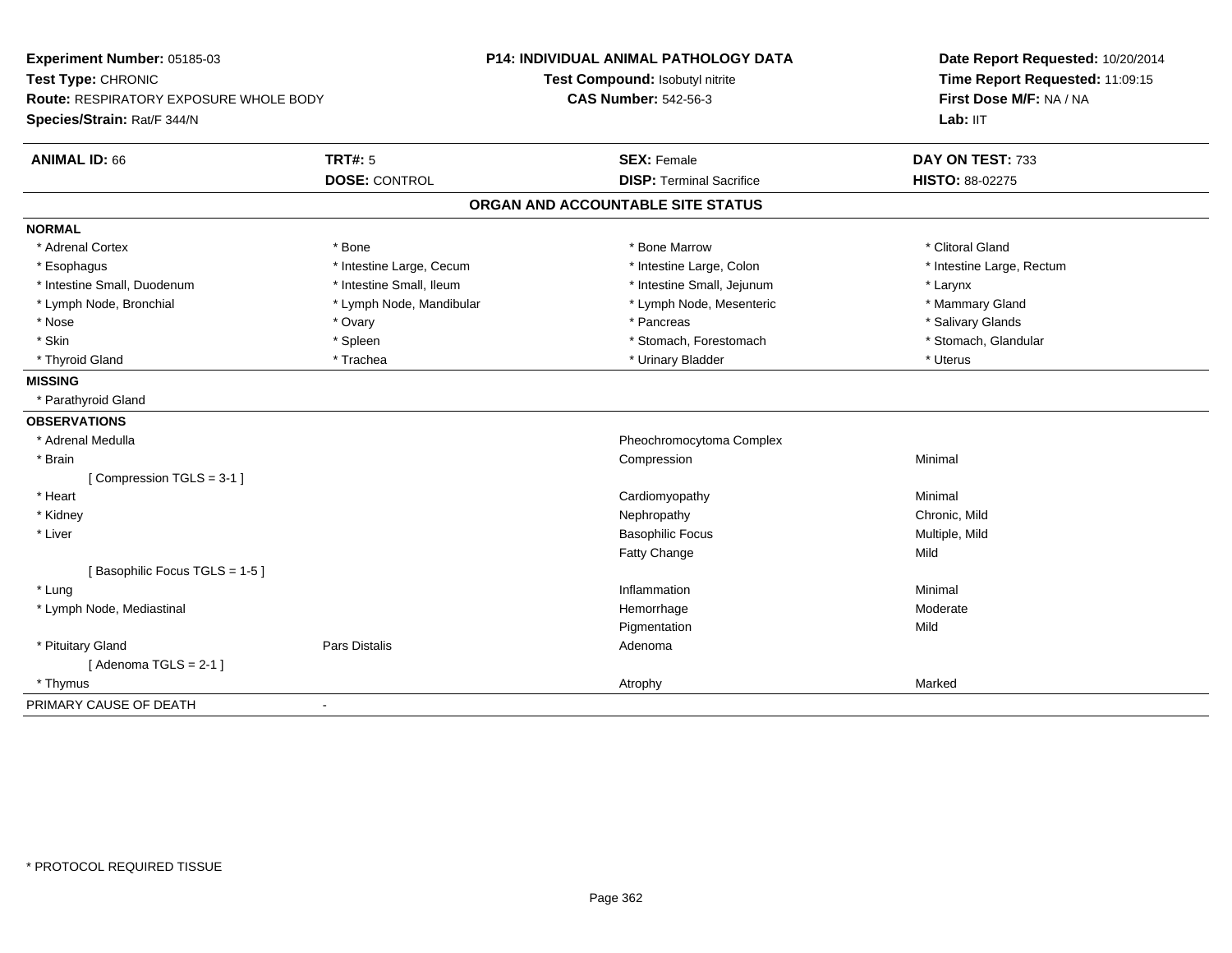| Experiment Number: 05185-03                                                  |                           | P14: INDIVIDUAL ANIMAL PATHOLOGY DATA | Date Report Requested: 10/20/2014<br>Time Report Requested: 11:09:15 |
|------------------------------------------------------------------------------|---------------------------|---------------------------------------|----------------------------------------------------------------------|
| Test Type: CHRONIC                                                           |                           | Test Compound: Isobutyl nitrite       |                                                                      |
| <b>Route: RESPIRATORY EXPOSURE WHOLE BODY</b><br>Species/Strain: Rat/F 344/N |                           | <b>CAS Number: 542-56-3</b>           | First Dose M/F: NA / NA                                              |
|                                                                              |                           |                                       | Lab: IIT                                                             |
| <b>ANIMAL ID: 67</b>                                                         | <b>TRT#: 5</b>            | <b>SEX: Female</b>                    | DAY ON TEST: 735                                                     |
|                                                                              | <b>DOSE: CONTROL</b>      | <b>DISP: Terminal Sacrifice</b>       | <b>HISTO: 88-02276</b>                                               |
|                                                                              |                           | ORGAN AND ACCOUNTABLE SITE STATUS     |                                                                      |
| <b>NORMAL</b>                                                                |                           |                                       |                                                                      |
| * Adrenal Cortex                                                             | * Adrenal Medulla         | * Bone                                | * Bone Marrow                                                        |
| * Brain                                                                      | * Esophagus               | * Heart                               | * Intestine Large, Cecum                                             |
| * Intestine Large, Colon                                                     | * Intestine Large, Rectum | * Intestine Small, Duodenum           | * Intestine Small, Ileum                                             |
| * Intestine Small, Jejunum                                                   | * Larynx                  | * Lymph Node, Mandibular              | * Ovary                                                              |
| * Parathyroid Gland                                                          | * Salivary Glands         | * Skin                                | * Spleen                                                             |
| * Stomach, Forestomach                                                       | * Stomach, Glandular      | * Thyroid Gland                       | * Trachea                                                            |
| * Urinary Bladder                                                            | * Uterus                  |                                       |                                                                      |
| <b>OBSERVATIONS</b>                                                          |                           |                                       |                                                                      |
| * Clitoral Gland                                                             |                           | Ectasia                               | Mild                                                                 |
| * Kidney                                                                     |                           | Nephropathy                           | Chronic, Moderate                                                    |
| * Liver                                                                      |                           | <b>Basophilic Focus</b>               | Multiple, Mild                                                       |
|                                                                              |                           | Developmental Malformation            | Mild                                                                 |
|                                                                              |                           | Fatty Change                          | Mild                                                                 |
| * Lung                                                                       |                           | Inflammation                          | Minimal                                                              |
| * Lymph Node, Bronchial                                                      |                           | Hemorrhage                            | Moderate                                                             |
| * Lymph Node, Mediastinal                                                    |                           | Hemorrhage                            | Moderate                                                             |
| * Lymph Node, Mesenteric                                                     |                           | Hemorrhage                            | Mild                                                                 |
| * Mammary Gland                                                              |                           | Fibroadenoma                          | Multiple                                                             |
| [ Fibroadenoma TGLS = 1,2-12,14 ]                                            |                           |                                       |                                                                      |
| * Nose                                                                       | <b>Respirat Epith</b>     | Hyperplasia                           | Mild                                                                 |
| * Pancreas                                                                   | <b>Acinar Cell</b>        | Atrophy                               | Mild                                                                 |
| * Pituitary Gland                                                            | Pars Distalis             | Adenoma                               | Multiple                                                             |
| [Adenoma TGLS = $3-1$ ]                                                      |                           |                                       |                                                                      |
| * Thymus                                                                     |                           | Atrophy                               | Mild                                                                 |
| PRIMARY CAUSE OF DEATH                                                       | $\blacksquare$            |                                       |                                                                      |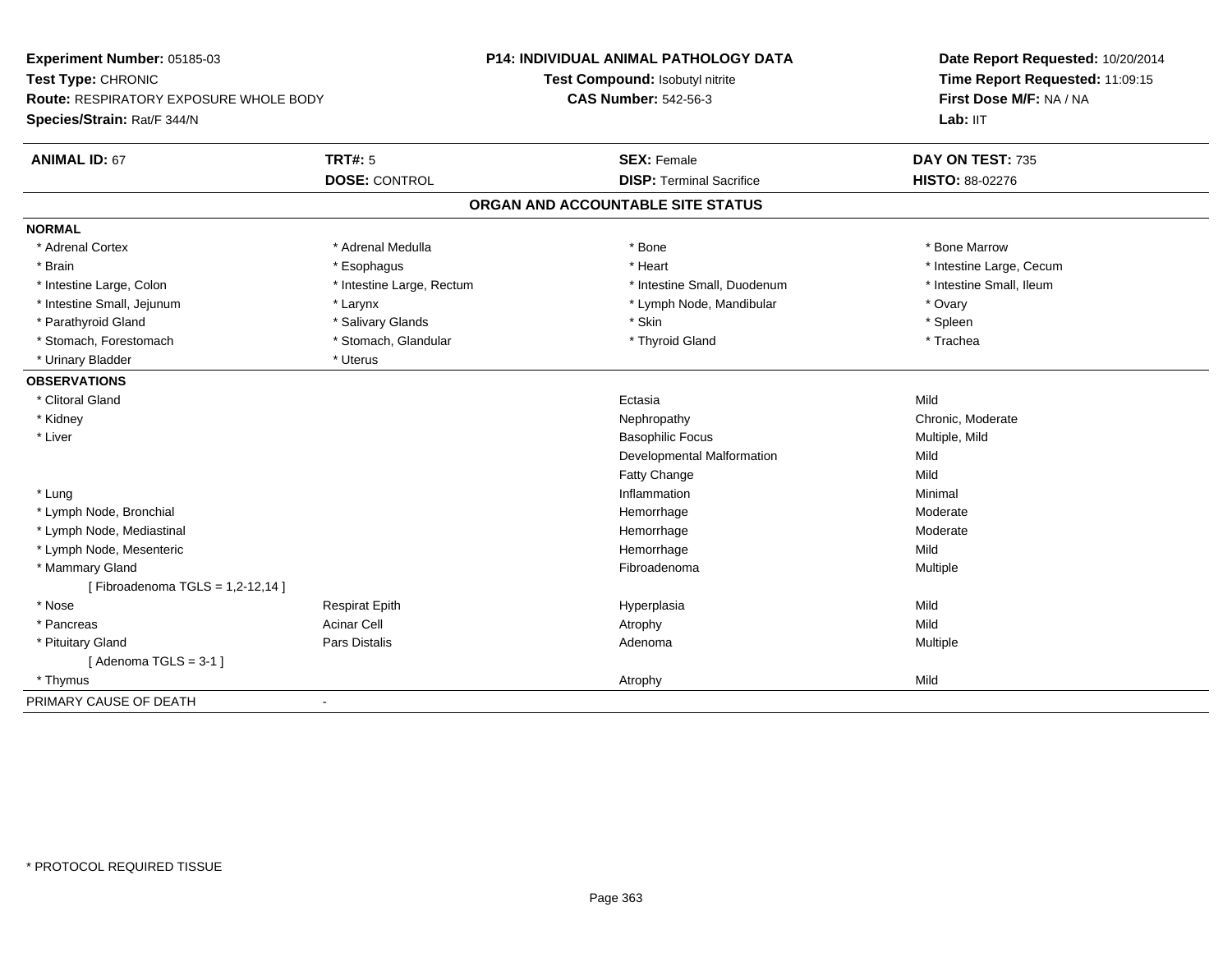| Experiment Number: 05185-03                   |                            | P14: INDIVIDUAL ANIMAL PATHOLOGY DATA | Date Report Requested: 10/20/2014 |  |
|-----------------------------------------------|----------------------------|---------------------------------------|-----------------------------------|--|
| Test Type: CHRONIC                            |                            | Test Compound: Isobutyl nitrite       | Time Report Requested: 11:09:15   |  |
| <b>Route: RESPIRATORY EXPOSURE WHOLE BODY</b> |                            | <b>CAS Number: 542-56-3</b>           | First Dose M/F: NA / NA           |  |
| Species/Strain: Rat/F 344/N                   |                            |                                       | Lab: II <sub>T</sub>              |  |
| <b>ANIMAL ID: 68</b>                          | <b>TRT#: 5</b>             | <b>SEX: Female</b>                    | DAY ON TEST: 734                  |  |
|                                               | <b>DOSE: CONTROL</b>       | <b>DISP: Terminal Sacrifice</b>       | HISTO: 88-02277                   |  |
|                                               |                            | ORGAN AND ACCOUNTABLE SITE STATUS     |                                   |  |
| <b>NORMAL</b>                                 |                            |                                       |                                   |  |
| * Adrenal Medulla                             | * Bone                     | * Brain                               | * Esophagus                       |  |
| * Intestine Large, Cecum                      | * Intestine Large, Colon   | * Intestine Large, Rectum             | * Intestine Small, Duodenum       |  |
| * Intestine Small, Ileum                      | * Intestine Small, Jejunum | * Larynx                              | * Lung                            |  |
| * Lymph Node, Mandibular                      | * Lymph Node, Mesenteric   | * Mammary Gland                       | * Ovary                           |  |
| * Pancreas                                    | * Parathyroid Gland        | * Salivary Glands                     | * Skin                            |  |
| * Stomach, Forestomach                        | * Stomach, Glandular       | * Thyroid Gland                       | * Trachea                         |  |
| * Urinary Bladder                             | * Uterus                   |                                       |                                   |  |
| <b>MISSING</b>                                |                            |                                       |                                   |  |
| * Lymph Node, Bronchial                       |                            |                                       |                                   |  |
| <b>OBSERVATIONS</b>                           |                            |                                       |                                   |  |
| * Adrenal Cortex                              |                            | Angiectasis                           | Minimal                           |  |
|                                               |                            | Hyperplasia                           | Minimal                           |  |
| * Bone Marrow                                 |                            | Hyperplasia                           | Minimal                           |  |
| * Clitoral Gland                              |                            | Adenoma                               |                                   |  |
| [Adenoma TGLS = $1-9$ ]                       |                            |                                       |                                   |  |
| * Heart                                       |                            | Cardiomyopathy                        | Minimal                           |  |
| * Kidney                                      |                            | Nephropathy                           | Chronic, Mild                     |  |
| * Liver                                       |                            | <b>Basophilic Focus</b>               | Minimal                           |  |
|                                               |                            | Hepatodiaphragmatic Nodule            |                                   |  |
|                                               |                            | Leukemia Mononuclear                  |                                   |  |
| [ Hepatodiaphragmatic Nodule TGLS = 2-5 ]     |                            |                                       |                                   |  |
| [ Leukemia Mononuclear TGLS = 2-5 ]           |                            |                                       |                                   |  |
| * Lymph Node, Mediastinal                     |                            | Hemorrhage                            | Mild                              |  |
| * Nose                                        |                            | Foreign Body                          | Minimal                           |  |
|                                               | <b>Respirat Epith</b>      | Hyperplasia                           | Minimal                           |  |
|                                               |                            | Inflammation                          | Mild                              |  |
| * Pituitary Gland                             | Pars Distalis              | Adenoma                               |                                   |  |
|                                               | Pars Distalis              | Cyst                                  | Mild                              |  |
| [Adenoma TGLS = $3-1$ ]                       |                            |                                       |                                   |  |
| * Spleen                                      |                            | Leukemia Mononuclear                  |                                   |  |
|                                               |                            |                                       |                                   |  |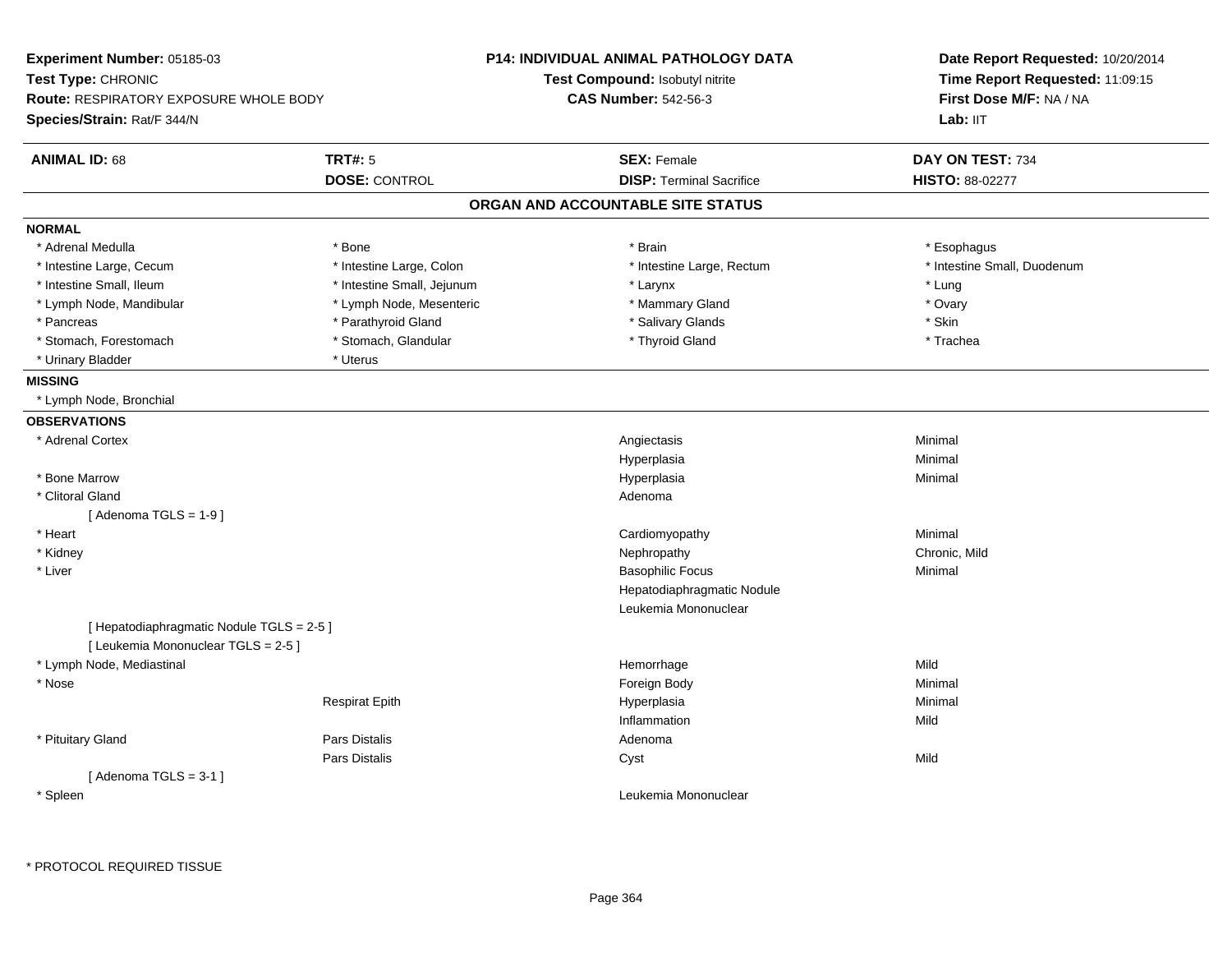| Experiment Number: 05185-03<br><b>Test Type: CHRONIC</b><br>Route: RESPIRATORY EXPOSURE WHOLE BODY<br>Species/Strain: Rat/F 344/N |                      | <b>P14: INDIVIDUAL ANIMAL PATHOLOGY DATA</b> | Date Report Requested: 10/20/2014<br>Time Report Requested: 11:09:15 |
|-----------------------------------------------------------------------------------------------------------------------------------|----------------------|----------------------------------------------|----------------------------------------------------------------------|
|                                                                                                                                   |                      | <b>Test Compound: Isobutyl nitrite</b>       |                                                                      |
|                                                                                                                                   |                      | <b>CAS Number: 542-56-3</b>                  | First Dose M/F: NA / NA                                              |
|                                                                                                                                   |                      |                                              | Lab: IIT                                                             |
| <b>ANIMAL ID: 68</b>                                                                                                              | TRT#: 5              | <b>SEX: Female</b>                           | DAY ON TEST: 734                                                     |
|                                                                                                                                   | <b>DOSE: CONTROL</b> | <b>DISP:</b> Terminal Sacrifice              | <b>HISTO: 88-02277</b>                                               |
|                                                                                                                                   |                      | ORGAN AND ACCOUNTABLE SITE STATUS            |                                                                      |
| [Leukemia Mononuclear TGLS = 4-5 ]                                                                                                |                      |                                              |                                                                      |
| * Thymus                                                                                                                          |                      | Atrophy                                      | Moderate                                                             |
| PRIMARY CAUSE OF DEATH                                                                                                            |                      |                                              |                                                                      |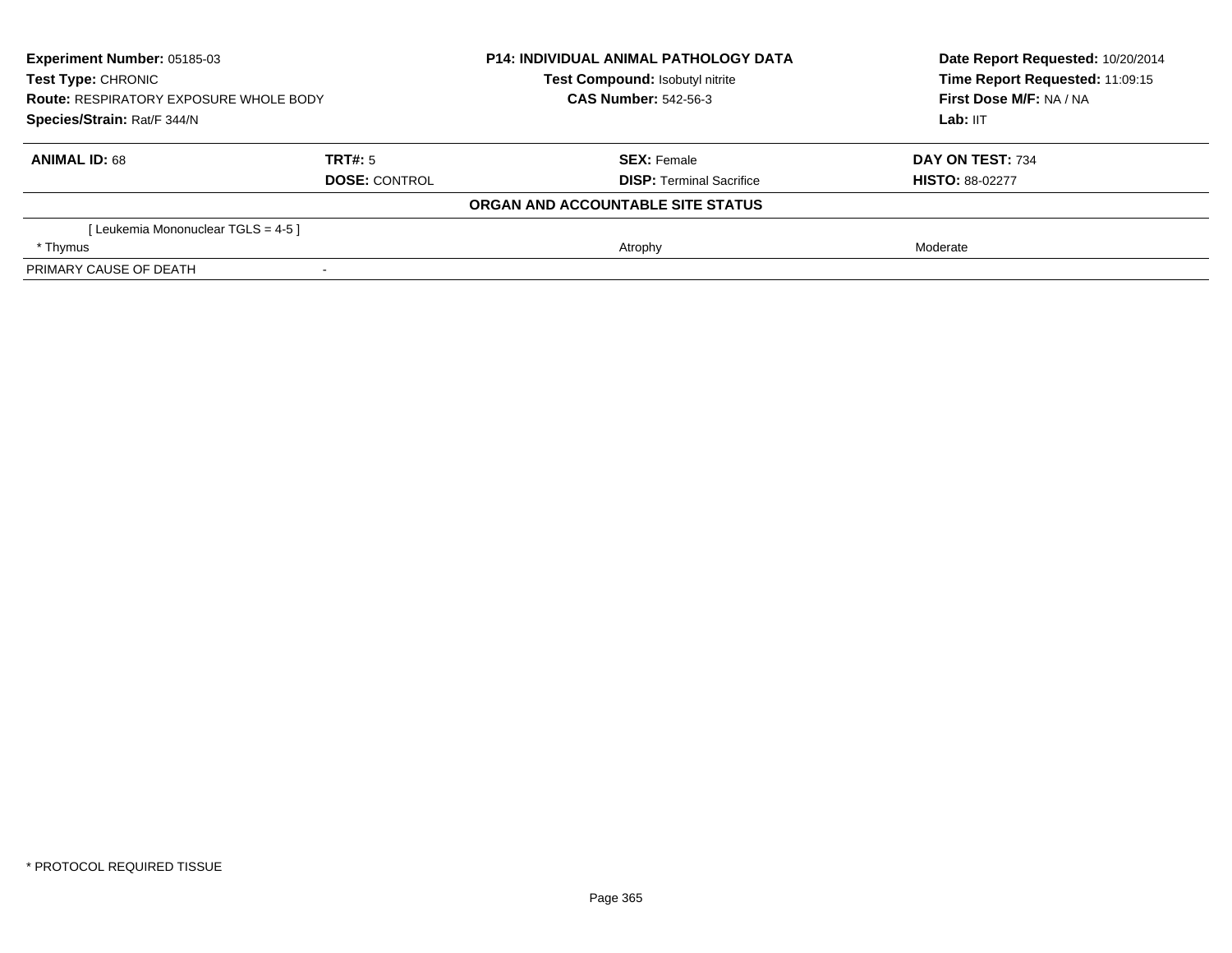| Experiment Number: 05185-03<br>Test Type: CHRONIC<br>Route: RESPIRATORY EXPOSURE WHOLE BODY<br>Species/Strain: Rat/F 344/N |                           | <b>P14: INDIVIDUAL ANIMAL PATHOLOGY DATA</b><br>Test Compound: Isobutyl nitrite<br><b>CAS Number: 542-56-3</b> | Date Report Requested: 10/20/2014<br>Time Report Requested: 11:09:15<br>First Dose M/F: NA / NA<br>Lab: IIT |
|----------------------------------------------------------------------------------------------------------------------------|---------------------------|----------------------------------------------------------------------------------------------------------------|-------------------------------------------------------------------------------------------------------------|
| <b>ANIMAL ID: 69</b>                                                                                                       | <b>TRT#: 5</b>            | <b>SEX: Female</b>                                                                                             | DAY ON TEST: 602                                                                                            |
|                                                                                                                            | <b>DOSE: CONTROL</b>      | <b>DISP:</b> Moribund Sacrifice                                                                                | <b>HISTO: 88-02278</b>                                                                                      |
|                                                                                                                            |                           | ORGAN AND ACCOUNTABLE SITE STATUS                                                                              |                                                                                                             |
| <b>NORMAL</b>                                                                                                              |                           |                                                                                                                |                                                                                                             |
| * Bone                                                                                                                     | * Brain                   | * Esophagus                                                                                                    | * Intestine Large, Cecum                                                                                    |
| * Intestine Large, Colon                                                                                                   | * Intestine Large, Rectum | * Intestine Small, Duodenum                                                                                    | * Intestine Small, Ileum                                                                                    |
| * Intestine Small, Jejunum                                                                                                 | * Larynx                  | * Lung                                                                                                         | * Lymph Node, Mandibular                                                                                    |
| * Lymph Node, Mesenteric                                                                                                   | * Nose                    | * Ovary                                                                                                        | * Parathyroid Gland                                                                                         |
| * Salivary Glands                                                                                                          | * Skin                    | * Stomach, Forestomach                                                                                         | * Stomach, Glandular                                                                                        |
| * Trachea                                                                                                                  | * Urinary Bladder         | * Uterus                                                                                                       |                                                                                                             |
| <b>MISSING</b>                                                                                                             |                           |                                                                                                                |                                                                                                             |
| * Lymph Node, Bronchial                                                                                                    |                           |                                                                                                                |                                                                                                             |
| <b>OBSERVATIONS</b>                                                                                                        |                           |                                                                                                                |                                                                                                             |
| * Adrenal Cortex                                                                                                           |                           | Cyst                                                                                                           | Moderate                                                                                                    |
| * Adrenal Medulla                                                                                                          |                           | Hyperplasia                                                                                                    | Minimal                                                                                                     |
|                                                                                                                            |                           | Pheochromocytoma Complex                                                                                       |                                                                                                             |
| * Bone Marrow                                                                                                              |                           | Hyperplasia                                                                                                    | Marked                                                                                                      |
| * Clitoral Gland                                                                                                           |                           | Carcinoma                                                                                                      |                                                                                                             |
| [Carcinoma TGLS = 1-12]                                                                                                    |                           |                                                                                                                |                                                                                                             |
| * Heart                                                                                                                    |                           | Cardiomyopathy                                                                                                 | Minimal                                                                                                     |
| * Kidney                                                                                                                   |                           | Nephropathy                                                                                                    | Chronic, Minimal                                                                                            |
| [Nephropathy TGLS = 3-7]                                                                                                   |                           |                                                                                                                |                                                                                                             |
| * Liver                                                                                                                    |                           | <b>Basophilic Focus</b>                                                                                        | Multiple, Mild                                                                                              |
| * Lymph Node, Mediastinal                                                                                                  |                           | Hemorrhage                                                                                                     | Moderate                                                                                                    |
| * Mammary Gland                                                                                                            |                           | Lactation                                                                                                      | Mild                                                                                                        |
| * Pancreas                                                                                                                 | <b>Acinar Cell</b>        | Atrophy                                                                                                        | Minimal                                                                                                     |
| * Pituitary Gland                                                                                                          | Pars Distalis             | Adenoma                                                                                                        | Multiple                                                                                                    |
| [Adenoma TGLS = $6-1$ ]                                                                                                    |                           |                                                                                                                |                                                                                                             |
| * Spleen                                                                                                                   |                           | Hematopoietic Cell Proliferation                                                                               | Moderate                                                                                                    |
| [ Hematopoietic Cell Proliferation TGLS = 2-5 ]                                                                            |                           |                                                                                                                |                                                                                                             |
| * Thymus                                                                                                                   |                           | Atrophy                                                                                                        | Mild                                                                                                        |
| * Thyroid Gland                                                                                                            | C Cell                    | Hyperplasia                                                                                                    | Mild                                                                                                        |
| PRIMARY CAUSE OF DEATH                                                                                                     | $\overline{a}$            |                                                                                                                |                                                                                                             |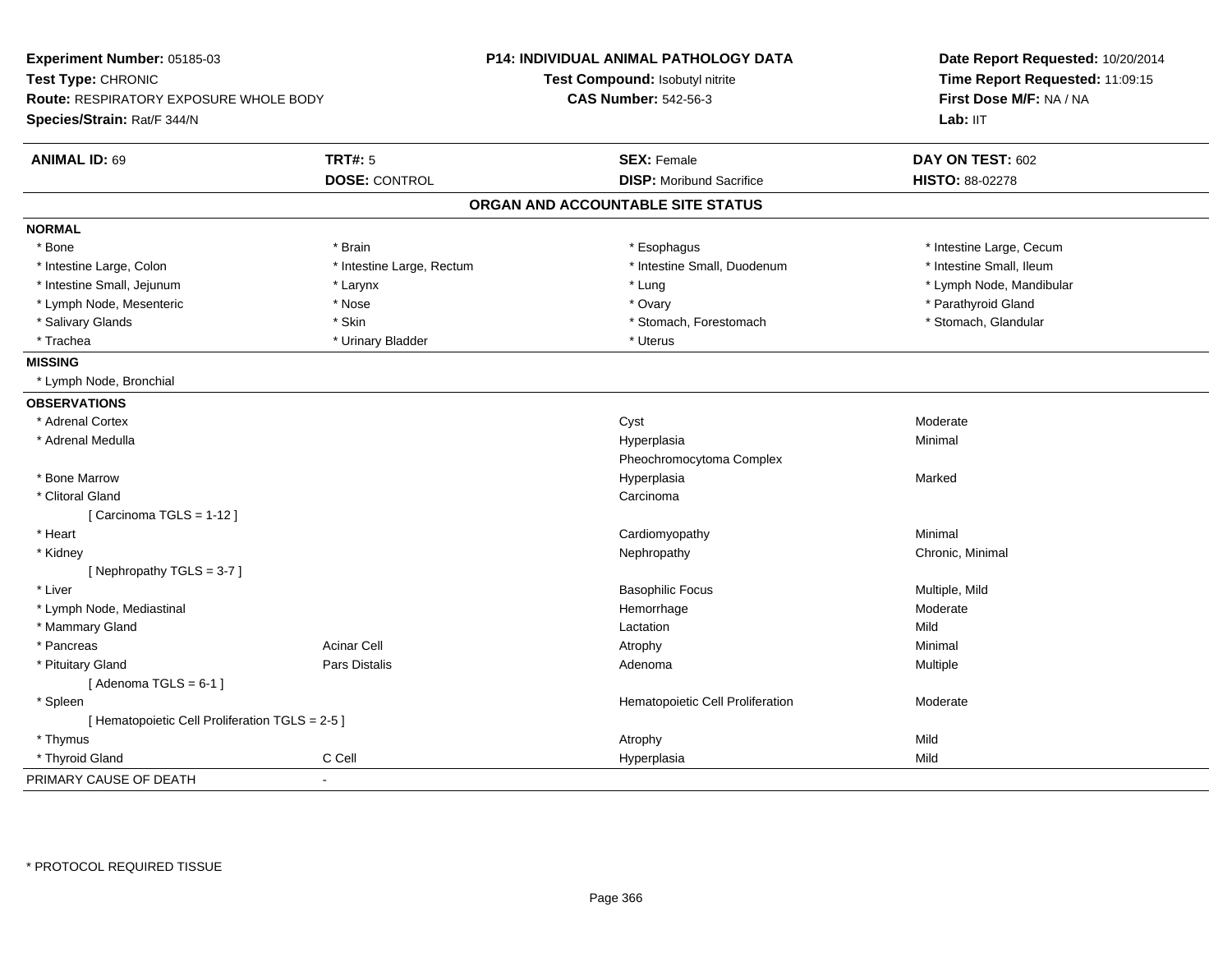| Time Report Requested: 11:09:15<br>Test Type: CHRONIC<br>Test Compound: Isobutyl nitrite<br>First Dose M/F: NA / NA<br>Route: RESPIRATORY EXPOSURE WHOLE BODY<br><b>CAS Number: 542-56-3</b><br>Species/Strain: Rat/F 344/N<br>Lab: IIT<br><b>TRT#: 5</b><br><b>ANIMAL ID: 70</b><br><b>SEX: Female</b><br>DAY ON TEST: 516<br><b>DOSE: CONTROL</b><br><b>DISP: Natural Death</b><br>HISTO: 88-02279<br>ORGAN AND ACCOUNTABLE SITE STATUS<br><b>NORMAL</b><br>* Adrenal Cortex<br>* Adrenal Medulla<br>* Bone<br>* Bone Marrow<br>* Heart<br>* Brain<br>* Clitoral Gland<br>* Esophagus<br>* Intestine Large, Cecum<br>* Intestine Large, Rectum<br>* Intestine Small, Duodenum<br>* Intestine Large, Colon<br>* Liver<br>* Lymph Node, Bronchial<br>* Lymph Node, Mandibular<br>* Lymph Node, Mesenteric<br>* Mammary Gland<br>* Ovary<br>* Pancreas<br>* Nose<br>* Parathyroid Gland<br>* Salivary Glands<br>* Skin<br>* Stomach, Forestomach<br>* Stomach, Glandular<br>* Thyroid Gland<br>* Trachea<br>* Urinary Bladder<br><b>MISSING</b><br>* Lymph Node, Mediastinal<br><b>AUTO PRECLUDES DIAG.</b><br>* Intestine Small, Ileum<br>* Intestine Small, Jejunum<br><b>OBSERVATIONS</b><br>Islets, Pancreatic<br>Adenoma<br>Minimal<br>* Kidney<br>Mineralization<br>* Larynx<br>Inflammation<br>Moderate<br>* Lung<br>Hemorrhage<br>Minimal<br>Pars Distalis<br>Minimal<br>* Pituitary Gland<br>Angiectasis<br>Mild<br>Pars Distalis<br>Cyst<br>Pigmentation<br>Moderate<br>* Spleen<br>[ Pigmentation TGLS = 1-5 ]<br>* Thymus<br>Atrophy<br>Marked<br>Squamous Cell Carcinoma<br>Tongue<br>[Squamous Cell Carcinoma TGLS = 6-12]<br>* Uterus<br>Sarcoma Stromal<br>[Sarcoma Stromal TGLS = 4-12] | Experiment Number: 05185-03 | P14: INDIVIDUAL ANIMAL PATHOLOGY DATA | Date Report Requested: 10/20/2014 |  |
|---------------------------------------------------------------------------------------------------------------------------------------------------------------------------------------------------------------------------------------------------------------------------------------------------------------------------------------------------------------------------------------------------------------------------------------------------------------------------------------------------------------------------------------------------------------------------------------------------------------------------------------------------------------------------------------------------------------------------------------------------------------------------------------------------------------------------------------------------------------------------------------------------------------------------------------------------------------------------------------------------------------------------------------------------------------------------------------------------------------------------------------------------------------------------------------------------------------------------------------------------------------------------------------------------------------------------------------------------------------------------------------------------------------------------------------------------------------------------------------------------------------------------------------------------------------------------------------------------------------------------------------------------------------------------------------------------------|-----------------------------|---------------------------------------|-----------------------------------|--|
|                                                                                                                                                                                                                                                                                                                                                                                                                                                                                                                                                                                                                                                                                                                                                                                                                                                                                                                                                                                                                                                                                                                                                                                                                                                                                                                                                                                                                                                                                                                                                                                                                                                                                                         |                             |                                       |                                   |  |
|                                                                                                                                                                                                                                                                                                                                                                                                                                                                                                                                                                                                                                                                                                                                                                                                                                                                                                                                                                                                                                                                                                                                                                                                                                                                                                                                                                                                                                                                                                                                                                                                                                                                                                         |                             |                                       |                                   |  |
|                                                                                                                                                                                                                                                                                                                                                                                                                                                                                                                                                                                                                                                                                                                                                                                                                                                                                                                                                                                                                                                                                                                                                                                                                                                                                                                                                                                                                                                                                                                                                                                                                                                                                                         |                             |                                       |                                   |  |
|                                                                                                                                                                                                                                                                                                                                                                                                                                                                                                                                                                                                                                                                                                                                                                                                                                                                                                                                                                                                                                                                                                                                                                                                                                                                                                                                                                                                                                                                                                                                                                                                                                                                                                         |                             |                                       |                                   |  |
|                                                                                                                                                                                                                                                                                                                                                                                                                                                                                                                                                                                                                                                                                                                                                                                                                                                                                                                                                                                                                                                                                                                                                                                                                                                                                                                                                                                                                                                                                                                                                                                                                                                                                                         |                             |                                       |                                   |  |
|                                                                                                                                                                                                                                                                                                                                                                                                                                                                                                                                                                                                                                                                                                                                                                                                                                                                                                                                                                                                                                                                                                                                                                                                                                                                                                                                                                                                                                                                                                                                                                                                                                                                                                         |                             |                                       |                                   |  |
|                                                                                                                                                                                                                                                                                                                                                                                                                                                                                                                                                                                                                                                                                                                                                                                                                                                                                                                                                                                                                                                                                                                                                                                                                                                                                                                                                                                                                                                                                                                                                                                                                                                                                                         |                             |                                       |                                   |  |
|                                                                                                                                                                                                                                                                                                                                                                                                                                                                                                                                                                                                                                                                                                                                                                                                                                                                                                                                                                                                                                                                                                                                                                                                                                                                                                                                                                                                                                                                                                                                                                                                                                                                                                         |                             |                                       |                                   |  |
|                                                                                                                                                                                                                                                                                                                                                                                                                                                                                                                                                                                                                                                                                                                                                                                                                                                                                                                                                                                                                                                                                                                                                                                                                                                                                                                                                                                                                                                                                                                                                                                                                                                                                                         |                             |                                       |                                   |  |
|                                                                                                                                                                                                                                                                                                                                                                                                                                                                                                                                                                                                                                                                                                                                                                                                                                                                                                                                                                                                                                                                                                                                                                                                                                                                                                                                                                                                                                                                                                                                                                                                                                                                                                         |                             |                                       |                                   |  |
|                                                                                                                                                                                                                                                                                                                                                                                                                                                                                                                                                                                                                                                                                                                                                                                                                                                                                                                                                                                                                                                                                                                                                                                                                                                                                                                                                                                                                                                                                                                                                                                                                                                                                                         |                             |                                       |                                   |  |
|                                                                                                                                                                                                                                                                                                                                                                                                                                                                                                                                                                                                                                                                                                                                                                                                                                                                                                                                                                                                                                                                                                                                                                                                                                                                                                                                                                                                                                                                                                                                                                                                                                                                                                         |                             |                                       |                                   |  |
|                                                                                                                                                                                                                                                                                                                                                                                                                                                                                                                                                                                                                                                                                                                                                                                                                                                                                                                                                                                                                                                                                                                                                                                                                                                                                                                                                                                                                                                                                                                                                                                                                                                                                                         |                             |                                       |                                   |  |
|                                                                                                                                                                                                                                                                                                                                                                                                                                                                                                                                                                                                                                                                                                                                                                                                                                                                                                                                                                                                                                                                                                                                                                                                                                                                                                                                                                                                                                                                                                                                                                                                                                                                                                         |                             |                                       |                                   |  |
|                                                                                                                                                                                                                                                                                                                                                                                                                                                                                                                                                                                                                                                                                                                                                                                                                                                                                                                                                                                                                                                                                                                                                                                                                                                                                                                                                                                                                                                                                                                                                                                                                                                                                                         |                             |                                       |                                   |  |
|                                                                                                                                                                                                                                                                                                                                                                                                                                                                                                                                                                                                                                                                                                                                                                                                                                                                                                                                                                                                                                                                                                                                                                                                                                                                                                                                                                                                                                                                                                                                                                                                                                                                                                         |                             |                                       |                                   |  |
|                                                                                                                                                                                                                                                                                                                                                                                                                                                                                                                                                                                                                                                                                                                                                                                                                                                                                                                                                                                                                                                                                                                                                                                                                                                                                                                                                                                                                                                                                                                                                                                                                                                                                                         |                             |                                       |                                   |  |
|                                                                                                                                                                                                                                                                                                                                                                                                                                                                                                                                                                                                                                                                                                                                                                                                                                                                                                                                                                                                                                                                                                                                                                                                                                                                                                                                                                                                                                                                                                                                                                                                                                                                                                         |                             |                                       |                                   |  |
|                                                                                                                                                                                                                                                                                                                                                                                                                                                                                                                                                                                                                                                                                                                                                                                                                                                                                                                                                                                                                                                                                                                                                                                                                                                                                                                                                                                                                                                                                                                                                                                                                                                                                                         |                             |                                       |                                   |  |
|                                                                                                                                                                                                                                                                                                                                                                                                                                                                                                                                                                                                                                                                                                                                                                                                                                                                                                                                                                                                                                                                                                                                                                                                                                                                                                                                                                                                                                                                                                                                                                                                                                                                                                         |                             |                                       |                                   |  |
|                                                                                                                                                                                                                                                                                                                                                                                                                                                                                                                                                                                                                                                                                                                                                                                                                                                                                                                                                                                                                                                                                                                                                                                                                                                                                                                                                                                                                                                                                                                                                                                                                                                                                                         |                             |                                       |                                   |  |
|                                                                                                                                                                                                                                                                                                                                                                                                                                                                                                                                                                                                                                                                                                                                                                                                                                                                                                                                                                                                                                                                                                                                                                                                                                                                                                                                                                                                                                                                                                                                                                                                                                                                                                         |                             |                                       |                                   |  |
|                                                                                                                                                                                                                                                                                                                                                                                                                                                                                                                                                                                                                                                                                                                                                                                                                                                                                                                                                                                                                                                                                                                                                                                                                                                                                                                                                                                                                                                                                                                                                                                                                                                                                                         |                             |                                       |                                   |  |
|                                                                                                                                                                                                                                                                                                                                                                                                                                                                                                                                                                                                                                                                                                                                                                                                                                                                                                                                                                                                                                                                                                                                                                                                                                                                                                                                                                                                                                                                                                                                                                                                                                                                                                         |                             |                                       |                                   |  |
|                                                                                                                                                                                                                                                                                                                                                                                                                                                                                                                                                                                                                                                                                                                                                                                                                                                                                                                                                                                                                                                                                                                                                                                                                                                                                                                                                                                                                                                                                                                                                                                                                                                                                                         |                             |                                       |                                   |  |
|                                                                                                                                                                                                                                                                                                                                                                                                                                                                                                                                                                                                                                                                                                                                                                                                                                                                                                                                                                                                                                                                                                                                                                                                                                                                                                                                                                                                                                                                                                                                                                                                                                                                                                         |                             |                                       |                                   |  |
|                                                                                                                                                                                                                                                                                                                                                                                                                                                                                                                                                                                                                                                                                                                                                                                                                                                                                                                                                                                                                                                                                                                                                                                                                                                                                                                                                                                                                                                                                                                                                                                                                                                                                                         |                             |                                       |                                   |  |
|                                                                                                                                                                                                                                                                                                                                                                                                                                                                                                                                                                                                                                                                                                                                                                                                                                                                                                                                                                                                                                                                                                                                                                                                                                                                                                                                                                                                                                                                                                                                                                                                                                                                                                         |                             |                                       |                                   |  |
|                                                                                                                                                                                                                                                                                                                                                                                                                                                                                                                                                                                                                                                                                                                                                                                                                                                                                                                                                                                                                                                                                                                                                                                                                                                                                                                                                                                                                                                                                                                                                                                                                                                                                                         |                             |                                       |                                   |  |
|                                                                                                                                                                                                                                                                                                                                                                                                                                                                                                                                                                                                                                                                                                                                                                                                                                                                                                                                                                                                                                                                                                                                                                                                                                                                                                                                                                                                                                                                                                                                                                                                                                                                                                         |                             |                                       |                                   |  |
|                                                                                                                                                                                                                                                                                                                                                                                                                                                                                                                                                                                                                                                                                                                                                                                                                                                                                                                                                                                                                                                                                                                                                                                                                                                                                                                                                                                                                                                                                                                                                                                                                                                                                                         |                             |                                       |                                   |  |
|                                                                                                                                                                                                                                                                                                                                                                                                                                                                                                                                                                                                                                                                                                                                                                                                                                                                                                                                                                                                                                                                                                                                                                                                                                                                                                                                                                                                                                                                                                                                                                                                                                                                                                         |                             |                                       |                                   |  |
| PRIMARY CAUSE OF DEATH<br>$\blacksquare$                                                                                                                                                                                                                                                                                                                                                                                                                                                                                                                                                                                                                                                                                                                                                                                                                                                                                                                                                                                                                                                                                                                                                                                                                                                                                                                                                                                                                                                                                                                                                                                                                                                                |                             |                                       |                                   |  |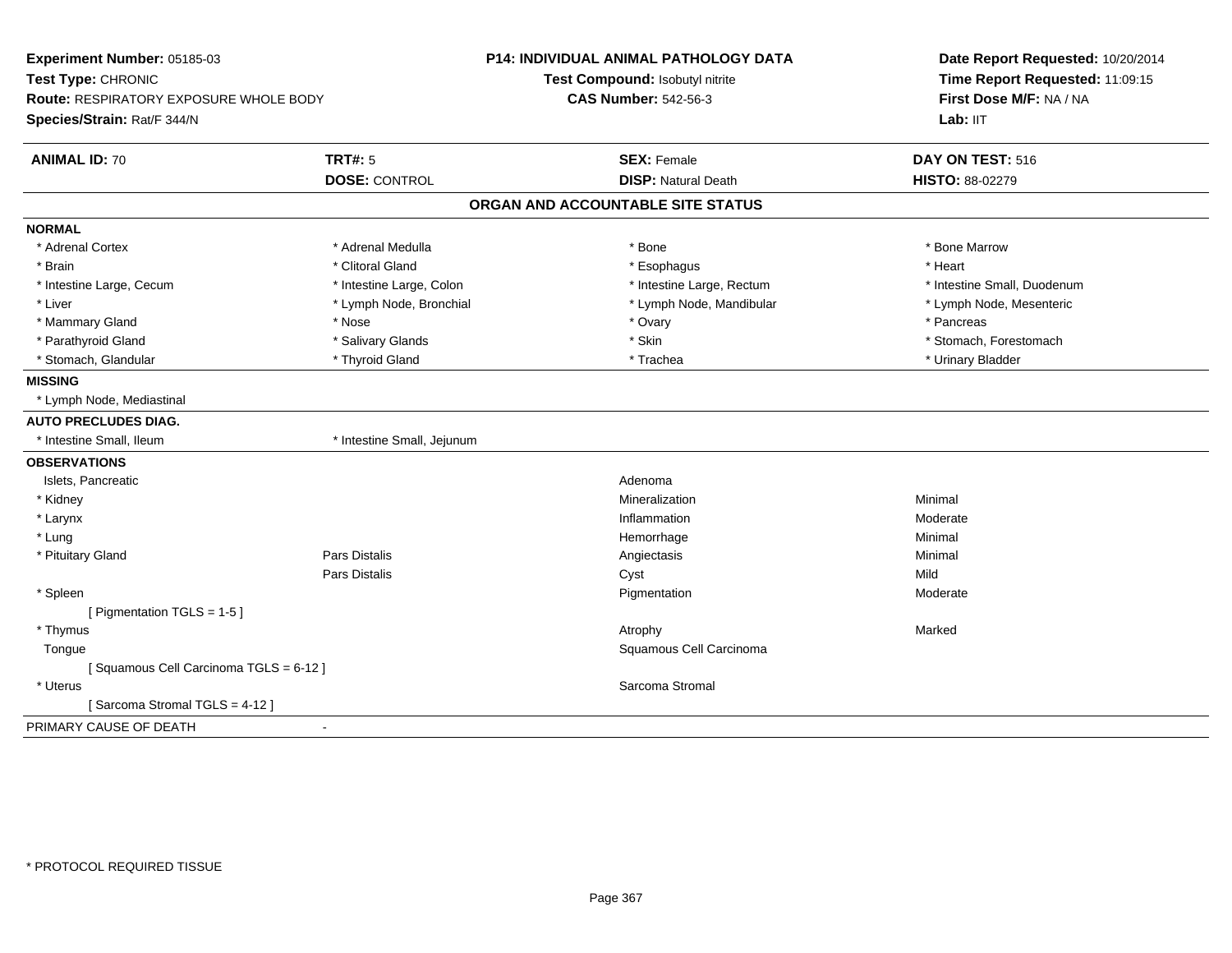| Experiment Number: 05185-03<br>Test Type: CHRONIC<br>Route: RESPIRATORY EXPOSURE WHOLE BODY |                          | P14: INDIVIDUAL ANIMAL PATHOLOGY DATA<br>Test Compound: Isobutyl nitrite | Date Report Requested: 10/20/2014<br>Time Report Requested: 11:09:15<br>First Dose M/F: NA / NA |
|---------------------------------------------------------------------------------------------|--------------------------|--------------------------------------------------------------------------|-------------------------------------------------------------------------------------------------|
|                                                                                             |                          | <b>CAS Number: 542-56-3</b>                                              |                                                                                                 |
| Species/Strain: Rat/F 344/N                                                                 |                          |                                                                          | Lab: IIT                                                                                        |
| <b>ANIMAL ID: 71</b>                                                                        | <b>TRT#: 5</b>           | <b>SEX: Female</b>                                                       | DAY ON TEST: 641                                                                                |
|                                                                                             | <b>DOSE: CONTROL</b>     | <b>DISP:</b> Moribund Sacrifice                                          | HISTO: 88-02280                                                                                 |
|                                                                                             |                          | ORGAN AND ACCOUNTABLE SITE STATUS                                        |                                                                                                 |
| <b>NORMAL</b>                                                                               |                          |                                                                          |                                                                                                 |
| * Adrenal Cortex                                                                            | * Adrenal Medulla        | * Bone                                                                   | * Clitoral Gland                                                                                |
| * Esophagus                                                                                 | * Intestine Large, Cecum | * Intestine Large, Colon                                                 | * Intestine Large, Rectum                                                                       |
| * Intestine Small, Duodenum                                                                 | * Intestine Small, Ileum | * Intestine Small, Jejunum                                               | * Larynx                                                                                        |
| * Lung                                                                                      | * Lymph Node, Mandibular | * Nose                                                                   | * Ovary                                                                                         |
| * Pancreas                                                                                  | * Parathyroid Gland      | * Salivary Glands                                                        | * Skin                                                                                          |
| * Spleen                                                                                    | * Stomach, Forestomach   | * Stomach, Glandular                                                     | * Thyroid Gland                                                                                 |
| * Trachea                                                                                   | * Urinary Bladder        | * Uterus                                                                 |                                                                                                 |
| <b>MISSING</b>                                                                              |                          |                                                                          |                                                                                                 |
| * Lymph Node, Bronchial                                                                     |                          |                                                                          |                                                                                                 |
| <b>OBSERVATIONS</b>                                                                         |                          |                                                                          |                                                                                                 |
| * Bone Marrow                                                                               |                          | Hyperplasia                                                              | Moderate                                                                                        |
| * Brain                                                                                     |                          | Compression                                                              | Mild                                                                                            |
| [Compression TGLS = 3-1]                                                                    |                          |                                                                          |                                                                                                 |
| * Heart                                                                                     |                          | Cardiomyopathy                                                           | Minimal                                                                                         |
| Islets, Pancreatic                                                                          |                          | Adenoma                                                                  |                                                                                                 |
| [Adenoma TGLS = $4-2$ ]                                                                     |                          |                                                                          |                                                                                                 |
| * Kidney                                                                                    |                          | Nephropathy                                                              | Chronic, Mild                                                                                   |
| * Liver                                                                                     |                          | Fatty Change                                                             | Minimal                                                                                         |
| * Lymph Node, Mediastinal                                                                   |                          | Hemorrhage                                                               | Minimal                                                                                         |
|                                                                                             |                          | Pigmentation                                                             | Minimal                                                                                         |
| * Lymph Node, Mesenteric                                                                    |                          | Hemorrhage                                                               | Minimal                                                                                         |
| * Mammary Gland                                                                             |                          | Adenocarcinoma                                                           |                                                                                                 |
|                                                                                             |                          | Lactation                                                                | Mild                                                                                            |
| [ Adenocarcinoma TGLS = 2-12 ]                                                              |                          |                                                                          |                                                                                                 |
| * Pituitary Gland                                                                           | <b>Pars Distalis</b>     | Adenoma                                                                  |                                                                                                 |
| [Adenoma TGLS = $1-1$ ]                                                                     |                          |                                                                          |                                                                                                 |
| * Thymus                                                                                    |                          | Atrophy                                                                  | Marked                                                                                          |
| PRIMARY CAUSE OF DEATH                                                                      | $\blacksquare$           |                                                                          |                                                                                                 |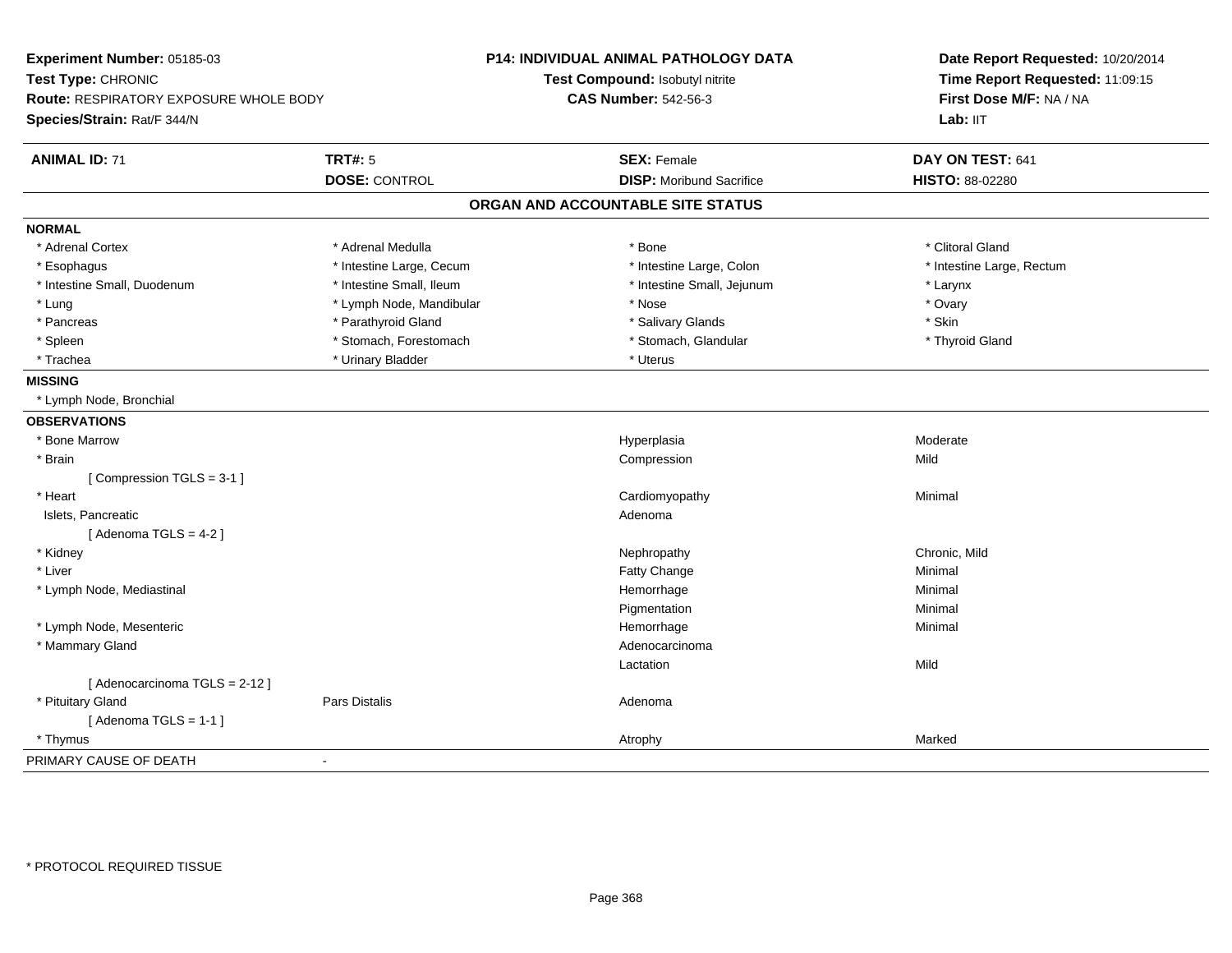| Experiment Number: 05185-03                   |                             | <b>P14: INDIVIDUAL ANIMAL PATHOLOGY DATA</b> | Date Report Requested: 10/20/2014                                      |
|-----------------------------------------------|-----------------------------|----------------------------------------------|------------------------------------------------------------------------|
| Test Type: CHRONIC                            |                             | Test Compound: Isobutyl nitrite              | Time Report Requested: 11:09:15<br>First Dose M/F: NA / NA<br>Lab: IIT |
| <b>Route: RESPIRATORY EXPOSURE WHOLE BODY</b> |                             | <b>CAS Number: 542-56-3</b>                  |                                                                        |
| Species/Strain: Rat/F 344/N                   |                             |                                              |                                                                        |
| <b>ANIMAL ID: 72</b>                          | <b>TRT#: 5</b>              | <b>SEX: Female</b>                           | DAY ON TEST: 658                                                       |
|                                               | <b>DOSE: CONTROL</b>        | <b>DISP:</b> Moribund Sacrifice              | HISTO: 88-02281                                                        |
|                                               |                             | ORGAN AND ACCOUNTABLE SITE STATUS            |                                                                        |
| <b>NORMAL</b>                                 |                             |                                              |                                                                        |
| * Bone                                        | * Brain                     | * Esophagus                                  | * Intestine Large, Colon                                               |
| * Intestine Large, Rectum                     | * Intestine Small, Duodenum | * Intestine Small, Jejunum                   | * Pancreas                                                             |
| * Parathyroid Gland                           | * Salivary Glands           | * Skin                                       | * Thyroid Gland                                                        |
| * Trachea                                     |                             |                                              |                                                                        |
| <b>OBSERVATIONS</b>                           |                             |                                              |                                                                        |
| * Adrenal Cortex                              |                             | Leukemia Mononuclear                         |                                                                        |
| * Adrenal Medulla                             |                             | Leukemia Mononuclear                         |                                                                        |
| * Bone Marrow                                 |                             | Leukemia Mononuclear                         |                                                                        |
| * Clitoral Gland                              |                             | Ectasia                                      | Moderate                                                               |
|                                               |                             | Leukemia Mononuclear                         |                                                                        |
| * Heart                                       |                             | Leukemia Mononuclear                         |                                                                        |
| * Intestine Large, Cecum                      |                             | Inflammation                                 | Marked                                                                 |
|                                               |                             | <b>Necrosis</b>                              | Marked                                                                 |
| * Intestine Small, Ileum                      |                             | Leukemia Mononuclear                         |                                                                        |
| [ Leukemia Mononuclear TGLS = 6-8 ]           |                             |                                              |                                                                        |
| * Kidney                                      |                             | Infarct                                      | Moderate                                                               |
|                                               |                             | Leukemia Mononuclear                         |                                                                        |
| [Infarct TGLS = $3-13$ ]                      |                             |                                              |                                                                        |
| [ Leukemia Mononuclear TGLS = 3-13 ]          |                             |                                              |                                                                        |
| * Larynx                                      |                             | Leukemia Mononuclear                         |                                                                        |
| [ Leukemia Mononuclear TGLS = 7,9-9 ]         |                             |                                              |                                                                        |
| * Liver                                       |                             | Leukemia Mononuclear                         |                                                                        |
| [ Leukemia Mononuclear TGLS = 4-5 ]           |                             |                                              |                                                                        |
| * Lung                                        |                             | Leukemia Mononuclear                         |                                                                        |
| [ Leukemia Mononuclear TGLS = 4-5 ]           |                             |                                              |                                                                        |
| * Lymph Node, Mandibular                      |                             | Leukemia Mononuclear                         |                                                                        |
| [ Leukemia Mononuclear TGLS = 6-8 ]           |                             |                                              |                                                                        |
| * Lymph Node, Mediastinal                     |                             | Leukemia Mononuclear                         |                                                                        |
| [ Leukemia Mononuclear TGLS = 6-8 ]           |                             |                                              |                                                                        |
| * Lymph Node, Mesenteric                      |                             | Leukemia Mononuclear                         |                                                                        |
|                                               |                             |                                              |                                                                        |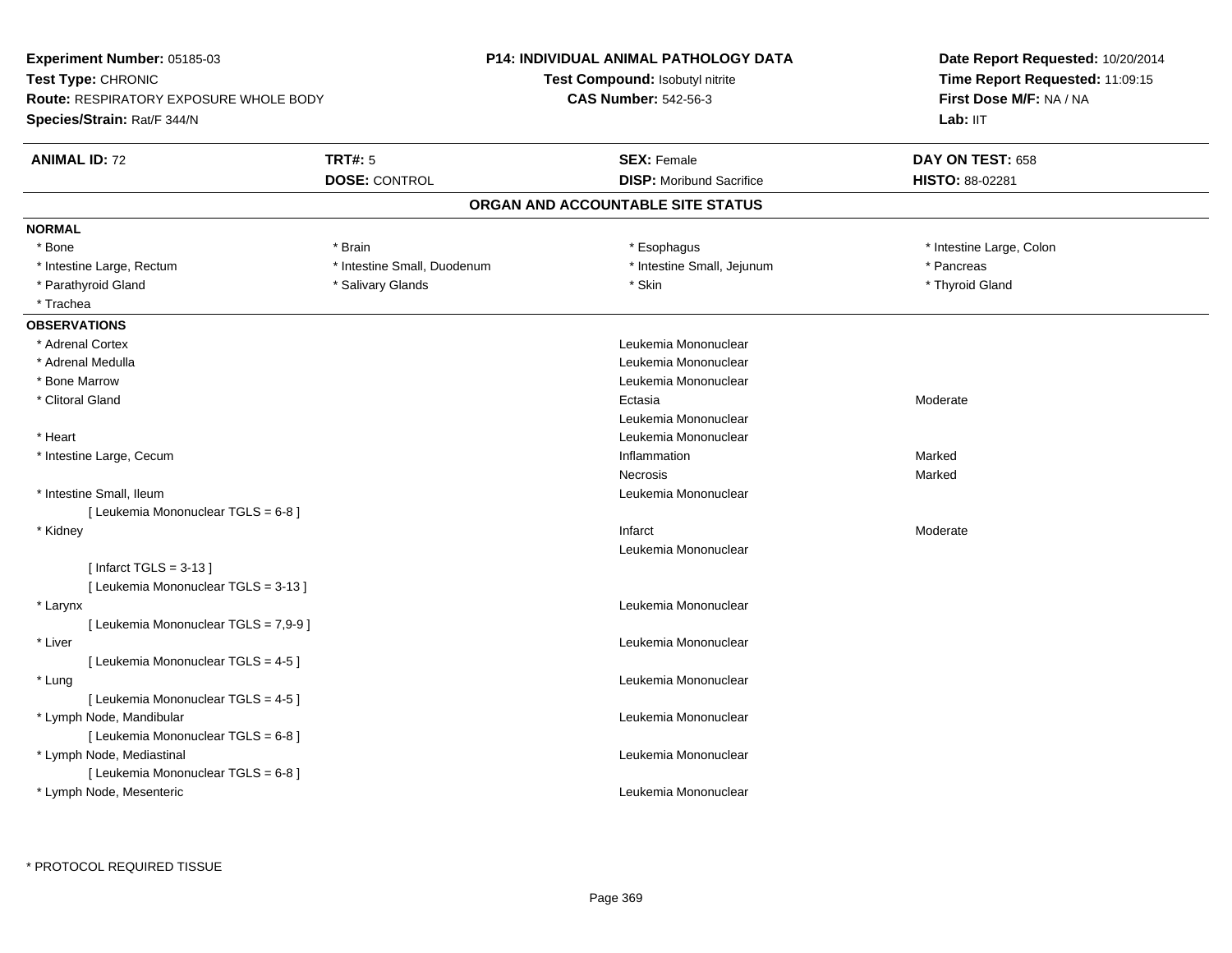| Experiment Number: 05185-03<br>Test Type: CHRONIC<br>Route: RESPIRATORY EXPOSURE WHOLE BODY<br>Species/Strain: Rat/F 344/N |                      | <b>P14: INDIVIDUAL ANIMAL PATHOLOGY DATA</b><br>Test Compound: Isobutyl nitrite<br><b>CAS Number: 542-56-3</b> | Date Report Requested: 10/20/2014<br>Time Report Requested: 11:09:15<br>First Dose M/F: NA / NA<br>Lab: IIT |
|----------------------------------------------------------------------------------------------------------------------------|----------------------|----------------------------------------------------------------------------------------------------------------|-------------------------------------------------------------------------------------------------------------|
| <b>ANIMAL ID: 72</b>                                                                                                       | TRT#: 5              | <b>SEX: Female</b>                                                                                             | DAY ON TEST: 658                                                                                            |
|                                                                                                                            | <b>DOSE: CONTROL</b> | <b>DISP:</b> Moribund Sacrifice                                                                                | <b>HISTO: 88-02281</b>                                                                                      |
|                                                                                                                            |                      | ORGAN AND ACCOUNTABLE SITE STATUS                                                                              |                                                                                                             |
| [ Leukemia Mononuclear TGLS = 6-8 ]                                                                                        |                      |                                                                                                                |                                                                                                             |
| * Mammary Gland                                                                                                            |                      | Fibroadenoma                                                                                                   |                                                                                                             |
| [Fibroadenoma TGLS = 1-12]                                                                                                 |                      |                                                                                                                |                                                                                                             |
| * Nose                                                                                                                     |                      | Leukemia Mononuclear                                                                                           |                                                                                                             |
| [ Leukemia Mononuclear TGLS = 7,9-9 ]                                                                                      |                      |                                                                                                                |                                                                                                             |
| * Ovary                                                                                                                    | Corpus Luteum        | Hyperplasia                                                                                                    | Moderate                                                                                                    |
| [Hyperplasia TGLS = $5-9$ ]                                                                                                |                      |                                                                                                                |                                                                                                             |
| * Pituitary Gland                                                                                                          |                      | Cyst                                                                                                           | Mild                                                                                                        |
|                                                                                                                            |                      | Hyperplasia                                                                                                    | Moderate                                                                                                    |
|                                                                                                                            |                      | Leukemia Mononuclear                                                                                           |                                                                                                             |
| * Spleen                                                                                                                   |                      | Leukemia Mononuclear                                                                                           |                                                                                                             |
| [ Leukemia Mononuclear TGLS = 2-5 ]                                                                                        |                      |                                                                                                                |                                                                                                             |
| * Stomach, Forestomach                                                                                                     |                      | Leukemia Mononuclear                                                                                           |                                                                                                             |
| * Stomach, Glandular                                                                                                       |                      | Ulcer                                                                                                          | Moderate                                                                                                    |
| [ Ulcer TGLS = $8-4$ ]                                                                                                     |                      |                                                                                                                |                                                                                                             |
| * Thymus                                                                                                                   |                      | Atrophy                                                                                                        | Moderate                                                                                                    |
| * Urinary Bladder                                                                                                          |                      | Leukemia Mononuclear                                                                                           |                                                                                                             |
| * Uterus                                                                                                                   | <b>Bilateral</b>     | Polyp Stromal                                                                                                  |                                                                                                             |
| [Polyp Stromal TGLS = $7,9-9$ ]                                                                                            |                      |                                                                                                                |                                                                                                             |
| PRIMARY CAUSE OF DEATH                                                                                                     | $\blacksquare$       |                                                                                                                |                                                                                                             |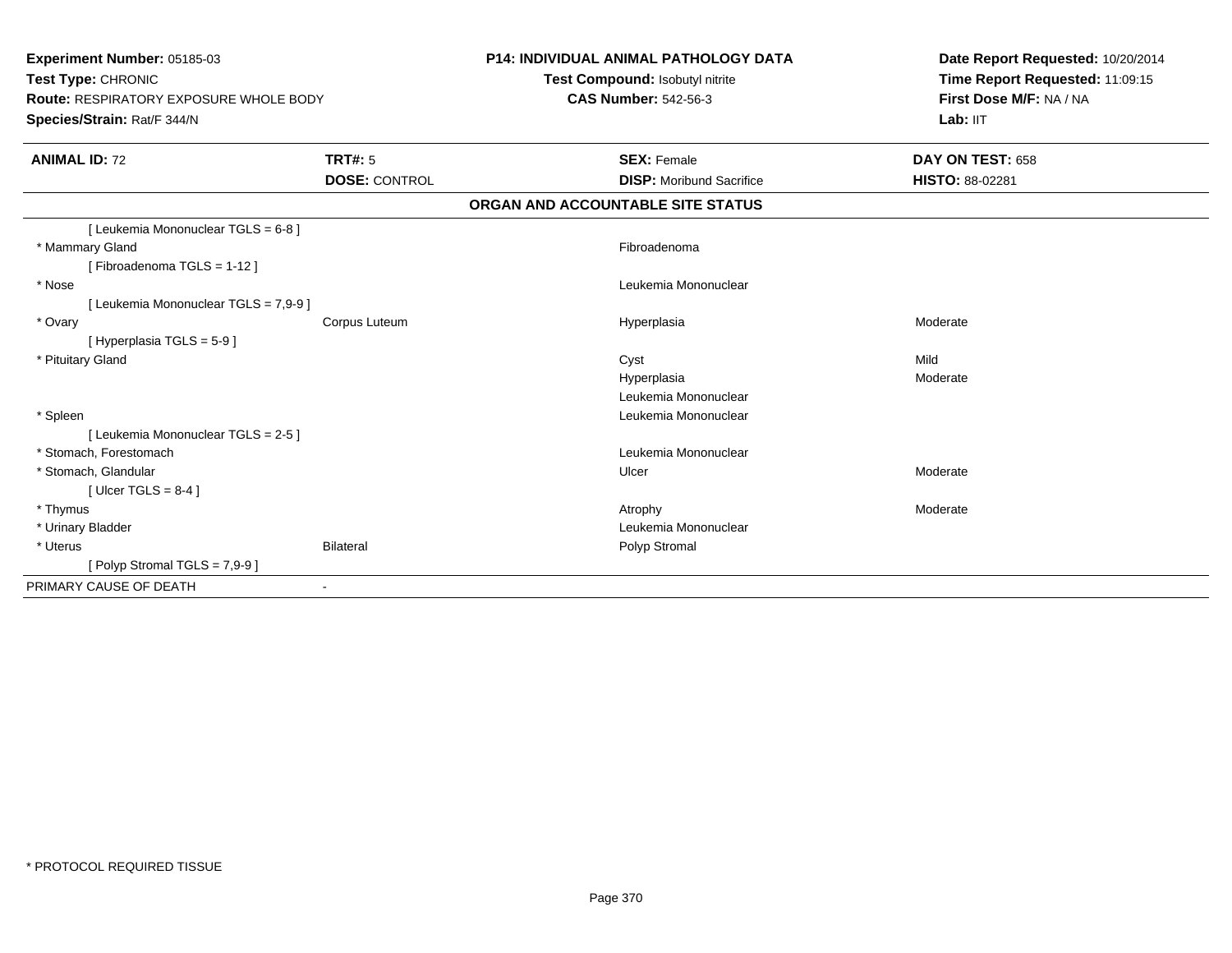| Experiment Number: 05185-03                             | P14: INDIVIDUAL ANIMAL PATHOLOGY DATA | Date Report Requested: 10/20/2014<br>Time Report Requested: 11:09:15 |  |
|---------------------------------------------------------|---------------------------------------|----------------------------------------------------------------------|--|
| Test Type: CHRONIC                                      | Test Compound: Isobutyl nitrite       |                                                                      |  |
| Route: RESPIRATORY EXPOSURE WHOLE BODY                  | <b>CAS Number: 542-56-3</b>           | First Dose M/F: NA / NA                                              |  |
| Species/Strain: Rat/F 344/N                             |                                       | Lab: IIT                                                             |  |
| <b>TRT#: 5</b><br><b>ANIMAL ID: 73</b>                  | <b>SEX: Female</b>                    | DAY ON TEST: 735                                                     |  |
| <b>DOSE: CONTROL</b>                                    | <b>DISP: Terminal Sacrifice</b>       | <b>HISTO: 88-02282</b>                                               |  |
|                                                         | ORGAN AND ACCOUNTABLE SITE STATUS     |                                                                      |  |
| <b>NORMAL</b>                                           |                                       |                                                                      |  |
| * Adrenal Medulla<br>* Bone                             | * Bone Marrow                         | * Clitoral Gland                                                     |  |
| * Esophagus<br>* Intestine Large, Cecum                 | * Intestine Large, Colon              | * Intestine Large, Rectum                                            |  |
| * Intestine Small, Duodenum<br>* Intestine Small, Ileum | * Intestine Small, Jejunum            | * Larynx                                                             |  |
| * Lymph Node, Bronchial<br>* Lung                       | * Lymph Node, Mandibular              | * Lymph Node, Mesenteric                                             |  |
| $*$ Nose<br>* Ovary                                     | * Parathyroid Gland                   | * Salivary Glands                                                    |  |
| * Spleen<br>* Stomach, Forestomach                      | * Stomach, Glandular                  | * Thyroid Gland                                                      |  |
| * Urinary Bladder<br>* Trachea                          | * Uterus                              |                                                                      |  |
| <b>OBSERVATIONS</b>                                     |                                       |                                                                      |  |
| * Adrenal Cortex                                        | Angiectasis                           | Mild                                                                 |  |
| * Brain                                                 | Compression                           | Mild                                                                 |  |
| [Compression TGLS = 4-1]                                |                                       |                                                                      |  |
| * Heart                                                 | Cardiomyopathy                        | Minimal                                                              |  |
| * Kidney                                                | Nephropathy                           | Chronic, Mild                                                        |  |
| * Liver                                                 | <b>Basophilic Focus</b>               | Multiple, Mild                                                       |  |
| * Lymph Node, Mediastinal                               | Hemorrhage                            | Minimal                                                              |  |
| * Mammary Gland                                         | Adenocarcinoma                        |                                                                      |  |
|                                                         | Lactation                             | Moderate                                                             |  |
| [ Adenocarcinoma TGLS = 1-12 ]                          |                                       |                                                                      |  |
| Fat<br>Mesentery                                        | <b>Necrosis</b>                       | Moderate                                                             |  |
| [Necrosis TGLS = $2-13$ ]                               |                                       |                                                                      |  |
| <b>Acinar Cell</b><br>* Pancreas                        | Atrophy                               | Minimal                                                              |  |
| * Pituitary Gland<br>Pars Distalis                      | Adenoma                               |                                                                      |  |
| [Adenoma TGLS = $3-1$ ]                                 |                                       |                                                                      |  |
| * Skin<br><b>Subcut Tiss</b>                            | Fibrosarcoma                          |                                                                      |  |
| [Fibrosarcoma TGLS = 5-14]                              |                                       |                                                                      |  |
| * Thymus                                                | Atrophy                               | Minimal                                                              |  |
| PRIMARY CAUSE OF DEATH<br>$\blacksquare$                |                                       |                                                                      |  |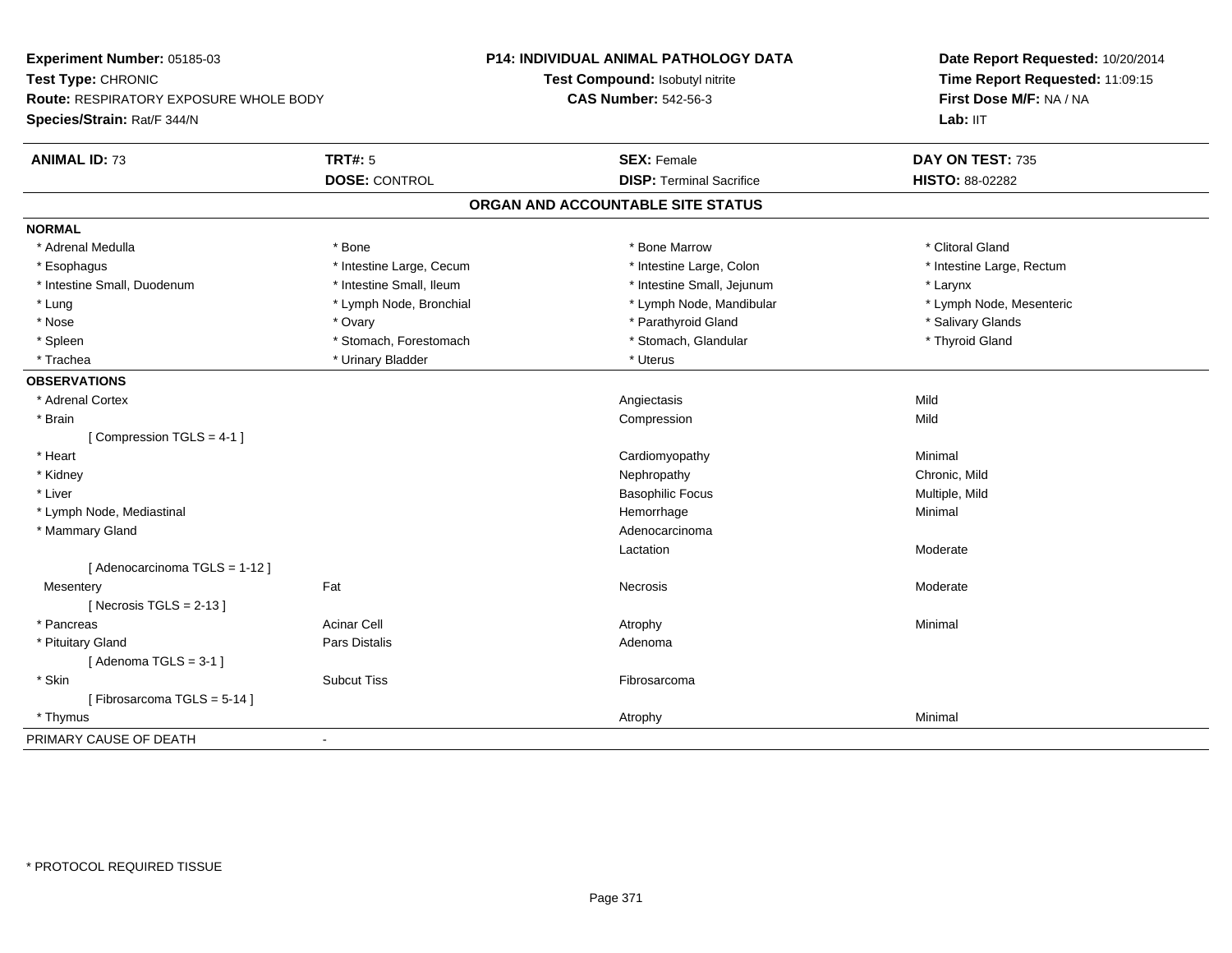| Experiment Number: 05185-03            | <b>P14: INDIVIDUAL ANIMAL PATHOLOGY DATA</b> |                                   | Date Report Requested: 10/20/2014 |
|----------------------------------------|----------------------------------------------|-----------------------------------|-----------------------------------|
| Test Type: CHRONIC                     |                                              | Test Compound: Isobutyl nitrite   | Time Report Requested: 11:09:15   |
| Route: RESPIRATORY EXPOSURE WHOLE BODY |                                              | <b>CAS Number: 542-56-3</b>       | First Dose M/F: NA / NA           |
| Species/Strain: Rat/F 344/N            |                                              |                                   | Lab: IIT                          |
| <b>ANIMAL ID: 74</b>                   | <b>TRT#: 5</b>                               | <b>SEX: Female</b>                | DAY ON TEST: 734                  |
|                                        | <b>DOSE: CONTROL</b>                         | <b>DISP: Terminal Sacrifice</b>   | HISTO: 88-02283                   |
|                                        |                                              | ORGAN AND ACCOUNTABLE SITE STATUS |                                   |
| <b>NORMAL</b>                          |                                              |                                   |                                   |
| * Adrenal Cortex                       | * Adrenal Medulla                            | * Bone                            | * Bone Marrow                     |
| * Brain                                | * Esophagus                                  | * Intestine Large, Cecum          | * Intestine Large, Colon          |
| * Intestine Large, Rectum              | * Intestine Small, Duodenum                  | * Intestine Small, Ileum          | * Intestine Small, Jejunum        |
| * Larynx                               | * Lymph Node, Bronchial                      | * Lymph Node, Mandibular          | * Lymph Node, Mediastinal         |
| * Lymph Node, Mesenteric               | * Nose                                       | * Ovary                           | * Pancreas                        |
| * Parathyroid Gland                    | * Salivary Glands                            | * Skin                            | * Stomach, Forestomach            |
| * Stomach, Glandular                   | * Thyroid Gland                              | * Trachea                         | * Urinary Bladder                 |
| * Uterus                               |                                              |                                   |                                   |
| <b>OBSERVATIONS</b>                    |                                              |                                   |                                   |
| * Clitoral Gland                       |                                              | Ectasia                           | Mild                              |
| * Heart                                |                                              | Cardiomyopathy                    | Minimal                           |
| * Kidney                               |                                              | Nephropathy                       | Chronic, Mild                     |
| * Liver                                |                                              | <b>Basophilic Focus</b>           | Multiple, Mild                    |
|                                        |                                              | Leukemia Mononuclear              |                                   |
| * Lung                                 |                                              | Hemorrhage                        | Minimal                           |
|                                        | Alveolar Epith                               | Hyperplasia                       | Mild                              |
| * Mammary Gland                        |                                              | Lactation                         | Mild                              |
| * Pituitary Gland                      | Pars Distalis                                | Angiectasis                       | Moderate                          |
|                                        | Pars Distalis                                | Cyst                              | Mild                              |
|                                        | Pars Distalis                                | Hyperplasia                       | Moderate                          |
| [Angiectasis TGLS = 1-1]               |                                              |                                   |                                   |
| [Cyst TGLS = $1-1$ ]                   |                                              |                                   |                                   |
| [Hyperplasia TGLS = 1-1]               |                                              |                                   |                                   |
| * Spleen                               |                                              | Leukemia Mononuclear              |                                   |
| [ Leukemia Mononuclear TGLS = 1-1 ]    |                                              |                                   |                                   |
| * Thymus                               |                                              | Atrophy                           | Mild                              |
| PRIMARY CAUSE OF DEATH                 | $\blacksquare$                               |                                   |                                   |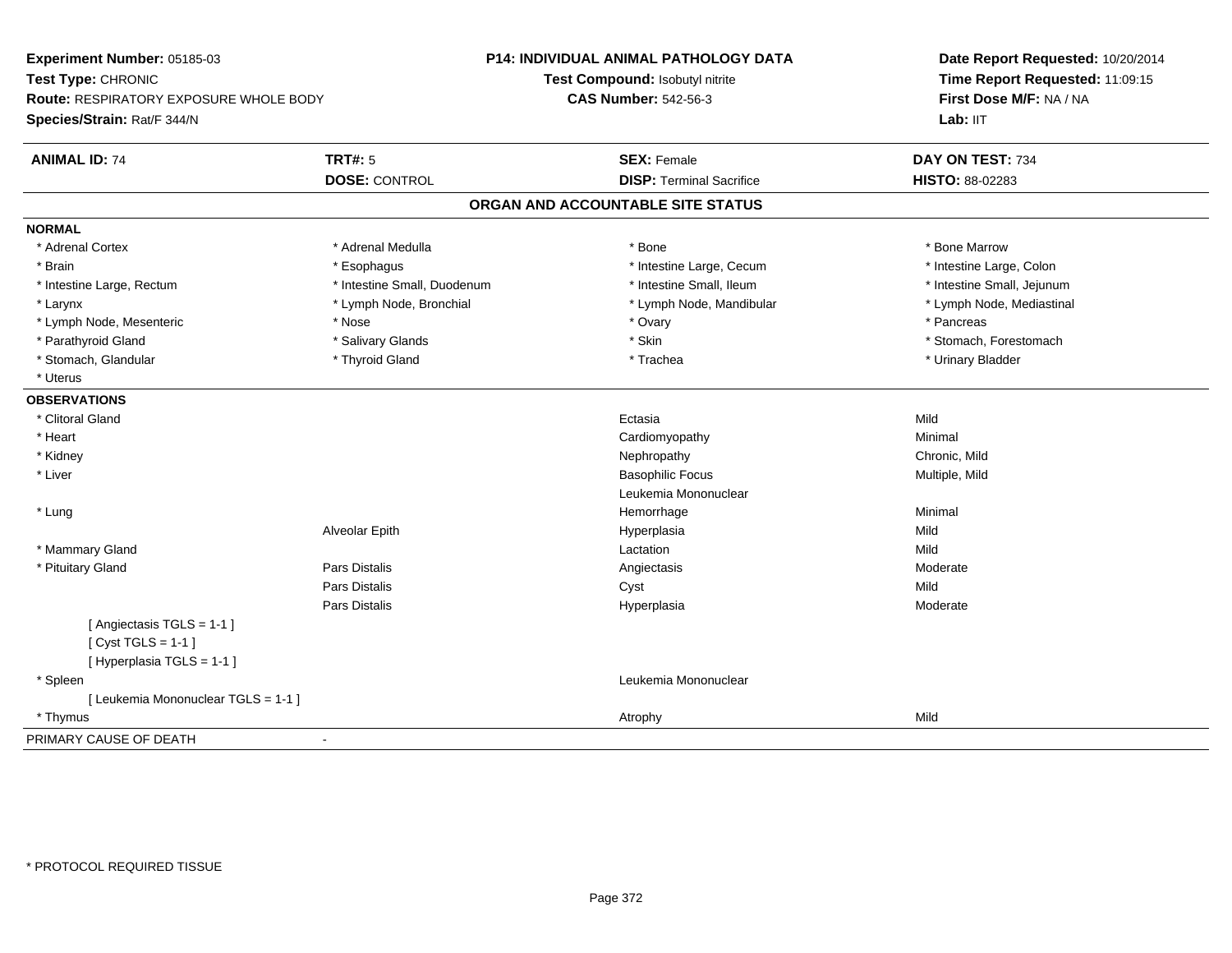| Experiment Number: 05185-03<br>Test Type: CHRONIC<br><b>Route: RESPIRATORY EXPOSURE WHOLE BODY</b><br>Species/Strain: Rat/F 344/N |                             | P14: INDIVIDUAL ANIMAL PATHOLOGY DATA<br>Test Compound: Isobutyl nitrite<br><b>CAS Number: 542-56-3</b> | Date Report Requested: 10/20/2014<br>Time Report Requested: 11:09:15<br>First Dose M/F: NA / NA<br>Lab: IIT |
|-----------------------------------------------------------------------------------------------------------------------------------|-----------------------------|---------------------------------------------------------------------------------------------------------|-------------------------------------------------------------------------------------------------------------|
| <b>ANIMAL ID: 75</b>                                                                                                              | <b>TRT#: 5</b>              | <b>SEX: Female</b>                                                                                      | DAY ON TEST: 646                                                                                            |
|                                                                                                                                   | <b>DOSE: CONTROL</b>        | <b>DISP:</b> Moribund Sacrifice                                                                         | HISTO: 88-02284                                                                                             |
|                                                                                                                                   |                             | ORGAN AND ACCOUNTABLE SITE STATUS                                                                       |                                                                                                             |
| <b>NORMAL</b>                                                                                                                     |                             |                                                                                                         |                                                                                                             |
| * Adrenal Cortex                                                                                                                  | * Adrenal Medulla           | * Bone                                                                                                  | * Bone Marrow                                                                                               |
| * Esophagus                                                                                                                       | * Heart                     | * Intestine Large, Cecum                                                                                | * Intestine Large, Colon                                                                                    |
| * Intestine Large, Rectum                                                                                                         | * Intestine Small, Duodenum | * Intestine Small, Ileum                                                                                | * Intestine Small, Jejunum                                                                                  |
| * Larynx                                                                                                                          | * Lung                      | * Lymph Node, Mandibular                                                                                | * Nose                                                                                                      |
| * Ovary                                                                                                                           | * Pancreas                  | * Salivary Glands                                                                                       | * Skin                                                                                                      |
| * Spleen                                                                                                                          | * Stomach, Forestomach      | * Stomach, Glandular                                                                                    | * Thymus                                                                                                    |
| * Trachea                                                                                                                         | * Urinary Bladder           | * Uterus                                                                                                |                                                                                                             |
| <b>MISSING</b>                                                                                                                    |                             |                                                                                                         |                                                                                                             |
| * Lymph Node, Bronchial                                                                                                           | * Parathyroid Gland         |                                                                                                         |                                                                                                             |
| <b>OBSERVATIONS</b>                                                                                                               |                             |                                                                                                         |                                                                                                             |
| * Brain                                                                                                                           |                             | Compression                                                                                             | Moderate                                                                                                    |
|                                                                                                                                   |                             | Thrombosis                                                                                              | Moderate                                                                                                    |
| [Compression TGLS = 4-1]                                                                                                          |                             |                                                                                                         |                                                                                                             |
| * Clitoral Gland                                                                                                                  |                             | Ectasia                                                                                                 | Moderate                                                                                                    |
| * Kidney                                                                                                                          |                             | Mineralization                                                                                          | Minimal                                                                                                     |
|                                                                                                                                   |                             | Nephropathy                                                                                             | Chronic, Mild                                                                                               |
| * Liver                                                                                                                           |                             | <b>Fatty Change</b>                                                                                     | Moderate                                                                                                    |
| * Lymph Node, Mediastinal                                                                                                         |                             | Pigmentation                                                                                            | Mild                                                                                                        |
| * Lymph Node, Mesenteric                                                                                                          |                             | Hemorrhage                                                                                              | Minimal                                                                                                     |
| * Mammary Gland                                                                                                                   |                             | Fibroadenoma                                                                                            |                                                                                                             |
|                                                                                                                                   |                             | Lactation                                                                                               | Moderate                                                                                                    |
| [Fibroadenoma TGLS = 1-12]                                                                                                        |                             |                                                                                                         |                                                                                                             |
| * Pituitary Gland                                                                                                                 | Pars Distalis               | Adenoma                                                                                                 |                                                                                                             |
| [Adenoma TGLS = $3-1$ ]                                                                                                           |                             |                                                                                                         |                                                                                                             |
| * Thyroid Gland                                                                                                                   | C Cell                      | Hyperplasia                                                                                             | Mild                                                                                                        |
| PRIMARY CAUSE OF DEATH                                                                                                            | $\blacksquare$              |                                                                                                         |                                                                                                             |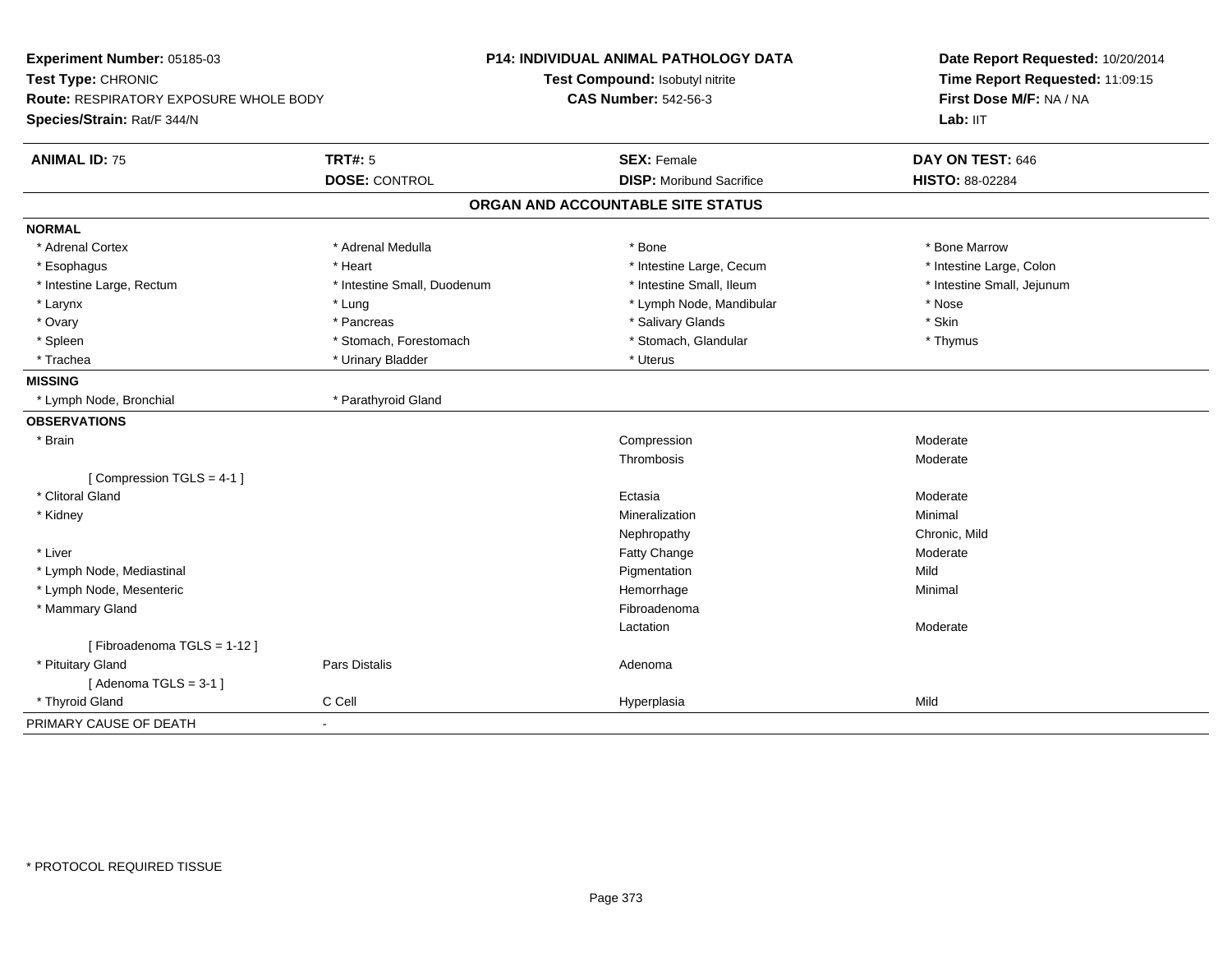| Test Type: CHRONIC<br>Test Compound: Isobutyl nitrite<br>Time Report Requested: 11:09:15<br><b>CAS Number: 542-56-3</b><br>First Dose M/F: NA / NA<br><b>Route: RESPIRATORY EXPOSURE WHOLE BODY</b><br>Species/Strain: Rat/F 344/N<br>Lab: IIT<br><b>TRT#: 5</b><br>DAY ON TEST: 671<br><b>ANIMAL ID: 76</b><br><b>SEX: Female</b><br><b>DISP:</b> Moribund Sacrifice<br><b>DOSE: CONTROL</b><br>HISTO: 88-02285<br>ORGAN AND ACCOUNTABLE SITE STATUS<br><b>NORMAL</b><br>* Adrenal Medulla<br>* Clitoral Gland<br>* Esophagus<br>* Bone<br>* Intestine Large, Rectum<br>* Heart<br>* Intestine Large, Cecum<br>* Intestine Large, Colon<br>* Intestine Small, Duodenum<br>* Intestine Small, Ileum<br>* Intestine Small, Jejunum<br>* Larynx<br>* Mammary Gland<br>* Lymph Node, Mesenteric<br>* Nose<br>* Ovary<br>* Salivary Glands<br>* Skin<br>* Stomach, Glandular<br>* Parathyroid Gland<br>* Uterus<br>* Thyroid Gland<br>* Trachea<br>* Urinary Bladder<br><b>MISSING</b><br>* Lymph Node, Bronchial<br><b>OBSERVATIONS</b><br>Leukemia Mononuclear<br>* Adrenal Cortex<br>[ Leukemia Mononuclear TGLS = 1-2 ]<br>* Bone Marrow<br>Leukemia Mononuclear<br>* Brain<br>Compression<br>Moderate<br>Leukemia Mononuclear<br>[Compression TGLS = 8-1]<br>[ Leukemia Mononuclear TGLS = 8-1 ]<br>Chronic, Mild<br>* Kidney<br>Nephropathy<br>[Nephropathy TGLS = $3-7$ ]<br>* Liver<br>Leukemia Mononuclear<br>[ Leukemia Mononuclear TGLS = 4-5 ]<br>* Lung<br>Leukemia Mononuclear<br>[ Leukemia Mononuclear TGLS = 4-5 ]<br>* Lymph Node, Mandibular<br>Leukemia Mononuclear<br>[ Leukemia Mononuclear TGLS = 1-2 ]<br>* Lymph Node, Mediastinal<br>Leukemia Mononuclear<br>[Leukemia Mononuclear TGLS = 1-2]<br>Mild<br>* Pancreas<br><b>Acinar Cell</b><br>Atrophy<br>* Pituitary Gland<br>Pars Distalis<br>Angiectasis<br>Marked<br>[Angiectasis TGLS = $7-1$ ]<br>Leukemia Mononuclear<br>* Spleen | Experiment Number: 05185-03 |  | <b>P14: INDIVIDUAL ANIMAL PATHOLOGY DATA</b> | Date Report Requested: 10/20/2014 |  |
|---------------------------------------------------------------------------------------------------------------------------------------------------------------------------------------------------------------------------------------------------------------------------------------------------------------------------------------------------------------------------------------------------------------------------------------------------------------------------------------------------------------------------------------------------------------------------------------------------------------------------------------------------------------------------------------------------------------------------------------------------------------------------------------------------------------------------------------------------------------------------------------------------------------------------------------------------------------------------------------------------------------------------------------------------------------------------------------------------------------------------------------------------------------------------------------------------------------------------------------------------------------------------------------------------------------------------------------------------------------------------------------------------------------------------------------------------------------------------------------------------------------------------------------------------------------------------------------------------------------------------------------------------------------------------------------------------------------------------------------------------------------------------------------------------------------------------------------------------------------------------------------------------------------|-----------------------------|--|----------------------------------------------|-----------------------------------|--|
|                                                                                                                                                                                                                                                                                                                                                                                                                                                                                                                                                                                                                                                                                                                                                                                                                                                                                                                                                                                                                                                                                                                                                                                                                                                                                                                                                                                                                                                                                                                                                                                                                                                                                                                                                                                                                                                                                                               |                             |  |                                              |                                   |  |
|                                                                                                                                                                                                                                                                                                                                                                                                                                                                                                                                                                                                                                                                                                                                                                                                                                                                                                                                                                                                                                                                                                                                                                                                                                                                                                                                                                                                                                                                                                                                                                                                                                                                                                                                                                                                                                                                                                               |                             |  |                                              |                                   |  |
|                                                                                                                                                                                                                                                                                                                                                                                                                                                                                                                                                                                                                                                                                                                                                                                                                                                                                                                                                                                                                                                                                                                                                                                                                                                                                                                                                                                                                                                                                                                                                                                                                                                                                                                                                                                                                                                                                                               |                             |  |                                              |                                   |  |
|                                                                                                                                                                                                                                                                                                                                                                                                                                                                                                                                                                                                                                                                                                                                                                                                                                                                                                                                                                                                                                                                                                                                                                                                                                                                                                                                                                                                                                                                                                                                                                                                                                                                                                                                                                                                                                                                                                               |                             |  |                                              |                                   |  |
|                                                                                                                                                                                                                                                                                                                                                                                                                                                                                                                                                                                                                                                                                                                                                                                                                                                                                                                                                                                                                                                                                                                                                                                                                                                                                                                                                                                                                                                                                                                                                                                                                                                                                                                                                                                                                                                                                                               |                             |  |                                              |                                   |  |
|                                                                                                                                                                                                                                                                                                                                                                                                                                                                                                                                                                                                                                                                                                                                                                                                                                                                                                                                                                                                                                                                                                                                                                                                                                                                                                                                                                                                                                                                                                                                                                                                                                                                                                                                                                                                                                                                                                               |                             |  |                                              |                                   |  |
|                                                                                                                                                                                                                                                                                                                                                                                                                                                                                                                                                                                                                                                                                                                                                                                                                                                                                                                                                                                                                                                                                                                                                                                                                                                                                                                                                                                                                                                                                                                                                                                                                                                                                                                                                                                                                                                                                                               |                             |  |                                              |                                   |  |
|                                                                                                                                                                                                                                                                                                                                                                                                                                                                                                                                                                                                                                                                                                                                                                                                                                                                                                                                                                                                                                                                                                                                                                                                                                                                                                                                                                                                                                                                                                                                                                                                                                                                                                                                                                                                                                                                                                               |                             |  |                                              |                                   |  |
|                                                                                                                                                                                                                                                                                                                                                                                                                                                                                                                                                                                                                                                                                                                                                                                                                                                                                                                                                                                                                                                                                                                                                                                                                                                                                                                                                                                                                                                                                                                                                                                                                                                                                                                                                                                                                                                                                                               |                             |  |                                              |                                   |  |
|                                                                                                                                                                                                                                                                                                                                                                                                                                                                                                                                                                                                                                                                                                                                                                                                                                                                                                                                                                                                                                                                                                                                                                                                                                                                                                                                                                                                                                                                                                                                                                                                                                                                                                                                                                                                                                                                                                               |                             |  |                                              |                                   |  |
|                                                                                                                                                                                                                                                                                                                                                                                                                                                                                                                                                                                                                                                                                                                                                                                                                                                                                                                                                                                                                                                                                                                                                                                                                                                                                                                                                                                                                                                                                                                                                                                                                                                                                                                                                                                                                                                                                                               |                             |  |                                              |                                   |  |
|                                                                                                                                                                                                                                                                                                                                                                                                                                                                                                                                                                                                                                                                                                                                                                                                                                                                                                                                                                                                                                                                                                                                                                                                                                                                                                                                                                                                                                                                                                                                                                                                                                                                                                                                                                                                                                                                                                               |                             |  |                                              |                                   |  |
|                                                                                                                                                                                                                                                                                                                                                                                                                                                                                                                                                                                                                                                                                                                                                                                                                                                                                                                                                                                                                                                                                                                                                                                                                                                                                                                                                                                                                                                                                                                                                                                                                                                                                                                                                                                                                                                                                                               |                             |  |                                              |                                   |  |
|                                                                                                                                                                                                                                                                                                                                                                                                                                                                                                                                                                                                                                                                                                                                                                                                                                                                                                                                                                                                                                                                                                                                                                                                                                                                                                                                                                                                                                                                                                                                                                                                                                                                                                                                                                                                                                                                                                               |                             |  |                                              |                                   |  |
|                                                                                                                                                                                                                                                                                                                                                                                                                                                                                                                                                                                                                                                                                                                                                                                                                                                                                                                                                                                                                                                                                                                                                                                                                                                                                                                                                                                                                                                                                                                                                                                                                                                                                                                                                                                                                                                                                                               |                             |  |                                              |                                   |  |
|                                                                                                                                                                                                                                                                                                                                                                                                                                                                                                                                                                                                                                                                                                                                                                                                                                                                                                                                                                                                                                                                                                                                                                                                                                                                                                                                                                                                                                                                                                                                                                                                                                                                                                                                                                                                                                                                                                               |                             |  |                                              |                                   |  |
|                                                                                                                                                                                                                                                                                                                                                                                                                                                                                                                                                                                                                                                                                                                                                                                                                                                                                                                                                                                                                                                                                                                                                                                                                                                                                                                                                                                                                                                                                                                                                                                                                                                                                                                                                                                                                                                                                                               |                             |  |                                              |                                   |  |
|                                                                                                                                                                                                                                                                                                                                                                                                                                                                                                                                                                                                                                                                                                                                                                                                                                                                                                                                                                                                                                                                                                                                                                                                                                                                                                                                                                                                                                                                                                                                                                                                                                                                                                                                                                                                                                                                                                               |                             |  |                                              |                                   |  |
|                                                                                                                                                                                                                                                                                                                                                                                                                                                                                                                                                                                                                                                                                                                                                                                                                                                                                                                                                                                                                                                                                                                                                                                                                                                                                                                                                                                                                                                                                                                                                                                                                                                                                                                                                                                                                                                                                                               |                             |  |                                              |                                   |  |
|                                                                                                                                                                                                                                                                                                                                                                                                                                                                                                                                                                                                                                                                                                                                                                                                                                                                                                                                                                                                                                                                                                                                                                                                                                                                                                                                                                                                                                                                                                                                                                                                                                                                                                                                                                                                                                                                                                               |                             |  |                                              |                                   |  |
|                                                                                                                                                                                                                                                                                                                                                                                                                                                                                                                                                                                                                                                                                                                                                                                                                                                                                                                                                                                                                                                                                                                                                                                                                                                                                                                                                                                                                                                                                                                                                                                                                                                                                                                                                                                                                                                                                                               |                             |  |                                              |                                   |  |
|                                                                                                                                                                                                                                                                                                                                                                                                                                                                                                                                                                                                                                                                                                                                                                                                                                                                                                                                                                                                                                                                                                                                                                                                                                                                                                                                                                                                                                                                                                                                                                                                                                                                                                                                                                                                                                                                                                               |                             |  |                                              |                                   |  |
|                                                                                                                                                                                                                                                                                                                                                                                                                                                                                                                                                                                                                                                                                                                                                                                                                                                                                                                                                                                                                                                                                                                                                                                                                                                                                                                                                                                                                                                                                                                                                                                                                                                                                                                                                                                                                                                                                                               |                             |  |                                              |                                   |  |
|                                                                                                                                                                                                                                                                                                                                                                                                                                                                                                                                                                                                                                                                                                                                                                                                                                                                                                                                                                                                                                                                                                                                                                                                                                                                                                                                                                                                                                                                                                                                                                                                                                                                                                                                                                                                                                                                                                               |                             |  |                                              |                                   |  |
|                                                                                                                                                                                                                                                                                                                                                                                                                                                                                                                                                                                                                                                                                                                                                                                                                                                                                                                                                                                                                                                                                                                                                                                                                                                                                                                                                                                                                                                                                                                                                                                                                                                                                                                                                                                                                                                                                                               |                             |  |                                              |                                   |  |
|                                                                                                                                                                                                                                                                                                                                                                                                                                                                                                                                                                                                                                                                                                                                                                                                                                                                                                                                                                                                                                                                                                                                                                                                                                                                                                                                                                                                                                                                                                                                                                                                                                                                                                                                                                                                                                                                                                               |                             |  |                                              |                                   |  |
|                                                                                                                                                                                                                                                                                                                                                                                                                                                                                                                                                                                                                                                                                                                                                                                                                                                                                                                                                                                                                                                                                                                                                                                                                                                                                                                                                                                                                                                                                                                                                                                                                                                                                                                                                                                                                                                                                                               |                             |  |                                              |                                   |  |
|                                                                                                                                                                                                                                                                                                                                                                                                                                                                                                                                                                                                                                                                                                                                                                                                                                                                                                                                                                                                                                                                                                                                                                                                                                                                                                                                                                                                                                                                                                                                                                                                                                                                                                                                                                                                                                                                                                               |                             |  |                                              |                                   |  |
|                                                                                                                                                                                                                                                                                                                                                                                                                                                                                                                                                                                                                                                                                                                                                                                                                                                                                                                                                                                                                                                                                                                                                                                                                                                                                                                                                                                                                                                                                                                                                                                                                                                                                                                                                                                                                                                                                                               |                             |  |                                              |                                   |  |
|                                                                                                                                                                                                                                                                                                                                                                                                                                                                                                                                                                                                                                                                                                                                                                                                                                                                                                                                                                                                                                                                                                                                                                                                                                                                                                                                                                                                                                                                                                                                                                                                                                                                                                                                                                                                                                                                                                               |                             |  |                                              |                                   |  |
|                                                                                                                                                                                                                                                                                                                                                                                                                                                                                                                                                                                                                                                                                                                                                                                                                                                                                                                                                                                                                                                                                                                                                                                                                                                                                                                                                                                                                                                                                                                                                                                                                                                                                                                                                                                                                                                                                                               |                             |  |                                              |                                   |  |
|                                                                                                                                                                                                                                                                                                                                                                                                                                                                                                                                                                                                                                                                                                                                                                                                                                                                                                                                                                                                                                                                                                                                                                                                                                                                                                                                                                                                                                                                                                                                                                                                                                                                                                                                                                                                                                                                                                               |                             |  |                                              |                                   |  |
|                                                                                                                                                                                                                                                                                                                                                                                                                                                                                                                                                                                                                                                                                                                                                                                                                                                                                                                                                                                                                                                                                                                                                                                                                                                                                                                                                                                                                                                                                                                                                                                                                                                                                                                                                                                                                                                                                                               |                             |  |                                              |                                   |  |
|                                                                                                                                                                                                                                                                                                                                                                                                                                                                                                                                                                                                                                                                                                                                                                                                                                                                                                                                                                                                                                                                                                                                                                                                                                                                                                                                                                                                                                                                                                                                                                                                                                                                                                                                                                                                                                                                                                               |                             |  |                                              |                                   |  |
|                                                                                                                                                                                                                                                                                                                                                                                                                                                                                                                                                                                                                                                                                                                                                                                                                                                                                                                                                                                                                                                                                                                                                                                                                                                                                                                                                                                                                                                                                                                                                                                                                                                                                                                                                                                                                                                                                                               |                             |  |                                              |                                   |  |
|                                                                                                                                                                                                                                                                                                                                                                                                                                                                                                                                                                                                                                                                                                                                                                                                                                                                                                                                                                                                                                                                                                                                                                                                                                                                                                                                                                                                                                                                                                                                                                                                                                                                                                                                                                                                                                                                                                               |                             |  |                                              |                                   |  |
|                                                                                                                                                                                                                                                                                                                                                                                                                                                                                                                                                                                                                                                                                                                                                                                                                                                                                                                                                                                                                                                                                                                                                                                                                                                                                                                                                                                                                                                                                                                                                                                                                                                                                                                                                                                                                                                                                                               |                             |  |                                              |                                   |  |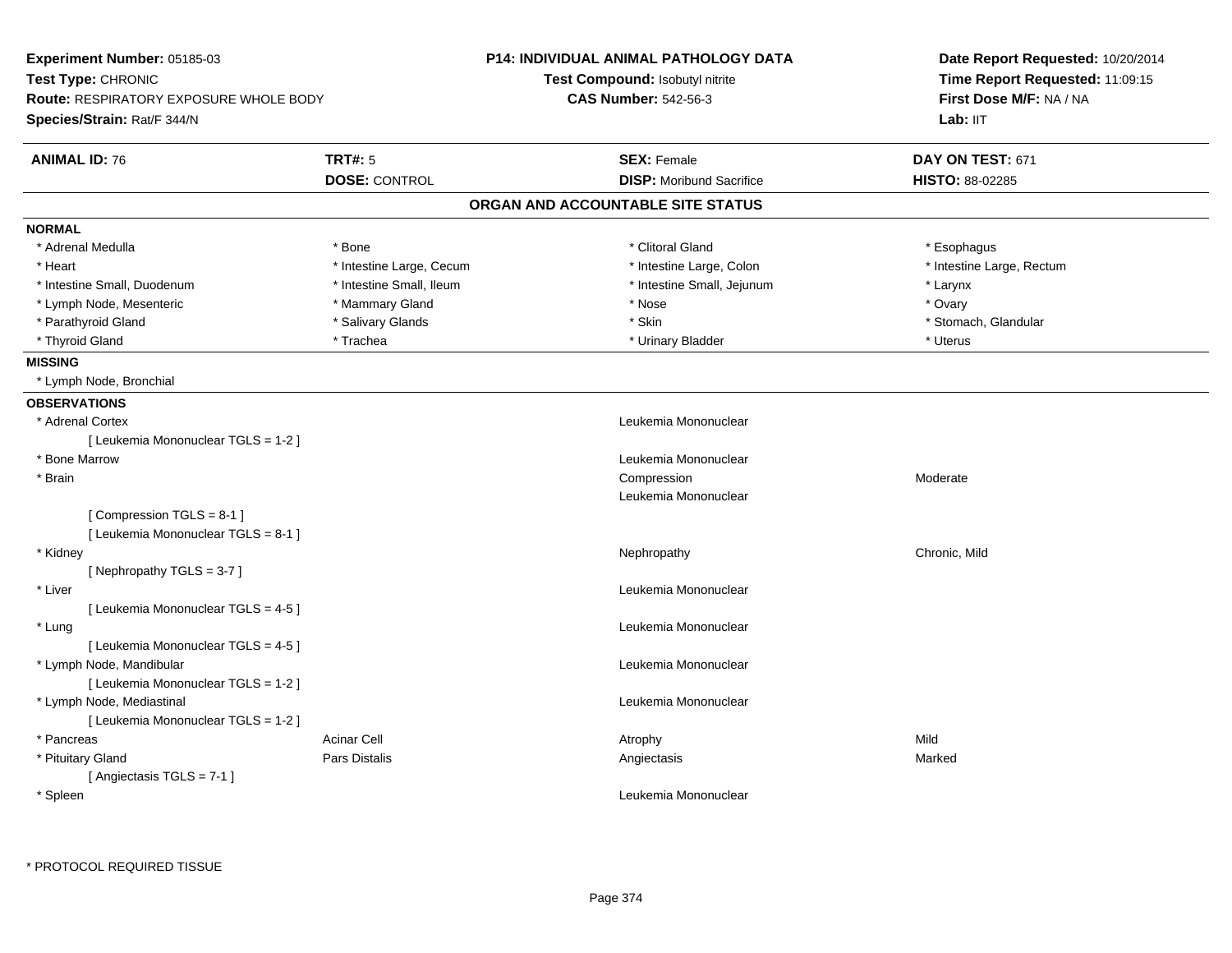| <b>Experiment Number: 05185-03</b><br><b>Test Type: CHRONIC</b><br><b>Route: RESPIRATORY EXPOSURE WHOLE BODY</b><br>Species/Strain: Rat/F 344/N |                      | <b>P14: INDIVIDUAL ANIMAL PATHOLOGY DATA</b><br>Test Compound: Isobutyl nitrite<br><b>CAS Number: 542-56-3</b> | Date Report Requested: 10/20/2014<br>Time Report Requested: 11:09:15<br>First Dose M/F: NA / NA<br>Lab: IIT |  |
|-------------------------------------------------------------------------------------------------------------------------------------------------|----------------------|----------------------------------------------------------------------------------------------------------------|-------------------------------------------------------------------------------------------------------------|--|
| <b>ANIMAL ID: 76</b>                                                                                                                            | <b>TRT#:</b> 5       | <b>SEX: Female</b>                                                                                             | <b>DAY ON TEST: 671</b>                                                                                     |  |
|                                                                                                                                                 | <b>DOSE: CONTROL</b> | <b>DISP:</b> Moribund Sacrifice                                                                                | <b>HISTO: 88-02285</b>                                                                                      |  |
|                                                                                                                                                 |                      | ORGAN AND ACCOUNTABLE SITE STATUS                                                                              |                                                                                                             |  |
| [Leukemia Mononuclear TGLS = 2-5]                                                                                                               |                      |                                                                                                                |                                                                                                             |  |
| * Stomach, Forestomach                                                                                                                          |                      | Hyperplasia                                                                                                    | Mild                                                                                                        |  |
|                                                                                                                                                 |                      | Ulcer                                                                                                          | Minimal                                                                                                     |  |
| * Thymus                                                                                                                                        |                      | Leukemia Mononuclear                                                                                           |                                                                                                             |  |
| [Leukemia Mononuclear TGLS = 2-5]                                                                                                               |                      |                                                                                                                |                                                                                                             |  |
| PRIMARY CAUSE OF DEATH                                                                                                                          |                      |                                                                                                                |                                                                                                             |  |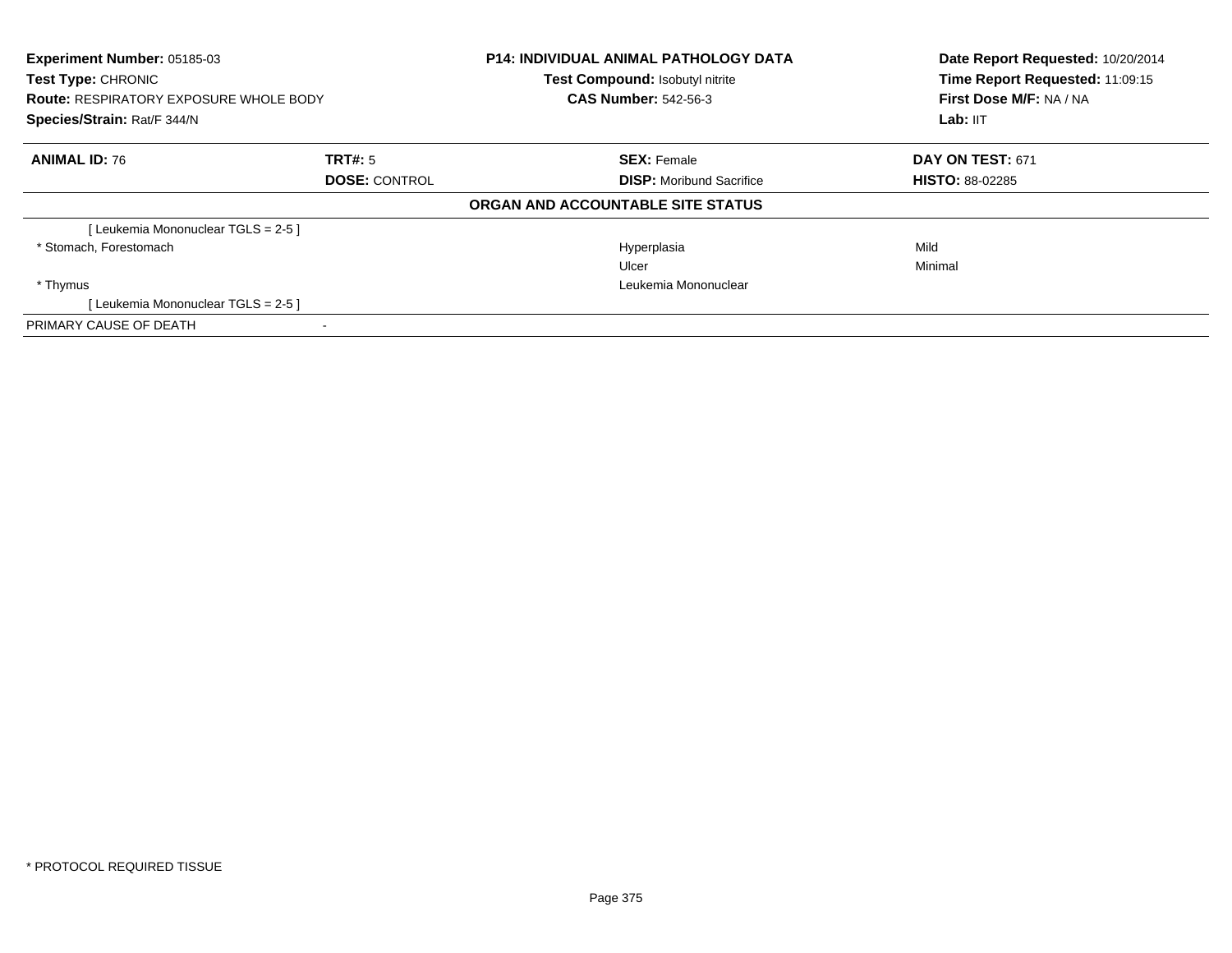| Experiment Number: 05185-03<br>Test Type: CHRONIC<br>Route: RESPIRATORY EXPOSURE WHOLE BODY |                             | <b>P14: INDIVIDUAL ANIMAL PATHOLOGY DATA</b> | Date Report Requested: 10/20/2014<br>Time Report Requested: 11:09:15 |
|---------------------------------------------------------------------------------------------|-----------------------------|----------------------------------------------|----------------------------------------------------------------------|
|                                                                                             |                             | Test Compound: Isobutyl nitrite              |                                                                      |
|                                                                                             |                             | <b>CAS Number: 542-56-3</b>                  | First Dose M/F: NA / NA                                              |
| Species/Strain: Rat/F 344/N                                                                 |                             |                                              | Lab: IIT                                                             |
| <b>ANIMAL ID: 77</b>                                                                        | TRT#: 5                     | <b>SEX: Female</b>                           | DAY ON TEST: 735                                                     |
|                                                                                             | <b>DOSE: CONTROL</b>        | <b>DISP: Terminal Sacrifice</b>              | HISTO: 88-02286                                                      |
|                                                                                             |                             | ORGAN AND ACCOUNTABLE SITE STATUS            |                                                                      |
| <b>NORMAL</b>                                                                               |                             |                                              |                                                                      |
| * Adrenal Cortex                                                                            | * Adrenal Medulla           | * Bone                                       | * Bone Marrow                                                        |
| * Brain                                                                                     | * Esophagus                 | * Intestine Large, Cecum                     | * Intestine Large, Colon                                             |
| * Intestine Large, Rectum                                                                   | * Intestine Small, Duodenum | * Intestine Small, Ileum                     | * Intestine Small, Jejunum                                           |
| * Larynx                                                                                    | * Lung                      | * Lymph Node, Mandibular                     | * Lymph Node, Mesenteric                                             |
| * Mammary Gland                                                                             | * Nose                      | * Ovary                                      | * Parathyroid Gland                                                  |
| * Pituitary Gland                                                                           | * Salivary Glands           | * Skin                                       | * Spleen                                                             |
| * Stomach. Forestomach                                                                      | * Stomach, Glandular        | * Thyroid Gland                              | * Trachea                                                            |
| * Urinary Bladder                                                                           | * Uterus                    |                                              |                                                                      |
| <b>OBSERVATIONS</b>                                                                         |                             |                                              |                                                                      |
| * Clitoral Gland                                                                            |                             | Hyperplasia                                  | Mild                                                                 |
| * Heart                                                                                     |                             | Cardiomyopathy                               | Mild                                                                 |
| * Kidney                                                                                    |                             | Nephropathy                                  | Chronic, Minimal                                                     |
| * Liver                                                                                     |                             | <b>Basophilic Focus</b>                      | Multiple, Mild                                                       |
|                                                                                             |                             | Hepatodiaphragmatic Nodule                   |                                                                      |
| [Hepatodiaphragmatic Nodule TGLS = 1-12]                                                    |                             |                                              |                                                                      |
| * Lymph Node, Bronchial                                                                     |                             | Hemorrhage                                   | Minimal                                                              |
| * Lymph Node, Mediastinal                                                                   |                             | Hemorrhage                                   | Mild                                                                 |
| * Pancreas                                                                                  | <b>Acinar Cell</b>          | Atrophy                                      | Mild                                                                 |
| * Thymus                                                                                    |                             | Atrophy                                      | Minimal                                                              |
| PRIMARY CAUSE OF DEATH                                                                      |                             |                                              |                                                                      |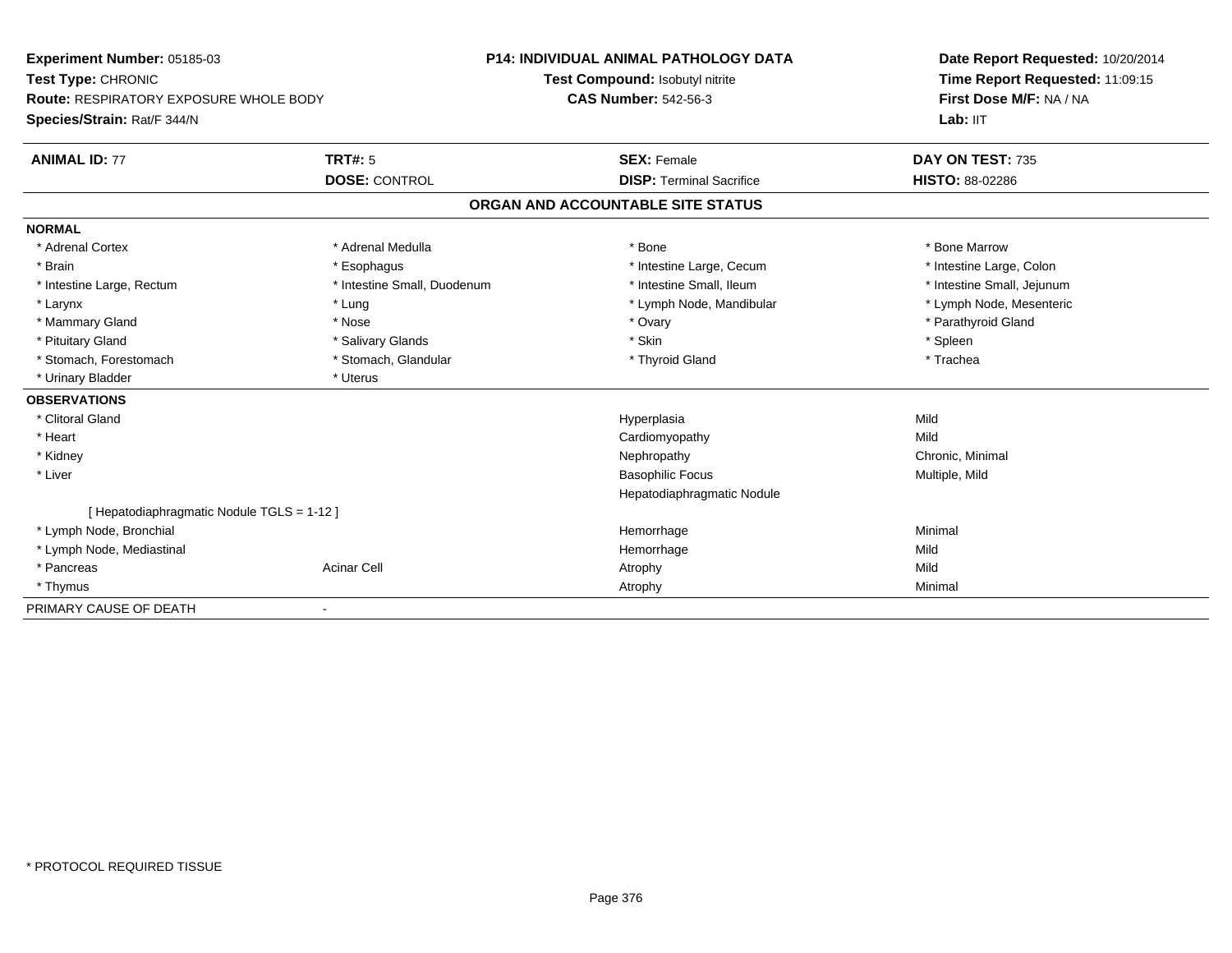| Experiment Number: 05185-03<br>Test Type: CHRONIC<br><b>Route: RESPIRATORY EXPOSURE WHOLE BODY</b><br>Species/Strain: Rat/F 344/N |                            | P14: INDIVIDUAL ANIMAL PATHOLOGY DATA<br>Test Compound: Isobutyl nitrite<br><b>CAS Number: 542-56-3</b> | Date Report Requested: 10/20/2014<br>Time Report Requested: 11:09:15<br>First Dose M/F: NA / NA<br>Lab: IIT |
|-----------------------------------------------------------------------------------------------------------------------------------|----------------------------|---------------------------------------------------------------------------------------------------------|-------------------------------------------------------------------------------------------------------------|
| <b>ANIMAL ID: 78</b>                                                                                                              | <b>TRT#: 5</b>             | <b>SEX: Female</b>                                                                                      | DAY ON TEST: 735                                                                                            |
|                                                                                                                                   | <b>DOSE: CONTROL</b>       | <b>DISP: Terminal Sacrifice</b>                                                                         | HISTO: 88-02287                                                                                             |
|                                                                                                                                   |                            | ORGAN AND ACCOUNTABLE SITE STATUS                                                                       |                                                                                                             |
| <b>NORMAL</b>                                                                                                                     |                            |                                                                                                         |                                                                                                             |
| * Adrenal Cortex                                                                                                                  | * Adrenal Medulla          | $*$ Bone                                                                                                | * Esophagus                                                                                                 |
| * Intestine Large, Cecum                                                                                                          | * Intestine Large, Colon   | * Intestine Large, Rectum                                                                               | * Intestine Small, Duodenum                                                                                 |
| * Intestine Small, Ileum                                                                                                          | * Intestine Small, Jejunum | * Kidney                                                                                                | * Larynx                                                                                                    |
| * Lung                                                                                                                            | * Lymph Node, Mandibular   | * Nose                                                                                                  | * Ovary                                                                                                     |
| * Pancreas                                                                                                                        | * Parathyroid Gland        | * Salivary Glands                                                                                       | * Skin                                                                                                      |
| * Stomach, Forestomach                                                                                                            | * Stomach, Glandular       | * Trachea                                                                                               | * Urinary Bladder                                                                                           |
| * Uterus                                                                                                                          |                            |                                                                                                         |                                                                                                             |
| <b>MISSING</b>                                                                                                                    |                            |                                                                                                         |                                                                                                             |
| * Lymph Node, Bronchial                                                                                                           |                            |                                                                                                         |                                                                                                             |
| <b>OBSERVATIONS</b>                                                                                                               |                            |                                                                                                         |                                                                                                             |
| * Bone Marrow                                                                                                                     |                            | Hyperplasia                                                                                             | Marked                                                                                                      |
| * Brain                                                                                                                           |                            | Hydrocephalus                                                                                           | Minimal                                                                                                     |
| * Clitoral Gland                                                                                                                  |                            | Ectasia                                                                                                 | Mild                                                                                                        |
| * Heart                                                                                                                           |                            | Cardiomyopathy                                                                                          | Minimal                                                                                                     |
| * Liver                                                                                                                           |                            | <b>Basophilic Focus</b>                                                                                 | Multiple, Mild                                                                                              |
|                                                                                                                                   |                            | Hematopoietic Cell Proliferation                                                                        | Minimal                                                                                                     |
|                                                                                                                                   |                            | Necrosis                                                                                                | Mild                                                                                                        |
| * Lymph Node, Mediastinal                                                                                                         |                            | Hemorrhage                                                                                              | Moderate                                                                                                    |
|                                                                                                                                   |                            | <b>Infiltration Cellular</b>                                                                            | Histiocyte, Moderate                                                                                        |
|                                                                                                                                   |                            | Pigmentation                                                                                            | Mild                                                                                                        |
| * Lymph Node, Mesenteric                                                                                                          |                            | Hemorrhage                                                                                              | Moderate                                                                                                    |
| * Mammary Gland                                                                                                                   |                            | Fibroadenoma                                                                                            |                                                                                                             |
|                                                                                                                                   |                            | Lactation                                                                                               | Mild                                                                                                        |
| [Fibroadenoma TGLS = $1-12,13$ ]                                                                                                  |                            |                                                                                                         |                                                                                                             |
| * Pituitary Gland                                                                                                                 | <b>Pars Distalis</b>       | Adenoma                                                                                                 |                                                                                                             |
| [Adenoma TGLS = $2-1$ ]                                                                                                           |                            |                                                                                                         |                                                                                                             |
| * Spleen                                                                                                                          |                            | Hematopoietic Cell Proliferation                                                                        | Mild                                                                                                        |
| * Thymus                                                                                                                          |                            | Atrophy                                                                                                 | Moderate                                                                                                    |
| * Thyroid Gland                                                                                                                   | C Cell                     | Hyperplasia                                                                                             | Minimal                                                                                                     |

PRIMARY CAUSE OF DEATH-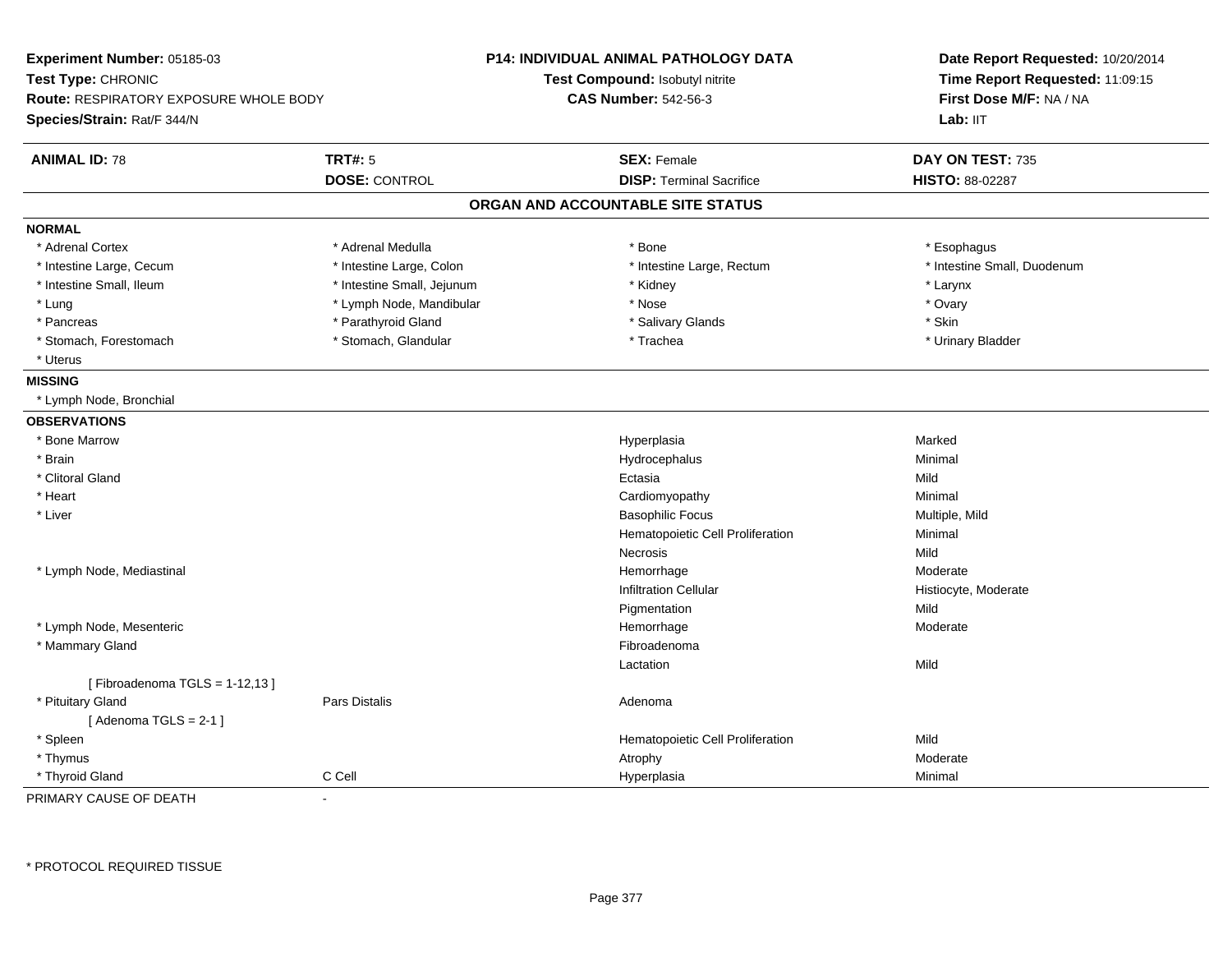| <b>Experiment Number: 05185-03</b><br><b>Test Type: CHRONIC</b><br><b>Route: RESPIRATORY EXPOSURE WHOLE BODY</b><br>Species/Strain: Rat/F 344/N |  | <b>P14: INDIVIDUAL ANIMAL PATHOLOGY DATA</b><br>Test Compound: Isobutyl nitrite<br><b>CAS Number: 542-56-3</b> | Date Report Requested: 10/20/2014<br>Time Report Requested: 11:09:15<br>First Dose M/F: NA / NA<br>Lab: IIT |
|-------------------------------------------------------------------------------------------------------------------------------------------------|--|----------------------------------------------------------------------------------------------------------------|-------------------------------------------------------------------------------------------------------------|
| <b>ANIMAL ID: 78</b><br><b>TRT#:</b> 5<br><b>DOSE: CONTROL</b>                                                                                  |  | <b>SEX:</b> Female<br><b>DISP: Terminal Sacrifice</b>                                                          | DAY ON TEST: 735<br><b>HISTO: 88-02287</b>                                                                  |
|                                                                                                                                                 |  | ORGAN AND ACCOUNTABLE SITE STATUS                                                                              |                                                                                                             |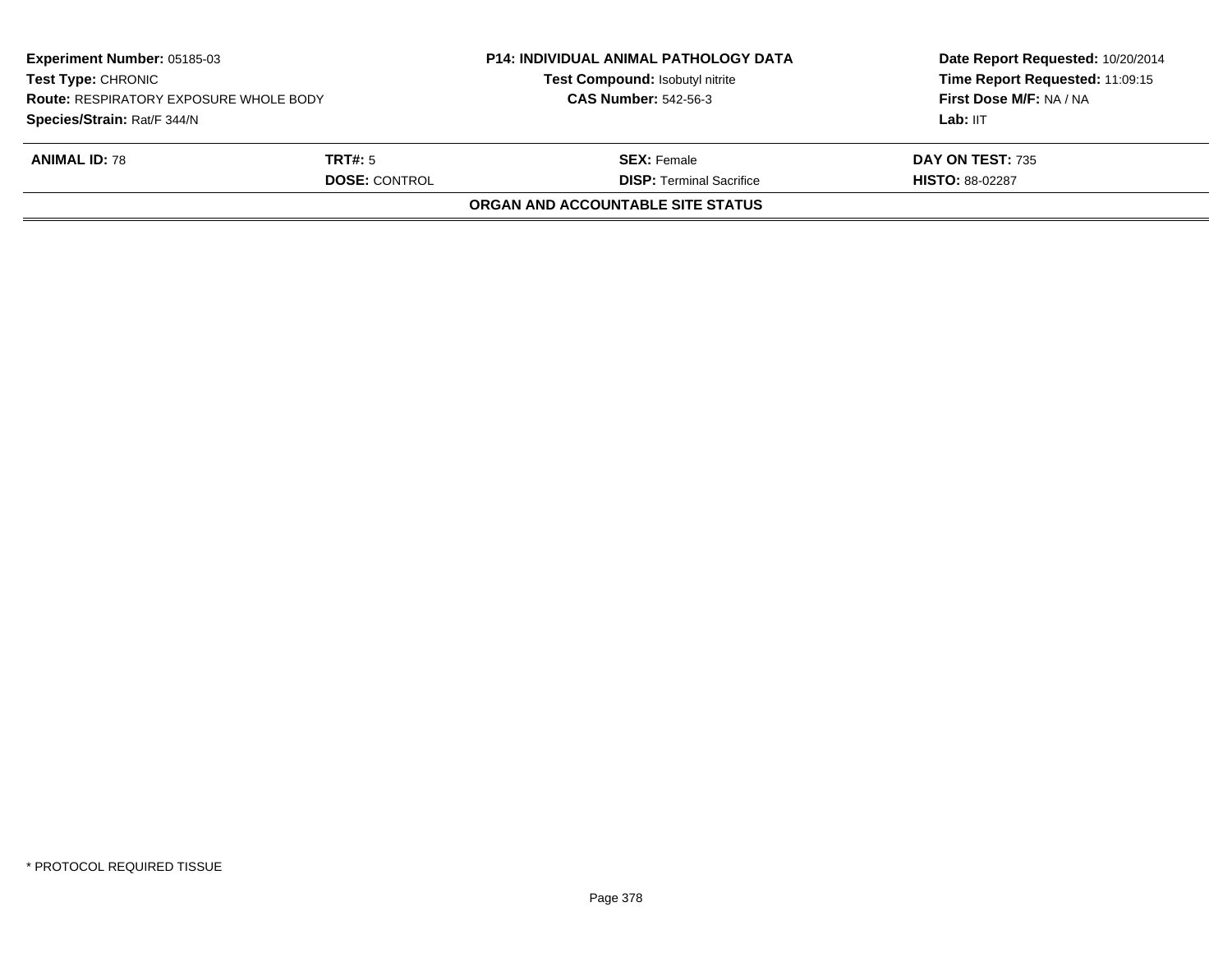| Experiment Number: 05185-03<br>Test Type: CHRONIC<br>Route: RESPIRATORY EXPOSURE WHOLE BODY |                           | P14: INDIVIDUAL ANIMAL PATHOLOGY DATA | Date Report Requested: 10/20/2014<br>Time Report Requested: 11:09:15<br>First Dose M/F: NA / NA |
|---------------------------------------------------------------------------------------------|---------------------------|---------------------------------------|-------------------------------------------------------------------------------------------------|
|                                                                                             |                           | Test Compound: Isobutyl nitrite       |                                                                                                 |
|                                                                                             |                           | <b>CAS Number: 542-56-3</b>           |                                                                                                 |
| Species/Strain: Rat/F 344/N                                                                 |                           |                                       | Lab: IIT                                                                                        |
| <b>ANIMAL ID: 79</b>                                                                        | <b>TRT#: 5</b>            | <b>SEX: Female</b>                    | DAY ON TEST: 735                                                                                |
|                                                                                             | <b>DOSE: CONTROL</b>      | <b>DISP: Terminal Sacrifice</b>       | HISTO: 88-02288                                                                                 |
|                                                                                             |                           | ORGAN AND ACCOUNTABLE SITE STATUS     |                                                                                                 |
| <b>NORMAL</b>                                                                               |                           |                                       |                                                                                                 |
| * Adrenal Cortex                                                                            | * Adrenal Medulla         | * Bone                                | * Bone Marrow                                                                                   |
| * Brain                                                                                     | * Clitoral Gland          | * Esophagus                           | * Intestine Large, Cecum                                                                        |
| * Intestine Large, Colon                                                                    | * Intestine Large, Rectum | * Intestine Small, Duodenum           | * Intestine Small, Ileum                                                                        |
| * Intestine Small, Jejunum                                                                  | * Larynx                  | * Lung                                | * Lymph Node, Mandibular                                                                        |
| * Lymph Node, Mesenteric                                                                    | * Mammary Gland           | * Nose                                | * Ovary                                                                                         |
| * Parathyroid Gland                                                                         | * Salivary Glands         | * Skin                                | * Spleen                                                                                        |
| * Stomach, Forestomach                                                                      | * Stomach, Glandular      | * Thymus                              | * Thyroid Gland                                                                                 |
| * Trachea                                                                                   | * Urinary Bladder         |                                       |                                                                                                 |
| <b>MISSING</b>                                                                              |                           |                                       |                                                                                                 |
| * Lymph Node, Bronchial                                                                     |                           |                                       |                                                                                                 |
| <b>OBSERVATIONS</b>                                                                         |                           |                                       |                                                                                                 |
| * Heart                                                                                     |                           | Cardiomyopathy                        | Mild                                                                                            |
| Islets, Pancreatic                                                                          |                           | Adenoma                               |                                                                                                 |
| [Adenoma TGLS = $3-12$ ]                                                                    |                           |                                       |                                                                                                 |
| * Kidney                                                                                    |                           | Nephropathy                           | Chronic, Minimal                                                                                |
| * Liver                                                                                     |                           | <b>Basophilic Focus</b>               | Multiple, Mild                                                                                  |
| * Lymph Node, Mediastinal                                                                   |                           | Hemorrhage                            | Mild                                                                                            |
|                                                                                             |                           | Pigmentation                          | Mild                                                                                            |
| * Pancreas                                                                                  | <b>Acinar Cell</b>        | Atrophy                               | Mild                                                                                            |
| * Pituitary Gland                                                                           | <b>Pars Distalis</b>      | Cyst                                  | Mild                                                                                            |
| * Uterus                                                                                    | <b>Bilateral</b>          | Dilatation                            | Mild                                                                                            |
| [Dilatation TGLS = 2-9]                                                                     |                           |                                       |                                                                                                 |
| PRIMARY CAUSE OF DEATH                                                                      | $\blacksquare$            |                                       |                                                                                                 |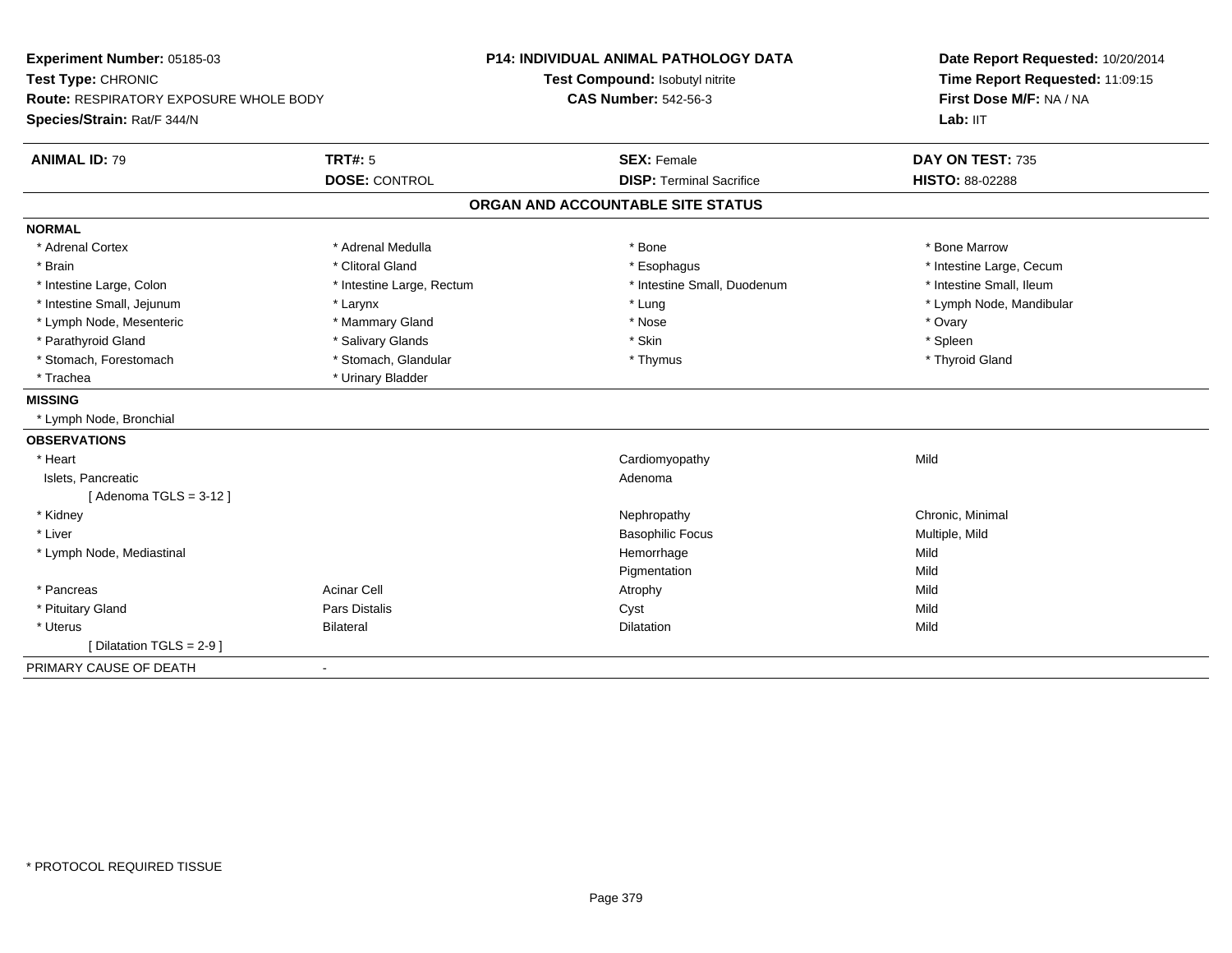| Experiment Number: 05185-03                   |                           | <b>P14: INDIVIDUAL ANIMAL PATHOLOGY DATA</b> | Date Report Requested: 10/20/2014<br>Time Report Requested: 11:09:15 |  |
|-----------------------------------------------|---------------------------|----------------------------------------------|----------------------------------------------------------------------|--|
| Test Type: CHRONIC                            |                           | Test Compound: Isobutyl nitrite              |                                                                      |  |
| <b>Route: RESPIRATORY EXPOSURE WHOLE BODY</b> |                           | <b>CAS Number: 542-56-3</b>                  | First Dose M/F: NA / NA                                              |  |
| Species/Strain: Rat/F 344/N                   |                           |                                              | Lab: IIT                                                             |  |
| <b>ANIMAL ID: 80</b>                          | <b>TRT#: 5</b>            | <b>SEX: Female</b>                           | DAY ON TEST: 702                                                     |  |
|                                               | <b>DOSE: CONTROL</b>      | <b>DISP:</b> Moribund Sacrifice              | HISTO: 88-02289                                                      |  |
|                                               |                           | ORGAN AND ACCOUNTABLE SITE STATUS            |                                                                      |  |
| <b>NORMAL</b>                                 |                           |                                              |                                                                      |  |
| * Bone                                        | * Brain                   | * Esophagus                                  | * Intestine Large, Cecum                                             |  |
| * Intestine Large, Colon                      | * Intestine Large, Rectum | * Intestine Small, Duodenum                  | * Intestine Small, Ileum                                             |  |
| * Intestine Small, Jejunum                    | * Larynx                  | * Lymph Node, Mandibular                     | * Lymph Node, Mesenteric                                             |  |
| * Nose                                        | * Ovary                   | * Salivary Glands                            | * Skin                                                               |  |
| * Thyroid Gland                               | * Trachea                 | * Urinary Bladder                            | * Uterus                                                             |  |
| <b>MISSING</b>                                |                           |                                              |                                                                      |  |
| * Parathyroid Gland                           |                           |                                              |                                                                      |  |
| <b>OBSERVATIONS</b>                           |                           |                                              |                                                                      |  |
| * Adrenal Cortex                              |                           | Leukemia Mononuclear                         |                                                                      |  |
| * Adrenal Medulla                             |                           | Leukemia Mononuclear                         |                                                                      |  |
| * Bone Marrow                                 |                           | Leukemia Mononuclear                         |                                                                      |  |
| * Clitoral Gland                              |                           | Ectasia                                      | Moderate                                                             |  |
| * Heart                                       |                           | Leukemia Mononuclear                         |                                                                      |  |
|                                               | Atrium                    | Thrombosis                                   | Mild                                                                 |  |
| * Kidney                                      |                           | Nephropathy                                  | Chronic, Minimal                                                     |  |
|                                               |                           | Pigmentation                                 | Minimal                                                              |  |
| * Liver                                       |                           | Leukemia Mononuclear                         |                                                                      |  |
| [ Leukemia Mononuclear TGLS = 2-5 ]           |                           |                                              |                                                                      |  |
| * Lung                                        |                           | <b>Infiltration Cellular</b>                 | Histiocyte, Minimal                                                  |  |
| * Lymph Node, Bronchial                       |                           | Pigmentation                                 | Mild                                                                 |  |
| * Lymph Node, Mediastinal                     |                           | Pigmentation                                 | Mild                                                                 |  |
| * Mammary Gland                               |                           | Lactation                                    | Mild                                                                 |  |
| * Pancreas                                    | Acinar Cell               | Atrophy                                      | Minimal                                                              |  |
| * Pituitary Gland                             |                           | Cyst                                         | Moderate                                                             |  |
| [Cyst TGLS = $3-1$ ]                          |                           |                                              |                                                                      |  |
| * Spleen                                      |                           | Leukemia Mononuclear                         |                                                                      |  |
| [ Leukemia Mononuclear TGLS = 1-5 ]           |                           |                                              |                                                                      |  |
| * Stomach, Forestomach                        |                           | Ulcer                                        | Multiple, Mild                                                       |  |
| * Stomach, Glandular                          |                           | Ulcer                                        | Mild                                                                 |  |
| * Thymus                                      |                           | Atrophy                                      | Moderate                                                             |  |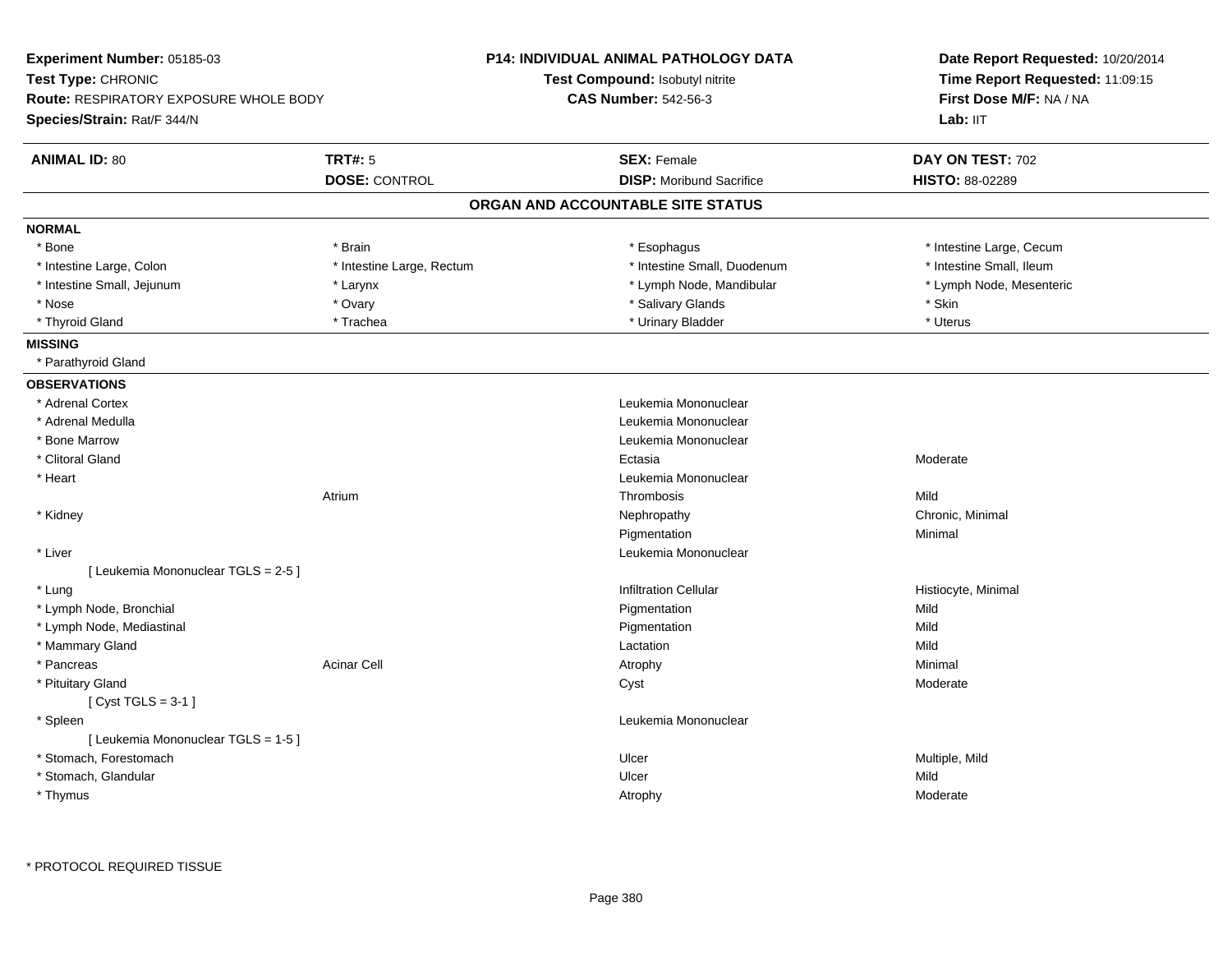| Experiment Number: 05185-03<br>Test Type: CHRONIC<br><b>Route: RESPIRATORY EXPOSURE WHOLE BODY</b><br>Species/Strain: Rat/F 344/N |                      | <b>P14: INDIVIDUAL ANIMAL PATHOLOGY DATA</b> | Date Report Requested: 10/20/2014 |
|-----------------------------------------------------------------------------------------------------------------------------------|----------------------|----------------------------------------------|-----------------------------------|
|                                                                                                                                   |                      | Test Compound: Isobutyl nitrite              | Time Report Requested: 11:09:15   |
|                                                                                                                                   |                      | <b>CAS Number: 542-56-3</b>                  | First Dose M/F: NA / NA           |
|                                                                                                                                   |                      |                                              | Lab: IIT                          |
| <b>ANIMAL ID: 80</b>                                                                                                              | TRT#: 5              | <b>SEX: Female</b>                           | <b>DAY ON TEST: 702</b>           |
|                                                                                                                                   | <b>DOSE: CONTROL</b> | <b>DISP:</b> Moribund Sacrifice              | <b>HISTO: 88-02289</b>            |
|                                                                                                                                   |                      | ORGAN AND ACCOUNTABLE SITE STATUS            |                                   |
|                                                                                                                                   |                      | Pigmentation                                 | Mild                              |
| PRIMARY CAUSE OF DEATH                                                                                                            |                      |                                              |                                   |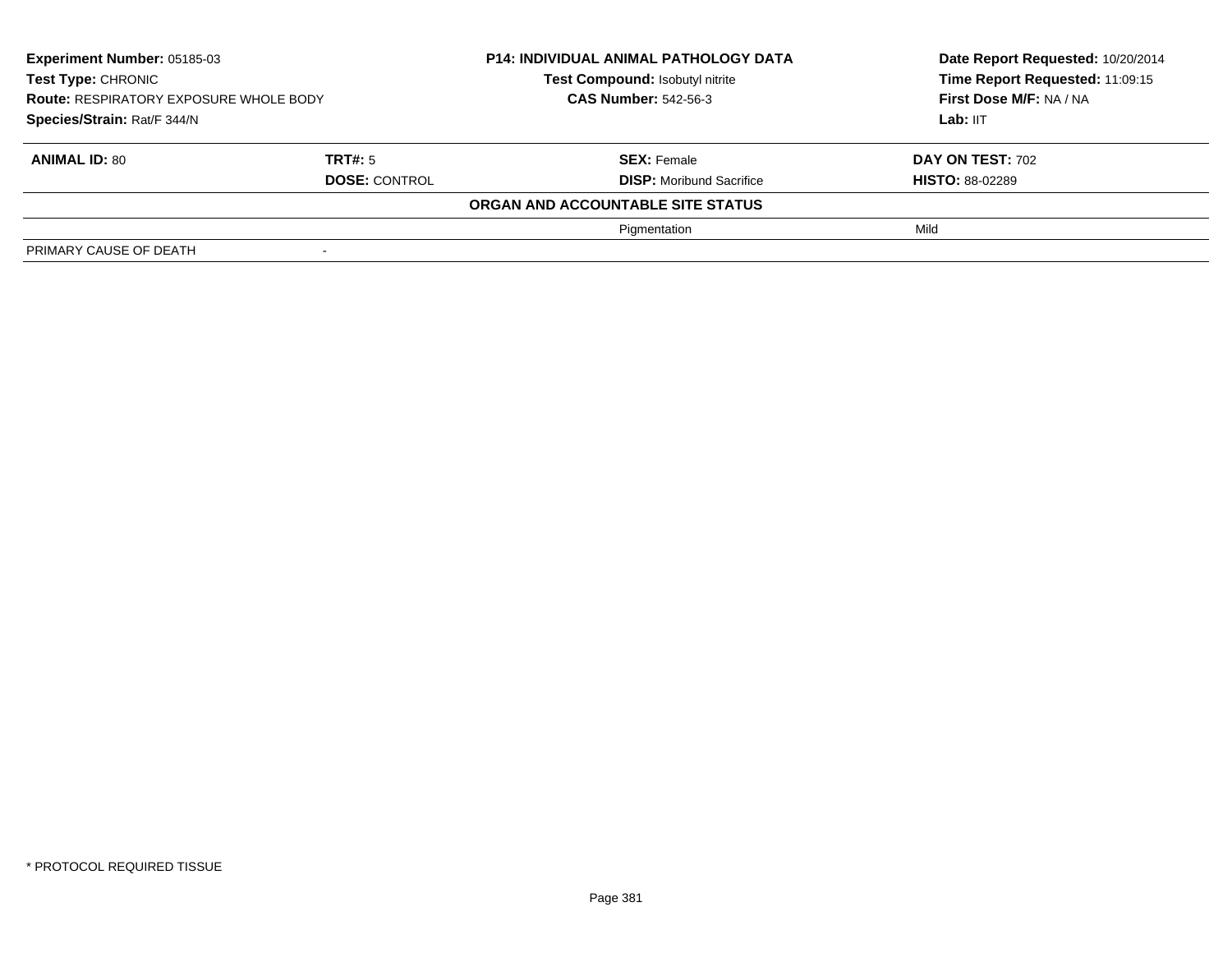| Experiment Number: 05185-03<br>Test Type: CHRONIC<br><b>Route: RESPIRATORY EXPOSURE WHOLE BODY</b><br>Species/Strain: Rat/F 344/N |                             | <b>P14: INDIVIDUAL ANIMAL PATHOLOGY DATA</b><br>Test Compound: Isobutyl nitrite<br><b>CAS Number: 542-56-3</b> | Date Report Requested: 10/20/2014<br>Time Report Requested: 11:09:15<br>First Dose M/F: NA / NA<br>Lab: IIT |
|-----------------------------------------------------------------------------------------------------------------------------------|-----------------------------|----------------------------------------------------------------------------------------------------------------|-------------------------------------------------------------------------------------------------------------|
| <b>ANIMAL ID: 81</b>                                                                                                              | <b>TRT#: 5</b>              | <b>SEX: Female</b>                                                                                             | DAY ON TEST: 734                                                                                            |
|                                                                                                                                   | <b>DOSE: CONTROL</b>        | <b>DISP: Terminal Sacrifice</b>                                                                                | HISTO: 88-02290                                                                                             |
|                                                                                                                                   |                             | ORGAN AND ACCOUNTABLE SITE STATUS                                                                              |                                                                                                             |
| <b>NORMAL</b>                                                                                                                     |                             |                                                                                                                |                                                                                                             |
| * Adrenal Medulla                                                                                                                 | * Bone                      | * Bone Marrow                                                                                                  | * Brain                                                                                                     |
| * Esophagus                                                                                                                       | * Heart                     | * Intestine Large, Cecum                                                                                       | * Intestine Large, Colon                                                                                    |
| * Intestine Large, Rectum                                                                                                         | * Intestine Small, Duodenum | * Intestine Small, Ileum                                                                                       | * Intestine Small, Jejunum                                                                                  |
| * Larynx                                                                                                                          | * Lung                      | * Lymph Node, Mandibular                                                                                       | * Lymph Node, Mesenteric                                                                                    |
| * Mammary Gland                                                                                                                   | * Ovary                     | * Parathyroid Gland                                                                                            | * Salivary Glands                                                                                           |
| * Skin                                                                                                                            | * Stomach, Forestomach      | * Stomach, Glandular                                                                                           | * Thymus                                                                                                    |
| * Trachea                                                                                                                         | * Urinary Bladder           | * Uterus                                                                                                       |                                                                                                             |
| <b>MISSING</b>                                                                                                                    |                             |                                                                                                                |                                                                                                             |
| * Lymph Node, Bronchial                                                                                                           |                             |                                                                                                                |                                                                                                             |
| <b>OBSERVATIONS</b>                                                                                                               |                             |                                                                                                                |                                                                                                             |
| * Adrenal Cortex                                                                                                                  |                             | Vacuolization Cytoplasmic                                                                                      | Mild                                                                                                        |
| * Clitoral Gland                                                                                                                  |                             | Ectasia                                                                                                        | Mild                                                                                                        |
| [Ectasia TGLS = $1-9$ ]                                                                                                           |                             |                                                                                                                |                                                                                                             |
| * Kidney                                                                                                                          |                             | Nephropathy                                                                                                    | Chronic, Mild                                                                                               |
| * Liver                                                                                                                           |                             | <b>Basophilic Focus</b>                                                                                        | Multiple, Minimal                                                                                           |
|                                                                                                                                   |                             | Leukemia Mononuclear                                                                                           |                                                                                                             |
| * Lymph Node, Mediastinal                                                                                                         |                             | Hemorrhage                                                                                                     | Mild                                                                                                        |
|                                                                                                                                   |                             | Pigmentation                                                                                                   | Mild                                                                                                        |
| * Nose                                                                                                                            |                             | Inflammation                                                                                                   | Minimal                                                                                                     |
| * Pancreas                                                                                                                        | <b>Acinar Cell</b>          | Atrophy                                                                                                        | Mild                                                                                                        |
| * Pituitary Gland                                                                                                                 | <b>Pars Distalis</b>        | Angiectasis                                                                                                    | Mild                                                                                                        |
| [Angiectasis TGLS = 2-1]                                                                                                          |                             |                                                                                                                |                                                                                                             |
| * Spleen                                                                                                                          |                             | Leukemia Mononuclear                                                                                           |                                                                                                             |
| [ Leukemia Mononuclear TGLS = 2-1 ]                                                                                               |                             |                                                                                                                |                                                                                                             |
| * Thyroid Gland                                                                                                                   | C Cell                      | Hyperplasia                                                                                                    | Mild                                                                                                        |
| PRIMARY CAUSE OF DEATH                                                                                                            |                             |                                                                                                                |                                                                                                             |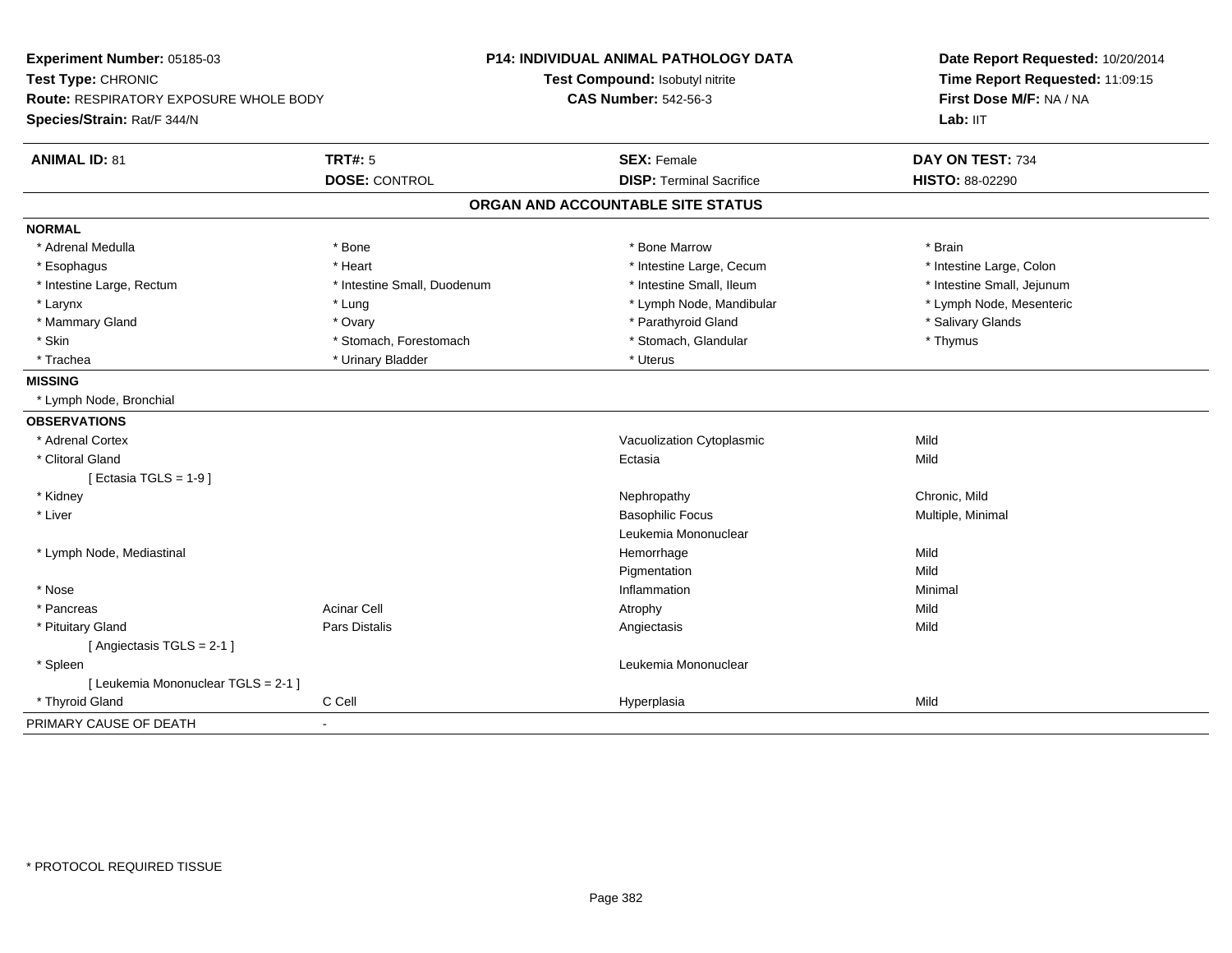| Experiment Number: 05185-03            |                            | <b>P14: INDIVIDUAL ANIMAL PATHOLOGY DATA</b> | Date Report Requested: 10/20/2014 |  |
|----------------------------------------|----------------------------|----------------------------------------------|-----------------------------------|--|
| Test Type: CHRONIC                     |                            | Test Compound: Isobutyl nitrite              | Time Report Requested: 11:09:15   |  |
| Route: RESPIRATORY EXPOSURE WHOLE BODY |                            | <b>CAS Number: 542-56-3</b>                  | First Dose M/F: NA / NA           |  |
| Species/Strain: Rat/F 344/N            |                            |                                              | Lab: IIT                          |  |
| <b>ANIMAL ID: 82</b>                   | <b>TRT#: 5</b>             | <b>SEX: Female</b>                           | DAY ON TEST: 604                  |  |
|                                        | <b>DOSE: CONTROL</b>       | <b>DISP:</b> Moribund Sacrifice              | HISTO: 88-02291                   |  |
|                                        |                            | ORGAN AND ACCOUNTABLE SITE STATUS            |                                   |  |
| <b>NORMAL</b>                          |                            |                                              |                                   |  |
| * Bone                                 | * Bone Marrow              | * Clitoral Gland                             | * Esophagus                       |  |
| * Intestine Large, Cecum               | * Intestine Large, Colon   | * Intestine Large, Rectum                    | * Intestine Small, Duodenum       |  |
| * Intestine Small, Ileum               | * Intestine Small, Jejunum | * Larynx                                     | * Lung                            |  |
| * Lymph Node, Bronchial                | * Lymph Node, Mandibular   | * Lymph Node, Mesenteric                     | * Mammary Gland                   |  |
| * Nose                                 | * Ovary                    | * Pancreas                                   | * Parathyroid Gland               |  |
| * Salivary Glands                      | * Skin                     | * Spleen                                     | * Stomach, Forestomach            |  |
| * Stomach, Glandular                   | * Thyroid Gland            | * Trachea                                    | * Urinary Bladder                 |  |
| * Uterus                               |                            |                                              |                                   |  |
| <b>MISSING</b>                         |                            |                                              |                                   |  |
| * Adrenal Medulla                      |                            |                                              |                                   |  |
| <b>OBSERVATIONS</b>                    |                            |                                              |                                   |  |
| * Adrenal Cortex                       |                            | Hyperplasia                                  | Mild                              |  |
| * Brain                                |                            | Carcinoma                                    | Metastatic (Pituitary Gland)      |  |
| [Carcinoma TGLS = $3-1$ ]              |                            |                                              |                                   |  |
| * Heart                                |                            | Cardiomyopathy                               | Minimal                           |  |
| * Kidney                               |                            | Mineralization                               | Minimal                           |  |
|                                        |                            | Nephropathy                                  | Chronic, Mild                     |  |
| * Liver                                |                            | Fatty Change                                 | Mild                              |  |
| * Lymph Node, Mediastinal              |                            | Hemorrhage                                   | Mild                              |  |
|                                        |                            | Pigmentation                                 | Mild                              |  |
| * Pituitary Gland                      | <b>Pars Distalis</b>       | Carcinoma                                    |                                   |  |
| [ Carcinoma TGLS = 2-1 ]               |                            |                                              |                                   |  |
| * Thymus                               |                            | Atrophy                                      | Moderate                          |  |
| PRIMARY CAUSE OF DEATH                 | $\blacksquare$             |                                              |                                   |  |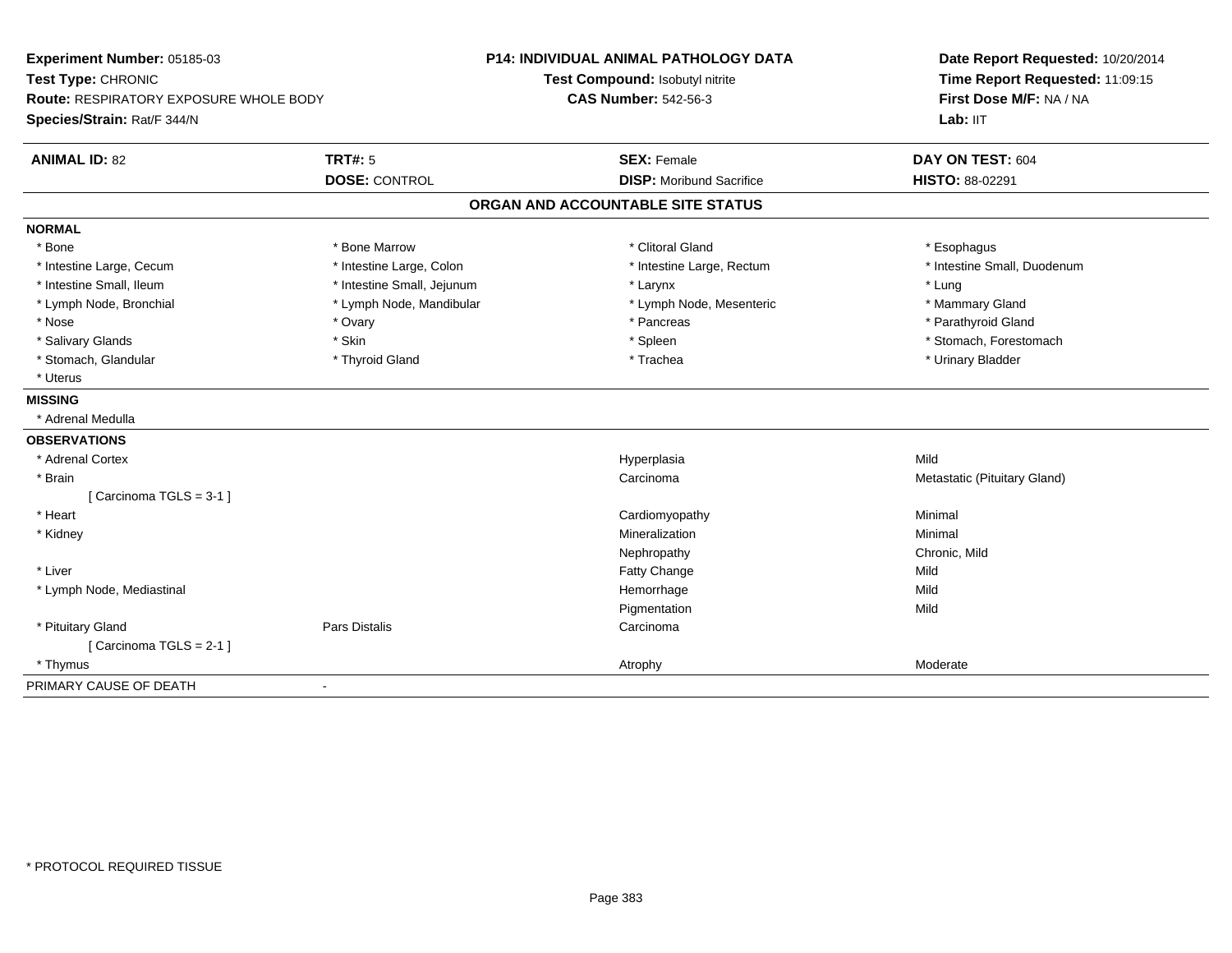| Experiment Number: 05185-03                   |                            | <b>P14: INDIVIDUAL ANIMAL PATHOLOGY DATA</b> | Date Report Requested: 10/20/2014<br>Time Report Requested: 11:09:15<br>First Dose M/F: NA / NA |
|-----------------------------------------------|----------------------------|----------------------------------------------|-------------------------------------------------------------------------------------------------|
| Test Type: CHRONIC                            |                            | Test Compound: Isobutyl nitrite              |                                                                                                 |
| <b>Route: RESPIRATORY EXPOSURE WHOLE BODY</b> |                            | <b>CAS Number: 542-56-3</b>                  |                                                                                                 |
| Species/Strain: Rat/F 344/N                   |                            |                                              | Lab: IIT                                                                                        |
| <b>ANIMAL ID: 83</b>                          | <b>TRT#: 5</b>             | <b>SEX: Female</b>                           | DAY ON TEST: 735                                                                                |
|                                               | <b>DOSE: CONTROL</b>       | <b>DISP: Terminal Sacrifice</b>              | HISTO: 88-02292                                                                                 |
|                                               |                            | ORGAN AND ACCOUNTABLE SITE STATUS            |                                                                                                 |
| <b>NORMAL</b>                                 |                            |                                              |                                                                                                 |
| * Adrenal Medulla                             | * Bone                     | * Bone Marrow                                | * Esophagus                                                                                     |
| * Intestine Large, Cecum                      | * Intestine Large, Colon   | * Intestine Large, Rectum                    | * Intestine Small, Duodenum                                                                     |
| * Intestine Small, Ileum                      | * Intestine Small, Jejunum | * Larynx                                     | * Lymph Node, Bronchial                                                                         |
| * Lymph Node, Mandibular                      | * Ovary                    | * Pancreas                                   | * Parathyroid Gland                                                                             |
| * Salivary Glands                             | * Skin                     | * Stomach, Forestomach                       | * Stomach, Glandular                                                                            |
| * Thyroid Gland                               | * Trachea                  | * Urinary Bladder                            | * Uterus                                                                                        |
| <b>OBSERVATIONS</b>                           |                            |                                              |                                                                                                 |
| * Adrenal Cortex                              |                            | Degeneration                                 | Mild                                                                                            |
| * Brain                                       |                            | Compression                                  | Mild                                                                                            |
| * Clitoral Gland                              |                            | Ectasia                                      | Moderate                                                                                        |
|                                               |                            | Inflammation                                 | Mild                                                                                            |
| * Heart                                       |                            | Cardiomyopathy                               | Minimal                                                                                         |
| * Kidney                                      |                            | Nephropathy                                  | Chronic, Minimal                                                                                |
| * Liver                                       |                            | <b>Basophilic Focus</b>                      | Multiple, Minimal                                                                               |
| * Lung                                        |                            | Hemorrhage                                   | Minimal                                                                                         |
| * Lymph Node, Mediastinal                     |                            | Hemorrhage                                   | Mild                                                                                            |
|                                               |                            | Pigmentation                                 | Mild                                                                                            |
| * Lymph Node, Mesenteric                      |                            | Edema                                        | Moderate                                                                                        |
| * Mammary Gland                               |                            | Lactation                                    | Moderate                                                                                        |
| [Lactation TGLS = $2-12$ ]                    |                            |                                              |                                                                                                 |
| * Nose                                        |                            | Inflammation                                 | Mild                                                                                            |
| * Pituitary Gland                             | Pars Distalis              | Adenoma                                      |                                                                                                 |
|                                               | Pars Distalis              | Cyst                                         | Mild                                                                                            |
| [Adenoma TGLS = $1-1$ ]                       |                            |                                              |                                                                                                 |
| * Spleen                                      |                            | Hematopoietic Cell Proliferation             | Minimal                                                                                         |
| * Thymus                                      |                            | Atrophy                                      | Mild                                                                                            |
| PRIMARY CAUSE OF DEATH                        | $\mathbf{r}$               |                                              |                                                                                                 |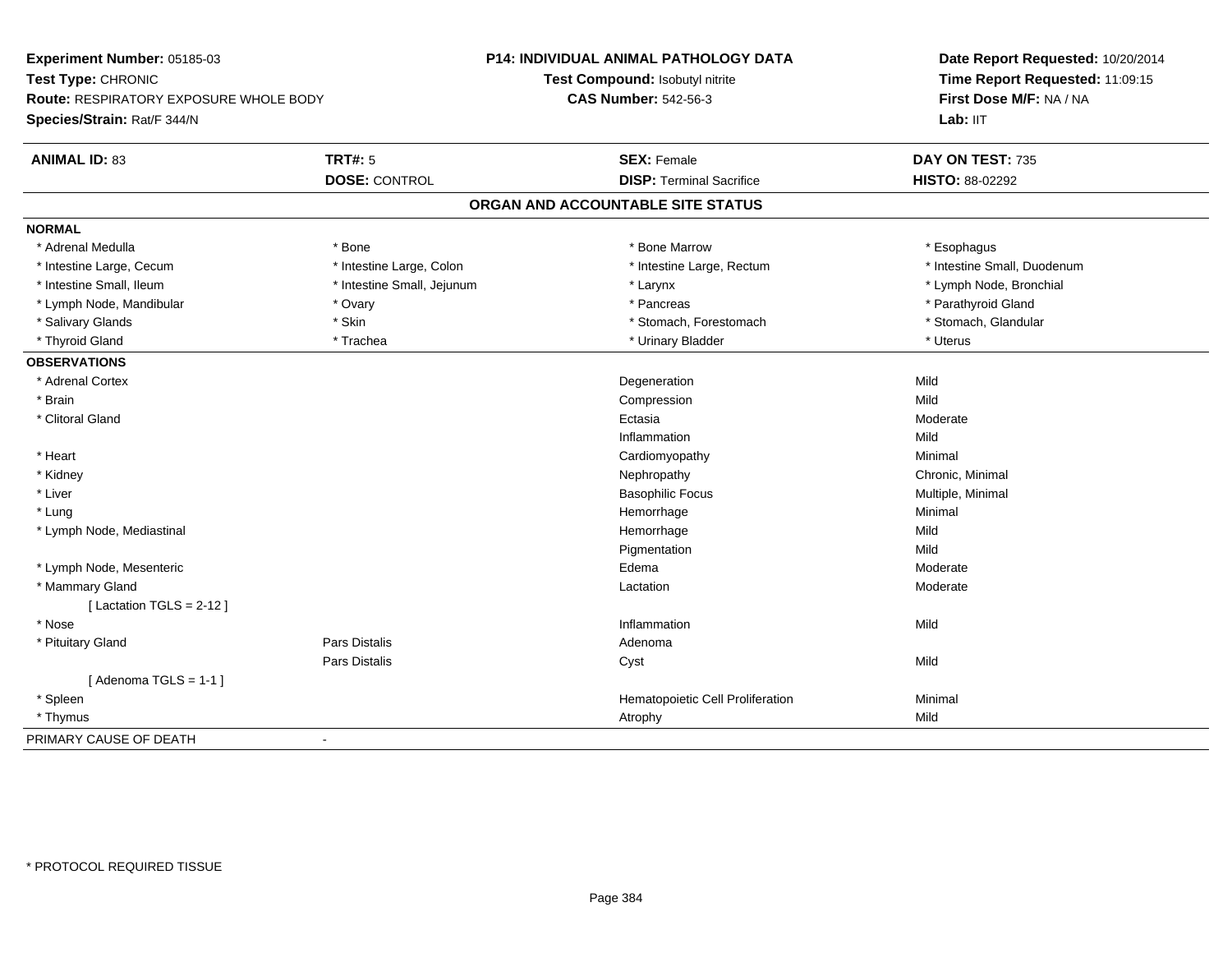| Experiment Number: 05185-03            |                             | <b>P14: INDIVIDUAL ANIMAL PATHOLOGY DATA</b> | Date Report Requested: 10/20/2014<br>Time Report Requested: 11:09:15<br>First Dose M/F: NA / NA |  |
|----------------------------------------|-----------------------------|----------------------------------------------|-------------------------------------------------------------------------------------------------|--|
| Test Type: CHRONIC                     |                             | Test Compound: Isobutyl nitrite              |                                                                                                 |  |
| Route: RESPIRATORY EXPOSURE WHOLE BODY |                             | <b>CAS Number: 542-56-3</b>                  |                                                                                                 |  |
| Species/Strain: Rat/F 344/N            |                             |                                              | Lab: IIT                                                                                        |  |
| <b>ANIMAL ID: 84</b>                   | <b>TRT#: 5</b>              | <b>SEX: Female</b>                           | DAY ON TEST: 733                                                                                |  |
|                                        | <b>DOSE: CONTROL</b>        | <b>DISP: Terminal Sacrifice</b>              | <b>HISTO: 88-02293</b>                                                                          |  |
|                                        |                             | ORGAN AND ACCOUNTABLE SITE STATUS            |                                                                                                 |  |
| <b>NORMAL</b>                          |                             |                                              |                                                                                                 |  |
| * Adrenal Cortex                       | * Adrenal Medulla           | $*$ Bone                                     | * Bone Marrow                                                                                   |  |
| * Brain                                | * Esophagus                 | * Intestine Large, Cecum                     | * Intestine Large, Colon                                                                        |  |
| * Intestine Large, Rectum              | * Intestine Small, Duodenum | * Intestine Small, Ileum                     | * Intestine Small, Jejunum                                                                      |  |
| * Larynx                               | * Lung                      | * Lymph Node, Mandibular                     | * Lymph Node, Mesenteric                                                                        |  |
| * Mammary Gland                        | * Nose                      | * Ovary                                      | * Pancreas                                                                                      |  |
| * Parathyroid Gland                    | * Salivary Glands           | * Skin                                       | * Spleen                                                                                        |  |
| * Stomach, Forestomach                 | * Stomach, Glandular        | * Trachea                                    | * Urinary Bladder                                                                               |  |
| * Uterus                               |                             |                                              |                                                                                                 |  |
| <b>MISSING</b>                         |                             |                                              |                                                                                                 |  |
| * Lymph Node, Bronchial                |                             |                                              |                                                                                                 |  |
| <b>OBSERVATIONS</b>                    |                             |                                              |                                                                                                 |  |
| * Clitoral Gland                       |                             | Ectasia                                      | Minimal                                                                                         |  |
| * Heart                                |                             | Cardiomyopathy                               | Minimal                                                                                         |  |
| * Kidney                               |                             | Nephropathy                                  | Chronic, Minimal                                                                                |  |
| * Liver                                |                             | <b>Basophilic Focus</b>                      | Multiple, Mild                                                                                  |  |
|                                        |                             | Fatty Change                                 | Minimal                                                                                         |  |
| * Lymph Node, Mediastinal              |                             | Hemorrhage                                   | Minimal                                                                                         |  |
|                                        |                             | Pigmentation                                 | Mild                                                                                            |  |
| * Pituitary Gland                      | Pars Distalis               | Angiectasis                                  | Mild                                                                                            |  |
|                                        | Pars Distalis               | Hyperplasia                                  | Minimal                                                                                         |  |
| [Angiectasis TGLS = 1-1 ]              |                             |                                              |                                                                                                 |  |
| [Hyperplasia TGLS = 1-1]               |                             |                                              |                                                                                                 |  |
| * Thymus                               |                             | Atrophy                                      | Minimal                                                                                         |  |
| * Thyroid Gland                        | C Cell                      | Hyperplasia                                  | Mild                                                                                            |  |
| PRIMARY CAUSE OF DEATH                 | $\sim$                      |                                              |                                                                                                 |  |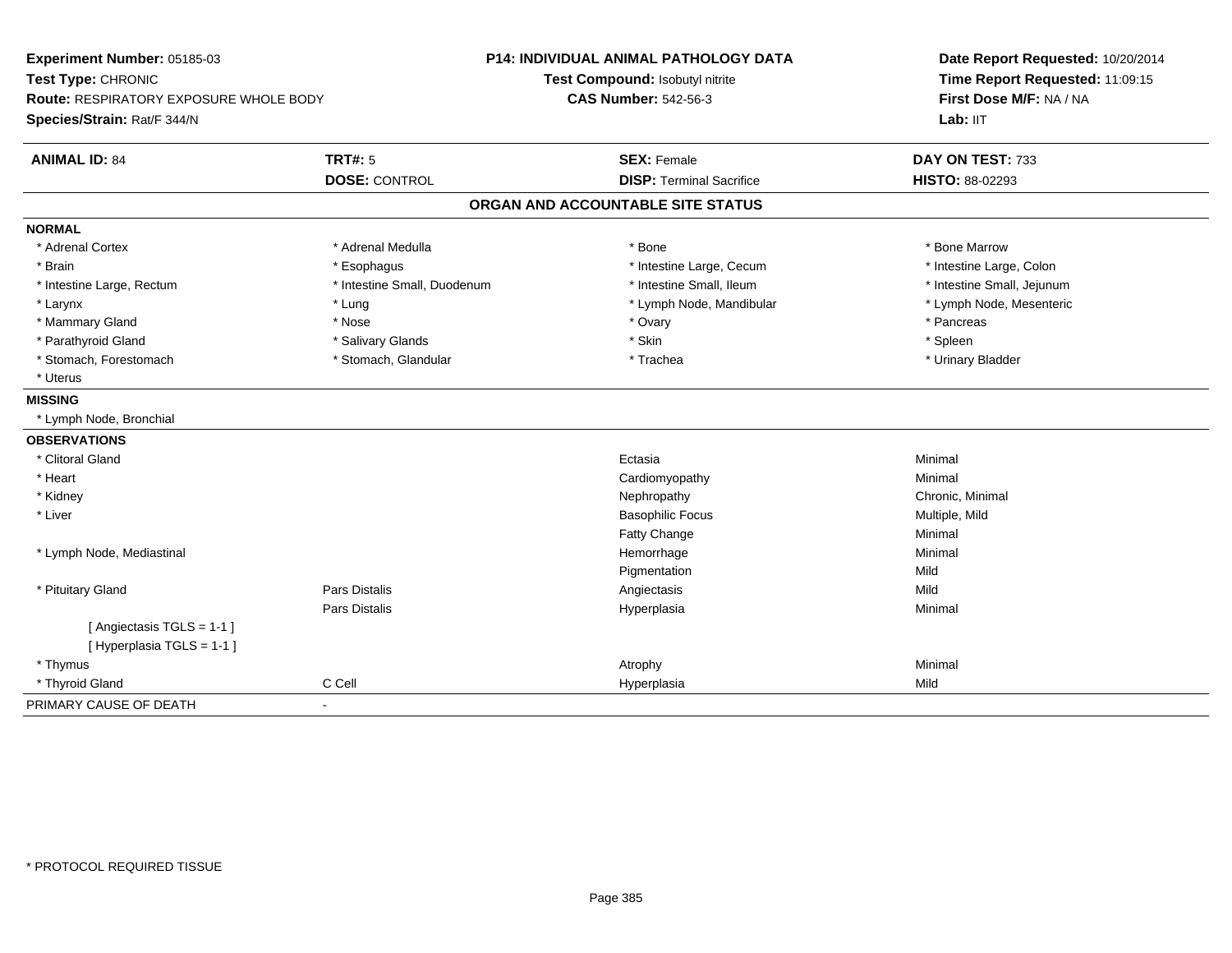| Experiment Number: 05185-03                   |                             | <b>P14: INDIVIDUAL ANIMAL PATHOLOGY DATA</b> | Date Report Requested: 10/20/2014 |  |
|-----------------------------------------------|-----------------------------|----------------------------------------------|-----------------------------------|--|
| Test Type: CHRONIC                            |                             | Test Compound: Isobutyl nitrite              | Time Report Requested: 11:09:15   |  |
| <b>Route: RESPIRATORY EXPOSURE WHOLE BODY</b> |                             | <b>CAS Number: 542-56-3</b>                  | First Dose M/F: NA / NA           |  |
| Species/Strain: Rat/F 344/N                   |                             |                                              | Lab: IIT                          |  |
| <b>ANIMAL ID: 85</b>                          | <b>TRT#: 5</b>              | <b>SEX: Female</b>                           | DAY ON TEST: 526                  |  |
|                                               | <b>DOSE: CONTROL</b>        | <b>DISP: Natural Death</b>                   | <b>HISTO: 88-02294</b>            |  |
|                                               |                             | ORGAN AND ACCOUNTABLE SITE STATUS            |                                   |  |
| <b>NORMAL</b>                                 |                             |                                              |                                   |  |
| * Bone                                        | * Brain                     | * Esophagus                                  | * Intestine Large, Cecum          |  |
| * Intestine Large, Colon                      | * Intestine Small, Duodenum | * Larynx                                     | * Mammary Gland                   |  |
| * Nose                                        | * Parathyroid Gland         | * Salivary Glands                            | * Skin                            |  |
| * Stomach, Forestomach                        | * Stomach, Glandular        | * Thyroid Gland                              | * Trachea                         |  |
| * Urinary Bladder                             | * Uterus                    |                                              |                                   |  |
| <b>AUTO PRECLUDES DIAG.</b>                   |                             |                                              |                                   |  |
| * Intestine Large, Rectum                     | * Intestine Small, Ileum    | * Intestine Small, Jejunum                   |                                   |  |
| <b>OBSERVATIONS</b>                           |                             |                                              |                                   |  |
| * Adrenal Cortex                              |                             | Leukemia Mononuclear                         |                                   |  |
| [ Leukemia Mononuclear TGLS = 1-5 ]           |                             |                                              |                                   |  |
| * Adrenal Medulla                             |                             | Leukemia Mononuclear                         |                                   |  |
| [ Leukemia Mononuclear TGLS = 1-5 ]           |                             |                                              |                                   |  |
| * Bone Marrow                                 |                             | Leukemia Mononuclear                         |                                   |  |
| * Clitoral Gland                              |                             | Ectasia                                      | Minimal                           |  |
| * Heart                                       |                             | Cardiomyopathy                               | Minimal                           |  |
|                                               |                             | Leukemia Mononuclear                         |                                   |  |
| * Kidney                                      |                             | Leukemia Mononuclear                         |                                   |  |
|                                               |                             | Nephropathy                                  | Chronic, Minimal                  |  |
| * Liver                                       |                             | Leukemia Mononuclear                         |                                   |  |
| [ Leukemia Mononuclear TGLS = 4-5 ]           |                             |                                              |                                   |  |
| * Lung                                        |                             | Leukemia Mononuclear                         |                                   |  |
| [ Leukemia Mononuclear TGLS = 4-5 ]           |                             |                                              |                                   |  |
| * Lymph Node, Bronchial                       |                             | Leukemia Mononuclear                         |                                   |  |
| [ Leukemia Mononuclear TGLS = 1-5 ]           |                             |                                              |                                   |  |
| * Lymph Node, Mandibular                      |                             | Leukemia Mononuclear                         |                                   |  |
| [Leukemia Mononuclear TGLS = 1-5]             |                             |                                              |                                   |  |
| * Lymph Node, Mediastinal                     |                             | Leukemia Mononuclear                         |                                   |  |
| [ Leukemia Mononuclear TGLS = 1-5 ]           |                             |                                              |                                   |  |
| * Lymph Node, Mesenteric                      |                             | Leukemia Mononuclear                         |                                   |  |
| [Leukemia Mononuclear TGLS = 1-5]             |                             |                                              |                                   |  |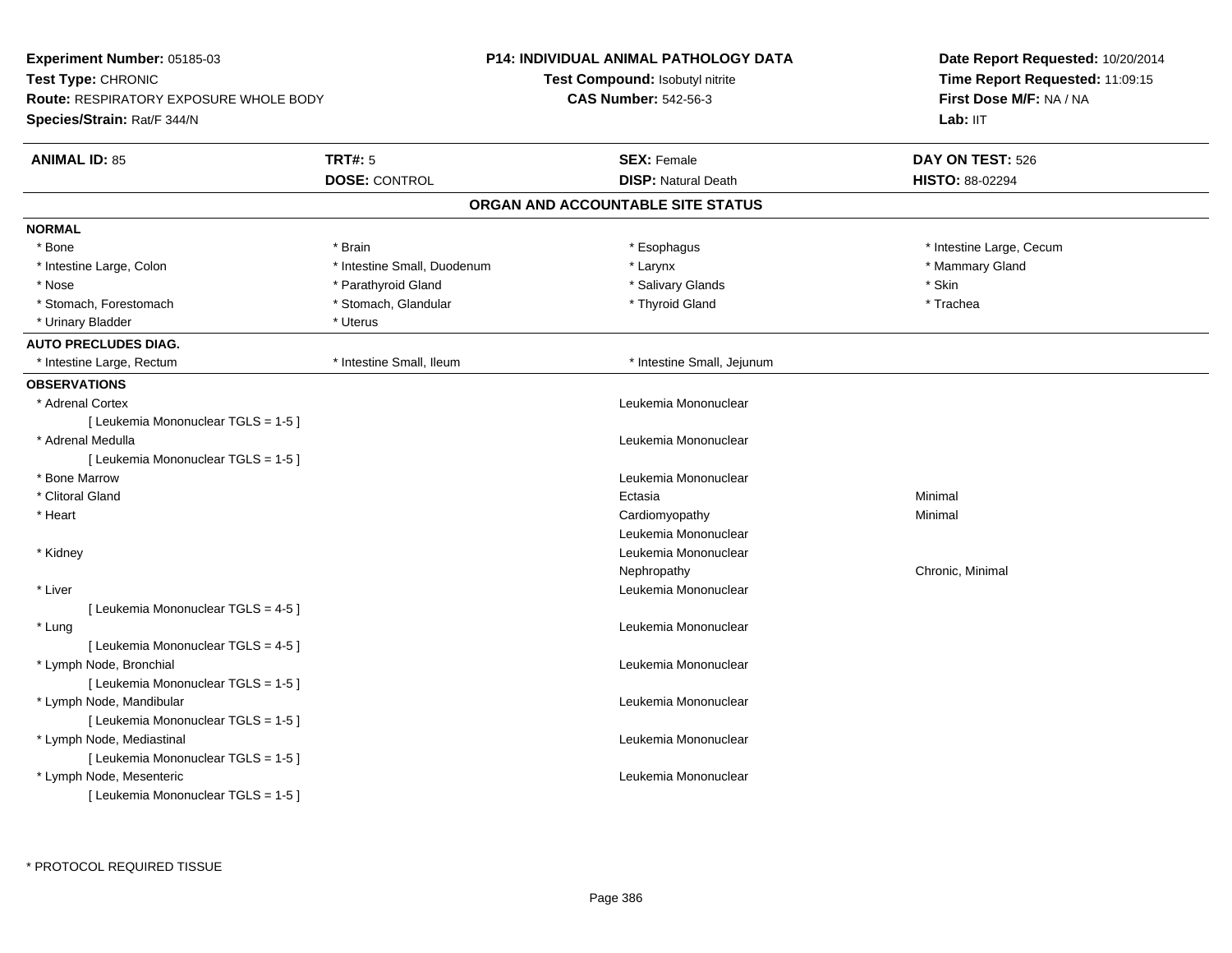| <b>Experiment Number: 05185-03</b><br>Test Type: CHRONIC<br><b>Route: RESPIRATORY EXPOSURE WHOLE BODY</b><br>Species/Strain: Rat/F 344/N |                      | <b>P14: INDIVIDUAL ANIMAL PATHOLOGY DATA</b><br>Test Compound: Isobutyl nitrite<br><b>CAS Number: 542-56-3</b> | Date Report Requested: 10/20/2014<br>Time Report Requested: 11:09:15<br>First Dose M/F: NA / NA<br>Lab: IIT |
|------------------------------------------------------------------------------------------------------------------------------------------|----------------------|----------------------------------------------------------------------------------------------------------------|-------------------------------------------------------------------------------------------------------------|
| <b>ANIMAL ID: 85</b>                                                                                                                     | TRT#: 5              | <b>SEX: Female</b>                                                                                             | DAY ON TEST: 526                                                                                            |
|                                                                                                                                          | <b>DOSE: CONTROL</b> | <b>DISP: Natural Death</b>                                                                                     | <b>HISTO: 88-02294</b>                                                                                      |
|                                                                                                                                          |                      | ORGAN AND ACCOUNTABLE SITE STATUS                                                                              |                                                                                                             |
| * Ovary                                                                                                                                  |                      | Leukemia Mononuclear                                                                                           |                                                                                                             |
| [Leukemia Mononuclear TGLS = 4-5]                                                                                                        |                      |                                                                                                                |                                                                                                             |
| * Pancreas                                                                                                                               |                      | Leukemia Mononuclear                                                                                           |                                                                                                             |
| [Leukemia Mononuclear TGLS = 5-1 ]                                                                                                       |                      |                                                                                                                |                                                                                                             |
| * Pituitary Gland                                                                                                                        | Pars Distalis        | Adenoma                                                                                                        |                                                                                                             |
| [ Adenoma TGLS = 5-1 ]                                                                                                                   |                      |                                                                                                                |                                                                                                             |
| * Spleen                                                                                                                                 |                      | Leukemia Mononuclear                                                                                           |                                                                                                             |
| [Leukemia Mononuclear TGLS = 1-5]                                                                                                        |                      |                                                                                                                |                                                                                                             |
| * Thymus                                                                                                                                 |                      | Leukemia Mononuclear                                                                                           |                                                                                                             |
| [Leukemia Mononuclear TGLS = 1-5]                                                                                                        |                      |                                                                                                                |                                                                                                             |
| PRIMARY CAUSE OF DEATH                                                                                                                   |                      |                                                                                                                |                                                                                                             |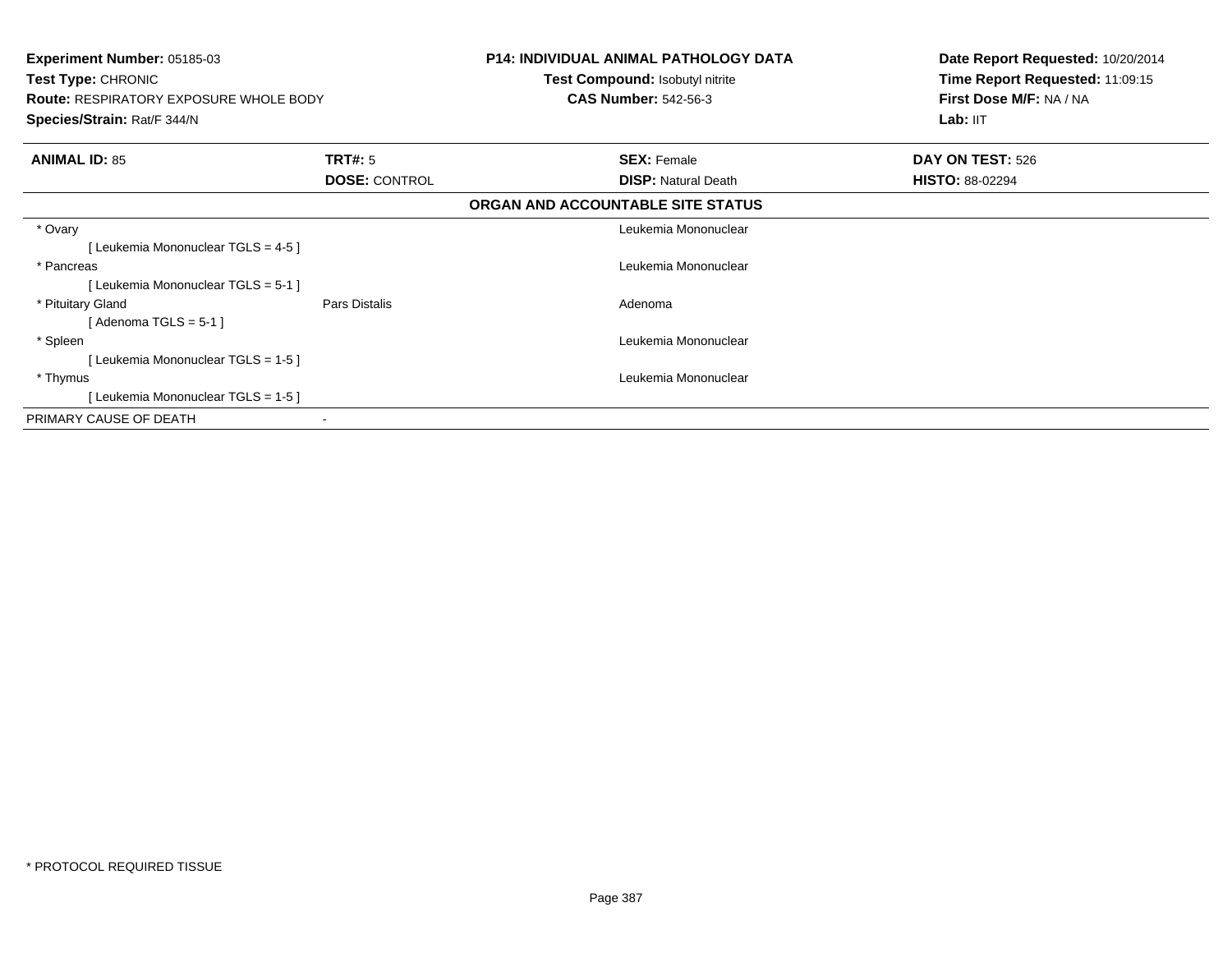| Experiment Number: 05185-03<br>Test Type: CHRONIC<br>Route: RESPIRATORY EXPOSURE WHOLE BODY<br>Species/Strain: Rat/F 344/N |                          | <b>P14: INDIVIDUAL ANIMAL PATHOLOGY DATA</b><br>Test Compound: Isobutyl nitrite<br><b>CAS Number: 542-56-3</b> | Date Report Requested: 10/20/2014<br>Time Report Requested: 11:09:15<br>First Dose M/F: NA / NA<br>Lab: IIT |
|----------------------------------------------------------------------------------------------------------------------------|--------------------------|----------------------------------------------------------------------------------------------------------------|-------------------------------------------------------------------------------------------------------------|
| <b>ANIMAL ID: 86</b>                                                                                                       | <b>TRT#: 5</b>           | <b>SEX: Female</b>                                                                                             | DAY ON TEST: 721                                                                                            |
|                                                                                                                            | <b>DOSE: CONTROL</b>     | <b>DISP: Natural Death</b>                                                                                     | HISTO: 88-02295                                                                                             |
|                                                                                                                            |                          | ORGAN AND ACCOUNTABLE SITE STATUS                                                                              |                                                                                                             |
| <b>NORMAL</b>                                                                                                              |                          |                                                                                                                |                                                                                                             |
| * Adrenal Medulla                                                                                                          | * Bone                   | * Bone Marrow                                                                                                  | * Esophagus                                                                                                 |
| * Heart                                                                                                                    | * Intestine Large, Cecum | * Intestine Large, Colon                                                                                       | * Intestine Large, Rectum                                                                                   |
| * Intestine Small, Duodenum                                                                                                | * Intestine Small, Ileum | * Intestine Small, Jejunum                                                                                     | * Larynx                                                                                                    |
| * Lung                                                                                                                     | * Lymph Node, Bronchial  | * Lymph Node, Mesenteric                                                                                       | * Mammary Gland                                                                                             |
| * Nose                                                                                                                     | * Ovary                  | * Parathyroid Gland                                                                                            | * Salivary Glands                                                                                           |
| * Skin                                                                                                                     | * Spleen                 | * Stomach, Forestomach                                                                                         | * Stomach, Glandular                                                                                        |
| * Trachea                                                                                                                  | * Urinary Bladder        | * Uterus                                                                                                       |                                                                                                             |
| <b>MISSING</b>                                                                                                             |                          |                                                                                                                |                                                                                                             |
| * Thymus                                                                                                                   |                          |                                                                                                                |                                                                                                             |
| <b>OBSERVATIONS</b>                                                                                                        |                          |                                                                                                                |                                                                                                             |
| * Adrenal Cortex                                                                                                           |                          | Hyperplasia                                                                                                    | Mild                                                                                                        |
|                                                                                                                            |                          | Vacuolization Cytoplasmic                                                                                      | Mild                                                                                                        |
| * Brain                                                                                                                    |                          | Compression                                                                                                    | Mild                                                                                                        |
|                                                                                                                            |                          | Hemorrhage                                                                                                     | Mild                                                                                                        |
| [Compression TGLS = 3-1]                                                                                                   |                          |                                                                                                                |                                                                                                             |
| * Clitoral Gland                                                                                                           |                          | Ectasia                                                                                                        | Mild                                                                                                        |
| * Kidney                                                                                                                   |                          | Nephropathy                                                                                                    | Chronic, Mild                                                                                               |
| * Liver                                                                                                                    |                          | <b>Basophilic Focus</b>                                                                                        | Mild                                                                                                        |
|                                                                                                                            |                          | Congestion                                                                                                     | Minimal                                                                                                     |
|                                                                                                                            |                          | Hepatodiaphragmatic Nodule                                                                                     |                                                                                                             |
| [ Hepatodiaphragmatic Nodule TGLS = 1-12 ]                                                                                 |                          |                                                                                                                |                                                                                                             |
| * Lymph Node, Mandibular                                                                                                   |                          | Hemorrhage                                                                                                     | Mild                                                                                                        |
| * Lymph Node, Mediastinal                                                                                                  |                          | Hemorrhage                                                                                                     | Moderate                                                                                                    |
| * Pancreas                                                                                                                 | <b>Acinar Cell</b>       | Atrophy                                                                                                        | Mild                                                                                                        |
| * Pituitary Gland                                                                                                          | Pars Distalis            | Adenoma                                                                                                        |                                                                                                             |
| [Adenoma TGLS = $2-1$ ]                                                                                                    |                          |                                                                                                                |                                                                                                             |
| * Thyroid Gland                                                                                                            | Follicle                 | Dilatation                                                                                                     | Mild                                                                                                        |
| PRIMARY CAUSE OF DEATH                                                                                                     |                          |                                                                                                                |                                                                                                             |
|                                                                                                                            |                          |                                                                                                                |                                                                                                             |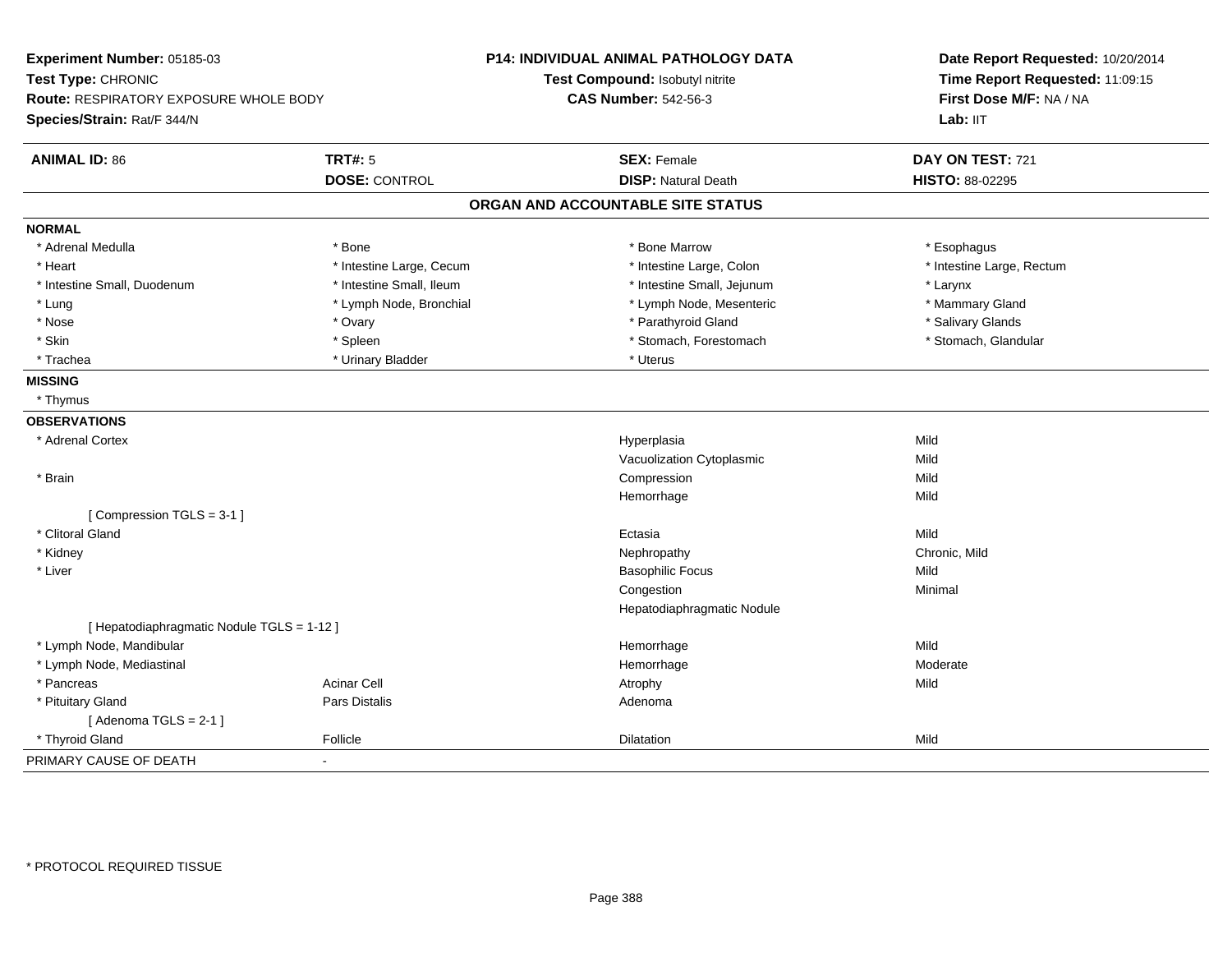| Experiment Number: 05185-03<br>Test Type: CHRONIC<br>Route: RESPIRATORY EXPOSURE WHOLE BODY |                          | <b>P14: INDIVIDUAL ANIMAL PATHOLOGY DATA</b><br>Test Compound: Isobutyl nitrite | Date Report Requested: 10/20/2014<br>Time Report Requested: 11:09:15<br>First Dose M/F: NA / NA |
|---------------------------------------------------------------------------------------------|--------------------------|---------------------------------------------------------------------------------|-------------------------------------------------------------------------------------------------|
|                                                                                             |                          | <b>CAS Number: 542-56-3</b>                                                     |                                                                                                 |
| Species/Strain: Rat/F 344/N                                                                 |                          |                                                                                 | Lab: IIT                                                                                        |
| <b>ANIMAL ID: 87</b>                                                                        | <b>TRT#: 5</b>           | <b>SEX: Female</b>                                                              | DAY ON TEST: 733                                                                                |
|                                                                                             | <b>DOSE: CONTROL</b>     | <b>DISP: Terminal Sacrifice</b>                                                 | HISTO: 88-02296                                                                                 |
|                                                                                             |                          | ORGAN AND ACCOUNTABLE SITE STATUS                                               |                                                                                                 |
| <b>NORMAL</b>                                                                               |                          |                                                                                 |                                                                                                 |
| * Adrenal Cortex                                                                            | * Adrenal Medulla        | * Bone                                                                          | * Bone Marrow                                                                                   |
| * Esophagus                                                                                 | * Intestine Large, Cecum | * Intestine Large, Colon                                                        | * Intestine Large, Rectum                                                                       |
| * Intestine Small, Duodenum                                                                 | * Intestine Small, Ileum | * Intestine Small, Jejunum                                                      | * Larynx                                                                                        |
| * Lung                                                                                      | * Lymph Node, Mandibular | * Lymph Node, Mediastinal                                                       | * Lymph Node, Mesenteric                                                                        |
| * Nose                                                                                      | * Ovary                  | * Pancreas                                                                      | * Parathyroid Gland                                                                             |
| * Salivary Glands                                                                           | * Skin                   | * Spleen                                                                        | * Stomach, Forestomach                                                                          |
| * Stomach, Glandular                                                                        | * Trachea                | * Urinary Bladder                                                               |                                                                                                 |
| <b>MISSING</b>                                                                              |                          |                                                                                 |                                                                                                 |
| * Lymph Node, Bronchial                                                                     |                          |                                                                                 |                                                                                                 |
| <b>OBSERVATIONS</b>                                                                         |                          |                                                                                 |                                                                                                 |
| * Brain                                                                                     |                          | Compression                                                                     | Moderate                                                                                        |
| [Compression TGLS = 6-1]                                                                    |                          |                                                                                 |                                                                                                 |
| * Clitoral Gland                                                                            |                          | Ectasia                                                                         | Minimal                                                                                         |
| [Ectasia TGLS = $1-9$ ]                                                                     |                          |                                                                                 |                                                                                                 |
| * Heart                                                                                     |                          | Cardiomyopathy                                                                  | Minimal                                                                                         |
| * Kidney                                                                                    | <b>Transit Epithe</b>    | Hyperplasia                                                                     | Mild                                                                                            |
|                                                                                             |                          | Nephropathy                                                                     | Chronic, Mild                                                                                   |
| * Liver                                                                                     |                          | Clear Cell Focus                                                                | Minimal                                                                                         |
|                                                                                             |                          | <b>Mixed Cell Focus</b>                                                         | Mild                                                                                            |
| [Mixed Cell Focus TGLS = 4-14]                                                              |                          |                                                                                 |                                                                                                 |
| * Mammary Gland                                                                             |                          | Fibroadenoma                                                                    | Multiple                                                                                        |
| [Fibroadenoma TGLS = 2,3-12,13]                                                             |                          |                                                                                 |                                                                                                 |
| * Pituitary Gland                                                                           | <b>Pars Distalis</b>     | Angiectasis                                                                     | Marked                                                                                          |
| [ Angiectasis TGLS = 5-1 ]                                                                  |                          |                                                                                 |                                                                                                 |
| * Thymus                                                                                    |                          | Atrophy                                                                         | Mild                                                                                            |
| * Thyroid Gland                                                                             | C Cell                   | Hyperplasia                                                                     | Mild                                                                                            |
| * Uterus                                                                                    | Endometrium              | Hyperplasia                                                                     | Mild                                                                                            |
| PRIMARY CAUSE OF DEATH                                                                      | $\sim$                   |                                                                                 |                                                                                                 |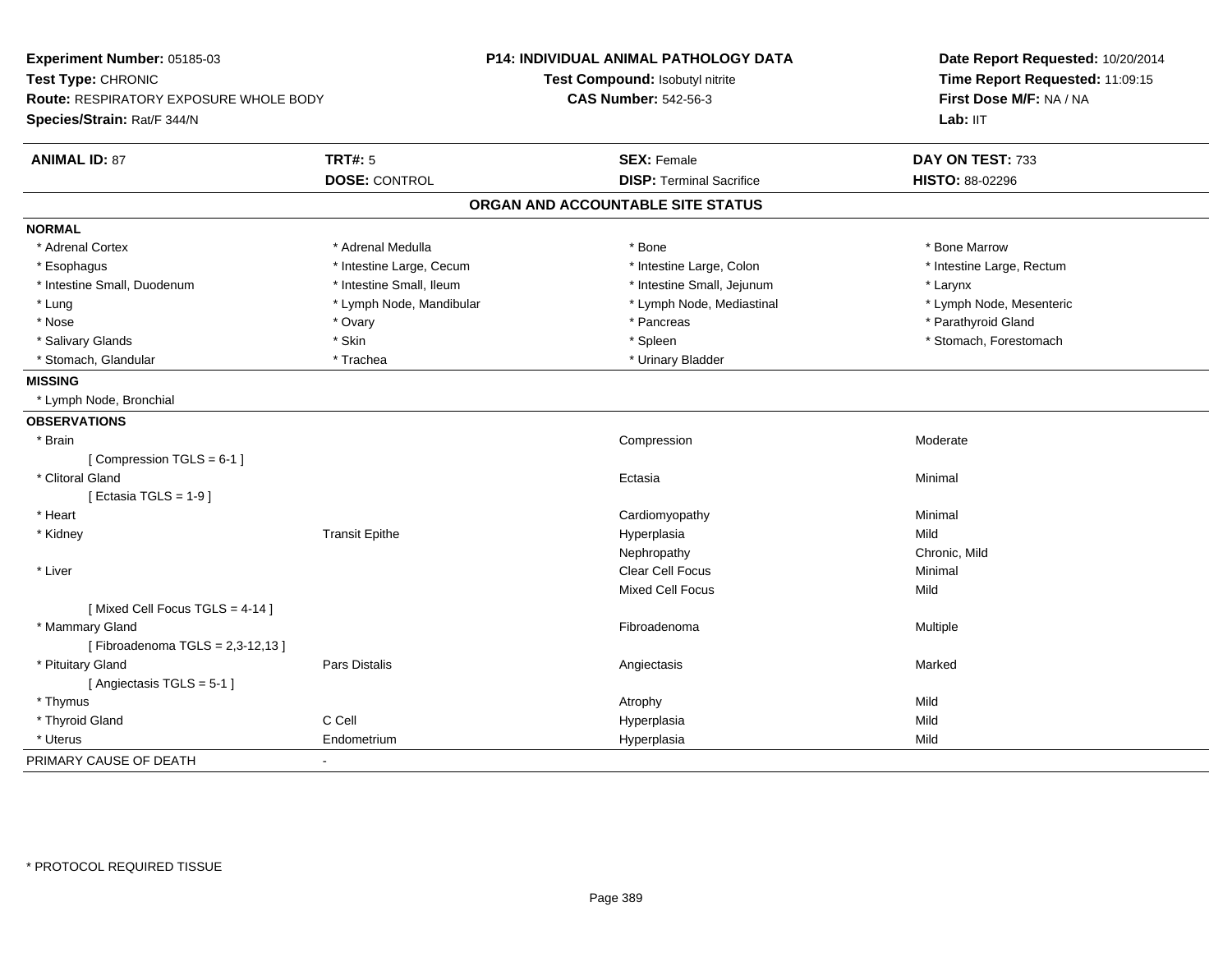**Experiment Number:** 05185-03**Test Type:** CHRONIC **Route:** RESPIRATORY EXPOSURE WHOLE BODY**Species/Strain:** Rat/F 344/N**P14: INDIVIDUAL ANIMAL PATHOLOGY DATATest Compound:** Isobutyl nitrite**CAS Number:** 542-56-3**Date Report Requested:** 10/20/2014**Time Report Requested:** 11:09:16**First Dose M/F:** NA / NALab: IIT **ANIMAL ID:** 88**TRT#:** 5 **SEX:** Female **DAY ON TEST:** 734 **DOSE:** CONTROL**DISP:** Terminal Sacrifice **HISTO:** 88-02297 **ORGAN AND ACCOUNTABLE SITE STATUSNORMAL**\* Adrenal Medulla \* \* Annual Medulla \* Brain \* Bone \* \* Bone Marrow \* Bone Marrow \* \* Brain \* Brain \* Brain \* Brain \* Brain \* Brain \* Brain \* Brain \* Brain \* Brain \* Brain \* Brain \* Brain \* Brain \* Brain \* Brain \* Brain \* \* Intestine Large, Colon \* Clitoral Gland \* **Exophagus \* Exophagus \*** The strain that the Large, Cecum \* intestine Large, Cecum \* Intestine Large, Rectum \* Thestine Small, Duodenum \* Number of the small, Ileum \* Intestine Small, Jejunum \* Intestine Small, Jejunum \* Larynx \* Lung \* Lung \* Lung \* Lung \* Lymph Node, Mandibular \* \* Mammary Gland \* Mammary Gland \* \* Mammary Gland \* Salivary Glands \* Nose \* Ovary \* Parathyroid Gland \* Salivary Glands \* Stomach, Glandular \* Skin \* Stomach, Forestomach \* Spleen \* Spleen \* Stomach, Forestomach \* Stomach, Forestomach \* Thyroid Gland \* \* Trachea \* \* Trachea \* Trachea \* \* Urinary Bladder \* \* Urinary Bladder \* \* Uterus \* Uterus **OBSERVATIONS** \* Adrenal Cortex**x** and the contract of the contract of the contract of the contract of the contract of the contract of the contract of the contract of the contract of the contract of the contract of the contract of the contract of the co e Moderate \* Heart Cardiomyopathy Minimal \* Kidneyy the controller of the controller of the controller of the controller of the controller of the chronic, Mild \* Liver Clear Cell Focus Minimal Lymph Node Lumbar Cyst Mild Lumbar Hyperplasia Lymphoid, Mild Lumbar Pigmentationn Mild [ Cyst TGLS = 2-12 ][ Hyperplasia TGLS = 2-12 ] \* Lymph Node, Bronchial Hemorrhagee Minimal \* Lymph Node, Mediastinal Hemorrhagee Marked \* Lymph Node, Mesentericc and the contract of the contract of the contract of the contract of the contract of the contract of the contract of the contract of the contract of the contract of the contract of the contract of the contract of the cont e Mild \* Pancreas Accessory SpleenAcinar Cell Atrophyy the contract of the contract of the Minimal [ Accessory Spleen TGLS = 1-13 ] \* Pituitary Glandd and the contract of Pars Distalis and the contract of Adenoma and Adenoma and the Adenoma and the Adenoma and  $\lambda$ Pars Distalis Cyst Minimal  $[$  Adenoma TGLS = 3-1  $]$  \* Thymuss and the control of the control of the control of the control of the control of the control of the control of the control of the control of the control of the control of the control of the control of the control of the co PRIMARY CAUSE OF DEATH-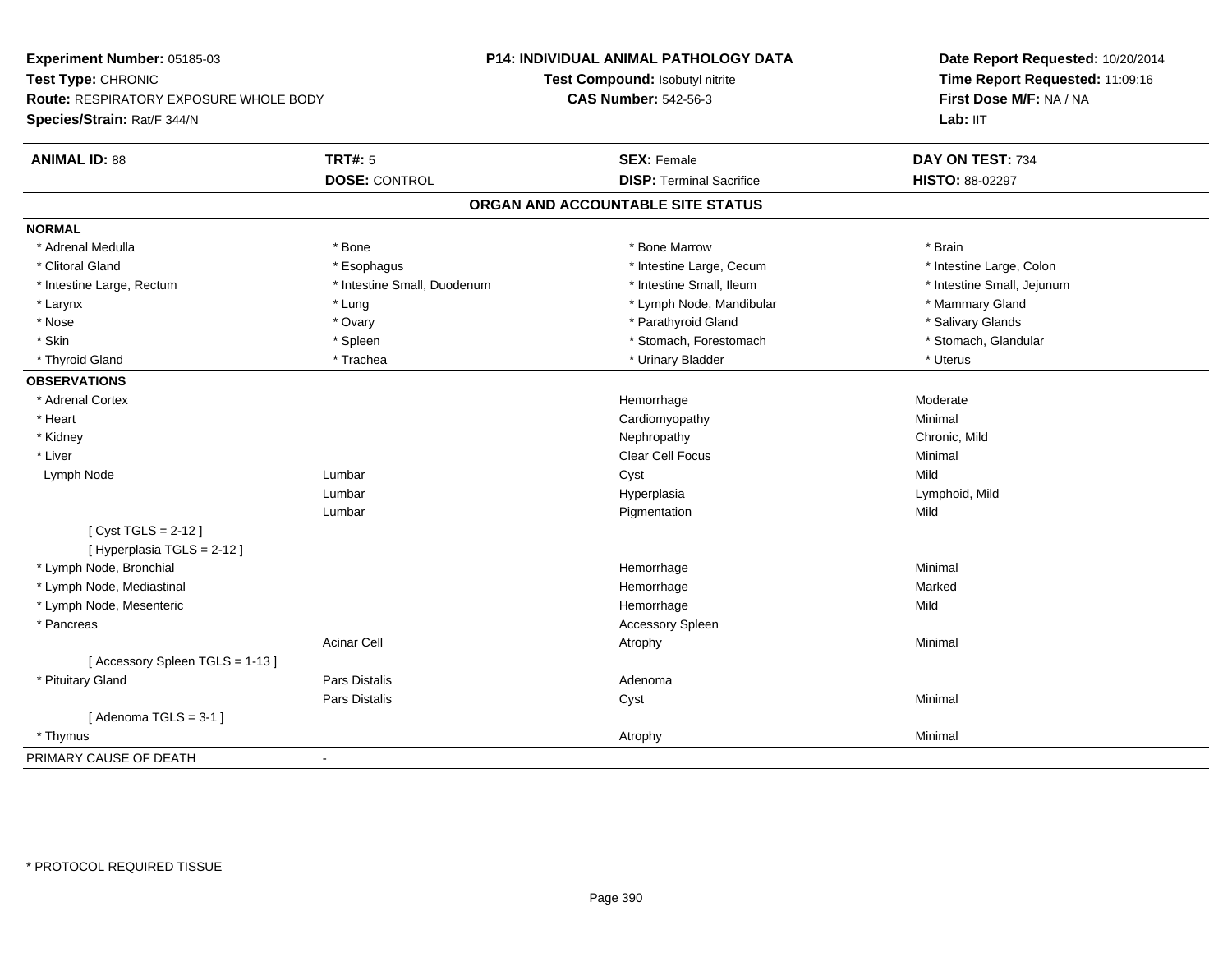| Experiment Number: 05185-03                            | <b>P14: INDIVIDUAL ANIMAL PATHOLOGY DATA</b> | Date Report Requested: 10/20/2014<br>Time Report Requested: 11:09:16<br>First Dose M/F: NA / NA |  |
|--------------------------------------------------------|----------------------------------------------|-------------------------------------------------------------------------------------------------|--|
| Test Type: CHRONIC                                     | Test Compound: Isobutyl nitrite              |                                                                                                 |  |
| <b>Route: RESPIRATORY EXPOSURE WHOLE BODY</b>          | <b>CAS Number: 542-56-3</b>                  |                                                                                                 |  |
| Species/Strain: Rat/F 344/N                            |                                              | Lab: IIT                                                                                        |  |
| <b>ANIMAL ID: 89</b><br><b>TRT#: 5</b>                 | <b>SEX: Female</b>                           | DAY ON TEST: 734                                                                                |  |
| <b>DOSE: CONTROL</b>                                   | <b>DISP: Terminal Sacrifice</b>              | <b>HISTO: 88-02298</b>                                                                          |  |
|                                                        | ORGAN AND ACCOUNTABLE SITE STATUS            |                                                                                                 |  |
| <b>NORMAL</b>                                          |                                              |                                                                                                 |  |
| * Adrenal Medulla<br>* Bone                            | * Esophagus                                  | * Intestine Large, Cecum                                                                        |  |
| * Intestine Large, Rectum<br>* Intestine Large, Colon  | * Intestine Small, Duodenum                  | * Intestine Small, Ileum                                                                        |  |
| * Intestine Small, Jejunum<br>* Lymph Node, Mandibular | * Pancreas                                   | * Parathyroid Gland                                                                             |  |
| * Salivary Glands<br>* Skin                            | * Stomach, Forestomach                       | * Stomach, Glandular                                                                            |  |
| * Trachea<br>* Thyroid Gland                           | * Urinary Bladder                            |                                                                                                 |  |
| <b>OBSERVATIONS</b>                                    |                                              |                                                                                                 |  |
| * Adrenal Cortex                                       | Leukemia Mononuclear                         |                                                                                                 |  |
| * Bone Marrow                                          | Leukemia Mononuclear                         |                                                                                                 |  |
| * Brain                                                | Compression                                  | Minimal                                                                                         |  |
| [Compression TGLS = 5-1]                               |                                              |                                                                                                 |  |
| * Clitoral Gland                                       | Ectasia                                      | Mild                                                                                            |  |
| * Heart                                                | Leukemia Mononuclear                         |                                                                                                 |  |
| * Kidney                                               | Leukemia Mononuclear                         |                                                                                                 |  |
|                                                        | Nephropathy                                  | Chronic, Minimal                                                                                |  |
| * Larynx                                               | Inflammation                                 | Minimal                                                                                         |  |
| * Liver                                                | Leukemia Mononuclear                         |                                                                                                 |  |
| [ Leukemia Mononuclear TGLS = 3-5 ]                    |                                              |                                                                                                 |  |
| * Lung                                                 | Leukemia Mononuclear                         |                                                                                                 |  |
| [ Leukemia Mononuclear TGLS = 3-5 ]                    |                                              |                                                                                                 |  |
| * Lymph Node, Bronchial                                | Leukemia Mononuclear                         |                                                                                                 |  |
| * Lymph Node, Mediastinal                              | Leukemia Mononuclear                         |                                                                                                 |  |
| * Lymph Node, Mesenteric                               | Pigmentation                                 | Minimal                                                                                         |  |
| * Mammary Gland                                        | Lactation                                    | Moderate                                                                                        |  |
| [ Lactation TGLS = 1-14 ]                              |                                              |                                                                                                 |  |
| * Nose                                                 | Inflammation                                 | Mild                                                                                            |  |
| * Ovary                                                | Leukemia Mononuclear                         |                                                                                                 |  |
| [ Leukemia Mononuclear TGLS = 1-14 ]                   |                                              |                                                                                                 |  |
| * Pituitary Gland<br><b>Pars Distalis</b>              | Angiectasis                                  | Moderate                                                                                        |  |
| Pars Distalis                                          | Cyst                                         | Mild                                                                                            |  |
|                                                        | Leukemia Mononuclear                         |                                                                                                 |  |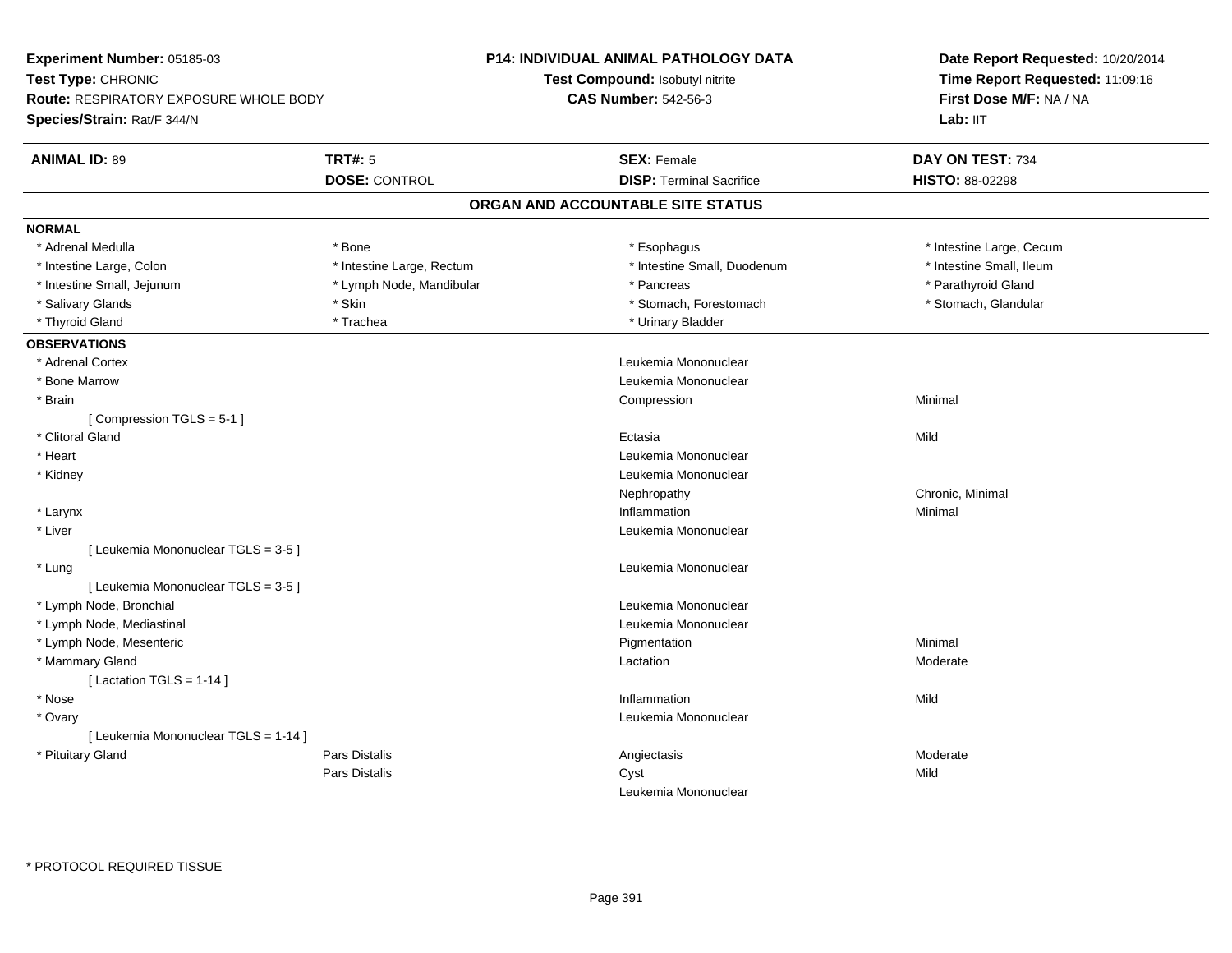| Experiment Number: 05185-03<br>Test Type: CHRONIC<br><b>Route: RESPIRATORY EXPOSURE WHOLE BODY</b><br>Species/Strain: Rat/F 344/N |                      | <b>P14: INDIVIDUAL ANIMAL PATHOLOGY DATA</b><br>Test Compound: Isobutyl nitrite<br><b>CAS Number: 542-56-3</b> | Date Report Requested: 10/20/2014<br>Time Report Requested: 11:09:16<br>First Dose M/F: NA / NA<br>Lab: IIT |
|-----------------------------------------------------------------------------------------------------------------------------------|----------------------|----------------------------------------------------------------------------------------------------------------|-------------------------------------------------------------------------------------------------------------|
| <b>ANIMAL ID: 89</b>                                                                                                              | <b>TRT#:</b> 5       | <b>SEX: Female</b>                                                                                             | DAY ON TEST: 734                                                                                            |
|                                                                                                                                   | <b>DOSE: CONTROL</b> | <b>DISP:</b> Terminal Sacrifice                                                                                | <b>HISTO: 88-02298</b>                                                                                      |
|                                                                                                                                   |                      | ORGAN AND ACCOUNTABLE SITE STATUS                                                                              |                                                                                                             |
| [Angiectasis TGLS = $4-1$ ]                                                                                                       |                      |                                                                                                                |                                                                                                             |
| * Spleen                                                                                                                          |                      | Leukemia Mononuclear                                                                                           |                                                                                                             |
| [Leukemia Mononuclear TGLS = 2-5,12,13]                                                                                           |                      |                                                                                                                |                                                                                                             |
| * Thymus                                                                                                                          |                      | Atrophy                                                                                                        | Mild                                                                                                        |
| * Uterus                                                                                                                          |                      | Dilatation                                                                                                     | Moderate                                                                                                    |
| Dilatation TGLS = 6-9 ]                                                                                                           |                      |                                                                                                                |                                                                                                             |
| PRIMARY CAUSE OF DEATH                                                                                                            |                      |                                                                                                                |                                                                                                             |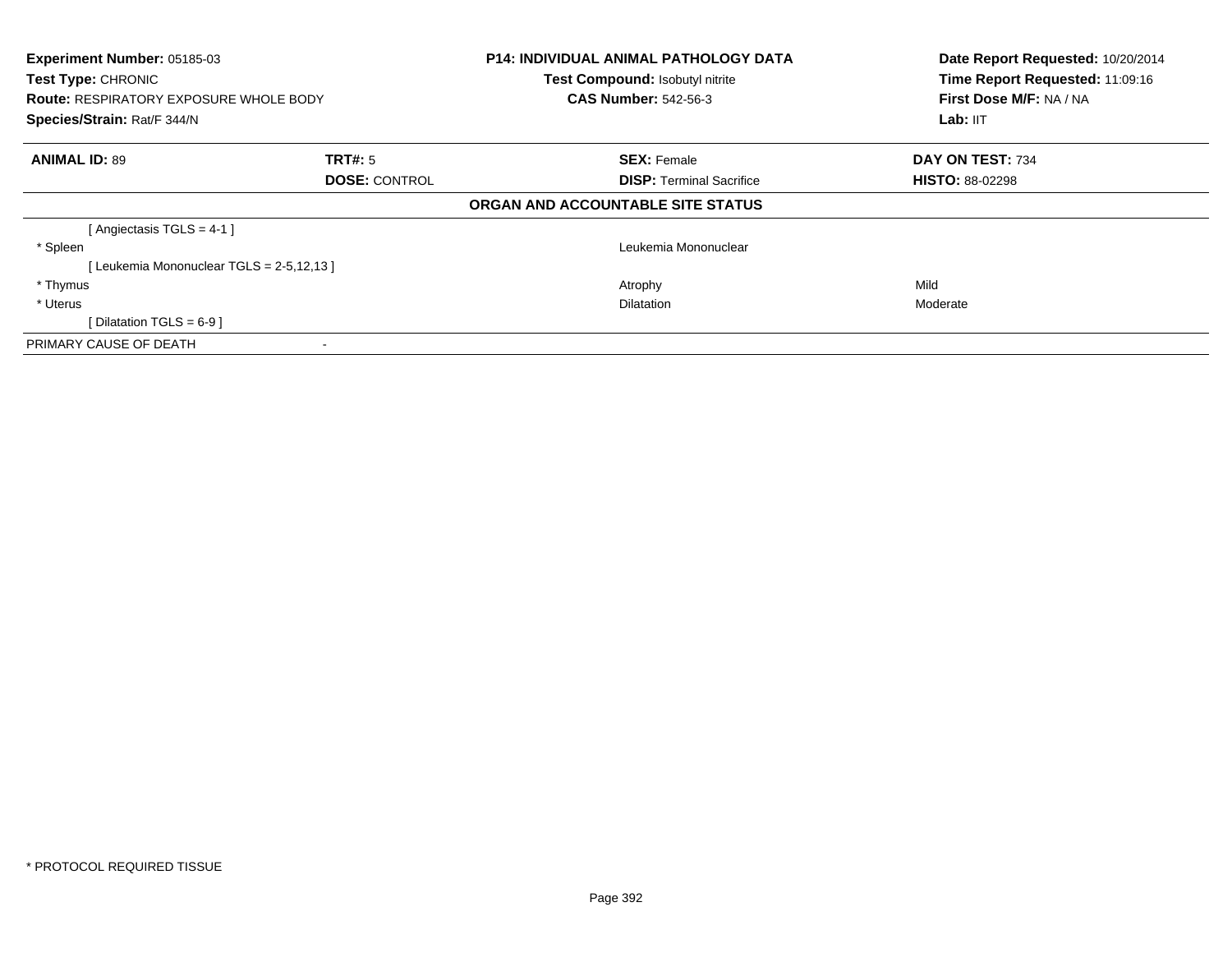| Experiment Number: 05185-03                   |                           | P14: INDIVIDUAL ANIMAL PATHOLOGY DATA | Date Report Requested: 10/20/2014<br>Time Report Requested: 11:09:16 |
|-----------------------------------------------|---------------------------|---------------------------------------|----------------------------------------------------------------------|
| Test Type: CHRONIC                            |                           | Test Compound: Isobutyl nitrite       |                                                                      |
| <b>Route: RESPIRATORY EXPOSURE WHOLE BODY</b> |                           | <b>CAS Number: 542-56-3</b>           | First Dose M/F: NA / NA                                              |
| Species/Strain: Rat/F 344/N                   |                           |                                       | Lab: IIT                                                             |
| <b>ANIMAL ID: 90</b>                          | <b>TRT#: 5</b>            | <b>SEX: Female</b>                    | DAY ON TEST: 733                                                     |
|                                               | <b>DOSE: CONTROL</b>      | <b>DISP: Terminal Sacrifice</b>       | HISTO: 88-02299                                                      |
|                                               |                           | ORGAN AND ACCOUNTABLE SITE STATUS     |                                                                      |
| <b>NORMAL</b>                                 |                           |                                       |                                                                      |
| * Adrenal Cortex                              | * Adrenal Medulla         | * Bone                                | * Bone Marrow                                                        |
| * Brain                                       | * Esophagus               | * Heart                               | * Intestine Large, Cecum                                             |
| * Intestine Large, Colon                      | * Intestine Large, Rectum | * Intestine Small, Duodenum           | * Intestine Small, Ileum                                             |
| * Intestine Small, Jejunum                    | * Larynx                  | * Lung                                | * Lymph Node, Bronchial                                              |
| * Lymph Node, Mandibular                      | * Lymph Node, Mesenteric  | * Nose                                | * Ovary                                                              |
| * Parathyroid Gland                           | * Salivary Glands         | * Spleen                              | * Stomach, Forestomach                                               |
| * Stomach, Glandular                          | * Thyroid Gland           | * Trachea                             | * Urinary Bladder                                                    |
| * Uterus                                      |                           |                                       |                                                                      |
| <b>OBSERVATIONS</b>                           |                           |                                       |                                                                      |
| * Clitoral Gland                              |                           | Ectasia                               | Moderate                                                             |
| [Ectasia TGLS = $3-9$ ]                       |                           |                                       |                                                                      |
| * Kidney                                      |                           | Nephropathy                           | Chronic, Mild                                                        |
| * Liver                                       |                           | <b>Basophilic Focus</b>               | Multiple, Mild                                                       |
|                                               |                           | <b>Clear Cell Focus</b>               | Minimal                                                              |
|                                               |                           | <b>Mixed Cell Focus</b>               |                                                                      |
| [Mixed Cell Focus TGLS = 4-14]                |                           |                                       |                                                                      |
| * Lymph Node, Mediastinal                     |                           | Hemorrhage                            | Minimal                                                              |
|                                               |                           | Pigmentation                          | Mild                                                                 |
| * Mammary Gland                               |                           | Fibroadenoma                          |                                                                      |
| [Fibroadenoma TGLS = 1-12]                    |                           |                                       |                                                                      |
| * Pancreas                                    | <b>Acinar Cell</b>        | Atrophy                               | Minimal                                                              |
| * Pituitary Gland                             | Pars Distalis             | Adenoma                               |                                                                      |
| [Adenoma TGLS = $5-1$ ]                       |                           |                                       |                                                                      |
| * Skin                                        | Tail                      | Squamous Cell Papilloma               |                                                                      |
| [Squamous Cell Papilloma TGLS = 6-13]         |                           |                                       |                                                                      |
| * Thymus                                      |                           | Atrophy                               | Minimal                                                              |
| PRIMARY CAUSE OF DEATH                        | $\blacksquare$            |                                       |                                                                      |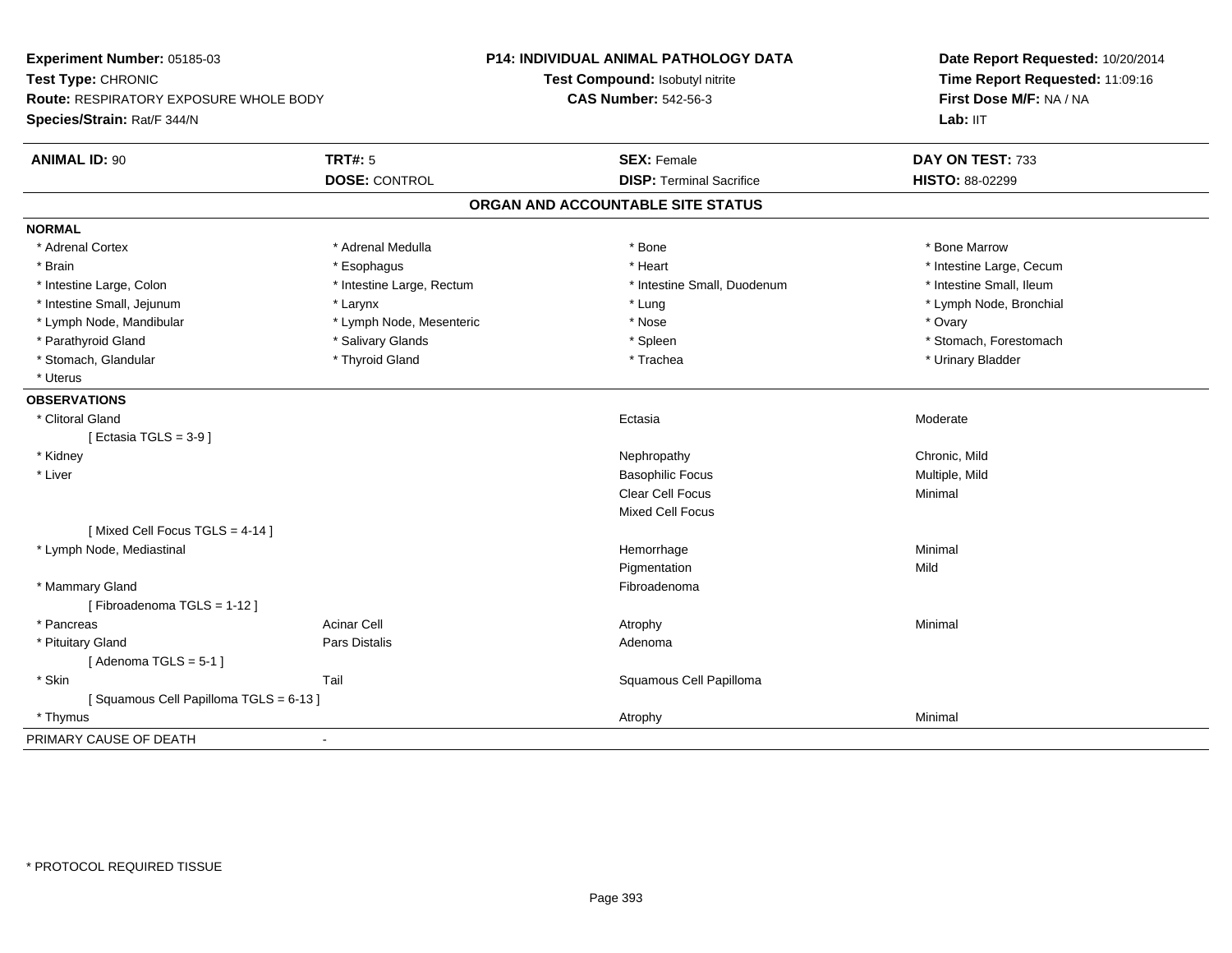| Experiment Number: 05185-03<br>Test Type: CHRONIC<br><b>Route: RESPIRATORY EXPOSURE WHOLE BODY</b> |                             | <b>P14: INDIVIDUAL ANIMAL PATHOLOGY DATA</b> | Date Report Requested: 10/20/2014<br>Time Report Requested: 11:09:16 |
|----------------------------------------------------------------------------------------------------|-----------------------------|----------------------------------------------|----------------------------------------------------------------------|
|                                                                                                    |                             | Test Compound: Isobutyl nitrite              |                                                                      |
|                                                                                                    |                             | <b>CAS Number: 542-56-3</b>                  | First Dose M/F: NA / NA                                              |
| Species/Strain: Rat/F 344/N                                                                        |                             |                                              | Lab: IIT                                                             |
| <b>ANIMAL ID: 91</b>                                                                               | <b>TRT#: 5</b>              | <b>SEX: Female</b>                           | DAY ON TEST: 735                                                     |
|                                                                                                    | <b>DOSE: CONTROL</b>        | <b>DISP: Terminal Sacrifice</b>              | <b>HISTO: 88-02300</b>                                               |
|                                                                                                    |                             | ORGAN AND ACCOUNTABLE SITE STATUS            |                                                                      |
| <b>NORMAL</b>                                                                                      |                             |                                              |                                                                      |
| * Adrenal Cortex                                                                                   | * Adrenal Medulla           | * Bone                                       | * Bone Marrow                                                        |
| * Brain                                                                                            | * Esophagus                 | * Intestine Large, Cecum                     | * Intestine Large, Colon                                             |
| * Intestine Large, Rectum                                                                          | * Intestine Small, Duodenum | * Intestine Small, Ileum                     | * Intestine Small, Jejunum                                           |
| * Larynx                                                                                           | * Lung                      | * Lymph Node, Mediastinal                    | * Lymph Node, Mesenteric                                             |
| * Nose                                                                                             | * Ovary                     | * Parathyroid Gland                          | * Salivary Glands                                                    |
| * Skin                                                                                             | * Spleen                    | * Stomach, Forestomach                       | * Stomach, Glandular                                                 |
| * Thyroid Gland                                                                                    | * Trachea                   | * Urinary Bladder                            | * Uterus                                                             |
| <b>MISSING</b>                                                                                     |                             |                                              |                                                                      |
| * Lymph Node, Bronchial                                                                            | * Lymph Node, Mandibular    |                                              |                                                                      |
| <b>OBSERVATIONS</b>                                                                                |                             |                                              |                                                                      |
| * Clitoral Gland                                                                                   |                             | Ectasia                                      | Mild                                                                 |
| * Heart                                                                                            |                             | Cardiomyopathy                               | Minimal                                                              |
| * Kidney                                                                                           |                             | Nephropathy                                  | Chronic, Minimal                                                     |
| * Liver                                                                                            |                             | <b>Basophilic Focus</b>                      | Multiple, Mild                                                       |
| * Mammary Gland                                                                                    |                             | Lactation                                    | Mild                                                                 |
| * Pancreas                                                                                         | <b>Acinar Cell</b>          | Atrophy                                      | Mild                                                                 |
| * Pituitary Gland                                                                                  | <b>Pars Distalis</b>        | Cyst                                         | Mild                                                                 |
| $[Cyst TGLS = 2-1]$                                                                                |                             |                                              |                                                                      |
| * Thymus                                                                                           |                             | Atrophy                                      | Minimal                                                              |
| PRIMARY CAUSE OF DEATH                                                                             |                             |                                              |                                                                      |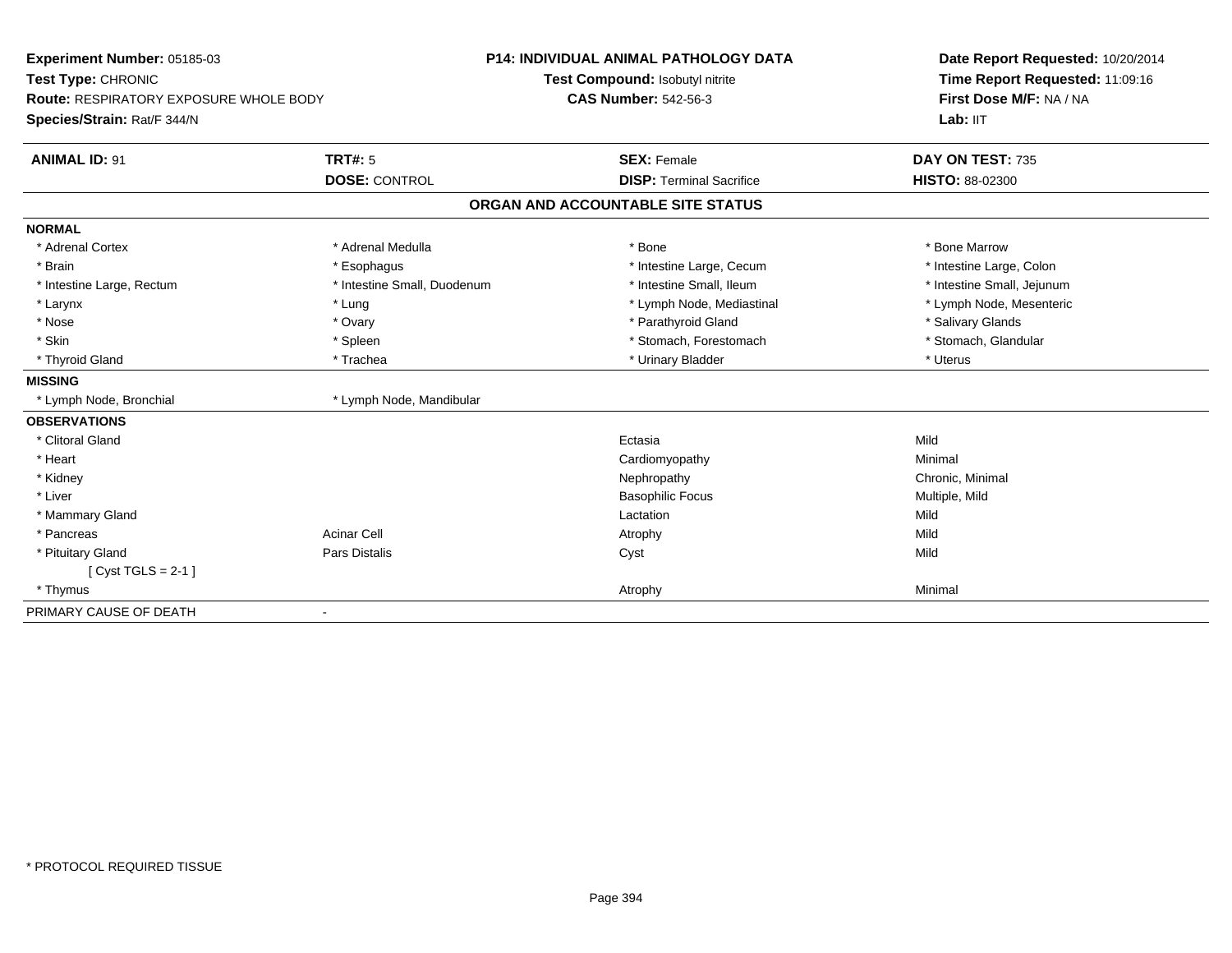| Experiment Number: 05185-03<br>Test Type: CHRONIC<br>Route: RESPIRATORY EXPOSURE WHOLE BODY |                           | P14: INDIVIDUAL ANIMAL PATHOLOGY DATA | Date Report Requested: 10/20/2014<br>Time Report Requested: 11:09:16<br>First Dose M/F: NA / NA |
|---------------------------------------------------------------------------------------------|---------------------------|---------------------------------------|-------------------------------------------------------------------------------------------------|
|                                                                                             |                           | Test Compound: Isobutyl nitrite       |                                                                                                 |
|                                                                                             |                           | <b>CAS Number: 542-56-3</b>           |                                                                                                 |
| Species/Strain: Rat/F 344/N                                                                 |                           |                                       | Lab: IIT                                                                                        |
| <b>ANIMAL ID: 92</b>                                                                        | <b>TRT#: 5</b>            | <b>SEX: Female</b>                    | DAY ON TEST: 734                                                                                |
|                                                                                             | <b>DOSE: CONTROL</b>      | <b>DISP: Terminal Sacrifice</b>       | HISTO: 88-02301                                                                                 |
|                                                                                             |                           | ORGAN AND ACCOUNTABLE SITE STATUS     |                                                                                                 |
| <b>NORMAL</b>                                                                               |                           |                                       |                                                                                                 |
| * Adrenal Cortex                                                                            | * Adrenal Medulla         | * Bone                                | * Bone Marrow                                                                                   |
| * Brain                                                                                     | * Esophagus               | * Heart                               | * Intestine Large, Cecum                                                                        |
| * Intestine Large, Colon                                                                    | * Intestine Large, Rectum | * Intestine Small, Duodenum           | * Intestine Small, Ileum                                                                        |
| * Intestine Small, Jejunum                                                                  | * Larynx                  | * Liver                               | * Lung                                                                                          |
| * Lymph Node, Bronchial                                                                     | * Lymph Node, Mandibular  | * Lymph Node, Mesenteric              | * Ovary                                                                                         |
| * Pancreas                                                                                  | * Parathyroid Gland       | * Salivary Glands                     | * Skin                                                                                          |
| * Spleen                                                                                    | * Stomach, Forestomach    | * Stomach, Glandular                  | * Thyroid Gland                                                                                 |
| * Trachea                                                                                   | * Urinary Bladder         |                                       |                                                                                                 |
| <b>OBSERVATIONS</b>                                                                         |                           |                                       |                                                                                                 |
| * Clitoral Gland                                                                            |                           | Ectasia                               | Moderate                                                                                        |
| Islets, Pancreatic                                                                          |                           | Adenoma                               |                                                                                                 |
| * Kidney                                                                                    |                           | Nephropathy                           | Chronic, Minimal                                                                                |
| * Lymph Node, Mediastinal                                                                   |                           | Hemorrhage                            | Minimal                                                                                         |
|                                                                                             |                           | Pigmentation                          | Mild                                                                                            |
| * Mammary Gland                                                                             |                           | Fibroadenoma                          |                                                                                                 |
| [Fibroadenoma TGLS = 2-12]                                                                  |                           |                                       |                                                                                                 |
| * Nose                                                                                      |                           | Inflammation                          | Minimal                                                                                         |
| * Pituitary Gland                                                                           | <b>Pars Distalis</b>      | Adenoma                               |                                                                                                 |
| [Adenoma TGLS = $3-1$ ]                                                                     |                           |                                       |                                                                                                 |
| * Thymus                                                                                    |                           | Atrophy                               | Mild                                                                                            |
| * Uterus                                                                                    | <b>Bilateral</b>          | Dilatation                            | Moderate                                                                                        |
| [ Dilatation TGLS = $4-9$ ]                                                                 |                           |                                       |                                                                                                 |
| PRIMARY CAUSE OF DEATH                                                                      | $\blacksquare$            |                                       |                                                                                                 |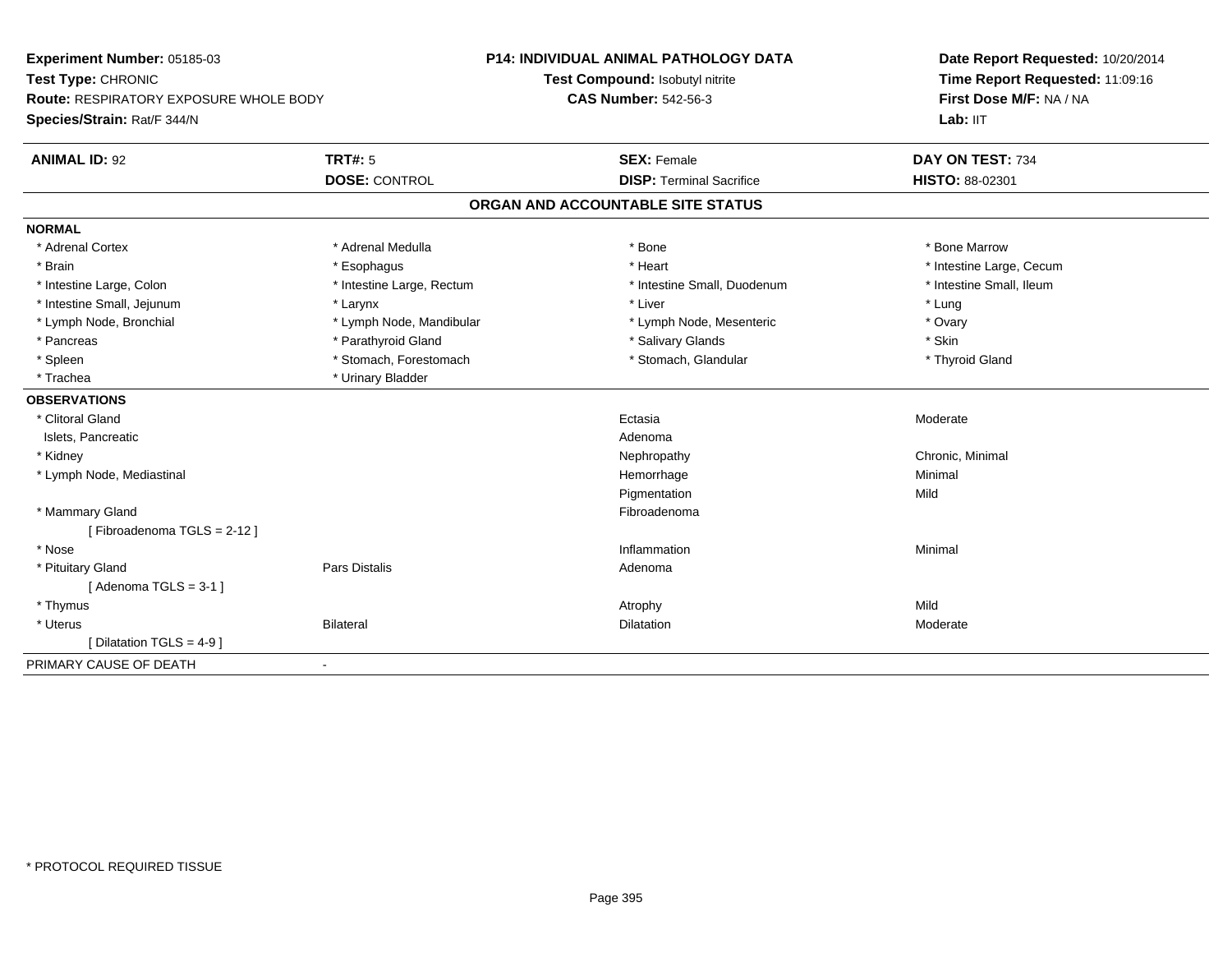| Experiment Number: 05185-03<br>Test Type: CHRONIC<br><b>Route: RESPIRATORY EXPOSURE WHOLE BODY</b><br>Species/Strain: Rat/F 344/N |                           | <b>P14: INDIVIDUAL ANIMAL PATHOLOGY DATA</b> | Date Report Requested: 10/20/2014<br>Time Report Requested: 11:09:16<br>First Dose M/F: NA / NA<br>Lab: IIT |
|-----------------------------------------------------------------------------------------------------------------------------------|---------------------------|----------------------------------------------|-------------------------------------------------------------------------------------------------------------|
|                                                                                                                                   |                           | Test Compound: Isobutyl nitrite              |                                                                                                             |
|                                                                                                                                   |                           | <b>CAS Number: 542-56-3</b>                  |                                                                                                             |
|                                                                                                                                   |                           |                                              |                                                                                                             |
| <b>ANIMAL ID: 93</b>                                                                                                              | <b>TRT#: 5</b>            | <b>SEX: Female</b>                           | DAY ON TEST: 733                                                                                            |
|                                                                                                                                   | <b>DOSE: CONTROL</b>      | <b>DISP: Terminal Sacrifice</b>              | HISTO: 88-02302                                                                                             |
|                                                                                                                                   |                           | ORGAN AND ACCOUNTABLE SITE STATUS            |                                                                                                             |
| <b>NORMAL</b>                                                                                                                     |                           |                                              |                                                                                                             |
| * Adrenal Medulla                                                                                                                 | * Bone                    | * Bone Marrow                                | * Brain                                                                                                     |
| * Clitoral Gland                                                                                                                  | * Esophagus               | * Heart                                      | * Intestine Large, Cecum                                                                                    |
| * Intestine Large, Colon                                                                                                          | * Intestine Large, Rectum | * Intestine Small, Duodenum                  | * Intestine Small, Ileum                                                                                    |
| * Intestine Small, Jejunum                                                                                                        | * Larynx                  | * Lymph Node, Bronchial                      | * Lymph Node, Mandibular                                                                                    |
| * Lymph Node, Mesenteric                                                                                                          | * Nose                    | * Ovary                                      | * Pancreas                                                                                                  |
| * Parathyroid Gland                                                                                                               | * Salivary Glands         | * Spleen                                     | * Stomach, Forestomach                                                                                      |
| * Stomach, Glandular                                                                                                              | * Thyroid Gland           | * Trachea                                    | * Urinary Bladder                                                                                           |
| * Uterus                                                                                                                          |                           |                                              |                                                                                                             |
| <b>OBSERVATIONS</b>                                                                                                               |                           |                                              |                                                                                                             |
| * Adrenal Cortex                                                                                                                  |                           | Vacuolization Cytoplasmic                    | Moderate                                                                                                    |
| * Kidney                                                                                                                          |                           | Nephropathy                                  | Chronic, Mild                                                                                               |
| * Liver                                                                                                                           |                           | Necrosis                                     | Minimal                                                                                                     |
| * Lung                                                                                                                            |                           | Inflammation                                 | Minimal                                                                                                     |
| * Lymph Node, Mediastinal                                                                                                         |                           | Pigmentation                                 | Minimal                                                                                                     |
| * Mammary Gland                                                                                                                   |                           | Fibroadenoma                                 |                                                                                                             |
| [Fibroadenoma TGLS = 1-12]                                                                                                        |                           |                                              |                                                                                                             |
| * Pituitary Gland                                                                                                                 | Pars Distalis             | Hyperplasia                                  | Mild                                                                                                        |
| [Hyperplasia TGLS = 2-1]                                                                                                          |                           |                                              |                                                                                                             |
| * Skin                                                                                                                            | Tail                      | Hyperkeratosis                               | Moderate                                                                                                    |
|                                                                                                                                   | Tail                      | Parakeratosis                                | Mild                                                                                                        |
| [Hyperkeratosis TGLS = 3-13]                                                                                                      |                           |                                              |                                                                                                             |
| [Parakeratosis TGLS = 3-13]                                                                                                       |                           |                                              |                                                                                                             |
| * Thymus                                                                                                                          |                           | Atrophy                                      | Minimal                                                                                                     |
| PRIMARY CAUSE OF DEATH                                                                                                            | $\blacksquare$            |                                              |                                                                                                             |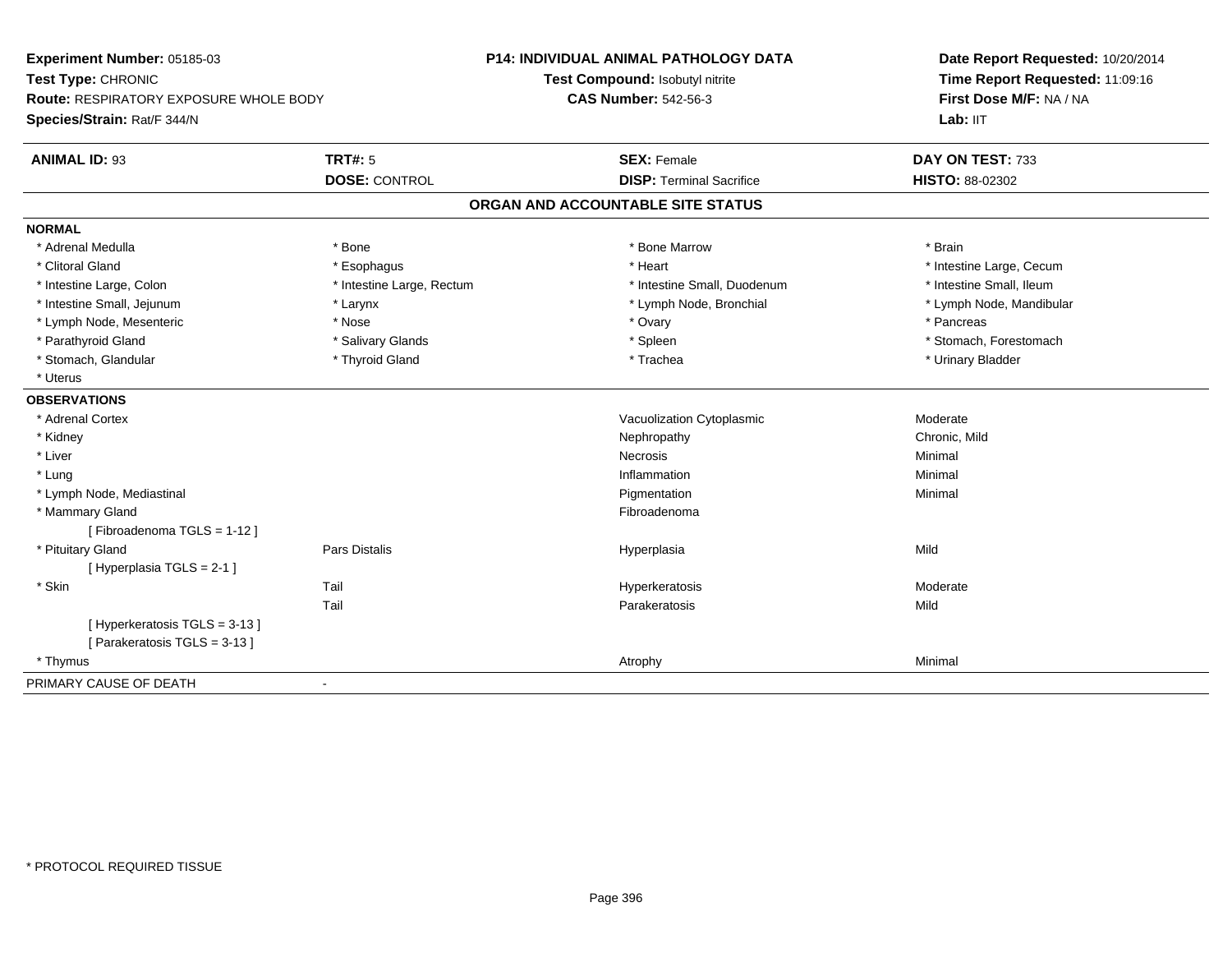| Experiment Number: 05185-03<br>Test Type: CHRONIC<br>Route: RESPIRATORY EXPOSURE WHOLE BODY<br>Species/Strain: Rat/F 344/N |                            | <b>P14: INDIVIDUAL ANIMAL PATHOLOGY DATA</b><br>Test Compound: Isobutyl nitrite<br><b>CAS Number: 542-56-3</b> | Date Report Requested: 10/20/2014<br>Time Report Requested: 11:09:16<br>First Dose M/F: NA / NA<br>Lab: IIT |
|----------------------------------------------------------------------------------------------------------------------------|----------------------------|----------------------------------------------------------------------------------------------------------------|-------------------------------------------------------------------------------------------------------------|
| <b>ANIMAL ID: 94</b>                                                                                                       | <b>TRT#: 5</b>             | <b>SEX: Female</b>                                                                                             | DAY ON TEST: 640                                                                                            |
|                                                                                                                            | <b>DOSE: CONTROL</b>       | <b>DISP:</b> Moribund Sacrifice                                                                                | <b>HISTO: 88-02303</b>                                                                                      |
|                                                                                                                            |                            | ORGAN AND ACCOUNTABLE SITE STATUS                                                                              |                                                                                                             |
| <b>NORMAL</b>                                                                                                              |                            |                                                                                                                |                                                                                                             |
| * Adrenal Medulla                                                                                                          | * Bone                     | * Brain                                                                                                        | * Esophagus                                                                                                 |
| * Heart                                                                                                                    | * Intestine Large, Cecum   | * Intestine Large, Colon                                                                                       | * Intestine Small, Duodenum                                                                                 |
| * Intestine Small, Ileum                                                                                                   | * Intestine Small, Jejunum | * Larynx                                                                                                       | * Lymph Node, Bronchial                                                                                     |
| * Lymph Node, Mandibular                                                                                                   | * Mammary Gland            | * Nose                                                                                                         | * Ovary                                                                                                     |
| * Pancreas                                                                                                                 | * Parathyroid Gland        | * Salivary Glands                                                                                              | * Skin                                                                                                      |
| * Stomach, Forestomach                                                                                                     | * Thyroid Gland            | * Trachea                                                                                                      | * Urinary Bladder                                                                                           |
| * Uterus                                                                                                                   |                            |                                                                                                                |                                                                                                             |
| <b>MISSING</b>                                                                                                             |                            |                                                                                                                |                                                                                                             |
| * Clitoral Gland                                                                                                           | * Intestine Large, Rectum  |                                                                                                                |                                                                                                             |
| <b>OBSERVATIONS</b>                                                                                                        |                            |                                                                                                                |                                                                                                             |
| * Adrenal Cortex                                                                                                           |                            | <b>Necrosis</b>                                                                                                | Moderate                                                                                                    |
| * Bone Marrow                                                                                                              |                            | Hyperplasia                                                                                                    | Mild                                                                                                        |
| * Kidney                                                                                                                   |                            | Nephropathy                                                                                                    | Chronic, Mild                                                                                               |
|                                                                                                                            |                            | Pigmentation                                                                                                   | Moderate                                                                                                    |
| * Liver                                                                                                                    |                            | Fatty Change                                                                                                   | Moderate                                                                                                    |
| [Fatty Change TGLS = 2-5]                                                                                                  |                            |                                                                                                                |                                                                                                             |
| * Lung                                                                                                                     |                            | Inflammation                                                                                                   | Moderate                                                                                                    |
| * Lymph Node, Mediastinal                                                                                                  |                            | Pigmentation                                                                                                   | Mild                                                                                                        |
| * Lymph Node, Mesenteric                                                                                                   |                            | Hemorrhage                                                                                                     | Mild                                                                                                        |
| * Pituitary Gland                                                                                                          | <b>Pars Distalis</b>       | Hyperplasia                                                                                                    | Moderate                                                                                                    |
| * Spleen                                                                                                                   |                            | Hematopoietic Cell Proliferation                                                                               | Moderate                                                                                                    |
| [ Hematopoietic Cell Proliferation TGLS = 1-5 ]                                                                            |                            |                                                                                                                |                                                                                                             |
| * Stomach, Glandular                                                                                                       |                            | Inflammation                                                                                                   | Mild                                                                                                        |
| * Thymus                                                                                                                   |                            | Atrophy                                                                                                        | Moderate                                                                                                    |
| PRIMARY CAUSE OF DEATH                                                                                                     | $\blacksquare$             |                                                                                                                |                                                                                                             |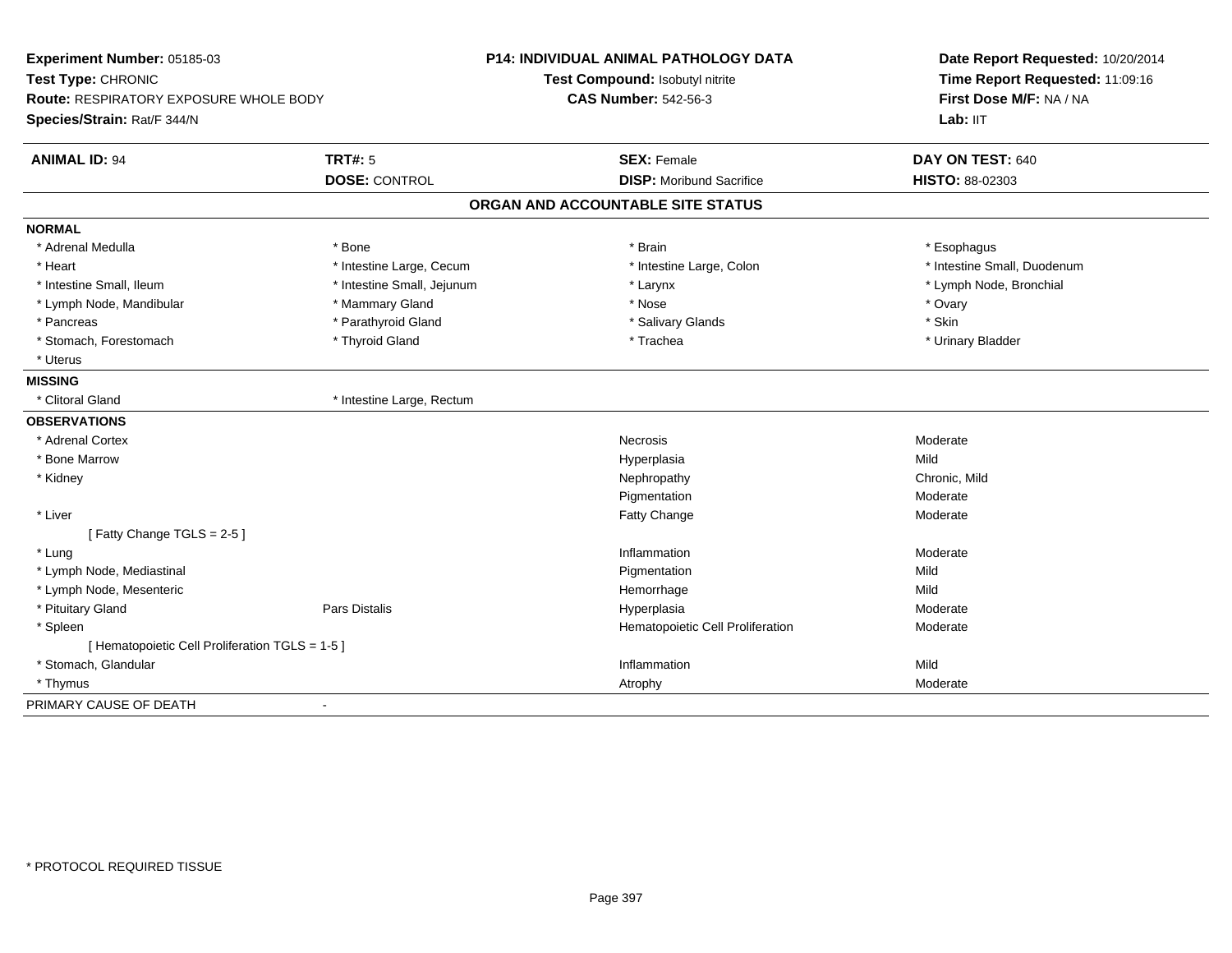| Experiment Number: 05185-03<br>Test Type: CHRONIC<br><b>Route: RESPIRATORY EXPOSURE WHOLE BODY</b> |                              | P14: INDIVIDUAL ANIMAL PATHOLOGY DATA | Date Report Requested: 10/20/2014<br>Time Report Requested: 11:09:16<br>First Dose M/F: NA / NA |
|----------------------------------------------------------------------------------------------------|------------------------------|---------------------------------------|-------------------------------------------------------------------------------------------------|
|                                                                                                    |                              | Test Compound: Isobutyl nitrite       |                                                                                                 |
|                                                                                                    |                              | <b>CAS Number: 542-56-3</b>           |                                                                                                 |
| Species/Strain: Rat/F 344/N                                                                        |                              |                                       | Lab: IIT                                                                                        |
| <b>ANIMAL ID: 95</b>                                                                               | <b>TRT#: 5</b>               | <b>SEX: Female</b>                    | DAY ON TEST: 733                                                                                |
|                                                                                                    | <b>DOSE: CONTROL</b>         | <b>DISP: Terminal Sacrifice</b>       | HISTO: 88-02304                                                                                 |
|                                                                                                    |                              | ORGAN AND ACCOUNTABLE SITE STATUS     |                                                                                                 |
| <b>NORMAL</b>                                                                                      |                              |                                       |                                                                                                 |
| * Adrenal Medulla                                                                                  | * Bone                       | * Bone Marrow                         | * Brain                                                                                         |
| * Esophagus                                                                                        | * Intestine Large, Cecum     | * Intestine Large, Colon              | * Intestine Large, Rectum                                                                       |
| * Intestine Small, Duodenum                                                                        | * Intestine Small, Ileum     | * Intestine Small, Jejunum            | * Larynx                                                                                        |
| * Lung                                                                                             | * Lymph Node, Mesenteric     | * Mammary Gland                       | * Nose                                                                                          |
| * Ovary                                                                                            | * Pancreas                   | * Parathyroid Gland                   | * Salivary Glands                                                                               |
| * Skin                                                                                             | * Spleen                     | * Stomach, Forestomach                | * Stomach, Glandular                                                                            |
| * Thyroid Gland                                                                                    | * Trachea                    | * Urinary Bladder                     | * Uterus                                                                                        |
| <b>MISSING</b>                                                                                     |                              |                                       |                                                                                                 |
| * Lymph Node, Bronchial                                                                            |                              |                                       |                                                                                                 |
| <b>OBSERVATIONS</b>                                                                                |                              |                                       |                                                                                                 |
| * Adrenal Cortex                                                                                   |                              | Vacuolization Cytoplasmic             | Mild                                                                                            |
| * Clitoral Gland                                                                                   |                              | Ectasia                               | Minimal                                                                                         |
| * Heart                                                                                            |                              | Cardiomyopathy                        | Minimal                                                                                         |
| * Kidney                                                                                           |                              | Nephropathy                           | Chronic, Minimal                                                                                |
| * Liver                                                                                            |                              | <b>Basophilic Focus</b>               | Multiple, Minimal                                                                               |
| * Lymph Node, Mandibular                                                                           |                              | Hemorrhage                            | Minimal                                                                                         |
| * Lymph Node, Mediastinal                                                                          |                              | Hemorrhage                            | Mild                                                                                            |
|                                                                                                    |                              | Pigmentation                          | Mild                                                                                            |
| * Pituitary Gland                                                                                  | Pars Distalis                | Cyst                                  | Minimal                                                                                         |
| * Thymus                                                                                           |                              | Atrophy                               | Minimal                                                                                         |
| PRIMARY CAUSE OF DEATH                                                                             | $\qquad \qquad \blacksquare$ |                                       |                                                                                                 |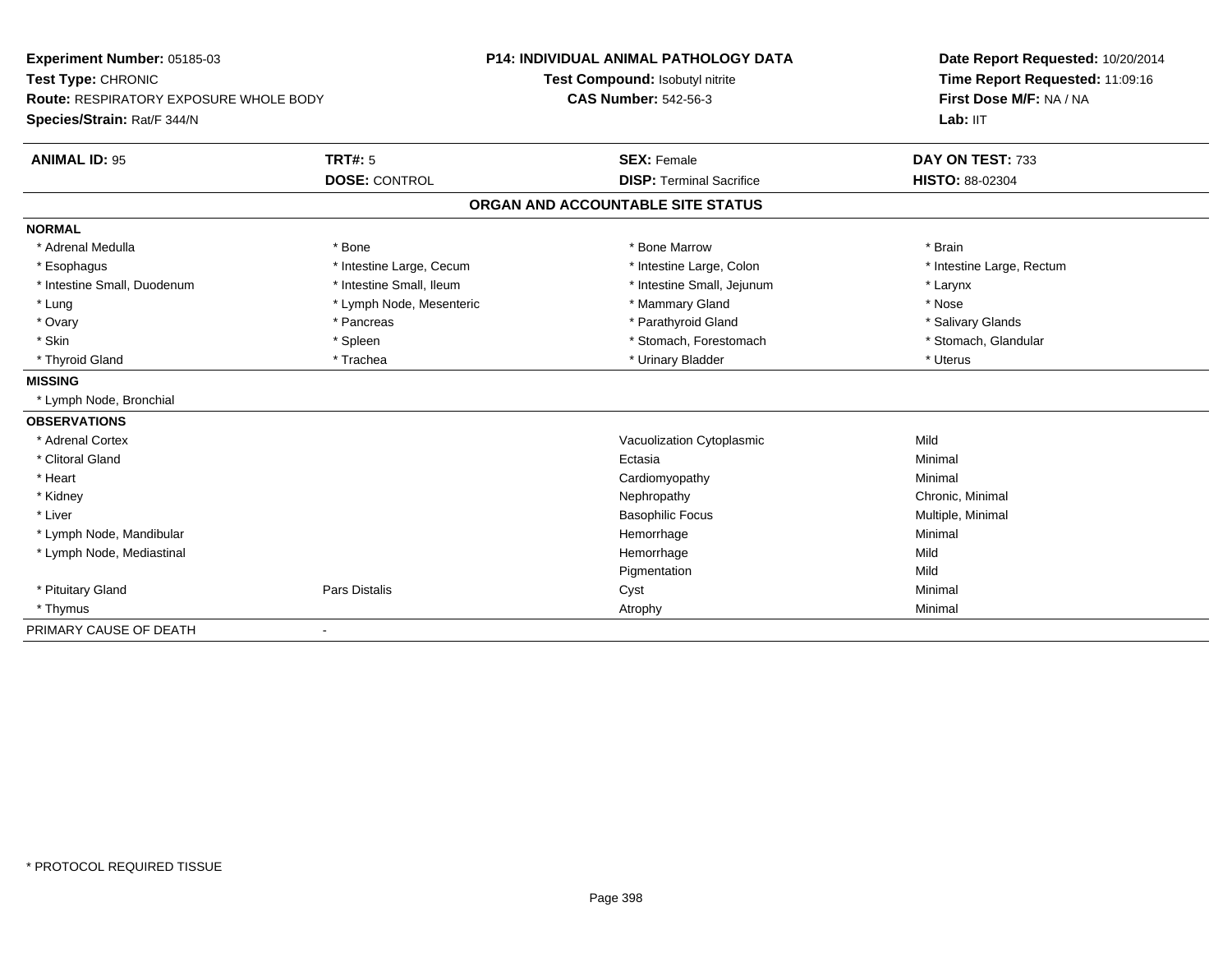| Experiment Number: 05185-03<br>Test Type: CHRONIC<br><b>Route: RESPIRATORY EXPOSURE WHOLE BODY</b><br>Species/Strain: Rat/F 344/N |                          | P14: INDIVIDUAL ANIMAL PATHOLOGY DATA<br>Test Compound: Isobutyl nitrite<br><b>CAS Number: 542-56-3</b> | Date Report Requested: 10/20/2014<br>Time Report Requested: 11:09:16<br>First Dose M/F: NA / NA<br>Lab: IIT |
|-----------------------------------------------------------------------------------------------------------------------------------|--------------------------|---------------------------------------------------------------------------------------------------------|-------------------------------------------------------------------------------------------------------------|
| <b>ANIMAL ID: 96</b>                                                                                                              | <b>TRT#: 5</b>           | <b>SEX: Female</b>                                                                                      | DAY ON TEST: 640                                                                                            |
|                                                                                                                                   | <b>DOSE: CONTROL</b>     | <b>DISP:</b> Moribund Sacrifice                                                                         | HISTO: 88-02305                                                                                             |
|                                                                                                                                   |                          | ORGAN AND ACCOUNTABLE SITE STATUS                                                                       |                                                                                                             |
| <b>NORMAL</b>                                                                                                                     |                          |                                                                                                         |                                                                                                             |
| * Adrenal Cortex                                                                                                                  | * Adrenal Medulla        | * Bone                                                                                                  | * Bone Marrow                                                                                               |
| * Esophagus                                                                                                                       | * Intestine Large, Cecum | * Intestine Large, Colon                                                                                | * Intestine Large, Rectum                                                                                   |
| * Intestine Small, Duodenum                                                                                                       | * Intestine Small, Ileum | * Intestine Small, Jejunum                                                                              | * Larynx                                                                                                    |
| * Lymph Node, Bronchial                                                                                                           | * Lymph Node, Mandibular | * Lymph Node, Mesenteric                                                                                | * Nose                                                                                                      |
| * Pancreas                                                                                                                        | * Salivary Glands        | * Skin                                                                                                  | * Spleen                                                                                                    |
| * Stomach, Forestomach                                                                                                            | * Stomach, Glandular     | * Thyroid Gland                                                                                         | * Trachea                                                                                                   |
| * Urinary Bladder                                                                                                                 | * Uterus                 |                                                                                                         |                                                                                                             |
| <b>MISSING</b>                                                                                                                    |                          |                                                                                                         |                                                                                                             |
| * Parathyroid Gland                                                                                                               |                          |                                                                                                         |                                                                                                             |
| <b>OBSERVATIONS</b>                                                                                                               |                          |                                                                                                         |                                                                                                             |
| * Brain                                                                                                                           |                          | Compression                                                                                             | Mild                                                                                                        |
|                                                                                                                                   |                          | Hemorrhage                                                                                              | Minimal                                                                                                     |
|                                                                                                                                   |                          | Hydrocephalus                                                                                           | Mild                                                                                                        |
| [Compression TGLS = 2-1]                                                                                                          |                          |                                                                                                         |                                                                                                             |
| * Clitoral Gland                                                                                                                  |                          | Ectasia                                                                                                 | Mild                                                                                                        |
| * Heart                                                                                                                           |                          | Cardiomyopathy                                                                                          | Minimal                                                                                                     |
| * Kidney                                                                                                                          |                          | Nephropathy                                                                                             | Chronic, Mild                                                                                               |
| * Liver                                                                                                                           |                          | <b>Basophilic Focus</b>                                                                                 | Minimal                                                                                                     |
|                                                                                                                                   |                          | Developmental Malformation                                                                              | Mild                                                                                                        |
| [ Developmental Malformation TGLS = 3-12 ]                                                                                        |                          |                                                                                                         |                                                                                                             |
| * Lung                                                                                                                            |                          | Hemorrhage                                                                                              | Mild                                                                                                        |
| * Lymph Node, Mediastinal                                                                                                         |                          | Pigmentation                                                                                            | Mild                                                                                                        |
| * Mammary Gland                                                                                                                   |                          | Lactation                                                                                               | Mild                                                                                                        |
| * Ovary                                                                                                                           |                          | Cyst                                                                                                    | Minimal                                                                                                     |
| * Pituitary Gland                                                                                                                 | <b>Pars Distalis</b>     | Adenoma                                                                                                 |                                                                                                             |
| [Adenoma TGLS = $1-1$ ]                                                                                                           |                          |                                                                                                         |                                                                                                             |
| * Thymus                                                                                                                          |                          | Atrophy                                                                                                 | Mild                                                                                                        |
| PRIMARY CAUSE OF DEATH                                                                                                            | $\blacksquare$           |                                                                                                         |                                                                                                             |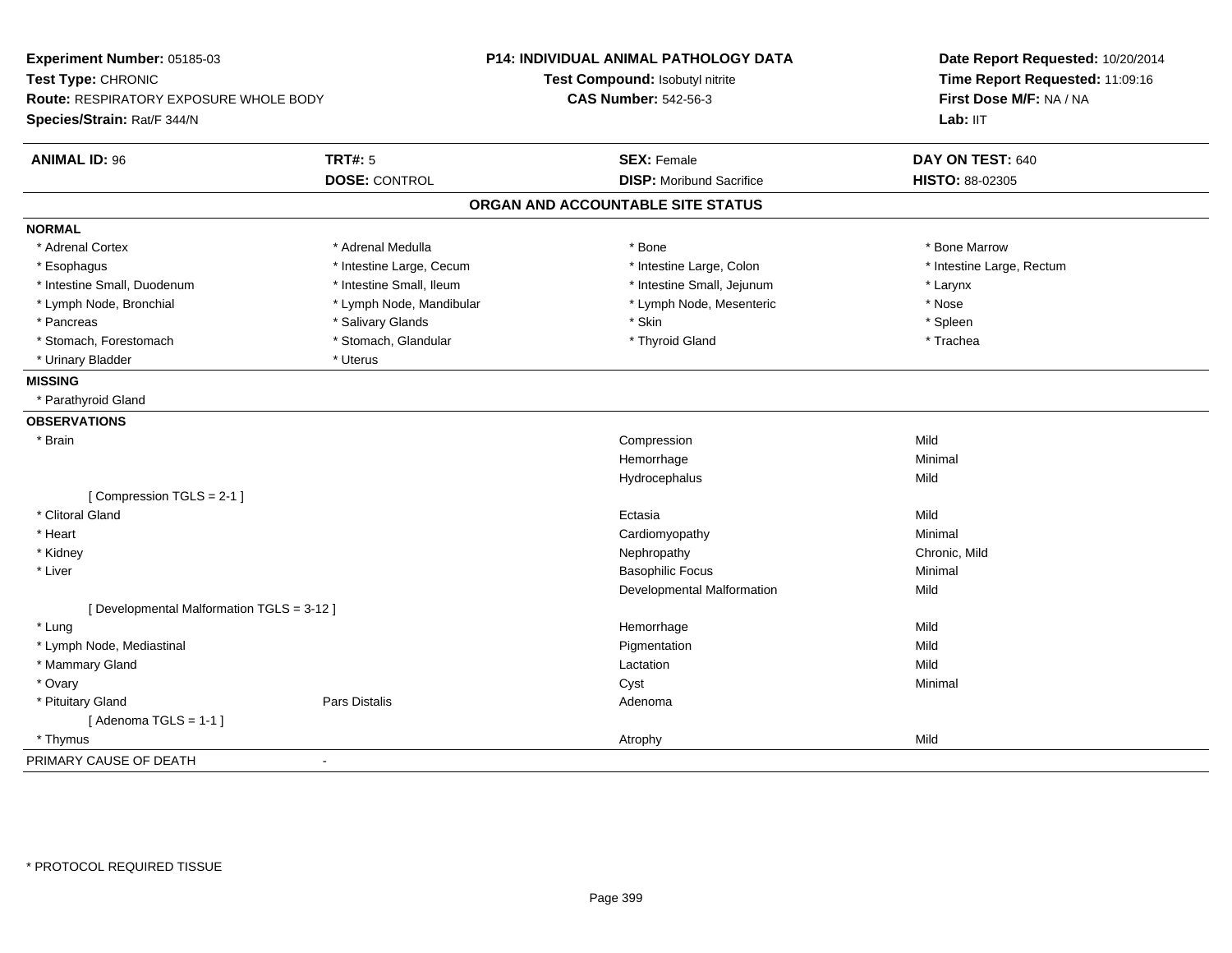| Experiment Number: 05185-03<br>Test Type: CHRONIC<br><b>Route: RESPIRATORY EXPOSURE WHOLE BODY</b><br>Species/Strain: Rat/F 344/N |                          | <b>P14: INDIVIDUAL ANIMAL PATHOLOGY DATA</b><br>Test Compound: Isobutyl nitrite<br><b>CAS Number: 542-56-3</b> | Date Report Requested: 10/20/2014<br>Time Report Requested: 11:09:16<br>First Dose M/F: NA / NA<br>Lab: IIT |
|-----------------------------------------------------------------------------------------------------------------------------------|--------------------------|----------------------------------------------------------------------------------------------------------------|-------------------------------------------------------------------------------------------------------------|
| <b>ANIMAL ID: 97</b>                                                                                                              | <b>TRT#: 5</b>           | <b>SEX: Female</b>                                                                                             | DAY ON TEST: 666                                                                                            |
|                                                                                                                                   | <b>DOSE: CONTROL</b>     | <b>DISP:</b> Moribund Sacrifice                                                                                | <b>HISTO: 88-02306</b>                                                                                      |
|                                                                                                                                   |                          | ORGAN AND ACCOUNTABLE SITE STATUS                                                                              |                                                                                                             |
| <b>NORMAL</b>                                                                                                                     |                          |                                                                                                                |                                                                                                             |
| * Adrenal Medulla                                                                                                                 | * Bone                   | * Brain                                                                                                        | * Esophagus                                                                                                 |
| * Heart                                                                                                                           | * Intestine Large, Cecum | * Intestine Large, Colon                                                                                       | * Intestine Large, Rectum                                                                                   |
| * Intestine Small, Duodenum                                                                                                       | * Intestine Small, Ileum | * Intestine Small, Jejunum                                                                                     | * Larynx                                                                                                    |
| * Lymph Node, Mesenteric                                                                                                          | * Ovary                  | * Salivary Glands                                                                                              | * Skin                                                                                                      |
| * Stomach, Forestomach                                                                                                            | * Stomach, Glandular     | * Thyroid Gland                                                                                                | * Trachea                                                                                                   |
| * Urinary Bladder                                                                                                                 | * Uterus                 |                                                                                                                |                                                                                                             |
| <b>MISSING</b>                                                                                                                    |                          |                                                                                                                |                                                                                                             |
| * Clitoral Gland                                                                                                                  | * Parathyroid Gland      |                                                                                                                |                                                                                                             |
| <b>OBSERVATIONS</b>                                                                                                               |                          |                                                                                                                |                                                                                                             |
| * Adrenal Cortex                                                                                                                  |                          | Vacuolization Cytoplasmic                                                                                      | Minimal                                                                                                     |
| * Bone Marrow                                                                                                                     |                          | Hyperplasia                                                                                                    | Moderate                                                                                                    |
| * Kidney                                                                                                                          |                          | Cyst                                                                                                           | Moderate                                                                                                    |
|                                                                                                                                   |                          | Leukemia Mononuclear                                                                                           |                                                                                                             |
|                                                                                                                                   |                          | Nephropathy                                                                                                    | Chronic, Mild                                                                                               |
| [Cyst TGLS = $6-7$ ]                                                                                                              |                          |                                                                                                                |                                                                                                             |
| * Liver                                                                                                                           |                          | Leukemia Mononuclear                                                                                           |                                                                                                             |
| * Lung                                                                                                                            |                          | Leukemia Mononuclear                                                                                           |                                                                                                             |
| * Lymph Node, Bronchial                                                                                                           |                          | Leukemia Mononuclear                                                                                           |                                                                                                             |
| * Lymph Node, Mandibular                                                                                                          |                          | Leukemia Mononuclear                                                                                           |                                                                                                             |
| * Lymph Node, Mediastinal                                                                                                         |                          | Leukemia Mononuclear                                                                                           |                                                                                                             |
| * Mammary Gland                                                                                                                   |                          | Fibroadenoma                                                                                                   | Multiple                                                                                                    |
|                                                                                                                                   |                          | Lactation                                                                                                      | Moderate                                                                                                    |
| [Fibroadenoma TGLS = 1,2-12,13]                                                                                                   |                          |                                                                                                                |                                                                                                             |
| * Nose                                                                                                                            |                          | Inflammation                                                                                                   | Mild                                                                                                        |
| * Pancreas                                                                                                                        | <b>Acinar Cell</b>       | Atrophy                                                                                                        | Minimal                                                                                                     |
| * Pituitary Gland                                                                                                                 | Pars Distalis            | Hyperplasia                                                                                                    | Minimal                                                                                                     |
| * Spleen                                                                                                                          |                          | Leukemia Mononuclear                                                                                           |                                                                                                             |
| [Leukemia Mononuclear TGLS = 5-5]                                                                                                 |                          |                                                                                                                |                                                                                                             |
| * Thymus                                                                                                                          |                          | Atrophy                                                                                                        | Mild                                                                                                        |

PRIMARY CAUSE OF DEATH-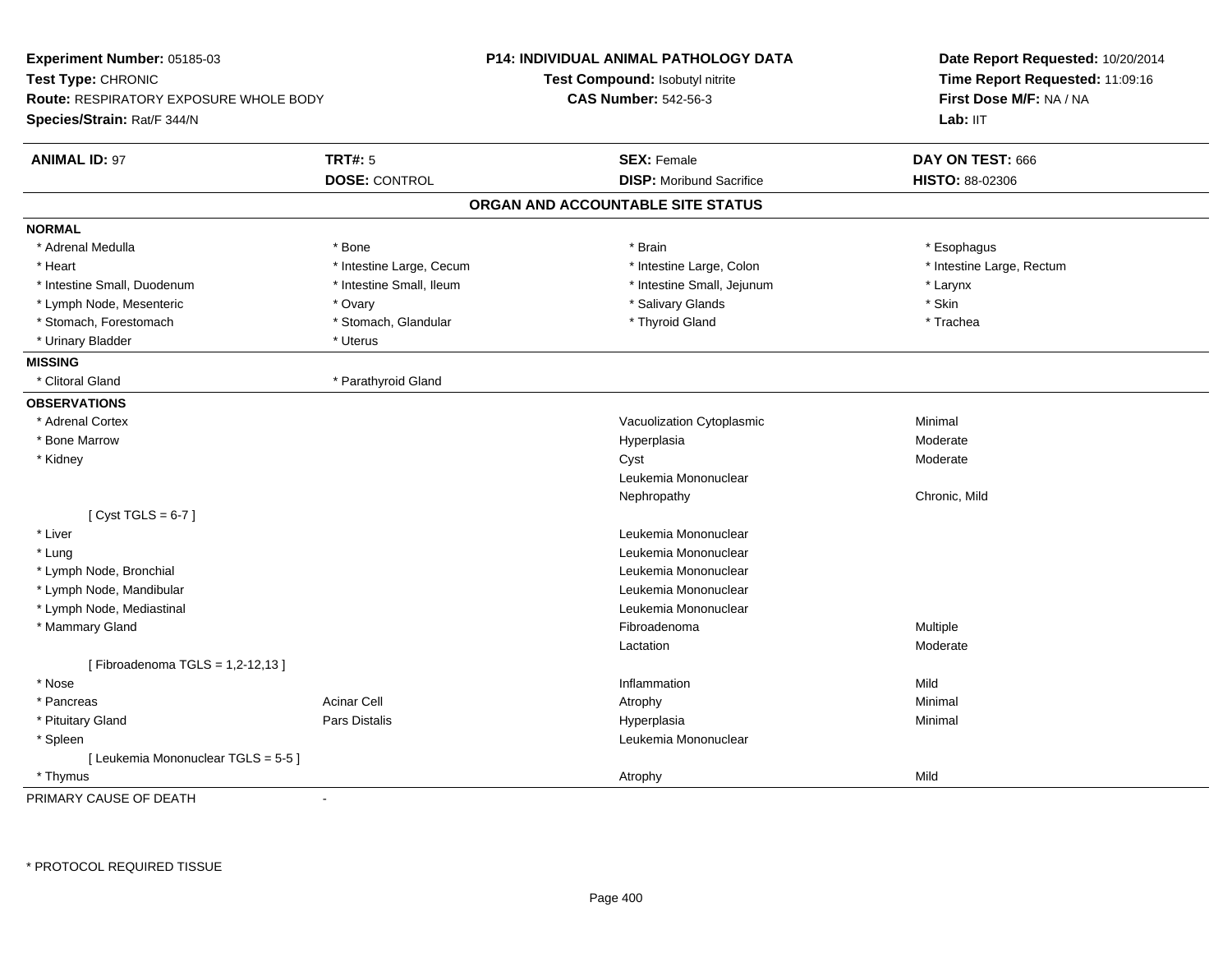| Experiment Number: 05185-03<br><b>Test Type: CHRONIC</b><br><b>Route: RESPIRATORY EXPOSURE WHOLE BODY</b><br>Species/Strain: Rat/F 344/N |  | <b>P14: INDIVIDUAL ANIMAL PATHOLOGY DATA</b><br>Test Compound: Isobutyl nitrite<br><b>CAS Number: 542-56-3</b> | Date Report Requested: 10/20/2014<br>Time Report Requested: 11:09:16<br>First Dose M/F: NA / NA<br>Lab: IIT |
|------------------------------------------------------------------------------------------------------------------------------------------|--|----------------------------------------------------------------------------------------------------------------|-------------------------------------------------------------------------------------------------------------|
| <b>ANIMAL ID: 97</b><br>TRT#: 5<br><b>DOSE: CONTROL</b>                                                                                  |  | <b>SEX:</b> Female<br><b>DISP:</b> Moribund Sacrifice                                                          | DAY ON TEST: 666<br><b>HISTO: 88-02306</b>                                                                  |
|                                                                                                                                          |  | ORGAN AND ACCOUNTABLE SITE STATUS                                                                              |                                                                                                             |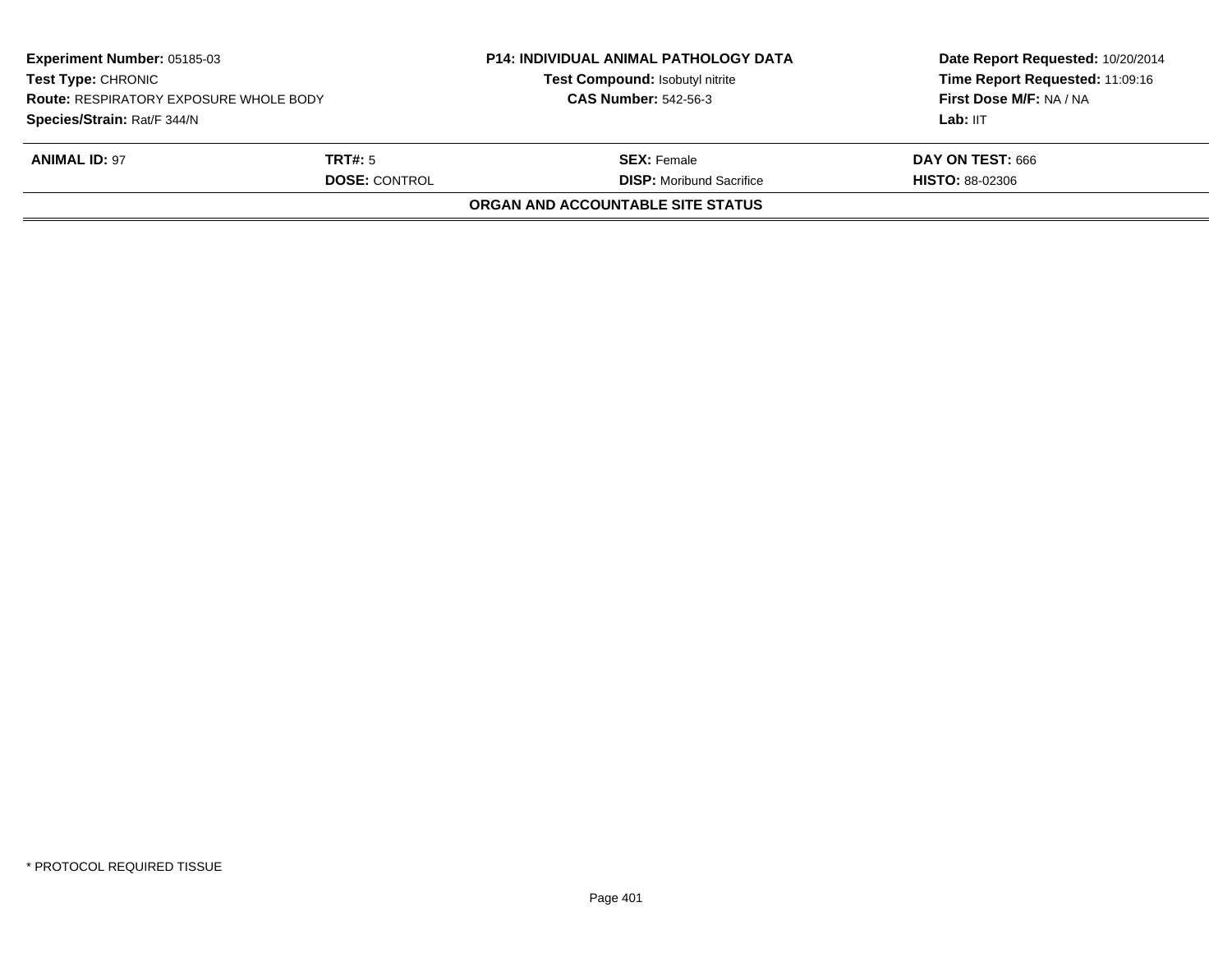| Experiment Number: 05185-03                   |                          | <b>P14: INDIVIDUAL ANIMAL PATHOLOGY DATA</b> | Date Report Requested: 10/20/2014 |  |
|-----------------------------------------------|--------------------------|----------------------------------------------|-----------------------------------|--|
| Test Type: CHRONIC                            |                          | Test Compound: Isobutyl nitrite              | Time Report Requested: 11:09:16   |  |
| <b>Route: RESPIRATORY EXPOSURE WHOLE BODY</b> |                          | <b>CAS Number: 542-56-3</b>                  | First Dose M/F: NA / NA           |  |
| Species/Strain: Rat/F 344/N                   |                          |                                              | Lab: IIT                          |  |
| <b>ANIMAL ID: 98</b>                          | TRT#: 5                  | <b>SEX: Female</b>                           | DAY ON TEST: 735                  |  |
|                                               | <b>DOSE: CONTROL</b>     | <b>DISP: Terminal Sacrifice</b>              | HISTO: 88-02307                   |  |
|                                               |                          | ORGAN AND ACCOUNTABLE SITE STATUS            |                                   |  |
| <b>NORMAL</b>                                 |                          |                                              |                                   |  |
| * Adrenal Medulla                             | * Bone                   | * Bone Marrow                                | * Brain                           |  |
| * Esophagus                                   | * Intestine Large, Cecum | * Intestine Large, Colon                     | * Intestine Large, Rectum         |  |
| * Intestine Small, Duodenum                   | * Intestine Small, Ileum | * Intestine Small, Jejunum                   | * Larynx                          |  |
| * Lung                                        | * Lymph Node, Mandibular | * Lymph Node, Mesenteric                     | * Mammary Gland                   |  |
| * Nose                                        | * Ovary                  | * Pancreas                                   | * Parathyroid Gland               |  |
| * Salivary Glands                             | * Skin                   | * Spleen                                     | * Stomach, Forestomach            |  |
| * Stomach, Glandular                          | * Thyroid Gland          | * Trachea                                    | * Urinary Bladder                 |  |
| * Uterus                                      |                          |                                              |                                   |  |
| <b>OBSERVATIONS</b>                           |                          |                                              |                                   |  |
| * Adrenal Cortex                              |                          | Vacuolization Cytoplasmic                    | Minimal                           |  |
| * Clitoral Gland                              |                          | Ectasia                                      | Moderate                          |  |
| * Heart                                       |                          | Cardiomyopathy                               | Minimal                           |  |
| * Kidney                                      |                          | Nephropathy                                  | Chronic, Minimal                  |  |
| * Liver                                       |                          | <b>Basophilic Focus</b>                      | Multiple, Minimal                 |  |
| * Lymph Node, Bronchial                       |                          | Hemorrhage                                   | Mild                              |  |
| * Lymph Node, Mediastinal                     |                          | Hemorrhage                                   | Mild                              |  |
| * Pituitary Gland                             | <b>Pars Distalis</b>     | Adenoma                                      |                                   |  |
|                                               | Pars Distalis            | Hyperplasia                                  | Mild                              |  |
| [Adenoma TGLS = $1-1$ ]                       |                          |                                              |                                   |  |
| * Thymus                                      |                          | Atrophy                                      | Mild                              |  |
| PRIMARY CAUSE OF DEATH                        | $\blacksquare$           |                                              |                                   |  |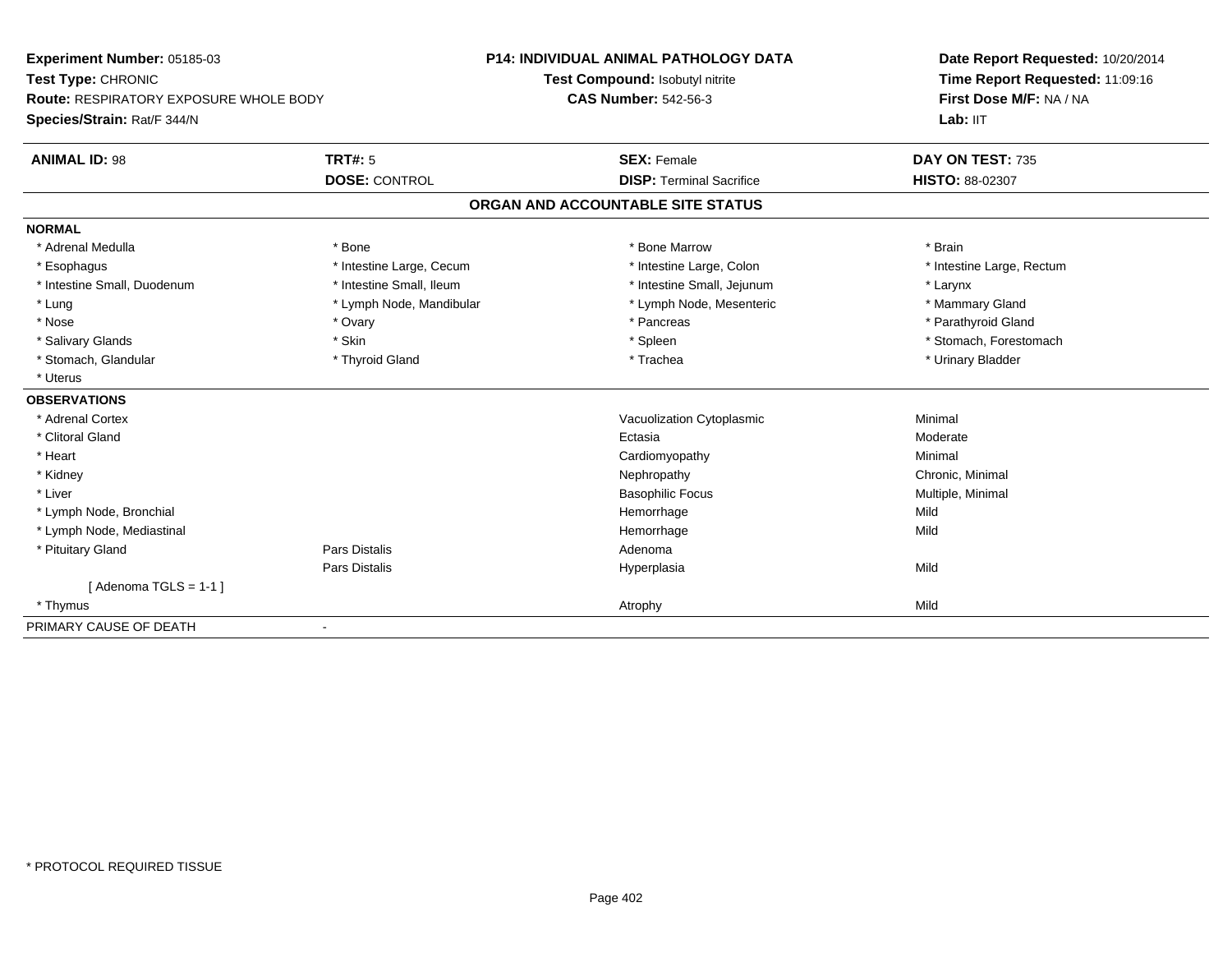| Experiment Number: 05185-03            |                          | P14: INDIVIDUAL ANIMAL PATHOLOGY DATA | Date Report Requested: 10/20/2014<br>Time Report Requested: 11:09:16 |
|----------------------------------------|--------------------------|---------------------------------------|----------------------------------------------------------------------|
| Test Type: CHRONIC                     |                          | Test Compound: Isobutyl nitrite       |                                                                      |
| Route: RESPIRATORY EXPOSURE WHOLE BODY |                          | <b>CAS Number: 542-56-3</b>           | First Dose M/F: NA / NA                                              |
| Species/Strain: Rat/F 344/N            |                          |                                       | Lab: IIT                                                             |
| <b>ANIMAL ID: 99</b>                   | <b>TRT#: 5</b>           | <b>SEX: Female</b>                    | DAY ON TEST: 464                                                     |
|                                        | <b>DOSE: CONTROL</b>     | <b>DISP:</b> Moribund Sacrifice       | HISTO: 88-02308                                                      |
|                                        |                          | ORGAN AND ACCOUNTABLE SITE STATUS     |                                                                      |
| <b>NORMAL</b>                          |                          |                                       |                                                                      |
| * Adrenal Cortex                       | * Adrenal Medulla        | * Bone                                | * Bone Marrow                                                        |
| * Esophagus                            | * Intestine Large, Cecum | * Intestine Large, Colon              | * Intestine Large, Rectum                                            |
| * Intestine Small, Duodenum            | * Intestine Small, Ileum | * Intestine Small, Jejunum            | * Larynx                                                             |
| * Lung                                 | * Lymph Node, Bronchial  | * Lymph Node, Mandibular              | * Lymph Node, Mediastinal                                            |
| * Lymph Node, Mesenteric               | * Nose                   | * Ovary                               | * Parathyroid Gland                                                  |
| * Salivary Glands                      | * Skin                   | * Stomach, Glandular                  | * Thyroid Gland                                                      |
| * Trachea                              | * Urinary Bladder        | * Uterus                              |                                                                      |
| <b>OBSERVATIONS</b>                    |                          |                                       |                                                                      |
| * Brain                                |                          | Compression                           | Moderate                                                             |
| [Compression TGLS = 3-1]               |                          |                                       |                                                                      |
| * Clitoral Gland                       |                          | Ectasia                               | Mild                                                                 |
| * Heart                                |                          | Cardiomyopathy                        | Minimal                                                              |
| * Kidney                               |                          | Mineralization                        | Minimal                                                              |
|                                        |                          | Nephropathy                           | Chronic, Moderate                                                    |
| * Liver                                |                          | Fatty Change                          | Mild                                                                 |
|                                        |                          | Inflammation                          | Mild                                                                 |
| [Fatty Change TGLS = 6,7-14,4-5,5-13]  |                          |                                       |                                                                      |
| * Mammary Gland                        |                          | Lactation                             | Mild                                                                 |
| * Pancreas                             | <b>Acinar Cell</b>       | Atrophy                               | Minimal                                                              |
| * Pituitary Gland                      | Pars Distalis            | Adenoma                               |                                                                      |
| [Adenoma TGLS = $2-1$ ]                |                          |                                       |                                                                      |
| * Spleen                               |                          | Hematopoietic Cell Proliferation      | Mild                                                                 |
| * Stomach, Forestomach                 |                          | Ulcer                                 | Multiple, Moderate                                                   |
| [ $Uicer TGLS = 1-4,12$ ]              |                          |                                       |                                                                      |
| * Thymus                               |                          | Atrophy                               | Minimal                                                              |
| PRIMARY CAUSE OF DEATH                 | $\blacksquare$           |                                       |                                                                      |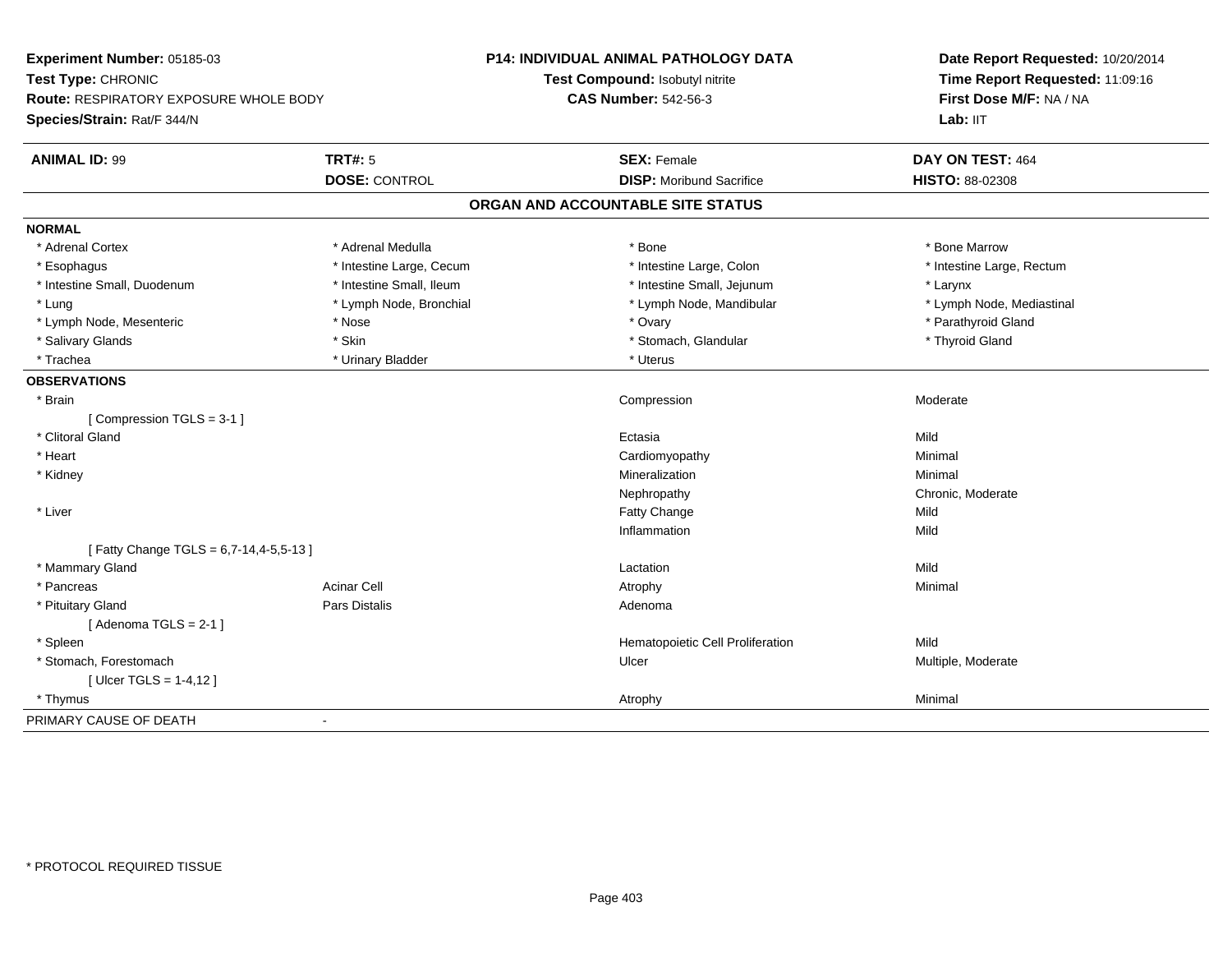| <b>Experiment Number: 05185-03</b>            |                            | <b>P14: INDIVIDUAL ANIMAL PATHOLOGY DATA</b> | Date Report Requested: 10/20/2014                          |  |
|-----------------------------------------------|----------------------------|----------------------------------------------|------------------------------------------------------------|--|
| Test Type: CHRONIC                            |                            | <b>Test Compound: Isobutyl nitrite</b>       | Time Report Requested: 11:09:16<br>First Dose M/F: NA / NA |  |
| <b>Route: RESPIRATORY EXPOSURE WHOLE BODY</b> |                            | <b>CAS Number: 542-56-3</b>                  |                                                            |  |
| Species/Strain: Rat/F 344/N                   |                            |                                              | Lab: IIT                                                   |  |
| <b>ANIMAL ID: 100</b>                         | <b>TRT#: 5</b>             | <b>SEX: Female</b>                           | DAY ON TEST: 720                                           |  |
|                                               | <b>DOSE: CONTROL</b>       | <b>DISP: Natural Death</b>                   | HISTO: 88-02309                                            |  |
|                                               |                            | ORGAN AND ACCOUNTABLE SITE STATUS            |                                                            |  |
| <b>NORMAL</b>                                 |                            |                                              |                                                            |  |
| * Bone                                        | * Brain                    | * Clitoral Gland                             | * Esophagus                                                |  |
| * Intestine Large, Cecum                      | * Intestine Large, Colon   | * Intestine Large, Rectum                    | * Intestine Small, Duodenum                                |  |
| * Intestine Small, Ileum                      | * Intestine Small, Jejunum | * Larynx                                     | * Nose                                                     |  |
| * Parathyroid Gland                           | * Salivary Glands          | * Skin                                       | * Thyroid Gland                                            |  |
| * Trachea                                     | * Urinary Bladder          |                                              |                                                            |  |
| <b>MISSING</b>                                |                            |                                              |                                                            |  |
| * Lymph Node, Bronchial                       |                            |                                              |                                                            |  |
| <b>OBSERVATIONS</b>                           |                            |                                              |                                                            |  |
| * Adrenal Cortex                              |                            | Leukemia Mononuclear                         |                                                            |  |
| * Adrenal Medulla                             |                            | Hyperplasia                                  | Mild                                                       |  |
|                                               |                            | Leukemia Mononuclear                         |                                                            |  |
| * Bone Marrow                                 |                            | Leukemia Mononuclear                         |                                                            |  |
| [ Leukemia Mononuclear TGLS = 1-4,12 ]        |                            |                                              |                                                            |  |
| * Heart                                       |                            | Cardiomyopathy                               | Mild                                                       |  |
|                                               |                            | Leukemia Mononuclear                         |                                                            |  |
| * Kidney                                      |                            | Leukemia Mononuclear                         |                                                            |  |
|                                               |                            | Nephropathy                                  | Chronic, Minimal                                           |  |
|                                               |                            | Pigmentation                                 | Minimal                                                    |  |
| * Liver                                       |                            | Leukemia Mononuclear                         |                                                            |  |
| [ Leukemia Mononuclear TGLS = 2-5 ]           |                            |                                              |                                                            |  |
| * Lung                                        |                            | Leukemia Mononuclear                         |                                                            |  |
| [ Leukemia Mononuclear TGLS = 2-5 ]           |                            |                                              |                                                            |  |
| * Lymph Node, Mandibular                      |                            | Hyperplasia                                  | Plasma Cell, Moderate                                      |  |
| * Lymph Node, Mediastinal                     |                            | Leukemia Mononuclear                         |                                                            |  |
| * Lymph Node, Mesenteric                      |                            | Leukemia Mononuclear                         |                                                            |  |
| * Mammary Gland                               |                            | Leukemia Mononuclear                         |                                                            |  |
| [ Leukemia Mononuclear TGLS = 2-5 ]           |                            |                                              |                                                            |  |
| * Ovary                                       |                            | Leukemia Mononuclear                         |                                                            |  |
| [ Leukemia Mononuclear TGLS = 2-5 ]           |                            |                                              |                                                            |  |
| * Pancreas                                    |                            | Leukemia Mononuclear                         |                                                            |  |
|                                               |                            |                                              |                                                            |  |
|                                               |                            |                                              |                                                            |  |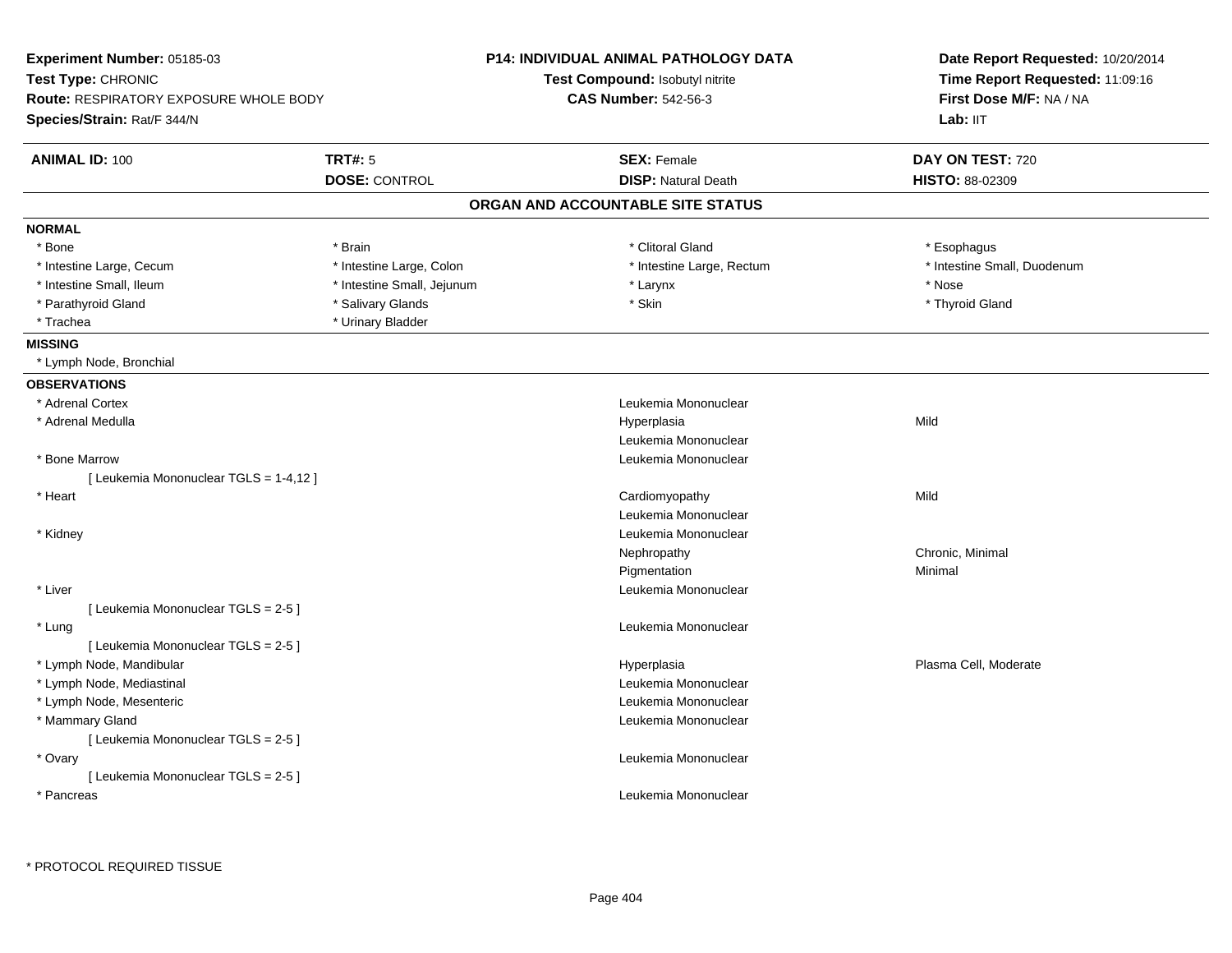| Experiment Number: 05185-03<br>Test Type: CHRONIC<br><b>Route: RESPIRATORY EXPOSURE WHOLE BODY</b><br>Species/Strain: Rat/F 344/N |                      | <b>P14: INDIVIDUAL ANIMAL PATHOLOGY DATA</b><br>Test Compound: Isobutyl nitrite<br><b>CAS Number: 542-56-3</b> | Date Report Requested: 10/20/2014<br>Time Report Requested: 11:09:16<br>First Dose M/F: NA / NA<br>Lab: IIT |
|-----------------------------------------------------------------------------------------------------------------------------------|----------------------|----------------------------------------------------------------------------------------------------------------|-------------------------------------------------------------------------------------------------------------|
| <b>ANIMAL ID: 100</b>                                                                                                             | <b>TRT#: 5</b>       | <b>SEX: Female</b>                                                                                             | <b>DAY ON TEST: 720</b>                                                                                     |
|                                                                                                                                   | <b>DOSE: CONTROL</b> | <b>DISP: Natural Death</b>                                                                                     | <b>HISTO: 88-02309</b>                                                                                      |
|                                                                                                                                   |                      | ORGAN AND ACCOUNTABLE SITE STATUS                                                                              |                                                                                                             |
| [Leukemia Mononuclear TGLS = 2-5]                                                                                                 |                      |                                                                                                                |                                                                                                             |
| * Pituitary Gland                                                                                                                 | Pars Distalis        | Adenoma                                                                                                        |                                                                                                             |
|                                                                                                                                   |                      | Leukemia Mononuclear                                                                                           |                                                                                                             |
| * Spleen                                                                                                                          |                      | Leukemia Mononuclear                                                                                           |                                                                                                             |
| [Leukemia Mononuclear TGLS = 1-12]                                                                                                |                      |                                                                                                                |                                                                                                             |
| * Stomach, Forestomach                                                                                                            |                      | Leukemia Mononuclear                                                                                           |                                                                                                             |
|                                                                                                                                   |                      | Ulcer                                                                                                          | Mild                                                                                                        |
| * Stomach, Glandular                                                                                                              |                      | Leukemia Mononuclear                                                                                           |                                                                                                             |
| * Thymus                                                                                                                          |                      | Atrophy                                                                                                        | Marked                                                                                                      |
|                                                                                                                                   |                      | Leukemia Mononuclear                                                                                           |                                                                                                             |
| * Uterus                                                                                                                          |                      | Leukemia Mononuclear                                                                                           |                                                                                                             |
| PRIMARY CAUSE OF DEATH                                                                                                            |                      |                                                                                                                |                                                                                                             |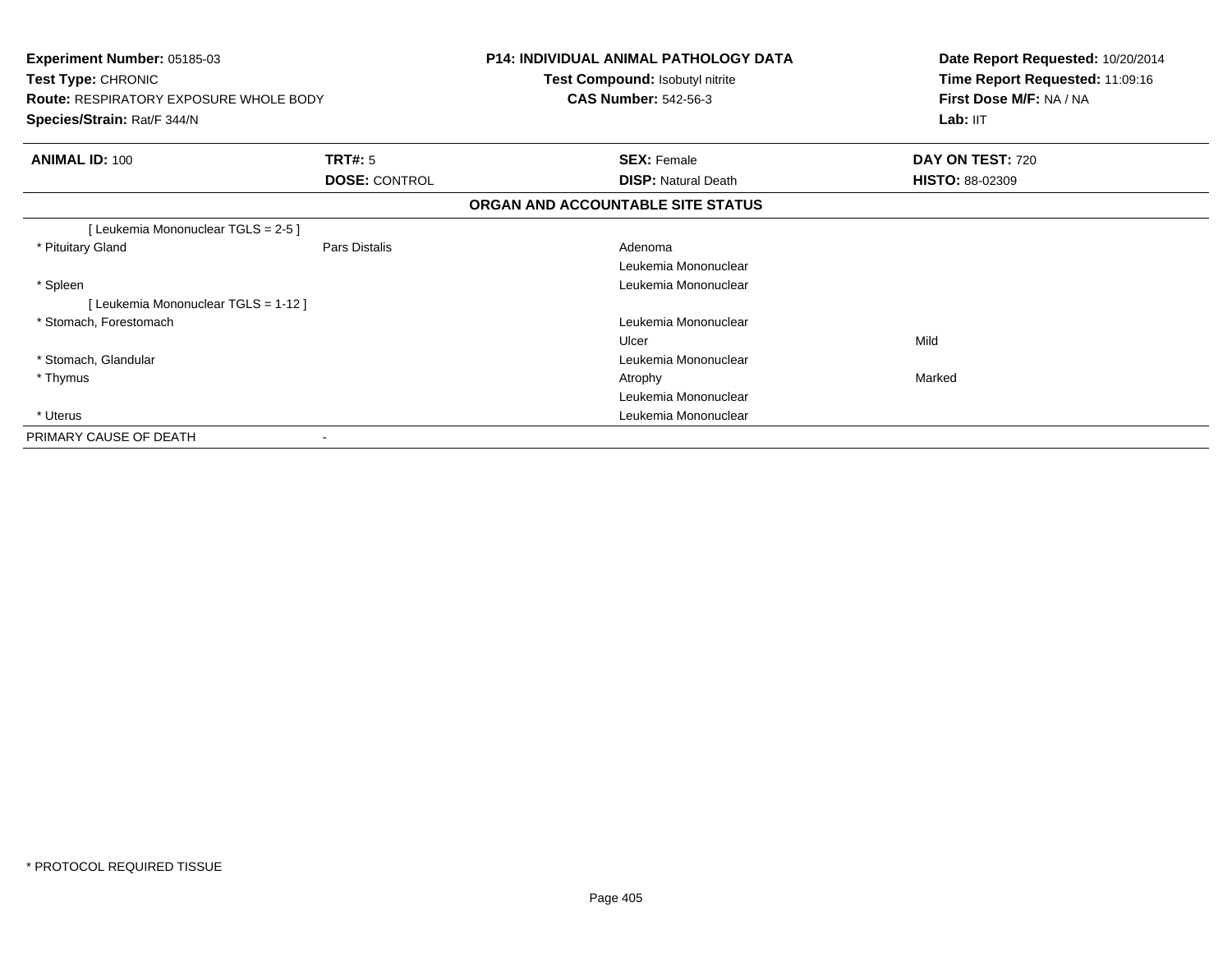| Experiment Number: 05185-03<br>Test Type: CHRONIC<br>Route: RESPIRATORY EXPOSURE WHOLE BODY<br>Species/Strain: Rat/F 344/N |                             | P14: INDIVIDUAL ANIMAL PATHOLOGY DATA<br>Test Compound: Isobutyl nitrite<br><b>CAS Number: 542-56-3</b> | Date Report Requested: 10/20/2014<br>Time Report Requested: 11:09:16<br>First Dose M/F: NA / NA<br>Lab: IIT |
|----------------------------------------------------------------------------------------------------------------------------|-----------------------------|---------------------------------------------------------------------------------------------------------|-------------------------------------------------------------------------------------------------------------|
| <b>ANIMAL ID: 101</b>                                                                                                      | <b>TRT#: 5</b>              | <b>SEX: Female</b>                                                                                      | DAY ON TEST: 734                                                                                            |
|                                                                                                                            | <b>DOSE: CONTROL</b>        | <b>DISP: Terminal Sacrifice</b>                                                                         | HISTO: 88-02310                                                                                             |
|                                                                                                                            |                             | ORGAN AND ACCOUNTABLE SITE STATUS                                                                       |                                                                                                             |
| <b>NORMAL</b>                                                                                                              |                             |                                                                                                         |                                                                                                             |
| * Adrenal Medulla                                                                                                          | * Bone                      | * Bone Marrow                                                                                           | * Brain                                                                                                     |
| * Clitoral Gland                                                                                                           | * Esophagus                 | * Intestine Large, Cecum                                                                                | * Intestine Large, Colon                                                                                    |
| * Intestine Large, Rectum                                                                                                  | * Intestine Small, Duodenum | * Intestine Small, Ileum                                                                                | * Intestine Small, Jejunum                                                                                  |
| * Larynx                                                                                                                   | * Lymph Node, Mandibular    | * Lymph Node, Mesenteric                                                                                | * Nose                                                                                                      |
| * Parathyroid Gland                                                                                                        | * Salivary Glands           | * Skin                                                                                                  | * Spleen                                                                                                    |
| * Stomach, Forestomach                                                                                                     | * Stomach, Glandular        | * Thyroid Gland                                                                                         | * Trachea                                                                                                   |
| * Urinary Bladder                                                                                                          | * Uterus                    |                                                                                                         |                                                                                                             |
| <b>MISSING</b>                                                                                                             |                             |                                                                                                         |                                                                                                             |
| * Lymph Node, Bronchial                                                                                                    |                             |                                                                                                         |                                                                                                             |
| <b>OBSERVATIONS</b>                                                                                                        |                             |                                                                                                         |                                                                                                             |
| * Adrenal Cortex                                                                                                           |                             | Hyperplasia                                                                                             | Minimal                                                                                                     |
| * Heart                                                                                                                    |                             | Cardiomyopathy                                                                                          | Minimal                                                                                                     |
| * Kidney                                                                                                                   |                             | Nephropathy                                                                                             | Chronic, Minimal                                                                                            |
| * Liver                                                                                                                    |                             | <b>Basophilic Focus</b>                                                                                 | Minimal                                                                                                     |
| * Lung                                                                                                                     |                             | Hemorrhage                                                                                              | Mild                                                                                                        |
| * Lymph Node, Mediastinal                                                                                                  |                             | Hemorrhage                                                                                              | Minimal                                                                                                     |
| * Mammary Gland                                                                                                            |                             | Adenocarcinoma                                                                                          |                                                                                                             |
|                                                                                                                            |                             | Fibroadenoma                                                                                            |                                                                                                             |
| [Adenocarcinoma TGLS = 1-13]<br>[Fibroadenoma TGLS = 2-12]                                                                 |                             |                                                                                                         |                                                                                                             |
| * Ovary                                                                                                                    |                             | Cyst                                                                                                    | Mild                                                                                                        |
| * Pancreas                                                                                                                 | <b>Acinar Cell</b>          | Atrophy                                                                                                 | Mild                                                                                                        |
| * Pituitary Gland                                                                                                          | Pars Distalis               | Cyst                                                                                                    | Moderate                                                                                                    |
| * Thymus                                                                                                                   |                             | Atrophy                                                                                                 | Minimal                                                                                                     |
| PRIMARY CAUSE OF DEATH                                                                                                     | $\blacksquare$              |                                                                                                         |                                                                                                             |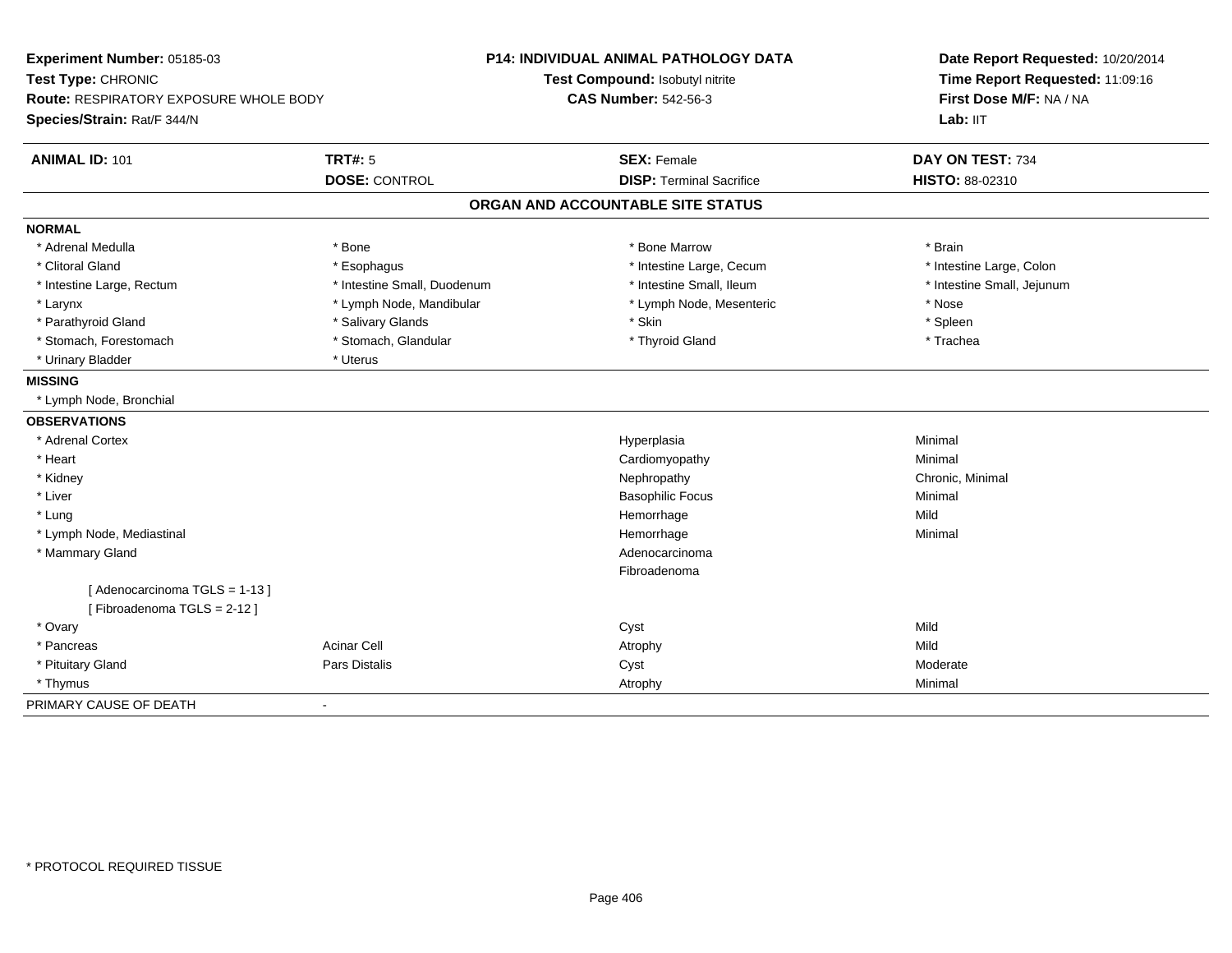| Experiment Number: 05185-03                   |                             | <b>P14: INDIVIDUAL ANIMAL PATHOLOGY DATA</b> | Date Report Requested: 10/20/2014<br>Time Report Requested: 11:09:16 |  |
|-----------------------------------------------|-----------------------------|----------------------------------------------|----------------------------------------------------------------------|--|
| Test Type: CHRONIC                            |                             | Test Compound: Isobutyl nitrite              |                                                                      |  |
| <b>Route: RESPIRATORY EXPOSURE WHOLE BODY</b> |                             | <b>CAS Number: 542-56-3</b>                  | First Dose M/F: NA / NA                                              |  |
| Species/Strain: Rat/F 344/N                   |                             |                                              | Lab: IIT                                                             |  |
| <b>ANIMAL ID: 102</b>                         | <b>TRT#: 5</b>              | <b>SEX: Female</b>                           | DAY ON TEST: 733                                                     |  |
|                                               | <b>DOSE: CONTROL</b>        | <b>DISP: Terminal Sacrifice</b>              | HISTO: 88-02311                                                      |  |
|                                               |                             | ORGAN AND ACCOUNTABLE SITE STATUS            |                                                                      |  |
| <b>NORMAL</b>                                 |                             |                                              |                                                                      |  |
| * Adrenal Medulla                             | * Bone                      | * Bone Marrow                                | * Brain                                                              |  |
| * Clitoral Gland                              | * Esophagus                 | * Intestine Large, Cecum                     | * Intestine Large, Colon                                             |  |
| * Intestine Large, Rectum                     | * Intestine Small, Duodenum | * Intestine Small, Ileum                     | * Intestine Small, Jejunum                                           |  |
| * Larynx                                      | * Lymph Node, Bronchial     | * Lymph Node, Mandibular                     | * Lymph Node, Mesenteric                                             |  |
| * Parathyroid Gland                           | * Salivary Glands           | * Skin                                       | * Spleen                                                             |  |
| * Stomach, Forestomach                        | * Stomach, Glandular        | * Thyroid Gland                              | * Trachea                                                            |  |
| * Urinary Bladder                             | * Uterus                    |                                              |                                                                      |  |
| <b>OBSERVATIONS</b>                           |                             |                                              |                                                                      |  |
| * Adrenal Cortex                              |                             | Angiectasis                                  | Minimal                                                              |  |
| * Heart                                       |                             | Cardiomyopathy                               | Minimal                                                              |  |
| * Kidney                                      |                             | Nephropathy                                  | Chronic, Mild                                                        |  |
| * Liver                                       |                             | <b>Basophilic Focus</b>                      | Multiple, Minimal                                                    |  |
|                                               |                             | <b>Eosinophilic Focus</b>                    | Mild                                                                 |  |
| * Lung                                        | Alveolar Epith              | Hyperplasia                                  | Minimal                                                              |  |
| * Lymph Node, Mediastinal                     |                             | Hemorrhage                                   | Mild                                                                 |  |
|                                               |                             | Pigmentation                                 | Mild                                                                 |  |
| * Mammary Gland                               |                             | Lactation                                    | Minimal                                                              |  |
| $*$ Nose                                      | Olfactory Epi               | <b>Cytoplasmic Alteration</b>                | Mild                                                                 |  |
|                                               | Nasolacrim Dct              | Inflammation                                 | Minimal                                                              |  |
| * Ovary                                       |                             | Cyst                                         | Mild                                                                 |  |
| * Pancreas                                    | <b>Acinar Cell</b>          | Atrophy                                      | Mild                                                                 |  |
| * Pituitary Gland                             | Pars Distalis               | Angiectasis                                  | Moderate                                                             |  |
| [Angiectasis TGLS = 1-1]                      |                             |                                              |                                                                      |  |
| * Thymus                                      |                             | Atrophy                                      | Mild                                                                 |  |
| PRIMARY CAUSE OF DEATH                        | $\blacksquare$              |                                              |                                                                      |  |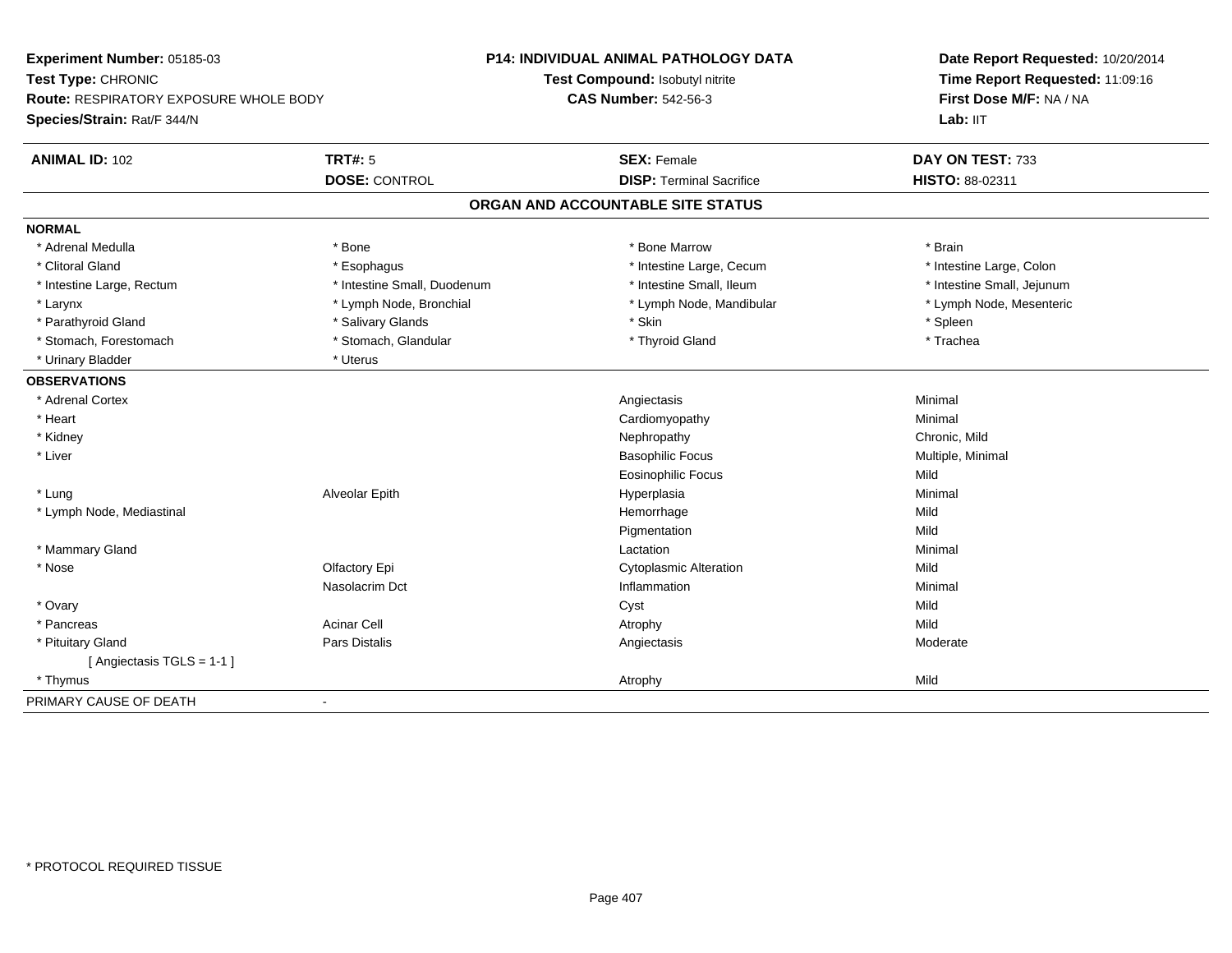| Experiment Number: 05185-03<br>Test Type: CHRONIC<br>Route: RESPIRATORY EXPOSURE WHOLE BODY |                            | P14: INDIVIDUAL ANIMAL PATHOLOGY DATA<br>Test Compound: Isobutyl nitrite<br><b>CAS Number: 542-56-3</b> | Date Report Requested: 10/20/2014<br>Time Report Requested: 11:09:16<br>First Dose M/F: NA / NA |
|---------------------------------------------------------------------------------------------|----------------------------|---------------------------------------------------------------------------------------------------------|-------------------------------------------------------------------------------------------------|
| Species/Strain: Rat/F 344/N                                                                 |                            |                                                                                                         | Lab: IIT                                                                                        |
| <b>ANIMAL ID: 103</b>                                                                       | <b>TRT#: 5</b>             | <b>SEX: Female</b>                                                                                      | DAY ON TEST: 457                                                                                |
|                                                                                             | <b>DOSE: CONTROL</b>       | <b>DISP:</b> Scheduled Sacrifice                                                                        | HISTO: 88-02312                                                                                 |
|                                                                                             |                            | ORGAN AND ACCOUNTABLE SITE STATUS                                                                       |                                                                                                 |
| <b>NORMAL</b>                                                                               |                            |                                                                                                         |                                                                                                 |
| * Bone                                                                                      | * Brain                    | * Esophagus                                                                                             | * Heart                                                                                         |
| * Intestine Large, Cecum                                                                    | * Intestine Large, Colon   | * Intestine Large, Rectum                                                                               | * Intestine Small, Duodenum                                                                     |
| * Intestine Small, Ileum                                                                    | * Intestine Small, Jejunum | * Larynx                                                                                                | * Lymph Node, Mandibular                                                                        |
| * Mammary Gland                                                                             | * Nose                     | * Ovary                                                                                                 | * Pancreas                                                                                      |
| * Parathyroid Gland                                                                         | * Salivary Glands          | * Skin                                                                                                  | * Stomach, Forestomach                                                                          |
| * Stomach, Glandular                                                                        | * Thyroid Gland            | * Trachea                                                                                               | * Urinary Bladder                                                                               |
| * Uterus                                                                                    |                            |                                                                                                         |                                                                                                 |
| <b>OBSERVATIONS</b>                                                                         |                            |                                                                                                         |                                                                                                 |
| * Adrenal Cortex                                                                            |                            | Leukemia Mononuclear                                                                                    |                                                                                                 |
| * Adrenal Medulla                                                                           |                            | Leukemia Mononuclear                                                                                    |                                                                                                 |
| * Bone Marrow                                                                               |                            | Leukemia Mononuclear                                                                                    |                                                                                                 |
| * Clitoral Gland                                                                            |                            | Ectasia                                                                                                 | Mild                                                                                            |
| * Kidney                                                                                    |                            | Mineralization                                                                                          | Minimal                                                                                         |
|                                                                                             |                            | Nephropathy                                                                                             | Chronic, Mild                                                                                   |
| * Liver                                                                                     |                            | Leukemia Mononuclear                                                                                    |                                                                                                 |
| [ Leukemia Mononuclear TGLS = 1-5 ]                                                         |                            |                                                                                                         |                                                                                                 |
| * Lung                                                                                      |                            | Leukemia Mononuclear                                                                                    |                                                                                                 |
| [ Leukemia Mononuclear TGLS = 1-5 ]                                                         |                            |                                                                                                         |                                                                                                 |
| * Lymph Node, Bronchial                                                                     |                            | Pigmentation                                                                                            | Mild                                                                                            |
| * Lymph Node, Mediastinal                                                                   |                            | Hemorrhage                                                                                              | Minimal                                                                                         |
|                                                                                             |                            | Leukemia Mononuclear                                                                                    |                                                                                                 |
|                                                                                             |                            | Pigmentation                                                                                            | Mild                                                                                            |
| * Lymph Node, Mesenteric                                                                    |                            | Leukemia Mononuclear                                                                                    |                                                                                                 |
| * Pituitary Gland                                                                           | Pars Distalis              | Cyst                                                                                                    | Mild                                                                                            |
| * Spleen                                                                                    |                            | Leukemia Mononuclear                                                                                    |                                                                                                 |
| [ Leukemia Mononuclear TGLS = 2-5 ]                                                         |                            |                                                                                                         |                                                                                                 |
| * Thymus                                                                                    |                            | Atrophy                                                                                                 | Mild                                                                                            |
| PRIMARY CAUSE OF DEATH                                                                      | $\blacksquare$             |                                                                                                         |                                                                                                 |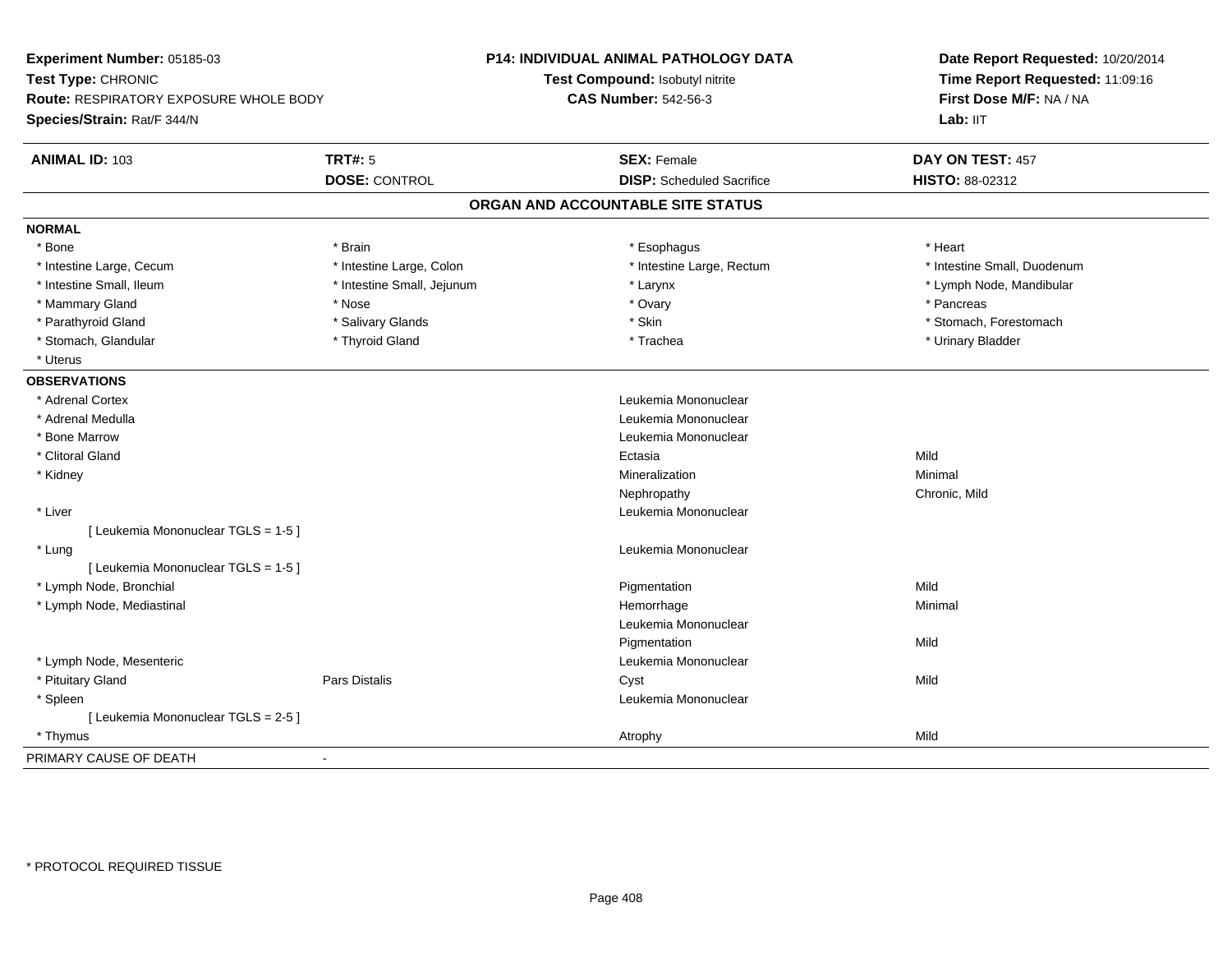| <b>Experiment Number: 05185-03</b>            |                             | <b>P14: INDIVIDUAL ANIMAL PATHOLOGY DATA</b> | Date Report Requested: 10/20/2014<br>Time Report Requested: 11:09:16 |
|-----------------------------------------------|-----------------------------|----------------------------------------------|----------------------------------------------------------------------|
| Test Type: CHRONIC                            |                             | Test Compound: Isobutyl nitrite              |                                                                      |
| <b>Route: RESPIRATORY EXPOSURE WHOLE BODY</b> |                             | <b>CAS Number: 542-56-3</b>                  | First Dose M/F: NA / NA                                              |
| Species/Strain: Rat/F 344/N                   |                             |                                              | Lab: IIT                                                             |
| <b>ANIMAL ID: 104</b>                         | TRT#: 5                     | <b>SEX: Female</b>                           | DAY ON TEST: 457                                                     |
|                                               | <b>DOSE: CONTROL</b>        | <b>DISP:</b> Scheduled Sacrifice             | HISTO: 88-02313                                                      |
|                                               |                             | ORGAN AND ACCOUNTABLE SITE STATUS            |                                                                      |
| <b>NORMAL</b>                                 |                             |                                              |                                                                      |
| * Adrenal Cortex                              | * Adrenal Medulla           | * Bone                                       | * Bone Marrow                                                        |
| * Brain                                       | * Esophagus                 | * Intestine Large, Cecum                     | * Intestine Large, Colon                                             |
| * Intestine Large, Rectum                     | * Intestine Small, Duodenum | * Intestine Small, Ileum                     | * Intestine Small, Jejunum                                           |
| * Larynx                                      | * Lymph Node, Mandibular    | * Lymph Node, Mesenteric                     | * Mammary Gland                                                      |
| * Ovary                                       | * Pancreas                  | * Parathyroid Gland                          | * Pituitary Gland                                                    |
| * Salivary Glands                             | * Skin                      | * Spleen                                     | * Stomach, Forestomach                                               |
| * Stomach, Glandular                          | * Thyroid Gland             | * Trachea                                    | * Urinary Bladder                                                    |
| * Uterus                                      |                             |                                              |                                                                      |
| <b>OBSERVATIONS</b>                           |                             |                                              |                                                                      |
| * Clitoral Gland                              |                             | Ectasia                                      | Mild                                                                 |
|                                               |                             | Inflammation                                 | Minimal                                                              |
| * Heart                                       |                             | Cardiomyopathy                               | Minimal                                                              |
| * Kidney                                      |                             | Mineralization                               | Minimal                                                              |
|                                               |                             | Nephropathy                                  | Chronic, Minimal                                                     |
| * Liver                                       |                             | Hematopoietic Cell Proliferation             | Minimal                                                              |
| * Lung                                        |                             | Hemorrhage                                   | Mild                                                                 |
| * Lymph Node, Bronchial                       |                             | Hemorrhage                                   | Moderate                                                             |
| * Lymph Node, Mediastinal                     |                             | Hemorrhage                                   | Moderate                                                             |
| * Nose                                        | <b>Goblet Cell</b>          | Hyperplasia                                  | Mild                                                                 |
| * Thymus                                      |                             | Atrophy                                      | Minimal                                                              |
| PRIMARY CAUSE OF DEATH                        | $\blacksquare$              |                                              |                                                                      |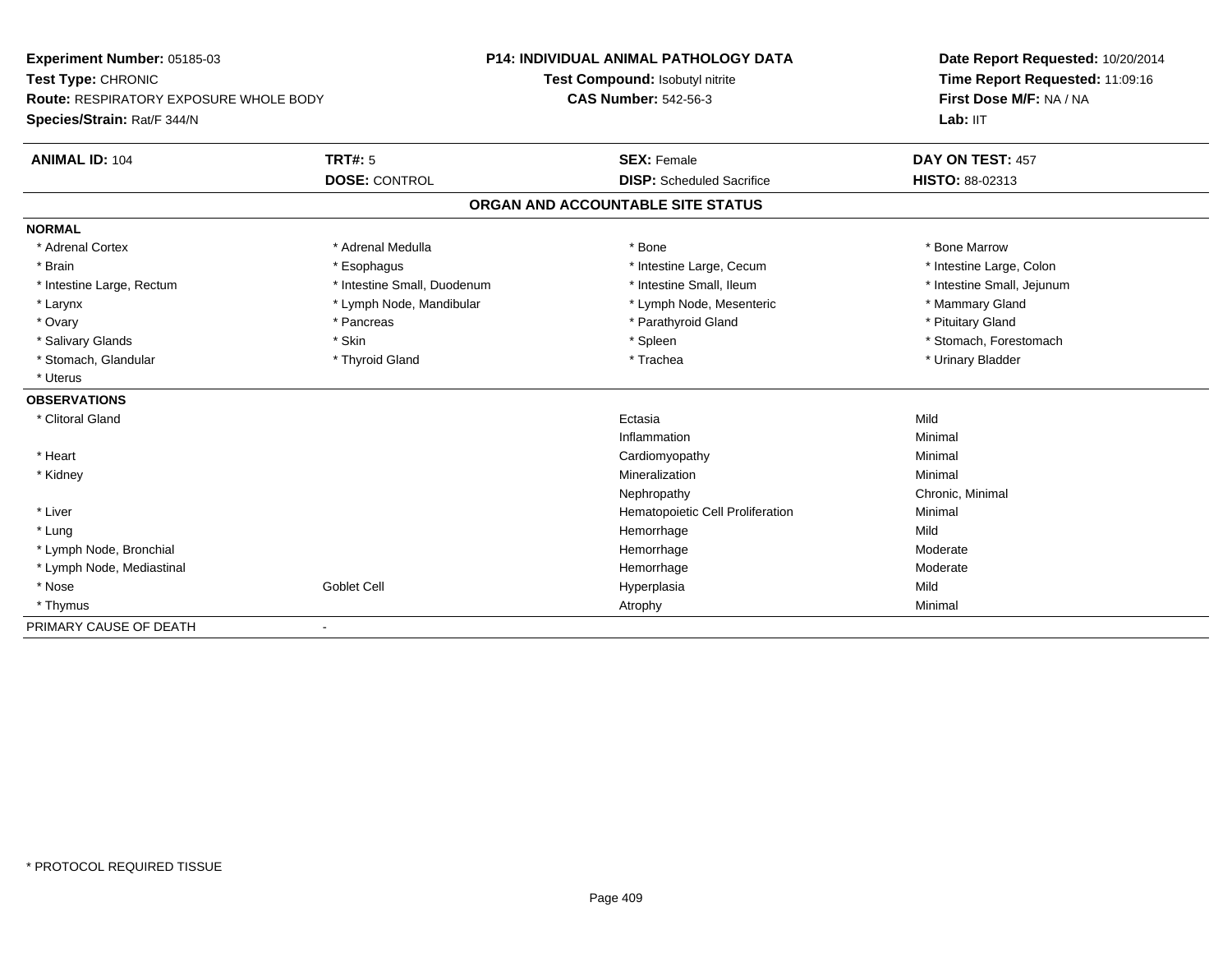| Experiment Number: 05185-03                   | <b>P14: INDIVIDUAL ANIMAL PATHOLOGY DATA</b> |                                   | Date Report Requested: 10/20/2014 |
|-----------------------------------------------|----------------------------------------------|-----------------------------------|-----------------------------------|
| Test Type: CHRONIC                            |                                              | Test Compound: Isobutyl nitrite   | Time Report Requested: 11:09:16   |
| <b>Route: RESPIRATORY EXPOSURE WHOLE BODY</b> | <b>CAS Number: 542-56-3</b>                  |                                   | First Dose M/F: NA / NA           |
| Species/Strain: Rat/F 344/N                   |                                              |                                   | Lab: IIT                          |
| <b>TRT#: 5</b><br><b>ANIMAL ID: 105</b>       |                                              | <b>SEX: Female</b>                | DAY ON TEST: 457                  |
|                                               | <b>DOSE: CONTROL</b>                         | <b>DISP:</b> Scheduled Sacrifice  | <b>HISTO: 88-02314</b>            |
|                                               |                                              | ORGAN AND ACCOUNTABLE SITE STATUS |                                   |
| <b>NORMAL</b>                                 |                                              |                                   |                                   |
| * Adrenal Cortex                              | * Adrenal Medulla                            | * Bone                            | * Brain                           |
| * Clitoral Gland                              | * Esophagus                                  | * Intestine Large, Cecum          | * Intestine Large, Colon          |
| * Intestine Large, Rectum                     | * Intestine Small, Duodenum                  | * Intestine Small, Ileum          | * Intestine Small, Jejunum        |
| * Lung                                        | * Lymph Node, Bronchial                      | * Lymph Node, Mandibular          | * Lymph Node, Mesenteric          |
| * Mammary Gland<br>* Nose                     |                                              | * Ovary                           | * Pancreas                        |
| * Parathyroid Gland                           | * Salivary Glands                            | * Skin                            | * Spleen                          |
| * Stomach, Forestomach                        | * Stomach, Glandular                         | * Thyroid Gland                   | * Trachea                         |
| * Urinary Bladder                             |                                              |                                   |                                   |
| <b>OBSERVATIONS</b>                           |                                              |                                   |                                   |
| * Bone Marrow                                 |                                              | Hyperplasia                       | Minimal                           |
| * Heart                                       |                                              | Cardiomyopathy                    | Minimal                           |
| * Kidney                                      |                                              | Mineralization                    | Minimal                           |
|                                               |                                              | Nephropathy                       | Chronic, Minimal                  |
| * Larynx                                      |                                              | Inflammation                      | Minimal                           |
| * Liver                                       |                                              | <b>Basophilic Focus</b>           | Minimal                           |
| * Lymph Node, Mediastinal                     |                                              | Hemorrhage                        | Minimal                           |
| * Pituitary Gland<br>Pars Distalis            |                                              | Angiectasis                       | Mild                              |
| Pars Distalis                                 |                                              | Hyperplasia                       | Moderate                          |
| [Angiectasis TGLS = $2-1$ ]                   |                                              |                                   |                                   |
| * Thymus                                      |                                              | Atrophy                           | Mild                              |
| * Uterus                                      |                                              | Hemorrhage                        | Marked                            |
| [Hemorrhage TGLS = 3-12]                      |                                              |                                   |                                   |
| PRIMARY CAUSE OF DEATH<br>$\blacksquare$      |                                              |                                   |                                   |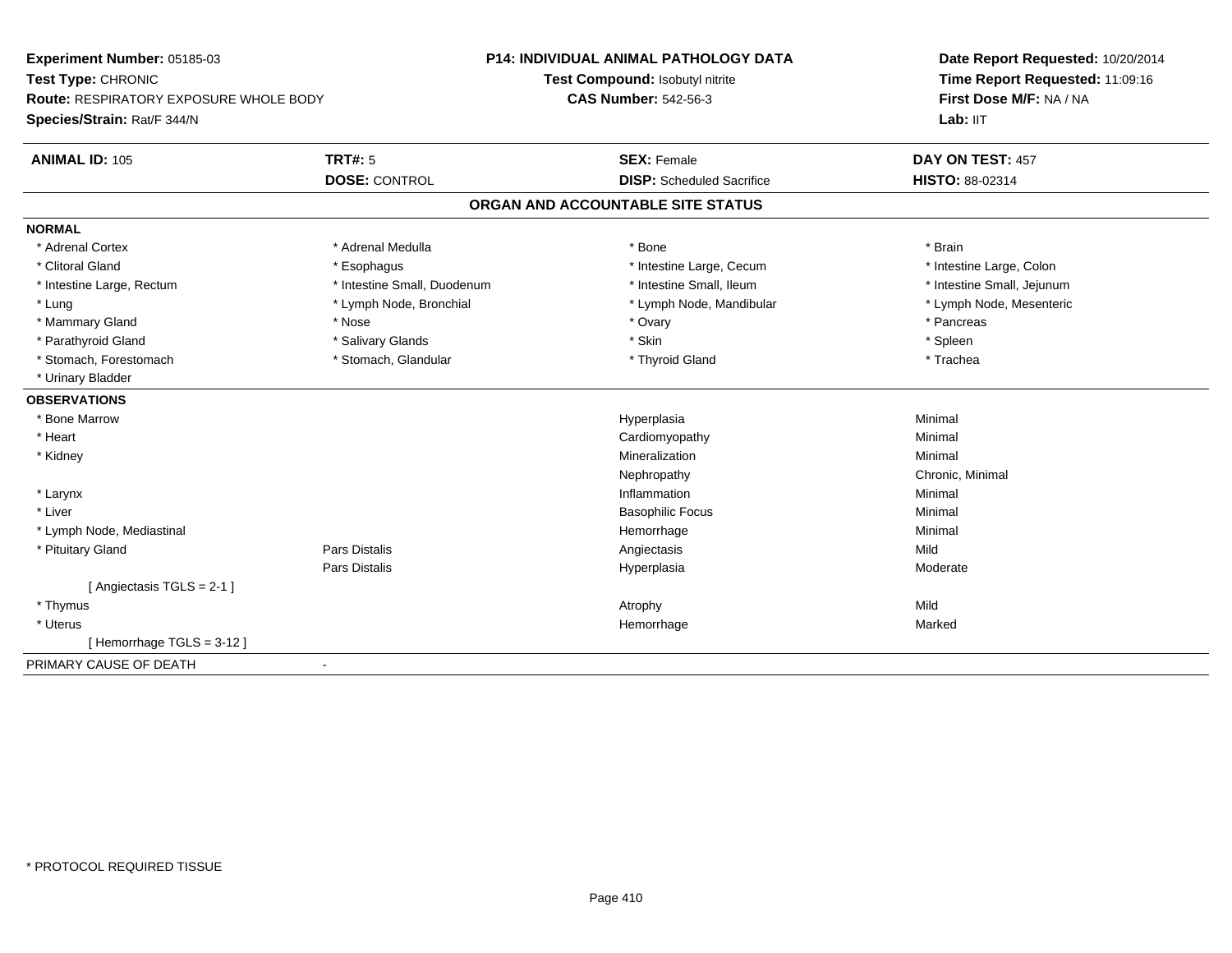| <b>Experiment Number: 05185-03</b>            |                             | <b>P14: INDIVIDUAL ANIMAL PATHOLOGY DATA</b> | Date Report Requested: 10/20/2014<br>Time Report Requested: 11:09:16<br>First Dose M/F: NA / NA |  |
|-----------------------------------------------|-----------------------------|----------------------------------------------|-------------------------------------------------------------------------------------------------|--|
| Test Type: CHRONIC                            |                             | Test Compound: Isobutyl nitrite              |                                                                                                 |  |
| <b>Route: RESPIRATORY EXPOSURE WHOLE BODY</b> |                             | <b>CAS Number: 542-56-3</b>                  |                                                                                                 |  |
| Species/Strain: Rat/F 344/N                   |                             |                                              | Lab: IIT                                                                                        |  |
| <b>ANIMAL ID: 106</b>                         | <b>TRT#: 5</b>              | <b>SEX: Female</b>                           | DAY ON TEST: 457                                                                                |  |
|                                               | <b>DOSE: CONTROL</b>        | <b>DISP:</b> Scheduled Sacrifice             | HISTO: 88-02315                                                                                 |  |
|                                               |                             | ORGAN AND ACCOUNTABLE SITE STATUS            |                                                                                                 |  |
| <b>NORMAL</b>                                 |                             |                                              |                                                                                                 |  |
| * Adrenal Cortex                              | * Adrenal Medulla           | * Bone                                       | * Bone Marrow                                                                                   |  |
| * Brain                                       | * Esophagus                 | * Intestine Large, Cecum                     | * Intestine Large, Colon                                                                        |  |
| * Intestine Large, Rectum                     | * Intestine Small, Duodenum | * Intestine Small, Ileum                     | * Intestine Small, Jejunum                                                                      |  |
| * Larynx                                      | * Lung                      | * Lymph Node, Mandibular                     | * Lymph Node, Mesenteric                                                                        |  |
| * Mammary Gland                               | * Nose                      | * Ovary                                      | * Pancreas                                                                                      |  |
| * Parathyroid Gland                           | * Pituitary Gland           | * Salivary Glands                            | * Spleen                                                                                        |  |
| * Stomach, Forestomach                        | * Stomach, Glandular        | * Trachea                                    | * Urinary Bladder                                                                               |  |
| * Uterus                                      |                             |                                              |                                                                                                 |  |
| <b>OBSERVATIONS</b>                           |                             |                                              |                                                                                                 |  |
| * Clitoral Gland                              |                             | Ectasia                                      | Moderate                                                                                        |  |
| * Heart                                       |                             | Cardiomyopathy                               | Minimal                                                                                         |  |
| * Kidney                                      |                             | Mineralization                               | Minimal                                                                                         |  |
|                                               |                             | Nephropathy                                  | Chronic, Minimal                                                                                |  |
| * Liver                                       |                             | <b>Basophilic Focus</b>                      | Minimal                                                                                         |  |
| * Lymph Node, Bronchial                       |                             | Hemorrhage                                   | Mild                                                                                            |  |
| * Lymph Node, Mediastinal                     |                             | Hemorrhage                                   | Mild                                                                                            |  |
| * Skin                                        | <b>Subcut Tiss</b>          | Lipoma                                       |                                                                                                 |  |
| [ Lipoma TGLS = 1-12,13 ]                     |                             |                                              |                                                                                                 |  |
| * Thymus                                      |                             | Atrophy                                      | Mild                                                                                            |  |
| * Thyroid Gland                               | C Cell                      | Hyperplasia                                  | Mild                                                                                            |  |
| PRIMARY CAUSE OF DEATH                        |                             |                                              |                                                                                                 |  |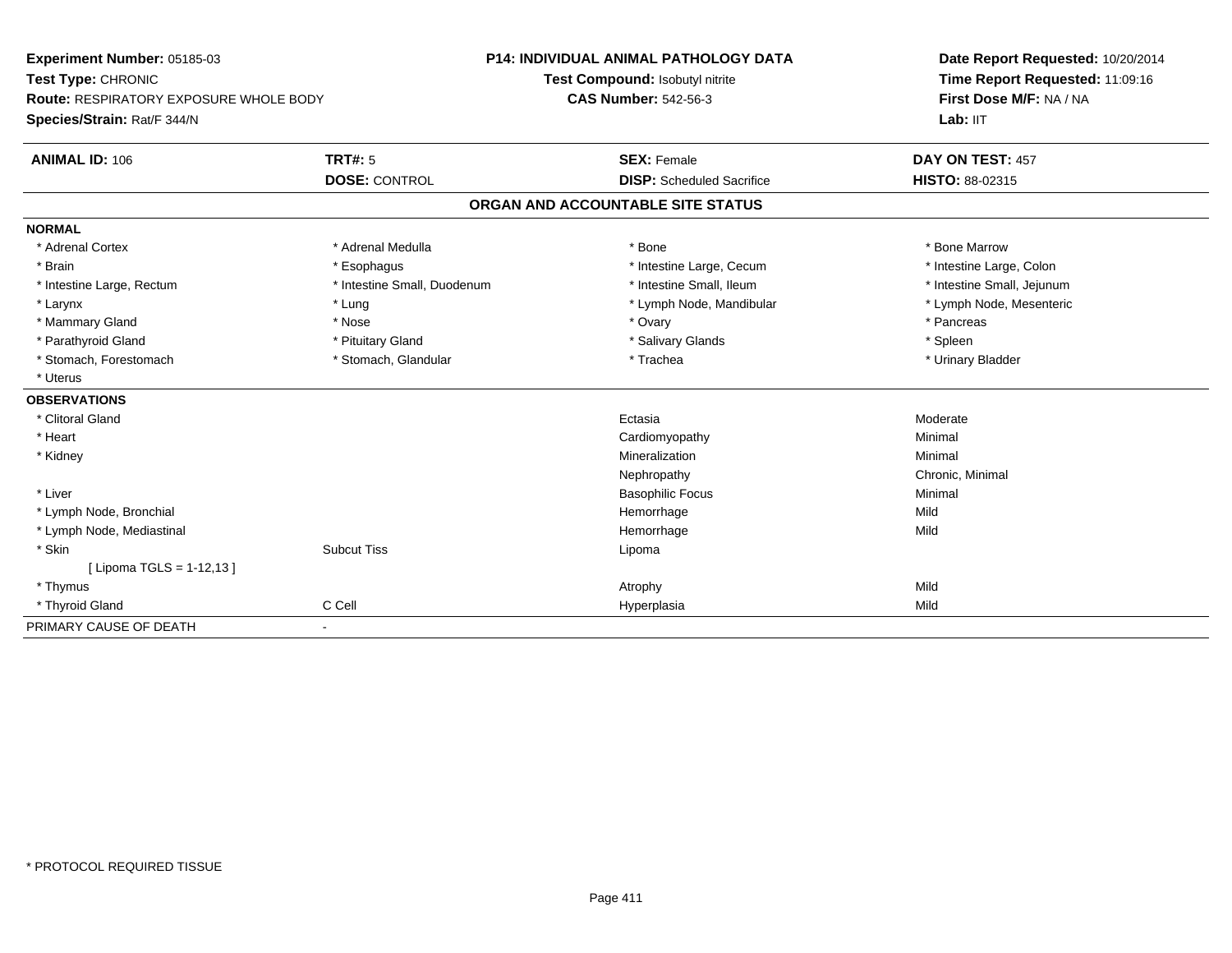| Experiment Number: 05185-03            |                             | <b>P14: INDIVIDUAL ANIMAL PATHOLOGY DATA</b> | Date Report Requested: 10/20/2014 |
|----------------------------------------|-----------------------------|----------------------------------------------|-----------------------------------|
| Test Type: CHRONIC                     |                             | Test Compound: Isobutyl nitrite              | Time Report Requested: 11:09:16   |
| Route: RESPIRATORY EXPOSURE WHOLE BODY |                             | <b>CAS Number: 542-56-3</b>                  | First Dose M/F: NA / NA           |
| Species/Strain: Rat/F 344/N            |                             |                                              | Lab: IIT                          |
| <b>ANIMAL ID: 107</b>                  | <b>TRT#: 5</b>              | <b>SEX: Female</b>                           | DAY ON TEST: 457                  |
|                                        | <b>DOSE: CONTROL</b>        | <b>DISP:</b> Scheduled Sacrifice             | HISTO: 88-02316                   |
|                                        |                             | ORGAN AND ACCOUNTABLE SITE STATUS            |                                   |
| <b>NORMAL</b>                          |                             |                                              |                                   |
| * Adrenal Cortex                       | * Adrenal Medulla           | * Bone                                       | * Bone Marrow                     |
| * Brain                                | * Esophagus                 | * Intestine Large, Cecum                     | * Intestine Large, Colon          |
| * Intestine Large, Rectum              | * Intestine Small, Duodenum | * Intestine Small, Ileum                     | * Intestine Small, Jejunum        |
| * Larynx                               | * Liver                     | * Lymph Node, Mandibular                     | * Lymph Node, Mesenteric          |
| * Nose                                 | * Ovary                     | * Parathyroid Gland                          | * Salivary Glands                 |
| * Skin                                 | * Spleen                    | * Stomach, Forestomach                       | * Stomach, Glandular              |
| * Thyroid Gland                        | * Trachea                   | * Urinary Bladder                            | * Uterus                          |
| <b>OBSERVATIONS</b>                    |                             |                                              |                                   |
| * Clitoral Gland                       |                             | Ectasia                                      | Mild                              |
| * Heart                                |                             | Cardiomyopathy                               | Minimal                           |
| * Kidney                               |                             | Mineralization                               | Minimal                           |
|                                        |                             | Nephropathy                                  | Chronic, Minimal                  |
| * Lung                                 |                             | Hemorrhage                                   | Minimal                           |
| * Lymph Node, Bronchial                |                             | Hemorrhage                                   | Mild                              |
| * Lymph Node, Mediastinal              |                             | Hemorrhage                                   | Minimal                           |
| * Mammary Gland                        |                             | Fibroadenoma                                 |                                   |
| [Fibroadenoma TGLS = 1-12]             |                             |                                              |                                   |
| * Pancreas                             | <b>Acinar Cell</b>          | Atrophy                                      | Minimal                           |
| * Pituitary Gland                      | Pars Distalis               | Cyst                                         | Minimal                           |
| * Thymus                               |                             | Atrophy                                      | Mild                              |
| PRIMARY CAUSE OF DEATH                 |                             |                                              |                                   |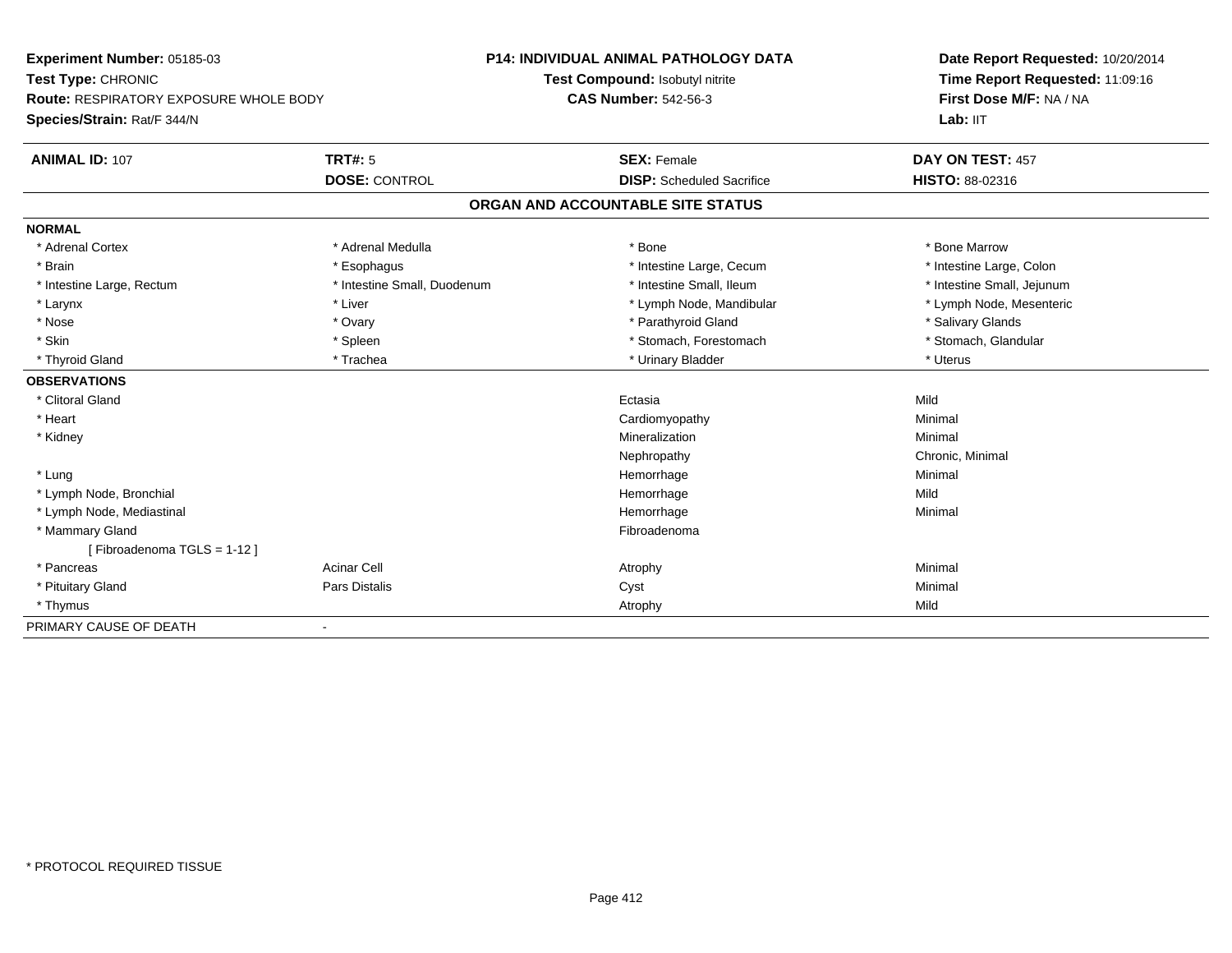| Experiment Number: 05185-03                   |                             | <b>P14: INDIVIDUAL ANIMAL PATHOLOGY DATA</b> | Date Report Requested: 10/20/2014<br>Time Report Requested: 11:09:16 |
|-----------------------------------------------|-----------------------------|----------------------------------------------|----------------------------------------------------------------------|
| Test Type: CHRONIC                            |                             | Test Compound: Isobutyl nitrite              |                                                                      |
| <b>Route: RESPIRATORY EXPOSURE WHOLE BODY</b> |                             | <b>CAS Number: 542-56-3</b>                  | First Dose M/F: NA / NA                                              |
| Species/Strain: Rat/F 344/N                   |                             |                                              | Lab: IIT                                                             |
| <b>ANIMAL ID: 108</b>                         | <b>TRT#: 5</b>              | <b>SEX: Female</b>                           | DAY ON TEST: 457                                                     |
|                                               | <b>DOSE: CONTROL</b>        | <b>DISP:</b> Scheduled Sacrifice             | HISTO: 88-02317                                                      |
|                                               |                             | ORGAN AND ACCOUNTABLE SITE STATUS            |                                                                      |
| <b>NORMAL</b>                                 |                             |                                              |                                                                      |
| * Adrenal Cortex                              | * Adrenal Medulla           | * Bone                                       | * Bone Marrow                                                        |
| * Brain                                       | * Esophagus                 | * Intestine Large, Cecum                     | * Intestine Large, Colon                                             |
| * Intestine Large, Rectum                     | * Intestine Small, Duodenum | * Intestine Small, Ileum                     | * Intestine Small, Jejunum                                           |
| * Larynx                                      | * Lung                      | * Lymph Node, Mandibular                     | * Lymph Node, Mesenteric                                             |
| * Mammary Gland                               | * Nose                      | * Ovary                                      | * Pancreas                                                           |
| * Parathyroid Gland                           | * Salivary Glands           | * Skin                                       | * Spleen                                                             |
| * Stomach, Forestomach                        | * Stomach, Glandular        | * Thyroid Gland                              | * Trachea                                                            |
| * Urinary Bladder                             | * Uterus                    |                                              |                                                                      |
| <b>OBSERVATIONS</b>                           |                             |                                              |                                                                      |
| * Clitoral Gland                              |                             | Ectasia                                      | Moderate                                                             |
| * Heart                                       |                             | Cardiomyopathy                               | Minimal                                                              |
| * Kidney                                      |                             | Mineralization                               | Minimal                                                              |
|                                               |                             | Nephropathy                                  | Chronic, Minimal                                                     |
| * Liver                                       |                             | Hematopoietic Cell Proliferation             | Minimal                                                              |
|                                               |                             | Inflammation                                 | Minimal                                                              |
| * Lymph Node, Bronchial                       |                             | Hemorrhage                                   | Mild                                                                 |
| [Hemorrhage TGLS = $1-5$ ]                    |                             |                                              |                                                                      |
| * Lymph Node, Mediastinal                     |                             | Hemorrhage                                   | Mild                                                                 |
| [Hemorrhage TGLS = $1-5$ ]                    |                             |                                              |                                                                      |
| * Pituitary Gland                             | <b>Pars Distalis</b>        | Cyst                                         | Mild                                                                 |
| * Thymus                                      |                             | Atrophy                                      | Mild                                                                 |
| PRIMARY CAUSE OF DEATH                        |                             |                                              |                                                                      |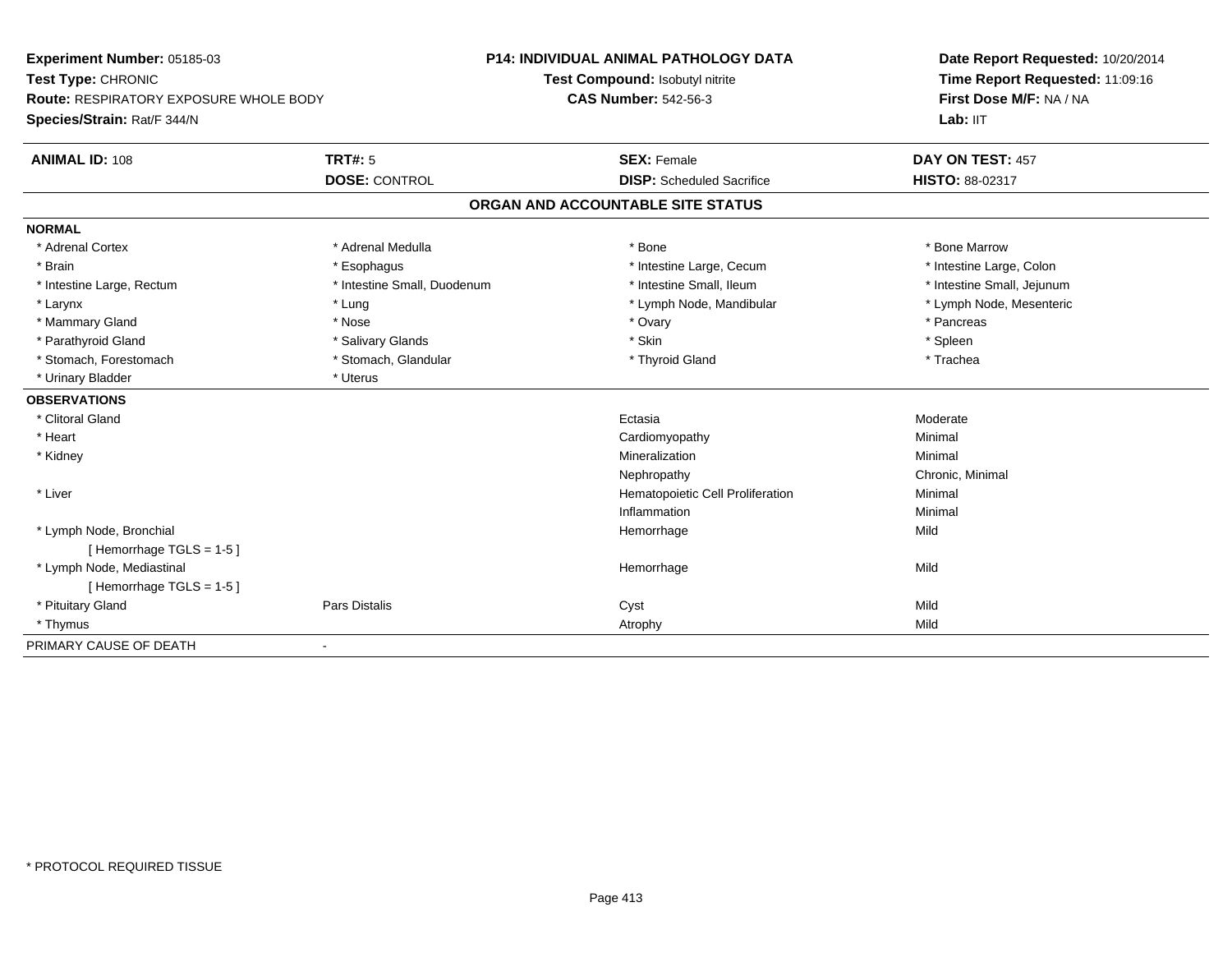| Experiment Number: 05185-03                   |                             | <b>P14: INDIVIDUAL ANIMAL PATHOLOGY DATA</b> | Date Report Requested: 10/20/2014 |
|-----------------------------------------------|-----------------------------|----------------------------------------------|-----------------------------------|
| Test Type: CHRONIC                            |                             | Test Compound: Isobutyl nitrite              | Time Report Requested: 11:09:16   |
| <b>Route: RESPIRATORY EXPOSURE WHOLE BODY</b> |                             | <b>CAS Number: 542-56-3</b>                  | First Dose M/F: NA / NA           |
| Species/Strain: Rat/F 344/N                   |                             |                                              | Lab: IIT                          |
| <b>ANIMAL ID: 109</b>                         | <b>TRT#: 5</b>              | <b>SEX: Female</b>                           | DAY ON TEST: 457                  |
|                                               | <b>DOSE: CONTROL</b>        | <b>DISP:</b> Scheduled Sacrifice             | <b>HISTO: 88-02318</b>            |
|                                               |                             | ORGAN AND ACCOUNTABLE SITE STATUS            |                                   |
| <b>NORMAL</b>                                 |                             |                                              |                                   |
| * Adrenal Cortex                              | * Adrenal Medulla           | * Bone                                       | * Bone Marrow                     |
| * Brain                                       | * Esophagus                 | * Intestine Large, Cecum                     | * Intestine Large, Colon          |
| * Intestine Large, Rectum                     | * Intestine Small, Duodenum | * Intestine Small, Ileum                     | * Intestine Small, Jejunum        |
| * Larynx                                      | * Lymph Node, Mandibular    | * Lymph Node, Mesenteric                     | * Mammary Gland                   |
| * Nose                                        | * Ovary                     | * Parathyroid Gland                          | * Pituitary Gland                 |
| * Salivary Glands                             | * Skin                      | * Spleen                                     | * Stomach, Forestomach            |
| * Stomach, Glandular                          | * Thyroid Gland             | * Trachea                                    | * Urinary Bladder                 |
| * Uterus                                      |                             |                                              |                                   |
| <b>OBSERVATIONS</b>                           |                             |                                              |                                   |
| * Clitoral Gland                              |                             | Ectasia                                      | Mild                              |
| * Heart                                       |                             | Cardiomyopathy                               | Minimal                           |
| * Kidney                                      |                             | Mineralization                               | Minimal                           |
|                                               |                             | Nephropathy                                  | Chronic, Minimal                  |
| * Liver                                       |                             | Hematopoietic Cell Proliferation             | Minimal                           |
| * Lung                                        |                             | Hemorrhage                                   | Mild                              |
| * Lymph Node, Bronchial                       |                             | Hemorrhage                                   | Minimal                           |
| * Lymph Node, Mediastinal                     |                             | Hemorrhage                                   | Mild                              |
| * Pancreas                                    | <b>Acinar Cell</b>          | Atrophy                                      | Minimal                           |
| * Thymus                                      |                             | Atrophy                                      | Mild                              |
| PRIMARY CAUSE OF DEATH                        | $\blacksquare$              |                                              |                                   |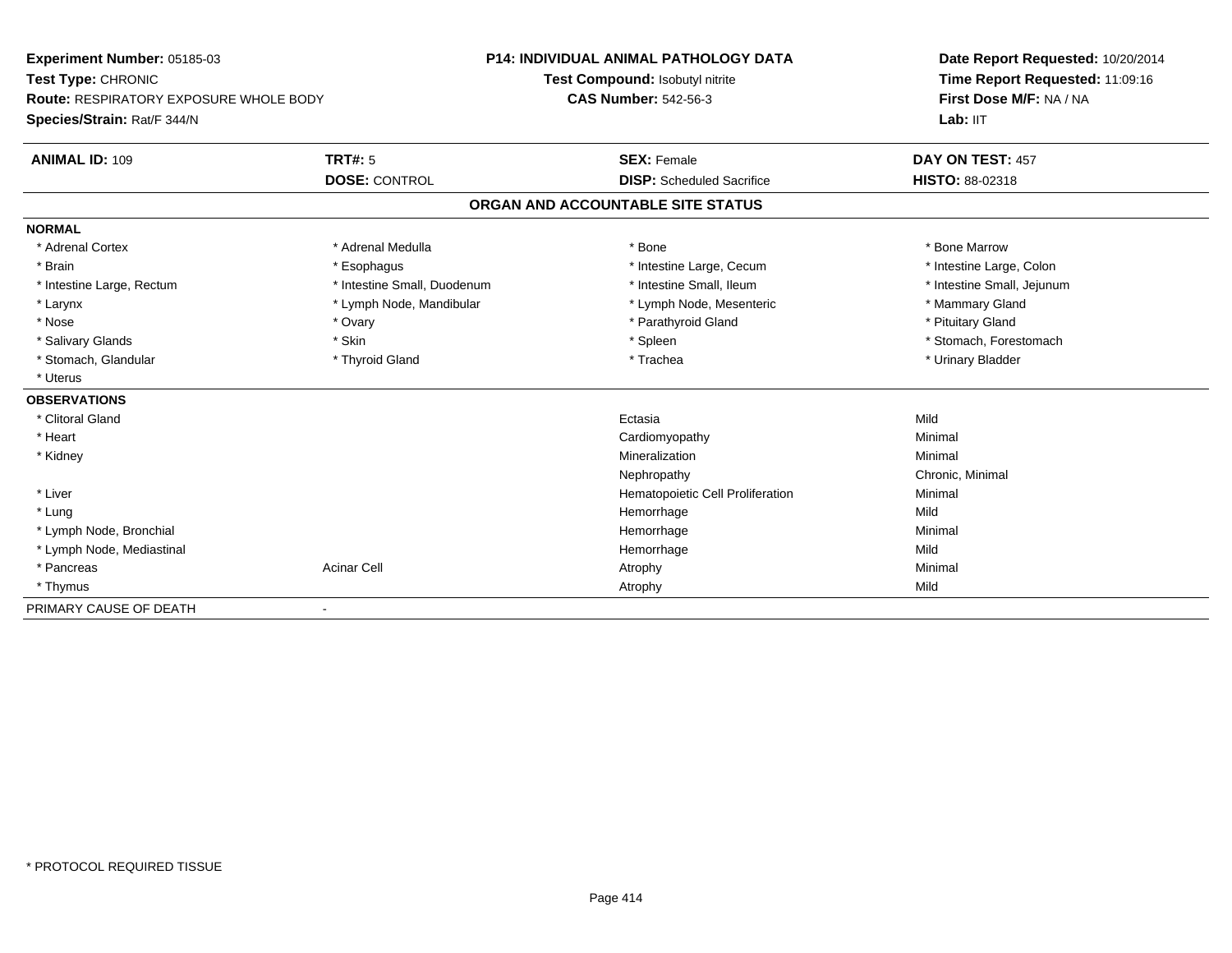| Experiment Number: 05185-03<br>Test Type: CHRONIC<br><b>Route: RESPIRATORY EXPOSURE WHOLE BODY</b> |                            | <b>P14: INDIVIDUAL ANIMAL PATHOLOGY DATA</b> | Date Report Requested: 10/20/2014<br>Time Report Requested: 11:09:16<br>First Dose M/F: NA / NA |
|----------------------------------------------------------------------------------------------------|----------------------------|----------------------------------------------|-------------------------------------------------------------------------------------------------|
|                                                                                                    |                            | Test Compound: Isobutyl nitrite              |                                                                                                 |
|                                                                                                    |                            | <b>CAS Number: 542-56-3</b>                  |                                                                                                 |
| Species/Strain: Rat/F 344/N                                                                        |                            |                                              | Lab: IIT                                                                                        |
| <b>ANIMAL ID: 110</b>                                                                              | TRT#: 5                    | <b>SEX: Female</b>                           | DAY ON TEST: 457                                                                                |
|                                                                                                    | <b>DOSE: CONTROL</b>       | <b>DISP:</b> Scheduled Sacrifice             | HISTO: 88-02319                                                                                 |
|                                                                                                    |                            | ORGAN AND ACCOUNTABLE SITE STATUS            |                                                                                                 |
| <b>NORMAL</b>                                                                                      |                            |                                              |                                                                                                 |
| * Bone                                                                                             | * Bone Marrow              | * Brain                                      | * Esophagus                                                                                     |
| * Intestine Large, Cecum                                                                           | * Intestine Large, Colon   | * Intestine Large, Rectum                    | * Intestine Small, Duodenum                                                                     |
| * Intestine Small, Ileum                                                                           | * Intestine Small, Jejunum | * Larynx                                     | * Liver                                                                                         |
| * Lymph Node, Mandibular                                                                           | * Lymph Node, Mesenteric   | * Mammary Gland                              | * Nose                                                                                          |
| * Ovary                                                                                            | * Pancreas                 | * Parathyroid Gland                          | * Salivary Glands                                                                               |
| * Skin                                                                                             | * Spleen                   | * Stomach, Forestomach                       | * Stomach, Glandular                                                                            |
| * Thyroid Gland                                                                                    | * Trachea                  | * Urinary Bladder                            | * Uterus                                                                                        |
| <b>OBSERVATIONS</b>                                                                                |                            |                                              |                                                                                                 |
| * Adrenal Cortex                                                                                   |                            | Angiectasis                                  | Mild                                                                                            |
| * Adrenal Medulla                                                                                  |                            | Angiectasis                                  | Mild                                                                                            |
| * Clitoral Gland                                                                                   |                            | Ectasia                                      | Mild                                                                                            |
| * Heart                                                                                            |                            | Cardiomyopathy                               | Minimal                                                                                         |
| * Kidney                                                                                           |                            | Mineralization                               | Minimal                                                                                         |
| * Lung                                                                                             |                            | Hemorrhage                                   | Minimal                                                                                         |
| * Lymph Node, Bronchial                                                                            |                            | Hemorrhage                                   | Minimal                                                                                         |
| * Lymph Node, Mediastinal                                                                          |                            | Hemorrhage                                   | Mild                                                                                            |
| * Pituitary Gland                                                                                  | Pars Distalis              | Angiectasis                                  | Moderate                                                                                        |
| [ Angiectasis TGLS = 1-1 ]                                                                         |                            |                                              |                                                                                                 |
| * Thymus                                                                                           |                            | Atrophy                                      | Minimal                                                                                         |
| PRIMARY CAUSE OF DEATH                                                                             |                            |                                              |                                                                                                 |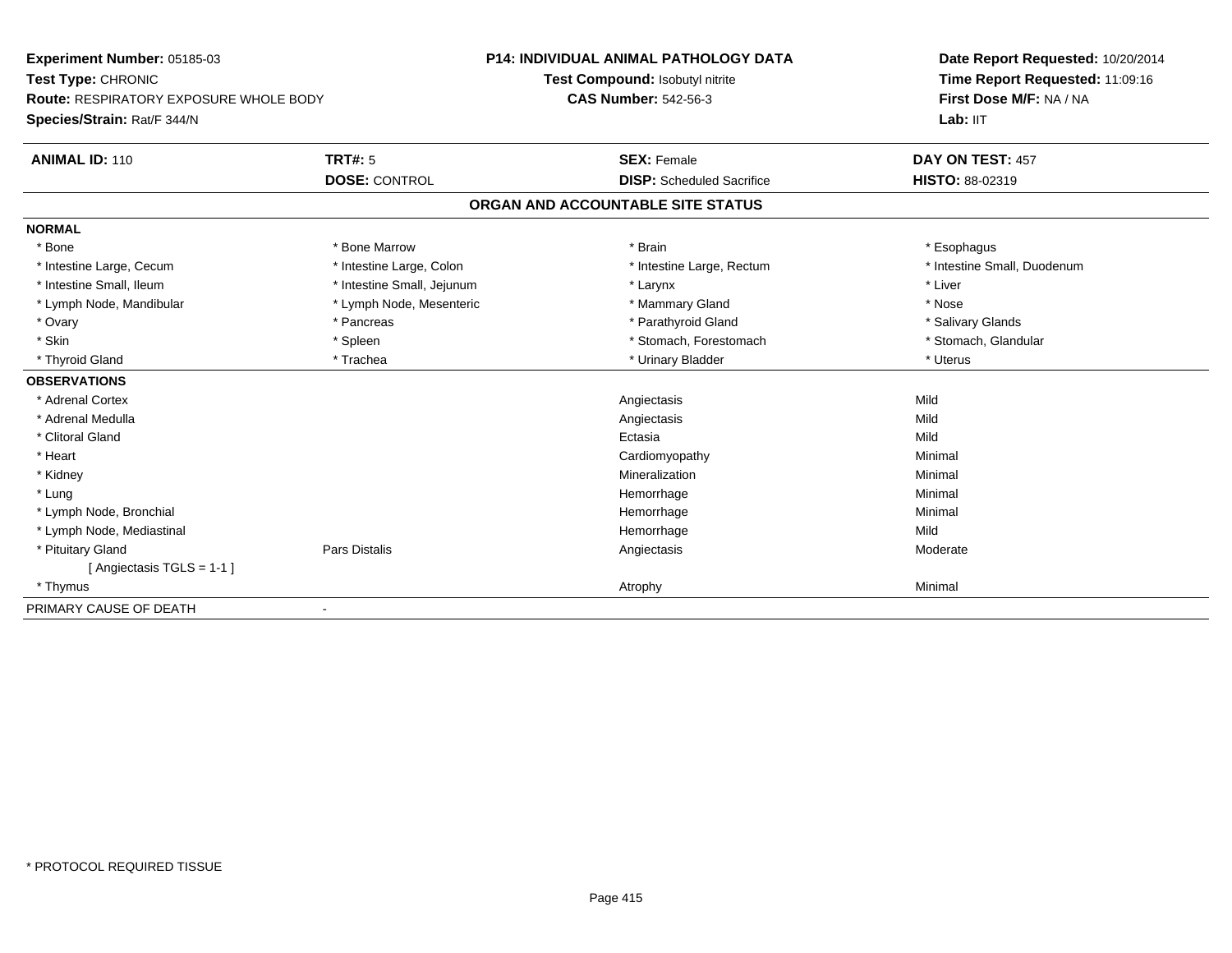| <b>Experiment Number: 05185-03</b>            |                           | <b>P14: INDIVIDUAL ANIMAL PATHOLOGY DATA</b> | Date Report Requested: 10/20/2014 |
|-----------------------------------------------|---------------------------|----------------------------------------------|-----------------------------------|
| Test Type: CHRONIC                            |                           | Test Compound: Isobutyl nitrite              | Time Report Requested: 11:09:16   |
| <b>Route: RESPIRATORY EXPOSURE WHOLE BODY</b> |                           | <b>CAS Number: 542-56-3</b>                  | First Dose M/F: NA / NA           |
| Species/Strain: Rat/F 344/N                   |                           |                                              | Lab: IIT                          |
| <b>ANIMAL ID: 111</b>                         | <b>TRT#: 5</b>            | <b>SEX: Female</b>                           | DAY ON TEST: 457                  |
|                                               | <b>DOSE: CONTROL</b>      | <b>DISP:</b> Scheduled Sacrifice             | <b>HISTO: 88-02320</b>            |
|                                               |                           | ORGAN AND ACCOUNTABLE SITE STATUS            |                                   |
| <b>NORMAL</b>                                 |                           |                                              |                                   |
| * Adrenal Cortex                              | * Adrenal Medulla         | * Bone                                       | * Bone Marrow                     |
| * Brain                                       | * Clitoral Gland          | * Esophagus                                  | * Intestine Large, Cecum          |
| * Intestine Large, Colon                      | * Intestine Large, Rectum | * Intestine Small, Duodenum                  | * Intestine Small, Ileum          |
| * Intestine Small, Jejunum                    | * Larynx                  | * Lung                                       | * Lymph Node, Mandibular          |
| * Lymph Node, Mesenteric                      | * Mammary Gland           | * Nose                                       | * Ovary                           |
| * Pancreas                                    | * Parathyroid Gland       | * Salivary Glands                            | * Skin                            |
| * Spleen                                      | * Stomach, Forestomach    | * Stomach, Glandular                         | * Thymus                          |
| * Thyroid Gland                               | * Trachea                 | * Urinary Bladder                            | * Uterus                          |
| <b>OBSERVATIONS</b>                           |                           |                                              |                                   |
| * Heart                                       |                           | Cardiomyopathy                               | Minimal                           |
| * Kidney                                      |                           | Mineralization                               | Minimal                           |
|                                               |                           | Nephropathy                                  | Chronic, Minimal                  |
| * Liver                                       |                           | Hemorrhage                                   | Minimal                           |
| * Lymph Node, Bronchial                       |                           | Hemorrhage                                   | Minimal                           |
| * Lymph Node, Mediastinal                     |                           | Hemorrhage                                   | Mild                              |
| * Pituitary Gland                             | Pars Distalis             | Angiectasis                                  | Mild                              |
|                                               | Pars Distalis             | Hyperplasia                                  | Moderate                          |
| PRIMARY CAUSE OF DEATH                        |                           |                                              |                                   |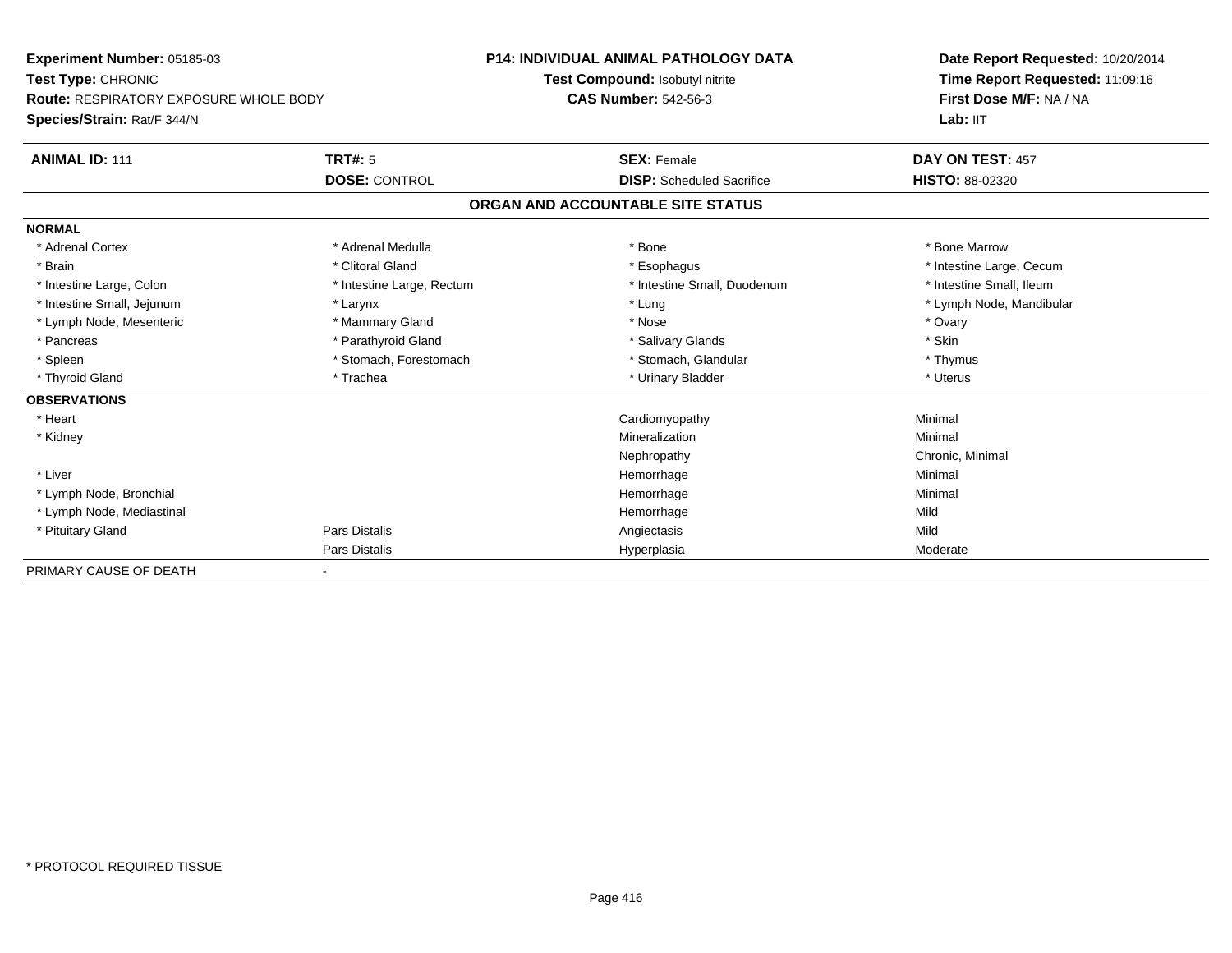| Experiment Number: 05185-03            |                           | <b>P14: INDIVIDUAL ANIMAL PATHOLOGY DATA</b> | Date Report Requested: 10/20/2014<br>Time Report Requested: 11:09:16 |
|----------------------------------------|---------------------------|----------------------------------------------|----------------------------------------------------------------------|
| Test Type: CHRONIC                     |                           | Test Compound: Isobutyl nitrite              |                                                                      |
| Route: RESPIRATORY EXPOSURE WHOLE BODY |                           | <b>CAS Number: 542-56-3</b>                  | First Dose M/F: NA / NA                                              |
| Species/Strain: Rat/F 344/N            |                           |                                              | Lab: IIT                                                             |
| <b>ANIMAL ID: 112</b>                  | <b>TRT#: 5</b>            | <b>SEX: Female</b>                           | DAY ON TEST: 457                                                     |
|                                        | <b>DOSE: CONTROL</b>      | <b>DISP:</b> Scheduled Sacrifice             | HISTO: 88-02321                                                      |
|                                        |                           | ORGAN AND ACCOUNTABLE SITE STATUS            |                                                                      |
| <b>NORMAL</b>                          |                           |                                              |                                                                      |
| * Adrenal Cortex                       | * Adrenal Medulla         | * Bone                                       | * Bone Marrow                                                        |
| * Brain                                | * Clitoral Gland          | * Esophagus                                  | * Intestine Large, Cecum                                             |
| * Intestine Large, Colon               | * Intestine Large, Rectum | * Intestine Small, Duodenum                  | * Intestine Small, Ileum                                             |
| * Intestine Small, Jejunum             | * Larynx                  | * Lymph Node, Mandibular                     | * Lymph Node, Mesenteric                                             |
| * Mammary Gland                        | * Ovary                   | * Pancreas                                   | * Parathyroid Gland                                                  |
| * Salivary Glands                      | * Skin                    | * Spleen                                     | * Stomach, Forestomach                                               |
| * Stomach, Glandular                   | * Thymus                  | * Thyroid Gland                              | * Trachea                                                            |
| * Urinary Bladder                      | * Uterus                  |                                              |                                                                      |
| <b>OBSERVATIONS</b>                    |                           |                                              |                                                                      |
| * Heart                                |                           | Cardiomyopathy                               | Minimal                                                              |
| * Kidney                               |                           | Mineralization                               | Minimal                                                              |
|                                        |                           | Nephropathy                                  | Chronic, Minimal                                                     |
| * Liver                                |                           | <b>Basophilic Focus</b>                      | Minimal                                                              |
|                                        |                           | Inflammation                                 | Minimal                                                              |
| * Lung                                 |                           | Hemorrhage                                   | Minimal                                                              |
|                                        | Alveolar Epith            | Hyperplasia                                  | Minimal                                                              |
| * Lymph Node, Bronchial                |                           | Hemorrhage                                   | Mild                                                                 |
| * Lymph Node, Mediastinal              |                           | Hemorrhage                                   | Minimal                                                              |
| * Nose                                 | Olfactory Epi             | <b>Cytoplasmic Alteration</b>                | Mild                                                                 |
| * Pituitary Gland                      | <b>Pars Distalis</b>      | Adenoma                                      |                                                                      |
|                                        | <b>Pars Distalis</b>      | Hyperplasia                                  | Mild                                                                 |
| PRIMARY CAUSE OF DEATH                 |                           |                                              |                                                                      |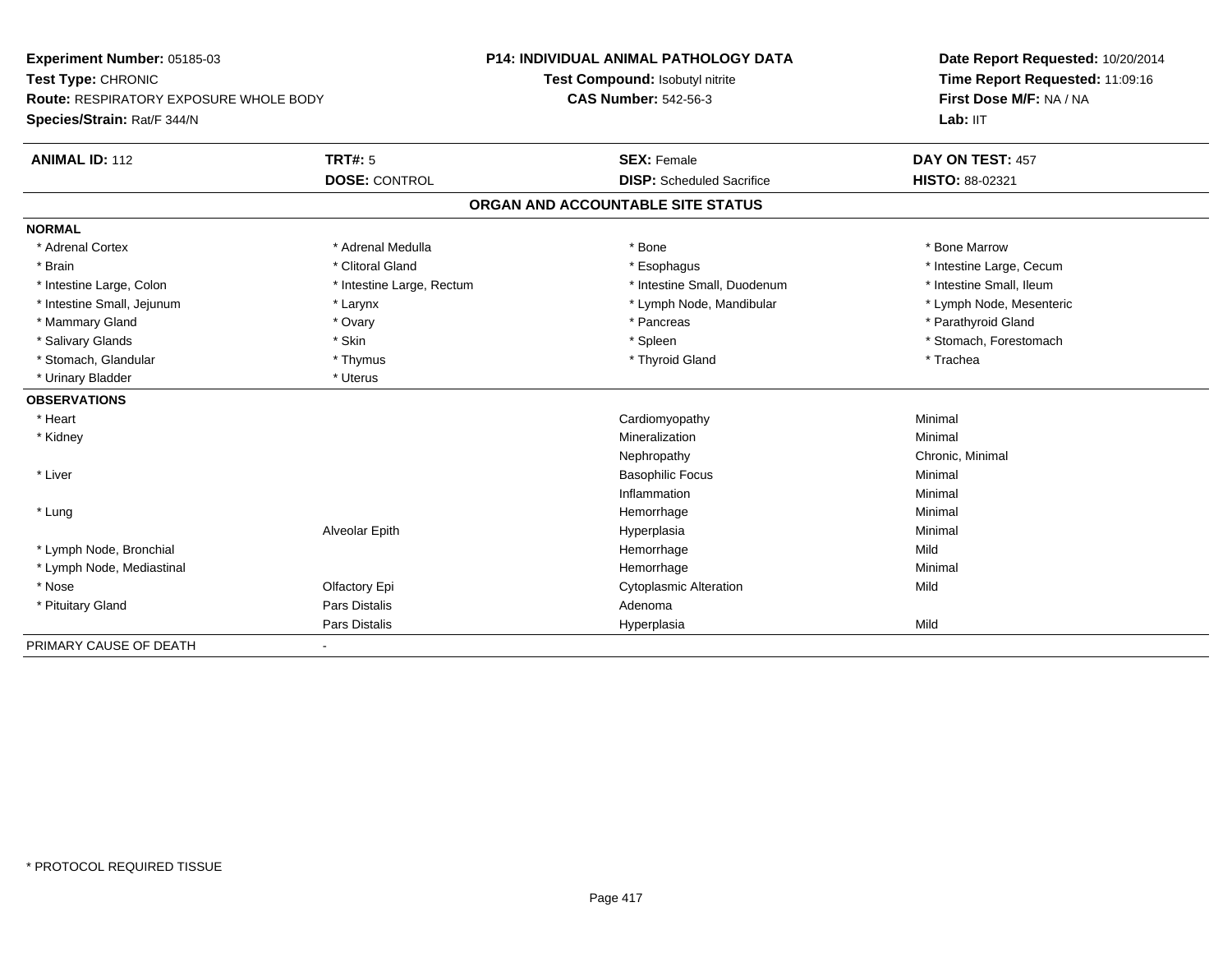| Experiment Number: 05185-03            |                           | P14: INDIVIDUAL ANIMAL PATHOLOGY DATA | Date Report Requested: 10/20/2014<br>Time Report Requested: 11:09:16 |
|----------------------------------------|---------------------------|---------------------------------------|----------------------------------------------------------------------|
| Test Type: CHRONIC                     |                           | Test Compound: Isobutyl nitrite       |                                                                      |
| Route: RESPIRATORY EXPOSURE WHOLE BODY |                           | <b>CAS Number: 542-56-3</b>           | First Dose M/F: NA / NA                                              |
| Species/Strain: Rat/F 344/N            |                           |                                       | Lab: IIT                                                             |
| <b>ANIMAL ID: 169</b>                  | <b>TRT#: 6</b>            | <b>SEX: Female</b>                    | DAY ON TEST: 733                                                     |
|                                        | <b>DOSE: 37.5 PPM</b>     | <b>DISP: Terminal Sacrifice</b>       | HISTO: 88-02378                                                      |
|                                        |                           | ORGAN AND ACCOUNTABLE SITE STATUS     |                                                                      |
| <b>NORMAL</b>                          |                           |                                       |                                                                      |
| * Adrenal Cortex                       | * Adrenal Medulla         | * Bone                                | * Bone Marrow                                                        |
| * Brain                                | * Esophagus               | * Heart                               | * Intestine Large, Cecum                                             |
| * Intestine Large, Colon               | * Intestine Large, Rectum | * Intestine Small, Duodenum           | * Intestine Small, Ileum                                             |
| * Intestine Small, Jejunum             | * Larynx                  | * Lymph Node, Mandibular              | * Lymph Node, Mesenteric                                             |
| * Mammary Gland                        | * Ovary                   | * Pancreas                            | * Parathyroid Gland                                                  |
| * Salivary Glands                      | * Skin                    | * Spleen                              | * Stomach, Forestomach                                               |
| * Stomach, Glandular                   | * Thymus                  | * Trachea                             | * Urinary Bladder                                                    |
| * Uterus                               |                           |                                       |                                                                      |
| <b>MISSING</b>                         |                           |                                       |                                                                      |
| * Lymph Node, Bronchial                |                           |                                       |                                                                      |
| <b>OBSERVATIONS</b>                    |                           |                                       |                                                                      |
| * Clitoral Gland                       |                           | Abscess                               | Moderate                                                             |
|                                        |                           | Ectasia                               | Mild                                                                 |
| * Kidney                               |                           | Nephropathy                           | Chronic, Mild                                                        |
| * Liver                                |                           | <b>Basophilic Focus</b>               | Multiple, Mild                                                       |
| * Lung                                 | Alveolar Epith            | Hyperplasia                           | Mild                                                                 |
| * Lymph Node, Mediastinal              |                           | Pigmentation                          | Minimal                                                              |
| * Nose                                 | <b>Respirat Epith</b>     | Hyperplasia                           | Mild                                                                 |
|                                        |                           | Inflammation                          | Mild                                                                 |
| * Pituitary Gland                      | Pars Distalis             | Cyst                                  | Mild                                                                 |
| [Cyst TGLS = $1-1$ ]                   |                           |                                       |                                                                      |
| * Thyroid Gland                        | C Cell                    | Adenoma                               |                                                                      |
|                                        | C Cell                    | Carcinoma                             |                                                                      |
| [Adenoma TGLS = $2-3$ ]                |                           |                                       |                                                                      |
| [Carcinoma TGLS = 2-3]                 |                           |                                       |                                                                      |
| PRIMARY CAUSE OF DEATH                 | $\blacksquare$            |                                       |                                                                      |
|                                        |                           |                                       |                                                                      |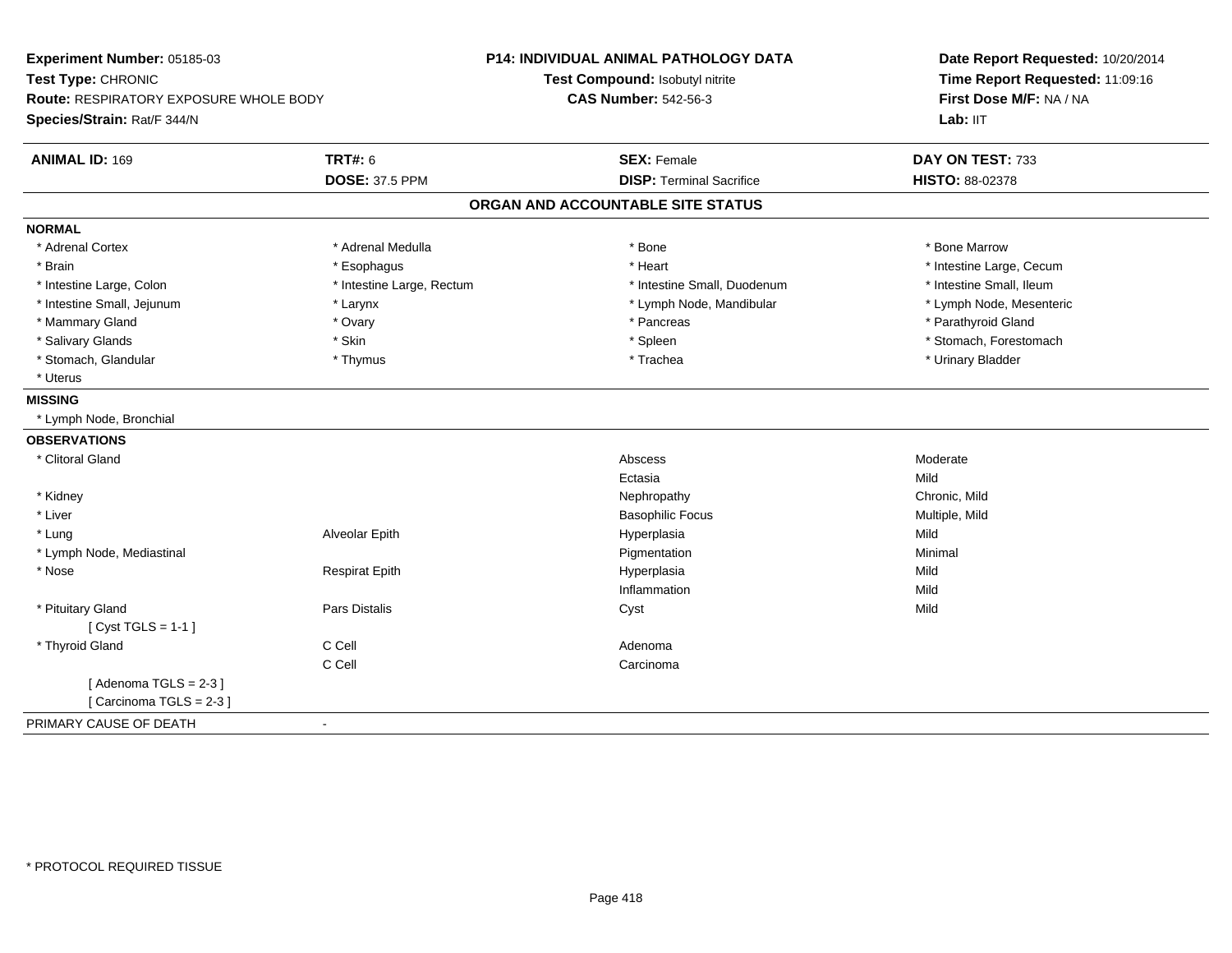| Experiment Number: 05185-03            |                           | <b>P14: INDIVIDUAL ANIMAL PATHOLOGY DATA</b> | Date Report Requested: 10/20/2014                          |  |
|----------------------------------------|---------------------------|----------------------------------------------|------------------------------------------------------------|--|
| Test Type: CHRONIC                     |                           | Test Compound: Isobutyl nitrite              | Time Report Requested: 11:09:16<br>First Dose M/F: NA / NA |  |
| Route: RESPIRATORY EXPOSURE WHOLE BODY |                           | <b>CAS Number: 542-56-3</b>                  |                                                            |  |
| Species/Strain: Rat/F 344/N            |                           |                                              | Lab: IIT                                                   |  |
| <b>ANIMAL ID: 170</b>                  | <b>TRT#: 6</b>            | <b>SEX: Female</b>                           | DAY ON TEST: 734                                           |  |
|                                        | <b>DOSE: 37.5 PPM</b>     | <b>DISP: Terminal Sacrifice</b>              | HISTO: 88-02379                                            |  |
|                                        |                           | ORGAN AND ACCOUNTABLE SITE STATUS            |                                                            |  |
| <b>NORMAL</b>                          |                           |                                              |                                                            |  |
| * Adrenal Cortex                       | * Adrenal Medulla         | * Bone                                       | * Bone Marrow                                              |  |
| * Brain                                | * Esophagus               | * Heart                                      | * Intestine Large, Cecum                                   |  |
| * Intestine Large, Colon               | * Intestine Large, Rectum | * Intestine Small, Duodenum                  | * Intestine Small, Ileum                                   |  |
| * Intestine Small, Jejunum             | * Larynx                  | * Lung                                       | * Lymph Node, Mandibular                                   |  |
| * Mammary Gland                        | * Nose                    | * Ovary                                      | * Parathyroid Gland                                        |  |
| * Salivary Glands                      | * Skin                    | * Spleen                                     | * Stomach, Forestomach                                     |  |
| * Stomach, Glandular                   | * Thyroid Gland           | * Trachea                                    | * Urinary Bladder                                          |  |
| * Uterus                               |                           |                                              |                                                            |  |
| <b>OBSERVATIONS</b>                    |                           |                                              |                                                            |  |
| * Clitoral Gland                       |                           | Ectasia                                      | Moderate                                                   |  |
| * Kidney                               |                           | Nephropathy                                  | Chronic, Minimal                                           |  |
| * Liver                                |                           | <b>Basophilic Focus</b>                      | Multiple, Mild                                             |  |
|                                        |                           | Clear Cell Focus                             | Minimal                                                    |  |
| * Lymph Node, Bronchial                |                           | Hemorrhage                                   | Minimal                                                    |  |
| * Lymph Node, Mediastinal              |                           | Hemorrhage                                   | Mild                                                       |  |
|                                        |                           | Pigmentation                                 | Mild                                                       |  |
| * Lymph Node, Mesenteric               |                           | Hemorrhage                                   | Mild                                                       |  |
| * Pancreas                             | <b>Acinar Cell</b>        | Atrophy                                      | Mild                                                       |  |
| * Pituitary Gland                      | Pars Distalis             | Adenoma                                      |                                                            |  |
| [Adenoma TGLS = $1-1$ ]                |                           |                                              |                                                            |  |
| * Thymus                               |                           | Atrophy                                      | Mild                                                       |  |
| PRIMARY CAUSE OF DEATH                 | $\blacksquare$            |                                              |                                                            |  |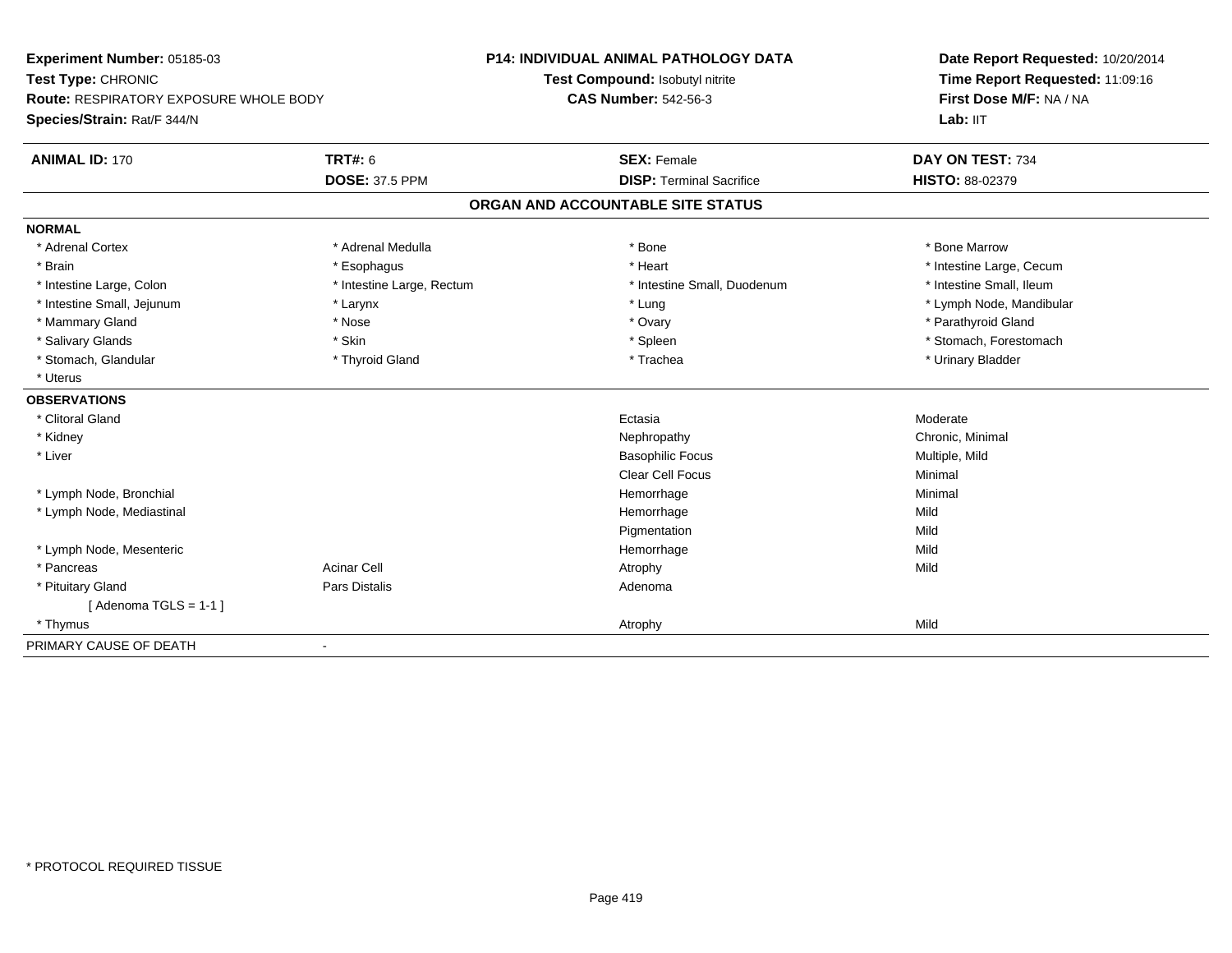| Experiment Number: 05185-03            |                           | <b>P14: INDIVIDUAL ANIMAL PATHOLOGY DATA</b> | Date Report Requested: 10/20/2014 |
|----------------------------------------|---------------------------|----------------------------------------------|-----------------------------------|
| Test Type: CHRONIC                     |                           | Test Compound: Isobutyl nitrite              | Time Report Requested: 11:09:16   |
| Route: RESPIRATORY EXPOSURE WHOLE BODY |                           | <b>CAS Number: 542-56-3</b>                  | First Dose M/F: NA / NA           |
| Species/Strain: Rat/F 344/N            |                           |                                              | Lab: IIT                          |
| <b>ANIMAL ID: 171</b>                  | <b>TRT#: 6</b>            | <b>SEX: Female</b>                           | DAY ON TEST: 733                  |
|                                        | <b>DOSE: 37.5 PPM</b>     | <b>DISP: Terminal Sacrifice</b>              | HISTO: 88-02380                   |
|                                        |                           | ORGAN AND ACCOUNTABLE SITE STATUS            |                                   |
| <b>NORMAL</b>                          |                           |                                              |                                   |
| * Adrenal Cortex                       | * Adrenal Medulla         | * Bone Marrow                                | * Brain                           |
| * Clitoral Gland                       | * Esophagus               | * Heart                                      | * Intestine Large, Cecum          |
| * Intestine Large, Colon               | * Intestine Large, Rectum | * Intestine Small, Duodenum                  | * Intestine Small, Ileum          |
| * Intestine Small, Jejunum             | * Kidney                  | * Larynx                                     | * Lung                            |
| * Lymph Node, Mandibular               | * Nose                    | * Ovary                                      | * Pancreas                        |
| * Parathyroid Gland                    | * Salivary Glands         | * Skin                                       | * Spleen                          |
| * Stomach, Forestomach                 | * Stomach, Glandular      | * Thymus                                     | * Thyroid Gland                   |
| * Trachea                              | * Urinary Bladder         |                                              |                                   |
| <b>MISSING</b>                         |                           |                                              |                                   |
| * Lymph Node, Bronchial                |                           |                                              |                                   |
| <b>OBSERVATIONS</b>                    |                           |                                              |                                   |
| * Bone                                 | Femur                     | Hyperostosis                                 | Moderate                          |
|                                        | Turbinate                 | Hyperostosis                                 | Moderate                          |
| * Liver                                |                           | <b>Basophilic Focus</b>                      | Multiple, Mild                    |
| [Basophilic Focus TGLS = 5-5,14]       |                           |                                              |                                   |
| * Lymph Node, Mediastinal              |                           | Hemorrhage                                   | Mild                              |
|                                        |                           | Pigmentation                                 | Minimal                           |
| * Lymph Node, Mesenteric               |                           | Hemorrhage                                   | Minimal                           |
| * Mammary Gland                        |                           | Fibroadenoma                                 | Multiple                          |
| [Fibroadenoma TGLS = 1,3,2-12,13,15]   |                           |                                              |                                   |
| * Pituitary Gland                      | Pars Distalis             | Cyst                                         | Minimal                           |
| * Uterus                               |                           | <b>Dilatation</b>                            | Mild                              |
| [ Dilatation TGLS = $4-9$ ]            |                           |                                              |                                   |
| PRIMARY CAUSE OF DEATH                 | $\blacksquare$            |                                              |                                   |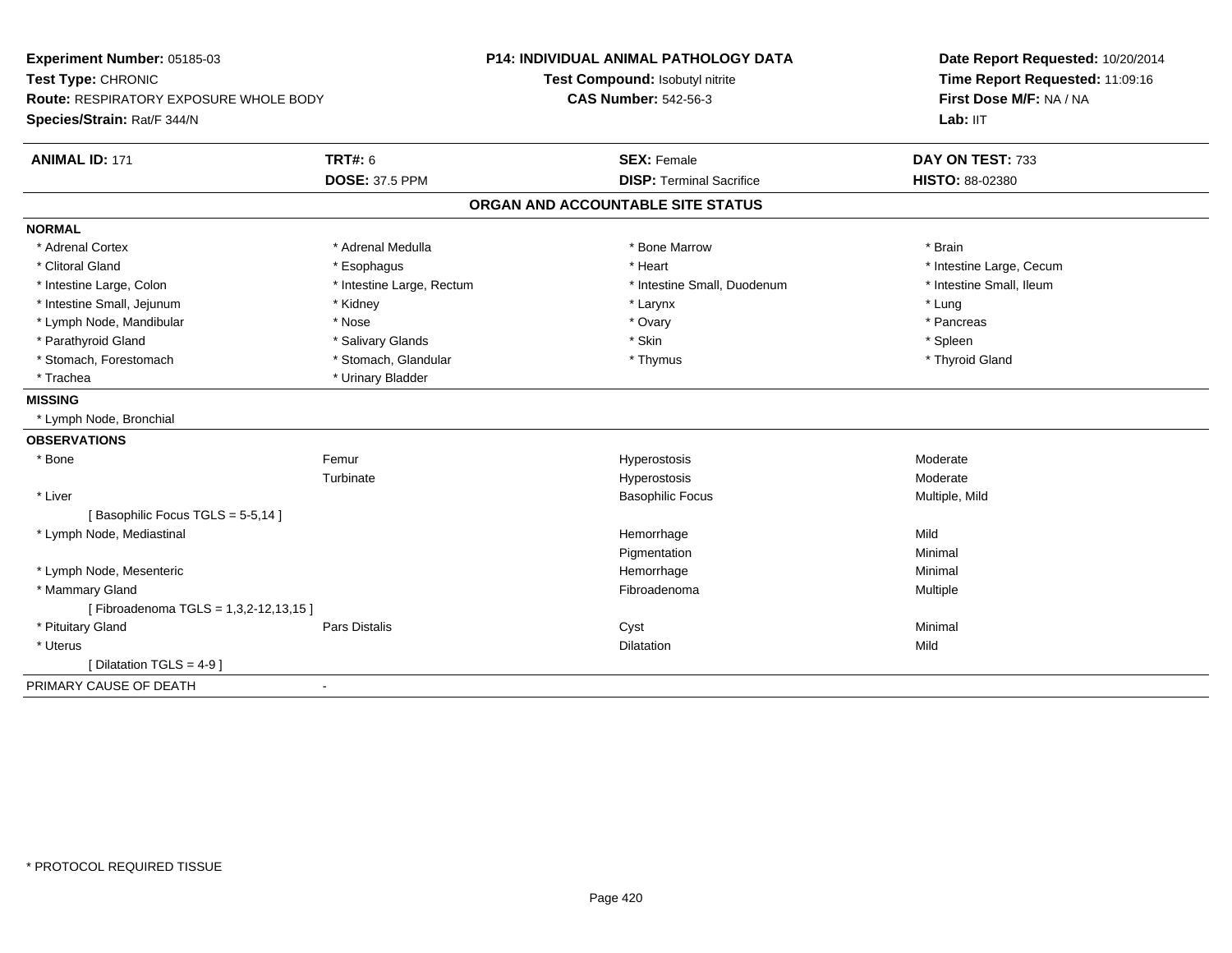| Experiment Number: 05185-03            |                             | <b>P14: INDIVIDUAL ANIMAL PATHOLOGY DATA</b> | Date Report Requested: 10/20/2014<br>Time Report Requested: 11:09:16<br>First Dose M/F: NA / NA |
|----------------------------------------|-----------------------------|----------------------------------------------|-------------------------------------------------------------------------------------------------|
| Test Type: CHRONIC                     |                             | Test Compound: Isobutyl nitrite              |                                                                                                 |
| Route: RESPIRATORY EXPOSURE WHOLE BODY |                             | <b>CAS Number: 542-56-3</b>                  |                                                                                                 |
| Species/Strain: Rat/F 344/N            |                             |                                              | Lab: IIT                                                                                        |
| <b>ANIMAL ID: 172</b>                  | <b>TRT#: 6</b>              | <b>SEX: Female</b>                           | DAY ON TEST: 735                                                                                |
|                                        | <b>DOSE: 37.5 PPM</b>       | <b>DISP: Terminal Sacrifice</b>              | HISTO: 88-02381                                                                                 |
|                                        |                             | ORGAN AND ACCOUNTABLE SITE STATUS            |                                                                                                 |
| <b>NORMAL</b>                          |                             |                                              |                                                                                                 |
| * Adrenal Medulla                      | * Bone                      | * Bone Marrow                                | * Brain                                                                                         |
| * Esophagus                            | * Heart                     | * Intestine Large, Cecum                     | * Intestine Large, Colon                                                                        |
| * Intestine Large, Rectum              | * Intestine Small, Duodenum | * Intestine Small, Ileum                     | * Intestine Small, Jejunum                                                                      |
| * Kidney                               | * Larynx                    | * Lymph Node, Mandibular                     | * Lymph Node, Mesenteric                                                                        |
| * Mammary Gland                        | * Nose                      | * Ovary                                      | * Parathyroid Gland                                                                             |
| * Salivary Glands                      | * Skin                      | * Spleen                                     | * Stomach, Forestomach                                                                          |
| * Stomach, Glandular                   | * Thymus                    | * Thyroid Gland                              | * Trachea                                                                                       |
| * Urinary Bladder                      |                             |                                              |                                                                                                 |
| <b>OBSERVATIONS</b>                    |                             |                                              |                                                                                                 |
| * Adrenal Cortex                       |                             | Vacuolization Cytoplasmic                    | Mild                                                                                            |
| * Clitoral Gland                       |                             | Ectasia                                      | Mild                                                                                            |
| * Liver                                |                             | <b>Basophilic Focus</b>                      | Multiple, Mild                                                                                  |
| * Lung                                 |                             | Hemorrhage                                   | Minimal                                                                                         |
| * Lymph Node, Bronchial                |                             | Hemorrhage                                   | Minimal                                                                                         |
| * Lymph Node, Mediastinal              |                             | Hemorrhage                                   | Minimal                                                                                         |
|                                        |                             | Pigmentation                                 | Mild                                                                                            |
| * Pancreas                             | <b>Acinar Cell</b>          | Atrophy                                      | Minimal                                                                                         |
| * Pituitary Gland                      | Pars Distalis               | Angiectasis                                  | Mild                                                                                            |
|                                        | <b>Pars Distalis</b>        | Cyst                                         | Moderate                                                                                        |
|                                        | Pars Nervosa                | Developmental Malformation                   | Mild                                                                                            |
| [ $Cyst TGLS = 1-1$ ]                  |                             |                                              |                                                                                                 |
| * Uterus                               |                             | Cyst                                         | Mild                                                                                            |
| PRIMARY CAUSE OF DEATH                 | $\blacksquare$              |                                              |                                                                                                 |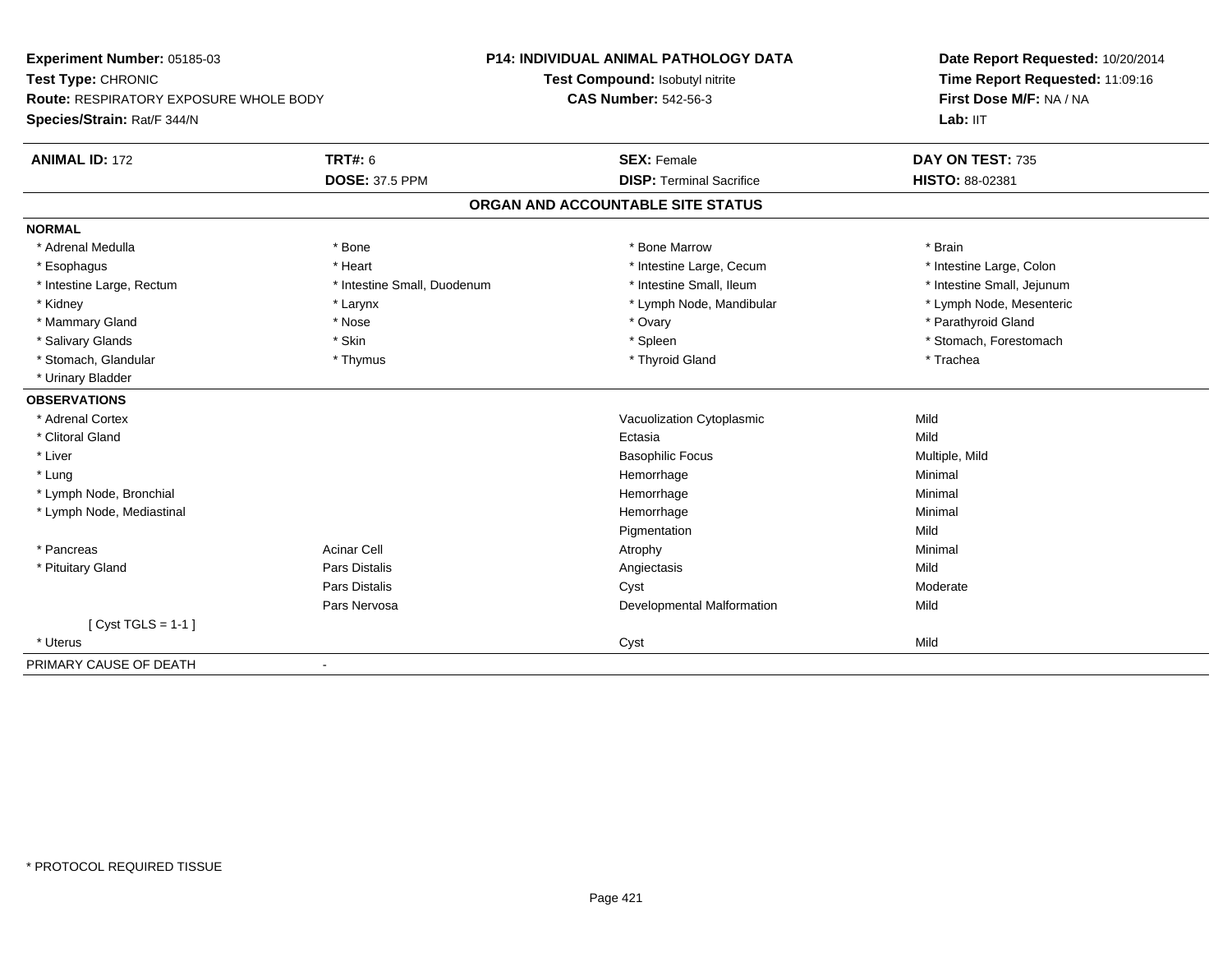| Experiment Number: 05185-03<br>Test Type: CHRONIC<br>Route: RESPIRATORY EXPOSURE WHOLE BODY |                            | P14: INDIVIDUAL ANIMAL PATHOLOGY DATA | Date Report Requested: 10/20/2014<br>Time Report Requested: 11:09:16 |  |
|---------------------------------------------------------------------------------------------|----------------------------|---------------------------------------|----------------------------------------------------------------------|--|
|                                                                                             |                            | Test Compound: Isobutyl nitrite       |                                                                      |  |
|                                                                                             |                            | <b>CAS Number: 542-56-3</b>           | First Dose M/F: NA / NA                                              |  |
| Species/Strain: Rat/F 344/N                                                                 |                            |                                       | Lab: IIT                                                             |  |
| <b>ANIMAL ID: 173</b>                                                                       | <b>TRT#: 6</b>             | <b>SEX: Female</b>                    | DAY ON TEST: 659                                                     |  |
|                                                                                             | <b>DOSE: 37.5 PPM</b>      | <b>DISP: Natural Death</b>            | HISTO: 88-02382                                                      |  |
|                                                                                             |                            | ORGAN AND ACCOUNTABLE SITE STATUS     |                                                                      |  |
| <b>NORMAL</b>                                                                               |                            |                                       |                                                                      |  |
| * Bone                                                                                      | * Esophagus                | * Intestine Large, Colon              | * Intestine Large, Rectum                                            |  |
| * Intestine Small, Duodenum                                                                 | * Intestine Small, Jejunum | * Larynx                              | * Lymph Node, Bronchial                                              |  |
| * Mammary Gland                                                                             | * Nose                     | * Pancreas                            | * Salivary Glands                                                    |  |
| * Skin                                                                                      | * Stomach, Glandular       | * Thyroid Gland                       | * Trachea                                                            |  |
| <b>MISSING</b>                                                                              |                            |                                       |                                                                      |  |
| * Parathyroid Gland                                                                         |                            |                                       |                                                                      |  |
| <b>AUTO PRECLUDES DIAG.</b>                                                                 |                            |                                       |                                                                      |  |
| * Intestine Small, Ileum                                                                    |                            |                                       |                                                                      |  |
| <b>OBSERVATIONS</b>                                                                         |                            |                                       |                                                                      |  |
| * Adrenal Cortex                                                                            |                            | Leukemia Mononuclear                  |                                                                      |  |
| [ Leukemia Mononuclear TGLS = 6-9 ]                                                         |                            |                                       |                                                                      |  |
| * Adrenal Medulla                                                                           |                            | Leukemia Mononuclear                  |                                                                      |  |
| [ Leukemia Mononuclear TGLS = 6-9 ]                                                         |                            |                                       |                                                                      |  |
| * Bone Marrow                                                                               |                            | Leukemia Mononuclear                  |                                                                      |  |
| * Brain                                                                                     |                            | Leukemia Mononuclear                  |                                                                      |  |
| [ Leukemia Mononuclear TGLS = 9-1 ]                                                         |                            |                                       |                                                                      |  |
| * Clitoral Gland                                                                            |                            | Leukemia Mononuclear                  |                                                                      |  |
| [ Leukemia Mononuclear TGLS = 9-1 ]                                                         |                            |                                       |                                                                      |  |
| Eye                                                                                         | Lens                       | Cataract                              | Moderate                                                             |  |
|                                                                                             |                            | Hemorrhage                            | Mild                                                                 |  |
| [Hemorrhage TGLS = 8-14]                                                                    |                            |                                       |                                                                      |  |
| * Heart                                                                                     |                            | Leukemia Mononuclear                  |                                                                      |  |
| [ Leukemia Mononuclear TGLS = 8-14 ]                                                        |                            |                                       |                                                                      |  |
| * Intestine Large, Cecum                                                                    |                            | Leukemia Mononuclear                  |                                                                      |  |
| [ Leukemia Mononuclear TGLS = 6-9 ]                                                         |                            |                                       |                                                                      |  |
| * Kidney                                                                                    |                            | Hypoplasia                            | Moderate                                                             |  |
|                                                                                             |                            | Leukemia Mononuclear                  |                                                                      |  |
|                                                                                             |                            | Nephropathy                           | Chronic, Mild                                                        |  |
| [Hypoplasia TGLS = 7-7]                                                                     |                            |                                       |                                                                      |  |

\* PROTOCOL REQUIRED TISSUE

[ Leukemia Mononuclear TGLS = 2-7 ]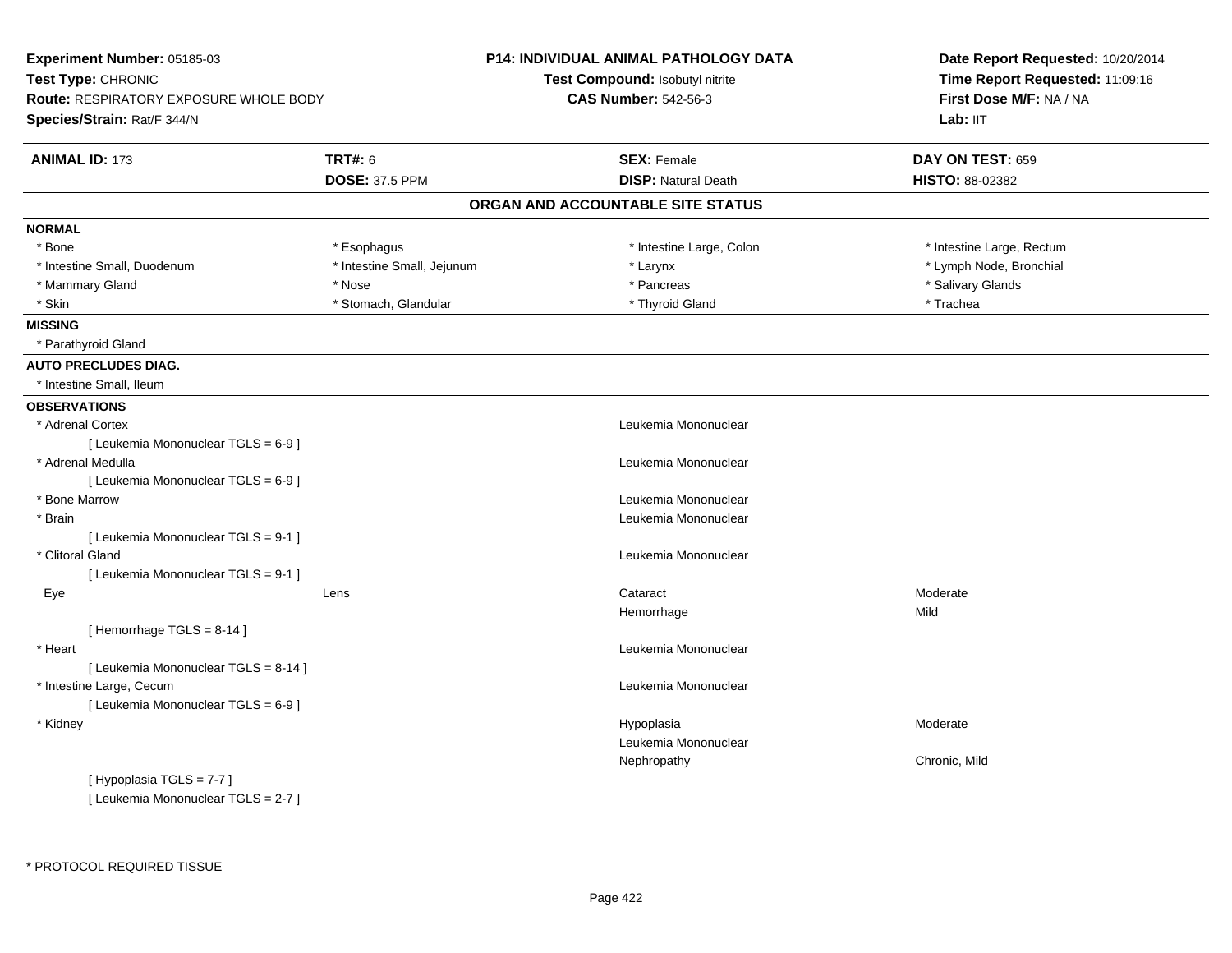**Experiment Number:** 05185-03**Test Type:** CHRONIC **Route:** RESPIRATORY EXPOSURE WHOLE BODY**Species/Strain:** Rat/F 344/N

## **P14: INDIVIDUAL ANIMAL PATHOLOGY DATA**

**Test Compound:** Isobutyl nitrite**CAS Number:** 542-56-3

**Date Report Requested:** 10/20/2014 **Time Report Requested:** 11:09:16**First Dose M/F:** NA / NA**Lab:** IIT

| <b>ANIMAL ID: 173</b>               | <b>TRT#: 6</b><br><b>DOSE: 37.5 PPM</b> | <b>SEX: Female</b><br><b>DISP: Natural Death</b> | DAY ON TEST: 659<br><b>HISTO: 88-02382</b> |
|-------------------------------------|-----------------------------------------|--------------------------------------------------|--------------------------------------------|
|                                     |                                         | ORGAN AND ACCOUNTABLE SITE STATUS                |                                            |
| [Nephropathy TGLS = 2-7]            |                                         |                                                  |                                            |
| * Liver                             |                                         | Leukemia Mononuclear                             |                                            |
| [Leukemia Mononuclear TGLS = 2-7]   |                                         |                                                  |                                            |
| * Lung                              |                                         | Leukemia Mononuclear                             |                                            |
| [Leukemia Mononuclear TGLS = 2-7]   |                                         |                                                  |                                            |
| * Lymph Node, Mandibular            |                                         | Leukemia Mononuclear                             |                                            |
| [ Leukemia Mononuclear TGLS = 6-9 ] |                                         |                                                  |                                            |
| * Lymph Node, Mediastinal           |                                         | Leukemia Mononuclear                             |                                            |
| * Lymph Node, Mesenteric            |                                         | Leukemia Mononuclear                             |                                            |
| [ Leukemia Mononuclear TGLS = 6-9 ] |                                         |                                                  |                                            |
| * Ovary                             |                                         | Leukemia Mononuclear                             |                                            |
| [Leukemia Mononuclear TGLS = 2-7]   |                                         |                                                  |                                            |
| * Pituitary Gland                   |                                         | Leukemia Mononuclear                             |                                            |
| [ Leukemia Mononuclear TGLS = 2-7 ] |                                         |                                                  |                                            |
| * Spleen                            |                                         | Leukemia Mononuclear                             |                                            |
| [Leukemia Mononuclear TGLS = 1-5]   |                                         |                                                  |                                            |
| * Stomach, Forestomach              |                                         | Inflammation                                     | Minimal                                    |
| * Thymus                            |                                         | Leukemia Mononuclear                             |                                            |
| [Leukemia Mononuclear TGLS = 1-5]   |                                         |                                                  |                                            |
| * Urinary Bladder                   |                                         | Leukemia Mononuclear                             |                                            |
| [ Leukemia Mononuclear TGLS = 1-5 ] |                                         |                                                  |                                            |
| * Uterus                            |                                         | Leukemia Mononuclear                             |                                            |
|                                     |                                         | Polyp Stromal                                    |                                            |
| [ Leukemia Mononuclear TGLS = 6-9 ] |                                         |                                                  |                                            |
| [Polyp Stromal TGLS = 6-9]          |                                         |                                                  |                                            |
| PRIMARY CAUSE OF DEATH              |                                         |                                                  |                                            |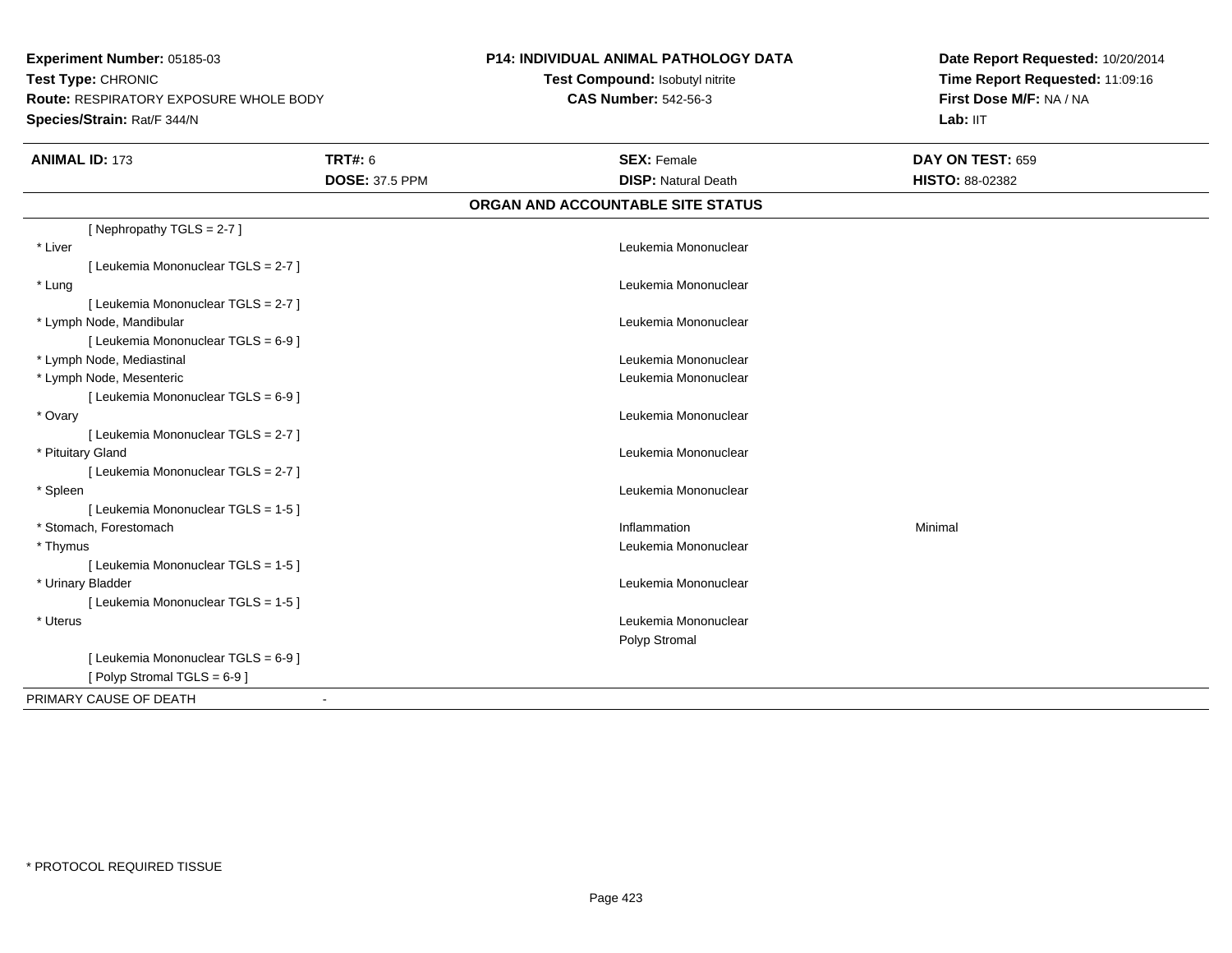| Experiment Number: 05185-03<br>Test Type: CHRONIC<br><b>Route: RESPIRATORY EXPOSURE WHOLE BODY</b><br>Species/Strain: Rat/F 344/N |                            | P14: INDIVIDUAL ANIMAL PATHOLOGY DATA<br>Test Compound: Isobutyl nitrite<br><b>CAS Number: 542-56-3</b> | Date Report Requested: 10/20/2014<br>Time Report Requested: 11:09:16<br>First Dose M/F: NA / NA<br>Lab: IIT |
|-----------------------------------------------------------------------------------------------------------------------------------|----------------------------|---------------------------------------------------------------------------------------------------------|-------------------------------------------------------------------------------------------------------------|
| <b>ANIMAL ID: 174</b>                                                                                                             | <b>TRT#: 6</b>             | <b>SEX: Female</b>                                                                                      | DAY ON TEST: 720                                                                                            |
|                                                                                                                                   | <b>DOSE: 37.5 PPM</b>      | <b>DISP: Natural Death</b>                                                                              | HISTO: 88-02383                                                                                             |
|                                                                                                                                   |                            | ORGAN AND ACCOUNTABLE SITE STATUS                                                                       |                                                                                                             |
| <b>NORMAL</b>                                                                                                                     |                            |                                                                                                         |                                                                                                             |
| * Adrenal Cortex                                                                                                                  | * Bone                     | * Bone Marrow                                                                                           | * Brain                                                                                                     |
| * Esophagus                                                                                                                       | * Heart                    | * Intestine Large, Colon                                                                                | * Intestine Large, Rectum                                                                                   |
| * Intestine Small, Duodenum                                                                                                       | * Intestine Small, Jejunum | * Larynx                                                                                                | * Lymph Node, Mandibular                                                                                    |
| * Lymph Node, Mesenteric                                                                                                          | * Nose                     | * Ovary                                                                                                 | * Parathyroid Gland                                                                                         |
| * Pituitary Gland                                                                                                                 | * Salivary Glands          | * Spleen                                                                                                | * Stomach, Forestomach                                                                                      |
| * Stomach, Glandular                                                                                                              | * Thymus                   | * Thyroid Gland                                                                                         | * Trachea                                                                                                   |
| * Urinary Bladder                                                                                                                 | * Uterus                   |                                                                                                         |                                                                                                             |
| <b>MISSING</b>                                                                                                                    |                            |                                                                                                         |                                                                                                             |
| * Lymph Node, Bronchial                                                                                                           |                            |                                                                                                         |                                                                                                             |
| <b>AUTO PRECLUDES DIAG.</b>                                                                                                       |                            |                                                                                                         |                                                                                                             |
| * Intestine Large, Cecum                                                                                                          | * Intestine Small, Ileum   |                                                                                                         |                                                                                                             |
| <b>OBSERVATIONS</b>                                                                                                               |                            |                                                                                                         |                                                                                                             |
| * Adrenal Medulla                                                                                                                 | <b>Bilateral</b>           | Pheochromocytoma Malignant                                                                              |                                                                                                             |
| [ Pheochromocytoma Malignant TGLS = 5,6-3,12 ]                                                                                    |                            |                                                                                                         |                                                                                                             |
| * Clitoral Gland                                                                                                                  |                            | Ectasia                                                                                                 | Mild                                                                                                        |
| * Kidney                                                                                                                          |                            | Nephropathy                                                                                             | Chronic, Mild                                                                                               |
| * Liver                                                                                                                           |                            | <b>Basophilic Focus</b>                                                                                 | Multiple, Mild                                                                                              |
|                                                                                                                                   |                            | <b>Eosinophilic Focus</b>                                                                               | Mild                                                                                                        |
| * Lung                                                                                                                            |                            | Congestion                                                                                              | Moderate                                                                                                    |
|                                                                                                                                   |                            | Hemorrhage                                                                                              | Moderate                                                                                                    |
| [Congestion TGLS = 3-6]                                                                                                           |                            |                                                                                                         |                                                                                                             |
| [Hemorrhage TGLS = 3-6]                                                                                                           |                            |                                                                                                         |                                                                                                             |
| * Lymph Node, Mediastinal                                                                                                         |                            | Hemorrhage                                                                                              | Mild                                                                                                        |
|                                                                                                                                   |                            | Pigmentation                                                                                            | Minimal                                                                                                     |
| * Mammary Gland                                                                                                                   |                            | Fibroadenoma                                                                                            |                                                                                                             |
| [Fibroadenoma TGLS = 2-14]                                                                                                        |                            |                                                                                                         |                                                                                                             |
| * Pancreas                                                                                                                        | <b>Acinar Cell</b>         | Atrophy                                                                                                 | Marked                                                                                                      |
| * Skin                                                                                                                            | Tail                       | Squamous Cell Papilloma                                                                                 |                                                                                                             |
| [Squamous Cell Papilloma TGLS = 1-13]                                                                                             |                            |                                                                                                         |                                                                                                             |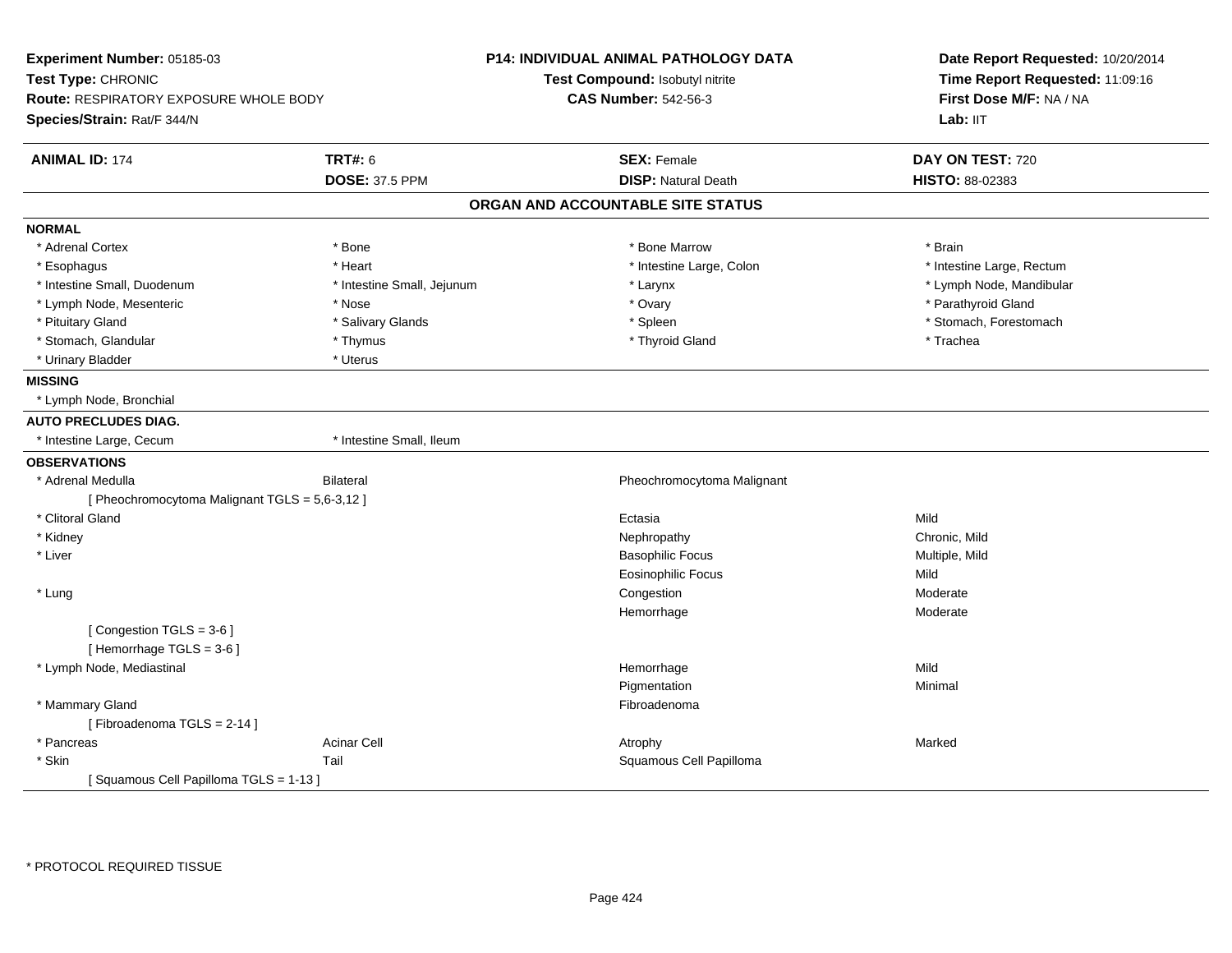| <b>Experiment Number: 05185-03</b><br><b>Test Type: CHRONIC</b><br><b>Route: RESPIRATORY EXPOSURE WHOLE BODY</b><br>Species/Strain: Rat/F 344/N |                       | <b>P14: INDIVIDUAL ANIMAL PATHOLOGY DATA</b><br>Test Compound: Isobutyl nitrite | Date Report Requested: 10/20/2014<br>Time Report Requested: 11:09:16 |
|-------------------------------------------------------------------------------------------------------------------------------------------------|-----------------------|---------------------------------------------------------------------------------|----------------------------------------------------------------------|
|                                                                                                                                                 |                       | <b>CAS Number: 542-56-3</b>                                                     | <b>First Dose M/F: NA / NA</b>                                       |
|                                                                                                                                                 |                       |                                                                                 | Lab: IIT                                                             |
| <b>ANIMAL ID: 174</b>                                                                                                                           | <b>TRT#:</b> 6        | <b>SEX:</b> Female                                                              | <b>DAY ON TEST: 720</b>                                              |
|                                                                                                                                                 | <b>DOSE: 37.5 PPM</b> | <b>DISP:</b> Natural Death                                                      | <b>HISTO: 88-02383</b>                                               |
|                                                                                                                                                 |                       | <b>ORGAN AND ACCOUNTABLE SITE STATUS</b>                                        |                                                                      |
| PRIMARY CAUSE OF DEATH                                                                                                                          |                       |                                                                                 |                                                                      |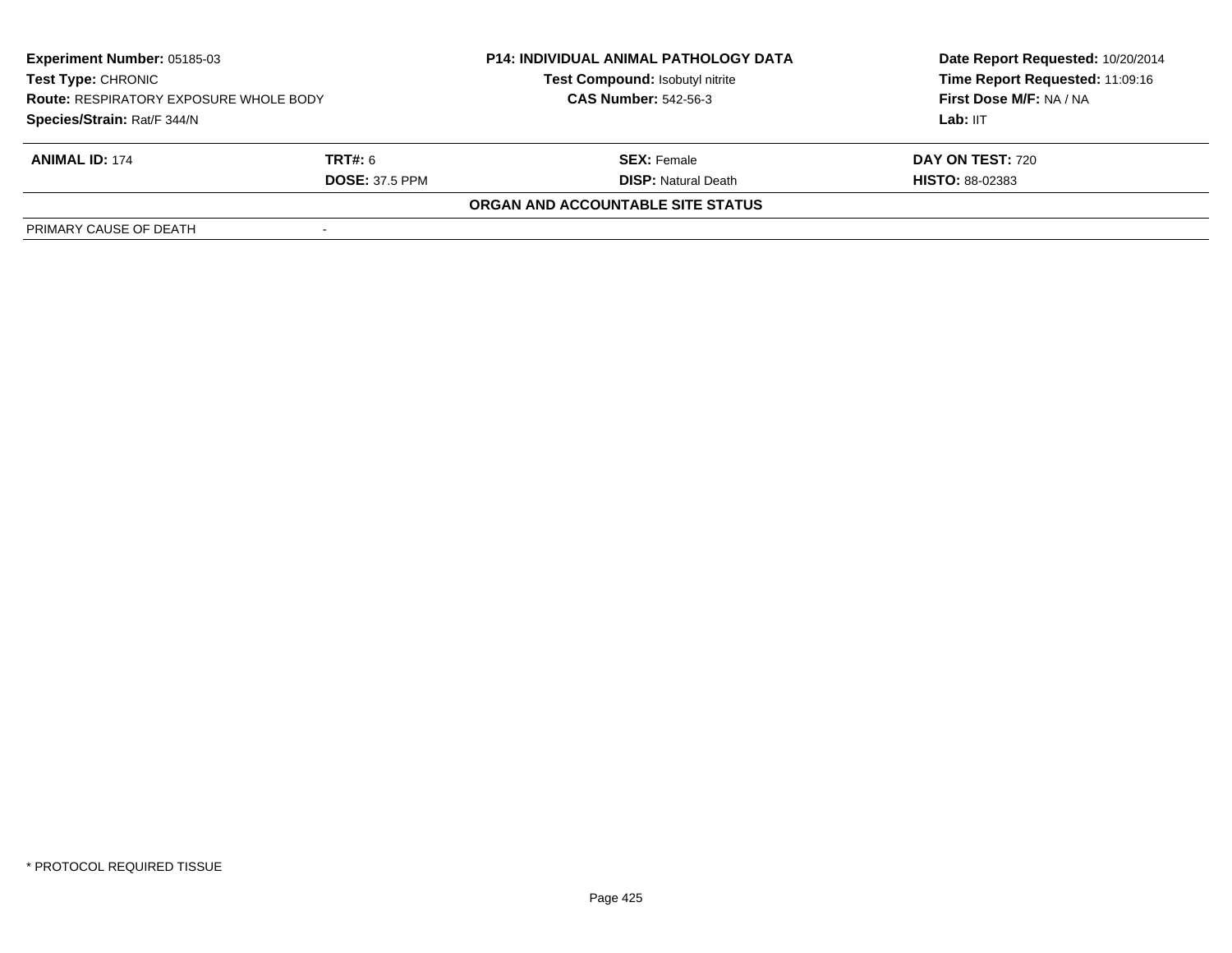| Experiment Number: 05185-03                                         |                           | <b>P14: INDIVIDUAL ANIMAL PATHOLOGY DATA</b> | Date Report Requested: 10/20/2014                          |  |
|---------------------------------------------------------------------|---------------------------|----------------------------------------------|------------------------------------------------------------|--|
| Test Type: CHRONIC<br><b>Route: RESPIRATORY EXPOSURE WHOLE BODY</b> |                           | <b>Test Compound: Isobutyl nitrite</b>       | Time Report Requested: 11:09:16<br>First Dose M/F: NA / NA |  |
|                                                                     |                           | <b>CAS Number: 542-56-3</b>                  |                                                            |  |
| Species/Strain: Rat/F 344/N                                         |                           |                                              | Lab: IIT                                                   |  |
| <b>ANIMAL ID: 175</b>                                               | <b>TRT#: 6</b>            | <b>SEX: Female</b>                           | DAY ON TEST: 648                                           |  |
|                                                                     | <b>DOSE: 37.5 PPM</b>     | <b>DISP: Natural Death</b>                   | HISTO: 88-02384                                            |  |
|                                                                     |                           | ORGAN AND ACCOUNTABLE SITE STATUS            |                                                            |  |
| <b>NORMAL</b>                                                       |                           |                                              |                                                            |  |
| * Adrenal Medulla                                                   | * Bone Marrow             | * Esophagus                                  | * Intestine Large, Cecum                                   |  |
| * Intestine Large, Colon                                            | * Intestine Large, Rectum | * Larynx                                     | * Lymph Node, Bronchial                                    |  |
| * Lymph Node, Mandibular                                            | * Lymph Node, Mesenteric  | * Mammary Gland                              | * Nose                                                     |  |
| * Ovary                                                             | * Parathyroid Gland       | * Salivary Glands                            | * Skin                                                     |  |
| * Spleen                                                            | * Stomach, Forestomach    | * Stomach, Glandular                         | * Thyroid Gland                                            |  |
| * Trachea                                                           | * Urinary Bladder         | * Uterus                                     |                                                            |  |
| <b>MISSING</b>                                                      |                           |                                              |                                                            |  |
| * Clitoral Gland                                                    |                           |                                              |                                                            |  |
| <b>AUTO PRECLUDES DIAG.</b>                                         |                           |                                              |                                                            |  |
| * Intestine Small, Duodenum                                         | * Intestine Small, Ileum  | * Intestine Small, Jejunum                   |                                                            |  |
| <b>OBSERVATIONS</b>                                                 |                           |                                              |                                                            |  |
| * Adrenal Cortex                                                    |                           | Adenoma                                      |                                                            |  |
| * Bone                                                              | Femur                     | Hyperostosis                                 | Moderate                                                   |  |
| * Brain                                                             |                           | Compression                                  | Mild                                                       |  |
| [Compression TGLS = 2-1]                                            |                           |                                              |                                                            |  |
| * Heart                                                             |                           | Cardiomyopathy                               | Mild                                                       |  |
| * Kidney                                                            |                           | Nephropathy                                  | Chronic, Minimal                                           |  |
| * Liver                                                             |                           | <b>Basophilic Focus</b>                      | Multiple, Mild                                             |  |
| * Lung                                                              |                           | Alveolar/Bronchiolar Adenoma                 |                                                            |  |
|                                                                     |                           | Congestion                                   | Moderate                                                   |  |
|                                                                     |                           | Hemorrhage                                   | Minimal                                                    |  |
|                                                                     |                           | <b>Infiltration Cellular</b>                 | Histiocyte, Minimal                                        |  |
| * Lymph Node, Mediastinal                                           |                           | Hemorrhage                                   | Mild                                                       |  |
| * Pancreas                                                          | <b>Acinar Cell</b>        | Atrophy                                      | Minimal                                                    |  |
| * Pituitary Gland                                                   | <b>Pars Distalis</b>      | Adenoma                                      |                                                            |  |
| [Adenoma TGLS = $1-1$ ]                                             |                           |                                              |                                                            |  |
| * Thymus                                                            |                           | Atrophy                                      | Mild                                                       |  |
| <b>Tissue NOS</b>                                                   |                           | Developmental Malformation                   |                                                            |  |
| Note: MACROPHAGES. THE LOCATION IS UNKNOWN.                         |                           |                                              |                                                            |  |
| Note: SMALL FOCI OF HEPATOCYTES AND PIGMENT-LADEN                   |                           |                                              |                                                            |  |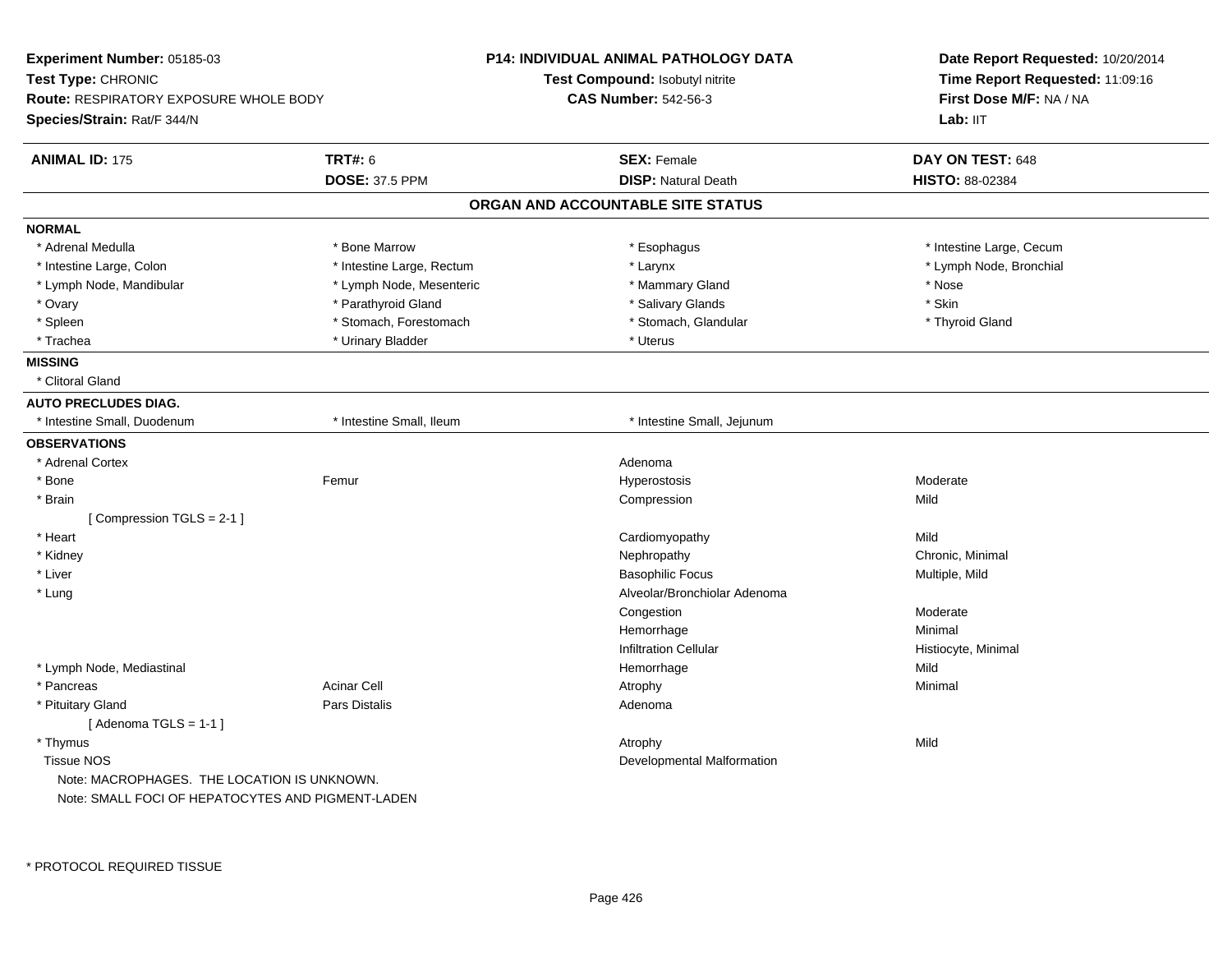| <b>Experiment Number: 05185-03</b><br>Test Type: CHRONIC<br><b>Route: RESPIRATORY EXPOSURE WHOLE BODY</b><br>Species/Strain: Rat/F 344/N |                       | <b>P14: INDIVIDUAL ANIMAL PATHOLOGY DATA</b><br>Test Compound: Isobutyl nitrite<br><b>CAS Number: 542-56-3</b> | Date Report Requested: 10/20/2014<br>Time Report Requested: 11:09:16<br>First Dose M/F: NA / NA<br>Lab: IIT |
|------------------------------------------------------------------------------------------------------------------------------------------|-----------------------|----------------------------------------------------------------------------------------------------------------|-------------------------------------------------------------------------------------------------------------|
|                                                                                                                                          |                       |                                                                                                                |                                                                                                             |
|                                                                                                                                          |                       |                                                                                                                |                                                                                                             |
| <b>ANIMAL ID: 175</b>                                                                                                                    | TRT#: 6               | <b>SEX: Female</b>                                                                                             | DAY ON TEST: 648                                                                                            |
|                                                                                                                                          | <b>DOSE: 37.5 PPM</b> | <b>DISP: Natural Death</b>                                                                                     | <b>HISTO: 88-02384</b>                                                                                      |
|                                                                                                                                          |                       | ORGAN AND ACCOUNTABLE SITE STATUS                                                                              |                                                                                                             |
| Note: THE PIECE OF FAT HAS WITHIN IT SEVERAL                                                                                             |                       |                                                                                                                |                                                                                                             |
| PRIMARY CAUSE OF DEATH                                                                                                                   |                       |                                                                                                                |                                                                                                             |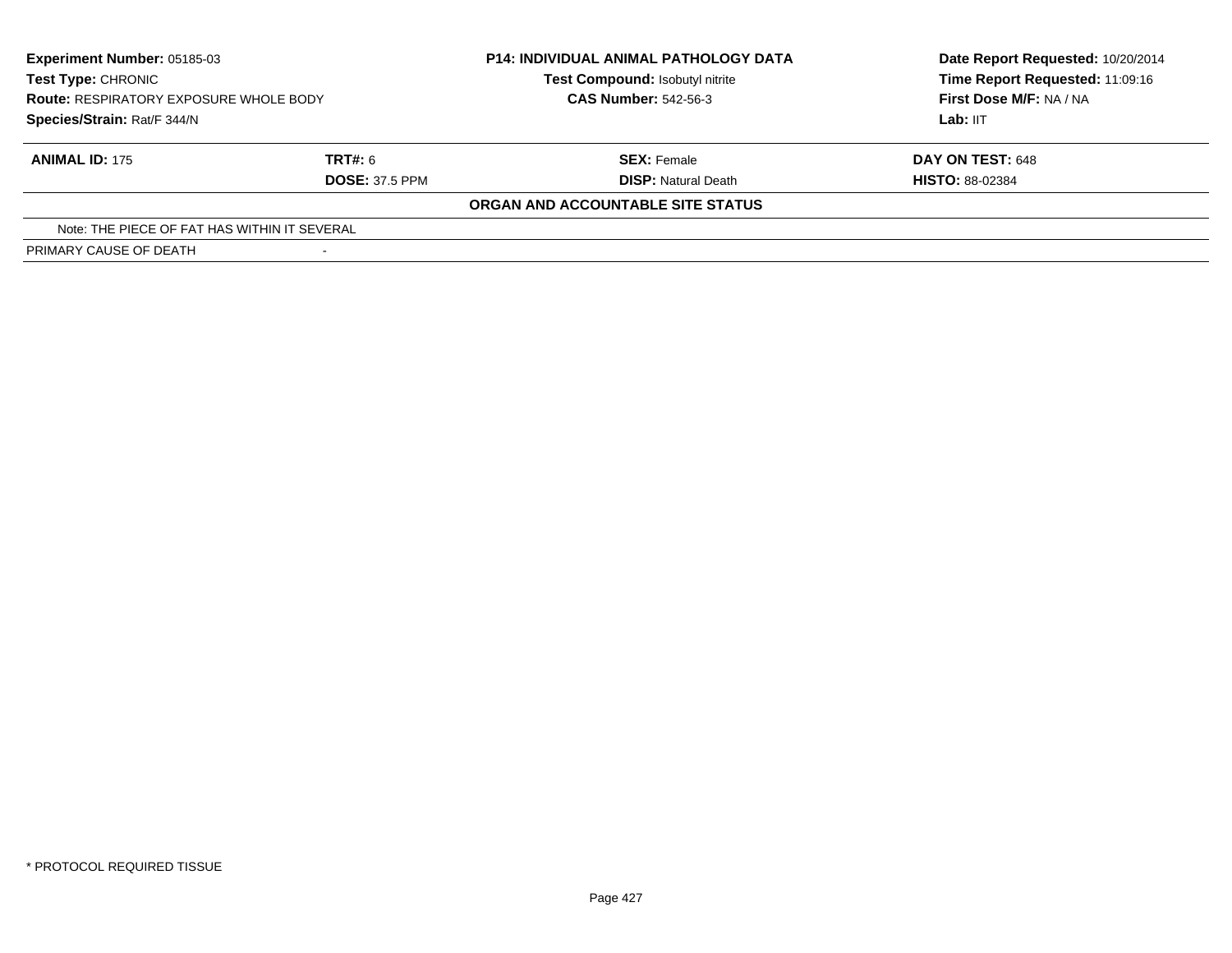| Experiment Number: 05185-03<br>Test Type: CHRONIC<br>Route: RESPIRATORY EXPOSURE WHOLE BODY |                             | P14: INDIVIDUAL ANIMAL PATHOLOGY DATA<br>Test Compound: Isobutyl nitrite<br><b>CAS Number: 542-56-3</b> | Date Report Requested: 10/20/2014<br>Time Report Requested: 11:09:16<br>First Dose M/F: NA / NA |
|---------------------------------------------------------------------------------------------|-----------------------------|---------------------------------------------------------------------------------------------------------|-------------------------------------------------------------------------------------------------|
| Species/Strain: Rat/F 344/N                                                                 |                             |                                                                                                         | Lab: IIT                                                                                        |
| <b>ANIMAL ID: 176</b>                                                                       | <b>TRT#: 6</b>              | <b>SEX: Female</b>                                                                                      | DAY ON TEST: 734                                                                                |
|                                                                                             | <b>DOSE: 37.5 PPM</b>       | <b>DISP: Terminal Sacrifice</b>                                                                         | HISTO: 88-02385                                                                                 |
|                                                                                             |                             | ORGAN AND ACCOUNTABLE SITE STATUS                                                                       |                                                                                                 |
| <b>NORMAL</b>                                                                               |                             |                                                                                                         |                                                                                                 |
| * Adrenal Cortex                                                                            | * Adrenal Medulla           | * Bone                                                                                                  | * Brain                                                                                         |
| * Esophagus                                                                                 | * Heart                     | * Intestine Large, Cecum                                                                                | * Intestine Large, Colon                                                                        |
| * Intestine Large, Rectum                                                                   | * Intestine Small, Duodenum | * Intestine Small, Ileum                                                                                | * Intestine Small, Jejunum                                                                      |
| * Larynx                                                                                    | * Lymph Node, Mediastinal   | * Lymph Node, Mesenteric                                                                                | * Mammary Gland                                                                                 |
| * Ovary                                                                                     | * Pancreas                  | * Parathyroid Gland                                                                                     | * Skin                                                                                          |
| * Spleen                                                                                    | * Stomach, Forestomach      | * Stomach, Glandular                                                                                    | * Thyroid Gland                                                                                 |
| * Trachea                                                                                   | * Urinary Bladder           | * Uterus                                                                                                |                                                                                                 |
| <b>MISSING</b>                                                                              |                             |                                                                                                         |                                                                                                 |
| * Lymph Node, Bronchial                                                                     | * Thymus                    |                                                                                                         |                                                                                                 |
| <b>OBSERVATIONS</b>                                                                         |                             |                                                                                                         |                                                                                                 |
| * Bone Marrow                                                                               |                             | Hyperplasia                                                                                             | Mild                                                                                            |
| * Clitoral Gland                                                                            |                             | Hyperplasia                                                                                             | Mild                                                                                            |
|                                                                                             |                             | Inflammation                                                                                            | Moderate                                                                                        |
| * Kidney                                                                                    |                             | Nephropathy                                                                                             | Chronic, Minimal                                                                                |
| * Liver                                                                                     |                             | <b>Basophilic Focus</b>                                                                                 | Multiple, Mild                                                                                  |
|                                                                                             |                             | Hepatodiaphragmatic Nodule                                                                              | Mild                                                                                            |
| [ Hepatodiaphragmatic Nodule TGLS = 1-5 ]                                                   |                             |                                                                                                         |                                                                                                 |
| * Lung                                                                                      |                             | Inflammation                                                                                            | Moderate                                                                                        |
| * Lymph Node, Mandibular                                                                    |                             | Hyperplasia                                                                                             | Lymphoid, Mild                                                                                  |
| * Nose                                                                                      | Nasolacrim Dct              | Inflammation                                                                                            | Marked                                                                                          |
| * Pituitary Gland                                                                           | Pars Distalis               | Angiectasis                                                                                             | Moderate                                                                                        |
|                                                                                             | Pars Distalis               | Cyst                                                                                                    | Mild                                                                                            |
|                                                                                             | <b>Pars Distalis</b>        | Hyperplasia                                                                                             | Mild                                                                                            |
| [Angiectasis TGLS = 2-1]                                                                    |                             |                                                                                                         |                                                                                                 |
| * Salivary Glands                                                                           |                             | Inflammation                                                                                            | Marked                                                                                          |
| PRIMARY CAUSE OF DEATH                                                                      | $\blacksquare$              |                                                                                                         |                                                                                                 |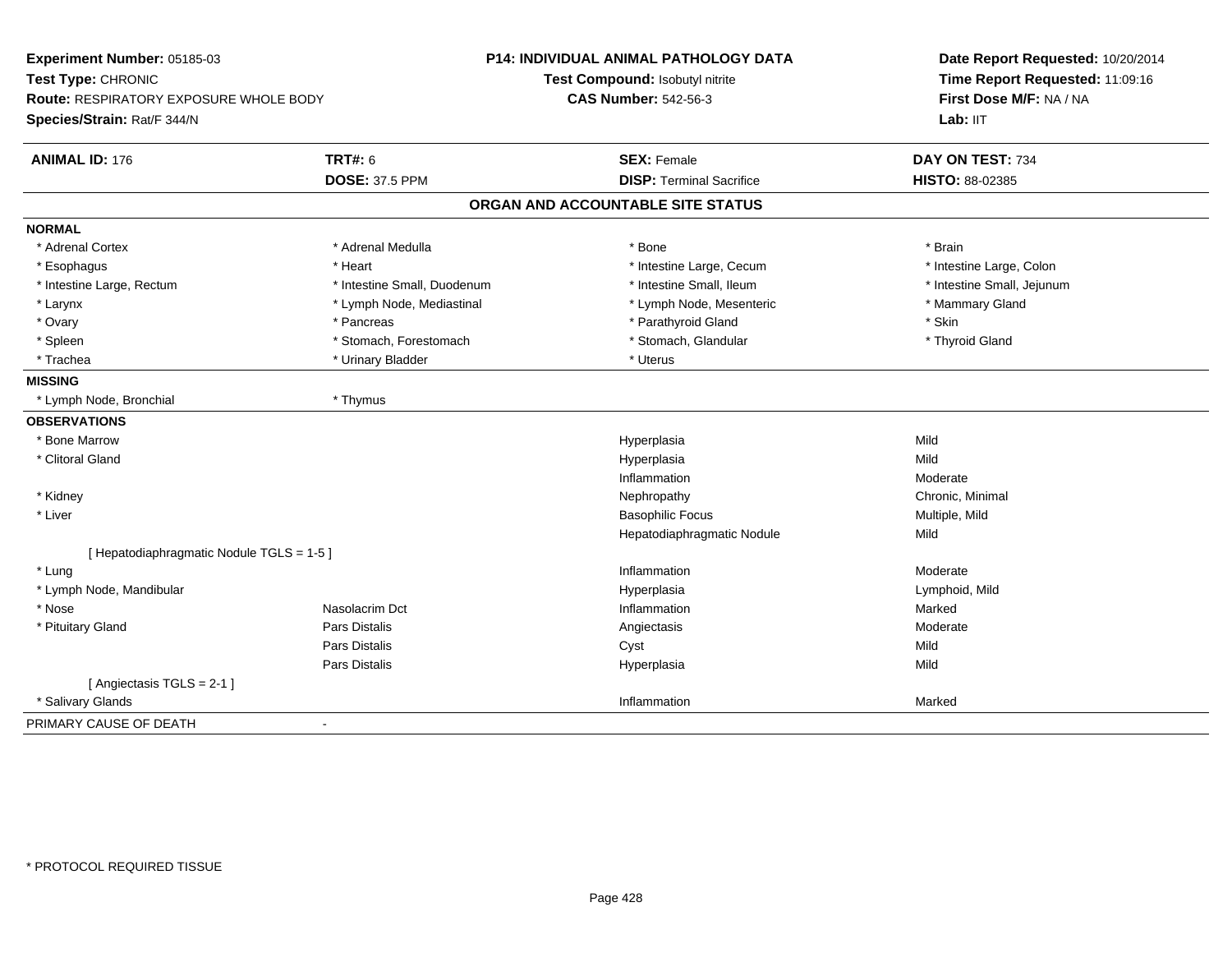| Experiment Number: 05185-03                                         |                          | P14: INDIVIDUAL ANIMAL PATHOLOGY DATA | Date Report Requested: 10/20/2014                          |
|---------------------------------------------------------------------|--------------------------|---------------------------------------|------------------------------------------------------------|
| Test Type: CHRONIC<br><b>Route: RESPIRATORY EXPOSURE WHOLE BODY</b> |                          | Test Compound: Isobutyl nitrite       | Time Report Requested: 11:09:16<br>First Dose M/F: NA / NA |
|                                                                     |                          | <b>CAS Number: 542-56-3</b>           |                                                            |
| Species/Strain: Rat/F 344/N                                         |                          |                                       | Lab: IIT                                                   |
| <b>ANIMAL ID: 177</b>                                               | <b>TRT#: 6</b>           | <b>SEX: Female</b>                    | DAY ON TEST: 734                                           |
|                                                                     | <b>DOSE: 37.5 PPM</b>    | <b>DISP: Terminal Sacrifice</b>       | HISTO: 88-02386                                            |
|                                                                     |                          | ORGAN AND ACCOUNTABLE SITE STATUS     |                                                            |
| <b>NORMAL</b>                                                       |                          |                                       |                                                            |
| * Adrenal Medulla                                                   | * Bone                   | * Bone Marrow                         | * Brain                                                    |
| * Esophagus                                                         | * Intestine Large, Cecum | * Intestine Large, Colon              | * Intestine Large, Rectum                                  |
| * Intestine Small, Duodenum                                         | * Intestine Small, Ileum | * Intestine Small, Jejunum            | * Larynx                                                   |
| * Lung                                                              | * Lymph Node, Bronchial  | * Lymph Node, Mandibular              | * Lymph Node, Mesenteric                                   |
| * Nose                                                              | * Pancreas               | * Parathyroid Gland                   | * Salivary Glands                                          |
| * Skin                                                              | * Spleen                 | * Stomach, Forestomach                | * Stomach, Glandular                                       |
| * Thyroid Gland                                                     | * Trachea                | * Urinary Bladder                     | * Uterus                                                   |
| <b>OBSERVATIONS</b>                                                 |                          |                                       |                                                            |
| * Adrenal Cortex                                                    |                          | Angiectasis                           | Minimal                                                    |
| * Clitoral Gland                                                    |                          | Ectasia                               | Mild                                                       |
| * Heart                                                             |                          | Cardiomyopathy                        | Minimal                                                    |
| * Kidney                                                            |                          | Mineralization                        | Minimal                                                    |
|                                                                     |                          | Nephropathy                           | Chronic, Minimal                                           |
| * Liver                                                             |                          | <b>Basophilic Focus</b>               | Multiple, Mild                                             |
| * Lymph Node, Mediastinal                                           |                          | Pigmentation                          | Minimal                                                    |
| * Mammary Gland                                                     |                          | Lactation                             | Mild                                                       |
| * Ovary                                                             |                          | Cyst                                  | Mild                                                       |
| * Pituitary Gland                                                   | <b>Pars Distalis</b>     | Angiectasis                           | Mild                                                       |
|                                                                     | Pars Distalis            | Cyst                                  | Mild                                                       |
|                                                                     | Pars Distalis            | Hyperplasia                           | Mild                                                       |
| [Angiectasis TGLS = 1-1]                                            |                          |                                       |                                                            |
| [Cyst TGLS = $1-1$ ]                                                |                          |                                       |                                                            |
| [ Hyperplasia TGLS = 1-1 ]                                          |                          |                                       |                                                            |
| * Thymus                                                            |                          | Atrophy                               | Mild                                                       |
| PRIMARY CAUSE OF DEATH                                              | $\blacksquare$           |                                       |                                                            |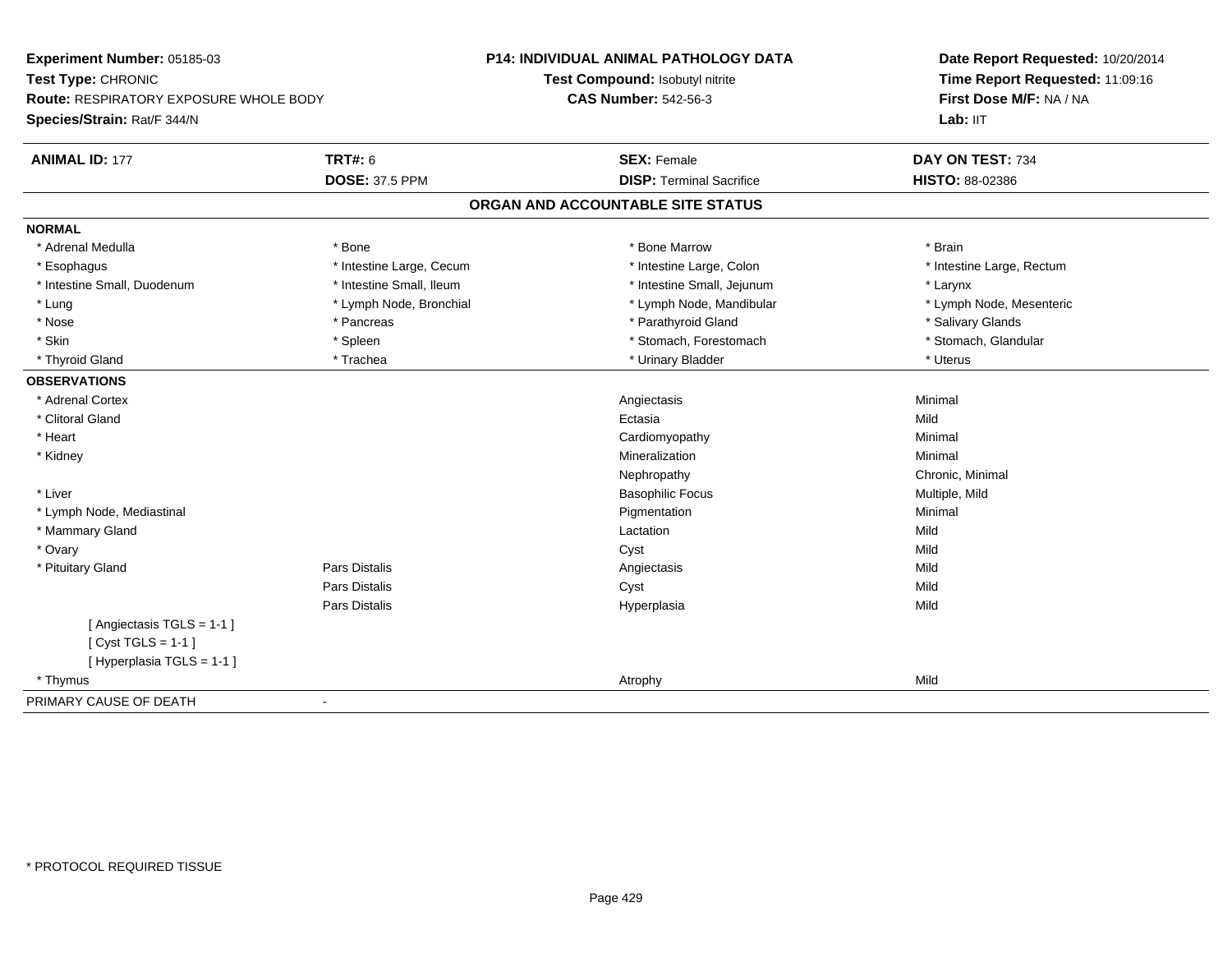| Experiment Number: 05185-03                                         |                          | P14: INDIVIDUAL ANIMAL PATHOLOGY DATA | Date Report Requested: 10/20/2014                          |
|---------------------------------------------------------------------|--------------------------|---------------------------------------|------------------------------------------------------------|
| Test Type: CHRONIC<br><b>Route: RESPIRATORY EXPOSURE WHOLE BODY</b> |                          | Test Compound: Isobutyl nitrite       | Time Report Requested: 11:09:16<br>First Dose M/F: NA / NA |
|                                                                     |                          | <b>CAS Number: 542-56-3</b>           |                                                            |
| Species/Strain: Rat/F 344/N                                         |                          |                                       | Lab: IIT                                                   |
| <b>ANIMAL ID: 178</b>                                               | <b>TRT#: 6</b>           | <b>SEX: Female</b>                    | DAY ON TEST: 734                                           |
|                                                                     | <b>DOSE: 37.5 PPM</b>    | <b>DISP: Terminal Sacrifice</b>       | HISTO: 88-02387                                            |
|                                                                     |                          | ORGAN AND ACCOUNTABLE SITE STATUS     |                                                            |
| <b>NORMAL</b>                                                       |                          |                                       |                                                            |
| * Adrenal Medulla                                                   | * Bone                   | * Bone Marrow                         | * Brain                                                    |
| * Esophagus                                                         | * Intestine Large, Cecum | * Intestine Large, Colon              | * Intestine Large, Rectum                                  |
| * Intestine Small, Duodenum                                         | * Intestine Small, Ileum | * Intestine Small, Jejunum            | * Larynx                                                   |
| * Lymph Node, Bronchial                                             | * Lymph Node, Mandibular | * Mammary Gland                       | * Nose                                                     |
| * Ovary                                                             | * Parathyroid Gland      | * Salivary Glands                     | * Skin                                                     |
| * Spleen                                                            | * Stomach, Forestomach   | * Stomach, Glandular                  | * Thyroid Gland                                            |
| * Trachea                                                           | * Urinary Bladder        | * Uterus                              |                                                            |
| <b>OBSERVATIONS</b>                                                 |                          |                                       |                                                            |
| * Adrenal Cortex                                                    |                          | Angiectasis                           | Minimal                                                    |
|                                                                     |                          | Hyperplasia                           | Mild                                                       |
|                                                                     |                          | Vacuolization Cytoplasmic             | Mild                                                       |
| * Clitoral Gland                                                    |                          | Ectasia                               | Mild                                                       |
| * Heart                                                             |                          | Cardiomyopathy                        | Minimal                                                    |
| * Kidney                                                            |                          | Nephropathy                           | Chronic, Mild                                              |
| * Liver                                                             |                          | <b>Basophilic Focus</b>               | Multiple, Mild                                             |
| * Lung                                                              | Alveolar Epith           | Hyperplasia                           | Mild                                                       |
| * Lymph Node, Mediastinal                                           |                          | Hemorrhage                            | Mild                                                       |
|                                                                     |                          | Pigmentation                          | Mild                                                       |
| * Lymph Node, Mesenteric                                            |                          | Hemorrhage                            | Minimal                                                    |
| * Pancreas                                                          | <b>Acinar Cell</b>       | Atrophy                               | Minimal                                                    |
| * Pituitary Gland                                                   | Pars Distalis            | Adenoma                               |                                                            |
|                                                                     | Pars Distalis            | Cyst                                  | Minimal                                                    |
| [Adenoma TGLS = $1-1$ ]                                             |                          |                                       |                                                            |
| * Thymus                                                            |                          | Atrophy                               | Mild                                                       |
| PRIMARY CAUSE OF DEATH                                              | $\blacksquare$           |                                       |                                                            |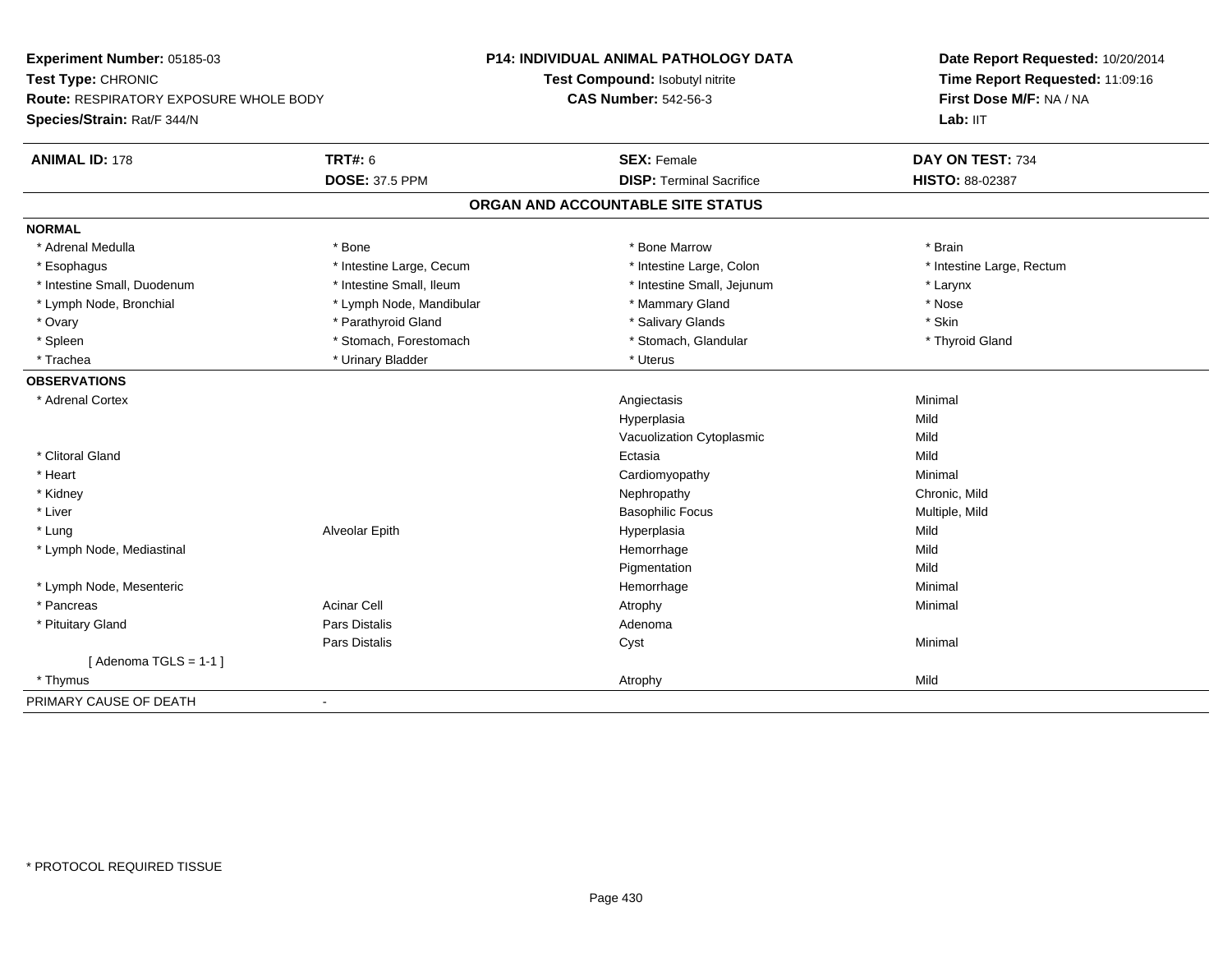| Experiment Number: 05185-03<br>Test Type: CHRONIC<br>Route: RESPIRATORY EXPOSURE WHOLE BODY |                             | <b>P14: INDIVIDUAL ANIMAL PATHOLOGY DATA</b> | Date Report Requested: 10/20/2014<br>Time Report Requested: 11:09:16<br>First Dose M/F: NA / NA |
|---------------------------------------------------------------------------------------------|-----------------------------|----------------------------------------------|-------------------------------------------------------------------------------------------------|
|                                                                                             |                             | Test Compound: Isobutyl nitrite              |                                                                                                 |
|                                                                                             |                             | <b>CAS Number: 542-56-3</b>                  |                                                                                                 |
| Species/Strain: Rat/F 344/N                                                                 |                             |                                              | Lab: IIT                                                                                        |
| <b>ANIMAL ID: 179</b>                                                                       | TRT#: 6                     | <b>SEX: Female</b>                           | DAY ON TEST: 735                                                                                |
|                                                                                             | <b>DOSE: 37.5 PPM</b>       | <b>DISP: Terminal Sacrifice</b>              | HISTO: 88-02388                                                                                 |
|                                                                                             |                             | ORGAN AND ACCOUNTABLE SITE STATUS            |                                                                                                 |
| <b>NORMAL</b>                                                                               |                             |                                              |                                                                                                 |
| * Adrenal Cortex                                                                            | * Adrenal Medulla           | * Bone                                       | * Bone Marrow                                                                                   |
| * Brain                                                                                     | * Esophagus                 | * Intestine Large, Cecum                     | * Intestine Large, Colon                                                                        |
| * Intestine Large, Rectum                                                                   | * Intestine Small, Duodenum | * Intestine Small. Ileum                     | * Intestine Small, Jejunum                                                                      |
| * Larynx                                                                                    | * Lung                      | * Lymph Node, Mandibular                     | * Lymph Node, Mesenteric                                                                        |
| * Mammary Gland                                                                             | * Ovary                     | * Parathyroid Gland                          | * Salivary Glands                                                                               |
| * Skin                                                                                      | * Spleen                    | * Stomach, Forestomach                       | * Stomach, Glandular                                                                            |
| * Thyroid Gland                                                                             | * Trachea                   | * Urinary Bladder                            | * Uterus                                                                                        |
| <b>OBSERVATIONS</b>                                                                         |                             |                                              |                                                                                                 |
| * Clitoral Gland                                                                            |                             | Ectasia                                      | Moderate                                                                                        |
| * Heart                                                                                     |                             | Cardiomyopathy                               | Mild                                                                                            |
| * Kidney                                                                                    |                             | Nephropathy                                  | Chronic, Mild                                                                                   |
| * Liver                                                                                     |                             | <b>Basophilic Focus</b>                      | Multiple, Mild                                                                                  |
|                                                                                             |                             | Eosinophilic Focus                           | Minimal                                                                                         |
| * Lymph Node, Bronchial                                                                     |                             | Hemorrhage                                   | Mild                                                                                            |
|                                                                                             |                             | Pigmentation                                 | Mild                                                                                            |
| * Lymph Node, Mediastinal                                                                   |                             | Hemorrhage                                   | Moderate                                                                                        |
| * Nose                                                                                      | Nasolacrim Dct              | Inflammation                                 | Mild                                                                                            |
| * Pancreas                                                                                  | <b>Acinar Cell</b>          | Atrophy                                      | Mild                                                                                            |
| * Pituitary Gland                                                                           | Pars Distalis               | Cyst                                         | Moderate                                                                                        |
|                                                                                             | Pars Distalis               | Hyperplasia                                  | Mild                                                                                            |
| * Thymus                                                                                    |                             | Atrophy                                      | Minimal                                                                                         |
| PRIMARY CAUSE OF DEATH                                                                      | $\blacksquare$              |                                              |                                                                                                 |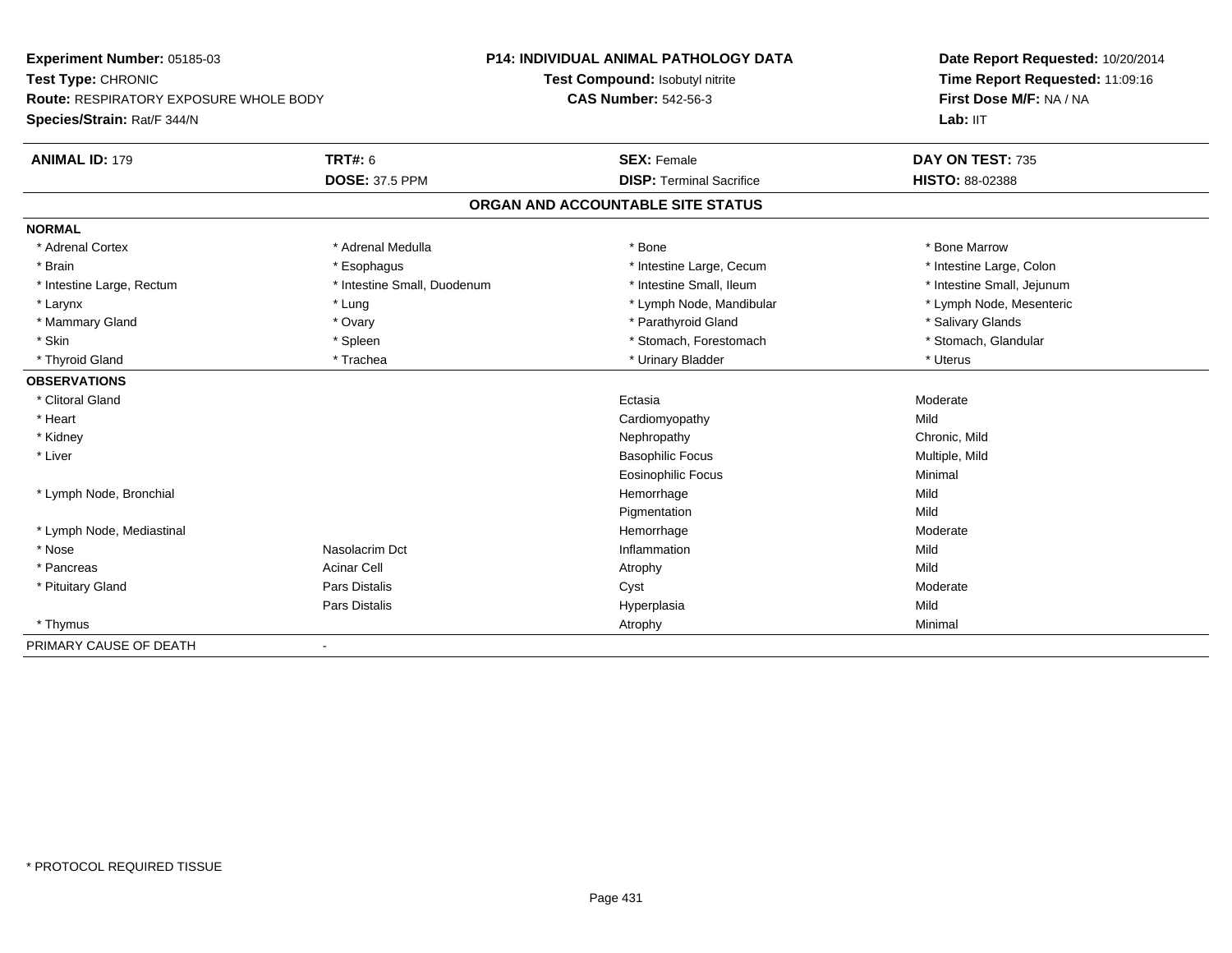| Experiment Number: 05185-03<br>Test Type: CHRONIC<br><b>Route: RESPIRATORY EXPOSURE WHOLE BODY</b> |                             | <b>P14: INDIVIDUAL ANIMAL PATHOLOGY DATA</b> | Date Report Requested: 10/20/2014<br>Time Report Requested: 11:09:16<br>First Dose M/F: NA / NA |
|----------------------------------------------------------------------------------------------------|-----------------------------|----------------------------------------------|-------------------------------------------------------------------------------------------------|
|                                                                                                    |                             | Test Compound: Isobutyl nitrite              |                                                                                                 |
|                                                                                                    |                             | <b>CAS Number: 542-56-3</b>                  |                                                                                                 |
| Species/Strain: Rat/F 344/N                                                                        |                             |                                              | Lab: IIT                                                                                        |
| <b>ANIMAL ID: 180</b>                                                                              | <b>TRT#: 6</b>              | <b>SEX: Female</b>                           | DAY ON TEST: 378                                                                                |
|                                                                                                    | <b>DOSE: 37.5 PPM</b>       | <b>DISP: Moribund Sacrifice</b>              | HISTO: 88-02389                                                                                 |
|                                                                                                    |                             | ORGAN AND ACCOUNTABLE SITE STATUS            |                                                                                                 |
| <b>NORMAL</b>                                                                                      |                             |                                              |                                                                                                 |
| * Adrenal Cortex                                                                                   | * Adrenal Medulla           | * Bone                                       | * Brain                                                                                         |
| * Esophagus                                                                                        | * Heart                     | * Intestine Large, Cecum                     | * Intestine Large, Colon                                                                        |
| * Intestine Large, Rectum                                                                          | * Intestine Small, Duodenum | * Intestine Small, Ileum                     | * Intestine Small, Jejunum                                                                      |
| * Larynx                                                                                           | * Liver                     | * Lymph Node, Bronchial                      | * Lymph Node, Mandibular                                                                        |
| * Lymph Node, Mesenteric                                                                           | * Mammary Gland             | * Nose                                       | * Ovary                                                                                         |
| * Pancreas                                                                                         | * Parathyroid Gland         | * Salivary Glands                            | * Spleen                                                                                        |
| * Stomach, Forestomach                                                                             | * Stomach, Glandular        | * Thymus                                     | * Thyroid Gland                                                                                 |
| * Trachea                                                                                          | * Urinary Bladder           | * Uterus                                     |                                                                                                 |
| <b>MISSING</b>                                                                                     |                             |                                              |                                                                                                 |
| * Lymph Node, Mediastinal                                                                          |                             |                                              |                                                                                                 |
| <b>OBSERVATIONS</b>                                                                                |                             |                                              |                                                                                                 |
| * Bone Marrow                                                                                      |                             | Hyperplasia                                  | Mild                                                                                            |
| * Clitoral Gland                                                                                   |                             | Ectasia                                      | Mild                                                                                            |
| * Kidney                                                                                           |                             | Mineralization                               | Minimal                                                                                         |
| * Lung                                                                                             | Alveolar Epith              | Hyperplasia                                  | Minimal                                                                                         |
| Lymph Node                                                                                         | Axillary                    | Hyperplasia                                  | Plasma Cell, Mild                                                                               |
|                                                                                                    | Axillary                    | Hyperplasia                                  | Lymphoid, Moderate                                                                              |
| [ Hyperplasia TGLS = 1-12,13,1-12,13 ]                                                             |                             |                                              |                                                                                                 |
| [ Hyperplasia TGLS = 1-12,13,1-12,13 ]                                                             |                             |                                              |                                                                                                 |
| * Pituitary Gland                                                                                  | <b>Pars Distalis</b>        | Hyperplasia                                  | Mild                                                                                            |
| * Skin                                                                                             | <b>Subcut Tiss</b>          | Fibroma                                      |                                                                                                 |
| [ Fibroma TGLS = $2 - 12 + 13$ ]                                                                   |                             |                                              |                                                                                                 |
| PRIMARY CAUSE OF DEATH                                                                             | $\blacksquare$              |                                              |                                                                                                 |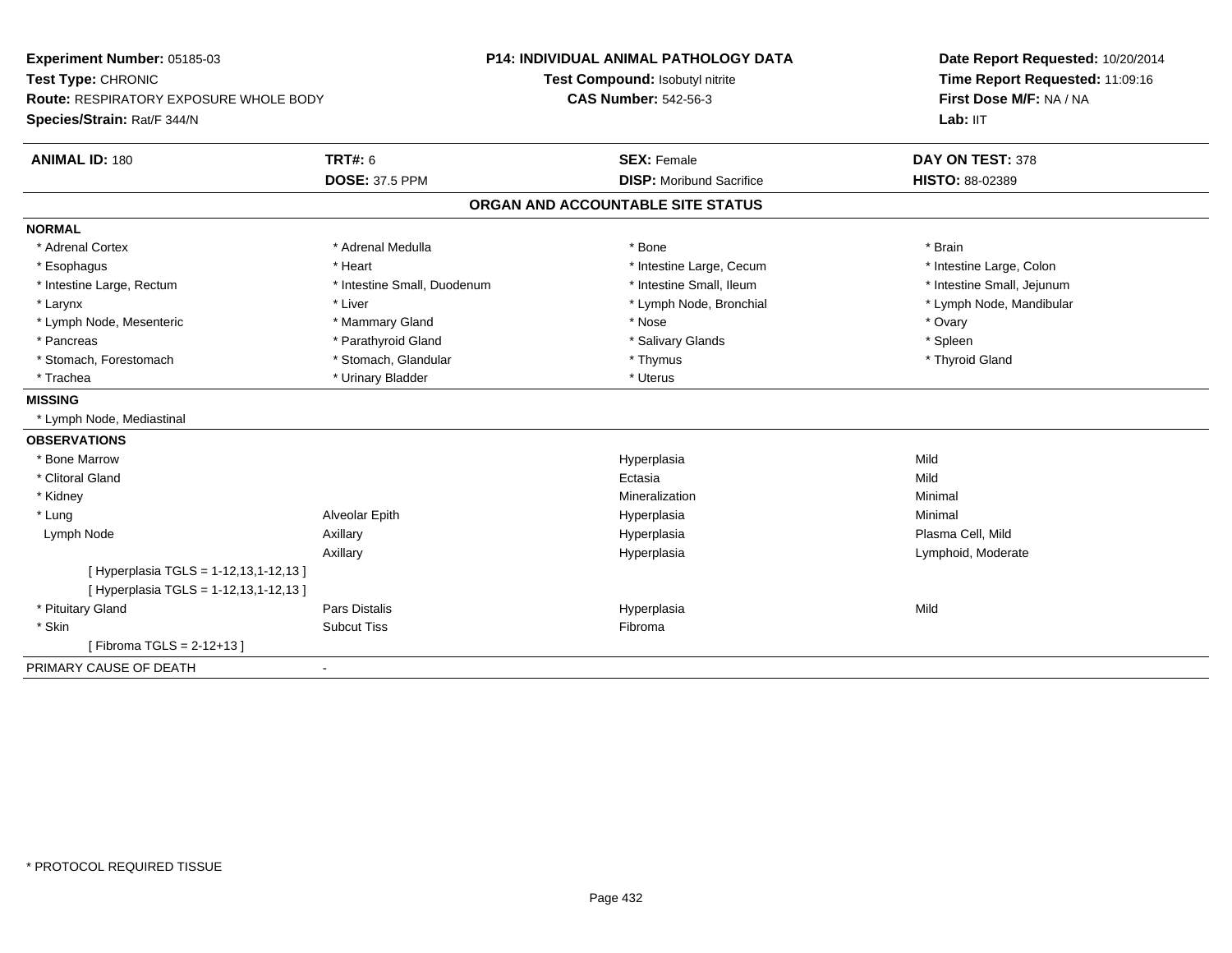| Experiment Number: 05185-03                                  |                            | <b>P14: INDIVIDUAL ANIMAL PATHOLOGY DATA</b> | Date Report Requested: 10/20/2014                          |
|--------------------------------------------------------------|----------------------------|----------------------------------------------|------------------------------------------------------------|
| Test Type: CHRONIC<br>Route: RESPIRATORY EXPOSURE WHOLE BODY |                            | Test Compound: Isobutyl nitrite              | Time Report Requested: 11:09:16<br>First Dose M/F: NA / NA |
|                                                              |                            | <b>CAS Number: 542-56-3</b>                  |                                                            |
| Species/Strain: Rat/F 344/N                                  |                            |                                              | Lab: IIT                                                   |
| <b>ANIMAL ID: 181</b>                                        | <b>TRT#: 6</b>             | <b>SEX: Female</b>                           | DAY ON TEST: 645                                           |
|                                                              | <b>DOSE: 37.5 PPM</b>      | <b>DISP: Moribund Sacrifice</b>              | HISTO: 88-02390                                            |
|                                                              |                            | ORGAN AND ACCOUNTABLE SITE STATUS            |                                                            |
| <b>NORMAL</b>                                                |                            |                                              |                                                            |
| * Bone                                                       | * Brain                    | * Esophagus                                  | * Heart                                                    |
| * Intestine Large, Cecum                                     | * Intestine Large, Colon   | * Intestine Large, Rectum                    | * Intestine Small, Duodenum                                |
| * Intestine Small, Ileum                                     | * Intestine Small, Jejunum | * Larynx                                     | * Liver                                                    |
| * Lymph Node, Mandibular                                     | * Lymph Node, Mediastinal  | * Lymph Node, Mesenteric                     | * Nose                                                     |
| * Ovary                                                      | * Pituitary Gland          | * Salivary Glands                            | * Skin                                                     |
| * Stomach, Forestomach                                       | * Stomach, Glandular       | * Thyroid Gland                              | * Trachea                                                  |
| * Urinary Bladder                                            | * Uterus                   |                                              |                                                            |
| <b>MISSING</b>                                               |                            |                                              |                                                            |
| * Lymph Node, Bronchial                                      | * Parathyroid Gland        |                                              |                                                            |
| <b>OBSERVATIONS</b>                                          |                            |                                              |                                                            |
| * Adrenal Cortex                                             |                            | Angiectasis                                  | Mild                                                       |
| * Adrenal Medulla                                            |                            | Pheochromocytoma Benign                      |                                                            |
| * Bone Marrow                                                |                            | Hyperplasia                                  | Moderate                                                   |
| * Clitoral Gland                                             |                            | Ectasia                                      | Mild                                                       |
| * Kidney                                                     |                            | Mineralization                               | Minimal                                                    |
| * Lung                                                       |                            | Alveolar/Bronchiolar Carcinoma               |                                                            |
|                                                              |                            | Hemorrhage                                   | Mild                                                       |
| [ Alveolar/Bronchiolar Carcinoma TGLS = 4-13 ]               |                            |                                              |                                                            |
| * Mammary Gland                                              |                            | Fibroadenoma                                 |                                                            |
| [Fibroadenoma TGLS = 3-12]                                   |                            |                                              |                                                            |
| * Pancreas                                                   | <b>Acinar Cell</b>         | Atrophy                                      | Minimal                                                    |
| * Spleen                                                     |                            | Hematopoietic Cell Proliferation             | Mild                                                       |
| * Thymus                                                     |                            | Atrophy                                      | Mild                                                       |
| PRIMARY CAUSE OF DEATH                                       | $\blacksquare$             |                                              |                                                            |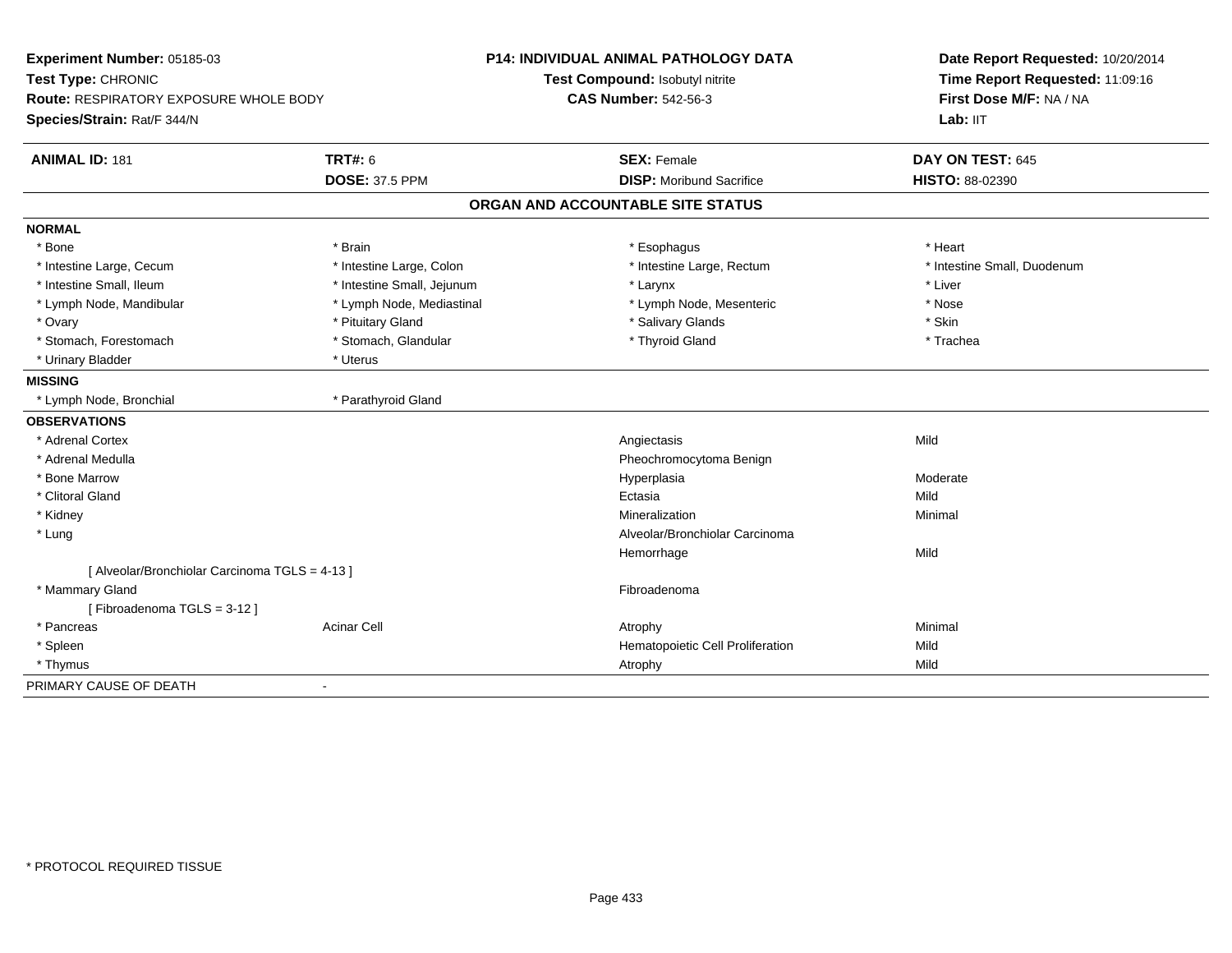| Experiment Number: 05185-03                                         |                          | P14: INDIVIDUAL ANIMAL PATHOLOGY DATA | Date Report Requested: 10/20/2014 |
|---------------------------------------------------------------------|--------------------------|---------------------------------------|-----------------------------------|
| Test Type: CHRONIC<br><b>Route: RESPIRATORY EXPOSURE WHOLE BODY</b> |                          | Test Compound: Isobutyl nitrite       | Time Report Requested: 11:09:16   |
|                                                                     |                          | <b>CAS Number: 542-56-3</b>           | First Dose M/F: NA / NA           |
| Species/Strain: Rat/F 344/N                                         |                          |                                       | Lab: IIT                          |
| <b>ANIMAL ID: 182</b>                                               | TRT#: 6                  | <b>SEX: Female</b>                    | DAY ON TEST: 734                  |
|                                                                     | <b>DOSE: 37.5 PPM</b>    | <b>DISP: Terminal Sacrifice</b>       | HISTO: 88-02391                   |
|                                                                     |                          | ORGAN AND ACCOUNTABLE SITE STATUS     |                                   |
| <b>NORMAL</b>                                                       |                          |                                       |                                   |
| * Adrenal Cortex                                                    | * Bone                   | * Bone Marrow                         | * Clitoral Gland                  |
| * Esophagus                                                         | * Intestine Large, Cecum | * Intestine Large, Colon              | * Intestine Large, Rectum         |
| * Intestine Small, Duodenum                                         | * Intestine Small, Ileum | * Intestine Small, Jejunum            | * Larynx                          |
| * Lung                                                              | * Lymph Node, Mandibular | * Lymph Node, Mesenteric              | * Mammary Gland                   |
| * Nose                                                              | * Ovary                  | * Pancreas                            | * Parathyroid Gland               |
| * Salivary Glands                                                   | * Skin                   | * Spleen                              | * Stomach, Forestomach            |
| * Stomach, Glandular                                                | * Thymus                 | * Trachea                             | * Urinary Bladder                 |
| * Uterus                                                            |                          |                                       |                                   |
| <b>OBSERVATIONS</b>                                                 |                          |                                       |                                   |
| * Adrenal Medulla                                                   |                          | Pheochromocytoma Benign               |                                   |
| * Brain                                                             |                          | Compression                           | Mild                              |
| * Heart                                                             |                          | Cardiomyopathy                        | Minimal                           |
| * Kidney                                                            |                          | Nephropathy                           | Chronic, Mild                     |
| * Liver                                                             |                          | <b>Basophilic Focus</b>               | Minimal                           |
|                                                                     |                          | <b>Eosinophilic Focus</b>             | Minimal                           |
| * Lymph Node, Bronchial                                             |                          | Hemorrhage                            | Minimal                           |
| * Lymph Node, Mediastinal                                           |                          | Hemorrhage                            | Mild                              |
|                                                                     |                          | Pigmentation                          | Mild                              |
| * Pituitary Gland                                                   | Pars Distalis            | Angiectasis                           | Moderate                          |
|                                                                     | Pars Distalis            | Hyperplasia                           | Moderate                          |
| [ Angiectasis TGLS = 1-1 ]                                          |                          |                                       |                                   |
| [Hyperplasia TGLS = 1-1]                                            |                          |                                       |                                   |
| * Thyroid Gland                                                     | C Cell                   | Adenoma                               |                                   |
| PRIMARY CAUSE OF DEATH                                              | $\blacksquare$           |                                       |                                   |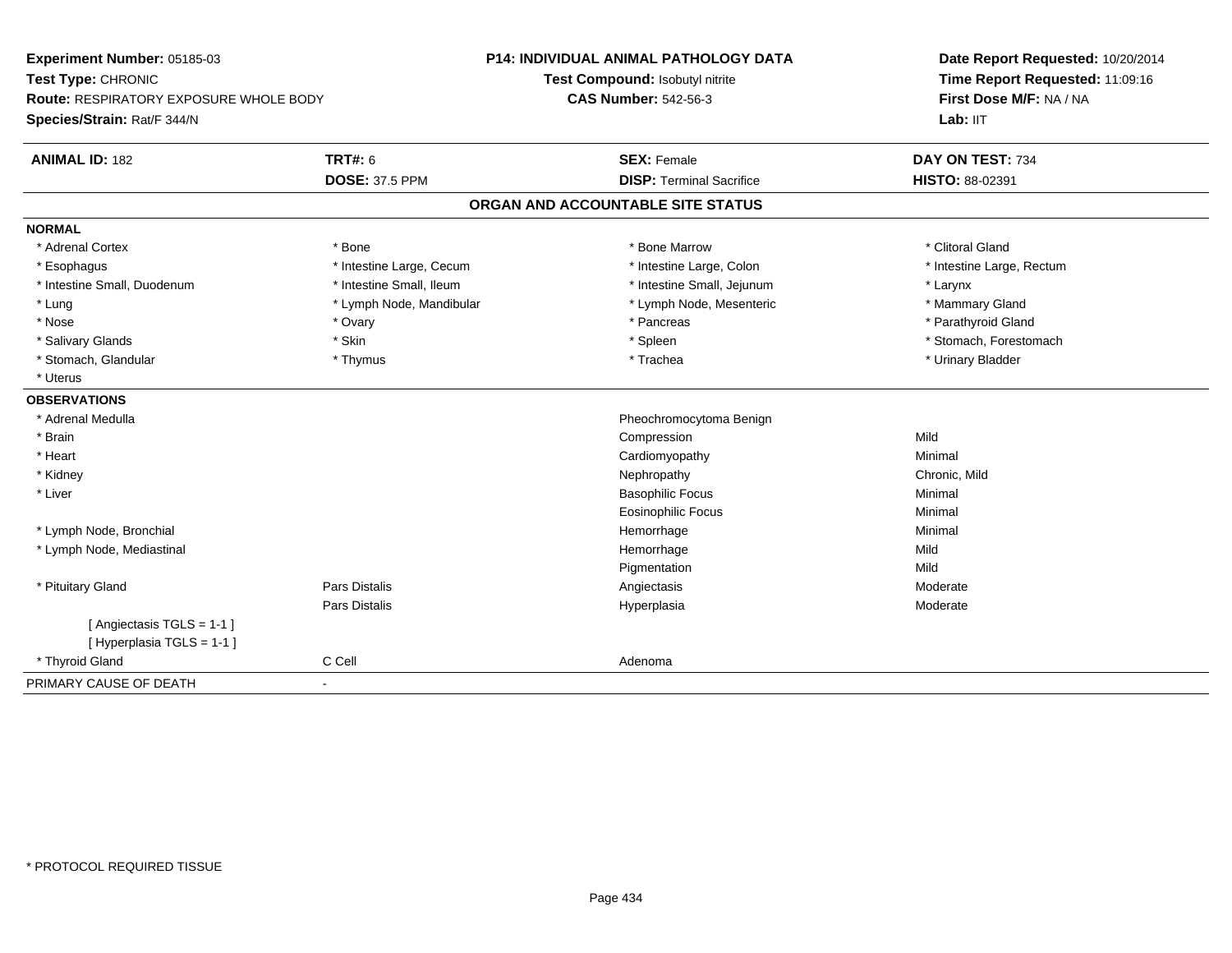| Experiment Number: 05185-03                          |                             | <b>P14: INDIVIDUAL ANIMAL PATHOLOGY DATA</b> | Date Report Requested: 10/20/2014<br>Time Report Requested: 11:09:16<br>First Dose M/F: NA / NA |
|------------------------------------------------------|-----------------------------|----------------------------------------------|-------------------------------------------------------------------------------------------------|
| Test Type: CHRONIC                                   |                             | Test Compound: Isobutyl nitrite              |                                                                                                 |
| <b>Route: RESPIRATORY EXPOSURE WHOLE BODY</b>        |                             | <b>CAS Number: 542-56-3</b>                  |                                                                                                 |
| Species/Strain: Rat/F 344/N                          |                             |                                              | Lab: IIT                                                                                        |
| <b>ANIMAL ID: 183</b>                                | <b>TRT#: 6</b>              | <b>SEX: Female</b>                           | DAY ON TEST: 477                                                                                |
|                                                      | <b>DOSE: 37.5 PPM</b>       | <b>DISP: Natural Death</b>                   | HISTO: 88-02392                                                                                 |
|                                                      |                             | ORGAN AND ACCOUNTABLE SITE STATUS            |                                                                                                 |
| <b>NORMAL</b>                                        |                             |                                              |                                                                                                 |
| * Adrenal Cortex                                     | * Adrenal Medulla           | * Bone                                       | * Bone Marrow                                                                                   |
| * Brain                                              | * Clitoral Gland            | * Esophagus                                  | * Intestine Large, Cecum                                                                        |
| * Intestine Large, Rectum                            | * Intestine Small, Ileum    | * Intestine Small, Jejunum                   | * Larynx                                                                                        |
| * Liver                                              | * Lymph Node, Bronchial     | * Lymph Node, Mandibular                     | * Lymph Node, Mesenteric                                                                        |
| * Mammary Gland                                      | * Nose                      | * Ovary                                      | * Parathyroid Gland                                                                             |
| * Pituitary Gland                                    | * Salivary Glands           | * Skin                                       | * Spleen                                                                                        |
| * Stomach, Forestomach                               | * Thyroid Gland             | * Trachea                                    | * Urinary Bladder                                                                               |
| * Uterus                                             |                             |                                              |                                                                                                 |
| <b>AUTO PRECLUDES DIAG.</b>                          |                             |                                              |                                                                                                 |
| * Intestine Large, Colon                             | * Intestine Small, Duodenum | * Stomach, Glandular                         |                                                                                                 |
| <b>OBSERVATIONS</b>                                  |                             |                                              |                                                                                                 |
| * Heart                                              |                             | Cardiomyopathy                               | Mild                                                                                            |
| * Kidney                                             |                             | Congestion                                   | Mild                                                                                            |
|                                                      |                             | Mineralization                               | Minimal                                                                                         |
| * Lung                                               |                             | Congestion                                   | Mild                                                                                            |
|                                                      |                             | Hemorrhage                                   | Minimal                                                                                         |
| [Congestion TGLS = 1-12]<br>[Hemorrhage TGLS = 1-12] |                             |                                              |                                                                                                 |
| * Lymph Node, Mediastinal                            |                             | Hemorrhage                                   | Moderate                                                                                        |
|                                                      |                             | Pigmentation                                 | Moderate                                                                                        |
| * Pancreas                                           | <b>Acinar Cell</b>          | Atrophy                                      | Mild                                                                                            |
| * Thymus                                             |                             | Atrophy                                      | Mild                                                                                            |
|                                                      |                             | Hemorrhage                                   | Mild                                                                                            |
| PRIMARY CAUSE OF DEATH                               | $\blacksquare$              |                                              |                                                                                                 |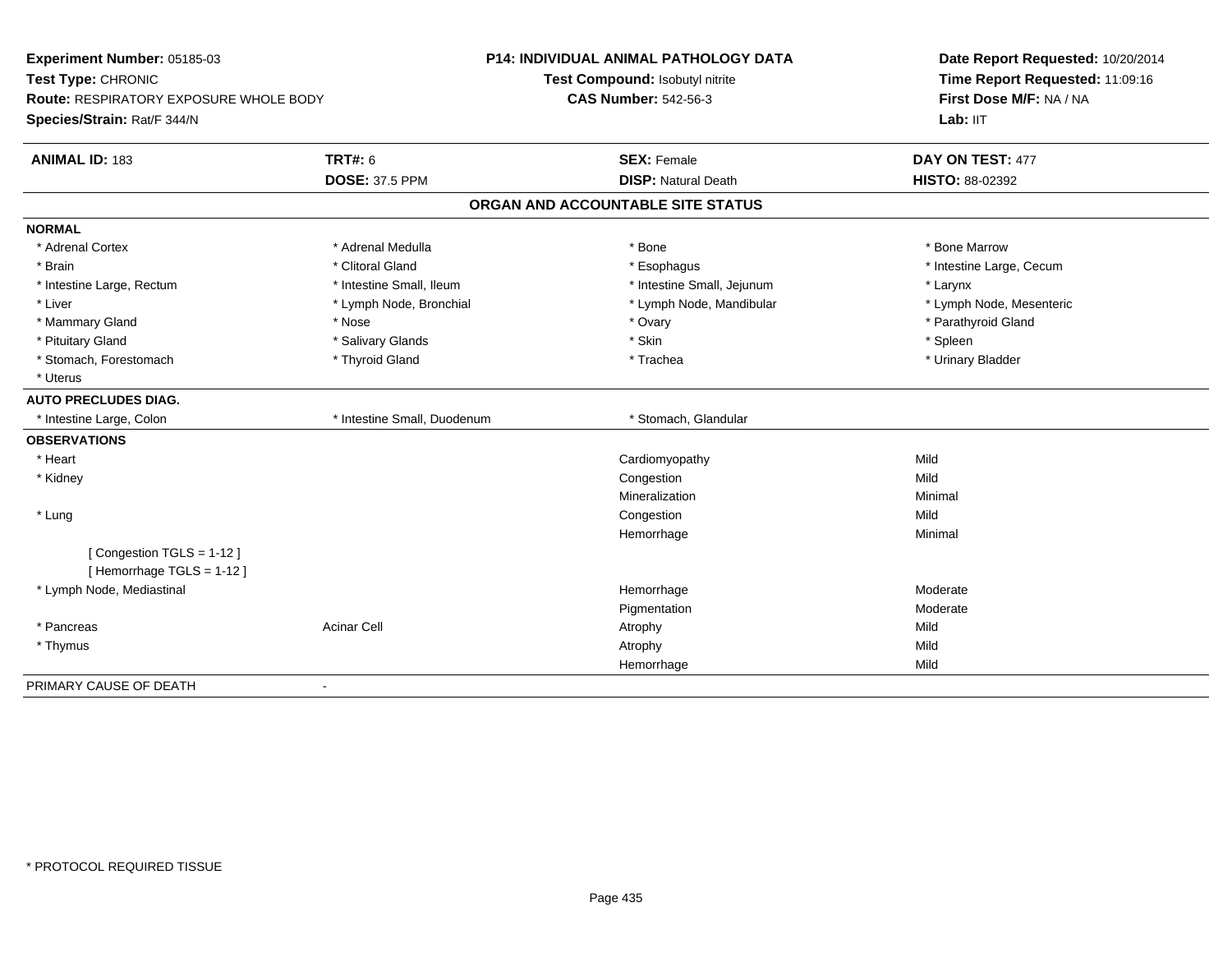| Experiment Number: 05185-03                                         |                          | <b>P14: INDIVIDUAL ANIMAL PATHOLOGY DATA</b> | Date Report Requested: 10/20/2014                          |
|---------------------------------------------------------------------|--------------------------|----------------------------------------------|------------------------------------------------------------|
| Test Type: CHRONIC<br><b>Route: RESPIRATORY EXPOSURE WHOLE BODY</b> |                          | Test Compound: Isobutyl nitrite              | Time Report Requested: 11:09:16<br>First Dose M/F: NA / NA |
|                                                                     |                          | <b>CAS Number: 542-56-3</b>                  | Lab: IIT                                                   |
| Species/Strain: Rat/F 344/N                                         |                          |                                              |                                                            |
| <b>ANIMAL ID: 184</b>                                               | <b>TRT#: 6</b>           | <b>SEX: Female</b>                           | DAY ON TEST: 734                                           |
|                                                                     | <b>DOSE: 37.5 PPM</b>    | <b>DISP: Terminal Sacrifice</b>              | HISTO: 88-02393                                            |
|                                                                     |                          | ORGAN AND ACCOUNTABLE SITE STATUS            |                                                            |
| <b>NORMAL</b>                                                       |                          |                                              |                                                            |
| * Adrenal Medulla                                                   | * Bone                   | * Bone Marrow                                | * Brain                                                    |
| * Esophagus                                                         | * Intestine Large, Cecum | * Intestine Large, Colon                     | * Intestine Large, Rectum                                  |
| * Intestine Small, Duodenum                                         | * Intestine Small, Ileum | * Intestine Small, Jejunum                   | * Larynx                                                   |
| * Liver                                                             | * Lung                   | * Lymph Node, Bronchial                      | * Lymph Node, Mandibular                                   |
| * Nose                                                              | * Ovary                  | * Pancreas                                   | * Parathyroid Gland                                        |
| * Salivary Glands                                                   | * Skin                   | * Spleen                                     | * Stomach, Forestomach                                     |
| * Stomach, Glandular                                                | * Thyroid Gland          | * Trachea                                    | * Urinary Bladder                                          |
| * Uterus                                                            |                          |                                              |                                                            |
| <b>OBSERVATIONS</b>                                                 |                          |                                              |                                                            |
| * Adrenal Cortex                                                    |                          | Vacuolization Cytoplasmic                    | Mild                                                       |
| * Clitoral Gland                                                    |                          | Ectasia                                      | Mild                                                       |
| [ Ectasia TGLS = $2-9$ ]                                            |                          |                                              |                                                            |
| * Heart                                                             |                          | Cardiomyopathy                               | Minimal                                                    |
| * Kidney                                                            |                          | Nephropathy                                  | Chronic, Minimal                                           |
| * Lymph Node, Mediastinal                                           |                          | Hemorrhage                                   | Mild                                                       |
|                                                                     |                          | Pigmentation                                 | Mild                                                       |
| * Lymph Node, Mesenteric                                            |                          | Hemorrhage                                   | Minimal                                                    |
| * Mammary Gland                                                     |                          | Fibroadenoma                                 |                                                            |
| [Fibroadenoma TGLS = 1-12]                                          |                          |                                              |                                                            |
| * Pituitary Gland                                                   | Pars Distalis            | Angiectasis                                  | Marked                                                     |
|                                                                     | <b>Pars Distalis</b>     | Hyperplasia                                  | Mild                                                       |
| [Angiectasis TGLS = 3-1]                                            |                          |                                              |                                                            |
| [ Hyperplasia TGLS = 3-1 ]                                          |                          |                                              |                                                            |
| * Thymus                                                            |                          | Atrophy                                      | Minimal                                                    |
| PRIMARY CAUSE OF DEATH                                              | $\sim$                   |                                              |                                                            |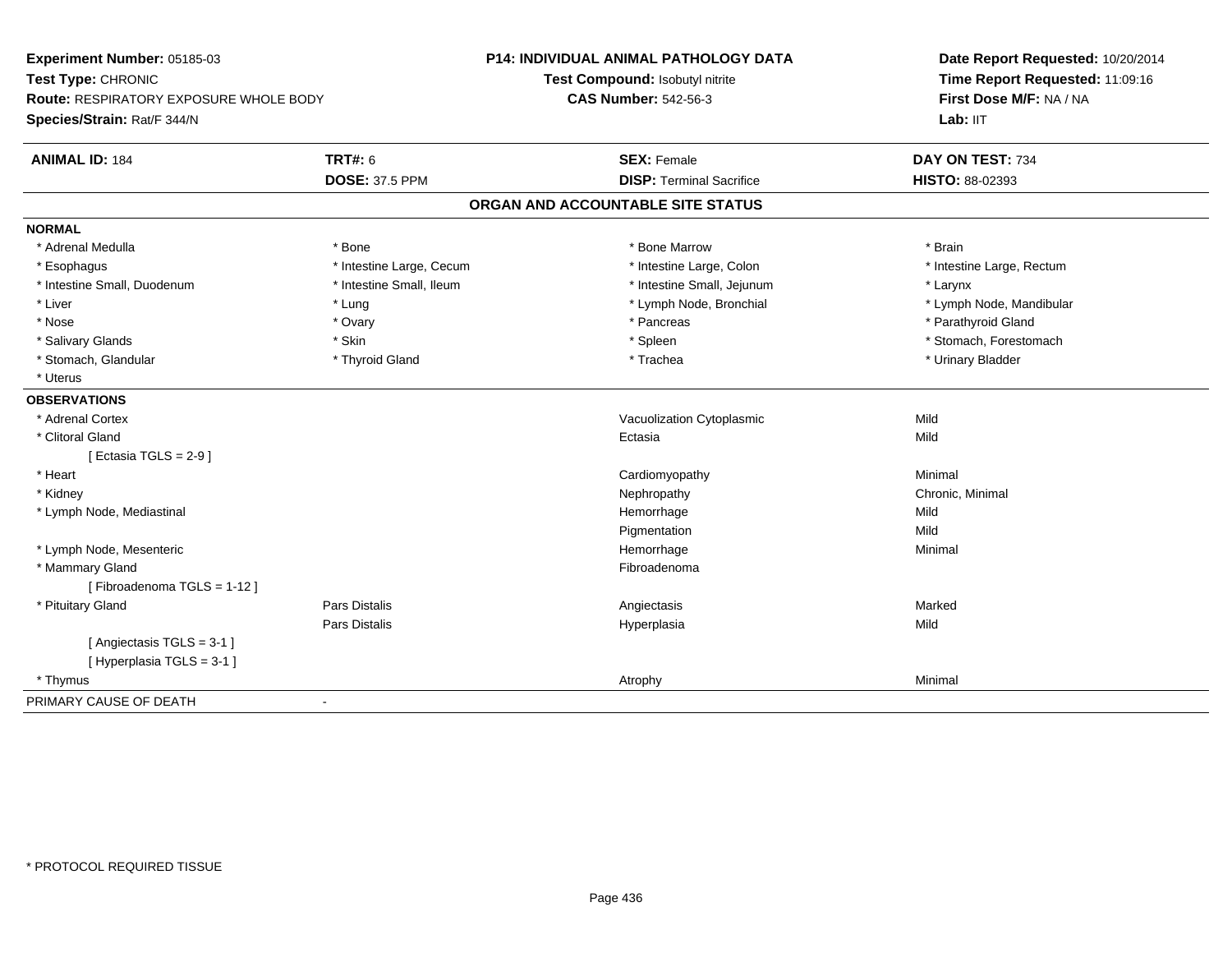| Experiment Number: 05185-03            |                          | <b>P14: INDIVIDUAL ANIMAL PATHOLOGY DATA</b> | Date Report Requested: 10/20/2014                          |
|----------------------------------------|--------------------------|----------------------------------------------|------------------------------------------------------------|
| Test Type: CHRONIC                     |                          | Test Compound: Isobutyl nitrite              | Time Report Requested: 11:09:16<br>First Dose M/F: NA / NA |
| Route: RESPIRATORY EXPOSURE WHOLE BODY |                          | <b>CAS Number: 542-56-3</b>                  |                                                            |
| Species/Strain: Rat/F 344/N            |                          |                                              | Lab: IIT                                                   |
| <b>ANIMAL ID: 185</b>                  | <b>TRT#: 6</b>           | <b>SEX: Female</b>                           | DAY ON TEST: 672                                           |
|                                        | <b>DOSE: 37.5 PPM</b>    | <b>DISP: Moribund Sacrifice</b>              | HISTO: 88-02394                                            |
|                                        |                          | ORGAN AND ACCOUNTABLE SITE STATUS            |                                                            |
| <b>NORMAL</b>                          |                          |                                              |                                                            |
| * Adrenal Medulla                      | * Bone                   | * Brain                                      | * Esophagus                                                |
| * Heart                                | * Intestine Large, Cecum | * Intestine Large, Colon                     | * Intestine Large, Rectum                                  |
| * Intestine Small, Duodenum            | * Intestine Small, Ileum | * Intestine Small, Jejunum                   | * Kidney                                                   |
| * Larynx                               | * Lymph Node, Mandibular | * Lymph Node, Mediastinal                    | * Lymph Node, Mesenteric                                   |
| * Nose                                 | * Ovary                  | * Pancreas                                   | * Parathyroid Gland                                        |
| * Salivary Glands                      | * Skin                   | * Stomach, Forestomach                       | * Stomach, Glandular                                       |
| * Thyroid Gland                        | * Trachea                | * Urinary Bladder                            | * Uterus                                                   |
| <b>MISSING</b>                         |                          |                                              |                                                            |
| * Lymph Node, Bronchial                |                          |                                              |                                                            |
| <b>OBSERVATIONS</b>                    |                          |                                              |                                                            |
| * Adrenal Cortex                       |                          | Vacuolization Cytoplasmic                    | Mild                                                       |
| * Bone Marrow                          |                          | Hyperplasia                                  | Moderate                                                   |
| * Clitoral Gland                       |                          | Ectasia                                      | Moderate                                                   |
| * Liver                                |                          | <b>Basophilic Focus</b>                      | Multiple, Moderate                                         |
| * Lung                                 |                          | Hemorrhage                                   | Minimal                                                    |
| * Mammary Gland                        |                          | Fibroadenoma                                 |                                                            |
| [Fibroadenoma TGLS = 1-12]             |                          |                                              |                                                            |
| * Pituitary Gland                      | <b>Pars Distalis</b>     | Hyperplasia                                  | Mild                                                       |
| * Spleen                               |                          | Hematopoietic Cell Proliferation             | Mild                                                       |
| * Thymus                               |                          | Atrophy                                      | Minimal                                                    |
| PRIMARY CAUSE OF DEATH                 |                          |                                              |                                                            |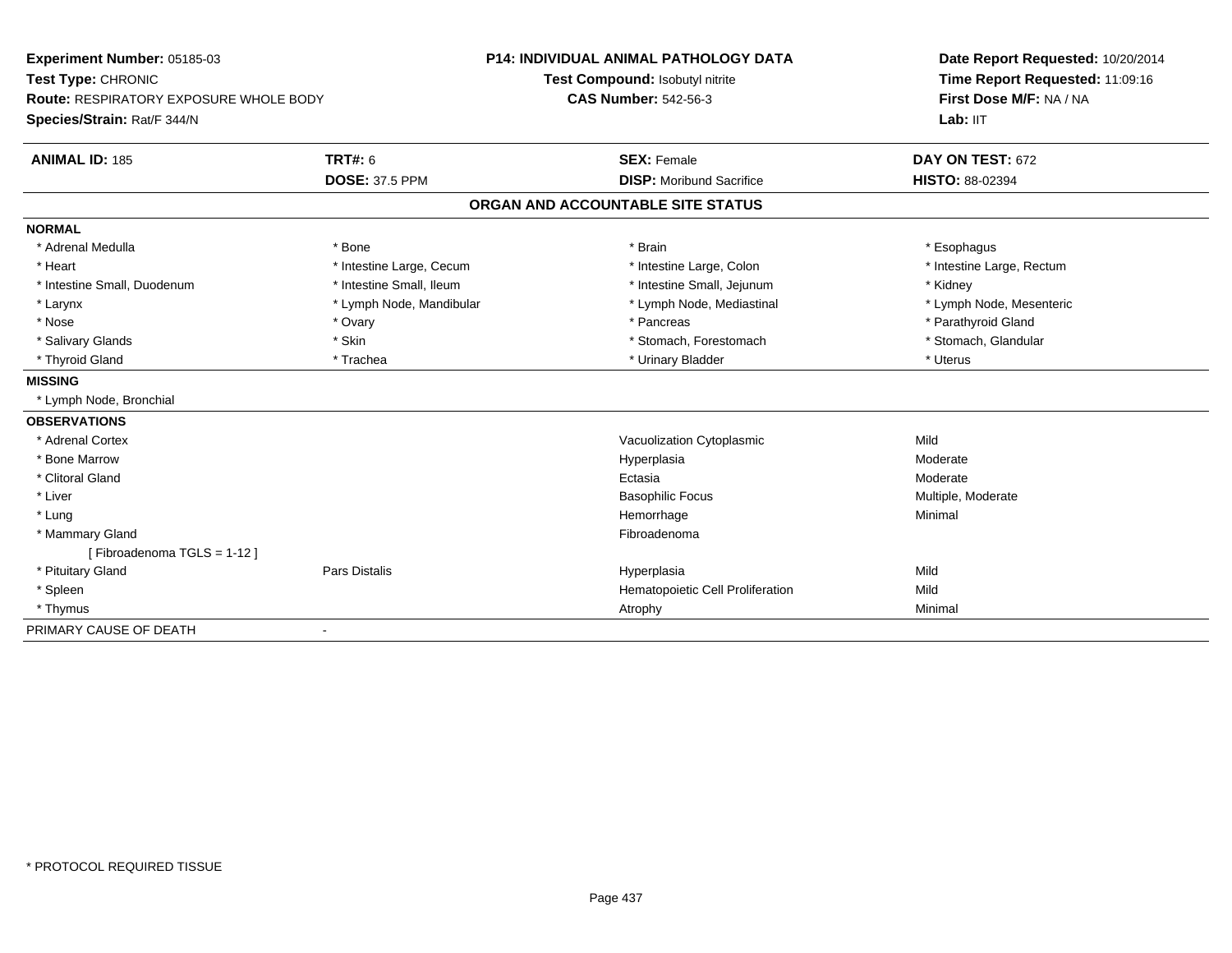| Experiment Number: 05185-03            |                             | <b>P14: INDIVIDUAL ANIMAL PATHOLOGY DATA</b> | Date Report Requested: 10/20/2014 |
|----------------------------------------|-----------------------------|----------------------------------------------|-----------------------------------|
| Test Type: CHRONIC                     |                             | Test Compound: Isobutyl nitrite              | Time Report Requested: 11:09:16   |
| Route: RESPIRATORY EXPOSURE WHOLE BODY |                             | <b>CAS Number: 542-56-3</b>                  | First Dose M/F: NA / NA           |
| Species/Strain: Rat/F 344/N            |                             |                                              | Lab: IIT                          |
| <b>ANIMAL ID: 186</b>                  | <b>TRT#: 6</b>              | <b>SEX: Female</b>                           | DAY ON TEST: 733                  |
|                                        | <b>DOSE: 37.5 PPM</b>       | <b>DISP: Terminal Sacrifice</b>              | HISTO: 88-02395                   |
|                                        |                             | ORGAN AND ACCOUNTABLE SITE STATUS            |                                   |
| <b>NORMAL</b>                          |                             |                                              |                                   |
| * Adrenal Medulla                      | * Bone                      | * Bone Marrow                                | * Brain                           |
| * Clitoral Gland                       | * Esophagus                 | * Intestine Large, Cecum                     | * Intestine Large, Colon          |
| * Intestine Large, Rectum              | * Intestine Small, Duodenum | * Intestine Small, Ileum                     | * Intestine Small, Jejunum        |
| * Larynx                               | * Lung                      | * Lymph Node, Bronchial                      | * Lymph Node, Mandibular          |
| * Lymph Node, Mesenteric               | * Ovary                     | * Parathyroid Gland                          | * Salivary Glands                 |
| * Skin                                 | * Spleen                    | * Stomach, Forestomach                       | * Stomach, Glandular              |
| * Thyroid Gland                        | * Trachea                   | * Urinary Bladder                            | * Uterus                          |
| <b>OBSERVATIONS</b>                    |                             |                                              |                                   |
| * Adrenal Cortex                       |                             | Vacuolization Cytoplasmic                    | Mild                              |
| * Heart                                |                             | Cardiomyopathy                               | Mild                              |
| * Kidney                               |                             | Nephropathy                                  | Chronic, Minimal                  |
| * Liver                                |                             | <b>Basophilic Focus</b>                      | Multiple, Minimal                 |
|                                        |                             | Inflammation                                 | Minimal                           |
| * Lymph Node, Mediastinal              |                             | Hemorrhage                                   | Mild                              |
|                                        |                             | Pigmentation                                 | Mild                              |
| * Mammary Gland                        |                             | Hemorrhage                                   | Mild                              |
| * Nose                                 |                             | Inflammation                                 | Minimal                           |
| * Pancreas                             | <b>Acinar Cell</b>          | Atrophy                                      | Mild                              |
| * Pituitary Gland                      | Pars Distalis               | Adenoma                                      |                                   |
| * Thymus                               |                             | Atrophy                                      | Minimal                           |
| PRIMARY CAUSE OF DEATH                 |                             |                                              |                                   |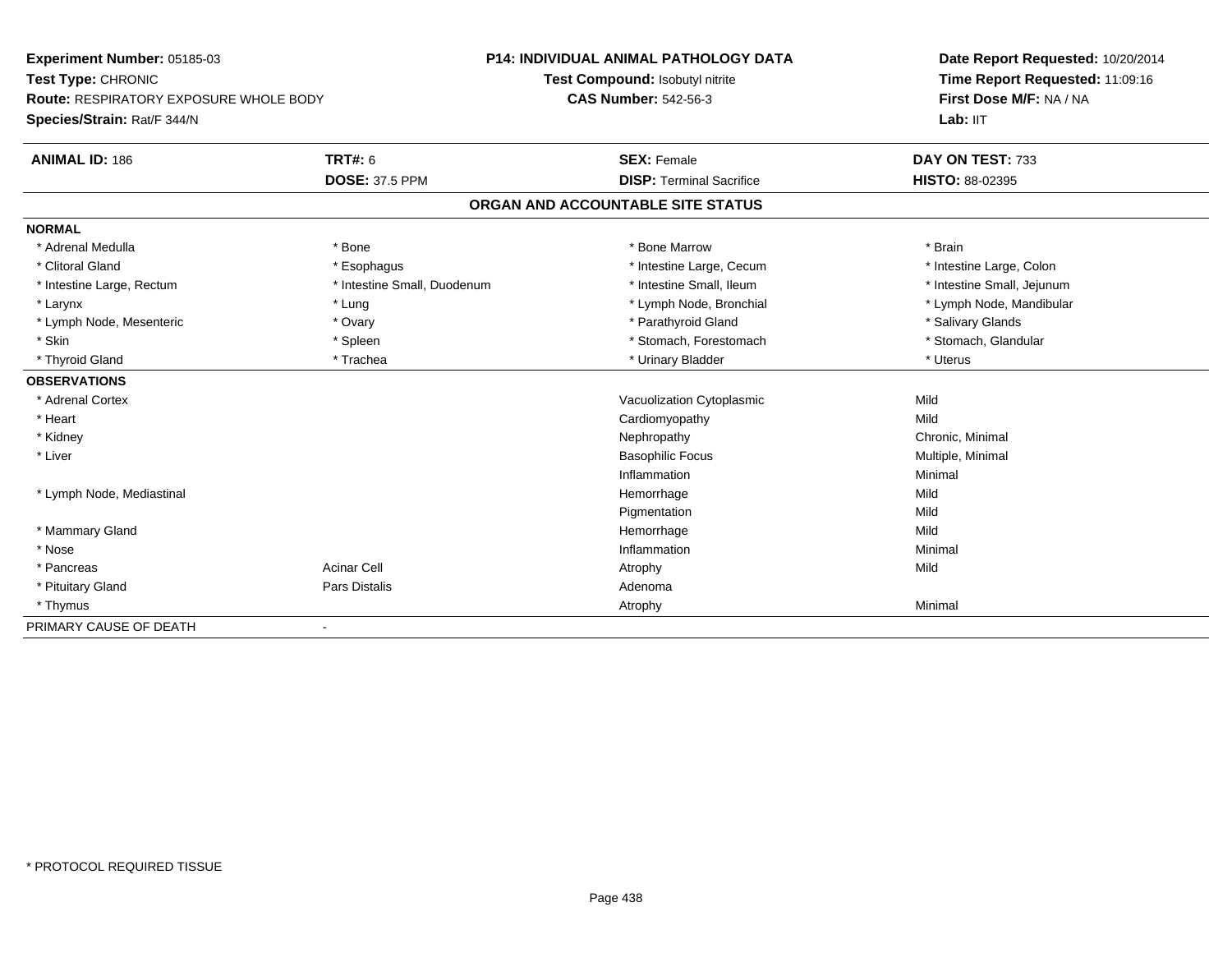| Experiment Number: 05185-03<br>Test Type: CHRONIC<br><b>Route: RESPIRATORY EXPOSURE WHOLE BODY</b><br>Species/Strain: Rat/F 344/N                                                                                             |                                                                                                                                                                           | <b>P14: INDIVIDUAL ANIMAL PATHOLOGY DATA</b><br>Test Compound: Isobutyl nitrite<br><b>CAS Number: 542-56-3</b>                            | Date Report Requested: 10/20/2014<br>Time Report Requested: 11:09:16<br>First Dose M/F: NA / NA<br>Lab: IIT                                         |
|-------------------------------------------------------------------------------------------------------------------------------------------------------------------------------------------------------------------------------|---------------------------------------------------------------------------------------------------------------------------------------------------------------------------|-------------------------------------------------------------------------------------------------------------------------------------------|-----------------------------------------------------------------------------------------------------------------------------------------------------|
| <b>ANIMAL ID: 187</b>                                                                                                                                                                                                         | <b>TRT#: 6</b><br><b>DOSE: 37.5 PPM</b>                                                                                                                                   | <b>SEX: Female</b><br><b>DISP: Terminal Sacrifice</b>                                                                                     | DAY ON TEST: 733<br><b>HISTO: 88-02396</b>                                                                                                          |
|                                                                                                                                                                                                                               |                                                                                                                                                                           | ORGAN AND ACCOUNTABLE SITE STATUS                                                                                                         |                                                                                                                                                     |
|                                                                                                                                                                                                                               |                                                                                                                                                                           |                                                                                                                                           |                                                                                                                                                     |
| <b>NORMAL</b><br>* Adrenal Cortex<br>* Brain<br>* Intestine Large, Cecum<br>* Intestine Small, Ileum<br>* Lymph Node, Bronchial<br>* Nose<br>* Salivary Glands<br>* Stomach, Glandular<br><b>MISSING</b><br>* Pituitary Gland | * Adrenal Medulla<br>* Clitoral Gland<br>* Intestine Large, Colon<br>* Intestine Small, Jejunum<br>* Lymph Node, Mandibular<br>* Ovary<br>* Skin<br>* Trachea<br>* Thymus | * Bone<br>* Esophagus<br>* Intestine Large, Rectum<br>* Kidney<br>* Lymph Node, Mesenteric<br>* Pancreas<br>* Spleen<br>* Urinary Bladder | * Bone Marrow<br>* Heart<br>* Intestine Small, Duodenum<br>* Larynx<br>* Mammary Gland<br>* Parathyroid Gland<br>* Stomach, Forestomach<br>* Uterus |
| <b>OBSERVATIONS</b><br>* Liver<br>* Lung<br>* Lymph Node, Mediastinal<br>* Thyroid Gland<br>PRIMARY CAUSE OF DEATH                                                                                                            | Alveolar Epith<br>Bilateral, C Cell<br>٠                                                                                                                                  | <b>Basophilic Focus</b><br>Inflammation<br>Hyperplasia<br>Hemorrhage<br>Pigmentation<br>Adenoma                                           | Multiple, Mild<br>Minimal<br>Minimal<br>Mild<br>Mild                                                                                                |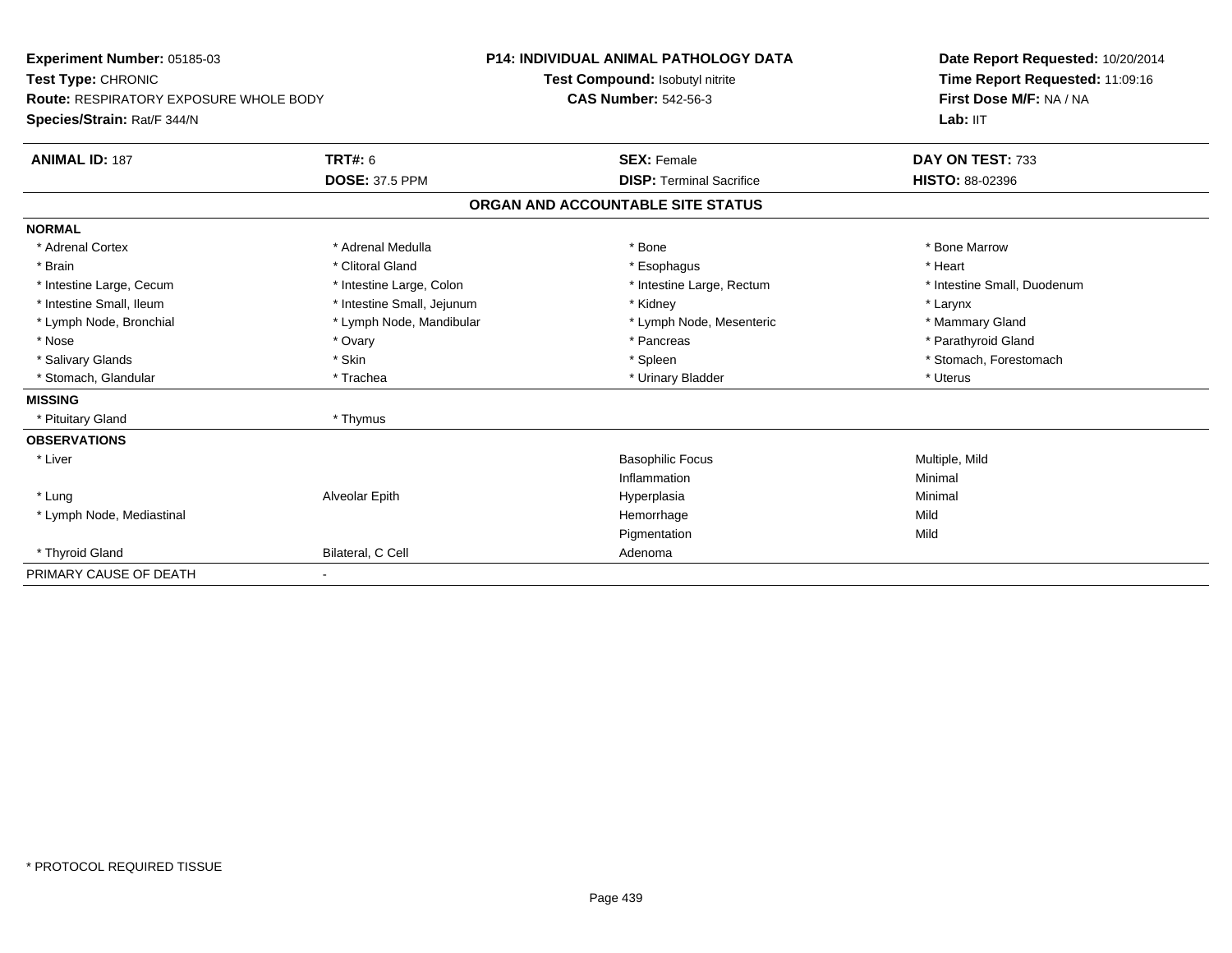| Experiment Number: 05185-03                                   |                          | <b>P14: INDIVIDUAL ANIMAL PATHOLOGY DATA</b> | Date Report Requested: 10/20/2014 |  |
|---------------------------------------------------------------|--------------------------|----------------------------------------------|-----------------------------------|--|
| Test Type: CHRONIC                                            |                          | Test Compound: Isobutyl nitrite              | Time Report Requested: 11:09:16   |  |
| <b>Route: RESPIRATORY EXPOSURE WHOLE BODY</b>                 |                          | <b>CAS Number: 542-56-3</b>                  | First Dose M/F: NA / NA           |  |
| Species/Strain: Rat/F 344/N                                   |                          |                                              | Lab: IIT                          |  |
| <b>ANIMAL ID: 188</b>                                         | <b>TRT#: 6</b>           | <b>SEX: Female</b>                           | DAY ON TEST: 733                  |  |
|                                                               | <b>DOSE: 37.5 PPM</b>    | <b>DISP: Terminal Sacrifice</b>              | HISTO: 88-02397                   |  |
|                                                               |                          | ORGAN AND ACCOUNTABLE SITE STATUS            |                                   |  |
| <b>NORMAL</b>                                                 |                          |                                              |                                   |  |
| * Adrenal Cortex                                              | * Adrenal Medulla        | * Brain                                      | * Esophagus                       |  |
| * Heart                                                       | * Intestine Large, Cecum | * Intestine Large, Colon                     | * Intestine Large, Rectum         |  |
| * Intestine Small, Duodenum                                   | * Intestine Small, Ileum | * Intestine Small, Jejunum                   | * Larynx                          |  |
| * Lung                                                        | * Lymph Node, Mandibular | * Lymph Node, Mesenteric                     | * Nose                            |  |
| * Ovary                                                       | * Parathyroid Gland      | * Salivary Glands                            | * Skin                            |  |
| * Stomach, Forestomach                                        | * Stomach, Glandular     | * Thyroid Gland                              | * Trachea                         |  |
| * Urinary Bladder                                             | * Uterus                 |                                              |                                   |  |
| <b>OBSERVATIONS</b>                                           |                          |                                              |                                   |  |
| * Bone                                                        | Femur                    | Hyperostosis                                 | Moderate                          |  |
| * Bone Marrow                                                 |                          | Myelofibrosis                                | Mild                              |  |
| * Clitoral Gland                                              |                          | Ectasia                                      | Mild                              |  |
| * Kidney                                                      |                          | Nephropathy                                  | Chronic, Minimal                  |  |
| * Liver                                                       |                          | Angiectasis                                  | Mild                              |  |
|                                                               |                          | <b>Basophilic Focus</b>                      | Multiple, Mild                    |  |
|                                                               |                          | Fatty Change                                 | Mild                              |  |
|                                                               |                          | Histiocytic Sarcoma                          |                                   |  |
| [Angiectasis TGLS = 3-5]<br>[Histiocytic Sarcoma TGLS = 2-13] |                          |                                              |                                   |  |
| * Lymph Node, Bronchial                                       |                          | Hemorrhage                                   | Moderate                          |  |
| * Lymph Node, Mediastinal                                     |                          | Hemorrhage                                   | Mild                              |  |
|                                                               |                          | Pigmentation                                 | Mild                              |  |
| * Mammary Gland<br>[Fibroadenoma TGLS = 1-12]                 |                          | Fibroadenoma                                 |                                   |  |
| * Pancreas                                                    | <b>Acinar Cell</b>       | Atrophy                                      | Moderate                          |  |
| * Pituitary Gland                                             | Pars Distalis            | Cyst                                         | Mild                              |  |
|                                                               | Pars Distalis            | Hyperplasia                                  | Moderate                          |  |
| [Hyperplasia TGLS = 4-1]                                      |                          |                                              |                                   |  |
| * Spleen                                                      |                          | Hematopoietic Cell Proliferation             | Mild                              |  |
| * Thymus                                                      |                          | Atrophy                                      | Mild                              |  |
| PRIMARY CAUSE OF DEATH                                        | ÷,                       |                                              |                                   |  |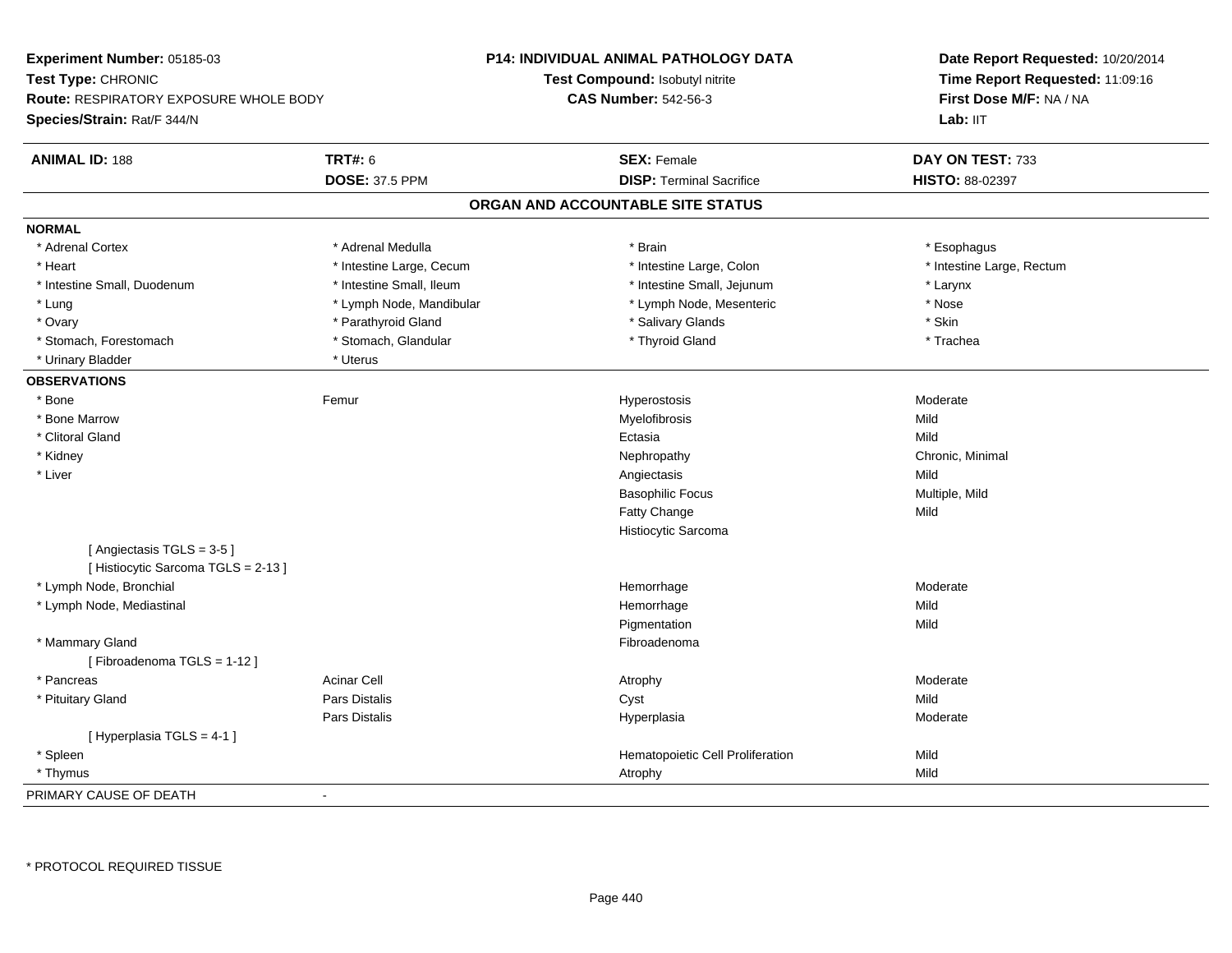| Experiment Number: 05185-03<br>Test Type: CHRONIC<br>Route: RESPIRATORY EXPOSURE WHOLE BODY<br>Species/Strain: Rat/F 344/N |                             | P14: INDIVIDUAL ANIMAL PATHOLOGY DATA<br>Test Compound: Isobutyl nitrite<br><b>CAS Number: 542-56-3</b> | Date Report Requested: 10/20/2014<br>Time Report Requested: 11:09:16<br>First Dose M/F: NA / NA<br>Lab: IIT |
|----------------------------------------------------------------------------------------------------------------------------|-----------------------------|---------------------------------------------------------------------------------------------------------|-------------------------------------------------------------------------------------------------------------|
| <b>ANIMAL ID: 190</b>                                                                                                      | <b>TRT#: 6</b>              | <b>SEX: Female</b>                                                                                      | DAY ON TEST: 624                                                                                            |
|                                                                                                                            | <b>DOSE: 37.5 PPM</b>       | <b>DISP: Natural Death</b>                                                                              | HISTO: 88-02399                                                                                             |
|                                                                                                                            |                             | ORGAN AND ACCOUNTABLE SITE STATUS                                                                       |                                                                                                             |
| <b>NORMAL</b>                                                                                                              |                             |                                                                                                         |                                                                                                             |
| * Adrenal Cortex                                                                                                           | * Adrenal Medulla           | * Bone                                                                                                  | * Bone Marrow                                                                                               |
| * Clitoral Gland                                                                                                           | * Esophagus                 | * Intestine Large, Cecum                                                                                | * Intestine Large, Colon                                                                                    |
| * Intestine Large, Rectum                                                                                                  | * Intestine Small, Duodenum | * Larynx                                                                                                | * Lymph Node, Mandibular                                                                                    |
| * Lymph Node, Mesenteric                                                                                                   | * Nose                      | * Ovary                                                                                                 | * Pancreas                                                                                                  |
| * Parathyroid Gland                                                                                                        | * Salivary Glands           | * Skin                                                                                                  | * Stomach, Forestomach                                                                                      |
| * Stomach, Glandular                                                                                                       | * Thymus                    | * Thyroid Gland                                                                                         | * Trachea                                                                                                   |
| * Urinary Bladder                                                                                                          | * Uterus                    |                                                                                                         |                                                                                                             |
| <b>MISSING</b>                                                                                                             |                             |                                                                                                         |                                                                                                             |
| * Lymph Node, Bronchial                                                                                                    |                             |                                                                                                         |                                                                                                             |
| <b>AUTO PRECLUDES DIAG.</b>                                                                                                |                             |                                                                                                         |                                                                                                             |
| * Intestine Small, Ileum                                                                                                   | * Intestine Small, Jejunum  |                                                                                                         |                                                                                                             |
| <b>OBSERVATIONS</b>                                                                                                        |                             |                                                                                                         |                                                                                                             |
| * Brain                                                                                                                    |                             | Compression                                                                                             | Moderate                                                                                                    |
| [Compression TGLS = 4-1]                                                                                                   |                             |                                                                                                         |                                                                                                             |
| * Heart                                                                                                                    |                             | Cardiomyopathy                                                                                          | Minimal                                                                                                     |
| * Kidney                                                                                                                   |                             | Nephropathy                                                                                             | Chronic, Mild                                                                                               |
| * Liver                                                                                                                    |                             | <b>Basophilic Focus</b>                                                                                 | Minimal                                                                                                     |
|                                                                                                                            |                             | Fatty Change                                                                                            | Minimal                                                                                                     |
| * Lung                                                                                                                     |                             | Congestion                                                                                              | Mild                                                                                                        |
|                                                                                                                            |                             | Hemorrhage                                                                                              | Minimal                                                                                                     |
| [Congestion TGLS = 1-6]                                                                                                    |                             |                                                                                                         |                                                                                                             |
| [Hemorrhage TGLS = 1-6]                                                                                                    |                             |                                                                                                         |                                                                                                             |
| * Lymph Node, Mediastinal                                                                                                  |                             | Hemorrhage                                                                                              | Mild                                                                                                        |
| * Mammary Gland                                                                                                            |                             | Lactation                                                                                               | Mild                                                                                                        |
| * Pituitary Gland                                                                                                          | <b>Pars Distalis</b>        | Adenoma                                                                                                 |                                                                                                             |
| [Adenoma TGLS = $3-1$ ]                                                                                                    |                             |                                                                                                         |                                                                                                             |
| * Spleen                                                                                                                   |                             | Hematopoietic Cell Proliferation                                                                        | Mild                                                                                                        |
| PRIMARY CAUSE OF DEATH<br>$\blacksquare$                                                                                   |                             |                                                                                                         |                                                                                                             |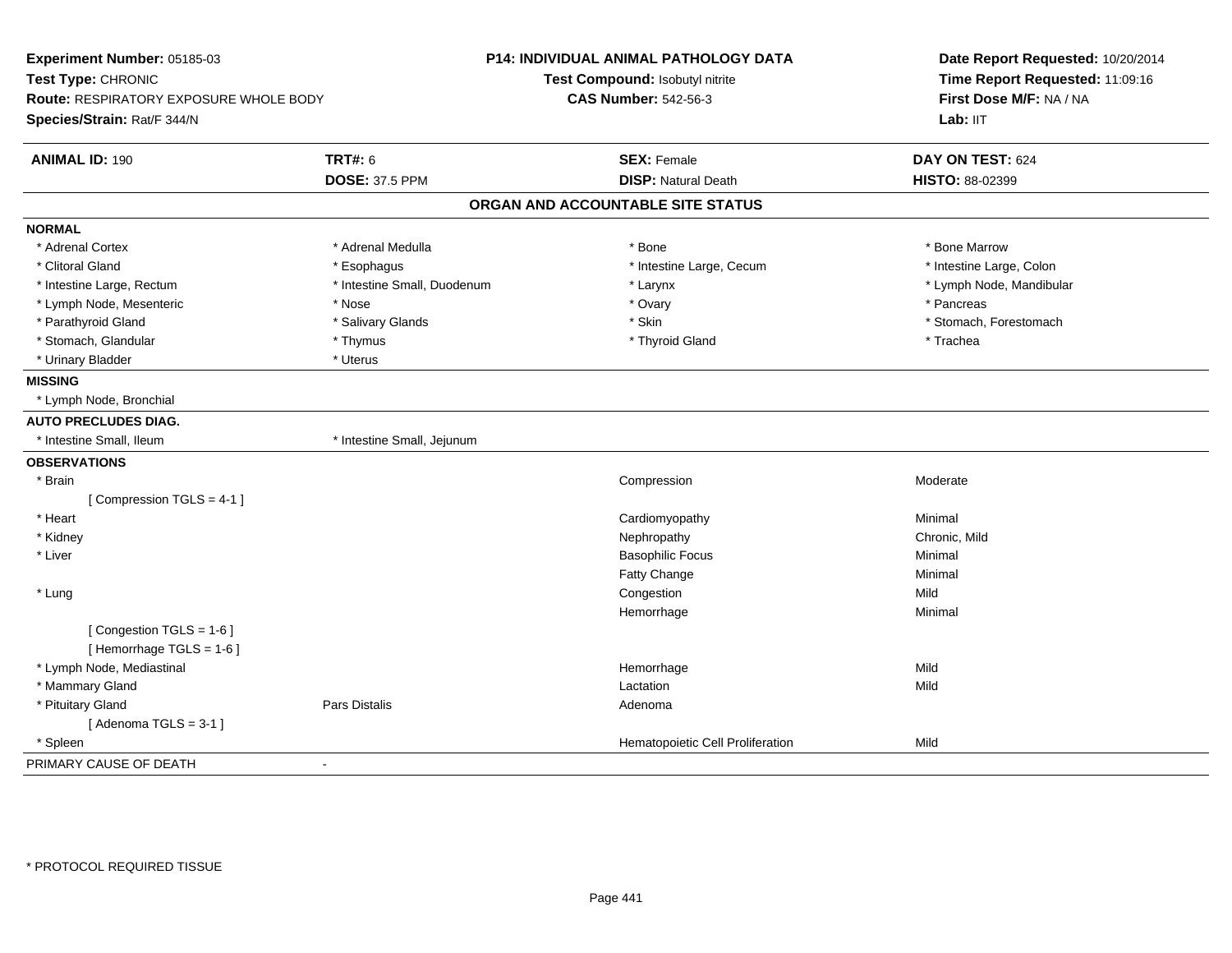| Experiment Number: 05185-03            |                            | P14: INDIVIDUAL ANIMAL PATHOLOGY DATA | Date Report Requested: 10/20/2014<br>Time Report Requested: 11:09:16 |  |
|----------------------------------------|----------------------------|---------------------------------------|----------------------------------------------------------------------|--|
| Test Type: CHRONIC                     |                            | Test Compound: Isobutyl nitrite       |                                                                      |  |
| Route: RESPIRATORY EXPOSURE WHOLE BODY |                            | <b>CAS Number: 542-56-3</b>           | First Dose M/F: NA / NA                                              |  |
| Species/Strain: Rat/F 344/N            |                            |                                       | Lab: IIT                                                             |  |
| <b>ANIMAL ID: 191</b>                  | <b>TRT#: 6</b>             | <b>SEX: Female</b>                    | DAY ON TEST: 733                                                     |  |
|                                        | <b>DOSE: 37.5 PPM</b>      | <b>DISP: Terminal Sacrifice</b>       | HISTO: 88-02400                                                      |  |
|                                        |                            | ORGAN AND ACCOUNTABLE SITE STATUS     |                                                                      |  |
| <b>NORMAL</b>                          |                            |                                       |                                                                      |  |
| * Bone                                 | * Brain                    | * Clitoral Gland                      | * Esophagus                                                          |  |
| * Intestine Large, Cecum               | * Intestine Large, Colon   | * Intestine Large, Rectum             | * Intestine Small, Duodenum                                          |  |
| * Intestine Small, Ileum               | * Intestine Small, Jejunum | * Larynx                              | * Lymph Node, Mandibular                                             |  |
| * Lymph Node, Mediastinal              | * Nose                     | * Parathyroid Gland                   | * Salivary Glands                                                    |  |
| * Skin                                 | * Spleen                   | * Stomach, Forestomach                | * Stomach, Glandular                                                 |  |
| * Trachea                              | * Urinary Bladder          | * Uterus                              |                                                                      |  |
| <b>OBSERVATIONS</b>                    |                            |                                       |                                                                      |  |
| * Adrenal Cortex                       |                            | Angiectasis                           | Mild                                                                 |  |
| * Adrenal Medulla                      |                            | Pheochromocytoma Benign               |                                                                      |  |
| * Bone Marrow                          |                            | Hyperplasia                           | Minimal                                                              |  |
| * Heart                                |                            | Cardiomyopathy                        | Minimal                                                              |  |
| * Kidney                               |                            | Nephropathy                           | Chronic, Minimal                                                     |  |
| * Liver                                |                            | <b>Basophilic Focus</b>               | Multiple, Mild                                                       |  |
| * Lung                                 |                            | Inflammation                          | Minimal                                                              |  |
| * Lymph Node, Bronchial                |                            | Hemorrhage                            | Minimal                                                              |  |
| * Lymph Node, Mesenteric               |                            | Hemorrhage                            | Minimal                                                              |  |
| * Mammary Gland                        |                            | Fibroadenoma                          |                                                                      |  |
| [Fibroadenoma TGLS = 1-12]             |                            |                                       |                                                                      |  |
| * Ovary                                |                            | Cyst                                  | Mild                                                                 |  |
| * Pancreas                             | <b>Acinar Cell</b>         | Atrophy                               | Minimal                                                              |  |
| * Pituitary Gland                      | Pars Distalis              | Adenoma                               |                                                                      |  |
|                                        | Pars Distalis              | Angiectasis                           | Mild                                                                 |  |
|                                        | Pars Distalis              | Cyst                                  | Mild                                                                 |  |
| * Thymus                               |                            | Atrophy                               | Mild                                                                 |  |
| * Thyroid Gland                        | C Cell                     | Adenoma                               |                                                                      |  |
| PRIMARY CAUSE OF DEATH                 | $\blacksquare$             |                                       |                                                                      |  |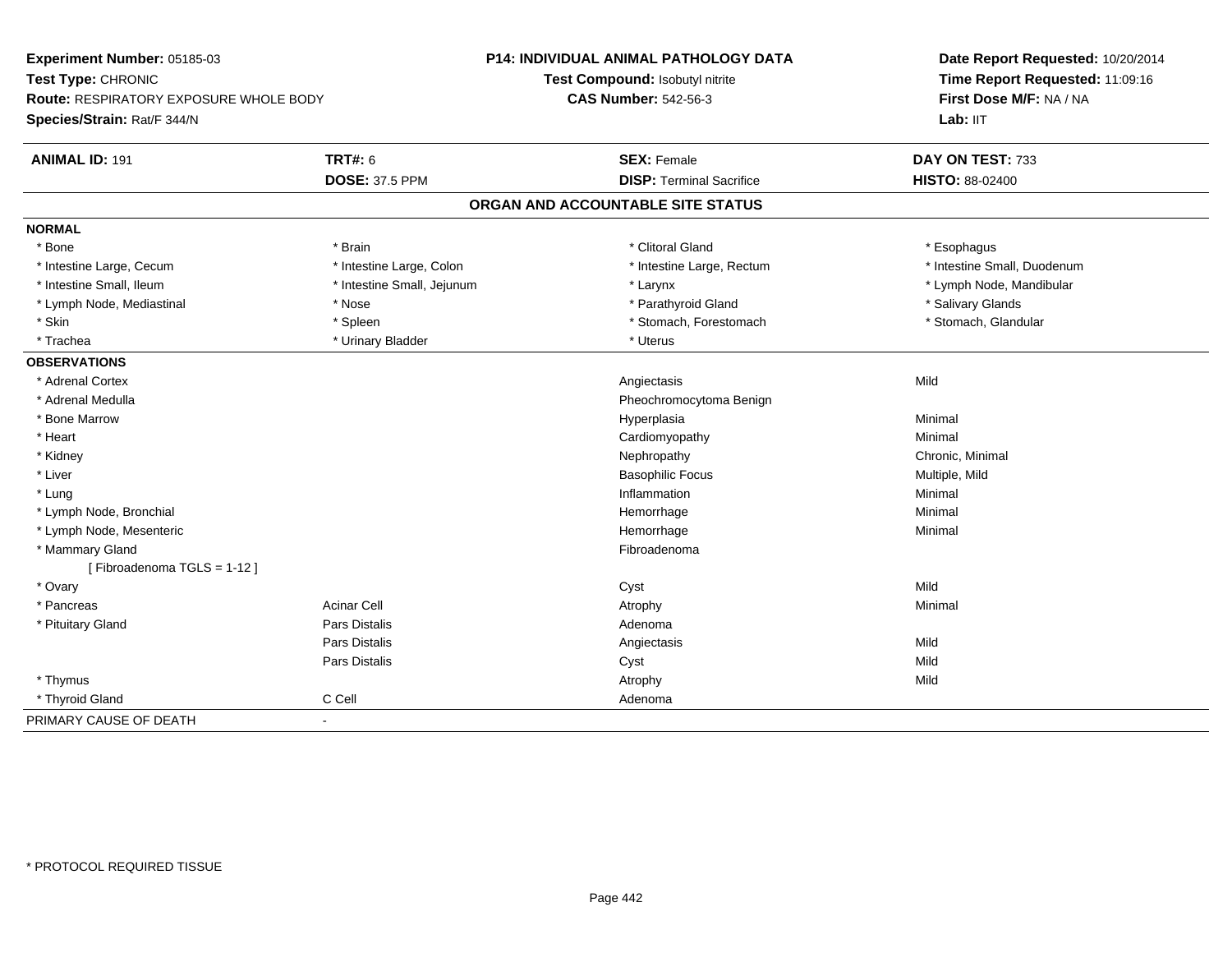| Experiment Number: 05185-03                   |                          | <b>P14: INDIVIDUAL ANIMAL PATHOLOGY DATA</b> | Date Report Requested: 10/20/2014                          |  |
|-----------------------------------------------|--------------------------|----------------------------------------------|------------------------------------------------------------|--|
| Test Type: CHRONIC                            |                          | Test Compound: Isobutyl nitrite              | Time Report Requested: 11:09:16<br>First Dose M/F: NA / NA |  |
| <b>Route: RESPIRATORY EXPOSURE WHOLE BODY</b> |                          | <b>CAS Number: 542-56-3</b>                  |                                                            |  |
| Species/Strain: Rat/F 344/N                   |                          |                                              | Lab: IIT                                                   |  |
| <b>ANIMAL ID: 192</b>                         | <b>TRT#: 6</b>           | <b>SEX: Female</b>                           | DAY ON TEST: 735                                           |  |
|                                               | <b>DOSE: 37.5 PPM</b>    | <b>DISP: Terminal Sacrifice</b>              | <b>HISTO: 88-02401</b>                                     |  |
|                                               |                          | ORGAN AND ACCOUNTABLE SITE STATUS            |                                                            |  |
| <b>NORMAL</b>                                 |                          |                                              |                                                            |  |
| * Adrenal Medulla                             | * Bone Marrow            | * Brain                                      | * Esophagus                                                |  |
| * Heart                                       | * Intestine Large, Cecum | * Intestine Large, Colon                     | * Intestine Large, Rectum                                  |  |
| * Intestine Small, Duodenum                   | * Intestine Small, Ileum | * Intestine Small, Jejunum                   | * Larynx                                                   |  |
| * Lymph Node, Mandibular                      | * Lymph Node, Mesenteric | * Mammary Gland                              | * Nose                                                     |  |
| * Ovary                                       | * Pancreas               | * Parathyroid Gland                          | * Salivary Glands                                          |  |
| * Stomach, Forestomach                        | * Stomach, Glandular     | * Thymus                                     | * Thyroid Gland                                            |  |
| * Trachea                                     | * Urinary Bladder        | * Uterus                                     |                                                            |  |
| <b>MISSING</b>                                |                          |                                              |                                                            |  |
| * Lymph Node, Bronchial                       | * Pituitary Gland        |                                              |                                                            |  |
| <b>OBSERVATIONS</b>                           |                          |                                              |                                                            |  |
| * Adrenal Cortex                              |                          | Angiectasis                                  | Mild                                                       |  |
|                                               |                          | Hyperplasia                                  | Mild                                                       |  |
| * Bone                                        | Femur                    | Hyperostosis                                 | Moderate                                                   |  |
|                                               | Turbinate                | Hyperostosis                                 | Mild                                                       |  |
| * Clitoral Gland                              |                          | Hyperplasia                                  | Moderate                                                   |  |
| Islets, Pancreatic                            |                          | Adenoma                                      |                                                            |  |
| * Kidney                                      |                          | Nephropathy                                  | Chronic, Minimal                                           |  |
| * Liver                                       |                          | <b>Basophilic Focus</b>                      | Multiple, Moderate                                         |  |
|                                               |                          | <b>Eosinophilic Focus</b>                    | Moderate                                                   |  |
|                                               |                          | Hepatocellular Adenoma                       |                                                            |  |
| [ Eosinophilic Focus TGLS = 3-5 ]             |                          |                                              |                                                            |  |
| [ Hepatocellular Adenoma TGLS = 2-5 ]         |                          |                                              |                                                            |  |
| * Lung                                        |                          | Hemorrhage                                   | Minimal                                                    |  |
|                                               | Alveolar Epith           | Hyperplasia                                  | Mild                                                       |  |
| * Lymph Node, Mediastinal                     |                          | Hemorrhage                                   | Minimal                                                    |  |
|                                               |                          | Pigmentation                                 | Minimal                                                    |  |
| * Pituitary Gl                                |                          |                                              |                                                            |  |
| Note: NOT ENOUGH PITUITARY TO EVALUATE.       |                          |                                              |                                                            |  |
| * Skin                                        | <b>Subcut Tiss</b>       | Fibroma                                      |                                                            |  |
| [Fibroma TGLS = $1-12$ ]                      |                          |                                              |                                                            |  |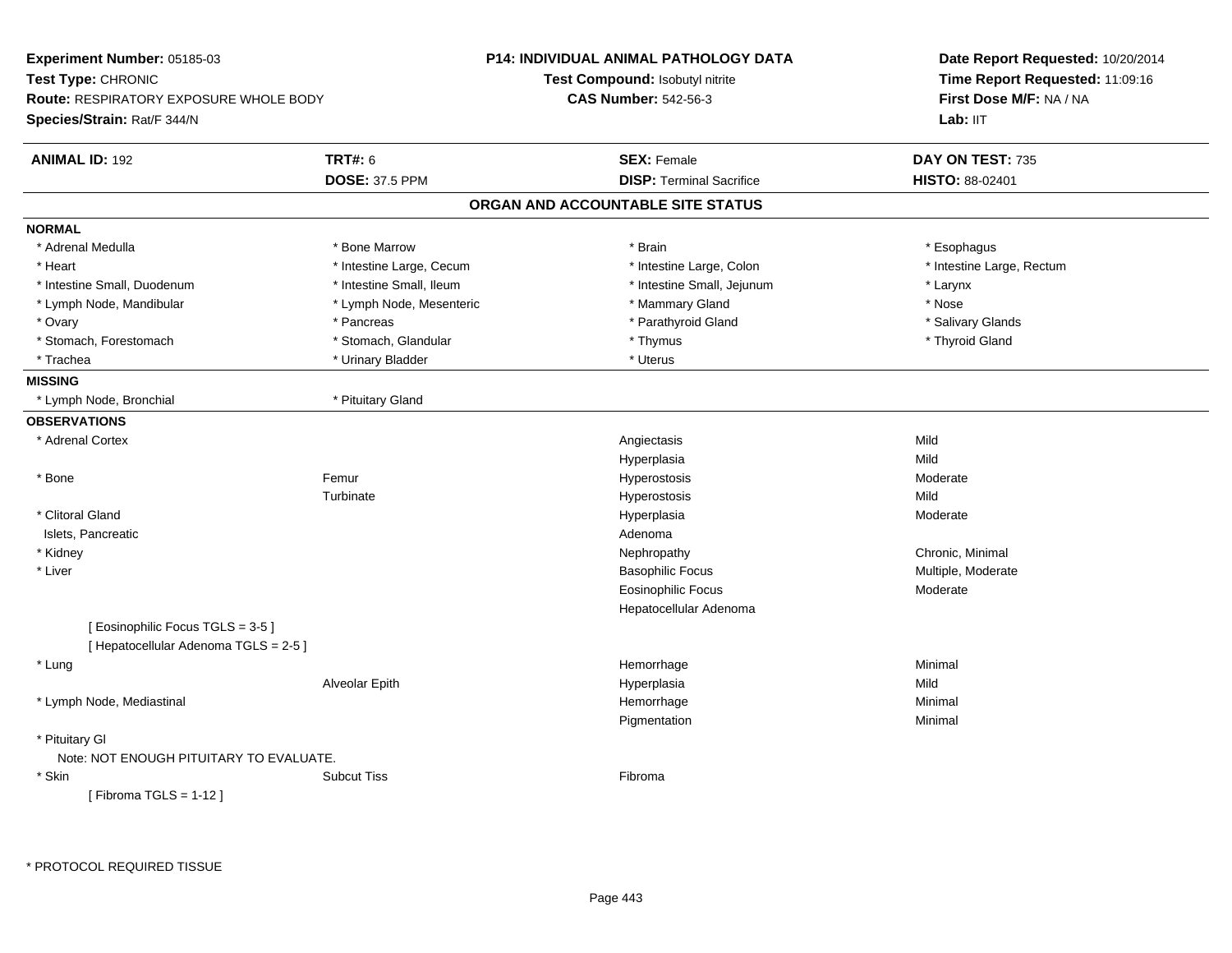| Experiment Number: 05185-03<br><b>Test Type: CHRONIC</b><br><b>Route: RESPIRATORY EXPOSURE WHOLE BODY</b> |                       | <b>P14: INDIVIDUAL ANIMAL PATHOLOGY DATA</b> | Date Report Requested: 10/20/2014 |
|-----------------------------------------------------------------------------------------------------------|-----------------------|----------------------------------------------|-----------------------------------|
|                                                                                                           |                       | Test Compound: Isobutyl nitrite              | Time Report Requested: 11:09:16   |
|                                                                                                           |                       | <b>CAS Number: 542-56-3</b>                  | First Dose M/F: NA / NA           |
| Species/Strain: Rat/F 344/N                                                                               |                       |                                              | Lab: IIT                          |
| <b>ANIMAL ID: 192</b>                                                                                     | TRT#: 6               | <b>SEX: Female</b>                           | <b>DAY ON TEST: 735</b>           |
|                                                                                                           | <b>DOSE: 37.5 PPM</b> | <b>DISP: Terminal Sacrifice</b>              | <b>HISTO: 88-02401</b>            |
|                                                                                                           |                       | ORGAN AND ACCOUNTABLE SITE STATUS            |                                   |
| * Spleen                                                                                                  |                       | Hematopoietic Cell Proliferation             | Moderate                          |
| PRIMARY CAUSE OF DEATH                                                                                    |                       |                                              |                                   |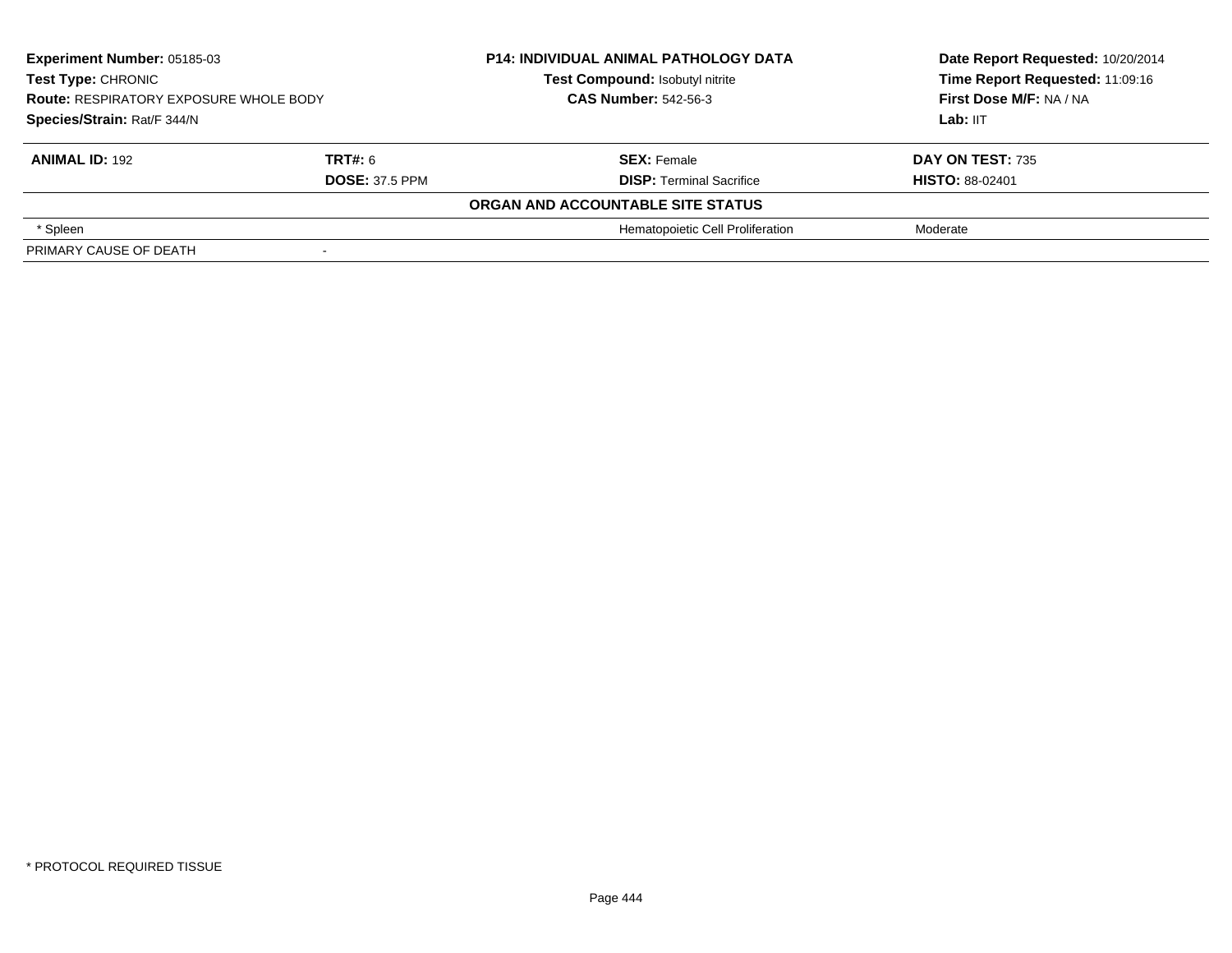| Experiment Number: 05185-03<br>Test Type: CHRONIC<br><b>Route: RESPIRATORY EXPOSURE WHOLE BODY</b> |                          | <b>P14: INDIVIDUAL ANIMAL PATHOLOGY DATA</b> | Date Report Requested: 10/20/2014<br>Time Report Requested: 11:09:16<br>First Dose M/F: NA / NA |
|----------------------------------------------------------------------------------------------------|--------------------------|----------------------------------------------|-------------------------------------------------------------------------------------------------|
|                                                                                                    |                          | Test Compound: Isobutyl nitrite              |                                                                                                 |
|                                                                                                    |                          | <b>CAS Number: 542-56-3</b>                  |                                                                                                 |
| Species/Strain: Rat/F 344/N                                                                        |                          |                                              | Lab: IIT                                                                                        |
| <b>ANIMAL ID: 193</b>                                                                              | TRT#: 6                  | <b>SEX: Female</b>                           | DAY ON TEST: 735                                                                                |
|                                                                                                    | <b>DOSE: 37.5 PPM</b>    | <b>DISP: Terminal Sacrifice</b>              | <b>HISTO: 88-02402</b>                                                                          |
|                                                                                                    |                          | ORGAN AND ACCOUNTABLE SITE STATUS            |                                                                                                 |
| <b>NORMAL</b>                                                                                      |                          |                                              |                                                                                                 |
| * Adrenal Cortex                                                                                   | * Bone                   | * Bone Marrow                                | * Brain                                                                                         |
| * Esophagus                                                                                        | * Intestine Large, Cecum | * Intestine Large, Colon                     | * Intestine Large, Rectum                                                                       |
| * Intestine Small, Duodenum                                                                        | * Intestine Small, Ileum | * Intestine Small, Jejunum                   | * Larynx                                                                                        |
| * Lung                                                                                             | * Lymph Node, Bronchial  | * Lymph Node, Mandibular                     | * Lymph Node, Mesenteric                                                                        |
| * Nose                                                                                             | * Ovary                  | * Parathyroid Gland                          | * Salivary Glands                                                                               |
| * Skin                                                                                             | * Spleen                 | * Stomach, Forestomach                       | * Stomach, Glandular                                                                            |
| * Trachea                                                                                          | * Urinary Bladder        | * Uterus                                     |                                                                                                 |
| <b>OBSERVATIONS</b>                                                                                |                          |                                              |                                                                                                 |
| * Adrenal Medulla                                                                                  |                          | Hyperplasia                                  | Minimal                                                                                         |
| * Clitoral Gland                                                                                   |                          | Ectasia                                      | Mild                                                                                            |
| * Heart                                                                                            |                          | Cardiomyopathy                               | Minimal                                                                                         |
| * Kidney                                                                                           |                          | Nephropathy                                  | Chronic, Mild                                                                                   |
| * Liver                                                                                            |                          | <b>Basophilic Focus</b>                      | Multiple, Mild                                                                                  |
| * Lymph Node, Mediastinal                                                                          |                          | Hemorrhage                                   | Minimal                                                                                         |
|                                                                                                    |                          | Pigmentation                                 | Mild                                                                                            |
| [Hemorrhage TGLS = 1-5]                                                                            |                          |                                              |                                                                                                 |
| [ Pigmentation TGLS = 1-5 ]                                                                        |                          |                                              |                                                                                                 |
| * Mammary Gland                                                                                    |                          | Adenoma                                      |                                                                                                 |
| * Pancreas                                                                                         | <b>Acinar Cell</b>       | Atrophy                                      | Mild                                                                                            |
| * Pituitary Gland                                                                                  | Pars Distalis            | Hyperplasia                                  | Mild                                                                                            |
| * Thymus                                                                                           |                          | Atrophy                                      | Mild                                                                                            |
| * Thyroid Gland                                                                                    | C Cell                   | Hyperplasia                                  | Moderate                                                                                        |
| PRIMARY CAUSE OF DEATH                                                                             | $\blacksquare$           |                                              |                                                                                                 |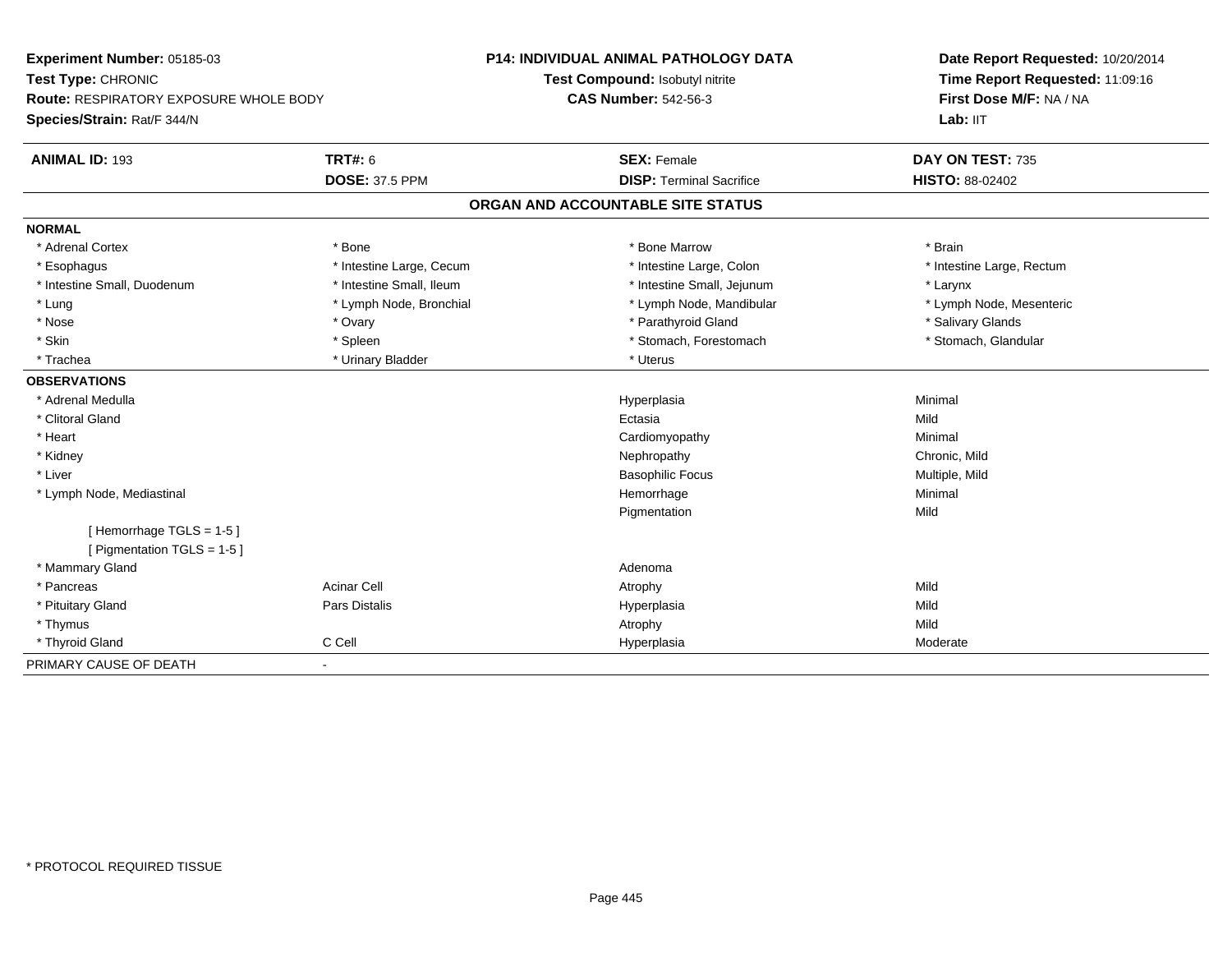| Experiment Number: 05185-03<br>Test Type: CHRONIC<br>Route: RESPIRATORY EXPOSURE WHOLE BODY<br>Species/Strain: Rat/F 344/N |                                         | P14: INDIVIDUAL ANIMAL PATHOLOGY DATA<br>Test Compound: Isobutyl nitrite<br><b>CAS Number: 542-56-3</b> | Date Report Requested: 10/20/2014<br>Time Report Requested: 11:09:16<br>First Dose M/F: NA / NA<br>Lab: IIT |
|----------------------------------------------------------------------------------------------------------------------------|-----------------------------------------|---------------------------------------------------------------------------------------------------------|-------------------------------------------------------------------------------------------------------------|
| <b>ANIMAL ID: 194</b>                                                                                                      | <b>TRT#: 6</b><br><b>DOSE: 37.5 PPM</b> | <b>SEX: Female</b><br><b>DISP:</b> Moribund Sacrifice                                                   | DAY ON TEST: 686<br>HISTO: 88-02403                                                                         |
|                                                                                                                            |                                         | ORGAN AND ACCOUNTABLE SITE STATUS                                                                       |                                                                                                             |
| <b>NORMAL</b>                                                                                                              |                                         |                                                                                                         |                                                                                                             |
| * Adrenal Cortex                                                                                                           | * Adrenal Medulla                       | * Bone                                                                                                  | * Bone Marrow                                                                                               |
| * Clitoral Gland                                                                                                           | * Esophagus                             | * Heart                                                                                                 | * Intestine Large, Cecum                                                                                    |
| * Intestine Large, Colon                                                                                                   | * Intestine Large, Rectum               | * Intestine Small, Duodenum                                                                             | * Intestine Small, Ileum                                                                                    |
| * Larynx                                                                                                                   | * Lung                                  | * Lymph Node, Mandibular                                                                                | * Lymph Node, Mediastinal                                                                                   |
| * Lymph Node, Mesenteric                                                                                                   | * Mammary Gland                         | * Nose                                                                                                  | * Parathyroid Gland                                                                                         |
| * Salivary Glands                                                                                                          | * Skin                                  | * Spleen                                                                                                | * Stomach, Forestomach                                                                                      |
| * Stomach, Glandular                                                                                                       | * Thymus                                | * Thyroid Gland                                                                                         | * Trachea                                                                                                   |
| * Urinary Bladder                                                                                                          | * Uterus                                |                                                                                                         |                                                                                                             |
| <b>MISSING</b>                                                                                                             |                                         |                                                                                                         |                                                                                                             |
| * Lymph Node, Bronchial                                                                                                    |                                         |                                                                                                         |                                                                                                             |
| <b>AUTO PRECLUDES DIAG.</b>                                                                                                |                                         |                                                                                                         |                                                                                                             |
| * Intestine Small, Jejunum                                                                                                 |                                         |                                                                                                         |                                                                                                             |
| <b>OBSERVATIONS</b>                                                                                                        |                                         |                                                                                                         |                                                                                                             |
| * Brain                                                                                                                    |                                         | Compression                                                                                             | Mild                                                                                                        |
| [Compression TGLS = 2-1]                                                                                                   |                                         |                                                                                                         |                                                                                                             |
| * Kidney                                                                                                                   |                                         | Mineralization                                                                                          | Minimal                                                                                                     |
|                                                                                                                            |                                         | Nephropathy                                                                                             | Chronic, Mild                                                                                               |
| * Liver                                                                                                                    |                                         | Fatty Change                                                                                            | Mild                                                                                                        |
| [Fatty Change TGLS = $4-5$ ]                                                                                               |                                         |                                                                                                         |                                                                                                             |
| * Ovary                                                                                                                    |                                         | Cyst<br>Granulosa Cell Tumor Benign                                                                     | Mild                                                                                                        |
| [Cyst TGLS = $3-9$ ]                                                                                                       |                                         |                                                                                                         |                                                                                                             |
| [ Granulosa Cell Tumor Benign TGLS = 3-9,9.1 ]                                                                             |                                         |                                                                                                         |                                                                                                             |
| * Pancreas                                                                                                                 | <b>Acinar Cell</b>                      | Atrophy                                                                                                 | Minimal                                                                                                     |
| * Pituitary Gland                                                                                                          | Pars Distalis                           | Adenoma                                                                                                 |                                                                                                             |
| [Adenoma TGLS = $1-1$ ]                                                                                                    |                                         |                                                                                                         |                                                                                                             |
| PRIMARY CAUSE OF DEATH                                                                                                     | $\blacksquare$                          |                                                                                                         |                                                                                                             |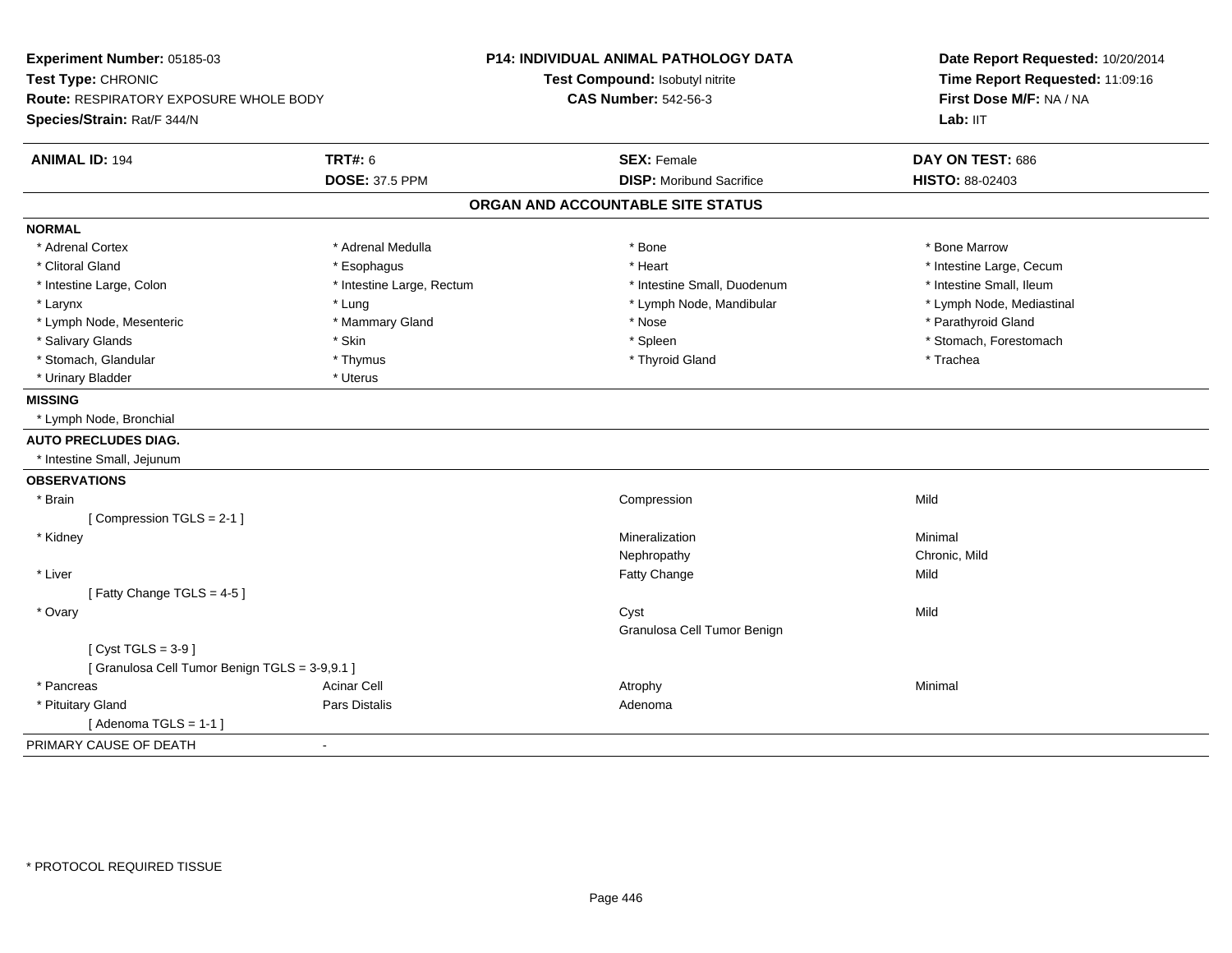| Experiment Number: 05185-03            |                          | P14: INDIVIDUAL ANIMAL PATHOLOGY DATA | Date Report Requested: 10/20/2014<br>Time Report Requested: 11:09:16<br>First Dose M/F: NA / NA<br>Lab: IIT |
|----------------------------------------|--------------------------|---------------------------------------|-------------------------------------------------------------------------------------------------------------|
| Test Type: CHRONIC                     |                          | Test Compound: Isobutyl nitrite       |                                                                                                             |
| Route: RESPIRATORY EXPOSURE WHOLE BODY |                          | <b>CAS Number: 542-56-3</b>           |                                                                                                             |
| Species/Strain: Rat/F 344/N            |                          |                                       |                                                                                                             |
| <b>ANIMAL ID: 195</b>                  | <b>TRT#: 6</b>           | <b>SEX: Female</b>                    | DAY ON TEST: 733                                                                                            |
|                                        | <b>DOSE: 37.5 PPM</b>    | <b>DISP: Terminal Sacrifice</b>       | HISTO: 88-02404                                                                                             |
|                                        |                          | ORGAN AND ACCOUNTABLE SITE STATUS     |                                                                                                             |
| <b>NORMAL</b>                          |                          |                                       |                                                                                                             |
| * Adrenal Cortex                       | * Adrenal Medulla        | * Bone Marrow                         | * Brain                                                                                                     |
| * Esophagus                            | * Intestine Large, Cecum | * Intestine Large, Colon              | * Intestine Large, Rectum                                                                                   |
| * Intestine Small, Duodenum            | * Intestine Small, Ileum | * Intestine Small, Jejunum            | * Larynx                                                                                                    |
| * Lung                                 | * Lymph Node, Bronchial  | * Lymph Node, Mesenteric              | * Ovary                                                                                                     |
| * Parathyroid Gland                    | * Salivary Glands        | * Skin                                | * Spleen                                                                                                    |
| * Stomach, Forestomach                 | * Stomach, Glandular     | * Thymus                              | * Thyroid Gland                                                                                             |
| * Trachea                              | * Urinary Bladder        | * Uterus                              |                                                                                                             |
| <b>OBSERVATIONS</b>                    |                          |                                       |                                                                                                             |
| * Bone                                 | Femur                    | Hyperostosis                          | Mild                                                                                                        |
| * Clitoral Gland                       |                          | Inflammation                          | Mild                                                                                                        |
| * Heart                                |                          | Cardiomyopathy                        | Minimal                                                                                                     |
| * Kidney                               |                          | Nephropathy                           | Chronic, Minimal                                                                                            |
| * Liver                                |                          | <b>Basophilic Focus</b>               | Multiple, Minimal                                                                                           |
| * Lymph Node, Mandibular               |                          | Hyperplasia                           | Plasma Cell, Mild                                                                                           |
| * Lymph Node, Mediastinal              |                          | Hemorrhage                            | Minimal                                                                                                     |
|                                        |                          | Pigmentation                          | Mild                                                                                                        |
| * Mammary Gland                        |                          | Lactation                             | Mild                                                                                                        |
| * Nose                                 |                          | Hemorrhage                            | Mild                                                                                                        |
|                                        | <b>Respirat Epith</b>    | Hyperplasia                           | Mild                                                                                                        |
| * Pancreas                             | <b>Acinar Cell</b>       | Atrophy                               | Minimal                                                                                                     |
| * Pituitary Gland                      | Pars Distalis            | Angiectasis                           | Mild                                                                                                        |
|                                        | Pars Distalis            | Cyst                                  | Moderate                                                                                                    |
|                                        | Pars Distalis            | Hyperplasia                           | Moderate                                                                                                    |
| [Angiectasis TGLS = 1-1]               |                          |                                       |                                                                                                             |
| [Cyst TGLS = $1-1$ ]                   |                          |                                       |                                                                                                             |
| [Hyperplasia TGLS = 1-1]               |                          |                                       |                                                                                                             |
| PRIMARY CAUSE OF DEATH                 |                          |                                       |                                                                                                             |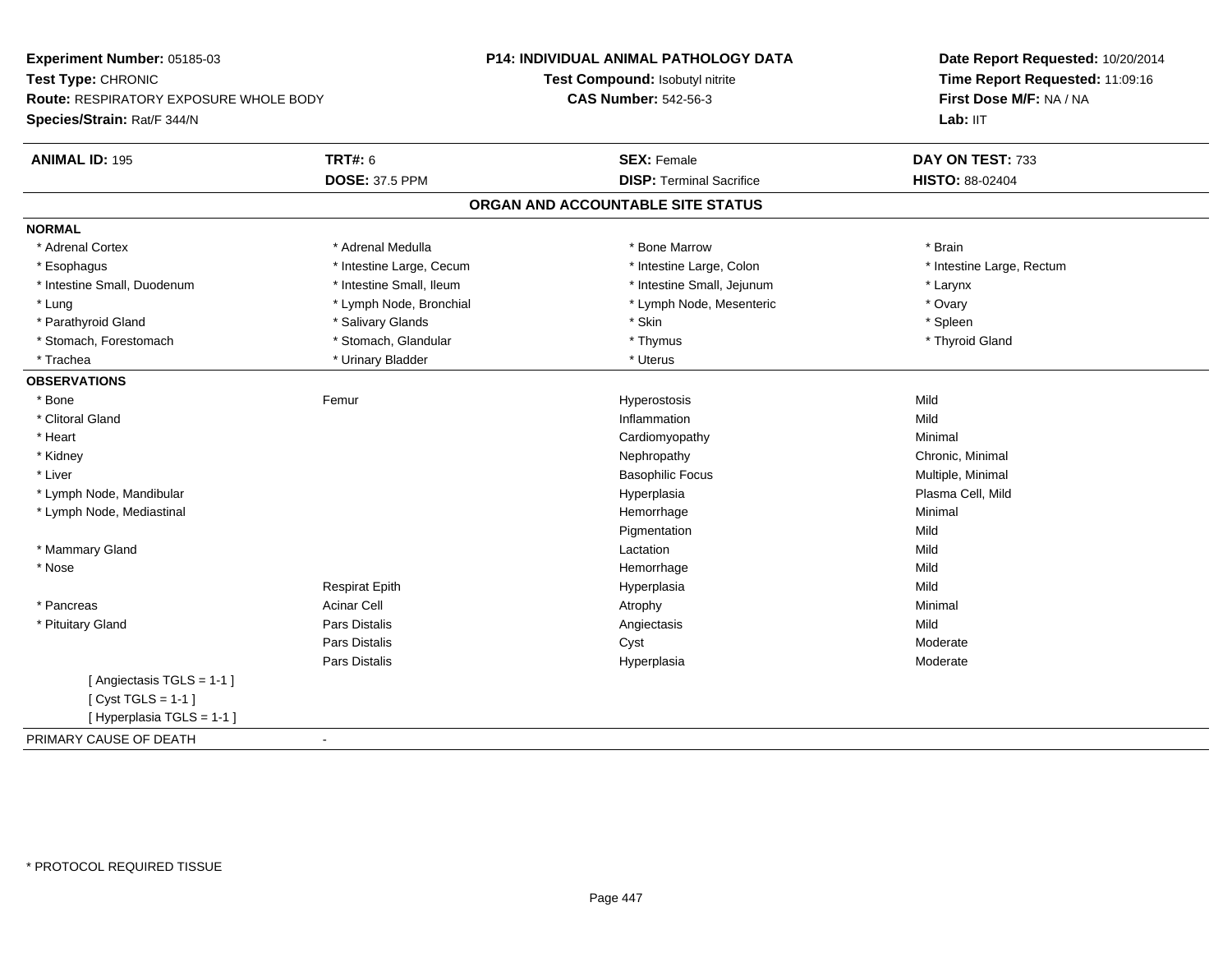| Experiment Number: 05185-03            |                             | P14: INDIVIDUAL ANIMAL PATHOLOGY DATA | Date Report Requested: 10/20/2014<br>Time Report Requested: 11:09:16<br>First Dose M/F: NA / NA |
|----------------------------------------|-----------------------------|---------------------------------------|-------------------------------------------------------------------------------------------------|
| Test Type: CHRONIC                     |                             | Test Compound: Isobutyl nitrite       |                                                                                                 |
| Route: RESPIRATORY EXPOSURE WHOLE BODY |                             | <b>CAS Number: 542-56-3</b>           |                                                                                                 |
| Species/Strain: Rat/F 344/N            |                             |                                       | Lab: IIT                                                                                        |
| <b>ANIMAL ID: 196</b>                  | <b>TRT#: 6</b>              | <b>SEX: Female</b>                    | DAY ON TEST: 733                                                                                |
|                                        | <b>DOSE: 37.5 PPM</b>       | <b>DISP: Terminal Sacrifice</b>       | HISTO: 88-02405                                                                                 |
|                                        |                             | ORGAN AND ACCOUNTABLE SITE STATUS     |                                                                                                 |
| <b>NORMAL</b>                          |                             |                                       |                                                                                                 |
| * Adrenal Cortex                       | * Adrenal Medulla           | * Bone Marrow                         | * Brain                                                                                         |
| * Esophagus                            | * Heart                     | * Intestine Large, Cecum              | * Intestine Large, Colon                                                                        |
| * Intestine Large, Rectum              | * Intestine Small, Duodenum | * Intestine Small, Ileum              | * Intestine Small, Jejunum                                                                      |
| * Larynx                               | * Lung                      | * Lymph Node, Mandibular              | * Lymph Node, Mesenteric                                                                        |
| * Mammary Gland                        | * Nose                      | * Pancreas                            | * Parathyroid Gland                                                                             |
| * Salivary Glands                      | * Skin                      | * Stomach, Forestomach                | * Stomach, Glandular                                                                            |
| * Thyroid Gland                        | * Trachea                   | * Urinary Bladder                     |                                                                                                 |
| <b>MISSING</b>                         |                             |                                       |                                                                                                 |
| * Lymph Node, Bronchial                |                             |                                       |                                                                                                 |
| <b>OBSERVATIONS</b>                    |                             |                                       |                                                                                                 |
| * Bone                                 | Femur                       | Hyperostosis                          | Marked                                                                                          |
|                                        | Turbinate                   | Hyperostosis                          | Mild                                                                                            |
| * Clitoral Gland                       |                             | Ectasia                               | Mild                                                                                            |
| * Kidney                               |                             | Nephropathy                           | Chronic, Mild                                                                                   |
| * Liver                                |                             | <b>Basophilic Focus</b>               | Multiple, Mild                                                                                  |
| * Lymph Node, Mediastinal              |                             | Hemorrhage                            | Mild                                                                                            |
|                                        |                             | Pigmentation                          | Mild                                                                                            |
| * Ovary                                |                             | Cyst                                  | Moderate                                                                                        |
| [Cyst TGLS = $1-9$ ]                   |                             |                                       |                                                                                                 |
| * Pituitary Gland                      | <b>Pars Distalis</b>        | Cyst                                  | Mild                                                                                            |
|                                        | <b>Pars Distalis</b>        | Hyperplasia                           | Minimal                                                                                         |
| * Spleen                               |                             | Hematopoietic Cell Proliferation      | Minimal                                                                                         |
| * Thymus                               |                             | Atrophy                               | Minimal                                                                                         |
| * Uterus                               |                             | Polyp Stromal                         |                                                                                                 |
| [Polyp Stromal TGLS = 2-9]             |                             |                                       |                                                                                                 |
| PRIMARY CAUSE OF DEATH                 | $\blacksquare$              |                                       |                                                                                                 |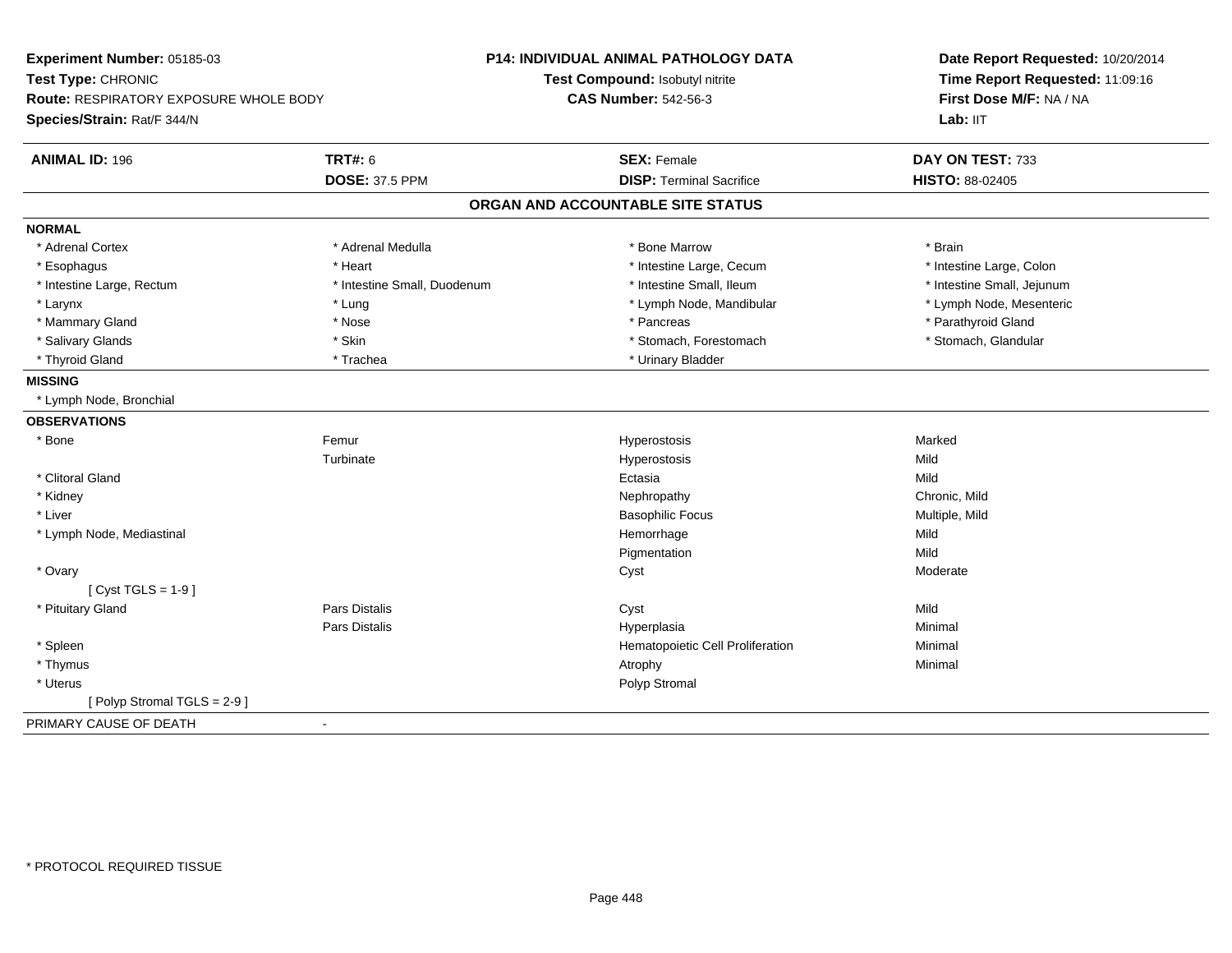| Experiment Number: 05185-03<br>Test Type: CHRONIC |                             | <b>P14: INDIVIDUAL ANIMAL PATHOLOGY DATA</b><br>Test Compound: Isobutyl nitrite | Date Report Requested: 10/20/2014<br>Time Report Requested: 11:09:16<br>First Dose M/F: NA / NA<br>Lab: IIT |
|---------------------------------------------------|-----------------------------|---------------------------------------------------------------------------------|-------------------------------------------------------------------------------------------------------------|
| Route: RESPIRATORY EXPOSURE WHOLE BODY            |                             | <b>CAS Number: 542-56-3</b>                                                     |                                                                                                             |
| Species/Strain: Rat/F 344/N                       |                             |                                                                                 |                                                                                                             |
| <b>ANIMAL ID: 197</b>                             | <b>TRT#: 6</b>              | <b>SEX: Female</b>                                                              | DAY ON TEST: 734                                                                                            |
|                                                   | <b>DOSE: 37.5 PPM</b>       | <b>DISP: Terminal Sacrifice</b>                                                 | <b>HISTO: 88-02406</b>                                                                                      |
|                                                   |                             | ORGAN AND ACCOUNTABLE SITE STATUS                                               |                                                                                                             |
| <b>NORMAL</b>                                     |                             |                                                                                 |                                                                                                             |
| * Adrenal Medulla                                 | * Bone                      | * Bone Marrow                                                                   | * Brain                                                                                                     |
| * Esophagus                                       | * Heart                     | * Intestine Large, Cecum                                                        | * Intestine Large, Colon                                                                                    |
| * Intestine Large, Rectum                         | * Intestine Small, Duodenum | * Intestine Small, Ileum                                                        | * Intestine Small, Jejunum                                                                                  |
| * Larynx                                          | * Lung                      | * Lymph Node, Mandibular                                                        | * Lymph Node, Mesenteric                                                                                    |
| * Mammary Gland                                   | * Nose                      | * Ovary                                                                         | * Parathyroid Gland                                                                                         |
| * Salivary Glands                                 | * Skin                      | * Spleen                                                                        | * Stomach, Forestomach                                                                                      |
| * Stomach, Glandular                              | * Thyroid Gland             | * Trachea                                                                       | * Urinary Bladder                                                                                           |
| * Uterus                                          |                             |                                                                                 |                                                                                                             |
| <b>MISSING</b>                                    |                             |                                                                                 |                                                                                                             |
| * Lymph Node, Bronchial                           |                             |                                                                                 |                                                                                                             |
| <b>OBSERVATIONS</b>                               |                             |                                                                                 |                                                                                                             |
| * Adrenal Cortex                                  |                             | Angiectasis                                                                     | Mild                                                                                                        |
|                                                   |                             | Vacuolization Cytoplasmic                                                       | Mild                                                                                                        |
| * Clitoral Gland                                  |                             | Ectasia                                                                         | Moderate                                                                                                    |
| * Kidney                                          |                             | Nephropathy                                                                     | Chronic, Minimal                                                                                            |
| * Liver                                           |                             | Hepatodiaphragmatic Nodule                                                      | Mild                                                                                                        |
| [ Hepatodiaphragmatic Nodule TGLS = 1-5 ]         |                             |                                                                                 |                                                                                                             |
| * Lymph Node, Mediastinal                         |                             | Hemorrhage                                                                      | Moderate                                                                                                    |
|                                                   |                             | Pigmentation                                                                    | Moderate                                                                                                    |
| * Pancreas                                        | <b>Acinar Cell</b>          | Atrophy                                                                         | Mild                                                                                                        |
| * Pituitary Gland                                 | Pars Distalis               | Angiectasis                                                                     | Minimal                                                                                                     |
|                                                   | Pars Distalis               | Cyst                                                                            | Moderate                                                                                                    |
| [Angiectasis TGLS = 2-1]                          |                             |                                                                                 |                                                                                                             |
| [Cyst TGLS = $2-1$ ]                              |                             |                                                                                 |                                                                                                             |
| * Thymus                                          |                             | Atrophy                                                                         | Minimal                                                                                                     |
| PRIMARY CAUSE OF DEATH                            | $\blacksquare$              |                                                                                 |                                                                                                             |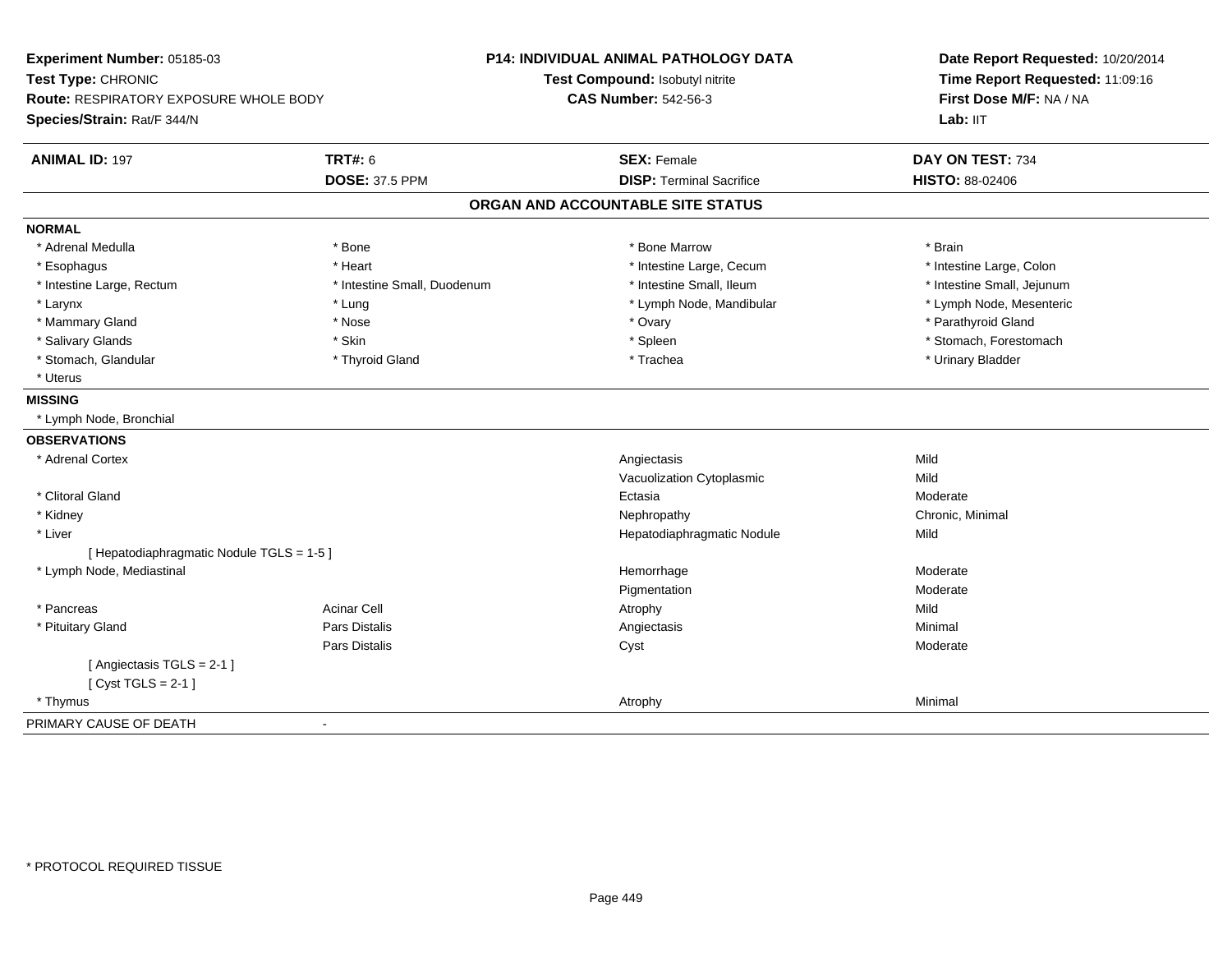| Experiment Number: 05185-03                   |                             | <b>P14: INDIVIDUAL ANIMAL PATHOLOGY DATA</b> | Date Report Requested: 10/20/2014 |
|-----------------------------------------------|-----------------------------|----------------------------------------------|-----------------------------------|
| Test Type: CHRONIC                            |                             | Test Compound: Isobutyl nitrite              | Time Report Requested: 11:09:16   |
| <b>Route: RESPIRATORY EXPOSURE WHOLE BODY</b> |                             | <b>CAS Number: 542-56-3</b>                  | First Dose M/F: NA / NA           |
| Species/Strain: Rat/F 344/N                   |                             |                                              | Lab: IIT                          |
| <b>ANIMAL ID: 198</b>                         | <b>TRT#: 6</b>              | <b>SEX: Female</b>                           | DAY ON TEST: 734                  |
|                                               | <b>DOSE: 37.5 PPM</b>       | <b>DISP: Terminal Sacrifice</b>              | <b>HISTO: 88-02407</b>            |
|                                               |                             | ORGAN AND ACCOUNTABLE SITE STATUS            |                                   |
| <b>NORMAL</b>                                 |                             |                                              |                                   |
| * Adrenal Medulla                             | * Bone                      | * Bone Marrow                                | * Brain                           |
| * Clitoral Gland                              | * Esophagus                 | * Intestine Large, Cecum                     | * Intestine Large, Colon          |
| * Intestine Large, Rectum                     | * Intestine Small, Duodenum | * Intestine Small, Ileum                     | * Intestine Small, Jejunum        |
| * Larynx                                      | * Lymph Node, Mesenteric    | * Mammary Gland                              | * Nose                            |
| * Ovary                                       | * Salivary Glands           | * Skin                                       | * Spleen                          |
| * Stomach, Forestomach                        | * Stomach, Glandular        | * Thymus                                     | * Thyroid Gland                   |
| * Trachea                                     | * Urinary Bladder           | * Uterus                                     |                                   |
| <b>MISSING</b>                                |                             |                                              |                                   |
| * Lymph Node, Bronchial                       | * Parathyroid Gland         |                                              |                                   |
| <b>OBSERVATIONS</b>                           |                             |                                              |                                   |
| * Adrenal Cortex                              |                             | Hyperplasia                                  | Mild                              |
|                                               |                             | Vacuolization Cytoplasmic                    | Moderate                          |
| * Heart                                       |                             | Cardiomyopathy                               | Minimal                           |
| * Kidney                                      |                             | Nephropathy                                  | Chronic, Minimal                  |
| * Liver                                       |                             | <b>Basophilic Focus</b>                      | Multiple, Mild                    |
| * Lung                                        |                             | Hemorrhage                                   | Mild                              |
| * Lymph Node, Mandibular                      |                             | Cyst                                         | Mild                              |
| * Lymph Node, Mediastinal                     |                             | Hemorrhage                                   | Mild                              |
|                                               |                             | Pigmentation                                 | Minimal                           |
| * Pancreas                                    | <b>Acinar Cell</b>          | Atrophy                                      | Mild                              |
| * Pituitary Gland                             | <b>Pars Distalis</b>        | Hyperplasia                                  | Mild                              |
| PRIMARY CAUSE OF DEATH                        | $\blacksquare$              |                                              |                                   |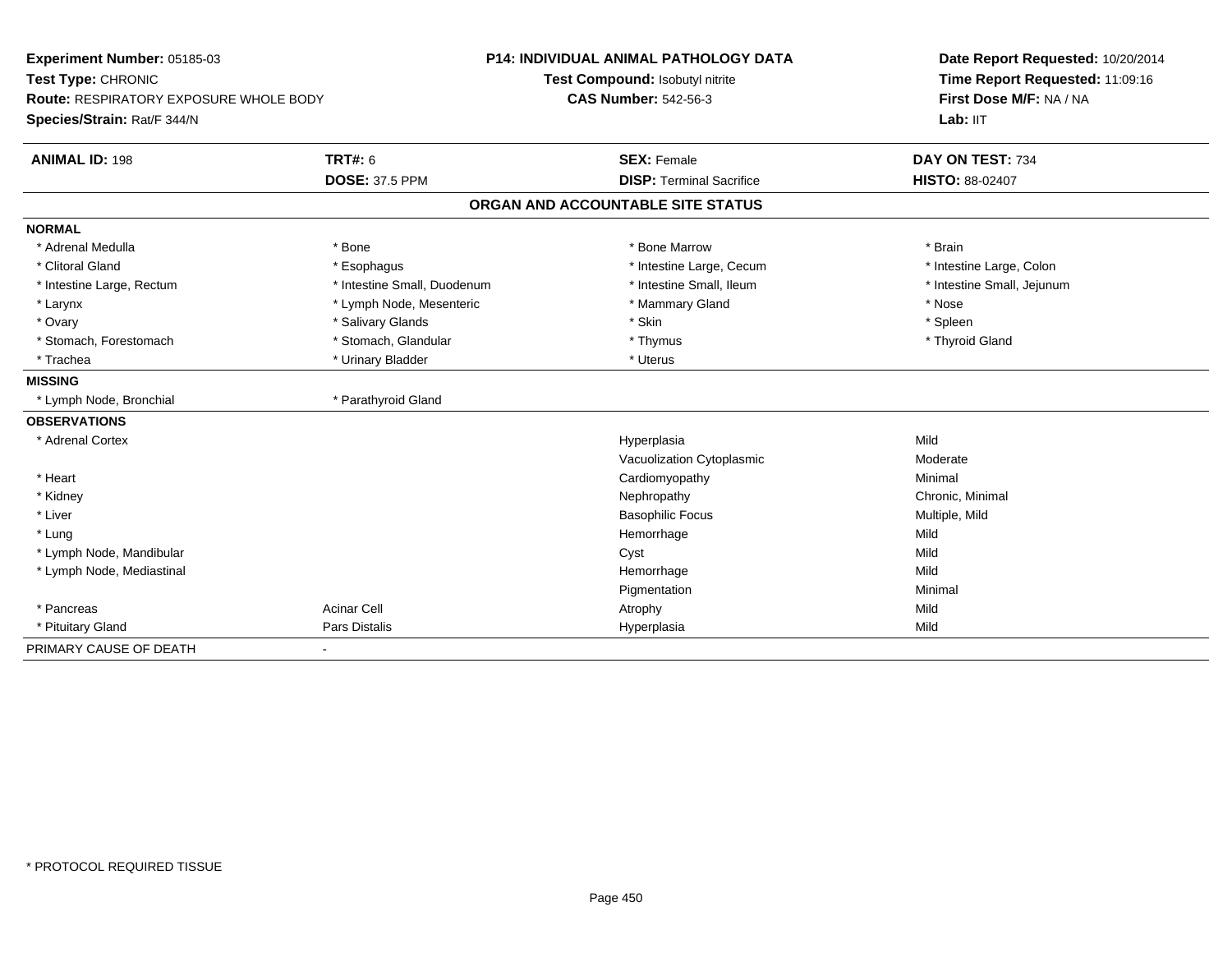| Experiment Number: 05185-03                                     |                             | <b>P14: INDIVIDUAL ANIMAL PATHOLOGY DATA</b> | Date Report Requested: 10/20/2014<br>Time Report Requested: 11:09:16<br>First Dose M/F: NA / NA |  |
|-----------------------------------------------------------------|-----------------------------|----------------------------------------------|-------------------------------------------------------------------------------------------------|--|
| Test Type: CHRONIC                                              |                             | Test Compound: Isobutyl nitrite              |                                                                                                 |  |
| <b>Route: RESPIRATORY EXPOSURE WHOLE BODY</b>                   |                             | <b>CAS Number: 542-56-3</b>                  |                                                                                                 |  |
| Species/Strain: Rat/F 344/N                                     |                             |                                              | Lab: IIT                                                                                        |  |
| <b>ANIMAL ID: 199</b>                                           | <b>TRT#: 6</b>              | <b>SEX: Female</b>                           | DAY ON TEST: 735                                                                                |  |
|                                                                 | <b>DOSE: 37.5 PPM</b>       | <b>DISP: Terminal Sacrifice</b>              | HISTO: 88-02408                                                                                 |  |
|                                                                 |                             | ORGAN AND ACCOUNTABLE SITE STATUS            |                                                                                                 |  |
| <b>NORMAL</b>                                                   |                             |                                              |                                                                                                 |  |
| * Bone                                                          | * Bone Marrow               | * Brain                                      | * Clitoral Gland                                                                                |  |
| * Esophagus                                                     | * Heart                     | * Intestine Large, Cecum                     | * Intestine Large, Colon                                                                        |  |
| * Intestine Large, Rectum                                       | * Intestine Small, Duodenum | * Intestine Small, Ileum                     | * Intestine Small, Jejunum                                                                      |  |
| * Larynx                                                        | * Lymph Node, Mesenteric    | * Ovary                                      | * Parathyroid Gland                                                                             |  |
| * Salivary Glands                                               | * Skin                      | * Spleen                                     | * Stomach, Forestomach                                                                          |  |
| * Stomach, Glandular                                            | * Thyroid Gland             | * Trachea                                    | * Urinary Bladder                                                                               |  |
| * Uterus                                                        |                             |                                              |                                                                                                 |  |
| <b>OBSERVATIONS</b>                                             |                             |                                              |                                                                                                 |  |
| * Adrenal Cortex                                                |                             | Angiectasis                                  | Mild                                                                                            |  |
|                                                                 |                             | Hyperplasia                                  | Mild                                                                                            |  |
|                                                                 |                             | Vacuolization Cytoplasmic                    | Mild                                                                                            |  |
| * Adrenal Medulla                                               |                             | Hyperplasia                                  | Minimal                                                                                         |  |
| * Kidney                                                        |                             | Nephropathy                                  | Chronic, Minimal                                                                                |  |
| * Liver                                                         |                             | <b>Basophilic Focus</b>                      | Multiple, Minimal                                                                               |  |
| * Lung                                                          | Alveolar Epith              | Hyperplasia                                  | Mild                                                                                            |  |
| * Lymph Node, Bronchial                                         |                             | Hemorrhage                                   | Mild                                                                                            |  |
|                                                                 |                             | Pigmentation                                 | Minimal                                                                                         |  |
| * Lymph Node, Mandibular                                        |                             | Hyperplasia                                  | Plasma Cell, Mild                                                                               |  |
| * Lymph Node, Mediastinal                                       |                             | Hemorrhage                                   | Mild                                                                                            |  |
|                                                                 |                             | Pigmentation                                 | Minimal                                                                                         |  |
| * Mammary Gland                                                 |                             | Adenocarcinoma                               |                                                                                                 |  |
|                                                                 |                             | Fibroadenoma                                 | Multiple                                                                                        |  |
|                                                                 |                             | Lactation                                    | Moderate                                                                                        |  |
| [Adenocarcinoma TGLS = 2-13]<br>[Fibroadenoma TGLS = 1,3-12,15] |                             |                                              |                                                                                                 |  |
| * Nose                                                          |                             | Angiectasis                                  | Mild                                                                                            |  |
|                                                                 |                             | Foreign Body                                 | Mild                                                                                            |  |
|                                                                 |                             | Inflammation                                 | Mild                                                                                            |  |
| * Pancreas                                                      | <b>Acinar Cell</b>          | Atrophy                                      | Minimal                                                                                         |  |
| * Pituitary Gland                                               | Pars Distalis               | Adenoma                                      |                                                                                                 |  |
|                                                                 |                             |                                              |                                                                                                 |  |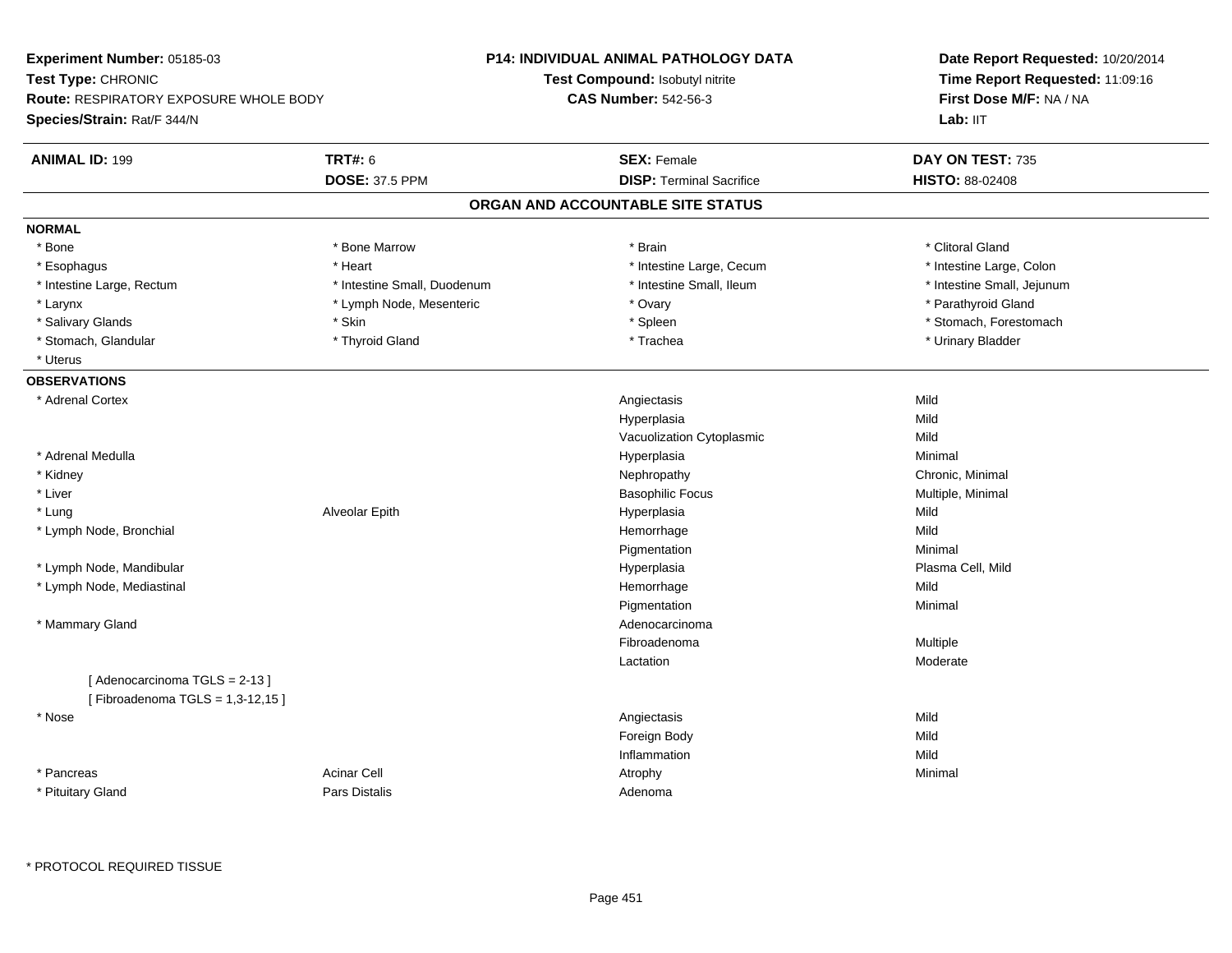| Experiment Number: 05185-03<br><b>Test Type: CHRONIC</b><br><b>Route: RESPIRATORY EXPOSURE WHOLE BODY</b><br>Species/Strain: Rat/F 344/N |                | <b>P14: INDIVIDUAL ANIMAL PATHOLOGY DATA</b> | Date Report Requested: 10/20/2014<br>Time Report Requested: 11:09:16 |
|------------------------------------------------------------------------------------------------------------------------------------------|----------------|----------------------------------------------|----------------------------------------------------------------------|
|                                                                                                                                          |                | Test Compound: Isobutyl nitrite              |                                                                      |
|                                                                                                                                          |                | <b>CAS Number: 542-56-3</b>                  | First Dose M/F: NA / NA                                              |
|                                                                                                                                          |                |                                              | Lab: IIT                                                             |
| <b>ANIMAL ID: 199</b>                                                                                                                    | <b>TRT#: 6</b> | <b>SEX:</b> Female                           | <b>DAY ON TEST: 735</b>                                              |
| <b>DOSE: 37.5 PPM</b>                                                                                                                    |                | <b>DISP:</b> Terminal Sacrifice              | <b>HISTO: 88-02408</b>                                               |
|                                                                                                                                          |                | ORGAN AND ACCOUNTABLE SITE STATUS            |                                                                      |
| [Adenoma TGLS = $4-1$ ]                                                                                                                  |                |                                              |                                                                      |
| * Thymus                                                                                                                                 |                | Atrophy                                      | Minimal                                                              |
| PRIMARY CAUSE OF DEATH                                                                                                                   |                |                                              |                                                                      |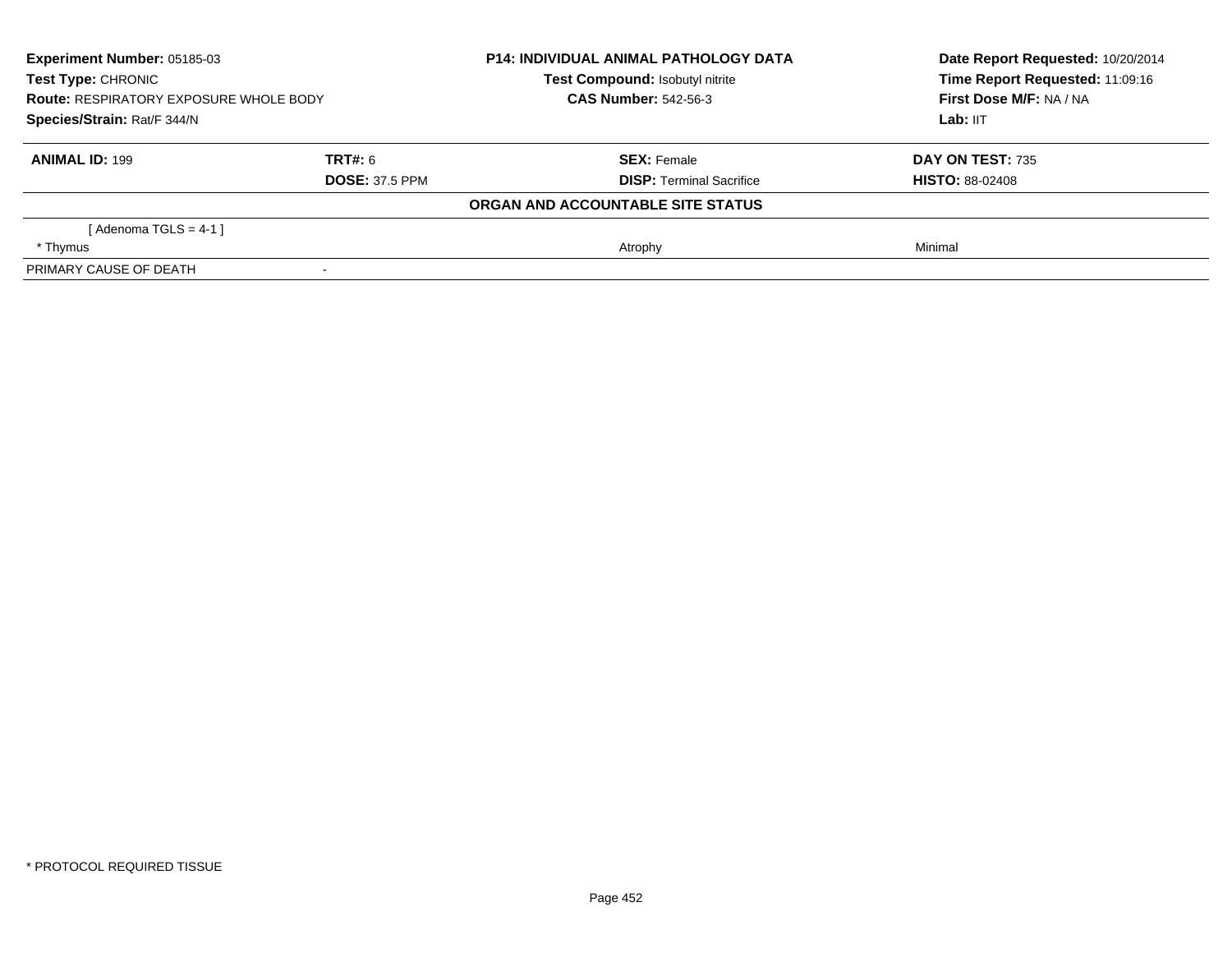| Experiment Number: 05185-03<br>Test Type: CHRONIC<br><b>Route: RESPIRATORY EXPOSURE WHOLE BODY</b> |                          | <b>P14: INDIVIDUAL ANIMAL PATHOLOGY DATA</b> | Date Report Requested: 10/20/2014<br>Time Report Requested: 11:09:16<br>First Dose M/F: NA / NA |
|----------------------------------------------------------------------------------------------------|--------------------------|----------------------------------------------|-------------------------------------------------------------------------------------------------|
|                                                                                                    |                          | Test Compound: Isobutyl nitrite              |                                                                                                 |
|                                                                                                    |                          | <b>CAS Number: 542-56-3</b>                  |                                                                                                 |
| Species/Strain: Rat/F 344/N                                                                        |                          |                                              | Lab: IIT                                                                                        |
| <b>ANIMAL ID: 200</b>                                                                              | <b>TRT#: 6</b>           | <b>SEX: Female</b>                           | DAY ON TEST: 733                                                                                |
|                                                                                                    | <b>DOSE: 37.5 PPM</b>    | <b>DISP: Terminal Sacrifice</b>              | HISTO: 88-02409                                                                                 |
|                                                                                                    |                          | ORGAN AND ACCOUNTABLE SITE STATUS            |                                                                                                 |
| <b>NORMAL</b>                                                                                      |                          |                                              |                                                                                                 |
| * Adrenal Medulla                                                                                  | * Bone                   | * Bone Marrow                                | * Clitoral Gland                                                                                |
| * Esophagus                                                                                        | * Intestine Large, Cecum | * Intestine Large, Colon                     | * Intestine Large, Rectum                                                                       |
| * Intestine Small, Duodenum                                                                        | * Intestine Small, Ileum | * Intestine Small, Jejunum                   | * Larynx                                                                                        |
| * Lung                                                                                             | * Lymph Node, Mesenteric | * Mammary Gland                              | * Nose                                                                                          |
| * Ovary                                                                                            | * Pancreas               | * Parathyroid Gland                          | * Salivary Glands                                                                               |
| * Skin                                                                                             | * Spleen                 | * Stomach, Forestomach                       | * Stomach, Glandular                                                                            |
| * Thymus                                                                                           | * Trachea                | * Urinary Bladder                            | * Uterus                                                                                        |
| <b>OBSERVATIONS</b>                                                                                |                          |                                              |                                                                                                 |
| * Adrenal Cortex                                                                                   |                          | Hemorrhage                                   | Minimal                                                                                         |
|                                                                                                    |                          | Vacuolization Cytoplasmic                    | Moderate                                                                                        |
| * Brain                                                                                            |                          | Compression                                  | Mild                                                                                            |
| [Compression TGLS = 2-1]                                                                           |                          |                                              |                                                                                                 |
| * Heart                                                                                            |                          | Cardiomyopathy                               | Mild                                                                                            |
| * Kidney                                                                                           |                          | Nephropathy                                  | Chronic, Mild                                                                                   |
| * Liver                                                                                            |                          | <b>Basophilic Focus</b>                      | Multiple, Mild                                                                                  |
| * Lymph Node, Bronchial                                                                            |                          | Hemorrhage                                   | Minimal                                                                                         |
|                                                                                                    |                          | Pigmentation                                 | Mild                                                                                            |
| * Lymph Node, Mandibular                                                                           |                          | Hemorrhage                                   | Minimal                                                                                         |
| * Lymph Node, Mediastinal                                                                          |                          | Pigmentation                                 | Minimal                                                                                         |
| * Pituitary Gland                                                                                  | Pars Distalis            | Adenoma                                      |                                                                                                 |
| [Adenoma TGLS = $1-1$ ]                                                                            |                          |                                              |                                                                                                 |
| * Thyroid Gland                                                                                    | C Cell                   | Carcinoma                                    |                                                                                                 |
| PRIMARY CAUSE OF DEATH                                                                             | $\blacksquare$           |                                              |                                                                                                 |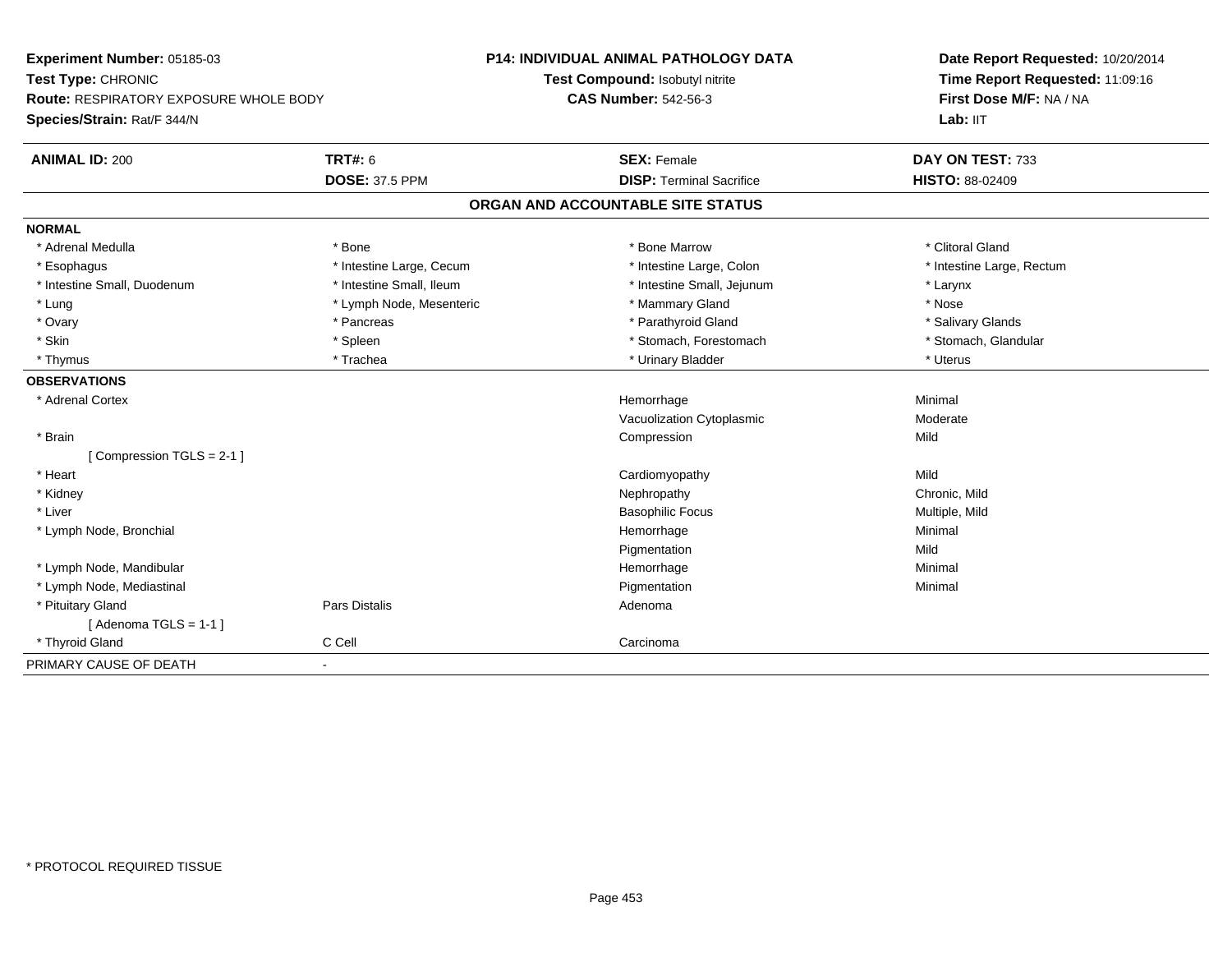| Experiment Number: 05185-03<br>Test Type: CHRONIC<br>Route: RESPIRATORY EXPOSURE WHOLE BODY |                             | <b>P14: INDIVIDUAL ANIMAL PATHOLOGY DATA</b> | Date Report Requested: 10/20/2014<br>Time Report Requested: 11:09:16<br>First Dose M/F: NA / NA |
|---------------------------------------------------------------------------------------------|-----------------------------|----------------------------------------------|-------------------------------------------------------------------------------------------------|
|                                                                                             |                             | Test Compound: Isobutyl nitrite              |                                                                                                 |
|                                                                                             |                             | <b>CAS Number: 542-56-3</b>                  |                                                                                                 |
| Species/Strain: Rat/F 344/N                                                                 |                             |                                              | Lab: IIT                                                                                        |
| <b>ANIMAL ID: 201</b>                                                                       | <b>TRT#: 6</b>              | <b>SEX: Female</b>                           | DAY ON TEST: 735                                                                                |
|                                                                                             | <b>DOSE: 37.5 PPM</b>       | <b>DISP: Terminal Sacrifice</b>              | <b>HISTO: 88-02410</b>                                                                          |
|                                                                                             |                             | ORGAN AND ACCOUNTABLE SITE STATUS            |                                                                                                 |
| <b>NORMAL</b>                                                                               |                             |                                              |                                                                                                 |
| * Adrenal Cortex                                                                            | * Adrenal Medulla           | * Bone                                       | * Bone Marrow                                                                                   |
| * Brain                                                                                     | * Esophagus                 | * Intestine Large, Cecum                     | * Intestine Large, Colon                                                                        |
| * Intestine Large, Rectum                                                                   | * Intestine Small, Duodenum | * Intestine Small, Ileum                     | * Intestine Small, Jejunum                                                                      |
| * Larynx                                                                                    | * Lymph Node, Mandibular    | * Lymph Node, Mesenteric                     | * Mammary Gland                                                                                 |
| * Nose                                                                                      | * Ovary                     | * Pancreas                                   | * Parathyroid Gland                                                                             |
| * Salivary Glands                                                                           | * Skin                      | * Spleen                                     | * Stomach, Forestomach                                                                          |
| * Stomach, Glandular                                                                        | * Thymus                    | * Thyroid Gland                              | * Trachea                                                                                       |
| * Urinary Bladder                                                                           | * Uterus                    |                                              |                                                                                                 |
| <b>OBSERVATIONS</b>                                                                         |                             |                                              |                                                                                                 |
| * Clitoral Gland                                                                            |                             | Ectasia                                      | Mild                                                                                            |
| * Heart                                                                                     |                             | Cardiomyopathy                               | Mild                                                                                            |
| * Kidney                                                                                    |                             | Nephropathy                                  | Chronic, Minimal                                                                                |
| * Liver                                                                                     |                             | <b>Basophilic Focus</b>                      | Multiple, Minimal                                                                               |
| * Lung                                                                                      |                             | Inflammation                                 | Minimal                                                                                         |
| * Lymph Node, Bronchial                                                                     |                             | Hemorrhage                                   | Mild                                                                                            |
|                                                                                             |                             | Pigmentation                                 | Mild                                                                                            |
| * Lymph Node, Mediastinal                                                                   |                             | Hemorrhage                                   | Mild                                                                                            |
|                                                                                             |                             | Pigmentation                                 | Mild                                                                                            |
| * Pituitary Gland                                                                           | Pars Distalis               | Hyperplasia                                  | Mild                                                                                            |
| PRIMARY CAUSE OF DEATH                                                                      |                             |                                              |                                                                                                 |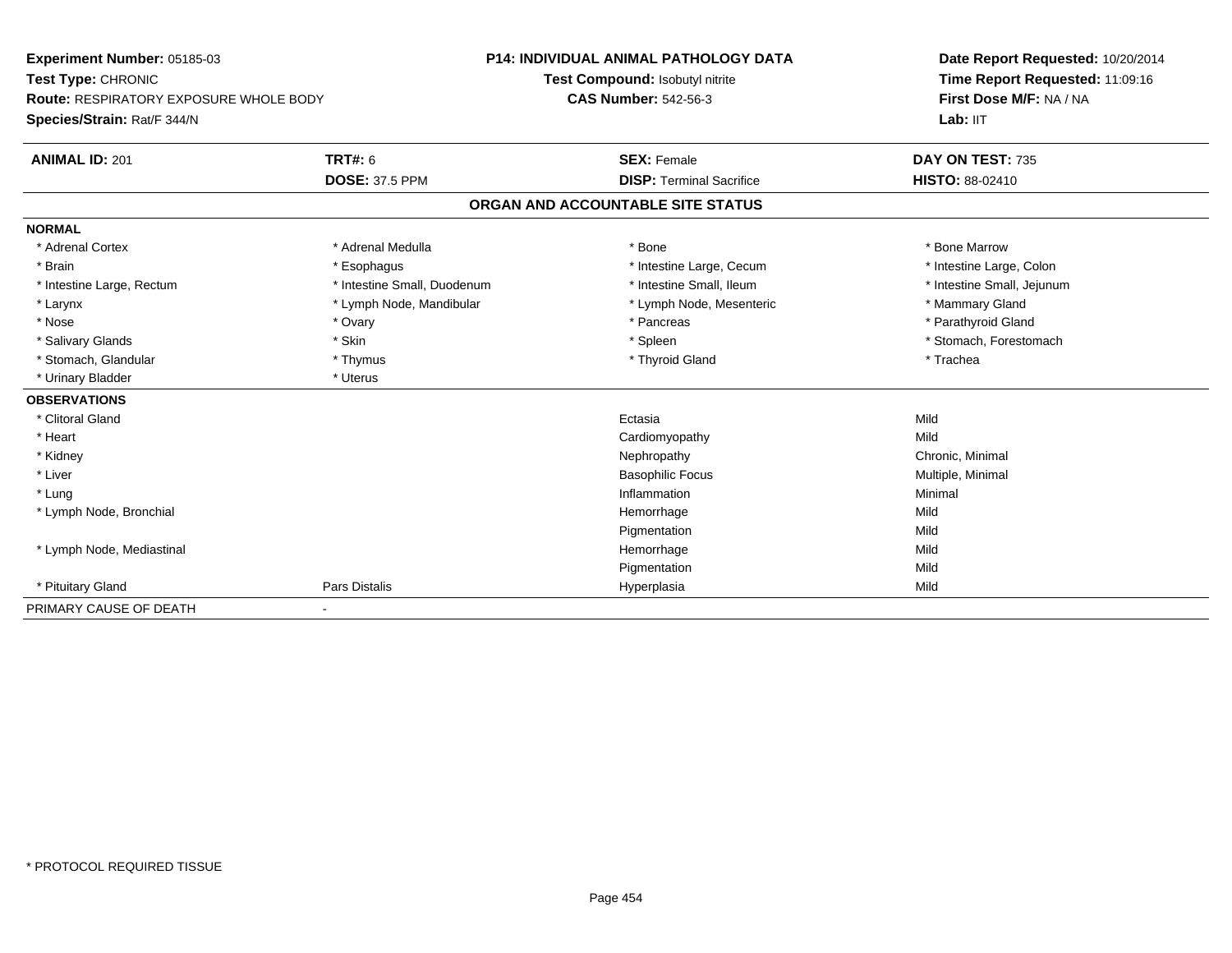| Experiment Number: 05185-03<br>Test Type: CHRONIC<br><b>Route: RESPIRATORY EXPOSURE WHOLE BODY</b><br>Species/Strain: Rat/F 344/N |                          | P14: INDIVIDUAL ANIMAL PATHOLOGY DATA<br>Test Compound: Isobutyl nitrite<br><b>CAS Number: 542-56-3</b> | Date Report Requested: 10/20/2014<br>Time Report Requested: 11:09:16<br>First Dose M/F: NA / NA<br>Lab: II <sub>T</sub> |
|-----------------------------------------------------------------------------------------------------------------------------------|--------------------------|---------------------------------------------------------------------------------------------------------|-------------------------------------------------------------------------------------------------------------------------|
| <b>ANIMAL ID: 202</b>                                                                                                             | <b>TRT#: 6</b>           | <b>SEX: Female</b>                                                                                      | DAY ON TEST: 735                                                                                                        |
|                                                                                                                                   | <b>DOSE: 37.5 PPM</b>    | <b>DISP: Terminal Sacrifice</b>                                                                         | HISTO: 88-02411                                                                                                         |
|                                                                                                                                   |                          | ORGAN AND ACCOUNTABLE SITE STATUS                                                                       |                                                                                                                         |
| <b>NORMAL</b>                                                                                                                     |                          |                                                                                                         |                                                                                                                         |
| * Adrenal Medulla                                                                                                                 | $*$ Bone                 | * Bone Marrow                                                                                           | * Brain                                                                                                                 |
| * Esophagus                                                                                                                       | * Intestine Large, Cecum | * Intestine Large, Colon                                                                                | * Intestine Large, Rectum                                                                                               |
| * Intestine Small, Duodenum                                                                                                       | * Intestine Small, Ileum | * Intestine Small, Jejunum                                                                              | * Larynx                                                                                                                |
| * Lymph Node, Mandibular                                                                                                          | * Lymph Node, Mesenteric | * Nose                                                                                                  | * Ovary                                                                                                                 |
| * Parathyroid Gland                                                                                                               | * Salivary Glands        | * Skin                                                                                                  | * Stomach, Forestomach                                                                                                  |
| * Stomach, Glandular                                                                                                              | * Thyroid Gland          | * Trachea                                                                                               |                                                                                                                         |
| <b>MISSING</b>                                                                                                                    |                          |                                                                                                         |                                                                                                                         |
| * Urinary Bladder                                                                                                                 |                          |                                                                                                         |                                                                                                                         |
| <b>OBSERVATIONS</b>                                                                                                               |                          |                                                                                                         |                                                                                                                         |
| * Adrenal Cortex                                                                                                                  |                          | <b>Cytoplasmic Alteration</b>                                                                           | Minimal                                                                                                                 |
| * Clitoral Gland                                                                                                                  |                          | Ectasia                                                                                                 | Minimal                                                                                                                 |
| * Heart                                                                                                                           |                          | Cardiomyopathy                                                                                          | Minimal                                                                                                                 |
| * Kidney                                                                                                                          |                          | Nephropathy                                                                                             | Chronic, Minimal                                                                                                        |
| * Liver                                                                                                                           |                          | <b>Basophilic Focus</b>                                                                                 | Minimal                                                                                                                 |
| * Lung                                                                                                                            | Alveolar Epith           | Hyperplasia                                                                                             | Minimal                                                                                                                 |
| * Lymph Node, Bronchial                                                                                                           |                          | Hemorrhage                                                                                              | Mild                                                                                                                    |
|                                                                                                                                   |                          | Pigmentation                                                                                            | Minimal                                                                                                                 |
| * Lymph Node, Mediastinal                                                                                                         |                          | Hemorrhage                                                                                              | Moderate                                                                                                                |
|                                                                                                                                   |                          | Pigmentation                                                                                            | Moderate                                                                                                                |
| * Mammary Gland                                                                                                                   |                          | Fibroadenoma                                                                                            | Multiple                                                                                                                |
| [Fibroadenoma TGLS = 1,2-12,13]                                                                                                   |                          |                                                                                                         |                                                                                                                         |
| * Pancreas                                                                                                                        | <b>Acinar Cell</b>       | Atrophy                                                                                                 | Minimal                                                                                                                 |
| * Pituitary Gland                                                                                                                 | Pars Distalis            | Cyst                                                                                                    | Mild                                                                                                                    |
|                                                                                                                                   | Pars Distalis            | Hyperplasia                                                                                             | Mild                                                                                                                    |
| [Cyst TGLS = $4-1$ ]                                                                                                              |                          |                                                                                                         |                                                                                                                         |
| [Hyperplasia TGLS = 4-1]                                                                                                          |                          |                                                                                                         |                                                                                                                         |
| * Spleen                                                                                                                          |                          | Hematopoietic Cell Proliferation                                                                        | Minimal                                                                                                                 |
| * Thymus                                                                                                                          |                          | Atrophy                                                                                                 | Mild                                                                                                                    |
| * Uterus                                                                                                                          |                          | Polyp Stromal                                                                                           |                                                                                                                         |
| [Polyp Stromal TGLS = 3-14]                                                                                                       |                          |                                                                                                         |                                                                                                                         |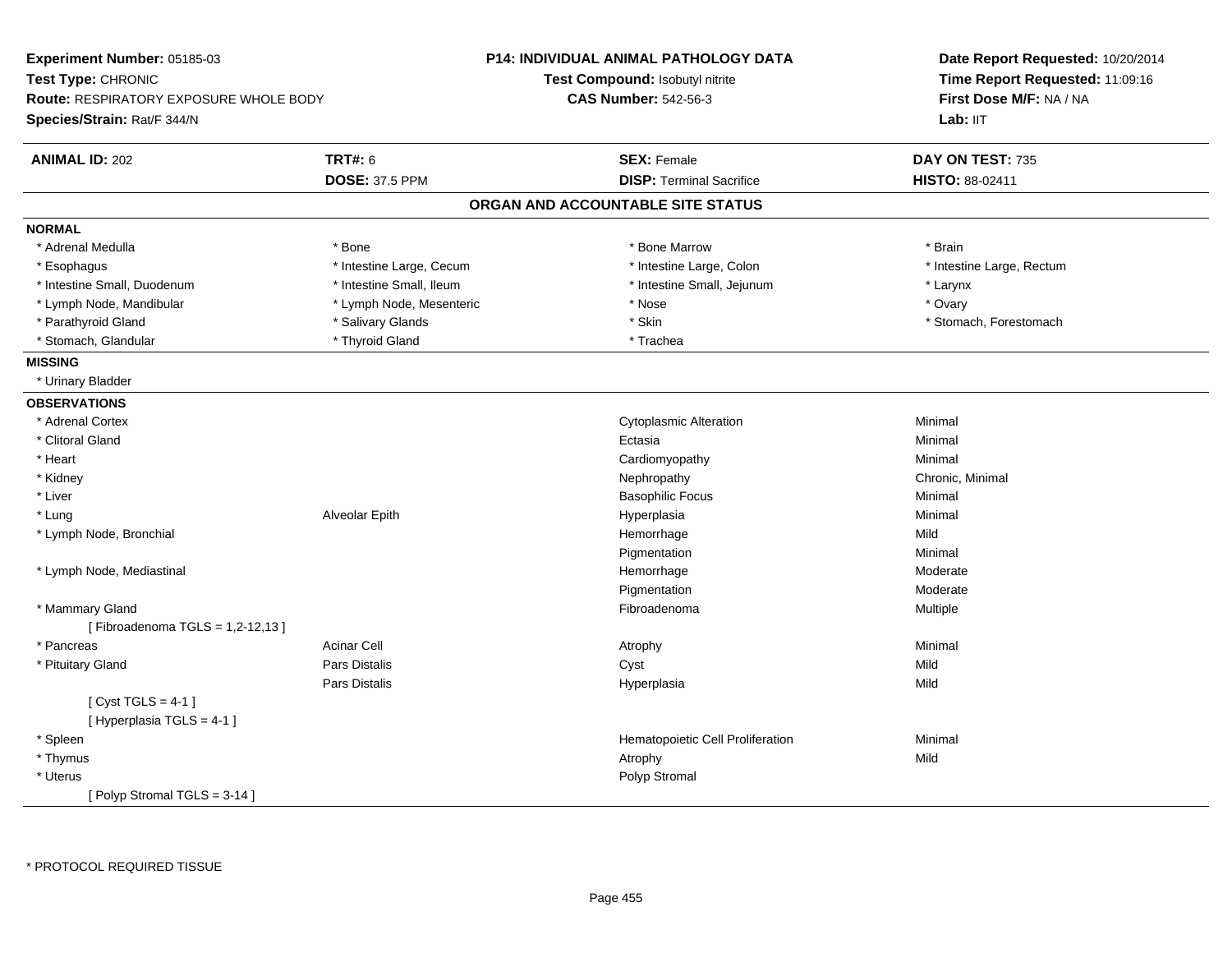| <b>Experiment Number: 05185-03</b><br><b>Test Type: CHRONIC</b><br><b>Route: RESPIRATORY EXPOSURE WHOLE BODY</b><br>Species/Strain: Rat/F 344/N |                | <b>P14: INDIVIDUAL ANIMAL PATHOLOGY DATA</b><br>Test Compound: Isobutyl nitrite | Date Report Requested: 10/20/2014<br>Time Report Requested: 11:09:16 |
|-------------------------------------------------------------------------------------------------------------------------------------------------|----------------|---------------------------------------------------------------------------------|----------------------------------------------------------------------|
|                                                                                                                                                 |                | <b>CAS Number: 542-56-3</b>                                                     | First Dose M/F: NA / NA                                              |
|                                                                                                                                                 |                |                                                                                 | Lab: IIT                                                             |
| <b>ANIMAL ID: 202</b>                                                                                                                           | <b>TRT#:</b> 6 | <b>SEX:</b> Female                                                              | DAY ON TEST: 735                                                     |
| <b>DOSE: 37.5 PPM</b>                                                                                                                           |                | <b>DISP:</b> Terminal Sacrifice                                                 | <b>HISTO: 88-02411</b>                                               |
|                                                                                                                                                 |                | ORGAN AND ACCOUNTABLE SITE STATUS                                               |                                                                      |
| PRIMARY CAUSE OF DEATH                                                                                                                          |                |                                                                                 |                                                                      |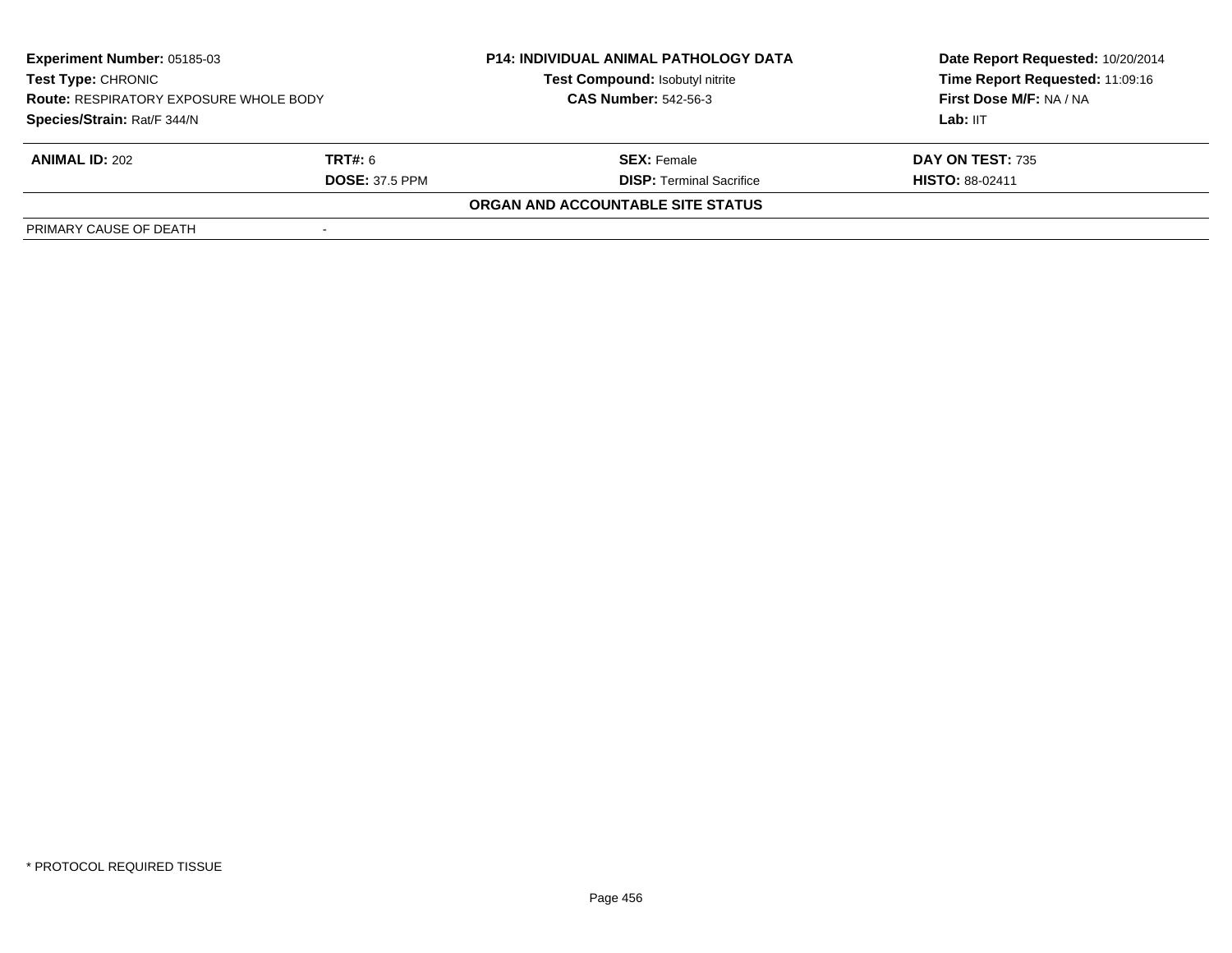| Experiment Number: 05185-03<br>Test Type: CHRONIC |                            | P14: INDIVIDUAL ANIMAL PATHOLOGY DATA<br>Test Compound: Isobutyl nitrite | Date Report Requested: 10/20/2014<br>Time Report Requested: 11:09:16 |  |
|---------------------------------------------------|----------------------------|--------------------------------------------------------------------------|----------------------------------------------------------------------|--|
| <b>Route: RESPIRATORY EXPOSURE WHOLE BODY</b>     |                            | <b>CAS Number: 542-56-3</b>                                              | First Dose M/F: NA / NA                                              |  |
| Species/Strain: Rat/F 344/N                       |                            |                                                                          | Lab: IIT                                                             |  |
| <b>ANIMAL ID: 203</b>                             | <b>TRT#: 6</b>             | <b>SEX: Female</b>                                                       | DAY ON TEST: 734                                                     |  |
|                                                   | <b>DOSE: 37.5 PPM</b>      | <b>DISP: Terminal Sacrifice</b>                                          | HISTO: 88-02412                                                      |  |
|                                                   |                            | ORGAN AND ACCOUNTABLE SITE STATUS                                        |                                                                      |  |
| <b>NORMAL</b>                                     |                            |                                                                          |                                                                      |  |
| * Adrenal Medulla                                 | * Bone                     | * Bone Marrow                                                            | * Esophagus                                                          |  |
| * Intestine Large, Cecum                          | * Intestine Large, Colon   | * Intestine Large, Rectum                                                | * Intestine Small, Duodenum                                          |  |
| * Intestine Small, Ileum                          | * Intestine Small, Jejunum | * Larynx                                                                 | * Lymph Node, Bronchial                                              |  |
| * Lymph Node, Mandibular                          | * Lymph Node, Mesenteric   | * Mammary Gland                                                          | * Nose                                                               |  |
| * Ovary                                           | * Salivary Glands          | * Skin                                                                   | * Spleen                                                             |  |
| * Stomach, Forestomach                            | * Stomach, Glandular       | * Thyroid Gland                                                          | * Trachea                                                            |  |
| * Urinary Bladder                                 | * Uterus                   |                                                                          |                                                                      |  |
| <b>MISSING</b>                                    |                            |                                                                          |                                                                      |  |
| * Parathyroid Gland                               |                            |                                                                          |                                                                      |  |
| <b>OBSERVATIONS</b>                               |                            |                                                                          |                                                                      |  |
| * Adrenal Cortex                                  |                            | Degeneration                                                             | Mild                                                                 |  |
|                                                   |                            | Hypertrophy                                                              | Minimal                                                              |  |
| * Brain                                           |                            | Compression                                                              | Mild                                                                 |  |
| * Clitoral Gland                                  |                            | Ectasia                                                                  | Moderate                                                             |  |
| [Ectasia TGLS = $1-9$ ]                           |                            |                                                                          |                                                                      |  |
| * Heart                                           |                            | Cardiomyopathy                                                           | Minimal                                                              |  |
| * Kidney                                          |                            | Nephropathy                                                              | Chronic, Mild                                                        |  |
| * Liver                                           |                            | <b>Basophilic Focus</b>                                                  | Multiple, Minimal                                                    |  |
| * Lung                                            |                            | Hemorrhage                                                               | Minimal                                                              |  |
| * Lymph Node, Mediastinal                         |                            | Hemorrhage                                                               | Mild                                                                 |  |
|                                                   |                            | Pigmentation                                                             | Minimal                                                              |  |
| * Pancreas                                        | <b>Acinar Cell</b>         | Atrophy                                                                  | Mild                                                                 |  |
| * Pituitary Gland                                 | Pars Distalis              | Adenoma                                                                  |                                                                      |  |
| [Adenoma TGLS = $2-1$ ]                           |                            |                                                                          |                                                                      |  |
| * Thymus                                          |                            | Hemorrhage                                                               | Minimal                                                              |  |
| PRIMARY CAUSE OF DEATH                            | $\overline{\phantom{0}}$   |                                                                          |                                                                      |  |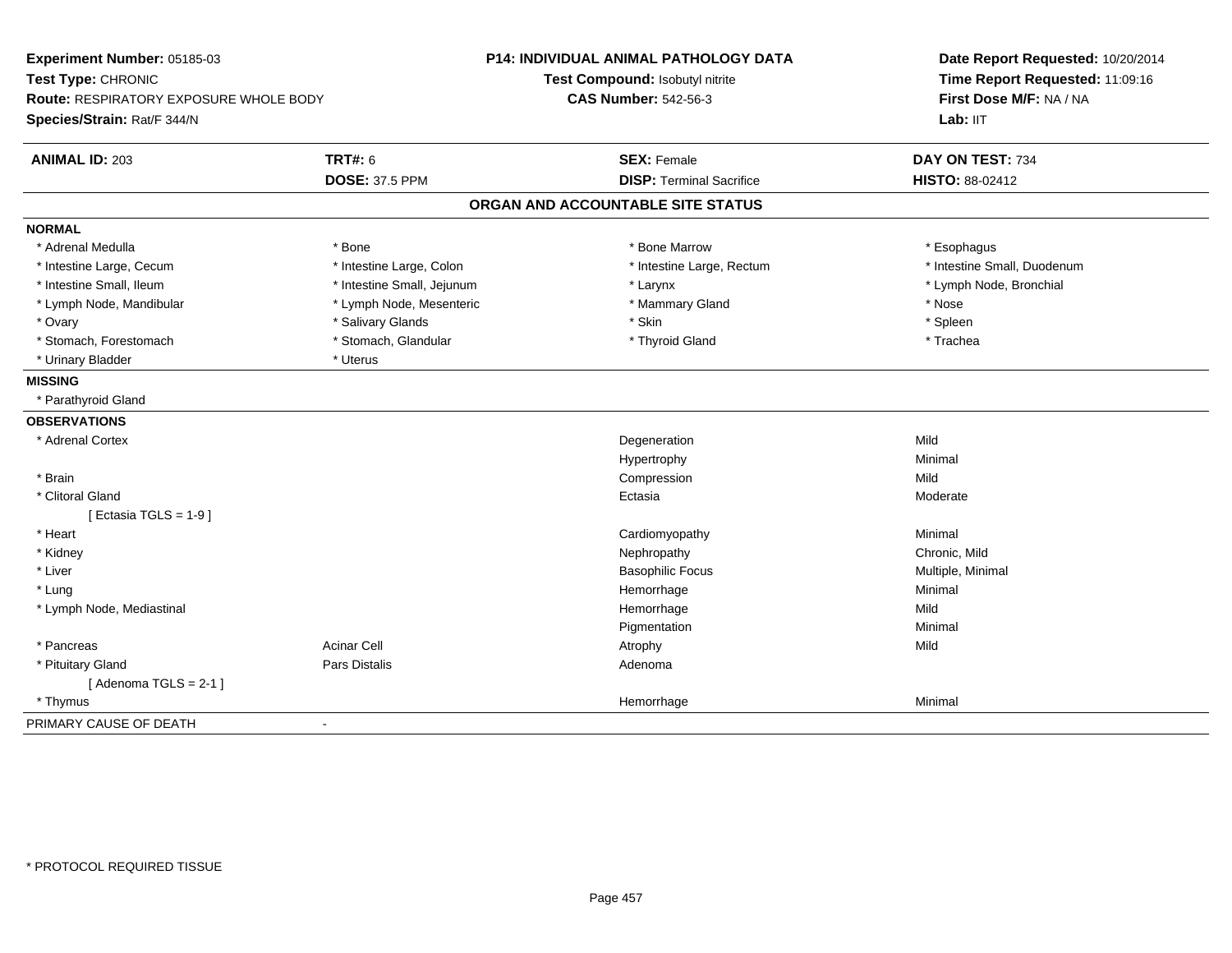| Experiment Number: 05185-03<br>Test Type: CHRONIC |                           | P14: INDIVIDUAL ANIMAL PATHOLOGY DATA | Date Report Requested: 10/20/2014   |  |
|---------------------------------------------------|---------------------------|---------------------------------------|-------------------------------------|--|
|                                                   |                           | Test Compound: Isobutyl nitrite       | Time Report Requested: 11:09:16     |  |
| <b>Route: RESPIRATORY EXPOSURE WHOLE BODY</b>     |                           | <b>CAS Number: 542-56-3</b>           | First Dose M/F: NA / NA<br>Lab: IIT |  |
| Species/Strain: Rat/F 344/N                       |                           |                                       |                                     |  |
| <b>ANIMAL ID: 204</b>                             | <b>TRT#: 6</b>            | <b>SEX: Female</b>                    | DAY ON TEST: 733                    |  |
|                                                   | <b>DOSE: 37.5 PPM</b>     | <b>DISP: Terminal Sacrifice</b>       | HISTO: 88-02413                     |  |
|                                                   |                           | ORGAN AND ACCOUNTABLE SITE STATUS     |                                     |  |
| <b>NORMAL</b>                                     |                           |                                       |                                     |  |
| * Adrenal Cortex                                  | * Adrenal Medulla         | * Bone                                | * Bone Marrow                       |  |
| * Brain                                           | * Esophagus               | * Heart                               | * Intestine Large, Cecum            |  |
| * Intestine Large, Colon                          | * Intestine Large, Rectum | * Intestine Small, Duodenum           | * Intestine Small, Ileum            |  |
| * Intestine Small, Jejunum                        | * Larynx                  | * Lymph Node, Mandibular              | * Lymph Node, Mesenteric            |  |
| * Mammary Gland                                   | * Nose                    | * Pancreas                            | * Parathyroid Gland                 |  |
| * Salivary Glands                                 | * Skin                    | * Spleen                              | * Stomach, Forestomach              |  |
| * Stomach, Glandular                              | * Thymus                  | * Trachea                             | * Urinary Bladder                   |  |
| * Uterus                                          |                           |                                       |                                     |  |
| <b>OBSERVATIONS</b>                               |                           |                                       |                                     |  |
| * Clitoral Gland                                  |                           | Ectasia                               | Moderate                            |  |
| * Kidney                                          |                           | Nephropathy                           | Chronic. Mild                       |  |
| * Liver                                           |                           | <b>Basophilic Focus</b>               | Multiple, Moderate                  |  |
| [Basophilic Focus TGLS = 1-5]                     |                           |                                       |                                     |  |
| * Lung                                            |                           | Alveolar/Bronchiolar Adenoma          |                                     |  |
| [ Alveolar/Bronchiolar Adenoma TGLS = 4-12 ]      |                           |                                       |                                     |  |
| * Lymph Node, Bronchial                           |                           | Hemorrhage                            | Mild                                |  |
|                                                   |                           | Pigmentation                          | Minimal                             |  |
| * Lymph Node, Mediastinal                         |                           | Pigmentation                          | Minimal                             |  |
| * Ovary                                           |                           | Cyst                                  | Mild                                |  |
| * Pituitary Gland                                 | Pars Distalis             | Adenoma                               |                                     |  |
|                                                   | Pars Distalis             | Hyperplasia                           | Mild                                |  |
| [Adenoma TGLS = $3-1$ ]                           |                           |                                       |                                     |  |
| [Hyperplasia TGLS = 2-1]                          |                           |                                       |                                     |  |
| * Thyroid Gland                                   | C Cell                    | Hyperplasia                           | Minimal                             |  |
| PRIMARY CAUSE OF DEATH<br>÷.                      |                           |                                       |                                     |  |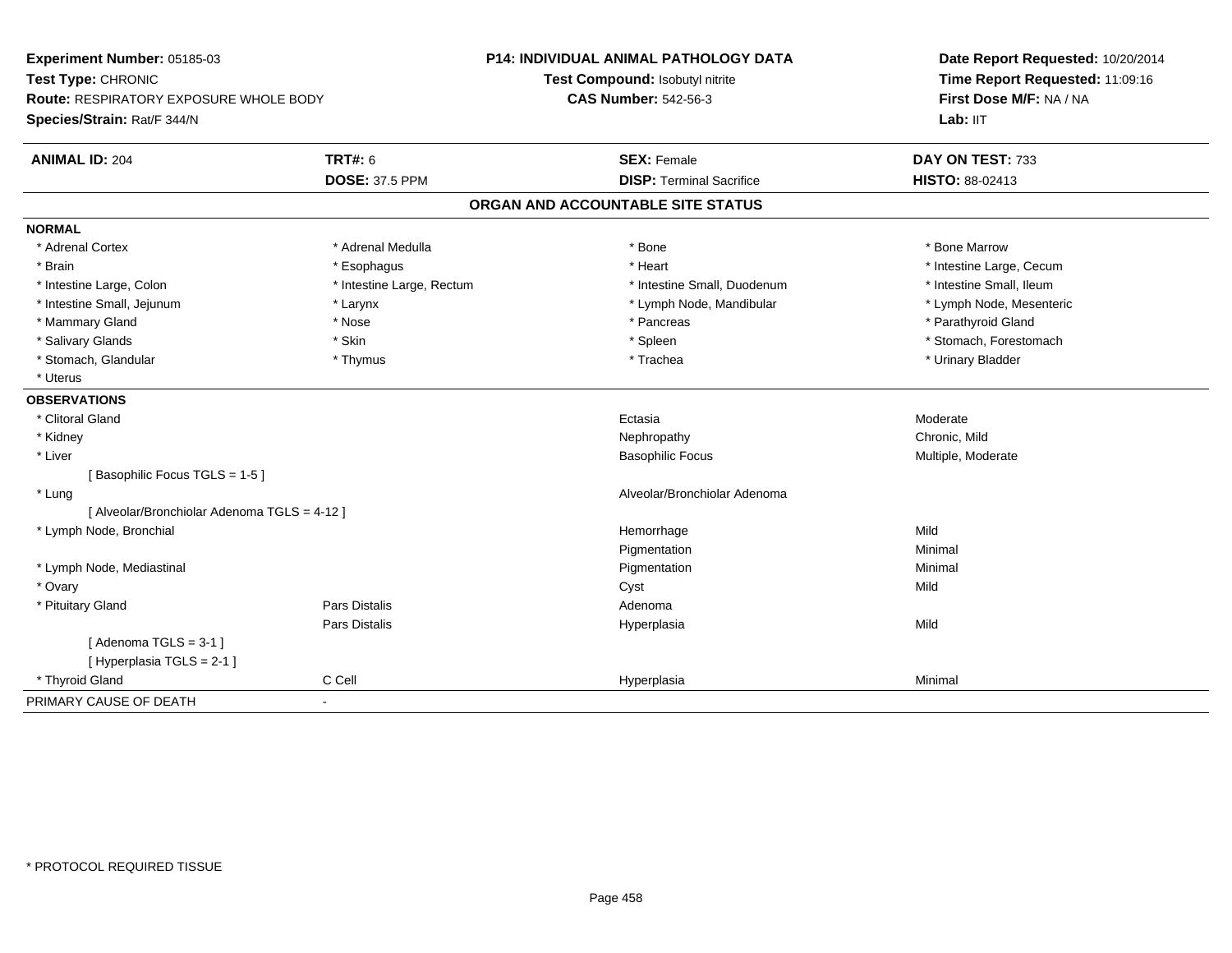| Experiment Number: 05185-03            |                             | P14: INDIVIDUAL ANIMAL PATHOLOGY DATA | Date Report Requested: 10/20/2014                          |  |
|----------------------------------------|-----------------------------|---------------------------------------|------------------------------------------------------------|--|
| Test Type: CHRONIC                     |                             | Test Compound: Isobutyl nitrite       | Time Report Requested: 11:09:16<br>First Dose M/F: NA / NA |  |
| Route: RESPIRATORY EXPOSURE WHOLE BODY |                             | <b>CAS Number: 542-56-3</b>           |                                                            |  |
| Species/Strain: Rat/F 344/N            |                             |                                       | Lab: II <sub>T</sub>                                       |  |
|                                        |                             |                                       |                                                            |  |
| <b>ANIMAL ID: 205</b>                  | <b>TRT#: 6</b>              | <b>SEX: Female</b>                    | DAY ON TEST: 733                                           |  |
|                                        | <b>DOSE: 37.5 PPM</b>       | <b>DISP: Terminal Sacrifice</b>       | HISTO: 88-02414                                            |  |
|                                        |                             | ORGAN AND ACCOUNTABLE SITE STATUS     |                                                            |  |
| <b>NORMAL</b>                          |                             |                                       |                                                            |  |
| * Adrenal Cortex                       | * Adrenal Medulla           | * Bone                                | * Bone Marrow                                              |  |
| * Esophagus                            | * Heart                     | * Intestine Large, Cecum              | * Intestine Large, Colon                                   |  |
| * Intestine Large, Rectum              | * Intestine Small, Duodenum | * Intestine Small, Ileum              | * Intestine Small, Jejunum                                 |  |
| $*$ Larynx                             | * Lymph Node, Mesenteric    | * Ovary                               | * Pancreas                                                 |  |
| * Parathyroid Gland                    | * Salivary Glands           | * Skin                                | * Spleen                                                   |  |
| * Stomach, Forestomach                 | * Stomach, Glandular        | * Thyroid Gland                       | * Trachea                                                  |  |
| * Urinary Bladder                      |                             |                                       |                                                            |  |
| <b>OBSERVATIONS</b>                    |                             |                                       |                                                            |  |
| * Brain                                |                             | Compression                           | Minimal                                                    |  |
| [Compression TGLS = 3-1]               |                             |                                       |                                                            |  |
| * Clitoral Gland                       |                             | Ectasia                               | Mild                                                       |  |
| * Kidney                               |                             | Nephropathy                           | Chronic, Mild                                              |  |
| * Liver                                |                             | <b>Basophilic Focus</b>               | Multiple, Mild                                             |  |
|                                        |                             | Eosinophilic Focus                    | Minimal                                                    |  |
| * Lung                                 |                             | Inflammation                          | Minimal                                                    |  |
| * Lymph Node, Bronchial                |                             | Pigmentation                          | Minimal                                                    |  |
| * Lymph Node, Mandibular               |                             | Hyperplasia                           | Plasma Cell, Moderate                                      |  |
| * Lymph Node, Mediastinal              |                             | Pigmentation                          | Minimal                                                    |  |
| * Mammary Gland                        |                             | Abscess                               | Mild                                                       |  |
|                                        |                             | Lactation                             | Mild                                                       |  |
| * Nose                                 |                             | Inflammation                          | Mild                                                       |  |
| * Pituitary Gland                      | Pars Distalis               | Adenoma                               |                                                            |  |
| [Adenoma TGLS = $2-1$ ]                |                             |                                       |                                                            |  |
| * Thymus                               |                             | Atrophy                               | Minimal                                                    |  |
| Tongue                                 |                             | Squamous Cell Papilloma               |                                                            |  |
| [Squamous Cell Papilloma TGLS = 1-12]  |                             |                                       |                                                            |  |
| * Uterus                               |                             | Polyp Stromal                         |                                                            |  |
| [Polyp Stromal TGLS = 1-12]            |                             |                                       |                                                            |  |
| PRIMARY CAUSE OF DEATH                 | $\blacksquare$              |                                       |                                                            |  |
|                                        |                             |                                       |                                                            |  |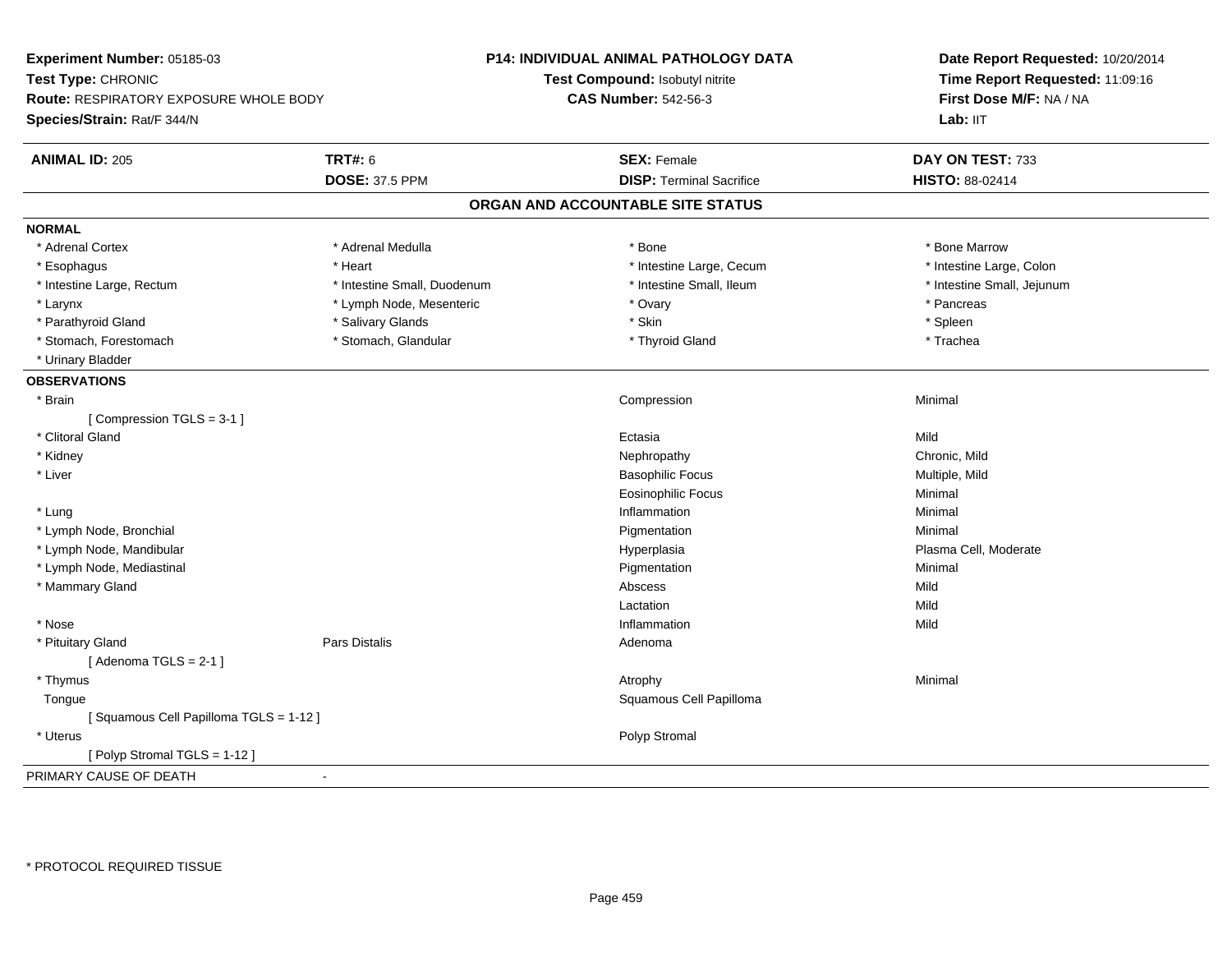| Experiment Number: 05185-03<br>Test Type: CHRONIC |                           | <b>P14: INDIVIDUAL ANIMAL PATHOLOGY DATA</b> | Date Report Requested: 10/20/2014   |  |
|---------------------------------------------------|---------------------------|----------------------------------------------|-------------------------------------|--|
|                                                   |                           | Test Compound: Isobutyl nitrite              | Time Report Requested: 11:09:16     |  |
| <b>Route: RESPIRATORY EXPOSURE WHOLE BODY</b>     |                           | <b>CAS Number: 542-56-3</b>                  | First Dose M/F: NA / NA<br>Lab: IIT |  |
| Species/Strain: Rat/F 344/N                       |                           |                                              |                                     |  |
| <b>ANIMAL ID: 206</b>                             | <b>TRT#: 6</b>            | <b>SEX: Female</b>                           | DAY ON TEST: 734                    |  |
|                                                   | <b>DOSE: 37.5 PPM</b>     | <b>DISP: Terminal Sacrifice</b>              | HISTO: 88-02415                     |  |
|                                                   |                           | ORGAN AND ACCOUNTABLE SITE STATUS            |                                     |  |
| <b>NORMAL</b>                                     |                           |                                              |                                     |  |
| * Adrenal Cortex                                  | * Adrenal Medulla         | * Bone                                       | * Bone Marrow                       |  |
| * Brain                                           | * Esophagus               | * Heart                                      | * Intestine Large, Cecum            |  |
| * Intestine Large, Colon                          | * Intestine Large, Rectum | * Intestine Small, Duodenum                  | * Intestine Small, Ileum            |  |
| * Larynx                                          | * Lymph Node, Mandibular  | * Lymph Node, Mesenteric                     | * Nose                              |  |
| * Ovary                                           | * Parathyroid Gland       | * Salivary Glands                            | * Skin                              |  |
| * Spleen                                          | * Stomach, Forestomach    | * Stomach, Glandular                         | * Thymus                            |  |
| * Thyroid Gland                                   | * Trachea                 | * Urinary Bladder                            | * Uterus                            |  |
| <b>AUTO PRECLUDES DIAG.</b>                       |                           |                                              |                                     |  |
| * Intestine Small, Jejunum                        |                           |                                              |                                     |  |
| <b>OBSERVATIONS</b>                               |                           |                                              |                                     |  |
| * Clitoral Gland                                  |                           | Ectasia                                      | Mild                                |  |
| * Kidney                                          |                           | Mineralization                               | Minimal                             |  |
| * Liver                                           |                           | <b>Eosinophilic Focus</b>                    | Minimal                             |  |
| * Lung                                            |                           | Hemorrhage                                   | Minimal                             |  |
|                                                   | Alveolar Epith            | Hyperplasia                                  | Minimal                             |  |
| * Lymph Node, Bronchial                           |                           | Hemorrhage                                   | Mild                                |  |
| * Lymph Node, Mediastinal                         |                           | Hemorrhage                                   | Moderate                            |  |
|                                                   |                           | Pigmentation                                 | Mild                                |  |
| * Mammary Gland                                   |                           | Fibroadenoma                                 |                                     |  |
| [Fibroadenoma TGLS = 1-12]                        |                           |                                              |                                     |  |
| * Pancreas                                        | <b>Acinar Cell</b>        | Atrophy                                      | Minimal                             |  |
| * Pituitary Gland                                 | Pars Distalis             | Cyst                                         | Moderate                            |  |
|                                                   | Pars Distalis             | Hyperplasia                                  | Mild                                |  |
| PRIMARY CAUSE OF DEATH                            | $\blacksquare$            |                                              |                                     |  |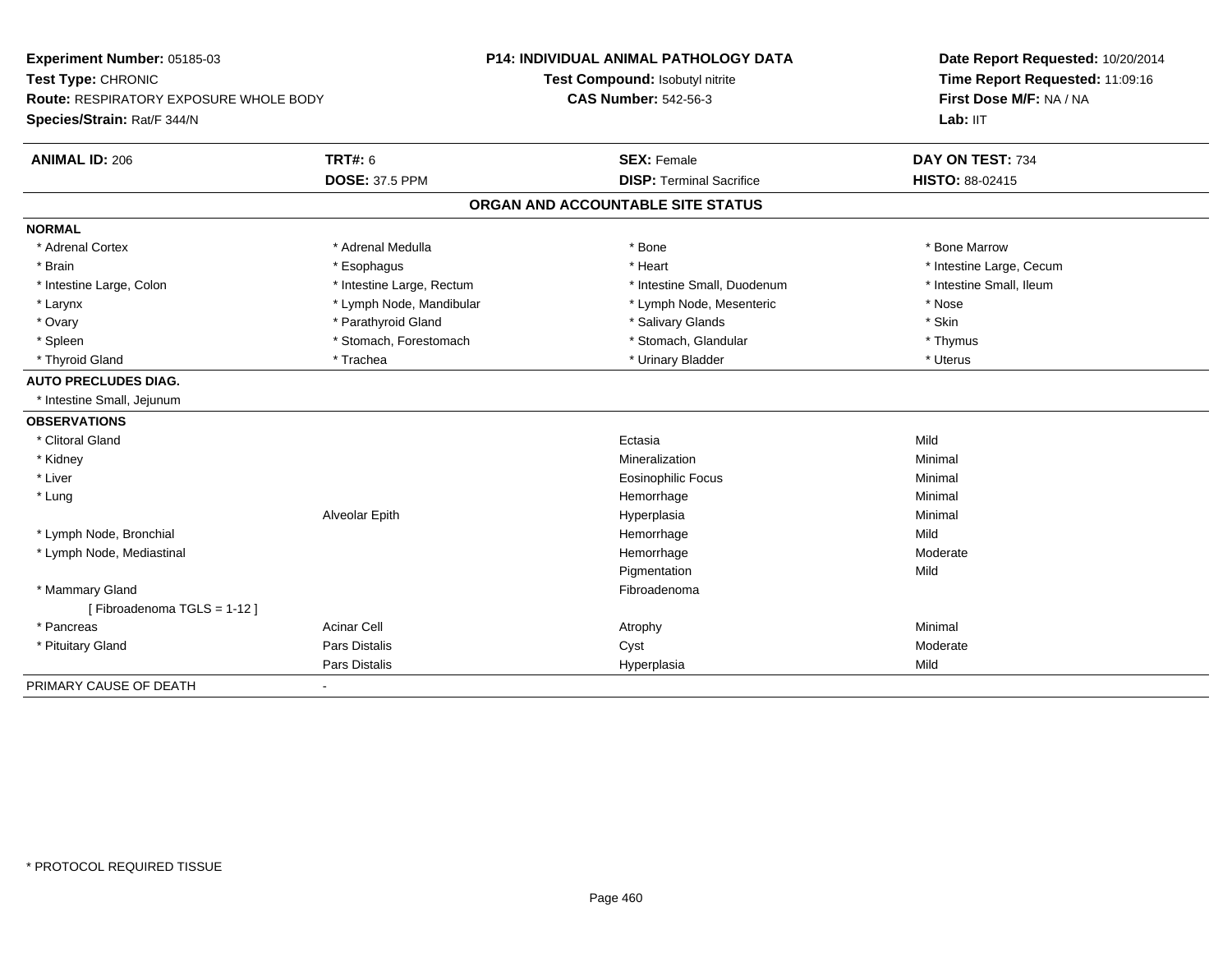| Experiment Number: 05185-03<br>Test Type: CHRONIC |                             | <b>P14: INDIVIDUAL ANIMAL PATHOLOGY DATA</b> | Date Report Requested: 10/20/2014 |  |
|---------------------------------------------------|-----------------------------|----------------------------------------------|-----------------------------------|--|
|                                                   |                             | Test Compound: Isobutyl nitrite              | Time Report Requested: 11:09:16   |  |
| Route: RESPIRATORY EXPOSURE WHOLE BODY            |                             | <b>CAS Number: 542-56-3</b>                  | First Dose M/F: NA / NA           |  |
| Species/Strain: Rat/F 344/N                       |                             |                                              | Lab: IIT                          |  |
| <b>ANIMAL ID: 207</b>                             | <b>TRT#: 6</b>              | <b>SEX: Female</b>                           | DAY ON TEST: 729                  |  |
|                                                   | <b>DOSE: 37.5 PPM</b>       | <b>DISP: Natural Death</b>                   | HISTO: 88-02416                   |  |
|                                                   |                             | ORGAN AND ACCOUNTABLE SITE STATUS            |                                   |  |
| <b>NORMAL</b>                                     |                             |                                              |                                   |  |
| * Adrenal Medulla                                 | * Bone                      | * Brain                                      | * Clitoral Gland                  |  |
| * Esophagus                                       | * Heart                     | * Intestine Large, Cecum                     | * Intestine Large, Colon          |  |
| * Intestine Large, Rectum                         | * Intestine Small, Duodenum | * Intestine Small, Ileum                     | * Intestine Small, Jejunum        |  |
| * Kidney                                          | * Larynx                    | * Liver                                      | * Lung                            |  |
| * Lymph Node, Bronchial                           | * Lymph Node, Mandibular    | * Nose                                       | * Ovary                           |  |
| * Parathyroid Gland                               | * Salivary Glands           | * Skin                                       | * Stomach, Forestomach            |  |
| * Stomach, Glandular                              | * Thyroid Gland             | * Trachea                                    | * Urinary Bladder                 |  |
| * Uterus                                          |                             |                                              |                                   |  |
| <b>OBSERVATIONS</b>                               |                             |                                              |                                   |  |
| * Adrenal Cortex                                  |                             | Vacuolization Cytoplasmic                    | Moderate                          |  |
| * Bone Marrow                                     |                             | Hyperplasia                                  | Mild                              |  |
| * Lymph Node, Mediastinal                         |                             | Pigmentation                                 | Minimal                           |  |
| * Lymph Node, Mesenteric                          |                             | Hemorrhage                                   | Minimal                           |  |
| * Mammary Gland                                   |                             | Fibroadenoma                                 | Multiple                          |  |
|                                                   |                             | Lactation                                    | Mild                              |  |
| [Fibroadenoma TGLS = 1,2-12,13]                   |                             |                                              |                                   |  |
| * Pancreas                                        | <b>Acinar Cell</b>          | Atrophy                                      | Mild                              |  |
| * Pituitary Gland                                 | Pars Distalis               | Hyperplasia                                  | Moderate                          |  |
| [Hyperplasia TGLS = 6-1]                          |                             |                                              |                                   |  |
| * Spleen                                          |                             | Hematopoietic Cell Proliferation             | Mild                              |  |
| * Thymus                                          |                             | Atrophy                                      | Mild                              |  |
| PRIMARY CAUSE OF DEATH                            | $\blacksquare$              |                                              |                                   |  |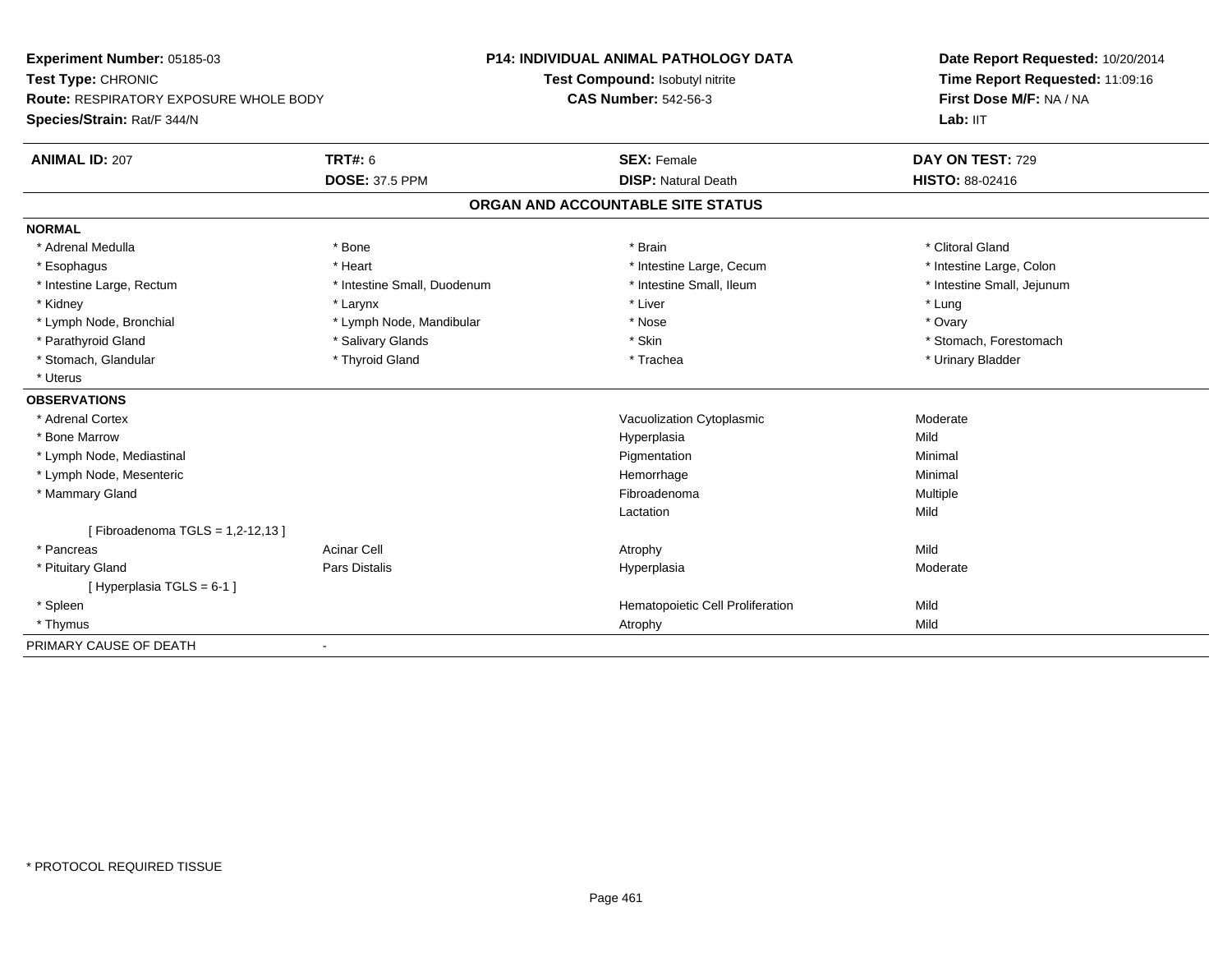| Experiment Number: 05185-03<br>Test Type: CHRONIC<br><b>Route: RESPIRATORY EXPOSURE WHOLE BODY</b><br>Species/Strain: Rat/F 344/N |                          | <b>P14: INDIVIDUAL ANIMAL PATHOLOGY DATA</b><br>Test Compound: Isobutyl nitrite<br><b>CAS Number: 542-56-3</b> | Date Report Requested: 10/20/2014<br>Time Report Requested: 11:09:16<br>First Dose M/F: NA / NA<br>Lab: IIT |
|-----------------------------------------------------------------------------------------------------------------------------------|--------------------------|----------------------------------------------------------------------------------------------------------------|-------------------------------------------------------------------------------------------------------------|
| <b>ANIMAL ID: 208</b>                                                                                                             | <b>TRT#: 6</b>           | <b>SEX: Female</b>                                                                                             | DAY ON TEST: 735                                                                                            |
|                                                                                                                                   | <b>DOSE: 37.5 PPM</b>    | <b>DISP: Terminal Sacrifice</b>                                                                                | HISTO: 88-02417                                                                                             |
|                                                                                                                                   |                          | ORGAN AND ACCOUNTABLE SITE STATUS                                                                              |                                                                                                             |
| <b>NORMAL</b>                                                                                                                     |                          |                                                                                                                |                                                                                                             |
| * Adrenal Medulla                                                                                                                 | * Bone                   | * Brain                                                                                                        | * Esophagus                                                                                                 |
| * Heart                                                                                                                           | * Intestine Large, Cecum | * Intestine Large, Colon                                                                                       | * Intestine Large, Rectum                                                                                   |
| * Intestine Small, Duodenum                                                                                                       | * Intestine Small, Ileum | * Intestine Small, Jejunum                                                                                     | * Larynx                                                                                                    |
| * Lung                                                                                                                            | * Lymph Node, Mandibular | * Lymph Node, Mesenteric                                                                                       | * Nose                                                                                                      |
| * Ovary                                                                                                                           | * Salivary Glands        | * Stomach, Forestomach                                                                                         | * Stomach, Glandular                                                                                        |
| * Thyroid Gland                                                                                                                   | * Trachea                | * Urinary Bladder                                                                                              | * Uterus                                                                                                    |
| <b>MISSING</b>                                                                                                                    |                          |                                                                                                                |                                                                                                             |
| * Lymph Node, Bronchial                                                                                                           | * Parathyroid Gland      |                                                                                                                |                                                                                                             |
| <b>OBSERVATIONS</b>                                                                                                               |                          |                                                                                                                |                                                                                                             |
| * Adrenal Cortex                                                                                                                  |                          | Vacuolization Cytoplasmic                                                                                      | Mild                                                                                                        |
| * Bone Marrow                                                                                                                     |                          | Hyperplasia                                                                                                    | Marked                                                                                                      |
| * Clitoral Gland                                                                                                                  |                          | Adenoma                                                                                                        |                                                                                                             |
| [Adenoma TGLS = $2-9$ ]                                                                                                           |                          |                                                                                                                |                                                                                                             |
| * Kidney                                                                                                                          |                          | Nephropathy                                                                                                    | Chronic, Minimal                                                                                            |
| * Liver                                                                                                                           |                          | <b>Basophilic Focus</b>                                                                                        | Multiple, Minimal                                                                                           |
| * Lymph Node, Mediastinal                                                                                                         |                          | Hemorrhage                                                                                                     | Mild                                                                                                        |
| * Mammary Gland                                                                                                                   |                          | Fibroadenoma                                                                                                   | Multiple                                                                                                    |
|                                                                                                                                   |                          | Lactation                                                                                                      | Moderate                                                                                                    |
| [Fibroadenoma TGLS = 3-9,12]                                                                                                      |                          |                                                                                                                |                                                                                                             |
| * Pancreas                                                                                                                        | <b>Acinar Cell</b>       | Atrophy                                                                                                        | Marked                                                                                                      |
| * Pituitary Gland                                                                                                                 | <b>Pars Distalis</b>     | Angiectasis                                                                                                    | Mild                                                                                                        |
| [Angiectasis TGLS = 4-1]                                                                                                          |                          |                                                                                                                |                                                                                                             |
| * Skin                                                                                                                            |                          | Ulcer                                                                                                          | Multiple, Marked                                                                                            |
| * Spleen                                                                                                                          |                          | Hematopoietic Cell Proliferation                                                                               | Minimal                                                                                                     |
| * Thymus                                                                                                                          |                          | Atrophy                                                                                                        | Minimal                                                                                                     |
| PRIMARY CAUSE OF DEATH                                                                                                            | $\blacksquare$           |                                                                                                                |                                                                                                             |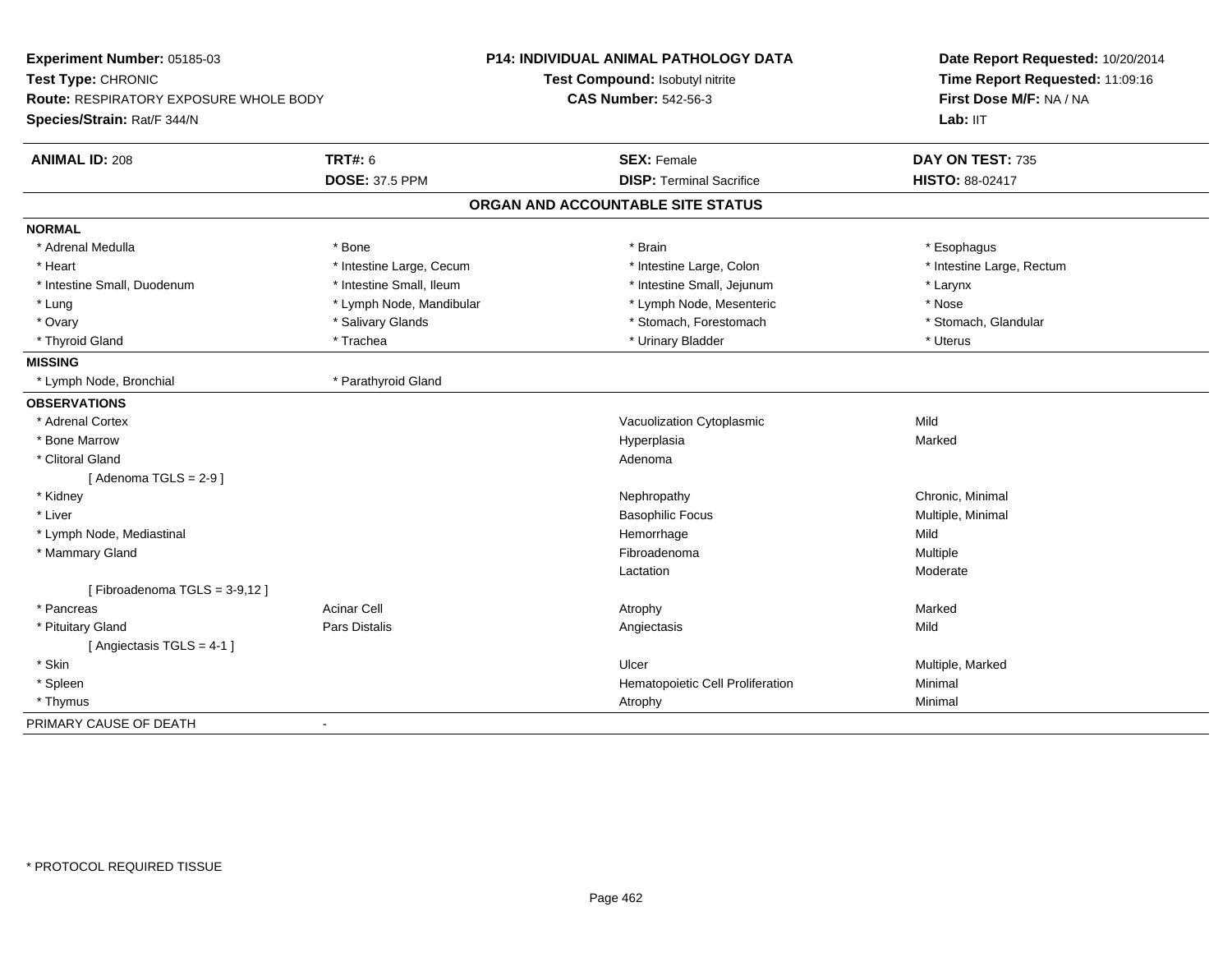| Experiment Number: 05185-03<br>Test Type: CHRONIC<br><b>Route: RESPIRATORY EXPOSURE WHOLE BODY</b><br>Species/Strain: Rat/F 344/N |                           | P14: INDIVIDUAL ANIMAL PATHOLOGY DATA<br>Test Compound: Isobutyl nitrite<br><b>CAS Number: 542-56-3</b> | Date Report Requested: 10/20/2014<br>Time Report Requested: 11:09:16<br>First Dose M/F: NA / NA<br>Lab: IIT |  |
|-----------------------------------------------------------------------------------------------------------------------------------|---------------------------|---------------------------------------------------------------------------------------------------------|-------------------------------------------------------------------------------------------------------------|--|
| <b>ANIMAL ID: 209</b>                                                                                                             | <b>TRT#: 6</b>            | <b>SEX: Female</b>                                                                                      | DAY ON TEST: 734                                                                                            |  |
|                                                                                                                                   | <b>DOSE: 37.5 PPM</b>     | <b>DISP: Terminal Sacrifice</b>                                                                         | HISTO: 88-02418                                                                                             |  |
|                                                                                                                                   |                           | ORGAN AND ACCOUNTABLE SITE STATUS                                                                       |                                                                                                             |  |
| <b>NORMAL</b>                                                                                                                     |                           |                                                                                                         |                                                                                                             |  |
| * Adrenal Cortex                                                                                                                  | * Adrenal Medulla         | * Bone                                                                                                  | * Bone Marrow                                                                                               |  |
| * Brain                                                                                                                           | * Esophagus               | * Heart                                                                                                 | * Intestine Large, Cecum                                                                                    |  |
| * Intestine Large, Colon                                                                                                          | * Intestine Large, Rectum | * Intestine Small, Duodenum                                                                             | * Intestine Small, Ileum                                                                                    |  |
| * Intestine Small, Jejunum                                                                                                        | * Larynx                  | * Lymph Node, Mandibular                                                                                | * Lymph Node, Mesenteric                                                                                    |  |
| * Mammary Gland                                                                                                                   | * Nose                    | * Ovary                                                                                                 | * Parathyroid Gland                                                                                         |  |
| * Salivary Glands                                                                                                                 | * Skin                    | * Stomach, Forestomach                                                                                  | * Stomach, Glandular                                                                                        |  |
| * Thymus                                                                                                                          | * Thyroid Gland           | * Trachea                                                                                               | * Urinary Bladder                                                                                           |  |
| * Uterus                                                                                                                          |                           |                                                                                                         |                                                                                                             |  |
| <b>MISSING</b>                                                                                                                    |                           |                                                                                                         |                                                                                                             |  |
| * Lymph Node, Bronchial                                                                                                           |                           |                                                                                                         |                                                                                                             |  |
| <b>OBSERVATIONS</b>                                                                                                               |                           |                                                                                                         |                                                                                                             |  |
| * Clitoral Gland                                                                                                                  |                           | Ectasia                                                                                                 | Mild                                                                                                        |  |
| * Kidney                                                                                                                          |                           | Nephropathy                                                                                             | Chronic, Minimal                                                                                            |  |
| * Liver                                                                                                                           |                           | <b>Eosinophilic Focus</b>                                                                               | Mild                                                                                                        |  |
|                                                                                                                                   |                           | Hepatodiaphragmatic Nodule                                                                              | Mild                                                                                                        |  |
| [Eosinophilic Focus TGLS = 3-5]                                                                                                   |                           |                                                                                                         |                                                                                                             |  |
| [ Hepatodiaphragmatic Nodule TGLS = 1-5 ]                                                                                         |                           |                                                                                                         |                                                                                                             |  |
| * Lung                                                                                                                            | Alveolar Epith            | Hyperplasia                                                                                             | Mild                                                                                                        |  |
| * Lymph Node, Mediastinal                                                                                                         |                           | Hemorrhage                                                                                              | Moderate                                                                                                    |  |
| * Pancreas                                                                                                                        | <b>Acinar Cell</b>        | Atrophy                                                                                                 | Minimal                                                                                                     |  |
| * Pituitary Gland                                                                                                                 | <b>Pars Distalis</b>      | Adenoma                                                                                                 |                                                                                                             |  |
| [Adenoma TGLS = $2-1$ ]                                                                                                           |                           |                                                                                                         |                                                                                                             |  |
| * Spleen                                                                                                                          |                           | Hematopoietic Cell Proliferation                                                                        | Minimal                                                                                                     |  |
| PRIMARY CAUSE OF DEATH                                                                                                            | $\blacksquare$            |                                                                                                         |                                                                                                             |  |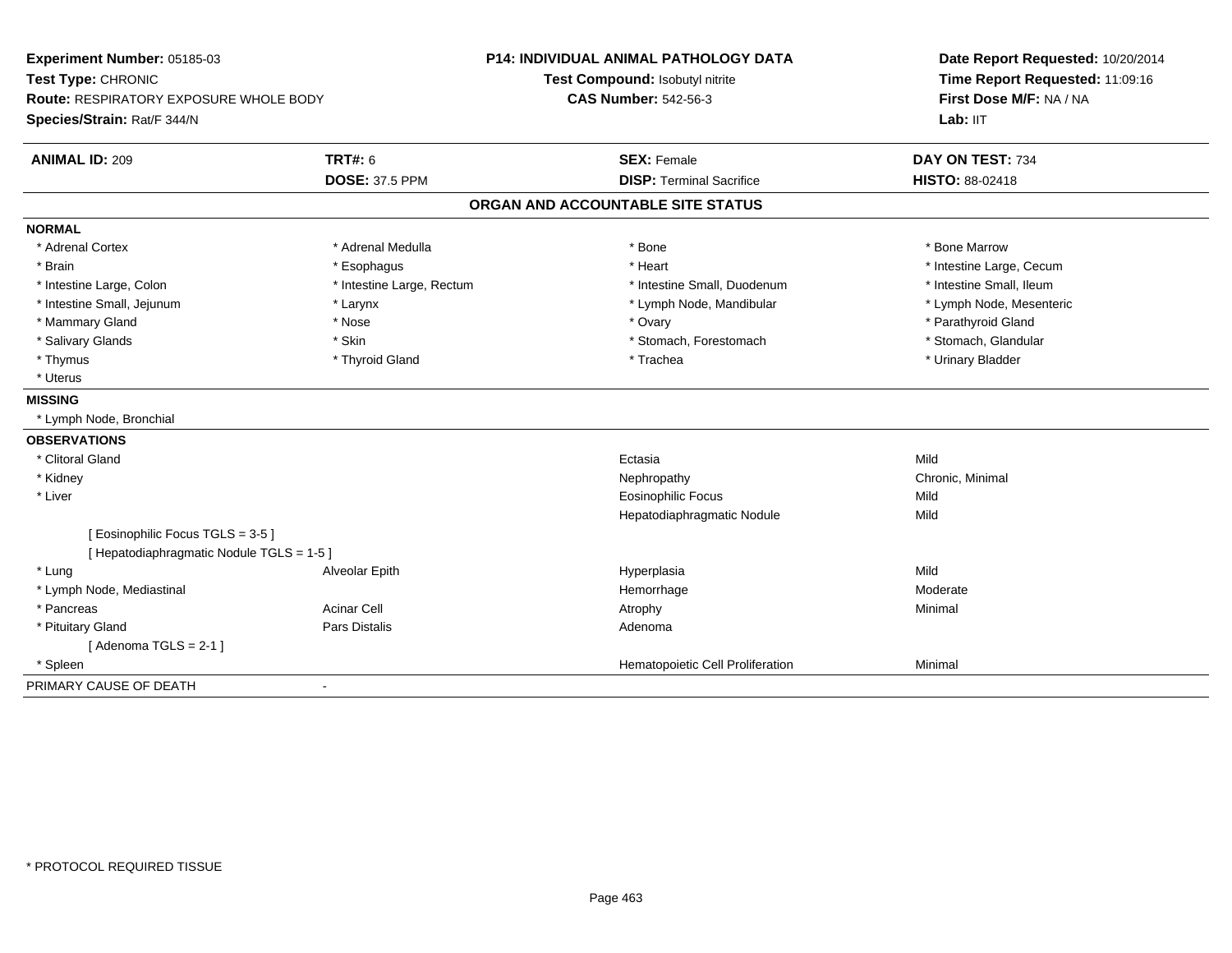| Experiment Number: 05185-03                   |                             | <b>P14: INDIVIDUAL ANIMAL PATHOLOGY DATA</b> | Date Report Requested: 10/20/2014 |  |
|-----------------------------------------------|-----------------------------|----------------------------------------------|-----------------------------------|--|
| Test Type: CHRONIC                            |                             | Test Compound: Isobutyl nitrite              | Time Report Requested: 11:09:16   |  |
| <b>Route: RESPIRATORY EXPOSURE WHOLE BODY</b> |                             | <b>CAS Number: 542-56-3</b>                  | First Dose M/F: NA / NA           |  |
| Species/Strain: Rat/F 344/N                   |                             |                                              | Lab: IIT                          |  |
| <b>ANIMAL ID: 210</b>                         | <b>TRT#: 6</b>              | <b>SEX: Female</b>                           | DAY ON TEST: 735                  |  |
|                                               | <b>DOSE: 37.5 PPM</b>       | <b>DISP: Terminal Sacrifice</b>              | <b>HISTO: 88-02419</b>            |  |
|                                               |                             | ORGAN AND ACCOUNTABLE SITE STATUS            |                                   |  |
| <b>NORMAL</b>                                 |                             |                                              |                                   |  |
| * Adrenal Cortex                              | * Adrenal Medulla           | * Bone                                       | * Bone Marrow                     |  |
| * Brain                                       | * Esophagus                 | * Intestine Large, Cecum                     | * Intestine Large, Colon          |  |
| * Intestine Large, Rectum                     | * Intestine Small, Duodenum | * Intestine Small, Ileum                     | * Intestine Small, Jejunum        |  |
| * Larynx                                      | * Lymph Node, Bronchial     | * Lymph Node, Mandibular                     | * Lymph Node, Mesenteric          |  |
| * Mammary Gland                               | * Nose                      | * Ovary                                      | * Pancreas                        |  |
| * Parathyroid Gland                           | * Salivary Glands           | * Skin                                       | * Spleen                          |  |
| * Stomach, Forestomach                        | * Stomach, Glandular        | * Thymus                                     | * Trachea                         |  |
| * Urinary Bladder                             | * Uterus                    |                                              |                                   |  |
| <b>OBSERVATIONS</b>                           |                             |                                              |                                   |  |
| * Clitoral Gland                              |                             | Ectasia                                      | Mild                              |  |
| * Heart                                       |                             | Cardiomyopathy                               | Minimal                           |  |
| * Kidney                                      |                             | Nephropathy                                  | Chronic, Mild                     |  |
| * Liver                                       |                             | <b>Basophilic Focus</b>                      | Multiple, Minimal                 |  |
|                                               |                             | <b>Eosinophilic Focus</b>                    | Moderate                          |  |
| [Eosinophilic Focus TGLS = 1-5]               |                             |                                              |                                   |  |
| * Lung                                        |                             | Hemorrhage                                   | Minimal                           |  |
|                                               | Alveolar Epith              | Hyperplasia                                  | Mild                              |  |
| * Lymph Node, Mediastinal                     |                             | Hemorrhage                                   | Minimal                           |  |
|                                               |                             | Pigmentation                                 | Mild                              |  |
| * Pituitary Gland                             | <b>Pars Distalis</b>        | Adenoma                                      |                                   |  |
| [Adenoma TGLS = $2-1$ ]                       |                             |                                              |                                   |  |
| * Thyroid Gland                               | C Cell                      | Hyperplasia                                  | Mild                              |  |
| PRIMARY CAUSE OF DEATH                        | $\blacksquare$              |                                              |                                   |  |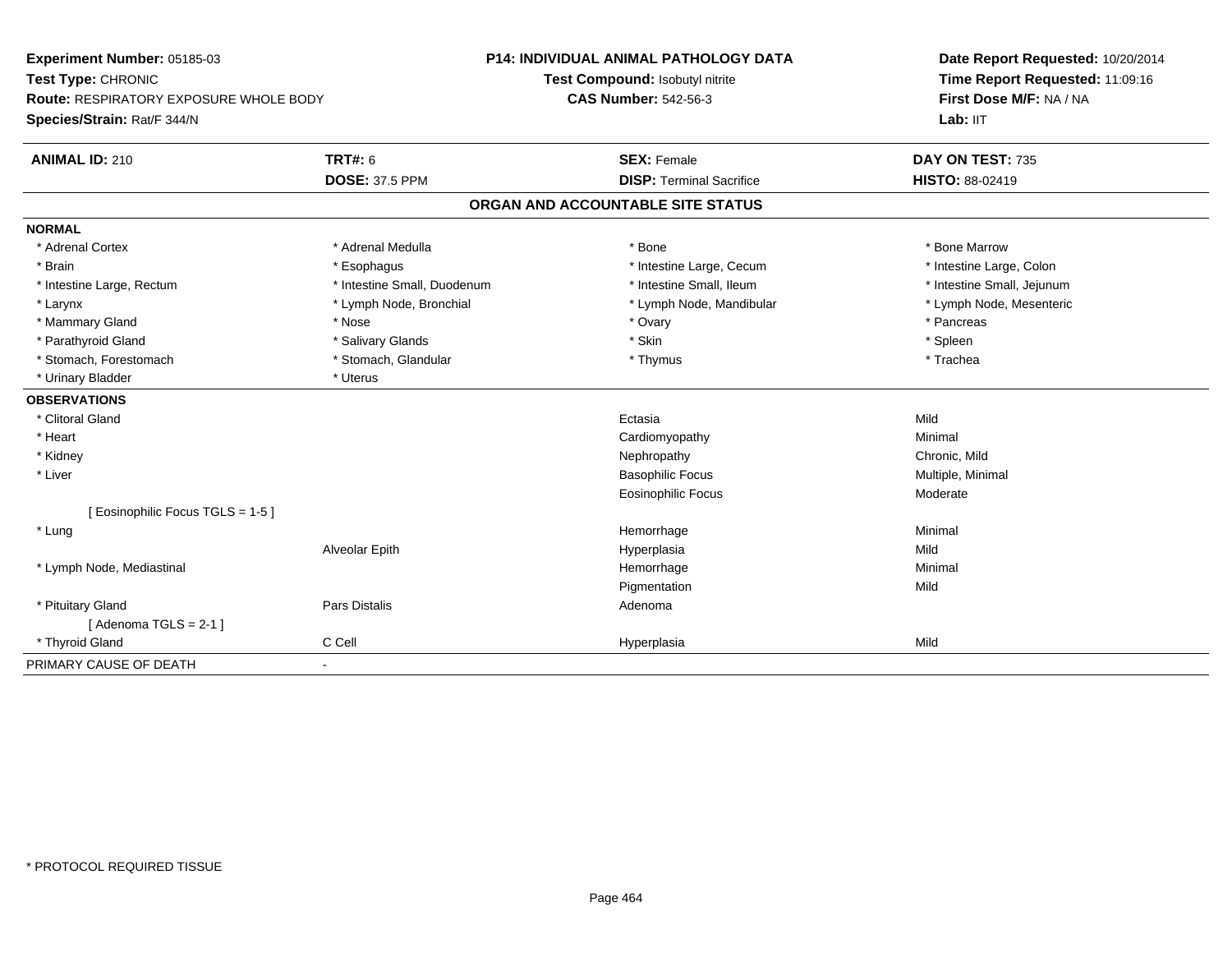| Experiment Number: 05185-03<br>Test Type: CHRONIC<br><b>Route: RESPIRATORY EXPOSURE WHOLE BODY</b><br>Species/Strain: Rat/F 344/N |                          | P14: INDIVIDUAL ANIMAL PATHOLOGY DATA<br>Test Compound: Isobutyl nitrite<br><b>CAS Number: 542-56-3</b> | Date Report Requested: 10/20/2014<br>Time Report Requested: 11:09:16<br>First Dose M/F: NA / NA<br>Lab: IIT |
|-----------------------------------------------------------------------------------------------------------------------------------|--------------------------|---------------------------------------------------------------------------------------------------------|-------------------------------------------------------------------------------------------------------------|
| <b>ANIMAL ID: 211</b>                                                                                                             | <b>TRT#: 6</b>           | <b>SEX: Female</b>                                                                                      | DAY ON TEST: 734                                                                                            |
|                                                                                                                                   | <b>DOSE: 37.5 PPM</b>    | <b>DISP: Terminal Sacrifice</b>                                                                         | HISTO: 88-02420                                                                                             |
|                                                                                                                                   |                          | ORGAN AND ACCOUNTABLE SITE STATUS                                                                       |                                                                                                             |
| <b>NORMAL</b>                                                                                                                     |                          |                                                                                                         |                                                                                                             |
| * Bone                                                                                                                            | * Bone Marrow            | * Brain                                                                                                 | * Esophagus                                                                                                 |
| * Heart                                                                                                                           | * Intestine Large, Cecum | * Intestine Large, Colon                                                                                | * Intestine Large, Rectum                                                                                   |
| * Intestine Small, Duodenum                                                                                                       | * Intestine Small, Ileum | * Intestine Small, Jejunum                                                                              | * Larynx                                                                                                    |
| * Lung                                                                                                                            | * Lymph Node, Mandibular | * Lymph Node, Mesenteric                                                                                | * Mammary Gland                                                                                             |
| * Nose                                                                                                                            | * Pancreas               | * Parathyroid Gland                                                                                     | * Salivary Glands                                                                                           |
| * Skin                                                                                                                            | * Spleen                 | * Stomach, Forestomach                                                                                  | * Stomach, Glandular                                                                                        |
| * Thymus                                                                                                                          | * Thyroid Gland          | * Trachea                                                                                               | * Urinary Bladder                                                                                           |
| * Uterus                                                                                                                          |                          |                                                                                                         |                                                                                                             |
| <b>OBSERVATIONS</b>                                                                                                               |                          |                                                                                                         |                                                                                                             |
| * Adrenal Cortex                                                                                                                  |                          | Vacuolization Cytoplasmic                                                                               | Minimal                                                                                                     |
| * Adrenal Medulla                                                                                                                 |                          | Hyperplasia                                                                                             | Minimal                                                                                                     |
| * Clitoral Gland                                                                                                                  |                          | Ectasia                                                                                                 | Minimal                                                                                                     |
| * Kidney                                                                                                                          |                          | Nephropathy                                                                                             | Chronic, Minimal                                                                                            |
| * Liver                                                                                                                           |                          | <b>Basophilic Focus</b>                                                                                 | Multiple, Mild                                                                                              |
|                                                                                                                                   |                          | Inflammation                                                                                            | Mild                                                                                                        |
|                                                                                                                                   |                          | Necrosis                                                                                                | Mild                                                                                                        |
| [Inflammation TGLS = $1-5$ ]<br>[Necrosis TGLS = $1-5$ ]                                                                          |                          |                                                                                                         |                                                                                                             |
| * Lymph Node, Bronchial                                                                                                           |                          | Hemorrhage                                                                                              | Moderate                                                                                                    |
| * Lymph Node, Mediastinal                                                                                                         |                          | Hemorrhage                                                                                              | Moderate                                                                                                    |
|                                                                                                                                   |                          | Pigmentation                                                                                            | Mild                                                                                                        |
| * Ovary                                                                                                                           |                          | Cyst                                                                                                    | Mild                                                                                                        |
| * Pituitary Gland                                                                                                                 | Pars Distalis            | Angiectasis                                                                                             | Mild                                                                                                        |
|                                                                                                                                   | Pars Distalis            | Cyst                                                                                                    | Mild                                                                                                        |
|                                                                                                                                   | Pars Distalis            | Hyperplasia                                                                                             | Mild                                                                                                        |
| [Angiectasis TGLS = 2-1]                                                                                                          |                          |                                                                                                         |                                                                                                             |
| PRIMARY CAUSE OF DEATH                                                                                                            | $\blacksquare$           |                                                                                                         |                                                                                                             |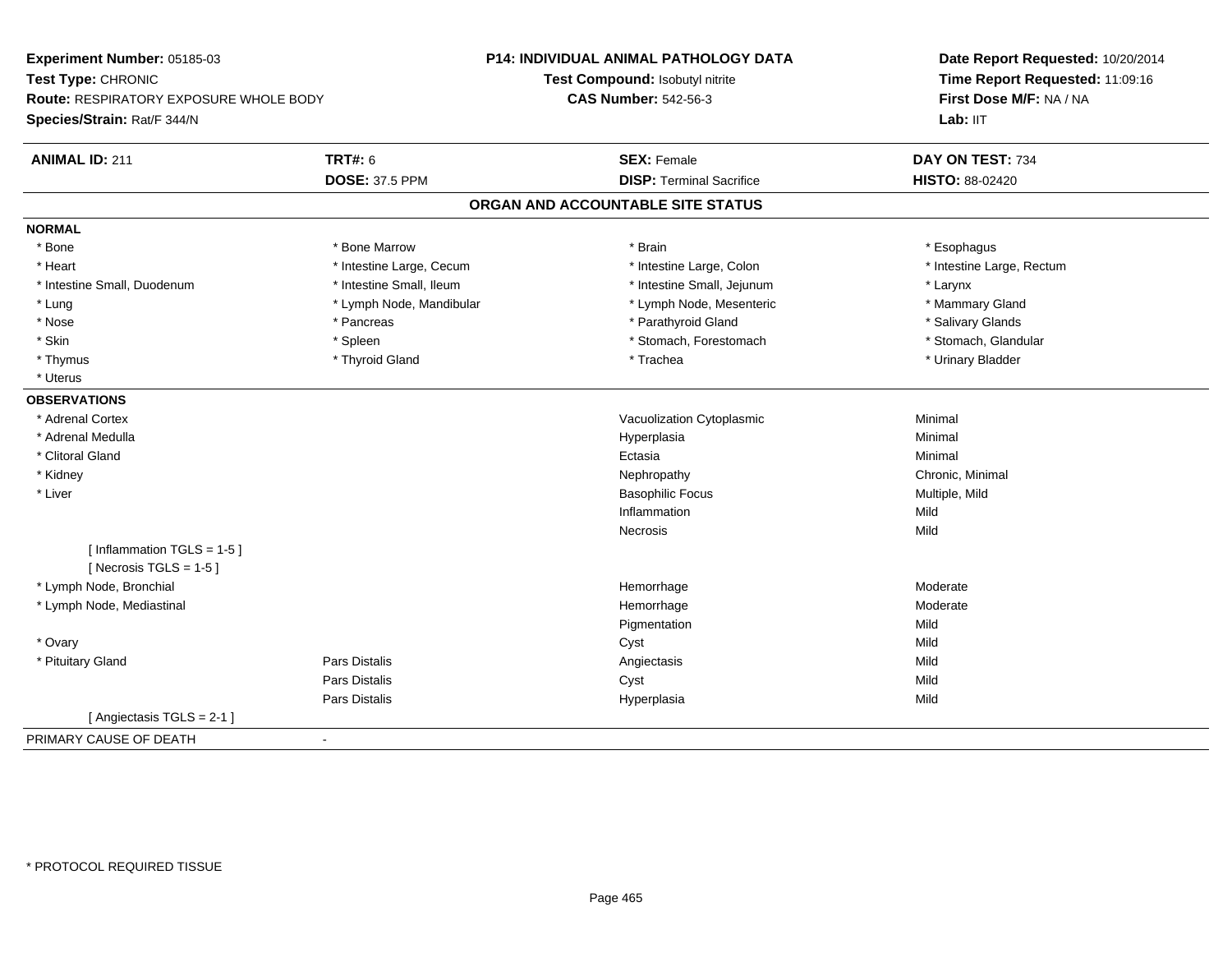| Experiment Number: 05185-03<br>Test Type: CHRONIC |                             | <b>P14: INDIVIDUAL ANIMAL PATHOLOGY DATA</b> |                                   |  | Date Report Requested: 10/20/2014                          |  |
|---------------------------------------------------|-----------------------------|----------------------------------------------|-----------------------------------|--|------------------------------------------------------------|--|
|                                                   |                             |                                              | Test Compound: Isobutyl nitrite   |  | Time Report Requested: 11:09:16<br>First Dose M/F: NA / NA |  |
| <b>Route: RESPIRATORY EXPOSURE WHOLE BODY</b>     |                             | <b>CAS Number: 542-56-3</b>                  |                                   |  |                                                            |  |
| Species/Strain: Rat/F 344/N                       |                             |                                              |                                   |  | Lab: IIT                                                   |  |
| <b>ANIMAL ID: 212</b>                             | <b>TRT#: 6</b>              |                                              | <b>SEX: Female</b>                |  | DAY ON TEST: 734                                           |  |
|                                                   | <b>DOSE: 37.5 PPM</b>       |                                              | <b>DISP:</b> Terminal Sacrifice   |  | <b>HISTO: 88-02421</b>                                     |  |
|                                                   |                             |                                              | ORGAN AND ACCOUNTABLE SITE STATUS |  |                                                            |  |
| <b>NORMAL</b>                                     |                             |                                              |                                   |  |                                                            |  |
| * Adrenal Cortex                                  | * Adrenal Medulla           |                                              | * Bone                            |  | * Bone Marrow                                              |  |
| * Brain                                           | * Esophagus                 |                                              | * Intestine Large, Cecum          |  | * Intestine Large, Colon                                   |  |
| * Intestine Large, Rectum                         | * Intestine Small, Duodenum |                                              | * Intestine Small, Ileum          |  | * Intestine Small, Jejunum                                 |  |
| * Kidney                                          | * Larynx                    |                                              | * Lung                            |  | * Lymph Node, Mandibular                                   |  |
| * Lymph Node, Mediastinal                         | * Lymph Node, Mesenteric    |                                              | * Mammary Gland                   |  | * Nose                                                     |  |
| * Ovary                                           | * Pancreas                  |                                              | * Parathyroid Gland               |  | * Salivary Glands                                          |  |
| * Skin                                            | * Spleen                    |                                              | * Stomach, Forestomach            |  | * Stomach, Glandular                                       |  |
| * Thymus                                          | * Thyroid Gland             |                                              | * Trachea                         |  | * Urinary Bladder                                          |  |
| <b>MISSING</b>                                    |                             |                                              |                                   |  |                                                            |  |
| * Lymph Node, Bronchial                           |                             |                                              |                                   |  |                                                            |  |
| <b>OBSERVATIONS</b>                               |                             |                                              |                                   |  |                                                            |  |
| * Clitoral Gland                                  |                             |                                              | Hyperplasia                       |  | Mild                                                       |  |
| * Heart                                           |                             |                                              | Cardiomyopathy                    |  | Minimal                                                    |  |
| * Liver                                           |                             |                                              | <b>Basophilic Focus</b>           |  | Multiple, Mild                                             |  |
| * Pituitary Gland                                 | <b>Pars Distalis</b>        |                                              | Cyst                              |  | Mild                                                       |  |
| * Uterus                                          |                             |                                              | <b>Dilatation</b>                 |  | Mild                                                       |  |
| PRIMARY CAUSE OF DEATH                            |                             |                                              |                                   |  |                                                            |  |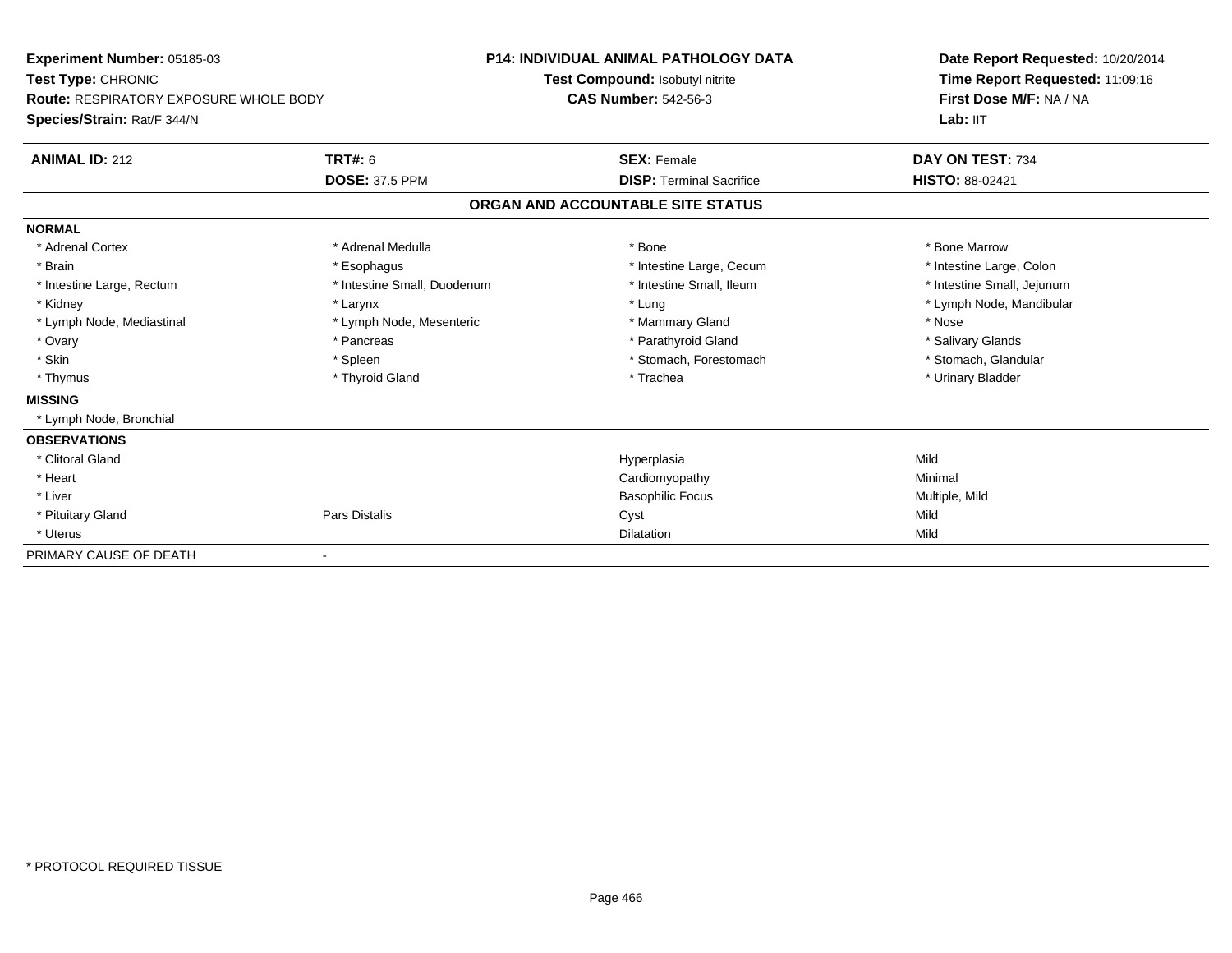| Experiment Number: 05185-03<br>Test Type: CHRONIC |                           | <b>P14: INDIVIDUAL ANIMAL PATHOLOGY DATA</b> | Date Report Requested: 10/20/2014<br>Time Report Requested: 11:09:16 |
|---------------------------------------------------|---------------------------|----------------------------------------------|----------------------------------------------------------------------|
|                                                   |                           | Test Compound: Isobutyl nitrite              |                                                                      |
| <b>Route: RESPIRATORY EXPOSURE WHOLE BODY</b>     |                           | <b>CAS Number: 542-56-3</b>                  | First Dose M/F: NA / NA                                              |
| Species/Strain: Rat/F 344/N                       |                           |                                              | Lab: IIT                                                             |
| <b>ANIMAL ID: 213</b>                             | <b>TRT#: 6</b>            | <b>SEX: Female</b>                           | DAY ON TEST: 733                                                     |
|                                                   | <b>DOSE: 37.5 PPM</b>     | <b>DISP: Terminal Sacrifice</b>              | HISTO: 88-02422                                                      |
|                                                   |                           | ORGAN AND ACCOUNTABLE SITE STATUS            |                                                                      |
| <b>NORMAL</b>                                     |                           |                                              |                                                                      |
| * Adrenal Medulla                                 | * Bone                    | * Bone Marrow                                | * Brain                                                              |
| * Clitoral Gland                                  | * Esophagus               | * Heart                                      | * Intestine Large, Cecum                                             |
| * Intestine Large, Colon                          | * Intestine Large, Rectum | * Intestine Small, Duodenum                  | * Intestine Small, Ileum                                             |
| * Intestine Small, Jejunum                        | * Larynx                  | * Lung                                       | * Lymph Node, Mandibular                                             |
| * Lymph Node, Mesenteric                          | * Nose                    | * Parathyroid Gland                          | * Salivary Glands                                                    |
| * Skin                                            | * Spleen                  | * Stomach, Forestomach                       | * Stomach, Glandular                                                 |
| * Urinary Bladder                                 | * Uterus                  |                                              |                                                                      |
| <b>OBSERVATIONS</b>                               |                           |                                              |                                                                      |
| * Adrenal Cortex                                  |                           | Vacuolization Cytoplasmic                    | Minimal                                                              |
| * Kidney                                          |                           | Nephropathy                                  | Chronic, Moderate                                                    |
| * Liver                                           |                           | <b>Basophilic Focus</b>                      | Multiple, Minimal                                                    |
| * Lymph Node, Bronchial                           |                           | Hemorrhage                                   | Mild                                                                 |
| * Lymph Node, Mediastinal                         |                           | Hemorrhage                                   | Mild                                                                 |
| * Mammary Gland                                   |                           | Fibroadenoma                                 |                                                                      |
| [Fibroadenoma TGLS = 1-12]                        |                           |                                              |                                                                      |
| * Ovary                                           | <b>Bilateral</b>          | Cyst                                         | Mild                                                                 |
| [ $Cyst TGLS = 2,3-9$ ]                           |                           |                                              |                                                                      |
| * Pancreas                                        | <b>Acinar Cell</b>        | Atrophy                                      | Mild                                                                 |
| * Pituitary Gland                                 | Pars Distalis             | Cyst                                         | Mild                                                                 |
| * Thymus                                          |                           | Atrophy                                      | Mild                                                                 |
| * Thyroid Gland                                   | C Cell                    | Hyperplasia                                  | Minimal                                                              |
| * Trachea                                         |                           | Inflammation                                 | Mild                                                                 |
| PRIMARY CAUSE OF DEATH                            | $\blacksquare$            |                                              |                                                                      |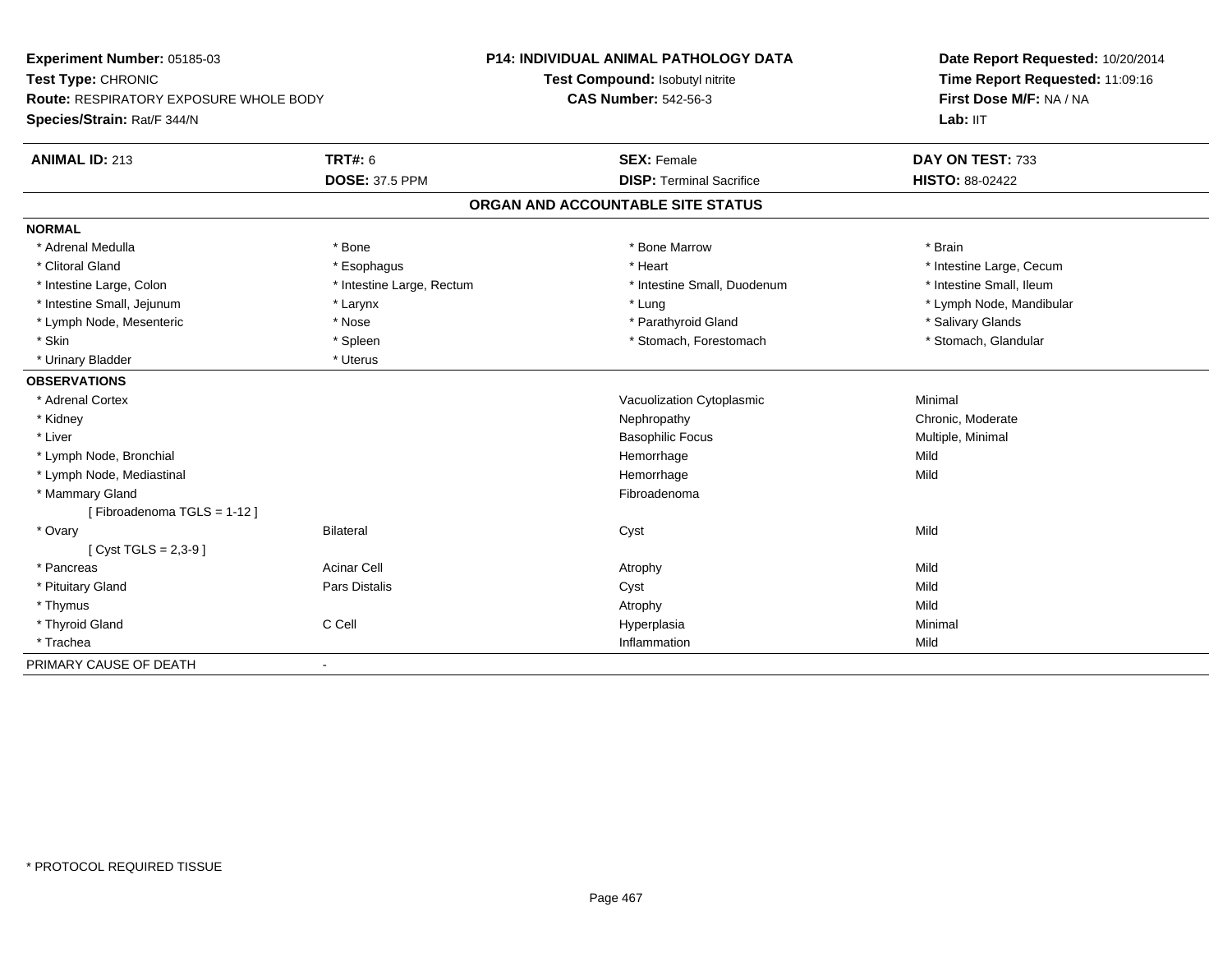| Experiment Number: 05185-03<br>Test Type: CHRONIC |                            | <b>P14: INDIVIDUAL ANIMAL PATHOLOGY DATA</b> | Date Report Requested: 10/20/2014 |  |
|---------------------------------------------------|----------------------------|----------------------------------------------|-----------------------------------|--|
|                                                   |                            | Test Compound: Isobutyl nitrite              | Time Report Requested: 11:09:16   |  |
| <b>Route: RESPIRATORY EXPOSURE WHOLE BODY</b>     |                            | <b>CAS Number: 542-56-3</b>                  | First Dose M/F: NA / NA           |  |
| Species/Strain: Rat/F 344/N                       |                            |                                              | Lab: IIT                          |  |
| <b>ANIMAL ID: 214</b>                             | <b>TRT#: 6</b>             | <b>SEX: Female</b>                           | DAY ON TEST: 735                  |  |
|                                                   | <b>DOSE: 37.5 PPM</b>      | <b>DISP: Terminal Sacrifice</b>              | HISTO: 88-02423                   |  |
|                                                   |                            | ORGAN AND ACCOUNTABLE SITE STATUS            |                                   |  |
| <b>NORMAL</b>                                     |                            |                                              |                                   |  |
| * Adrenal Cortex                                  | * Bone                     | * Bone Marrow                                | * Esophagus                       |  |
| * Intestine Large, Cecum                          | * Intestine Large, Colon   | * Intestine Large, Rectum                    | * Intestine Small, Duodenum       |  |
| * Intestine Small, Ileum                          | * Intestine Small, Jejunum | * Larynx                                     | * Lung                            |  |
| * Lymph Node, Bronchial                           | * Lymph Node, Mandibular   | * Lymph Node, Mesenteric                     | * Nose                            |  |
| * Ovary                                           | * Pancreas                 | * Parathyroid Gland                          | * Salivary Glands                 |  |
| * Skin                                            | * Stomach, Forestomach     | * Stomach, Glandular                         | * Thymus                          |  |
| * Thyroid Gland                                   | * Trachea                  | * Urinary Bladder                            | * Uterus                          |  |
| <b>OBSERVATIONS</b>                               |                            |                                              |                                   |  |
| * Adrenal Medulla                                 |                            | Hyperplasia                                  | Mild                              |  |
| * Brain                                           |                            | Compression                                  | Minimal                           |  |
| * Clitoral Gland                                  |                            | Hyperplasia                                  | Moderate                          |  |
| [ Hyperplasia TGLS = 3,4-9 ]                      |                            |                                              |                                   |  |
| * Heart                                           |                            | Cardiomyopathy                               | Minimal                           |  |
| * Kidney                                          |                            | Nephropathy                                  | Chronic, Mild                     |  |
| * Liver                                           |                            | <b>Basophilic Focus</b>                      | Multiple, Minimal                 |  |
| * Lymph Node, Mediastinal                         |                            | Hemorrhage                                   | Minimal                           |  |
|                                                   |                            | Pigmentation                                 | Minimal                           |  |
| * Mammary Gland                                   |                            | Fibroadenoma                                 | Multiple                          |  |
| [Fibroadenoma TGLS = 1,2-12,13]                   |                            |                                              |                                   |  |
| * Pituitary Gland                                 | <b>Pars Distalis</b>       | Adenoma                                      |                                   |  |
| [Adenoma TGLS = $5-1$ ]                           |                            |                                              |                                   |  |
| * Spleen                                          |                            | Hematopoietic Cell Proliferation             | Minimal                           |  |
| PRIMARY CAUSE OF DEATH                            | $\blacksquare$             |                                              |                                   |  |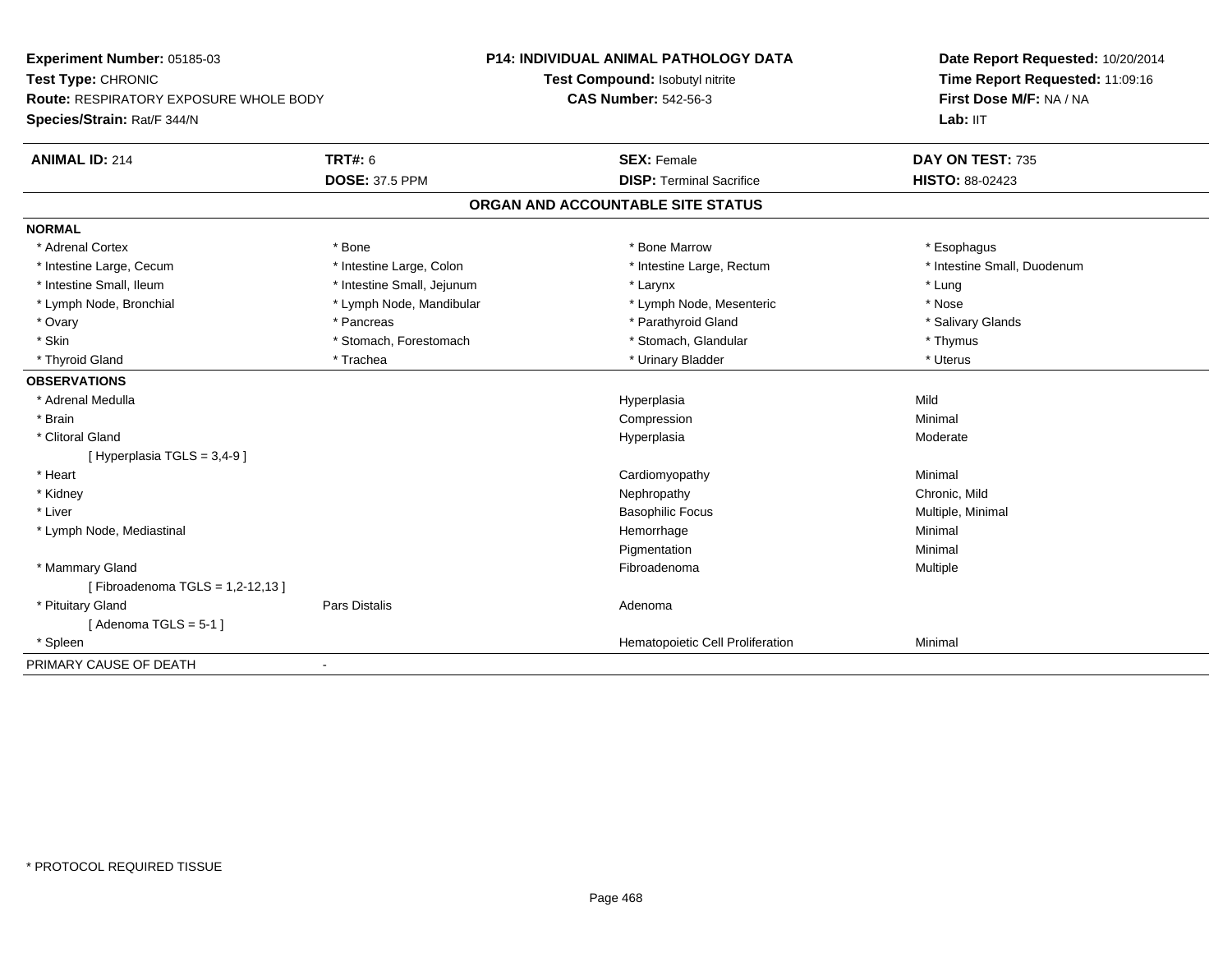| Experiment Number: 05185-03            |                             | <b>P14: INDIVIDUAL ANIMAL PATHOLOGY DATA</b> | Date Report Requested: 10/20/2014 |
|----------------------------------------|-----------------------------|----------------------------------------------|-----------------------------------|
| Test Type: CHRONIC                     |                             | Test Compound: Isobutyl nitrite              | Time Report Requested: 11:09:16   |
| Route: RESPIRATORY EXPOSURE WHOLE BODY |                             | <b>CAS Number: 542-56-3</b>                  | First Dose M/F: NA / NA           |
| Species/Strain: Rat/F 344/N            |                             |                                              | Lab: IIT                          |
| <b>ANIMAL ID: 215</b>                  | <b>TRT#: 6</b>              | <b>SEX: Female</b>                           | DAY ON TEST: 457                  |
|                                        | <b>DOSE: 37.5 PPM</b>       | <b>DISP:</b> Scheduled Sacrifice             | <b>HISTO: 88-02424</b>            |
|                                        |                             | ORGAN AND ACCOUNTABLE SITE STATUS            |                                   |
| <b>NORMAL</b>                          |                             |                                              |                                   |
| * Adrenal Cortex                       | * Adrenal Medulla           | * Bone                                       | * Bone Marrow                     |
| * Brain                                | * Esophagus                 | * Intestine Large, Cecum                     | * Intestine Large, Colon          |
| * Intestine Large, Rectum              | * Intestine Small, Duodenum | * Intestine Small, Ileum                     | * Intestine Small, Jejunum        |
| * Larynx                               | * Liver                     | * Lung                                       | * Lymph Node, Mandibular          |
| * Lymph Node, Mesenteric               | * Mammary Gland             | * Nose                                       | * Ovary                           |
| * Pancreas                             | * Parathyroid Gland         | * Salivary Glands                            | * Skin                            |
| * Spleen                               | * Stomach, Forestomach      | * Stomach, Glandular                         | * Thymus                          |
| * Thyroid Gland                        | * Trachea                   | * Urinary Bladder                            | * Uterus                          |
| <b>OBSERVATIONS</b>                    |                             |                                              |                                   |
| * Clitoral Gland                       |                             | Ectasia                                      | Mild                              |
| * Heart                                |                             | Cardiomyopathy                               | Minimal                           |
| * Kidney                               |                             | Mineralization                               | Minimal                           |
|                                        |                             | Nephropathy                                  | Chronic, Minimal                  |
| * Lymph Node, Bronchial                |                             | Hemorrhage                                   | Mild                              |
| * Lymph Node, Mediastinal              |                             | Hemorrhage                                   | Minimal                           |
| * Pituitary Gland                      | Pars Distalis               | Hyperplasia                                  | Moderate                          |
| PRIMARY CAUSE OF DEATH                 |                             |                                              |                                   |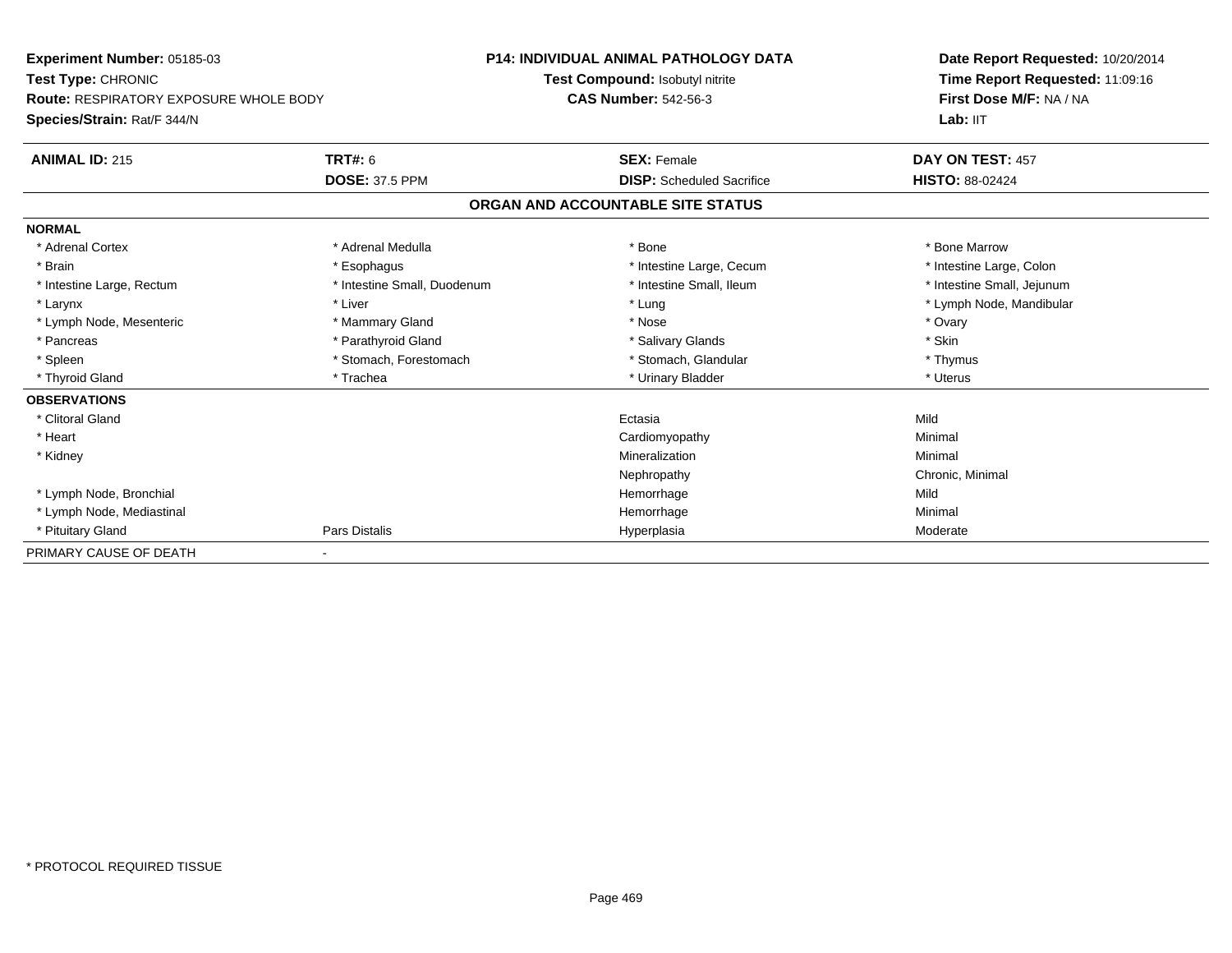| Experiment Number: 05185-03                   |                             | <b>P14: INDIVIDUAL ANIMAL PATHOLOGY DATA</b> | Date Report Requested: 10/20/2014 |
|-----------------------------------------------|-----------------------------|----------------------------------------------|-----------------------------------|
| Test Type: CHRONIC                            |                             | Test Compound: Isobutyl nitrite              | Time Report Requested: 11:09:16   |
| <b>Route: RESPIRATORY EXPOSURE WHOLE BODY</b> |                             | <b>CAS Number: 542-56-3</b>                  | First Dose M/F: NA / NA           |
| Species/Strain: Rat/F 344/N                   |                             |                                              | Lab: IIT                          |
| <b>ANIMAL ID: 216</b>                         | <b>TRT#: 6</b>              | <b>SEX: Female</b>                           | DAY ON TEST: 457                  |
|                                               | <b>DOSE: 37.5 PPM</b>       | <b>DISP:</b> Scheduled Sacrifice             | <b>HISTO: 88-02425</b>            |
|                                               |                             | ORGAN AND ACCOUNTABLE SITE STATUS            |                                   |
| <b>NORMAL</b>                                 |                             |                                              |                                   |
| * Adrenal Cortex                              | * Adrenal Medulla           | * Bone                                       | * Bone Marrow                     |
| * Brain                                       | * Esophagus                 | * Intestine Large, Cecum                     | * Intestine Large, Colon          |
| * Intestine Large, Rectum                     | * Intestine Small, Duodenum | * Intestine Small. Ileum                     | * Intestine Small, Jejunum        |
| * Larynx                                      | * Liver                     | * Lymph Node, Mandibular                     | * Lymph Node, Mesenteric          |
| * Mammary Gland                               | * Ovary                     | * Pancreas                                   | * Parathyroid Gland               |
| * Salivary Glands                             | * Skin                      | * Spleen                                     | * Stomach, Forestomach            |
| * Stomach, Glandular                          | * Thymus                    | * Thyroid Gland                              | * Trachea                         |
| * Urinary Bladder                             | * Uterus                    |                                              |                                   |
| <b>OBSERVATIONS</b>                           |                             |                                              |                                   |
| * Clitoral Gland                              |                             | Ectasia                                      | Moderate                          |
| * Heart                                       |                             | Cardiomyopathy                               | Minimal                           |
| * Kidney                                      |                             | Mineralization                               | Minimal                           |
|                                               |                             | Nephropathy                                  | Chronic, Minimal                  |
| * Lung                                        | Alveolar Epith              | Hyperplasia                                  | Minimal                           |
| * Lymph Node, Bronchial                       |                             | Hemorrhage                                   | Minimal                           |
| * Lymph Node, Mediastinal                     |                             | Hemorrhage                                   | Minimal                           |
| * Nose                                        | Goblet Cell                 | Hyperplasia                                  | Minimal                           |
| * Pituitary Gland                             | Pars Distalis               | Adenoma                                      |                                   |
| [Adenoma TGLS = $1-1$ ]                       |                             |                                              |                                   |
| PRIMARY CAUSE OF DEATH                        | $\blacksquare$              |                                              |                                   |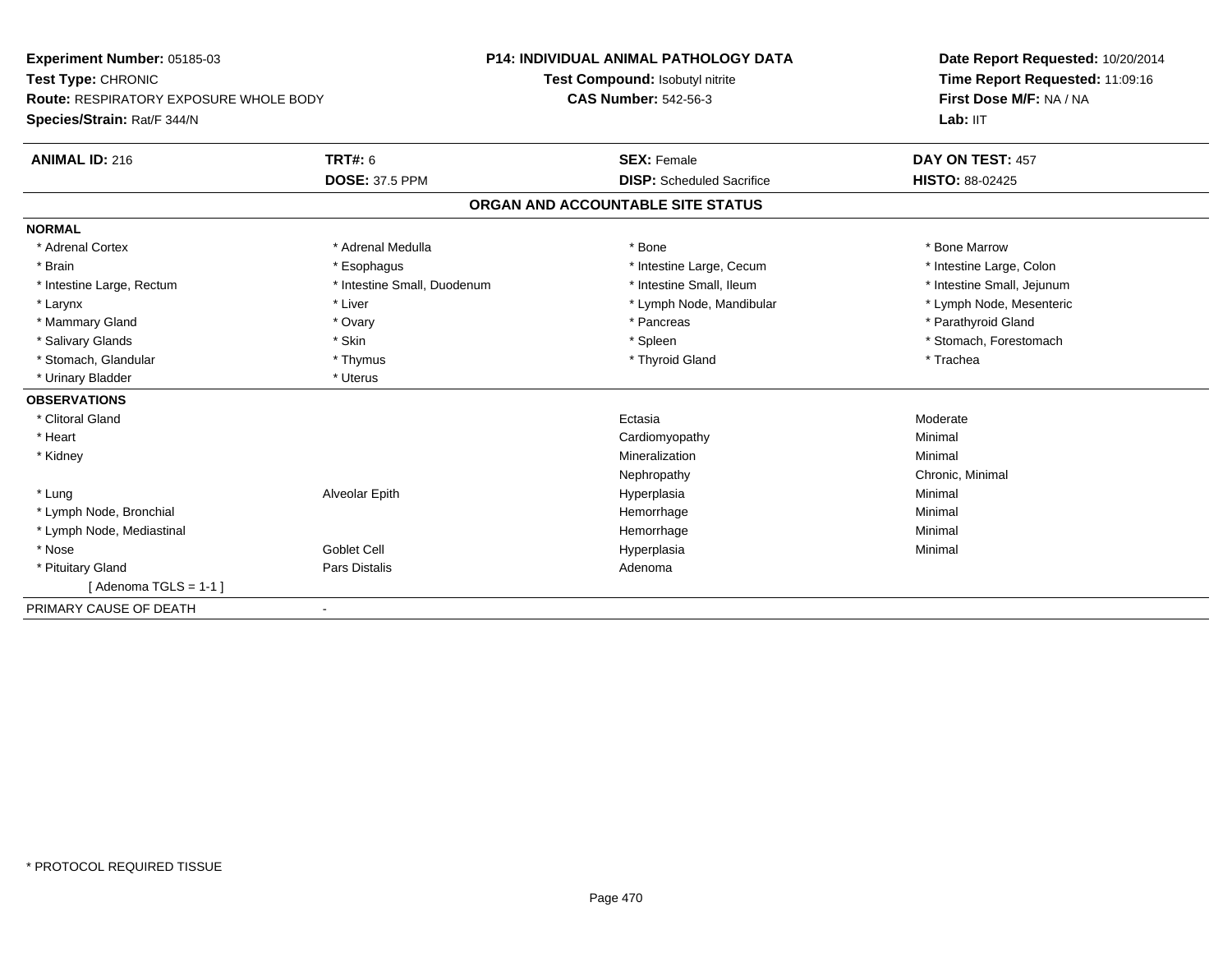| Experiment Number: 05185-03                   |                             | <b>P14: INDIVIDUAL ANIMAL PATHOLOGY DATA</b> | Date Report Requested: 10/20/2014 |
|-----------------------------------------------|-----------------------------|----------------------------------------------|-----------------------------------|
| Test Type: CHRONIC                            |                             | Test Compound: Isobutyl nitrite              | Time Report Requested: 11:09:16   |
| <b>Route: RESPIRATORY EXPOSURE WHOLE BODY</b> |                             | <b>CAS Number: 542-56-3</b>                  | First Dose M/F: NA / NA           |
| Species/Strain: Rat/F 344/N                   |                             |                                              | Lab: IIT                          |
| <b>ANIMAL ID: 217</b>                         | <b>TRT#: 6</b>              | <b>SEX: Female</b>                           | DAY ON TEST: 457                  |
|                                               | <b>DOSE: 37.5 PPM</b>       | <b>DISP:</b> Scheduled Sacrifice             | <b>HISTO: 88-02426</b>            |
|                                               |                             | ORGAN AND ACCOUNTABLE SITE STATUS            |                                   |
| <b>NORMAL</b>                                 |                             |                                              |                                   |
| * Adrenal Cortex                              | * Adrenal Medulla           | * Bone                                       | * Bone Marrow                     |
| * Brain                                       | * Esophagus                 | * Intestine Large, Cecum                     | * Intestine Large, Colon          |
| * Intestine Large, Rectum                     | * Intestine Small, Duodenum | * Intestine Small, Ileum                     | * Intestine Small, Jejunum        |
| * Larynx                                      | * Lymph Node, Mandibular    | * Mammary Gland                              | * Nose                            |
| * Parathyroid Gland                           | * Salivary Glands           | * Skin                                       | * Spleen                          |
| * Stomach, Forestomach                        | * Stomach, Glandular        | * Thyroid Gland                              | * Trachea                         |
| * Urinary Bladder                             | * Uterus                    |                                              |                                   |
| <b>OBSERVATIONS</b>                           |                             |                                              |                                   |
| * Clitoral Gland                              |                             | Ectasia                                      | Moderate                          |
| * Heart                                       |                             | Cardiomyopathy                               | Minimal                           |
| * Kidney                                      |                             | Mineralization                               | Mild                              |
|                                               |                             | Nephropathy                                  | Chronic, Minimal                  |
| * Liver                                       |                             | <b>Basophilic Focus</b>                      | Minimal                           |
| * Lung                                        | Alveolar Epith              | Hyperplasia                                  | Mild                              |
| * Lymph Node, Bronchial                       |                             | Hemorrhage                                   | Mild                              |
| * Lymph Node, Mediastinal                     |                             | Hemorrhage                                   | Minimal                           |
| * Lymph Node, Mesenteric                      |                             | Hemorrhage                                   | Minimal                           |
| * Ovary                                       |                             | Cyst                                         | Mild                              |
| [ $Cyst TGLS = 1-9$ ]                         |                             |                                              |                                   |
| * Pancreas                                    | <b>Acinar Cell</b>          | Atrophy                                      | Minimal                           |
| * Pituitary Gland                             | <b>Pars Distalis</b>        | Cyst                                         | Minimal                           |
| * Thymus                                      |                             | Atrophy                                      | Mild                              |
| PRIMARY CAUSE OF DEATH                        | $\blacksquare$              |                                              |                                   |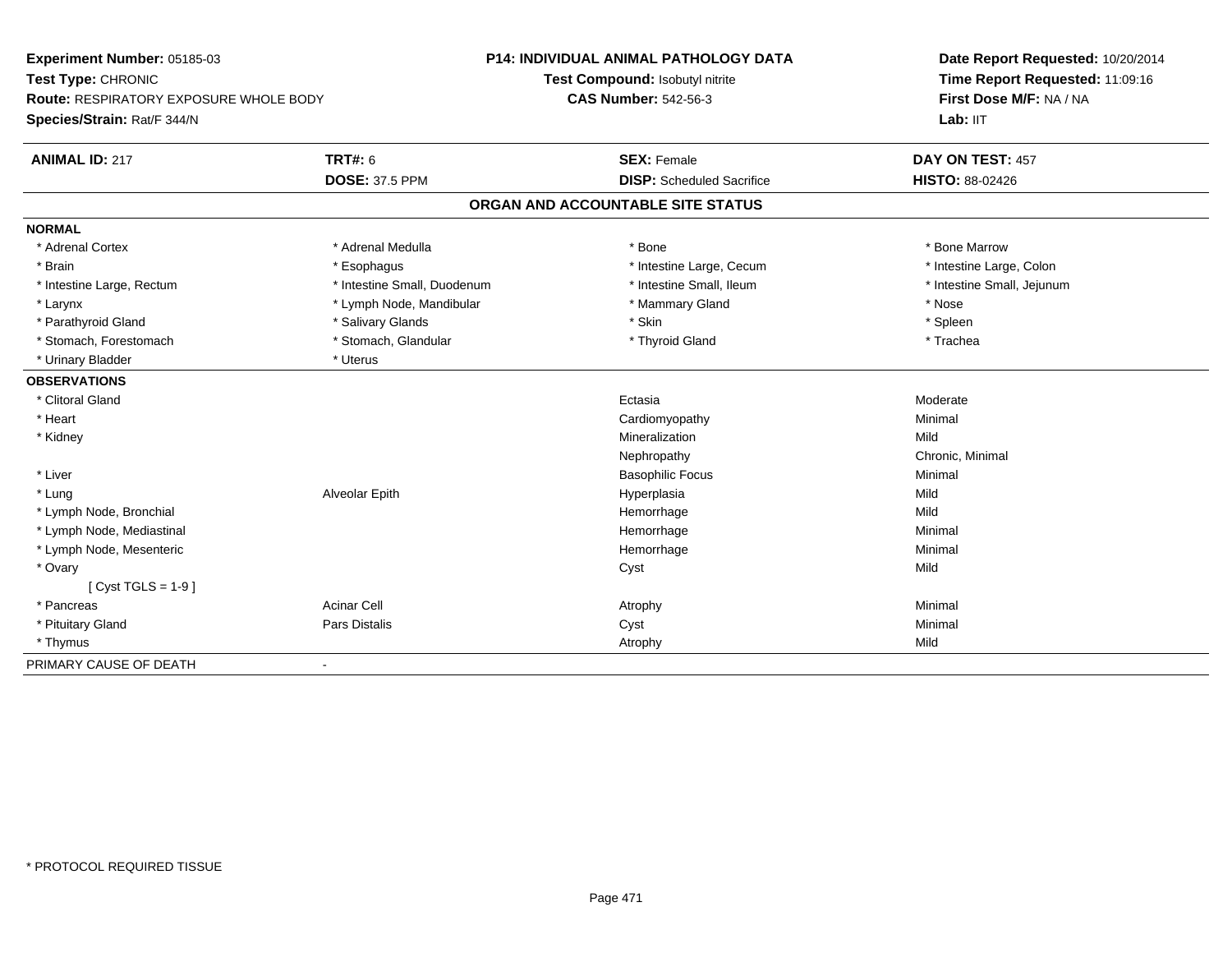| <b>Experiment Number: 05185-03</b>     |                           | <b>P14: INDIVIDUAL ANIMAL PATHOLOGY DATA</b> | Date Report Requested: 10/20/2014 |
|----------------------------------------|---------------------------|----------------------------------------------|-----------------------------------|
| Test Type: CHRONIC                     |                           | Test Compound: Isobutyl nitrite              | Time Report Requested: 11:09:16   |
| Route: RESPIRATORY EXPOSURE WHOLE BODY |                           | <b>CAS Number: 542-56-3</b>                  | First Dose M/F: NA / NA           |
| Species/Strain: Rat/F 344/N            |                           |                                              | Lab: IIT                          |
| <b>ANIMAL ID: 218</b>                  | TRT#: 6                   | <b>SEX: Female</b>                           | DAY ON TEST: 457                  |
|                                        | <b>DOSE: 37.5 PPM</b>     | <b>DISP:</b> Scheduled Sacrifice             | <b>HISTO: 88-02427</b>            |
|                                        |                           | ORGAN AND ACCOUNTABLE SITE STATUS            |                                   |
| <b>NORMAL</b>                          |                           |                                              |                                   |
| * Adrenal Cortex                       | * Adrenal Medulla         | * Bone                                       | * Bone Marrow                     |
| * Brain                                | * Clitoral Gland          | * Esophagus                                  | * Intestine Large, Cecum          |
| * Intestine Large, Colon               | * Intestine Large, Rectum | * Intestine Small, Duodenum                  | * Intestine Small, Ileum          |
| * Intestine Small, Jejunum             | * Larynx                  | * Lung                                       | * Lymph Node, Bronchial           |
| * Lymph Node, Mandibular               | * Lymph Node, Mesenteric  | * Mammary Gland                              | * Ovary                           |
| * Pancreas                             | * Parathyroid Gland       | * Salivary Glands                            | * Skin                            |
| * Spleen                               | * Stomach, Forestomach    | * Stomach, Glandular                         | * Thymus                          |
| * Thyroid Gland                        | * Trachea                 | * Urinary Bladder                            | * Uterus                          |
| <b>OBSERVATIONS</b>                    |                           |                                              |                                   |
| * Heart                                |                           | Cardiomyopathy                               | Minimal                           |
| * Kidney                               |                           | Mineralization                               | Minimal                           |
|                                        |                           | Nephropathy                                  | Chronic, Minimal                  |
| * Liver                                |                           | <b>Basophilic Focus</b>                      | Minimal                           |
| * Lymph Node, Mediastinal              |                           | Hemorrhage                                   | Mild                              |
| $*$ Nose                               | <b>Goblet Cell</b>        | Hyperplasia                                  | Mild                              |
|                                        |                           | Inflammation                                 | Minimal                           |
| * Pituitary Gland                      | Pars Distalis             | Cyst                                         | Mild                              |
|                                        | Pars Distalis             | Hyperplasia                                  | Mild                              |
| [Hyperplasia TGLS = 1-1]               |                           |                                              |                                   |
| PRIMARY CAUSE OF DEATH                 | $\overline{\phantom{0}}$  |                                              |                                   |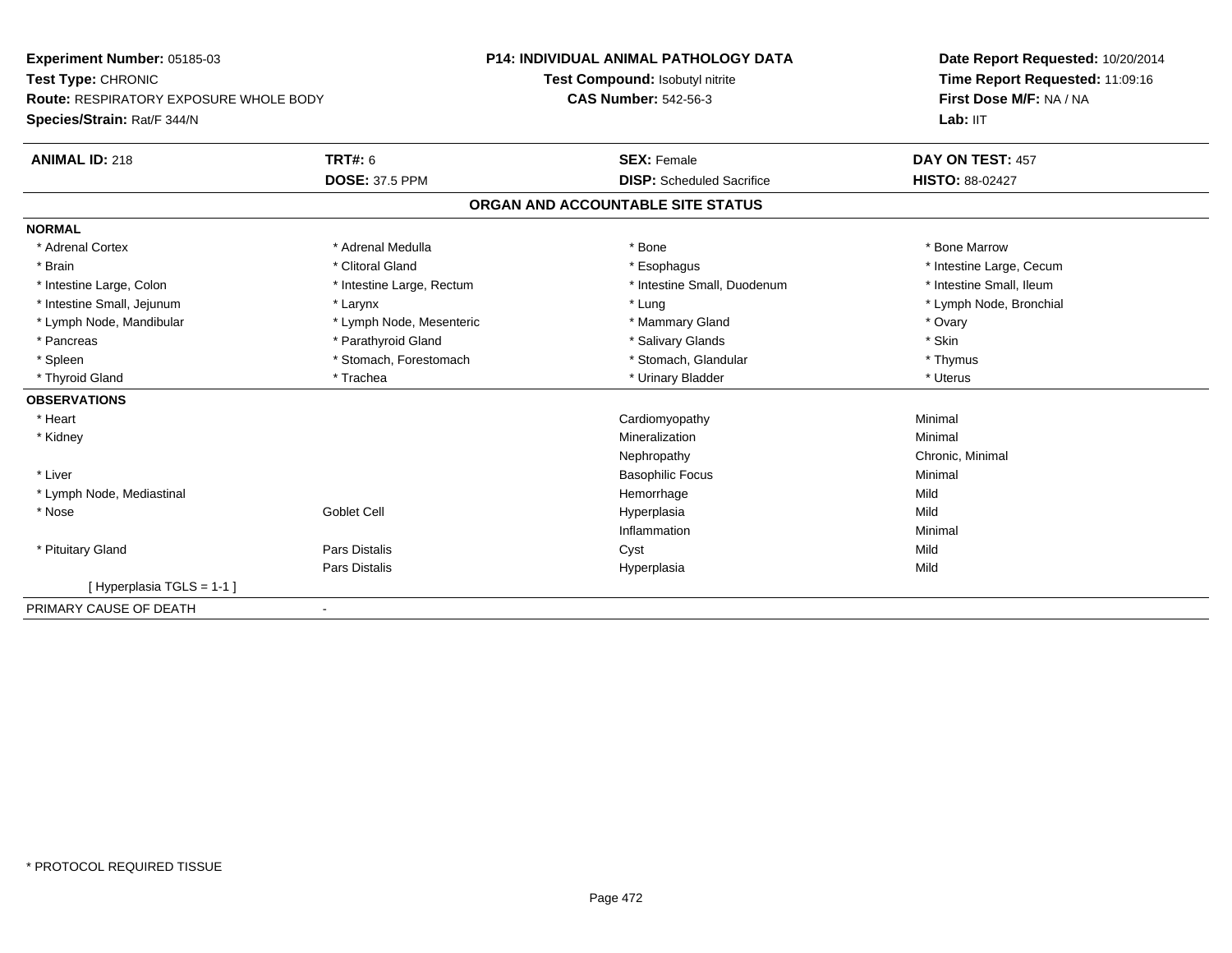| Experiment Number: 05185-03            |                          | <b>P14: INDIVIDUAL ANIMAL PATHOLOGY DATA</b> | Date Report Requested: 10/20/2014 |
|----------------------------------------|--------------------------|----------------------------------------------|-----------------------------------|
| Test Type: CHRONIC                     |                          | Test Compound: Isobutyl nitrite              | Time Report Requested: 11:09:16   |
| Route: RESPIRATORY EXPOSURE WHOLE BODY |                          | <b>CAS Number: 542-56-3</b>                  | First Dose M/F: NA / NA           |
| Species/Strain: Rat/F 344/N            |                          |                                              | Lab: IIT                          |
| <b>ANIMAL ID: 219</b>                  | <b>TRT#: 6</b>           | <b>SEX: Female</b>                           | DAY ON TEST: 457                  |
|                                        | <b>DOSE: 37.5 PPM</b>    | <b>DISP:</b> Scheduled Sacrifice             | <b>HISTO: 88-02428</b>            |
|                                        |                          | ORGAN AND ACCOUNTABLE SITE STATUS            |                                   |
| <b>NORMAL</b>                          |                          |                                              |                                   |
| * Adrenal Medulla                      | * Bone                   | * Bone Marrow                                | * Brain                           |
| * Esophagus                            | * Intestine Large, Cecum | * Intestine Large, Colon                     | * Intestine Large, Rectum         |
| * Intestine Small, Duodenum            | * Intestine Small, Ileum | * Intestine Small, Jejunum                   | * Larynx                          |
| * Lymph Node, Mandibular               | * Lymph Node, Mesenteric | * Mammary Gland                              | * Ovary                           |
| * Parathyroid Gland                    | * Salivary Glands        | * Skin                                       | * Spleen                          |
| * Stomach, Forestomach                 | * Stomach, Glandular     | * Thymus                                     | * Thyroid Gland                   |
| * Trachea                              | * Urinary Bladder        | * Uterus                                     |                                   |
| <b>OBSERVATIONS</b>                    |                          |                                              |                                   |
| * Adrenal Cortex                       |                          | Hyperplasia                                  | Minimal                           |
| * Clitoral Gland                       |                          | Ectasia                                      | Mild                              |
| * Heart                                |                          | Cardiomyopathy                               | Minimal                           |
| * Kidney                               |                          | Mineralization                               | Minimal                           |
|                                        |                          | Nephropathy                                  | Chronic, Minimal                  |
| * Liver                                |                          | <b>Basophilic Focus</b>                      | Multiple, Minimal                 |
| * Lung                                 |                          | Hemorrhage                                   | Minimal                           |
| * Lymph Node, Bronchial                |                          | Hemorrhage                                   | Minimal                           |
| [Hemorrhage TGLS = 1-5]                |                          |                                              |                                   |
| * Lymph Node, Mediastinal              |                          | Hemorrhage                                   | Mild                              |
| [Hemorrhage TGLS = 1-5]                |                          |                                              |                                   |
| * Nose                                 | <b>Goblet Cell</b>       | Hyperplasia                                  | Minimal                           |
| * Pancreas                             | <b>Acinar Cell</b>       | Atrophy                                      | Mild                              |
| * Pituitary Gland                      | Pars Distalis            | Hyperplasia                                  | Mild                              |
| PRIMARY CAUSE OF DEATH                 | $\sim$                   |                                              |                                   |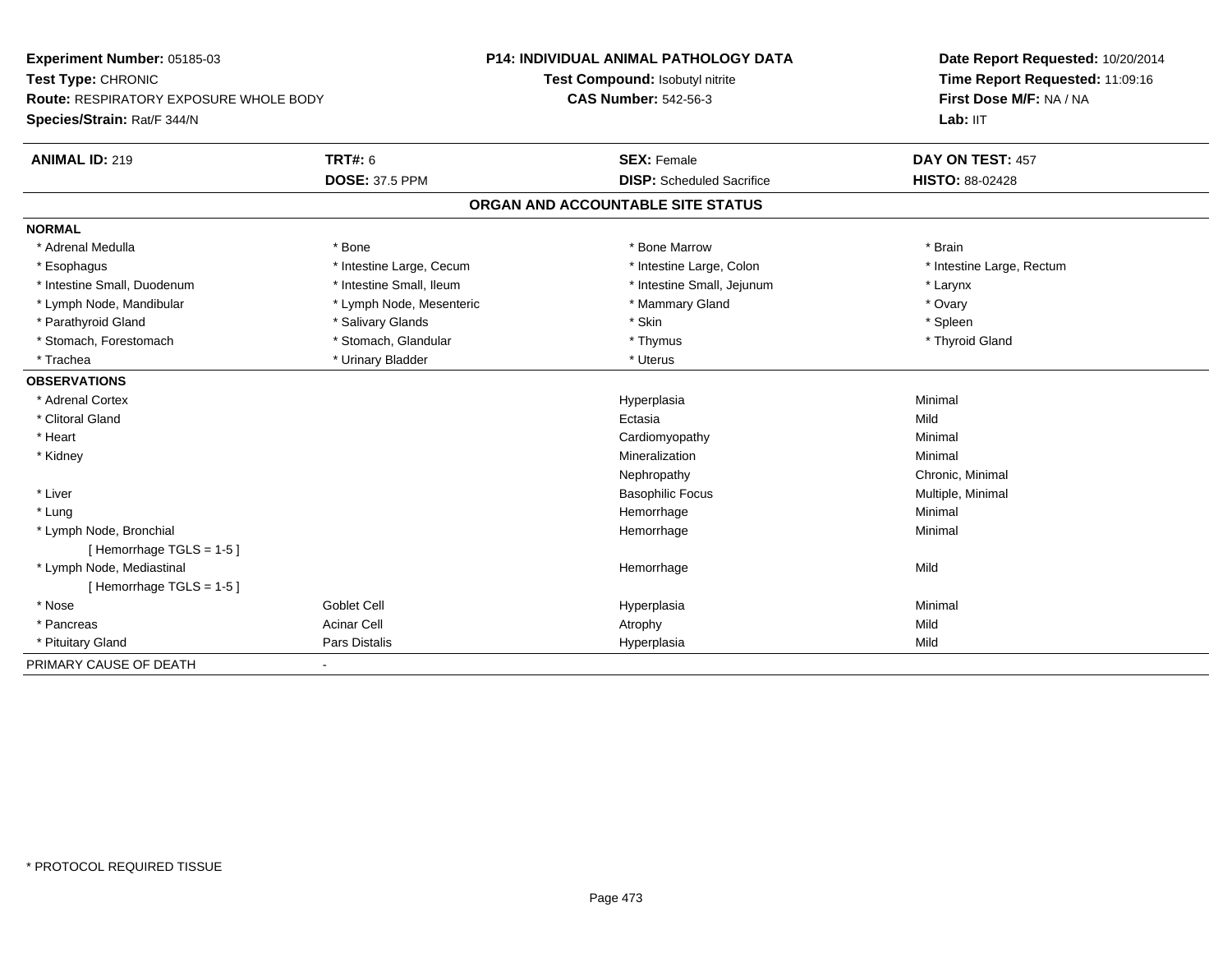| Experiment Number: 05185-03            |                             | P14: INDIVIDUAL ANIMAL PATHOLOGY DATA | Date Report Requested: 10/20/2014 |  |
|----------------------------------------|-----------------------------|---------------------------------------|-----------------------------------|--|
| Test Type: CHRONIC                     |                             | Test Compound: Isobutyl nitrite       | Time Report Requested: 11:09:16   |  |
| Route: RESPIRATORY EXPOSURE WHOLE BODY |                             | <b>CAS Number: 542-56-3</b>           | First Dose M/F: NA / NA           |  |
| Species/Strain: Rat/F 344/N            |                             |                                       | Lab: IIT                          |  |
| <b>ANIMAL ID: 220</b>                  | <b>TRT#: 6</b>              | <b>SEX: Female</b>                    | DAY ON TEST: 457                  |  |
|                                        | <b>DOSE: 37.5 PPM</b>       | <b>DISP:</b> Scheduled Sacrifice      | HISTO: 88-02429                   |  |
|                                        |                             | ORGAN AND ACCOUNTABLE SITE STATUS     |                                   |  |
| <b>NORMAL</b>                          |                             |                                       |                                   |  |
| * Adrenal Cortex                       | * Adrenal Medulla           | * Bone                                | * Bone Marrow                     |  |
| * Brain                                | * Esophagus                 | * Intestine Large, Cecum              | * Intestine Large, Colon          |  |
| * Intestine Large, Rectum              | * Intestine Small, Duodenum | * Intestine Small, Ileum              | * Intestine Small, Jejunum        |  |
| * Larynx                               | * Lung                      | * Lymph Node, Mandibular              | * Lymph Node, Mesenteric          |  |
| * Mammary Gland                        | * Nose                      | * Parathyroid Gland                   | * Salivary Glands                 |  |
| * Skin                                 | * Spleen                    | * Stomach, Forestomach                | * Stomach, Glandular              |  |
| * Thyroid Gland                        | * Trachea                   | * Urinary Bladder                     |                                   |  |
| <b>MISSING</b>                         |                             |                                       |                                   |  |
| * Liver                                |                             |                                       |                                   |  |
| <b>OBSERVATIONS</b>                    |                             |                                       |                                   |  |
| * Clitoral Gland                       |                             | Ectasia                               | Mild                              |  |
| * Heart                                |                             | Cardiomyopathy                        | Minimal                           |  |
| * Kidney                               |                             | Mineralization                        | Minimal                           |  |
|                                        |                             | Nephropathy                           | Chronic, Minimal                  |  |
| * Lymph Node, Bronchial                |                             | Hemorrhage                            | Mild                              |  |
| * Lymph Node, Mediastinal              |                             | Hemorrhage                            | Mild                              |  |
| * Ovary                                |                             | Cyst                                  | Mild                              |  |
| [ $Cyst TGLS = 1-9$ ]                  |                             |                                       |                                   |  |
| * Pancreas                             | <b>Acinar Cell</b>          | Atrophy                               | Minimal                           |  |
| * Pituitary Gland                      | Pars Distalis               | Angiectasis                           | Mild                              |  |
|                                        | <b>Pars Distalis</b>        | Hyperplasia                           | Moderate                          |  |
| [Angiectasis TGLS = 3-1]               |                             |                                       |                                   |  |
| * Thymus                               |                             | Atrophy                               | Mild                              |  |
| * Uterus                               |                             | Polyp Stromal                         |                                   |  |
| [Polyp Stromal TGLS = 2-12]            |                             |                                       |                                   |  |
| PRIMARY CAUSE OF DEATH                 | $\blacksquare$              |                                       |                                   |  |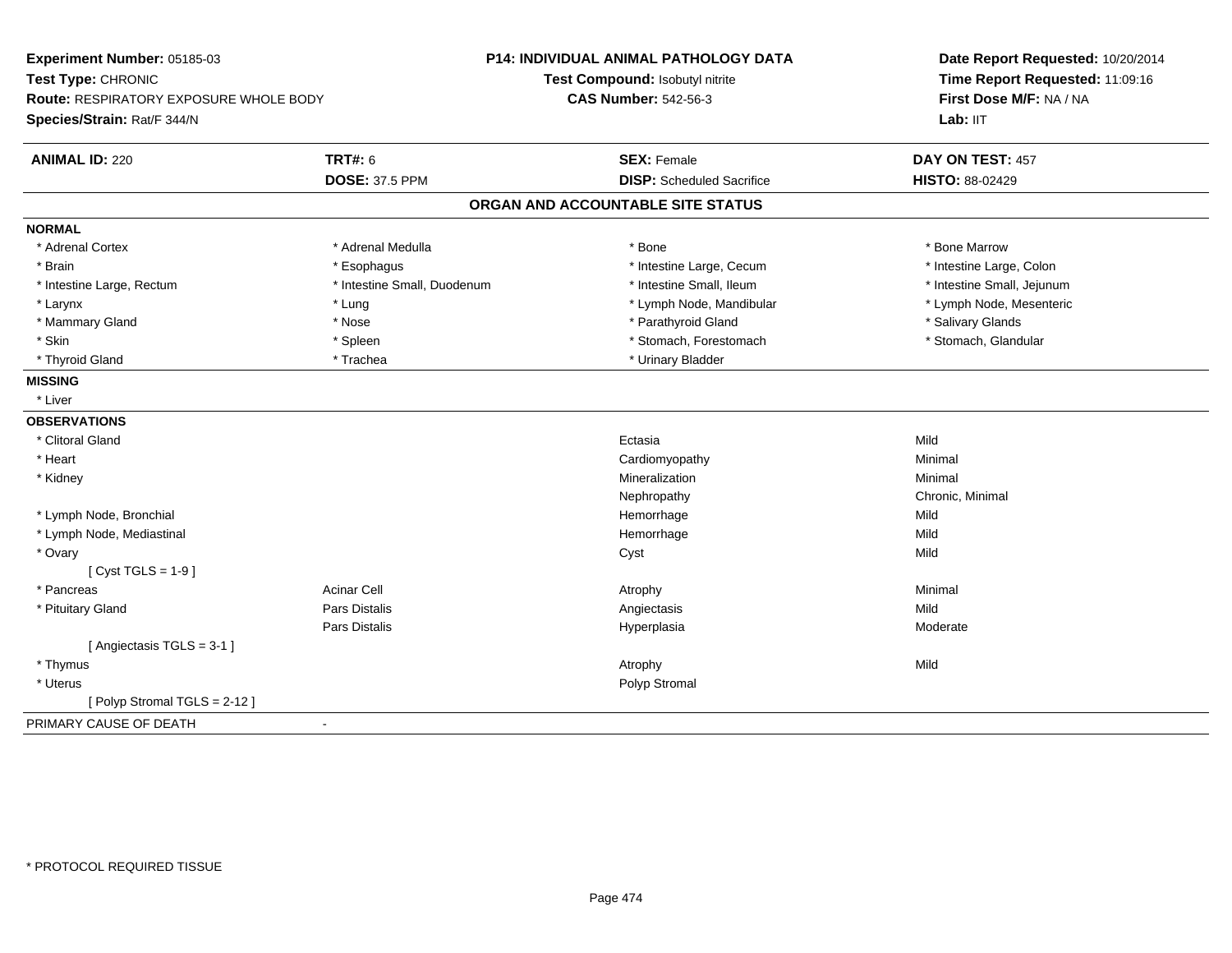| Experiment Number: 05185-03              |                          | <b>P14: INDIVIDUAL ANIMAL PATHOLOGY DATA</b> | Date Report Requested: 10/20/2014 |
|------------------------------------------|--------------------------|----------------------------------------------|-----------------------------------|
| Test Type: CHRONIC                       |                          | Test Compound: Isobutyl nitrite              | Time Report Requested: 11:09:16   |
| Route: RESPIRATORY EXPOSURE WHOLE BODY   |                          | <b>CAS Number: 542-56-3</b>                  | First Dose M/F: NA / NA           |
| Species/Strain: Rat/F 344/N              |                          |                                              | Lab: IIT                          |
| <b>ANIMAL ID: 221</b>                    | <b>TRT#: 6</b>           | <b>SEX: Female</b>                           | DAY ON TEST: 457                  |
|                                          | <b>DOSE: 37.5 PPM</b>    | <b>DISP:</b> Scheduled Sacrifice             | HISTO: 88-02430                   |
|                                          |                          | ORGAN AND ACCOUNTABLE SITE STATUS            |                                   |
| <b>NORMAL</b>                            |                          |                                              |                                   |
| * Adrenal Medulla                        | * Bone                   | * Bone Marrow                                | * Brain                           |
| * Esophagus                              | * Intestine Large, Cecum | * Intestine Large, Colon                     | * Intestine Large, Rectum         |
| * Intestine Small, Duodenum              | * Intestine Small, Ileum | * Intestine Small, Jejunum                   | * Larynx                          |
| * Lung                                   | * Lymph Node, Mandibular | * Mammary Gland                              | * Nose                            |
| * Ovary                                  | * Parathyroid Gland      | * Salivary Glands                            | * Skin                            |
| * Spleen                                 | * Stomach, Forestomach   | * Stomach, Glandular                         | * Thyroid Gland                   |
| * Trachea                                | * Urinary Bladder        | * Uterus                                     |                                   |
| <b>OBSERVATIONS</b>                      |                          |                                              |                                   |
| * Adrenal Cortex                         |                          | Degeneration                                 | Minimal                           |
| * Clitoral Gland                         |                          | Ectasia                                      | Mild                              |
| * Heart                                  |                          | Cardiomyopathy                               | Minimal                           |
| * Kidney                                 |                          | Mineralization                               | Minimal                           |
|                                          |                          | Nephropathy                                  | Chronic, Minimal                  |
| * Liver                                  |                          | <b>Fatty Change</b>                          | Mild                              |
| [Fatty Change TGLS = 1-12]               |                          |                                              |                                   |
| * Lymph Node, Bronchial                  |                          | Hemorrhage                                   | Minimal                           |
| * Lymph Node, Mediastinal                |                          | Hemorrhage                                   | Mild                              |
| * Lymph Node, Mesenteric                 |                          | Hemorrhage                                   | Minimal                           |
| * Pancreas                               | <b>Acinar Cell</b>       | Atrophy                                      | Minimal                           |
|                                          |                          | <b>Infiltration Cellular</b>                 | Lymphocyte, Minimal               |
| * Pituitary Gland                        | <b>Pars Distalis</b>     | Angiectasis                                  | Moderate                          |
|                                          | Pars Distalis            | Hyperplasia                                  | Moderate                          |
| [Angiectasis TGLS = 2-1 ]                |                          |                                              |                                   |
| * Thymus                                 |                          | Atrophy                                      | Minimal                           |
| PRIMARY CAUSE OF DEATH<br>$\blacksquare$ |                          |                                              |                                   |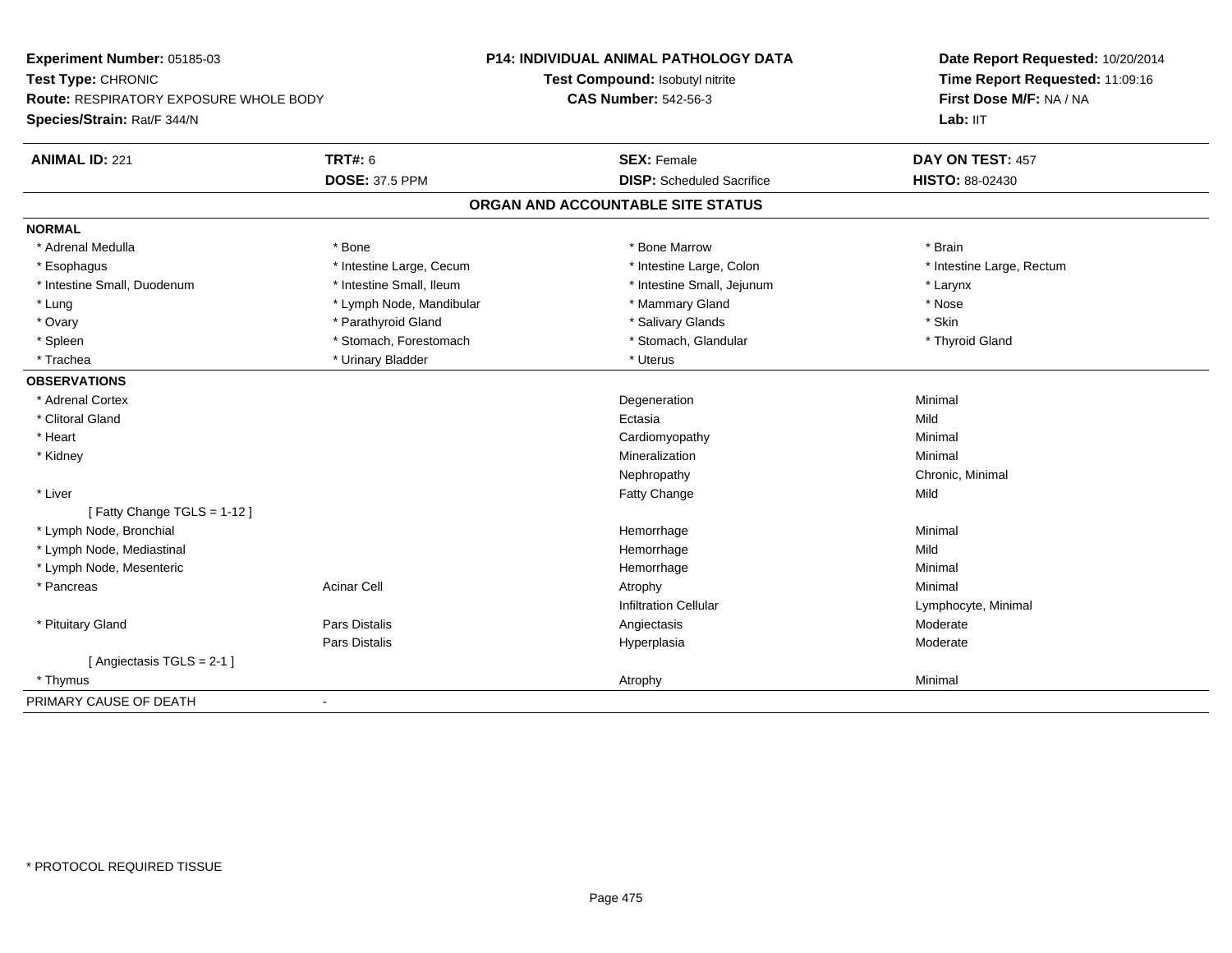| Experiment Number: 05185-03                   |                             | <b>P14: INDIVIDUAL ANIMAL PATHOLOGY DATA</b> | Date Report Requested: 10/20/2014 |
|-----------------------------------------------|-----------------------------|----------------------------------------------|-----------------------------------|
| Test Type: CHRONIC                            |                             | Test Compound: Isobutyl nitrite              | Time Report Requested: 11:09:16   |
| <b>Route: RESPIRATORY EXPOSURE WHOLE BODY</b> |                             | <b>CAS Number: 542-56-3</b>                  | First Dose M/F: NA / NA           |
| Species/Strain: Rat/F 344/N                   |                             |                                              | Lab: IIT                          |
| <b>ANIMAL ID: 222</b>                         | <b>TRT#: 6</b>              | <b>SEX: Female</b>                           | DAY ON TEST: 457                  |
|                                               | <b>DOSE: 37.5 PPM</b>       | <b>DISP:</b> Scheduled Sacrifice             | <b>HISTO: 88-02431</b>            |
|                                               |                             | ORGAN AND ACCOUNTABLE SITE STATUS            |                                   |
| <b>NORMAL</b>                                 |                             |                                              |                                   |
| * Adrenal Cortex                              | * Adrenal Medulla           | * Bone                                       | * Bone Marrow                     |
| * Brain                                       | * Esophagus                 | * Intestine Large, Cecum                     | * Intestine Large, Colon          |
| * Intestine Large, Rectum                     | * Intestine Small, Duodenum | * Intestine Small, Ileum                     | * Intestine Small, Jejunum        |
| * Larynx                                      | * Lymph Node, Mandibular    | * Lymph Node, Mesenteric                     | * Mammary Gland                   |
| * Pancreas                                    | * Parathyroid Gland         | * Salivary Glands                            | * Spleen                          |
| * Stomach, Forestomach                        | * Stomach, Glandular        | * Thyroid Gland                              | * Trachea                         |
| * Uterus                                      |                             |                                              |                                   |
| <b>OBSERVATIONS</b>                           |                             |                                              |                                   |
| * Clitoral Gland                              |                             | Ectasia                                      | Mild                              |
|                                               |                             | Inflammation                                 | Minimal                           |
| * Heart                                       |                             | Cardiomyopathy                               | Minimal                           |
| * Kidney                                      |                             | Mineralization                               | Minimal                           |
| * Liver                                       |                             | <b>Basophilic Focus</b>                      | Minimal                           |
|                                               |                             | <b>Infiltration Cellular</b>                 | Lymphocyte, Minimal               |
| * Lung                                        |                             | Hemorrhage                                   | Mild                              |
| * Lymph Node, Bronchial                       |                             | Hemorrhage                                   | Mild                              |
| * Lymph Node, Mediastinal                     |                             | Hemorrhage                                   | Mild                              |
| * Nose                                        | Goblet Cell                 | Hyperplasia                                  | Minimal                           |
| * Ovary                                       |                             | Cyst                                         | Mild                              |
| * Pituitary Gland                             | Pars Distalis               | Cyst                                         | Moderate                          |
| * Skin                                        |                             | Ulcer                                        | Mild                              |
| [ $Uicer$ TGLS = 1-12 ]                       |                             |                                              |                                   |
| * Thymus                                      |                             | Atrophy                                      | Minimal                           |
| * Urinary Bladder                             |                             | <b>Infiltration Cellular</b>                 | Lymphocyte, Minimal               |
| PRIMARY CAUSE OF DEATH                        | $\overline{\phantom{a}}$    |                                              |                                   |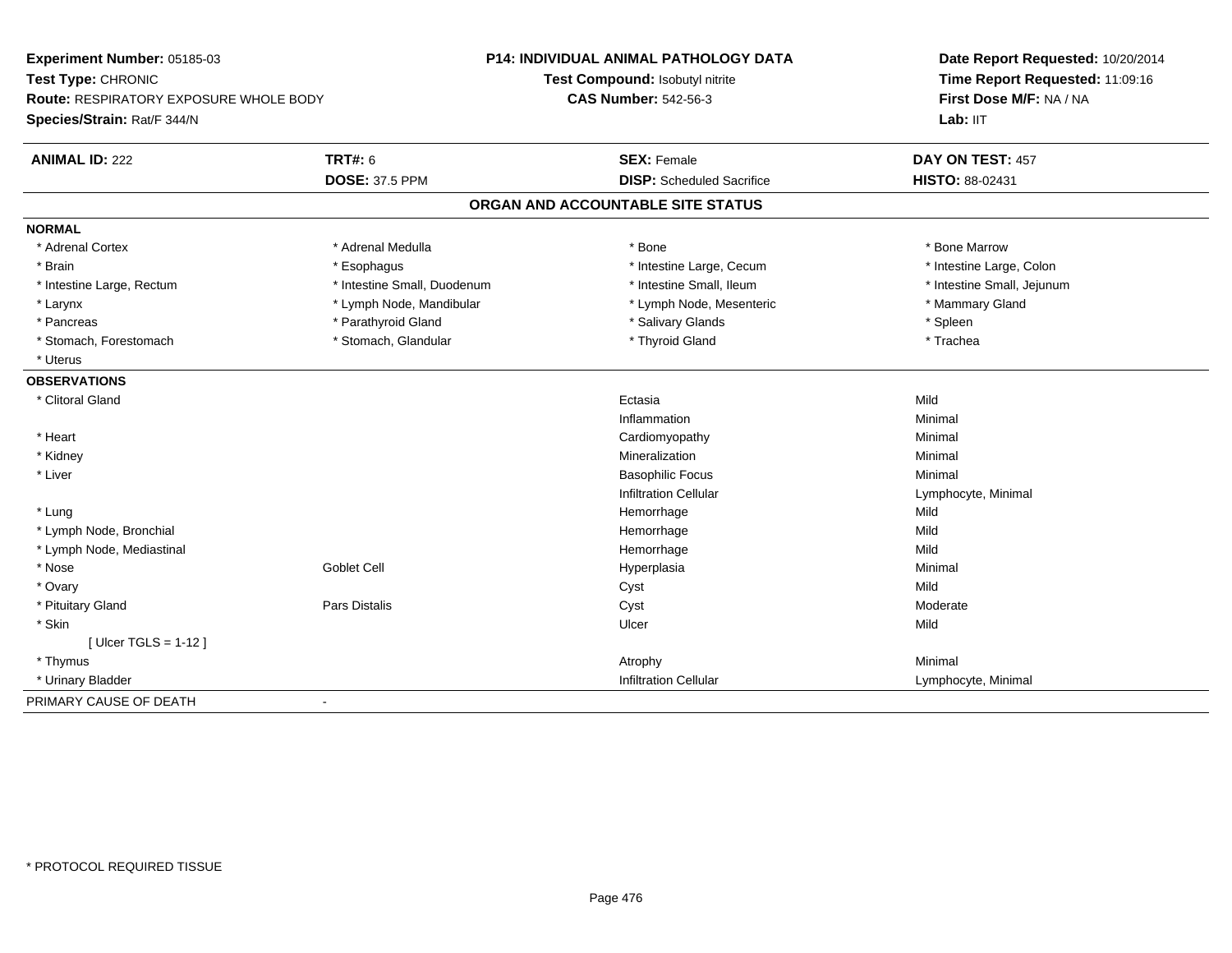| Experiment Number: 05185-03                   |                             | P14: INDIVIDUAL ANIMAL PATHOLOGY DATA | Date Report Requested: 10/20/2014 |
|-----------------------------------------------|-----------------------------|---------------------------------------|-----------------------------------|
| Test Type: CHRONIC                            |                             | Test Compound: Isobutyl nitrite       | Time Report Requested: 11:09:16   |
| <b>Route: RESPIRATORY EXPOSURE WHOLE BODY</b> |                             | <b>CAS Number: 542-56-3</b>           | First Dose M/F: NA / NA           |
| Species/Strain: Rat/F 344/N                   |                             |                                       | Lab: IIT                          |
| <b>ANIMAL ID: 223</b>                         | <b>TRT#: 6</b>              | <b>SEX: Female</b>                    | DAY ON TEST: 457                  |
|                                               | <b>DOSE: 37.5 PPM</b>       | <b>DISP:</b> Scheduled Sacrifice      | <b>HISTO: 88-02432</b>            |
|                                               |                             | ORGAN AND ACCOUNTABLE SITE STATUS     |                                   |
| <b>NORMAL</b>                                 |                             |                                       |                                   |
| * Adrenal Cortex                              | * Adrenal Medulla           | * Bone                                | * Bone Marrow                     |
| * Brain                                       | * Esophagus                 | * Intestine Large, Cecum              | * Intestine Large, Colon          |
| * Intestine Large, Rectum                     | * Intestine Small, Duodenum | * Intestine Small. Ileum              | * Intestine Small, Jejunum        |
| * Larynx                                      | * Lymph Node, Mandibular    | * Lymph Node, Mesenteric              | * Mammary Gland                   |
| * Nose                                        | * Ovary                     | * Pancreas                            | * Parathyroid Gland               |
| * Salivary Glands                             | * Skin                      | * Spleen                              | * Stomach, Forestomach            |
| * Stomach, Glandular                          | * Thymus                    | * Thyroid Gland                       | * Trachea                         |
| * Urinary Bladder                             | * Uterus                    |                                       |                                   |
| <b>OBSERVATIONS</b>                           |                             |                                       |                                   |
| * Clitoral Gland                              |                             | Ectasia                               | Mild                              |
| * Heart                                       |                             | Cardiomyopathy                        | Minimal                           |
| * Kidney                                      |                             | Mineralization                        | Mild                              |
|                                               |                             | Nephropathy                           | Chronic, Minimal                  |
| * Liver                                       |                             | <b>Basophilic Focus</b>               | Multiple, Minimal                 |
| * Lung                                        |                             | Hemorrhage                            | Minimal                           |
| * Lymph Node, Bronchial                       |                             | Hemorrhage                            | Mild                              |
| * Lymph Node, Mediastinal                     |                             | Hemorrhage                            | Mild                              |
| * Pituitary Gland                             | <b>Pars Distalis</b>        | Cyst                                  | Minimal                           |
| PRIMARY CAUSE OF DEATH                        |                             |                                       |                                   |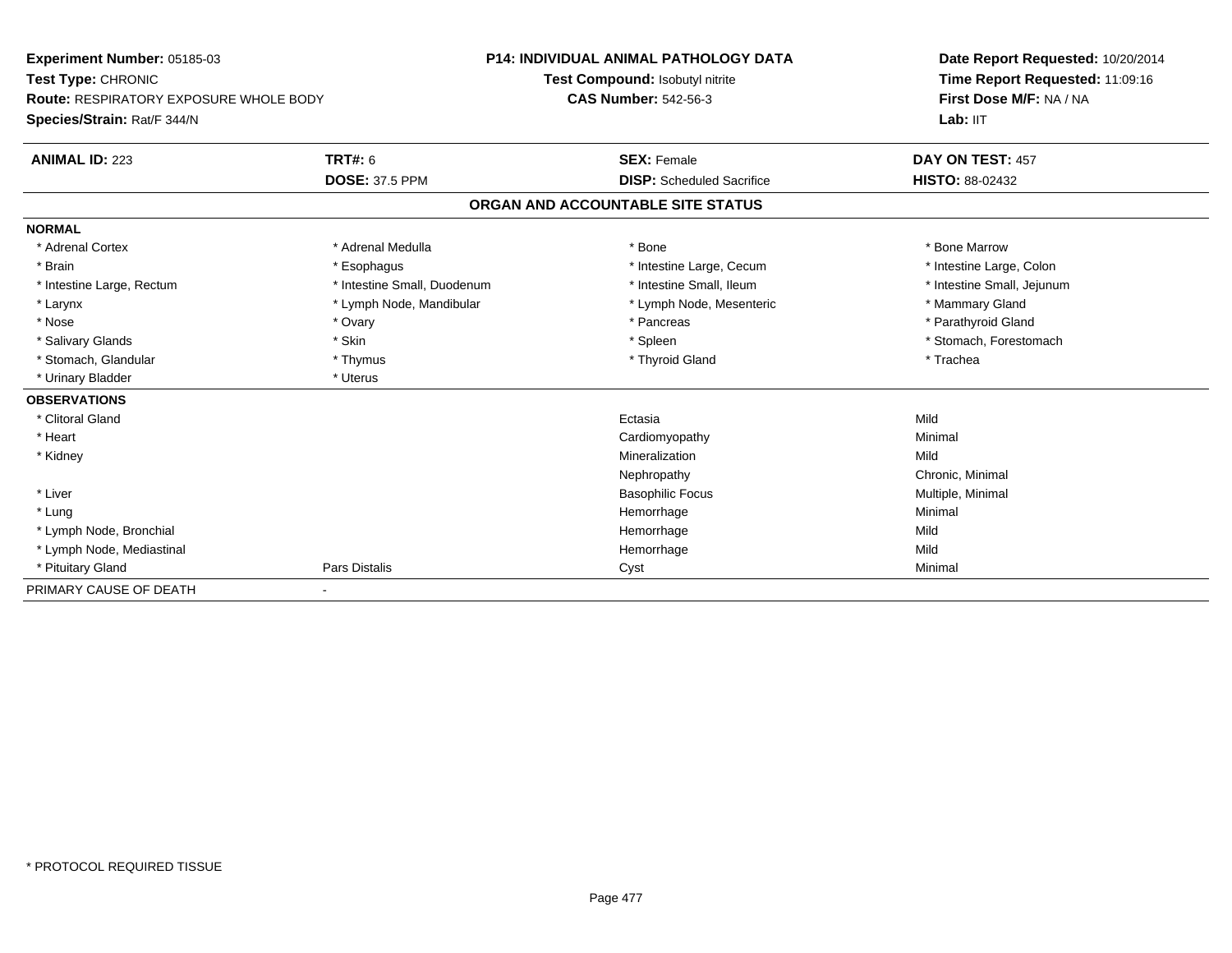| Experiment Number: 05185-03                   |                             | <b>P14: INDIVIDUAL ANIMAL PATHOLOGY DATA</b> | Date Report Requested: 10/20/2014 |
|-----------------------------------------------|-----------------------------|----------------------------------------------|-----------------------------------|
| Test Type: CHRONIC                            |                             | Test Compound: Isobutyl nitrite              | Time Report Requested: 11:09:16   |
| <b>Route: RESPIRATORY EXPOSURE WHOLE BODY</b> |                             | <b>CAS Number: 542-56-3</b>                  | First Dose M/F: NA / NA           |
| Species/Strain: Rat/F 344/N                   |                             |                                              | Lab: IIT                          |
| <b>ANIMAL ID: 224</b>                         | <b>TRT#: 6</b>              | <b>SEX: Female</b>                           | DAY ON TEST: 457                  |
|                                               | <b>DOSE: 37.5 PPM</b>       | <b>DISP:</b> Scheduled Sacrifice             | HISTO: 88-02433                   |
|                                               |                             | ORGAN AND ACCOUNTABLE SITE STATUS            |                                   |
| <b>NORMAL</b>                                 |                             |                                              |                                   |
| * Adrenal Cortex                              | * Adrenal Medulla           | * Bone                                       | * Bone Marrow                     |
| * Brain                                       | * Esophagus                 | * Intestine Large, Cecum                     | * Intestine Large, Colon          |
| * Intestine Large, Rectum                     | * Intestine Small, Duodenum | * Intestine Small, Ileum                     | * Intestine Small, Jejunum        |
| * Larynx                                      | * Liver                     | * Lung                                       | * Lymph Node, Mandibular          |
| * Lymph Node, Mesenteric                      | * Mammary Gland             | * Nose                                       | * Ovary                           |
| * Pancreas                                    | * Parathyroid Gland         | * Salivary Glands                            | * Skin                            |
| * Spleen                                      | * Stomach, Forestomach      | * Stomach, Glandular                         | * Thyroid Gland                   |
| * Trachea                                     | * Urinary Bladder           | * Uterus                                     |                                   |
| <b>OBSERVATIONS</b>                           |                             |                                              |                                   |
| * Clitoral Gland                              |                             | Ectasia                                      | Moderate                          |
| * Heart                                       |                             | Cardiomyopathy                               | Minimal                           |
| * Kidney                                      |                             | Mineralization                               | Minimal                           |
|                                               |                             | Nephropathy                                  | Chronic, Minimal                  |
| * Lymph Node, Bronchial                       |                             | Hemorrhage                                   | Minimal                           |
| * Lymph Node, Mediastinal                     |                             | Hemorrhage                                   | Minimal                           |
| * Pituitary Gland                             | Pars Distalis               | Hyperplasia                                  | Minimal                           |
| * Thymus                                      |                             | Atrophy                                      | Minimal                           |
| PRIMARY CAUSE OF DEATH                        |                             |                                              |                                   |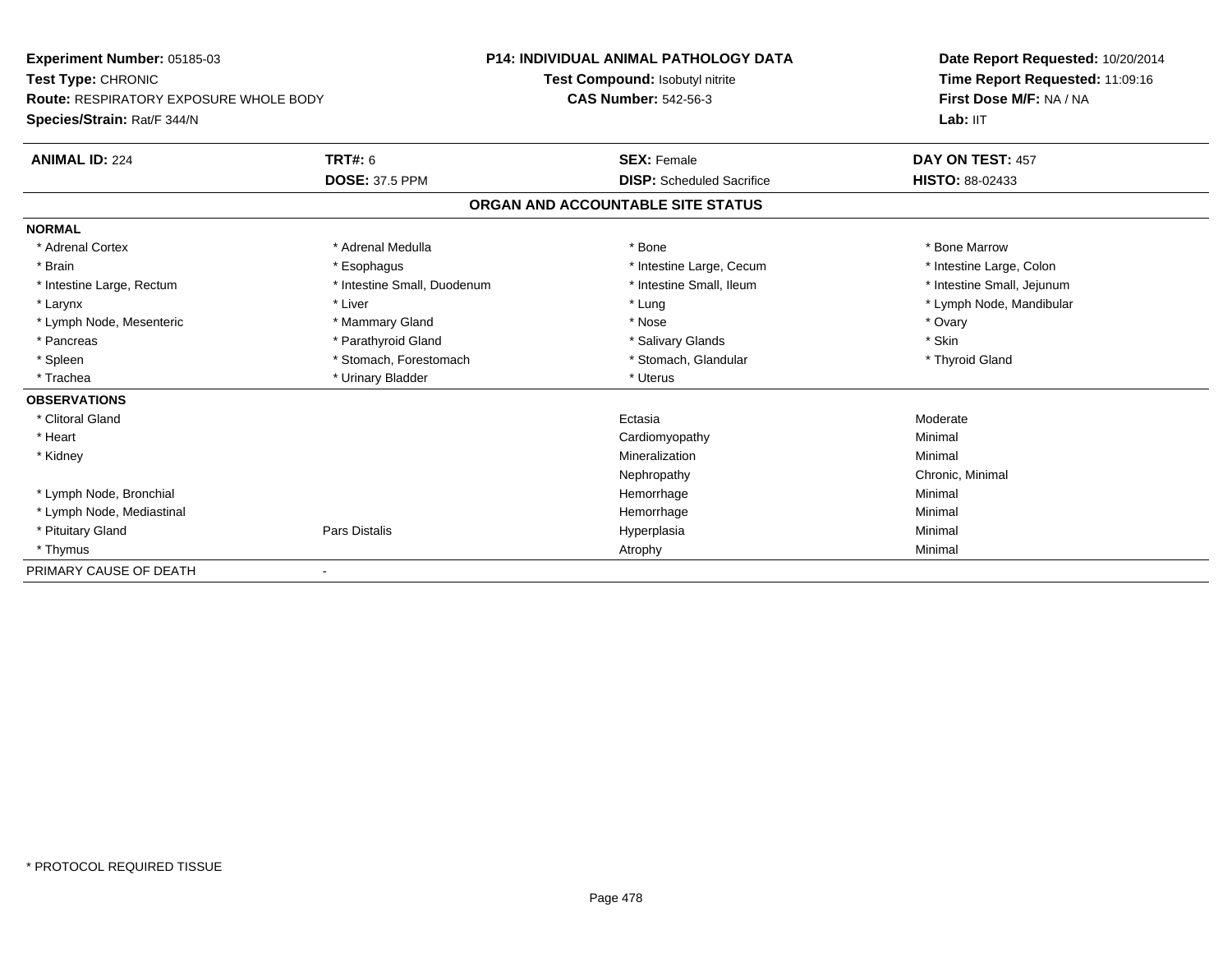| Experiment Number: 05185-03                   |                           | <b>P14: INDIVIDUAL ANIMAL PATHOLOGY DATA</b> |  | Date Report Requested: 10/20/2014                          |
|-----------------------------------------------|---------------------------|----------------------------------------------|--|------------------------------------------------------------|
| Test Type: CHRONIC                            |                           | Test Compound: Isobutyl nitrite              |  | Time Report Requested: 11:09:16<br>First Dose M/F: NA / NA |
| <b>Route: RESPIRATORY EXPOSURE WHOLE BODY</b> |                           | <b>CAS Number: 542-56-3</b>                  |  |                                                            |
| Species/Strain: Rat/F 344/N                   |                           |                                              |  | Lab: IIT                                                   |
| <b>ANIMAL ID: 281</b>                         | <b>TRT#: 7</b>            | <b>SEX: Female</b>                           |  | DAY ON TEST: 735                                           |
|                                               | DOSE: 75 PPM              | <b>DISP: Terminal Sacrifice</b>              |  | <b>HISTO: 88-02490</b>                                     |
|                                               |                           | ORGAN AND ACCOUNTABLE SITE STATUS            |  |                                                            |
| <b>NORMAL</b>                                 |                           |                                              |  |                                                            |
| * Adrenal Cortex                              | * Adrenal Medulla         | * Bone                                       |  | * Bone Marrow                                              |
| * Brain                                       | * Clitoral Gland          | * Esophagus                                  |  | * Intestine Large, Cecum                                   |
| * Intestine Large, Colon                      | * Intestine Large, Rectum | * Intestine Small, Duodenum                  |  | * Intestine Small, Ileum                                   |
| * Intestine Small, Jejunum                    | * Larynx                  | * Lung                                       |  | * Lymph Node, Bronchial                                    |
| * Lymph Node, Mandibular                      | * Lymph Node, Mesenteric  | * Mammary Gland                              |  | * Nose                                                     |
| * Ovary                                       | * Parathyroid Gland       | * Pituitary Gland                            |  | * Salivary Glands                                          |
| * Skin                                        | * Spleen                  | * Stomach, Forestomach                       |  | * Stomach, Glandular                                       |
| * Trachea                                     | * Urinary Bladder         | * Uterus                                     |  |                                                            |
| <b>OBSERVATIONS</b>                           |                           |                                              |  |                                                            |
| * Heart                                       |                           | Cardiomyopathy                               |  | Minimal                                                    |
| * Kidney                                      |                           | Nephropathy                                  |  | Chronic, Mild                                              |
| * Liver                                       |                           | <b>Basophilic Focus</b>                      |  | Minimal                                                    |
|                                               |                           | Vacuolization Cytoplasmic                    |  | Moderate                                                   |
| [Vacuolization Cytoplasmic TGLS = 1,2-5]      |                           |                                              |  |                                                            |
| * Lymph Node, Mediastinal                     |                           | Hemorrhage                                   |  | Moderate                                                   |
|                                               |                           | Pigmentation                                 |  | Mild                                                       |
| * Pancreas                                    | <b>Acinar Cell</b>        | Atrophy                                      |  | Minimal                                                    |
| * Thymus                                      |                           | Atrophy                                      |  | Minimal                                                    |
| * Thyroid Gland                               | C Cell                    | Hyperplasia                                  |  | Minimal                                                    |
| PRIMARY CAUSE OF DEATH                        | $\blacksquare$            |                                              |  |                                                            |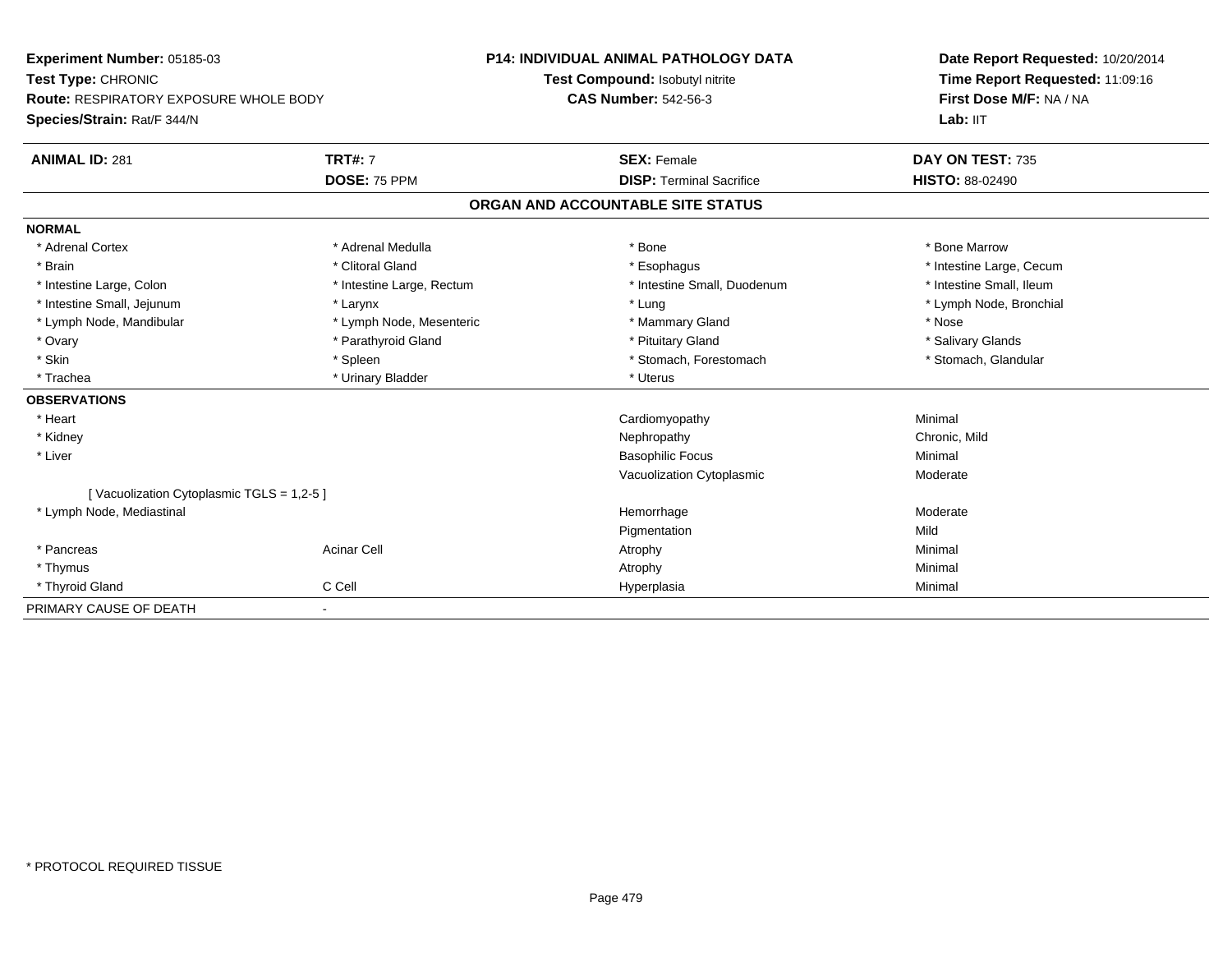| Experiment Number: 05185-03<br>Test Type: CHRONIC<br>Route: RESPIRATORY EXPOSURE WHOLE BODY<br>Species/Strain: Rat/F 344/N |                           | <b>P14: INDIVIDUAL ANIMAL PATHOLOGY DATA</b><br>Test Compound: Isobutyl nitrite<br><b>CAS Number: 542-56-3</b> | Date Report Requested: 10/20/2014<br>Time Report Requested: 11:09:16<br>First Dose M/F: NA / NA<br>Lab: IIT |
|----------------------------------------------------------------------------------------------------------------------------|---------------------------|----------------------------------------------------------------------------------------------------------------|-------------------------------------------------------------------------------------------------------------|
| <b>ANIMAL ID: 282</b>                                                                                                      | <b>TRT#: 7</b>            | <b>SEX: Female</b>                                                                                             | DAY ON TEST: 653                                                                                            |
|                                                                                                                            | DOSE: 75 PPM              | <b>DISP:</b> Moribund Sacrifice                                                                                | HISTO: 88-02491                                                                                             |
|                                                                                                                            |                           | ORGAN AND ACCOUNTABLE SITE STATUS                                                                              |                                                                                                             |
| <b>NORMAL</b>                                                                                                              |                           |                                                                                                                |                                                                                                             |
| * Bone                                                                                                                     | * Brain                   | * Esophagus                                                                                                    | * Intestine Large, Cecum                                                                                    |
| * Intestine Large, Colon                                                                                                   | * Intestine Large, Rectum | * Intestine Small, Duodenum                                                                                    | * Intestine Small, Ileum                                                                                    |
| * Intestine Small, Jejunum                                                                                                 | * Kidney                  | * Larynx                                                                                                       | * Lymph Node, Mandibular                                                                                    |
| * Nose                                                                                                                     | * Ovary                   | * Pancreas                                                                                                     | * Salivary Glands                                                                                           |
| * Skin                                                                                                                     | * Stomach, Forestomach    | * Stomach, Glandular                                                                                           | * Thyroid Gland                                                                                             |
| * Trachea                                                                                                                  | * Urinary Bladder         | * Uterus                                                                                                       |                                                                                                             |
| <b>MISSING</b>                                                                                                             |                           |                                                                                                                |                                                                                                             |
| * Clitoral Gland                                                                                                           | * Parathyroid Gland       |                                                                                                                |                                                                                                             |
| <b>OBSERVATIONS</b>                                                                                                        |                           |                                                                                                                |                                                                                                             |
| * Adrenal Cortex                                                                                                           |                           | Degeneration                                                                                                   | Mild                                                                                                        |
| * Bone Marrow                                                                                                              |                           | Hyperplasia                                                                                                    | Moderate                                                                                                    |
| * Heart                                                                                                                    |                           | Cardiomyopathy                                                                                                 | Minimal                                                                                                     |
| * Liver                                                                                                                    |                           | <b>Basophilic Focus</b>                                                                                        | Multiple, Mild                                                                                              |
|                                                                                                                            |                           | Hepatodiaphragmatic Nodule                                                                                     |                                                                                                             |
| [ Hepatodiaphragmatic Nodule TGLS = 1-12 ]                                                                                 |                           |                                                                                                                |                                                                                                             |
| * Lung                                                                                                                     |                           | Alveolar/Bronchiolar Adenoma                                                                                   |                                                                                                             |
|                                                                                                                            |                           | Inflammation                                                                                                   | Mild                                                                                                        |
| [ Alveolar/Bronchiolar Adenoma TGLS = 1-12 ]                                                                               |                           |                                                                                                                |                                                                                                             |
| * Lymph Node, Bronchial                                                                                                    |                           | Pigmentation                                                                                                   | Minimal                                                                                                     |
| * Lymph Node, Mediastinal                                                                                                  |                           | Hemorrhage                                                                                                     | Mild                                                                                                        |
| * Lymph Node, Mesenteric                                                                                                   |                           | Hemorrhage                                                                                                     | Moderate                                                                                                    |
| * Mammary Gland                                                                                                            |                           | Fibroadenoma                                                                                                   |                                                                                                             |
| [Fibroadenoma TGLS = 2-13]                                                                                                 |                           |                                                                                                                |                                                                                                             |
| * Pituitary Gland                                                                                                          |                           | Cyst                                                                                                           | Mild                                                                                                        |
| * Spleen                                                                                                                   |                           | Hematopoietic Cell Proliferation                                                                               | Mild                                                                                                        |
| * Thymus                                                                                                                   |                           | Atrophy                                                                                                        | Minimal                                                                                                     |
| PRIMARY CAUSE OF DEATH                                                                                                     | $\blacksquare$            |                                                                                                                |                                                                                                             |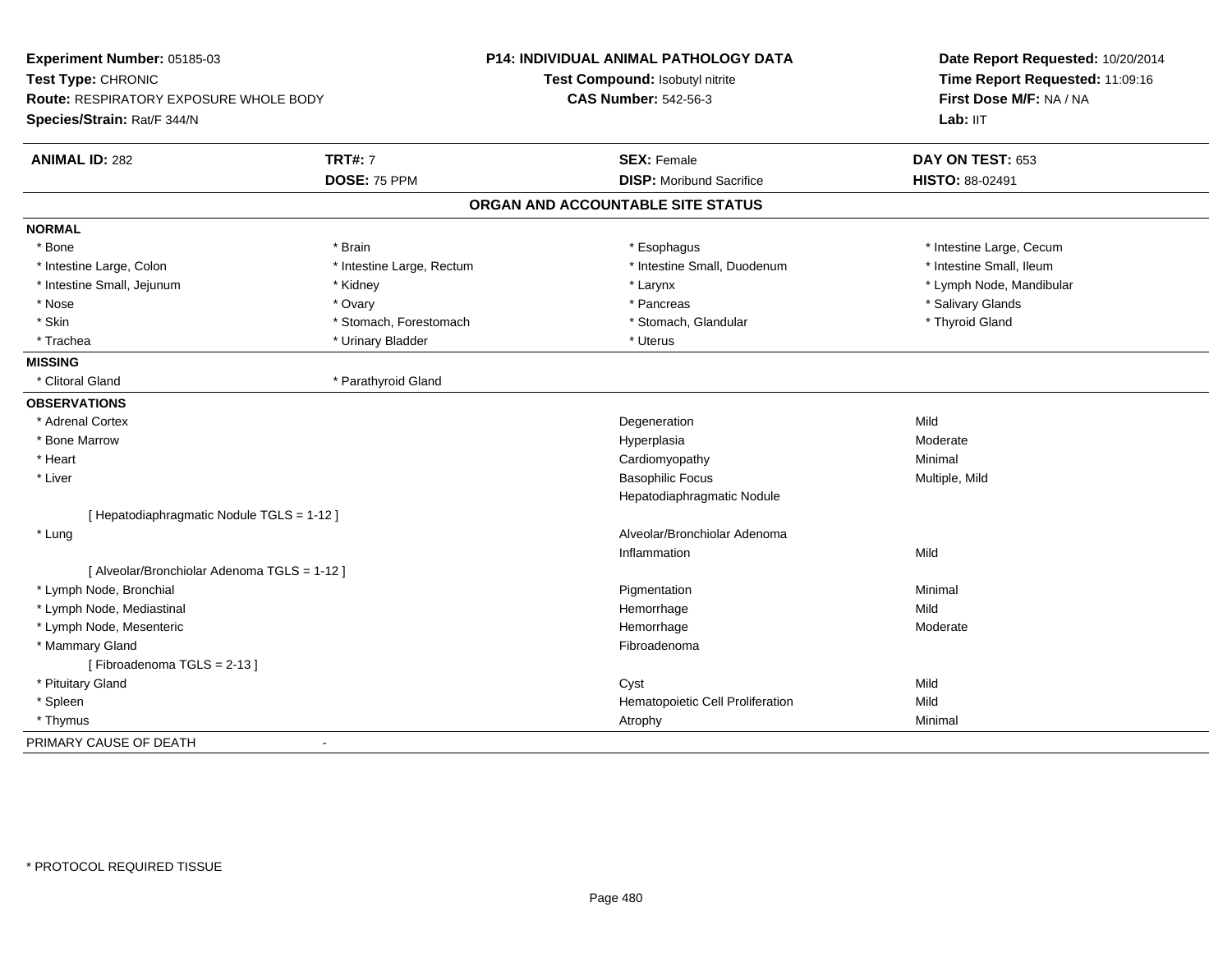| Experiment Number: 05185-03<br>Test Type: CHRONIC<br><b>Route: RESPIRATORY EXPOSURE WHOLE BODY</b> |                          | <b>P14: INDIVIDUAL ANIMAL PATHOLOGY DATA</b> | Date Report Requested: 10/20/2014<br>Time Report Requested: 11:09:16<br>First Dose M/F: NA / NA |
|----------------------------------------------------------------------------------------------------|--------------------------|----------------------------------------------|-------------------------------------------------------------------------------------------------|
|                                                                                                    |                          | Test Compound: Isobutyl nitrite              |                                                                                                 |
|                                                                                                    |                          | <b>CAS Number: 542-56-3</b>                  |                                                                                                 |
| Species/Strain: Rat/F 344/N                                                                        |                          |                                              | Lab: IIT                                                                                        |
| <b>ANIMAL ID: 283</b>                                                                              | <b>TRT#: 7</b>           | <b>SEX: Female</b>                           | DAY ON TEST: 733                                                                                |
|                                                                                                    | DOSE: 75 PPM             | <b>DISP: Terminal Sacrifice</b>              | HISTO: 88-02492                                                                                 |
|                                                                                                    |                          | ORGAN AND ACCOUNTABLE SITE STATUS            |                                                                                                 |
| <b>NORMAL</b>                                                                                      |                          |                                              |                                                                                                 |
| * Adrenal Medulla                                                                                  | * Bone                   | * Bone Marrow                                | * Brain                                                                                         |
| * Esophagus                                                                                        | * Intestine Large, Cecum | * Intestine Large, Colon                     | * Intestine Large, Rectum                                                                       |
| * Intestine Small, Duodenum                                                                        | * Intestine Small, Ileum | * Intestine Small, Jejunum                   | * Larynx                                                                                        |
| * Lung                                                                                             | * Lymph Node, Mandibular | * Lymph Node, Mesenteric                     | * Mammary Gland                                                                                 |
| * Nose                                                                                             | * Ovary                  | * Pancreas                                   | * Parathyroid Gland                                                                             |
| Pharynx                                                                                            | * Salivary Glands        | * Skin                                       | * Spleen                                                                                        |
| * Stomach, Forestomach                                                                             | * Stomach, Glandular     | * Trachea                                    | * Urinary Bladder                                                                               |
| <b>OBSERVATIONS</b>                                                                                |                          |                                              |                                                                                                 |
| * Adrenal Cortex                                                                                   |                          | Angiectasis                                  | Minimal                                                                                         |
| * Clitoral Gland                                                                                   |                          | Ectasia                                      | Mild                                                                                            |
| * Heart                                                                                            |                          | Cardiomyopathy                               | Minimal                                                                                         |
| * Kidney                                                                                           |                          | Nephropathy                                  | Chronic, Minimal                                                                                |
| * Liver                                                                                            |                          | <b>Basophilic Focus</b>                      | Multiple, Moderate                                                                              |
| [Basophilic Focus TGLS = 1-5]                                                                      |                          |                                              |                                                                                                 |
| * Lymph Node, Bronchial                                                                            |                          | Pigmentation                                 | Minimal                                                                                         |
| * Lymph Node, Mediastinal                                                                          |                          | Hemorrhage                                   | Minimal                                                                                         |
| * Pituitary Gland                                                                                  | Pars Distalis            | Cyst                                         | Minimal                                                                                         |
| * Thymus                                                                                           |                          | Atrophy                                      | Minimal                                                                                         |
|                                                                                                    |                          | Hemorrhage                                   | Minimal                                                                                         |
| * Thyroid Gland                                                                                    | C Cell                   | Hyperplasia                                  | Mild                                                                                            |
| * Uterus                                                                                           |                          | Dilatation                                   | Minimal                                                                                         |
| PRIMARY CAUSE OF DEATH                                                                             | $\blacksquare$           |                                              |                                                                                                 |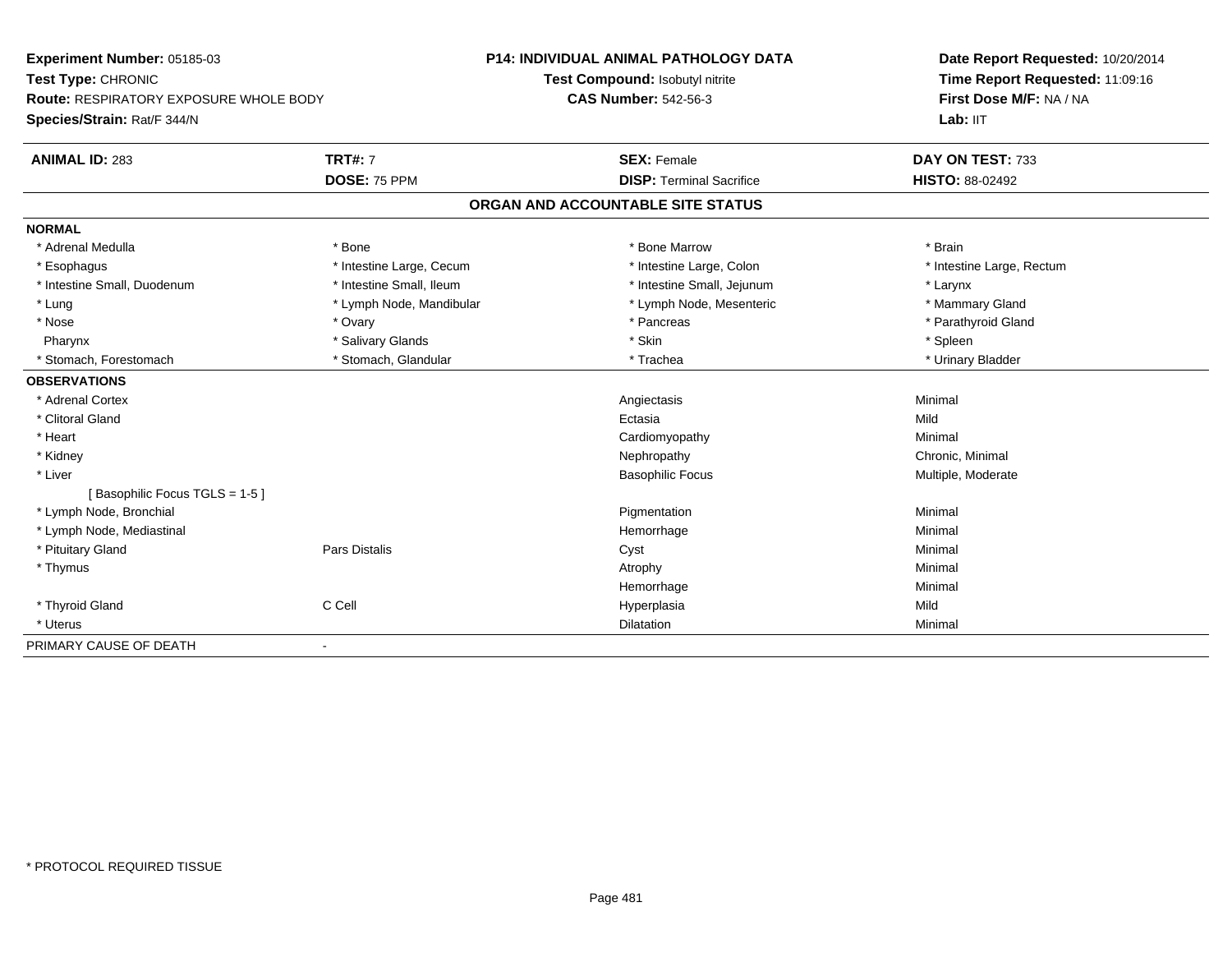| Experiment Number: 05185-03                   |                           | <b>P14: INDIVIDUAL ANIMAL PATHOLOGY DATA</b> | Date Report Requested: 10/20/2014 |
|-----------------------------------------------|---------------------------|----------------------------------------------|-----------------------------------|
| Test Type: CHRONIC                            |                           | Test Compound: Isobutyl nitrite              | Time Report Requested: 11:09:16   |
| <b>Route: RESPIRATORY EXPOSURE WHOLE BODY</b> |                           | <b>CAS Number: 542-56-3</b>                  | First Dose M/F: NA / NA           |
| Species/Strain: Rat/F 344/N                   |                           |                                              | Lab: IIT                          |
| <b>ANIMAL ID: 284</b>                         | <b>TRT#: 7</b>            | <b>SEX: Female</b>                           | DAY ON TEST: 316                  |
|                                               | <b>DOSE: 75 PPM</b>       | <b>DISP:</b> Moribund Sacrifice              | <b>HISTO: 88-02493</b>            |
|                                               |                           | ORGAN AND ACCOUNTABLE SITE STATUS            |                                   |
| <b>NORMAL</b>                                 |                           |                                              |                                   |
| * Adrenal Cortex                              | * Adrenal Medulla         | * Bone                                       | * Brain                           |
| * Clitoral Gland                              | * Esophagus               | * Heart                                      | * Intestine Large, Cecum          |
| * Intestine Large, Colon                      | * Intestine Large, Rectum | * Intestine Small, Duodenum                  | * Intestine Small, Ileum          |
| * Intestine Small, Jejunum                    | * Larynx                  | * Liver                                      | * Lung                            |
| * Lymph Node, Bronchial                       | * Lymph Node, Mandibular  | * Lymph Node, Mediastinal                    | * Lymph Node, Mesenteric          |
| * Mammary Gland                               | * Nose                    | * Ovary                                      | * Pancreas                        |
| * Parathyroid Gland                           | * Pituitary Gland         | * Salivary Glands                            | * Skin                            |
| * Stomach, Forestomach                        | * Stomach, Glandular      | * Thymus                                     | * Thyroid Gland                   |
| * Trachea                                     |                           |                                              |                                   |
| <b>MISSING</b>                                |                           |                                              |                                   |
| * Urinary Bladder                             |                           |                                              |                                   |
| <b>OBSERVATIONS</b>                           |                           |                                              |                                   |
| * Bone Marrow                                 |                           | Hyperplasia                                  | Minimal                           |
| * Kidney                                      |                           | Mineralization                               | Minimal                           |
| * Spleen                                      |                           | Hematopoietic Cell Proliferation             | Moderate                          |
| * Uterus                                      |                           | Prolapse                                     | Moderate                          |
| Prolapse TGLS = 3,5-12 ]                      |                           |                                              |                                   |
| PRIMARY CAUSE OF DEATH                        |                           |                                              |                                   |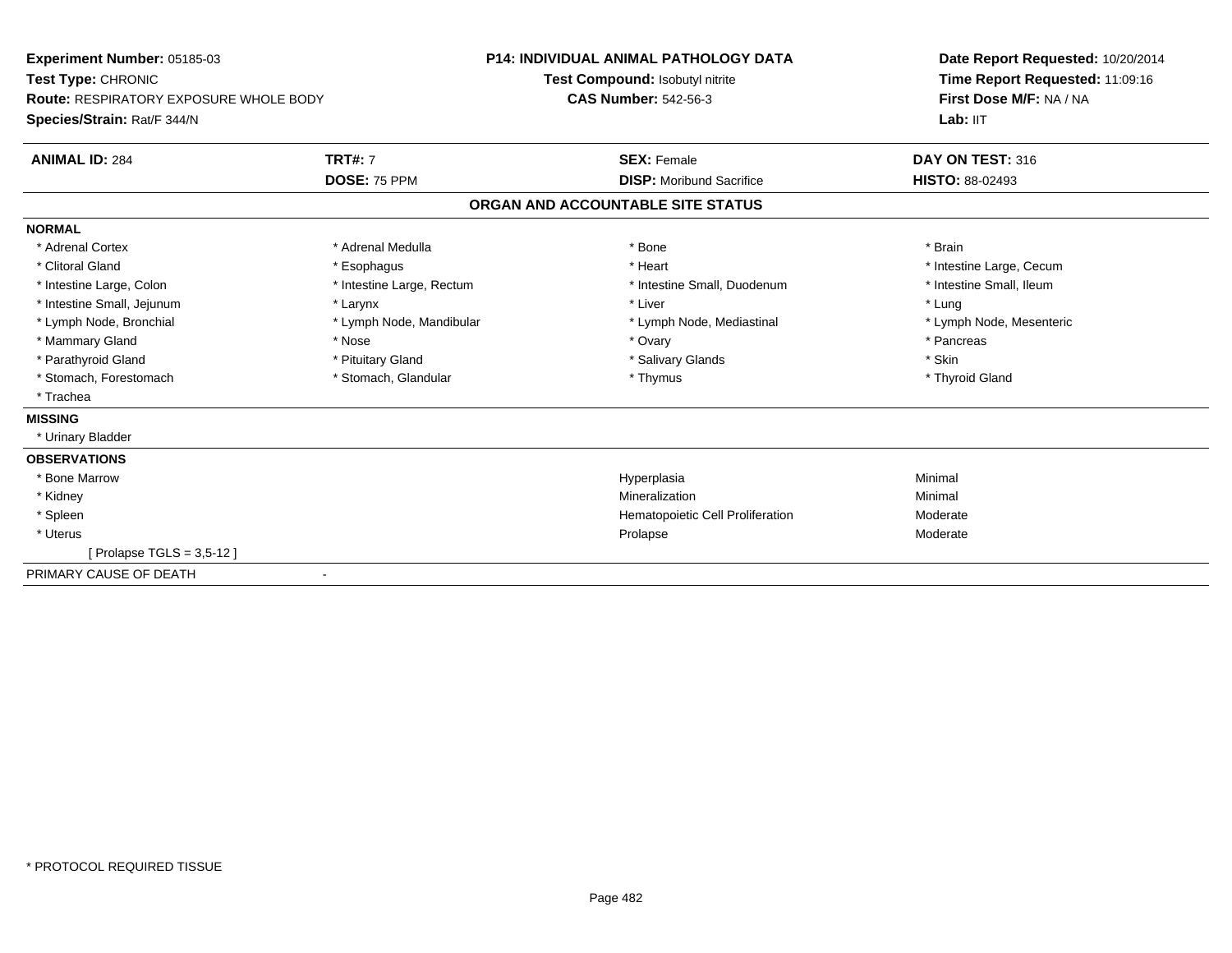| Experiment Number: 05185-03                                             |                          | P14: INDIVIDUAL ANIMAL PATHOLOGY DATA | Date Report Requested: 10/20/2014 |
|-------------------------------------------------------------------------|--------------------------|---------------------------------------|-----------------------------------|
| Test Type: CHRONIC                                                      |                          | Test Compound: Isobutyl nitrite       | Time Report Requested: 11:09:16   |
| Route: RESPIRATORY EXPOSURE WHOLE BODY                                  |                          | <b>CAS Number: 542-56-3</b>           | First Dose M/F: NA / NA           |
| Species/Strain: Rat/F 344/N                                             |                          |                                       | Lab: IIT                          |
| <b>ANIMAL ID: 285</b>                                                   | <b>TRT#: 7</b>           | <b>SEX: Female</b>                    | DAY ON TEST: 726                  |
|                                                                         | DOSE: 75 PPM             | <b>DISP:</b> Moribund Sacrifice       | HISTO: 88-02494                   |
|                                                                         |                          | ORGAN AND ACCOUNTABLE SITE STATUS     |                                   |
| <b>NORMAL</b>                                                           |                          |                                       |                                   |
| * Adrenal Cortex                                                        | * Adrenal Medulla        | * Bone                                | * Brain                           |
| * Esophagus                                                             | * Intestine Large, Cecum | * Intestine Large, Colon              | * Intestine Large, Rectum         |
| * Intestine Small, Duodenum                                             | * Intestine Small, Ileum | * Intestine Small, Jejunum            | * Larynx                          |
| * Lung                                                                  | * Lymph Node, Mandibular | * Ovary                               | * Pancreas                        |
| * Salivary Glands                                                       | * Skin                   | * Stomach, Forestomach                | * Stomach, Glandular              |
| * Thyroid Gland                                                         | * Trachea                | * Urinary Bladder                     | * Uterus                          |
| <b>MISSING</b>                                                          |                          |                                       |                                   |
| * Clitoral Gland                                                        | * Lymph Node, Bronchial  | * Parathyroid Gland                   |                                   |
| <b>OBSERVATIONS</b>                                                     |                          |                                       |                                   |
| * Bone Marrow                                                           |                          | Hyperplasia                           | Moderate                          |
| * Heart                                                                 |                          | Cardiomyopathy                        | Minimal                           |
| * Kidney                                                                |                          | Nephropathy                           | Chronic, Minimal                  |
| * Liver                                                                 |                          | <b>Basophilic Focus</b>               | Multiple, Mild                    |
|                                                                         |                          | <b>Eosinophilic Focus</b>             | Multiple, Moderate                |
| [Basophilic Focus TGLS = 4-13]<br>[Eosinophilic Focus TGLS = 2,3-12,13] |                          |                                       |                                   |
| * Lymph Node, Mediastinal                                               |                          | Hemorrhage                            | Mild                              |
|                                                                         |                          | Pigmentation                          | Mild                              |
| * Lymph Node, Mesenteric                                                |                          | Hemorrhage                            | Moderate                          |
| * Mammary Gland                                                         |                          | Fibroadenoma                          |                                   |
| [Fibroadenoma TGLS = 1-14]                                              |                          |                                       |                                   |
| * Nose                                                                  |                          | Inflammation                          | Mild                              |
| * Pituitary Gland                                                       | Pars Distalis            | Hyperplasia                           | Minimal                           |
| * Spleen                                                                |                          | Hematopoietic Cell Proliferation      | Mild                              |
| * Thymus                                                                |                          | Atrophy                               | Minimal                           |
| PRIMARY CAUSE OF DEATH                                                  | $\overline{a}$           |                                       |                                   |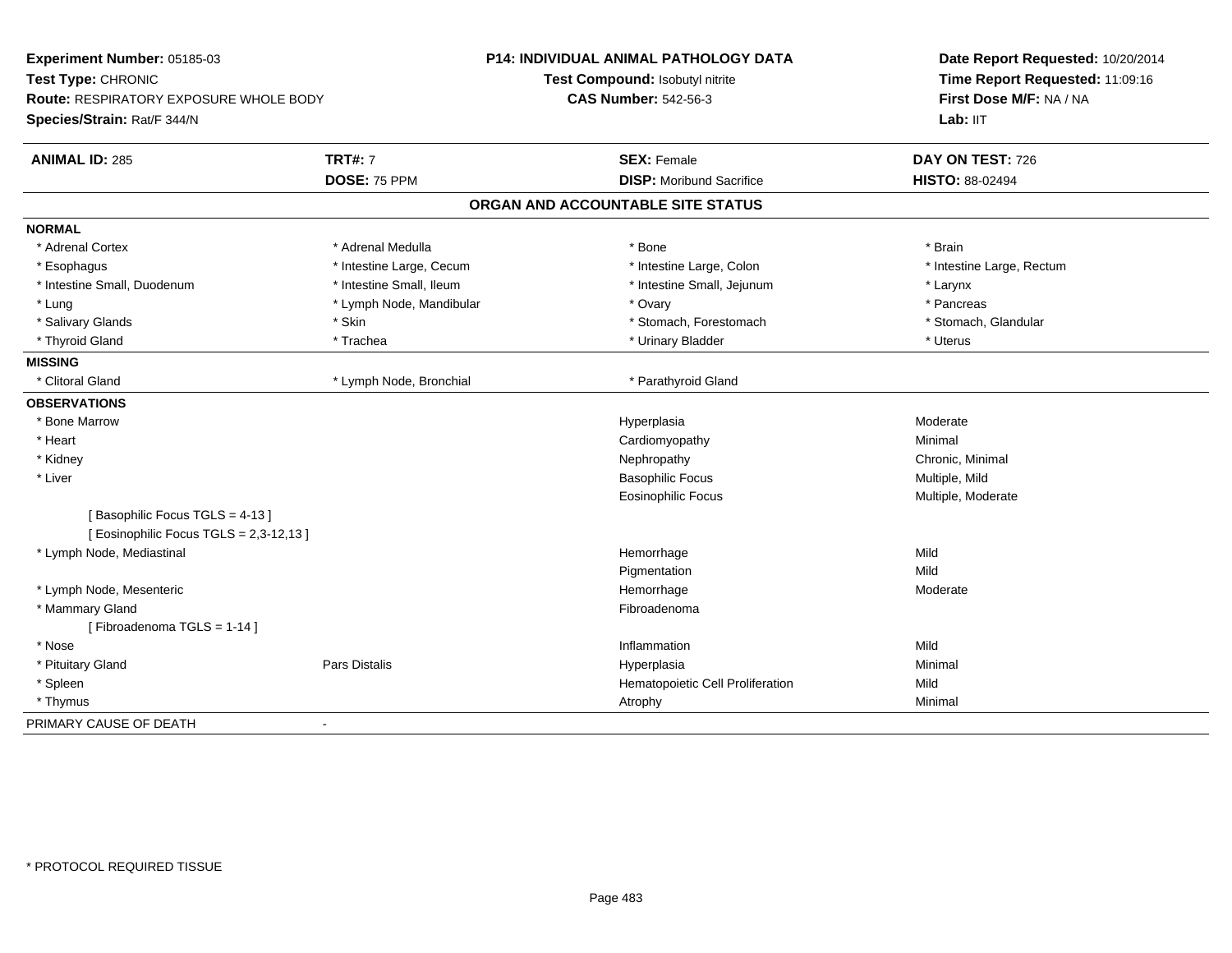| Experiment Number: 05185-03                   |                                                              | P14: INDIVIDUAL ANIMAL PATHOLOGY DATA | Date Report Requested: 10/20/2014<br>Time Report Requested: 11:09:16 |  |
|-----------------------------------------------|--------------------------------------------------------------|---------------------------------------|----------------------------------------------------------------------|--|
| Test Type: CHRONIC                            |                                                              | Test Compound: Isobutyl nitrite       |                                                                      |  |
| <b>Route: RESPIRATORY EXPOSURE WHOLE BODY</b> |                                                              | <b>CAS Number: 542-56-3</b>           | First Dose M/F: NA / NA                                              |  |
| Species/Strain: Rat/F 344/N                   |                                                              |                                       | Lab: IIT                                                             |  |
| <b>ANIMAL ID: 286</b>                         | <b>TRT#: 7</b>                                               | <b>SEX: Female</b>                    | DAY ON TEST: 604                                                     |  |
|                                               | DOSE: 75 PPM                                                 | <b>DISP:</b> Moribund Sacrifice       | HISTO: 88-02495                                                      |  |
|                                               |                                                              | ORGAN AND ACCOUNTABLE SITE STATUS     |                                                                      |  |
| <b>NORMAL</b>                                 |                                                              |                                       |                                                                      |  |
| * Adrenal Cortex                              | * Adrenal Medulla                                            | * Bone                                | * Esophagus                                                          |  |
| * Intestine Large, Cecum                      | * Intestine Large, Colon                                     | * Intestine Large, Rectum             | * Intestine Small, Duodenum                                          |  |
| * Intestine Small, Ileum                      | * Intestine Small, Jejunum                                   | * Lung                                | * Lymph Node, Mandibular                                             |  |
| * Lymph Node, Mediastinal                     | * Lymph Node, Mesenteric                                     | * Nose                                | * Ovary                                                              |  |
| * Pancreas                                    | * Parathyroid Gland                                          | * Salivary Glands                     | * Skin                                                               |  |
| * Thyroid Gland                               | * Trachea                                                    | * Urinary Bladder                     | * Uterus                                                             |  |
| <b>MISSING</b>                                |                                                              |                                       |                                                                      |  |
| * Lymph Node, Bronchial                       |                                                              |                                       |                                                                      |  |
| <b>OBSERVATIONS</b>                           |                                                              |                                       |                                                                      |  |
| * Bone Marrow                                 |                                                              | Atrophy                               | Mild                                                                 |  |
|                                               |                                                              | Myelofibrosis                         | Minimal                                                              |  |
| * Brain                                       |                                                              | Compression                           | Mild                                                                 |  |
|                                               |                                                              | Hemorrhage                            | Moderate                                                             |  |
|                                               |                                                              | Hydrocephalus                         | Moderate                                                             |  |
|                                               |                                                              | Necrosis                              | Mild                                                                 |  |
|                                               | Note: BRAIN LESIONS ARE DUE TO EXPANSION OF PITUITARY TUMOR. |                                       |                                                                      |  |
| [Necrosis $TGLS = 2-1,12$ ]                   |                                                              |                                       |                                                                      |  |
| * Clitoral Gland                              |                                                              | Ectasia                               | Moderate                                                             |  |
| * Heart                                       |                                                              | Cardiomyopathy                        | Minimal                                                              |  |
| * Kidney                                      |                                                              | Angiectasis                           | Mild                                                                 |  |
|                                               |                                                              | Mineralization                        | Minimal                                                              |  |
| * Larynx                                      |                                                              | Inflammation                          | Mild                                                                 |  |
| * Liver                                       |                                                              | Angiectasis                           | Mild                                                                 |  |
|                                               |                                                              | <b>Basophilic Focus</b>               | Mild                                                                 |  |
|                                               |                                                              | <b>Eosinophilic Focus</b>             | Moderate                                                             |  |
|                                               |                                                              | Inflammation                          | Mild                                                                 |  |
| [ Eosinophilic Focus TGLS = 4-5 ]             |                                                              |                                       |                                                                      |  |
| * Mammary Gland                               |                                                              | Lactation                             | Moderate                                                             |  |
| * Pituitary Gland                             | Pars Distalis                                                | Adenoma                               |                                                                      |  |
| [Adenoma TGLS = $3-1$ ]                       |                                                              |                                       |                                                                      |  |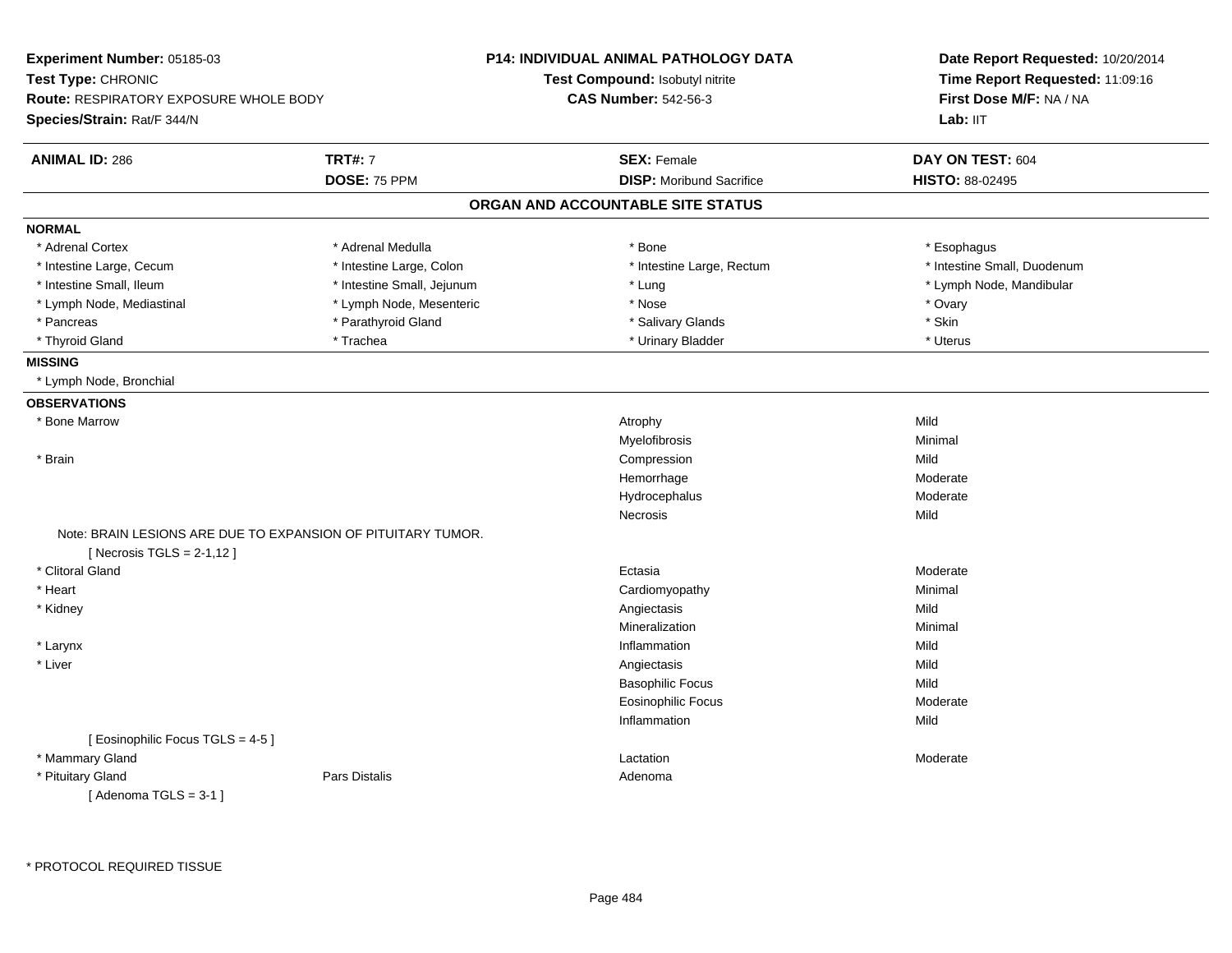| <b>Experiment Number: 05185-03</b><br>Test Type: CHRONIC<br><b>Route: RESPIRATORY EXPOSURE WHOLE BODY</b><br>Species/Strain: Rat/F 344/N |                                | <b>P14: INDIVIDUAL ANIMAL PATHOLOGY DATA</b><br>Test Compound: Isobutyl nitrite<br><b>CAS Number: 542-56-3</b> | Date Report Requested: 10/20/2014<br>Time Report Requested: 11:09:16<br>First Dose M/F: NA / NA<br>Lab: IIT |
|------------------------------------------------------------------------------------------------------------------------------------------|--------------------------------|----------------------------------------------------------------------------------------------------------------|-------------------------------------------------------------------------------------------------------------|
| <b>ANIMAL ID: 286</b>                                                                                                                    | <b>TRT#: 7</b><br>DOSE: 75 PPM | <b>SEX: Female</b><br><b>DISP:</b> Moribund Sacrifice                                                          | DAY ON TEST: 604<br><b>HISTO: 88-02495</b>                                                                  |
|                                                                                                                                          |                                | ORGAN AND ACCOUNTABLE SITE STATUS                                                                              |                                                                                                             |
| * Spleen<br>[ Pigmentation TGLS = $1-5$ ]                                                                                                |                                | Pigmentation                                                                                                   | Mild                                                                                                        |
| * Stomach, Forestomach                                                                                                                   |                                | Hyperplasia<br>Inflammation<br>Ulcer                                                                           | Mild<br>Moderate<br>Multiple, Marked                                                                        |
| [Hyperplasia TGLS = 5-4]<br>[Inflammation $TGLS = 5-4$ ]<br>[Ulcer TGLS = $6-4$ ]                                                        |                                |                                                                                                                |                                                                                                             |
| * Stomach, Glandular<br>[Inflammation TGLS = $5-4$ ]                                                                                     |                                | Inflammation                                                                                                   | Mild                                                                                                        |
| * Thymus<br>PRIMARY CAUSE OF DEATH                                                                                                       |                                | Atrophy                                                                                                        | Mild                                                                                                        |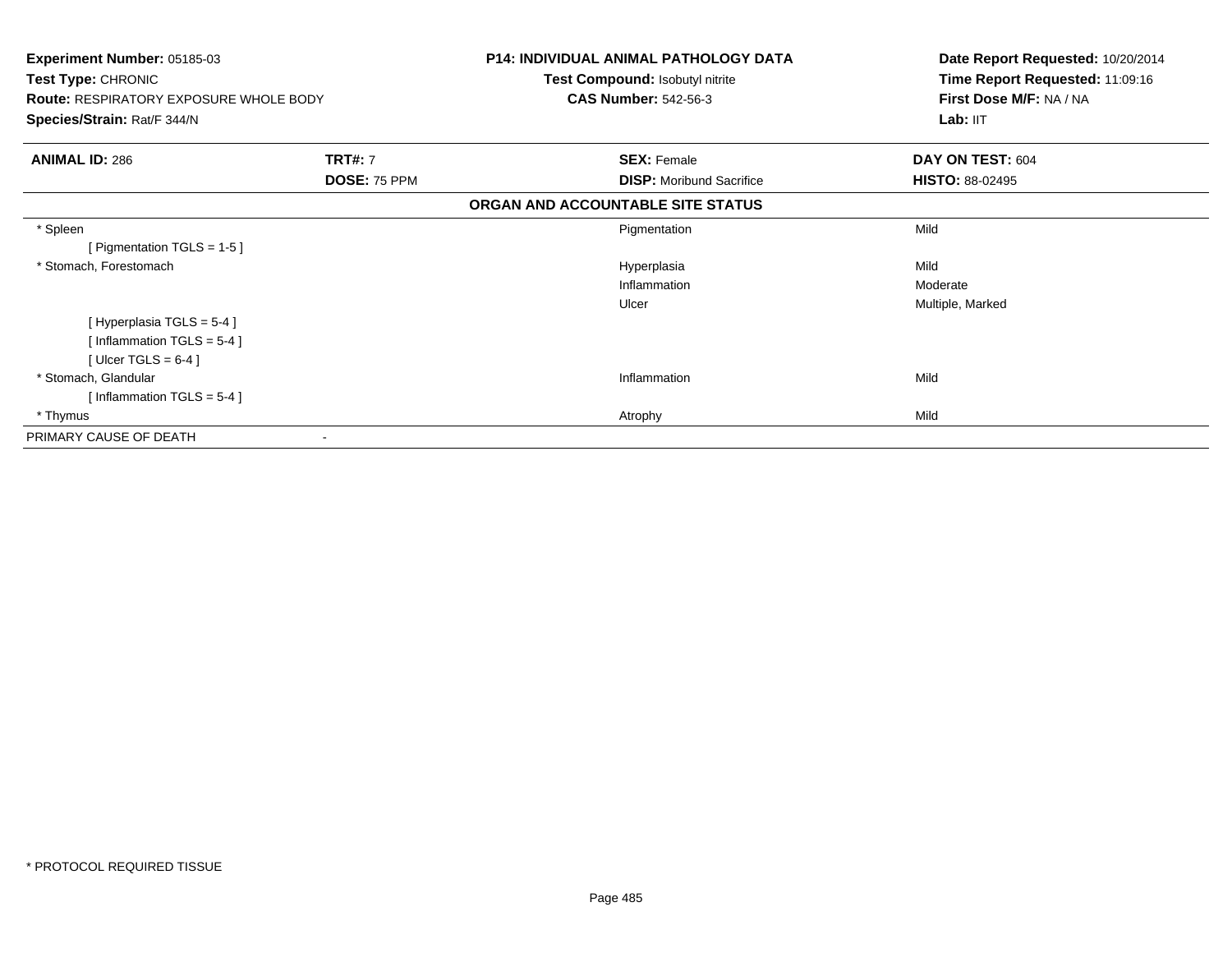| Experiment Number: 05185-03<br>Test Type: CHRONIC<br><b>Route: RESPIRATORY EXPOSURE WHOLE BODY</b> |                          | <b>P14: INDIVIDUAL ANIMAL PATHOLOGY DATA</b> | Date Report Requested: 10/20/2014<br>Time Report Requested: 11:09:16<br>First Dose M/F: NA / NA |
|----------------------------------------------------------------------------------------------------|--------------------------|----------------------------------------------|-------------------------------------------------------------------------------------------------|
|                                                                                                    |                          | Test Compound: Isobutyl nitrite              |                                                                                                 |
|                                                                                                    |                          | <b>CAS Number: 542-56-3</b>                  |                                                                                                 |
| Species/Strain: Rat/F 344/N                                                                        |                          |                                              | Lab: IIT                                                                                        |
| <b>ANIMAL ID: 287</b>                                                                              | <b>TRT#: 7</b>           | <b>SEX: Female</b>                           | DAY ON TEST: 734                                                                                |
|                                                                                                    | DOSE: 75 PPM             | <b>DISP: Terminal Sacrifice</b>              | HISTO: 88-02496                                                                                 |
|                                                                                                    |                          | ORGAN AND ACCOUNTABLE SITE STATUS            |                                                                                                 |
| <b>NORMAL</b>                                                                                      |                          |                                              |                                                                                                 |
| * Adrenal Medulla                                                                                  | * Bone                   | * Bone Marrow                                | * Brain                                                                                         |
| * Esophagus                                                                                        | * Intestine Large, Cecum | * Intestine Large, Colon                     | * Intestine Large, Rectum                                                                       |
| * Intestine Small, Duodenum                                                                        | * Intestine Small, Ileum | * Intestine Small, Jejunum                   | * Larynx                                                                                        |
| * Lymph Node, Mandibular                                                                           | * Nose                   | * Ovary                                      | * Pancreas                                                                                      |
| * Parathyroid Gland                                                                                | Pharynx                  | * Salivary Glands                            | * Skin                                                                                          |
| * Spleen                                                                                           | * Stomach, Forestomach   | * Stomach, Glandular                         | * Thyroid Gland                                                                                 |
| * Trachea                                                                                          | * Urinary Bladder        | * Uterus                                     |                                                                                                 |
| <b>OBSERVATIONS</b>                                                                                |                          |                                              |                                                                                                 |
| * Adrenal Cortex                                                                                   |                          | Angiectasis                                  | Moderate                                                                                        |
| * Clitoral Gland                                                                                   |                          | Ectasia                                      | Mild                                                                                            |
|                                                                                                    |                          | Inflammation                                 | Moderate                                                                                        |
| * Heart                                                                                            |                          | Cardiomyopathy                               | Minimal                                                                                         |
| * Kidney                                                                                           |                          | Pigmentation                                 | Minimal                                                                                         |
| * Liver                                                                                            |                          | Angiectasis                                  | Mild                                                                                            |
|                                                                                                    |                          | <b>Basophilic Focus</b>                      | Multiple, Mild                                                                                  |
|                                                                                                    | Centrilobular            | <b>Cytoplasmic Alteration</b>                | Mild                                                                                            |
| [Basophilic Focus TGLS = 3-5]<br>[ Cytoplasmic Alteration TGLS = 2-5 ]                             |                          |                                              |                                                                                                 |
| * Lung                                                                                             | Alveolar Epith           | Hyperplasia                                  | Minimal                                                                                         |
| * Lymph Node, Bronchial                                                                            |                          | Pigmentation                                 | Minimal                                                                                         |
| * Lymph Node, Mediastinal                                                                          |                          | Hemorrhage                                   | Minimal                                                                                         |
|                                                                                                    |                          | Pigmentation                                 | Mild                                                                                            |
| * Lymph Node, Mesenteric                                                                           |                          | Hemorrhage                                   | Mild                                                                                            |
| * Mammary Gland                                                                                    |                          | Fibroadenoma                                 |                                                                                                 |
| [Fibroadenoma TGLS = 1-12]                                                                         |                          |                                              |                                                                                                 |
| * Pituitary Gland                                                                                  | Pars Distalis            | Cyst                                         | Mild                                                                                            |
|                                                                                                    | Pars Distalis            | Hyperplasia                                  | Mild                                                                                            |
| * Thymus                                                                                           |                          | Atrophy                                      | Moderate                                                                                        |
| PRIMARY CAUSE OF DEATH<br>$\mathbf{r}$                                                             |                          |                                              |                                                                                                 |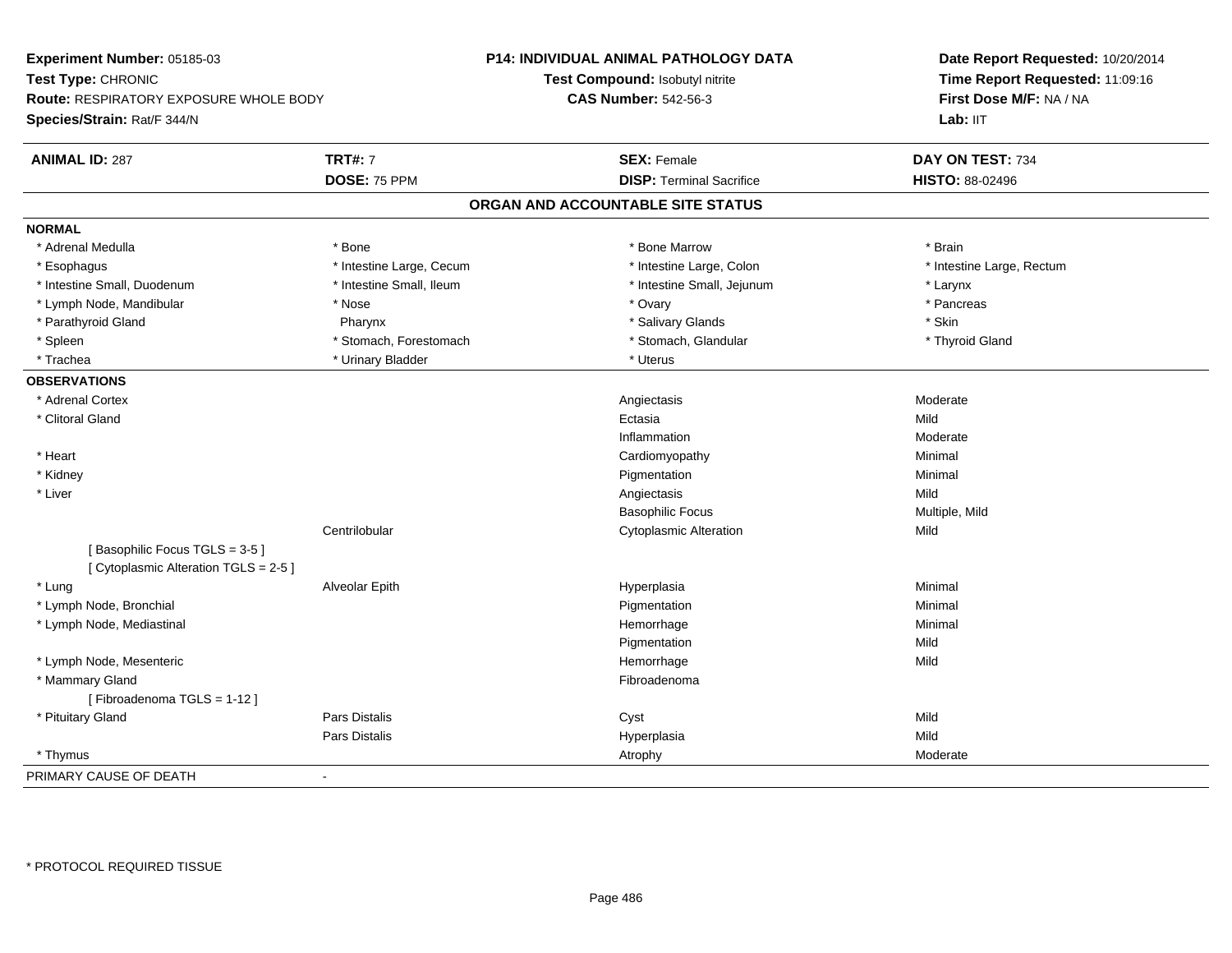| Experiment Number: 05185-03<br>Test Type: CHRONIC                            |                             | P14: INDIVIDUAL ANIMAL PATHOLOGY DATA<br>Test Compound: Isobutyl nitrite | Date Report Requested: 10/20/2014<br>Time Report Requested: 11:09:16 |  |
|------------------------------------------------------------------------------|-----------------------------|--------------------------------------------------------------------------|----------------------------------------------------------------------|--|
| <b>Route: RESPIRATORY EXPOSURE WHOLE BODY</b><br>Species/Strain: Rat/F 344/N |                             | <b>CAS Number: 542-56-3</b>                                              | First Dose M/F: NA / NA<br>Lab: IIT                                  |  |
| <b>ANIMAL ID: 288</b>                                                        | <b>TRT#: 7</b>              | <b>SEX: Female</b>                                                       | DAY ON TEST: 734                                                     |  |
|                                                                              | DOSE: 75 PPM                | <b>DISP: Terminal Sacrifice</b>                                          | HISTO: 88-02497                                                      |  |
|                                                                              |                             | ORGAN AND ACCOUNTABLE SITE STATUS                                        |                                                                      |  |
| <b>NORMAL</b>                                                                |                             |                                                                          |                                                                      |  |
| * Adrenal Cortex                                                             | * Adrenal Medulla           | * Bone                                                                   | * Bone Marrow                                                        |  |
| * Brain                                                                      | * Esophagus                 | * Intestine Large, Cecum                                                 | * Intestine Large, Colon                                             |  |
| * Intestine Large, Rectum                                                    | * Intestine Small, Duodenum | * Intestine Small, Ileum                                                 | * Intestine Small, Jejunum                                           |  |
| * Kidney                                                                     | * Larynx                    | * Lung                                                                   | * Lymph Node, Mandibular                                             |  |
| * Lymph Node, Mesenteric                                                     | * Nose                      | * Ovary                                                                  | * Pituitary Gland                                                    |  |
| * Salivary Glands                                                            | * Skin                      | * Spleen                                                                 | * Stomach, Forestomach                                               |  |
| * Stomach, Glandular                                                         | * Thymus                    | * Thyroid Gland                                                          | * Trachea                                                            |  |
| * Urinary Bladder                                                            | * Uterus                    |                                                                          |                                                                      |  |
| <b>MISSING</b>                                                               |                             |                                                                          |                                                                      |  |
| * Parathyroid Gland                                                          |                             |                                                                          |                                                                      |  |
| <b>OBSERVATIONS</b>                                                          |                             |                                                                          |                                                                      |  |
| * Clitoral Gland                                                             |                             | Ectasia                                                                  | Mild                                                                 |  |
| * Heart                                                                      |                             | Cardiomyopathy                                                           | Minimal                                                              |  |
| * Liver                                                                      |                             | <b>Basophilic Focus</b>                                                  | Multiple, Minimal                                                    |  |
|                                                                              |                             | Hepatodiaphragmatic Nodule                                               | Mild                                                                 |  |
| [ Hepatodiaphragmatic Nodule TGLS = 2-5 ]                                    |                             |                                                                          |                                                                      |  |
| * Lymph Node, Bronchial                                                      |                             | Hemorrhage                                                               | Moderate                                                             |  |
|                                                                              |                             | Pigmentation                                                             | Mild                                                                 |  |
| * Lymph Node, Mediastinal                                                    |                             | Hemorrhage                                                               | Minimal                                                              |  |
|                                                                              |                             | Pigmentation                                                             | Mild                                                                 |  |
| * Mammary Gland                                                              |                             | Fibroadenoma                                                             |                                                                      |  |
| [Fibroadenoma TGLS = 1-12]                                                   |                             |                                                                          |                                                                      |  |
| * Pancreas                                                                   | <b>Acinar Cell</b>          | Atrophy                                                                  | Mild                                                                 |  |
| PRIMARY CAUSE OF DEATH                                                       | $\blacksquare$              |                                                                          |                                                                      |  |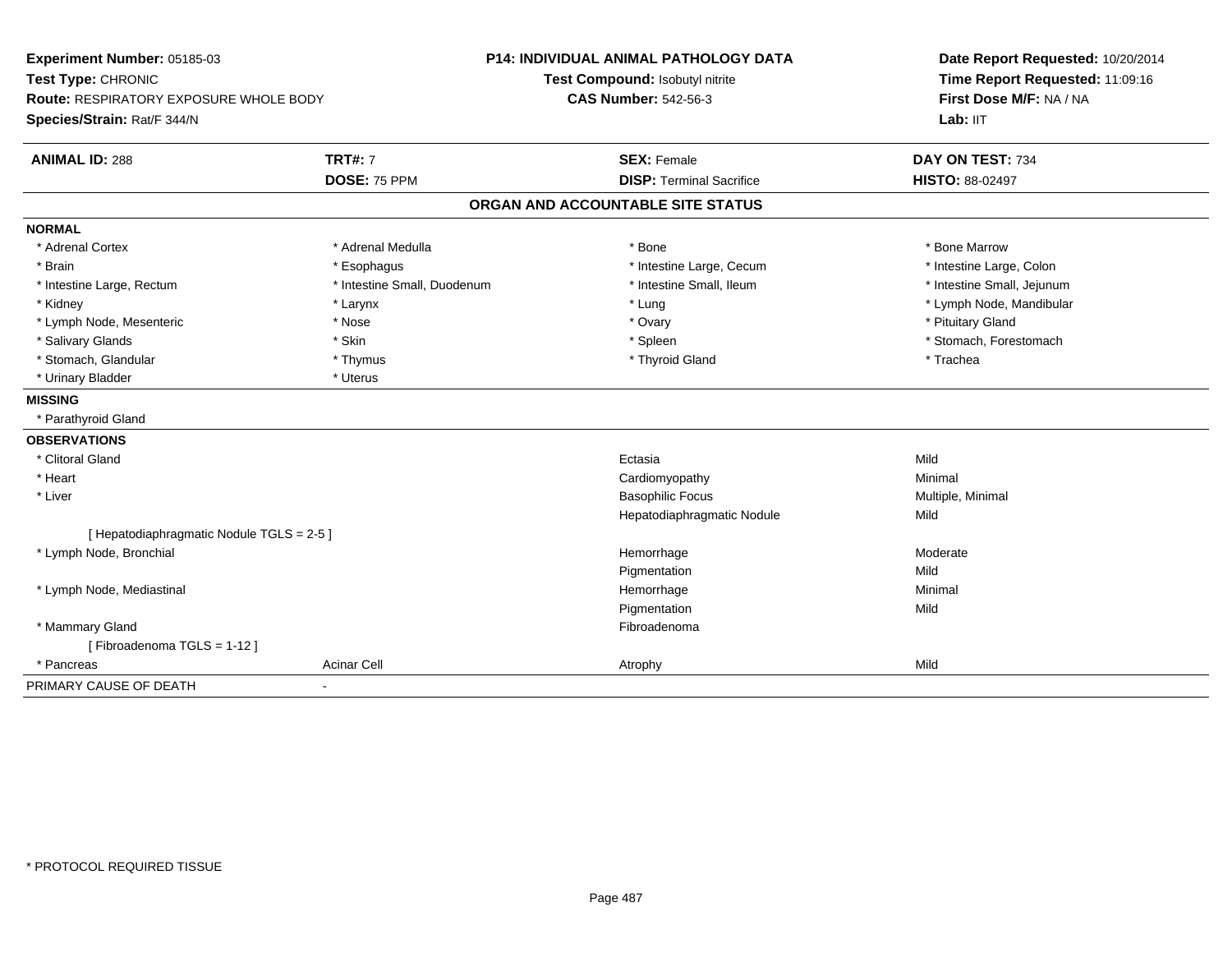| Experiment Number: 05185-03                   |                             | P14: INDIVIDUAL ANIMAL PATHOLOGY DATA | Date Report Requested: 10/20/2014<br>Time Report Requested: 11:09:16 |
|-----------------------------------------------|-----------------------------|---------------------------------------|----------------------------------------------------------------------|
| Test Type: CHRONIC                            |                             | Test Compound: Isobutyl nitrite       |                                                                      |
| <b>Route: RESPIRATORY EXPOSURE WHOLE BODY</b> |                             | <b>CAS Number: 542-56-3</b>           | First Dose M/F: NA / NA                                              |
| Species/Strain: Rat/F 344/N                   |                             |                                       | Lab: IIT                                                             |
| <b>ANIMAL ID: 289</b>                         | <b>TRT#: 7</b>              | <b>SEX: Female</b>                    | DAY ON TEST: 735                                                     |
|                                               | DOSE: 75 PPM                | <b>DISP: Terminal Sacrifice</b>       | <b>HISTO: 88-02498</b>                                               |
|                                               |                             | ORGAN AND ACCOUNTABLE SITE STATUS     |                                                                      |
| <b>NORMAL</b>                                 |                             |                                       |                                                                      |
| * Adrenal Cortex                              | * Adrenal Medulla           | * Bone                                | * Bone Marrow                                                        |
| * Esophagus                                   | * Heart                     | * Intestine Large, Cecum              | * Intestine Large, Colon                                             |
| * Intestine Large, Rectum                     | * Intestine Small, Duodenum | * Intestine Small, Ileum              | * Intestine Small, Jejunum                                           |
| * Larynx                                      | * Lung                      | * Lymph Node, Bronchial               | * Lymph Node, Mandibular                                             |
| * Lymph Node, Mesenteric                      | * Nose                      | * Ovary                               | * Parathyroid Gland                                                  |
| * Salivary Glands                             | * Skin                      | * Spleen                              | * Stomach, Glandular                                                 |
| * Thyroid Gland                               | * Trachea                   | * Urinary Bladder                     | * Uterus                                                             |
| <b>OBSERVATIONS</b>                           |                             |                                       |                                                                      |
| * Brain                                       |                             | Compression                           | Mild                                                                 |
| [Compression TGLS = 4-1]                      |                             |                                       |                                                                      |
| * Clitoral Gland                              |                             | Ectasia                               | Mild                                                                 |
| * Kidney                                      |                             | Nephropathy                           | Chronic, Mild                                                        |
| * Liver                                       |                             | <b>Basophilic Focus</b>               | Minimal                                                              |
|                                               |                             | Vacuolization Cytoplasmic             | Moderate                                                             |
| [Vacuolization Cytoplasmic TGLS = 2-5]        |                             |                                       |                                                                      |
| * Lymph Node, Mediastinal                     |                             | Hemorrhage                            | Mild                                                                 |
|                                               |                             | Pigmentation                          | Minimal                                                              |
| * Mammary Gland                               |                             | Fibroadenoma                          |                                                                      |
| [Fibroadenoma TGLS = 1-12]                    |                             |                                       |                                                                      |
| * Pancreas                                    | <b>Acinar Cell</b>          | Atrophy                               | Minimal                                                              |
| * Pituitary Gland                             | Pars Distalis               | Adenoma                               |                                                                      |
| [Adenoma TGLS = $3-1$ ]                       |                             |                                       |                                                                      |
| * Stomach, Forestomach                        |                             | Ulcer                                 | Mild                                                                 |
| * Thymus                                      |                             | Atrophy                               | Minimal                                                              |
| PRIMARY CAUSE OF DEATH<br>$\blacksquare$      |                             |                                       |                                                                      |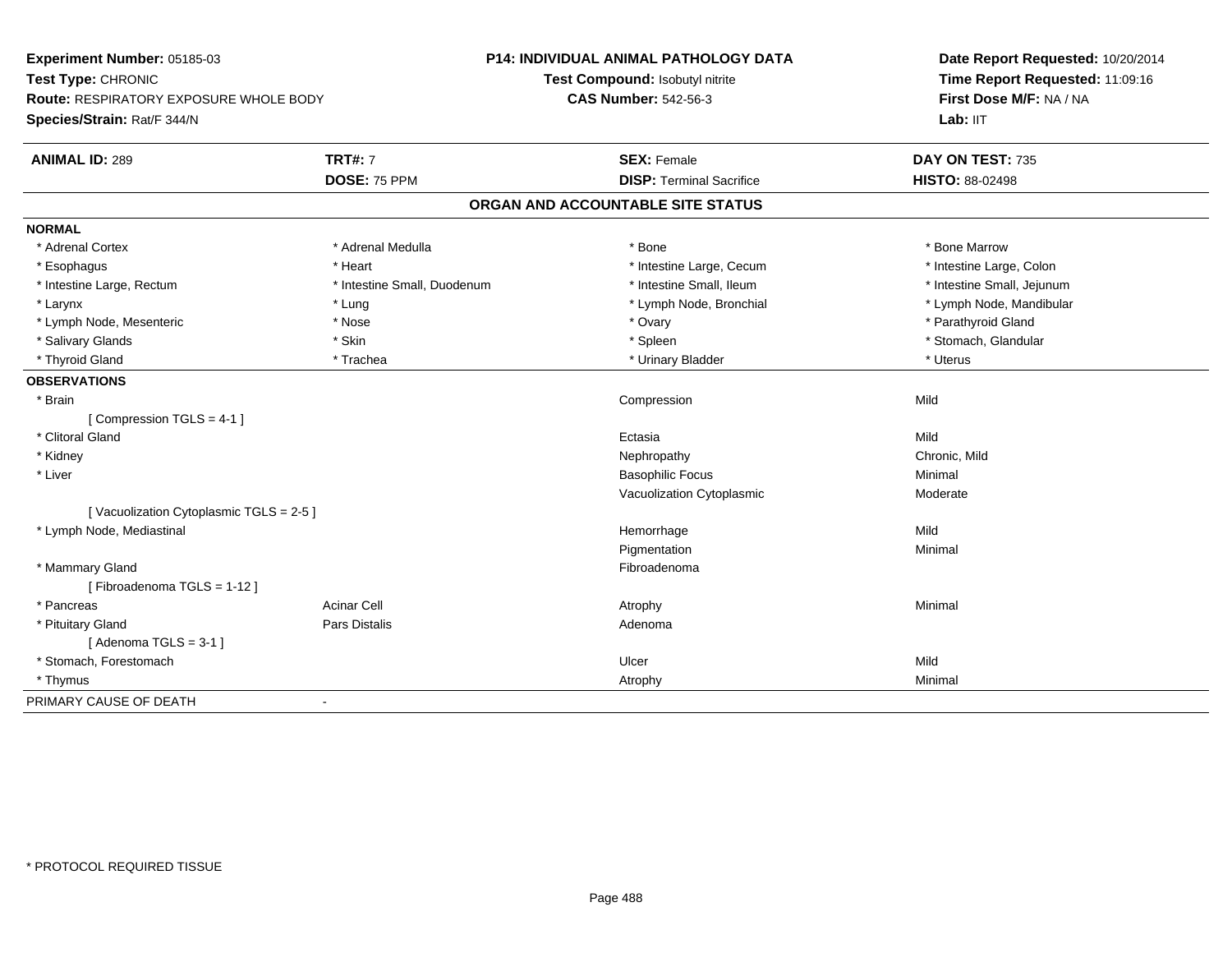| Experiment Number: 05185-03<br>Test Type: CHRONIC |                           | P14: INDIVIDUAL ANIMAL PATHOLOGY DATA | Date Report Requested: 10/20/2014<br>Time Report Requested: 11:09:16 |
|---------------------------------------------------|---------------------------|---------------------------------------|----------------------------------------------------------------------|
|                                                   |                           | Test Compound: Isobutyl nitrite       |                                                                      |
| <b>Route: RESPIRATORY EXPOSURE WHOLE BODY</b>     |                           | <b>CAS Number: 542-56-3</b>           | First Dose M/F: NA / NA                                              |
| Species/Strain: Rat/F 344/N                       |                           |                                       | Lab: IIT                                                             |
| <b>ANIMAL ID: 290</b>                             | <b>TRT#: 7</b>            | <b>SEX: Female</b>                    | DAY ON TEST: 674                                                     |
|                                                   | DOSE: 75 PPM              | <b>DISP:</b> Moribund Sacrifice       | HISTO: 88-02499                                                      |
|                                                   |                           | ORGAN AND ACCOUNTABLE SITE STATUS     |                                                                      |
| <b>NORMAL</b>                                     |                           |                                       |                                                                      |
| * Adrenal Cortex                                  | * Adrenal Medulla         | * Bone                                | * Bone Marrow                                                        |
| * Clitoral Gland                                  | * Esophagus               | * Heart                               | * Intestine Large, Cecum                                             |
| * Intestine Large, Colon                          | * Intestine Large, Rectum | * Intestine Small, Duodenum           | * Intestine Small, Ileum                                             |
| * Intestine Small, Jejunum                        | * Larynx                  | * Lung                                | * Lymph Node, Mandibular                                             |
| * Lymph Node, Mesenteric                          | * Nose                    | * Ovary                               | * Pancreas                                                           |
| * Parathyroid Gland                               | * Salivary Glands         | * Skin                                | * Spleen                                                             |
| * Stomach, Forestomach                            | * Stomach, Glandular      | * Trachea                             | * Urinary Bladder                                                    |
| * Uterus                                          |                           |                                       |                                                                      |
| <b>MISSING</b>                                    |                           |                                       |                                                                      |
| * Lymph Node, Bronchial                           | * Lymph Node, Mediastinal |                                       |                                                                      |
| <b>OBSERVATIONS</b>                               |                           |                                       |                                                                      |
| * Brain                                           |                           | Compression                           | Moderate                                                             |
| [Compression TGLS = 3-1]                          |                           |                                       |                                                                      |
| * Kidney                                          |                           | Nephropathy                           | Chronic, Mild                                                        |
| * Liver                                           |                           | <b>Basophilic Focus</b>               | Minimal                                                              |
| * Mammary Gland                                   |                           | Fibroadenoma                          |                                                                      |
|                                                   |                           | Lactation                             | Mild                                                                 |
| [Fibroadenoma TGLS = 1-12]                        |                           |                                       |                                                                      |
| * Pituitary Gland                                 | Pars Distalis             | Adenoma                               |                                                                      |
| [Adenoma TGLS = $2-1$ ]                           |                           |                                       |                                                                      |
| * Thymus                                          |                           | Atrophy                               | Mild                                                                 |
| * Thyroid Gland                                   | C Cell                    | Adenoma                               |                                                                      |
| PRIMARY CAUSE OF DEATH                            | $\mathbf{r}$              |                                       |                                                                      |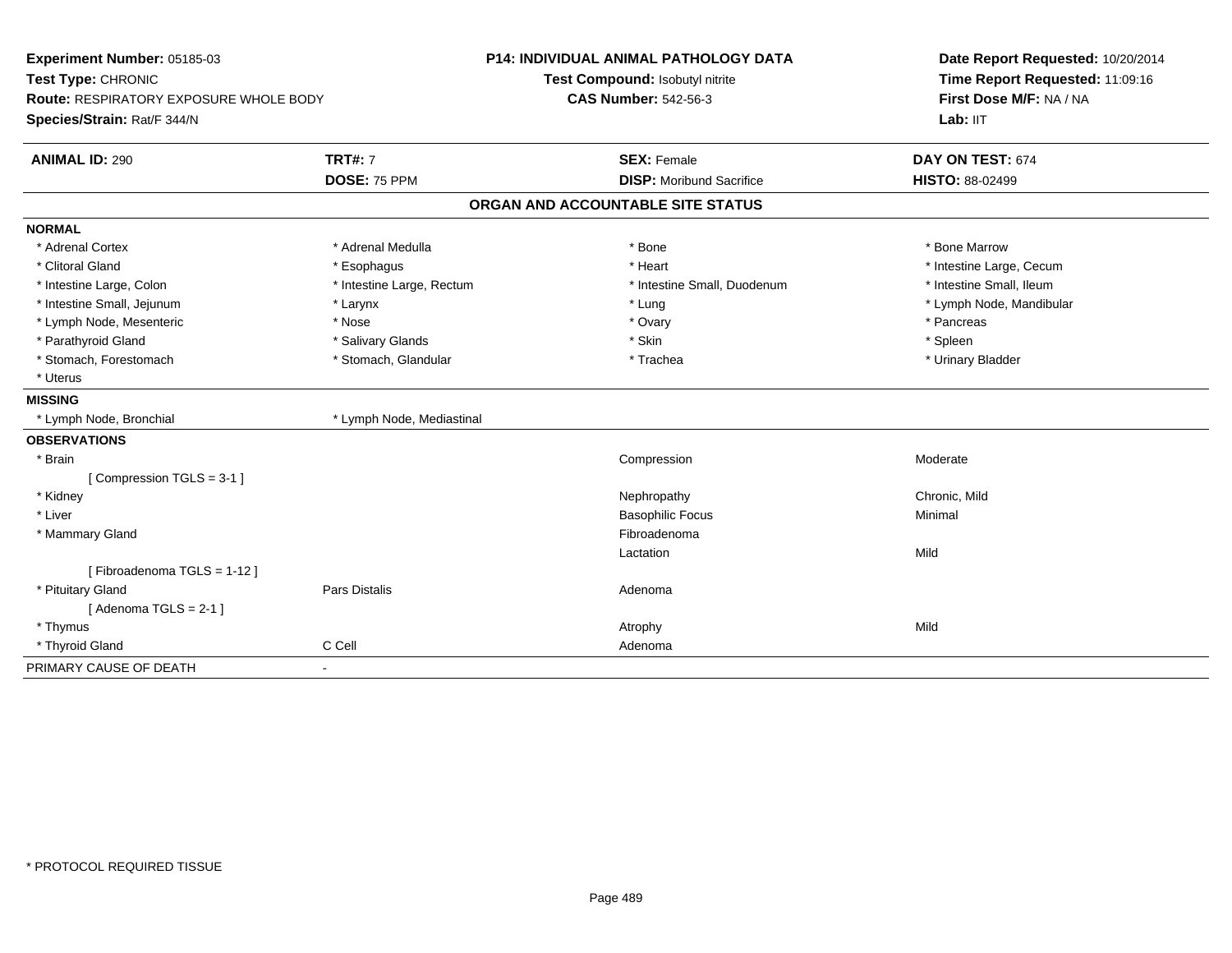| Experiment Number: 05185-03                   |                             | <b>P14: INDIVIDUAL ANIMAL PATHOLOGY DATA</b> | Date Report Requested: 10/20/2014<br>Time Report Requested: 11:09:16 |
|-----------------------------------------------|-----------------------------|----------------------------------------------|----------------------------------------------------------------------|
| Test Type: CHRONIC                            |                             | Test Compound: Isobutyl nitrite              |                                                                      |
| <b>Route: RESPIRATORY EXPOSURE WHOLE BODY</b> |                             | <b>CAS Number: 542-56-3</b>                  | First Dose M/F: NA / NA                                              |
| Species/Strain: Rat/F 344/N                   |                             |                                              | Lab: IIT                                                             |
| <b>ANIMAL ID: 291</b>                         | <b>TRT#: 7</b>              | <b>SEX: Female</b>                           | DAY ON TEST: 734                                                     |
|                                               | DOSE: 75 PPM                | <b>DISP: Terminal Sacrifice</b>              | <b>HISTO: 88-02500</b>                                               |
|                                               |                             | ORGAN AND ACCOUNTABLE SITE STATUS            |                                                                      |
| <b>NORMAL</b>                                 |                             |                                              |                                                                      |
| * Adrenal Cortex                              | * Adrenal Medulla           | * Bone                                       | * Bone Marrow                                                        |
| * Clitoral Gland                              | * Esophagus                 | * Intestine Large, Cecum                     | * Intestine Large, Colon                                             |
| * Intestine Large, Rectum                     | * Intestine Small, Duodenum | * Intestine Small, Ileum                     | * Intestine Small, Jejunum                                           |
| * Larynx                                      | * Lung                      | * Lymph Node, Mandibular                     | * Lymph Node, Mediastinal                                            |
| * Lymph Node, Mesenteric                      | * Nose                      | * Ovary                                      | * Parathyroid Gland                                                  |
| * Salivary Glands                             | * Skin                      | * Spleen                                     | * Stomach, Forestomach                                               |
| * Stomach, Glandular                          | * Thyroid Gland             | * Trachea                                    | * Urinary Bladder                                                    |
| * Uterus                                      |                             |                                              |                                                                      |
| <b>OBSERVATIONS</b>                           |                             |                                              |                                                                      |
| * Brain                                       |                             | Compression                                  | Mild                                                                 |
| * Heart                                       |                             | Cardiomyopathy                               | Mild                                                                 |
| * Kidney                                      |                             | Mineralization                               | Minimal                                                              |
|                                               |                             | Nephropathy                                  | Chronic, Mild                                                        |
| * Liver                                       |                             | <b>Basophilic Focus</b>                      | Multiple, Minimal                                                    |
|                                               |                             | Fatty Change                                 | Mild                                                                 |
|                                               |                             | Inflammation                                 | Mild                                                                 |
| * Lymph Node, Bronchial                       |                             | Hemorrhage                                   | Minimal                                                              |
| * Mammary Gland                               |                             | Lactation                                    | Mild                                                                 |
| * Pancreas                                    | <b>Acinar Cell</b>          | Atrophy                                      | Minimal                                                              |
| * Pituitary Gland                             | Pars Distalis               | Angiectasis                                  | Moderate                                                             |
|                                               | Pars Distalis               | Cyst                                         | Moderate                                                             |
| [Angiectasis TGLS = 3-1]                      |                             |                                              |                                                                      |
| [Cyst TGLS = $3-1$ ]                          |                             |                                              |                                                                      |
| * Thymus                                      |                             | Atrophy                                      | Minimal                                                              |
| PRIMARY CAUSE OF DEATH                        | $\blacksquare$              |                                              |                                                                      |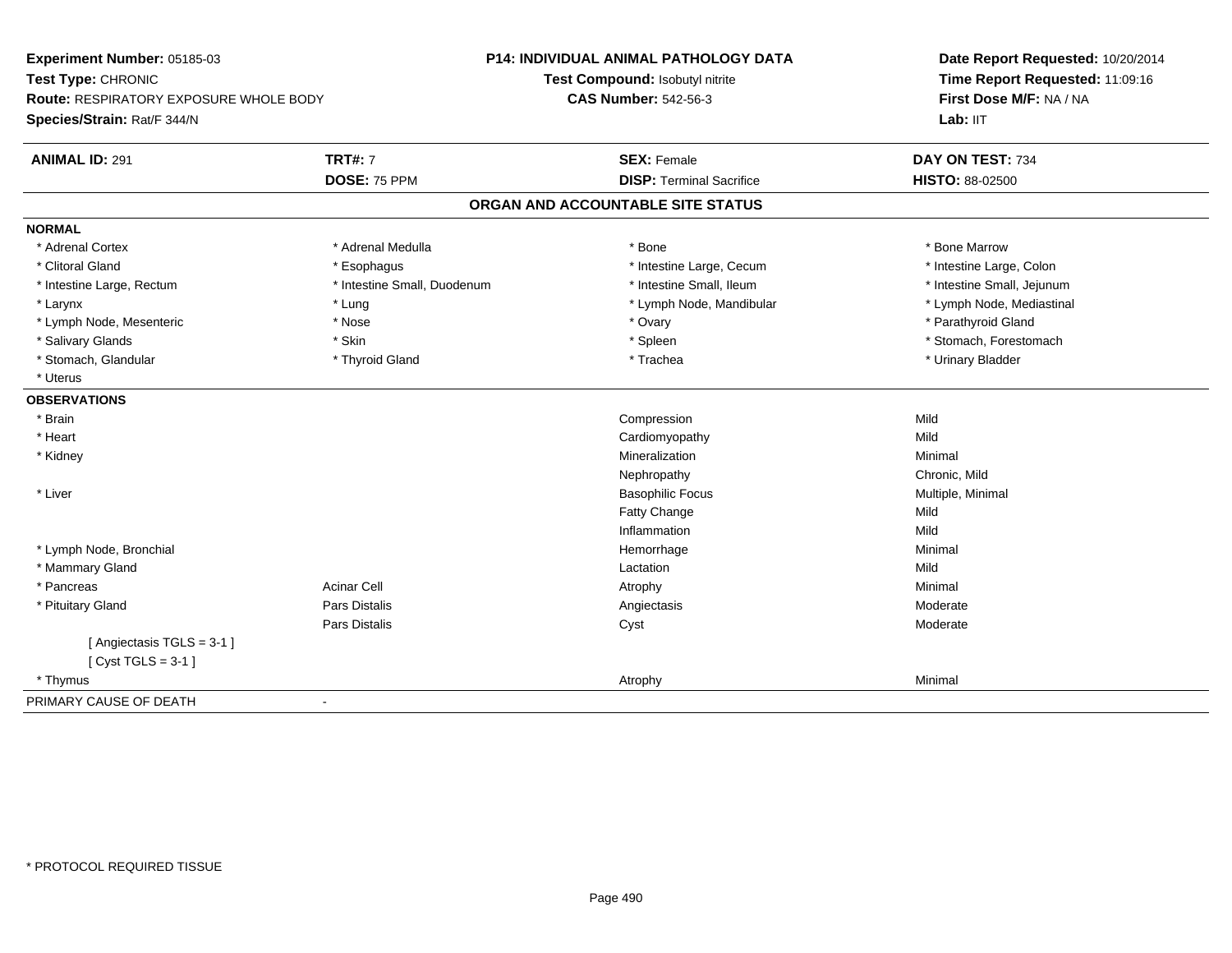| Test Type: CHRONIC<br>Time Report Requested: 11:09:16<br><b>Test Compound: Isobutyl nitrite</b><br><b>CAS Number: 542-56-3</b><br>First Dose M/F: NA / NA<br><b>Route: RESPIRATORY EXPOSURE WHOLE BODY</b><br>Species/Strain: Rat/F 344/N<br>Lab: IIT<br><b>TRT#: 7</b><br><b>ANIMAL ID: 292</b><br><b>SEX: Female</b><br>DAY ON TEST: 730<br>DOSE: 75 PPM<br><b>DISP: Natural Death</b><br>HISTO: 88-02501<br>ORGAN AND ACCOUNTABLE SITE STATUS<br><b>NORMAL</b><br>* Bone<br>* Bone Marrow<br>* Intestine Large, Cecum<br>* Esophagus<br>* Intestine Small, Duodenum<br>* Intestine Large, Colon<br>* Intestine Large, Rectum<br>* Intestine Small, Jejunum<br>* Mammary Gland<br>* Lymph Node, Mandibular<br>* Lymph Node, Mesenteric<br>* Ovary<br>* Skin<br>* Pancreas<br>* Parathyroid Gland<br>* Salivary Glands<br>* Stomach, Forestomach<br>* Stomach, Glandular<br>* Spleen<br>* Thymus<br>* Trachea<br>* Urinary Bladder<br>* Uterus<br>* Thyroid Gland<br><b>AUTO PRECLUDES DIAG.</b><br>* Intestine Small, Ileum<br><b>OBSERVATIONS</b><br>* Adrenal Cortex<br>Angiectasis<br>Mild<br>* Adrenal Medulla<br>Mild<br>Hyperplasia<br>Mild<br>* Brain<br>Hemorrhage<br>Necrosis<br>Moderate<br>* Clitoral Gland<br>Ectasia<br>Moderate<br>[Ectasia TGLS = $2-9$ ]<br>Bilateral, Lens<br>Cataract<br>Moderate<br>Eye<br>[ Cataract TGLS = 5,6-12,13 ]<br>Mild<br>* Heart<br>Cardiomyopathy<br>* Kidney<br>Nephropathy<br>Chronic, Moderate<br>Sarcoma<br>Note: FOR WHICH THERE IS NO PCT CODE.<br>Note: THE TUMOR IS A RENAL MESENCHYMAL TUMOR,<br>Mild<br>* Larynx<br>Epithelium<br>Hyperplasia<br>* Liver<br>Congestion<br>Mild<br>Fatty Change<br>Minimal<br>* Lung<br>Congestion<br>Mild<br>Hemorrhage<br>Mild<br>* Lymph Node, Bronchial<br>Pigmentation<br>Mild<br>Hemorrhage<br>Mild<br>* Lymph Node, Mediastinal<br>Pigmentation<br>Mild | Experiment Number: 05185-03 | <b>P14: INDIVIDUAL ANIMAL PATHOLOGY DATA</b> | Date Report Requested: 10/20/2014 |
|----------------------------------------------------------------------------------------------------------------------------------------------------------------------------------------------------------------------------------------------------------------------------------------------------------------------------------------------------------------------------------------------------------------------------------------------------------------------------------------------------------------------------------------------------------------------------------------------------------------------------------------------------------------------------------------------------------------------------------------------------------------------------------------------------------------------------------------------------------------------------------------------------------------------------------------------------------------------------------------------------------------------------------------------------------------------------------------------------------------------------------------------------------------------------------------------------------------------------------------------------------------------------------------------------------------------------------------------------------------------------------------------------------------------------------------------------------------------------------------------------------------------------------------------------------------------------------------------------------------------------------------------------------------------------------------------------------------------------------------------------------------------------------------------------------------------------------------------------------|-----------------------------|----------------------------------------------|-----------------------------------|
|                                                                                                                                                                                                                                                                                                                                                                                                                                                                                                                                                                                                                                                                                                                                                                                                                                                                                                                                                                                                                                                                                                                                                                                                                                                                                                                                                                                                                                                                                                                                                                                                                                                                                                                                                                                                                                                          |                             |                                              |                                   |
|                                                                                                                                                                                                                                                                                                                                                                                                                                                                                                                                                                                                                                                                                                                                                                                                                                                                                                                                                                                                                                                                                                                                                                                                                                                                                                                                                                                                                                                                                                                                                                                                                                                                                                                                                                                                                                                          |                             |                                              |                                   |
|                                                                                                                                                                                                                                                                                                                                                                                                                                                                                                                                                                                                                                                                                                                                                                                                                                                                                                                                                                                                                                                                                                                                                                                                                                                                                                                                                                                                                                                                                                                                                                                                                                                                                                                                                                                                                                                          |                             |                                              |                                   |
|                                                                                                                                                                                                                                                                                                                                                                                                                                                                                                                                                                                                                                                                                                                                                                                                                                                                                                                                                                                                                                                                                                                                                                                                                                                                                                                                                                                                                                                                                                                                                                                                                                                                                                                                                                                                                                                          |                             |                                              |                                   |
|                                                                                                                                                                                                                                                                                                                                                                                                                                                                                                                                                                                                                                                                                                                                                                                                                                                                                                                                                                                                                                                                                                                                                                                                                                                                                                                                                                                                                                                                                                                                                                                                                                                                                                                                                                                                                                                          |                             |                                              |                                   |
|                                                                                                                                                                                                                                                                                                                                                                                                                                                                                                                                                                                                                                                                                                                                                                                                                                                                                                                                                                                                                                                                                                                                                                                                                                                                                                                                                                                                                                                                                                                                                                                                                                                                                                                                                                                                                                                          |                             |                                              |                                   |
|                                                                                                                                                                                                                                                                                                                                                                                                                                                                                                                                                                                                                                                                                                                                                                                                                                                                                                                                                                                                                                                                                                                                                                                                                                                                                                                                                                                                                                                                                                                                                                                                                                                                                                                                                                                                                                                          |                             |                                              |                                   |
|                                                                                                                                                                                                                                                                                                                                                                                                                                                                                                                                                                                                                                                                                                                                                                                                                                                                                                                                                                                                                                                                                                                                                                                                                                                                                                                                                                                                                                                                                                                                                                                                                                                                                                                                                                                                                                                          |                             |                                              |                                   |
|                                                                                                                                                                                                                                                                                                                                                                                                                                                                                                                                                                                                                                                                                                                                                                                                                                                                                                                                                                                                                                                                                                                                                                                                                                                                                                                                                                                                                                                                                                                                                                                                                                                                                                                                                                                                                                                          |                             |                                              |                                   |
|                                                                                                                                                                                                                                                                                                                                                                                                                                                                                                                                                                                                                                                                                                                                                                                                                                                                                                                                                                                                                                                                                                                                                                                                                                                                                                                                                                                                                                                                                                                                                                                                                                                                                                                                                                                                                                                          |                             |                                              |                                   |
|                                                                                                                                                                                                                                                                                                                                                                                                                                                                                                                                                                                                                                                                                                                                                                                                                                                                                                                                                                                                                                                                                                                                                                                                                                                                                                                                                                                                                                                                                                                                                                                                                                                                                                                                                                                                                                                          |                             |                                              |                                   |
|                                                                                                                                                                                                                                                                                                                                                                                                                                                                                                                                                                                                                                                                                                                                                                                                                                                                                                                                                                                                                                                                                                                                                                                                                                                                                                                                                                                                                                                                                                                                                                                                                                                                                                                                                                                                                                                          |                             |                                              |                                   |
|                                                                                                                                                                                                                                                                                                                                                                                                                                                                                                                                                                                                                                                                                                                                                                                                                                                                                                                                                                                                                                                                                                                                                                                                                                                                                                                                                                                                                                                                                                                                                                                                                                                                                                                                                                                                                                                          |                             |                                              |                                   |
|                                                                                                                                                                                                                                                                                                                                                                                                                                                                                                                                                                                                                                                                                                                                                                                                                                                                                                                                                                                                                                                                                                                                                                                                                                                                                                                                                                                                                                                                                                                                                                                                                                                                                                                                                                                                                                                          |                             |                                              |                                   |
|                                                                                                                                                                                                                                                                                                                                                                                                                                                                                                                                                                                                                                                                                                                                                                                                                                                                                                                                                                                                                                                                                                                                                                                                                                                                                                                                                                                                                                                                                                                                                                                                                                                                                                                                                                                                                                                          |                             |                                              |                                   |
|                                                                                                                                                                                                                                                                                                                                                                                                                                                                                                                                                                                                                                                                                                                                                                                                                                                                                                                                                                                                                                                                                                                                                                                                                                                                                                                                                                                                                                                                                                                                                                                                                                                                                                                                                                                                                                                          |                             |                                              |                                   |
|                                                                                                                                                                                                                                                                                                                                                                                                                                                                                                                                                                                                                                                                                                                                                                                                                                                                                                                                                                                                                                                                                                                                                                                                                                                                                                                                                                                                                                                                                                                                                                                                                                                                                                                                                                                                                                                          |                             |                                              |                                   |
|                                                                                                                                                                                                                                                                                                                                                                                                                                                                                                                                                                                                                                                                                                                                                                                                                                                                                                                                                                                                                                                                                                                                                                                                                                                                                                                                                                                                                                                                                                                                                                                                                                                                                                                                                                                                                                                          |                             |                                              |                                   |
|                                                                                                                                                                                                                                                                                                                                                                                                                                                                                                                                                                                                                                                                                                                                                                                                                                                                                                                                                                                                                                                                                                                                                                                                                                                                                                                                                                                                                                                                                                                                                                                                                                                                                                                                                                                                                                                          |                             |                                              |                                   |
|                                                                                                                                                                                                                                                                                                                                                                                                                                                                                                                                                                                                                                                                                                                                                                                                                                                                                                                                                                                                                                                                                                                                                                                                                                                                                                                                                                                                                                                                                                                                                                                                                                                                                                                                                                                                                                                          |                             |                                              |                                   |
|                                                                                                                                                                                                                                                                                                                                                                                                                                                                                                                                                                                                                                                                                                                                                                                                                                                                                                                                                                                                                                                                                                                                                                                                                                                                                                                                                                                                                                                                                                                                                                                                                                                                                                                                                                                                                                                          |                             |                                              |                                   |
|                                                                                                                                                                                                                                                                                                                                                                                                                                                                                                                                                                                                                                                                                                                                                                                                                                                                                                                                                                                                                                                                                                                                                                                                                                                                                                                                                                                                                                                                                                                                                                                                                                                                                                                                                                                                                                                          |                             |                                              |                                   |
|                                                                                                                                                                                                                                                                                                                                                                                                                                                                                                                                                                                                                                                                                                                                                                                                                                                                                                                                                                                                                                                                                                                                                                                                                                                                                                                                                                                                                                                                                                                                                                                                                                                                                                                                                                                                                                                          |                             |                                              |                                   |
|                                                                                                                                                                                                                                                                                                                                                                                                                                                                                                                                                                                                                                                                                                                                                                                                                                                                                                                                                                                                                                                                                                                                                                                                                                                                                                                                                                                                                                                                                                                                                                                                                                                                                                                                                                                                                                                          |                             |                                              |                                   |
|                                                                                                                                                                                                                                                                                                                                                                                                                                                                                                                                                                                                                                                                                                                                                                                                                                                                                                                                                                                                                                                                                                                                                                                                                                                                                                                                                                                                                                                                                                                                                                                                                                                                                                                                                                                                                                                          |                             |                                              |                                   |
|                                                                                                                                                                                                                                                                                                                                                                                                                                                                                                                                                                                                                                                                                                                                                                                                                                                                                                                                                                                                                                                                                                                                                                                                                                                                                                                                                                                                                                                                                                                                                                                                                                                                                                                                                                                                                                                          |                             |                                              |                                   |
|                                                                                                                                                                                                                                                                                                                                                                                                                                                                                                                                                                                                                                                                                                                                                                                                                                                                                                                                                                                                                                                                                                                                                                                                                                                                                                                                                                                                                                                                                                                                                                                                                                                                                                                                                                                                                                                          |                             |                                              |                                   |
|                                                                                                                                                                                                                                                                                                                                                                                                                                                                                                                                                                                                                                                                                                                                                                                                                                                                                                                                                                                                                                                                                                                                                                                                                                                                                                                                                                                                                                                                                                                                                                                                                                                                                                                                                                                                                                                          |                             |                                              |                                   |
|                                                                                                                                                                                                                                                                                                                                                                                                                                                                                                                                                                                                                                                                                                                                                                                                                                                                                                                                                                                                                                                                                                                                                                                                                                                                                                                                                                                                                                                                                                                                                                                                                                                                                                                                                                                                                                                          |                             |                                              |                                   |
|                                                                                                                                                                                                                                                                                                                                                                                                                                                                                                                                                                                                                                                                                                                                                                                                                                                                                                                                                                                                                                                                                                                                                                                                                                                                                                                                                                                                                                                                                                                                                                                                                                                                                                                                                                                                                                                          |                             |                                              |                                   |
|                                                                                                                                                                                                                                                                                                                                                                                                                                                                                                                                                                                                                                                                                                                                                                                                                                                                                                                                                                                                                                                                                                                                                                                                                                                                                                                                                                                                                                                                                                                                                                                                                                                                                                                                                                                                                                                          |                             |                                              |                                   |
|                                                                                                                                                                                                                                                                                                                                                                                                                                                                                                                                                                                                                                                                                                                                                                                                                                                                                                                                                                                                                                                                                                                                                                                                                                                                                                                                                                                                                                                                                                                                                                                                                                                                                                                                                                                                                                                          |                             |                                              |                                   |
|                                                                                                                                                                                                                                                                                                                                                                                                                                                                                                                                                                                                                                                                                                                                                                                                                                                                                                                                                                                                                                                                                                                                                                                                                                                                                                                                                                                                                                                                                                                                                                                                                                                                                                                                                                                                                                                          |                             |                                              |                                   |
|                                                                                                                                                                                                                                                                                                                                                                                                                                                                                                                                                                                                                                                                                                                                                                                                                                                                                                                                                                                                                                                                                                                                                                                                                                                                                                                                                                                                                                                                                                                                                                                                                                                                                                                                                                                                                                                          |                             |                                              |                                   |
|                                                                                                                                                                                                                                                                                                                                                                                                                                                                                                                                                                                                                                                                                                                                                                                                                                                                                                                                                                                                                                                                                                                                                                                                                                                                                                                                                                                                                                                                                                                                                                                                                                                                                                                                                                                                                                                          |                             |                                              |                                   |
|                                                                                                                                                                                                                                                                                                                                                                                                                                                                                                                                                                                                                                                                                                                                                                                                                                                                                                                                                                                                                                                                                                                                                                                                                                                                                                                                                                                                                                                                                                                                                                                                                                                                                                                                                                                                                                                          |                             |                                              |                                   |
|                                                                                                                                                                                                                                                                                                                                                                                                                                                                                                                                                                                                                                                                                                                                                                                                                                                                                                                                                                                                                                                                                                                                                                                                                                                                                                                                                                                                                                                                                                                                                                                                                                                                                                                                                                                                                                                          |                             |                                              |                                   |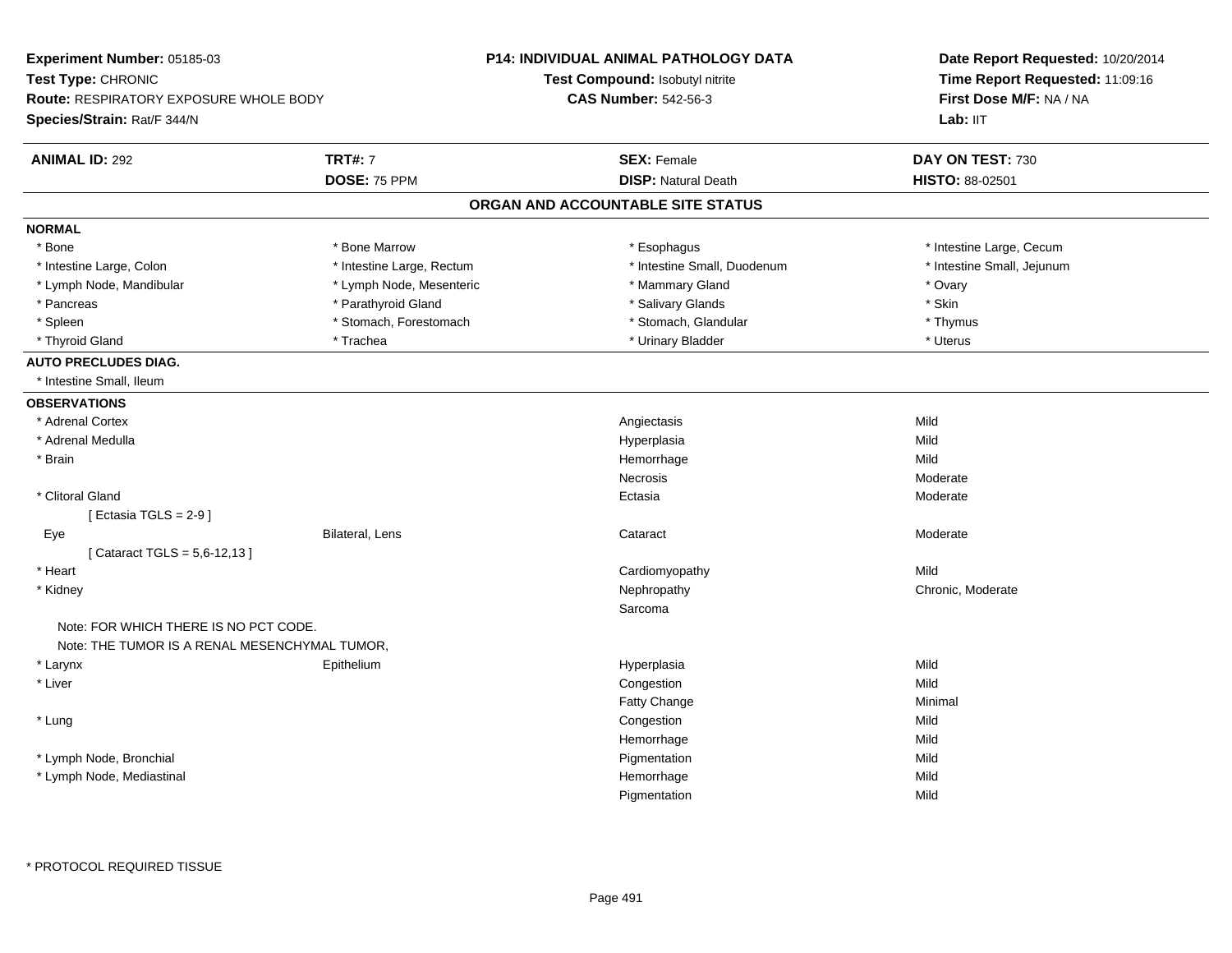| Experiment Number: 05185-03<br>Test Type: CHRONIC<br><b>Route: RESPIRATORY EXPOSURE WHOLE BODY</b> |                | <b>P14: INDIVIDUAL ANIMAL PATHOLOGY DATA</b> | Date Report Requested: 10/20/2014<br>Time Report Requested: 11:09:16 |
|----------------------------------------------------------------------------------------------------|----------------|----------------------------------------------|----------------------------------------------------------------------|
|                                                                                                    |                | Test Compound: Isobutyl nitrite              |                                                                      |
|                                                                                                    |                | <b>CAS Number: 542-56-3</b>                  | First Dose M/F: NA / NA                                              |
| Species/Strain: Rat/F 344/N                                                                        |                |                                              | Lab: IIT                                                             |
| <b>ANIMAL ID: 292</b>                                                                              | <b>TRT#: 7</b> | <b>SEX: Female</b>                           | DAY ON TEST: 730                                                     |
|                                                                                                    | DOSE: 75 PPM   | <b>DISP: Natural Death</b>                   | <b>HISTO: 88-02501</b>                                               |
|                                                                                                    |                | ORGAN AND ACCOUNTABLE SITE STATUS            |                                                                      |
| * Nose                                                                                             |                | Angiectasis                                  | Mild                                                                 |
| * Pituitary Gland                                                                                  | Pars Distalis  | Adenoma                                      |                                                                      |
| [Adenoma TGLS = $4-1$ ]                                                                            |                |                                              |                                                                      |
| PRIMARY CAUSE OF DEATH                                                                             |                |                                              |                                                                      |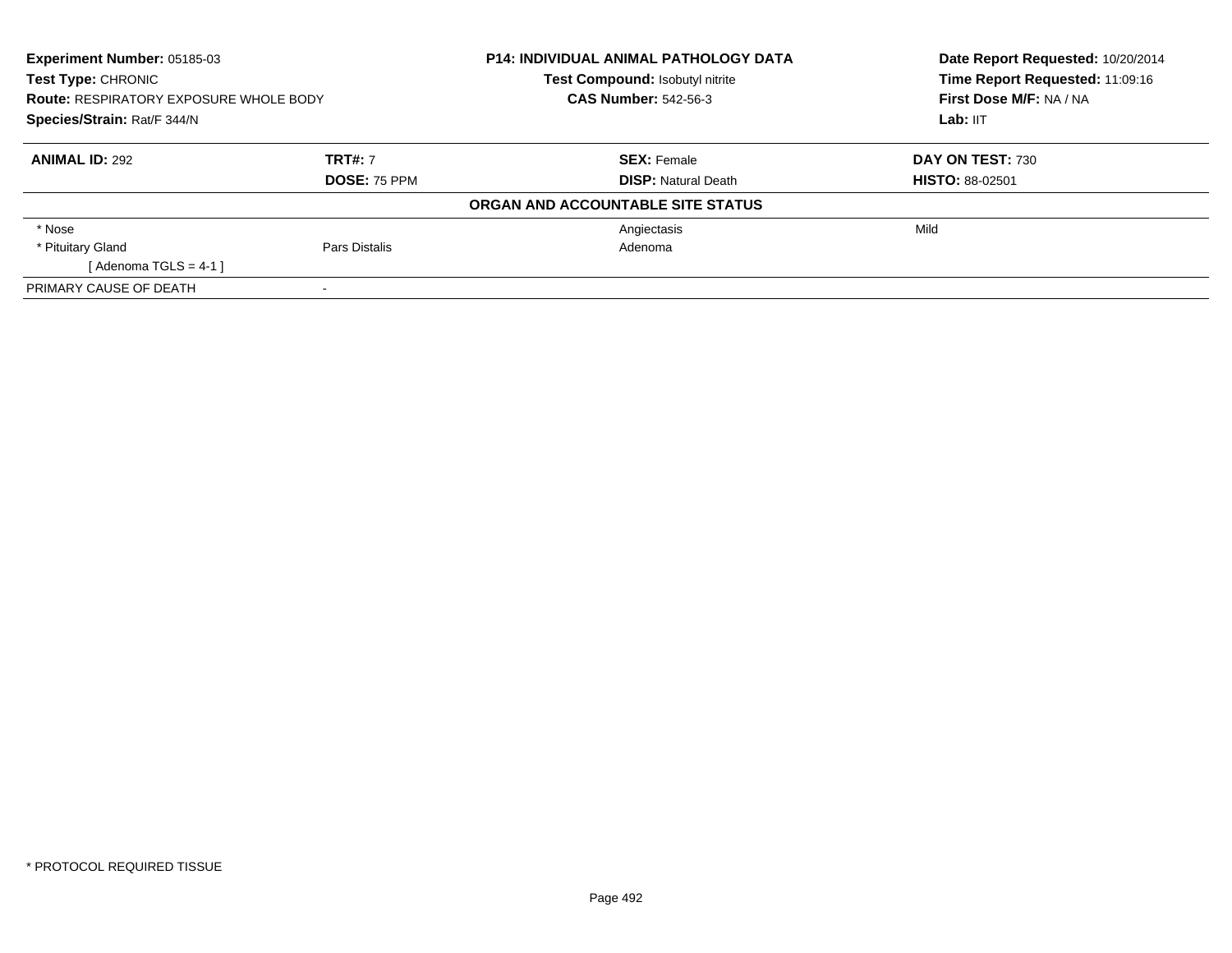| Experiment Number: 05185-03                                         |                           | <b>P14: INDIVIDUAL ANIMAL PATHOLOGY DATA</b> | Date Report Requested: 10/20/2014                          |  |
|---------------------------------------------------------------------|---------------------------|----------------------------------------------|------------------------------------------------------------|--|
| Test Type: CHRONIC<br><b>Route: RESPIRATORY EXPOSURE WHOLE BODY</b> |                           | Test Compound: Isobutyl nitrite              | Time Report Requested: 11:09:16<br>First Dose M/F: NA / NA |  |
|                                                                     |                           | <b>CAS Number: 542-56-3</b>                  |                                                            |  |
| Species/Strain: Rat/F 344/N                                         |                           |                                              | Lab: IIT                                                   |  |
| <b>ANIMAL ID: 293</b>                                               | <b>TRT#: 7</b>            | <b>SEX: Female</b>                           | DAY ON TEST: 734                                           |  |
|                                                                     | DOSE: 75 PPM              | <b>DISP: Natural Death</b>                   | HISTO: 88-02502                                            |  |
|                                                                     |                           | ORGAN AND ACCOUNTABLE SITE STATUS            |                                                            |  |
| <b>NORMAL</b>                                                       |                           |                                              |                                                            |  |
| * Adrenal Medulla                                                   | * Bone Marrow             | * Esophagus                                  | * Heart                                                    |  |
| * Intestine Large, Colon                                            | * Intestine Large, Rectum | * Intestine Small, Duodenum                  | * Kidney                                                   |  |
| * Larynx                                                            | * Lymph Node, Bronchial   | * Lymph Node, Mandibular                     | * Lymph Node, Mesenteric                                   |  |
| * Nose                                                              | * Ovary                   | * Pancreas                                   | * Parathyroid Gland                                        |  |
| * Salivary Glands                                                   | * Skin                    | * Spleen                                     | * Stomach, Forestomach                                     |  |
| * Stomach, Glandular                                                | * Thyroid Gland           | * Trachea                                    | * Urinary Bladder                                          |  |
| * Uterus                                                            |                           |                                              |                                                            |  |
| <b>MISSING</b>                                                      |                           |                                              |                                                            |  |
| * Lymph Node, Mediastinal                                           |                           |                                              |                                                            |  |
| <b>AUTO PRECLUDES DIAG.</b>                                         |                           |                                              |                                                            |  |
| * Intestine Large, Cecum                                            | * Intestine Small, Ileum  | * Intestine Small, Jejunum                   |                                                            |  |
| <b>OBSERVATIONS</b>                                                 |                           |                                              |                                                            |  |
| * Adrenal Cortex                                                    |                           | Congestion                                   | Mild                                                       |  |
| * Bone                                                              | Femur                     | Hyperostosis                                 | Moderate                                                   |  |
|                                                                     | Turbinate                 | Hyperostosis                                 | Moderate                                                   |  |
| * Brain                                                             |                           | Compression                                  | Mild                                                       |  |
| * Clitoral Gland                                                    |                           | Ectasia                                      | Moderate                                                   |  |
| [Ectasia TGLS = $1-9$ ]                                             |                           |                                              |                                                            |  |
| * Liver                                                             |                           | <b>Basophilic Focus</b>                      | Minimal                                                    |  |
|                                                                     |                           | Hepatodiaphragmatic Nodule                   | Mild                                                       |  |
|                                                                     |                           | Necrosis                                     | Mild                                                       |  |
| [ Hepatodiaphragmatic Nodule TGLS = 5-5 ]                           |                           |                                              |                                                            |  |
| * Lung                                                              | Alveolar Epith            | Hyperplasia                                  | Minimal                                                    |  |
| [ Hyperplasia TGLS = 6-6 ]                                          |                           |                                              |                                                            |  |
| * Mammary Gland                                                     |                           | Fibroadenoma                                 | Multiple                                                   |  |
| [Fibroadenoma TGLS = 2,3-12,13]                                     |                           |                                              |                                                            |  |
| * Pituitary Gland                                                   | <b>Pars Distalis</b>      | Angiectasis                                  | Marked                                                     |  |
| [Angiectasis TGLS = 7-1]                                            |                           |                                              |                                                            |  |
| * Stom Gland                                                        |                           |                                              |                                                            |  |
| Note: THE FOCI IN THE GLANDULAR STOMACH ARE DUE TO POST             |                           |                                              |                                                            |  |
|                                                                     |                           |                                              |                                                            |  |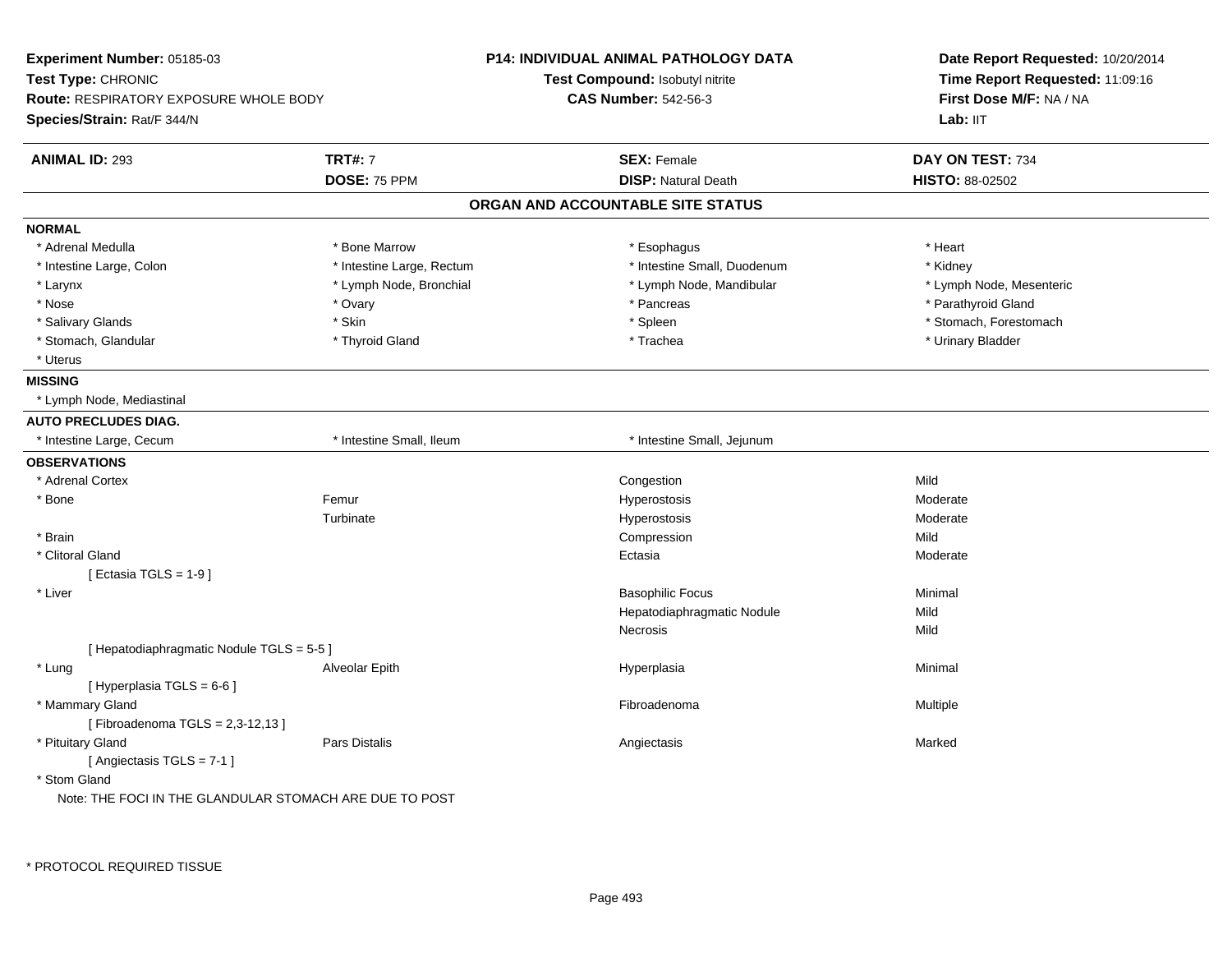| <b>Experiment Number: 05185-03</b><br><b>Test Type: CHRONIC</b><br><b>Route: RESPIRATORY EXPOSURE WHOLE BODY</b><br>Species/Strain: Rat/F 344/N |                     | <b>P14: INDIVIDUAL ANIMAL PATHOLOGY DATA</b><br>Test Compound: Isobutyl nitrite | Date Report Requested: 10/20/2014<br>Time Report Requested: 11:09:16 |
|-------------------------------------------------------------------------------------------------------------------------------------------------|---------------------|---------------------------------------------------------------------------------|----------------------------------------------------------------------|
|                                                                                                                                                 |                     | <b>CAS Number: 542-56-3</b>                                                     | First Dose M/F: NA / NA                                              |
|                                                                                                                                                 |                     |                                                                                 | Lab: IIT                                                             |
| <b>ANIMAL ID: 293</b>                                                                                                                           | <b>TRT#: 7</b>      | <b>SEX: Female</b>                                                              | DAY ON TEST: 734                                                     |
|                                                                                                                                                 | <b>DOSE: 75 PPM</b> | <b>DISP:</b> Natural Death                                                      | <b>HISTO: 88-02502</b>                                               |
|                                                                                                                                                 |                     | ORGAN AND ACCOUNTABLE SITE STATUS                                               |                                                                      |
| * Thymus                                                                                                                                        |                     | Hemorrhage                                                                      | Moderate                                                             |
| PRIMARY CAUSE OF DEATH                                                                                                                          |                     |                                                                                 |                                                                      |
| Animal Note: MORTEM CHANGE.                                                                                                                     |                     |                                                                                 |                                                                      |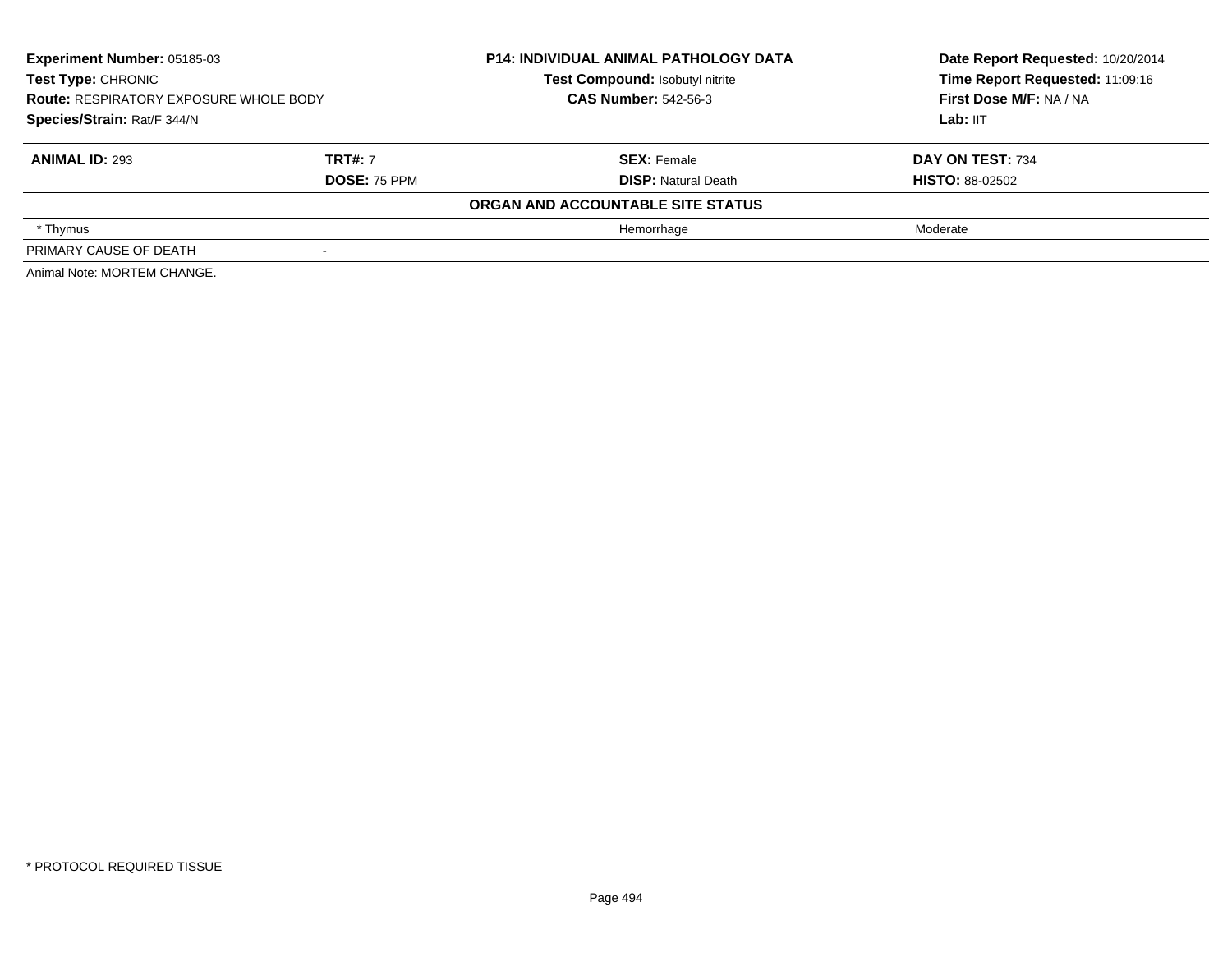| Experiment Number: 05185-03               |                          | P14: INDIVIDUAL ANIMAL PATHOLOGY DATA | Date Report Requested: 10/20/2014<br>Time Report Requested: 11:09:16 |  |
|-------------------------------------------|--------------------------|---------------------------------------|----------------------------------------------------------------------|--|
| Test Type: CHRONIC                        |                          | Test Compound: Isobutyl nitrite       |                                                                      |  |
| Route: RESPIRATORY EXPOSURE WHOLE BODY    |                          | <b>CAS Number: 542-56-3</b>           | First Dose M/F: NA / NA                                              |  |
| Species/Strain: Rat/F 344/N               |                          |                                       | Lab: IIT                                                             |  |
| <b>TRT#: 7</b><br><b>ANIMAL ID: 294</b>   |                          | <b>SEX: Female</b>                    | DAY ON TEST: 735                                                     |  |
|                                           | DOSE: 75 PPM             | <b>DISP: Terminal Sacrifice</b>       | HISTO: 88-02503                                                      |  |
|                                           |                          | ORGAN AND ACCOUNTABLE SITE STATUS     |                                                                      |  |
| <b>NORMAL</b>                             |                          |                                       |                                                                      |  |
| * Adrenal Cortex                          | * Adrenal Medulla        | * Bone Marrow                         | * Esophagus                                                          |  |
| * Heart                                   | * Intestine Large, Cecum | * Intestine Large, Colon              | * Intestine Large, Rectum                                            |  |
| * Intestine Small, Duodenum               | * Intestine Small, Ileum | * Intestine Small, Jejunum            | * Larynx                                                             |  |
| * Lymph Node, Bronchial                   | * Lymph Node, Mandibular | * Lymph Node, Mesenteric              | * Mammary Gland                                                      |  |
| * Nose                                    | * Pancreas               | * Parathyroid Gland                   | * Salivary Glands                                                    |  |
| * Skin<br>* Spleen                        |                          | * Stomach, Forestomach                | * Stomach, Glandular                                                 |  |
| * Thyroid Gland                           | * Trachea                | * Urinary Bladder                     |                                                                      |  |
| <b>OBSERVATIONS</b>                       |                          |                                       |                                                                      |  |
| * Bone<br>Turbinate                       |                          | Hyperostosis                          | Moderate                                                             |  |
| * Brain                                   |                          | Compression                           | Mild                                                                 |  |
| * Clitoral Gland                          |                          | Ectasia                               | Mild                                                                 |  |
| * Kidney                                  |                          | Nephropathy                           | Chronic, Mild                                                        |  |
| * Liver                                   |                          | <b>Basophilic Focus</b>               | Multiple, Mild                                                       |  |
|                                           |                          | Vacuolization Cytoplasmic             | Moderate                                                             |  |
| [Vacuolization Cytoplasmic TGLS = 4-5,14] |                          |                                       |                                                                      |  |
| * Lung                                    | Alveolar Epith           | Hyperplasia                           | Mild                                                                 |  |
| * Lymph Node, Mediastinal                 |                          | Hemorrhage                            | Mild                                                                 |  |
|                                           |                          | Pigmentation                          | Minimal                                                              |  |
| * Ovary                                   |                          | Hemorrhage                            | Minimal                                                              |  |
| * Pituitary Gland                         | Pars Distalis            | Adenoma                               |                                                                      |  |
| [Adenoma TGLS = $3-1$ ]                   |                          |                                       |                                                                      |  |
| * Thymus                                  |                          | Atrophy                               | Minimal                                                              |  |
| $*$ Uterus                                |                          | Dilatation                            | Mild                                                                 |  |
| <b>Bilateral</b>                          |                          | Polyp Stromal                         |                                                                      |  |
| [ Polyp Stromal TGLS = 1,2-12,13 ]        |                          |                                       |                                                                      |  |
| PRIMARY CAUSE OF DEATH<br>$\blacksquare$  |                          |                                       |                                                                      |  |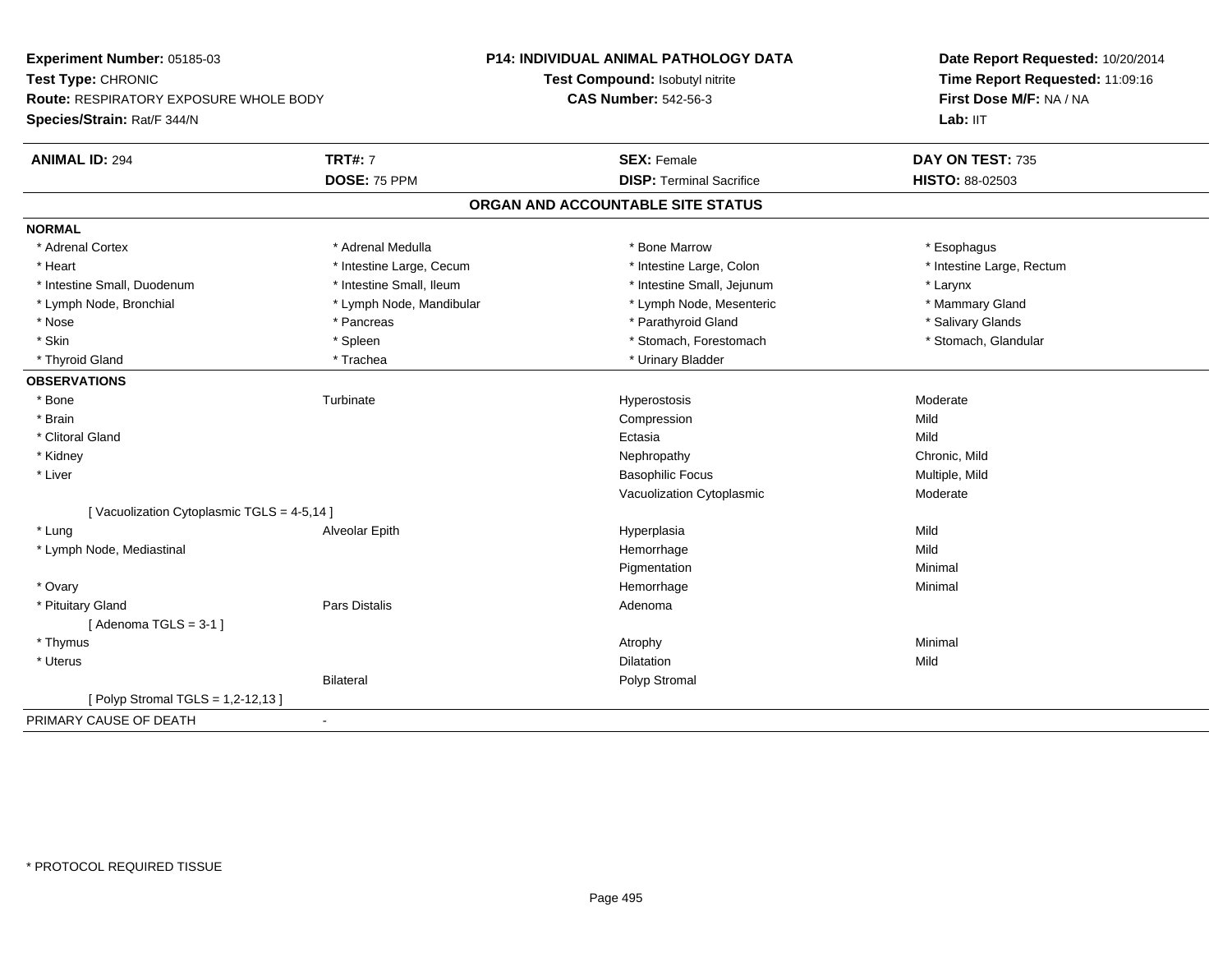| Experiment Number: 05185-03                         |                          | P14: INDIVIDUAL ANIMAL PATHOLOGY DATA | Date Report Requested: 10/20/2014                                      |
|-----------------------------------------------------|--------------------------|---------------------------------------|------------------------------------------------------------------------|
| Test Type: CHRONIC                                  |                          | Test Compound: Isobutyl nitrite       | Time Report Requested: 11:09:16<br>First Dose M/F: NA / NA<br>Lab: IIT |
| Route: RESPIRATORY EXPOSURE WHOLE BODY              |                          | <b>CAS Number: 542-56-3</b>           |                                                                        |
| Species/Strain: Rat/F 344/N                         |                          |                                       |                                                                        |
| <b>ANIMAL ID: 295</b>                               | <b>TRT#: 7</b>           | <b>SEX: Female</b>                    | DAY ON TEST: 733                                                       |
|                                                     | DOSE: 75 PPM             | <b>DISP: Terminal Sacrifice</b>       | HISTO: 88-02504                                                        |
|                                                     |                          | ORGAN AND ACCOUNTABLE SITE STATUS     |                                                                        |
| <b>NORMAL</b>                                       |                          |                                       |                                                                        |
| * Adrenal Medulla                                   | * Bone                   | * Bone Marrow                         | * Brain                                                                |
| * Esophagus                                         | * Intestine Large, Cecum | * Intestine Large, Colon              | * Intestine Large, Rectum                                              |
| * Intestine Small, Duodenum                         | * Intestine Small, Ileum | * Intestine Small, Jejunum            | * Larynx                                                               |
| * Lymph Node, Bronchial                             | * Lymph Node, Mandibular | * Lymph Node, Mesenteric              | * Mammary Gland                                                        |
| * Nose                                              | * Ovary                  | * Parathyroid Gland                   | * Salivary Glands                                                      |
| * Skin                                              | * Spleen                 | * Stomach, Forestomach                | * Stomach, Glandular                                                   |
| * Thyroid Gland                                     | * Trachea                | * Urinary Bladder                     |                                                                        |
| <b>OBSERVATIONS</b>                                 |                          |                                       |                                                                        |
| * Adrenal Cortex                                    |                          | Vacuolization Cytoplasmic             | Mild                                                                   |
| * Clitoral Gland                                    |                          | Ectasia                               | Mild                                                                   |
| [ Ectasia TGLS = $3-9$ ]                            |                          |                                       |                                                                        |
| * Heart                                             |                          | Cardiomyopathy                        | Minimal                                                                |
| * Kidney                                            |                          | Nephropathy                           | Chronic, Minimal                                                       |
|                                                     |                          | Pigmentation                          | Minimal                                                                |
| * Liver                                             |                          | <b>Basophilic Focus</b>               | Multiple, Minimal                                                      |
|                                                     |                          | <b>Mixed Cell Focus</b>               | Minimal                                                                |
| * Lung                                              | Alveolar Epith           | Hyperplasia                           | Mild                                                                   |
| * Lymph Node, Mediastinal                           |                          | Hemorrhage                            | Mild                                                                   |
|                                                     |                          | Pigmentation                          | Minimal                                                                |
| * Pancreas                                          | <b>Acinar Cell</b>       | Atrophy                               | Moderate                                                               |
| * Pituitary Gland                                   | Pars Distalis            | Adenoma                               |                                                                        |
|                                                     | <b>Pars Distalis</b>     | Angiectasis                           | Moderate                                                               |
| [Adenoma TGLS = $2-1$ ]<br>[Angiectasis TGLS = 2-1] |                          |                                       |                                                                        |
| * Thymus                                            |                          | Atrophy                               | Mild                                                                   |
| * Uterus                                            |                          | Polyp Stromal                         |                                                                        |
| [Polyp Stromal TGLS = 1-9]                          |                          |                                       |                                                                        |
| PRIMARY CAUSE OF DEATH                              |                          |                                       |                                                                        |
|                                                     |                          |                                       |                                                                        |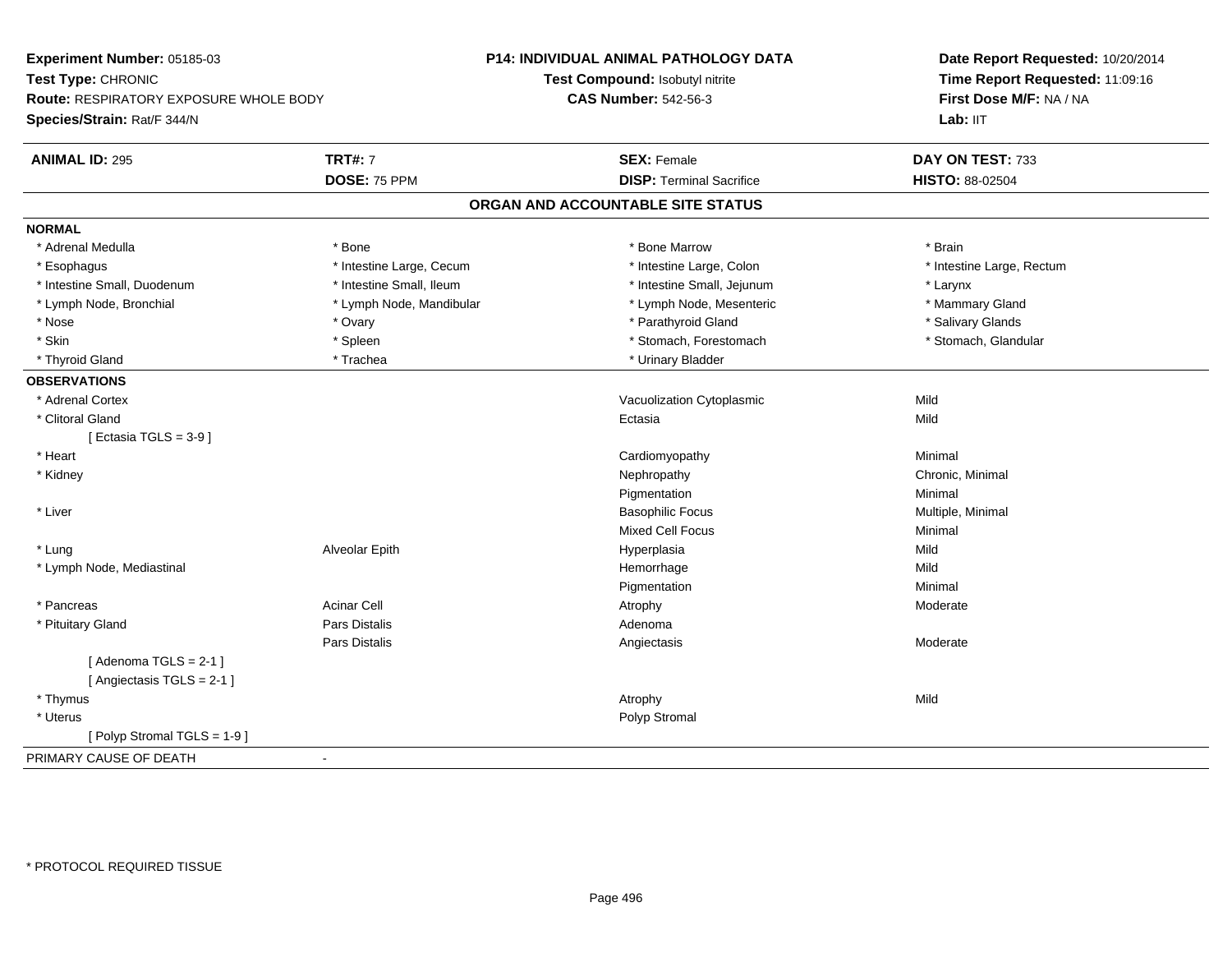| Experiment Number: 05185-03<br>Test Type: CHRONIC<br><b>Route: RESPIRATORY EXPOSURE WHOLE BODY</b> |                            | <b>P14: INDIVIDUAL ANIMAL PATHOLOGY DATA</b><br>Test Compound: Isobutyl nitrite<br><b>CAS Number: 542-56-3</b> | Date Report Requested: 10/20/2014<br>Time Report Requested: 11:09:16<br>First Dose M/F: NA / NA |  |
|----------------------------------------------------------------------------------------------------|----------------------------|----------------------------------------------------------------------------------------------------------------|-------------------------------------------------------------------------------------------------|--|
| Species/Strain: Rat/F 344/N                                                                        |                            |                                                                                                                | Lab: IIT                                                                                        |  |
| <b>ANIMAL ID: 296</b>                                                                              | <b>TRT#: 7</b>             | <b>SEX: Female</b>                                                                                             | DAY ON TEST: 734                                                                                |  |
|                                                                                                    | DOSE: 75 PPM               | <b>DISP: Terminal Sacrifice</b>                                                                                | HISTO: 88-02505                                                                                 |  |
|                                                                                                    |                            | ORGAN AND ACCOUNTABLE SITE STATUS                                                                              |                                                                                                 |  |
| <b>NORMAL</b>                                                                                      |                            |                                                                                                                |                                                                                                 |  |
| * Adrenal Medulla                                                                                  | * Bone                     | * Bone Marrow                                                                                                  | * Esophagus                                                                                     |  |
| * Intestine Large, Cecum                                                                           | * Intestine Large, Colon   | * Intestine Large, Rectum                                                                                      | * Intestine Small, Duodenum                                                                     |  |
| * Intestine Small, Ileum                                                                           | * Intestine Small, Jejunum | * Larynx                                                                                                       | * Lymph Node, Mandibular                                                                        |  |
| * Lymph Node, Mesenteric                                                                           | * Nose                     | * Ovary                                                                                                        | * Salivary Glands                                                                               |  |
| * Skin                                                                                             | * Stomach, Forestomach     | * Stomach, Glandular                                                                                           | * Thymus                                                                                        |  |
| * Thyroid Gland                                                                                    | * Trachea                  | * Urinary Bladder                                                                                              |                                                                                                 |  |
| <b>MISSING</b>                                                                                     |                            |                                                                                                                |                                                                                                 |  |
| * Parathyroid Gland                                                                                |                            |                                                                                                                |                                                                                                 |  |
| <b>OBSERVATIONS</b>                                                                                |                            |                                                                                                                |                                                                                                 |  |
| * Adrenal Cortex                                                                                   |                            | Vacuolization Cytoplasmic                                                                                      | Moderate                                                                                        |  |
| * Brain                                                                                            |                            | Compression                                                                                                    | Mild                                                                                            |  |
|                                                                                                    |                            | Hemorrhage                                                                                                     | Minimal                                                                                         |  |
| [Compression TGLS = $6-1$ ]                                                                        |                            |                                                                                                                |                                                                                                 |  |
| * Clitoral Gland                                                                                   |                            | Ectasia                                                                                                        | Mild                                                                                            |  |
| [ Ectasia TGLS = $7-9$ ]                                                                           |                            |                                                                                                                |                                                                                                 |  |
| * Heart                                                                                            |                            | Cardiomyopathy                                                                                                 | Minimal                                                                                         |  |
| * Kidney                                                                                           |                            | Nephropathy                                                                                                    | Chronic, Minimal                                                                                |  |
| * Liver                                                                                            |                            | <b>Basophilic Focus</b>                                                                                        | Multiple, Mild                                                                                  |  |
|                                                                                                    |                            | Fatty Change                                                                                                   | Minimal                                                                                         |  |
| [Basophilic Focus TGLS = 3,4-5]                                                                    |                            |                                                                                                                |                                                                                                 |  |
| * Lung                                                                                             | Alveolar Epith             | Hyperplasia                                                                                                    | Minimal                                                                                         |  |
| * Lymph Node, Bronchial                                                                            |                            | Hemorrhage                                                                                                     | Mild                                                                                            |  |
|                                                                                                    |                            | Pigmentation                                                                                                   | Mild                                                                                            |  |
| * Lymph Node, Mediastinal                                                                          |                            | Hemorrhage                                                                                                     | Minimal                                                                                         |  |
|                                                                                                    |                            | Pigmentation                                                                                                   | Mild                                                                                            |  |
| * Mammary Gland                                                                                    |                            | Fibroadenoma                                                                                                   | Multiple                                                                                        |  |
| [Fibroadenoma TGLS = 1,2-12,13]                                                                    |                            |                                                                                                                |                                                                                                 |  |
| * Pancreas                                                                                         | <b>Acinar Cell</b>         | Atrophy                                                                                                        | Minimal                                                                                         |  |
| * Pituitary Gland                                                                                  | <b>Pars Distalis</b>       | Adenoma                                                                                                        |                                                                                                 |  |
| [Adenoma TGLS = $5-1$ ]                                                                            |                            |                                                                                                                |                                                                                                 |  |
|                                                                                                    |                            |                                                                                                                |                                                                                                 |  |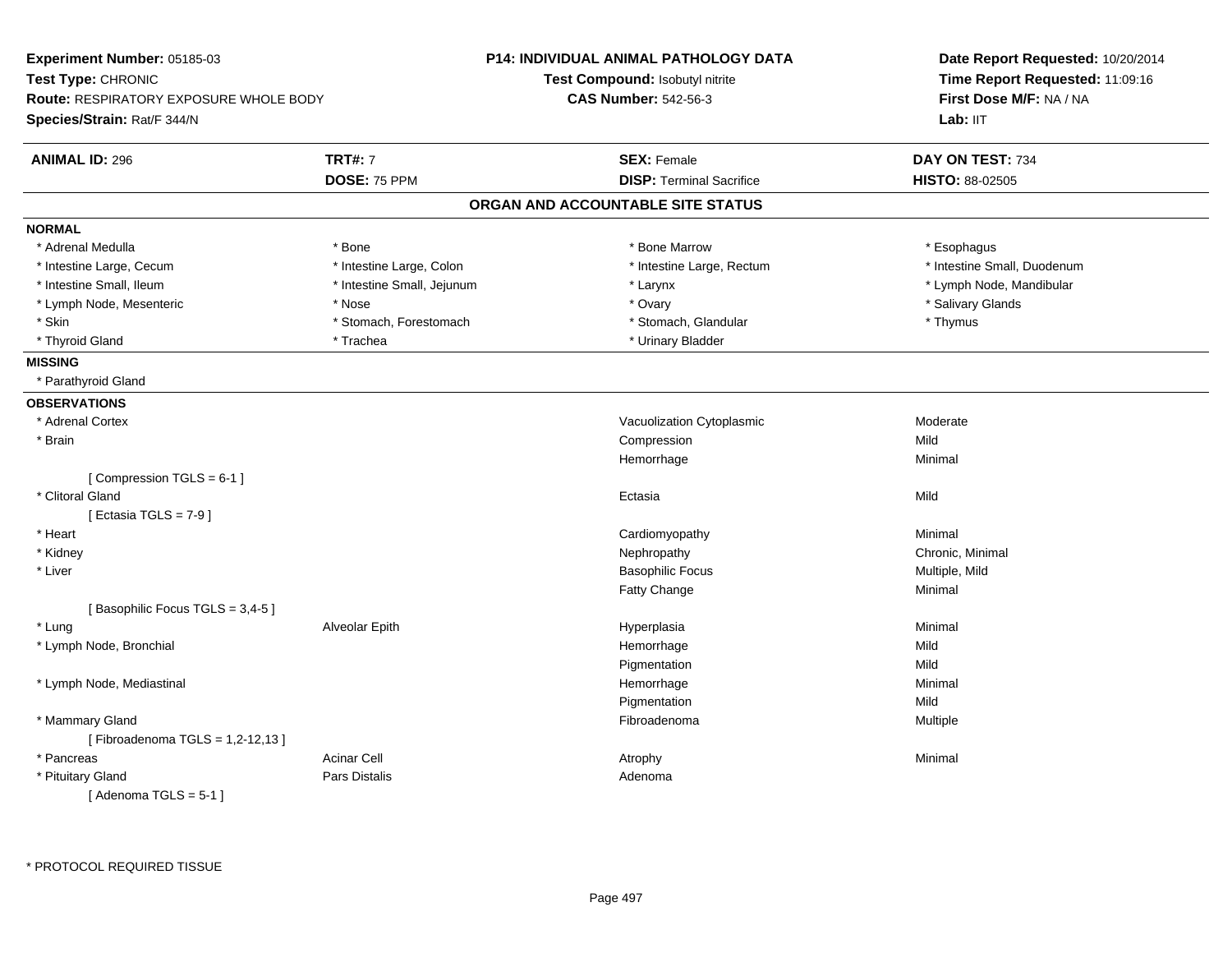| <b>Experiment Number: 05185-03</b><br><b>Test Type: CHRONIC</b><br><b>Route: RESPIRATORY EXPOSURE WHOLE BODY</b><br>Species/Strain: Rat/F 344/N |                     | <b>P14: INDIVIDUAL ANIMAL PATHOLOGY DATA</b><br>Test Compound: Isobutyl nitrite<br><b>CAS Number: 542-56-3</b> | Date Report Requested: 10/20/2014<br>Time Report Requested: 11:09:16<br>First Dose M/F: NA / NA |
|-------------------------------------------------------------------------------------------------------------------------------------------------|---------------------|----------------------------------------------------------------------------------------------------------------|-------------------------------------------------------------------------------------------------|
|                                                                                                                                                 |                     |                                                                                                                | Lab: IIT                                                                                        |
| <b>ANIMAL ID: 296</b>                                                                                                                           | <b>TRT#: 7</b>      | <b>SEX: Female</b>                                                                                             | <b>DAY ON TEST: 734</b>                                                                         |
|                                                                                                                                                 | <b>DOSE: 75 PPM</b> | <b>DISP:</b> Terminal Sacrifice                                                                                | <b>HISTO: 88-02505</b>                                                                          |
|                                                                                                                                                 |                     | ORGAN AND ACCOUNTABLE SITE STATUS                                                                              |                                                                                                 |
| * Spleen                                                                                                                                        |                     | Pigmentation                                                                                                   | Moderate                                                                                        |
| * Uterus                                                                                                                                        |                     | Polyp Stromal                                                                                                  |                                                                                                 |
| [ Polyp Stromal TGLS = $8-9$ ]                                                                                                                  |                     |                                                                                                                |                                                                                                 |
| PRIMARY CAUSE OF DEATH                                                                                                                          |                     |                                                                                                                |                                                                                                 |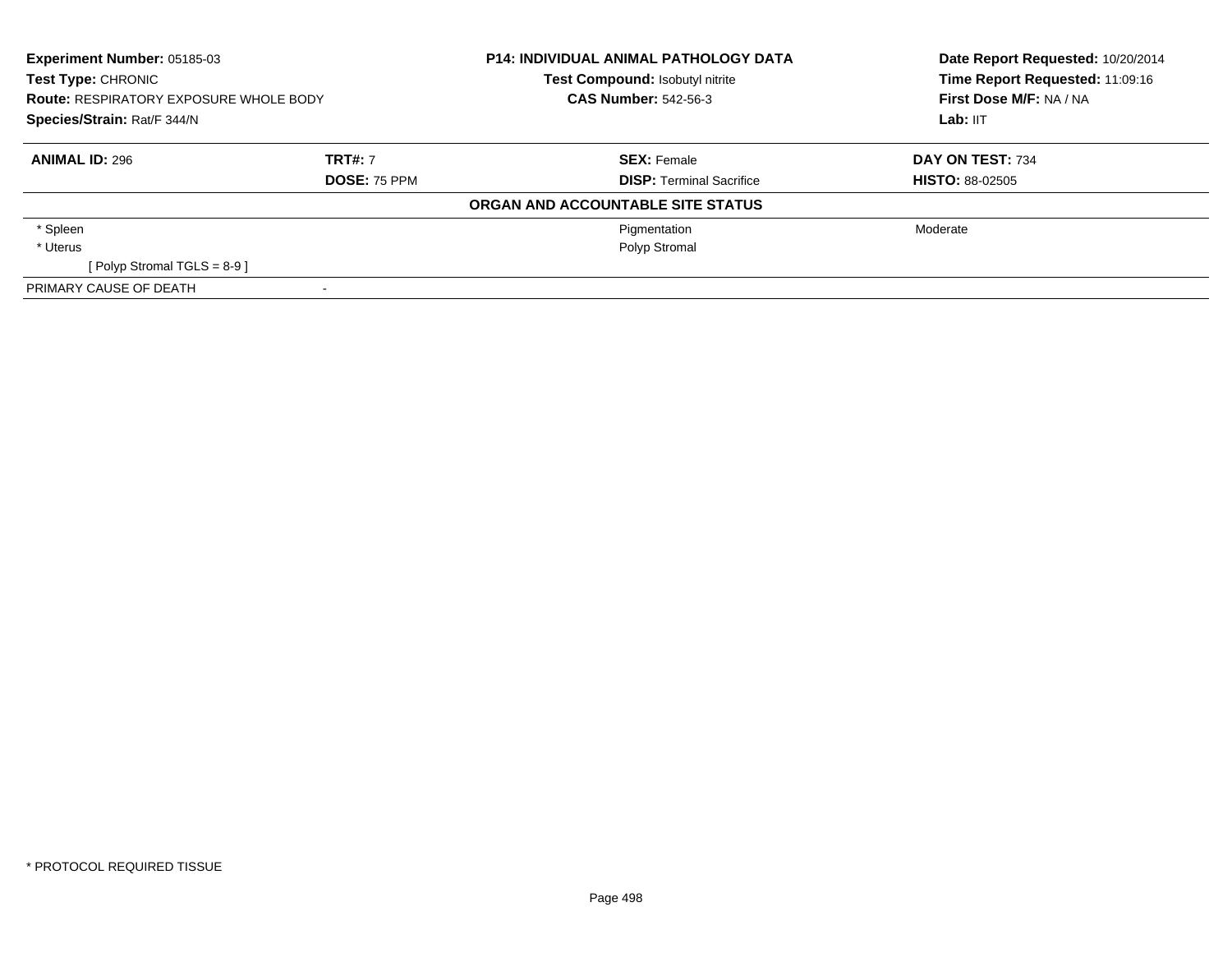| Experiment Number: 05185-03                           |                             | <b>P14: INDIVIDUAL ANIMAL PATHOLOGY DATA</b> | Date Report Requested: 10/20/2014<br>Time Report Requested: 11:09:16 |  |
|-------------------------------------------------------|-----------------------------|----------------------------------------------|----------------------------------------------------------------------|--|
| Test Type: CHRONIC                                    |                             | Test Compound: Isobutyl nitrite              |                                                                      |  |
| <b>Route: RESPIRATORY EXPOSURE WHOLE BODY</b>         |                             | <b>CAS Number: 542-56-3</b>                  | First Dose M/F: NA / NA                                              |  |
| Species/Strain: Rat/F 344/N                           |                             |                                              | Lab: IIT                                                             |  |
| <b>ANIMAL ID: 297</b>                                 | <b>TRT#: 7</b>              | <b>SEX: Female</b>                           | DAY ON TEST: 647                                                     |  |
|                                                       | DOSE: 75 PPM                | <b>DISP: Natural Death</b>                   | HISTO: 88-02506                                                      |  |
|                                                       |                             | ORGAN AND ACCOUNTABLE SITE STATUS            |                                                                      |  |
| <b>NORMAL</b>                                         |                             |                                              |                                                                      |  |
| * Adrenal Cortex                                      | * Adrenal Medulla           | * Bone                                       | * Bone Marrow                                                        |  |
| * Clitoral Gland                                      | * Esophagus                 | * Intestine Large, Cecum                     | * Intestine Large, Colon                                             |  |
| * Intestine Large, Rectum                             | * Intestine Small, Duodenum | * Intestine Small, Ileum                     | * Intestine Small, Jejunum                                           |  |
| * Lymph Node, Mesenteric                              | * Nose                      | * Ovary                                      | * Parathyroid Gland                                                  |  |
| * Salivary Glands                                     | * Skin                      | * Spleen                                     | * Stomach, Forestomach                                               |  |
| * Stomach, Glandular                                  | * Trachea                   | * Urinary Bladder                            | * Uterus                                                             |  |
| <b>MISSING</b>                                        |                             |                                              |                                                                      |  |
| * Lymph Node, Bronchial                               | * Lymph Node, Mandibular    |                                              |                                                                      |  |
| <b>OBSERVATIONS</b>                                   |                             |                                              |                                                                      |  |
| * Brain                                               |                             | Compression                                  | Mild                                                                 |  |
|                                                       |                             | Necrosis                                     | Moderate                                                             |  |
| [Compression TGLS = 1-1]<br>[ Necrosis $TGLS = 1-1$ ] |                             |                                              |                                                                      |  |
| * Heart                                               |                             | Cardiomyopathy                               | Minimal                                                              |  |
| * Kidney                                              |                             | Nephropathy                                  | Chronic, Minimal                                                     |  |
| * Larynx                                              |                             | Inflammation                                 | Minimal                                                              |  |
| * Liver                                               |                             | <b>Basophilic Focus</b>                      | Minimal                                                              |  |
| * Lung                                                |                             | Congestion                                   | Mild                                                                 |  |
|                                                       |                             | Hemorrhage                                   | Minimal                                                              |  |
| * Lymph Node, Mediastinal                             |                             | Hemorrhage                                   | Moderate                                                             |  |
|                                                       |                             | Pigmentation                                 | Mild                                                                 |  |
| * Mammary Gland                                       |                             | Lactation                                    | Mild                                                                 |  |
| [Lactation TGLS = 3-12,4-13]                          |                             |                                              |                                                                      |  |
| * Pancreas                                            | <b>Acinar Cell</b>          | Atrophy                                      | Minimal                                                              |  |
| * Pituitary Gland                                     | Pars Distalis               | Adenoma                                      |                                                                      |  |
| [Adenoma TGLS = $2-1$ ]                               |                             |                                              |                                                                      |  |
| * Thymus                                              |                             | Atrophy                                      | Moderate                                                             |  |
| * Thyroid Gland                                       | C Cell                      | Hyperplasia                                  | Minimal                                                              |  |
| PRIMARY CAUSE OF DEATH                                | $\sim$                      |                                              |                                                                      |  |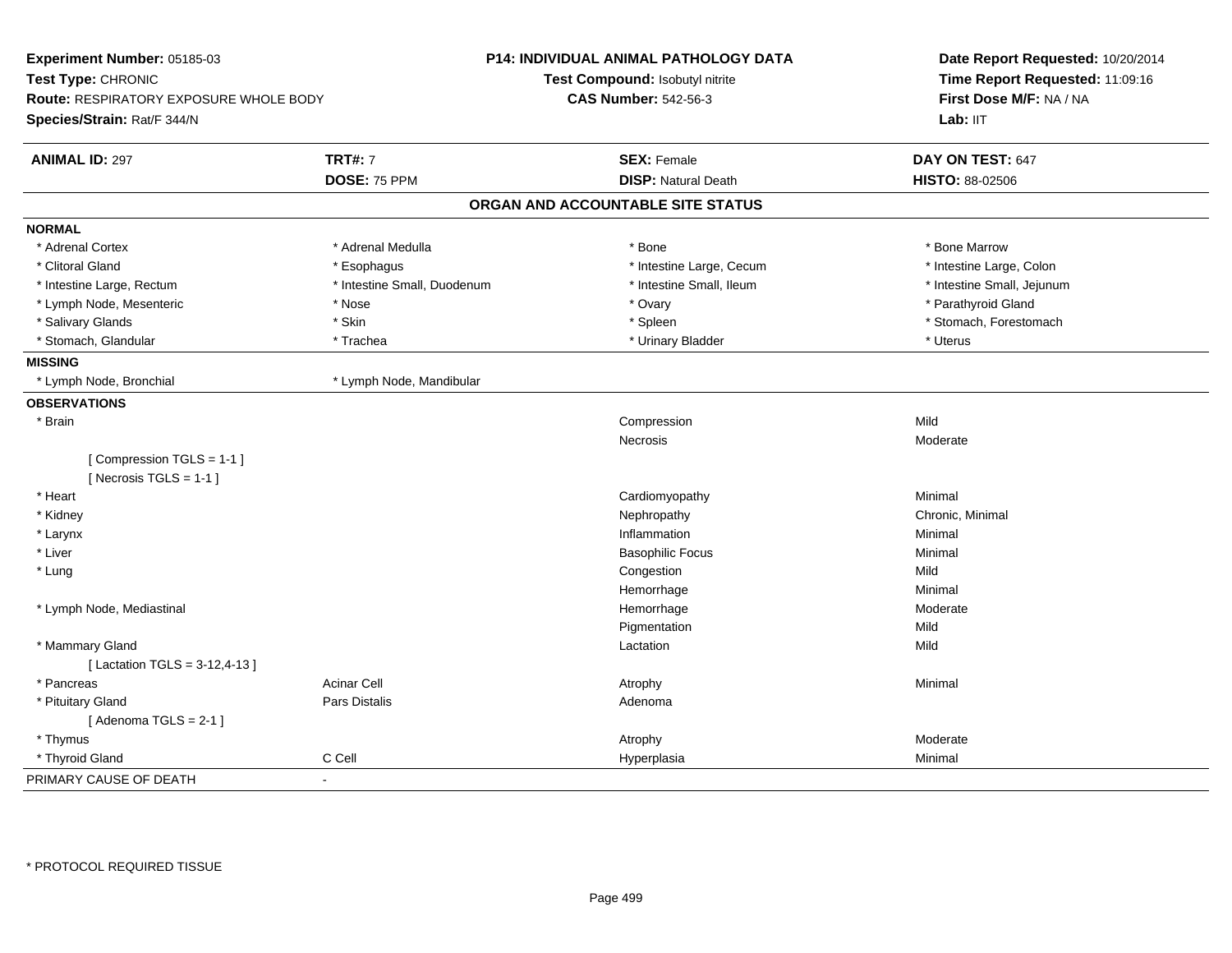| Experiment Number: 05185-03<br>Test Type: CHRONIC<br>Route: RESPIRATORY EXPOSURE WHOLE BODY |                           | <b>P14: INDIVIDUAL ANIMAL PATHOLOGY DATA</b> | Date Report Requested: 10/20/2014<br>Time Report Requested: 11:09:16 |
|---------------------------------------------------------------------------------------------|---------------------------|----------------------------------------------|----------------------------------------------------------------------|
|                                                                                             |                           | Test Compound: Isobutyl nitrite              |                                                                      |
|                                                                                             |                           | <b>CAS Number: 542-56-3</b>                  | First Dose M/F: NA / NA                                              |
| Species/Strain: Rat/F 344/N                                                                 |                           |                                              | Lab: IIT                                                             |
| <b>ANIMAL ID: 298</b>                                                                       | <b>TRT#: 7</b>            | <b>SEX: Female</b>                           | DAY ON TEST: 735                                                     |
|                                                                                             | DOSE: 75 PPM              | <b>DISP: Terminal Sacrifice</b>              | HISTO: 88-02507                                                      |
|                                                                                             |                           | ORGAN AND ACCOUNTABLE SITE STATUS            |                                                                      |
| <b>NORMAL</b>                                                                               |                           |                                              |                                                                      |
| * Adrenal Cortex                                                                            | * Adrenal Medulla         | $*$ Bone                                     | * Bone Marrow                                                        |
| * Brain                                                                                     | * Esophagus               | * Heart                                      | * Intestine Large, Cecum                                             |
| * Intestine Large, Colon                                                                    | * Intestine Large, Rectum | * Intestine Small, Duodenum                  | * Intestine Small, Ileum                                             |
| * Intestine Small, Jejunum                                                                  | * Larynx                  | * Lung                                       | * Lymph Node, Mandibular                                             |
| * Lymph Node, Mesenteric                                                                    | * Mammary Gland           | * Nose                                       | * Ovary                                                              |
| * Salivary Glands                                                                           | * Skin                    | * Spleen                                     | * Stomach, Forestomach                                               |
| * Stomach, Glandular                                                                        | * Thyroid Gland           | * Trachea                                    | * Urinary Bladder                                                    |
| * Uterus                                                                                    |                           |                                              |                                                                      |
| <b>MISSING</b>                                                                              |                           |                                              |                                                                      |
| * Parathyroid Gland                                                                         |                           |                                              |                                                                      |
| <b>OBSERVATIONS</b>                                                                         |                           |                                              |                                                                      |
| * Clitoral Gland                                                                            |                           | Ectasia                                      | Mild                                                                 |
| * Kidney                                                                                    |                           | Nephropathy                                  | Chronic, Minimal                                                     |
| * Liver                                                                                     |                           | Inflammation                                 | Minimal                                                              |
|                                                                                             |                           | Vacuolization Cytoplasmic                    | Moderate                                                             |
| [Vacuolization Cytoplasmic TGLS = 1-5]                                                      |                           |                                              |                                                                      |
| * Lymph Node, Bronchial                                                                     |                           | Hemorrhage                                   | Moderate                                                             |
| * Lymph Node, Mediastinal                                                                   |                           | Hemorrhage                                   | Mild                                                                 |
|                                                                                             |                           | Pigmentation                                 | Mild                                                                 |
| * Pancreas                                                                                  | <b>Acinar Cell</b>        | Atrophy                                      | Mild                                                                 |
| * Pituitary Gland                                                                           | Pars Distalis             | Cyst                                         | Minimal                                                              |
|                                                                                             | Pars Distalis             | Hyperplasia                                  | Mild                                                                 |
| * Thymus                                                                                    |                           | Atrophy                                      | Mild                                                                 |
| PRIMARY CAUSE OF DEATH                                                                      |                           |                                              |                                                                      |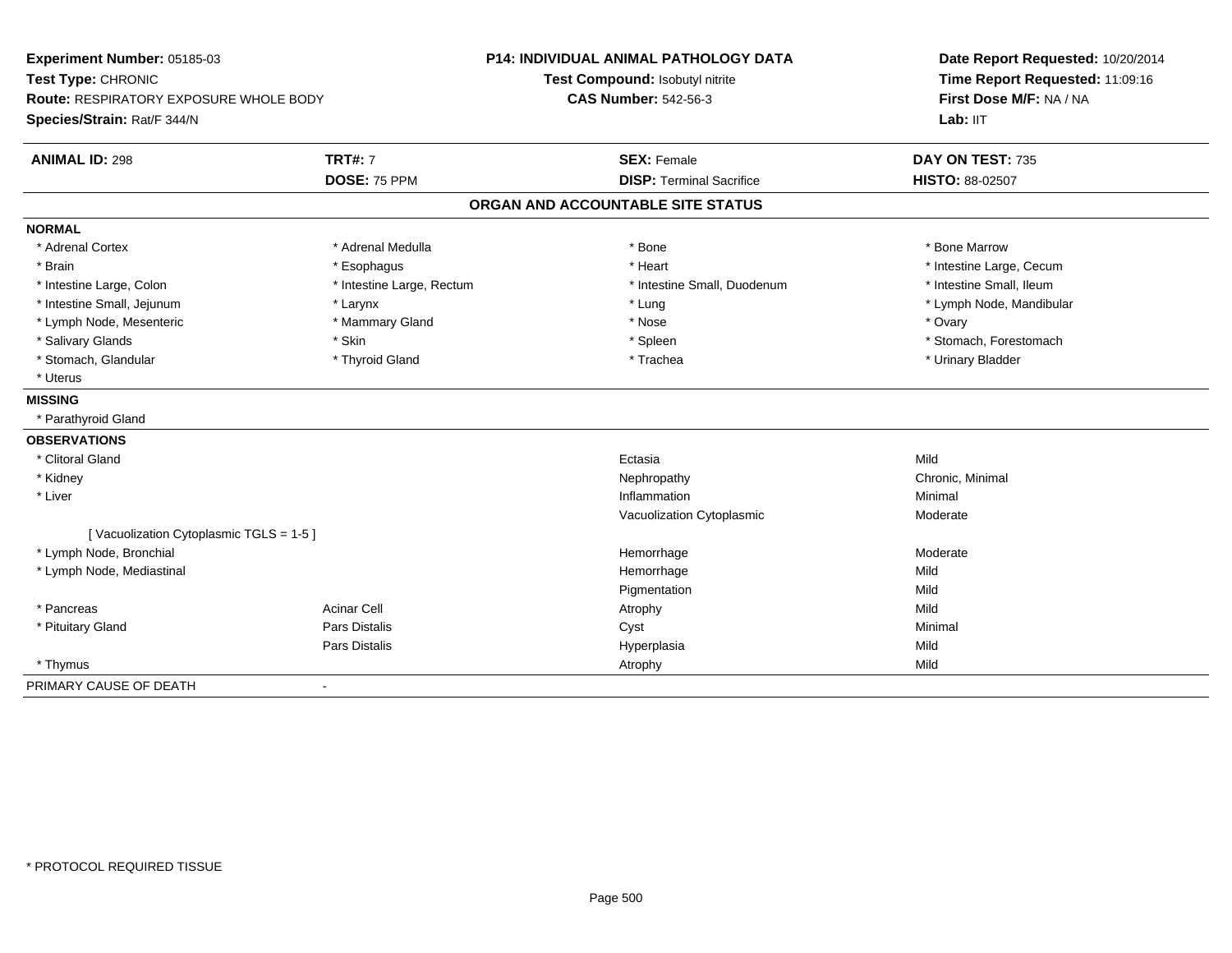| Experiment Number: 05185-03                                |                                                             | <b>P14: INDIVIDUAL ANIMAL PATHOLOGY DATA</b> | Date Report Requested: 10/20/2014<br>Time Report Requested: 11:09:16<br>First Dose M/F: NA / NA |
|------------------------------------------------------------|-------------------------------------------------------------|----------------------------------------------|-------------------------------------------------------------------------------------------------|
| Test Type: CHRONIC                                         |                                                             | Test Compound: Isobutyl nitrite              |                                                                                                 |
| Route: RESPIRATORY EXPOSURE WHOLE BODY                     |                                                             | <b>CAS Number: 542-56-3</b>                  |                                                                                                 |
| Species/Strain: Rat/F 344/N                                |                                                             |                                              | Lab: IIT                                                                                        |
| <b>ANIMAL ID: 299</b>                                      | <b>TRT#: 7</b>                                              | <b>SEX: Female</b>                           | DAY ON TEST: 733                                                                                |
|                                                            | DOSE: 75 PPM                                                | <b>DISP: Terminal Sacrifice</b>              | HISTO: 88-02508                                                                                 |
|                                                            |                                                             | ORGAN AND ACCOUNTABLE SITE STATUS            |                                                                                                 |
| <b>NORMAL</b>                                              |                                                             |                                              |                                                                                                 |
| * Adrenal Cortex                                           | * Adrenal Medulla                                           | * Bone Marrow                                | * Brain                                                                                         |
| * Clitoral Gland                                           | * Esophagus                                                 | * Intestine Large, Cecum                     | * Intestine Large, Colon                                                                        |
| * Intestine Large, Rectum                                  | * Intestine Small, Duodenum                                 | * Intestine Small, Ileum                     | * Intestine Small, Jejunum                                                                      |
| * Lymph Node, Mandibular                                   | * Lymph Node, Mesenteric                                    | * Nose                                       | * Ovary                                                                                         |
| * Pancreas                                                 | * Parathyroid Gland                                         | * Pituitary Gland                            | * Salivary Glands                                                                               |
| * Skin                                                     | * Spleen                                                    | * Stomach, Forestomach                       | * Stomach, Glandular                                                                            |
| * Thymus                                                   | * Thyroid Gland                                             | * Trachea                                    | * Urinary Bladder                                                                               |
| * Uterus                                                   |                                                             |                                              |                                                                                                 |
| <b>MISSING</b>                                             |                                                             |                                              |                                                                                                 |
| * Lymph Node, Bronchial                                    | * Lymph Node, Mediastinal                                   |                                              |                                                                                                 |
| <b>OBSERVATIONS</b>                                        |                                                             |                                              |                                                                                                 |
| * Bone                                                     | Femur                                                       | Hyperostosis                                 | Mild                                                                                            |
| * Heart                                                    |                                                             | Cardiomyopathy                               | Minimal                                                                                         |
| * Kidney                                                   |                                                             | Nephropathy                                  | Chronic, Minimal                                                                                |
| * Larynx                                                   |                                                             | Inflammation                                 | Mild                                                                                            |
| * Liver                                                    |                                                             | <b>Basophilic Focus</b>                      | Multiple, Minimal                                                                               |
|                                                            |                                                             | <b>Infiltration Cellular</b>                 | Lymphocyte, Minimal                                                                             |
|                                                            |                                                             | Inflammation                                 | Minimal                                                                                         |
|                                                            | Note: ASSOCIATED WITH THE ATTACHMENT OF THE ROUND LIGAMENT. |                                              |                                                                                                 |
| Note: THE FOCUS DESCRIBED AS LESION #3 IS A NORMAL FINDING |                                                             |                                              |                                                                                                 |
| [Basophilic Focus TGLS = 4-5,14,15]                        |                                                             |                                              |                                                                                                 |
| [ Infiltration Cellular TGLS = 4-5,14,15 ]                 |                                                             |                                              |                                                                                                 |
| [Inflammation TGLS = $4-5,14,15$ ]                         |                                                             |                                              |                                                                                                 |
| * Lung                                                     | Alveolar Epith                                              | Hyperplasia                                  | Minimal                                                                                         |
| * Mammary Gland                                            |                                                             | Fibroadenoma                                 |                                                                                                 |
| [Fibroadenoma TGLS = 1-12]                                 |                                                             |                                              |                                                                                                 |
| Tongue                                                     |                                                             | Squamous Cell Papilloma                      |                                                                                                 |
| [Squamous Cell Papilloma TGLS = 2-13]                      |                                                             |                                              |                                                                                                 |
| PRIMARY CAUSE OF DEATH                                     |                                                             |                                              |                                                                                                 |
|                                                            |                                                             |                                              |                                                                                                 |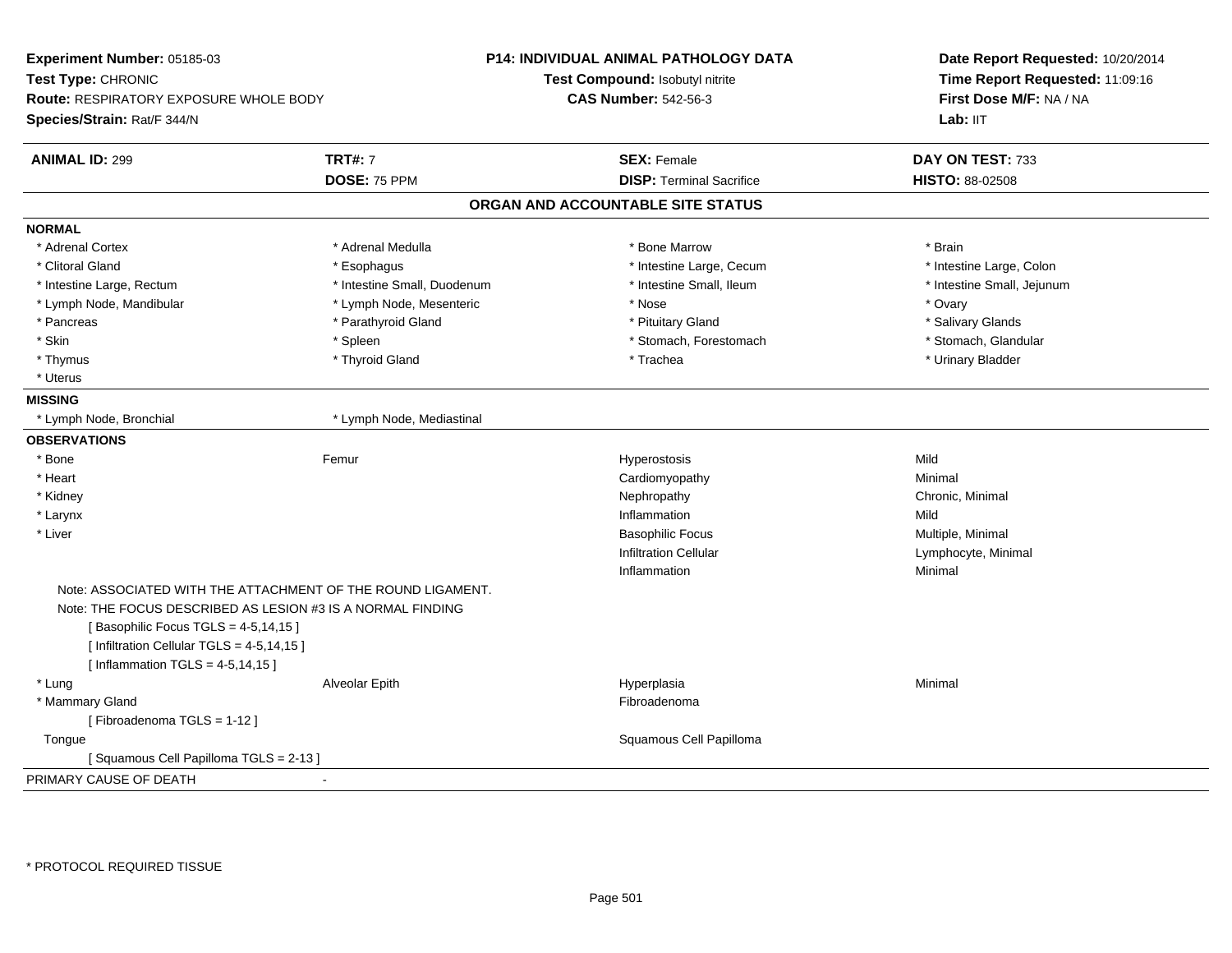| <b>CAS Number: 542-56-3</b><br>First Dose M/F: NA / NA<br>Route: RESPIRATORY EXPOSURE WHOLE BODY<br>Lab: IIT<br><b>TRT#: 7</b><br><b>SEX: Female</b><br>DAY ON TEST: 504<br>DOSE: 75 PPM<br><b>DISP: Natural Death</b><br>HISTO: 88-02509<br>ORGAN AND ACCOUNTABLE SITE STATUS<br>* Adrenal Cortex<br>* Adrenal Medulla<br>* Bone<br>* Bone Marrow<br>* Intestine Large, Rectum<br>* Intestine Small, Jejunum<br>* Esophagus<br>* Heart<br>* Lymph Node, Mediastinal<br>* Mammary Gland<br>* Larynx<br>* Lymph Node, Mandibular<br>* Parathyroid Gland<br>* Nose<br>* Ovary<br>* Pancreas<br>* Skin<br>* Pituitary Gland<br>* Salivary Glands<br>* Stomach, Forestomach<br>* Stomach, Glandular<br>* Thyroid Gland<br>* Trachea<br>* Uterus<br>* Lymph Node, Bronchial<br>* Intestine Large, Colon<br>* Intestine Small, Ileum<br>* Intestine Large, Cecum<br>* Intestine Small, Duodenum<br>* Spleen<br>Glioma Malignant<br>* Brain<br>Note: AUTOLYSIS PRECLUDES A MORE DEFINITIVE<br>Note: DIAGNOSIS OF THE BRAIN TUMOR.<br>* Clitoral Gland<br>Ectasia<br>Moderate<br>Mild<br>* Kidney<br>Congestion<br>Mineralization<br>Minimal<br>* Liver<br>Congestion<br>Mild<br>[Congestion TGLS = 1-5]<br>Mild<br>* Lung<br>Congestion<br>[Congestion TGLS = 3-6]<br>* Lymph Node, Mesenteric<br>Hemorrhage<br>Mild<br>Mild<br>* Thymus<br>Atrophy<br>Congestion<br>Moderate<br>* Urinary Bladder<br>Dilatation<br>Moderate<br>[Dilatation TGLS = 4-7]<br>$\blacksquare$ | Experiment Number: 05185-03 | P14: INDIVIDUAL ANIMAL PATHOLOGY DATA | Date Report Requested: 10/20/2014<br>Time Report Requested: 11:09:16 |
|--------------------------------------------------------------------------------------------------------------------------------------------------------------------------------------------------------------------------------------------------------------------------------------------------------------------------------------------------------------------------------------------------------------------------------------------------------------------------------------------------------------------------------------------------------------------------------------------------------------------------------------------------------------------------------------------------------------------------------------------------------------------------------------------------------------------------------------------------------------------------------------------------------------------------------------------------------------------------------------------------------------------------------------------------------------------------------------------------------------------------------------------------------------------------------------------------------------------------------------------------------------------------------------------------------------------------------------------------------------------------------------------------------------------------------------------------------------------|-----------------------------|---------------------------------------|----------------------------------------------------------------------|
|                                                                                                                                                                                                                                                                                                                                                                                                                                                                                                                                                                                                                                                                                                                                                                                                                                                                                                                                                                                                                                                                                                                                                                                                                                                                                                                                                                                                                                                                    | Test Type: CHRONIC          | Test Compound: Isobutyl nitrite       |                                                                      |
|                                                                                                                                                                                                                                                                                                                                                                                                                                                                                                                                                                                                                                                                                                                                                                                                                                                                                                                                                                                                                                                                                                                                                                                                                                                                                                                                                                                                                                                                    |                             |                                       |                                                                      |
|                                                                                                                                                                                                                                                                                                                                                                                                                                                                                                                                                                                                                                                                                                                                                                                                                                                                                                                                                                                                                                                                                                                                                                                                                                                                                                                                                                                                                                                                    | Species/Strain: Rat/F 344/N |                                       |                                                                      |
|                                                                                                                                                                                                                                                                                                                                                                                                                                                                                                                                                                                                                                                                                                                                                                                                                                                                                                                                                                                                                                                                                                                                                                                                                                                                                                                                                                                                                                                                    | <b>ANIMAL ID: 300</b>       |                                       |                                                                      |
|                                                                                                                                                                                                                                                                                                                                                                                                                                                                                                                                                                                                                                                                                                                                                                                                                                                                                                                                                                                                                                                                                                                                                                                                                                                                                                                                                                                                                                                                    |                             |                                       |                                                                      |
|                                                                                                                                                                                                                                                                                                                                                                                                                                                                                                                                                                                                                                                                                                                                                                                                                                                                                                                                                                                                                                                                                                                                                                                                                                                                                                                                                                                                                                                                    |                             |                                       |                                                                      |
|                                                                                                                                                                                                                                                                                                                                                                                                                                                                                                                                                                                                                                                                                                                                                                                                                                                                                                                                                                                                                                                                                                                                                                                                                                                                                                                                                                                                                                                                    | <b>NORMAL</b>               |                                       |                                                                      |
|                                                                                                                                                                                                                                                                                                                                                                                                                                                                                                                                                                                                                                                                                                                                                                                                                                                                                                                                                                                                                                                                                                                                                                                                                                                                                                                                                                                                                                                                    |                             |                                       |                                                                      |
|                                                                                                                                                                                                                                                                                                                                                                                                                                                                                                                                                                                                                                                                                                                                                                                                                                                                                                                                                                                                                                                                                                                                                                                                                                                                                                                                                                                                                                                                    |                             |                                       |                                                                      |
|                                                                                                                                                                                                                                                                                                                                                                                                                                                                                                                                                                                                                                                                                                                                                                                                                                                                                                                                                                                                                                                                                                                                                                                                                                                                                                                                                                                                                                                                    |                             |                                       |                                                                      |
|                                                                                                                                                                                                                                                                                                                                                                                                                                                                                                                                                                                                                                                                                                                                                                                                                                                                                                                                                                                                                                                                                                                                                                                                                                                                                                                                                                                                                                                                    |                             |                                       |                                                                      |
|                                                                                                                                                                                                                                                                                                                                                                                                                                                                                                                                                                                                                                                                                                                                                                                                                                                                                                                                                                                                                                                                                                                                                                                                                                                                                                                                                                                                                                                                    |                             |                                       |                                                                      |
|                                                                                                                                                                                                                                                                                                                                                                                                                                                                                                                                                                                                                                                                                                                                                                                                                                                                                                                                                                                                                                                                                                                                                                                                                                                                                                                                                                                                                                                                    |                             |                                       |                                                                      |
|                                                                                                                                                                                                                                                                                                                                                                                                                                                                                                                                                                                                                                                                                                                                                                                                                                                                                                                                                                                                                                                                                                                                                                                                                                                                                                                                                                                                                                                                    | <b>MISSING</b>              |                                       |                                                                      |
|                                                                                                                                                                                                                                                                                                                                                                                                                                                                                                                                                                                                                                                                                                                                                                                                                                                                                                                                                                                                                                                                                                                                                                                                                                                                                                                                                                                                                                                                    |                             |                                       |                                                                      |
|                                                                                                                                                                                                                                                                                                                                                                                                                                                                                                                                                                                                                                                                                                                                                                                                                                                                                                                                                                                                                                                                                                                                                                                                                                                                                                                                                                                                                                                                    | <b>AUTO PRECLUDES DIAG.</b> |                                       |                                                                      |
|                                                                                                                                                                                                                                                                                                                                                                                                                                                                                                                                                                                                                                                                                                                                                                                                                                                                                                                                                                                                                                                                                                                                                                                                                                                                                                                                                                                                                                                                    |                             |                                       |                                                                      |
|                                                                                                                                                                                                                                                                                                                                                                                                                                                                                                                                                                                                                                                                                                                                                                                                                                                                                                                                                                                                                                                                                                                                                                                                                                                                                                                                                                                                                                                                    |                             |                                       |                                                                      |
|                                                                                                                                                                                                                                                                                                                                                                                                                                                                                                                                                                                                                                                                                                                                                                                                                                                                                                                                                                                                                                                                                                                                                                                                                                                                                                                                                                                                                                                                    | <b>OBSERVATIONS</b>         |                                       |                                                                      |
|                                                                                                                                                                                                                                                                                                                                                                                                                                                                                                                                                                                                                                                                                                                                                                                                                                                                                                                                                                                                                                                                                                                                                                                                                                                                                                                                                                                                                                                                    |                             |                                       |                                                                      |
|                                                                                                                                                                                                                                                                                                                                                                                                                                                                                                                                                                                                                                                                                                                                                                                                                                                                                                                                                                                                                                                                                                                                                                                                                                                                                                                                                                                                                                                                    |                             |                                       |                                                                      |
|                                                                                                                                                                                                                                                                                                                                                                                                                                                                                                                                                                                                                                                                                                                                                                                                                                                                                                                                                                                                                                                                                                                                                                                                                                                                                                                                                                                                                                                                    |                             |                                       |                                                                      |
|                                                                                                                                                                                                                                                                                                                                                                                                                                                                                                                                                                                                                                                                                                                                                                                                                                                                                                                                                                                                                                                                                                                                                                                                                                                                                                                                                                                                                                                                    |                             |                                       |                                                                      |
|                                                                                                                                                                                                                                                                                                                                                                                                                                                                                                                                                                                                                                                                                                                                                                                                                                                                                                                                                                                                                                                                                                                                                                                                                                                                                                                                                                                                                                                                    |                             |                                       |                                                                      |
|                                                                                                                                                                                                                                                                                                                                                                                                                                                                                                                                                                                                                                                                                                                                                                                                                                                                                                                                                                                                                                                                                                                                                                                                                                                                                                                                                                                                                                                                    |                             |                                       |                                                                      |
|                                                                                                                                                                                                                                                                                                                                                                                                                                                                                                                                                                                                                                                                                                                                                                                                                                                                                                                                                                                                                                                                                                                                                                                                                                                                                                                                                                                                                                                                    |                             |                                       |                                                                      |
|                                                                                                                                                                                                                                                                                                                                                                                                                                                                                                                                                                                                                                                                                                                                                                                                                                                                                                                                                                                                                                                                                                                                                                                                                                                                                                                                                                                                                                                                    |                             |                                       |                                                                      |
|                                                                                                                                                                                                                                                                                                                                                                                                                                                                                                                                                                                                                                                                                                                                                                                                                                                                                                                                                                                                                                                                                                                                                                                                                                                                                                                                                                                                                                                                    |                             |                                       |                                                                      |
|                                                                                                                                                                                                                                                                                                                                                                                                                                                                                                                                                                                                                                                                                                                                                                                                                                                                                                                                                                                                                                                                                                                                                                                                                                                                                                                                                                                                                                                                    |                             |                                       |                                                                      |
|                                                                                                                                                                                                                                                                                                                                                                                                                                                                                                                                                                                                                                                                                                                                                                                                                                                                                                                                                                                                                                                                                                                                                                                                                                                                                                                                                                                                                                                                    |                             |                                       |                                                                      |
|                                                                                                                                                                                                                                                                                                                                                                                                                                                                                                                                                                                                                                                                                                                                                                                                                                                                                                                                                                                                                                                                                                                                                                                                                                                                                                                                                                                                                                                                    |                             |                                       |                                                                      |
|                                                                                                                                                                                                                                                                                                                                                                                                                                                                                                                                                                                                                                                                                                                                                                                                                                                                                                                                                                                                                                                                                                                                                                                                                                                                                                                                                                                                                                                                    |                             |                                       |                                                                      |
|                                                                                                                                                                                                                                                                                                                                                                                                                                                                                                                                                                                                                                                                                                                                                                                                                                                                                                                                                                                                                                                                                                                                                                                                                                                                                                                                                                                                                                                                    |                             |                                       |                                                                      |
|                                                                                                                                                                                                                                                                                                                                                                                                                                                                                                                                                                                                                                                                                                                                                                                                                                                                                                                                                                                                                                                                                                                                                                                                                                                                                                                                                                                                                                                                    | PRIMARY CAUSE OF DEATH      |                                       |                                                                      |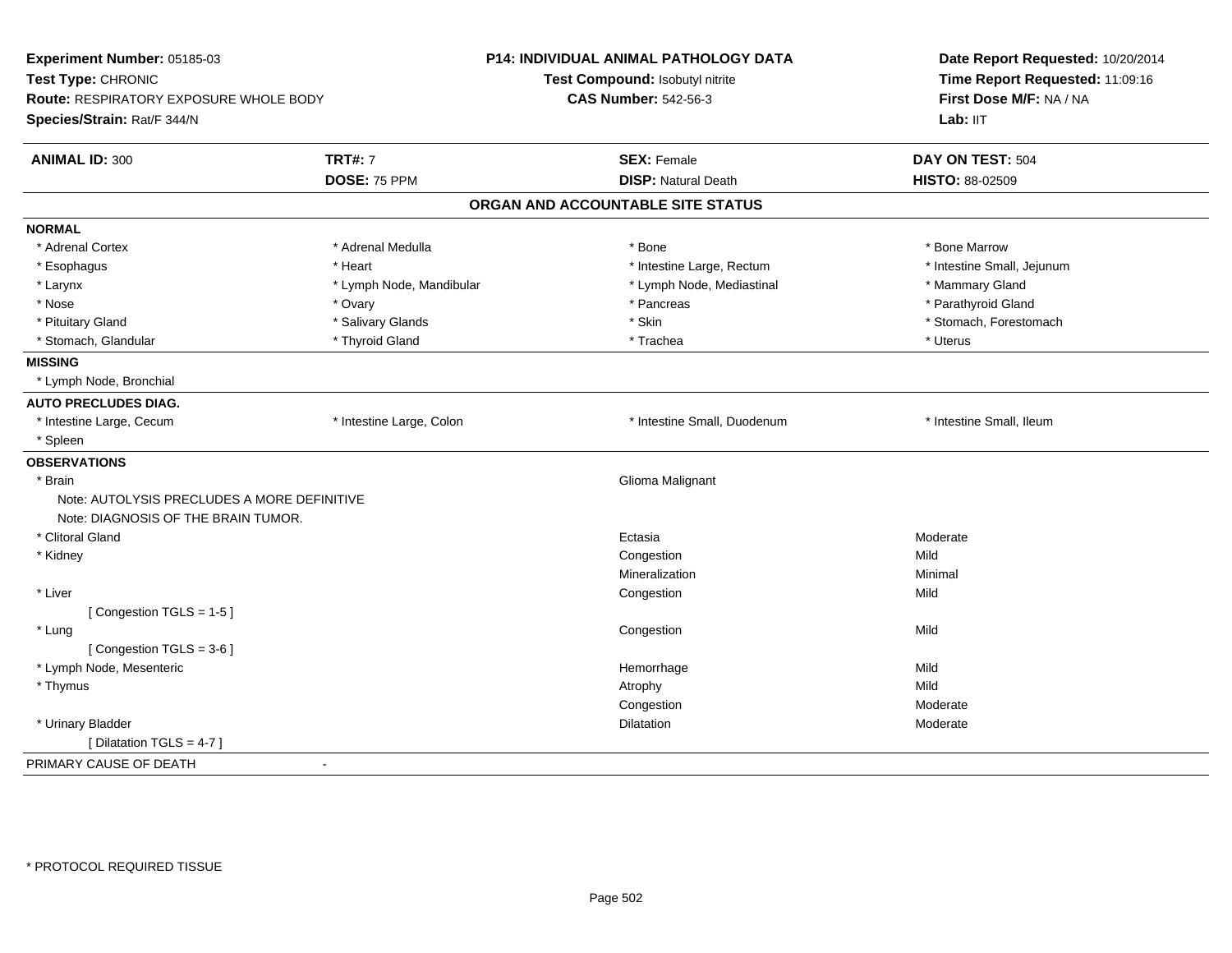| Experiment Number: 05185-03<br>Test Type: CHRONIC                            |                          | <b>P14: INDIVIDUAL ANIMAL PATHOLOGY DATA</b><br>Test Compound: Isobutyl nitrite<br><b>CAS Number: 542-56-3</b> | Date Report Requested: 10/20/2014<br>Time Report Requested: 11:09:16 |  |
|------------------------------------------------------------------------------|--------------------------|----------------------------------------------------------------------------------------------------------------|----------------------------------------------------------------------|--|
| <b>Route: RESPIRATORY EXPOSURE WHOLE BODY</b><br>Species/Strain: Rat/F 344/N |                          |                                                                                                                | First Dose M/F: NA / NA<br>Lab: IIT                                  |  |
| <b>ANIMAL ID: 301</b>                                                        | <b>TRT#: 7</b>           | <b>SEX: Female</b>                                                                                             | DAY ON TEST: 377                                                     |  |
|                                                                              | DOSE: 75 PPM             | <b>DISP: Natural Death</b>                                                                                     | HISTO: 88-02510                                                      |  |
|                                                                              |                          | ORGAN AND ACCOUNTABLE SITE STATUS                                                                              |                                                                      |  |
| <b>NORMAL</b>                                                                |                          |                                                                                                                |                                                                      |  |
| * Adrenal Cortex                                                             | * Adrenal Medulla        | * Bone                                                                                                         | * Bone Marrow                                                        |  |
| * Brain                                                                      | * Esophagus              | * Heart                                                                                                        | * Intestine Large, Rectum                                            |  |
| * Larynx                                                                     | * Lymph Node, Mandibular | * Lymph Node, Mediastinal                                                                                      | * Lymph Node, Mesenteric                                             |  |
| * Mammary Gland                                                              | * Nose                   | * Ovary                                                                                                        | * Pancreas                                                           |  |
| * Parathyroid Gland                                                          | * Pituitary Gland        | * Salivary Glands                                                                                              | * Skin                                                               |  |
| * Spleen                                                                     | * Stomach, Forestomach   | * Stomach, Glandular                                                                                           | * Thyroid Gland                                                      |  |
| * Trachea                                                                    | * Urinary Bladder        | * Uterus                                                                                                       |                                                                      |  |
| <b>MISSING</b>                                                               |                          |                                                                                                                |                                                                      |  |
| * Lymph Node, Bronchial                                                      |                          |                                                                                                                |                                                                      |  |
| <b>AUTO PRECLUDES DIAG.</b>                                                  |                          |                                                                                                                |                                                                      |  |
| * Intestine Large, Cecum                                                     | * Intestine Large, Colon | * Intestine Small, Duodenum                                                                                    | * Intestine Small, Ileum                                             |  |
| * Intestine Small, Jejunum                                                   |                          |                                                                                                                |                                                                      |  |
| <b>OBSERVATIONS</b>                                                          |                          |                                                                                                                |                                                                      |  |
| * Clitoral Gland                                                             |                          | Ectasia                                                                                                        | Mild                                                                 |  |
| * Kidney                                                                     |                          | Mineralization                                                                                                 | Minimal                                                              |  |
| * Liver                                                                      |                          | Congestion                                                                                                     | Mild                                                                 |  |
| * Lung                                                                       |                          | Congestion                                                                                                     | Mild                                                                 |  |
|                                                                              |                          | Hemorrhage                                                                                                     | Minimal                                                              |  |
| [Congestion TGLS = 1-6]                                                      |                          |                                                                                                                |                                                                      |  |
| [Hemorrhage TGLS = $1-6$ ]                                                   |                          |                                                                                                                |                                                                      |  |
| * Thymus                                                                     |                          | Hemorrhage                                                                                                     | Minimal                                                              |  |
| PRIMARY CAUSE OF DEATH                                                       | $\blacksquare$           |                                                                                                                |                                                                      |  |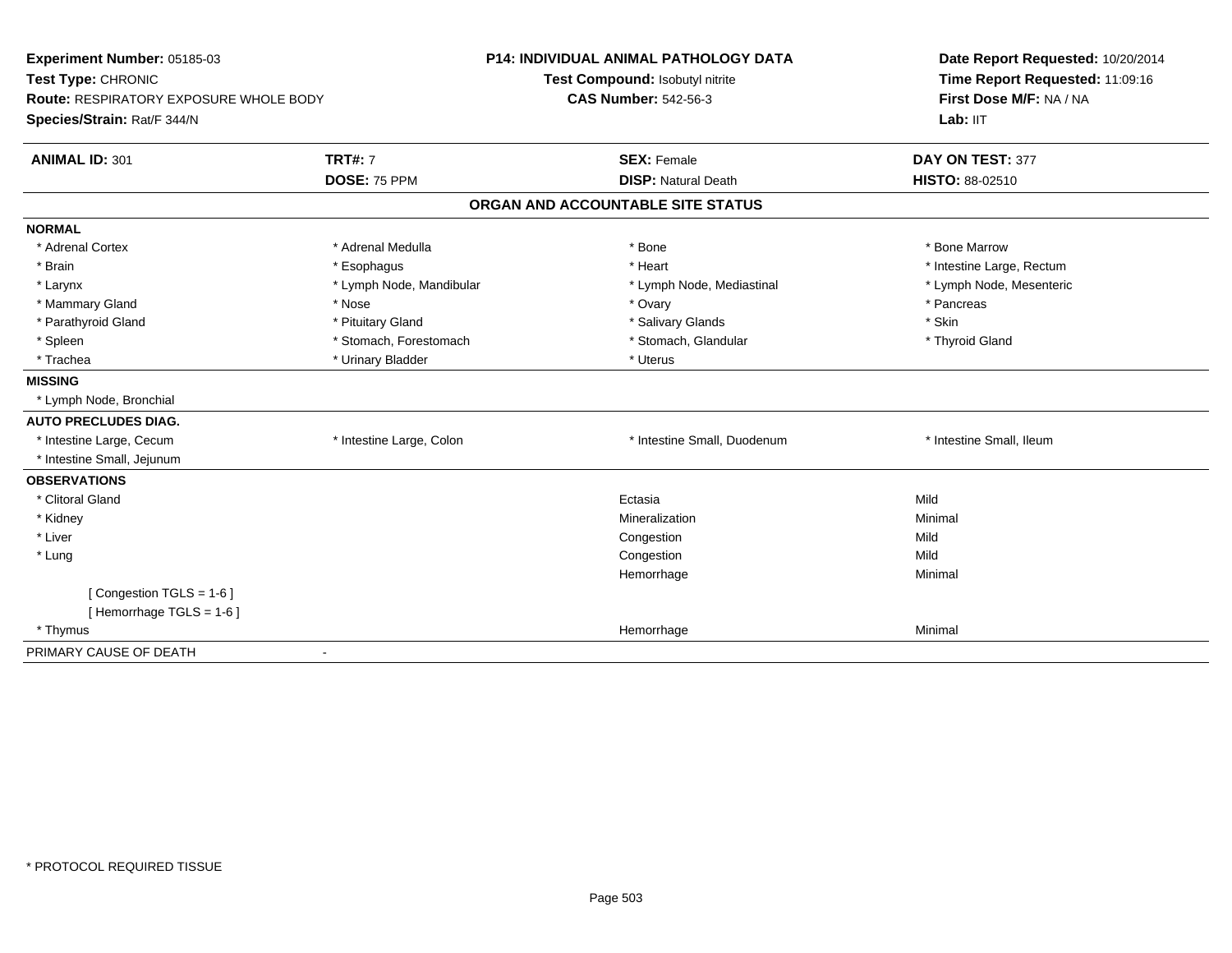| Experiment Number: 05185-03<br>Test Type: CHRONIC<br>Route: RESPIRATORY EXPOSURE WHOLE BODY |                           | P14: INDIVIDUAL ANIMAL PATHOLOGY DATA | Date Report Requested: 10/20/2014<br>Time Report Requested: 11:09:16 |
|---------------------------------------------------------------------------------------------|---------------------------|---------------------------------------|----------------------------------------------------------------------|
|                                                                                             |                           | Test Compound: Isobutyl nitrite       |                                                                      |
|                                                                                             |                           | <b>CAS Number: 542-56-3</b>           | First Dose M/F: NA / NA                                              |
| Species/Strain: Rat/F 344/N                                                                 |                           |                                       | Lab: IIT                                                             |
| <b>ANIMAL ID: 302</b>                                                                       | <b>TRT#: 7</b>            | <b>SEX: Female</b>                    | DAY ON TEST: 733                                                     |
|                                                                                             | DOSE: 75 PPM              | <b>DISP: Terminal Sacrifice</b>       | HISTO: 88-02511                                                      |
|                                                                                             |                           | ORGAN AND ACCOUNTABLE SITE STATUS     |                                                                      |
| <b>NORMAL</b>                                                                               |                           |                                       |                                                                      |
| * Adrenal Medulla                                                                           | * Bone                    | * Bone Marrow                         | * Brain                                                              |
| * Clitoral Gland                                                                            | * Esophagus               | * Heart                               | * Intestine Large, Cecum                                             |
| * Intestine Large, Colon                                                                    | * Intestine Large, Rectum | * Intestine Small, Duodenum           | * Intestine Small, Ileum                                             |
| * Intestine Small, Jejunum                                                                  | * Larynx                  | * Lung                                | * Lymph Node, Bronchial                                              |
| * Lymph Node, Mandibular                                                                    | * Lymph Node, Mesenteric  | * Nose                                | * Ovary                                                              |
| * Parathyroid Gland                                                                         | * Salivary Glands         | * Skin                                | * Spleen                                                             |
| * Stomach, Forestomach                                                                      | * Stomach, Glandular      | * Thyroid Gland                       | * Trachea                                                            |
| * Urinary Bladder                                                                           | * Uterus                  |                                       |                                                                      |
| <b>OBSERVATIONS</b>                                                                         |                           |                                       |                                                                      |
| * Adrenal Cortex                                                                            |                           | Vacuolization Cytoplasmic             | Mild                                                                 |
| * Kidney                                                                                    |                           | Nephropathy                           | Chronic, Mild                                                        |
| * Liver                                                                                     |                           | <b>Basophilic Focus</b>               | Multiple, Minimal                                                    |
|                                                                                             |                           | Mixed Cell Focus                      | Mild                                                                 |
| [Basophilic Focus TGLS = 2-5]<br>[Mixed Cell Focus TGLS = 3-12]                             |                           |                                       |                                                                      |
| * Lymph Node, Mediastinal                                                                   |                           | Pigmentation                          | Minimal                                                              |
| * Mammary Gland                                                                             |                           | Lactation                             | Mild                                                                 |
| * Pancreas                                                                                  | <b>Acinar Cell</b>        | Atrophy                               | Minimal                                                              |
| * Pituitary Gland                                                                           | Pars Distalis             | Adenoma                               |                                                                      |
|                                                                                             | Pars Distalis             | Angiectasis                           | Mild                                                                 |
|                                                                                             | Pars Distalis             | Cyst                                  | Mild                                                                 |
| [Adenoma TGLS = $1-1$ ]                                                                     |                           |                                       |                                                                      |
| [ Angiectasis TGLS = 1-1 ]                                                                  |                           |                                       |                                                                      |
| [Cyst TGLS = $1-1$ ]                                                                        |                           |                                       |                                                                      |
| * Thymus                                                                                    |                           | Atrophy                               | Mild                                                                 |
| PRIMARY CAUSE OF DEATH                                                                      | $\blacksquare$            |                                       |                                                                      |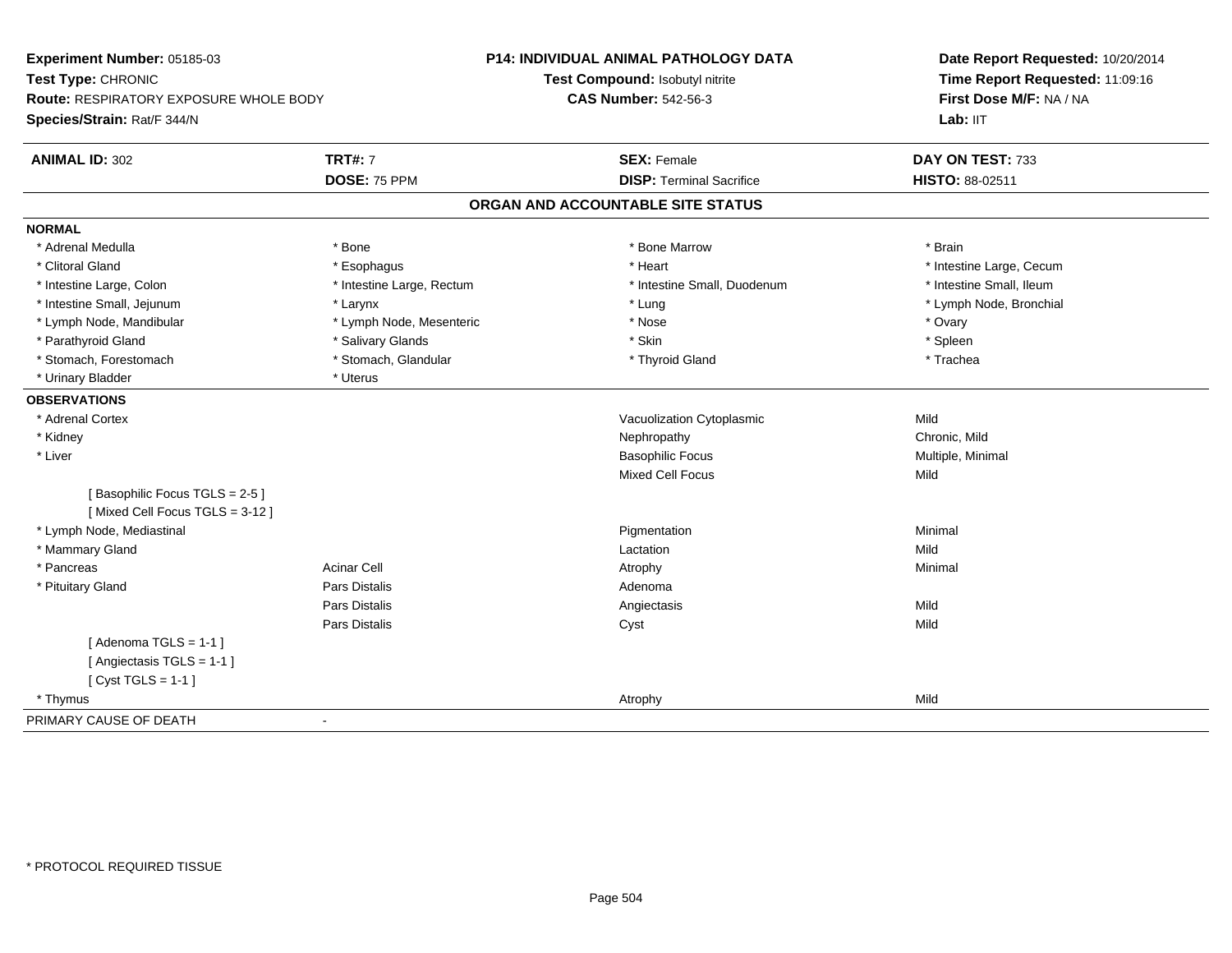| Experiment Number: 05185-03<br>Test Type: CHRONIC<br><b>Route: RESPIRATORY EXPOSURE WHOLE BODY</b><br>Species/Strain: Rat/F 344/N |                           | P14: INDIVIDUAL ANIMAL PATHOLOGY DATA<br>Test Compound: Isobutyl nitrite<br><b>CAS Number: 542-56-3</b> | Date Report Requested: 10/20/2014<br>Time Report Requested: 11:09:16<br>First Dose M/F: NA / NA<br>Lab: IIT |
|-----------------------------------------------------------------------------------------------------------------------------------|---------------------------|---------------------------------------------------------------------------------------------------------|-------------------------------------------------------------------------------------------------------------|
| <b>ANIMAL ID: 303</b>                                                                                                             | <b>TRT#: 7</b>            | <b>SEX: Female</b>                                                                                      | DAY ON TEST: 733                                                                                            |
|                                                                                                                                   | DOSE: 75 PPM              | <b>DISP: Terminal Sacrifice</b>                                                                         | <b>HISTO: 88-02512</b>                                                                                      |
|                                                                                                                                   |                           | ORGAN AND ACCOUNTABLE SITE STATUS                                                                       |                                                                                                             |
| <b>NORMAL</b>                                                                                                                     |                           |                                                                                                         |                                                                                                             |
| * Adrenal Cortex                                                                                                                  | * Adrenal Medulla         | * Bone                                                                                                  | * Bone Marrow                                                                                               |
| * Brain                                                                                                                           | * Esophagus               | * Heart                                                                                                 | * Intestine Large, Cecum                                                                                    |
| * Intestine Large, Colon                                                                                                          | * Intestine Large, Rectum | * Intestine Small, Duodenum                                                                             | * Intestine Small, Ileum                                                                                    |
| * Intestine Small, Jejunum                                                                                                        | * Larynx                  | * Lung                                                                                                  | * Lymph Node, Mesenteric                                                                                    |
| * Nose                                                                                                                            | * Ovary                   | * Parathyroid Gland                                                                                     | * Salivary Glands                                                                                           |
| * Skin                                                                                                                            | * Stomach, Forestomach    | * Stomach, Glandular                                                                                    | * Trachea                                                                                                   |
| * Urinary Bladder                                                                                                                 | * Uterus                  |                                                                                                         |                                                                                                             |
| <b>OBSERVATIONS</b>                                                                                                               |                           |                                                                                                         |                                                                                                             |
| * Clitoral Gland                                                                                                                  |                           | Ectasia                                                                                                 | Minimal                                                                                                     |
|                                                                                                                                   |                           | Hyperplasia                                                                                             | Mild                                                                                                        |
| * Kidney                                                                                                                          |                           | Necrosis                                                                                                | Minimal                                                                                                     |
| * Liver                                                                                                                           |                           | <b>Basophilic Focus</b>                                                                                 | Multiple, Mild                                                                                              |
|                                                                                                                                   |                           | <b>Eosinophilic Focus</b>                                                                               | Multiple, Mild                                                                                              |
|                                                                                                                                   |                           | Fatty Change                                                                                            | Mild                                                                                                        |
| [Basophilic Focus TGLS = 2-5]<br>[Eosinophilic Focus TGLS = 3-5]<br>[Fatty Change TGLS = $4-14$ ]                                 |                           |                                                                                                         |                                                                                                             |
| * Lymph Node, Bronchial                                                                                                           |                           | Hemorrhage                                                                                              | Minimal                                                                                                     |
| * Lymph Node, Mandibular                                                                                                          |                           | Pigmentation                                                                                            | Minimal                                                                                                     |
| * Lymph Node, Mediastinal                                                                                                         |                           | Hemorrhage                                                                                              | Minimal                                                                                                     |
|                                                                                                                                   |                           | Pigmentation                                                                                            | Minimal                                                                                                     |
| * Mammary Gland<br>[Fibroadenoma TGLS = 1-12]                                                                                     |                           | Fibroadenoma                                                                                            |                                                                                                             |
| * Pancreas                                                                                                                        | <b>Acinar Cell</b>        | Atrophy                                                                                                 | Moderate                                                                                                    |
| * Pituitary Gland                                                                                                                 | <b>Pars Distalis</b>      | Cyst                                                                                                    | Mild                                                                                                        |
|                                                                                                                                   | Pars Distalis             | Hyperplasia                                                                                             | Moderate                                                                                                    |
| * Spleen                                                                                                                          |                           | Hematopoietic Cell Proliferation                                                                        | Minimal                                                                                                     |
| * Thymus                                                                                                                          |                           | Atrophy                                                                                                 | Marked                                                                                                      |
| * Thyroid Gland                                                                                                                   | Follicle                  | Dilatation                                                                                              | Mild                                                                                                        |
| PRIMARY CAUSE OF DEATH                                                                                                            |                           |                                                                                                         |                                                                                                             |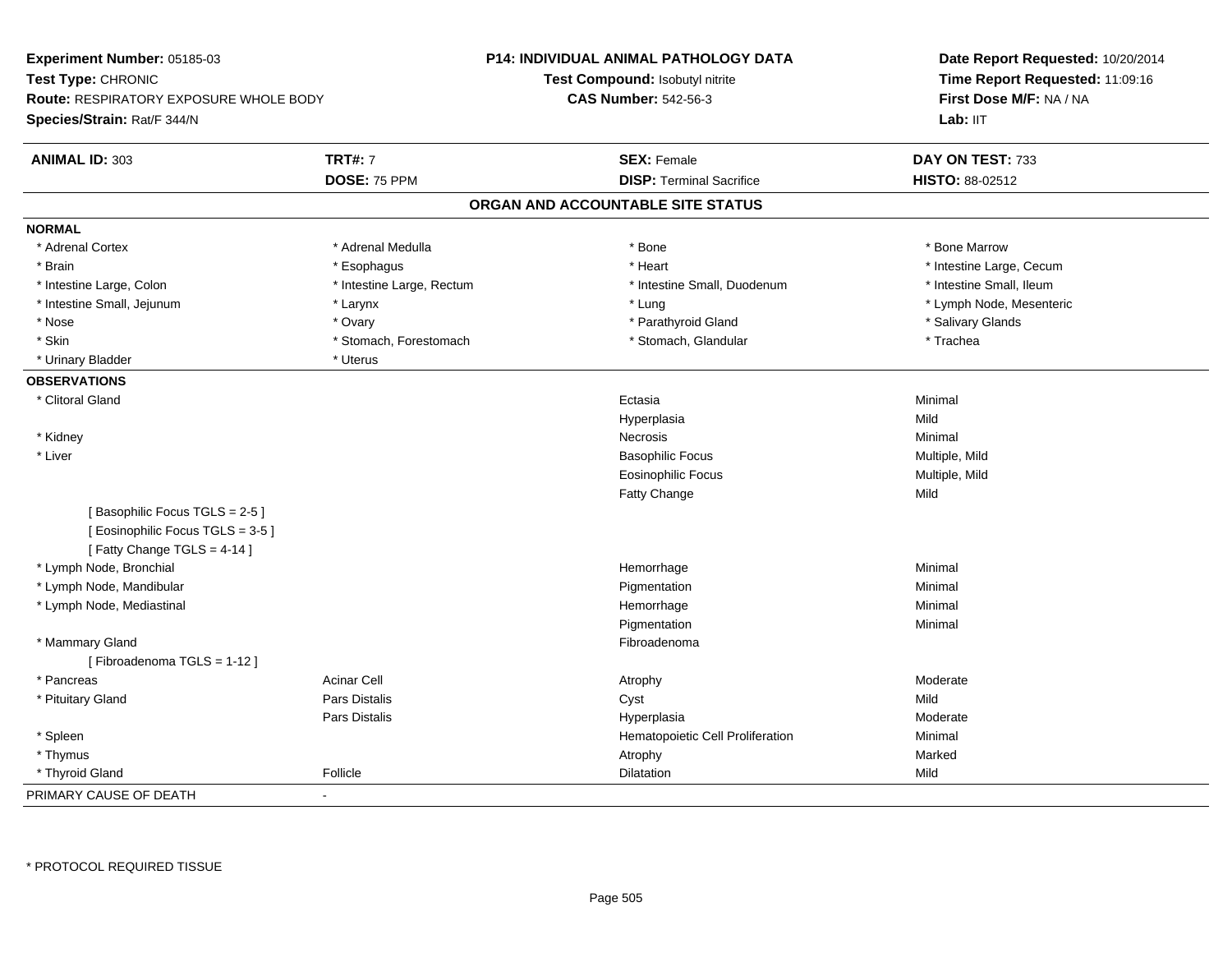| Experiment Number: 05185-03<br>Test Type: CHRONIC              |                           | P14: INDIVIDUAL ANIMAL PATHOLOGY DATA | Date Report Requested: 10/20/2014<br>Time Report Requested: 11:09:16 |
|----------------------------------------------------------------|---------------------------|---------------------------------------|----------------------------------------------------------------------|
|                                                                |                           | Test Compound: Isobutyl nitrite       |                                                                      |
| <b>Route: RESPIRATORY EXPOSURE WHOLE BODY</b>                  |                           | <b>CAS Number: 542-56-3</b>           | First Dose M/F: NA / NA                                              |
| Species/Strain: Rat/F 344/N                                    |                           |                                       | Lab: II <sub>T</sub>                                                 |
| <b>ANIMAL ID: 304</b>                                          | <b>TRT#: 7</b>            | <b>SEX: Female</b>                    | DAY ON TEST: 734                                                     |
|                                                                | DOSE: 75 PPM              | <b>DISP: Terminal Sacrifice</b>       | HISTO: 88-02513                                                      |
|                                                                |                           | ORGAN AND ACCOUNTABLE SITE STATUS     |                                                                      |
| <b>NORMAL</b>                                                  |                           |                                       |                                                                      |
| * Adrenal Cortex                                               | * Adrenal Medulla         | * Bone                                | * Bone Marrow                                                        |
| * Brain                                                        | * Esophagus               | * Heart                               | * Intestine Large, Cecum                                             |
| * Intestine Large, Colon                                       | * Intestine Large, Rectum | * Intestine Small, Duodenum           | * Intestine Small, Ileum                                             |
| * Intestine Small, Jejunum                                     | * Larynx                  | * Lymph Node, Mandibular              | * Lymph Node, Mesenteric                                             |
| $^{\star}$ Nose                                                | * Parathyroid Gland       | * Salivary Glands                     | * Skin                                                               |
| * Spleen                                                       | * Stomach, Forestomach    | * Stomach, Glandular                  | * Thyroid Gland                                                      |
| * Trachea                                                      | * Urinary Bladder         | * Uterus                              |                                                                      |
| <b>MISSING</b>                                                 |                           |                                       |                                                                      |
| * Lymph Node, Mediastinal                                      | * Thymus                  |                                       |                                                                      |
| <b>OBSERVATIONS</b>                                            |                           |                                       |                                                                      |
| * Clitoral Gland                                               |                           | Ectasia                               | Mild                                                                 |
| * Kidney                                                       |                           | Nephropathy                           | Chronic, Minimal                                                     |
| * Liver                                                        |                           | <b>Basophilic Focus</b>               | Multiple, Minimal                                                    |
|                                                                |                           | <b>Eosinophilic Focus</b>             | Multiple, Moderate                                                   |
|                                                                |                           | Fatty Change                          | Moderate                                                             |
| [Eosinophilic Focus TGLS = 3-15]<br>[Fatty Change TGLS = 6-14] |                           |                                       |                                                                      |
| * Lung                                                         | Alveolar Epith            | Hyperplasia                           | Minimal                                                              |
|                                                                |                           | <b>Infiltration Cellular</b>          | Histiocyte, Minimal                                                  |
| [ Hyperplasia TGLS = 4-6 ]                                     |                           |                                       |                                                                      |
| * Lymph Node, Bronchial                                        |                           | Hemorrhage                            | Mild                                                                 |
| * Mammary Gland                                                |                           | Fibroadenoma                          | Multiple                                                             |
|                                                                |                           | Lactation                             | Mild                                                                 |
| [Fibroadenoma TGLS = 1-13,2-12]                                |                           |                                       |                                                                      |
| * Ovary                                                        |                           | Cyst                                  | Mild                                                                 |
| * Pancreas                                                     | <b>Acinar Cell</b>        | Atrophy                               | Mild                                                                 |
| * Pituitary Gland                                              | <b>Pars Distalis</b>      | Adenoma                               |                                                                      |
|                                                                | Pars Distalis             | Hyperplasia                           | Moderate                                                             |
| [Adenoma TGLS = $5-1$ ]                                        |                           |                                       |                                                                      |
| [Hyperplasia TGLS = 5-1]                                       |                           |                                       |                                                                      |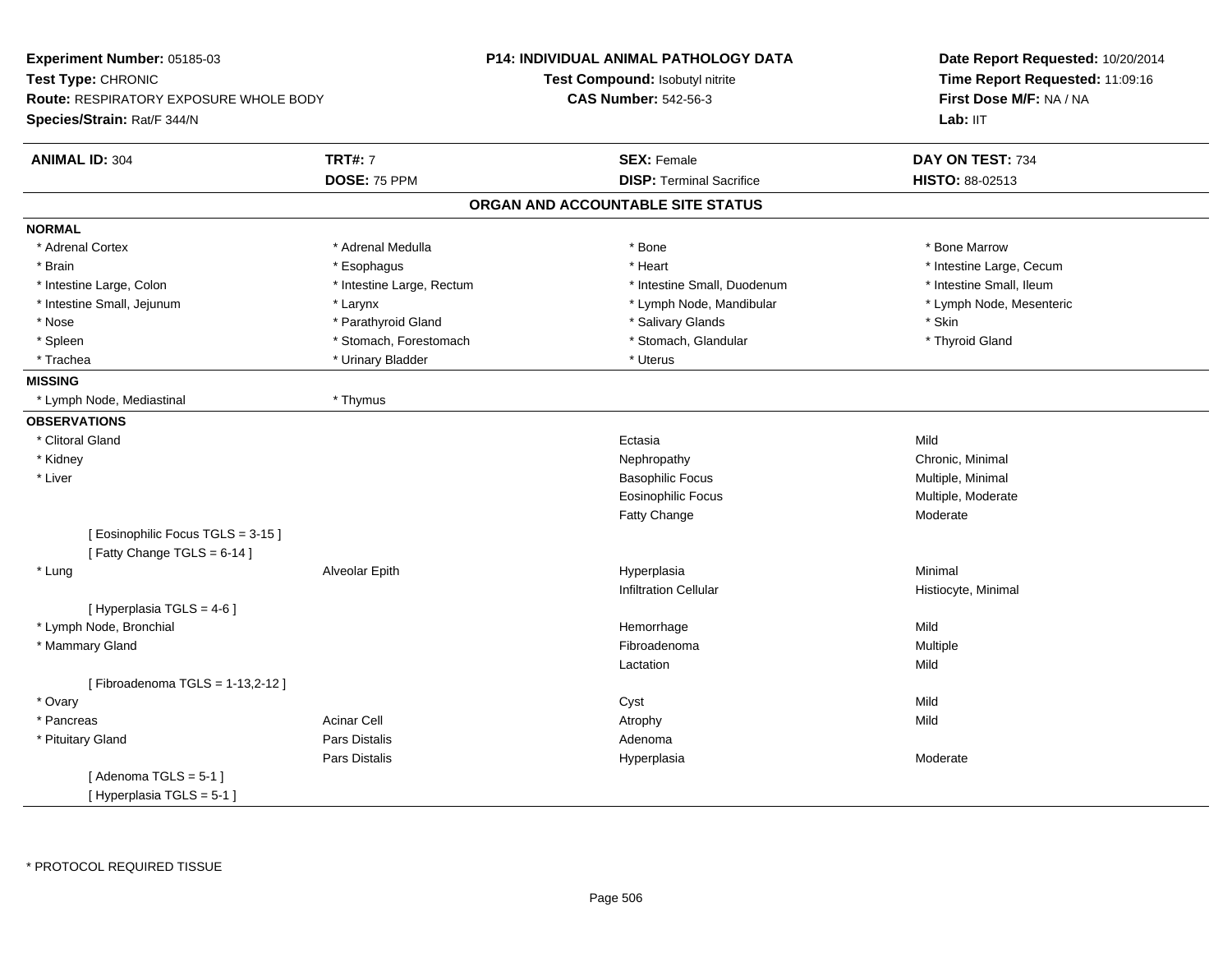| <b>Experiment Number: 05185-03</b><br><b>Test Type: CHRONIC</b><br><b>Route: RESPIRATORY EXPOSURE WHOLE BODY</b> |                     | <b>P14: INDIVIDUAL ANIMAL PATHOLOGY DATA</b><br>Test Compound: Isobutyl nitrite | Date Report Requested: 10/20/2014<br>Time Report Requested: 11:09:16 |
|------------------------------------------------------------------------------------------------------------------|---------------------|---------------------------------------------------------------------------------|----------------------------------------------------------------------|
|                                                                                                                  |                     | <b>CAS Number: 542-56-3</b>                                                     | First Dose M/F: NA / NA                                              |
| Species/Strain: Rat/F 344/N                                                                                      |                     |                                                                                 | Lab: IIT                                                             |
| <b>ANIMAL ID: 304</b>                                                                                            | <b>TRT#: 7</b>      | <b>SEX:</b> Female                                                              | DAY ON TEST: 734                                                     |
|                                                                                                                  | <b>DOSE: 75 PPM</b> | <b>DISP:</b> Terminal Sacrifice                                                 | <b>HISTO: 88-02513</b>                                               |
|                                                                                                                  |                     | ORGAN AND ACCOUNTABLE SITE STATUS                                               |                                                                      |
| PRIMARY CAUSE OF DEATH                                                                                           |                     |                                                                                 |                                                                      |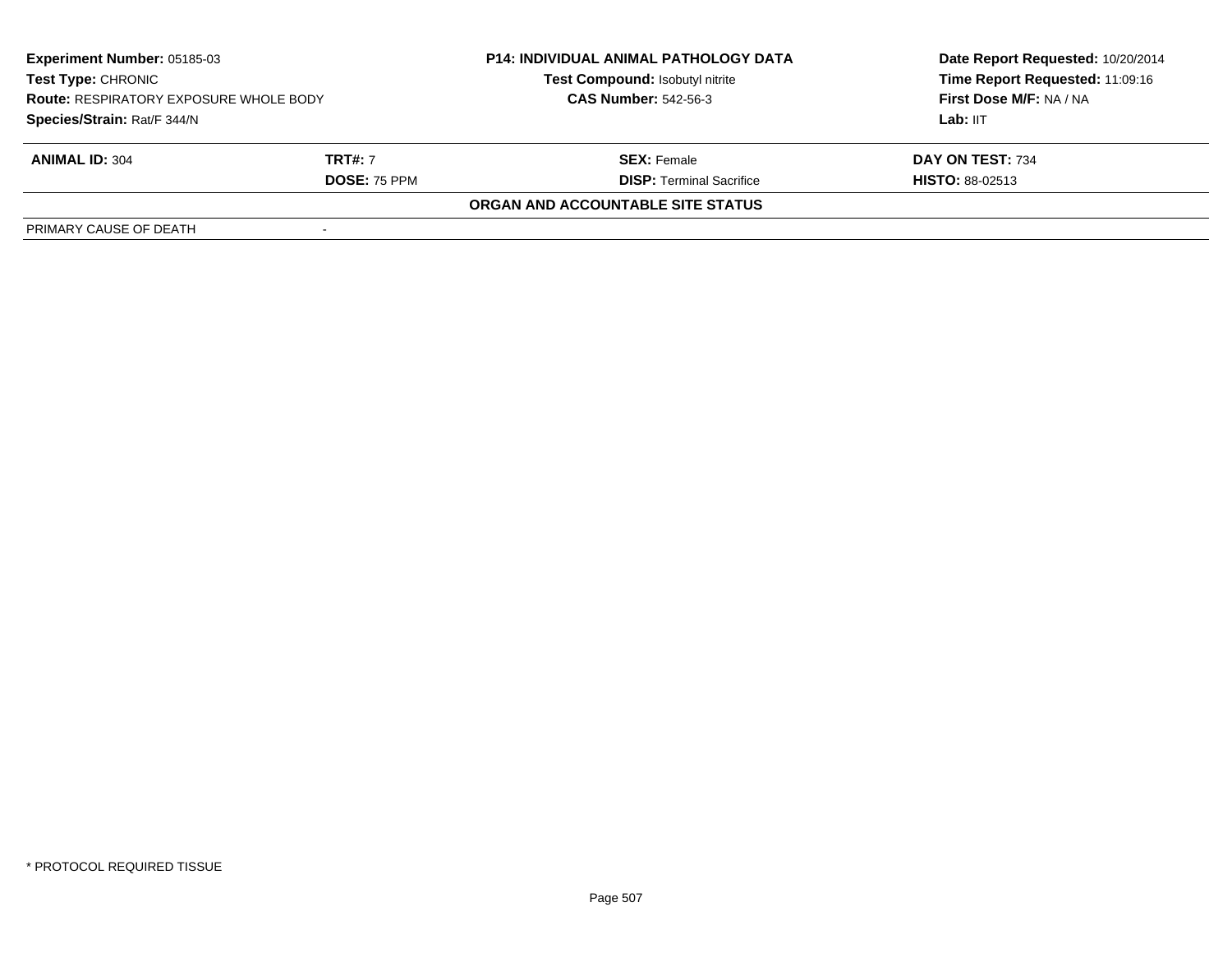| Experiment Number: 05185-03<br>Test Type: CHRONIC<br><b>Route: RESPIRATORY EXPOSURE WHOLE BODY</b><br>Species/Strain: Rat/F 344/N |                          | P14: INDIVIDUAL ANIMAL PATHOLOGY DATA  | Date Report Requested: 10/20/2014 |
|-----------------------------------------------------------------------------------------------------------------------------------|--------------------------|----------------------------------------|-----------------------------------|
|                                                                                                                                   |                          | <b>Test Compound: Isobutyl nitrite</b> | Time Report Requested: 11:09:16   |
|                                                                                                                                   |                          | <b>CAS Number: 542-56-3</b>            | First Dose M/F: NA / NA           |
|                                                                                                                                   |                          |                                        | Lab: IIT                          |
| <b>ANIMAL ID: 305</b>                                                                                                             | <b>TRT#: 7</b>           | <b>SEX: Female</b>                     | DAY ON TEST: 708                  |
|                                                                                                                                   | DOSE: 75 PPM             | <b>DISP: Natural Death</b>             | HISTO: 88-02514                   |
|                                                                                                                                   |                          | ORGAN AND ACCOUNTABLE SITE STATUS      |                                   |
| <b>NORMAL</b>                                                                                                                     |                          |                                        |                                   |
| * Adrenal Cortex                                                                                                                  | * Adrenal Medulla        | * Bone                                 | * Brain                           |
| * Esophagus                                                                                                                       | * Intestine Large, Cecum | * Intestine Large, Colon               | * Intestine Large, Rectum         |
| * Intestine Small, Duodenum                                                                                                       | * Intestine Small, Ileum | * Intestine Small, Jejunum             | * Kidney                          |
| * Larynx                                                                                                                          | * Mammary Gland          | * Nose                                 | * Pancreas                        |
| * Parathyroid Gland                                                                                                               | * Salivary Glands        | * Skin                                 | * Stomach, Forestomach            |
| * Stomach, Glandular                                                                                                              | * Thyroid Gland          | * Trachea                              | * Urinary Bladder                 |
| <b>OBSERVATIONS</b>                                                                                                               |                          |                                        |                                   |
| * Bone Marrow                                                                                                                     |                          | Histiocytic Sarcoma                    |                                   |
| * Clitoral Gland                                                                                                                  |                          | Ectasia                                | Moderate                          |
| * Heart                                                                                                                           |                          | Cardiomyopathy                         | Mild                              |
| * Liver                                                                                                                           |                          | <b>Basophilic Focus</b>                | Multiple, Minimal                 |
|                                                                                                                                   |                          | Histiocytic Sarcoma                    |                                   |
| [ Histiocytic Sarcoma TGLS = 4-5,13 ]                                                                                             |                          |                                        |                                   |
| * Lung                                                                                                                            |                          | Congestion                             | Mild                              |
|                                                                                                                                   |                          | Hemorrhage                             | Mild                              |
| * Lymph Node, Bronchial                                                                                                           |                          | Histiocytic Sarcoma                    |                                   |
| [ Histiocytic Sarcoma TGLS = 3,5-9 ]                                                                                              |                          |                                        |                                   |
| * Lymph Node, Mandibular                                                                                                          |                          | Histiocytic Sarcoma                    |                                   |
| [ Histiocytic Sarcoma TGLS = 3,5-9 ]                                                                                              |                          |                                        |                                   |
| * Lymph Node, Mediastinal                                                                                                         |                          | Histiocytic Sarcoma                    |                                   |
| [Histiocytic Sarcoma TGLS = 3,5-9]                                                                                                |                          |                                        |                                   |
| * Lymph Node, Mesenteric                                                                                                          |                          | Histiocytic Sarcoma                    |                                   |
| [Histiocytic Sarcoma TGLS = 3,5-9]                                                                                                |                          |                                        |                                   |
| * Ovary                                                                                                                           |                          | Histiocytic Sarcoma                    |                                   |
| * Pituitary Gland                                                                                                                 | Pars Distalis            | Hyperplasia                            | Mild                              |
| * Spleen                                                                                                                          |                          | Histiocytic Sarcoma                    |                                   |
| [ Histiocytic Sarcoma TGLS = 1,2-5,12 ]                                                                                           |                          |                                        |                                   |
| * Thymus                                                                                                                          |                          | Atrophy                                | Moderate                          |
|                                                                                                                                   |                          | Histiocytic Sarcoma                    |                                   |
| * Uterus                                                                                                                          | <b>Bilateral</b>         | Polyp Stromal                          |                                   |
|                                                                                                                                   |                          |                                        |                                   |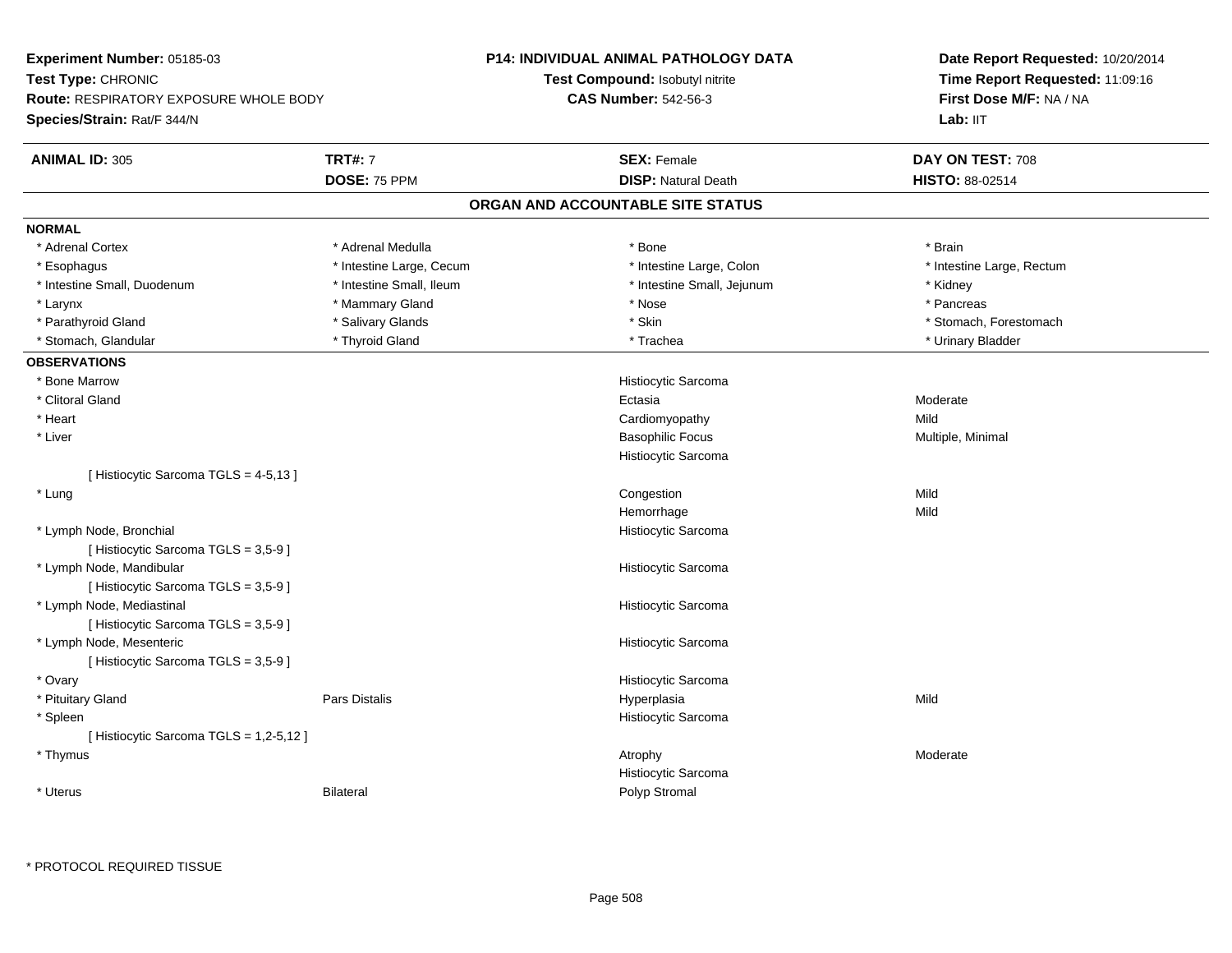| <b>Experiment Number: 05185-03</b><br><b>Test Type: CHRONIC</b><br><b>Route: RESPIRATORY EXPOSURE WHOLE BODY</b><br>Species/Strain: Rat/F 344/N |                | <b>P14: INDIVIDUAL ANIMAL PATHOLOGY DATA</b><br>Test Compound: Isobutyl nitrite<br><b>CAS Number: 542-56-3</b> | Date Report Requested: 10/20/2014<br>Time Report Requested: 11:09:16<br>First Dose M/F: NA / NA |
|-------------------------------------------------------------------------------------------------------------------------------------------------|----------------|----------------------------------------------------------------------------------------------------------------|-------------------------------------------------------------------------------------------------|
|                                                                                                                                                 |                |                                                                                                                | Lab: IIT                                                                                        |
| <b>ANIMAL ID: 305</b>                                                                                                                           | <b>TRT#: 7</b> | <b>SEX: Female</b>                                                                                             | <b>DAY ON TEST: 708</b>                                                                         |
|                                                                                                                                                 | DOSE: 75 PPM   | <b>DISP: Natural Death</b>                                                                                     | <b>HISTO: 88-02514</b>                                                                          |
|                                                                                                                                                 |                | ORGAN AND ACCOUNTABLE SITE STATUS                                                                              |                                                                                                 |
| [Polyp Stromal TGLS = $3,5-9$ ]                                                                                                                 |                |                                                                                                                |                                                                                                 |
| PRIMARY CAUSE OF DEATH                                                                                                                          |                |                                                                                                                |                                                                                                 |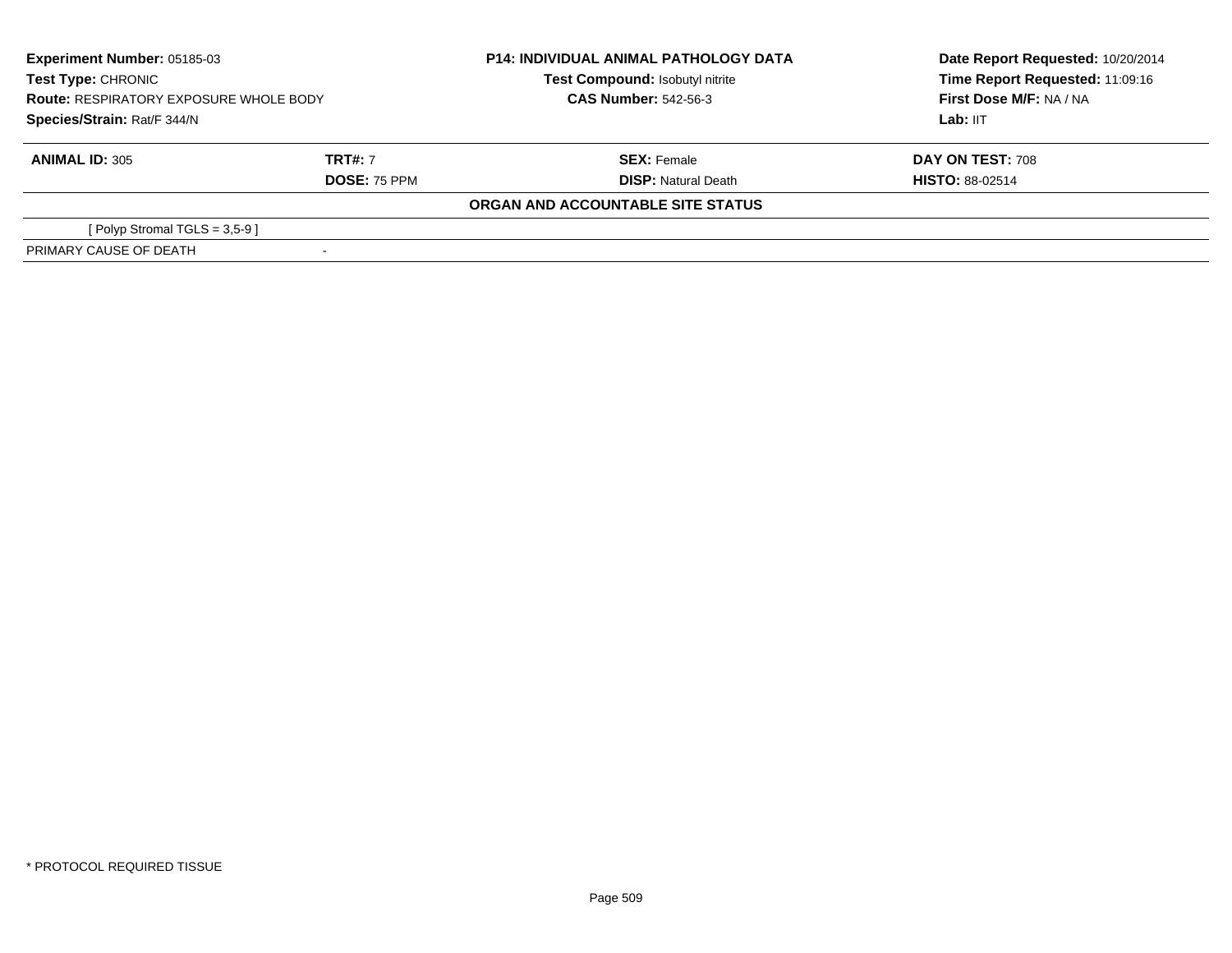| Experiment Number: 05185-03<br>Test Type: CHRONIC<br>Route: RESPIRATORY EXPOSURE WHOLE BODY<br>Species/Strain: Rat/F 344/N |                             | P14: INDIVIDUAL ANIMAL PATHOLOGY DATA<br>Test Compound: Isobutyl nitrite<br><b>CAS Number: 542-56-3</b> | Date Report Requested: 10/20/2014<br>Time Report Requested: 11:09:16<br>First Dose M/F: NA / NA<br>Lab: IIT |
|----------------------------------------------------------------------------------------------------------------------------|-----------------------------|---------------------------------------------------------------------------------------------------------|-------------------------------------------------------------------------------------------------------------|
| <b>ANIMAL ID: 306</b>                                                                                                      | <b>TRT#: 7</b>              | <b>SEX: Female</b>                                                                                      | DAY ON TEST: 733                                                                                            |
|                                                                                                                            | DOSE: 75 PPM                | <b>DISP: Terminal Sacrifice</b>                                                                         | HISTO: 88-02515                                                                                             |
|                                                                                                                            |                             | ORGAN AND ACCOUNTABLE SITE STATUS                                                                       |                                                                                                             |
| <b>NORMAL</b>                                                                                                              |                             |                                                                                                         |                                                                                                             |
| * Adrenal Cortex                                                                                                           | * Adrenal Medulla           | * Bone                                                                                                  | * Bone Marrow                                                                                               |
| * Brain                                                                                                                    | * Esophagus                 | * Intestine Large, Cecum                                                                                | * Intestine Large, Colon                                                                                    |
| * Intestine Large, Rectum                                                                                                  | * Intestine Small, Duodenum | * Intestine Small, Ileum                                                                                | * Intestine Small, Jejunum                                                                                  |
| * Larynx                                                                                                                   | * Lymph Node, Mandibular    | * Lymph Node, Mesenteric                                                                                | * Mammary Gland                                                                                             |
| * Nose                                                                                                                     | * Ovary                     | * Pancreas                                                                                              | * Parathyroid Gland                                                                                         |
| * Salivary Glands                                                                                                          | * Skin                      | * Spleen                                                                                                | * Stomach, Forestomach                                                                                      |
| * Stomach, Glandular                                                                                                       | * Thymus                    | * Thyroid Gland                                                                                         | * Trachea                                                                                                   |
| * Urinary Bladder                                                                                                          | * Uterus                    |                                                                                                         |                                                                                                             |
| <b>OBSERVATIONS</b>                                                                                                        |                             |                                                                                                         |                                                                                                             |
| * Clitoral Gland                                                                                                           |                             | Ectasia                                                                                                 | Moderate                                                                                                    |
| [Ectasia TGLS = $5-9$ ]                                                                                                    |                             |                                                                                                         |                                                                                                             |
| * Heart                                                                                                                    |                             | Cardiomyopathy                                                                                          | Minimal                                                                                                     |
| * Kidney                                                                                                                   |                             | Nephropathy                                                                                             | Chronic, Minimal                                                                                            |
| * Liver                                                                                                                    |                             | <b>Basophilic Focus</b>                                                                                 | Multiple, Mild                                                                                              |
|                                                                                                                            |                             | <b>Eosinophilic Focus</b>                                                                               | Mild                                                                                                        |
|                                                                                                                            |                             | Hepatodiaphragmatic Nodule                                                                              | Mild                                                                                                        |
| [Basophilic Focus TGLS = 4-5,12]<br>[Eosinophilic Focus TGLS = 3-5]                                                        |                             |                                                                                                         |                                                                                                             |
| [ Hepatodiaphragmatic Nodule TGLS = 2-12 ]                                                                                 |                             |                                                                                                         |                                                                                                             |
| * Lung                                                                                                                     |                             | Inflammation                                                                                            | Mild                                                                                                        |
| * Lymph Node, Bronchial                                                                                                    |                             | Hemorrhage                                                                                              | Minimal                                                                                                     |
| * Lymph Node, Mediastinal                                                                                                  |                             | Hemorrhage                                                                                              | Mild                                                                                                        |
|                                                                                                                            |                             | Pigmentation                                                                                            | Mild                                                                                                        |
| * Pituitary Gland                                                                                                          | <b>Pars Distalis</b>        | Adenoma                                                                                                 |                                                                                                             |
| [Adenoma TGLS = $1-1$ ]                                                                                                    |                             |                                                                                                         |                                                                                                             |
| PRIMARY CAUSE OF DEATH                                                                                                     | $\mathbf{r}$                |                                                                                                         |                                                                                                             |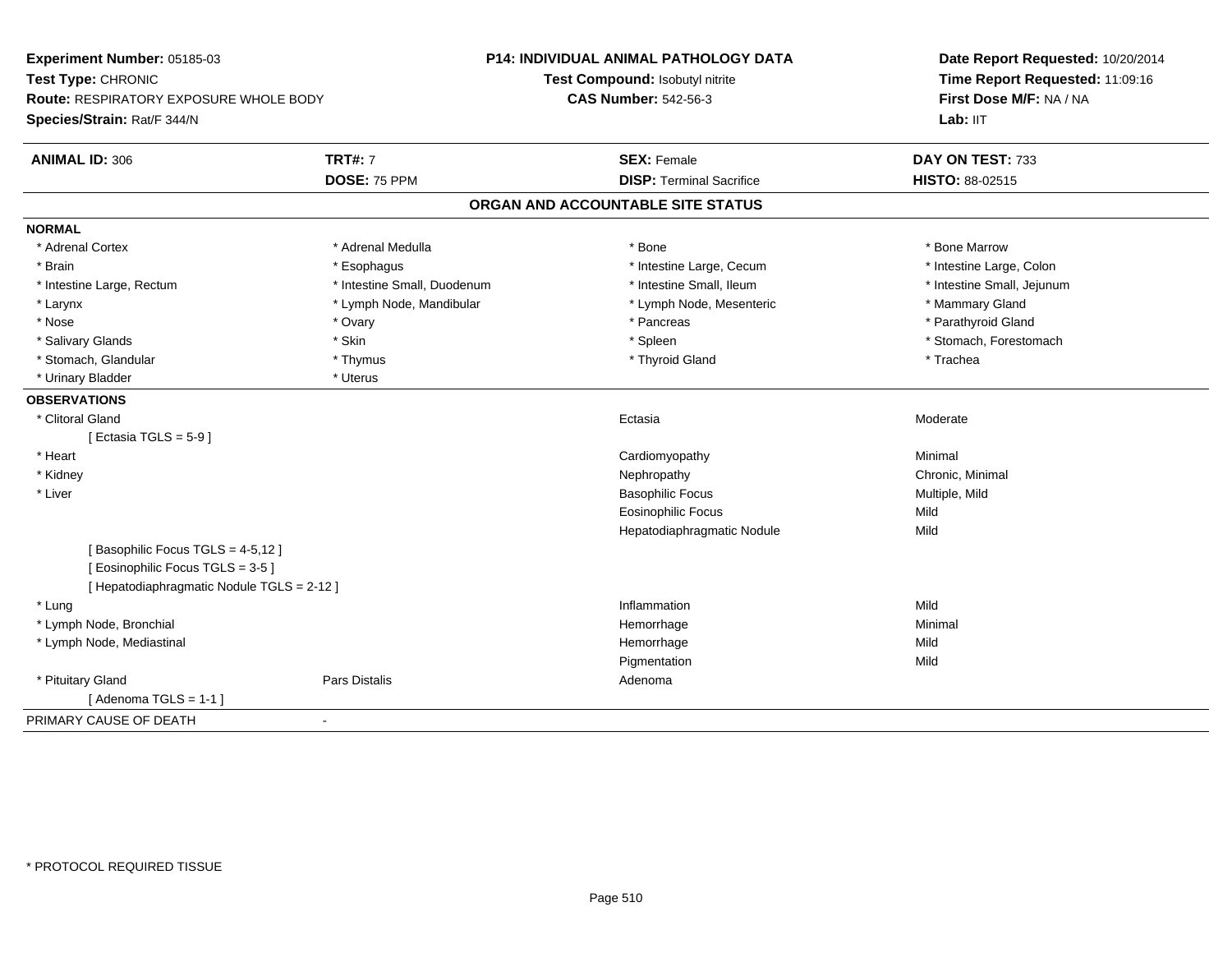| Experiment Number: 05185-03             |                            | P14: INDIVIDUAL ANIMAL PATHOLOGY DATA | Date Report Requested: 10/20/2014 |
|-----------------------------------------|----------------------------|---------------------------------------|-----------------------------------|
| Test Type: CHRONIC                      |                            | Test Compound: Isobutyl nitrite       | Time Report Requested: 11:09:16   |
| Route: RESPIRATORY EXPOSURE WHOLE BODY  |                            | <b>CAS Number: 542-56-3</b>           | First Dose M/F: NA / NA           |
| Species/Strain: Rat/F 344/N             |                            |                                       | Lab: IIT                          |
| <b>TRT#: 7</b><br><b>ANIMAL ID: 307</b> |                            | <b>SEX: Female</b>                    | DAY ON TEST: 734                  |
| DOSE: 75 PPM                            |                            | <b>DISP: Terminal Sacrifice</b>       | HISTO: 88-02516                   |
|                                         |                            | ORGAN AND ACCOUNTABLE SITE STATUS     |                                   |
| <b>NORMAL</b>                           |                            |                                       |                                   |
| * Adrenal Medulla<br>* Bone             |                            | * Bone Marrow                         | * Esophagus                       |
| * Intestine Large, Cecum                | * Intestine Large, Colon   | * Intestine Large, Rectum             | * Intestine Small, Duodenum       |
| * Intestine Small, Ileum                | * Intestine Small, Jejunum | * Larynx                              | * Liver                           |
| * Lung                                  | * Lymph Node, Bronchial    | * Lymph Node, Mandibular              | * Lymph Node, Mesenteric          |
| * Ovary<br>* Pancreas                   |                            | * Parathyroid Gland                   | * Salivary Glands                 |
| * Skin<br>* Spleen                      |                            | * Stomach, Forestomach                | * Stomach, Glandular              |
| * Thyroid Gland<br>* Thymus             |                            | * Trachea                             | * Urinary Bladder                 |
| * Uterus                                |                            |                                       |                                   |
| <b>OBSERVATIONS</b>                     |                            |                                       |                                   |
| * Adrenal Cortex                        |                            | Angiectasis                           | Mild                              |
|                                         |                            | Hypertrophy                           | Mild                              |
|                                         |                            | Vacuolization Cytoplasmic             | Minimal                           |
| * Brain                                 |                            | Compression                           | Mild                              |
| * Clitoral Gland                        |                            | Ectasia                               | Mild                              |
| * Heart                                 |                            | Cardiomyopathy                        | Mild                              |
| * Kidney                                |                            | Nephropathy                           | Chronic, Mild                     |
| * Lymph Node, Mediastinal               |                            | Hemorrhage                            | Minimal                           |
|                                         |                            | Pigmentation                          | Minimal                           |
| * Mammary Gland                         |                            | Fibroadenoma                          |                                   |
| [Fibroadenoma TGLS = 1-12]              |                            |                                       |                                   |
| * Nose                                  |                            | Inflammation                          | Minimal                           |
| Pars Distalis<br>* Pituitary Gland      |                            | Adenoma                               | Multiple                          |
| <b>Pars Distalis</b>                    |                            | Angiectasis                           | Moderate                          |
| [Adenoma TGLS = $2-1$ ]                 |                            |                                       |                                   |
| [ Angiectasis TGLS = 2-1 ]              |                            |                                       |                                   |
| PRIMARY CAUSE OF DEATH<br>$\sim$        |                            |                                       |                                   |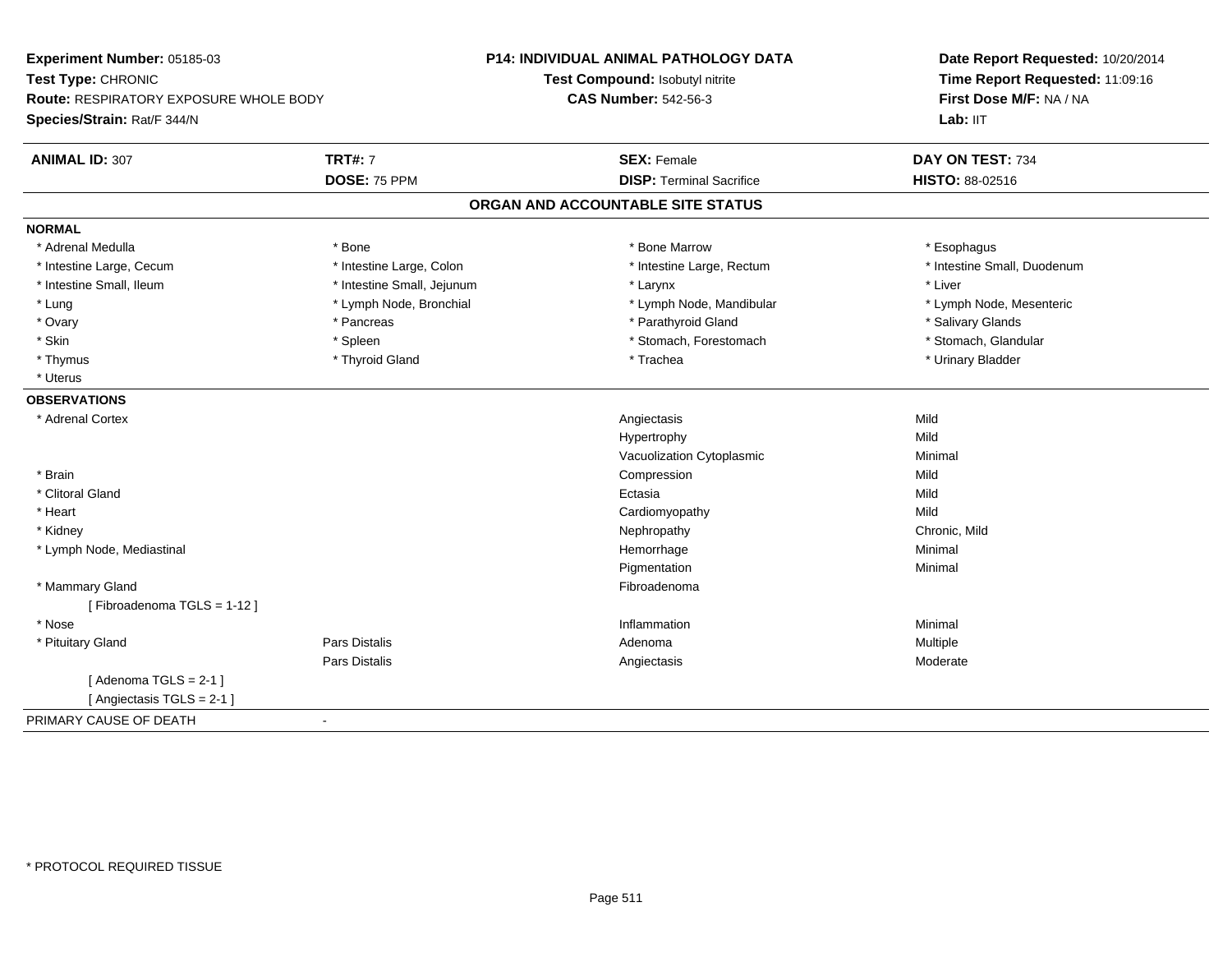| Experiment Number: 05185-03                   |                            | P14: INDIVIDUAL ANIMAL PATHOLOGY DATA | Date Report Requested: 10/20/2014 |  |
|-----------------------------------------------|----------------------------|---------------------------------------|-----------------------------------|--|
| Test Type: CHRONIC                            |                            | Test Compound: Isobutyl nitrite       | Time Report Requested: 11:09:16   |  |
| <b>Route: RESPIRATORY EXPOSURE WHOLE BODY</b> |                            | <b>CAS Number: 542-56-3</b>           | First Dose M/F: NA / NA           |  |
| Species/Strain: Rat/F 344/N                   |                            |                                       | Lab: IIT                          |  |
| <b>ANIMAL ID: 308</b>                         | <b>TRT#: 7</b>             | <b>SEX: Female</b>                    | DAY ON TEST: 636                  |  |
|                                               | DOSE: 75 PPM               | <b>DISP: Natural Death</b>            | HISTO: 88-02517                   |  |
|                                               |                            | ORGAN AND ACCOUNTABLE SITE STATUS     |                                   |  |
| <b>NORMAL</b>                                 |                            |                                       |                                   |  |
| * Adrenal Cortex                              | * Adrenal Medulla          | * Bone                                | * Bone Marrow                     |  |
| * Brain                                       | * Esophagus                | * Intestine Large, Cecum              | * Intestine Large, Colon          |  |
| * Intestine Large, Rectum                     | * Intestine Small, Ileum   | * Larynx                              | * Lymph Node, Mandibular          |  |
| * Lymph Node, Mediastinal                     | * Lymph Node, Mesenteric   | * Ovary                               | * Parathyroid Gland               |  |
| * Pituitary Gland                             | * Salivary Glands          | * Skin                                | * Stomach, Forestomach            |  |
| * Thyroid Gland                               | * Trachea                  | * Urinary Bladder                     | * Uterus                          |  |
| <b>MISSING</b>                                |                            |                                       |                                   |  |
| * Lymph Node, Bronchial                       |                            |                                       |                                   |  |
| <b>AUTO PRECLUDES DIAG.</b>                   |                            |                                       |                                   |  |
| * Intestine Small, Duodenum                   | * Intestine Small, Jejunum | * Nose                                | * Spleen                          |  |
| * Stomach, Glandular                          |                            |                                       |                                   |  |
| <b>OBSERVATIONS</b>                           |                            |                                       |                                   |  |
| * Clitoral Gland                              |                            | Ectasia                               | Moderate                          |  |
| * Heart                                       |                            | Cardiomyopathy                        | Mild                              |  |
| * Kidney                                      |                            | Mineralization                        | Minimal                           |  |
| * Liver                                       |                            | <b>Basophilic Focus</b>               | Mild                              |  |
| * Lung                                        |                            | Congestion                            | Mild                              |  |
| [Congestion TGLS = 3-6]                       |                            |                                       |                                   |  |
| * Mammary Gland                               |                            | Fibroadenoma                          |                                   |  |
| [Fibroadenoma TGLS = 1-12]                    |                            |                                       |                                   |  |
| * Pancreas                                    | <b>Acinar Cell</b>         | Atrophy                               | Minimal                           |  |
| * Thymus                                      |                            | Necrosis                              | Marked                            |  |
| PRIMARY CAUSE OF DEATH                        | $\blacksquare$             |                                       |                                   |  |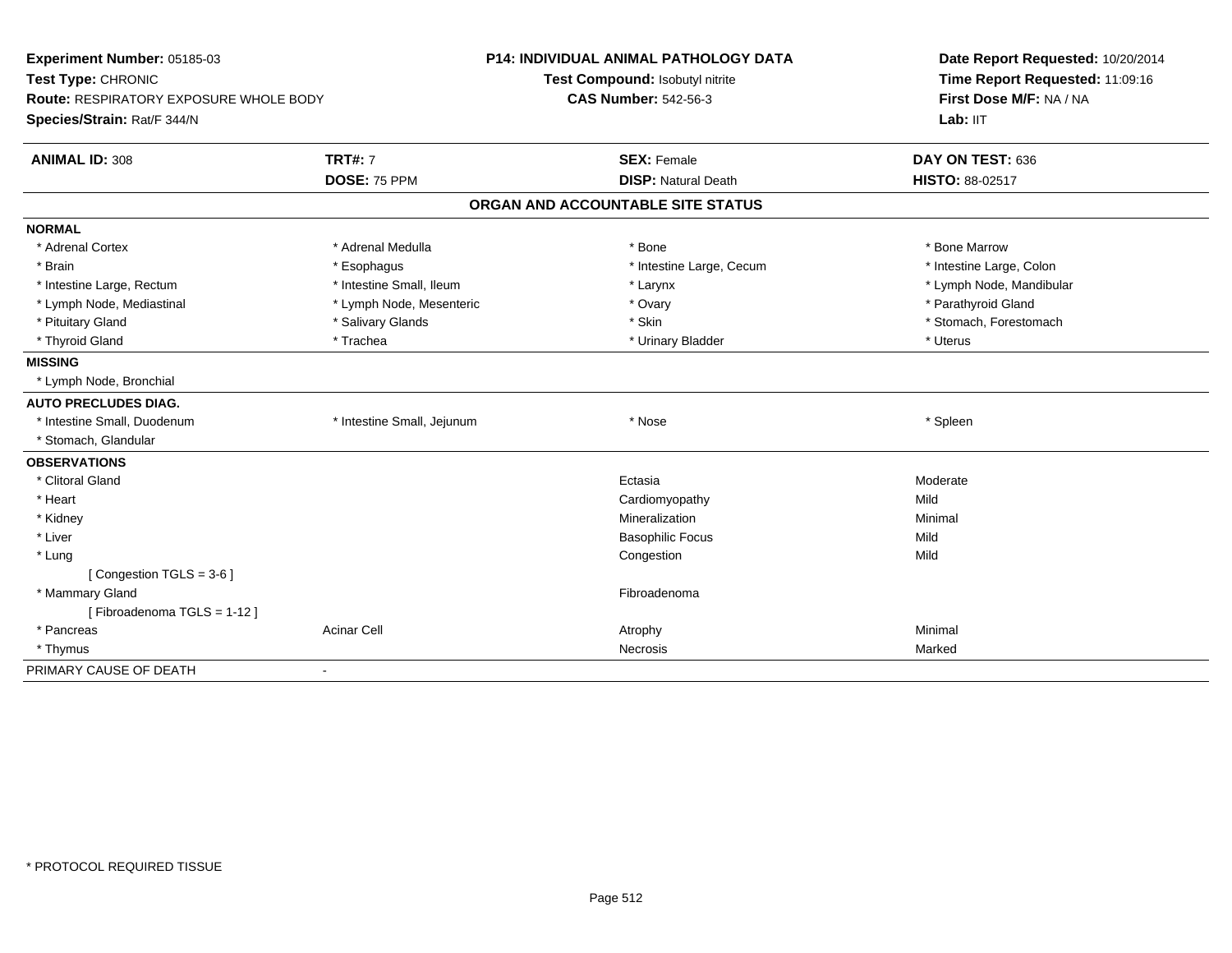| Experiment Number: 05185-03<br>Test Type: CHRONIC<br><b>Route: RESPIRATORY EXPOSURE WHOLE BODY</b> |                           | P14: INDIVIDUAL ANIMAL PATHOLOGY DATA | Date Report Requested: 10/20/2014<br>Time Report Requested: 11:09:16<br>First Dose M/F: NA / NA |
|----------------------------------------------------------------------------------------------------|---------------------------|---------------------------------------|-------------------------------------------------------------------------------------------------|
|                                                                                                    |                           | Test Compound: Isobutyl nitrite       |                                                                                                 |
|                                                                                                    |                           | <b>CAS Number: 542-56-3</b>           |                                                                                                 |
| Species/Strain: Rat/F 344/N                                                                        |                           |                                       | Lab: IIT                                                                                        |
| <b>ANIMAL ID: 309</b>                                                                              | <b>TRT#: 7</b>            | <b>SEX: Female</b>                    | DAY ON TEST: 733                                                                                |
|                                                                                                    | DOSE: 75 PPM              | <b>DISP: Terminal Sacrifice</b>       | <b>HISTO: 88-02518</b>                                                                          |
|                                                                                                    |                           | ORGAN AND ACCOUNTABLE SITE STATUS     |                                                                                                 |
| <b>NORMAL</b>                                                                                      |                           |                                       |                                                                                                 |
| * Adrenal Cortex                                                                                   | * Adrenal Medulla         | * Bone                                | * Bone Marrow                                                                                   |
| * Clitoral Gland                                                                                   | * Esophagus               | * Heart                               | * Intestine Large, Cecum                                                                        |
| * Intestine Large, Colon                                                                           | * Intestine Large, Rectum | * Intestine Small, Duodenum           | * Intestine Small, Ileum                                                                        |
| * Intestine Small, Jejunum                                                                         | * Larynx                  | * Lung                                | * Lymph Node, Mandibular                                                                        |
| * Lymph Node, Mesenteric                                                                           | * Mammary Gland           | * Nose                                | * Ovary                                                                                         |
| * Parathyroid Gland                                                                                | * Salivary Glands         | * Skin                                | * Spleen                                                                                        |
| * Stomach, Forestomach                                                                             | * Stomach, Glandular      | * Thyroid Gland                       | * Trachea                                                                                       |
| * Urinary Bladder                                                                                  | * Uterus                  |                                       |                                                                                                 |
| <b>OBSERVATIONS</b>                                                                                |                           |                                       |                                                                                                 |
| * Brain                                                                                            |                           | Hemorrhage                            | Minimal                                                                                         |
| * Kidney                                                                                           |                           | Nephropathy                           | Chronic, Minimal                                                                                |
| * Liver                                                                                            |                           | Fatty Change                          | Minimal                                                                                         |
| * Lymph Node, Bronchial                                                                            |                           | Hemorrhage                            | Mild                                                                                            |
| * Lymph Node, Mediastinal                                                                          |                           | Hemorrhage                            | Moderate                                                                                        |
|                                                                                                    |                           | Pigmentation                          | Mild                                                                                            |
| Mesentery                                                                                          | Fat                       | Necrosis                              | Moderate                                                                                        |
| [ Necrosis TGLS = $1-12$ ]                                                                         |                           |                                       |                                                                                                 |
| * Pancreas                                                                                         | <b>Acinar Cell</b>        | Atrophy                               | Minimal                                                                                         |
| * Pituitary Gland                                                                                  | <b>Pars Distalis</b>      | Adenoma                               |                                                                                                 |
|                                                                                                    | <b>Pars Distalis</b>      | Cyst                                  | Mild                                                                                            |
| [Adenoma TGLS = $2-1$ ]                                                                            |                           |                                       |                                                                                                 |
| [Cyst TGLS = $2-1$ ]                                                                               |                           |                                       |                                                                                                 |
| * Thymus                                                                                           |                           | Atrophy                               | Mild                                                                                            |
| PRIMARY CAUSE OF DEATH<br>$\blacksquare$                                                           |                           |                                       |                                                                                                 |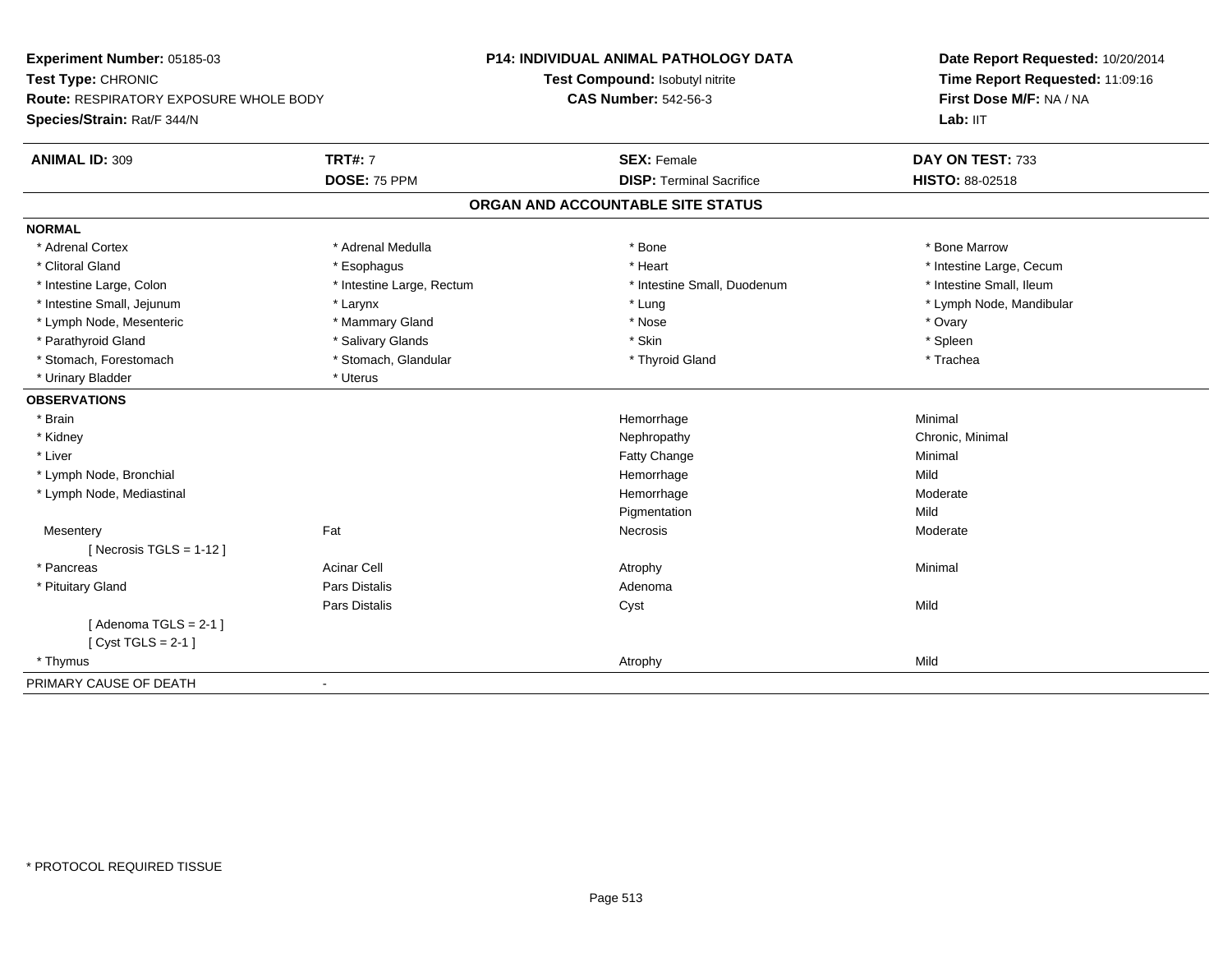| Experiment Number: 05185-03<br>Test Type: CHRONIC<br><b>Route: RESPIRATORY EXPOSURE WHOLE BODY</b><br>Species/Strain: Rat/F 344/N |                             | <b>P14: INDIVIDUAL ANIMAL PATHOLOGY DATA</b><br>Test Compound: Isobutyl nitrite<br><b>CAS Number: 542-56-3</b> | Date Report Requested: 10/20/2014<br>Time Report Requested: 11:09:16<br>First Dose M/F: NA / NA<br>Lab: IIT |
|-----------------------------------------------------------------------------------------------------------------------------------|-----------------------------|----------------------------------------------------------------------------------------------------------------|-------------------------------------------------------------------------------------------------------------|
| <b>ANIMAL ID: 310</b>                                                                                                             | <b>TRT#: 7</b>              | <b>SEX: Female</b>                                                                                             | DAY ON TEST: 734                                                                                            |
|                                                                                                                                   | DOSE: 75 PPM                | <b>DISP: Terminal Sacrifice</b>                                                                                | HISTO: 88-02519                                                                                             |
|                                                                                                                                   |                             | ORGAN AND ACCOUNTABLE SITE STATUS                                                                              |                                                                                                             |
| <b>NORMAL</b>                                                                                                                     |                             |                                                                                                                |                                                                                                             |
| * Adrenal Cortex                                                                                                                  | * Adrenal Medulla           | $*$ Bone                                                                                                       | * Bone Marrow                                                                                               |
| * Brain                                                                                                                           | * Esophagus                 | * Intestine Large, Cecum                                                                                       | * Intestine Large, Colon                                                                                    |
| * Intestine Large, Rectum                                                                                                         | * Intestine Small, Duodenum | * Intestine Small, Ileum                                                                                       | * Intestine Small, Jejunum                                                                                  |
| * Larynx                                                                                                                          | * Lymph Node, Mandibular    | * Nose                                                                                                         | * Ovary                                                                                                     |
| * Pancreas                                                                                                                        | * Parathyroid Gland         | * Salivary Glands                                                                                              | * Skin                                                                                                      |
| * Stomach, Forestomach                                                                                                            | * Stomach, Glandular        | * Thyroid Gland                                                                                                | * Trachea                                                                                                   |
| * Urinary Bladder                                                                                                                 |                             |                                                                                                                |                                                                                                             |
| <b>MISSING</b>                                                                                                                    |                             |                                                                                                                |                                                                                                             |
| * Pituitary Gland                                                                                                                 |                             |                                                                                                                |                                                                                                             |
| <b>OBSERVATIONS</b>                                                                                                               |                             |                                                                                                                |                                                                                                             |
| * Clitoral Gland                                                                                                                  |                             | Ectasia                                                                                                        | Mild                                                                                                        |
| * Heart                                                                                                                           |                             | Cardiomyopathy                                                                                                 | Minimal                                                                                                     |
| * Kidney                                                                                                                          |                             | Nephropathy                                                                                                    | Chronic, Mild                                                                                               |
| * Liver                                                                                                                           |                             | <b>Basophilic Focus</b>                                                                                        | Multiple, Minimal                                                                                           |
|                                                                                                                                   |                             | <b>Clear Cell Focus</b>                                                                                        | Minimal                                                                                                     |
| * Lung                                                                                                                            |                             | Hemorrhage                                                                                                     | Minimal                                                                                                     |
| * Lymph Node, Bronchial                                                                                                           |                             | Hemorrhage                                                                                                     | Minimal                                                                                                     |
|                                                                                                                                   |                             | Pigmentation                                                                                                   | Minimal                                                                                                     |
| * Lymph Node, Mediastinal                                                                                                         |                             | Hemorrhage                                                                                                     | Minimal                                                                                                     |
|                                                                                                                                   |                             | Pigmentation                                                                                                   | Minimal                                                                                                     |
| * Lymph Node, Mesenteric                                                                                                          |                             | Hemorrhage                                                                                                     | Mild                                                                                                        |
| * Mammary Gland                                                                                                                   |                             | Fibroadenoma                                                                                                   |                                                                                                             |
| [Fibroadenoma TGLS = 2-14]                                                                                                        |                             |                                                                                                                |                                                                                                             |
| * Pituitary Gl                                                                                                                    |                             |                                                                                                                |                                                                                                             |
| Note: PITUITARY WAS GREATLY FRAGMENT. COULD NOT EVALUATE.                                                                         |                             |                                                                                                                |                                                                                                             |
| * Spleen                                                                                                                          |                             | Hematopoietic Cell Proliferation                                                                               | Minimal                                                                                                     |
| * Thymus                                                                                                                          |                             | Atrophy                                                                                                        | Minimal                                                                                                     |
| * Uterus                                                                                                                          | Bilateral                   | Polyp Stromal                                                                                                  |                                                                                                             |
| [Polyp Stromal TGLS = 3,4-12,9]                                                                                                   |                             |                                                                                                                |                                                                                                             |
| DOIMADV CAUSE OF BEATH                                                                                                            |                             |                                                                                                                |                                                                                                             |

PRIMARY CAUSE OF DEATH-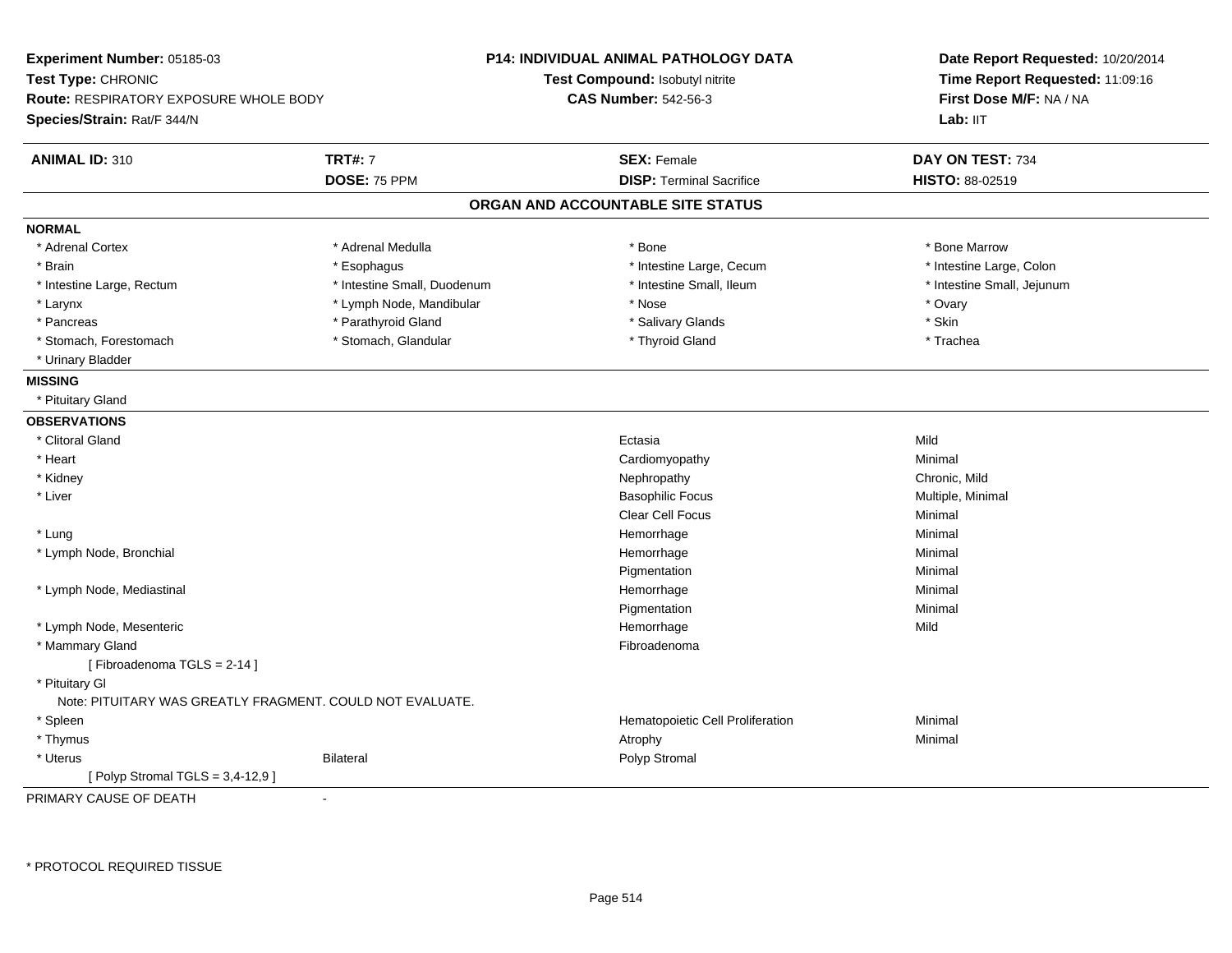| Experiment Number: 05185-03<br><b>Test Type: CHRONIC</b><br><b>Route: RESPIRATORY EXPOSURE WHOLE BODY</b> |                     | <b>P14: INDIVIDUAL ANIMAL PATHOLOGY DATA</b><br>Test Compound: Isobutyl nitrite | Date Report Requested: 10/20/2014<br>Time Report Requested: 11:09:16<br>First Dose M/F: NA / NA |
|-----------------------------------------------------------------------------------------------------------|---------------------|---------------------------------------------------------------------------------|-------------------------------------------------------------------------------------------------|
|                                                                                                           |                     | <b>CAS Number: 542-56-3</b>                                                     |                                                                                                 |
| Species/Strain: Rat/F 344/N                                                                               |                     |                                                                                 | Lab: IIT                                                                                        |
| <b>ANIMAL ID: 310</b>                                                                                     | <b>TRT#:</b> 7      | <b>SEX:</b> Female                                                              | DAY ON TEST: 734                                                                                |
|                                                                                                           | <b>DOSE: 75 PPM</b> | <b>DISP: Terminal Sacrifice</b>                                                 | <b>HISTO: 88-02519</b>                                                                          |
|                                                                                                           |                     | ORGAN AND ACCOUNTABLE SITE STATUS                                               |                                                                                                 |
|                                                                                                           |                     |                                                                                 |                                                                                                 |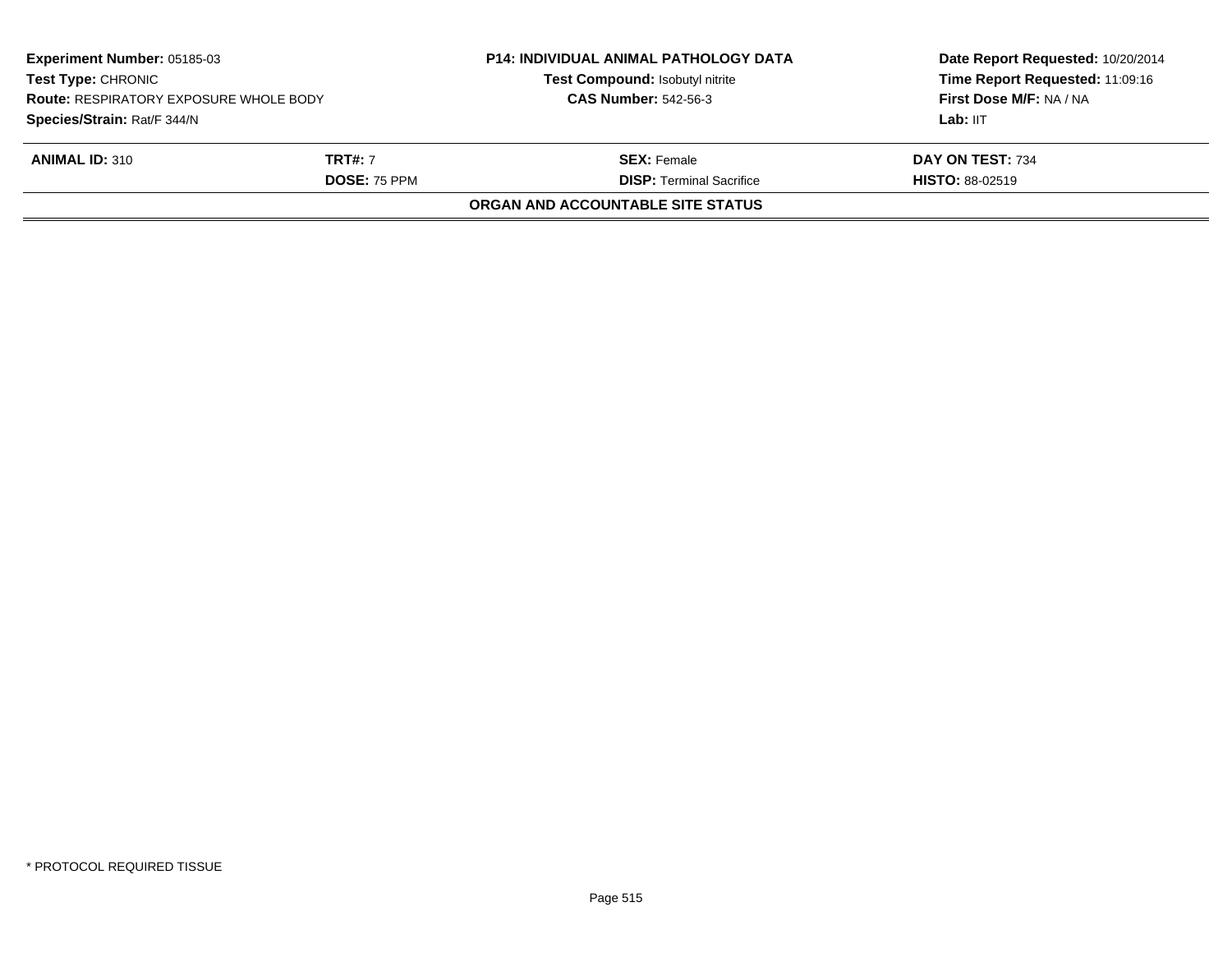| Experiment Number: 05185-03                                    |                          | <b>P14: INDIVIDUAL ANIMAL PATHOLOGY DATA</b> | Date Report Requested: 10/20/2014<br>Time Report Requested: 11:09:16<br>First Dose M/F: NA / NA<br>Lab: IIT |
|----------------------------------------------------------------|--------------------------|----------------------------------------------|-------------------------------------------------------------------------------------------------------------|
| Test Type: CHRONIC                                             |                          | Test Compound: Isobutyl nitrite              |                                                                                                             |
| Route: RESPIRATORY EXPOSURE WHOLE BODY                         |                          | <b>CAS Number: 542-56-3</b>                  |                                                                                                             |
| Species/Strain: Rat/F 344/N                                    |                          |                                              |                                                                                                             |
| <b>ANIMAL ID: 311</b>                                          | <b>TRT#: 7</b>           | <b>SEX: Female</b>                           | DAY ON TEST: 735                                                                                            |
|                                                                | DOSE: 75 PPM             | <b>DISP: Terminal Sacrifice</b>              | HISTO: 88-02520                                                                                             |
|                                                                |                          | ORGAN AND ACCOUNTABLE SITE STATUS            |                                                                                                             |
| <b>NORMAL</b>                                                  |                          |                                              |                                                                                                             |
| * Adrenal Cortex                                               | * Adrenal Medulla        | * Bone                                       | * Esophagus                                                                                                 |
| * Heart                                                        | * Intestine Large, Cecum | * Intestine Large, Colon                     | * Intestine Large, Rectum                                                                                   |
| * Intestine Small, Duodenum                                    | * Intestine Small, Ileum | * Intestine Small, Jejunum                   | * Larynx                                                                                                    |
| * Lung                                                         | * Lymph Node, Bronchial  | * Lymph Node, Mesenteric                     | * Mammary Gland                                                                                             |
| * Nose                                                         | * Ovary                  | * Salivary Glands                            | * Skin                                                                                                      |
| * Spleen                                                       | * Stomach, Forestomach   | * Stomach, Glandular                         | * Thymus                                                                                                    |
| * Thyroid Gland                                                | * Trachea                | * Urinary Bladder                            | * Uterus                                                                                                    |
| <b>MISSING</b>                                                 |                          |                                              |                                                                                                             |
| * Lymph Node, Mandibular                                       | * Parathyroid Gland      |                                              |                                                                                                             |
| <b>OBSERVATIONS</b>                                            |                          |                                              |                                                                                                             |
| * Bone Marrow                                                  |                          | Hyperplasia                                  | Moderate                                                                                                    |
| * Brain                                                        |                          | Compression                                  | Mild                                                                                                        |
| * Clitoral Gland                                               | <b>Bilateral</b>         | Adenoma                                      |                                                                                                             |
|                                                                |                          | Inflammation                                 | Moderate                                                                                                    |
| [ Adenoma TGLS = 1-13,12 ]<br>[Inflammation TGLS = $1-13,12$ ] |                          |                                              |                                                                                                             |
| * Kidney                                                       |                          | Nephropathy                                  | Chronic, Mild                                                                                               |
| * Liver                                                        |                          | <b>Basophilic Focus</b>                      | Multiple, Minimal                                                                                           |
|                                                                |                          | Fatty Change                                 | Minimal                                                                                                     |
| * Lymph Node, Mediastinal                                      |                          | Hemorrhage                                   | Minimal                                                                                                     |
| Mesentery                                                      | Fat                      | Necrosis                                     | Moderate                                                                                                    |
| [Necrosis TGLS = $2-14$ ]                                      |                          |                                              |                                                                                                             |
| * Pancreas                                                     | <b>Acinar Cell</b>       | Atrophy                                      | Moderate                                                                                                    |
| * Pituitary Gland                                              | Pars Distalis            | Adenoma                                      |                                                                                                             |
| [Adenoma TGLS = $3-1$ ]                                        |                          |                                              |                                                                                                             |
| PRIMARY CAUSE OF DEATH                                         | $\overline{\phantom{0}}$ |                                              |                                                                                                             |
|                                                                |                          |                                              |                                                                                                             |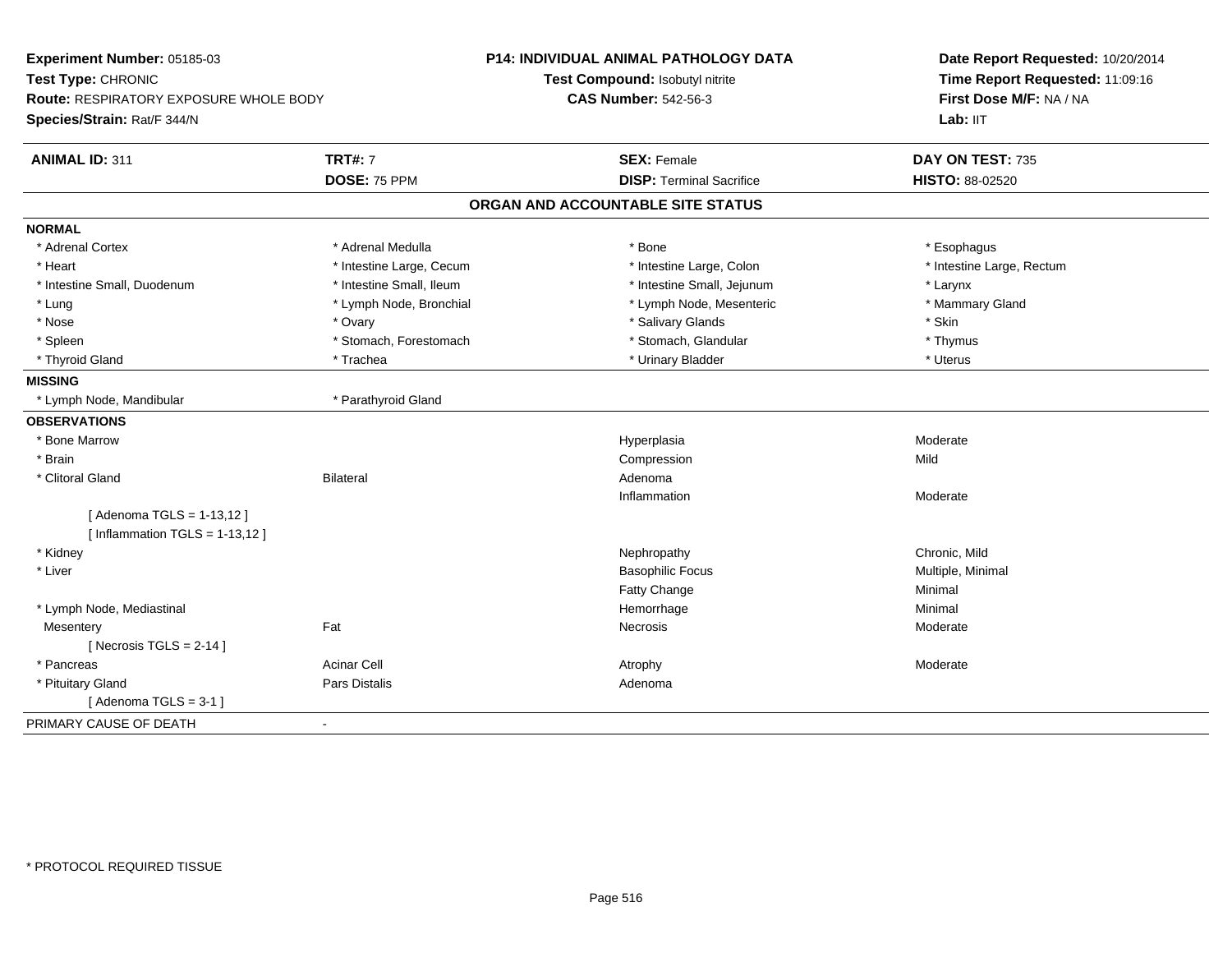| Experiment Number: 05185-03<br>Test Type: CHRONIC<br>Route: RESPIRATORY EXPOSURE WHOLE BODY<br>Species/Strain: Rat/F 344/N | <b>P14: INDIVIDUAL ANIMAL PATHOLOGY DATA</b><br>Test Compound: Isobutyl nitrite<br><b>CAS Number: 542-56-3</b> | Date Report Requested: 10/20/2014<br>Time Report Requested: 11:09:16<br>First Dose M/F: NA / NA<br>Lab: IIT |
|----------------------------------------------------------------------------------------------------------------------------|----------------------------------------------------------------------------------------------------------------|-------------------------------------------------------------------------------------------------------------|
|                                                                                                                            |                                                                                                                |                                                                                                             |
| <b>ANIMAL ID: 312</b><br><b>TRT#: 7</b>                                                                                    | <b>SEX: Female</b>                                                                                             | DAY ON TEST: 735                                                                                            |
| DOSE: 75 PPM                                                                                                               | <b>DISP: Terminal Sacrifice</b>                                                                                | HISTO: 88-02521                                                                                             |
|                                                                                                                            | ORGAN AND ACCOUNTABLE SITE STATUS                                                                              |                                                                                                             |
| <b>NORMAL</b>                                                                                                              |                                                                                                                |                                                                                                             |
| * Adrenal Cortex<br>* Adrenal Medulla                                                                                      | * Bone                                                                                                         | * Bone Marrow                                                                                               |
| * Brain<br>* Esophagus                                                                                                     | * Intestine Large, Cecum                                                                                       | * Intestine Large, Colon                                                                                    |
| * Intestine Small, Duodenum<br>* Intestine Large, Rectum                                                                   | * Intestine Small, Ileum                                                                                       | * Intestine Small, Jejunum                                                                                  |
| * Larynx<br>* Lung                                                                                                         | * Lymph Node, Bronchial                                                                                        | * Lymph Node, Mandibular                                                                                    |
| * Lymph Node, Mesenteric<br>* Mammary Gland                                                                                | * Nose                                                                                                         | * Ovary                                                                                                     |
| * Salivary Glands<br>* Skin                                                                                                | * Spleen                                                                                                       | * Stomach, Forestomach                                                                                      |
| * Stomach, Glandular<br>* Thyroid Gland                                                                                    | * Trachea                                                                                                      | * Urinary Bladder                                                                                           |
| * Uterus                                                                                                                   |                                                                                                                |                                                                                                             |
| <b>MISSING</b>                                                                                                             |                                                                                                                |                                                                                                             |
| * Parathyroid Gland                                                                                                        |                                                                                                                |                                                                                                             |
| <b>OBSERVATIONS</b>                                                                                                        |                                                                                                                |                                                                                                             |
| * Clitoral Gland                                                                                                           | Ectasia                                                                                                        | Mild                                                                                                        |
| [ Ectasia TGLS = $1-9$ ]                                                                                                   |                                                                                                                |                                                                                                             |
| * Heart                                                                                                                    | Cardiomyopathy                                                                                                 | Minimal                                                                                                     |
| * Kidney                                                                                                                   | Nephropathy                                                                                                    | Chronic, Minimal                                                                                            |
| * Liver                                                                                                                    | <b>Basophilic Focus</b>                                                                                        | Multiple, Mild                                                                                              |
| * Lymph Node, Mediastinal                                                                                                  | Hemorrhage                                                                                                     | Mild                                                                                                        |
|                                                                                                                            | Pigmentation                                                                                                   | Mild                                                                                                        |
| <b>Acinar Cell</b><br>* Pancreas                                                                                           | Atrophy                                                                                                        | Minimal                                                                                                     |
| <b>Pars Distalis</b><br>* Pituitary Gland                                                                                  | Cyst                                                                                                           | Mild                                                                                                        |
| Pars Distalis                                                                                                              | Hyperplasia                                                                                                    | Mild                                                                                                        |
| [Cyst TGLS = $2-1$ ]                                                                                                       |                                                                                                                |                                                                                                             |
| [Hyperplasia TGLS = 2-1]                                                                                                   |                                                                                                                |                                                                                                             |
| * Thymus                                                                                                                   | Atrophy                                                                                                        | Minimal                                                                                                     |
| PRIMARY CAUSE OF DEATH<br>$\blacksquare$                                                                                   |                                                                                                                |                                                                                                             |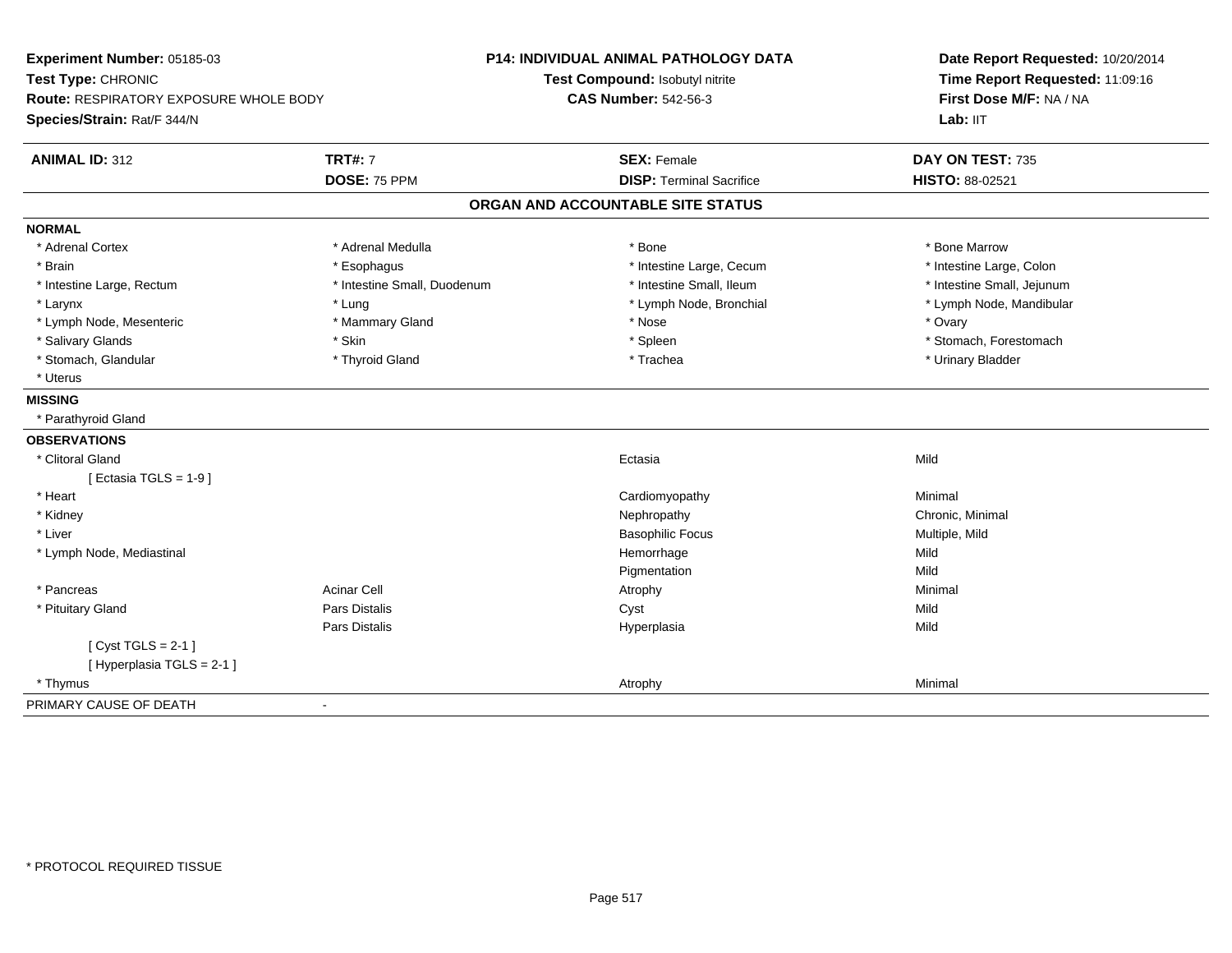| Experiment Number: 05185-03                   |                           | <b>P14: INDIVIDUAL ANIMAL PATHOLOGY DATA</b> | Date Report Requested: 10/20/2014 |
|-----------------------------------------------|---------------------------|----------------------------------------------|-----------------------------------|
| Test Type: CHRONIC                            |                           | Test Compound: Isobutyl nitrite              | Time Report Requested: 11:09:16   |
| <b>Route: RESPIRATORY EXPOSURE WHOLE BODY</b> |                           | <b>CAS Number: 542-56-3</b>                  | First Dose M/F: NA / NA           |
| Species/Strain: Rat/F 344/N                   |                           |                                              | Lab: IIT                          |
| <b>ANIMAL ID: 313</b>                         | <b>TRT#: 7</b>            | <b>SEX: Female</b>                           | DAY ON TEST: 735                  |
|                                               | DOSE: 75 PPM              | <b>DISP: Terminal Sacrifice</b>              | HISTO: 88-02522                   |
|                                               |                           | ORGAN AND ACCOUNTABLE SITE STATUS            |                                   |
| <b>NORMAL</b>                                 |                           |                                              |                                   |
| * Adrenal Cortex                              | * Adrenal Medulla         | * Bone                                       | * Bone Marrow                     |
| * Brain                                       | * Esophagus               | * Heart                                      | * Intestine Large, Cecum          |
| * Intestine Large, Colon                      | * Intestine Large, Rectum | * Intestine Small, Duodenum                  | * Intestine Small, Ileum          |
| * Intestine Small, Jejunum                    | * Larynx                  | * Lung                                       | * Lymph Node, Bronchial           |
| * Lymph Node, Mandibular                      | * Nose                    | * Ovary                                      | * Parathyroid Gland               |
| * Pituitary Gland                             | * Salivary Glands         | * Skin                                       | * Spleen                          |
| * Stomach, Forestomach                        | * Stomach, Glandular      | * Thyroid Gland                              | * Trachea                         |
| * Urinary Bladder                             |                           |                                              |                                   |
| <b>OBSERVATIONS</b>                           |                           |                                              |                                   |
| * Clitoral Gland                              |                           | Ectasia                                      | Minimal                           |
| * Kidney                                      |                           | Nephropathy                                  | Chronic, Minimal                  |
| * Liver                                       |                           | <b>Basophilic Focus</b>                      | Multiple, Moderate                |
|                                               |                           | Eosinophilic Focus                           | Mild                              |
| [Eosinophilic Focus TGLS = 2-13]              |                           |                                              |                                   |
| * Lymph Node, Mediastinal                     |                           | Hemorrhage                                   | Mild                              |
|                                               |                           | Pigmentation                                 | Mild                              |
| * Lymph Node, Mesenteric                      |                           | Hemorrhage                                   | Minimal                           |
| * Mammary Gland                               |                           | Adenocarcinoma                               |                                   |
| [ Adenocarcinoma TGLS = 1-12 ]                |                           |                                              |                                   |
| * Pancreas                                    | <b>Acinar Cell</b>        | Atrophy                                      | Minimal                           |
| * Thymus                                      |                           | Atrophy                                      | Moderate                          |
| * Uterus                                      |                           | Dilatation                                   | Moderate                          |
| [ Dilatation TGLS = 3-9 ]                     |                           |                                              |                                   |
| PRIMARY CAUSE OF DEATH                        | $\blacksquare$            |                                              |                                   |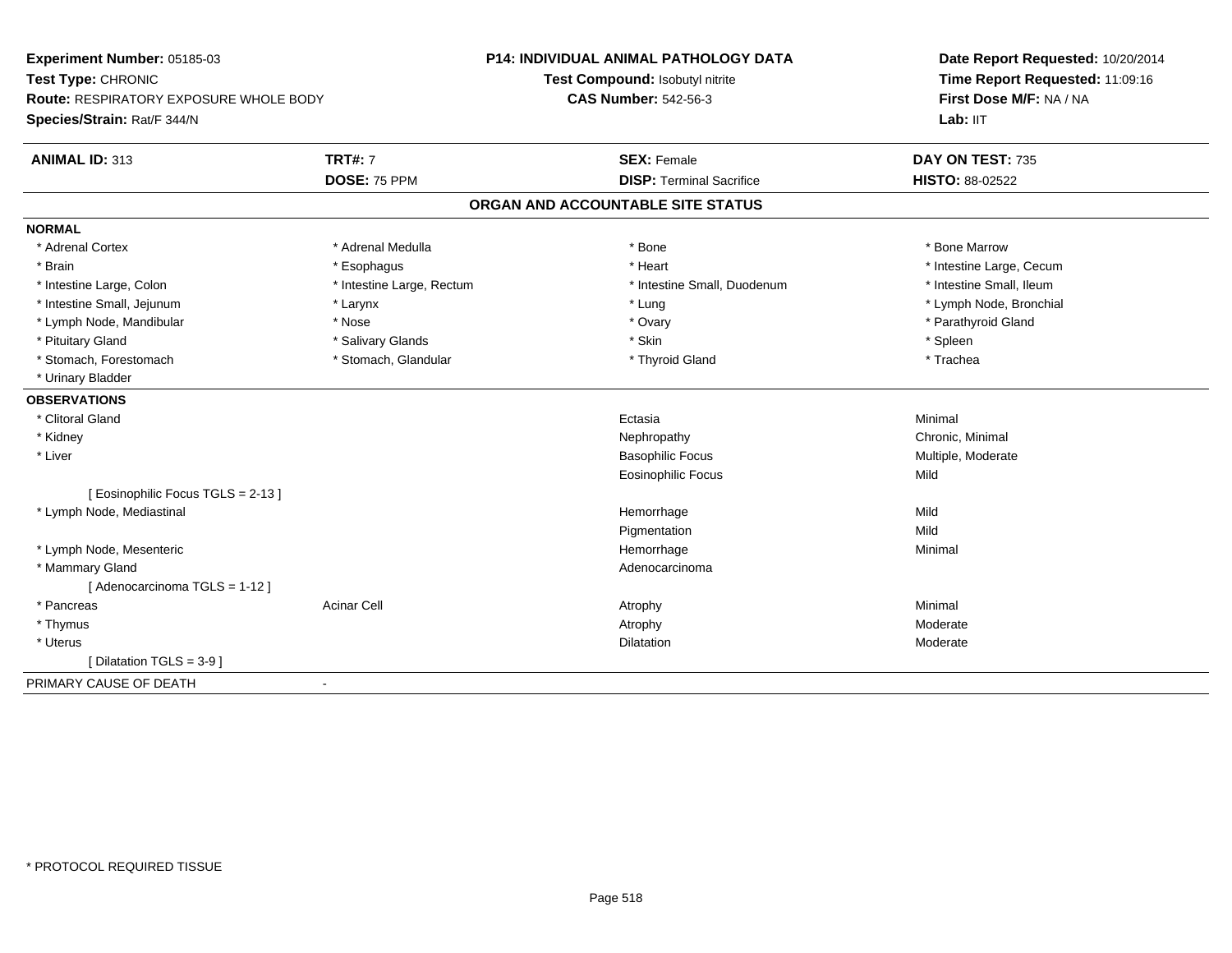| Experiment Number: 05185-03            |                             | <b>P14: INDIVIDUAL ANIMAL PATHOLOGY DATA</b> | Date Report Requested: 10/20/2014   |
|----------------------------------------|-----------------------------|----------------------------------------------|-------------------------------------|
| Test Type: CHRONIC                     |                             | Test Compound: Isobutyl nitrite              | Time Report Requested: 11:09:16     |
| Route: RESPIRATORY EXPOSURE WHOLE BODY |                             | <b>CAS Number: 542-56-3</b>                  | First Dose M/F: NA / NA<br>Lab: IIT |
| Species/Strain: Rat/F 344/N            |                             |                                              |                                     |
| <b>ANIMAL ID: 314</b>                  | <b>TRT#: 7</b>              | <b>SEX: Female</b>                           | DAY ON TEST: 610                    |
|                                        | DOSE: 75 PPM                | <b>DISP:</b> Moribund Sacrifice              | HISTO: 88-02523                     |
|                                        |                             | ORGAN AND ACCOUNTABLE SITE STATUS            |                                     |
| <b>NORMAL</b>                          |                             |                                              |                                     |
| * Adrenal Cortex                       | * Adrenal Medulla           | * Bone                                       | * Bone Marrow                       |
| * Esophagus                            | * Heart                     | * Intestine Large, Cecum                     | * Intestine Large, Colon            |
| * Intestine Large, Rectum              | * Intestine Small, Duodenum | * Intestine Small, Ileum                     | * Intestine Small, Jejunum          |
| * Larynx                               | * Lung                      | * Lymph Node, Bronchial                      | * Lymph Node, Mandibular            |
| * Nose                                 | * Ovary                     | * Pancreas                                   | * Salivary Glands                   |
| * Skin                                 | * Spleen                    | * Stomach, Forestomach                       | * Stomach, Glandular                |
| * Thyroid Gland                        | * Trachea                   | * Urinary Bladder                            | * Uterus                            |
| <b>MISSING</b>                         |                             |                                              |                                     |
| * Lymph Node, Mediastinal              | * Parathyroid Gland         |                                              |                                     |
| <b>OBSERVATIONS</b>                    |                             |                                              |                                     |
| * Brain                                |                             | Compression                                  | Moderate                            |
| [Compression TGLS = 3-1]               |                             |                                              |                                     |
| * Clitoral Gland                       |                             | Ectasia                                      | Mild                                |
|                                        |                             | Inflammation                                 | Mild                                |
| * Kidney                               |                             | Nephropathy                                  | Chronic, Mild                       |
| * Liver                                |                             | <b>Basophilic Focus</b>                      | Minimal                             |
| * Lymph Node, Mesenteric               |                             | Hemorrhage                                   | Mild                                |
| * Mammary Gland                        |                             | Fibroadenoma                                 |                                     |
|                                        |                             | Lactation                                    | Mild                                |
| [Fibroadenoma TGLS = 1-12]             |                             |                                              |                                     |
| * Pituitary Gland                      | <b>Pars Distalis</b>        | Adenoma                                      |                                     |
| [Adenoma TGLS = $2-1$ ]                |                             |                                              |                                     |
| * Thymus                               |                             | Atrophy                                      | Minimal                             |
| PRIMARY CAUSE OF DEATH                 | $\blacksquare$              |                                              |                                     |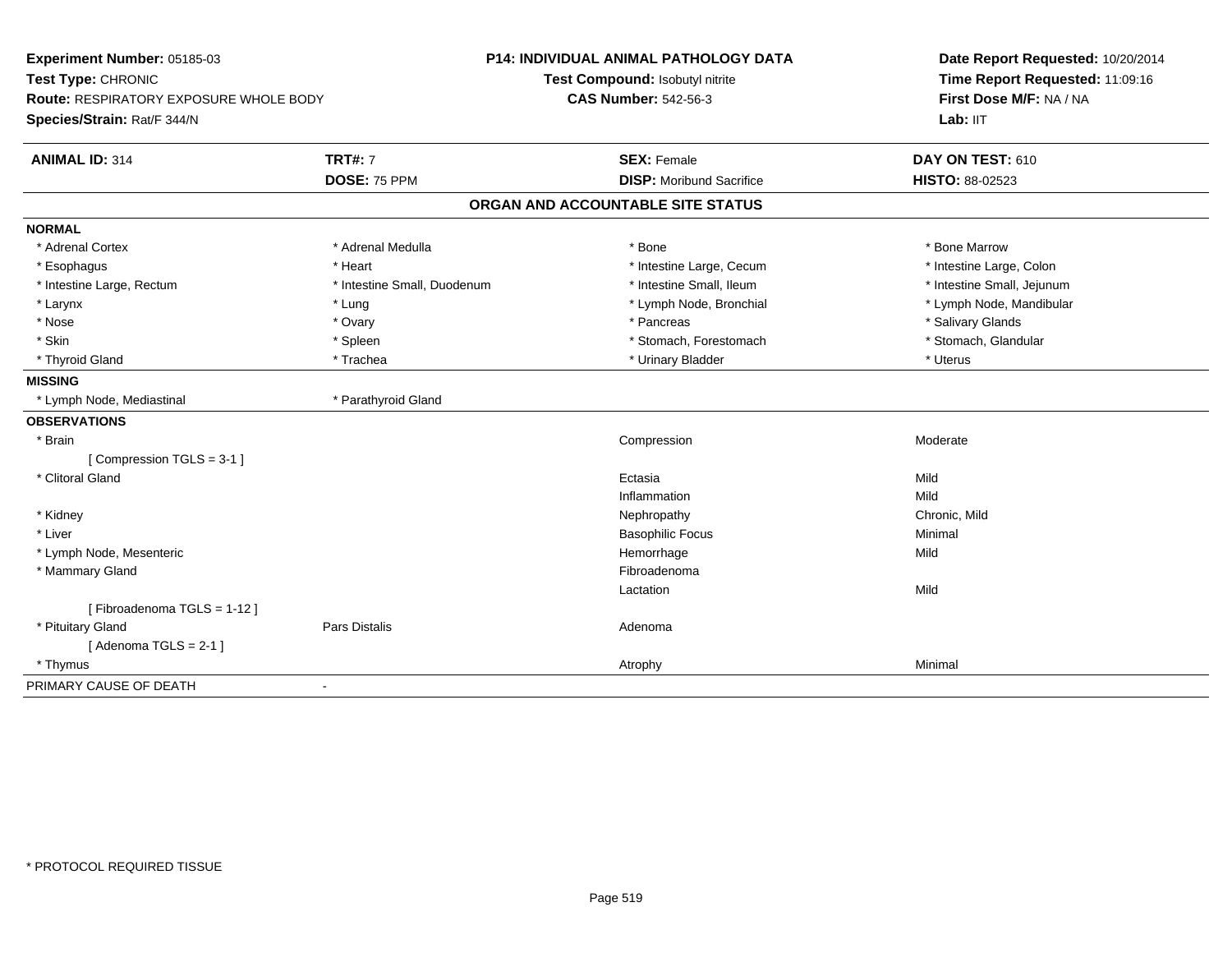| Experiment Number: 05185-03                 |                           | P14: INDIVIDUAL ANIMAL PATHOLOGY DATA | Date Report Requested: 10/20/2014                          |  |
|---------------------------------------------|---------------------------|---------------------------------------|------------------------------------------------------------|--|
| Test Type: CHRONIC                          |                           | Test Compound: Isobutyl nitrite       | Time Report Requested: 11:09:16<br>First Dose M/F: NA / NA |  |
| Route: RESPIRATORY EXPOSURE WHOLE BODY      |                           | <b>CAS Number: 542-56-3</b>           |                                                            |  |
| Species/Strain: Rat/F 344/N                 |                           |                                       | Lab: IIT                                                   |  |
| <b>ANIMAL ID: 315</b>                       | <b>TRT#: 7</b>            | <b>SEX: Female</b>                    | DAY ON TEST: 650                                           |  |
|                                             | DOSE: 75 PPM              | <b>DISP:</b> Moribund Sacrifice       | HISTO: 88-02524                                            |  |
|                                             |                           | ORGAN AND ACCOUNTABLE SITE STATUS     |                                                            |  |
| <b>NORMAL</b>                               |                           |                                       |                                                            |  |
| * Adrenal Cortex                            | * Bone                    | * Esophagus                           | * Intestine Large, Cecum                                   |  |
| * Intestine Large, Colon                    | * Intestine Large, Rectum | * Intestine Small, Duodenum           | * Intestine Small, Ileum                                   |  |
| * Intestine Small, Jejunum                  | * Larynx                  | * Lymph Node, Mandibular              | * Lymph Node, Mesenteric                                   |  |
| * Nose                                      | * Ovary                   | * Parathyroid Gland                   | * Salivary Glands                                          |  |
| * Skin                                      | * Stomach, Glandular      | * Thyroid Gland                       | * Trachea                                                  |  |
| * Urinary Bladder                           |                           |                                       |                                                            |  |
| <b>MISSING</b>                              |                           |                                       |                                                            |  |
| * Lymph Node, Bronchial                     |                           |                                       |                                                            |  |
| <b>OBSERVATIONS</b>                         |                           |                                       |                                                            |  |
| * Adrenal Medulla                           |                           | Hyperplasia                           | Minimal                                                    |  |
| * Bone Marrow                               |                           | Atrophy                               | Moderate                                                   |  |
| * Brain                                     |                           | Carcinoma                             | Metastatic (Pituitary Gland)                               |  |
|                                             |                           | Hemorrhage                            | Moderate                                                   |  |
| [Carcinoma TGLS = 3-1]                      |                           |                                       |                                                            |  |
| * Clitoral Gland                            |                           | Ectasia                               | Mild                                                       |  |
| * Heart                                     |                           | Cardiomyopathy                        | Minimal                                                    |  |
| * Kidney                                    |                           | Nephropathy                           | Chronic, Mild                                              |  |
| * Liver                                     |                           | Fatty Change                          | Mild                                                       |  |
| [Fatty Change TGLS = 1-5]                   |                           |                                       |                                                            |  |
| * Lung                                      |                           | Hemorrhage                            | Minimal                                                    |  |
|                                             | Alveolar Epith            | Hyperplasia                           | Mild                                                       |  |
|                                             |                           | Inflammation                          | Minimal                                                    |  |
| * Lymph Node, Mediastinal                   |                           | Hemorrhage                            | Minimal                                                    |  |
|                                             |                           | Pigmentation                          | Mild                                                       |  |
| * Mammary Gland                             |                           | Lactation                             | Mild                                                       |  |
| * Pancreas                                  | <b>Acinar Cell</b>        | Atrophy                               | Minimal                                                    |  |
| * Pituitary Gland<br>[Carcinoma TGLS = 2-1] | Pars Distalis             | Carcinoma                             |                                                            |  |
| * Spleen                                    |                           | Pigmentation                          | Mild                                                       |  |
| * Stomach, Forestomach                      |                           | Hyperplasia                           | Moderate                                                   |  |
|                                             |                           |                                       |                                                            |  |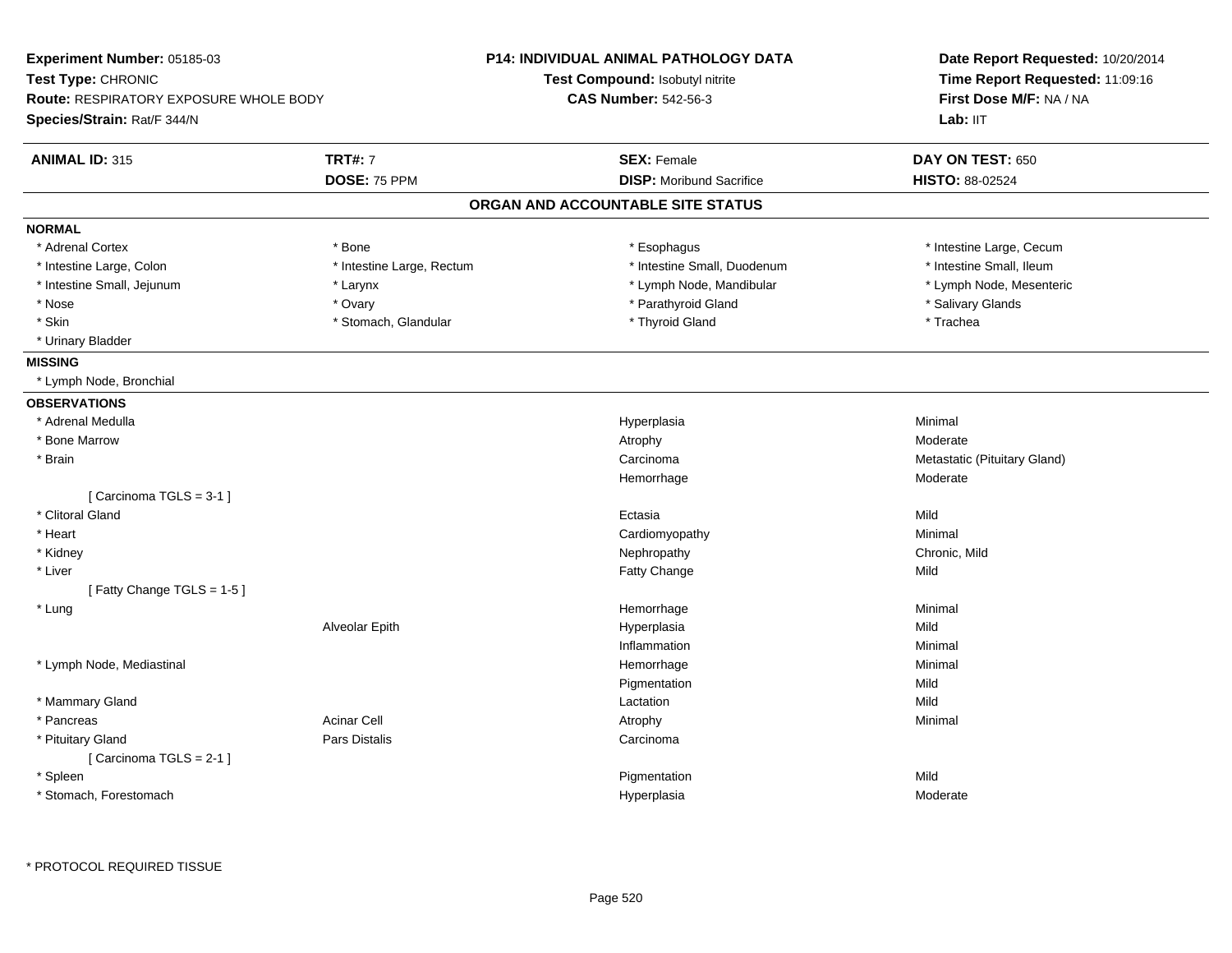| <b>P14: INDIVIDUAL ANIMAL PATHOLOGY DATA</b><br>Experiment Number: 05185-03<br>Test Type: CHRONIC<br>Test Compound: Isobutyl nitrite<br><b>CAS Number: 542-56-3</b><br><b>Route: RESPIRATORY EXPOSURE WHOLE BODY</b><br>Species/Strain: Rat/F 344/N |                     |                                   | Date Report Requested: 10/20/2014<br>Time Report Requested: 11:09:16 |
|-----------------------------------------------------------------------------------------------------------------------------------------------------------------------------------------------------------------------------------------------------|---------------------|-----------------------------------|----------------------------------------------------------------------|
|                                                                                                                                                                                                                                                     |                     |                                   | First Dose M/F: NA / NA                                              |
|                                                                                                                                                                                                                                                     |                     |                                   | Lab: IIT                                                             |
| <b>ANIMAL ID: 315</b>                                                                                                                                                                                                                               | <b>TRT#: 7</b>      | <b>SEX: Female</b>                | DAY ON TEST: 650                                                     |
|                                                                                                                                                                                                                                                     | <b>DOSE: 75 PPM</b> | <b>DISP:</b> Moribund Sacrifice   | <b>HISTO: 88-02524</b>                                               |
|                                                                                                                                                                                                                                                     |                     | ORGAN AND ACCOUNTABLE SITE STATUS |                                                                      |
|                                                                                                                                                                                                                                                     |                     | Ulcer                             | Moderate                                                             |
| [Ulcer TGLS = 4-4 ]                                                                                                                                                                                                                                 |                     |                                   |                                                                      |
| * Thymus                                                                                                                                                                                                                                            |                     | Atrophy                           | Moderate                                                             |
| * Uterus                                                                                                                                                                                                                                            |                     | Polyp Stromal                     |                                                                      |
| PRIMARY CAUSE OF DEATH                                                                                                                                                                                                                              |                     |                                   |                                                                      |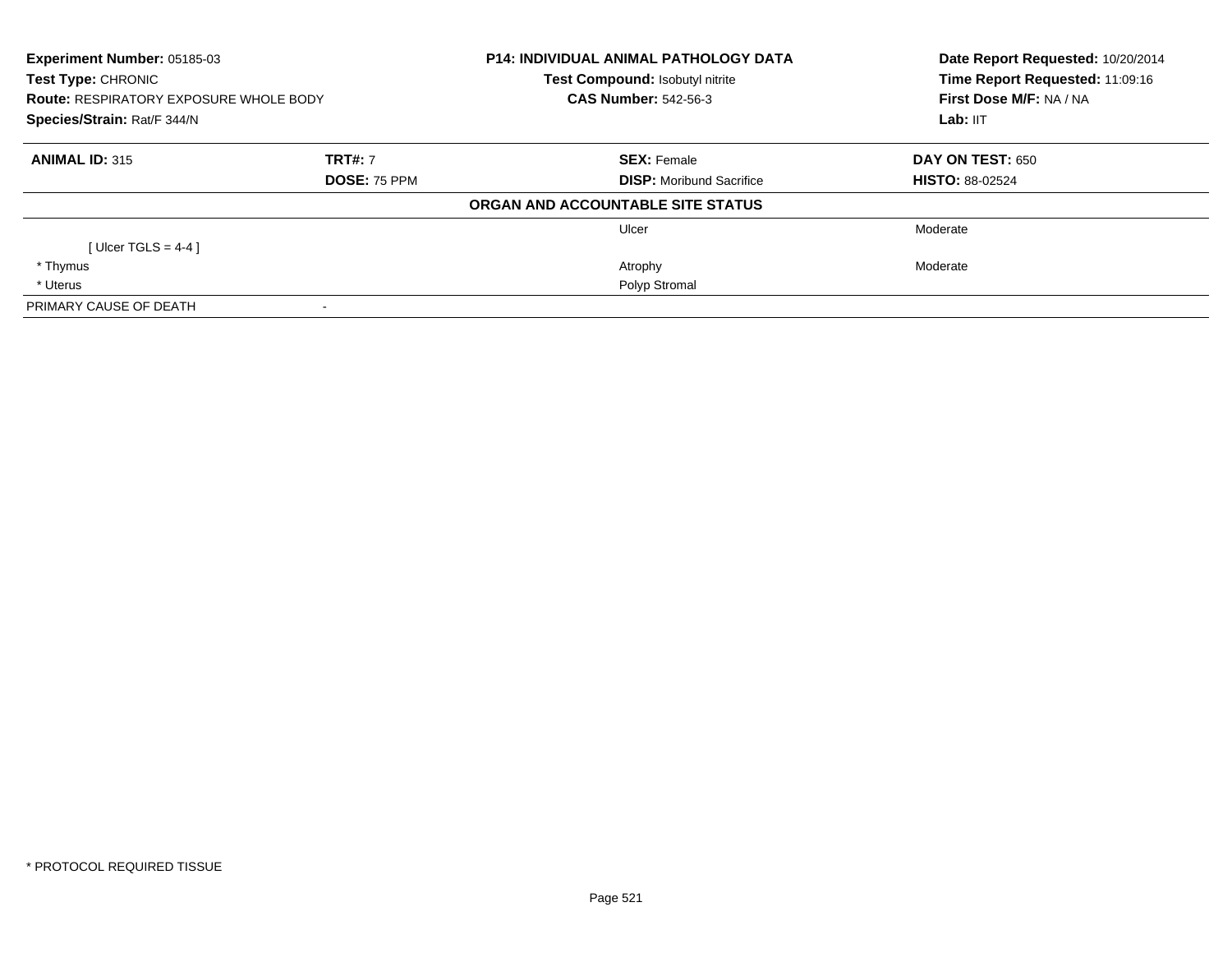| Experiment Number: 05185-03<br>Test Type: CHRONIC<br><b>Route: RESPIRATORY EXPOSURE WHOLE BODY</b><br>Species/Strain: Rat/F 344/N |                            | <b>P14: INDIVIDUAL ANIMAL PATHOLOGY DATA</b><br>Test Compound: Isobutyl nitrite<br><b>CAS Number: 542-56-3</b> | Date Report Requested: 10/20/2014<br>Time Report Requested: 11:09:16<br>First Dose M/F: NA / NA<br>Lab: IIT |
|-----------------------------------------------------------------------------------------------------------------------------------|----------------------------|----------------------------------------------------------------------------------------------------------------|-------------------------------------------------------------------------------------------------------------|
| <b>ANIMAL ID: 316</b>                                                                                                             | <b>TRT#: 7</b>             | <b>SEX: Female</b>                                                                                             | DAY ON TEST: 705                                                                                            |
|                                                                                                                                   | DOSE: 75 PPM               | <b>DISP: Natural Death</b>                                                                                     | HISTO: 88-02525                                                                                             |
|                                                                                                                                   |                            | ORGAN AND ACCOUNTABLE SITE STATUS                                                                              |                                                                                                             |
| <b>NORMAL</b>                                                                                                                     |                            |                                                                                                                |                                                                                                             |
| * Adrenal Cortex                                                                                                                  | * Adrenal Medulla          | * Bone                                                                                                         | * Bone Marrow                                                                                               |
| * Esophagus                                                                                                                       | * Intestine Large, Cecum   | * Intestine Large, Colon                                                                                       | * Intestine Large, Rectum                                                                                   |
| * Intestine Small, Duodenum                                                                                                       | * Larynx                   | * Lung                                                                                                         | * Lymph Node, Bronchial                                                                                     |
| * Lymph Node, Mesenteric                                                                                                          | * Nose                     | * Ovary                                                                                                        | * Parathyroid Gland                                                                                         |
| * Skin                                                                                                                            | * Spleen                   | * Stomach, Forestomach                                                                                         | * Stomach, Glandular                                                                                        |
| * Thyroid Gland                                                                                                                   | * Trachea                  | * Urinary Bladder                                                                                              | * Uterus                                                                                                    |
| <b>MISSING</b>                                                                                                                    |                            |                                                                                                                |                                                                                                             |
| * Lymph Node, Mandibular                                                                                                          | * Salivary Glands          |                                                                                                                |                                                                                                             |
| <b>AUTO PRECLUDES DIAG.</b>                                                                                                       |                            |                                                                                                                |                                                                                                             |
| * Intestine Small, Ileum                                                                                                          | * Intestine Small, Jejunum |                                                                                                                |                                                                                                             |
| <b>OBSERVATIONS</b>                                                                                                               |                            |                                                                                                                |                                                                                                             |
| * Brain                                                                                                                           |                            | Compression                                                                                                    | Mild                                                                                                        |
| [Compression TGLS = 4-1]                                                                                                          |                            |                                                                                                                |                                                                                                             |
| * Clitoral Gland                                                                                                                  |                            | Ectasia                                                                                                        | Minimal                                                                                                     |
| * Heart                                                                                                                           |                            | Cardiomyopathy                                                                                                 | Minimal                                                                                                     |
| * Kidney                                                                                                                          |                            | Nephropathy                                                                                                    | Chronic, Mild                                                                                               |
| * Liver                                                                                                                           |                            | <b>Basophilic Focus</b>                                                                                        | Multiple, Minimal                                                                                           |
| * Lymph Node, Mediastinal                                                                                                         |                            | Hemorrhage                                                                                                     | Mild                                                                                                        |
|                                                                                                                                   |                            | Pigmentation                                                                                                   | Minimal                                                                                                     |
| * Mammary Gland                                                                                                                   |                            | Fibroadenoma                                                                                                   | Multiple                                                                                                    |
| [Fibroadenoma TGLS = 1,2-12,13]                                                                                                   |                            |                                                                                                                |                                                                                                             |
| * Pancreas                                                                                                                        | <b>Acinar Cell</b>         | Atrophy                                                                                                        | Minimal                                                                                                     |
| * Pituitary Gland                                                                                                                 | Pars Distalis              | Adenoma                                                                                                        |                                                                                                             |
| [Adenoma TGLS = $3-1$ ]                                                                                                           |                            |                                                                                                                |                                                                                                             |
| * Thymus                                                                                                                          |                            | Atrophy                                                                                                        | Moderate                                                                                                    |
| PRIMARY CAUSE OF DEATH                                                                                                            | $\blacksquare$             |                                                                                                                |                                                                                                             |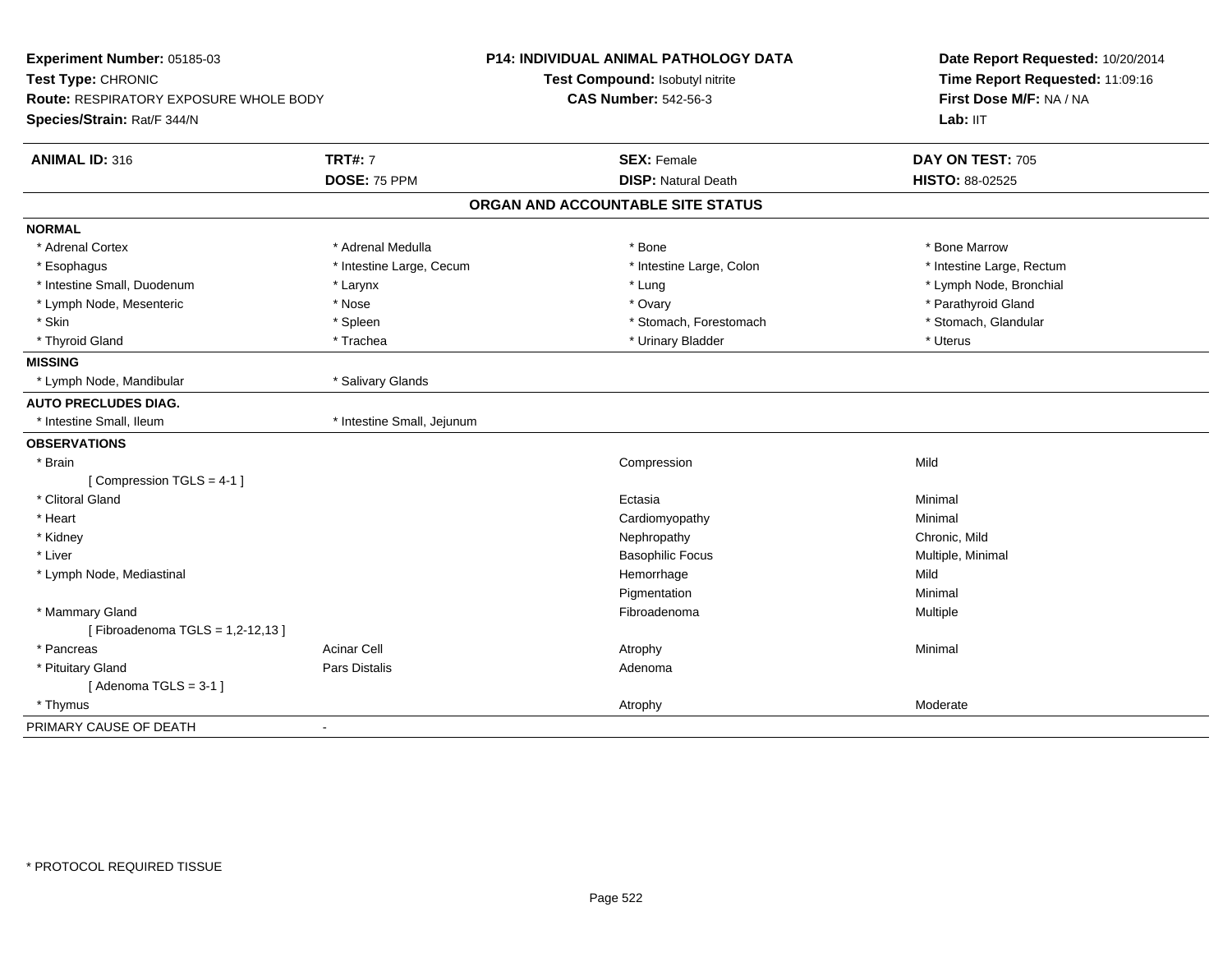| Experiment Number: 05185-03                   |                           | P14: INDIVIDUAL ANIMAL PATHOLOGY DATA | Date Report Requested: 10/20/2014<br>Time Report Requested: 11:09:16 |
|-----------------------------------------------|---------------------------|---------------------------------------|----------------------------------------------------------------------|
| Test Type: CHRONIC                            |                           | Test Compound: Isobutyl nitrite       |                                                                      |
| <b>Route: RESPIRATORY EXPOSURE WHOLE BODY</b> |                           | <b>CAS Number: 542-56-3</b>           | First Dose M/F: NA / NA                                              |
| Species/Strain: Rat/F 344/N                   |                           |                                       | Lab: IIT                                                             |
| <b>ANIMAL ID: 317</b>                         | <b>TRT#: 7</b>            | <b>SEX: Female</b>                    | DAY ON TEST: 735                                                     |
|                                               | DOSE: 75 PPM              | <b>DISP: Terminal Sacrifice</b>       | HISTO: 88-02526                                                      |
|                                               |                           | ORGAN AND ACCOUNTABLE SITE STATUS     |                                                                      |
| <b>NORMAL</b>                                 |                           |                                       |                                                                      |
| * Adrenal Medulla                             | * Bone                    | * Bone Marrow                         | * Brain                                                              |
| * Clitoral Gland                              | * Esophagus               | * Heart                               | * Intestine Large, Cecum                                             |
| * Intestine Large, Colon                      | * Intestine Large, Rectum | * Intestine Small, Duodenum           | * Intestine Small, Ileum                                             |
| * Intestine Small, Jejunum                    | * Larynx                  | * Lymph Node, Bronchial               | * Lymph Node, Mandibular                                             |
| * Lymph Node, Mesenteric                      | * Nose                    | * Ovary                               | * Pancreas                                                           |
| * Parathyroid Gland                           | * Salivary Glands         | * Skin                                | * Spleen                                                             |
| * Stomach, Forestomach                        | * Stomach, Glandular      | * Thyroid Gland                       | * Trachea                                                            |
| * Urinary Bladder                             | * Uterus                  |                                       |                                                                      |
| <b>OBSERVATIONS</b>                           |                           |                                       |                                                                      |
| * Adrenal Cortex                              |                           | Angiectasis                           | Mild                                                                 |
| * Kidney                                      |                           | Nephropathy                           | Chronic, Minimal                                                     |
| * Liver                                       |                           | <b>Basophilic Focus</b>               | Multiple, Minimal                                                    |
|                                               |                           | <b>Eosinophilic Focus</b>             | Minimal                                                              |
|                                               |                           | Inflammation                          | Minimal                                                              |
| * Lung                                        |                           | Alveolar/Bronchiolar Adenoma          |                                                                      |
|                                               | Alveolar Epith            | Hyperplasia                           | Mild                                                                 |
| [ Alveolar/Bronchiolar Adenoma TGLS = 2-13 ]  |                           |                                       |                                                                      |
| * Lymph Node, Mediastinal                     |                           | Hemorrhage                            | Mild                                                                 |
|                                               |                           | Pigmentation                          | Mild                                                                 |
| * Mammary Gland                               |                           | Fibroadenoma                          |                                                                      |
| [Fibroadenoma TGLS = 1-12]                    |                           |                                       |                                                                      |
| * Pituitary Gland                             | <b>Pars Distalis</b>      | Cyst                                  | Moderate                                                             |
|                                               | Pars Distalis             | Hyperplasia                           | Mild                                                                 |
| [Cyst TGLS = $3-1$ ]                          |                           |                                       |                                                                      |
| * Thymus                                      |                           | Atrophy                               | Mild                                                                 |
| PRIMARY CAUSE OF DEATH                        | $\blacksquare$            |                                       |                                                                      |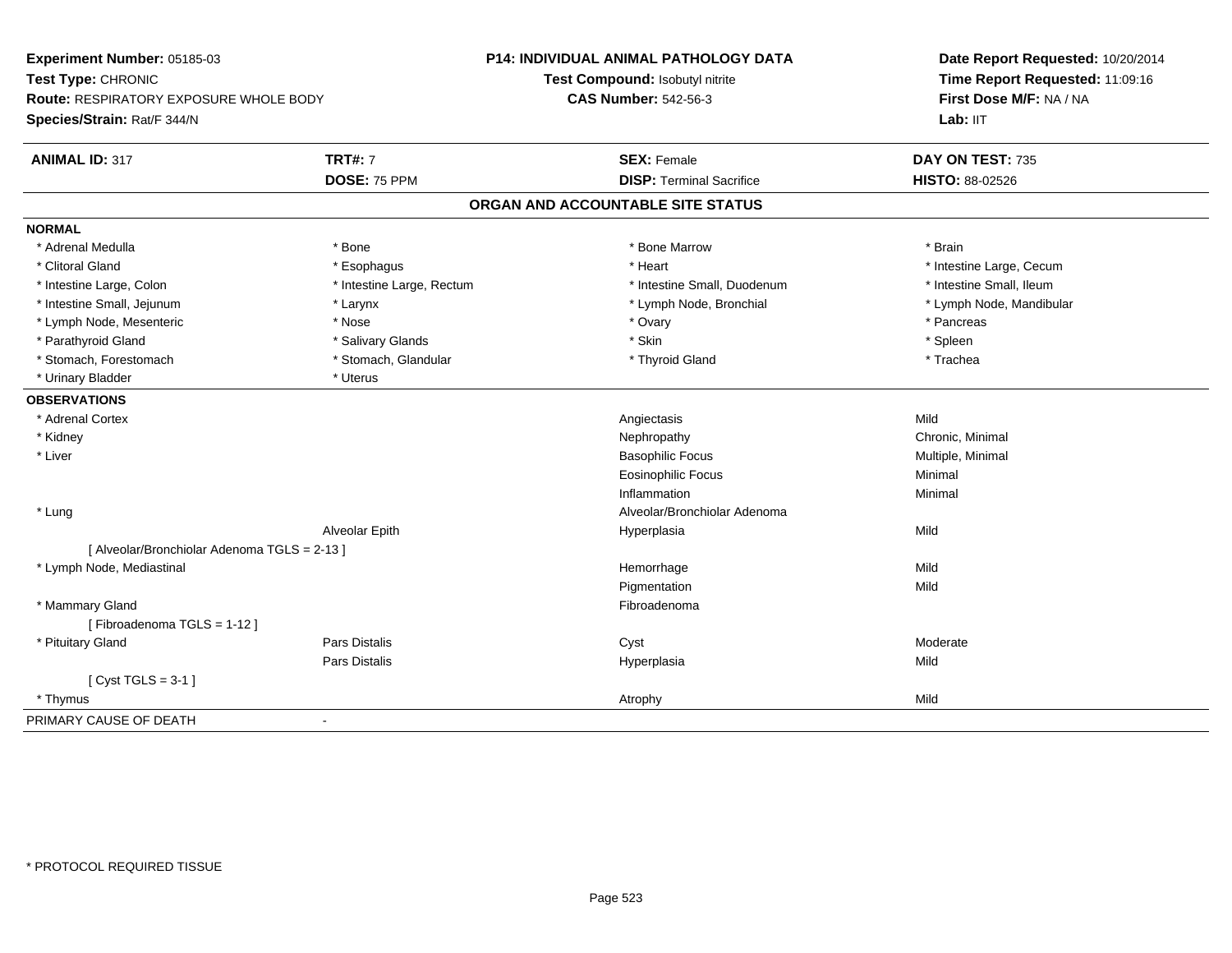| Experiment Number: 05185-03                                         |                           | <b>P14: INDIVIDUAL ANIMAL PATHOLOGY DATA</b> | Date Report Requested: 10/20/2014                          |
|---------------------------------------------------------------------|---------------------------|----------------------------------------------|------------------------------------------------------------|
| Test Type: CHRONIC<br><b>Route: RESPIRATORY EXPOSURE WHOLE BODY</b> |                           | Test Compound: Isobutyl nitrite              | Time Report Requested: 11:09:16<br>First Dose M/F: NA / NA |
|                                                                     |                           | <b>CAS Number: 542-56-3</b>                  |                                                            |
| Species/Strain: Rat/F 344/N                                         |                           |                                              | Lab: IIT                                                   |
| <b>ANIMAL ID: 318</b>                                               | <b>TRT#: 7</b>            | <b>SEX: Female</b>                           | DAY ON TEST: 734                                           |
|                                                                     | DOSE: 75 PPM              | <b>DISP: Terminal Sacrifice</b>              | HISTO: 88-02527                                            |
|                                                                     |                           | ORGAN AND ACCOUNTABLE SITE STATUS            |                                                            |
| <b>NORMAL</b>                                                       |                           |                                              |                                                            |
| * Adrenal Cortex                                                    | * Adrenal Medulla         | * Bone                                       | * Bone Marrow                                              |
| * Brain                                                             | * Esophagus               | * Heart                                      | * Intestine Large, Cecum                                   |
| * Intestine Large, Colon                                            | * Intestine Large, Rectum | * Intestine Small, Duodenum                  | * Intestine Small, Ileum                                   |
| * Intestine Small, Jejunum                                          | * Larynx                  | * Lymph Node, Mandibular                     | * Mammary Gland                                            |
| * Ovary                                                             | * Pancreas                | * Parathyroid Gland                          | * Salivary Glands                                          |
| * Skin                                                              | * Spleen                  | * Stomach, Forestomach                       | * Stomach, Glandular                                       |
| * Thymus                                                            | * Trachea                 | * Urinary Bladder                            | * Uterus                                                   |
| <b>OBSERVATIONS</b>                                                 |                           |                                              |                                                            |
| * Clitoral Gland                                                    |                           | Ectasia                                      | Mild                                                       |
| * Kidney                                                            |                           | Nephropathy                                  | Chronic, Mild                                              |
| * Liver                                                             |                           | <b>Basophilic Focus</b>                      | Multiple, Minimal                                          |
| * Lung                                                              |                           | Hemorrhage                                   | Mild                                                       |
|                                                                     | Alveolar Epith            | Hyperplasia                                  | Mild                                                       |
| * Lymph Node, Bronchial                                             |                           | Hemorrhage                                   | Minimal                                                    |
|                                                                     |                           | Pigmentation                                 | Minimal                                                    |
| * Lymph Node, Mediastinal                                           |                           | Hemorrhage                                   | Mild                                                       |
|                                                                     |                           | Pigmentation                                 | Mild                                                       |
| * Lymph Node, Mesenteric                                            |                           | Hemorrhage                                   | Mild                                                       |
| * Nose                                                              |                           | Angiectasis                                  | Mild                                                       |
| * Pituitary Gland                                                   | Pars Distalis             | Hyperplasia                                  | Mild                                                       |
| [Hyperplasia TGLS = 1-1]                                            |                           |                                              |                                                            |
| * Thyroid Gland                                                     | C Cell                    | Adenoma                                      |                                                            |
| PRIMARY CAUSE OF DEATH                                              | $\blacksquare$            |                                              |                                                            |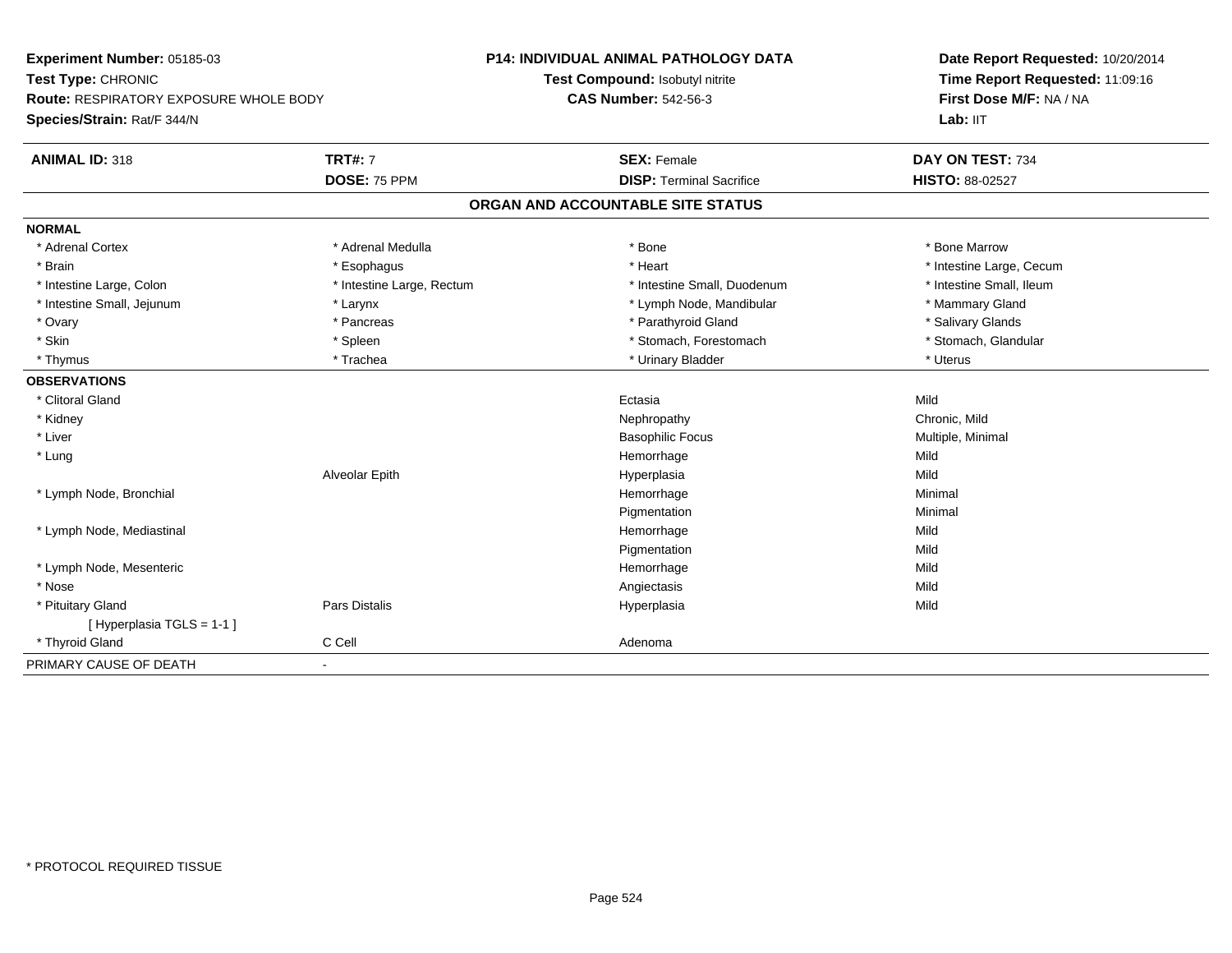| Experiment Number: 05185-03<br>Test Type: CHRONIC |                            | <b>P14: INDIVIDUAL ANIMAL PATHOLOGY DATA</b><br>Test Compound: Isobutyl nitrite | Date Report Requested: 10/20/2014<br>Time Report Requested: 11:09:16 |  |
|---------------------------------------------------|----------------------------|---------------------------------------------------------------------------------|----------------------------------------------------------------------|--|
| <b>Route: RESPIRATORY EXPOSURE WHOLE BODY</b>     |                            | <b>CAS Number: 542-56-3</b>                                                     | First Dose M/F: NA / NA                                              |  |
| Species/Strain: Rat/F 344/N                       |                            |                                                                                 | Lab: IIT                                                             |  |
| <b>ANIMAL ID: 319</b>                             | <b>TRT#: 7</b>             | <b>SEX: Female</b>                                                              | DAY ON TEST: 734                                                     |  |
|                                                   | DOSE: 75 PPM               | <b>DISP: Terminal Sacrifice</b>                                                 | HISTO: 88-02528                                                      |  |
|                                                   |                            | ORGAN AND ACCOUNTABLE SITE STATUS                                               |                                                                      |  |
| <b>NORMAL</b>                                     |                            |                                                                                 |                                                                      |  |
| * Bone                                            | * Bone Marrow              | * Brain                                                                         | * Esophagus                                                          |  |
| * Intestine Large, Cecum                          | * Intestine Large, Colon   | * Intestine Large, Rectum                                                       | * Intestine Small, Duodenum                                          |  |
| * Intestine Small, Ileum                          | * Intestine Small, Jejunum | * Larynx                                                                        | * Lung                                                               |  |
| * Lymph Node, Mandibular                          | * Lymph Node, Mesenteric   | * Mammary Gland                                                                 | * Nose                                                               |  |
| * Ovary                                           | * Pancreas                 | * Salivary Glands                                                               | * Skin                                                               |  |
| * Spleen                                          | * Stomach, Forestomach     | * Stomach, Glandular                                                            | * Thyroid Gland                                                      |  |
| * Trachea                                         | * Urinary Bladder          | * Uterus                                                                        |                                                                      |  |
| <b>MISSING</b>                                    |                            |                                                                                 |                                                                      |  |
| * Parathyroid Gland                               |                            |                                                                                 |                                                                      |  |
| <b>OBSERVATIONS</b>                               |                            |                                                                                 |                                                                      |  |
| * Adrenal Cortex                                  |                            | Angiectasis                                                                     | Mild                                                                 |  |
| * Adrenal Medulla                                 |                            | Hyperplasia                                                                     | Minimal                                                              |  |
| * Clitoral Gland                                  |                            | Abscess                                                                         | Moderate                                                             |  |
| [Abscess TGLS = $1-9$ ]                           |                            |                                                                                 |                                                                      |  |
| * Heart                                           |                            | Cardiomyopathy                                                                  | Minimal                                                              |  |
| * Kidney                                          |                            | Nephropathy                                                                     | Chronic, Minimal                                                     |  |
| * Liver                                           |                            | <b>Basophilic Focus</b>                                                         | Multiple, Mild                                                       |  |
| [Basophilic Focus TGLS = 3-5]                     |                            |                                                                                 |                                                                      |  |
| * Lymph Node, Bronchial                           |                            | Hemorrhage                                                                      | Mild                                                                 |  |
|                                                   |                            | Pigmentation                                                                    | Mild                                                                 |  |
| * Lymph Node, Mediastinal                         |                            | Hemorrhage                                                                      | Mild                                                                 |  |
|                                                   |                            | Pigmentation                                                                    | Mild                                                                 |  |
| * Pituitary Gland                                 | <b>Pars Distalis</b>       | Cyst                                                                            | Mild                                                                 |  |
| [Cyst TGLS = $2-1$ ]                              |                            |                                                                                 |                                                                      |  |
| * Thymus                                          |                            | Atrophy                                                                         | Mild                                                                 |  |
| PRIMARY CAUSE OF DEATH                            | $\blacksquare$             |                                                                                 |                                                                      |  |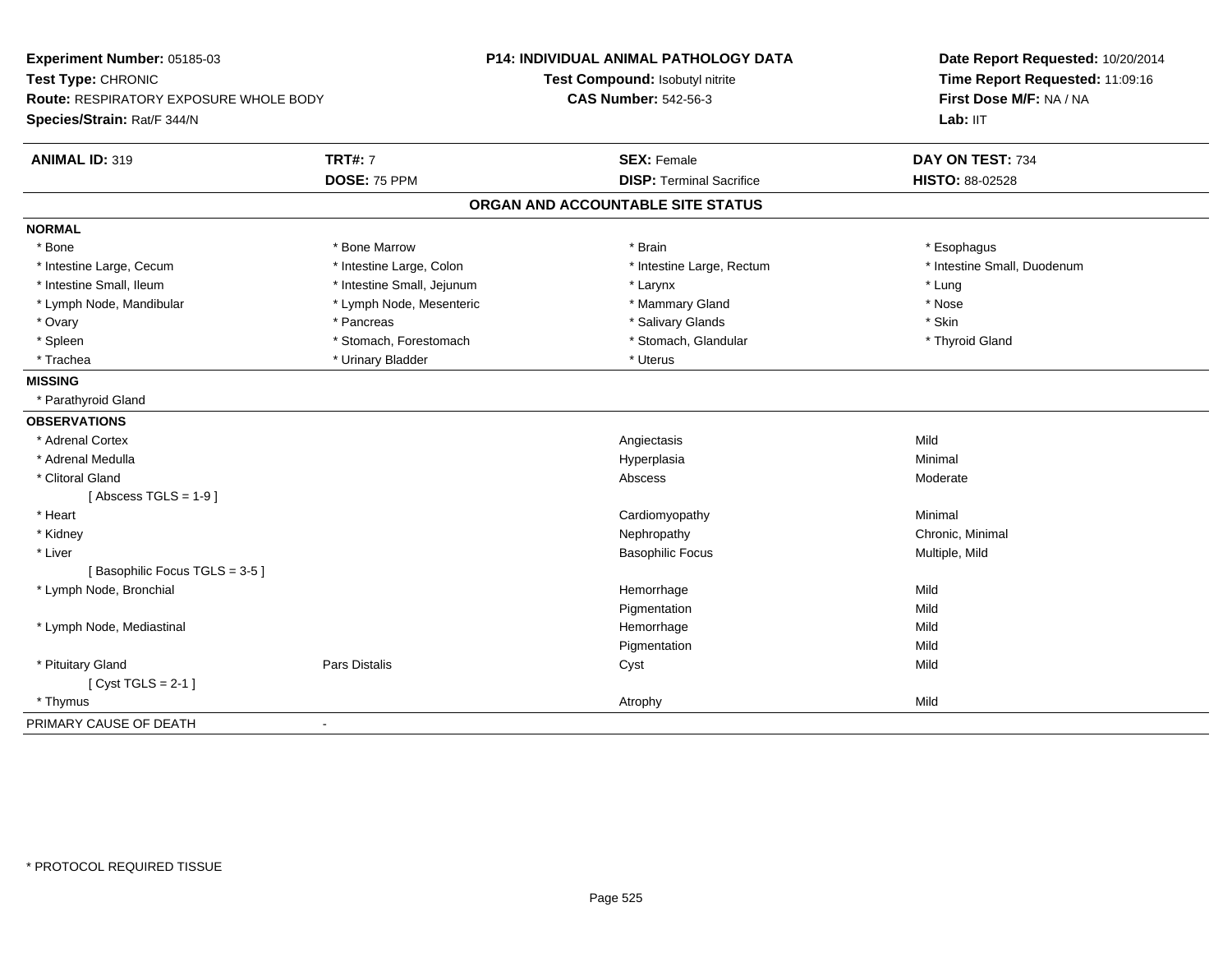| Experiment Number: 05185-03                   |                             | <b>P14: INDIVIDUAL ANIMAL PATHOLOGY DATA</b> | Date Report Requested: 10/20/2014 |
|-----------------------------------------------|-----------------------------|----------------------------------------------|-----------------------------------|
| Test Type: CHRONIC                            |                             | Test Compound: Isobutyl nitrite              | Time Report Requested: 11:09:16   |
| <b>Route: RESPIRATORY EXPOSURE WHOLE BODY</b> |                             | <b>CAS Number: 542-56-3</b>                  | First Dose M/F: NA / NA           |
| Species/Strain: Rat/F 344/N                   |                             |                                              | Lab: IIT                          |
| <b>ANIMAL ID: 320</b>                         | <b>TRT#: 7</b>              | <b>SEX: Female</b>                           | DAY ON TEST: 734                  |
|                                               | DOSE: 75 PPM                | <b>DISP: Terminal Sacrifice</b>              | <b>HISTO: 88-02529</b>            |
|                                               |                             | ORGAN AND ACCOUNTABLE SITE STATUS            |                                   |
| <b>NORMAL</b>                                 |                             |                                              |                                   |
| * Adrenal Medulla                             | * Bone                      | * Bone Marrow                                | * Brain                           |
| * Clitoral Gland                              | * Esophagus                 | * Intestine Large, Cecum                     | * Intestine Large, Colon          |
| * Intestine Large, Rectum                     | * Intestine Small, Duodenum | * Intestine Small, Ileum                     | * Intestine Small, Jejunum        |
| * Larynx                                      | * Lung                      | * Lymph Node, Mandibular                     | * Lymph Node, Mesenteric          |
| * Mammary Gland                               | * Nose                      | * Ovary                                      | * Pancreas                        |
| * Parathyroid Gland                           | * Salivary Glands           | * Skin                                       | * Spleen                          |
| * Stomach, Forestomach                        | * Stomach, Glandular        | * Trachea                                    | * Urinary Bladder                 |
| * Uterus                                      |                             |                                              |                                   |
| <b>OBSERVATIONS</b>                           |                             |                                              |                                   |
| * Adrenal Cortex                              |                             | Angiectasis                                  | Moderate                          |
|                                               |                             | Vacuolization Cytoplasmic                    | Minimal                           |
| * Heart                                       |                             | Cardiomyopathy                               | Mild                              |
| * Kidney                                      |                             | Nephropathy                                  | Chronic, Minimal                  |
|                                               |                             | Pigmentation                                 | Minimal                           |
| * Liver                                       |                             | <b>Basophilic Focus</b>                      | Multiple, Mild                    |
|                                               |                             | <b>Clear Cell Focus</b>                      | Multiple, Minimal                 |
| * Lymph Node, Bronchial                       |                             | Hemorrhage                                   | Marked                            |
| * Lymph Node, Mediastinal                     |                             | Hemorrhage                                   | Mild                              |
|                                               |                             | Pigmentation                                 | Mild                              |
| * Pituitary Gland                             | Pars Distalis               | Hyperplasia                                  | Mild                              |
| * Thymus                                      |                             | Atrophy                                      | Minimal                           |
| * Thyroid Gland                               | C Cell                      | Hyperplasia                                  | Minimal                           |
| PRIMARY CAUSE OF DEATH                        | $\blacksquare$              |                                              |                                   |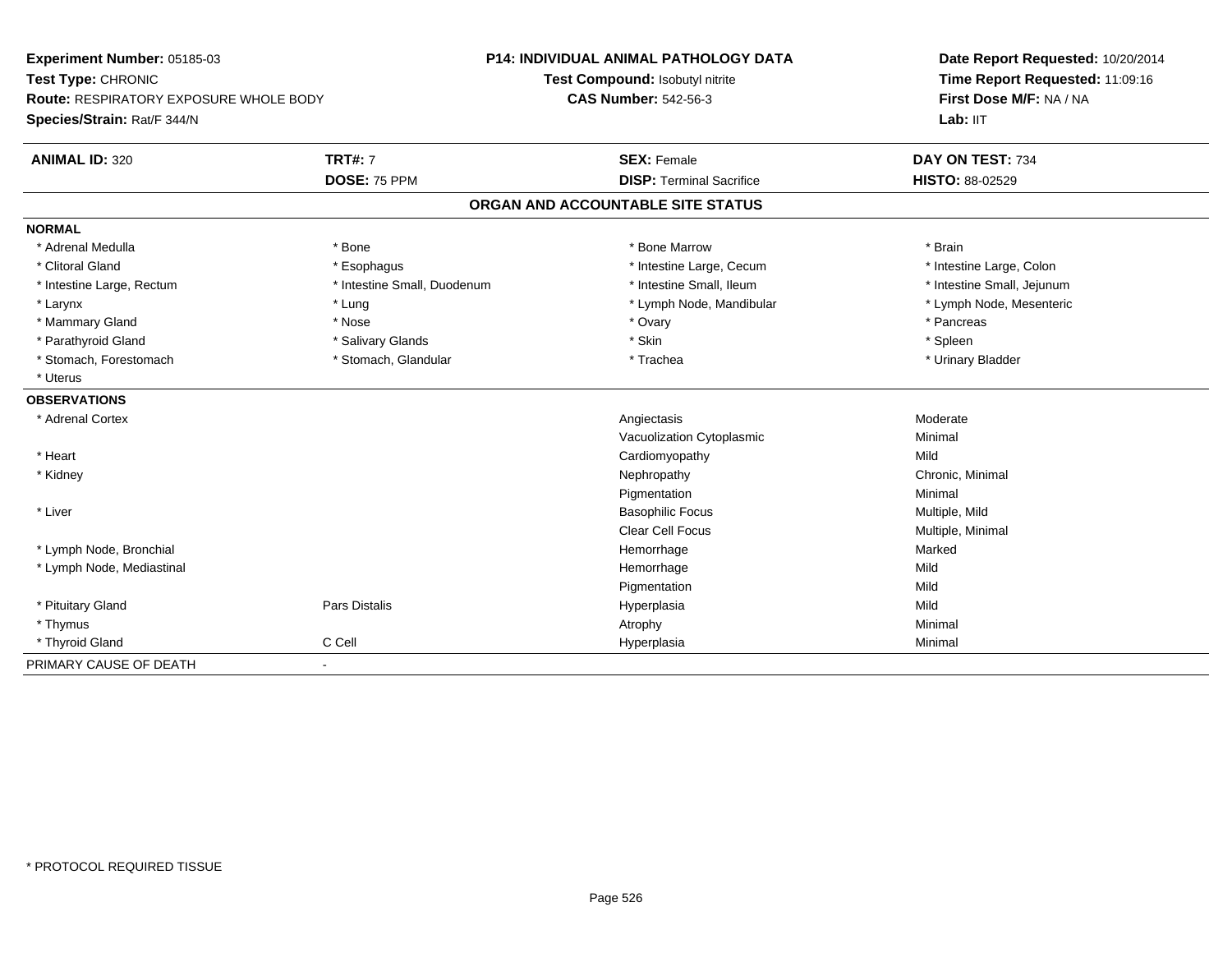| Experiment Number: 05185-03            |                             | <b>P14: INDIVIDUAL ANIMAL PATHOLOGY DATA</b> | Date Report Requested: 10/20/2014<br>Time Report Requested: 11:09:16<br>First Dose M/F: NA / NA<br>Lab: IIT |
|----------------------------------------|-----------------------------|----------------------------------------------|-------------------------------------------------------------------------------------------------------------|
| Test Type: CHRONIC                     |                             | Test Compound: Isobutyl nitrite              |                                                                                                             |
| Route: RESPIRATORY EXPOSURE WHOLE BODY |                             | <b>CAS Number: 542-56-3</b>                  |                                                                                                             |
| Species/Strain: Rat/F 344/N            |                             |                                              |                                                                                                             |
| <b>ANIMAL ID: 321</b>                  | <b>TRT#: 7</b>              | <b>SEX: Female</b>                           | DAY ON TEST: 733                                                                                            |
|                                        | DOSE: 75 PPM                | <b>DISP: Terminal Sacrifice</b>              | HISTO: 88-02530                                                                                             |
|                                        |                             | ORGAN AND ACCOUNTABLE SITE STATUS            |                                                                                                             |
| <b>NORMAL</b>                          |                             |                                              |                                                                                                             |
| * Adrenal Medulla                      | * Bone                      | * Bone Marrow                                | * Brain                                                                                                     |
| * Esophagus                            | * Heart                     | * Intestine Large, Cecum                     | * Intestine Large, Colon                                                                                    |
| * Intestine Large, Rectum              | * Intestine Small, Duodenum | * Intestine Small, Ileum                     | * Intestine Small, Jejunum                                                                                  |
| * Lymph Node, Bronchial                | * Lymph Node, Mandibular    | * Lymph Node, Mesenteric                     | * Mammary Gland                                                                                             |
| * Ovary                                | * Parathyroid Gland         | * Salivary Glands                            | * Spleen                                                                                                    |
| * Stomach, Forestomach                 | * Stomach, Glandular        | * Thyroid Gland                              | * Trachea                                                                                                   |
| * Urinary Bladder                      | * Uterus                    |                                              |                                                                                                             |
| <b>OBSERVATIONS</b>                    |                             |                                              |                                                                                                             |
| * Adrenal Cortex                       |                             | Angiectasis                                  | Mild                                                                                                        |
| * Clitoral Gland                       |                             | Ectasia                                      | Mild                                                                                                        |
| * Kidney                               |                             | Nephropathy                                  | Chronic, Minimal                                                                                            |
| * Larynx                               |                             | Hemorrhage                                   | Mild                                                                                                        |
| * Liver                                |                             | <b>Basophilic Focus</b>                      | Multiple, Mild                                                                                              |
|                                        |                             | Clear Cell Focus                             | Minimal                                                                                                     |
| [Basophilic Focus TGLS = 3-5,12]       |                             |                                              |                                                                                                             |
| [Clear Cell Focus TGLS = 3-5,12]       |                             |                                              |                                                                                                             |
| * Lung                                 | Alveolar Epith              | Hyperplasia                                  | Mild                                                                                                        |
| * Lymph Node, Mediastinal              |                             | Hemorrhage                                   | Mild                                                                                                        |
|                                        |                             | Pigmentation                                 | Mild                                                                                                        |
| * Nose                                 |                             | Inflammation                                 | Mild                                                                                                        |
| * Pancreas                             | <b>Acinar Cell</b>          | Atrophy                                      | Minimal                                                                                                     |
| * Pituitary Gland                      | Pars Distalis               | Adenoma                                      |                                                                                                             |
|                                        | Pars Distalis               | Hyperplasia                                  | Moderate                                                                                                    |
| [Adenoma TGLS = $2-1$ ]                |                             |                                              |                                                                                                             |
| [Hyperplasia TGLS = 2-1]               |                             |                                              |                                                                                                             |
| * Skin                                 | <b>Subcut Tiss</b>          | Lipoma                                       |                                                                                                             |
| [ Lipoma $TGLS = 1-13$ ]               |                             |                                              |                                                                                                             |
| * Thymus                               |                             | Atrophy                                      | Minimal                                                                                                     |
| PRIMARY CAUSE OF DEATH                 | $\blacksquare$              |                                              |                                                                                                             |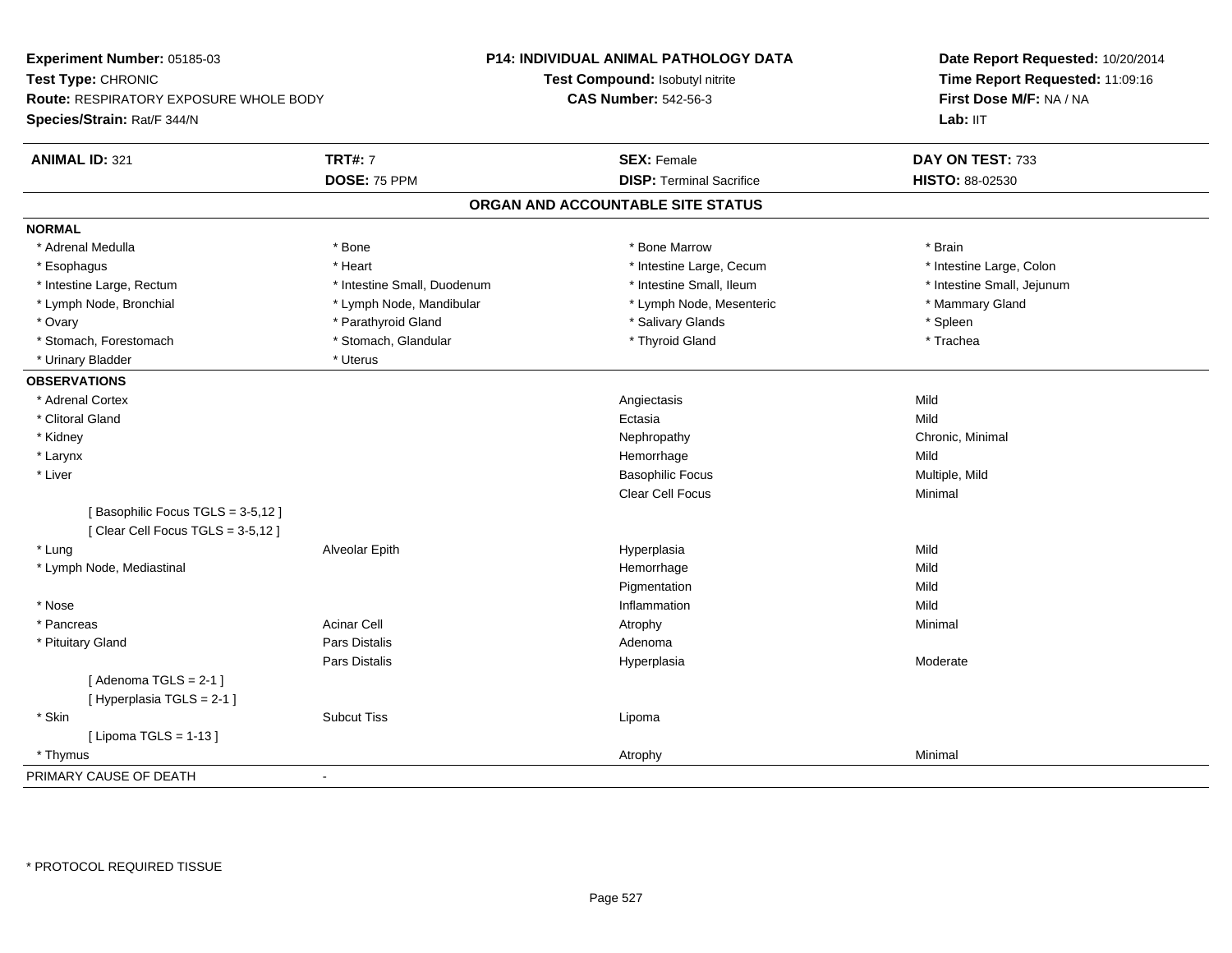| Experiment Number: 05185-03<br>Test Type: CHRONIC<br><b>Route: RESPIRATORY EXPOSURE WHOLE BODY</b><br>Species/Strain: Rat/F 344/N |                            | P14: INDIVIDUAL ANIMAL PATHOLOGY DATA<br>Test Compound: Isobutyl nitrite<br><b>CAS Number: 542-56-3</b> | Date Report Requested: 10/20/2014<br>Time Report Requested: 11:09:16<br>First Dose M/F: NA / NA<br>Lab: IIT |
|-----------------------------------------------------------------------------------------------------------------------------------|----------------------------|---------------------------------------------------------------------------------------------------------|-------------------------------------------------------------------------------------------------------------|
| <b>ANIMAL ID: 322</b>                                                                                                             | <b>TRT#: 7</b>             | <b>SEX: Female</b>                                                                                      | DAY ON TEST: 686                                                                                            |
|                                                                                                                                   | DOSE: 75 PPM               | <b>DISP: Natural Death</b>                                                                              | HISTO: 88-02531                                                                                             |
|                                                                                                                                   |                            | ORGAN AND ACCOUNTABLE SITE STATUS                                                                       |                                                                                                             |
| <b>NORMAL</b>                                                                                                                     |                            |                                                                                                         |                                                                                                             |
| * Adrenal Cortex                                                                                                                  | * Bone                     | * Bone Marrow                                                                                           | * Esophagus                                                                                                 |
| * Heart                                                                                                                           | * Intestine Large, Cecum   | * Intestine Large, Colon                                                                                | * Intestine Large, Rectum                                                                                   |
| * Intestine Small, Duodenum                                                                                                       | * Larynx                   | * Lung                                                                                                  | * Lymph Node, Bronchial                                                                                     |
| * Lymph Node, Mesenteric                                                                                                          | * Ovary                    | * Pancreas                                                                                              | * Parathyroid Gland                                                                                         |
| * Salivary Glands                                                                                                                 | * Skin                     | * Spleen                                                                                                | * Stomach, Forestomach                                                                                      |
| * Stomach, Glandular                                                                                                              | * Thyroid Gland            | * Trachea                                                                                               | * Urinary Bladder                                                                                           |
| * Uterus                                                                                                                          |                            |                                                                                                         |                                                                                                             |
| <b>AUTO PRECLUDES DIAG.</b>                                                                                                       |                            |                                                                                                         |                                                                                                             |
| * Intestine Small, Ileum                                                                                                          | * Intestine Small, Jejunum |                                                                                                         |                                                                                                             |
| <b>OBSERVATIONS</b>                                                                                                               |                            |                                                                                                         |                                                                                                             |
| * Adrenal Medulla                                                                                                                 |                            | Pheochromocytoma Benign                                                                                 |                                                                                                             |
| * Brain                                                                                                                           |                            | Compression                                                                                             | Mild                                                                                                        |
| [Compression TGLS = 4-1]                                                                                                          |                            |                                                                                                         |                                                                                                             |
| * Clitoral Gland                                                                                                                  |                            | Ectasia                                                                                                 | Mild                                                                                                        |
| * Kidney                                                                                                                          |                            | Nephropathy                                                                                             | Chronic, Minimal                                                                                            |
| * Liver                                                                                                                           |                            | <b>Basophilic Focus</b>                                                                                 | Multiple, Minimal                                                                                           |
| * Lymph Node, Mandibular                                                                                                          |                            | Hemorrhage                                                                                              | Mild                                                                                                        |
| * Lymph Node, Mediastinal                                                                                                         |                            | Pigmentation                                                                                            | Mild                                                                                                        |
| * Mammary Gland                                                                                                                   |                            | Fibroadenoma                                                                                            |                                                                                                             |
| [Fibroadenoma TGLS = 1-12]                                                                                                        |                            |                                                                                                         |                                                                                                             |
| * Nose                                                                                                                            |                            | Angiectasis                                                                                             | Mild                                                                                                        |
|                                                                                                                                   | Goblet Cell                | Hyperplasia                                                                                             | Minimal                                                                                                     |
|                                                                                                                                   |                            | Inflammation                                                                                            | Mild                                                                                                        |
| * Pituitary Gland                                                                                                                 | Pars Distalis              | Adenoma                                                                                                 |                                                                                                             |
| [Adenoma TGLS = $3-1$ ]                                                                                                           |                            |                                                                                                         |                                                                                                             |
| * Thymus                                                                                                                          |                            | Atrophy                                                                                                 | Moderate                                                                                                    |
| PRIMARY CAUSE OF DEATH                                                                                                            | ÷                          |                                                                                                         |                                                                                                             |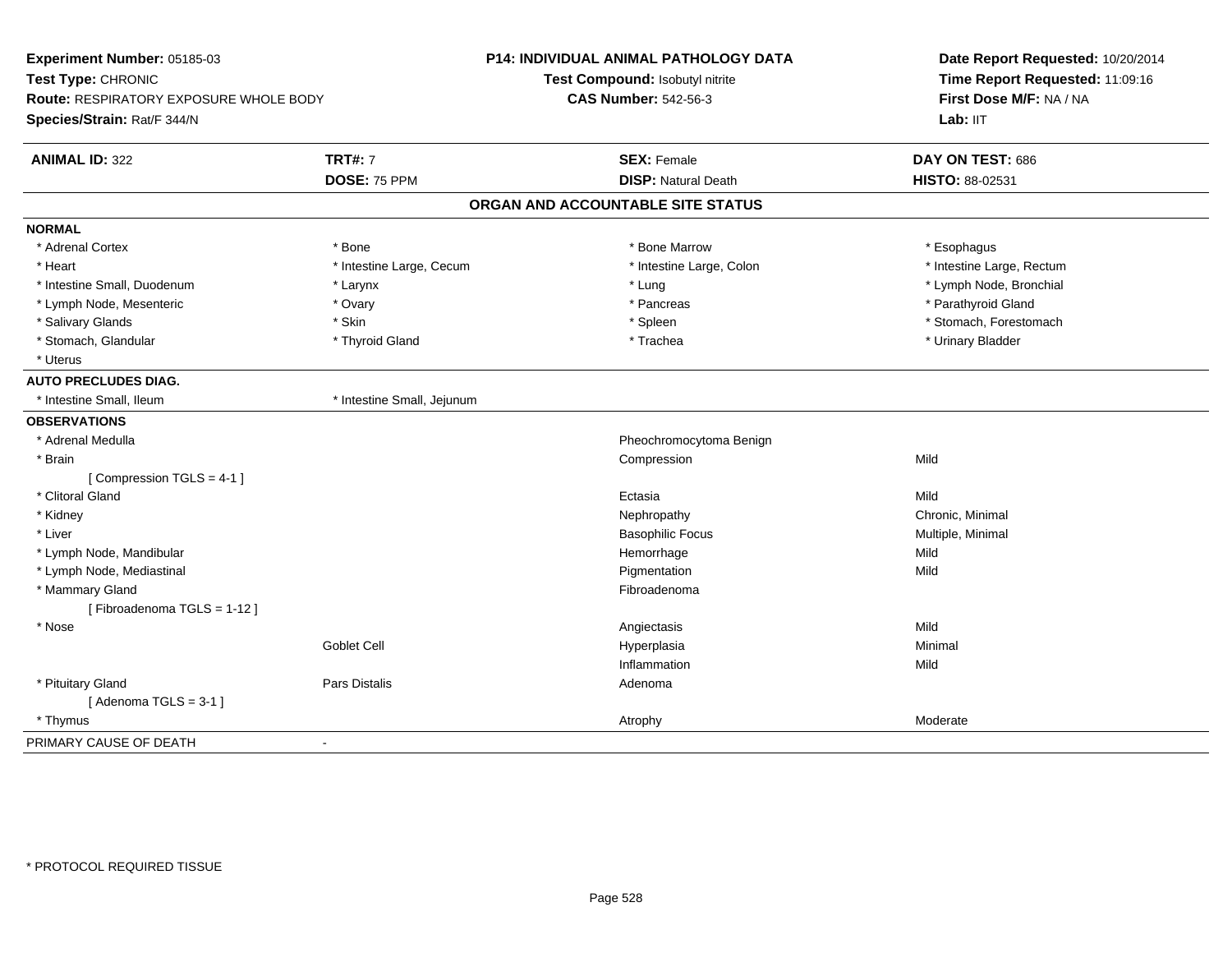| Experiment Number: 05185-03                   |                          | <b>P14: INDIVIDUAL ANIMAL PATHOLOGY DATA</b> | Date Report Requested: 10/20/2014                          |  |
|-----------------------------------------------|--------------------------|----------------------------------------------|------------------------------------------------------------|--|
| Test Type: CHRONIC                            |                          | Test Compound: Isobutyl nitrite              | Time Report Requested: 11:09:16<br>First Dose M/F: NA / NA |  |
| <b>Route: RESPIRATORY EXPOSURE WHOLE BODY</b> |                          | <b>CAS Number: 542-56-3</b>                  |                                                            |  |
| Species/Strain: Rat/F 344/N                   |                          |                                              | Lab: IIT                                                   |  |
| <b>ANIMAL ID: 323</b>                         | <b>TRT#: 7</b>           | <b>SEX: Female</b>                           | DAY ON TEST: 733                                           |  |
|                                               | DOSE: 75 PPM             | <b>DISP: Terminal Sacrifice</b>              | HISTO: 88-02532                                            |  |
|                                               |                          | ORGAN AND ACCOUNTABLE SITE STATUS            |                                                            |  |
| <b>NORMAL</b>                                 |                          |                                              |                                                            |  |
| * Adrenal Medulla                             | * Bone                   | * Brain                                      | * Esophagus                                                |  |
| * Heart                                       | * Intestine Large, Cecum | * Intestine Large, Colon                     | * Intestine Large, Rectum                                  |  |
| * Intestine Small, Duodenum                   | * Intestine Small, Ileum | * Intestine Small, Jejunum                   | * Larynx                                                   |  |
| * Lung                                        | * Lymph Node, Mesenteric | * Mammary Gland                              | * Nose                                                     |  |
| * Ovary                                       | * Pancreas               | * Parathyroid Gland                          | * Salivary Glands                                          |  |
| * Skin                                        | * Stomach, Forestomach   | * Stomach, Glandular                         | * Thymus                                                   |  |
| * Thyroid Gland                               | * Trachea                | * Urinary Bladder                            | * Uterus                                                   |  |
| <b>MISSING</b>                                |                          |                                              |                                                            |  |
| * Lymph Node, Bronchial                       |                          |                                              |                                                            |  |
| <b>OBSERVATIONS</b>                           |                          |                                              |                                                            |  |
| * Adrenal Cortex                              |                          | Angiectasis                                  | Mild                                                       |  |
|                                               |                          | Hemorrhage                                   | Minimal                                                    |  |
| * Bone Marrow                                 |                          | Hyperplasia                                  | Moderate                                                   |  |
| * Clitoral Gland                              |                          | Adenoma                                      |                                                            |  |
| [Adenoma TGLS = $1-9$ ]                       |                          |                                              |                                                            |  |
| * Kidney                                      |                          | Pigmentation                                 | Minimal                                                    |  |
| * Liver                                       |                          | Inflammation                                 | Minimal                                                    |  |
| * Lymph Node, Mandibular                      |                          | Pigmentation                                 | Minimal                                                    |  |
| * Lymph Node, Mediastinal                     |                          | Hemorrhage                                   | Minimal                                                    |  |
|                                               |                          | Pigmentation                                 | Mild                                                       |  |
| * Pituitary Gland                             | <b>Pars Distalis</b>     | Cyst                                         | Mild                                                       |  |
|                                               | Pars Distalis            | Hyperplasia                                  | Mild                                                       |  |
| * Spleen                                      |                          | Hematopoietic Cell Proliferation             | Minimal                                                    |  |
| PRIMARY CAUSE OF DEATH                        |                          |                                              |                                                            |  |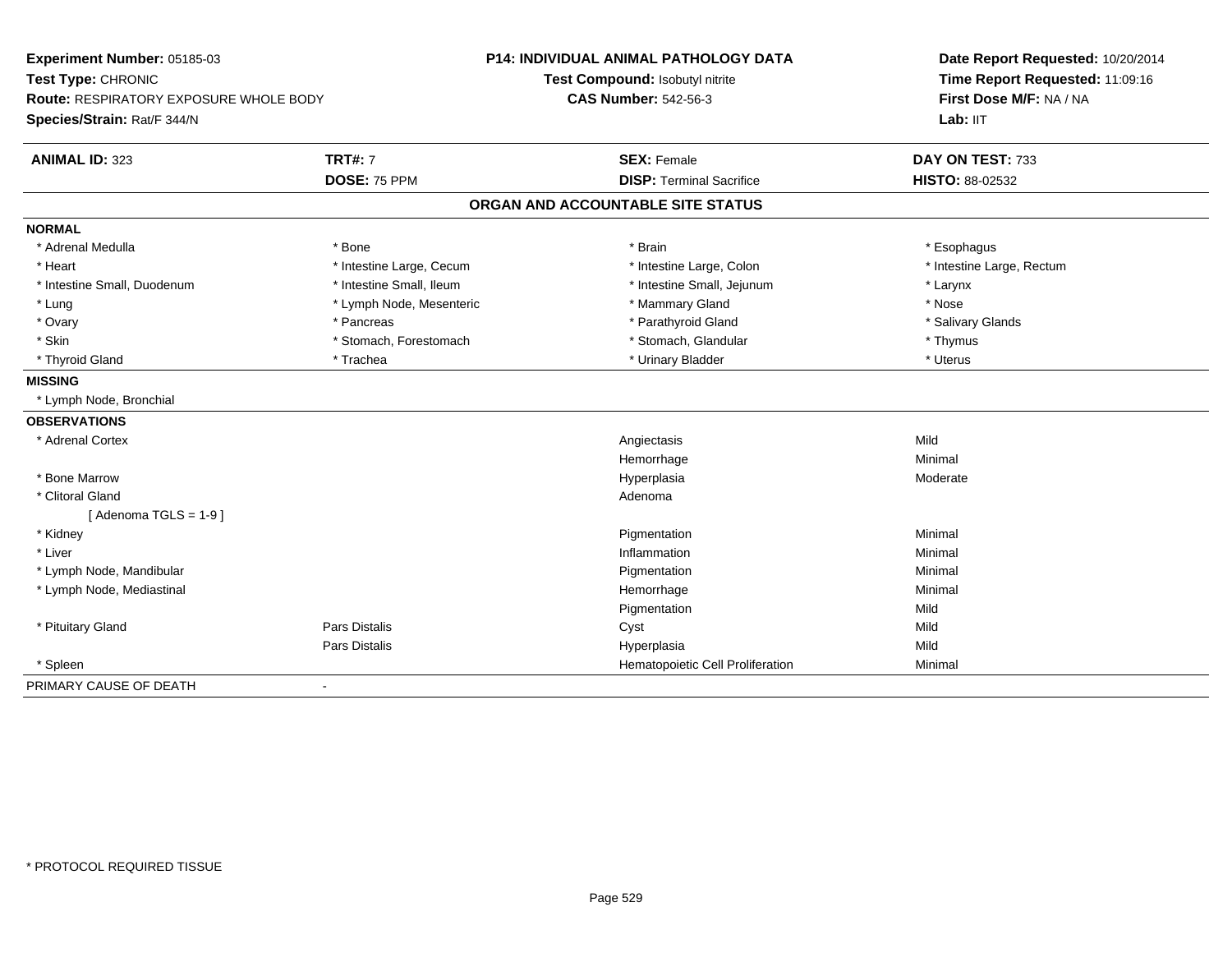| Experiment Number: 05185-03                                                                                                            |                                                          | P14: INDIVIDUAL ANIMAL PATHOLOGY DATA | Date Report Requested: 10/20/2014                          |  |
|----------------------------------------------------------------------------------------------------------------------------------------|----------------------------------------------------------|---------------------------------------|------------------------------------------------------------|--|
| Test Type: CHRONIC                                                                                                                     |                                                          | Test Compound: Isobutyl nitrite       | Time Report Requested: 11:09:16<br>First Dose M/F: NA / NA |  |
| <b>Route: RESPIRATORY EXPOSURE WHOLE BODY</b>                                                                                          |                                                          | <b>CAS Number: 542-56-3</b>           |                                                            |  |
| Species/Strain: Rat/F 344/N                                                                                                            |                                                          |                                       | Lab: IIT                                                   |  |
| <b>ANIMAL ID: 324</b>                                                                                                                  | <b>TRT#: 7</b>                                           | <b>SEX: Female</b>                    | DAY ON TEST: 733                                           |  |
|                                                                                                                                        | DOSE: 75 PPM                                             | <b>DISP: Terminal Sacrifice</b>       | HISTO: 88-02533                                            |  |
|                                                                                                                                        |                                                          | ORGAN AND ACCOUNTABLE SITE STATUS     |                                                            |  |
| <b>NORMAL</b>                                                                                                                          |                                                          |                                       |                                                            |  |
| * Adrenal Cortex                                                                                                                       | * Adrenal Medulla                                        | * Bone                                | * Bone Marrow                                              |  |
| * Esophagus                                                                                                                            | * Intestine Large, Cecum                                 | * Intestine Large, Colon              | * Intestine Large, Rectum                                  |  |
| * Intestine Small, Duodenum                                                                                                            | * Intestine Small, Ileum                                 | * Intestine Small, Jejunum            | * Lung                                                     |  |
| * Lymph Node, Bronchial                                                                                                                | * Lymph Node, Mesenteric                                 | * Nose                                | * Ovary                                                    |  |
| * Parathyroid Gland                                                                                                                    | * Salivary Glands                                        | * Skin                                | * Spleen                                                   |  |
| * Stomach, Forestomach                                                                                                                 | * Stomach, Glandular                                     | * Thyroid Gland                       | * Trachea                                                  |  |
| * Urinary Bladder                                                                                                                      | * Uterus                                                 |                                       |                                                            |  |
| <b>OBSERVATIONS</b>                                                                                                                    |                                                          |                                       |                                                            |  |
| * Brain                                                                                                                                |                                                          | Compression                           | Minimal                                                    |  |
| * Clitoral Gland                                                                                                                       |                                                          | Ectasia                               | Mild                                                       |  |
|                                                                                                                                        |                                                          | Inflammation                          | Minimal                                                    |  |
| * Heart                                                                                                                                |                                                          | Cardiomyopathy                        | Minimal                                                    |  |
| * Kidney                                                                                                                               |                                                          | Nephropathy                           | Chronic, Minimal                                           |  |
| * Larynx                                                                                                                               | Epithelium                                               | Hyperplasia                           | Mild                                                       |  |
|                                                                                                                                        |                                                          | Inflammation                          | Mild                                                       |  |
| * Liver                                                                                                                                |                                                          | <b>Basophilic Focus</b>               | Multiple, Mild                                             |  |
|                                                                                                                                        |                                                          | Hepatodiaphragmatic Nodule            |                                                            |  |
| Note: "NORMAL" TISSUE WAS ATTACHED TO THE HDN.<br>Note: TANGENTIAL TO THE LIVER LOBE. NO<br>[ Hepatodiaphragmatic Nodule TGLS = 2-13 ] | Note: A CROSS SECTION OF THE HERNIA WAS APPARENTLY TAKEN |                                       |                                                            |  |
| * Lymph Node, Mandibular                                                                                                               |                                                          | Hyperplasia                           | Lymphoid, Mild                                             |  |
| * Lymph Node, Mediastinal                                                                                                              |                                                          | Pigmentation                          | Mild                                                       |  |
| * Mammary Gland                                                                                                                        |                                                          | Lactation                             | Minimal                                                    |  |
| * Pancreas                                                                                                                             | <b>Acinar Cell</b>                                       | Atrophy                               | Mild                                                       |  |
| * Pituitary Gland                                                                                                                      | Pars Distalis                                            | Adenoma                               |                                                            |  |
| [Adenoma TGLS = $3-1$ ]                                                                                                                |                                                          |                                       |                                                            |  |
| * Thymus                                                                                                                               |                                                          | Atrophy                               | Mild                                                       |  |
|                                                                                                                                        |                                                          | Hemorrhage                            | Minimal                                                    |  |
| Tongue                                                                                                                                 |                                                          | Squamous Cell Carcinoma               |                                                            |  |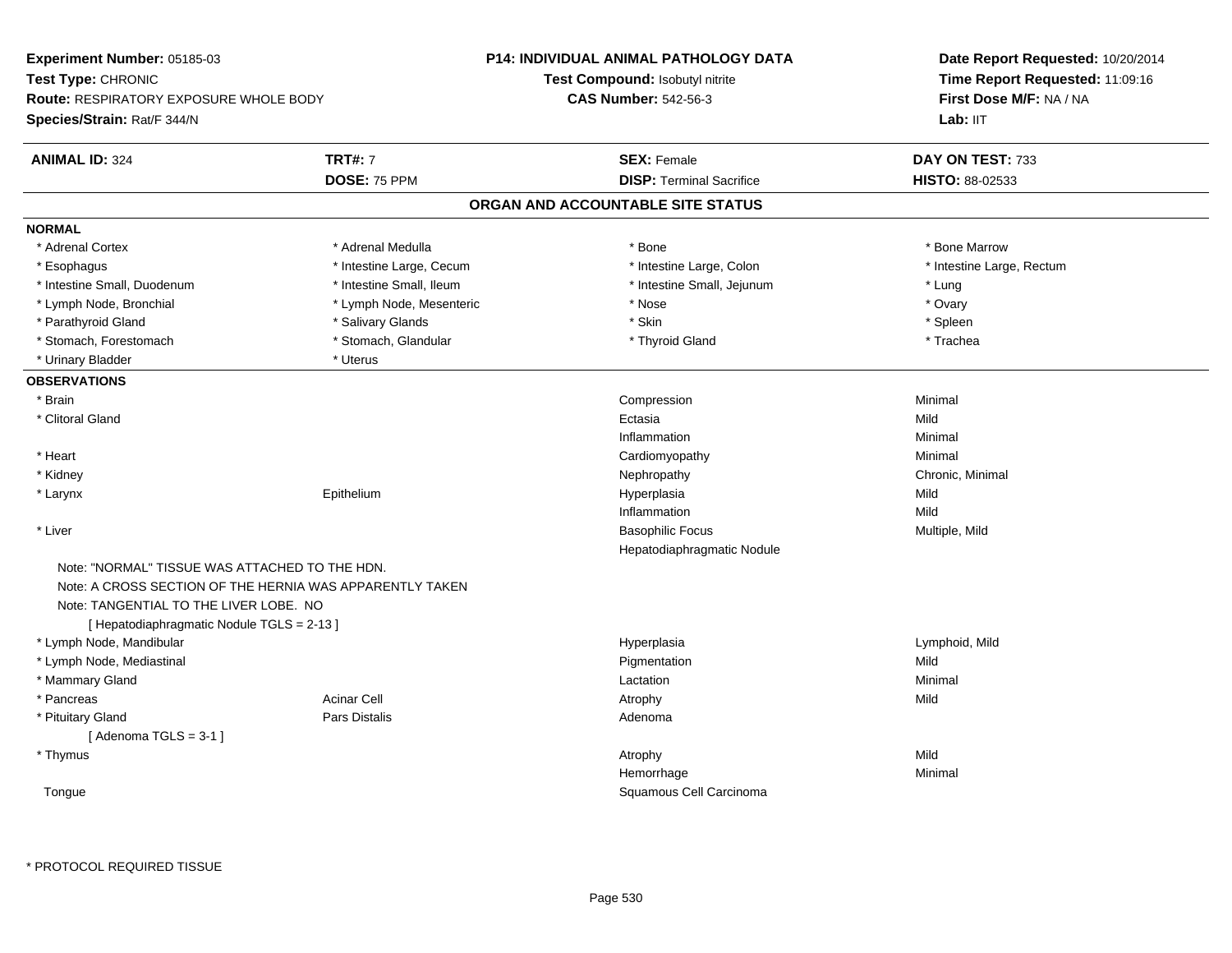| <b>Experiment Number: 05185-03</b><br><b>Test Type: CHRONIC</b><br><b>Route: RESPIRATORY EXPOSURE WHOLE BODY</b> |                     | <b>P14: INDIVIDUAL ANIMAL PATHOLOGY DATA</b><br>Test Compound: Isobutyl nitrite | Date Report Requested: 10/20/2014<br>Time Report Requested: 11:09:16<br>First Dose M/F: NA / NA |
|------------------------------------------------------------------------------------------------------------------|---------------------|---------------------------------------------------------------------------------|-------------------------------------------------------------------------------------------------|
|                                                                                                                  |                     | <b>CAS Number: 542-56-3</b>                                                     |                                                                                                 |
| Species/Strain: Rat/F 344/N                                                                                      |                     |                                                                                 | Lab: IIT                                                                                        |
| <b>ANIMAL ID: 324</b>                                                                                            | <b>TRT#: 7</b>      | <b>SEX: Female</b>                                                              | DAY ON TEST: 733                                                                                |
|                                                                                                                  | <b>DOSE: 75 PPM</b> | <b>DISP: Terminal Sacrifice</b>                                                 | <b>HISTO: 88-02533</b>                                                                          |
|                                                                                                                  |                     | ORGAN AND ACCOUNTABLE SITE STATUS                                               |                                                                                                 |
| [Squamous Cell Carcinoma TGLS = 1-12]                                                                            |                     |                                                                                 |                                                                                                 |
| PRIMARY CAUSE OF DEATH                                                                                           |                     |                                                                                 |                                                                                                 |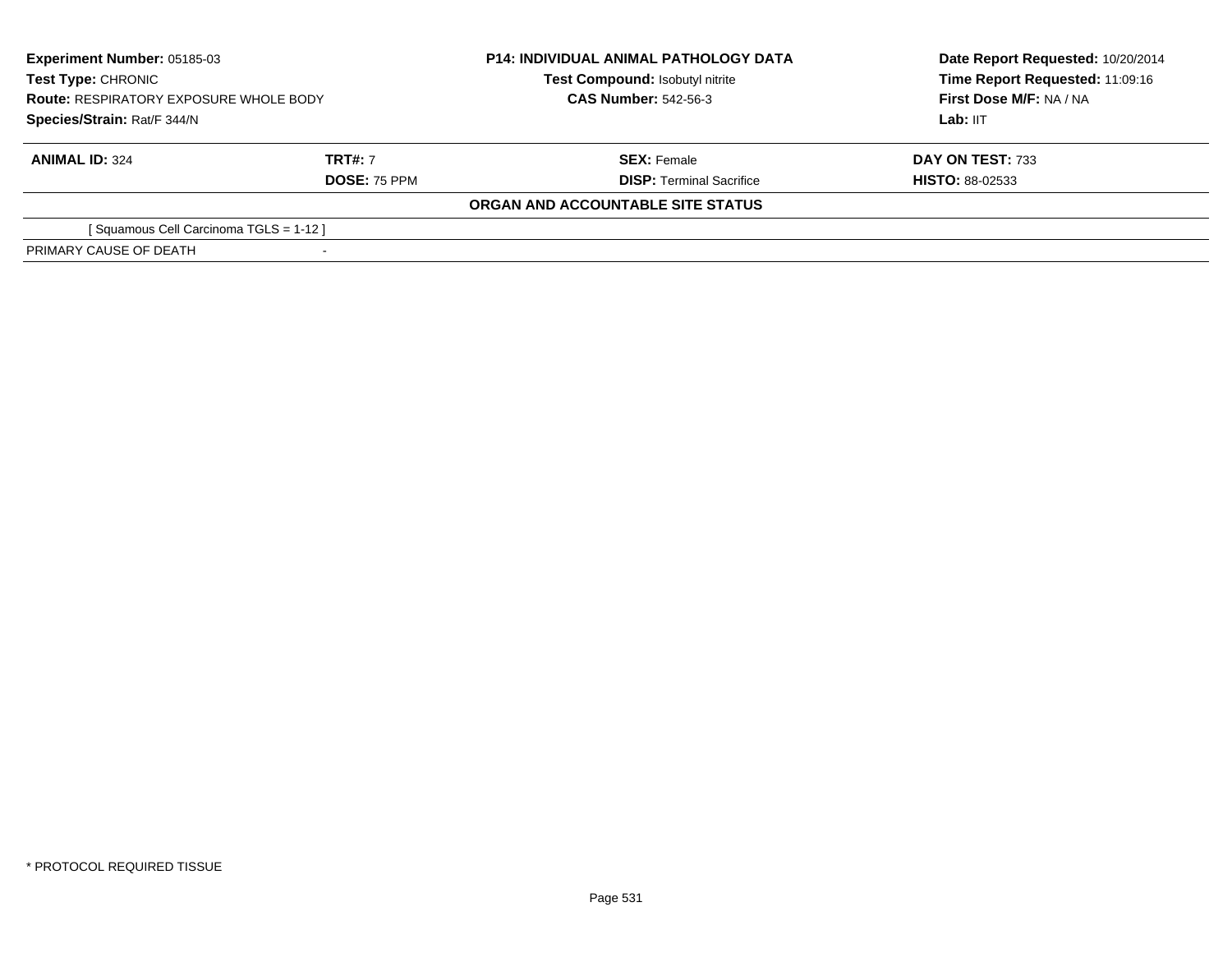| Experiment Number: 05185-03<br>Test Type: CHRONIC<br><b>Route: RESPIRATORY EXPOSURE WHOLE BODY</b><br>Species/Strain: Rat/F 344/N |                          | <b>P14: INDIVIDUAL ANIMAL PATHOLOGY DATA</b> |  | Date Report Requested: 10/20/2014 |
|-----------------------------------------------------------------------------------------------------------------------------------|--------------------------|----------------------------------------------|--|-----------------------------------|
|                                                                                                                                   |                          | Test Compound: Isobutyl nitrite              |  | Time Report Requested: 11:09:16   |
|                                                                                                                                   |                          | <b>CAS Number: 542-56-3</b>                  |  | First Dose M/F: NA / NA           |
|                                                                                                                                   |                          |                                              |  | Lab: IIT                          |
| <b>ANIMAL ID: 325</b>                                                                                                             | <b>TRT#: 7</b>           | <b>SEX: Female</b>                           |  | DAY ON TEST: 734                  |
|                                                                                                                                   | DOSE: 75 PPM             | <b>DISP: Terminal Sacrifice</b>              |  | HISTO: 88-02534                   |
|                                                                                                                                   |                          | ORGAN AND ACCOUNTABLE SITE STATUS            |  |                                   |
| <b>NORMAL</b>                                                                                                                     |                          |                                              |  |                                   |
| * Adrenal Medulla                                                                                                                 | * Bone                   | * Brain                                      |  | * Esophagus                       |
| * Heart                                                                                                                           | * Intestine Large, Cecum | * Intestine Large, Colon                     |  | * Intestine Large, Rectum         |
| * Intestine Small, Duodenum                                                                                                       | * Intestine Small, Ileum | * Intestine Small, Jejunum                   |  | * Larynx                          |
| * Lung                                                                                                                            | * Lymph Node, Bronchial  | * Lymph Node, Mesenteric                     |  | * Nose                            |
| * Ovary                                                                                                                           | * Parathyroid Gland      | * Salivary Glands                            |  | * Skin                            |
| * Spleen                                                                                                                          | * Stomach, Forestomach   | * Stomach, Glandular                         |  | * Thymus                          |
| * Thyroid Gland                                                                                                                   | * Trachea                | * Urinary Bladder                            |  | * Uterus                          |
| <b>OBSERVATIONS</b>                                                                                                               |                          |                                              |  |                                   |
| * Adrenal Cortex                                                                                                                  |                          | Vacuolization Cytoplasmic                    |  | Minimal                           |
| * Bone Marrow                                                                                                                     |                          | Hyperplasia                                  |  | Mild                              |
| * Clitoral Gland                                                                                                                  |                          | Ectasia                                      |  | Minimal                           |
| * Kidney                                                                                                                          |                          | Nephropathy                                  |  | Chronic, Minimal                  |
| [Nephropathy TGLS = $2-7$ ]                                                                                                       |                          |                                              |  |                                   |
| * Liver                                                                                                                           |                          | <b>Basophilic Focus</b>                      |  | Multiple, Mild                    |
| * Lymph Node, Mandibular                                                                                                          |                          | Hemorrhage                                   |  | Mild                              |
| * Lymph Node, Mediastinal                                                                                                         |                          | Hemorrhage                                   |  | Minimal                           |
|                                                                                                                                   |                          | Pigmentation                                 |  | Minimal                           |
| * Mammary Gland                                                                                                                   |                          | Fibroadenoma                                 |  |                                   |
| [Fibroadenoma TGLS = 1-12]                                                                                                        |                          |                                              |  |                                   |
| * Pancreas                                                                                                                        | <b>Acinar Cell</b>       | Atrophy                                      |  | Minimal                           |
| * Pituitary Gland                                                                                                                 | Pars Distalis            | Hyperplasia                                  |  | Mild                              |
| PRIMARY CAUSE OF DEATH                                                                                                            | $\blacksquare$           |                                              |  |                                   |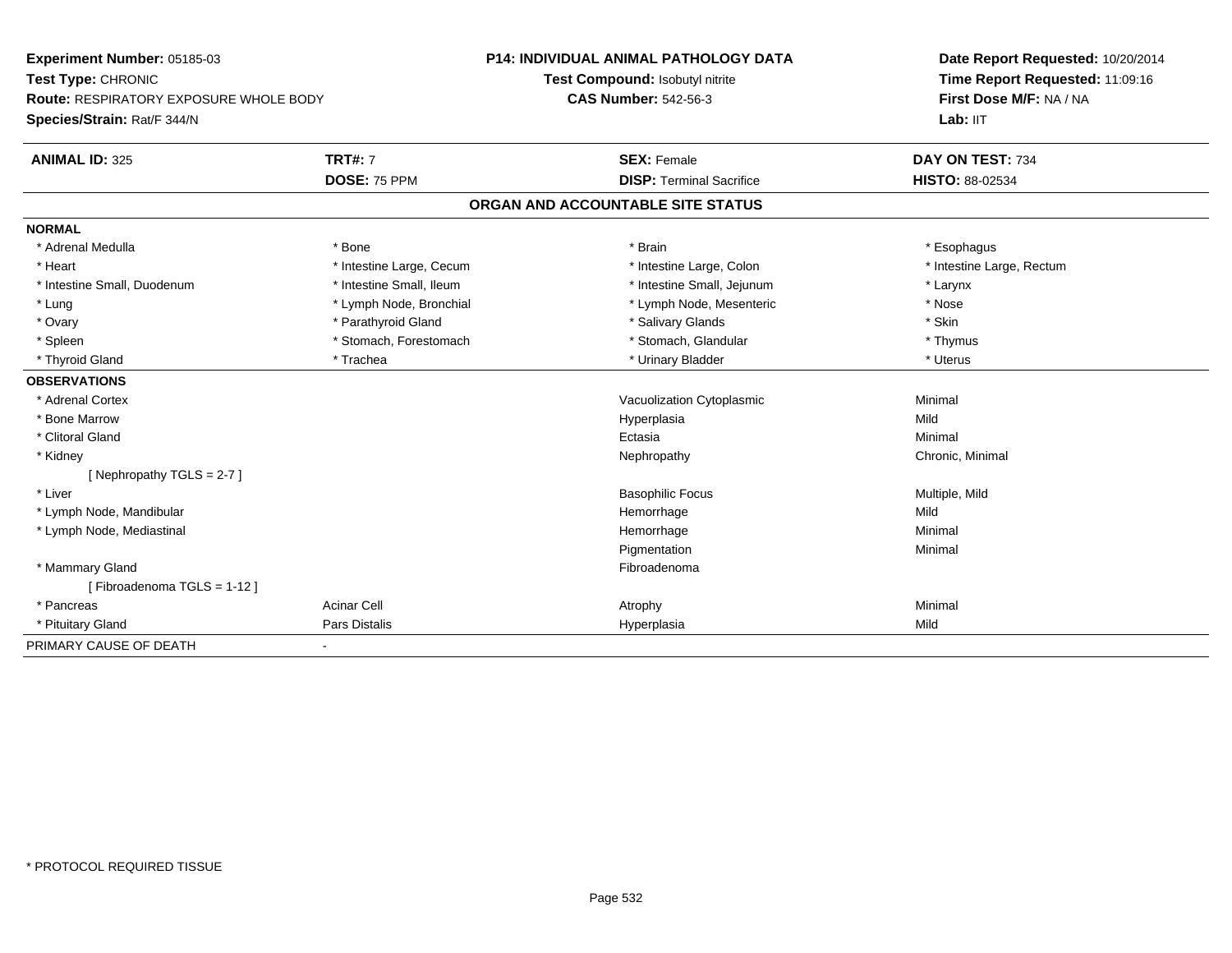| Experiment Number: 05185-03<br>Test Type: CHRONIC<br>Route: RESPIRATORY EXPOSURE WHOLE BODY<br>Species/Strain: Rat/F 344/N |                          | <b>P14: INDIVIDUAL ANIMAL PATHOLOGY DATA</b><br>Test Compound: Isobutyl nitrite<br><b>CAS Number: 542-56-3</b> | Date Report Requested: 10/20/2014<br>Time Report Requested: 11:09:16<br>First Dose M/F: NA / NA<br>Lab: IIT |
|----------------------------------------------------------------------------------------------------------------------------|--------------------------|----------------------------------------------------------------------------------------------------------------|-------------------------------------------------------------------------------------------------------------|
| <b>ANIMAL ID: 326</b>                                                                                                      | <b>TRT#: 7</b>           | <b>SEX: Female</b>                                                                                             | DAY ON TEST: 734                                                                                            |
|                                                                                                                            | DOSE: 75 PPM             | <b>DISP: Terminal Sacrifice</b>                                                                                | HISTO: 88-02535                                                                                             |
|                                                                                                                            |                          | ORGAN AND ACCOUNTABLE SITE STATUS                                                                              |                                                                                                             |
| <b>NORMAL</b>                                                                                                              |                          |                                                                                                                |                                                                                                             |
| * Adrenal Medulla                                                                                                          | * Bone                   | * Bone Marrow                                                                                                  | * Clitoral Gland                                                                                            |
| * Esophagus                                                                                                                | * Intestine Large, Cecum | * Intestine Large, Colon                                                                                       | * Intestine Large, Rectum                                                                                   |
| * Intestine Small, Duodenum                                                                                                | * Intestine Small, Ileum | * Intestine Small, Jejunum                                                                                     | * Larynx                                                                                                    |
| * Lymph Node, Mandibular                                                                                                   | * Lymph Node, Mesenteric | * Nose                                                                                                         | * Salivary Glands                                                                                           |
| * Skin                                                                                                                     | * Spleen                 | * Stomach, Forestomach                                                                                         | * Stomach, Glandular                                                                                        |
| * Thymus                                                                                                                   | * Thyroid Gland          | * Trachea                                                                                                      | * Urinary Bladder                                                                                           |
| * Uterus                                                                                                                   |                          |                                                                                                                |                                                                                                             |
| <b>MISSING</b>                                                                                                             |                          |                                                                                                                |                                                                                                             |
| * Parathyroid Gland                                                                                                        |                          |                                                                                                                |                                                                                                             |
| <b>OBSERVATIONS</b>                                                                                                        |                          |                                                                                                                |                                                                                                             |
| * Adrenal Cortex                                                                                                           |                          | Angiectasis                                                                                                    | Mild                                                                                                        |
| * Brain                                                                                                                    |                          | Compression                                                                                                    | Mild                                                                                                        |
| * Heart                                                                                                                    |                          | Cardiomyopathy                                                                                                 | Mild                                                                                                        |
| * Kidney                                                                                                                   |                          | Nephropathy                                                                                                    | Chronic, Mild                                                                                               |
| * Liver                                                                                                                    |                          | <b>Basophilic Focus</b>                                                                                        | Multiple, Minimal                                                                                           |
|                                                                                                                            |                          | Fatty Change                                                                                                   | Minimal                                                                                                     |
| [Basophilic Focus TGLS = 3-5]                                                                                              |                          |                                                                                                                |                                                                                                             |
| * Lung                                                                                                                     |                          | Hemorrhage                                                                                                     | Minimal                                                                                                     |
| * Lymph Node, Bronchial                                                                                                    |                          | Hemorrhage                                                                                                     | Minimal                                                                                                     |
| * Lymph Node, Mediastinal                                                                                                  |                          | Hemorrhage                                                                                                     | Moderate                                                                                                    |
|                                                                                                                            |                          | Pigmentation                                                                                                   | Moderate                                                                                                    |
| * Mammary Gland                                                                                                            |                          | Fibroadenoma                                                                                                   |                                                                                                             |
| [Fibroadenoma TGLS = 4-8]                                                                                                  |                          |                                                                                                                |                                                                                                             |
| * Ovary                                                                                                                    |                          | Cyst                                                                                                           | Mild                                                                                                        |
| * Pancreas                                                                                                                 |                          | Accessory Spleen                                                                                               |                                                                                                             |
| [Accessory Spleen TGLS = 1-12]                                                                                             |                          |                                                                                                                |                                                                                                             |
| * Pituitary Gland                                                                                                          | Pars Distalis            | Adenoma                                                                                                        |                                                                                                             |
| [Adenoma TGLS = $2-1$ ]                                                                                                    |                          |                                                                                                                |                                                                                                             |
| PRIMARY CAUSE OF DEATH                                                                                                     | $\sim$                   |                                                                                                                |                                                                                                             |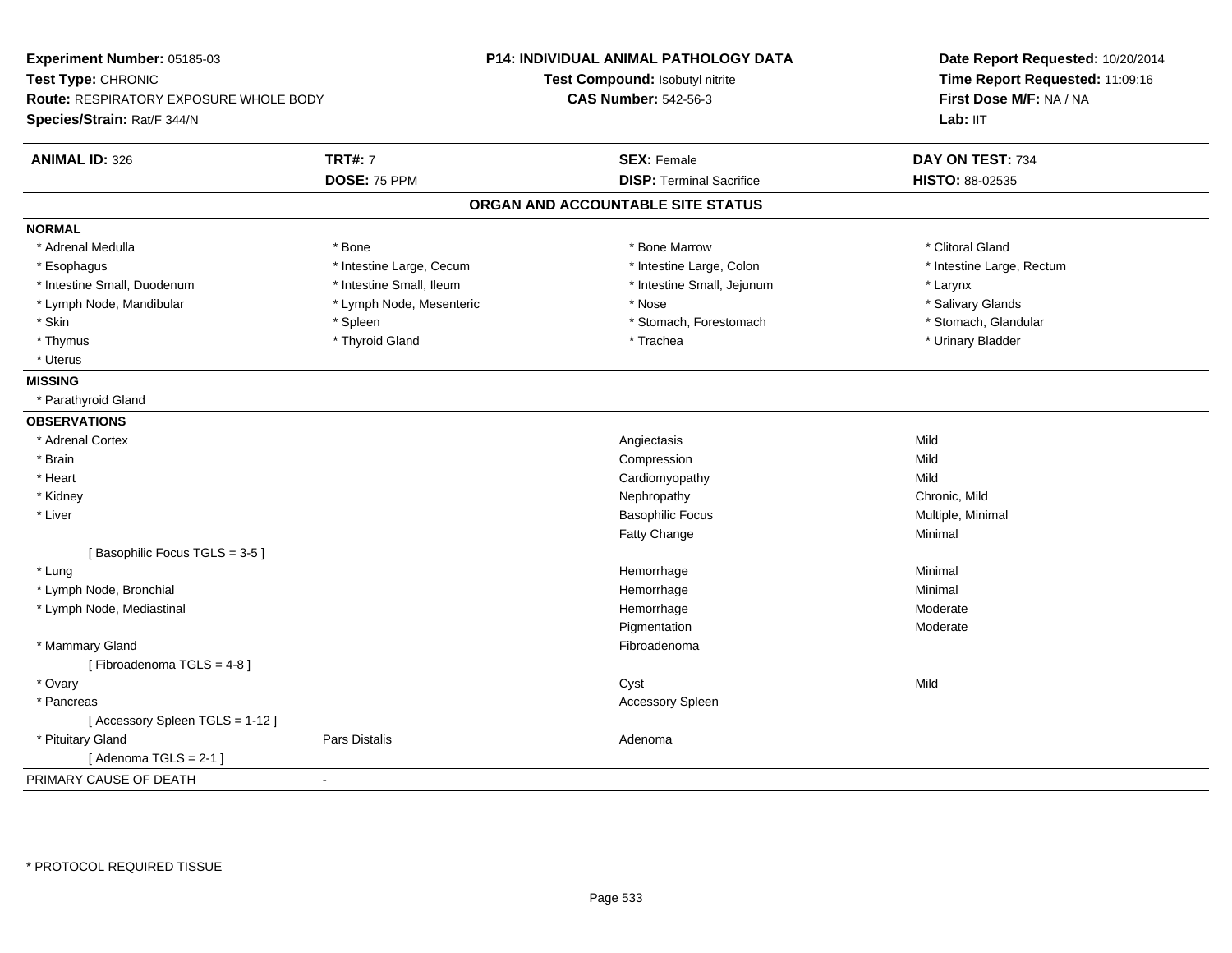| Experiment Number: 05185-03                   |                             | P14: INDIVIDUAL ANIMAL PATHOLOGY DATA | Date Report Requested: 10/20/2014<br>Time Report Requested: 11:09:16 |
|-----------------------------------------------|-----------------------------|---------------------------------------|----------------------------------------------------------------------|
| Test Type: CHRONIC                            |                             | Test Compound: Isobutyl nitrite       |                                                                      |
| <b>Route: RESPIRATORY EXPOSURE WHOLE BODY</b> |                             | <b>CAS Number: 542-56-3</b>           | First Dose M/F: NA / NA                                              |
| Species/Strain: Rat/F 344/N                   |                             |                                       | Lab: IIT                                                             |
| <b>ANIMAL ID: 327</b>                         | <b>TRT#: 7</b>              | <b>SEX: Female</b>                    | DAY ON TEST: 457                                                     |
|                                               | DOSE: 75 PPM                | <b>DISP:</b> Scheduled Sacrifice      | <b>HISTO: 88-02536</b>                                               |
|                                               |                             | ORGAN AND ACCOUNTABLE SITE STATUS     |                                                                      |
| <b>NORMAL</b>                                 |                             |                                       |                                                                      |
| * Adrenal Cortex                              | * Adrenal Medulla           | * Bone                                | * Bone Marrow                                                        |
| * Brain                                       | * Esophagus                 | * Intestine Large, Cecum              | * Intestine Large, Colon                                             |
| * Intestine Large, Rectum                     | * Intestine Small, Duodenum | * Intestine Small, Ileum              | * Intestine Small, Jejunum                                           |
| * Larynx                                      | * Lymph Node, Mandibular    | * Lymph Node, Mesenteric              | * Mammary Gland                                                      |
| * Nose                                        | * Pancreas                  | * Parathyroid Gland                   | * Pituitary Gland                                                    |
| * Salivary Glands                             | * Skin                      | * Spleen                              | * Stomach, Forestomach                                               |
| * Stomach, Glandular                          | * Thymus                    | * Thyroid Gland                       | * Trachea                                                            |
| * Urinary Bladder                             | * Uterus                    |                                       |                                                                      |
| <b>OBSERVATIONS</b>                           |                             |                                       |                                                                      |
| * Clitoral Gland                              |                             | Ectasia                               | Mild                                                                 |
| * Heart                                       |                             | Cardiomyopathy                        | Minimal                                                              |
| * Kidney                                      |                             | Mineralization                        | Minimal                                                              |
| * Liver                                       |                             | <b>Basophilic Focus</b>               | Multiple, Minimal                                                    |
| * Lung                                        |                             | Hemorrhage                            | Minimal                                                              |
| * Lymph Node, Bronchial                       |                             | Hemorrhage                            | Minimal                                                              |
| * Lymph Node, Mediastinal                     |                             | Hemorrhage                            | Minimal                                                              |
| * Ovary                                       | <b>Bilateral</b>            | Cyst                                  | Mild                                                                 |
| [Cyst TGLS = $1-9$ ]                          |                             |                                       |                                                                      |
| PRIMARY CAUSE OF DEATH                        |                             |                                       |                                                                      |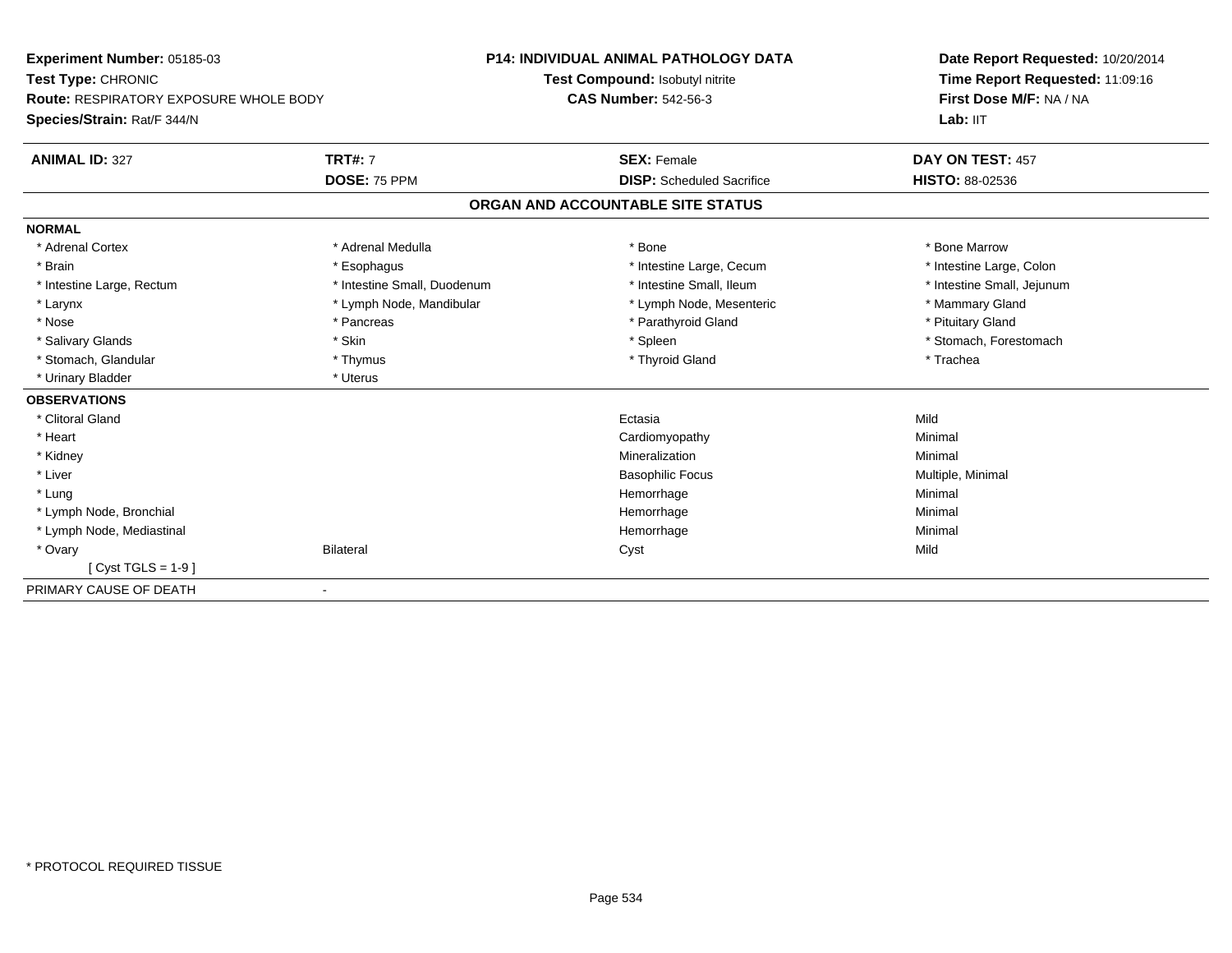| Experiment Number: 05185-03                   |                           | <b>P14: INDIVIDUAL ANIMAL PATHOLOGY DATA</b> | Date Report Requested: 10/20/2014<br>Time Report Requested: 11:09:16<br>First Dose M/F: NA / NA<br>Lab: IIT |
|-----------------------------------------------|---------------------------|----------------------------------------------|-------------------------------------------------------------------------------------------------------------|
| Test Type: CHRONIC                            |                           | Test Compound: Isobutyl nitrite              |                                                                                                             |
| <b>Route: RESPIRATORY EXPOSURE WHOLE BODY</b> |                           | <b>CAS Number: 542-56-3</b>                  |                                                                                                             |
| Species/Strain: Rat/F 344/N                   |                           |                                              |                                                                                                             |
| <b>ANIMAL ID: 328</b>                         | <b>TRT#: 7</b>            | <b>SEX: Female</b>                           | DAY ON TEST: 457                                                                                            |
|                                               | DOSE: 75 PPM              | <b>DISP:</b> Scheduled Sacrifice             | HISTO: 88-02537                                                                                             |
|                                               |                           | ORGAN AND ACCOUNTABLE SITE STATUS            |                                                                                                             |
| <b>NORMAL</b>                                 |                           |                                              |                                                                                                             |
| * Adrenal Cortex                              | * Adrenal Medulla         | * Bone                                       | * Bone Marrow                                                                                               |
| * Brain                                       | * Clitoral Gland          | * Esophagus                                  | * Intestine Large, Cecum                                                                                    |
| * Intestine Large, Colon                      | * Intestine Large, Rectum | * Intestine Small, Duodenum                  | * Intestine Small, Ileum                                                                                    |
| * Intestine Small, Jejunum                    | * Larynx                  | * Lung                                       | * Lymph Node, Bronchial                                                                                     |
| * Lymph Node, Mandibular                      | * Lymph Node, Mesenteric  | * Mammary Gland                              | * Nose                                                                                                      |
| * Ovary                                       | * Parathyroid Gland       | * Pituitary Gland                            | * Salivary Glands                                                                                           |
| * Skin                                        | * Spleen                  | * Stomach, Forestomach                       | * Stomach, Glandular                                                                                        |
| * Thyroid Gland                               | * Trachea                 | * Urinary Bladder                            |                                                                                                             |
| <b>OBSERVATIONS</b>                           |                           |                                              |                                                                                                             |
| * Heart                                       |                           | Cardiomyopathy                               | Minimal                                                                                                     |
| * Kidney                                      |                           | Mineralization                               | Minimal                                                                                                     |
|                                               |                           | Nephropathy                                  | Chronic, Minimal                                                                                            |
| * Liver                                       |                           | <b>Basophilic Focus</b>                      | Minimal                                                                                                     |
| * Lymph Node, Mediastinal                     |                           | Hemorrhage                                   | Mild                                                                                                        |
| * Pancreas                                    | <b>Acinar Cell</b>        | Atrophy                                      | Minimal                                                                                                     |
| * Thymus                                      |                           | Atrophy                                      | Minimal                                                                                                     |
| * Uterus                                      |                           | <b>Dilatation</b>                            | Mild                                                                                                        |
| PRIMARY CAUSE OF DEATH                        |                           |                                              |                                                                                                             |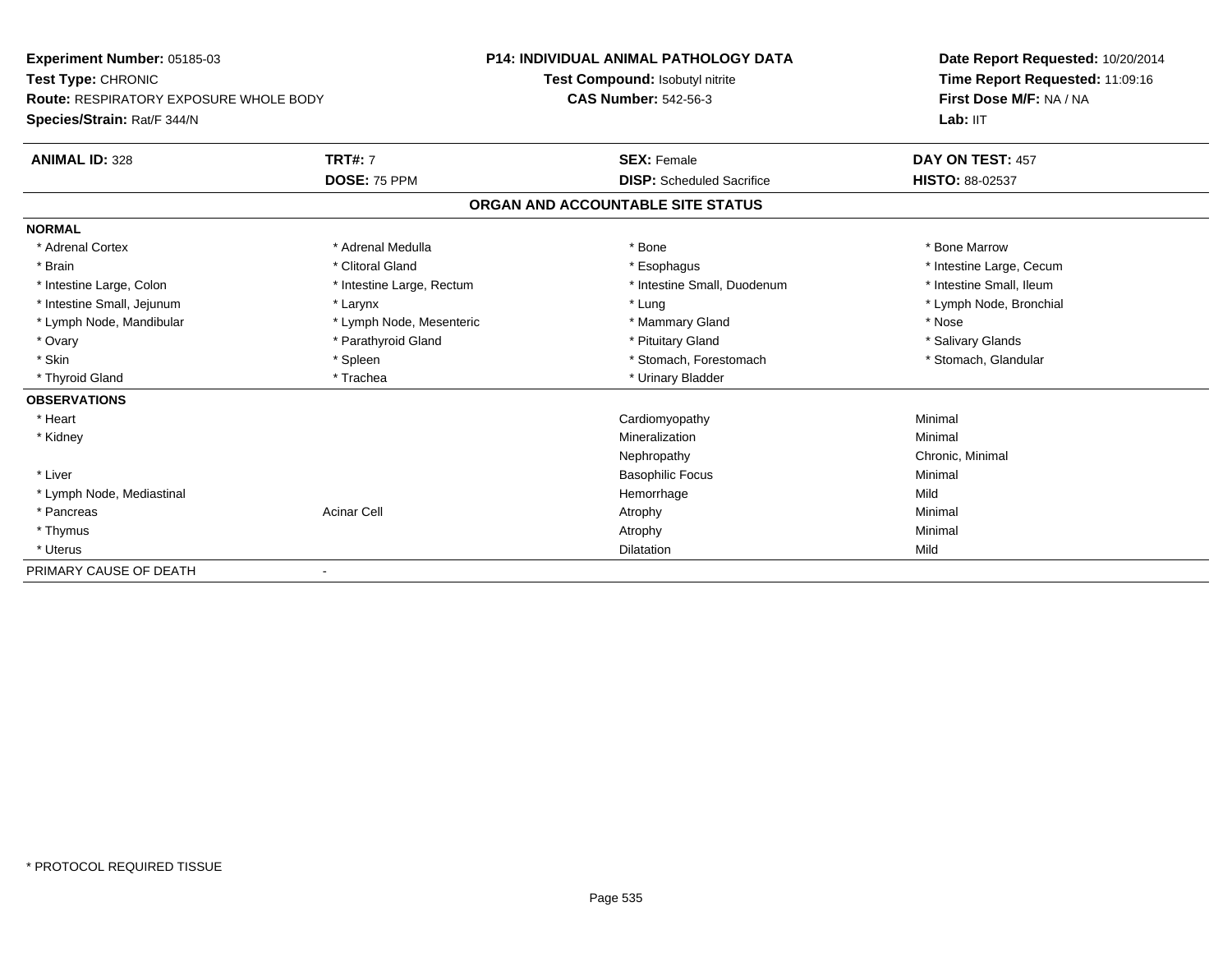| Experiment Number: 05185-03<br>Test Type: CHRONIC<br><b>Route: RESPIRATORY EXPOSURE WHOLE BODY</b> |                             | <b>P14: INDIVIDUAL ANIMAL PATHOLOGY DATA</b> | Date Report Requested: 10/20/2014<br>Time Report Requested: 11:09:16<br>First Dose M/F: NA / NA |
|----------------------------------------------------------------------------------------------------|-----------------------------|----------------------------------------------|-------------------------------------------------------------------------------------------------|
|                                                                                                    |                             | Test Compound: Isobutyl nitrite              |                                                                                                 |
|                                                                                                    |                             | <b>CAS Number: 542-56-3</b>                  |                                                                                                 |
| Species/Strain: Rat/F 344/N                                                                        |                             |                                              | Lab: IIT                                                                                        |
| <b>ANIMAL ID: 329</b>                                                                              | <b>TRT#: 7</b>              | <b>SEX: Female</b>                           | DAY ON TEST: 457                                                                                |
|                                                                                                    | DOSE: 75 PPM                | <b>DISP:</b> Scheduled Sacrifice             | HISTO: 88-02538                                                                                 |
|                                                                                                    |                             | ORGAN AND ACCOUNTABLE SITE STATUS            |                                                                                                 |
| <b>NORMAL</b>                                                                                      |                             |                                              |                                                                                                 |
| * Adrenal Cortex                                                                                   | * Adrenal Medulla           | * Bone                                       | * Bone Marrow                                                                                   |
| * Brain                                                                                            | * Esophagus                 | * Intestine Large, Cecum                     | * Intestine Large, Colon                                                                        |
| * Intestine Large, Rectum                                                                          | * Intestine Small, Duodenum | * Intestine Small, Ileum                     | * Intestine Small, Jejunum                                                                      |
| * Larynx                                                                                           | * Liver                     | * Lung                                       | * Lymph Node, Mandibular                                                                        |
| * Lymph Node, Mesenteric                                                                           | * Mammary Gland             | * Ovary                                      | * Parathyroid Gland                                                                             |
| * Pituitary Gland                                                                                  | * Salivary Glands           | * Skin                                       | * Spleen                                                                                        |
| * Stomach, Forestomach                                                                             | * Stomach, Glandular        | * Thymus                                     | * Thyroid Gland                                                                                 |
| * Trachea                                                                                          | * Urinary Bladder           | * Uterus                                     |                                                                                                 |
| <b>OBSERVATIONS</b>                                                                                |                             |                                              |                                                                                                 |
| * Clitoral Gland                                                                                   |                             | Ectasia                                      | Mild                                                                                            |
| * Heart                                                                                            |                             | Cardiomyopathy                               | Minimal                                                                                         |
| * Kidney                                                                                           |                             | Mineralization                               | Minimal                                                                                         |
|                                                                                                    |                             | Nephropathy                                  | Chronic, Minimal                                                                                |
| * Lymph Node, Bronchial                                                                            |                             | Hemorrhage                                   | Minimal                                                                                         |
| * Lymph Node, Mediastinal                                                                          |                             | Hemorrhage                                   | Minimal                                                                                         |
| * Nose                                                                                             | Olfactory Epi               | <b>Cytoplasmic Alteration</b>                | Mild                                                                                            |
| * Pancreas                                                                                         | <b>Acinar Cell</b>          | Atrophy                                      | Minimal                                                                                         |
| PRIMARY CAUSE OF DEATH                                                                             |                             |                                              |                                                                                                 |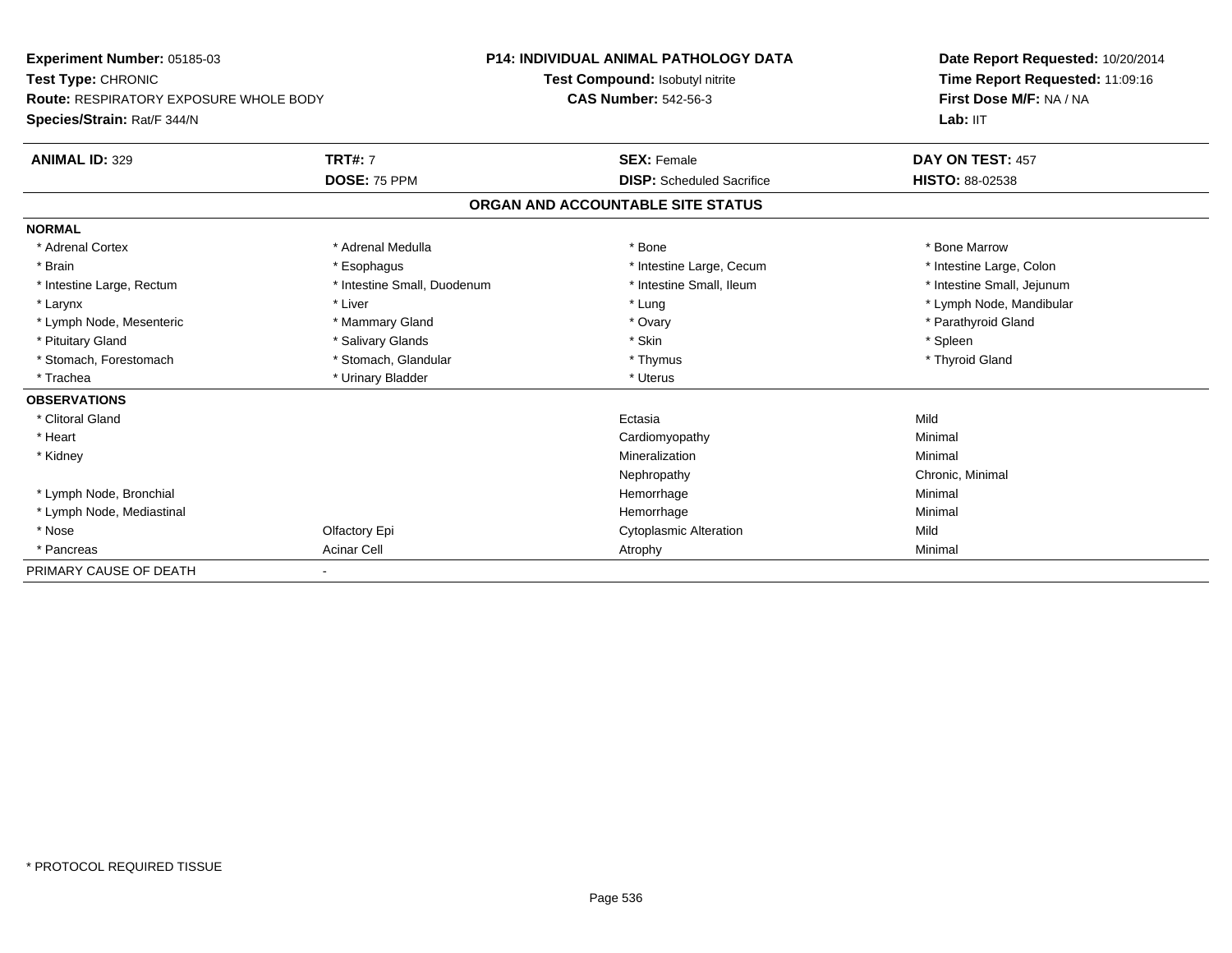| Experiment Number: 05185-03<br>Test Type: CHRONIC<br>Route: RESPIRATORY EXPOSURE WHOLE BODY |                             | <b>P14: INDIVIDUAL ANIMAL PATHOLOGY DATA</b> | Date Report Requested: 10/20/2014<br>Time Report Requested: 11:09:16 |
|---------------------------------------------------------------------------------------------|-----------------------------|----------------------------------------------|----------------------------------------------------------------------|
|                                                                                             |                             | Test Compound: Isobutyl nitrite              |                                                                      |
|                                                                                             |                             | <b>CAS Number: 542-56-3</b>                  | First Dose M/F: NA / NA                                              |
| Species/Strain: Rat/F 344/N                                                                 |                             |                                              | Lab: IIT                                                             |
| <b>ANIMAL ID: 330</b>                                                                       | <b>TRT#: 7</b>              | <b>SEX: Female</b>                           | DAY ON TEST: 457                                                     |
|                                                                                             | DOSE: 75 PPM                | <b>DISP:</b> Scheduled Sacrifice             | <b>HISTO: 88-02539</b>                                               |
|                                                                                             |                             | ORGAN AND ACCOUNTABLE SITE STATUS            |                                                                      |
| <b>NORMAL</b>                                                                               |                             |                                              |                                                                      |
| * Adrenal Cortex                                                                            | * Adrenal Medulla           | * Bone                                       | * Bone Marrow                                                        |
| * Brain                                                                                     | * Esophagus                 | * Intestine Large, Cecum                     | * Intestine Large, Colon                                             |
| * Intestine Large, Rectum                                                                   | * Intestine Small, Duodenum | * Intestine Small, Ileum                     | * Intestine Small, Jejunum                                           |
| * Larynx                                                                                    | * Lung                      | * Lymph Node, Mandibular                     | * Lymph Node, Mesenteric                                             |
| * Mammary Gland                                                                             | * Nose                      | * Ovary                                      | * Pancreas                                                           |
| * Parathyroid Gland                                                                         | * Salivary Glands           | * Skin                                       | * Stomach, Forestomach                                               |
| * Stomach, Glandular                                                                        | * Thyroid Gland             | * Trachea                                    | * Urinary Bladder                                                    |
| * Uterus                                                                                    |                             |                                              |                                                                      |
| <b>OBSERVATIONS</b>                                                                         |                             |                                              |                                                                      |
| * Clitoral Gland                                                                            |                             | Ectasia                                      | Mild                                                                 |
|                                                                                             |                             | Inflammation                                 | Minimal                                                              |
| * Heart                                                                                     |                             | Cardiomyopathy                               | Minimal                                                              |
| * Kidney                                                                                    |                             | Nephropathy                                  | Chronic, Minimal                                                     |
| * Liver                                                                                     |                             | Pigmentation                                 | Minimal                                                              |
| * Lymph Node, Bronchial                                                                     |                             | Hemorrhage                                   | Mild                                                                 |
| * Lymph Node, Mediastinal                                                                   |                             | Hemorrhage                                   | Mild                                                                 |
| * Pituitary Gland                                                                           | Pars Distalis               | Hyperplasia                                  | Minimal                                                              |
| * Spleen                                                                                    |                             | Hematopoietic Cell Proliferation             | Mild                                                                 |
| * Thymus                                                                                    |                             | Atrophy                                      | Minimal                                                              |
| PRIMARY CAUSE OF DEATH                                                                      |                             |                                              |                                                                      |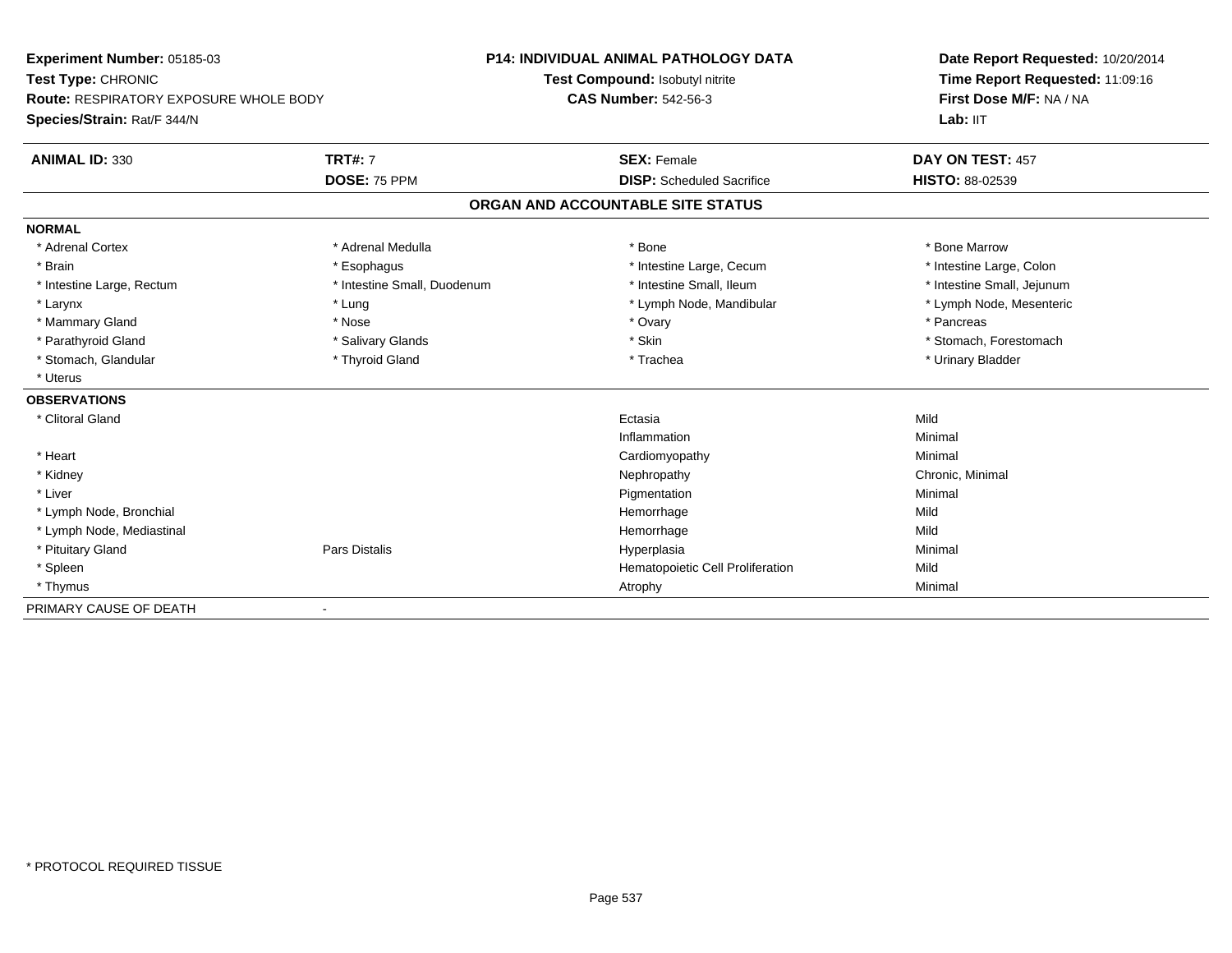| Experiment Number: 05185-03            |                             | <b>P14: INDIVIDUAL ANIMAL PATHOLOGY DATA</b> | Date Report Requested: 10/20/2014<br>Time Report Requested: 11:09:16<br>First Dose M/F: NA / NA |
|----------------------------------------|-----------------------------|----------------------------------------------|-------------------------------------------------------------------------------------------------|
| Test Type: CHRONIC                     |                             | Test Compound: Isobutyl nitrite              |                                                                                                 |
| Route: RESPIRATORY EXPOSURE WHOLE BODY |                             | <b>CAS Number: 542-56-3</b>                  |                                                                                                 |
| Species/Strain: Rat/F 344/N            |                             |                                              | Lab: IIT                                                                                        |
| <b>ANIMAL ID: 331</b>                  | <b>TRT#: 7</b>              | <b>SEX: Female</b>                           | DAY ON TEST: 457                                                                                |
|                                        | DOSE: 75 PPM                | <b>DISP:</b> Scheduled Sacrifice             | <b>HISTO: 88-02540</b>                                                                          |
|                                        |                             | ORGAN AND ACCOUNTABLE SITE STATUS            |                                                                                                 |
| <b>NORMAL</b>                          |                             |                                              |                                                                                                 |
| * Adrenal Cortex                       | * Adrenal Medulla           | * Bone                                       | * Bone Marrow                                                                                   |
| * Brain                                | * Esophagus                 | * Intestine Large, Cecum                     | * Intestine Large, Colon                                                                        |
| * Intestine Large, Rectum              | * Intestine Small, Duodenum | * Intestine Small, Ileum                     | * Intestine Small, Jejunum                                                                      |
| * Larynx                               | * Lung                      | * Lymph Node, Mandibular                     | * Lymph Node, Mesenteric                                                                        |
| * Mammary Gland                        | * Ovary                     | * Pancreas                                   | * Parathyroid Gland                                                                             |
| * Pituitary Gland                      | * Salivary Glands           | * Skin                                       | * Spleen                                                                                        |
| * Stomach, Forestomach                 | * Stomach, Glandular        | * Thymus                                     | * Thyroid Gland                                                                                 |
| * Trachea                              | * Urinary Bladder           |                                              |                                                                                                 |
| <b>OBSERVATIONS</b>                    |                             |                                              |                                                                                                 |
| * Clitoral Gland                       |                             | Ectasia                                      | Moderate                                                                                        |
| * Heart                                |                             | Cardiomyopathy                               | Minimal                                                                                         |
| * Kidney                               |                             | Mineralization                               | Minimal                                                                                         |
|                                        |                             | Nephropathy                                  | Chronic, Minimal                                                                                |
| * Liver                                |                             | <b>Basophilic Focus</b>                      | Minimal                                                                                         |
| * Lymph Node, Bronchial                |                             | Hemorrhage                                   | Minimal                                                                                         |
| * Lymph Node, Mediastinal              |                             | Hemorrhage                                   | Moderate                                                                                        |
| Mesentery                              | Fat                         | <b>Necrosis</b>                              | Moderate                                                                                        |
| [Necrosis TGLS = 1-13,2-12]            |                             |                                              |                                                                                                 |
| * Nose                                 | Goblet Cell                 | Hyperplasia                                  | Minimal                                                                                         |
| * Uterus                               |                             | Dilatation                                   | Mild                                                                                            |
| [Dilatation TGLS = 3-9]                |                             |                                              |                                                                                                 |
| PRIMARY CAUSE OF DEATH                 | $\blacksquare$              |                                              |                                                                                                 |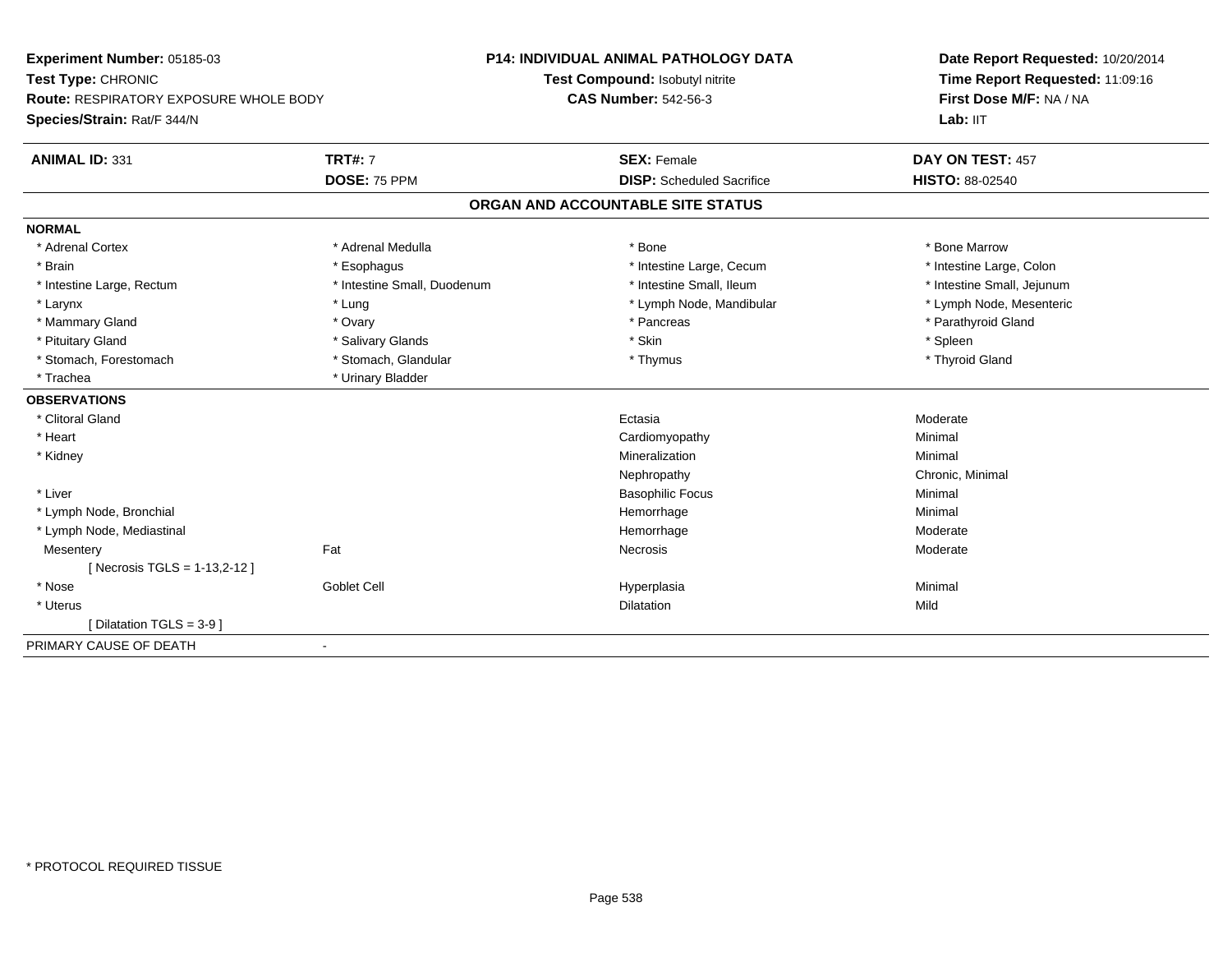**Experiment Number:** 05185-03**Test Type:** CHRONIC **Route:** RESPIRATORY EXPOSURE WHOLE BODY**Species/Strain:** Rat/F 344/N**P14: INDIVIDUAL ANIMAL PATHOLOGY DATATest Compound:** Isobutyl nitrite**CAS Number:** 542-56-3**Date Report Requested:** 10/20/2014**Time Report Requested:** 11:09:16**First Dose M/F:** NA / NA**Lab:** IIT**ANIMAL ID:** 332**TRT#:** 7 **SEX:** Female **DAY ON TEST:** 457 **DOSE:** 75 PPM **DISP:** Scheduled Sacrifice **HISTO:** 88-02541 **ORGAN AND ACCOUNTABLE SITE STATUSNORMAL**\* Adrenal Cortex \* Adrenal Medulla \* Adrenal Medulla \* Bone \* Bone \* Bone \* Bone \* Bone Marrow \* Intestine Large, Colon \* Brain \* Esophagus \* Esophagus \* Esophagus \* 11testine Large, Cecum \* \* Intestine Large, Rectum \* Thestine Small, Duodenum \* Number of the small, Ileum \* Intestine Small, Jejunum \* Intestine Small, Jejunum \* Lymph Node, Mesenteric \* Larynx \* Lung \* Lung \* Lung \* Lung \* Larynx \* Lymph Node, Mandibular \* Lymph Node, Mandibular \* Mammary Gland \* \* Nose \* \* Nose \* \* Ovary \* Ovary \* Ovary \* The material structure of the term of the term \* Parathyroid Gland \* Parathyroid Gland \* Parathyroid Gland \* Nose \* \* Parathyroid Gland \* \* Parathyroid Gland \* \* Pituitary Gland \* \* \* Sheen \* Salivary Glands \* \* State \* \* Skin \* \* Skin \* \* Spleen \* \* Spleen \* \* Spleen \* \* Trachea \* Stomach, Forestomach \* The stormach \* Stomach, Glandular \* Thyroid Gland \* Thyroid Gland \* Thyroid Gland \* \* Urinary Bladder \* Uterus **OBSERVATIONS** \* Clitoral Glandd and the control of the control of the control of the control of the control of the control of the control of the control of the control of the control of the control of the control of the control of the control of the co \* Heart Cardiomyopathy Minimal \* Kidneyy with the control of the control of the control of the control of the control of the control of the control of the control of the control of the control of the control of the control of the control of the control of the c n Minimal Nephropathy Chronic, Minimal \* Liver Basophilic Focus Minimal \* Lymph Node, Bronchial Hemorrhagee Minimal [ Hemorrhage TGLS = 1-5 ] \* Lymph Node, Mediastinal Hemorrhagee Mild [ Hemorrhage TGLS = 1-5 ] \* Pancreass the contract of the contract of the contract of the contract of the contract of the contract of the contract of  $\mathsf{A}$  and  $\mathsf{A}$  and  $\mathsf{A}$  and  $\mathsf{A}$  and  $\mathsf{A}$  and  $\mathsf{A}$  and  $\mathsf{A}$  and  $\mathsf{A}$  and  $\mathsf$ Minimal \* Thymuss and the control of the control of the control of the control of the control of the control of the control of the control of the control of the control of the control of the control of the control of the control of the co PRIMARY CAUSE OF DEATH-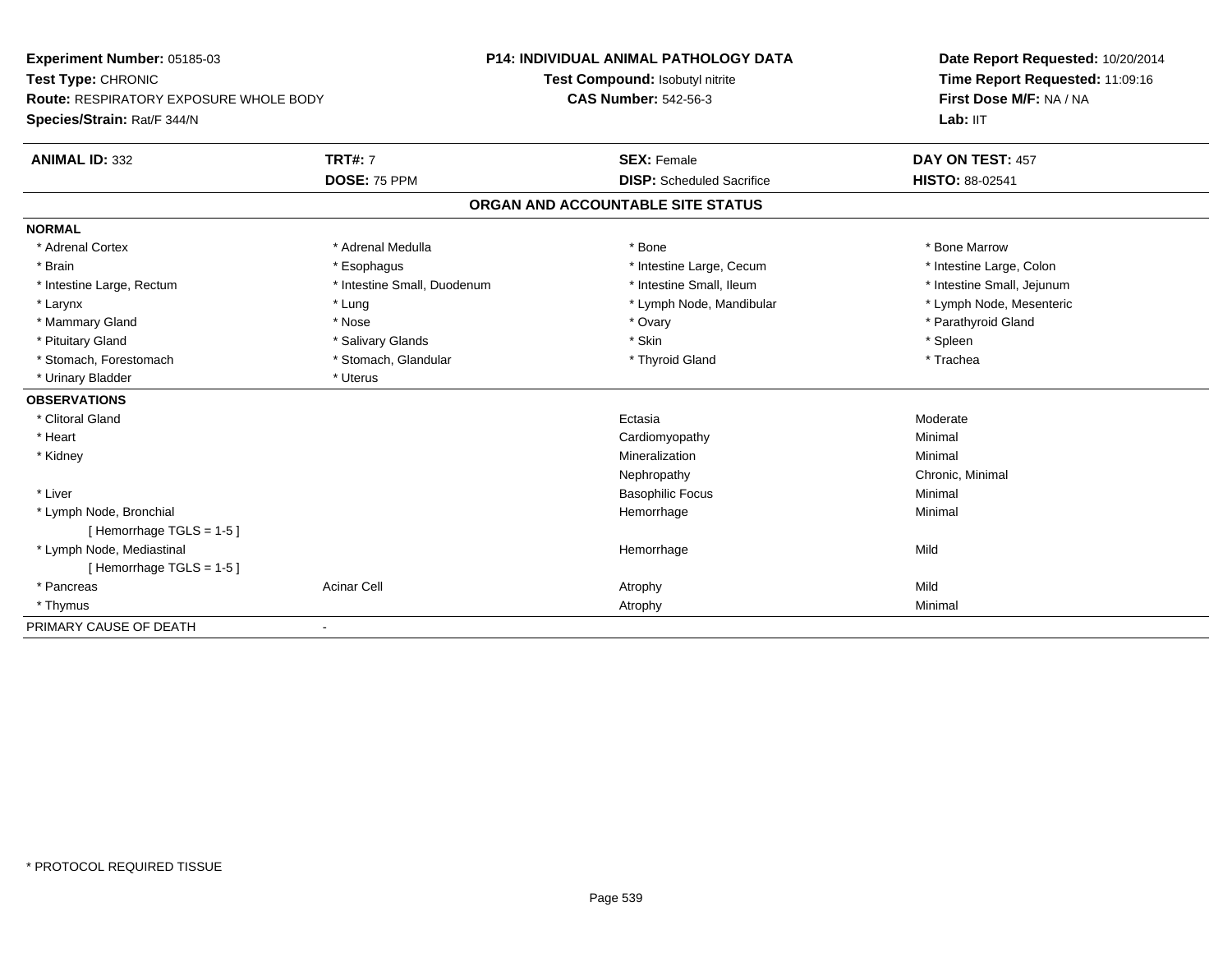| Experiment Number: 05185-03<br>Test Type: CHRONIC<br><b>Route: RESPIRATORY EXPOSURE WHOLE BODY</b> |                           | <b>P14: INDIVIDUAL ANIMAL PATHOLOGY DATA</b> | Date Report Requested: 10/20/2014 |
|----------------------------------------------------------------------------------------------------|---------------------------|----------------------------------------------|-----------------------------------|
|                                                                                                    |                           | Test Compound: Isobutyl nitrite              | Time Report Requested: 11:09:16   |
|                                                                                                    |                           | <b>CAS Number: 542-56-3</b>                  | First Dose M/F: NA / NA           |
| Species/Strain: Rat/F 344/N                                                                        |                           |                                              | Lab: IIT                          |
| <b>ANIMAL ID: 333</b>                                                                              | <b>TRT#: 7</b>            | <b>SEX: Female</b>                           | DAY ON TEST: 457                  |
|                                                                                                    | DOSE: 75 PPM              | <b>DISP:</b> Scheduled Sacrifice             | <b>HISTO: 88-02542</b>            |
|                                                                                                    |                           | ORGAN AND ACCOUNTABLE SITE STATUS            |                                   |
| <b>NORMAL</b>                                                                                      |                           |                                              |                                   |
| * Adrenal Cortex                                                                                   | * Adrenal Medulla         | * Bone                                       | * Bone Marrow                     |
| * Brain                                                                                            | * Esophagus               | * Heart                                      | * Intestine Large, Cecum          |
| * Intestine Large, Colon                                                                           | * Intestine Large, Rectum | * Intestine Small, Duodenum                  | * Intestine Small. Ileum          |
| * Intestine Small, Jejunum                                                                         | * Larynx                  | * Lung                                       | * Lymph Node, Mandibular          |
| * Lymph Node, Mesenteric                                                                           | * Mammary Gland           | * Nose                                       | * Ovary                           |
| * Pancreas                                                                                         | * Parathyroid Gland       | * Salivary Glands                            | * Skin                            |
| * Spleen                                                                                           | * Stomach, Forestomach    | * Stomach, Glandular                         | * Thymus                          |
| * Thyroid Gland                                                                                    | * Trachea                 | * Urinary Bladder                            | * Uterus                          |
| <b>OBSERVATIONS</b>                                                                                |                           |                                              |                                   |
| * Clitoral Gland                                                                                   |                           | Ectasia                                      | Minimal                           |
| * Kidney                                                                                           |                           | Mineralization                               | Minimal                           |
|                                                                                                    |                           | Nephropathy                                  | Chronic, Minimal                  |
| * Liver                                                                                            |                           | <b>Basophilic Focus</b>                      | Minimal                           |
|                                                                                                    |                           | Eosinophilic Focus                           | Mild                              |
| [ Eosinophilic Focus TGLS = 1-12 ]                                                                 |                           |                                              |                                   |
| * Lymph Node, Bronchial                                                                            |                           | Hemorrhage                                   | Mild                              |
| * Lymph Node, Mediastinal                                                                          |                           | Hemorrhage                                   | Mild                              |
| * Pituitary Gland                                                                                  | Pars Distalis             | Cyst                                         | Moderate                          |
| PRIMARY CAUSE OF DEATH                                                                             |                           |                                              |                                   |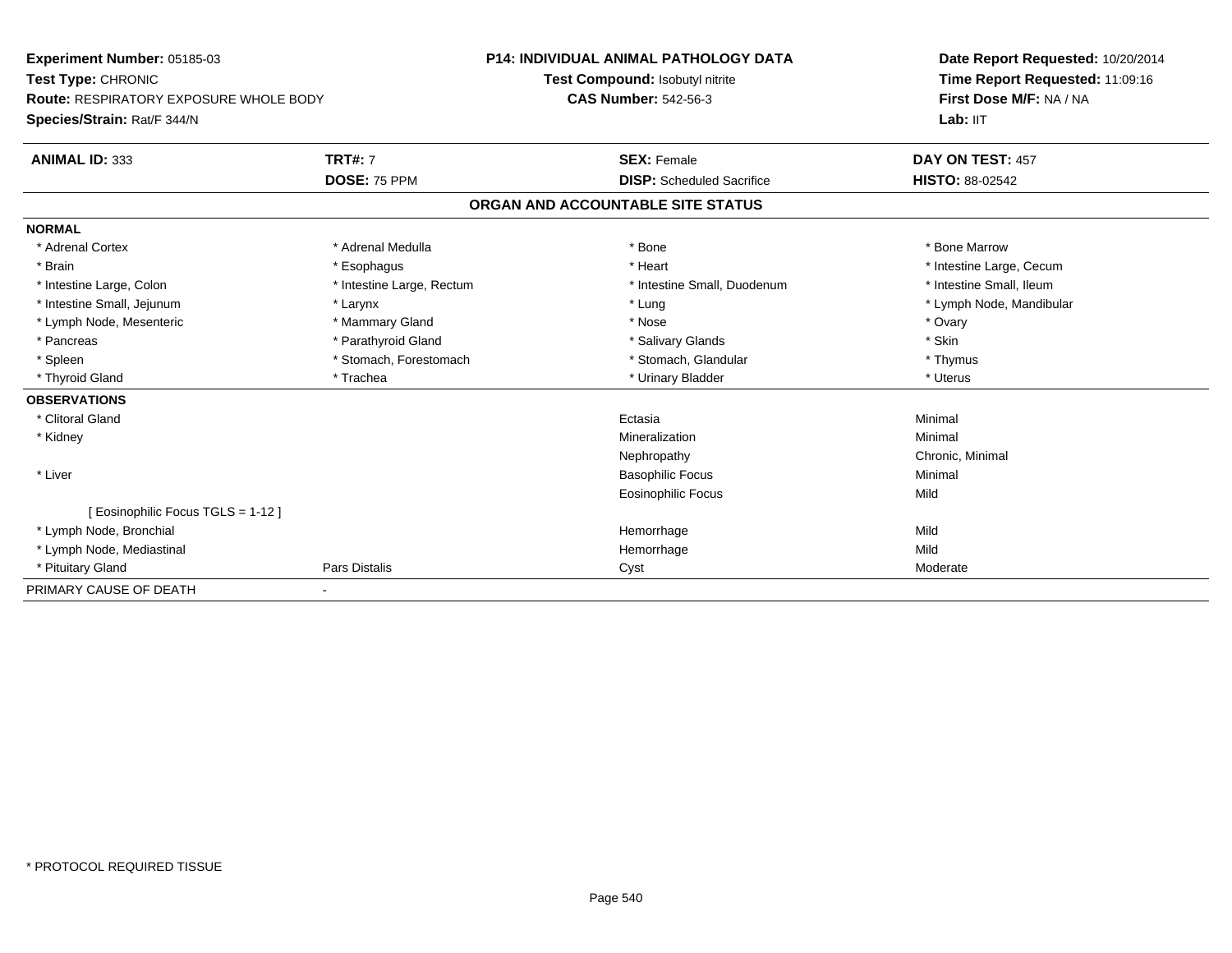| Experiment Number: 05185-03                   |                             | P14: INDIVIDUAL ANIMAL PATHOLOGY DATA | Date Report Requested: 10/20/2014<br>Time Report Requested: 11:09:16 |  |
|-----------------------------------------------|-----------------------------|---------------------------------------|----------------------------------------------------------------------|--|
| Test Type: CHRONIC                            |                             | Test Compound: Isobutyl nitrite       |                                                                      |  |
| <b>Route: RESPIRATORY EXPOSURE WHOLE BODY</b> |                             | <b>CAS Number: 542-56-3</b>           | First Dose M/F: NA / NA                                              |  |
| Species/Strain: Rat/F 344/N                   |                             |                                       | Lab: IIT                                                             |  |
| <b>ANIMAL ID: 334</b>                         | <b>TRT#: 7</b>              | <b>SEX: Female</b>                    | DAY ON TEST: 457                                                     |  |
|                                               | DOSE: 75 PPM                | <b>DISP:</b> Scheduled Sacrifice      | <b>HISTO: 88-02543</b>                                               |  |
|                                               |                             | ORGAN AND ACCOUNTABLE SITE STATUS     |                                                                      |  |
| <b>NORMAL</b>                                 |                             |                                       |                                                                      |  |
| * Adrenal Cortex                              | * Adrenal Medulla           | * Bone                                | * Bone Marrow                                                        |  |
| * Brain                                       | * Esophagus                 | * Intestine Large, Cecum              | * Intestine Large, Colon                                             |  |
| * Intestine Large, Rectum                     | * Intestine Small, Duodenum | * Intestine Small, Ileum              | * Intestine Small, Jejunum                                           |  |
| * Larynx                                      | * Lung                      | * Lymph Node, Mandibular              | * Lymph Node, Mesenteric                                             |  |
| * Mammary Gland                               | * Nose                      | * Ovary                               | * Parathyroid Gland                                                  |  |
| * Pituitary Gland                             | * Salivary Glands           | * Skin                                | * Spleen                                                             |  |
| * Stomach, Forestomach                        | * Stomach, Glandular        | * Thyroid Gland                       | * Trachea                                                            |  |
| * Urinary Bladder                             | * Uterus                    |                                       |                                                                      |  |
| <b>OBSERVATIONS</b>                           |                             |                                       |                                                                      |  |
| * Clitoral Gland                              |                             | Ectasia                               | Mild                                                                 |  |
| * Heart                                       |                             | Cardiomyopathy                        | Minimal                                                              |  |
| * Kidney                                      |                             | Mineralization                        | Minimal                                                              |  |
|                                               |                             | Nephropathy                           | Chronic, Minimal                                                     |  |
| * Liver                                       |                             | <b>Basophilic Focus</b>               | Minimal                                                              |  |
| * Lymph Node, Bronchial                       |                             | Hemorrhage                            | Mild                                                                 |  |
| * Lymph Node, Mediastinal                     |                             | Hemorrhage                            | Mild                                                                 |  |
| * Pancreas                                    | <b>Acinar Cell</b>          | Atrophy                               | Mild                                                                 |  |
| * Thymus                                      |                             | Atrophy                               | Mild                                                                 |  |
| PRIMARY CAUSE OF DEATH                        |                             |                                       |                                                                      |  |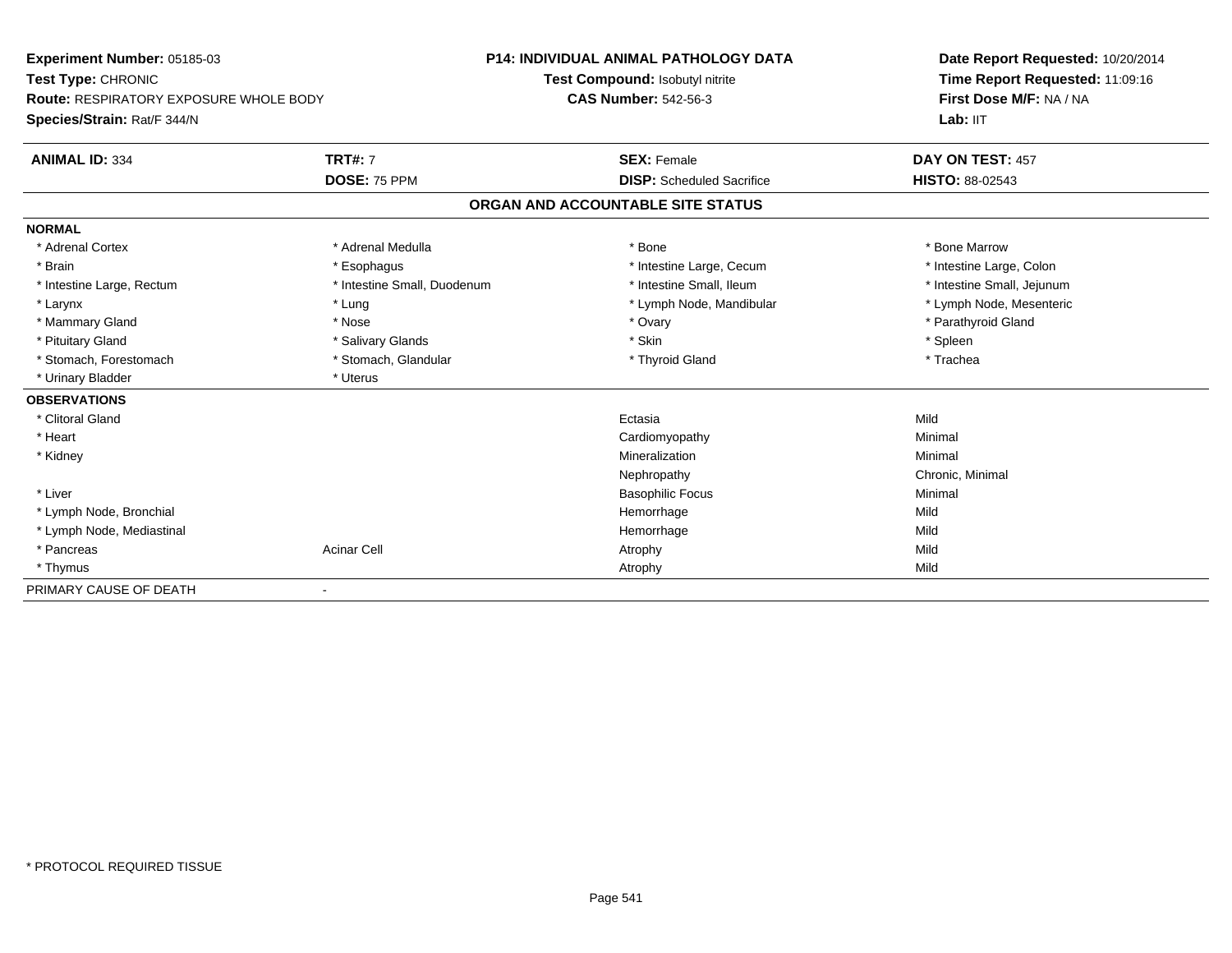| <b>Experiment Number: 05185-03</b>     |                             | <b>P14: INDIVIDUAL ANIMAL PATHOLOGY DATA</b> | Date Report Requested: 10/20/2014<br>Time Report Requested: 11:09:16 |
|----------------------------------------|-----------------------------|----------------------------------------------|----------------------------------------------------------------------|
| Test Type: CHRONIC                     |                             | Test Compound: Isobutyl nitrite              |                                                                      |
| Route: RESPIRATORY EXPOSURE WHOLE BODY |                             | <b>CAS Number: 542-56-3</b>                  | First Dose M/F: NA / NA                                              |
| Species/Strain: Rat/F 344/N            |                             |                                              | Lab: IIT                                                             |
| <b>ANIMAL ID: 335</b>                  | <b>TRT#: 7</b>              | <b>SEX: Female</b>                           | DAY ON TEST: 457                                                     |
|                                        | DOSE: 75 PPM                | <b>DISP:</b> Scheduled Sacrifice             | <b>HISTO: 88-02544</b>                                               |
|                                        |                             | ORGAN AND ACCOUNTABLE SITE STATUS            |                                                                      |
| <b>NORMAL</b>                          |                             |                                              |                                                                      |
| * Adrenal Cortex                       | * Adrenal Medulla           | * Bone                                       | * Bone Marrow                                                        |
| * Brain                                | * Esophagus                 | * Intestine Large, Cecum                     | * Intestine Large, Colon                                             |
| * Intestine Large, Rectum              | * Intestine Small, Duodenum | * Intestine Small, Ileum                     | * Intestine Small, Jejunum                                           |
| * Larynx                               | * Lung                      | * Lymph Node, Mandibular                     | * Lymph Node, Mesenteric                                             |
| * Mammary Gland                        | * Ovary                     | * Pancreas                                   | * Parathyroid Gland                                                  |
| * Salivary Glands                      | * Skin                      | * Spleen                                     | * Stomach, Glandular                                                 |
| * Thymus                               | * Trachea                   | * Urinary Bladder                            | * Uterus                                                             |
| <b>OBSERVATIONS</b>                    |                             |                                              |                                                                      |
| * Clitoral Gland                       |                             | Ectasia                                      | Moderate                                                             |
| * Heart                                |                             | Cardiomyopathy                               | Minimal                                                              |
| * Kidney                               |                             | Mineralization                               | Mild                                                                 |
|                                        |                             | Nephropathy                                  | Chronic, Minimal                                                     |
| * Liver                                |                             | <b>Basophilic Focus</b>                      | Minimal                                                              |
| * Lymph Node, Bronchial                |                             | Hemorrhage                                   | Minimal                                                              |
| * Lymph Node, Mediastinal              |                             | Hemorrhage                                   | Minimal                                                              |
| * Nose                                 | Olfactory Epi               | <b>Cytoplasmic Alteration</b>                | Mild                                                                 |
| * Pituitary Gland                      | <b>Pars Distalis</b>        | Cyst                                         | Minimal                                                              |
| * Stomach, Forestomach                 |                             | Hyperplasia                                  | Mild                                                                 |
| * Thyroid Gland                        | C Cell                      | Hyperplasia                                  | Mild                                                                 |
| PRIMARY CAUSE OF DEATH                 |                             |                                              |                                                                      |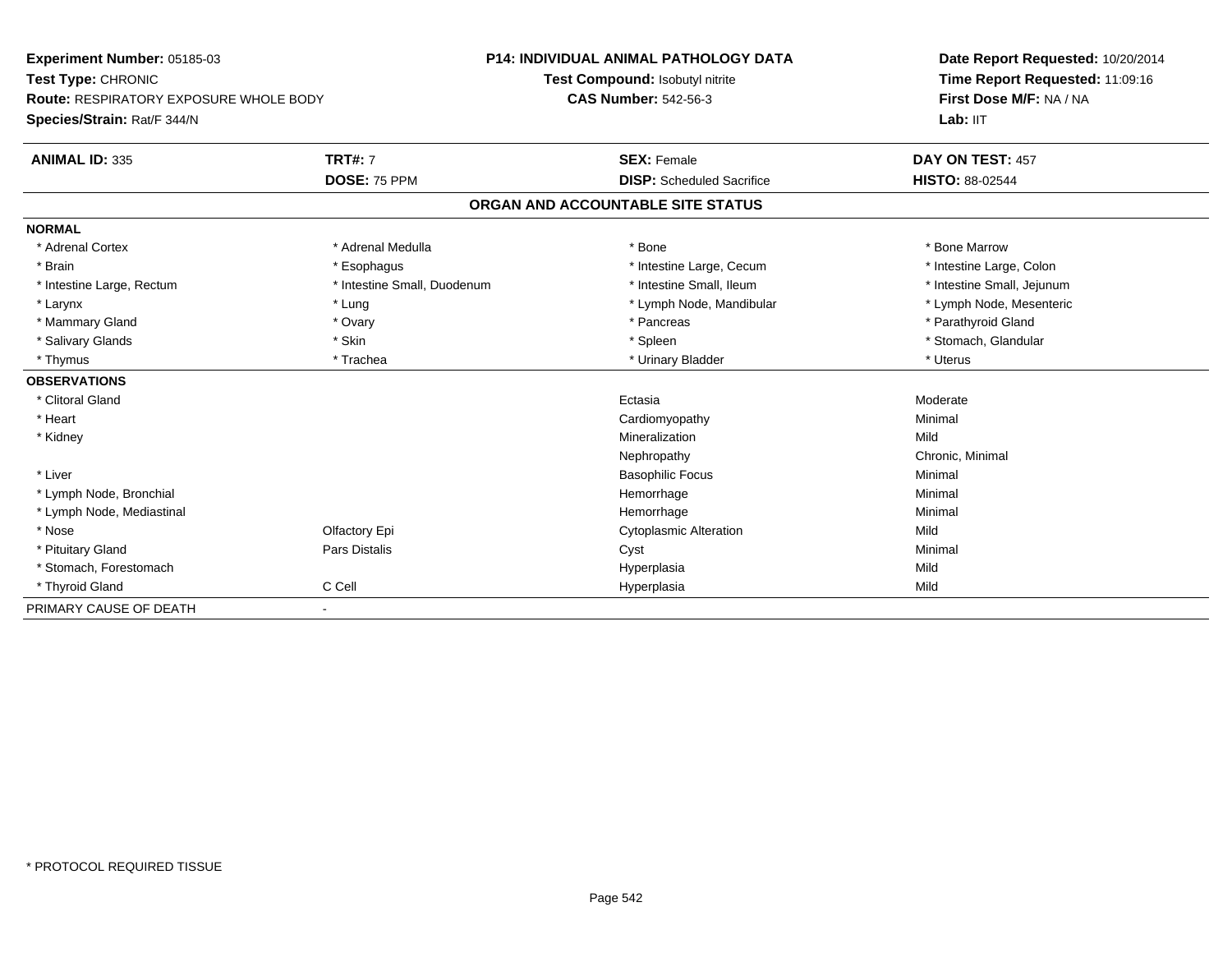| Experiment Number: 05185-03                   |                           | <b>P14: INDIVIDUAL ANIMAL PATHOLOGY DATA</b> | Date Report Requested: 10/20/2014 |
|-----------------------------------------------|---------------------------|----------------------------------------------|-----------------------------------|
| Test Type: CHRONIC                            |                           | Test Compound: Isobutyl nitrite              | Time Report Requested: 11:09:16   |
| <b>Route: RESPIRATORY EXPOSURE WHOLE BODY</b> |                           | <b>CAS Number: 542-56-3</b>                  | First Dose M/F: NA / NA           |
| Species/Strain: Rat/F 344/N                   |                           |                                              | Lab: IIT                          |
| <b>ANIMAL ID: 336</b>                         | <b>TRT#: 7</b>            | <b>SEX: Female</b>                           | DAY ON TEST: 457                  |
|                                               | DOSE: 75 PPM              | <b>DISP:</b> Scheduled Sacrifice             | <b>HISTO: 88-02545</b>            |
|                                               |                           | ORGAN AND ACCOUNTABLE SITE STATUS            |                                   |
| <b>NORMAL</b>                                 |                           |                                              |                                   |
| * Adrenal Cortex                              | * Adrenal Medulla         | * Bone                                       | * Bone Marrow                     |
| * Brain                                       | * Clitoral Gland          | * Esophagus                                  | * Intestine Large, Cecum          |
| * Intestine Large, Colon                      | * Intestine Large, Rectum | * Intestine Small, Duodenum                  | * Intestine Small, Ileum          |
| * Intestine Small, Jejunum                    | * Larynx                  | * Lymph Node, Mandibular                     | * Lymph Node, Mesenteric          |
| * Mammary Gland                               | * Ovary                   | * Parathyroid Gland                          | * Salivary Glands                 |
| * Skin                                        | * Spleen                  | * Stomach, Forestomach                       | * Stomach, Glandular              |
| * Thymus                                      | * Thyroid Gland           | * Trachea                                    | * Urinary Bladder                 |
| * Uterus                                      |                           |                                              |                                   |
| <b>OBSERVATIONS</b>                           |                           |                                              |                                   |
| * Heart                                       |                           | Cardiomyopathy                               | Minimal                           |
| * Kidney                                      |                           | Mineralization                               | Minimal                           |
|                                               |                           | Nephropathy                                  | Chronic, Minimal                  |
| * Liver                                       |                           | <b>Basophilic Focus</b>                      | Minimal                           |
| * Lung                                        |                           | Hemorrhage                                   | Moderate                          |
|                                               | Alveolar Epith            | Hyperplasia                                  | Minimal                           |
| * Lymph Node, Bronchial                       |                           | Hemorrhage                                   | Minimal                           |
| * Lymph Node, Mediastinal                     |                           | Hemorrhage                                   | Minimal                           |
| Mesentery                                     | Fat                       | <b>Necrosis</b>                              | Moderate                          |
| [Necrosis TGLS = $1-12$ ]                     |                           |                                              |                                   |
| * Nose                                        | Olfactory Epi             | <b>Cytoplasmic Alteration</b>                | Mild                              |
| * Pancreas                                    | <b>Acinar Cell</b>        | Atrophy                                      | Minimal                           |
| * Pituitary Gland                             | <b>Pars Distalis</b>      | Hyperplasia                                  | Minimal                           |
| PRIMARY CAUSE OF DEATH                        |                           |                                              |                                   |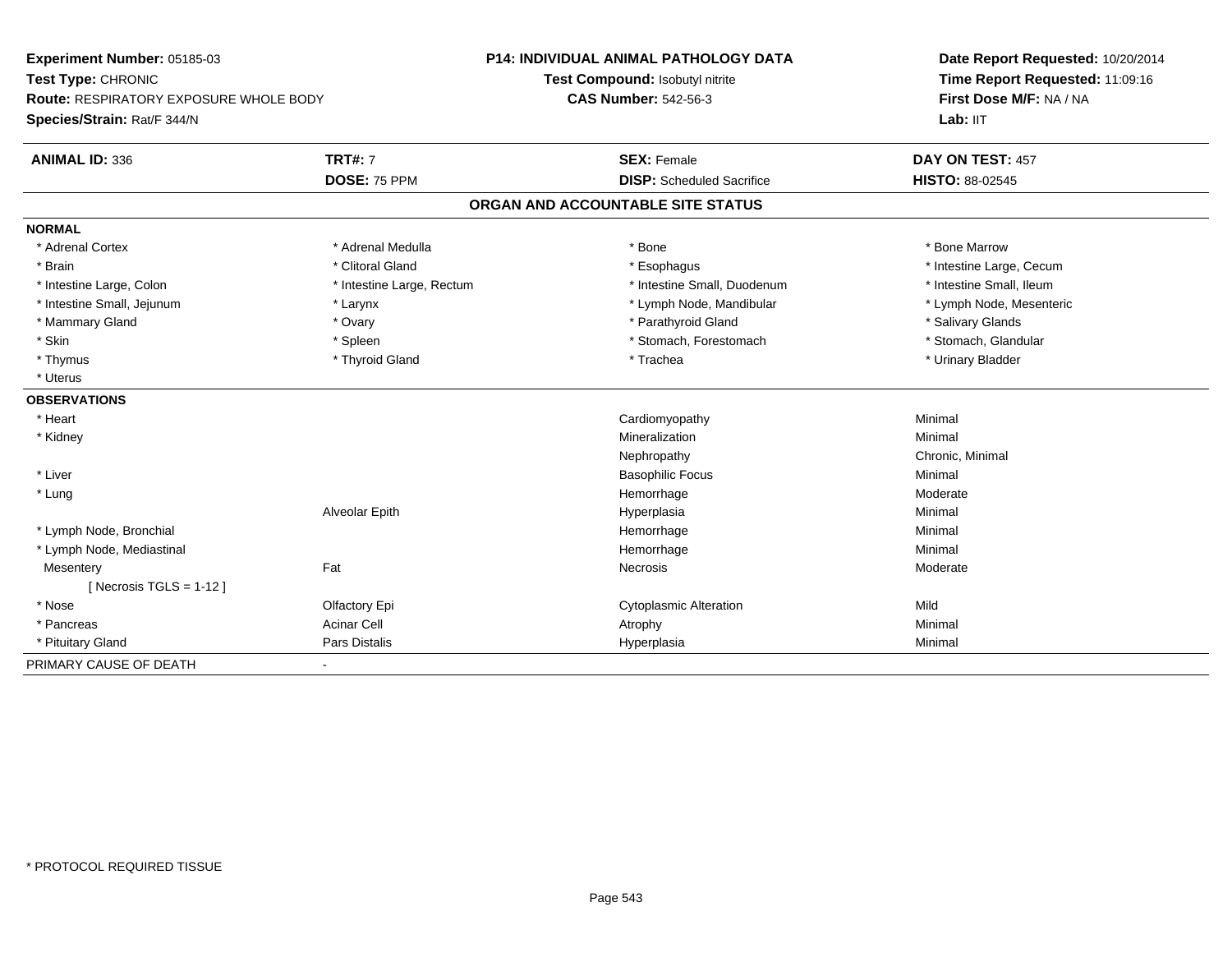| Experiment Number: 05185-03<br>Test Type: CHRONIC<br><b>Route: RESPIRATORY EXPOSURE WHOLE BODY</b><br>Species/Strain: Rat/F 344/N |                          | P14: INDIVIDUAL ANIMAL PATHOLOGY DATA<br>Test Compound: Isobutyl nitrite<br><b>CAS Number: 542-56-3</b> | Date Report Requested: 10/20/2014<br>Time Report Requested: 11:09:16<br>First Dose M/F: NA / NA<br>Lab: IIT |
|-----------------------------------------------------------------------------------------------------------------------------------|--------------------------|---------------------------------------------------------------------------------------------------------|-------------------------------------------------------------------------------------------------------------|
| <b>ANIMAL ID: 393</b>                                                                                                             | <b>TRT#: 8</b>           | <b>SEX: Female</b>                                                                                      | DAY ON TEST: 681                                                                                            |
|                                                                                                                                   | <b>DOSE: 150 PPM</b>     | <b>DISP: Natural Death</b>                                                                              | HISTO: 88-02602                                                                                             |
|                                                                                                                                   |                          | ORGAN AND ACCOUNTABLE SITE STATUS                                                                       |                                                                                                             |
| <b>NORMAL</b>                                                                                                                     |                          |                                                                                                         |                                                                                                             |
| * Adrenal Cortex                                                                                                                  | * Adrenal Medulla        | * Bone                                                                                                  | * Bone Marrow                                                                                               |
| * Esophagus                                                                                                                       | * Intestine Large, Cecum | * Intestine Large, Colon                                                                                | * Intestine Large, Rectum                                                                                   |
| * Intestine Small, Duodenum                                                                                                       | * Intestine Small, Ileum | * Intestine Small, Jejunum                                                                              | * Lymph Node, Mediastinal                                                                                   |
| * Lymph Node, Mesenteric                                                                                                          | * Mammary Gland          | * Nose                                                                                                  | * Ovary                                                                                                     |
| * Pancreas                                                                                                                        | * Salivary Glands        | * Skin                                                                                                  | * Spleen                                                                                                    |
| * Stomach, Forestomach                                                                                                            | * Stomach, Glandular     | * Thymus                                                                                                | * Trachea                                                                                                   |
| * Urinary Bladder                                                                                                                 | * Uterus                 |                                                                                                         |                                                                                                             |
| <b>MISSING</b>                                                                                                                    |                          |                                                                                                         |                                                                                                             |
| * Lymph Node, Bronchial                                                                                                           | * Parathyroid Gland      |                                                                                                         |                                                                                                             |
| <b>OBSERVATIONS</b>                                                                                                               |                          |                                                                                                         |                                                                                                             |
| * Brain                                                                                                                           |                          | Compression                                                                                             | Mild                                                                                                        |
|                                                                                                                                   |                          | Hemorrhage                                                                                              | Mild                                                                                                        |
| [Compression TGLS = 2-1]                                                                                                          |                          |                                                                                                         |                                                                                                             |
| [Hemorrhage TGLS = 2-1]                                                                                                           |                          |                                                                                                         |                                                                                                             |
| * Clitoral Gland                                                                                                                  |                          | Ectasia                                                                                                 | Mild                                                                                                        |
|                                                                                                                                   |                          | Hyperplasia                                                                                             | Moderate                                                                                                    |
| * Heart                                                                                                                           | Endocardium              | Proliferation                                                                                           | Moderate                                                                                                    |
| * Kidney                                                                                                                          |                          | Mineralization                                                                                          | Minimal                                                                                                     |
|                                                                                                                                   |                          | Nephropathy                                                                                             | Chronic, Minimal                                                                                            |
| * Larynx                                                                                                                          |                          | Foreign Body                                                                                            | Mild                                                                                                        |
|                                                                                                                                   |                          | Inflammation                                                                                            | Mild                                                                                                        |
| * Liver                                                                                                                           |                          | <b>Basophilic Focus</b>                                                                                 | Multiple, Minimal                                                                                           |
|                                                                                                                                   |                          | Congestion                                                                                              | Minimal                                                                                                     |
| * Lung                                                                                                                            | Alveolar Epith           | Hyperplasia                                                                                             | Minimal                                                                                                     |
| * Lymph Node, Mandibular                                                                                                          |                          | Hyperplasia                                                                                             | Plasma Cell, Mild                                                                                           |
| * Pituitary Gland                                                                                                                 | Pars Distalis            | Adenoma                                                                                                 |                                                                                                             |
| [Adenoma TGLS = $1-1$ ]                                                                                                           |                          |                                                                                                         |                                                                                                             |
| * Thyroid Gland                                                                                                                   | C Cell                   | Hyperplasia                                                                                             | Mild                                                                                                        |
| PRIMARY CAUSE OF DEATH                                                                                                            | ÷,                       |                                                                                                         |                                                                                                             |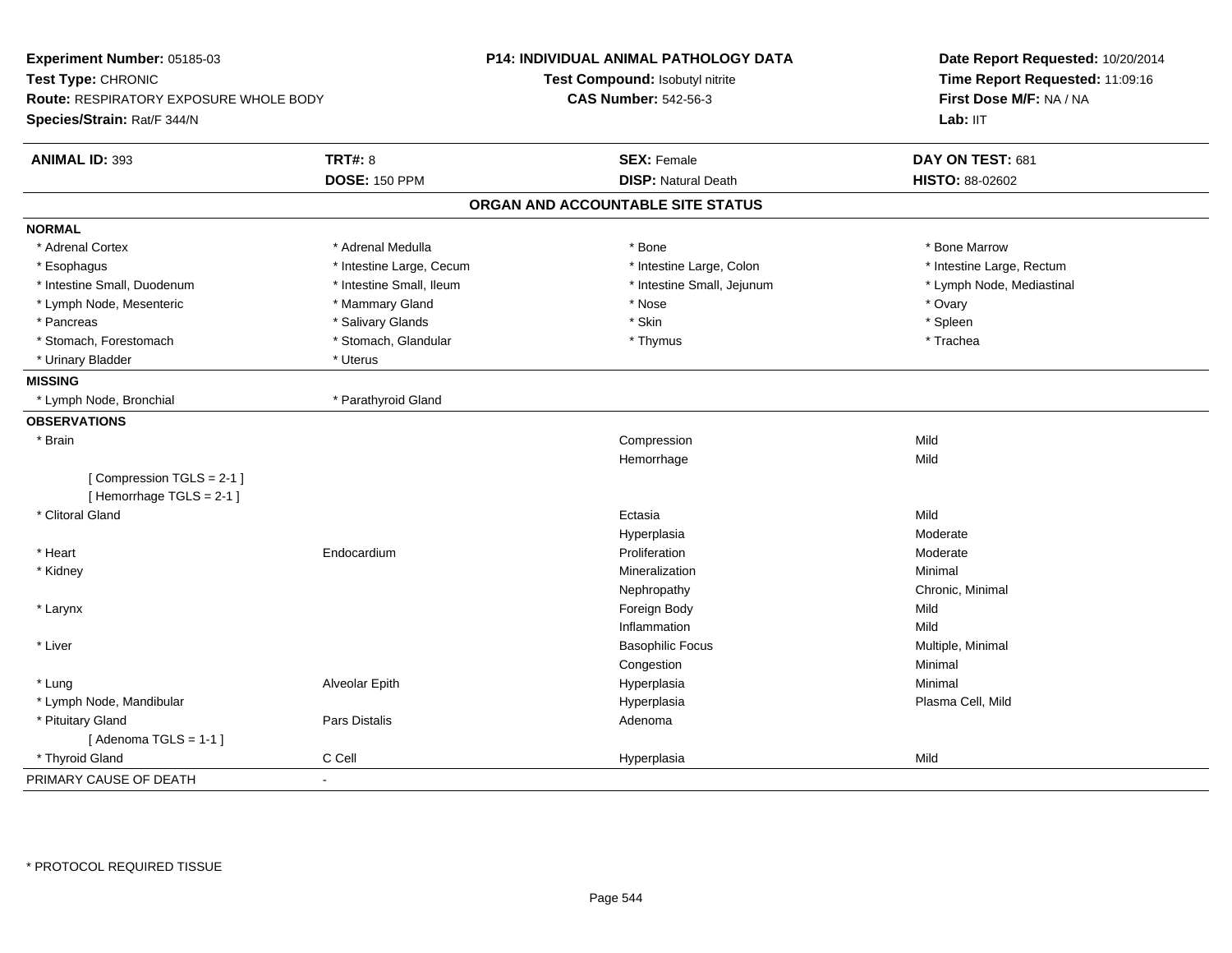| Experiment Number: 05185-03<br>Test Type: CHRONIC<br><b>Route: RESPIRATORY EXPOSURE WHOLE BODY</b><br>Species/Strain: Rat/F 344/N |                           | P14: INDIVIDUAL ANIMAL PATHOLOGY DATA<br>Test Compound: Isobutyl nitrite<br><b>CAS Number: 542-56-3</b> | Date Report Requested: 10/20/2014<br>Time Report Requested: 11:09:16<br>First Dose M/F: NA / NA<br>Lab: IIT |
|-----------------------------------------------------------------------------------------------------------------------------------|---------------------------|---------------------------------------------------------------------------------------------------------|-------------------------------------------------------------------------------------------------------------|
| <b>ANIMAL ID: 394</b>                                                                                                             | <b>TRT#: 8</b>            | <b>SEX: Female</b>                                                                                      | DAY ON TEST: 734                                                                                            |
|                                                                                                                                   | <b>DOSE: 150 PPM</b>      | <b>DISP: Terminal Sacrifice</b>                                                                         | HISTO: 88-02603                                                                                             |
|                                                                                                                                   |                           | ORGAN AND ACCOUNTABLE SITE STATUS                                                                       |                                                                                                             |
| <b>NORMAL</b>                                                                                                                     |                           |                                                                                                         |                                                                                                             |
| * Adrenal Cortex                                                                                                                  | * Adrenal Medulla         | * Bone                                                                                                  | * Bone Marrow                                                                                               |
| * Brain                                                                                                                           | * Esophagus               | * Heart                                                                                                 | * Intestine Large, Cecum                                                                                    |
| * Intestine Large, Colon                                                                                                          | * Intestine Large, Rectum | * Intestine Small, Duodenum                                                                             | * Intestine Small, Ileum                                                                                    |
| * Intestine Small, Jejunum                                                                                                        | * Kidney                  | * Larynx                                                                                                | * Lung                                                                                                      |
| * Lymph Node, Mesenteric                                                                                                          | * Nose                    | * Ovary                                                                                                 | * Pancreas                                                                                                  |
| * Parathyroid Gland                                                                                                               | * Salivary Glands         | * Skin                                                                                                  | * Stomach, Forestomach                                                                                      |
| * Stomach, Glandular                                                                                                              | * Thyroid Gland           | * Trachea                                                                                               | * Urinary Bladder                                                                                           |
| * Uterus                                                                                                                          |                           |                                                                                                         |                                                                                                             |
| <b>MISSING</b>                                                                                                                    |                           |                                                                                                         |                                                                                                             |
| * Lymph Node, Mandibular                                                                                                          |                           |                                                                                                         |                                                                                                             |
| <b>OBSERVATIONS</b>                                                                                                               |                           |                                                                                                         |                                                                                                             |
| * Clitoral Gland                                                                                                                  |                           | Ectasia                                                                                                 | Mild                                                                                                        |
| * Liver                                                                                                                           |                           | <b>Basophilic Focus</b>                                                                                 | Multiple, Minimal                                                                                           |
| * Lymph Node, Bronchial                                                                                                           |                           | Hemorrhage                                                                                              | Minimal                                                                                                     |
| * Lymph Node, Mediastinal                                                                                                         |                           | Hemorrhage                                                                                              | Minimal                                                                                                     |
| * Mammary Gland                                                                                                                   |                           | Fibroadenoma                                                                                            |                                                                                                             |
| [Fibroadenoma TGLS = 1-12]                                                                                                        |                           |                                                                                                         |                                                                                                             |
| * Pituitary Gland                                                                                                                 | Pars Distalis             | Adenoma                                                                                                 |                                                                                                             |
|                                                                                                                                   | Pars Distalis             | Angiectasis                                                                                             | Mild                                                                                                        |
|                                                                                                                                   | Pars Distalis             | Hyperplasia                                                                                             | Moderate                                                                                                    |
| [Adenoma TGLS = $2-1$ ]                                                                                                           |                           |                                                                                                         |                                                                                                             |
| [Angiectasis TGLS = 2-1]                                                                                                          |                           |                                                                                                         |                                                                                                             |
| [Hyperplasia TGLS = 2-1]                                                                                                          |                           |                                                                                                         |                                                                                                             |
| * Spleen                                                                                                                          |                           | Hematopoietic Cell Proliferation                                                                        | Minimal                                                                                                     |
| * Thymus                                                                                                                          |                           | Atrophy                                                                                                 | Minimal                                                                                                     |
| PRIMARY CAUSE OF DEATH                                                                                                            | $\overline{a}$            |                                                                                                         |                                                                                                             |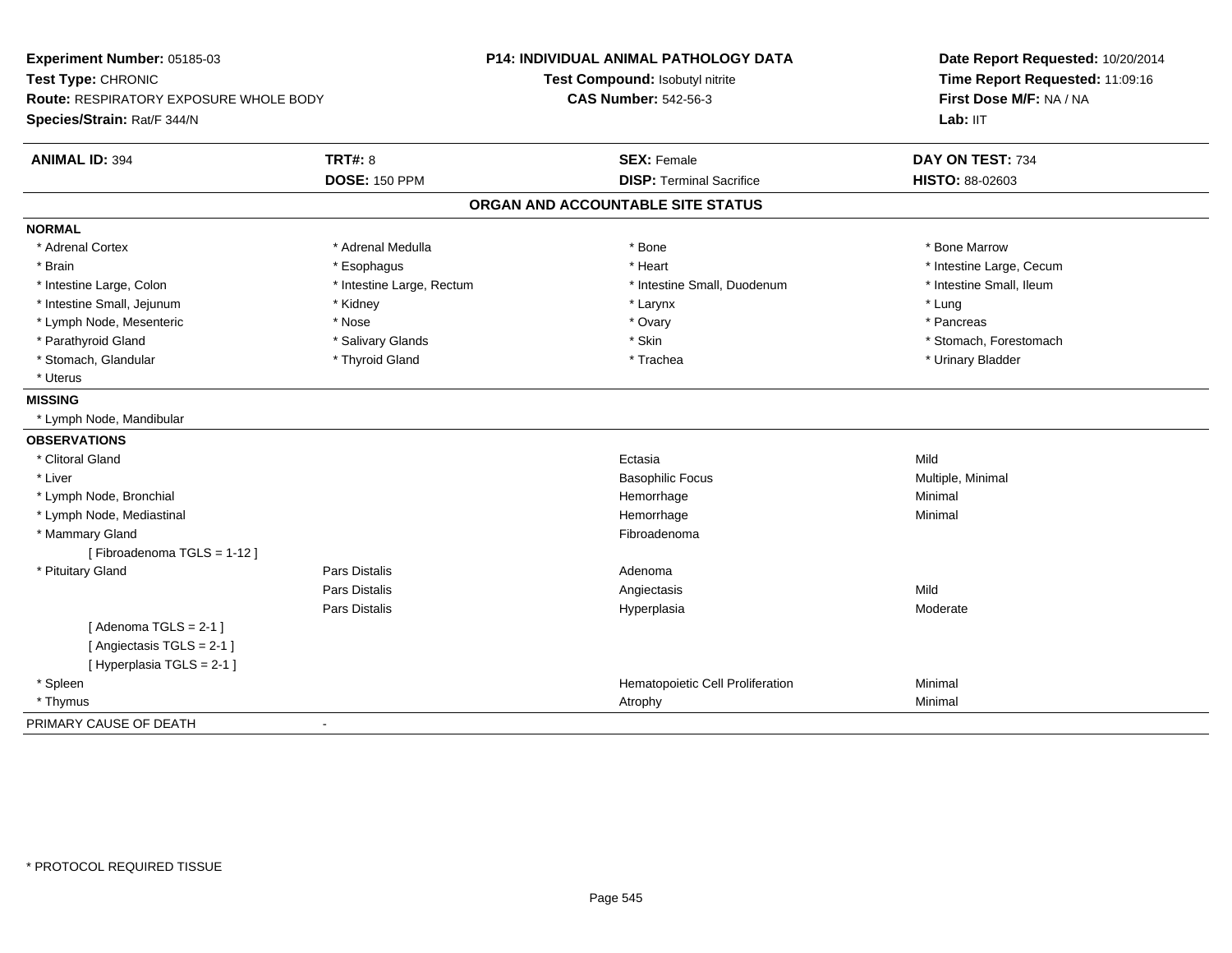| Experiment Number: 05185-03<br>Test Type: CHRONIC<br><b>Route: RESPIRATORY EXPOSURE WHOLE BODY</b><br>Species/Strain: Rat/F 344/N |                          | <b>P14: INDIVIDUAL ANIMAL PATHOLOGY DATA</b><br>Test Compound: Isobutyl nitrite<br><b>CAS Number: 542-56-3</b> | Date Report Requested: 10/20/2014<br>Time Report Requested: 11:09:16<br>First Dose M/F: NA / NA<br>Lab: IIT |
|-----------------------------------------------------------------------------------------------------------------------------------|--------------------------|----------------------------------------------------------------------------------------------------------------|-------------------------------------------------------------------------------------------------------------|
| <b>ANIMAL ID: 395</b>                                                                                                             | <b>TRT#: 8</b>           | <b>SEX: Female</b>                                                                                             | DAY ON TEST: 735                                                                                            |
|                                                                                                                                   | <b>DOSE: 150 PPM</b>     | <b>DISP: Terminal Sacrifice</b>                                                                                | <b>HISTO: 88-02604</b>                                                                                      |
|                                                                                                                                   |                          | ORGAN AND ACCOUNTABLE SITE STATUS                                                                              |                                                                                                             |
| <b>NORMAL</b>                                                                                                                     |                          |                                                                                                                |                                                                                                             |
| * Adrenal Medulla                                                                                                                 | * Bone                   | * Bone Marrow                                                                                                  | * Esophagus                                                                                                 |
| * Heart                                                                                                                           | * Intestine Large, Cecum | * Intestine Large, Colon                                                                                       | * Intestine Large, Rectum                                                                                   |
| * Intestine Small, Duodenum                                                                                                       | * Intestine Small, Ileum | * Intestine Small, Jejunum                                                                                     | * Larynx                                                                                                    |
| * Lymph Node, Mandibular                                                                                                          | * Lymph Node, Mesenteric | * Mammary Gland                                                                                                | * Nose                                                                                                      |
| * Ovary                                                                                                                           | * Pancreas               | * Parathyroid Gland                                                                                            | * Pituitary Gland                                                                                           |
| * Salivary Glands                                                                                                                 | * Skin                   | * Spleen                                                                                                       | * Stomach, Forestomach                                                                                      |
| * Stomach, Glandular                                                                                                              | * Thymus                 | * Trachea                                                                                                      | * Urinary Bladder                                                                                           |
| * Uterus                                                                                                                          |                          |                                                                                                                |                                                                                                             |
| <b>OBSERVATIONS</b>                                                                                                               |                          |                                                                                                                |                                                                                                             |
| * Adrenal Cortex                                                                                                                  |                          | Vacuolization Cytoplasmic                                                                                      | Mild                                                                                                        |
| * Brain                                                                                                                           |                          | Astrocytoma Benign                                                                                             |                                                                                                             |
| * Clitoral Gland                                                                                                                  |                          | Ectasia                                                                                                        | Moderate                                                                                                    |
| [Ectasia TGLS = 1-9]                                                                                                              |                          |                                                                                                                |                                                                                                             |
| * Kidney                                                                                                                          |                          | Nephropathy                                                                                                    | Chronic, Minimal                                                                                            |
| * Liver                                                                                                                           |                          | <b>Basophilic Focus</b>                                                                                        | Minimal                                                                                                     |
|                                                                                                                                   |                          | <b>Eosinophilic Focus</b>                                                                                      | Mild                                                                                                        |
| [Basophilic Focus TGLS = 2-5,12]<br>[ Eosinophilic Focus TGLS = 2-5,12 ]                                                          |                          |                                                                                                                |                                                                                                             |
| * Lung                                                                                                                            | Alveolar Epith           | Hyperplasia                                                                                                    | Mild                                                                                                        |
| * Lymph Node, Bronchial                                                                                                           |                          | Hemorrhage                                                                                                     | Minimal                                                                                                     |
|                                                                                                                                   |                          | Pigmentation                                                                                                   | Minimal                                                                                                     |
| * Lymph Node, Mediastinal                                                                                                         |                          | Hemorrhage                                                                                                     | Mild                                                                                                        |
|                                                                                                                                   |                          | Pigmentation                                                                                                   | Minimal                                                                                                     |
| * Thyroid Gland                                                                                                                   | C Cell                   | Hyperplasia                                                                                                    | Mild                                                                                                        |
| PRIMARY CAUSE OF DEATH                                                                                                            | $\blacksquare$           |                                                                                                                |                                                                                                             |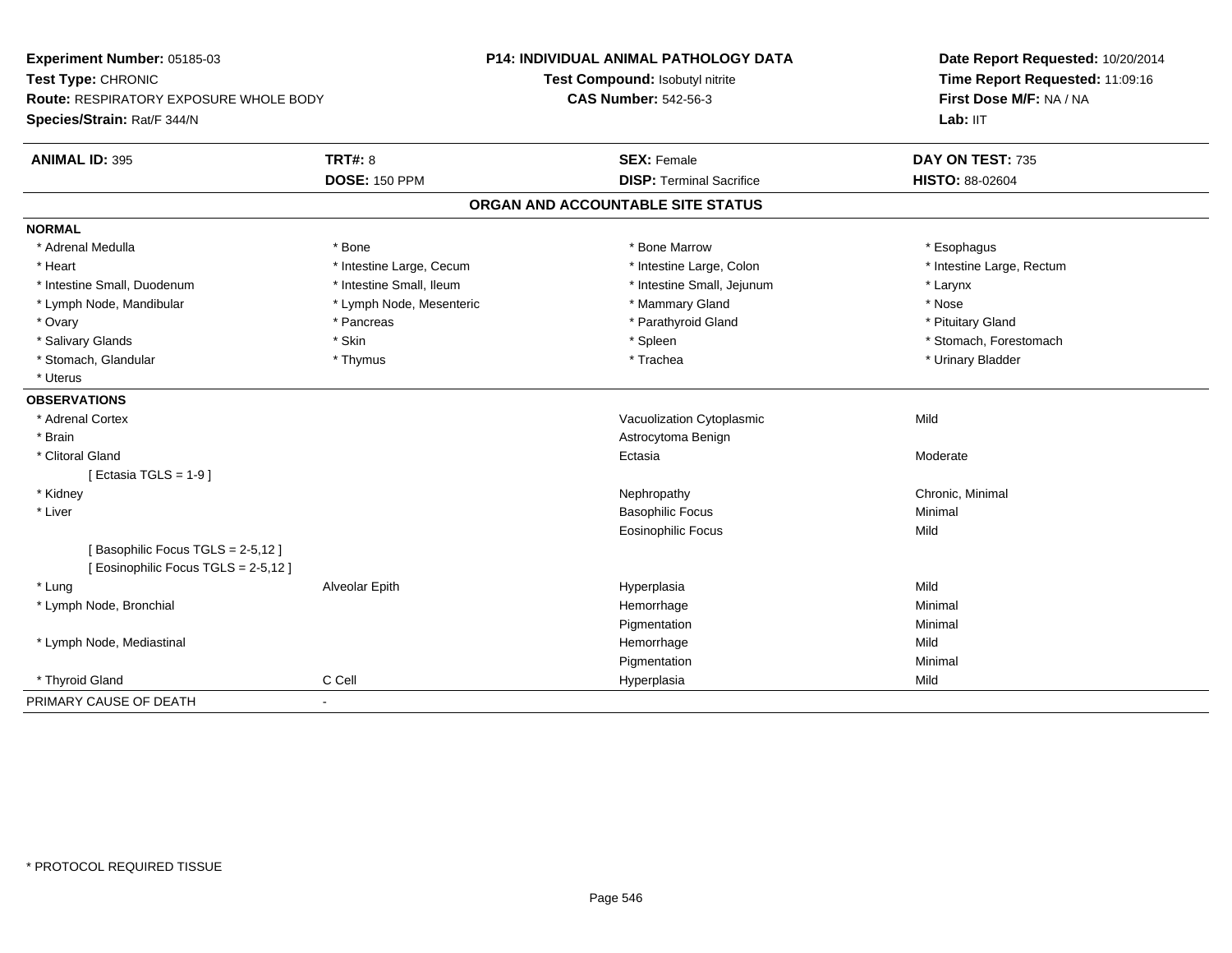| Experiment Number: 05185-03                                         |                          | <b>P14: INDIVIDUAL ANIMAL PATHOLOGY DATA</b> | Date Report Requested: 10/20/2014                          |
|---------------------------------------------------------------------|--------------------------|----------------------------------------------|------------------------------------------------------------|
| Test Type: CHRONIC<br><b>Route: RESPIRATORY EXPOSURE WHOLE BODY</b> |                          | Test Compound: Isobutyl nitrite              | Time Report Requested: 11:09:16<br>First Dose M/F: NA / NA |
|                                                                     |                          | <b>CAS Number: 542-56-3</b>                  |                                                            |
| Species/Strain: Rat/F 344/N                                         |                          |                                              | Lab: IIT                                                   |
| <b>ANIMAL ID: 396</b>                                               | <b>TRT#: 8</b>           | <b>SEX: Female</b>                           | DAY ON TEST: 733                                           |
|                                                                     | <b>DOSE: 150 PPM</b>     | <b>DISP: Terminal Sacrifice</b>              | HISTO: 070505185030                                        |
|                                                                     |                          | ORGAN AND ACCOUNTABLE SITE STATUS            |                                                            |
| <b>NORMAL</b>                                                       |                          |                                              |                                                            |
| * Adrenal Cortex                                                    | * Adrenal Medulla        | * Bone                                       | * Bone Marrow                                              |
| * Esophagus                                                         | * Intestine Large, Cecum | * Intestine Large, Colon                     | * Intestine Large, Rectum                                  |
| * Intestine Small, Duodenum                                         | * Intestine Small, Ileum | * Intestine Small, Jejunum                   | * Larynx                                                   |
| * Lymph Node, Bronchial                                             | * Lymph Node, Mandibular | * Lymph Node, Mesenteric                     | * Nose                                                     |
| * Ovary                                                             | * Pancreas               | * Parathyroid Gland                          | * Salivary Glands                                          |
| * Skin                                                              | * Spleen                 | * Stomach, Forestomach                       | * Stomach, Glandular                                       |
| * Thyroid Gland                                                     | * Trachea                | * Urinary Bladder                            | * Uterus                                                   |
| <b>OBSERVATIONS</b>                                                 |                          |                                              |                                                            |
| * Brain                                                             |                          | Compression                                  | Mild                                                       |
|                                                                     |                          | Cyst                                         | Mild                                                       |
| * Clitoral Gland                                                    |                          | Ectasia                                      | Moderate                                                   |
| * Heart                                                             |                          | Cardiomyopathy                               | Minimal                                                    |
| * Kidney                                                            |                          | Nephropathy                                  | Chronic, Minimal                                           |
| * Liver                                                             |                          | <b>Basophilic Focus</b>                      | Mild                                                       |
| * Lung                                                              | Alveolar Epith           | Hyperplasia                                  | Mild                                                       |
| * Lymph Node, Mediastinal                                           |                          | Hemorrhage                                   | Minimal                                                    |
|                                                                     |                          | Pigmentation                                 | Minimal                                                    |
| * Mammary Gland                                                     |                          | Inflammation                                 | Moderate                                                   |
| * Pituitary Gland                                                   | Pars Distalis            | Adenoma                                      |                                                            |
| [Adenoma TGLS = $3-1$ ]                                             |                          |                                              |                                                            |
| * Thymus                                                            |                          | Atrophy                                      | Moderate                                                   |
| PRIMARY CAUSE OF DEATH                                              |                          |                                              |                                                            |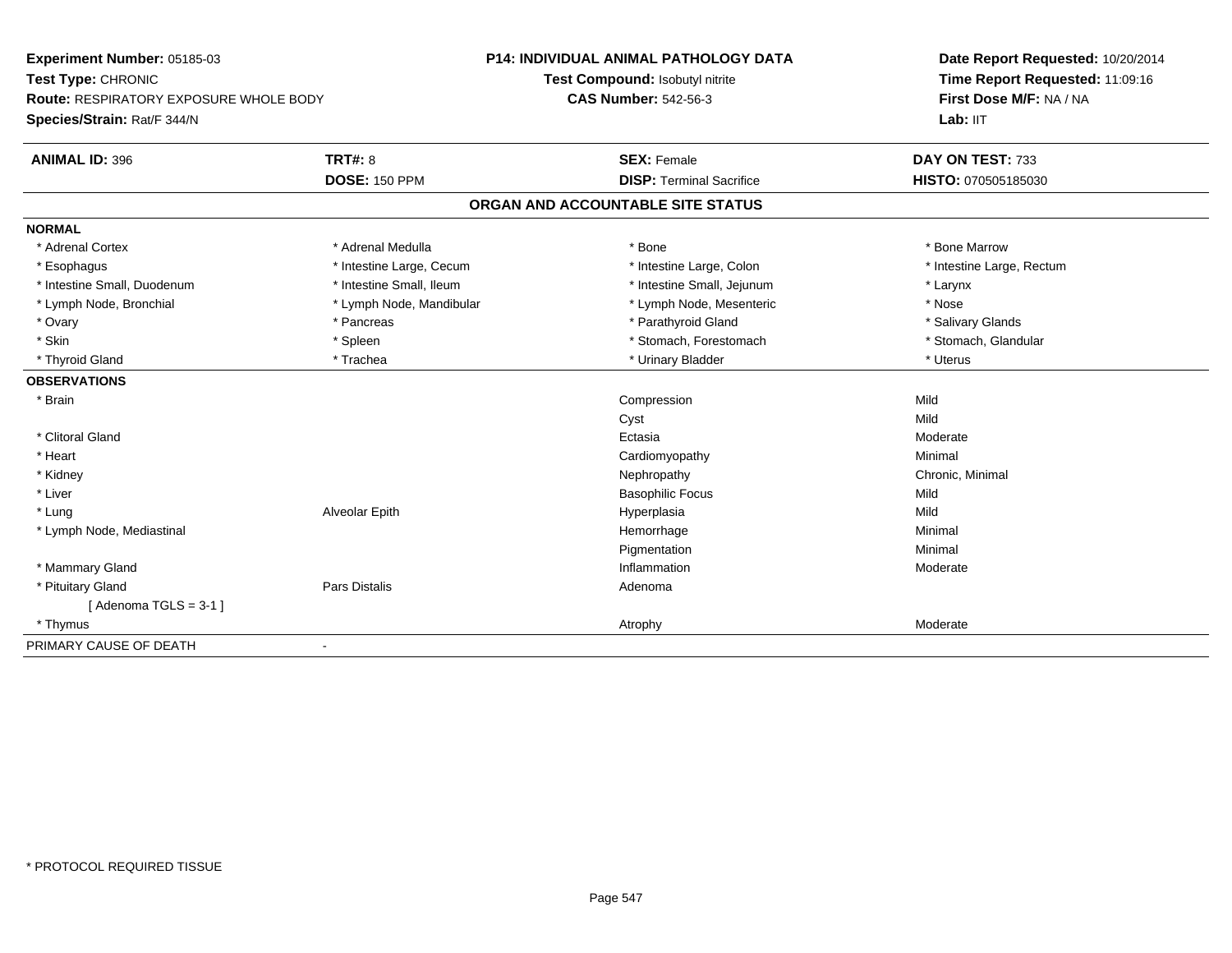| Experiment Number: 05185-03                 |                          | <b>P14: INDIVIDUAL ANIMAL PATHOLOGY DATA</b> | Date Report Requested: 10/20/2014<br>Time Report Requested: 11:09:16<br>First Dose M/F: NA / NA<br>Lab: II <sub>T</sub> |
|---------------------------------------------|--------------------------|----------------------------------------------|-------------------------------------------------------------------------------------------------------------------------|
| Test Type: CHRONIC                          |                          | Test Compound: Isobutyl nitrite              |                                                                                                                         |
| Route: RESPIRATORY EXPOSURE WHOLE BODY      |                          | <b>CAS Number: 542-56-3</b>                  |                                                                                                                         |
| Species/Strain: Rat/F 344/N                 |                          |                                              |                                                                                                                         |
| <b>ANIMAL ID: 397</b>                       | <b>TRT#: 8</b>           | <b>SEX: Female</b>                           | DAY ON TEST: 734                                                                                                        |
|                                             | <b>DOSE: 150 PPM</b>     | <b>DISP: Terminal Sacrifice</b>              | <b>HISTO: 88-02606</b>                                                                                                  |
|                                             |                          | ORGAN AND ACCOUNTABLE SITE STATUS            |                                                                                                                         |
| <b>NORMAL</b>                               |                          |                                              |                                                                                                                         |
| * Bone                                      | * Bone Marrow            | * Brain                                      | * Clitoral Gland                                                                                                        |
| * Esophagus                                 | * Intestine Large, Cecum | * Intestine Large, Colon                     | * Intestine Large, Rectum                                                                                               |
| * Intestine Small, Duodenum                 | * Intestine Small, Ileum | * Intestine Small, Jejunum                   | * Larynx                                                                                                                |
| * Lymph Node, Mandibular                    | * Lymph Node, Mesenteric | * Nose                                       | * Ovary                                                                                                                 |
| * Pancreas                                  | * Parathyroid Gland      | * Salivary Glands                            | * Skin                                                                                                                  |
| * Spleen                                    | * Stomach, Forestomach   | * Stomach, Glandular                         | * Trachea                                                                                                               |
| * Urinary Bladder                           | * Uterus                 |                                              |                                                                                                                         |
| <b>MISSING</b>                              |                          |                                              |                                                                                                                         |
| * Lymph Node, Bronchial                     |                          |                                              |                                                                                                                         |
| <b>OBSERVATIONS</b>                         |                          |                                              |                                                                                                                         |
| * Adrenal Cortex                            |                          | Degeneration                                 | Moderate                                                                                                                |
|                                             |                          | Hemorrhage                                   | Moderate                                                                                                                |
|                                             |                          | Vacuolization Cytoplasmic                    | Moderate                                                                                                                |
| [ Degeneration TGLS = $2,3-3,13$ ]          |                          |                                              |                                                                                                                         |
| [Hemorrhage TGLS = 2,3-3,13]                |                          |                                              |                                                                                                                         |
| [Vacuolization Cytoplasmic TGLS = 2,3-3,13] |                          |                                              |                                                                                                                         |
| * Adrenal Medulla                           |                          | Hyperplasia                                  | Mild                                                                                                                    |
|                                             |                          | Pheochromocytoma Benign                      |                                                                                                                         |
| [Hyperplasia TGLS = 3-3]                    |                          |                                              |                                                                                                                         |
| [ Pheochromocytoma Benign TGLS = 2-13 ]     |                          |                                              |                                                                                                                         |
| * Heart                                     |                          | Cardiomyopathy                               | Minimal                                                                                                                 |
| * Kidney                                    |                          | Nephropathy                                  | Chronic, Mild                                                                                                           |
| * Liver                                     |                          | Fatty Change                                 | Mild                                                                                                                    |
| [Fatty Change TGLS = 4-14]                  |                          |                                              |                                                                                                                         |
| * Lung                                      |                          | Hemorrhage                                   | Minimal                                                                                                                 |
|                                             | Alveolar Epith           | Hyperplasia                                  | Minimal                                                                                                                 |
|                                             |                          | <b>Infiltration Cellular</b>                 | Histiocyte, Minimal                                                                                                     |
| * Lymph Node, Mediastinal                   |                          | Pigmentation                                 | Minimal                                                                                                                 |
| * Mammary Gland                             |                          | Fibroadenoma                                 |                                                                                                                         |
| [Fibroadenoma TGLS = 1-12]                  |                          |                                              |                                                                                                                         |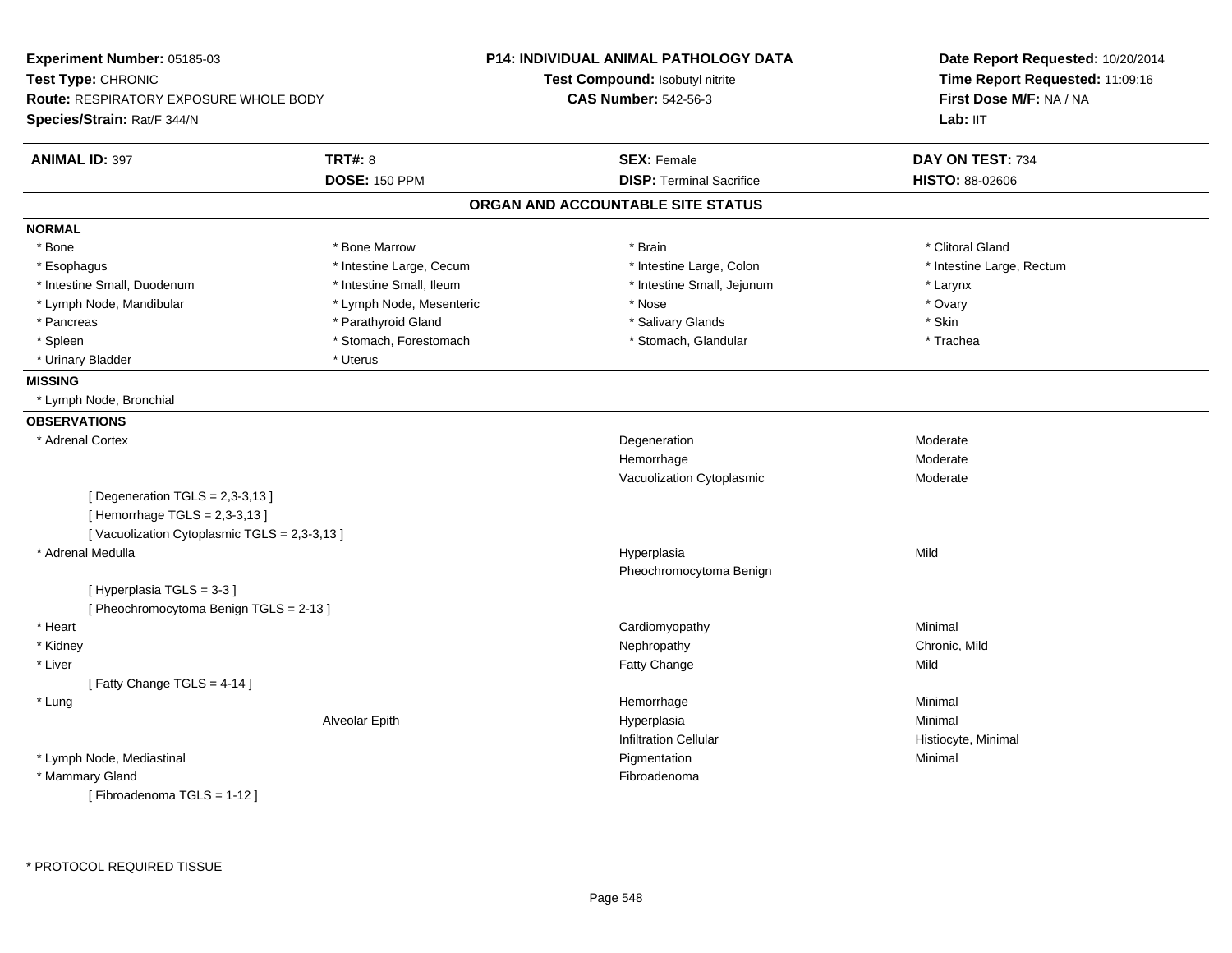| Experiment Number: 05185-03<br><b>Test Type: CHRONIC</b><br><b>Route: RESPIRATORY EXPOSURE WHOLE BODY</b><br>Species/Strain: Rat/F 344/N |                      | <b>P14: INDIVIDUAL ANIMAL PATHOLOGY DATA</b> | Date Report Requested: 10/20/2014<br>Time Report Requested: 11:09:16<br>First Dose M/F: NA / NA<br>Lab: IIT |
|------------------------------------------------------------------------------------------------------------------------------------------|----------------------|----------------------------------------------|-------------------------------------------------------------------------------------------------------------|
|                                                                                                                                          |                      | Test Compound: Isobutyl nitrite              |                                                                                                             |
|                                                                                                                                          |                      | <b>CAS Number: 542-56-3</b>                  |                                                                                                             |
|                                                                                                                                          |                      |                                              |                                                                                                             |
| <b>ANIMAL ID: 397</b>                                                                                                                    | TRT#: 8              | <b>SEX: Female</b>                           | DAY ON TEST: 734                                                                                            |
|                                                                                                                                          | <b>DOSE: 150 PPM</b> | <b>DISP: Terminal Sacrifice</b>              | <b>HISTO: 88-02606</b>                                                                                      |
|                                                                                                                                          |                      | ORGAN AND ACCOUNTABLE SITE STATUS            |                                                                                                             |
| * Pituitary Gland                                                                                                                        | Pars Distalis        | Hyperplasia                                  | Mild                                                                                                        |
| * Thymus                                                                                                                                 |                      | Atrophy                                      | Mild                                                                                                        |
| * Thyroid Gland                                                                                                                          | C Cell               | Adenoma                                      |                                                                                                             |
| PRIMARY CAUSE OF DEATH                                                                                                                   |                      |                                              |                                                                                                             |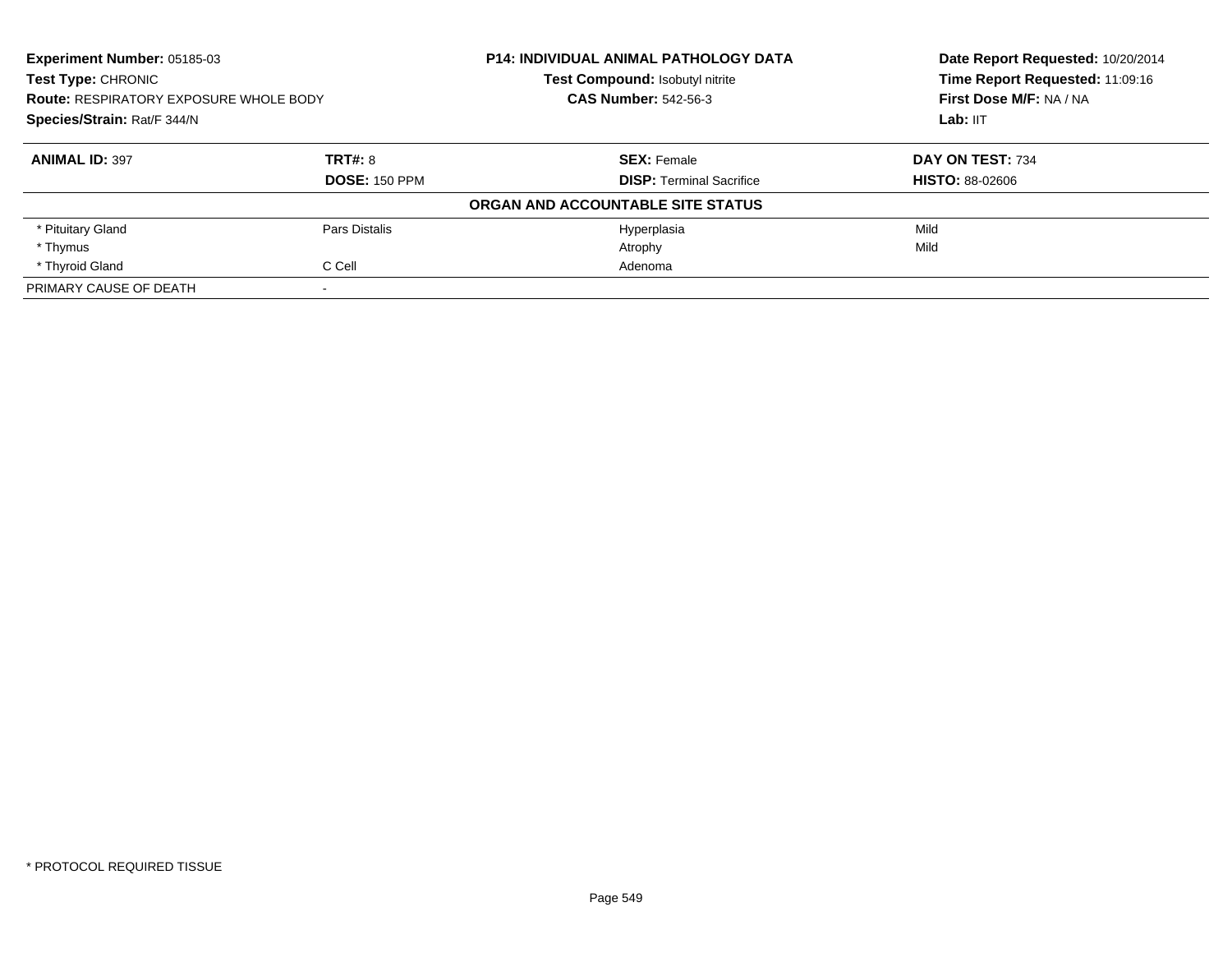| Experiment Number: 05185-03                |                          | <b>P14: INDIVIDUAL ANIMAL PATHOLOGY DATA</b> | Date Report Requested: 10/20/2014<br>Time Report Requested: 11:09:16<br>First Dose M/F: NA / NA |  |
|--------------------------------------------|--------------------------|----------------------------------------------|-------------------------------------------------------------------------------------------------|--|
| Test Type: CHRONIC                         |                          | Test Compound: Isobutyl nitrite              |                                                                                                 |  |
| Route: RESPIRATORY EXPOSURE WHOLE BODY     |                          | <b>CAS Number: 542-56-3</b>                  |                                                                                                 |  |
| Species/Strain: Rat/F 344/N                |                          |                                              | Lab: IIT                                                                                        |  |
| <b>ANIMAL ID: 398</b>                      | <b>TRT#: 8</b>           | <b>SEX: Female</b>                           | DAY ON TEST: 735                                                                                |  |
|                                            | <b>DOSE: 150 PPM</b>     | <b>DISP: Terminal Sacrifice</b>              | HISTO: 88-02607                                                                                 |  |
|                                            |                          | ORGAN AND ACCOUNTABLE SITE STATUS            |                                                                                                 |  |
| <b>NORMAL</b>                              |                          |                                              |                                                                                                 |  |
| * Adrenal Medulla                          | * Bone                   | * Bone Marrow                                | * Clitoral Gland                                                                                |  |
| * Esophagus                                | * Intestine Large, Cecum | * Intestine Large, Colon                     | * Intestine Large, Rectum                                                                       |  |
| * Intestine Small, Duodenum                | * Intestine Small, Ileum | * Intestine Small, Jejunum                   | * Larynx                                                                                        |  |
| * Lymph Node, Mandibular                   | * Lymph Node, Mesenteric | * Nose                                       | * Ovary                                                                                         |  |
| * Parathyroid Gland                        | * Salivary Glands        | * Skin                                       | * Spleen                                                                                        |  |
| * Stomach, Forestomach                     | * Stomach, Glandular     | * Thymus                                     | * Thyroid Gland                                                                                 |  |
| * Trachea                                  | * Urinary Bladder        | * Uterus                                     |                                                                                                 |  |
| <b>OBSERVATIONS</b>                        |                          |                                              |                                                                                                 |  |
| * Adrenal Cortex                           |                          | Angiectasis                                  | Mild                                                                                            |  |
| * Brain                                    |                          | Compression                                  | Mild                                                                                            |  |
| * Heart                                    |                          | Cardiomyopathy                               | Mild                                                                                            |  |
| * Kidney                                   |                          | Nephropathy                                  | Chronic, Minimal                                                                                |  |
| * Liver                                    |                          | <b>Basophilic Focus</b>                      | Multiple, Mild                                                                                  |  |
|                                            |                          | Hepatodiaphragmatic Nodule                   | Mild                                                                                            |  |
| [ Hepatodiaphragmatic Nodule TGLS = 3-13 ] |                          |                                              |                                                                                                 |  |
| * Lung                                     | Alveolar Epith           | Hyperplasia                                  | Mild                                                                                            |  |
| * Lymph Node, Bronchial                    |                          | Hemorrhage                                   | Mild                                                                                            |  |
| * Lymph Node, Mediastinal                  |                          | Pigmentation                                 | Minimal                                                                                         |  |
| * Mammary Gland                            |                          | Adenocarcinoma                               |                                                                                                 |  |
|                                            |                          | Lactation                                    | Mild                                                                                            |  |
| [Adenocarcinoma TGLS = 2-12]               |                          |                                              |                                                                                                 |  |
| * Pancreas                                 | <b>Acinar Cell</b>       | Atrophy                                      | Minimal                                                                                         |  |
| * Pituitary Gland                          | <b>Pars Distalis</b>     | Adenoma                                      |                                                                                                 |  |
| [Adenoma TGLS = $5-1$ ]                    |                          |                                              |                                                                                                 |  |
| PRIMARY CAUSE OF DEATH                     | $\blacksquare$           |                                              |                                                                                                 |  |
|                                            |                          |                                              |                                                                                                 |  |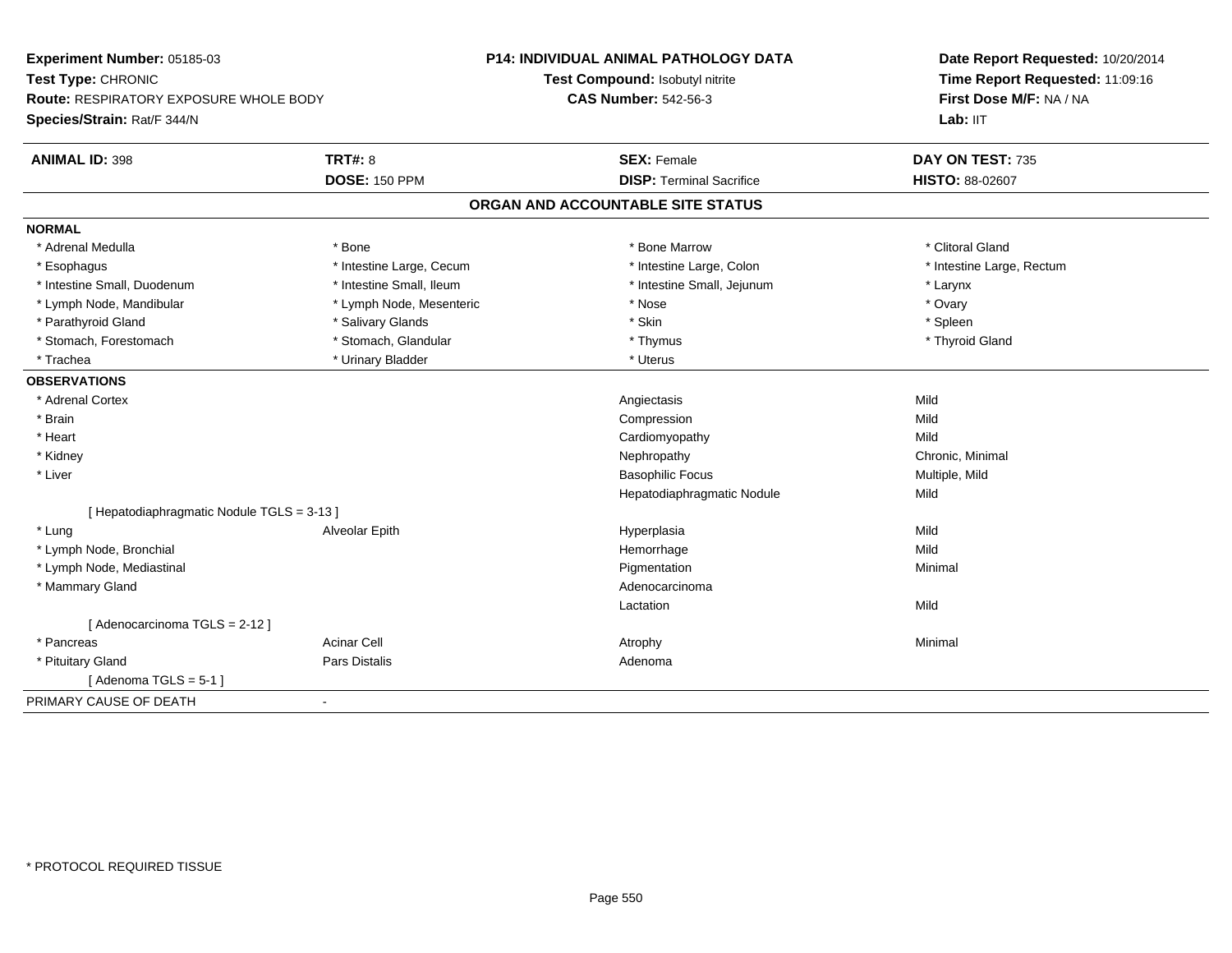| Experiment Number: 05185-03            |                           | <b>P14: INDIVIDUAL ANIMAL PATHOLOGY DATA</b> | Date Report Requested: 10/20/2014 |
|----------------------------------------|---------------------------|----------------------------------------------|-----------------------------------|
| Test Type: CHRONIC                     |                           | Test Compound: Isobutyl nitrite              | Time Report Requested: 11:09:17   |
| Route: RESPIRATORY EXPOSURE WHOLE BODY |                           | <b>CAS Number: 542-56-3</b>                  | First Dose M/F: NA / NA           |
| Species/Strain: Rat/F 344/N            |                           |                                              | Lab: IIT                          |
| <b>ANIMAL ID: 399</b>                  | <b>TRT#: 8</b>            | <b>SEX: Female</b>                           | DAY ON TEST: 733                  |
|                                        | <b>DOSE: 150 PPM</b>      | <b>DISP: Terminal Sacrifice</b>              | HISTO: 88-02608                   |
|                                        |                           | ORGAN AND ACCOUNTABLE SITE STATUS            |                                   |
| <b>NORMAL</b>                          |                           |                                              |                                   |
| * Adrenal Cortex                       | * Adrenal Medulla         | * Bone                                       | * Bone Marrow                     |
| * Brain                                | * Clitoral Gland          | * Esophagus                                  | * Intestine Large, Cecum          |
| * Intestine Large, Colon               | * Intestine Large, Rectum | * Intestine Small, Duodenum                  | * Intestine Small, Ileum          |
| * Intestine Small, Jejunum             | * Larynx                  | * Lymph Node, Mandibular                     | * Lymph Node, Mesenteric          |
| * Nose                                 | * Ovary                   | * Parathyroid Gland                          | * Salivary Glands                 |
| * Skin                                 | * Spleen                  | * Stomach, Forestomach                       | * Stomach, Glandular              |
| * Thymus                               | * Thyroid Gland           | * Trachea                                    | * Urinary Bladder                 |
| * Uterus                               |                           |                                              |                                   |
| <b>MISSING</b>                         |                           |                                              |                                   |
| * Lymph Node, Bronchial                |                           |                                              |                                   |
| <b>OBSERVATIONS</b>                    |                           |                                              |                                   |
| * Heart                                |                           | Cardiomyopathy                               | Mild                              |
| * Kidney                               |                           | Nephropathy                                  | Chronic, Minimal                  |
| * Liver                                |                           | <b>Basophilic Focus</b>                      | Multiple, Moderate                |
| * Lung                                 | Alveolar Epith            | Hyperplasia                                  | Mild                              |
| [Hyperplasia TGLS = 3-13]              |                           |                                              |                                   |
| * Lymph Node, Mediastinal              |                           | Pigmentation                                 | Minimal                           |
| * Mammary Gland                        |                           | Fibroadenoma                                 |                                   |
|                                        |                           | Lactation                                    | Minimal                           |
| [Fibroadenoma TGLS = 1-12]             |                           |                                              |                                   |
| * Pancreas                             | <b>Acinar Cell</b>        | Atrophy                                      | Moderate                          |
| * Pituitary Gland                      | <b>Pars Distalis</b>      | Adenoma                                      |                                   |
| [Adenoma TGLS = $2-1$ ]                |                           |                                              |                                   |
| PRIMARY CAUSE OF DEATH                 | $\blacksquare$            |                                              |                                   |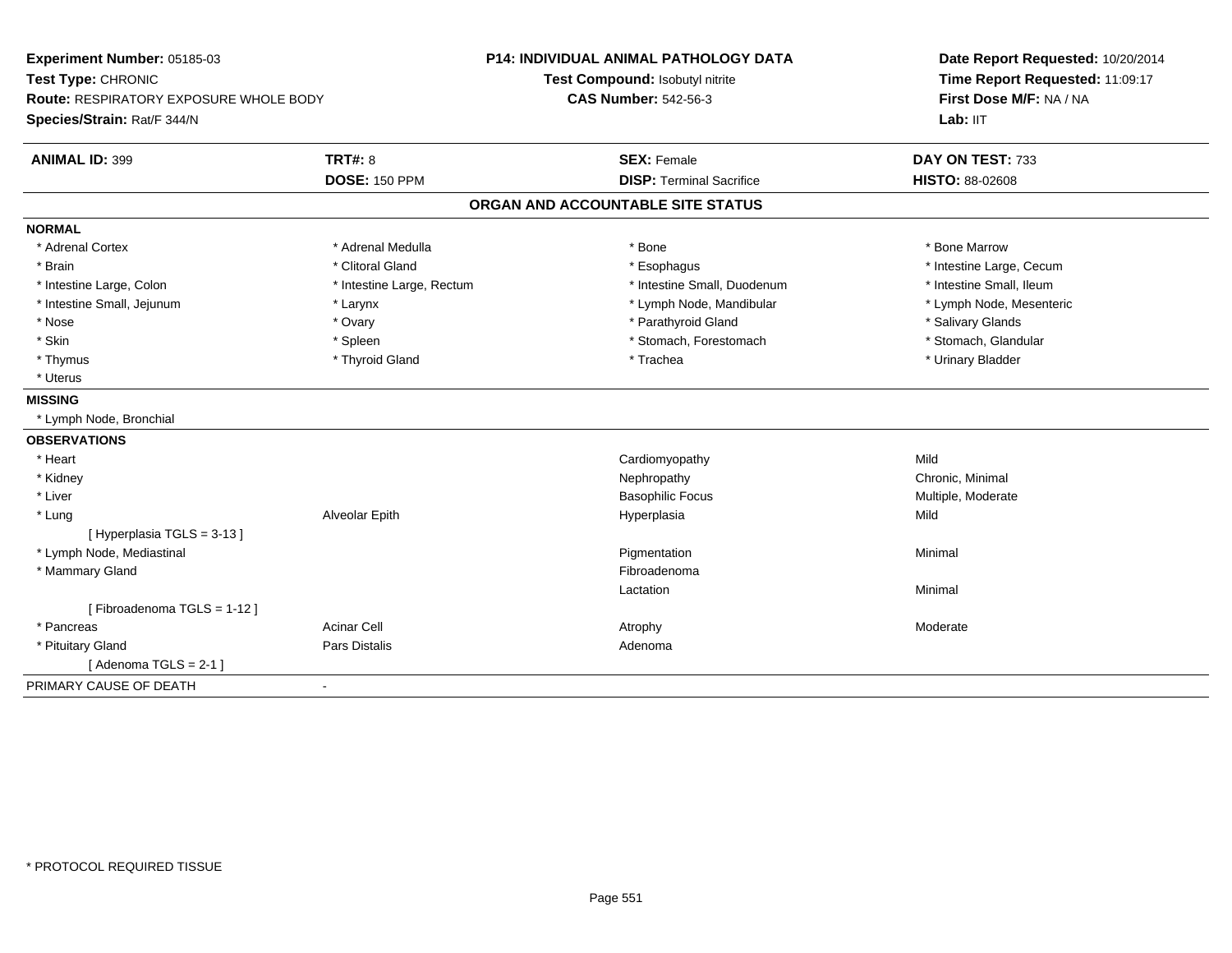| Experiment Number: 05185-03            |                             | P14: INDIVIDUAL ANIMAL PATHOLOGY DATA | Date Report Requested: 10/20/2014<br>Time Report Requested: 11:09:17 |
|----------------------------------------|-----------------------------|---------------------------------------|----------------------------------------------------------------------|
| Test Type: CHRONIC                     |                             | Test Compound: Isobutyl nitrite       |                                                                      |
| Route: RESPIRATORY EXPOSURE WHOLE BODY |                             | <b>CAS Number: 542-56-3</b>           | First Dose M/F: NA / NA                                              |
| Species/Strain: Rat/F 344/N            |                             |                                       | Lab: IIT                                                             |
| <b>ANIMAL ID: 400</b>                  | <b>TRT#: 8</b>              | <b>SEX: Female</b>                    | DAY ON TEST: 733                                                     |
|                                        | <b>DOSE: 150 PPM</b>        | <b>DISP: Terminal Sacrifice</b>       | HISTO: 88-02609                                                      |
|                                        |                             | ORGAN AND ACCOUNTABLE SITE STATUS     |                                                                      |
| <b>NORMAL</b>                          |                             |                                       |                                                                      |
| * Adrenal Medulla                      | * Bone                      | * Bone Marrow                         | * Brain                                                              |
| * Esophagus                            | * Heart                     | * Intestine Large, Cecum              | * Intestine Large, Colon                                             |
| * Intestine Large, Rectum              | * Intestine Small, Duodenum | * Intestine Small, Ileum              | * Intestine Small, Jejunum                                           |
| $*$ Larynx                             | * Lymph Node, Mandibular    | * Lymph Node, Mesenteric              | * Mammary Gland                                                      |
| * Nose                                 | * Ovary                     | * Pancreas                            | * Parathyroid Gland                                                  |
| * Salivary Glands                      | * Skin                      | * Spleen                              | * Stomach, Forestomach                                               |
| * Stomach, Glandular                   | * Thyroid Gland             | * Trachea                             | * Urinary Bladder                                                    |
| * Uterus                               |                             |                                       |                                                                      |
| <b>OBSERVATIONS</b>                    |                             |                                       |                                                                      |
| * Adrenal Cortex                       |                             | Angiectasis                           | Mild                                                                 |
|                                        |                             | Hyperplasia                           | Mild                                                                 |
|                                        |                             | Vacuolization Cytoplasmic             | Mild                                                                 |
| * Clitoral Gland                       |                             | Ectasia                               | Moderate                                                             |
| * Kidney                               |                             | Nephropathy                           | Chronic, Minimal                                                     |
| * Liver                                |                             | <b>Basophilic Focus</b>               | Multiple, Minimal                                                    |
|                                        |                             | <b>Clear Cell Focus</b>               | Multiple, Minimal                                                    |
| * Lung                                 |                             | Alveolar/Bronchiolar Adenoma          |                                                                      |
|                                        | Alveolar Epith              | Hyperplasia                           | Mild                                                                 |
| * Lymph Node, Bronchial                |                             | Hemorrhage                            | Mild                                                                 |
|                                        |                             | Pigmentation                          | Minimal                                                              |
| * Lymph Node, Mediastinal              |                             | Hemorrhage                            | Minimal                                                              |
|                                        |                             | Pigmentation                          | Mild                                                                 |
| * Pituitary Gland                      | <b>Pars Distalis</b>        | Adenoma                               |                                                                      |
| [Adenoma TGLS = $1-1$ ]                |                             |                                       |                                                                      |
| * Thymus                               |                             | Atrophy                               | Mild                                                                 |
| PRIMARY CAUSE OF DEATH                 | $\sim$                      |                                       |                                                                      |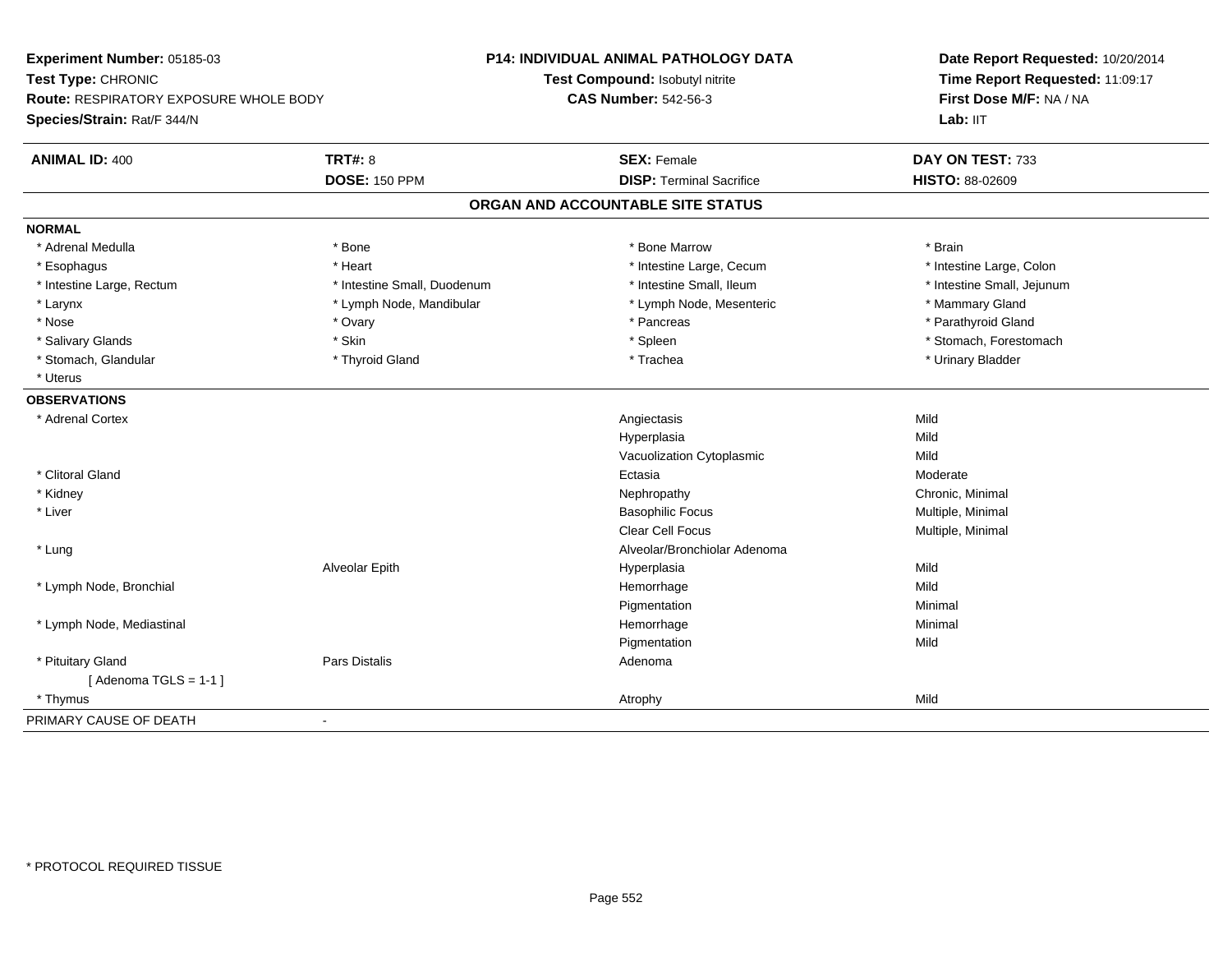| Experiment Number: 05185-03            |                          | P14: INDIVIDUAL ANIMAL PATHOLOGY DATA | Date Report Requested: 10/20/2014 |
|----------------------------------------|--------------------------|---------------------------------------|-----------------------------------|
| Test Type: CHRONIC                     |                          | Test Compound: Isobutyl nitrite       | Time Report Requested: 11:09:17   |
| Route: RESPIRATORY EXPOSURE WHOLE BODY |                          | <b>CAS Number: 542-56-3</b>           | First Dose M/F: NA / NA           |
| Species/Strain: Rat/F 344/N            |                          |                                       | Lab: IIT                          |
| <b>ANIMAL ID: 401</b>                  | <b>TRT#: 8</b>           | <b>SEX: Female</b>                    | DAY ON TEST: 733                  |
|                                        | <b>DOSE: 150 PPM</b>     | <b>DISP: Terminal Sacrifice</b>       | HISTO: 88-02610                   |
|                                        |                          | ORGAN AND ACCOUNTABLE SITE STATUS     |                                   |
| <b>NORMAL</b>                          |                          |                                       |                                   |
| * Adrenal Cortex                       | * Adrenal Medulla        | * Bone                                | * Bone Marrow                     |
| * Esophagus                            | * Intestine Large, Cecum | * Intestine Large, Colon              | * Intestine Large, Rectum         |
| * Intestine Small, Duodenum            | * Intestine Small, Ileum | * Intestine Small, Jejunum            | * Larynx                          |
| * Lymph Node, Bronchial                | * Lymph Node, Mandibular | * Lymph Node, Mediastinal             | * Lymph Node, Mesenteric          |
| * Ovary                                | * Pancreas               | * Parathyroid Gland                   | * Salivary Glands                 |
| * Skin                                 | * Spleen                 | * Stomach, Forestomach                | * Stomach, Glandular              |
| * Thyroid Gland                        | * Trachea                | * Urinary Bladder                     | * Uterus                          |
| <b>OBSERVATIONS</b>                    |                          |                                       |                                   |
| * Brain                                |                          | Compression                           | Mild                              |
|                                        |                          | Hydrocephalus                         | Mild                              |
| * Clitoral Gland                       |                          | Ectasia                               | Mild                              |
| * Heart                                |                          | Cardiomyopathy                        | Mild                              |
| * Kidney                               |                          | Pigmentation                          | Minimal                           |
| * Liver                                |                          | <b>Basophilic Focus</b>               | Multiple, Mild                    |
| * Lung                                 | Alveolar Epith           | Hyperplasia                           | Mild                              |
| * Mammary Gland                        |                          | Fibroadenoma                          |                                   |
| [Fibroadenoma TGLS = 1-12]             |                          |                                       |                                   |
| * Nose                                 |                          | Inflammation                          | Mild                              |
| * Pituitary Gland                      | Pars Distalis            | Adenoma                               |                                   |
| [Adenoma TGLS = $2-1$ ]                |                          |                                       |                                   |
| * Thymus                               |                          | Atrophy                               | Minimal                           |
| PRIMARY CAUSE OF DEATH                 | $\blacksquare$           |                                       |                                   |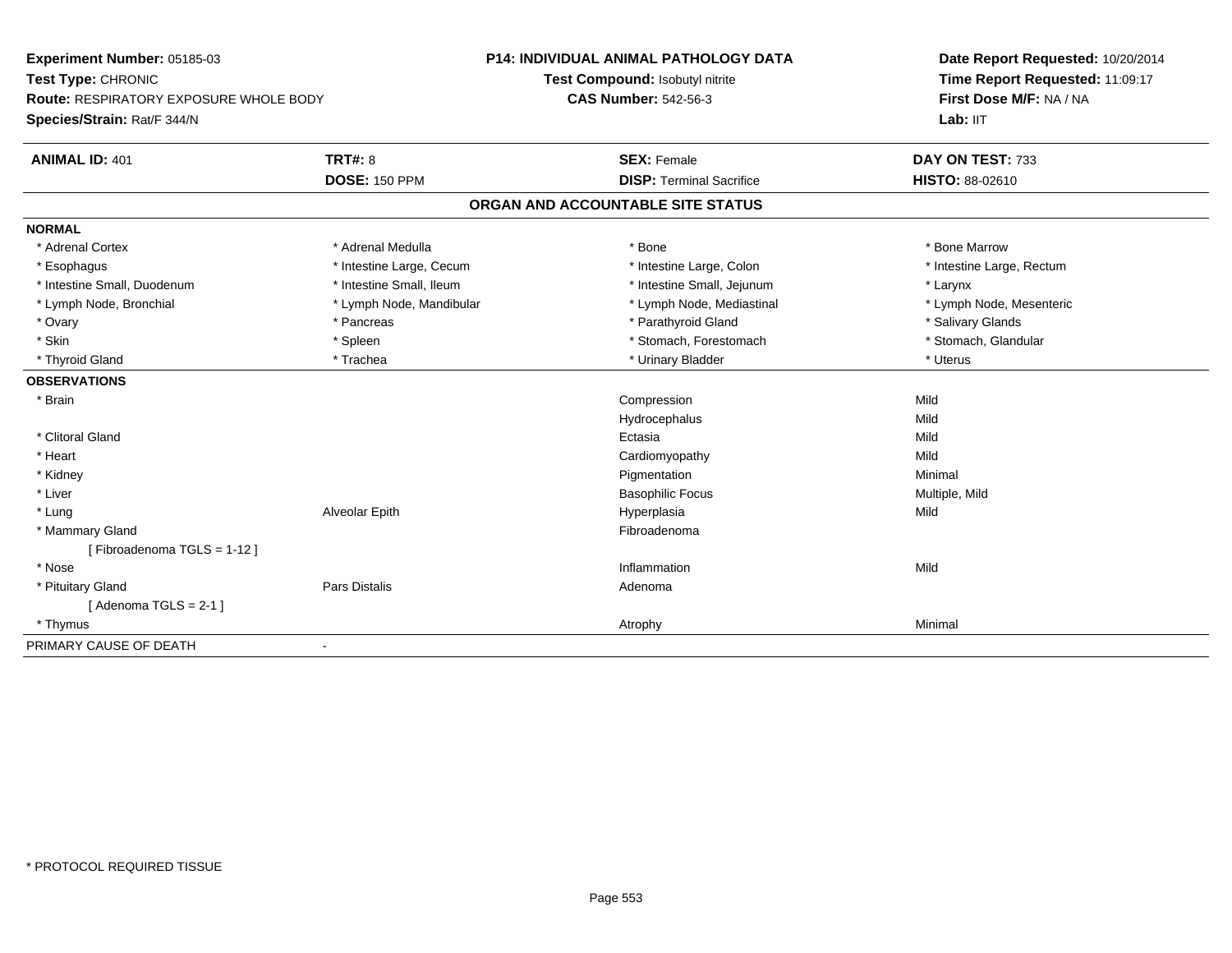| Experiment Number: 05185-03                   | <b>P14: INDIVIDUAL ANIMAL PATHOLOGY DATA</b> |                                   | Date Report Requested: 10/20/2014 |  |
|-----------------------------------------------|----------------------------------------------|-----------------------------------|-----------------------------------|--|
| Test Type: CHRONIC                            |                                              | Test Compound: Isobutyl nitrite   | Time Report Requested: 11:09:17   |  |
| <b>Route: RESPIRATORY EXPOSURE WHOLE BODY</b> |                                              | <b>CAS Number: 542-56-3</b>       | First Dose M/F: NA / NA           |  |
| Species/Strain: Rat/F 344/N                   |                                              |                                   | Lab: IIT                          |  |
| <b>ANIMAL ID: 402</b>                         | <b>TRT#: 8</b>                               | <b>SEX: Female</b>                | DAY ON TEST: 734                  |  |
|                                               | <b>DOSE: 150 PPM</b>                         | <b>DISP: Terminal Sacrifice</b>   | <b>HISTO: 88-02611</b>            |  |
|                                               |                                              | ORGAN AND ACCOUNTABLE SITE STATUS |                                   |  |
| <b>NORMAL</b>                                 |                                              |                                   |                                   |  |
| * Adrenal Cortex                              | * Adrenal Medulla                            | * Bone                            | * Bone Marrow                     |  |
| * Brain                                       | * Esophagus                                  | * Intestine Large, Cecum          | * Intestine Large, Colon          |  |
| * Intestine Large, Rectum                     | * Intestine Small, Duodenum                  | * Intestine Small, Ileum          | * Intestine Small, Jejunum        |  |
| * Kidney                                      | * Larynx                                     | * Lymph Node, Bronchial           | * Lymph Node, Mandibular          |  |
| * Lymph Node, Mesenteric                      | * Mammary Gland                              | * Nose                            | * Ovary                           |  |
| * Pancreas                                    | * Parathyroid Gland                          | * Salivary Glands                 | * Skin                            |  |
| * Spleen                                      | * Stomach, Forestomach                       | * Stomach, Glandular              | * Thyroid Gland                   |  |
| * Trachea                                     | * Urinary Bladder                            | * Uterus                          |                                   |  |
| <b>MISSING</b>                                |                                              |                                   |                                   |  |
| * Lymph Node, Mediastinal                     |                                              |                                   |                                   |  |
| <b>OBSERVATIONS</b>                           |                                              |                                   |                                   |  |
| * Clitoral Gland                              |                                              | Ectasia                           | Moderate                          |  |
| * Heart                                       |                                              | Cardiomyopathy                    | Minimal                           |  |
| * Liver                                       |                                              | <b>Basophilic Focus</b>           | Multiple, Moderate                |  |
|                                               |                                              | Hepatodiaphragmatic Nodule        | Mild                              |  |
| [ Hepatodiaphragmatic Nodule TGLS = 1-12 ]    |                                              |                                   |                                   |  |
| * Lung                                        | Alveolar Epith                               | Hyperplasia                       | Mild                              |  |
| * Pituitary Gland                             | Pars Distalis                                | Hyperplasia                       | Mild                              |  |
| * Thymus                                      |                                              | Atrophy                           | Minimal                           |  |
| PRIMARY CAUSE OF DEATH                        |                                              |                                   |                                   |  |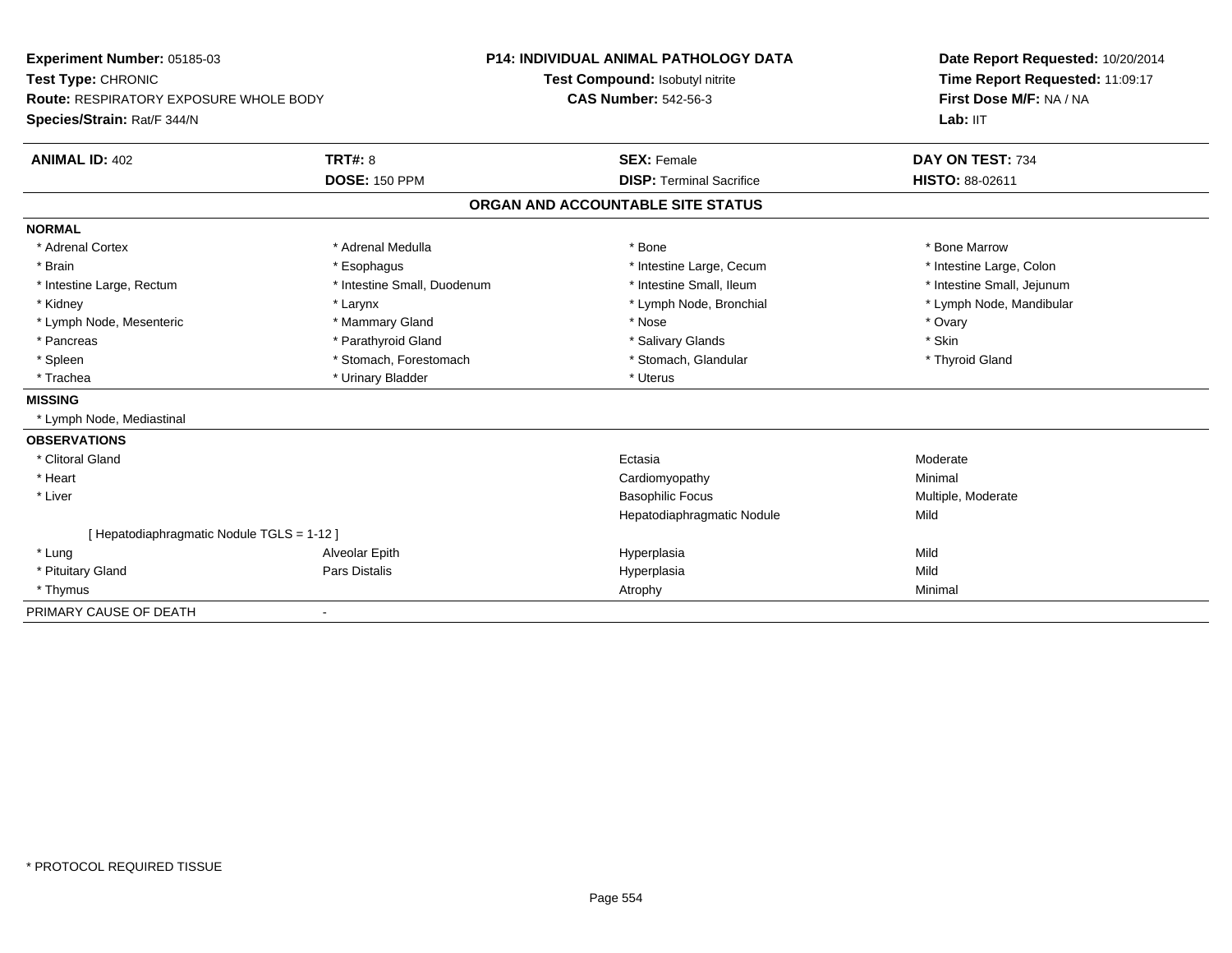| Experiment Number: 05185-03<br>Test Type: CHRONIC |                           | <b>P14: INDIVIDUAL ANIMAL PATHOLOGY DATA</b> | Date Report Requested: 10/20/2014 |  |
|---------------------------------------------------|---------------------------|----------------------------------------------|-----------------------------------|--|
|                                                   |                           | Test Compound: Isobutyl nitrite              | Time Report Requested: 11:09:17   |  |
| Route: RESPIRATORY EXPOSURE WHOLE BODY            |                           | <b>CAS Number: 542-56-3</b>                  | First Dose M/F: NA / NA           |  |
| Species/Strain: Rat/F 344/N                       |                           |                                              | Lab: IIT                          |  |
| <b>ANIMAL ID: 403</b>                             | <b>TRT#: 8</b>            | <b>SEX: Female</b>                           | DAY ON TEST: 608                  |  |
|                                                   | <b>DOSE: 150 PPM</b>      | <b>DISP: Natural Death</b>                   | HISTO: 88-02612                   |  |
|                                                   |                           | ORGAN AND ACCOUNTABLE SITE STATUS            |                                   |  |
| <b>NORMAL</b>                                     |                           |                                              |                                   |  |
| * Adrenal Cortex                                  | * Adrenal Medulla         | * Bone                                       | * Bone Marrow                     |  |
| * Brain                                           | * Clitoral Gland          | * Esophagus                                  | * Intestine Large, Colon          |  |
| * Intestine Small, Duodenum                       | * Larynx                  | * Lymph Node, Bronchial                      | * Lymph Node, Mandibular          |  |
| * Lymph Node, Mesenteric                          | * Mammary Gland           | * Nose                                       | * Ovary                           |  |
| * Parathyroid Gland                               | * Salivary Glands         | * Skin                                       | * Spleen                          |  |
| * Stomach, Forestomach                            | * Stomach, Glandular      | * Thyroid Gland                              | * Trachea                         |  |
| * Uterus                                          |                           |                                              |                                   |  |
| <b>AUTO PRECLUDES DIAG.</b>                       |                           |                                              |                                   |  |
| * Intestine Large, Cecum                          | * Intestine Large, Rectum | * Intestine Small, Ileum                     | * Intestine Small, Jejunum        |  |
| * Urinary Bladder                                 |                           |                                              |                                   |  |
| <b>OBSERVATIONS</b>                               |                           |                                              |                                   |  |
| * Heart                                           |                           | Cardiomyopathy                               | Mild                              |  |
| * Kidney                                          |                           | Mineralization                               | Minimal                           |  |
|                                                   |                           | Nephropathy                                  | Chronic, Minimal                  |  |
| * Liver                                           |                           | <b>Basophilic Focus</b>                      | Minimal                           |  |
| * Lung                                            |                           | Congestion                                   | Moderate                          |  |
|                                                   |                           | Inflammation                                 | Mild                              |  |
| [ Inflammation $TGLS = 1-6$ ]                     |                           |                                              |                                   |  |
| * Lymph Node, Mediastinal                         |                           | Hemorrhage                                   | Mild                              |  |
| * Pancreas                                        | <b>Acinar Cell</b>        | Atrophy                                      | Minimal                           |  |
| * Pituitary Gland                                 | Pars Distalis             | Hyperplasia                                  | Mild                              |  |
| * Thymus                                          |                           | Atrophy                                      | Mild                              |  |
|                                                   |                           | Hemorrhage                                   | Mild                              |  |
| PRIMARY CAUSE OF DEATH                            | $\blacksquare$            |                                              |                                   |  |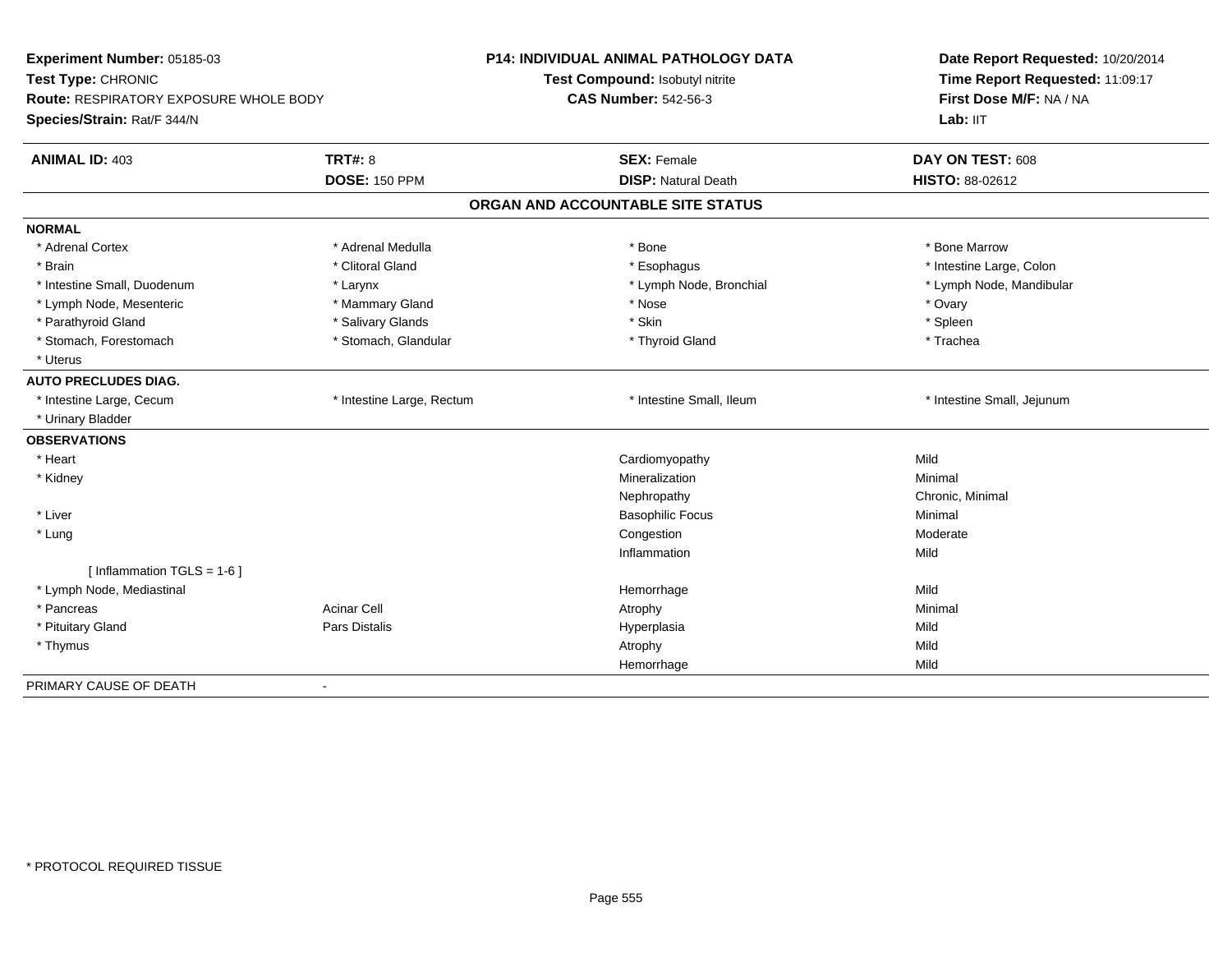| Experiment Number: 05185-03<br>Test Type: CHRONIC<br><b>Route: RESPIRATORY EXPOSURE WHOLE BODY</b><br>Species/Strain: Rat/F 344/N |                             | <b>P14: INDIVIDUAL ANIMAL PATHOLOGY DATA</b><br>Test Compound: Isobutyl nitrite<br><b>CAS Number: 542-56-3</b> | Date Report Requested: 10/20/2014<br>Time Report Requested: 11:09:17<br>First Dose M/F: NA / NA<br>Lab: IIT |  |
|-----------------------------------------------------------------------------------------------------------------------------------|-----------------------------|----------------------------------------------------------------------------------------------------------------|-------------------------------------------------------------------------------------------------------------|--|
| <b>ANIMAL ID: 404</b>                                                                                                             | <b>TRT#: 8</b>              | <b>SEX: Female</b>                                                                                             | DAY ON TEST: 734                                                                                            |  |
|                                                                                                                                   | <b>DOSE: 150 PPM</b>        | <b>DISP: Terminal Sacrifice</b>                                                                                | <b>HISTO: 88-02613</b>                                                                                      |  |
|                                                                                                                                   |                             | ORGAN AND ACCOUNTABLE SITE STATUS                                                                              |                                                                                                             |  |
| <b>NORMAL</b>                                                                                                                     |                             |                                                                                                                |                                                                                                             |  |
| * Adrenal Medulla                                                                                                                 | * Bone                      | * Bone Marrow                                                                                                  | * Brain                                                                                                     |  |
| * Clitoral Gland                                                                                                                  | * Esophagus                 | * Intestine Large, Cecum                                                                                       | * Intestine Large, Colon                                                                                    |  |
| * Intestine Large, Rectum                                                                                                         | * Intestine Small, Duodenum | * Intestine Small, Ileum                                                                                       | * Intestine Small, Jejunum                                                                                  |  |
| * Kidney                                                                                                                          | * Larynx                    | * Lymph Node, Mandibular                                                                                       | * Lymph Node, Mesenteric                                                                                    |  |
| * Nose                                                                                                                            | * Ovary                     | * Pancreas                                                                                                     | * Parathyroid Gland                                                                                         |  |
| * Salivary Glands                                                                                                                 | * Skin                      | * Spleen                                                                                                       | * Stomach, Forestomach                                                                                      |  |
| * Stomach, Glandular                                                                                                              | * Thyroid Gland             | * Trachea                                                                                                      | * Urinary Bladder                                                                                           |  |
| * Uterus                                                                                                                          |                             |                                                                                                                |                                                                                                             |  |
| <b>MISSING</b>                                                                                                                    |                             |                                                                                                                |                                                                                                             |  |
| * Lymph Node, Bronchial                                                                                                           |                             |                                                                                                                |                                                                                                             |  |
| <b>OBSERVATIONS</b>                                                                                                               |                             |                                                                                                                |                                                                                                             |  |
| * Adrenal Cortex                                                                                                                  |                             | Angiectasis                                                                                                    | Mild                                                                                                        |  |
|                                                                                                                                   |                             | Vacuolization Cytoplasmic                                                                                      | Mild                                                                                                        |  |
| * Heart                                                                                                                           |                             | Cardiomyopathy                                                                                                 | Mild                                                                                                        |  |
| * Liver                                                                                                                           |                             | <b>Basophilic Focus</b>                                                                                        | Multiple, Mild                                                                                              |  |
|                                                                                                                                   |                             | Inflammation                                                                                                   | Minimal                                                                                                     |  |
| * Lung                                                                                                                            | Alveolar Epith              | Hyperplasia                                                                                                    | Moderate                                                                                                    |  |
| [Hyperplasia TGLS = 3-6,13]                                                                                                       |                             |                                                                                                                |                                                                                                             |  |
| Lymph Node                                                                                                                        | Lumbar                      | Pigmentation                                                                                                   | Mild                                                                                                        |  |
| [ Pigmentation TGLS = 2-14 ]                                                                                                      |                             |                                                                                                                |                                                                                                             |  |
| * Lymph Node, Mediastinal                                                                                                         |                             | Hemorrhage                                                                                                     | Minimal                                                                                                     |  |
| * Mammary Gland                                                                                                                   |                             | Fibroadenoma                                                                                                   |                                                                                                             |  |
| [Fibroadenoma TGLS = 1-12]                                                                                                        |                             |                                                                                                                |                                                                                                             |  |
| * Pituitary Gland                                                                                                                 | <b>Pars Distalis</b>        | Cyst                                                                                                           | Mild                                                                                                        |  |
|                                                                                                                                   | Pars Distalis               | Hyperplasia                                                                                                    | Mild                                                                                                        |  |
| * Thymus                                                                                                                          |                             | Atrophy                                                                                                        | Mild                                                                                                        |  |
| PRIMARY CAUSE OF DEATH                                                                                                            | $\sim$                      |                                                                                                                |                                                                                                             |  |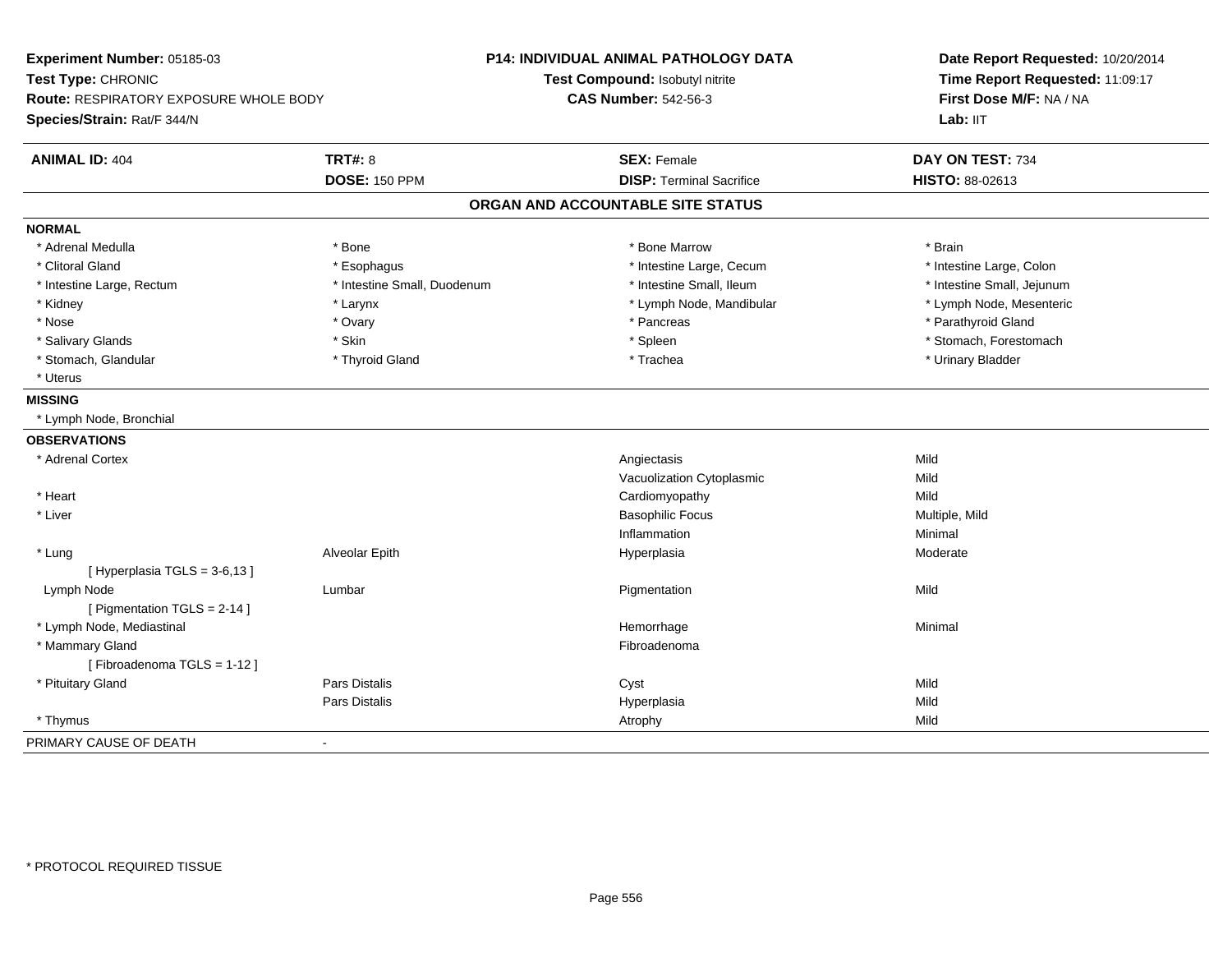| Experiment Number: 05185-03            |                            | P14: INDIVIDUAL ANIMAL PATHOLOGY DATA | Date Report Requested: 10/20/2014 |  |
|----------------------------------------|----------------------------|---------------------------------------|-----------------------------------|--|
| Test Type: CHRONIC                     |                            | Test Compound: Isobutyl nitrite       | Time Report Requested: 11:09:17   |  |
| Route: RESPIRATORY EXPOSURE WHOLE BODY |                            | <b>CAS Number: 542-56-3</b>           | First Dose M/F: NA / NA           |  |
| Species/Strain: Rat/F 344/N            |                            |                                       | Lab: IIT                          |  |
| <b>ANIMAL ID: 405</b>                  | <b>TRT#: 8</b>             | <b>SEX: Female</b>                    | DAY ON TEST: 735                  |  |
|                                        | <b>DOSE: 150 PPM</b>       | <b>DISP: Terminal Sacrifice</b>       | HISTO: 88-02614                   |  |
|                                        |                            | ORGAN AND ACCOUNTABLE SITE STATUS     |                                   |  |
| <b>NORMAL</b>                          |                            |                                       |                                   |  |
| * Adrenal Medulla                      | * Bone                     | * Brain                               | * Esophagus                       |  |
| * Intestine Large, Cecum               | * Intestine Large, Colon   | * Intestine Large, Rectum             | * Intestine Small, Duodenum       |  |
| * Intestine Small, Ileum               | * Intestine Small, Jejunum | * Larynx                              | * Lymph Node, Mandibular          |  |
| * Nose                                 | * Ovary                    | * Parathyroid Gland                   | * Salivary Glands                 |  |
| * Skin                                 | * Stomach, Forestomach     | * Stomach, Glandular                  | * Thyroid Gland                   |  |
| * Trachea                              | * Urinary Bladder          |                                       |                                   |  |
| <b>MISSING</b>                         |                            |                                       |                                   |  |
| * Lymph Node, Bronchial                |                            |                                       |                                   |  |
| <b>OBSERVATIONS</b>                    |                            |                                       |                                   |  |
| * Adrenal Cortex                       |                            | Hemorrhage                            | Minimal                           |  |
| <b>Bone Marrow</b>                     |                            | Hyperplasia                           | Mild                              |  |
| * Clitoral Gland                       |                            | Ectasia                               | Mild                              |  |
|                                        |                            | Hyperplasia                           | Mild                              |  |
| * Heart                                |                            | Cardiomyopathy                        | Minimal                           |  |
| * Kidney                               |                            | Mineralization                        | Minimal                           |  |
| * Liver                                |                            | <b>Basophilic Focus</b>               | Multiple, Mild                    |  |
| * Lung                                 | Alveolar Epith             | Hyperplasia                           | Minimal                           |  |
| * Lymph Node, Mediastinal              |                            | Hemorrhage                            | Moderate                          |  |
| * Lymph Node, Mesenteric               |                            | Hemorrhage                            | Mild                              |  |
| * Mammary Gland                        |                            | Fibroadenoma                          |                                   |  |
| [Fibroadenoma TGLS = 1-12]             |                            |                                       |                                   |  |
| * Pancreas                             | <b>Acinar Cell</b>         | Atrophy                               | Mild                              |  |
| * Pituitary Gland                      | <b>Pars Distalis</b>       | Angiectasis                           | Mild                              |  |
|                                        | Pars Distalis              | Hyperplasia                           | Mild                              |  |
| [Angiectasis TGLS = 4-1]               |                            |                                       |                                   |  |
| * Spleen                               |                            | Hematopoietic Cell Proliferation      | Mild                              |  |
| * Thymus                               |                            | Atrophy                               | Mild                              |  |
| * Uterus                               |                            | Angiectasis                           | Mild                              |  |
|                                        |                            | Cyst                                  | Marked                            |  |
| [Angiectasis TGLS = 3-9]               |                            |                                       |                                   |  |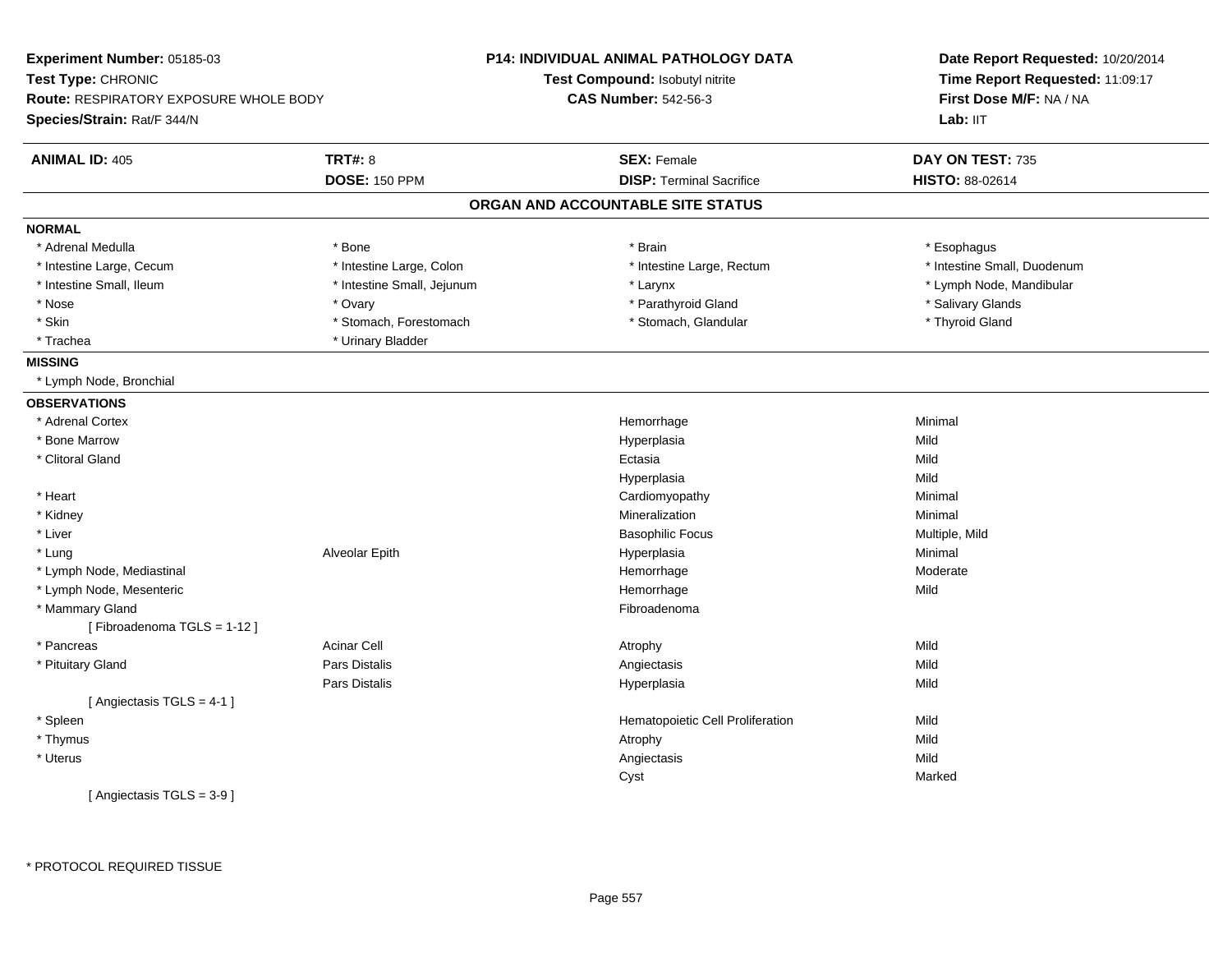| Experiment Number: 05185-03<br><b>Test Type: CHRONIC</b><br><b>Route: RESPIRATORY EXPOSURE WHOLE BODY</b><br>Species/Strain: Rat/F 344/N |                      | <b>P14: INDIVIDUAL ANIMAL PATHOLOGY DATA</b><br>Test Compound: Isobutyl nitrite<br><b>CAS Number: 542-56-3</b> | Date Report Requested: 10/20/2014<br>Time Report Requested: 11:09:17<br>First Dose M/F: NA / NA |  |
|------------------------------------------------------------------------------------------------------------------------------------------|----------------------|----------------------------------------------------------------------------------------------------------------|-------------------------------------------------------------------------------------------------|--|
|                                                                                                                                          |                      |                                                                                                                | Lab: IIT                                                                                        |  |
| <b>ANIMAL ID: 405</b>                                                                                                                    | TRT#: 8              | <b>SEX: Female</b>                                                                                             | <b>DAY ON TEST: 735</b>                                                                         |  |
|                                                                                                                                          | <b>DOSE: 150 PPM</b> | <b>DISP: Terminal Sacrifice</b>                                                                                | <b>HISTO: 88-02614</b>                                                                          |  |
|                                                                                                                                          |                      | ORGAN AND ACCOUNTABLE SITE STATUS                                                                              |                                                                                                 |  |
| [Cyst TGLS = $2-9$ ]                                                                                                                     |                      |                                                                                                                |                                                                                                 |  |
| PRIMARY CAUSE OF DEATH                                                                                                                   |                      |                                                                                                                |                                                                                                 |  |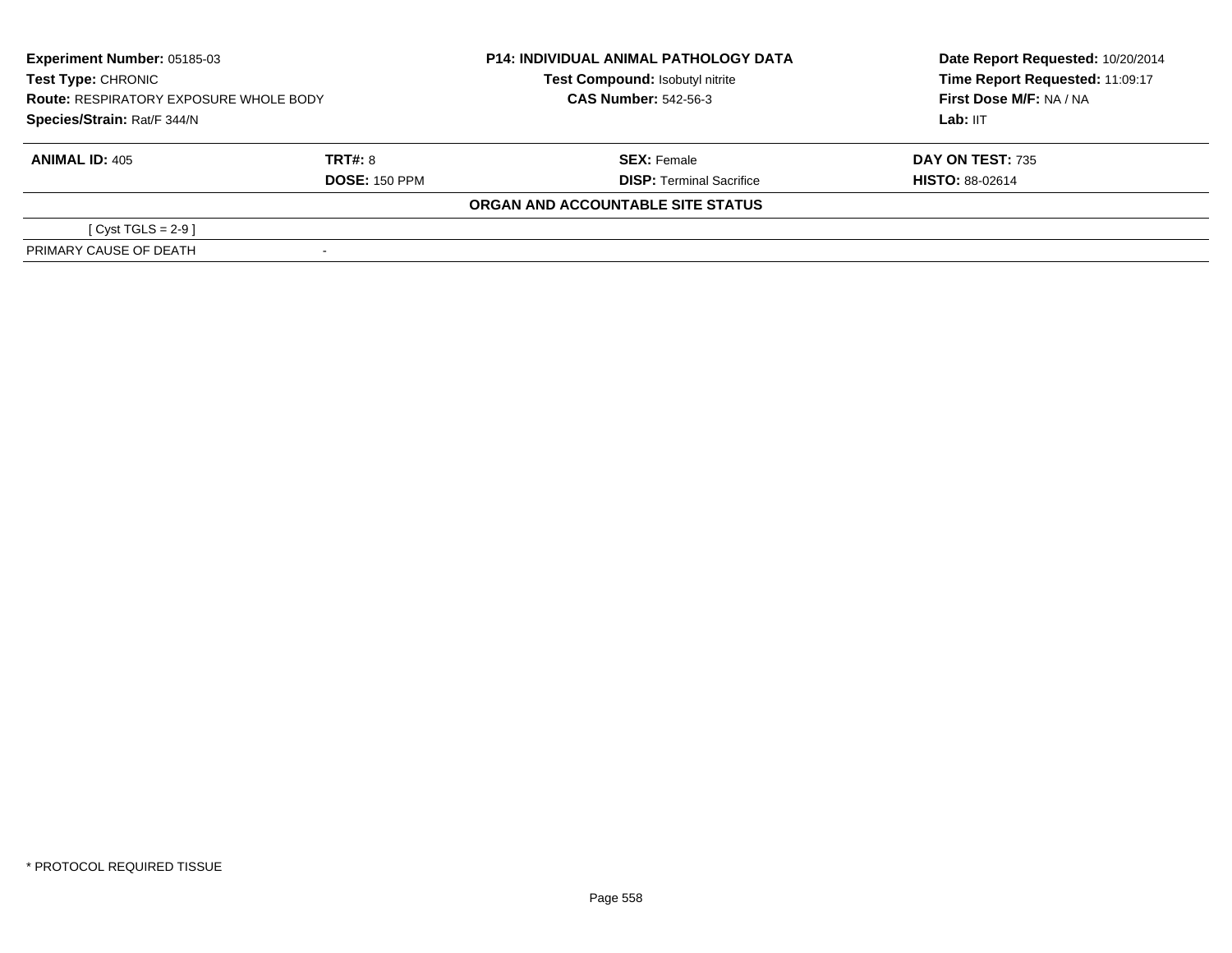| Experiment Number: 05185-03<br>Test Type: CHRONIC |                            | <b>P14: INDIVIDUAL ANIMAL PATHOLOGY DATA</b> | Date Report Requested: 10/20/2014 |  |
|---------------------------------------------------|----------------------------|----------------------------------------------|-----------------------------------|--|
|                                                   |                            | Test Compound: Isobutyl nitrite              | Time Report Requested: 11:09:17   |  |
| Route: RESPIRATORY EXPOSURE WHOLE BODY            |                            | <b>CAS Number: 542-56-3</b>                  | First Dose M/F: NA / NA           |  |
| Species/Strain: Rat/F 344/N                       |                            |                                              | Lab: IIT                          |  |
| <b>TRT#: 8</b><br><b>ANIMAL ID: 406</b>           |                            | <b>SEX: Female</b>                           | DAY ON TEST: 735                  |  |
|                                                   | <b>DOSE: 150 PPM</b>       | <b>DISP: Terminal Sacrifice</b>              | <b>HISTO: 88-02615</b>            |  |
|                                                   |                            | ORGAN AND ACCOUNTABLE SITE STATUS            |                                   |  |
| <b>NORMAL</b>                                     |                            |                                              |                                   |  |
| * Adrenal Medulla<br>* Bone                       |                            | * Bone Marrow                                | * Esophagus                       |  |
| * Intestine Large, Cecum                          | * Intestine Large, Colon   | * Intestine Large, Rectum                    | * Intestine Small, Duodenum       |  |
| * Intestine Small, Ileum                          | * Intestine Small, Jejunum | * Larynx                                     | * Liver                           |  |
| * Lung                                            | * Lymph Node, Mesenteric   | * Nose                                       | * Ovary                           |  |
| * Pancreas                                        | * Parathyroid Gland        | Pharynx                                      | * Salivary Glands                 |  |
| * Skin                                            | * Spleen                   | * Stomach, Forestomach                       | * Stomach, Glandular              |  |
| * Thymus                                          | * Trachea                  | * Urinary Bladder                            | * Uterus                          |  |
| <b>MISSING</b>                                    |                            |                                              |                                   |  |
| * Lymph Node, Bronchial                           | * Lymph Node, Mandibular   |                                              |                                   |  |
| <b>OBSERVATIONS</b>                               |                            |                                              |                                   |  |
| * Adrenal Cortex                                  |                            | Hemorrhage                                   | Mild                              |  |
| * Brain                                           |                            | Compression                                  | Mild                              |  |
| * Clitoral Gland                                  |                            | Ectasia                                      | Moderate                          |  |
|                                                   |                            | Hyperplasia                                  | Mild                              |  |
| * Heart                                           |                            | Cardiomyopathy                               | Mild                              |  |
| * Kidney                                          |                            | Nephropathy                                  | Chronic, Moderate                 |  |
| * Lymph Node, Mediastinal                         |                            | Hemorrhage                                   | Mild                              |  |
|                                                   |                            | Pigmentation                                 | Mild                              |  |
| * Mammary Gland                                   |                            | Lactation                                    | Mild                              |  |
| * Pituitary Gland                                 | Pars Distalis              | Adenoma                                      |                                   |  |
| [Adenoma TGLS = $2-1$ ]                           |                            |                                              |                                   |  |
| * Thyroid Gland                                   | <b>Follicular Cel</b>      | Carcinoma                                    |                                   |  |
| [Carcinoma TGLS = $1-12$ ]                        |                            |                                              |                                   |  |
| PRIMARY CAUSE OF DEATH<br>$\blacksquare$          |                            |                                              |                                   |  |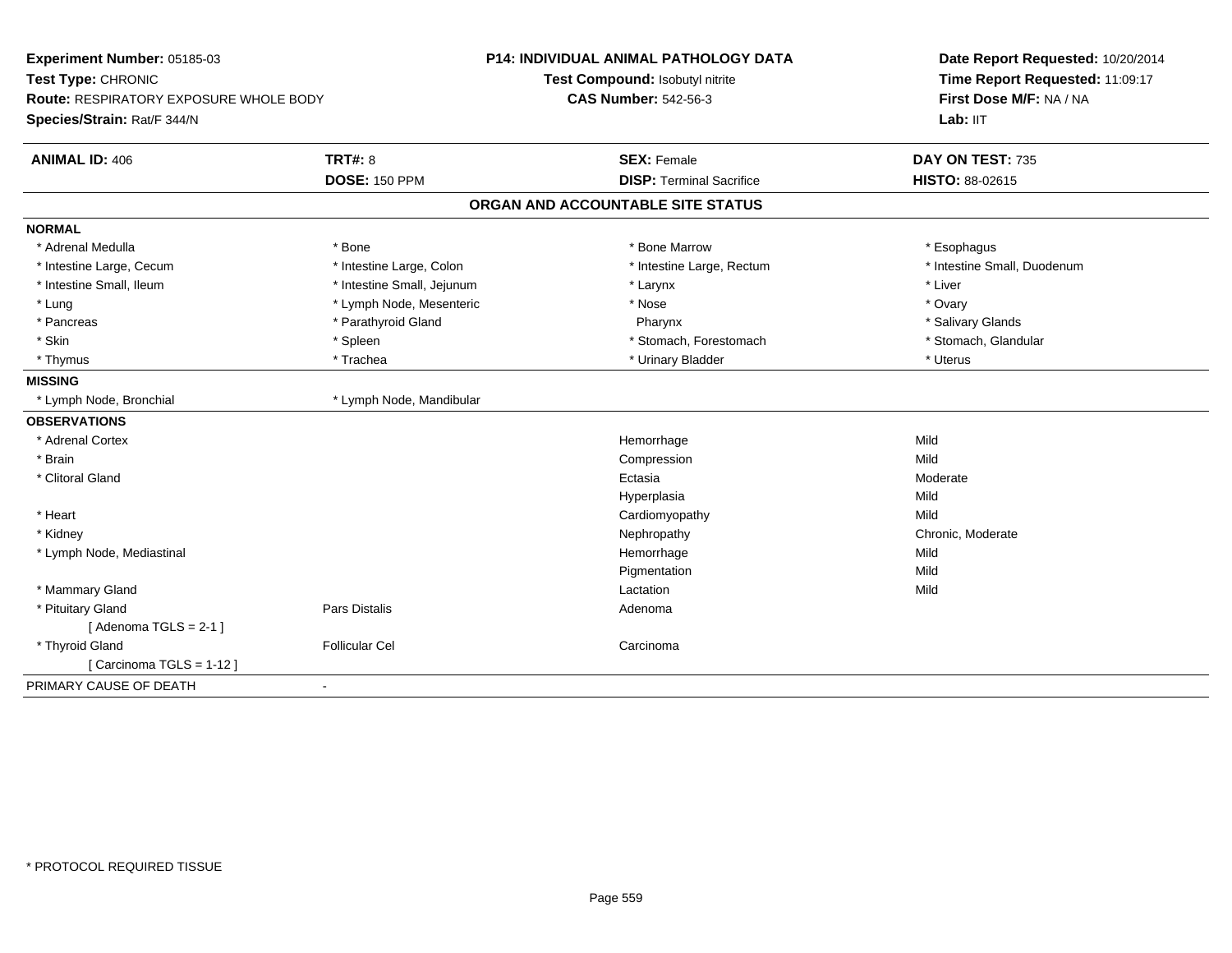| Experiment Number: 05185-03<br>Test Type: CHRONIC<br><b>Route: RESPIRATORY EXPOSURE WHOLE BODY</b><br>Species/Strain: Rat/F 344/N |                             | P14: INDIVIDUAL ANIMAL PATHOLOGY DATA<br>Test Compound: Isobutyl nitrite<br><b>CAS Number: 542-56-3</b> | Date Report Requested: 10/20/2014<br>Time Report Requested: 11:09:17<br>First Dose M/F: NA / NA<br>Lab: IIT |  |
|-----------------------------------------------------------------------------------------------------------------------------------|-----------------------------|---------------------------------------------------------------------------------------------------------|-------------------------------------------------------------------------------------------------------------|--|
| <b>ANIMAL ID: 407</b>                                                                                                             | <b>TRT#: 8</b>              | <b>SEX: Female</b>                                                                                      | DAY ON TEST: 394                                                                                            |  |
|                                                                                                                                   | <b>DOSE: 150 PPM</b>        | <b>DISP:</b> Moribund Sacrifice                                                                         | <b>HISTO: 88-02616</b>                                                                                      |  |
|                                                                                                                                   |                             | ORGAN AND ACCOUNTABLE SITE STATUS                                                                       |                                                                                                             |  |
| <b>NORMAL</b>                                                                                                                     |                             |                                                                                                         |                                                                                                             |  |
| * Adrenal Cortex                                                                                                                  | * Adrenal Medulla           | * Bone                                                                                                  | * Brain                                                                                                     |  |
| * Esophagus                                                                                                                       | * Heart                     | * Intestine Large, Cecum                                                                                | * Intestine Large, Colon                                                                                    |  |
| * Intestine Large, Rectum                                                                                                         | * Intestine Small, Duodenum | * Intestine Small, Ileum                                                                                | * Intestine Small, Jejunum                                                                                  |  |
| * Larynx                                                                                                                          | * Lung                      | * Lymph Node, Mandibular                                                                                | * Lymph Node, Mesenteric                                                                                    |  |
| * Mammary Gland                                                                                                                   | * Ovary                     | * Pancreas                                                                                              | * Parathyroid Gland                                                                                         |  |
| * Pituitary Gland                                                                                                                 | * Salivary Glands           | * Stomach, Forestomach                                                                                  | * Stomach, Glandular                                                                                        |  |
| * Thymus                                                                                                                          | * Thyroid Gland             | * Trachea                                                                                               | * Urinary Bladder                                                                                           |  |
| * Uterus                                                                                                                          |                             |                                                                                                         |                                                                                                             |  |
| <b>MISSING</b>                                                                                                                    |                             |                                                                                                         |                                                                                                             |  |
| * Lymph Node, Mediastinal                                                                                                         |                             |                                                                                                         |                                                                                                             |  |
| <b>OBSERVATIONS</b>                                                                                                               |                             |                                                                                                         |                                                                                                             |  |
| * Bone Marrow                                                                                                                     |                             | Hyperplasia                                                                                             | Mild                                                                                                        |  |
| * Clitoral Gland                                                                                                                  |                             | Ectasia                                                                                                 | Mild                                                                                                        |  |
| * Kidney                                                                                                                          |                             | Mineralization                                                                                          | Minimal                                                                                                     |  |
|                                                                                                                                   |                             | Nephropathy                                                                                             | Chronic, Minimal                                                                                            |  |
| * Liver                                                                                                                           |                             | <b>Basophilic Focus</b>                                                                                 | Multiple, Minimal                                                                                           |  |
|                                                                                                                                   |                             | Hepatodiaphragmatic Nodule                                                                              |                                                                                                             |  |
| [ Hepatodiaphragmatic Nodule TGLS = 3-12 ]                                                                                        |                             |                                                                                                         |                                                                                                             |  |
| Lymph Node                                                                                                                        | Axillary                    | Hyperplasia                                                                                             | Lymphoid, Mild                                                                                              |  |
| [ Hyperplasia TGLS = 1-12 ]                                                                                                       |                             |                                                                                                         |                                                                                                             |  |
| * Lymph Node, Bronchial                                                                                                           |                             | Hemorrhage                                                                                              | Mild                                                                                                        |  |
| * Nose                                                                                                                            | <b>Goblet Cell</b>          | Hyperplasia                                                                                             | Minimal                                                                                                     |  |
| * Skin                                                                                                                            | <b>Subcut Tiss</b>          | Fibroma                                                                                                 |                                                                                                             |  |
| [Fibroma TGLS = $2-13$ ]                                                                                                          |                             |                                                                                                         |                                                                                                             |  |
| * Spleen                                                                                                                          |                             | Hematopoietic Cell Proliferation                                                                        | Mild                                                                                                        |  |
| PRIMARY CAUSE OF DEATH                                                                                                            | $\blacksquare$              |                                                                                                         |                                                                                                             |  |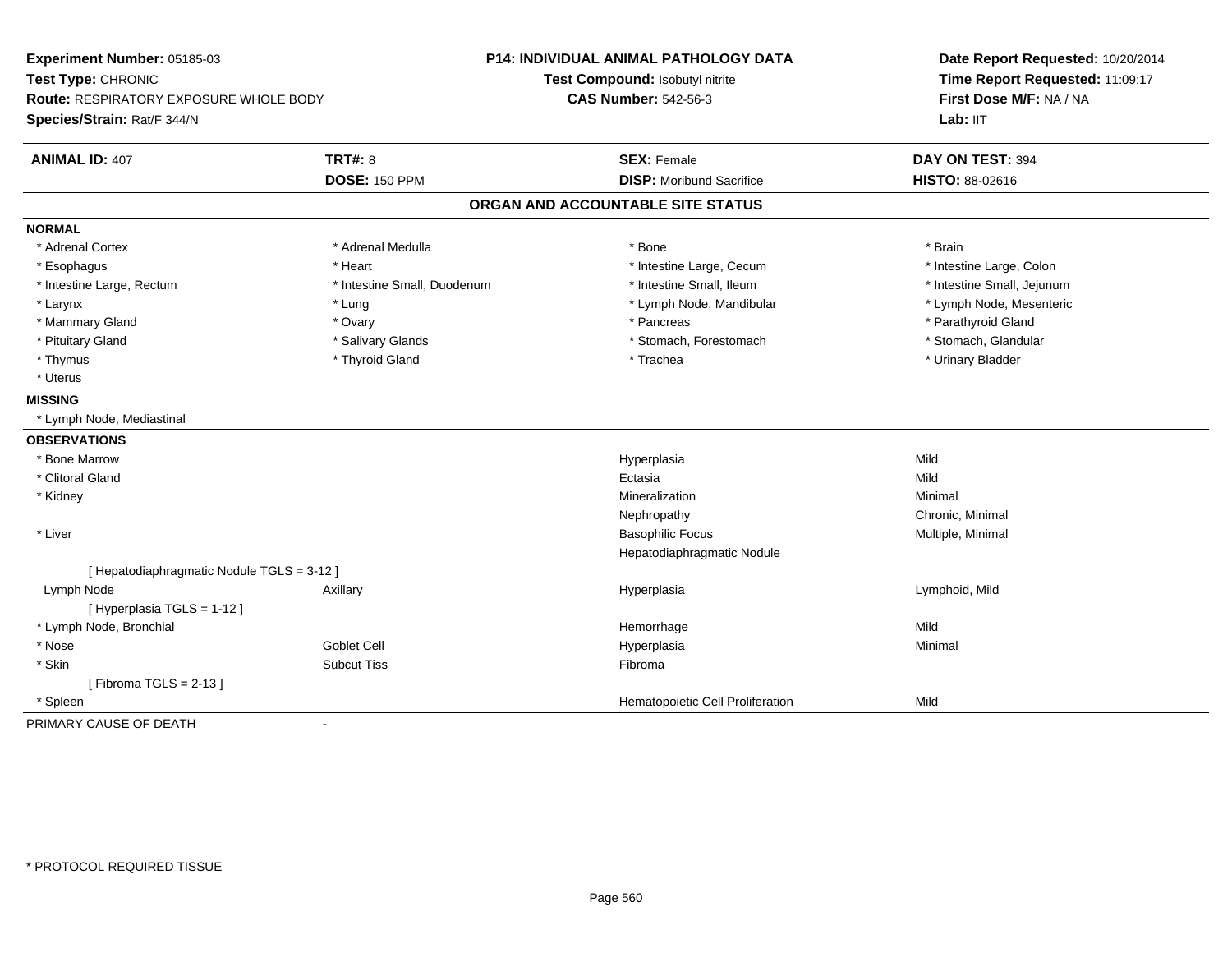| Experiment Number: 05185-03<br>Test Type: CHRONIC |                           | <b>P14: INDIVIDUAL ANIMAL PATHOLOGY DATA</b> | Date Report Requested: 10/20/2014 |  |
|---------------------------------------------------|---------------------------|----------------------------------------------|-----------------------------------|--|
|                                                   |                           | Test Compound: Isobutyl nitrite              | Time Report Requested: 11:09:17   |  |
| <b>Route: RESPIRATORY EXPOSURE WHOLE BODY</b>     |                           | <b>CAS Number: 542-56-3</b>                  | First Dose M/F: NA / NA           |  |
| Species/Strain: Rat/F 344/N                       |                           |                                              | Lab: IIT                          |  |
| <b>ANIMAL ID: 408</b>                             | <b>TRT#: 8</b>            | <b>SEX: Female</b>                           | DAY ON TEST: 733                  |  |
|                                                   | <b>DOSE: 150 PPM</b>      | <b>DISP: Terminal Sacrifice</b>              | <b>HISTO: 88-02617</b>            |  |
|                                                   |                           | ORGAN AND ACCOUNTABLE SITE STATUS            |                                   |  |
| <b>NORMAL</b>                                     |                           |                                              |                                   |  |
| * Adrenal Cortex                                  | * Adrenal Medulla         | * Bone                                       | * Bone Marrow                     |  |
| * Brain                                           | * Clitoral Gland          | * Esophagus                                  | * Intestine Large, Cecum          |  |
| * Intestine Large, Colon                          | * Intestine Large, Rectum | * Intestine Small, Duodenum                  | * Intestine Small, Ileum          |  |
| * Intestine Small, Jejunum                        | * Larynx                  | * Lymph Node, Mandibular                     | * Lymph Node, Mesenteric          |  |
| * Mammary Gland                                   | * Ovary                   | * Parathyroid Gland                          | * Salivary Glands                 |  |
| * Skin                                            | * Spleen                  | * Stomach, Forestomach                       | * Stomach, Glandular              |  |
| * Thyroid Gland                                   | * Trachea                 | * Urinary Bladder                            | * Uterus                          |  |
| <b>MISSING</b>                                    |                           |                                              |                                   |  |
| * Lymph Node, Bronchial                           |                           |                                              |                                   |  |
| <b>OBSERVATIONS</b>                               |                           |                                              |                                   |  |
| * Heart                                           |                           | Cardiomyopathy                               | Mild                              |  |
| * Kidney                                          |                           | Nephropathy                                  | Chronic, Mild                     |  |
| * Liver                                           |                           | <b>Basophilic Focus</b>                      | Multiple, Mild                    |  |
|                                                   |                           | <b>Clear Cell Focus</b>                      | Minimal                           |  |
| * Lung                                            | Alveolar Epith            | Hyperplasia                                  | Mild                              |  |
| [Hyperplasia TGLS = 1-12]                         |                           |                                              |                                   |  |
| * Lymph Node, Mediastinal                         |                           | Hemorrhage                                   | Minimal                           |  |
| * Nose                                            |                           | Inflammation                                 | Mild                              |  |
| * Pancreas                                        | <b>Acinar Cell</b>        | Atrophy                                      | Minimal                           |  |
| * Pituitary Gland                                 | Pars Distalis             | Hyperplasia                                  | Moderate                          |  |
| * Thymus                                          |                           | Atrophy                                      | Mild                              |  |
| PRIMARY CAUSE OF DEATH                            | $\blacksquare$            |                                              |                                   |  |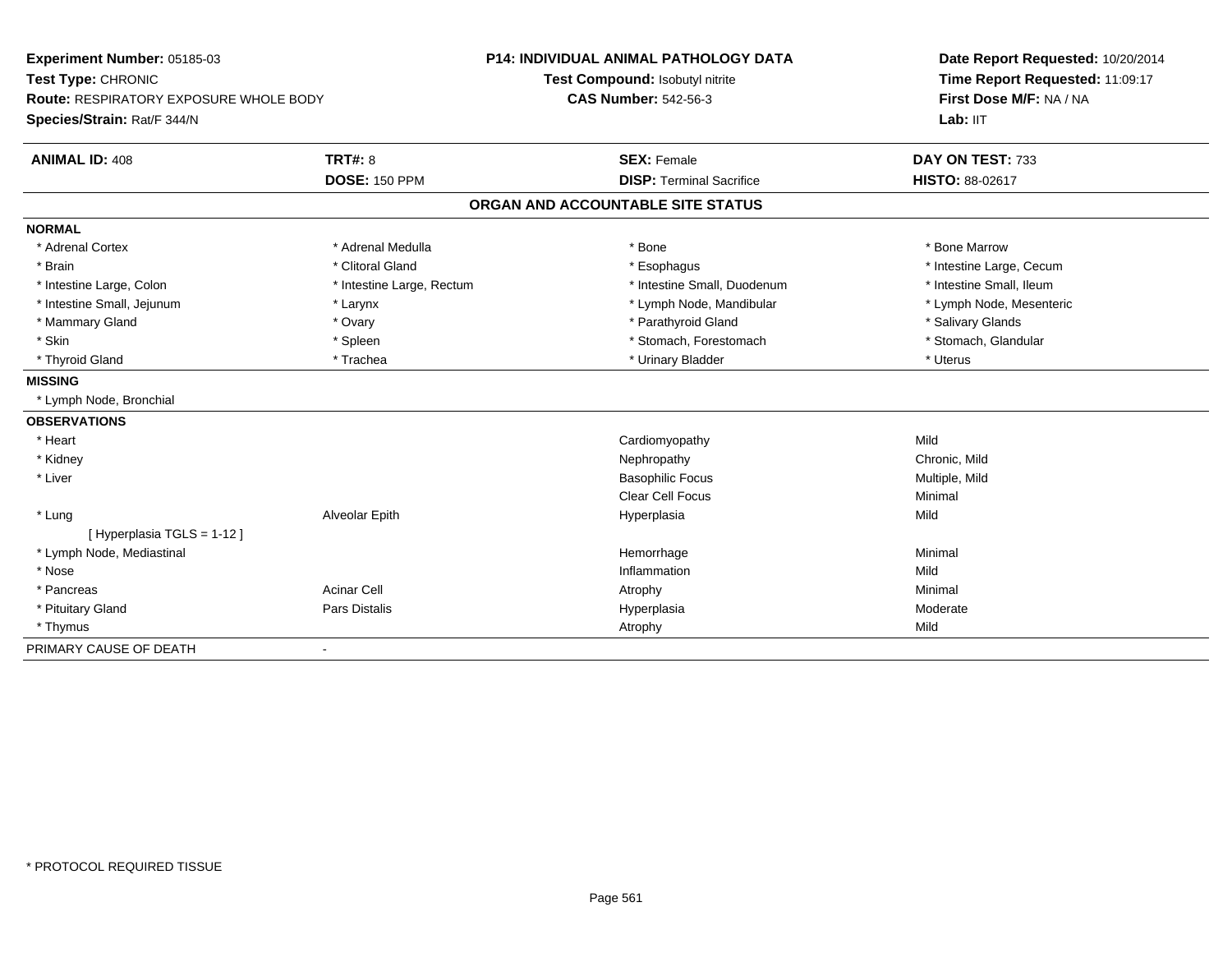| Experiment Number: 05185-03<br>Test Type: CHRONIC<br><b>Route: RESPIRATORY EXPOSURE WHOLE BODY</b> |                          | <b>P14: INDIVIDUAL ANIMAL PATHOLOGY DATA</b> | Date Report Requested: 10/20/2014<br>Time Report Requested: 11:09:17 |  |
|----------------------------------------------------------------------------------------------------|--------------------------|----------------------------------------------|----------------------------------------------------------------------|--|
|                                                                                                    |                          | Test Compound: Isobutyl nitrite              |                                                                      |  |
|                                                                                                    |                          | <b>CAS Number: 542-56-3</b>                  | First Dose M/F: NA / NA                                              |  |
| Species/Strain: Rat/F 344/N                                                                        |                          |                                              | Lab: IIT                                                             |  |
| <b>ANIMAL ID: 409</b>                                                                              | <b>TRT#: 8</b>           | <b>SEX: Female</b>                           | DAY ON TEST: 733                                                     |  |
|                                                                                                    | <b>DOSE: 150 PPM</b>     | <b>DISP: Terminal Sacrifice</b>              | <b>HISTO: 88-02618</b>                                               |  |
|                                                                                                    |                          | ORGAN AND ACCOUNTABLE SITE STATUS            |                                                                      |  |
| <b>NORMAL</b>                                                                                      |                          |                                              |                                                                      |  |
| * Adrenal Medulla                                                                                  | * Bone                   | * Bone Marrow                                | * Brain                                                              |  |
| * Esophagus                                                                                        | * Intestine Large, Cecum | * Intestine Large, Colon                     | * Intestine Large, Rectum                                            |  |
| * Intestine Small, Duodenum                                                                        | * Intestine Small, Ileum | * Intestine Small, Jejunum                   | * Larynx                                                             |  |
| * Lymph Node, Mandibular                                                                           | * Lymph Node, Mesenteric | * Mammary Gland                              | * Nose                                                               |  |
| * Ovary                                                                                            | * Parathyroid Gland      | * Salivary Glands                            | * Skin                                                               |  |
| * Spleen                                                                                           | * Stomach, Forestomach   | * Stomach, Glandular                         | * Thymus                                                             |  |
| * Thyroid Gland                                                                                    | * Trachea                | * Urinary Bladder                            | * Uterus                                                             |  |
| <b>OBSERVATIONS</b>                                                                                |                          |                                              |                                                                      |  |
| * Adrenal Cortex                                                                                   |                          | Angiectasis                                  | Mild                                                                 |  |
|                                                                                                    |                          | Vacuolization Cytoplasmic                    | Minimal                                                              |  |
| * Clitoral Gland                                                                                   |                          | Ectasia                                      | Mild                                                                 |  |
| * Heart                                                                                            |                          | Cardiomyopathy                               | Mild                                                                 |  |
| * Kidney                                                                                           |                          | Nephropathy                                  | Chronic, Minimal                                                     |  |
| * Liver                                                                                            |                          | <b>Basophilic Focus</b>                      | Minimal                                                              |  |
|                                                                                                    |                          | Hepatodiaphragmatic Nodule                   | Mild                                                                 |  |
| [ Hepatodiaphragmatic Nodule TGLS = 1-5 ]                                                          |                          |                                              |                                                                      |  |
| * Lung                                                                                             |                          | Alveolar/Bronchiolar Adenoma                 | Multiple                                                             |  |
|                                                                                                    | Alveolar Epith           | Hyperplasia                                  | Moderate                                                             |  |
| [ Alveolar/Bronchiolar Adenoma TGLS = 2,3-6,12 ]                                                   |                          |                                              |                                                                      |  |
| * Lymph Node, Bronchial                                                                            |                          | Hemorrhage                                   | Mild                                                                 |  |
|                                                                                                    |                          | Pigmentation                                 | Mild                                                                 |  |
| * Lymph Node, Mediastinal                                                                          |                          | Hemorrhage                                   | Minimal                                                              |  |
|                                                                                                    |                          | Pigmentation                                 | Minimal                                                              |  |
| * Pancreas                                                                                         | <b>Acinar Cell</b>       | Atrophy                                      | Mild                                                                 |  |
| * Pituitary Gland                                                                                  | <b>Pars Distalis</b>     | Cyst                                         | Mild                                                                 |  |
|                                                                                                    | Pars Distalis            | Hyperplasia                                  | Minimal                                                              |  |
| PRIMARY CAUSE OF DEATH                                                                             |                          |                                              |                                                                      |  |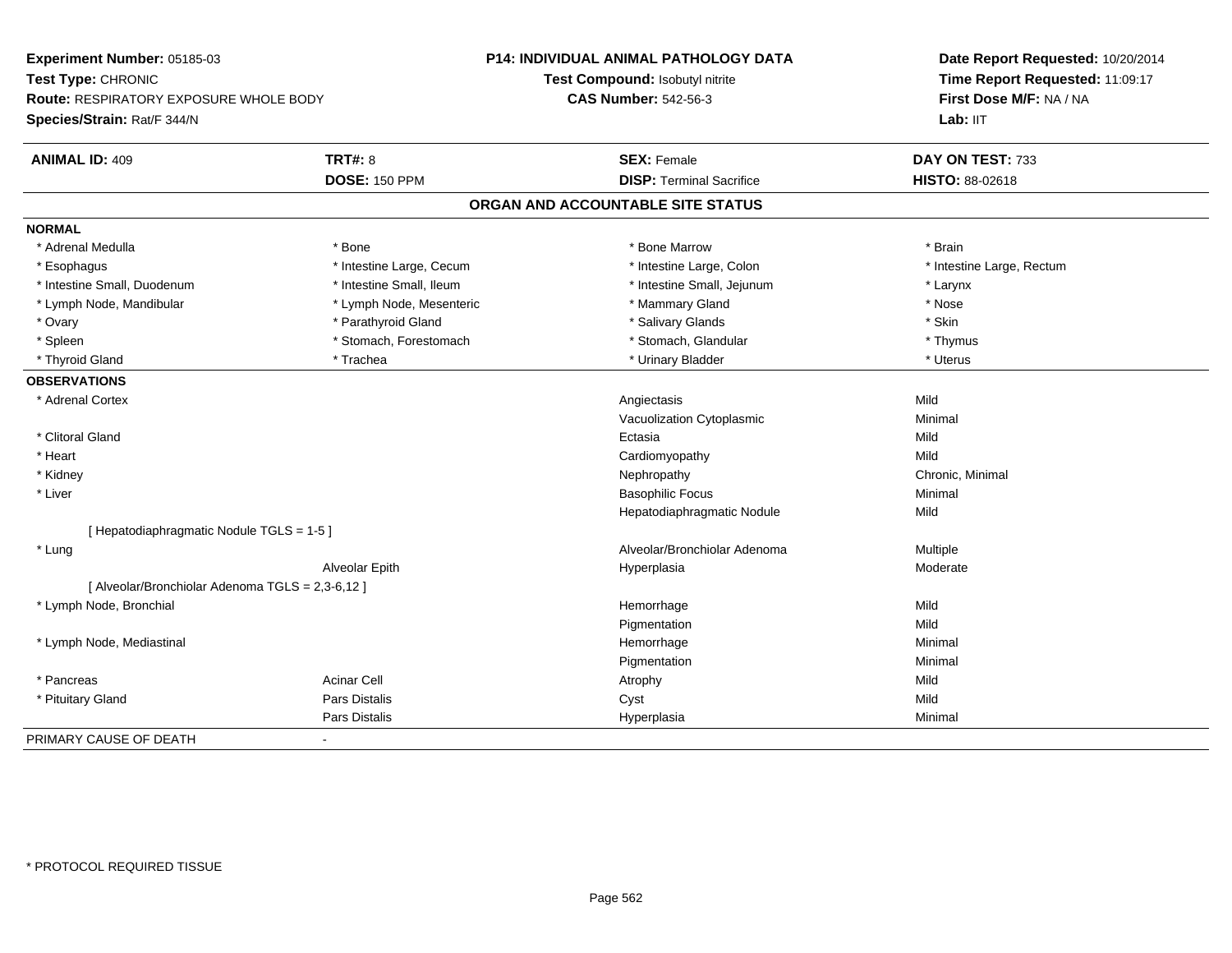| Experiment Number: 05185-03<br>Test Type: CHRONIC<br><b>Route: RESPIRATORY EXPOSURE WHOLE BODY</b><br>Species/Strain: Rat/F 344/N |                            | <b>P14: INDIVIDUAL ANIMAL PATHOLOGY DATA</b> | Date Report Requested: 10/20/2014<br>Time Report Requested: 11:09:17<br>First Dose M/F: NA / NA |
|-----------------------------------------------------------------------------------------------------------------------------------|----------------------------|----------------------------------------------|-------------------------------------------------------------------------------------------------|
|                                                                                                                                   |                            | <b>Test Compound: Isobutyl nitrite</b>       |                                                                                                 |
|                                                                                                                                   |                            | <b>CAS Number: 542-56-3</b>                  |                                                                                                 |
|                                                                                                                                   |                            |                                              | Lab: IIT                                                                                        |
| <b>ANIMAL ID: 410</b>                                                                                                             | <b>TRT#: 8</b>             | <b>SEX: Female</b>                           | DAY ON TEST: 734                                                                                |
|                                                                                                                                   | <b>DOSE: 150 PPM</b>       | <b>DISP: Terminal Sacrifice</b>              | HISTO: 88-02619                                                                                 |
|                                                                                                                                   |                            | ORGAN AND ACCOUNTABLE SITE STATUS            |                                                                                                 |
| <b>NORMAL</b>                                                                                                                     |                            |                                              |                                                                                                 |
| * Bone                                                                                                                            | * Bone Marrow              | * Brain                                      | * Esophagus                                                                                     |
| * Intestine Large, Cecum                                                                                                          | * Intestine Large, Colon   | * Intestine Large, Rectum                    | * Intestine Small, Duodenum                                                                     |
| * Intestine Small, Ileum                                                                                                          | * Intestine Small, Jejunum | * Larynx                                     | * Lymph Node, Mandibular                                                                        |
| * Mammary Gland                                                                                                                   | * Nose                     | * Ovary                                      | * Pancreas                                                                                      |
| * Parathyroid Gland                                                                                                               | * Salivary Glands          | * Skin                                       | * Spleen                                                                                        |
| * Stomach, Forestomach                                                                                                            | * Stomach, Glandular       | * Thyroid Gland                              | * Trachea                                                                                       |
| * Urinary Bladder                                                                                                                 |                            |                                              |                                                                                                 |
| <b>OBSERVATIONS</b>                                                                                                               |                            |                                              |                                                                                                 |
| * Adrenal Cortex                                                                                                                  |                            | Congestion                                   | Moderate                                                                                        |
| * Adrenal Medulla                                                                                                                 |                            | Hyperplasia                                  | Minimal                                                                                         |
| * Clitoral Gland                                                                                                                  |                            | Ectasia                                      | Mild                                                                                            |
| * Heart                                                                                                                           |                            | Cardiomyopathy                               | Mild                                                                                            |
|                                                                                                                                   | Atrium                     | Thrombosis                                   | Moderate                                                                                        |
| [Thrombosis TGLS = $7-4$ ]                                                                                                        |                            |                                              |                                                                                                 |
| Islets, Pancreatic                                                                                                                |                            | Adenoma                                      |                                                                                                 |
| [Adenoma TGLS = $7-4$ ]                                                                                                           |                            |                                              |                                                                                                 |
| * Kidney                                                                                                                          |                            | Nephropathy                                  | Chronic, Minimal                                                                                |
| * Liver                                                                                                                           |                            | <b>Basophilic Focus</b>                      | Multiple, Moderate                                                                              |
|                                                                                                                                   |                            | Developmental Malformation                   | Mild                                                                                            |
|                                                                                                                                   |                            | Necrosis                                     | Mild                                                                                            |
| [Basophilic Focus TGLS = 9-5,13,14]                                                                                               |                            |                                              |                                                                                                 |
| [ Developmental Malformation TGLS = 1-5 ]<br>[Necrosis $TGLS = 2,3-13$ ]                                                          |                            |                                              |                                                                                                 |
| * Lung                                                                                                                            |                            | Alveolar/Bronchiolar Adenoma                 | Multiple                                                                                        |
|                                                                                                                                   | Alveolar Epith             | Hyperplasia                                  | Moderate                                                                                        |
| [ Alveolar/Bronchiolar Adenoma TGLS = 4,5-14,6 ]                                                                                  |                            |                                              |                                                                                                 |
| * Lymph Node, Bronchial                                                                                                           |                            | Hemorrhage                                   | Mild                                                                                            |
| [Hemorrhage TGLS = 10-8,8-5]                                                                                                      |                            |                                              |                                                                                                 |
| * Lymph Node, Mediastinal                                                                                                         |                            | Hemorrhage                                   | Moderate                                                                                        |
| [Hemorrhage TGLS = 10-8,8-5]                                                                                                      |                            |                                              |                                                                                                 |
|                                                                                                                                   |                            |                                              |                                                                                                 |

\* PROTOCOL REQUIRED TISSUE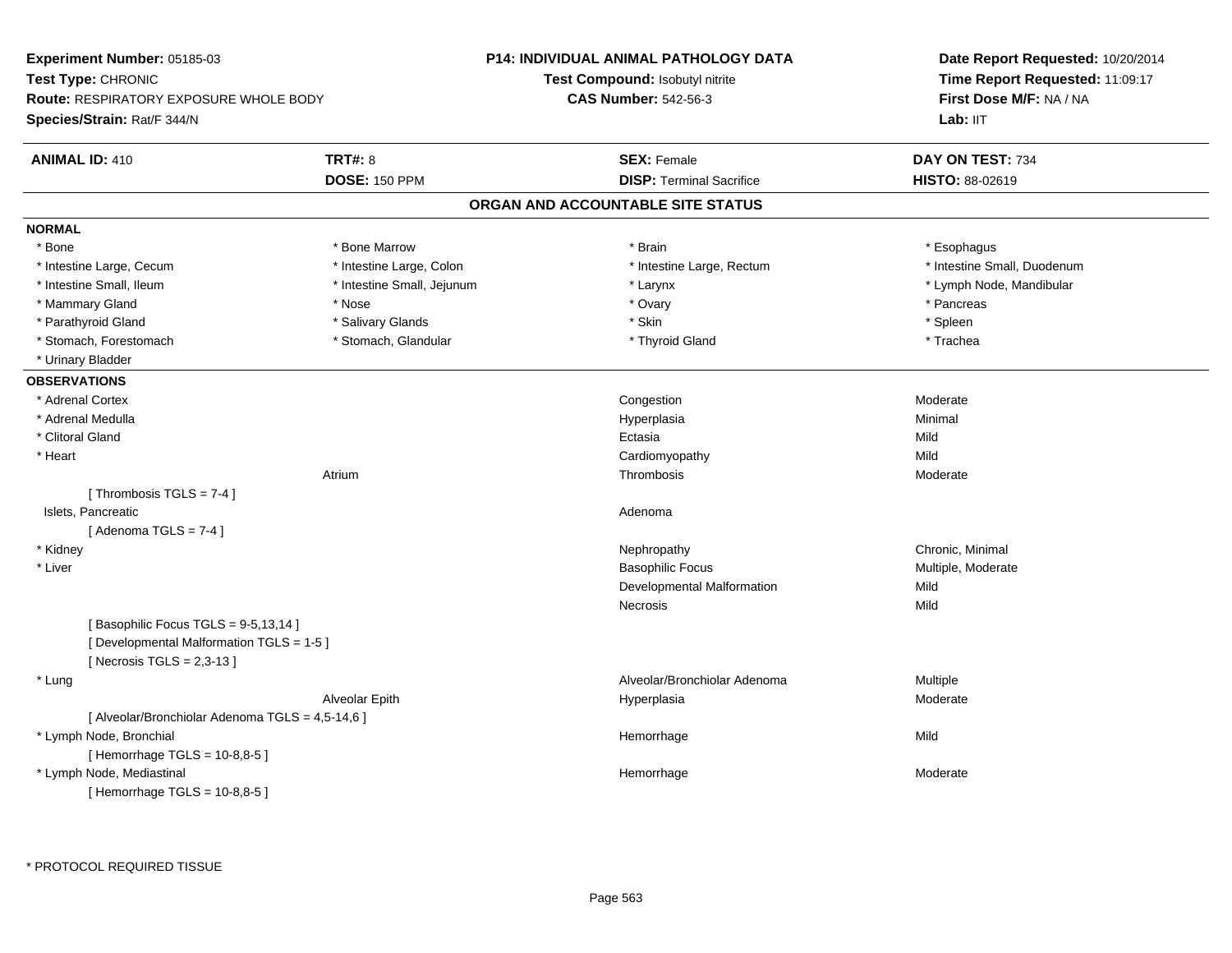| Experiment Number: 05185-03<br>Test Type: CHRONIC<br><b>Route: RESPIRATORY EXPOSURE WHOLE BODY</b><br>Species/Strain: Rat/F 344/N | <b>P14: INDIVIDUAL ANIMAL PATHOLOGY DATA</b><br>Test Compound: Isobutyl nitrite<br><b>CAS Number: 542-56-3</b> |                                 | Date Report Requested: 10/20/2014<br>Time Report Requested: 11:09:17<br>First Dose M/F: NA / NA<br>Lab: IIT |
|-----------------------------------------------------------------------------------------------------------------------------------|----------------------------------------------------------------------------------------------------------------|---------------------------------|-------------------------------------------------------------------------------------------------------------|
| <b>ANIMAL ID: 410</b><br><b>TRT#: 8</b>                                                                                           | <b>SEX: Female</b><br><b>DOSE: 150 PPM</b>                                                                     | <b>DISP:</b> Terminal Sacrifice | DAY ON TEST: 734<br><b>HISTO: 88-02619</b>                                                                  |
|                                                                                                                                   | ORGAN AND ACCOUNTABLE SITE STATUS                                                                              |                                 |                                                                                                             |
| * Lymph Node, Mesenteric<br>[Hemorrhage TGLS = $10-8,8-5$ ]                                                                       | Hemorrhage                                                                                                     |                                 | Moderate                                                                                                    |
| * Pituitary Gland                                                                                                                 | Congestion                                                                                                     |                                 | Mild                                                                                                        |
| Pars Distalis<br>[Congestion TGLS = $6-1$ ]                                                                                       | Hyperplasia                                                                                                    |                                 | Mild                                                                                                        |
| * Thymus                                                                                                                          | Atrophy                                                                                                        |                                 | Mild                                                                                                        |
| * Uterus                                                                                                                          | Dilatation                                                                                                     |                                 | Mild                                                                                                        |
| PRIMARY CAUSE OF DEATH                                                                                                            |                                                                                                                |                                 |                                                                                                             |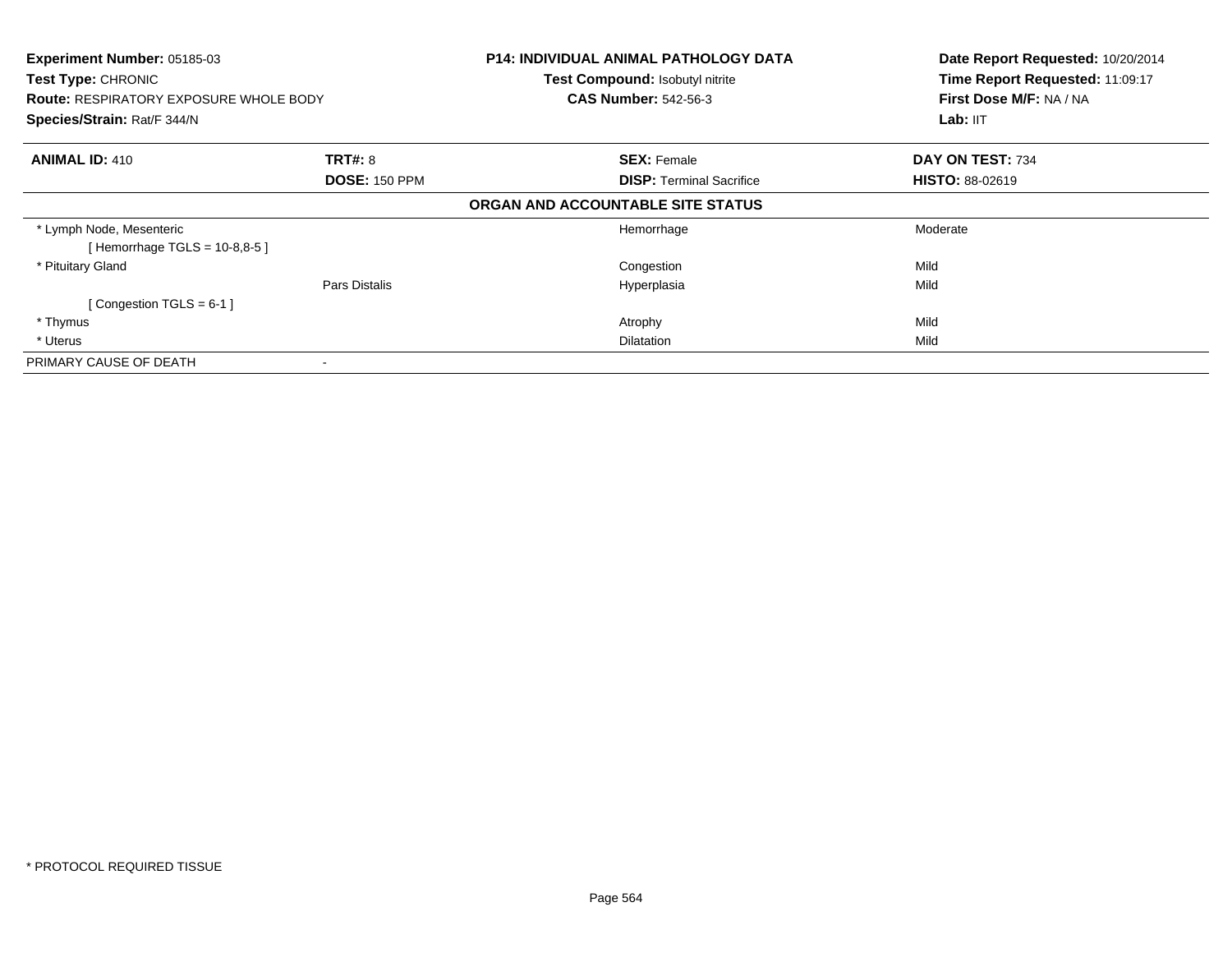| Experiment Number: 05185-03                 | <b>P14: INDIVIDUAL ANIMAL PATHOLOGY DATA</b> |                                   | Date Report Requested: 10/20/2014 |
|---------------------------------------------|----------------------------------------------|-----------------------------------|-----------------------------------|
| Test Type: CHRONIC                          |                                              | Test Compound: Isobutyl nitrite   | Time Report Requested: 11:09:17   |
| Route: RESPIRATORY EXPOSURE WHOLE BODY      |                                              | <b>CAS Number: 542-56-3</b>       | First Dose M/F: NA / NA           |
| Species/Strain: Rat/F 344/N                 |                                              |                                   | Lab: IIT                          |
| <b>TRT#: 8</b><br><b>ANIMAL ID: 411</b>     |                                              | <b>SEX: Female</b>                | DAY ON TEST: 735                  |
| <b>DOSE: 150 PPM</b>                        |                                              | <b>DISP: Terminal Sacrifice</b>   | HISTO: 88-02620                   |
|                                             |                                              | ORGAN AND ACCOUNTABLE SITE STATUS |                                   |
| <b>NORMAL</b>                               |                                              |                                   |                                   |
| * Adrenal Medulla<br>* Bone                 |                                              | * Bone Marrow                     | * Esophagus                       |
| * Intestine Large, Cecum                    | * Intestine Large, Colon                     | * Intestine Large, Rectum         | * Intestine Small, Duodenum       |
| * Intestine Small, Ileum                    | * Intestine Small, Jejunum                   | * Lymph Node, Bronchial           | * Lymph Node, Mandibular          |
| * Lymph Node, Mesenteric<br>* Mammary Gland |                                              | * Ovary                           | * Pancreas                        |
| * Salivary Glands<br>* Parathyroid Gland    |                                              | * Skin                            | * Stomach, Forestomach            |
| * Stomach, Glandular<br>* Thymus            |                                              | * Thyroid Gland                   | * Trachea                         |
| * Uterus<br>* Urinary Bladder               |                                              |                                   |                                   |
| <b>OBSERVATIONS</b>                         |                                              |                                   |                                   |
| * Adrenal Cortex                            |                                              | Angiectasis                       | Moderate                          |
|                                             |                                              | Vacuolization Cytoplasmic         | Mild                              |
| * Brain                                     |                                              | Compression                       | Mild                              |
| * Clitoral Gland                            |                                              | Ectasia                           | Moderate                          |
| * Heart                                     |                                              | Cardiomyopathy                    | Mild                              |
| * Kidney                                    |                                              | Nephropathy                       | Chronic, Mild                     |
| * Larynx                                    |                                              | <b>Infiltration Cellular</b>      | Lymphocyte, Moderate              |
| * Liver                                     |                                              | <b>Basophilic Focus</b>           | Multiple, Mild                    |
|                                             |                                              | Inflammation                      | Mild                              |
|                                             |                                              | Pigmentation                      | Mild                              |
| [Inflammation TGLS = $2-5$ ]                |                                              |                                   |                                   |
| * Lung                                      |                                              | Alveolar/Bronchiolar Adenoma      |                                   |
| Alveolar Epith                              |                                              | Hyperplasia                       | Mild                              |
| [ Alveolar/Bronchiolar Adenoma TGLS = 4-6 ] |                                              |                                   |                                   |
| * Lymph Node, Mediastinal                   |                                              | Hemorrhage                        | Mild                              |
|                                             |                                              | Pigmentation                      | Mild                              |
| $^\star$ Nose<br>Respirat Epith             |                                              | Hyperplasia                       | Marked                            |
|                                             |                                              | Inflammation                      | Moderate                          |
| Pars Distalis<br>* Pituitary Gland          |                                              | Angiectasis                       | Marked                            |
| [ Angiectasis TGLS = 3-1 ]                  |                                              |                                   |                                   |
| * Spleen                                    |                                              | Hemangiosarcoma                   |                                   |
| [Hemangiosarcoma TGLS = 1-5]                |                                              |                                   |                                   |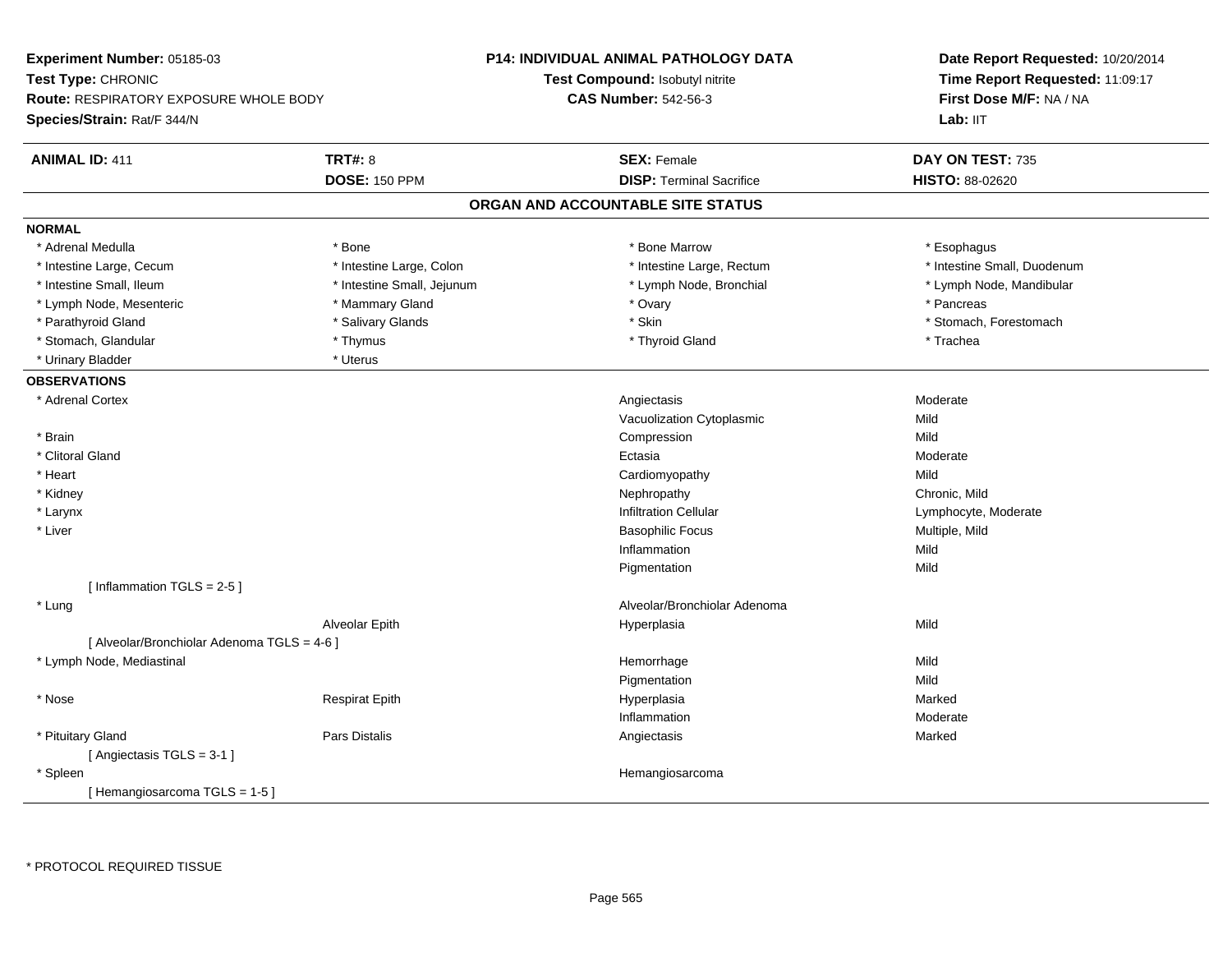| <b>Experiment Number: 05185-03</b><br><b>Test Type: CHRONIC</b><br><b>Route: RESPIRATORY EXPOSURE WHOLE BODY</b> |                      | <b>P14: INDIVIDUAL ANIMAL PATHOLOGY DATA</b><br>Test Compound: Isobutyl nitrite | Date Report Requested: 10/20/2014<br>Time Report Requested: 11:09:17<br>First Dose M/F: NA / NA |
|------------------------------------------------------------------------------------------------------------------|----------------------|---------------------------------------------------------------------------------|-------------------------------------------------------------------------------------------------|
|                                                                                                                  |                      | <b>CAS Number: 542-56-3</b>                                                     |                                                                                                 |
| Species/Strain: Rat/F 344/N                                                                                      |                      |                                                                                 | Lab: IIT                                                                                        |
| <b>ANIMAL ID: 411</b>                                                                                            | <b>TRT#: 8</b>       | <b>SEX:</b> Female                                                              | DAY ON TEST: 735                                                                                |
|                                                                                                                  | <b>DOSE: 150 PPM</b> | <b>DISP:</b> Terminal Sacrifice                                                 | <b>HISTO: 88-02620</b>                                                                          |
|                                                                                                                  |                      | ORGAN AND ACCOUNTABLE SITE STATUS                                               |                                                                                                 |
| PRIMARY CAUSE OF DEATH                                                                                           |                      |                                                                                 |                                                                                                 |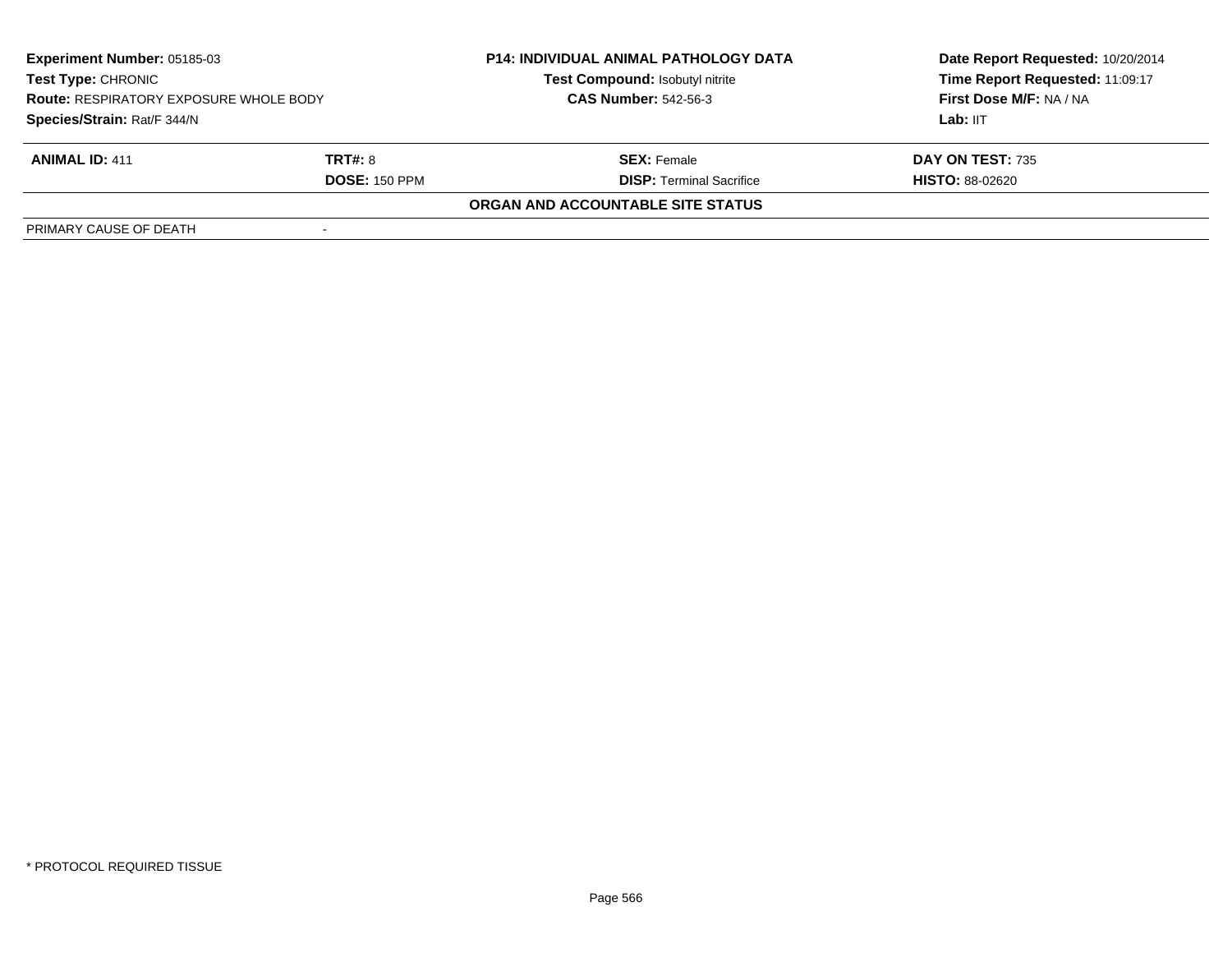| Experiment Number: 05185-03<br>Test Type: CHRONIC |                           | <b>P14: INDIVIDUAL ANIMAL PATHOLOGY DATA</b> | Date Report Requested: 10/20/2014<br>Time Report Requested: 11:09:17 |  |
|---------------------------------------------------|---------------------------|----------------------------------------------|----------------------------------------------------------------------|--|
|                                                   |                           | Test Compound: Isobutyl nitrite              |                                                                      |  |
| Route: RESPIRATORY EXPOSURE WHOLE BODY            |                           | <b>CAS Number: 542-56-3</b>                  | First Dose M/F: NA / NA                                              |  |
| Species/Strain: Rat/F 344/N                       |                           |                                              | Lab: IIT                                                             |  |
| <b>ANIMAL ID: 412</b>                             | <b>TRT#: 8</b>            | <b>SEX: Female</b>                           | DAY ON TEST: 734                                                     |  |
|                                                   | <b>DOSE: 150 PPM</b>      | <b>DISP: Terminal Sacrifice</b>              | <b>HISTO: 88-02621</b>                                               |  |
|                                                   |                           | ORGAN AND ACCOUNTABLE SITE STATUS            |                                                                      |  |
| <b>NORMAL</b>                                     |                           |                                              |                                                                      |  |
| * Adrenal Cortex                                  | * Adrenal Medulla         | * Bone                                       | * Bone Marrow                                                        |  |
| * Brain                                           | * Esophagus               | * Heart                                      | * Intestine Large, Cecum                                             |  |
| * Intestine Large, Colon                          | * Intestine Large, Rectum | * Intestine Small, Duodenum                  | * Intestine Small, Ileum                                             |  |
| * Intestine Small, Jejunum                        | * Kidney                  | * Larynx                                     | * Lymph Node, Bronchial                                              |  |
| * Lymph Node, Mediastinal                         | * Lymph Node, Mesenteric  | * Mammary Gland                              | * Ovary                                                              |  |
| * Salivary Glands                                 | * Skin                    | * Spleen                                     | * Stomach, Forestomach                                               |  |
| * Stomach, Glandular                              | * Thyroid Gland           | * Trachea                                    | * Urinary Bladder                                                    |  |
| * Uterus                                          |                           |                                              |                                                                      |  |
| <b>MISSING</b>                                    |                           |                                              |                                                                      |  |
| * Lymph Node, Mandibular                          | * Parathyroid Gland       |                                              |                                                                      |  |
| <b>OBSERVATIONS</b>                               |                           |                                              |                                                                      |  |
| * Clitoral Gland                                  |                           | Ectasia                                      | Mild                                                                 |  |
| * Liver                                           |                           | <b>Basophilic Focus</b>                      | Multiple, Mild                                                       |  |
|                                                   |                           | <b>Eosinophilic Focus</b>                    | Mild                                                                 |  |
| * Lung                                            |                           | Hemorrhage                                   | Minimal                                                              |  |
| * Nose                                            | Olfactory Epi             | <b>Cytoplasmic Alteration</b>                | Mild                                                                 |  |
| * Pancreas                                        | <b>Acinar Cell</b>        | Atrophy                                      | Mild                                                                 |  |
| * Pituitary Gland                                 | Pars Distalis             | Hyperplasia                                  | Mild                                                                 |  |
| * Thymus                                          |                           | Cyst                                         | Moderate                                                             |  |
| PRIMARY CAUSE OF DEATH                            | $\overline{\phantom{0}}$  |                                              |                                                                      |  |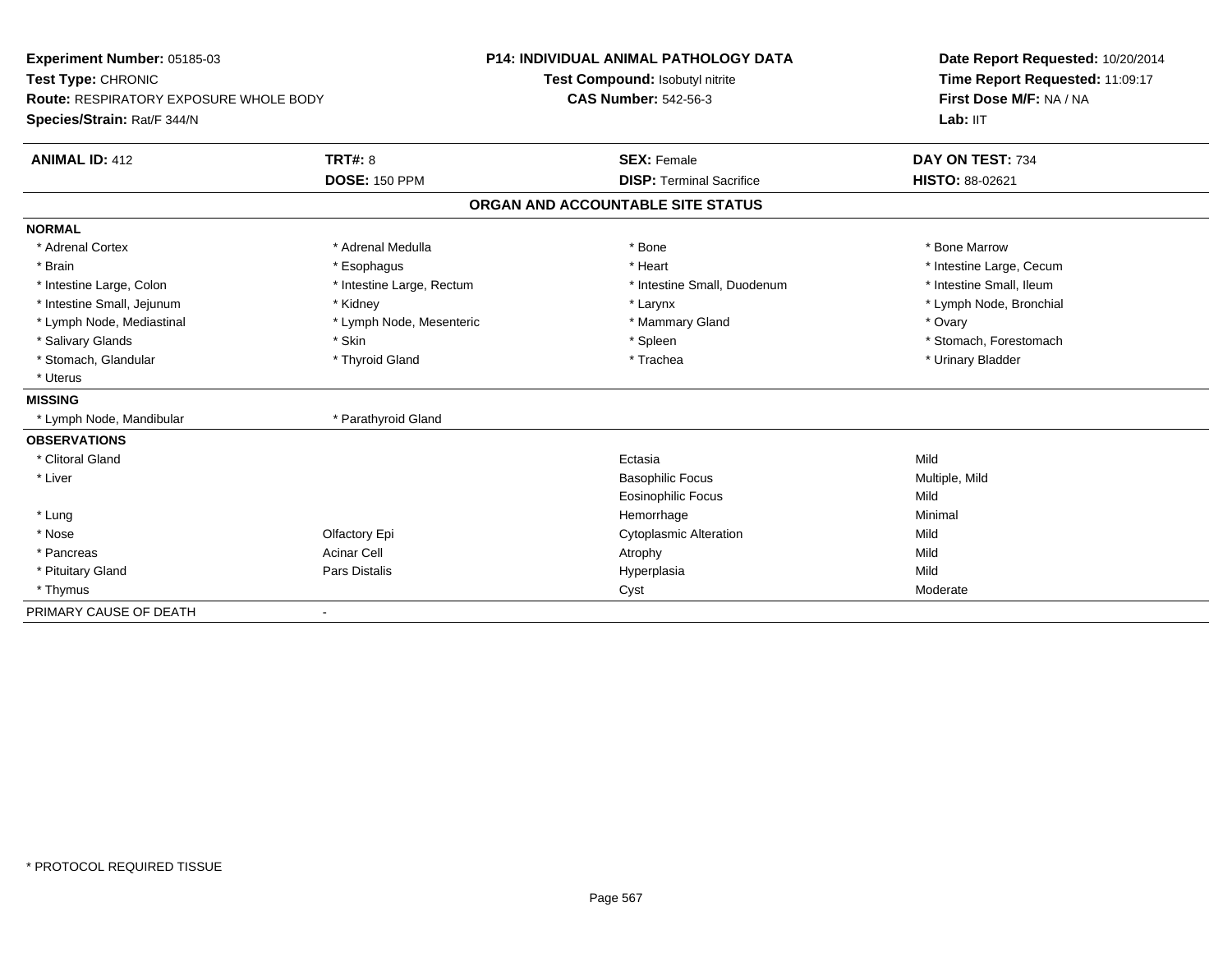| Experiment Number: 05185-03                          | P14: INDIVIDUAL ANIMAL PATHOLOGY DATA | Date Report Requested: 10/20/2014<br>Time Report Requested: 11:09:17<br>First Dose M/F: NA / NA |
|------------------------------------------------------|---------------------------------------|-------------------------------------------------------------------------------------------------|
| Test Type: CHRONIC                                   | Test Compound: Isobutyl nitrite       |                                                                                                 |
| <b>Route: RESPIRATORY EXPOSURE WHOLE BODY</b>        | <b>CAS Number: 542-56-3</b>           |                                                                                                 |
| Species/Strain: Rat/F 344/N                          |                                       | Lab: IIT                                                                                        |
| <b>TRT#: 8</b><br><b>ANIMAL ID: 413</b>              | <b>SEX: Female</b>                    | DAY ON TEST: 234                                                                                |
| <b>DOSE: 150 PPM</b>                                 | <b>DISP: Natural Death</b>            | HISTO: 88-02622                                                                                 |
|                                                      | ORGAN AND ACCOUNTABLE SITE STATUS     |                                                                                                 |
| <b>NORMAL</b>                                        |                                       |                                                                                                 |
| * Adrenal Cortex<br>* Adrenal Medulla                | * Bone                                | * Bone Marrow                                                                                   |
| * Brain<br>* Esophagus                               | * Intestine Large, Rectum             | * Intestine Small, Duodenum                                                                     |
| * Kidney<br>* Lymph Node, Mandibular                 | * Mammary Gland                       | * Nose                                                                                          |
| * Ovary<br>* Parathyroid Gland                       | * Pituitary Gland                     | * Salivary Glands                                                                               |
| * Skin<br>* Spleen                                   | * Stomach, Forestomach                | * Stomach, Glandular                                                                            |
| * Thyroid Gland<br>* Trachea                         | * Urinary Bladder                     | * Uterus                                                                                        |
| <b>AUTO PRECLUDES DIAG.</b>                          |                                       |                                                                                                 |
| * Intestine Large, Colon<br>* Intestine Large, Cecum | * Intestine Small, Ileum              | * Intestine Small, Jejunum                                                                      |
| <b>OBSERVATIONS</b>                                  |                                       |                                                                                                 |
| * Clitoral Gland                                     | Inflammation                          | Minimal                                                                                         |
| * Heart                                              | Cardiomyopathy                        | Minimal                                                                                         |
| * Larynx                                             | Inflammation                          | Mild                                                                                            |
| * Liver                                              | Congestion                            | Mild                                                                                            |
| * Lung                                               | Congestion                            | Moderate                                                                                        |
| [Congestion TGLS = 1-6]                              |                                       |                                                                                                 |
| * Lymph Node, Bronchial                              | Hemorrhage                            | Mild                                                                                            |
| * Lymph Node, Mediastinal                            | Hemorrhage                            | Minimal                                                                                         |
| * Lymph Node, Mesenteric                             | Hemorrhage                            | Mild                                                                                            |
| * Pancreas<br><b>Acinar Cell</b>                     | Atrophy                               | Mild                                                                                            |
| * Thymus                                             | Hemorrhage                            | Moderate                                                                                        |
| [Hemorrhage TGLS = $2-2$ ]                           |                                       |                                                                                                 |
| PRIMARY CAUSE OF DEATH<br>$\blacksquare$             |                                       |                                                                                                 |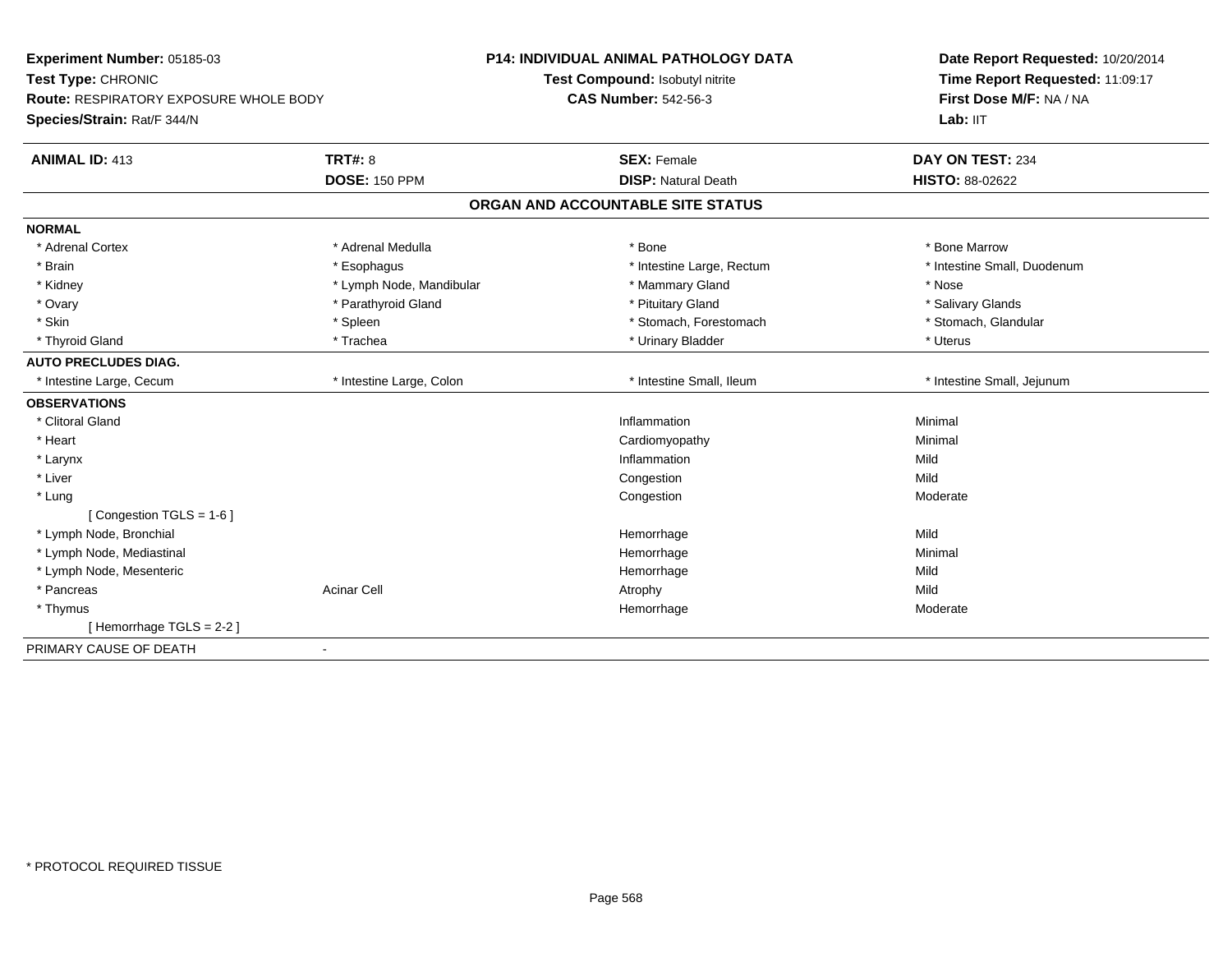| Experiment Number: 05185-03                                                                 |                          | <b>P14: INDIVIDUAL ANIMAL PATHOLOGY DATA</b> | Date Report Requested: 10/20/2014 |
|---------------------------------------------------------------------------------------------|--------------------------|----------------------------------------------|-----------------------------------|
| Test Type: CHRONIC<br>Route: RESPIRATORY EXPOSURE WHOLE BODY<br>Species/Strain: Rat/F 344/N |                          | Test Compound: Isobutyl nitrite              | Time Report Requested: 11:09:17   |
|                                                                                             |                          | <b>CAS Number: 542-56-3</b>                  | First Dose M/F: NA / NA           |
|                                                                                             |                          |                                              | Lab: IIT                          |
| <b>ANIMAL ID: 414</b>                                                                       | <b>TRT#: 8</b>           | <b>SEX: Female</b>                           | DAY ON TEST: 674                  |
|                                                                                             | <b>DOSE: 150 PPM</b>     | <b>DISP: Moribund Sacrifice</b>              | HISTO: 88-02623                   |
|                                                                                             |                          | ORGAN AND ACCOUNTABLE SITE STATUS            |                                   |
| <b>NORMAL</b>                                                                               |                          |                                              |                                   |
| * Adrenal Cortex                                                                            | * Adrenal Medulla        | * Bone                                       | * Brain                           |
| * Esophagus                                                                                 | * Intestine Large, Cecum | * Intestine Large, Colon                     | * Intestine Large, Rectum         |
| * Intestine Small, Duodenum                                                                 | * Intestine Small, Ileum | * Intestine Small, Jejunum                   | * Larynx                          |
| * Lymph Node, Mandibular                                                                    | * Lymph Node, Mesenteric | * Nose                                       | * Ovary                           |
| * Salivary Glands                                                                           | * Skin                   | * Stomach, Forestomach                       | * Stomach, Glandular              |
| * Thyroid Gland                                                                             | * Trachea                | * Urinary Bladder                            | * Uterus                          |
| <b>MISSING</b>                                                                              |                          |                                              |                                   |
| * Lymph Node, Bronchial                                                                     | * Parathyroid Gland      | * Thymus                                     |                                   |
| <b>OBSERVATIONS</b>                                                                         |                          |                                              |                                   |
| * Bone Marrow                                                                               |                          | Hyperplasia                                  | Mild                              |
| * Clitoral Gland                                                                            |                          | Ectasia                                      | Moderate                          |
|                                                                                             |                          | Hyperplasia                                  | Moderate                          |
|                                                                                             |                          | Inflammation                                 | Moderate                          |
| [Ectasia TGLS = $2-9$ ]                                                                     |                          |                                              |                                   |
| [ Hyperplasia TGLS = 2-9 ]                                                                  |                          |                                              |                                   |
| [Inflammation TGLS = $2-9$ ]                                                                |                          |                                              | Mild                              |
| * Heart                                                                                     |                          | Cardiomyopathy                               |                                   |
| * Kidney                                                                                    |                          | Nephropathy                                  | Chronic, Minimal                  |
| * Liver                                                                                     |                          | <b>Basophilic Focus</b><br>Inflammation      | Multiple, Mild<br>Mild            |
| * Lung<br>[Inflammation TGLS = $4-6,13$ ]                                                   |                          |                                              |                                   |
| * Lymph Node, Mediastinal                                                                   |                          | Hemorrhage                                   | Moderate                          |
| * Mammary Gland                                                                             |                          | Fibroadenoma                                 |                                   |
| [Fibroadenoma TGLS = 1-12]                                                                  |                          |                                              |                                   |
| * Pancreas                                                                                  | <b>Acinar Cell</b>       |                                              | Mild                              |
|                                                                                             | Pars Distalis            | Atrophy                                      | Moderate                          |
| * Pituitary Gland<br>[Angiectasis TGLS = 3-1]                                               |                          | Angiectasis                                  |                                   |
| * Spleen                                                                                    |                          | Hematopoietic Cell Proliferation             | Mild                              |
| PRIMARY CAUSE OF DEATH                                                                      | $\blacksquare$           |                                              |                                   |
|                                                                                             |                          |                                              |                                   |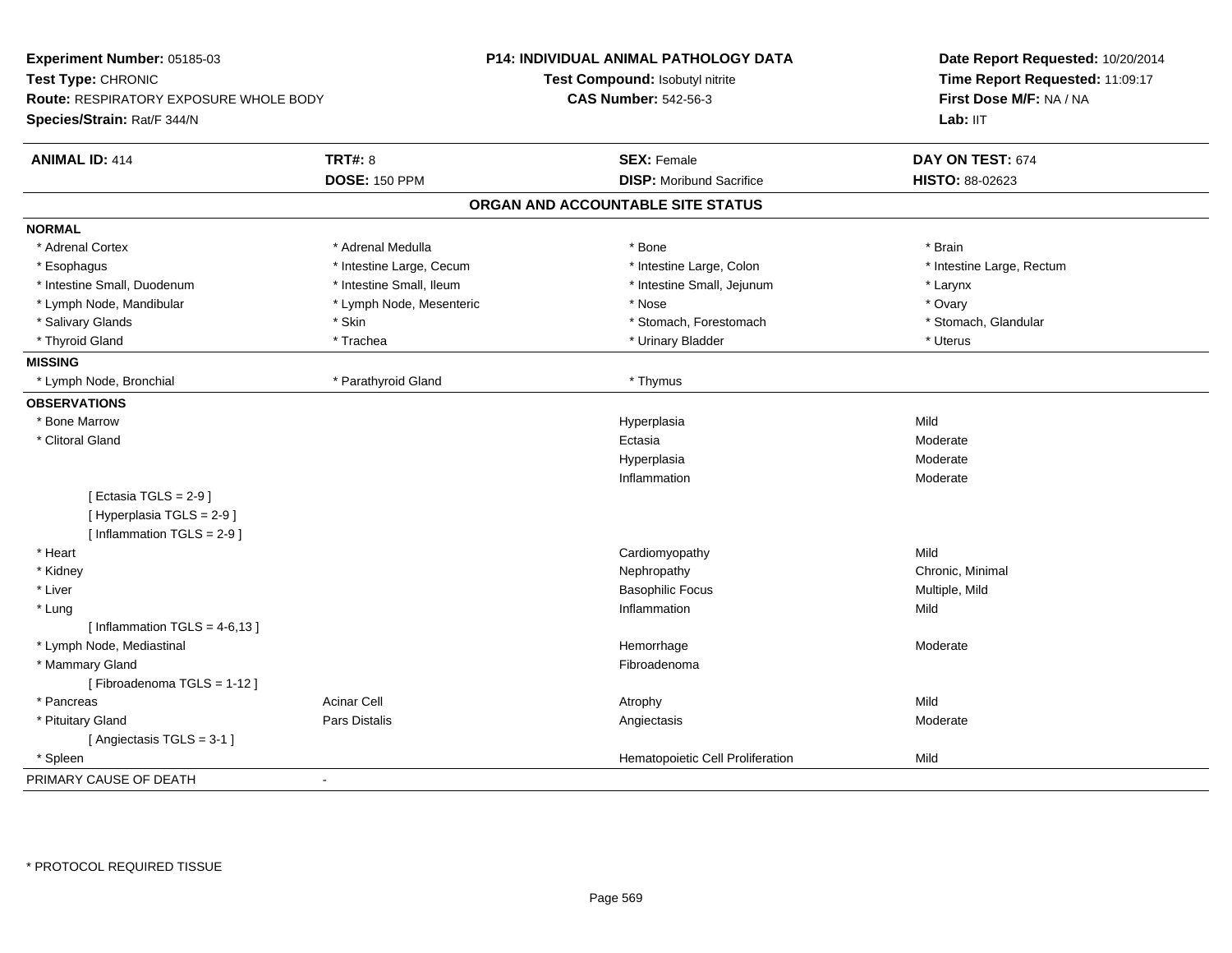| Experiment Number: 05185-03<br>Test Type: CHRONIC |                             | <b>P14: INDIVIDUAL ANIMAL PATHOLOGY DATA</b><br>Test Compound: Isobutyl nitrite | Date Report Requested: 10/20/2014<br>Time Report Requested: 11:09:17 |  |
|---------------------------------------------------|-----------------------------|---------------------------------------------------------------------------------|----------------------------------------------------------------------|--|
| Route: RESPIRATORY EXPOSURE WHOLE BODY            |                             | <b>CAS Number: 542-56-3</b>                                                     | First Dose M/F: NA / NA                                              |  |
| Species/Strain: Rat/F 344/N                       |                             |                                                                                 | Lab: IIT                                                             |  |
| <b>ANIMAL ID: 415</b>                             | <b>TRT#: 8</b>              | <b>SEX: Female</b>                                                              | DAY ON TEST: 735                                                     |  |
|                                                   | <b>DOSE: 150 PPM</b>        | <b>DISP: Terminal Sacrifice</b>                                                 | HISTO: 88-02624                                                      |  |
|                                                   |                             | ORGAN AND ACCOUNTABLE SITE STATUS                                               |                                                                      |  |
| <b>NORMAL</b>                                     |                             |                                                                                 |                                                                      |  |
| * Adrenal Cortex                                  | * Adrenal Medulla           | * Bone                                                                          | * Bone Marrow                                                        |  |
| * Brain                                           | * Esophagus                 | * Intestine Large, Cecum                                                        | * Intestine Large, Colon                                             |  |
| * Intestine Large, Rectum                         | * Intestine Small, Duodenum | * Intestine Small, Ileum                                                        | * Intestine Small, Jejunum                                           |  |
| * Lymph Node, Mandibular                          | * Lymph Node, Mediastinal   | * Lymph Node, Mesenteric                                                        | * Mammary Gland                                                      |  |
| * Nose                                            | * Salivary Glands           | * Skin                                                                          | * Spleen                                                             |  |
| * Stomach, Forestomach                            | * Stomach, Glandular        | * Thymus                                                                        | * Thyroid Gland                                                      |  |
| * Trachea                                         | * Urinary Bladder           | * Uterus                                                                        |                                                                      |  |
| <b>MISSING</b>                                    |                             |                                                                                 |                                                                      |  |
| * Lymph Node, Bronchial                           | * Parathyroid Gland         |                                                                                 |                                                                      |  |
| <b>OBSERVATIONS</b>                               |                             |                                                                                 |                                                                      |  |
| * Clitoral Gland                                  |                             | Ectasia                                                                         | Moderate                                                             |  |
| * Heart                                           |                             | Cardiomyopathy                                                                  | Minimal                                                              |  |
| * Kidney                                          |                             | Mineralization                                                                  | Minimal                                                              |  |
|                                                   |                             | Nephropathy                                                                     | Chronic, Minimal                                                     |  |
| * Larynx                                          |                             | Infiltration Cellular                                                           | Lymphocyte, Mild                                                     |  |
| * Liver                                           |                             | <b>Basophilic Focus</b>                                                         | Multiple, Mild                                                       |  |
| * Lung                                            |                             | Alveolar/Bronchiolar Adenoma                                                    |                                                                      |  |
|                                                   | Alveolar Epith              | Hyperplasia                                                                     | Moderate                                                             |  |
| [ Alveolar/Bronchiolar Adenoma TGLS = 2-12 ]      |                             |                                                                                 |                                                                      |  |
| * Ovary                                           |                             | Cyst                                                                            | Mild                                                                 |  |
| * Pancreas                                        | <b>Acinar Cell</b>          | Atrophy                                                                         | Minimal                                                              |  |
| * Pituitary Gland                                 | <b>Pars Distalis</b>        | Adenoma                                                                         | Multiple                                                             |  |
| [Adenoma TGLS = $1-1$ ]                           |                             |                                                                                 |                                                                      |  |
| PRIMARY CAUSE OF DEATH                            | $\blacksquare$              |                                                                                 |                                                                      |  |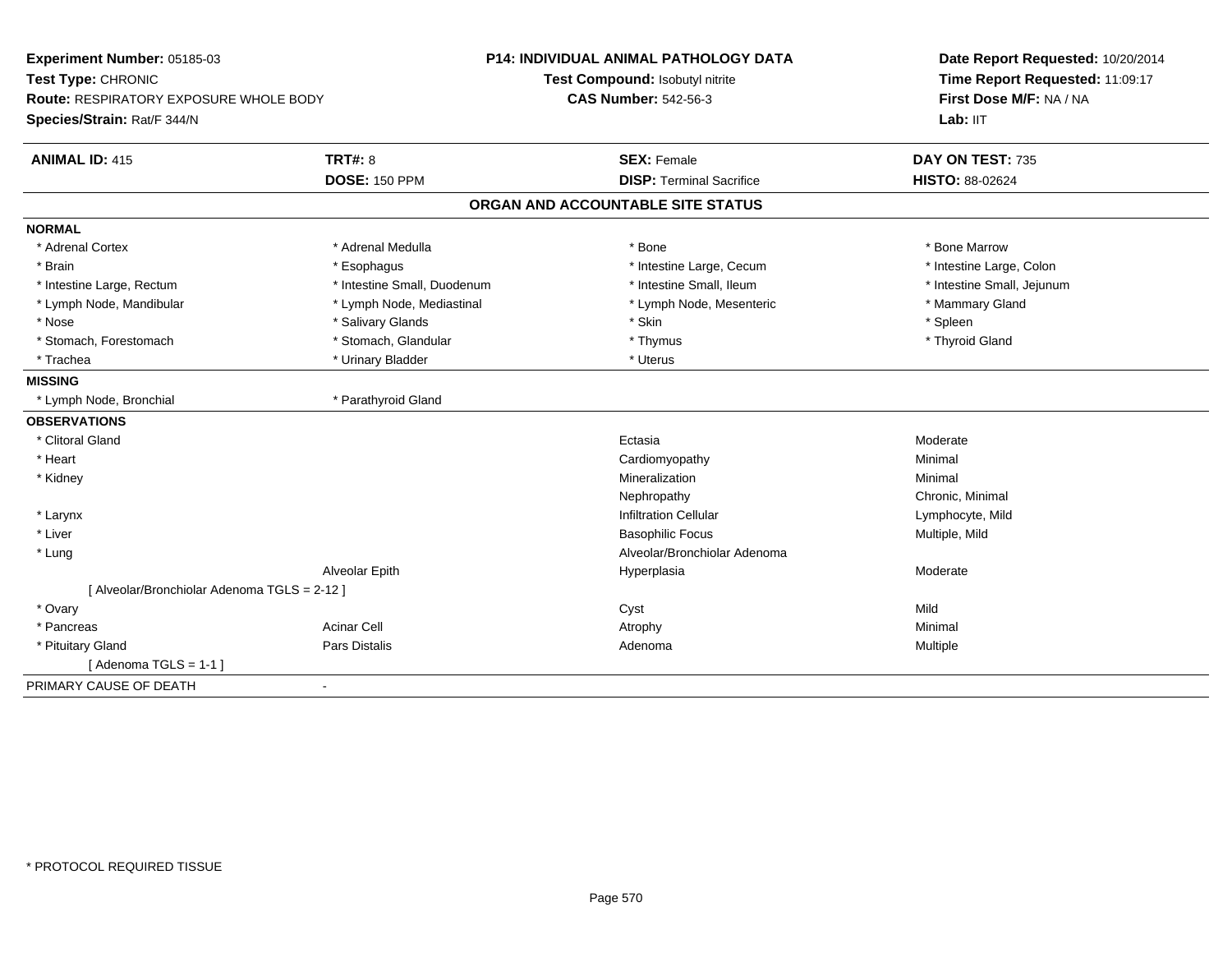| Experiment Number: 05185-03                   |                             | P14: INDIVIDUAL ANIMAL PATHOLOGY DATA | Date Report Requested: 10/20/2014<br>Time Report Requested: 11:09:17<br>First Dose M/F: NA / NA |  |
|-----------------------------------------------|-----------------------------|---------------------------------------|-------------------------------------------------------------------------------------------------|--|
| Test Type: CHRONIC                            |                             | Test Compound: Isobutyl nitrite       |                                                                                                 |  |
| <b>Route: RESPIRATORY EXPOSURE WHOLE BODY</b> |                             | <b>CAS Number: 542-56-3</b>           |                                                                                                 |  |
| Species/Strain: Rat/F 344/N                   |                             |                                       | Lab: IIT                                                                                        |  |
| <b>ANIMAL ID: 416</b>                         | <b>TRT#: 8</b>              | <b>SEX: Female</b>                    | DAY ON TEST: 735                                                                                |  |
|                                               | <b>DOSE: 150 PPM</b>        | <b>DISP: Terminal Sacrifice</b>       | <b>HISTO: 88-02625</b>                                                                          |  |
|                                               |                             | ORGAN AND ACCOUNTABLE SITE STATUS     |                                                                                                 |  |
| <b>NORMAL</b>                                 |                             |                                       |                                                                                                 |  |
| * Adrenal Medulla                             | * Bone                      | * Bone Marrow                         | * Brain                                                                                         |  |
| * Clitoral Gland                              | * Esophagus                 | * Intestine Large, Cecum              | * Intestine Large, Colon                                                                        |  |
| * Intestine Large, Rectum                     | * Intestine Small, Duodenum | * Intestine Small. Ileum              | * Intestine Small, Jejunum                                                                      |  |
| * Larynx                                      | * Lymph Node, Mandibular    | * Lymph Node, Mesenteric              | * Mammary Gland                                                                                 |  |
| * Nose                                        | * Ovary                     | * Parathyroid Gland                   | * Salivary Glands                                                                               |  |
| * Skin                                        | * Stomach, Forestomach      | * Stomach, Glandular                  | * Thymus                                                                                        |  |
| * Thyroid Gland                               | * Trachea                   | * Uterus                              |                                                                                                 |  |
| <b>MISSING</b>                                |                             |                                       |                                                                                                 |  |
| * Lymph Node, Bronchial                       | * Urinary Bladder           |                                       |                                                                                                 |  |
| <b>OBSERVATIONS</b>                           |                             |                                       |                                                                                                 |  |
| * Adrenal Cortex                              |                             | Hyperplasia                           | Minimal                                                                                         |  |
| * Heart                                       |                             | Cardiomyopathy                        | Mild                                                                                            |  |
| * Kidney                                      |                             | Nephropathy                           | Chronic, Minimal                                                                                |  |
| * Liver                                       |                             | <b>Basophilic Focus</b>               | Multiple, Mild                                                                                  |  |
| * Lung                                        |                             | Alveolar/Bronchiolar Adenoma          |                                                                                                 |  |
| * Lymph Node, Mediastinal                     |                             | Hemorrhage                            | Mild                                                                                            |  |
| * Pancreas                                    | <b>Acinar Cell</b>          | Atrophy                               | Minimal                                                                                         |  |
| * Pituitary Gland                             | Pars Distalis               | Adenoma                               |                                                                                                 |  |
| [Adenoma TGLS = $2-1$ ]                       |                             |                                       |                                                                                                 |  |
| * Spleen                                      |                             | Developmental Malformation            | Mild                                                                                            |  |
| PRIMARY CAUSE OF DEATH                        |                             |                                       |                                                                                                 |  |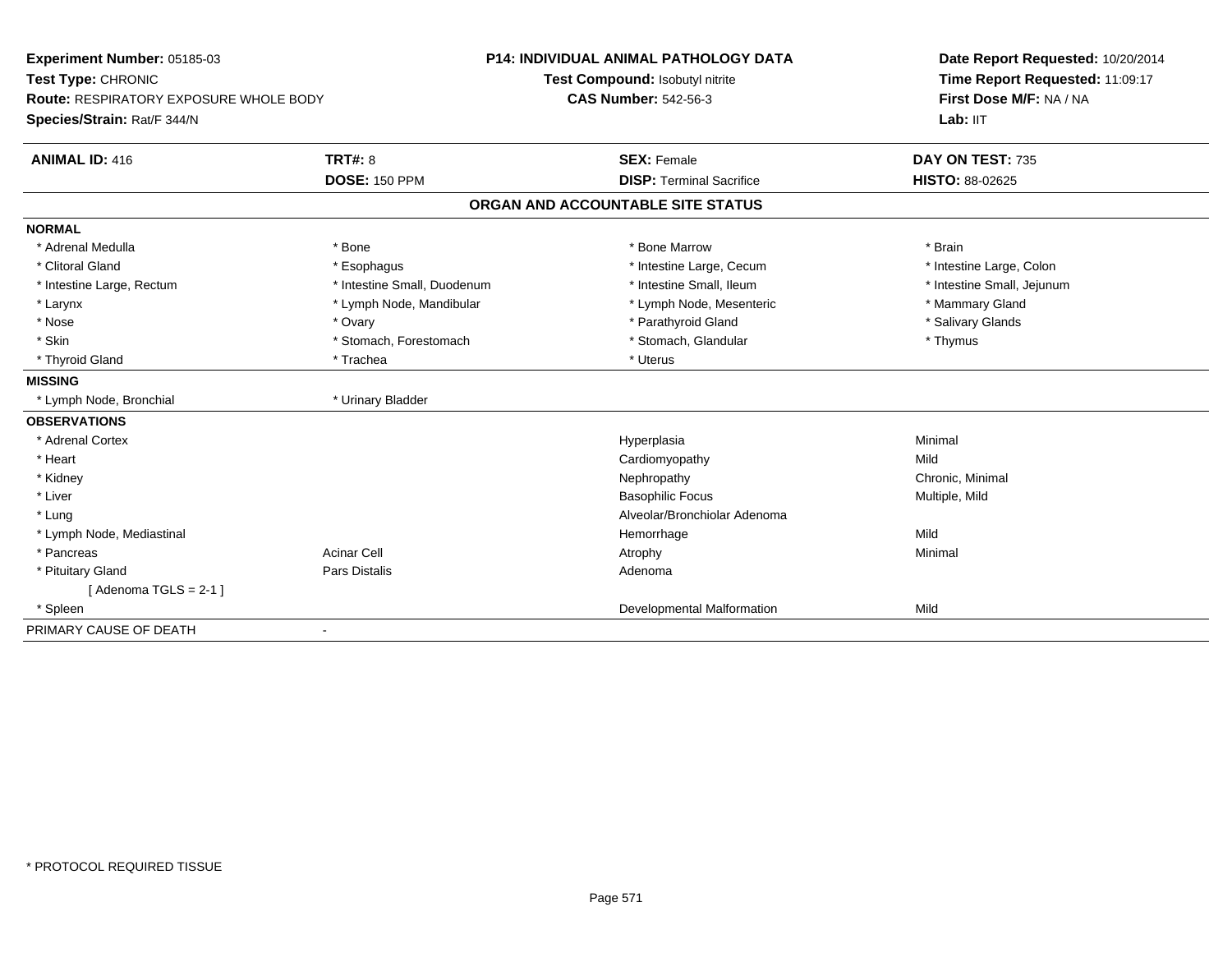| Experiment Number: 05185-03                   | P14: INDIVIDUAL ANIMAL PATHOLOGY DATA |                                   | Date Report Requested: 10/20/2014 |  |
|-----------------------------------------------|---------------------------------------|-----------------------------------|-----------------------------------|--|
| Test Type: CHRONIC                            |                                       | Test Compound: Isobutyl nitrite   | Time Report Requested: 11:09:17   |  |
| <b>Route: RESPIRATORY EXPOSURE WHOLE BODY</b> |                                       | <b>CAS Number: 542-56-3</b>       | First Dose M/F: NA / NA           |  |
| Species/Strain: Rat/F 344/N                   |                                       |                                   | Lab: IIT                          |  |
| <b>ANIMAL ID: 417</b>                         | <b>TRT#: 8</b>                        | <b>SEX: Female</b>                | DAY ON TEST: 735                  |  |
|                                               | <b>DOSE: 150 PPM</b>                  | <b>DISP: Terminal Sacrifice</b>   | HISTO: 88-02626                   |  |
|                                               |                                       | ORGAN AND ACCOUNTABLE SITE STATUS |                                   |  |
| <b>NORMAL</b>                                 |                                       |                                   |                                   |  |
| * Adrenal Cortex                              | * Adrenal Medulla                     | * Bone                            | * Bone Marrow                     |  |
| * Clitoral Gland                              | * Esophagus                           | * Intestine Large, Cecum          | * Intestine Large, Colon          |  |
| * Intestine Large, Rectum                     | * Intestine Small, Duodenum           | * Intestine Small, Ileum          | * Intestine Small, Jejunum        |  |
| * Larynx                                      | * Lymph Node, Mandibular              | * Lymph Node, Mediastinal         | * Lymph Node, Mesenteric          |  |
| * Ovary                                       | * Pancreas                            | * Salivary Glands                 | * Skin                            |  |
| * Spleen                                      | * Stomach, Forestomach                | * Stomach, Glandular              | * Thymus                          |  |
| * Trachea                                     | * Urinary Bladder                     | * Uterus                          |                                   |  |
| <b>MISSING</b>                                |                                       |                                   |                                   |  |
| * Lymph Node, Bronchial                       | * Parathyroid Gland                   |                                   |                                   |  |
| <b>OBSERVATIONS</b>                           |                                       |                                   |                                   |  |
| * Brain                                       |                                       | Compression                       | Mild                              |  |
|                                               |                                       | Hemorrhage                        | Mild                              |  |
| [Compression TGLS = 4-1]                      |                                       |                                   |                                   |  |
| * Heart                                       |                                       | Cardiomyopathy                    | Mild                              |  |
| * Kidney                                      |                                       | Nephropathy                       | Chronic, Mild                     |  |
| * Liver                                       |                                       | <b>Basophilic Focus</b>           | Multiple, Mild                    |  |
|                                               |                                       | Fatty Change                      | Minimal                           |  |
| * Lung                                        | Alveolar Epith                        | Hyperplasia                       | Minimal                           |  |
| * Mammary Gland                               |                                       | Fibroadenoma                      |                                   |  |
|                                               |                                       | Galactocele                       | Moderate                          |  |
| [Fibroadenoma TGLS = 1-8]                     |                                       |                                   |                                   |  |
| [Galactocele TGLS = 1-8]                      |                                       |                                   |                                   |  |
| Fat<br>Mesentery                              |                                       | Necrosis                          | Moderate                          |  |
| [Necrosis TGLS = $2-12$ ]                     |                                       |                                   |                                   |  |
| * Nose                                        | Olfactory Epi                         | <b>Cytoplasmic Alteration</b>     | Mild                              |  |
| * Pituitary Gland                             | Pars Distalis                         | Adenoma                           |                                   |  |
| [Adenoma TGLS = $3-1$ ]                       |                                       |                                   |                                   |  |
| * Thyroid Gland                               | <b>Follicular Cel</b>                 | Carcinoma                         |                                   |  |
| PRIMARY CAUSE OF DEATH<br>$\blacksquare$      |                                       |                                   |                                   |  |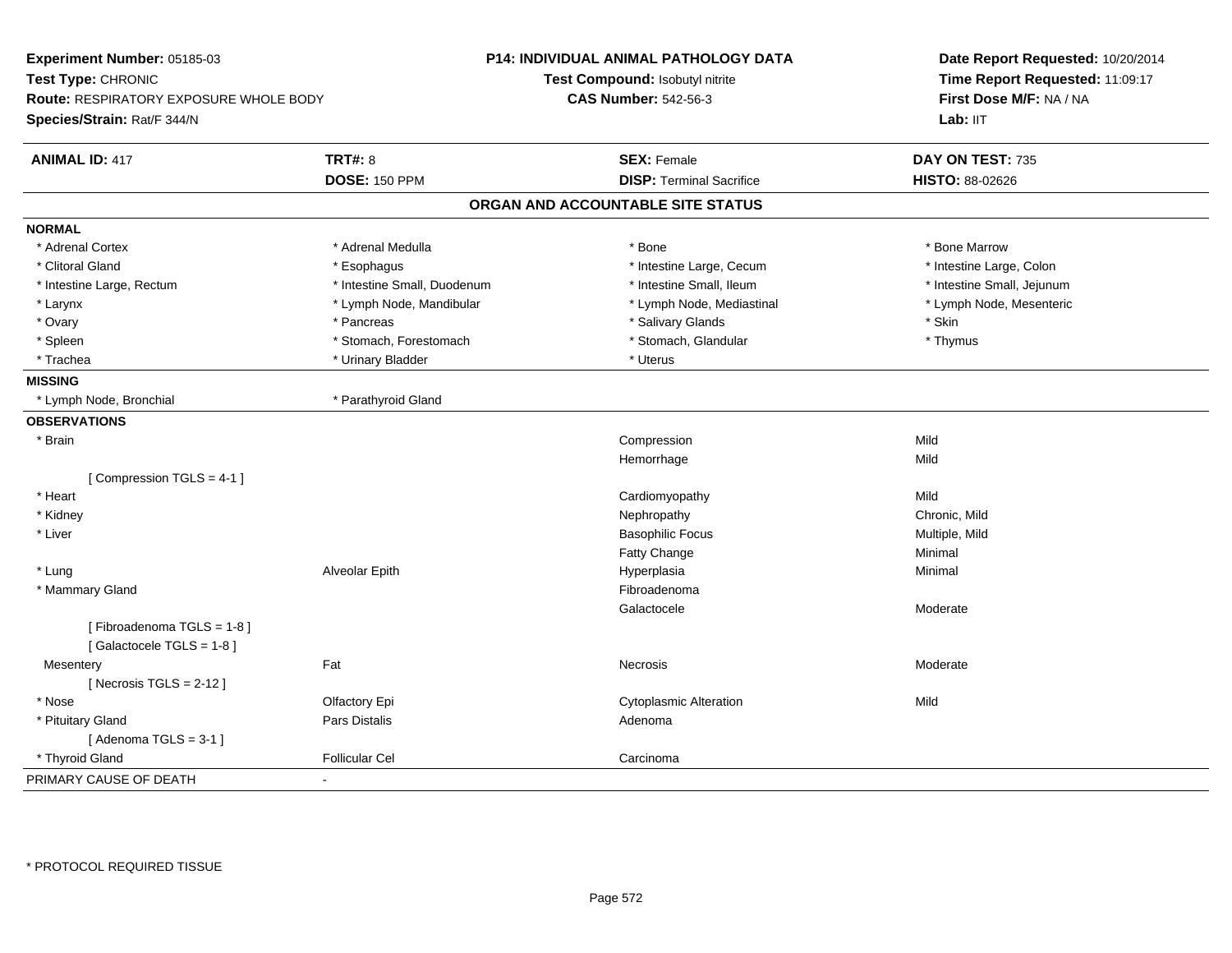| Experiment Number: 05185-03<br>Test Type: CHRONIC<br>Route: RESPIRATORY EXPOSURE WHOLE BODY |                           | <b>P14: INDIVIDUAL ANIMAL PATHOLOGY DATA</b> | Date Report Requested: 10/20/2014<br>Time Report Requested: 11:09:17<br>First Dose M/F: NA / NA |
|---------------------------------------------------------------------------------------------|---------------------------|----------------------------------------------|-------------------------------------------------------------------------------------------------|
|                                                                                             |                           | Test Compound: Isobutyl nitrite              |                                                                                                 |
|                                                                                             |                           | <b>CAS Number: 542-56-3</b>                  |                                                                                                 |
| Species/Strain: Rat/F 344/N                                                                 |                           |                                              | Lab: IIT                                                                                        |
| <b>ANIMAL ID: 418</b>                                                                       | <b>TRT#: 8</b>            | <b>SEX: Female</b>                           | DAY ON TEST: 733                                                                                |
|                                                                                             | <b>DOSE: 150 PPM</b>      | <b>DISP: Terminal Sacrifice</b>              | HISTO: 88-02627                                                                                 |
|                                                                                             |                           | ORGAN AND ACCOUNTABLE SITE STATUS            |                                                                                                 |
| <b>NORMAL</b>                                                                               |                           |                                              |                                                                                                 |
| * Adrenal Cortex                                                                            | * Adrenal Medulla         | * Bone                                       | * Bone Marrow                                                                                   |
| * Brain                                                                                     | * Esophagus               | * Heart                                      | * Intestine Large, Cecum                                                                        |
| * Intestine Large, Colon                                                                    | * Intestine Large, Rectum | * Intestine Small, Duodenum                  | * Intestine Small, Ileum                                                                        |
| * Intestine Small, Jejunum                                                                  | * Lymph Node, Mandibular  | * Lymph Node, Mesenteric                     | * Mammary Gland                                                                                 |
| * Nose                                                                                      | * Ovary                   | * Pancreas                                   | * Salivary Glands                                                                               |
| * Spleen                                                                                    | * Stomach, Forestomach    | * Stomach, Glandular                         | * Thymus                                                                                        |
| * Thyroid Gland                                                                             | * Trachea                 | * Urinary Bladder                            | * Uterus                                                                                        |
| <b>MISSING</b>                                                                              |                           |                                              |                                                                                                 |
| * Lymph Node, Bronchial                                                                     | * Parathyroid Gland       |                                              |                                                                                                 |
| <b>OBSERVATIONS</b>                                                                         |                           |                                              |                                                                                                 |
| * Clitoral Gland                                                                            |                           | Ectasia                                      | Moderate                                                                                        |
| * Kidney                                                                                    |                           | Nephropathy                                  | Chronic, Mild                                                                                   |
| * Larynx                                                                                    |                           | <b>Infiltration Cellular</b>                 | Lymphocyte, Mild                                                                                |
| * Liver                                                                                     |                           | <b>Basophilic Focus</b>                      | Multiple, Mild                                                                                  |
| * Lung                                                                                      | Alveolar Epith            | Hyperplasia                                  | Mild                                                                                            |
| * Lymph Node, Mediastinal                                                                   |                           | Hemorrhage                                   | Minimal                                                                                         |
| * Pituitary Gland                                                                           |                           | Angiectasis                                  | Marked                                                                                          |
|                                                                                             | <b>Pars Distalis</b>      | Hyperplasia                                  | Mild                                                                                            |
| [Angiectasis TGLS = 2-1]                                                                    |                           |                                              |                                                                                                 |
| * Skin                                                                                      |                           | Abscess                                      | Moderate                                                                                        |
| [Abscess TGLS = $1-9$ ]                                                                     |                           |                                              |                                                                                                 |
| PRIMARY CAUSE OF DEATH                                                                      | $\blacksquare$            |                                              |                                                                                                 |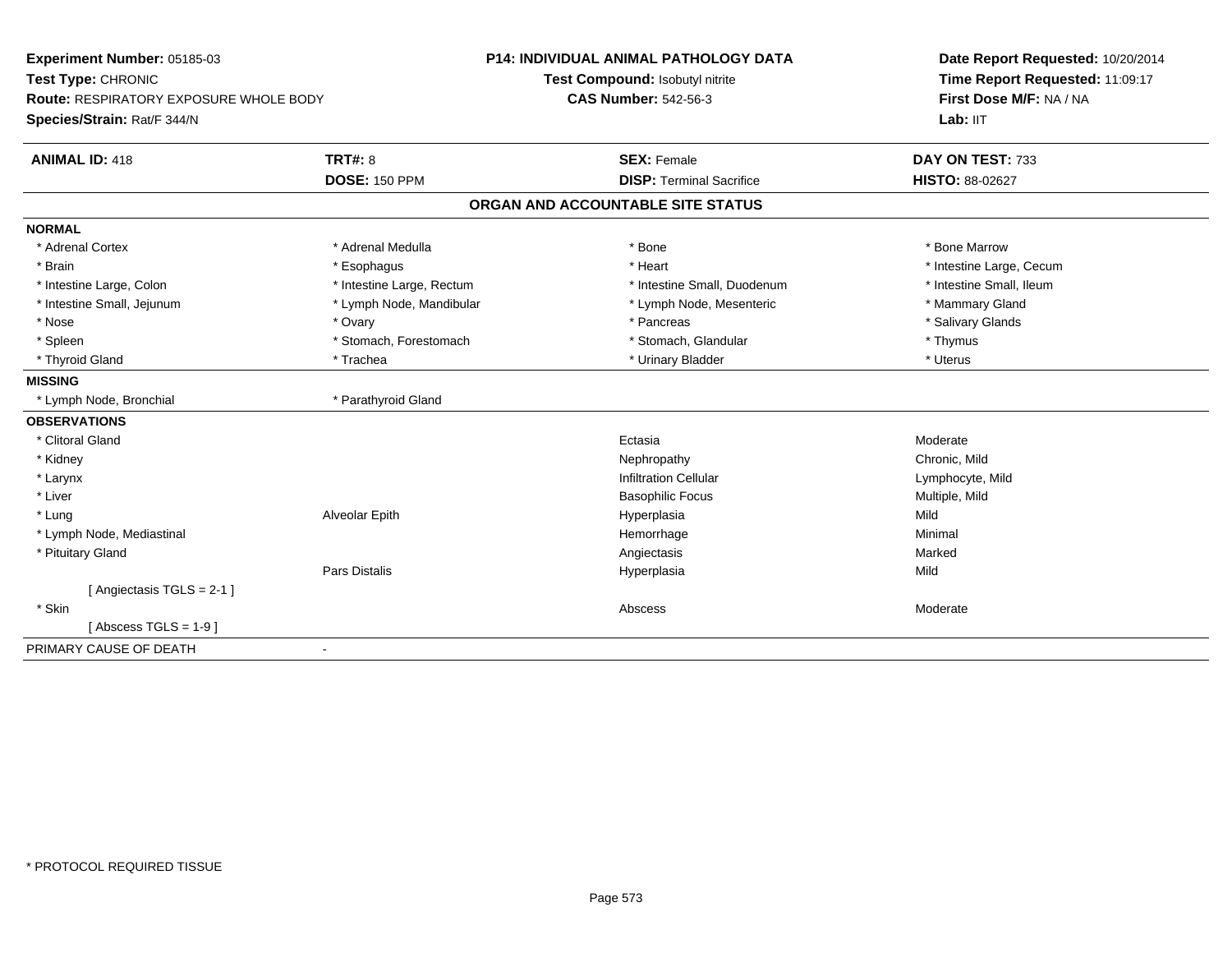| Experiment Number: 05185-03                   |                             | <b>P14: INDIVIDUAL ANIMAL PATHOLOGY DATA</b> | Date Report Requested: 10/20/2014<br>Time Report Requested: 11:09:17 |
|-----------------------------------------------|-----------------------------|----------------------------------------------|----------------------------------------------------------------------|
| Test Type: CHRONIC                            |                             | Test Compound: Isobutyl nitrite              |                                                                      |
| <b>Route: RESPIRATORY EXPOSURE WHOLE BODY</b> |                             | <b>CAS Number: 542-56-3</b>                  | First Dose M/F: NA / NA                                              |
| Species/Strain: Rat/F 344/N                   |                             |                                              | Lab: IIT                                                             |
| <b>ANIMAL ID: 419</b><br><b>TRT#: 8</b>       |                             | <b>SEX: Female</b>                           | DAY ON TEST: 500                                                     |
|                                               | <b>DOSE: 150 PPM</b>        | <b>DISP:</b> Moribund Sacrifice              | HISTO: 88-02628                                                      |
|                                               |                             | ORGAN AND ACCOUNTABLE SITE STATUS            |                                                                      |
| <b>NORMAL</b>                                 |                             |                                              |                                                                      |
| * Adrenal Cortex                              | * Adrenal Medulla           | * Bone                                       | * Bone Marrow                                                        |
| * Esophagus<br>* Heart                        |                             | * Intestine Large, Cecum                     | * Intestine Large, Colon                                             |
| * Intestine Large, Rectum                     | * Intestine Small, Duodenum | * Intestine Small, Ileum                     | * Intestine Small, Jejunum                                           |
| * Liver                                       | * Lymph Node, Bronchial     | * Lymph Node, Mandibular                     | * Lymph Node, Mediastinal                                            |
| * Nose<br>* Ovary                             |                             | * Parathyroid Gland                          | * Salivary Glands                                                    |
| * Skin                                        | * Stomach, Forestomach      | * Stomach, Glandular                         | * Trachea                                                            |
| * Uterus<br>* Urinary Bladder                 |                             |                                              |                                                                      |
| <b>OBSERVATIONS</b>                           |                             |                                              |                                                                      |
| * Brain                                       |                             | Compression                                  | Moderate                                                             |
| [Compression TGLS = 3-1]                      |                             |                                              |                                                                      |
| * Clitoral Gland                              |                             | Ectasia                                      | Moderate                                                             |
| * Kidney                                      |                             | Mineralization                               | Minimal                                                              |
|                                               |                             | Nephropathy                                  | Chronic, Minimal                                                     |
| * Larynx<br>Epithelium                        |                             | Hyperplasia                                  | Mild                                                                 |
| * Lung                                        | Alveolar Epith              | Hyperplasia                                  | Mild                                                                 |
| * Lymph Node, Mesenteric                      |                             | Hemorrhage                                   | Mild                                                                 |
| * Mammary Gland                               |                             | Lactation                                    | Mild                                                                 |
| <b>Acinar Cell</b><br>* Pancreas              |                             | Atrophy                                      | Minimal                                                              |
|                                               |                             | <b>Ectopic Liver</b>                         | Minimal                                                              |
| * Pituitary Gland                             | Pars Distalis               | Adenoma                                      |                                                                      |
| [Adenoma TGLS = $2-1$ ]                       |                             |                                              |                                                                      |
| * Spleen                                      |                             | Pigmentation                                 | Mild                                                                 |
| * Thymus                                      |                             | Atrophy                                      | Minimal                                                              |
| C Cell<br>* Thyroid Gland                     |                             | Hyperplasia                                  | Minimal                                                              |
| PRIMARY CAUSE OF DEATH<br>$\blacksquare$      |                             |                                              |                                                                      |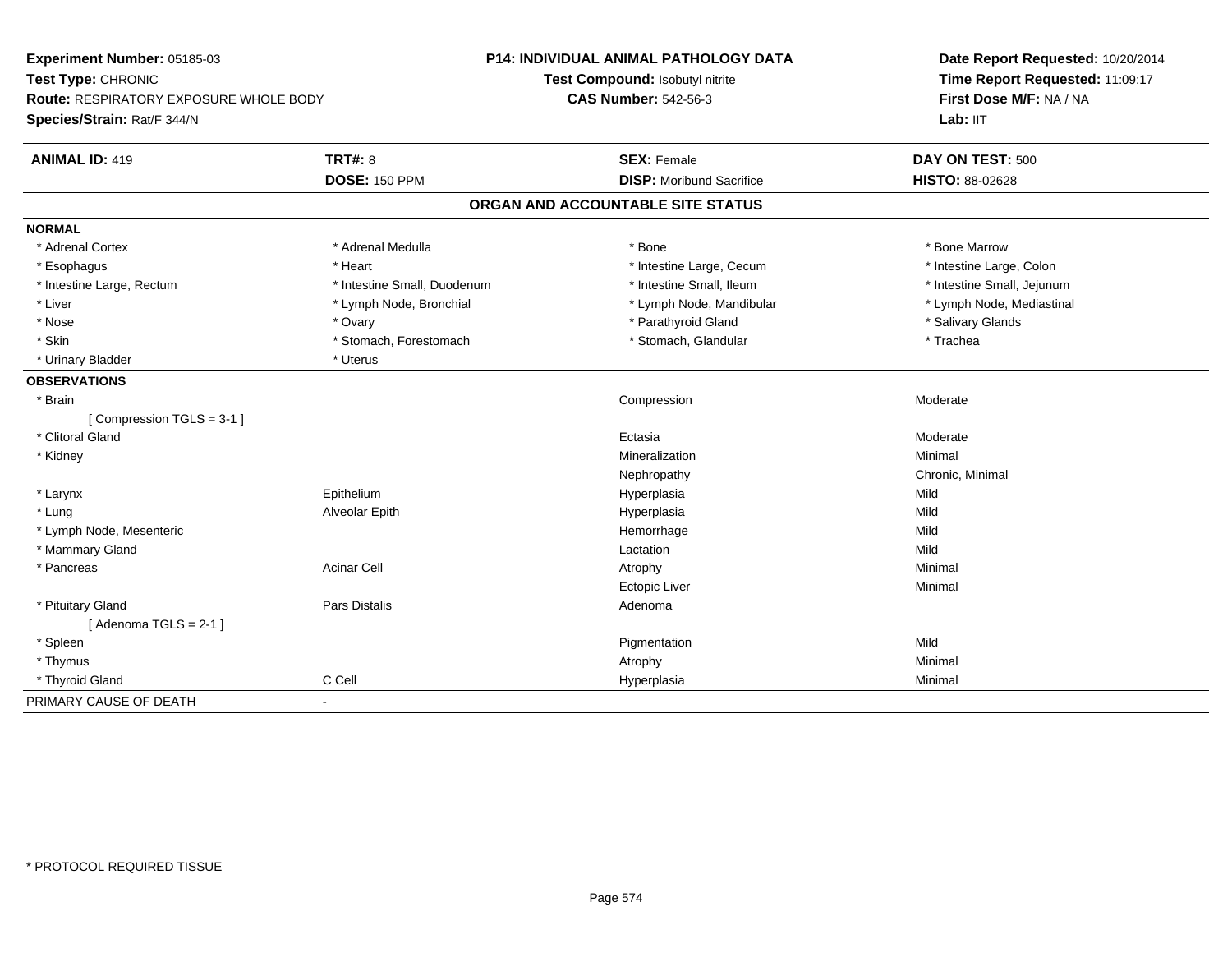| Experiment Number: 05185-03                  |                            | P14: INDIVIDUAL ANIMAL PATHOLOGY DATA | Date Report Requested: 10/20/2014 |
|----------------------------------------------|----------------------------|---------------------------------------|-----------------------------------|
| Test Type: CHRONIC                           |                            | Test Compound: Isobutyl nitrite       | Time Report Requested: 11:09:17   |
| Route: RESPIRATORY EXPOSURE WHOLE BODY       |                            | <b>CAS Number: 542-56-3</b>           | First Dose M/F: NA / NA           |
| Species/Strain: Rat/F 344/N                  |                            |                                       | Lab: IIT                          |
| <b>ANIMAL ID: 420</b>                        | <b>TRT#: 8</b>             | <b>SEX: Female</b>                    | DAY ON TEST: 734                  |
|                                              | <b>DOSE: 150 PPM</b>       | <b>DISP: Terminal Sacrifice</b>       | HISTO: 88-02629                   |
|                                              |                            | ORGAN AND ACCOUNTABLE SITE STATUS     |                                   |
| <b>NORMAL</b>                                |                            |                                       |                                   |
| * Bone                                       | * Bone Marrow              | * Brain                               | * Esophagus                       |
| * Intestine Large, Cecum                     | * Intestine Large, Colon   | * Intestine Large, Rectum             | * Intestine Small, Duodenum       |
| * Intestine Small, Ileum                     | * Intestine Small, Jejunum | * Larynx                              | * Lymph Node, Mandibular          |
| * Lymph Node, Mesenteric                     | * Mammary Gland            | * Ovary                               | * Pancreas                        |
| * Parathyroid Gland                          | * Pituitary Gland          | * Salivary Glands                     | * Skin                            |
| * Spleen                                     | * Stomach, Forestomach     | * Stomach, Glandular                  | * Trachea                         |
| * Urinary Bladder                            | * Uterus                   |                                       |                                   |
| <b>OBSERVATIONS</b>                          |                            |                                       |                                   |
| * Adrenal Cortex                             |                            | Angiectasis                           | Mild                              |
|                                              |                            | Vacuolization Cytoplasmic             | Mild                              |
| * Adrenal Medulla                            |                            | Pheochromocytoma Benign               |                                   |
| * Clitoral Gland                             |                            | Ectasia                               | Minimal                           |
| * Heart                                      |                            | Cardiomyopathy                        | Minimal                           |
| * Kidney                                     |                            | Nephropathy                           | Chronic, Minimal                  |
| * Liver                                      |                            | <b>Basophilic Focus</b>               | Multiple, Mild                    |
| * Lung                                       |                            | Alveolar/Bronchiolar Adenoma          |                                   |
|                                              | Alveolar Epith             | Hyperplasia                           | Minimal                           |
| [ Alveolar/Bronchiolar Adenoma TGLS = 1-12 ] |                            |                                       |                                   |
| [ Hyperplasia TGLS = 2-6 ]                   |                            |                                       |                                   |
| * Lymph Node, Bronchial                      |                            | Pigmentation                          | Minimal                           |
| * Lymph Node, Mediastinal                    |                            | Hemorrhage                            | Mild                              |
|                                              |                            | Pigmentation                          | Mild                              |
| * Nose                                       |                            | Inflammation                          | Minimal                           |
| * Thymus                                     |                            | Atrophy                               | Minimal                           |
| * Thyroid Gland                              | C Cell                     | Adenoma                               |                                   |
| PRIMARY CAUSE OF DEATH                       | $\blacksquare$             |                                       |                                   |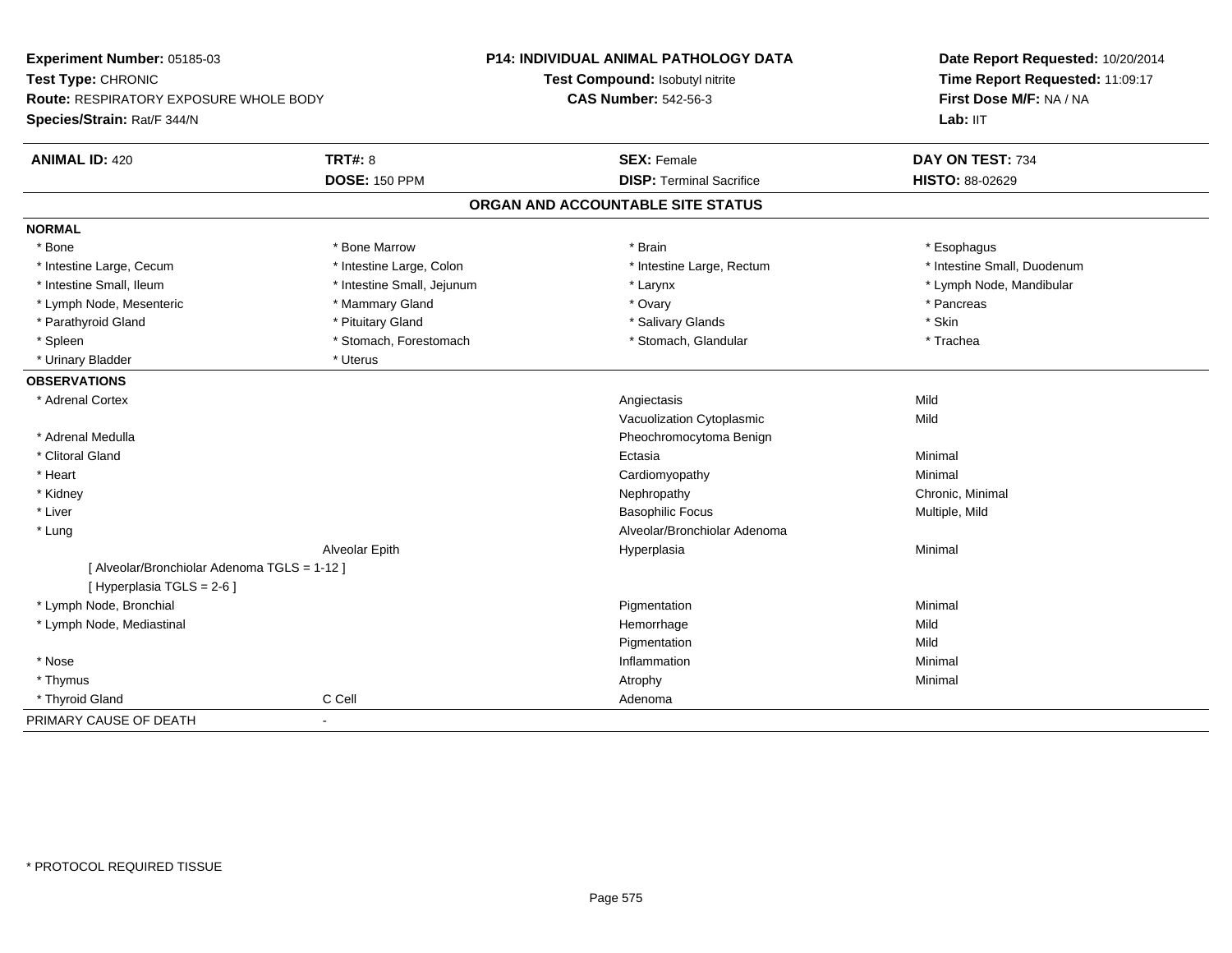| Experiment Number: 05185-03                |                           | <b>P14: INDIVIDUAL ANIMAL PATHOLOGY DATA</b> | Date Report Requested: 10/20/2014<br>Time Report Requested: 11:09:17<br>First Dose M/F: NA / NA |
|--------------------------------------------|---------------------------|----------------------------------------------|-------------------------------------------------------------------------------------------------|
| Test Type: CHRONIC                         |                           | Test Compound: Isobutyl nitrite              |                                                                                                 |
| Route: RESPIRATORY EXPOSURE WHOLE BODY     |                           | <b>CAS Number: 542-56-3</b>                  |                                                                                                 |
| Species/Strain: Rat/F 344/N                |                           |                                              | Lab: IIT                                                                                        |
| <b>ANIMAL ID: 421</b>                      | <b>TRT#: 8</b>            | <b>SEX: Female</b>                           | DAY ON TEST: 734                                                                                |
|                                            | <b>DOSE: 150 PPM</b>      | <b>DISP: Terminal Sacrifice</b>              | <b>HISTO: 88-02630</b>                                                                          |
|                                            |                           | ORGAN AND ACCOUNTABLE SITE STATUS            |                                                                                                 |
| <b>NORMAL</b>                              |                           |                                              |                                                                                                 |
| * Adrenal Medulla                          | * Brain                   | * Esophagus                                  | * Intestine Large, Cecum                                                                        |
| * Intestine Large, Colon                   | * Intestine Large, Rectum | * Intestine Small, Duodenum                  | * Intestine Small, Ileum                                                                        |
| * Intestine Small, Jejunum                 | * Lymph Node, Mandibular  | * Lymph Node, Mesenteric                     | * Mammary Gland                                                                                 |
| * Nose                                     | * Ovary                   | * Pancreas                                   | * Parathyroid Gland                                                                             |
| * Pituitary Gland                          | * Salivary Glands         | * Skin                                       | * Spleen                                                                                        |
| * Stomach, Forestomach                     | * Stomach, Glandular      | * Thymus                                     | * Thyroid Gland                                                                                 |
| * Trachea                                  | * Urinary Bladder         | * Uterus                                     |                                                                                                 |
| <b>OBSERVATIONS</b>                        |                           |                                              |                                                                                                 |
| * Adrenal Cortex                           |                           | Angiectasis                                  | Mild                                                                                            |
| * Bone                                     | Femur                     | Hyperostosis                                 | Marked                                                                                          |
| * Bone Marrow                              |                           | Myelofibrosis                                | Moderate                                                                                        |
| * Clitoral Gland                           |                           | Ectasia                                      | Moderate                                                                                        |
| * Heart                                    |                           | Cardiomyopathy                               | Mild                                                                                            |
| * Kidney                                   |                           | Nephropathy                                  | Chronic, Minimal                                                                                |
| * Larynx                                   |                           | Inflammation                                 | Moderate                                                                                        |
| * Liver                                    |                           | <b>Basophilic Focus</b>                      | Multiple, Mild                                                                                  |
|                                            |                           | Developmental Malformation                   | Minimal                                                                                         |
| [ Developmental Malformation TGLS = 1-12 ] |                           |                                              |                                                                                                 |
| * Lung                                     | Alveolar Epith            | Hyperplasia                                  | Mild                                                                                            |
| * Lymph Node, Bronchial                    |                           | Hemorrhage                                   | Minimal                                                                                         |
| * Lymph Node, Mediastinal                  |                           | Hemorrhage                                   | Mild                                                                                            |
|                                            |                           | Pigmentation                                 | Mild                                                                                            |
| PRIMARY CAUSE OF DEATH                     | $\blacksquare$            |                                              |                                                                                                 |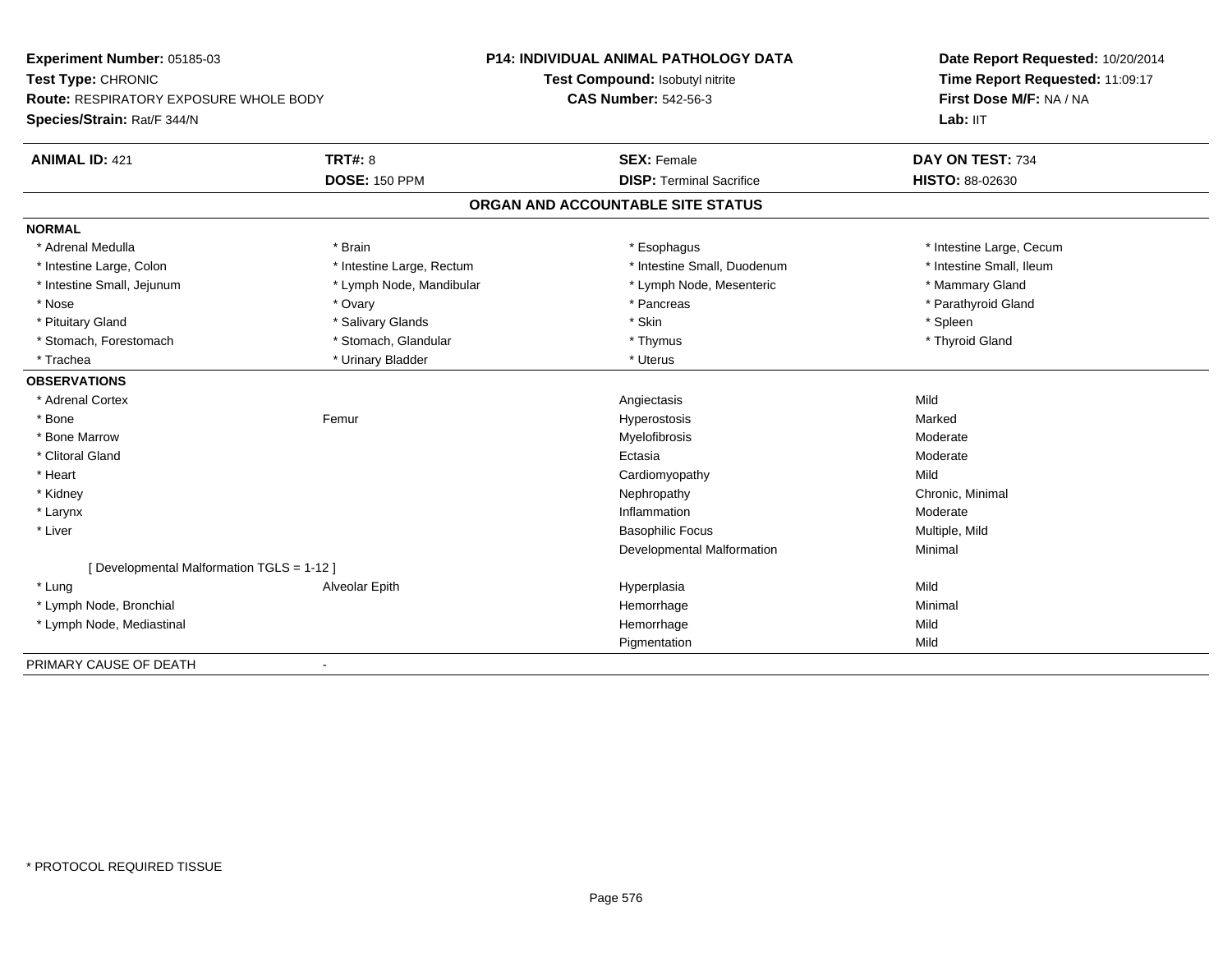**Experiment Number:** 05185-03**Test Type:** CHRONIC **Route:** RESPIRATORY EXPOSURE WHOLE BODY**Species/Strain:** Rat/F 344/N**P14: INDIVIDUAL ANIMAL PATHOLOGY DATATest Compound:** Isobutyl nitrite**CAS Number:** 542-56-3**Date Report Requested:** 10/20/2014**Time Report Requested:** 11:09:17**First Dose M/F:** NA / NA**Lab:** IIT**ANIMAL ID:** 422**TRT#:** 8 **SEX:** Female **DAY ON TEST:** 733 **DOSE:** 150 PPM**DISP:** Terminal Sacrifice **HISTO:** 88-02631 **ORGAN AND ACCOUNTABLE SITE STATUSNORMAL**\* Adrenal Medulla \* \* Annual Medulla \* Brain \* Bone \* \* Bone Marrow \* Bone Marrow \* \* Brain \* Brain \* Brain \* Brain \* Brain \* Brain \* Brain \* Brain \* Brain \* Brain \* Brain \* Brain \* Brain \* Brain \* Brain \* Brain \* Brain \* \* Intestine Large, Colon \* Clitoral Gland \* **Exophagus \* Exophagus \*** The strain that the Large, Cecum \* intestine Large, Cecum \* Intestine Large, Rectum \* Thestine Small, Duodenum \* Number of the small, Ileum \* Intestine Small, Jejunum \* Intestine Small, Jejunum \* Lymph Node, Mesenteric \* Larynx \* Larynx \* Lung \* Lung \* Lung \* Larynx \* Lymph Node, Mandibular \* Lymph Node, Mandibular \* Mammary Gland \* \* Android Marketin \* Ovary \* Android \* Parathyroid Gland \* \* Salivary Glands \* Salivary Glands \* Salivary Glands \* Salivary Glands \* Salivary Glands \* Salivary Glands \* Salivary Glands \* Salivary Glands \* \* Stomach, Glandular \* Skin \* Spleen \* Spleen \* Spleen \* Stomach, Forestomach \* Stomach, Forestomach \* Thyroid Gland \* \* Trachea \* \* Trachea \* Trachea \* \* Urinary Bladder \* \* Urinary Bladder \* \* Uterus \* Uterus **OBSERVATIONS** \* Adrenal Cortexx and the contract of the contract of the contract of the contract of the contract of the contract of the contract of the contract of the contract of the contract of the contract of the contract of the contract of the cont a and a studies of the studies of the Minimal \* Heart Cardiomyopathy Minimal \* Kidneyy the controller of the controller of the controller of the controller of the controller of the controller of the controller of the controller of the controller of the controller of the controller of the controller of the \* Liver Basophilic Focus Multiple, Mild \* Lymph Node, Bronchial Hemorrhagee Mild \* Lymph Node, Mediastinal HemorrhageModerate<br>Mild Pigmentationn Mild \* Nosee and the state of the state of the state of the state of the state of the state of the state of the state of the state of the state of the state of the state of the state of the state of the state of the state of the stat Hemorrhagee Mild \* Pancreass Acinar Cell Atrophy Minimal \* Pituitary Gland Pars Distalis Cyst Mild Pars Distalis Hyperplasiaa and a studies of the studies of the Minimal \* Thymuss and the control of the control of the control of the control of the control of the control of the control of the control of the control of the control of the control of the control of the control of the control of the co PRIMARY CAUSE OF DEATH-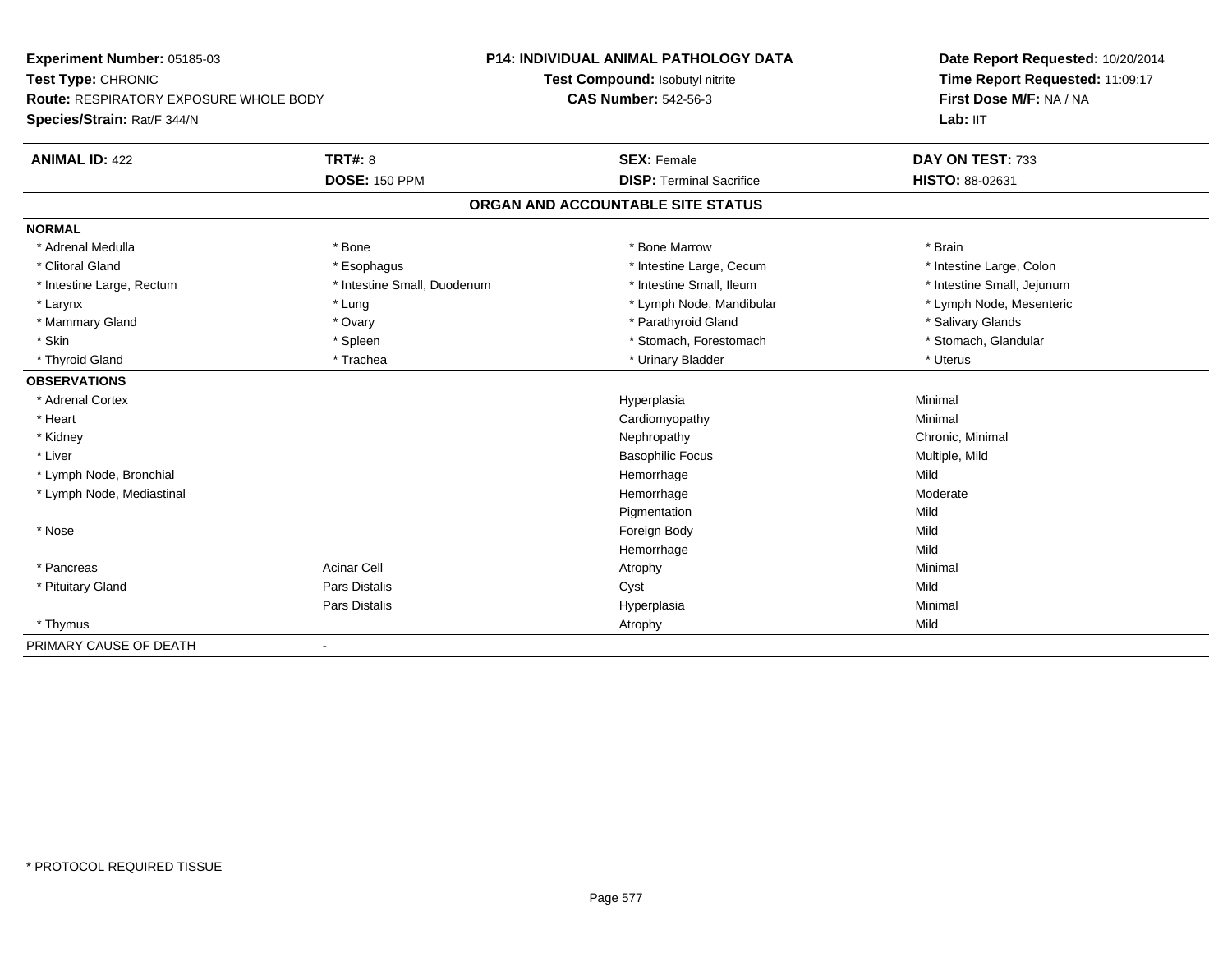| Experiment Number: 05185-03<br>Test Type: CHRONIC                     |                             | <b>P14: INDIVIDUAL ANIMAL PATHOLOGY DATA</b><br>Test Compound: Isobutyl nitrite | Date Report Requested: 10/20/2014<br>Time Report Requested: 11:09:17 |  |
|-----------------------------------------------------------------------|-----------------------------|---------------------------------------------------------------------------------|----------------------------------------------------------------------|--|
| Route: RESPIRATORY EXPOSURE WHOLE BODY<br>Species/Strain: Rat/F 344/N |                             | <b>CAS Number: 542-56-3</b>                                                     | First Dose M/F: NA / NA<br>Lab: II <sub>T</sub>                      |  |
|                                                                       |                             |                                                                                 |                                                                      |  |
| <b>ANIMAL ID: 423</b>                                                 | <b>TRT#: 8</b>              | <b>SEX: Female</b>                                                              | DAY ON TEST: 733                                                     |  |
|                                                                       | <b>DOSE: 150 PPM</b>        | <b>DISP: Terminal Sacrifice</b>                                                 | HISTO: 88-02632                                                      |  |
|                                                                       |                             | ORGAN AND ACCOUNTABLE SITE STATUS                                               |                                                                      |  |
| <b>NORMAL</b>                                                         |                             |                                                                                 |                                                                      |  |
| * Adrenal Cortex                                                      | * Adrenal Medulla           | * Bone                                                                          | * Bone Marrow                                                        |  |
| * Brain                                                               | * Esophagus                 | * Intestine Large, Cecum                                                        | * Intestine Large, Colon                                             |  |
| * Intestine Large, Rectum                                             | * Intestine Small, Duodenum | * Intestine Small, Ileum                                                        | * Intestine Small, Jejunum                                           |  |
| * Larynx                                                              | * Mammary Gland             | * Ovary                                                                         | * Pancreas                                                           |  |
| * Parathyroid Gland                                                   | * Salivary Glands           | * Skin                                                                          | * Spleen                                                             |  |
| * Stomach, Forestomach                                                | * Stomach, Glandular        | * Thyroid Gland                                                                 | * Trachea                                                            |  |
| * Urinary Bladder                                                     | * Uterus                    |                                                                                 |                                                                      |  |
| <b>MISSING</b>                                                        |                             |                                                                                 |                                                                      |  |
| * Thymus                                                              |                             |                                                                                 |                                                                      |  |
| <b>OBSERVATIONS</b>                                                   |                             |                                                                                 |                                                                      |  |
| * Clitoral Gland                                                      |                             | Ectasia                                                                         | Mild                                                                 |  |
| * Heart                                                               |                             | Cardiomyopathy                                                                  | Minimal                                                              |  |
| * Kidney                                                              |                             | Nephropathy                                                                     | Chronic, Minimal                                                     |  |
| * Liver                                                               |                             | <b>Basophilic Focus</b>                                                         | Multiple, Minimal                                                    |  |
|                                                                       |                             | Clear Cell Focus                                                                | Minimal                                                              |  |
|                                                                       |                             | <b>Eosinophilic Focus</b>                                                       | Multiple, Mild                                                       |  |
| * Lung                                                                |                             | <b>Infiltration Cellular</b>                                                    | Histiocyte, Minimal                                                  |  |
| * Lymph Node, Bronchial                                               |                             | Pigmentation                                                                    | Minimal                                                              |  |
| * Lymph Node, Mandibular                                              |                             | Hemorrhage                                                                      | Minimal                                                              |  |
| * Lymph Node, Mediastinal                                             |                             | Hemorrhage                                                                      | Mild                                                                 |  |
|                                                                       |                             | Pigmentation                                                                    | Mild                                                                 |  |
| * Lymph Node, Mesenteric                                              |                             | Hemorrhage                                                                      | Mild                                                                 |  |
|                                                                       |                             | Pigmentation                                                                    | Minimal                                                              |  |
| * Nose                                                                | Nasolacrim Dct              | Inflammation                                                                    | Minimal                                                              |  |
|                                                                       |                             | Inflammation                                                                    | Minimal                                                              |  |
| * Pituitary Gland                                                     | Pars Distalis               | Angiectasis                                                                     | Moderate                                                             |  |
|                                                                       | <b>Pars Distalis</b>        | Cyst                                                                            | Mild                                                                 |  |
| [ Angiectasis TGLS = 1-1 ]<br>[Cyst TGLS = $1-1$ ]                    |                             |                                                                                 |                                                                      |  |
| PRIMARY CAUSE OF DEATH                                                | $\blacksquare$              |                                                                                 |                                                                      |  |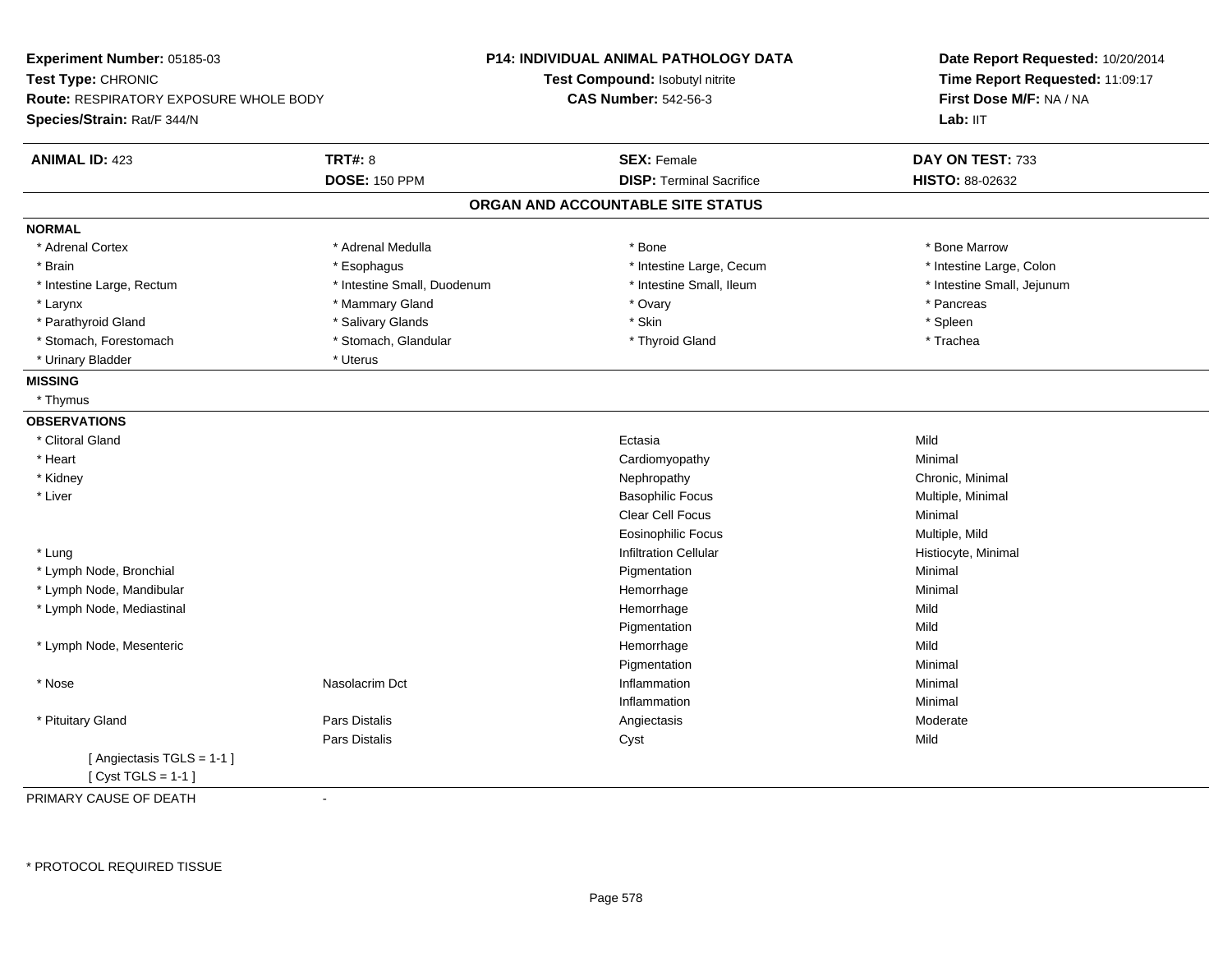| Experiment Number: 05185-03<br><b>Test Type: CHRONIC</b><br><b>Route: RESPIRATORY EXPOSURE WHOLE BODY</b> |                      | <b>P14: INDIVIDUAL ANIMAL PATHOLOGY DATA</b><br>Test Compound: Isobutyl nitrite | Date Report Requested: 10/20/2014<br>Time Report Requested: 11:09:17<br>First Dose M/F: NA / NA |
|-----------------------------------------------------------------------------------------------------------|----------------------|---------------------------------------------------------------------------------|-------------------------------------------------------------------------------------------------|
|                                                                                                           |                      | <b>CAS Number: 542-56-3</b>                                                     |                                                                                                 |
| Species/Strain: Rat/F 344/N                                                                               |                      |                                                                                 | Lab: IIT                                                                                        |
| <b>ANIMAL ID: 423</b>                                                                                     | <b>TRT#: 8</b>       | <b>SEX:</b> Female                                                              | DAY ON TEST: 733                                                                                |
|                                                                                                           | <b>DOSE: 150 PPM</b> | <b>DISP: Terminal Sacrifice</b>                                                 | <b>HISTO: 88-02632</b>                                                                          |
|                                                                                                           |                      | ORGAN AND ACCOUNTABLE SITE STATUS                                               |                                                                                                 |
|                                                                                                           |                      |                                                                                 |                                                                                                 |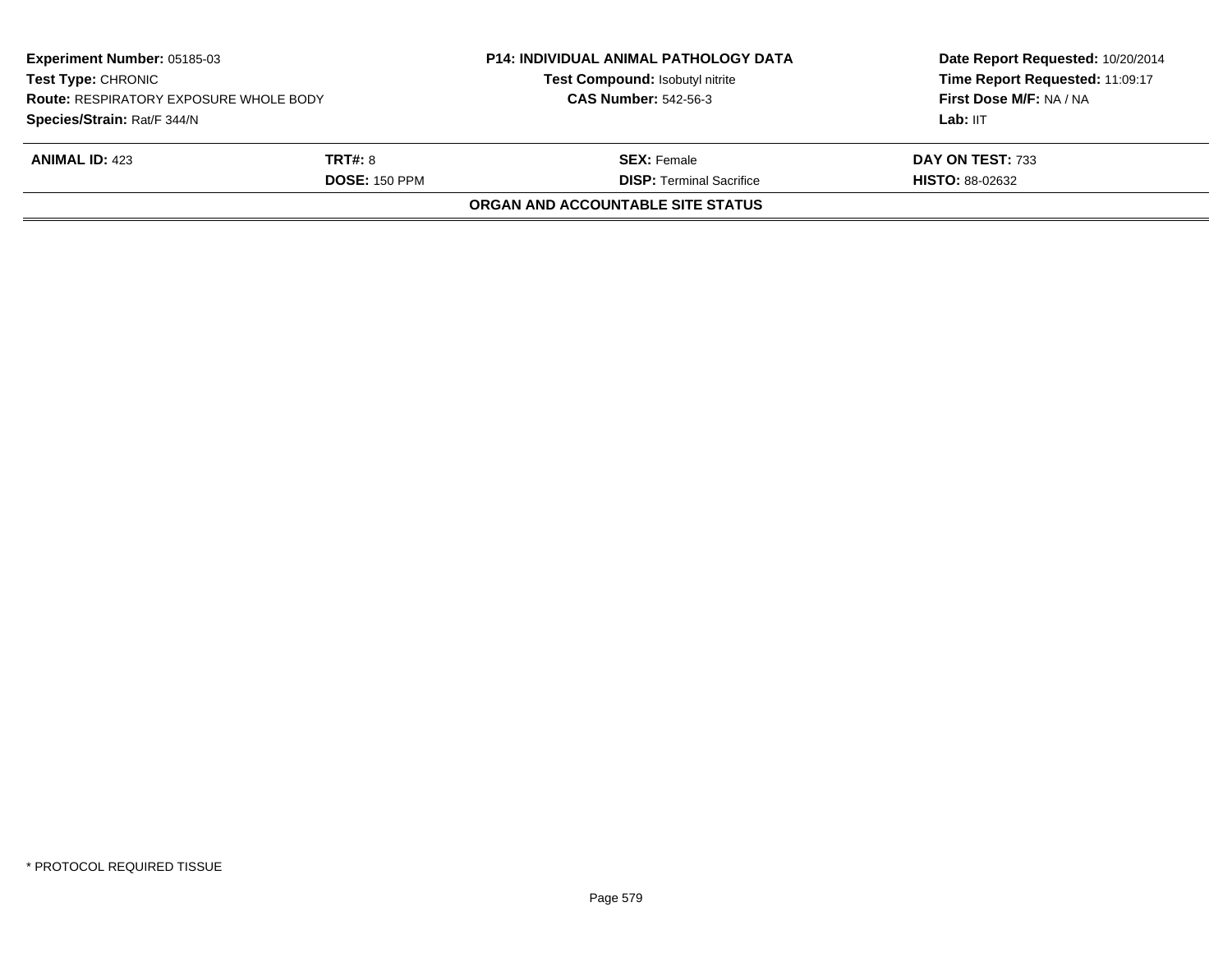| Experiment Number: 05185-03<br>Test Type: CHRONIC |                          | P14: INDIVIDUAL ANIMAL PATHOLOGY DATA | Date Report Requested: 10/20/2014<br>Time Report Requested: 11:09:17 |  |
|---------------------------------------------------|--------------------------|---------------------------------------|----------------------------------------------------------------------|--|
|                                                   |                          | Test Compound: Isobutyl nitrite       |                                                                      |  |
| Route: RESPIRATORY EXPOSURE WHOLE BODY            |                          | <b>CAS Number: 542-56-3</b>           | First Dose M/F: NA / NA                                              |  |
| Species/Strain: Rat/F 344/N                       |                          |                                       | Lab: IIT                                                             |  |
| <b>ANIMAL ID: 424</b>                             | <b>TRT#: 8</b>           | <b>SEX: Female</b>                    | DAY ON TEST: 735                                                     |  |
|                                                   | <b>DOSE: 150 PPM</b>     | <b>DISP: Terminal Sacrifice</b>       | HISTO: 88-02633                                                      |  |
|                                                   |                          | ORGAN AND ACCOUNTABLE SITE STATUS     |                                                                      |  |
| <b>NORMAL</b>                                     |                          |                                       |                                                                      |  |
| * Adrenal Cortex                                  | * Adrenal Medulla        | * Brain                               | * Clitoral Gland                                                     |  |
| * Esophagus                                       | * Intestine Large, Cecum | * Intestine Large, Colon              | * Intestine Large, Rectum                                            |  |
| * Intestine Small, Duodenum                       | * Intestine Small, Ileum | * Intestine Small, Jejunum            | * Larynx                                                             |  |
| * Lymph Node, Mandibular                          | * Lymph Node, Mesenteric | * Mammary Gland                       | * Nose                                                               |  |
| * Ovary                                           | * Pancreas               | * Parathyroid Gland                   | * Salivary Glands                                                    |  |
| * Skin                                            | * Stomach, Forestomach   | * Stomach, Glandular                  | * Thymus                                                             |  |
| * Thyroid Gland                                   | * Trachea                | * Urinary Bladder                     | * Uterus                                                             |  |
| <b>MISSING</b>                                    |                          |                                       |                                                                      |  |
| * Lymph Node, Bronchial                           |                          |                                       |                                                                      |  |
| <b>OBSERVATIONS</b>                               |                          |                                       |                                                                      |  |
| * Bone                                            | Femur                    | Hyperostosis                          | Moderate                                                             |  |
|                                                   | Turbinate                | Hyperostosis                          | Moderate                                                             |  |
| * Bone Marrow                                     |                          | Leukemia Mononuclear                  |                                                                      |  |
| * Heart                                           |                          | Cardiomyopathy                        | Minimal                                                              |  |
| * Kidney                                          |                          | Nephropathy                           | Chronic, Minimal                                                     |  |
| * Liver                                           |                          | <b>Basophilic Focus</b>               | Multiple, Minimal                                                    |  |
|                                                   |                          | Leukemia Mononuclear                  |                                                                      |  |
| [ Leukemia Mononuclear TGLS = 4-5 ]               |                          |                                       |                                                                      |  |
| * Lung                                            | Alveolar Epith           | Hyperplasia                           | Minimal                                                              |  |
| [Hyperplasia TGLS = 6-13]                         |                          |                                       |                                                                      |  |
| Lymph Node                                        | Pancreatic               | Leukemia Mononuclear                  |                                                                      |  |
| [ Leukemia Mononuclear TGLS = 3-2 ]               |                          |                                       |                                                                      |  |
| * Lymph Node, Mediastinal                         |                          | Pigmentation                          | Minimal                                                              |  |
| * Pituitary Gland                                 | Pars Distalis            | Cyst                                  | Mild                                                                 |  |
| [Cyst TGLS = $5-1$ ]                              |                          |                                       |                                                                      |  |
| * Spleen                                          |                          | Leukemia Mononuclear                  |                                                                      |  |
| [ Leukemia Mononuclear TGLS = 2-12 ]              |                          |                                       |                                                                      |  |
| PRIMARY CAUSE OF DEATH                            | $\ddot{\phantom{a}}$     |                                       |                                                                      |  |
|                                                   |                          |                                       |                                                                      |  |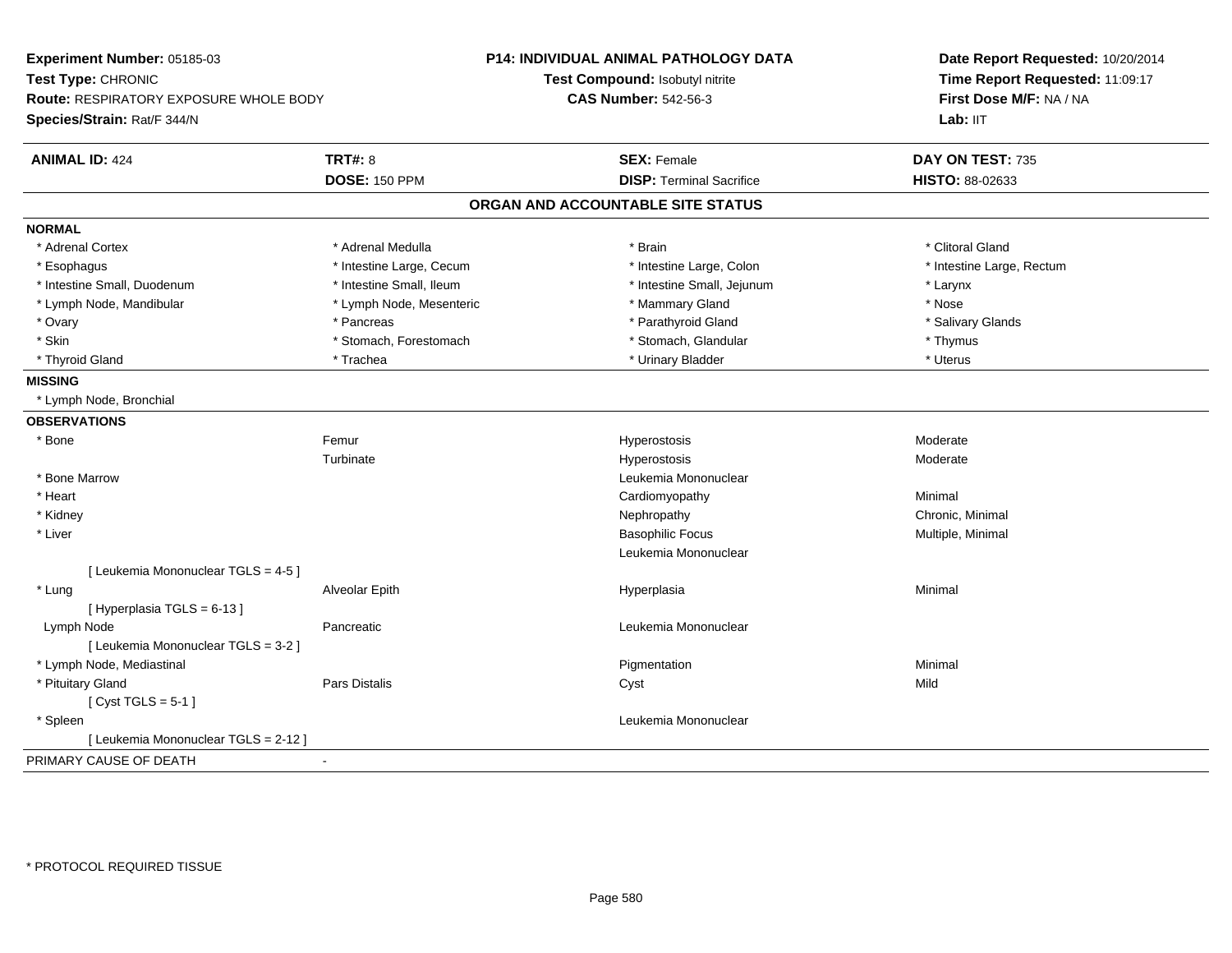| Experiment Number: 05185-03<br>Test Type: CHRONIC<br>Route: RESPIRATORY EXPOSURE WHOLE BODY |                            | <b>P14: INDIVIDUAL ANIMAL PATHOLOGY DATA</b> |                                   | Date Report Requested: 10/20/2014 |  |
|---------------------------------------------------------------------------------------------|----------------------------|----------------------------------------------|-----------------------------------|-----------------------------------|--|
|                                                                                             |                            |                                              | Test Compound: Isobutyl nitrite   | Time Report Requested: 11:09:17   |  |
|                                                                                             |                            | <b>CAS Number: 542-56-3</b>                  |                                   | First Dose M/F: NA / NA           |  |
| Species/Strain: Rat/F 344/N                                                                 |                            |                                              |                                   | Lab: IIT                          |  |
| <b>ANIMAL ID: 425</b>                                                                       | <b>TRT#: 8</b>             |                                              | <b>SEX: Female</b>                | DAY ON TEST: 735                  |  |
|                                                                                             | <b>DOSE: 150 PPM</b>       |                                              | <b>DISP: Terminal Sacrifice</b>   | <b>HISTO: 88-02634</b>            |  |
|                                                                                             |                            |                                              | ORGAN AND ACCOUNTABLE SITE STATUS |                                   |  |
| <b>NORMAL</b>                                                                               |                            |                                              |                                   |                                   |  |
| * Adrenal Medulla                                                                           | * Bone Marrow              |                                              | * Brain                           | * Esophagus                       |  |
| * Intestine Large, Cecum                                                                    | * Intestine Large, Colon   |                                              | * Intestine Large, Rectum         | * Intestine Small, Duodenum       |  |
| * Intestine Small, Ileum                                                                    | * Intestine Small, Jejunum |                                              | * Lymph Node, Bronchial           | * Lymph Node, Mandibular          |  |
| * Lymph Node, Mediastinal                                                                   | * Lymph Node, Mesenteric   |                                              | * Mammary Gland                   | * Nose                            |  |
| * Ovary                                                                                     | * Pancreas                 |                                              | * Parathyroid Gland               | * Pituitary Gland                 |  |
| * Salivary Glands                                                                           | * Skin                     |                                              | * Spleen                          | * Stomach, Forestomach            |  |
| * Stomach, Glandular                                                                        | * Thymus                   |                                              | * Thyroid Gland                   | * Trachea                         |  |
| * Urinary Bladder                                                                           | * Uterus                   |                                              |                                   |                                   |  |
| <b>OBSERVATIONS</b>                                                                         |                            |                                              |                                   |                                   |  |
| * Adrenal Cortex                                                                            |                            |                                              | Angiectasis                       | Mild                              |  |
| * Bone                                                                                      | Femur                      |                                              | Hyperostosis                      | Mild                              |  |
|                                                                                             | Turbinate                  |                                              | Hyperostosis                      | Mild                              |  |
| * Clitoral Gland                                                                            |                            |                                              | Ectasia                           | Moderate                          |  |
| * Heart                                                                                     |                            |                                              | Cardiomyopathy                    | Minimal                           |  |
| * Kidney                                                                                    |                            |                                              | Nephropathy                       | Chronic, Minimal                  |  |
| * Larynx                                                                                    |                            |                                              | Inflammation                      | Minimal                           |  |
| * Liver                                                                                     |                            |                                              | <b>Basophilic Focus</b>           | Multiple, Mild                    |  |
| * Lung                                                                                      | Alveolar Epith             |                                              | Hyperplasia                       | Minimal                           |  |
| PRIMARY CAUSE OF DEATH                                                                      |                            |                                              |                                   |                                   |  |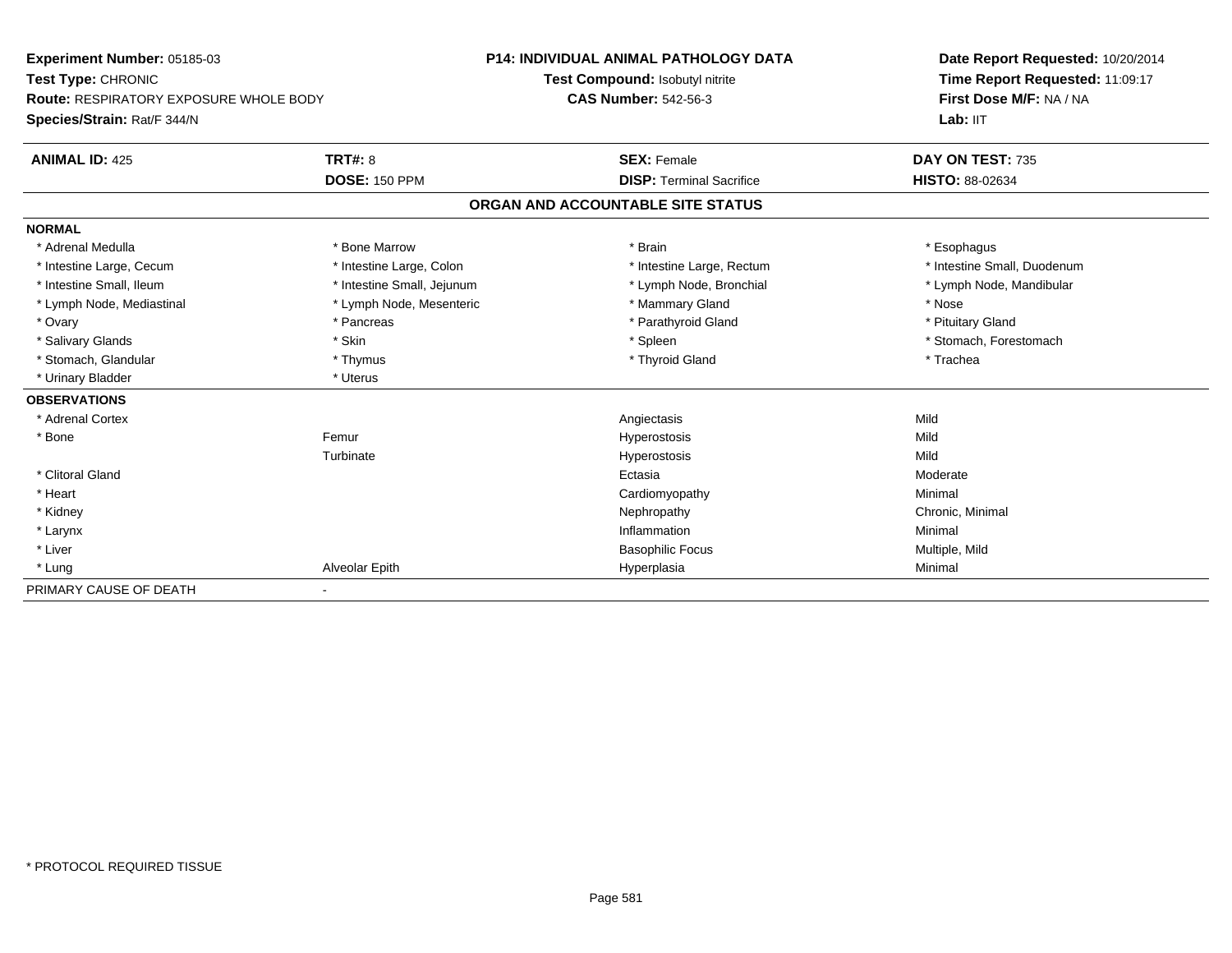| Experiment Number: 05185-03<br>Test Type: CHRONIC |                             | P14: INDIVIDUAL ANIMAL PATHOLOGY DATA<br>Test Compound: Isobutyl nitrite | Date Report Requested: 10/20/2014<br>Time Report Requested: 11:09:17<br>First Dose M/F: NA / NA |
|---------------------------------------------------|-----------------------------|--------------------------------------------------------------------------|-------------------------------------------------------------------------------------------------|
| Route: RESPIRATORY EXPOSURE WHOLE BODY            |                             | <b>CAS Number: 542-56-3</b>                                              |                                                                                                 |
| Species/Strain: Rat/F 344/N                       |                             |                                                                          | Lab: IIT                                                                                        |
| <b>ANIMAL ID: 426</b>                             | <b>TRT#: 8</b>              | <b>SEX: Female</b>                                                       | DAY ON TEST: 533                                                                                |
|                                                   | <b>DOSE: 150 PPM</b>        | <b>DISP: Natural Death</b>                                               | HISTO: 88-02635                                                                                 |
|                                                   |                             | ORGAN AND ACCOUNTABLE SITE STATUS                                        |                                                                                                 |
| <b>NORMAL</b>                                     |                             |                                                                          |                                                                                                 |
| * Adrenal Medulla                                 | * Bone                      | * Bone Marrow                                                            | * Brain                                                                                         |
| * Esophagus                                       | * Heart                     | * Intestine Large, Cecum                                                 | * Intestine Large, Colon                                                                        |
| * Intestine Large, Rectum                         | * Intestine Small, Duodenum | * Intestine Small, Ileum                                                 | * Larynx                                                                                        |
| * Liver                                           | * Lymph Node, Mandibular    | * Mammary Gland                                                          | * Ovary                                                                                         |
| * Parathyroid Gland                               | * Salivary Glands           | * Skin                                                                   | * Stomach, Forestomach                                                                          |
| * Thyroid Gland                                   | * Trachea                   | * Urinary Bladder                                                        | * Uterus                                                                                        |
| <b>AUTO PRECLUDES DIAG.</b>                       |                             |                                                                          |                                                                                                 |
| * Intestine Small, Jejunum                        |                             |                                                                          |                                                                                                 |
| <b>OBSERVATIONS</b>                               |                             |                                                                          |                                                                                                 |
| * Adrenal Cortex                                  |                             | <b>Infiltration Cellular</b>                                             | Lymphocyte, Minimal                                                                             |
|                                                   |                             | Vacuolization Cytoplasmic                                                | Mild                                                                                            |
| * Clitoral Gland                                  |                             | Ectasia                                                                  | Mild                                                                                            |
| * Kidney                                          |                             | Congestion                                                               | Mild                                                                                            |
|                                                   |                             | Mineralization                                                           | Minimal                                                                                         |
| [Congestion TGLS = 1-7]                           |                             |                                                                          |                                                                                                 |
| * Lung                                            | Mediastinum                 | Rhabdomyosarcoma                                                         | Metastatic (Uncertain Primary Site)                                                             |
| [Rhabdomyosarcoma TGLS = 2-12]                    |                             |                                                                          |                                                                                                 |
| * Lymph Node, Bronchial                           |                             | Rhabdomyosarcoma                                                         | Metastatic (Uncertain Primary Site)                                                             |
| * Lymph Node, Mediastinal                         |                             | Hemorrhage                                                               | Mild                                                                                            |
| * Lymph Node, Mesenteric                          |                             | Hemorrhage                                                               | Mild                                                                                            |
| * Nose                                            | Olfactory Epi               | <b>Cytoplasmic Alteration</b>                                            | Mild                                                                                            |
| * Pancreas                                        | <b>Acinar Cell</b>          | Atrophy                                                                  | Mild                                                                                            |
| * Pituitary Gland                                 | Pars Distalis               | Hyperplasia                                                              | Mild                                                                                            |
| * Spleen                                          |                             | Pigmentation                                                             | Mild                                                                                            |
| * Stomach, Glandular                              |                             | Ulcer                                                                    | Mild                                                                                            |
| [ Ulcer TGLS = $4-4$ ]                            |                             |                                                                          |                                                                                                 |
| * Thymus                                          |                             | Atrophy                                                                  | Marked                                                                                          |
| PRIMARY CAUSE OF DEATH                            | $\blacksquare$              |                                                                          |                                                                                                 |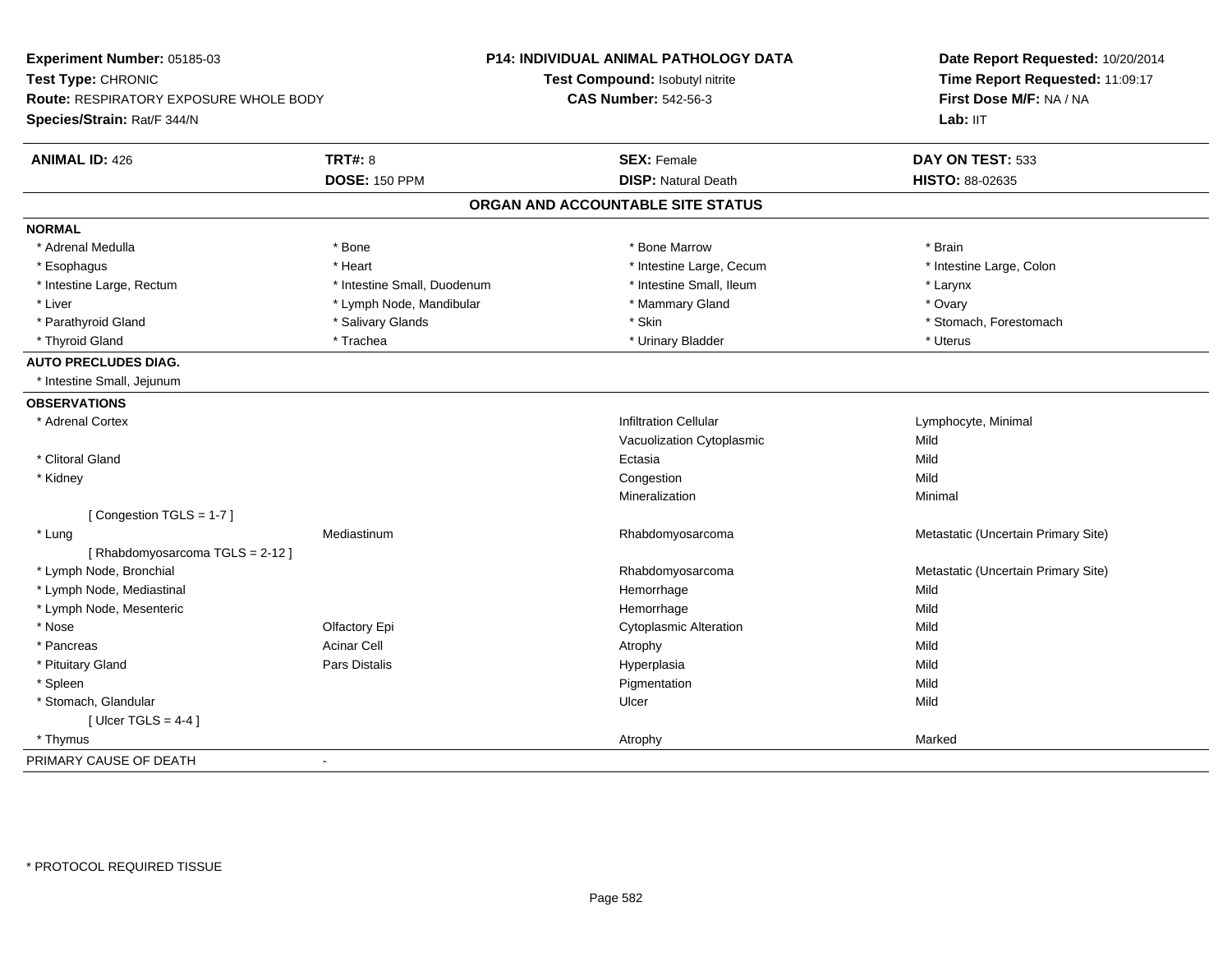| Experiment Number: 05185-03            |                            | P14: INDIVIDUAL ANIMAL PATHOLOGY DATA | Date Report Requested: 10/20/2014   |  |
|----------------------------------------|----------------------------|---------------------------------------|-------------------------------------|--|
| Test Type: CHRONIC                     |                            | Test Compound: Isobutyl nitrite       | Time Report Requested: 11:09:17     |  |
| Route: RESPIRATORY EXPOSURE WHOLE BODY |                            | <b>CAS Number: 542-56-3</b>           | First Dose M/F: NA / NA<br>Lab: IIT |  |
| Species/Strain: Rat/F 344/N            |                            |                                       |                                     |  |
| <b>ANIMAL ID: 427</b>                  | <b>TRT#: 8</b>             | <b>SEX: Female</b>                    | DAY ON TEST: 617                    |  |
|                                        | <b>DOSE: 150 PPM</b>       | <b>DISP:</b> Moribund Sacrifice       | HISTO: 88-02636                     |  |
|                                        |                            | ORGAN AND ACCOUNTABLE SITE STATUS     |                                     |  |
| <b>NORMAL</b>                          |                            |                                       |                                     |  |
| * Adrenal Cortex                       | * Adrenal Medulla          | * Bone                                | * Bone Marrow                       |  |
| * Brain                                | * Clitoral Gland           | * Esophagus                           | * Heart                             |  |
| * Intestine Large, Cecum               | * Intestine Large, Colon   | * Intestine Large, Rectum             | * Intestine Small, Duodenum         |  |
| * Intestine Small, Ileum               | * Intestine Small, Jejunum | * Lymph Node, Mandibular              | * Lymph Node, Mesenteric            |  |
| * Mammary Gland                        | * Nose                     | * Ovary                               | * Pancreas                          |  |
| * Parathyroid Gland                    | * Pituitary Gland          | * Salivary Glands                     | * Spleen                            |  |
| * Stomach, Forestomach                 | * Stomach, Glandular       | * Thyroid Gland                       | * Trachea                           |  |
| * Urinary Bladder                      | * Uterus                   |                                       |                                     |  |
| <b>MISSING</b>                         |                            |                                       |                                     |  |
| * Lymph Node, Bronchial                |                            |                                       |                                     |  |
| <b>OBSERVATIONS</b>                    |                            |                                       |                                     |  |
| * Kidney                               |                            | Nephropathy                           | Chronic, Minimal                    |  |
| * Larynx                               |                            | Inflammation                          | Mild                                |  |
|                                        |                            | Metaplasia                            | Squamous, Mild                      |  |
| * Liver                                |                            | <b>Basophilic Focus</b>               | Multiple, Mild                      |  |
|                                        |                            | <b>Necrosis</b>                       | Minimal                             |  |
| * Lung                                 | Alveolar Epith             | Hyperplasia                           | Mild                                |  |
| * Lymph Node, Mediastinal              |                            | Hemorrhage                            | Mild                                |  |
| * Skin                                 |                            | Squamous Cell Papilloma               |                                     |  |
| [Squamous Cell Papilloma TGLS = 1-13]  |                            |                                       |                                     |  |
| * Thymus                               |                            | Atrophy                               | Mild                                |  |
|                                        |                            | Hemorrhage                            | Minimal                             |  |
| Tongue                                 |                            | Squamous Cell Carcinoma               |                                     |  |
| [Squamous Cell Carcinoma TGLS = 2-12]  |                            |                                       |                                     |  |
| PRIMARY CAUSE OF DEATH                 |                            |                                       |                                     |  |
|                                        |                            |                                       |                                     |  |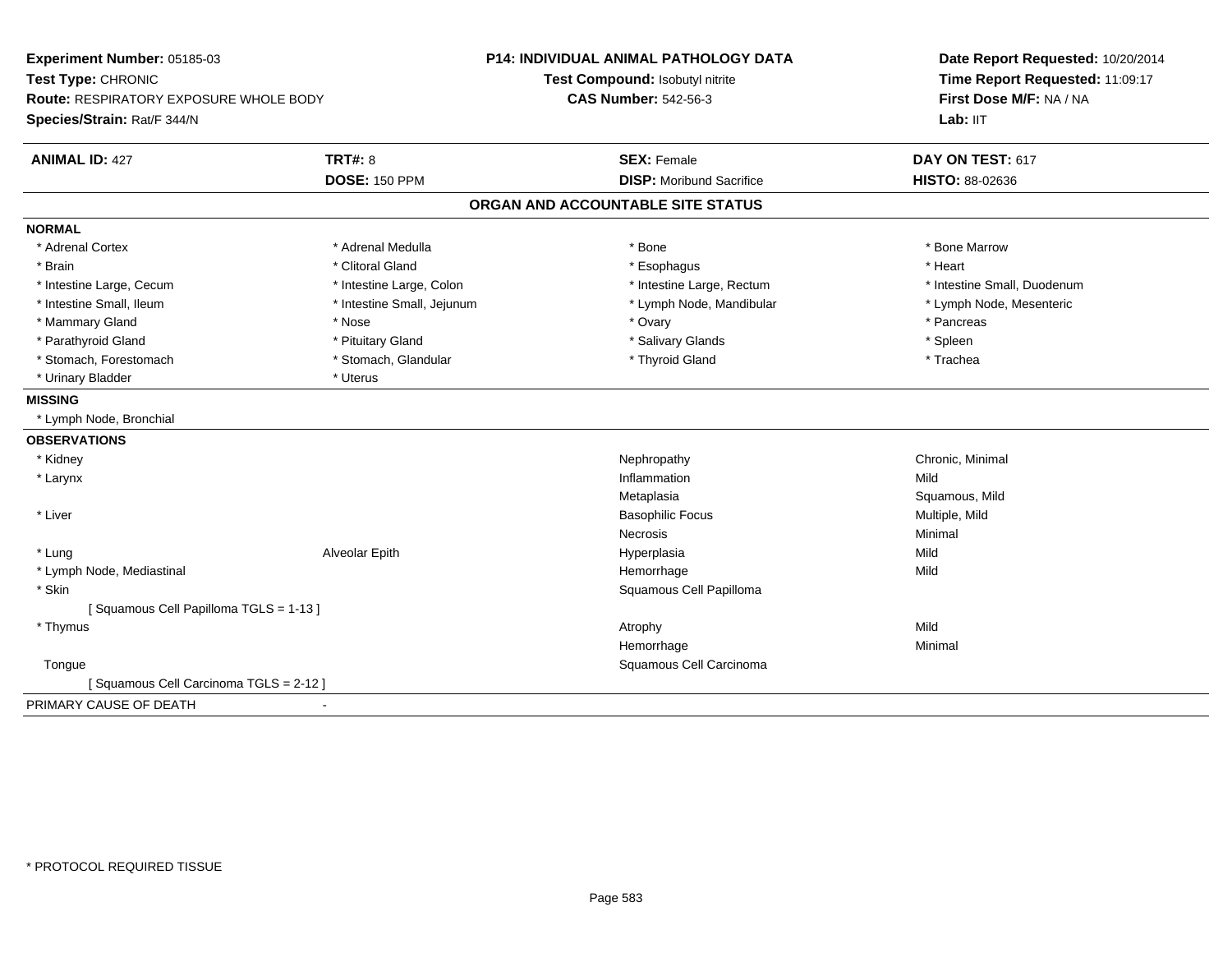| Experiment Number: 05185-03                   |                            | <b>P14: INDIVIDUAL ANIMAL PATHOLOGY DATA</b> | Date Report Requested: 10/20/2014 |  |
|-----------------------------------------------|----------------------------|----------------------------------------------|-----------------------------------|--|
| Test Type: CHRONIC                            |                            | Test Compound: Isobutyl nitrite              | Time Report Requested: 11:09:17   |  |
| <b>Route: RESPIRATORY EXPOSURE WHOLE BODY</b> |                            | <b>CAS Number: 542-56-3</b>                  | First Dose M/F: NA / NA           |  |
| Species/Strain: Rat/F 344/N                   |                            |                                              | Lab: IIT                          |  |
| <b>ANIMAL ID: 428</b>                         | <b>TRT#: 8</b>             | <b>SEX: Female</b>                           | DAY ON TEST: 630                  |  |
|                                               | <b>DOSE: 150 PPM</b>       | <b>DISP: Natural Death</b>                   | <b>HISTO: 88-02637</b>            |  |
|                                               |                            | ORGAN AND ACCOUNTABLE SITE STATUS            |                                   |  |
| <b>NORMAL</b>                                 |                            |                                              |                                   |  |
| * Adrenal Cortex                              | * Brain                    | * Clitoral Gland                             | * Esophagus                       |  |
| * Kidney                                      | * Larynx                   | * Lung                                       | * Lymph Node, Bronchial           |  |
| * Lymph Node, Mandibular                      | * Lymph Node, Mediastinal  | * Ovary                                      | * Pancreas                        |  |
| * Parathyroid Gland                           | * Salivary Glands          | * Skin                                       | * Stomach, Forestomach            |  |
| * Stomach, Glandular                          | * Thyroid Gland            | * Trachea                                    | * Uterus                          |  |
| <b>AUTO PRECLUDES DIAG.</b>                   |                            |                                              |                                   |  |
| * Intestine Large, Cecum                      | * Intestine Large, Colon   | * Intestine Large, Rectum                    | * Intestine Small, Duodenum       |  |
| * Intestine Small, Ileum                      | * Intestine Small, Jejunum | * Lymph Node, Mesenteric                     | * Urinary Bladder                 |  |
| <b>OBSERVATIONS</b>                           |                            |                                              |                                   |  |
| * Adrenal Medulla                             |                            | Hyperplasia                                  | Mild                              |  |
| * Bone                                        | Femur                      | Hyperostosis                                 | Mild                              |  |
| * Bone Marrow                                 |                            | Hyperplasia                                  | Mild                              |  |
| * Heart                                       |                            | Cardiomyopathy                               | Mild                              |  |
| * Liver                                       |                            | <b>Basophilic Focus</b>                      | Multiple, Mild                    |  |
|                                               |                            | Congestion                                   | Minimal                           |  |
| [Congestion TGLS = 2-5]                       |                            |                                              |                                   |  |
| * Mammary Gland                               |                            | Fibroadenoma                                 |                                   |  |
|                                               |                            | Lactation                                    | Mild                              |  |
| [Fibroadenoma TGLS = 1-12]                    |                            |                                              |                                   |  |
| * Nose                                        |                            | Angiectasis                                  | Mild                              |  |
| * Pituitary Gland                             | <b>Pars Distalis</b>       | Hyperplasia                                  | Mild                              |  |
| * Spleen                                      |                            | Hematopoietic Cell Proliferation             | Mild                              |  |
| * Thymus                                      |                            | Congestion                                   | Moderate                          |  |
| PRIMARY CAUSE OF DEATH                        |                            |                                              |                                   |  |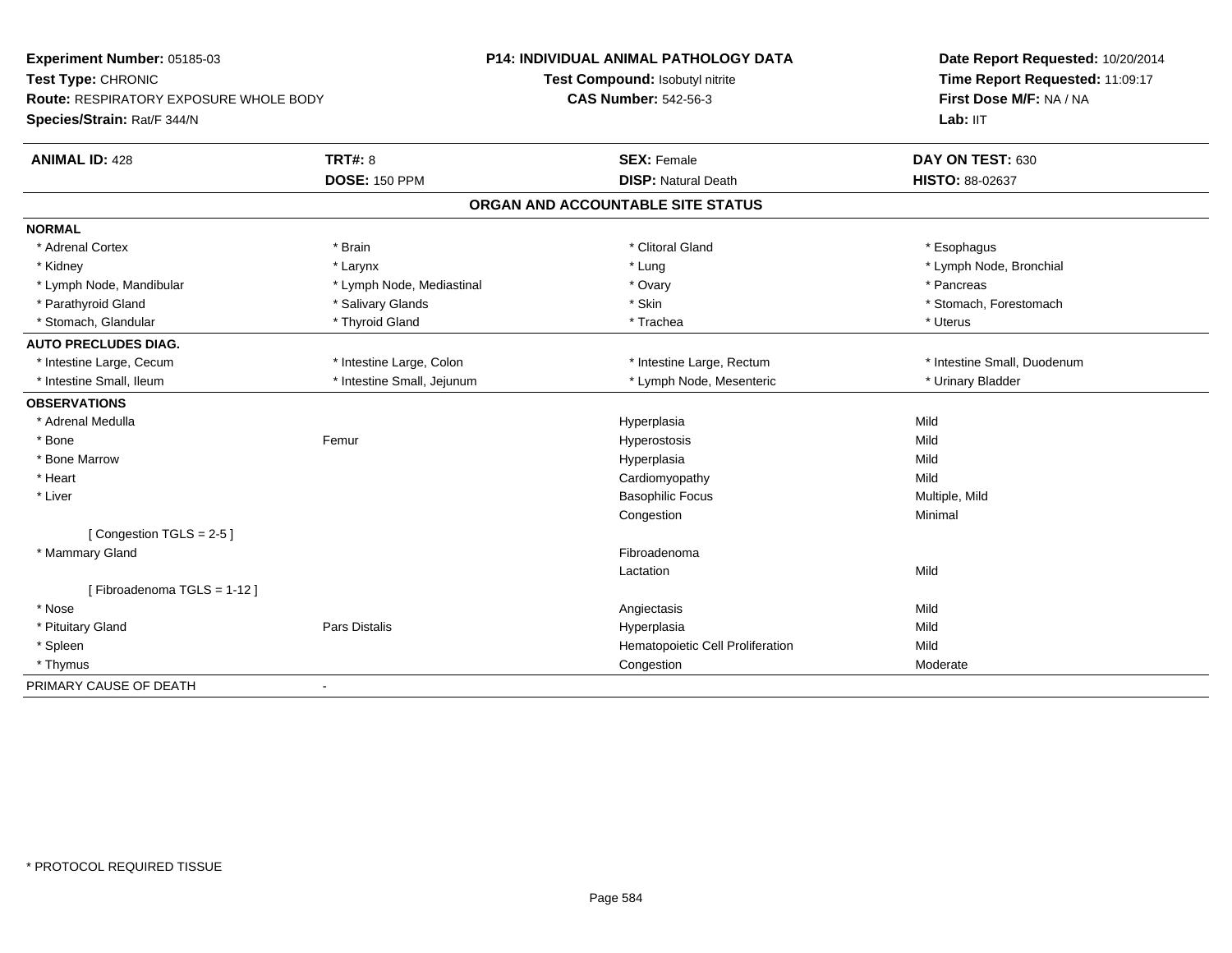| Experiment Number: 05185-03<br>Test Type: CHRONIC<br>Route: RESPIRATORY EXPOSURE WHOLE BODY |                             | <b>P14: INDIVIDUAL ANIMAL PATHOLOGY DATA</b><br>Test Compound: Isobutyl nitrite<br><b>CAS Number: 542-56-3</b> | Date Report Requested: 10/20/2014<br>Time Report Requested: 11:09:17<br>First Dose M/F: NA / NA |  |
|---------------------------------------------------------------------------------------------|-----------------------------|----------------------------------------------------------------------------------------------------------------|-------------------------------------------------------------------------------------------------|--|
| Species/Strain: Rat/F 344/N                                                                 |                             |                                                                                                                | Lab: IIT                                                                                        |  |
| <b>ANIMAL ID: 429</b>                                                                       | <b>TRT#: 8</b>              | <b>SEX: Female</b>                                                                                             | DAY ON TEST: 734                                                                                |  |
|                                                                                             | <b>DOSE: 150 PPM</b>        | <b>DISP: Terminal Sacrifice</b>                                                                                | HISTO: 88-02638                                                                                 |  |
|                                                                                             |                             | ORGAN AND ACCOUNTABLE SITE STATUS                                                                              |                                                                                                 |  |
| <b>NORMAL</b>                                                                               |                             |                                                                                                                |                                                                                                 |  |
| * Adrenal Cortex                                                                            | * Adrenal Medulla           | * Bone                                                                                                         | * Bone Marrow                                                                                   |  |
| * Brain                                                                                     | * Esophagus                 | * Intestine Large, Cecum                                                                                       | * Intestine Large, Colon                                                                        |  |
| * Intestine Large, Rectum                                                                   | * Intestine Small, Duodenum | * Intestine Small, Ileum                                                                                       | * Intestine Small, Jejunum                                                                      |  |
| * Lymph Node, Bronchial                                                                     | * Lymph Node, Mandibular    | * Nose                                                                                                         | * Ovary                                                                                         |  |
| * Parathyroid Gland                                                                         | * Salivary Glands           | * Skin                                                                                                         | * Spleen                                                                                        |  |
| * Stomach, Forestomach                                                                      | * Stomach, Glandular        | * Thymus                                                                                                       | * Thyroid Gland                                                                                 |  |
| * Trachea                                                                                   | * Urinary Bladder           | * Uterus                                                                                                       |                                                                                                 |  |
| <b>MISSING</b>                                                                              |                             |                                                                                                                |                                                                                                 |  |
| * Lymph Node, Mediastinal                                                                   |                             |                                                                                                                |                                                                                                 |  |
| <b>OBSERVATIONS</b>                                                                         |                             |                                                                                                                |                                                                                                 |  |
| * Clitoral Gland                                                                            |                             | Ectasia                                                                                                        | Mild                                                                                            |  |
| * Heart                                                                                     |                             | Cardiomyopathy                                                                                                 | Minimal                                                                                         |  |
| * Kidney                                                                                    |                             | Nephropathy                                                                                                    | Chronic, Mild                                                                                   |  |
| * Larynx                                                                                    |                             | Inflammation                                                                                                   | Minimal                                                                                         |  |
| * Liver                                                                                     |                             | <b>Basophilic Focus</b>                                                                                        | Multiple, Mild                                                                                  |  |
| * Lung                                                                                      |                             | Alveolar/Bronchiolar Carcinoma                                                                                 |                                                                                                 |  |
|                                                                                             | Alveolar Epith              | Hyperplasia                                                                                                    | Mild                                                                                            |  |
| [ Alveolar/Bronchiolar Carcinoma TGLS = 3-13 ]                                              |                             |                                                                                                                |                                                                                                 |  |
| * Lymph Node, Mesenteric                                                                    |                             | Hemorrhage                                                                                                     | Minimal                                                                                         |  |
| * Mammary Gland                                                                             |                             | Fibroadenoma                                                                                                   |                                                                                                 |  |
| [Fibroadenoma TGLS = 1-12]                                                                  |                             |                                                                                                                |                                                                                                 |  |
| * Pancreas                                                                                  | <b>Acinar Cell</b>          | Atrophy                                                                                                        | Minimal                                                                                         |  |
| * Pituitary Gland                                                                           | Pars Distalis               | Adenoma                                                                                                        |                                                                                                 |  |
|                                                                                             | Pars Distalis               | Cyst                                                                                                           | Mild                                                                                            |  |
| [Adenoma TGLS = $2-1$ ]                                                                     |                             |                                                                                                                |                                                                                                 |  |
| PRIMARY CAUSE OF DEATH<br>$\blacksquare$                                                    |                             |                                                                                                                |                                                                                                 |  |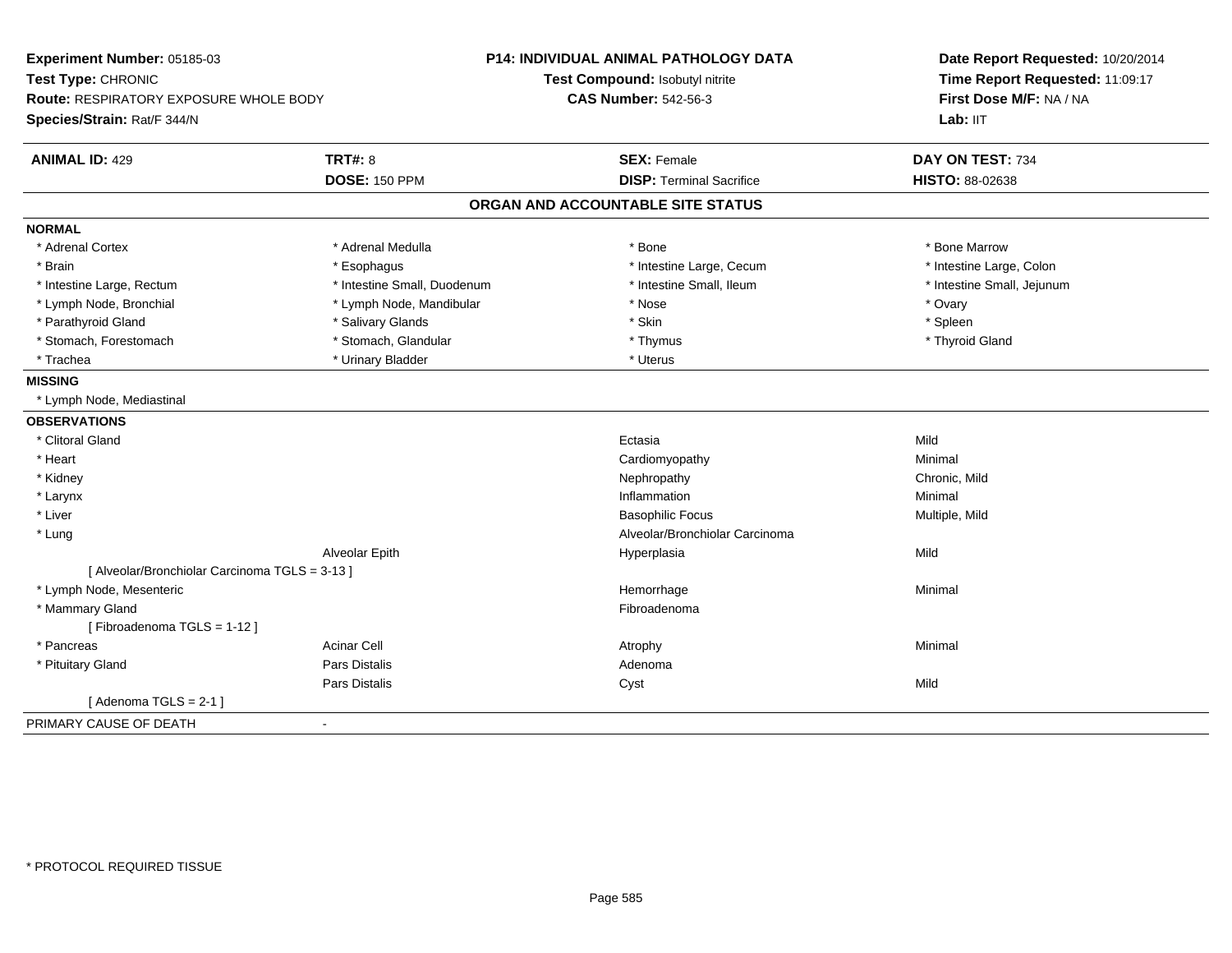| Experiment Number: 05185-03                   |                           | P14: INDIVIDUAL ANIMAL PATHOLOGY DATA | Date Report Requested: 10/20/2014 |  |
|-----------------------------------------------|---------------------------|---------------------------------------|-----------------------------------|--|
| Test Type: CHRONIC                            |                           | Test Compound: Isobutyl nitrite       | Time Report Requested: 11:09:17   |  |
| <b>Route: RESPIRATORY EXPOSURE WHOLE BODY</b> |                           | <b>CAS Number: 542-56-3</b>           | First Dose M/F: NA / NA           |  |
| Species/Strain: Rat/F 344/N                   |                           |                                       | Lab: IIT                          |  |
| <b>ANIMAL ID: 430</b>                         | <b>TRT#: 8</b>            | <b>SEX: Female</b>                    | DAY ON TEST: 733                  |  |
|                                               | <b>DOSE: 150 PPM</b>      | <b>DISP: Terminal Sacrifice</b>       | HISTO: 88-02639                   |  |
|                                               |                           | ORGAN AND ACCOUNTABLE SITE STATUS     |                                   |  |
| <b>NORMAL</b>                                 |                           |                                       |                                   |  |
| * Adrenal Cortex                              | * Adrenal Medulla         | * Bone                                | * Bone Marrow                     |  |
| * Brain                                       | * Esophagus               | * Heart                               | * Intestine Large, Cecum          |  |
| * Intestine Large, Colon                      | * Intestine Large, Rectum | * Intestine Small, Duodenum           | * Intestine Small, Ileum          |  |
| * Intestine Small, Jejunum                    | * Larynx                  | * Lymph Node, Mandibular              | * Lymph Node, Mesenteric          |  |
| * Mammary Gland                               | * Ovary                   | * Pancreas                            | * Parathyroid Gland               |  |
| * Salivary Glands                             | * Skin                    | * Spleen                              | * Stomach, Forestomach            |  |
| * Stomach, Glandular                          | * Trachea                 | * Urinary Bladder                     | * Uterus                          |  |
| <b>OBSERVATIONS</b>                           |                           |                                       |                                   |  |
| * Clitoral Gland                              |                           | Hyperplasia                           | Mild                              |  |
| * Kidney                                      |                           | Nephropathy                           | Chronic, Minimal                  |  |
| * Liver                                       |                           | <b>Basophilic Focus</b>               | Multiple, Mild                    |  |
| * Lung                                        |                           | Alveolar/Bronchiolar Adenoma          |                                   |  |
| * Lymph Node, Bronchial                       |                           | Pigmentation                          | Mild                              |  |
| * Lymph Node, Mediastinal                     |                           | Hemorrhage                            | Mild                              |  |
|                                               |                           | Pigmentation                          | Mild                              |  |
| * Nose                                        | Nasolacrim Dct            | Inflammation                          | Mild                              |  |
|                                               |                           | Inflammation                          | Mild                              |  |
| * Pituitary Gland                             | Pars Distalis             | Hyperplasia                           | Mild                              |  |
| * Thymus                                      |                           | Atrophy                               | Mild                              |  |
| * Thyroid Gland                               | C Cell                    | Hyperplasia                           | Mild                              |  |
| PRIMARY CAUSE OF DEATH                        | $\overline{\phantom{a}}$  |                                       |                                   |  |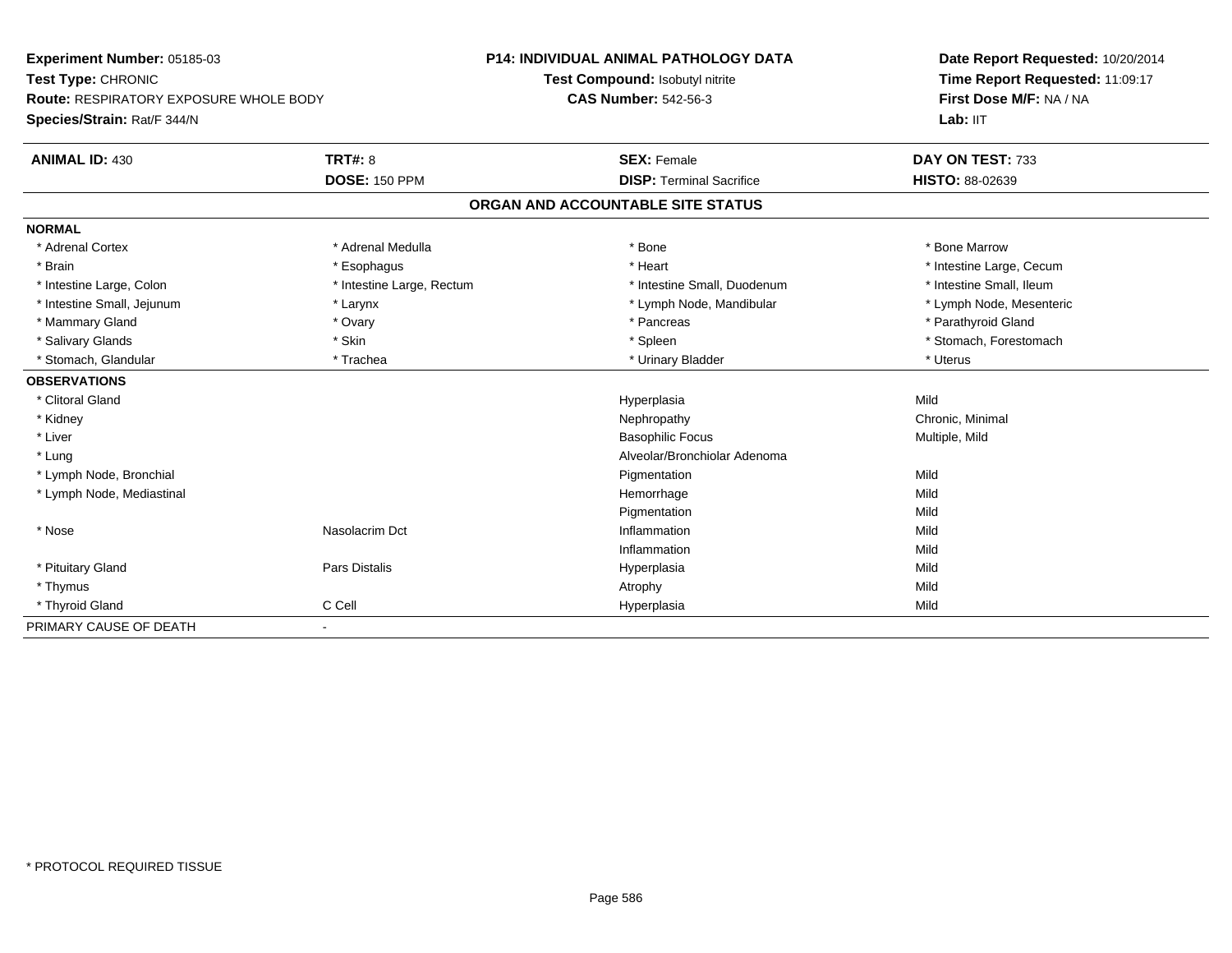| Experiment Number: 05185-03<br>Test Type: CHRONIC<br><b>Route: RESPIRATORY EXPOSURE WHOLE BODY</b><br>Species/Strain: Rat/F 344/N |                          | P14: INDIVIDUAL ANIMAL PATHOLOGY DATA<br>Test Compound: Isobutyl nitrite<br><b>CAS Number: 542-56-3</b> | Date Report Requested: 10/20/2014<br>Time Report Requested: 11:09:17<br>First Dose M/F: NA / NA<br>Lab: IIT |  |
|-----------------------------------------------------------------------------------------------------------------------------------|--------------------------|---------------------------------------------------------------------------------------------------------|-------------------------------------------------------------------------------------------------------------|--|
| <b>ANIMAL ID: 431</b>                                                                                                             | <b>TRT#: 8</b>           | <b>SEX: Female</b>                                                                                      | DAY ON TEST: 733                                                                                            |  |
|                                                                                                                                   | <b>DOSE: 150 PPM</b>     | <b>DISP: Terminal Sacrifice</b>                                                                         | HISTO: 88-02640                                                                                             |  |
|                                                                                                                                   |                          | ORGAN AND ACCOUNTABLE SITE STATUS                                                                       |                                                                                                             |  |
| <b>NORMAL</b>                                                                                                                     |                          |                                                                                                         |                                                                                                             |  |
| * Bone                                                                                                                            | * Bone Marrow            | * Brain                                                                                                 | * Clitoral Gland                                                                                            |  |
| * Esophagus                                                                                                                       | * Intestine Large, Cecum | * Intestine Large, Colon                                                                                | * Intestine Large, Rectum                                                                                   |  |
| * Intestine Small, Duodenum                                                                                                       | * Intestine Small, Ileum | * Intestine Small, Jejunum                                                                              | * Larynx                                                                                                    |  |
| * Lung                                                                                                                            | * Lymph Node, Mandibular | * Lymph Node, Mesenteric                                                                                | * Mammary Gland                                                                                             |  |
| * Nose                                                                                                                            | * Ovary                  | * Pancreas                                                                                              | * Parathyroid Gland                                                                                         |  |
| * Salivary Glands                                                                                                                 | * Skin                   | * Spleen                                                                                                | * Stomach, Forestomach                                                                                      |  |
| * Stomach, Glandular                                                                                                              | * Thyroid Gland          | * Trachea                                                                                               | * Urinary Bladder                                                                                           |  |
| * Uterus                                                                                                                          |                          |                                                                                                         |                                                                                                             |  |
| <b>MISSING</b>                                                                                                                    |                          |                                                                                                         |                                                                                                             |  |
| * Lymph Node, Bronchial                                                                                                           |                          |                                                                                                         |                                                                                                             |  |
| <b>OBSERVATIONS</b>                                                                                                               |                          |                                                                                                         |                                                                                                             |  |
| * Adrenal Cortex                                                                                                                  |                          | Angiectasis                                                                                             | Mild                                                                                                        |  |
|                                                                                                                                   |                          | Vacuolization Cytoplasmic                                                                               | Mild                                                                                                        |  |
| * Adrenal Medulla                                                                                                                 |                          | Hyperplasia                                                                                             | Mild                                                                                                        |  |
| * Heart                                                                                                                           |                          | Cardiomyopathy                                                                                          | Minimal                                                                                                     |  |
| * Kidney                                                                                                                          |                          | Nephropathy                                                                                             | Chronic, Mild                                                                                               |  |
| * Liver                                                                                                                           |                          | <b>Basophilic Focus</b>                                                                                 | Multiple, Mild                                                                                              |  |
|                                                                                                                                   |                          | Hemorrhage                                                                                              | Mild                                                                                                        |  |
|                                                                                                                                   |                          | Hepatodiaphragmatic Nodule                                                                              | Mild                                                                                                        |  |
| [Hemorrhage TGLS = 1-12]                                                                                                          |                          |                                                                                                         |                                                                                                             |  |
| * Lymph Node, Mediastinal                                                                                                         |                          | Pigmentation                                                                                            | Minimal                                                                                                     |  |
| * Pituitary Gland                                                                                                                 | <b>Pars Distalis</b>     | Angiectasis                                                                                             | Marked                                                                                                      |  |
|                                                                                                                                   | Pars Distalis            | Hyperplasia                                                                                             | Mild                                                                                                        |  |
| [Angiectasis TGLS = 2-1]                                                                                                          |                          |                                                                                                         |                                                                                                             |  |
| * Thymus                                                                                                                          |                          | Atrophy                                                                                                 | Mild                                                                                                        |  |
| PRIMARY CAUSE OF DEATH                                                                                                            | $\blacksquare$           |                                                                                                         |                                                                                                             |  |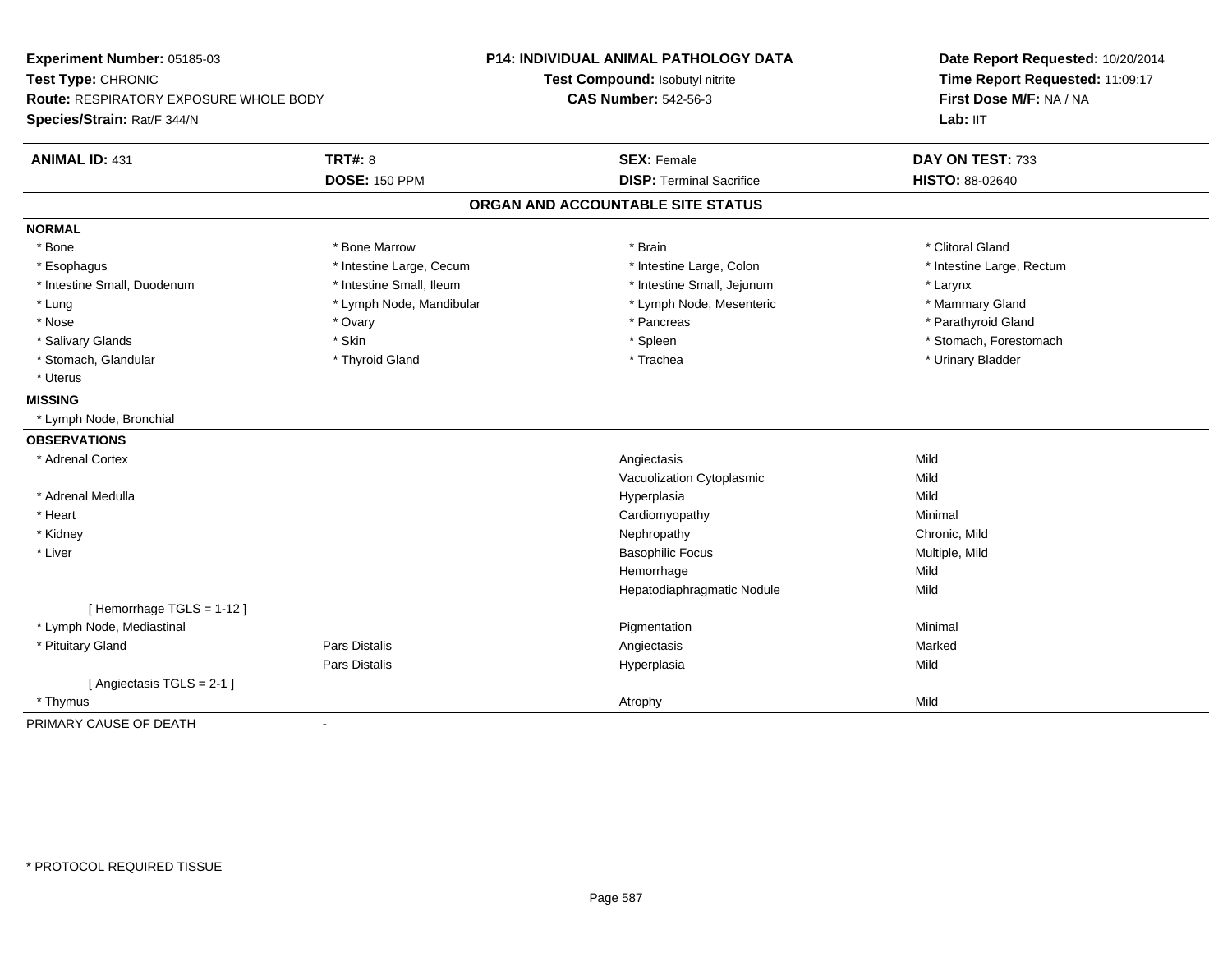| Experiment Number: 05185-03<br>Test Type: CHRONIC<br>Route: RESPIRATORY EXPOSURE WHOLE BODY<br>Species/Strain: Rat/F 344/N |                             | P14: INDIVIDUAL ANIMAL PATHOLOGY DATA<br>Test Compound: Isobutyl nitrite<br><b>CAS Number: 542-56-3</b> | Date Report Requested: 10/20/2014<br>Time Report Requested: 11:09:17<br>First Dose M/F: NA / NA<br>Lab: IIT |
|----------------------------------------------------------------------------------------------------------------------------|-----------------------------|---------------------------------------------------------------------------------------------------------|-------------------------------------------------------------------------------------------------------------|
| <b>ANIMAL ID: 432</b>                                                                                                      | <b>TRT#: 8</b>              | <b>SEX: Female</b>                                                                                      | DAY ON TEST: 622                                                                                            |
|                                                                                                                            | <b>DOSE: 150 PPM</b>        | <b>DISP: Natural Death</b>                                                                              | HISTO: 88-02641                                                                                             |
|                                                                                                                            |                             | ORGAN AND ACCOUNTABLE SITE STATUS                                                                       |                                                                                                             |
| <b>NORMAL</b>                                                                                                              |                             |                                                                                                         |                                                                                                             |
| * Adrenal Cortex                                                                                                           | * Adrenal Medulla           | * Bone                                                                                                  | * Bone Marrow                                                                                               |
| * Esophagus                                                                                                                | * Heart                     | * Intestine Large, Cecum                                                                                | * Intestine Large, Colon                                                                                    |
| * Intestine Large, Rectum                                                                                                  | * Intestine Small, Duodenum | * Larynx                                                                                                | * Lymph Node, Bronchial                                                                                     |
| * Lymph Node, Mandibular                                                                                                   | * Lymph Node, Mediastinal   | * Lymph Node, Mesenteric                                                                                | * Nose                                                                                                      |
| * Ovary                                                                                                                    | * Pancreas                  | * Parathyroid Gland                                                                                     | * Salivary Glands                                                                                           |
| * Skin                                                                                                                     | * Spleen                    | * Stomach, Forestomach                                                                                  | * Stomach, Glandular                                                                                        |
| * Thyroid Gland                                                                                                            | * Trachea                   | * Urinary Bladder                                                                                       | * Uterus                                                                                                    |
| <b>AUTO PRECLUDES DIAG.</b>                                                                                                |                             |                                                                                                         |                                                                                                             |
| * Intestine Small, Ileum                                                                                                   | * Intestine Small, Jejunum  |                                                                                                         |                                                                                                             |
| <b>OBSERVATIONS</b>                                                                                                        |                             |                                                                                                         |                                                                                                             |
| * Brain                                                                                                                    |                             | Compression                                                                                             | Mild                                                                                                        |
| [Compression TGLS = 3-1]                                                                                                   |                             |                                                                                                         |                                                                                                             |
| * Clitoral Gland                                                                                                           |                             | Ectasia                                                                                                 | Mild                                                                                                        |
|                                                                                                                            |                             | Hyperplasia                                                                                             | Mild                                                                                                        |
| [Ectasia TGLS = $1-9$ ]<br>[ Hyperplasia TGLS = 1-9]                                                                       |                             |                                                                                                         |                                                                                                             |
| * Kidney                                                                                                                   |                             | Nephropathy                                                                                             | Chronic, Minimal                                                                                            |
| * Liver                                                                                                                    |                             | <b>Basophilic Focus</b>                                                                                 | Multiple, Mild                                                                                              |
| * Lung                                                                                                                     |                             | Alveolar/Bronchiolar Adenoma                                                                            |                                                                                                             |
|                                                                                                                            | Alveolar Epith              | Hyperplasia                                                                                             | Mild                                                                                                        |
| * Mammary Gland                                                                                                            |                             | Adenoma                                                                                                 |                                                                                                             |
|                                                                                                                            |                             | Fibroadenoma                                                                                            |                                                                                                             |
| [Adenoma TGLS = $5-13$ ]<br>[Fibroadenoma TGLS = 4-12]                                                                     |                             |                                                                                                         |                                                                                                             |
| * Pituitary Gland                                                                                                          | Pars Distalis               | Adenoma                                                                                                 |                                                                                                             |
| [Adenoma TGLS = $2-1$ ]                                                                                                    |                             |                                                                                                         |                                                                                                             |
| * Thymus                                                                                                                   |                             | Hemorrhage                                                                                              | Moderate                                                                                                    |
| PRIMARY CAUSE OF DEATH                                                                                                     | $\blacksquare$              |                                                                                                         |                                                                                                             |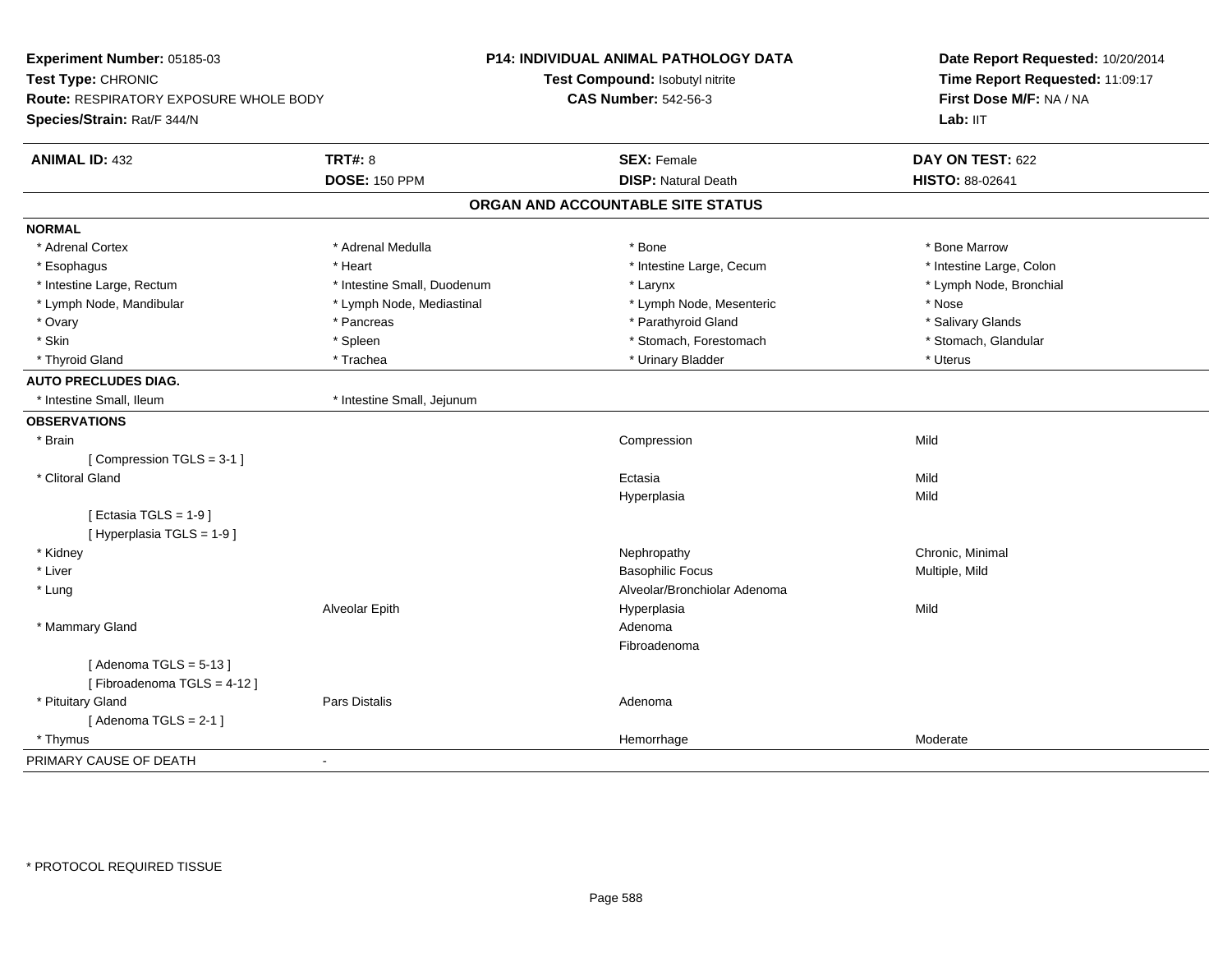| Experiment Number: 05185-03            |                             | <b>P14: INDIVIDUAL ANIMAL PATHOLOGY DATA</b> | Date Report Requested: 10/20/2014<br>Time Report Requested: 11:09:17<br>First Dose M/F: NA / NA |  |
|----------------------------------------|-----------------------------|----------------------------------------------|-------------------------------------------------------------------------------------------------|--|
| Test Type: CHRONIC                     |                             | Test Compound: Isobutyl nitrite              |                                                                                                 |  |
| Route: RESPIRATORY EXPOSURE WHOLE BODY |                             | <b>CAS Number: 542-56-3</b>                  |                                                                                                 |  |
| Species/Strain: Rat/F 344/N            |                             |                                              | Lab: IIT                                                                                        |  |
| <b>ANIMAL ID: 433</b>                  | TRT#: 8                     | <b>SEX: Female</b>                           | DAY ON TEST: 483                                                                                |  |
|                                        | <b>DOSE: 150 PPM</b>        | <b>DISP:</b> Moribund Sacrifice              | <b>HISTO: 88-02642</b>                                                                          |  |
|                                        |                             | ORGAN AND ACCOUNTABLE SITE STATUS            |                                                                                                 |  |
| <b>NORMAL</b>                          |                             |                                              |                                                                                                 |  |
| * Adrenal Cortex                       | * Adrenal Medulla           | * Bone                                       | * Bone Marrow                                                                                   |  |
| * Esophagus                            | * Heart                     | * Intestine Large, Cecum                     | * Intestine Large, Colon                                                                        |  |
| * Intestine Large, Rectum              | * Intestine Small, Duodenum | * Intestine Small, Ileum                     | * Intestine Small, Jejunum                                                                      |  |
| * Larynx                               | * Liver                     | * Lung                                       | * Lymph Node, Mandibular                                                                        |  |
| * Lymph Node, Mediastinal              | * Lymph Node, Mesenteric    | * Nose                                       | * Pancreas                                                                                      |  |
| * Parathyroid Gland                    | * Salivary Glands           | * Skin                                       | * Stomach, Forestomach                                                                          |  |
| * Stomach, Glandular                   | * Thymus                    | * Trachea                                    | * Urinary Bladder                                                                               |  |
| * Uterus                               |                             |                                              |                                                                                                 |  |
| <b>OBSERVATIONS</b>                    |                             |                                              |                                                                                                 |  |
| * Brain                                |                             | Compression                                  | Moderate                                                                                        |  |
| [Compression TGLS = $2-12$ ]           |                             |                                              |                                                                                                 |  |
| * Clitoral Gland                       |                             | Ectasia                                      | Mild                                                                                            |  |
| * Kidney                               |                             | Mineralization                               | Mild                                                                                            |  |
| * Lymph Node, Bronchial                |                             | Pigmentation                                 | Minimal                                                                                         |  |
| * Mammary Gland                        |                             | Lactation                                    | Mild                                                                                            |  |
| * Ovary                                |                             | Cyst                                         | Mild                                                                                            |  |
| * Pituitary Gland                      | Pars Distalis               | Adenoma                                      |                                                                                                 |  |
| [Adenoma TGLS = $1-1$ ]                |                             |                                              |                                                                                                 |  |
| * Spleen                               |                             | Pigmentation                                 | Mild                                                                                            |  |
| * Thyroid Gland                        | C Cell                      | Hyperplasia                                  | Minimal                                                                                         |  |
| PRIMARY CAUSE OF DEATH                 | $\blacksquare$              |                                              |                                                                                                 |  |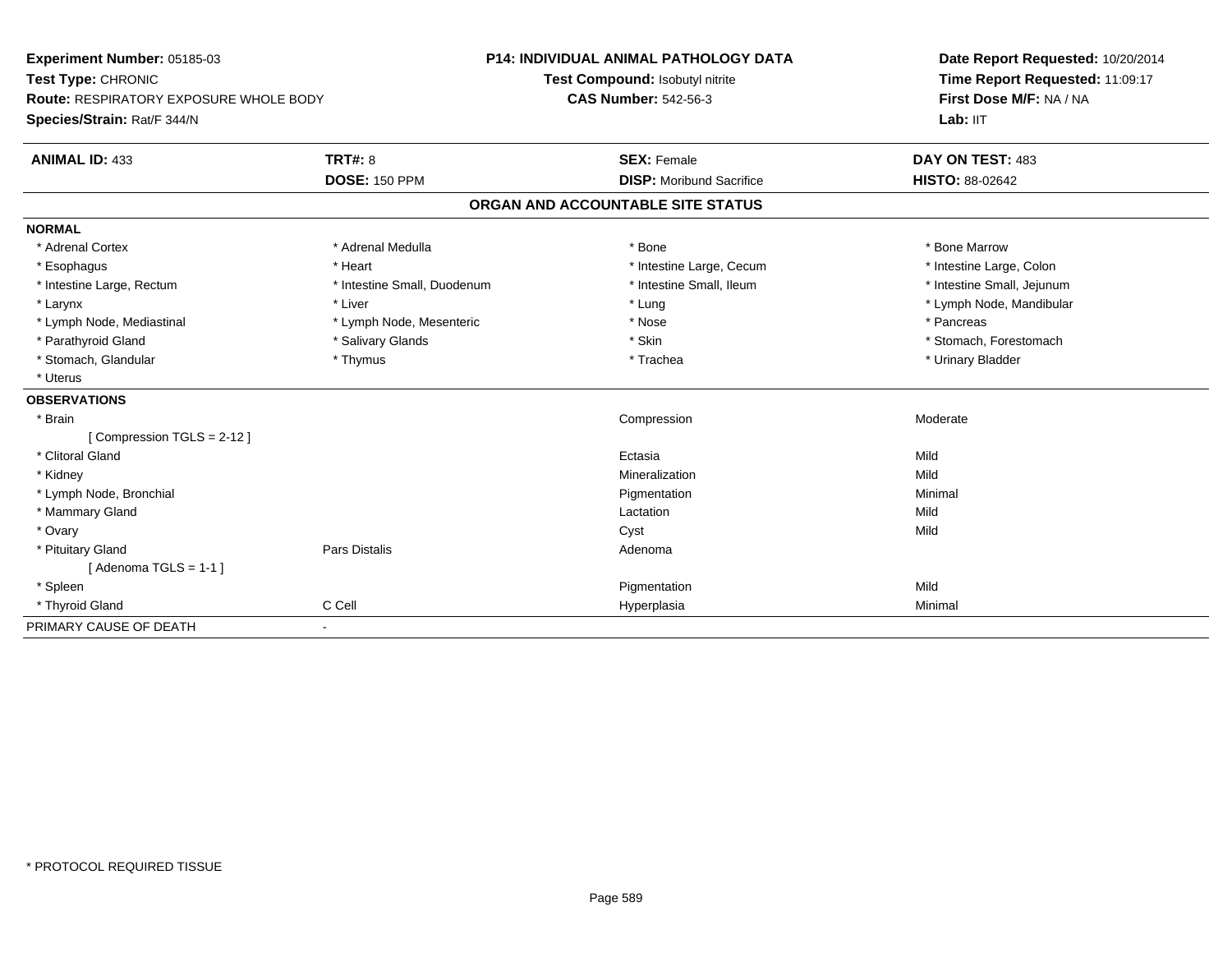| Experiment Number: 05185-03                   |                           | <b>P14: INDIVIDUAL ANIMAL PATHOLOGY DATA</b> | Date Report Requested: 10/20/2014<br>Time Report Requested: 11:09:17<br>First Dose M/F: NA / NA |  |
|-----------------------------------------------|---------------------------|----------------------------------------------|-------------------------------------------------------------------------------------------------|--|
| Test Type: CHRONIC                            |                           | Test Compound: Isobutyl nitrite              |                                                                                                 |  |
| <b>Route: RESPIRATORY EXPOSURE WHOLE BODY</b> |                           | <b>CAS Number: 542-56-3</b>                  |                                                                                                 |  |
| Species/Strain: Rat/F 344/N                   |                           |                                              | Lab: IIT                                                                                        |  |
| <b>ANIMAL ID: 434</b>                         | <b>TRT#: 8</b>            | <b>SEX: Female</b>                           | DAY ON TEST: 696                                                                                |  |
|                                               | <b>DOSE: 150 PPM</b>      | <b>DISP:</b> Moribund Sacrifice              | HISTO: 88-02643                                                                                 |  |
|                                               |                           | ORGAN AND ACCOUNTABLE SITE STATUS            |                                                                                                 |  |
| <b>NORMAL</b>                                 |                           |                                              |                                                                                                 |  |
| * Bone                                        | * Brain                   | Ear                                          | * Esophagus                                                                                     |  |
| * Intestine Large, Cecum                      | * Intestine Large, Rectum | * Intestine Small, Duodenum                  | * Intestine Small, Ileum                                                                        |  |
| * Intestine Small, Jejunum                    | * Larynx                  | * Lymph Node, Mandibular                     | * Lymph Node, Mesenteric                                                                        |  |
| * Nose                                        | * Ovary                   | * Parathyroid Gland                          | * Salivary Glands                                                                               |  |
| * Skin                                        | * Stomach, Glandular      | * Thyroid Gland                              | * Trachea                                                                                       |  |
| * Urinary Bladder                             |                           |                                              |                                                                                                 |  |
| <b>OBSERVATIONS</b>                           |                           |                                              |                                                                                                 |  |
| * Adrenal Cortex                              |                           | Angiectasis                                  | Moderate                                                                                        |  |
| * Adrenal Medulla                             |                           | Hyperplasia                                  | Mild                                                                                            |  |
| * Bone Marrow                                 |                           | Hyperplasia                                  | Moderate                                                                                        |  |
| * Clitoral Gland                              |                           | Adenoma                                      |                                                                                                 |  |
| [Adenoma TGLS = $3-12$ ]                      |                           |                                              |                                                                                                 |  |
| * Heart                                       |                           | Cardiomyopathy                               | Mild                                                                                            |  |
|                                               | Atrium                    | Thrombosis                                   | Mild                                                                                            |  |
| [Thrombosis TGLS = 10-4]                      |                           |                                              |                                                                                                 |  |
| * Intestine Large, Colon                      |                           | Abscess                                      | Marked                                                                                          |  |
| [Abscess TGLS = $6-13$ ]                      |                           |                                              |                                                                                                 |  |
| * Kidney                                      |                           | Nephropathy                                  | Chronic, Minimal                                                                                |  |
| * Liver                                       |                           | Fatty Change                                 | Moderate                                                                                        |  |
|                                               |                           | <b>Necrosis</b>                              | Moderate                                                                                        |  |
| [Fatty Change TGLS = 4-5]                     |                           |                                              |                                                                                                 |  |
| [Necrosis TGLS = $4-5$ ]                      |                           |                                              |                                                                                                 |  |
| * Lung                                        | Alveolar Epith            | Hyperplasia                                  | Mild                                                                                            |  |
|                                               |                           | Inflammation                                 | Mild                                                                                            |  |
| * Lymph Node, Bronchial                       |                           | Hemorrhage                                   | Minimal                                                                                         |  |
| * Lymph Node, Mediastinal                     |                           | Hemorrhage                                   | Mild                                                                                            |  |
| * Mammary Gland                               |                           | Hyperplasia                                  | Mild                                                                                            |  |
| * Pancreas                                    | <b>Acinar Cell</b>        | Atrophy                                      | Mild                                                                                            |  |
| * Pituitary Gland                             | <b>Pars Distalis</b>      | Adenoma                                      |                                                                                                 |  |
| * Spleen                                      |                           | Hematopoietic Cell Proliferation             | Mild                                                                                            |  |
|                                               |                           |                                              |                                                                                                 |  |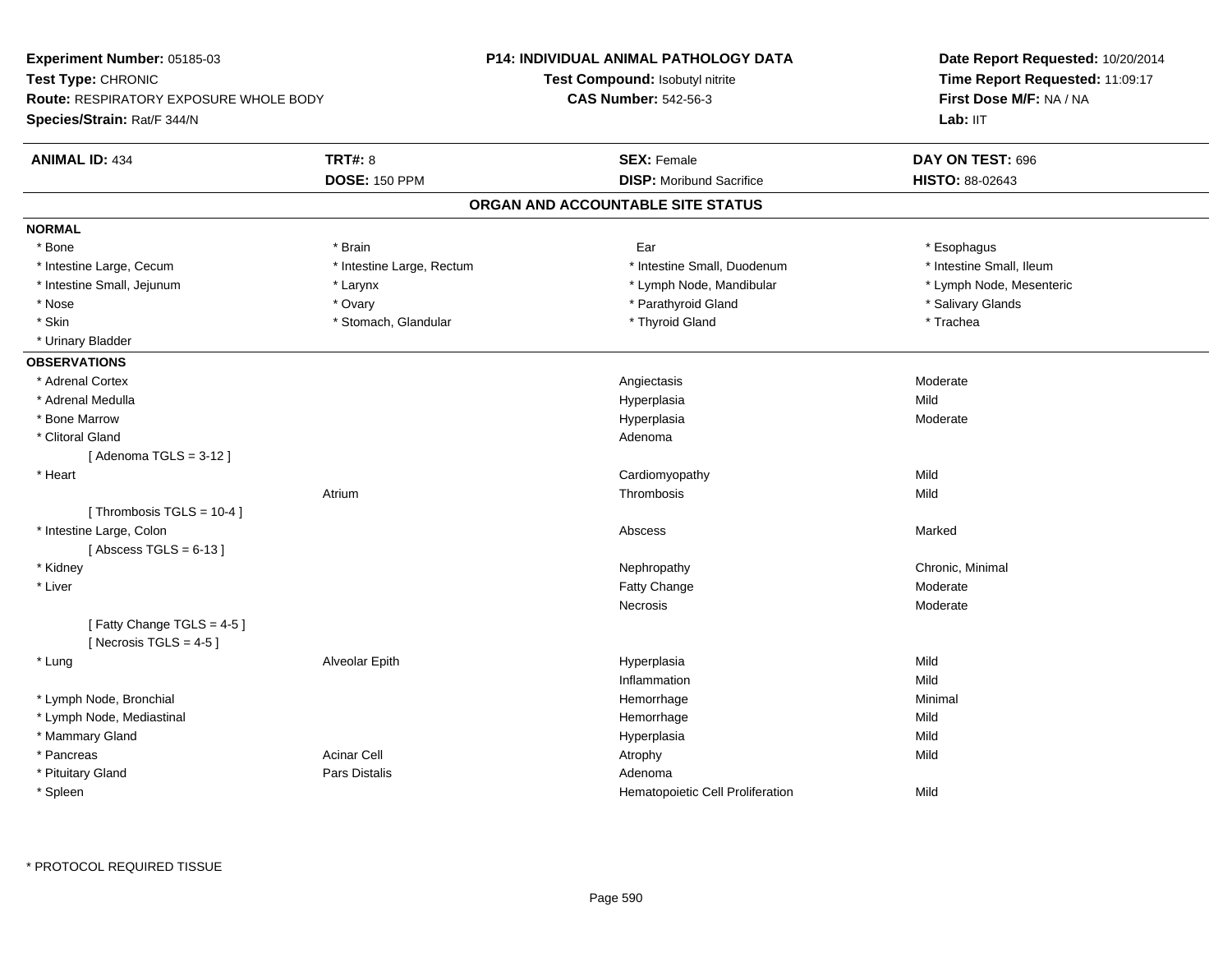| Experiment Number: 05185-03<br><b>Test Type: CHRONIC</b><br><b>Route: RESPIRATORY EXPOSURE WHOLE BODY</b><br>Species/Strain: Rat/F 344/N |                      | <b>P14: INDIVIDUAL ANIMAL PATHOLOGY DATA</b><br>Test Compound: Isobutyl nitrite | Date Report Requested: 10/20/2014<br>Time Report Requested: 11:09:17<br>First Dose M/F: NA / NA |
|------------------------------------------------------------------------------------------------------------------------------------------|----------------------|---------------------------------------------------------------------------------|-------------------------------------------------------------------------------------------------|
|                                                                                                                                          |                      | <b>CAS Number: 542-56-3</b>                                                     |                                                                                                 |
|                                                                                                                                          |                      |                                                                                 | Lab: IIT                                                                                        |
| <b>ANIMAL ID: 434</b>                                                                                                                    | TRT#: 8              | <b>SEX: Female</b>                                                              | DAY ON TEST: 696                                                                                |
|                                                                                                                                          | <b>DOSE: 150 PPM</b> | <b>DISP:</b> Moribund Sacrifice                                                 | <b>HISTO: 88-02643</b>                                                                          |
|                                                                                                                                          |                      | ORGAN AND ACCOUNTABLE SITE STATUS                                               |                                                                                                 |
| [Hematopoietic Cell Proliferation TGLS = 5-5 ]                                                                                           |                      |                                                                                 |                                                                                                 |
| * Stomach, Forestomach                                                                                                                   |                      | Hyperplasia                                                                     | Mild                                                                                            |
|                                                                                                                                          |                      | Inflammation                                                                    | Mild                                                                                            |
| * Thymus                                                                                                                                 |                      | Atrophy                                                                         | Moderate                                                                                        |
| * Uterus                                                                                                                                 |                      | Cyst                                                                            | Mild                                                                                            |
| PRIMARY CAUSE OF DEATH                                                                                                                   |                      |                                                                                 |                                                                                                 |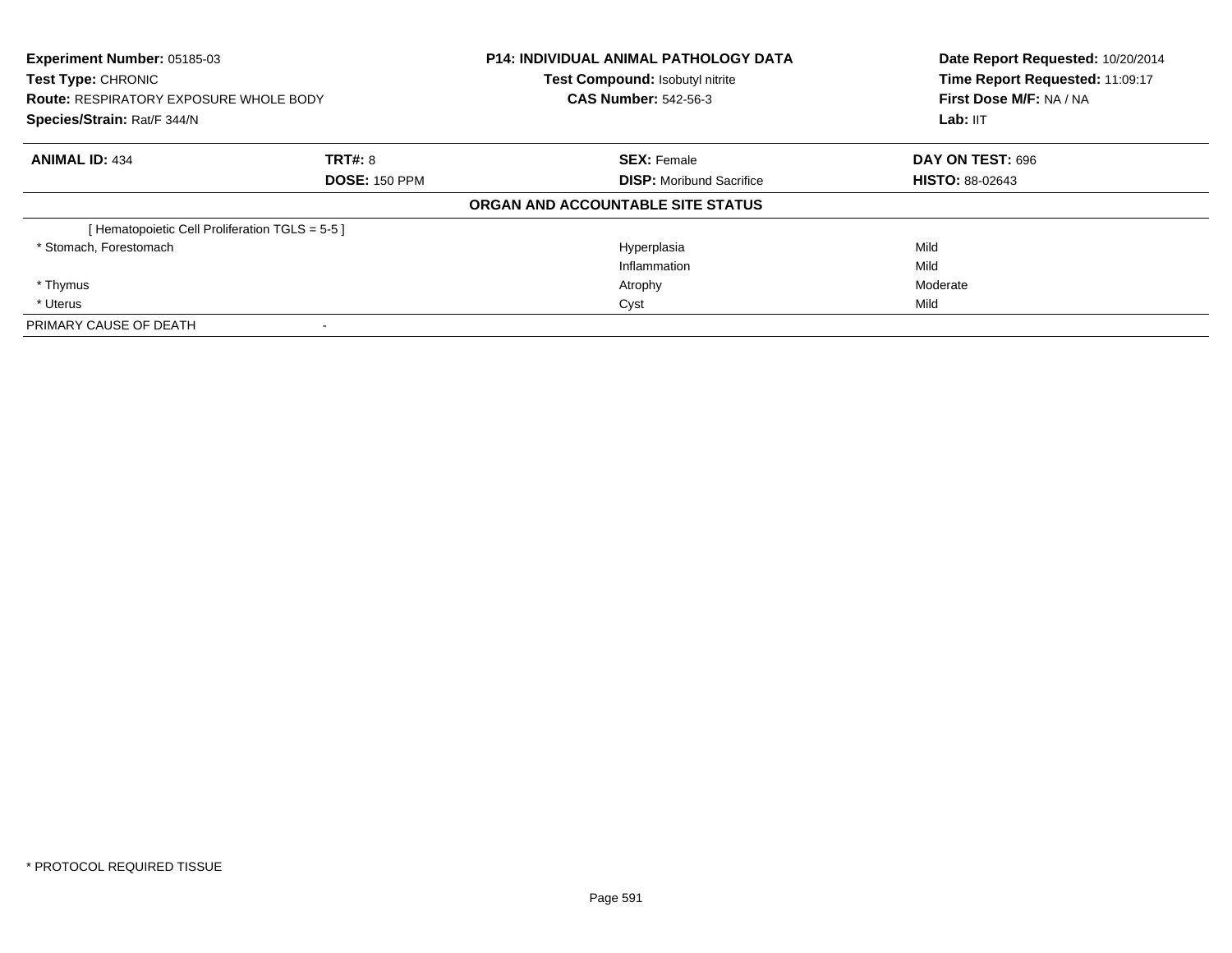| Experiment Number: 05185-03                   |                          | P14: INDIVIDUAL ANIMAL PATHOLOGY DATA | Date Report Requested: 10/20/2014<br>Time Report Requested: 11:09:17 |  |
|-----------------------------------------------|--------------------------|---------------------------------------|----------------------------------------------------------------------|--|
| Test Type: CHRONIC                            |                          | Test Compound: Isobutyl nitrite       |                                                                      |  |
| <b>Route: RESPIRATORY EXPOSURE WHOLE BODY</b> |                          | <b>CAS Number: 542-56-3</b>           | First Dose M/F: NA / NA                                              |  |
| Species/Strain: Rat/F 344/N                   |                          |                                       | Lab: IIT                                                             |  |
| <b>ANIMAL ID: 435</b>                         | <b>TRT#: 8</b>           | <b>SEX: Female</b>                    | DAY ON TEST: 734                                                     |  |
|                                               | <b>DOSE: 150 PPM</b>     | <b>DISP: Terminal Sacrifice</b>       | <b>HISTO: 88-02644</b>                                               |  |
|                                               |                          | ORGAN AND ACCOUNTABLE SITE STATUS     |                                                                      |  |
| <b>NORMAL</b>                                 |                          |                                       |                                                                      |  |
| * Adrenal Medulla                             | * Bone                   | * Bone Marrow                         | * Brain                                                              |  |
| * Esophagus                                   | * Intestine Large, Cecum | * Intestine Large, Colon              | * Intestine Large, Rectum                                            |  |
| * Intestine Small, Duodenum                   | * Intestine Small, Ileum | * Intestine Small, Jejunum            | * Larynx                                                             |  |
| * Lymph Node, Mandibular                      | * Lymph Node, Mesenteric | * Nose                                | * Ovary                                                              |  |
| * Salivary Glands                             | * Skin                   | * Spleen                              | * Stomach, Forestomach                                               |  |
| * Stomach, Glandular                          | * Thyroid Gland          | * Trachea                             | * Uterus                                                             |  |
| <b>MISSING</b>                                |                          |                                       |                                                                      |  |
| * Parathyroid Gland                           |                          |                                       |                                                                      |  |
| <b>OBSERVATIONS</b>                           |                          |                                       |                                                                      |  |
| * Adrenal Cortex                              |                          | Hemorrhage                            | Mild                                                                 |  |
|                                               |                          | Vacuolization Cytoplasmic             | Mild                                                                 |  |
| * Clitoral Gland                              |                          | Ectasia                               | Moderate                                                             |  |
| * Heart                                       |                          | Cardiomyopathy                        | Mild                                                                 |  |
| * Kidney                                      |                          | Nephropathy                           | Chronic, Mild                                                        |  |
| * Liver                                       |                          | <b>Basophilic Focus</b>               | Multiple, Minimal                                                    |  |
| * Lung                                        | Alveolar Epith           | Hyperplasia                           | Mild                                                                 |  |
| * Lymph Node, Bronchial                       |                          | Hemorrhage                            | Mild                                                                 |  |
| * Lymph Node, Mediastinal                     |                          | Hemorrhage                            | Mild                                                                 |  |
| * Mammary Gland                               |                          | Inflammation                          | Mild                                                                 |  |
| * Pancreas                                    | <b>Acinar Cell</b>       | Atrophy                               | Mild                                                                 |  |
| * Pituitary Gland                             | <b>Pars Distalis</b>     | Adenoma                               |                                                                      |  |
| [Adenoma TGLS = $1-1$ ]                       |                          |                                       |                                                                      |  |
| * Thymus                                      |                          | Atrophy                               | Mild                                                                 |  |
| * Urinary Bladder                             | Arteriole                | Inflammation                          | Mild                                                                 |  |
| PRIMARY CAUSE OF DEATH                        | $\overline{\phantom{0}}$ |                                       |                                                                      |  |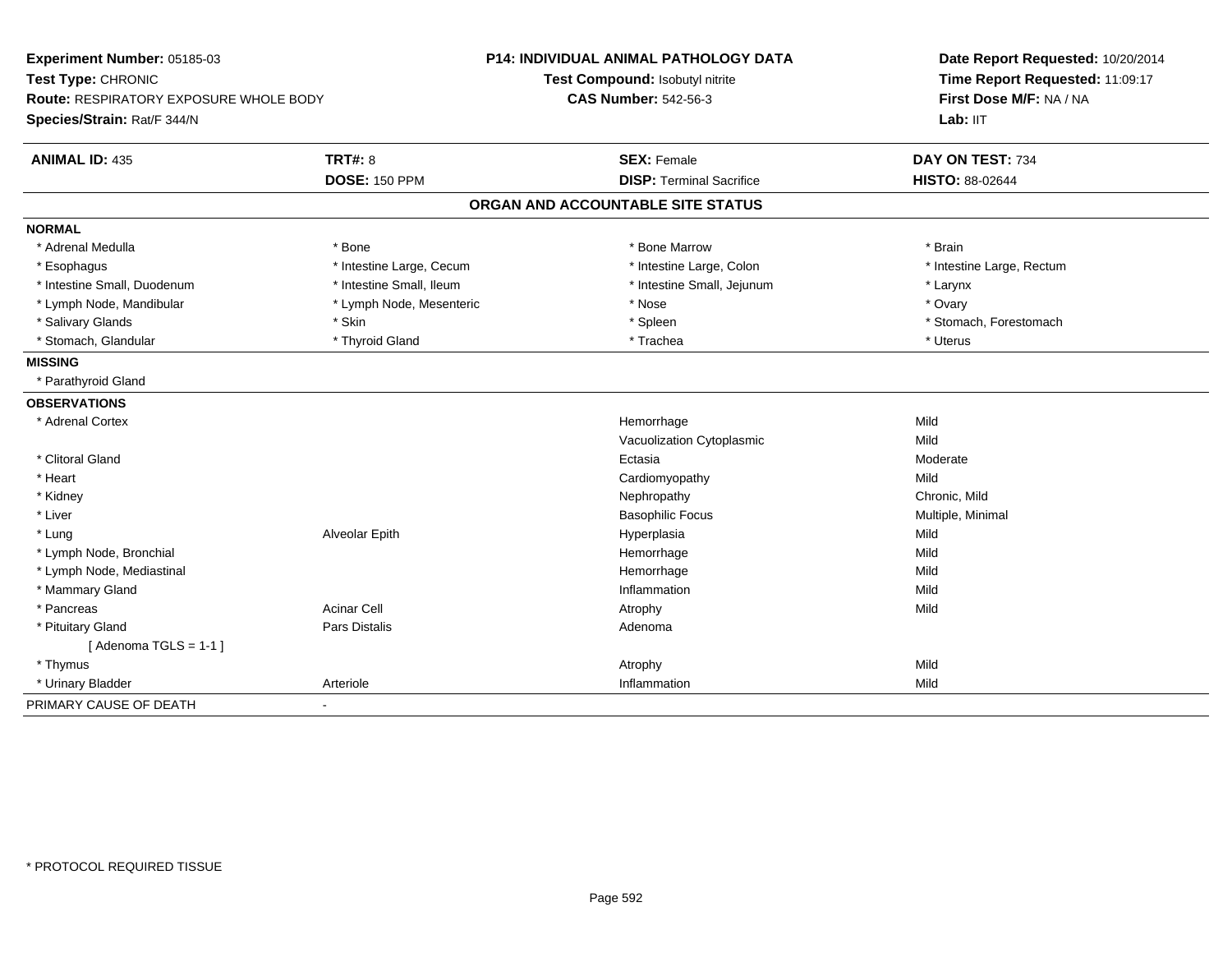| Experiment Number: 05185-03<br>Test Type: CHRONIC<br><b>Route: RESPIRATORY EXPOSURE WHOLE BODY</b> |                           | <b>P14: INDIVIDUAL ANIMAL PATHOLOGY DATA</b> | Date Report Requested: 10/20/2014<br>Time Report Requested: 11:09:17<br>First Dose M/F: NA / NA |  |
|----------------------------------------------------------------------------------------------------|---------------------------|----------------------------------------------|-------------------------------------------------------------------------------------------------|--|
|                                                                                                    |                           | Test Compound: Isobutyl nitrite              |                                                                                                 |  |
|                                                                                                    |                           | <b>CAS Number: 542-56-3</b>                  |                                                                                                 |  |
| Species/Strain: Rat/F 344/N                                                                        |                           |                                              | Lab: IIT                                                                                        |  |
| <b>ANIMAL ID: 436</b>                                                                              | <b>TRT#: 8</b>            | <b>SEX: Female</b>                           | DAY ON TEST: 705                                                                                |  |
|                                                                                                    | <b>DOSE: 150 PPM</b>      | <b>DISP: Natural Death</b>                   | HISTO: 88-02645                                                                                 |  |
|                                                                                                    |                           | ORGAN AND ACCOUNTABLE SITE STATUS            |                                                                                                 |  |
| <b>NORMAL</b>                                                                                      |                           |                                              |                                                                                                 |  |
| * Adrenal Cortex                                                                                   | * Adrenal Medulla         | * Bone                                       | * Bone Marrow                                                                                   |  |
| * Brain                                                                                            | * Clitoral Gland          | * Esophagus                                  | * Intestine Large, Cecum                                                                        |  |
| * Intestine Large, Colon                                                                           | * Intestine Large, Rectum | * Kidney                                     | * Larynx                                                                                        |  |
| * Lymph Node, Mandibular                                                                           | * Lymph Node, Mediastinal | * Lymph Node, Mesenteric                     | * Nose                                                                                          |  |
| * Ovary                                                                                            | * Parathyroid Gland       | * Salivary Glands                            | * Skin                                                                                          |  |
| * Spleen                                                                                           | * Stomach, Forestomach    | * Stomach, Glandular                         | * Thymus                                                                                        |  |
| * Thyroid Gland                                                                                    | * Trachea                 | * Urinary Bladder                            | * Uterus                                                                                        |  |
| <b>MISSING</b>                                                                                     |                           |                                              |                                                                                                 |  |
| * Lymph Node, Bronchial                                                                            |                           |                                              |                                                                                                 |  |
| <b>AUTO PRECLUDES DIAG.</b>                                                                        |                           |                                              |                                                                                                 |  |
| * Intestine Small, Duodenum                                                                        | * Intestine Small, Ileum  | * Intestine Small, Jejunum                   |                                                                                                 |  |
| <b>OBSERVATIONS</b>                                                                                |                           |                                              |                                                                                                 |  |
| * Heart                                                                                            |                           | Cardiomyopathy                               | Minimal                                                                                         |  |
| * Liver                                                                                            |                           | Congestion                                   | Mild                                                                                            |  |
| * Lung                                                                                             |                           | Hemorrhage                                   | Minimal                                                                                         |  |
| * Mammary Gland                                                                                    |                           | Fibroadenoma                                 |                                                                                                 |  |
|                                                                                                    |                           | Lactation                                    | Mild                                                                                            |  |
| [Fibroadenoma TGLS = 1-12]                                                                         |                           |                                              |                                                                                                 |  |
| * Pancreas                                                                                         | <b>Acinar Cell</b>        | Atrophy                                      | Mild                                                                                            |  |
| * Pituitary Gland                                                                                  | <b>Pars Distalis</b>      | Adenoma                                      |                                                                                                 |  |
| [Adenoma TGLS = $2-1$ ]                                                                            |                           |                                              |                                                                                                 |  |
| PRIMARY CAUSE OF DEATH<br>$\blacksquare$                                                           |                           |                                              |                                                                                                 |  |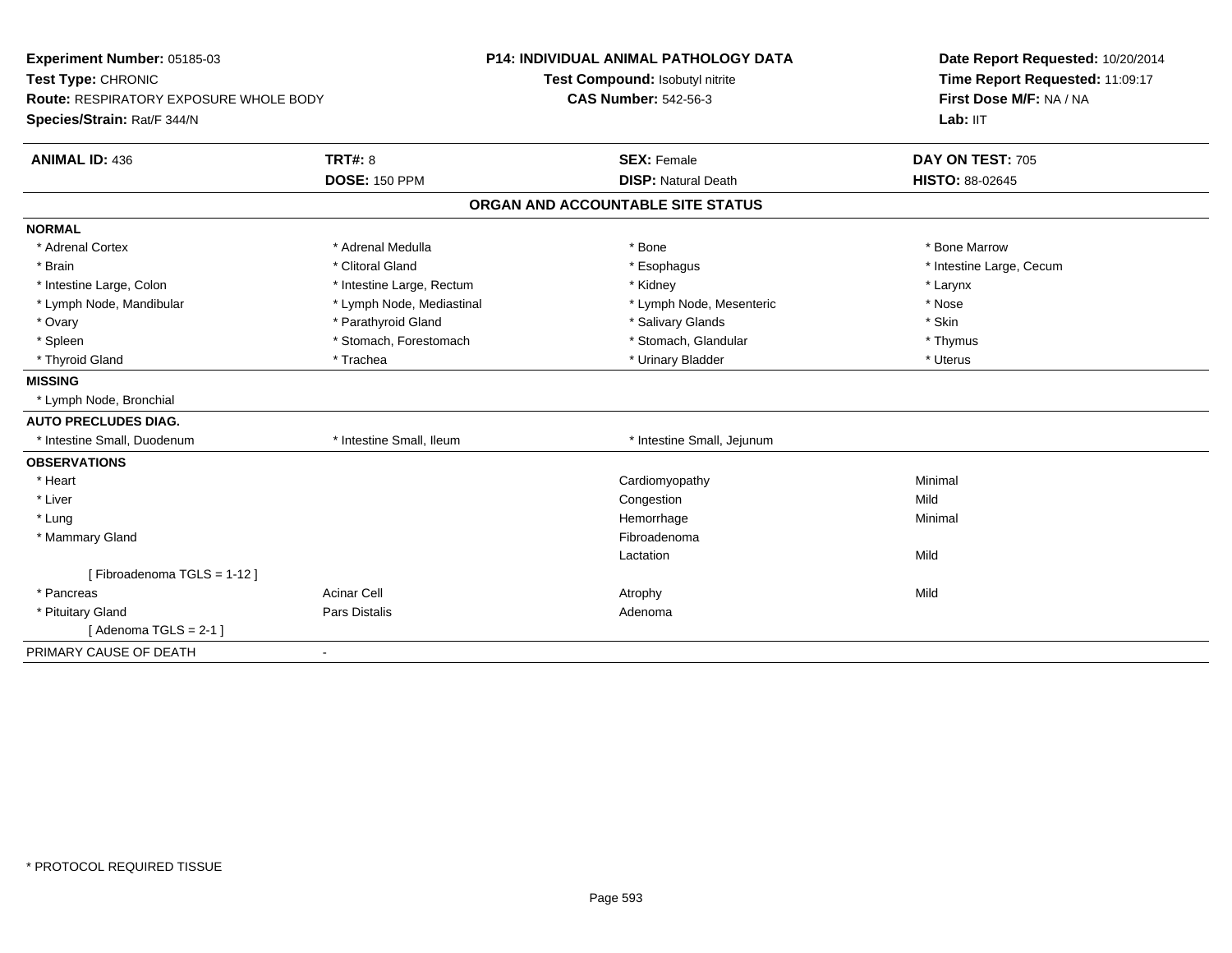| Experiment Number: 05185-03            |                           | P14: INDIVIDUAL ANIMAL PATHOLOGY DATA | Date Report Requested: 10/20/2014<br>Time Report Requested: 11:09:17 |  |
|----------------------------------------|---------------------------|---------------------------------------|----------------------------------------------------------------------|--|
| Test Type: CHRONIC                     |                           | Test Compound: Isobutyl nitrite       |                                                                      |  |
| Route: RESPIRATORY EXPOSURE WHOLE BODY |                           | <b>CAS Number: 542-56-3</b>           | First Dose M/F: NA / NA                                              |  |
| Species/Strain: Rat/F 344/N            |                           |                                       | Lab: IIT                                                             |  |
| <b>ANIMAL ID: 437</b>                  | <b>TRT#: 8</b>            | <b>SEX: Female</b>                    | DAY ON TEST: 733                                                     |  |
|                                        | <b>DOSE: 150 PPM</b>      | <b>DISP: Terminal Sacrifice</b>       | HISTO: 88-02646                                                      |  |
|                                        |                           | ORGAN AND ACCOUNTABLE SITE STATUS     |                                                                      |  |
| <b>NORMAL</b>                          |                           |                                       |                                                                      |  |
| * Adrenal Medulla                      | * Bone                    | * Bone Marrow                         | * Brain                                                              |  |
| * Esophagus                            | * Intestine Large, Cecum  | * Intestine Large, Colon              | * Intestine Large, Rectum                                            |  |
| * Intestine Small, Duodenum            | * Intestine Small, Ileum  | * Intestine Small, Jejunum            | * Larynx                                                             |  |
| * Lymph Node, Mandibular               | * Lymph Node, Mediastinal | * Lymph Node, Mesenteric              | * Nose                                                               |  |
| * Ovary                                | * Parathyroid Gland       | * Salivary Glands                     | * Skin                                                               |  |
| * Spleen                               | * Stomach, Forestomach    | * Stomach, Glandular                  | * Trachea                                                            |  |
| * Urinary Bladder                      | * Uterus                  |                                       |                                                                      |  |
| <b>MISSING</b>                         |                           |                                       |                                                                      |  |
| * Lymph Node, Bronchial                |                           |                                       |                                                                      |  |
| <b>OBSERVATIONS</b>                    |                           |                                       |                                                                      |  |
| * Adrenal Cortex                       |                           | Hypertrophy                           | Minimal                                                              |  |
| * Clitoral Gland                       |                           | Ectasia                               | Mild                                                                 |  |
| * Heart                                |                           | Cardiomyopathy                        | Minimal                                                              |  |
| * Kidney                               |                           | Nephropathy                           | Chronic, Mild                                                        |  |
| $*$ Liver                              |                           | <b>Basophilic Focus</b>               | Multiple, Minimal                                                    |  |
| * Lung                                 | Alveolar Epith            | Hyperplasia                           | Mild                                                                 |  |
| * Mammary Gland                        |                           | Lactation                             | Mild                                                                 |  |
| Mesentery                              | Fat                       | Necrosis                              | Moderate                                                             |  |
| [ Necrosis $TGLS = 1-12$ ]             |                           |                                       |                                                                      |  |
| * Pancreas                             | <b>Acinar Cell</b>        | Atrophy                               | Minimal                                                              |  |
| * Pituitary Gland                      | Pars Distalis             | Angiectasis                           | Moderate                                                             |  |
|                                        | Pars Distalis             | Cyst                                  | Mild                                                                 |  |
| [Angiectasis TGLS = 2-1]               |                           |                                       |                                                                      |  |
| * Thymus                               |                           | Atrophy                               | Mild                                                                 |  |
| * Thyroid Gland                        | C Cell                    | Adenoma                               |                                                                      |  |
| PRIMARY CAUSE OF DEATH                 | ä,                        |                                       |                                                                      |  |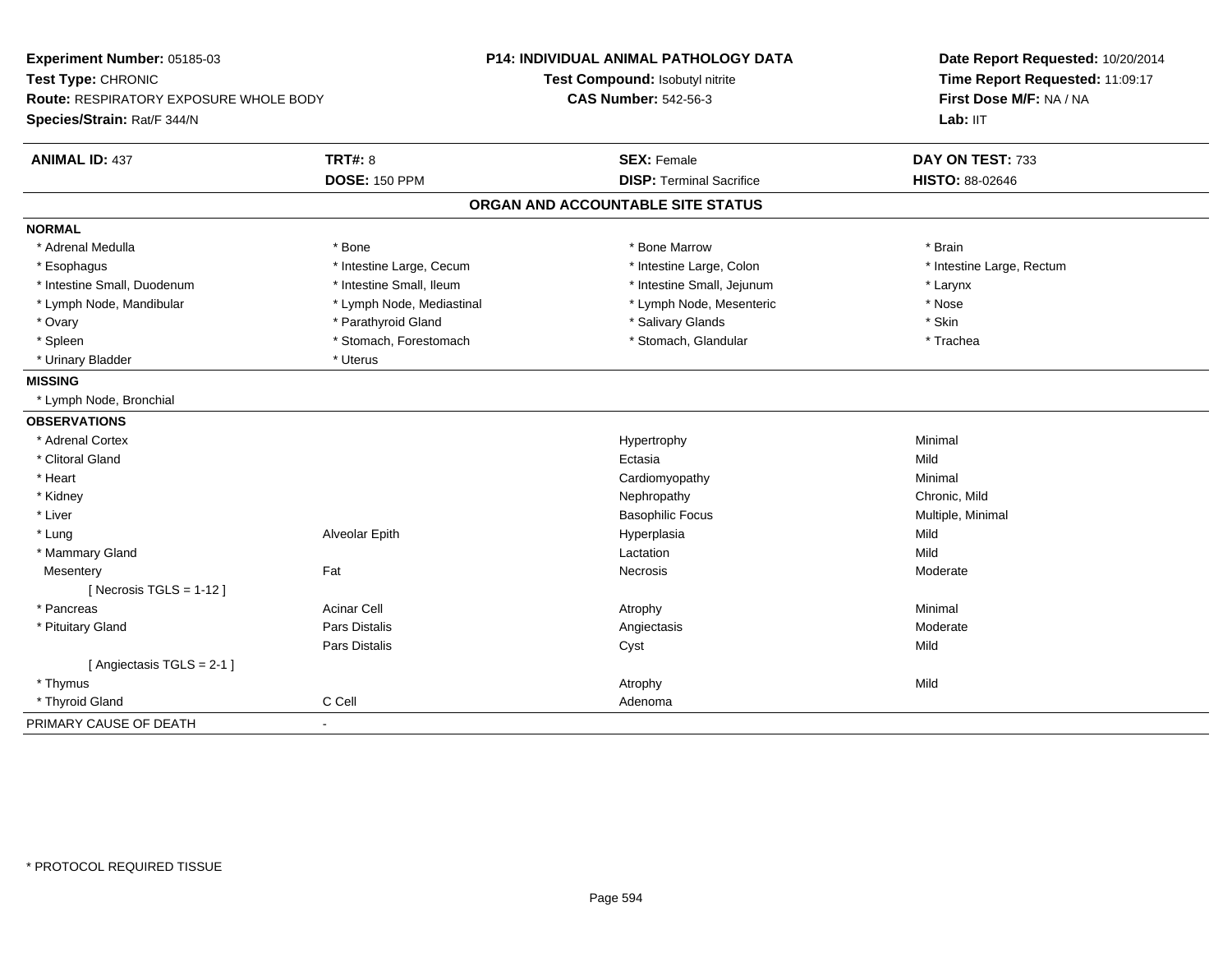| Experiment Number: 05185-03<br>Test Type: CHRONIC |                           | P14: INDIVIDUAL ANIMAL PATHOLOGY DATA<br>Test Compound: Isobutyl nitrite | Date Report Requested: 10/20/2014<br>Time Report Requested: 11:09:17 |
|---------------------------------------------------|---------------------------|--------------------------------------------------------------------------|----------------------------------------------------------------------|
| Route: RESPIRATORY EXPOSURE WHOLE BODY            |                           | <b>CAS Number: 542-56-3</b>                                              | First Dose M/F: NA / NA                                              |
| Species/Strain: Rat/F 344/N                       |                           |                                                                          | Lab: IIT                                                             |
| <b>ANIMAL ID: 438</b>                             | <b>TRT#: 8</b>            | <b>SEX: Female</b>                                                       | DAY ON TEST: 733                                                     |
|                                                   | <b>DOSE: 150 PPM</b>      | <b>DISP: Terminal Sacrifice</b>                                          | HISTO: 88-02647                                                      |
|                                                   |                           | ORGAN AND ACCOUNTABLE SITE STATUS                                        |                                                                      |
| <b>NORMAL</b>                                     |                           |                                                                          |                                                                      |
| * Adrenal Cortex                                  | * Adrenal Medulla         | * Bone                                                                   | * Bone Marrow                                                        |
| * Brain                                           | * Esophagus               | * Heart                                                                  | * Intestine Large, Cecum                                             |
| * Intestine Large, Colon                          | * Intestine Large, Rectum | * Intestine Small, Duodenum                                              | * Intestine Small, Ileum                                             |
| * Intestine Small, Jejunum                        | * Larynx                  | * Lymph Node, Mandibular                                                 | * Lymph Node, Mesenteric                                             |
| * Nose                                            | * Ovary                   | * Parathyroid Gland                                                      | * Salivary Glands                                                    |
| * Skin                                            | * Stomach, Forestomach    | * Stomach, Glandular                                                     | * Thymus                                                             |
| * Thyroid Gland                                   | * Trachea                 | * Urinary Bladder                                                        |                                                                      |
| <b>MISSING</b>                                    |                           |                                                                          |                                                                      |
| * Lymph Node, Bronchial                           |                           |                                                                          |                                                                      |
| <b>OBSERVATIONS</b>                               |                           |                                                                          |                                                                      |
| * Clitoral Gland                                  |                           | Ectasia                                                                  | Mild                                                                 |
| * Kidney                                          |                           | Nephropathy                                                              | Chronic, Minimal                                                     |
| * Liver                                           |                           | <b>Basophilic Focus</b>                                                  | Multiple, Minimal                                                    |
|                                                   |                           | <b>Fatty Change</b>                                                      | Mild                                                                 |
| * Lung                                            |                           | Alveolar/Bronchiolar Adenoma                                             |                                                                      |
|                                                   | Alveolar Epith            | Hyperplasia                                                              | Mild                                                                 |
| [ Alveolar/Bronchiolar Adenoma TGLS = 2-6 ]       |                           |                                                                          |                                                                      |
| * Lymph Node, Mediastinal                         |                           | Hemorrhage                                                               | Minimal                                                              |
|                                                   |                           | Pigmentation                                                             | Minimal                                                              |
| * Mammary Gland                                   |                           | Fibroadenoma                                                             |                                                                      |
| [Fibroadenoma TGLS = 1-12]                        |                           |                                                                          |                                                                      |
| * Pancreas                                        | <b>Acinar Cell</b>        | Atrophy                                                                  | Mild                                                                 |
| * Pituitary Gland                                 | Pars Distalis             | Cyst                                                                     | Mild                                                                 |
|                                                   | Pars Distalis             | Hyperplasia                                                              | Moderate                                                             |
| [ Hyperplasia TGLS = 3-1 ]                        |                           |                                                                          |                                                                      |
| * Spleen                                          |                           | Congestion                                                               | Mild                                                                 |
| * Uterus                                          |                           | Polyp Stromal                                                            |                                                                      |
| PRIMARY CAUSE OF DEATH                            | $\blacksquare$            |                                                                          |                                                                      |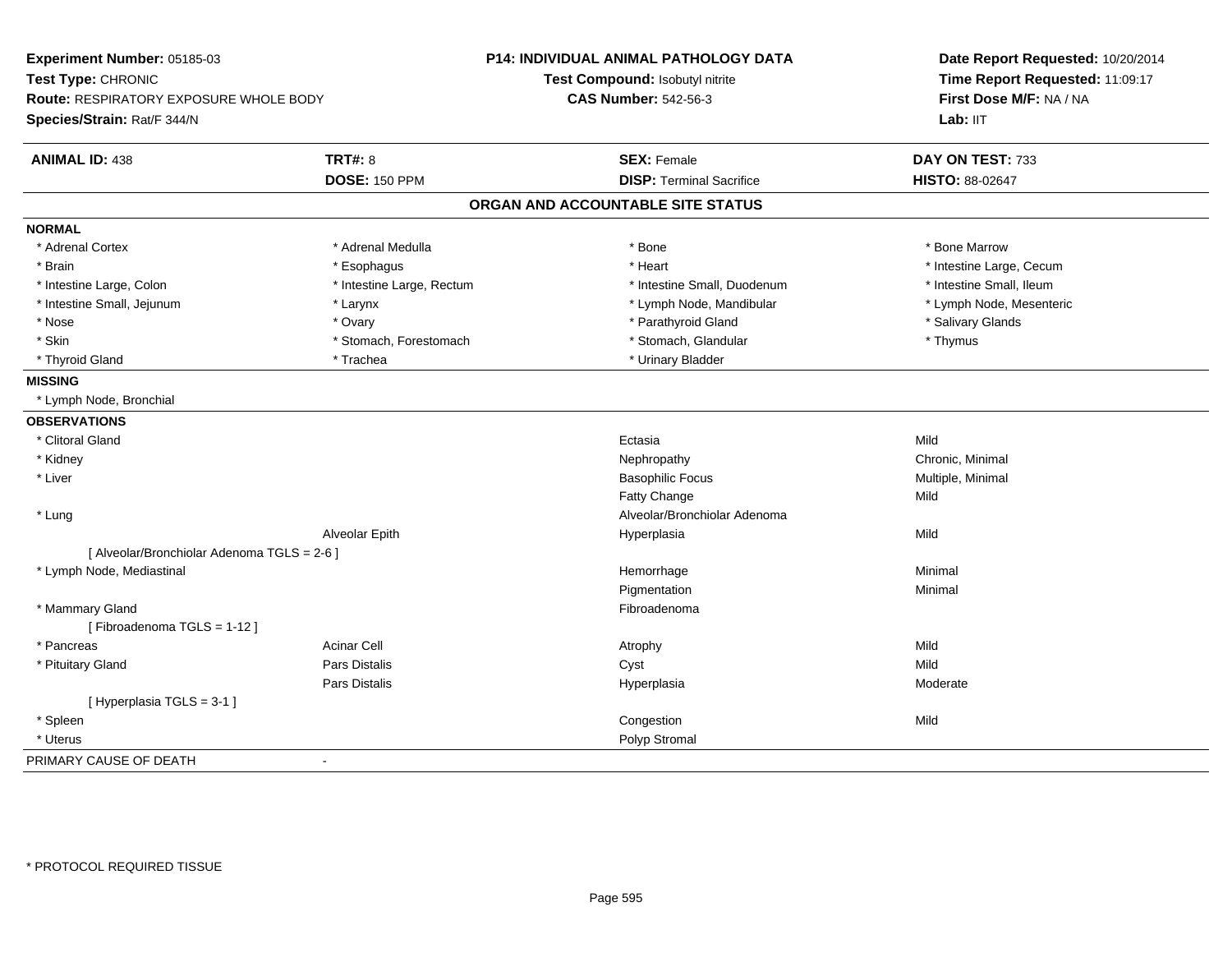| Experiment Number: 05185-03                   |                          | <b>P14: INDIVIDUAL ANIMAL PATHOLOGY DATA</b> | Date Report Requested: 10/20/2014<br>Time Report Requested: 11:09:17<br>First Dose M/F: NA / NA<br>Lab: IIT |
|-----------------------------------------------|--------------------------|----------------------------------------------|-------------------------------------------------------------------------------------------------------------|
| Test Type: CHRONIC                            |                          | Test Compound: Isobutyl nitrite              |                                                                                                             |
| <b>Route: RESPIRATORY EXPOSURE WHOLE BODY</b> |                          | <b>CAS Number: 542-56-3</b>                  |                                                                                                             |
| Species/Strain: Rat/F 344/N                   |                          |                                              |                                                                                                             |
| <b>ANIMAL ID: 439</b>                         | <b>TRT#: 8</b>           | <b>SEX: Female</b>                           | DAY ON TEST: 457                                                                                            |
|                                               | <b>DOSE: 150 PPM</b>     | <b>DISP:</b> Scheduled Sacrifice             | HISTO: 88-02648                                                                                             |
|                                               |                          | ORGAN AND ACCOUNTABLE SITE STATUS            |                                                                                                             |
| <b>NORMAL</b>                                 |                          |                                              |                                                                                                             |
| * Adrenal Cortex                              | * Adrenal Medulla        | * Bone                                       | * Brain                                                                                                     |
| * Esophagus                                   | * Intestine Large, Cecum | * Intestine Large, Colon                     | * Intestine Large, Rectum                                                                                   |
| * Intestine Small, Duodenum                   | * Intestine Small, Ileum | * Intestine Small, Jejunum                   | * Larynx                                                                                                    |
| * Lung                                        | * Lymph Node, Mandibular | * Lymph Node, Mesenteric                     | * Mammary Gland                                                                                             |
| * Ovary                                       | * Parathyroid Gland      | * Salivary Glands                            | * Skin                                                                                                      |
| * Spleen                                      | * Stomach, Forestomach   | * Stomach, Glandular                         | * Thymus                                                                                                    |
| * Thyroid Gland                               | * Trachea                |                                              |                                                                                                             |
| <b>MISSING</b>                                |                          |                                              |                                                                                                             |
| * Urinary Bladder                             |                          |                                              |                                                                                                             |
| <b>OBSERVATIONS</b>                           |                          |                                              |                                                                                                             |
| * Bone Marrow                                 |                          | Myelofibrosis                                | Minimal                                                                                                     |
| * Clitoral Gland                              |                          | Ectasia                                      | Moderate                                                                                                    |
| * Heart                                       |                          | Cardiomyopathy                               | Minimal                                                                                                     |
| * Kidney                                      |                          | Mineralization                               | Minimal                                                                                                     |
|                                               |                          | Nephropathy                                  | Chronic, Minimal                                                                                            |
| * Liver                                       |                          | <b>Basophilic Focus</b>                      | Multiple, Minimal                                                                                           |
| * Lymph Node, Bronchial                       |                          | Hemorrhage                                   | Minimal                                                                                                     |
| * Lymph Node, Mediastinal                     |                          | Hemorrhage                                   | Mild                                                                                                        |
| * Nose                                        | Olfactory Epi            | <b>Cytoplasmic Alteration</b>                | Mild                                                                                                        |
| * Pancreas                                    | <b>Acinar Cell</b>       | Atrophy                                      | Mild                                                                                                        |
| * Pituitary Gland                             | Pars Distalis            | Cyst                                         | Mild                                                                                                        |
| * Uterus                                      |                          | Polyp Stromal                                |                                                                                                             |
| [Polyp Stromal TGLS = 1-9]                    |                          |                                              |                                                                                                             |
| PRIMARY CAUSE OF DEATH                        | $\blacksquare$           |                                              |                                                                                                             |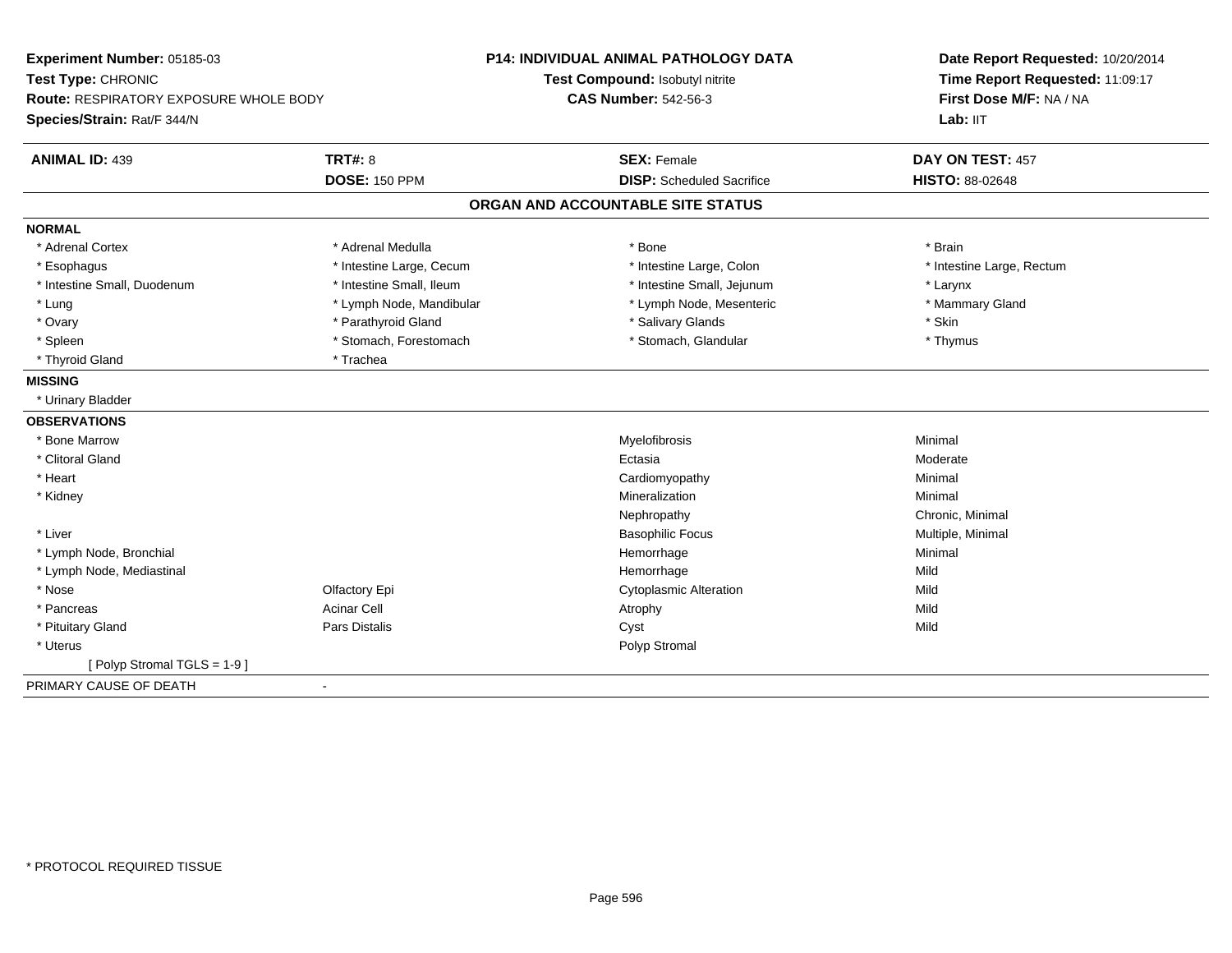| Experiment Number: 05185-03<br>Test Type: CHRONIC<br>Route: RESPIRATORY EXPOSURE WHOLE BODY |                             | <b>P14: INDIVIDUAL ANIMAL PATHOLOGY DATA</b> | Date Report Requested: 10/20/2014<br>Time Report Requested: 11:09:17<br>First Dose M/F: NA / NA |
|---------------------------------------------------------------------------------------------|-----------------------------|----------------------------------------------|-------------------------------------------------------------------------------------------------|
|                                                                                             |                             | Test Compound: Isobutyl nitrite              |                                                                                                 |
|                                                                                             |                             | <b>CAS Number: 542-56-3</b>                  |                                                                                                 |
| Species/Strain: Rat/F 344/N                                                                 |                             |                                              | Lab: IIT                                                                                        |
| <b>ANIMAL ID: 440</b>                                                                       | <b>TRT#: 8</b>              | <b>SEX: Female</b>                           | DAY ON TEST: 457                                                                                |
|                                                                                             | <b>DOSE: 150 PPM</b>        | <b>DISP:</b> Scheduled Sacrifice             | <b>HISTO: 88-02649</b>                                                                          |
|                                                                                             |                             | ORGAN AND ACCOUNTABLE SITE STATUS            |                                                                                                 |
| <b>NORMAL</b>                                                                               |                             |                                              |                                                                                                 |
| * Adrenal Cortex                                                                            | * Adrenal Medulla           | * Bone                                       | * Bone Marrow                                                                                   |
| * Brain                                                                                     | * Esophagus                 | * Intestine Large, Cecum                     | * Intestine Large, Colon                                                                        |
| * Intestine Large, Rectum                                                                   | * Intestine Small, Duodenum | * Intestine Small, Ileum                     | * Intestine Small, Jejunum                                                                      |
| * Larynx                                                                                    | * Lymph Node, Bronchial     | * Lymph Node, Mandibular                     | * Lymph Node, Mesenteric                                                                        |
| * Mammary Gland                                                                             | * Ovary                     | * Parathyroid Gland                          | * Pituitary Gland                                                                               |
| * Salivary Glands                                                                           | * Skin                      | * Spleen                                     | * Stomach, Forestomach                                                                          |
| * Stomach, Glandular                                                                        | * Thymus                    | * Thyroid Gland                              | * Trachea                                                                                       |
| * Urinary Bladder                                                                           | * Uterus                    |                                              |                                                                                                 |
| <b>OBSERVATIONS</b>                                                                         |                             |                                              |                                                                                                 |
| * Clitoral Gland                                                                            |                             | Ectasia                                      | Mild                                                                                            |
| * Heart                                                                                     |                             | Cardiomyopathy                               | Minimal                                                                                         |
| * Kidney                                                                                    |                             | Mineralization                               | Minimal                                                                                         |
|                                                                                             |                             | Nephropathy                                  | Chronic, Minimal                                                                                |
| * Liver                                                                                     |                             | <b>Basophilic Focus</b>                      | Multiple, Mild                                                                                  |
| * Lung                                                                                      |                             | Hemorrhage                                   | Minimal                                                                                         |
|                                                                                             | Alveolar Epith              | Hyperplasia                                  | Mild                                                                                            |
| * Lymph Node, Mediastinal                                                                   |                             | Hemorrhage                                   | Minimal                                                                                         |
| * Nose                                                                                      | Olfactory Epi               | Cytoplasmic Alteration                       | Mild                                                                                            |
| * Pancreas                                                                                  | <b>Acinar Cell</b>          | Atrophy                                      | Mild                                                                                            |
| PRIMARY CAUSE OF DEATH                                                                      |                             |                                              |                                                                                                 |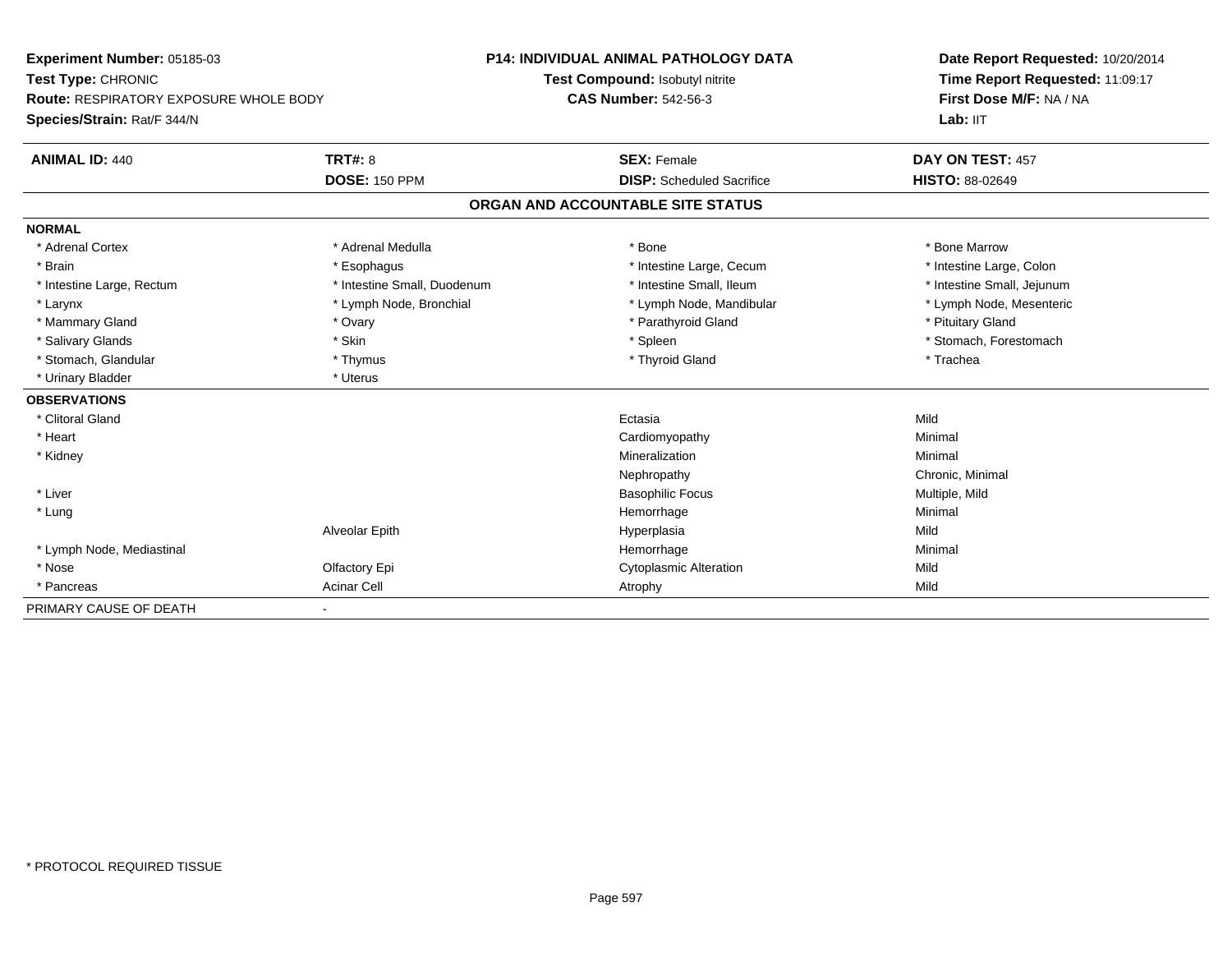| Experiment Number: 05185-03                   |                             | <b>P14: INDIVIDUAL ANIMAL PATHOLOGY DATA</b> | Date Report Requested: 10/20/2014 |  |
|-----------------------------------------------|-----------------------------|----------------------------------------------|-----------------------------------|--|
| Test Type: CHRONIC                            |                             | Test Compound: Isobutyl nitrite              | Time Report Requested: 11:09:17   |  |
| <b>Route: RESPIRATORY EXPOSURE WHOLE BODY</b> |                             | <b>CAS Number: 542-56-3</b>                  | First Dose M/F: NA / NA           |  |
| Species/Strain: Rat/F 344/N                   |                             |                                              | Lab: IIT                          |  |
| <b>ANIMAL ID: 441</b>                         | TRT#: 8                     | <b>SEX: Female</b>                           | DAY ON TEST: 457                  |  |
|                                               | <b>DOSE: 150 PPM</b>        | <b>DISP:</b> Scheduled Sacrifice             | HISTO: 88-02650                   |  |
|                                               |                             | ORGAN AND ACCOUNTABLE SITE STATUS            |                                   |  |
| <b>NORMAL</b>                                 |                             |                                              |                                   |  |
| * Adrenal Cortex                              | * Adrenal Medulla           | * Bone                                       | * Bone Marrow                     |  |
| * Brain                                       | * Esophagus                 | * Intestine Large, Cecum                     | * Intestine Large, Colon          |  |
| * Intestine Large, Rectum                     | * Intestine Small, Duodenum | * Intestine Small. Ileum                     | * Intestine Small, Jejunum        |  |
| * Larynx                                      | * Lymph Node, Mandibular    | * Lymph Node, Mesenteric                     | * Mammary Gland                   |  |
| * Ovary                                       | * Parathyroid Gland         | * Salivary Glands                            | * Skin                            |  |
| * Stomach, Forestomach                        | * Stomach, Glandular        | * Thymus                                     | * Thyroid Gland                   |  |
| * Trachea                                     | * Urinary Bladder           | * Uterus                                     |                                   |  |
| <b>OBSERVATIONS</b>                           |                             |                                              |                                   |  |
| * Clitoral Gland                              |                             | Ectasia                                      | Mild                              |  |
| [ Ectasia TGLS = $1-9$ ]                      |                             |                                              |                                   |  |
| * Heart                                       |                             | Cardiomyopathy                               | Minimal                           |  |
| * Kidney                                      |                             | Mineralization                               | Minimal                           |  |
|                                               |                             | Nephropathy                                  | Chronic, Minimal                  |  |
| * Liver                                       |                             | <b>Basophilic Focus</b>                      | Multiple, Minimal                 |  |
| * Lung                                        | Alveolar Epith              | Hyperplasia                                  | Mild                              |  |
| * Lymph Node, Bronchial                       |                             | Hemorrhage                                   | Mild                              |  |
| * Lymph Node, Mediastinal                     |                             | Hemorrhage                                   | Mild                              |  |
| * Nose                                        | Olfactory Epi               | <b>Cytoplasmic Alteration</b>                | Minimal                           |  |
| * Pancreas                                    | <b>Acinar Cell</b>          | Atrophy                                      | Minimal                           |  |
| * Pituitary Gland                             | <b>Pars Distalis</b>        | Hyperplasia                                  | Mild                              |  |
| * Spleen                                      |                             | Hematopoietic Cell Proliferation             | Minimal                           |  |
| PRIMARY CAUSE OF DEATH                        | $\blacksquare$              |                                              |                                   |  |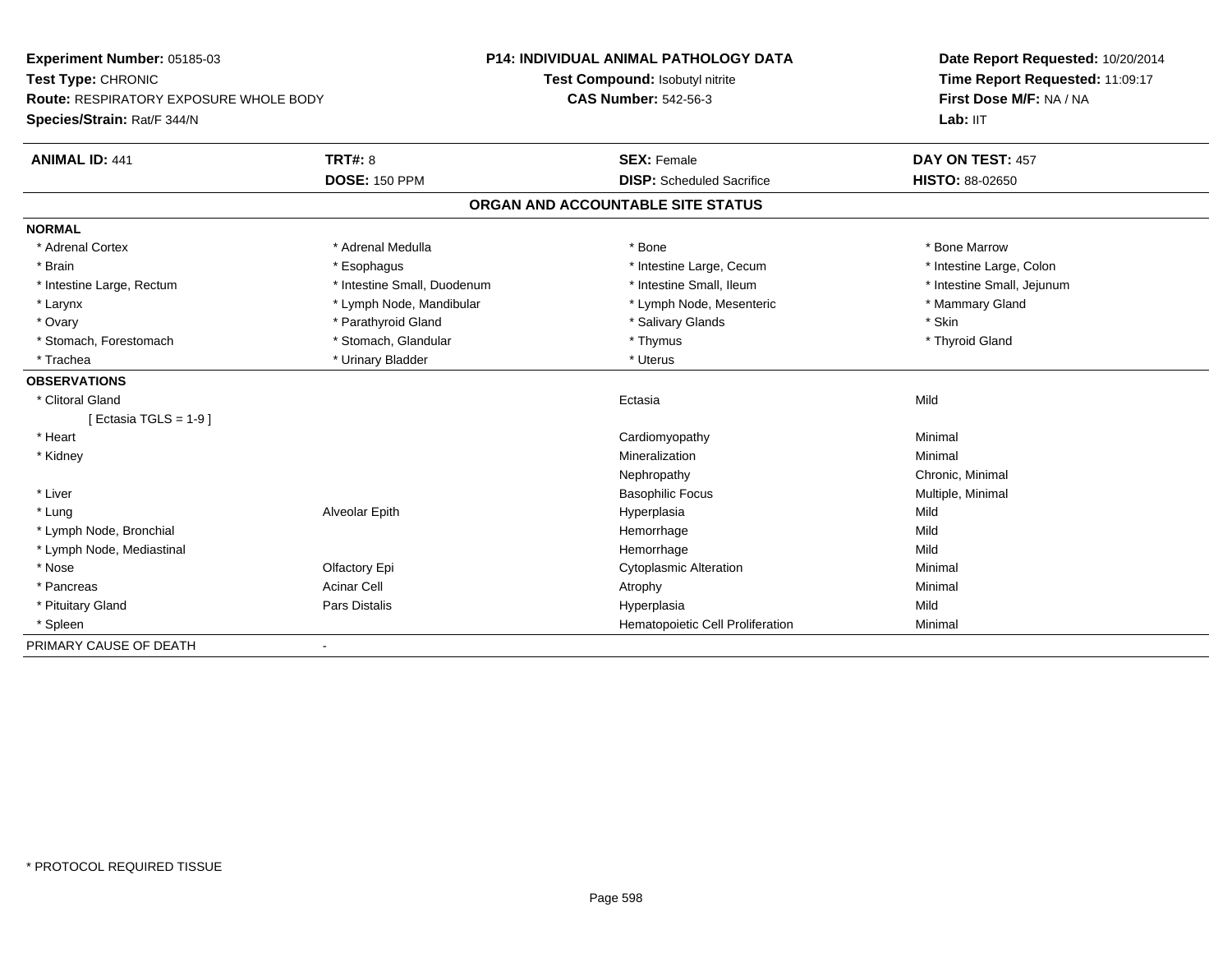| Experiment Number: 05185-03            |                           | <b>P14: INDIVIDUAL ANIMAL PATHOLOGY DATA</b> | Date Report Requested: 10/20/2014<br>Time Report Requested: 11:09:17<br>First Dose M/F: NA / NA |
|----------------------------------------|---------------------------|----------------------------------------------|-------------------------------------------------------------------------------------------------|
| Test Type: CHRONIC                     |                           | Test Compound: Isobutyl nitrite              |                                                                                                 |
| Route: RESPIRATORY EXPOSURE WHOLE BODY |                           | <b>CAS Number: 542-56-3</b>                  |                                                                                                 |
| Species/Strain: Rat/F 344/N            |                           |                                              | Lab: IIT                                                                                        |
| <b>ANIMAL ID: 442</b>                  | TRT#: 8                   | <b>SEX: Female</b>                           | DAY ON TEST: 457                                                                                |
|                                        | <b>DOSE: 150 PPM</b>      | <b>DISP:</b> Scheduled Sacrifice             | <b>HISTO: 88-02651</b>                                                                          |
|                                        |                           | ORGAN AND ACCOUNTABLE SITE STATUS            |                                                                                                 |
| <b>NORMAL</b>                          |                           |                                              |                                                                                                 |
| * Adrenal Cortex                       | * Adrenal Medulla         | * Bone                                       | * Bone Marrow                                                                                   |
| * Brain                                | * Clitoral Gland          | * Esophagus                                  | * Intestine Large, Cecum                                                                        |
| * Intestine Large, Colon               | * Intestine Large, Rectum | * Intestine Small, Duodenum                  | * Intestine Small, Ileum                                                                        |
| * Intestine Small, Jejunum             | * Larynx                  | * Lymph Node, Bronchial                      | * Lymph Node, Mandibular                                                                        |
| * Lymph Node, Mediastinal              | * Lymph Node, Mesenteric  | * Mammary Gland                              | * Ovary                                                                                         |
| * Pancreas                             | * Parathyroid Gland       | * Pituitary Gland                            | * Salivary Glands                                                                               |
| * Skin                                 | * Spleen                  | * Stomach, Forestomach                       | * Stomach, Glandular                                                                            |
| * Thymus                               | * Trachea                 | * Urinary Bladder                            | * Uterus                                                                                        |
| <b>OBSERVATIONS</b>                    |                           |                                              |                                                                                                 |
| * Heart                                |                           | Cardiomyopathy                               | Minimal                                                                                         |
| * Kidney                               |                           | Mineralization                               | Minimal                                                                                         |
|                                        |                           | Nephropathy                                  | Chronic, Minimal                                                                                |
| * Liver                                |                           | <b>Basophilic Focus</b>                      | Multiple, Minimal                                                                               |
| * Lung                                 | Alveolar Epith            | Hyperplasia                                  | Mild                                                                                            |
| * Nose                                 | Olfactory Epi             | <b>Cytoplasmic Alteration</b>                | Minimal                                                                                         |
| * Thyroid Gland                        | C Cell                    | Hyperplasia                                  | Minimal                                                                                         |
| PRIMARY CAUSE OF DEATH                 |                           |                                              |                                                                                                 |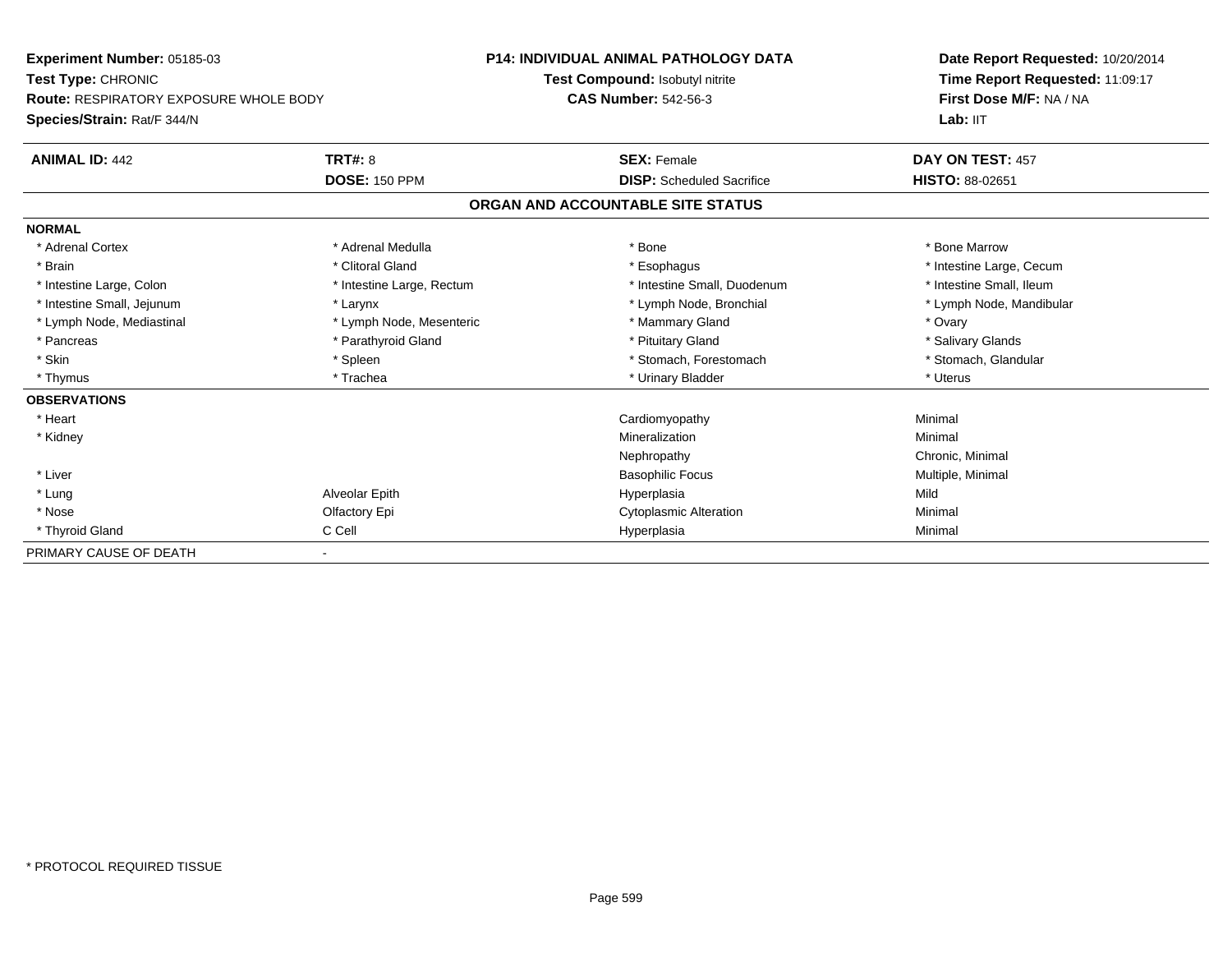| Experiment Number: 05185-03                                         |                          | <b>P14: INDIVIDUAL ANIMAL PATHOLOGY DATA</b> | Date Report Requested: 10/20/2014                          |
|---------------------------------------------------------------------|--------------------------|----------------------------------------------|------------------------------------------------------------|
| Test Type: CHRONIC<br><b>Route: RESPIRATORY EXPOSURE WHOLE BODY</b> |                          | Test Compound: Isobutyl nitrite              | Time Report Requested: 11:09:17<br>First Dose M/F: NA / NA |
|                                                                     |                          | <b>CAS Number: 542-56-3</b>                  |                                                            |
| Species/Strain: Rat/F 344/N                                         |                          |                                              | Lab: IIT                                                   |
| <b>ANIMAL ID: 443</b>                                               | <b>TRT#: 8</b>           | <b>SEX: Female</b>                           | DAY ON TEST: 457                                           |
|                                                                     | <b>DOSE: 150 PPM</b>     | <b>DISP:</b> Scheduled Sacrifice             | HISTO: 88-02652                                            |
|                                                                     |                          | ORGAN AND ACCOUNTABLE SITE STATUS            |                                                            |
| <b>NORMAL</b>                                                       |                          |                                              |                                                            |
| * Adrenal Cortex                                                    | * Adrenal Medulla        | * Bone Marrow                                | * Brain                                                    |
| * Esophagus                                                         | * Intestine Large, Cecum | * Intestine Large, Colon                     | * Intestine Large, Rectum                                  |
| * Intestine Small, Duodenum                                         | * Intestine Small, Ileum | * Intestine Small, Jejunum                   | * Lung                                                     |
| * Lymph Node, Mandibular                                            | * Mammary Gland          | * Nose                                       | * Ovary                                                    |
| * Parathyroid Gland                                                 | * Salivary Glands        | * Skin                                       | * Stomach, Forestomach                                     |
| * Stomach, Glandular                                                | * Thyroid Gland          | * Trachea                                    | * Urinary Bladder                                          |
| * Uterus                                                            |                          |                                              |                                                            |
| <b>OBSERVATIONS</b>                                                 |                          |                                              |                                                            |
| * Bone                                                              | Femur                    | Hyperostosis                                 | Mild                                                       |
| * Clitoral Gland                                                    |                          | Ectasia                                      | Mild                                                       |
| * Heart                                                             |                          | Cardiomyopathy                               | Minimal                                                    |
| * Kidney                                                            |                          | Mineralization                               | Mild                                                       |
|                                                                     |                          | Nephropathy                                  | Chronic, Minimal                                           |
| * Larynx                                                            | Epithelium               | Hyperplasia                                  | Mild                                                       |
| * Liver                                                             |                          | <b>Basophilic Focus</b>                      | Multiple, Minimal                                          |
|                                                                     |                          | <b>Infiltration Cellular</b>                 | Lymphocyte, Mild                                           |
| * Lymph Node, Bronchial                                             |                          | Hemorrhage                                   | Mild                                                       |
| * Lymph Node, Mediastinal                                           |                          | Hemorrhage                                   | Mild                                                       |
| * Lymph Node, Mesenteric                                            |                          | Hemorrhage                                   | Minimal                                                    |
| * Pancreas                                                          |                          | <b>Ectopic Liver</b>                         | Minimal                                                    |
| * Pituitary Gland                                                   | <b>Pars Distalis</b>     | Hyperplasia                                  | Mild                                                       |
| [Hyperplasia TGLS = 1-1]                                            |                          |                                              |                                                            |
| * Spleen                                                            |                          | Hematopoietic Cell Proliferation             | Minimal                                                    |
| * Thymus                                                            |                          | Atrophy                                      | Mild                                                       |
| PRIMARY CAUSE OF DEATH                                              | $\blacksquare$           |                                              |                                                            |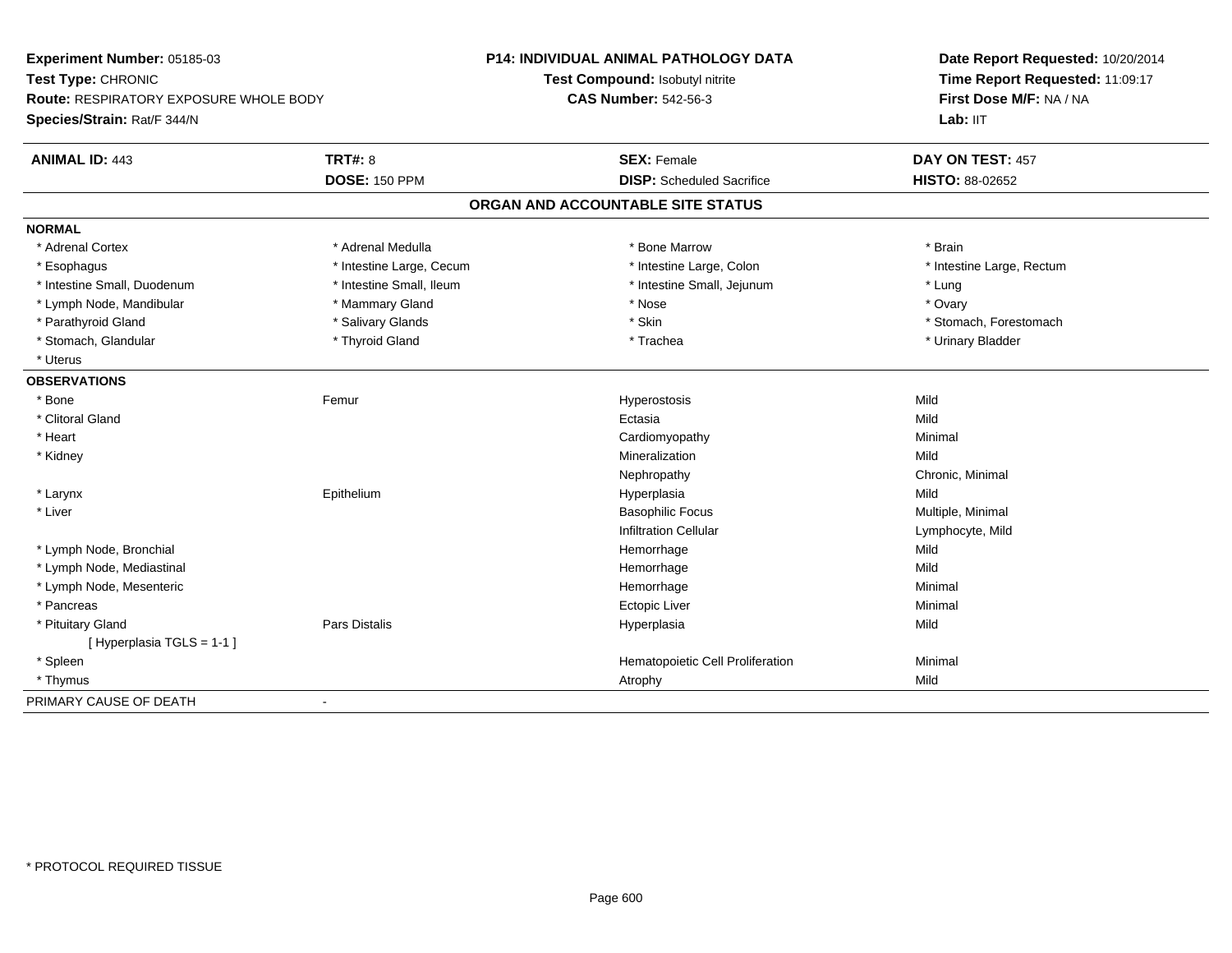| Experiment Number: 05185-03                   |                           | <b>P14: INDIVIDUAL ANIMAL PATHOLOGY DATA</b> | Date Report Requested: 10/20/2014 |
|-----------------------------------------------|---------------------------|----------------------------------------------|-----------------------------------|
| Test Type: CHRONIC                            |                           | Test Compound: Isobutyl nitrite              | Time Report Requested: 11:09:17   |
| <b>Route: RESPIRATORY EXPOSURE WHOLE BODY</b> |                           | <b>CAS Number: 542-56-3</b>                  | First Dose M/F: NA / NA           |
| Species/Strain: Rat/F 344/N                   |                           |                                              | Lab: IIT                          |
| <b>ANIMAL ID: 444</b>                         | <b>TRT#: 8</b>            | <b>SEX: Female</b>                           | DAY ON TEST: 457                  |
|                                               | <b>DOSE: 150 PPM</b>      | <b>DISP:</b> Scheduled Sacrifice             | <b>HISTO: 88-02653</b>            |
|                                               |                           | ORGAN AND ACCOUNTABLE SITE STATUS            |                                   |
| <b>NORMAL</b>                                 |                           |                                              |                                   |
| * Adrenal Cortex                              | * Adrenal Medulla         | * Bone                                       | * Bone Marrow                     |
| * Brain                                       | * Clitoral Gland          | * Esophagus                                  | * Intestine Large, Cecum          |
| * Intestine Large, Colon                      | * Intestine Large, Rectum | * Intestine Small, Duodenum                  | * Intestine Small, Ileum          |
| * Intestine Small, Jejunum                    | * Larynx                  | * Lymph Node, Mandibular                     | * Lymph Node, Mesenteric          |
| * Mammary Gland                               | * Nose                    | * Ovary                                      | * Pancreas                        |
| * Parathyroid Gland                           | * Pituitary Gland         | * Salivary Glands                            | * Skin                            |
| * Spleen                                      | * Stomach, Forestomach    | * Stomach, Glandular                         | * Thyroid Gland                   |
| * Trachea                                     | * Urinary Bladder         | * Uterus                                     |                                   |
| <b>OBSERVATIONS</b>                           |                           |                                              |                                   |
| * Heart                                       |                           | Cardiomyopathy                               | Minimal                           |
| * Kidney                                      |                           | Mineralization                               | Minimal                           |
| * Liver                                       |                           | <b>Basophilic Focus</b>                      | Minimal                           |
| * Lung                                        |                           | Hemorrhage                                   | Moderate                          |
| * Lymph Node, Bronchial                       |                           | Hemorrhage                                   | Mild                              |
| * Lymph Node, Mediastinal                     |                           | Hemorrhage                                   | Mild                              |
| * Thymus                                      |                           | Hemorrhage                                   | Minimal                           |
| PRIMARY CAUSE OF DEATH                        |                           |                                              |                                   |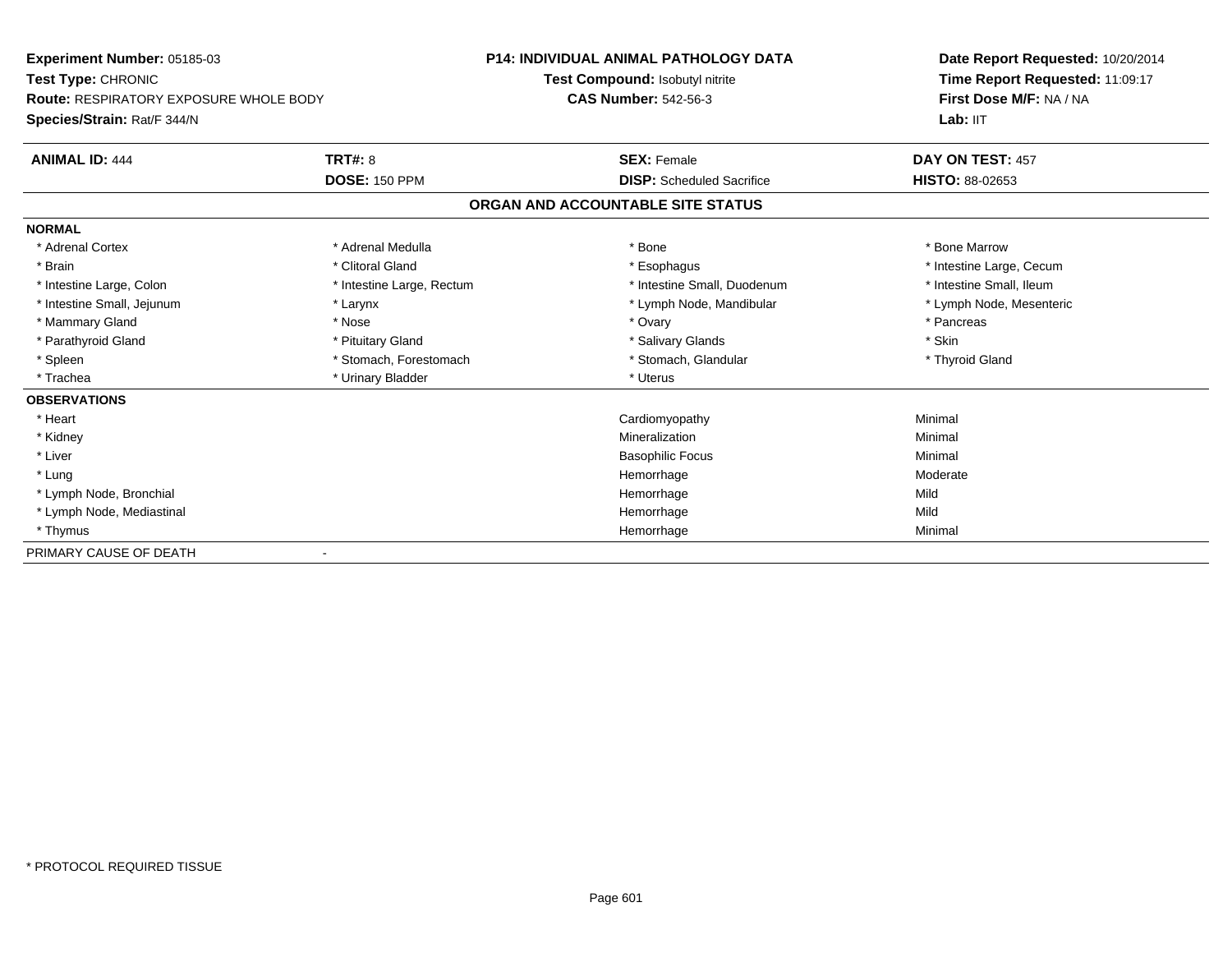| <b>Experiment Number: 05185-03</b><br>Test Type: CHRONIC<br>Route: RESPIRATORY EXPOSURE WHOLE BODY<br>Species/Strain: Rat/F 344/N |                           | <b>P14: INDIVIDUAL ANIMAL PATHOLOGY DATA</b> | Date Report Requested: 10/20/2014<br>Time Report Requested: 11:09:17<br>First Dose M/F: NA / NA |
|-----------------------------------------------------------------------------------------------------------------------------------|---------------------------|----------------------------------------------|-------------------------------------------------------------------------------------------------|
|                                                                                                                                   |                           | Test Compound: Isobutyl nitrite              |                                                                                                 |
|                                                                                                                                   |                           | <b>CAS Number: 542-56-3</b>                  |                                                                                                 |
|                                                                                                                                   |                           |                                              | Lab: IIT                                                                                        |
| <b>ANIMAL ID: 445</b>                                                                                                             | TRT#: 8                   | <b>SEX: Female</b>                           | DAY ON TEST: 457                                                                                |
|                                                                                                                                   | <b>DOSE: 150 PPM</b>      | <b>DISP:</b> Scheduled Sacrifice             | HISTO: 88-02654                                                                                 |
|                                                                                                                                   |                           | ORGAN AND ACCOUNTABLE SITE STATUS            |                                                                                                 |
| <b>NORMAL</b>                                                                                                                     |                           |                                              |                                                                                                 |
| * Adrenal Cortex                                                                                                                  | * Adrenal Medulla         | * Bone                                       | * Bone Marrow                                                                                   |
| * Brain                                                                                                                           | * Esophagus               | * Heart                                      | * Intestine Large, Cecum                                                                        |
| * Intestine Large, Colon                                                                                                          | * Intestine Large, Rectum | * Intestine Small, Duodenum                  | * Intestine Small, Ileum                                                                        |
| * Intestine Small, Jejunum                                                                                                        | * Larynx                  | * Lymph Node, Mandibular                     | * Lymph Node, Mesenteric                                                                        |
| * Mammary Gland                                                                                                                   | * Ovary                   | * Pancreas                                   | * Parathyroid Gland                                                                             |
| * Pituitary Gland                                                                                                                 | * Salivary Glands         | * Skin                                       | * Stomach, Forestomach                                                                          |
| * Stomach, Glandular                                                                                                              | * Thymus                  | * Thyroid Gland                              | * Trachea                                                                                       |
| * Urinary Bladder                                                                                                                 | * Uterus                  |                                              |                                                                                                 |
| <b>OBSERVATIONS</b>                                                                                                               |                           |                                              |                                                                                                 |
| * Clitoral Gland                                                                                                                  |                           | Ectasia                                      | Moderate                                                                                        |
| * Kidney                                                                                                                          |                           | Mineralization                               | Minimal                                                                                         |
|                                                                                                                                   |                           | Nephropathy                                  | Chronic, Minimal                                                                                |
| * Liver                                                                                                                           |                           | <b>Basophilic Focus</b>                      | Minimal                                                                                         |
| * Lung                                                                                                                            |                           | Hemorrhage                                   | Minimal                                                                                         |
| * Lymph Node, Bronchial                                                                                                           |                           | Hemorrhage                                   | Moderate                                                                                        |
| [Hemorrhage TGLS = 1-5]                                                                                                           |                           |                                              |                                                                                                 |
| * Lymph Node, Mediastinal                                                                                                         |                           | Hemorrhage                                   | Mild                                                                                            |
| [Hemorrhage TGLS = 1-5]                                                                                                           |                           |                                              |                                                                                                 |
| * Nose                                                                                                                            | <b>Goblet Cell</b>        | Hyperplasia                                  | Minimal                                                                                         |
| * Spleen                                                                                                                          |                           | Hematopoietic Cell Proliferation             | Minimal                                                                                         |
| PRIMARY CAUSE OF DEATH                                                                                                            | $\blacksquare$            |                                              |                                                                                                 |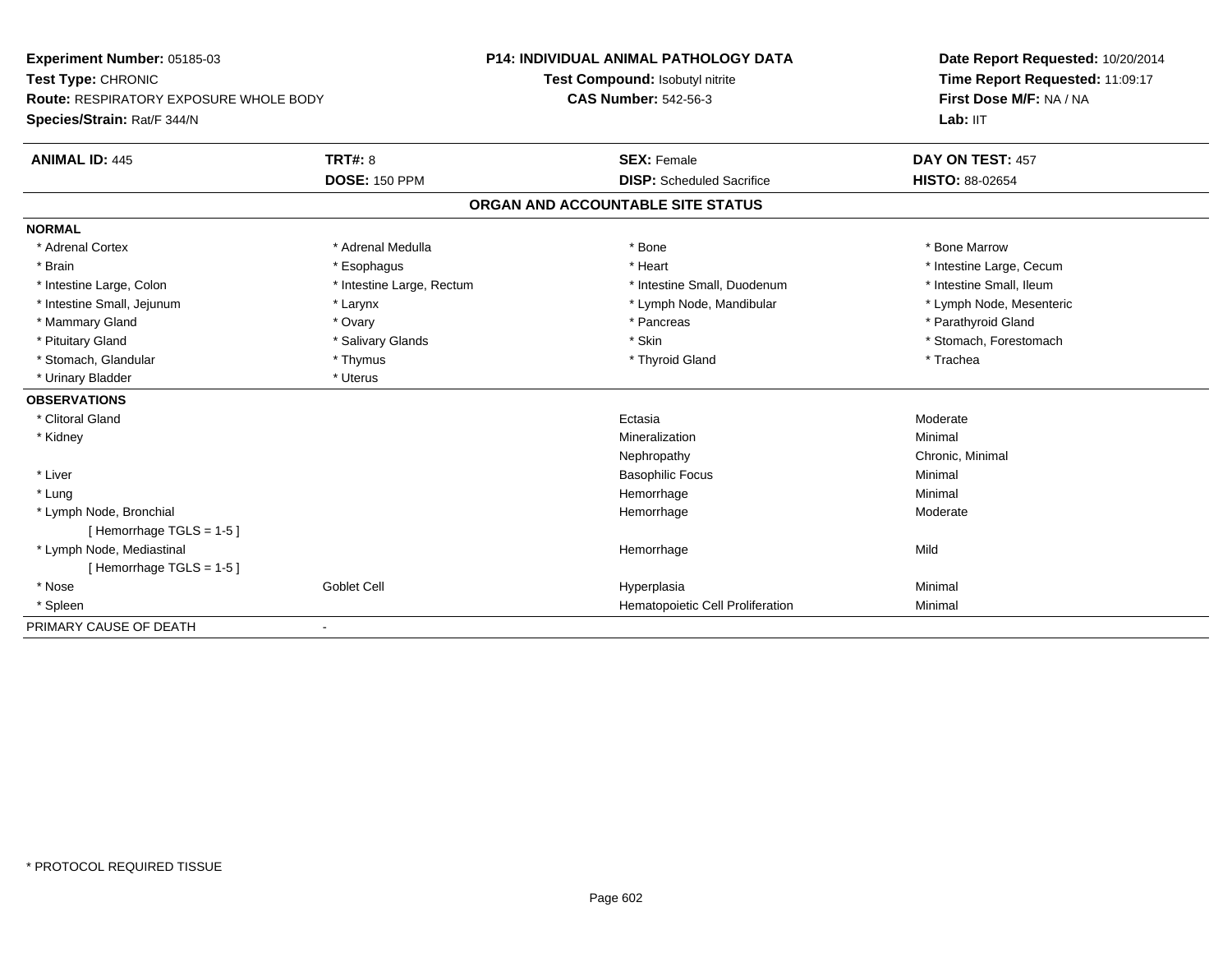| <b>Experiment Number: 05185-03</b><br>Test Type: CHRONIC<br>Route: RESPIRATORY EXPOSURE WHOLE BODY |                           | <b>P14: INDIVIDUAL ANIMAL PATHOLOGY DATA</b> | Date Report Requested: 10/20/2014<br>Time Report Requested: 11:09:17<br>First Dose M/F: NA / NA |  |
|----------------------------------------------------------------------------------------------------|---------------------------|----------------------------------------------|-------------------------------------------------------------------------------------------------|--|
|                                                                                                    |                           | Test Compound: Isobutyl nitrite              |                                                                                                 |  |
|                                                                                                    |                           | <b>CAS Number: 542-56-3</b>                  |                                                                                                 |  |
| Species/Strain: Rat/F 344/N                                                                        |                           |                                              | Lab: IIT                                                                                        |  |
| <b>ANIMAL ID: 446</b>                                                                              | TRT#: 8                   | <b>SEX: Female</b>                           | DAY ON TEST: 457                                                                                |  |
|                                                                                                    | <b>DOSE: 150 PPM</b>      | <b>DISP:</b> Scheduled Sacrifice             | <b>HISTO: 88-02655</b>                                                                          |  |
|                                                                                                    |                           | ORGAN AND ACCOUNTABLE SITE STATUS            |                                                                                                 |  |
| <b>NORMAL</b>                                                                                      |                           |                                              |                                                                                                 |  |
| * Adrenal Cortex                                                                                   | * Adrenal Medulla         | * Bone                                       | * Bone Marrow                                                                                   |  |
| * Brain                                                                                            | Ear                       | * Esophagus                                  | * Intestine Large, Cecum                                                                        |  |
| * Intestine Large, Colon                                                                           | * Intestine Large, Rectum | * Intestine Small, Duodenum                  | * Intestine Small, Ileum                                                                        |  |
| * Intestine Small, Jejunum                                                                         | * Larynx                  | * Lymph Node, Mandibular                     | * Lymph Node, Mesenteric                                                                        |  |
| * Mammary Gland                                                                                    | * Ovary                   | * Pancreas                                   | * Parathyroid Gland                                                                             |  |
| * Pituitary Gland                                                                                  | * Salivary Glands         | * Skin                                       | * Spleen                                                                                        |  |
| * Stomach, Forestomach                                                                             | * Stomach, Glandular      | * Thyroid Gland                              | * Trachea                                                                                       |  |
| * Urinary Bladder                                                                                  | * Uterus                  |                                              |                                                                                                 |  |
| <b>OBSERVATIONS</b>                                                                                |                           |                                              |                                                                                                 |  |
| * Clitoral Gland                                                                                   |                           | Ectasia                                      | Moderate                                                                                        |  |
| * Heart                                                                                            |                           | Cardiomyopathy                               | Minimal                                                                                         |  |
| * Kidney                                                                                           |                           | Nephropathy                                  | Chronic, Minimal                                                                                |  |
| * Liver                                                                                            |                           | <b>Basophilic Focus</b>                      | Multiple, Mild                                                                                  |  |
| * Lung                                                                                             |                           | Hemorrhage                                   | Minimal                                                                                         |  |
|                                                                                                    | Alveolar Epith            | Hyperplasia                                  | Minimal                                                                                         |  |
| * Lymph Node, Bronchial                                                                            |                           | Hemorrhage                                   | Moderate                                                                                        |  |
| * Lymph Node, Mediastinal                                                                          |                           | Hemorrhage                                   | Mild                                                                                            |  |
| * Nose                                                                                             | Olfactory Epi             | <b>Cytoplasmic Alteration</b>                | Mild                                                                                            |  |
| * Thymus                                                                                           |                           | Hemorrhage                                   | Minimal                                                                                         |  |
| PRIMARY CAUSE OF DEATH                                                                             | $\blacksquare$            |                                              |                                                                                                 |  |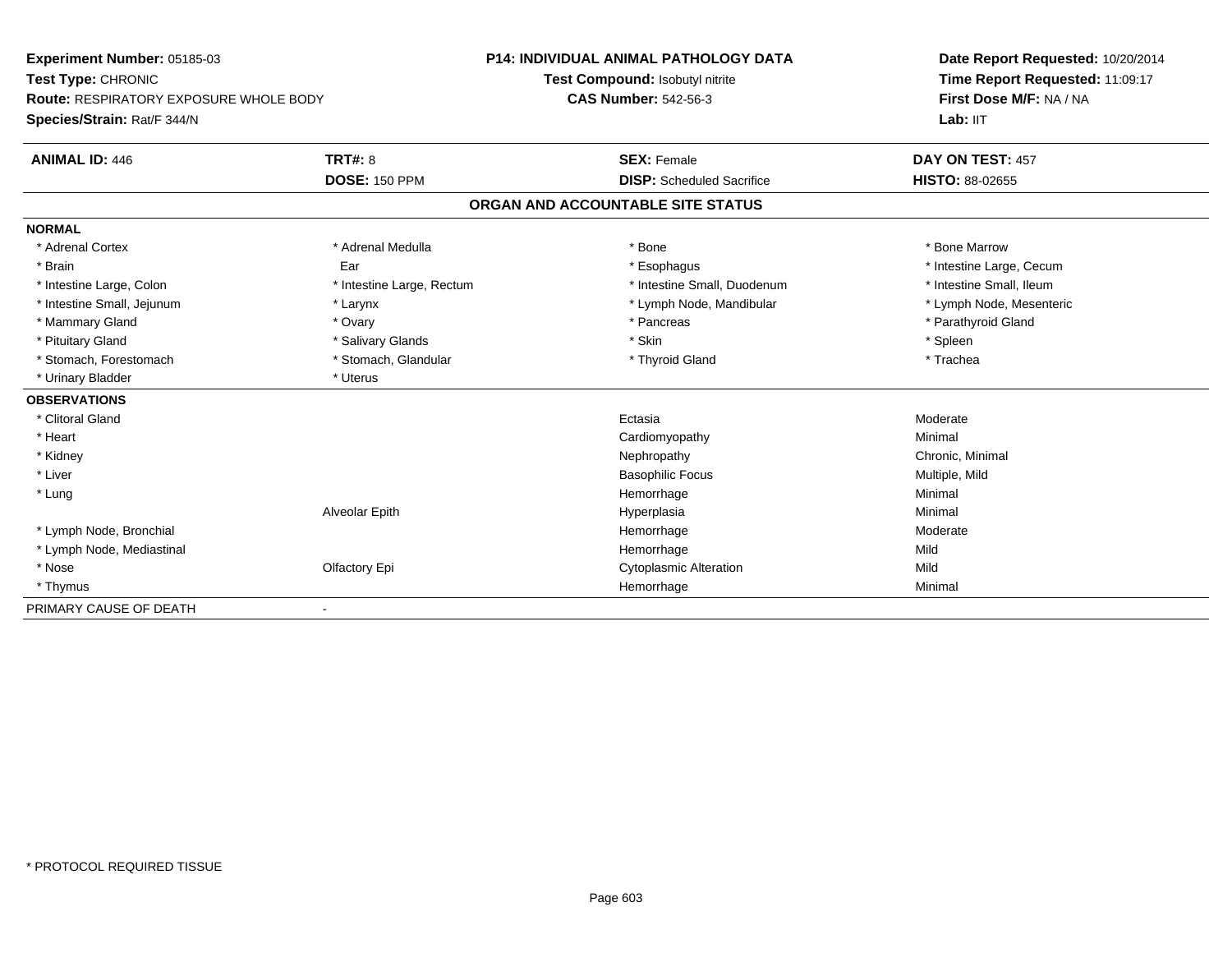| Experiment Number: 05185-03            | <b>P14: INDIVIDUAL ANIMAL PATHOLOGY DATA</b> |                                   | Date Report Requested: 10/20/2014                                      |
|----------------------------------------|----------------------------------------------|-----------------------------------|------------------------------------------------------------------------|
| Test Type: CHRONIC                     |                                              | Test Compound: Isobutyl nitrite   | Time Report Requested: 11:09:17<br>First Dose M/F: NA / NA<br>Lab: IIT |
| Route: RESPIRATORY EXPOSURE WHOLE BODY |                                              | <b>CAS Number: 542-56-3</b>       |                                                                        |
| Species/Strain: Rat/F 344/N            |                                              |                                   |                                                                        |
| <b>ANIMAL ID: 447</b>                  | <b>TRT#: 8</b>                               | <b>SEX: Female</b>                | DAY ON TEST: 457                                                       |
|                                        | <b>DOSE: 150 PPM</b>                         | <b>DISP:</b> Scheduled Sacrifice  | <b>HISTO: 88-02656</b>                                                 |
|                                        |                                              | ORGAN AND ACCOUNTABLE SITE STATUS |                                                                        |
| <b>NORMAL</b>                          |                                              |                                   |                                                                        |
| * Adrenal Cortex                       | * Adrenal Medulla                            | * Bone                            | * Bone Marrow                                                          |
| * Brain                                | * Esophagus                                  | * Intestine Large, Cecum          | * Intestine Large, Colon                                               |
| * Intestine Large, Rectum              | * Intestine Small, Duodenum                  | * Intestine Small, Ileum          | * Intestine Small, Jejunum                                             |
| * Larynx                               | * Lymph Node, Mandibular                     | * Lymph Node, Mesenteric          | * Mammary Gland                                                        |
| * Ovary                                | * Parathyroid Gland                          | * Salivary Glands                 | * Skin                                                                 |
| * Spleen                               | * Stomach, Forestomach                       | * Stomach, Glandular              | * Thyroid Gland                                                        |
| * Trachea                              | * Urinary Bladder                            | * Uterus                          |                                                                        |
| <b>OBSERVATIONS</b>                    |                                              |                                   |                                                                        |
| * Clitoral Gland                       |                                              | Ectasia                           | Mild                                                                   |
| * Heart                                |                                              | Cardiomyopathy                    | Minimal                                                                |
| * Kidney                               |                                              | Mineralization                    | Minimal                                                                |
|                                        |                                              | Nephropathy                       | Chronic, Minimal                                                       |
| * Liver                                |                                              | <b>Basophilic Focus</b>           | Minimal                                                                |
| * Lung                                 |                                              | Hemorrhage                        | Minimal                                                                |
| * Lymph Node, Bronchial                |                                              | Hemorrhage                        | Minimal                                                                |
| * Lymph Node, Mediastinal              |                                              | Hemorrhage                        | Minimal                                                                |
| * Nose                                 | Olfactory Epi                                | <b>Cytoplasmic Alteration</b>     | Minimal                                                                |
|                                        | Goblet Cell                                  | Hyperplasia                       | Minimal                                                                |
|                                        | <b>Respirat Epith</b>                        | Hyperplasia                       | Mild                                                                   |
| * Pancreas                             | <b>Acinar Cell</b>                           | Atrophy                           | Mild                                                                   |
| * Pituitary Gland                      | <b>Pars Distalis</b>                         | Hyperplasia                       | Minimal                                                                |
| * Thymus                               |                                              | Atrophy                           | Minimal                                                                |
|                                        |                                              | Hemorrhage                        | Minimal                                                                |
| PRIMARY CAUSE OF DEATH                 | $\blacksquare$                               |                                   |                                                                        |